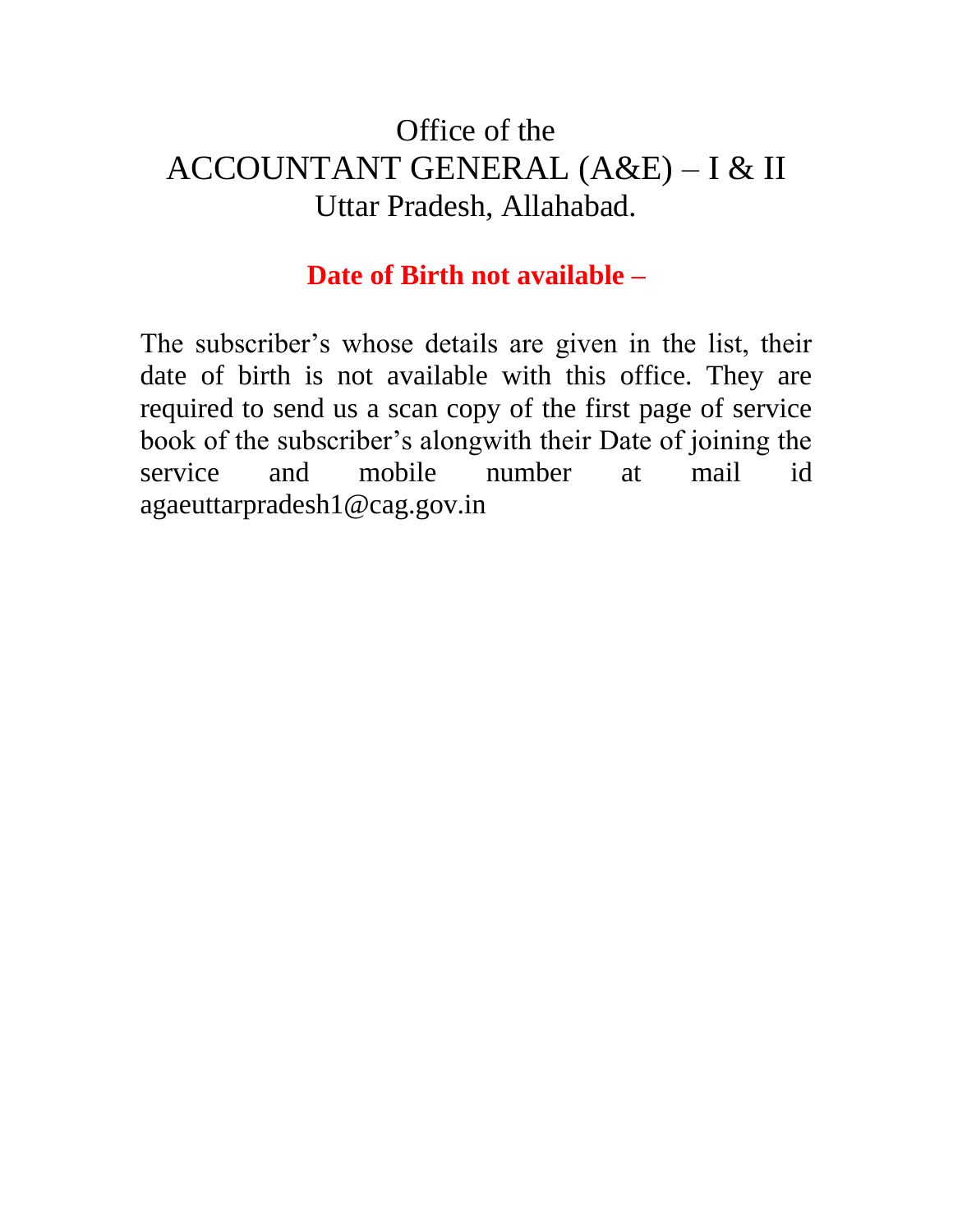## **The subscriber's whose details are given in the list, their date of birth is not available with this office**

| <b>SERIES</b> | <b>A/C Numb Employee Name</b>   | <b>DDO Address</b>                                                                                                 |
|---------------|---------------------------------|--------------------------------------------------------------------------------------------------------------------|
| AGEDU         | 7 RAJ NATH SHARMA               | FINANCE & ACCOUNTS OFFICER, BASIC EDUCATION DEPARTMENT,                                                            |
|               |                                 | FINANCE & ACCOUNTS OFFICER, F&AO SECONDARY EDUCATION, NORMAL BUILDING NEAR NORMAL CHAURAHA,, SULTANPUR, PIN-228001 |
| AGEDU         | 209 R S PALIWAL                 |                                                                                                                    |
| AGEDU         | 305 P D VERMA                   | FINANCE & ACCOUNTS OFFICER, SECONDARY EDUCATION, OFFICE D I O S, AGRA, PIN-283201                                  |
| AGEDU         | 373 DURGESH MATHUR              | FINANCE & ACCOUNTS OFFICER, BASIC EDUCATION DEPARTMENT, JHANSI,                                                    |
| AGEDU         | 376 KAMALJIT CHAUHAN            | FINANCE & ACCOUNTS OFFICER, SECONDARY EDUCATION, BULANDSHAHAR,                                                     |
| AGEDU         | 646 MUNNI DEVI                  | FINANCE & ACCOUNTS OFFICER, INFORMAT EDUCATION DIRECTORATE, FATEHGARH,                                             |
| AGEDU         | 657 A A SIDDIQUI                | FINANCE & ACCOUNTS OFFICER, SECONDARY EDUCATION, MAINPURI,                                                         |
| AGEDU         | 847 SHAKUNTALA PANDEY (SMT)     | FINANCE & ACCOUNTS OFFICER, SECONDARY EDUCATION, GHAZIABAD,                                                        |
|               |                                 |                                                                                                                    |
| AGEDU         | 852 S SAXENA (SMT)              | FINANCE & ACCOUNTS OFFICER, SECONDARY EDUCATION, MAINPURI,                                                         |
| AGEDU         | 1006 H P SAXENA                 | FINANCE & ACCOUNTS OFFICER, SECONDARY EDUCATION, ETAH,                                                             |
| AGEDU         | 1187 HARI SHANKAR AGARWAL       | FINANCE & ACCOUNTS OFFICER, SECONDARY EDUCATION, ALIGARH,                                                          |
| AGEDU         | 1364 RAMESH CHANDRA SHARMA      | PRINCIPAL, DISTRICT EDUCATION & TRAINING INSTITUTE, MADRAK, ALIGARH                                                |
| AGEDU         | 1394 VIRENDRA KUMAR JAIN        | FINANCE & ACCOUNTS OFFICER, BASIC EDUCATION DEPARTMENT, AGRA,                                                      |
| AGEDU         | 1462 KUNWAR                     | FINANCE & ACCOUNTS OFFICER, INFORMAT EDUCATION DIRECTORATE, FIROZABAD,                                             |
|               |                                 |                                                                                                                    |
| AGEDU         | 1464 KOMAL PRASAD SHARMA        | ADMINISTRATRIVE OFFICER, N.C.C. GROUP HEADQUARTER, 16 A, GOVIND SHIV HARE MARG AGRA CANTT, AGRA                    |
| AGEDU         | 1496 RAKESH KUMAR PRADHAN       | FINANCE & ACCOUNTS OFFICER, BASIC EDUCATION DEPARTMENT, MEERUT,                                                    |
| AGEDU         | 1497 UMESH CHANDRA KATIYAR      | FINANCE & ACCOUNTS OFFICER, BASIC EDUCATION DEPARTMENT, AGRA,                                                      |
| AGEDU         | 1501 SHIV CHARAN SHARMA         | PRINCIPAL, DISTRICT EDUCATION & TRAINING INSTITUTE, MADRAK, ALIGARH                                                |
| AGEDU         | 1566 BHUWANESH CHANDRA SINHA    | FINANCE & ACCOUNTS OFFICER, SECONDARY EDUCATION, MATHURA,                                                          |
| AGEDU         | 1572 SUCHIT LATA BHATNAGAR (KM) | FINANCE & ACCOUNTS OFFICER, SECONDARY EDUCATION, GHAZIABAD,                                                        |
|               |                                 |                                                                                                                    |
| AGEDU         | 1577 GOPAL SHARMA               | FINANCE & ACCOUNTS OFFICER, BASIC EDUCATION DEPARTMENT, ETAH,                                                      |
| AGEDU         | 1600 MURARI LAL SHARMA          | FINANCE & ACCOUNTS OFFICER, SECONDARY EDUCATION, MATHURA,                                                          |
| AGEDU         | 1621 OM PRAKASH                 | FINANCE & ACCOUNTS OFFICER, BASIC EDUCATION DEPARTMENT, AGRA,                                                      |
| AGEDU         | 1631 HARISH CHANDRA NARANG      | FINANCE & ACCOUNTS OFFICER, SECONDARY EDUCATION, MAINPURI,                                                         |
| AGEDU         | 1684 BHANU PRATAP SINGH         | FINANCE & ACCOUNTS OFFICER, SECONDARY EDUCATION, MAINPURI,                                                         |
| AGEDU         | 1699 BIJENDRA RAI               | FINANCE & ACCOUNTS OFFICER, SECONDARY EDUCATION, OFFICE D I O S, AGRA, PIN-283201                                  |
|               |                                 |                                                                                                                    |
| AGEDU         | 1722 AFROZ FATIMA               | FINANCE & ACCOUNTS OFFICER, SECONDARY EDUCATION, SITAPUR,                                                          |
| AGEDU         | 1727 ASHOK KUMAR SAXENA         | FINANCE & ACCOUNTS OFFICER, SECONDARY EDUCATION, ALIGARH,                                                          |
| AGEDU         | 1745 SAROJ VERMA (SMT)          | FINANCE & ACCOUNTS OFFICER, INFORMAT EDUCATION DIRECTORATE,                                                        |
| AGEDU         | 1753 RAMESHWAR DAYAL            | FINANCE & ACCOUNTS OFFICER, SECONDARY EDUCATION, MATHURA,                                                          |
| AGEDU         | 1776 SHEELA BHATIA (SMT)        | FINANCE & ACCOUNTS OFFICER, SECONDARY EDUCATION, OFFICE D I O S, AGRA, PIN-283201                                  |
| AGEDU         | 1824 SHYAM LAL SARASWAT         | FINANCE & ACCOUNTS OFFICER, BASIC EDUCATION DEPARTMENT, LAL DIGGI, KILA STATION ROAD, HATHRAS, PIN-204101          |
|               |                                 |                                                                                                                    |
| AGEDU         | 1840 PRAHLAD SINGH              | FINANCE & ACCOUNTS OFFICER, SECONDARY EDUCATION, MAINPURI,                                                         |
| AGEDU         | 1857 SHER SINGH                 | FINANCE & ACCOUNTS OFFICER, BASIC EDUCATION DEPARTMENT, LAL DIGGI, KILA STATION ROAD, HATHRAS, PIN-204101          |
| AGEDU         | 1898 R P SINGH                  | FINANCE & ACCOUNTS OFFICER, SECONDARY EDUCATION, BULANDSHAHAR,                                                     |
| AGEDU         | 1930 DAMMAR LAL                 | FINANCE & ACCOUNTS OFFICER, SECONDARY EDUCATION, MAINPURI,                                                         |
| AGEDU         | 1962 M L SHARMA                 | FINANCE & ACCOUNTS OFFICER, SECONDARY EDUCATION, ALIGARH,                                                          |
| AGEDU         | 2045 PHOOL SINGH ARYA           | FINANCE & ACCOUNTS OFFICER, SECONDARY EDUCATION, OFFICE D I O S, AGRA, PIN-283201                                  |
| AGEDU         | 2092 BRIJ PAL SHARMA            | FINANCE & ACCOUNTS OFFICER, SECONDARY EDUCATION, MATHURA,                                                          |
|               |                                 |                                                                                                                    |
| AGEDU         | 2133 DAKHSHRI YADAV (SMT)       | FINANCE & ACCOUNTS OFFICER, SECONDARY EDUCATION, MAINPURI,                                                         |
| AGEDU         | 2154 RAJENDRA SINGH             | PRINCIPAL, DISTRICT EDUCATION & TRAINING INSTITUTE, RAMANPUR, HATHRAS, PIN-204101                                  |
| AGEDU         | 2170 JAGDISH PRASAD             | ADMINISTRATRIVE OFFICER, N.C.C. GROUP HQ., HIGHER SECONDARY EDUCATION DEPARTMENT, AGRA                             |
| AGEDU         | 2197 SURESH CHANDRA JOSHI       | FINANCE & ACCOUNTS OFFICER, SECONDARY EDUCATION, KANSHIRAM NAGAR,                                                  |
| AGEDU         | 2202 SHER SINGH                 | FINANCE & ACCOUNTS OFFICER, BASIC EDUCATION DEPARTMENT, ETAWAH,                                                    |
| AGEDU         | 2206 PREM SWAROOP GUPTA         | FINANCE & ACCOUNTS OFFICER, BASIC EDUCATION DEPARTMENT, MAINPURI,                                                  |
|               |                                 |                                                                                                                    |
| AGEDU         | 2212 GEETA RANI                 | FINANCE & ACCOUNTS OFFICER, BASIC EDUCATION DEPARTMENT, AGRA,                                                      |
| AGEDU         | 2213 ADARSH (KM)                | FINANCE & ACCOUNTS OFFICER, SECONDARY EDUCATION, MAINPURI,                                                         |
| AGEDU         | 2231 GANGA SAHAI                | FINANCE & ACCOUNTS OFFICER, SECONDARY EDUCATION, OFFICE D I O S, AGRA, PIN-283201                                  |
| AGEDU         | 2254 SUNITA TIWARI              | FINANCE & ACCOUNTS OFFICER, F&AO SECONDARY EDUCATION, NORMAL BUILDING NEAR NORMAL CHAURAHA,, SULTANPUR, PIN-228001 |
| AGEDU         | 2261 MANJU LATA GUPTA           | FINANCE & ACCOUNTS OFFICER, SECONDARY EDUCATION, ETAH,                                                             |
| AGEDU         | 2265 RANI DEVI SHARMA           | FINANCE & ACCOUNTS OFFICER, SECONDARY EDUCATION, KANSHIRAM NAGAR,                                                  |
|               |                                 |                                                                                                                    |
| AGEDU         | 2272 GOPAL KRISHNA MISHRA       | FINANCE & ACCOUNTS OFFICER, SECONDARY EDUCATION, MAINPURI,                                                         |
| AGEDU         | 2273 VISHWANATH SINGH           | FINANCE & ACCOUNTS OFFICER, BASIC EDUCATION DEPARTMENT, ETAWAH,                                                    |
| AGEDU         | 2274 KALPANA CHATURVEDI         | FINANCE & ACCOUNTS OFFICER, SECONDARY EDUCATION, AURAIYA,                                                          |
| AGEDU         | 2276 USHA RANI                  | FINANCE & ACCOUNTS OFFICER, SECONDARY EDUCATION, MAINPURI,                                                         |
| AGEDU         | 2284 KAMAL SINGH                | FINANCE & ACCOUNTS OFFICER, SECONDARY EDUCATION, FIROZABAD,                                                        |
| AGEDU         | 2335 VEENA CHAUHAN              | FINANCE & ACCOUNTS OFFICER, SECONDARY EDUCATION, LUCKNOW,                                                          |
|               |                                 |                                                                                                                    |
| AGEDU         | 2512 DHAN DEVI                  | FINANCE & ACCOUNTS OFFICER, SECONDARY EDUCATION, ALIGARH,                                                          |
| AGEDU         | 2549 GHANSHYAM SINGH            | FINANCE & ACCOUNTS OFFICER, INFORMAT EDUCATION DIRECTORATE, FIROZABAD,                                             |
| AGEDU         | 2577 CHARAN SINGH TYAGI         | FINANCE & ACCOUNTS OFFICER, SECONDARY EDUCATION, OFFICE D I O S, AGRA, PIN-283201                                  |
| AGEDU         | 2578 NEERAJ KUMAR SHARMA        | PRINCIPAL, DISTRICT EDUCATION & TRAINING INSTITUTE, BARTH, MATHURA                                                 |
| AGEDU         | 2598 RAJENDRA PRASAD GUPTA      | FINANCE & ACCOUNTS OFFICER, SECONDARY EDUCATION, OFFICE D I O S, AGRA, PIN-283201                                  |
| AGEDU         | 2606 KUNJ BIHARI                | FINANCE & ACCOUNTS OFFICER, BASIC EDUCATION DEPARTMENT, AGRA,                                                      |
|               |                                 |                                                                                                                    |
| AGEDU         | 2617 SHAMBHU NATH VERMA         | FINANCE & ACCOUNTS OFFICER, SECONDARY EDUCATION, JHANSI,                                                           |
| AGEDU         | 2626 ATUL KUMAR JAIN            | FINANCE & ACCOUNTS OFFICER, SECONDARY EDUCATION, MAINPURI,                                                         |
| AGEDU         | 2629 OMWATI VERMA (SMT)         | FINANCE & ACCOUNTS OFFICER, SECONDARY EDUCATION, ALIGARH,                                                          |
| AGEDU         | 2656 SURESH CHANDRA LODHI       | ASSISTANT ACCOUNT OFFICER, HIGHER SECONDARY EDUCATION, BANDA,                                                      |
| AGEDU         | 2657 GOPAL SHARAN BHATNAGAR     | FINANCE & ACCOUNTS OFFICER, SECONDARY EDUCATION, ALIGARH,                                                          |
| AGEDU         | 2661 SURESH CHANDRA YADAV       | FINANCE & ACCOUNTS OFFICER, SECONDARY EDUCATION, ALIGARH,                                                          |
| AGEDU         | 2662 ROOP KISHORE               | FINANCE & ACCOUNTS OFFICER, SECONDARY EDUCATION, OFFICE D I O S, AGRA, PIN-283201                                  |
|               |                                 |                                                                                                                    |
| AGEDU         | 2673 YOGENDRA KUMAR SHUKLA      | FINANCE & ACCOUNTS OFFICER, SECONDARY EDUCATION, MAINPURI,                                                         |
| AGEDU         | 2680 PRABHAKAR SHARMA           | FINANCE & ACCOUNTS OFFICER, SECONDARY EDUCATION, OFFICE D I O S, AGRA, PIN-283201                                  |
|               |                                 |                                                                                                                    |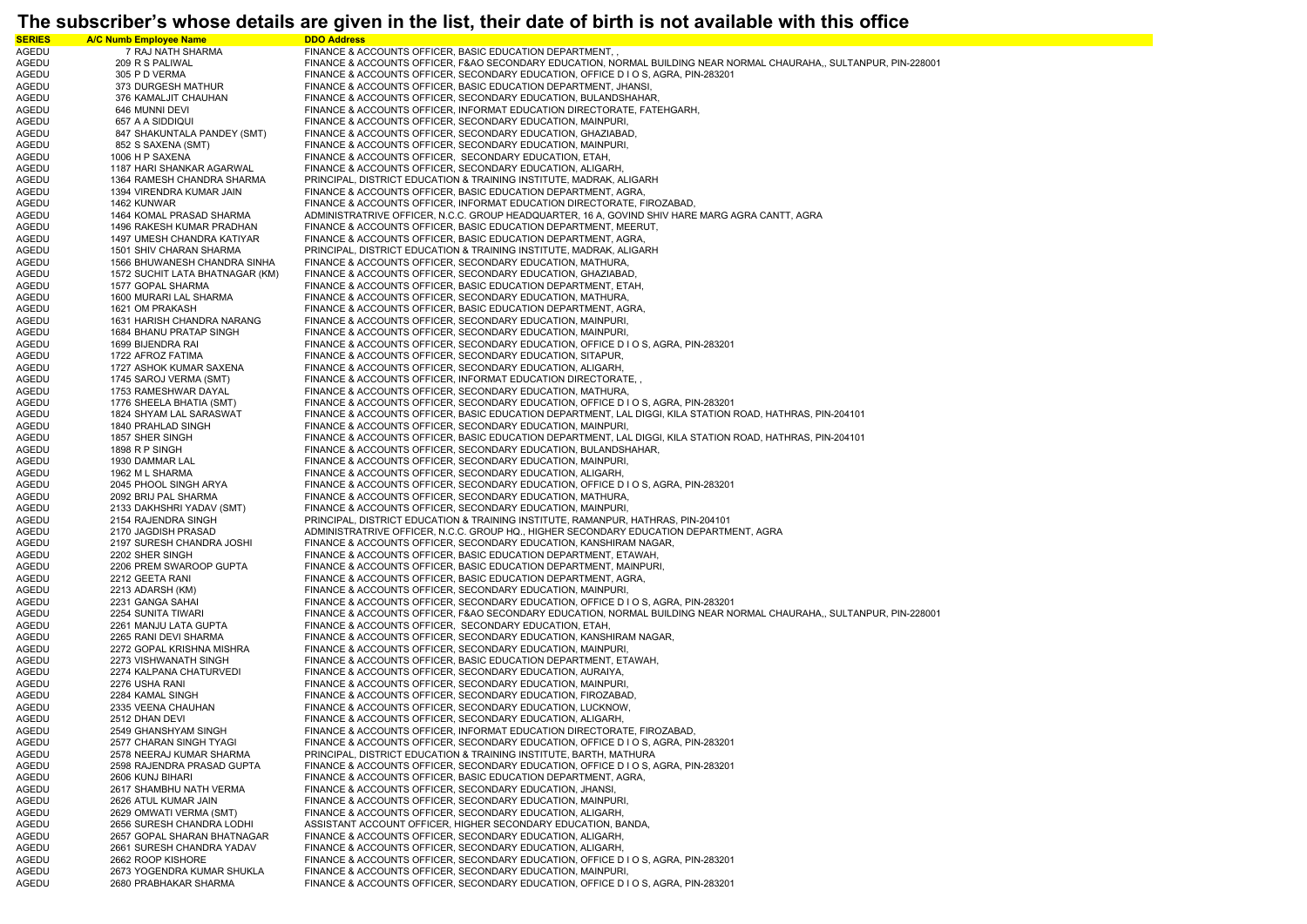AGEDU 2688 PREM VEER SINGH FINANCE & ACCOUNTS OFFICER, SECONDARY EDUCATION, KANSHIRAM NAGAR, AGEDU 2690 MEERA KUMARI SHARMA FINANCE & ACCOUNTS OFFICER, D I O S OFFICE, RAMAN PUR, HATHRAS, PIN-204101 AGEDU 2697 VEENA CHATURVEDI (SMT) FINANCE & ACCOUNTS OFFICER, SECONDARY EDUCATION, OFFICE D I O S, AGRA, PIN-283201 AGEDU 2709 KANTA DEVI FINANCE & ACCOUNTS OFFICER, SECONDARY EDUCATION, OFFICE D I O S, AGRA, PIN-283201 AGEDU 2713 SUMAN LATA GAUTAM FINANCE & ACCOUNTS OFFICER, SECONDARY EDUCATION, FIROZABAD, AGEDU 2728 MAMTA SAXENA (SMT) FINANCE & ACCOUNTS OFFICER, BASIC EDUCATION DEPARTMENT, MAINPURI, AGEDU 2729 ASHA CHAUHAN (SMT) FINANCE & ACCOUNTS OFFICER, BASIC EDUCATION DEPARTMENT, FIROZABAD, AGEDU 2742 WAJID ALI KHAN FINANCE & ACCOUNTS OFFICER, SECONDARY EDUCATION, KANSHIRAM NAGAR, AGEDU 2752 KUMUD RANI FINANCE & ACCOUNTS OFFICER, SECONDARY EDUCATION, BAGPAT, AGEDU 2776 PUSHP LATA GUPTA FINANCE & ACCOUNTS OFFICER, SECONDARY EDUCATION, OFFICE D I O S, AGRA, PIN-283201 AGEDU 2785 SANTOSH KUMARI FINANCE & ACCOUNTS OFFICER, SECONDARY EDUCATION, OFFICE D I O S, AGRA, PIN-283201 AGEDU 2791 YASHPAL SINGH FINANCE & ACCOUNTS OFFICER, BASIC EDUCATION DEPARTMENT, FIROZABAD AGEDU 2800 NISHA FINANCE & ACCOUNTS OFFICER, D I O S OFFICE, RAMAN PUR, HATHRAS, PIN-204101 AGEDU 2802 GUDDU DEVI FINANCE & ACCOUNTS OFFICER, SECONDARY EDUCATION, OFFICE D I O S, AGRA, PIN-283201 AGEDU 2810 DINESH CHANDRA SAXENA FINANCE & ACCOUNTS OFFICER, SECONDARY EDUCATION, KANSHIRAM NAGAR, AGEDU 2815 ASHOK KUMAR SHUKLA PRINCIPAL, DISTRICT EDUCATION & TRAINING INSTITUTE, SUMERPUR, HAMIRPUR - 210502 AGEDU 2820 ARVIND SHUKLA FINANCE & ACCOUNTS OFFICER, D I O S OFFICE, RAMAN PUR, HATHRAS, PIN-204101 AGEDU 2822 SAVITRI YADAV FINANCE & ACCOUNTS OFFICER, BASIC EDUCATION DEPARTMENT, ETAH, AGEDU 2823 SATYA NARAIN TEWARI FINANCE & ACCOUNTS OFFICER, SECONDARY EDUCATION, ALIGARH, AGEDU 2824 SINDHU RANI SHARMA FINANCE & ACCOUNTS OFFICER, SECONDARY EDUCATION, MATHURA, AGEDU 2837 BRIJESH LAWANIA FINANCE & ACCOUNTS OFFICER, D I O S OFFICE, RAMAN PUR, HATHRAS, PIN-204101 AGEDU 2840 MURARI LAL SHARMA FINANCE & ACCOUNTS OFFICER, SECONDARY EDUCATION, MATHURA, AGEDU 2844 SURAT LARLI (KM) FINANCE & ACCOUNTS OFFICER, D I O S OFFICE, RAMAN PUR, HATHRAS, PIN-204101 AGEDU 2845 KARUNA GUPTA (KM) FINANCE & ACCOUNTS OFFICER, SECONDARY EDUCATION, MATHURA, 2846 POONAM GUPTA (KM) FINANCE & ACCOUNTS OFFICER, SECONDARY EDUCATION, GAUTAM BUDHA NAGAR, AGEDU 2847 SUNITA GUPTA (KM) FINANCE & ACCOUNTS OFFICER, SECONDARY EDUCATION, OFFICE D I O S, AGRA, PIN-283201 AGEDU 2848 LATA MISHRA (KM) FINANCE & ACCOUNTS OFFICER, SECONDARY EDUCATION, MAINPURI, AGEDU 2851 NARENDRA KUMAR PRINCIPAL, GOVERNMENT PLOYTECHNIC, BASTI, AGEDU 2862 NIRMALA DEVI FINANCE & ACCOUNTS OFFICER, SECONDARY EDUCATION, MAINPURI, AGEDU 2864 SHYAM VEER SINGH PRINCIPAL, DISTRICT EDUCATION & TRAINING INSTITUTE, AGRA, AGEDU 2873 SHAKUNTALA DEVI FINANCE & ACCOUNTS OFFICER, SECONDARY EDUCATION, MAINPURI, AGEDU 2876 MAHESH KUMAR SINGH CHAUHAN FINANCE & ACCOUNTS OFFICER, SECONDARY EDUCATION, ETAH, AGEDU 2878 RASHMI TIKHA (KM) FINANCE & ACCOUNTS OFFICER, SECONDARY EDUCATION, MEERUT, AGEDU 2879 JAI PRAKASH GAUTAM FINANCE & ACCOUNTS OFFICER, SECONDARY EDUCATION, OFFICE D I O S, AGRA, PIN-283201 AGEDU 2883 RUPESH KUMARI (SMT) FINANCE & ACCOUNTS OFFICER, BASIC EDUCATION DEPARTMENT, FIROZABAD, AGEDU 2891 SHRAWAN KUMAR AGARWAL FINANCE & ACCOUNTS OFFICER, SECONDARY EDUCATION, ETAWAH, AGEDU 2897 AMARESH KUMAR GAUTAM FINANCE & ACCOUNTS OFFICER, BASIC EDUCATION DEPARTMENT, MATHURA, AGEDU 2901 HARISH CHANDRA FINANCE & ACCOUNTS OFFICER, SECONDARY EDUCATION, LUCKNOW, AGEDU 2905 SOMENDRA KUMAR DIXIT FINANCE & ACCOUNTS OFFICER, SECONDARY EDUCATION, FIROZABAD, AGEDU 2907 RITA YADAV (KM) FINANCE & ACCOUNTS OFFICER, SECONDARY EDUCATION, SITAPUR, AGEDU 2916 RAM VIR SINGH FINANCE & ACCOUNTS OFFICER, DIOS OFFICE, RAMAN PUR, HATHRAS, PIN-204101 AGEDU 2917 NARESH CHANDRA JAIN FINANCE & ACCOUNTS OFFICER, BASIC EDUCATION DEPARTMENT, ALIGARH, AGEDU 2920 PRAMOD KUMAR UPADHYAY FINANCE & ACCOUNTS OFFICER, BASIC EDUCATION DEPARTMENT, ALIGARH, AGEDU 2929 SAHAB SINGH YADAV FINANCE & ACCOUNTS OFFICER, SECONDARY EDUCATION, MAINPURI, AGEDU 2940 NARESH DIXIT FINANCE & ACCOUNTS OFFICER, BASIC EDUCATION DEPARTMENT, AGRA, AGEDU 2941 SHYAM SUNDAR SRIVASTAVA FINANCE & ACCOUNTS OFFICER, BASIC EDUCATION DEPARTMENT, AGRA, AGEDU 2942 SATYA BHAMA (SMT) FINANCE & ACCOUNTS OFFICER, BASIC EDUCATION DEPARTMENT, KANPUR NAGAR, AGEDU 2943 SARLA GUPTA (SMT) FINANCE & ACCOUNTS OFFICER, INFORMAT EDUCATION DIRECTORATE, MATHURA, AGEDU 2944 HARISH KUMAR FINANCE & ACCOUNTS OFFICER, SECONDARY EDUCATION, FIROZABAD, AGEDU 2947 NOOR FATIMA GHAURI (KM) PRINCIPAL, DISTRICT EDUCATION & TRAINING INSTITUTE, AGRA, AGEDU 2950 SHAILENDRA KUMAR DUBEY FINANCE & ACCOUNTS OFFICER, SECONDARY EDUCATION, MAINPURI, AGEDU 2959 SUSHILA DEVI (SMT) FINANCE & ACCOUNTS OFFICER, SECONDARY EDUCATION, ALIGARH, AGEDU 2963 USHA DEVI PAL (SMT) FINANCE & ACCOUNTS OFFICER, SECONDARY EDUCATION, ETAWAH, AGEDU 2965 SANTOSH KUMARI (SMT) FINANCE & ACCOUNTS OFFICER, SECONDARY EDUCATION, KANSHIRAM NAGAR, AGEDU 2966 SHASHI PRABHA YADAV (KM) FINANCE & ACCOUNTS OFFICER, SECONDARY EDUCATION, FIROZABAD, AGEDU 2967 MANJU SAXENA (SMT) FINANCE & ACCOUNTS OFFICER, SECONDARY EDUCATION, MAINPURI, AGEDU 2982 JAGDISH PRASAD DIXIT FINANCE & ACCOUNTS OFFICER, D I O S OFFICE, RAMAN PUR, HATHRAS, PIN-204101 AGEDU 2983 GOPAL SINGH KUSHWAHA FINANCE & ACCOUNTS OFFICER, SECONDARY EDUCATION, MATHURA, AGEDU 2984 JITENDRA PAL SINGH FINANCE & ACCOUNTS OFFICER, SECONDARY EDUCATION, ALIGARH, AGEDU 2986 HARI MOHAN GUPTA FINANCE & ACCOUNTS OFFICER, SECONDARY EDUCATION, MATHURA, AGEDU 2991 PANKAJ SHARMA PRINCIPAL, S.G.S.J. PLOYTECHNIC, KHURJA, BULANDSHAHAR AGEDU 2994 BALRAJ SINGH FINANCE & ACCOUNTS OFFICER, SECONDARY EDUCATION, MUZAFFARNAGAR, AGEDU 2998 VISHRAM SINGH FINANCE & ACCOUNTS OFFICER, SECONDARY EDUCATION, KANNAUJ, AGEDU 2999 VINOD KUMAR SHARMA ASSISTANT ACCOUNT OFFICER, DISTRICT INSPECTOR OF SCHOOL, SAMBHAL AGEDU 3002 SHOBHA RANI (SMT) FINANCE & ACCOUNTS OFFICER, SECONDARY EDUCATION, ALIGARH,<br>AGEDU 3003 NEETA SAXENA (SMT) FINANCE & ACCOUNTS OFFICER, SECONDARY EDUCATION, ALIGARH, 3003 NEETA SAXENA (SMT) FINANCE & ACCOUNTS OFFICER, SECONDARY EDUCATION, ALIGARH, AGEDU 3007 RAKESH KUMAR YADAV FINANCE & ACCOUNTS OFFICER, SECONDARY EDUCATION, KANPUR NAGAR, AGEDU 3010 RAM GOPAL SHARMA FINANCE & ACCOUNTS OFFICER, BASIC EDUCATION DEPARTMENT, ALIGARH, AGEDU 3017 INDIRA AGNIHOTRI (KM) FINANCE & ACCOUNTS OFFICER, SECONDARY EDUCATION, OFFICE D I O S, AGRA, PIN-283201 AGEDU 3018 MADHU KULSRESHTHA (SMT) FINANCE & ACCOUNTS OFFICER, SECONDARY EDUCATION, MATHURA, AGEDU 3019 MANJUL MISHRA (SMT) FINANCE & ACCOUNTS OFFICER, SECONDARY EDUCATION, ALLAHABAD, AGEDU 3020 DEVENDRA KUMAR BANSAL FINANCIAL ADVISER / ASSISTANT ACCOUNTS OFFICER, DIST. PANCHAYATI RAJ (ACCOUNT) OFFICE, MATHURA, AGEDU 3026 NARENDRA KUMAR SHARMA FINANCE & ACCOUNTS OFFICER, BASIC EDUCATION DEPARTMENT, AGRA, AGEDU 3027 SUDHIR KUMAR SINGH FINANCE & ACCOUNTS OFFICER, SECONDARY EDUCATION, KANSHIRAM NAGAR, AGEDU 3028 RANJANA KUMARI (SMT) FINANCE & ACCOUNTS OFFICER, SECONDARY EDUCATION, MAINPURI,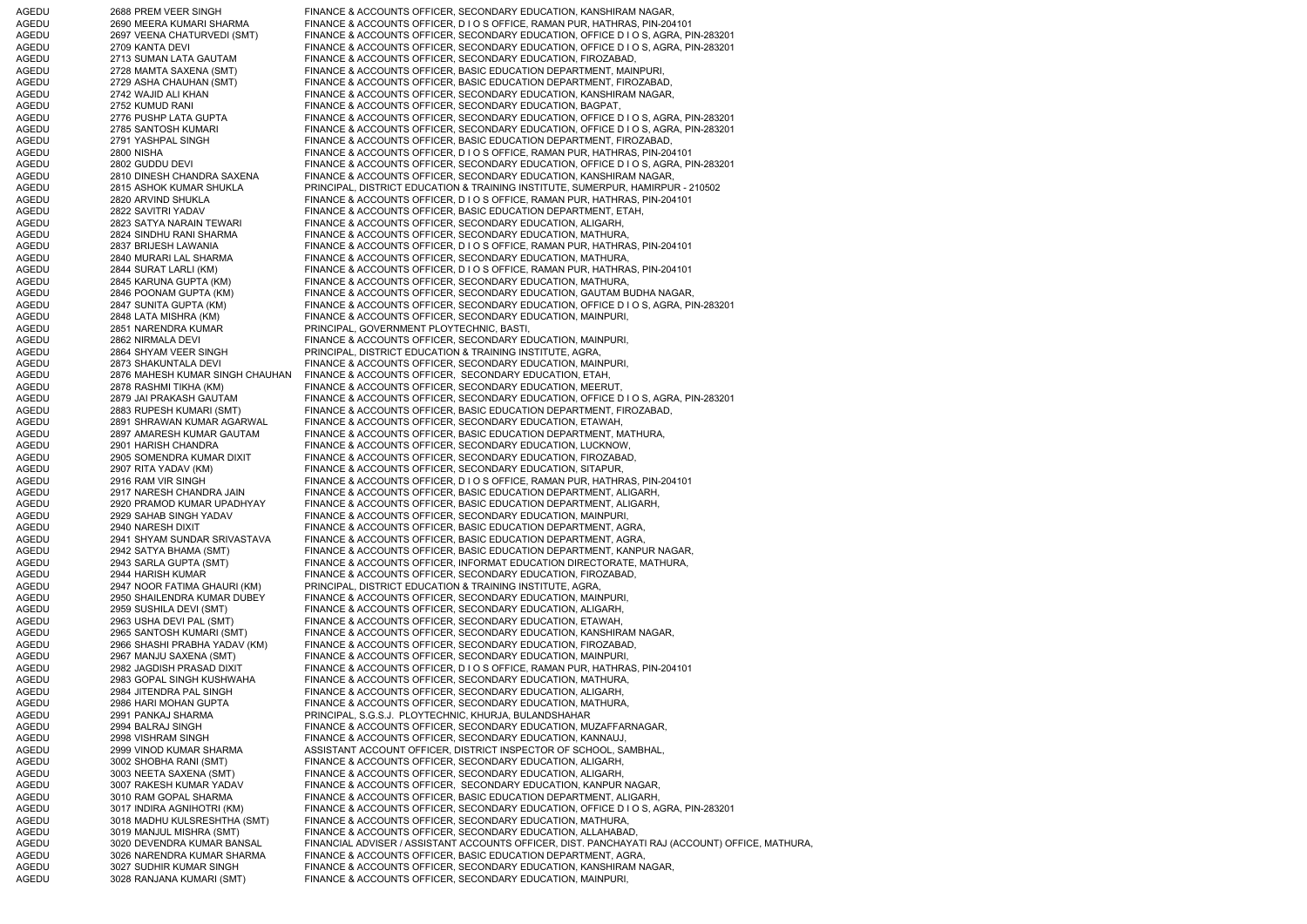AGEDU 3029 BHAGWAN SAHAI SHARMA FINANCE & ACCOUNTS OFFICER, SECONDARY EDUCATION, MATHURA, AGEDU 3031 TRIVENDRA KUMAR SINGH FINANCE & ACCOUNTS OFFICER, BASIC EDUCATION DEPARTMENT, ALIGARH, AGEDU 3032 ALOK KUMAR SAXENA FINANCE & ACCOUNTS OFFICER, BASIC EDUCATION DEPARTMENT, PILIBHIT, AGEDU 3036 NEERAJ MISHRA DISTRICT MAGISTRATE, REVENUE DEPARTMENT, AGEDU 3042 USHA DIXIT FINANCE & ACCOUNTS OFFICER, SECONDARY EDUCATION, MAINPURI, AGEDU 3043 CHHAYA RANI MAHESHWARI FINANCE & ACCOUNTS OFFICER, SECONDARY EDUCATION, ALIGARH, AGEDU 3052 SARVESH YADAV FINANCE & ACCOUNTS OFFICER, SECONDARY EDUCATION, OFFICE D I O S, AGRA, PIN-283201 AGEDU 3053 INDIRA CHAUHAN FINANCE & ACCOUNTS OFFICER, SECONDARY EDUCATION, GHAZIABAD, AGEDU 3054 SANJAY KUMAR BHATNAGAR FINANCE & ACCOUNTS OFFICER, SECONDARY EDUCATION, MATHURA, AGEDU 3064 BIMLESH KUMARI DIXIT FINANCE & ACCOUNTS OFFICER, BASIC EDUCATION DEPARTMENT, AGRA, AGEDU 3065 NIRMALA DEVI PRINCIPAL, DISTRICT EDUCATION & TRAINING INSTITUTE, AGRA, AGEDU 3067 GEETA SHARMA FINANCE & ACCOUNTS OFFICER, SECONDARY EDUCATION, ALIGARH AGEDU 3068 RASHMI AGARWAL FINANCE & ACCOUNTS OFFICER, D I O S OFFICE, RAMAN PUR, HATHRAS, PIN-204101 AGEDU 3073 NIRMALA KUMARI (SMT) FINANCE & ACCOUNTS OFFICER, D I O S OFFICE, RAMAN PUR, HATHRAS, PIN-204101 AGEDU 3076 OM KUMAR GUPTA PRINCIPAL, GOVT GIRLS POLY TECHNIC, BADALPUR, GAUTAM BUDHA NAGAR AGEDU 3077 KULDEEP KUMAR DUBEY PRINCIPAL, GOVERNMENT PLOYTECHNIC, MORADABAD, AGEDU 3080 SANTOSH BABU YADAV FINANCE & ACCOUNTS OFFICER, SECONDARY EDUCATION, AURAIYA, AGEDU 3082 KAUSHALENDRA KUMAR MISHRA FINANCE & ACCOUNTS OFFICER, SECONDARY EDUCATION, MAINPURI, AGEDU 3084 KALPANA TEWARI (SMT) FINANCE & ACCOUNTS OFFICER, SECONDARY EDUCATION, BALLIA, AGEDU 3089 MUNNI KUSHWAHA FINANCE & ACCOUNTS OFFICER, SECONDARY EDUCATION, MAINPURI, AGEDU 3094 SHYAM SUNDAR PANDEY FINANCE & ACCOUNTS OFFICER, SECONDARY EDUCATION, MATHURA, AGEDU 3099 SUNIL SAXENA PRINCIPAL, DISTRICT EDUCATION & TRAINING INSTITUTE, BHOGAON, MAINPURI AGEDU 3100 RAVI BALA DEVI (SMT) FINANCE & ACCOUNTS OFFICER, SECONDARY EDUCATION, MATHURA, AGEDU 3104 UMA RANI SRIVASTAVA FINANCE & ACCOUNTS OFFICER, SECONDARY EDUCATION, MATHURA, AGEDU 3105 SURESH CHANDRA FINANCE & ACCOUNTS OFFICER, BASIC EDUCATION DEPARTMENT, AGRA, AGEDU 3109 VIKRAM SINGH TOMAR FINANCE & ACCOUNTS OFFICER, SECONDARY EDUCATION, OFFICE D I O S, AGRA, PIN-283201 AGEDU 3110 LALIT KUMAR SINGH FINANCE & ACCOUNTS OFFICER, SECONDARY EDUCATION, ALIGARH, AGEDU 3114 NARGIS SULTANA FINANCE & ACCOUNTS OFFICER, SECONDARY EDUCATION, FIROZABAD, AGEDU 3117 UMESH BABU FINANCE & ACCOUNTS OFFICER, BASIC EDUCATION DEPARTMENT, MAINPURI, AGEDU 3118 ANIL KUMAR PANDEY FINANCE & ACCOUNTS OFFICER, BASIC EDUCATION DEPARTMENT, MAINPURI, AGEDU 3119 PANKAJ MISHRA FINANCE & ACCOUNTS OFFICER, SECONDARY EDUCATION, OFFICE D I O S, AGRA, PIN-283201 AGEDU 3120 RAJESH SAXENA FINANCE & ACCOUNTS OFFICER, SECONDARY EDUCATION, MAINPURI, AGEDU 3123 MAYA DEVI (SMT) FINANCE & ACCOUNTS OFFICER, SECONDARY EDUCATION, KANSHIRAM NAGAR, AGEDU 3124 JUGGI LAL JAISWAL FINANCE & ACCOUNTS OFFICER, SECONDARY EDUCATION, GONDA, AGEDU 3125 RAGHU NANDAN SHARMA FINANCE & ACCOUNTS OFFICER, BASIC EDUCATION DEPARTMENT, MATHURA, AGEDU 3128 LAKHAN KUMAR SHARMA FINANCE & ACCOUNTS OFFICER, SECONDARY EDUCATION, ALIGARH, AGEDU 3131 UMESH CHANDRA ARYA FINANCE & ACCOUNTS OFFICER, SECONDARY EDUCATION, ALIGARH, AGEDU 3133 USHA YADAV (SMT) FINANCE & ACCOUNTS OFFICER, SECONDARY EDUCATION, FIROZABAD, AGEDU 3134 SAROJINI DEVI FINANCE & ACCOUNTS OFFICER, SECONDARY EDUCATION, ETAWAH, AGEDU 3137 VEENA KUMARI SATYA (SMT) PRINCIPAL, DISTRICT EDUCATION & TRAINING INSTITUTE, AGRA, AGEDU 3138 KASHMIRI DEVI (SMT) FINANCE & ACCOUNTS OFFICER, BASIC EDUCATION DEPARTMENT, BULANDSHAHAR, AGEDU 3141 ANOOP KUMAR SHARMA PRINCIPAL, DISTRICT EDUCATION & TRAINING INSTITUTE, AGRA, AGEDU 3144 RAJESH KUMAR KULSHRESHTH FINANCE & ACCOUNTS OFFICER, BASIC EDUCATION DEPARTMENT, AGRA, AGEDU 3145 AMRIT KAUR FINANCE & ACCOUNTS OFFICER, SECONDARY EDUCATION, OFFICE D I O S, AGRA, PIN-283201 AGEDU 3146 PRAVEENA GUPTA PRINCIPAL, DISTRICT EDUCATION & TRAINING INSTITUTE, AGRA, AGEDU 3149 RAJIV KUMAR SHARMA FINANCE & ACCOUNTS OFFICER, SECONDARY EDUCATION, OFFICE D I O S, AGRA, PIN-283201 AGEDU 3150 MUKESH KUMAR SINHA PRINCIPAL, DISTRICT EDUCATION & TRAINING INSTITUTE, AGRA, AGEDU 3151 SANJAY KUMAR CHATURVEDI FINANCE & ACCOUNTS OFFICER, BASIC EDUCATION DEPARTMENT, AGRA, AGEDU 3153 SNEH LATA JAIN (KM) FINANCE & ACCOUNTS OFFICER, SECONDARY EDUCATION, OFFICE D I O S, AGRA, PIN-283201<br>AGEDU 3154 ANAND MOHAN PRINCIPAL. DISTRICT EDUCATION & TRAINING INSTITUTE. AGRA. 3154 ANAND MOHAN PRINCIPAL, DISTRICT EDUCATION & TRAINING INSTITUTE, AGRA, AGEDU 3155 AWADHESH KUMAR FINANCE & ACCOUNTS OFFICER, SECONDARY EDUCATION, ETAWAH, AGEDU 3159 NALINI CHATURVEDI (KM) FINANCE & ACCOUNTS OFFICER, SECONDARY EDUCATION, OFFICE D I O S, AGRA, PIN-283201 AGEDU 3160 ABIDA KHATOON (KM) DISTRICT INSPECTOR OF SCHOOLS, /SAHAYAK LEKHA ADHIKARI DIOS, GIC CAMPUS ORAI, JALAUN, PIN-285001 AGEDU 3161 SHAGUFTA NASRIN FINANCE & ACCOUNTS OFFICER, SECONDARY EDUCATION, ETAH, AGEDU 3162 JAGDISH PRASAD FINANCE & ACCOUNTS OFFICER, SECONDARY EDUCATION, MAINPURI, AGEDU 3164 ARYA PUTRI BHADAURIYA FINANCE & ACCOUNTS OFFICER, SECONDARY EDUCATION, FIROZABAD, AGEDU 3166 MANJULA SHARMA FINANCE & ACCOUNTS OFFICER, BASIC EDUCATION DEPARTMENT, AGRA, AGEDU 3167 MANORAMA DEVI PRINCIPAL, DISTRICT EDUCATION & TRAINING INSTITUTE, NAGALAMAN, FIROZABAD AGEDU 3168 VANDANA MAHESHWARI (SMT) FINANCE & ACCOUNTS OFFICER, SECONDARY EDUCATION, ALIGARH, AGEDU 3169 KIRAN VERMA FINANCE & ACCOUNTS OFFICER, SECONDARY EDUCATION, ALIGARH, AGEDU 3173 RANNO DEVI FINANCE & ACCOUNTS OFFICER, SECONDARY EDUCATION, FIROZABAD, AGEDU 3174 RAM PRAKASH FINANCE & ACCOUNTS OFFICER, SECONDARY EDUCATION, OFFICE D I O S, AGRA, PIN-283201 AGEDU 3176 ANIL KUMAR FINANCE & ACCOUNTS OFFICER, SECONDARY EDUCATION, ALIGARH, AGEDU 3177 HIMANCHAL BASHISHTH FINANCE & ACCOUNTS OFFICER, SECONDARY EDUCATION, GHAZIABAD, AGEDU 3181 PRAKASH CHANDRA FINANCE & ACCOUNTS OFFICER, SECONDARY EDUCATION, ALIGARH, AGEDU 3182 RAJIV SHARMA PRINCIPAL, DISTRICT EDUCATION & TRAINING INSTITUTE, NAGALAMAN, FIROZABAD AGEDU 3185 RAJESH KUMAR DWIVEDI FINANCE & ACCOUNTS OFFICER, BASIC EDUCATION DEPARTMENT, AGRA, AGEDU 3186 GIRIRAJ SINGH RAJPUT FINANCE & ACCOUNTS OFFICER, SECONDARY EDUCATION, FIROZABAD, AGEDU 3187 VISHNU DAYAL RAJPUT FINANCE & ACCOUNTS OFFICER, SECONDARY EDUCATION, MAINPURI, AGEDU 3188 RAJ KUMAR SRIVASTAVA PRINCIPAL, DISTRICT EDUCATION & TRAINING INSTITUTE, AGRA, AGEDU 3190 AJAY KUMAR KULSHRESHTH PRINCIPAL, DISTRICT EDUCATION & TRAINING INSTITUTE, AGRA, AGEDU 3192 LAXMI NARAYAN GUPTA FINANCE & ACCOUNTS OFFICER, BASIC EDUCATION DEPARTMENT, AGRA, AGEDU 3193 RAKESH BABU FINANCE & ACCOUNTS OFFICER, SECONDARY EDUCATION, ALIGARH, AGEDU 3194 KAILASH CHANDRA SHARMA FINANCE & ACCOUNTS OFFICER, SECONDARY EDUCATION, ALIGARH, AGEDU 3196 SATYENDRA KUMAR KASHYAP FINANCE & ACCOUNTS OFFICER, BASIC EDUCATION DEPARTMENT, AGRA,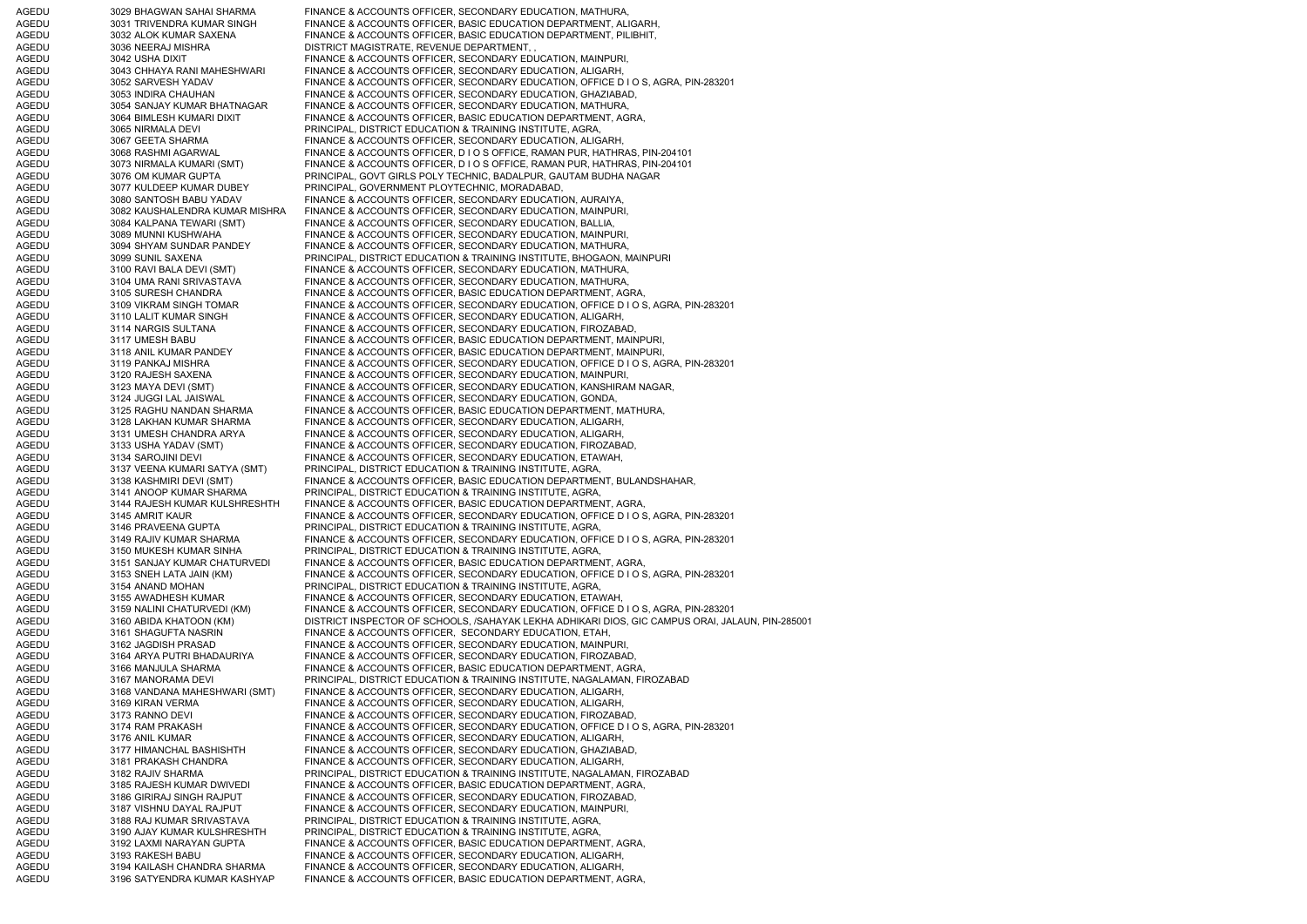AGEDU 3198 HEMLATA (SMT) FINANCE & ACCOUNTS OFFICER, SECONDARY EDUCATION, MATHURA, AGEDU 3199 MEENA JAUHARI FINANCE & ACCOUNTS OFFICER, SECONDARY EDUCATION, MATHURA, AGEDU 3202 SHAILENDRA DUBEY FINANCE & ACCOUNTS OFFICER, SECONDARY EDUCATION, MAINPURI, AGEDU 3205 SANJAY SINGH BHADAURIYA FINANCE & ACCOUNTS OFFICER, SECONDARY EDUCATION, OFFICE D I O S, AGRA, PIN-283201 AGEDU 3208 RANI PRAKASH (SMT) REGIONAL SPORTS OFFICER, SPORTS DEPARTMENT, ALIGARH, ANGEDU 3209 SARVADEV SINGH YADAV SPORTS OFFICER. SPORTS DEPARTMENT. BALLIA. AGEDU 3209 SARVADEV SINGH YADAV SPORTS OFFICER, SPORTS DEPARTMENT, BALLIA, AGEDU 3212 BALBIR SINGH COMMANDING OFFICER, 56 UP BATALLION N.C.C, JHANSI, PIN-284003 AGEDU 3213 BHAGWAN SINGH FINANCE & ACCOUNTS OFFICER, SECONDARY EDUCATION, FIROZABAD, AGEDU 3215 RACHHPAL SINGH FINANCE & ACCOUNTS OFFICER, BASIC EDUCATION DEPARTMENT, AGRA, AGEDU 3218 ARFA KHAN FINANCE & ACCOUNTS OFFICER, SECONDARY EDUCATION, OFFICE D I O S, AGRA, PIN-283201 AGEDU 3219 ASHA DEVI GOEL FINANCE & ACCOUNTS OFFICER, F&AO SECONDARY EDUCATION, AGEDU 3223 RAJ KUMAR SHARMA FINANCE & ACCOUNTS OFFICER, SECONDARY EDUCATION, MATHURA, AGEDU 3224 AWADHESH KUMAR FINANCE & ACCOUNTS OFFICER, SECONDARY EDUCATION, MATHURA, AGEDU 3225 DAU DAYAL SHARMA FINANCE & ACCOUNTS OFFICER, SECONDARY EDUCATION, MATHURA, AGEDU 3234 RADHA BALLABH SHARMA FINANCE & ACCOUNTS OFFICER, BASIC EDUCATION DEPARTMENT, MATHURA, AGEDU 3255 DHARM PAL SINGH FINANCE & ACCOUNTS OFFICER, BASIC EDUCATION DEPARTMENT, ETAH, AGEDU 3256 HARI OM FINANCE & ACCOUNTS OFFICER, SECONDARY EDUCATION, FIROZABAD, AGEDU 3257 VIVEK KUMAR SETHI FINANCE & ACCOUNTS OFFICER, SECONDARY EDUCATION, FIROZABAD, AGEDU 3258 SURESH CHANDRA SAGAR FINANCE & ACCOUNTS OFFICER, SECONDARY EDUCATION, FIROZABAD, AGEDU 3259 MAHESH KUMAR PANDEY FINANCE & ACCOUNTS OFFICER, SECONDARY EDUCATION, MATHURA, AGEDU 3260 RAJESH KUMAR SHARMA FINANCE & ACCOUNTS OFFICER, BASIC EDUCATION DEPARTMENT, , AGEDU 3261 GITIKA SINHA (KM) PRINCIPAL, DISTRICT EDUCATION & TRAINING INSTITUTE, AGRA, AGEDU 3262 RAM SEWAK PRINCIPAL, DISTRICT EDUCATION & TRAINING INSTITUTE, AGRA, AGEDU 3267 SUDHAR SINGH FINANCE & ACCOUNTS OFFICER, SECONDARY EDUCATION, ETAWAH, AGEDU 3269 AKHILESH KUMAR DUBEY FINANCE & ACCOUNTS OFFICER, SECONDARY EDUCATION, ETAH, AGEDU 3273 SADHNA AGNIHOTRI (SMT) FINANCE & ACCOUNTS OFFICER, SECONDARY EDUCATION, ALIGARH, AGEDU 3275 ANITA SINGH (SMT) FINANCE & ACCOUNTS OFFICER, SECONDARY EDUCATION, ALIGARH, AGEDU 3276 MAHENDRA SINGH PAL FINANCE & ACCOUNTS OFFICER, SECONDARY EDUCATION, ETAWAH, AGEDU 3277 LALIT MOHAN FINANCE & ACCOUNTS OFFICER, SECONDARY EDUCATION, FIROZABAD, AGEDU 3278 UMESH KUMAR FINANCE & ACCOUNTS OFFICER, SECONDARY EDUCATION, ETAWAH, AGEDU 3279 UMMED SINGH FINANCE & ACCOUNTS OFFICER, SECONDARY EDUCATION, KANSHIRAM NAGAR, AGEDU 3282 SHRI KANT YADAV PRINCIPAL, DISTRICT EDUCATION & TRAINING INSTITUTE, NAGALAMAN, FIROZABAD AGEDU 3283 SUNIL SHUKLA FINANCE & ACCOUNTS OFFICER, SECONDARY EDUCATION, ETAH, ALEDU 3 RAMESH CHANDRA SRIVASTAVA DIRECTOR, STATE SCIENCE EDUCATION INSTITUTE, ALLAHABAD, ALEDU 9 B P SARASWAT FINANCE & ACCOUNTS OFFICER, SECONDARY EDUCATION, AURAIYA, ALEDU 267 HARI RAM VERMA DIRECTOR, DIRCTT OF HIGHER SECONDARY EDUCATION, ALEDU 369 KALLU RAM SHARMA FINANCE & ACCOUNTS OFFICER, BASIC EDUCATION DEPTT., ALLAHABAD, ALEDU 384 BANKEY LAL VISHWAKARMA FINANCE & ACCOUNTS OFFICER, BASIC EDUCATION DEPTT., ALLAHABAD, ALEDU 407 PHOOL CHANDRA SINGH FINANCE & ACCOUNTS OFFICER, SECONDARY EDUCATION, VARANASI, ALEDU 698 MOHD MANZOOR FINANCE & ACCOUNTS OFFICER, INFORMAT EDUCATION DIRECTORATE, LUCKNOW, ALEDU 919 VIRENDRA KUMAR PANDEY ADDITIONAL DIRECTOR, MEDICAL & HEALTH, ALLAHABAD, ALEDU 1225 LALJI GUPTA SPECIAL SECRETARY AND ADDITIONAL LEGAL ADVISOR, LEGAL CELL HIGH COURT, ALLAHABAD-2, ALEDU 1319 JAGDISH NARAIN SRIVASTAVA FINANCE & ACCOUNTS OFFICER, BASIC EDUCATION DEPTT., ALLAHABAD, ALEDU 1712 SHARDA PRASAD ASSISTANT ACCOUNT OFFICER, HIGHER SECONDARY EDUCATION, FATEHPUR, ALEDU 1813 HUSHNARA BEGAM (SMT) ADMINISTRATRIVE OFFICER, N.C.C. GROUP HEADQUARTER, KANPUR NAGAR, ALEDU 2083 DHIRENDRA KISHORE RAIZADA ADDITIONAL DIRECTOR, MEDICAL & HEALTH, ALLAHABAD, ALEDU 2191 B K PATHAK FINANCE & ACCOUNTS OFFICER, SECONDARY EDUCATION, ETAWAH, ALEDU 2192 V D SHASTRI FINANCE & ACCOUNTS OFFICER, BASIC EDUCATION DEPARTMENT, FATEHPUR, ALEDU 2206 MOHD ILIYAS FINANCE & ACCOUNTS OFFICER, BASIC EDUCATION DEPARTMENT, KANPUR NAGAR, ALEDU 2211 MOHD HALIM FINANCE & ACCOUNTS OFFICER, SECONDARY EDUCATION, FATEHGARH, ALEDU 2215 M S ANSARI FINANCE & ACCOUNTS OFFICER, SECONDARY EDUCATION, FATEHGARH, ALEDU 2254 UPENDRA KUMAR SRIVASTAVA FINANCE & ACCOUNTS OFFICER, F&AO SECONDARY EDUCATION, NORMAL BUILDING NEAR NORMAL CHAURAHA,, SULTANPUR, PIN-228001 ALEDU 2274 PATI RAM JATAV FINANCE & ACCOUNTS OFFICER, SECONDARY EDUCATION, AURAIYA, ALEDU 2354 SHIV SWARUP SAXENA ADDITIONAL DIRECTOR, MEDICAL & HEALTH, KANPUR NAGAR, ALEDU 2642 MADHURI SRIVASTAVA (SMT) FINANCE & ACCOUNTS OFFICER, F&AO SECONDARY EDUCATION, , ALEDU 2648 R P GUPTA FINANCE & ACCOUNTS OFFICER, INFORMAT EDUCATION DIRECTORATE, FATEHGARH, ALEDU 2903 MOHD ISHRAT FINANCE & ACCOUNTS OFFICER, BASIC EDUCATION DEPARTMENT, ALLAHABAD, ALEDU 2906 PRAN NATH PANDEY PRINCIPAL, GOVT. UNANI COLLEGE, ALLAHABAD, ALEDU 2907 RAMESH PRASAD SHARMA FINANCE & ACCOUNTS OFFICER, SECONDARY EDUCATION, SITAPUR, ALEDU 2957 ASHA ESUBIOUS FINANCE & ACCOUNTS OFFICER, SECONDARY EDUCATION, ALLAHABAD, ALEDU 3022 HARI LAL ADDITIONAL SECRETARY, REGIONAL HIGHER EDUCATION OFFICE, ALEDU 3039 RAM ABHILASH VISHWAKARMA SECRETARY, HIGHER SECONDARY EDUCATION BOARD, , ALEDU 3049 KARE PRASAD DIRECTOR, MUSEUM (SANGRAHALAYA), JHANSI, ALEDU 3057 RAJ MANI PANDEY SECRETARY, HIGHER SECONDARY EDUCATION BOARD,<br>ALEDU 3076 DHARAM PAL MALHOTRA PRINCIPAL, N.R.I.P.T, TELIYARGANJ, ALLAHABAD, 211004 3076 DHARAM PAL MALHOTRA PRINCIPAL, N.R.I.P.T, TELIYARGANJ, ALLAHABAD, 211004 ALEDU 3096 NITYANAND NAGAR PRINCIPAL, DISTRICT EDUCATION & TRAINING INSTITUTE, RAIBAREILLY, PIN-229001<br>ALEDU 3097 RAMJI MALVIYA FINANCE & ACCOUNTS OFFICER, SECONDARY EDUCATION, MUZAFFARNAGAR, 3097 RAMJI MALVIYA FINANCE & ACCOUNTS OFFICER, SECONDARY EDUCATION, MUZAFFARNAGAR, ALEDU 3106 SABHAPATI PANDEY DIRECTOR, DIRECTORATE OF PRINTING & STATIONERY, ALLAHABAD, ALEDU 3135 SALAHUDDIN AHMAD FINANCE & ACCOUNTS OFFICER, BASIC EDUCATION DEPTT., ALLAHABAD, 3160 GAUS ALAM KHAN DISTRICT INSPECTOR OF SCHOOLS, /SAHAYAK LEKHA ADHIKARI DIOS, GIC CAMPUS ORAI, JALAUN, PIN-285001 ALEDU 3164 RAM PADARATH TRIPATHI ADDITIONAL SECRETARY, REGIONAL HIGHER SECONDAR EDUCATION OFFI, MEERUT, ALEDU 3208 LALIT KUMAR TRIPATHI FINANCE & ACCOUNTS OFFICER, SECONDARY EDUCATION, MIRZAPUR, ALEDU 3225 SATYA NARAIN SINGH ASSISTANT ACCOUNT OFFICER, HIGHER SECONDARY EDUCATION, FATEHPUR, ALEDU 3267 SUBHASH CHANDRA YADAV SENIOR TREASURY OFFICER, FARRUKHABAD, FATEHGARH, ALEDU 3305 ASHOK KUMAR AGARWAL FINANCE & ACCOUNTS OFFICER, BASIC EDUCATION DEPTT., ALLAHABAD,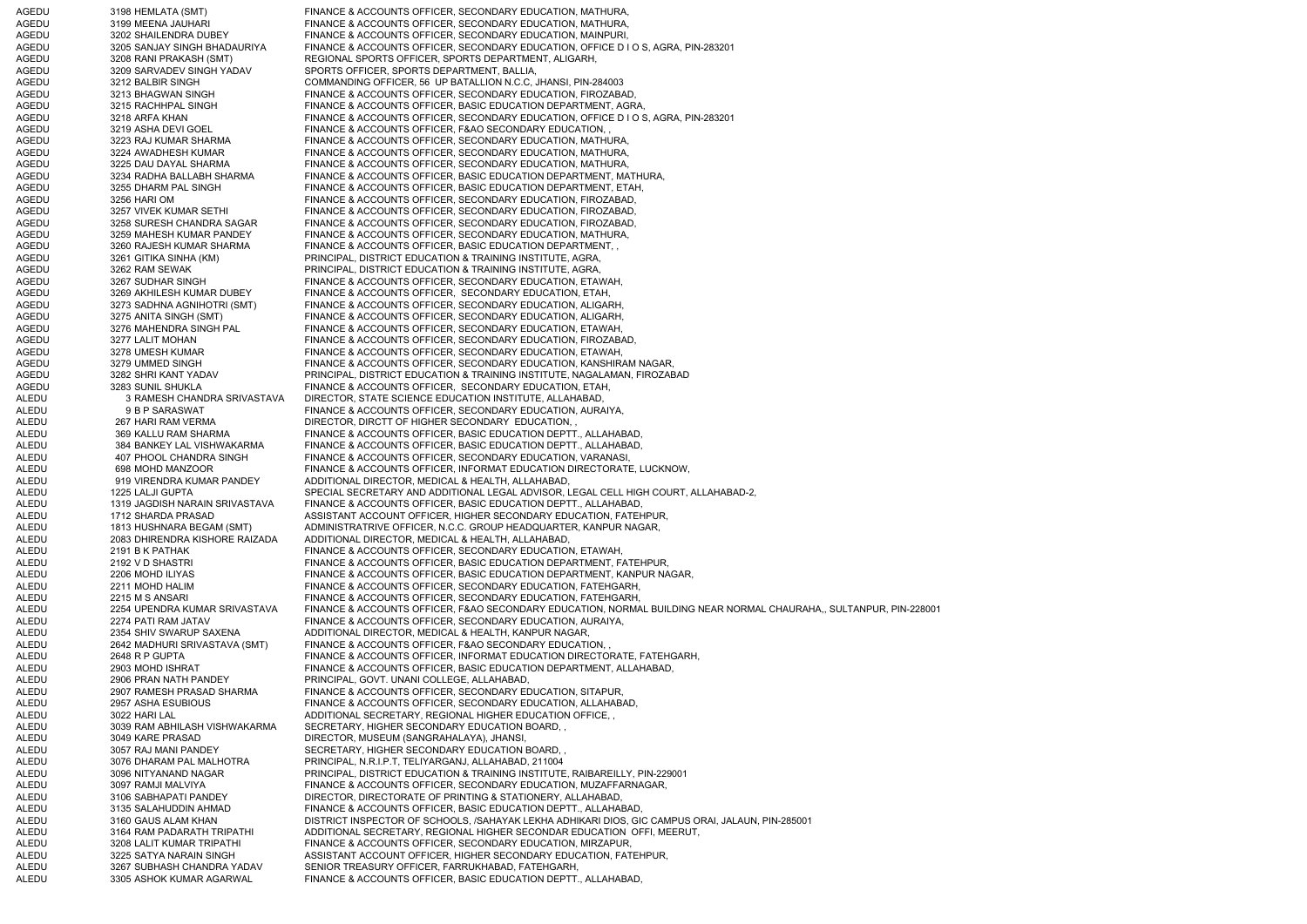ALEDU 3309 RAM DAYAL DIRECTOR, DIRCTT OF HIGHER SECONDARY EDUCATION, ALEDU 3319 CHANDRA BHUSHAN SHARMA FINANCE & ACCOUNTS OFFICER, CORRESPONDENCE EDUCATION INSTITUTE UP, ALLAHABAD, ALEDU 3321 BENI SHANKER SHUKLA PRINCIPAL, DISTRICT EDUCATION & TRAINING INSTITUTE, JAUNPUR, ALEDU 3339 KARAM SINGH ADDITIONAL DIRECTOR, MEDICAL & HEALTH, ALLAHABAD, ALEDU 3348 RAM SARAN SAXENA ADMINISTRATRIVE OFFICER, N.C.C. GROUP HEADQUARTER, BAREILLY, ALEDU 3365 CHIRAUNJI LAL FINANCE & ACCOUNTS OFFICER, SECONDARY EDUCATION, JHANSI, ALEDU 3366 SHIV GOVIND NARAIN TRIPATHI FINANCE & ACCOUNTS OFFICER, BASIC EDUCATION DEPARTMENT, STATION ROAD, FAIZABAD, PIN-224001 ALEDU 3385 PARAS NATH VISHWAKARMA FINANCE & ACCOUNTS OFFICER, BASIC EDUCATION DEPTT., ALLAHABAD, ALEDU 3390 AJAY KUMAR ADDITIONAL SECRETARY, REGIONAL HIGHER EDUCATION OFFICE, VARANASI, ALEDU 3402 MADHURI DEVI PRINCIPAL, INDUSTRIAL TRAINING INSTITUTE, HAMIRPUR, ALEDU 3411 RAJA RAM DIRECTOR, BASIC EDUCATION DIRECTORATE, , ALLAHABAD, PIN-211001 ALEDU 3445 MOHD SAYEED FINANCE & ACCOUNTS OFFICER, BASIC EDUCATION DEPARTMENT, , ALEDU 3500 MUKTESHWAR NATH PRADHAN SECRETARY, HIGHER SECONDARY EDUCATION BOARD, ALEDU 3532 RAM SUMIRAN TEWARI FINANCE & ACCOUNTS OFFICER, BASIC EDUCATION DEPTT., ALLAHABAD, ALEDU 3535 RAM CHANDRA DWIVEDI FINANCE & ACCOUNTS OFFICER, BASIC EDUCATION DEPTT., ALLAHABAD, ALEDU 3549 CHANDRIKA PRASAD KUSHWAHA FINANCE & ACCOUNTS OFFICER, INFORMAT EDUCATION DIRECTORATE, ALLAHABAD, ALEDU 3565 GAJRAJ SINGH FINANCE & ACCOUNTS OFFICER, BASIC EDUCATION DEPARTMENT, MIRZAPUR, ALEDU 3578 SHIV PRASAD DIRECTOR, DIRECTORATE OF PRINTING & STATIONERY, ALLAHABAD, ALEDU 3588 MUKESH KUMAR MISHRA FINANCE & ACCOUNTS OFFICER, BASIC EDUCATION DEPARTMENT, FATEHGARH, ALEDU 3596 SUSHILA TEWARI FINANCE & ACCOUNTS OFFICER, INFORMAT EDUCATION DIRECTORATE, GHAZIPUR, ALEDU 3605 MUMTAZ JAHAN ASSISTANT ACCOUNT OFFICER, HIGHER SECONDARY EDUCATION, FATEHPUR, ALEDU 3612 MOHD AKHTAR SIDDIQUI FINANCE & ACCOUNTS OFFICER, SECONDARY EDUCATION, ALLAHABAD, ALEDU 3689 SURESH CHANDRA KHARE FINANCE & ACCOUNTS OFFICER, SECONDARY EDUCATION, ALLAHABAD, ALEDU 3690 YAMINI BHUSHAN PATHAK FINANCE & ACCOUNTS OFFICER, BASIC EDUCATION DEPTT., ALLAHABAD, ALEDU 4013 MOOL CHANDRA SINGH ADDITIONAL DIRECTOR, MEDICAL & HEALTH, KANPUR NAGAR, ALEDU 4022 MOHD YAQUB RAZA FINANCE & ACCOUNTS OFFICER, BASIC EDUCATION DEPARTMENT, FATEHGARH, ALEDU 4108 RADHEY KRISHNA MISHRA FINANCE & ACCOUNTS OFFICER, SECONDARY EDUCATION, ALLAHABAD, ALEDU 4117 ARVIND KUMAR FINANCE & ACCOUNTS OFFICER, SECONDARY EDUCATION, ALLAHABAD, ALEDU 4145 MASOOD UZ ZAFAR ALI KHAN FINANCE & ACCOUNTS OFFICER, SECONDARY EDUCATION, ALLAHABAD, ALEDU 4209 HEMA JOSHI SENIOR TREASURY OFFICER, TREASURY AND ACCOUNTS ADMIN DEPTT. ALEDU 4210 KAMLA SATSANGI (SMT) FINANCE & ACCOUNTS OFFICER, SECONDARY EDUCATION, AURAIYA, ALEDU 4248 RAM SINGH FINANCE & ACCOUNTS OFFICER, BASIC EDUCATION DEPTT., ALLAHABAD, ALEDU 4271 RAJENDRA SINGH ADDITIONAL CHIEF OFFICER, PANCHAYAT I RAJ DEPARTMENT, FATEHPUR, ALEDU 4300 SYED EHATRAM HAIDER FINANCE & ACCOUNTS OFFICER, INFORMAT EDUCATION DIRECTORATE, ALLAHABAD, ALEDU 4301 BRIJESH KUMAR MISHRA FINANCE & ACCOUNTS OFFICER, INFORMAT EDUCATION DIRECTORATE, ALLAHABAD, ALEDU 4306 IQBAL NARAYAN SINGH FINANCE & ACCOUNTS OFFICER, SECONDARY EDUCATION, AMBEDKAR NAGAR, ALEDU 4318 SUMITRA DEVI BHARTI (SMT) FINANCE & ACCOUNTS OFFICER, SECONDARY EDUCATION, ALLAHABAD, ALEDU 4325 SALIK RAM FINANCE & ACCOUNTS OFFICER, SECONDARY EDUCATION, PRATPGARH, ALEDU 4345 SUSHIL LAL SRIVAS FINANCE & ACCOUNTS OFFICER, SECONDARY EDUCATION, VARANASI, ALEDU 4346 GAYA PRASAD FINANCE & ACCOUNTS OFFICER, BASIC EDUCATION DEPTT., ALLAHABAD, ALEDU 4382 RENUKA RANI GOEL FINANCE & ACCOUNTS OFFICER, SECONDARY EDUCATION, AURAIYA, ALEDU 4407 RAM ACHAL SINGH FINANCE & ACCOUNTS OFFICER, SECONDARY EDUCATION, KANPURDEHAT, ALEDU 4422 NARENDRA KUMAR PANDEY FINANCE & ACCOUNTS OFFICER, BASIC EDUCATION DEPARTMENT, KANPUR NAGAR, ALEDU 4423 SHANKAR PRATAP SINGH DIRECTOR, STATE SCIENCE EDUCATION INSTITUTE, ALLAHABAD, ALEDU 4426 MALTI DEVI VERMA (SMT) FINANCE & ACCOUNTS OFFICER, BASIC EDUCATION DEPARTMENT, KANPUR DEHAT, ALEDU 4429 MOAZZAM HAMID DIRECTOR, STATE SCIENCE EDUCATION INSTITUTE, ALLAHABAD, ALEDU 4439 UMA SRIVASTAVA FINANCE & ACCOUNTS OFFICER, BASIC EDUCATION DEPARTMENT, FATEHPUR, ALEDU 4442 SUDHA RANI (KM) FINANCE & ACCOUNTS OFFICER, SECONDARY EDUCATION, AMBEDKAR NAGAR, ALEDU 4467 RAM BILAS PRINCIPAL, GOVT. DEGREE COLLEGE, JALALABAD, SHAHJAHANPUR ALEDU 4485 SURINDER BHATIA (SMT) FINANCE & ACCOUNTS OFFICER, SECONDARY EDUCATION, KANPUR NAGAR, ALEDU 4546 MAHESH CHANDRA PANT FINANCE & ACCOUNTS OFFICER, INFORMAT EDUCATION DIRECTORATE, , ALEDU 4548 RAM GOPAL SRIVASTAVA FINANCE & ACCOUNTS OFFICER, BASIC EDUCATION DEPARTMENT, FATEHGARH, ALEDU 4554 PREM NARAIN PRAJAPATI FINANCE & ACCOUNTS OFFICER, SECONDARY EDUCATION, ALLAHABAD, ALEDU 4616 SHAMIM AHMAD FINANCE & ACCOUNTS OFFICER, INFORMAT EDUCATION DIRECTORATE, ALLAHABAD, ALEDU 4651 ADITYA KUMAR MISHRA FINANCE & ACCOUNTS OFFICER, SECONDARY EDUCATION, AURAIYA, ALEDU 4653 RAM RATAN PRINCIPAL, DISTRICT EDUCATION & TRAINING INSTITUTE, MANJHANPUR, KAUSHAMBI ALEDU 4679 RAJ NARAIN SINGH FINANCE & ACCOUNTS OFFICER, SECONDARY EDUCATION, VARANASI, ALEDU 4703 PHOOL CHANDRA FINANCE & ACCOUNTS OFFICER, SECONDARY EDUCATION, ALLAHABAD, ALEDU 4708 HARI NARAYAN MISHRA FINANCIAL ADVISER / ASSISTANT ACCOUNTS OFFICER, BASIC EDUCATION DEPARTMENT, BANDA, ALEDU 4740 S R FAROOQUI PRINCIPAL, GOVT.DEGREE COLLEGE, UNCHAHAR,, RAIBAREILLY ALEDU 4745 KRISHNA SINGH FINANCE & ACCOUNTS OFFICER, SECONDARY EDUCATION, FATEHGARH, ALEDU 4748 RAM KHELAWAN PRINCIPAL, DISTRICT EDUCATION & TRAINING INSTITUTE, RAIBAREILLY, PIN-229001 ALEDU 4764 ADYA SHANKAR PANDEY FINANCE & ACCOUNTS OFFICER, D I O S OFFICE, SHIKSHA BHAWAN, CIVIL LINES, FAIZABAD, PIN-224123 ALEDU 4768 CHANDRA CHATA MISHRA FINANCE & ACCOUNTS OFFICER, BASIC EDUCATION DEPARTMENT, UNNAO, ALEDU 4790 MAMTA MITTAL (SMT) FINANCE & ACCOUNTS OFFICER, CORRESPONDENCE EDUCATION INSTITUTE UP, ALLAHABAD,<br>ALEDU 4804 SUMAN SHARMA (KM) FINANCE & ACCOUNTS OFFICER, SECONDARY EDUCATION, ALLAHABAD, ALEDU 4804 SUMAN SHARMA (KM) FINANCE & ACCOUNTS OFFICER, SECONDARY EDUCATION, ALLAHABAD,<br>ALEDU 4813 SHAHNAZ PARVEEN FINANCE & ACCOUNTS OFFICER, INFORMAT EDUCATION DIRECTORATE. ALEDU 4813 SHAHNAZ PARVEEN FINANCE & ACCOUNTS OFFICER, INFORMAT EDUCATION DIRECTORATE, FATEHPUR, ALEDU 4825 MOHAN LAL FINANCE & ACCOUNTS OFFICER, SECONDARY EDUCATION, AURAIYA, ALEDU 4828 PUSHPA SRIVASTAVA FINANCE & ACCOUNTS OFFICER, SECONDARY EDUCATION, ALLAHABAD, ALEDU 4857 INDRA PATI UPADHYAYA FINANCE & ACCOUNTS OFFICER, HIGH SECONDARY EDUCATION, SERVICE SELECTION BOARD, ALLAHABAD ALEDU 4895 HARISH CHANDRA YADAV ADDITIONAL SECRETARY, REGIONAL HIGHER EDUCATION OFFICE, VARANASI, ALEDU 4898 RAM DEEN YADAV FINANCE & ACCOUNTS OFFICER, CORRESPONDENCE EDUCATION INSTITUTE UP, ALLAHABAD, ALEDU 5002 RAM BABU DUBEY ASSISTANT ACCOUNT OFFICER, HIGHER SECONDARY EDUCATION, FATEHPUR, ALEDU 5016 RANVEER SINGH FINANCE & ACCOUNTS OFFICER, BASIC EDUCATION DEPARTMENT, ETAWAH, ALEDU 5022 PREM SAGAR ASSISTANT ACCOUNT OFFICER, HIGHER SECONDARY EDUCATION, FATEHPUR,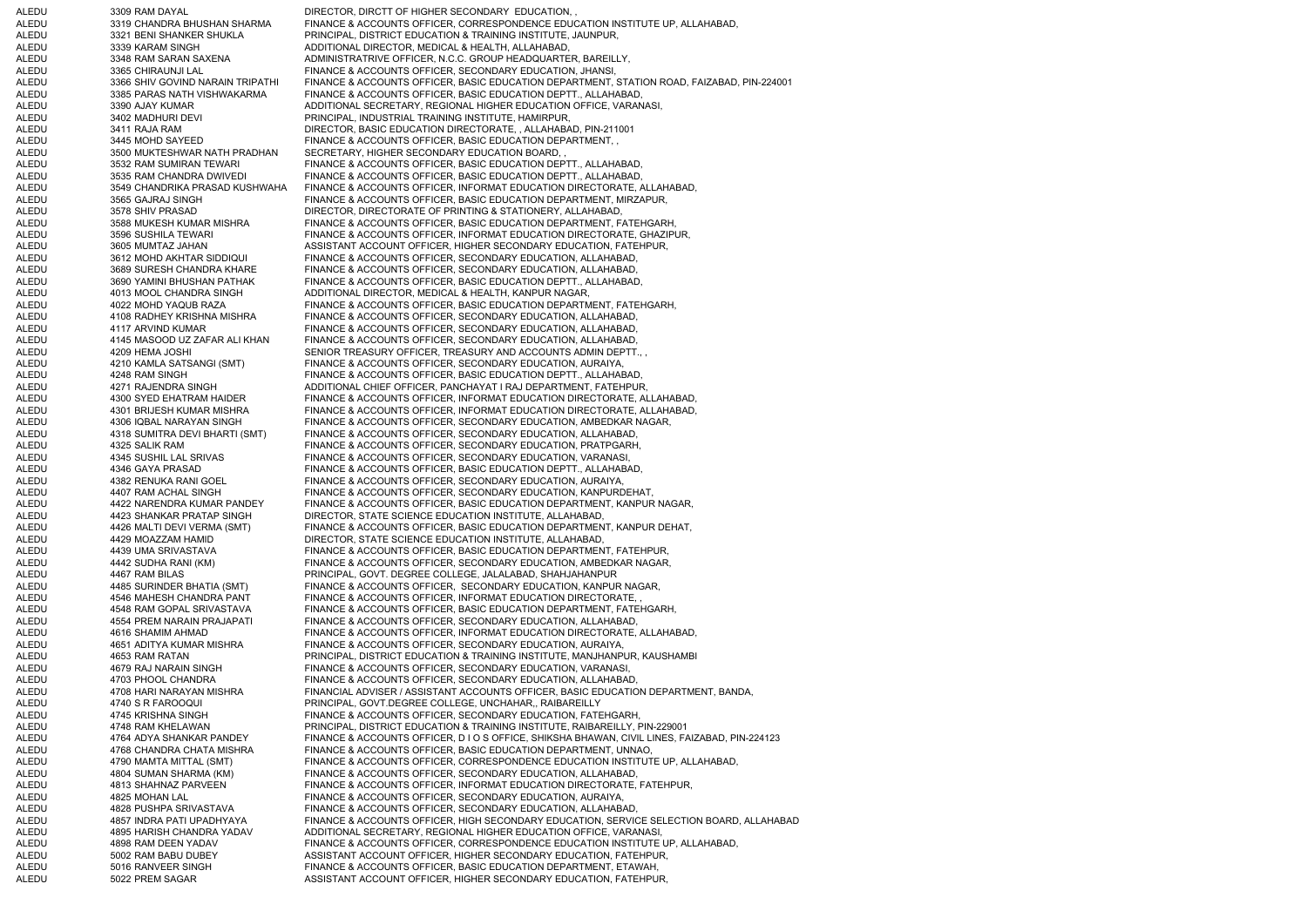ALEDU 5035 KALPANA SHUKLA (SMT) FINANCE & ACCOUNTS OFFICER, CORRESPONDENCE EDUCATION INSTITUTE UP, ALLAHABAD, ALEDU 5058 VIJAY NATH CHAURASIA DIRECTOR, BASIC EDUCATION DIRECTORATE, , ALLAHABAD, PIN-211001 ALEDU 5070 BALI RAM PRASAD FINANCE & ACCOUNTS OFFICER, SECONDARY EDUCATION, HARDOI, ALEDU 5109 SHIV SINGH FINANCE & ACCOUNTS OFFICER, F&AO SECONDARY EDUCATION, ALEDU 5204 AMAR NATH SHARMA CHIEF TREASURY OFFICER, KANPUR NAGAR, ALEDU 5207 BRIJ NANDAN LAL RATHAUR PRINCIPAL, FAMILY WELFARE TRAINING CENTER, KANPUR NAGAR, ALEDU 5216 BHUMI RAJ SINGH FINANCE & ACCOUNTS OFFICER, SECONDARY EDUCATION, KANPUR NAGAR, ALEDU 5246 SAMIULLAH FINANCE & ACCOUNTS OFFICER, SECONDARY EDUCATION, KANNAUJ, ALEDU 5255 SAROJ SHUKLA (SMT) FINANCE & ACCOUNTS OFFICER, SECONDARY EDUCATION, AURAIYA, ALEDU 5287 RAM SHANKAR MISHRA FINANCE & ACCOUNTS OFFICER, SECONDARY EDUCATION, ALLAHABAD, ALEDU 5304 BHAWANI DEEN YADAV FINANCE & ACCOUNTS OFFICER, BASIC EDUCATION DEPARTMENT, HAMIRPUR, ALEDU 5310 BHAGWAN DAS GUPTA FINANCE & ACCOUNTS OFFICER, SECONDARY EDUCATION, MAINPURI, ALEDU 5311 ANIL KUMAR SRIVASTAVA FINANCE & ACCOUNTS OFFICER, SECONDARY EDUCATION, VARANASI, ALEDU 5350 HARI PRASAD TEWARI DISTRICT INSPECTOR OF SCHOOLS, (NON GOVT. RECOGNIZED COLLEGE), HIGH SECONDARY EDUCATION DEPARTMENT, KANPUR NAGAR ALEDU 5364 KRISHNA PAL ADMINISTRATRIVE OFFICER, N.C.C. GROUP HEADQUARTER, 9, CHATHAM LINE, ALLAHABAD, PIN-211002 ALEDU 5371 PRAVEEN KUMAR SINGH FINANCE & ACCOUNTS OFFICER. INFORMAT EDUCATION DIRECTORATE, ALLAHABAD, ALEDU 5383 BHANU PRAKASH SRIVASTAVA FINANCE & ACCOUNTS OFFICER, BASIC EDUCATION DEPARTMENT, AGRA, ALEDU 5391 SHIV PRAKASH SRIVASTAVA ADDITIONAL SECRETARY, REGIONAL HIGHER EDUCATION OFFICE, ALEDU 5407 P D SHARMA DISTRICT INSPECTOR OF SCHOOLS, /SAHAYAK LEKHA ADHIKARI DIOS, GIC CAMPUS ORAI, JALAUN, PIN-285001 ALEDU 5410 MALA SINGH ASSISTANT ACCOUNT OFFICER, HIGHER SECONDARY EDUCATION, FATEHPUR, ALEDU 5450 SARITA PANDEY (SMT) FINANCE & ACCOUNTS OFFICER, SECONDARY EDUCATION, LUCKNOW, ALEDU 5453 SHYAM MURTI SHUKLA FINANCE & ACCOUNTS OFFICER, SECONDARY EDUCATION, PRATPGARH, ALEDU 5455 BALRAM DUBEY FINANCE & ACCOUNTS OFFICER, BASIC EDUCATION DEPARTMENT, , ALEDU 5459 SUMAN RANI YADAV DISTRICT INSPECTOR OF SCHOOLS, (NON GOVT. RECOGNIZED COLLEGE), HIGH SECONDARY EDUCATION DEPARTMENT, ALEDU 5481 BEENA RANI PROVERSION DENARTMENT, ENTENDURENT, ENTENDURENT, ENTENPUR. 5481 BEENA RANI FINANCE & ACCOUNTS OFFICER, BASIC EDUCATION DEPARTMENT, FATEHPUR, ALEDU 5484 S K TRIPATHI DIRECTOR, DIRECTORATE OF LOCAL BODIES, ALLAHABAD, ALEDU 5490 USHA SHUKLA (SMT) FINANCE & ACCOUNTS OFFICER, SECONDARY EDUCATION, AURAIYA, ALEDU 5515 PRATAP SINGH FINANCE & ACCOUNTS OFFICER, SECONDARY EDUCATION, KANNAUJ, ALEDU 5532 SANJAY KANSAL PRINCIPAL, GOVERNMENT PLOYTECHNIC, FATEHPUR, ALEDU 5546 RAJENDRA KUMAR SHARMA FINANCE & ACCOUNTS OFFICER, BASIC EDUCATION DEPARTMENT, KANPUR NAGAR, ALEDU 5553 PRADEEP KUMAR SINGH PRINCIPAL, GOVERNMENT PLOYTECHNIC, KANPUR NAGAR, ALEDU 5585 SHARDA DEVI FINANCE & ACCOUNTS OFFICER, BASIC EDUCATION DEPARTMENT, GAZIPUR, ALEDU 5587 ARUNIMA KUMARI SRIVASTAVA (SM TPRINCIPAL, GOVT. UNANI COLLEGE, ALLAHABAD, ALEDU 5593 VIJAY SHANKAR FINANCE & ACCOUNTS OFFICER, SECONDARY EDUCATION, ALLAHABAD, ALEDU 5597 HEERA DEVI AHIRWAR FINANCE & ACCOUNTS OFFICER, SECONDARY EDUCATION, JHANSI, ALEDU 5628 R B SINGH FINANCE & ACCOUNTS OFFICER, F&AO SECONDARY EDUCATION, ALEDU 5629 RAJ KUMAR MISHRA FINANCE & ACCOUNTS OFFICER, CORRESPONDENCE EDUCATION INSTITUTE UP, ALEDU 5632 PRASIDDHA NARAIN DUBEY FINANCE & ACCOUNTS OFFICER, SECONDARY EDUCATION, GONDA, ALEDU 5635 RAMESH CHANDRA MISHRA FINANCE & ACCOUNTS OFFICER, SECONDARY EDUCATION, GORAKHPUR, ALEDU 5637 A K PANDEY FINANCE & ACCOUNTS OFFICER, BASIC EDUCATION DEPARTMENT, UNNAO, ALEDU 5639 K K JABI FINANCE & ACCOUNTS OFFICER, CORRESPONDENCE EDUCATION INSTITUTE UP, ALLAHABAD, ALEDU 5643 MAHENDRA KUMAR DWIVEDI FINANCE & ACCOUNTS OFFICER, SECONDARY EDUCATION, KANPUR NAGAR, ALEDU 5647 PRAKASH CHANDRA VERMA FINANCE & ACCOUNTS OFFICER, BASIC EDUCATION DEPARTMENT, , ALEDU 5651 KANTI (SMT) FINANCE & ACCOUNTS OFFICER, F&AO SECONDARY EDUCATION, ALEDU 5699 ANURADHA SRIVASTAVA (KM) FINANCE & ACCOUNTS OFFICER, BASIC EDUCATION DEPTT., ALLAHABAD, ALEDU 5700 ABHA PANDEY (KM) ASSISTANT DIRECTOR, (HATHKARGHA) HANDLOOM & TEXTILE, KANPUR NAGAR, ALEDU 5706 ALKA ALI (SMT) ASSISTANT DIRECTOR, (HATHKARGHA) HANDLOOM & TEXTILE, KANPUR NAGAR, ALEDU 5716 RAMAKANT PANDEY FINANCE & ACCOUNTS OFFICER, SECONDARY EDUCATION, PRATPGARH, ALEDU 5756 SUDHA SINGH FINANCE & ACCOUNTS OFFICER, CORRESPONDENCE EDUCATION INSTITUTE UP, ALLAHABAD, ALEDU 5761 KUSUMA DIWAKAR (SMT) FINANCE & ACCOUNTS OFFICER, SECONDARY EDUCATION, AURAIYA, ALEDU 5768 RATAN PRAKASH TRIVEDI PRINCIPAL, GOVERNMENT PLOYTECHNIC, KANPUR NAGAR, ALEDU 5776 KAMLA SAXENA FINANCE & ACCOUNTS OFFICER, BASIC EDUCATION DEPARTMENT, FATEHGARH, ALEDU 5787 RAJIV SONI DIRECTOR, STATE SCIENCE EDUCATION INSTITUTE, ALLAHABAD, ALEDU 5789 HARI PRASAD MISHRA FINANCE & ACCOUNTS OFFICER, SECONDARY EDUCATION, PRATPGARH ALEDU 5790 UDAI PRATAP JOINT DIRECTOR, PROSECUTION, REGIONAL PROSECUTION OFFICE, JHANSI, ALEDU 5799 BHAIRAV PRASAD FINANCE & ACCOUNTS OFFICER, SECONDARY EDUCATION, VARANASI, ALEDU 5810 PANNA LAL VISWAKARMA FINANCE & ACCOUNTS OFFICER, SECONDARY EDUCATION, ALLAHABAD, ALEDU 5811 SHAKUNTALA YADAV FINANCE & ACCOUNTS OFFICER, SECONDARY EDUCATION, GORAKHPUR, ALEDU 5832 RAKESH CHANDRA VERMA FINANCE & ACCOUNTS OFFICER, CORRESPONDENCE EDUCATION INSTITUTE UP, ALLAHABAD, ALEDU 5838 SITA TIWARI (SMT) FINANCE & ACCOUNTS OFFICER, INFORMAT EDUCATION DIRECTORATE, FATEHPUR, ALEDU 5839 UMA MISHRA FINANCE & ACCOUNTS OFFICER, SECONDARY EDUCATION, AURAIYA, ALEDU 5840 SHIV KANTI DEVI FINANCE & ACCOUNTS OFFICER, SECONDARY EDUCATION, AURAIYA, ALEDU 5848 SHAMBHU NATH DIRECTOR, DIRCTT OF HIGHER SECONDARY EDUCATION, ALEDU 5859 SWAMI NATH ASSISTANT DIRECTOR, DIRECTORATE OF TECHNICAL EDUCATION, KANPUR NAGAR, ALEDU 5868 MITHLESH YADAV FINANCE & ACCOUNTS OFFICER, BASIC EDUCATION DEPARTMENT, KANPUR NAGAR, ALEDU 5875 RAJESH KUMAR PANDEY FINANCE & ACCOUNTS OFFICER, BASIC EDUCATION DEPARTMENT, KANPUR NAGAR, ALEDU 5885 SHASHI PRABHA DIRECTOR, STATE EDUCATION RESEARCH&TRAINING BOARD, ALLAHABAD, ALEDU 5886 JAGROOP SANKHWAR ASSISTANT ACCOUNT OFFICER, HIGHER SECONDARY EDUCATION, FATEHPUR, ALEDU 5889 GAYATRI SHUKLA FINANCE & ACCOUNTS OFFICER, SECONDARY EDUCATION, KANPUR NAGAR, ALEDU 5892 PURNENDU PRAKASH BITHARIA DIRECTOR, STATE SCIENCE EDUCATION INSTITUTE, ALLAHABAD, ALEDU 5901 GAURI SHANKAR SINGH FINANCE & ACCOUNTS OFFICER, BASIC EDUCATION DEPTT., ALLAHABAD, ALEDU 5902 SANTOSH KUMAR SRIVASTAVA FINANCE & ACCOUNTS OFFICER, SECONDARY EDUCATION, ALLAHABAD, ALEDU 5903 RAM GANESH YADAV FINANCE & ACCOUNTS OFFICER, INFORMAL EDUCATION DEPARTMENT,, , ALEDU 5907 RAJESH KUMAR VERMA FINANCIAL ADVISER / ASSISTANT ACCOUNTS OFFICER, BASIC EDUCATION DEPARTMENT, ALEDU 5912 UDAI PRAKASH MAURYA FINANCE & ACCOUNTS OFFICER, HIGHER SECONDARY EDUCATION, CHHATRAPATI SHAHUJI MAHARAJ NAGAR,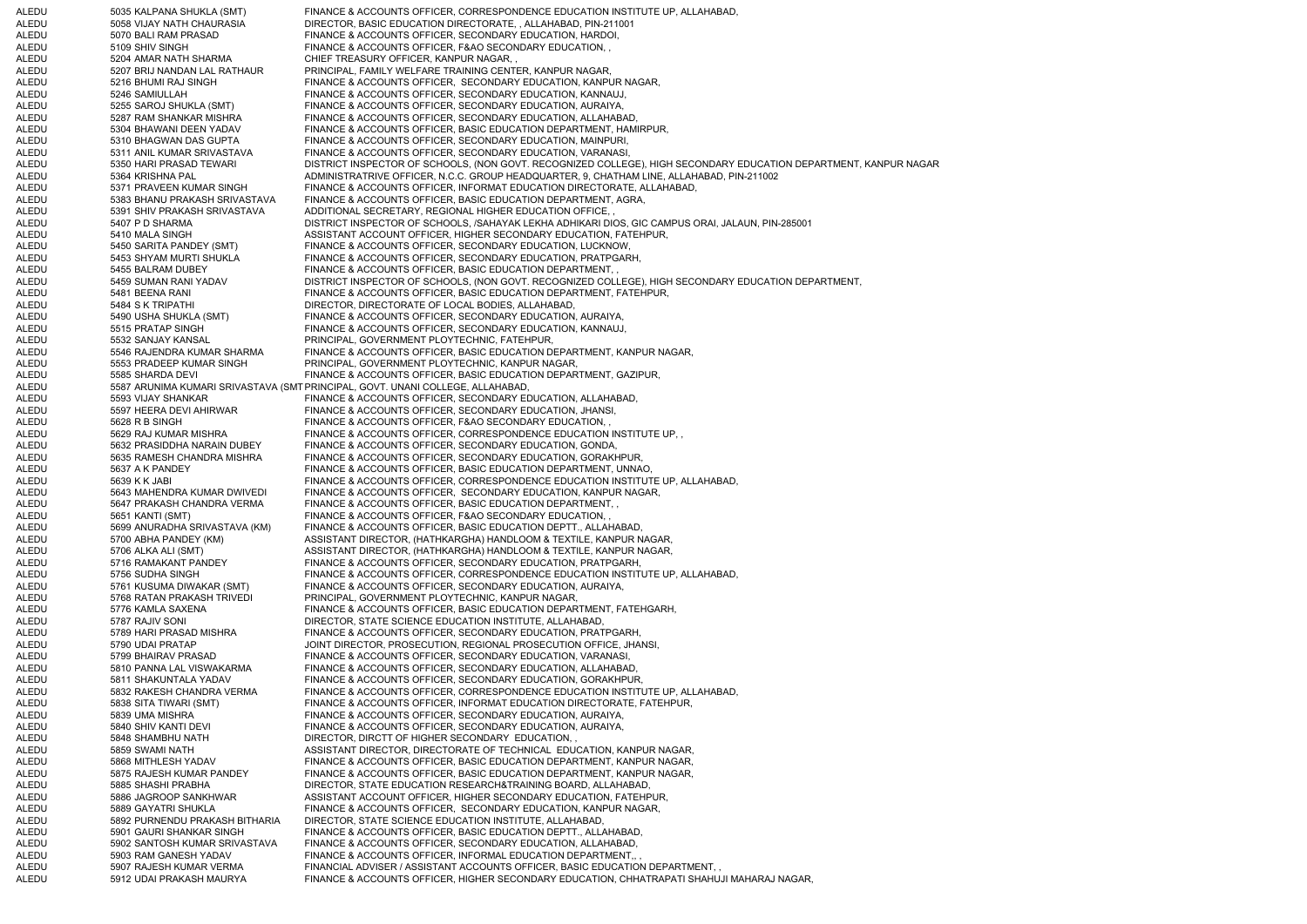ALEDU 5924 PREMA YADAV FINANCE & ACCOUNTS OFFICER, SECONDARY EDUCATION, ALLAHABAD, ALEDU 5926 RAJ KIRAN GAUR FINANCE & ACCOUNTS OFFICER. INFORMAL EDUCATION DEPARTMENT... ALEDU 5928 SHASHI PRABHA TIWARI FINANCE & ACCOUNTS OFFICER, SECONDARY EDUCATION, ALLAHABAD, ALEDU 5933 NAM NATH TIWARI FINANCE & ACCOUNTS OFFICER, SECONDARY EDUCATION, GONDA, ALEDU 5940 KISHORE CHANDRA MISHRA PRINCIPAL, GOVERNMENT PLOYTECHNIC, BARABANKY, ALEDU 5947 KANTA RAWAT FINANCE & ACCOUNTS OFFICER, SECONDARY EDUCATION, ETAWAH, ALEDU 5950 RADHEY SHYAM PRINCIPAL, DISTRICT EDUCATION & TRAINING INSTITUTE, CHHIBRAMAU, ALEDU 5951 RAJESH KUMAR SRIVASTAVA FINANCE & ACCOUNTS OFFICER, SECONDARY EDUCATION, KANPURDEHAT, ALEDU 5961 MILENDRA KUMAR SINGH PRINCIPAL, GOVERNMENT PLOYTECHNIC, KANPUR NAGAR, ALEDU 5963 VIRENDRA KUMAR MISHRA FINANCE & ACCOUNTS OFFICER, SECONDARY EDUCATION, MIRZAPUR, ALEDU 5968 VINOD KUMAR MISHRA FINANCE & ACCOUNTS OFFICER, SECONDARY EDUCATION, RAIBAREILLY, ALEDU 5975 SARVESH KUMAR FINANCE & ACCOUNTS OFFICER, SECONDARY EDUCATION, LUCKNOW, ALEDU 5979 USHA GUPTA FINANCE & ACCOUNTS OFFICER, CORRESPONDENCE EDUCATION INSTITUTE UP, ALLAHABAD, ALEDU 5980 SANTOSH KUMAR KHANNA FINANCE & ACCOUNTS OFFICER, CORRESPONDENCE EDUCATION INSTITUTE UP, ALLAHABAD, ALEDU 5981 KRISHNA CHARAN PANDEY FINANCE & ACCOUNTS OFFICER, SECONDARY EDUCATION, ALLAHABAD, ALEDU 5985 GEETA TIWARI FINANCE & ACCOUNTS OFFICER, SECONDARY EDUCATION, ALLAHABAD, ALEDU 5994 MANJU DEVI FINANCE & ACCOUNTS OFFICER, BASIC EDUCATION DEPARTMENT, FATEHPUR, ALEDU 5995 SUDHA MISHRA FINANCE & ACCOUNTS OFFICER, BASIC EDUCATION DEPARTMENT, FATEHPUR, ALEDU 5996 ANIL KUMAR MISHRA PRINCIPAL, GOVERNMENT PLOYTECHNIC, , ALEDU 6002 RAM BILAS VERMA FINANCE & ACCOUNTS OFFICER, BASIC EDUCATION DEPARTMENT, UNNAO, ALEDU 6006 SNEH LATA PANDEY FINANCE & ACCOUNTS OFFICER, (SECONDARY EDUCATION) DIOS OFFICE, GIC CAMPUS, KOTWALI ROAD, DEORIA, PIN-274001 ALEDU 6014 SHYAM NARAIN SINGH FINANCE & ACCOUNTS OFFICER, CORRESPONDENCE EDUCATION INSTITUTE UP, ALLAHABAD, ALEDU 6030 RAMA SHANKAR PRASAD ADDITIONAL DIRECTOR, MEDICAL HEALTH, , ALEDU 6033 ANAND KUMAR FINANCE & ACCOUNTS OFFICER, SECONDARY EDUCATION, VARANASI, ALEDU 6035 OM PRAKASH DIXIT FINANCE & ACCOUNTS OFFICER, SECONDARY EDUCATION, VARANASI, ALEDU 6039 PREM CHANDRA SONI PRINCIPAL, GOVERNMENT PLOYTECHNIC, SHAHJAHANPUR, ALEDU 6042 RAM ASREY PRINCIPAL, GOVERNMENT PLOYTECHNIC, KANPUR NAGAR, ALEDU 6043 AMAR SINGH PRINCIPAL, GOVERNMENT PLOYTECHNIC, KANPUR NAGAR, ALEDU 6047 MANISH KUMAR SRIVASTAVA FINANCE & ACCOUNTS OFFICER, SECONDARY EDUCATION, ALLAHABAD, ALEDU 6049 LOKESH SHUKLA ASSISTANT DIRECTOR, (HATHKARGHA) HANDLOOM & TEXTILE, KANPUR NAGAR, ALEDU 6054 FATEH BAHADUR FINANCE & ACCOUNTS OFFICER, BASIC EDUCATION DEPARTMENT, ALLAHABAD, ALEDU 6061 AJAY KUMAR SETHY REGIONAL SPORTS OFFICER, SPORTS DEPARTMENT, KANPUR NAGAR, ALEDU 6063 BHAKTI NARAIN TIWARI FINANCE & ACCOUNTS OFFICER, CORRESPONDENCE EDUCATION INSTITUTE UP, ALLAHABAD, ALEDU 6064 AMAR NATH VERMA DIRECTOR, DIRECTORATE OF INFORMAL EDUCATION, LITERACY & INFORMAL EDUCATION, ALEDU 6065 DINESH NANDINI ASSISTANT ACCOUNT OFFICER, SECONDARY EDUCATION, BADAUN, ALEDU 6083 RAKESH KUMAR SINGH DIRECTOR, DIRCTT OF HIGHER SECONDARY EDUCATION, ALEDU 6095 RAVINDRA KUMAR PRINCIPAL, GOVERNMENT PLOYTECHNIC, GHAZIABAD, ALEDU 6099 RAM AJORE SPORTS OFFICER, SPORTS DEPARTMENT, ALEDU 6105 RADHA RANI (SMT) FINANCE & ACCOUNTS OFFICER, INFORMAT EDUCATION DIRECTORATE, , ALEDU 6125 ARUN KUMAR SAXENA FINANCE & ACCOUNTS OFFICER, SECONDARY EDUCATION, GHAZIABAD, ALEDU 6129 DARSHAN SINGH FINANCE & ACCOUNTS OFFICER, SECONDARY EDUCATION, LUCKNOW, ALEDU 6133 OM PRAKASH YADAV REGIONAL SPORTS OFFICER, SPORTS DEPARTMENT, ALLAHABAD, ALEDU 6136 DEV NARAIN RAJPOOT FINANCE & ACCOUNTS OFFICER, SECONDARY EDUCATION, KANPUR NAGAR, ALEDU 6139 RAKESH KUMAR PRINCIPAL, GOVERNMENT LEATHER INSTITUTE, NUNHAI, AGRA, PIN-282006 ALEDU 6143 VIJAY NARAIN PANDEY FINANCE & ACCOUNTS OFFICER, SECONDARY EDUCATION, AURAIYA, ALEDU 6144 VINAY KUMAR HAJELA PRINCIPAL, GOVERNMENT PLOYTECHNIC, KANPUR NAGAR, ALEDU 6145 ASHOK KUMAR PANDEY JOINT DIRECTOR, GOVERNMENT PRINTING & STATIONARY, VARANASI, ALEDU 6146 RAKESH KUMAR FINANCE & ACCOUNTS OFFICER, SECONDARY EDUCATION, ETAWAH, ALEDU 6150 SHIV HARI VISHWAKARMA ASSISTANT DIRECTOR, (HATHKARGHA) HANDLOOM & TEXTILE, KANPUR NAGAR, 6152 PRAMOD KUMAR FINANCE & ACCOUNTS OFFICER, SECONDARY EDUCATION, KAUSHAMBI, ALEDU 6158 KISHAN LAL ASSISTANT DIRECTOR, (HATHKARGHA) HANDLOOM & TEXTILE, KANPUR NAGAR, ALEDU 6160 RAMA SHANKAR MISHRA ASSISTANT DIRECTOR, (HATHKARGHA) HANDLOOM & TEXTILE, KANPUR NAGAR, ALEDU 6162 ARCHANA RANI DWIVEDI DISTRICT INSPECTOR OF SCHOOLS, /SAHAYAK LEKHA ADHIKARI DIOS, GIC CAMPUS ORAI, JALAUN, PIN-285001 ALEDU 6165 MAHAMAYA (SMT) FINANCE & ACCOUNTS OFFICER, SECONDARY EDUCATION, GHAZIABAD, ALEDU 6168 NEELAM AWASTHI FINANCE & ACCOUNTS OFFICER, SECONDARY EDUCATION, ETAWAH, ALEDU 6171 KRISHNA KANT PANDEY FINANCE & ACCOUNTS OFFICER, SECONDARY EDUCATION, PRATPGARH, ALEDU 6172 DIWAKAR MISHRA FINANCE & ACCOUNTS OFFICER, F&AO SECONDARY EDUCATION, NORMAL BUILDING NEAR NORMAL CHAURAHA,, SULTANPUR, PIN-228001 ALEDU 6173 RAM AWADH FINANCE & ACCOUNTS OFFICER, SECONDARY EDUCATION, PRATPGARH, ALEDU 6175 RAJ KUMAR AWASTHI FINANCE & ACCOUNTS OFFICER, SECONDARY EDUCATION, PRATPGARH, ALEDU 6176 RUKMESH FINANCE & ACCOUNTS OFFICER, SECONDARY EDUCATION, AMBEDKAR NAGAR, ALEDU 6177 SHAILENDRA KUMAR PANDEY DIRECTOR, STATE SCIENCE EDUCATION INSTITUTE, ALLAHABAD, ALEDU 6186 POONAM PRIYADARSHI FINANCE & ACCOUNTS OFFICER, F&AO SECONDARY EDUCATION, NORMAL BUILDING NEAR NORMAL CHAURAHA,, SULTANPUR, PIN-228001 ALEDU 6191 USHA GUPTA (SMT) FINANCE & ACCOUNTS OFFICER, SECONDARY EDUCATION, ALLAHABAD, ALEDU 6192 MANU TRIPATHI FINANCE & ACCOUNTS OFFICER, F&AO SECONDARY EDUCATION, , 6195 ALKA RANI FINANCE & ACCOUNTS OFFICER, F&AO SECONDARY EDUCATION, ALEDU 6200 INDU BALA AWASTHI FINANCE & ACCOUNTS OFFICER, F&AO SECONDARY EDUCATION, , ALEDU 6202 MANOJNI SINGH (KM) FINANCE & ACCOUNTS OFFICER, SECONDARY EDUCATION, GORAKHPUR, ALEDU 6206 RAJESH KUMAR VOHRA DISTRICT SOCIAL WELFARE OFFICER, 105, VIKAS BHAWAN, NEAR CPLLECTRATE, MATHURA ROAD, HATHRAS, PIN-204101 ALEDU 6209 SHAIL SHASHIRAJ SINGH YADAV FINANCE & ACCOUNTS OFFICER, SECONDARY EDUCATION, ETAH, ALEDU 6212 RAM PRAKASH FINANCE & ACCOUNTS OFFICER, SECONDARY EDUCATION, KANPUR NAGAR, ALEDU 6214 ARJUN PATEL FINANCE & ACCOUNTS OFFICER, F&AO SECONDARY EDUCATION, ALEDU 6218 NISHA SRIVASTAVA FINANCE & ACCOUNTS OFFICER, SECONDARY EDUCATION, LUCKNOW, ALEDU 6227 SAMAY LAL DIRECTOR, DIRCTT OF HIGHER SECONDARY EDUCATION, ALEDU 6248 HEMLATA SRIVASTAVA FINANCE & ACCOUNTS OFFICER, HIGHER SECONDARY EDUCATION, CHHATRAPATI SHAHUJI MAHARAJ NAGAR, ALEDU 6254 VIJAY KUMAR FINANCE & ACCOUNTS OFFICER, BASIC EDUCATION DEPTT., ALLAHABAD,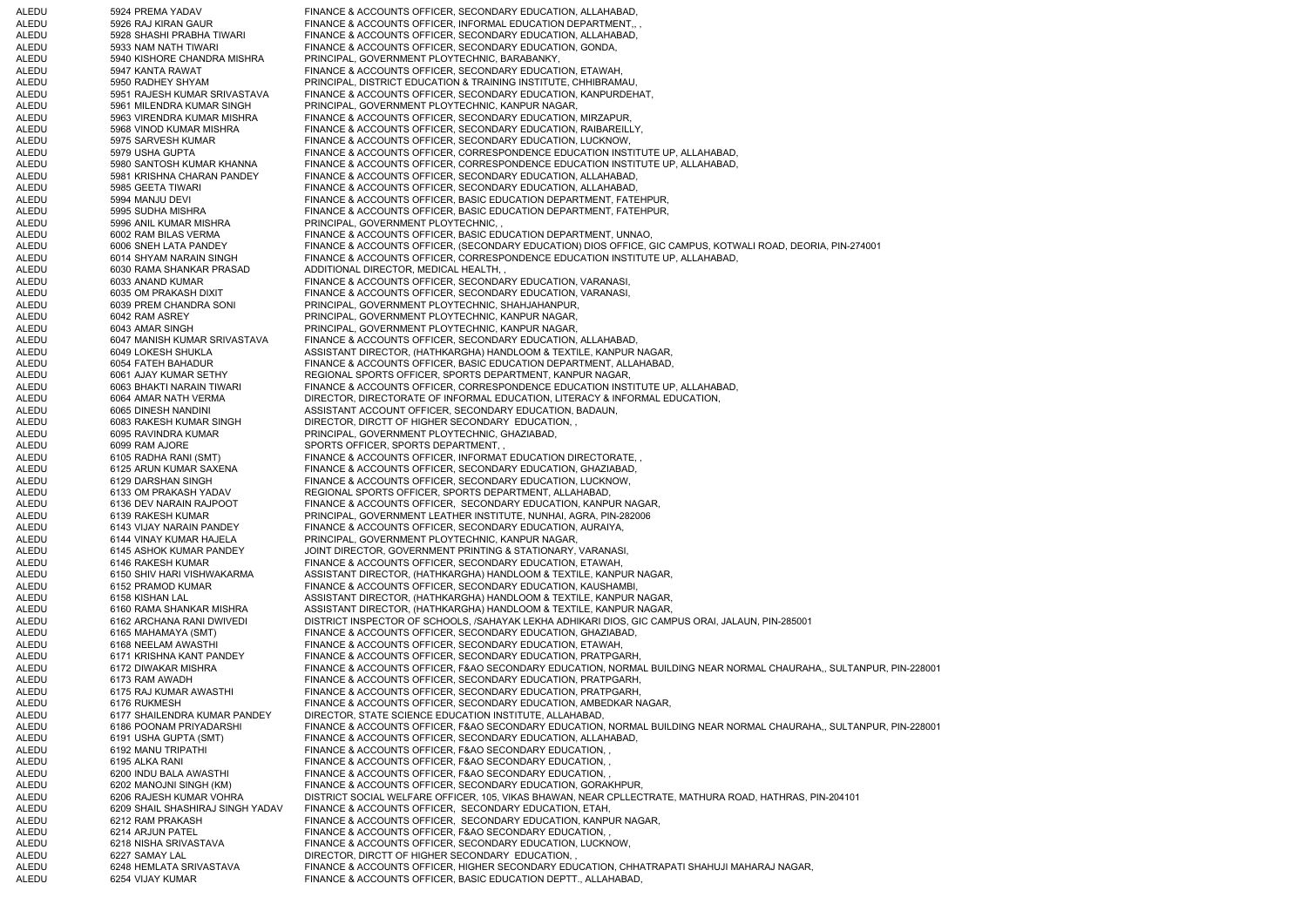ALEDU 6271 MANJU CHOUDHARY FINANCE & ACCOUNTS OFFICER, CORRESPONDENCE EDUCATION INSTITUTE UP, ALLAHABAD, ALEDU 6272 AJAY PRAKASH REGIONAL ACCOUNTS OFFICER, DEPARTMENT OF FOOD & CIVIL SUPPLIES, KANPUR NAGAR, ALEDU 6273 KRISHNA KUMAR PANDEY DISTRICT SPORTS OFFICER, DISTRICT SPORTS OFFICE, NEAR POLICE LINE, DEORIA ALEDU 6277 ANIL KUMAR GUPTA DIRECTOR, DIRCTT OF HIGHER SECONDARY EDUCATION, ALEDU 6287 SURESH CHANDRA DIRECTOR, DIRCTT OF HIGHER SECONDARY EDUCATION, ALEDU 6289 JITENDRA KUMAR DIRECTOR, DIRCTT OF HIGHER SECONDARY EDUCATION, ALEDU 6298 SURENDRA KUMAR DIRECTOR, BASIC EDUCATION (CAMP OFFICE), ALEDU 6305 MAMTA SAXENA DIRECTOR, HIGHER SECONDARY EDUCATION (CAMP OFFICE), , 6306 REKHA SRIVASTAVA DIRECTOR, DIRCTT OF HIGHER SECONDARY EDUCATION, ALEDU 6308 RESHAM DEVI FINANCE & ACCOUNTS OFFICER, BASIC EDUCATION DEPARTMENT, ALEDU 6309 ALKA MISHRA FINANCE & ACCOUNTS OFFICER, BASIC EDUCATION DEPARTMENT, ALEDU 6310 PUSHPA BHADOURIA FINANCE & ACCOUNTS OFFICER, SECONDARY EDUCATION, ETAWAH, ALEDU 6311 RAJ KUMARI SHANKHWAR FINANCE & ACCOUNTS OFFICER, BASIC EDUCATION DEPARTMENT, , ALEDU 6318 PRAMOD KUMAR TIWARI DIRECTOR, DIRCTT OF HIGHER SECONDARY EDUCATION, ALEDU 6320 DILIP KUMAR SRIVASTAVA SECRETARY, HIGHER SECONDARY EDUCATION BOARD, , ALEDU 6321 MATA SHARAN YADAV ADDITIONAL SECRETARY, REGIONAL HIGHER EDUCATION OFFICE, ALEDU 6325 PARAS NATH YADAV ADDITIONAL SECRETARY, REGIONAL HIGHER EDUCATION OFFICE, , ALEDU 6327 MANGALA PRASAD PANDEY ADDITIONAL SECRETARY, REGIONAL HIGHER EDUCATION OFFICE, , ALEDU 6328 HARISH CHANDRA PAL ADDITIONAL SECRETARY, REGIONAL HIGHER EDUCATION OFFICE, ALEDU 6329 RAJ NARAIN PAL ADDITIONAL SECRETARY, REGIONAL HIGHER EDUCATION OFFICE, ALEDU 6332 RAM DAS ADDITIONAL SECRETARY, REGIONAL HIGHER EDUCATION OFFICE, ALEDU 6335 RAVINDRA PRASAD SAXENA ADDITIONAL SECRETARY, REGIONAL HIGHER EDUCATION OFFICE, ALEDU 6339 MRIDULA PANDIT FINANCE & ACCOUNTS OFFICER, F&AO SECONDARY EDUCATION, ALEDU 6340 AWADHESH KUMAR FINANCE & ACCOUNTS OFFICER, SECONDARY EDUCATION, KANPURDEHAT, ALEDU 6347 BRAHMANAND VERMA FINANCE & ACCOUNTS OFFICER, SECONDARY EDUCATION, KANNAUJ, ALEDU 6374 UMA SHANKAR ASSISTANT DIRECTOR, (HATHKARGHA) HANDLOOM & TEXTILE, KANPUR NAGAR, ALEDU 6375 RAJESH KUMAR SHUKLA ASSISTANT DIRECTOR, (HATHKARGHA) HANDLOOM & TEXTILE, KANPUR NAGAR, ALEDU 6377 GEETA PANDEY FINANCE & ACCOUNTS OFFICER, SECONDARY EDUCATION, ALLAHABAD, ALEDU 6380 MADHURI KUSHWAHA ASSISTANT ACCOUNT OFFICER, HIGHER SECONDARY EDUCATION, FATEHPUR, ALEDU 6381 SHIV BHUSHAN SINGH FINANCE & ACCOUNTS OFFICER, SECONDARY EDUCATION, ETAWAH, ALEDU 6387 SEEMA SRIVASTAVA FINANCE & ACCOUNTS OFFICER, SECONDARY EDUCATION, RAIBAREILLY, ALEDU 6391 MALA SRIVASTAVA FINANCE & ACCOUNTS OFFICER, SECONDARY EDUCATION, RAIBAREILLY, ALEDU 6394 PRAMOD KUMAR ASSISTANT DIRECTOR, (HATHKARGHA) HANDLOOM & TEXTILE, KANPUR NAGAR, ALEDU 6395 RAM PRAKASH PATHAK PRINCIPAL, MANYAWAR KANSI RAM GOVT. DEGREE COLLEGE, NINAUWA (FARRUKHABAD), FATEHGARH ALEDU 6396 SHAILESH BAJPAI ASSISTANT ACCOUNT OFFICER, SECONDARY EDUCATION HMR, ALEDU 6405 SALIK RAM FINANCE & ACCOUNTS OFFICER, BASIC EDUCATION DEPTT., ALLAHABAD, ALEDU 6407 KUNWAR SINGH DISTRICT INSPECTOR OF SCHOOLS, /SAHAYAK LEKHA ADHIKARI DIOS, GIC CAMPUS ORAI, JALAUN, PIN-285001 ALEDU 6415 SIDDHA NATH JOSHI REGIONAL HIGHER EDUCATION OFFICER, LUCKNOW, , ALEDU 6423 ARUN KUMAR MISHRA FINANCE & ACCOUNTS OFFICER, SECONDARY EDUCATION, AURAIYA, ALEDU 6424 SUBHDARSHINI SINGH FINANCE & ACCOUNTS OFFICER, CORRESPONDENCE EDUCATION INSTITUTE UP, ALLAHABAD, ALEDU 6425 LEELA WATI RAI FINANCE & ACCOUNTS OFFICER, SECONDARY EDUCATION, ALLAHABAD, ALEDU 6429 PANCHAM LAL YADAV FINANCE & ACCOUNTS OFFICER, SECONDARY EDUCATION, KANPUR NAGAR, ALEDU 6430 PARAS NATH VERMA DIRECTOR, DIRCTT OF HIGHER SECONDARY EDUCATION, ALEDU 6446 TRIPTI THAKURAL DIRECTOR, STATE SCIENCE EDUCATION INSTITUTE, ALLAHABAD, ALEDU 6447 SHRI KANT VERMA DIRECTOR, DIRCTT OF HIGHER SECONDARY EDUCATION, ALEDU 6453 PRADEEP KUMAR CHATURVEDI DIRECTOR, DIRCTT OF HIGHER SECONDARY EDUCATION, , ALEDU 6465 MALKHAN SINGH FINANCE & ACCOUNTS OFFICER, BASIC EDUCATION DEPARTMENT, KANPUR DEHAT, ALEDU 6466 RAGINI SHARMA FINANCE & ACCOUNTS OFFICER, SECONDARY EDUCATION, ALLAHABAD, ALEDU 6469 UMA VERMA FINANCE & ACCOUNTS OFFICER, SECONDARY EDUCATION, ALLAHABAD, ALEDU 6470 AMBARISH BHATT ADDITIONAL SECRETARY, REGIONAL HIGHER SECONDARY EDUCATION, BAREILLY, ALEDU 6472 RAJESHWARI DEVI FINANCE & ACCOUNTS OFFICER, SECONDARY EDUCATION, ETAWAH, ALEDU 6480 GANGOTRI DEVI FINANCE & ACCOUNTS OFFICER, SECONDARY EDUCATION, ALLAHABAD, ALEDU 6481 MAYA DEVI GUPTA FINANCE & ACCOUNTS OFFICER, SECONDARY EDUCATION, AURAIYA, ALEDU 6482 CHANDRA GOPAL FINANCE & ACCOUNTS OFFICER, SECONDARY EDUCATION, JAUNPUR, ALEDU 6490 CHANDRA PAL FINANCE & ACCOUNTS OFFICER, SECONDARY EDUCATION, ETAWAH, ALEDU 6493 AMARESH CHANDRA PANDEY PRINCIPAL, DISTRICT EDUCATION & TRAINING INSTITUTE, MANJHANPUR, KAUSHAMBI ALEDU 6496 PRAVEEN KUMAR DIXIT FINANCE & ACCOUNTS OFFICER, SECONDARY EDUCATION, KANPUR NAGAR, ALEDU 6497 VIJAY PRAKASH FINANCE & ACCOUNTS OFFICER, BASIC EDUCATION DEPTT., ALLAHABAD, ALEDU 6504 SHANTI SINGH FINANCE & ACCOUNTS OFFICER, SECONDARY EDUCATION, PRATPGARH, ALEDU 6512 BEENA MALVIYA FINANCE & ACCOUNTS OFFICER, BASIC EDUCATION DEPTT., ALLAHABAD, ALEDU 6517 JAGDISH PRASAD DIRECTOR, STATE SCIENCE EDUCATION INSTITUTE, ALLAHABAD, ALEDU 6518 SWAMI DAS SRIVASTAVA PRINCIPAL, GOVERNMENT PLOYTECHNIC, KANPUR NAGAR, ALEDU 6520 DURGA WATI DWIVEDI PRINCIPAL, GOVERNMENT PLOYTECHNIC, GORAKHPUR ROAD, POST- G.I.STATE, DEORIA, PIN- 274001 ALEDU 6524 ANIL KUMAR SINGH GAUTAM ASSISTANT ACCOUNT OFFICER, HIGHER SECONDARY EDUCATION, FATEHPUR, ALEDU 6530 RAM RAJ BHIM FINANCE & ACCOUNTS OFFICER, SECONDARY EDUCATION, BAHARAICH, ALEDU 6532 ANITA NATH FINANCE & ACCOUNTS OFFICER, SECONDARY EDUCATION, VARANASI,<br>ALEDU 6539 NIRMALA KUKRETI PRINCIPAL, GOVERNMENT PLOYTECHNIC, KANPUR NAGAR, 6539 NIRMALA KUKRETI PRINCIPAL, GOVERNMENT PLOYTECHNIC, KANPUR NAGAR, ALEDU 6541 PANKAJ SRIVASTAVA FINANCE & ACCOUNTS OFFICER, SECONDARY EDUCATION, KAUSHAMBI, ALEDU 6546 AJAY KUMAR SHUKLA FINANCE & ACCOUNTS OFFICER, F&AO SECONDARY EDUCATION, NORMAL BUILDING NEAR NORMAL CHAURAHA,, SULTANPUR, PIN-228001 ALEDU 6550 KUNWAR BALWANT SINGH FINANCE & ACCOUNTS OFFICER, SECONDARY EDUCATION, ALLAHABAD, ALEDU 6553 GEETA RANI SHARMA PRINCIPAL, RAJKIYA MAHILA MAHAVIDYALAYA,, SEWAPURI, VARANASI, ALEDU 6554 VINOD KUMAR KORI ASSISTANT DIRECTOR, DIRECTORATE OF TECHNICAL EDUCATION, KANPUR NAGAR, ALEDU 6555 MOHD JAMAL HAIDER FINANCE & ACCOUNTS OFFICER, CORRESPONDENCE EDUCATION INSTITUTE UP, ALLAHABAD, ALEDU 6558 NIRMALA VERMA FINANCE & ACCOUNTS OFFICER, SECONDARY EDUCATION, KANPURDEHAT, ALEDU 6559 MALIK MOHD AKHTAR FINANCE & ACCOUNTS OFFICER, SECONDARY EDUCATION, KANPUR NAGAR,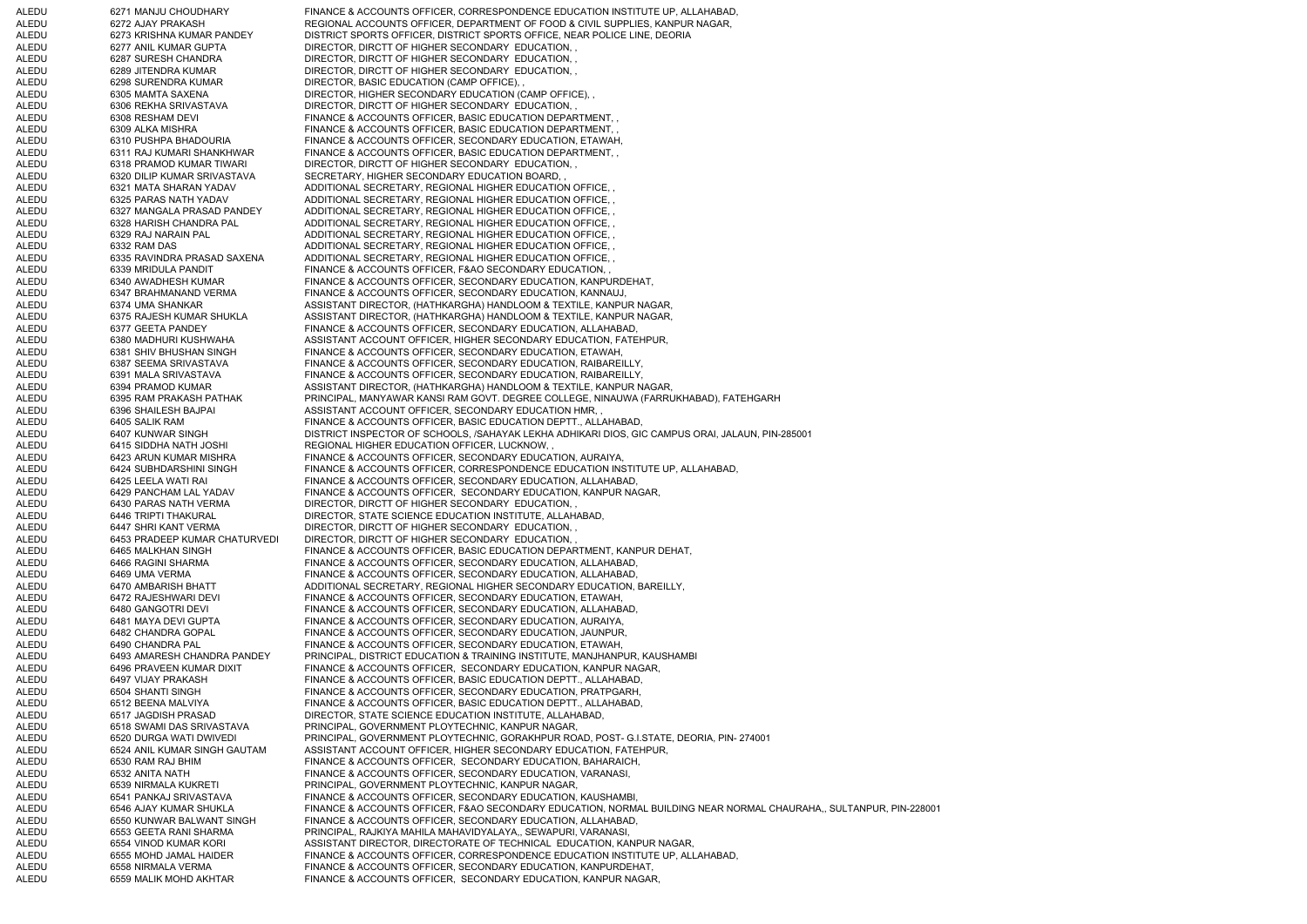| ALEDU          | 6564 AMAR SINGH                                       | FINANCE & ACCOUNTS OFFICER, BASIC EDUCATION DEPARTMENT,                                                                                  |
|----------------|-------------------------------------------------------|------------------------------------------------------------------------------------------------------------------------------------------|
| ALEDU          | 6566 NEETA GUPTA                                      | FINANCE & ACCOUNTS OFFICER, CORRESPONDENCE EDUCATION INSTITUTE UP, ALLAHABAD,                                                            |
| ALEDU          | 6567 ANJALI DIXIT                                     | FINANCE & ACCOUNTS OFFICER, SECONDARY EDUCATION, KANPUR NAGAR,                                                                           |
| ALEDU          | 6576 VANDANA MISHRA                                   | FINANCE & ACCOUNTS OFFICER, SECONDARY EDUCATION, LUCKNOW,                                                                                |
| ALEDU<br>ALEDU | 6583 PRADEEP SINGH<br>6587 DINESH KUMAR MISHRA        | PRINCIPAL, GOVERNMENT PLOYTECHNIC, KANPUR NAGAR,<br>FINANCE & ACCOUNTS OFFICER, BASIC EDUCATION DEPTT., ALLAHABAD,                       |
| ALEDU          | 7001 MANJU LATA SHUKLA (KM)                           | FINANCE & ACCOUNTS OFFICER, SECONDARY EDUCATION, BAGPAT,                                                                                 |
| ALEDU          | 7003 SARVESH TIWARI                                   | FINANCE & ACCOUNTS OFFICER, SECONDARY EDUCATION, KANPUR NAGAR,                                                                           |
| ALEDU          | 7004 SUNIL KUMAR SRIVASTAVA                           | FINANCE & ACCOUNTS OFFICER, F&AO SECONDARY EDUCATION,,                                                                                   |
| ALEDU          | 7005 ARCHANA GUPTA (SMT)                              | DIRECTOR, STATE SCIENCE EDUCATION INSTITUTE, ALLAHABAD,                                                                                  |
| ALEDU          | 7007 AMITA SRIVASTAVA (SMT)                           | FINANCE & ACCOUNTS OFFICER, CORRESPONDENCE EDUCATION INSTITUTE UP, ALLAHABAD,                                                            |
| ALEDU          | 7012 SHIV NARAIN                                      | ASSISTANT DIRECTOR, DIRECTORATE OF TECHNICAL EDUCATION, KANPUR NAGAR,                                                                    |
| ALEDU          | 7028 PRAVEEN KANSAL                                   | ASSISTANT DIRECTOR, (HATHKARGHA) HANDLOOM & TEXTILE, KANPUR NAGAR,                                                                       |
| ALEDU          | 7030 BIBHUTI NARAIN SRIVASTAVA                        | FINANCE & ACCOUNTS OFFICER, SECONDARY EDUCATION, MIRZAPUR,                                                                               |
| ALEDU          | 7035 SAROJ (DR)                                       | FINANCE & ACCOUNTS OFFICER, CORRESPONDENCE EDUCATION INSTITUTE UP, ALLAHABAD,                                                            |
| ALEDU          | 7040 RAM AUTAR PAL                                    | PRINCIPAL, GOVT. GIRLS DEGREE COLLEGE, GAJARPUR, FATEHPUR                                                                                |
| ALEDU<br>ALEDU | 7041 NEELAM SHUKLA (SMT)<br>7042 KALPANA SHUKLA (SMT) | PRINCIPAL, GOVT. GIRLS DEGREE COLLEGE, ETAWAH,<br>ASSISTANT ACCOUNT OFFICER, HIGHER SECONDARY EDUCATION, FATEHPUR,                       |
| ALEDU          | 7043 SUSHILA (SMT)                                    | PRINCIPAL, GOVT. DEGREE COLLEGE, ALLAHABAD,                                                                                              |
| ALEDU          | 7045 RAJ KISHORE                                      | FINANCE & ACCOUNTS OFFICER, SECONDARY EDUCATION, AURAIYA,                                                                                |
| ALEDU          | 7049 NOKHE LAL                                        | FINANCE & ACCOUNTS OFFICER, HIGH SECONDARY EDUCATION, SERVICE SELECTION BOARD, ALLAHABAD                                                 |
| ALEDU          | 7051 BHOLA PRASAD                                     | FINANCE & ACCOUNTS OFFICER, HIGH SECONDARY EDUCATION, SERVICE SELECTION BOARD, ALLAHABAD                                                 |
| ALEDU          | 7052 RAKESH KUMAR                                     | FINANCE & ACCOUNTS OFFICER, HIGH SECONDARY EDUCATION, SERVICE SELECTION BOARD, ALLAHABAD                                                 |
| ALEDU          | 7055 KRISHNA KUMAR GUPTA                              | FINANCE & ACCOUNTS OFFICER. SECONDARY EDUCATION, KANPUR NAGAR.                                                                           |
| ALEDU          | 7064 DINESH KUMAR                                     | FINANCE & ACCOUNTS OFFICER, CORRESPONDENCE EDUCATION INSTITUTE UP, ALLAHABAD,                                                            |
| ALEDU          | 7066 HABIBA SHAQEEL (SMT)                             | FINANCE & ACCOUNTS OFFICER, SECONDARY EDUCATION, KANPURDEHAT,                                                                            |
| ALEDU          | 7068 KIRAN SINGH (SMT)                                | FINANCE & ACCOUNTS OFFICER, BASIC EDUCATION DEPARTMENT, ALLAHABAD,                                                                       |
| BEDU           | 272 R G SHUKLA                                        | PRINCIPAL, GOVERNMENT PLOYTECHNIC, KANPUR NAGAR,                                                                                         |
| BEDU<br>BEDU   | 335 R P SAXENA<br>426 BABU RAM SHARMA                 | CHIEF TREASURY OFFICER, BAREILLY,<br>FINANCE & ACCOUNTS OFFICER, SECONDARY EDUCATION, BIJNORE,                                           |
| BEDU           | 662 CHANDRA PAL SINGH                                 | FINANCE & ACCOUNTS OFFICER, SECONDARY EDUCATION, BIJNORE,                                                                                |
| BEDU           | 1601 VIJAY SAXENA                                     | FINANCE & ACCOUNTS OFFICER, SECONDARY EDUCATION, RAMPUR,                                                                                 |
| BEDU           | 1612 KALAWATI AGARWAL                                 | FINANCE & ACCOUNTS OFFICER, SECONDARY EDUCATION, JYOTIBAFULLE NAGAR, AMROHA                                                              |
| BEDU           | 1619 PRATIBHA GUPTA                                   | FINANCE & ACCOUNTS OFFICER, BASIC EDUCATION DEPARTMENT, MORADABAD,                                                                       |
| BEDU           | 1640 AKHTAR SAB                                       | FINANCE & ACCOUNTS OFFICER, BASIC EDUCATION DEPARTMENT, JYOTIBAFULLE NAGAR, AMROHA                                                       |
| BEDU           | 1835 MILIND SHARMA                                    | FINANCE & ACCOUNTS OFFICER, F&AO SECONDARY EDUCATION, SHAHJAHANPUR,                                                                      |
| BEDU           | 2012 RAMESH CHANDRA SAXENA                            | FINANCE & ACCOUNTS OFFICER, SECONDARY EDUCATION, KAUSHAMBI,                                                                              |
| BEDU           | 2037 SUBEDAR SINGH                                    | FINANCE & ACCOUNTS OFFICER, BASIC EDUCATION DEPARTMENT, JAUHAR ALI ROAD, RAMPUR, PIN-244901                                              |
| BEDU           | 2174 PRATAP SINGH                                     | PRINCIPAL, DISTRICT EDUCATION & TRAINING INSTITUTE,<br>FINANCE & ACCOUNTS OFFICER, INFORMAT EDUCATION DIRECTORATE, SHAHJAHANPUR,         |
| BEDU<br>BEDU   | 2185 RAJ PAL<br>2226 RADHA RAMAN MISHRA               | FINANCE & ACCOUNTS OFFICER, SECONDARY EDUCATION, ALLAHABAD,                                                                              |
| BEDU           | 2230 GAUSIA KHATOON                                   | FINANCE & ACCOUNTS OFFICER, BASIC EDUCATION DEPARTMENT, PILIBHIT,                                                                        |
| BEDU           | 2249 MOHAN LAL                                        | PRINCIPAL, INDUSTRIAL TRAINING INSTITUTE, ALIGARH,                                                                                       |
| BEDU           | 2340 J P SHARMA                                       | FINANCE & ACCOUNTS OFFICER, BASIC EDUCATION DEPARTMENT, BAREILLY,                                                                        |
| BEDU           | 2367 REHANA BEGAM HASHMI                              | FINANCE & ACCOUNTS OFFICER, SECONDARY EDUCATION, PILIBHIT,                                                                               |
| BEDU           | 2369 MEERA SODI                                       | FINANCE & ACCOUNTS OFFICER, SECONDARY EDUCATION, PILIBHIT,                                                                               |
| BEDU           | 2414 SHIV KUMAR SINGH                                 | FINANCE & ACCOUNTS OFFICER, SECONDARY EDUCATION, AZAMGARH,                                                                               |
| BEDU<br>BEDU   | 2447 SATYA PAL SINGH<br>2455 MANORAMA SHARMA          | FINANCE & ACCOUNTS OFFICER, SECONDARY EDUCATION, JYOTIBAFULLE NAGAR, AMROHA<br>FINANCE & ACCOUNTS OFFICER, SECONDARY EDUCATION, BIJNORE, |
| BEDU           | 2456 MOHD FAROOQ KHAN                                 | PRINCIPAL, DISTRICT EDUCATION & TRAINING INSTITUTE, DADAROL, RAMPUR                                                                      |
| BEDU           | 2565 S N AWASTHI                                      | PRINCIPAL, GOVERNMENT POLYTECHNIC MAHOBA, MAHOBA,                                                                                        |
| BEDU           | 2593 KAMAL KISHORE                                    | PRINCIPAL, DISTRICT EDUCATION & TRAINING INSTITUTE, BADAUN,                                                                              |
| BEDU           | 2607 RAJENDRA PAL SINGH                               | FINANCE & ACCOUNTS OFFICER, SECONDARY EDUCATION, BIJNORE,                                                                                |
| BEDU           | 2619 SYED SHAH ALAM                                   | FINANCE & ACCOUNTS OFFICER, SECONDARY EDUCATION, RAMPUR,                                                                                 |
| BEDU           | 2622 SURENDRA KUMAR MISHRA                            | FINANCE & ACCOUNTS OFFICER, BASIC EDUCATION DEPARTMENT, UNNAO,                                                                           |
| BEDU           | 2633 RAM GOPAL SHARMA                                 | FINANCE & ACCOUNTS OFFICER, INFORMAT EDUCATION DIRECTORATE, BAREILLY,                                                                    |
| BEDU           | 2637 JITENDRA KUMAR JAUHARI                           | PRINCIPAL, DISTRICT EDUCATION & TRAINING INSTITUTE, BEESALPUR, PILIBHIT                                                                  |
| BEDU           | 2647 HUMA AJAZ ZAIDI                                  | FINANCE & ACCOUNTS OFFICER, SECONDARY EDUCATION, BIJNORE,                                                                                |
| BEDU<br>BEDU   | 2668 SATYENDRA KUMAR SINGH<br>2677 KHADAG SINGH       | PRINCIPAL, GOVERNMENT PLOYTECHNIC, KANPUR NAGAR,<br>FINANCE & ACCOUNTS OFFICER, SECONDARY EDUCATION, PILIBHIT,                           |
| BEDU           | 2701 DINESH KUMAR VISHNOI                             | PRINCIPAL, GOVERNMENT PLOYTECHNIC, RAMPUR,                                                                                               |
| BEDU           | 2708 RAM NIWAS GUPTA                                  | FINANCE & ACCOUNTS OFFICER, SECONDARY EDUCATION, BAREILLY,                                                                               |
| BEDU           | 2713 MOHD IRSHAD ALI KHAN                             | FINANCE & ACCOUNTS OFFICER, SECONDARY EDUCATION, RAMPUR,                                                                                 |
| BEDU           | 2716 AFZAL UR RAHMAN KHAN                             | FINANCE & ACCOUNTS OFFICER, SECONDARY EDUCATION, RAMPUR,                                                                                 |
| BEDU           | 2717 SAROJ BALA                                       | FINANCE & ACCOUNTS OFFICER, SECONDARY EDUCATION, BAREILLY,                                                                               |
| BEDU           | 2742 AMIR AHMAD KHAN                                  | JOINT DIRECTOR, TECHNICAL EDUCATION, U.P. CENTRAL ZONE, LUCKNOW                                                                          |
| BEDU           | 2750 YOGESHWAR DAYAL SAXENA                           | FINANCE & ACCOUNTS OFFICER, SECONDARY EDUCATION, RAMPUR,                                                                                 |
| BEDU           | 2760 RAM SAGAR SUMAN                                  | FINANCE & ACCOUNTS OFFICER, BASIC EDUCATION DEPARTMENT, SHAHJAHANPUR,                                                                    |
| BEDU<br>BEDU   | 2770 SURENDRA KUMAR SAXENA<br>2775 OM PRAKASH         | FINANCE & ACCOUNTS OFFICER, SECONDARY EDUCATION, BAREILLY,<br>FINANCE & ACCOUNTS OFFICER, SECONDARY EDUCATION, BIJNORE,                  |
| BEDU           | 2801 ANIS AHMAD SIDDIQUI                              | FINANCE & ACCOUNTS OFFICER, SECONDARY EDUCATION, BIJNORE,                                                                                |
| BEDU           | 2819 SATISH CHANDRA SRIVASTAVA                        | PRINCIPAL, GOVT.GIRLS DEGREE COLLEGE, MACHHALI BHAVAN, KILLA, RAMPUR, PIN-244901                                                         |
| BEDU           | 2824 NISHAT AFZA                                      | FINANCE & ACCOUNTS OFFICER, SECONDARY EDUCATION, RAMPUR,                                                                                 |
| BEDU           | 2849 JAI RAM KUREEL                                   | FINANCE & ACCOUNTS OFFICER, INFORMAT EDUCATION DIRECTORATE, LUCKNOW,                                                                     |
| BEDU           | 2898 PARVENDRA SINGH                                  | FINANCE & ACCOUNTS OFFICER, SECONDARY EDUCATION, MORADABAD,                                                                              |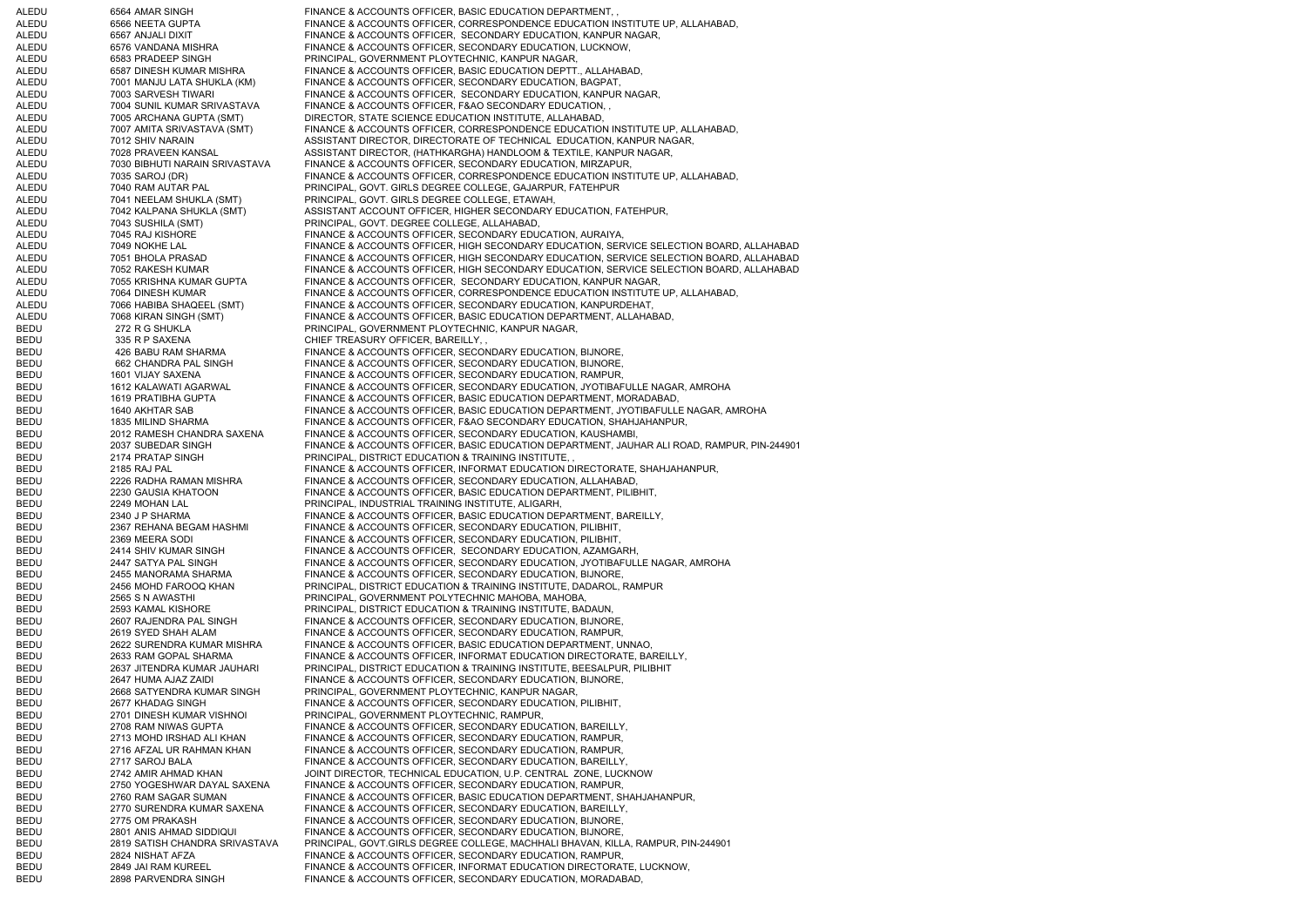| BEDU | 2911 MADHU LATA AGARWAL      | FINANCE & ACCOUNTS OFFICER, SECONDARY EDUCATION, BAREILLY,                                                         |
|------|------------------------------|--------------------------------------------------------------------------------------------------------------------|
| BEDU | 2941 ASHOK KUMAR             | PRINCIPAL, GOVT.DEGREE COLLEGE, UNCHAHAR,, RAIBAREILLY                                                             |
| BEDU | 2942 SHABBIR ALI KHAN        | FINANCE & ACCOUNTS OFFICER, SECONDARY EDUCATION, RAMPUR,                                                           |
| BEDU | 2952 SURESH CHANDRA DIXIT    | PRINCIPAL, DISTRICT EDUCATION & TRAINING INSTITUTE, NARWAL, KANPUR NAGAR                                           |
| BEDU | 2963 MANORAMA DUBEY          | FINANCE & ACCOUNTS OFFICER, BASIC EDUCATION DEPARTMENT, NEAR ROADWAGE, MAHARAJGANJ, PIN-273303                     |
|      |                              |                                                                                                                    |
| BEDU | 2966 DAYA RAM SINGH          | FINANCE & ACCOUNTS OFFICER, SECONDARY EDUCATION, BIJNORE,                                                          |
| BEDU | 3000 TEJ PAL SINGH           | FINANCE & ACCOUNTS OFFICER, SECONDARY EDUCATION, BAREILLY,                                                         |
| BEDU | 3009 SOHAN LAL               | FINANCE & ACCOUNTS OFFICER, SECONDARY EDUCATION, SAHARANPUR,                                                       |
| BEDU | 3010 SHAYO RAJ SINGH         | PRINCIPAL, GOVT.DEGREE COLLEGE, BANGERMAU,                                                                         |
| BEDU | 3047 HOMESH KUMAR CHAUDHARI  | FINANCE & ACCOUNTS OFFICER, BASIC EDUCATION DEPARTMENT, MORADABAD,                                                 |
| BEDU | 3049 GOVIND RAM              | FINANCE & ACCOUNTS OFFICER, SECONDARY EDUCATION, BAREILLY,                                                         |
| BEDU | 3052 ANJUMAN AFROZ           | FINANCE & ACCOUNTS OFFICER, BASIC EDUCATION DEPARTMENT, BIJNORE,                                                   |
| BEDU | 3057 SHARDA DEVI             | FINANCE & ACCOUNTS OFFICER, SECONDARY EDUCATION, BAREILLY,                                                         |
| BEDU | 3073 VIJAY KUMAR SAXENA      | CHIEF TREASURY OFFICER, BAREILLY,                                                                                  |
|      |                              |                                                                                                                    |
| BEDU | 3116 LALA RAM PRABHAKAR      | PRINCIPAL, GOVT. DEGREE COLLEGE, BADAUN,                                                                           |
| BEDU | 3151 AZHAR HUSAIN            | FINANCE & ACCOUNTS OFFICER, BASIC EDUCATION DEPARTMENT, BIJNORE,                                                   |
| BEDU | 3165 MUNAWWAR HUSAIN QURESHI | FINANCE & ACCOUNTS OFFICER, SECONDARY EDUCATION, BAREILLY,                                                         |
| BEDU | 3187 DEEN DAYAL              | FINANCE & ACCOUNTS OFFICER, SECONDARY EDUCATION, PILIBHIT,                                                         |
| BEDU | 3191 RAM KUMAR               | FINANCE & ACCOUNTS OFFICER, SECONDARY EDUCATION, BIJNORE,                                                          |
| BEDU | 3196 VIJAY LAXMI BHATIA      | FINANCE & ACCOUNTS OFFICER, SECONDARY EDUCATION, MEERUT,                                                           |
| BEDU | 3240 MOHD ALI ANSARI         | FINANCE & ACCOUNTS OFFICER, SECONDARY EDUCATION, BAREILLY,                                                         |
| BEDU | 3287 JAGAN LAL               | FINANCE & ACCOUNTS OFFICER, F&AO SECONDARY EDUCATION, SHAHJAHANPUR,                                                |
|      |                              |                                                                                                                    |
| BEDU | 3302 GEETA PANDEY            | FINANCE & ACCOUNTS OFFICER, BASIC EDUCATION DEPARTMENT, BAREILLY,                                                  |
| BEDU | 3324 SHIV NARAIN SAXENA      | FINANCE & ACCOUNTS OFFICER, BASIC EDUCATION DEPARTMENT, MORADABAD,                                                 |
| BEDU | 3363 RAJESH (SMT)            | FINANCE & ACCOUNTS OFFICER, BASIC EDUCATION DEPARTMENT, MORADABAD,                                                 |
| BEDU | 3371 SUSHILA KATARIYA (SMT)  | FINANCE & ACCOUNTS OFFICER, SECONDARY EDUCATION, BIJNORE,                                                          |
| BEDU | 3399 RAFAT JAHAN RIZVI (SMT) | FINANCE & ACCOUNTS OFFICER, SECONDARY EDUCATION, BAREILLY,                                                         |
| BEDU | 3403 ZAHIR ALAM              | FINANCE & ACCOUNTS OFFICER, BASIC EDUCATION DEPARTMENT, JAUHAR ALI ROAD, RAMPUR, PIN-244901                        |
| BEDU | 3408 BALRAM SINGH YADAV      | FINANCE & ACCOUNTS OFFICER, SECONDARY EDUCATION, MORADABAD,                                                        |
| BEDU |                              |                                                                                                                    |
|      | 3412 RAM BHAROSE LAL         | PRINCIPAL, DISTRICT EDUCATION & TRAINING INSTITUTE, DADAROL, RAMPUR                                                |
| BEDU | 3420 MEERA SINGH             | PRINCIPAL, GOVT WOMEN DEGREE COLLEGE, DLW-VARANASI,                                                                |
| BEDU | 3433 MAHENDRA KUMAR SHARMA   | FINANCE & ACCOUNTS OFFICER, SECONDARY EDUCATION, RAMPUR,                                                           |
| BEDU | 3442 ASHOK KUMAR             | JOINT DIRECTOR, TECHNICAL EDUCATION, MEERUT,                                                                       |
| BEDU | 3447 HAZRA KHATOON (SMT)     | FINANCE & ACCOUNTS OFFICER, BASIC EDUCATION DEPARTMENT, BIJNORE,                                                   |
| BEDU | 3448 SIRDAR JAHAN (KM)       | FINANCE & ACCOUNTS OFFICER, SECONDARY EDUCATION, BIJNORE,                                                          |
| BEDU | 3457 CHANDRA PAL SINGH       | FINANCE & ACCOUNTS OFFICER, INFORMAT EDUCATION DIRECTORATE, BIJNORE,                                               |
| BEDU | 3459 RAM KISHORE DWIVEDI     | FINANCE & ACCOUNTS OFFICER, SECONDARY EDUCATION, BAREILLY,                                                         |
| BEDU | 3498 AJAY KUMAR TRIVEDI      | ASSISTANT ACCOUNT OFFICER, SECONDARY EDUCATION, BADAUN,                                                            |
|      |                              |                                                                                                                    |
| BEDU | 3510 PANCHOO RAM             | FINANCE & ACCOUNTS OFFICER, SECONDARY EDUCATION, JAUNPUR,                                                          |
| BEDU | 3513 HARISH KUMAR SAXENA     | FINANCE & ACCOUNTS OFFICER, SECONDARY EDUCATION, RAMPUR,                                                           |
| BEDU | 3537 RAM AWADH SINGH         | FINANCE & ACCOUNTS OFFICER, BASIC EDUCATION DEPARTMENT, MORADABAD,                                                 |
| BEDU | 3542 DAL CHANDRA RAJPOOT     | PRINCIPAL, GOVT.DEGREE COLLEGE, VISHALPUR, PILIBHIT                                                                |
| BEDU | 3543 OM PRAKASH              | PRINCIPAL, DISTRICT EDUCATION & TRAINING INSTITUTE, DADAROL, RAMPUR                                                |
| BEDU | 3548 DEVI PRASAD MISHRA      | FINANCE & ACCOUNTS OFFICER, SECONDARY EDUCATION, RAMPUR,                                                           |
| BEDU | 3554 RAJENDRA BABU SHARMA    | FINANCE & ACCOUNTS OFFICER, SECONDARY EDUCATION, BAREILLY,                                                         |
| BEDU |                              | FINANCE & ACCOUNTS OFFICER, SECONDARY EDUCATION, BAREILLY,                                                         |
|      | 3566 TILAK RAM               |                                                                                                                    |
| BEDU | 3585 PREETI PATHAK (KM)      | EDUCATION DIRECTOR, HIGHER EDUCATION DIRECTORATE U P, ALLHABAD,                                                    |
| BEDU | 3596 MANJU RANI (KM)         | FINANCE & ACCOUNTS OFFICER, BASIC EDUCATION DEPARTMENT, BIJNORE,                                                   |
| BEDU | 3600 BALRAM SINGH            | FINANCE & ACCOUNTS OFFICER, SECONDARY EDUCATION, BIJNORE,                                                          |
| BEDU | 3602 DINESH KUMAR            | FINANCE & ACCOUNTS OFFICER, SECONDARY EDUCATION, BIJNORE,                                                          |
| BEDU | 3608 PITAMBAR SINGH          | FINANCE & ACCOUNTS OFFICER, SECONDARY EDUCATION, BIJNORE,                                                          |
| BEDU | 3617 AVNESH KUMAR GUPTA      | PRINCIPAL, GOVT. DEGREE COLLEGE, MORADABAD,                                                                        |
| BEDU | 3619 HIND KISHORE AZAD       | FINANCE & ACCOUNTS OFFICER, SECONDARY EDUCATION, BAREILLY,                                                         |
|      |                              |                                                                                                                    |
| BEDU | 3624 AMBUJ LATA              | FINANCE & ACCOUNTS OFFICER, BASIC EDUCATION DEPARTMENT,                                                            |
| BEDU | 3633 ANSHU BHATNAGAR (KM)    | PRINCIPAL, GOVT. RAZA POST GRADUATE DEGREE COLLEGE, KHUSHRO BAG, RAMPUR, PIN-244901                                |
| BEDU | 3642 RAVINDRA NATH MISHRA    | FINANCE & ACCOUNTS OFFICER, SECONDARY EDUCATION, LUCKNOW,                                                          |
| BEDU | 3648 PRAMOD KUMAR GUPTA      | FINANCE & ACCOUNTS OFFICER, SECONDARY EDUCATION, JYOTIBAFULLE NAGAR, AMROHA                                        |
| BEDU | 3651 RAM ASREY LAL           | FINANCE & ACCOUNTS OFFICER, SECONDARY EDUCATION, BAREILLY,                                                         |
| BEDU | 3652 NAND KISHORE OJHA       | FINANCE & ACCOUNTS OFFICER, SECONDARY EDUCATION, ALLAHABAD,                                                        |
| BEDU | 3657 SUDHA RANI VERMA        | FINANCE & ACCOUNTS OFFICER, BASIC EDUCATION DEPARTMENT, SHAHJAHANPUR,                                              |
| BEDU | 3670 SUNITA SAXENA           | PRINCIPAL, REGIONAL INSTITUTE OF RURAL DEVELOPMENT,, RAMPUR MANIHARAN, NEAR GUJJAR COLLEGE, SAHARANPUR, PIN-247451 |
|      | 3674 SEEMA BHATNAGAR (KM)    | PRINCIPAL, GOVT. DEGREE COLLEGE, FARIDPUR, BAREILLY                                                                |
| BEDU |                              |                                                                                                                    |
| BEDU | 3681 AVANISH KUMAR SHARMA    | ASSISTANT ACCOUNT OFFICER, SECONDARY EDUCATION, BADAUN,                                                            |
| BEDU | 3700 BRIJ GOPAL              | FINANCE & ACCOUNTS OFFICER, F&AO SECONDARY EDUCATION,                                                              |
| BEDU | 3707 VIJAY NARAIN SRIVASTAVA | FINANCE & ACCOUNTS OFFICER, SECONDARY EDUCATION, GAZIPUR,                                                          |
| BEDU | 3720 RAM CHANDRA PRAJAPATI   | FINANCE & ACCOUNTS OFFICER, F&AO SECONDARY EDUCATION, SHAHJAHANPUR,                                                |
| BEDU | 3730 ADESH KUMAR VISHNOI     | PRINCIPAL, GOVT. RAZA POST GRADUATE DEGREE COLLEGE, KHUSHRO BAG, RAMPUR, PIN-244901                                |
| BEDU | 3731 RAVI KANT SAXENA        | FINANCE & ACCOUNTS OFFICER, SECONDARY EDUCATION, RAMPUR,                                                           |
| BEDU | 3732 KAUSHAL KISHORE SAXENA  | PRINCIPAL, DISTRICT EDUCATION & TRAINING INSTITUTE, BADAUN,                                                        |
|      |                              |                                                                                                                    |
| BEDU | 3739 SHIV PRAKASH GUPTA      | FINANCE & ACCOUNTS OFFICER, F&AO SECONDARY EDUCATION, SHAHJAHANPUR,                                                |
| BEDU | 3755 GIRIJA BHUSHAN SHUKLA   | PRINCIPAL, GOVERNMENT PLOYTECHNIC, BARABANKY,                                                                      |
| BEDU | 3758 NIRANKAR NATH           | FINANCE & ACCOUNTS OFFICER, SECONDARY EDUCATION, BAHARAICH,                                                        |
| BEDU | 3771 JAMILA KHATOON          | PRINCIPAL, GOVERNMENT PLOYTECHNIC, RAMPUR,                                                                         |
| BEDU | 3785 RAJJAB ALI KHAN         | FINANCE & ACCOUNTS OFFICER, INFORMAT EDUCATION DIRECTORATE,                                                        |
| BEDU | 3793 RAJ PAL SINGH           | PRINCIPAL, GOVT.GIRLS DEGREE COLLEGE, MACHHALI BHAVAN, KILLA, RAMPUR, PIN-244901                                   |
|      |                              |                                                                                                                    |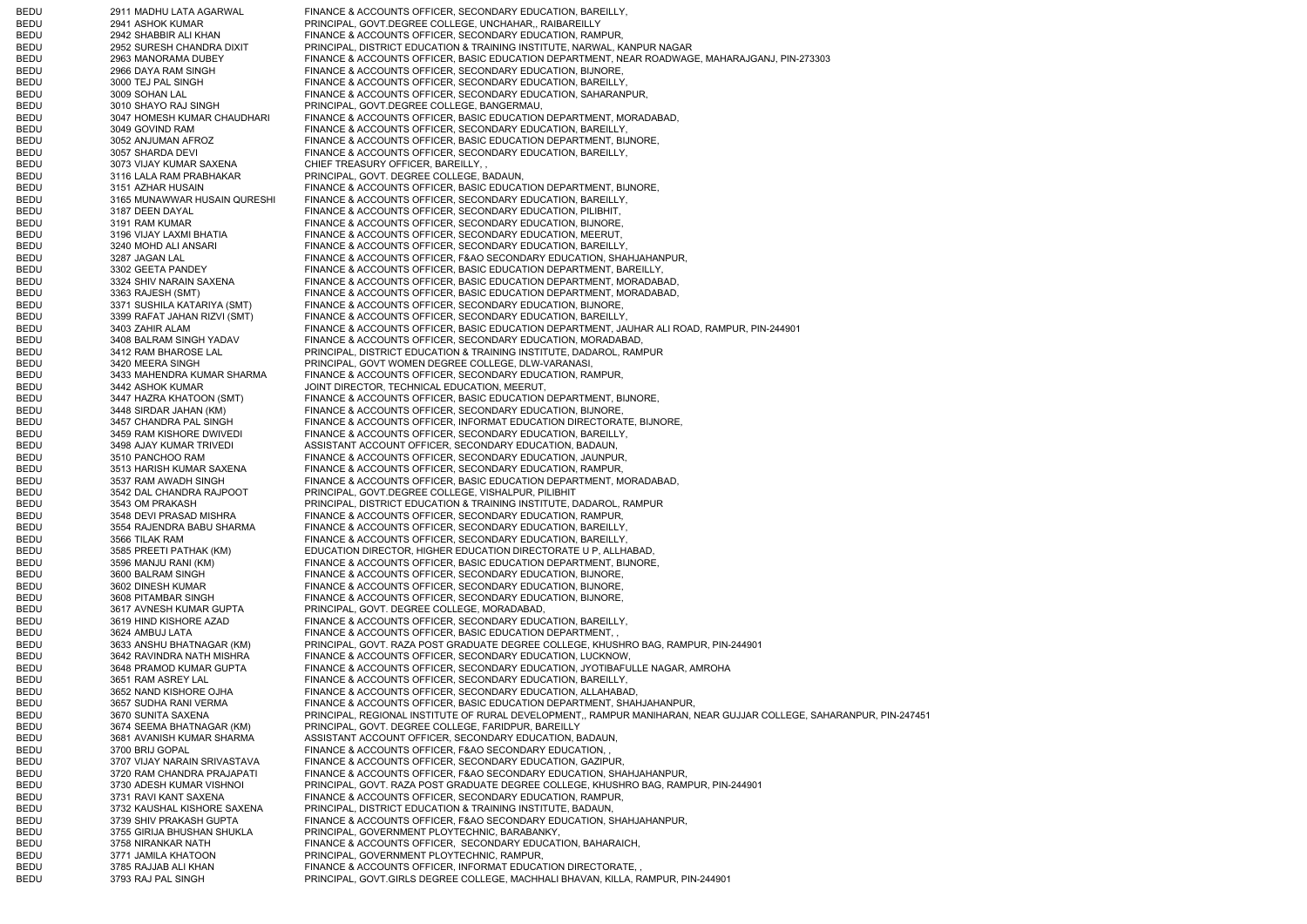BEDU 3835 PRADEEP MOHAN SAXENA ASSISTANT ACCOUNT OFFICER, SECONDARY EDUCATION, BADAUN, BEDU 3836 LEELA WATI (SMT) ASSISTANT ACCOUNT OFFICER, SECONDARY EDUCATION, BADAUN, BEDU 3847 MOHD SHAFI QADARI FINANCE & ACCOUNTS OFFICER, SECONDARY EDUCATION, PILIBHIT, BEDU 3850 UDAI VEER SINGH FINANCE & ACCOUNTS OFFICER, SECONDARY EDUCATION, MAINPURI, BEDU 3859 BABU RAM FINANCE & ACCOUNTS OFFICER, SECONDARY EDUCATION, BIJNORE, BEDU 3862 PRATIBHA SAXENA FINANCE & ACCOUNTS OFFICER, SECONDARY EDUCATION, BIJNORE, BEDU 3865 KALPANA SHARMA FINANCE & ACCOUNTS OFFICER, SECONDARY EDUCATION, BIJNORE, BEDU 3868 MUKANDI SINGH FINANCE & ACCOUNTS OFFICER, SECONDARY EDUCATION, BIJNORE, BEDU 3873 PRADEEP KUMAR SINGH ADDITIONAL SECRETARY, REGIONAL HIGHER EDUCATION OFFICE, BEDU 3896 TALAT NASEEM PRINCIPAL, DISTRICT EDUCATION & TRAINING INSTITUTE, DADAROL, RAMPUR BEDU 3910 SALIL PRADHAN ADDITIONAL CHIEF OFFICER, PANCHAYAT I RAJ DEPARTMENT, SHAHJAHANPUR, BEDU 3912 VIRENDRA PAL SINGH FINANCE & ACCOUNTS OFFICER, SECONDARY EDUCATION, BIJNORE, BEDU 3916 RAM GUPTA FINANCE & ACCOUNTS OFFICER, SECONDARY EDUCATION, HARDOI, BEDU 3944 ARUN KUMAR GUPTA PRINCIPAL, GOVERNMENT PLOYTECHNIC, GORAKHPUR, BEDU 3950 ARVIND KUMAR SAXENA FINANCE & ACCOUNTS OFFICER, BASIC EDUCATION DEPARTMENT, BADAUN, BEDU 3958 HARISH KUMAR SAXENA PRINCIPAL, GOVERNMENT PLOYTECHNIC, MORADABAD, BEDU 3972 DAL SHRINGAR FINANCE & ACCOUNTS OFFICER, SECONDARY EDUCATION, CHANDAULI, BEDU 3975 NADIMUL HASAN ASSISTANT ACCOUNT OFFICER, SECONDARY EDUCATION, BADAUN, BEDU 3976 LEKHA JAIN PRINCIPAL, GOVT. DEGREE COLLEGE, GABHANA, BEDU 3983 SHRI RAM VERMA FINANCE & ACCOUNTS OFFICER, SECONDARY EDUCATION, RAIBAREILLY, BEDU 4003 CHANDRA BHUSHAN SECRETARY, U.P. PUBLIC SERVICE COMMISSION, BEDU 4010 PRABHA PANDEY (KM) FINANCE & ACCOUNTS OFFICER, SECONDARY EDUCATION, MEERUT, BEDU 4018 GEETANJALI (KM) FINANCE & ACCOUNTS OFFICER, SECONDARY EDUCATION, LUCKNOW, BEDU 4023 FAKHRA ANEES FINANCE & ACCOUNTS OFFICER, SECONDARY EDUCATION, RAMPUR, BEDU 4036 CHHOTE LAL FINANCE & ACCOUNTS OFFICER, INFORMAT EDUCATION DIRECTORATE, BIJNORE, BEDU 4037 ATIYA ALI (KM) FINANCE & ACCOUNTS OFFICER, SECONDARY EDUCATION, BIJNORE, BEDU 4041 JAGDISH PRASAD FINANCE & ACCOUNTS OFFICER, F&AO SECONDARY EDUCATION, SHAHJAHANPUR, BEDU 4042 SHIV SHANKAR FINANCE & ACCOUNTS OFFICER, F&AO SECONDARY EDUCATION, BEDU 4045 UMA BHARTI (SMT) FINANCE & ACCOUNTS OFFICER, SECONDARY EDUCATION, BIJNORE, BEDU 4054 MITHLESH KUMARI RAI PRINCIPAL, GOVT. GIRLS DEGREE COLLEGE, BAREILLY, BEDU 4058 KALE SINGH FINANCE & ACCOUNTS OFFICER. BASIC EDUCATION DEPARTMENT, MORADABAD, BEDU 4060 RAKESH KUMAR SHARMA FINANCE & ACCOUNTS OFFICER, BASIC EDUCATION DEPARTMENT, MORADABAD, BEDU 4064 SHYAM LAL FINANCE & ACCOUNTS OFFICER, SECONDARY EDUCATION, MORADABAD, BEDU 4076 SHAKUNTALA CHAURASIA (SMT) ADDITIONAL DIRECTOR, MEDICAL & HEALTH, BAREILLY, BEDU 4077 KAMLESH SHAH (KM) FINANCE & ACCOUNTS OFFICER, SECONDARY EDUCATION, BAREILLY, BEDU 4078 MEERA JAISWAL (SMT) FINANCE & ACCOUNTS OFFICER, SECONDARY EDUCATION, PILIBHIT, BEDU 4083 MIRZA ABDUR RAB MAKKI FINANCE & ACCOUNTS OFFICER, SECONDARY EDUCATION, RAMPUR, BEDU 4087 MEENA GUPTA ASSISTANT ACCOUNT OFFICER, DISTRICT INSPECTOR OF SCHOOL, SAMBHAL BEDU 4088 ARPANA RATHORE FINANCE & ACCOUNTS OFFICER, SECONDARY EDUCATION, SITAPUR, BEDU 4092 SHAHID HUSAIN FINANCE & ACCOUNTS OFFICER, SECONDARY EDUCATION, MORADABAD, BEDU 4093 GAJ RAM SINGH FINANCE & ACCOUNTS OFFICER, BASIC EDUCATION DEPARTMENT, JYOTIBAFULLE NAGAR, AMROHA BEDU 4094 TANVEER HUSAIN FINANCE & ACCOUNTS OFFICER, SECONDARY EDUCATION, RAMPUR, BEDU 4095 SHIV NATH SINGH FINANCE & ACCOUNTS OFFICER, SECONDARY EDUCATION, RAMPUR, BEDU 4096 KHEM PAL SINGH FINANCE & ACCOUNTS OFFICER, SECONDARY EDUCATION, RAMPUR, BEDU 4107 HARI BABU SINGH ASSISTANT ACCOUNT OFFICER, SECONDARY EDUCATION, BADAUN, BEDU 4112 HARI RAJ SINGH FINANCE & ACCOUNTS OFFICER. BASIC EDUCATION DEPARTMENT, BIJNORE, BEDU 4113 RAJ KAMAL SAXENA FINANCE & ACCOUNTS OFFICER, SECONDARY EDUCATION, BAREILLY, BEDU 4115 CHHOTE LAL FINANCE & ACCOUNTS OFFICER, SECONDARY EDUCATION, BAREILLY, BEDU 4125 MANOJ KUMAR FINANCE & ACCOUNTS OFFICER, SECONDARY EDUCATION, AZAMGARH, BEDU 4128 TAPAN KUMAR CHAKRAVARTI PRINCIPAL, GOVT. GIRLS DEGREE COLLEGE, BAREILLY, BEDU 4129 GYANENDRA PRAKASH UPADHYAY ASSISTANT ACCOUNT OFFICER, SECONDARY EDUCATION, BADAUN, BEDU 4131 YUGAL KISHORE MISHRA FINANCE & ACCOUNTS OFFICER, SECONDARY EDUCATION, BAREILLY, BEDU 4132 RAM GOPAL KANCHAN FINANCE & ACCOUNTS OFFICER, F&AO SECONDARY EDUCATION, SHAHJAHANPUR, BEDU 4134 BHEEM SEN DIRECTOR, STATE SCIENCE EDUCATION INSTITUTE, ALLAHABAD, BEDU 4136 MANOJ KUMAR FINANCE & ACCOUNTS OFFICER, SECONDARY EDUCATION, BIJNORE, BEDU 4137 ASHOK KUMAR FINANCE & ACCOUNTS OFFICER, SECONDARY EDUCATION, BIJNORE, BEDU 4140 VINOD KUMAR SAXENA PRINCIPAL, GOVT. RAZA POST GRADUATE DEGREE COLLEGE, KHUSHRO BAG, RAMPUR, PIN-244901 BEDU 4141 RAKESH KUMAR SAXENA FINANCE & ACCOUNTS OFFICER, SECONDARY EDUCATION, MORADABAD, BEDU 4154 VIJAY PAL SINGH PRINCIPAL, GOVT. DEGREE COLLEGE, KOTA, SAHARANPUR, BEDU 4157 SURENDRA KUMAR MATHUR PRINCIPAL, GOVT. RAZA POST GRADUATE DEGREE COLLEGE, KHUSHRO BAG, RAMPUR, PIN-244901 BEDU 4164 SARWAR JAHAN FINANCE & ACCOUNTS OFFICER, SECONDARY EDUCATION, PILIBHIT, BEDU 4166 RAVI DUTT SHARMA FINANCE & ACCOUNTS OFFICER, BASIC EDUCATION DEPARTMENT, BIJNORE, BEDU 4178 HANS RAJ RAM FINANCE & ACCOUNTS OFFICER, BASIC EDUCATION DEPARTMENT, BEDU 4184 RAM KISHUN SINGH FINANCE & ACCOUNTS OFFICER, BASIC EDUCATION DEPARTMENT, BAREILLY, BEDU 4188 NARENDRA KUMAR ASSISTANT ACCOUNT OFFICER, DISTRICT INSPECTOR OF SCHOOL, SAMBHAL BEDU 4189 ZULFIKAR AHMAD FINANCE & ACCOUNTS OFFICER, BASIC EDUCATION DEPARTMENT, MORADABAD, BEDU 4193 ANURAG KUMAR GUPTA FINANCE & ACCOUNTS OFFICER, SECONDARY EDUCATION, MORADABAD, BEDU 4198 ISHRAT ZALIL FINANCE & ACCOUNTS OFFICER, SECONDARY EDUCATION, ALIGARH, BEDU 4202 SATYA VEER SINGH FINANCE & ACCOUNTS OFFICER, SECONDARY EDUCATION, MORADABAD, BEDU 4206 RAJUL TYAGI (SMT) FINANCE & ACCOUNTS OFFICER, SECONDARY EDUCATION, BIJNORE, BEDU 4209 MAMTA AGARWAL (SMT) FINANCE & ACCOUNTS OFFICER, SECONDARY EDUCATION, RAMPUR, BEDU 4210 TILAT BANO FINANCE & ACCOUNTS OFFICER, SECONDARY EDUCATION, RAMPUR, BEDU 4212 SHANKAR DUTT BHATT FINANCE & ACCOUNTS OFFICER, SECONDARY EDUCATION, RAMPUR, BEDU 4213 HARIHAR NATH UPADHYAY PRINCIPAL, GOVT. UNANI COLLEGE, ALLAHABAD, BEDU 4217 MAHENDRA SINGH FINANCE & ACCOUNTS OFFICER, INFORMAT EDUCATION DIRECTORATE, RAMPUR,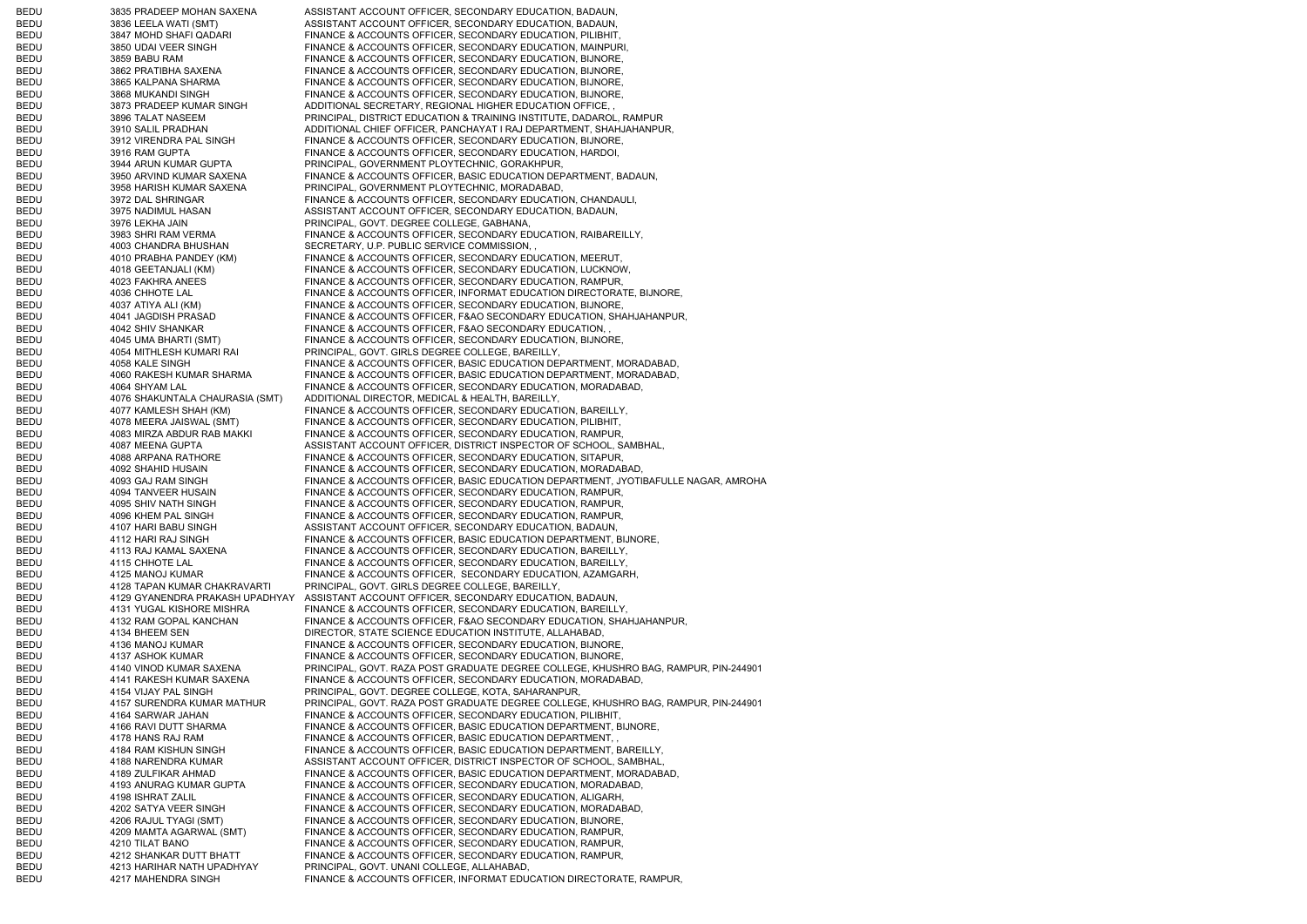BEDU 4218 RAJIV YADAV FINANCE & ACCOUNTS OFFICER, F&AO SECONDARY EDUCATION, SHAHJAHANPUR, BEDU 4219 RAM GOPAL SINGH FINANCE & ACCOUNTS OFFICER, SECONDARY EDUCATION, BIJNORE, BEDU 4224 SATYENDRA PRAKASH ASSISTANT ACCOUNT OFFICER, SECONDARY EDUCATION, BADAUN, BEDU 4231 SHER BAHADUR SAXENA FINANCE & ACCOUNTS OFFICER, SECONDARY EDUCATION, OFFICE D I O S, AGRA, PIN-283201 BEDU 4235 HARI KRISHNA DIXIT PRINCIPAL, GOVERNMENT PLOYTECHNIC, LUCKNOW ROAD, POST- MUMTAZNAGAR, FAIZABAD, PIN-224001 BEDU 4240 RISHI PAL SINGH FINANCE & ACCOUNTS OFFICER, BASIC EDUCATION DEPARTMENT, JAUHAR ALI ROAD, RAMPUR, PIN-244901 BEDU 4241 KRISHNA KUMAR VERMA FINANCE & ACCOUNTS OFFICER, SECONDARY EDUCATION, LUCKNOW, BEDU 4247 AJIT KUMAR SAXENA PRINCIPAL, DISTRICT EDUCATION & TRAINING INSTITUTE, BADAUN, BEDU 4251 RAJESH KUMAR SAXENA FINANCE & ACCOUNTS OFFICER, CORRESPONDENCE EDUCATION INSTITUTE UP, ALLAHABAD, BEDU 4252 SHYAM MURTI FINANCE & ACCOUNTS OFFICER, SECONDARY EDUCATION, MORADABAD, BEDU 4257 ZAMIR AHMAD SIDDIQUI FINANCE & ACCOUNTS OFFICER, SECONDARY EDUCATION, BAREILLY, BEDU 4259 KHAYALI RAM FINANCE & ACCOUNTS OFFICER, SECONDARY EDUCATION, BAREILLY, BEDU 4265 RAJENDRA PAL SINGH KASHYAP FINANCE & ACCOUNTS OFFICER, F&AO SECONDARY EDUCATION, SHAHJAHANPUR, BEDU 4268 RAM VILAS PRINCIPAL, GOVT. DEGREE COLLEGE, JALALABAD, SHAHJAHANPUR BEDU 4280 MEWA RAM FINANCE & ACCOUNTS OFFICER, SECONDARY EDUCATION, RAMPUR, BEDU 4281 ASHOK KUMAR SHARMA FINANCE & ACCOUNTS OFFICER, SECONDARY EDUCATION, BIJNORE, BEDU 4282 JITENDRA KUMAR FINANCE & ACCOUNTS OFFICER, SECONDARY EDUCATION, MORADABAD, BEDU 4283 AHSAN ALI PRINCIPAL, DISTRICT EDUCATION & TRAINING INSTITUTE, DADAROL, RAMPUR BEDU 4284 YOGENDRA PAL SINGH FINANCE & ACCOUNTS OFFICER, SECONDARY EDUCATION, MORADABAD, BEDU 4316 GULAM HUSSAIN FINANCE & ACCOUNTS OFFICER, SECONDARY EDUCATION, PILIBHIT, BEDU 4321 MOHD YUSUF FINANCE & ACCOUNTS OFFICER, SECONDARY EDUCATION, RAMPUR, BEDU 4324 RAJIV KUMAR TIWARI FINANCE & ACCOUNTS OFFICER, SECONDARY EDUCATION, MORADABAD, BEDU 4328 MOHD ASLAM FINANCE & ACCOUNTS OFFICER, SECONDARY EDUCATION, RAMPUR, BEDU 4336 UMESH CHANDRA GUPTA ASSISTANT ACCOUNT OFFICER, SECONDARY EDUCATION, BADAUN, BEDU 4339 PRADEEP KUMAR VERMA FINANCE & ACCOUNTS OFFICER, SECONDARY EDUCATION, BIJNORE, BEDU 4340 GYANENDRA PAL SINGH FINANCE & ACCOUNTS OFFICER, SECONDARY EDUCATION, MORADABAD, BEDU 4344 JINOD KUMAR SINGH PRINCIPAL, GOVERNMENT PLOYTECHNIC, MORADABAD, BEDU 4350 SUNIL KUMAR ASSISTANT ACCOUNT OFFICER, DISTRICT INSPECTOR OF SCHOOL, SAMBHAL BEDU 4351 PREM NARAIN VISHWAKARMA FINANCE & ACCOUNTS OFFICER, SECONDARY EDUCATION, KANPUR NAGAR, BEDU 4353 NARESH KUMAR FINANCE & ACCOUNTS OFFICER, SECONDARY EDUCATION, BAREILLY, BEDU 4354 ASHA KANAUJIYA (SMT) FINANCE & ACCOUNTS OFFICER, SECONDARY EDUCATION, HARDOI, BEDU 4355 RAM CHANDRA PRAJAPATI FINANCE & ACCOUNTS OFFICER, SECONDARY EDUCATION, LUCKNOW, BEDU 4359 CHANDRA PAL SINGH FINANCE & ACCOUNTS OFFICER, SECONDARY EDUCATION, MORADABAD, BEDU 4360 RAJENDRA SINGH ASSISTANT ACCOUNT OFFICER, SECONDARY EDUCATION, BADAUN, BEDU 4371 VINAY KUMAR PRINCIPAL, DISTT EDUACTAION & TRAINING INSTITUTE, KANTH, MORADABAD BEDU 4375 JAIWATI (SMT) FINANCE & ACCOUNTS OFFICER, SECONDARY EDUCATION, BIJNORE, BEDU 4381 ANIRUDDH KUMAR DIXIT FINANCE & ACCOUNTS OFFICER, SECONDARY EDUCATION, SITAPUR, BEDU 4384 AJAY KUMAR SAXENA FINANCE & ACCOUNTS OFFICER, SECONDARY EDUCATION, PILIBHIT, BEDU 4385 RAKESH KUMAR SAXENA ASSISTANT ACCOUNT OFFICER, SECONDARY EDUCATION, BADAUN, BEDU 4386 MAHTAB JAHAN (KM) FINANCE & ACCOUNTS OFFICER, SECONDARY EDUCATION, RAMPUR, BEDU 4387 MANORAMA DIXIT PRINCIPAL, GOVT. RAZA POST GRADUATE DEGREE COLLEGE, KHUSHRO BAG, RAMPUR, PIN-244901 BEDU 4394 SAROJ KUMARI (SMT) FINANCE & ACCOUNTS OFFICER, SECONDARY EDUCATION, JYOTIBAFULLE NAGAR, AMROHA BEDU 4398 RAMAKANT FINANCE & ACCOUNTS OFFICER, SECONDARY EDUCATION, BIJNORE, BEDU 4399 ZAMIR KEN RIZVI FINANCE & ACCOUNTS OFFICER, BASIC EDUCATION DEPARTMENT, BIJNORE, BEDU 4403 PRADEEP KUMAR PRINCIPAL, GOVT. RAZA POST GRADUATE DEGREE COLLEGE, KHUSHRO BAG, RAMPUR, PIN-244901 BEDU 4404 SHYAM SINGH PRINCIPAL, DISTT EDUACTAION & TRAINING INSTITUTE, KANTH, MORADABAD BEDU 4409 GIRISH CHANDRA KUKRETI FINANCE & ACCOUNTS OFFICER, SECONDARY EDUCATION, BAREILLY, BEDU 4410 SUBHASH CHANDRA DOBHAL FINANCE & ACCOUNTS OFFICER, SECONDARY EDUCATION, BAREILLY, BEDU 4411 YOGESH KUMAR AGARWAL FINANCE & ACCOUNTS OFFICER, SECONDARY EDUCATION, BIJNORE, BEDU 4415 RAMESH CHANDRA SHARMA FINANCE & ACCOUNTS OFFICER, SECONDARY EDUCATION, BAREILLY, BEDU 4420 UMA SAXENA FINANCE & ACCOUNTS OFFICER, SECONDARY EDUCATION, BAREILLY, BEDU 4429 YASHPAL SINGH FINANCE & ACCOUNTS OFFICER, SECONDARY EDUCATION, BIJNORE, BEDU 4432 JWALA DEVI FINANCE & ACCOUNTS OFFICER, SECONDARY EDUCATION, BIJNORE, BEDU 4440 JAGDISH SINGH FINANCE & ACCOUNTS OFFICER, SECONDARY EDUCATION, JYOTIBAFULLE NAGAR, AMROHA BEDU 4441 BABBAN HUSSAIN FINANCE & ACCOUNTS OFFICER, SECONDARY EDUCATION, JYOTIBAFULLE NAGAR, AMROHA BEDU 4442 ABID KHAN FINANCE & ACCOUNTS OFFICER, SECONDARY EDUCATION, RAMPUR, BEDU 4443 HARMILESH KUMARI FINANCE & ACCOUNTS OFFICER, SECONDARY EDUCATION, BIJNORE, BEDU 4447 REENA SRIVASTAVA (SMT) FINANCE & ACCOUNTS OFFICER, SECONDARY EDUCATION, BAREILLY, BEDU 4448 SURENDRA KUMAR JAUHARI PRINCIPAL, GOVT. RAZA POST GRADUATE DEGREE COLLEGE, KHUSHRO BAG, RAMPUR, PIN-244901 BEDU 4451 REKHA SHRETIYA (SMT) FINANCE & ACCOUNTS OFFICER, SECONDARY EDUCATION, RAMPUR, BEDU 4458 ANIL KUMAR SAXENA FINANCE & ACCOUNTS OFFICER, INFORMAT EDUCATION DIRECTORATE, PILIBHIT, BEDU 4459 KHURSHEED AHMAD NAQVI DEPUTY DIRECTOR, AGRICULTURE (EXTENSION), ALIGARH, BEDU 4460 USHA RAJPOOT (SMT) FINANCE & ACCOUNTS OFFICER, SECONDARY EDUCATION, BIJNORE, BEDU 4462 RAVINDRA NATH KUSHWAHA FINANCE & ACCOUNTS OFFICER, SECONDARY EDUCATION, PADRAUNA, BEDU 4470 SUMAN SAXENA FINANCE & ACCOUNTS OFFICER, BASIC EDUCATION DEPARTMENT, JAUHAR ALI ROAD, RAMPUR, PIN-244901 BEDU 4472 GYANESH KUMAR BAJPEI FINANCE & ACCOUNTS OFFICER, F&AO SECONDARY EDUCATION, SHAHJAHANPUR, BEDU 4475 USHA KUMARI (SMT) ASSISTANT ACCOUNT OFFICER, DISTRICT INSPECTOR OF SCHOOL, SAMBHAL, BEDU 4479 CHANDRA KUMAR GUPTA FINANCE & ACCOUNTS OFFICER, BASIC EDUCATION DEPARTMENT, BAREILLY, BEDU 4480 SATYA PRAKASH SHARMA PRINCIPAL, GOVT. DEGREE COLLEGE, BADAUN, BEDU 4485 BIJENDRA SINGH FINANCE & ACCOUNTS OFFICER, BASIC EDUCATION DEPARTMENT, ALIGARH, BEDU 4490 ARVIND KUMAR SAXENA ASSISTANT ACCOUNT OFFICER, SECONDARY EDUCATION, BADAUN, BEDU 4491 NAVINDRA KUMAR SHARMA ASSISTANT ACCOUNT OFFICER, SECONDARY EDUCATION, BADAUN, BEDU 4492 MARKANDEY LAL FINANCE & ACCOUNTS OFFICER, SECONDARY EDUCATION, AZAMGARH, BEDU 4494 ARCHANA GUSAI (SMT) FINANCE & ACCOUNTS OFFICER, SECONDARY EDUCATION, BIJNORE, BEDU 4497 GARGI SINGH ASSISTANT ACCOUNT OFFICER, SECONDARY EDUCATION, BADAUN,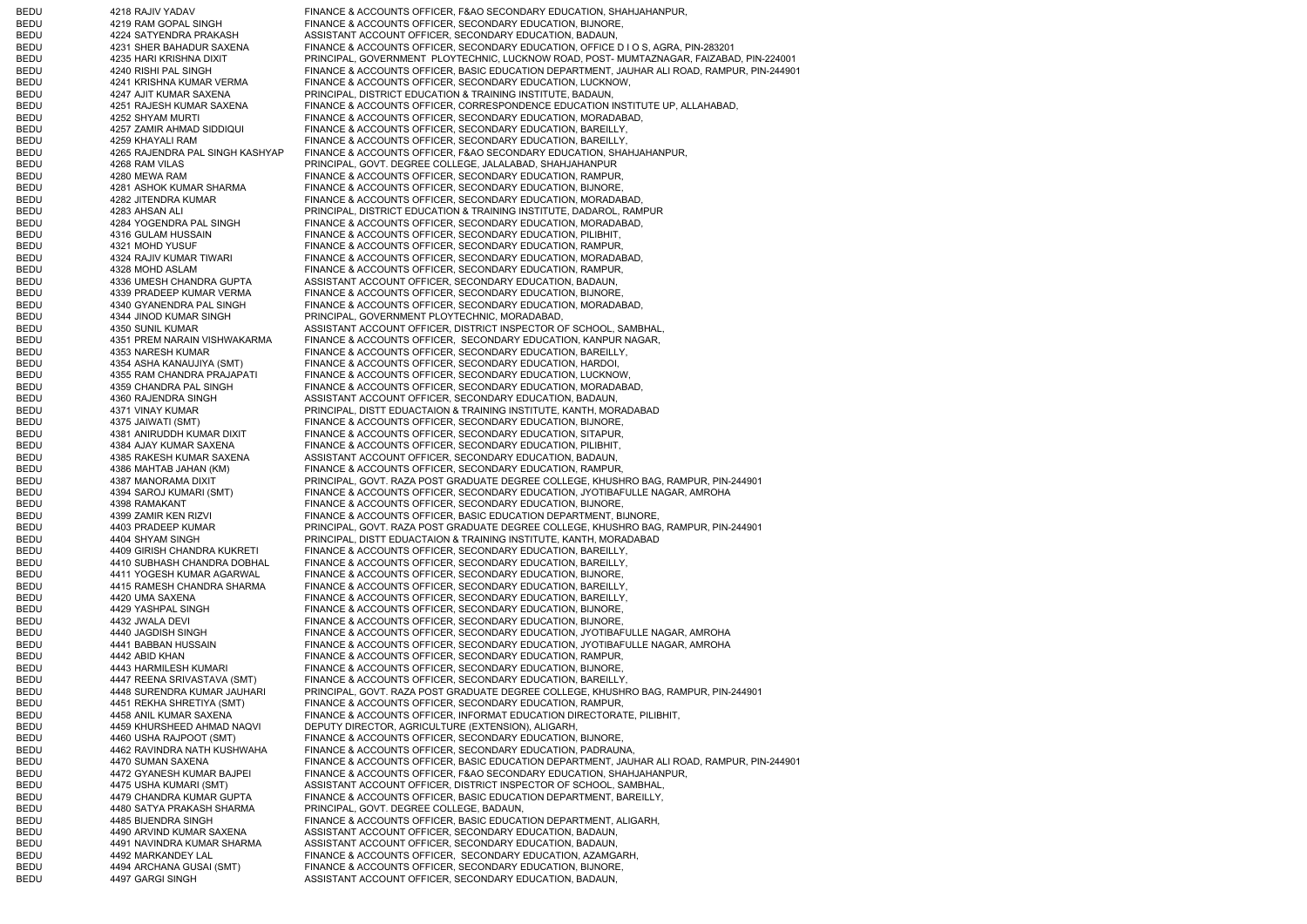| BEDU         | 5000 GEETA VISHNOI (SMT)                          | FINANCE & ACCOUNTS OFFICER, SECONDARY EDUCATION, BIJNORE,                                                                |
|--------------|---------------------------------------------------|--------------------------------------------------------------------------------------------------------------------------|
| BEDU         | 5001 NUZHAT FAROOQ                                | FINANCE & ACCOUNTS OFFICER, SECONDARY EDUCATION, JYOTIBAFULLE NAGAR, AMROHA                                              |
| BEDU         | 5003 REKHA RANI AGARWAL (SMT)                     | FINANCE & ACCOUNTS OFFICER, SECONDARY EDUCATION, BAREILLY,                                                               |
| BEDU         | 5005 JITENDRA PAL SINGH                           | PRINCIPAL, GOVERNMENT PLOYTECHNIC, BAREILLY,                                                                             |
| BEDU         | 5010 SATYA PRAKASH                                | FINANCE & ACCOUNTS OFFICER, SECONDARY EDUCATION, GONDA,                                                                  |
| BEDU         | 5011 RAM AUTAR                                    | FINANCE & ACCOUNTS OFFICER, F&AO SECONDARY EDUCATION, SHAHJAHANPUR,                                                      |
| BEDU         | 5012 GANGA PRASAD                                 | FINANCE & ACCOUNTS OFFICER, SECONDARY EDUCATION, BAREILLY,                                                               |
| BEDU         | 5018 JAMURURD JAHAN                               | FINANCE & ACCOUNTS OFFICER, SECONDARY EDUCATION, JYOTIBAFULLE NAGAR, AMROHA                                              |
| BEDU         | 5021 MOHD MUNEEF                                  | PRINCIPAL, GOVT. DEGREE COLLEGE, FARIDPUR, BAREILLY                                                                      |
| BEDU         | 5024 RAFI HAIDAR                                  | FINANCE & ACCOUNTS OFFICER, BASIC EDUCATION DEPARTMENT,<br>PRINCIPAL, GOVERNMENT PLOYTECHNIC                             |
| BEDU         | 5030 RAVI SACHAN                                  | PRINCIPAL, GOVERNMENT PLOYTECHNIC, FATEHPUR,                                                                             |
| BEDU         | 5032 RAM BABU                                     |                                                                                                                          |
| BEDU<br>BEDU | 5033 RAJENDRA DUTT SHARMA<br>5034 PRAKASH YADAV   | PRINCIPAL, GOVERNMENT PLOYTECHNIC, BAREILLY,<br>JOINT DIRECTOR, TECHNICAL EDUCATION, U.P. CENTRAL ZONE, LUCKNOW          |
|              |                                                   |                                                                                                                          |
| BEDU<br>BEDU | 5036 SYED RIZWAN HUSAIN<br>5037 BHEEKAM SINGH     | FINANCE & ACCOUNTS OFFICER, SECONDARY EDUCATION, RAMPUR,                                                                 |
| BEDU         | 5039 DEVENDRA KUMAR UPADHYAY                      | FINANCE & ACCOUNTS OFFICER, SECONDARY EDUCATION, RAMPUR,<br>FINANCE & ACCOUNTS OFFICER, SECONDARY EDUCATION, BAREILLY,   |
| BEDU         | 5041 DHARM RAJ                                    | ADDITIONAL SECRETARY, REGIONAL HIGHER SECONDARY EDUCATION, BAREILLY,                                                     |
| BEDU         | 5049 LAXMI NARAYAN                                | FINANCE & ACCOUNTS OFFICER, INFORMAT EDUCATION DIRECTORATE, BAREILLY,                                                    |
| BEDU         | 5050 HARI OM VERMA                                | FINANCE & ACCOUNTS OFFICER, SECONDARY EDUCATION, BIJNORE,                                                                |
| BEDU         | 5056 MOHD ARIF                                    | PRINCIPAL, GOVERNMENT PLOYTECHNIC, BAREILLY,                                                                             |
| BEDU         | 5057 RAMESH CHANDRA                               | PRINCIPAL, GOVERNMENT PLOYTECHNIC, MORADABAD,                                                                            |
| BEDU         | 5058 OM PRAKASH SINGH                             | ASSISTANT ACCOUNT OFFICER, SECONDARY EDUCATION, BADAUN,                                                                  |
| BEDU         | 5059 BHAGWAN DAS ARYA                             | FINANCE & ACCOUNTS OFFICER, SECONDARY EDUCATION, RAMPUR,                                                                 |
| BEDU         | 5061 DEVRAJ SINGH                                 | FINANCE & ACCOUNTS OFFICER, SECONDARY EDUCATION, BIJNORE,                                                                |
| BEDU         | 5063 OM PRAKASH SINGH                             | FINANCE & ACCOUNTS OFFICER, SECONDARY EDUCATION, MORADABAD,                                                              |
| BEDU         | 5065 MEENU JAUHARI (KM)                           | FINANCE & ACCOUNTS OFFICER, SECONDARY EDUCATION, RAMPUR,                                                                 |
| BEDU         | 5066 SUSHMITA SRIVASTAVA (SMT)                    | FINANCE & ACCOUNTS OFFICER, SECONDARY EDUCATION, MORADABAD,                                                              |
| BEDU         | 5070 SHIV SEWAK SRIVASTAVA                        | FINANCE & ACCOUNTS OFFICER, BASIC EDUCATION DEPARTMENT, FATEHPUR,                                                        |
| BEDU         | 5071 NASEEM AHMAD                                 | FINANCE & ACCOUNTS OFFICER, SECONDARY EDUCATION, BIJNORE,                                                                |
| BEDU         | 5074 SURESH CHANDRA BAJPAI                        | FINANCE & ACCOUNTS OFFICER, F&AO SECONDARY EDUCATION,                                                                    |
| BEDU         | 5075 SISIR KUMAR SRIVASTAVA                       | PRINCIPAL, N.R.I.P.T, TELIYARGANJ, ALLAHABAD, 211004                                                                     |
| BEDU         | 5077 PARMENDRA SINGH                              | FINANCE & ACCOUNTS OFFICER, SECONDARY EDUCATION, BIJNORE,                                                                |
| BEDU         | 5078 SATYA PAL SINGH                              | ASSISTANT ACCOUNT OFFICER, DISTRICT INSPECTOR OF SCHOOL, SAMBHAL,                                                        |
| BEDU         | 5083 GURU SHARAN SINGH                            | PRINCIPAL, GOVT. RAZA POST GRADUATE DEGREE COLLEGE, KHUSHRO BAG, RAMPUR, PIN-244901                                      |
| BEDU         | 5086 MAHESH KUMAR                                 | PRINCIPAL, GOVERNMENT PLOYTECHNIC, RAMPUR,                                                                               |
| BEDU         | 5097 LAL SINGH                                    | PRINCIPAL, GOVERNMENT POLYTECHNIC, ETAWAH,                                                                               |
| BEDU         | 5102 NAND KISHORE                                 | FINANCE & ACCOUNTS OFFICER, BASIC EDUCATION DEPARTMENT, JAUHAR ALI ROAD, RAMPUR, PIN-244901                              |
| BEDU         | 5103 NEERAJ RANI (SMT)                            | FINANCE & ACCOUNTS OFFICER, SECONDARY EDUCATION, RAMPUR,                                                                 |
| BEDU         | 5105 UMA RANI (SMT)                               | FINANCE & ACCOUNTS OFFICER, BASIC EDUCATION DEPARTMENT, BIJNORE,                                                         |
| BEDU         | 5112 CHARAN SINGH                                 | FINANCE & ACCOUNTS OFFICER, SECONDARY EDUCATION, JYOTIBAFULLE NAGAR, AMROHA                                              |
| BEDU         | 5114 ANJULA SAXENA (KM)                           | FINANCE & ACCOUNTS OFFICER, F&AO SECONDARY EDUCATION, SHAHJAHANPUR,                                                      |
| BEDU         | 5152 USHA GUPTA                                   | FINANCE & ACCOUNTS OFFICER, SECONDARY EDUCATION, MORADABAD,                                                              |
| BEDU         | 5155 VIJENDRA SINGH                               | FINANCE & ACCOUNTS OFFICER, SECONDARY EDUCATION, BIJNORE,                                                                |
| BEDU         | 5156 SUNITA BHATIA                                | FINANCE & ACCOUNTS OFFICER, SECONDARY EDUCATION, JYOTIBAFULLE NAGAR, AMROHA                                              |
| BEDU         | 5159 MASOOD AHMAD                                 | PRINCIPAL, GOVT. RAZA POST GRADUATE DEGREE COLLEGE, KHUSHRO BAG, RAMPUR, PIN-244901                                      |
| BEDU         | 5172 DEVENDRA KUMAR SRIVASTAVA                    | FINANCE & ACCOUNTS OFFICER, SECONDARY EDUCATION, GORAKHPUR,                                                              |
| BEDU         | 5173 MEENU GUPTA (KM)                             | FINANCE & ACCOUNTS OFFICER, SECONDARY EDUCATION, RAMPUR,                                                                 |
| BEDU         | 5174 MUSARRAT ZABI (SMT)                          | FINANCE & ACCOUNTS OFFICER, SECONDARY EDUCATION, RAMPUR,                                                                 |
| BEDU         | 5176 UMESH CHANDRA AGNIHOTRI                      | FINANCE & ACCOUNTS OFFICER, F&AO SECONDARY EDUCATION, SHAHJAHANPUR,                                                      |
| BEDU         | 5180 CHINTA MANI                                  | REGIONAL SPORTS OFFICER, SPORTS DEPARTMENT, BAREILLY,                                                                    |
| BEDU         | 5184 SUDHIR KUMAR GOYAL                           | FINANCE & ACCOUNTS OFFICER, SECONDARY EDUCATION, BIJNORE,                                                                |
| BEDU         | 5188 MAHENDRA KUMAR MISHRA                        | FINANCE & ACCOUNTS OFFICER, SECONDARY EDUCATION, BAREILLY,                                                               |
| BEDU         | 5190 AJAY KUMAR                                   | PRINCIPAL, GOVERNMENT PLOYTECHNIC, GHAZIABAD,                                                                            |
| BEDU         | 5191 NAIM AKHTAR                                  | PRINCIPAL, GOVERNMENT PLOYTECHNIC, BAREILLY,                                                                             |
| BEDU         | 5201 CHANDRAKANTA CHAUHAN (SMT)                   | ASSISTANT ACCOUNT OFFICER, HIGHER SECONDARY EDUCATION, BANDA,                                                            |
| BEDU         | 5202 SHEELA RATHORE (KM)                          | FINANCE & ACCOUNTS OFFICER, SECONDARY EDUCATION, BAREILLY,                                                               |
| BEDU         | 5203 ANITA KHANDELWAL                             | FINANCE & ACCOUNTS OFFICER, SECONDARY EDUCATION, MATHURA,                                                                |
| BEDU         | 5205 RAGINI BHARADWAJ (KM)                        | FINANCE & ACCOUNTS OFFICER, SECONDARY EDUCATION, GHAZIABAD,                                                              |
| BEDU         | 5207 ANIL PRAKASH                                 | PRINCIPAL, DISTT EDUACTAION & TRAINING INSTITUTE, KANTH, MORADABAD                                                       |
| BEDU         | 5208 SANJEEV KUMAR                                | FINANCE & ACCOUNTS OFFICER, SECONDARY EDUCATION, BIJNORE,                                                                |
| BEDU<br>BEDU | 5209 KAFEEL AHMAD<br>5210 DHANENDRA KUMAR SHARMA  | FINANCE & ACCOUNTS OFFICER, SECONDARY EDUCATION, BIJNORE,<br>FINANCE & ACCOUNTS OFFICER, SECONDARY EDUCATION, MORADABAD, |
| BEDU         | 5211 ASHOK KUMAR                                  | FINANCE & ACCOUNTS OFFICER, SECONDARY EDUCATION, BIJNORE,                                                                |
| BEDU         | 5213 ASHOK KUMAR RASTOGI                          | FINANCE & ACCOUNTS OFFICER, SECONDARY EDUCATION, RAMPUR,                                                                 |
| BEDU         | 5214 BEER BALA (SMT)                              | FINANCE & ACCOUNTS OFFICER, SECONDARY EDUCATION, BAREILLY,                                                               |
| BEDU         | 5216 NARENDRA SINGH                               | FINANCE & ACCOUNTS OFFICER, SECONDARY EDUCATION, BIJNORE,                                                                |
|              |                                                   |                                                                                                                          |
|              |                                                   |                                                                                                                          |
| BEDU         | 5221 RAJENDRA MOHAN SHARMA                        | FINANCE & ACCOUNTS OFFICER, SECONDARY EDUCATION, MORADABAD,                                                              |
| BEDU         | 5222 ASHOK KUMAR SINGH                            | FINANCE & ACCOUNTS OFFICER, SECONDARY EDUCATION, KHERI,                                                                  |
| BEDU         | 5223 DEVENDRA SINGH CHAUHAN                       | FINANCE & ACCOUNTS OFFICER, SECONDARY EDUCATION, BIJNORE,                                                                |
| BEDU<br>BEDU | 5228 SAILESH KUMAR SRIVASTAVA<br>5229 VIJAY KUMAR | ASSISTANT ACCOUNT OFFICER, SECONDARY EDUCATION, BADAUN,<br>FINANCE & ACCOUNTS OFFICER, SECONDARY EDUCATION, MORADABAD,   |
| BEDU         | 5231 MRIDUL KUMARI DUBE (SMT)                     | FINANCE & ACCOUNTS OFFICER, SECONDARY EDUCATION, BAREILLY,                                                               |
| BEDU         | 5236 IKRAM ALAM                                   | FINANCE & ACCOUNTS OFFICER, SECONDARY EDUCATION, RAMPUR,                                                                 |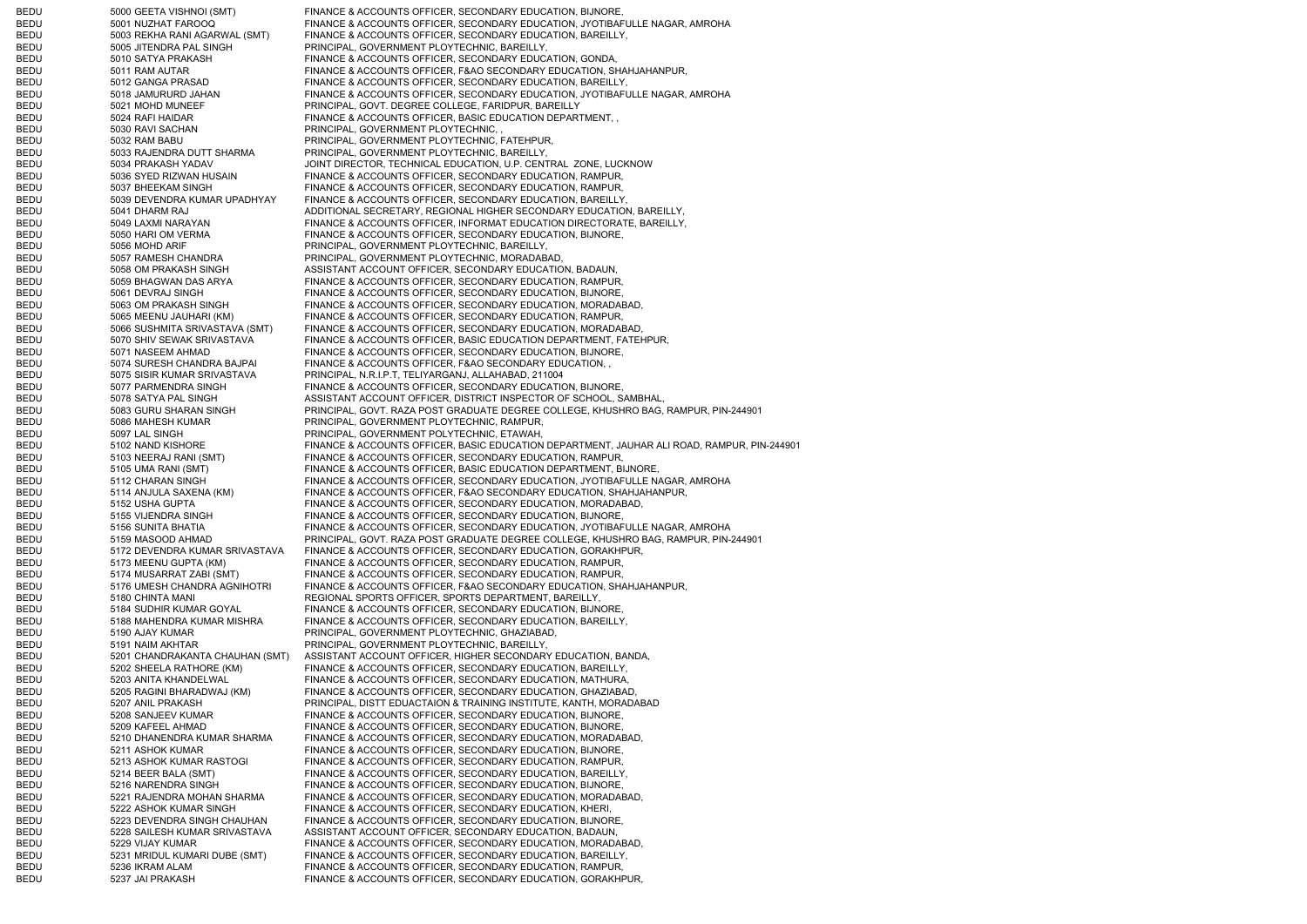BEDU 5240 OM PRAKASH VERMA FINANCE & ACCOUNTS OFFICER, SECONDARY EDUCATION, PILIBHIT, BEDU 5241 PURUSHOTTAM SHARAN FINANCE & ACCOUNTS OFFICER, SECONDARY EDUCATION, BIJNORE, BEDU 5242 SURESH KUMAR BAN FINANCE & ACCOUNTS OFFICER, SECONDARY EDUCATION, MORADABAD, BEDU 5243 SAJJAD UL HAQ FINANCE & ACCOUNTS OFFICER, SECONDARY EDUCATION, JYOTIBAFULLE NAGAR, AMROHA BEDU 5245 ANIL KUMAR SINHA PRINCIPAL, SANJAI GANDHI POLYTECHNIC, JAGDISHPUR, AMETHI, C.S.M. NAGAR BEDU 5248 NEM NARAIN SHARMA PRINCIPAL, GOVERNMENT PLOYTECHNIC, BAREILLY, BEDU 6249 SURESH CHANDRA PRINCIPAL, GOVT. DEGREE COLLEGE, FARIDPUR, BAREILLY BEDU 5251 BABITA KATIYAL (KM) FINANCE & ACCOUNTS OFFICER, SECONDARY EDUCATION, RAMPUR, BEDU 5254 MANOJ KUMAR SAXENA ASSISTANT ACCOUNT OFFICER, SECONDARY EDUCATION, BADAUN, BEDU 5257 RASHMI SRIVASTAVA FINANCE & ACCOUNTS OFFICER, SECONDARY EDUCATION, SITAPUR, BEDU 5258 CHHAYA SRIVASTAVA AND ASSISTANT ACCOUNT OFFICER, HIGHER SECONDARY EDUCATION, FATEHPUR, BEDU 5259 POONAM OJHA FINANCE & ACCOUNTS OFFICER, SECONDARY EDUCATION, GAUTAM BUDHA NAGAR, BEDU 5260 ANIL KUMAR SHARMA PRINCIPAL, GOVERNMENT PLOYTECHNIC, MORADABAD, BEDU 5263 REKHA SINGH (SMT) FINANCE & ACCOUNTS OFFICER, SECONDARY EDUCATION, LUCKNOW, BEDU 5264 HARBHAJAN KAUR (KM) FINANCE & ACCOUNTS OFFICER, SECONDARY EDUCATION, BAREILLY, BEDU 5269 JUGAL KISHORE MISHRA FINANCE & ACCOUNTS OFFICER, SECONDARY EDUCATION, SITAPUR, BEDU 5273 KADAMBARI FINANCE & ACCOUNTS OFFICER, SECONDARY EDUCATION, BAREILLY, BEDU 5275 ANAND LATA SHARMA (SMT) PRINCIPAL, DISTRICT EDUCATION & TRAINING INSTITUTE, BADAUN, 5276 MANJU RANI SHARMA ASSISTANT ACCOUNT OFFICER, SECONDARY EDUCATION, BADAUN, BEDU 5277 SHANNO SHARMA (SMT) ASSISTANT ACCOUNT OFFICER, SECONDARY EDUCATION, BADAUN, BEDU 5279 SHOBHA SINGH (SMT) FINANCE & ACCOUNTS OFFICER, 9 UP GIRL'S BATALLION N.C.C MORADABAD, MORADABAD, BEDU 6280 NAVNEET KUMAR PRINCIPAL, GOVT. DEGREE COLLEGE, MORADABAD, BEDU 5281 RAJAN JAUHARI DEPUTY DIRECTOR AGRICULTURE, AGRICULTURE (EXTENSION), GHAZIABAD, BEDU 5282 RAJENDRA KUMAR PRINCIPAL, GOVT. DEGREE COLLEGE, FARIDPUR, BAREILLY BEDU 5283 SHYAM BIHARI LAL FINANCE & ACCOUNTS OFFICER, SECONDARY EDUCATION, PILIBHIT, BEDU 5289 VINEETA SINGH (SMT) PRINCIPAL, GOVT. RAZA POST GRADUATE DEGREE COLLEGE, KHUSHRO BAG, RAMPUR, PIN-244901 BEDU 5292 MOHD AYYUB FINANCE & ACCOUNTS OFFICER, SECONDARY EDUCATION, JYOTIBAFULLE NAGAR, AMROHA BEDU 5293 RAM NARAYAN PRASAD FINANCE & ACCOUNTS OFFICER, (SECONDARY EDUCATION) DIOS OFFICE, GIC CAMPUS, KOTWALI ROAD, DEORIA, PIN-274001 BEDU 5296 PRATAP SINGH FINANCE & ACCOUNTS OFFICER, SECONDARY EDUCATION, BIJNORE, BEDU 5297 ANJALI SRIVASTAVA ASSISTANT ACCOUNT OFFICER, HIGHER SECONDARY EDUCATION, FATEHPUR, BEDU 5298 KUSUM SINGH PRINCIPAL, DISTRICT EDUCATION & TRAINING INSTITUTE, SARNATH, VARANASI BEDU 5301 SYED ALI MOHD ZAFRI FINANCE & ACCOUNTS OFFICER, SECONDARY EDUCATION, JHANSI, BEDU 5302 SUSHILA DEVI (SMT) FINANCE & ACCOUNTS OFFICER, F&AO SECONDARY EDUCATION, SHAHJAHANPUR, BEDU 5309 DEEPAK KUMAR DUBE PRINCIPAL, DISTRICT EDUCATION & TRAINING INSTITUTE, KANTH, AMROHA BEDU 5326 GULAB SHANKAR TEWARI ADDITIONAL SECRETARY, REGIONAL HIGHER EDUCATION OFFICE, BEDU 5331 SANTOSH KUMAR AWASTHI PRINCIPAL, GOVERNMENT PLOYTECHNIC, KANPUR NAGAR, BEDU 5332 SUBHASH CHANDRA SHARMA PRINCIPAL, GOVERNMENT PLOYTECHNIC, MORADABAD, BEDU 5333 HAR PAL SINGH FINANCE & ACCOUNTS OFFICER, SECONDARY EDUCATION, JYOTIBAFULLE NAGAR, AMROHA BEDU 5334 PANKAJ SRIVASTAVA FINANCE & ACCOUNTS OFFICER, F&AO SECONDARY EDUCATION, BEDU 5337 ARJUN SINGH ASSISTANT ACCOUNT OFFICER, DISTRICT INSPECTOR OF SCHOOL, SAMBHAL, BEDU 5341 ALKA AGARWAL (SMT) FINANCE & ACCOUNTS OFFICER, SECONDARY EDUCATION, PILIBHIT, BEDU 5342 ASHOK KUMAR RAWAT ADDITIONAL SECRETARY, REGIONAL HIGHER EDUCATION OFFICE, BEDU 5353 KISHAN LAL PRINCIPAL, GOVT. RAZA POST GRADUATE DEGREE COLLEGE, KHUSHRO BAG, RAMPUR, PIN-244901 BEDU 5354 NAVNEET KUMAR FINANCE & ACCOUNTS OFFICER, SECONDARY EDUCATION, MORADABAD, BEDU 5356 ANIL KUMAR GUPTA PRINCIPAL, GOVERNMENT PLOYTECHNIC, BAREILLY, BEDU 5361 SARITA LAWANIYA (SMT) PRINCIPAL, GOVT.GIRLS DEGREE COLLEGE, SIRSAGANJ, FIROZABAD BEDU 5362 DEENA NATH FINANCE & ACCOUNTS OFFICER, SECONDARY EDUCATION, RAMPUR, BEDU 5364 HARI GOVIND ADDITIONAL SECRETARY, REGIONAL HIGHER EDUCATION OFFICE, BEDU 5366 SURJIT SINGH FINANCE & ACCOUNTS OFFICER, SECONDARY EDUCATION, MORADABAD BEDU 5367 DILDAR HUSAIN FINANCE & ACCOUNTS OFFICER, SECONDARY EDUCATION, MORADABAD, BEDU 5375 ASHOK KUMAR FINANCE & ACCOUNTS OFFICER, SECONDARY EDUCATION, BAREILLY, BEDU 5377 HARI SINGH FINANCE & ACCOUNTS OFFICER, SECONDARY EDUCATION, MORADABAD, BEDU 5379 ANIL KUMAR VARSNEY ASSISTANT ACCOUNT OFFICER, SECONDARY EDUCATION, BADAUN, BEDU 5382 RAKESH BIHARI MEHRA ASSISTANT ACCOUNT OFFICER, DISTRICT INSPECTOR OF SCHOOL, SAMBHAL BEDU 5383 MUZAHID YAR KHAN FINANCE & ACCOUNTS OFFICER, SECONDARY EDUCATION, RAMPUR, BEDU 5385 PUNIT KUMAR FINANCE & ACCOUNTS OFFICER, F&AO SECONDARY EDUCATION, SHAHJAHANPUR, BEDU 5387 TAHIRA YASMEEN FINANCE & ACCOUNTS OFFICER, SECONDARY EDUCATION, RAMPUR, BEDU 5388 NUZHAT NABI FINANCE & ACCOUNTS OFFICER, SECONDARY EDUCATION, RAMPUR, BEDU 5389 REHANA FIROZ FINANCE & ACCOUNTS OFFICER, SECONDARY EDUCATION, RAMPUR, BEDU 5390 GEETA MISHRA FINANCE & ACCOUNTS OFFICER, SECONDARY EDUCATION, RAMPUR, BEDU 5392 ANIL KUMAR FINANCE & ACCOUNTS OFFICER, CORRESPONDENCE EDUCATION INSTITUTE UP, ALLAHABAD BEDU 5394 RANU SHARMA FINANCE & ACCOUNTS OFFICER, SECONDARY EDUCATION, MORADABAD, BEDU 5396 BHAJAN LAL FINANCE & ACCOUNTS OFFICER, SECONDARY EDUCATION, BAREILLY, BEDU 5398 HARI SINGH FINANCE & ACCOUNTS OFFICER, SECONDARY EDUCATION, BIJNORE, BEDU 5400 BABU SINGH FINANCE & ACCOUNTS OFFICER, SECONDARY EDUCATION, JHANSI, BEDU 5401 CHITRAKALA RAWAT FINANCE & ACCOUNTS OFFICER, SECONDARY EDUCATION, RAMPUR, BEDU 5404 MANJU BALMIKI (KM) FINANCE & ACCOUNTS OFFICER, SECONDARY EDUCATION, MORADABAD, BEDU 5405 VEENA RANI (SMT) FINANCE & ACCOUNTS OFFICER, SECONDARY EDUCATION, MORADABAD, BEDU 5406 MOHD ASIM FINANCE & ACCOUNTS OFFICER, SECONDARY EDUCATION, JYOTIBAFULLE NAGAR, AMROHA BEDU 5411 SATYA PRAKASH ASSISTANT ACCOUNT OFFICER, HIGHER SECONDARY EDUCATION, FATEHPUR, BEDU 5414 VIRENDRA KUMAR FINANCE & ACCOUNTS OFFICER, SECONDARY EDUCATION, BIJNORE, BEDU 5415 ANIL KUMAR KHUNGSHAL PRINCIPAL, GOVERNMENT PLOYTECHNIC, MORADABAD, BEDU 5419 JAI PRAKASH SINGH FINANCE & ACCOUNTS OFFICER, SECONDARY EDUCATION, MORADABAD, BEDU 5424 REKHA CHANDRA (SMT) FINANCE & ACCOUNTS OFFICER, SECONDARY EDUCATION, PILIBHIT, BEDU 5425 INDRESH SINGH (SMT) FINANCE & ACCOUNTS OFFICER, SECONDARY EDUCATION, BAREILLY,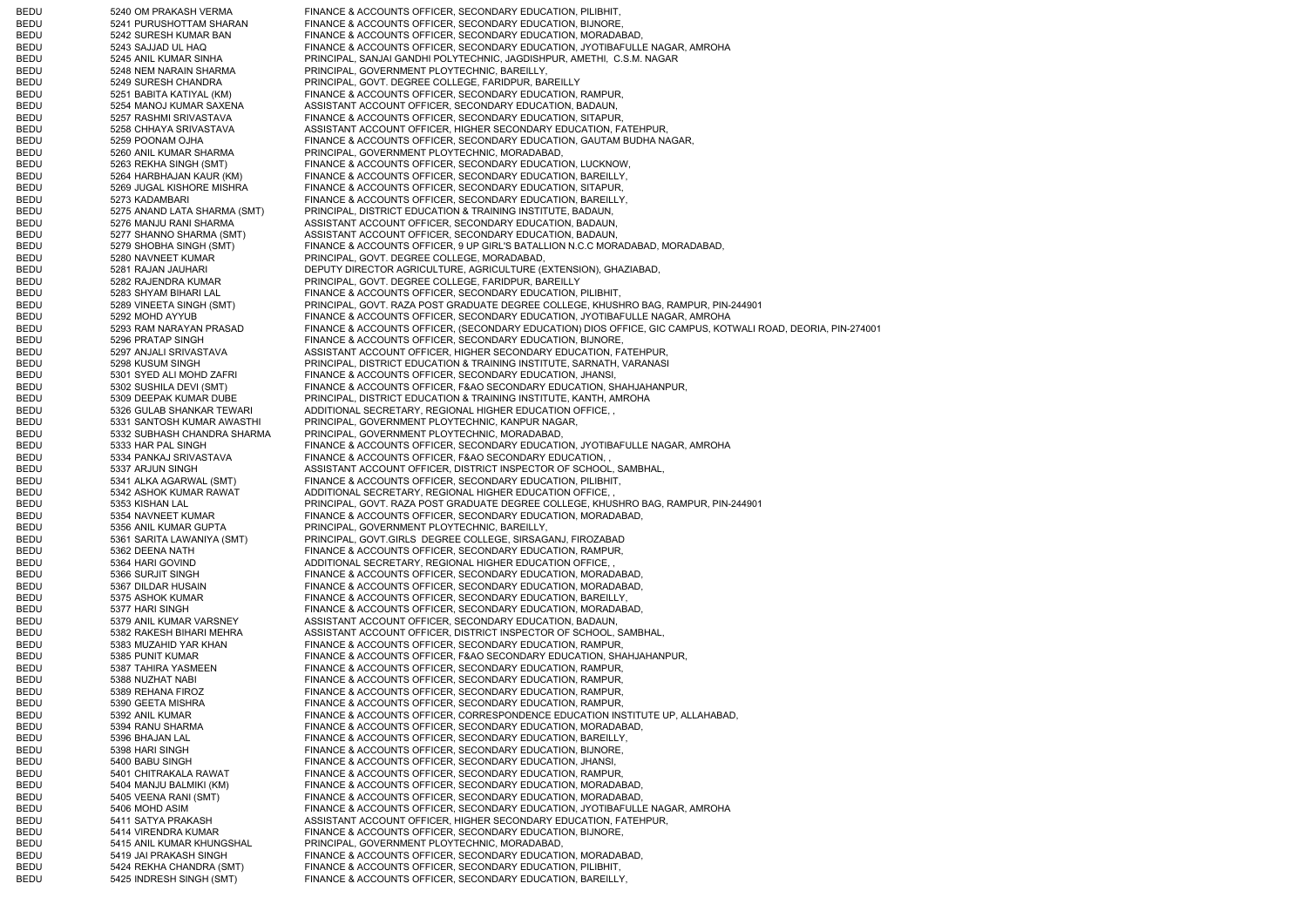| <b>BEDU</b> | 5428 VINEET KUMAR ARYA        | ASSISTANT ACCOUNT OFFICER, SECONDARY EDUCATION, BADAUN,                                          |
|-------------|-------------------------------|--------------------------------------------------------------------------------------------------|
| <b>BEDU</b> | 5430 OM PRAKASH RANA          | FINANCE & ACCOUNTS OFFICER, F&AO SECONDARY EDUCATION, SHAHJAHANPUR,                              |
| <b>BEDU</b> | 5434 SAROJ (SMT)              | FINANCE & ACCOUNTS OFFICER, SECONDARY EDUCATION, BAREILLY,                                       |
| <b>BEDU</b> | 5435 ANJU SINHA (KM)          | FINANCE & ACCOUNTS OFFICER, SECONDARY EDUCATION, BAREILLY,                                       |
| <b>BEDU</b> | 5436 ANU PARASHARI (SMT)      | FINANCE & ACCOUNTS OFFICER, SECONDARY EDUCATION, BAREILLY,                                       |
| <b>BEDU</b> | 5438 DINESH SINGH BHANDARI    | PRINCIPAL, MAHAMAYA GOVERNMENT DEGREE COLLEGE, SHERKOT, BIJNORE                                  |
| <b>BEDU</b> | 5439 PRADEEP KUMAR AGARWAL    | FINANCE & ACCOUNTS OFFICER, SECONDARY EDUCATION, BIJNORE,                                        |
| <b>BEDU</b> | 5441 RAJESH KUMAR SINGH       | FINANCE & ACCOUNTS OFFICER, SECONDARY EDUCATION, MORADABAD,                                      |
| <b>BEDU</b> | 5442 VED PRAKASH              | JOINT DIRECTOR, TECHNICAL EDUCATION, U.P. CENTRAL ZONE, LUCKNOW                                  |
| <b>BEDU</b> | 5443 SHIV KUMAR TEWARI        | ADDITIONAL SECRETARY, REGIONAL HIGHER EDUCATION OFFICE,,                                         |
| <b>BEDU</b> | 5445 JAVED AKHTAR             | DISTT. INFORMATION OFFICER/ASSIST.DIRECTOR/DY.DIRECTOR, PILIBHIT,                                |
| <b>BEDU</b> | 5446 NAVEEN KUMAR BHATNAGAR   | FINANCE & ACCOUNTS OFFICER, SECONDARY EDUCATION, MORADABAD,                                      |
| <b>BEDU</b> | 5447 SATYA VEER SINGH         | FINANCE & ACCOUNTS OFFICER, SECONDARY EDUCATION, MORADABAD,                                      |
| <b>BEDU</b> | 5449 NAND KISHORE             | FINANCE & ACCOUNTS OFFICER, SECONDARY EDUCATION, RAMPUR,                                         |
| <b>BEDU</b> | 5450 SUMAN DIXIT (SMT)        | FINANCE & ACCOUNTS OFFICER, SECONDARY EDUCATION, RAIBAREILLY,                                    |
| <b>BEDU</b> | 5451 ASHOK KUMAR MAURYA       | ASSISTANT ACCOUNT OFFICER, SECONDARY EDUCATION, BADAUN,                                          |
| <b>BEDU</b> | 5453 CHHANA RAM               | FINANCE & ACCOUNTS OFFICER, SECONDARY EDUCATION, JHANSI,                                         |
| <b>BEDU</b> | 5454 FARHAT HUSAIN            | FINANCE & ACCOUNTS OFFICER, SECONDARY EDUCATION, BAREILLY,                                       |
| <b>BEDU</b> | 5457 CHANDRA KIRAN (SMT)      | FINANCE & ACCOUNTS OFFICER, SECONDARY EDUCATION, BAREILLY,                                       |
| <b>BEDU</b> | 5458 PUSHP LATA (SMT)         | FINANCE & ACCOUNTS OFFICER, SECONDARY EDUCATION, PILIBHIT,                                       |
| <b>BEDU</b> | 5459 SHRI RAM                 | FINANCE & ACCOUNTS OFFICER, SECONDARY EDUCATION, BAREILLY,                                       |
| <b>BEDU</b> | 5462 RAVINDRA PAL SINGH       | PRINCIPAL, DISTRICT EDUCATION & TRAINING INSTITUTE, NAGALAMAN, FIROZABAD                         |
| <b>BEDU</b> | 5465 ALOK JAUHARI             | FINANCE & ACCOUNTS OFFICER, SECONDARY EDUCATION, BAREILLY,                                       |
| <b>BEDU</b> | 5469 ROOP RAM                 | FINANCE & ACCOUNTS OFFICER, F&AO SECONDARY EDUCATION, SHAHJAHANPUR,                              |
|             |                               | FINANCE & ACCOUNTS OFFICER, SECONDARY EDUCATION, GHAZIABAD,                                      |
| <b>BEDU</b> | 5470 BRIJ NANDAN SINGH        |                                                                                                  |
| <b>BEDU</b> | 5473 DIGVIJAY SINGH           | FINANCE & ACCOUNTS OFFICER, SECONDARY EDUCATION, BIJNORE,                                        |
| <b>BEDU</b> | 5474 NIRMAL KUMAR PANDEY      | FINANCE & ACCOUNTS OFFICER, F&AO SECONDARY EDUCATION, SHAHJAHANPUR,                              |
| <b>BEDU</b> | 5475 MAHFOOZ ALI KHAN         | FINANCE & ACCOUNTS OFFICER, SECONDARY EDUCATION, RAMPUR,                                         |
| <b>BEDU</b> | 5476 RAVINDRA NATH MANDAL     | FINANCE & ACCOUNTS OFFICER, SECONDARY EDUCATION, RAMPUR,                                         |
| <b>BEDU</b> | 5480 PANNA LAL GUPTA          | FINANCIAL ADVISER / ASSISTANT ACCOUNTS OFFICER, BASIC EDUCATION DEPARTMENT,                      |
| <b>BEDU</b> | 5481 JITENDRA SINGH           | FINANCE & ACCOUNTS OFFICER, SECONDARY EDUCATION, ETAWAH,                                         |
| <b>BEDU</b> | 5484 MUNENDRA KUMAR SAXENA    | PRINCIPAL, GOVT. DEGREE COLLEGE, FARIDPUR, BAREILLY                                              |
| <b>BEDU</b> | 5485 HARISH CHANDRA SHARMA    | FINANCE & ACCOUNTS OFFICER, SECONDARY EDUCATION, PILIBHIT,                                       |
| <b>BEDU</b> | 5488 RAJIV KUMAR SHARMA       | FINANCE & ACCOUNTS OFFICER, SECONDARY EDUCATION, BULANDSHAHAR,                                   |
| <b>BEDU</b> | 5489 ALOK KUMAR SINGH         | FINANCE & ACCOUNTS OFFICER, SECONDARY EDUCATION, LUCKNOW,                                        |
| <b>BEDU</b> | 5491 SHIV KUMAR TEWARI        | PRINCIPAL, GOVERNMENT POLITECHNIC, SIKANDARA, KANPUR DEHAT                                       |
| <b>BEDU</b> | 5493 SHIV NARESH SHUKLA       | FINANCE & ACCOUNTS OFFICER, SECONDARY EDUCATION, BAREILLY,                                       |
| <b>BEDU</b> | 5496 JOR SINGH                | FINANCE & ACCOUNTS OFFICER, SECONDARY EDUCATION, RAMPUR,                                         |
| <b>BEDU</b> | 5503 POONAM SAXENA (SMT)      | FINANCE & ACCOUNTS OFFICER, SECONDARY EDUCATION, RAMPUR,                                         |
| <b>BEDU</b> | 5504 KAMLA BHANDARI (SMT)     | FINANCE & ACCOUNTS OFFICER, SECONDARY EDUCATION, MORADABAD,                                      |
| <b>BEDU</b> | 5505 MADHULIKA SHARMA         | FINANCE & ACCOUNTS OFFICER, SECONDARY EDUCATION, RAMPUR,                                         |
| <b>BEDU</b> | 5506 DIWAN SINGH              | FINANCE & ACCOUNTS OFFICER, SECONDARY EDUCATION, FIROZABAD,                                      |
| <b>BEDU</b> | 5508 INDRA PAL SINGH          | FINANCE & ACCOUNTS OFFICER, SECONDARY EDUCATION, BAREILLY,                                       |
| <b>BEDU</b> | 5510 OM PRAKASH               | FINANCE & ACCOUNTS OFFICER, SECONDARY EDUCATION, PILIBHIT,                                       |
| <b>BEDU</b> | 5511 CHHATRA PAL SINGH        | ASSISTANT ACCOUNT OFFICER, SECONDARY EDUCATION, BADAUN,                                          |
| BEDU        | 5513 SANJAY KUMAR SINGH       | FINANCE & ACCOUNTS OFFICER, SECONDARY EDUCATION, PILIBHIT,                                       |
| BEDU        | 5516 SUBHASH CHANDRA YADAV    | FINANCE & ACCOUNTS OFFICER, SECONDARY EDUCATION, MAINPURI,                                       |
| <b>BEDU</b> | 5522 RAJENDRA SINGH           | PRINCIPAL, S.G.S.J. PLOYTECHNIC, KHURJA, BULANDSHAHAR                                            |
| <b>BEDU</b> | 5523 ALPANA KUMARI (SMT)      | ASSISTANT ACCOUNT OFFICER, SECONDARY EDUCATION, BADAUN,                                          |
| <b>BEDU</b> | 5529 SURYA MANI PANDEY        | FINANCE & ACCOUNTS OFFICER, F&AO SECONDARY EDUCATION, SHAHJAHANPUR,                              |
| BEDU        | 5535 PANKAJ SAXENA            | FINANCE & ACCOUNTS OFFICER, SECONDARY EDUCATION, BAREILLY,                                       |
| <b>BEDU</b> | 5539 RACHNA NIGAM (KM)        | PRINCIPAL, GOVERNMENT PLOYTECHNIC, BAREILLY,                                                     |
| <b>BEDU</b> | 5542 RAJNI SAXENA (KM)        | FINANCE & ACCOUNTS OFFICER, SECONDARY EDUCATION, MEERUT,                                         |
| <b>BEDU</b> | 5545 MRIDUL KUMARI            | PRINCIPAL, GOVT WOMEN DEGREE COLLEGE, DLW-VARANASI,                                              |
| <b>BEDU</b> | 5549 ABHITAB SHARMA           | PRINCIPAL, GOVERNMENT PLOYTECHNIC, BADAUN,                                                       |
| BEDU        | 5551 KULVINDAR KAUR           | FINANCE & ACCOUNTS OFFICER, SECONDARY EDUCATION, RAMPUR,                                         |
| COEDU       | 1 NARENDRA SINGH RAUTELA      | FINANCE & ACCOUNTS OFFICER, SECONDARY EDUCATION, SAHARANPUR,                                     |
| COEDU       | 2 ANIL KUMAR TEWARI           | FINANCE & ACCOUNTS OFFICER, SECONDARY EDUCATION, RAMPUR,                                         |
| COEDU       | 5 RITA MISHRA (SMT)           | FINANCE & ACCOUNTS OFFICER, SECONDARY EDUCATION, GORAKHPUR,                                      |
| COEDU       | 6 RAVINDRA SINGH YADAV        | FINANCE & ACCOUNTS OFFICER, SECONDARY EDUCATION, ETAWAH,                                         |
| COEDU       | 8 SANTOSHI KHANNA (SMT)       | JOINT DIRECTOR, TECHNICAL EDUCATION, U.P. CENTRAL ZONE, LUCKNOW                                  |
| COEDU       | 9 ANUPAMA UPADHYAYA (SMT)     | FINANCE & ACCOUNTS OFFICER, SECONDARY EDUCATION, AMBEDKAR NAGAR,                                 |
| COEDU       | 11 UMA KANT                   | FINANCE & ACCOUNTS OFFICER, SECONDARY EDUCATION, JHANSI,                                         |
| COEDU       | 15 DEVENDRA MOHAN SINGH DHAMI | FINANCE & ACCOUNTS OFFICER, SECONDARY EDUCATION, VARANASI,                                       |
| COEDU       | 19 USHA KUSHWAHA (SMT)        | FINANCE & ACCOUNTS OFFICER, SECONDARY EDUCATION, GAZIPUR,                                        |
| COEDU       | 22 RAMAN PANDEY (SMT)         | FINANCE & ACCOUNTS OFFICER, SECONDARY EDUCATION, SITAPUR,                                        |
| COEDU       | 23 PRAKASHINI SRIVASTAVA      | FINANCE & ACCOUNTS OFFICER, SECONDARY EDUCATION, SITAPUR,                                        |
| COEDU       | 24 RAGINI SINGH (SMT)         | FINANCE & ACCOUNTS OFFICER, SECONDARY EDUCATION, SANTRAVIDAS NAGAR,                              |
| COEDU       | 26 ABDUL QAYUM                | FINANCE & ACCOUNTS OFFICER, BASIC EDUCATION DEPARTMENT, RAIBAREILLY,                             |
| COEDU       | 32 AVANINDRA NATH YADAV       | FINANCE & ACCOUNTS OFFICER, SECONDARY EDUCATION, PRATPGARH,                                      |
| COEDU       | 33 KAVITA SAXENA (SMT)        | FINANCE & ACCOUNTS OFFICER, SECONDARY EDUCATION, SAHARANPUR,                                     |
| COEDU       | 34 SUSHILA DEVI (SMT)         | ASSISTANT ACCOUNT OFFICER, SECONDARY EDUCATION HMR,                                              |
| COEDU       | 35 LAXMI GUPTA (SMT)          | DISTRICT INSPECTOR OF SCHOOLS, /SAHAYAK LEKHA ADHIKARI DIOS, GIC CAMPUS ORAI, JALAUN, PIN-285001 |
| COEDU       | 36 MAMTA SHARMA (SMT)         | ASSISTANT ACCOUNT OFFICER, SECONDARY EDUCATION HMR.                                              |
| COEDU       | 37 KALAWATI KUSHWAHA (SMT)    | ASSISTANT ACCOUNT OFFICER, SECONDARY EDUCATION HMR,                                              |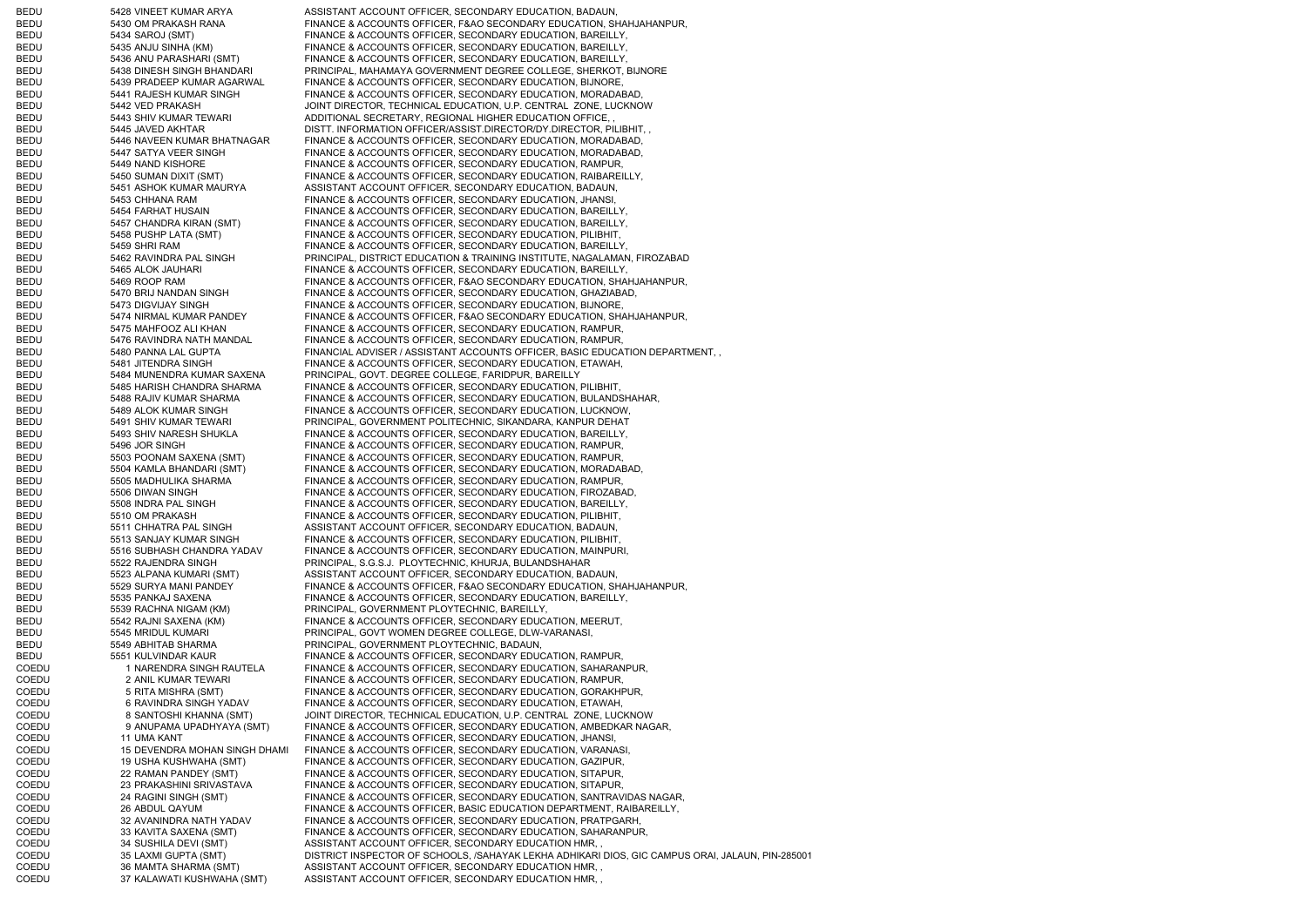COEDU 45 BHARTI PANDEY (SMT) FINANCE & ACCOUNTS OFFICER, SECONDARY EDUCATION, KANPURDEHAT, COEDU 51 DINESH KUMAR PANDEY FINANCE & ACCOUNTS OFFICER, BASIC EDUCATION DEPARTMENT, BIJNORE, COEDU 52 KANCHAN SINGH PARIHAR CHIEF TREASURY OFFICER, VARANASI, VARANASI, COEDU 53 ANIL KUMAR BAJPAI FINANCE & ACCOUNTS OFFICER, BASIC EDUCATION DEPARTMENT, KANPUR DEHAT, COEDU 54 AJAY LAXMI MISHRA (SMT) FINANCE & ACCOUNTS OFFICER, SECONDARY EDUCATION, KHERI, COEDU 55 RAJ KUMAR SHARMA FINANCE & ACCOUNTS OFFICER, SECONDARY EDUCATION, RAMPUR, COEDU 57 SULBHA AGRAWAL (SMT) FINANCE & ACCOUNTS OFFICER, SECONDARY EDUCATION, KANPUR NAGAR, COEDU 58 ARIF ASHFAQ FINANCIAL ADVISER / ASSISTANT ACCOUNTS OFFICER, DIST. PANCHAYATI RAJ (ACCOUNT) OFFICE, (HAPUD) GHAZIABAD,<br>COEDU 60 NAVEEN CHANDRA MISHRA ADDITIONAL SECRETARY. REGIONAL HIGHER EDUCATION OFFICE. 60 NAVEEN CHANDRA MISHRA ADDITIONAL SECRETARY, REGIONAL HIGHER EDUCATION OFFICE, COEDU 76 UMA SHANKAR ASSISTANT ACCOUNT OFFICER, HIGHER SECONDARY EDUCATION, FATEHPUR, COEDU 78 SHYAM LAL ASSISTANT ACCOUNT OFFICER, HIGHER SECONDARY EDUCATION, FATEHPUR, COEDU 79 ANITA TRIVEDI ADMINISTRATRIVE OFFICER, N.C.C. GROUP HEADQUARTER, KANPUR NAGAR, COEDU 65 OMWATI DEVI (SMT) FINANCE & ACCOUNTS OFFICER, SECONDARY EDUCATION, ALIGARH, COEDU 69 PRAKASH CHANDRA UPRETI DIRECTOR, HIGHER SECONDARY EDUCATION. CAMP OFFICE. DIRECTOR, HIGHER SECONDARY EDUCATION, CAMP OFFICE, COEDU 91 VINOD KUMAR PRINCIPAL, DISTRICT EDUCATION & TRAINING INSTITUTE, MANJHANPUR, KAUSHAMBI COEDU 95 RAMAKANT YADAV DIRECTOR, ARCHEOLOGY DEPARTMENT U.P., DIRECTORATE OF CULTURE AFFAIRS, COEDU 96 ASHA SACHAN (SMT) DIRECTOR, ARCHEOLOGY DEPARTMENT U.P., DIRECTORATE OF CULTURE AFFAIRS, COEDU 97 SHIV KUMAR DIRECTOR, ARCHEOLOGY DEPARTMENT U.P., DIRECTORATE OF CULTURE AFFAIRS, COEDU 99 RAM PRAKASH MAURYA PRINCIPAL, GOVERNMENT PLOYTECHNIC, GORAKHPUR ROAD, POST- G.I.STATE, DEORIA, PIN- 274001 COEDU 100 KRISHNA KANHAIYA YADAV FINANCE & ACCOUNTS OFFICER, SECONDARY EDUCATION, AZAMGARH, COEDU 101 SHASHI BHUSHAN RAI DIRECTOR, ARCHEOLOGY DEPARTMENT U.P., DIRECTORATE OF CULTURE AFFAIRS, COEDU 102 ANAND BIHARI SRIVASTAVA SPORTS OFFICER, SPORTS DEPARTMENT, BANDA, COEDU 113 ANIL KUMAR ASSISTANT ACCOUNT OFFICER, SECONDARY EDUCATION, BADAUN, COEDU 115 GEETA TRIPATHI (SMT) FINANCE & ACCOUNTS OFFICER, SECONDARY EDUCATION, GONDA,<br>COEDU 119 SANDHYA MEHROTRA (SMT) FINANCE & ACCOUNTS OFFICER, DIOS OFFICE, SHIKSHA BHAWAN, FINANCE & ACCOUNTS OFFICER, D I O S OFFICE, SHIKSHA BHAWAN, CIVIL LINES, FAIZABAD, PIN-224123 COEDU 120 SOM NATH FINANCE & ACCOUNTS OFFICER, SECONDARY EDUCATION, KANPUR NAGAR, COEDU 121 NIRMALA SINGH (KM) ASSISTANT ACCOUNT OFFICER, HIGHER SECONDARY EDUCATION, FATEHPUR, COEDU 124 RAJESH KUMAR MISHRA PRINCIPAL, GOVERNMENT PLOYTECHNIC, HAMIRPUR, COEDU 127 VIVEK KUMAR DWIVEDI FINANCE & ACCOUNTS OFFICER, BASIC EDUCATION DEPARTMENT, FATEHPUR, COEDU 128 VANDANA SHARMA (SMT) FINANCE & ACCOUNTS OFFICER, SECONDARY EDUCATION, GHAZIABAD, COEDU 129 KRISHNA SINHA (SMT) FINANCE & ACCOUNTS OFFICER, SECONDARY EDUCATION, SIDDHARTHNAGAR, COEDU 140 CHANDI PRASAD MISHRA PRINCIPAL, DISTRICT EDUCATION & TRAINING INSTITUTE, BANDA, COEDU 144 NAVEEN CHANDRA PANT FINANCE & ACCOUNTS OFFICER, SECONDARY EDUCATION, KANPUR NAGAR, COEDU 145 SHAKUNTALA DEVI (SMT) FINANCE & ACCOUNTS OFFICER, SECONDARY EDUCATION, ALIGARH, COEDU 146 CHANDRAWATI (SMT) FINANCE & ACCOUNTS OFFICER, SECONDARY EDUCATION, H.Q. MAHARAJGANJ, PIN-273303 COEDU 147 KALAWATI (SMT) FINANCE & ACCOUNTS OFFICER, D I O S OFFICE, SHIKSHA BHAWAN, CIVIL LINES, FAIZABAD, PIN-224123 COEDU 148 GEETA (SMT) FINANCE & ACCOUNTS OFFICER, SECONDARY EDUCATION, BASTI, COEDU 149 SHRI PRASAD FINANCE & ACCOUNTS OFFICER, INFORMAT EDUCATION DIRECTORATE, , COEDU 161 KUSUM YAGIK (SMT) FINANCE & ACCOUNTS OFFICER, SECONDARY EDUCATION, MAINPURI, COEDU 162 SHASHILESH CHAUHAN FINANCE & ACCOUNTS OFFICER, SECONDARY EDUCATION, MAINPURI, COEDU 165 BRIJESH KUMAR FINANCE & ACCOUNTS OFFICER, BASIC EDUCATION DEPARTMENT, KANPUR NAGAR, COEDU 170 VED PRAKASH DUBEY FINANCE & ACCOUNTS OFFICER, SECONDARY EDUCATION, MIRZAPUR, COEDU 178 PRAMOD KUMAR SINGH FINANCE & ACCOUNTS OFFICER, BASIC EDUCATION DEPARTMENT, ETAH, COEDU 180 PREM LATA SINGH (KM) PRINCIPAL, GOVERNMENT PLOYTECHNIC, MORADABAD, COEDU 182 TAUSEEF AHMED FINANCE & ACCOUNTS OFFICER, BASIC EDUCATION DEPARTMENT, MEERUT, COEDU 186 MADHVI SHARMA (KM) FINANCE & ACCOUNTS OFFICER, SECONDARY EDUCATION, ALIGARH, COEDU 187 MOHD NAEEM PRINCIPAL, GOVERNMENT PLOYTECHNIC, GORAKHPUR, COEDU 191 VIRENDRA PRATAP YADAV FINANCE & ACCOUNTS OFFICER, SECONDARY EDUCATION, GAZIPUR, COEDU 193 SUDHA PATHAK (SMT) PRINCIPAL, GOVT. DEGREE COLLEGE, MOUDAHA, HAMIRPUR<br>COEDU 196 RAKESH CHANDRA YADAV FINANCE & ACCOUNTS OFFICER. SECONDARY EDUCATION. M 196 RAKESH CHANDRA YADAV FINANCE & ACCOUNTS OFFICER, SECONDARY EDUCATION, MORADABAD, COEDU 197 ASHISH KUMAR FINANCE & ACCOUNTS OFFICER, F&AO SECONDARY EDUCATION, COEDU 203 SANDHYA VERMA (SMT) FINANCE & ACCOUNTS OFFICER, BASIC EDUCATION DEPARTMENT, HAPUR, COEDU 204 SAROJ KUMARI (SMT) FINANCE & ACCOUNTS OFFICER, SECONDARY EDUCATION, ALIGARH, COEDU 205 RAKHSHANDA ANJUM (SMT) FINANCE & ACCOUNTS OFFICER, F&AO SECONDARY EDUCATION, NORMAL BUILDING NEAR NORMAL CHAURAHA,, SULTANPUR, PIN-228001<br>210 CHHAYA SHUKLA (SMT) FINANCE & ACCOUNTS OFFICER. SECONDARY EDUCATION. L 210 CHHAYA SHUKLA (SMT) FINANCE & ACCOUNTS OFFICER, SECONDARY EDUCATION, LUCKNOW, COEDU 217 SHRI NIWAS PANDEY PRINCIPAL, GOVERNMENT PLOYTECHNIC, GAZIPUR, COEDU 220 SANTOSH KUMAR TRIPATHI FINANCE & ACCOUNTS OFFICER, SECONDARY EDUCATION, KAUSHAMBI, COEDU 221 ARCHANA VERMA (SMT) PRINCIPAL, GOVT. DEGREE COLLEGE, NOIDA, GHAZIABAD, COEDU 226 KAMLESH KUMAR FINANCE & ACCOUNTS OFFICER, CORRESPONDENCE EDUCATION INSTITUTE UP, ALLAHABAD, COEDU 231 RAMJI LAL PRINCIPAL, S.G.S.J. PLOYTECHNIC, KHURJA, BULANDSHAHAR COEDU 232 MUNESH KUMAR PRINCIPAL, GOVERNMENT PLOYTECHNIC, FIROZABAD, COEDU 247 DEVENDRA KUMAR PAL FINANCE & ACCOUNTS OFFICER, SECONDARY EDUCATION, BIJNORE, COEDU 254 NABI MOHAMMAD ASSISTANT ACCOUNT OFFICER, SECONDARY EDUCATION, BADAUN, COEDU 255 VIJAY KUMAR YADAV FINANCE & ACCOUNTS OFFICER, SECONDARY EDUCATION, AURAIYA, COEDU 256 SHYAM VEER SHARMA FINANCE & ACCOUNTS OFFICER, SECONDARY EDUCATION, MUZAFFARNAGAR, COEDU 257 PARMATMA SHARAN FINANCE & ACCOUNTS OFFICER, F&AO SECONDARY EDUCATION, COEDU 272 SAVITA BHARADWAJ PRINCIPAL, GOVT.GIRLS POST GRADUATE DEGREE COLLEGE, GHAZIPUR, COEDU 274 SURAJ PAL FINANCE & ACCOUNTS OFFICER, SECONDARY EDUCATION, MEERUT, COEDU 280 RAJESH KUMAR PANDEY FINANCE & ACCOUNTS OFFICER, BASIC EDUCATION DEPARTMENT, NEAR ROADWAGE, MAHARAJGANJ, PIN-273303 COEDU 282 RAM PAL FINANCE & ACCOUNTS OFFICER, SECONDARY EDUCATION, HARDOI, COEDU 283 RAJ KUMAR ASSISTANT ACCOUNT OFFICER, HIGHER SECONDARY EDUCATION, FATEHPUR, COEDU 284 CHHOTE LAL ADMINISTRATRIVE OFFICER, N.C.C. GROUP HEADQUARTER, VARANASI, COEDU 285 OMENDRA KUMAR FINANCE & ACCOUNTS OFFICER, SECONDARY EDUCATION, KANSHIRAM NAGAR, COEDU 287 MOHD IQBAL FINANCE & ACCOUNTS OFFICER, BASIC EDUCATION DEPARTMENT, MEERUT, COEDU 292 RAVINDRA SINGH FINANCE & ACCOUNTS OFFICER, SECONDARY EDUCATION, MATHURA,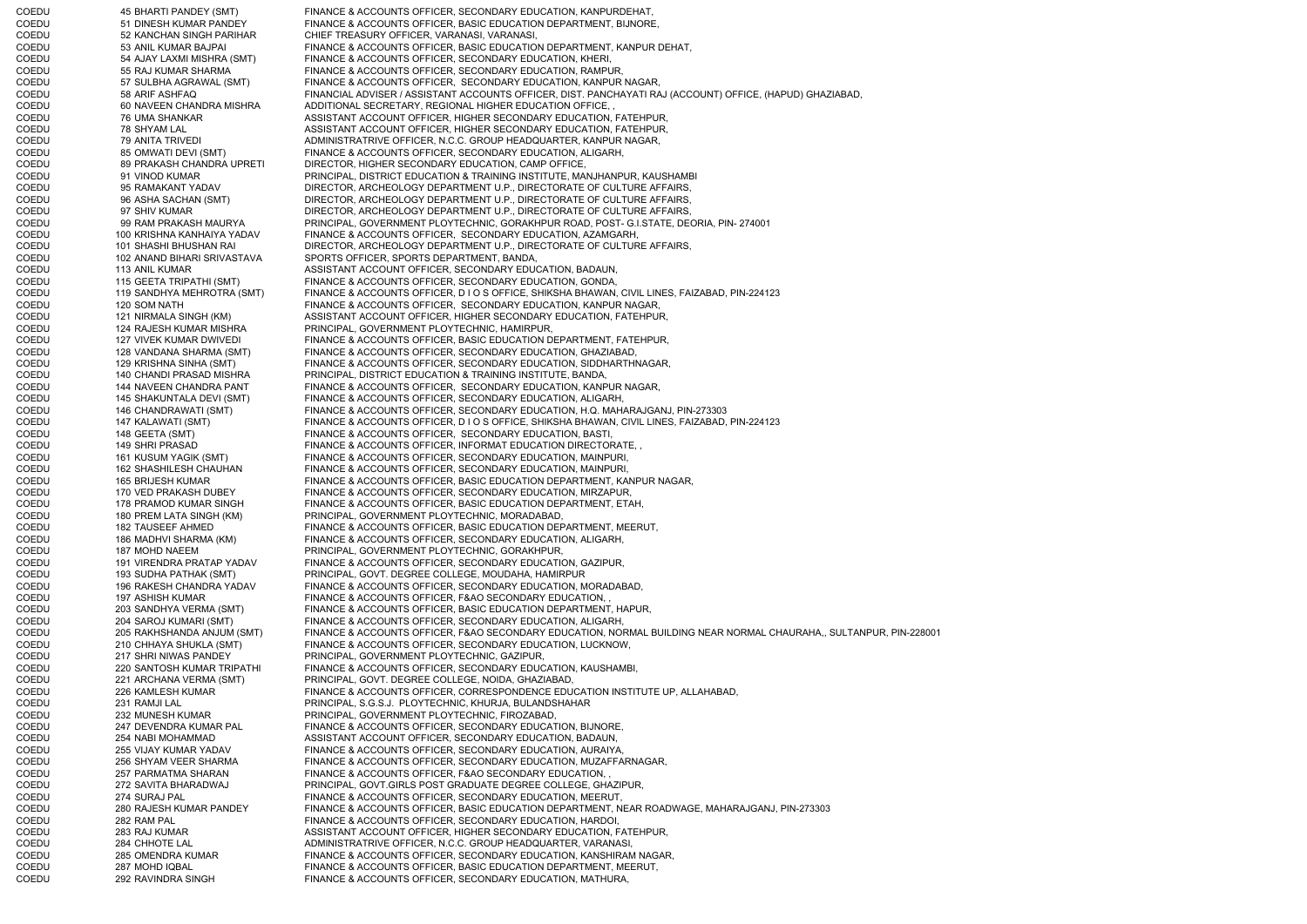COEDU 294 SUDHIR KUMAR SAXENA FINANCE & ACCOUNTS OFFICER, BASIC EDUCATION DEPARTMENT, JAUHAR ALI ROAD, RAMPUR, PIN-244901 COEDU 295 VIJAY KUMAR JAIN FINANCE & ACCOUNTS OFFICER, BASIC EDUCATION DEPARTMENT, JAUHAR ALI ROAD, RAMPUR, PIN-244901 COEDU 298 MALTI VERMA FINANCE & ACCOUNTS OFFICER, BASIC EDUCATION DEPARTMENT, AGRA, COEDU 301 ANITA (KM) FINANCE & ACCOUNTS OFFICER, SECONDARY EDUCATION, BAREILLY, COEDU 313 SHAHLA SIDDIQUI (SMT) FINANCE & ACCOUNTS OFFICER, SECONDARY EDUCATION, LUCKNOW, COEDU 315 NEELAM KAUSHIK (KM) FINANCE & ACCOUNTS OFFICER, SECONDARY EDUCATION, ALIGARH, COEDU 328 SANJEEV KHARE FINANCE & ACCOUNTS OFFICER, BASIC EDUCATION DEPARTMENT, HAMIRPUR, COEDU 332 RADHA RANI GUPTA (SMT) FINANCE & ACCOUNTS OFFICER, SECONDARY EDUCATION, HARDOI, COEDU<br>COEDU 335 JAGDISH CHANDRA PATHAK ASSISTANT ACCOUNT OFFICER. HIGHER SECONDARY EDUCATION. E 335 JAGDISH CHANDRA PATHAK ASSISTANT ACCOUNT OFFICER, HIGHER SECONDARY EDUCATION, BANDA, COEDU 349 VANDANA GUPTA (KM) FINANCE & ACCOUNTS OFFICER, SECONDARY EDUCATION, GORAKHPUR, COEDU 351 JIGENDRA SINGH FINANCE & ACCOUNTS OFFICER, SECONDARY EDUCATION, MEERUT, COEDU 357 REKHA AGARWAL FINANCE & ACCOUNTS OFFICER, SECONDARY EDUCATION, LUCKNOW, COEDU 363 PRAMOD KUMAR VISHISTHA COMMANDING OFFICER, 41, UP BATALLION N.C.C, HIGHER SECONDARY EDUCATION DEPARTMENT, BULANDSHAHAR COEDU 369 RAM PRAKASH MISHRA FINANCE & ACCOUNTS OFFICER, BASIC EDUCATION DEPARTMENT, CHITRAKOOT, COEDU 371 NATTHU KHAN DIRECTOR, BASIC EDUCATION DIRECTORATE, , ALLAHABAD, PIN-211001 COEDU 410 SYED WIQUAR AHMAD PRINCIPAL, GOVT. RAZA POST GRADUATE DEGREE COLLEGE, KHUSHRO BAG, RAMPUR, PIN-244901 COEDU 412 SUHAIL KHAN FINANCE & ACCOUNTS OFFICER, SECONDARY EDUCATION, RAMPUR, COEDU 428 ANJU MISHRA FINANCE & ACCOUNTS OFFICER, SECONDARY EDUCATION, LUCKNOW, COEDU 429 SANJEEV KUMAR BHARTI ASSISTANT ACCOUNT OFFICER, SECONDARY EDUCATION, BADAUN, COEDU 432 NANAK CHANDRA BHARADWAJ FINANCE & ACCOUNTS OFFICER, BASIC EDUCATION DEPARTMENT, BULANDSHAHAR, COEDU 433 SANTOSH KUMAR SHARMA ADMINISTRATRIVE OFFICER, DIRECTORATE OF N.C.C.U.P., HIGHER SECONDARY EDUCATION DEPARTMENT, LUCKNOW COEDU 435 SADHNA BHARTI (SMT) FINANCE & ACCOUNTS OFFICER, SECONDARY EDUCATION, BULANDSHAHAR, COEDU 436 NARENDRA KUMAR MEHROTRA PRINCIPAL, DISTRICT EDUCATION & TRAINING INSTITUTE, CHHIBRAMAU, COEDU 452 PADMA DEVI (KM) FINANCE & ACCOUNTS OFFICER, SECONDARY EDUCATION, VARANASI, ADDITIONAL SECRETARY, REGIONAL HIGHER EDUCATION OFFICE, VARANASI, COEDU 457 SUBHASH CHANDRA FINANCE & ACCOUNTS OFFICER, SECONDARY EDUCATION, BULANDSHAHAR, COEDU 461 PREM CHANDRA EDUCATION DIRECTOR, HIGHER EDUCATION DIRECTORATE U P, ALLHABAD, COEDU 465 DESH DEEPAK SRIVASTAVA FINANCE & ACCOUNTS OFFICER, SECONDARY EDUCATION, MATHURA, COEDU 468 CHANDRA KUMAR CHAURASIYA PRINCIPAL, GOVT DEGREE COLLEGE,, MEHRAULI,, COEDU 477 SHALINI AERON (SMT) FINANCE & ACCOUNTS OFFICER, BASIC EDUCATION DEPARTMENT, BIJNORE, COEDU 483 RAJVIR SINGH FINANCE & ACCOUNTS OFFICER, SECONDARY EDUCATION, ALIGARH, COEDU 491 SUDHANSHU MANI TRIPATHI PRINCIPAL, GOVERNMENT PLOYTECHNIC, GORAKHPUR, COEDU 501 CHANDRA SHEKHAR PRINCIPAL, GOVERNMENT PLOYTECHNIC, BIJNORE, COEDU 502 RAM KRIPAL SINGH ADMINISTRATRIVE OFFICER, N.C.C. GROUP HEADQUARTER, GORAKHPUR, COEDU 503 CHARAN SINGH FINANCE & ACCOUNTS OFFICER, SECONDARY EDUCATION, MATHURA, COEDU 505 SANT KUMAR TYAGI PRINCIPAL, DISTRICT EDUCATION & TRAINING INSTITUTE, BAGPAT, COEDU 507 BIMAL KUMAR TRIPATHI FINANCE & ACCOUNTS OFFICER, BASIC EDUCATION DEPARTMENT, BASTI, COEDU 514 SATISH KUMAR FINANCE & ACCOUNTS OFFICER, SECONDARY EDUCATION, RAIBAREILLY, COEDU 518 DEV PRAKASH SINGH PRINCIPAL, DISTRICT EDUCATION & TRAINING INSTITUTE, SUMERPUR, HAMIRPUR - 210502 COEDU 548 USHA DEVI GUPTA (SMT) FINANCE & ACCOUNTS OFFICER, SECONDARY EDUCATION, GAUTAM BUDHA NAGAR, COEDU 550 AKHILESH CHANDRA YADAV PRINCIPAL, GOVERNMENT PLOYTECHNIC, FATEHGARH, COEDU 573 DURGESH NANDAN TRIPATHI FINANCE & ACCOUNTS OFFICER, SECONDARY EDUCATION, LUCKNOW, COEDU 578 RACHNA GUPTA (KM) FINANCE & ACCOUNTS OFFICER, CORRESPONDENCE EDUCATION INSTITUTE UP, ALLAHABAD, COEDU 596 PUSHPA KATIYAR (KM) FINANCE & ACCOUNTS OFFICER, SECONDARY EDUCATION, LUCKNOW, COEDU 597 MEENA PANDEY (SMT) FINANCE & ACCOUNTS OFFICER, SECONDARY EDUCATION, MATHURA, COEDU 598 AJAY KUMAR FINANCE & ACCOUNTS OFFICER, BASIC EDUCATION DEPARTMENT, MEERUT, COEDU 603 SUBHADRA (SMT) FINANCE & ACCOUNTS OFFICER, SECONDARY EDUCATION, GHAZIABAD, COEDU 605 RAJESH RANA (SMT) FINANCE & ACCOUNTS OFFICER, SECONDARY EDUCATION, BAGPAT, COEDU 606 SARITA GUPTA PRINCIPAL, GOVT. GIRLS DEGREE COLLEGE, GAJARPUR, FATEHPUR COEDU 609 HARI SHANKAR FINANCE & ACCOUNTS OFFICER, F&AO SECONDARY EDUCATION, COEDU 616 SHANTI PRAJAPATI (SMT) FINANCE & ACCOUNTS OFFICER, SECONDARY EDUCATION, AMBEDKAR NAGAR, COEDU 625 NAEEM AHMAD FINANCE & ACCOUNTS OFFICER, SECONDARY EDUCATION, BAREILLY, COEDU 630 HARI NATH SINGH FINANCE & ACCOUNTS OFFICER, SECONDARY EDUCATION, RAMPUR, COEDU 635 RASHMI GUPTA (SMT) FINANCE & ACCOUNTS OFFICER, SECONDARY EDUCATION, JHANSI, 636 KAMLESH YADAV (SMT) FINANCE & ACCOUNTS OFFICER, SECONDARY EDUCATION, JHANSI, COEDU 641 SUBHASH CHANDRA GUPTA FINANCE & ACCOUNTS OFFICER, SECONDARY EDUCATION, KANPUR NAGAR, COEDU 646 AMITA PANDEY (SMT) FINANCE & ACCOUNTS OFFICER, SECONDARY EDUCATION, GONDA, COEDU 648 VIJAY PAL SINGH FINANCE & ACCOUNTS OFFICER, BASIC EDUCATION DEPARTMENT, BIJNORE, COEDU 649 RAMESH CHANDRA PRINCIPAL, DISTRICT EDUCATION & TRAINING INSTITUTE, HARCHANDPURKALA, ETAH COEDU 652 ASHUTOSH TRIPATHI FINANCE & ACCOUNTS OFFICER, SECONDARY EDUCATION, ALLAHABAD, COEDU 653 KAMLA PRASAD YADAV PRINCIPAL, DISTT EDUACTAION & TRAINING INSTITUTE, KANTH, MORADABAD COEDU 656 SUNITA SINGH (SMT) FINANCE & ACCOUNTS OFFICER, SECONDARY EDUCATION, BASTI, COEDU 657 UPMA SRIVASTAVA (KM) PRINCIPAL, DISTRICT EDUCATION & TRAINING INSTITUTE, HAIDARGANJ, MOTIBAG, FAIZABAD, PIN-224001 COEDU 662 VINEETA SHARMA FINANCE & ACCOUNTS OFFICER, SECONDARY EDUCATION, MORADABAD, COEDU 663 LAL DHAR YADAV REGIONAL SPORTS OFFICER, SPORTS DEPARTMENT, GORAKHPUR, COEDU 673 UMA KANT MISHRA PRINCIPAL, GOVERNMENT PLOYTECHNIC, BARABANKY, COEDU 684 KRISHNA LAL FINANCE & ACCOUNTS OFFICER, SECONDARY EDUCATION, MIRZAPUR, COEDU 685 KAMLESH MISHRA FINANCE & ACCOUNTS OFFICER, BASIC EDUCATION DEPARTMENT, JAIL ROAD, SIDDHARTHNAGAR COEDU 690 SUNIL KUMAR FINANCE & ACCOUNTS OFFICER, BASIC EDUCATION DEPARTMENT, DEORIA, COEDU 709 ARVIND KUMAR SHAKYA FINANCE & ACCOUNTS OFFICER, SECONDARY EDUCATION, ALIGARH, COEDU 711 RASHMI SAXENA FINANCE & ACCOUNTS OFFICER, SECONDARY EDUCATION, MEERUT, COEDU 713 RAMA SHANKAR PRINCIPAL, GOVT.DEGREE COLLEGE, UNCHAHAR,, RAIBAREILLY COEDU 714 TANDON BIHARI SHARMA FINANCE & ACCOUNTS OFFICER, SECONDARY EDUCATION, MEERUT, COEDU 716 SURENDRA KUMAR TYAGI FINANCE & ACCOUNTS OFFICER, SECONDARY EDUCATION, MEERUT, COEDU 720 SHAISTA AFROZ (SMT) FINANCE & ACCOUNTS OFFICER, SECONDARY EDUCATION, BASTI,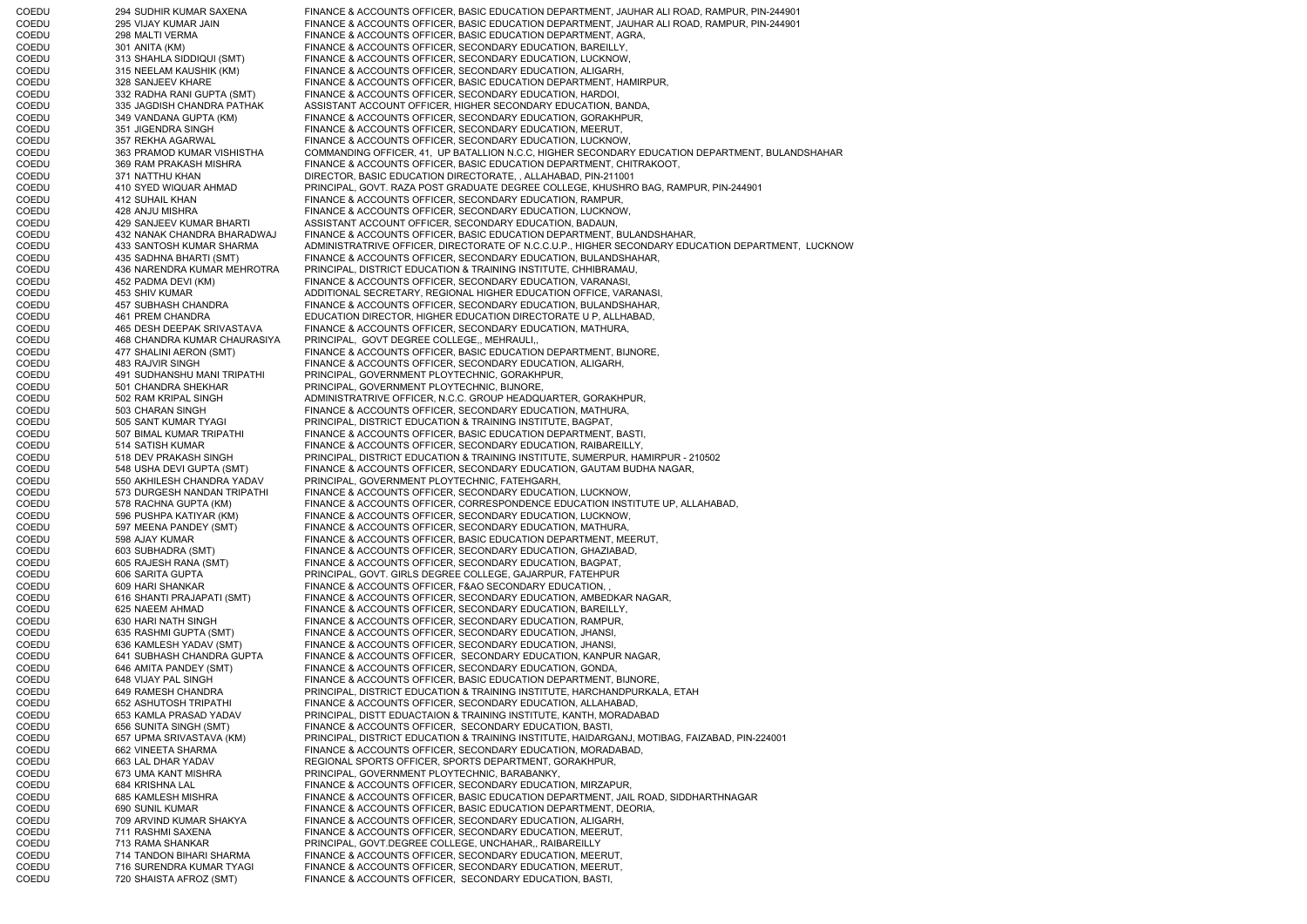COEDU 724 LEELA PANDEY (SMT) FINANCE & ACCOUNTS OFFICER, SECONDARY EDUCATION, GAUTAM BUDHA NAGAR, COEDU 728 LAXMI PANDEY (SMT) FINANCE & ACCOUNTS OFFICER, SECONDARY EDUCATION, VARANASI, COEDU 729 SARVESH KUMAR PANDEY FINANCE & ACCOUNTS OFFICER, SECONDARY EDUCATION, BALLIA, COEDU 748 RAM KEWAL SECRETARY, HIGHER EDUCATION SERVICE COMMISSION U.P., ALLAHABAD, COEDU 761 PREM SHANKAR SHARMA FINANCE & ACCOUNTS OFFICER, SECONDARY EDUCATION, SAHARANPUR, COEDU 766 DEVESH NARAIN TRIPATHI PRINCIPAL, GOVT.DEGREE COLLEGE, MAHMUDABAD, SITAPUR, COEDU 768 RAVINDRA KUMAR PRINCIPAL, GOVT.DEGREE COLLEGE, BANGERMAU COEDU 769 RAMESH SINGH RANA FINANCE & ACCOUNTS OFFICER, BASIC EDUCATION DEPARTMENT, AGRA, COEDU 771 NEERAJ SINGH FINANCE & ACCOUNTS OFFICER, SECONDARY EDUCATION, GAZIPUR, COEDU 773 SHASHI NAGAYACH (SMT) FINANCE & ACCOUNTS OFFICER, SECONDARY EDUCATION, JHANSI, COEDU 776 RAJNI CHAURASIYA (KM) PRINCIPAL, GOVT. GIRLS POST GRADUATE DEGREE COLLEGE, BANDA, COEDU 777 SHASHI SHUKLA (SMT) FINANCE & ACCOUNTS OFFICER, D I O S OFFICE, SHIKSHA BHAWAN, CIVIL LINES, FAIZABAD, PIN-224123 COEDU 780 NEERAJ PALIWAL (KM) FINANCE & ACCOUNTS OFFICER, SECONDARY EDUCATION, FIROZABAD, COEDU 783 KRISHNA KANT FINANCE & ACCOUNTS OFFICER, SECONDARY EDUCATION, CHANDAULI, COEDU 784 SUDHA TOMAR (SMT) FINANCE & ACCOUNTS OFFICER, SECONDARY EDUCATION, SAHARANPUR, COEDU 785 NEERAJ KUMAR PRINCIPAL, DISTRICT EDUCATION & TRAINING INSTITUTE, RAJAPUR, LAKHIMPUR KHIRI COEDU 786 RAM NATH FINANCE & ACCOUNTS OFFICER, BASIC EDUCATION DEPARTMENT, , COEDU 787 BABITA GOEL (SMT) FINANCE & ACCOUNTS OFFICER, SECONDARY EDUCATION, BIJNORE, COEDU 794 MADHU AGARWAL FINANCE & ACCOUNTS OFFICER, SECONDARY EDUCATION, OFFICE D I O S, AGRA, PIN-283201 COEDU 795 VINEETA SHARMA (SMT) FINANCE & ACCOUNTS OFFICER, SECONDARY EDUCATION, OFFICE D I O S, AGRA, PIN-283201 COEDU 798 MANOJ SRIVASTAVA FINANCIAL ADVISER / ASSISTANT ACCOUNTS OFFICER, BASIC EDUCATION DEPARTMENT, , COEDU 799 VED PRAKASH SAGAR FINANCE & ACCOUNTS OFFICER, SECONDARY EDUCATION, FATEHGARH, COEDU 800 RAM SHANKAR MISHRA FINANCE & ACCOUNTS OFFICER, BASIC EDUCATION DEPTT., ALLAHABAD, COEDU 810 KIRAN MISHRA ADDITIONAL CHIEF OFFICER, PANCHAYATI RAJ DEPARTMENT, , COEDU 816 RAJNI SHARMA (SMT) PRINCIPAL, DISTRICT EDUCATION & TRAINING INSTITUTE, AGRA, COEDU 824 VIRENDRA SINGH TYAGI FINANCE & ACCOUNTS OFFICER, SECONDARY EDUCATION, BIJNORE, COEDU 825 PREETI MAURYA (SMT) FINANCE & ACCOUNTS OFFICER, SECONDARY EDUCATION, KANPUR NAGAR, COEDU 826 PANKAJ KUMAR VERMA FINANCE & ACCOUNTS OFFICER, SECONDARY EDUCATION, BALRAMPUR, COEDU 840 UMAWATI (SMT) FINANCE & ACCOUNTS OFFICER, BASIC EDUCATION DEPARTMENT, FIROZABAD, COEDU 845 MADHULIKA SHARMA FINANCE & ACCOUNTS OFFICER, SECONDARY EDUCATION, LUCKNOW, COEDU 853 POONAM SHARMA FINANCE & ACCOUNTS OFFICER, SECONDARY EDUCATION, GORAKHPUR, COEDU 855 SARLA KUMARI (SMT) FINANCE & ACCOUNTS OFFICER, SECONDARY EDUCATION, KANSHIRAM NAGAR, COEDU 858 TRILOKI NATH YADAV PRINCIPAL, DISTRICT EDUCATION & TRAINING INSTITUTE, KARKHANA, DEORIA COEDU 859 BRIJ KISHORE SINGH FINANCE & ACCOUNTS OFFICER, (SECONDARY EDUCATION) DIOS OFFICE, GIC CAMPUS, KOTWALI ROAD, DEORIA, PIN-274001 COEDU 877 RAJ MANI YADAV FINANCE & ACCOUNTS OFFICER, SECONDARY EDUCATION, PRATPGARH, COEDU 878 GURU DEEP SRIVASTAVA PRINCIPAL, GOVERNMENT PLOYTECHNIC, GORAKHPUR, COEDU 879 PREM NARAIN DWIVEDI FINANCE & ACCOUNTS OFFICER, SECONDARY EDUCATION, BALRAMPUR, COEDU 882 RAJENDRA PRASAD FINANCE & ACCOUNTS OFFICER, SECONDARY EDUCATION, AZAMGARH, COEDU 904 RENU SHARMA FINANCE & ACCOUNTS OFFICER, SECONDARY EDUCATION, MEERUT, COEDU 908 RAJ PAL SINGH FINANCE & ACCOUNTS OFFICER, BASIC EDUCATION DEPARTMENT, MATHURA, COEDU 909 KAWAL SINGH FINANCE & ACCOUNTS OFFICER, SECONDARY EDUCATION, BAGPAT, COEDU 912 MOHD RAFIUZAMA FINANCE & ACCOUNTS OFFICER, BASIC EDUCATION DEPARTMENT, MEERUT, COEDU 914 RAKESH KUMAR FINANCE & ACCOUNTS OFFICER, SECONDARY EDUCATION, MEERUT, COEDU 922 DEEPALI SHARMA (SMT) FINANCE & ACCOUNTS OFFICER, SECONDARY EDUCATION, OFFICE D I O S, AGRA, PIN-283201 COEDU 923 DEEN DAYAL FINANCE & ACCOUNTS OFFICER, SECONDARY EDUCATION, MATHURA, COEDU 936 RAJIV KUMAR GUPTA FINANCE & ACCOUNTS OFFICER, BASIC EDUCATION DEPARTMENT, FATEHGARH, COEDU 938 RAJESH KUMAR SRIVASTAVA PRINCIPAL, DISTRICT EDUCATION & TRAINING INSTITUTE, KANTH, AMROHA COEDU 950 SATYA PRAKASH VISHWAKARMA FINANCE & ACCOUNTS OFFICER, SECONDARY EDUCATION, JHANSI, COEDU 952 MANITA GUPTA (SMT) ASSISTANT DIRECTOR, DIRECTORATE OF TECHNICAL EDUCATION, KANPUR NAGAR, COEDU 953 SUDHIR DHIGRA ASSISTANT DIRECTOR, DIRECTORATE OF TECHNICAL EDUCATION, KANPUR NAGAR, COEDU 959 NEELAM MAURYA (SMT) ASSISTANT ACCOUNT OFFICER, HIGHER SECONDARY EDUCATION, FATEHPUR, COEDU 968 PRAMOD KUMAR FINANCE & ACCOUNTS OFFICER, SECONDARY EDUCATION, BIJNORE, COEDU 969 VIJENDRA SINGH PRINCIPAL, DISTRICT EDUCATION & TRAINING INSTITUTE, NAGALAMAN, FIROZABAD COEDU 970 LALJI YADAV FINANCE & ACCOUNTS OFFICER, SECONDARY EDUCATION, AZAMGARH, COEDU 971 SURESH PAL SINGH ASSISTANT ACCOUNT OFFICER, SECONDARY EDUCATION, BADAUN, COEDU 976 ROHIT VIJJAN COMMANDING OFFICER, 86 U.P BATALLION N.C.C., HIGHER SECONDARY EDUCATION DEPARTMENT, SAHARANPUR COEDU 991 USHA SINGH (KM) FINANCE & ACCOUNTS OFFICER, SECONDARY EDUCATION, SANTRAVIDAS NAGAR, COEDU 993 RAJSEN FINANCE & ACCOUNTS OFFICER, BASIC EDUCATION DEPARTMENT, FATEHPUR, COEDU 994 RAJ KUMAR SAHU FINANCE & ACCOUNTS OFFICER, SECONDARY EDUCATION, JHANSI, COEDU 997 LAXMI RAMAN GUPTA FINANCE & ACCOUNTS OFFICER, SECONDARY EDUCATION, ALIGARH, COEDU 1004 PREM PAL SINGH FINANCE & ACCOUNTS OFFICER, D I O S OFFICE, RAMAN PUR, HATHRAS, PIN-204101 COEDU 1007 ANIL KUMAR MISHRA COMMANDING OFFICER, 52 UP BATALLION N.C.C., HIGHER SECONDARY EDUCATION DEPARTMENT, DEORIA COEDU 1013 SACHIDANAND SRIVASTAVA FINANCE & ACCOUNTS OFFICER, BASIC EDUCATION DEPARTMENT, GORAKHPUR, COEDU 1020 NIGHAT JAHAN (KM) FINANCE & ACCOUNTS OFFICER, SECONDARY EDUCATION, LUCKNOW, COEDU 1025 PRADEEP KUMAR GUPTA FINANCE & ACCOUNTS OFFICER, SECONDARY EDUCATION, RAMPUR, COEDU 1026 ARVIND KUMAR FINANCE & ACCOUNTS OFFICER, F&AO SECONDARY EDUCATION, SHAHJAHANPUR, COEDU 1029 SURESH SINGH FINANCE & ACCOUNTS OFFICER, SECONDARY EDUCATION, BIJNORE, COEDU 1030 SANJAY KUMAR SHUKLA FINANCE & ACCOUNTS OFFICER, SECONDARY EDUCATION, HARDOI, COEDU 1031 PRADEEP KUMAR SRIVASTAVA FINANCE & ACCOUNTS OFFICER, F&AO SECONDARY EDUCATION, , COEDU 1032 SIYA RAM MAURYA FINANCE & ACCOUNTS OFFICER, SECONDARY EDUCATION, LUCKNOW, COEDU 1033 NAND LAL FINANCE & ACCOUNTS OFFICER, SECONDARY EDUCATION, MIRZAPUR, COEDU 1035 VANDANA YADAV (KM) FINANCE & ACCOUNTS OFFICER, F&AO SECONDARY EDUCATION, SHAHJAHANPUR, COEDU 1047 USHA YADAV (SMT) FINANCE & ACCOUNTS OFFICER, SECONDARY EDUCATION, GAUTAM BUDHA NAGAR, COEDU 1048 KAMLESH KUMARI (SMT) FINANCE & ACCOUNTS OFFICER, SECONDARY EDUCATION, MEERUT, COEDU 1058 DEEP CHANDRA PANDEY FINANCE & ACCOUNTS OFFICER, F&AO SECONDARY EDUCATION, NORMAL BUILDING NEAR NORMAL CHAURAHA,, SULTANPUR, PIN-228001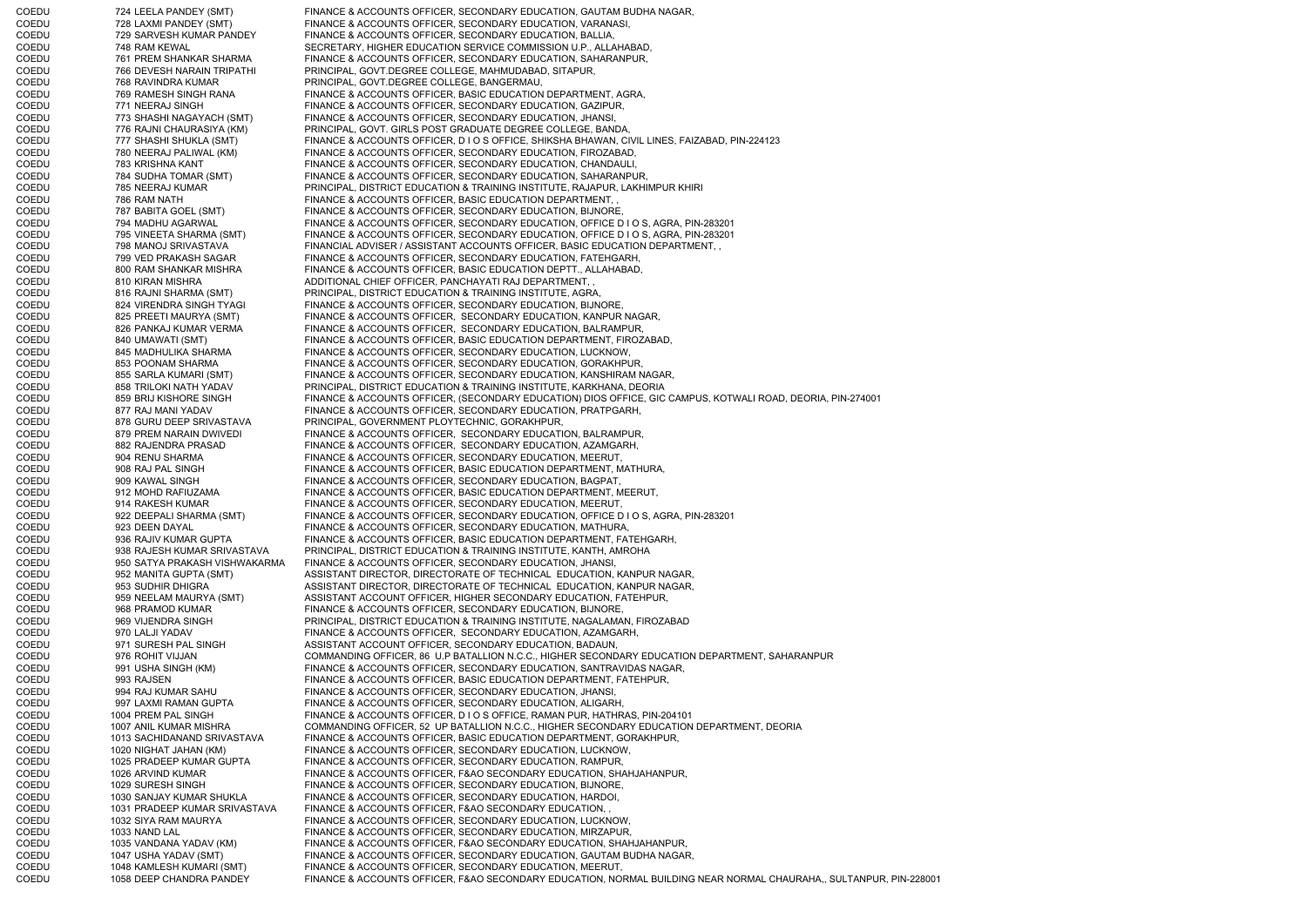COEDU 1073 SHESH RAM FINANCE & ACCOUNTS OFFICER, F&AO SECONDARY EDUCATION, NORMAL BUILDING NEAR NORMAL CHAURAHA,, SULTANPUR, PIN-228001 COEDU 1074 NEERAJ GUPTA FINANCE & ACCOUNTS OFFICER, SECONDARY EDUCATION, BIJNORE, COEDU 1080 DILIP KUMAR KHANNA FINANCE & ACCOUNTS OFFICER, SECONDARY EDUCATION, PADRAUNA, COEDU 1081 SARVESH SHARMA (KM) FINANCE & ACCOUNTS OFFICER, SECONDARY EDUCATION, MEERUT, COEDU 1085 PRADEEP KUMAR FINANCE & ACCOUNTS OFFICER, BASIC EDUCATION DEPARTMENT, MEERUT, COEDU 1091 AKHILESH CHANDRA BAJPAI FINANCE & ACCOUNTS OFFICER, SECONDARY EDUCATION, KANPUR NAGAR, COEDU 1100 AWADHESH KUMAR SINGH FINANCE & ACCOUNTS OFFICER, SECONDARY EDUCATION, AZAMGARH, COEDU 1101 AJAY KUMAR SINGH FINANCE & ACCOUNTS OFFICER, SECONDARY EDUCATION, AZAMGARH, COEDU 1118 RAM SANEHI SAGAR FINANCE & ACCOUNTS OFFICER, SECONDARY EDUCATION, RAMPUR, COEDU 1121 KHARPATTU RAM MAURYA FINANCE & ACCOUNTS OFFICER, SECONDARY EDUCATION, VARANASI, COEDU 1125 NARAIN SHARAN FINANCE & ACCOUNTS OFFICER, SECONDARY EDUCATION, MEERUT, COEDU 1130 MOHD TARIQ (DR) PRINCIPAL, MAHARAJA BIJLEE PASI GOVT DEGREE COLLEGE, , COEDU 1132 BHANU PRATAP SINGH FINANCE & ACCOUNTS OFFICER, SECONDARY EDUCATION, KHERI, COEDU 1134 MEENA DEVI (SMT) FINANCE & ACCOUNTS OFFICER, SECONDARY EDUCATION, SANTRAVIDAS NAGAR, COEDU 1135 SHASHI KALA DWIVEDI (SMT) FINANCE & ACCOUNTS OFFICER, SECONDARY EDUCATION, ETAWAH, COEDU 1140 MAMTA PARASHAR (SMT) ASSISTANT ACCOUNT OFFICER, HIGHER SECONDARY EDUCATION, BANDA, COEDU 1148 JAGAT NARIAN SINGH FINANCE & ACCOUNTS OFFICER, F&AO SECONDARY EDUCATION, COEDU 1167 NISHA YADAV (SMT) FINANCE & ACCOUNTS OFFICER, SECONDARY EDUCATION, SANT KABIR NAGAR,<br>COEDU 1169 KRISHNA NATH VISHWAKARMA PRINCIPAL. GOVT.DEGREE COLLEGE. DHANPUR. CHANDAULI. PRINCIPAL, GOVT.DEGREE COLLEGE, DHANPUR, CHANDAULI, COEDU 1172 REKHA YADAV (SMT) FINANCE & ACCOUNTS OFFICER, SECONDARY EDUCATION, MEERUT,<br>COEDU 1178 RAMA DEVI VERMA (SMT) FINANCE & ACCOUNTS OFFICER, SECONDARY EDUCATION, FIROZABA 1178 RAMA DEVI VERMA (SMT) FINANCE & ACCOUNTS OFFICER, SECONDARY EDUCATION, FIROZABAD, COEDU 1179 MOHD AHMAD KHAN PRINCIPAL, DISTRICT EDUCATION & TRAINING INSTITUTE, DARJIKUO, COEDU 1180 RAGHUBAR SINGH YADAV FINANCE & ACCOUNTS OFFICER, SECONDARY EDUCATION, GAZIPUR, COEDU 1181 LALLAN SINGH YADAV FINANCE & ACCOUNTS OFFICER, SECONDARY EDUCATION, GAZIPUR, COEDU 1187 SHIV PUJAN DWIVEDI FINANCE & ACCOUNTS OFFICER, SECONDARY EDUCATION, GAZIPUR, COEDU 1190 RANJANA BARAN (SMT) FINANCE & ACCOUNTS OFFICER, SECONDARY EDUCATION, KANPUR NAGAR, COEDU 1192 SANGEETA SRIVASTAVA (KM) FINANCE & ACCOUNTS OFFICER, SECONDARY EDUCATION, BAHARAICH, COEDU 1193 PRADEEP KUMAR DUBEY DIRECTOR, HIGHER SECONDARY EDUCATION, CAMP OFFICE, COEDU 1201 VANDANA KHARE (SMT) ASSISTANT ACCOUNT OFFICER, SECONDARY EDUCATION HMR, , COEDU 1202 SANGEETA TIWARI (SMT) FINANCE & ACCOUNTS OFFICER, SECONDARY EDUCATION, ETAWAH, COEDU 1209 SANJAY KUMAR SINGH FINANCE & ACCOUNTS OFFICER, SECONDARY EDUCATION, BALLIA, COEDU 1211 SHASHI PRABHA (SMT) FINANCE & ACCOUNTS OFFICER, SECONDARY EDUCATION, KANPUR NAGAR, COEDU 1213 RAMESH CHANDRA NIGAM FINANCE & ACCOUNTS OFFICER, BASIC EDUCATION DEPARTMENT, UNNAO, COEDU 1221 RANNO DEVI (SMT) FINANCE & ACCOUNTS OFFICER, SECONDARY EDUCATION, FIROZABAD, COEDU 1223 RAKESH KUMAR SHUKLA FINANCE & ACCOUNTS OFFICER, SECONDARY EDUCATION, ALLAHABAD, COEDU 1224 SANJAY KUMAR DUBEY FINANCE & ACCOUNTS OFFICER, SECONDARY EDUCATION, ALLAHABAD, COEDU 1226 MUDRIKA PATHAK (KM) REGIONAL SPORTS OFFICER, SPORTS DEPARTMENT, AZAMGARH, COEDU 1233 POONAM DEVI FINANCE & ACCOUNTS OFFICER, SECONDARY EDUCATION, MORADABAD, COEDU 1234 ATHAR FATIMA (SMT) FINANCE & ACCOUNTS OFFICER, SECONDARY EDUCATION, MORADABAD, COEDU 1235 VIRENDRA KUMAR NIRANJAN FINANCE & ACCOUNTS OFFICER, SECONDARY EDUCATION, JHANSI, COEDU 1237 MANOJ KUMAR DISTRICT MAGISTRATE, REVENUE DEPARTMENT, MUZAFFARNAGAR, COEDU 1238 KIRAN GUPTA (SMT) FINANCE & ACCOUNTS OFFICER, CORRESPONDENCE EDUCATION INSTITUTE UP, ALLAHABAD, COEDU 1247 RAJ KUMAR FINANCE & ACCOUNTS OFFICER, SECONDARY EDUCATION, LUCKNOW, COEDU 1250 DURGA WATI DEVI (SMT) FINANCE & ACCOUNTS OFFICER, SECONDARY EDUCATION, GAZIPUR, COEDU 1256 DEEPAK DIXIT SPORTS OFFICER, SPORTS DEPARTMENT, COEDU 1265 CHHEDI LAL SHRIVAS ASSISTANT ACCOUNT OFFICER, HIGHER SECONDARY EDUCATION, BANDA, COEDU 1266 SHANTI KUMARI YADAV (SMT) FINANCE & ACCOUNTS OFFICER, SECONDARY EDUCATION, AURAIYA, COEDU 1267 ASHOK KUMAR FINANCE & ACCOUNTS OFFICER, SECONDARY EDUCATION, MAINPURI, COEDU 1268 ANIL KUMAR YADAV FINANCE & ACCOUNTS OFFICER, SECONDARY EDUCATION, LUCKNOW, COEDU 1275 VIRENDRA SINGH FINANCE & ACCOUNTS OFFICER, SECONDARY EDUCATION, BULANDSHAHAR, COEDU 1276 MOHD USMAN ANSARI FINANCE & ACCOUNTS OFFICER, D I O S OFFICE, SHIKSHA BHAWAN, CIVIL LINES, FAIZABAD, PIN-224123 COEDU 1281 RANJEET SINGH FINANCE & ACCOUNTS OFFICER, SECONDARY EDUCATION, BULANDSHAHAR, COEDU 1292 MAHMOOD AHMED ANSARI FINANCE & ACCOUNTS OFFICER, SECONDARY EDUCATION, MIRZAPUR, COEDU 1293 CHANDRA JOSHI (SMT) FINANCE & ACCOUNTS OFFICER, SECONDARY EDUCATION, GHAZIABAD,<br>COEDU 1302 MOHD AZIM FINANCE & ACCOUNTS OFFICER. SECONDARY EDUCATION. MORADABAD 1302 MOHD AZIM **EINANCE & ACCOUNTS OFFICER, SECONDARY EDUCATION, MORADABAD,** COEDU 1314 RAJESH KUMAR VISHWAKARMA FINANCE & ACCOUNTS OFFICER, SECONDARY EDUCATION, JAUNPUR, COEDU 1316 PANKAJ KUMAR SONKAR ASSISTANT DIRECTOR, (HATHKARGHA) HANDLOOM & TEXTILE, KANPUR NAGAR, COEDU 1346 CHANDRA KIRAN AWASHTHI FINANCIAL ADVISER / ASSISTANT ACCOUNTS OFFICER, BASIC EDUCATION DEPARTMENT, , COEDU 1354 PARMESHANAND BAIJWAN FINANCE & ACCOUNTS OFFICER, SECONDARY EDUCATION, MORADABAD, COEDU 1356 AJAY PRATAP SINGH FINANCE & ACCOUNTS OFFICER, BASIC EDUCATION DEPARTMENT, COEDU 1358 DEVENDRA BABU TRIPATHI FINANCE & ACCOUNTS OFFICER, SECONDARY EDUCATION, MAINPURI, COEDU 1362 NANHE LAL DIRECTOR, DIRECTORATE OF CULTURAL AFFAIRS, , LUCKNOW COEDU 1363 SHAMIM ALAM HASHMI ADDITIONAL CHIEF OFFICER, PANCHAYAT I RAJ DEPARTMENT, VARANASI, COEDU 1373 USHA RANI (KM) PRINCIPAL, GOVT. DEGREE COLLEGE, GAJRAULA,, AMROHA, PIN-244221 COEDU 1374 TRILOKI NATH MISHRA FINANCE & ACCOUNTS OFFICER, F&AO SECONDARY EDUCATION, COEDU 1376 ABDUL KALAM FINANCE & ACCOUNTS OFFICER, F&AO SECONDARY EDUCATION, NORMAL BUILDING NEAR NORMAL CHAURAHA,, SULTANPUR, PIN-228001 COEDU 1379 ARVIND SINGH FINANCE & ACCOUNTS OFFICER, F&AO SECONDARY EDUCATION, COEDU 1383 VIPIN KUMAR GIRI (DR) PRINCIPAL, GOVT. DEGREE COLLEGE, BEHAT-SAHARANPUR, COEDU 1388 MEENA KUMARI (SMT) PRINCIPAL, GOVT. DEGREE COLLEGE JAHANGIRPUR, JAHANJIRPUR, BULANDSHAHAR<br>COEDU 1390 HANS RAJ PRINANCE & ACCOUNTS OFFICER, SECONDARY EDUCATION, GONDA, 1390 HANS RAJ FINANCE & ACCOUNTS OFFICER, SECONDARY EDUCATION, GONDA, COEDU 1391 NANNU MAL DINKAR FINANCE & ACCOUNTS OFFICER, SECONDARY EDUCATION, MATHURA, COEDU 1392 DINESH BABU PRINCIPAL, DISTRICT EDUCATION & TRAINING INSTITUTE, NAGALAMAN, FIROZABAD COEDU 1402 SANDHYA SRIVASTAVA (SMT) FINANCE & ACCOUNTS OFFICER, SECONDARY EDUCATION, ALIGARH, COEDU 1404 MAHENDRA UTTAM ASSISTANT DIRECTOR, (HATHKARGHA) HANDLOOM & TEXTILE, KANPUR NAGAR, COEDU 1405 LALJI SINGH YADAV JOINT DIRECTOR, TECHNICAL EDUCATION, JHANSI,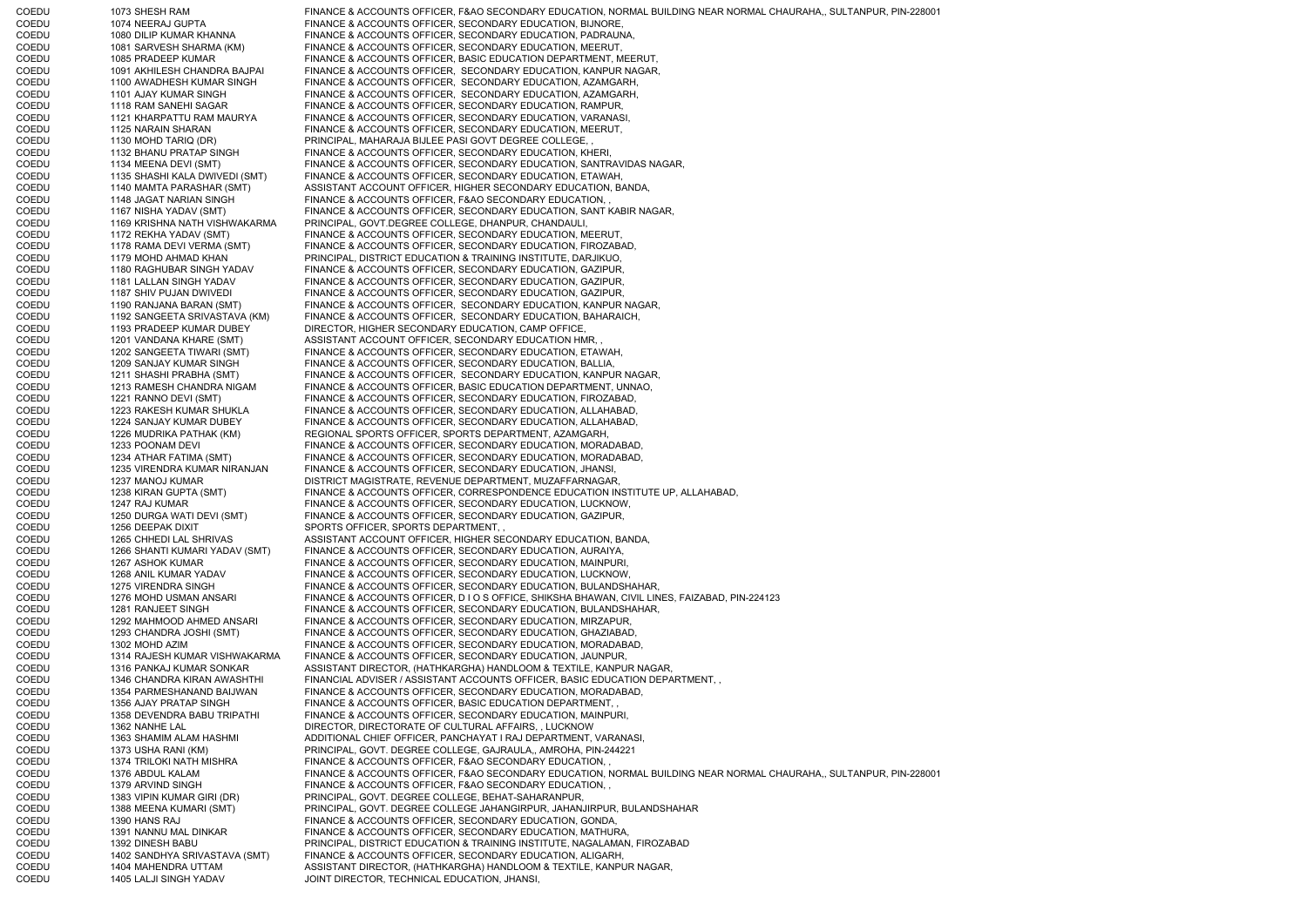COEDU 1406 SHEEL SRIVASTAVA (SMT) FINANCE & ACCOUNTS OFFICER, F&AO SECONDARY EDUCATION, COEDU 1407 JAYANTI VERMA (SMT) FINANCE & ACCOUNTS OFFICER, SECONDARY EDUCATION, MEERUT, COEDU 1411 KARISHMA KAUSHIK (KM) FINANCE & ACCOUNTS OFFICER, SECONDARY EDUCATION, BULANDSHAHAR, COEDU 1423 ATUL PANDEY FINANCE & ACCOUNTS OFFICER, SECONDARY EDUCATION, LUCKNOW, COEDU 1447 ASHOK KUMAR SINGH PRINCIPAL, GOVERNMENT PLOYTECHNIC, BARABANKY, COEDU 1453 ANITA PANDEY (SMT) FINANCE & ACCOUNTS OFFICER, SECONDARY EDUCATION, AZAMGARH, COEDU 1455 SURESH NARAIN FINANCE & ACCOUNTS OFFICER, SECONDARY EDUCATION, LUCKNOW, COEDU 1456 ADARSH KUMAR FINANCE & ACCOUNTS OFFICER, SECONDARY EDUCATION, MUZAFFARNAGAR, COEDU 1467 SATYA VEER SINGH YADAV FINANCE & ACCOUNTS OFFICER, SECONDARY EDUCATION, ALIGARH, COEDU 1472 DHARMENDRA KUMAR FINANCE & ACCOUNTS OFFICER, SECONDARY EDUCATION, JHANSI, COEDU 1476 BHANU PRATAP SINGH DISTRICT INSPECTOR OF SCHOOLS, /SAHAYAK LEKHA ADHIKARI DIOS, GIC CAMPUS ORAI, JALAUN, PIN-285001 COEDU 1479 SUSHILA YADAV (SMT) FINANCE & ACCOUNTS OFFICER, SECONDARY EDUCATION, ALLAHABAD, COEDU 1480 ANITA SINGH (SMT) ASSISTANT ACCOUNT OFFICER, HIGHER SECONDARY EDUCATION, FATEHPUR, COEDU 1481 PRATIBHA SINGH (SMT) FINANCE & ACCOUNTS OFFICER, SECONDARY EDUCATION, SAHARANPUR, COEDU 1487 BISHAN LAL TAMTA COMMANDING OFFICER, 6 UP BATALLION N.C.C., HIGHER SECONDARY EDUCATION DEPARTMENT, FIROZABAD COEDU 1499 KAILASH CHANDRA SHARMA FINANCE & ACCOUNTS OFFICER, BASIC EDUCATION DEPARTMENT, MATHURA, COEDU 1501 SURENDRA SINGH FINANCE & ACCOUNTS OFFICER, SECONDARY EDUCATION, LUCKNOW, COEDU 1509 VINEETA VERMA (KM) FINANCE & ACCOUNTS OFFICER, SECONDARY EDUCATION, CHITRAKOOT,<br>COEDU 1511 TIRTH RAJ FINANCE & ACCOUNTS OFFICER. SECONDARY EDUCATION. HARDOI. 1511 TIRTH RAJ **FINANCE & ACCOUNTS OFFICER, SECONDARY EDUCATION. HARDOI,** COEDU 1516 KAUSAR BANO (KM) FINANCE & ACCOUNTS OFFICER, F&AO SECONDARY EDUCATION, SHAHJAHANPUR,<br>COEDU 1518 DATA PRASAD FINANCE & ACCOUNTS OFFICER, SECONDARY EDUCATION, LUCKNOW, 1518 DATA PRASAD FINANCE & ACCOUNTS OFFICER, SECONDARY EDUCATION, LUCKNOW, COEDU 1519 VANDANA LAL (SMT) FINANCE & ACCOUNTS OFFICER, SECONDARY EDUCATION, LUCKNOW, COEDU 1521 MEENA VERMA (SMT) ASSISTANT ACCOUNT OFFICER, SECONDARY EDUCATION HMR, COEDU 1522 MEERA DEVI (SMT) ASSISTANT ACCOUNT OFFICER, SECONDARY EDUCATION HMR, COEDU 1524 RAGINI PANDEY (SMT) ASSISTANT ACCOUNT OFFICER, SECONDARY EDUCATION HMR, ASSISTANT ACCOUNT OFFICER, SECONDARY EDUCATION HMR, COEDU 1525 RANJANA SHARMA (SMT) FINANCE & ACCOUNTS OFFICER, SECONDARY EDUCATION, SITAPUR, COEDU 1529 CHANDRA SHEKHAR FINANCE & ACCOUNTS OFFICER, SECONDARY EDUCATION, RAMPUR, COEDU 1531 MOHD AHMAD FINANCE & ACCOUNTS OFFICER, SECONDARY EDUCATION, RAIBAREILLY, COEDU 1532 MAMTA PAL (KM) FINANCE & ACCOUNTS OFFICER, SECONDARY EDUCATION, RAIBAREILLY, COEDU 1542 KIRAN KUMARI SRIVASTAVA (SMT) PRINCIPAL, DISTRICT EDUCATION & TRAINING INSTITUTE, SARNATH, VARANASI COEDU 1545 KUDDUSIYA KHATOON (SMT) FINANCE & ACCOUNTS OFFICER, BASIC EDUCATION DEPARTMENT, GORAKHPUR, COEDU 1547 NEELAM SHARMA (SMT) FINANCE & ACCOUNTS OFFICER, SECONDARY EDUCATION, ALIGARH, COEDU 1552 VISHNU KANT AWASTHI ASSISTANT ACCOUNT OFFICER, HIGHER SECONDARY EDUCATION, BANDA, COEDU 1555 DHARMENDRA SINGH KUSHWAHA FINANCE & ACCOUNTS OFFICER, INFORMAT EDUCATION DIRECTORATE, ALLAHABAD, COEDU 1558 SURENDRA SINGH YADAV FINANCE & ACCOUNTS OFFICER, BASIC EDUCATION DEPARTMENT, GIC CAMPUS ORAI, JALAUN, PIN-285001 COEDU 1559 SANJAY KUMAR TIWARI FINANCE & ACCOUNTS OFFICER, SECONDARY EDUCATION, JHANSI, COEDU 1560 JAGDISH PRASAD YADAV ASSISTANT ACCOUNT OFFICER, SECONDARY EDUCATION HMR, COEDU 1561 NARAIN DAS AHIRWAR PRINCIPAL, DISTRICT EDUCATION & TRAINING INSTITUTE, BARUA SAGAR, JHANSI PIN-284201 COEDU 1562 JITENDRA KUMAR SRIVASTAVA FINANCE & ACCOUNTS OFFICER, SECONDARY EDUCATION, JHANSI, COEDU 1563 USHA SHARMA (SMT) FINANCE & ACCOUNTS OFFICER, BASIC EDUCATION DEPARTMENT, MATHURA, COEDU 1564 BRAJENDU KUMAR YADAV FINANCE & ACCOUNTS OFFICER, SECONDARY EDUCATION, JHANSI, COEDU 1565 SHIV PRASAD FINANCE & ACCOUNTS OFFICER, BASIC EDUCATION DEPARTMENT, , COEDU 1584 SABIHA NASRIN (KM) FINANCE & ACCOUNTS OFFICER, F&AO SECONDARY EDUCATION, , COEDU 1591 APARNA MISHRA (SMT) PRINCIPAL, PRIN S K JI MAHARAJ GOVT DEG COLL, PURE GONSAI, RANIGANJ PRATAPGARH, COEDU 1594 ARCHANA PANDEY (SMT) ADDITIONAL CHIEF OFFICER, PANCHAYAT I RAJ DEPARTMENT, , COEDU 1595 AYODHYA PRASAD PRAJAPATI FINANCE & ACCOUNTS OFFICER, BASIC EDUCATION DEPARTMENT, JHANSI, COEDU 1600 AKHILESH KUMAR UPADHYAYA FINANCE & ACCOUNTS OFFICER, SECONDARY EDUCATION, GORAKHPUR, COEDU 11528 ANIL KUMARI FINANCE & ACCOUNTS OFFICER, SECONDARY EDUCATION, PILIBHIT, CPU 15341 GULAB SINGH DISTRICT DEVELOPMENT OFFICER, RURAL DEVELOPMENT DEPARTMENT, ALIGARH, CPU 16116 SHREE PAL SINGH DISTRICT DEVELOPMENT OFFICER, RURAL DEVELOPMENT DEPARTMENT, SITAPUR, CPU 16182 O.P. ARYA DISTRICT DEVELOPMENT OFFICER, RURAL DEVELOPMENT DEPARTMENT, KANPUR DEHAT, CPU 16272 BABU SINGH DISTRICT DEVELOPMENT OFFICER, RAMPURRURAL DEVELOPMENT DEPARTMENT, RAMPUR, CPU 16397 YASVANT SINGH BHADORIYA DISTRICT MAGISTRATE, REVENUE DEPARTMENT, COLLECTRATE CAMPUS ORAI, JALAUN, PIN-28001 CPU 16400 R.K.GROVER EXECUTIVE ENGINEER, JHANSI TUBEWELL DIVISION, IRRIGATION DEPARTMENT, JHANSI CPU 16768 SOBARAN SINGH DISTRICT DEVELOPMENT OFFICER, RURAL DEVELOPMENT DEPARTMENT, BADAUN, CPU 16775 BRIJ RAJ SINGH DISTRICT DEVELOPMENT OFFICER, RURAL DEVELOPMENT DEPARTMENT, VIKAS BHAWAN, ETAWAH, PIN-206001 CPU 16962 SOHAN RAM GUPTA CHIEF VETERINARY OFFICER, ANIMAL HUSBANDRY DEPARTMENT, AZAMGARH, CPU 17092 BHAGIRATH VERMA ECONOMIC AND STATISTICAL OFFICER, ECONOMIC & STATISTICAL DEPARTMENT, MAHARAJGANJ, PIN-273303 CPU 17214 R.B.PANDEY CHIEF TREASURY OFFICER, TREASURY AND ACCOUNTS ADMIN DEPTT., BASTI, CPU 17274 D.NATH DISTRICT DEVELOPMENT OFFICER, RURAL DEVELOPMENT DEPARTMENT, SANTKABIR NAGAR, CPU 17380 R.CHANDRA DISTRICT DEVELOPMENT OFFICER, RURAL DEVELOPMENT DEPARTMENT, PRATAPGARH, CPU 17427 GURU CHARAN LAL DISTRICT DEVELOPMENT OFFICER, RURAL DEVELOPMENT OFFICE, VIKAS BHAWAN, BARABANKY CPU 17778 MANGAL SINGH DISTRICT DEVELOPMENT OFFICER, RURAL DEVELOPMENT DEPARTMENT, VIKAS BHAWAN, SANJAY PLACE, AGRA, PIN-282002 CPU 17879 K N SINGH DISTRICT DEVELOPMENT OFFICER, RURAL DEVELOPMENT DEPARTMENT, LUCKNOW, CPU 18640 PRAHLAD SINGH DISTRICT DEVELOPMENT OFFICER, RURAL DEVELOPMENT DEPARTMENT, KANPUR DEHAT, CPU 19222 S.D. DIVEDI DISTRICT DEVELOPMENT OFFICER, RURAL DEVELOPMENT DEPARTMENT, SANTRAVIDASS NAGAR, CPU 19653 CHANDRAWATI SHAHI SMT. DISTRICT DEVELOPMENT OFFICER, RURAL DEVELOPMENT DEPARTMENT, DEORIA, CPU 19663 D.SINGH CHIEF TREASURY OFFICER, ALLAHABAD, ALLAHABAD, CPU 20481 R.S.KUSHWAHA DISTRICT DEVELOPMENT OFFICER, RURAL DEVELOPMENT DEPARTMENT, VIKAS BHAWAN, ETAWAH, PIN-206001 CPU 21380 RAM NARAIN MISHRA DISTRICT DEVELOPMENT OFFICER, RURAL DEVELOPMENT DEPARTMENT, SHAHJAHANPUR, CPU 21634 A.W.KHAN DISTRICT DEVELOPMENT OFFICER, RURAL DEVELOPMENT DEPARTMENT, BAHRAICH, CPU 22196 J.N.SHUKLA DISTRICT DEVELOPMENT OFFICER, RURAL DEVELOPMENT DEPARTMENT, FATEHPUR, CPU 22480 RAM SAKAL TEWARI DISTRICT DEVELOPMENT OFFICER, RURAL DEVELOPMENT DEPARTMENT, GONDA, CPU 22577 S.N. PRASAD CHIEF VETERINARY OFFICER, ANIMAL HUSBANDRY DEPARTMENT, HAMIRPUR, CPU 22672 SHIV SHANKAR PRINCIPAL, GOVT.DEGREE COLLEGE, ALIGANJ,, LUCKNOW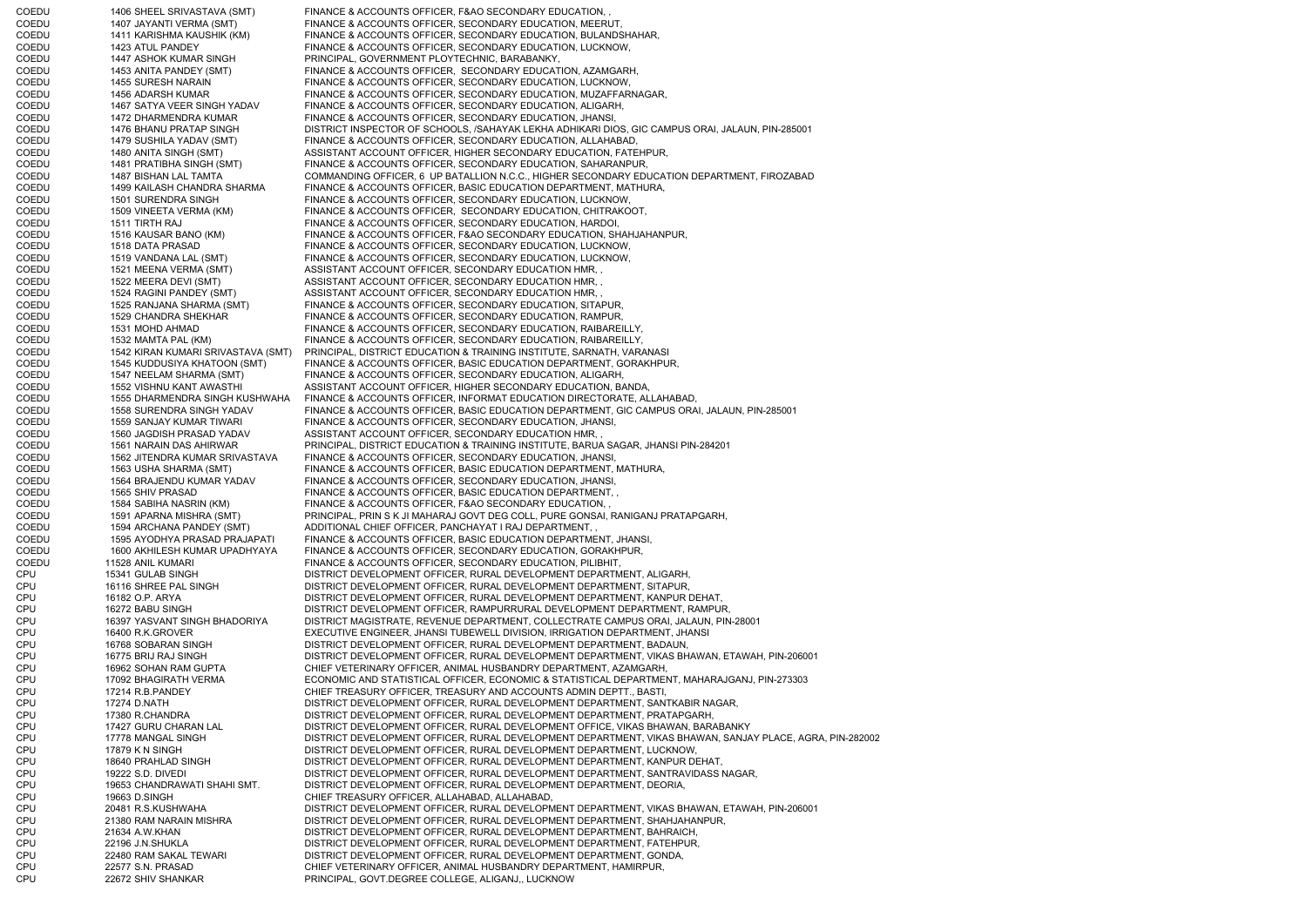CPU 22814 R.P. PANDAY CHIEF TREASURY OFFICER, SR TO, CPU 22890 SHARAD KUMAR SINGH DISTRICT DEVELOPMENT OFFICER, RURAL DEVELOPMENT DEPARTMENT, MIRZAPUR, CPU 22899 MOHAN SINGH DISTRICT DEVELOPMENT OFFICER, RURAL DEVELOPMENT DEPARTMENT, LUCKNOW, CPU 22957 AMAR BAHADUR SINGH DISTRICT DEVELOPMENT OFFICER, RURAL DEVELOPMENT DEPARTMENT, FLAT NO.-302, VIKAS BHAWAN,, SULTANPUR, PIN- 228001 CPU 22987 V.K.SINGHAL DISTRICT DEVELOPMENT OFFICER, RURAL DEVELOPMENT DEPARTMENT, LAKHIMPUR KHIRI, CPU 23148 MOHD. HASAN CHIEF DEVELOPMENT OFFICER, COMMISSIONER/CDO, DISTRICT DEVELOPMENT OFFICE, BIJNORE CPU 23340 RAM PRAKASH DISTRICT DEVELOPMENT OFFICER, RURAL DEVELOPMENT DEPARTMENT, VIKAS BHAWAN, ETAWAH, PIN-206001 CPU 23342 BRIJ MOHAN FINANCE & ACCOUNTS OFFICER, SECONDARY EDUCATION, MUZAFFARNAGAR, CPU 23635 SITA RAM DISTRICT AUDIT OFFICER, LOCAL FUND AUDIT, SAHARANPUR, CPU 23697 RAM CHANDRA PD.DWIVEDI DISTRICT DEVELOPMENT OFFICER, RURAL DEVELOPMENT DEPARTMENT, MAHARAJGANJ, PIN-273303 CPU 23702 RAMESHWAR CHIEF DEVELOPMENT OFFICER, CIVIL DEFENCE OFFICE, CPU 23731 R.P. GUPTA CHIEF VETERINARY OFFICER, ANIMAL HUSBANDRY DEPARTMENT, , CPU 23796 RAM PRASAD TEWARI DISTRICT DEVELOPMENT OFFICER, RURAL DEVELOPMENT DEPARTMENT, SRAVASTI, PIN-271831 CPU 24009 O.P. LODHI EXECUTIVE ENGINEER, RURAL ENGENEERING SERVICE, DEPARTMENT OF RURAL DEVELOPMENT, SONBHADRA CPU 24070 VIMAL KUMAR JAIN EXECUTIVE ENGINEER, MINOR IRRIGATION, DEPARTMENT OF RURAL DEVELOPMENT, JHANSI CPU 24092 MUNSHI YADAV DISTRICT DEVELOPMENT OFFICER, RURAL DEVELOPMENT DEPARTMENT, AZAMGARH, CPU 24112 SUKH LAL KURIL DISTRICT DEVELOPMENT OFFICER, RURAL DEVELOPMENT DEPARTMENT, UNNAO, CPU 24121 MOHD.SAKEEL DISTRICT DEVELOPMENT OFFICER, RURAL DEVELOPMENT DEPARTMENT, BAHRAICH, CPU 24184 HARI PRAKASH EXECUTIVE ENGINEER, RURAL ENGENEERING SERVICE, DEPARTMENT OF RURAL DEVELOPMENT, UNNAO CPU 24246 HIRA LAL CHE DISTRICT DEVELOPMENT OFFICER, RURAL DEVELOPMENT DEPARTMENT, VARANASI, CPU 24320 VARDHAN DIVEDI CHIEF VETERINARY OFFICER, ANIMAL HUSBANDRY DEPARTMENT, BALLIA, CPU 24345 SHEO KUMAR MISHRA DISTRICT DEVELOPMENT OFFICER, RURAL DEVELOPMENT DEPARTMENT, GAUTAM BUDHA NAGAR, CPU 24396 MEWA LAL DISTRICT DEVELOPMENT OFFICER, RURAL DEVELOPMENT DEPARTMENT, CHITRAKOOT, CPU 24445 AWADESH CHANDRA FINANCE & ACCOUNTS OFFICER, BASIC EDUCATION DEPARTMENT, ALLAHABAD, CPU 24461 J.C.AHIRWAR DISTRICT PANCHAYATI RAJ OFFICER, LALITPUR, , CPU 24499 O.P.SINGH ECONOMIC AND STATISTICAL OFFICER, ALLAHABAD, ALLAHABAD, CPU 24515 SHREE RAM PANDEY DISTRICT MAGISTRATE, REVENUE DEPARTMENT, , CPU 24576 PRITHAVI RAJ DISTRICT DEVELOPMENT OFFICER, RURAL DEVELOPMENT DEPARTMENT, ALIGARH, CPU 24641 K.C.GUPTA CHIEF VETERINARY OFFICER, ANIMAL HUSBANDRY DEPARTMENT, ETAH, CPU 24791 B.LAL DISTRICT DEVELOPMENT OFFICER, RURAL DEVELOPMENT DEPARTMENT, SHAHJAHANPUR, CPU 24911 K.P.GUPTA DISTRICT DEVELOPMENT OFFICER, RURAL DEVELOPMENT DEPARTMENT, MORADABAD, CPU 24932 RAM NATH YADAV DISTRICT DEVELOPMENT OFFICER, RURAL DEVELOPMENT DEPARTMENT, HARDOI, CPU 24999 A.K.SAXENA DISTRICT DEVELOPMENT OFFICER, RURAL DEVELOPMENT DEPARTMENT, SHAHJAHANPUR, CPU 25010 PAD RAM ARYA DISTT. INFORMATION OFFICER/ASSIST.DIRECTOR/DY.DIRECTOR, BIJNORE, , CPU 25015 V.K.SINGH DIRECTOR, PANCHAYATI RAJ, UTTAR PRADESH, LUCKNOW-2, CPU 25037 RAM NATH SINGH DISTRICT DEVELOPMENT OFFICER, RURAL DEVELOPMENT DEPARTMENT, BADAUN, CPU 25521 S.K. HASAN RIJVI EXECUTIVE ENGINEER, CO-ORDINATE & CHECKING DIVISION, IRRIGATION DEPARTMENT, CPU 25945 RASHEED AHMAD DISTRICT DEVELOPMENT OFFICER, RURAL DEVELOPMENT DEPARTMENT, BANDA, CPU 25985 MRIGANK UPADHAYA SENIOR TREASURY OFFICER, TREASURY OFFICE, COLLECTRATE CAMPUS, BADAUN, PIN-243601 CPU 26001 S.MISHRA (SMT.) DISTRICT DEVELOPMENT OFFICER, RURAL DEVELOPMENT DEPARTMENT, CHITRAKOOT, CPU 26045 R.C.SINGH DISTRICT DEVELOPMENT OFFICER, RURAL DEVELOPMENT DEPARTMENT, VIKAS BHAWAN, ETAWAH, PIN-206001 CPU 26075 Y P SRIVASTAV SENIOR TREASURY OFFICER, LUCKNOW, CPU 26076 D.N.SRIVASTAVA DISTRICT PANCHAYATI RAJ OFFICER, LUCKNOW, CPU 26089 SHAKUNTLA DEVI SMT. DISTRICT DEVELOPMENT OFFICER, RURAL DEVELOPMENT DEPARTMENT, BASTI, CPU 26367 GANESH SINGH ASSISTANT DIRECTOR, FISHRIES DEPARTMENT, , CPU 26374 B.P.SINGH DISTRICT DEVELOPMENT OFFICER, RURAL DEVELOPMENT DEPARTMENT, GONDA, CPU 26412 RAM KUMAR SINGH DISTRICT PANCHAYATI RAJ OFFICER, BIJNORE, , CPU 26429 TODAR MAL DISTRICT DEVELOPMENT OFFICER, RURAL DEVELOPMENT DEPARTMENT, PILIBHIT, CPU 26502 SURENDRA PRASAD EXECUTIVE ENGINEER, RURAL ENGENEERING SERVICE, DEPARTMENT OF RURAL DEVELOPMENT, MIRZAPUR CPU 26565 R.P.GAUR DISTRICT DEVELOPMENT OFFICER, RURAL DEVELOPMENT DEPARTMENT, VIKAS BHAWAN, ETAWAH, PIN-206001 CPU 26618 HARDWAR SINGH DISTRICT DEVELOPMENT OFFICER, RURAL DEVELOPMENT DEPARTMENT, BASTI, CPU 26730 SURESH KUMAR BAJAJ DISTRICT DEVELOPMENT OFFICER, RURAL DEVELOPMENT DEPARTMENT, SHAHJAHANPUR, CPU 26828 M.P. SHARMA EXECUTIVE ENGINEER, RURAL ENGENEERING SERVICE, DEPARTMENT OF RURAL DEVELOPMENT, AGRA CPU 26834 M.A.KAJAMI EXECUTIVE ENGINEER, PROVISIONAL DIVISION, PUBLIC WORKS DEPARTMENT, CPU 26884 YOGESH CHANDRA YADAV DISTRICT DEVELOPMENT OFFICER, RURAL DEVELOPMENT DEPARTMENT, VIKAS BHAWAN, ETAWAH, PIN-206001 CPU 27099 K.P.SINGH DISTRICT DEVELOPMENT OFFICER, RURAL DEVELOPMENT DEPARTMENT, ALLAHABAD, CPU 27168 S.N. PANDEY DISTRICT DEVELOPMENT OFFICER, RURAL DEVELOPMENT DEPARTMENT, GHAZIPUR, CPU 27180 V.S.LAL CHIEF VETERINARY OFFICER, ANIMAL HUSBANDRY DEPARTMENT, CPU 27278 SURENDER KUMAR DISTRICT DEVELOPMENT OFFICER, RURAL DEVELOPMENT DEPARTMENT, GHAZIABAD, CPU 27316 PUTTU RAM YADAV DISTRICT PANCHAYATI RAJ OFFICER, ETAH, , CPU 27365 SITA RAM VERMA DISTRICT PANCHAYATI RAJ OFFICER, BUDAUN, CPU 27378 SHYAM TAPESH RAJ DISTRICT DEVELOPMENT OFFICER, RURAL DEVELOPMENT DEPARTMENT, SANTKABIR NAGAR, CPU 27410 SUSHIL KUMAR DISTRICT DEVELOPMENT OFFICER, RURAL DEVELOPMENT DEPARTMENT, SHAHJAHANPUR, CPU 27424 GOVIND SWAROOP SAXENA DISTRICT DEVELOPMENT OFFICER, RAMPURRURAL DEVELOPMENT DEPARTMENT, RAMPUR, CPU 27427 R.N.KAPOOR DISTRICT DEVELOPMENT OFFICER, RURAL DEVELOPMENT DEPARTMENT, VIKAS BHAWAN, SANJAY PLACE, AGRA, PIN-282002 CPU 27464 JAGMAL SINGH DISTRICT MAGISTRATE, ENTERTAINMENT TAX & PROSECUTION OFFICE, GAUTAM BUDHA NAGAR, CPU 27545 VISHNU DUTT CHAUBEY DISTRICT DEVELOPMENT OFFICER, RURAL DEVELOPMENT DEPARTMENT, JAUNPUR, CPU 27663 JAI VEER SINGH EXECUTIVE ENGINEER, IRRIGATION DIVISION, IRRIGATION DEPARTMENT, BIJNORE CPU 27686 RAM ASREY DISTRICT DEVELOPMENT OFFICER, RURAL DEVELOPMENT DEPARTMENT, FATEHPUR, CPU 27691 S.K.SINGH EXECUTIVE ENGINEER, RURAL ENGG. SERVICE DEPT., DEPT. OF RURAL ENGG.SERVICE, SANTRAVIDASS NAGAR CPU 27693 AZHAR AHMAD KHAN DISTRICT DEVELOPMENT OFFICER, RURAL DEVELOPMENT DEPARTMENT, DEORIA, CPU 27698 RAJENDRA SINGH YADAV DISTRICT DEVELOPMENT OFFICER, RURAL DEVELOPMENT DEPARTMENT, MIRZAPUR, CPU 27731 A.C.JAIN DISTRICT DEVELOPMENT OFFICER, RURAL DEVELOPMENT DEPARTMENT, VIKAS BHAWAN, SANJAY PLACE, AGRA, PIN-282002 CPU 27739 M.R.ZAIDI EXECUTIVE ENGINEER, MINOR IRRIGATION, DEPARTMENT OF RURAL DEVELOPMENT, MUZAFFARNAGAR CPU 27749 O P SRIVASTAVA EXECUTIVE ENGINEER, FLOOD WORK DIVISION - I, IRRIGATION DEPARTMENT, BASTI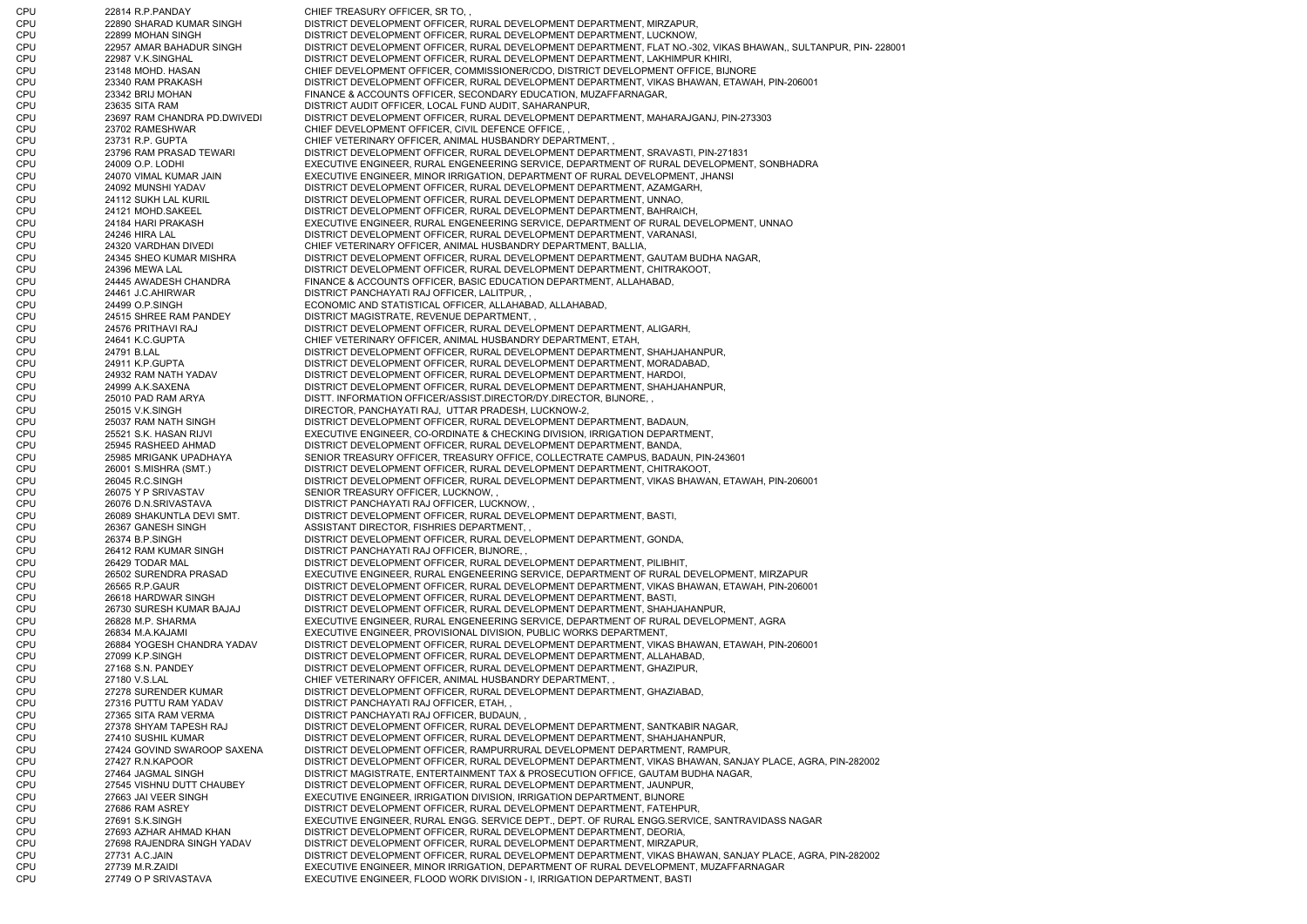CPU 27766 J.P.TRIPATHI DISTRICT DEVELOPMENT OFFICER, RURAL DEVELOPMENT DEPARTMENT, ALLAHABAD, CPU 27789 A.P. SHUKLA DISTRICT PANCHAYATI RAJ OFFICER, GORAKHPUR, CPU 27805 LALLAN TEWARI DISTRICT DEVELOPMENT OFFICER, REGIONAL RURAL DEVELOPMENT INSTITUTE, GAZIPUR, CPU 27820 GIRISH CHANDRA PANT DISTRICT PANCHAYATI RAJ OFFICER, GORAKHPUR, , CPU 27837 SUKHENDRA PAL SINGH DISTRICT DEVELOPMENT OFFICER, RURAL DEVELOPMENT DEPARTMENT, HARDOI, CPU 27842 SURESH CHANDRA GUPTA EXECUTIVE ENGINEER, RURAL ENGENEERING SERVICE, GANDHI NAGAR, MAHOBA, PIN- 210427 CPU 27889 R. C. NEGI FINANCIAL ADVISER / ASSISTANT ACCOUNTS OFFICER, DISTRICT PANCHAYAT, DISTT. PANCHAYATI RAJ (ACCOUNTS) OFFICE, LUCKNOW CPU 27916 VINOD KUMAR MISHRA DISTRICT DEVELOPMENT OFFICER, RURAL DEVELOPMENT DEPARTMENT, BADAUN, CPU 27934 SHEO KUMAR DISTRICT DEVELOPMENT OFFICER, RURAL DEVELOPMENT DEPARTMENT, BADAUN, CPU 27939 SHIV PAL SINGH EXECUTIVE ENGINEER, RURAL ENGENEERING SERVICE, DEPARTMENT OF RURAL DEVELOPMENT, BARABANKI CPU 28010 RAM NAGINA BIRNWAL DISTRICT DEVELOPMENT OFFICER, RURAL DEVELOPMENT DEPARTMENT, VIKAS BHAWAN, ROOM NO.-120, SIDDHARTHNAGA RCPU 28034 B.P.MISHRA DISTRICT DEVELOPMENT OFFICER, RURAL DEVELOPMENT DEPARTMENT, VIKAS BHAWAN, SANJAY PLACE, AGRA, PIN-282002 CPU 28098 A.K.SRIVASTVA DISTRICT PANCHAYATI RAJ OFFICER, VARANASI, VARANASI, CPU 28099 K.N.SHUKLA DISTRICT DEVELOPMENT OFFICER, RURAL DEVELOPMENT DEPARTMENT, SONBHADRA, CPU 28156 SHANKER LAL DISTRICT DEVELOPMENT OFFICER, RURAL DEVELOPMENT DEPARTMENT, SAMBHAL, CPU 28195 SHARDA SHARMA (SMT.) DISTRICT DEVELOPMENT OFFICER, RURAL DEVELOPMENT DEPARTMENT, GAUTAM BUDHA NAGAR, CPU 28199 RANVEER SINGH DEPUTY DIRECTOR, AGRICULTURE (EXTENSION), MORADABAD, CPU 28213 AWADH NARAIN RAI DISTRICT DEVELOPMENT OFFICER, RURAL DEVELOPMENT DEPARTMENT, GHAZIPUR, CPU 28229 JAGANNATH PRASAD GUPTA EXECUTIVE ENGINEER, RURAL ENGENEERING SERVICE, DEPARTMENT OF RURAL DEVELOPMENT, VARANASI CPU 28243 MAHENDRA SINGH EXECUTIVE ENGINEER, RURAL ENGENEERING SERVICE, DEPARTMENT OF RURAL DEVELOPMENT, AGRA CPU 28265 PREM PRAKASH SHARMA CHIEF TREASURY OFFICER, GHAZIABAD, , CPU 28272 AJAI VEER SINGH FINANCE & ACCOUNTS OFFICER, SECONDARY EDUCATION,, SHAMLI, CPU 28293 RAVINDRA NATH SECRETARY, PUBLIC SERVICE COMMISSION U.P., ALLAHABAD, CPU 28301 CHATAR SINGH DISTRICT DEVELOPMENT OFFICER, RURAL DEVELOPMENT DEPARTMENT, FIROZABAD, CPU 28330 K.K.GUPTA DISTRICT DEVELOPMENT OFFICER, RURAL DEVELOPMENT DEPARTMENT, JYOTIBAFULLE NAGAR, AMROHA CPU 28344 KAUSHAL KISHORE LAL EXECUTIVE ENGINEER, MINOR IRRIGATION, DEPARTMENT OF RURAL DEVELOPMENT, BALLIA CPU 28385 G.S.SARASWAT DEPUTY DIRECTOR, AGRICULTURE (EXTENSION), MAINPURI, CPU 28423 RUKNUDDIN ALI DISTRICT DEVELOPMENT OFFICER, RURAL DEVELOPMENT DEPARTMENT, MAHARAJGANJ, PIN-273303 CPU 28450 ILTIZA HUSSAIN DISTRICT DEVELOPMENT OFFICER, RURAL DEVELOPMENT DEPARTMENT, JAUNPUR, CPU 28479 DINESH KUMAR SAXENA EXECUTIVE ENGINEER, RURAL ENGENEERING SERVICE, DEPARTMENT OF RURAL DEVELOPMENT, KHERI CPU 28543 JAGAN RAM DISTRICT DEVELOPMENT OFFICER, RURAL DEVELOPMENT DEPARTMENT, BADAUN, CPU 28547 RAJ KUMAR DIXIT EXECUTIVE ENGINEER, RURAL ENGENEERING SERVICE, DEPARTMENT OF RURAL DEVELOPMENT, LUCKNOW CPU 28575 S.P.SINGH CHAUHAN DEPUTY DIRECTOR AGRICULTURE, PADRAUNA, KUSHINAGAR, CPU 28588 K.NATH YADAV ADDITIONAL CHIEF OFFICER, PANCHAYAT I RAJ DEPARTMENT, CPU 28636 NIRMLA TRIPATHI SMT DISTRICT DEVELOPMENT OFFICER, RURAL DEVELOPMENT DEPARTMENT, MAHARAJGANJ, PIN-273303 CPU 28754 PRAMOD KUMAR EXECUTIVE ENGINEER, RURAL ENGENEERING SERVICE, DEPARTMENT OF RURAL DEVELOPMENT, MEERUT CPU 28758 VISHNU KUMAR VERMA DISTRICT DEVELOPMENT OFFICER, RURAL DEVELOPMENT DEPARTMENT, FATEHPUR, CPU 28770 ALOK KUMAR SRIVASTAVA DISTRICT DEVELOPMENT OFFICER, RURAL DEVELOPMENT DEPARTMENT, BASTI, CPU 28771 R.SINGH DISTRICT DEVELOPMENT OFFICER, RURAL DEVELOPMENT DEPARTMENT, GORAKHPUR, CPU 28788 R.P.YADAV DISTRICT DEVELOPMENT OFFICER, RURAL DEVELOPMENT DEPARTMENT, SANTKABIR NAGAR, CPU 28811 JAGDAMBA PANDEY ADDITIONAL CHIEF OFFICER, PANCHAYAT I RAJ DEPARTMENT, AZAMGARH, CPU 28812 KRISHNA KUMAR MISHRA DISTRICT DEVELOPMENT OFFICER, RURAL DEVELOPMENT DEPARTMENT, AZAMGARH, CPU 28845 MAHENDRA PAL DISTRICT DEVELOPMENT OFFICER, RURAL DEVELOPMENT DEPARTMENT, MEERUT, CPU 28856 SAYEEDA FARHAT SMT. EXECUTIVE ENGINEER, RURAL ENGG. SERVICE DEPT., DEPT. OF RURAL ENGG.SERVICE, SANTRAVIDASS NAGAR CPU 28896 RAM LALAK DISTRICT DEVELOPMENT OFFICER, RURAL DEVELOPMENT DEPARTMENT, JAUNPUR, CPU 28938 DHARAM VIR SINGH DISTRICT DEVELOPMENT OFFICER, RURAL DEVELOPMENT DEPARTMENT, ALIGARH, CPU 28973 V.K.RAJPOOT DISTRICT DEVELOPMENT OFFICER, RURAL DEVELOPMENT DEPARTMENT, MORADABAD, CPU 29004 VIRENDRA SINGH YADAV ECONOMIC AND STATISTICAL OFFICER, ETAWAH, , CPU 29133 RAM JATAN DISTRICT DEVELOPMENT OFFICER, RURAL DEVELOPMENT DEPARTMENT, FLAT NO.-302, VIKAS BHAWAN,, SULTANPUR, PIN- 228001 CPU 29144 LALLAN SINGH ADDITIONAL CHIEF OFFICER, PANCHAYAT I RAJ DEPARTMENT, FATEHPUR, CPU 29188 KRIPAL SINGH DISTRICT DEVELOPMENT OFFICER, RURAL DEVELOPMENT DEPARTMENT, GAUTAM BUDHA NAGAR, CPU 29201 UMESH PRATAP SINGH CHAUHAN FINANCE & ACCOUNTS OFFICER, SECONDARY EDUCATION, ETAH, CPU 29206 LAKHAN SINGH DISTRICT DEVELOPMENT OFFICER, RURAL DEVELOPMENT DEPARTMENT, VIKAS BHAWAN, ETAWAH, PIN-206001 CPU 29217 KARM RAJ DISTRICT DEVELOPMENT OFFICER, RURAL DEVELOPMENT DEPARTMENT, AMBEDKAR NAGAR, CPU 29225 D.CHANDRA DISTRICT DEVELOPMENT OFFICER, RURAL DEVELOPMENT DEPARTMENT, BASTI, CPU 29235 RAMDHARI DISTRICT PANCHAYATI RAJ OFFICER, MAU CPU 29240 PREM SHANKER SRIVASTAVA DISTRICT DEVELOPMENT OFFICER, RURAL DEVELOPMENT DEPARTMENT, KAUSHAMBI, CPU 29244 U.S.TIWARI DISTRICT DEVELOPMENT OFFICER, RURAL DEVELOPMENT DEPARTMENT, FATEHPUR, CPU 29247 M.C. BHATYACHARYA DISTRICT DEVELOPMENT OFFICER, RURAL DEVELOPMENT DEPARTMENT, AZAMGARH, CPU 29286 MOHD.ILIYAS DISTRICT DEVELOPMENT OFFICER, RURAL DEVELOPMENT DEPARTMENT, BALLIA, CPU 29341 BALRAJ SINGH DISTRICT DEVELOPMENT OFFICER, RAMPURRURAL DEVELOPMENT DEPARTMENT, RAMPUR, CPU 29372 ASHA RANI SMT. DISTRICT DEVELOPMENT OFFICER, RURAL DEVELOPMENT DEPARTMENT, RAIBAREILLY, CPU 29378 AJAY KUMAR SINGH DISTRICT DEVELOPMENT OFFICER, RURAL DEVELOPMENT DEPARTMENT, VIKAS BHAWAN, ROOM NO.-120, SIDDHARTHNAGAR CPU 29466 ANITA BALI KM. EXECUTIVE ENGINEER, MINOR IRRIGATION DEPTT., DEPARTMENT OF RURAL DEVELOPMENT, SAHARANPUR CPU 29485 ROHITASH KUMAR DISTRICT PANCHAYATI RAJ OFFICER, BUDAUN, CPU 29496 RADHA JOSHI (SMT.) CHIEF ENGINEER, DIR & CE RURAL ENGG.SERVICE DEPT., LUCKNOW, CPU 29497 JAI PRAKASH CHIEF ENGINEER, DIR & CE RURAL ENGG.SERVICE DEPT., LUCKNOW, CPU 29498 REENA SARKAR (SMT.) CHIEF ENGINEER, MINOR IRRIGATION, DEPARTMENT OF RURAL DEVELOPMENT, LUCKNOW CPU 29530 DINESH CHANDRA KAITHALO EXECUTIVE ENGINEER, RURAL ENGENEERING SERVICE, DEPARTMENT OF RURAL DEVELOPMENT, JHANSI CPU 29549 ANIL KUMAR ASSISTANT ACCOUNT OFFICER, DISTRICT INSPECTOR OF SCHOOL, SAMBHAL CPU 29553 SATYA PAL SINGH DISTRICT DEVELOPMENT OFFICER, RURAL DEVELOPMENT DEPARTMENT, MEERUT, CPU 29556 TARA KHAN KM. ADDITIONAL CHIEF OFFICER, PANCHAYAT I RAJ DEPARTMENT, , CPU 29559 OM PRAKASH SINGH FINANCE & ACCOUNTS OFFICER, BASIC EDUCATION DEPARTMENT, CPU 29567 SHASHI RANI SMT. DISTRICT DEVELOPMENT OFFICER, RURAL DEVELOPMENT DEPARTMENT, ALIGARH, CPU 29583 RAM AWADH DISTRICT DEVELOPMENT OFFICER, RURAL DEVELOPMENT DEPARTMENT, VIKAS BHAWAN, CIVIL LINE, FAIZABAD, PIN-224001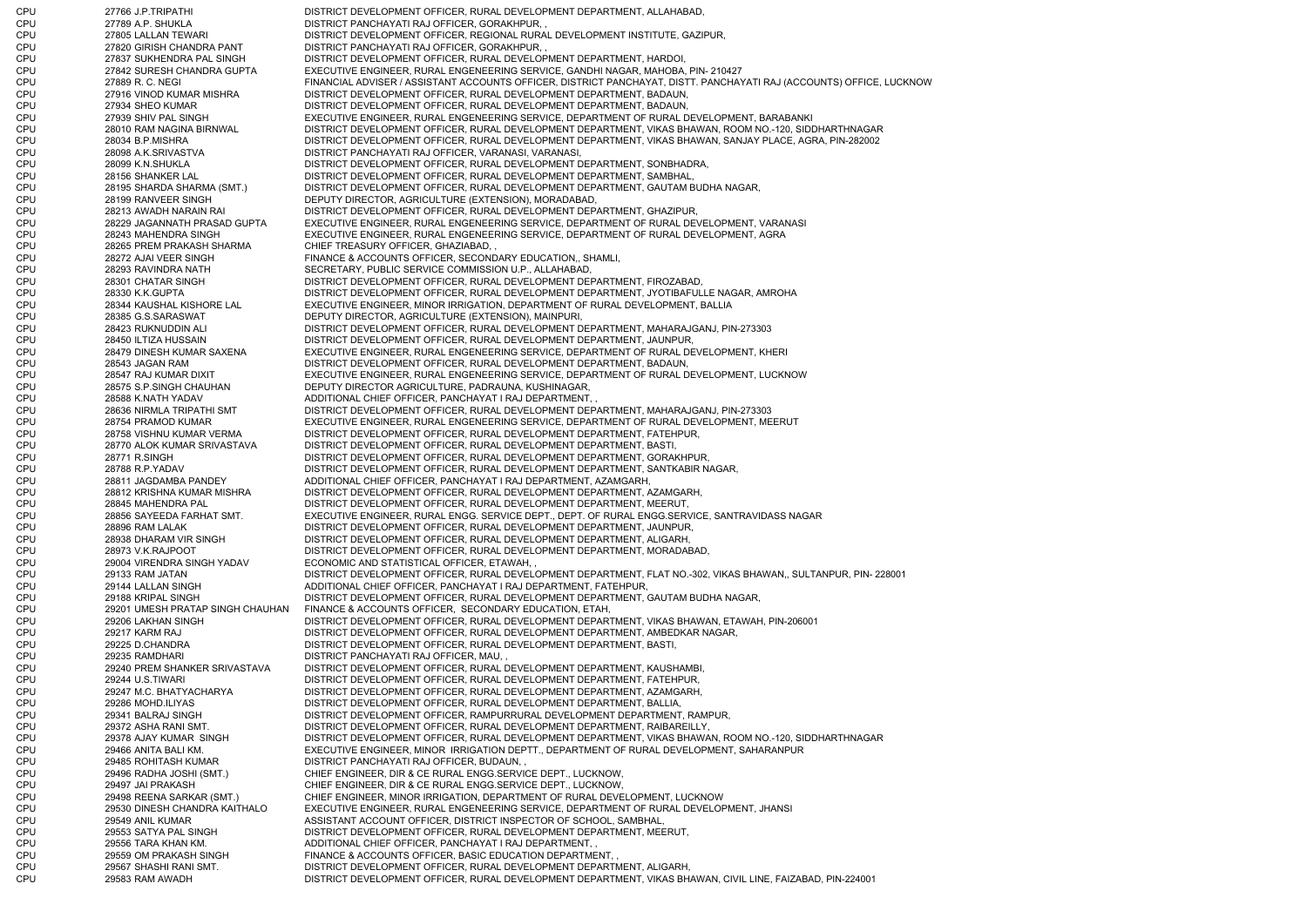CPU 29590 RAJIV KUMAR SAXENA DISTRICT DEVELOPMENT OFFICER, RURAL DEVELOPMENT DEPARTMENT, HARDOI, CPU 29591 R.P.SINGH DISTRICT DEVELOPMENT OFFICER, RURAL DEVELOPMENT DEPARTMENT, HARDOI, CPU 29595 R.I.SINGH EXECUTIVE ENGINEER, RURAL ENGENEERING SERVICE, VIKAS BHAWAN, SIDDHARTHNAGAR CPU 29596 B.MISHRA EXECUTIVE ENGINEER, RURAL ENGINEERING SERVICES, DIVISION-CHITRAKOOT,, RURAL ENGINEERING SERVICES DEPARTMENT CPU 29608 SUBHASH SINGH SENIOR TREASURY OFFICER, TREASURY AND ACCOUNTS ADMN DEPTT., HAPUR, CPU 29622 H.B.SAXENA DISTRICT DEVELOPMENT OFFICER, RURAL DEVELOPMENT DEPARTMENT, SHAHJAHANPUR, CPU 29623 VIR PAL SINGH ECONOMIC AND STATISTICAL OFFICER, SHAHJAHANPUR, , CPU 29625 RAJA RAM DISTRICT DEVELOPMENT OFFICER, RURAL DEVELOPMENT DEPARTMENT, BADAUN, CPU 29636 SITA RAMA DISTRICT DEVELOPMENT OFFICER, RURAL DEVELOPMENT DEPARTMENT, LALITPUR, CPU 29653 OM PRAKASH RAM EXECUTIVE ENGINEER, RURAL ENGENEERING SERVICE, DEPARTMENT OF RURAL DEVELOPMENT, GAZIPUR CPU 29667 LAL JEE DISTRICT DEVELOPMENT OFFICER, RURAL DEVELOPMENT DEPARTMENT, JAUNPUR, CPU 29669 RAJNISH KANT SHARMA DISTRICT DEVELOPMENT OFFICER, RURAL DEVELOPMENT DEPARTMENT, MUZAFFARNAGAR, CPU 29681 ANIL KUMAR UPADHYAY DISTRICT DEVELOPMENT OFFICER, RURAL DEVELOPMENT DEPARTMENT, KANSHIRAM NAGAR, CPU 29689 K.P.SINGH RAGHAW DISTRICT DEVELOPMENT OFFICER, RURAL DEVELOPMENT DEPARTMENT, ALIGARH, CPU 29690 NARENDRA PRATAP SINGH CHIEF ENGINEER, MINOR IRRIGATION, DEPARTMENT OF RURAL DEVELOPMENT, LUCKNOW CPU 29691 YOGENDRA MANI DISTRICT DEVELOPMENT OFFICER, RURAL DEVELOPMENT DEPARTMENT, GORAKHPUR, CPU 29708 G.P. SHARMA DISTRICT ASSISTANT REGISTRAR, U.P. CO-OPERATIVE SOCIETIES, VIKAS BHAWAN, CIVIL LINES,ALLAHABAD ROAD, SULTANPUR, PIN-228001 CPU 29758 R.K.TRIPATHI DISTRICT DEVELOPMENT OFFICER, RURAL DEVELOPMENT DEPARTMENT, RAIBAREILLY, CPU 29780 ANIRUDH SINGH DISTRICT DEVELOPMENT OFFICER, RURAL DEVELOPMENT DEPARTMENT, JHANSI, CPU 29796 ARUN KUMAR CHAUBEY PRINCIPAL, RAM BACHAN SINGH, RAJKIYA MAHILA MAHAVIDYALAYA,, BAGLI PINJRA, MAU, PIN- 275103 CPU 29800 SITA RAM GUPTA DISTRICT DEVELOPMENT OFFICER, RURAL DEVELOPMENT DEPARTMENT, BAREILLY, CPU 29811 R.S.PRAJAPATI DISTRICT DEVELOPMENT OFFICER, RURAL DEVELOPMENT DEPARTMENT, JAUNPUR, CPU 29812 MALTI SRIVASTAVA (SMT.) DISTRICT DEVELOPMENT OFFICER, RURAL DEVELOPMENT DEPARTMENT, PRATAPGARH, CPU 29814 S.C.YADAV DISTRICT DEVELOPMENT OFFICER, RURAL DEVELOPMENT DEPARTMENT, JYOTIBAFULLE NAGAR, AMROHA CPU 29825 B.P.LAWANIA DISTRICT DEVELOPMENT OFFICER, RURAL DEVELOPMENT DEPARTMENT, MATHURA, CPU 29851 YASHWANT SINGH DISTRICT DEVELOPMENT OFFICER, RAMPURRURAL DEVELOPMENT DEPARTMENT, RAMPUR, CPU 29863 U K TEWARI EXECUTIVE ENGINEER, MINOR IRRIGATION, DEPARTMENT OF RURAL DEVELOPMENT, JAUNPUR CPU 29875 OM PRAKASH RAWAT DIRECTOR, PROFESAR, R.A.M.C., LUCKNOW-2, CPU 29882 SHANKAR SINGH FINANCE & ACCOUNTS OFFICER, BASIC EDUCATION DEPARTMENT, KANPUR NAGAR, CPU 29888 S.P.SINGH DISTRICT DEVELOPMENT OFFICER, RURAL DEVELOPMENT DEPARTMENT, KANNAUJ, CPU 29908 RAMESH CHANDRA UPRETI DISTRICT DEVELOPMENT OFFICER, RURAL DEVELOPMENT DEPARTMENT, HARDOI, CPU 29969 N.C.SHUKLA DISTRICT DEVELOPMENT OFFICER, RURAL DEVELOPMENT DEPARTMENT, SHAHJAHANPUR, CPU 29977 T.SHUKLA DISTRICT DEVELOPMENT OFFICER, RURAL DEVELOPMENT DEPARTMENT, GHAZIABAD, CPU 29984 B.P.KUSHWAHA DISTRICT DEVELOPMENT OFFICER, RURAL DEVELOPMENT DEPARTMENT, KANNAUJ, CPU 30021 BAIJ NATH SINGH DISTRICT DEVELOPMENT OFFICER, RURAL DEVELOPMENT DEPARTMENT, UNNAO, CPU 30086 B.B.SINGH DISTRICT DEVELOPMENT OFFICER, RURAL DEVELOPMENT DEPARTMENT, UNNAO, CPU 30110 MADAN RAM DISTRICT DEVELOPMENT OFFICER, RURAL DEVELOPMENT DEPARTMENT, GHAZIPUR, CPU 30132 SHARWAN KUMAR SRIVASTAVA DISTRICT PANCHAYATI RAJ OFFICER, GORAKHPUR, , CPU 30188 SHYAM LAL DISTRICT PANCHAYATI RAJ OFFICER, GONDA, , CPU 30195 SUSHIL KUMAR DISTRICT DEVELOPMENT OFFICER, RURAL DEVELOPMENT DEPARTMENT, SANTRAVIDASS NAGAR, CPU 30205 B.L.VERMA DISTRICT DEVELOPMENT OFFICER, RURAL DEVELOPMENT DEPARTMENT, BANDA, CPU 30209 RAJENDRA SINGH DISTRICT ASSISTANT REGISTRAR, CO-OPERATIVE SOCIETIES, ROOM NO.-306, VIKAS BHAWAN MATHURA ROAD, HATHRAS, PIN-204101 CPU 30217 BADSHAH SHAKYA DISTRICT MAGISTRATE, ENTERTAINMENT TAX & PROSECUTION OFFICE, MAINPURI, CPU 30233 GIRZA NAND SINGH CHIEF VETERINARY OFFICER, ANIMAL HUSBANDRY DEPARTMENT, BAREILLY, CPU 30269 PANNA LAL DISTRICT DEVELOPMENT OFFICER, RURAL DEVELOPMENT DEPARTMENT, SONBHADRA, CPU 30312 MADHU BHATNAGER (SMT) DISTRICT DEVELOPMENT OFFICER, RURAL DEVELOPMENT DEPARTMENT, MEERUT, CPU 30316 SATISH KUMAR TRIPATHI CHIEF ENGINEER, MINOR IRRIGATION, DEPARTMENT OF RURAL DEVELOPMENT, LUCKNOW CPU 30317 MUSTAFA ANSARI EXECUTIVE ENGINEER, RURAL ENGINEERING SERVICES, DEPTT. OF RURAL ENGINEERING SERVICES, AURAIYA CPU 30325 ANIL KUMAR CHATURVEDI DISTRICT DEVELOPMENT OFFICER, RURAL DEVELOPMENT DEPARTMENT, BAREILLY, CPU 30340 MURLI DHAR MISHRA FINANCE & ACCOUNTS OFFICER, BASIC EDUCATION DEPARTMENT, NEAR ROADWAGE, MAHARAJGANJ, PIN-273303 CPU 30361 RADHEY SHYAM KANAUJIA ADDITIONAL CHIEF OFFICER, PANCHAYAT I RAJ DEPARTMENT, , CPU 30373 KAILASH NARAIN SHUKLA DISTRICT DEVELOPMENT OFFICER, RURAL DEVELOPMENT DEPARTMENT, BAHRAICH, CPU 30389 UMESH CHANDRA SHARMA DISTRICT DEVELOPMENT OFFICER, RURAL DEVELOPMENT DEPARTMENT, DEORIA, CPU 30392 SHAKUNTALA DEVI KM. DISTRICT DEVELOPMENT OFFICER, RURAL DEVELOPMENT DEPARTMENT, SONBHADRA, CPU 30409 V.C.VERMA ADDITIONAL CHIEF OFFICER, PANCHAYAT I RAJ DEPARTMENT, CPU 30429 S.K.SINGH ADDITIONAL CHIEF OFFICER, PANCHAYAT I RAJ DEPARTMENT, ALLAHABAD, CPU 30461 RAJ NARAIN DHOREY DISTRICT DEVELOPMENT OFFICER, RURAL DEVELOPMENT DEPARTMENT, HAMIRPUR, CPU 30465 G.DASS DISTRICT DEVELOPMENT OFFICER, RURAL DEVELOPMENT DEPARTMENT, VIKAS BHAWAN, ROOM NO.-120, SIDDHARTHNAGAR CPU 30473 SURESH DISTRICT DEVELOPMENT OFFICER, RURAL DEVELOPMENT DEPARTMENT, VIKAS BHAWAN, ROOM NO.-120, SIDDHARTHNAGAR CPU 30525 R. SINGH DISTRICT DEVELOPMENT OFFICER, RURAL DEVELOPMENT OFFICE, VIKAS BHAWAN, BARABANKY CPU 30540 ALGOO RAM DISTRICT DEVELOPMENT OFFICER, RURAL DEVELOPMENT DEPARTMENT, KAUSHAMBI, CPU 30543 JABAR SINGH DISTRICT DEVELOPMENT OFFICER, RURAL DEVELOPMENT DEPARTMENT, MORADABAD, CPU 30553 IMTIAZ AHMAD KHAN ADDITIONAL CHIEF OFFICER, PANCHAYAT I RAJ DEPARTMENT, AZAMGARH, CPU 30555 ANIL KUMAR FINANCE & ACCOUNTS OFFICER, BASIC EDUCATION DEPARTMENT, ALIGARH, CPU 30562 R.C. DIMRI CHIEF MEDICAL OFFICER, STATE EMPLY.INSURANCE HOSPITAL SERVICES, BAREILLY, CPU 30566 NAGINA SINGH YADAV DISTRICT DEVELOPMENT OFFICER, RURAL DEVELOPMENT DEPARTMENT, GHAZIPUR, CPU 30607 OM PRAKASH DISTRICT DEVELOPMENT OFFICER, RURAL DEVELOPMENT DEPARTMENT, MORADABAD, CPU 30611 AWADH BEHARI LAL DISTRICT DEVELOPMENT OFFICER, RURAL DEVELOPMENT DEPARTMENT, GHAZIPUR, CPU 30613 KRISHNA DEO SHUKLA DISTRICT DEVELOPMENT OFFICER, RURAL DEVELOPMENT DEPARTMENT, MAHARAJGANJ, PIN-273303 CPU 30641 D.P.SINGH DISTRICT DEVELOPMENT OFFICER, RURAL DEVELOPMENT DEPARTMENT, BAREILLY, CPU 30652 DULLI SINGH PRINCIPAL, REGIONAL INSTITUTE OF RURAL DEVELOPMENT,, GHAZIABAD, CPU 30661 A.P.PANDAY DISTRICT DEVELOPMENT OFFICER, RURAL DEVELOPMENT DEPARTMENT, BAHRAICH, CPU 30682 PYRE LAL GANGWAR DISTRICT DEVELOPMENT OFFICER, RURAL DEVELOPMENT DEPARTMENT, BAREILLY, CPU 30710 AVNISH CHANDRA SRIVASTAVA DISTRICT DEVELOPMENT OFFICER, RURAL DEVELOPMENT DEPARTMENT, KAUSHAMBI, CPU 30720 H N SINGH YADAV FINANCIAL ADVISER / ASSISTANT ACCOUNTS OFFICER, DIST. PANCHAYATI RAJ (ACCOUNT) OFFICE, JAUNPUR,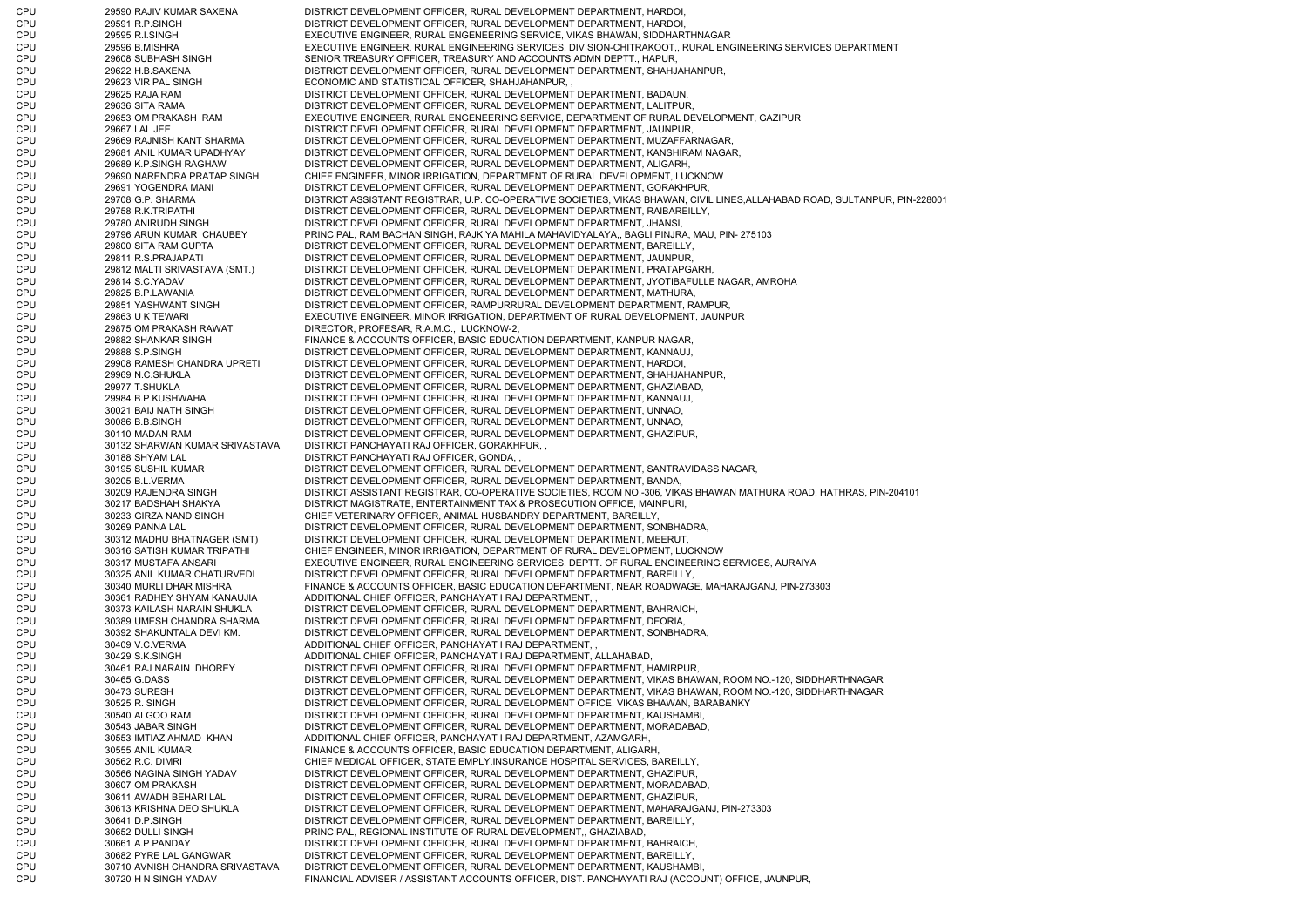CPU 30753 SHOBHA RANI DWIVEDI UNDER SECRETARY, ADMN A/C DEPT SACHIVALYA, LUCKNOW, CPU 30778 GOPAL PANDEY DISTRICT DEVELOPMENT OFFICER, RURAL DEVELOPMENT DEPARTMENT, GHAZIPUR, CPU 30790 SUNDAR KUMAR ECONOMIC AND STATISTICAL OFFICER, GHAZIABAD, CPU 30796 SHARAD KUMAR SRIVASTAV FINANCE & ACCOUNTS OFFICER, SECONDARY EDUCATION, JAUNPUR, CPU 30833 CHANDRA SHEKHAR ECONOMIC AND STATISTICAL OFFICER, ECONOMIC & STAT OFFR, , CPU 30840 VISHWA NATH DISTRICT DEVELOPMENT OFFICER, RURAL DEVELOPMENT DEPARTMENT, ALLAHABAD, CPU 30855 D.K.SHARMA DISTRICT DEVELOPMENT OFFICER, RURAL DEVELOPMENT DEPARTMENT, MUZAFFARNAGAR, CPU 30898 RAKESH DISTRICT DEVELOPMENT OFFICER, RURAL DEVELOPMENT DEPARTMENT, PRATAPGARH, CPU 30899 SWAMI NATH DISTRICT DEVELOPMENT OFFICER, RURAL DEVELOPMENT DEPARTMENT, DEORIA, CPU 30907 ARVIND KUMAR SRIVASTAVA DISTRICT DEVELOPMENT OFFICER, RURAL DEVELOPMENT DEPARTMENT, BASTI, CPU 30935 KASHI RAM DISTRICT DEVELOPMENT OFFICER, RURAL DEVELOPMENT DEPARTMENT, HAMIRPUR, CPU 30946 DEO RAJ TYAGI EXECUTIVE ENGINEER, MINOR IRRIGATION, DEPARTMENT OF RURAL DEVELOPMENT, GHAZIABAD CPU 30985 A.K.TRIPATHI ADDITIONAL CHIEF OFFICER, PANCHAYAT I RAJ DEPARTMENT, FATEHPUR, CPU 30990 PARMATMA DEEN PANDAY DISTRICT DEVELOPMENT OFFICER, RURAL DEVELOPMENT DEPARTMENT, GONDA, CPU 31003 RAJENDRA PRASAD DUBEY DISTRICT PANCHAYATI RAJ OFFICER, GHAZIPUR, , CPU 31020 NAND LAL PRASAD DISTRICT DEVELOPMENT OFFICER, RURAL DEVELOPMENT DEPARTMENT, GHAZIPUR, CPU 31056 JITENDRA KUMAR DIRECTOR, DEENDAYAL UPADHYAYA STATE DEV. INST.BKT., , LUCKNOW-2 CPU 31074 S.P.SINGH DISTRICT DEVELOPMENT OFFICER, RURAL DEVELOPMENT DEPARTMENT, JYOTIBAFULLE NAGAR, AMROHA CPU 31084 DAWARKA PRASAD DISTRICT DEVELOPMENT OFFICER, RURAL DEVELOPMENT DEPARTMENT, VIKAS BHAWAN, ETAWAH, PIN-206001 CPU 31089 RAM GOPAL UPADHYAY DISTRICT DEVELOPMENT OFFICER, RURAL DEVELOPMENT DEPARTMENT, ROOM NO.-107, VIKAS BHAWAN, MATHURA ROAD, HATHRAS, PIN-204101 CPU 31090 RAM KHILARI YADAV DISTRICT DEVELOPMENT OFFICER, RURAL DEVELOPMENT DEPARTMENT, ALIGARH, CPU 31123 SHAKEEL AHAMAD DISTRICT DEVELOPMENT OFFICER, RURAL DEVELOPMENT DEPARTMENT, BIJNORE, CPU 31141 BALRAM SINGH DISTRICT PANCHAYATI RAJ OFFICER, SAHARANPUR, CPU 31161 ANANT RAM SAROJ EXECUTIVE ENGINEER, MINOR IRRIGATION, DEPARTMENT OF RURAL DEVELOPMENT, BANDA CPU 31163 RANMDHIR SINGH DISTRICT DEVELOPMENT OFFICER, RURAL DEVELOPMENT DEPARTMENT, SAHARANPUR, CPU 31181 DHARAM DUTT CHAWDHARY DISTRICT DEVELOPMENT OFFICER, RURAL DEVELOPMENT DEPARTMENT, VIKAS BHAWAN, ROOM NO.-120, SIDDHARTHNAGAR CPU 31190 J.P.MISHRA DISTRICT DEVELOPMENT OFFICER, RURAL DEVELOPMENT DEPARTMENT, SONBHADRA, CPU 31210 BHUPENDRA SINGH FINANCE & ACCOUNTS OFFICER, BASIC EDUCATION DEPARTMENT, FATEHPUR, CPU 31214 RAJENDRA PRASAD ECONOMIC AND STATISTICAL OFFICER, ECO & STAT OFFR, , CPU 31216 ANIL KUMAR SHARMA DISTRICT DEVELOPMENT OFFICER, RURAL DEVELOPMENT DEPARTMENT, MEERUT, CPU 31231 RAM SWAROOP DISTRICT DEVELOPMENT OFFICER, RURAL DEVELOPMENT DEPARTMENT, AZAMGARH, CPU 31266 JAGDISH SINGH CHIEF ENGINEER, DIR & CE RURAL ENGG.SERVICE DEPT., LUCKNOW, CPU 31280 A.K.SAXENA DISTRICT DEVELOPMENT OFFICER, RURAL DEVELOPMENT DEPARTMENT, UNNAO, CPU 31294 BABU RAM DISTRICT DEVELOPMENT OFFICER, RURAL DEVELOPMENT DEPARTMENT, MEERUT, CPU 31304 MURLI MISHRA DISTRICT DEVELOPMENT OFFICER, RURAL DEVELOPMENT DEPARTMENT, FLAT NO.-302, VIKAS BHAWAN,, SULTANPUR, PIN- 228001 CPU 31306 RAKESH KUMAR SHUKLA DIRECTOR, HIGHER SECONDARY EDUCATION (CAMP OFFICE), CPU 31329 R.C.SRIVASTAVA ECONOMIC AND STATISTICAL OFFICER, HARDOI, CPU 31332 K.C.TEWARI DISTRICT DEVELOPMENT OFFICER, RURAL DEVELOPMENT DEPARTMENT, ALLAHABAD, CPU 31334 N.A.BAQARI DISTRICT DEVELOPMENT OFFICER, RURAL DEVELOPMENT DEPARTMENT, SAMBHAL, CPU 31347 KRIPA SHANKER MISHRA DISTRICT DEVELOPMENT OFFICER, RURAL DEVELOPMENT DEPARTMENT, GHAZIPUR, CPU 31367 GAJENDRA SINGH DISTRICT DEVELOPMENT OFFICER, RURAL DEVELOPMENT DEPARTMENT, BULANDSHAHAR, CPU 31412 R.K. PANDEY DISTRICT DEVELOPMENT OFFICER, RURAL DEVELOPMENT DEPARTMENT, BASTI, CPU 31425 SWATANTRA KUMAR SINGH DISTRICT DEVELOPMENT OFFICER, RURAL DEVELOPMENT DEPARTMENT, BANDA, CPU 31438 JAGDISH PRASAD EXECUTIVE ENGINEER, MINOR IRRIGATION, DEPARTMENT OF RURAL DEVELOPMENT, ALIGARH CPU 31441 ANIL KUMAR JAISAWAL DISTRICT PANCHAYATI RAJ OFFICER, DEORIA, , CPU 31442 J.P.MAURYA DISTRICT PANCHAYATI RAJ OFFICER, KAUSHAMBI, CPU 31464 OM PRAKASH DISTRICT DEVELOPMENT OFFICER, RURAL DEVELOPMENT DEPARTMENT, HARDOI, CPU 31491 S.C.DUBEY DISTRICT DEVELOPMENT OFFICER, RURAL DEVELOPMENT DEPARTMENT, JAUNPUR, CPU 31492 RAM CHARAN YADAV DISTRICT DEVELOPMENT OFFICER, RURAL DEVELOPMENT DEPARTMENT, JAUNPUR, CPU 31493 MALIK RAM DISTRICT DEVELOPMENT OFFICER, RURAL DEVELOPMENT DEPARTMENT, FLAT NO.-302, VIKAS BHAWAN,, SULTANPUR, PIN- 228001 CPU 31505 RAKESH KUMAR MISHRA DISTRICT DEVELOPMENT OFFICER, RURAL DEVELOPMENT DEPARTMENT, HARDOI, CPU 31524 A.K.PACHAURI DISTRICT DEVELOPMENT OFFICER, RURAL DEVELOPMENT DEPARTMENT, VIKAS BHAWAN, SANJAY PLACE, AGRA, PIN-282002 CPU 31538 HARI KESH PRATAP SINGH DISTRICT DEVELOPMENT OFFICER, RURAL DEVELOPMENT DEPARTMENT, FLAT NO.-302, VIKAS BHAWAN,, SULTANPUR, PIN- 228001 CPU 31542 A.K.DWIVEDI DISTRICT DEVELOPMENT OFFICER, RURAL DEVELOPMENT DEPARTMENT, BALRAMPUR, CPU 31563 PRADEEP KUMAR MATHUR DISTRICT DEVELOPMENT OFFICER, RURAL DEVELOPMENT DEPARTMENT, SITAPUR, CPU 31583 RAM SWAROOP DISTRICT DEVELOPMENT OFFICER, RURAL DEVELOPMENT DEPARTMENT, KANNAUJ, CPU 31587 LAXMAN SINGH DISTRICT DEVELOPMENT OFFICER, RURAL DEVELOPMENT DEPARTMENT, VIKAS BHAWAN, SANJAY PLACE, AGRA, PIN-282002 CPU 31594 R.S.TRIPATHI DISTRICT DEVELOPMENT OFFICER, RURAL DEVELOPMENT DEPARTMENT, JHANSI, CPU 31612 A RAM DISTRICT DEVELOPMENT OFFICER, RURAL DEVELOPMENT DEPARTMENT, MIRZAPUR, CPU 31625 RAJ BAHADUR SINGH DISTRICT DEVELOPMENT OFFICER, RURAL DEVELOPMENT DEPARTMENT, VIKAS BHAWAN ORAI, JALAUN, PIN-285001 CPU 31631 ISRAR AHMAD ADDITIONAL CHIEF OFFICER, PANCHAYAT I RAJ DEPARTMENT, ALLAHABAD, CPU 31655 RAM VEER SINGH EXECUTIVE ENGINEER, MINOR IRRIGATION, DEPARTMENT OF RURAL DEVELOPMENT, HAMIRPUR CPU 31660 DINESH KUMAR AGRAWAL DISTRICT DEVELOPMENT OFFICER, RURAL DEVELOPMENT DEPARTMENT, MUZAFFARNAGAR, CPU 31667 BUDH PAL SINGH EXECUTIVE ENGINEER, RURAL ENGENEERING SERVICE, DEPARTMENT OF RURAL DEVELOPMENT, GAZIPUR CPU 31685 RAZZAK MOHD. DISTRICT DEVELOPMENT OFFICER, RURAL DEVELOPMENT DEPARTMENT, BASTI, CPU 31688 S.P.SINGH DISTRICT DEVELOPMENT OFFICER, RURAL DEVELOPMENT DEPARTMENT, VIKAS BHAWAN ORAI, JALAUN, PIN-285001 CPU 31692 RAM NARAIN EXECUTIVE ENGINEER, RURAL ENGINEERING SERVICES, DEPTT. OF RURAL ENGINEERING SERVICES, AURAIYA CPU 31695 RAJVEER SHARMA DISTRICT DEVELOPMENT OFFICER, RURAL DEVELOPMENT DEPARTMENT, BULANDSHAHAR, CPU 31723 D.KUMAR PRINCIPAL, DISTRICT EDUCATION & TRAINING INSTITUTE, SAIDPUR, GAZIPUR CPU 31740 D.N.MISHRA DISTRICT DEVELOPMENT OFFICER, RURAL DEVELOPMENT DEPARTMENT, ALLAHABAD, CPU 31745 SATISH KUMAR SAROJ DISTRICT PANCHAYATI RAJ OFFICER, PRATAPGARH, , CPU 31746 GOVIND BALLABH DUBEY DISTRICT DEVELOPMENT OFFICER, RURAL DEVELOPMENT DEPARTMENT, GORAKHPUR, CPU 31768 NATTHA SINGH FINANCE & ACCOUNTS OFFICER, BASIC EDUCATION DEPARTMENT, MATHURA, CPU 31776 SUMAN LATA SMT. DISTRICT DEVELOPMENT OFFICER, RURAL DEVELOPMENT DEPARTMENT, SITAPUR, CPU 31787 HIRA MAN DISTRICT DEVELOPMENT OFFICER, RURAL DEVELOPMENT DEPARTMENT, BASTI,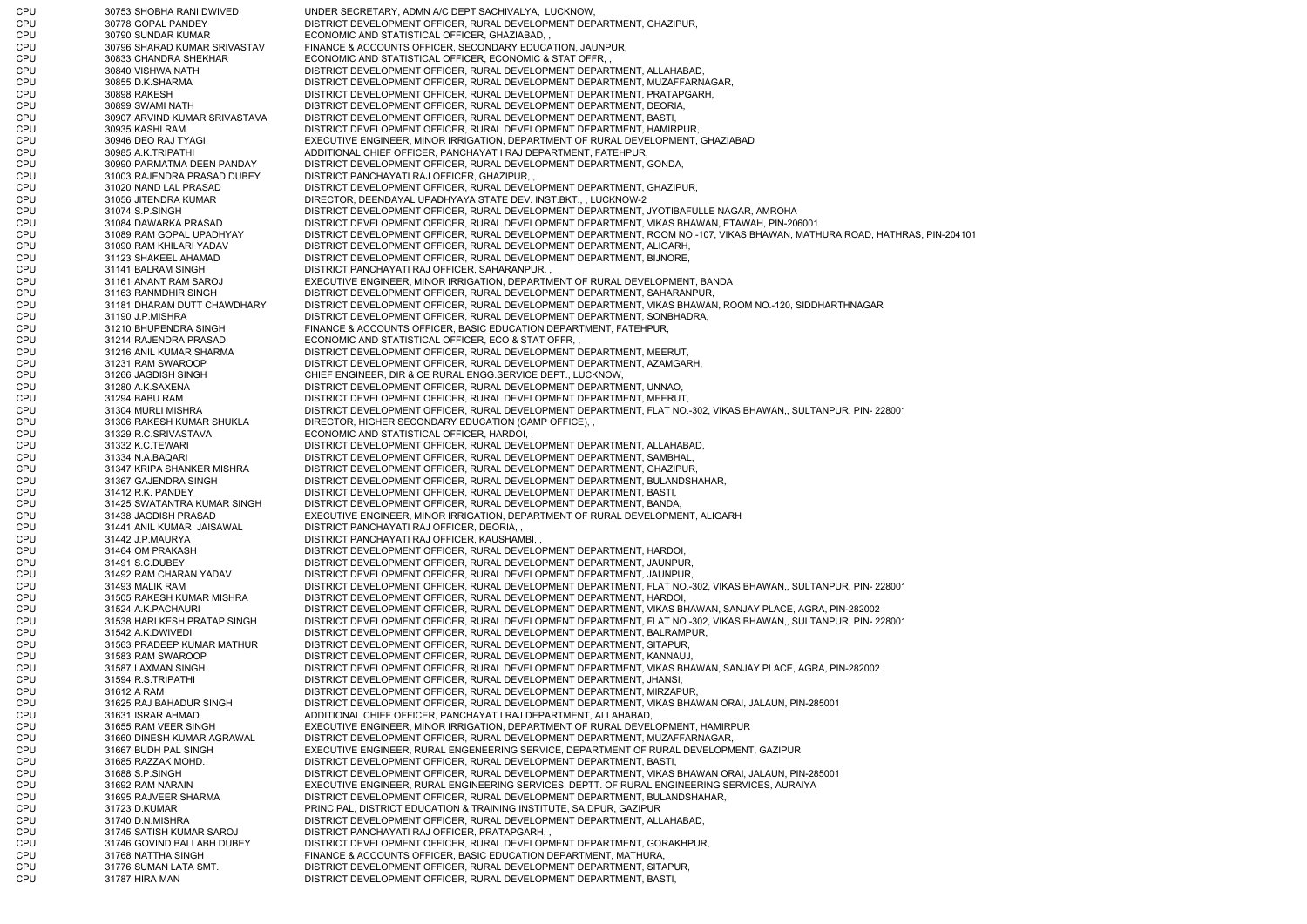CPU 31795 GANESH MANI TEWARI DISTRICT DEVELOPMENT OFFICER, RURAL DEVELOPMENT DEPARTMENT, JAUNPUR, CPU 31797 MOHAN LAL MISHRA ADDITIONAL CHIEF OFFICER, PANCHAYAT I RAJ DEPARTMENT, ALLAHABAD, CPU 31799 RAM KRISHNA PANDEY DISTRICT DEVELOPMENT OFFICER, RURAL DEVELOPMENT DEPARTMENT, CHHATRAPATI SHAHUJI MAHARAJ NAGAR, CPU 31821 TAJ MOHAMMAD DISTRICT DEVELOPMENT OFFICER, RURAL DEVELOPMENT DEPARTMENT, GAUTAM BUDHA NAGAR, CPU 31825 V.K.AWASTHI ECONOMIC AND STATISTICAL OFFICER, KHERI, , KHIRI CPU 31830 SHEO NARAIN DISTRICT DEVELOPMENT OFFICER, RURAL DEVELOPMENT DEPARTMENT, PRATAPGARH, CPU 31834 SHRI RAM FINANCE & ACCOUNTS OFFICER, BASIC EDUCATION DEPARTMENT, , CPU 31838 VINOD KUMAR SHARMA DISTRICT DEVELOPMENT OFFICER, RURAL DEVELOPMENT DEPARTMENT, VIKAS BHAWAN, SANJAY PLACE, AGRA, PIN-282002 CPU 31846 ANIL KUMAR DISTRICT DEVELOPMENT OFFICER, RURAL DEVELOPMENT DEPARTMENT, GORAKHPUR, CPU 31856 TIRTHA WATI VERMA ADDITIONAL CHIEF OFFICER, PANCHAYAT I RAJ DEPARTMENT, CPU 31863 R R YADAV DISTRICT DEVELOPMENT OFFICER, RURAL DEVELOPMENT DEPARTMENT, BAHRAICH, CPU 31875 ANURAG BHATNAGAR DISTRICT DEVELOPMENT OFFICER, RURAL DEVELOPMENT DEPARTMENT, MORADABAD, CPU 31878 PREM SHANKAR DISTRICT DEVELOPMENT OFFICER, RURAL DEVELOPMENT DEPARTMENT, BADAUN, CPU 31885 HARI DUTT SHARMA CHIEF VETERINARY OFFICER, ANIMAL HUSBANDRY DEPARTMENT, ALIGARH, CPU 31894 RAJENDRA SINGH DISTRICT DEVELOPMENT OFFICER, RURAL DEVELOPMENT DEPARTMENT, GORAKHPUR, CPU 31895 VIJAI PRATAP SINGH DISTRICT DEVELOPMENT OFFICER, RURAL DEVELOPMENT DEPARTMENT, DEORIA, CPU 31915 P.K. MISHRA EXECUTIVE ENGINEER, RURAL ENGENEERING SERVICE, DEPARTMENT OF RURAL DEVELOPMENT, LALITPUR CPU 31923 SHYAM BEHARI GAUTAM DISTT. INFORMATION OFFICER/ASSIST.DIRECTOR/DY.DIRECTOR, MATHURA, , CPU 31942 LAL CHANDRA RAM DISTRICT DEVELOPMENT OFFICER, RURAL DEVELOPMENT DEPARTMENT, SANTRAVIDASS NAGAR, CPU 31993 S.K.BAJPAI DISTRICT DEVELOPMENT OFFICER, RURAL DEVELOPMENT DEPARTMENT, KANPUR DEHAT, CPU 31997 MOHAN SINGH DISTRICT DEVELOPMENT OFFICER, RURAL DEVELOPMENT DEPARTMENT, FATEHGARH (FARRUKHABAD), CPU 32010 N.N.SHUKLA SENIOR TREASURY OFFICER, COLLECTRATE COMPOUND, COLLECTRATE POST OFFICE, ETAWAH, PIN-206001 CPU 32019 SUDHA ARYA SMT. DISTRICT DEVELOPMENT OFFICER, RURAL DEVELOPMENT DEPARTMENT, MORADABAD, CPU 32040 SUBHASH CHANDRA DISTRICT DEVELOPMENT OFFICER, RURAL DEVELOPMENT DEPARTMENT, MUZAFFARNAGAR, CPU 32045 ANOOP VERMA CHIEF ENGINEER, DIR & CE RURAL ENGG.SERVICE DEPT., LUCKNOW, CPU 32069 DHANI RAM SHARMA DISTRICT DEVELOPMENT OFFICER, RURAL DEVELOPMENT DEPARTMENT, ROOM NO.-107, VIKAS BHAWAN, MATHURA ROAD, HATHRAS, PIN-204101 CPU 32094 SUSHIL KUMAR DISTRICT DEVELOPMENT OFFICER, RURAL DEVELOPMENT DEPARTMENT, SAMBHAL, CPU 32104 D K SINGH YADAV PRINCIPAL, RAM BACHAN SINGH, RAJKIYA MAHILA MAHAVIDYALAYA,, BAGLI PINJRA, MAU, PIN- 275103 CPU 32114 REKHA RANI KM. DISTRICT DEVELOPMENT OFFICER, RURAL DEVELOPMENT DEPARTMENT, ALIGARH, CPU 32115 DEVI PRASAD SHARMA FINANCE & ACCOUNTS OFFICER, BASIC EDUCATION DEPARTMENT, ETAH, CPU 32116 KAPTAN SINGH DISTRICT DEVELOPMENT OFFICER, RURAL DEVELOPMENT DEPARTMENT, ALIGARH, CPU 32117 SANTOSH KUMAR MITTAL FINANCE & ACCOUNTS OFFICER, BASIC EDUCATION DEPARTMENT, ALIGARH, CPU 32120 PRADEEP KUMAR SAXENA DEPUTY DIRECTOR, AGRICULTURE (EXTENSION), MAINPURI, CPU 32163 HAR NARAIN GUPTA DISTRICT DEVELOPMENT OFFICER, RURAL DEVELOPMENT DEPARTMENT, HAMIRPUR, CPU 32170 R N PRASAD DISTRICT DEVELOPMENT OFFICER, RURAL DEVELOPMENT DEPARTMENT, CHANDAULI, CPU 32176 SURAJ BHAN SINGH DISTRICT DEVELOPMENT OFFICER, RURAL DEVELOPMENT DEPARTMENT, SHAMLI, CPU 32196 KUNWAR SINGH DISTRICT DEVELOPMENT OFFICER, RURAL DEVELOPMENT DEPARTMENT, VIKAS BHAWAN, SANJAY PLACE, AGRA, PIN-282002 CPU 32211 R.K. BANSAL DISTRICT DEVELOPMENT OFFICER, RURAL DEVELOPMENT DEPARTMENT, VIKAS BHAWAN, SANJAY PLACE, AGRA, PIN-282002 CPU 32224 BALLI PRASAD DISTRICT DEVELOPMENT OFFICER, RURAL DEVELOPMENT DEPARTMENT, DEORIA, CPU 32229 S.K. NANDAN SRIVASTAV DISTRICT DEVELOPMENT OFFICER, RURAL DEVELOPMENT DEPARTMENT, BASTI, CPU 32230 K.B. TIWARI DISTRICT DEVELOPMENT OFFICER, RURAL DEVELOPMENT DEPARTMENT, BASTI, CPU 32234 GULAB SINGH DISTRICT DEVELOPMENT OFFICER, RURAL DEVELOPMENT DEPARTMENT, ALLAHABAD, CPU 32244 N. K. SINGH DISTRICT DEVELOPMENT OFFICER, RURAL DEVELOPMENT DEPARTMENT, BULANDSHAHAR, CPU 32248 INDRA PAL SINGH DISTRICT DEVELOPMENT OFFICER, RURAL DEVELOPMENT DEPARTMENT, JYOTIBAFULLE NAGAR, AMROHA CPU 32251 MOHD. ZAHIR DISTRICT DEVELOPMENT OFFICER, RURAL DEVELOPMENT DEPARTMENT, MEERUT, CPU 32265 ANAND KUMAR DISTRICT DEVELOPMENT OFFICER, RURAL DEVELOPMENT DEPARTMENT, MEERUT, CPU 32266 SUBHASH SINGH DISTRICT DEVELOPMENT OFFICER, RURAL DEVELOPMENT DEPARTMENT, MEERUT, CPU 32291 TRIYUGI NARAIN PANDEY EXECUTIVE ENGINEER, RURAL ENGENEERING SERVICE, DEPARTMENT OF RURAL DEVELOPMENT, MATHURA CPU 32298 HEM CHANDRA MISHRA DISTRICT DEVELOPMENT OFFICER, RURAL DEVELOPMENT DEPARTMENT, VIKAS BHAWAN, ROOM NO.-120, SIDDHARTHNAGA R CPU 32303 RAJESH KUMAR UPADHYAYA DISTRICT DEVELOPMENT OFFICER, RURAL DEVELOPMENT DEPARTMENT, SAMBHAL, CPU 32335 B.R. SINGH DISTRICT DEVELOPMENT OFFICER, RURAL DEVELOPMENT DEPARTMENT, JAUNPUR, CPU 32344 RAJEEV BARTARIA DISTRICT DEVELOPMENT OFFICER, RURAL DEVELOPMENT DEPARTMENT, MEERUT, CPU 32356 SATYA BIR SINGH DISTRICT DEVELOPMENT OFFICER, RURAL DEVELOPMENT DEPARTMENT, PRATAPGARH, CPU 32380 BHUKAN LAL DISTRICT DEVELOPMENT OFFICER, RURAL DEVELOPMENT DEPARTMENT, MORADABAD, CPU 32407 AJAI KUMAR SINGH-II DISTRICT DEVELOPMENT OFFICER, RURAL DEVELOPMENT DEPARTMENT, BIJNORE, CPU 32431 AWDHESH KUMAR SRIVASTAVA DISTRICT DEVELOPMENT OFFICER, RURAL DEVELOPMENT DEPARTMENT, GHAZIPUR, CPU 32432 V K SINGH PRINCIPAL, REGIONAL INSTT OF RURAL DEVELOPMENT, GAZIPUR, CPU 32444 SADANAND DIXIT DISTRICT DEVELOPMENT OFFICER, RURAL DEVELOPMENT DEPARTMENT, KANNAUJ, CPU 32448 JAY KUMAR DISTRICT DEVELOPMENT OFFICER, RURAL DEVELOPMENT DEPARTMENT, BAGPAT, CPU 32453 INDRA PAL SINGH DISTRICT DEVELOPMENT OFFICER, RURAL DEVELOPMENT DEPARTMENT, RAIBAREILLY, CPU 32458 KESHEO CHAND DISTRICT DEVELOPMENT OFFICER, RURAL DEVELOPMENT DEPARTMENT, GONDA, CPU 32484 VIRENDRA PAL SHARMA DISTRICT DEVELOPMENT OFFICER, RURAL DEVELOPMENT DEPARTMENT, BAREILLY, CPU 32503 VIJAI PRATAP SINGH DISTRICT DEVELOPMENT OFFICER, RURAL DEVELOPMENT DEPARTMENT, GONDA, CPU 32505 MAHABOOB ALAM DISTRICT DEVELOPMENT OFFICER, RURAL DEVELOPMENT DEPARTMENT, BIJNORE, CPU 32506 S.M.ABBAS ALI DISTRICT DEVELOPMENT OFFICER, RURAL DEVELOPMENT DEPARTMENT, MORADABAD, CPU 32518 RAJENDRA KUMAR FINANCE & ACCOUNTS OFFICER, BASIC EDUCATION DEPARTMENT, MATHURA, CPU 32533 RAM DEV BHARTI DISTRICT DEVELOPMENT OFFICER, RURAL DEVELOPMENT DEPARTMENT, VIKAS BHAWAN, ROOM NO.-120, SIDDHARTHNAGAR CPU 32539 AJAI KUMAR SRIVASTAVA DISTRICT DEVELOPMENT OFFICER, RURAL DEVELOPMENT DEPARTMENT, PRATAPGARH, CPU 32541 RAKESH UPADHYAY FINANCE & ACCOUNTS OFFICER, BASIC EDUCATION DEPARTMENT, MATHURA, CPU 32542 LAXMAN PRASAD DISTRICT DEVELOPMENT OFFICER, RURAL DEVELOPMENT DEPARTMENT, MATHURA, CPU 32574 PRAHALAD SINGH RAJPOOT DISTRICT DEVELOPMENT OFFICER, RURAL DEVELOPMENT DEPARTMENT, VIKAS BHAWAN ORAI, JALAUN, PIN-285001 CPU 32575 HAR NARAIN TIWARI DISTRICT DEVELOPMENT OFFICER, RURAL DEVELOPMENT DEPARTMENT, HAMIRPUR, CPU 32585 AJAI KUMAR DISTRICT DEVELOPMENT OFFICER, RURAL DEVELOPMENT DEPARTMENT, BIJNORE, CPU 32612 S.K.VERMA DISTRICT DEVELOPMENT OFFICER, RURAL DEVELOPMENT DEPARTMENT, KANNAUJ, CPU 32619 NAIRANG SINGH DISTRICT DEVELOPMENT OFFICER, RURAL DEVELOPMENT DEPARTMENT, VIKAS BHAWAN, ETAWAH, PIN-206001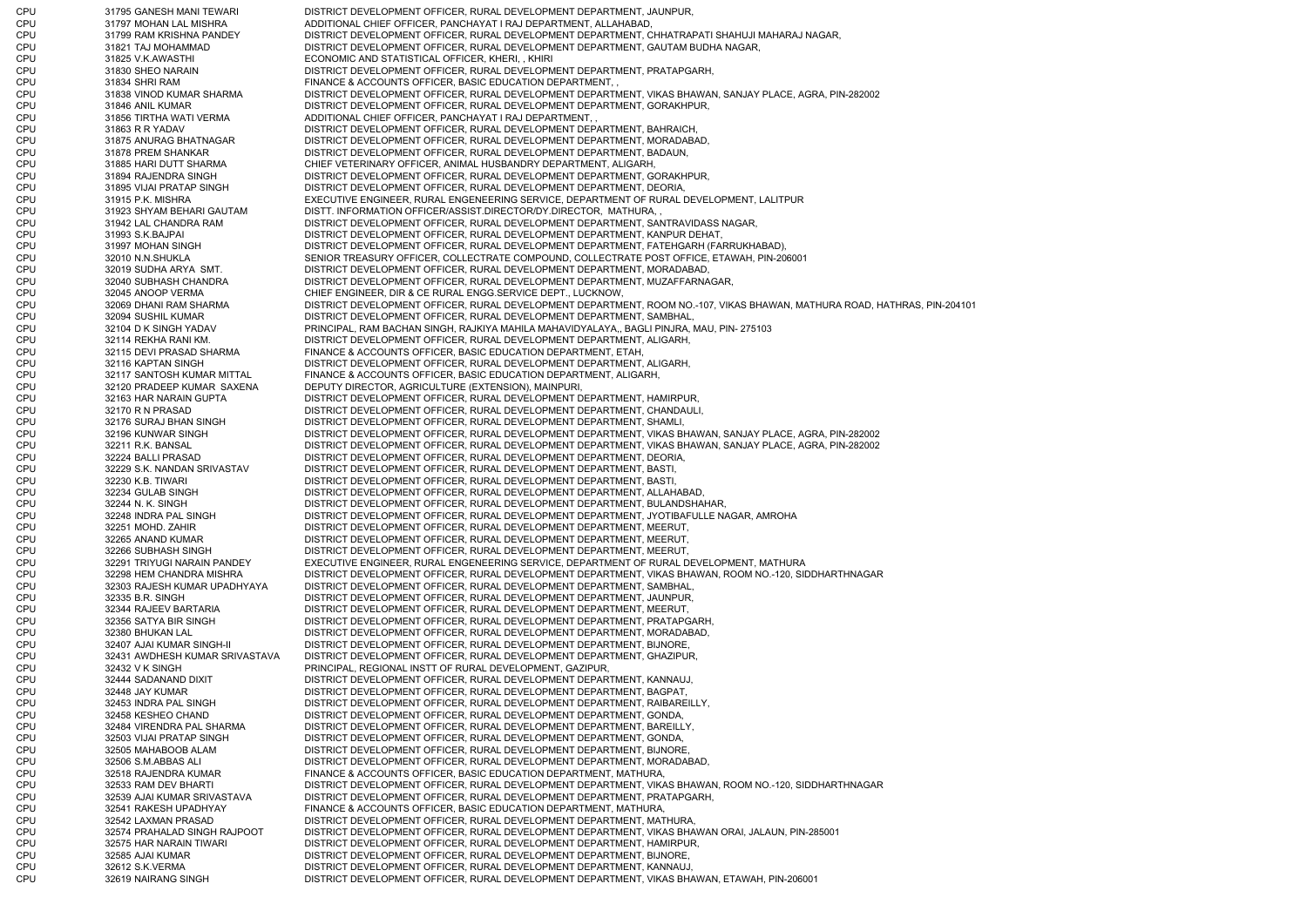CPU 32640 RADHEY SHYAM DISTRICT DEVELOPMENT OFFICER, RURAL DEVELOPMENT DEPARTMENT, MEERUT, CPU 32653 ASHOK KUMAR TYAGI DISTRICT DEVELOPMENT OFFICER, RURAL DEVELOPMENT DEPARTMENT, MUZAFFARNAGAR, CPU 32661 SIYA RAM DISTRICT DEVELOPMENT OFFICER, RURAL DEVELOPMENT DEPARTMENT, VIKAS BHAWAN, CIVIL LINE, FAIZABAD, PIN-224001 CPU 32663 MUSFEEK AHMAD DISTRICT DEVELOPMENT OFFICER, RURAL DEVELOPMENT DEPARTMENT, AZAMGARH, CPU 32668 RAMESH CHAND DISTRICT DEVELOPMENT OFFICER, RURAL DEVELOPMENT DEPARTMENT, BULANDSHAHAR, CPU 32672 SATENDRA SINGH FINANCIAL ADVISER / ASSISTANT ACCOUNTS OFFICER, DIST. PANCHAYATI RAJ (ACCOUNT) OFFICE, PRATAPGARH, CPU 32676 AWDESH KUMAR EXECUTIVE ENGINEER, RURAL ENGENEERING SERIVE DEPARTMENT, BAGPAT, CPU 32694 SHYED MAZID ALI EXECUTIVE ENGINEER, RURAL ENGENEERING SERIVE DEPARTMENT, BAGPAT, CPU 32697 ASHOK KUMAR SHARMA DISTRICT DEVELOPMENT OFFICER, RURAL DEVELOPMENT DEPARTMENT, SAMBHAL, CPU 32703 P.K. DUBEY ADDITIONAL CHIEF OFFICER, PANCHAYAT I RAJ DEPARTMENT, , CPU 32731 KAMLESH KASHYAP (KM.) PRINCIPAL, REGIONAL RURAL DEVELOPMENT INSTITUTE, BAKESHWAR, ETAWAH CPU 32747 SHRI KRISHNA MISHRA FINANCE & ACCOUNTS OFFICER, BASIC EDUCATION DEPARTMENT, RAIBAREILLY, CPU 32753 R.P.SINGH DISTRICT DEVELOPMENT OFFICER, RURAL DEVELOPMENT DEPARTMENT, JAUNPUR, CPU 32761 S.YAR KHAN DISTRICT DEVELOPMENT OFFICER, RURAL DEVELOPMENT DEPARTMENT, BANDA, CPU 32794 S.S.VISHKARMA DISTRICT DEVELOPMENT OFFICER, RURAL DEVELOPMENT DEPARTMENT, ALIGARH, CPU 32817 M.P.SRIVASTAVA EXECUTIVE ENGINEER, MINOR IRRIGATION, DEPARTMENT OF RURAL DEVELOPMENT, ALLAHABAD-2 CPU 32831 SHISHU PAL SINGH DISTRICT DEVELOPMENT OFFICER, RURAL DEVELOPMENT DEPARTMENT, JYOTIBAFULLE NAGAR, AMROHA CPU 32832 KISHORI LAL DISTRICT DEVELOPMENT OFFICER, RURAL DEVELOPMENT DEPARTMENT, BULANDSHAHAR, CPU 32833 SAMPURNA NAND SHUKLA SENIOR TREASURY OFFICER, HARDOI, , CPU 32854 MAHAVIR PRASAD SHARMA DISTRICT DEVELOPMENT OFFICER, RURAL DEVELOPMENT DEPARTMENT, MATHURA, CPU 32891 VIMLESH KUMAR BAJPAYEE FINANCE & ACCOUNTS OFFICER, BASIC EDUCATION DEPARTMENT, , CPU 32924 RAM CHANDRA MISHRA DISTRICT DEVELOPMENT OFFICER, RURAL DEVELOPMENT OFFICE, VIKAS BHAWAN, BARABANKY CPU 32929 PHOOL CHAND GUPTA DISTRICT DEVELOPMENT OFFICER, RURAL DEVELOPMENT DEPARTMENT, MATHURA, CPU 32932 ABDUL QUADIR DISTRICT DEVELOPMENT OFFICER, RURAL DEVELOPMENT DEPARTMENT, SRAVASTI, PIN-271831 CPU 32946 RAM PRAVESH VERMA DISTRICT DEVELOPMENT OFFICER, RURAL DEVELOPMENT DEPARTMENT, PADRAUNA (KUSHI NAGAR), CPU 32959 S.K.AWASTHI DISTRICT AUDIT OFFICER, CO-OPERATIVE SOCIETIES (AUDIT), FATEHPUR, CPU 32965 SHAILENDRA KUMAR SHARMA FINANCE & ACCOUNTS OFFICER, BASIC EDUCATION DEPARTMENT, AGRA, CPU 32966 RAJENDRA PRASAD TRIPATHI DISTRICT DEVELOPMENT OFFICER, RURAL DEVELOPMENT DEPARTMENT, JAUNPUR, CPU 32969 M.K.GUPTA ADDITIONAL CHIEF OFFICER, PANCHAYAT I RAJ DEPARTMENT, CHHATRAPATI , CPU 32970 NASRAT ALI DISTRICT DEVELOPMENT OFFICER, RURAL DEVELOPMENT DEPARTMENT, HAMIRPUR, CPU 32983 KALPANA VERMA (KM.) DISTRICT DEVELOPMENT OFFICER, RURAL DEVELOPMENT DEPARTMENT, MIRZAPUR, CPU 32990 DAYA RAM SHARMA DISTRICT DEVELOPMENT OFFICER, RURAL DEVELOPMENT DEPARTMENT, SITAPUR, CPU 33012 RAMESH CHANDRA COMPETENT AUTHORITY OF THE DISTRICT, TOWN & COUNTRY PLANNING DEPARTMENT, MORADABAD, CPU 33024 VINAI KUMAR AWASTHI DISTRICT DEVELOPMENT OFFICER, RURAL DEVELOPMENT DEPARTMENT, UNNAO, CPU 33027 NARENDRA KUMAR SHARMA DISTRICT DEVELOPMENT OFFICER, RURAL DEVELOPMENT DEPARTMENT, BULANDSHAHAR, CPU 33034 SHASHI KIRAN YADAV (SMT.) DISTRICT DEVELOPMENT OFFICER, RURAL DEVELOPMENT DEPARTMENT, VIKAS BHAWAN, SANJAY PLACE, AGRA, PIN-282002 CPU 33055 SUNIL KUMAR SINGH DISTRICT DEVELOPMENT OFFICER, RURAL DEVELOPMENT DEPARTMENT, JAUNPUR, CPU 33056 MATA DEEN TRIPATHI DISTRICT DEVELOPMENT OFFICER, RURAL DEVELOPMENT DEPARTMENT, MIRZAPUR, CPU 33061 OM PRAKASH SINGH DISTRICT DEVELOPMENT OFFICER, RURAL DEVELOPMENT DEPARTMENT, VIKAS BHAWAN, CIVIL LINE, FAIZABAD, PIN-224001 CPU 33068 DAYA RAM SETH DISTRICT DEVELOPMENT OFFICER, RURAL DEVELOPMENT DEPARTMENT, ALLAHABAD, CPU 33069 GHULAM MOHAMMAD DISTRICT DEVELOPMENT OFFICER, RURAL DEVELOPMENT DEPARTMENT, ALLAHABAD, CPU 33078 VIJAY PAL SINGH DISTRICT DEVELOPMENT OFFICER, RURAL DEVELOPMENT DEPARTMENT, SAHARANPUR, CPU 33080 HAR PAL SINGH DISTRICT DEVELOPMENT OFFICER, RURAL DEVELOPMENT DEPARTMENT, BULANDSHAHAR, CPU 33083 RAMA KANT YADAV DISTRICT DEVELOPMENT OFFICER, RURAL DEVELOPMENT DEPARTMENT, HARDOI, CPU 33096 ARUN KUMAR SINGH DISTRICT DEVELOPMENT OFFICER, RURAL DEVELOPMENT DEPARTMENT, MIRZAPUR, CPU 33101 J.N.SINGH DISTRICT DEVELOPMENT OFFICER, RURAL DEVELOPMENT DEPARTMENT, PADRAUNA (KUSHI NAGAR), CPU 33104 RAM KRIPAL DISTRICT DEVELOPMENT OFFICER, RURAL DEVELOPMENT DEPARTMENT, BASTI, CPU 33106 MANU SWAMI DISTRICT DEVELOPMENT OFFICER, RURAL DEVELOPMENT DEPARTMENT, MUZAFFARNAGAR, CPU 33108 R.K.AGARWAL DISTRICT DEVELOPMENT OFFICER, RURAL DEVELOPMENT DEPARTMENT, MUZAFFARNAGAR, CPU 33110 SUSHIL KUMAR DISTRICT DEVELOPMENT OFFICER, RURAL DEVELOPMENT DEPARTMENT, MUZAFFARNAGAR, CPU 33111 S.K.MITTAL DISTRICT DEVELOPMENT OFFICER, RURAL DEVELOPMENT DEPARTMENT, SHAMLI, CPU 33169 SRIRAM PANDEY DISTRICT DEVELOPMENT OFFICER, RURAL DEVELOPMENT DEPARTMENT, GORAKHPUR, CPU 33170 RAM BHAWAN YADAV DISTRICT DEVELOPMENT OFFICER, RURAL DEVELOPMENT DEPARTMENT, MAHARAJGANJ, PIN-273303 CPU 33171 K.K.SHUKLA DISTRICT DEVELOPMENT OFFICER, RURAL DEVELOPMENT DEPARTMENT, ALLAHABAD, CPU 33172 VINOD KUMAR SRIVASTAVA DISTRICT DEVELOPMENT OFFICER, RURAL DEVELOPMENT DEPARTMENT, GORAKHPUR, CPU 33173 NIRANKAR UPADHYAY DISTRICT DEVELOPMENT OFFICER, RURAL DEVELOPMENT DEPARTMENT, GORAKHPUR, CPU 33182 RAM JI YADAV DISTRICT DEVELOPMENT OFFICER, RURAL DEVELOPMENT DEPARTMENT, GHAZIPUR, CPU 33183 VEER SINGH DISTRICT DEVELOPMENT OFFICER, RURAL DEVELOPMENT DEPARTMENT, BIJNORE, CPU 33205 ANJANI KUMAR SENIOR TREASURY OFFICER, TREASURY AND ACCOUNTS ADMIN DEPTT., BHINGA, SRAVASTI, PIN- 271831 33216 A.K.AGARWAL DISTRICT DEVELOPMENT OFFICER, RURAL DEVELOPMENT DEPARTMENT, ALLAHABAD, CPU 33222 SURENDRA PAL DISTRICT DEVELOPMENT OFFICER, RURAL DEVELOPMENT DEPARTMENT, SAHARANPUR, CPU 33252 NARESH CHAND CHIEF DEVELOPMENT OFFICER, COMMISSIONER/CDO, DISTRICT DEVELOPMENT OFFICE, BIJNORE CPU 33257 OM PRAKASH SHARMA FINANCE & ACCOUNTS OFFICER, BASIC EDUCATION DEPARTMENT, ALIGARH, CPU 33274 A.K.GUPTA DISTRICT DEVELOPMENT OFFICER, RURAL DEVELOPMENT DEPARTMENT, MORADABAD, CPU 33279 RAJENDRA SINGH FINANCE & ACCOUNTS OFFICER, SECONDARY EDUCATION, BULANDSHAHAR, CPU 33298 DURGA PRASAD DISTRICT DEVELOPMENT OFFICER, RURAL DEVELOPMENT DEPARTMENT, BULANDSHAHAR, CPU 33311 VIJAI NATH DWIVEDI DISTRICT DEVELOPMENT OFFICER, RURAL DEVELOPMENT DEPARTMENT, MIRZAPUR, CPU 33335 R.K.DWEVEDI DISTRICT DEVELOPMENT OFFICER, RURAL DEVELOPMENT DEPARTMENT, VIKAS BHAWAN ORAI, JALAUN, PIN-285001 CPU 33343 RANJAN LAL LAWANIA DISTRICT DEVELOPMENT OFFICER, RURAL DEVELOPMENT DEPARTMENT, MATHURA, CPU 33346 D.P.SINGH RAGHAV DISTRICT DEVELOPMENT OFFICER, RURAL DEVELOPMENT DEPARTMENT, ALIGARH, CPU 33347 LEKH RAJ SINGH DISTRICT DEVELOPMENT OFFICER, RURAL DEVELOPMENT DEPARTMENT, BIJNORE, CPU 33359 RAM SHANKER CHAUDHARY DISTRICT DEVELOPMENT OFFICER, RURAL DEVELOPMENT DEPARTMENT, BASTI, CPU 33373 SATYA BRAT PANDEY DISTRICT DEVELOPMENT OFFICER, RURAL DEVELOPMENT DEPARTMENT, DEORIA, CPU 33375 HAMID HUSSAIN FINANCIAL ADVISER / ASSISTANT ACCOUNTS OFFICER, DIST. PANCHAYATI RAJ (ACCOUNT) OFFICE, , CPU 33384 P K SINGH DISTRICT DEVELOPMENT OFFICER, RURAL DEVELOPMENT DEPARTMENT, JAUNPUR,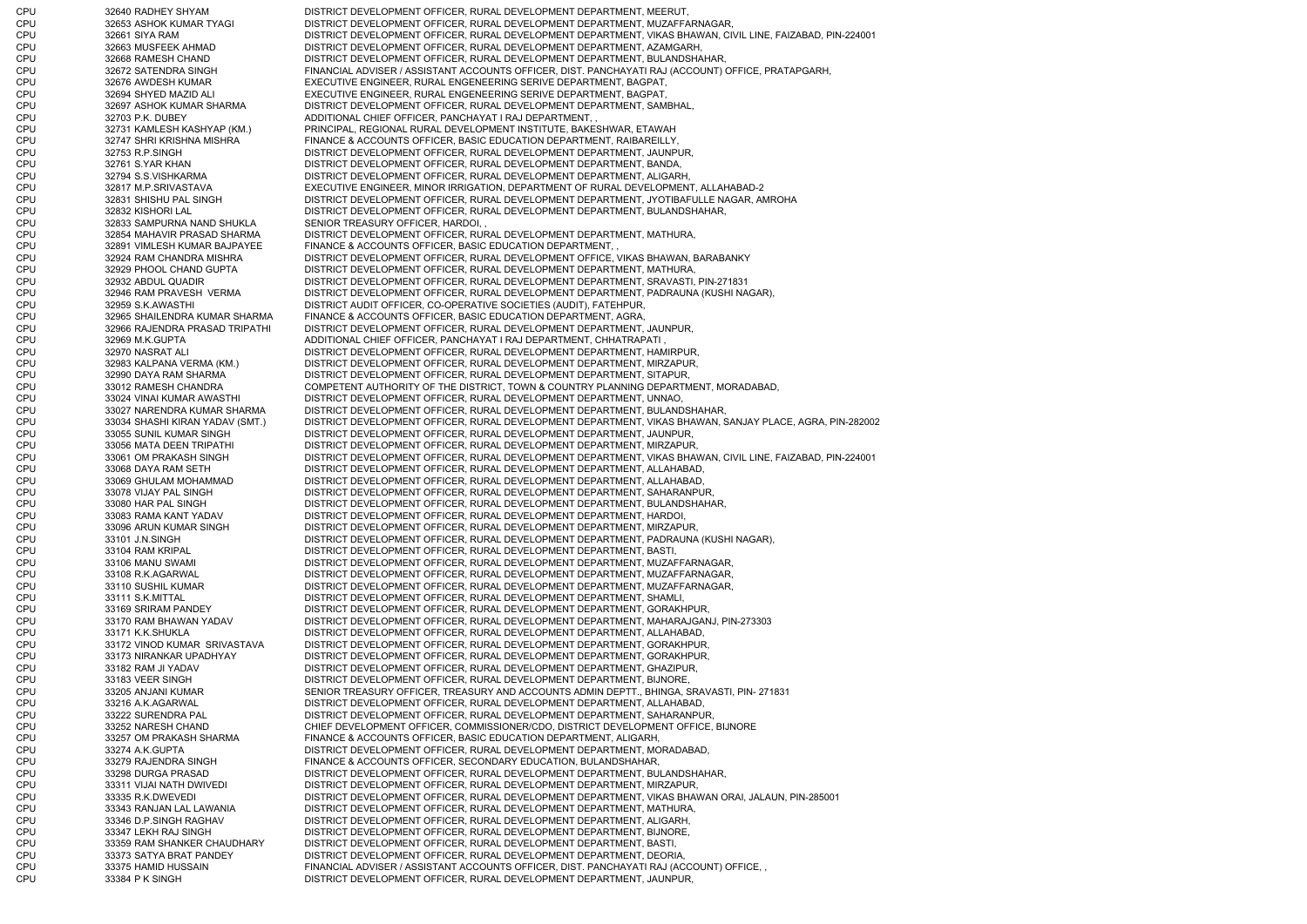CPU 33385 ANIL KUMAR UPADHYAY DISTRICT DEVELOPMENT OFFICER, RURAL DEVELOPMENT DEPARTMENT, JAUNPUR, CPU 33386 D C SRIVASTAV DISTRICT DEVELOPMENT OFFICER, RURAL DEVELOPMENT DEPARTMENT, JAUNPUR, CPU 33389 INDRA PAL SINGH DISTRICT DEVELOPMENT OFFICER, RURAL DEVELOPMENT DEPARTMENT, SHAMLI, CPU 33395 C.P.TRIPATHI DISTRICT DEVELOPMENT OFFICER, RURAL DEVELOPMENT DEPARTMENT, SAHARANPUR, CPU 33399 T.N. PATHAK DISTRICT DEVELOPMENT OFFICER, RURAL DEVELOPMENT DEPARTMENT, GORAKHPUR, CPU 33400 A.K. SINGH DISTRICT DEVELOPMENT OFFICER, RURAL DEVELOPMENT DEPARTMENT, FLAT NO.-302, VIKAS BHAWAN,, SULTANPUR, PIN- 228001 CPU 33403 RAM YAGYA DISTRICT DEVELOPMENT OFFICER, RURAL DEVELOPMENT DEPARTMENT, BASTI, CPU 33412 MUBBEY HASAN DISTRICT DEVELOPMENT OFFICER, RURAL DEVELOPMENT DEPARTMENT, SRAVASTI, PIN-271831 CPU 33423 SUSHIL KUMAR SRIVASTAVA DISTRICT DEVELOPMENT OFFICER, RURAL DEVELOPMENT DEPARTMENT, VARANASI, CPU 33433 RAM CHARITRA YADAV DISTRICT DEVELOPMENT OFFICER, RURAL DEVELOPMENT DEPARTMENT, JAUNPUR, CPU 33434 VIKRAM SINGH DISTRICT DEVELOPMENT OFFICER, RURAL DEVELOPMENT DEPARTMENT, ALIGARH, CPU 33458 SURENDER PAL DISTRICT DEVELOPMENT OFFICER, RURAL DEVELOPMENT DEPARTMENT, MUZAFFARNAGAR, CPU 33462 GIRISH CHATURVEDI DISTRICT DEVELOPMENT OFFICER, RURAL DEVELOPMENT DEPARTMENT, AZAMGARH, CPU 33466 ASHA RANI (SMT) DISTRICT DEVELOPMENT OFFICER, RURAL DEVELOPMENT DEPARTMENT, MEERUT, CPU 33473 SANJAY JAIN DISTRICT DEVELOPMENT OFFICER, RURAL DEVELOPMENT DEPARTMENT, MUZAFFARNAGAR, CPU 33474 SAVITA RANI (SMT) DISTRICT DEVELOPMENT OFFICER, RURAL DEVELOPMENT DEPARTMENT, MUZAFFARNAGAR, CPU 33475 OM DUTT SINGH DISTRICT DEVELOPMENT OFFICER, RURAL DEVELOPMENT DEPARTMENT, BAREILLY, CPU 33483 ASHOK KUMAR DISTRICT DEVELOPMENT OFFICER, RURAL DEVELOPMENT DEPARTMENT, PILIBHIT, CPU 33504 SHER SINGH DISTRICT DEVELOPMENT OFFICER, RURAL DEVELOPMENT DEPARTMENT, BIJNORE, CPU 33505 MAQSOOD AHMAD SIDDIQUE DISTRICT DEVELOPMENT OFFICER, RURAL DEVELOPMENT DEPARTMENT, KAUSHAMBI, CPU 33508 HARI SHANKER SHARMA DISTRICT DEVELOPMENT OFFICER, RURAL DEVELOPMENT DEPARTMENT, MEERUT, CPU 33515 S.K.TYAGI DISTRICT DEVELOPMENT OFFICER, RURAL DEVELOPMENT DEPARTMENT, MUZAFFARNAGAR, CPU 33535 P.K.JAIN DISTRICT DEVELOPMENT OFFICER, RURAL DEVELOPMENT DEPARTMENT, SHAMLI, CPU 33543 JAGDISH PRASAD YADAV EXECUTIVE ENGINEER, RURAL ENGENEERING SERVICE, AKBARPUR, AMBEDKAR NAGAR, PIN-224122 CPU 33544 A.N. MISHRA DISTRICT DEVELOPMENT OFFICER, RURAL DEVELOPMENT DEPARTMENT, JAUNPUR, CPU 33546 HARI BABU DISTRICT DEVELOPMENT OFFICER, RURAL DEVELOPMENT DEPARTMENT, HARDOI, CPU 33551 HIRA LAL DISTRICT DEVELOPMENT OFFICER, RURAL DEVELOPMENT DEPARTMENT, KAUSHAMBI CPU 33554 OM PRAKASH EXECUTIVE ENGINEER, MINOR IRRIGATION, DEPARTMENT OF RURAL DEVELOPMENT, AZAMGARH CPU 33559 P.K. SINGH DISTRICT DEVELOPMENT OFFICER, RURAL DEVELOPMENT DEPARTMENT, PILIBHIT, CPU 33572 A.K.SINGH DISTRICT DEVELOPMENT OFFICER, RURAL DEVELOPMENT DEPARTMENT, PRATAPGARH, CPU 33578 RAKESH CHAND SHUKLA DISTRICT DEVELOPMENT OFFICER, RURAL DEVELOPMENT DEPARTMENT, CHITRAKOOT, CPU 33583 J.N.LAL SRIVASTAVA PRINCIPAL, REGIONAL RURAL DEVELOPMENT INSTITUTE, , CPU 33591 U.S. MISHRA DISTRICT DEVELOPMENT OFFICER, RURAL DEVELOPMENT DEPARTMENT, GORAKHPUR, CPU 33592 SODAN SINGH EXECUTIVE ENGINEER, MINOR IRRIGATION, DEPARTMENT OF RURAL DEVELOPMENT, GHAZIABAD CPU 33596 K.K.SINGH DISTRICT TRAINING OFFICER, DISTRICT TRAINING INSTITUTE, SIDDIQPUR, JAUNPUR CPU 33606 RAM NARAIN BHASKAR DISTRICT DEVELOPMENT OFFICER, RURAL DEVELOPMENT DEPARTMENT, BANDA, CPU 33621 S.K.SRIVASTAVA DR. CHIEF VETERINARY OFFICER, ANIMAL HUSBANDRY DEPARTMENT, MEERUT, CPU 33630 NAR SINGH BAHADUR DISTRICT DEVELOPMENT OFFICER, RURAL DEVELOPMENT DEPARTMENT, PRATAPGARH, CPU 33636 UMESH SARASWAT DISTRICT DEVELOPMENT OFFICER, RURAL DEVELOPMENT DEPARTMENT, MEERUT, CPU 33641 VISHRAM SINGH DISTRICT DEVELOPMENT OFFICER, RURAL DEVELOPMENT DEPARTMENT, HARDOI, CPU 33647 RAJESH KUMAR TYAGI ADDITIONAL CHIEF OFFICER, PANCHAYAT I RAJ DEPARTMENT, SAHARANPUR, CPU 33649 KAMENDRA SINGH DISTRICT DEVELOPMENT OFFICER, RURAL DEVELOPMENT DEPARTMENT, BIJNORE, CPU 33653 RANVEER SINGH DISTRICT DEVELOPMENT OFFICER, RURAL DEVELOPMENT DEPARTMENT, SRAVASTI, PIN-271831 CPU 33658 HARI RAM DISTRICT DEVELOPMENT OFFICER, RURAL DEVELOPMENT DEPARTMENT, GONDA, CPU 33663 NARSINGH BAHADUR SINGH FINANCE & ACCOUNTS OFFICER, BASIC EDUCATION DEPARTMENT, CHHATRAPATI SHAHUJI MAHARAJ NAGAR, CPU 33664 ARVIND KUMAR BAJPAI DISTRICT DEVELOPMENT OFFICER, RURAL DEVELOPMENT DEPARTMENT, RAIBAREILLY, CPU 33667 SACHCHIDA NAND SHUKLA DISTRICT DEVELOPMENT OFFICER, RURAL DEVELOPMENT DEPARTMENT, RAIBAREILLY, CPU 33677 H.P. SINGH CHAUHAN DISTRICT DEVELOPMENT OFFICER, RURAL DEVELOPMENT DEPARTMENT, SONBHADRA, CPU 33687 MAYA SHANKER TEWARI DISTRICT DEVELOPMENT OFFICER, RURAL DEVELOPMENT DEPARTMENT, PRATAPGARH, CPU 33706 RAM MILAN DISTRICT DEVELOPMENT OFFICER, RURAL DEVELOPMENT DEPARTMENT, GORAKHPUR, CPU 33709 D.S.TRIPATHI DISTRICT DEVELOPMENT OFFICER, RURAL DEVELOPMENT DEPARTMENT, BASTI, CPU 33710 JANG BAHADUR SINGH DIRECTOR, AGRICULTURE MARKETING DIRECTORATE, LUCKNOW, CPU 33712 ABDUL WAHID KHAN DISTRICT DEVELOPMENT OFFICER, RURAL DEVELOPMENT DEPARTMENT, BULANDSHAHAR, CPU 33714 RAM BABU MISHRA DISTRICT DEVELOPMENT OFFICER, RURAL DEVELOPMENT DEPARTMENT, HARDOI, CPU 33716 ANIL KUMAR VERMA EXECUTIVE ENGINEER, SARYU CANAL DIVISION - I, IRRIGATION DEPARTMENT, BASTI CPU 33730 V.K.MISHRA DISTRICT DEVELOPMENT OFFICER, RURAL DEVELOPMENT DEPARTMENT, JAUNPUR, CPU 33745 RAJENDRA PANDEY PRINCIPAL, GOVT.GIRLS POST GRADUATE DEGREE COLLEGE, GHAZIPUR, CPU 33746 SURESH SINGH DR. CHIEF VETERINARY OFFICER, ANIMAL HUSBANDRY DEPARTMENT, GORAKHPUR, CPU 33757 SANTOSH KUMAR SRIVASTAVA DISTRICT DEVELOPMENT OFFICER, RURAL DEVELOPMENT DEPARTMENT, GORAKHPUR, CPU 33764 RAJENDRA PRASAD DISTRICT DEVELOPMENT OFFICER, RURAL DEVELOPMENT DEPARTMENT, HARDOI, CPU 33769 ARUN KUMAR SRIVASTAVA DISTRICT DEVELOPMENT OFFICER, RURAL DEVELOPMENT DEPARTMENT, SANTRAVIDASS NAGAR, CPU 33773 ASHOK KUMAR TRIVEDI DISTRICT DEVELOPMENT OFFICER, RURAL DEVELOPMENT DEPARTMENT, LAKHIMPUR KHIRI, CPU 33785 SHYAM SINGH DISTRICT DEVELOPMENT OFFICER, RURAL DEVELOPMENT DEPARTMENT, LUCKNOW, CPU 33796 K.K.SRIVASTAVA EXECUTIVE ENGINEER, RURAL ENGENEERING SERVICE, DEPARTMENT OF RURAL DEVELOPMENT, FIROZABAD CPU 33800 H.S.MAITHIL DISTRICT DEVELOPMENT OFFICER, RURAL DEVELOPMENT DEPARTMENT, KANPUR DEHAT, CPU 33805 VIJAI KUMAR CHIEF VETERINARY OFFICER, ANIMAL HUSBANDRY DEPARTMENT, BAREILLY, CPU 33806 OMESHWAR SWAROOP DISTRICT DEVELOPMENT OFFICER, RURAL DEVELOPMENT DEPARTMENT, BADAUN, CPU 33811 SUSHILA SINGH SMT. COMMISSIONER, RURAL DEVELOPMENT DEPARTMENT, LUCKNOW-2, CPU 33834 SUDHIR KUMAR SHARMA DISTRICT DEVELOPMENT OFFICER, RURAL DEVELOPMENT DEPARTMENT, BULANDSHAHAR, CPU 33853 SHIV SWAROOP GUPTA DISTRICT DEVELOPMENT OFFICER, RURAL DEVELOPMENT DEPARTMENT, KANPUR DEHAT, CPU 33872 OMPRAKASH DWIVEDI EXECUTIVE ENGINEER, RURAL ENGINEERING SERVICES, DIVISION-CHITRAKOOT,, RURAL ENGINEERING SERVICES DEPARTMENT CPU 33893 V.K.PATHAK DISTRICT DEVELOPMENT OFFICER, RURAL DEVELOPMENT DEPARTMENT, VIKAS BHAWAN, CIVIL LINE, FAIZABAD, PIN-224001 CPU 33906 J.P.SHUKLA DISTRICT DEVELOPMENT OFFICER, RURAL DEVELOPMENT DEPARTMENT, ALLAHABAD, CPU 33907 MOHAN VERMA CHIEF ENGINEER, DIR & CE RURAL ENGG.SERVICE DEPT., LUCKNOW, CPU 33909 RAM SAMOKHAN DIRECTOR, ECONOMIC & STATISTICS CELL, STATE PLANNING INSTITUTE,UP, LUCKNOW-2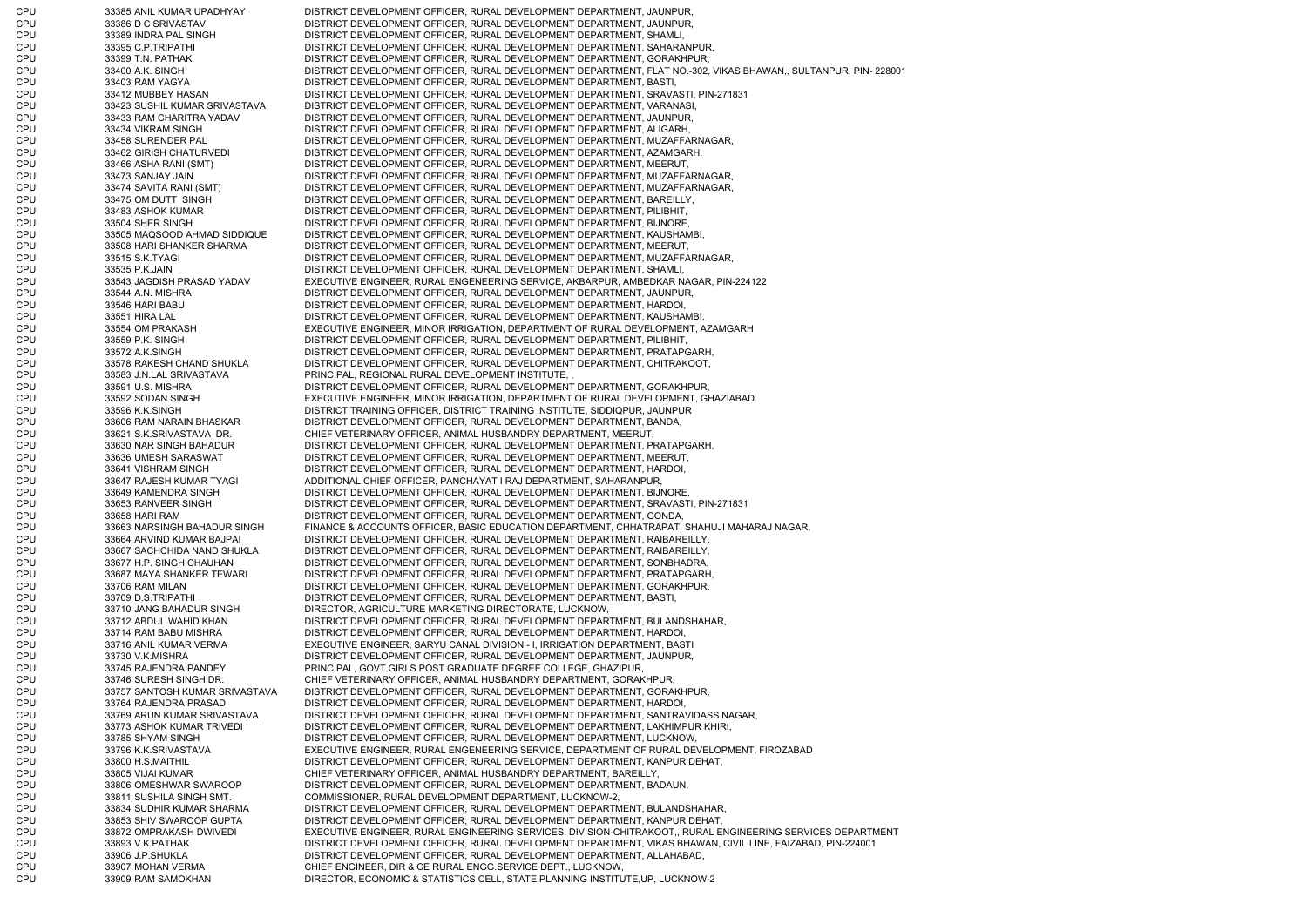CPU 33914 PAVAN KUMAR GUPTA ECONOMIC AND STATISTICAL OFFICER, BASTI, BASTI, CPU 33927 SOHAN PAL DISTRICT PANCHAYATI RAJ OFFICER, BUDAUN, , CPU 33937 RAJEEV KUMAR GUPTA DISTRICT DEVELOPMENT OFFICER, RURAL DEVELOPMENT DEPARTMENT, JYOTIBAFULLE NAGAR, AMROHA CPU 33942 SUDAMA SHARAN DISTRICT DEVELOPMENT OFFICER, RURAL DEVELOPMENT DEPARTMENT, VIKAS BHAWAN ORAI, JALAUN, PIN-285001 CPU 33949 CHARAN SINGH YADAV DR. DIRECTOR, DIRCTOR OF ANIMAL HUSBANDRY, , CPU 33951 INDRAJ SINGH DISTRICT DEVELOPMENT OFFICER, RURAL DEVELOPMENT DEPARTMENT, SAMBHAL, CPU 33968 VINOD KUMAR SRIVASTAVA DISTRICT DEVELOPMENT OFFICER, RURAL DEVELOPMENT DEPARTMENT, SANTKABIR NAGAR, CPU 33972 UMESH KUMAR DISTRICT DEVELOPMENT OFFICER, RURAL DEVELOPMENT DEPARTMENT, SAMBHAL, CPU 33976 J.C.LABHIYAN EXECUTIVE ENGINEER, MINOR IRRIGATION, DEPARTMENT OF RURAL DEVELOPMENT, MORADABAD CPU 33980 A.K.PANDAY DISTRICT DEVELOPMENT OFFICER, RURAL DEVELOPMENT DEPARTMENT, RAIBAREILLY, CPU 33993 S.ISLAM DISTRICT DEVELOPMENT OFFICER, RURAL DEVELOPMENT DEPARTMENT, GHAZIPUR, CPU 33995 R.HASNAIN FINANCE & ACCOUNTS OFFICER, BASIC EDUCATION DEPARTMENT, RAIBAREILLY, CPU 34012 VIMLA DEVI DISTRICT DEVELOPMENT OFFICER, RURAL DEVELOPMENT DEPARTMENT, BASTI, CPU 34029 M.K. YADAV DISTRICT DEVELOPMENT OFFICER, RURAL DEVELOPMENT DEPARTMENT, SITAPUR, CPU 34043 S.C.S.SOMWANSI DISTRICT DEVELOPMENT OFFICER, RURAL DEVELOPMENT DEPARTMENT, HARDOI, CPU 34045 SUNIL KUMAR SAXENA DISTRICT DEVELOPMENT OFFICER, RURAL DEVELOPMENT DEPARTMENT, BAREILLY, CPU 34061 AVINASH KUMAR SRIVASTAVA DISTRICT DEVELOPMENT OFFICER, RURAL DEVELOPMENT DEPARTMENT, SANTKABIR NAGAR, CPU 34072 HARISH NARAIN GUPTA DISTRICT DEVELOPMENT OFFICER, RURAL DEVELOPMENT DEPARTMENT, SANTKABIR NAGAR, CPU 34086 KESHAO RAM EXECUTIVE ENGINEER, MINOR IRRIGATION, DEPARTMENT OF RURAL DEVELOPMENT, AZAMGARH CPU 34098 ASHOK KUMAR DISTRICT DEVELOPMENT OFFICER, RURAL DEVELOPMENT DEPARTMENT, VARANASI, CPU 34099 SANTOSH KUMAR YADAV DISTRICT PANCHAYATI RAJ OFFICER, LUCKNOW, , CPU 34110 RAJENDRA SINGH FINANCE & ACCOUNTS OFFICER, BASIC EDUCATION DEPARTMENT, LAL DIGGI, KILA STATION ROAD, HATHRAS, PIN-204101 CPU 34112 ASHOK KUMAR DISTRICT DEVELOPMENT OFFICER, RURAL DEVELOPMENT DEPARTMENT, ALLAHABAD, CPU 34113 P.K.SRIVASTAVA DISTRICT DEVELOPMENT OFFICER, RURAL DEVELOPMENT DEPARTMENT, LUCKNOW, CPU 34116 DESH RAJ SINGH FINANCE & ACCOUNTS OFFICER, BASIC EDUCATION DEPARTMENT, BULANDSHAHAR, CPU 34121 DILIP KUMAR SHARMA DISTRICT DEVELOPMENT OFFICER, RURAL DEVELOPMENT DEPARTMENT, VIKAS BHAWAN ORAI, JALAUN, PIN-285001 CPU 34124 AMAR NATH MISHRA DISTRICT DEVELOPMENT OFFICER, RURAL DEVELOPMENT DEPARTMENT, SANTKABIR NAGAR, CPU 34142 HARIDWAR GUPTA DISTRICT DEVELOPMENT OFFICER, RURAL DEVELOPMENT DEPARTMENT, MAHARAJGANJ, PIN-273303 CPU 34155 A.P.TRIPATHI DISTRICT PANCHAYATI RAJ OFFICER, SHAHJAHANPUR, , CPU 34175 KAMTA PRASAD SAHU DISTRICT DEVELOPMENT OFFICER, RURAL DEVELOPMENT DEPARTMENT, HAMIRPUR, CPU 34177 ARUN KUMAR DISTRICT DEVELOPMENT OFFICER, RURAL DEVELOPMENT DEPARTMENT, HAMIRPUR, CPU 34179 NAUSHI (KM.) DISTRICT DEVELOPMENT OFFICER, RURAL DEVELOPMENT DEPARTMENT, HAMIRPUR, CPU 34187 KIRPAL SINGH DISTRICT DEVELOPMENT OFFICER, RURAL DEVELOPMENT DEPARTMENT, JYOTIBAFULLE NAGAR, AMROHA CPU 34192 CHANDRAMA PRASAD CHIEF VETERINARY OFFICER, ANIMAL HUSBANDRY DEPARTMENT, VIKAS BHAWAN, KHIRI ROAD, PO.- LAKHIMPUR, LAKHIMPUR KHIRI, PIN-262701 CPU 34196 JHULLUR SINGH DISTRICT DEVELOPMENT OFFICER, RURAL DEVELOPMENT DEPARTMENT, FLAT NO.-302, VIKAS BHAWAN,, SULTANPUR, PIN- 228001 CPU 34202 RAM KISHUN DISTRICT DEVELOPMENT OFFICER, RURAL DEVELOPMENT DEPARTMENT, RAIBAREILLY, CPU 34212 NEELAM RANI KM. DISTRICT DEVELOPMENT OFFICER, RURAL DEVELOPMENT DEPARTMENT, MUZAFFARNAGAR, CPU 34213 ARVIND KUMAR DISTRICT DEVELOPMENT OFFICER, RURAL DEVELOPMENT DEPARTMENT, MUZAFFARNAGAR, CPU 34218 RAM BAHADUR SINGH DISTRICT PANCHAYATI RAJ OFFICER, BAHRAICH, , CPU 34226 GANESH SINGH DISTRICT DEVELOPMENT OFFICER, RURAL DEVELOPMENT DEPARTMENT, AZAMGARH, CPU 34227 SHEO NARAIN DISTRICT DEVELOPMENT OFFICER, RURAL DEVELOPMENT DEPARTMENT, AZAMGARH, CPU 34228 LALJEE RAM ADDITIONAL CHIEF OFFICER, PANCHAYAT I RAJ DEPARTMENT, AZAMGARH, CPU 34235 B.B.JOSHI DISTRICT DEVELOPMENT OFFICER, RURAL DEVELOPMENT OFFICE, VIKAS BHAWAN, BARABANKY CPU 34236 S.K.KHARE UNDER SECRETARY, SACHIVALAYA PRASHASHAN, ACCOUNTS DEPARTMENT, LUCKNOW-2 CPU 34243 SUNIL KUMAR PANDAY DISTRICT PANCHAYATI RAJ OFFICER, HARDOI, CPU 34256 NARENDRA MOHAN FINANCE & ACCOUNTS OFFICER, BASIC EDUCATION DEPARTMENT, BULANDSHAHAR, CPU 34257 HAR NANDAN PATEL DISTRICT DEVELOPMENT OFFICER, RURAL DEVELOPMENT DEPARTMENT, JAUNPUR, CPU 34269 R.N.TRIPATHI DISTRICT DEVELOPMENT OFFICER, RURAL DEVELOPMENT DEPARTMENT, VIKAS BHAWAN, SANJAY PLACE, AGRA, PIN-282002 CPU 34288 M.P.SINGH TOMAR DISTRICT DEVELOPMENT OFFICER, RURAL DEVELOPMENT DEPARTMENT, SHAHJAHANPUR, CPU 34293 SHEO KUMAR MISHRA DISTRICT DEVELOPMENT OFFICER, RURAL DEVELOPMENT DEPARTMENT, BASTI, CPU 34310 S.S.SHUKLA DISTRICT DEVELOPMENT OFFICER, RURAL DEVELOPMENT DEPARTMENT, HARDOI, CPU 34313 NAV RATAN DISTRICT DEVELOPMENT OFFICER, RURAL DEVELOPMENT DEPARTMENT, AZAMGARH, CPU 34316 S.S.YADAV ECONOMIC AND STATISTICAL OFFICER, GHAZIPUR, GAZIPUR, CPU 34319 RAM KRISHNA DISTRICT DEVELOPMENT OFFICER, RURAL DEVELOPMENT DEPARTMENT, HARDOI, CPU 34322 M.S.SIDDIQUE EXECUTIVE ENGINEER, RURAL ENGENEERING SERVICE, DEPARTMENT OF RURAL DEVELOPMENT, AGRA CPU 34328 AMAR SINGH DISTRICT DEVELOPMENT OFFICER, RURAL DEVELOPMENT DEPARTMENT, RAIBAREILLY, CPU 34330 I.A.KHAN DISTT. INFORMATION OFFICER/ASSIST.DIRECTOR/DY.DIRECTOR, RAIBAREILLY, CPU 34331 R.N.MAURYA DISTRICT DEVELOPMENT OFFICER, RURAL DEVELOPMENT DEPARTMENT, RAIBAREILLY, CPU 34341 PAWAN KUMAR SHARMA DISTRICT DEVELOPMENT OFFICER, RURAL DEVELOPMENT DEPARTMENT, GAUTAM BUDHA NAGAR, CPU 34346 KRIPA RAM TEWARI DISTRICT DEVELOPMENT OFFICER, RURAL DEVELOPMENT DEPARTMENT, HAMIRPUR, CPU 34348 M.M.SIDDIQUI DISTRICT DEVELOPMENT OFFICER, RURAL DEVELOPMENT DEPARTMENT, ALLAHABAD, CPU 34357 GAJENDRA BAHADUR SRIVASTAVA DISTRICT DEVELOPMENT OFFICER, RURAL DEVELOPMENT DEPARTMENT, GONDA, CPU 34359 DUKHI RAM DISTRICT DEVELOPMENT OFFICER, RURAL DEVELOPMENT DEPARTMENT, GONDA, CPU 34363 BHARAT SINGH DISTRICT DEVELOPMENT OFFICER, RURAL DEVELOPMENT DEPARTMENT, ALIGARH, CPU 34365 R.K.TEWARI DISTRICT DEVELOPMENT OFFICER, RURAL DEVELOPMENT DEPARTMENT, AZAMGARH, CPU 34366 HIRA LAL DISTRICT DEVELOPMENT OFFICER, RURAL DEVELOPMENT DEPARTMENT, AZAMGARH, CPU 34368 M.D.VERMA DR. DISTRICT PANCHAYATI RAJ OFFICER, BAHRAICH, CPU 34373 VED PRAKASH KATIYAR DISTRICT DEVELOPMENT OFFICER, RURAL DEVELOPMENT DEPARTMENT, KANNAUJ, CPU 34380 SURENDRA KUMAR YADAV DISTRICT DEVELOPMENT OFFICER, RURAL DEVELOPMENT DEPARTMENT, CHHATRAPATI SHAHUJI MAHARAJ NAGAR, CPU 34394 OM PAL SINGH DISTRICT PROBATION OFFICER, MEERUT, CPU 34399 R.N. SRIVASTVA DISTRICT DEVELOPMENT OFFICER, RURAL DEVELOPMENT DEPARTMENT, RAIBAREILLY, CPU 34424 R.S.SONKAR DISTRICT DEVELOPMENT OFFICER, RURAL DEVELOPMENT DEPARTMENT, RAIBAREILLY, CPU 34429 SHIV KUMAR SONI DISTRICT DEVELOPMENT OFFICER, RURAL DEVELOPMENT DEPARTMENT, GONDA, CPU 34430 S.K.PANDEY DISTRICT DEVELOPMENT OFFICER, RURAL DEVELOPMENT DEPARTMENT, GONDA, CPU 34437 A.K.MISHRA DISTRICT DEVELOPMENT OFFICER, RURAL DEVELOPMENT DEPARTMENT, JAUNPUR,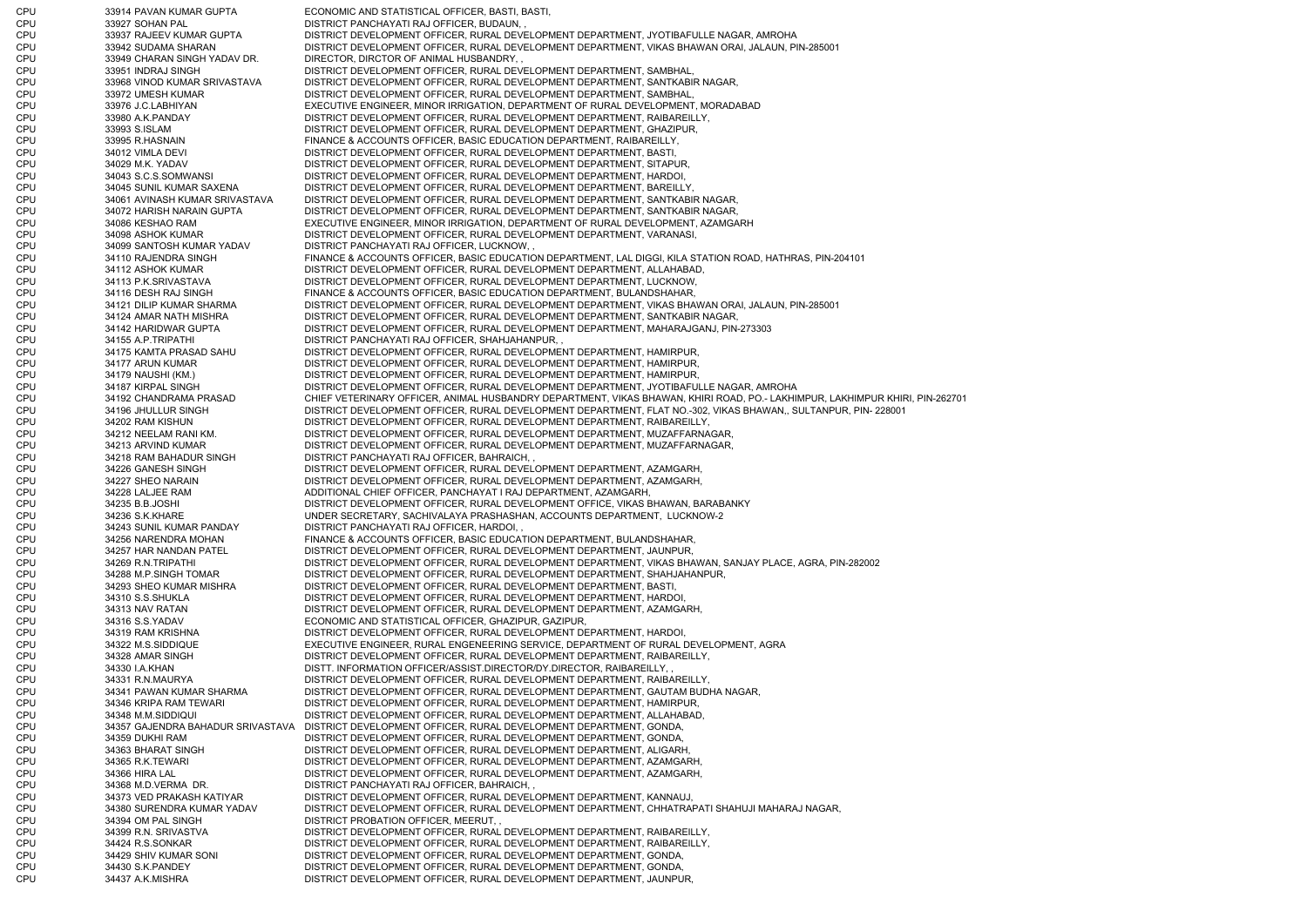CPU 34444 NARENDRA SINGH CHAUHAN DISTRICT DEVELOPMENT OFFICER, RURAL DEVELOPMENT DEPARTMENT, BAGPAT, CPU 34446 VIJAI BAHADUR LAL DISTRICT DEVELOPMENT OFFICER, RURAL DEVELOPMENT DEPARTMENT, CHANDAULI, CPU 34465 BHEEKHAM SINGH DISTRICT DEVELOPMENT OFFICER, RURAL DEVELOPMENT DEPARTMENT, BAREILLY, CPU 34467 DIVAKAR PANDEY DISTRICT DEVELOPMENT OFFICER, RURAL DEVELOPMENT DEPARTMENT, GHAZIPUR, CPU 34474 R.S.NIRALA DISTRICT DEVELOPMENT OFFICER, RURAL DEVELOPMENT DEPARTMENT, VIKAS BHAWAN ORAI, JALAUN, PIN-285001 CPU 34476 BRIJESH KUMAR SINGH FINANCE & ACCOUNTS OFFICER, BASIC EDUCATION DEPARTMENT, , CPU 34478 MOHD.IKRAM ANSARI DISTRICT DEVELOPMENT OFFICER, RURAL DEVELOPMENT DEPARTMENT, SITAPUR, CPU 34479 R.P.SINGH DISTRICT DEVELOPMENT OFFICER, RURAL DEVELOPMENT DEPARTMENT, SAHARANPUR, CPU 34491 SURENDRA DATT DEVRANI DISTRICT DEVELOPMENT OFFICER, RURAL DEVELOPMENT DEPARTMENT, SITAPUR, CPU 34500 AMAR SINGH DIRECTOR, MINERAL & MINING DIRECTORATE &, REGIONAL OFFICE,, LUCKNOW CPU 34509 KAMLESH KUMAR DWIVEDI DISTRICT DEVELOPMENT OFFICER, RURAL DEVELOPMENT DEPARTMENT, RAIBAREILLY, CPU 34510 R K YADAV DISTRICT DEVELOPMENT OFFICER, RURAL DEVELOPMENT DEPARTMENT, JAUNPUR, CPU 34545 JAGANNATH SINGH SENIOR TREASURY OFFICER, LUCKNOW, CPU 34549 GIRISH KUMAR SRIVASTAVA DISTRICT DEVELOPMENT OFFICER, RURAL DEVELOPMENT DEPARTMENT, VIKAS BHAWAN, ROOM NO.-120, SIDDHARTHNAGAR CPU 34551 NINHKOO RAM DISTRICT DEVELOPMENT OFFICER, RURAL DEVELOPMENT DEPARTMENT, BASTI, CPU 34560 PEER MOHD. DISTRICT DEVELOPMENT OFFICER, RURAL DEVELOPMENT DEPARTMENT, HAMIRPUR, CPU 34564 R.S.ANAND DISTRICT DEVELOPMENT OFFICER, RURAL DEVELOPMENT DEPARTMENT, BAREILLY, CPU 34570 ASHOK KUMAR GUPTA DISTRICT PANCHAYATI RAJ OFFICER, MATHURA, CPU 34572 GAJENDER SINGH ASSISTANT COMMISIONER TRADE TAX, ADMINISTRATION, MEERUT, CPU 34573 ANIL KUMAR DISTRICT DEVELOPMENT OFFICER, RURAL DEVELOPMENT DEPARTMENT, PRATAPGARH, CPU 34605 PHOOL CHAND PAL DISTRICT DEVELOPMENT OFFICER, RURAL DEVELOPMENT DEPARTMENT, JAUNPUR, CPU 34607 RAGHU RAJ BAHADUR SINGH DISTRICT DEVELOPMENT OFFICER, RURAL DEVELOPMENT DEPARTMENT, JAUNPUR, CPU 34626 KULDEEP SINGH DISTRICT PANCHAYATI RAJ OFFICER, BANDA, CPU 34633 RAM BARAN VERMA DISTRICT DEVELOPMENT OFFICER, RURAL DEVELOPMENT DEPARTMENT, BAHRAICH, CPU 34635 SHASHI DEVI (SMT.) DISTRICT DEVELOPMENT OFFICER, RURAL DEVELOPMENT DEPARTMENT, FLAT NO.-302, VIKAS BHAWAN,, SULTANPUR, PIN- 228001<br>CPU 34636 AWADH PRAKASH PANDAY DISTRICT DEVELOPMENT OFFICER. RURAL DEVELOPMENT DE 34636 AWADH PRAKASH PANDAY DISTRICT DEVELOPMENT OFFICER, RURAL DEVELOPMENT DEPARTMENT, GONDA, CPU 34639 S.P.SINGH DISTRICT DEVELOPMENT OFFICER, RURAL DEVELOPMENT DEPARTMENT, CHITRAKOOT, CPU 34647 RAM KEDAR PAL DISTRICT DEVELOPMENT OFFICER, RURAL DEVELOPMENT DEPARTMENT, CHHATRAPATI SHAHUJI MAHARAJ NAGAR, CPU 34648 JAI KRISHAN YADAV DISTRICT HANDICAPPED WELFARE OFFICER, HANDICAPPED WELFARE OFFICE, CPU 34656 J.P. MISHRA DISTRICT DEVELOPMENT OFFICER, RURAL DEVELOPMENT DEPARTMENT, GORAKHPUR, CPU 34657 MISHRI LAL DISTRICT DEVELOPMENT OFFICER, RURAL DEVELOPMENT DEPARTMENT, MAHARAJGANJ, PIN-273303 CPU 34693 GIRIJESH MANI TRIPATHI EXECUTIVE ENGINEER, RURAL ENGENEERING SERVICE, DEPARTMENT OF RURAL DEVELOPMENT, GONDA CPU 34694 VISHNU DEO PATEL DISTRICT DEVELOPMENT OFFICER, RURAL DEVELOPMENT DEPARTMENT, MAHARAJGANJ, PIN-273303 CPU 34696 BRIJ NANDAN SAXENA DISTRICT PANCHAYATI RAJ OFFICER, BANDA, CPU 34697 SARFRAJ AHMAD KHAN DISTRICT DEVELOPMENT OFFICER, RURAL DEVELOPMENT DEPARTMENT, GORAKHPUR, CPU 34702 MOHD. UMAR SIDDIQUI DISTRICT DEVELOPMENT OFFICER, RURAL DEVELOPMENT DEPARTMENT, SHAHJAHANPUR, CPU 34703 S.R.SINGH CHAUHAN DISTRICT DEVELOPMENT OFFICER, RURAL DEVELOPMENT DEPARTMENT, SITAPUR, CPU 34725 ANAS AHMAD KHAN EXECUTIVE ENGINEER, PROVISIONAL DIVISION, PUBLIC WORKS DEPARTMENT, FIROZABAD CPU 34727 R.P.GUPTA EXECUTIVE ENGINEER, RURAL ENGENEERING SERVICE, DEPARTMENT OF RURAL DEVELOPMENT, ETAH CPU 34730 P.K.SRIVASTAVA DISTRICT PANCHAYATI RAJ OFFICER, LUCKNOW, , CPU 34731 NARENDRA KUMAR KHARE DISTRICT DEVELOPMENT OFFICER, RURAL DEVELOPMENT DEPARTMENT, BANDA, CPU 34737 RAKESH CHAND RASTOGI DISTRICT DEVELOPMENT OFFICER, RURAL DEVELOPMENT DEPARTMENT, SITAPUR, CPU 34747 DAYA NAND DISTRICT AUDIT OFFICER, CO-OPERATIVE SOCIETIES (AUDIT), CPU 34757 MANAI RAM DISTRICT DEVELOPMENT OFFICER, RURAL DEVELOPMENT DEPARTMENT, GHAZIPUR, CPU 34765 SUBODH KUMAR SHARMA EXECUTIVE ENGINEER, RURAL ENGENEERING SERVICE, DEPARTMENT OF RURAL DEVELOPMENT, ALIGARH CPU 34780 RAJ KUMAR DISTRICT DEVELOPMENT OFFICER, RURAL DEVELOPMENT DEPARTMENT, MUZAFFARNAGAR, CPU 34781 CHARAT LAL PAL DISTRICT DEVELOPMENT OFFICER, RURAL DEVELOPMENT DEPARTMENT, SHAMLI, CPU 34784 UDAI SHANKAR TRIPATHI FINANCE & ACCOUNTS OFFICER, BASIC EDUCATION DEPARTMENT, HAMIRPUR, CPU 34790 PRATIMA CHATURVEDI (KM.) DISTRICT DEVELOPMENT OFFICER, RURAL DEVELOPMENT DEPARTMENT, JHANSI, 34792 R.K.SRIVASTAVA ADDITIONAL CHIEF OFFICER, PANCHAYAT I RAJ DEPARTMENT, CPU 34793 AJAY KUMAR AWASTHI DISTRICT DEVELOPMENT OFFICER, RURAL DEVELOPMENT DEPARTMENT, RAIBAREILLY, CPU 34807 SUKRAM PAL PAWAR DISTRICT DEVELOPMENT OFFICER, RURAL DEVELOPMENT DEPARTMENT, BAGPAT, CPU 34808 DEVENDER SINGH YADAV DISTRICT DEVELOPMENT OFFICER, RURAL DEVELOPMENT DEPARTMENT, BAGPAT, CPU 34811 CHANDRIKA PRASAD DISTRICT DEVELOPMENT OFFICER, RURAL DEVELOPMENT DEPARTMENT, GONDA, CPU 34813 RAKESH KUMAR DISTRICT DEVELOPMENT OFFICER, RURAL DEVELOPMENT DEPARTMENT, MEERUT, CPU 34816 RAM DAYAL DISTRICT PANCHAYATI RAJ OFFICER, RAIBAREILLY CPU 34818 ASHOK KUMAR VERMA DISTRICT DEVELOPMENT OFFICER, RURAL DEVELOPMENT DEPARTMENT, VIKAS BHAWAN, SANJAY PLACE, AGRA, PIN-282002 CPU 34824 ANAND SINGH DISTRICT DEVELOPMENT OFFICER, RURAL DEVELOPMENT DEPARTMENT, BAGPAT, CPU 34828 JAGVEER SINGH DISTRICT DEVELOPMENT OFFICER, RURAL DEVELOPMENT DEPARTMENT, RAIBAREILLY, CPU 34829 S.P.ARYA DISTRICT DEVELOPMENT OFFICER, RURAL DEVELOPMENT DEPARTMENT, MEERUT, CPU 34837 RAJENDRA KUMAR SHARMA FINANCE & ACCOUNTS OFFICER, SECONDARY EDUCATION, BULANDSHAHAR, CPU 34842 NAR SINGH NARAYAN DISTRICT DEVELOPMENT OFFICER, RURAL DEVELOPMENT DEPARTMENT, BASTI, CPU 34843 RAM SURESH DISTRICT DEVELOPMENT OFFICER, RURAL DEVELOPMENT DEPARTMENT, SANTKABIR NAGAR, CPU 34851 K K PILANIA EXECUTIVE ENGINEER, RURAL ENGENEERING SERVICE, DEPARTMENT OF RURAL DEVELOPMENT, SAHARANPUR CPU 34853 R.K.BHARGAWA DISTRICT DEVELOPMENT OFFICER, RURAL DEVELOPMENT DEPARTMENT, VIKAS BHAWAN, ROOM NO.-120, SIDDHARTHNAGAR CPU 34858 RAM CHANDRA YADAV DISTRICT DEVELOPMENT OFFICER, RURAL DEVELOPMENT DEPARTMENT, SANTKABIR NAGAR, CPU 34869 PURAN CHANDRA DISTRICT DEVELOPMENT OFFICER, RURAL DEVELOPMENT DEPARTMENT, JHANSI, CPU 34870 DEVMATI KM. ADDITIONAL CHIEF OFFICER, PANCHAYAT I RAJ DEPARTMENT, , CPU 34871 KUSUM LATA SMT. ADDITIONAL CHIEF OFFICER, PANCHAYAT I RAJ DEPARTMENT, , CPU 34878 RAM CHANDRA ADDITIONAL CHIEF OFFICER, PANCHAYAT I RAJ DEPARTMENT, BANDA, CPU 34898 ASHOK KUMAR SINGH DR. CHIEF VETERINARY OFFICER, ANIMAL HUSBANDRY DEPARTMENT, BANDA, CPU 34906 SUNDER PAL REGIONAL ACCOUNTS OFFICER, DEPARTMENT OF FOOD & CIVIL SUPPLIES, MEERUT, CPU 34907 CHANDRA PAL YADAV DISTRICT DEVELOPMENT OFFICER, RURAL DEVELOPMENT DEPARTMENT, BAGPAT, CPU 34908 RAMESH PAL SINGH DISTRICT DEVELOPMENT OFFICER, RURAL DEVELOPMENT DEPARTMENT, MEERUT, CPU 34909 V.K.GUPTA DISTRICT MINORITY WELFARE OFFICER, MINORITY WELFARE DEPARTMENT, MEERUT,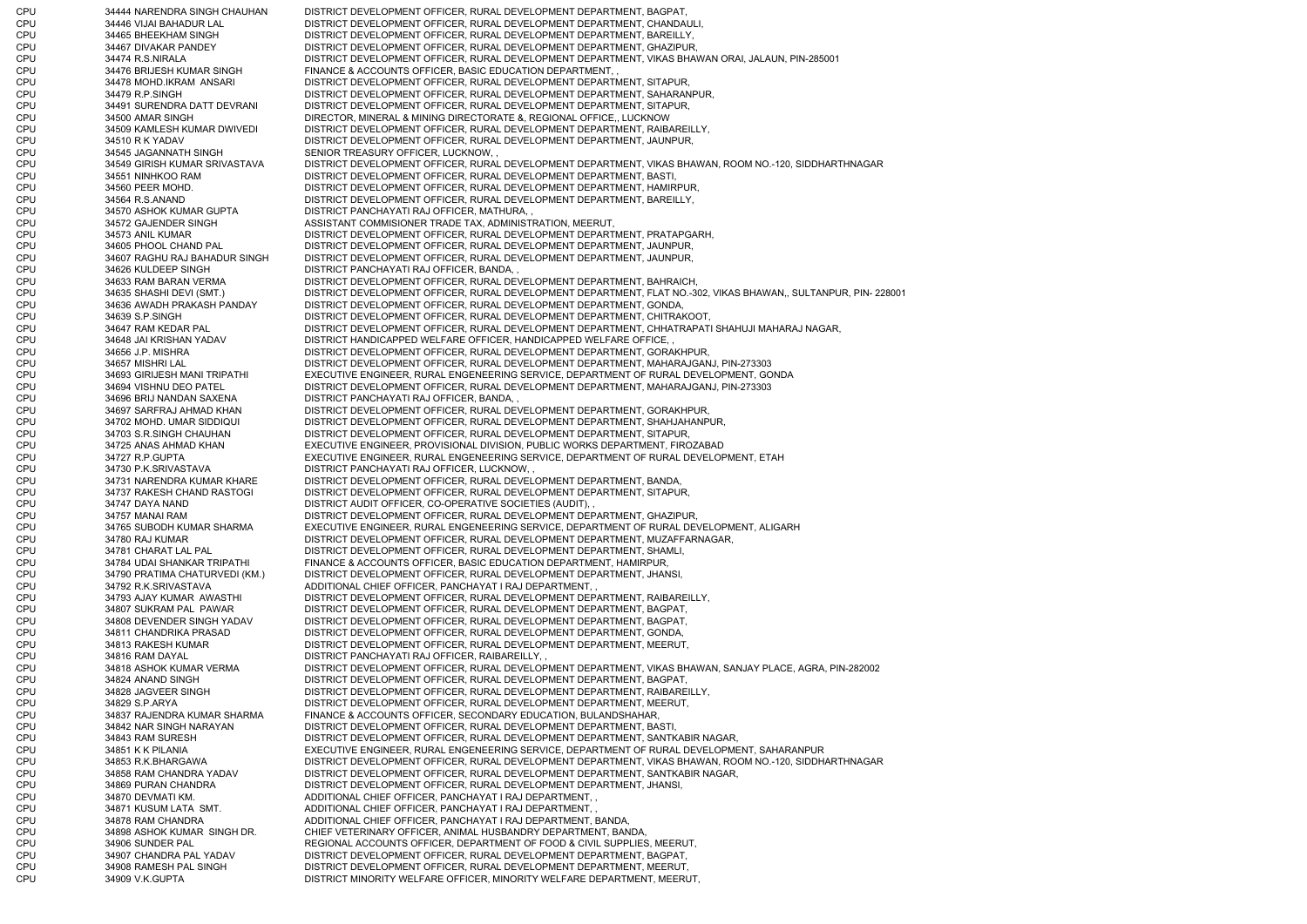CPU 34927 L.K.PANDAY DISTRICT DEVELOPMENT OFFICER, RURAL DEVELOPMENT DEPARTMENT, CHHATRAPATI SHAHUJI MAHARAJ NAGAR, CPU 34935 BHARAT SINGH SISODIA DISTRICT SOCIAL WELFARE OFFICER, SOCIAL WELFARE DEPARTMENT, BULANDSHAHAR, CPU 34936 ARJUN PRASAD DISTRICT DEVELOPMENT OFFICER, RURAL DEVELOPMENT DEPARTMENT, VIKAS BHAWAN, ROOM NO.-120, SIDDHARTHNAGAR CPU 34958 K.P.SINGH CHIEF VETERINARY OFFICER, ANIMAL HUSBANDRY DEPARTMENT, GORAKHPUR, CPU 34960 DINESH KUMAR RANA DISTRICT DEVELOPMENT OFFICER, RURAL DEVELOPMENT DEPARTMENT, VIKAS BHAWAN, SANJAY PLACE, AGRA, PIN-282002 CPU 34967 RAM BHAVAN EXECUTIVE ENGINEER, RURAL ENGENEERING SERVICE, KACHEHRI PARISAR, VIKAS BHAWAN, CIVIL LINE, FAIZABAD, PIN-224001 CPU 34973 JAGDEO SINGH DISTRICT DEVELOPMENT OFFICER, RURAL DEVELOPMENT DEPARTMENT, JYOTIBAFULLE NAGAR, AMROHA CPU 34985 RAM SEWAK VERMA DISTRICT DEVELOPMENT OFFICER, RURAL DEVELOPMENT DEPARTMENT, HAMIRPUR, CPU 34987 RAM NATH SINGH DISTRICT PANCHAYATI RAJ OFFICER, BIJNORE, , CPU 34989 SHEO NATH UPADHYAY DISTRICT PANCHAYATI RAJ OFFICER, HALL NO.-05, (VIKAS BHAWAN), VIKAS BHAWAN, CIVIL LINE, FAIZABAD, PIN-224001 CPU 34990 DEVKI NANDAN YADAV DISTRICT DEVELOPMENT OFFICER, RURAL DEVELOPMENT DEPARTMENT, FLAT NO.-302, VIKAS BHAWAN,, SULTANPUR, PIN- 228001 CPU 34993 R.K.GUPTA EXECUTIVE ENGINEER, RURAL ENGENEERING SERVICE, GANDHI NAGAR, MAHOBA, PIN- 210427 CPU 34994 BHUPENDRA NARAIN SRIVASTAVA DEPUTY DIRECTOR, AGRICULTURE (EXTENSION), FATEHPUR, CPU 34995 ARUN KUMAR SRIVASTVA DISTRICT DEVELOPMENT OFFICER, RURAL DEVELOPMENT DEPARTMENT, KAUSHAMBI, CPU 34999 S.K.SHARMA DISTRICT DEVELOPMENT OFFICER, RURAL DEVELOPMENT DEPARTMENT, VIKAS BHAWAN ORAI, JALAUN, PIN-285001 CPU 35003 DEVTADEEN SINGH DISTRICT DEVELOPMENT OFFICER, RURAL DEVELOPMENT DEPARTMENT, RAIBAREILLY, CPU 35016 R.K.PANDAY DISTRICT DEVELOPMENT OFFICER, RURAL DEVELOPMENT DEPARTMENT, PRATAPGARH, CPU 35024 D.N.SHUKLA DISTRICT DEVELOPMENT OFFICER, RURAL DEVELOPMENT DEPARTMENT, ALLAHABAD, CPU 35030 U.S.PANDEY FINANCE & ACCOUNTS OFFICER, SECONDARY EDUCATION, SANT KABIR NAGAR, CPU 35035 S.C.SHUKLA DISTRICT DEVELOPMENT OFFICER, RURAL DEVELOPMENT DEPARTMENT, GONDA, CPU 35047 DINESH SINGH DISTRICT DEVELOPMENT OFFICER, RURAL DEVELOPMENT DEPARTMENT, PRATAPGARH, CPU 35062 RAVISHANKER DWIVEDI DISTRICT DEVELOPMENT OFFICER, RURAL DEVELOPMENT DEPARTMENT, ALLAHABAD, CPU 35069 SARNAM SINGH DISTRICT DEVELOPMENT OFFICER, RURAL DEVELOPMENT DEPARTMENT, BULANDSHAHAR, CPU 35070 RAVINDRA SINGH DISTRICT DEVELOPMENT OFFICER, RURAL DEVELOPMENT DEPARTMENT, BULANDSHAHAR, CPU 35071 RAJ KUMAR ADDITIONAL CHIEF OFFICER, PANCHAYAT I RAJ DEPARTMENT, SAHARANPUR, CPU 35073 BRAJ PAL SINGH DISTRICT DEVELOPMENT OFFICER, RURAL DEVELOPMENT DEPARTMENT, GHAZIPUR, CPU 35080 JAI PRAKASH DISTRICT DEVELOPMENT OFFICER, RURAL DEVELOPMENT DEPARTMENT, MUZAFFARNAGAR, CPU 35083 BHUPENDRA MOHAN SHARMA DISTRICT DEVELOPMENT OFFICER, RURAL DEVELOPMENT DEPARTMENT, MUZAFFARNAGAR, CPU 35084 RAJ KUMAR SHARMA DISTRICT DEVELOPMENT OFFICER, RURAL DEVELOPMENT DEPARTMENT, MEERUT, CPU 35085 RAJESH MOHAN DEPUTY DIRECTOR, ANIMAL HUSBANDARY DEPARTMENT, MORADABAD, CPU 35097 ZAHIRUDDIN FINANCE & ACCOUNTS OFFICER, BASIC EDUCATION DEPARTMENT, UNNAO, CPU 35118 R.M.SHARMA DISTRICT DEVELOPMENT OFFICER, RURAL DEVELOPMENT DEPARTMENT, ALIGARH CPU 35119 MAHENDRA KUMAR DISTRICT DEVELOPMENT OFFICER, RURAL DEVELOPMENT DEPARTMENT, GAUTAM BUDHA NAGAR, CPU 35126 R K SRIVASTAVA EXECUTIVE ENGINEER, RURAL ENGENEERING SERVICE, DEPARTMENT OF RURAL DEVELOPMENT, BARABANKI CPU 35137 P.K.PRADHAN DIRECTOR, DIRCTOR OF ANIMAL HUSBANDRY, , CPU 35150 AMAR NATH TYAGI DISTRICT DEVELOPMENT OFFICER, RURAL DEVELOPMENT DEPARTMENT, MEERUT, CPU 35155 DAYA RAM PATEL FINANCE & ACCOUNTS OFFICER, BASIC EDUCATION DEPARTMENT, NEAR ROADWAGE, MAHARAJGANJ, PIN-273303 CPU 35156 K.K. SRIVASTVA DISTRICT DEVELOPMENT OFFICER, RURAL DEVELOPMENT DEPARTMENT, GORAKHPUR, CPU 35163 PRAMOD KUMAR DISTRICT DEVELOPMENT OFFICER, RURAL DEVELOPMENT DEPARTMENT, SAMBHAL, CPU 35164 BEG RAJ SINGH DISTRICT DEVELOPMENT OFFICER, RURAL DEVELOPMENT DEPARTMENT, MAINPURI, CPU 35165 BIJENDRA KUMAR EXECUTIVE ENGINEER, RURAL ENGENEERING SERVICE, DEPARTMENT OF RURAL DEVELOPMENT, BIJNORE CPU 35182 MADAN PAL DISTRICT DEVELOPMENT OFFICER, RURAL DEVELOPMENT DEPARTMENT, MUZAFFARNAGAR, CPU 35194 RAJENDRA BABU DISTRICT DEVELOPMENT OFFICER, RURAL DEVELOPMENT DEPARTMENT, KANPUR DEHAT, CPU 35197 S.K .SHARMA DISTRICT DEVELOPMENT OFFICER, RURAL DEVELOPMENT DEPARTMENT, SITAPUR, CPU 35199 UMA SHANKAR TEWARI DISTRICT DEVELOPMENT OFFICER, RURAL DEVELOPMENT DEPARTMENT, GONDA, CPU 35213 M.H.KHAN EXECUTIVE ENGINEER, RURAL ENGENEERING SERVICE, DEPARTMENT OF RURAL DEVELOPMENT, LUCKNOW CPU 35215 DHARMENDRA KUMAR EXECUTIVE ENGINEER, RURAL ENGENEERING SERVICE, DEPARTMENT OF RURAL DEVELOPMENT, KANPUR NAGAR CPU 35217 RAJ KUMAR RATHORE DISTRICT DEVELOPMENT OFFICER, RURAL DEVELOPMENT DEPARTMENT, KANPUR DEHAT, CPU 35221 VISHNU KANT KHARE DISTRICT DEVELOPMENT OFFICER, RURAL DEVELOPMENT DEPARTMENT, CHITRAKOOT, CPU 35224 KISHORI DEVI (SMT) DISTRICT DEVELOPMENT OFFICER, RURAL DEVELOPMENT DEPARTMENT, CHITRAKOOT, CPU 35225 JITENDRA BAHDUR SINGH DISTRICT DEVELOPMENT OFFICER, RURAL DEVELOPMENT DEPARTMENT, FLAT NO.-302, VIKAS BHAWAN,, SULTANPUR, PIN- 228001 CPU 35227 TRIBHUWAN SINGH DISTRICT DEVELOPMENT OFFICER, RURAL DEVELOPMENT DEPARTMENT, CHHATRAPATI SHAHUJI MAHARAJ NAGAR, CPU 35239 PHOOL CHAND SRIVASTAVA DISTRICT DEVELOPMENT OFFICER, RURAL DEVELOPMENT DEPARTMENT, BASTI, CPU 35242 R.V.YADAV DISTRICT DEVELOPMENT OFFICER, RURAL DEVELOPMENT DEPARTMENT, FLAT NO.-302, VIKAS BHAWAN,, SULTANPUR, PIN- 228001 CPU 35244 MUSHTAQ AHMAD DISTRICT DEVELOPMENT OFFICER, RURAL DEVELOPMENT DEPARTMENT, CHHATRAPATI SHAHUJI MAHARAJ NAGAR, CPU 35247 V.K. SINHA PRINCIPAL, REGIONAL RURAL DEVELOPMENT INSTITUTE, Buxi Ka Taalab, LUCKNOW CPU 35248 PARSHURAM PRASAD SAHANI DISTRICT DEVELOPMENT OFFICER, RURAL DEVELOPMENT DEPARTMENT, MAHARAJGANJ, PIN-273303 CPU 35270 KUSAM RANI KM. DISTRICT DEVELOPMENT OFFICER, RURAL DEVELOPMENT DEPARTMENT, MUZAFFARNAGAR, CPU 35276 K.K.MISHRA DISTRICT DEVELOPMENT OFFICER, RURAL DEVELOPMENT DEPARTMENT, GHAZIPUR, CPU 35277 SUNDER LAL DISTRICT DEVELOPMENT OFFICER, RURAL DEVELOPMENT DEPARTMENT, RAIBAREILLY, CPU 35278 J.P.MISHRA DISTRICT DEVELOPMENT OFFICER, RURAL DEVELOPMENT DEPARTMENT, CHHATRAPATI SHAHUJI MAHARAJ NAGAR, CPU 35279 S.K.SINGH DISTRICT DEVELOPMENT OFFICER, RURAL DEVELOPMENT DEPARTMENT, MUZAFFARNAGAR, CPU 35280 RAM LAL DISTRICT DEVELOPMENT OFFICER, RURAL DEVELOPMENT DEPARTMENT, PRATAPGARH, CPU 35290 SHAMBHOO LAL DISTRICT DEVELOPMENT OFFICER, RURAL DEVELOPMENT DEPARTMENT, UNNAO, CPU 35298 PRITAM LAL BHASKAR EXECUTIVE ENGINEER, RURAL ENGENEERING SERVICE, VIKAS BHAWAN ORAI, JALAUN, PIN-285001 CPU 35301 CHANDRA MAL SINGH DISTRICT DEVELOPMENT OFFICER, RURAL DEVELOPMENT DEPARTMENT, BULANDSHAHAR, CPU 35316 ASHA RAM EXECUTIVE ENGINEER, RURAL ENGENEERING SERVICE, DEPARTMENT OF RURAL DEVELOPMENT, LALITPUR CPU 35318 YAG SHRI DHARMENDRA DISTRICT DEVELOPMENT OFFICER, RURAL DEVELOPMENT DEPARTMENT, ALLAHABAD, CPU 35320 C.B. DWIVEDI DISTRICT DEVELOPMENT OFFICER, RURAL DEVELOPMENT DEPARTMENT, ALLAHABAD, CPU 35329 JAI CHANDRA SINGH DISTRICT DEVELOPMENT OFFICER, RURAL DEVELOPMENT DEPARTMENT, ALIGARH, CPU 35331 R.K.SINGH DISTRICT DEVELOPMENT OFFICER, RURAL DEVELOPMENT DEPARTMENT, SITAPUR, CPU 35341 GANGA RAM DISTRICT DEVELOPMENT OFFICER, RURAL DEVELOPMENT DEPARTMENT, BULANDSHAHAR, CPU 35346 RAMESHWAR PRASAD GAUR DISTRICT DEVELOPMENT OFFICER, RURAL DEVELOPMENT DEPARTMENT, VIKAS BHAWAN, ROOM NO.-120, SIDDHARTHNAGAR CPU 35353 S.K.SINGH CHIEF VETERINARY OFFICER, ANIMAL HUSBANDRY DEPARTMENT, SULTANPUR, CPU 35357 SHIV SAGER PRINCIPAL, REGIONAL RURAL DEVELOPMENT INSTITUTE, RAIBAREILLY,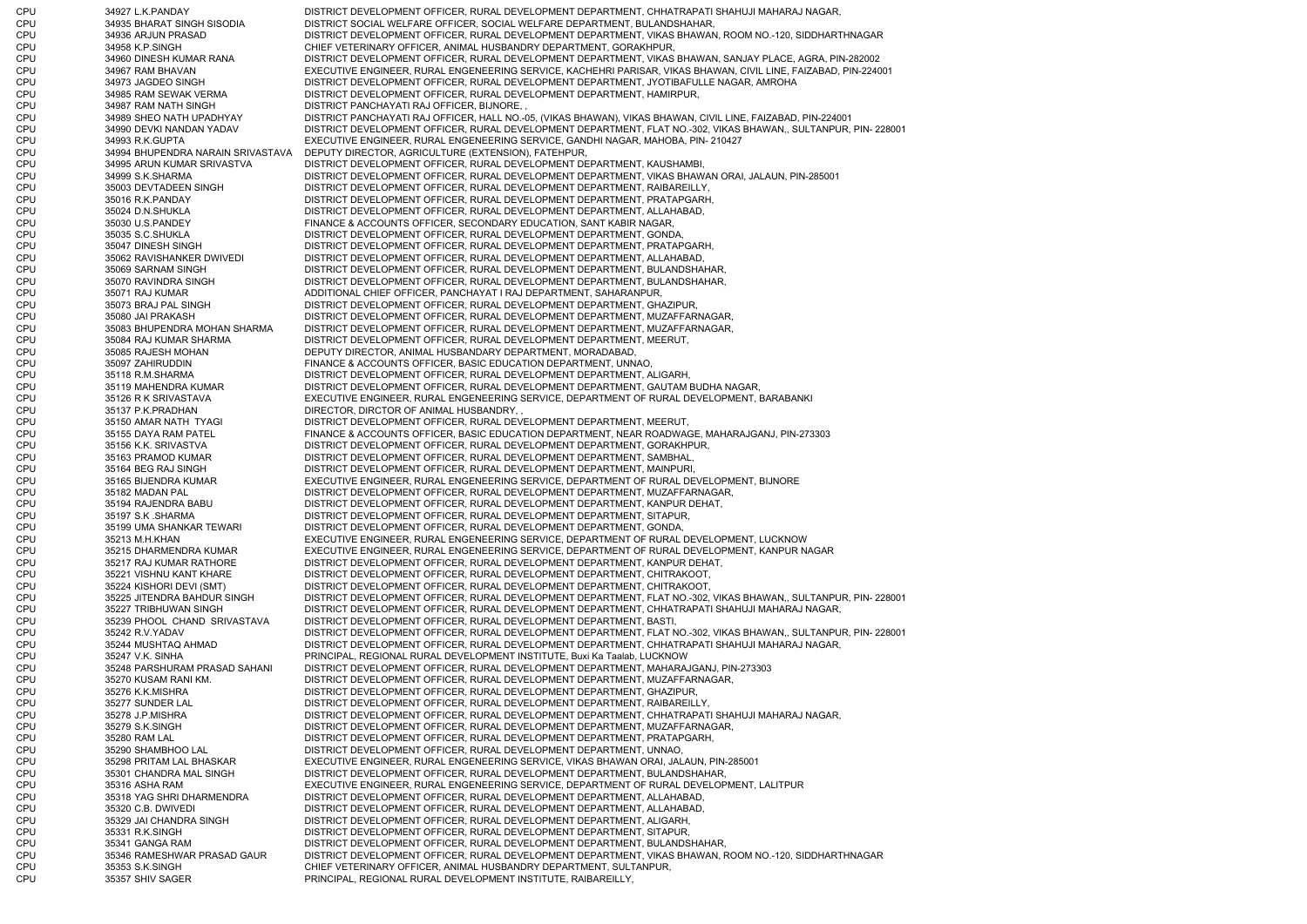CPU 35358 VINOD KUMAR SAXENA FINANCIAL ADVISER / ASSISTANT ACCOUNTS OFFICER, BASIC EDUCATION DEPARTMENT, , CPU 35367 ANIL KUMAR SHARMA DISTRICT DEVELOPMENT OFFICER, RURAL DEVELOPMENT DEPARTMENT, MATHURA, CPU 35375 SHEO RAM DISTRICT PANCHAYATI RAJ OFFICER, ETAH, CPU 35382 SANJAY KUMAR EXECUTIVE ENGINEER, MINOR IRRIGATION, DEPARTMENT OF RURAL DEVELOPMENT, BALLIA CPU 35385 KANWAR SINGH RAWAT DISTRICT DEVELOPMENT OFFICER, RURAL DEVELOPMENT DEPARTMENT, JAUNPUR, CPU 35387 PRAMOD KUMAR DISTRICT DEVELOPMENT OFFICER, RURAL DEVELOPMENT DEPARTMENT, MUZAFFARNAGAR, CPU 35394 KRIPA SHANKER DUBEY DISTRICT DEVELOPMENT OFFICER, RURAL DEVELOPMENT DEPARTMENT, SANTRAVIDASS NAGAR, CPU 35410 ASHOK KUMAR YADAV DISTRICT DEVELOPMENT OFFICER, RURAL DEVELOPMENT DEPARTMENT, RAIBAREILLY, CPU 35411 S.PRASAD REGISTRAR, CO-OPERATIVE SOCITIES, LUCKNOW-2, CPU 35421 UDAY RAJ YADAV DISTRICT DEVELOPMENT OFFICER, RURAL DEVELOPMENT DEPARTMENT, KANNAUJ, CPU 35424 S.K.DUBEY DISTRICT DEVELOPMENT OFFICER, RURAL DEVELOPMENT DEPARTMENT, SONBHADRA, CPU 35430 S.K.TYAGI DISTRICT DEVELOPMENT OFFICER, RURAL DEVELOPMENT DEPARTMENT, MUZAFFARNAGAR, CPU 35431 MAHENDRA SINGH DISTRICT DEVELOPMENT OFFICER, RURAL DEVELOPMENT DEPARTMENT, MUZAFFARNAGAR, CPU 35433 RAJENDRA PRASAD DISTRICT DEVELOPMENT OFFICER, RURAL DEVELOPMENT DEPARTMENT, SHAMLI, CPU 35434 MOHD.ASHLAM DISTRICT DEVELOPMENT OFFICER, RURAL DEVELOPMENT DEPARTMENT, JYOTIBAFULLE NAGAR, AMROHA CPU 35441 RAM NIRANJAN DISTRICT DEVELOPMENT OFFICER, RURAL DEVELOPMENT DEPARTMENT, BASTI, CPU 35444 SEWA RAM DISTRICT DEVELOPMENT OFFICER, RURAL DEVELOPMENT DEPARTMENT, BULANDSHAHAR, CPU 35445 AJAY PRATAP SINGH PRINCIPAL, REGIONAL RURAL DEVELOPMENT INSTITUTE, , BULANDSHAHAR CPU 35456 V.B.YADAV DISTRICT MINORITY WELFARE OFFICER, MINORITY WELFARE DEPARTMENT, RAIBAREILLY, CPU 35457 GURU PRASAD VERMA REGISTRAR, CO-OPERATIVE SOCITIES, LUCKNOW-2, CPU 35461 R.S.TEWARI DISTRICT TRAINING OFFICER, DISTRICT TRAINING INSTITUTE, DOSTNAGAR, UNNAO CPU 35462 B.SINGH DISTRICT DEVELOPMENT OFFICER, RURAL DEVELOPMENT DEPARTMENT, KAUSHAMBI CPU 35471 RAJ KUMAR KESHRI DISTRICT DEVELOPMENT OFFICER, RURAL DEVELOPMENT DEPARTMENT, GHAZIPUR, CPU 35472 AJAI SINHA DR. CHIEF VETERINARY OFFICER, ANIMAL HUSBANDRY DEPARTMENT, AGRA, CPU 35474 JAGDISH PRASAD TEWARI DISTRICT DEVELOPMENT OFFICER, RURAL DEVELOPMENT DEPARTMENT, FLAT NO.-302, VIKAS BHAWAN,, SULTANPUR, PIN- 228001 CPU 35478 A.K.TEWARI DISTRICT DEVELOPMENT OFFICER, RURAL DEVELOPMENT DEPARTMENT, FLAT NO.-302, VIKAS BHAWAN,, SULTANPUR, PIN- 228001 CPU 35480 INDRAWATI VERMA SMT. DISTRICT DEVELOPMENT OFFICER, RURAL DEVELOPMENT DEPARTMENT, FLAT NO.-302, VIKAS BHAWAN,, SULTANPUR, PIN- 228001 CPU 35483 BASANTI DEVI SMT. DISTRICT DEVELOPMENT OFFICER, RURAL DEVELOPMENT DEPARTMENT, MAHARAJGANJ, PIN-273303 CPU 35489 RAJ DEO SHUKLA DISTRICT DEVELOPMENT OFFICER, RURAL DEVELOPMENT DEPARTMENT, SANTKABIR NAGAR, CPU 35492 AJAI KUMAR SAHU DISTRICT DEVELOPMENT OFFICER, RURAL DEVELOPMENT DEPARTMENT, FATEHPUR, CPU 35505 DEO RAJ SINGH DISTRICT DEVELOPMENT OFFICER, RURAL DEVELOPMENT DEPARTMENT, KAUSHAMBI CPU 35506 RAMESH CHANDRA DISTRICT DEVELOPMENT OFFICER, RURAL DEVELOPMENT DEPARTMENT, SAMBHAL, CPU 35512 S.K. SHARMA SOCIAL WELFARE OFFICER, TRIBAL DEVELOPMENT DEPARTMENT, BIJNORE, CPU 35513 VERENDRA KUMAR KANAUJIA DISTRICT DEVELOPMENT OFFICER, RURAL DEVELOPMENT DEPARTMENT, BAHRAICH, CPU 35516 R.P. VISHWAKARAMA DISTRICT DEVELOPMENT OFFICER, RURAL DEVELOPMENT DEPARTMENT, SANTRAVIDASS NAGAR, CPU 35520 ANIL KUMAR DISTRICT DEVELOPMENT OFFICER, RURAL DEVELOPMENT DEPARTMENT, SAMBHAL, CPU 35537 UMESH CHANDRA PANDEY DISTRICT DEVELOPMENT OFFICER, RURAL DEVELOPMENT DEPARTMENT, PRATAPGARH, CPU 35538 VINOD KUMAR PRINCIPAL, INDUSTRIAL TRAINING INSTITUTE, BADAUN, CPU 35539 A.K. SINGH ADDITIONAL CHIEF OFFICER, PANCHAYAT I RAJ DEPARTMENT, , CPU 35544 INDRA PAL SINGH DISTRICT DEVELOPMENT OFFICER, RURAL DEVELOPMENT DEPARTMENT, BALRAMPUR, CPU 35554 SHRI PRAHLAD DISTRICT DEVELOPMENT OFFICER, RURAL DEVELOPMENT DEPARTMENT, FATEHPUR, CPU 35562 VISHVA NATH SINGH DISTRICT DEVELOPMENT OFFICER, RURAL DEVELOPMENT DEPARTMENT, JYOTIBAFULLE NAGAR, AMROHA CPU 35566 PANCH DEO RAM DISTRICT DEVELOPMENT OFFICER, RURAL DEVELOPMENT DEPARTMENT, JAUNPUR, CPU 35575 G.P.SHARMA DISTRICT DEVELOPMENT OFFICER, RURAL DEVELOPMENT DEPARTMENT, ALIGARH CPU 35580 KAPIL DEO PD.SINGH DISTRICT DEVELOPMENT OFFICER, RURAL DEVELOPMENT DEPARTMENT, PADRAUNA (KUSHI NAGAR), CPU 35581 AWDESH KUMAR DISTRICT DEVELOPMENT OFFICER, RURAL DEVELOPMENT DEPARTMENT, PADRAUNA (KUSHI NAGAR), CPU 35582 RAVINDRA KUMAR TRIPATHI DISTRICT DEVELOPMENT OFFICER, RURAL DEVELOPMENT DEPARTMENT, MAHARAJGANJ, PIN-273303 CPU 35584 RAJESH KUMAR SINGH DISTRICT DEVELOPMENT OFFICER, RURAL DEVELOPMENT DEPARTMENT, GHAZIPUR, CPU 35585 JAGDISH MAURYA DISTRICT DEVELOPMENT OFFICER, RURAL DEVELOPMENT DEPARTMENT, AZAMGARH, CPU 35591 PREM PRAKASH LAL DISTRICT DEVELOPMENT OFFICER, RURAL DEVELOPMENT DEPARTMENT, JAUNPUR, CPU 35594 MAHESH KUMAR MITTAL DISTRICT DEVELOPMENT OFFICER, RURAL DEVELOPMENT DEPARTMENT, MUZAFFARNAGAR, CPU 35599 B LAL DISTRICT DEVELOPMENT OFFICER, RURAL DEVELOPMENT DEPARTMENT, PADRAUNA (KUSHI NAGAR), CPU 35602 A.K.SINGH DR. CHIEF VETERINARY OFFICER, ANIMAL HUSBANDRY DEPARTMENT, SULTANPUR, CPU 35610 MULLI DEVI DISTRICT TRAINING OFFICER, DISTRICT TRAINING INSTITUTE, BADOKHARKHURD, BANDA CPU 35612 PRAMOD KUMAR TRIVEDI DISTRICT DEVELOPMENT OFFICER, RURAL DEVELOPMENT DEPARTMENT, BANDA, CPU 35618 SHYAM MOHAN SRIVASTAVA DISTRICT DEVELOPMENT OFFICER, RURAL DEVELOPMENT DEPARTMENT, GORAKHPUR, CPU 35628 RAM SUNDER BHARTI DISTRICT DEVELOPMENT OFFICER, RURAL DEVELOPMENT DEPARTMENT, JAUNPUR, CPU 35633 RAKESH KUMAR VERMA DISTRICT DEVELOPMENT OFFICER, RURAL DEVELOPMENT DEPARTMENT, MEERUT, CPU 35634 RAJESH KUMAR DISTRICT DEVELOPMENT OFFICER, RURAL DEVELOPMENT DEPARTMENT, MEERUT, 35635 K.C.SHARMA DISTRICT DEVELOPMENT OFFICER, RURAL DEVELOPMENT DEPARTMENT, BAGPAT, CPU 35637 ANIL KUMAR DISTRICT PANCHAYATI RAJ OFFICER, JAUNPUR, , CPU 35638 SATISH KUMAR DISTRICT DEVELOPMENT OFFICER, RURAL DEVELOPMENT DEPARTMENT, JAUNPUR, CPU 35639 SAYEED ULLAH DISTRICT DEVELOPMENT OFFICER, RURAL DEVELOPMENT DEPARTMENT, JAUNPUR, CPU 35642 INDRA SEN SINGH DISTRICT DEVELOPMENT OFFICER, RURAL DEVELOPMENT DEPARTMENT, JAUNPUR, CPU 35644 DEVENDRA KUMAR MISHRA DISTRICT DEVELOPMENT OFFICER, RURAL DEVELOPMENT DEPARTMENT, JAUNPUR, CPU 35645 SATISH KUMAR SRIVASTAV DISTRICT DEVELOPMENT OFFICER, RURAL DEVELOPMENT DEPARTMENT, JAUNPUR, CPU 35646 S. KAPOOR SRIVASTAVA DISTRICT DEVELOPMENT OFFICER, RURAL DEVELOPMENT DEPARTMENT, JAUNPUR, CPU 35655 AJAI PAL MAURYA DISTRICT DEVELOPMENT OFFICER, RURAL DEVELOPMENT DEPARTMENT, BADAUN, CPU 35656 A.P.SINGH EXECUTIVE ENGINEER, RURAL ENGINEERING SERVICES, RURAL ENGINEERING SERVICES DEPARTMENT, BALRAMPUR CPU 35660 ABDUL RAHMAN ANSARI DISTRICT TRAINING OFFICER, DISTRICT RURAL DEVELOPMENT INSTITUTE, NEAR DUBEPUR CHAURAHA,HASANPUR, SULTANPUR, PIN-227808 CPU 35664 GAYA PRASAD DISTRICT DEVELOPMENT OFFICER, RURAL DEVELOPMENT DEPARTMENT, HARDOI, CPU 35667 KANTI DEVI SONKER SMT. DISTRICT DEVELOPMENT OFFICER, RURAL DEVELOPMENT DEPARTMENT, RAIBAREILLY, CPU 35668 SHIVA SRIVASTAVA (SMT) DISTRICT DEVELOPMENT OFFICER, RURAL DEVELOPMENT DEPARTMENT, RAIBAREILLY, CPU 35670 D.K.SINHA DISTRICT DEVELOPMENT OFFICER, RURAL DEVELOPMENT DEPARTMENT, RAIBAREILLY, CPU 35672 ANIL KUMAR MISHRA DISTRICT DEVELOPMENT OFFICER, RURAL DEVELOPMENT DEPARTMENT, CHHATRAPATI SHAHUJI MAHARAJ NAGAR,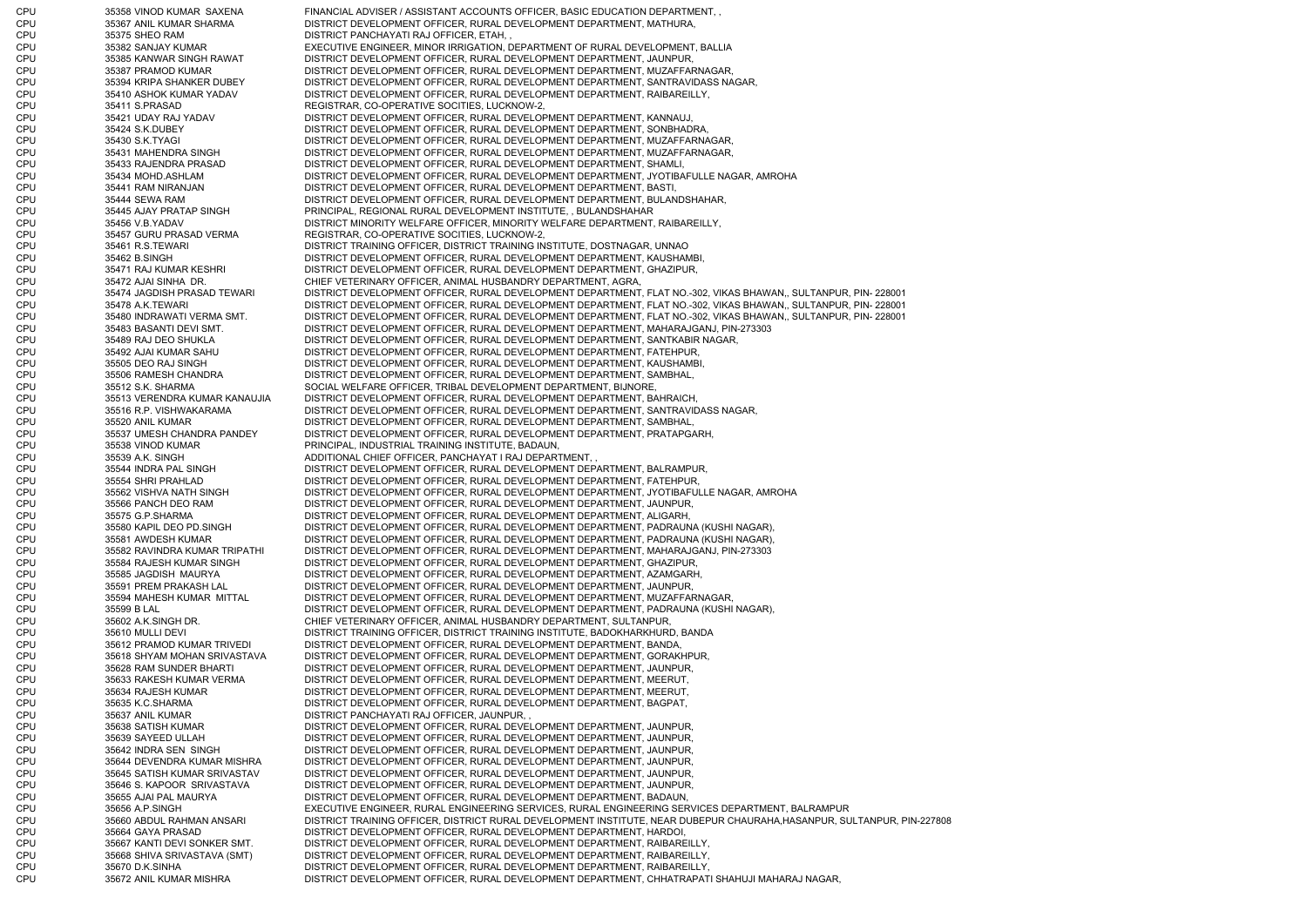CPU 35678 LALIT MOHAN DISTRICT DEVELOPMENT OFFICER, RURAL DEVELOPMENT DEPARTMENT, PILIBHIT, CPU 35680 RAMJI PRASAD GUPTA DISTRICT DEVELOPMENT OFFICER, RURAL DEVELOPMENT DEPARTMENT, SANTKABIR NAGAR, CPU 35689 RAJ KUMAR DISTRICT DEVELOPMENT OFFICER, RURAL DEVELOPMENT DEPARTMENT, HARDOI, CPU 35699 NATHU LAL DISTRICT DEVELOPMENT OFFICER, RURAL DEVELOPMENT DEPARTMENT, JYOTIBAFULLE NAGAR, AMROHA CPU 35703 ASHOK KUMAR DISTRICT DEVELOPMENT OFFICER, RURAL DEVELOPMENT DEPARTMENT, VIKAS BHAWAN, SANJAY PLACE, AGRA, PIN-282002 CPU 35712 KRISHNA MOHAN PRASAD DISTRICT DEVELOPMENT OFFICER, RURAL DEVELOPMENT DEPARTMENT, BALLIA, CPU 35713 MANAI RAM DISTRICT DEVELOPMENT OFFICER, RURAL DEVELOPMENT DEPARTMENT, GHAZIPUR, CPU 35714 HANUMANJI AGRAWAL DISTRICT DEVELOPMENT OFFICER, RURAL DEVELOPMENT DEPARTMENT, GHAZIPUR, CPU 35721 SHREE RAM DWIVEDI DISTRICT DEVELOPMENT OFFICER, RURAL DEVELOPMENT DEPARTMENT, FLAT NO.-302, VIKAS BHAWAN,, SULTANPUR, PIN- 228001 CPU 35722 KUSUM LATA SMT. DISTRICT DEVELOPMENT OFFICER, RURAL DEVELOPMENT DEPARTMENT, PRATAPGARH, CPU 35723 K.P. YADAV DISTRICT DEVELOPMENT OFFICER, RURAL DEVELOPMENT DEPARTMENT, PADRAUNA (KUSHI NAGAR), CPU 35725 DHIRAJ LAL DISTRICT DEVELOPMENT OFFICER, RURAL DEVELOPMENT DEPARTMENT, JAUNPUR, CPU 35728 A.K.SHARMA DISTRICT DEVELOPMENT OFFICER, RURAL DEVELOPMENT DEPARTMENT, JHANSI, CPU 35729 U.N. SHUKLA EXECUTIVE ENGINEER, RURAL ENGINEERING SERVICES, RURAL ENGINEERING SERVICES DEPARTMENT, BALRAMPUR CPU 35730 MOHD. SALIM DISTRICT DEVELOPMENT OFFICER, RURAL DEVELOPMENT DEPARTMENT, ALLAHABAD, CPU 35735 VIJAI KUMAR SINGH DISTRICT DEVELOPMENT OFFICER, RURAL DEVELOPMENT DEPARTMENT, FLAT NO.-302, VIKAS BHAWAN,, SULTANPUR, PIN- 228001 CPU 35741 AJAI KUMAR SHUKLA DISTRICT DEVELOPMENT OFFICER, RURAL DEVELOPMENT DEPARTMENT, LAKHIMPUR KHIRI, CPU 35761 KHEM PAL SINGH GANGWAR ECONOMIC AND STATISTICAL OFFICER, BAREILLY, , CPU 35762 RAM PAL SINGH ECONOMIC AND STATISTICAL OFFICER, BAREILLY, , CPU 35767 R.K.SHARMA DISTRICT DEVELOPMENT OFFICER, RURAL DEVELOPMENT DEPARTMENT, BAREILLY, CPU 35768 S.P.SHUKLA ECONOMIC AND STATISTICAL OFFICER, BAREILLY, , CPU 35776 SANTOSH KUMAR AWASTHI DISTRICT DEVELOPMENT OFFICER, RURAL DEVELOPMENT DEPARTMENT, MAHARAJGANJ, PIN-273303 CPU 35777 SUDARSAN DISTRICT DEVELOPMENT OFFICER, RURAL DEVELOPMENT DEPARTMENT, GORAKHPUR, CPU 35781 OM PRAKASH DISTRICT DEVELOPMENT OFFICER, RURAL DEVELOPMENT DEPARTMENT, FLAT NO.-302, VIKAS BHAWAN,, SULTANPUR, PIN- 228001 CPU 35786 I.K. YADAV DISTRICT DEVELOPMENT OFFICER, RURAL DEVELOPMENT DEPARTMENT, GORAKHPUR, CPU 35793 RAM JI GUPTA DISTRICT PANCHAYATI RAJ OFFICER, H.Q. MAHARAJGANJ, , PIN-273303 CPU 35797 HARI KISHANA DISTRICT DEVELOPMENT OFFICER, RURAL DEVELOPMENT DEPARTMENT, GONDA, CPU 35802 JITENDRA KUMAR UPADHYAY REGISTRAR, STATE CONSUMER DISPUTES REDRESSAL COMM., UTTAR PRADESH, LUCKNOW-2 CPU 35807 V.P.AWASTHI DISTRICT DEVELOPMENT OFFICER, RURAL DEVELOPMENT DEPARTMENT, RAIBAREILLY, CPU 35813 D.P.SHUKLA DISTRICT DEVELOPMENT OFFICER, RURAL DEVELOPMENT DEPARTMENT, LAKHIMPUR KHIRI, CPU 35819 NAVEEN KUMAR SRIVASTAVA EXECUTIVE ENGINEER, RURAL ENGINEERING SERVICES, DEPARTMENT OF RURAL DEVELOPMENT, CHHTRAPATI SHAHUJI MAHARAJ NAGAR CPU 35821 R.S. YADAV DISTRICT DEVELOPMENT OFFICER, RURAL DEVELOPMENT DEPARTMENT, PRATAPGARH, CPU 35824 R.P.GAUTAM DISTRICT DEVELOPMENT OFFICER, RURAL DEVELOPMENT DEPARTMENT, ALLAHABAD, CPU 35825 VINOD KUMAR DISTRICT DEVELOPMENT OFFICER, RURAL DEVELOPMENT DEPARTMENT, ALLAHABAD, CPU 35826 V.K.AGARWEAL EXECUTIVE ENGINEER, RURAL ENGENEERING SERVICE, DEPARTMENT OF RURAL DEVELOPMENT, MORADABAD CPU 35828 BADLOO GUPTA DISTRICT DEVELOPMENT OFFICER, RURAL DEVELOPMENT DEPARTMENT, RAIBAREILLY, CPU 35829 RAM PRASAD DISTRICT DEVELOPMENT OFFICER, RURAL DEVELOPMENT DEPARTMENT, HARDOI, CPU 35836 S.B. DWIVEDI DISTRICT DEVELOPMENT OFFICER, RURAL DEVELOPMENT DEPARTMENT, FATEHPUR, CPU 35839 RAM SHNAKAR DISTRICT DEVELOPMENT OFFICER, RURAL DEVELOPMENT DEPARTMENT, VIKAS BHAWAN, ROOM NO.-120, SIDDHARTHNAGAR CPU 35841 RAMESH CHANDRA SUPERINTENDENT ENGINEER, SAHARANPUR, CIRCLE, PUBLIC WORKS DEPARTMENT, CPU 35850 SANTOSH KUMAR DISTRICT DEVELOPMENT OFFICER, RURAL DEVELOPMENT DEPARTMENT, KANNAUJ, CPU 35862 D P UPADHYA EXECUTIVE ENGINEER, RURAL ENGENEERING SERVICE, DEPARTMENT OF RURAL DEVELOPMENT, MAHARAJGANJ, PIN-273303 CPU 35874 RAMESH SINGH DISTRICT DEVELOPMENT OFFICER, RURAL DEVELOPMENT DEPARTMENT, FATEHPUR, CPU 35885 H N SINGH DISTRICT DEVELOPMENT OFFICER, RURAL DEVELOPMENT DEPARTMENT, SONBHADRA CPU 35889 G. NATH SRIVASTAVA DISTRICT DEVELOPMENT OFFICER, RURAL DEVELOPMENT DEPARTMENT, GORAKHPUR, CPU 35890 M.AHAMAD DISTRICT DEVELOPMENT OFFICER, RURAL DEVELOPMENT DEPARTMENT, JYOTIBAFULLE NAGAR, AMROHA CPU 35891 JOKHAN PRASAD ECONOMIC AND STATISTICAL OFFICER, VIKAS BHAWAN TETARI BAZAR, SIDDHARTHNAGAR, CPU 35900 RAM JANAM PANDAY DISTRICT DEVELOPMENT OFFICER, RURAL DEVELOPMENT DEPARTMENT, VIKAS BHAWAN, CIVIL LINE, FAIZABAD, PIN-224001 CPU 35901 H.AHAMAD DISTRICT DEVELOPMENT OFFICER, RURAL DEVELOPMENT DEPARTMENT, MUZAFFARNAGAR, 35902 MOHD.MUSTAQEEM EXECUTIVE ENGINEER, RURAL ENGENEERING SERVICE, DEPARTMENT OF RURAL DEVELOPMENT, AZAMGARH CPU 35913 MOOL CHAND DISTRICT DEVELOPMENT OFFICER, RURAL DEVELOPMENT DEPARTMENT, JAUNPUR, CPU 35917 MATHAI LAL GUPTA DISTRICT DEVELOPMENT OFFICER, RURAL DEVELOPMENT DEPARTMENT, GHAZIPUR, CPU 35918 S K RASTOGI **EXECUTIVE ENGINEER, RURAL ENGENEERING SERVICE**, DEPARTMENT OF RURAL DEVELOPMENT, JHANSI CPU 35921 M. LAL DISTRICT DEVELOPMENT OFFICER, RURAL DEVELOPMENT DEPARTMENT, GHAZIPUR, CPU 35925 J.P.CHAUBEY DISTRICT DEVELOPMENT OFFICER, RURAL DEVELOPMENT DEPARTMENT, SONBHADRA, CPU 35932 NISHA VISHWAS (KM.) DISTRICT SOCIAL WELFARE OFFICER, CHANDOLL CPU 35934 R.N.SINGH DISTRICT SOCIAL WELFARE OFFICER, SOCIAL WELFARE DEPARTMENT, AZAMGARH, CPU 35936 LALTA PRASAD DISTRICT SOCIAL WELFARE OFFICER, BAHRAICH, , CPU 35940 K.K.MISHRA DISTRICT SOCIAL WELFARE OFFICER, SITAPUR, , CPU 35944 SANJAY KUMAR JAIN DISTRICT DEVELOPMENT OFFICER, RURAL DEVELOPMENT DEPARTMENT, MEERUT, CPU 35945 UMESH KUMAR DISTRICT DEVELOPMENT OFFICER, RURAL DEVELOPMENT DEPARTMENT, MEERUT, CPU 35947 SHIVENDRA PAL SINGH DISTRICT DEVELOPMENT OFFICER, RURAL DEVELOPMENT DEPARTMENT, JYOTIBAFULLE NAGAR, AMROHA CPU 35951 KRISHNA SINGH EXECUTIVE ENGINEER, RURAL ENGENEERING SERVICE, DEPARTMENT OF RURAL DEVELOPMENT, KHERI CPU 35952 RAJENDRA PRASAD MISHRA DISTRICT DEVELOPMENT OFFICER, RURAL DEVELOPMENT DEPARTMENT, ALLAHABAD, CPU 35958 A.C.SRIVASTAVA DISTRICT DEVELOPMENT OFFICER, RURAL DEVELOPMENT DEPARTMENT, LAKHIMPUR KHIRI, CPU 35975 SHUSHILA KUMARI DISTRICT DEVELOPMENT OFFICER, RURAL DEVELOPMENT DEPARTMENT, ALIGARH, CPU 35980 A.K.TEWARI EXECUTIVE ENGINEER, RURAL ENGENEERING SERVICE, DEPARTMENT OF RURAL DEVELOPMENT, SONBHADRA CPU 35981 BRAJESH KUMAR DISTRICT DEVELOPMENT OFFICER, RURAL DEVELOPMENT DEPARTMENT, MEERUT, CPU 35982 NABAB SINGH YADAV DISTRICT DEVELOPMENT OFFICER, RURAL DEVELOPMENT DEPARTMENT, KANPUR NAGAR, CPU 35983 MAHRAJ DEEN AZAD DISTRICT DEVELOPMENT OFFICER, RURAL DEVELOPMENT DEPARTMENT, HAMIRPUR, CPU 35992 ASHOK KUMAR SANKHYA DISTRICT DEVELOPMENT OFFICER, RURAL DEVELOPMENT DEPARTMENT, VIKAS BHAWAN ORAI, JALAUN, PIN-285001 CPU 35993 KAMLESHWAR KUMAR BHASKER DISTRICT DEVELOPMENT OFFICER, RURAL DEVELOPMENT DEPARTMENT, VIKAS BHAWAN ORAI, JALAUN, PIN-285001 CPU 35995 SHYAM KISHORE NAGAICH DISTRICT DEVELOPMENT OFFICER, RURAL DEVELOPMENT DEPARTMENT, VIKAS BHAWAN ORAI, JALAUN, PIN-285001 CPU 35999 B.P. SHARMA EXECUTIVE ENGINEER, RURAL ENGENEERING SERVICE, DEPARTMENT OF RURAL DEVELOPMENT, MEERUT CPU 36003 DEVENDRA KUMAR KATIYAR DISTRICT DEVELOPMENT OFFICER, RURAL DEVELOPMENT DEPARTMENT, KANNAUJ,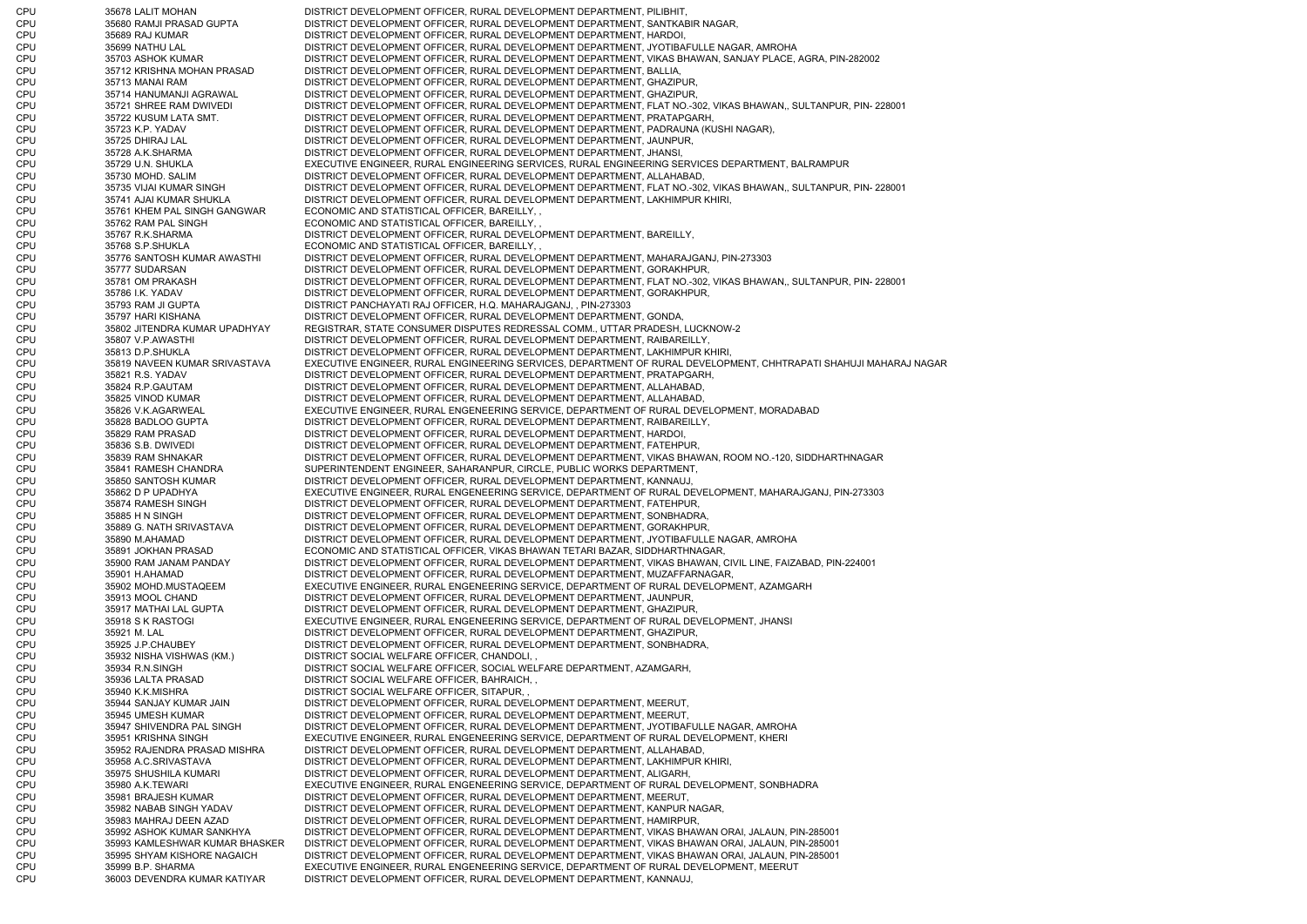CPU 36018 NAEEM AKHATAR CHAUDHRY DISTRICT DEVELOPMENT OFFICER, RURAL DEVELOPMENT DEPARTMENT, JYOTIBAFULLE NAGAR, AMROHA CPU 36023 PRAMOD KUMAR DISTRICT DEVELOPMENT OFFICER, RURAL DEVELOPMENT DEPARTMENT, GHAZIABAD, CPU 36024 VINOD KUMAR TYAGI DISTRICT DEVELOPMENT OFFICER, RURAL DEVELOPMENT DEPARTMENT, MUZAFFARNAGAR, CPU 36025 SUSHIL SHARMA DISTRICT DEVELOPMENT OFFICER, RURAL DEVELOPMENT DEPARTMENT, MATHURA, CPU 36030 KANHAIYA SINGH DISTRICT DEVELOPMENT OFFICER, RURAL DEVELOPMENT DEPARTMENT, GHAZIPUR, CPU 36032 SHAHID HASAN EXECUTIVE ENGINEER, RURAL ENGINEERING DEPTT., SHAMLI, CPU 36039 VIJAY PRATAP SINGH DISTRICT DEVELOPMENT OFFICER, RURAL DEVELOPMENT DEPARTMENT, AZAMGARH, CPU 36041 VIJAY KUMAR SRIVASTAVA DISTRICT DEVELOPMENT OFFICER, RURAL DEVELOPMENT DEPARTMENT, VIKAS BHAWAN, CIVIL LINE, FAIZABAD, PIN-224001 CPU 36052 DINESH CHANDRA TEWARI EXECUTIVE ENGINEER, RURAL ENGENEERING SERVICE, DEPARTMENT OF RURAL DEVELOPMENT, HARDOI CPU 36058 ASHOK KUMAR SACHAN DEPUTY DIRECTOR, AGRICULTURE (EXTENSION), KANPUR NAGAR, CPU 36064 R.P.MISHRA DISTRICT PANCHAYATI RAJ OFFICER, BAGPAT, , CPU 36067 RAM PRIT DISTRICT DEVELOPMENT OFFICER, RURAL DEVELOPMENT DEPARTMENT, GORAKHPUR, CPU 36075 RAM PAL DISTRICT DEVELOPMENT OFFICER, RURAL DEVELOPMENT DEPARTMENT, MUZAFFARNAGAR, CPU 36079 PAATI RAM DISTRICT PANCHAYATI RAJ OFFICER, SHAHJAHANPUR, , CPU 36103 THAKUR PRASAD DISTRICT DEVELOPMENT OFFICER, RURAL DEVELOPMENT DEPARTMENT, GORAKHPUR, CPU 36112 RAJVEER SINGH CHAUHAN DISTRICT DEVELOPMENT OFFICER, RURAL DEVELOPMENT DEPARTMENT, BULANDSHAHAR, CPU 36121 S.K. SHUKLA EXECUTIVE ENGINEER, RURAL ENGENEERING SERVICE, KACHEHRI PARISAR, VIKAS BHAWAN, CIVIL LINE, FAIZABAD, PIN-224001 CPU 36123 N.K.SHAHI DISTRICT DEVELOPMENT OFFICER, RURAL DEVELOPMENT DEPARTMENT, DEORIA, CPU 36128 ILIYAS AHMAD DISTRICT DEVELOPMENT OFFICER, RURAL DEVELOPMENT DEPARTMENT, FLAT NO.-302, VIKAS BHAWAN,, SULTANPUR, PIN- 228001 CPU 36129 CHOTTEY LAL DISTRICT DEVELOPMENT OFFICER, RURAL DEVELOPMENT DEPARTMENT, FATEHPUR, CPU 36134 NARENDRA DEV UPADHYAY DISTRICT DEVELOPMENT OFFICER, RURAL DEVELOPMENT DEPARTMENT, GORAKHPUR, CPU 36136 PARAMVIR SINGH PRINCIPAL, REGIONAL RURAL DEVELOPMENT INSTITUTE, , BULANDSHAHAR CPU 36142 RAVINDRA NATH TEWARI DISTRICT DEVELOPMENT OFFICER, RURAL DEVELOPMENT DEPARTMENT, ALLAHABAD, CPU 36145 SHRI LAL DISTRICT DEVELOPMENT OFFICER, RURAL DEVELOPMENT DEPARTMENT, VARANASI, CPU 36152 P.K. DUBEY DISTRICT DEVELOPMENT OFFICER, RURAL DEVELOPMENT DEPARTMENT, SANTRAVIDASS NAGAR, CPU 36159 RAMA NAND ECONOMIC AND STATISTICAL OFFICER, SONABHADRA, SONBHADRA, CPU 36164 TARA SINGH DISTRICT DEVELOPMENT OFFICER, RURAL DEVELOPMENT DEPARTMENT, MATHURA, CPU 36168 V.N. SHARMA DISTRICT PANCHAYATI RAJ OFFICER, VARANASI, VARANASI, CPU 36169 RAM SEWAK YADAV DISTRICT DEVELOPMENT OFFICER, RURAL DEVELOPMENT DEPARTMENT, CHHATRAPATI SHAHUJI MAHARAJ NAGAR, CPU 36171 OM PRAKASH EXECUTIVE ENGINEER, RURAL ENGENEERING SERVICE, DEPARTMENT OF RURAL DEVELOPMENT, BASTI CPU 36174 NAVEEN CHANDRA BAGHULIWAL FINANCE & ACCOUNTS OFFICER, BASIC EDUCATION DEPARTMENT, , CPU 36176 VINOD KUMAR OJHA DISTRICT DEVELOPMENT OFFICER, RURAL DEVELOPMENT DEPARTMENT, HAMIRPUR, CPU 36177 RAM MOHAN UPADHAY EXECUTIVE ENGINEER, RURAL ENGENEERING SERVICE, DEPARTMENT OF RURAL DEVELOPMENT, GONDA CPU 36181 YASH PAL SINGH DISTRICT DEVELOPMENT OFFICER, RURAL DEVELOPMENT DEPARTMENT, SAMBHAL, CPU 36185 CHANDRA PRAKASH CHANDEL DISTRICT DEVELOPMENT OFFICER, RURAL DEVELOPMENT DEPARTMENT, ALIGARH, CPU 36186 INDRA PAL DISTRICT PANCHAYATI RAJ OFFICER, KANNAUJ, , CPU 36192 RAM PRAKASH DISTRICT DEVELOPMENT OFFICER, RURAL DEVELOPMENT DEPARTMENT, JAUNPUR, CPU 36193 S L YADAV DISTRICT DEVELOPMENT OFFICER, RURAL DEVELOPMENT DEPARTMENT, JAUNPUR, CPU 36196 YASHPAL SINGH DISTRICT DEVELOPMENT OFFICER, RURAL DEVELOPMENT DEPARTMENT, SAHARANPUR, CPU 36197 D.KUMAR SHARMA DISTRICT DEVELOPMENT OFFICER, RURAL DEVELOPMENT DEPARTMENT, JYOTIBAFULLE NAGAR, AMROHA CPU 36198 H.C.VAISH DISTRICT DEVELOPMENT OFFICER, RURAL DEVELOPMENT DEPARTMENT, PRATAPGARH, CPU 36199 MOHAMMAD SALEEM DISTRICT DEVELOPMENT OFFICER, RURAL DEVELOPMENT DEPARTMENT, PRATAPGARH, CPU 36206 RAJ KUMAR MISHRA DISTRICT DEVELOPMENT OFFICER, RURAL DEVELOPMENT DEPARTMENT, VIKAS BHAWAN, ROOM NO.-120, SIDDHARTHNAGAR CPU 36209 SHEO KUMAR GUPTA DISTRICT DEVELOPMENT OFFICER, RURAL DEVELOPMENT DEPARTMENT, VIKAS BHAWAN ORAI, JALAUN, PIN-285001 CPU 36210 C.P.TRIPATHI DISTRICT DEVELOPMENT OFFICER, RURAL DEVELOPMENT DEPARTMENT, UNNAO, CPU 36213 KOMAL SINGH DISTRICT DEVELOPMENT OFFICER, RURAL DEVELOPMENT DEPARTMENT, VIKAS BHAWAN, SANJAY PLACE, AGRA, PIN-282002 CPU 36217 SUDHA RANI SMT. DISTRICT PROBATION OFFICER, BULANDSHAHAR, , CPU 36223 LILY RASTOGI PRINCIPAL, REGIONAL RURAL DEVELOPMENT INSTITUTE, Buxi Ka Taalab, LUCKNOW CPU 36237 ALI HUSAIN DISTRICT DEVELOPMENT OFFICER, RURAL DEVELOPMENT DEPARTMENT, GORAKHPUR, CPU 36242 OM PRAKASH TEWARI DISTRICT DEVELOPMENT OFFICER, RURAL DEVELOPMENT DEPARTMENT, VIKAS BHAWAN, CIVIL LINE, FAIZABAD, PIN-224001 CPU 36247 Z.AKHTAR SIDDIQUE EXECUTIVE ENGINEER, RURAL ENGENEERING SERVICE, DEPARTMENT OF RURAL DEVELOPMENT, UNNAO CPU 36265 GANGA PRASAD DISTRICT DEVELOPMENT OFFICER, RURAL DEVELOPMENT DEPARTMENT, SANTKABIR NAGAR, CPU 36271 VED NARAIN GUPTA DISTRICT DEVELOPMENT OFFICER, RURAL DEVELOPMENT DEPARTMENT, MAHARAJGANJ, PIN-273303 CPU 36285 SURYA KANT OJHA DISTRICT DEVELOPMENT OFFICER, RURAL DEVELOPMENT DEPARTMENT, SRAVASTI, PIN-271831 CPU 36288 SURENDER SHARMA DISTRICT DEVELOPMENT OFFICER, RURAL DEVELOPMENT DEPARTMENT, BULANDSHAHAR, CPU 36290 RAM RAJ KUSHWAHA EXECUTIVE ENGINEER, RURAL ENGENEERING SERVICE, DEPARTMENT OF RURAL DEVELOPMENT, SHAHJAHANPUR CPU 36292 RAM PAL SINGH RANA DISTRICT DEVELOPMENT OFFICER, RURAL DEVELOPMENT DEPARTMENT, GHAZIABAD, CPU 36302 RAJ KUMAR DISTRICT DEVELOPMENT OFFICER, RURAL DEVELOPMENT DEPARTMENT, JHANSI, CPU 36303 V.S.KATIYAR DISTRICT DEVELOPMENT OFFICER, RURAL DEVELOPMENT DEPARTMENT, HARDOI, CPU 36304 ASWANI KUMAR SINGH DISTRICT DEVELOPMENT OFFICER, RURAL DEVELOPMENT DEPARTMENT, GHAZIPUR, CPU 36314 YADU NATH SINGH DISTRICT HORTICULTURE OFFICER, HORTICULTURE & FOOD PROCESSING, PRATAPGARH, CPU 36327 K SINGH DISTRICT DEVELOPMENT OFFICER, RURAL DEVELOPMENT DEPARTMENT, GHAZIPUR, CPU 36333 A.K.SHARMA EXECUTIVE ENGINEER, RURAL ENGINEERING DEPTT., GAUTAM BUDHA NAGAR, CPU 36336 AMBIKA PRASAD GUPTA DISTRICT DEVELOPMENT OFFICER, RURAL DEVELOPMENT DEPARTMENT, VIKAS BHAWAN, CIVIL LINE, FAIZABAD, PIN-224001 CPU 36339 SANTOSH KUMAR DEPUTY DIRECTOR AGRICULTURE, CHANDAULI, , CPU 36343 JAGDISH PRASAD DISTRICT DEVELOPMENT OFFICER, RURAL DEVELOPMENT DEPARTMENT, RAIBAREILLY, CPU 36355 BABU LAL SINGH YADAV DISTRICT DEVELOPMENT OFFICER, RURAL DEVELOPMENT DEPARTMENT, GHAZIPUR, CPU 36356 HARI OM PRAKASH DISTRICT DEVELOPMENT OFFICER, RURAL DEVELOPMENT DEPARTMENT, PRATAPGARH, CPU 36358 N.B.SINGH EXECUTIVE ENGINEER, RURAL ENGENEERING SERVICE, DEPARTMENT OF RURAL DEVELOPMENT, BIJNORE CPU 36362 VED PRAKASH SRIVASTAVA DISTRICT DEVELOPMENT OFFICER, RURAL DEVELOPMENT DEPARTMENT, BANDA, CPU 36365 RAM PRAKASH DISTRICT DEVELOPMENT OFFICER, RURAL DEVELOPMENT DEPARTMENT, FATEHPUR, CPU 36366 MUSADDI LAL DR. EXECUTIVE ENGINEER, RURAL ENGENEERING SERVICE, DEPARTMENT OF RURAL DEVELOPMENT, BALLIA CPU 36369 SANTOSH KUMAR NIGAM DISTRICT DEVELOPMENT OFFICER, RURAL DEVELOPMENT DEPARTMENT, BANDA, CPU 36373 V.S.SINGH EXECUTIVE ENGINEER, RURAL ENGENEERING SERVICE, DEPARTMENT OF RURAL DEVELOPMENT, VARANASI CPU 36377 V.K.SRIVASTAV DISTRICT DEVELOPMENT OFFICER, RURAL DEVELOPMENT DEPARTMENT, VIKAS BHAWAN, ROOM NO.-120, SIDDHARTHNAGAR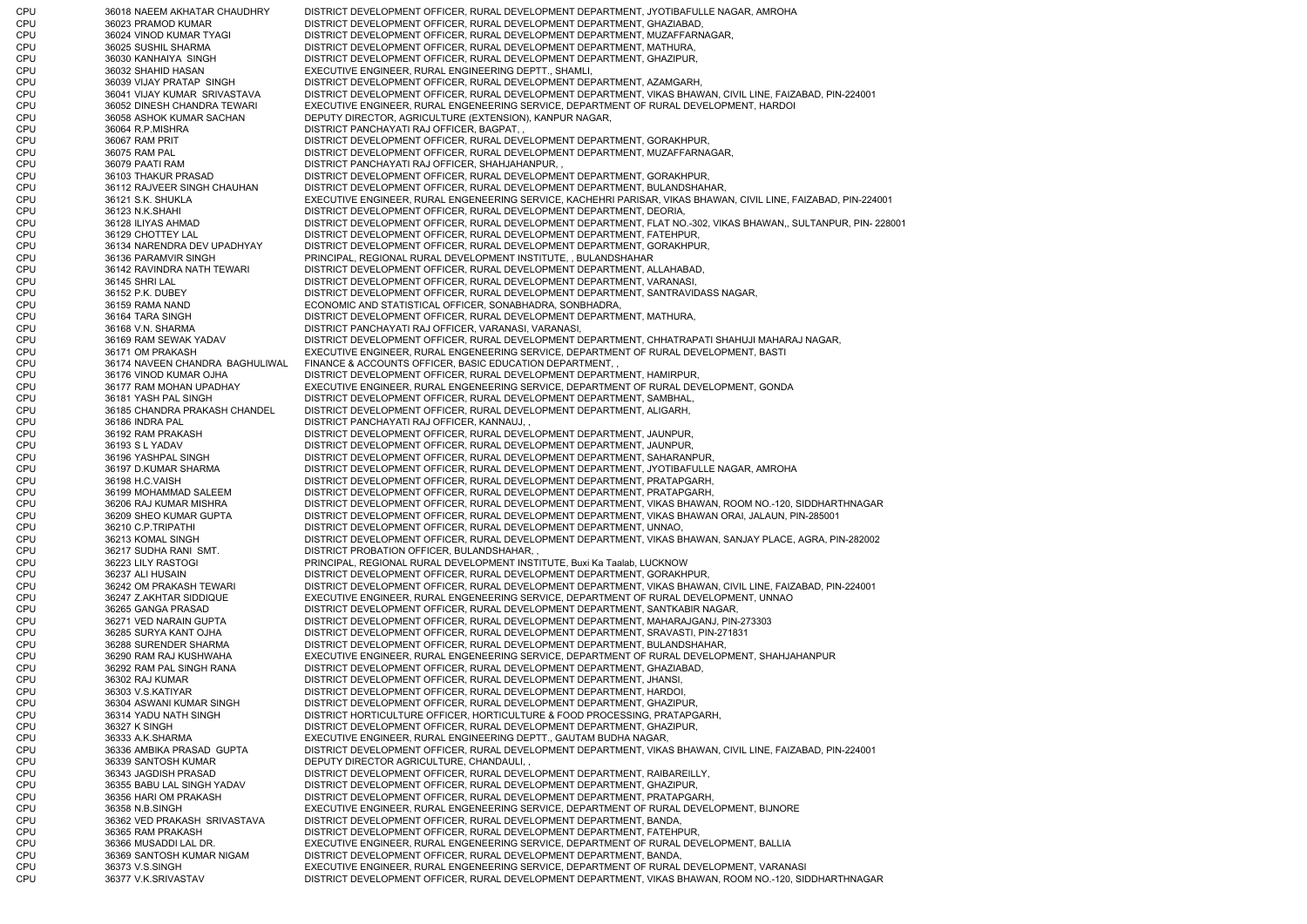CPU 36379 S.P.CHAUBAY DISTRICT DEVELOPMENT OFFICER, RURAL DEVELOPMENT OFFICE, VIKAS BHAWAN, BARABANKY CPU 36386 VINOD KUMAR MISHRA DISTRICT DEVELOPMENT OFFICER, RURAL DEVELOPMENT DEPARTMENT, BAREILLY, CPU 36392 MOHD SHAMEEM EXECUTIVE ENGINEER, RURAL ENGENEERING SERIVE DEPARTMENT, BAGPAT, CPU 36396 SANJAY KUMAR GUPTA DISTRICT DEVELOPMENT OFFICER, RURAL DEVELOPMENT DEPARTMENT, HARDOI, CPU 36397 SANTOSH KUMAR SINGH DISTRICT DEVELOPMENT OFFICER, RURAL DEVELOPMENT DEPARTMENT, HARDOI, CPU 36399 GANGA SAGAR DISTRICT DEVELOPMENT OFFICER, RURAL DEVELOPMENT DEPARTMENT, BALRAMPUR, CPU 36402 VIRENDRA KR. SHARMA DISTRICT DEVELOPMENT OFFICER, RURAL DEVELOPMENT DEPARTMENT, BULANDSHAHAR, CPU 36404 SANJAY GUPTA DISTRICT DEVELOPMENT OFFICER, RURAL DEVELOPMENT DEPARTMENT, MEERUT, CPU 36410 O P PATHAK EXECUTIVE ENGINEER, RURAL ENGENEERING SERVICE, VIKAS BHAWAN, SIDDHARTHNAGAR CPU 36415 MADNESH KUMAR DISTRICT PANCHAYATI RAJ OFFICER, ETAWAH, , CPU 36420 RAJENDRA BABU SHARMA DISTRICT DEVELOPMENT OFFICER, RURAL DEVELOPMENT DEPARTMENT, RAIBAREILLY, CPU 36421 Y C SINGH DISTRICT DEVELOPMENT OFFICER, RURAL DEVELOPMENT DEPARTMENT, MORADABAD, CPU 36437 DILIP KUMAR DISTRICT DEVELOPMENT OFFICER, RURAL DEVELOPMENT DEPARTMENT, RAIBAREILLY, CPU 36444 P.P.KUMAR EXECUTIVE ENGINEER, RURAL ENGENEERING SERVICE, DEPARTMENT OF RURAL DEVELOPMENT, SAHARANPUR CPU 36449 RADHEY SHYAM SINGH DISTRICT DEVELOPMENT OFFICER, RURAL DEVELOPMENT DEPARTMENT, JAUNPUR, CPU 36459 GAYA BUX SINGH DISTRICT DEVELOPMENT OFFICER, RURAL DEVELOPMENT DEPARTMENT, SITAPUR, CPU 36464 DEVENDRA PAL DIRECTOR, PANCHAYATI RAJ, UTTAR PRADESH, LUCKNOW-2, CPU 36473 RAGNI SRIVASTAVA SMT. DISTRICT DEVELOPMENT OFFICER, RURAL DEVELOPMENT DEPARTMENT, GORAKHPUR, CPU 36476 RAM GOPAL EXECUTIVE ENGINEER, RURAL ENGENEERING SERVICE, DEPARTMENT OF RURAL DEVELOPMENT, ALIGARH CPU 36484 BECHU PRASAD GUPTA DISTRICT DEVELOPMENT OFFICER, RURAL DEVELOPMENT DEPARTMENT, GORAKHPUR, CPU 36486 RAM SHANKAR SAHOO DISTRICT DEVELOPMENT OFFICER, RURAL DEVELOPMENT DEPARTMENT, CHITRAKOOT, CPU 36490 RAM RAJ EXECUTIVE ENGINEER, RURAL ENGENEERING SERVICE, AKBARPUR, AMBEDKAR NAGAR, PIN-224122 CPU 36491 R. MINHAJ EXECUTIVE ENGINEER, RURAL ENGINEERING DEPTT., GAUTAM BUDHA NAGAR, CPU 36493 ANOOP KUMAR CHIEF VETERINARY OFFICER, ANIMAL HUSBANDRY DEPARTMENT, HALL NO.-05, (VIKAS BHAVAN) CIVIL LINES, FAIZABAD, PIN-224001<br>CPU 36496 MAHBOOB HUSSAIN EXECUTIVE ENGINEER. RURAL ENGENEERING SERVICE. DEPARTMENT 36496 MAHBOOB HUSSAIN EXECUTIVE ENGINEER, RURAL ENGENEERING SERVICE, DEPARTMENT OF RURAL DEVELOPMENT, MATHURA CPU 36498 HARSHVARDHAN CHAUDHARY DISTRICT DEVELOPMENT OFFICER, RURAL DEVELOPMENT DEPARTMENT, BAHRAICH, CPU 36503 G.S.YADAV DISTRICT DEVELOPMENT OFFICER, RURAL DEVELOPMENT DEPARTMENT, VIKAS BHAWAN ORAI, JALAUN, PIN-285001 CPU 36504 GULAM MOHAMMAD ARABI DISTRICT DEVELOPMENT OFFICER, RURAL DEVELOPMENT DEPARTMENT, FATEHPUR, CPU 36505 ISHWAR DEV SINGH DISTRICT DEVELOPMENT OFFICER, RURAL DEVELOPMENT DEPARTMENT, JAUNPUR, CPU 36510 I P SINGH DEPUTY DIRECTOR AGRICULTURE, AGRICULTURE (EXTENSION), SITAPUR, CPU 36511 D.SINGH DEPUTY DIRECTOR AGRICULTURE, AGRICULTURE (EXTENSION), FIROZABAD, CPU 36517 VINOD KUMAR DISTRICT DEVELOPMENT OFFICER, RURAL DEVELOPMENT DEPARTMENT, GORAKHPUR, CPU 36530 JAINULLAH DISTRICT DEVELOPMENT OFFICER, RURAL DEVELOPMENT DEPARTMENT, GORAKHPUR, CPU 36536 KRISHNA NAND DISTRICT DEVELOPMENT OFFICER, RURAL DEVELOPMENT DEPARTMENT, VIKAS BHAWAN, CIVIL LINE, FAIZABAD, PIN-224001 CPU 36546 FAKHRE ALAM EXECUTIVE ENGINEER, RURAL ENGENEERING SERVICE, DEPARTMENT OF RURAL DEVELOPMENT, BASTI CPU 36551 SATYA PRAKASH DIXIT DISTRICT DEVELOPMENT OFFICER, RURAL DEVELOPMENT DEPARTMENT, HARDOI, CPU 36562 RAM CHARAN DISTRICT DEVELOPMENT OFFICER, RURAL DEVELOPMENT DEPARTMENT, BAREILLY, CPU 36568 PUSHPENDRA NATH TRIPATHI DISTRICT DEVELOPMENT OFFICER, RURAL DEVELOPMENT DEPARTMENT, VIKAS BHAWAN ORAI, JALAUN, PIN-285001 CPU 36574 SATYA VEER SINGH DEPUTY DIRECTOR, AGRICULTURE (EXTENSION), MEERUT, CPU 36599 SURJEET SINGH FINANCE & ACCOUNTS OFFICER, BASIC EDUCATION DEPARTMENT, FATEHGARH, CPU 36610 PREM SAGAR DISTRICT DEVELOPMENT OFFICER, RURAL DEVELOPMENT DEPARTMENT, DEORIA, CPU 36611 VINAY KUMAR DISTRICT DEVELOPMENT OFFICER, RURAL DEVELOPMENT DEPARTMENT, GORAKHPUR, CPU 36615 SHREE KANT SHUKLA DISTRICT DEVELOPMENT OFFICER, RURAL DEVELOPMENT DEPARTMENT, VIKAS BHAWAN, CIVIL LINE, FAIZABAD, PIN-224001 CPU 36639 M.P.LAL SRIVASTAVA DISTRICT DEVELOPMENT OFFICER, RURAL DEVELOPMENT DEPARTMENT, CHHATRAPATI SHAHUJI MAHARAJ NAGAR, CPU 36645 PREM KUMAR RAI DISTRICT DEVELOPMENT OFFICER, RURAL DEVELOPMENT DEPARTMENT, GHAZIPUR, CPU 36658 POONAM SAXENA (SMT) DISTRICT DEVELOPMENT OFFICER, RURAL DEVELOPMENT DEPARTMENT, BAREILLY, CPU 36659 RAJIV SRIVASTAV DISTRICT DEVELOPMENT OFFICER, RURAL DEVELOPMENT DEPARTMENT, FLAT NO.-302, VIKAS BHAWAN,, SULTANPUR, PIN- 228001 CPU 36660 AMIT KUMAR SRIVASTAV DISTRICT DEVELOPMENT OFFICER, RURAL DEVELOPMENT DEPARTMENT, FLAT NO.-302, VIKAS BHAWAN,, SULTANPUR, PIN- 228001 CPU 36691 PREM SHANKAR PALI DISTRICT DEVELOPMENT OFFICER, RURAL DEVELOPMENT DEPARTMENT, BAREILLY, CPU 36694 HANS RAJ YADAV DISTRICT DEVELOPMENT OFFICER, RURAL DEVELOPMENT DEPARTMENT, GORAKHPUR, CPU 36695 VISHWA NATH SINGH DISTRICT DEVELOPMENT OFFICER, RURAL DEVELOPMENT DEPARTMENT, HARDOI, CPU 36698 SHAKUNTALA SINGH SMT. DISTRICT DEVELOPMENT OFFICER, RURAL DEVELOPMENT DEPARTMENT, JAUNPUR, CPU 36701 RAM VEER SINGH DISTRICT SOCIAL WELFARE OFFICER, SOCIAL WELFARE DEPARTMENT, MATHURA, CPU 36704 DHARAM VIR SINGH DISTRICT DEVELOPMENT OFFICER, RURAL DEVELOPMENT DEPARTMENT, ALIGARH, CPU 36707 SHER SINGH DISTRICT DEVELOPMENT OFFICER, RURAL DEVELOPMENT DEPARTMENT, VIKAS BHAWAN, SANJAY PLACE, AGRA, PIN-282002 CPU 36713 ABDUL RASHID DISTRICT DEVELOPMENT OFFICER, RURAL DEVELOPMENT DEPARTMENT, GORAKHPUR, CPU 36718 V. RAHMAN DISTRICT PANCHAYATI RAJ OFFICER, HALL NO.-05, (VIKAS BHAWAN), VIKAS BHAWAN, CIVIL LINE, FAIZABAD, PIN-224001 CPU 36720 PANKAJ KUMAR GUPTA DISTRICT DEVELOPMENT OFFICER, RURAL DEVELOPMENT DEPARTMENT, MUZAFFARNAGAR, CPU 36727 R.C.DUBEY DISTRICT DEVELOPMENT OFFICER, RURAL DEVELOPMENT DEPARTMENT, SANTRAVIDASS NAGAR, CPU 36731 ASHOK KUMAR SRIVASTAV ADDITIONAL CHIEF OFFICER, PANCHAYAT I RAJ DEPARTMENT, FATEHPUR, CPU 36732 RAM SANEHI EXECUTIVE ENGINEER, RURAL ENGENEERING SERVICE, DEPARTMENT OF RURAL DEVELOPMENT, BADAUN CPU 36733 GULAB CHAND PANDEY ADDITIONAL CHIEF OFFICER, PANCHAYAT I RAJ DEPARTMENT, , CPU 36742 M.P.SHARMA DISTRICT DEVELOPMENT OFFICER, RURAL DEVELOPMENT DEPARTMENT, MATHURA, CPU 36744 D.P.SINGH DISTRICT DEVELOPMENT OFFICER, RURAL DEVELOPMENT DEPARTMENT, GONDA, CPU 36753 P.K.SINGH EXECUTIVE ENGINEER, RURAL ENGENEERING SERVICE, VIKAS BHAWAN, SULTANPUR, PIN-228001 CPU 36754 P.K.SINGH DISTRICT DEVELOPMENT OFFICER, RURAL DEVELOPMENT DEPARTMENT, BALLIA, CPU 36756 S.A.KHAN DISTRICT DEVELOPMENT OFFICER, RURAL DEVELOPMENT DEPARTMENT, UNNAO, CPU 36760 SURESH NARAIN DISTRICT DEVELOPMENT OFFICER, RURAL DEVELOPMENT DEPARTMENT, FLAT NO.-302, VIKAS BHAWAN,, SULTANPUR, PIN- 228001 CPU 36761 KAUSHALENDRA SHUKLA DEPUTY DIRECTOR AGRICULTURE, AGRICULTURE (EXTENSION), SULTANPUR, 36762 DHARAMENDER PRAKASH EXECUTIVE ENGINEER, RURAL ENGENEERING SERVICE, DEPARTMENT OF RURAL DEVELOPMENT, LUCKNOW CPU 36774 RAMA SHANKAR DISTRICT DEVELOPMENT OFFICER, RURAL DEVELOPMENT DEPARTMENT, HAMIRPUR, CPU 36776 G.P. DUBE DISTRICT DEVELOPMENT OFFICER, RURAL DEVELOPMENT DEPARTMENT, KAUSHAMBI CPU 36786 SURESH KUMAR DHEEMAN DISTRICT DEVELOPMENT OFFICER, RURAL DEVELOPMENT DEPARTMENT, RAIBAREILLY, CPU 36791 P.D. YADAV EXECUTIVE ENGINEER, RURAL ENGENEERING SERVICE, KACHEHRI PARISAR, VIKAS BHAWAN, CIVIL LINE, FAIZABAD, PIN-224001 CPU 36795 MAHENDRA NATH SAHU DISTRICT DEVELOPMENT OFFICER, RURAL DEVELOPMENT DEPARTMENT, FATEHPUR,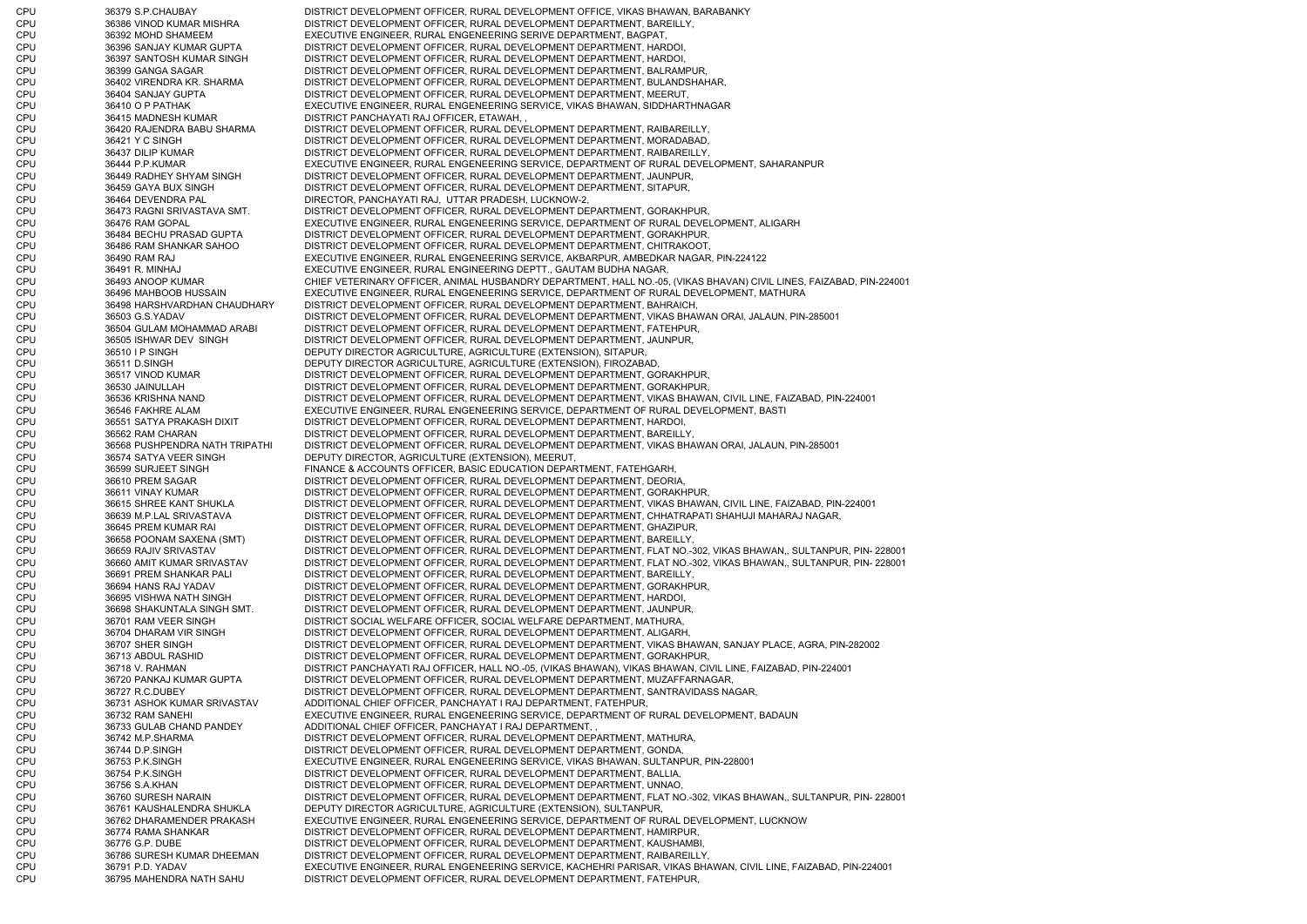CPU 36796 RAJ KUMAR DISTRICT DEVELOPMENT OFFICER, RURAL DEVELOPMENT DEPARTMENT, BAGPAT, CPU 36797 OM SHANKAR EXECUTIVE ENGINEER, RURAL ENGENEERING SERVICE, DEPARTMENT OF RURAL DEVELOPMENT, HARDOI CPU 36798 KAILASH PATI MISHRA DISTRICT DEVELOPMENT OFFICER, RURAL DEVELOPMENT DEPARTMENT, JAUNPUR, CPU 36801 M.S.GUPTA CHIEF TREASURY OFFICER, MORADABAD, CPU 36802 URMILA DEVI SINGH SMT. DISTRICT DEVELOPMENT OFFICER, RURAL DEVELOPMENT DEPARTMENT, CHHATRAPATI SHAHUJI MAHARAJ NAGAR, CPU 36807 V.K.SHARMA DISTRICT PANCHAYATI RAJ OFFICER, LALITPUR, , CPU 36808 K.LAL DISTRICT PANCHAYATI RAJ OFFICER, LALITPUR, , CPU 36815 MUNNA LAL DISTRICT DEVELOPMENT OFFICER, RURAL DEVELOPMENT DEPARTMENT, GORAKHPUR, CPU 36838 RAMA SHANKAR DIRECTOR, PANCHAYATI RAJ, UTTAR PRADESH, LUCKNOW-2, CPU 36841 JAGDISH PRASAD JOINT DIRECTOR, FROZEN SEMEN PRODUCTION CENTER, CHAKGAJRIA, LUCKNOW CPU 36846 SEEMA RANI DISTRICT DEVELOPMENT OFFICER, RURAL DEVELOPMENT DEPARTMENT, BULANDSHAHAR, CPU 36850 YADU NATH SINGH DISTRICT DEVELOPMENT OFFICER, RURAL DEVELOPMENT DEPARTMENT, HARDOI, CPU 36853 B.D.SINGH DISTRICT DEVELOPMENT OFFICER, RURAL DEVELOPMENT DEPARTMENT, RAIBAREILLY, CPU 36855 RAM BAHADUR DISTRICT DEVELOPMENT OFFICER, RURAL DEVELOPMENT DEPARTMENT, VIKAS BHAWAN, CIVIL LINE, FAIZABAD, PIN-224001 CPU 36862 RAM ACHAL EXECUTIVE ENGINEER, RURAL ENGENEERING SERVICE, AKBARPUR, AMBEDKAR NAGAR, PIN-224122 CPU 36872 BRIJESH SARAN SRIVASTAV DISTRICT DEVELOPMENT OFFICER, RURAL DEVELOPMENT DEPARTMENT, HARDOI, CPU 36880 SURENDRA SINGH DISTRICT DEVELOPMENT OFFICER, RURAL DEVELOPMENT DEPARTMENT, MAHARAJGANJ, PIN-273303 CPU 36884 J L CHAUDHARY DISTRICT DEVELOPMENT OFFICER, RURAL DEVELOPMENT DEPARTMENT, BASTI, CPU 36887 RENU GUPTA (SMT) DISTRICT PANCHAYATI RAJ OFFICER, MUZAFFARNAGAR (SHAMLI), , CPU 36888 JAI VEER SINGH DISTRICT PANCHAYATI RAJ OFFICER, SHAMLI, , CPU 36890 HAVALDAR YADAV DISTRICT DEVELOPMENT OFFICER, RURAL DEVELOPMENT DEPARTMENT, JAUNPUR, CPU 36892 SHER SHYAM SINGH DISTRICT DEVELOPMENT OFFICER, RURAL DEVELOPMENT DEPARTMENT, SONBHADRA, CPU 36894 VISHWA NATH DEPUTY DIRECTOR AGRICULTURE, AGRICULTURE (EXTENSION), PRATAPGARH, CPU 36902 SANJAI KUMAR PANDEY DISTRICT DEVELOPMENT OFFICER, RURAL DEVELOPMENT DEPARTMENT, FLAT NO.-302, VIKAS BHAWAN,, SULTANPUR, PIN- 228001 CPU 36906 KAMAL AHMAD CHIEF ENGINEER, DIR & CE RURAL ENGG.SERVICE DEPT., LUCKNOW, CPU 36911 RAMA SHANKER SACHAN DISTRICT TRAINING OFFICER, DISTRICT TRAINING INSTITUTE, KANPUR NAGAR, CPU 36914 GAYA DIN DISTRICT DEVELOPMENT OFFICER, RURAL DEVELOPMENT DEPARTMENT, FLAT NO.-302, VIKAS BHAWAN,, SULTANPUR, PIN- 228001 CPU 36920 DEVENDRA KUMAR DISTRICT DEVELOPMENT OFFICER, RURAL DEVELOPMENT DEPARTMENT, ALIGARH, CPU 36922 INDRA PAL SINGH PRINCIPAL, REGIONAL RURAL DEVELOPMENT INSTITUTE, AGRA, CPU 36923 SANJAY KUMAR SHUKLA DIRECTOR GENERAL, MEDICAL EDUCATION & TRAINING DIRECTORATE, LUCKNOW-2, CPU 36929 RAMNAWAL DUBEY DISTRICT DEVELOPMENT OFFICER, RURAL DEVELOPMENT DEPARTMENT, AZAMGARH, CPU 36933 RAMPHOOL DISTRICT DEVELOPMENT OFFICER, RURAL DEVELOPMENT DEPARTMENT, MUZAFFARNAGAR, CPU 36936 BHAGWAN SWROOP EXECUTIVE ENGINEER, RURAL ENGENEERING SERVICE, DEPARTMENT OF RURAL DEVELOPMENT, BANDA CPU 36938 RISHI KANT RASTOGI DISTRICT DEVELOPMENT OFFICER, RURAL DEVELOPMENT DEPARTMENT, GORAKHPUR, CPU 36948 ANIL KISHORE SHARMA DISTT. INFORMATION OFFICER/ASSIST.DIRECTOR/DY.DIRECTOR, MEERUT, , CPU 36950 RAM PRAKASH SHARMA EXECUTIVE ENGINEER, RURAL ENGENEERING SERVICE, DEPARTMENT OF RURAL DEVELOPMENT, GHAZIABAD CPU 36956 VINOD KUMAR SHUKLA DISTRICT DEVELOPMENT OFFICER, RURAL DEVELOPMENT DEPARTMENT, KANPUR DEHAT, CPU 36959 RAM RATAN SINGH DISTRICT ASSISTANT REGISTRAR, CO-OPERATIVE SOCIETIES, MAHOBA, CPU 36963 RAJ KUMAR DISTRICT DEVELOPMENT OFFICER, RURAL DEVELOPMENT DEPARTMENT, VIKAS BHAWAN ORAI, JALAUN, PIN-285001 CPU 36984 LAXMAN CHATURVEDI DISTRICT DEVELOPMENT OFFICER, RURAL DEVELOPMENT DEPARTMENT, PADRAUNA (KUSHI NAGAR), CPU 36985 AMHAR NATH TRIPATHI DISTRICT DEVELOPMENT OFFICER, RURAL DEVELOPMENT DEPARTMENT, GONDA, CPU 36986 VIJAI KUMAR CHAURISIA DISTRICT DEVELOPMENT OFFICER, RURAL DEVELOPMENT DEPARTMENT, CHHATRAPATI SHAHUJI MAHARAJ NAGAR, CPU 36989 TEJPAL SINGH DISTRICT DEVELOPMENT OFFICER, RURAL DEVELOPMENT DEPARTMENT, BAGPAT, CPU 36992 SURFARAJ ALI DISTRICT DEVELOPMENT OFFICER, RURAL DEVELOPMENT DEPARTMENT, BADAUN, CPU 36993 TULA RAM TEWARI DISTRICT DEVELOPMENT OFFICER, RURAL DEVELOPMENT DEPARTMENT, GONDA, CPU 36995 RAM SAJEVEN DISTRICT DEVELOPMENT OFFICER, RURAL DEVELOPMENT DEPARTMENT, MIRZAPUR, CPU 36996 R.K.SHARMA EXECUTIVE ENGINEER, RURAL ENGENEERING SERVICE, ROOM NO.- 320, VIKAS BHAWAN, CIVIL LINE, RAMPUR, PIN-244901 CPU 36999 MOHD. JAMIL KHAN DISTRICT DEVELOPMENT OFFICER, RURAL DEVELOPMENT DEPARTMENT, RAIBAREILLY, CPU 37005 BHANU PRATAP SINGH EXECUTIVE ENGINEER, RURAL ENGENEERING SERVICE, DEPARTMENT OF RURAL DEVELOPMENT, DEORIA CPU 37009 SALIM AHMED KHAN EXECUTIVE ENGINEER, RURAL ENGENEERING SERVICE, DEPARTMENT OF RURAL DEVELOPMENT, ALIGARH CPU 37011 MOHAN LAL SHARMA DISTRICT DEVELOPMENT OFFICER, RURAL DEVELOPMENT DEPARTMENT, BAREILLY, CPU 37022 DEEPAK KUMAR SRIVASTAVA FINANCE & ACCOUNTS OFFICER, SECONDARY EDUCATION, JAUNPUR, CPU 37037 PERMANAND MANI TRIPATHI DISTRICT DEVELOPMENT OFFICER, RURAL DEVELOPMENT DEPARTMENT, GORAKHPUR, CPU 37039 SIDDIQ ANSARI DISTRICT DEVELOPMENT OFFICER, RURAL DEVELOPMENT DEPARTMENT, PADRAUNA (KUSHI NAGAR), 37044 SHAKEEL AHMED KHAN DISTRICT DEVELOPMENT OFFICER, RURAL DEVELOPMENT DEPARTMENT, GONDA, CPU 37045 MAHESH CHANDRA SHAKYA DISTRICT DEVELOPMENT OFFICER, RURAL DEVELOPMENT DEPARTMENT, KANNAUJ, CPU 37048 BUDDI RAM CHAUDHARI EXECUTIVE ENGINEER, SARYU CANAL DIVISION-1 KHALILABAD, IRRIGATION DEPARTMENT, SANTKABIR NAGAR CPU 37056 VIPIN KUMAR TOMER DISTRICT DEVELOPMENT OFFICER, RURAL DEVELOPMENT DEPARTMENT, JYOTIBAFULLE NAGAR, AMROHA CPU 37057 CHANDRA KUMAR TRIPATHI DISTRICT DEVELOPMENT OFFICER, RURAL DEVELOPMENT DEPARTMENT, JYOTIBAFULLE NAGAR, AMROHA CPU 37058 RAJESH KUMAR YADAV DISTRICT DEVELOPMENT OFFICER, RURAL DEVELOPMENT DEPARTMENT, MUZAFFARNAGAR, CPU 37059 ARJUN SINGH TYAGI PRINCIPAL, REGIONAL INSTITUTE OF RURAL DEVELOPMENT,, RAMPUR MANIHARAN, NEAR GUJJAR COLLEGE, SAHARANPUR, PIN-247451 CPU 37067 MOHER SINGH DISTRICT DEVELOPMENT OFFICER, RURAL DEVELOPMENT DEPARTMENT, MEERUT, CPU 37074 KRISHNA BEHARI LAL SRIVASTAV DISTRICT PANCHAYATI RAJ OFFICER, GORAKHPUR, , CPU 37076 MAHADEO PRASAD DISTRICT DEVELOPMENT OFFICER, RURAL DEVELOPMENT DEPARTMENT, SITAPUR, CPU 37092 AJAI KUMAR DISTRICT MAGISTRATE, REVENUE DEPARTMENT, , CPU 37093 ASHREF ALI DISTRICT DEVELOPMENT OFFICER, RURAL DEVELOPMENT DEPARTMENT, MUZAFFARNAGAR, CPU 37094 ANWER MATIN ANSARI DISTRICT DEVELOPMENT OFFICER, RURAL DEVELOPMENT DEPARTMENT, HAMIRPUR, CPU 37103 VINOD CHANDRA SRIVASTAVA DISTRICT DEVELOPMENT OFFICER, RURAL DEVELOPMENT DEPARTMENT, LUCKNOW, CPU 37111 MOHD. ROZID EXECUTIVE ENGINEER, RURAL ENGENEERING SERVICE, DEPARTMENT OF RURAL DEVELOPMENT, FATEHPUR CPU 37114 DHERM RAJ SINGH DISTRICT DEVELOPMENT OFFICER, RURAL DEVELOPMENT DEPARTMENT, VIKAS BHAWAN, CIVIL LINE, FAIZABAD, PIN-224001 CPU 37117 AJAI KUMAR MISHRA DISTRICT DEVELOPMENT OFFICER, RURAL DEVELOPMENT DEPARTMENT, KANPUR NAGAR, CPU 37124 BISHAMBHHER DAYAL DISTRICT DEVELOPMENT OFFICER, RURAL DEVELOPMENT DEPARTMENT, VIKAS BHAWAN ORAI, JALAUN, PIN-285001 CPU 37125 RAJIV MOHAN DISTRICT DEVELOPMENT OFFICER, RURAL DEVELOPMENT DEPARTMENT, VIKAS BHAWAN ORAI, JALAUN, PIN-285001 CPU 37127 MEGH SINGH DISTRICT DEVELOPMENT OFFICER, RURAL DEVELOPMENT DEPARTMENT, ALIGARH, CPU 37130 RAKESH KUMAR DISTRICT DEVELOPMENT OFFICER, RURAL DEVELOPMENT DEPARTMENT, ALIGARH,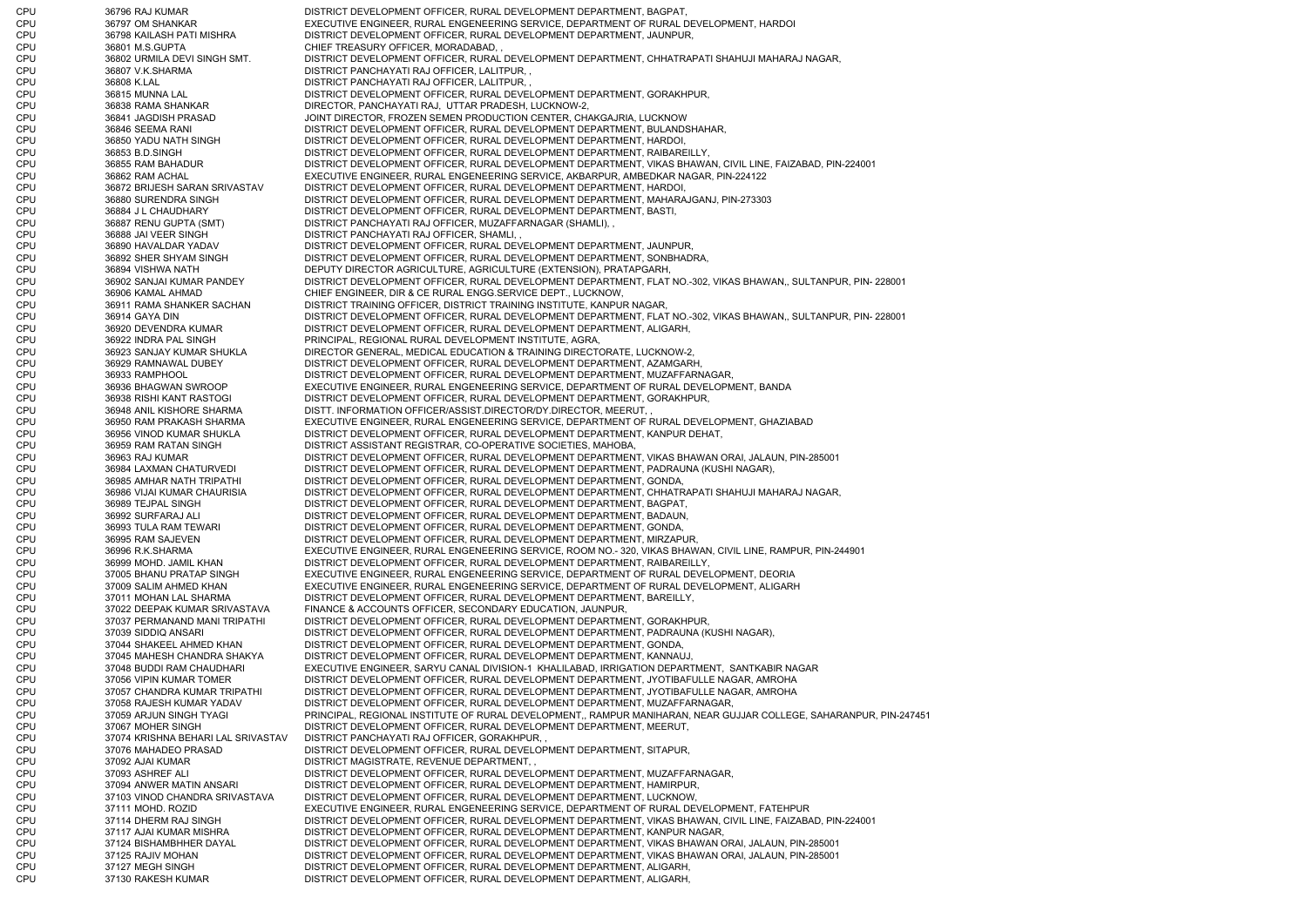CPU 37136 RAJKUMAR YADAV DISTRICT DEVELOPMENT OFFICER, RURAL DEVELOPMENT DEPARTMENT, SITAPUR, CPU 37140 MAHIPAL SINGH DISTRICT DEVELOPMENT OFFICER, RURAL DEVELOPMENT DEPARTMENT, GHAZIABAD, CPU 37157 MITHAI LAL DEPUTY DIRECTOR AGRICULTURE, AGRICULTURE (EXTENSION), AZAMGARH, CPU 37158 HARIPUJAN SINGH DISTRICT DEVELOPMENT OFFICER, RURAL DEVELOPMENT DEPARTMENT, BASTI, CPU 37162 CHANDRABHAN SINGH DISTRICT DEVELOPMENT OFFICER, RURAL DEVELOPMENT DEPARTMENT, VIKAS BHAWAN, SANJAY PLACE, AGRA, PIN-282002 CPU 37164 VINAI KUMAR GUPTA FINANCE & ACCOUNTS OFFICER, BASIC EDUCATION DEPARTMENT, , CPU 37165 DEVENDRA KUMAR SHARMA PRINCIPAL, REGIONAL RURAL DEVELOPMENT INSTITUE, BAGPAT, CPU 37169 NAGENDRA PRASAD SHARMA DISTRICT DEVELOPMENT OFFICER, RURAL DEVELOPMENT DEPARTMENT, GHAZIPUR, CPU 37170 RAM KISHAN DISTRICT DEVELOPMENT OFFICER, RURAL DEVELOPMENT DEPARTMENT, JAUNPUR, CPU 37171 JAI BHAGWAN DISTRICT DEVELOPMENT OFFICER, RURAL DEVELOPMENT DEPARTMENT, MEERUT, CPU 37173 MUKHTAR AHMED EXECUTIVE ENGINEER, RURAL ENGENEERING SERVICE, DEPARTMENT OF RURAL DEVELOPMENT, MAHARAJGANJ, PIN-273303 CPU 37182 AMER DUTT TRIPATHI DIRECTOR, HORTICULTURE FOOD PROCESS DEPT PLAINS HQ, MADHYA KSHETRA MUKKHYALAYA, LUCKNOW CPU 37186 RAM ANJOR DISTRICT DEVELOPMENT OFFICER, RURAL DEVELOPMENT DEPARTMENT, FLAT NO.-302, VIKAS BHAWAN,, SULTANPUR, PIN- 228001 CPU 37187 RAJ BAHADUR PAL DISTRICT DEVELOPMENT OFFICER, RURAL DEVELOPMENT DEPARTMENT, DEORIA, CPU 37188 JAINARAIN DISTRICT DEVELOPMENT OFFICER, RURAL DEVELOPMENT DEPARTMENT, PADRAUNA (KUSHI NAGAR), CPU 37900 S C ADIMI EXECUTIVE ENGINEER, RURAL ENGENEERING SERVICE, DEPARTMENT OF RURAL DEVELOPMENT, ALIGARH CPU 37906 ARYENDRA KUMAR DISTRICT DEVELOPMENT OFFICER, RURAL DEVELOPMENT DEPARTMENT, HARDOI, CPU 37913 VINOD KUMAR GAUTAM DISTRICT DEVELOPMENT OFFICER, RURAL DEVELOPMENT DEPARTMENT, MATHURA, CPU 37922 RAM KISHORE TEWARI DISTRICT DEVELOPMENT OFFICER, RURAL DEVELOPMENT DEPARTMENT, KANNAUJ, CPU 37930 S.C.GUPTA DISTRICT DEVELOPMENT OFFICER, RURAL DEVELOPMENT DEPARTMENT, GHAZIPUR, CPU 37932 HORI LAL DISTRICT DEVELOPMENT OFFICER, RURAL DEVELOPMENT DEPARTMENT, GHAZIPUR, CPU 37940 NERVDESHER PRASAD SRIVASTAVA DISTRICT DEVELOPMENT OFFICER, RURAL DEVELOPMENT DEPARTMENT, BADAUN, CPU 37945 RAJESH KUMAR SHARMA DISTRICT DEVELOPMENT OFFICER, RURAL DEVELOPMENT DEPARTMENT, BAGPAT, CPU 37946 ABDUL HAFIZ DISTRICT DEVELOPMENT OFFICER, RURAL DEVELOPMENT DEPARTMENT, BALLIA, CPU 37949 RAJENDRA KUMAR DISTRICT DEVELOPMENT OFFICER, RURAL DEVELOPMENT DEPARTMENT, MEERUT, CPU 37977 SRI NATH DWIWEDI DISTRICT PANCHAYATI RAJ OFFICER, HALL NO.-05, (VIKAS BHAWAN), VIKAS BHAWAN, CIVIL LINE, FAIZABAD, PIN-224001 CPU 37990 RAMESH CHANDRA OMREY EXECUTIVE ENGINEER, RURAL ENGENEERING SERVICE, VIKAS BHAWAN ORAI, JALAUN, PIN-285001 CPU 37994 INDRA NATH AGNIHOTRI EXECUTIVE ENGINEER, RURAL ENGENEERING SERVICE, DEPARTMENT OF RURAL DEVELOPMENT, FIROZABAD CPU 37996 SAROJ KUSHWAHA (SMT.) DISTRICT DEVELOPMENT OFFICER, RURAL DEVELOPMENT DEPARTMENT, VIKAS BHAWAN ORAI, JALAUN, PIN-285001 CPU 38003 S B SRIVASTAVA DISTRICT DEVELOPMENT OFFICER, RURAL DEVELOPMENT DEPARTMENT, PADRAUNA (KUSHI NAGAR), CPU 38024 S.P.SHARMA DISTRICT DEVELOPMENT OFFICER, RURAL DEVELOPMENT DEPARTMENT, GHAZIPUR, CPU 38026 RAM BAHADUR YADAV DISTRICT DEVELOPMENT OFFICER, RURAL DEVELOPMENT DEPARTMENT, SONBHADRA, CPU 38030 AMAR SINGH EXECUTIVE ENGINEER, RURAL ENGENEERING SERVICE, DEPARTMENT OF RURAL DEVELOPMENT, BADAUN CPU 38036 SUSHIL TYAGI DISTRICT DEVELOPMENT OFFICER, RURAL DEVELOPMENT DEPARTMENT, MUZAFFARNAGAR, CPU 38037 MOHD. HASAN EXECUTIVE ENGINEER, RURAL ENGENEERING SERVICE, DEPARTMENT OF RURAL DEVELOPMENT, MEERUT CPU 38038 S.B.R.VERMA EXECUTIVE ENGINEER, RURAL ENGENEERING SERVICE, DEPARTMENT OF RURAL DEVELOPMENT, HARDOI CPU 38044 MOHD. ALI DISTRICT DEVELOPMENT OFFICER, RURAL DEVELOPMENT DEPARTMENT, FATEHPUR, CPU 38059 SANTOSH KUMAR PRINCIPAL, REGIONAL RURAL DEVELOPMENT INSTITUTE, RAIBAREILLY, CPU 38060 PRADEEP KUMAR SRIVASTAVA EXECUTIVE ENGINEER, RURAL ENGENEERING SERVICE, DEPARTMENT OF RURAL DEVELOPMENT, LUCKNOW CPU 38064 ROOP NARAIN TRADE TAX OFFICER, ADMINISTRATION, HARDOI, CPU 38080 SHEO KUMAR LAL DISTRICT DEVELOPMENT OFFICER, RURAL DEVELOPMENT DEPARTMENT, JAUNPUR, CPU 38081 SHANKAR DAYAL MISHRA EXECUTIVE ENGINEER, RURAL ENGENEERING SERVICE, DEPARTMENT OF RURAL DEVELOPMENT, KANPUR NAGAR CPU 38085 AJAI KUMAR SRIVASTAV DISTRICT DEVELOPMENT OFFICER, RURAL DEVELOPMENT DEPARTMENT, ALLAHABAD, CPU 38098 JITENDR PRATAP DISTRICT DEVELOPMENT OFFICER, RURAL DEVELOPMENT DEPARTMENT, JAUNPUR, CPU 38100 HARISH CHANDRA DR UNDER SECRETARY, ADMN A/C DEPT SACHIVALYA, LUCKNOW, CPU 38104 SANJAY KUMAR MISHRA DISTRICT DEVELOPMENT OFFICER, RURAL DEVELOPMENT DEPARTMENT, KANNAUJ, CPU 38105 KHEM NARAIN DISTRICT DEVELOPMENT OFFICER, RURAL DEVELOPMENT DEPARTMENT, KANNAUJ, CPU 38108 NIRMALA DEVI GANGWAR DISTRICT DEVELOPMENT OFFICER, RURAL DEVELOPMENT DEPARTMENT, SHAHJAHANPUR, CPU 38113 CHARAN SINGH DISTRICT DEVELOPMENT OFFICER, RURAL DEVELOPMENT DEPARTMENT, MATHURA, CPU 38114 JAIHIND CHATURVEDI EXECUTIVE ENGINEER, RURAL ENGINEERING SERVICES, DEPTT. OF RURAL ENGINEERING SERVICES, AURAIYA CPU 38118 OM PRAKASH SINGH DISTRICT DEVELOPMENT OFFICER, RURAL DEVELOPMENT DEPARTMENT, MORADABAD, CPU 38119 SHIV AUTAR VERMA DISTRICT DEVELOPMENT OFFICER, RURAL DEVELOPMENT DEPARTMENT, VIKAS BHAWAN, CIVIL LINE, FAIZABAD, PIN-224001 CPU 38136 RAJIV BHATNAGAR EXECUTIVE ENGINEER, RURAL ENGENEERING SERVICE, DEPARTMENT OF RURAL DEVELOPMENT, BARABANKI CPU 38138 RAKESH KUMAR DISTRICT DEVELOPMENT OFFICER, RURAL DEVELOPMENT DEPARTMENT, ALIGARH, CPU 38140 RAM KISHORE YADAV DISTRICT DEVELOPMENT OFFICER, RURAL DEVELOPMENT DEPARTMENT, RAIBAREILLY, CPU 38141 PARASHU RAM PRASAD VERMA DISTRICT MAGISTRATE, REVENUE DEPARTMENT, MAHARAJGANJ, PIN-273303 CPU 38144 PRADEEP KUMAR DISTRICT DEVELOPMENT OFFICER, RURAL DEVELOPMENT DEPARTMENT, BAREILLY, CPU 38164 CHANDRA LAL SHARMA DISTRICT DEVELOPMENT OFFICER, RURAL DEVELOPMENT DEPARTMENT, MATHURA, CPU 38167 D.K.SINGH EXECUTIVE ENGINEER, RURAL ENGENEERING SERVICE, DEPARTMENT OF RURAL DEVELOPMENT, AZAMGARH 38169 IMAM ALI **CHU ALI DISTRICT DEVELOPMENT OFFICER, RURAL DEVELOPMENT DEPARTMENT, GONDA,** CPU 38176 SUBHASH CHANDRA SHARMA FINANCE & ACCOUNTS OFFICER, BASIC EDUCATION DEPARTMENT, BULANDSHAHAR, CPU 38186 RAJESHWAR PRASAD GUPTA PRINCIPAL, GOVERNMENT PLOYTECHNIC, , CPU 38187 PRADEEP KUMAR ASSISTANT ACCOUNT OFFICER, DISTRICT INSPECTOR OF SCHOOL, SAMBHAL CPU 38190 T.N.SAVITA DISTRICT DEVELOPMENT OFFICER, RURAL DEVELOPMENT DEPARTMENT, MATHURA, CPU 38192 HEM CHANDRA DR SENIOR TREASURY OFFICER, KANPUR NAGAR, CPU 38199 NEERAJ SINHAL DISTRICT DEVELOPMENT OFFICER, RURAL DEVELOPMENT DEPARTMENT, MUZAFFARNAGAR, CPU 38202 RAJ PAL SINGH GAUR DR CHIEF VETERINARY OFFICER, ANIMAL HUSBANDRY DEPARTMENT, VIKAS BHAWAN ORAI, JALAUN, PIN-285001 CPU 38203 RAFAT ALI KHAN EXECUTIVE ENGINEER, RURAL ENGENEERING SERVICE, DEPARTMENT OF RURAL DEVELOPMENT, BAREILLY CPU 38205 PRATIBHA AGRAWAL DISTRICT DEVELOPMENT OFFICER, RURAL DEVELOPMENT DEPARTMENT, BADAUN, CPU 38207 GEETA SRIVASTAVA DISTRICT DEVELOPMENT OFFICER, RURAL DEVELOPMENT DEPARTMENT, JAUNPUR, CPU 38210 TRIYUGI NARAIN SHUKLA DISTRICT DEVELOPMENT OFFICER, RURAL DEVELOPMENT DEPARTMENT, GONDA, CPU 38215 BAL KRISHNA DISTRICT DEVELOPMENT OFFICER, RURAL DEVELOPMENT DEPARTMENT, BANDA, CPU 38221 MOHD.A.ASGAR CHIEF TREASURY OFFICER, TREASURY AND ACCOUNTS ADMIN DEPTT., LUCKNOW-2, CPU 38224 KALI CHARAN SHARMA DISTRICT DEVELOPMENT OFFICER, RURAL DEVELOPMENT DEPARTMENT, GHAZIABAD, CPU 38238 SAFEER AHMAD EXECUTIVE ENGINEER, RURAL ENGENEERING SERVICE, DEPARTMENT OF RURAL DEVELOPMENT, KHERI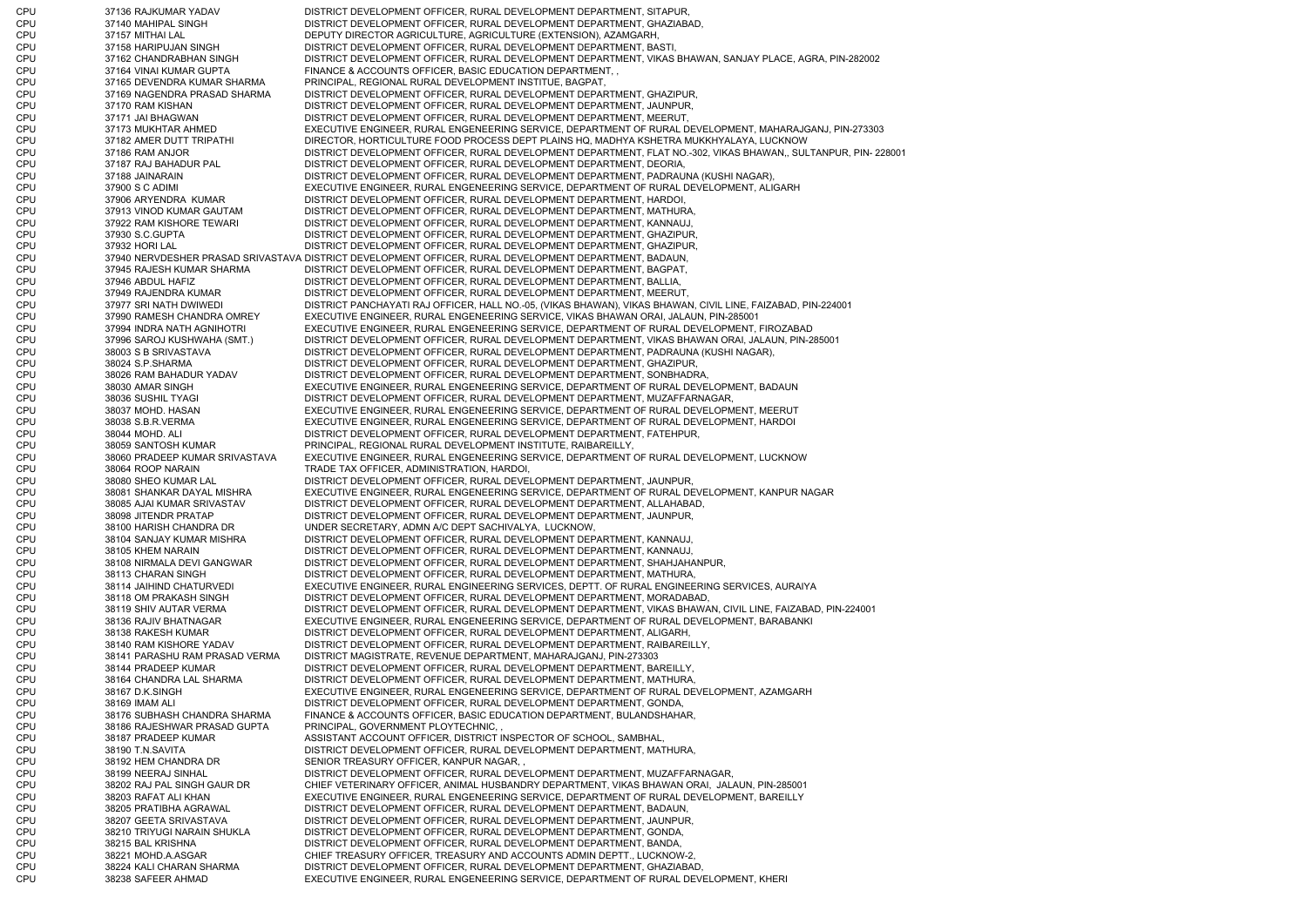CPU 38240 ANAND PRAKASH TRIPATHI DISTRICT DEVELOPMENT OFFICER, RURAL DEVELOPMENT DEPARTMENT, MAHARAJGANJ, PIN-273303 CPU 38247 RAJENDRA SINGH EXECUTIVE ENGINEER, RURAL ENGENEERING SERVICE, DEPARTMENT OF RURAL DEVELOPMENT, MUZAFFARNAGAR CPU 38252 OM PRAKASH DISTRICT PROBATION OFFICER, MEERUT, , CPU 38255 RAKESH KUMAR DISTRICT DEVELOPMENT OFFICER, RURAL DEVELOPMENT DEPARTMENT, ALIGARH, CPU 38257 S.K.TRIPATHI DISTRICT DEVELOPMENT OFFICER, RURAL DEVELOPMENT DEPARTMENT, GONDA, CPU 38262 SRIDHAR BAJPAYEE ADDITIONAL CHIEF OFFICER, PANCHAYAT I RAJ DEPARTMENT, BANDA, CPU 38263 RAKESH SHARMA DEPUTY DIRECTOR, AGRICULTURE (EXTENSION), ETAH, CPU 38264 DHIRENDRA SINGH DISTRICT ASSISTANT REGISTRAR, CO-OPERATIVE SOCIETIES, MATHURA, CPU 38265 NARESH GUPTA EXECUTIVE ENGINEER, RURAL ENGENEERING SERVICE, DEPARTMENT OF RURAL DEVELOPMENT, GHAZIABAD CPU 38270 S.KUMAR DISTRICT DEVELOPMENT OFFICER, RURAL DEVELOPMENT DEPARTMENT, KANNAUJ, CPU 38277 SURESH CHANDRA TIWARI DISTRICT DEVELOPMENT OFFICER, RURAL DEVELOPMENT DEPARTMENT, FATEHPUR, CPU 38283 HARI PRASAD KANAUJIA DISTRICT DEVELOPMENT OFFICER, RURAL DEVELOPMENT DEPARTMENT, BASTI, CPU 38285 DEVENDRA SINGH DISTRICT DEVELOPMENT OFFICER, RURAL DEVELOPMENT DEPARTMENT, KANPUR NAGAR, CPU 38291 RAM RAJ DISTRICT DEVELOPMENT OFFICER, RURAL DEVELOPMENT DEPARTMENT, BASTI, CPU 38295 SHAILENDRA KUMAR SONI DISTRICT DEVELOPMENT OFFICER, RURAL DEVELOPMENT DEPARTMENT, RAIBAREILLY, CPU 38297 ARVIND KUMAR SRIVASTAVA DISTRICT DEVELOPMENT OFFICER, RURAL DEVELOPMENT DEPARTMENT, AZAMGARH, CPU 38299 M.ABBAS DISTRICT DEVELOPMENT OFFICER, RURAL DEVELOPMENT DEPARTMENT, PRATAPGARH, CPU 38314 KANHAIYA LAL DISTRICT DEVELOPMENT OFFICER, RURAL DEVELOPMENT DEPARTMENT, GONDA, CPU 38316 RAJENDRA SINGH BISHT DISTRICT DEVELOPMENT OFFICER, RURAL DEVELOPMENT DEPARTMENT, MEERUT, CPU 38318 R K GAUR EXECUTIVE ENGINEER, RURAL ENGINEERING SERVICE,, DIVISION-JP.NAGAR,, AMROHA CPU 38319 SATISH CHANDRA SHARMA EXECUTIVE ENGINEER, RURAL ENGENEERING SERVICE, DEPARTMENT OF RURAL DEVELOPMENT, MUZAFFARNAGAR CPU 38332 HARI SHANKAR MAURYA DISTRICT DEVELOPMENT OFFICER, RURAL DEVELOPMENT DEPARTMENT, SAMBHAL, CPU 38334 AJAY KUMAR BHARADWAJ DISTRICT DEVELOPMENT OFFICER, RURAL DEVELOPMENT DEPARTMENT, ROOM NO.-107, VIKAS BHAWAN, MATHURA ROAD, HATHRAS, PIN-204101 CPU 38340 RAJIV MOHAN SHARMA DISTRICT DEVELOPMENT OFFICER, RURAL DEVELOPMENT DEPARTMENT, MEERUT, CPU 38345 ASHOK KUMAR SINGH EXECUTIVE ENGINEER, RURAL ENGENEERING SERVICE, DEPARTMENT OF RURAL DEVELOPMENT, VARANASI CPU 38346 VIMLENDRA PRATAP SINGH DISTRICT DEVELOPMENT OFFICER, RURAL DEVELOPMENT DEPARTMENT, AZAMGARH, CPU 38354 AJAI PRAKASH SRIVASTAV DISTRICT DEVELOPMENT OFFICER, RURAL DEVELOPMENT DEPARTMENT, LAKHIMPUR KHIRI, CPU 38359 PRADEEP KUMAR SRIVASTAV DISTRICT DEVELOPMENT OFFICER, RURAL DEVELOPMENT DEPARTMENT, HAMIRPUR, CPU 38367 OM DATT DISTRICT DEVELOPMENT OFFICER, RURAL DEVELOPMENT DEPARTMENT, BULANDSHAHAR, CPU 38372 ALAUDDIN DISTRICT DEVELOPMENT OFFICER, RURAL DEVELOPMENT DEPARTMENT, GHAZIPUR, CPU 38374 SHIV KUMAR MAURYA DISTRICT DEVELOPMENT OFFICER, RURAL DEVELOPMENT DEPARTMENT, BALRAMPUR, CPU 38380 RAM NIVAS RAO DISTRICT DEVELOPMENT OFFICER, RURAL DEVELOPMENT DEPARTMENT, PADRAUNA (KUSHI NAGAR), CPU 38381 SUMITRA TRIPATHI SMT. DISTRICT DEVELOPMENT OFFICER, RURAL DEVELOPMENT DEPARTMENT, PADRAUNA (KUSHI NAGAR), CPU 38382 CHITRA MISRA DISTRICT DEVELOPMENT OFFICER, RURAL DEVELOPMENT DEPARTMENT, PADRAUNA (KUSHI NAGAR), CPU 38383 KAMALA DEVI DISTRICT DEVELOPMENT OFFICER, RURAL DEVELOPMENT DEPARTMENT, GHAZIPUR, CPU 38384 VIJAI PRAKASH PANDEY FINANCE & ACCOUNTS OFFICER, BASIC EDUCATION DEPARTMENT, , CPU 38385 AJAI PAL SINGH DISTRICT DEVELOPMENT OFFICER, RURAL DEVELOPMENT DEPARTMENT, BULANDSHAHAR, CPU 38386 DALJEET SINGH DISTRICT DEVELOPMENT OFFICER, RURAL DEVELOPMENT DEPARTMENT, BULANDSHAHAR, CPU 38387 RAMKUMAR PANDEY EXECUTIVE ENGINEER, RURAL ENGENEERING SERVICE, DEPARTMENT OF RURAL DEVELOPMENT, JAUNPUR CPU 38388 GIRISH CHANDRA EXECUTIVE ENGINEER, RURAL ENGENEERING SERVICE, DEPARTMENT OF RURAL DEVELOPMENT, BARABANKI CPU 38391 NARENDRA PAL EXECUTIVE ENGINEER, RURAL ENGENEERING SERIVE DEPARTMENT, BAGPAT, CPU 38429 J.P.SHARMA DISTRICT DEVELOPMENT OFFICER, RURAL DEVELOPMENT DEPARTMENT, BAREILLY, CPU 38438 AJAI KUMAR SINGH FINANCE & ACCOUNTS OFFICER, BASIC EDUCATION DEPARTMENT, , CPU 38441 SHIV KUMAR MISHRA DISTRICT DEVELOPMENT OFFICER, RURAL DEVELOPMENT DEPARTMENT, GONDA, CPU 38451 ITWARI LAL DISTRICT DEVELOPMENT OFFICER, RURAL DEVELOPMENT DEPARTMENT, BAREILLY, CPU 38463 CHANDRA DEO SINGH KUSHWAHA DISTRICT DEVELOPMENT OFFICER, RURAL DEVELOPMENT DEPARTMENT, GHAZIPUR, CPU 38467 S R SINGH DIRECTOR, RESEARCH DIRECTORATE(ANVESHANALAYA), P.W.D., LUCKNOW CPU 38476 RAM KISHAN PRINCIPAL, REGIONAL INSTITUTE OF RURAL DEVELOPMENT,, GHAZIABAD, CPU 38480 SUDHA PANDEY DISTRICT DEVELOPMENT OFFICER, RURAL DEVELOPMENT DEPARTMENT, MAHARAJGANJ, PIN-273303 CPU 38482 RAJA RAM SINGH DISTRICT DEVELOPMENT OFFICER, RURAL DEVELOPMENT DEPARTMENT, GONDA, CPU 38483 RAM KRISHAN GUPTA DISTRICT DEVELOPMENT OFFICER, RURAL DEVELOPMENT DEPARTMENT, MAHARAJGANJ, PIN-273303 CPU 38485 B.K.PAL DISTRICT DEVELOPMENT OFFICER, RURAL DEVELOPMENT DEPARTMENT, JAUNPUR, CPU 38487 ANIL KUMAR MISHRA PRINCIPAL, REGIONAL RURAL DEVELOPMENT INSTITUTE, Buxi Ka Taalab, LUCKNOW CPU 38489 ATHER PARVEG EXECUTIVE ENGINEER, RURAL ENGENEERING SERVICE, DEPARTMENT OF RURAL DEVELOPMENT, VARANASI CPU 38493 R.B.GAUTAM DISTRICT DEVELOPMENT OFFICER, RURAL DEVELOPMENT DEPARTMENT, KANPUR DEHAT, CPU 38499 KAMLA WATI CHAUHAN DISTRICT DEVELOPMENT OFFICER, RURAL DEVELOPMENT DEPARTMENT, BASTI, CPU 38501 VINOD KUMAR DUBEY DISTRICT DEVELOPMENT OFFICER, RURAL DEVELOPMENT DEPARTMENT, PADRAUNA (KUSHI NAGAR), CPU 38502 GULAB CHANDRA DISTRICT DEVELOPMENT OFFICER, RURAL DEVELOPMENT DEPARTMENT, BASTI, CPU 38519 INDRA PAL DISTRICT DEVELOPMENT OFFICER, RURAL DEVELOPMENT DEPARTMENT, KAUSHAMBI CPU 38520 ISHWAR CHAND SINGH KUSHWHA DISTRICT DEVELOPMENT OFFICER, RURAL DEVELOPMENT DEPARTMENT, ALLAHABAD, CPU 38521 SURENDRA SINGH DISTRICT DEVELOPMENT OFFICER, RURAL DEVELOPMENT DEPARTMENT, KAUSHAMBI, CPU 38527 PREM CHANDRA DISTRICT DEVELOPMENT OFFICER, RURAL DEVELOPMENT DEPARTMENT, VARANASI, CPU 38534 ARNUESH KUMAR YADAV DISTRICT DEVELOPMENT OFFICER, RURAL DEVELOPMENT DEPARTMENT, KANNAUJ, CPU 38538 MAHKHUJ KHAN CHIEF ENGINEER, DIR & CE RURAL ENGG.SERVICE DEPT., LUCKNOW, CPU 38541 RAM NEWAJ DISTRICT DEVELOPMENT OFFICER, RURAL DEVELOPMENT DEPARTMENT, HAMIRPUR, CPU 38544 ONKAR NATH DISTRICT DEVELOPMENT OFFICER, RURAL DEVELOPMENT DEPARTMENT, GHAZIPUR, CPU 38545 D B SINGH DISTRICT DEVELOPMENT OFFICER, RURAL DEVELOPMENT DEPARTMENT, SAMBHAL, CPU 38546 R B SINGH DISTRICT DEVELOPMENT OFFICER, RURAL DEVELOPMENT DEPARTMENT, PRATAPGARH, CPU 38547 ANIL KUMAR SACHAN EXECUTIVE ENGINEER, RURAL ENGENEERING SERVICE, DEPARTMENT OF RURAL DEVELOPMENT, KANNAUJ CPU 38550 MAHIPAL SINGH DISTRICT DEVELOPMENT OFFICER, RURAL DEVELOPMENT DEPARTMENT, BAREILLY, CPU 38554 HARI SHANKAR ARYA DISTRICT DEVELOPMENT OFFICER, RURAL DEVELOPMENT DEPARTMENT, KANNAUJ, CPU 38555 S K MISHRA DISTRICT DEVELOPMENT OFFICER, RURAL DEVELOPMENT DEPARTMENT, ALLAHABAD, CPU 38563 R A SINGH DISTRICT DEVELOPMENT OFFICER, RURAL DEVELOPMENT DEPARTMENT, MAINPURI, CPU 38565 VISHWAMBHAR NATH MISHRA DISTRICT DEVELOPMENT OFFICER, RURAL DEVELOPMENT DEPARTMENT, BASTI, CPU 38566 PREM SINGH NEGI DISTRICT DEVELOPMENT OFFICER, RURAL DEVELOPMENT DEPARTMENT, MEERUT,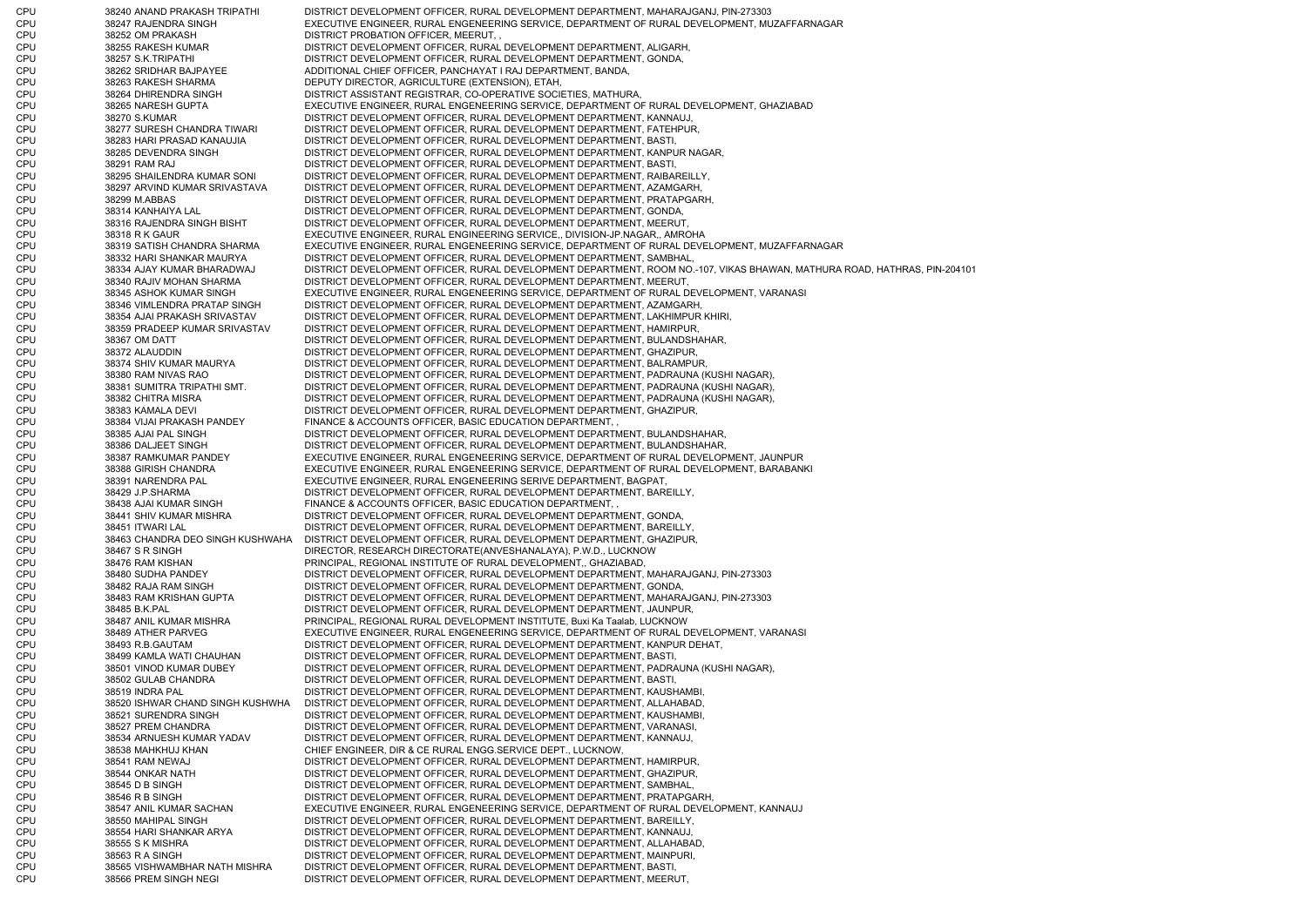CPU 38571 SHEO GOPAL SRIVASTAV DISTRICT DEVELOPMENT OFFICER, RURAL DEVELOPMENT DEPARTMENT, SRAVASTI, PIN-271831 CPU 38613 ATMA NATH TEWARI DISTRICT PANCHAYATI RAJ OFFICER, AZAMGARH, CPU 38642 CHANDRA BHUSHAN ARYA DISTRICT DEVELOPMENT OFFICER, RURAL DEVELOPMENT DEPARTMENT, GORAKHPUR, CPU 38645 HARI RAM DISTRICT DEVELOPMENT OFFICER, RURAL DEVELOPMENT DEPARTMENT, SRAVASTI, PIN-271831 CPU 38765 SARLA DEVI DISTRICT DEVELOPMENT OFFICER, RURAL DEVELOPMENT DEPARTMENT, CHHATRAPATI SHAHUJI MAHARAJ NAGAR, CPU 38798 SATISH CHANDRA SRIVASTAVA DISTRICT PANCHAYATI RAJ OFFICER, KAUSHAMBI, , CPU 38800 DAROGA MISRA DISTRICT DEVELOPMENT OFFICER, RURAL DEVELOPMENT DEPARTMENT, GORAKHPUR, CPU 38826 IMTYAZ AHMAD DISTRICT DEVELOPMENT OFFICER, RURAL DEVELOPMENT DEPARTMENT, GHAZIPUR, CPU 38827 OMKAR NBATH DUBEY DISTRICT DEVELOPMENT OFFICER, RURAL DEVELOPMENT DEPARTMENT, VIKAS BHAWAN, CIVIL LINE, FAIZABAD, PIN-224001 CPU 38829 RAJENDRA SINGH DISTRICT DEVELOPMENT OFFICER, RURAL DEVELOPMENT DEPARTMENT, MEERUT, CPU 38830 SUMAN YADAV SMT. DISTRICT DEVELOPMENT OFFICER, RURAL DEVELOPMENT DEPARTMENT, DEORIA, CPU 38831 SHASHI KALA SMT. DISTRICT DEVELOPMENT OFFICER, RURAL DEVELOPMENT DEPARTMENT, GORAKHPUR, CPU 38832 SHIV KUMARI SMT. DISTRICT DEVELOPMENT OFFICER, RURAL DEVELOPMENT DEPARTMENT, DEORIA, CPU 38833 SANT RAM YADAV EXECUTIVE ENGINEER, RURAL ENGENEERING SERVICE, DEPARTMENT OF RURAL DEVELOPMENT, BASTI CPU 38839 AMIRUDDIN VARSI DISTRICT DEVELOPMENT OFFICER, RURAL DEVELOPMENT DEPARTMENT, KAUSHAMBI, CPU 38856 ABDUL QAYUM SIDDIQUE DISTRICT DEVELOPMENT OFFICER, RURAL DEVELOPMENT DEPARTMENT, CHITRAKOOT, CPU 38858 RAJENDRA KUMAR MISHRA FINANCE & ACCOUNTS OFFICER, BASIC EDUCATION DEPARTMENT, CHITRAKOOT, CPU 38861 SHIV SHANKAR SHARMA DISTRICT DEVELOPMENT OFFICER, RURAL DEVELOPMENT DEPARTMENT, BASTI, CPU 38863 ASHOK KUMAR TRIPATHI DISTRICT DEVELOPMENT OFFICER, RURAL DEVELOPMENT DEPARTMENT, BASTI, CPU 38864 JAY SINGH YADAV CHIEF VETERINARY OFFICER, ANIMAL HUSBANDRY DEPARTMENT, BASTI, CPU 38869 CHANDRIKA SINGH YADAV EXECUTIVE ENGINEER, RURAL ENGENEERING SERVICE, DEPARTMENT OF RURAL DEVELOPMENT, DEORIA CPU 38886 SANJAY KUMAR GUPTA GENERAL MANAGER, DEPARTMENT OF INDUSTRIES, VARANASI, CPU 38887 VINOD KUMAR DISTRICT DEVELOPMENT OFFICER, RURAL DEVELOPMENT DEPARTMENT, BAREILLY, CPU 38891 SUNIL KUMAR GUPTA SUPERINTENDENT ENGINEER, SITAPUR/KHERI CIRCLE, PUBLIC WORKS DEPARTMENT, CPU 38893 GIRJA SHANKAR UPADHYAY DISTRICT DEVELOPMENT OFFICER, RURAL DEVELOPMENT DEPARTMENT, MAHARAJGANJ, PIN-273303 CPU 38899 JAY KARAN SINGH DISTRICT DEVELOPMENT OFFICER, RURAL DEVELOPMENT DEPARTMENT, CHITRAKOOT, CPU 38910 ARVIND KUMAR SINGH DR. CHIEF VETERINARY OFFICER, ANIMAL HUSBANDRY DEPARTMENT, KANPUR NAGAR, CPU 38913 RAJIV KUMAR DISTRICT TRAINING OFFICER, DISTRICT TRAINING INSTITUTE, LAKRI FAZALPUR, MORADABAD CPU 38916 ARUN KUMAR SHUKLA ADDITIONAL CHIEF OFFICER, PANCHAYAT I RAJ DEPARTMENT, FATEHPUR, CPU 38920 SATYA NARAYAN YADAV DISTRICT DEVELOPMENT OFFICER, RURAL DEVELOPMENT DEPARTMENT, PRATAPGARH, CPU 38922 NARAYAN SHUKLA DISTRICT DEVELOPMENT OFFICER, RURAL DEVELOPMENT DEPARTMENT, PRATAPGARH, CPU 38923 SUNIL KUMAR BHALLA DISTRICT DEVELOPMENT OFFICER, RURAL DEVELOPMENT DEPARTMENT, SANTKABIR NAGAR, CPU 38924 HAZRA BEGHAM ANSARI SMT. DISTRICT DEVELOPMENT OFFICER, RURAL DEVELOPMENT DEPARTMENT, SANTKABIR NAGAR, CPU 38929 ASHWINI KUMAR SRIVASTAV FINANCE & ACCOUNTS OFFICER, SECONDARY EDUCATION, JAUNPUR, CPU 38933 BENI LAL UNDER SECRETARY, ADMN A/C DEPT SACHIVALYA, LUCKNOW, CPU 38946 RAMA SHANKER DISTRICT DEVELOPMENT OFFICER, RURAL DEVELOPMENT DEPARTMENT, GHAZIPUR, CPU 38958 RAMESH CHANDRA LAKHERE DISTRICT DEVELOPMENT OFFICER, RURAL DEVELOPMENT DEPARTMENT, VIKAS BHAWAN ORAI, JALAUN, PIN-285001 CPU 38960 SHYAM KUMAR EXECUTIVE ENGINEER, RURAL ENGG. SERVICE DEPT., DEPT. OF RURAL ENGG.SERVICE, SANTRAVIDASS NAGAR CPU 38961 RAJESH KUMAR DISTRICT DEVELOPMENT OFFICER, RURAL DEVELOPMENT DEPARTMENT, SAMBHAL, CPU 38965 ANIL KUMAR SHARMA DR. DISTRICT DEVELOPMENT OFFICER, RURAL DEVELOPMENT DEPARTMENT, SHAHJAHANPUR, CPU 38968 ARSHAD ALI SIDDIQUI EXECUTIVE ENGINEER, SARYU CANAL DIVISION - I, IRRIGATION DEPARTMENT, BASTI CPU 38974 HEERA LAL VERMA DISTRICT DEVELOPMENT OFFICER, RURAL DEVELOPMENT DEPARTMENT, HAMIRPUR, CPU 38982 ASHOK KUMAR SHARMA EXECUTIVE ENGINEER, RURAL ENGENEERING SERVICE, DEPARTMENT OF RURAL DEVELOPMENT, MORADABAD CPU 38984 AKHILESH KUMAR DUBEY EXECUTIVE ENGINEER, RURAL ENGENEERING SERVICE, DEPARTMENT OF RURAL DEVELOPMENT, DEORIA CPU 38987 HARISH CHANDRA JAYSWAL DISTRICT DEVELOPMENT OFFICER, RURAL DEVELOPMENT DEPARTMENT, DEORIA, CPU 38989 GOVIND NARAYAN VERMA DISTRICT DEVELOPMENT OFFICER, RURAL DEVELOPMENT DEPARTMENT, VIKAS BHAWAN ORAI, JALAUN, PIN-285001 CPU 38990 SURESH KUMAR SRIVASTAV DISTRICT DEVELOPMENT OFFICER, RURAL DEVELOPMENT DEPARTMENT, VIKAS BHAWAN ORAI, JALAUN, PIN-285001 CPU 38991 CHUNKAI PRASAD YADAV EXECUTIVE ENGINEER, RURAL ENGINEERING SERVICES, DIVISION-CHITRAKOOT,, RURAL ENGINEERING SERVICES DEPARTMENT CPU 38997 DAYA RAM DISTRICT PANCHAYATI RAJ OFFICER, BAGPAT, , CPU 38999 AMIT KUMAR GOYAL EXECUTIVE ENGINEER, RURAL ENGENEERING SERVICE, DEPARTMENT OF RURAL DEVELOPMENT, MUZAFFARNAGAR CPU 39000 SUSIL MOHAN SUKLA ECONOMIC AND STATISTICAL OFFICER, ECONOMIC & STAT OFFR, , CPU 39004 SURENDRA PRATAP SINGH DISTRICT DEVELOPMENT OFFICER, RURAL DEVELOPMENT DEPARTMENT, PRATAPGARH, CPU 39026 RAGHVENDRA KUMAR MISHRA EXECUTIVE ENGINEER, RURAL ENGINEERING SERVICES, DEPARTMENT OF RURAL DEVELOPMENT, CHHTRAPATI SHAHUJI MAHARAJ NAGAR CPU 39029 SHYAM SUNDAR DISTRICT DEVELOPMENT OFFICER, RURAL DEVELOPMENT DEPARTMENT, SRAVASTI, PIN-271831 CPU 39033 ADESH CHANDRA DR. CHIEF VETERINARY OFFICER, ANIMAL HUSBANDRY DEPARTMENT, BAHRAICH, CPU 39034 ANAND KUMAR SINGH EXECUTIVE ENGINEER, RURAL ENGENEERING SERVICE, DEPARTMENT OF RURAL DEVELOPMENT, BASTI CPU 39043 HARDEV SINGH PRINCIPAL, DISTRICT EDUCATION & TRAINING INSTITUTE, BULANDSHAHAR, CPU 39049 BRIJ BIHAR RAY DISTRICT DEVELOPMENT OFFICER, RURAL DEVELOPMENT DEPARTMENT, ALLAHABAD, CPU 39052 VIJAY KUMAR SINGH DR. CHIEF VETERINARY OFFICER, ANIMAL HUSBANDRY DEPARTMENT, JHANSI, CPU 39054 PRABODH KUMAR SHARMA DISTRICT DEVELOPMENT OFFICER, RURAL DEVELOPMENT DEPARTMENT, ROOM NO.-107, VIKAS BHAWAN, MATHURA ROAD, HATHRAS, PIN-204101 CPU 39060 USHA KIRAN SRIVASTAV SMT. DISTRICT DEVELOPMENT OFFICER, RURAL DEVELOPMENT DEPARTMENT, SANTKABIR NAGAR, CPU 39063 RAGINI SAXENA KM. DISTRICT DEVELOPMENT OFFICER, RURAL DEVELOPMENT DEPARTMENT, JYOTIBAFULLE NAGAR, AMROHA CPU 39067 ASHWINI KUMAR SINGH DISTRICT DEVELOPMENT OFFICER, RURAL DEVELOPMENT DEPARTMENT, SONBHADRA, CPU 39085 MAHENDRA KATIYAR PRINCIPAL, REGIONAL RURAL DEVELOPMENT INSTTUTE, MAINPURI, CPU 39091 JAY PRAKASH GUVRELE DISTRICT DEVELOPMENT OFFICER, RURAL DEVELOPMENT DEPARTMENT, VIKAS BHAWAN ORAI, JALAUN, PIN-285001 CPU 39096 UMA KANTI TRIPATHI DISTRICT DEVELOPMENT OFFICER, RURAL DEVELOPMENT DEPARTMENT, UNNAO, CPU 39097 RAM CHARAN DISTRICT DEVELOPMENT OFFICER, RURAL DEVELOPMENT DEPARTMENT, HARDOI, CPU 39101 MOHAMMAD ATHAR SIDDIQUI DISTRICT DEVELOPMENT OFFICER, RURAL DEVELOPMENT DEPARTMENT, VIKAS BHAWAN, CIVIL LINE, FAIZABAD, PIN-224001 CPU 39104 VIMLA KANAUJIYA SMT. DISTRICT DEVELOPMENT OFFICER, RURAL DEVELOPMENT DEPARTMENT, FLAT NO.-302, VIKAS BHAWAN,, SULTANPUR, PIN- 228001 CPU 39105 ASHA GUPTA SMT. DISTRICT DEVELOPMENT OFFICER, RURAL DEVELOPMENT DEPARTMENT, FLAT NO.-302, VIKAS BHAWAN,, SULTANPUR, PIN- 228001 CPU 39106 RAM SINGH DISTRICT DEVELOPMENT OFFICER, RURAL DEVELOPMENT DEPARTMENT, RAIBAREILLY, CPU 39107 RAJ BAHADUR PATEL DISTRICT DEVELOPMENT OFFICER, RURAL DEVELOPMENT DEPARTMENT, ALLAHABAD, CPU 39117 PANKAJ JAIN DISTRICT DEVELOPMENT OFFICER, RURAL DEVELOPMENT DEPARTMENT, MEERUT, CPU 39119 MEERA DEVI SMT. DISTRICT DEVELOPMENT OFFICER, RURAL DEVELOPMENT DEPARTMENT, MAHARAJGANJ, PIN-273303 CPU 39120 ANUPAMA SAXENA KM. DISTRICT DEVELOPMENT OFFICER, RURAL DEVELOPMENT DEPARTMENT, GORAKHPUR,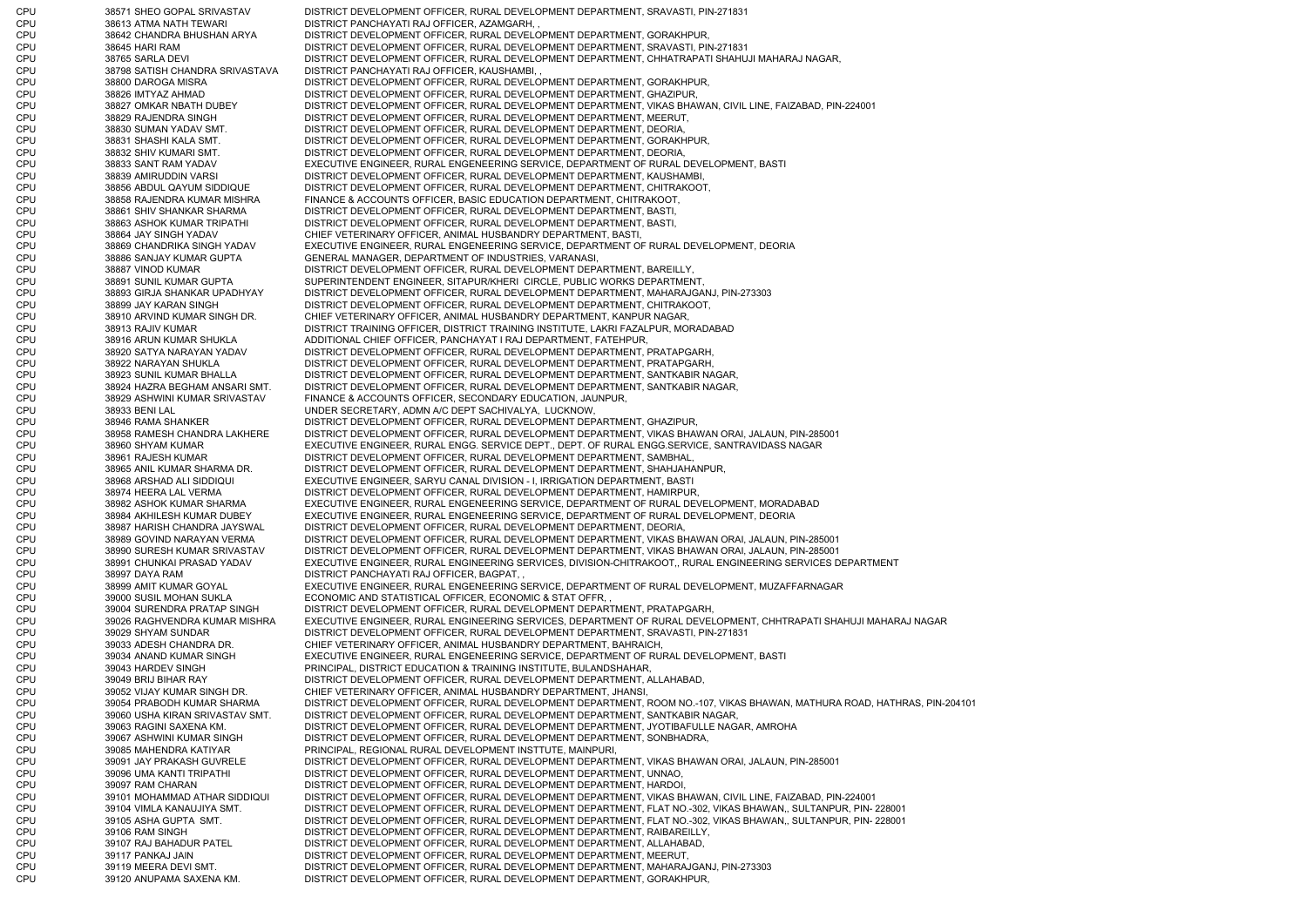CPU 39123 RAM AWADH LAL SRIVASTAV DISTRICT DEVELOPMENT OFFICER, RURAL DEVELOPMENT DEPARTMENT, JAUNPUR, CPU 39124 MOHAMMAD ASLAM DISTRICT DEVELOPMENT OFFICER, RURAL DEVELOPMENT DEPARTMENT, GORAKHPUR, CPU 39125 RAM LALIT YADAV DISTRICT DEVELOPMENT OFFICER, RURAL DEVELOPMENT DEPARTMENT, GORAKHPUR, CPU 39127 NAND LAL RAM DISTRICT DEVELOPMENT OFFICER, RURAL DEVELOPMENT DEPARTMENT, GHAZIPUR, CPU 39128 CHHATTAR PAL SINGH PRINCIPAL, REGIONAL RURAL DEVELOPMENT INSTITUTE, , BULANDSHAHAR CPU 39140 SHYAM JI RAM EXECUTIVE ENGINEER, RURAL ENGENEERING SERVICE, DEPARTMENT OF RURAL DEVELOPMENT, UNNAO CPU 39142 ASHWINI KUMAR SHUKLA DISTRICT DEVELOPMENT OFFICER, RURAL DEVELOPMENT DEPARTMENT, AURAIYA, CPU 39143 ASHOK KUMAR DUBEY DISTRICT TRAINING OFFICER, DISTRICT TRAINING INSTITUTE, BASTI, CPU 39147 RAMESH KUMAR GUPTA DISTRICT DEVELOPMENT OFFICER, RURAL DEVELOPMENT DEPARTMENT, HAMIRPUR, CPU 39148 SUSHMA RANI DISTRICT DEVELOPMENT OFFICER, RURAL DEVELOPMENT DEPARTMENT, VIKAS BHAWAN, CIVIL LINE, FAIZABAD, PIN-224001 CPU 39158 VIJAY SHANKAR UPADHYAY DISTRICT DEVELOPMENT OFFICER, RURAL DEVELOPMENT DEPARTMENT, MAHARAJGANJ, PIN-273303 CPU 39159 VINOD KUMAR MISHRA DISTRICT DEVELOPMENT OFFICER, RURAL DEVELOPMENT DEPARTMENT, BAREILLY, CPU 39162 BRIJ PAL SINGH DISTRICT DEVELOPMENT OFFICER, RURAL DEVELOPMENT DEPARTMENT, MEERUT, CPU 39164 MASHHOOD AHMAD FAROOQUI DISTRICT PANCHAYATI RAJ OFFICER, KAUSHAMBI, , CPU 39168 NEK BAHADUR SINGH DISTRICT DEVELOPMENT OFFICER, RURAL DEVELOPMENT DEPARTMENT, ALIGARH, CPU 39171 HARVEER SINGH DISTRICT DEVELOPMENT OFFICER, RURAL DEVELOPMENT DEPARTMENT, BAGPAT, CPU 39174 ASHOK KUMAR DISTRICT DEVELOPMENT OFFICER, RURAL DEVELOPMENT DEPARTMENT, MUZAFFARNAGAR, CPU 39176 SHOBHAWATI DEVI DISTRICT DEVELOPMENT OFFICER, RURAL DEVELOPMENT DEPARTMENT, GORAKHPUR, CPU 39178 MAHESH CHANDRA SHARMA DISTRICT DEVELOPMENT OFFICER, RURAL DEVELOPMENT DEPARTMENT, ROOM NO.-107, VIKAS BHAWAN, MATHURA ROAD, HATHRAS, PIN-204101 CPU 39183 RAM JANM PRASAD DISTRICT DEVELOPMENT OFFICER, RURAL DEVELOPMENT DEPARTMENT, AZAMGARH, CPU 39186 SUBHASH CHANDRA DISTRICT DEVELOPMENT OFFICER, RURAL DEVELOPMENT DEPARTMENT, MUZAFFARNAGAR, CPU 39190 RAM PRAGAT MISHRA DISTRICT DEVELOPMENT OFFICER, RURAL DEVELOPMENT DEPARTMENT, VIKAS BHAWAN, CIVIL LINE, FAIZABAD, PIN-224001 CPU 39193 SHIV DHAR PRASAD EXECUTIVE ENGINEER, RURAL ENGINEERING DEPTT., SRAVASTI, PIN-271831 CPU 39195 RAJNEESH KUMAR PAL DISTRICT DEVELOPMENT OFFICER, RURAL DEVELOPMENT DEPARTMENT, KANPUR DEHAT, CPU 39200 RAM PRAKASH DISTRICT DEVELOPMENT OFFICER, RURAL DEVELOPMENT DEPARTMENT, SAMBHAL, CPU 39204 RAJ KUMAR SHUKLA DISTRICT DEVELOPMENT OFFICER, RURAL DEVELOPMENT DEPARTMENT, SITAPUR, CPU 39209 DREVENDRA SINGH CHIEF VETERINARY OFFICER, ANIMAL HUSBANDRY DEPARTMENT, BULANDSHAHAR, CPU 39212 RAMESH KUMAR DISTRICT DEVELOPMENT OFFICER, RURAL DEVELOPMENT DEPARTMENT, SAHARANPUR, CPU 39215 IMTIYAZ AHMAD DISTRICT DEVELOPMENT OFFICER, RURAL DEVELOPMENT DEPARTMENT, FLAT NO.-302, VIKAS BHAWAN,, SULTANPUR, PIN- 228001 CPU 39230 AVANESH KUMAR SENIOR TREASURY OFFICER, MAINPURI, CPU 39233 RAJENDRA BAHADUR SINGH DISTRICT TRAINING OFFICER, DISTRICT TRAINING INSTITUTE, DOSTNAGAR, UNNAO CPU 39234 KRISHNA TRIPATHI DISTRICT DEVELOPMENT OFFICER, RURAL DEVELOPMENT DEPARTMENT, GONDA, CPU 39235 MOHAMMAD NAIM EXECUTIVE ENGINEER, RURAL ENGINEERING SERVICE DEPTT., SAMBHAL, CPU 39244 SURESH PAL DISTRICT DEVELOPMENT OFFICER, RURAL DEVELOPMENT DEPARTMENT, SHAMLI, CPU 39251 MOHAMMAD ASIF DISTRICT DEVELOPMENT OFFICER, RURAL DEVELOPMENT DEPARTMENT, MUZAFFARNAGAR, CPU 39253 LAL BIHARI DISTRICT DEVELOPMENT OFFICER, RURAL DEVELOPMENT DEPARTMENT, AZAMGARH, CPU 39254 HARI RAM YADAV DISTRICT DEVELOPMENT OFFICER, RURAL DEVELOPMENT DEPARTMENT, PADRAUNA (KUSHI NAGAR), CPU 39261 KARAN SINGH DISTRICT DEVELOPMENT OFFICER, RURAL DEVELOPMENT DEPARTMENT, MATHURA, CPU 39263 AWADHESH DISTRICT DEVELOPMENT OFFICER, RURAL DEVELOPMENT DEPARTMENT, BASTI, CPU 39264 DINESH CHANDRA PATHAK DISTRICT DEVELOPMENT OFFICER, RURAL DEVELOPMENT DEPARTMENT, VIKAS BHAWAN, ROOM NO.-120, SIDDHARTHNAGAR CPU 39265 VINDESHWARI SRIVASTAV DISTRICT DEVELOPMENT OFFICER, RURAL DEVELOPMENT DEPARTMENT, BASTI, CPU 39269 SHRAWAN KUMAR MISHRA DISTRICT MAGISTRATE, ENTERTAINMENT TAX & PROSECUTION OFFICE, DEORIA, CPU 39277 INDRA JEET YADAV DISTRICT DEVELOPMENT OFFICER, RURAL DEVELOPMENT DEPARTMENT, VIKAS BHAWAN, ROOM NO.-120, SIDDHARTHNAGAR CPU 39281 RESHAM PAL SINGH DISTRICT DEVELOPMENT OFFICER, RURAL DEVELOPMENT DEPARTMENT, ALIGARH, CPU 39283 SHARAD RATHI DISTRICT DEVELOPMENT OFFICER, RURAL DEVELOPMENT DEPARTMENT, ALIGARH, CPU 39290 ABUL KASIM KHAN DISTRICT TRAINING OFFICER, DISTRICT TRAINING INSTITUTE, CHITTAORA, BAHRAICH CPU 39291 RAKESH KUMAR DUBEY DISTRICT MAGISTRATE, REVENUE DEPARTMENT, , CPU 39294 SADHO RAM SHARMA DISTRICT DEVELOPMENT OFFICER, RURAL DEVELOPMENT DEPARTMENT, RAIBAREILLY, CPU 39300 HASNOO LAL PRINCIPAL, GOVT.DEGREE COLLEGE, ALIGANJ,, LUCKNOW CPU 39301 RAJENDRA TIWARI DISTRICT DEVELOPMENT OFFICER, REGIONAL RURAL DEVELOPMENT INSTITUTE, GAZIPUR, CPU 39302 OM PRAKASH GUPTA DEPUTY LABOUR COMMISSIONER, LABOUR OFFICE, GORAKHPUR, CPU 39303 SHAILESH KUMAR GUPTA DISTRICT DEVELOPMENT OFFICER, RURAL DEVELOPMENT DEPARTMENT, GORAKHPUR, CPU 39306 JAY PRAKASH YADAV DISTRICT DEVELOPMENT OFFICER, RURAL DEVELOPMENT DEPARTMENT, GORAKHPUR, CPU 39345 SURESH CHANDRA GAUTAM DISTRICT DEVELOPMENT OFFICER, RURAL DEVELOPMENT DEPARTMENT, VIKAS BHAWAN, SANJAY PLACE, AGRA, PIN-282002 CPU 39434 DHARAM PRAKASH DISTRICT DEVELOPMENT OFFICER, RURAL DEVELOPMENT DEPARTMENT, MEERUT, CPU 39463 NAJMA SIDDIQUI KM. DISTRICT DEVELOPMENT OFFICER, RURAL DEVELOPMENT DEPARTMENT, CHHATRAPATI SHAHUJI MAHARAJ NAGAR, CPU 39464 UMA SHARMA SMT. DISTRICT DEVELOPMENT OFFICER, RURAL DEVELOPMENT DEPARTMENT, FLAT NO.-302, VIKAS BHAWAN,, SULTANPUR, PIN- 228001 CPU 39488 RADHESHYAM DISTRICT DEVELOPMENT OFFICER, RURAL DEVELOPMENT DEPARTMENT, PADRAUNA (KUSHI NAGAR), CPU 39521 RAMA SHANKER SINGH DISTRICT DEVELOPMENT OFFICER, RURAL DEVELOPMENT DEPARTMENT, ALLAHABAD, 39558 PAWAN KUMAR SINGH DISTRICT DEVELOPMENT OFFICER, RURAL DEVELOPMENT DEPARTMENT, AZAMGARH, CPU 39721 OM PRAKASH GUPTA DISTRICT DEVELOPMENT OFFICER, RURAL DEVELOPMENT DEPARTMENT, FATEHPUR, CPU 39755 BHUSHAN SINGH EXECUTIVE ENGINEER, RURAL ENGENEERING SERVICE, DEPARTMENT OF RURAL DEVELOPMENT, MATHURA CPU 40008 AKHTAR HUSSAIN DISTRICT PANCHAYATI RAJ OFFICER, VIKAS BHAWAN, ALLAHABD ROAD CIVIL LINES, (BUS STAND KE PAS), SULTANPUR, PIN-228001 CPU 40258 KAILASH CHANDRA SHARMA DISTRICT DEVELOPMENT OFFICER, RURAL DEVELOPMENT DEPARTMENT, ALIGARH, CPU 40421 LALIT KUMAR SHARMA DISTRICT TRAINING OFFICER, DISTRICT TRAINING INSTITUTE, , CPU 40483 VINOD PRAKASH VISHWAKAARMA DISTRICT DEVELOPMENT OFFICER, RURAL DEVELOPMENT DEPARTMENT, MIRZAPUR, CPU 40959 PRADEEP KUMAR SRIVASTAVA DISTRICT DEVELOPMENT OFFICER, RURAL DEVELOPMENT DEPARTMENT, RAIBAREILLY, CPU 40966 SHYAM BIHARI LAL FINANCIAL ADVISER / ASSISTANT ACCOUNTS OFFICER, DIST. PANCHAYATI RAJ (ACCOUNT) OFFICE, BADAUN, CPU 41066 CHANDRAVATI DEVI SMT DISTRICT DEVELOPMENT OFFICER, RURAL DEVELOPMENT DEPARTMENT, DEORIA, CPU 41082 RAJESH KUMAR SINGH DISTRICT PANCHAYATI RAJ OFFICER, PRATAPGARH, , CPU 41084 ANJANA SHARMA SMT DISTRICT DEVELOPMENT OFFICER, RURAL DEVELOPMENT DEPARTMENT, BULANDSHAHAR, CPU 41087 SATISH KUMAR DISTRICT DEVELOPMENT OFFICER, RURAL DEVELOPMENT DEPARTMENT, RAIBAREILLY, CPU 41094 MAHESH CHANDRA DWIVEDI DISTRICT DEVELOPMENT OFFICER, RURAL DEVELOPMENT DEPARTMENT, VIKAS BHAWAN ORAI, JALAUN, PIN-285001 CPU 41105 KAMLESH BABU DISTRICT TRAINING OFFICER, DISTRICT TRAINING INSTITUTE, JALAUN ROAD ORAI, JALAUN, PIN-285001 CPU 41106 VED PRAKASH SINGH PRINCIPAL, REGIONAL RURAL DEVELOPMENT INSTITUTE, ,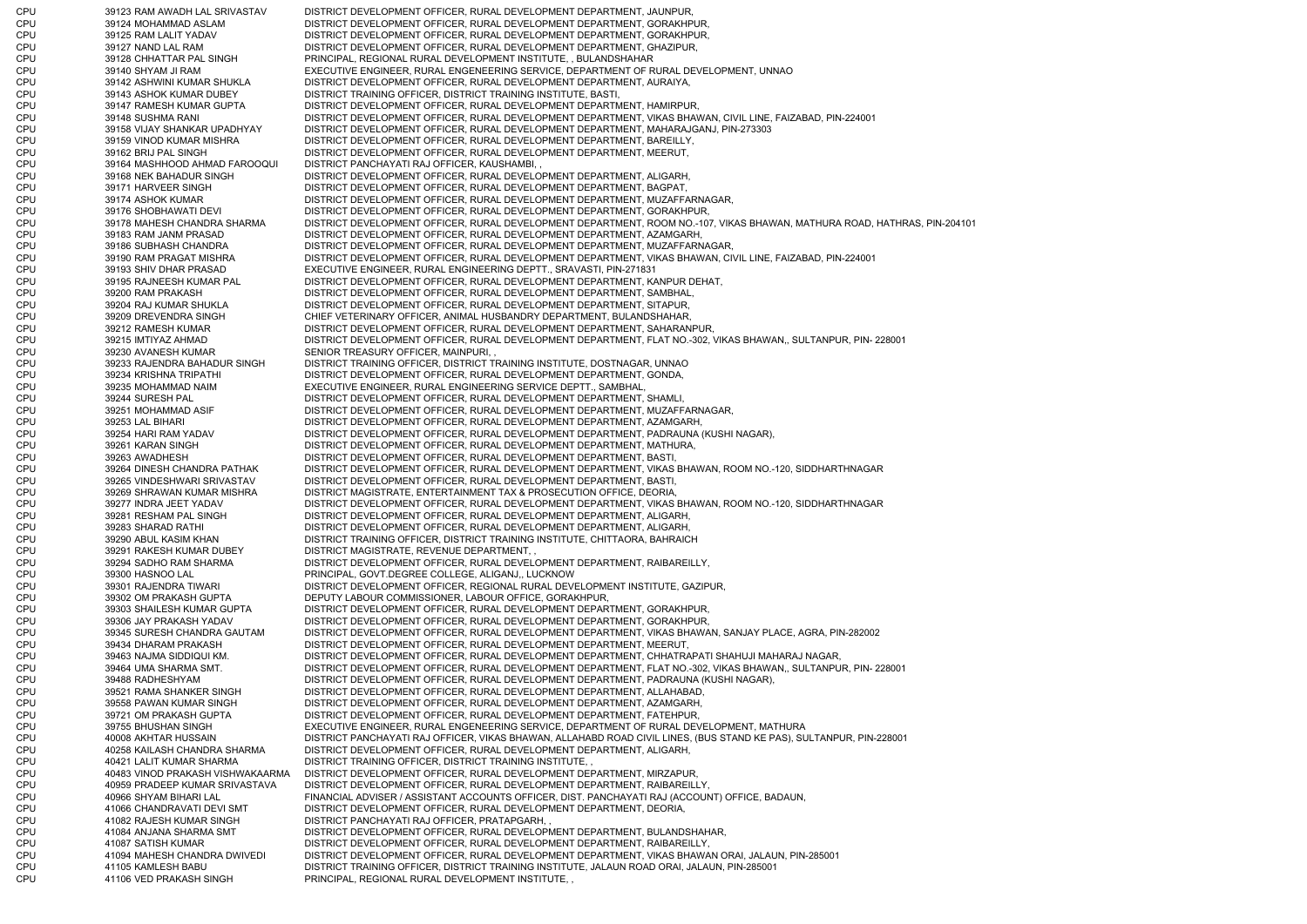CPU 41125 UDAI RAJ SINGH DISTRICT PANCHAYATI RAJ OFFICER, BIJNORE, CPU 41128 SURAJ PRASAD DIRECTOR, PANCHAYATI RAJ, UTTAR PRADESH, LUCKNOW-2, CPU 41129 CHANDRA PAL JOINT DIRECTOR , ANTRIK LEKHA PARIKSHA, 510/217 NEW HYDERABAD, LUCKNOW 226007, LUCKNOW CPU 41130 RAJIV KUMAR SRIVASTAVA DIRECTOR, PANCHAYATI RAJ, UTTAR PRADESH, LUCKNOW-2, CPU 41131 SRI RAM DIRECTOR, PANCHAYATI RAJ, UTTAR PRADESH, LUCKNOW-2, CPU 41132 LAXMAN PRASAD DIRECTOR, PANCHAYATI RAJ, UTTAR PRADESH, LUCKNOW-2, CPU 41134 SURESH KUMAR DIRECTOR, PANCHAYATI RAJ, UTTAR PRADESH, LUCKNOW-2, CPU 41139 BHANVAR SINGH DISTRICT DEVELOPMENT OFFICER, RURAL DEVELOPMENT DEPARTMENT, SAHARANPUR, CPU 41141 JAI BHAGWAN SHARMA DISTRICT DEVELOPMENT OFFICER, RURAL DEVELOPMENT DEPARTMENT, BULANDSHAHAR, CPU 41142 BRIJ PAL SINGH ADDITIONAL CHIEF OFFICER, PANCHAYAT I RAJ DEPARTMENT, SAHARANPUR, CPU 41146 RAM DIYA DISTRICT DEVELOPMENT OFFICER, RURAL DEVELOPMENT DEPARTMENT, SHAMLI, CPU 41159 ANIL DHAR DWIVEDI DISTRICT PANCHAYATI RAJ OFFICER, DEORIA, CPU 41166 SIV PAVAN KUMAR KAUSIK DISTRICT DEVELOPMENT OFFICER, RURAL DEVELOPMENT DEPARTMENT, BULANDSHAHAR, CPU 41167 ANITA SRIVASTAVA DISTRICT DEVELOPMENT OFFICER, RURAL DEVELOPMENT DEPARTMENT, FLAT NO.-302, VIKAS BHAWAN,, SULTANPUR, PIN- 228001 CPU 41174 JILEDAR SINGH DISTRICT DEVELOPMENT OFFICER, RURAL DEVELOPMENT DEPARTMENT, MAINPURI, CPU 41218 GOVIND MANI SHUKLA DISTRICT ASSISTANT REGISTRAR, CO-OPERATIVE SOCIETIES, , CPU 41219 PRAMOD KUMAR YADAV DISTRICT DEVELOPMENT OFFICER, RURAL DEVELOPMENT DEPARTMENT, MAHARAJGANJ, PIN-273303 CPU 41227 KISHORI LAL DISTRICT PANCHAYATI RAJ OFFICER, ETAH, CPU 41232 MUBARIK HASAN DISTRICT DEVELOPMENT OFFICER, RURAL DEVELOPMENT DEPARTMENT, GHAZIABAD, CPU 41256 TARUN KUMAR TIWARI CHIEF VETERINARY OFFICER, ANIMAL HUSBANDRY DEPARTMENT, VIKAS BHAWAN, KHIRI ROAD, PO.- LAKHIMPUR, LAKHIMPUR KHIRI, PIN-262701 CPU 41263 CHETRAM FINANCIAL ADVISER / ASSISTANT ACCOUNTS OFFICER, DIST. PANCHAYATI RAJ (ACCOUNT) OFFICE, BAREILLY, CPU 41276 RAJENDRA BAHADUR SINGH DISTRICT DEVELOPMENT OFFICER, RURAL DEVELOPMENT DEPARTMENT, PRATAPGARH, CPU 41282 TEJ PRAKASH YADAV FINANCE & ACCOUNTS OFFICER, BASIC EDUCATION DEPARTMENT, , CPU 41290 RAM ABHILEKH SHUKLA DISTRICT PANCHAYATI RAJ OFFICER, RAIBAREILLY, , CPU 41293 DILIP KUMAR SINGH DISTRICT PANCHAYATI RAJ OFFICER, RAIBAREILLY, , CPU 41297 BODH NARAIN TRIVEDI DISTRICT PANCHAYATI RAJ OFFICER, RAIBAREILLY, , CPU 41301 LAXMI CHANDRA TIWARI ADDITIONAL CHIEF OFFICER, PANCHAYAT I RAJ DEPARTMENT, , CPU 41302 TARA PRASAD GUPTA DISTRICT PANCHAYATI RAJ OFFICER, RAIBAREILLY, , CPU 41311 SAMAR BAHADUR SINGH DISTRICT PANCHAYATI RAJ OFFICER, SONBHADRA, , CPU 41315 RAM KISHORE KANOUJIYA DISTRICT PANCHAYATI RAJ OFFICER, RAIBAREILLY, , CPU 41323 RAM KHILAVAN VERMA DISTRICT PANCHAYATI RAJ OFFICER, HARDOI, , CPU 41325 ANIL KUMAR CHIEF VETERINARY OFFICER, ANIMAL HUSBANDRY DEPARTMENT, VIKAS BHAWAN, KHIRI ROAD, PO.- LAKHIMPUR, LAKHIMPUR KHIRI, PIN-262701 CPU 41326 SUSHIL KUMAR SINGH DISTRICT TRAINING OFFICER, DISTRICT TRAINING INSTITUTE, BHONDSAR, MIRZAPUR CPU 41327 RAJESH KUMAR GUPTA DISTRICT DEVELOPMENT OFFICER, RURAL DEVELOPMENT DEPARTMENT, VIKAS BHAWAN ORAI, JALAUN, PIN-285001 CPU 41349 MANOJ KUMAR DISTRICT TRAINING OFFICER, DISTRICT TRAINING INSTITUTE, DANIYAPUR, RAMPUR CPU 41351 HARIKESH BAHADUR SINGH DISTRICT DEVELOPMENT OFFICER, RURAL DEVELOPMENT DEPARTMENT, BAHRAICH, CPU 41352 SHATRUGHAN SINGH DISTRICT DEVELOPMENT OFFICER, RURAL DEVELOPMENT DEPARTMENT, DEORIA, CPU 41356 VED PRAKASH SHARMA DISTRICT DEVELOPMENT OFFICER, RURAL DEVELOPMENT DEPARTMENT, BAREILLY, CPU 41358 RAM ACHAYVAR SINGH DISTRICT DEVELOPMENT OFFICER, RURAL DEVELOPMENT DEPARTMENT, FATEHPUR, CPU 41366 BHUMIT KUMAR SHARMA DISTRICT DEVELOPMENT OFFICER, RURAL DEVELOPMENT DEPARTMENT, MATHURA, CPU 41368 JAI KISAN PATHAK DISTRICT DEVELOPMENT OFFICER, RURAL DEVELOPMENT DEPARTMENT, MATHURA, CPU 41370 UDHAM SINGH DISTRICT DEVELOPMENT OFFICER, RURAL DEVELOPMENT DEPARTMENT, HARDOI, CPU 41373 ANIL KUMAR SINGH DISTRICT DEVELOPMENT OFFICER, RURAL DEVELOPMENT DEPARTMENT, JAUNPUR, CPU 41386 SARITA DWIVEDI DISTRICT DEVELOPMENT OFFICER, RURAL DEVELOPMENT DEPARTMENT, MATHURA, CPU 41408 HAR SARAN SHARMA DISTRICT PANCHAYATI RAJ OFFICER, GAUTAM BUDHA NAGAR, , CPU 41409 VED PAL SINGH DISTRICT TRAINING OFFICER, DISTRICT TRAINING INSTITUTE, JANSATH, MUZAFFARNAGAR CPU 41419 HARI KISHORE SRIVASTAVA DISTRICT PANCHAYATI RAJ OFFICER, BARABANKI, , CPU 41421 KASHMIRI LAL TRIPATHI DISTRICT PANCHAYATI RAJ OFFICER, GONDA, , CPU 41436 RAMESH KUMAR SINGH DISTRICT PANCHAYATI RAJ OFFICER, SRAVASTI, , PIN-271831 CPU 41440 RAVI SANKAR MISRA DISTRICT PANCHAYATI RAJ OFFICER, FATEHPUR, , CPU 41441 RAM KISUN DISTRICT PANCHAYATI RAJ OFFICER, BALRAMPUR, , CPU 41460 RAM PRASAD DISTRICT PANCHAYATI RAJ OFFICER, BALLIA, , CPU 41475 RAKESH KUMAR DISTRICT DEVELOPMENT OFFICER, RURAL DEVELOPMENT DEPARTMENT, VARANASI, CPU 41485 ASHOK KUMAR DWIVEDI DISTRICT PANCHAYATI RAJ OFFICER, SANT KABIR NAGAR, , CPU 41496 RAM SARAN SINGH CHOUHAN DISTRICT DEVELOPMENT OFFICER, RURAL DEVELOPMENT DEPARTMENT, JAUNPUR, CPU 41497 SUDHIR KUMAR DISTRICT PANCHAYATI RAJ OFFICER, BUDAUN, CPU 41498 JAY KARAN DISTRICT PANCHAYATI RAJ OFFICER, SAMBHAL, CPU 41500 CHANDRA PAL SINGH DISTRICT PANCHAYATI RAJ OFFICER, MUZAFFARNAGAR (SHAMLI), CPU 41505 CHANDRA PRAKASH SHARMA DISTRICT PANCHAYATI RAJ OFFICER, MUZAFFARNAGAR (SHAMLI), , A 4506 DINESH KUMAR DISTRICT PANCHAYATI RAJ OFFICER, MUZAFFARNAGAR (SHAMLI), CPU 41507 MUNESH KUMAR SHARMA DISTRICT PANCHAYATI RAJ OFFICER, MUZAFFARNAGAR (SHAMLI), , CPU 41508 ARUN KUMAR SRIVASTAVA DISTRICT DEVELOPMENT OFFICER, RURAL DEVELOPMENT DEPARTMENT, SONBHADRA, CPU 41532 LALA SINGH EXECUTIVE ENGINEER, RURAL ENGINEERING SERVICES DEPTT., ROOM NO-208/209, VIKAS BHAWAN MATI, KANPUR DEHAT, PIN-209101 CPU 41536 MOHD AKHTAR EXECUTIVE ENGINEER, RURAL ENGENEERING SERVICE, DEPARTMENT OF RURAL DEVELOPMENT, BIJNORE CPU 41538 CHANDRA BHAVAN SINGH ADDITIONAL CHIEF OFFICER, PANCHAYAT I RAJ DEPARTMENT, FATEHPUR, CPU 41540 SIV SARAN SINGH EXECUTIVE ENGINEER, RURAL ENGENEERING SERVICE, DEPARTMENT OF RURAL DEVELOPMENT, PILIBHIT CPU 41544 VIRENDRA KUMAR ADDITIONAL CHIEF OFFICER, PANCHAYAT I RAJ DEPARTMENT, CPU 41547 HARGOVIND SHARMA DISTRICT PANCHAYATI RAJ OFFICER, ETAWAH, , CPU 41554 PRADIP PRATAP SINGH DISTRICT DEVELOPMENT OFFICER, RURAL DEVELOPMENT DEPARTMENT, HARDOI, CPU 41559 RAVINDRA NATH PANDEY DISTRICT PANCHAYATI RAJ OFFICER, PANCHAYATI RAJ DEPARTMENT, CHHATRAPATI SHAHU JI MAHARAJ NAGAR, CPU 41573 ASHOK KUMAR DISTRICT PANCHAYATI RAJ OFFICER, RAIBAREILLY, , CPU 41575 DASRATH BHAI YADAV DISTRICT PANCHAYATI RAJ OFFICER, RAIBAREILLY, , CPU 41576 SRAVAN KUMAR DIXIT DISTRICT PANCHAYATI RAJ OFFICER, RAIBAREILLY, , CPU 41580 LALEY DISTRICT PANCHAYATI RAJ OFFICER, VIKAS BHAWAN, SIDDHARTHNAGAR, CPU 41582 RAKESH KUMAR RAJPUT ECONOMIC AND STATISTICAL OFFICER, ECONOMIC & STAT OFFR, ,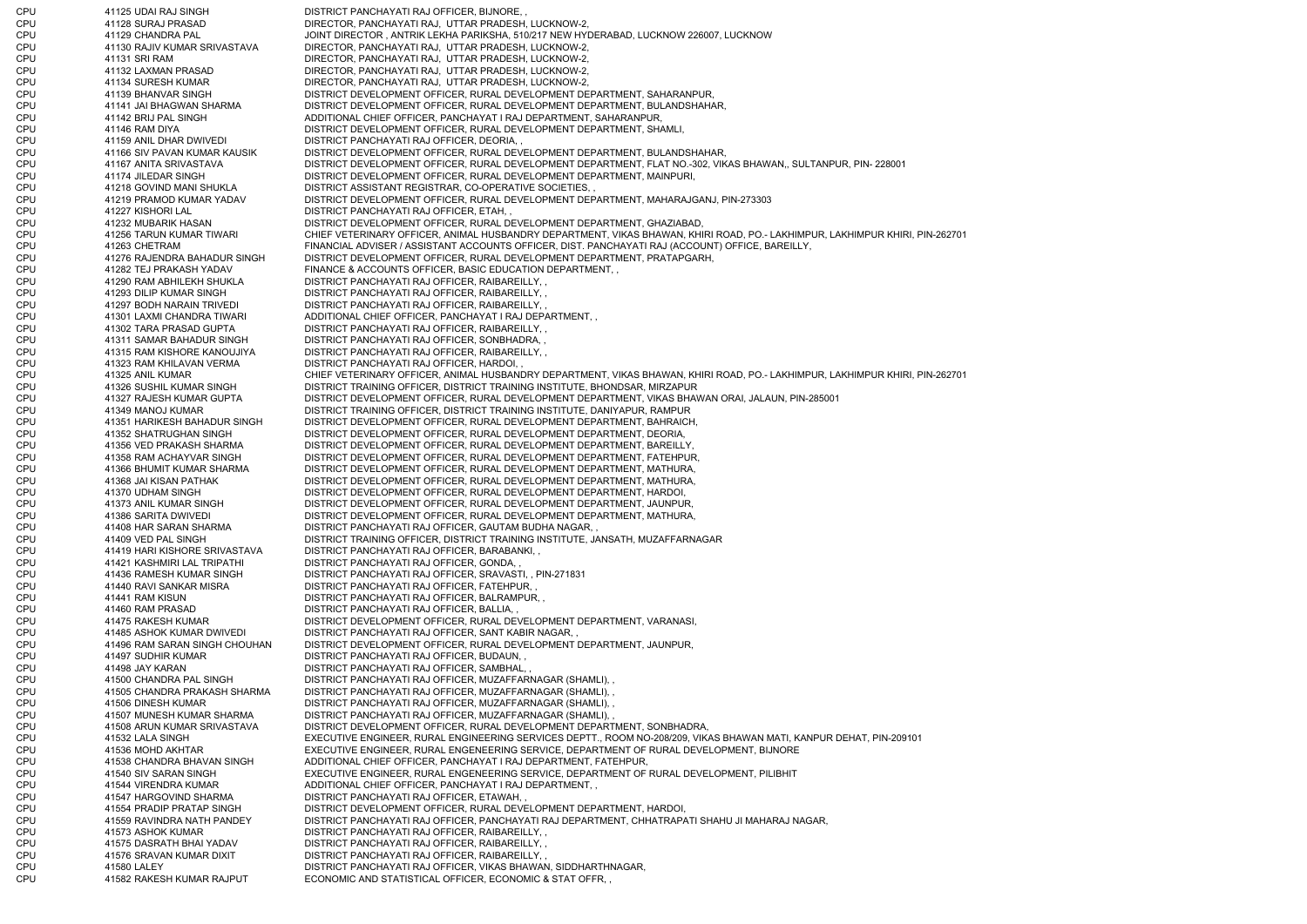CPU 41585 BHUPENDRA KUMAR SINGH DISTRICT DEVELOPMENT OFFICER, RURAL DEVELOPMENT DEPARTMENT, ALIGARH, CPU 41586 GITA BHARDWAJ DISTRICT DEVELOPMENT OFFICER, RURAL DEVELOPMENT DEPARTMENT, MATHURA, CPU 41593 BHAGWATI PRASAD PANDEY DISTRICT PANCHAYATI RAJ OFFICER, PANCHAYATI RAJ DEPARTMENT, CHHATRAPATI SHAHU JI MAHARAJ NAGAR, CPU 41597 GIRDHARI LAL CHIEF VETERINARY OFFICER, ANIMAL HUSBANDRY DEPARTMENT, MAHOBA, CPU 41613 VED PRAKASH DISTRICT PANCHAYATI RAJ OFFICER, SHAHJAHANPUR, , CPU 41616 KALI CHARAN DISTRICT PANCHAYATI RAJ OFFICER, SHAHJAHANPUR, , CPU 41617 RAGHUVIR SINGH CHIEF VETERINARY OFFICER, ANIMAL HUSBANDRY DEPARTMENT, HAMIRPUR, CPU 41619 DIP NARAIN MISRA DISTRICT TRAINING OFFICER, DISTRICT TRAINING INSTITUTE, BASTI, CPU 41624 CHANDRA BHAN VERMA DISTRICT DEVELOPMENT OFFICER, RURAL DEVELOPMENT DEPARTMENT, JAUNPUR, CPU 41625 SUKHBIR SINGH DISTRICT PANCHAYATI RAJ OFFICER, MUZAFFARNAGAR (SHAMLI), , CPU 41642 ROHTASH SINGH DISTRICT PANCHAYATI RAJ OFFICER, GAUTAM BUDHA NAGAR, , CPU 41646 BHANESWAR PRASAD DISTRICT PANCHAYATI RAJ OFFICER, BAREILLY, , CPU 41651 RAMESWAR PRASAD SHARMA DISTRICT DEVELOPMENT OFFICER, RURAL DEVELOPMENT DEPARTMENT, SAMBHAL, CPU 41658 AJAY KUMAR SAXENA DISTRICT DEVELOPMENT OFFICER, RURAL DEVELOPMENT DEPARTMENT, BAREILLY, CPU 41665 RAM SANKAR SINGH DISTRICT DEVELOPMENT OFFICER, RURAL DEVELOPMENT DEPARTMENT, BASTI, CPU 41676 BRIJ BHUSAN SHARMA DISTRICT DEVELOPMENT OFFICER, RURAL DEVELOPMENT DEPARTMENT, ALIGARH, CPU 41677 RAIS AHMED DISTRICT DEVELOPMENT OFFICER, RURAL DEVELOPMENT DEPARTMENT, ALIGARH, CPU 41681 VINAY KUMAR SRIVASTAVA DISTRICT PANCHAYATI RAJ OFFICER, BAHRAICH, , CPU 41682 SANTOSH KUMAR MISRA DISTRICT PANCHAYATI RAJ OFFICER, BAHRAICH, , CPU 41683 GULAMUDDIN JILANI DISTRICT PANCHAYATI RAJ OFFICER, BAHRAICH, , CPU 41684 TEJ NARAIN DISTRICT PANCHAYATI RAJ OFFICER, BAHRAICH, , CPU 41691 SRIPAL SINGH DISTRICT PANCHAYATI RAJ OFFICER, BULANDSAHAR, CPU 41699 POORAN SINGH BHAGAT DISTRICT DEVELOPMENT OFFICER, RURAL DEVELOPMENT DEPARTMENT, ALLAHABAD CPU 41763 SHASHI KANT UPADHYAY DISTRICT PANCHAYATI RAJ OFFICER, ALLAHABAD, , CPU 41764 OM PRAKASH PANDEY DISTRICT PANCHAYATI RAJ OFFICER, ALLAHABAD, , CPU 41765 SHIVA KANT MISHRA DISTRICT PANCHAYATI RAJ OFFICER, CHITRAKOOT, , CPU 41767 MAHENDRA PRASAD DWIVEDI DISTRICT PANCHAYATI RAJ OFFICER, ALLAHABAD, , CPU 41771 BAL KRISHNA TEWARI DISTRICT PANCHAYATI RAJ OFFICER, VIKAS BHAWAN, ALLAHABD ROAD CIVIL LINES, (BUS STAND KE PAS), SULTANPUR, PIN-228001 CPU 41899 SMT MUNNI DEVI DISTRICT DEVELOPMENT OFFICER, RURAL DEVELOPMENT DEPARTMENT, KANNAUJ, CPU 42070 DINESH CHANDRA SINGH DISTRICT DEVELOPMENT OFFICER, RURAL DEVELOPMENT DEPARTMENT, ALIGARH, CPU 42098 ARUN KUMAR YADAV DISTRICT DEVELOPMENT OFFICER, RURAL DEVELOPMENT DEPARTMENT, GORAKHPUR, CPU 42196 VIJAY BAHADUR YADAV DISTRICT PANCHAYATI RAJ OFFICER, PRATAPGARH, , CPU 42201 PARAS NATH UPADHYAYA DISTRICT PANCHAYATI RAJ OFFICER, PRATAPGARH, , CPU 42205 SATISH KUMAR DISTRICT PANCHAYATI RAJ OFFICER, MUZAFFARNAGAR (SHAMLI), CPU 42372 RAMPHAL EXECUTIVE ENGINEER, HAMIRPUR, HAMIRPUR, CPU 42697 AQIL AHMAD DISTRICT DEVELOPMENT OFFICER, RURAL DEVELOPMENT DEPARTMENT, VIKAS BHAWAN, CIVIL LINE, FAIZABAD, PIN-224001 CPU 42794 RAM PRATAP SINGH DISTRICT PANCHAYATI RAJ OFFICER, MATHURA, , CPU 42858 GAYATRI PANDEY (SMT) DISTRICT DEVELOPMENT OFFICER, RURAL DEVELOPMENT DEPARTMENT, FLAT NO.-302, VIKAS BHAWAN,, SULTANPUR, PIN- 228001 CPU 42951 KRISHNA SWAROOP JHA DISTRICT PANCHAYATI RAJ OFFICER, KAUSHAMBI, , CPU 43480 KANCHNA DEVI (SMT) DISTRICT DEVELOPMENT OFFICER, RURAL DEVELOPMENT DEPARTMENT, FATEHGARH (FARRUKHABAD), CPU 43481 AMAR SINGH DISTRICT PANCHAYATI RAJ OFFICER, ETAH, , CPU 43493 UMA SHANKER SINGH DISTRICT DEVELOPMENT OFFICER, RURAL DEVELOPMENT OFFICE, VIKAS BHAWAN, BARABANKY CPU 43508 MUKESH KUMAR SHARMA DISTRICT PANCHAYATI RAJ OFFICER, ALIGARH, , CPU 43586 SHANTI DEVI DISTRICT DEVELOPMENT OFFICER, RURAL DEVELOPMENT DEPARTMENT, SANTRAVIDASS NAGAR, CPU 43634 SATYA PRAKASH SINGH DISTRICT DEVELOPMENT OFFICER, RURAL DEVELOPMENT DEPARTMENT, JYOTIBAFULLE NAGAR, AMROHA CPU 43653 BRIJESH KUMAR YADAV DISTRICT PANCHAYATI RAJ OFFICER, GORAKHPUR, , CPU 43694 JAISRAM SAROJ DISTRICT PANCHAYATI RAJ OFFICER, VIKAS BHAWAN, ALLAHABD ROAD CIVIL LINES, (BUS STAND KE PAS), SULTANPUR, PIN-228001 CPU 43699 MUNAI RAM DISTRICT PANCHAYATI RAJ OFFICER, VIKAS BHAWAN, SIDDHARTHNAGAR, CPU 43702 RAVINDRA KUMAR SRIVASTAVA DISTRICT PANCHAYATI RAJ OFFICER, VIKAS BHAWAN, SIDDHARTHNAGAR, CPU 43706 ROHTASH SINGH DISTRICT PANCHAYATI RAJ OFFICER, BULANDSAHAR, , CPU 43773 SATYA PRAKASH GUPTA DISTRICT DEVELOPMENT OFFICER, RURAL DEVELOPMENT DEPARTMENT, VIKAS BHAWAN, ETAWAH, PIN-206001 CPU 43777 SATENDRA KUMAR DISTRICT DEVELOPMENT OFFICER, RURAL DEVELOPMENT DEPARTMENT, HARDOI, CPU 44327 ANIL KUMAR SHARMA DISTRICT PANCHAYATI RAJ OFFICER, MUZAFFARNAGAR (SHAMLI), , CPU 44496 MANOJ KUMAR SACHAN DISTRICT DEVELOPMENT OFFICER, RURAL DEVELOPMENT DEPARTMENT, KANPUR DEHAT, CPU 44520 SATISH CHANDRA TRIPATHI DISTRICT ASSISTANT REGISTRAR, CO-OPERATIVE SOCIETIES, VIKAS BHAWAN, KAKOR, AURAIYA CPU 44559 ARVIND KUMAR SAXENA DISTRICT DEVELOPMENT OFFICER, RURAL DEVELOPMENT DEPARTMENT, SHAHJAHANPUR, CPU 44612 AJAI KUMAR PALIWAL DISTRICT ASSISTANT REGISTRAR, CO-OPERATIVE SOCIETIES, BULANDSHAHAR, CPU 44640 RAM NIWAS PANDEY DISTRICT DEVELOPMENT OFFICER, RURAL DEVELOPMENT DEPARTMENT, RAIBAREILLY, CPU 44679 PARMANAND AWASTHI DISTRICT PANCHAYATI RAJ OFFICER, BAHRAICH, , CPU 44693 REETA ASTHANA SMT. DISTRICT DEVELOPMENT OFFICER, RURAL DEVELOPMENT DEPARTMENT, AZAMGARH, CPU 44711 HRIDAYA NARAIN SINGH DISTRICT DEVELOPMENT OFFICER, RURAL DEVELOPMENT DEPARTMENT, GONDA, CPU 44771 LOK NATH RAM DISTRICT DEVELOPMENT OFFICER, RURAL DEVELOPMENT DEPARTMENT, AZAMGARH, CPU 44815 SHYAM KUMAR DISTRICT PANCHAYATI RAJ OFFICER, BAHRAICH, CPU 44828 S.R.AGRAWAL PERSONAL ASSISTANT (MINISTERIAL), OFFICE OF ENGINEER IN CHIEF PWD DEPT., PUBLIC WORKS DEPARTMENT, LUCKNOW-2 CPU 44867 HANUMAN PRASAD DISTRICT DEVELOPMENT OFFICER, RURAL DEVELOPMENT DEPARTMENT, SITAPUR, CPU 44873 DHARMAWATI YADAV SMT. DISTRICT DEVELOPMENT OFFICER, RURAL DEVELOPMENT DEPARTMENT, DEORIA, CPU 44888 ALOK KUMAR EXECUTIVE ENGINEER, RURAL ENGENEERING SERVICE, DEPARTMENT OF RURAL DEVELOPMENT, MUZAFFARNAGAR CPU 44924 BIJENDRA SINGH DISTRICT PANCHAYATI RAJ OFFICER, SHAMLI, , CPU 44925 SARJU PRASAD DISTRICT PANCHAYATI RAJ OFFICER, SAMBHAL, , CPU 44931 KHALID ALI DISTRICT PANCHAYATI RAJ OFFICER, BUDAUN, CPU 44935 SATYA PRAKASH SHARMA DISTRICT DEVELOPMENT OFFICER, RURAL DEVELOPMENT DEPARTMENT, BIJNORE, CPU 45276 PARAS NATH DUBE DISTRICT PANCHAYATI RAJ OFFICER, JHANSI, , CPU 45296 CHANDRA SINGH BIST DISTRICT PANCHAYATI RAJ OFFICER, JAUNPUR, , CPU 45320 BAIJ NATH DISTRICT PANCHAYATI RAJ OFFICER, SANT RAVIDAS NAGAR, , CPU 45322 B D PAL DISTRICT PANCHAYATI RAJ OFFICER, BALRAMPUR,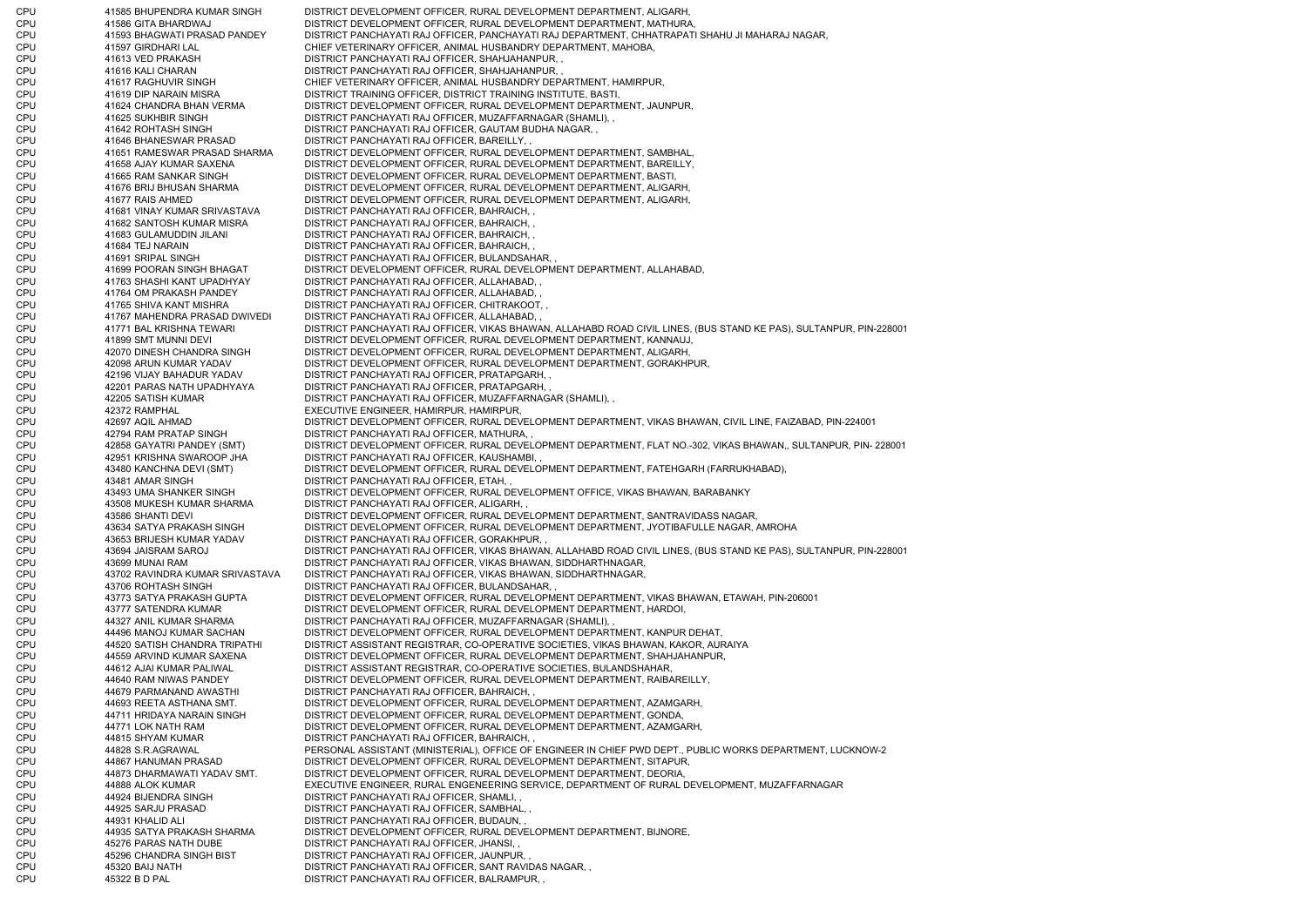CPU 45326 J P PAL ADDITIONAL CHIEF OFFICER, PANCHAYAT I RAJ DEPARTMENT, , CPU 46302 RAJENDRA SINGH DISTRICT PANCHAYATI RAJ OFFICER, ETAH, , CPU 46834 SHASHIKANT TRIPATHI DISTRICT DEVELOPMENT OFFICER, RURAL DEVELOPMENT DEPARTMENT, GHAZIABAD, CPU 64591 SHMBHU NATH SINGH DISTRICT PANCHAYATI RAJ OFFICER, AZAMGARH, DEVU 1599 HARI BABU DISTRICT DEVELOPMENT OFFICER, RAMPURRURAL DEVELOPMENT DEPARTMENT, RAMPUR, DEVU 1620 VIJAI BAHADUR LAL EXECUTIVE ENGINEER, MUSA BANDH DIVISION, IRRIGATION DEPARTMENT, VARANASI DEVU 1939 AMBIKA PRASAD SRIVASTAVA DISTRICT DEVELOPMENT OFFICER, RURAL DEVELOPMENT DEPARTMENT, GONDA, DEVU 2007 VIDYA SAGAR TRIVEDI EXECUTIVE ENGINEER, RURAL ENGENEERING SERVICE, DEPARTMENT OF RURAL DEVELOPMENT, SONBHADRA DEVU 2181 MADAN LAL JOINT SECRETARY, STATE ESTATE DEPARTMENT, , DEVU 2306 SRI GOPAL EXECUTIVE ENGINEER, TUBEWELL DIVISION, IRRIGATION DEPARTMENT, AGRA DEVU 3116 HET RAM EXECUTIVE ENGINEER, RAMPUR CANAL DIVISION, IRRIGATION DEPARTMENT, RAMPUR DEVU 3140 SUNDER LAL SHUKLA EXECUTIVE ENGINEER, SHARDA CANAL DIVISION, IRRIGATION DEPARTMENT, LUCKNOW DEVU 3386 B.N. SINGH ECONOMIC AND STATISTICAL OFFICER, BALARAMPUR, DEVU 3408 VIJENDRA PAL SINGH EXECUTIVE ENGINEER, RURAL ENGENEERING SERVICE, DEPARTMENT OF RURAL DEVELOPMENT, MEERUT DEVU 3451 MAHESH CHAND SENIOR TREASURY OFFICER, BULANDSAHAR, BULANDSHAHAR, DEVU 3731 DEEP NARAIN DISTRICT DEVELOPMENT OFFICER, RURAL DEVELOPMENT DEPARTMENT, MAHARAJGANJ, PIN-273303 DEVU 3754 KLENSI RONALD SAMUEL EXECUTIVE ENGINEER, JHANSI TUBEWELL DIVISION, IRRIGATION DEPARTMENT, JHANSI DEVU 3848 RAMESH CHANDRA PANDEY DISTRICT DEVELOPMENT OFFICER, RURAL DEVELOPMENT DEPARTMENT, BASTI, DEVU 3936 BADAN SINGH YADUBANSHI DISTRICT DEVELOPMENT OFFICER, RURAL DEVELOPMENT DEPARTMENT, FATEHGARH (FARRUKHABAD), DEVU 3940 RAJ MANI VERMA EXECUTIVE ENGINEER, SHARDA CANAL DIVISION, IRRIGATION DEPARTMENT, LUCKNOW DEVU 3941 NAND LAL EXECUTIVE ENGINEER, MUSA BANDH DIVISION, IRRIGATION DEPARTMENT, VARANASI DEVU 3998 YATINDRA KUMAR JAUHARI DISTRICT DEVELOPMENT OFFICER, RURAL DEVELOPMENT DEPARTMENT, LAKHIMPUR KHIRI, DEVU 4014 SATYA DEVA INDIAN DISTRICT DEVELOPMENT OFFICER, RURAL DEVELOPMENT DEPARTMENT, LUCKNOW, DEVU 4088 SATYA PAL SINGH COMMISSIONER, FINANCE, BOARD OF REVENUE, MEERUT, DEVU 4120 TOTA RAM FINANCE & ACCOUNTS OFFICER, SECONDARY EDUCATION, JYOTIBAFULLE NAGAR, AMROHA DEVU 4179 SHIV SAGAR SINGH DISTRICT DEVELOPMENT OFFICER, RURAL DEVELOPMENT DEPARTMENT, BANDA, DEVU 4242 LEELA SINGH DISTRICT DEVELOPMENT OFFICER, RURAL DEVELOPMENT DEPARTMENT, BIJNORE DEVU 4309 QUZI ABDUL QUASIR EXECUTIVE ENGINEER, RURAL ENGENEERING SERVICE, DEPARTMENT OF RURAL DEVELOPMENT, UNNAO DEVU 4339 RAJENDRA SHARMA EXECUTIVE ENGINEER, RURAL ENGENEERING SERVICE, DEPARTMENT OF RURAL DEVELOPMENT, GONDA DEVU 4378 PARAS NATH SINGH EXECUTIVE ENGINEER, RURAL ENGENEERING SERVICE, DEPARTMENT OF RURAL DEVELOPMENT, GAZIPUR DEVU 4407 P.N.DUBEY EXECUTIVE ENGINEER, TUBEWELL DIVISION, IRRIGATION DEPARTMENT, MIRZAPUR DEVU 4415 GOPAL KRISHNA SHARMA EXECUTIVE ENGINEER, MINOR IRRIGATION, DEPARTMENT OF RURAL DEVELOPMENT, JHANSI DEVU 4447 R.P.PANDAY SENIOR TREASURY OFFICER, SITAPUR, DEVU 4710 RAM KHELAWAN EXECUTIVE ENGINEER, SHARDA CANAL DIVISION, IRRIGATION DEPARTMENT, LUCKNOW DEVU 4755 META PHER PANDEY DISTRICT DEVELOPMENT OFFICER, RURAL DEVELOPMENT DEPARTMENT, LUCKNOW, DEVU 4786 VIDHYA RAM EXECUTIVE ENGINEER, TUBEWELL DIVISION - SECOND, IRRIGATION DEPARTMENT, BAREILLY DEVU 4925 BABU RAM EXECUTIVE ENGINEER, SHARDA DIVISION, IRRIGATION DEPARTMENT, PILIBHIT DEVU 5068 R K GUPTA EXECUTIVE ENGINEER, IRRIGATION CONSTRUCTION DIVISION, IRRIGATION DEPARTMENT, GHAZIABAD DEVU 5069 JASWANTI DANIEL SMT. EXECUTIVE ENGINEER, RURAL ENGENEERING SERVICE, DEPARTMENT OF RURAL DEVELOPMENT, SHAHJAHANPUR DEVU 5104 A D SINGH YADAV EXECUTIVE ENGINEER, MINOR IRRIGATION, DEPTT. OF RURAL DEVELOPMENT, CHITRAKOOT DEVU 5106 DINESH KUMAR EXECUTIVE ENGINEER, MINOR IRRIGATION, DEPARTMENT OF RURAL DEVELOPMENT, MORADABAD DEVU 5114 RADHEY SHYAM CHAURASIYA EXECUTIVE ENGINEER, MUSA BANDH DIVISION, IRRIGATION DEPARTMENT, VARANASI DEVU 5154 DEVI DEEN EXECUTIVE ENGINEER, RURAL ENGENEERING SERVICE, DEPARTMENT OF RURAL DEVELOPMENT, BANDA DEVU 5157 SURESH CHANDRA EXECUTIVE ENGINEER, MINOR IRRIGATION, DEPARTMENT OF RURAL DEVELOPMENT, JHANSI DEVU 5160 RAKESH KUMAR EXECUTIVE ENGINEER, MINOR IRRIGATION, DEPARTMENT OF RURAL DEVELOPMENT, JHANSI DEVU 5161 RAM SINGH EXECUTIVE ENGINEER, PROVISIONAL DIVISION, PUBLIC WORKS DEPARTMENT, DEVU 5165 MOTI LAL EXECUTIVE ENGINEER, MINOR IRRIGATION, DEPTT. OF RURAL DEVELOPMENT, CHITRAKOOT DEVU 5172 V NARAIN EXECUTIVE ENGINEER, MINOR IRRIGATION, DEPARTMENT OF RURAL DEVELOPMENT, ETAWAH DEVU 5174 R P MISHRA EXECUTIVE ENGINEER, MINOR IRRIGATION, DEPARTMENT OF RURAL DEVELOPMENT, JHANSI DEVU 5180 IFTI KHAN ALI DISTRICT DEVELOPMENT OFFICER, RURAL DEVELOPMENT DEPARTMENT, SITAPUR, DEVU 5181 R.P. SINGH DEPUTY DIRECTOR AGRICULTURE, AGRICULTURE (EXTENSION), KHERI, FEDU 23 AKHAR ALI DIRECTOR, BASIC EDUCATION DIRECTORATE, , ALLAHABAD, PIN-211001 FEDU 151 DHARAM RAJ CHAUBEY FINANCE & ACCOUNTS OFFICER, SECONDARY EDUCATION, GONDA, FEDU 163 J P SINGH FINANCE & ACCOUNTS OFFICER, D I O S OFFICE, SHIKSHA BHAWAN, CIVIL LINES, FAIZABAD, PIN-224123 FEDU 187 S V SINGH FINANCE & ACCOUNTS OFFICER, D I O S OFFICE, SHIKSHA BHAWAN, CIVIL LINES, FAIZABAD, PIN-224123 FEDU 228 RADHA KRISHNA PRINCIPAL, DISTRICT EDUCATION & TRAINING INSTITUTE, ZAFERPUR, AZAMGARH FEDU 250 LALTA PRASAD SINGH FINANCIAL ADVISER / ASSISTANT ACCOUNTS OFFICER. BASIC EDUCATION DEPARTMENT, FEDU 286 SHEELA SINGH FINANCE & ACCOUNTS OFFICER, BASIC EDUCATION DEPARTMENT, FEDU 345 SIBTE HASAN FINANCE & ACCOUNTS OFFICER, INFORMAT EDUCATION DIRECTORATE, FEDU 737 R P MISHRA FINANCE & ACCOUNTS OFFICER. INFORMAT EDUCATION DIRECTORATE, BAREILLY, FEDU 974 VIPIN BIHARI SINGH FINANCE & ACCOUNTS OFFICER, BASIC EDUCATION DEPARTMENT, STATION ROAD, FAIZABAD, PIN-224001 FEDU 1055 AWADH NARAYAN LAL SRIVASTAVA FINANCE & ACCOUNTS OFFICER, SECONDARY EDUCATION, BAHARAICH, FEDU 1154 GULAM NABI KHAN FINANCE & ACCOUNTS OFFICER, SECONDARY EDUCATION, PRATPGARH, FEDU 1177 AWADH KISHORE PANDEY REGIONAL SPORTS OFFICER, SPORTS DEPARTMENT, LUCKNOW, FEDU 1393 MOHD SHARIF PRINCIPAL, DISTRICT EDUCATION & TRAINING INSTITUTE, HAIDARGANJ, MOTIBAG, FAIZABAD, PIN-224001 FEDU 1445 RIYASAT HUSAIN FINANCE & ACCOUNTS OFFICER, BASIC EDUCATION DEPARTMENT, STATION ROAD, FAIZABAD, PIN-224001 FEDU 1480 MOHINI DEVI (SMT) FINANCE & ACCOUNTS OFFICER, SECONDARY EDUCATION, PADRAUNA, FEDU 1499 NAHID ISHRAT (KM) FINANCE & ACCOUNTS OFFICER, SECONDARY EDUCATION, VARANASI, FEDU 1524 USHA SINGH (SMT) FINANCE & ACCOUNTS OFFICER, INFORMAT EDUCATION DIRECTORATE, FEDU 1525 ANJUM ARA (KM) FINANCE & ACCOUNTS OFFICER, BASIC EDUCATION DEPARTMENT, FEDU 1526 SHAKUNTALA GUPTA (SMT) FINANCE & ACCOUNTS OFFICER, D I O S OFFICE, SHIKSHA BHAWAN, CIVIL LINES, FAIZABAD, PIN-224123 FEDU 1556 KUSUM AGARWAL (KM) FINANCE & ACCOUNTS OFFICER, SECONDARY EDUCATION, GONDA, FEDU 1573 SHRI NARAIN PANDEY FINANCE & ACCOUNTS OFFICER, INFORMAT EDUCATION DIRECTORATE, LUCKNOW, FEDU 1574 TILAK RAM CHIEF TREASURY OFFICER, COLLECTRATE COMPOUND, KACHEHRY, FAIZABAD, PIN-224001 FEDU 1640 ACHYUTANAND MISHRA FINANCIAL ADVISER / ASSISTANT ACCOUNTS OFFICER, BASIC EDUCATION DEPARTMENT, ,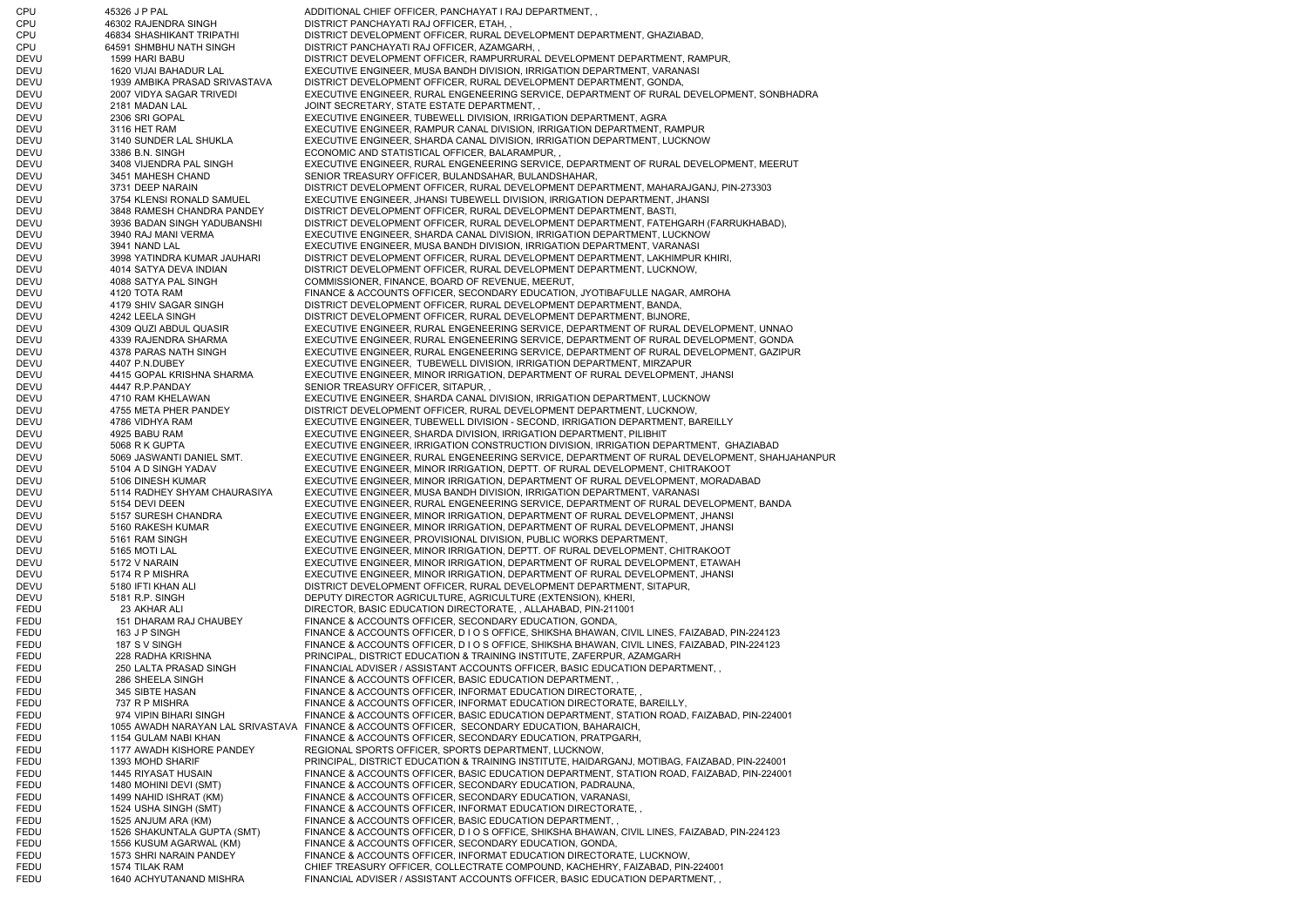FEDU 1647 DEV DAS PRINCIPAL, GOVT. DEGREE COLLEGE, MUSAFIR KHANA, SULTANPUR FEDU 1664 R KATIYAR FINANCE & ACCOUNTS OFFICER, SECONDARY EDUCATION, BAHARAICH FEDU 1679 J N YADAV FINANCE & ACCOUNTS OFFICER, D I O S OFFICE, SHIKSHA BHAWAN, CIVIL LINES, FAIZABAD, PIN-224123 FEDU 1701 DINESH PRASAD SRIVASTAVA FINANCE & ACCOUNTS OFFICER, D I O S OFFICE, SHIKSHA BHAWAN, CIVIL LINES, FAIZABAD, PIN-224123 FEDU 1712 ASHOK KUMAR SRIVASTAVA FINANCE & ACCOUNTS OFFICER, INFORMAT EDUCATION DIRECTORATE, , FEDU 1773 SHRI DHAR SHARMA PRINCIPAL, DISTRICT EDUCATION & TRAINING INSTITUTE. FEDU 1777 KRISHNA DUTT MISHRA FINANCE & ACCOUNTS OFFICER, BASIC EDUCATION DEPARTMENT, VARANASI, FEDU 1781 ZIAUL HAQ ANSARI FINANCE & ACCOUNTS OFFICER, SECONDARY EDUCATION, BAHARAICH, FEDU 1793 RENUKA MISHRA (SMT) FINANCE & ACCOUNTS OFFICER, SECONDARY EDUCATION, PRATPGARH, FEDU 1848 KAMLESH NARAIN GAUR FINANCE & ACCOUNTS OFFICER, SECONDARY EDUCATION, AZAMGARH, FEDU 1869 NAROTTAM JHA FINANCE & ACCOUNTS OFFICER, BASIC EDUCATION DEPARTMENT, RAIBAREILLY, FEDU 1876 NAFEES AHMAD FINANCIAL ADVISER / ASSISTANT ACCOUNTS OFFICER, BASIC EDUCATION DEPARTMENT, FEDU 1890 JABITRI DEVI SRIVASTAVA FINANCE & ACCOUNTS OFFICER, SECONDARY EDUCATION, AMBEDKAR NAGAR, FEDU 1893 VIJAY PRATAP SINGH PRINCIPAL, DISTT EDUCATION & TRG INSTITUTE, PAYAGPUR BAHRAICH, FEDU 1898 NARGIS BEGUM (KM) FINANCE & ACCOUNTS OFFICER, SECONDARY EDUCATION, AMBEDKAR NAGAR, FEDU 1910 JAGDISH LAL FINANCE & ACCOUNTS OFFICER, SECONDARY EDUCATION, GONDA, FEDU 1941 MUNSHI RAM FINANCE & ACCOUNTS OFFICER, SECONDARY EDUCATION, RAIBAREILLY, FEDU 1949 HUSHNA BANO SIDDIQUI (SMT) FINANCE & ACCOUNTS OFFICER, SECONDARY EDUCATION, BAHARAICH,<br>FEDU 1996 RAM LAGAN SINGH FINANCE & ACCOUNTS OFFICER, BASIC EDUCATION DEPARTMENT 1996 RAM LAGAN SINGH FINANCE & ACCOUNTS OFFICER, BASIC EDUCATION DEPARTMENT, FEDU 2026 SHYAM KISHORE MISHRA FINANCE & ACCOUNTS OFFICER, INFORMAT EDUCATION DIRECTORATE, FEDU 2027 MANJU VERMA (KM) FINANCE & ACCOUNTS OFFICER, F&AO SECONDARY EDUCATION, NORMAL BUILDING NEAR NORMAL CHAURAHA,, SULTANPUR, PIN-228001 FEDU 2069 BANSHI RAM FINANCE & ACCOUNTS OFFICER, D I O S OFFICE, SHIKSHA BHAWAN, CIVIL LINES, FAIZABAD, PIN-224123 FEDU 2083 SHASHI BALA (KM) FINANCE & ACCOUNTS OFFICER, BASIC EDUCATION DEPARTMENT, FEDU 2108 CHHATHI LAL GUPTA FINANCE & ACCOUNTS OFFICER, F&AO SECONDARY EDUCATION, NORMAL BUILDING NEAR NORMAL CHAURAHA,, SULTANPUR, PIN-228001 FEDU 2110 DWARIKA PRASAD TEWARI FINANCE & ACCOUNTS OFFICER, SECONDARY EDUCATION, BALRAMPUR, FEDU 2116 RAVI DUTT SHARMA PRINCIPAL, DISTRICT EDUCATION & TRAINING INSTITUTE, GORAKHPUR, FEDU 2156 TRIBHUWAN NATH MISHRA FINANCIAL ADVISER / ASSISTANT ACCOUNTS OFFICER, BASIC EDUCATION DEPARTMENT, AZAMGARH, FEDU 2157 RAMTEJ FINANCE & ACCOUNTS OFFICER, SECONDARY EDUCATION, GONDA, FEDU 2175 HARI RAM SHUKLA FINANCE & ACCOUNTS OFFICER, SECONDARY EDUCATION, GONDA, FEDU 2185 SHAHINA PARVEEN (KM) FINANCE & ACCOUNTS OFFICER, F&AO SECONDARY EDUCATION, FEDU 2191 PUJARI PRASAD FINANCE & ACCOUNTS OFFICER, SECONDARY EDUCATION, GONDA, FEDU 2196 LALITA YADAV FINANCE & ACCOUNTS OFFICER, BASIC EDUCATION DEPARTMENT, , FEDU 2202 ALIYA KHATOON FINANCE & ACCOUNTS OFFICER, D I O S OFFICE, SHIKSHA BHAWAN, CIVIL LINES, FAIZABAD, PIN-224123 FEDU 2205 VIJAY SHANKAR LAL FINANCE & ACCOUNTS OFFICER, D I O S OFFICE, SHIKSHA BHAWAN, CIVIL LINES, FAIZABAD, PIN-224123 FEDU 2206 RAJENDRA PRASAD SINGH FINANCE & ACCOUNTS OFFICER, D I O S OFFICE, SHIKSHA BHAWAN, CIVIL LINES, FAIZABAD, PIN-224123 FEDU 2243 ALI HAIDAR FINANCE & ACCOUNTS OFFICER, BASIC EDUCATION DEPARTMENT, STATION ROAD, FAIZABAD, PIN-224001 FEDU 2244 MOOL CHAND SINGH FINANCE & ACCOUNTS OFFICER, BASIC EDUCATION DEPARTMENT, STATION ROAD, FAIZABAD, PIN-224001 FEDU 2245 J B NAZAR (SMT) FINANCE & ACCOUNTS OFFICER, BASIC EDUCATION DEPARTMENT, STATION ROAD, FAIZABAD, PIN-224001 FEDU 2253 CHHOTE LAL FINANCE & ACCOUNTS OFFICER, SECONDARY EDUCATION, AMBEDKAR NAGAR, FEDU 2258 ROSHAN ARA (SMT) FINANCE & ACCOUNTS OFFICER, SECONDARY EDUCATION, AMBEDKAR NAGAR, FEDU 2262 RAJ PATI DEVI (SMT) FINANCE & ACCOUNTS OFFICER, SECONDARY EDUCATION, GONDA, FEDU 2273 RAM DEO KASHYAP FINANCE & ACCOUNTS OFFICER, SECONDARY EDUCATION, AMBEDKAR NAGAR, FEDU 2289 SHASHI SRIVASTAVA (SMT) FINANCE & ACCOUNTS OFFICER, SECONDARY EDUCATION, ALLAHABAD, FEDU 2293 DEVENDRA NATH MISHRA FINANCE & ACCOUNTS OFFICER, BASIC EDUCATION DEPARTMENT, STATION ROAD, FAIZABAD, PIN-224001 FEDU 2298 SHANTI DEVI (SMT) FINANCE & ACCOUNTS OFFICER, D I O S OFFICE, SHIKSHA BHAWAN, CIVIL LINES, FAIZABAD, PIN-224123 FEDU 2302 MAJHAR NISA (SMT) FINANCE & ACCOUNTS OFFICER, SECONDARY EDUCATION, BAHARAICH, FEDU 2309 MOHD SHAFI FINANCE & ACCOUNTS OFFICER, F&AO SECONDARY EDUCATION, FEDU 2310 JAGDAMBA PRASAD MISHRA FINANCE & ACCOUNTS OFFICER, BASIC EDUCATION DEPARTMENT, , FEDU 2311 LOK NATH PANDEY FINANCE & ACCOUNTS OFFICER, F&AO SECONDARY EDUCATION, FEDU 2313 SHYAM KISHORE PANDEY FINANCE & ACCOUNTS OFFICER, SECONDARY EDUCATION, RAIBAREILLY, FEDU 2316 MANOHAR LAL ARYA FINANCE & ACCOUNTS OFFICER, F&AO SECONDARY EDUCATION, FEDU 2319 SHANTI DEVI (KM) FINANCE & ACCOUNTS OFFICER, D I O S OFFICE, SHIKSHA BHAWAN, CIVIL LINES, FAIZABAD, PIN-224123 FEDU 2320 AFZALUNISHA (KM) FINANCE & ACCOUNTS OFFICER, SECONDARY EDUCATION, GONDA, FEDU 2325 HEERA LAL FINANCE & ACCOUNTS OFFICER, BASIC EDUCATION DEPARTMENT, FEDU 2327 RAM JANAM YADAV FINANCE & ACCOUNTS OFFICER, SECONDARY EDUCATION, AMBEDKAR NAGAR, FEDU 2330 RANJANA MISHRA (KM) FINANCE & ACCOUNTS OFFICER, SECONDARY EDUCATION, KHERI FEDU 2336 KUNWAR KAMLESH VERMA PRINCIPAL, DISTRICT EDUCATION & TRAINING INSTITUTE, GORAKHPUR, FEDU 2372 CHHAYA SRIVASTAVA (SMT) FINANCE & ACCOUNTS OFFICER, SECONDARY EDUCATION, LUCKNOW, FEDU 2386 AJAY PAL SINGH FINANCE & ACCOUNTS OFFICER, D I O S OFFICE, SHIKSHA BHAWAN, CIVIL LINES, FAIZABAD, PIN-224123 FEDU 2391 RAJ KARAN PATEL FINANCE & ACCOUNTS OFFICER, CORRESPONDENCE EDUCATION INSTITUTE UP, ALLAHABAD, FEDU 2404 JAI PRAKASH MISHRA FINANCE & ACCOUNTS OFFICER, SECONDARY EDUCATION, LUCKNOW, FEDU 2408 PRABHAT KUMAR SINGH FINANCE & ACCOUNTS OFFICER, SECONDARY EDUCATION, AMBEDKAR NAGAR, FEDU 2414 RAISA BANO (KM) FINANCE & ACCOUNTS OFFICER, F&AO SECONDARY EDUCATION, FEDU 2431 JAI SHANKAR PRASAD FINANCE & ACCOUNTS OFFICER, SECONDARY EDUCATION, SANTRAVIDAS NAGAR, FEDU 2437 RAM BADAN TRIPATHI FINANCE & ACCOUNTS OFFICER, SECONDARY EDUCATION, SANTRAVIDAS NAGAR, FEDU 2438 DEV PRAKASH CHATURVEDI FINANCE & ACCOUNTS OFFICER, D I O S OFFICE, SHIKSHA BHAWAN, CIVIL LINES, FAIZABAD, PIN-224123 FEDU 2443 SABIHA BEGUM SIDDIQUI FINANCE & ACCOUNTS OFFICER, SECONDARY EDUCATION, BAHARAICH, FEDU 2448 UMESH MISHRA FINANCE & ACCOUNTS OFFICER, BASIC EDUCATION DEPARTMENT, FEDU 2455 SAMADHI GUPTA (SMT) FINANCE & ACCOUNTS OFFICER, SECONDARY EDUCATION, AMBEDKAR NAGAR, FEDU 2464 SHRI RAM MISHRA FINANCE & ACCOUNTS OFFICER, F&AO SECONDARY EDUCATION, FEDU 2472 RAM UJAGIR FINANCE & ACCOUNTS OFFICER, F&AO SECONDARY EDUCATION, NORMAL BUILDING NEAR NORMAL CHAURAHA,, SULTANPUR, PIN-228001 FEDU 2483 SITA NATH MISHRA FINANCE & ACCOUNTS OFFICER, F&AO SECONDARY EDUCATION, FEDU 2496 SHAKUNTALA MISHRA FINANCE & ACCOUNTS OFFICER, F&AO SECONDARY EDUCATION, FEDU 2501 CHHEDI LAL PATEL FINANCIAL ADVISER / ASSISTANT ACCOUNTS OFFICER, BASIC EDUCATION DEPARTMENT, FEDU 2504 VIJAY SINGH FINANCE & ACCOUNTS OFFICER, SECONDARY EDUCATION, LUCKNOW,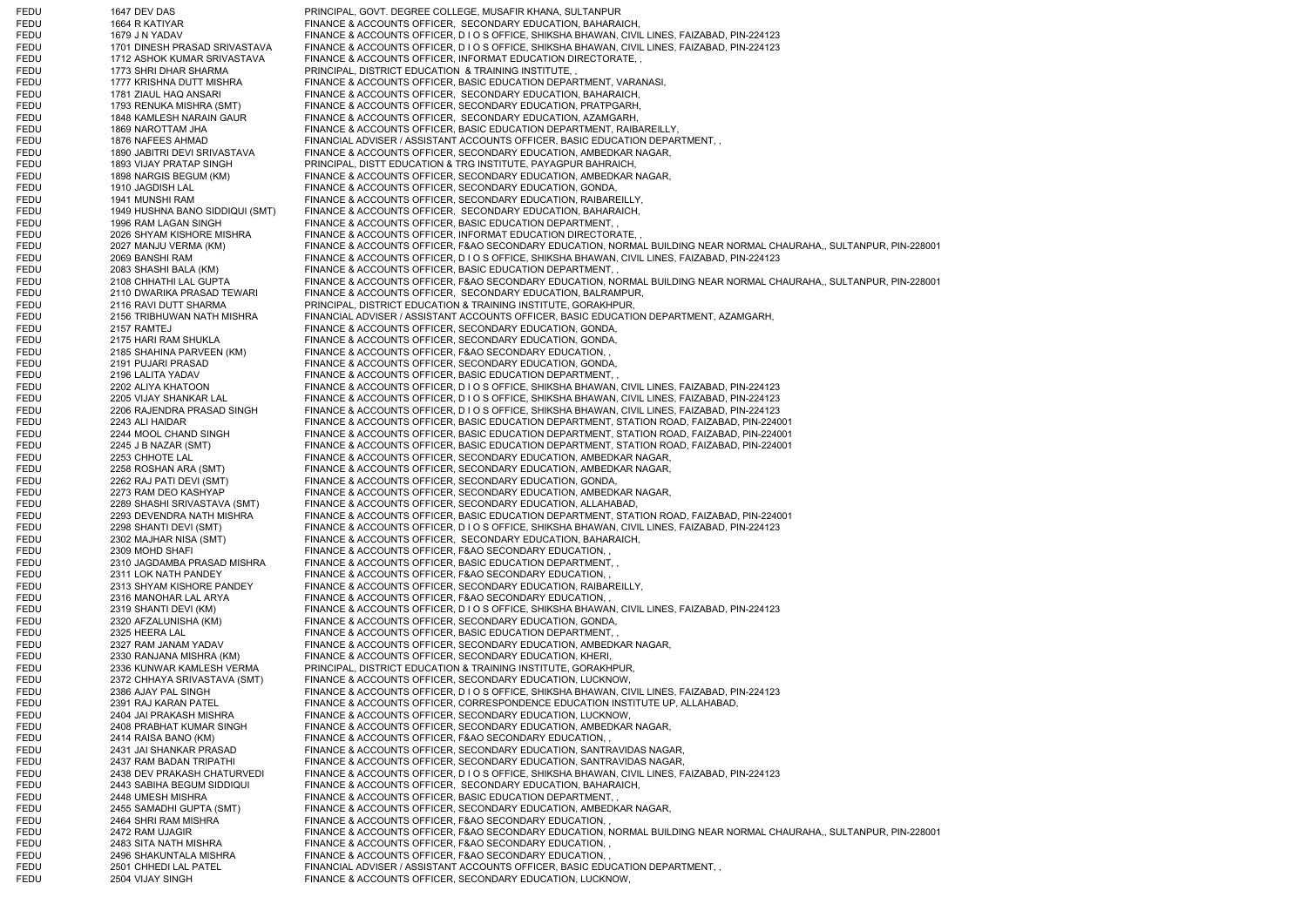FEDU 2511 SEEMA VERMA (KM) FINANCE & ACCOUNTS OFFICER, SECONDARY EDUCATION, PRATPGARH, FEDU 2515 KANHAIYA LAL SRIVASTAVA PRINCIPAL, GOVERNMENT PLOYTECHNIC, KANPUR NAGAR, FEDU 2517 ISHTIAQ HUSSAIN PRINCIPAL, MAHAMAYA POLYTECHNIC & INF.- TECHNOLOGY, CHANDAULI, FEDU 2540 JAI KIRTI MISHRA PRINCIPAL, DISTRICT EDUCATION & TRAINING INSTITUTE, SHIVRAMPUR, FEDU 2544 RAM SHANKAR SINGH PRINCIPAL, GOVERNMENT PLOYTECHNIC, GORAKHPUR, FEDU 2556 CHANDRA BADAN SINGH FINANCE & ACCOUNTS OFFICER, SECONDARY EDUCATION, BALRAMPUR, FEDU 2562 GIRJESH CHANDRA YADAV FINANCE & ACCOUNTS OFFICER, SECONDARY EDUCATION, BASTI, FEDU 2572 HARMAN SINGH PRINCIPAL, GOVERNMENT PLOYTECHNIC, LUCKNOW ROAD, POST- MUMTAZNAGAR, FAIZABAD, PIN-224001 FEDU 2580 VIRENDRA KUMAR YADAV PRINCIPAL, GOVT. GIRLS DEGREE COLLEGE, HARRIYAR, BASTI FEDU 2583 SHRI DHAR TEWARI FINANCE & ACCOUNTS OFFICER, D I O S OFFICE, SHIKSHA BHAWAN, CIVIL LINES, FAIZABAD, PIN-224123 FEDU 2584 BAIJ NATH PANDEY FINANCE & ACCOUNTS OFFICER, F&AO SECONDARY EDUCATION, NORMAL BUILDING NEAR NORMAL CHAURAHA,, SULTANPUR, PIN-228001 FEDU 2589 SURESH PANDEY PRINCIPAL, GOVERNMENT PLOYTECHNIC, GORAKHPUR, FEDU 2594 KATYAYANI MISHRA FINANCE & ACCOUNTS OFFICER, D I O S OFFICE, SHIKSHA BHAWAN, CIVIL LINES, FAIZABAD, PIN-224123 FEDU 2595 VIRENDRA NATH MISHRA FINANCE & ACCOUNTS OFFICER, F&AO SECONDARY EDUCATION, FEDU 2599 RAMESH CHANDRA PRINCIPAL, DISTRICT EDUCATION & TRAINING INSTITUTE, GANESHPUR, FEDU 2601 VIDYAWATI DEVI FINANCE & ACCOUNTS OFFICER, SECONDARY EDUCATION, GONDA, FEDU 2614 SITA RAM PANDEY REGIONAL SPORTS OFFICER, SPORTS DEPARTMENT, LUCKNOW, FEDU 2616 AKHTAR BANO QURESHI FINANCE & ACCOUNTS OFFICER, INFORMAT EDUCATION DIRECTORATE, CHITRAKOOT, FEDU 2618 SHAHIN MALIK FINANCE & ACCOUNTS OFFICER, SECONDARY EDUCATION, GONDA, FEDU 2624 ANIMA RAWAT ADDITIONAL CHIEF OFFICER, PANCHAYATI RAJ DEPARTMENT, FEDU 2626 REKHA KUMARI FINANCE & ACCOUNTS OFFICER, SECONDARY EDUCATION, ALLAHABAD, FEDU 2637 GAJADHAR PRASAD YADAV FINANCE & ACCOUNTS OFFICER, SECONDARY EDUCATION, PRATPGARH, FEDU 2638 USHA KIRAN SINGH FINANCE & ACCOUNTS OFFICER, SECONDARY EDUCATION, AMBEDKAR NAGAR, FEDU 2641 ASHOK KUMAR MAURYA FINANCE & ACCOUNTS OFFICER, F&AO SECONDARY EDUCATION, NORMAL BUILDING NEAR NORMAL CHAURAHA,, SULTANPUR, PIN-228001 FEDU 2643 SIRAZUDDIN AHMAD SIDDIQUI FINANCE & ACCOUNTS OFFICER, F&AO SECONDARY EDUCATION, NORMAL BUILDING NEAR NORMAL CHAURAHA,, SULTANPUR, PIN-228001 FEDU 2645 DEENA NATH PATHAK FINANCE & ACCOUNTS OFFICER, SECONDARY EDUCATION, BASTI, FEDU 2650 BHAGWAN DAS SRIVASTAVA FINANCE & ACCOUNTS OFFICER, SECONDARY EDUCATION, H.Q. MAHARAJGANJ, PIN-273303 FEDU 2654 SUSHMA RASTOGI (KM) FINANCE & ACCOUNTS OFFICER, SECONDARY EDUCATION, GONDA, FEDU 2655 BHANU PRATAP SINGH FINANCE & ACCOUNTS OFFICER, F&AO SECONDARY EDUCATION, NORMAL BUILDING NEAR NORMAL CHAURAHA,, SULTANPUR, PIN-228001 FEDU 2662 AMRIT LAL PANDEY FINANCE & ACCOUNTS OFFICER, SECONDARY EDUCATION, VARANASI, FEDU 2667 RAM PRATAP YADAV FINANCE & ACCOUNTS OFFICER, SECONDARY EDUCATION, BASTI, FEDU 2670 RAM PAL FINANCE & ACCOUNTS OFFICER, D I O S OFFICE, SHIKSHA BHAWAN, CIVIL LINES, FAIZABAD, PIN-224123 FEDU 2679 PRARTHANA SINGH FINANCE & ACCOUNTS OFFICER, D I O S OFFICE, SHIKSHA BHAWAN, CIVIL LINES, FAIZABAD, PIN-224123 FEDU 2685 HEM NATH RAJVANSHI FINANCE & ACCOUNTS OFFICER, SECONDARY EDUCATION, HARDOI, FEDU 2686 DINESH KUMAR TEWARI FINANCE & ACCOUNTS OFFICER, D I O S OFFICE, SHIKSHA BHAWAN, CIVIL LINES, FAIZABAD, PIN-224123 FEDU 2687 GOPI CHANDRA VERMA FINANCE & ACCOUNTS OFFICER, F&AO SECONDARY EDUCATION, FEDU 2689 RITA SHUKLA (KM) DIRECTOR, STATE HINDI INSTITUTE, STATE EDUCATION RESEARCH&TRAINING BOARD, VARANASI FEDU 2694 MOHD SAJID AZIM KHAN PRINCIPAL, DISTRICT EDUCATION & TRAINING INSTITUTE, GANESHPUR, FEDU 2708 ABHA MISHRA FINANCE & ACCOUNTS OFFICER, SECONDARY EDUCATION, GONDA, FEDU 2725 HAUSILA PRASAD SINGH FINANCIAL ADVISER / ASSISTANT ACCOUNTS OFFICER, BASIC EDUCATION DEPARTMENT, FEDU 2726 UMESH CHANDRA SRIVASTAVA FINANCE & ACCOUNTS OFFICER, SECONDARY EDUCATION, BASTI, FEDU 2728 HEERA MATI FINANCE & ACCOUNTS OFFICER, SECONDARY EDUCATION, GONDA, FEDU 2734 ALIYA KHATOON FINANCE & ACCOUNTS OFFICER, CORRESPONDENCE EDUCATION INSTITUTE UP, ALLAHABAD, FEDU 2735 VIJAY PRATAP SHUKLA FINANCE & ACCOUNTS OFFICER, SECONDARY EDUCATION, BALRAMPUR, FEDU 2736 RAKESH KUMAR FINANCE & ACCOUNTS OFFICER, SECONDARY EDUCATION, BAHARAICH, FEDU 2751 VIJAY LAXMI DEVI BHATT FINANCE & ACCOUNTS OFFICER, SECONDARY EDUCATION, SIDDHARTHNAGAR, FEDU 2756 KRISHNA KUMAR SRIVASTAVA FINANCE & ACCOUNTS OFFICER, BASIC EDUCATION DEPARTMENT, , FEDU 2757 ISHWAR SHARAN SINGH FINANCE & ACCOUNTS OFFICER, BASIC EDUCATION DEPARTMENT, FEDU 2760 VINDESHWARI SHUKLA (SMT) FINANCE & ACCOUNTS OFFICER, F&AO SECONDARY EDUCATION, , FEDU 2762 USHA SHARMA FINANCE & ACCOUNTS OFFICER, F&AO SECONDARY EDUCATION, FEDU 2765 GIRWAR SINGH FINANCE & ACCOUNTS OFFICER, BASIC EDUCATION DEPARTMENT. FEDU 2766 SIRAZUDDIN KHAN FINANCE & ACCOUNTS OFFICER, F&AO SECONDARY EDUCATION, NORMAL BUILDING NEAR NORMAL CHAURAHA,, SULTANPUR, PIN-228001 FEDU 2767 RAJENDRA SINGH FINANCE & ACCOUNTS OFFICER, SECONDARY EDUCATION, RAMPUR, FEDU 2770 LATA SHUKLA (SMT) FINANCE & ACCOUNTS OFFICER, D I O S OFFICE, SHIKSHA BHAWAN, CIVIL LINES, FAIZABAD, PIN-224123 FEDU 2782 RAM CHANDRA YADAV FINANCE & ACCOUNTS OFFICER, F&AO SECONDARY EDUCATION, FEDU 2792 SITANSHU MOHAN DIRECTOR, STATE EDUCATION RESEARCH&TRAINING BOARD, LUCKNOW (NISHATGANJ), FEDU 2801 NARAIN PAL SINGH FINANCE & ACCOUNTS OFFICER, D I O S OFFICE, SHIKSHA BHAWAN, CIVIL LINES, FAIZABAD, PIN-224123 FEDU 2803 MANJU SHARMA (SMT) FINANCE & ACCOUNTS OFFICER, F&AO SECONDARY EDUCATION, FEDU 2804 VINEETA AGARWAL (KM) FINANCE & ACCOUNTS OFFICER, D I O S OFFICE, SHIKSHA BHAWAN, CIVIL LINES, FAIZABAD, PIN-224123 FEDU 2805 PREMWATI VERMA FINANCE & ACCOUNTS OFFICER, SECONDARY EDUCATION, AMBEDKAR NAGAR, FEDU 2806 KRISHNA KUMARI FINANCE & ACCOUNTS OFFICER, D I O S OFFICE, SHIKSHA BHAWAN, CIVIL LINES, FAIZABAD, PIN-224123 FEDU 2818 MEETA RAGHUVANSHI FINANCE & ACCOUNTS OFFICER, SECONDARY EDUCATION, BAHARAICH, FEDU 2820 RAM PALAT SINGH FINANCE & ACCOUNTS OFFICER, D I O S OFFICE, SHIKSHA BHAWAN, CIVIL LINES, FAIZABAD, PIN-224123 FEDU 2825 SUKHI RAM FINANCE & ACCOUNTS OFFICER, BASIC EDUCATION DEPARTMENT, STATION ROAD, FAIZABAD, PIN-224001 FEDU 2826 JAI PRAKASH SINGH FINANCE & ACCOUNTS OFFICER, F&AO SECONDARY EDUCATION, NORMAL BUILDING NEAR NORMAL CHAURAHA,, SULTANPUR, PIN-228001 FEDU 2827 SADASHIV PANDEY FINANCE & ACCOUNTS OFFICER, D I O S OFFICE, SHIKSHA BHAWAN, CIVIL LINES, FAIZABAD, PIN-224123 FEDU 2828 JAIJEEV BHANU FINANCE & ACCOUNTS OFFICER, SECONDARY EDUCATION, LUCKNOW, FEDU 2831 MADHU KALA (SMT) FINANCE & ACCOUNTS OFFICER, SECONDARY EDUCATION, KAUSHAMBI, FEDU 2835 PRAMOD KUMAR AWASTHI PRINCIPAL, GOVERNMENT PLOYTECHNIC, KANPUR NAGAR, FEDU 2838 RAM AUTAR FINANCE & ACCOUNTS OFFICER, BASIC EDUCATION DEPARTMENT, FEDU 2846 UDAI BHAN SINGH FINANCE & ACCOUNTS OFFICER, F&AO SECONDARY EDUCATION, NORMAL BUILDING NEAR NORMAL CHAURAHA,, SULTANPUR, PIN-228001 FEDU 2852 SHRADDHA MALVIYA FINANCE & ACCOUNTS OFFICER, CORRESPONDENCE EDUCATION INSTITUTE UP, ALLAHABAD, FEDU 2855 SUBHASH CHANDRA PANDEY FINANCE & ACCOUNTS OFFICER, SECONDARY EDUCATION, AMBEDKAR NAGAR, FEDU 2860 RAKESH KUMAR TEWARI PERSONAL ASSISTANT (MINISTERIAL), O/o PRINCIPAL IN CHIEF CONSTRUCTION, IRRIGATION DEPARTMENT, LUCKNOW-2 FEDU 2861 SANJAY KUMAR SAXENA FINANCE & ACCOUNTS OFFICER, BASIC EDUCATION DEPARTMENT, MIRZAPUR,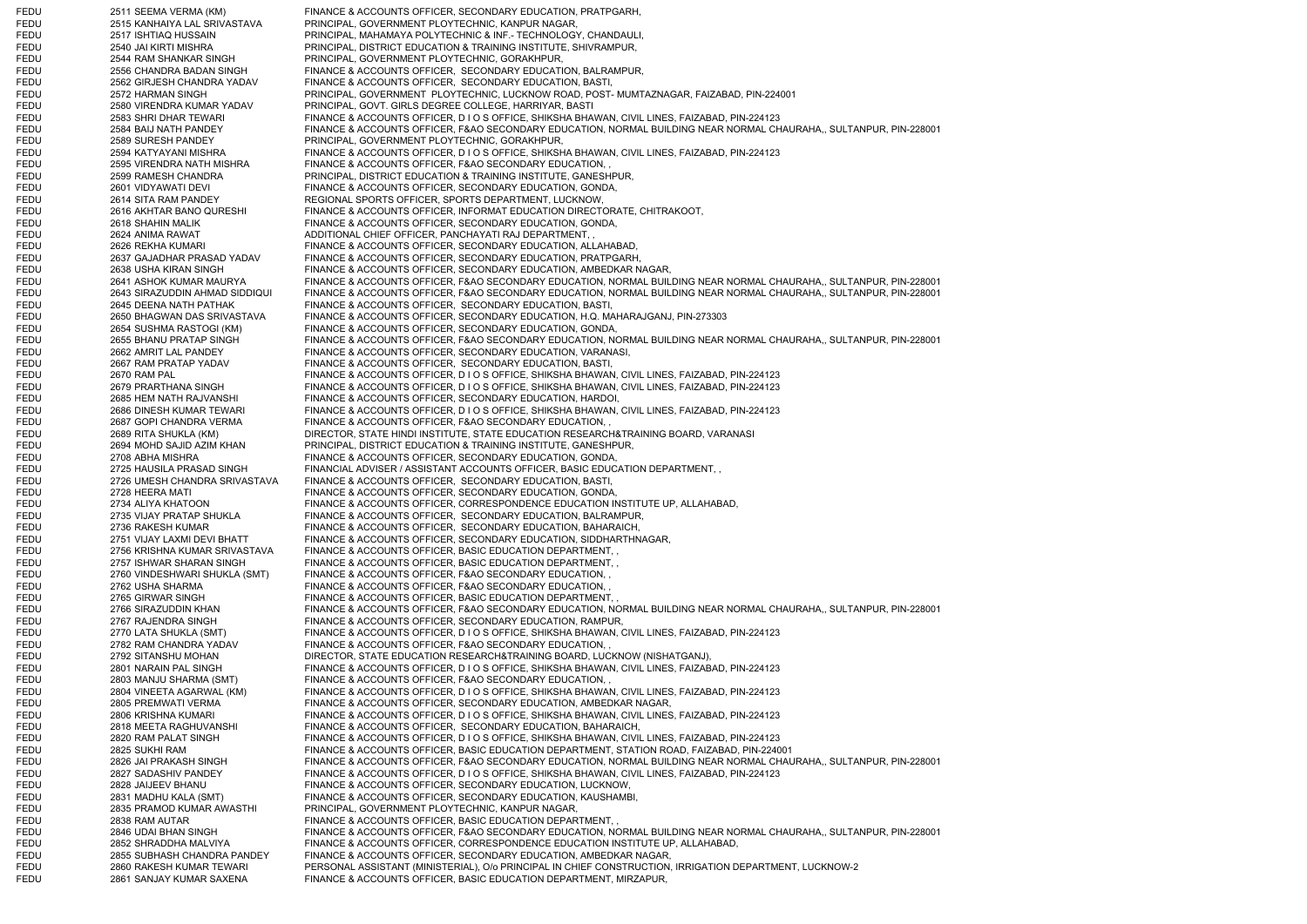FEDU 2862 JALAJ NAYAN FINANCE & ACCOUNTS OFFICER, SECONDARY EDUCATION, JAUNPUR, FEDU 2870 ASHOK KUMAR SINGH FINANCE & ACCOUNTS OFFICER, SECONDARY EDUCATION, GONDA, FEDU 2873 RAM SUNDER LAL FINANCE & ACCOUNTS OFFICER, BASIC EDUCATION DEPARTMENT, GORAKHPUR, FEDU 2875 SHRI PRAKASH PANDEY FINANCE & ACCOUNTS OFFICER, SECONDARY EDUCATION, AMBEDKAR NAGAR, FEDU 2878 ANJANI KUMAR SINGH PRINCIPAL, GOVERNMENT PLOYTECHNIC. FEDU 2879 SARVAJEET SINGH FINANCE & ACCOUNTS OFFICER, D I O S OFFICE, SHIKSHA BHAWAN, CIVIL LINES, FAIZABAD, PIN-224123 FEDU 2881 RAGINI SRIVASTAVA FINANCE & ACCOUNTS OFFICER, SECONDARY EDUCATION, GORAKHPUR, FEDU 2888 RAM GHULAM FINANCE & ACCOUNTS OFFICER, F&AO SECONDARY EDUCATION, , FEDU 2890 JAGANNATH FINANCE & ACCOUNTS OFFICER, SECONDARY EDUCATION, AMBEDKAR NAGAR, FEDU 2892 CHANDRA BHAN YADAV FINANCIAL ADVISER / ASSISTANT ACCOUNTS OFFICER, BASIC EDUCATION DEPARTMENT, AZAMGARH, FEDU 2894 LALA BHUPENDRA PRASAD PRINCIPAL, GOVERNMENT PLOYTECHNIC, BARABANKY, FEDU 2895 MUKESH KUMAR FINANCE & ACCOUNTS OFFICER, BASIC EDUCATION DEPARTMENT, KANPUR NAGAR, FEDU 2896 GAYATRI MISHRA (SMT) FINANCE & ACCOUNTS OFFICER, D I O S OFFICE, SHIKSHA BHAWAN, CIVIL LINES, FAIZABAD, PIN-224123 FEDU 2897 RADHA RANI SINGH (KM) FINANCE & ACCOUNTS OFFICER, SECONDARY EDUCATION, SRAVASTI, PIN-271831 FEDU 2898 PARVATI SRIVASTAVA PRINCIPAL, SANJAI GANDHI POLYTECHNIC, JAGDISHPUR, AMETHI, C.S.M. NAGAR FEDU 2900 RAM PRATAP TEWARI PRINCIPAL, SANJAI GANDHI POLYTECHNIC, JAGDISHPUR, AMETHI, C.S.M. NAGAR FEDU 2902 SHOBH NATH YADAV PRINCIPAL, SANJAI GANDHI POLYTECHNIC, JAGDISHPUR, AMETHI, C.S.M. NAGAR FEDU 2904 VIKAS YADUVANSHI (KM) FINANCE & ACCOUNTS OFFICER, BASIC EDUCATION DEPARTMENT, , FEDU 2905 RADHIKA PRASAD PANDEY FINANCE & ACCOUNTS OFFICER, SECONDARY EDUCATION, BAHARAICH, FEDU 2906 VINOD KUMAR PANDEY FINANCE & ACCOUNTS OFFICER, SECONDARY EDUCATION, BAHARAICH, FEDU 2907 AMRIT LAL VERMA FINANCE & ACCOUNTS OFFICER, SECONDARY EDUCATION, SRAVASTI, PIN-271831 FEDU 2908 RAMESH CHANDRA TRIPATHI FINANCE & ACCOUNTS OFFICER, SECONDARY EDUCATION, BAHARAICH, FEDU 2909 KAMAL DIWAKAR FINANCE & ACCOUNTS OFFICER, SECONDARY EDUCATION, BAHARAICH, FEDU 2910 RAM SEWAK FINANCE & ACCOUNTS OFFICER, SECONDARY EDUCATION, AMBEDKAR NAGAR, FEDU 2911 AMAR NATH FINANCE & ACCOUNTS OFFICER, SECONDARY EDUCATION, BASTI, FEDU 2915 RAVINDRA NATH SRIVASTAVA PRINCIPAL, SANJAI GANDHI POLYTECHNIC, JAGDISHPUR, AMETHI, C.S.M. NAGAR FEDU 2917 RAM PRAKASH MISHRA JOINT DIRECTOR, TECHNICAL EDUCATION, U.P. CENTRAL ZONE, LUCKNOW FEDU 2918 SATYA DEO PATHAK PRINCIPAL, GOVERNMENT PLOYTECHNIC, GORAKHPUR ROAD, POST- G.I.STATE, DEORIA, PIN- 274001 FEDU 2920 GEETA SINGH FINANCE & ACCOUNTS OFFICER, D I O S OFFICE, SHIKSHA BHAWAN, CIVIL LINES, FAIZABAD, PIN-224123 FEDU 2921 VIJAY SHANKAR MAURYA PERSONAL ASSISTANT (MINISTERIAL), O/o PRINCIPAL IN CHIEF CONSTRUCTION, IRRIGATION DEPARTMENT, LUCKNOW-2 FEDU 2923 VINAY KUMAR SINGH JOINT DIRECTOR , ANTRIK LEKHA PARIKSHA, 510/217 NEW HYDERABAD, LUCKNOW 226007, LUCKNOW FEDU 2928 RAMJI GUPTA FINANCE & ACCOUNTS OFFICER, SECONDARY EDUCATION, GORAKHPUR, FEDU 2931 BASHIR AHMAD KHAN FINANCE & ACCOUNTS OFFICER, SECONDARY EDUCATION, GONDA, FEDU 2935 GEETA VERMA FINANCE & ACCOUNTS OFFICER, SECONDARY EDUCATION, KHERI, FEDU 2936 SHYAM DULARI (SMT) FINANCE & ACCOUNTS OFFICER, DIOS OFFICE, SHIKSHA BHAWAN, CIVIL LINES, FAIZABAD, PIN-224123 FEDU 2937 SATYA SHEEL TRIPATHI FINANCE & ACCOUNTS OFFICER, F&AO SECONDARY EDUCATION, NORMAL BUILDING NEAR NORMAL CHAURAHA,, SULTANPUR, PIN-228001 FEDU 2939 ANIL KUMAR MISHRA REGIONAL HIGHER EDUCATION OFFICER, KANPUR(U), KANPUR NAGAR, FEDU 2940 DINESH PRATAP SINGH FINANCE & ACCOUNTS OFFICER, HIGHER SECONDARY EDUCATION, CHHATRAPATI SHAHUJI MAHARAJ NAGAR, FEDU 2943 SHIV PRASAD YADAV FINANCE & ACCOUNTS OFFICER, F&AO SECONDARY EDUCATION, NORMAL BUILDING NEAR NORMAL CHAURAHA,, SULTANPUR, PIN-228001 FEDU 2944 ANJANI KUMAR FINANCE & ACCOUNTS OFFICER, SECONDARY EDUCATION, AMBEDKAR NAGAR, FEDU 2947 BANSH BAHADUR FINANCE & ACCOUNTS OFFICER, SECONDARY EDUCATION, AMBEDKAR NAGAR, FEDU 2948 SURESH KUMAR VERMA PRINCIPAL, GOVERNMENT PLOYTECHNIC, KANPUR NAGAR, FEDU 2949 SAVITA SINGH (SMT) FINANCE & ACCOUNTS OFFICER, D I O S OFFICE, SHIKSHA BHAWAN, CIVIL LINES, FAIZABAD, PIN-224123 FEDU 2951 RAJ KUMAR TRIPATHI FINANCE & ACCOUNTS OFFICER, BASIC EDUCATION DEPARTMENT, , FEDU 2952 RAJIV KUMAR SRIVASTAVA FINANCE & ACCOUNTS OFFICER, BASIC EDUCATION DEPARTMENT, FEDU 2966 KUSUM LATA TEWARI PRINCIPAL, DISTRICT EDUCATION & TRAINING INSTITUTE, DARJIKUO, FEDU 2976 RAMESH CHANDRA TRIPATHI FINANCE & ACCOUNTS OFFICER, SECONDARY EDUCATION, JAUNPUR, FEDU 2988 JITENDRA KUMAR MISHRA FINANCE & ACCOUNTS OFFICER, F&AO SECONDARY EDUCATION, NORMAL BUILDING NEAR NORMAL CHAURAHA,, SULTANPUR, PIN-228001 FEDU 2989 HARI SEWAK FINANCE & ACCOUNTS OFFICER, SECONDARY EDUCATION, AZAMGARH, FEDU 2991 MEWA LAL FINANCE & ACCOUNTS OFFICER, D I O S OFFICE, SHIKSHA BHAWAN, CIVIL LINES, FAIZABAD, PIN-224123 FEDU 2992 YOGENDRA YADAV FINANCE & ACCOUNTS OFFICER, SECONDARY EDUCATION, AZAMGARH, FEDU 2994 DEVANAND PRASAD PRINCIPAL, GOVERNMENT PLOYTECHNIC, GORAKHPUR, FEDU 2996 RAIS AHMAD FINANCE & ACCOUNTS OFFICER, INFORMAT EDUCATION DIRECTORATE, , FEDU 2997 GANESH DUTT MAURYA FINANCE & ACCOUNTS OFFICER, F&AO SECONDARY EDUCATION, NORMAL BUILDING NEAR NORMAL CHAURAHA,, SULTANPUR, PIN-228001 FEDU 2998 CHANDRA BHUSHAN YADAV FINANCE & ACCOUNTS OFFICER, F&AO SECONDARY EDUCATION, NORMAL BUILDING NEAR NORMAL CHAURAHA,, SULTANPUR, PIN-228001 FEDU 2999 DIWAKAR FINANCE & ACCOUNTS OFFICER, F&AO SECONDARY EDUCATION, NORMAL BUILDING NEAR NORMAL CHAURAHA,, SULTANPUR, PIN-228001 FEDU 3001 CHHAIL BIHARI BHATT PRINCIPAL, GOVT. DEGREE COLLEGE, RUDAULI, BASTI FEDU 3004 INDU SRIVASTAVA (KM) JOINT DIRECTOR, TECHNICAL EDUCATION, U.P. CENTRAL ZONE, LUCKNOW FEDU 3012 OM PRAKASH GUPTA JOINT DIRECTOR, TECHNICAL EDUCATION, U.P. CENTRAL ZONE, LUCKNOW FEDU 3020 KASHI PRASAD SINGH SPORTS OFFICER, MAINPURI, FEDU 3024 RITA RANI SRIVASTVA (KM) FINANCE & ACCOUNTS OFFICER, BASIC EDUCATION DEPARTMENT, STATION ROAD, FAIZABAD, PIN-224001 FEDU 3025 ARUN KUMAR PATHAK FINANCE & ACCOUNTS OFFICER, SECONDARY EDUCATION, GONDA, FEDU 3029 KAMINI SRIVASTAVA FINANCE & ACCOUNTS OFFICER, SECONDARY EDUCATION, VARANASI FEDU 3030 LAXMI TRIPATHI (SMT) FINANCE & ACCOUNTS OFFICER, SECONDARY EDUCATION, PRATPGARH, FEDU 3031 VIJAY DEVI PANDEY (SMT) FINANCE & ACCOUNTS OFFICER, SECONDARY EDUCATION, PRATPGARH, FEDU 3032 ZAKIA KHATOON (KM) FINANCE & ACCOUNTS OFFICER, F&AO SECONDARY EDUCATION, NORMAL BUILDING NEAR NORMAL CHAURAHA,, SULTANPUR, PIN-228001 FEDU 3033 RAM DAYAL YADAV FINANCE & ACCOUNTS OFFICER, F&AO SECONDARY EDUCATION, FEDU 3034 MRIDULA YADAV (SMT) FINANCE & ACCOUNTS OFFICER, CORRESPONDENCE EDUCATION INSTITUTE UP, ALLAHABAD, FEDU 3037 KARUNA AGNIHOTRI FINANCE & ACCOUNTS OFFICER, SECONDARY EDUCATION, SITAPUR, FEDU 3040 SHIV SHANKAR DUBEY PRINCIPAL, SANJAI GANDHI POLYTECHNIC, JAGDISHPUR, AMETHI, C.S.M. NAGAR FEDU 3041 RAHUL SRIVASTAVA FINANCE & ACCOUNTS OFFICER, SECONDARY EDUCATION, GONDA, FEDU 3044 SUNIL KUMAR SRIVASTAVA FINANCE & ACCOUNTS OFFICER, SECONDARY EDUCATION, SRAVASTI, PIN-271831 FEDU 3046 ARVIND KUMAR PANDEY FINANCE & ACCOUNTS OFFICER, F&AO SECONDARY EDUCATION, NORMAL BUILDING NEAR NORMAL CHAURAHA,, SULTANPUR, PIN-228001 FEDU 3047 MADHURI SINGH (SMT) FINANCE & ACCOUNTS OFFICER, SECONDARY EDUCATION, JAUNPUR, FEDU 3050 RAM KUMAR YADAV FINANCE & ACCOUNTS OFFICER, F&AO SECONDARY EDUCATION, NORMAL BUILDING NEAR NORMAL CHAURAHA,, SULTANPUR, PIN-228001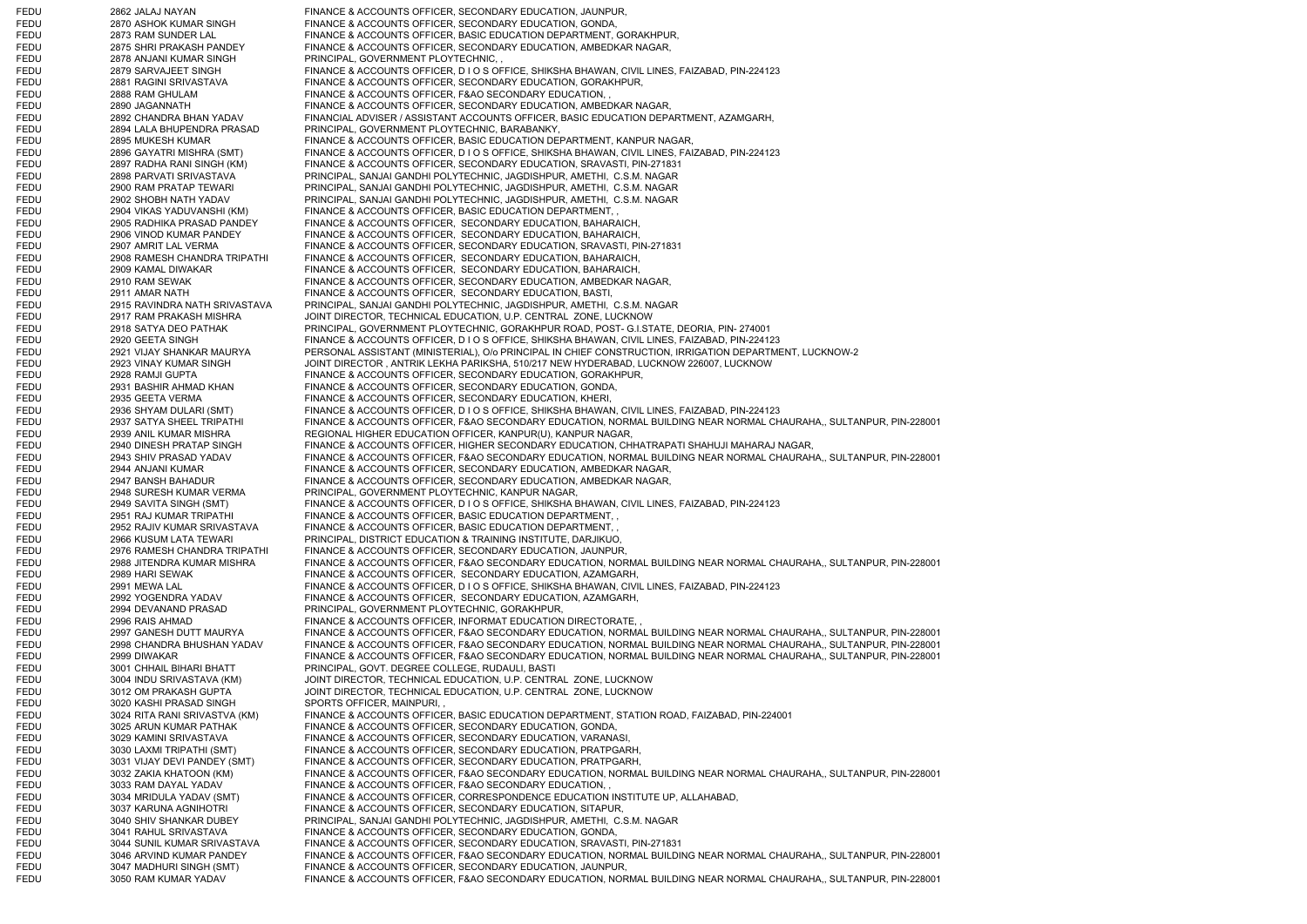FEDU 3051 POONAM DWIVEDI FINANCE & ACCOUNTS OFFICER, HIGHER SECONDARY EDUCATION, CHHATRAPATI SHAHUJI MAHARAJ NAGAR, FEDU 3053 RAZIA SHAHINA FINANCE & ACCOUNTS OFFICER, F&AO SECONDARY EDUCATION, FEDU 3054 URMILA SHUKLA FINANCE & ACCOUNTS OFFICER, F&AO SECONDARY EDUCATION, FEDU 3055 GOPAL MISHRA FINANCE & ACCOUNTS OFFICER, F&AO SECONDARY EDUCATION, FEDU 3056 KETAL (KM) FINANCE & ACCOUNTS OFFICER, SECONDARY EDUCATION, GONDA, FEDU 3059 ANUPAM SRIVASTAVA FINANCE & ACCOUNTS OFFICER, F&AO SECONDARY EDUCATION, NORMAL BUILDING NEAR NORMAL CHAURAHA,, SULTANPUR, PIN-228001 FEDU 3061 ANIL KUMAR RAI FINANCE & ACCOUNTS OFFICER, SECONDARY EDUCATION, JAUNPUR, FEDU 3062 USHA BITHARIA (SMT) FINANCE & ACCOUNTS OFFICER, HIGHER SECONDARY EDUCATION, CHHATRAPATI SHAHUJI MAHARAJ NAGAR,<br>FEDU 3063 NASEEMA BANO (KM) FINANCE & ACCOUNTS OFFICER, DIOS OFFICE, SHIKSHA BHAWAN, CIVIL LINES, FAI FINANCE & ACCOUNTS OFFICER, D I O S OFFICE, SHIKSHA BHAWAN, CIVIL LINES, FAIZABAD, PIN-224123 FEDU 3065 SANGEETA NARAYAN FINANCE & ACCOUNTS OFFICER, SECONDARY EDUCATION, GAUTAM BUDHA NAGAR, FEDU 3066 KUSUM SINGH (SMT) FINANCE & ACCOUNTS OFFICER, SECONDARY EDUCATION, LUCKNOW, FEDU 3067 SUMAN SRIVASTAVA FINANCE & ACCOUNTS OFFICER, SECONDARY EDUCATION, RAIBAREILLY, FEDU 3068 RAJ VARDHAN SRIVASTAVA FINANCE & ACCOUNTS OFFICER, SECONDARY EDUCATION, GONDA, FEDU 3070 MANOJ KUMAR SRIVASTAVA PRINCIPAL, GOVT GIRLS DEGREE COLLEGE, KHALILABAD, FEDU 3071 RAM KUMAR SINGH FINANCE & ACCOUNTS OFFICER, D I O S OFFICE, SHIKSHA BHAWAN, CIVIL LINES, FAIZABAD, PIN-224123 FEDU 3075 KRISHNAWATI YADAV (SMT) FINANCE & ACCOUNTS OFFICER, D I O S OFFICE, SHIKSHA BHAWAN, CIVIL LINES, FAIZABAD, PIN-224123 FEDU 3076 KUSUM KUMARI TRIPATHI FINANCE & ACCOUNTS OFFICER, SECONDARY EDUCATION, GONDA, FEDU 3077 NAHID FATIMA FINANCE & ACCOUNTS OFFICER, SECONDARY EDUCATION, GONDA, FEDU 3078 ANURADHA SINGH (SMT) FINANCE & ACCOUNTS OFFICER, DIOS OFFICE, SHIKSHA BHAWAN, CIVIL LINES, FAIZABAD, PIN-224123 FEDU 3079 SHIMLA JAISWAR FINANCE & ACCOUNTS OFFICER, D I O S OFFICE, SHIKSHA BHAWAN, CIVIL LINES, FAIZABAD, PIN-224123 FEDU 3080 REHANA ZABI FINANCE & ACCOUNTS OFFICER, SECONDARY EDUCATION, BAHARAICH, FEDU 3081 SARITA PANDEY (SMT) FINANCE & ACCOUNTS OFFICER, SECONDARY EDUCATION, GONDA, FEDU 3085 MADHUMITA SRIVASTAVA (KM) FINANCE & ACCOUNTS OFFICER, SECONDARY EDUCATION, BAHARAICH, FEDU 3088 RAM DULAR FINANCE & ACCOUNTS OFFICER, D I O S OFFICE, SHIKSHA BHAWAN, CIVIL LINES, FAIZABAD, PIN-224123 FEDU 3089 SUMAN RANI MISHRA PRINCIPAL, DISTRICT EDUCATION & TRAINING INSTITUTE, PLASTIC COMPLEX, BASTI FEDU 3092 JAI SHANKAR BAJPAI FINANCE & ACCOUNTS OFFICER, BASIC EDUCATION DEPARTMENT, FEDU 3094 MADHVI SHUKLA (SMT) FINANCE & ACCOUNTS OFFICER, SECONDARY EDUCATION, RAIBAREILLY, FEDU 3096 LALJI RAM GUPTA FINANCE & ACCOUNTS OFFICER, SECONDARY EDUCATION, VARANASI, FEDU 3097 SHITALA PRASAD SHUKLA FINANCE & ACCOUNTS OFFICER, D I O S OFFICE, SHIKSHA BHAWAN, CIVIL LINES, FAIZABAD, PIN-224123 FEDU 3101 NIRHU RAM FINANCE & ACCOUNTS OFFICER, SECONDARY EDUCATION, AZAMGARH, FEDU 3102 RAJENDRA KUMAR SRIVASTAVA JOINT DIRECTOR, TECHNICAL EDUCATION, U.P. CENTRAL ZONE, LUCKNOW FEDU 3104 DAYA SHANKAR PANDEY PRINCIPAL, DISTRICT EDUCATION & TRAINING INSTITUTE, , FEDU 3107 PRIYAMVADA SRIVASTAVA FINANCE & ACCOUNTS OFFICER, F&AO SECONDARY EDUCATION, FEDU 3112 RAJNI SRIVASTAVA PRINCIPAL, SANJAI GANDHI POLYTECHNIC, JAGDISHPUR, AMETHI, C.S.M. NAGAR FEDU 3113 UMA CHAUDHARY (SMT) FINANCE & ACCOUNTS OFFICER, SECONDARY EDUCATION, AMBEDKAR NAGAR, FEDU 3116 SUSHIL PRASAD FINANCE & ACCOUNTS OFFICER, SECONDARY EDUCATION, GORAKHPUR, FEDU 3118 RAM AWADH FINANCE & ACCOUNTS OFFICER, BASIC EDUCATION DEPARTMENT, SRAVASTI, PIN-271831 FEDU 3119 MAHENDRA KUMAR VERMA FINANCE & ACCOUNTS OFFICER, INFORMAT EDUCATION DIRECTORATE, SHAHJAHANPUR, FEDU 3120 RADHA PYARI (SMT) FINANCE & ACCOUNTS OFFICER, SECONDARY EDUCATION, VARANASI, FEDU 3121 SUDHA SHANDILYA (SMT) FINANCE & ACCOUNTS OFFICER, BASIC EDUCATION DEPARTMENT, STATION ROAD, FAIZABAD, PIN-224001 FEDU 3122 MUNNI LAL FINANCE & ACCOUNTS OFFICER, SECONDARY EDUCATION, SIDDHARTHNAGAR, FEDU 3123 VEENA SINGH (KM) FINANCE & ACCOUNTS OFFICER, D I O S OFFICE, SHIKSHA BHAWAN, CIVIL LINES, FAIZABAD, PIN-224123 FEDU 3124 KALPANA BAJPAI (SMT) FINANCE & ACCOUNTS OFFICER, F&AO SECONDARY EDUCATION, FEDU 3126 AKHILESH KUMAR VERMA FINANCE & ACCOUNTS OFFICER, D I O S OFFICE, SHIKSHA BHAWAN, CIVIL LINES, FAIZABAD, PIN-224123 FEDU 3129 SANJAY KUMAR PRINCIPAL, DISTRICT EDUCATION & TRAINING INSTITUTE, RAJAPUR, LAKHIMPUR KHIRI FEDU 3130 SURENDRA KUMAR CHAUDHARI FINANCE & ACCOUNTS OFFICER, SECONDARY EDUCATION, H.Q. MAHARAJGANJ, PIN-273303 FEDU 3132 RASHMI SRIVASTAVA FINANCE & ACCOUNTS OFFICER, SECONDARY EDUCATION, GONDA, FEDU 3133 USHA KIRAN (KM) FINANCE & ACCOUNTS OFFICER, SECONDARY EDUCATION, GONDA, FEDU 3136 SUMAN MISHRA (SMT) FINANCE & ACCOUNTS OFFICER, SECONDARY EDUCATION, SRAVASTI, PIN-271831<br>FEDU 3140 RASHMI SHARMA (KM) FINANCE & ACCOUNTS OFFICER, SECONDARY EDUCATION, RAIBAREILLY, FEDU 3140 RASHMI SHARMA (KM) FINANCE & ACCOUNTS OFFICER, SECONDARY EDUCATION, RAIBAREILLY, FEDU 3141 SHACHI MEHROTRA FINANCE & ACCOUNTS OFFICER, D I O S OFFICE, SHIKSHA BHAWAN, CIVIL LINES, FAIZABAD, PIN-224123 FEDU 3142 INDU PATHAK FINANCE & ACCOUNTS OFFICER, D I O S OFFICE, SHIKSHA BHAWAN, CIVIL LINES, FAIZABAD, PIN-224123 FEDU 3143 SUMITRA DEVI FINANCE & ACCOUNTS OFFICER, SECONDARY EDUCATION, AMBEDKAR NAGAR, FEDU 3145 PRATIBHA PANDEY FINANCE & ACCOUNTS OFFICER, SECONDARY EDUCATION, GORAKHPUR, FEDU 3146 IRA RANI FINANCE & ACCOUNTS OFFICER, F&AO SECONDARY EDUCATION, FEDU 3149 MADHURI AGARWAL FINANCE & ACCOUNTS OFFICER, CORRESPONDENCE EDUCATION INSTITUTE UP FEDU 3150 ANJU SINHA FINANCE & ACCOUNTS OFFICER, SECONDARY EDUCATION, ALLAHABAD, FEDU 3154 SHIKIN SIDDIQUI FINANCE & ACCOUNTS OFFICER, SECONDARY EDUCATION, AMBEDKAR NAGAR, FEDU 3155 GEETA GUPTA FINANCE & ACCOUNTS OFFICER, HIGHER SECONDARY EDUCATION, CHHATRAPATI SHAHUJI MAHARAJ NAGAR, FEDU 3157 CHANDRA PRAKASH SINGH FINANCE & ACCOUNTS OFFICER, SECONDARY EDUCATION, GONDA, FEDU 3158 SANT RAM FINANCE & ACCOUNTS OFFICER, SECONDARY EDUCATION, AZAMGARH, FEDU 3162 REKHA DWIVEDI (SMT) FINANCE & ACCOUNTS OFFICER, SECONDARY EDUCATION, PRATPGARH, FEDU 3164 JAI SHANKAR DIXIT FINANCE & ACCOUNTS OFFICER, SECONDARY EDUCATION, RAIBAREILLY, FEDU 3167 BRIJENDRA NATH MISHRA FINANCE & ACCOUNTS OFFICER, SECONDARY EDUCATION, PRATPGARH, FEDU 3168 KAUSHAL KUMAR PANDEY FINANCE & ACCOUNTS OFFICER, SECONDARY EDUCATION, PRATPGARH, FEDU 3171 RAKESH VERMA PRINCIPAL, GOVERNMENT POLYTECNIC, MIRZAPUR, FEDU 3173 VIJAY KUMAR MISHRA JOINT DIRECTOR, TECHNICAL EDUCATION, U.P. CENTRAL ZONE, LUCKNOW FEDU 3180 SHAHINA KAUSAR FINANCE & ACCOUNTS OFFICER, SECONDARY EDUCATION, KHERI, FEDU 3181 MITHAI LAL **FINANCE & ACCOUNTS OFFICER, SECONDARY EDUCATION**, GONDA, FEDU 3182 NUZHAT PRAVEEN FINANCE & ACCOUNTS OFFICER, SECONDARY EDUCATION, KANPUR NAGAR, FEDU 3183 KALEEM AHMAD FINANCE & ACCOUNTS OFFICER, SECONDARY EDUCATION, BAHARAICH, FEDU 3185 OM PRAKASH SAROJ FINANCE & ACCOUNTS OFFICER, F&AO SECONDARY EDUCATION, NORMAL BUILDING NEAR NORMAL CHAURAHA,, SULTANPUR, PIN-228001 FEDU 3187 GAYATRI VERMA FINANCE & ACCOUNTS OFFICER, F&AO SECONDARY EDUCATION, NORMAL BUILDING NEAR NORMAL CHAURAHA,, SULTANPUR, PIN-228001 FEDU 3193 SALMA KHANAM FINANCE & ACCOUNTS OFFICER, SECONDARY EDUCATION, BAHARAICH, FEDU 3197 GEETA SRIVASTAVA (KM) FINANCE & ACCOUNTS OFFICER, F&AO SECONDARY EDUCATION, NORMAL BUILDING NEAR NORMAL CHAURAHA,, SULTANPUR, PIN-228001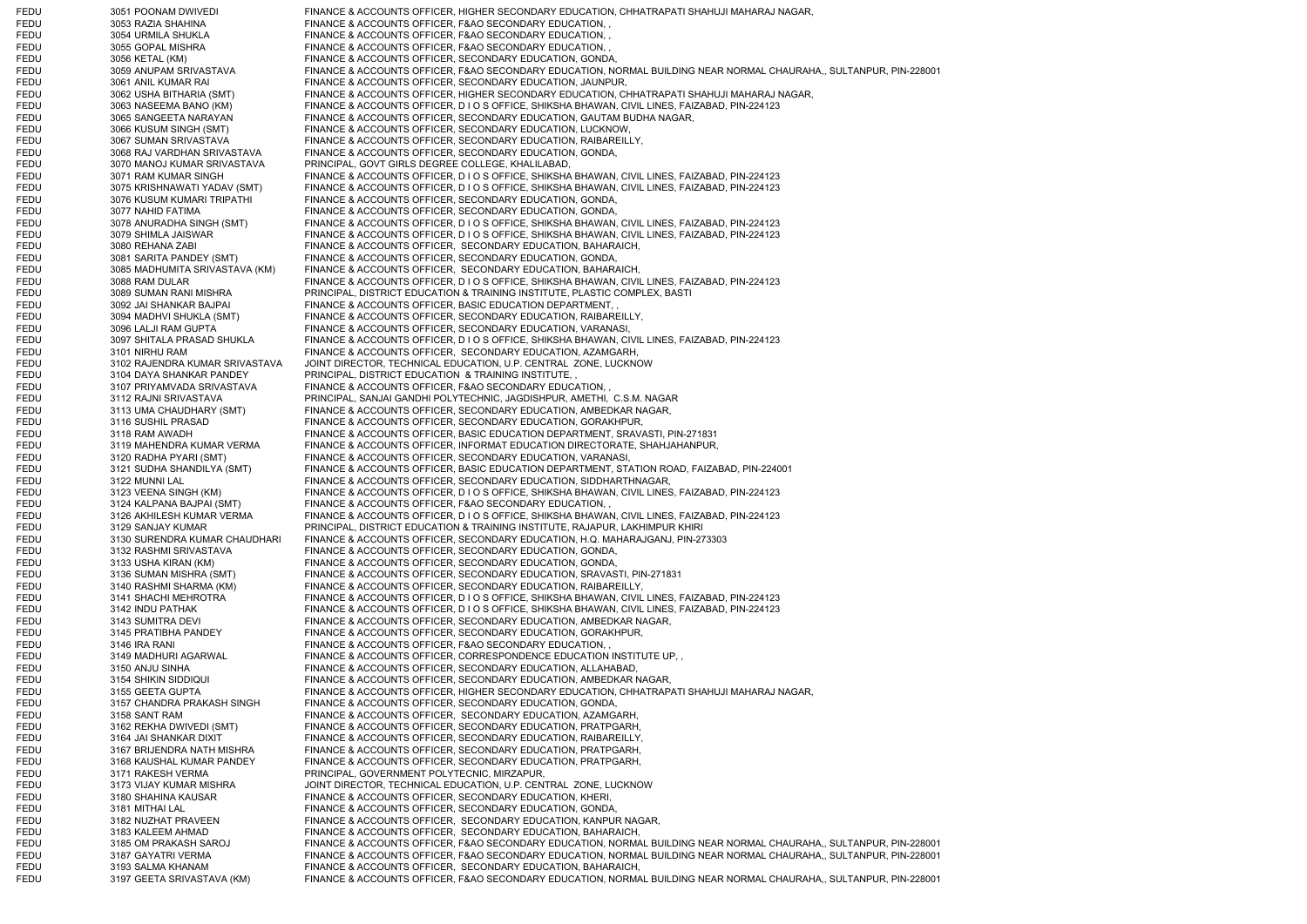FEDU 3198 AMITA SRIVASTAVA FINANCE & ACCOUNTS OFFICER, SECONDARY EDUCATION, GONDA, FEDU 3199 SHAMA KHANAM FINANCE & ACCOUNTS OFFICER, SECONDARY EDUCATION, BALRAMPUR FEDU 3200 RAGESHWARI SHARMA FINANCE & ACCOUNTS OFFICER, SECONDARY EDUCATION, BALRAMPUR, FEDU 3201 SHOBHA SINGH FINANCE & ACCOUNTS OFFICER, SECONDARY EDUCATION, BALRAMPUR, FEDU 3204 RAJNI AGARWAL FINANCE & ACCOUNTS OFFICER, F&AO SECONDARY EDUCATION, FEDU 3205 RANJANA SRIVASTAVA ASSISTANT ACCOUNT OFFICER, HIGHER SECONDARY EDUCATION, FATEHPUR, FEDU 3206 SARLA VERMA FINANCE & ACCOUNTS OFFICER, SECONDARY EDUCATION, LUCKNOW, FEDU 3207 SANTOSH SHUKLA FINANCE & ACCOUNTS OFFICER, F&AO SECONDARY EDUCATION, FEDU 3208 PRATIBHA SRIVASTAVA (SMT.) FINANCE & ACCOUNTS OFFICER, F&AO SECONDARY EDUCATION, FEDU 3209 KALPANA SINGH (SMT) FINANCE & ACCOUNTS OFFICER, SECONDARY EDUCATION, LUCKNOW, FEDU 3210 POONAM MISHRA (SMT) FINANCE & ACCOUNTS OFFICER, HIGHER SECONDARY EDUCATION, CHHATRAPATI SHAHUJI MAHARAJ NAGAR, FEDU 3211 KUSUM KUMARI MISHRA (SMT) FINANCE & ACCOUNTS OFFICER, F&AO SECONDARY EDUCATION, FEDU 3214 POONAM SINGH (SMT) FINANCE & ACCOUNTS OFFICER, SECONDARY EDUCATION, LUCKNOW FEDU 3215 SHABANA ZAIDI FINANCE & ACCOUNTS OFFICER, SECONDARY EDUCATION, BAHARAICH, FEDU 3217 RAJ MANI MISHRA FINANCE & ACCOUNTS OFFICER, F&AO SECONDARY EDUCATION, NORMAL BUILDING NEAR NORMAL CHAURAHA,, SULTANPUR, PIN-228001 FEDU 3220 NEELAM UPADHYAY FINANCE & ACCOUNTS OFFICER, SECONDARY EDUCATION, BASTI, FEDU 3221 REKHA KUMARI FINANCE & ACCOUNTS OFFICER, SECONDARY EDUCATION, BAHARAICH, FEDU 3222 PARVEZ RASHID ZUBERI FINANCE & ACCOUNTS OFFICER, SECONDARY EDUCATION, LUCKNOW, FEDU 3227 SARITA TEWARI PRINCIPAL, DISTRICT EDUCATION & TRAINING INSTITUTE, SARNATH, VARANASI FEDU 3230 ALOK KUMAR MISHRA FINANCE & ACCOUNTS OFFICER, D I O S OFFICE, SHIKSHA BHAWAN, CIVIL LINES, FAIZABAD, PIN-224123 FEDU 3233 RAM KARAN TEWARI FINANCE & ACCOUNTS OFFICER, F&AO SECONDARY EDUCATION, NORMAL BUILDING NEAR NORMAL CHAURAHA,, SULTANPUR, PIN-228001 FEDU 3234 AKHILESH KUMAR SHUKLA FINANCE & ACCOUNTS OFFICER, F&AO SECONDARY EDUCATION, FEDU 3238 MEENA KUMARI (SMT) FINANCE & ACCOUNTS OFFICER, BASIC EDUCATION DEPARTMENT, FEDU 3243 GEETA RANI SAXENA FINANCE & ACCOUNTS OFFICER, SECONDARY EDUCATION, GHAZIABAD, FEDU 3245 SHIV SHYAM MISHRA FINANCE & ACCOUNTS OFFICER, SECONDARY EDUCATION, GONDA, FEDU 3250 PRAKASH CHANDRA SRIVASTAVA FINANCE & ACCOUNTS OFFICER, SECONDARY EDUCATION, BASTI, FEDU 3255 KAMLESH PRIYADARSHI (KM) FINANCE & ACCOUNTS OFFICER, BASIC EDUCATION DEPARTMENT, FEDU 3257 NAMITA SRIVASTAVA (SMT) FINANCE & ACCOUNTS OFFICER, F&AO SECONDARY EDUCATION, , FEDU 3258 RAKESH SINGH FINANCE & ACCOUNTS OFFICER, F&AO SECONDARY EDUCATION, FEDU 3259 JAGDISH KUMAR SINGH FINANCE & ACCOUNTS OFFICER, F&AO SECONDARY EDUCATION, FSU 233 R SINGH DEPUTY DIVISIONAL MARKETING OFFICER, DEPARTMENT OF FOOD & CIVIL SUPPLIES, ETAH, FSU 395 JAGDAMBA PRASAD GUPTA DISTRICT SUPPLY OFFICER, DEPARTMENT OF FOOD & CIVIL SUPPLIES, ZILA SEWAYOJAN BUILDING, MATI-AKBARPUR, ROAD,KANPUR DEHAT,PIN-209101 FSU 1034 R P TRIPATHI REGIONAL ACCOUNTS OFFICER, DEPARTMENT OF FOOD & CIVIL SUPPLIES, 64, CANTT ROAD, FAIZABAD, PIN-224001 FSU 1039 K D PATHAK REGIONAL ACCOUNTS OFFICER, DEPARTMENT OF FOOD & CIVIL SUPPLIES, KANPUR NAGAR, FSU 1102 RAMESHWAR PD DEPUTY DIVISIONAL MARKETING OFFICER, DEPARTMENT OF FOOD & CIVIL SUPPLIES, GAZIPUR, FSU 1140 MUNIBULLAH KHAN REGIONAL ACCOUNTS OFFICER, DEPARTMENT OF FOOD & CIVIL SUPPLIES, MEERUT, FSU 1384 APRAJIT KUMAR REGIONAL ACCOUNTS OFFICER, DEPARTMENT OF FOOD & CIVIL SUPPLIES, MEERUT, FSU 1416 PREM CHAND JAIN II CHAIRMAN, DISTRICT CONSUMER FORUM, MAHARAJGANJ, PIN-273303 FSU 1924 CHANDER KIRAN REGIONAL ACCOUNTS OFFICER, DEPARTMENT OF FOOD & CIVIL SUPPLIES, CIVIL LINES, MORADABAD FSU 2078 R K SHARMA REGIONAL ACCOUNTS OFFICER, DEPARTMENT OF FOOD & CIVIL SUPPLIES, MEERUT, FSU 2331 KEWAL KISHORE REGIONAL ACCOUNTS OFFICER, DEPARTMENT OF FOOD & CIVIL SUPPLIES, FSU 2358 P GUPTA DEPUTY DIVISIONAL MARKETING OFFICER, DEPARTMENT OF FOOD & CIVIL SUPPLIES, FSU 2429 R K SRIVASTAVA DEPUTY DIVISIONAL MARKETING OFFICER, DEPARTMENT OF FOOD & CIVIL SUPPLIES, BADAUN, FSU 2685 S P AWASTHI COMMISSIONER, COMMISSIONER OFFICE, VIKLANG JAN, UTTAR PRADESH, FSU 2773 A P SHUKLA REGIONAL ACCOUNTS OFFICER, DEPARTMENT OF FOOD & CIVIL SUPPLIES, FSU 2883 ROOP CHAND SENIOR TREASURY OFFICER, MAU, MAU, FSU 3568 SATYA DEO MISRA DEPUTY DIVISIONAL MARKETING OFFICER, DEPARTMENT OF FOOD & CIVIL SUPPLIES, BUS STAND KE PICHHE, CIVIL LINE NO.-02, SULTANPUR, PIN-228001 FSU 3829 G N KHAN DEPUTY DIVISIONAL MARKETING OFFICER, DEPARTMENT OF FOOD & CIVIL SUPPLIES, FSU 3950 GOVIND SWAROOP SAXENA REGIONAL ACCOUNTS OFFICER, DEPARTMENT OF FOOD & CIVIL SUPPLIES, AGRA, FSU 4009 MANGALI DEPUTY CHIEF ACCOUNT OFFICER, FOOD COMMISSIONER OFFICE, FSU 4010 SURESH KUMAR SINGH REGIONAL ACCOUNTS OFFICER, DEPARTMENT OF FOOD & CIVIL SUPPLIES, AGRA, FSU 4092 BRIJ MOHAN DASS GUPTA DISTRICT MAGISTRATE, REVENUE DEPARTMENT, SIDDHARTHNAGAR, FSU 4112 SHRI RAM NAWAL REGIONAL ACCOUNTS OFFICER, FOOD & CIVIL SUPPLY DEPT., FSU 4133 MUNNI LAL YADAV FINANCE & ACCOUNTS OFFICER, SECONDARY EDUCATION, VARANASI FSU 4138 MUNNA LAL GUPTA DEPUTY DIVISIONAL MARKETING OFFICER, DEPARTMENT OF FOOD & CIVIL SUPPLIES, PILIBHIT, FSU 4193 RAJIV BANERJEE TRADE TAX OFFICER, TRADE TAX BHAWAN, CHETGANJ, VARANASI FSU 4221 SURESH CHANDRA SHARMA REGIONAL ACCOUNTS OFFICER, DEPARTMENT OF FOOD & CIVIL SUPPLIES, MEERUT, FSU 4270 PRADIP KUMAR SRIVASTAVA DEPUTY DIVISIONAL MARKETING OFFICER, DEPARTMENT OF FOOD & CIVIL SUPPLIES, FSU 4299 TEHIZIBUR RAZA KHAN DEPUTY DIVISIONAL MARKETING OFFICER, DEPARTMENT OF FOOD & CIVIL SUPPLIES, BADAUN, FSU 4300 SUBHASH CHADNRA MUNIS DEPUTY DIVISIONAL MARKETING OFFICER, DEPARTMENT OF FOOD & CIVIL SUPPLIES, BADAUN, FSU 4313 GOPAL SARAN SAXENA DEPUTY DIVISIONAL MARKETING OFFICER, DEPARTMENT OF FOOD & CIVIL SUPPLIES, SHAHJAHANPUR, FSU 4314 HRIDAY NARAIN LAL DEPUTY DIVISIONAL MARKETING OFFICER, DEPARTMENT OF FOOD & CIVIL SUPPLIES, MIRZAPUR, FSU 4329 VINOD KUMAR DEPUTY DIVISIONAL MARKETING OFFICER, DEPARTMENT OF FOOD & CIVIL SUPPLIES, SHAHJAHANPUR, FSU 4330 NARDEWA MISHRA DEPUTY DIVISIONAL MARKETING OFFICER, DEPARTMENT OF FOOD & CIVIL SUPPLIES, PILIBHIT, FSU 4364 RAVINDRA NATH TEWARI REGIONAL ACCOUNTS OFFICER, DEPARTMENT OF FOOD & CIVIL SUPPLIES, 64, CANTT ROAD, FAIZABAD, PIN-224001 FSU 4367 KAMAL RAM DEPUTY DIVISIONAL MARKETING OFFICER, DEPARTMENT OF FOOD & CIVIL SUPPLIES, AZAMGARH, FSU 4397 SANAT KUMAR SRIVASTAVA REGIONAL ACCOUNTS OFFICER, DEPARTMENT OF FOOD & CIVIL SUPPLIES, FSU 4533 SURENDRA KUMAR REGIONAL ACCOUNTS OFFICER, DEPARTMENT OF FOOD & CIVIL SUPPLIES, AGRA FSU 4568 NEMI CHAND REGIONAL ACCOUNTS OFFICER, DEPARTMENT OF FOOD & CIVIL SUPPLIES, AGRA, FSU 4622 SHAIL AGRAWAL KM DEPUTY DIVISIONAL MARKETING OFFICER, DEPARTMENT OF FOOD & CIVIL SUPPLIES, ALIGARH, FSU 4649 RAMESH CHANDRA DEPUTY DIVISIONAL MARKETING OFFICER, DEPARTMENT OF FOOD & CIVIL SUPPLIES, FSU 4659 MINATI BHATTACHARYA KM REGIONAL ACCOUNTS OFFICER, DEPARTMENT OF FOOD & CIVIL SUPPLIES, KANPUR NAGAR, FSU 4737 LAL BAHADUR SINGH REGIONAL ACCOUNTS OFFICER, DEPARTMENT OF FOOD & CIVIL SUPPLIES, AZAMGARH, FSU 4758 DILIP KUMAR RAI DEPUTY DIVISIONAL MARKETING OFFICER, DEPARTMENT OF FOOD & CIVIL SUPPLIES, FSU 4812 MURLIDHAR REGIONAL ACCOUNTS OFFICER, DEPARTMENT OF FOOD & CIVIL SUPPLIES, DEVIPATAN MANDAL, GONDA,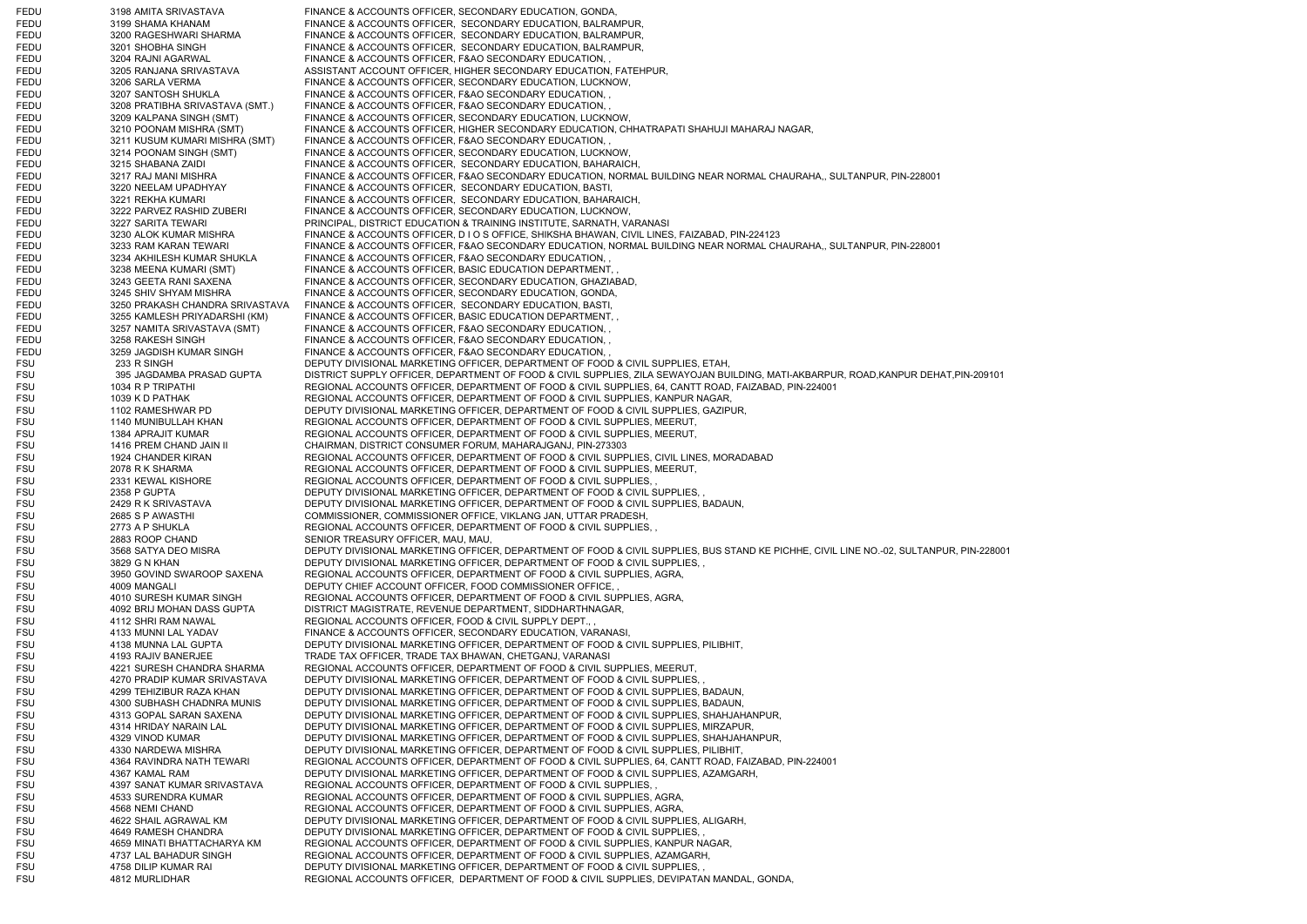FSU 4819 SYED AHMAD DEPUTY DIVISIONAL MARKETING OFFICER, DEPARTMENT OF FOOD & CIVIL SUPPLIES, FSU 4848 JAI SHANKAR PD SRIVASTAVA DISTRICT MAGISTRATE, REVENUE DEPARTMENT, , FSU 4884 ASHOK KUMAR SINGH CHAUHAN REGIONAL ACCOUNTS OFFICER, DEPARTMENT OF FOOD & CIVIL SUPPLIES, FSU 4914 MUNISH KUMAR SAXENA DEPUTY DIVISIONAL MARKETING OFFICER, DEPARTMENT OF FOOD & CIVIL SUPPLIES, SHAHJAHANPUR, FSU 4918 GOVINDA RAM NAITHANI REGIONAL ACCOUNTS OFFICER, DEPARTMENT OF FOOD & CIVIL SUPPLIES, SAHARANPUR, FSU 4955 KAMAL KISHORE MISHRA REGIONAL ACCOUNTS OFFICER, DEPT OF FOOD & CIVIL SUPPLIES, FSU 4970 RAJENDRA SINGH ROHILLA DEPUTY DIVISIONAL MARKETING OFFICER, DEPARTMENT OF FOOD & CIVIL SUPPLIES, , FSU 4973 SADANAND KUSHWAHA SENIOR TREASURY OFFICER, BARABANKI, FSU 4975 NARENDRA PRATAP SINGH SOLANKI REGIONAL ACCOUNTS OFFICER, DEPARTMENT OF FOOD & CIVIL SUPPLIES, BAREILLY, FSU 5023 BRINDRA KUMAR SRIVASTAVA REGIONAL ACCOUNTS OFFICER, DEPARTMENT OF FOOD & CIVIL SUPPLIES, AZAMGARH, FSU 5085 MEGH RAJ SINGH DEPUTY DIVISIONAL MARKETING OFFICER, DEPARTMENT OF FOOD & CIVIL SUPPLIES. FSU 5140 LEKHRAJ SINGH DEPUTY DIVISIONAL MARKETING OFFICER, DEPARTMENT OF FOOD & CIVIL SUPPLIES, BULANDSHAHAR, FSU 5174 BRIJ PAL DEPUTY DIVISIONAL MARKETING OFFICER, DEPARTMENT OF FOOD & CIVIL SUPPLIES, BADAUN, FSU 5199 SIDHARATH PAKRASI REGIONAL ACCOUNTS OFFICER, DEPARTMENT OF FOOD & CIVIL SUPPLIES, FSU 5206 TEJ KUMAR DISTRICT MAGISTRATE, REVENUE DEPARTMENT, FSU 5249 KEWALANAND UPADHYAY SENIOR TREASURY OFFICER, LUCKNOW, FSU 5263 GULAM RASUL ASRAF DEPUTY DIVISIONAL MARKETING OFFICER, DEPARTMENT OF FOOD & CIVIL SUPPLIES, FSU 5286 SHIV PRAKASH DIXIT DEPUTY DIVISIONAL MARKETING OFFICER, DEPARTMENT OF FOOD & CIVIL SUPPLIES, FSU 5305 SHASHANK BAHUGUNA REGIONAL ACCOUNTS OFFICER, DEPARTMENT OF FOOD & CIVIL SUPPLIES, FSU 5307 RAMESH KUMAR SRIVASTAVA REGIONAL ACCOUNTS OFFICER, DEPARTMENT OF FOOD & CIVIL SUPPLIES, FSU 5409 SUSHEEL KUMAR BHATNAGAR DEPUTY DIVISIONAL MARKETING OFFICER, DEPARTMENT OF FOOD & CIVIL SUPPLIES, FSU 5485 BANWARI LAL REGIONAL ACCOUNTS OFFICER, DEPARTMENT OF FOOD & CIVIL SUPPLIES, VARANASI, FSU 5529 AMRIT SINGH DISTRICT MAGISTRATE, REVENUE DEPARTMENT, MEERUT, FSU 5593 JAWAHAR LAL GUPTA DEPUTY DIVISIONAL MARKETING OFFICER, DEPARTMENT OF FOOD & CIVIL SUPPLIES, FSU 5595 KEDAR NATH REGIONAL ACCOUNTS OFFICER, DEPARTMENT OF FOOD & CIVIL SUPPLIES, GORAKHPUR, FSU 5662 SHIROMANI KUMAR JAIN DEPUTY DIVISIONAL MARKETING OFFICER, DEPARTMENT OF FOOD & CIVIL SUPPLIES, ETAH, FSU 5685 SURENDRA KUMAR SRIVASTAVA FINANCE & ACCOUNTS OFFICER, SECONDARY EDUCATION, GORAKHPUR, FSU 5687 RAM PREET PANDEY DEPUTY DIVISIONAL MARKETING OFFICER, DEPARTMENT OF FOOD & CIVIL SUPPLIES, FSU 5742 SACHINDRA NATH TRIPATHI DISTRICT MAGISTRATE, REVENUE DEPARTMENT, , FSU 5793 RAM KRISHNA SHARMA DEPUTY DIVISIONAL MARKETING OFFICER, DEPARTMENT OF FOOD & CIVIL SUPPLIES, ETAH, FSU 5824 KAMLESH CHANDRA SAXENA REGIONAL ACCOUNTS OFFICER, DEPARTMENT OF FOOD & CIVIL SUPPLIES, BAREILLY, FSU 5843 SURYA NARAIN AWASTHI REGIONAL ACCOUNTS OFFICER, DEPARTMENT OF FOOD & CIVIL SUPPLIES, FSU 5867 IMTIYAZ ALI DEPUTY DIVISIONAL MARKETING OFFICER, DEPARTMENT OF FOOD & CIVIL SUPPLIES, JAUNPUR, FSU 6163 H S TEWARI DEPUTY DIVISIONAL MARKETING OFFICER, DEPARTMENT OF FOOD & CIVIL SUPPLIES, FSU 6384 MAHIWAL SANWAL DISTRICT SUPPLY OFFICER, DEPARTMENT OF FOOD & CIVIL SUPPLIES, MAHOBA, PIN- 210427 FSU 6396 GOVIND PRASAD DEPUTY DIVISIONAL MARKETING OFFICER, DEPARTMENT OF FOOD & CIVIL SUPPLIES, RAMPUR, FSU 6410 MAHESH CHANDRA MISRA DEPUTY DIVISIONAL MARKETING OFFICER, DEPARTMENT OF FOOD & CIVIL SUPPLIES, FSU 6417 DEVA NATH GAUR REGIONAL ACCOUNTS OFFICER, DEPARTMENT OF FOOD & CIVIL SUPPLIES, ALLAHABAD, FSU 6517 DHARM BIR SINGH DEPUTY DIVISIONAL MARKETING OFFICER, DEPARTMENT OF FOOD & CIVIL SUPPLIES, BIJNORE, FSU 6523 SHIV KUMAR REGIONAL ACCOUNTS OFFICER, FOOD & CIVIL SUPPLY DEPT., FSU 6529 RAM BALI DEPUTY DIVISIONAL MARKETING OFFICER, DEPARTMENT OF FOOD & CIVIL SUPPLIES, FSU 6533 SRI RAM YADAV REGIONAL ACCOUNTS OFFICER, DEPARTMENT OF FOOD & CIVIL SUPPLIES, FSU 6537 RAM SHANKAR DEPUTY DIVISIONAL MARKETING OFFICER, DEPARTMENT OF FOOD & CIVIL SUPPLIES, FSU 6538 OM PRAKASH DEPUTY DIVISIONAL MARKETING OFFICER, DEPARTMENT OF FOOD & CIVIL SUPPLIES, FSU 6542 MADHU SHYAM BAJPAI DEPUTY DIVISIONAL MARKETING OFFICER, DEPARTMENT OF FOOD & CIVIL SUPPLIES, BUS STAND KE PICHHE, CIVIL LINE NO.-02, SULTANPUR, PIN-228001 FSU 6554 MANGALA PD TEWARI DEPUTY DIVISIONAL MARKETING OFFICER, DEPARTMENT OF FOOD & CIVIL SUPPLIES, BUS STAND KE PICHHE, CIVIL LINE NO.-02, SULTANPUR, PIN-228001 FSU 6573 BEHARI LAL DEPUTY DIVISIONAL MARKETING OFFICER, DEPARTMENT OF FOOD & CIVIL SUPPLIES, BASTI, FSU 6581 SAYED ALI ASGAR DISTRICT SUPPLY OFFICER, DISTT.SUPPLY/DISTT.FOOD MARKETING, OFFICER, KAPURTHALA COMPOUND, BAHRAICH. PIN-271801 FSU 6585 JAGAT NARAIN GUAPTA DEPUTY DIVISIONAL MARKETING OFFICER, DEPARTMENT OF FOOD & CIVIL SUPPLIES, BASTI, FSU 6600 AHARAWA DIN DEPUTY DIVISIONAL MARKETING OFFICER, DEPARTMENT OF FOOD & CIVIL SUPPLIES, FSU 6642 MAHESH CHANDRA RASTOGI DEPUTY DIVISIONAL MARKETING OFFICER, DEPARTMENT OF FOOD & CIVIL SUPPLIES, PILIBHIT, FSU 6644 MOHAN SINGH BIST REGIONAL ACCOUNTS OFFICER, FOOD & CIVIL SUPPLY DEPT. FSU 6657 RAMESH SINGH YADAV DEPUTY DIVISIONAL MARKETING OFFICER, DEPARTMENT OF FOOD & CIVIL SUPPLIES, ETAWAH FSU 6671 RADHEY SHYAM SRIVASTAVA FINANCE & ACCOUNTS OFFICER, D I O S OFFICE, SHIKSHA BHAWAN, CIVIL LINES, FAIZABAD, PIN-224123 FSU 6717 CHANDRESH SINGH DEPUTY DIVISIONAL MARKETING OFFICER, DEPARTMENT OF FOOD & CIVIL SUPPLIES, GAZIPUR, FSU 6757 RAMESH CHANDRA VERMA DISTRICT SUPPLY OFFICER, DEPARTMENT OF FOOD & CIVIL SUPPLIES, LAHARIYA PURA ORAI, JALAUN, PIN-285001 FSU 6760 HOTI LAL VISHARTHI DEPUTY DIVISIONAL MARKETING OFFICER, DEPARTMENT OF FOOD & CIVIL SUPPLIES. FSU 6766 VIJAI PRAKASH SRIVASTAVA REGIONAL ACCOUNTS OFFICER, DEPARTMENT OF FOOD & CIVIL SUPPLIES, VARANASI, FSU 6787 RIAZUL HASAN REGIONAL ACCOUNTS OFFICER, DEPARTMENT OF FOOD & CIVIL SUPPLIES, MEERUT, FSU 6790 KRISHNA KUMAR SAXENA DEPUTY DIVISIONAL MARKETING OFFICER, DEPARTMENT OF FOOD & CIVIL SUPPLIES, BULANDSHAHAR, FSU 6839 SATYAVIR SINGH DEPUTY DIVISIONAL MARKETING OFFICER, DEPARTMENT OF FOOD & CIVIL SUPPLIES, FSU 6873 PANNA LAL REGIONAL ACCOUNTS OFFICER, DEPARTMENT OF FOOD & CIVIL SUPPLIES, AZAMGARH, FSU 6917 CHANDRA PRAKASH SRIVASTAVA DEPUTY CHIEF ACCOUNT OFFICER, FOOD COMMISSIONER OFFICE, FSU 6974 RAM SANEHI SANT REGIONAL ACCOUNTS OFFICER, DEPARTMENT OF FOOD & CIVIL SUPPLIES, CIVIL LINES, MORADABAD FSU 7052 KANDHAI LAL DEPUTY DIVISIONAL MARKETING OFFICER, DEPARTMENT OF FOOD & CIVIL SUPPLIES, FSU 7063 JAGDISH PD TRIPATHI REGIONAL ACCOUNTS OFFICER, FOOD & CIVIL SUPPLY DEPT., FSU 7071 RANVEER SINGH DEPUTY DIVISIONAL MARKETING OFFICER, DEPARTMENT OF FOOD & CIVIL SUPPLIES, FSU 7079 RADHEY LAL DEPUTY DIVISIONAL MARKETING OFFICER, DEPARTMENT OF FOOD & CIVIL SUPPLIES, FSU 7087 SUNDER LAL DEPUTY DIVISIONAL MARKETING OFFICER, DEPARTMENT OF FOOD & CIVIL SUPPLIES, DEORIA, FSU 7089 DHARMENDRA DEO SINGH DEPUTY CHIEF ACCOUNT OFFICER, FOOD COMMISSIONER OFFICE, FSU 7176 S H M NAQVI DISTRICT SUPPLY OFFICER, DEPARTMENT OF FOOD & CIVIL SUPPLIES, LAHARIYA PURA ORAI, JALAUN, PIN-285001 FSU 7396 RAM KUSHWAHA DEPUTY DIVISIONAL MARKETING OFFICER, DEPARTMENT OF FOOD & CIVIL SUPPLIES, FSU 7406 PANNA LAL DISTRICT MAGISTRATE, REVENUE DEPARTMENT, FSU 7454 V K S GAUTAM REGIONAL ACCOUNTS OFFICER, DEPARTMENT OF FOOD & CIVIL SUPPLIES, AGRA, FSU 7500 VINOD KUMAR SRIVASTAVA DEPUTY DIVISIONAL MARKETING OFFICER, DEPARTMENT OF FOOD & CIVIL SUPPLIES, SHAHJAHANPUR,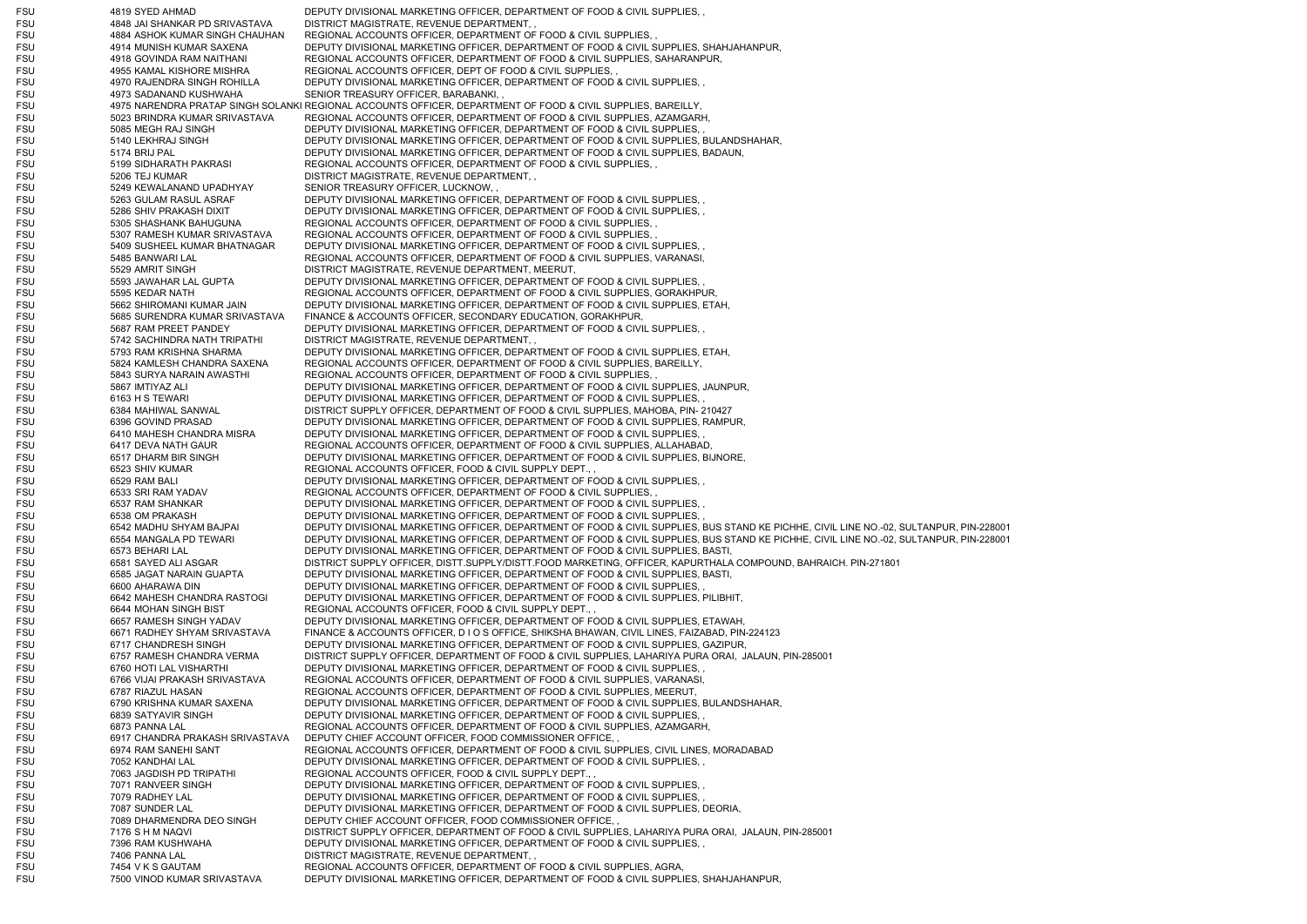FSU 7512 ASHOK BAHADUR JOSHI DEPUTY DIVISIONAL MARKETING OFFICER, DEPARTMENT OF FOOD & CIVIL SUPPLIES, SHAHJAHANPUR, FSU 7529 GAJRAJ DISTRICT MAGISTRATE, REVENUE DEPARTMENT, SIDDHARTHNAGAR, FSU 7650 VINOD KUMAR BHATNAGAR DEPUTY DIVISIONAL MARKETING OFFICER, DEPARTMENT OF FOOD & CIVIL SUPPLIES, RAMPUR, FSU 7658 GOPENDRA SINGH DUBEY DEPUTY DIVISIONAL MARKETING OFFICER, DEPARTMENT OF FOOD & CIVIL SUPPLIES, FSU 7727 DINESH KUMAR VERMA DEPUTY DIVISIONAL MARKETING OFFICER, DEPARTMENT OF FOOD & CIVIL SUPPLIES, GAZIPUR, FSU 7765 BHUPAL SINGH CHIEF TREASURY OFFICER, MEERUT, MEERUT, FSU 7772 SARVAN KUMAR REGIONAL ACCOUNTS OFFICER, DEPARTMENT OF FOOD & CIVIL SUPPLIES, VARANASI FSU 7786 GYAN CHAND VERMA REGIONAL ACCOUNTS OFFICER, DEPARTMENT OF FOOD & CIVIL SUPPLIES, MEERUT, FSU 7882 SATYA PAL SINGH DEPUTY DIVISIONAL MARKETING OFFICER, DEPARTMENT OF FOOD & CIVIL SUPPLIES, BASTI, FSU 7938 RAM DHANI SINGH FINANCE & ACCOUNTS OFFICER, SECONDARY EDUCATION, GORAKHPUR, FSU 8066 SUDHIR PAL SINGH REGIONAL ACCOUNTS OFFICER, DEPARTMENT OF FOOD & CIVIL SUPPLIES, MEERUT, FSU 8087 RAKESH KUMAR SAXENA DEPUTY DIVISIONAL MARKETING OFFICER, DEPARTMENT OF FOOD & CIVIL SUPPLIES, FSU 8108 JASWANT KAUR (KM) DISTRICT SUPPLY OFFICER, DISTT.SUPPLY/DISTT.FOOD MARKETING, OFFICER, KAPURTHALA COMPOUND, BAHRAICH. PIN-271801 FSU 8141 RAM PRAKASH SINGH REGIONAL ACCOUNTS OFFICER, DEPARTMENT OF FOOD & CIVIL SUPPLIES, KANPUR NAGAR, FSU 8165 SHIV PRASAD REGIONAL ACCOUNTS OFFICER, DEPARTMENT OF FOOD & CIVIL SUPPLIES. FSU 8213 SUBE SINGH REGIONAL ACCOUNTS OFFICER, DEPARTMENT OF FOOD & CIVIL SUPPLIES, BAREILLY, FSU 8273 KANHAIYA LAL TRIPATHI UNDER SECRETARY, INDUSTRY SECRETARY BRANCH, U.P. SECRETARIAT, LUCKNOW-2 FSU 8274 SHASHI BALA RAHI (SMT) DEPUTY DIVISIONAL MARKETING OFFICER, DEPARTMENT OF FOOD & CIVIL SUPPLIES, , 8277 RAMESH CHANDRA TRIPATHI UNDER SECRETARY, RURAL DEVELOPMENT SECRETARY BRANCH, U.P. SECRETARIAT, LUCKNOW-2 FSU 8278 AYODHYA PAL UNDER SECRETARY, SECRETARIATE ADMINISTRATION ACCOUNT DEPT, UP SECRETARIAT, LUCKNOW FSU 8288 PUTTAN BABU DEPUTY DIVISIONAL MARKETING OFFICER, DEPARTMENT OF FOOD & CIVIL SUPPLIES, FATEHGARH, FSU 8304 MAHESH KR SHARMA REGIONAL ACCOUNTS OFFICER, FOOD & CIVIL SUPPLIES,, CHITRAKOOTDHAM, BANDA FSU 8337 RAKESH KUMAR JAUHARI ADDITIONAL CHIEF OFFICER, PANCHAYAT I RAJ DEPARTMENT, MORADABAD, FSU 8399 CHANDRA PRAKASH SRIVASTAVA REGIONAL ACCOUNTS OFFICER, DEPARTMENT OF FOOD & CIVIL SUPPLIES, VARANASI, FSU 8474 NARESH KUMAR JAUHARI DEPUTY DIVISIONAL MARKETING OFFICER, DEPARTMENT OF FOOD & CIVIL SUPPLIES, BADAUN, FSU 8504 SAYEED AKAMAL ALI REGIONAL ACCOUNTS OFFICER, DEPARTMENT OF FOOD & CIVIL SUPPLIES, FSU 8509 ROOP CHAND RAJPOOT ASSISTANT CONTROLLER LEGAL METROLOGY (WEIGHT & MEASURMENT), WEIGHT & MEASUREMENT DEPTT., KANPUR NAGAR, FSU 8522 TARKESHWAR TEWARI REGIONAL ACCOUNTS OFFICER, DEPARTMENT OF FOOD & CIVIL SUPPLIES, VARANASI FSU 8528 SATYA DEO REGIONAL ACCOUNTS OFFICER, FOOD & CIVIL SUPPLY DEPT., FSU 8550 K L AZAD REGIONAL ACCOUNTS OFFICER, FOOD & CIVIL SUPPLY DEPT. FSU 8575 PRADEEP KUMAR SHUKLA DEPUTY SECRETARY, HOME SECRETARY BRANCH, UP SECRETARIAT, LUCKNOW-2 FSU 8579 BHARAT BHUSHAN DEPUTY DIVISIONAL MARKETING OFFICER, DEPARTMENT OF FOOD & CIVIL SUPPLIES, MUZAFFARNAGAR, FSU 8581 KUMUD DUBE DEPUTY DIVISIONAL MARKETING OFFICER, DEPARTMENT OF FOOD & CIVIL SUPPLIES, FSU 8598 GEETA JOSHI (KM) REGIONAL ACCOUNTS OFFICER, DEPARTMENT OF FOOD & CIVIL SUPPLIES, FSU 8688 DHANPATI RAWAT REGIONAL ACCOUNTS OFFICER, DEPARTMENT OF FOOD & CIVIL SUPPLIES. FSU 8730 P K SARKAR DEPUTY DIVISIONAL MARKETING OFFICER, DEPARTMENT OF FOOD & CIVIL SUPPLIES, FSU 8733 RAMENDRA SINGH DEPUTY DIVISIONAL MARKETING OFFICER, DEPARTMENT OF FOOD & CIVIL SUPPLIES, FSU 8741 DEVENDRA KUMAR GUPTA FINANCE & ACCOUNTS OFFICER, SECONDARY EDUCATION, ETAH, FSU 8767 KAMAL PRASAD DIXIT DEPUTY DIVISIONAL MARKETING OFFICER, DEPARTMENT OF FOOD & CIVIL SUPPLIES, RAMPUR, FSU 8786 RAJ NARAIN ASSISTANT CONTROLLER LEGAL METROLOGY (WEIGHT & MEASURMENT), WEIGHT & MEASUREMENT DEPTT., GORAKHPUR, FSU 8796 BRAJESH KUMAR SINGH DEPUTY CHIEF ACCOUNT OFFICER, FOOD COMMISSIONER OFFICE. FSU 8808 RAJ KUMAR REGIONAL ACCOUNTS OFFICER, DEPARTMENT OF FOOD & CIVIL SUPPLIES, 64, CANTT ROAD, FAIZABAD, PIN-224001 FSU 8810 SALEEM AHMAD REGIONAL ACCOUNTS OFFICER, FOOD & CIVIL SUPPLIES,, CHITRAKOOTDHAM, BANDA FSU 8818 NEERU SHARM (KM) REGIONAL ACCOUNTS OFFICER, DEPARTMENT OF FOOD & CIVIL SUPPLIES, , FSU 8820 GURMEET KAUR NARANG (KM) REGIONAL ACCOUNTS OFFICER, DEPARTMENT OF FOOD & CIVIL SUPPLIES, FSU 8839 ARAM SINGH DISTRICT SUPPLY OFFICER, DEPARTMENT OF FOOD & CIVIL SUPPLIES, ZILA SEWAYOJAN BUILDING, MATI-AKBARPUR, ROAD,KANPUR DEHAT,PIN-209101 FSU 8844 VINDRA PRASAD JOINT SECRETARY, U.P.Reorganisation Coordination Deptt... FSU 8848 RAM SHANKAR REGIONAL ACCOUNTS OFFICER, DEPARTMENT OF FOOD & CIVIL SUPPLIES, 64, CANTT ROAD, FAIZABAD, PIN-224001 FSU 8862 KUNWAR SINGH DISTRICT SUPPLY OFFICER, SHAMLI, FSU 8907 DHIRENDRA KUMAR REGIONAL ACCOUNTS OFFICER, DEPARTMENT OF FOOD & CIVIL SUPPLIES, CIVIL LINES, MORADABAD FSU 8945 MUKESH SRIVASTAVA DEPUTY DIVISIONAL MARKETING OFFICER, DEPARTMENT OF FOOD & CIVIL SUPPLIES, SHAHJAHANPUR, FSU 8949 YOGESH CHANDRA REGIONAL ACCOUNTS OFFICER, DEPARTMENT OF FOOD & CIVIL SUPPLIES, CIVIL LINES, MORADABAD FSU 8951 ABDUL WAHID UNDER SECRETARY, ADMN A/C DEPT SACHIVALYA, LUCKNOW, FSU 8952 VIJAI PRAKASH SINHA UNDER SECRETARY, SACHIVALAYA PRASHASHAN, ACCOUNTS DEPARTMENT, LUCKNOW-2 FSU 8965 GIRISH CHANDRA SRIVASTAVA DEPUTY DIVISIONAL MARKETING OFFICER, DEPARTMENT OF FOOD & CIVIL SUPPLIES, CHHATRAPATI SHAHUJI MAHARAJ NAGAR, FSU 8985 RAMA KANT DEPUTY DIVISIONAL MARKETING OFFICER, DEPARTMENT OF FOOD & CIVIL SUPPLIES. FSU 9007 JAG PAL SINGH DEPUTY DIVISIONAL MARKETING OFFICER, DEPARTMENT OF FOOD & CIVIL SUPPLIES, MUZAFFARNAGAR, FSU 9009 AJAI KUMAR SAXENA ASSISTANT CONTROLLER LEGAL METROLOGY (WEIGHT & MEASURMENT), WEIGHT & MEASUREMENT DEPTT., JHANSI, FSU 9020 VINOD KUMAR NAUTIYAL CONTROLLER, WEIGHT&MEASUREMENT DEPT., FSU 9026 OM PRAKASH MUNISH DEPUTY DIVISIONAL MARKETING OFFICER, DEPARTMENT OF FOOD & CIVIL SUPPLIES, HAMIRPUR, FSU 9061 AJAI KUMAR TANDON DEPUTY DIVISIONAL MARKETING OFFICER, DEPARTMENT OF FOOD & CIVIL SUPPLIES, MUZAFFARNAGAR, FSU 9063 SHARAT CHANDRA SHARMA REGIONAL ACCOUNTS OFFICER, DEPARTMENT OF FOOD & CIVIL SUPPLIES, MEERUT, FSU 9084 MANVENDRA SINGH ASSISTANT CONTROLLER LEGAL METROLOGY (WEIGHT & MEASURMENT), WEIGHT & MEASUREMENT DEPTT., GONDA, FSU 9112 GHANSHYAM MANOHAR DEPUTY DIVISIONAL MARKETING OFFICER, DEPARTMENT OF FOOD & CIVIL SUPPLIES, SHAHJAHANPUR, FSU 9126 VIRENDRA KUMAR DEPUTY DIVISIONAL MARKETING OFFICER, DEPARTMENT OF FOOD & CIVIL SUPPLIES, FSU 9133 SARVAJEET SINGH ADDITIONAL CHIEF OFFICER, PANCHAYAT I RAJ DEPARTMENT, FSU 9158 MOHD HASHIM KHAN CONTROLLER, WEIGHT&MEASUREMENT DEPT., FSU 9163 ABDUL RASHID REGIONAL ACCOUNTS OFFICER, DEPARTMENT OF FOOD & CIVIL SUPPLIES, FSU 9165 SUDHIR KUMAR SRIVASTAVA REGIONAL ACCOUNTS OFFICER, DEPARTMENT OF FOOD & CIVIL SUPPLIES, 64, CANTT ROAD, FAIZABAD, PIN-224001 FSU 9174 ANIL KUMAR BHARDWAJ DEPUTY DIVISIONAL MARKETING OFFICER, DEPARTMENT OF FOOD & CIVIL SUPPLIES, MUZAFFARNAGAR, FSU 9182 RAM SARAN PRASAD DISTRICT MAGISTRATE, REVENUE DEPARTMENT, SIDDHARTHNAGAR, FSU 9183 RAJENDRA SINGH DEPUTY DIVISIONAL MARKETING OFFICER, DEPARTMENT OF FOOD & CIVIL SUPPLIES, VIKAS BHAWAN, SIDDHARTHNAGAR FSU 9212 SUSHILA GAUR (SMT) DEPUTY DIVISIONAL MARKETING OFFICER, DEPARTMENT OF FOOD & CIVIL SUPPLIES, FSU 9214 MALTI SRIVASTAVA DEPUTY DIVISIONAL MARKETING OFFICER, DEPARTMENT OF FOOD & CIVIL SUPPLIES, FSU 9225 N K SANGAL DEPUTY DIVISIONAL MARKETING OFFICER, DEPARTMENT OF FOOD & CIVIL SUPPLIES, ALIGARH,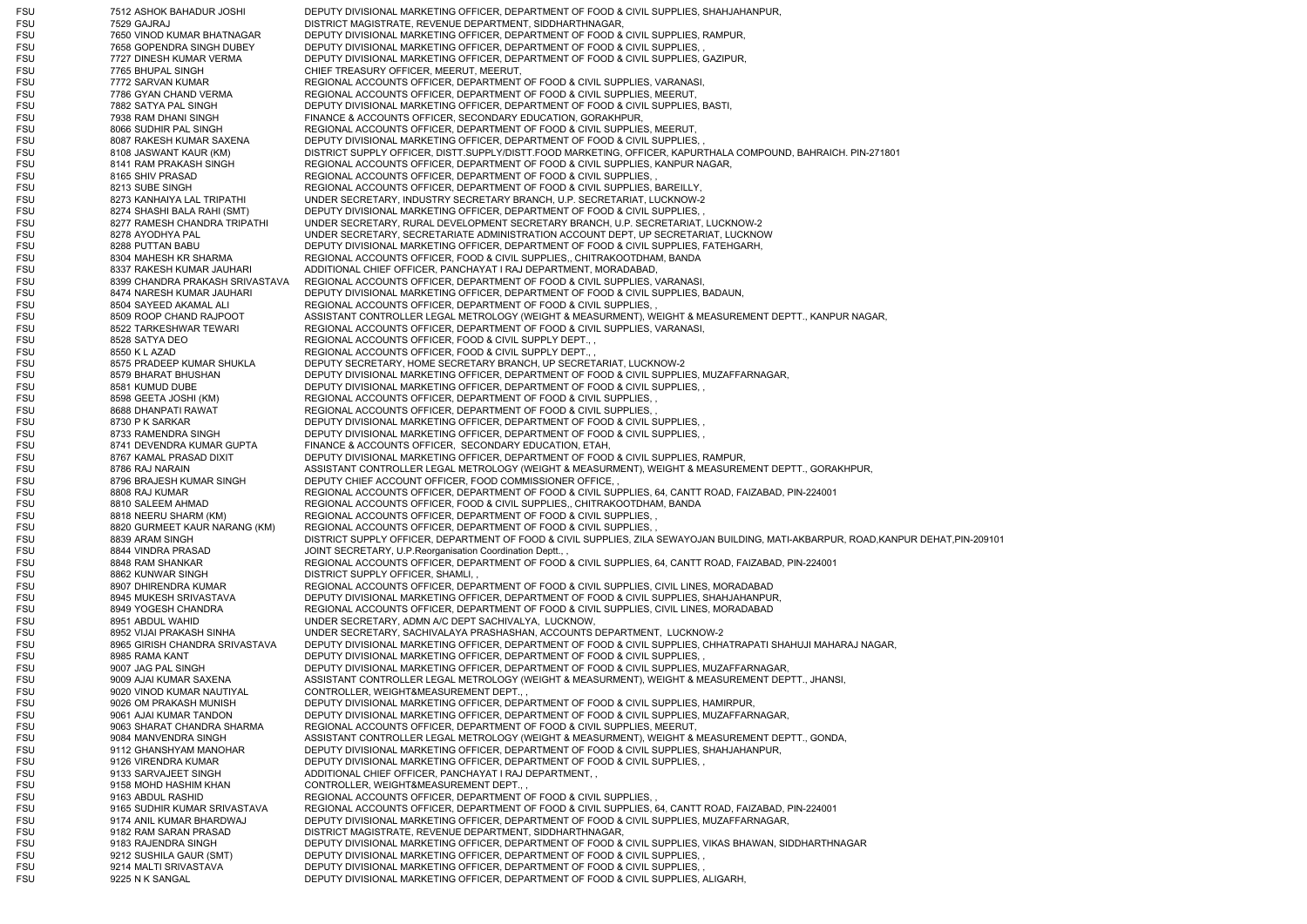FSU 9251 RAMESHWAR DAYAL DISTRICT SUPPLY OFFICER, DEPARTMENT OF FOOD & CIVIL SUPPLIES, FSU 9264 KRISHNA KR SINGH REGIONAL ACCOUNTS OFFICER, DEPARTMENT OF FOOD & CIVIL SUPPLIES, DEVIPATAN MANDAL, GONDA, FSU 9268 NAWAB ALAM REGIONAL ACCOUNTS OFFICER, FOOD & CIVIL SUPPLY DEPT., FSU 9270 KANHAIYA SINGH ASSISTANT CONTROLLER LEGAL METROLOGY (WEIGHT & MEASURMENT), WEIGHT & MEASURMENT DEPTT., FSU 9273 PRADEEP SRIVASTAVA DEPUTY DIVISIONAL MARKETING OFFICER, DEPARTMENT OF FOOD & CIVIL SUPPLIES. FSU 9276 NAND KISHORE SUKUL UNDER SECRETARY, FINANCE SECRETARY BRANCH, U.P. SECRETARIAT, LUCKNOW-2 FSU 9279 KAUSHAL KISHORE CONTROLLER, WEIGHT & MEASUREMENT DEPARTMENT, DEPARTMENT OF FOOD & CIVIL SUPPLIES, LUCKNOW FSU 9287 KUSUM GAUR SMT DEPUTY SECRETARY, HOME SECRETARY BRANCH, UP SECRETARIAT, LUCKNOW-2 FSU 9288 SUNIL KR JOINT DIRECTOR, SANTHAGAT VITT & SERVHIT BIMA NIDESHALYA, , FSU 9297 CHANDRA PRAKASH DEPUTY DIVISIONAL MARKETING OFFICER, DEPARTMENT OF FOOD & CIVIL SUPPLIES, ALIGARH, FSU 9306 RAJENDRA PD DEPUTY DIVISIONAL MARKETING OFFICER, DEPARTMENT OF FOOD & CIVIL SUPPLIES, HAMIRPUR, FSU 9308 ARUN KR SRIVASTAVA DEPUTY DIVISIONAL MARKETING OFFICER, DEPARTMENT OF FOOD & CIVIL SUPPLIES, MAU, FSU 9309 SURESH CHANDRA SHARMA DEPUTY DIVISIONAL MARKETING OFFICER, DEPARTMENT OF FOOD & CIVIL SUPPLIES, FSU 9316 MOHAMMAD IRFAN KHAN DISTRICT SUPPLY OFFICER, FOOD & CIVIL SUPPLY, FSU 9319 RAJRANI SMT REGIONAL ACCOUNTS OFFICER, DEPARTMENT OF FOOD & CIVIL SUPPLIES, MEERUT, FSU 9324 RAGHVENDRA SINGH DEPUTY DIVISIONAL MARKETING OFFICER, DEPARTMENT OF FOOD & CIVIL SUPPLIES, ALIGARH, FSU 9338 PANCHAM LAL REGIONAL ACCOUNTS OFFICER, DEPARTMENT OF FOOD & CIVIL SUPPLIES, FSU 9340 DAYA SHANKAR TRIPATHI REGIONAL ACCOUNTS OFFICER, DEPARTMENT OF FOOD & CIVIL SUPPLIES, CIVIL LINES, MORADABAD FSU 9342 MUKESH VERMA REGIONAL ACCOUNTS OFFICER, DEPARTMENT OF FOOD & CIVIL SUPPLIES, BAREILLY, FSU 9352 TEJ PRAKASH SINGH ASSISTANT CONTROLLER LEGAL METROLOGY (WEIGHT & MEASURMENT), WEIGHT & MEASURMENT DEPTT., FSU 9355 VISHWA NATH YADAV DEPUTY DIVISIONAL MARKETING OFFICER, DEPARTMENT OF FOOD & CIVIL SUPPLIES, FSU 9363 MADAN KISHORE DEPUTY DIVISIONAL MARKETING OFFICER, DEPARTMENT OF FOOD & CIVIL SUPPLIES, FSU 9372 VINOD KUMAR REGIONAL ACCOUNTS OFFICER, DEPARTMENT OF FOOD & CIVIL SUPPLIES, AZAMGARH, FSU 9373 KANCHAN LATA SRIVASTAVA KM REGIONAL ACCOUNTS OFFICER, DEPARTMENT OF FOOD & CIVIL SUPPLIES, FSU 9384 RAJENDRA NARAYAN DISTRICT SUPPLY OFFICER, DEPARTMENT OF FOOD & CIVIL SUPPLIES, MAHOBA, PIN- 210427 FSU 9424 RAJPAL SINGH REGIONAL ACCOUNTS OFFICER, DEPARTMENT OF FOOD & CIVIL SUPPLIES, BAREILLY, FSU 9426 ASHFAQ AHMAD REGIONAL ACCOUNTS OFFICER, DEPARTMENT OF FOOD & CIVIL SUPPLIES, FSU 9430 VIJAI BAHADUR SINGH ASSISTANT CONTROLLER LEGAL METROLOGY (WEIGHT & MEASURMENT), WEIGHT & MEASURMENT DEPTT., , FSU 9437 MAMTA SHUKLA SMT ADDITIONAL CHIEF OFFICER, PANCHAYAT I RAJ DEPARTMENT, AZAMGARH, FSU 9440 RENU RAWAT SMT ASSISTANT CONTROLLER LEGAL METROLOGY (WEIGHT & MEASURMENT), WEIGHT & MEASUREMENT DEPTT., MEERUT DIVISION, MEERUT, FSU 9441 KUSHAL PAL SINGH ASSISTANT CONTROLLER LEGAL METROLOGY (WEIGHT & MEASURMENT), WEIGHT & MEASUREMENT DEPTT., MEERUT DIVISION, MEERUT, FSU 9456 MUNNI BHATT SMT REGIONAL ACCOUNTS OFFICER, DEPARTMENT OF FOOD & CIVIL SUPPLIES, FSU 9458 SUSHIL KUMAR DEPUTY DIVISIONAL MARKETING OFFICER, DEPARTMENT OF FOOD & CIVIL SUPPLIES, FATEHPUR, FSU 9460 RAJESH KR TOMAR REGIONAL ACCOUNTS OFFICER, DEPARTMENT OF FOOD & CIVIL SUPPLIES, AGRA, FSU 9468 VIJAI BAHADUR SINGH DEPUTY DIVISIONAL MARKETING OFFICER, DEPARTMENT OF FOOD & CIVIL SUPPLIES, FSU 9469 UMESH SHUKLA REGIONAL ACCOUNTS OFFICER, DEPARTMENT OF FOOD & CIVIL SUPPLIES, JHANSI, FSU 9472 GOVARDHAN PD RASTOGI DEPUTY DIVISIONAL MARKETING OFFICER, DEPARTMENT OF FOOD & CIVIL SUPPLIES, FSU 9473 DEEPAK KR SETHI REGIONAL ACCOUNTS OFFICER, DEPARTMENT OF FOOD & CIVIL SUPPLIES, DEVIPATAN MANDAL, GONDA, FSU 9475 RAMESH CHANDRA BHARGAVA ASSISTANT CONTROLLER LEGAL METROLOGY (WEIGHT & MEASURMENT), WEIGHT & MEASUREMENT DEPTT., GORAKHPUR, FSU 9479 VAIJYANTI MALA KM DISTRICT SUPPLY OFFICER, DEPARTMENT OF FOOD & CIVIL SUPPLIES, LAHARIYA PURA ORAI, JALAUN, PIN-285001 FSU 9482 SALIK RAM DDO, XXX, FSU 9486 GANGA PD GUPTA ADDITIONAL CHIEF OFFICER, PANCHAYAT I RAJ DEPARTMENT, FSU 9491 SUDHANSHU KR TRIPATHI DEPUTY DIVISIONAL MARKETING OFFICER, DEPARTMENT OF FOOD & CIVIL SUPPLIES, JAUNPUR, FSU 9506 SURESH KR ASSISTANT CONTROLLER LEGAL METROLOGY (WEIGHT & MEASURMENT), WEIGHT & MEASUREMENT DEPTT., KANPUR NAGAR, FSU 9509 MRIDULA SHUKLA SMT ASSISTANT CONTROLLER LEGAL METROLOGY (WEIGHT & MEASURMENT), WEIGHT & MEASUREMENT DEPTT., KANPUR NAGAR, FSU 9510 ARVIND KR SINGH CONTROLLER, WEIGHT & MEASUREMENT DEPARTMENT, DEPARTMENT OF FOOD & CIVIL SUPPLIES, LUCKNOW FSU 9516 SACHCHIDA NAND SINGH REGIONAL ACCOUNTS OFFICER, FOOD & CIVIL SUPPLY DEPT... FSU 9519 KANHAIYA LAL TIWARI REGIONAL ACCOUNTS OFFICER, DEPARTMENT OF FOOD & CIVIL SUPPLIES, FSU 9524 JAI PRAKASH SHARMA DEPUTY DIVISIONAL MARKETING OFFICER, DEPARTMENT OF FOOD & CIVIL SUPPLIES, BULANDSHAHAR, FSU 9525 SHASHI BHUSHAN NATH DIXIT DEPUTY SECRETARY, HOME SECRETARY BRANCH, UP SECRETARIAT, LUCKNOW-2 FSU 9528 RAJENDRA KR CHAUDHARI REGIONAL ACCOUNTS OFFICER, DEPARTMENT OF FOOD & CIVIL SUPPLIES, FSU 9534 RAJ PAL SINGH DEPUTY DIVISIONAL MARKETING OFFICER, DEPARTMENT OF FOOD & CIVIL SUPPLIES. FSU 9535 SUBHASH CHANDRA DIXIT DEPUTY DIVISIONAL MARKETING OFFICER, DEPARTMENT OF FOOD & CIVIL SUPPLIES, BULANDSHAHAR FSU 9539 SITA RAM DEPUTY DIVISIONAL MARKETING OFFICER, DEPARTMENT OF FOOD & CIVIL SUPPLIES, CHHATRAPATI SHAHUJI MAHARAJ NAGAR, FSU 9543 BACHE SINGH DOLIYA REGIONAL ACCOUNTS OFFICER, DEPARTMENT OF FOOD & CIVIL SUPPLIES, FSU 9544 NARENDRA PD SUNDIYAL REGIONAL ACCOUNTS OFFICER, DEPARTMENT OF FOOD & CIVIL SUPPLIES, KANPUR NAGAR, FSU 9545 SUDHIR KR NIGAM REGIONAL ACCOUNTS OFFICER, DEPARTMENT OF FOOD & CIVIL SUPPLIES, FSU 9547 YOGESH CHANDRA UPADHYAY REGIONAL ACCOUNTS OFFICER, DEPARTMENT OF FOOD & CIVIL SUPPLIES, VARANASI FSU 9562 PRABHAT KR SRIVASTAVA ASSISTANT CONTROLLER LEGAL METROLOGY (WEIGHT & MEASURMENT), WEIGHT & MEASUREMENT DEPTT., GORAKHPUR, 9567 S P GUPTA DEPUTY DIRECTOR HORTICULTURE, HORTICULTURE & FOOD PROCESSING (ZONE), MEERUT, FSU 9569 DEEPAK KUMAR DEPUTY DIVISIONAL MARKETING OFFICER, DEPARTMENT OF FOOD & CIVIL SUPPLIES, FSU 9571 ANIL KR SONKAR DEPUTY DIVISIONAL MARKETING OFFICER, DEPARTMENT OF FOOD & CIVIL SUPPLIES, FSU 9587 NARENDRA TYAGI DEPUTY DIVISIONAL MARKETING OFFICER, DEPARTMENT OF FOOD & CIVIL SUPPLIES, BULANDSHAHAR, FSU 9589 MANOJ KR PANDEY DEPUTY CHIEF ACCOUNT OFFICER, FOOD COMMISSIONER OFFICE, FSU 9592 MADAN SINGH DEPUTY DIRECTOR, AGRICULTURE (EXTENSION), MIRZAPUR, FSU 9605 INDRASANI DEVI SMT REGIONAL ACCOUNTS OFFICER, DEPARTMENT OF FOOD & CIVIL SUPPLIES, AZAMGARH, FSU 9608 SHAILENDRA SRIVASTAVA DISTRICT SUPPLY OFFICER, FOOD & CIVIL SUPPLY, , FSU 9618 SHRUT SEN SINGH ASSISTANT CONTROLLER LEGAL METROLOGY (WEIGHT & MEASURMENT), WEIGHT & MEASUREMENT DEPTT., KANPUR NAGAR, FSU 9620 HARE KRISHNA MALVIYA ASSISTANT CONTROLLER LEGAL METROLOGY (WEIGHT & MEASURMENT), WEIGHT & MEASURMENT DEPTT., FSU 9623 SANJIV KUMAR CONTROLLER, WEIGHT&MEASUREMENT DEPT., FSU 9624 MAN BODH SINGH ASSISTANT CONTROLLER LEGAL METROLOGY (WEIGHT & MEASURMENT), WEIGHT & MEASUREMENT DEPTT., MIRZAPUR, FSU 9630 VISHWA NATH CHATURVEDI DEPUTY DIVISIONAL MARKETING OFFICER, DEPARTMENT OF FOOD & CIVIL SUPPLIES, FSU 9632 AMAR SINGH DEPUTY DIVISIONAL MARKETING OFFICER, DEPARTMENT OF FOOD & CIVIL SUPPLIES, BUS STAND KE PICHHE, CIVIL LINE NO.-02, SULTANPUR, PIN-228001 FSU 9635 CHANDRA SHANKAR OJHA REGIONAL ACCOUNTS OFFICER, DEPARTMENT OF FOOD & CIVIL SUPPLIES, , FSU 9639 DHRUV CHANDRA ADDITIONAL CHIEF OFFICER, PANCHAYAT I RAJ DEPARTMENT, BAREILLY,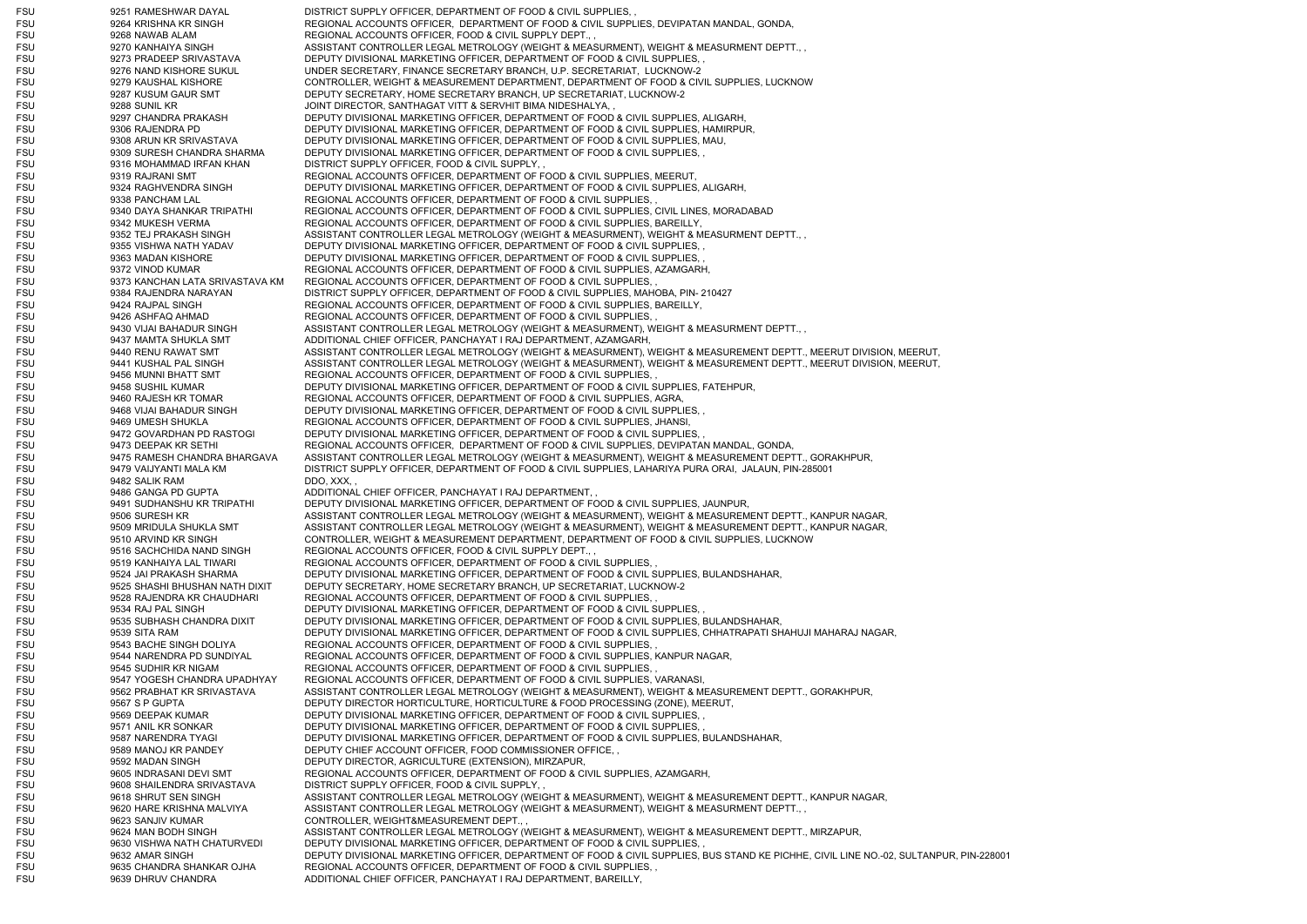FSU 9647 BRIJESH CHANDRA DISTRICT SUPPLY OFFICER, DISTRICT FOOD & CIVIL SUPPLIES OFFICE, NAVIN COLLECTRATE PARISAR, HATHRAS, PIN-204101 FSU 9648 JAWAHAR LAL CONTROLLER, WEIGHT & MEASUREMENT DEPARTMENT, DEPARTMENT OF FOOD & CIVIL SUPPLIES, LUCKNOW FSU 9653 RADHEY RAMAN SHUKLA DEPUTY DIVISIONAL MARKETING OFFICER, DEPARTMENT OF FOOD & CIVIL SUPPLIES, HAMIRPUR, FSU 9657 CHANDRA PAL SINGH DEPUTY DIVISIONAL MARKETING OFFICER, DEPARTMENT OF FOOD & CIVIL SUPPLIES, BIJNORE, FSU 9660 GOPI CHAND DEPUTY DIVISIONAL MARKETING OFFICER, DEPARTMENT OF FOOD & CIVIL SUPPLIES. FSU 9663 SATISH KR TYAGI REGIONAL ACCOUNTS OFFICER, DEPARTMENT OF FOOD & CIVIL SUPPLIES, MEERUT, FSU 9671 SANT RAM DEPUTY DIVISIONAL MARKETING OFFICER, DEPARTMENT OF FOOD & CIVIL SUPPLIES, RAMPUR, FSU 9676 ANITA BALI SMT DEPUTY DIVISIONAL MARKETING OFFICER, DEPARTMENT OF FOOD & CIVIL SUPPLIES, HAPUR, FSU 9683 VED PRAKASH SHARMA DEPUTY DIVISIONAL MARKETING OFFICER, DEPARTMENT OF FOOD & CIVIL SUPPLIES, FSU 9685 RAM KARAN CHAURASIYA ADDITIONAL CHIEF OFFICER, PANCHAYAT I RAJ DEPARTMENT, MAHOBA, FSU 9692 RAMESH CHANDRA SHARMA DISTRICT SUPPLY OFFICER, DISTRICT FOOD & CIVIL SUPPLIES OFFICE, NAVIN COLLECTRATE PARISAR, HATHRAS, PIN-204101 FSU 9693 SUSHIL KR SAXENA DEPUTY DIVISIONAL MARKETING OFFICER, DEPARTMENT OF FOOD & CIVIL SUPPLIES, MAINPURI, FSU 9701 DHIRENDRA NATH SRIVASTAVA DEPUTY DIVISIONAL MARKETING OFFICER, DEPARTMENT OF FOOD & CIVIL SUPPLIES, FSU 9704 ALOK KR DEPUTY DIVISIONAL MARKETING OFFICER, DEPARTMENT OF FOOD & CIVIL SUPPLIES, FSU 9708 SHOBH NATH YADAV REGIONAL ACCOUNTS OFFICER, DEPARTMENT OF FOOD & CIVIL SUPPLIES, 64, CANTT ROAD, FAIZABAD, PIN-224001 FSU 9711 PAWAN KR SINGH DEPUTY DIVISIONAL MARKETING OFFICER, DEPARTMENT OF FOOD & CIVIL SUPPLIES, FATEHPUR, FSU 9721 RAM BHAROSE SINGH DEPUTY DIVISIONAL MARKETING OFFICER, DEPARTMENT OF FOOD & CIVIL SUPPLIES, CHITRAKOOT, FSU 9739 SUMAN CHAUDHARI (SMT) DEPUTY DIVISIONAL MARKETING OFFICER, DEPARTMENT OF FOOD & CIVIL SUPPLIES, ,<br>FSU 9740 ASHOK KR SINGH DEPUTY CHIFF ACCOUNT OFFICER, FOOD COMMISSIONER OFFICE 9740 ASHOK KR SINGH DEPUTY CHIEF ACCOUNT OFFICER, FOOD COMMISSIONER OFFICE, FSU 9750 RAJESH PRAKASH DISTRICT SUPPLY OFFICER, DEPARTMENT OF FOOD & CIVIL SUPPLIES, LAHARIYA PURA ORAI, JALAUN, PIN-285001 FSU 9751 NAVIN VERMA REGIONAL ACCOUNTS OFFICER, DEPARTMENT OF FOOD & CIVIL SUPPLIES, FSU 9756 MAHENDRA KR PAL DEPUTY DIVISIONAL MARKETING OFFICER, DEPARTMENT OF FOOD & CIVIL SUPPLIES, MAINPURI, FSU 9759 VINOD KUMAR CONTROLLER, WEIGHT&MEASUREMENT DEPT., FSU 9762 ISH PAL SINGH ASSISTANT CONTROLLER LEGAL METROLOGY (WEIGHT & MEASURMENT), WEIGHT & MEASUREMENT DEPTT., MEERUT DIVISION, MEERUT, ASSISTANT CONTROLLER LEGAL METROLOGY (WEIGHT & MEASURMENT), WEIGHT & MEASUREMENT DEPTT., MEERUT DIVISION, MEERUT, FSU 9772 YADVENDRA SINGH ASSISTANT CONTROLLER LEGAL METROLOGY (WEIGHT & MEASURMENT), WEIGHT & MEASUREMENT DEPTT., MIRZAPUR, FSU 9775 KRISHNA KANT MISRA ASSISTANT CONTROLLER LEGAL METROLOGY (WEIGHT & MEASURMENT), WEIGHT & MEASUREMENT DEPTT., GONDA, FSU 9776 MANI BAHADUR SINGH ADDITIONAL CHIEF OFFICER, PANCHAYAT I RAJ DEPARTMENT, AZAMGARH, FSU 9777 AJAI KR SINGH COMPETENT OFFICER, URBAN LAND CEILING, ALLAHABAD, FSU 9778 ATUL KR SRIVASTAVA AND ASSISTANT CONTROLLER LEGAL METROLOGY (WEIGHT & MEASURMENT), WEIGHT & MEASURMENT DEPTT., FSU 9779 SHRI PRAKASH SINGH ASSISTANT CONTROLLER LEGAL METROLOGY (WEIGHT & MEASURMENT), WEIGHT & MEASURMENT DEPTT... FSU 9784 BRIJENDRA YADAV REGIONAL ACCOUNTS OFFICER, FOOD & CIVIL SUPPLY DEPT., FSU 9785 GULAB CHANDRA DEPUTY CHIEF ACCOUNT OFFICER, FOOD COMMISSIONER OFFICE, FSU 9794 VIRENDRA KR BAHUGUNA CONTROLLER, WEIGHT&MEASUREMENT DEPT., FSU 9795 NEELAM SAXENA SMT CONTROLLER, WEIGHT&MEASUREMENT DEPT... FSU 9804 MADHU SHARMA SMT REGIONAL ACCOUNTS OFFICER, DEPARTMENT OF FOOD & CIVIL SUPPLIES, MEERUT, FSU 9820 SARWAR HASAN ADDITIONAL CHIEF OFFICER, PANCHAYAT I RAJ DEPARTMENT, SAHARANPUR, FSU 9823 RAJENDRA TRIPATHI DEPUTY DIVISIONAL MARKETING OFFICER, DEPARTMENT OF FOOD & CIVIL SUPPLIES, FSU 9824 RANJANA BORIYA KM REGIONAL ACCOUNTS OFFICER, DEPARTMENT OF FOOD & CIVIL SUPPLIES, KANPUR NAGAR, FSU 9828 SETHPAL SINGH ADDITIONAL CHIEF OFFICER, PANCHAYAT I RAJ DEPARTMENT, SAHARANPUR, FSU 9834 RISHI KR RAWAT REGIONAL ACCOUNTS OFFICER, DEPARTMENT OF FOOD & CIVIL SUPPLIES, AGRA, FSU 9841 RAM AWADH DEPUTY DIVISIONAL MARKETING OFFICER, DEPARTMENT OF FOOD & CIVIL SUPPLIES, VIKAS BHAWAN, SIDDHARTHNAGAR FSU 9845 HARNAM SINGH RANA REGIONAL ACCOUNTS OFFICER, DEPARTMENT OF FOOD & CIVIL SUPPLIES, AGRA, FSU 9846 PRAKASH CHANDRA GUPTA ASSISTANT CONTROLLER LEGAL METROLOGY (WEIGHT & MEASURMENT), WEIGHT & MEASUREMENT DEPTT., ALIGARH, FSU 9850 MUNENDRA KR GANGWAR REGIONAL ACCOUNTS OFFICER, DEPARTMENT OF FOOD & CIVIL SUPPLIES, CIVIL LINES, MORADABAD FSU 9851 KALYAN SINGH REGIONAL ACCOUNTS OFFICER, DEPARTMENT OF FOOD & CIVIL SUPPLIES, BAREILLY, FSU 9854 ANOOP SHANKAR DEPUTY CHIEF ACCOUNT OFFICER, FOOD COMMISSIONER OFFICE, FSU 9859 VIJAI PRATAP YADAV DEPUTY DIVISIONAL MARKETING OFFICER, DEPARTMENT OF FOOD & CIVIL SUPPLIES, FSU 9862 MADAN PAL DEPUTY DIVISIONAL MARKETING OFFICER, DEPARTMENT OF FOOD & CIVIL SUPPLIES, FSU 9863 NARENDRA KUMAR REGIONAL ACCOUNTS OFFICER, DEPARTMENT OF FOOD & CIVIL SUPPLIES, MEERUT, FSU 9868 PUNIT KR SHARMA DEPUTY DIVISIONAL MARKETING OFFICER, DEPARTMENT OF FOOD & CIVIL SUPPLIES. FSU 9871 KULDEEP KUMAR DEPUTY CHIEF ACCOUNT OFFICER, FOOD COMMISSIONER OFFICE, FSU 9873 NARAYAN LAL DEPUTY DIVISIONAL MARKETING OFFICER, DEPARTMENT OF FOOD & CIVIL SUPPLIES, FSU 9875 PRABHAT CHANDRA SRIVASTAVA DEPUTY CHIEF ACCOUNT OFFICER, FOOD COMMISSIONER OFFICE, FSU 9890 VIJAI KR DWIVEDI DEPUTY DIVISIONAL MARKETING OFFICER, DEPARTMENT OF FOOD & CIVIL SUPPLIES, FSU 9898 OM PRAKASH SINGH DEPUTY DIVISIONAL MARKETING OFFICER, DEPARTMENT OF FOOD & CIVIL SUPPLIES, ETAWAH, FSU 9906 BADRI NARAYAN SINGH ADDITIONAL CHIEF OFFICER, PANCHAYAT I RAJ DEPARTMENT, AZAMGARH, FSU 9914 JAGAT PAL **ASSISTANT CONTROLLER LEGAL METROLOGY (WEIGHT & MEASURMENT), WEIGHT & MEASUREMENT DEPTT., KANPUR NAGAR,** FSU 9917 LAKHAMI CHANDRA CONTROLLER, WEIGHT & MEASUREMENT DEPARTMENT, DEPARTMENT OF FOOD & CIVIL SUPPLIES, LUCKNOW FSU 9921 SUNIL KUMAR ADDITIONAL CHIEF OFFICER, PANCHAYAT I RAJ DEPARTMENT, SAHARANPUR, FSU 9923 UDAY NARAYAN ASSISTANT CONTROLLER LEGAL METROLOGY (WEIGHT & MEASURMENT), WEIGHT & MEASURMENT DEPTT., FSU 9926 CHHEDI LAL 6 CHAL ASSISTANT CONTROLLER LEGAL METROLOGY (WEIGHT & MEASURMENT), WEIGHT & MEASUREMENT DEPTT., KANPUR NAGAR, FSU 9931 SATISH KR CHAURASIYA REGIONAL ACCOUNTS OFFICER, DEPARTMENT OF FOOD & CIVIL SUPPLIES, KANPUR NAGAR, FSU 9935 ARVIND SINGH DEPUTY DIVISIONAL MARKETING OFFICER, DEPARTMENT OF FOOD & CIVIL SUPPLIES, FSU 9941 SANGAM PD ASSISTANT COMMISSIONER , ENTERTAINMENT TAX DEPARTMENT, LAKHIMPUR KHIRI, FSU 9953 RANJAN SINGH DEPUTY DIVISIONAL MARKETING OFFICER, DEPARTMENT OF FOOD & CIVIL SUPPLIES, FSU 9957 ASHOK KR YADAV DISTRICT SUPPLY OFFICER, DEPARTMENT OF FOOD & CIVIL SUPPLIES, LAHARIYA PURA ORAI, JALAUN, PIN-285001 FSU 9963 AMIT KUMAR MALL REGIONAL ACCOUNTS OFFICER, DEPARTMENT OF FOOD & CIVIL SUPPLIES, KANPUR NAGAR, FSU 9964 DWARIKA PD DEPUTY DIVISIONAL MARKETING OFFICER, DEPARTMENT OF FOOD & CIVIL SUPPLIES, BULANDSHAHAR, FSU 9968 SUNIL KUMAR DEPUTY DIVISIONAL MARKETING OFFICER, DEPARTMENT OF FOOD & CIVIL SUPPLIES, FSU 9978 ASHOK KUMAR REGIONAL ACCOUNTS OFFICER, DEPARTMENT OF FOOD & CIVIL SUPPLIES, VARANASI FSU 9979 JALESHWAR PD DISTRICT SUPPLY OFFICER, FOOD & CIVIL SUPPLY, FSU 9984 ASHOK KR CHITRANSHI REGIONAL ACCOUNTS OFFICER, FOOD & CIVIL SUPPLY DEPT., FSU 9998 RAJVIR SINGH DEPUTY DIVISIONAL MARKETING OFFICER, DEPARTMENT OF FOOD & CIVIL SUPPLIES, FIROZABAD, FSU 9999 SHYAM KUMAR DISTRICT SUPPLY OFFICER, DISTRICT FOOD & CIVIL SUPPLIES OFFICE, NAVIN COLLECTRATE PARISAR, HATHRAS, PIN-204101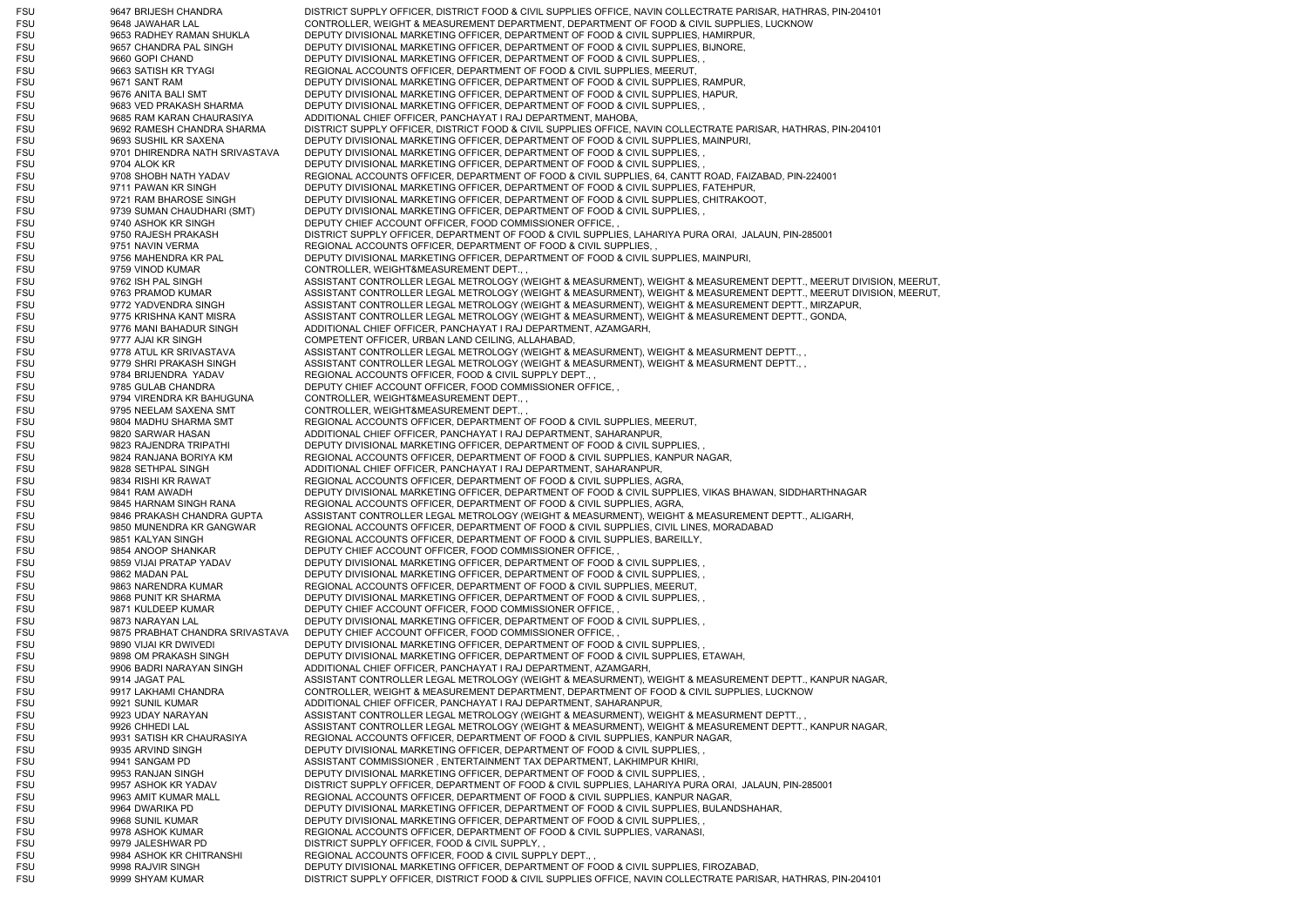FSU 10005 BUDDH RAJ ASSISTANT CONTROLLER LEGAL METROLOGY (WEIGHT & MEASURMENT), WEIGHT & MEASUREMENT DEPTT., MEERUT DIVISION, MEERUT, FSU 10012 RAJESH KR GUPTA REGIONAL ACCOUNTS OFFICER, DEPARTMENT OF FOOD & CIVIL SUPPLIES, DEVIPATAN MANDAL, GONDA, FSU 10013 RAJ KR SHARMA REGIONAL ACCOUNTS OFFICER, DEPARTMENT OF FOOD & CIVIL SUPPLIES, SAHARANPUR, FSU 10014 MADHU SHARMA SMT REGIONAL ACCOUNTS OFFICER, DEPARTMENT OF FOOD & CIVIL SUPPLIES, MEERUT, FSU 10015 SATISH KR REGIONAL ACCOUNTS OFFICER, DEPARTMENT OF FOOD & CIVIL SUPPLIES, MEERUT, FSU 10021 RAJNISH CHANDRA SHUKLA DEPUTY DIVISIONAL MARKETING OFFICER, DEPARTMENT OF FOOD & CIVIL SUPPLIES, PILIBHIT, FSU 10025 RAJESH KR SRIVASTAVA REGIONAL ACCOUNTS OFFICER, DEPARTMENT OF FOOD & CIVIL SUPPLIES, VARANASI FSU 10026 HRIDAYA NARAYAN SINGH REGIONAL ACCOUNTS OFFICER, DEPARTMENT OF FOOD & CIVIL SUPPLIES, VARANASI FSU 10033 ANIL KR GUPTA DEPUTY DIVISIONAL MARKETING OFFICER, DEPARTMENT OF FOOD & CIVIL SUPPLIES, FSU 10038 MANOJ KR SRIVASTAVA DEPUTY DIVISIONAL MARKETING OFFICER, DEPARTMENT OF FOOD & CIVIL SUPPLIES, AMBEDKAR NAGAR, PIN-224122 FSU 10040 RAKESH KR FALL ACCOUNTS OFFICER, DEPARTMENT OF FOOD & CIVIL SUPPLIES, SAHARANPUR, FSU 10043 ANIL KR DUBEY REGIONAL ACCOUNTS OFFICER, DEPARTMENT OF FOOD & CIVIL SUPPLIES, MEERUT, FSU 10048 DEEPA DAS SMT REGIONAL ACCOUNTS OFFICER, DEPARTMENT OF FOOD & CIVIL SUPPLIES, AZAMGARH, FSU 10052 PUNAM GUPTA KM ASSISTANT CONTROLLER LEGAL METROLOGY (WEIGHT & MEASURMENT), WEIGHT & MEASUREMENT DEPTT., MEERUT DIVISION, MEERUT, FSU 10056 G P RAI REGIONAL ACCOUNTS OFFICER, DEPARTMENT OF FOOD & CIVIL SUPPLIES, GORAKHPUR, FSU 10058 SIYA RAM REGIONAL ACCOUNTS OFFICER, DEPARTMENT OF FOOD & CIVIL SUPPLIES, FSU 10059 LOKMANI BHATT REGIONAL ACCOUNTS OFFICER, DEPARTMENT OF FOOD & CIVIL SUPPLIES, KANPUR NAGAR, FSU 10067 RAJ KR DEPUTY DIVISIONAL MARKETING OFFICER, DEPARTMENT OF FOOD & CIVIL SUPPLIES, SHAHJAHANPUR, FSU 10068 ONKAR NARAYAN PATI TRIPATHI DEPUTY DIVISIONAL MARKETING OFFICER, DEPARTMENT OF FOOD & CIVIL SUPPLIES, FSU 10069 KIRTI TRIVEDI KM REGIONAL ACCOUNTS OFFICER, DEPARTMENT OF FOOD & CIVIL SUPPLIES, KANPUR NAGAR, FSU 10070 SANTOSH TRIPATHI DEPUTY DIVISIONAL MARKETING OFFICER, DEPARTMENT OF FOOD & CIVIL SUPPLIES, FSU 10072 ASHOK KR RAM DEPUTY DIVISIONAL MARKETING OFFICER, DEPARTMENT OF FOOD & CIVIL SUPPLIES, GAZIPUR, FSU 10074 NARESH CHANDRA DEPUTY DIVISIONAL MARKETING OFFICER, DEPARTMENT OF FOOD & CIVIL SUPPLIES, ETAH, FSU 10075 SATYA PRAKASH SHARMA DEPUTY DIVISIONAL MARKETING OFFICER, DEPARTMENT OF FOOD & CIVIL SUPPLIES, ETAH, FSU 10077 SADHNA SRIVASTVA KM DEPUTY DIVISIONAL MARKETING OFFICER, DEPARTMENT OF FOOD & CIVIL SUPPLIES, FSU 10084 ISHHAQ ALI DEPUTY DIVISIONAL MARKETING OFFICER, DEPARTMENT OF FOOD & CIVIL SUPPLIES, FSU 10086 SANTOSH KR DUBEY DEPUTY DIVISIONAL MARKETING OFFICER, DEPARTMENT OF FOOD & CIVIL SUPPLIES, VIKAS BHAWAN, SIDDHARTHNAGAR FSU 10087 RAJIV KR GARG ADDITIONAL CHIEF OFFICER, PANCHAYAT I RAJ DEPARTMENT, SAHARANPUR, FSU 10089 LUTAWAN RAM UNDER SECRETARY, ADMN A/C DEPT SACHIVALYA, LUCKNOW, FSU 10090 MOHD IRFAN USMANI DEPUTY CHIEF ACCOUNT OFFICER, FOOD COMMISSIONER OFFICE, FSU 10094 NEERAJ MISRA DEPUTY DIVISIONAL MARKETING OFFICER, DEPARTMENT OF FOOD & CIVIL SUPPLIES, FSU 10096 ANOOP KR SRIVASTAVA REGIONAL ACCOUNTS OFFICER, DEPARTMENT OF FOOD & CIVIL SUPPLIES, FSU 10101 VEER SINGH REGIONAL ACCOUNTS OFFICER, DEPARTMENT OF FOOD & CIVIL SUPPLIES, MEERUT, FSU 10111 RISHI RAJ SRIVASTAVA REGIONAL ACCOUNTS OFFICER, DEPARTMENT OF FOOD & CIVIL SUPPLIES, AZAMGARH, FSU 10113 GEETA SINGH SMT ASSISTANT CONTROLLER LEGAL METROLOGY (WEIGHT & MEASURMENT), WEIGHT & MEASURMENT DEPTT... FSU 10120 MANOJ KR DEPUTY DIVISIONAL MARKETING OFFICER, DEPARTMENT OF FOOD & CIVIL SUPPLIES, MIRZAPUR, FSU 10123 ACHLESH CHANDRA DWIVEDI REGIONAL ACCOUNTS OFFICER, FOOD & CIVIL SUPPLIES,, CHITRAKOOTDHAM, BANDA FSU 10126 GANESH DUTT JOSHI DEPUTY DIVISIONAL MARKETING OFFICER, DEPARTMENT OF FOOD & CIVIL SUPPLIES, BULANDSHAHAR, FSU 10129 RAM UMESH REGIONAL ACCOUNTS OFFICER, FOOD & CIVIL SUPPLY DEPT., FSU 10131 SHAKUNTALA KM REGIONAL ACCOUNTS OFFICER, DEPARTMENT OF FOOD & CIVIL SUPPLIES, KANPUR NAGAR, FSU 10141 GIRJA SHANKAR DEPUTY DIVISIONAL MARKETING OFFICER, DEPARTMENT OF FOOD & CIVIL SUPPLIES, PILIBHIT, FSU 10143 SHAIL KUMARI SAXENA SMT DEPUTY DIVISIONAL MARKETING OFFICER, DEPARTMENT OF FOOD & CIVIL SUPPLIES, RAMPUR, FSU 10147 KRISHNA KR AND ASSISTANT CONTROLLER LEGAL METROLOGY (WEIGHT & MEASURMENT), WEIGHT & MEASUREMENT DEPTT., MEERUT DIVISION, MEERUT, FSU 10156 MUKUL MANOHAR ASTHANA DEPUTY CHIEF ACCOUNT OFFICER, FOOD COMMISSIONER OFFICE, FSU 10159 SATYA BHAN REGIONAL ACCOUNTS OFFICER, DEPARTMENT OF FOOD & CIVIL SUPPLIES, AZAMGARH, FSU 10161 SHAH NAWAJ DEPUTY DIVISIONAL MARKETING OFFICER, DEPARTMENT OF FOOD & CIVIL SUPPLIES, FSU 10163 RAM BHAWAN DEPUTY DIVISIONAL MARKETING OFFICER. DEPARTMENT OF FOOD & CIVIL SUPPLIES, MAU, FSU 10171 KUNWAR PAL SINGH VERMA DISTRICT SUPPLY OFFICER, DISTRICT FOOD & CIVIL SUPPLIES OFFICE, NAVIN COLLECTRATE PARISAR, HATHRAS, PIN-204101 FSU 10172 VED PRAKASH AGRAWAL DEPUTY DIVISIONAL MARKETING OFFICER, DEPARTMENT OF FOOD & CIVIL SUPPLIES, MUZAFFARNAGAR, FSU 10173 SANANT KUMAR DEPUTY DIVISIONAL MARKETING OFFICER, DEPARTMENT OF FOOD & CIVIL SUPPLIES, FSU 10175 DEVRAJ YADAVV REGIONAL ACCOUNTS OFFICER, DEPARTMENT OF FOOD & CIVIL SUPPLIES, GORAKHPUR, FSU 10182 SURENDRA PAL SINGH REGIONAL ACCOUNTS OFFICER, DEPARTMENT OF FOOD & CIVIL SUPPLIES, MEERUT, FSU 10187 ANIL KR MITTAL REGIONAL ACCOUNTS OFFICER, DEPARTMENT OF FOOD & CIVIL SUPPLIES, AGRA, FSU 10192 MASOOD AHMAD DISTRICT SUPPLY OFFICER, FOOD & CIVIL SUPPLY, FSU 10193 SYED KUMEL MEHANDI DEPUTY DIVISIONAL MARKETING OFFICER, DEPARTMENT OF FOOD & CIVIL SUPPLIES, BUS STAND KE PICHHE, CIVIL LINE NO.-02, SULTANPUR, PIN-228001 FSU 10203 MAHESH KR DEPUTY DIVISIONAL MARKETING OFFICER, DEPARTMENT OF FOOD & CIVIL SUPPLIES, PILIBHIT, FSU 10204 RAJENDRA KR REGIONAL ACCOUNTS OFFICER, DEPARTMENT OF FOOD & CIVIL SUPPLIES, MEERUT, FSU 10205 BHAGWAT SWAROOP DEPUTY DIVISIONAL MARKETING OFFICER, DEPARTMENT OF FOOD & CIVIL SUPPLIES, ETAH, FSU 10206 PRADHUMN SHARMA DISTRICT SUPPLY OFFICER, DISTRICT FOOD & CIVIL SUPPLIES OFFICE, NAVIN COLLECTRATE PARISAR, HATHRAS, PIN-204101 FSU 10209 RAJ KR VERMA DEPUTY DIVISIONAL MARKETING OFFICER, DEPARTMENT OF FOOD & CIVIL SUPPLIES, MATHURA, FSU 10210 RAJENDRA KUMAR ANAND DEPUTY DIVISIONAL MARKETING OFFICER, DEPARTMENT OF FOOD & CIVIL SUPPLIES, FSU 10214 SREE PRAKASH MISHRA REGIONAL ACCOUNTS OFFICER, FOOD & CIVIL SUPPLY DEPT., FSU 10216 DEVENDRA SINGH DEPUTY DIVISIONAL MARKETING OFFICER, DEPARTMENT OF FOOD & CIVIL SUPPLIES, BIJNORE, FSU 10218 PRAMOD KUMAR DEPUTY DIVISIONAL MARKETING OFFICER, DEPARTMENT OF FOOD & CIVIL SUPPLIES, RAMPUR, FSU 10219 NARENDRA SINGH DISTRICT SUPPLY OFFICER, DEPARTMENT OF FOOD & CIVIL SUPPLIES, FSU 10222 SUNIL MISHRA DISTRICT SUPPLY OFFICER, DEPARTMENT OF FOOD & CIVIL SUPPLIES, LAHARIYA PURA ORAI, JALAUN, PIN-285001 FSU 10579 NARENDRA KUMAR REGIONAL ACCOUNTS OFFICER, DEPARTMENT OF FOOD & CIVIL SUPPLIES, MEERUT, FSU 10580 ROHTASH KUMAR DEPUTY DIVISIONAL MARKETING OFFICER, DEPARTMENT OF FOOD & CIVIL SUPPLIES, BULANDSHAHAR, FSU 10581 RAJANI SINGH (KM) REGIONAL ACCOUNTS OFFICER, DEPARTMENT OF FOOD & CIVIL SUPPLIES, CIVIL LINES, MORADABAD FSU 10582 RAJENDRA KUMAR REGIONAL ACCOUNTS OFFICER, DEPARTMENT OF FOOD & CIVIL SUPPLIES, AGRA, FSU 10590 SURENDRA KUMAR DISTRICT SUPPLY OFFICER, DEPARTMENT OF FOOD & CIVIL SUPPLIES, FSU 10591 DHARMENDRA KUMAR DEPUTY DIVISIONAL MARKETING OFFICER, DEPARTMENT OF FOOD & CIVIL SUPPLIES, MATHURA, FSU 10592 RAJ KUMAR SINGH DEPUTY DIVISIONAL MARKETING OFFICER, DEPARTMENT OF FOOD & CIVIL SUPPLIES, ETAWAH, FSU 10593 HARIVANS YADAV REGIONAL ACCOUNTS OFFICER, FOOD & CIVIL SUPPLY DEPT., FSU 10594 SHAMBHU NATH DISTRICT SUPPLY OFFICER, DISTT.SUPPLY/DISTT.FOOD MARKETING, OFFICER, KAPURTHALA COMPOUND, BAHRAICH. PIN-271801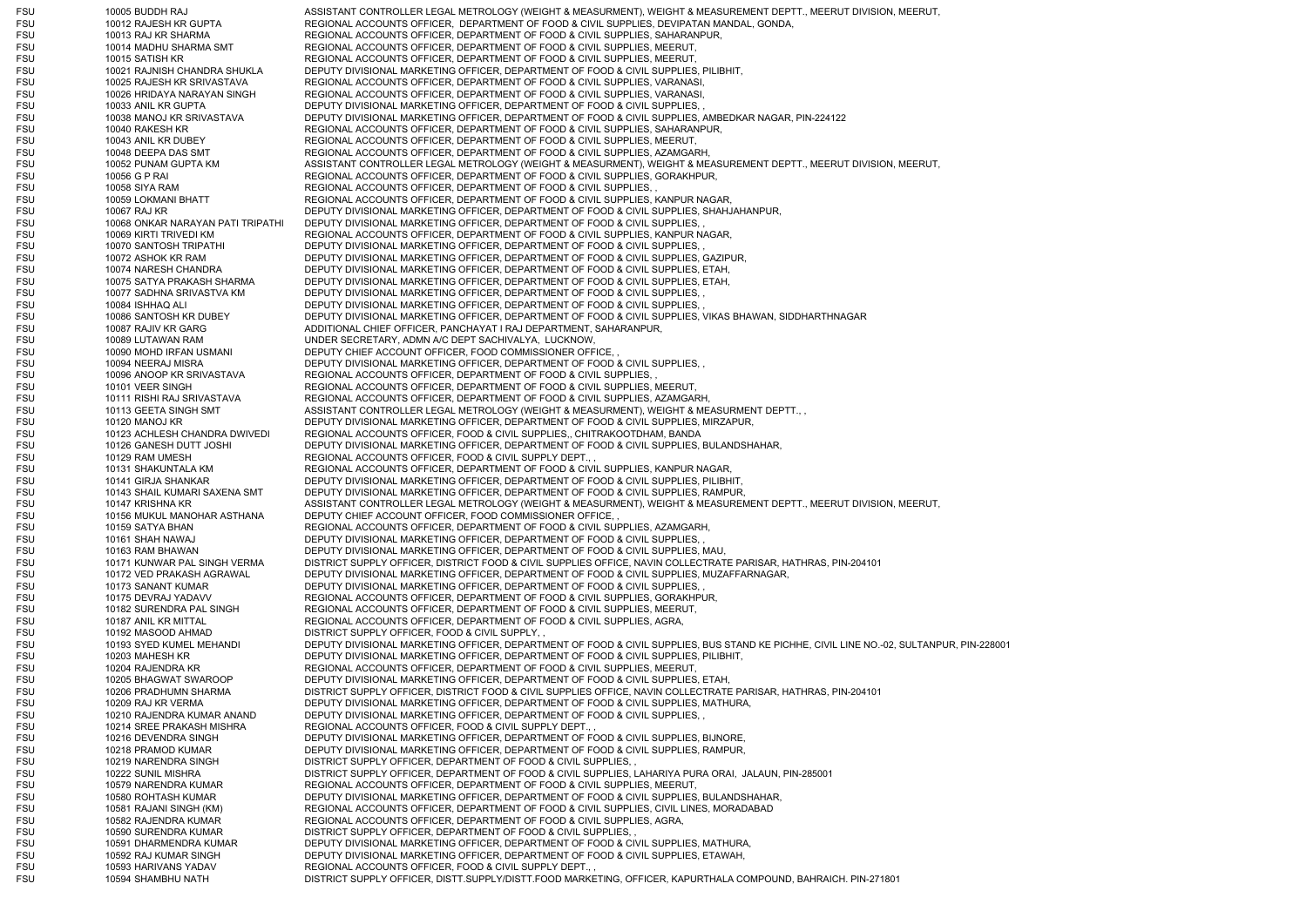| FSU        | 10596 MAHESH CHANDRA                                | DEPUTY DIVISIONAL MARKETING OFFICER, DEPARTMENT OF FOOD & CIVIL SUPPLIES, FATEHGARH,                                                                                 |
|------------|-----------------------------------------------------|----------------------------------------------------------------------------------------------------------------------------------------------------------------------|
| FSU        | 10601 PRAMOD KUMAR ANIL                             | DEPUTY DIVISIONAL MARKETING OFFICER, DEPARTMENT OF FOOD & CIVIL SUPPLIES,                                                                                            |
| FSU        | 10603 MANOJ KUMAR                                   | DISTRICT SUPPLY OFFICER, DEPARTMENT OF FOOD & CIVIL SUPPLIES, LAHARIYA PURA ORAI, JALAUN, PIN-285001                                                                 |
| FSU        | 10604 KAUSHAL KISHOR YADAV                          | DEPUTY DIVISIONAL MARKETING OFFICER, DEPARTMENT OF FOOD & CIVIL SUPPLIES, FATEHPUR,                                                                                  |
| FSU        | 10606 GIRWAR SINGH                                  | DISTRICT SUPPLY OFFICER, DEPARTMENT OF FOOD & CIVIL SUPPLIES, MAHOBA, PIN-210427                                                                                     |
| FSU        | 10607 RAKESH KUMAR MISHRA                           | DISTRICT SUPPLY OFFICER, DEPARTMENT OF FOOD & CIVIL SUPPLIES, ZILA SEWAYOJAN BUILDING, MATI-AKBARPUR, ROAD,KANPUR DEHAT,PIN-209101                                   |
| FSU        | 10609 AJAI PRATAP SINGH                             | DISTRICT SUPPLY OFFICER, DISTRICT FOOD & CIVIL SUPPLIES OFFICE, NAVIN COLLECTRATE PARISAR, HATHRAS, PIN-204101                                                       |
| FSU<br>FSU | 10610 MADAN PAL SINGH                               | DISTRICT SUPPLY OFFICER, DEPARTMENT OF FOOD & CIVIL SUPPLIES.<br>REGIONAL ACCOUNTS OFFICER, DEPARTMENT OF FOOD & CIVIL SUPPLIES, KANPUR NAGAR,                       |
| FSU        | 10617 SUDHA SHUKLA (SMT)<br>10625 TARAWATI          | REGIONAL ACCOUNTS OFFICER, DEPARTMENT OF FOOD & CIVIL SUPPLIES, SAHARANPUR,                                                                                          |
| FSU        | 10626 NEERAJ KUMAR VERMA                            | DEPUTY DIVISIONAL MARKETING OFFICER, DEPARTMENT OF FOOD & CIVIL SUPPLIES, BIJNORE,                                                                                   |
| FSU        | 10627 ZEBA FATIMA                                   | REGIONAL ACCOUNTS OFFICER, FOOD & CIVIL SUPPLY DEPT.,,                                                                                                               |
| FSU        | 10630 USHA SRIVASTAVA (SMT)                         | DISTRICT SUPPLY OFFICER, DEPARTMENT OF FOOD & CIVIL SUPPLIES, LAHARIYA PURA ORAI, JALAUN, PIN-285001                                                                 |
| FSU        | 10631 RAJEEV KUMAR VERMA                            | DEPUTY DIVISIONAL MARKETING OFFICER, DEPARTMENT OF FOOD & CIVIL SUPPLIES.                                                                                            |
| FSU        | 10632 SHEEL KUMAR GUPTA                             | ASSISTANT CONTROLLER LEGAL METROLOGY (WEIGHT & MEASURMENT), WEIGHT & MEASUREMENT DEPTT., KANPUR NAGAR,                                                               |
| FSU        |                                                     | 10633 SAIYED MUHAMMAD SULTAN HAIDEF REGIONAL ACCOUNTS OFFICER, DEPARTMENT OF FOOD & CIVIL SUPPLIES, VARANASI,                                                        |
| FSU        | 10635 ASHWANI KUMAR SRIVASTAVA                      | DEPUTY DIVISIONAL MARKETING OFFICER, DEPARTMENT OF FOOD & CIVIL SUPPLIES.                                                                                            |
| FSU        | 10641 RAM SEWAK SINGH                               | DEPUTY SECRETARY, FOOD & SUPPLY SECY. BRANCH, LUCKNOW-2,                                                                                                             |
| FSU        | 10642 KUMAR NIRMALENDU                              | DEPUTY DIVISIONAL MARKETING OFFICER, DEPARTMENT OF FOOD & CIVIL SUPPLIES,                                                                                            |
| FSU        | 10648 VEERESH MAURYA                                | DEPUTY DIVISIONAL MARKETING OFFICER, DEPARTMENT OF FOOD & CIVIL SUPPLIES, GAZIPUR,                                                                                   |
| FSU        | 10657 ARSHAD KHAN                                   | REGIONAL ACCOUNTS OFFICER, DEPARTMENT OF FOOD & CIVIL SUPPLIES, AZAMGARH,                                                                                            |
| FSU        | 10662 SANJAY KUMAR PANDEY<br>10667 MADHURI UPADHYAY | DEPUTY DIVISIONAL MARKETING OFFICER, DEPARTMENT OF FOOD & CIVIL SUPPLIES, SHAHJAHANPUR,<br>REGIONAL ACCOUNTS OFFICER, DEPARTMENT OF FOOD & CIVIL SUPPLIES, AZAMGARH, |
| FSU<br>FSU | 10668 CHITRA VERMA                                  | REGIONAL ACCOUNTS OFFICER, FOOD & CIVIL SUPPLY DEPT.,                                                                                                                |
| FSU        | 10689 AKHILESH KUMAR PANDEY                         | REGIONAL ACCOUNTS OFFICER, DEPARTMENT OF FOOD & CIVIL SUPPLIES, MEERUT,                                                                                              |
| FSU        | 10768 DHARMENDRA KUMAR SRIVASTAVA                   | REGIONAL TRANSPORT OFFICER, (ADMINISTRATION), JHANSI,                                                                                                                |
| FSU        | 10769 SAZID SHIKOH                                  | DEPUTY DIVISIONAL MARKETING OFFICER, DEPARTMENT OF FOOD & CIVIL SUPPLIES, MAU,                                                                                       |
| FSU        | 10772 RAM SWAROOP                                   | DISTRICT SUPPLY OFFICER, DEPARTMENT OF FOOD & CIVIL SUPPLIES, LAHARIYA PURA ORAI, JALAUN, PIN-285001                                                                 |
| FSU        | 10776 JITENDRA KUMAR                                | DEPUTY DIVISIONAL MARKETING OFFICER, DEPARTMENT OF FOOD & CIVIL SUPPLIES, MUZAFFARNAGAR,                                                                             |
| FSU        | 10793 CHHOTEY LAL MAURYA                            | DEPUTY DIVISIONAL MARKETING OFFICER, DEPARTMENT OF FOOD & CIVIL SUPPLIES,                                                                                            |
| GAU        | 6089 KAILASH SAXENA                                 | DEPUTY DIRECTOR, NATIONAL SAVING DIRECTORATE, LUCKNOW-2,                                                                                                             |
| GAU        | 9286 S H GAUR                                       | UNDER SECRETARY, EDUCATION SECRETARY BRANCH, UP SECRETARIAT, LUCKNOW-2                                                                                               |
| GAU        | 9960 S.A.JAFAR                                      | CHIEF TREASURY OFFICER, TREASURY AND ACCOUNTS ADMIN DEPTT., LUCKNOW-2,                                                                                               |
| GAU        | 14374 ADYA SHANKER                                  | DISTRICT MAGISTRATE, REVENUE DEPARTMENT, AZAMGARH,                                                                                                                   |
| GAU        | 14552 B.S. MATHUR                                   | DISTRICT MAGISTRATE, DISTRICT GAZETIER DEPARTMENT, LUCKNOW-2                                                                                                         |
| GAU        | 18050 DURJAN RAM                                    | DISTRICT MAGISTRATE, REVENUE DEPARTMENT, AZAMGARH,                                                                                                                   |
| GAU        | 18051 SHABBIR AHMAD<br>19539 R.S.MISRA              | DISTRICT MAGISTRATE, REVENUE DEPARTMENT, BASTI,<br>DISTRICT DEVELOPMENT OFFICER, RURAL DEVELOPMENT DEPARTMENT, GORAKHPUR,                                            |
| GAU<br>GAU | 23705 B.P.TYAGI                                     | DISTRICT MAGISTRATE, REVENUE DEPARTMENT, MATHURA,                                                                                                                    |
| GAU        | 23801 R K PATHAK                                    | DISTRICT MAGISTRATE, REVENUE DEPARTMENT, MAINPURI,                                                                                                                   |
| GAU        | 24682 B K GUPTA                                     | DISTRICT MAGISTRATE, REVENUE DEPARTMENT, AGRA,                                                                                                                       |
| GAU        | 25281 PUN RAM                                       | DEPUTY DIRECTOR, AGRICULTURE (EXTENSION), GAZIPUR,                                                                                                                   |
| GAU        | 25523 D.S.NEGI                                      | DISTRICT MAGISTRATE, REVENUE DEPARTMENT, , AMROHA                                                                                                                    |
| GAU        | 25773 K L VERMA                                     | DISTRICT MAGISTRATE, REVENUE DEPARTMENT,,                                                                                                                            |
| GAU        | 26203 K B LAL                                       | DISTRICT MAGISTRATE, REVENUE DEPARTMENT,,                                                                                                                            |
| GAU        | 27289 V D SINGH                                     | CHIEF TREASURY OFFICER, COLLECTRATE COMPOUND, MIRZAPUR, PIN-231001                                                                                                   |
| GAU        | 28082 R.N.BAHUGUNA                                  | DISTRICT DEVELOPMENT OFFICER, RURAL DEVELOPMENT DEPARTMENT, VIKAS BHAWAN, SANJAY PLACE, AGRA, PIN-282002                                                             |
| GAU        | 28475 SD.N.SENWAL                                   | DISTRICT MAGISTRATE, REVENUE DEPARTMENT, BASTI,                                                                                                                      |
| GAU        | 28588 NARAIN DUTT                                   | DISTRICT MAGISTRATE, REVENUE DEPARTMENT, MIRZAPUR,                                                                                                                   |
| GAU        | 28758 M.L.VERMA                                     | DISTRICT MAGISTRATE, REVENUE DEPARTMENT,                                                                                                                             |
| GAU        | 28809 R.P.GUPTA                                     | SENIOR TREASURY OFFICER, TREASURY AND ACCOUNTS ADMIN DEPTT., , HAMIRPUR                                                                                              |
| GAU<br>GAU | 29214 MITHAN LAL<br>29570 HRIDAI KRISHNA            | DISTRICT DEVELOPMENT OFFICER, RURAL DEVELOPMENT DEPARTMENT, SHAHJAHANPUR,<br>ECONOMIC AND STATISTICAL OFFICER, GAUTAM BUDH NAGAR,                                    |
| GAU        | 30407 SATISH CHANDRA SHARMA                         | DISTRICT MAGISTRATE, DM, ALLAHABAD,                                                                                                                                  |
| GAU        | 30464 A.P. TEWARI                                   | DISTRICT MAGISTRATE, REVENUE DEPARTMENT, ,                                                                                                                           |
| GAU        | 31258 MUSIR AHMAD                                   | DISTRICT MAGISTRATE, REVENUE DEPARTMENT,                                                                                                                             |
| GAU        | 31304 RAMESH CHANDRA                                | DISTRICT MAGISTRATE, REVENUE DEPARTMENT, SIDDHARTHNAGAR,                                                                                                             |
| GAU        | 31313 RANVIR SINGH                                  | DISTRICT MAGISTRATE, REVENUE DEPARTMENT,                                                                                                                             |
| GAU        | 31394 UDAI SINGH                                    | DISTRICT MAGISTRATE, REVENUE DEPARTMENT, SIDDHARTHNAGAR,                                                                                                             |
| GAU        | 32346 R.D.SHARMA                                    | DISTRICT MAGISTRATE, REVENUE DEPARTMENT,                                                                                                                             |
| GAU        | 32775 LAKHI MAL                                     | DISTRICT DEVELOPMENT OFFICER, RURAL DEVELOPMENT DEPARTMENT, BADAUN,                                                                                                  |
| GAU        | 32867 G.S.PATHAK                                    | DISTRICT DEVELOPMENT OFFICER, RURAL DEVELOPMENT DEPARTMENT, GORAKHPUR,                                                                                               |
| GAU        | 32953 RAM DHANI VERMA                               | DISTRICT MAGISTRATE, REVENUE DEPARTMENT, AGRA,                                                                                                                       |
| GAU        | 33017 RANJEET SINGH                                 | DISTRICT MAGISTRATE, REVENUE DEPARTMENT, GORAKHPUR,                                                                                                                  |
| GAU        | 33464 R. SINGH                                      | DISTRICT MAGISTRATE, REVENUE DEPARTMENT, BIJNORE,                                                                                                                    |
| GAU        | 33544 K.C.GUPTA<br>34145 SHIV RAM TEWARI            | CHIEF TREASURY OFFICER, MEERUT, MEERUT,<br>ECONOMIC AND STATISTICAL OFFICER, AGRA,,                                                                                  |
| GAU        | 35259 SHANKER LAL                                   | DISTRICT MAGISTRATE, REVENUE DEPARTMENT, FIROZABAD,                                                                                                                  |
| GAU<br>GAU | 35359 K.P.SINGH                                     | DISTRICT MAGISTRATE, REVENUE DEPARTMENT, FIROZABAD,                                                                                                                  |
| GAU        | 35564 RAM MURTI SINGH                               | ECONOMIC AND STATISTICAL OFFICER, MATHURA, ,                                                                                                                         |
| GAU        | 35763 M.P.YADAV                                     | DISTRICT DEVELOPMENT OFFICER, RURAL DEVELOPMENT DEPARTMENT, HARDOI,                                                                                                  |
| GAU        | 35772 PYARE LAL                                     | DISTRICT MAGISTRATE, REVENUE DEPARTMENT, FIROZABAD,                                                                                                                  |
| GAU        | 35824 V N DIXIT                                     | ADDITIONAL DIRECTOR, DIRECTORATE OF GROUP INSURANCE, GROUP INSURANCE DIRECTORATE U.P., LUCKNOW                                                                       |
| GAU        | 37020 R.A.SINGH                                     | SENIOR TREASURY OFFICER, TREASURY AND ACCOUNTS ADMIN DEPTT.                                                                                                          |
| GAU        | 37633 RAM LAKHAN PANDEY                             | DISTRICT MAGISTRATE, REVENUE DEPARTMENT,,                                                                                                                            |
|            |                                                     |                                                                                                                                                                      |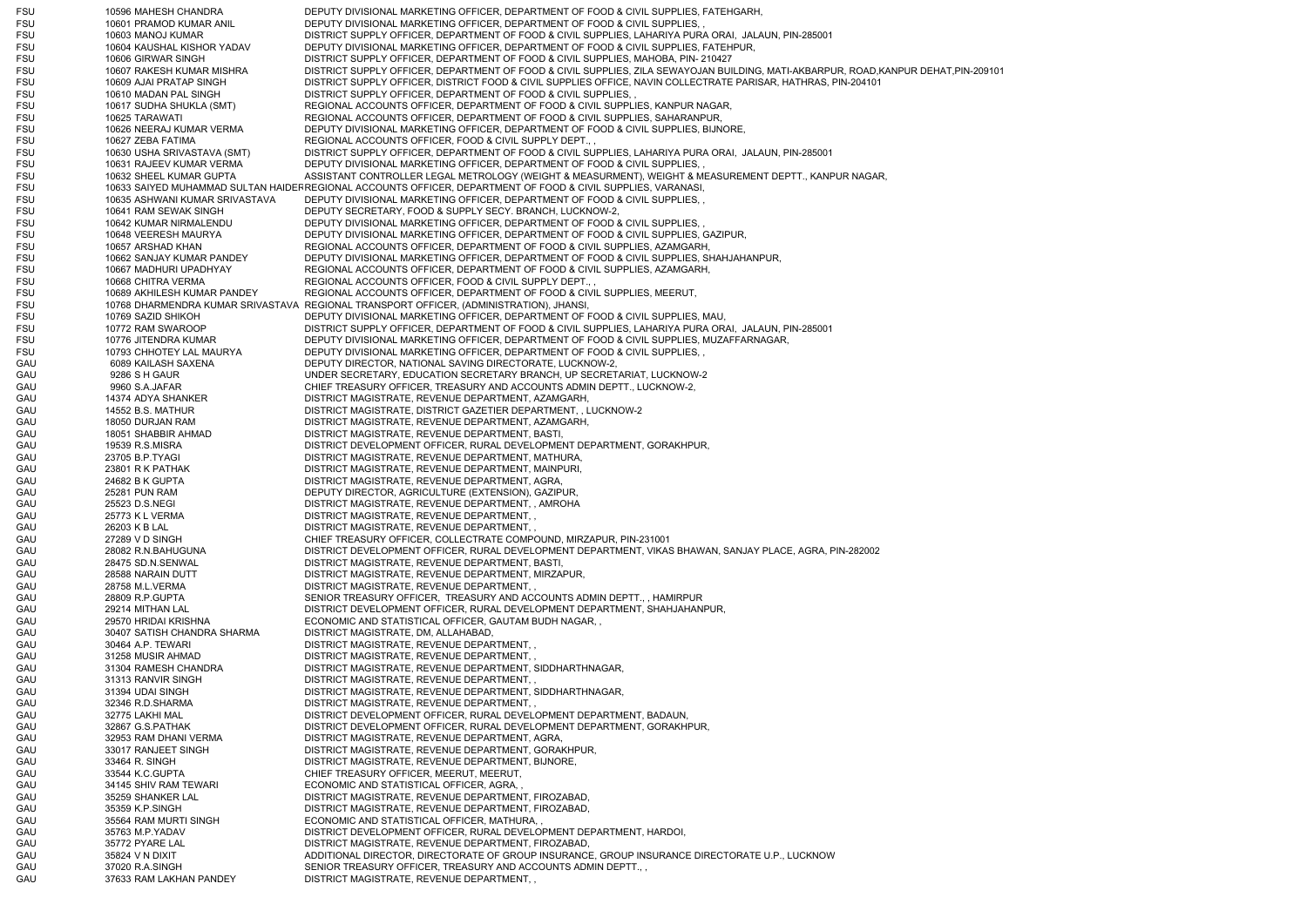GAU 37657 LAXMAN SINGH DISTRICT MAGISTRATE, REVENUE DEPARTMENT, JHANSI, GAU 37781 R.S.YADAV DISTRICT MAGISTRATE, REVENUE DEPARTMENT, , GAU 37912 V. PRASAD DISTRICT MAGISTRATE, REVENUE DEPARTMENT, DEORIA, GAU 37953 P.N. MISHRA DISTRICT MAGISTRATE, REVENUE DEPARTMENT, BASTI, GAU 38185 SYED ANWAR ALI SENIOR TREASURY OFFICER, BASTI, BASTI, BASTI, SASTI, BASTI, BASTI, BASTI, BASTI, BASTI, BASTI, BASTI, BASTI, BASTI, BASTI, BASTI, BASTI, BASTI, BASTI, BASTI, BASTI, BASTI, BASTI, BASTI, BASTI, BAST GAU 38228 R.SHYAM DISTRICT DEVELOPMENT OFFICER, RURAL DEVELOPMENT DEPARTMENT, BASTI, GAU 38728 J.N.SRIVASTAVA CHIEF TREASURY OFFICER, TREASURY AND ACCOUNTS ADMIN DEPTT., LUCKNOW-2, GAU 38738 S.P.SHUKLA SENIOR TREASURY OFFICER, FATEHPUR, GAU 39020 D.N.DWEVEDI COMMISSIONER AND SECRETARY, BOARD OF REVENUE, ALLAHABAD, GAU 39024 DINA NATH TIWARI DEPUTY DIRECTOR AGRICULTURE, AGRICULTURE (EXTENSION), AZAMGARH, GAU 39292 LALTA PRASAD DISTRICT MAGISTRATE, REVENUE DEPARTMENT, JAUNPUR, GAU 39302 B.L.RAWAT DEPUTY DISTRICT ELECTION OFFICER, HARDOI, GAU 39598 H N TRIPATHI DISTRICT PANCHAYATI RAJ OFFICER, JAUNPUR, GAU 39685 BHUWANPAL SINGH DISTRICT MAGISTRATE, REVENUE DEPARTMENT, BULANDSHAHAR, GAU 39813 MAHMOOD ALI KHAN DISTRICT MAGISTRATE, REVENUE DEPARTMENT, , GAU 39819 A.R.MOHD. DISTRICT MAGISTRATE, REVENUE DEPARTMENT, GAU 40274 MAHESH CHANDRA DISTRICT MAGISTRATE, REVENUE DEPARTMENT, MIRZAPUR, GAU 40335 BADAN SINGH DISTRICT MAGISTRATE, REVENUE DEPARTMENT, BULANDSHAHAR, GAU 40381 AMIR JAN KHAN CHIEF TREASURY OFFICER, MORADABAD, GAU 40529 SITA RAM TYAGI CHIEF TREASURY OFFICER, GHAZIABAD, , GAU 41064 RAM AUTAR DISTRICT MAGISTRATE, REVENUE DEPARTMENT, SIDDHARTHNAGAR, GAU 41209 CHANDRA DEV SINGH DISTRICT DEVELOPMENT OFFICER, RURAL DEVELOPMENT DEPARTMENT, MIRZAPUR, GAU 41612 HARISH CHANDRA OJHA DISTRICT MAGISTRATE, REVENUE DEPARTMENT, ETAWAH, GAU 41696 JASBEER SINGH DISTRICT DEVELOPMENT OFFICER, RURAL DEVELOPMENT DEPARTMENT, BAHRAICH, GAU 41710 S S PANDEY DISTRICT MAGISTRATE, REVENUE DEPARTMENT, VARANASI, GAU 42992 A.H.QURESHI DISTRICT MAGISTRATE, REVENUE DEPARTMENT, GAU 43249 LAJPAT LAL DISTRICT MAGISTRATE, REVENUE DEPARTMENT, GAU 43456 I.R.BHASIN SENIOR TREASURY OFFICER, SITAPUR, GAU 43677 RAVINDRA SINGH ECONOMIC AND STATISTICAL OFFICER, KANPUR DEHAT, GAU 44027 N.K.MISHRA SECRETARY, VIGILENCE COMMISSION AND, ADMINISTRATIVE TRIBUNAL, LUCKNOW GAU 44281 RAM KRISHNA DIRECTOR, DIRECTORATE OF INFORMATION, LUCKNOW, GAU 44975 A B SINGH DISTRICT DEVELOPMENT OFFICER, RURAL DEVELOPMENT DEPARTMENT, CHANDAULI, GAU 45183 JAI RAM VERMA DISTRICT MAGISTRATE, REVENUE DEPARTMENT, AGRA, GAU 45188 RAJ KUMAR SINGH DISTRICT MAGISTRATE, REVENUE DEPARTMENT, FIROZABAD, GAU 45371 V.P.CHAUDHARY CHIEF TREASURY OFFICER, SR TO, , GAU 45409 M.B.MEHANDI SENIOR TREASURY OFFICER, BARABANKI, GAU 45672 RAM DAYAL DISTRICT MAGISTRATE, REVENUE DEPARTMENT, , GAU 45921 DEVI PRASAD DE DISTRICT MAGISTRATE, REVENUE DEPARTMENT, GAU 46072 SURYA PRAKASH CHOUDHARY EXECUTIVE ENGINEER, RURAL ENGENEERING SERVICE, DEPARTMENT OF RURAL DEVELOPMENT, AZAMGARH GAU 46602 RAGHUBAR DAYAL DISTRICT MAGISTRATE, REVENUE DEPARTMENT, SAHARANPUR, GAU 46732 THAKUR PRASAD SRIVASTAVA DISTRICT DEVELOPMENT OFFICER, RURAL DEVELOPMENT DEPARTMENT, CHITRAKOOT, GAU 46922 MOHD.SADIQ DISTRICT MAGISTRATE, REVENUE DEPARTMENT, GAU 47061 S.R.S SRIVASTAVA TRADE TAX OFFICER, TRADE TAX BHAWAN, CHETGANJ, VARANASI GAU 47063 SD.MOHAMMAD HAMID SENIOR TREASURY OFFICER, KANPUR NAGAR, GAU 47137 HAR BIR SINGH DISTRICT MAGISTRATE, REVENUE DEPARTMENT, GAU 47188 N.R.RAKESH DISTRICT MAGISTRATE, REVENUE DEPARTMENT, FIROZABAD, GAU 47258 PRABHU NATH EXECUTIVE ENGINEER, MINOR IRRIGATION, DEPARTMENT OF RURAL DEVELOPMENT, JAUNPUR GAU 47395 M.P.MISHRA DISTRICT JUDGE, ETAWAH, , GAU 47466 C S MISHRA SENIOR TREASURY OFFICER, MAU, MAU, GAU 47617 YAG NARAIN DISTRICT DEVELOPMENT OFFICER, RURAL DEVELOPMENT DEPARTMENT, ALLAHABAD, GAU 47659 DINESH CHANDRA KHARE DISTRICT MAGISTRATE, REVENUE DEPARTMENT, BANDA, GAU 47752 K.K.TRIPATHI UNDER SECRETARY, PLANNING SECRETARY BRANCH, UP SECRETARIAT, LUCKNOW GAU 47786 VIJAI SHANKER PANDEY DIRECTOR, DIRECTORATE OF TREASURY, LUCKNOW-2, GAU 47823 RAJ KISHORE DISTRICT MAGISTRATE, REVENUE DEPARTMENT, MEERUT, GAU 47915 BANSHI DHAR DISTRICT SOLDIER WELFARE & REHABILITATION OFFICER, MAINPURI, GAU 47935 KAILASH NARAIN DISTRICT MAGISTRATE, REVENUE DEPARTMENT GAU 48053 BEHARI LAL SECRETARY, VIGILENCE COMMISSION AND, ADMINISTRATIVE TRIBUNAL, LUCKNOW GAU 48059 SONE LAL DISTRICT MAGISTRATE, REVENUE DEPARTMENT, KANPUR NAGAR, GAU 48118 S.C.ASTHANA DIRECTOR, LAND ACQUISITION DIRECTORATE, LUCKNOW, GAU 48313 LEKH RAJ DISTRICT PROGRAMME OFFICER, WOMEN AND CHILD WELFARE DEPARTMENT, LUCKNOW, GAU 48383 RADHEY SHYAM UNDER SECRETARY, FINANCE SECRETARY BRANCH, U.P. SECRETARIAT, LUCKNOW-2 GAU 48436 KESHARI KUMAR SRIVASTAVA REGIONAL ACCOUNTS OFFICER, FOOD & CIVIL SUPPLY DEPT., GAU 48439 HARI SHANKER PRASAD VERMA DIRECTOR, DIRECTORATE OF LOCAL FUND ACCOUNTS, 22,STATION ROAD RAGHUBAR BHAWAN, LUCKNOW GAU 48467 G P SAXENA DISTRICT MAGISTRATE, REVENUE DEPARTMENT, MEERUT, GAU 48471 MANOHAR LAL DISTRICT MAGISTRATE, REVENUE DEPARTMENT, BAREILLY, GAU 48508 AMIR CHANDRA CHIEF TREASURY OFFICER, COLLECTRATE COMPOUND, KACHEHRY, FAIZABAD, PIN-224001 GAU 48580 RAM KUMAR DEPUTY DISTRICT ELECTION OFFICER, BALLIA, GAU 48650 S.N.SHARMA DISTRICT PANCHAYATI RAJ OFFICER, BAREILLY, GAU 48666 RAM ASHREY PRASAD UNDER SECRETARY, SACHIVALAYA PRASHASHAN, ACCOUNTS DEPARTMENT, LUCKNOW-2 GAU 48726 SHARDA PRASAD SETTLEMENT OFFICER CONSOLIDATION, RAIBAREILLY, GAU 48753 SHIV P. KUSHWAHA DISTRICT AUDIT OFFICER, LOCAL FUND AUDIT, VARANASI, GAU 48777 AFZAL UDDIN AHMAD DISTRICT MAGISTRATE, REVENUE DEPARTMENT, BADAUN, GAU 48798 A.K.AGARWAL DISTRICT MAGISTRATE, REVENUE DEPARTMENT, ETAWAH, GAU 48804 SHIV NAND AWASTHI DISTRICT MAGISTRATE, REVENUE DEPARTMENT, KANPUR NAGAR, GAU 48834 A.B. SINGH DEPUTY DISTRICT ELECTION OFFICER, DISTRICT ELECTION OFFICE, DEORIA,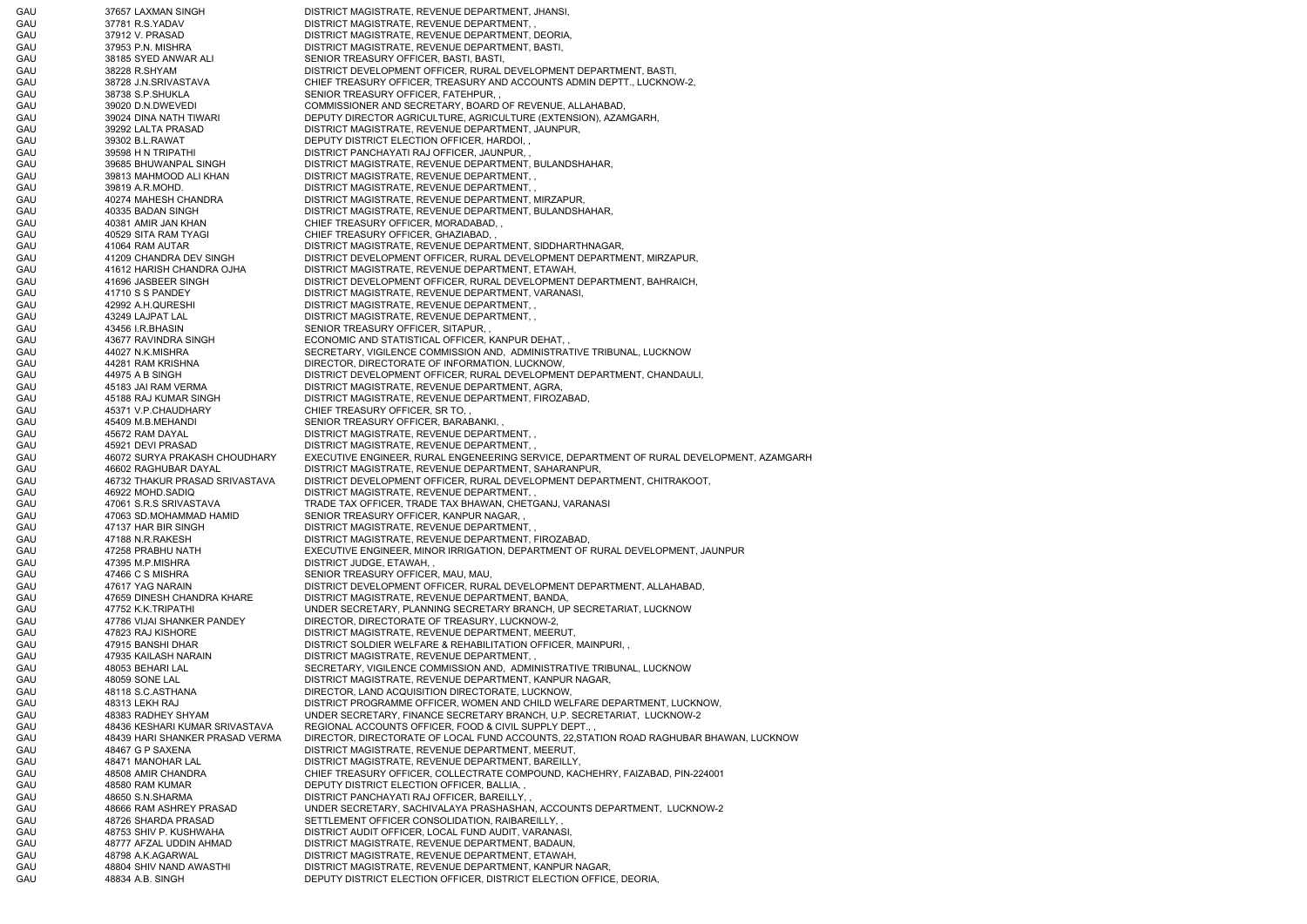GAU 48858 D.C. JOUHARI UNDER SECRETARY, ADMN A/C DEPT SACHIVALYA, LUCKNOW, GAU 48914 KRISHNA KUMAR DISTRICT AUDIT OFFICER, LOCAL FUND AUDIT, AMBEDKAR NAGAR, GAU 49093 RAM NARESH DISTRICT MAGISTRATE, REVENUE DEPARTMENT, FATEHGARH, GAU 49243 JAGAT NARAIN CHIEF TREASURY OFFICER, BAREILLY, , GAU 49302 RAGHU VEER SINGH DISTRICT MAGISTRATE, REVENUE DEPARTMENT, GAU 50199 PHULLAR DISTRICT DEVELOPMENT OFFICER, RURAL DEVELOPMENT DEPARTMENT, VARANASI, GAU 50248 R.S.SINGH DISTRICT DEVELOPMENT OFFICER, RURAL DEVELOPMENT DEPARTMENT, BASTI, GAU 51062 RAM GOPAL MISRA DISTRICT MAGISTRATE, REVENUE DEPARTMENT, GAU 51222 SUNDER LAL DISTRICT MAGISTRATE, REVENUE DEPARTMENT, HAMIRPUR, GAU 52020 KAMLESH KUMAR DIRECTOR, DIRECTORATE OF TREASURY, LUCKNOW-2, GAU 52107 MAHNGI RAM DISTRICT MAGISTRATE, REVENUE DEPARTMENT, MORADABAD, GAU 52124 MAYA RAM DEPUTY DISTRICT ELECTION OFFICER, COLLECTRATE PARISAR, CIVIL LINES, COLLECTRATE CAMPUS, FAIZABAD, PIN-224001 GAU 52154 PRATAPSINGH RAWAT COMMISSIONER AND SECRETARY, BOARD OF REVENUE U.P., LUCKNOW, GAU 52187 SATYENDRA KUMAR SHARMA DISTRICT MAGISTRATE, REVENUE DEPARTMENT, GAZIPUR, GAU 52237 RAM LAKHAN UNDER SECRETARY, PLANNING SECRETARY BRANCH, UP SECRETARIAT, LUCKNOW GAU 52276 KRISHNA AUTAR GUPTA DISTRICT MAGISTRATE, REVENUE DEPARTMENT, BULANDSHAHAR, GAU 52291 V. KUMAR CHARGE IN-CHARGE NOMINATED BY DM, PANCHASTHANIY CHUNAVALYA, COLLECTRATE, MATHURA ROAD, HATHRAS, PIN-204213 GAU 52328 GULAB DHAR DISTRICT MAGISTRATE, REVENUE DEPARTMENT, GAZIPUR, GAU 52404 R.R. YADVA DISTRICT MAGISTRATE, REVENUE DEPARTMENT, JHANSI, GAU 52408 NAWAB SINGH ASSISTANT / DEPUTY REGISTRAR, FIRMS SOCIETIES & CHITS, GORAKHPUR, GAU 52411 ARVIND KUMAR CHIEF TREASURY OFFICER, ALLAHABAD, ALLAHABAD, GAU 52435 ROOP CHANDRA DISTRICT MAGISTRATE, REVENUE DEPARTMENT, SAHARANPUR, GAU 52469 N.K. RAM CHIEF TREASURY OFFICER, TREASURY AND ACCOUNTS ADMIN DEPTT., LUCKNOW-2, GAU 52505 S.K.TRIPATHI DISTRICT MAGISTRATE, REVENUE DEPARTMENT, KANPUR NAGAR, GAU 52640 R.P.SINGH SECRETARY, VIGILENCE COMMISSION AND, ADMINISTRATIVE TRIBUNAL, LUCKNOW GAU 53101 PRABHAKAR SHUKLA ECONOMIC AND STATISTICAL OFFICER, LUCKNOW-2, GAU 53144 KULDEEP SETH DISTRICT MAGISTRATE, REVENUE DEPARTMENT, ALLAHABAD, GAU 53192 ABDUL SATTAR KHAN DISTRICT MAGISTRATE, REVENUE DEPARTMENT, BANDA, GAU 53193 B.P. AHIRWAR DEPUTY DISTRICT ELECTION OFFICER, COLLECTRATE CAMPUS ORAI, JALAUN, PIN-285001 GAU 53433 Y.N.MATHUR DISTRICT MAGISTRATE, DISTRICT GAZETIER DEPARTMENT, , LUCKNOW-2 GAU 53698 AWADH BEHARI DISTRICT DEVELOPMENT OFFICER, RURAL DEVELOPMENT DEPARTMENT, BALRAMPUR, GAU 53773 P.P.SRIVASTAVA DIRECTOR, LOCAL BODIES DIRECTORATE, LUCKNOW, GAU 53926 DAYA RAM SECRETARY, VIGILENCE COMMISSION AND, ADMINISTRATIVE TRIBUNAL, LUCKNOW GAU 53962 ARJUN SHARMA REGIONAL EMPLOYMENT OFFICER, EMPLOYMENT OFFICE, LUCKNOW, GAU 54010 SOHAN LAL KESHRWANI DISTRICT MAGISTRATE, REVENUE DEPARTMENT, ALLAHABAD, GAU 54038 TEJ PRATAP SHAHI UNDER SECRETARY, INDUSTRY SECRETARY BRANCH, U.P. SECRETARIAT, LUCKNOW-2 GAU 54166 R.N.TRIPATHI DISTRICT MAGISTRATE, REVENUE DEPARTMENT, , GAU 54233 FARED KHAN DISTRICT MAGISTRATE, REVENUE DEPARTMENT, GAU 54278 BIRBAL 54278 BIRBAL DISTRICT MAGISTRATE, REVENUE DEPARTMENT, GAU 54304 DAYA NAND UNDER SECRETARY, CHIEF MINISTER OFFICE, SECRETARY BRANCH, LUCKNOW-2 GAU 54392 R.R.UPADHYAY DISTRICT MAGISTRATE, REVENUE DEPARTMENT, JAUNPUR, GAU 54449 BASU DEO SECRETARY, UP SUBORDINATE SERVICE COMMISSION, LUCKNOW, GAU 54500 RAMESH PRATAP SINGH VERMA DISTRICT MAGISTRATE, REVENUE DEPARTMENT, , GAU 54522 DIL SHER KHAN DISTRICT MAGISTRATE, DM OFFICE (REVENUE DEPARTMENT), MAHOBA, PIN- 210427 GAU 54523 DINESH KUMAR JOINT SECRETARY, PUBLIC WORKS SECRETARY BRANCH, U.P. SECRETARIAT, LUCKNOW-2 GAU 54555 U.B.S. ARELA ECONOMIC AND STATISTICAL OFFICER, AGRA, GAU 54593 G.K.TANDON SECRETARY, VIGILENCE COMMISSION AND, ADMINISTRATIVE TRIBUNAL, LUCKNOW GAU 54666 H.P. DUBEY ECONOMIC AND STATISTICAL OFFICER, LUCKNOW, GAU 54680 R.P. BHATNAGAR FINANCE & ACCOUNTS OFFICER, BASIC EDUCATION DEPARTMENT, GAU 54700 GHURU PRASAD DIRECTOR, SANTHAGAT VITT & SERVHIT BIMA NIDESHALYA, LUCKNOW, GAU 54715 M.LAL SENIOR TREASURY OFFICER, GHAZIPUR, GAZIPUR, SAZIPUR, SAZIPUR, SAZIPUR, SAZIPUR, SAZIPUR, SAZIPUR, SAZIPUR, SAZIPUR, SAZIPUR, SAZIPUR, SAZIPUR, SAZIPUR, SAZIPUR, SAZIPUR, SAZIPUR, SAZIPUR, SAZIPUR, SAZIPUR, GAU 54738 G.D. SHARMA DISTRICT MAGISTRATE, REVENUE DEPARTMENT, SAHARANPUR, GAU 54767 SOHRAB ALI SENIOR TREASURY OFFICER, SHAJAHANPUR, GAU 54785 OM PRAKASH UNDER SECRETARY, SECRETARIATE ADMINISTRATION ACCOUNT DEPT, UP SECRETARIAT, LUCKNOW GAU 54816 V.K.MALIK ECONOMIC AND STATISTICAL OFFICER, JHANSI, JHANSI, GAU 54827 SURESH GURNANI DIRECTOR DIRECTORATE OF TREASURY, LUCKNOW GAU 54834 M.D.MISRA DISTRICT MAGISTRATE, DISTRICT GAZETIER DEPARTMENT, , LUCKNOW-2 GAU 54908 RAIS AHMAD DEPUTY DISTRICT ELECTION OFFICER, MUZAFFARNAGAR, GAU 54959 S.K. MISHRA **ADDITIONAL DIRECTOR, DIRECTORATE OF GROUP INSURANCE**, GROUP INSURANCE DIRECTORATE U.P., LUCKNOW GAU 54973 K.K. TRIVEDI ECONOMIC AND STATISTICAL OFFICER, GAUTAM BUDH NAGAR, GAU 54980 DEVI SARAN SENIOR TREASURY OFFICER, BASTI, BASTI, GAU 54991 V.K.SRIVASTAVA DIRECTOR, DIRECTORATE OF TREASURY, LUCKNOW-2, GAU 55077 RAM SHABD UNDER SECRETARY, PLANING SECRETARY BRANCH, UP SECRETARIAT, LUCKNOW-2 GAU 55080 S.C. SHARMA OFFICER NOMINATED BY PRINCIPAL SECRETARY PLANNING, P.R.A.D., TRAINING & EVALUATION, KALAKAKER HOUSE PLANG.INSTITUTE, LUCKNOW-2 GAU 55082 AFAQ HUSAIN ECONOMIC AND STATISTICAL OFFICER, LUCKNOW, GAU 55131 P.K.MISRA DEPUTY SECRETARY, FOOD & SUPPLY SECY. BRANCH, LUCKNOW-2, GAU 55132 PITAMBER DUTT KALA UNDER SECRETARY, INDUSTRY SECRETARY BRANCH, U.P. SECRETARIAT, LUCKNOW-2 GAU 55157 HIRMANI SINGH SENIOR TREASURY OFFICER, KANPUR NAGAR, GAU 55204 U.D.DEWVEDI COMMISSIONER AND SECRETARY, FINANCE, BOARD OF REVENUE, ALLAHABAD, GAU 55289 GAUKARAN NATH CHIEF TREASURY OFFICER, JHANSI, JHANSI, GAU 55304 R.K. SRIVASTVA SECRETARY, PUBLIC SERVICE COMMISSION U.P., ALLAHABAD, GAU 55305 K.K.BANERJEE SECRETARY, VIGILENCE COMMISSION AND, ADMINISTRATIVE TRIBUNAL, LUCKNOW GAU 55343 RANJEET SINGH CHIEF TREASURY OFFICER, GORAKHPUR, GORAKHPUR, GAU 55347 R.C. GUPTA DISTRICT YOUTH WELFARE AND P.V.D. OFFICER, DISTRICT YOUTH WELFARE & P.V.D. OFFICE, GORAKHPUR, GAU 55359 H.D.S.NEGI DISTT. INFORMATION OFFICER/ASSIST.DIRECTOR/DY.DIRECTOR, LUCKNOW,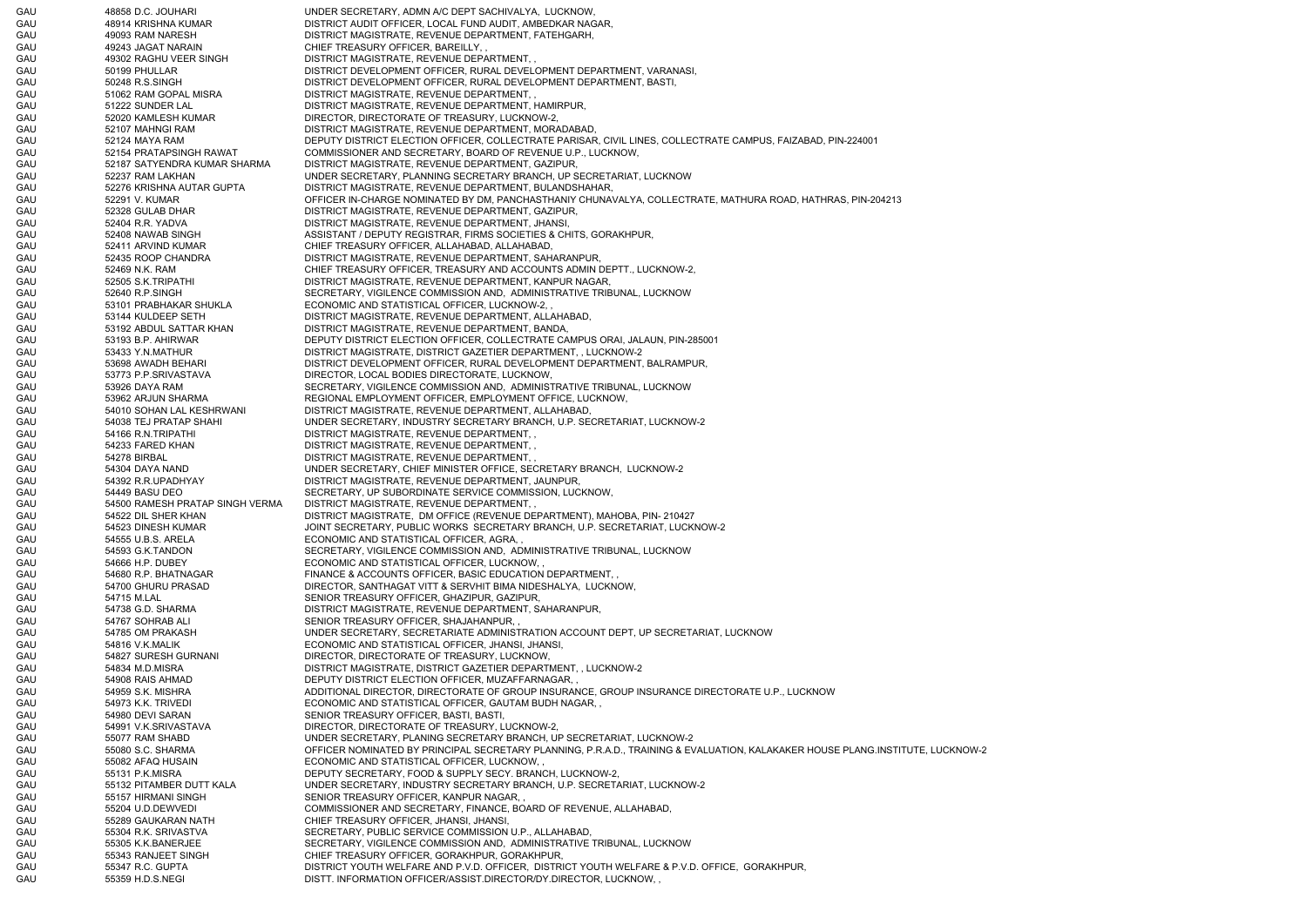GAU 55369 PREM LATA CHAUHAN [SMT] UNDER SECRETARY, INDUSTRY SECRETARY BRANCH, U.P. SECRETARIAT, LUCKNOW-2 GAU 55461 H.C.VERMA FINANCE & ACCOUNTS OFFICER, BASIC EDUCATION DEPARTMENT, GAU 55466 SATYA PALSINGH CHIEF VETERINARY OFFICER, ANIMAL HUSBANDRY DEPARTMENT, LUCKNOW, GAU 55509 RAM KAILASH YADAV DISTRICT MAGISTRATE, REVENUE DEPARTMENT, ALLAHABAD, GAU 55534 SUBODH KUMAR DISTRICT MAGISTRATE, REVENUE DEPARTMENT, GAU 55541 RAM PHAL DISTRICT DEVELOPMENT OFFICER, RURAL DEVELOPMENT DEPARTMENT, ALIGARH, GAU 55578 PREM SHANKER VERMA DISTRICT MAGISTRATE, REVENUE DEPARTMENT, , GAU 55598 K.K.SHUKLA DEPUTY SECRETARY, MEDICAL & HEALTH SECRETARY BRANCH, UP SECRETARIAT, LUCKNOW GAU 55633 M.L.KATARIA DISTRICT MAGISTRATE, REVENUE DEPARTMENT, ETAWAH, GAU 55643 MIHI LAL DISTRICT MAGISTRATE, REVENUE DEPARTMENT, ETAH, GAU 55701 ANAND SWAROOP DIRECTOR, DIRECTORATE OF TREASURY, LUCKNOW, GAU 55775 JAGDISH CHANDRA PANDEY DISTRICT MAGISTRATE, ENTERTAINMENT TAX & PROSECUTION OFFICE, MUZAFFARNAGAR, GAU 55781 MUSTAQ AHMAD KHAN FINANCE & ACCOUNTS OFFICER, BASIC EDUCATION DEPARTMENT, GAU 55808 S.S.MISHRA CHIEF TREASURY OFFICER, TREASURY AND ACCOUNTS ADMIN DEPTT.. LUCKNOW-2. GAU 55835 HAR PRASAD KASHYAP DISTT. INFORMATION OFFICER/ASSIST.DIRECTOR/DY.DIRECTOR, LUCKNOW, GAU 55839 A.K.GARG SECRETARY, LEGISLATIVE ASSEMBLY SECRETARIATE, SECRETARIAT ADMINISTRATION DEPARTMENT, LUCKNOW GAU 55870 BALA PRASAD DISTRICT MAGISTRATE, REVENUE DEPARTMENT, CHITRAKOOT, GAU 56749 PRAVAL PRATAP NARAIN DISTRICT MAGISTRATE, REVENUE DEPARTMENT, ETAWAH, GAU 56805 HIRA RAM SENIOR TREASURY OFFICER, GHAZIPUR, GAZIPUR, GAU 56838 NAND LAL CHIEF TREASURY OFFICER, VARANASI, VARANASI, GAU 56857 RAM SAJEVAN DISTRICT MAGISTRATE, REVENUE DEPARTMENT, ROOM NO.-25, COLLECTRATE, RAMPUR, PIN-244901 GAU 56876 RAM AUTAR SENIOR TREASURY OFFICER, SHAJAHANPUR, GAU 56894 RAM SURAT DISTRICT MAGISTRATE, REVENUE DEPARTMENT, MORADABAD, GAU 56907 B.N.DIXIT DIRECTOR, DIRECTORATE OF TREASURY, LUCKNOW-2, GAU 56923 SHYAM LAL DISTRICT MAGISTRATE, ENTERTAINMENT TAX & PROSECUTION OFFICE, LUCKNOW, GAU 56948 RAM SEVAK CHIEF TREASURY OFFICER, SR TO, GAU 56974 KRISHNA NAND ECONOMIC AND STATISTICAL OFFICER, AGRA, GAU 56981 RAM AVADH RAM DISTRICT DEVELOPMENT OFFICER, RURAL DEVELOPMENT DEPARTMENT, GONDA, GAU 56988 V.K.SINGH UNDER SECRETARY, FINANCE SECRETARY BRANCH, U.P. SECRETARIAT, LUCKNOW-2 GAU 56991 RAM DAS DIRECTOR, DIRECTORATE OF LOCAL FUND ACCOUNTS, ALLAHABAD, GAU 56995 RAMA SHANKER SAHU DISTRICT MAGISTRATE, REVENUE DEPARTMENT, MAU, GAU 56996 LAXMI GUPTA (SMT.) DISTT. INFORMATION OFFICER/ASSIST.DIRECTOR/DY.DIRECTOR, LUCKNOW, GAU 56997 A.K.UPADHYAY DISTRICT YOUTH WELFARE AND P.V.D. OFFICER, DISTRICT YOUTH WELFARE & P.V.D. OFFICE, VARANASI, GAU 57028 ABDUL MAZID **ADDITIONAL SECRETARY, (PROMOTION), POLICE SERVICE RECRUITMENT AND PROMOTION, BOARD UTTAR PRADESH** GAU 57094 BALWANT SINGH FINANCE & ACCOUNTS OFFICER, SHARDA COMMAND HQ., LUCKNOW, GAU 57136 MUNNI LAL DEVEDI DISTRICT MAGISTRATE, REVENUE DEPARTMENT, GAU 57189 RAM PAL DISTRICT YOUTH WELFARE AND P.V.D. OFFICER, DISTRICT YOUTH WELFARE & PVD OFFICE, BADAUN, GAU 57240 VINOD KUMAR SHARMA CHIEF TREASURY OFFICER, MORADABAD, GAU 57257 PHOOL CHANDRA RAM DIRECTOR, SANTHAGAT VITT & SERVHIT BIMA NIDESHALYA, LUCKNOW, GAU 57275 R.PRASAD SINGH SECRETARY, PUBLIC SERVICE COMMISSION U.P., ALLAHABAD, GAU 57278 GIRISH CHANDRA SHARMA DISTRICT MAGISTRATE, REVENUE DEPARTMENT, BULANDSHAHAR, GAU 57305 HUKUM SINGH DISTRICT SOCIAL WELFARE OFFICER, VIKAS BHAWAN, SIDDHARTHNAGAR, GAU 57306 SANT KUMAR SRIVASTAV DISTRICT MAGISTRATE, REVENUE DEPARTMENT, , GAU 57356 DHANRAJ YADAV ECONOMIC AND STATISTICAL OFFICER, LUCKNOW, GAU 57373 PARAS NATH COMMISSIONER AND SECRETARY, FINANCE, BOARD OF REVENUE, GORAKHPUR, GAU 57443 R.K.VAISH ECONOMIC AND STATISTICAL OFFICER, VAARANASI, GAU 57505 SHREE RAM SAKH DISTRICT MAGISTRATE, REVENUE DEPARTMENT, GAU 57591 SAM ZAIDI DISTRICT MAGISTRATE, REVENUE DEPARTMENT, MORADABAD, GAU 57674 D.C.SHUKLA DISTRICT MAGISTRATE, REVENUE DEPARTMENT, MIRZAPUR, GAU 57721 PRABHOO DAYAL SRIVAS DISTRICT MAGISTRATE, REVENUE DEPARTMENT, SIDDHARTHNAGAR, GAU 57739 R.N. TRIPATHI UNDER SECRETARY, REVENUE SECRETARY BRANCH, U.P. SCRETARIAT, LUCKNOW-2 GAU 57766 MOHD.ABDUL ALAM KHAN DISTRICT MAGISTRATE, REVENUE DEPARTMENT, , GAU 57808 J.P.GUPTA SECRETARY, STATE ELECTION COMMISSION, LUCKNOW-2, GAU 57830 S.N.GUPTA DISTRICT MAGISTRATE, REVENUE DEPARTMENT, SAHARANPUR, GAU 57831 PRAMOD BEHARI DISTRICT MAGISTRATE, REVENUE DEPARTMENT, GAU 57838 RAKESHKUMAR JAIN DISTRICT MAGISTRATE, REVENUE DEPARTMENT, SAHARANPUR, GAU 57840 TEJ PRATAP SINGH DISTRICT MAGISTRATE, REVENUE DEPARTMENT, GAU 57846 SACHCHIDA NAND DUBAY DISTRICT MAGISTRATE, REVENUE DEPARTMENT, , GAU 57864 OM NARAIN DISTRICT MAGISTRATE, REVENUE DEPARTMENT, GAZIPUR, GAU 57921 MOHD. RAFI ECONOMIC AND STATISTICAL OFFICER, LUCKNOW, GAU 57935 T. SINGH DISTRICT MAGISTRATE, REVENUE DEPARTMENT, ALIGARH, GAU 57944 LALLU PRASAD CHIEF TREASURY OFFICER, GORAKHPUR, GORAKHPUR, GAU 57984 V.K. SRIVASTAVA DISTRICT MAGISTRATE, REVENUE DEPARTMENT, FIROZABAD, GAU 57992 KM.MAYA SRIVASTAV DISTRICT MAGISTRATE, REVENUE DEPARTMENT, GAU 57993 UMESH KUMAR SRIVASTAV DISTRICT MAGISTRATE, ENTERTAINMENT TAX & PROSECUTION OFFICE, SITAPUR, GAU 57998 DAYA KRISHNA DISTRICT MAGISTRATE, REVENUE DEPARTMENT, , GAU 58050 O.P.JAISAWAL SENIOR TREASURY OFFICER, TREASURY AND ACCOUNTS ADMIN DEPTT. GAU 58068 RAM KHELAWAN DISTRICT MAGISTRATE, REVENUE DEPARTMENT, , GAU 58115 PITAMBER PUNNE DIRECTOR, DIRECTORATE OF TREASURY, LUCKNOW-2, GAU 58133 PARVEZ MATIN DISTRICT MAGISTRATE, REVENUE DEPARTMENT, MEERUT, GAU 58164 SAROJ KUMAR PANDEY DISTRICT MAGISTRATE, REVENUE DEPARTMENT, , GAU 58171 MADHU BALA PAY AND ACCOUNTS OFFICER, U.P. GOVT.(U.P. BHAWAN), 4 SARDAR PATEL MARG, NEW DELHI GAU 58194 NARENDRA NATH SRIVASTAVA SENIOR TREASURY OFFICER, ALIGARH, , GAU 58218 SUKHBIR SINGH DISTRICT MAGISTRATE, REVENUE DEPARTMENT, MEERUT, GAU 58246 JAGESHWER PRASHAD DISTRICT MAGISTRATE, REVENUE DEPARTMENT,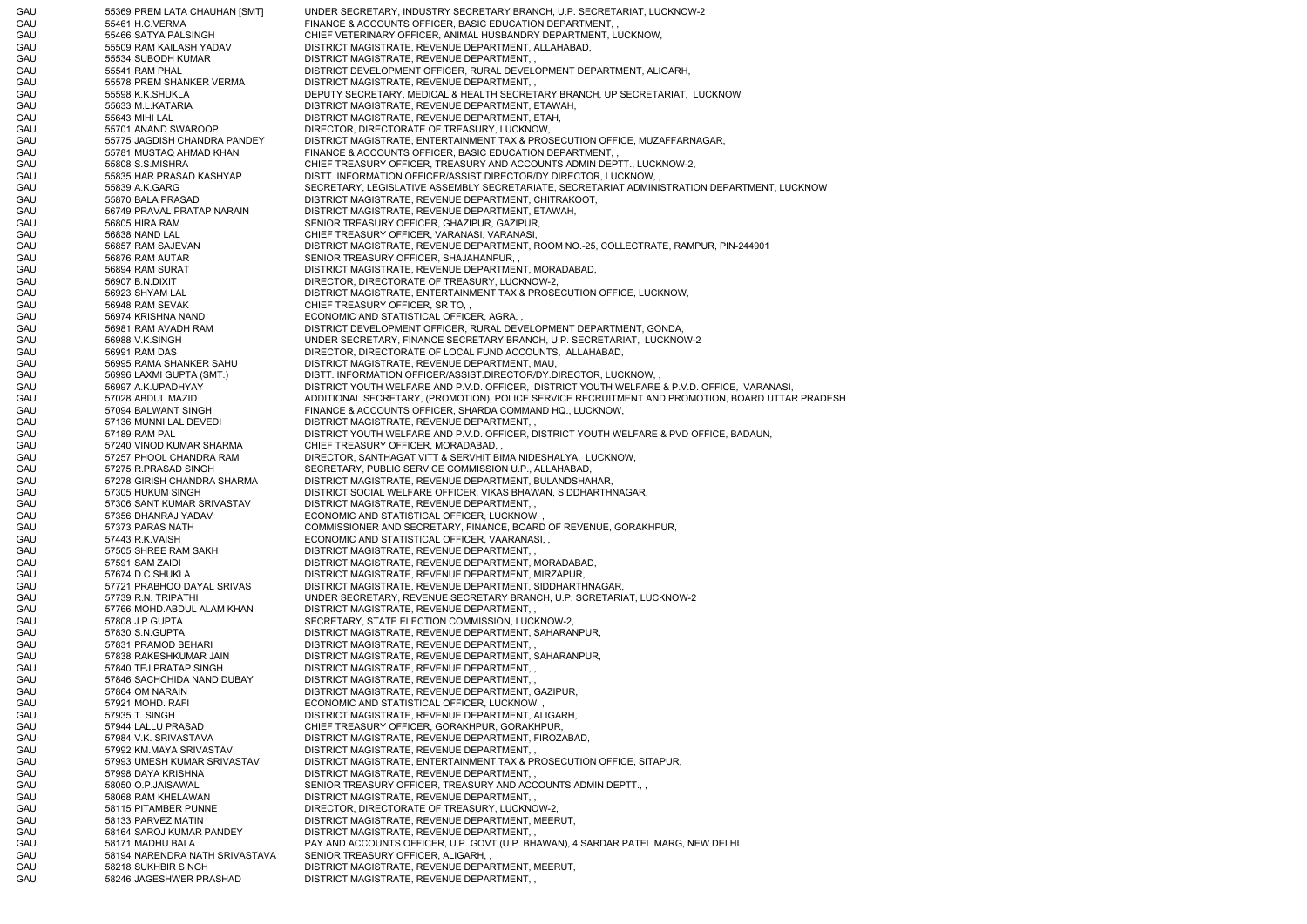GAU 58438 RAJENDRA PRASAD DISTRICT MAGISTRATE, REVENUE DEPARTMENT, , GAU 58481 I.K.AGRWAL UNDER SECRETARY, SACHIVALAYA PRASHASHAN, ACCOUNTS DEPARTMENT, LUCKNOW-2 GAU 58484 P.MALVIYA UNDER SECRETARY, ADMN A/C DEPT SACHIVALYA, LUCKNOW, GAU 58500 SIDDIQI KHAN DISTRICT MAGISTRATE, REVENUE DEPARTMENT, BANDA, GAU 58522 JAI PRAKASH DISTT. INFORMATION OFFICER/ASSIST.DIRECTOR/DY.DIRECTOR, GHAZIBAD, GAU 58538 N.C.SHARMA CHIEF TREASURY OFFICER, MEERUT, MEERUT, GAU 58539 K.K.SHARMA DISTRICT MAGISTRATE, REVENUE DEPARTMENT, MEERUT, GAU 58620 SARAD CHAND PANDAY UNDER SECRETARY, SACHIVALAYA PRASHASHAN, ACCOUNTS DEPARTMENT, LUCKNOW-2<br>GAU 58636 JODHAN LAL GAU 58636 JODHAN LAL DISTRICT MAGISTRATE, REVENUE DEPARTMENT, GAU 58642 S.K.GUPTA JOINT DIRECTOR, SANTHAGAT VITT & SERVHIT BIMA NIDESHALYA, GAU 58717 SHEO LAL DISTRICT MAGISTRATE, REVENUE DEPARTMENT, SIDDHARTHNAGAR GAU 58729 KATWARAN PRASAD DISTRICT MAGISTRATE, REVENUE DEPARTMENT, MAHARAJGANJ, PIN-273303 GAU 58731 PRADEEP KUMAR DISTRICT MAGISTRATE, REVENUE DEPARTMENT, GORAKHPUR, GAU 58806 MEENA KUMARI DEPUTY SECRETARY, HOME SECRETARY BRANCH, UP SECRETARIAT, LUCKNOW-2 GAU 58809 GEETA UPRETI KM. UNDER SECRETARY, RURAL DEVELOPMENT SECRETARY BRANCH, U.P. SECRETARIAT, LUCKNOW-2 GAU 58829 M.S. OJHA DISTT. INFORMATION OFFICER/ASSIST.DIRECTOR/DY.DIRECTOR, ALLAHABAD, GAU 58836 HEMANT KUMAR JOINT SECRETARY, HIGHER EDUCATION(employment), U.P. GOVT. SECRETARIAT, LUCKNOW GAU 58839 A.K.SIROHI DIRECTOR, DIRCTOR OF ANIMAL HUSBANDRY, GAU 58890 R.K.NAMDEO DISTRICT MAGISTRATE, REVENUE DEPARTMENT, GAU 58892 SHREE PRAKASH TRIPATHI DISTRICT DEVELOPMENT OFFICER, RURAL DEVELOPMENT DEPARTMENT, VIKAS BHAWAN, CIVIL LINE, FAIZABAD, PIN-224001 GAU 58894 SHYAM SINGH REGISTRAR, BOARD OF REVENUE, ALLAHABAD, GAU 58928 R.N.SINGH DISTRICT MAGISTRATE, REVENUE DEPARTMENT, GAU 58957 CHANDRA PRAKASH MISRA DISTRICT AUDIT OFFICER, LOCAL FUND AUDIT, BASTI, GAU 58983 RAGHU RAJ SINGH DISTRICT MAGISTRATE, REVENUE DEPARTMENT, CILVIL LINES COLLECTRATE, FAIZABAD, PIN-224172 GAU 58991 SHIV MAGAN TIWARI DISTRICT MAGISTRATE, REVENUE DEPARTMENT, CILVIL LINES COLLECTRATE, FAIZABAD, PIN-224172 GAU 58998 SHUKHDEV MISHRA COMMISSIONER AND SECRETARY, REVENUE BOARD, UP FAIZABAD DIVISION, 279, KHIRKI ALIBEG ROAD, JANANA HOSPITAL ROAD,FAIZABAD,PIN-224001 GAU 59026 KASHI RAM DISTRICT MAGISTRATE, REVENUE DEPARTMENT, ALLAHABAD, GAU 59039 BRAHAMA NAND DISTRICT DEVELOPMENT OFFICER, RURAL DEVELOPMENT DEPARTMENT, VIKAS BHAWAN, CIVIL LINE, FAIZABAD, PIN-224001 GAU 59053 MANGAL SEN DISTRICT MAGISTRATE, REVENUE DEPARTMENT, HAPUR, GAU 59059 R.K.GOEL UNDER SECRETARY, RURAL DEVELOPMENT SECRETARY BRANCH, UP SECRETARIAT, LUCKNOW GAU 59061 M S CHAUHAN DISTRICT YOUTH WELFARE AND P.V.D. OFFICER, DISTRICT YOUTH WELFARE & P.V.D. OFFICE, GAUTAM BUDHA NAGAR, GAU 59071 ATUL KUMAR COMMISSIONER, COMMR / ADDL. COMMR (FINANCE), GAU 59076 RAFAT TAQI DISTRICT MINORITY WELFARE OFFICER, HANDICAPPED WELFARE DIRECTORATE, GAU 59088 RAKESH DISTRICT MAGISTRATE, REVENUE DEPARTMENT, MAU, GAU 59136 UDAI VEER SINGH DISTRICT MAGISTRATE, REVENUE DEPARTMENT, GAU 59146 A.K. SRIVASTVA DISTRICT MAGISTRATE, REVENUE DEPARTMENT, SAHARANPUR, GAU 59148 KULDEEP NARAIN COMPETENT OFFICER, URBAN LAND CEILING, ALLAHABAD, GAU 59150 SHRI PRAKASH MISHRA DISTRICT MAGISTRATE, REVENUE DEPARTMENT, JAUNPUR, GAU 59224 SUNITA SAHGAL (KM.) COMPETENT OFFICER, URBAN LAND CEILING, MEERUT, GAU 59237 A.K. SINGH JOINT DIRECTOR, ESTATE DIRECTORATE U.P., STATE ESTATE DEPARTMENT, LUCKNOW-2 GAU 59257 D.S.PATHIK DIRECTOR, DIRECTORATE OF TREASURY, LUCKNOW-2, GAU 59288 MAHESH PRASAD ECONOMIC AND STATISTICAL OFFICER, KHERI, , KHIRI GAU 59291 SANT RAM CHIEF TREASURY OFFICER, MEERUT, MEERUT, GAU 59292 SURESHCHANDRA SHARMA DISTRICT MAGISTRATE, REVENUE DEPARTMENT, MEERUT, GAU 59294 SUNIL KUMAR JAIN DISTRICT MAGISTRATE, REVENUE DEPARTMENT, MEERUT, GAU 59297 RAKESH VISHWANOI DISTRICT MAGISTRATE, REVENUE DEPARTMENT, ROOM NO.-25, COLLECTRATE, RAMPUR, PIN-244901 GAU 59342 MANJU (SMT.) DISTRICT DEVELOPMENT OFFICER, RURAL DEVELOPMENT DEPARTMENT, VIKAS BHAWAN ORAI, JALAUN, PIN-285001 GAU 59359 SAJEEWANLAL CHIEF TREASURY OFFICER, COLLECTRATE, LUCKNOW, GAU 59426 KAILASH NATH PANDEY DIRECTOR, LOCAL FUND ACCOUNT, , GAU 59465 R.S.GUPTA DISTRICT MAGISTRATE, REVENUE DEPARTMENT, MORADABAD, GAU 59467 RAM KUMAR DISTRICT MAGISTRATE, REVENUE DEPARTMENT, , AMROHA GAU 59494 C.B. KULSHRESTH ECONOMIC AND STATISTICAL OFFICER, MATHURA, GAU 59502 GURU PRASAD JOINT DIRECTOR, SANTHAGAT VITT & SERVHIT BIMA NIDESHALYA, GAU 59527 R.B.KANOJIA DIRECTOR, LOCAL BODIES DIRECTORATE, LUCKNOW, GAU 59538 G.C. JOSHI ECONOMIC AND STATISTICAL OFFICER, PILIBHIT, , GAU 59558 L.K. SRIVASTAVA ASSISTANT INSPECTOR GENERAL, STAMP AND REGISTRATION OFFICE, FATEHPUR, GAU 59575 UMESH CHANDRA CHIEF TREASURY OFFICER, BAREILLY, , GAU 59576 GOPAL SINGH BHANDARI DISTRICT MAGISTRATE, REVENUE DEPARTMENT, PILIBHIT, GAU 59606 MOHD. ARIF SIDDIQUI DISTRICT MAGISTRATE, REVENUE DEPARTMENT, GAU 59608 MOHD. MUTTAQVI DISTRICT MINORITY WELFARE OFFICER, MINORITY WELFARE DEPARTMENT, ALIGARH, GAU 59627 YUG RAJ SENIOR TREASURY OFFICER, HARDOI, GAU 59653 N.N. SINGH DISTRICT PANCHAYATI RAJ OFFICER, VARANASI, VARANASI, GAU 59676 MUMTAZ BANO (SMT.) DISTRICT MAGISTRATE, REVENUE DEPARTMENT, GORAKHPUR, GAU 59694 RONALD SAFARI UNDER SECRETARY, ADMN A/C DEPT SACHIVALYA, LUCKNOW, GAU 59697 DEEPA TEWARI (SMT.) DISTT. INFORMATION OFFICER/ASSIST.DIRECTOR/DY.DIRECTOR, RAIBAREILLY, , GAU 59700 NAND KISHOR DISTRICT MAGISTRATE, REVENUE DEPARTMENT, AGRA, GAU 59707 VIJAI KUMAR DISTT. INFORMATION OFFICER/ASSIST.DIRECTOR/DY.DIRECTOR, KANPUR NAGAR, GAU 59719 RAJENDRA PD. DISTRICT MAGISTRATE, REVENUE DEPARTMENT, ALIGARH, GAU 59761 JOKHU RAM DIRECTOR, DIRECTORATE OF INFORMATION, LUCKNOW, GAU 59777 DINESH CHANDRA COMPETENT OFFICER, URBAN LAND CEILING, KANPUR, GAU 59799 R.P.KAPOOR DISTRICT MAGISTRATE, REVENUE DEPARTMENT, SAHARANPUR, GAU 59831 B.N.P.BHARTI UNDER SECRETARY, CHIEF MINISTER OFFICE, SECRETARY BRANCH, LUCKNOW-2 GAU 59834 KANAK LATA UNDER SECRETARY, REVENUE SECRETARY BRANCH, U.P. SCRETARIAT, LUCKNOW-2 GAU 59844 BHUPENDRA SAHAY COMPETENT OFFICER, URBAN LAND CEILING, GORAKHPUR, GAU 59851 INDU RANI SHARMA (SMT.) DISTRICT DEVELOPMENT OFFICER, RURAL DEVELOPMENT DEPARTMENT, BULANDSHAHAR,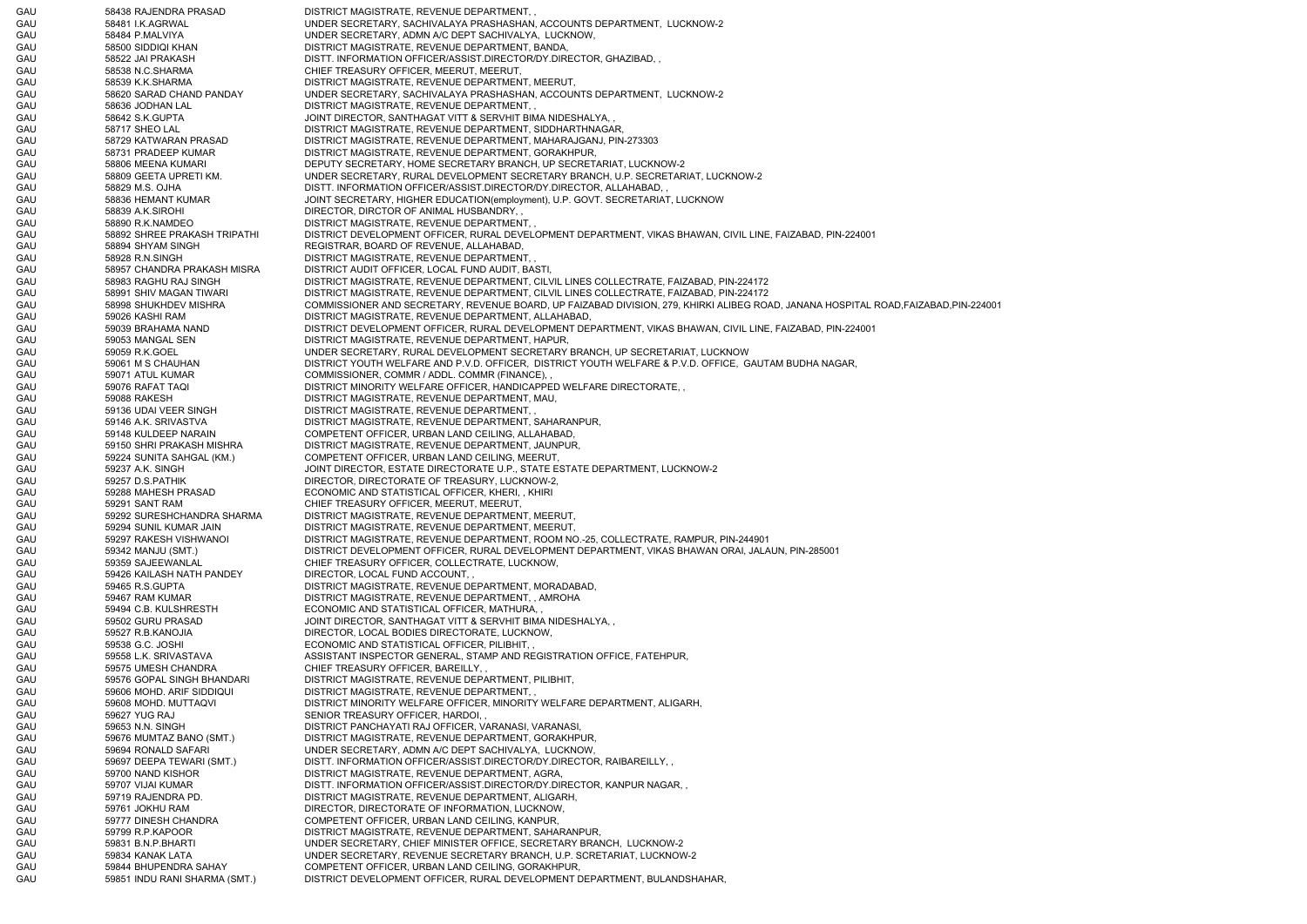GAU 59854 A.K. MISHRA OFFICER ON SPECIAL DUTY, ELECTION DEPARTMENT, LUCKNOW-2, GAU 59864 SHILA KHATRI (SMT.) JOINT DIRECTOR , ANTRIK LEKHA PARIKSHA, 510/217 NEW HYDERABAD, LUCKNOW 226007, LUCKNOW GAU 59869 ESHWAR VISHWANATH AYYAR OFFICER NOMINATED BY PRINCIPAL SECRETARY PLANNING, STATE PLANNING INSTITUTE, NEW DIVISION U.P., LUCKNOW GAU 59871 SATISH KHANNA DEPUTY SECRETARY, HOME SECRETARY BRANCH, UP SECRETARIAT, LUCKNOW-2 GAU 59904 NIRMAL KUMAR CHANDOK ECONOMIC AND STATISTICAL OFFICER, LUCKNOW, GAU 59964 VIDYA PRASAD CASSISTANT / DEPUTY REGISTRAR, FIRMS SOCIETIES & CHITS, ALLAHABAD, GAU 59987 HAQUIMULLAH DISTRICT MAGISTRATE, REVENUE DEPARTMENT, ALLAHABAD, GAU 59999 RAM MILAN DISTRICT MAGISTRATE, REVENUE DEPARTMENT, GAU 60008 R.B.SINGH DEPUTY SECRETARY, FOOD & SUPPLY SECY. BRANCH, LUCKNOW-2, GAU 60038 S.K.TEWARI SECRETARY, VIGILENCE COMMISSION AND, ADMINISTRATIVE TRIBUNAL, LUCKNOW GAU 60039 A.K.MISRAA SECRETARY, VIGILENCE COMMISSION AND, ADMINISTRATIVE TRIBUNAL, LUCKNOW GAU 60052 S C GUPTA UNDER SECRETARY, ADMN A/C DEPT SACHIVALYA, LUCKNOW, GAU 60081 L.K . SHARMA DISTRICT MAGISTRATE, ENTERTAINMENT TAX & PROSECUTION OFFICE, MATHURA, GAU 60085 BHAGWENT SINGH DISTRICT MAGISTRATE, REVENUE DEPARTMENT, MATHURA, GAU 60107 K.P.S.BHAKUNI DEPUTY SECRETARY, HOME SECRETARY BRANCH, UP SECRETARIAT, LUCKNOW-2 GAU 60129 DINESH CHANDRA KHAREY FINANCIAL ADVISER / ASSISTANT ACCOUNTS OFFICER, BASIC EDUCATION DEPARTMENT, BANDA, GAU 60147 J.K.JAIN SENIOR TREASURY OFFICER, KANPUR NAGAR, GAU 60238 R.N.MISHRA DISTRICT MAGISTRATE, REVENUE DEPARTMENT, GORAKHPUR, GAU 60239 BASANT PRASAD DISTRICT MAGISTRATE, REVENUE DEPARTMENT, , GAU 60272 RAJ KUMARI (SMT) DEPUTY CHIEF ACCOUNT OFFICER, FOOD COMMISSIONER OFFICE, GAU 60287 JEET KAUR UNDER SECRETARY, REVENUE SECRETARY BRANCH, U.P. SCRETARIAT, LUCKNOW-2 GAU 60289 R.P. TEWARI DIRECTOR, ECONOMIC & STATISTICS CELL, STATE PLANNING INSTITUTE,UP, LUCKNOW-2 GAU 60296 S.K.MUKARJEE UNDER SECRETARY, INDUSTRY SECRETARY BRANCH, U.P. SECRETARIAT, LUCKNOW-2 GAU 60302 KAMAL SINGH DISTRICT MAGISTRATE, REVENUE DEPARTMENT, MUZAFFARNAGAR, GAU 60306 SHEO KUMAR SINGH DISTT. INFORMATION OFFICER/ASSIST.DIRECTOR/DY.DIRECTOR, ETAH, GAU 60310 YOGENDRA KUMAR DISTRICT MAGISTRATE, REVENUE DEPARTMENT, GAU 60352 DIKAR SINGH CHIEF SECRETARY, PARLIAMENTARY AFFAIRS DEPARTMENT, UP SECRETARIAT, LUCKNOW-2 GAU 60363 BEENA BANARJEE (SMT.) LT. COMMANDER, T.A.GROUP H.Q. CENTRAL COMMAND, LUCKNOW CANTT., LUCKNOW-2 GAU 60366 R.P.TIWARI SECRETARY, VIGILENCE COMMISSION AND, ADMINISTRATIVE TRIBUNAL, LUCKNOW GAU 60378 R.K. MITTAL DISTRICT MAGISTRATE, REVENUE DEPARTMENT, BULANDSHAHAR, GAU 60385 DINESH SAXENA DISTRICT MAGISTRATE, REVENUE DEPARTMENT, , GAU 60402 A AHMAD CONSTRICT MAGISTRATE, REVENUE DEPARTMENT, GORAKHPUR, GAU 60426 S.K.SAXENA DISTRICT MAGISTRATE, REVENUE DEPARTMENT, MATHURA, GAU 60427 B.K.SARSWAT DISTRICT MAGISTRATE, REVENUE DEPARTMENT, MATHURA, GAU 60440 ANIL KUMAR UPADHYAY DISTRICT MAGISTRATE, REVENUE DEPARTMENT, ETAH, GAU 60442 R.K.SRIVASTAVA UNDER SECRETARY, SACHIVALAYA PRASHASHAN, ACCOUNTS DEPARTMENT, LUCKNOW-2 GAU 60444 O.N.MISRA DISTRICT MAGISTRATE, REVENUE DEPARTMENT, , GAU 60510 NIRANJAN KUMAR MANDAL RESIDENT REPRESENTATIVE, GOVT. OF U.P. ,, 12-A, NETAJI SHUBHASH ROAD, KOLKATA-700001 GAU 60511 V.C. RASTOGI DIRECTOR, DIRECTORATE OF INFORMATION, LUCKNOW, GAU 60607 S.K.SRIVASTAVA ECONOMIC AND STATISTICAL OFFICER, LUCKNOW, , GAU 60680 RAM DEEN DEPUTY SECRETARY, HOME SECRETARY BRANCH, UP SECRETARIAT, LUCKNOW-2 GAU 60721 BELA MITRA SECRETARY, VIGILENCE COMMISSION AND, ADMINISTRATIVE TRIBUNAL, LUCKNOW GAU 60791 D.P.AWASTHI DISTRICT MAGISTRATE, REVENUE DEPARTMENT, GAU 60809 R.P.SINGH DISTRICT MAGISTRATE, REVENUE DEPARTMENT, BULANDSHAHAR, GAU 60854 RAM NARESH GUPTA SECRETARY, VIGILENCE COMMISSION AND, ADMINISTRATIVE TRIBUNAL, LUCKNOW GAU 60899 MAHENDRA TEWARI DEPUTY DIRECTOR, NATIONAL SAVING DIRECTORATE, LUCKNOW-2, GAU 60927 RAJ KUMAR FINANCE & ACCOUNTS OFFICER, SECONDARY EDUCATION, MEERUT, GAU 60934 PRAMILA VERMA (SMT) UNDER SECRETARY, INDUSTRY SECRETARY BRANCH, U.P. SECRETARIAT, LUCKNOW-2 GAU 60948 GOPI NATH FINANCE & ACCOUNTS OFFICER, BASIC EDUCATION DEPARTMENT, JAUNPUR, GAU 60967 SUMAN CHAUDHARY UNDER SECRETARY, ADMN A/C DEPT SACHIVALYA, LUCKNOW, GAU 60968 RITA SHARMA DEPUTY SECRETARY, FOOD & SUPPLY SECY, BRANCH, LUCKNOW-2, GAU 61086 AMARJEET MISHRA UNDER SECRETARY, SACHIVALAYA PRASHASHAN, ACCOUNTS DEPARTMENT, LUCKNOW-2 GAU 61094 SHEELA SHARMA UNDER SECRETARY, INDUSTRY SECRETARY BRANCH, U.P. SECRETARIAT, LUCKNOW-2 GAU 61134 A.K.SRIVASTAVA COMMISSIONER AND SECRETARY, BOARD OF REVENUE U.P., LUCKNOW, GAU 61146 HAR BANS SINGH DISTRICT MAGISTRATE, REVENUE DEPARTMENT, ALIGARH, GAU 61166 SHIV PAL SINGH UNDER SECRETARY, LAND DEVELOPMENT & WATER RES.SECY BRANCH, LUCKNOW, GAU 61199 RAJ DEO YADAV ADDITIONAL CHIEF OFFICER, PANCHAYAT I RAJ DEPARTMENT, VARANASI, GAU 61201 V.K.SRIVASTAVA DEPUTY SECRETARY, HOME SECRETARY BRANCH, UP SECRETARIAT, LUCKNOW-2 GAU 61202 ISHWARI LAL TAMTA DIRECTOR, DIRECTORATE OF TREASURY, LUCKNOW-2, GAU 61204 SHAKEEL AHMAD LT. COMMANDER, T.A.GROUP H.Q. CENTRAL COMMAND, LUCKNOW CANTT., LUCKNOW-2 GAU 61234 OM SINGH DISTRICT MAGISTRATE, REVENUE DEPARTMENT, BULANDSHAHAR, GAU 61304 H.P.MISHRA UNDER SECRETARY, FINANCE SECRETARY BRANCH, U.P. SECRETARIAT, LUCKNOW-2 GAU 61329 ASHA GAUR KM. UNDER SECRETARY, LAND DEVELOPMENT & WATER RES.SECY BRANCH, LUCKNOW, GAU 61344 D.P.SINGH UNDER SECRETARY, ADMN A/C DEPT SACHIVALYA, LUCKNOW, GAU 61350 BINDA PRASAD JOINT DIRECTOR, FINANCIAL MANAGEMENT& BUDGET DIRECTORATE, FINANCE DEPARTMENT, LUCKNOW-2 GAU 61361 PRABHAKAR PRASAD UNDER SECRETARY, INDUSTRY SECRETARY BRANCH, U.P. SECRETARIAT, LUCKNOW-2 GAU 61364 SURAJ PRASAD MISHRA SECRETARY, ADMINISTRATIVE REFORMS, U.P. SECRETARIAT, LUCKNOW-2 GAU 61370 SUNITA NEGI UNDER SECRETARY, JUDICIAL & LEGISLATIVE SECRETARY BRANCH, UP SECRETARIAT, LUCKNOW-2 GAU 61386 MOHD. AHAMAD DIRECTOR, ECONOMIC & STATISTICS CELL, STATE PLANNING INSTITUTE,UP, LUCKNOW-2 GAU 61390 VEER PAL SINGH FINANCE & ACCOUNTS OFFICER, SHARDA COMMAND HQ., LUCKNOW, GAU 61401 USHA RANI TAMTA (SMT) UNDER SECRETARY, FINANCE SECRETARY BRANCH, U.P. SECRETARIAT, LUCKNOW-2 GAU 61425 DINESH KUMAR DISTRICT MAGISTRATE, REVENUE DEPARTMENT, , AMROHA GAU 61457 MOHD.SAYEED UNDER SECRETARY, INDUSTRY SECRETARY BRANCH, U.P. SECRETARIAT, LUCKNOW-2 GAU 61490 A.H.SIDDIQUE UNDER SECRETARY, LAND DEVELOPMENT & WATER RES.SECY BRANCH, LUCKNOW, GAU 61530 A.K. MISRA DISTT. INFORMATION OFFICER/ASSIST.DIRECTOR/DY.DIRECTOR, UNNAO,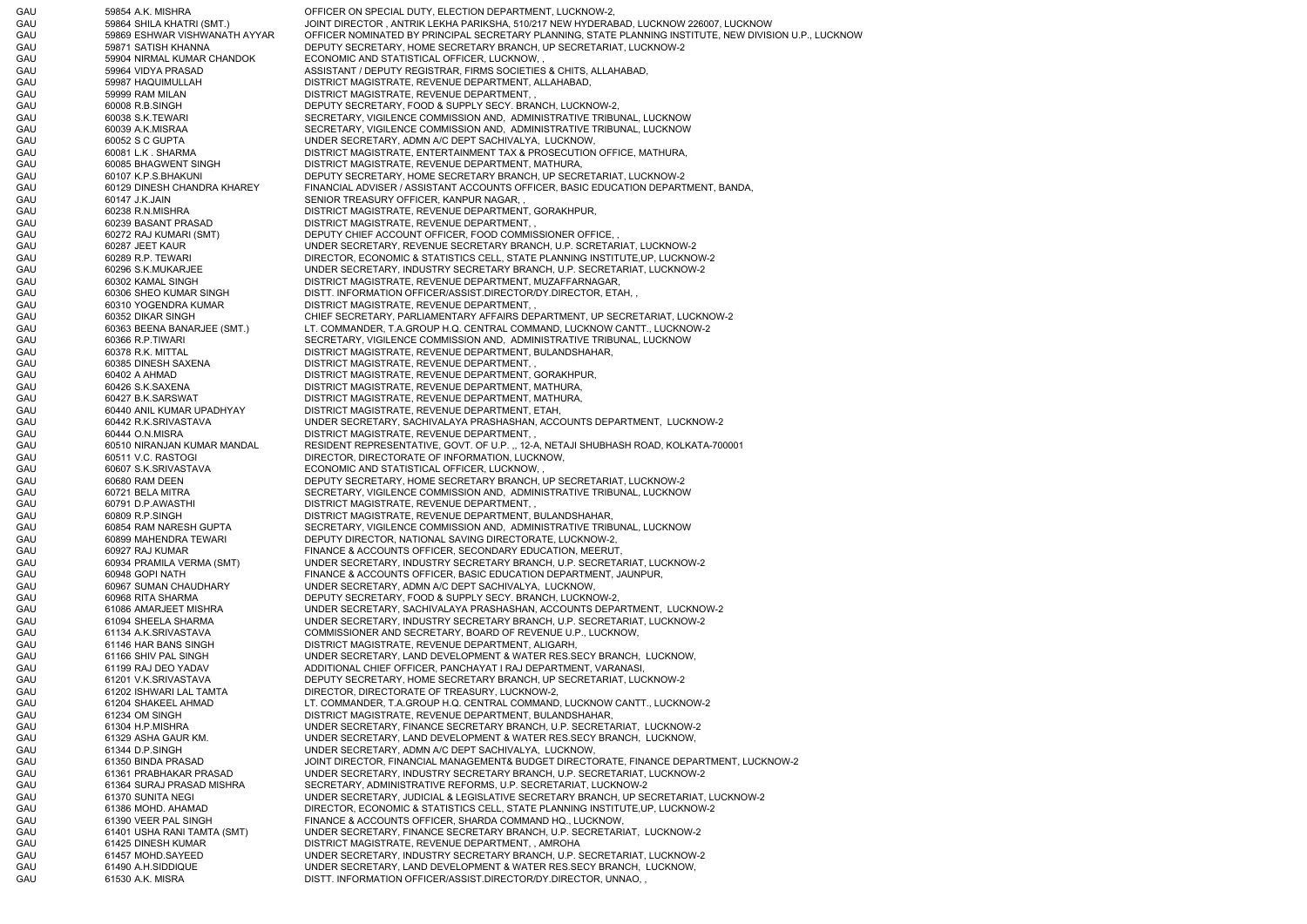GAU 61532 SMT. KIRAN GUPTA DIRECTOR, ECONOMIC & STATISTICS CELL, STATE PLANNING INSTITUTE,UP, LUCKNOW-2 GAU 61535 RAM BHAJAN SINGH DISTRICT MAGISTRATE, ENTERTAINMENT TAX & PROSECUTION OFFICE, GHAZIABAD, GAU 61546 GOPAL DUTT UNDER SECRETARY, SACHIVALAYA PRASHASHAN, ACCOUNTS DEPARTMENT, LUCKNOW-2 GAU 61552 SHAHBAN AHMAD DISTRICT MAGISTRATE, REVENUE DEPARTMENT, GAU 61560 G.C. RAI DIRECTOR, MINERAL & MINING DIRECTORATE &, REGIONAL OFFICE,, LUCKNOW GAU 61610 RAVI KUMAR UNDER SECRETARY, TRANSPORT SECRETARY BRANCH, U.P. SECRETARIAT, LUCKNOW-2 GAU 61611 RAKESH KUMAR DIRECTOR, DIRECTORATE OF INFORMATION, LUCKNOW, GAU 61644 M.L.RAM UNDER SECRETARY, SACHIVALAYA PRASHASHAN, ACCOUNTS DEPARTMENT, LUCKNOW-2 GAU 61651 VEENA PANI KHAN (SMT) CHIEF TREASURY OFFICER, TREASURY AND ACCOUNTS ADMIN DEPTT., LUCKNOW-2, GAU 61680 R.K.KHAREY JOINT SECRETARY, U.P. Reorganisation Coordination Deptt. GAU 61745 NAND LAL VERMA DISTRICT MAGISTRATE, REVENUE DEPARTMENT, ETAWAH, GAU 61785 A.N. PANDEY DEPUTY LABOUR COMMISSIONER, LABOUR OFFICE, ALLAHABAD, GAU 61795 BHUPENDRA KUMAR JAGGI DISTRICT MAGISTRATE, REVENUE DEPARTMENT, , GAU 61796 RAJIV KHARE DISTRICT MAGISTRATE, REVENUE DEPARTMENT, GAU 61798 MOHAMAD ARSAD DISTRICT MAGISTRATE, REVENUE DEPARTMENT, , GAU 61810 ANOOP KUMAR SRIVASTVA SENIOR TREASURY OFFICER, SITAPUR, , GAU 61814 GOVERDHAN PRASAD DISTRICT MAGISTRATE, REVENUE DEPARTMENT, GAU 61825 S.M.AHMAD DISTRICT MAGISTRATE, REVENUE DEPARTMENT, HAMIRPUR, GAU 61834 OM PRAKASH DISTRICT MAGISTRATE, REVENUE DEPARTMENT, GAU 61852 H.K. SAXENA DISTRICT PANCHAYATI RAJ OFFICER, PANCHAYATI RAJ DEPARTMENT, ALLAHABAD-2, GAU 61890 PREM KUMAR DISTRICT MAGISTRATE, REVENUE DEPARTMENT, ETAH, GAU 61908 LAL MANI SINGH CHIEF TREASURY OFFICER, VARANASI, VARANASI, GAU 61949 D.P.SRIVASTAVA DEPUTY SECRETARY, HOME SECRETARY BRANCH, UP SECRETARIAT, LUCKNOW-2 GAU 61958 RAJNI KALRA JOINT SECRETARY, PUBLIC WORKS SECRETARY BRANCH, U.P. SECRETARIAT, LUCKNOW-2 GAU 61959 MANJUSHA SINHA UNDER SECRETARY, APPOINTMENT SECRETARY BRANCH, UP SECRETARIAT, LUCKNOW-2 GAU 61977 B.K. SHUKLA DISTT. INFORMATION OFFICER/ASSIST.DIRECTOR/DY.DIRECTOR, FARUKHABAD, FATEHGARH, GAU 61986 K.L.SRIVASTAVA SMT. UNDER SECRETARY, SACHIVALAYA PRASHASHAN, ACCOUNTS DEPARTMENT, LUCKNOW-2 GAU 61995 R. K. TRIPATHI . UNDER SECRETARY, ADMN A/C DEPT SACHIVALYA, LUCKNOW, GAU 62002 SMT. SUNITA DEVI DISTRICT MAGISTRATE, REVENUE DEPARTMENT, GAU 62003 V K SHARMA DISTRICT MAGISTRATE, REVENUE DEPARTMENT, MEERUT, GAU 62004 MOHD. ALAM DISTT. INFORMATION OFFICER/ASSIST.DIRECTOR/DY.DIRECTOR, FATHEPUR, GAU 62015 PARVEEN BEGUM KM . UNDER SECRETARY, SACHIVALAYA PRASHASHAN, ACCOUNTS DEPARTMENT, LUCKNOW-2 GAU 62020 MOHD. ABJAL KHAN COMPETENT OFFICER, URBAN LAND CEILING, AGRA, GAU 62049 VIDYA VERMA SMT UNDER SECRETARY, AGRICULTURE SECRETARY BRANCH, UP SECRETARIAT, LUCKNOW-2 GAU 62058 ASHEESH KAUSHAL UNDER SECRETARY, AGRICULTURE SECRETARY BRANCH, UP SECRETARIAT, LUCKNOW-2 GAU 62071 P.K. BALI DIRECTOR, ECONOMIC & STATISTICS CELL, STATE PLANNING INSTITUTE,UP, LUCKNOW-2 GAU 62079 V. K. TIWARI CHE SECRETARY, SACHIVALAYA PRASHASHAN, ACCOUNTS DEPARTMENT, LUCKNOW-2 GAU 62084 KULJEET KAUR UNDER SECRETARY, SOCIAL WELFARE SECRETARY BRANCH, U.P. SECRETARIAT, LUCKNOW-2 GAU 62125 R.K.SAXENA JOINT DIRECTOR, SANTHAGAT VITT & SERVHIT BIMA NIDESHALYA, , GAU 62136 RAJIV VERMA DISTRICT MAGISTRATE, REVENUE DEPARTMENT, BAREILLY, GAU 62162 UMESH CHANDRA SENIOR TREASURY OFFICER, TREASURY OFFICE, COLLECTRATE CAMPUS, BADAUN, PIN-243601 GAU 62172 RAVINDRA NATH MISRA DISTRICT MAGISTRATE, REVENUE DEPARTMENT, GAU 62176 KRISHNA KUMAR DISTRICT MAGISTRATE, REVENUE DEPARTMENT, GAU 62178 CHHATRA SINGH SENIOR TREASURY OFFICER, BIJNORE, GAU 62180 KEDAR NATH MISHRA UNDER SECRETARY, RURAL DEVELOPMENT SECRETARY BRANCH, U.P. SECRETARIAT, LUCKNOW-2 GAU 62195 GAURI SHANKER SENIOR TREASURY OFFICER, KANPUR NAGAR, GAU 62221 S.K. TRIVEDI DISTRICT AUDIT OFFICER, LOCAL FUND AUDIT, PRATAPGARH, GAU 62222 SD.MOHAMMAD HASAN ABDI DISTRICT MINORITY WELFARE OFFICER, MINORITY WELFARE DEPARTMENT, KANPUR, GAU 62249 AZMAT ULLAH KHAN DISTRICT DEVELOPMENT OFFICER, RURAL DEVELOPMENT DEPARTMENT, BAREILLY, GAU 62250 ABDUL KHALIQ SIDDIQUI DISTRICT MINORITY WELFARE OFFICER, HANDICAPPED WELFARE DIRECTORATE, GAU 62300 V.N.SINGH DISTRICT MAGISTRATE, REVENUE DEPARTMENT, GAU 62326 D.K. KAUL CHE DIRECTOR, DIRECTORATE OF INFORMATION, LUCKNOW, GAU 62336 RAM PD. CHIEF TREASURY OFFICER, JHANSI, JHANSI GAU 62338 ARUN KUMAR DISTRICT MAGISTRATE, REVENUE DEPARTMENT, ALLAHABAD, GAU 62342 SEWA LAL DIRECTOR, DIRECTORATE OF INFORMATION, LUCKNOW, GAU 62381 SAIDUL HASAN DISTRICT MAGISTRATE, REVENUE DEPARTMENT, ETAWAH, GAU 62385 RAM KUMAR FINANCE & ACCOUNTS OFFICER, BASIC EDUCATION DEPARTMENT, GAU 62401 R.P. RAWAT DISTT. INFORMATION OFFICER/ASSIST.DIRECTOR/DY.DIRECTOR, ETAH, GAU 62403 AFZAL AHMAD FINANCIAL ADVISER / ASSISTANT ACCOUNTS OFFICER, DIST. PANCHAYATI RAJ (ACCOUNT) OFFICE, KHERI, GAU 62418 RAM DASS DISTRICT MAGISTRATE, ENTERTAINMENT TAX & PROSECUTION OFFICE, KANSHIRAM NAGAR, GAU 62419 RATAN PAL SINGH DISTRICT MAGISTRATE, REVENUE DEPARTMENT, ETAH, GAU 62427 RAM AUTAR DISTRICT MAGISTRATE, REVENUE DEPARTMENT, BANDA, GAU 62433 RAJENDRA KUMAR NIGAM DISTRICT MAGISTRATE, REVENUE DEPARTMENT, BANDA, GAU 62447 H.LAL 62447 H.LAL DISTRICT MAGISTRATE, REVENUE DEPARTMENT, ETAH, GAU 62448 SUSHIL KUMAR SRIVATAV DISTRICT MAGISTRATE, REVENUE DEPARTMENT, ETAH, GAU 62449 FAROOQ ABBAS DISTRICT MAGISTRATE, REVENUE DEPARTMENT, GAU 62453 P.K. SAXENA DISTRICT MAGISTRATE, REVENUE DEPARTMENT, ETAH, GAU 62461 JAI SINGH DISTRICT MAGISTRATE, REVENUE DEPARTMENT, ALIGARH, GAU 62473 B.D. DUBEY CHIEF TREASURY OFFICER, MEERUT, MEERUT, GAU 62475 RAMA SHANKER CHIEF TREASURY OFFICER, JHANSI, JHANSI, GAU 62485 K.K.SHUKLA DEPUTY SECRETARY, IRRIGATION SECRETARY BRANCH, U.P. SECRETARIAT, LUCKNOW-2 GAU 62486 RAM PRASAD DEPUTY SECRETARY, IRRIGATION SECRETARY BRANCH, U.P. SECRETARIAT, LUCKNOW-2 GAU 62497 NAGESHWAR PRASAD DEPUTY SECRETARY, HOME SECRETARY BRANCH, UP SECRETARIAT, LUCKNOW-2 GAU 62500 DAYA RAM DISTRICT MAGISTRATE, REVENUE DEPARTMENT, CILVIL LINES COLLECTRATE, FAIZABAD, PIN-224172 GAU 62511 MOHD.AZIM DEPUTY SECRETARY, FOOD & SUPPLY SECY. BRANCH, LUCKNOW-2,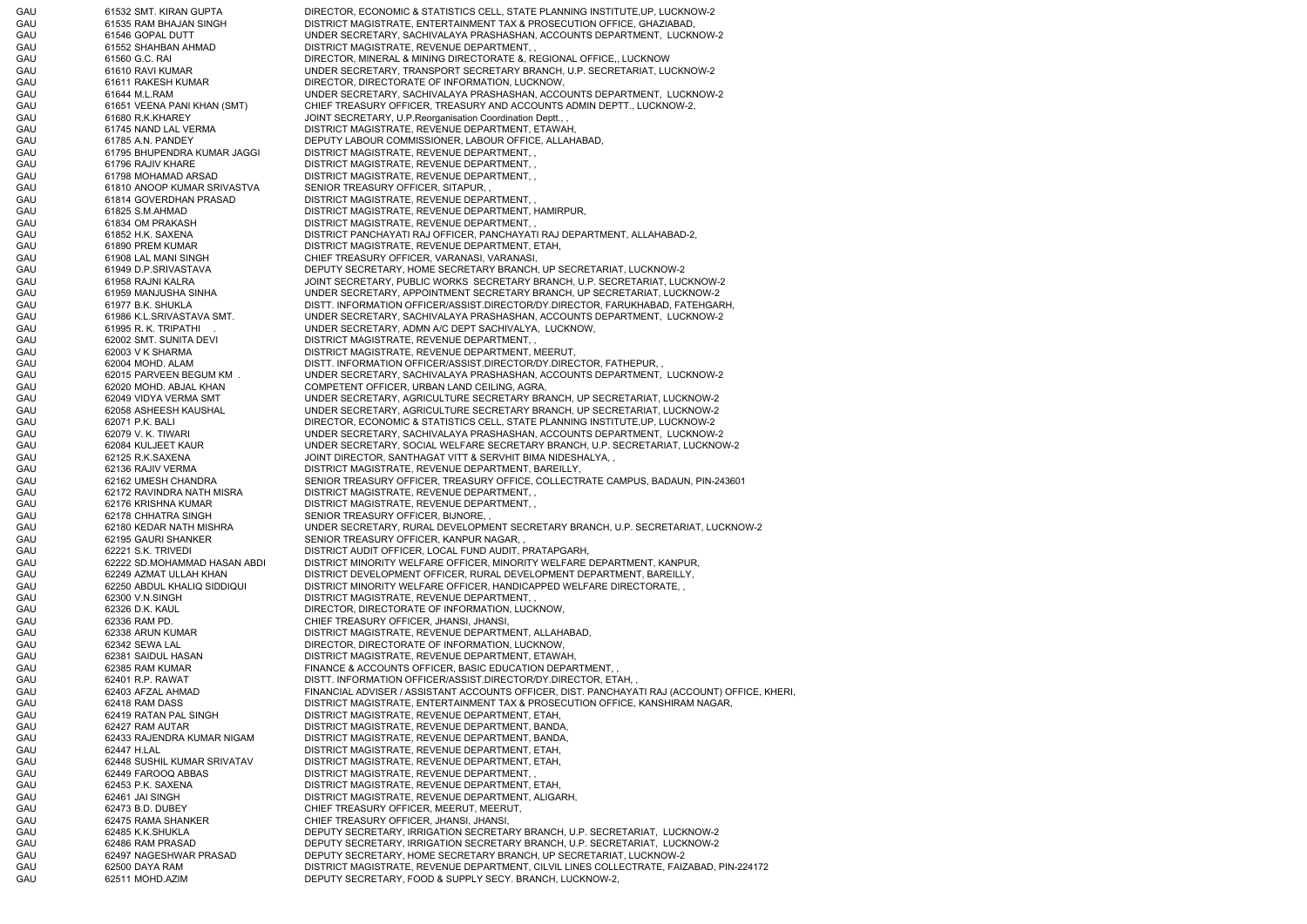GAU 62517 SANJAI SRIVASTAVA CHIEF SECRETARY, LABOUR SECRETARY BRANCH, UP SECRETARIAT, LUCKNOW-2 GAU 62525 RAM DAS UNDER SECRETARY, APPOINTMENT SECRETARY BRANCH, UP SECRETARIAT, LUCKNOW-2 GAU 62540 CHATURI LAL JOINT DIRECTOR, SANTHAGAT VITT & SERVHIT BIMA NIDESHALYA, GAU 62545 HARSH TANKHA JOINT DIRECTOR, TECHNICAL EDUCATION, MEERUT, GAU 62560 ALI SHER KHAN DISTRICT MAGISTRATE, REVENUE DEPARTMENT, CILVIL LINES COLLECTRATE, FAIZABAD, PIN-224172 GAU 62562 CHARU LATA (KUM.) UNDER SECRETARY, ADMN A/C DEPT SACHIVALYA, LUCKNOW, GAU 62572 J.K. GUPTA ASSISTANT / DEPUTY REGISTRAR, FIRMS SOCIETIES & CHITS, ALLAHABAD, GAU 62581 G.C.DALAKOTI DISTRICT MAGISTRATE, REVENUE DEPARTMENT, GAU 62585 KRISHNA PAL DISTT. INFORMATION OFFICER/ASSIST.DIRECTOR/DY.DIRECTOR, MUZAFFAR NAGAR, GAU 62596 QAMAR ALAM DISTRICT MINORITY WELFARE OFFICER, MINORITY WELFARE DEPARTMENT, ETAH, GAU 62617 RAM LAKHAN YADAV DISTRICT MAGISTRATE, REVENUE DEPARTMENT, GAU 62619 BHASKER PRASAD ECONOMIC AND STATISTICAL OFFICER, BASTI, BASTI, GAU 62644 FURQAN ELAHI DEPUTY CHIEF ACCOUNT OFFICER, FOOD COMMISSIONER OFFICE, GAU 62648 ABDUL NAEEM KHAN DISTRICT MINORITY WELFARE OFFICER, MINORITY WELFARE DEPARTMENT, SAMBHAL, GAU 62657 SMT. ANITA SRIVASTVA DISTRICT MAGISTRATE, REVENUE DEPARTMENT, FATEHPUR, GAU 62669 MOHD. TARIK KHAN DISTT. INFORMATION OFFICER/ASSIST.DIRECTOR/DY.DIRECTOR, KANNAUJ, GAU 62688 SANATAN JEE SECRETARY, STATE ELECTION COMMISSION, LUCKNOW-2, GAU 62709 M.M.TEWARI DISTRICT YOUTH WELFARE AND P.V.D. OFFICER, DISTRICT YOUTH WELFARE & PVD OFFICE, KANSHIRAM NAGAR, GAU 62721 ASGAR AHMAD DISTRICT MAGISTRATE, REVENUE DEPARTMENT, GAU 62726 R.P. SINGH COMMISSIONER AND SECRETARY, FINANCE, BOARD OF REVENUE, VARANASI GAU 62739 A.K.RASTOGI CHIEF TREASURY OFFICER, MEERUT, MEERUT, GAU 62747 Y.K.SHARMA CHIEF TREASURY OFFICER, MEERUT, MEERUT, GAU 62757 JAI SHANKER PANDEY DISTRICT PANCHAYATI RAJ OFFICER, GORAKHPUR, GAU 62758 PIYUSH KUMAR PANDEY DISTRICT PANCHAYATI RAJ OFFICER, GORAKHPUR, , GAU 62779 SIFTA HASSAN DISTRICT MAGISTRATE, REVENUE DEPARTMENT, , GAU 62785 BABOO RAM DISTRICT MAGISTRATE, REVENUE DEPARTMENT, BIJNORE, GAU 62790 RAM BALI SINGH DISTT. INFORMATION OFFICER/ASSIST.DIRECTOR/DY.DIRECTOR, GHAZIPUR, GAU 62803 RAM KUMAR SENIOR TREASURY OFFICER, RAIBAREILLY, GAU 62824 ABHA COLLECTION SECRETARY, IRRIGATION SECRETARY BRANCH, U.P. SECRETARIAT, LUCKNOW-2 GAU 62877 G.L.SRIVASTAVA FINANCE & ACCOUNTS OFFICER, SECONDARY EDUCATION, LUCKNOW, GAU 62885 SHARAD CHAND DISTRICT DEVELOPMENT OFFICER, RURAL DEVELOPMENT DEPARTMENT, FATEHPUR, GAU 62886 M.M. KHAN DISTRICT MAGISTRATE, REVENUE DEPARTMENT, JAUNPUR, GAU 62887 SARWAN KUMAR DISTRICT MAGISTRATE, REVENUE DEPARTMENT, ETAWAH, GAU 62898 NAT RAM COMMISSIONER, COMMR / ADDL. COMMR (FINANCE), FINANCE, BOARD OF REVENUE, MORADABAD GAU 62899 BAL KISHAN DISTRICT MAGISTRATE, REVENUE DEPARTMENT, SAHARANPUR, GAU 62900 LALIT KUMAR DISTRICT MAGISTRATE, REVENUE DEPARTMENT, SAHARANPUR, GAU 62911 G. SINGH CONSTRUCTION DISTT. INFORMATION OFFICER/ASSIST.DIRECTOR/DY.DIRECTOR, MEERUT, GAU 62925 RAJINDRA KUMAR GOEL COMMISSIONER, FINANCE, BOARD OF REVENUE, MEERUT, GAU 62930 JAIKARAN PRASAD DISTRICT MAGISTRATE, REVENUE DEPARTMENT, ALLAHABAD, GAU 62963 V.K. SINGH DISTT. INFORMATION OFFICER/ASSIST.DIRECTOR/DY.DIRECTOR, CHANDOLI, GAU 62965 S.P. VERMA DIRECTOR, DIRECTORATE OF TREASURY, LUCKNOW-2, GAU 62966 S. SHARMA DEPUTY DISTRICT ELECTION OFFICER, PILIBHIT, GAU 62974 SURESH CHAND ECONOMIC AND STATISTICAL OFFICER, SHAHJAHANPUR, , GAU 62976 RAM SURAT PRAJAPATI DIRECTOR, PENSION DIRECTORATE, LUCKNOW-2, GAU 63014 OMENDRA LAL DISTRICT MAGISTRATE, REVENUE DEPARTMENT, BULANDSHAHAR, GAU 63048 S.P.SRIVASTAVA UNDER SECRETARY, CHIEF MINISTER OFFICE, SECRETARY BRANCH, LUCKNOW-2 GAU 63053 ARUN KUMAR DISTRICT AUDIT OFFICER, LOCAL FUND AUDIT, JAUNPUR, GAU 63057 RAM VILAS SINGH DISTRICT AUDIT OFFICER, LOCAL FUND AUDIT, VARANASI GAU 63059 LAL CHAND RAM DISTRICT AUDIT OFFICER, LOCAL FUND AUDIT, 880, KHAWASPURA, FAIZABAD, PIN-224001 GAU 63080 TRIBHUWAN PD. DISTRICT MAGISTRATE, REVENUE DEPARTMENT, ALLAHABAD, GAU 63092 S.P.PANDEY UNDER SECRETARY, INDUSTRY SECRETARY BRANCH, U.P. SECRETARIAT, LUCKNOW-2 GAU 63096 M.K.JOSHI UNDER SECRETARY, ADMN A/C DEPT SACHIVALYA, LUCKNOW, GAU 63101 MOHD.ASLAM UNDER SECRETARY, TRANSPORT SECRETARY BRANCH, U.P. SECRETARIAT, LUCKNOW-2 GAU 63110 OM PRAKASH DISTRICT MAGISTRATE, REVENUE DEPARTMENT, GAU 63128 NAGESH KUMAR TRIPATHI FINANCE & ACCOUNTS OFFICER, F&AO SECONDARY EDUCATION, GAU 63134 SUNEETA BAJPAYEE KM. DEPUTY SECRETARY, (PUBLICATION), BHASAHA SACHIV SHAKHA, UP SECRETARIAT, LUCKNOW-2 GAU 63136 MADHU JOSHI UNDER SECRETARY, ADMN A/C DEPT SACHIVALYA, LUCKNOW, GAU 63138 MOHD.AKHLAQ KHAN UNDER SECRETARY, ADMN A/C DEPT SACHIVALYA, LUCKNOW, GAU 63151 GOPAL KRISHNA ECONOMIC AND STATISTICAL OFFICER, BASTI, BASTI, GAU 63156 NEELA SAXENA (SMT) ECONOMIC AND STATISTICAL OFFICER, AGRA, GAU 63193 MOHD.NAZEER UNDER SECRETARY, STATE PLANNING COMM., GAU 63207 HARSH BIHARI SRIVASTAVA DISTRICT MAGISTRATE, REVENUE DEPARTMENT, , GAU 63209 SHASHI BALA (SMT) ECONOMIC AND STATISTICAL OFFICER, MUZZAFFARNAGAR, GAU 63234 SAJID ALI UNDER SECRETARY, SACHIVALAYA PRASHASHAN, ACCOUNTS DEPARTMENT, LUCKNOW-2 GAU 63242 PREM LATA GUPTA (KM.) DISTRICT MINORITY WELFARE OFFICER, HANDICAPPED WELFARE DIRECTORATE, , GAU 63248 V.D.PRAJAPATI UNDER SECRETARY, ADMN A/C DEPT SACHIVALYA, LUCKNOW, GAU 63276 ARCHANA SRIVASTAVA UNDER SECRETARY, SACHIVALAYA PRASHASHAN, ACCOUNTS DEPARTMENT, LUCKNOW-2 GAU 63278 SATYA PRAKASH SHARMA DISTRICT MAGISTRATE, REVENUE DEPARTMENT, , GAU 63279 RAGHUBAR SINGH DISTRICT MAGISTRATE, REVENUE DEPARTMENT, GAU 63323 GIRDHARI LAL UNDER SECRETARY, INDUSTRY SECRETARY BRANCH, U.P. SECRETARIAT, LUCKNOW-2 GAU 63330 AWADHESH PURI SENIOR TREASURY OFFICER, TREASURY AND ACCOUNTS ADMN DEPTT., OLD TAHSEEL,KOSAGAR BHAWAN, SAMBHAL, PIN-244302 GAU 63338 AJAI KUMAR SINGH SECRETARY, ADMINISTRATIVE REFORMS, U.P. SECRETARIAT, LUCKNOW-2 GAU 63343 NOABAHAR SINGH DISTRICT MAGISTRATE, REVENUE DEPARTMENT, MORADABAD, GAU 63347 S.HASAN CHIEF TREASURY OFFICER, TREASURY AND ACCOUNTS ADMIN DEPTT., LUCKNOW-2, GAU 63348 SHAMIM AHMAD JOINT SECRETARY, STATE ESTATE DEPARTMENT,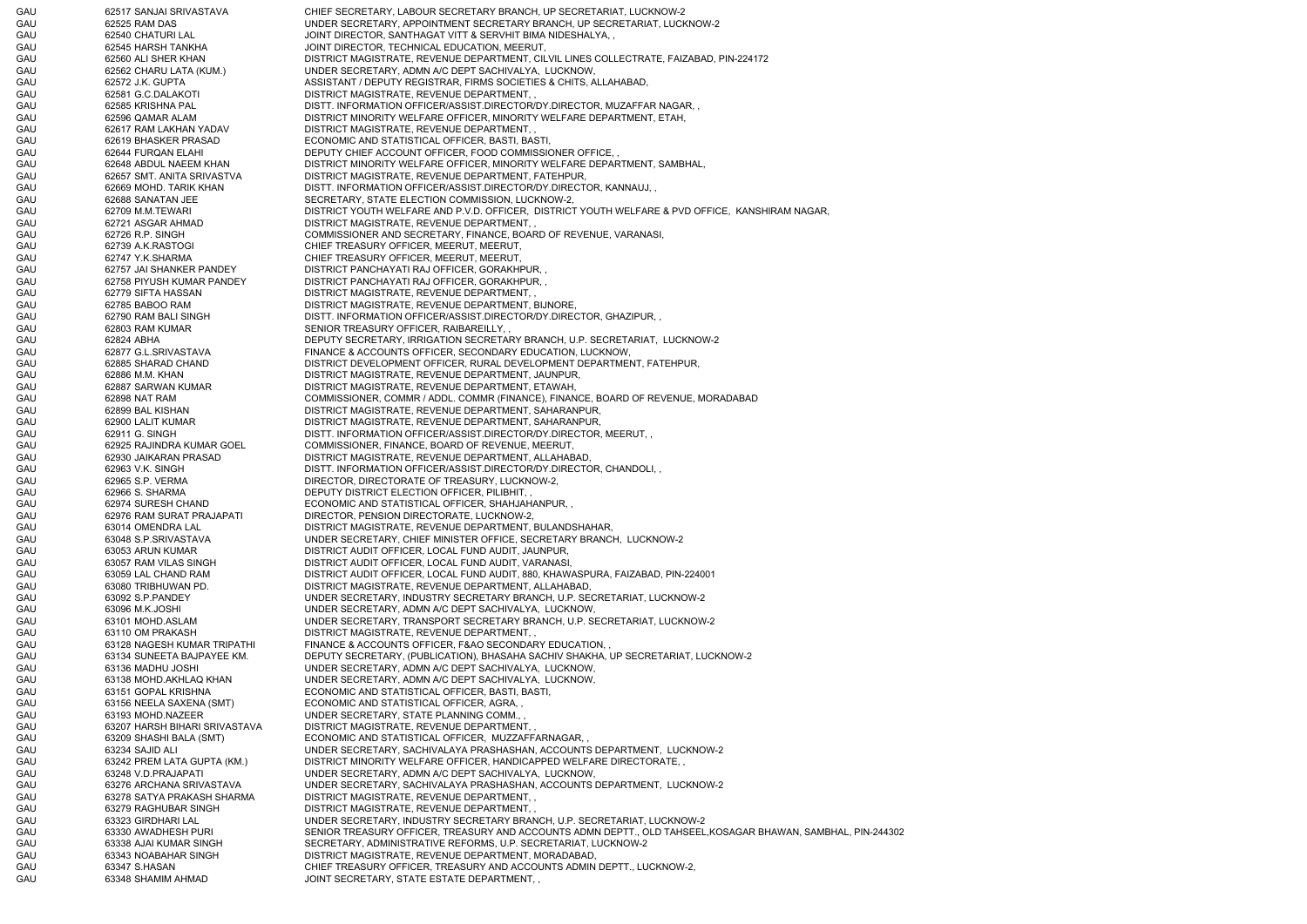GAU 63351 SHASHANK CHATURVEDI JOINT SECRETARY, STATE ESTATE DEPARTMENT, GAU 63355 MUMTAZ HUSAIN SIDDQUI DISTRICT MAGISTRATE, REVENUE DEPARTMENT, BADAUN, GAU 63368 KARAMJEET KAUR SIDDHU KM. UNDER SECRETARY, SOCIAL WELFARE SECRETARY BRANCH, U.P. SECRETARIAT, LUCKNOW-2 GAU 63373 ASHOK KUMAR DISTRICT MAGISTRATE, REVENUE DEPARTMENT, GAU 63390 R.V.SINGH DISTRICT MAGISTRATE, REVENUE DEPARTMENT, ETAH, GAU 63400 LAXMI KANT TEWARI DISTRICT PROGRAMME OFFICER, WOMEN AND CHILD WELFARE, SAMBHAL, GAU 63413 S.P. BHARATI DISTT. INFORMATION OFFICER/ASSIST.DIRECTOR/DY.DIRECTOR, MIRZAPUR, GAU 63430 SATYA DEO DISTRICT MAGISTRATE, REVENUE DEPARTMENT, AGRA, GAU 63440 ANJU MATHUR (KM) ECONOMIC AND STATISTICAL OFFICER, MEERUT, MEERUT, GAU 63441 UMESH KUMAR RASTOGI ECONOMIC AND STATISTICAL OFFICER, MEERUT, MEERUT, GAU 63454 MOHD.ISTIYAK DISTRICT MAGISTRATE, REVENUE DEPARTMENT, GAU 63488 SUSHIL KUMAR CHIEF TREASURY OFFICER, MORADABAD, GAU 63490 MADHU GULATI (SMT.) DIRECTOR, ECONOMIC & STATISTICS CELL, STATE PLANNING INSTITUTE,UP, LUCKNOW-2 GAU 63507 TARA SWARANKAR SMT. DEPUTY SECRETARY, HOME SECRETARY BRANCH, UP SECRETARIAT, LUCKNOW-2 GAU 63513 O.P. CHATURVEDI PAY AND ACCOUNTS OFFICER, U.P. GOVT.(U.P. BHAWAN), 4 SARDAR PATEL MARG, NEW DELHI GAU 63526 RAJ KUMAR DISTRICT MAGISTRATE, REVENUE DEPARTMENT, JAUNPUR, GAU 63531 VIMAL CHAND UNDER SECRETARY, CHIEF MINISTER OFFICE, SECRETARY BRANCH, LUCKNOW-2 GAU 63532 AJAI VERMA SECRETARY, ADMINISTRATIVE REFORMS, U.P. SECRETARIAT, LUCKNOW-2 GAU 63535 G.C.MISRA DISTRICT MAGISTRATE, DISTRICT YOUTH WELFARE & PVD OFFICER, HAPUR, GAU 63540 H.C.SRIVASTAVA SECRETARY, LEGISLATIVE ASSEMBLY SECRETARIATE, SECRETARIAT ADMINISTRATION DEPARTMENT, LUCKNOW GAU 63542 A.N. SRIVASTVA DISTRICT MAGISTRATE, REVENUE DEPARTMENT, JAUNPUR, GAU 63543 TULA RAM DISTRICT DEVELOPMENT OFFICER, RURAL DEVELOPMENT DEPARTMENT, HARDOI, GAU 63559 RAJENDRA KUMAR DWIVEDI DISTRICT MAGISTRATE, REVENUE DEPARTMENT, HAMIRPUR, GAU 63560 KAUSHAL KISHOR DISTRICT MAGISTRATE, REVENUE DEPARTMENT, SONBHADRA, GAU 63565 KRISHNA MOHAN SRIVASTAV DISTRICT MAGISTRATE, REVENUE DEPARTMENT, , GAU 63570 SARWAJEET RAM UNDER SECRETARY, ADMN A/C DEPT SACHIVALYA, LUCKNOW, GAU 63572 HARIHAR RAM DISTRICT MAGISTRATE, REVENUE DEPARTMENT, , GAU 63574 BECHU RAM DISTRICT MAGISTRATE, REVENUE DEPARTMENT, GAU 63595 S.N.SRIVASTAVA UNDER SECRETARY, SACHIVALAYA PRASHASHAN, ACCOUNTS DEPARTMENT, LUCKNOW-2 GAU 63603 B.RANI KM. DEPUTY SECRETARY, HOME SECRETARY BRANCH, UP SECRETARIAT, LUCKNOW-2 GAU 63611 JAGDISH SINGH DISTRICT MAGISTRATE, REVENUE DEPARTMENT, BIJNORE, GAU 63612 RASHID ALI SENIOR TREASURY OFFICER, BIJNORE, GAU 63615 RAKESH KUMAR DISTRICT MAGISTRATE, REVENUE DEPARTMENT, BIJNORE, GAU 63618 DIGVIJAY SINGH DISTRICT MAGISTRATE, REVENUE DEPARTMENT, BIJNORE, GAU 63622 D.N.JOSHI FINANCE CONTROLLER, UP STATE LOTTERIES LKJ. GAU 63628 K.C.TEWARI ECONOMIC AND STATISTICAL OFFICER, BANDA, BANDA, GAU 63632 HRIDAYA RAM SENIOR TREASURY OFFICER, BARABANKI, GAU 63636 MOHD SAKIR DISTRICT MAGISTRATE, REVENUE DEPARTMENT, BANDA, GAU 63659 A.K.SRIVASTAV UNDER SECRETARY, SECRETARIATE ADMINISTRATION ACCOUNT DEPT, UP SECRETARIAT, LUCKNOW GAU 63664 A.K. UPADHYAY DISTRICT MAGISTRATE, REVENUE DEPARTMENT, GAU 63673 BRIJESH KUMAR CHIEF SECRETARY, LABOUR SECRETARY BRANCH, UP SECRETARIAT, LUCKNOW-2 GAU 63684 A.K.BHATNAGAR UNDER SECRETARY, JUDICIAL & LEGISLATIVE SECRETARY BRANCH, UP SECRETARIAT, LUCKNOW-2 GAU 63688 KALLAN RAM DISTRICT PANCHAYATI RAJ OFFICER, VARANASI, VARANASI, GAU 63692 HEMANT KUMAR DIWEDI COMPETENT OFFICER, URBAN LAND CEILING, GORAKHPUR, GAU 63694 MANOJ MISRA UNDER SECRETARY, ADMN A/C DEPT SACHIVALYA, LUCKNOW, GAU 63708 MOHD KALEEM DISTRICT MINORITY WELFARE OFFICER, MINORITY WELFARE DEPARTMENT, MAINPURI, GAU 63711 P.L.SRIVASTVA (SMT.) JOINT DIRECTOR , ANTRIK LEKHA PARIKSHA, 510/217 NEW HYDERABAD, LUCKNOW 226007, LUCKNOW GAU 63716 A.S.BHANDARI JOINT DIRECTOR , ANTRIK LEKHA PARIKSHA, 510/217 NEW HYDERABAD, LUCKNOW 226007, LUCKNOW GAU 63719 SATYA PRABHA (KUM.) UNDER SECRETARY, FINANCE SECRETARY BRANCH, U.P. SECRETARIAT, LUCKNOW-2 GAU 63721 KM K. GUPTA UNDER SECRETARY, SACHIVALAYA PRASHASHAN, ACCOUNTS DEPARTMENT, LUCKNOW-2 GAU 63722 R.K.SRIVASTVA JOINT DIRECTOR , ANTRIK LEKHA PARIKSHA, 510/217 NEW HYDERABAD, LUCKNOW 226007, LUCKNOW GAU 63725 K.B.SINGH JOINT DIRECTOR , ANTRIK LEKHA PARIKSHA, 510/217 NEW HYDERABAD, LUCKNOW 226007, LUCKNOW GAU 63727 RAM SHANKER UNDER SECRETARY, LAND DEVELOPMENT & WATER RES.SECY BRANCH, LUCKNOW, GAU 63729 ANIL KUMAR DISTRICT MAGISTRATE, REVENUE DEPARTMENT, GAU 63738 SUBHASH CHANDRA DISTRICT MAGISTRATE, REVENUE DEPARTMENT, BIJNORE, GAU 63743 NAFESA KHATON (KM.) DISTRICT MINORITY WELFARE OFFICER, MINORITY WELFARE DEPARTMENT, LUCKNOW GAU 63752 SHAKEEL 1st UNDER SECRETARY, REVENUE SECRETARY BRANCH, UP SECRETARIAT, LUCKNOW GAU 63757 VISHAL NATH RAI DISTRICT MAGISTRATE, REVENUE DEPARTMENT, , GAU 63765 S.S.YADAV ASSISTANT COMMISSIONER , ENTERTAINMENT TAX DEPARTMENT, AGRA GAU 63816 S.P. MISHRA DIRECTOR, ECONOMIC & STATISTICS CELL, STATE PLANNING INSTITUTE,UP, LUCKNOW-2 GAU 63830 GANESH RAM DISTRICT MAGISTRATE, REVENUE DEPARTMENT, , GAU 63866 SHRI MOHIUDDIN UNDER SECRETARY, SOCIAL WELFARE SECRETARY BRANCH, U.P. SECRETARIAT, LUCKNOW-2 GAU 63872 CHANDRA SHEKHAR UNDER SECRETARY, SACHIVALAYA PRASHASHAN, ACCOUNTS DEPARTMENT, LUCKNOW-2 GAU 63884 MUNENDRA DISTRICT YOUTH WELFARE AND P.V.D. OFFICER, DISTRICT YOUTH WELFARE & PVD OFFICE, RAIBAREILLY, GAU 63898 GOKULANAND JOSHI UNDER SECRETARY, ADMN A/C DEPT SACHIVALYA, LUCKNOW, GAU 63907 MURLI MANOHAR LAL COMMISSIONER, COMMR / ADDL. COMMR (FINANCE), GAU 63911 AWDHESH KUMAR SHARMA DISTRICT MAGISTRATE, REVENUE DEPARTMENT, , GAU 63916 SANJEEV KAUL JOINT SECRETARY, STATE ESTATE DEPARTMENT, GAU 63928 K.C.KOTHARI UNDER SECRETARY, ADMN A/C DEPT SACHIVALYA, LUCKNOW, GAU 63940 S.K.BANERJEE RESIDENT REPRESENTATIVE, GOVT. OF U.P. ,, 12-A, NETAJI SHUBHASH ROAD, KOLKATA-700001 GAU 63942 SHUKH RAM ECONOMIC AND STATISTICAL OFFICER, HALL NO.-07, IIIrd FLOOR, GANDHI VIAKAS, BHAWAN, KACHEHRI PARISAR, CIVIL LINE, FAIZABAD, PIN-224001 GAU 63948 SATISH KUMAR DISTRICT MAGISTRATE, REVENUE DEPARTMENT, BULANDSHAHAR, GAU 63952 ARUN KUMAR GUPTA SENIOR TREASURY OFFICER, BIJNORE, GAU 63954 DURGA PD. DISTRICT PROBATION OFFICER, ALLAHABAD, , GAU 63961 SURENDRA PAL SINGH SENIOR TREASURY OFFICER, PILIBHIT,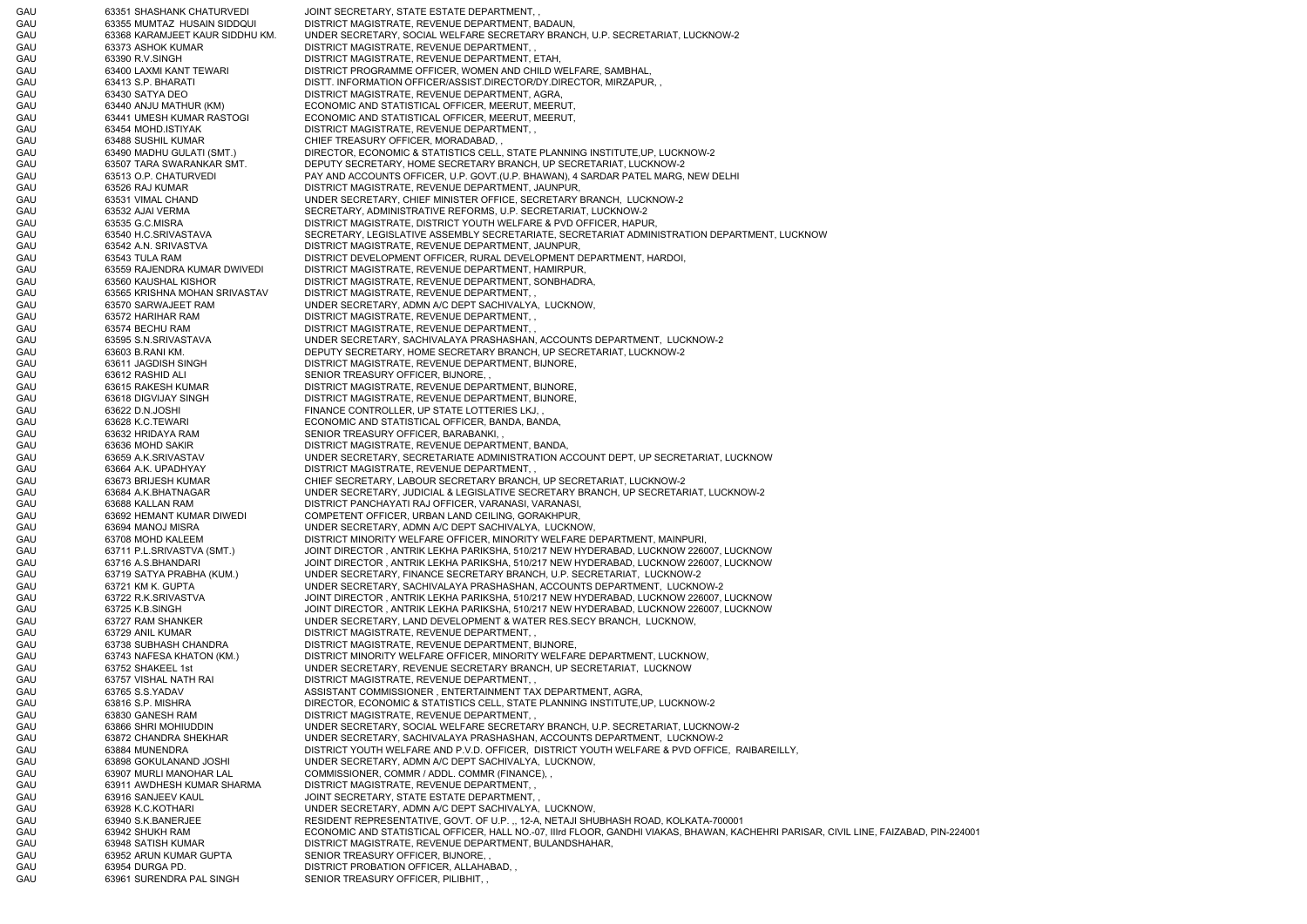GAU 63963 V.S.SRIVASTAV DISTRICT MAGISTRATE, REVENUE DEPARTMENT, HAMIRPUR, GAU 63967 O.P.NAGAR UNDER SECRETARY, INDUSTRY SECRETARY BRANCH, U.P. SECRETARIAT, LUCKNOW-2 GAU 63975 RAM KUMAR UNDER SECRETARY, SACHIVALAYA PRASHASHAN, ACCOUNTS DEPARTMENT, LUCKNOW-2 GAU 63979 N.S.RAWAT UNDER SECRETARY, SACHIVALAYA PRASHASHAN, ACCOUNTS DEPARTMENT, LUCKNOW-2 GAU 63983 Y.N. SRIVASTAVA DISTRICT MAGISTRATE, REVENUE DEPARTMENT, JAUNPUR, GAU 63989 HARI PAL SINGH DISTRICT MAGISTRATE, REVENUE DEPARTMENT, GAU 63991 ARVIND NATH PANDEY SENIOR TREASURY OFFICER, HARDOI, GAU 63992 PARVEEN KUMAR SENIOR TREASURY OFFICER, HARDOI, GAU 63997 V.K. TRIVEDI DIRECTOR, DIRECTORATE OF INFORMATION, LUCKNOW, GAU 63999 BASANTI KAUL DIRECTOR, DIRECTORATE OF INFORMATION, LUCKNOW, GAU 64001 SHYAM PRAKASH DIRECTOR, DIRECTORATE OF INFORMATION, LUCKNOW, GAU 64006 KAILASH BEHARI KULSHRESHTHA ADDITIONAL CHIEF OFFICER, PANCHAYAT I RAJ DEPARTMENT, BAREILLY, GAU 64017 CHANDRA SHEKHAR SINGH DISTRICT MAGISTRATE, REVENUE DEPARTMENT, JAUNPUR, GAU 64018 SHEO SHANKER DISTRICT MAGISTRATE, REVENUE DEPARTMENT, JAUNPUR, GAU 64028 N.H.RIZVI UNDER SECRETARY, ADMN A/C DEPT SACHIVALYA, LUCKNOW, GAU 64036 OM PRAKASH SENIOR TREASURY OFFICER, PILIBHIT, GAU 64040 MAHABEER YADAV OFFICER NOMINATED BY DM, SOLDIER WELFARE DEPARTMENT, MAHARAJGANJ, GAU 64042 VIKRAMAJEET TEWARI ADDITIONAL SECRETARY, BOARD OF REVENUE, , ALLAHABAD GAU 64057 ROP SINGH DISTRICT MAGISTRATE, REVENUE DEPARTMENT, ALLAHABAD, GAU 64069 R.K. SRIVASTVA SECRETARY, PUBLIC SERVICE COMMISSION U.P., ALLAHABAD, GAU 64075 S. KUMARI (SMT.) SECRETARY, PUBLIC SERVICE COMMISSION U.P., ALLAHABAD, GAU 64082 A.S. SHARMA SECRETARY, PUBLIC SERVICE COMMISSION U.P., ALLAHABAD, GAU 64101 A.K. GAUR SECRETARY, PUBLIC SERVICE COMMISSION U.P., ALLAHABAD, GAU 64106 SHAMSUL HASAN SECRETARY, PUBLIC SERVICE COMMISSION U.P., ALLAHABAD, GAU 64112 BELAL AHMAD DISTRICT MINORITY WELFARE OFFICER, MINORITY WELFARE DEPARTMENT, ROOM N0.-6, IIIrd Tal, VIKAS BHAWAN, TIKONIYA PARK, SULTANPUR, PIN-228001 GAU 64115 MADAN LAL ECONOMIC AND STATISTICAL OFFICER, MORADABAD, GAU 64117 R.R.VERMA ECONOMIC AND STATISTICAL OFFICER, BAHRAICH, GAU 64130 MANIK CHAND DISTRICT MAGISTRATE, REVENUE DEPARTMENT, MATHURA, GAU 64134 HAR DEO KRISHNA CHATURVEDI DISTRICT MAGISTRATE, REVENUE DEPARTMENT, MATHURA, GAU 64136 RAMYAN PD. DISTT. INFORMATION OFFICER/ASSIST.DIRECTOR/DY.DIRECTOR, KUSHI NAGAR (PADRAUNA), GAU 64139 OM PRAKASH DISTRICT DEVELOPMENT OFFICER, RURAL DEVELOPMENT DEPARTMENT, MAU, GAU 64145 RAJESH KUMAR DISTRICT MAGISTRATE, REVENUE DEPARTMENT, MEERUT, GAU 64153 R.P.KHARE SENIOR TREASURY OFFICER, LALITPUR, GAU 64158 K.B.BAJPAYEE JOINT SECRETARY, AUDIT CELL, PUBLIC ENTERPRISES DEPARTMENT, GAU 64165 SHRISH DUBE REGIONAL ACCOUNTS OFFICER, DEPARTMENT OF FOOD & CIVIL SUPPLIES, GAU 64207 MOHAMMAD SHAHID DISTRICT MAGISTRATE, REVENUE DEPARTMENT, FATEHPUR, GAU 64219 SHEO MANGAL AWASTHI CHIEF MEDICAL OFFICER, KHERI, GAU 64229 V.K.L.SRIVASTAVA CHIEF TREASURY OFFICER, TREASURY AND ACCOUNTS ADMIN DEPTT., LUCKNOW-2, GAU 64238 TANVIR ZAFFAR ALI DISTRICT MAGISTRATE, REVENUE DEPARTMENT, SAHARANPUR, GAU 64239 RAMESH KUMAR DISTRICT MAGISTRATE, REVENUE DEPARTMENT, GAU 64241 YOGESH KUMAR DISTRICT MAGISTRATE, REVENUE DEPARTMENT, GAU 64242 SHIV SHANKER DISTRICT MAGISTRATE, REVENUE DEPARTMENT, GAU 64243 MAHAVIR PRASAD DISTRICT MAGISTRATE, REVENUE DEPARTMENT, GAU 64245 RAJESH KUMAR SRIVASTAV DISTRICT MAGISTRATE, REVENUE DEPARTMENT, , GAU 64246 SUNIL KUMAR DISTRICT MAGISTRATE, REVENUE DEPARTMENT, MORADABAD, GAU 64247 PRADEEP KUMAR DISTRICT MAGISTRATE, REVENUE DEPARTMENT, MORADABAD, GAU 64252 SHANKER DUTT LOHANI PAY AND ACCOUNTS OFFICER, U.P. GOVT.(U.P. BHAWAN), 4 SARDAR PATEL MARG, NEW DELHI GAU 64253 VIJAY KUMAR SHUKLA DISTT. INFORMATION OFFICER/ASSIST.DIRECTOR/DY.DIRECTOR, LUCKNOW, GAU 64260 P.K.RAI CHE SECRETARY, HOME SECRETARY BRANCH, UP SECRETARIAT, LUCKNOW-2 GAU 64268 A K RASTOGI DISTRICT MAGISTRATE, REVENUE DEPARTMENT, BAREILLY, GAU 64270 RAJESH KUMAR SRIVASTAV COMMISSIONER AND SECRETARY, FINANCE, BOARD OF REVENUE, BAREILLY, GAU 64273 RAM JI RAM ECONOMIC AND STATISTICAL OFFICER, JAUNPUR, JAUNPUR, GAU 64279 RUDRA PRATAP SINGH DISTRICT PANCHAYATI RAJ OFFICER, GORAKHPUR, GAU 64282 VINDHYAWASNI PD. DUBEY DISTRICT PANCHAYATI RAJ OFFICER, VARANASI, VARANASI, GAU 64284 DAYA RAM DISTRICT PANCHAYATI RAJ OFFICER, VARANASI, VARANASI, GAU 64293 S.C.SRIVASTAVA CHIEF TREASURY OFFICER, TREASURY OFFICE, GONDA, GAU 64298 Z.A.KHAN UNDER SECRETARY, FINANCE SECRETARY BRANCH, U.P. SECRETARIAT, LUCKNOW-2 GAU 64305 MOHD. IZHAR KHAN DISTRICT MINORITY WELFARE OFFICER, MINORITY WELFARE DEPARTMENT, GORAKHPUR, GAU 64324 TEJ SINGH DISTRICT MAGISTRATE, REVENUE DEPARTMENT, MATHURA, GAU 64340 KAILASH NARAIN AGARWAL FINANCE & ACCOUNTS OFFICER, SECONDARY EDUCATION, JHANSI GAU 64344 MOHD. RAFI DISTRICT MINORITY WELFARE OFFICER, MINORITY WELFARE DEPARTMENT, BAHRAICH, GAU 64349 S.C.JAIN DISTRICT MAGISTRATE, REVENUE DEPARTMENT, , GAU 64352 SHEO KUMAR JOINT DIRECTOR , ANTRIK LEKHA PARIKSHA, 510/217 NEW HYDERABAD, LUCKNOW 226007, LUCKNOW GAU 64360 CHANDRASHEKHER DISTRICT MAGISTRATE, REVENUE DEPARTMENT, AGRA, GAU 64385 SURESH PRATAP SINGH DISTRICT PANCHAYATI RAJ OFFICER, VARANASI, VARANASI, GAU 64390 SHIV KUMARI KHARE KM. ADDITIONAL CHIEF OFFICER, PANCHAYAT I RAJ DEPARTMENT, AZAMGARH, GAU 64393 R.P.MAURYA SECRETARY, VIGILENCE COMMISSION AND, ADMINISTRATIVE TRIBUNAL, LUCKNOW GAU 64403 RAKESH KUMAR TRIPATHI DISTRICT AUDIT OFFICER, LOCAL FUND AUDIT, PRATAPGARH, GAU 64408 ASHOK KUMAR SAXENA DISTRICT MAGISTRATE, REVENUE DEPARTMENT, HAMIRPUR, GAU 64431 PURNIMA DUBEY [KM] DISTRICT AUDIT OFFICER, LOCAL FUND AUDIT, LUCKNOW, GAU 64446 ARUN KUMAR TEWARI UNDER SECRETARY, SACHIVALAYA PRASHASHAN, ACCOUNTS DEPARTMENT, LUCKNOW-2 GAU 64448 KM.SULTANA DISTRICT MAGISTRATE, REVENUE DEPARTMENT, MUZAFFARNAGAR, GAU 64453 VIJAI KUMAR DISTRICT MAGISTRATE, REVENUE DEPARTMENT, FIROZABAD, GAU 64465 N.D. PANDEY DISTRICT MAGISTRATE, REVENUE DEPARTMENT, BIJNORE, GAU 64467 RAM PRAKASH DISTRICT MAGISTRATE, REVENUE DEPARTMENT,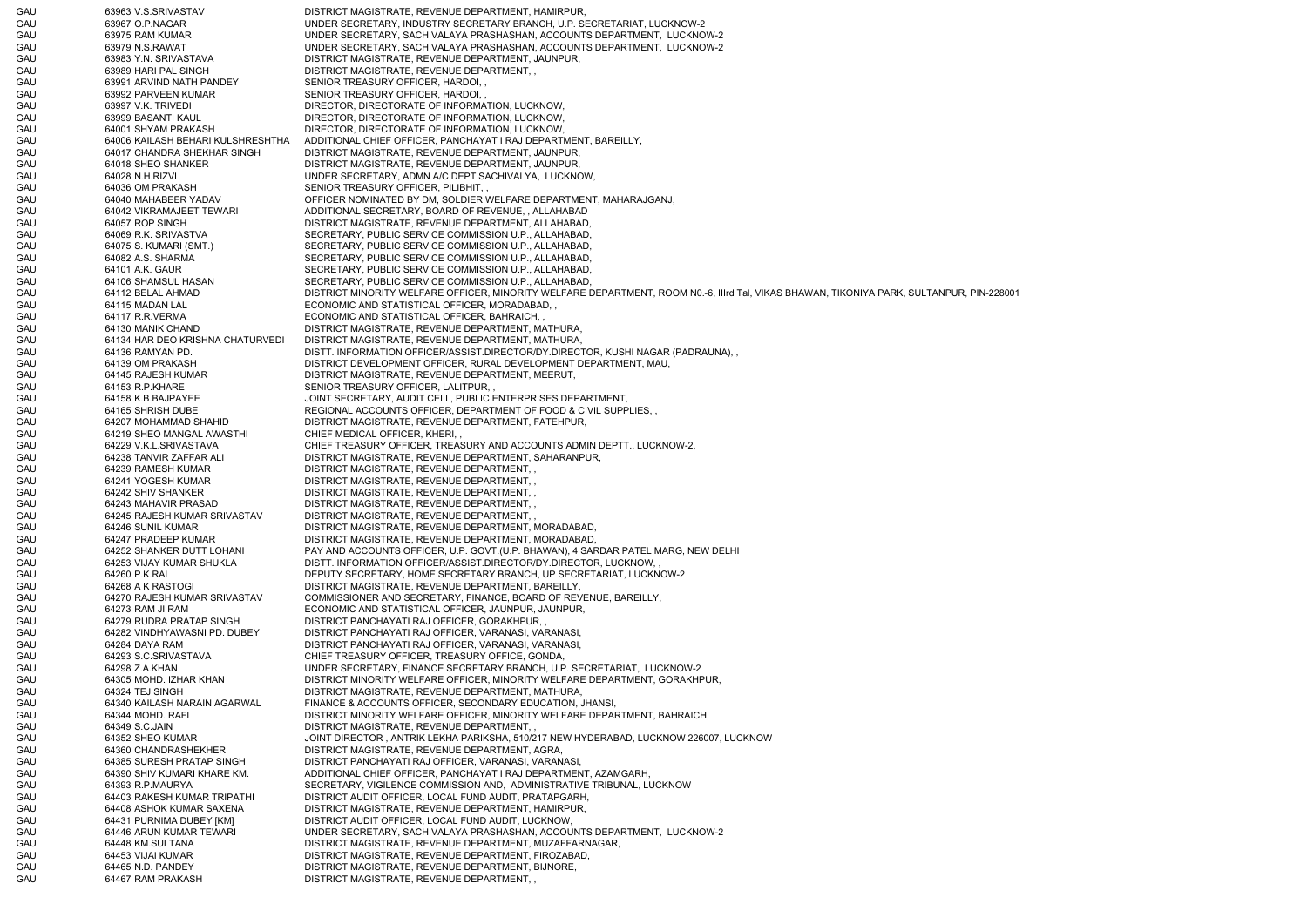GAU 64472 GAMA RAM DISTRICT MAGISTRATE, ENTERTAINMENT TAX & PROSECUTION OFFICE, GAZIPUR, GAU 64477 KM.MAMTA SAXENA DISTRICT MAGISTRATE, REVENUE DEPARTMENT, MAINPURI GAU 64478 MAN SINGH DISTRICT MAGISTRATE, ENTERTAINMENT TAX & PROSECUTION OFFICE, FIROZABAD GAU 64480 MUKESH KUMAR DISTRICT MAGISTRATE, REVENUE DEPARTMENT, FIROZABAD, GAU 64491 RAVINDRA SINGH DISTRICT MAGISTRATE, REVENUE DEPARTMENT, FIROZABAD, GAU 64493 A.K.JAIN DISTRICT MAGISTRATE, REVENUE DEPARTMENT, MAINPURI, GAU 64511 MEENA BISWAS (SMT.) DISTT. INFORMATION OFFICER/ASSIST.DIRECTOR/DY.DIRECTOR, GAUTAM BUDH NAGAR, GAU 64526 C.K. SRIVASTVA DISTRICT DEVELOPMENT OFFICER, RURAL DEVELOPMENT DEPARTMENT, PILIBHIT, GAU 64568 P.KUMAR DISTRICT MAGISTRATE, REVENUE DEPARTMENT, , GAU 64597 BASUDEO SECRETARY, ADMINISTRATIVE REFORMS, U.P. SECRETARIAT, LUCKNOW-2 GAU 64605 ASHOK KUMAR DHAR DUBEY COMMISSIONER, FINANCE, BOARD OF REVENUE, LUCKNOW, GAU 64608 RAJIV RAUTELA DISTRICT MAGISTRATE, REVENUE DEPARTMENT, GORAKHPUR, GAU 64610 MOHD. AQUIL CHE DISTRICT MINORITY WELFARE OFFICER, MINORITY WELFARE DEPARTMENT, MUZAFFARNAGAR, GAU 64618 K.C. SHUKLA DISTRICT MAGISTRATE, REVENUE DEPARTMENT, , GAU 64633 TRIPTI MISHRA (KM.) OFFICER ON SPECIAL DUTY, ELECTION DEPARTMENT, LUCKNOW-2, GAU 64634 P.K. GOEL CHECH OFFICER ON SPECIAL DUTY, ELECTION DEPARTMENT, LUCKNOW-2, GAU 64658 PRADEEP KUMAR DIRECTOR, LOCAL FUND ACCOUNT, GAU 64684 AMAR SINGH ECONOMIC AND STATISTICAL OFFICER, AGRA, GAU 64689 MANIK RAM SENIOR TREASURY OFFICER, BALRAMPUR, GAU 64717 SHITLA PRASAD DISTRICT MAGISTRATE, REVENUE DEPARTMENT, GAU 64719 MUKESH JAUHARI COMMISSIONER, COMMR / ADDL. COMMR (FINANCE), FINANCE, BOARD OF REVENUE, MORADABAD GAU 64721 SURESH CHAND COMMISSIONER, COMMR / ADDL. COMMR (FINANCE), FINANCE, BOARD OF REVENUE, MORADABAD GAU 64723 SHASHI KUMAR COMMISSIONER, COMMR / ADDL. COMMR (FINANCE), FINANCE, BOARD OF REVENUE, MORADABAD GAU 64741 VIRENDRA SINGH COMPETENT OFFICER, URBAN LAND CEILING, ALLAHABAD, GAU 64766 JAGAT JEET SINGH DISTRICT MAGISTRATE, REVENUE DEPARTMENT, GAU 64772 K. HAQI DEPUTY DISTRICT ELECTION OFFICER, GHAZIPUR, GAZIPUR, GAU 64774 R.C.SAHU DEPUTY SECRETARY, FOOD & SUPPLY SECY. BRANCH, LUCKNOW-2, GAU 64777 LAL JEE SRIVASTAVA DIRECTOR, PENSION DIRECTORATE, LUCKNOW-2, GAU 64783 KAUSHAL KISHOR DISTRICT MAGISTRATE, REVENUE DEPARTMENT, BAREILLY, GAU 64784 VISHWA NATH SHARMA DISTRICT MAGISTRATE, ENTERTAINMENT TAX & PROSECUTION OFFICE, BAREILLY, GAU 64800 S.N.SINGH DIRECTOR, BASIC EDUCATION (CAMP OFFICE), GAU 64813 S.B.SRIVASTAVA UNDER SECRETARY, CHIEF MINISTER OFFICE, SECRETARY BRANCH, LUCKNOW-2 GAU 64816 Z.A.KHAN UNDER SECRETARY, SACHIVALAYA PRASHASHAN, ACCOUNTS DEPARTMENT, LUCKNOW-2 GAU 64819 R.K.SRIVASTAVA UNDER SECRETARY, SACHIVALAYA PRASHASHAN, ACCOUNTS DEPARTMENT, LUCKNOW-2 GAU 64820 R.K.PATHAK UNDER SECRETARY, SACHIVALAYA PRASHASHAN, ACCOUNTS DEPARTMENT, LUCKNOW-2 GAU 64822 RAM SENWAR DEPUTY SECRETARY, HOME SECRETARY BRANCH, UP SECRETARIAT, LUCKNOW-2 GAU 64825 PREM LATA SHAHU (SMT) CHIEF SECRETARY, LABOUR SECRETARY BRANCH, UP SECRETARIAT, LUCKNOW-2 GAU 64829 R.C.SAROJ UNDER SECRETARY, SACHIVALAYA PRASHASHAN, ACCOUNTS DEPARTMENT, LUCKNOW-2 GAU 64830 SHEO PRASAD LT. COMMANDER, T.A.GROUP H.Q. CENTRAL COMMAND, LUCKNOW CANTT., LUCKNOW-2 GAU 64832 RAJENDRA KUMAR DEPUTY SECRETARY, MEDICAL & HEALTH SECRETARY BRANCH, UTTAR PRADESH GOVT ., LUCKNOW-2 GAU 64837 PRADEEP KUMAR UNDER SECRETARY, INDUSTRY SECRETARY BRANCH, U.P. SECRETARIAT, LUCKNOW-2 GAU 64850 SATISH CHANDRA SETTLEMENT OFFICER CONSOLIDATION, /BANDOBAST ADHIKARI, CHAKBANDI, LUCKNOW-2 GAU 64857 A.K. TEWARI DIRECTOR, DIRECTORATE OF INFORMATION, LUCKNOW, GAU 64861 SHANTI SWAROOP SINGH UNDER SECRETARY, ADMN A/C DEPT SACHIVALYA, LUCKNOW, GAU 64874 MOHAMMAD MAQSOOD DISTRICT MAGISTRATE, REVENUE DEPARTMENT, ALLAHABAD, GAU 64881 SHEO DARSHAN KUMAR PANDEY DISTRICT MAGISTRATE, REVENUE DEPARTMENT, , GAU 64892 DINESHCHANDRA JOHARI DISTRICT MAGISTRATE, REVENUE DEPARTMENT, , GAU 64893 N K AGNIHOTRI DISTRICT MAGISTRATE, REVENUE DEPARTMENT, GAU 64895 S.P. SONKAR DISTRICT MAGISTRATE, REVENUE DEPARTMENT, VARANASI, GAU 64897 OM PRAKASH SENIOR TREASURY OFFICER, FIROZABAD, FIROZABAD, GAU 64919 DEVENDRA SINGH DISTRICT PANCHAYATI RAJ OFFICER, GORAKHPUR, GAU 64925 MUNIM SINGH DISTRICT MAGISTRATE, REVENUE DEPARTMENT, MAINPURI, GAU 64926 JITENDRA KUMAR DISTRICT MAGISTRATE, REVENUE DEPARTMENT, MAINPURI, GAU 64928 KRISHNA KUMAR DISTRICT MAGISTRATE, REVENUE DEPARTMENT, MAINPURI GAU 64930 LOKESH BHATIYA DIRECTOR, ECONOMIC & STATISTICS CELL, STATE PLANNING INSTITUTE,UP, LUCKNOW-2 GAU 64955 PRATAP SINGH DISTRICT MAGISTRATE, REVENUE DEPARTMENT GAU 64965 SHIV SHANKER DISTRICT MAGISTRATE, REVENUE DEPARTMENT, GAU 64966 LALMANI YADEV DISTRICT MAGISTRATE, REVENUE DEPARTMENT, , GAU 64974 SATYA NARAIN DISTRICT MAGISTRATE, REVENUE DEPARTMENT, GORAKHPUR, GAU 64992 SATYA PRAKASH DEPUTY SECRETARY, HOME SECRETARY BRANCH, UP SECRETARIAT, LUCKNOW-2 GAU 64998 A AHMAD DISTRICT MAGISTRATE, REVENUE DEPARTMENT, CILVIL LINES COLLECTRATE, FAIZABAD, PIN-224172 GAU 65005 KUMUD LATA (SMT.) SECRETARY, NIMESH JANCH AYOG, GAU 65007 BHAGWAN DEEN DISTRICT MAGISTRATE, REVENUE DEPARTMENT, BANDA, GAU 65013 SANTOSH KUMAR CHATURVEDI DISTRICT MAGISTRATE, REVENUE DEPARTMENT, CHITRAKOOT, GAU 65014 RAM KHELAWAN ADDITIONAL CHIEF OFFICER, PANCHAYAT I RAJ DEPARTMENT, BANDA, GAU 65018 SATYENDRA KUMAR UNDER SECRETARY, ADMN A/C DEPT SACHIVALYA, LUCKNOW, GAU 65030 RAJNI SRIVASTAV (SMT) DISTRICT MAGISTRATE, REVENUE DEPARTMENT, , GAU 65031 RAM LOTAN DISTRICT MAGISTRATE, REVENUE DEPARTMENT, GAU 65037 DILIP KUMAR DISTRICT MAGISTRATE, REVENUE DEPARTMENT, GAU 65039 RAJNEESH KUMAR DEPUTY SECRETARY, HOME SECRETARY BRANCH, UP SECRETARIAT, LUCKNOW-2 GAU 65044 VINOD KUMAR SENIOR TREASURY OFFICER, TREASURIES DEPARTMENT, MUZAFFARNAGAR, GAU 65058 BISHAN SINGH DISTRICT MAGISTRATE, REVENUE DEPARTMENT, , GAU 65069 HARI PRASAD SINGH DIRECTOR, DIRECTORATE OF INFORMATION, LUCKNOW, GAU 65070 MITHLESH VERMA (SMT.) DIRECTOR, DIRECTORATE OF INFORMATION, LUCKNOW, GAU 65071 HARI SHANKER DISTRICT MAGISTRATE, REVENUE DEPARTMENT,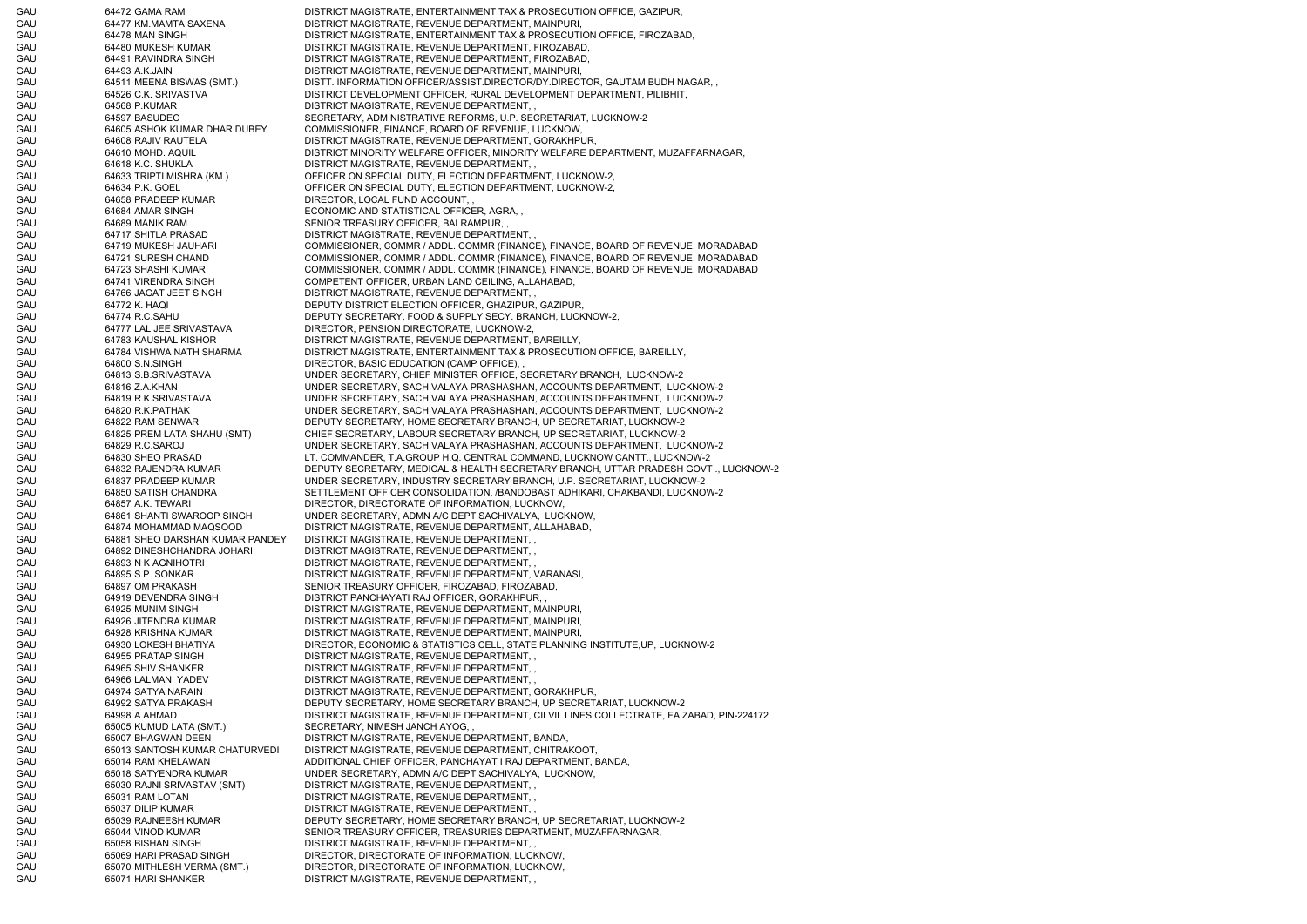GAU 65072 RAMESH CHANDRA SINGH FINANCIAL ADVISER / ASSISTANT ACCOUNTS OFFICER, DIST. PANCHAYATI RAJ (ACCOUNT) OFFICE, GAU 65075 VINOD KUMAR AGARWAL SECRETARY, UP SUBORDINATE SERVICE COMMISSION, LUCKNOW, GAU 65083 H N SINGH SENIOR SUPERINTENDENT OF POLICE, KANNAUJ, GAU 65099 K.K. SRIVASTAVA DISTRICT MAGISTRATE, REVENUE DEPARTMENT, , GAU 65101 KAMLESH SINGH DISTRICT MAGISTRATE, REVENUE DEPARTMENT, GAU 65102 B.R. PANDEY DISTRICT MAGISTRATE, REVENUE DEPARTMENT, , GAU 65105 S.K. SRIVASTAVA DISTRICT MAGISTRATE, REVENUE DEPARTMENT, , GAU 65116 RAVINDRA PRAKASH DISTRICT MAGISTRATE, REVENUE DEPARTMENT, BADAUN, GAU 65118 IRFAN HUSAIN DISTRICT MAGISTRATE, REVENUE DEPARTMENT, BADAUN, GAU 65121 DINESH KUMAR DISTRICT MAGISTRATE, REVENUE DEPARTMENT, BADAUN, GAU 65150 M. RAI (KUM.) DISTRICT MAGISTRATE, REVENUE DEPARTMENT, GAZIPUR GAU 65153 YADVENDRA SINGH CHIEF SECRETARY, PARLIAMENTARY AFFAIRS DEPARTMENT, UP SECRETARIAT, LUCKNOW-2 GAU 65154 MANJEET SINGH UNDER SECRETARY, JUDICIAL & LEGISLATIVE SECRETARY BRANCH, UP SECRETARIAT, LUCKNOW-2 GAU 65155 N.P.SINGH UNDER SECRETARY, SACHIVALAYA PRASHASHAN, ACCOUNTS DEPARTMENT, LUCKNOW-2 GAU 65157 S.P.SINGH UNDER SECRETARY, RURAL DEVELOPMENT SECRETARY BRANCH, U.P. SECRETARIAT, LUCKNOW-2 GAU 65160 SHAFIQ AHMAD UNDER SECRETARY, APPOINTMENT SECRETARY BRANCH, UP SECRETARIAT, LUCKNOW-2 GAU 65163 RAZA HUSSAIN UNDER SECRETARY, RURAL DEVELOPMENT SECRETARY BRANCH, U.P. SECRETARIAT, LUCKNOW-2 GAU 65165 A.K.SHARMA UNDER SECRETARY, RURAL DEVELOPMENT SECRETARY BRANCH, U.P. SECRETARIAT, LUCKNOW-2 GAU 65167 A.K.SINGH UNDER SECRETARY, APPOINTMENT SECRETARY BRANCH, UP SECRETARIAT, LUCKNOW-2 GAU 65173 JAMIL AHMAD DISTRICT MAGISTRATE, REVENUE DEPARTMENT, MORADABAD, GAU 65178 V.K.PANT UNDER SECRETARY, POLITICAL PENSION & CIVIL DEFENCE,, SWATANTRATA SANGRAM SENANI SEWA SADAN, LUCKNOW-2 GAU 65180 RADHEY LAL UNDER SECRETARY, INDUSTRY SECRETARY BRANCH, U.P. SECRETARIAT, LUCKNOW-2 GAU 65184 BUDHI LAL UNDER SECRETARY, AGRICULTURE SECRETARY BRANCH, UP SECRETARIAT, LUCKNOW-2 GAU 65190 JAI DEO SINGH DISTRICT MAGISTRATE, REVENUE DEPARTMENT, MAINPURI, GAU 65191 SHUSHIL KUMAR DISTRICT MAGISTRATE, REVENUE DEPARTMENT, VARANASI, GAU 65194 SHRI RAM DUBEY CHIEF TREASURY OFFICER, VARANASI, VARANASI, GAU 65216 SHAKIR ALI DISTRICT MAGISTRATE, REVENUE DEPARTMENT, AGRA, GAU 65217 SARJOO PRASAD DIRECTOR, DIRECTORATE OF TREASURY, LUCKNOW-2, GAU 65218 RAM KUMAR JOINT DIRECTOR, SANTHAGAT VITT & SERVHIT BIMA NIDESHALYA, GAU 65228 GOPAL SINGH JOINT SECRETARY, HIGHER EDUCATION (JAWAHAR BHAWAN), U.P. GOVT. SECRETARIAT, LUCKNOW-2 GAU 65233 KIRAN AWASTHI SMT. UNDER SECRETARY, INDUSTRY SECRETARY BRANCH, U.P. SECRETARIAT, LUCKNOW-2 GAU 65235 R.N.VERMA UNDER SECRETARY, SACHIVALAYA PRASHASHAN, ACCOUNTS DEPARTMENT, LUCKNOW-2 GAU 65239 S.P.SRIVASTAVA DEPUTY SECRETARY, IRRIGATION SECRETARY BRANCH, U.P. SECRETARIAT, LUCKNOW-2 GAU 65245 MAHENDRA KUMAR DISTRICT MAGISTRATE, REVENUE DEPARTMENT, G T ROAD, CHANDAULI, PIN-232104 GAU 65247 M.LAL DISTRICT MAGISTRATE, REVENUE DEPARTMENT, ALLAHABAD, GAU 65249 VINOD SINGH DISTRICT MAGISTRATE, REVENUE DEPARTMENT, GAU 65260 PRAKASH CHANDRA DISTRICT MAGISTRATE, REVENUE DEPARTMENT, JHANSI GAU 65264 PANKAJ KUMAR DISTRICT MAGISTRATE, REVENUE DEPARTMENT, MUZAFFARNAGAR, GAU 65275 BACHU CHANG CHO UNDER SECRETARY, SACHIVALAYA PRASHASHAN, ACCOUNTS DEPARTMENT, LUCKNOW-2 GAU 65278 KARAN JEET SINGH ECONOMIC AND STATISTICAL OFFICER, BADAUN, GAU 65279 RAM PRASAD UNDER SECRETARY, AGRICULTURE SECRETARY BRANCH, UP SECRETARIAT, LUCKNOW-2 GAU 65287 UMA SHANKAR SHUKLA UNDER SECRETARY, SACHIVALAYA PRASHASHAN, ACCOUNTS DEPARTMENT, LUCKNOW-2 GAU 65293 VIRENDRA VEER SINGH DISTRICT MAGISTRATE, REVENUE DEPARTMENT, MUZAFFARNAGAR, GAU 65294 BABBU RAM DISTRICT MAGISTRATE, REVENUE DEPARTMENT, MUZAFFARNAGAR, GAU 65297 VINOD KUMAR DISTRICT MAGISTRATE, REVENUE DEPARTMENT, MUZAFFARNAGAR, GAU 65307 RAM KUMAR UNDER SECRETARY, AGRICULTURE SECRETARY BRANCH, UP SECRETARIAT, LUCKNOW-2 GAU 65308 RAM LAKHAN UNDER SECRETARY, AGRICULTURE SECRETARY BRANCH, UP SECRETARIAT, LUCKNOW-2 GAU 65312 R.K.SHUKLA ASSISTANT / DEPUTY REGISTRAR, FIRMS SOCIETIES & CHITS, LUCKNOW-2, GAU 65316 RAM AUTAR CHE SECRETARY, SACHIVALAYA PRASHASHAN, ACCOUNTS DEPARTMENT, LUCKNOW-2 GAU 65337 NARESH BAHADUR UNDER SECRETARY, ADMN A/C DEPT SACHIVALYA, LUCKNOW, GAU 65339 TEJ NARAIN UNDER SECRETARY, FINANCE SECRETARY BRANCH, U.P. SECRETARIAT, LUCKNOW-2 GAU 65342 R.R.MAURYA UNDER SECRETARY, SACHIVALAYA PRASHASHAN, ACCOUNTS DEPARTMENT, LUCKNOW-2 GAU 65348 KANCHAN MALA UNDER SECRETARY, SACHIVALAYA PRASHASHAN, ACCOUNTS DEPARTMENT, LUCKNOW-2 GAU 65352 PRAMOD KUMAR UNDER SECRETARY, APPOINTMENT SECRETARY BRANCH, UP SECRETARIAT, LUCKNOW-2 GAU 65354 A.K. TEWARI UNDER SECRETARY, ADMN A/C DEPT SACHIVALYA, LUCKNOW, GAU 65376 IZHAR AHMAD DISTRICT MAGISTRATE, REVENUE DEPARTMENT GAU 65377 SHIV BARAN DISTRICT MAGISTRATE, REVENUE DEPARTMENT, GAU 65379 RAM RAJ DISTRICT MAGISTRATE, REVENUE DEPARTMENT, GAU 65382 VED PRAKASH SINGH DISTRICT MAGISTRATE, REVENUE DEPARTMENT, BADAUN, GAU 65383 M.MAHMOOD DISTRICT MAGISTRATE, REVENUE DEPARTMENT, BADAUN, GAU 65387 SUDHA SHUKLA (SMT) UNDER SECRETARY, INDUSTRY SECRETARY BRANCH, U.P. SECRETARIAT, LUCKNOW-2 GAU 65392 MEWA LAL CHEAN DEPUTY SECRETARY, MEDICAL & HEALTH SECRETARY BRANCH, UTTAR PRADESH GOVT ., LUCKNOW-2 GAU 65397 RAMESH TEWARI UNDER SECRETARY, SACHIVALAYA PRASHASHAN, ACCOUNTS DEPARTMENT, LUCKNOW-2 GAU 65398 MUDASIR HUSSAIN JOINT SECRETARY, PUBLIC WORKS SECRETARY BRANCH, U.P. SECRETARIAT, LUCKNOW-2 GAU 65399 D.N.YADAV UNDER SECRETARY, SACHIVALAYA PRASHASHAN, ACCOUNTS DEPARTMENT, LUCKNOW-2 GAU 65401 A.H.ABDI UNDER SECRETARY, SOCIAL WELFARE SECRETARY BRANCH, U.P. SECRETARIAT, LUCKNOW-2 GAU 65406 N. SRIVASTAVA(SMT.) DISTRICT MAGISTRATE, REVENUE DEPARTMENT, GAZIPUR, GAU 65408 KISHWAR JAHAN KM. DISTRICT MAGISTRATE, REVENUE DEPARTMENT, HAMIRPUR, GAU 65410 MOHD.MAROOF UNDER SECRETARY, ADMN A/C DEPT SACHIVALYA, LUCKNOW, GAU 65413 J.R.S.CHAND UNDER SECRETARY, SACHIVALAYA PRASHASHAN, ACCOUNTS DEPARTMENT, LUCKNOW-2 GAU 65416 A.K.SRIVASTAVA UNDER SECRETARY, SACHIVALAYA PRASHASHAN, ACCOUNTS DEPARTMENT, LUCKNOW-2 GAU 65421 OM PRAKASH UNDER SECRETARY, ADMN A/C DEPT SACHIVALYA, LUCKNOW, GAU 65428 MEENA ROY SMT. UNDER SECRETARY, CHIEF MINISTER OFFICE, SECRETARY BRANCH, LUCKNOW-2 GAU 65429 SATISH CHANDRA DISTRICT MAGISTRATE, REVENUE DEPARTMENT, ROOM NO.-25, COLLECTRATE, RAMPUR, PIN-244901 GAU 65435 A. K. PANDEY UNDER SECRETARY, FINANCE SECRETARY BRANCH, U.P. SECRETARIAT, LUCKNOW-2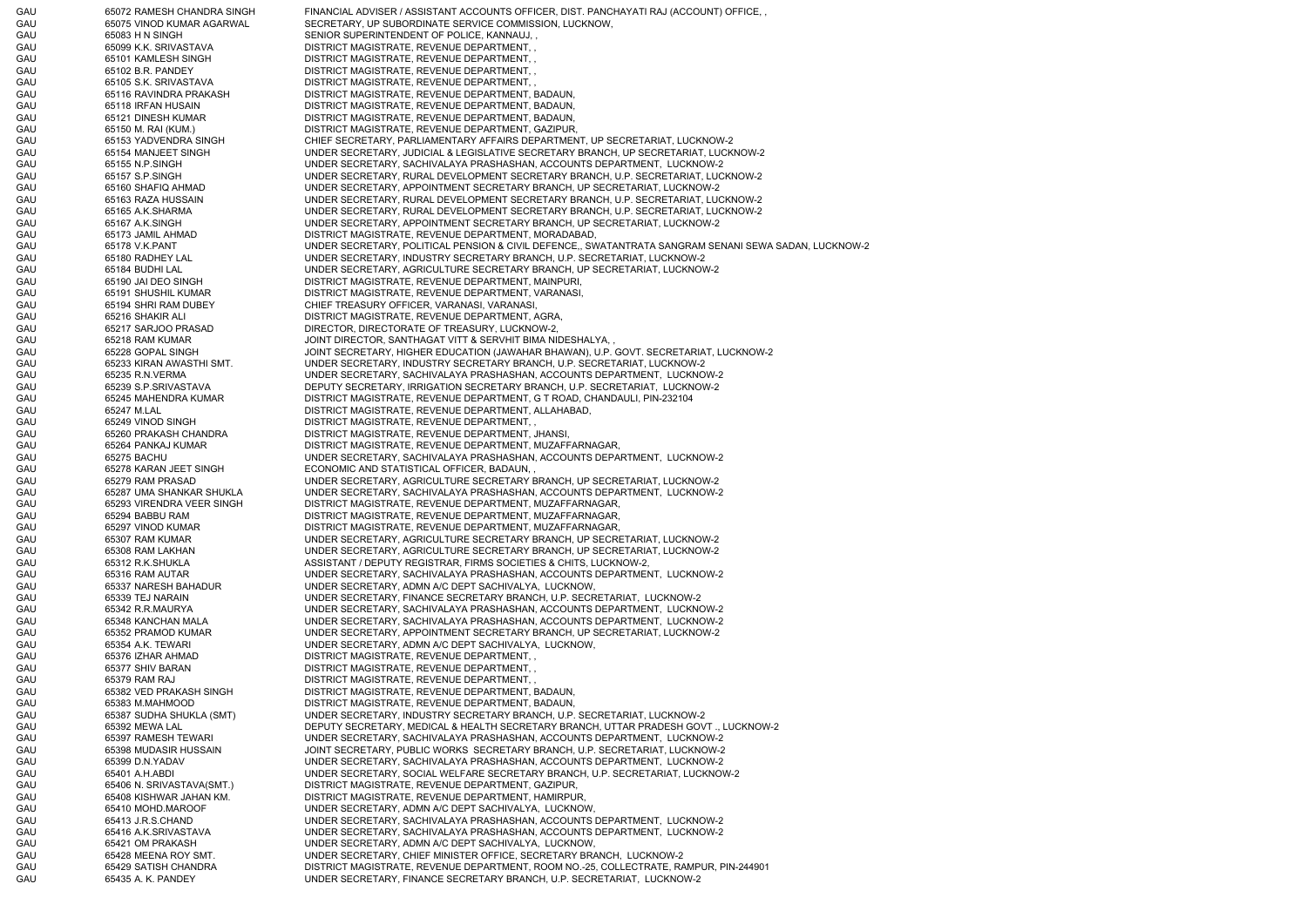GAU 65436 BACHU LAL UNDER SECRETARY, AGRICULTURE SECRETARY BRANCH, UP SECRETARIAT, LUCKNOW-2 GAU 65449 C. D. TIWARI UNDER SECRETARY, SACHIVALAYA PRASHASHAN, ACCOUNTS DEPARTMENT, LUCKNOW-2 GAU 65453 AJAY SINGH UNDER SECRETARY, SACHIVALAYA PRASHASHAN, ACCOUNTS DEPARTMENT, LUCKNOW-2 GAU 65454 S. C. MISHRA UNDER SECRETARY, ADMN A/C DEPT SACHIVALYA, LUCKNOW, GAU 65457 R. C. VERMA UNDER SECRETARY, POLITICAL PENSION & CIVIL DEFENCE,, SWATANTRATA SANGRAM SENANI SEWA SADAN, LUCKNOW-2 GAU 65459 RAM NARESH DEPUTY SECRETARY, HOME SECRETARY BRANCH, UP SECRETARIAT, LUCKNOW-2 GAU 65463 SMT.REKHA SRIVASTAV DISTRICT MAGISTRATE, REVENUE DEPARTMENT, KANPUR NAGAR, GAU 65466 J.N.DIXIT ADDITIONAL CHIEF OFFICER, PANCHAYAT I RAJ DEPARTMENT, KANPUR NAGAR, GAU 65475 GIRISH CHANDRA SRIVASTAVA DISTRICT DEVELOPMENT OFFICER, RURAL DEVELOPMENT DEPARTMENT, VARANASI, GAU 65482 R.D.PRASAD INSPECTOR GENERAL OF POLICE, CB, C.I.D., , GAU 65486 SARVESH BABU DISTRICT MAGISTRATE, REVENUE DEPARTMENT, MAINPURI, GAU 65501 MUNNA LAL DISTRICT AUDIT OFFICER, CO-OPERATIVE SOCIETIES (AUDIT), MAINPURI, GAU 65527 JAI PRAKASH TRIPATHI CHIEF TREASURY OFFICER, TREASURY OFFICE, GONDA, GAU 65541 ATUL KUMAR SRIVASTAVA DISTRICT MAGISTRATE, REVENUE DEPARTMENT, , GAU 65543 DARSHAN LAL SECRETARY, VIDHAN PARISHAD, , GAU 65555 MOHAR SINGH DISTRICT MAGISTRATE, REVENUE DEPARTMENT, MUZAFFARNAGAR, GAU 65571 ARJUN PRASAD TEWARI DISTRICT MAGISTRATE, REVENUE DEPARTMENT, GAU 65582 PORAN CHANDRA MISHRA DISTT. INFORMATION OFFICER/ASSIST.DIRECTOR/DY.DIRECTOR, FARUKHABAD, FATEHGARH, GAU 65584 VINOD KUMAR ECONOMIC AND STATISTICAL OFFICER, VIKAS BHAWAN ORAI, JALAUN, PIN-285001 GAU 65598 ASHA AGNIHOTRI DIRECTOR, ECONOMIC & STATISTICS CELL, STATE PLANNING INSTITUTE,UP, LUCKNOW-2 GAU 65605 SIYA RAM UNDER SECRETARY, SACHIVALAYA PRASHASHAN, ACCOUNTS DEPARTMENT, LUCKNOW-2 GAU 65606 BASUDEO GIRI UNDER SECRETARY, SACHIVALAYA PRASHASHAN, ACCOUNTS DEPARTMENT, LUCKNOW-2 GAU 65607 JEENAT ARA KIDWAI KM. UNDER SECRETARY, SACHIVALAYA PRASHASHAN, ACCOUNTS DEPARTMENT, LUCKNOW-2 GAU 65608 PRADEEP KUMAR PANDEY UNDER SECRETARY, CHIEF MINISTER OFFICE, SECRETARY BRANCH, LUCKNOW-2 GAU 65609 A.K.KATIYAR UNDER SECRETARY, ADMN A/C DEPT SACHIVALYA, LUCKNOW, GAU 65610 R.K.SRIVASTAVA UNDER SECRETARY, SACHIVALAYA PRASHASHAN, ACCOUNTS DEPARTMENT, LUCKNOW-2 GAU 65612 VIRENDRA KUMAR UNDER SECRETARY, SACHIVALAYA PRASHASHAN, ACCOUNTS DEPARTMENT, LUCKNOW-2 GAU 65614 V.K.MISHRA JOINT SECRETARY, STATE ESTATE DEPARTMENT, GAU 65620 O.P.GUPTA DEPUTY SECRETARY, HOME SECRETARY BRANCH, UP SECRETARIAT, LUCKNOW-2 GAU 65622 S.S.YADAV FAY AND ACCOUNTS OFFICER, U.P. GOVT.(U.P. BHAWAN), 4 SARDAR PATEL MARG, NEW DELHI GAU 65624 VINOD KUMAR GUPTA PAY AND ACCOUNTS OFFICER, U.P. GOVT.(U.P. BHAWAN), 4 SARDAR PATEL MARG, NEW DELHI GAU 65625 D.N.MISHRA PAY AND ACCOUNTS OFFICER, U.P. GOVT.(U.P. BHAWAN), 4 SARDAR PATEL MARG, NEW DELHI GAU 65627 VIKRAM SINGH PAY AND ACCOUNTS OFFICER, U.P. GOVT.(U.P. BHAWAN), 4 SARDAR PATEL MARG, NEW DELHI GAU 65630 RAVINDRA NATH COMMISSIONER AND SECRETARY, REVENUE BOARD, UP FAIZABAD DIVISION, 279, KHIRKI ALIBEG ROAD, JANANA HOSPITAL ROAD,FAIZABAD,PIN-224001 GAU 65633 SYED ZAKIR AHMAD DISTRICT MINORITY WELFARE OFFICER, MINORITY WELFARE DEPARTMENT, MIRZAPUR, GAU 65642 DEVI PRASAD MISHRA DISTRICT MAGISTRATE, REVENUE DEPARTMENT, ALLAHABAD, GAU 65649 VIKRAM SINGH UNDER SECRETARY, SACHIVALAYA PRASHASHAN, ACCOUNTS DEPARTMENT, LUCKNOW-2 GAU 65651 M.M.TRIPATHI UNDER SECRETARY, SACHIVALAYA PRASHASHAN, ACCOUNTS DEPARTMENT, LUCKNOW-2 GAU 65655 S.K.AGARWAL ECONOMIC AND STATISTICAL OFFICER, BAREILLY, GAU 65689 KAMLA RAMAN TRIPATHI SECRETARY, UP SUBORDINATE SERVICE COMMISSION, LUCKNOW, GAU 65703 RAVINDRA NATH MISHRA DISTRICT AUDIT OFFICER, LOCAL FUND AUDIT, HAMIRPUR, GAU 65723 D.K.AGARWAL UNDER SECRETARY, SACHIVALAYA PRASHASHAN, ACCOUNTS DEPARTMENT, LUCKNOW-2 GAU 65730 MAHADEO COMMISSIONER AND SECRETARY, FINANCE, BOARD OF REVENUE, ALLAHABAD, GAU 65732 RAM BILASH ASSISTANT / DEPUTY REGISTRAR, FIRM , SOCIETIES & CHITS, GAU 65734 JAGAT RAJ UNDER SECRETARY, ADMN A/C DEPT SACHIVALYA, LUCKNOW, GAU 65738 R.P.SINGH CHIEF TREASURY OFFICER, VARANASI, VARANASI, GAU 65748 O.P.SHARMA UNDER SECRETARY, INDUSTRY SECRETARY BRANCH, U.P. SECRETARIAT, LUCKNOW-2 GAU 65749 SOHINI SRIVASTAVA KM. UNDER SECRETARY, CHIEF MINISTER OFFICE, SECRETARY BRANCH, LUCKNOW-2 GAU 65752 V.K. VERMA COMMISSIONER AND SECRETARY, FINANCE, BOARD OF REVENUE, VARANASI, GAU 65756 CHANDRA PRAKASH DISTRICT MAGISTRATE, REVENUE DEPARTMENT, SHAHJAHANPUR, GAU 65761 RAKESH KUMAR KHANNA DISTRICT MAGISTRATE, REVENUE DEPARTMENT, SHAHJAHANPUR, GAU 65763 PRADEEP KUMAR DISTRICT MAGISTRATE, REVENUE DEPARTMENT, SHAHJAHANPUR, GAU 65765 DINESH CHANDRA DISTRICT MAGISTRATE, REVENUE DEPARTMENT, SHAHJAHANPUR, GAU 65777 SURENDRA KUMAR DISTRICT MAGISTRATE, REVENUE DEPARTMENT, SAMBHAL, GAU 65781 GIRISH KUMAR DISTRICT MAGISTRATE, REVENUE DEPARTMENT, ALIGARH, GAU 65782 SUDHIR KUMAR COMMISSIONER, FINANCE,, ALIGARH ZONE,, ALIGARH GAU 65783 GYAN SINGH DISTRICT MAGISTRATE, REVENUE DEPARTMENT, ALIGARH, GAU 65784 SABBIR AHMAD DISTRICT MAGISTRATE, REVENUE DEPARTMENT, ALIGARH, GAU 65789 ABDUL GAFFAR DISTRICT MAGISTRATE, REVENUE DEPARTMENT, ALIGARH, GAU 65793 MAYA SHANKER MISHRA DISTRICT MAGISTRATE, REVENUE DEPARTMENT, JAUNPUR, GAU 65794 LAL SINGH DISTRICT DEVELOPMENT OFFICER, RURAL DEVELOPMENT DEPARTMENT, ALIGARH GAU 65795 R.K.SHARMA DISTRICT MAGISTRATE, REVENUE DEPARTMENT, , GAU 65799 R.K.SAXENA DISTRICT MAGISTRATE, REVENUE DEPARTMENT, GAU 65801 VIJAI KUMAR DISTRICT MAGISTRATE, REVENUE DEPARTMENT, ALIGARH, GAU 65808 JETENDRA TIWARI DISTRICT MAGISTRATE, REVENUE DEPARTMENT, GAU 65811 ASHOK KUMAR COMMISSIONER, FINANCE,, ALIGARH ZONE,, ALIGARH GAU 65819 A.K.SRIVASTAVA JOINT SECRETARY, PUBLIC WORKS SECRETARY BRANCH, U.P. SECRETARIAT, LUCKNOW-2 GAU 65820 AJAI DEEP SINGH DISTRICT MAGISTRATE, REVENUE DEPARTMENT, GAU 65822 MAYA SHANKAR DISTRICT MAGISTRATE, ENTERTAINMENT TAX & PROSECUTION OFFICE, JAUNPUR, GAU 65830 ANIL KUMAR DISTRICT MAGISTRATE, REVENUE DEPARTMENT, , AMROHA GAU 65837 AWADHESH KUMAR COMMISSIONER, FINANCE, BOARD OF REVENUE, LUCKNOW, GAU 65838 AHMAD ALI COMMISSIONER, FINANCE, BOARD OF REVENUE, LUCKNOW, GAU 65840 A.K.TEWARI UNDER SECRETARY, SACHIVALAYA PRASHASHAN, ACCOUNTS DEPARTMENT, LUCKNOW-2 GAU 65842 D.S.BORA UNDER SECRETARY, SACHIVALAYA PRASHASHAN, ACCOUNTS DEPARTMENT, LUCKNOW-2 GAU 65855 ANIL KUMAR SINGH CHIEF TREASURY OFFICER, VARANASI, VARANASI,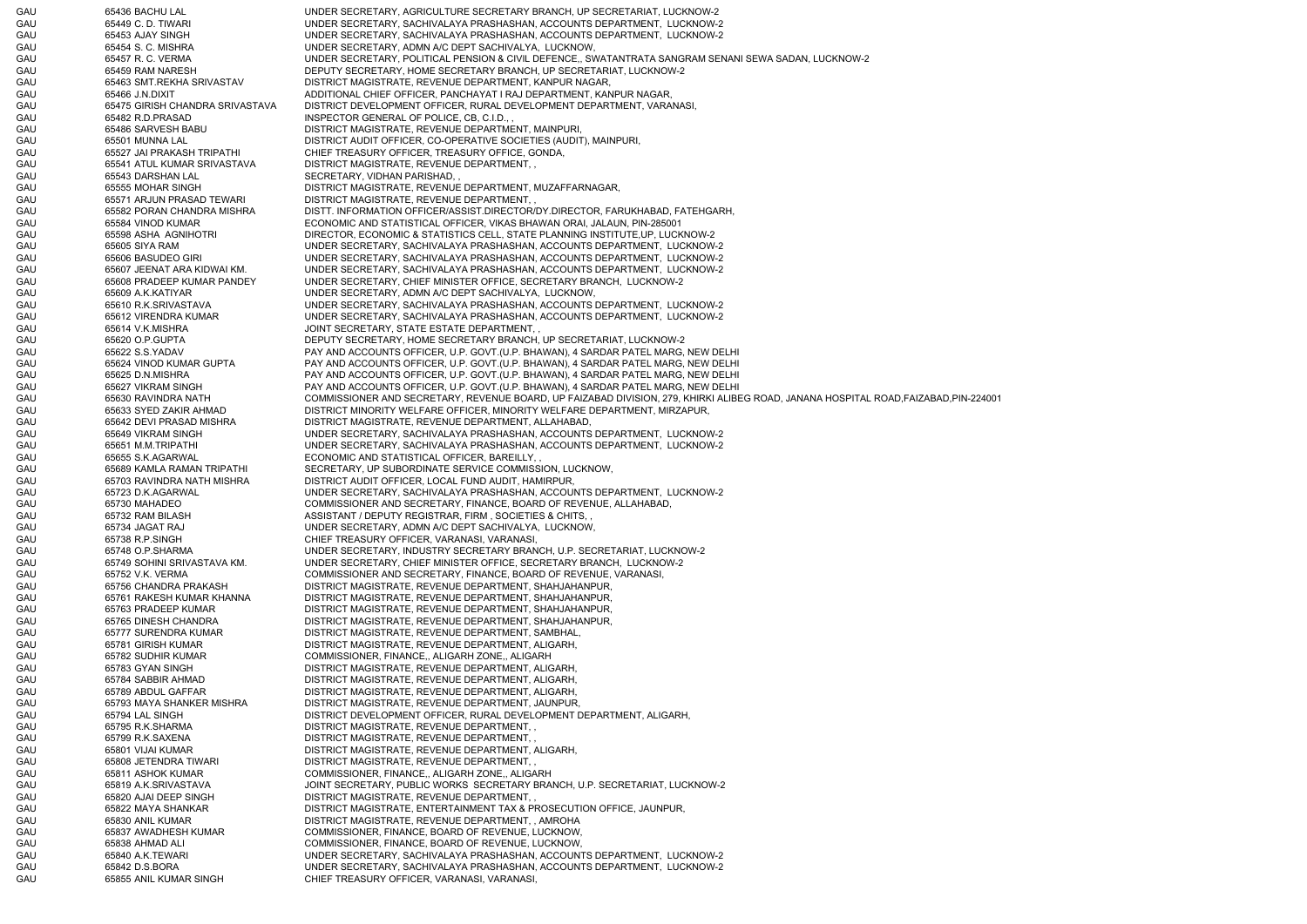GAU 65857 KAPIL DEO CHIEF VETERINARY OFFICER, ANIMAL HUSBANDRY DEPARTMENT, GORAKHPUR, GAU 65861 NAUSHAD KHAN CHIEF TREASURY OFFICER, VARANASI, VARANASI, GAU 65862 PRANAV KUSUM BHATTACHARYA CHIEF TREASURY OFFICER, VARANASI, VARANASI, GAU 65880 VINOD KUMAR DISTRICT MAGISTRATE, REVENUE DEPARTMENT, GAU 65884 R.K.PANDEY DISTRICT MAGISTRATE, REVENUE DEPARTMENT, GAU 65885 MERAJ HAIDER DISTRICT MAGISTRATE, REVENUE DEPARTMENT, GAU 65890 MAAN BAHADUR SINGH DISTRICT MAGISTRATE, REVENUE DEPARTMENT, GAU 65891 BAL JI VIDYARTHI DISTRICT MAGISTRATE, REVENUE DEPARTMENT, GAU 65893 KUM. ARUNA PRABHA DISTRICT MAGISTRATE, REVENUE DEPARTMENT, , GAU 65894 AKIL AHMED DISTRICT MAGISTRATE, REVENUE DEPARTMENT, GAU 65899 RAMU PRASAD UNDER SECRETARY, SACHIVALAYA PRASHASHAN, ACCOUNTS DEPARTMENT, LUCKNOW-2 GAU 65901 A.K.SINHA DEPUTY SECRETARY, HOME SECRETARY BRANCH, UP SECRETARIAT, LUCKNOW-2 GAU 65902 A.K.BHATIA DEPUTY SECRETARY, HOME SECRETARY BRANCH, UP SECRETARIAT, LUCKNOW-2 GAU 65903 S.K.SHARMA DEPUTY SECRETARY, HOME SECRETARY BRANCH, UP SECRETARIAT, LUCKNOW-2 GAU 65906 UDAI JET DIRECTOR, DIRECTORATE OF INFORMATION, LUCKNOW, GAU 65915 DHARAM SINGH REGIONAL ACCOUNTS OFFICER, DEPARTMENT OF FOOD & CIVIL SUPPLIES. GAU 65920 S.U.KHAN COMMISSIONER, ADDL.COMMR. (FINANCE), GAU 65923 SHOAIB AHMAD DISTRICT MAGISTRATE, REVENUE DEPARTMENT, AGRA, GAU 65925 SUNIL KUMAR DISTRICT DEVELOPMENT OFFICER, RURAL DEVELOPMENT DEPARTMENT, LUCKNOW-2, GAU 65928 CHANDRA PRAKASH DISTRICT PROGRAMME OFFICER, WOMEN AND CHILD WELFARE DEPARTMENT, LUCKNOW, GAU 65929 DINESH CHANDRA DISTRICT MAGISTRATE, REVENUE DEPARTMENT, FIROZABAD, GAU 65930 PUTTI LAL UNDER SECRETARY, CHIEF MINISTER OFFICE, SECRETARY BRANCH, LUCKNOW-2 GAU 65932 KAMAL KUMAR SHARMA DISTRICT MAGISTRATE, REVENUE DEPARTMENT, BADAUN, GAU 65945 HARI KISHAN RAJJAK ECONOMIC AND STATISTICAL OFFICER, LALITPUR, GAU 65946 KHEM SINGH DISTRICT MAGISTRATE, REVENUE DEPARTMENT, BAREILLY, GAU 65949 DEEP NARAIN PANDEY DISTRICT MAGISTRATE, REVENUE DEPARTMENT, , GAU 65959 S.K.TEWARI UNDER SECRETARY, INDUSTRY SECRETARY BRANCH, U.P. SECRETARIAT, LUCKNOW-2 GAU 65961 V.K.SRIVASTAVA UNDER SECRETARY, FINANCE SECRETARY BRANCH, U.P. SECRETARIAT, LUCKNOW-2 GAU 65962 SANJAI DUBEY UNDER SECRETARY, SACHIVALAYA PRASHASHAN, ACCOUNTS DEPARTMENT, LUCKNOW-2 GAU 65964 SHIV PRASAD UNDER SECRETARY, POLITICAL PENSION & CIVIL DEFENCE,, SWATANTRATA SANGRAM SENANI SEWA SADAN, LUCKNOW-2 GAU 65970 AKHILESH KUMAR UNDER SECRETARY, CHIEF MINISTER OFFICE, SECRETARY BRANCH, LUCKNOW-2 GAU 65979 RAM BAX SINGH DISTRICT MAGISTRATE, REVENUE DEPARTMENT, GAU 65992 JAGJIVAN RAM UNDER SECRETARY, SACHIVALAYA PRASHASHAN, ACCOUNTS DEPARTMENT, LUCKNOW-2 GAU 65994 SUSHILA SINGH (SMT) DEPUTY SECRETARY, HOME SECRETARY BRANCH, UP SECRETARIAT, LUCKNOW-2 GAU 65997 T.K.MISHRA CHIEF SECRETARY, PARLIAMENTARY AFFAIRS DEPARTMENT, UP SECRETARIAT, LUCKNOW-2 GAU 66000 RAMA KANT UNDER SECRETARY, SOCIAL WELFARE SECRETARY BRANCH, U.P. SECRETARIAT, LUCKNOW-2 GAU 66004 MOHD.S.KHAN UNDER SECRETARY, APPOINTMENT SECRETARY BRANCH, UP SECRETARIAT, LUCKNOW-2 GAU 66005 A.K.NIGAM UNDER SECRETARY, SACHIVALAYA PRASHASHAN, ACCOUNTS DEPARTMENT, LUCKNOW-2 GAU 66006 DILIP KUMAR SECRETARY, ADMINISTRATIVE REFORMS, U.P. SECRETARIAT, LUCKNOW-2 GAU 66011 MAMTA RANI DUBEY (SMT.) UNDER SECRETARY, FINANCE SECRETARY BRANCH, U.P. SECRETARIAT, LUCKNOW-2 GAU 66012 A.K.SINGH DISTRICT MAGISTRATE, REVENUE DEPARTMENT, BADAUN, GAU 66014 SANGEETA BHATNAGAR KM. UNDER SECRETARY, CHIEF MINISTER OFFICE, SECRETARY BRANCH, LUCKNOW-2 GAU 66015 VINOD KUMAR PANDEY UNDER SECRETARY, ADMN A/C DEPT SACHIVALYA, LUCKNOW, GAU 66018 R.K.SHARMA UNDER SECRETARY, FINANCE SECRETARY BRANCH, U.P. SECRETARIAT, LUCKNOW-2 GAU 66020 SHIV KUMAR DEPUTY SECRETARY, IRRIGATION SECRETARY BRANCH, U.P. SECRETARIAT, LUCKNOW-2 GAU 66025 SATISH CHANDRA TYAGI COMMISSIONER, FINANCE, BOARD OF REVENUE, , SAHARANPUR GAU 66033 HARI SHYAM TRIPATHI ADDITIONAL CHIEF OFFICER, PANCHAYAT I RAJ DEPARTMENT, ALLAHABAD, GAU 66037 RAGHAO RAM DISTRICT MAGISTRATE, REVENUE DEPARTMENT, ETAWAH, GAU 66045 SADEEPAN BANNERJEE UNDER SECRETARY, SOCIAL WELFARE SECRETARY BRANCH, U.P. SECRETARIAT, LUCKNOW-2 GAU 66058 R.S.TEWARI UNDER SECRETARY, SACHIVALAYA PRASHASHAN, ACCOUNTS DEPARTMENT, LUCKNOW-2 GAU 66062 M.DEVI KM. DEPUTY SECRETARY, (PUBLICATION), BHASAHA SACHIV SHAKHA, UP SECRETARIAT, LUCKNOW-2 GAU 66064 SHYAM SUNDAR SINGH ADDITIONAL COMMISSIONER, FINANCE, BOARD OF REVENUE, AGRA, GAU 66072 UMESH KUMAR SENIOR TREASURY OFFICER, RAIBAREILLY, GAU 66074 OM NARAIN SINGH CHIEF TREASURY OFFICER, GORAKHPUR, GORAKHPUR, GAU 66075 J.P.ROY FINANCE & ACCOUNTS OFFICER, SECONDARY EDUCATION, LUCKNOW, GAU 66079 M.C.JOSHI UNDER SECRETARY, SACHIVALAYA PRASHASHAN, ACCOUNTS DEPARTMENT, LUCKNOW-2 GAU 66080 RAM NARESH UNDER SECRETARY, SACHIVALAYA PRASHASHAN, ACCOUNTS DEPARTMENT, LUCKNOW-2 GAU 66084 S.K.GUPTA UNDER SECRETARY, SACHIVALAYA PRASHASHAN, ACCOUNTS DEPARTMENT, LUCKNOW-2 GAU 66086 RAM LAL UNDER SECRETARY, SACHIVALAYA PRASHASHAN, ACCOUNTS DEPARTMENT, LUCKNOW-2 GAU 66087 RAJENDRA KUMAR UNDER SECRETARY, CHIEF MINISTER OFFICE, SECRETARY BRANCH, LUCKNOW-2 GAU 66088 G.K.SRIVASTAVA DEPUTY SECRETARY, MEDICAL & HEALTH SECRETARY BRANCH, UTTAR PRADESH GOVT ., LUCKNOW-2 GAU 66089 PRADIP SAXENA DISTRICT DEVELOPMENT OFFICER, RURAL DEVELOPMENT DEPARTMENT, VIKAS BHAWAN, ETAWAH, PIN-206001 GAU 66092 R.C.SRIVASTAVA UNDER SECRETARY, REVENUE SECRETARY BRANCH, U.P. SCRETARIAT, LUCKNOW-2 GAU 66093 RAM SARAN UNDER SECRETARY, RURAL DEVELOPMENT SECRETARY BRANCH, U.P. SECRETARIAT, LUCKNOW-2 GAU 66095 RAKESH KUMAR UNDER SECRETARY, SACHIVALAYA PRASHASHAN, ACCOUNTS DEPARTMENT, LUCKNOW-2 GAU 66106 ANIL TEWARI UNDER SECRETARY, SACHIVALAYA PRASHASHAN, ACCOUNTS DEPARTMENT, LUCKNOW-2 GAU 66108 R.K.YADAV UNDER SECRETARY, RURAL DEVELOPMENT SECRETARY BRANCH, U.P. SECRETARIAT, LUCKNOW-2 GAU 66110 S.K.SINGH UNDER SECRETARY, ADMN A/C DEPT SACHIVALYA, LUCKNOW, GAU 66113 AWADHESH KUMAR MISHRA UNDER SECRETARY, AGRICULTURE SECRETARY BRANCH, UP SECRETARIAT, LUCKNOW-2 GAU 66119 B.K.SINGH JOINT DIRECTOR, SANTHAGAT VITT & SERVHIT BIMA NIDESHALYA, GAU 66121 S.K.ARORA UNDER SECRETARY, SACHIVALAYA PRASHASHAN, ACCOUNTS DEPARTMENT, LUCKNOW-2 GAU 66122 D.N.AGARWAL UNDER SECRETARY, SACHIVALAYA PRASHASHAN, ACCOUNTS DEPARTMENT, LUCKNOW-2 GAU 66125 P.K.SINHA UNDER SECRETARY, SACHIVALAYA PRASHASHAN, ACCOUNTS DEPARTMENT, LUCKNOW-2 GAU 66126 RAJA RAM UNDER SECRETARY, SACHIVALAYA PRASHASHAN, ACCOUNTS DEPARTMENT, LUCKNOW-2 GAU 66129 MITHILESH SHUKLA SMT. DEPUTY SECRETARY, HOME SECRETARY BRANCH, UP SECRETARIAT, LUCKNOW-2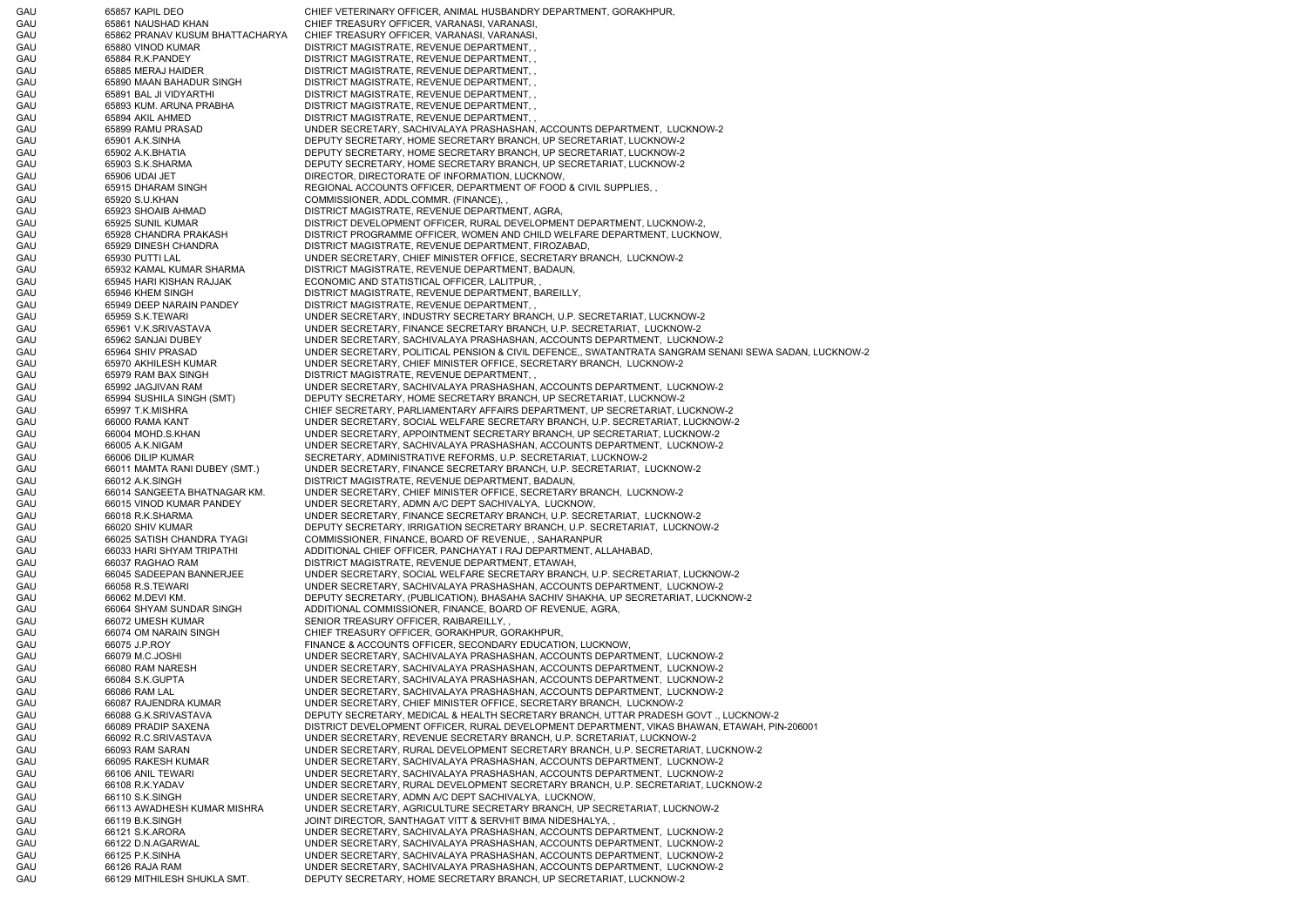GAU 66130 MUNNI KM. UNDER SECRETARY, JUDICIAL & LEGISLATIVE SECRETARY BRANCH, UP SECRETARIAT, LUCKNOW-2 GAU 66131 VIMAL BAKSHI KM. DEPUTY SECRETARY, HOME SECRETARY BRANCH, UP SECRETARIAT, LUCKNOW-2 GAU 66133 POONAM PANDEY KM. UNDER SECRETARY, AGRICULTURE SECRETARY BRANCH, UP SECRETARIAT, LUCKNOW-2 GAU 66134 ANANDA LAKSMI GURANG (SMT.) DEPUTY SECRETARY, HOME SECRETARY BRANCH, UP SECRETARIAT, LUCKNOW-2 GAU 66137 S.S.GAUTAM DEPUTY SECRETARY, IRRIGATION SECRETARY BRANCH, U.P. SECRETARIAT, LUCKNOW-2 GAU 66152 KAMAL AHMAD HASNAINI UNDER SECRETARY, ADMN A/C DEPT SACHIVALYA, LUCKNOW, GAU 66153 OM PRAKASH DEPUTY SECRETARY, HOME SECRETARY BRANCH, UP SECRETARIAT, LUCKNOW-2 GAU 66157 NANHEY RAM UNDER SECRETARY, AGRICULTURE SECRETARY BRANCH, UP SECRETARIAT, LUCKNOW-2 GAU 66158 MOHD.MAHMOOD UNDER SECRETARY, SACHIVALAYA PRASHASHAN, ACCOUNTS DEPARTMENT, LUCKNOW-2 GAU 66179 MUNSHI LAL FINANCE & ACCOUNTS OFFICER, SECONDARY EDUCATION, HARDOI, GAU 66180 BADRI PD. DISTRICT MAGISTRATE, ENTERTAINMENT TAX & PROSECUTION OFFICE, HARDOI, GAU 66182 ISHWER KUMAR DISTRICT MAGISTRATE, REVENUE DEPARTMENT, BIJNORE, GAU 66183 PRAKASH SINGH OFFICER IN-CHARGE NOMINATED BY DM, PANCHASTHANIY CHUNAVALYA, KHERI, GAU 66186 VIJAI SINGH UNDER SECRETARY, INDUSTRY SECRETARY BRANCH, U.P. SECRETARIAT, LUCKNOW-2 GAU 66189 A.K.VERMA UNDER SECRETARY, AGRICULTURE SECRETARY BRANCH, UP SECRETARIAT, LUCKNOW-2 GAU 66190 SATYA NARAIN UNDER SECRETARY, INDUSTRY SECRETARY BRANCH, U.P. SECRETARIAT, LUCKNOW-2 GAU 66191 V.S.SHARMA UNDER SECRETARY, SACHIVALAYA PRASHASHAN, ACCOUNTS DEPARTMENT, LUCKNOW-2 GAU 66194 NANHEY LAL DEPUTY SECRETARY, MEDICAL & HEALTH SECRETARY BRANCH, UTTAR PRADESH GOVT ., LUCKNOW-2 GAU 66197 GANGA PRASAD UNDER SECRETARY, AGRICULTURE SECRETARY BRANCH, UP SECRETARIAT, LUCKNOW-2 GAU 66199 LEKH RAJ UNDER SECRETARY, SACHIVALAYA PRASHASHAN, ACCOUNTS DEPARTMENT, LUCKNOW-2 GAU 66201 DURGESH KUMAR UNDER SECRETARY, SACHIVALAYA PRASHASHAN, ACCOUNTS DEPARTMENT, LUCKNOW-2 GAU 66205 SHEELA MUKHERJEE KM. UNDER SECRETARY, AGRICULTURE SECRETARY BRANCH, UP SECRETARIAT, LUCKNOW-2 GAU 66206 PUSHPA SMT. UNDER SECRETARY, SACHIVALAYA PRASHASHAN, ACCOUNTS DEPARTMENT, LUCKNOW-2 GAU 66209 RAM BRIJ DISTRICT MAGISTRATE, REVENUE DEPARTMENT, VARANASI, GAU 66215 MEENA LAKHERA DISTRICT MAGISTRATE, REVENUE DEPARTMENT, MORADABAD, GAU 66224 ANITA GUPTA DISTRICT MAGISTRATE, REVENUE DEPARTMENT, GAU 66230 CHITRA PANDEY SMT. UNDER SECRETARY, ADMN A/C DEPT SACHIVALYA, LUCKNOW, GAU 66236 RITA PANDEY SMT. UNDER SECRETARY, INDUSTRY SECRETARY BRANCH, U.P. SECRETARIAT, LUCKNOW-2 GAU 66244 ATUL SHARMA UNDER SECRETARY, JUDICIAL & LEGISLATIVE SECRETARY BRANCH, UP SECRETARIAT, LUCKNOW-2 GAU 66245 SOHAN LAL DEPUTY SECRETARY, HOME SECRETARY BRANCH, UP SECRETARIAT, LUCKNOW-2 GAU 66250 R.K.SHARMA CHIEF SECRETARY, LABOUR SECRETARY BRANCH, UP SECRETARIAT, LUCKNOW-2 GAU 66252 G.N.SRIVASTAVA DEPUTY DIRECTOR, SECRETRIATE TRAINING & MANANGMENT INSTT., GAU 66255 LAXMI RANI KM. UNDER SECRETARY, REVENUE SECRETARY BRANCH, U.P. SCRETARIAT, LUCKNOW-2 GAU 66262 RAJENDRA PRASAD UNDER SECRETARY, APPOINTMENT SECRETARY BRANCH, UP SECRETARIAT, LUCKNOW-2 GAU 66266 SHYAM LAL UNDER SECRETARY, SACHIVALAYA PRASHASHAN, ACCOUNTS DEPARTMENT, LUCKNOW-2 GAU 66267 S.N.YADAV JOINT SECRETARY, PUBLIC WORKS SECRETARY BRANCH, U.P. SECRETARIAT, LUCKNOW-2 GAU 66268 U.K.SRIVASTAVA UNDER SECRETARY, ADMN A/C DEPT SACHIVALYA, LUCKNOW, GAU 66269 D.N.SINGH UNDER SECRETARY, SACHIVALAYA PRASHASHAN, ACCOUNTS DEPARTMENT, LUCKNOW-2 GAU 66271 NEELAM SRIVASTAVA KM. UNDER SECRETARY, AGRICULTURE SECRETARY BRANCH, UP SECRETARIAT, LUCKNOW-2 GAU 66273 K.M.SEN JOINT DIRECTOR, SANTHAGAT VITT & SERVHIT BIMA NIDESHALYA, , GAU 66275 ZAHEER AHMAD UNDER SECRETARY, JUDICIAL & LEGISLATIVE SECRETARY BRANCH, UP SECRETARIAT, LUCKNOW-2 GAU 66276 SURESH KUMAR UNDER SECRETARY, RURAL DEVELOPMENT SECRETARY BRANCH, U.P. SECRETARIAT, LUCKNOW-2 GAU 66280 RAJVEER SINGH JOINT SECRETARY, PUBLIC WORKS SECRETARY BRANCH, U.P. SECRETARIAT, LUCKNOW-2 GAU 66286 N.C.GUPTA UNDER SECRETARY, JUDICIAL & LEGISLATIVE SECRETARY BRANCH, UP SECRETARIAT, LUCKNOW-2 GAU 66288 S.S.DUBEY UNDER SECRETARY, SACHIVALAYA PRASHASHAN, ACCOUNTS DEPARTMENT, LUCKNOW-2 GAU 66289 R.V.YADAV UNDER SECRETARY, FINANCE SECRETARY BRANCH, U.P. SECRETARIAT, LUCKNOW-2 GAU 66293 ARVIND TIWARI DISTRICT MAGISTRATE, REVENUE DEPARTMENT, , GAU 66295 SHYAM BIHARI DISTRICT MAGISTRATE, REVENUE DEPARTMENT, MEERUT, GAU 66296 VINAI KUMAR DISTRICT MAGISTRATE, REVENUE DEPARTMENT, ALLAHABAD, GAU 66304 U.B.PANDEY DEPUTY SECRETARY, IRRIGATION SECRETARY BRANCH, U.P. SECRETARIAT, LUCKNOW-2 GAU 66309 SHRI KRISHNA UNDER SECRETARY, INDUSTRY SECRETARY BRANCH, U.P. SECRETARIAT, LUCKNOW-2 GAU 66310 P.K.SRIVASTAVA JOINT SECRETARY, STATE ESTATE DEPARTMENT, GAU 66312 VIMLESH KUMAR UNDER SECRETARY, FINANCE SECRETARY BRANCH, U.P. SECRETARIAT, LUCKNOW-2 GAU 66313 RAJESH LAL SRIVASTAVA UNDER SECRETARY, ADMN A/C DEPT SACHIVALYA, LUCKNOW, GAU 66320 AVANISH KUMAR UNDER SECRETARY, FINANCE SECRETARY BRANCH, U.P. SECRETARIAT, LUCKNOW-2 GAU 66321 SHAILENDRA KUMAR DEPUTY SECRETARY, IRRIGATION SECRETARY BRANCH, U.P. SECRETARIAT, LUCKNOW-2 GAU 66322 JAGDISH PRASAD DEPUTY SECRETARY, HOME SECRETARY BRANCH, UP SECRETARIAT, LUCKNOW-2 GAU 66325 S.K.SAHU UNDER SECRETARY, SACHIVALAYA PRASHASHAN, ACCOUNTS DEPARTMENT, LUCKNOW-2 GAU 66327 ANITA SRIVASTAVA KM. UNDER SECRETARY, FINANCE SECRETARY BRANCH, U.P. SECRETARIAT, LUCKNOW-2 GAU 66329 AWADHESH KUMAR UNDER SECRETARY, SACHIVALAYA PRASHASHAN, ACCOUNTS DEPARTMENT, LUCKNOW-2 GAU 66331 RAM BILAS PRASAD UNDER SECRETARY, SACHIVALAYA PRASHASHAN, ACCOUNTS DEPARTMENT, LUCKNOW-2 GAU 66332 R.K.TEWARI UNDER SECRETARY, INDUSTRY SECRETARY BRANCH, U.P. SECRETARIAT, LUCKNOW-2 GAU 66334 S.K.SAXENA UNDER SECRETARY, SACHIVALAYA PRASHASHAN, ACCOUNTS DEPARTMENT, LUCKNOW-2 GAU 66336 NEENA MITRA (SMT.) UNDER SECRETARY, CHIEF MINISTER OFFICE, SECRETARY BRANCH, LUCKNOW-2 GAU 66341 M.K.SRIVASTAVA UNDER SECRETARY, RURAL DEVELOPMENT SECRETARY BRANCH, U.P. SECRETARIAT, LUCKNOW-2 GAU 66342 RAM NARAIN DEPUTY SECRETARY, IRRIGATION SECRETARY BRANCH, U.P. SECRETARIAT, LUCKNOW-2 GAU 66343 SAVITA DUTT KM. UNDER SECRETARY, FINANCE SECRETARY BRANCH, U.P. SECRETARIAT, LUCKNOW-2 GAU 66354 CHANDRA MOHAN TEWARI DISTRICT MAGISTRATE, REVENUE DEPARTMENT, ETAWAH, GAU 66356 SHEO CHARAN DISTRICT MAGISTRATE, REVENUE DEPARTMENT, ETAWAH, GAU 66358 R.K.SHUKLA DISTRICT MAGISTRATE, REVENUE DEPARTMENT, ETAWAH, GAU 66361 VIRENDRA BHADUR SINGH DISTRICT MAGISTRATE, REVENUE DEPARTMENT, , GAU 66364 MUKESH GUPTA DISTRICT MAGISTRATE, REVENUE DEPARTMENT, , GAU 66371 SHYAM SUNDER DISTRICT MAGISTRATE, REVENUE DEPARTMENT, MEERUT, GAU 66377 GUL SAN SARAN DISTRICT MAGISTRATE, REVENUE DEPARTMENT, MEERUT GAU 66381 AMIRUL HASAN DISTRICT MINORITY WELFARE OFFICER, MINORITY WELFARE DEPARTMENT, JAUNPUR,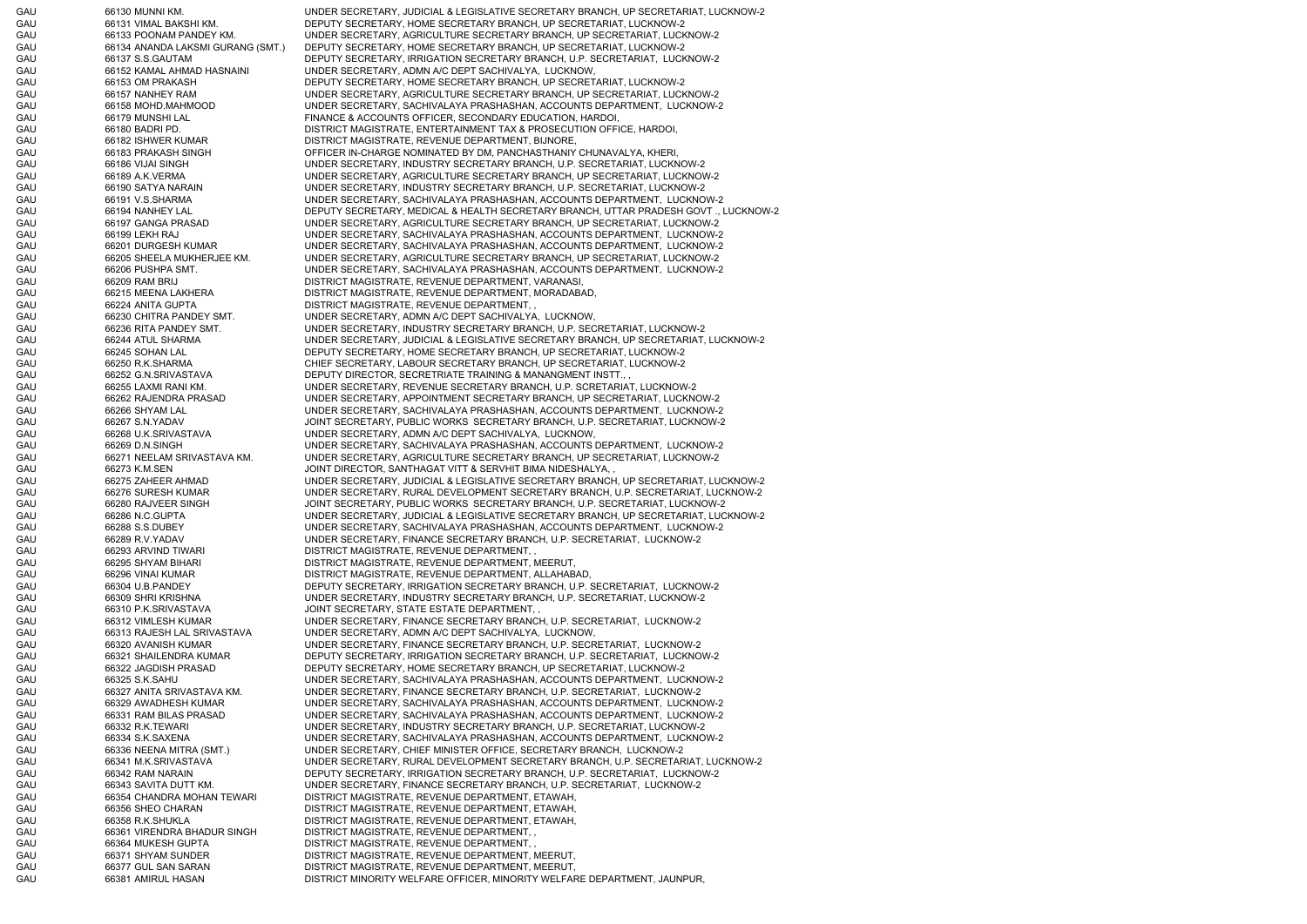GAU 66388 KM.SAROJ DISTRICT MAGISTRATE, REVENUE DEPARTMENT, ETAH, GAU 66396 KUM. BEENA SRIVASTVA DISTRICT MAGISTRATE, REVENUE DEPARTMENT, , GAU 66399 B.K.SRIVASTAV DISTRICT MAGISTRATE, REVENUE DEPARTMENT, KANPUR NAGAR, GAU 66401 SHEO BHUSHAN TIWARI COMMISSIONER, COMMR / ADDL. COMMR (FINANCE), FINANCE, BOARD OF REVENUE, MORADABAD GAU 66406 B.K. DUBEY DISTRICT DEVELOPMENT OFFICER, RURAL DEVELOPMENT DEPARTMENT, MAU, GAU 66407 RAM CHANDRA MAURYA DISTRICT MAGISTRATE, REVENUE DEPARTMENT, , GAU 66413 MANGLA SINGH UNDER SECRETARY, REVENUE SECRETARY BRANCH, U.P. SCRETARIAT, LUCKNOW-2 GAU 66418 REETA AWASTHI SMT. DEPUTY SECRETARY, HOME SECRETARY BRANCH, UP SECRETARIAT, LUCKNOW-2 GAU 66421 O.P.SRIVASTAVA UNDER SECRETARY, SACHIVALAYA PRASHASHAN, ACCOUNTS DEPARTMENT, LUCKNOW-2 GAU 66422 PRAMOD KUMAR UNDER SECRETARY, RURAL DEVELOPMENT SECRETARY BRANCH, U.P. SECRETARIAT, LUCKNOW-2 GAU 66423 FARIDA BANO KM. DEPUTY SECRETARY, IRRIGATION SECRETARY BRANCH, U.P. SECRETARIAT, LUCKNOW-2 GAU 66429 P.K. SRIVASTVA DIRECTOR GENERAL, PUBLIC ENTERPRISES BUREAU, GAU 66432 SUJATA KUMARI CHIEF SECRETARY, LABOUR SECRETARY BRANCH, UP SECRETARIAT, LUCKNOW-2 GAU 66433 SHAMIMA HUMAUN KM. DEPUTY SECRETARY, HOME SECRETARY BRANCH, UP SECRETARIAT, LUCKNOW-2 GAU 66434 J.N.DUBEY UNDER SECRETARY, SACHIVALAYA PRASHASHAN, ACCOUNTS DEPARTMENT, LUCKNOW-2 GAU 66435 V.K.SHARMA DEPUTY SECRETARY, HOME SECRETARY BRANCH, UP SECRETARIAT, LUCKNOW-2 GAU 66441 SARVESH KUMAR DISTRICT MAGISTRATE, REVENUE DEPARTMENT, MORADABAD, GAU 66443 RAJA RAM DISTRICT MAGISTRATE, REVENUE DEPARTMENT, MORADABAD, GAU 66448 ABHILLAKH SINGH DISTRICT MAGISTRATE, REVENUE DEPARTMENT, ETAH, GAU 66449 B K VERMA DISTRICT MAGISTRATE, REVENUE DEPARTMENT, ETAH, GAU 66451 NIRMAL KUMAR DISTRICT MAGISTRATE, REVENUE DEPARTMENT, ETAH, GAU 66452 RAJA RAM DISTRICT MAGISTRATE, REVENUE DEPARTMENT, ETAH, GAU 66453 RAJESH KUMAR DISTRICT MAGISTRATE, REVENUE DEPARTMENT, ETAH, GAU 66456 SUBHASH CHANDRA DISTRICT MAGISTRATE, REVENUE DEPARTMENT, ETAH, GAU 66457 UMESH BEHARI DISTRICT MAGISTRATE, REVENUE DEPARTMENT, ETAH, GAU 66459 MAHENDRA KR. AGARWAL SENIOR TREASURY OFFICER, SITAPUR, , GAU 66460 RAM SWAROOP SENIOR TREASURY OFFICER, SITAPUR, GAU 66461 SUNIL KUMAR MISRA SENIOR TREASURY OFFICER, SITAPUR, GAU 66475 S.K. MISHRA DISTRICT MAGISTRATE, ENTERTAINMENT TAX & PROSECUTION OFFICE, DEORIA, GAU 66483 SALIK RAM YADAV UNDER SECRETARY, FINANCE SECRETARY BRANCH, U.P. SECRETARIAT, LUCKNOW-2 GAU 66484 SAYED FAZAL ALI UNDER SECRETARY, SACHIVALAYA PRASHASHAN, ACCOUNTS DEPARTMENT, LUCKNOW-2 GAU 66487 SITA RAMSINGH ECONOMIC AND STATISTICAL OFFICER, BASTI, BASTI, GAU 66488 RAM MOHAN DISTRICT MAGISTRATE, REVENUE DEPARTMENT, JAUNPUR, GAU 66492 PRAKASH CHAUDHARY ADDITIONAL CHIEF OFFICER, PANCHAYAT I RAJ DEPARTMENT, KANPUR NAGAR, GAU 66505 CHUNNI LAL ASSISTANT / DEPUTY REGISTRAR, FIRM , SOCIETIES & CHITS, , GAU 66506 CHHAMA RASTOGI (KM.) ASSISTANT / DEPUTY REGISTRAR, FIRMS SOCIETIES & CHITS, BAREILLY, GAU 66527 S.D.VERMA JOINT DIRECTOR, JOINT DIRECTOR (ELECTRIC STAFF), DEPARTMENT OF ENERGY, LUCKNOW GAU 66577 S.K.SINGH UNDER SECRETARY, AGRICULTURE SECRETARY BRANCH, UP SECRETARIAT, LUCKNOW-2 GAU 66580 NARENDRA KUMAR DISTRICT MAGISTRATE, REVENUE DEPARTMENT, GAU 66589 RAZI AHMAD DISTRICT MAGISTRATE, REVENUE DEPARTMENT, SHAHJAHANPUR, GAU 66592 U.S. UPADHYA DEPUTY DISTRICT ELECTION OFFICER, SONBHADRA, SONBHADRA, SONBHADRA, SONBHADRA, SONBHADRA, GAU 66593 GOVIND PRASAD SHUKLA DISTRICT DEVELOPMENT OFFICER, RURAL DEVELOPMENT DEPARTMENT, KANSHIRAM NAGAR, GAU 66600 RAM KREISHNA AWASTHI PRINCIPAL, GOVT.DEGREE COLLEGE, ALIGANJ,, LUCKNOW GAU 66605 D.S.SRIVASTAVA UNDER SECRETARY, SACHIVALAYA PRASHASHAN, ACCOUNTS DEPARTMENT, LUCKNOW-2 GAU 66606 R.K.TONDON DEPUTY SECRETARY, HOME SECRETARY BRANCH, UP SECRETARIAT, LUCKNOW-2 GAU 66608 SAROJ SRIVASTAVA DISTRICT MAGISTRATE, REVENUE DEPARTMENT, VARANASI, GAU 66609 SHUSHIL KUMAR DISTRICT MAGISTRATE, REVENUE DEPARTMENT, VARANASI, GAU 66614 BAIJ NATH UNDER SECRETARY, APPOINTMENT SECRETARY BRANCH, UP SECRETARIAT, LUCKNOW-2 GAU 66617 RAM NARESH DEPUTY SECRETARY, HOME SECRETARY BRANCH, UP SECRETARIAT, LUCKNOW-2 GAU 66618 SRI RAM SHUKLA UNDER SECRETARY, POLITICAL PENSION & CIVIL DEFENCE,, SWATANTRATA SANGRAM SENANI SEWA SADAN, LUCKNOW-2 GAU 66619 S.K.DHINGRA UNDER SECRETARY, SACHIVALAYA PRASHASHAN, ACCOUNTS DEPARTMENT, LUCKNOW-2 GAU 66620 BABY ANJUM KHAN UNDER SECRETARY, FINANCE SECRETARY BRANCH, U.P. SECRETARIAT, LUCKNOW-2 GAU 66623 VINAY KUMAR GUPTA DISTRICT MAGISTRATE, REVENUE DEPARTMENT, GAZIPUR, GAU 66625 RANVIJAI DISTRICT MAGISTRATE, REVENUE DEPARTMENT, GAU 66629 MOHD.SHAFIQ UNDER SECRETARY, SACHIVALAYA PRASHASHAN, ACCOUNTS DEPARTMENT, LUCKNOW-2 GAU 66636 R.S. UPADHYAY DISTRICT MAGISTRATE, REVENUE DEPARTMENT GAU 66637 PARAS NATH DISTRICT MAGISTRATE, REVENUE DEPARTMENT, DEORIA, GAU 66638 R.S. RAI DISTRICT MAGISTRATE, REVENUE DEPARTMENT, GAU 66642 RAJENDRA KUMAR DISTRICT MAGISTRATE, REVENUE DEPARTMENT, DEORIA, GAU 66643 RAMA SHANKER DISTRICT MAGISTRATE, REVENUE DEPARTMENT, GORAKHPUR, GAU 66645 SIRAJUDDIN DISTRICT MAGISTRATE, REVENUE DEPARTMENT, , GAU 66655 NIRBHAYA DIRECTOR, DIRECTOR SILK DIRECTORATE, LUCKNOW, GAU 66656 KAILASH SINGH DISTRICT MAGISTRATE, REVENUE DEPARTMENT, GAU 66661 A.K.LALORIYA DISTRICT MAGISTRATE, REVENUE DEPARTMENT, ALLAHABAD, GAU 66666 SANJEEV YADAV DISTRICT JUDGE, DISTRICT COURT, LUCKNOW-2, GAU 66667 RAJESH CHATTERJEE UNDER SECRETARY, INDUSTRY SECRETARY BRANCH, U.P. SECRETARIAT, LUCKNOW-2 GAU 66668 ANUP KUMAR UNDER SECRETARY, SACHIVALAYA PRASHASHAN, ACCOUNTS DEPARTMENT, LUCKNOW-2 GAU 66671 MAHENDRA SINGH DISTRICT DEVELOPMENT OFFICER, RURAL DEVELOPMENT DEPARTMENT, LUCKNOW, GAU 66672 RAM SWAROOP JOINT SECRETARY, PUBLIC WORKS SECRETARY BRANCH, U.P. SECRETARIAT, LUCKNOW-2 GAU 66675 SHIV PAL DISTRICT MAGISTRATE, ENTERTAINMENT TAX & PROSECUTION OFFICE, HARDOI, GAU 66676 RAM VILAS DISTRICT MAGISTRATE, REVENUE DEPARTMENT, GAU 66687 SHARD CHANDRA GUPTA DISTRICT DEVELOPMENT OFFICER, RURAL DEVELOPMENT DEPARTMENT, FIROZABAD, GAU 66696 SURESH CHANDRA UPADHYAY REGIONAL HIGHER EDUCATION OFFICER, JYOTI BA PHOOLE RUHELKHAND UNIVERSITY, BAREILLY, GAU 66708 V.K.RAWAT UNDER SECRETARY, TRANSPORT SECRETARY BRANCH, U.P. SECRETARIAT, LUCKNOW-2 GAU 66709 SMT. KUAMKUM SINGH ASSISTANT DIRECTOR, (SAVINGS)/JILA BACHAT ADHIKARI, DISTRICT NATIONAL SAVING OFFICE,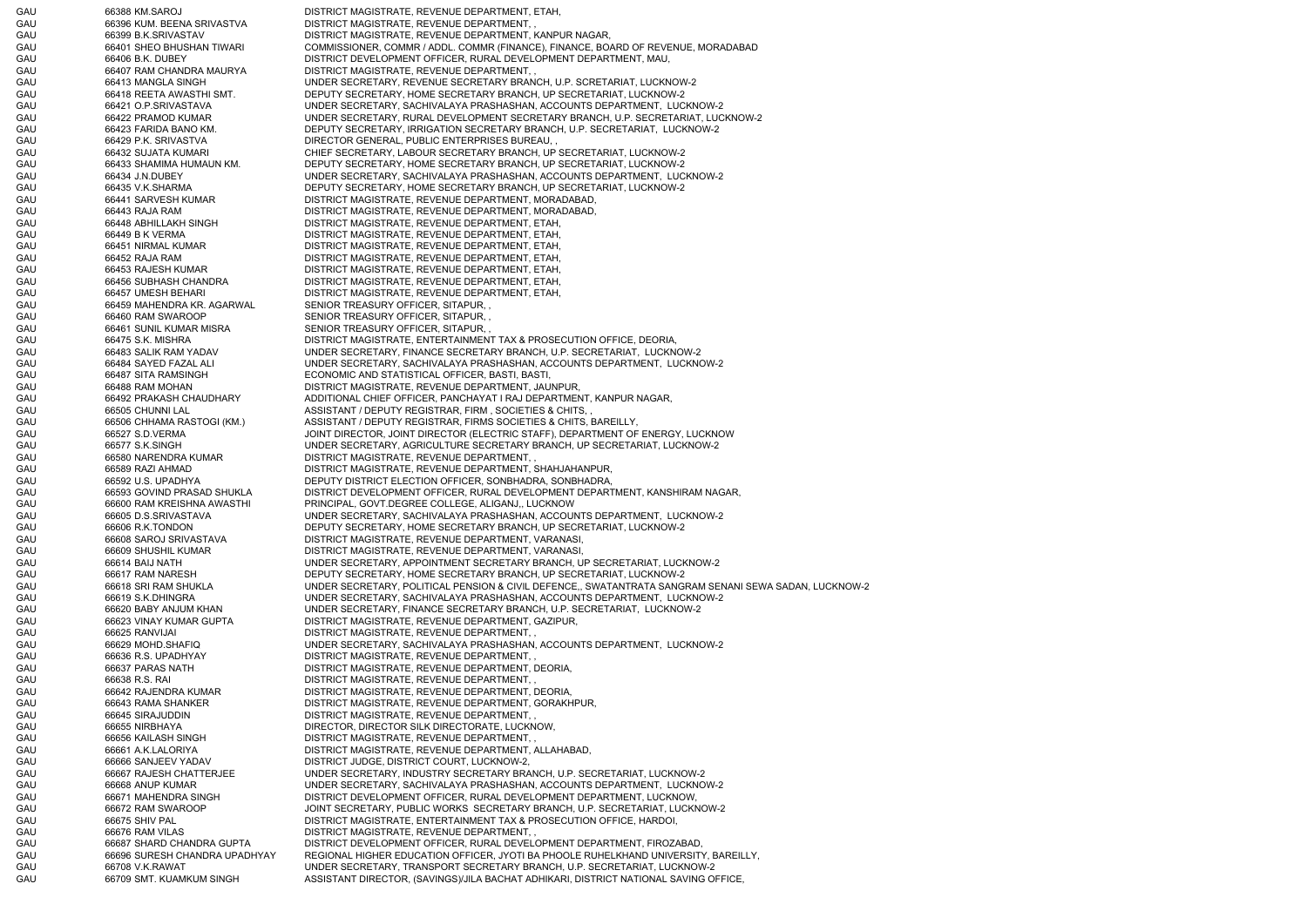GAU 66711 PARAMJIT SINGH DISTRICT MAGISTRATE, REVENUE DEPARTMENT, , AMROHA GAU 66714 H.K.TEWARI UNDER SECRETARY, TRANSPORT SECRETARY BRANCH, U.P. SECRETARIAT, LUCKNOW-2 GAU 66715 QAMAR ALAM JOINT SECRETARY, STATE ESTATE DEPARTMENT, , GAU 66717 A.K.SHUKLA UNDER SECRETARY, INDUSTRY SECRETARY BRANCH, U.P. SECRETARIAT, LUCKNOW-2 GAU 66722 DEEPAK KUMAR DISTRICT MAGISTRATE, REVENUE DEPARTMENT, VARANASI, GAU 66723 RAM LAL DISTRICT MAGISTRATE, REVENUE DEPARTMENT, G T ROAD, CHANDAULI, PIN-232104 GAU 66727 D.S.BAJPAYEE DEPUTY SECRETARY, (PUBLICATION), BHASAHA SACHIV SHAKHA, UP SECRETARIAT, LUCKNOW-2 GAU 66736 A.K.SINGH CHIEF TREASURY OFFICER, ALLAHABAD, ALLAHABAD, GAU 66740 YATINDRA MOHAN UNDER SECRETARY, ADMN A/C DEPT SACHIVALYA, LUCKNOW, GAU 66742 PRITOSH AGNIHOTRI ECONOMIC AND STATISTICAL OFFICER, GAUTAM BUDH NAGAR, GAU 66743 MUNEENDRA KUMAR UNDER SECRETARY, ADMN A/C DEPT SACHIVALYA, LUCKNOW, GAU 66749 SUBHASH CHANDRA DISTRICT DEVELOPMENT OFFICER, RURAL DEVELOPMENT DEPARTMENT, MUZAFFARNAGAR, GAU 66752 RAM JATAN RAM DEPUTY DISTRICT ELECTION OFFICER, CHANDAULI, GAU 66757 UTTAM GHOS DISTRICT MAGISTRATE, REVENUE DEPARTMENT, GAU 66758 AVINASH KUMAR DISTRICT MAGISTRATE, REVENUE DEPARTMENT, GAU 66761 RAM NARESH DISTRICT MAGISTRATE, REVENUE DEPARTMENT, MAINPURI, GAU 66767 DINESH KUMAR DISTRICT DEVELOPMENT OFFICER, RURAL DEVELOPMENT DEPARTMENT, MORADABAD, GAU 66768 RAJWANT KAUR DEPUTY SECRETARY, IRRIGATION SECRETARY BRANCH, U.P. SECRETARIAT, LUCKNOW-2 GAU 66790 V.P. RASTOGI ASSISTANT / DEPUTY REGISTRAR, FIRMS SOCIETIES & CHITS, SAHARANPUR, GAU 66797 BRIJ MOHAN ASSISTANT / DEPUTY REGISTRAR, FIRMS SOCIETIES & CHITS, GORAKHPUR, GAU 66798 SHEO BAHADUR ASSISTANT / DEPUTY REGISTRAR, FIRMS SOCIETIES & CHITS, GORAKHPUR, GAU 66805 J.C.PANT SECRETARY, ADMINISTRATIVE REFORMS, U.P. SECRETARIAT, LUCKNOW-2 GAU 66806 JITENDRA NATH UNDER SECRETARY, SACHIVALAYA PRASHASHAN, ACCOUNTS DEPARTMENT, LUCKNOW-2 GAU 66810 NEELIMA SRIVASTAVA KM. UNDER SECRETARY, SACHIVALAYA PRASHASHAN, ACCOUNTS DEPARTMENT, LUCKNOW-2 GAU 66811 S.K.NIGAM UNDER SECRETARY, CHIEF MINISTER OFFICE, SECRETARY BRANCH, LUCKNOW-2 GAU 66814 BHAGWAT SARAN UNDER SECRETARY, SACHIVALAYA PRASHASHAN, ACCOUNTS DEPARTMENT, LUCKNOW-2 GAU 66819 NILIMA SRIVASTAVA KM. DIRECTOR, MINOR IRRIGATION TRAINING CENTRE, BAKSHI KA TALAB, LUCKNOW GAU 66821 BASANT KUMAR DIRECTOR, LOCAL BODIES DIRECTORATE, LUCKNOW, GAU 66825 MAHENDRA KUMAR DISTRICT MAGISTRATE, REVENUE DEPARTMENT, ETAWAH, GAU 66828 YASH PAL SINGH DISTRICT MAGISTRATE, REVENUE DEPARTMENT, ETAWAH, GAU 66830 SURESH CHANDRA DISTRICT MAGISTRATE, REVENUE DEPARTMENT, ETAWAH, GAU 66831 KSHITISH CHANDRA SRIVASTAVA DISTRICT MAGISTRATE, REVENUE DEPARTMENT, ETAWAH, GAU 66843 ABID RAZA ABDI JOINT SECRETARY, STATE ESTATE DEPARTMENT, GAU 66856 SUSHAMA NIGAM (SMT) UNDER SECRETARY, FINANCE SECRETARY BRANCH, U.P. SECRETARIAT, LUCKNOW-2 GAU 66859 HARI KARAN UNDER SECRETARY, SACHIVALAYA PRASHASHAN, ACCOUNTS DEPARTMENT, LUCKNOW-2 GAU 66866 SUSHIL KUMAR DISTRICT MAGISTRATE, REVENUE DEPARTMENT, GAU 66891 RAM ASARY DEVEDI CHIEF TREASURY OFFICER, TREASURY AND ACCOUNTS ADMIN DEPTT., LUCKNOW-2, GAU 66893 LAL JI DISTRICT DEVELOPMENT OFFICER, RURAL DEVELOPMENT DEPARTMENT, AZAMGARH, GAU 66895 A.B. KHAN DISTRICT DEVELOPMENT OFFICER, RURAL DEVELOPMENT DEPARTMENT, VIKAS BHAWAN, CIVIL LINE, FAIZABAD, PIN-224001 GAU 66912 PARSU RAM ASSISTANT DIRECTOR, (SAVINGS) /DISTRICT SAVINGS OFFICER, JILA RASHTRIYA BACHAT KARYALAYA, SHAHJAHANPUR GAU 66918 DILIP KUMAR SENIOR TREASURY OFFICER, HARDOI, GAU 66929 R.P.SINGH DISTRICT MAGISTRATE, REVENUE DEPARTMENT, GAU 66930 JAI PRAKASH DISTRICT MAGISTRATE, REVENUE DEPARTMENT, HAMIRPUR, GAU 66935 D.K.MISHRA CHIEF SECRETARY, PARLIAMENTARY AFFAIRS DEPARTMENT, UP SECRETARIAT, LUCKNOW-2 GAU 66936 OM PRAKASH UNDER SECRETARY, JUDICIAL & LEGISLATIVE SECRETARY BRANCH, UP SECRETARIAT, LUCKNOW-2 GAU 66943 B.L.PATHAK UNDER SECRETARY, APPOINTMENT SECRETARY BRANCH, UP SECRETARIAT, LUCKNOW-2 GAU 66947 GHANSHYAM UNDER SECRETARY, FINANCE SECRETARY BRANCH, U.P. SECRETARIAT, LUCKNOW-2 GAU 66952 SAYED RIZWAN AHMAD DEPUTY SECRETARY, (PUBLICATION), BHASAHA SACHIV SHAKHA, UP SECRETARIAT, LUCKNOW-2 GAU 66957 GOPAL SINGH DISTRICT MAGISTRATE, REVENUE DEPARTMENT, GAU 66963 BRIJ BHUSAN DISTRICT MAGISTRATE, REVENUE DEPARTMENT, JAUNPUR, GAU 66974 RAKESH KUMAR DISTRICT MAGISTRATE, REVENUE DEPARTMENT, MEERUT, GAU 66978 SARITA RANI DISTRICT MAGISTRATE, REVENUE DEPARTMENT, , GAU 66991 C.P.LALWANI DIRECTOR, DIRECTORATE OF TREASURY, LUCKNOW-2. GAU 66999 SHRI NIWAS SINGH DISTRICT MAGISTRATE, REVENUE DEPARTMENT, VARANASI GAU 67004 R.K.HARWARD UNDER SECRETARY, SACHIVALAYA PRASHASHAN, ACCOUNTS DEPARTMENT, LUCKNOW-2 GAU 67006 LOKESH KUMAR COMMISSIONER, RURAL DEVELOPMENT DEPARTMENT, LUCKNOW-2 GAU 67034 M.SRIVASTAV DISTRICT MAGISTRATE, REVENUE DEPARTMENT, GAU 67042 MADHU SHUKLA DISTRICT MAGISTRATE, REVENUE DEPARTMENT, GAU 67043 SHESH MOHAN CHIEF TREASURY OFFICER, VARANASI, VARANASI, GAU 67044 JAI SHANKER SENIOR TREASURY OFFICER, SONBHADRA, SONBHADRA, GAU 67045 GANESH PRASAD SENIOR TREASURY OFFICER, TREASURY AND ACCOUNTS ADMIN DEPTT., G T ROAD KACHEHRI PARISAR, CHADAULI, PIN-232104 GAU 67054 O.N.VERMA DISTRICT MAGISTRATE, REVENUE DEPARTMENT, AGRA, GAU 67066 MAKBUL ANSARI CHIEF TREASURY OFFICER, GORAKHPUR, GORAKHPUR, GAU 67068 JAGDISH PRASAD FINANCE & ACCOUNTS OFFICER, BASIC EDUCATION DEPARTMENT, DEORIA, GAU 67069 DURGESH YADAV FINANCE & ACCOUNTS OFFICER, SECONDARY EDUCATION, H.Q. MAHARAJGANJ, PIN-273303 GAU 67072 UMESH CHANDRA DEPUTY DIRECTOR AGRICULTURE, AGRICULTURE (EXTENSION), GORAKHPUR, GAU 67074 ISHWAR CHAND CHIEF MEDICAL OFFICER, deoria, DEORIA, GAU 67076 ANIL KUMAR SRIVASTVA DISTRICT DEVELOPMENT OFFICER, RURAL DEVELOPMENT DEPARTMENT, FATEHGARH (FARRUKHABAD), GAU 67085 A.K.SHAHJWANI UNDER SECRETARY, AGRICULTURE SECRETARY BRANCH, UP SECRETARIAT, LUCKNOW-2 GAU 67086 M.K.NIGAM UNDER SECRETARY, SACHIVALAYA PRASHASHAN, ACCOUNTS DEPARTMENT, LUCKNOW-2 GAU 67090 SUBASH CHANDRA DIRECTOR, ECONOMIC & STATISTICS CELL, STATE PLANNING INSTITUTE,UP, LUCKNOW-2 GAU 67099 AMRIT LAL ETA SECRETARY, SACHIVALAYA PRASHASHAN, ACCOUNTS DEPARTMENT, LUCKNOW-2 GAU 67109 TRILOKI LAL COMPETENT OFFICER, URBAN LAND CEILING, ALLAHABAD, GAU 67115 SUDHA SHUKLA SMT. UNDER SECRETARY, ADMN A/C DEPT SACHIVALYA, LUCKNOW GAU 67116 RAM PHER UNDER SECRETARY, SACHIVALAYA PRASHASHAN, ACCOUNTS DEPARTMENT, LUCKNOW-2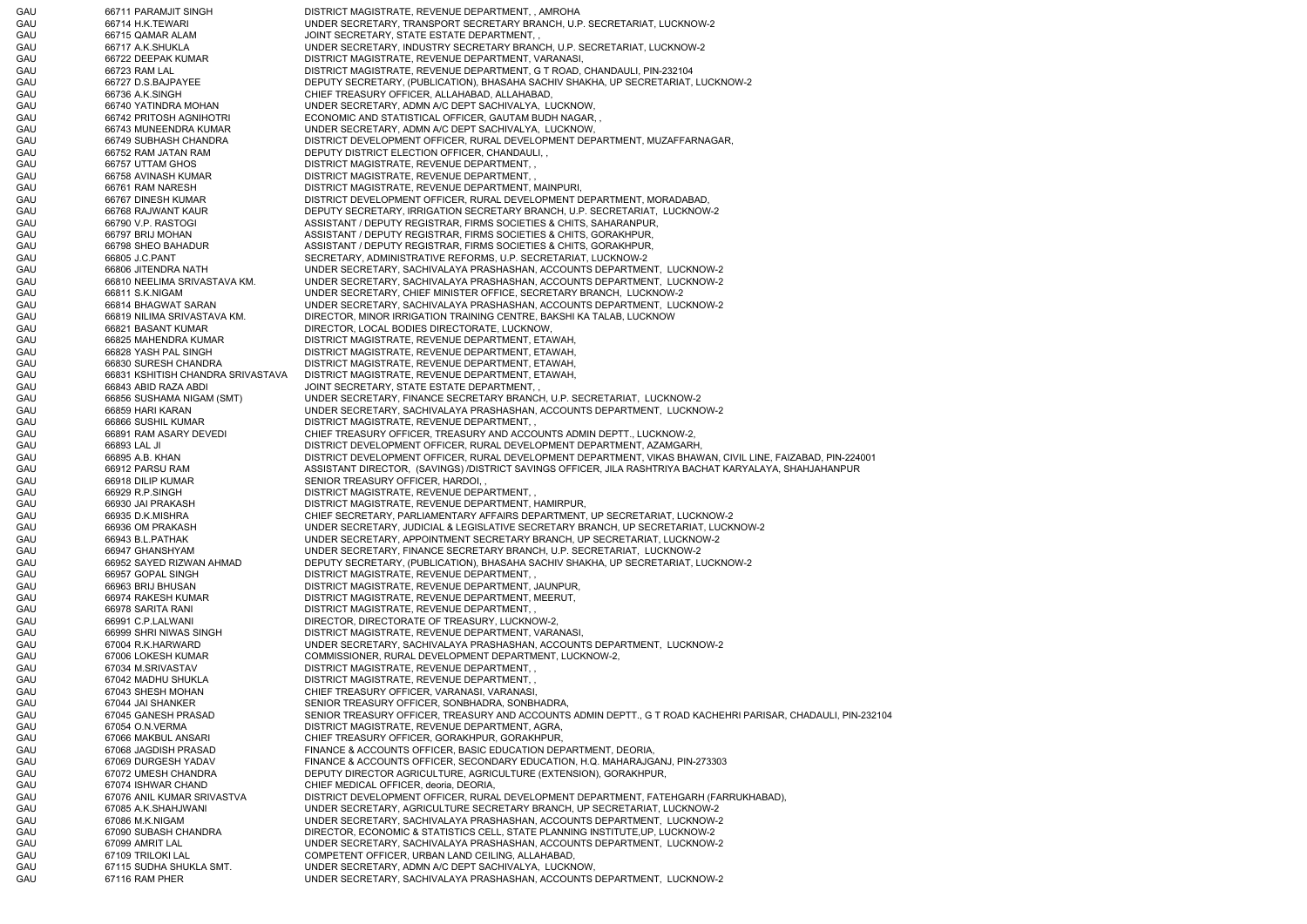GAU 67118 S.P.SINGH DEPUTY SECRETARY, HOME SECRETARY BRANCH, UP SECRETARIAT, LUCKNOW-2 GAU 67119 YADVENDRA MISHRA UNDER SECRETARY, FINANCE SECRETARY BRANCH, U.P. SECRETARIAT, LUCKNOW-2 GAU 67139 P.K.DUTTA UNDER SECRETARY, SACHIVALAYA PRASHASHAN, ACCOUNTS DEPARTMENT, LUCKNOW-2 GAU 67140 PRAUNOTI BISWAS SMT. UNDER SECRETARY, SACHIVALAYA PRASHASHAN, ACCOUNTS DEPARTMENT, LUCKNOW-2 GAU 67154 RAJENDRA YADAV DISTT. INFORMATION OFFICER/ASSIST.DIRECTOR/DY.DIRECTOR, AGRA, GAU 67156 DILEEP KUMAR DISTRICT MAGISTRATE, REVENUE DEPARTMENT, ALIGARH, GAU 67157 HEMANT KUMAR DISTRICT MAGISTRATE, REVENUE DEPARTMENT, ALIGARH, GAU 67158 S.K.MALIK ECONOMIC AND STATISTICAL OFFICER, MEERUT, MEERUT, GAU 67160 Y.D.TRIPATHI UNDER SECRETARY, ADMN A/C DEPT SACHIVALYA, LUCKNOW, GAU 67161 LALJEE YADAV DISTRICT DEVELOPMENT OFFICER, RURAL DEVELOPMENT DEPARTMENT, JHANSI, GAU 67165 CHHATRA PAL UNDER SECRETARY, ADMN A/C DEPT SACHIVALYA, LUCKNOW, GAU 67167 B.R. YADAV DISTRICT MAGISTRATE, REVENUE DEPARTMENT, BADAUN, GAU 67168 K.N.JOSHI UNDER SECRETARY, REVENUE SECRETARY BRANCH, U.P. SCRETARIAT, LUCKNOW-2 GAU 67170 SHIV SAGAR UNDER SECRETARY, SACHIVALAYA PRASHASHAN, ACCOUNTS DEPARTMENT, LUCKNOW-2 GAU 67178 JIYA NAGAR KM. UNDER SECRETARY, SACHIVALAYA PRASHASHAN, ACCOUNTS DEPARTMENT, LUCKNOW-2 GAU 67182 K.P. MISHRA AN ASSISTANT DIRECTOR, (SAVINGS)/DISTRICT SAVING OFFICER, DISTRICT NATIONAL SAVING OFFICE, PIN-271831 GAU 67186 G.R. YADAVA DISTRICT DEVELOPMENT OFFICER, RURAL DEVELOPMENT DEPARTMENT, KANPUR NAGAR, GAU 67190 JAGDISH THIRWANI UNDER SECRETARY, SACHIVALAYA PRASHASHAN, ACCOUNTS DEPARTMENT, LUCKNOW-2 GAU 67201 PANKAJ SHARMA CHIEF TREASURY OFFICER, COLLECTRATE, LUCKNOW, GAU 67203 ANIL KUMAR MISRA FINANCIAL ADVISER / ASSISTANT ACCOUNTS OFFICER, DIST. PANCHAYATI RAJ (ACCOUNT) OFFICE, KANPUR NAGAR, GAU 67206 SHRI RAM ASSISTANT DIRECTOR, (SAVINGS)/JILA BACHAT ADHIKARI,, JILA RASHTRIYA BACHAT KARYALAYA, FATEHPUR GAU 67208 R.K.VERMA SENIOR TREASURY OFFICER, LALITPUR, GAU 67211 A.K.SHUKLA UNDER SECRETARY, EDUCATION SECRETARY BRANCH, UP SECRETARIAT, LUCKNOW-2 GAU 67212 KRISHNA CHANDRA UNDER SECRETARY, RURAL DEVELOPMENT SECRETARY BRANCH, U.P. SECRETARIAT, LUCKNOW-2 GAU 67215 LATA AWASTHI SMT. UNDER SECRETARY, RURAL DEVELOPMENT SECRETARY BRANCH, U.P. SECRETARIAT, LUCKNOW-2 GAU 67231 YOGENDRA SINGH SENIOR TREASURY OFFICER, CIVIL LINES, ALLAHABAD, GAU 67237 SHEKHAR SINGH BIST SECRETARY, PUBLIC SERVICE COMMISSION U.P., ALLAHABAD, GAU 67240 ASHISH NAGAR SECRETARY, PUBLIC SERVICE COMMISSION U.P., ALLAHABAD, GAU 67247 S.A.A. RIZVI II SECRETARY, PUBLIC SERVICE COMMISSION U.P., ALLAHABAD, GAU 67249 MEWA LAL SECRETARY, PUBLIC SERVICE COMMISSION U.P., ALLAHABAD, GAU 67250 VED PRAKASH SECRETARY, PUBLIC SERVICE COMMISSION U.P., ALLAHABAD, GAU 67262 PAVAN KUMAR SENIOR TREASURY OFFICER, RAIBAREILLY, GAU 67277 MOHD.JUNEED UNDER SECRETARY, ADMN A/C DEPT SACHIVALYA, LUCKNOW, GAU 67278 JAWAHAR LAL UNDER SECRETARY, ADMN A/C DEPT SACHIVALYA, LUCKNOW, GAU 67280 R.KUMAR **ASSISTANT ACCOUNT OFFICER, SECONDARY EDUCATION**, LALITPUR, GAU 67295 S.DUBEY UNDER SECRETARY, JUDICIAL & LEGISLATIVE SECRETARY BRANCH, UP SECRETARIAT, LUCKNOW-2 GAU 67298 P.C.TEWARI DIRECTOR, DIRECTORATE OF INFORMATION, LUCKNOW, GAU 67301 KAMLESH KUMAR UNDER SECRETARY, SACHIVALAYA PRASHASHAN, ACCOUNTS DEPARTMENT, LUCKNOW-2 GAU 67312 SHIV PRAKASH DISTRICT MAGISTRATE, REVENUE DEPARTMENT, GAU 67313 NAFIS AHMAD DISTRICT MAGISTRATE, REVENUE DEPARTMENT, , GAU 67318 S.K.CHANDEL UNDER SECRETARY, TRANSPORT SECRETARY BRANCH, U.P. SECRETARIAT, LUCKNOW-2 GAU 67320 CHANDRA BHAN UNDER SECRETARY, SACHIVALAYA PRASHASHAN, ACCOUNTS DEPARTMENT, LUCKNOW-2 GAU 67344 SUNIL KUMAR PANDEY SECRETARY, UP SUBORDINATE SERVICE COMMISSION, LUCKNOW, GAU 67354 RAKESH KUMAR SAXENA DIRECTOR GENERAL, DIR. GEN. MEDICAL HEALTH, LUCKNOW-2, GAU 67357 YOGENDRA NARAIN MISRA DISTRICT AUDIT OFFICER, LOCAL FUND AUDIT, GORAKHPUR, GAU 67358 ASHOK KUMAR MISRA SENIOR TREASURY OFFICER, SITAPUR, GAU 67359 SAROJ KUMAR MISRA SENIOR TREASURY OFFICER, SITAPUR, GAU 67360 VIJAI KUMAR SENIOR TREASURY OFFICER, SITAPUR, GAU 67366 HARISH NATH DISTRICT MAGISTRATE, REVENUE DEPARTMENT, MATHURA, GAU 67369 R.P.SINGH DISTRICT MAGISTRATE, REVENUE DEPARTMENT, ETAH, GAU 67372 A.K. SRIVASTVA DEPUTY DISTRICT ELECTION OFFICER, GHAZIPUR, GAZIPUR, GAU 67373 ARUN KUMAR UNDER SECRETARY, EDUCATION SECRETARY BRANCH, UP SECRETARIAT, LUCKNOW-2 GAU 67374 P. NATH DIRECTOR, DIRECTORATE OF INFORMATION, LUCKNOW GAU 67385 SUNIL KUMAR DISTRICT MAGISTRATE, REVENUE DEPARTMENT, ALIGARH, GAU 67388 RAM LAL II SENIOR TREASURY OFFICER, RAIBAREILLY, GAU 67400 MUMTAJ ALI DISTRICT MINORITY WELFARE OFFICER, MINORITY WELFARE DEPARTMENT, BAHRAICH, GAU 67413 KUNWAR PAL SINGH DISTRICT MAGISTRATE, REVENUE DEPARTMENT, MORADABAD, GAU 67414 AMBRISH KUMAR DISTRICT MAGISTRATE, REVENUE DEPARTMENT, MORADABAD, GAU 67416 A.S.RANA CHIEF TREASURY OFFICER, MEERUT, MEERUT, GAU 67420 MADAN PAL ARYA ADDITIONAL CHIEF OFFICER, PANCHAYAT I RAJ DEPARTMENT, FATEHPUR, GAU 67424 VISHANU GOPAL DIRECTOR, DIRECTORATE OF INFORMATION, LUCKNOW, GAU 67425 B.D. PANDEY DIRECTOR, ECONOMIC & STATISTICS CELL, STATE PLANNING INSTITUTE,UP, LUCKNOW-2 GAU 67433 SARAD KUMAR UNDER SECRETARY, ADMN A/C DEPT SACHIVALYA, LUCKNOW, GAU 67437 MEERA RANI RASTOGI SMT. UNDER SECRETARY, FINANCE SECRETARY BRANCH, U.P. SECRETARIAT, LUCKNOW-2 GAU 67439 DHRUA NATH DISTRICT MAGISTRATE, REVENUE DEPARTMENT, SIDDHARTHNAGAR, GAU 67441 MUKESH RAIZADA ADDITIONAL CHIEF OFFICER, PANCHAYAT I RAJ DEPARTMENT, KANPUR NAGAR, GAU 67442 A.K.SRIVASTAVA ADDITIONAL CHIEF OFFICER, PANCHAYAT I RAJ DEPARTMENT, KANPUR NAGAR, GAU 67445 R.K.PANDEY **ADDITIONAL CHIEF OFFICER, PANCHAYAT I RAJ DEPARTMENT**, GAU 67446 H.R.BAHELIA 67446 H.R.BAHELIA ADDITIONAL CHIEF OFFICER, PANCHAYAT I RAJ DEPARTMENT, KANPUR NAGAR, GAU 67447 R.K.AWASTHI ADDITIONAL CHIEF OFFICER, PANCHAYAT I RAJ DEPARTMENT, KANPUR NAGAR, GAU 67448 HARI OM SACHAN ADDITIONAL CHIEF OFFICER, PANCHAYAT I RAJ DEPARTMENT, KANPUR NAGAR, GAU 67449 S.P.SHUKLA **ADDITIONAL CHIEF OFFICER, PANCHAYAT I RAJ DEPARTMENT, KANPUR NAGAR**, GAU 67450 K.K.PAL SENIOR TREASURY OFFICER, COLLECTRATE COMPOUND, COLLECTRATE POST OFFICE, ETAWAH, PIN-206001 GAU 67451 ASHUTOSH BHATTACHARYA SENIOR TREASURY OFFICER, COLLECTRATE COMPOUND, COLLECTRATE POST OFFICE, ETAWAH, PIN-206001 GAU 67458 DINESH KUMAR JAIN CHIEF TREASURY OFFICER, KANPUR NAGAR, ,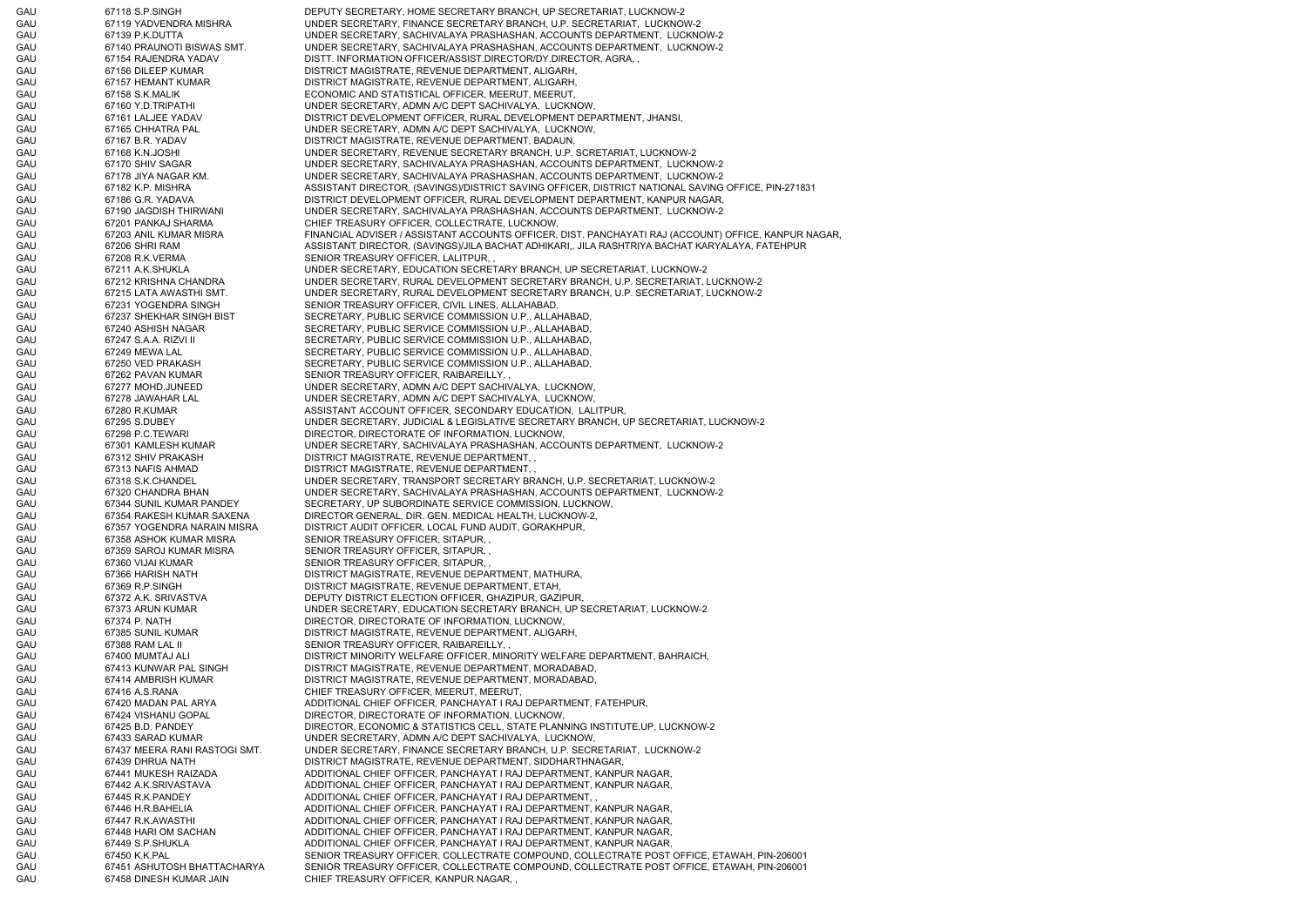GAU 67460 DILIP KUMAR GUPTA ADDITIONAL CHIEF OFFICER, PANCHAYAT I RAJ DEPARTMENT, KANPUR NAGAR, GAU 67465 IQBAL AHMAD DISTRICT MAGISTRATE, REVENUE DEPARTMENT, MUZAFFARNAGAR, GAU 67467 KUM KUM JAIN DISTRICT MAGISTRATE, REVENUE DEPARTMENT, GAU 67468 A.K. SHARMA DEPUTY DISTRICT ELECTION OFFICER, DY DIST ELECTION OFFICE, COLLECTRATE BUILDING, BAGPAT GAU 67496 A.K. PANWAR DIRECTOR, ECONOMIC & STATISTICS CELL, STATE PLANNING INSTITUTE, UP, LUCKNOW-2 GAU 67501 R.P.UPADHYAY UNDER SECRETARY, CHIEF MINISTER OFFICE, SECRETARY BRANCH, LUCKNOW-2 GAU 67503 MEENU KULSHRESHTHA KM. UNDER SECRETARY, JUDICIAL & LEGISLATIVE SECRETARY BRANCH, UP SECRETARIAT, LUCKNOW-2 GAU 67504 NILAM JOSHI KM. UNDER SECRETARY, FINANCE SECRETARY BRANCH, U.P. SECRETARIAT, LUCKNOW-2 GAU 67518 A.C.MISHRA UNDER SECRETARY, INDUSTRY SECRETARY BRANCH, U.P. SECRETARIAT, LUCKNOW-2 GAU 67522 R.P.PANDEY DEPUTY SECRETARY, HOME SECRETARY BRANCH, UP SECRETARIAT, LUCKNOW-2 GAU 67528 GIRIJESH BARTARIA DISTRICT MAGISTRATE, REVENUE DEPARTMENT, KANPUR NAGAR, GAU 67529 VIJAY SHANKAR COMMISSIONER, COMMR / ADDL. COMMR (FINANCE), FINANCE, BOARD OF REVENUE, MORADABAD GAU 67531 RAM KISHOR **ECONOMIC AND STATISTICAL OFFICER, UNNAO,** , GAU 67532 D.K.AWASTHI UNDER SECRETARY, SACHIVALAYA PRASHASHAN, ACCOUNTS DEPARTMENT, LUCKNOW-2 GAU 67544 GYAN PRAKASH SENIOR TREASURY OFFICER, RAIBAREILLY, GAU 67546 YADU VANS MANI SENIOR TREASURY OFFICER, RAIBAREILLY, GAU 67549 ALOK KUMAR SRIVASTAVA SENIOR TREASURY OFFICER, RAIBAREILLY, GAU 67571 RAJ DEV DISTRICT MAGISTRATE, REVENUE DEPARTMENT, JAUNPUR, GAU 67572 MANOJ KUMAR COMMISSIONER, COMMR / ADDL. COMMR (FINANCE), , GAU 67573 OM PRAKASH LAL COMMISSIONER, COMMR / ADDL. COMMR (FINANCE), GAU 67575 RAKESH BABU DISTRICT MAGISTRATE, REVENUE DEPARTMENT, MATHURA, GAU 67576 KRISHNA GOPAL DISTRICT MAGISTRATE, REVENUE DEPARTMENT, MATHURA, GAU 67584 R.B.SHARMA DISTRICT MAGISTRATE, REVENUE DEPARTMENT, MATHURA, GAU 67588 MUNNA LAL DISTRICT MAGISTRATE, REVENUE DEPARTMENT, BAREILLY, GAU 67589 KULDEEP KUMAR DISTRICT MAGISTRATE, REVENUE DEPARTMENT, BAREILLY, GAU 67590 SHER PAL SINGH DISTRICT MAGISTRATE, REVENUE DEPARTMENT, BAREILLY, GAU 67593 ANIL KUMAR DISTRICT MAGISTRATE, REVENUE DEPARTMENT, BAREILLY, GAU 67597 SHAILI JAUHARI DISTRICT MAGISTRATE, REVENUE DEPARTMENT, BAREILLY, GAU 67598 A.K.BALI EMPER SECRETARY, ADMN A/C DEPT SACHIVALYA, LUCKNOW, GAU 67625 N.S.BHANDARI DEPUTY SECRETARY, IRRIGATION SECRETARY BRANCH, U.P. SECRETARIAT, LUCKNOW-2 GAU 67627 K.K.NIGAM UNDER SECRETARY, SOCIAL WELFARE SECRETARY BRANCH, U.P. SECRETARIAT, LUCKNOW-2 GAU 67628 A.K.YADAV UNDER SECRETARY, SACHIVALAYA PRASHASHAN, ACCOUNTS DEPARTMENT, LUCKNOW-2 GAU 67630 SAIDUL ISLAM SENIOR TREASURY OFFICER, RAIBAREILLY, GAU 67632 ANAND PRAKASH SENIOR TREASURY OFFICER, RAIBAREILLY, GAU 67634 RAM SARAN SENIOR TREASURY OFFICER, RAIBAREILLY, GAU 67637 RAJENDRA PRATAP DISTRICT MAGISTRATE, REVENUE DEPARTMENT, JAUNPUR, GAU 67639 K.M.TRIVEDI UNDER SECRETARY, ADMN A/C DEPT SACHIVALYA, LUCKNOW, GAU 67640 GAYA PRASAD DISTT. INFORMATION OFFICER/ASSIST.DIRECTOR/DY.DIRECTOR, AGRA, GAU 67657 KRISHNA LAL DISTRICT MAGISTRATE, REVENUE DEPARTMENT, GAU 67666 ABDUL MALLIK UNDER SECRETARY, FINANCE SECRETARY BRANCH, U.P. SECRETARIAT, LUCKNOW-2 GAU 67671 MADHWA SHARMA DISTRICT MAGISTRATE, REVENUE DEPARTMENT, MAHARAJGANJ, PIN-273303 GAU 67674 BRIJESH CHAND DISTRICT MAGISTRATE, REVENUE DEPARTMENT, GORAKHPUR, GAU 67675 MANGAL PRASAD DISTRICT MAGISTRATE, REVENUE DEPARTMENT, GORAKHPUR, GAU 67676 BAJRANG SAHAI DISTRICT MAGISTRATE, REVENUE DEPARTMENT, GORAKHPUR, GAU 67678 INDRA MANI DISTRICT MAGISTRATE, REVENUE DEPARTMENT, GORAKHPUR, GAU 67680 HARI NARAIN DISTRICT MAGISTRATE, REVENUE DEPARTMENT, GORAKHPUR, GAU 67681 BALDAU SINGH DISTRICT MAGISTRATE, REVENUE DEPARTMENT, GORAKHPUR, GAU 67682 PARMESHWAR PRASAD DISTRICT MAGISTRATE, REVENUE DEPARTMENT, MAHARAJGANJ, PIN-273303 GAU 67685 KHALILULLAH DISTRICT MAGISTRATE, REVENUE DEPARTMENT, GORAKHPUR, GAU 67687 RAM SINGH DISTRICT MAGISTRATE, REVENUE DEPARTMENT, GORAKHPUR, GAU 67690 SANJEEV SABBARWAL SECRETARY, ADMINISTRATIVE REFORMS, U.P. SECRETARIAT, LUCKNOW-2 GAU 67700 SHASHIPAL SINGH CHIEF TREASURY OFFICER, TREASURY OFFICE, AGRA, GAU 67702 KRISHNA KUMAR GUPTA CHIEF TREASURY OFFICER, TREASURY OFFICE, AGRA, GAU 67703 NEERAJ JAIN CHIEF TREASURY OFFICER, TREASURY OFFICE, AGRA, GAU 67709 SANDEEP ARORA CHIEF TREASURY OFFICER, TREASURY OFFICE, AGRA, GAU 67710 ABID MOHAMMAD KHAN CHIFF TREASURY OFFICER, TREASURY OFFICE, AGRA GAU 67711 JITENDRA KUMAR CHIEF TREASURY OFFICER, TREASURY OFFICE, AGRA, GAU 67712 LAXMAN CHAWLA SENIOR TREASURY OFFICER, GAUTAMBUDH NAGAR, GAU 67713 ABHAI AGARWAL CHIEF TREASURY OFFICER, AGRA, GAU 67714 NEELAM KUMAR GUPTA CHIEF TREASURY OFFICER, TREASURY OFFICE, AGRA, GAU 67715 KRISHNA KUMAR RATHORE CHIEF TREASURY OFFICER, TREASURY OFFICE, AGRA, GAU 67716 SMT. MEERA DAVI DIRECTOR, DIRECTORATE OF INFORMATION, LUCKNOW, GAU 67717 SHEO GOPAL BAJPAI SENIOR TREASURY OFFICER, RAIBAREILLY, GAU 67720 V.N.TANDON UNDER SECRETARY, FINANCE SECRETARY BRANCH, U.P. SECRETARIAT, LUCKNOW-2 GAU 67726 R.B.YADAV UNDER SECRETARY, INDUSTRY SECRETARY BRANCH, U.P. SECRETARIAT, LUCKNOW-2 GAU 67727 AJAI PRAKASH DISTRICT DEVELOPMENT OFFICER, RURAL DEVELOPMENT DEPARTMENT, SHAHJAHANPUR, GAU 67750 PRADEEP KUMAR DISTRICT MAGISTRATE, REVENUE DEPARTMENT, GAU 67758 CHHATRA PAL SINGH DISTRICT MAGISTRATE, REVENUE DEPARTMENT, , AMROHA GAU 67769 DEVKI NANDAN DISTRICT MAGISTRATE, REVENUE DEPARTMENT, , GAU 67771 SURESH NARAIN DISTRICT MAGISTRATE, REVENUE DEPARTMENT, , GAU 67772 MATA PRASAD SHUKLA DISTRICT MAGISTRATE, REVENUE DEPARTMENT, GAU 67779 NEETA MATHUR SMT. UNDER SECRETARY, RURAL DEVELOPMENT SECRETARY BRANCH, U.P. SECRETARIAT, LUCKNOW-2 GAU 67782 AWADESH KUMAR ASSISTANT / DEPUTY REGISTRAR, FIRMS SOCIETIES & CHITS, MEERUT, GAU 67802 MOHD MASHAHAD HUSAIN DISTRICT MAGISTRATE, REVENUE DEPARTMENT, BAREILLY, GAU 67804 ANURAG MISHRA DISTRICT MAGISTRATE, REVENUE DEPARTMENT, BAREILLY,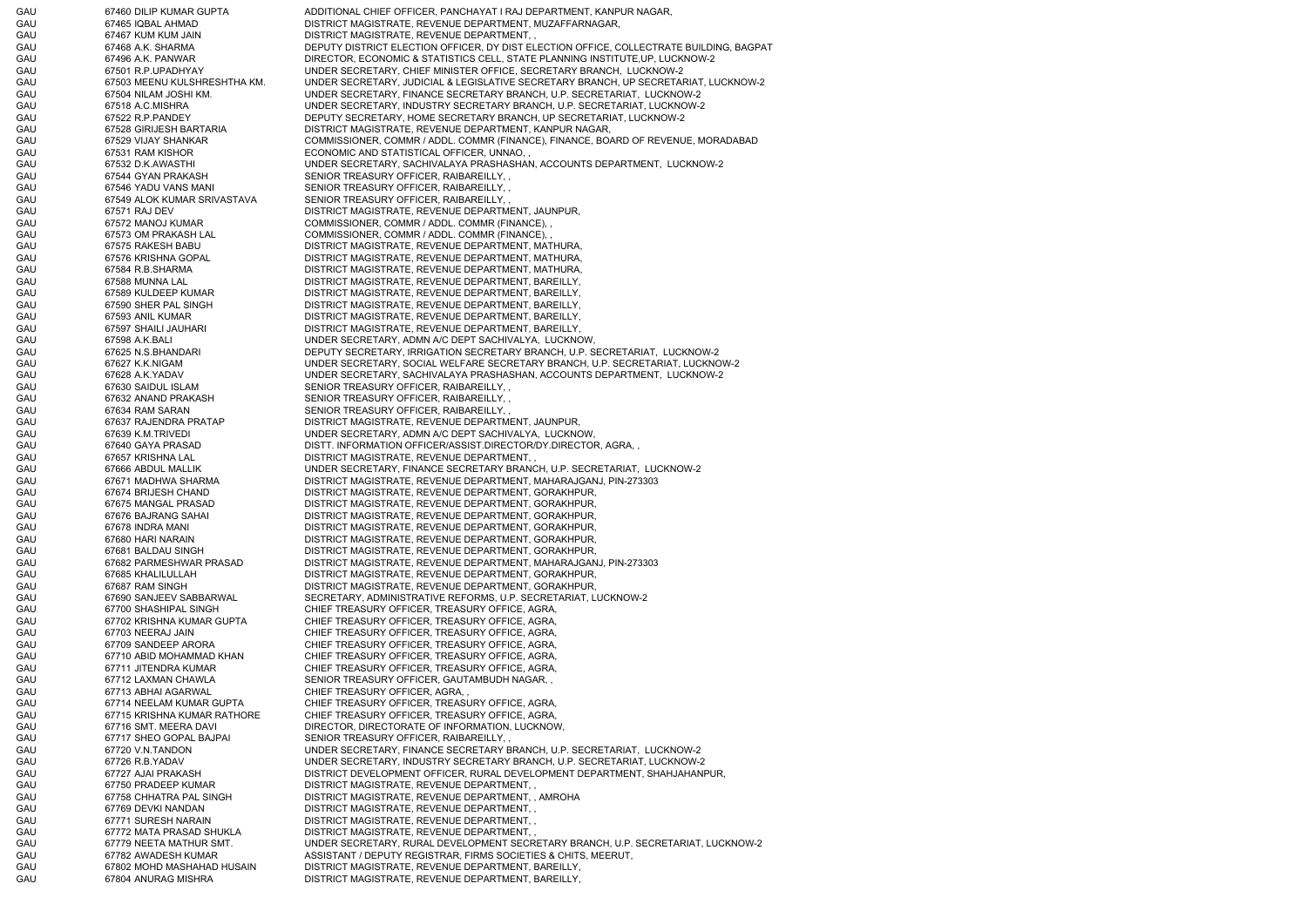GAU 67808 ABHITAB TEWARI UNDER SECRETARY, ADMN A/C DEPT SACHIVALYA, LUCKNOW, GAU 67809 B.SAGAR COMMISSIONER AND SECRETARY, BOARD OF REVENUE U.P., LUCKNOW, GAU 67812 A.K.SHUKLA UNDER SECRETARY, SACHIVALAYA PRASHASHAN, ACCOUNTS DEPARTMENT, LUCKNOW-2 GAU 67813 DEVTA DEEN UNDER SECRETARY, CHIEF MINISTER OFFICE, SECRETARY BRANCH, LUCKNOW-2 GAU 67818 R.V.SINGH UNDER SECRETARY, ADMN A/C DEPT SACHIVALYA, LUCKNOW, GAU 67820 BABU RAM UNDER SECRETARY, ADMN A/C DEPT SACHIVALYA, LUCKNOW, GAU 67821 KRISHNA DAYAL UNDER SECRETARY, ADMN A/C DEPT SACHIVALYA, LUCKNOW, GAU 67823 P.K.GUPTA JOINT SECRETARY, PUBLIC WORKS SECRETARY BRANCH, U.P. SECRETARIAT, LUCKNOW-2 GAU 67824 RAJA RAM JOINT DIRECTOR, SANTHAGAT VITT & SERVHIT BIMA NIDESHALYA, GAU 67829 LALU UNDER SECRETARY, ADMN A/C DEPT SACHIVALYA, LUCKNOW, GAU 67851 ADITYA NARAIN TEWARI DISTRICT AUDIT OFFICER, LOCAL FUND AUDIT, KANPUR NAGAR GAU 67852 SURESH CHANDRA TRIPATHI DISTRICT AUDIT OFFICER, CO-OPERATIVE SOCIETIES (AUDIT), MAINPURI, GAU 67860 SUMAN SRIVASTAVA (KUM.) COMMISSIONER, COMMR / ADDL. COMMR (FINANCE), , GAU 67876 S.C.DIXIT DISTRICT MAGISTRATE, REVENUE DEPARTMENT, GAU 67898 A.M.CHITRABANSI UNDER SECRETARY, ADMN A/C DEPT SACHIVALYA, LUCKNOW, GAU 67901 K.K.CHAUDHARY CHIEF TREASURY OFFICER, COLLECTRATE, LUCKNOW, GAU 67902 MANI PRASAD UNDER SECRETARY, ADMN A/C DEPT SACHIVALYA, LUCKNOW, GAU 67912 RAJU KANNAUJIA CHIEF TREASURY OFFICER, TREASURY OFFICE, GONDA, GAU 67915 INDRA BHAWAN SENIOR TREASURY OFFICER, TREASURY AND ACCOUNTS ADMIN DEPTT., BHINGA, SRAVASTI, PIN- 271831 GAU 67920 A.K. VERMA DISTRICT MAGISTRATE, ENTERTAINMENT TAX & PROSECUTION OFFICE, VARANASI, GAU 67930 PRAMIL VERMA DISTRICT MAGISTRATE, REVENUE DEPARTMENT, VARANASI, GAU 67935 BODHA RAM DISTRICT MAGISTRATE, REVENUE DEPARTMENT, VARANASI, GAU 67936 ARTI MALA (SMT.) DISTRICT MAGISTRATE, REVENUE DEPARTMENT, G T ROAD, CHANDAULI, PIN-232104 GAU 67942 S. RAM DISTRICT MAGISTRATE, REVENUE DEPARTMENT, VARANASI, GAU 67945 RIZWAN MOHD. DISTRICT MAGISTRATE, REVENUE DEPARTMENT, VARANASI, GAU 67946 PREM SHANKER DISTRICT MAGISTRATE, REVENUE DEPARTMENT, VARANASI, GAU 67952 K. KUMAR DISTRICT MAGISTRATE, REVENUE DEPARTMENT, VARANASI, GAU 67953 O.N. SINGH DISTRICT MAGISTRATE, REVENUE DEPARTMENT, VARANASI GAU 67954 P. NATH SECRETARY, UP SUBORDINATE SERVICE COMMISSION, LUCKNOW, GAU 67965 BACHI LAL DISTRICT MAGISTRATE, REVENUE DEPARTMENT, GAU 67970 RAM PRASAD DISTRICT MAGISTRATE, REVENUE DEPARTMENT, G T ROAD, CHANDAULI, PIN-232104 GAU 67971 DINA NATH DISTRICT MAGISTRATE, REVENUE DEPARTMENT, G T ROAD, CHANDAULI, PIN-232104 GAU 67978 SEWA LAL DISTRICT MAGISTRATE, REVENUE DEPARTMENT, MEERUT, GAU 67981 AQBAL AHMAD DISTRICT MAGISTRATE, REVENUE DEPARTMENT, VARANASI, GAU 67982 A.P. SRIVASTVA DISTRICT MAGISTRATE, REVENUE DEPARTMENT, VARANASI, GAU 67990 SHEO SHANKER DISTRICT MAGISTRATE, REVENUE DEPARTMENT, G T ROAD, CHANDAULI, PIN-232104 GAU 67991 ARVIND KUMAR DISTRICT MAGISTRATE, REVENUE DEPARTMENT, VARANASI, GAU 67998 OM SARAN DEPUTY DIRECTOR, SECRETRIATE TRAINING & MANANGMENT INSTT., GAU 68002 VIRENDRA KAUSHIK DEPUTY DISTRICT ELECTION OFFICER, BULANDSAHAR, BULANDSHAHAR, GAU 68003 SURENDRA SINGH DISTRICT MAGISTRATE, REVENUE DEPARTMENT, BIJNORE, GAU 68004 DEORAJ SINGH DISTRICT MAGISTRATE, REVENUE DEPARTMENT, BIJNORE, GAU 68014 HARI CHARAN DEPUTY INSPECTOR GENERAL OF POLICE, HEAD QUARTER (H.Q), GAU 68017 V. KUMAR **ASSISTANT DIRECTOR, (SAVINGS)/JILA BACHAT ADHIKARI, DISTRICT NATIONAL SAVING OFFICE,** GAU 68019 A.K. SRIVASTAVA SENIOR TREASURY OFFICER, GAUTAMBUDH NAGAR, GAU 68022 GARIMA (KM.) ASSISTANT / DEPUTY REGISTRAR, FIRMS SOCIETIES & CHITS, LUCKNOW-2, GAU 68024 SAROJ (KM.) ASSISTANT / DEPUTY REGISTRAR, FIRMS SOCIETIES & CHITS, LUCKNOW-2, GAU 68025 KALPANA (SMT.) ASSISTANT / DEPUTY REGISTRAR, FIRMS SOCIETIES & CHITS, LUCKNOW-2, GAU 68026 SUDHIR KUMAR ASSISTANT / DEPUTY REGISTRAR, FIRMS SOCIETIES & CHITS, LUCKNOW, GAU 68027 SUBHASH CHANDRA DISTRICT MAGISTRATE, REVENUE DEPARTMENT, MORADABAD, GAU 68028 RAVINDRA BAHADUR DISTRICT MAGISTRATE, REVENUE DEPARTMENT, GAU 68033 SHEO KAILASH DISTRICT MAGISTRATE, REVENUE DEPARTMENT, GAU 68035 ANAND KUMAR DISTRICT MAGISTRATE, REVENUE DEPARTMENT, GAU 68036 SHUSHIL KUMAR DISTRICT MAGISTRATE, REVENUE DEPARTMENT, GAU 68041 RAMA NAND DISTRICT MAGISTRATE, REVENUE DEPARTMENT, SRAVASTI, PIN-271831 GAU 68054 D.L.SAHU UNDER SECRETARY, SACHIVALAYA PRASHASHAN, ACCOUNTS DEPARTMENT, LUCKNOW-2 GAU 68056 R.K.DWIWEDI UNDER SECRETARY, POLITICAL PENSION & CIVIL DEFENCE,, SWATANTRATA SANGRAM SENANI SEWA SADAN, LUCKNOW-2 GAU 68061 MOHAMMAD SHAKIR DISTRICT MAGISTRATE, REVENUE DEPARTMENT, CHHATRAPATI SHAHUJI MAHARAJ NAGAR, GAU 68062 RAM KRISHNA SRIVASTAVA DISTRICT MAGISTRATE, REVENUE DEPARTMENT, , GAU 68064 RAJESH PRATAP SINGH DISTRICT MAGISTRATE, REVENUE DEPARTMENT, GAU 68068 PRADEEP KUMAR ECONOMIC AND STATISTICAL OFFICER, LUCKNOW. GAU 68070 SURENDRA KUMAR SHUKLA DISTRICT MAGISTRATE, REVENUE DEPARTMENT, , GAU 68073 SURENDRA BAHADUR SONKAR DISTRICT MAGISTRATE, REVENUE DEPARTMENT, CHHATRAPATI SHAHUJI MAHARAJ NAGAR, GAU 68084 SHAILENDRA PRATAP SINGH DISTRICT MAGISTRATE, REVENUE DEPARTMENT, JAUNPUR, GAU 68085 JAI SHANKER DUBEY DISTRICT MAGISTRATE, REVENUE DEPARTMENT, JAUNPUR, GAU 68089 AFTAB AHMAD ANSARI COMMISSIONER AND SECRETARY, FINANCE, BOARD OF REVENUE, GORAKHPUR, GAU 68090 CHANDRA BHAN COMMISSIONER AND SECRETARY, FINANCE, BOARD OF REVENUE, GORAKHPUR, GAU 68094 RAJENDRA PRASAD UNDER SECRETARY, ADMN A/C DEPT SACHIVALYA, LUCKNOW, GAU 68095 B.K.PANDEY DISTRICT MAGISTRATE, REVENUE DEPARTMENT, BANDA, GAU 68101 A.K.GOEL **External of the DEPUTY SECRETARY, IRRIGATION SECRETARY BRANCH, U.P. SECRETARIAT, LUCKNOW-2** GAU 68105 DAYA RAM DISTRICT MAGISTRATE, REVENUE DEPARTMENT, GORAKHPUR, GAU 68106 RAJ KUMAR DISTRICT MAGISTRATE, REVENUE DEPARTMENT, GORAKHPUR, GAU 68122 RAM CHANDRA DISTRICT MAGISTRATE, REVENUE DEPARTMENT, , GAU 68128 AMBIKA PRASAD MIHAR DISTRICT MAGISTRATE, REVENUE DEPARTMENT, , GAU 68132 SAYED EKHLAQUE HUSSAIN RIJVI DISTRICT MAGISTRATE, REVENUE DEPARTMENT, , GAU 68135 SATYABHAMA SHUKLA DISTRICT MAGISTRATE, REVENUE DEPARTMENT, ,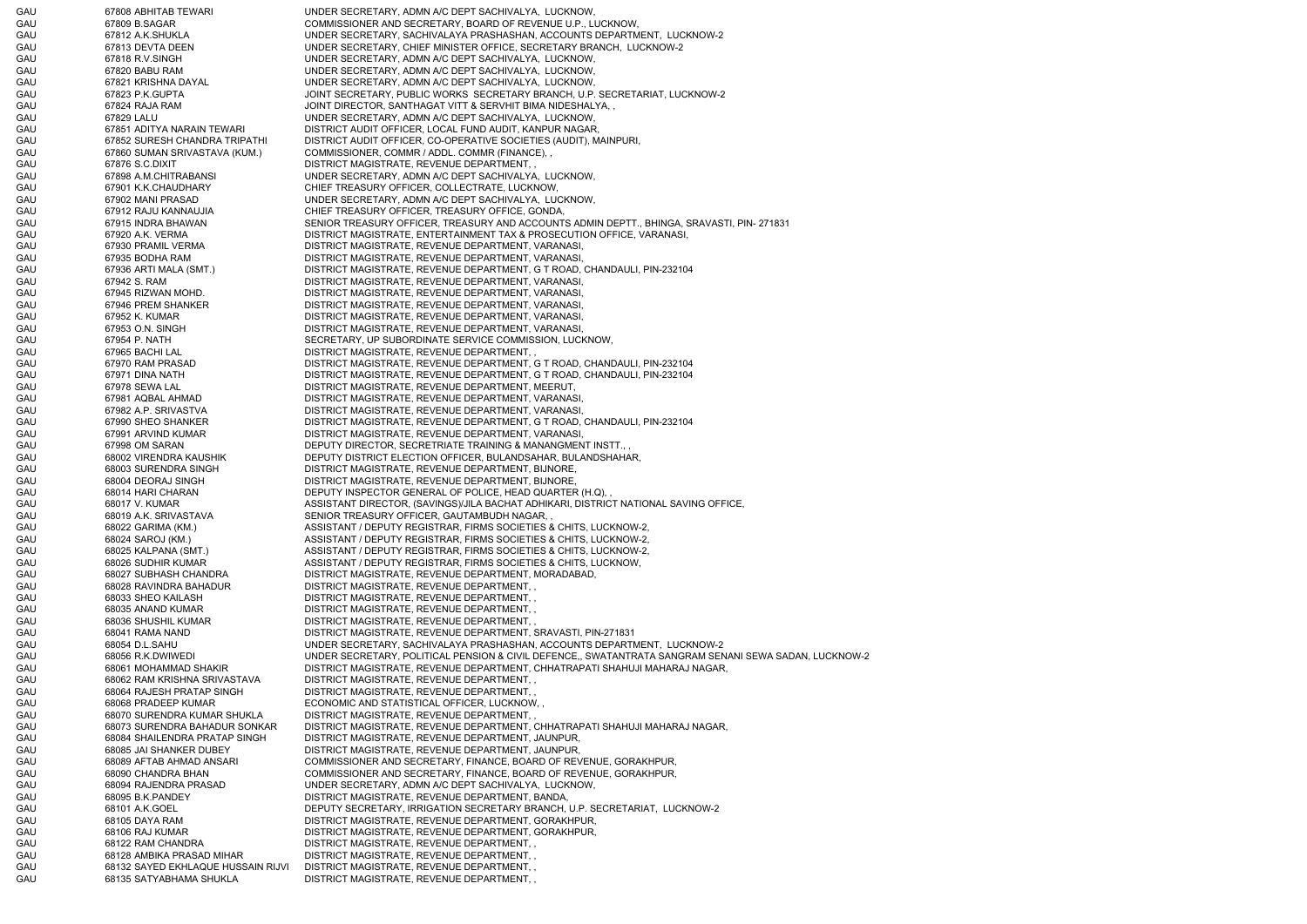GAU 68137 KIRAN MISHRA (KUM) DISTRICT MAGISTRATE, REVENUE DEPARTMENT, , GAU 68139 DILIP KUMAR SINGH DISTRICT MAGISTRATE, REVENUE DEPARTMENT, GAU 68147 KULDEEP KUMAR ADDITIONAL CHIEF OFFICER, PANCHAYAT I RAJ DEPARTMENT, AZAMGARH, GAU 68167 P.K. DUBEY DIRECTOR, DIRECTOR, DIRECTORATE OF INFORMATION, LUCKNOW, GAU 68169 TRILOKI RAM DIRECTOR, DIRECTORATE OF INFORMATION, LUCKNOW, GAU 68172 ATUL KUMAR SRIVASTAVA PERSONAL ASSISTANT (MINISTERIAL), O/o PRINCIPAL IN CHIEF CONSTRUCTION, IRRIGATION DEPARTMENT, LUCKNOW-2 GAU 68174 MANOHAR SHARAN BHARGAW DISTRICT MAGISTRATE, REVENUE DEPARTMENT, JHANSI, GAU 68186 R.D.MISHRA DISTRICT MAGISTRATE, REVENUE DEPARTMENT, GAU 68189 RISHI BHARADWAJ DISTRICT MAGISTRATE, REVENUE DEPARTMENT, BIJNORE, GAU 68192 KUMUD KUMAR DISTRICT MAGISTRATE, REVENUE DEPARTMENT, BIJNORE, GAU 68212 K.S.RATHOR DEPUTY DIRECTOR, NATIONAL SAVING DIRECTORATE, LUCKNOW-2, GAU 68218 KRISHNA PRATAP TRIPATHI DISTRICT DEVELOPMENT OFFICER, RURAL DEVELOPMENT DEPARTMENT, GORAKHPUR, GAU 68221 S.P.TRIPATHI DEPUTY SECRETARY, IRRIGATION SECRETARY BRANCH, U.P. SECRETARIAT, LUCKNOW-2 GAU 68223 RAKESH SHARMA EXECUTIVE ENGINEER, RURAL ENGENEERING SERVICE, DEPARTMENT OF RURAL DEVELOPMENT, BADAUN GAU 68225 S.K. PANDEY ADDITIONAL DIRECTOR, (SAVINGS)JILA BACHAT ADHIKARI, JILA RASHTRIYA BACHAT KARYALAYA, GAU 68228 AMAR DEEP SHARMA DISTRICT MAGISTRATE, REVENUE DEPARTMENT, SAHARANPUR, GAU 68229 RAJ KUMAR VERMA DISTRICT MAGISTRATE, REVENUE DEPARTMENT, SAHARANPUR, GAU 68231 PRAHLAD DISTRICT MAGISTRATE, REVENUE DEPARTMENT, GORAKHPUR, GAU 68232 RAN BAHADUR CHAND DISTRICT MAGISTRATE, REVENUE DEPARTMENT, GORAKHPUR, GAU 68234 RAM DHIRAJ DISTRICT MAGISTRATE, REVENUE DEPARTMENT, GORAKHPUR, GAU 68236 DEVENDRA NATH DISTRICT MAGISTRATE, REVENUE DEPARTMENT, GORAKHPUR, GAU 68237 YOGENDRA DISTRICT MAGISTRATE, REVENUE DEPARTMENT, GORAKHPUR, GAU 68238 HARBANSH GUPTA DISTRICT MAGISTRATE, REVENUE DEPARTMENT, MAHARAJGANJ, PIN-273303 GAU 68243 J.P.SINGH DISTRICT DEVELOPMENT OFFICER, RURAL DEVELOPMENT DEPARTMENT, LUCKNOW, GAU 68276 NAUMANURRAHMAN DIRECTOR, FINANCIAL MANAGEMENT TRANG & RES INST., 24/3 INDIRA NAGAR, LUCKNOW 226016, LUCKNOW GAU 68282 B.KRISHNA DISTRICT MAGISTRATE, REVENUE DEPARTMENT, BANDA, GAU 68287 PRAYG NATH DISTRICT MAGISTRATE, REVENUE DEPARTMENT, ALLAHABAD, GAU 68289 JAFAR MAHMOOD DISTRICT MINORITY WELFARE OFFICER, MINORITY WELFARE DEPARTMENT, GHAZIABAD, GAU 68295 SHIV PUJAN COMMISSIONER, FINANCE, BOARD OF REVENUE, LUCKNOW, GAU 68309 SANTOSH KUMAR SRIVASTAVA DIRECTOR, DIRECTORATE OF INFORMATION, LUCKNOW, GAU 68310 CHANDRA SHEKHER DIRECTOR, DIRECTORATE OF INFORMATION, LUCKNOW GAU 68317 SUBHASH CHANDRA DISTRICT MAGISTRATE, REVENUE DEPARTMENT, MUZAFFARNAGAR, GAU 68332 NAWAL KANT TEWARI DIRECTOR, DIRECTORATE OF INFORMATION, LUCKNOW, GAU 68337 R.V.SINGH SETTLEMENT OFFICER CONSOLIDATION, GONDA, GAU 68342 YOGENDRA PRASAD DISTRICT MAGISTRATE, REVENUE DEPARTMENT, DEORIA, GAU 68344 RAMESH KUMAR UNDER SECRETARY, REVENUE SECRETARY BRANCH, U.P. SCRETARIAT, LUCKNOW-2 GAU 68347 VISHWANATH MISRA FINANCE & ACCOUNTS OFFICER, INFORMAT EDUCATION DIRECTORATE, MEERUT, GAU 68348 ANIL KUMAR TRIPATHI SENIOR TREASURY OFFICER, SITAPUR, , GAU 68349 HAR DATT SENIOR TREASURY OFFICER, SITAPUR, GAU 68352 BABU RAM SENIOR TREASURY OFFICER, SITAPUR, GAU 68361 PUNIT SHUKLA COMMISSIONER, CONSOLIDATION COMMISSIONER, , LUCKNOW-2 GAU 68362 S.B.GUPTA ECONOMIC AND STATISTICAL OFFICER, KANSHIRAM NAGAR, GAU 68373 JAI KISHAN SENIOR TREASURY OFFICER, MATHURA, GAU 68376 RAJESH KUMAR DISTRICT MAGISTRATE, REVENUE DEPARTMENT, BASTI, GAU 68384 JAGANNATH DISTRICT MAGISTRATE, REVENUE DEPARTMENT, JAUNPUR, GAU 68389 S.K.GUPTA JOINT DIRECTOR, SANTHAGAT VITT & SERVHIT BIMA NIDESHALYA, GAU 68405 SOMESH MISHRA ASSISTANT / DEPUTY REGISTRAR, FIRM , SOCIETIES & CHITS, , GAU 68410 I.P.SRIVASTAVA DISTRICT DEVELOPMENT OFFICER, RURAL DEVELOPMENT DEPARTMENT, PRATAPGARH, GAU 68411 A.K.SHARMA UNDER SECRETARY, SACHIVALAYA PRASHASHAN, ACCOUNTS DEPARTMENT, LUCKNOW-2 GAU 68421 UMESH PAL SINGH DISTRICT MAGISTRATE, REVENUE DEPARTMENT, MORADABAD, GAU 68432 RAKESH CHANDRA DISTRICT MAGISTRATE, REVENUE DEPARTMENT, MORADABAD, GAU 68435 VIRENDRA KUMAR DISTRICT MAGISTRATE, REVENUE DEPARTMENT, GAU 68470 B.P.SINGH UNDER SECRETARY, ADMN A/C DEPT SACHIVALYA, LUCKNOW, GAU 68471 S.K. BOHARA DIRECTOR, DIRECTORATE OF INFORMATION, LUCKNOW, GAU 68473 OM PRAKASH YADAV DEPUTY DISTRICT ELECTION OFFICER, DISTRICT ELECTION OFFICE, , CHHATRAPATI SHAHU JI MAHARAJ NAGAR GAU 68475 RAM BABU ECONOMIC AND STATISTICAL OFFICER, RAIBAREILLY GAU 68477 C.K. BHATTACHARYA ASSISTANT DIRECTOR, (SAVINGS)/JILA BACHAT ADHIKARI, JILA RASHTRIYA BACHAT KARYALAYA, GAU 68478 S.C. RAI **ASSISTANT DIRECTOR, (SAVINGS)/JILA BACHAT ADHIKARI, JILA RASHTRIYA BACHAT KARYALAYA,** GAU 68480 R.K. JAIN ADDITIONAL DIRECTOR, (SAVINGS)JILA BACHAT ADHIKARI, JILA RASHTRIYA BACHAT KARYALAYA, GAU 68484 SUHEL IQBAL SENIOR TREASURY OFFICER, RAIBAREILLY, GAU 68487 PRABHAKER SHARMA DISTRICT MAGISTRATE, REVENUE DEPARTMENT, BADAUN, GAU 68488 SMT.PRAMILESH KUMARI DISTRICT MAGISTRATE, REVENUE DEPARTMENT, BAREILLY, GAU 68489 RAMA KANT SAXENA DISTRICT MAGISTRATE, REVENUE DEPARTMENT, BADAUN, GAU 68490 SHRI RAM DISTRICT MAGISTRATE, REVENUE DEPARTMENT, BADAUN, GAU 68492 JASWANT SINGH DISTRICT MAGISTRATE, REVENUE DEPARTMENT, BADAUN, GAU 68494 MUNENDRA KUMAR DISTRICT MAGISTRATE, REVENUE DEPARTMENT, ALIGARH, GAU 68496 RAM AUTAR DISTRICT MAGISTRATE, REVENUE DEPARTMENT, MUZAFFARNAGAR, GAU 68498 RADHA RANI DISTRICT MAGISTRATE, REVENUE DEPARTMENT, BADAUN, GAU 68500 KAUSHLENDRA KUMAR DISTRICT MAGISTRATE, REVENUE DEPARTMENT, GAU 68503 SURENDRA PAL DISTRICT MAGISTRATE, REVENUE DEPARTMENT, GAU 68518 MANTREE DISTRICT MAGISTRATE, REVENUE DEPARTMENT, JAUNPUR, GAU 68519 MOHD. BELAL DISTRICT MAGISTRATE, REVENUE DEPARTMENT, JAUNPUR, GAU 68520 SHYAM BEHARI DISTRICT MAGISTRATE, REVENUE DEPARTMENT, JAUNPUR, GAU 68521 RAM CHANDRA DISTRICT MAGISTRATE, REVENUE DEPARTMENT, JAUNPUR, GAU 68535 RAVINDRA KUMAR DISTRICT MAGISTRATE, REVENUE DEPARTMENT, SIDDHARTHNAGAR,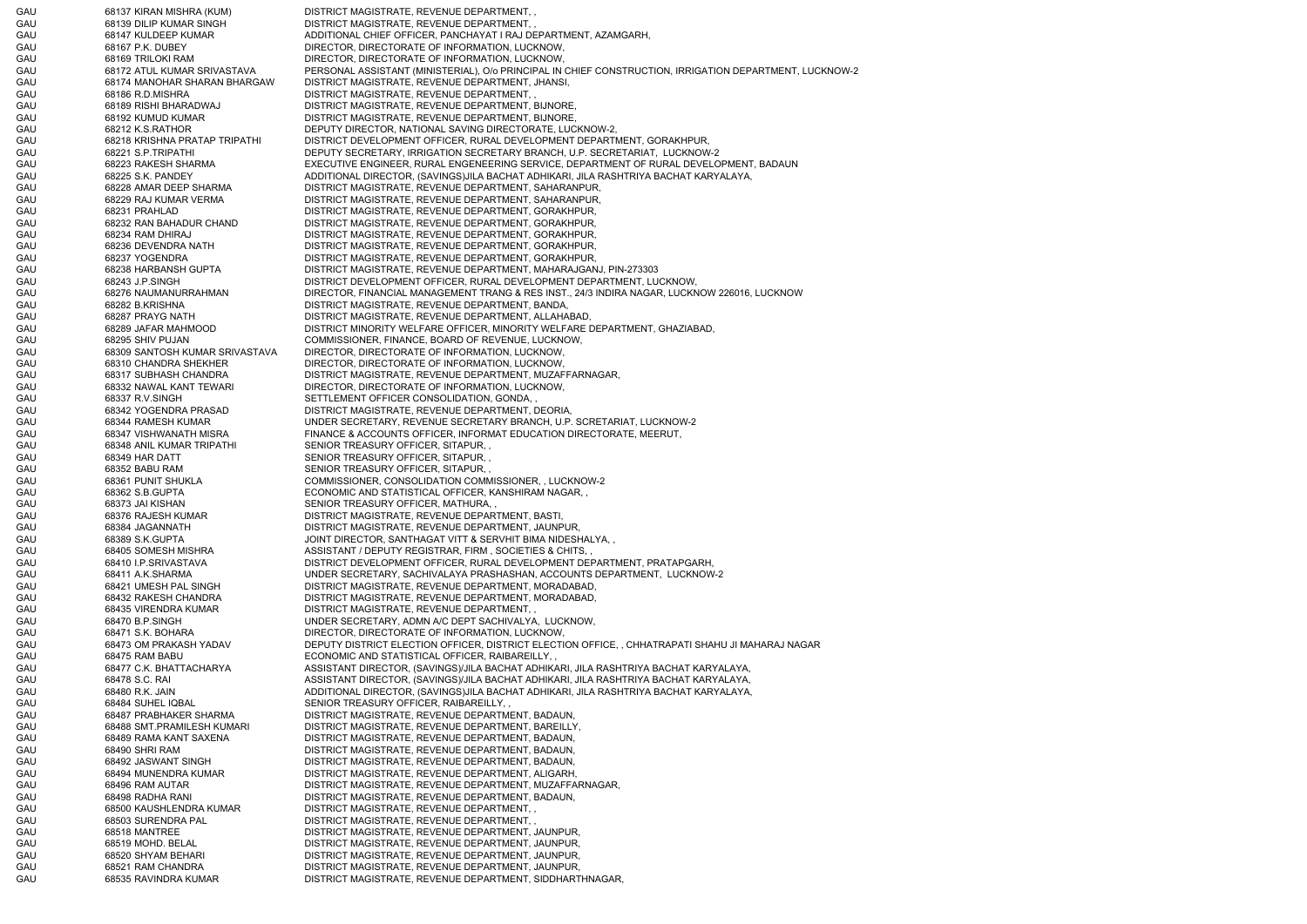GAU 68537 K.D. DUBEY DISTRICT MAGISTRATE, REVENUE DEPARTMENT, SIDDHARTHNAGAR, GAU 68539 PRAMOD KUMAR DISTRICT MAGISTRATE, REVENUE DEPARTMENT, KANPUR NAGAR, GAU 68540 RAKESH KUMAR SRIVSTVA DISTRICT MAGISTRATE, REVENUE DEPARTMENT, , GAU 68542 RAJESH KUMAR SRIVASTVA DISTRICT MAGISTRATE, REVENUE DEPARTMENT, , GAU 68551 SATANAND MISHRA DISTRICT MAGISTRATE, REVENUE DEPARTMENT, GAU 68552 RAJ KISHORE DISTRICT MAGISTRATE, REVENUE DEPARTMENT, GAU 68554 S.P. MISHRA DISTRICT MAGISTRATE, REVENUE DEPARTMENT, GAU 68555 VISHUN JI SRIVASTVA DISTRICT MAGISTRATE, REVENUE DEPARTMENT, , GAU 68556 VINOD KUMAR JAISWAL DISTRICT MAGISTRATE, REVENUE DEPARTMENT, , GAU 68557 DEEPAK KUMAR DISTRICT MAGISTRATE, REVENUE DEPARTMENT, GAU 68558 DESH RAJ DISTRICT MAGISTRATE, REVENUE DEPARTMENT, GAU 68573 ANAND KUMAR SHUKLA ADDITIONAL CHIEF OFFICER, PANCHAYAT I RAJ DEPARTMENT, KANPUR NAGAR, GAU 68574 AMAR PAL SINGH ADDITIONAL CHIEF OFFICER, PANCHAYAT I RAJ DEPARTMENT, KANPUR NAGAR, GAU 68575 KAMTA PRASAD ADDITIONAL CHIEF OFFICER, PANCHAYAT I RAJ DEPARTMENT, KANPUR NAGAR, GAU 68576 ARVIND KUMAR ADDITIONAL CHIEF OFFICER, PANCHAYAT I RAJ DEPARTMENT, KANPUR NAGAR, GAU 68577 MANOJ KUMAR SAXENA ADDITIONAL CHIEF OFFICER, PANCHAYAT I RAJ DEPARTMENT, KANPUR NAGAR, GAU 68578 SD.MAHMOOD ZAKI NAQVI ADDITIONAL CHIEF OFFICER, PANCHAYAT I RAJ DEPARTMENT, KANPUR NAGAR, GAU 68588 B.D.SHUKLA SENIOR TREASURY OFFICER, UNNAO, GAU 68591 VISHWANATH ADDITIONAL CHIEF OFFICER, PANCHAYAT I RAJ DEPARTMENT, KANPUR NAGAR, GAU 68597 SATISH CHANDRA SHUKLA DIRECTOR, HIGHER SECONDARY EDUCATION (CAMP OFFICE), GAU 68598 MAHESH CHANDRA ADDITIONAL CHIEF OFFICER, PANCHAYAT I RAJ DEPARTMENT, KANPUR NAGAR, GAU 68599 ARUN SHANKER SAXENA DISTRICT DEVELOPMENT OFFICER, RURAL DEVELOPMENT DEPARTMENT, VIKAS BHAWAN, SANJAY PLACE, AGRA, PIN-282002 GAU 68600 AWDHESH KUMAR ECONOMIC AND STATISTICAL OFFICER, ETAH, GAU 68610 VIMLESH KUMAR ECONOMIC AND STATISTICAL OFFICER, KHERI, , KHIRI GAU 68612 SUDHISH KUMAR DIRECTOR, ECONOMIC & STATISTICS CELL, STATE PLANNING INSTITUTE,UP, LUCKNOW-2 GAU 68614 NARAIN DATT SHARMA UNDER SECRETARY, SACHIVALAYA PRASHASHAN, ACCOUNTS DEPARTMENT, LUCKNOW-2 GAU 68618 RAJESH KUMAR SINGH SOLANKI DIRECTOR, ECONOMIC & STATISTICS CELL, STATE PLANNING INSTITUTE,UP, LUCKNOW-2 GAU 68620 ASHOK KUMAR ADDITIONAL CHIEF OFFICER, PANCHAYAT I RAJ DEPARTMENT, ALLAHABAD, GAU 68630 ANAND SINGH NEGI DISTRICT MAGISTRATE, REVENUE DEPARTMENT, BAREILLY, GAU 68635 RADHEY SHYAM ADDITIONAL CHIEF OFFICER, PANCHAYAT I RAJ DEPARTMENT, AZAMGARH, GAU 68638 TEJ VEER SINGH RANA PAY AND ACCOUNTS OFFICER, U.P. GOVT.(U.P. BHAWAN), 4 SARDAR PATEL MARG, NEW DELHI GAU 68643 RAJ KUMAR DISTRICT DEVELOPMENT OFFICER, RURAL DEVELOPMENT DEPARTMENT, SHAMLI, GAU 68644 RAVINDERA NATH YADAV ECONOMIC AND STATISTICAL OFFICER, DEORIA, DEORIA, GAU 68645 RAM DULAR RAM DEPUTY SECRETARY, HOME SECRETARY BRANCH, UP SECRETARIAT, LUCKNOW-2 GAU 68647 SHYAM BABU DIRECTOR, DIRECTORATE OF INFORMATION, LUCKNOW, GAU 68648 RAM KISHAN DIRECTOR, DIRECTORATE OF INFORMATION, LUCKNOW, GAU 68651 SHEO PUJAN DISTRICT MAGISTRATE, REVENUE DEPARTMENT, GAU 68655 RAJ KUMAR DISTRICT MAGISTRATE, REVENUE DEPARTMENT, GAU 68656 ASHOK KUMAR SRIVASTAV COMMISSIONER AND SECRETARY, REVENUE BOARD, UP FAIZABAD DIVISION, 279, KHIRKI ALIBEG ROAD, JANANA HOSPITAL ROAD,FAIZABAD,PIN-224001 GAU 68657 SHYAM NARAIN DISTRICT MAGISTRATE, REVENUE DEPARTMENT, GAU 68662 S.K.SHUKLA UNDER SECRETARY, ADMN A/C DEPT SACHIVALYA, LUCKNOW, GAU 68668 RADHEY SHYAM SENIOR TREASURY OFFICER, RAIBAREILLY, GAU 68669 SHAILENDRA KUMAR SENIOR TREASURY OFFICER, RAIBAREILLY, GAU 68673 SUNIL KUMAR SRIVASTAVA DISTRICT AUDIT OFFICER, LOCAL FUND AUDIT, LUCKNOW, GAU 68675 BHAGWAN DAS VERMA DISTRICT WELFARE OFFICER, HANDICAPPED WELFARE OFFICE, GAU 68683 KRISHNA GOPAL DISTRICT AUDIT OFFICER, LOCAL FUND AUDIT, KANPUR NAGAR, GAU 68684 AKHILESH SHARMA DISTRICT AUDIT OFFICER, LOCAL FUND AUDIT, BAREILLY, GAU 68697 AIZAZ HUSAIN DISTRICT AUDIT OFFICER, LOCAL FUND AUDIT, KANPUR NAGAR, GAU 68701 GANESH PRASAD DISTRICT PANCHAYATI RAJ OFFICER, FARRUKKHABAD (FATEHGARH), GAU 68704 RAM KUMAR MAURYA DISTRICT AUDIT OFFICER, CO-OPERATIVE SOCIETIES (AUDIT), MEERUT, GAU 68709 RAM NARESH PRAJAPATI SECRETARY, UP SUBORDINATE SERVICE COMMISSION, LUCKNOW, GAU 68715 RAJ KUMAR DISTRICT MAGISTRATE, REVENUE DEPARTMENT, SAHARANPUR, GAU 68716 NET RAM SHARMA DISTRICT MAGISTRATE, REVENUE DEPARTMENT, SAHARANPUR, GAU 68720 SHIV PAL 668720 SHIV PAL SECRETARY, STATE ESTATE DEPARTMENT, GAU 68730 ASHA SRIVIASTVA (KM.) DISTRICT MAGISTRATE, REVENUE DEPARTMENT, BAREILLY, GAU 68731 KM.MINA SRIVASTAV DISTRICT MAGISTRATE, REVENUE DEPARTMENT, FATEHPUR, GAU 68733 UMESH CHANDRA DISTRICT MAGISTRATE, REVENUE DEPARTMENT, CILVIL LINES COLLECTRATE, FAIZABAD, PIN-224172 GAU 68734 NAFISH AHMAD DISTRICT MAGISTRATE, REVENUE DEPARTMENT, CILVIL LINES COLLECTRATE, FAIZABAD, PIN-224172 GAU 68735 NARESH KUMAR DISTRICT MAGISTRATE, REVENUE DEPARTMENT, CILVIL LINES COLLECTRATE, FAIZABAD, PIN-224172 GAU 68745 RAJESH KISHOR DISTRICT MAGISTRATE, REVENUE DEPARTMENT, CILVIL LINES COLLECTRATE, FAIZABAD, PIN-224172 GAU 68746 FAROOK AHMAD DISTRICT MAGISTRATE, REVENUE DEPARTMENT, CILVIL LINES COLLECTRATE, FAIZABAD, PIN-224172 GAU 68750 PRAYAG YADAV DIRECTOR, DIRECTORATE OF INFORMATION, LUCKNOW, GAU 68758 JAGDISH SINGH SENIOR TREASURY OFFICER, RAIBAREILLY, GAU 68761 LALJI VERMA CHIEF SECRETARY, PARLIAMENTARY AFFAIRS DEPARTMENT, UP SECRETARIAT, LUCKNOW-2 GAU 68764 SALAMAT KHAN DISTRICT MINORITY WELFARE OFFICER, MINORITY WELFARE DEPARTMENT, BIJNORE, GAU 68772 VIJAI PRAKASH DISTRICT AUDIT OFFICER, LOCAL FUND AUDIT, UP, RAHUL NAGAR, RARTHA, AZAMGARH GAU 68775 AJAI KUMAR SHARMA DISTRICT AUDIT OFFICER, LOCAL FUND AUDIT DEPARTMENT, MEERUT, GAU 68776 ARIF RAJA DISTRICT AUDIT OFFICER, LOCAL FUND AUDIT, KANPUR NAGAR, GAU 68783 PRAMOD KUMAR VERMA DISTRICT AUDIT OFFICER, LOCAL FUND AUDIT, KHERI, GAU 68798 SATISH CHANDRA DISTRICT AUDIT OFFICER, LOCAL FUND AUDIT, ETAH, GAU 68801 BEHARI LAL SENIOR PROSECUTION OFFICER, REGIONAL PROSECUTION OFFICE, MAHARAJGANJ, PIN-273303 GAU 68806 KAMLESH KUMAR SHUKLA DISTRICT AUDIT OFFICER, LOCAL FUND AUDIT, KANPUR NAGAR, GAU 68813 ASHARAM DISTRICT MAGISTRATE, REVENUE DEPARTMENT, BIJNORE, GAU 68816 BABOO RAM DISTRICT MAGISTRATE, REVENUE DEPARTMENT, BIJNORE, GAU 68818 KESHAO DATT DISTRICT MAGISTRATE, REVENUE DEPARTMENT, BIJNORE,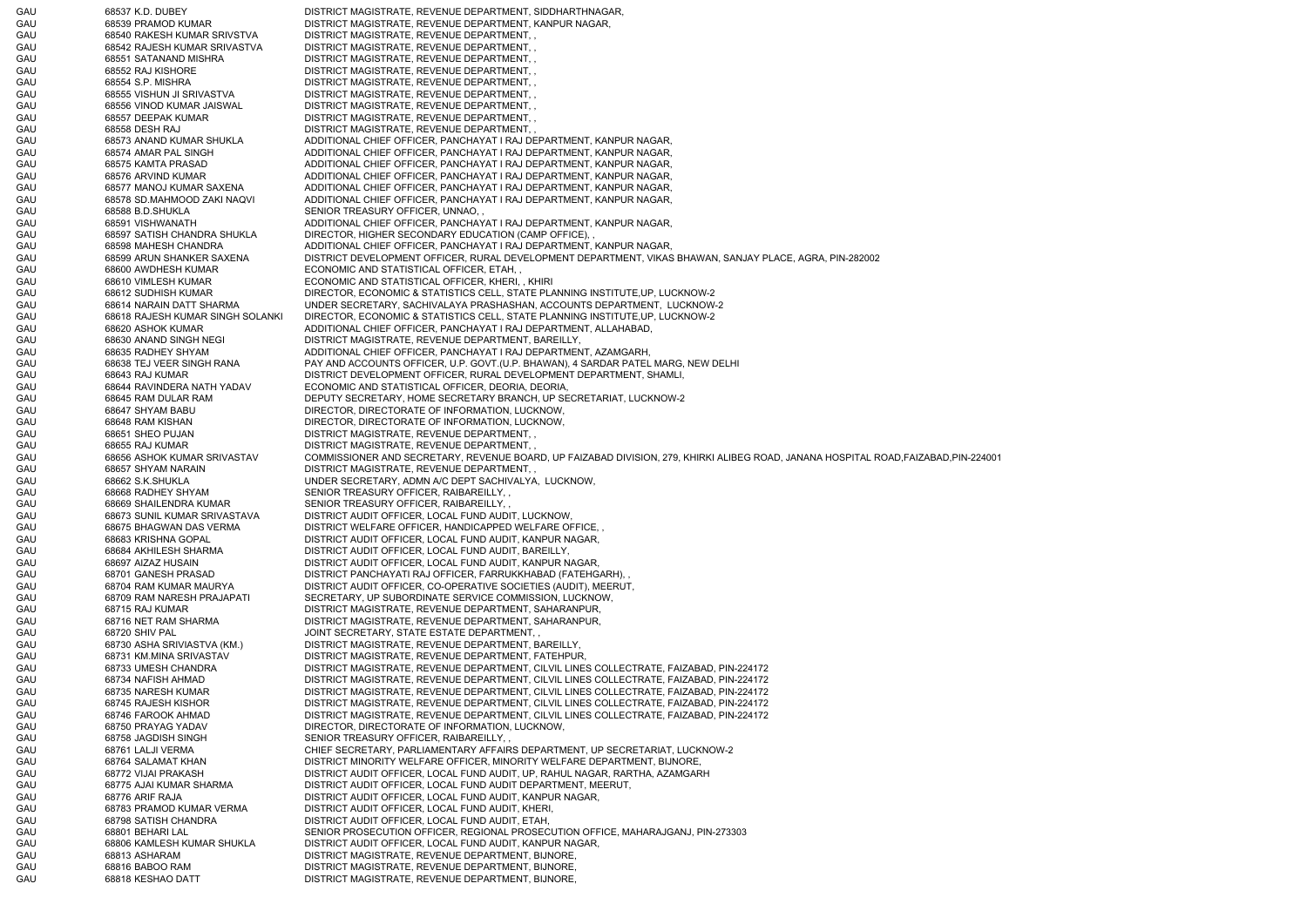GAU 68819 UMESH KUMAR DISTRICT MAGISTRATE, REVENUE DEPARTMENT, BIJNORE, GAU 68823 KM.GAYATRI YADEV DISTRICT MAGISTRATE, REVENUE DEPARTMENT, MEERUT, GAU 68829 N.L.PRASAD UNDER SECRETARY, ADMN A/C DEPT SACHIVALYA, LUCKNOW, GAU 68830 S P SHUKLA UNDER SECRETARY, ADMN A/C DEPT SACHIVALYA, LUCKNOW, GAU 68845 GAJA SINGH DISTRICT MAGISTRATE, REVENUE DEPARTMENT, SAHARANPUR, GAU 68846 VIJAI KUMAR GUPTA DISTRICT MAGISTRATE, REVENUE DEPARTMENT, SAHARANPUR, GAU 68847 PRADIP KUMAR JAIN DISTRICT MAGISTRATE, REVENUE DEPARTMENT, SAHARANPUR, GAU 68848 ATUL KUMAR JAIN DISTRICT MAGISTRATE, REVENUE DEPARTMENT, SAHARANPUR, GAU 68850 AKHILESH KUMAR SHARMA ADDITIONAL CHIEF OFFICER, PANCHAYAT I RAJ DEPARTMENT, SAHARANPUR, GAU 68851 VIJAI KUMAR SHARMA DISTRICT MAGISTRATE, REVENUE DEPARTMENT, SAHARANPUR, GAU 68852 ANIL KUMAR SHARMA DISTRICT MAGISTRATE, REVENUE DEPARTMENT, SAHARANPUR, GAU 68854 RAM SARAN DISTRICT MAGISTRATE, REVENUE DEPARTMENT, SAHARANPUR, GAU 68856 SATISH KUMAR YADEV DISTRICT MAGISTRATE, ENTERTAINMENT TAX & PROSECUTION OFFICE, SAHARANPUR, GAU 68857 RISHI PAL DISTRICT MAGISTRATE, REVENUE DEPARTMENT, SAHARANPUR, GAU 68860 NARESH KUMAR SAINI DISTRICT MAGISTRATE, REVENUE DEPARTMENT, SAHARANPUR, GAU 68861 AJAI KUMAR GARG DISTRICT MAGISTRATE, REVENUE DEPARTMENT, SAHARANPUR, GAU 68862 ANUP KUMAR ADDITIONAL CHIEF OFFICER, PANCHAYAT I RAJ DEPARTMENT, ALLAHABAD, GAU 68863 RAM KUMAR YADAV ASSISTANT / DEPUTY REGISTRAR, FIRM , SOCIETIES & CHITS, GAU 68864 SHRWAN KUMAR TRIVEDI ASSISTANT / DEPUTY REGISTRAR, FIRMS SOCIETIES & CHITS, LUCKNOW-2, GAU 68877 D.K. SINGH ASSISTANT DIRECTOR, (SAVINGS)/JILA BACHAT ADHIKARI, JILA RASHTRIYA BACHAT KARYALAYA, GAU 68883 VIBHASH KUMAR DHAR RESIDENT REPRESENTATIVE, GOVT. OF U.P. ., 12-A, NETAJI SHUBHASH ROAD, KOLKATA-700001 GAU 68887 HARI KANT VERMA DISTRICT MAGISTRATE, REVENUE DEPARTMENT, AGRA, GAU 68888 SATISH CHANDRA DISTRICT MAGISTRATE, REVENUE DEPARTMENT, BADAUN, GAU 68891 VIRENDRA KUMAR SINGH JOINT DIRECTOR , ANTRIK LEKHA PARIKSHA, 510/217 NEW HYDERABAD, LUCKNOW 226007, LUCKNOW GAU 68893 ANJANI KUMAR SRIVASTAVA JOINT DIRECTOR , ANTRIK LEKHA PARIKSHA, 510/217 NEW HYDERABAD, LUCKNOW 226007, LUCKNOW GAU 68894 RAKESH KUMAR JOINT DIRECTOR , ANTRIK LEKHA PARIKSHA, 510/217 NEW HYDERABAD, LUCKNOW 226007, LUCKNOW GAU 68895 RAM LAKHAN JOINT DIRECTOR , ANTRIK LEKHA PARIKSHA, 510/217 NEW HYDERABAD, LUCKNOW 226007, LUCKNOW GAU 68897 SHEO RAJ BAHADUR SINGH JOINT DIRECTOR , ANTRIK LEKHA PARIKSHA, 510/217 NEW HYDERABAD, LUCKNOW 226007, LUCKNOW GAU 68900 DEVESH KUMAR KANCHAN SENIOR TREASURY OFFICER, LALITPUR, GAU 68917 RAMASHRAY DISTRICT DEVELOPMENT OFFICER, RURAL DEVELOPMENT DEPARTMENT, SONBHADRA, GAU 68921 ARVIND NATH PANDEY SECRETARY, PUBLIC SERVICE COMMISSION U.P., ALLAHABAD, GAU 68924 LAL BAHADUR II SECRETARY, PUBLIC SERVICE COMMISSION U.P., ALLAHABAD, GAU 68928 S.C. RAWAT SECRETARY, PUBLIC SERVICE COMMISSION U.P., ALLAHABAD, GAU 68938 ARVIND KUMAR SINGH DISTRICT MAGISTRATE, REVENUE DEPARTMENT, JAUNPUR, GAU 68940 RAJ KUMAR DISTRICT MAGISTRATE, REVENUE DEPARTMENT, BADAUN, GAU 68944 SMT. SUSHMA RANI DIRECTOR, BACKWARD CLASS WELFARE DIRECTORATE, LUCKNOW, GAU 68946 SATYENDRA KUMAR DEPUTY DIRECTOR, AGRICULTURE (EXTENSION), MEERUT, GAU 68950 SHANKER SINGH GARTYAL SENIOR TREASURY OFFICER, SITAPUR, GAU 68955 JAI PRAKASH SHARMA DISTRICT MAGISTRATE, REVENUE DEPARTMENT, DEORIA, GAU 68956 KAUSHAL KISHORE SRIVASTAV DISTRICT MAGISTRATE, REVENUE DEPARTMENT, DEORIA, GAU 68963 HIRA LAL UNDER SECRETARY, SACHIVALAYA PRASHASHAN, ACCOUNTS DEPARTMENT, LUCKNOW-2 GAU 68966 SYED MAIRAJ RASID SENIOR TREASURY OFFICER, TREASURY AND ACCOUNTS ADMIN DEPTT. GAU 68968 KRASHNA MOHAN MISRA ECONOMIC AND STATISTICAL OFFICER, ECO & STAT OFFR, GAU 68970 CHHATRA PAL VERMA SENIOR TREASURY OFFICER, TREASURIES DEPARTMENT, MUZAFFARNAGAR, GAU 68973 BINDA DEEN UNDER SECRETARY, EDUCATION SECRETARY BRANCH, UP SECRETARIAT, LUCKNOW-2 GAU 68974 KM.CHANDRAWALI DIRECTOR, FINANCIAL MANAGEMENT TRANG & RES INST., 24/3 INDIRA NAGAR, LUCKNOW 226016, LUCKNOW GAU 68976 ABHAI SHANKER SINGH DISTRICT MAGISTRATE, REVENUE DEPARTMENT, GAU 68988 PURSHOTTAM GUPTA ASSISTANT DIRECTOR, (SAVINGS)/JILA BACHAT ADHIKARI, JILA RASHTRIYA BACHAT KARYALAYA, KANPUR NAGAR GAU 68989 RAJESH KUMAR GAUR UNDER SECRETARY, AGRICULTURE SECRETARY BRANCH, UP SECRETARIAT, LUCKNOW-2 GAU 68991 SRI PRAKASH RAM CHIEF TREASURY OFFICER, COLLECTRATE COMPOUND, KACHEHRY, FAIZABAD, PIN-224001 GAU 69003 RAM GOPAL SINGH CHIEF TREASURY OFFICER, COLLECTRATE COMPOUND, KACHEHRY, FAIZABAD, PIN-224001 GAU 69017 ANUP SINGH ASSISTANT DIRECTOR, (SAVINGS)/JILA BACHAT ADHIKARI, JILA RASHTRIYA BACHAT KARYALAYA, KANPUR NAGAR GAU 69018 LAXMI NARAIN ADDITIONAL DIRECTOR, (SAVINGS)/JILA BACHAT ADHIKARI, JILA RASHTRIYA BACHAT KARYALAYA, FATEHGARH GAU 69028 ANIL KUMAR TRIPATHI DISTRICT MAGISTRATE, REVENUE DEPARTMENT, ETAWAH, GAU 69031 ANJANI KUMAR PANDEY JOINT DIRECTOR, SANTHAGAT VITT & SERVHIT BIMA NIDESHALYA, GAU 69033 RAJ KUMAR SINGH UNDER SECRETARY, FINANCE SECRETARY BRANCH, U.P. SECRETARIAT, LUCKNOW-2 GAU 69035 GIRJA SHANKER MISRA DIRECTOR, ECONOMIC & STATISTICS CELL, STATE PLANNING INSTITUTE,UP, LUCKNOW-2 GAU 69039 DEVENDRA KISHOR VERMA ASSISTANT DIRECTOR, (JILA BACHAT ADHIKARI), DISTRICT NATIONAL SAVING OFFICE, ALIGARH GAU 69041 SRI PRAKASH CHANDRA ASSISTANT / DEPUTY REGISTRAR, FIRMS SOCIETIES & CHITS, BAREILLY, GAU 69043 HORI LAL 69043 HORI LAL ASSISTANT / DEPUTY REGISTRAR, FIRM , SOCIETIES & CHITS, , GAU 69047 HAKIM SINGH DISTRICT MAGISTRATE, REVENUE DEPARTMENT, ETAH, GAU 69049 BABU LAL DISTRICT MAGISTRATE, REVENUE DEPARTMENT, ETAH, GAU 69050 ARUN KUMAR SAXENA DISTRICT MAGISTRATE, REVENUE DEPARTMENT, ETAH, GAU 69052 AJAI KUMAR GOSHWAMI DISTRICT MAGISTRATE, REVENUE DEPARTMENT, ETAH, GAU 69055 VIRENDRA PRASAD DISTRICT MAGISTRATE, REVENUE DEPARTMENT, GAU 69070 RAMA PATI PANDEY DIRECTOR, MINERAL & MINING DIRECTORATE &, REGIONAL OFFICE,, LUCKNOW GAU 69073 BHAGWAT SINGH JOINT SECRETARY, STATE ESTATE DEPARTMENT, GAU 69078 KM.MADHU DEVI GAU CONT SECRETARY, STATE ESTATE DEPARTMENT, GAU 69079 CHAITANYA SWAROOP JOINT SECRETARY, STATE ESTATE DEPARTMENT, GAU 69093 JAGAT NARAIN SENIOR TREASURY OFFICER, SHAJAHANPUR, GAU 69094 DEVENDRA KUMAR TEWARI SENIOR TREASURY OFFICER, SHAJAHANPUR, , GAU 69096 RAJESH KUMAR SENIOR TREASURY OFFICER, SHAJAHANPUR, GAU 69097 KISHORE KUMAR SENIOR TREASURY OFFICER, SHAJAHANPUR, GAU 69109 RAJ BAHADUR DISTRICT DEVELOPMENT OFFICER, RURAL DEVELOPMENT DEPARTMENT, AZAMGARH, GAU 69114 SHANKER LAL GUPTA DIRECTOR, LOCAL FUND ACCOUNT,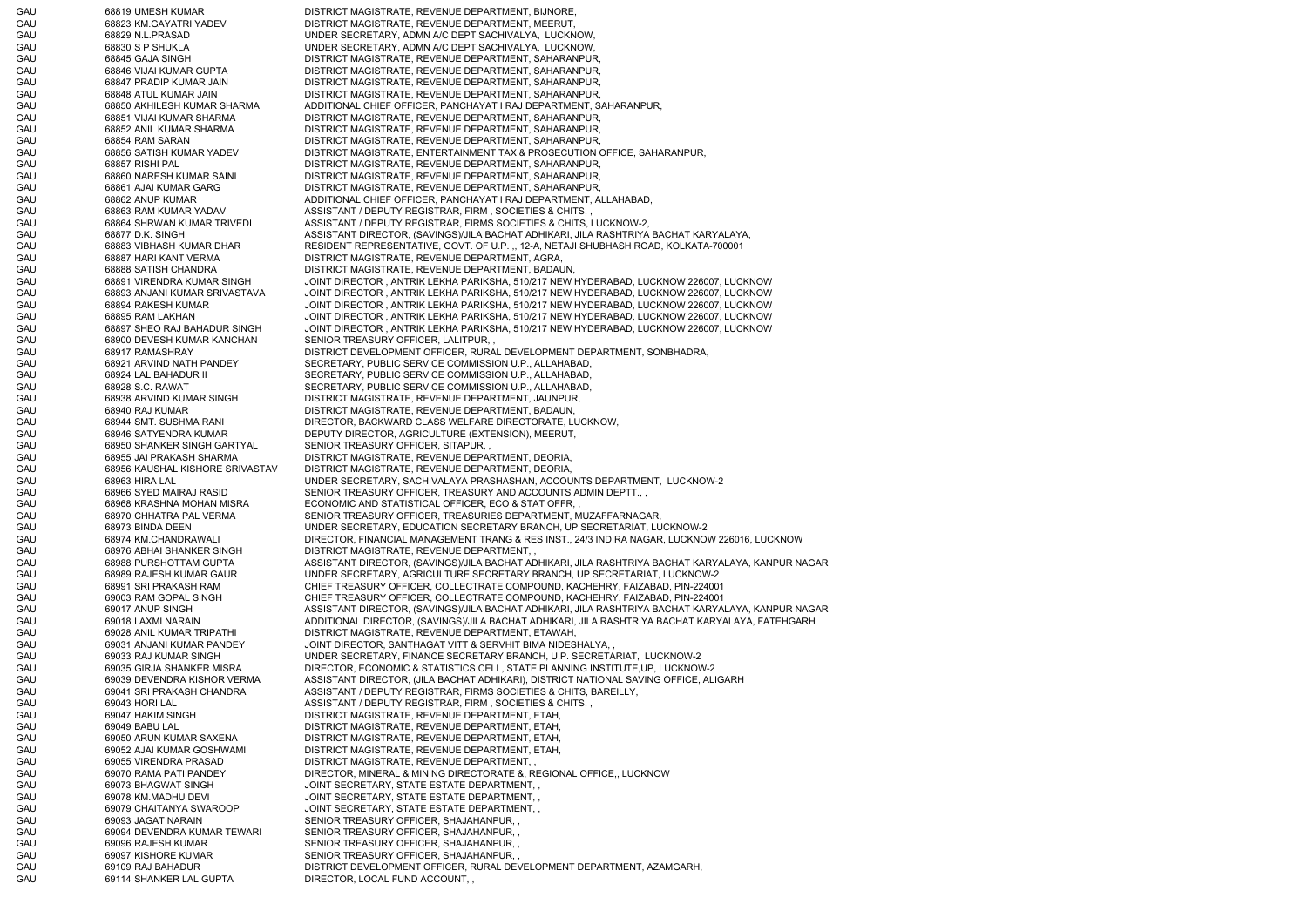GAU 69117 RAJESH KUMAR GUPTA SECRETARY, PUBLIC SERVICE COMMISSION U.P., ALLAHABAD, GAU 69120 KRASHNA BAHADUR SINGH DISTRICT AUDIT OFFICER, LOCAL FUND AUDIT, LUCKNOW, GAU 69126 VEER SINGH DISTRICT AUDIT OFFICER, LOCAL FUND AUDIT, GAUTAM BUDHA NAGAR, GAU 69135 CHANDRA BALI PRASAD SENIOR TREASURY OFFICER, DEORIA, DEORIA, GAU 69137 SURESH KUMAR PANDEY UNDER SECRETARY, ADMN A/C DEPT SACHIVALYA, LUCKNOW, GAU 69145 SASHI KANT PANDEY ASSISTANT DIRECTOR, (SAVINGS)/JILA BACHAT ADHIKARI, JILA RASHTRIYA BACHAT KARYALAYA, GAU 69149 RAM MANOHAR SENIOR TREASURY OFFICER, COLLECTRATE CAMPUS ORAI, JALAUN, PIN-285001 GAU 69153 UDIT NARAIN BOHREY SENIOR TREASURY OFFICER, COLLECTRATE CAMPUS ORAI, JALAUN, PIN-285001 GAU 69161 MOHD.ARIF DIRECTOR, DIRECTORATE OF INFORMATION, LUCKNOW, GAU 69167 RAJENDRA KUMAR UPADHYAY DIRECTOR, TRIBAL DEVELOPMENT DIRECTORATE, LUCKNOW-2, GAU 69175 ADESH KUMAR KAUSHIK DISTRICT MAGISTRATE, REVENUE DEPARTMENT, SAHARANPUR, GAU 69179 SAUKAT HUSAIN DISTRICT MAGISTRATE, REVENUE DEPARTMENT, MUZAFFARNAGAR, GAU 69185 LAXMI CHANDRA ASSISTANT DIRECTOR, (SAVINGS)JILA BACHAT ADHIKARI, JILA RASHTRIYA BACHAT KARYALAYA, MATHURA GAU 69190 HARI PRASAD TEWARI DISTRICT MAGISTRATE, REVENUE DEPARTMENT, GAU 69192 ATUL KUMAR DIRECTOR, DIRECTORATE OF INFORMATION, LUCKNOW, GAU 69194 SHIV SHANKER DIRECTOR, DIRECTORATE OF INFORMATION, LUCKNOW, GAU 69195 VERENDRA KUMAR TEWARI DIRECTOR, DIRECTORATE OF INFORMATION, LUCKNOW, GAU 69196 ANAND KUMAR YADEV DIRECTOR, DIRECTORATE OF INFORMATION, LUCKNOW, GAU 69199 DINESH KUMAR SAHGAL DIRECTOR, DIRECTORATE OF INFORMATION, LUCKNOW, GAU 69207 VIJAI SHANKER TIWARI SENIOR TREASURY OFFICER, FIROZABAD, FIROZABAD, GAU 69218 UMESH KUMAR DISTRICT MAGISTRATE, REVENUE DEPARTMENT, BAREILLY, GAU 69223 MOHD.SARIF DISTRICT MAGISTRATE, REVENUE DEPARTMENT, GAU 69232 PREM CHANDRA SINHA DISTRICT MAGISTRATE, REVENUE DEPARTMENT, ALLAHABAD, GAU 69237 MAHESH KUMAR SINGH DISTRICT MAGISTRATE, REVENUE DEPARTMENT, ALLAHABAD, GAU 69240 INDAL KUMAR DISTRICT MAGISTRATE, REVENUE DEPARTMENT, ALLAHABAD, GAU 69241 CHHEDI LAL DISTRICT MAGISTRATE, REVENUE DEPARTMENT, ALLAHABAD, GAU 69244 REKHA GUPTA DISTRICT MAGISTRATE, REVENUE DEPARTMENT, ALLAHABAD, GAU 69245 GANGA PRASAD DEVDI DISTRICT MAGISTRATE, REVENUE DEPARTMENT, ALLAHABAD, GAU 69251 SATISH CHANDRA MAURYA DEPUTY SECRETARY, HOME SECRETARY BRANCH, UP SECRETARIAT, LUCKNOW-2 GAU 69268 VINOD KUMAR DEVIDI DISTRICT MAGISTRATE, REVENUE DEPARTMENT, , GAU 69269 SANTOSH KUMAR SRIVASTAVA DISTRICT MAGISTRATE, REVENUE DEPARTMENT, ALLAHABAD, GAU 69271 MANJU SRIVASTAVA (KUM.) DISTRICT MAGISTRATE, REVENUE DEPARTMENT, , GAU 69285 DEVENDRA KUMAR SINGH CHIEF TREASURY OFFICER, COLLECTRATE, LUCKNOW, GAU 69286 SUNIL KUMAR MISHRA CHIEF TREASURY OFFICER, ALLAHABAD, ALLAHABAD, GAU 69288 MANOJ KUMAR SHARMA DISTRICT MAGISTRATE, REVENUE DEPARTMENT, ALLAHABAD, GAU 69292 NARENDRA KUMAR VERMA UNDER SECRETARY, SACHIVALAYA PRASHASHAN, ACCOUNTS DEPARTMENT, LUCKNOW-2 GAU 69294 SURENDRA NATH SRIVASTAVA SECRETARY, NIMESH JANCH AYOG, , GAU 69296 KAMAL KANT GAUTAM SENIOR TREASURY OFFICER, FIROZABAD, FIROZABAD, GAU 69297 SATENDRA PAL SINGH SENIOR TREASURY OFFICER, FIROZABAD, FIROZABAD, GAU 69299 RAVINDRA NATH SINGH UNDER SECRETARY, ADMN A/C DEPT SACHIVALYA, LUCKNOW, GAU 69302 SHANKER PRASAD DISTRICT MAGISTRATE, REVENUE DEPARTMENT, DEORIA, GAU 69304 GYANESH KUMAR SHUKLA DISTRICT MAGISTRATE, REVENUE DEPARTMENT, SHAHJAHANPUR, GAU 69310 AJAJ AHMAD KHAN DISTRICT DEVELOPMENT OFFICER, RURAL DEVELOPMENT DEPARTMENT, VIKAS BHAWAN, ROOM NO.-120, SIDDHARTHNAGAR GAU 69313 HARIHAR PRASAD SINGH DISTRICT MAGISTRATE, REVENUE DEPARTMENT, , GAU 69314 PRADEEP KUMAR PAL DEPUTY DISTRICT ELECTION OFFICER, MIRZAPUR, MIRZAPUR, GAU 69315 LIYAKAT KHAN SENIOR TREASURY OFFICER, COLLECTRATE COMPOUND, COLLECTRATE POST OFFICE, ETAWAH, PIN-206001 GAU 69319 GOPI KRISHNA DISTRICT MAGISTRATE, REVENUE DEPARTMENT, MORADABAD, GAU 69323 RAJENDRA KUMAR DIRECTOR, DIRECTORATE OF INFORMATION, LUCKNOW, GAU 69324 RAJOO JOSHI ECONOMIC AND STATISTICAL OFFICER, KANPURNAGAR, GAU 69325 LALLO RAM DIRECTOR, DIRECTORATE OF INFORMATION, LUCKNOW, GAU 69341 YASHVEER SARAN SRIVASTAVA ASSISTANT DIRECTOR, (SAVINGS)JILA BACHAT ADHIKARI,, JILA RASHTRIYA BACHAT KARYALAYA, GAU 69342 AWADH BEHARI TEWARI ASSISTANT DIRECTOR, (SAVINGS)/JILA BACHAT ADHIKARI, RASHTRIYA BACHAT KARYALAYA, GAU 69346 GOKUL PRASAD DUBEY DIRECTOR, DIRECTORATE OF INFORMATION, LUCKNOW, GAU 69350 SUNDER PAL DEPUTY DISTRICT ELECTION OFFICER, SAMBHAL, GAU 69351 KAFEEL AHMAD DISTRICT MAGISTRATE, REVENUE DEPARTMENT, BIJNORE, GAU 69352 ANIL KUMAR SHARMA DISTRICT MAGISTRATE, REVENUE DEPARTMENT, BIJNORE GAU 69353 TARUNA GUPTA DISTRICT MAGISTRATE, REVENUE DEPARTMENT, BIJNORE, GAU 69354 BIPIN KUMAR DISTRICT MAGISTRATE, REVENUE DEPARTMENT, BIJNORE, GAU 69355 RAJEEV KUMAR DISTRICT MAGISTRATE, REVENUE DEPARTMENT, BIJNORE, GAU 69356 ARIF SHAMIM DISTRICT MAGISTRATE, REVENUE DEPARTMENT, BIJNORE, GAU 69361 BACHCHU LAL DISTT. INFORMATION OFFICER/ASSIST.DIRECTOR/DY.DIRECTOR, BALLIA, GAU 69363 NETRA PAL SINGH DISTRICT MAGISTRATE, REVENUE DEPARTMENT, SAMBHAL GAU 69365 BHOORE SINGH DISTRICT MAGISTRATE, REVENUE DEPARTMENT, MORADABAD, GAU 69369 RAM SHANKER SINGH DISTRICT MAGISTRATE, REVENUE DEPARTMENT, GAU 69370 RAM KUMAR YADAV ADDITIONAL CHIEF OFFICER, PANCHAYAT I RAJ DEPARTMENT, GAU 69371 SARJOO PRASAD VERMA ADDITIONAL CHIEF OFFICER, PANCHAYAT I RAJ DEPARTMENT, GAU 69375 MOHD. RAFEEK KHAN ADDITIONAL COMMISSIONER, FINANCE, BOARD OF REVENUE, AGRA, GAU 69381 RAMRANI DEVI UNDER SECRETARY, SOCIAL WELFARE SECRETARY BRANCH, U.P. SECRETARIAT, LUCKNOW-2 GAU 69382 RAJENDRA KUMAR ASSISTANT / DEPUTY REGISTRAR, FIRMS SOCIETIES & CHITS, VARANASI, GAU 69387 ANOOP KUMAR SRIVASTAVA ASSISTANT / DEPUTY REGISTRAR, FIRMS SOCIETIES & CHITS, VARANASI GAU 69390 SHUSIL KUMAR SHARMA UNDER SECRETARY, SACHIVALAYA PRASHASHAN, ACCOUNTS DEPARTMENT, LUCKNOW-2 GAU 69392 NAVEEN DEPUTY SECRETARY, HOME SECRETARY BRANCH, UP SECRETARIAT, LUCKNOW-2 GAU 69397 RAKESH KUMAR PANEY DISTRICT MAGISTRATE, REVENUE DEPARTMENT, GORAKHPUR, GAU 69399 KESHAV PRASAD DISTRICT MAGISTRATE, ENTERTAINMENT TAX & PROSECUTION OFFICE, GORAKHPUR, GAU 69400 GIRIJESH PRASAD SINGH DISTRICT MAGISTRATE, REVENUE DEPARTMENT, GORAKHPUR,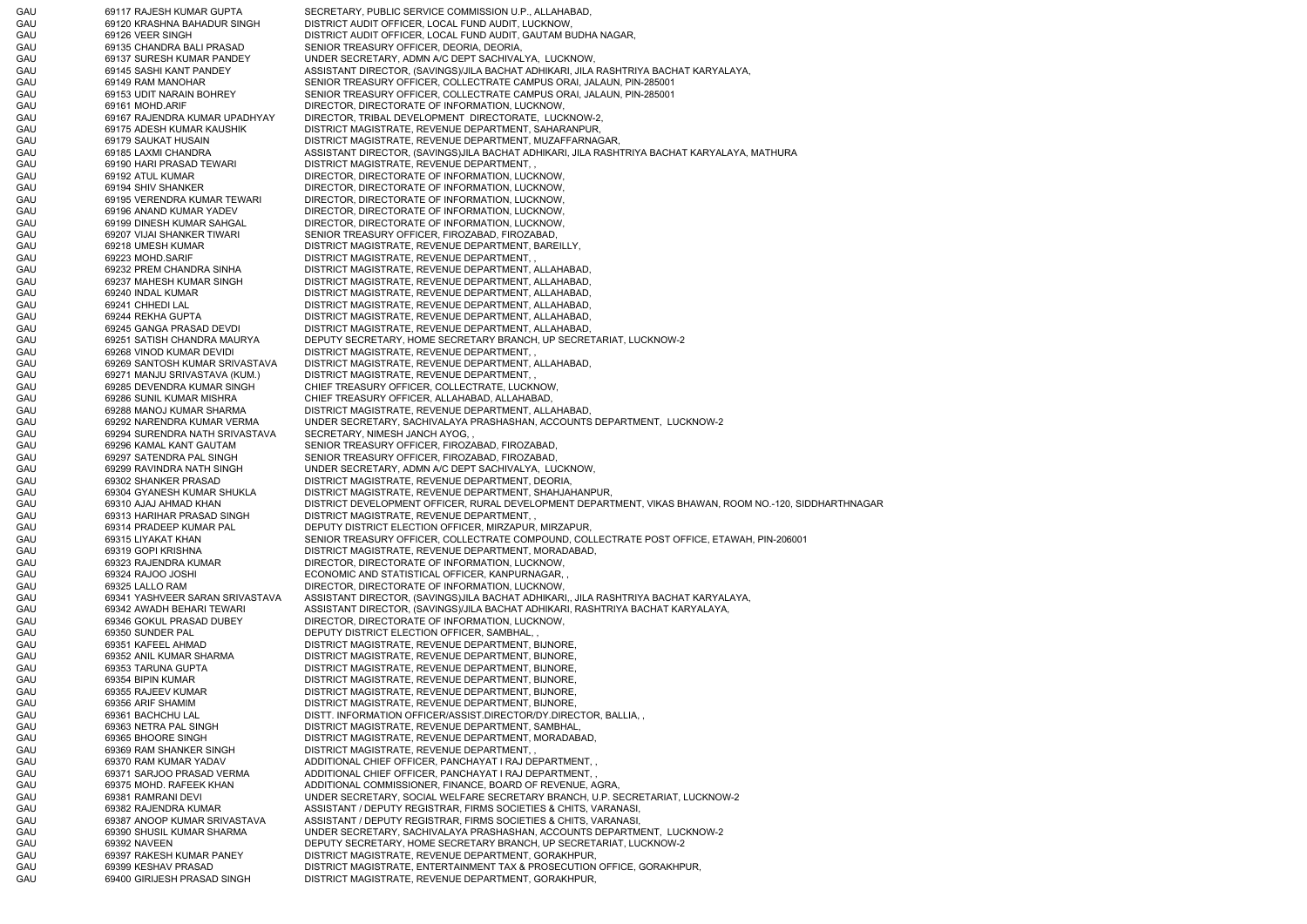GAU 69401 GOVIND PRASAD MISHRA DISTRICT MAGISTRATE, REVENUE DEPARTMENT, MAHARAJGANJ, PIN-273303 GAU 69404 MANMOHAN SENIOR TREASURY OFFICER, LALITPUR, GAU 69406 JAI PRAKASH TEWARI SENIOR TREASURY OFFICER, LALITPUR, GAU 69407 AWADH KISHORE GUPTA SENIOR TREASURY OFFICER, LALITPUR, GAU 69418 RAJEEV KUMAR SAXENA DISTRICT MAGISTRATE, REVENUE DEPARTMENT, BAREILLY, GAU 69435 HEM CHANDRA UPADHAYA COMMISSIONER AND SECRETARY, FINANCE, BOARD OF REVENUE, BAREILLY, GAU 69448 ANUP KUMAR TANDAN DEPUTY SECRETARY, HOME SECRETARY BRANCH, UP SECRETARIAT, LUCKNOW-2 GAU 69450 AWDESH PRATAP DISTRICT MAGISTRATE, REVENUE DEPARTMENT, GAU 69451 K.M. HUSSAIN ADDITIONAL CHIEF OFFICER, PANCHAYAT I RAJ DEPARTMENT, , GAU 69454 SURESH UPADHYAY DISTRICT MAGISTRATE, REVENUE DEPARTMENT, GAU 69455 SAMI ULLAH ANSARI DISTRICT DEVELOPMENT OFFICER, RURAL DEVELOPMENT DEPARTMENT, MAHARAJGANJ, PIN-273303 GAU 69459 VINAY MOHAN CHIEF TREASURY OFFICER, TREASURY AND ACCOUNTS ADMIN DEPTT., LUCKNOW-2, GAU 69461 RAJENDRA SINGH DISTRICT MAGISTRATE, REVENUE DEPARTMENT, GAU 69464 ADITYA KUMAR TEWARI UNDER SECRETARY, SACHIVALAYA PRASHASHAN, ACCOUNTS DEPARTMENT, LUCKNOW-2 GAU 69470 RAJESH KUMAR PANDEY DISTRICT MAGISTRATE, REVENUE DEPARTMENT, GAU 69503 AJAI PRAKASH PANDEY DISTRICT AUDIT OFFICER, LOCAL FUND AUDIT, LUCKNOW, GAU 69505 ANIL KUMAR SRIVASTVA DIRECTOR, ESTABLISHMENT REVISION BUREAU,, FINANCE DEPARTMENT, LUCKNOW-2 GAU 69515 SUBHASH CHANDRA UNDER SECRETARY, FINANCE SECRETARY BRANCH, U.P. SECRETARIAT, LUCKNOW-2 GAU 69517 MOHD. AYUB ANSARI DISTRICT AUDIT OFFICER, LOCAL FUND AUDIT, BARANANKEY, GAU 69523 DHARM DEV DISTRICT MINORITY WELFARE OFFICER, MINORITY WELFARE DEPARTMENT, BASTI, GAU 69532 AMAR NATH SINGH ECONOMIC AND STATISTICAL OFFICER, VAARANASI, GAU 69533 SHAILENDRA TEWARI DISTRICT BACKWARD CLASS WELFARE OFFICER, BACKWARD CLASS WELFARE OFFICE, GAU 69535 GREESH CHANDRA SRIVASTVA UNDER SECRETARY, SACHIVALAYA PRASHASHAN, ACCOUNTS DEPARTMENT, LUCKNOW-2 GAU 69538 MADAN GOPAL GUPTA SENIOR TREASURY OFFICER, HARDOI, GAU 69541 SURESH SINGH CHIEF TREASURY OFFICER, TREASURY AND ACCOUNTS ADMIN DEPTT., LUCKNOW-2, GAU 69542 DESH DEEPAK LOHANI DIRECTOR, FINANCIAL MANAGEMENT TRANG & RES INST., 24/3 INDIRA NAGAR, LUCKNOW 226016, LUCKNOW GAU 69545 ANIL JAUHARI DISTRICT MAGISTRATE, REVENUE DEPARTMENT, BAREILLY, GAU 69550 LALIT KUMAR ECONOMIC AND STATISTICAL OFFICER, MEERUT, MEERUT, GAU 69551 RAJENDRA PRASAD UPADHYAY SENIOR TREASURY OFFICER, BAHRAICH, , GAU 69562 RAMAN KANT KALARA DEPUTY SECRETARY, HOME SECRETARY BRANCH, UP SECRETARIAT, LUCKNOW-2 GAU 69564 A.J. KHAN DISTRICT MAGISTRATE, REVENUE DEPARTMENT, CHITRAKOOT, GAU 69568 AJAY SHANKER SRIVASTVA DISTRICT MAGISTRATE, REVENUE DEPARTMENT, MIRZAPUR, GAU 69569 ANIL KUMAR DISTRICT MAGISTRATE, REVENUE DEPARTMENT, MIRZAPUR, GAU 69575 RAMA KANT DISTRICT MAGISTRATE, REVENUE DEPARTMENT, GAU 69579 JAI NATH YADAV DISTRICT MAGISTRATE, REVENUE DEPARTMENT, JAUNPUR, GAU 69581 SAUKAT ALI DISTRICT MAGISTRATE, REVENUE DEPARTMENT, JAUNPUR, GAU 69582 RAM KUMAR DISTRICT MAGISTRATE, REVENUE DEPARTMENT, JAUNPUR, GAU 69583 KRISHNA MURARI DISTRICT MAGISTRATE, REVENUE DEPARTMENT, JAUNPUR, GAU 69586 SATISH KUMAR DISTRICT MAGISTRATE, REVENUE DEPARTMENT, JAUNPUR, GAU 69587 SURENDRA KUMAR DISTRICT MAGISTRATE, REVENUE DEPARTMENT, G T ROAD, CHANDAULI, PIN-232104 GAU 69589 SATYENDRA KUMAR DISTRICT MAGISTRATE, REVENUE DEPARTMENT, JAUNPUR, GAU 69590 BHULLAN YADAV DISTRICT MAGISTRATE, REVENUE DEPARTMENT, JAUNPUR, GAU 69591 SHIV MOHAN DISTRICT MAGISTRATE, REVENUE DEPARTMENT, JAUNPUR, GAU 69592 PRAMODH KUMAR SRIVASTVA DISTRICT MAGISTRATE, REVENUE DEPARTMENT, JAUNPUR, GAU 69593 RAMESH CHANDRA DISTRICT MAGISTRATE, REVENUE DEPARTMENT, JAUNPUR, GAU 69594 VIBHUTI NARAYAN SINGH DISTRICT MAGISTRATE, REVENUE DEPARTMENT, JAUNPUR, GAU 69604 ANIL KUMAR SHUKLA FINANCE & ACCOUNTS OFFICER. F&AO SECONDARY EDUCATION, SHAHJAHANPUR, GAU 69610 TEERATH RAJ LAL DISTRICT AUDIT OFFICER, LOCAL FUND AUDIT, KANPUR NAGAR, GAU 69620 YAD RAM UNDER SECRETARY, ADMN A/C DEPT SACHIVALYA, LUCKNOW, GAU 69622 CHANDRA SHEKHER UNDER SECRETARY, SACHIVALAYA PRASHASHAN, ACCOUNTS DEPARTMENT, LUCKNOW-2 GAU 69645 ATUL KUMAR SRIVASTAVA DISTRICT MAGISTRATE, REVENUE DEPARTMENT, BADAUN, GAU 69647 PREM LAL MISHRA DIRECTOR, DIRECTORATE OF INFORMATION, LUCKNOW, GAU 69652 RAJEEV SINGH DIRECTOR, DIRECTORATE OF INFORMATION, LUCKNOW GAU 69654 DIBYA SINHA DISTT. INFORMATION OFFICER/ASSIST.DIRECTOR/DY.DIRECTOR, KHERI, GAU 69663 DANVEER SINGH ECONOMIC AND STATISTICAL OFFICER, MEERUT, MEERUT, GAU 69664 VINOD KUMAR DISTRICT MAGISTRATE, REVENUE DEPARTMENT, MORADABAD, GAU 69666 HANSRAJ DISTRICT MAGISTRATE, REVENUE DEPARTMENT, SAMBHAL, GAU 69669 HARBANS SINGH SECRETARY, BOARD OF TECHNICAL EDUCATION, LUCKNOW, GAU 69672 BHOLE NATH SHUKLA ECONOMIC AND STATISTICAL OFFICER, DEORIA, DEORIA, GAU 69673 MANOJ KUMAR GUPTA DISTRICT MAGISTRATE, REVENUE DEPARTMENT, ETAWAH, GAU 69687 ASHOK KUMAR SRIVASTAVA CHIEF TREASURY OFFICER, VARANASI, VARANASI, GAU 69692 DURGA PRASAD SENIOR TREASURY OFFICER, COLLECTRATE CAMPUS ORAI, JALAUN, PIN-285001 GAU 69698 SAMIULLAH KHAN SENIOR TREASURY OFFICER, COLLECTRATE CAMPUS ORAI, JALAUN, PIN-285001 GAU 69710 SHUSIL KUMAR DISTRICT MAGISTRATE, REVENUE DEPARTMENT, MUZAFFARNAGAR, GAU 69711 JANARDAN SWAROOP DISTRICT MAGISTRATE, REVENUE DEPARTMENT, MUZAFFARNAGAR, GAU 69712 RAJESH KUMAR SHARMA DISTRICT MAGISTRATE, REVENUE DEPARTMENT, MUZAFFARNAGAR, GAU 69713 RAVINDRA KUMAR CHIEF TREASURY OFFICER, TREASURY OFFICE, GONDA, GAU 69714 MAHENDRA KUMAR DISTRICT MAGISTRATE, REVENUE DEPARTMENT, GAU 69715 MUKESH CHANDRA DISTRICT MAGISTRATE, REVENUE DEPARTMENT, MUZAFFARNAGAR, GAU 69716 RAKESH KUMAR PANDEY SECRETARY, VIDHAN PARISHAD, GAU 69720 KAUSHAL SINGH (KUM.) ADDITIONAL CHIEF OFFICER, PANCHAYAT I RAJ DEPARTMENT, ALLAHABAD, GAU 69725 SHEO GOPAL NAG SECRETARY, PUBLIC SERVICE COMMISSION U.P., ALLAHABAD, GAU 69729 ASHOK KUMAR YADAV UNDER SECRETARY, JUDICIAL & LEGISLATIVE SECRETARY BRANCH, UP SECRETARIAT, LUCKNOW-2 GAU 69730 YOGESHWAR RAM MISHRA UNDER SECRETARY, ADMN A/C DEPT SACHIVALYA, LUCKNOW, GAU 69736 VIRENDRA YADAV ADDITIONAL DIRECTOR, (SAVINGS)/JILA BACHAT ADHIKARI,, JILA RASHTRIYA BACHAT KARYALAYA,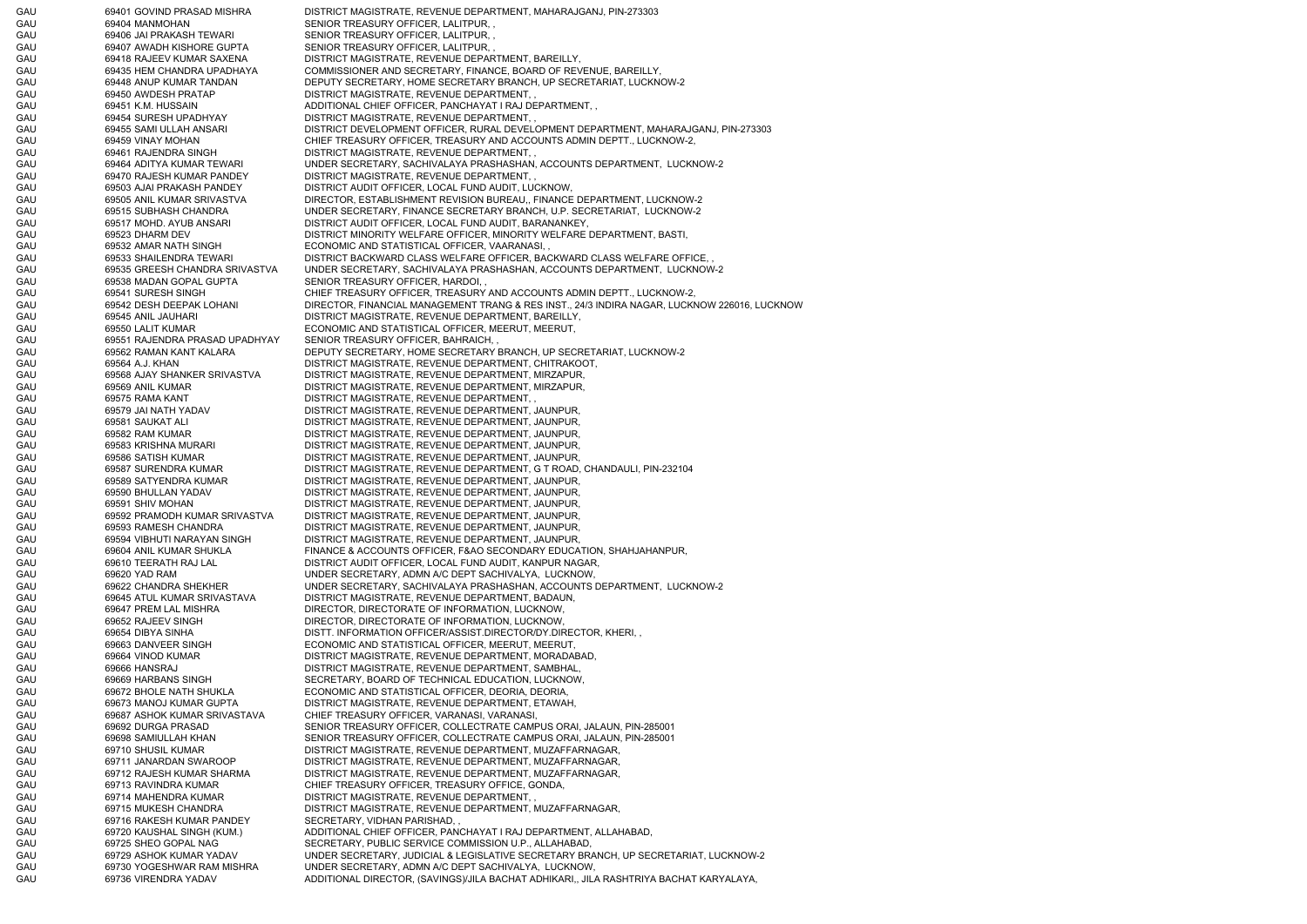GAU 69772 OM PAL SINGH PAY AND ACCOUNTS OFFICER, U.P. GOVT.(U.P. BHAWAN), 4 SARDAR PATEL MARG, NEW DELHI GAU 69817 RAM KRISHNA TEWARI DISTRICT MAGISTRATE, REVENUE DEPARTMENT, CILVIL LINES COLLECTRATE, FAIZABAD, PIN-224172 GAU 69871 UPENDRA NATH PANDEY DISTRICT MAGISTRATE, REVENUE DEPARTMENT, CILVIL LINES COLLECTRATE, FAIZABAD, PIN-224172 GAU 70013 DAYA RAM TRIPATHI SETTLEMENT OFFICER CONSOLIDATION, FARRUKHABAD, FATEHGARH, GAU 70014 RAJ KUMAR MISHRA DISTRICT MAGISTRATE, REVENUE DEPARTMENT, GAU 70015 RAJESH NARAYAN MISHRA DISTRICT MAGISTRATE, REVENUE DEPARTMENT, , GAU 70023 ANUJ KUMAR DISTRICT MAGISTRATE, REVENUE DEPARTMENT, MIRZAPUR, GAU 70042 VINOD KUMAR NAMDEV DISTRICT MAGISTRATE, REVENUE DEPARTMENT, , GAU 70043 NARENDRA KUMAR JAIN DISTRICT MAGISTRATE, REVENUE DEPARTMENT, , GAU 70045 JAI RAM SRIVAS DISTRICT MAGISTRATE, REVENUE DEPARTMENT, GAU 70046 VIRENDRA KUMAR DISTRICT MAGISTRATE, REVENUE DEPARTMENT, GAU 70047 JAI NARAYAN DISTRICT MAGISTRATE, REVENUE DEPARTMENT, , GAU 70049 SURENDRA KUMAR DISTRICT MAGISTRATE, REVENUE DEPARTMENT, GAU 70050 SURENDRA KUMAR JAIN DISTRICT MAGISTRATE, REVENUE DEPARTMENT, , GAU 70052 PRADIP KUMAR ADDITIONAL CHIEF OFFICER, PANCHAYAT I RAJ DEPARTMENT, GAU 70053 AJIT KUMAR SRIVASTAV DISTRICT MAGISTRATE, REVENUE DEPARTMENT, , GAU 70058 SHARDA PRASAD TRIWARI DISTRICT MAGISTRATE, REVENUE DEPARTMENT, ALLAHABAD, GAU 70059 JISHAN AHEMAD DISTRICT MAGISTRATE, REVENUE DEPARTMENT, BADAUN, GAU 70060 ANURAG CHANDRA SARASWAT DISTRICT MAGISTRATE, REVENUE DEPARTMENT, , GAU 70063 ARSAD HUSAIN DISTRICT MAGISTRATE, REVENUE DEPARTMENT, BADAUN, GAU 70064 VIRENDRA DATT PANDEY DISTRICT MAGISTRATE, ENTERTAINMENT TAX & PROSECUTION OFFICE, CHANDAULI, GAU 70065 AVINASH KUMAR DISTRICT MAGISTRATE, REVENUE DEPARTMENT, BADAUN, GAU 70066 MUNEER AHMED DISTRICT MAGISTRATE, REVENUE DEPARTMENT, BADAUN, GAU 70067 AKHILESH KUMAR SHARMA DISTRICT MAGISTRATE, REVENUE DEPARTMENT, BADAUN, GAU 70068 SATISH CHANDRA SRIVASTAV DISTRICT MAGISTRATE, REVENUE DEPARTMENT, BADAUN, GAU 70069 ADIL HUSAIN DISTRICT MAGISTRATE, REVENUE DEPARTMENT, BADAUN, GAU 70071 RAJENDRA PRASAD DIRECTOR, TRIBAL DEVELOPMENT DIRECTORATE, LUCKNOW, GAU 70072 YOGESH KUMAR SHUKLA UNDER SECRETARY, ADMN A/C DEPT SACHIVALYA, LUCKNOW, GAU 70075 SHAILENDRA SHUKLA DIRECTOR, DIRECTORATE OF INFORMATION, LUCKNOW, GAU 70076 CHHEDI LAL DISTRICT MAGISTRATE, REVENUE DEPARTMENT, ALLAHABAD, GAU 70077 ASHRAF ALI DISTRICT MAGISTRATE, REVENUE DEPARTMENT, GAU 70078 KM VIMALA DISTRICT MAGISTRATE, REVENUE DEPARTMENT, MEERUT, GAU 70080 HARI RAM YADAV DISTRICT MAGISTRATE, REVENUE DEPARTMENT, GAU 70086 SITA RAM YADAV UNDER SECRETARY, ADMN A/C DEPT SACHIVALYA, LUCKNOW, GAU 70092 ALOK KUMAR AGARWAL DIRECTOR GENERAL, DIR. GEN. MEDICAL HEALTH, LUCKNOW-2, GAU 70094 RAGHAWENDRA VIKRAM SINGH DISTRICT MAGISTRATE, ENTERTAINMENT TAX & PROSECUTION OFFICE, BAREILLY, GAU 70095 NIL RATAN KUMAR UNDER SECRETARY, ADMN A/C DEPT SACHIVALYA, LUCKNOW, GAU 70096 NAGENDRA KUMAR MISHRA UNDER SECRETARY, ADMN A/C DEPT SACHIVALYA, LUCKNOW, GAU 70100 SARJU PRASAD MISHRA UNDER SECRETARY, ADMN A/C DEPT SACHIVALYA, LUCKNOW, GAU 70101 SUNIL KUMAR DISTRICT MAGISTRATE, REVENUE DEPARTMENT, GAU 70108 ANJU RANI DISTRICT MAGISTRATE, REVENUE DEPARTMENT, MUZAFFARNAGAR, GAU 70109 SHAIPHALIKA DISTRICT MAGISTRATE, REVENUE DEPARTMENT, MUZAFFARNAGAR, GAU 70110 MOHINI DISTRICT MAGISTRATE, REVENUE DEPARTMENT, MUZAFFARNAGAR, GAU 70145 GANESHI LAL CHIEF MEDICAL SUPERINTENDENT, T.B. HOSPITAL, ALIGARH ROAD, HATHRAS, PIN-204101 GAU 70146 MOHAMMAD ZAVED CHIEF TREASURY OFFICER, TREASURY OFFICE, AGRA, GAU 70150 SARDAR SINGH DEPUTY DISTRICT ELECTION OFFICER, AMBEDKARNAGAR, GAU 70153 MUNENDRA PAL SINGH DISTRICT MAGISTRATE, REVENUE DEPARTMENT, , GAU 70154 ANIRUDH KUMAR DISTRICT MAGISTRATE, REVENUE DEPARTMENT, ALIGARH, GAU 60 70163 VINOD KUMAR RAM JOINT SECRETARY, STATE ESTATE DEPARTMENT, GAU 70164 RAVINDRA SINGH JOINT SECRETARY, STATE ESTATE DEPARTMENT, GAU 70165 NOOR HASAN JOINT SECRETARY, STATE ESTATE DEPARTMENT, , GAU 70166 ASHOK KUMAR PANDEY JOINT SECRETARY, STATE ESTATE DEPARTMENT, , GAU 600 70168 RAVINDRA KUMAR JOINT SECRETARY, STATE ESTATE DEPARTMENT, GAU 70170 PRAVIN KUMAR SINGH JOINT SECRETARY, STATE ESTATE DEPARTMENT, GAU 70171 YUGAL KISHOR MISHRA DISTRICT MAGISTRATE, REVENUE DEPARTMENT, , GAU 70173 HAIDAR MEHDI DISTRICT MAGISTRATE, REVENUE DEPARTMENT, CILVIL LINES COLLECTRATE, FAIZABAD, PIN-224172 GAU 70174 AWADESH KUMAR KATIYAR ECONOMIC AND STATISTICAL OFFICER, AGRA, GAU 60176 KAILASH NATH DISTRICT MAGISTRATE, REVENUE DEPARTMENT, GAU 70183 SMT CHITRA DIXIT UNDER SECRETARY, JUDICIAL & LEGISLATIVE SECRETARY BRANCH, UP SECRETARIAT, LUCKNOW-2 GAU 70184 RAJ RANI SRIVASTAV UNDER SECRETARY, FINANCE SECRETARY BRANCH, U.P. SECRETARIAT, LUCKNOW-2 GAU 70192 SHUSHILA DEVI SRIVASTAV DISTRICT MAGISTRATE, REVENUE DEPARTMENT, , GAU 70194 HARI RAM SENIOR TREASURY OFFICER, BALRAMPUR, GAU 70200 ARUN KUMAR SRIVASTAV CHIEF TREASURY OFFICER, TREASURY AND ACCOUNTS ADMIN DEPTT., BASTI, GAU 70201 SUBHAS CHAND DUBEY CHIEF TREASURY OFFICER, TREASURY AND ACCOUNTS ADMIN DEPTT., BASTI, GAU 70205 MADHAWANAND PATHAK DISTRICT MAGISTRATE, REVENUE DEPARTMENT, BAREILLY, GAU 70211 BHAIYA LAL RAWAT ADDITIONAL CHIEF OFFICER, PANCHAYAT I RAJ DEPARTMENT, KANPUR NAGAR, GAU 70216 DATA RAM DISTRICT MAGISTRATE, REVENUE DEPARTMENT, PILIBHIT, GAU 70218 SURENDRA MANI PANDEY DISTRICT MAGISTRATE, ENTERTAINMENT TAX & PROSECUTION OFFICE, PRATAPGARH, GAU 70219 RAVINDRA KUMAR DISTRICT MAGISTRATE, REVENUE DEPARTMENT, GAU 70232 PADM SINGH COMPETENT OFFICER, URBAN LAND CEILING, MEERUT, GAU 70243 RAM CHANDRA YADAV DISTRICT MAGISTRATE, REVENUE DEPARTMENT, MAINPURI, GAU 70245 ASHOK KUMAR DISTRICT MAGISTRATE, REVENUE DEPARTMENT, ALLAHABAD, GAU 70249 RAKESH KUMAR DISTRICT MINORITY WELFARE OFFICER, HANDICAPPED WELFARE DIRECTORATE, GAU 70252 RAM ASRE YADAV CHIEF TREASURY OFFICER, GORAKHPUR, GORAKHPUR, GAU 70253 SATISH CHAND GUPTA CHIEF TREASURY OFFICER, GORAKHPUR, GORAKHPUR,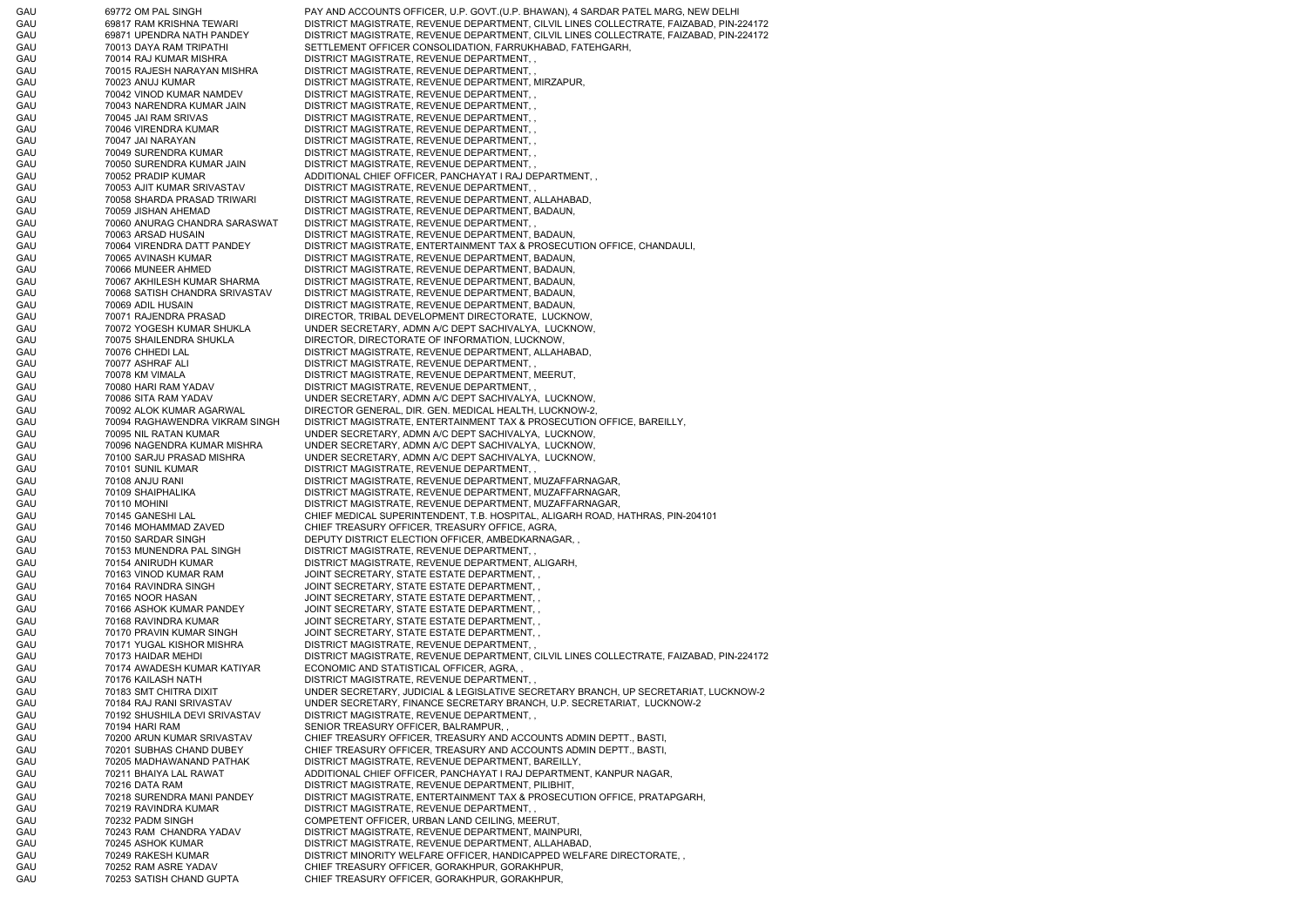GAU 70254 ASHWINI KUMAR SRIVASTAV CHIEF TREASURY OFFICER, GORAKHPUR, GORAKHPUR, GAU 70255 NAGENDRA PRATAP SINGH CHIEF TREASURY OFFICER, GORAKHPUR, GORAKHPUR, GAU 70257 BRIJESH KUMAR DUBEY CHIEF TREASURY OFFICER, GORAKHPUR, GORAKHPUR, GAU 70258 ASHWINI KUMAR SRIVASTAV CHIEF TREASURY OFFICER, GORAKHPUR, GORAKHPUR, GAU 70259 RAM BHAROS CHIEF TREASURY OFFICER, GORAKHPUR, GORAKHPUR, GAU 70260 JAGDISH RAV CHIEF TREASURY OFFICER, GORAKHPUR, GORAKHPUR, GAU 70261 SANT KUMAR CHIEF TREASURY OFFICER, GORAKHPUR, GORAKHPUR, GAU 70262 RAJENDRA KUMAR GUPTA CHIEF TREASURY OFFICER, GORAKHPUR, GORAKHPUR, GAU 70263 AKHILESH KUMAR SINGH CHIEF TREASURY OFFICER, GORAKHPUR, GORAKHPUR, GAU 70277 RAJ BAHADUR SENIOR TREASURY OFFICER, FIROZABAD, FIROZABAD, GAU 70283 RAM ACHAL YADAV JOINT SECRETARY, STATE ESTATE DEPARTMENT, , GAU 70284 MUHAMMAD HASAN JOINT SECRETARY, STATE ESTATE DEPARTMENT, GAU 70285 PARAS RAM YADAV JOINT SECRETARY, STATE ESTATE DEPARTMENT, GAU 70286 LALJI MAURYA JOINT SECRETARY, STATE ESTATE DEPARTMENT, , GAU 70287 RADHEY SHYAM RAM JOINT SECRETARY, STATE ESTATE DEPARTMENT, , GAU 70288 KRIPA SHANKAR CHAUBEY JOINT SECRETARY, STATE ESTATE DEPARTMENT, , GAU 70289 MANOJ KUMAR TIWARI JOINT SECRETARY, STATE ESTATE DEPARTMENT, GAU 60294 ABDUL MAJID DISTRICT MAGISTRATE, REVENUE DEPARTMENT, GAU 70296 VIJAY PRAKASH DISTRICT MAGISTRATE, REVENUE DEPARTMENT, GAU 70298 ARUN KUMAR DISTRICT MAGISTRATE, REVENUE DEPARTMENT, CHHATRAPATI SHAHUJI MAHARAJ NAGAR, GAU 70299 PEER BAKSH DISTRICT MAGISTRATE, REVENUE DEPARTMENT, , GAU 70304 SHARDA PRASAD DISTRICT MAGISTRATE, REVENUE DEPARTMENT, GAU 70305 KALIM ULLAH DISTRICT MAGISTRATE, REVENUE DEPARTMENT, GAU 70307 RAJ KUMAR PRAJAPATI DISTRICT MAGISTRATE, REVENUE DEPARTMENT, MAINPURI, GAU 70308 HARENDRA SINGH DISTRICT MAGISTRATE, REVENUE DEPARTMENT, MAINPURI, GAU 70310 ARUN PRATAP SINGH DISTRICT MAGISTRATE, REVENUE DEPARTMENT, GAU 70312 SURENDRA BAHADUR SINGH DISTRICT MAGISTRATE, REVENUE DEPARTMENT, SIDDHARTHNAGAR, GAU 70318 DAMODAR PRAKASH BAJPAI DISTRICT MAGISTRATE, REVENUE DEPARTMENT, , GAU 70319 ARUN KUMAR SRIVASTAV DISTRICT MAGISTRATE, REVENUE DEPARTMENT, , GAU 70321 SHIV PRASAD SRIVASTAV DISTRICT MAGISTRATE, REVENUE DEPARTMENT, , GAU 70323 ANIL KUMAR SRIVASTAV UNDER SECRETARY, ADMN A/C DEPT SACHIVALYA, LUCKNOW, GAU 70331 DHANPAT PRASAD SECRETARY, PUBLIC SERVICE COMMISSION U.P., ALLAHABAD, GAU 70333 HARI LAL YADAV SECRETARY, PUBLIC SERVICE COMMISSION U.P., ALLAHABAD, GAU 70335 VINOD KUMAR DISTRICT MAGISTRATE, REVENUE DEPARTMENT, SAHARANPUR, GAU 70354 RAJENDRA KUMAR KAPOOR CHIEF TREASURY OFFICER, TREASURY AND ACCOUNTS ADMIN DEPTT., LUCKNOW-2, GAU 70360 EKHLAK AHAMAD DISTRICT MAGISTRATE, REVENUE DEPARTMENT, GAU 70361 SHARAFAT ALI DISTRICT MAGISTRATE, REVENUE DEPARTMENT, BADAUN, GAU 70362 KM. CHANDRAKANTA DISTRICT MAGISTRATE, REVENUE DEPARTMENT, PILIBHIT, GAU 70364 RAM NARAIN SENIOR TREASURY OFFICER, TREASURY AND ACCOUNTS ADMIN DEPTT., GAU 70373 BIJAY KANT SRIVASTAVA DISTRICT MAGISTRATE, REVENUE DEPARTMENT, , GAU 70377 NARESH KUMAR SHARMA DISTRICT MAGISTRATE, REVENUE DEPARTMENT, SHAHJAHANPUR, GAU 70381 SANJEEV KUMAR GARG DISTRICT MAGISTRATE, REVENUE DEPARTMENT, BIJNORE, GAU 70386 SMT. RANOO GUPTA DISTRICT MAGISTRATE, REVENUE DEPARTMENT, MEERUT, GAU 70390 ALOK KUMAR MISHRA DISTRICT MAGISTRATE, REVENUE DEPARTMENT, , GAU 70392 PUTTI LAL DER SECRETARY, ADMN A/C DEPT SACHIVALYA, LUCKNOW, GAU 70405 RAJESH SAXENA DISTRICT MAGISTRATE, REVENUE DEPARTMENT, MAINPURI, GAU 70406 MANOJ KUMAR SINGH DISTRICT MAGISTRATE, REVENUE DEPARTMENT, MAINPURI, GAU 70407 OMBIR SINGH DISTRICT MAGISTRATE, REVENUE DEPARTMENT, MUZAFFARNAGAR, GAU 70408 IRSAD ALI DISTRICT MAGISTRATE, REVENUE DEPARTMENT, MUZAFFARNAGAR, GAU 70412 RAKESH KUMAR SHARMA DEPUTY DISTRICT ELECTION OFFICER, GAUTAM BUDHA NAGAR, , GAU 70418 SHAILENDRA KUMAR SAXENA DISTRICT MAGISTRATE, REVENUE DEPARTMENT, ETAH, GAU 70420 DINESH CHANDRA MISHRA DISTRICT MAGISTRATE, REVENUE DEPARTMENT, SAHARANPUR, GAU 70421 NARESH KUMAR DISTRICT MAGISTRATE, REVENUE DEPARTMENT, SAHARANPUR, GAU 70422 RAJEEV KUMAR DISTRICT MAGISTRATE, REVENUE DEPARTMENT, SAHARANPUR, GAU 70425 ABHINANDASN KUMAR DISTRICT MAGISTRATE, REVENUE DEPARTMENT, SAHARANPUR, GAU 70429 BIJENDRA KUMAR DISTRICT MAGISTRATE, REVENUE DEPARTMENT, MEERUT, GAU 70430 RISHI SHANKAR DISTRICT MAGISTRATE, REVENUE DEPARTMENT, MEERUT, GAU 70432 BHISHMA SINGH YADAV DISTRICT MAGISTRATE, REVENUE DEPARTMENT, GAZIPUR, GAU 70441 OM PRAKASH RAI DIRECTOR, DIRECTORATE OF INFORMATION, LUCKNOW, GAU 70442 ASHOK KUMAR TRIPATHI DISTRICT MAGISTRATE, REVENUE DEPARTMENT, GORAKHPUR, GAU 70443 JAGDISH CHANDRA DISTRICT MAGISTRATE, REVENUE DEPARTMENT, , GAU 70447 ANIL KUMAR JOINT DIRECTOR , ANTRIK LEKHA PARIKSHA, 510/217 NEW HYDERABAD, LUCKNOW 226007, LUCKNOW GAU 70449 ANIL KUMAR SRIVASTAV JOINT DIRECTOR , ANTRIK LEKHA PARIKSHA, 510/217 NEW HYDERABAD, LUCKNOW 226007, LUCKNOW GAU 70451 ATUL SINGH ASSISTANT DIRECTOR, (SAVINGS)JILA BACHAT ADHIKARI, RASHTRIYA BACHAT KARYALAYA, GAU 70452 KANHAIYA LAL ADDITIONAL CHIEF OFFICER, PANCHAYAT I RAJ DEPARTMENT, KANPUR NAGAR, GAU 70457 RAM NARESH DISTRICT MAGISTRATE, REVENUE DEPARTMENT, BADAUN, GAU 70459 KM. SUJATA SAXENA DISTRICT MAGISTRATE, REVENUE DEPARTMENT, BADAUN, GAU 70460 KM. MAMTA SAXENA DISTRICT MAGISTRATE, REVENUE DEPARTMENT, BADAUN, GAU 70462 RAMAGYA PRASAD DISTRICT MAGISTRATE, REVENUE DEPARTMENT, MAHARAJGANJ, PIN-273303 GAU 70463 RAM CHANDRA PRASAD DISTRICT MAGISTRATE, REVENUE DEPARTMENT, MAHARAJGANJ, PIN-273303 GAU 70467 SUKH PAL DISTRICT MAGISTRATE, REVENUE DEPARTMENT, SAHARANPUR, GAU 70468 CHANDRA HAS PUNDIR DISTRICT MAGISTRATE, REVENUE DEPARTMENT, SAHARANPUR, GAU 70469 JAY PRAKASH DISTRICT MAGISTRATE, REVENUE DEPARTMENT, SAHARANPUR, GAU 70470 SMT.MANJU LATA TYAGI DISTRICT MAGISTRATE, REVENUE DEPARTMENT, SAHARANPUR, GAU 70473 SHYAM SUNDAR SHARMA UNDER SECRETARY, ADMN A/C DEPT SACHIVALYA, LUCKNOW,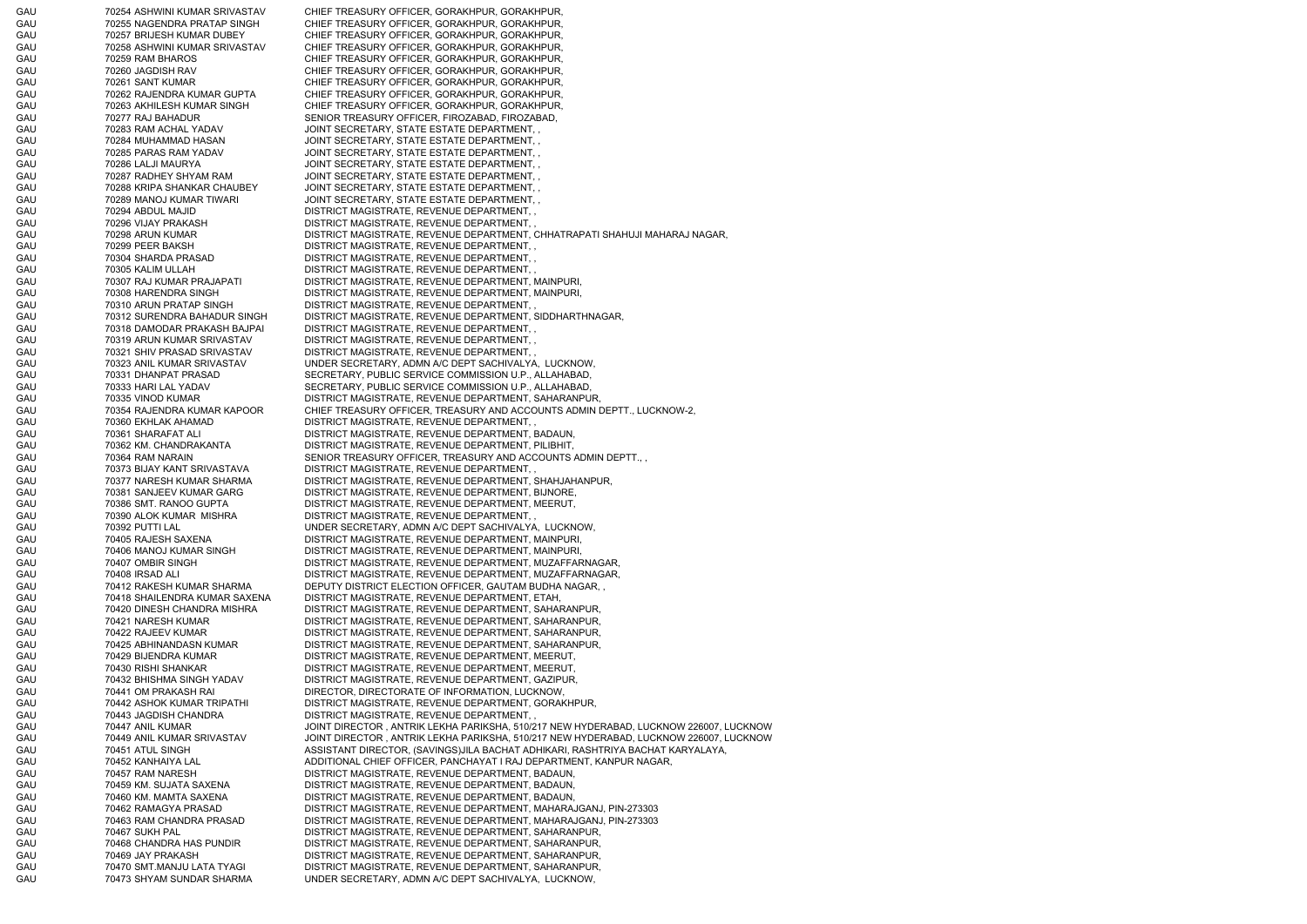GAU 70478 KM DARSHNA MEHTA DIRECTOR, ECONOMIC & STATISTICS CELL, STATE PLANNING INSTITUTE,UP, LUCKNOW-2 GAU 70481 PURSOTTAM BHATT DIRECTOR, SANTHAGAT VITT & SERVHIT BIMA NIDESHALYA, LUCKNOW, GAU 70482 KANHAIYA LAL GEHANI DIRECTOR, LOCAL BODIES DIRECTORATE, LUCKNOW, GAU 70488 RAM MURTI DWIVEDI FINANCE & ACCOUNTS OFFICER, SECONDARY EDUCATION, ALLAHABAD, GAU 70489 RAMESH SINGH SENIOR TREASURY OFFICER, BIJNORE, GAU 70499 ANIL KUMAR SHUKLA DISTRICT MAGISTRATE, REVENUE DEPARTMENT, GAU 70500 ALI HASAN SETTLEMENT OFFICER CONSOLIDATION, MUZZAFARNAGAR, GAU 70503 RIAS AHAMAD DISTRICT MAGISTRATE, REVENUE DEPARTMENT, MORADABAD, GAU 70504 ASHA RAM ASSISTANT DIRECTOR, (SAVINGS)/JILA BACHAT ADHIKARI,, JILA RASHTRIYA BACHAT KARYALAYA, GAU 70506 GAYA PRASAD CHAIRMAN, DISTRICT CONSUMER FORUM, HAPUR, GAU 70508 RAM ASRE MISHRA DISTRICT MAGISTRATE, REVENUE DEPARTMENT, GAU 70509 RAM NARESH YADAV DISTRICT MAGISTRATE, REVENUE DEPARTMENT, , GAU 70510 RAJESH KUMAR SRIVASTAVA DISTRICT MAGISTRATE, REVENUE DEPARTMENT, , GAU 70514 SANJEEV KUMAR JAIN DISTRICT MAGISTRATE, REVENUE DEPARTMENT, SAHARANPUR, GAU 70515 BHARAT BHUSHAN DISTRICT MAGISTRATE, REVENUE DEPARTMENT, SAHARANPUR, GAU 70517 NIROO SINGH DISTRICT MAGISTRATE, REVENUE DEPARTMENT, SAHARANPUR, GAU 70518 SURYA NATH SRIVASTAVA DISTRICT MAGISTRATE, REVENUE DEPARTMENT, , GAU 70520 SHASHI KUMAR SRIVASTAVA DISTRICT MAGISTRATE, REVENUE DEPARTMENT, , GAU 70521 UMESH LAL SRIVASTAVA DISTRICT MAGISTRATE, REVENUE DEPARTMENT, , GAU 70523 MAHESH PAL DISTRICT MAGISTRATE, REVENUE DEPARTMENT, GAU 70524 MITHLESH KUMAR TRIVEDI DISTRICT MAGISTRATE, REVENUE DEPARTMENT, , GAU 60535 RAJESH GUPTA DISTRICT MAGISTRATE, REVENUE DEPARTMENT, GAU 70542 VIMAL KUMAR SHARMA FINANCE CONTROLLER, GOVERNOR SECRETARIATE UP, LUCKNOW, GAU 70545 NASIR HAIDAR NAKAVI UNDER SECRETARY, SACHIVALAYA PRASHASHAN, ACCOUNTS DEPARTMENT, LUCKNOW-2 GAU 70552 RAKESH KUMAR SINGH SENIOR TREASURY OFFICER, HARDOI, GAU 70553 RAJIV KUMAR SINGH SENIOR TREASURY OFFICER, HARDOI, GAU 70554 RAJEEV KUMAR SHUKLA SENIOR TREASURY OFFICER, HARDOI, GAU 70555 SANJAY KUMAR SHUKLA SENIOR TREASURY OFFICER, HARDOI, GAU 70558 ARVIND KUMAR GUPTA DISTRICT MAGISTRATE, REVENUE DEPARTMENT, MEERUT, GAU 70560 VIDYA SHANKAR SINGH DISTRICT MAGISTRATE, REVENUE DEPARTMENT, , GAU 70561 SATENDRA KUMAR DISTRICT MAGISTRATE, REVENUE DEPARTMENT, MUZAFFARNAGAR, GAU 70562 MAINUDDIN ALI DIRECTOR, DIRECTORATE OF TREASURY, LUCKNOW-2, GAU 70574 HEMANT KUMAR SINGH DIRECTOR, DIRECTORATE OF INFORMATION, LUCKNOW, GAU 70597 SHOBH NATH DISTRICT MAGISTRATE, REVENUE DEPARTMENT, CILVIL LINES COLLECTRATE, FAIZABAD, PIN-224172 GAU 70598 SHYAM LAL ADDITIONAL CHIEF OFFICER, PANCHAYAT I RAJ DEPARTMENT, GAU 70600 KUMAR CHAND DIXIT DISTRICT MAGISTRATE, REVENUE DEPARTMENT, GAU 70605 POORAN CHAND UNDER SECRETARY, JUDICIAL & LEGISLATIVE SECRETARY BRANCH, UP SECRETARIAT, LUCKNOW-2 GAU 70607 DINESH KUMAR SINGH DISTRICT MAGISTRATE, REVENUE DEPARTMENT, VARANASI, GAU 70608 HARI OM SHARMA DISTRICT MAGISTRATE, REVENUE DEPARTMENT, GAU 70611 SHAILENDRA KUMAR SINGH DISTRICT DEVELOPMENT OFFICER, RURAL DEVELOPMENT DEPARTMENT, GAUTAM BUDHA NAGAR, GAU 70612 RATAN LAL RAHI PAY AND ACCOUNTS OFFICER, U.P. GOVT.(U.P. BHAWAN), 4 SARDAR PATEL MARG, NEW DELHI GAU 70613 BHOOPENDRA KUMAR JAIN PAY AND ACCOUNTS OFFICER, U.P. GOVT.(U.P. BHAWAN), 4 SARDAR PATEL MARG, NEW DELHI GAU 70629 SHIVKANT SHUKLA CHIEF TREASURY OFFICER, TREASURY AND ACCOUNTS ADMIN DEPTT., LUCKNOW-2, GAU 70724 RATNESH KR.PANDEY DISTRICT MAGISTRATE, REVENUE DEPARTMENT, ETAH, GAU 70729 AJAY KR.DUBEY DISTRICT MAGISTRATE, REVENUE DEPARTMENT, SIDDHARTHNAGAR, GAU 70736 INDUBALA SINGH KR. DISTRICT MAGISTRATE, REVENUE DEPARTMENT, SIDDHARTHNAGAR, GAU 70836 ANIL KUMAR JAL CHIEF TREASURY OFFICER, TREASURY AND ACCOUNTS ADMIN DEPTT., BASTI, GAU 70846 DINESH KUMAR GUPTA DIRECTOR, DIRECTORATE OF INFORMATION, LUCKNOW, GAU 70870 SUDHA CHAUDHARY KM. JOINT SECRETARY, STATE ESTATE DEPARTMENT, GAU 70871 OM PRAKASH SINGH PAY AND ACCOUNTS OFFICER, U.P. GOVT.(U.P. BHAWAN), 4 SARDAR PATEL MARG, NEW DELHI GAU 70875 S.K.SHARMA JOINT SECRETARY, STATE ESTATE DEPARTMENT, , GAU 60 70895 MEERA VERMA SMT. DISTRICT MAGISTRATE, REVENUE DEPARTMENT, GAU 70896 RAMJEEVAN DISTRICT MAGISTRATE, REVENUE DEPARTMENT, , GAU 70902 AWDHESH KUMAR JAISWAL DISTRICT MAGISTRATE, REVENUE DEPARTMENT, GORAKHPUR, GAU 70909 RAVEENDRA NATH SRIVASTAVA DISTRICT MAGISTRATE, REVENUE DEPARTMENT, DEORIA, GAU 70999 RAJESH KUMAR SINGH DISTRICT MAGISTRATE, REVENUE DEPARTMENT GAU 71138 RAJEEV SHARMA DISTRICT MAGISTRATE, REVENUE DEPARTMENT, MUZAFFARNAGAR, GAU 71255 ABHILASA PANDEY SMT. DISTRICT MAGISTRATE, REVENUE DEPARTMENT, ETAH, GAU 71323 MD.AFRUJ AHMAD KHAN DISTRICT MAGISTRATE, REVENUE DEPARTMENT, CILVIL LINES COLLECTRATE, FAIZABAD, PIN-224172 GAU 71855 UMESH KUMAR SRIVASTAVA DISTRICT MAGISTRATE, REVENUE DEPARTMENT, GORAKHPUR, GAU 72092 ASHOK KUMAR MISRA DISTRICT MAGISTRATE, REVENUE DEPARTMENT, GAU 72102 VIRENDRA SINGH DALAL CHIEF TREASURY OFFICER, MORADABAD, GAU 72176 RAJVIR SINGH ASSISTANT DIRECTOR, (JILA BACHAT ADHIKARI), DISTRICT NATIONAL SAVING OFFICE, ALIGARH GAU 62185 RAJMANI VERMA DISTRICT MAGISTRATE, REVENUE DEPARTMENT, GAU 72444 SUDHIR KUMAR SAXENA DISTRICT MINORITY WELFARE OFFICER, MINORITY WELFARE DEPARTMENT, BARABANKY, GAU 72526 RAJBALI SETTLEMENT OFFICER CONSOLIDATION, SETTLEMENT OFFICER CONSOLIDATION DEPT., GAU 72531 DHYAN SINGH DISTRICT MAGISTRATE, REVENUE DEPARTMENT, GAU 72578 MURLIDHAR SINGH DISTT. INFORMATION OFFICER/ASSIST.DIRECTOR/DY.DIRECTOR, BASTI, GAU 72688 SUNIL KUMAR PANDEY UNDER SECRETARY, ADMN A/C DEPT SACHIVALYA, LUCKNOW, GAU 72716 HUSSAIN KHAN CHIEF TREASURY OFFICER, TREASURY OFFICE, AGRA, GAU 72733 T N UPADHAYA DISTT. INFORMATION OFFICER/ASSIST.DIRECTOR/DY.DIRECTOR, SANT RAVI DAS NAGAR, GAU 72802 GAJENDRA SINGH BHASKER DISTRICT MAGISTRATE, REVENUE DEPARTMENT, MEERUT, GAU 72865 ASHOK KUMAR SRIVATAVA DISTRICT MAGISTRATE, REVENUE DEPARTMENT, , GAU 72962 PREM CHANDRA LAL DISTRICT MAGISTRATE, REVENUE DEPARTMENT, KANPUR NAGAR, GAU 73050 RATAN SINGH COMMISSIONER, COMMR / ADDL. COMMR (FINANCE), FINANCE, BOARD OF REVENUE, MORADABAD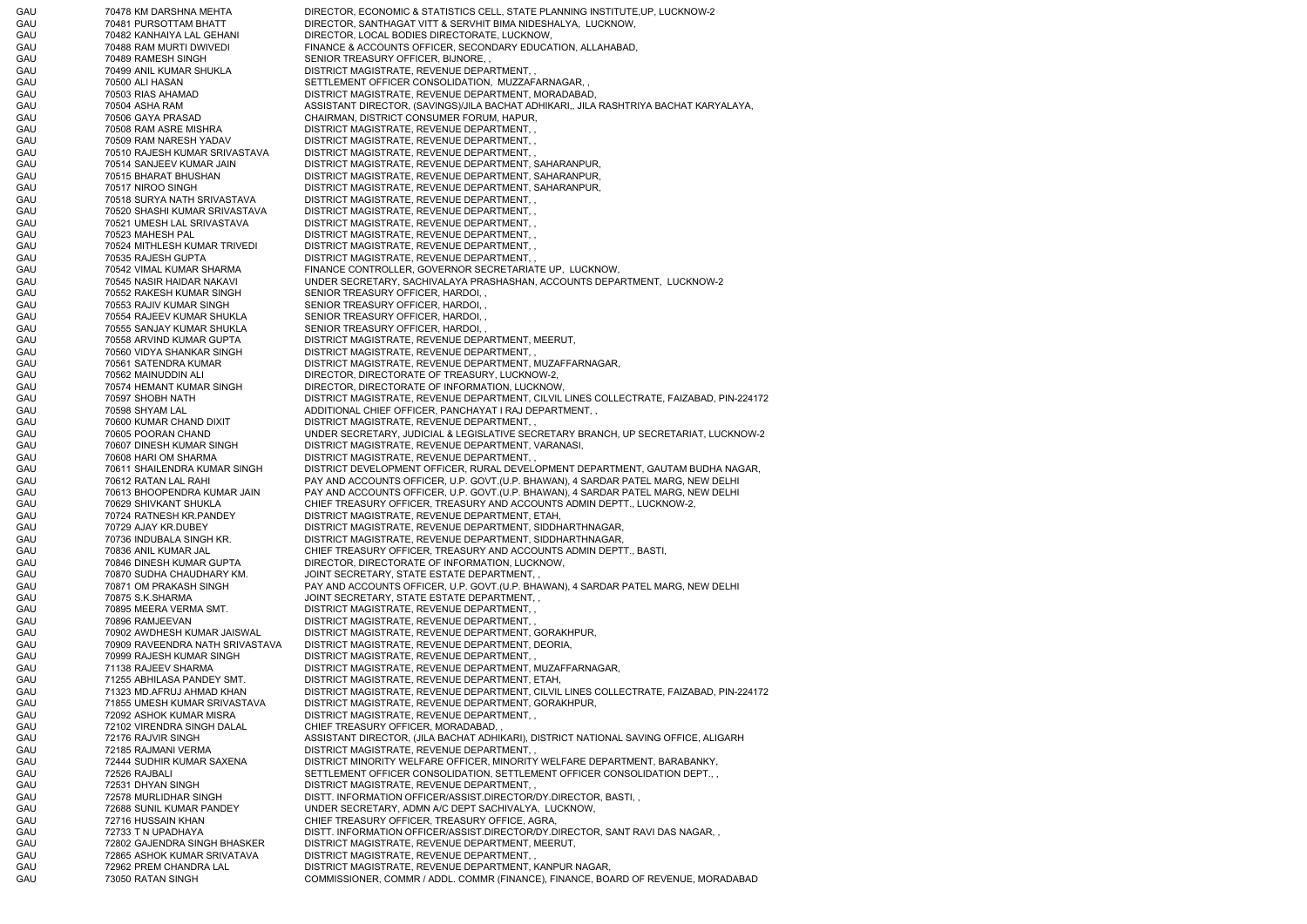GAU 73051 SANJAY KUMAR SHARMA COMMISSIONER, COMMR / ADDL. COMMR (FINANCE), FINANCE, BOARD OF REVENUE, MORADABAD GAU 73053 MUKESH KUMAR COMMISSIONER, COMMR / ADDL. COMMR (FINANCE), FINANCE, BOARD OF REVENUE, MORADABAD GAU 73054 CHAMAN LAL MANDOLA COMMISSIONER, COMMR / ADDL. COMMR (FINANCE), FINANCE, BOARD OF REVENUE, MORADABAD GAU 73231 GOVIND NARAIN DISTRICT MAGISTRATE, REVENUE DEPARTMENT, , GAU 73236 MEHMOOD RAZA DISTRICT MAGISTRATE, REVENUE DEPARTMENT, GORAKHPUR, GAU 73360 TARA SINGH SMT. DISTRICT MAGISTRATE, REVENUE DEPARTMENT, JAUNPUR, GAU 73418 SANJAY MISHRA DISTRICT AUDIT OFFICER, LOCAL FUND AUDIT, BULANDSHAHAR, GAU 73420 UMESH CHANDRA DISTRICT AUDIT OFFICER, LOCAL FUND AUDIT, LUCKNOW, GAU 73444 SHRIRAM TRIPATHI ADDITIONAL DIRECTOR, MEDICAL & HEALTH, MEERUT, GAU 73469 GOBARE RAM DISTRICT MAGISTRATE, REVENUE DEPARTMENT, , GAU 73482 RAM CHANDRA DISTRICT MAGISTRATE, REVENUE DEPARTMENT, CHHATRAPATI SHAHUJI MAHARAJ NAGAR, GAU 73483 SANT PRASAD SINGH DISTRICT MAGISTRATE, REVENUE DEPARTMENT, CHHATRAPATI SHAHUJI MAHARAJ NAGAR, GAU 73484 KRISHNA KUMAR PANDEY DISTRICT MAGISTRATE, REVENUE DEPARTMENT, GAU 73621 AWADHESH KUMAR PANDEY DISTRICT AUDIT OFFICER, LOCAL FUND AUDIT, GONDA, GAU 74234 PHOOL CHANDRA DEPUTY DISTRICT ELECTION OFFICER, COLLECTRATE PARISAR, CIVIL LINES, COLLECTRATE CAMPUS, FAIZABAD, PIN-224001 GAU 75378 MURLI DHAR VERMA DISTRICT MAGISTRATE, REVENUE DEPARTMENT, JAUNPUR, GAU 79910 SURENDRA PAL DISTRICT MAGISTRATE, REVENUE DEPARTMENT, ALLAHABAD, GAU 81640 DAVENDRA PRATAP SINGH DEPUTY DISTRICT ELECTION OFFICER, DISTRICT ELECTION OFFICE, KANSHIRAM NAGAR, 286 SARASWATI DEVI SINGH (SMT) REGIONAL SPORTS OFFICER, SPORTS DEPARTMENT, LUCKNOW, GEDU 344 JAGDISH CHANDRA SRIVASTAVA FINANCE & ACCOUNTS OFFICER, BASIC EDUCATION DEPARTMENT, VARANASI, GEDU 345 GANESHI DEVI YADAV (SMT) FINANCE & ACCOUNTS OFFICER, F&AO SECONDARY EDUCATION, GEDU 697 MANSHA RAM FINANCE & ACCOUNTS OFFICER, (SECONDARY EDUCATION) DIOS OFFICE, GIC CAMPUS, KOTWALI ROAD, DEORIA, PIN-274001 GEDU 1071 KRISHNANAND PANDEY FINANCE & ACCOUNTS OFFICER, SECONDARY EDUCATION, GORAKHPUR, GEDU 1086 GULAM HASAN ABBASI FINANCIAL ADVISER / ASSISTANT ACCOUNTS OFFICER, BASIC EDUCATION DEPARTMENT, AZAMGARH, GEDU 1167 E J COLLIUS (SMT) FINANCE & ACCOUNTS OFFICER, SECONDARY EDUCATION, SANT KABIR NAGAR, GEDU 1200 CHANDRA DHAR PATHAK FINANCE & ACCOUNTS OFFICER, INFORMAT EDUCATION DIRECTORATE, DEORIA, GEDU 1355 RAM LAL SRIVASTAVA FINANCIAL ADVISER / ASSISTANT ACCOUNTS OFFICER, BASIC EDUCATION DEPARTMENT, AZAMGARH, GEDU 1380 RADHA PRASAD FINANCE & ACCOUNTS OFFICER, BASIC EDUCATION DEPARTMENT, MAU, GEDU 1417 G P TRIPATHI PRINCIPAL, DISTRICT EDUCATION & TRAINING INSTITUTE, (NEAR COLLECTRATE ETAWAH), ETAWAH, PIN-206001 GEDU 1627 PURUSHOTTAM PRASAD FINANCE & ACCOUNTS OFFICER, SECONDARY EDUCATION, SIDDHARTHNAGAR, GEDU 1635 ASHA GANDHI (KM) FINANCE & ACCOUNTS OFFICER, SECONDARY EDUCATION, GHAZIABAD, GEDU 1640 NANHE SINGH FINANCE & ACCOUNTS OFFICER, SECONDARY EDUCATION, GORAKHPUR, GEDU 1643 KUSUM GONDLA (SMT) FINANCE & ACCOUNTS OFFICER, SECONDARY EDUCATION, GORAKHPUR, GEDU 1704 QASIM ALI FINANCE & ACCOUNTS OFFICER, INFORMAT EDUCATION DIRECTORATE, DEORIA GEDU 1716 JHINAK PRASAD PRINCIPAL, DISTRICT EDUCATION & TRAINING INSTITUTE, BANSHI, SIDDHARTHNAGAR GEDU 1717 PUSHPA MITRA (KM) FINANCE & ACCOUNTS OFFICER, SECONDARY EDUCATION, PADRAUNA, GEDU 1720 YASMEEN YAHIA (KM) FINANCE & ACCOUNTS OFFICER, BASIC EDUCATION DEPARTMENT, MAU, GEDU 1722 BALIHARI RAM FINANCE & ACCOUNTS OFFICER, SECONDARY EDUCATION, BASTI, GEDU 1757 YATISH CHANDRA VERMA DIRECTOR, STATE HINDI INSTITUTE, STATE EDUCATION RESEARCH&TRAINING BOARD, VARANASI GEDU 1806 RAMESH CHANDRA YADAV FINANCE & ACCOUNTS OFFICER, BASIC EDUCATION DEPARTMENT, GORAKHPUR, GEDU 1814 ABIDA BEGUM (KM) FINANCE & ACCOUNTS OFFICER, SECONDARY EDUCATION, BASTI, GEDU 1816 PREMA DEVI UPADHYAY (SMT) FINANCE & ACCOUNTS OFFICER, SECONDARY EDUCATION, SANT KABIR NAGAR, GEDU 1838 KAILASH PRASAD FINANCE & ACCOUNTS OFFICER, SECONDARY EDUCATION, BASTI, GEDU 1886 KULJEET KAUR (KM) FINANCE & ACCOUNTS OFFICER, SECONDARY EDUCATION, GORAKHPUR, GEDU 1922 MOHD RAZZAK SHEIKH FINANCE & ACCOUNTS OFFICER, BASIC EDUCATION DEPARTMENT, CHHATRAPATI SHAHUJI MAHARAJ NAGAR, GEDU 1944 JANAK DULARI SINGH (SMT) FINANCE & ACCOUNTS OFFICER, SECONDARY EDUCATION, GORAKHPUR, GEDU 1947 KUSUM LATA SRIVASTAVA FINANCE & ACCOUNTS OFFICER, BASIC EDUCATION DEPARTMENT, GORAKHPUR, GEDU 1950 GIRIJA DEVI (SMT) FINANCE & ACCOUNTS OFFICER, SECONDARY EDUCATION, GORAKHPUR, GEDU 1952 BANSHI DHAR UMAR VAISHYA FINANCE & ACCOUNTS OFFICER, BASIC EDUCATION DEPTT., ALLAHABAD, GEDU 1971 ASHA SAXENA (SMT) FINANCE & ACCOUNTS OFFICER, SECONDARY EDUCATION, H.Q. MAHARAJGANJ, PIN-273303 GEDU 1982 PRABHA RAI (SMT) FINANCE & ACCOUNTS OFFICER, SECONDARY EDUCATION, GORAKHPUR, GEDU 1994 SAROJ SINGH FINANCE & ACCOUNTS OFFICER, HIGHER SECONDARY EDUCATION, CHHATRAPATI SHAHUJI MAHARAJ NAGAR, GEDU 2001 SHRI PRAKASH MISHRA FINANCE & ACCOUNTS OFFICER, BASIC EDUCATION DEPARTMENT, , GEDU 2055 SHRAWAN KUMAR FINANCIAL ADVISER / ASSISTANT ACCOUNTS OFFICER, BASIC EDUCATION DEPARTMENT, , GEDU 2072 SHAKUNTALA SRIVASTAVA (SMT) FINANCE & ACCOUNTS OFFICER, SECONDARY EDUCATION, GORAKHPUR, GEDU 2078 SHEFALL NEOGI (SMT) FINANCE & ACCOUNTS OFFICER, SECONDARY EDUCATION, AZAMGARH, GEDU 2084 RAM PREET PRASAD PRINCIPAL, GOVERNMENT PLOYTECHNIC, GORAKHPUR ROAD, POST- G.I.STATE, DEORIA, PIN- 274001 GEDU 2094 PATI RAM YADAV PRINCIPAL, Dr. RAM MANOHAR LOHIA GOVERNMENT, DEGREE COLLEGE, MUFTIGANJ,, JAUNPUR GEDU 2108 PHOOL MATI DEVI (SMT) FINANCE & ACCOUNTS OFFICER, INFORMAT EDUCATION DIRECTORATE, BASTI, GEDU 2111 RAM PRAKASH SRIVASTAVA PRINCIPAL, DISTRICT EDUCATION&TRAINING INSTITUTE, NEAR POLICE LINE,MAHARAJGANJ, PIN-273303 GEDU 2132 RAM MURTI FINANCE & ACCOUNTS OFFICER, BASIC EDUCATION DEPARTMENT, GAZIPUR, GEDU 2147 AYAILIM FAURS (SMT) FINANCE & ACCOUNTS OFFICER, SECONDARY EDUCATION, AZAMGARH, GEDU 2150 SAROJ PANT (SMT) FINANCE & ACCOUNTS OFFICER, SECONDARY EDUCATION, SITAPUR, GEDU 2156 SAROJ SRIVASTAVA FINANCE & ACCOUNTS OFFICER, F&AO SECONDARY EDUCATION, GEDU 2158 BHAGWATI PRASAD FINANCE & ACCOUNTS OFFICER, BASIC EDUCATION DEPARTMENT, BASTI, GEDU 2164 VIRENDRA KUMAR SINGH DISTRICT INSPECTOR OF SCHOOLS, DIOS OFFICE, G I C CAMPUS, KOTWALI ROAD, POST- CIVIL LINES ROAD, DEORIA, PIN- 274001 GEDU 2171 SHYAMA DEVI (SMT) FINANCE & ACCOUNTS OFFICER, BASIC EDUCATION DEPARTMENT, GORAKHPUR, GEDU 2206 RAJESH CHANDRA DWIVEDI FINANCE & ACCOUNTS OFFICER, SECONDARY EDUCATION, MAINPURI, GEDU 2210 NASEER IQRARUL HAQ FINANCE & ACCOUNTS OFFICER, SECONDARY EDUCATION, SANT KABIR NAGAR, GEDU 2212 LAXMI PANDEY (SMT) FINANCE & ACCOUNTS OFFICER, SECONDARY EDUCATION, MORADABAD, GEDU 2213 DEEPIKA MAISI (SMT) FINANCE & ACCOUNTS OFFICER, BASIC EDUCATION DEPARTMENT, DEORIA, GEDU 2225 ANIL KUMAR PANDEY PRINCIPAL, GOVERNMENT PLOYTECHNIC, KANPUR NAGAR, GEDU 2236 RAGHUVIR PRASAD PATHAK FINANCE & ACCOUNTS OFFICER, SECONDARY EDUCATION, AZAMGARH, GEDU 2245 SHER SINGH FINANCE & ACCOUNTS OFFICER, (SECONDARY EDUCATION) DIOS OFFICE, GIC CAMPUS, KOTWALI ROAD, DEORIA, PIN-274001 GEDU 2247 ABHA DWIVEDI (SMT) FINANCE & ACCOUNTS OFFICER, BASIC EDUCATION DEPARTMENT, NEAR ROADWAGE, MAHARAJGANJ, PIN-273303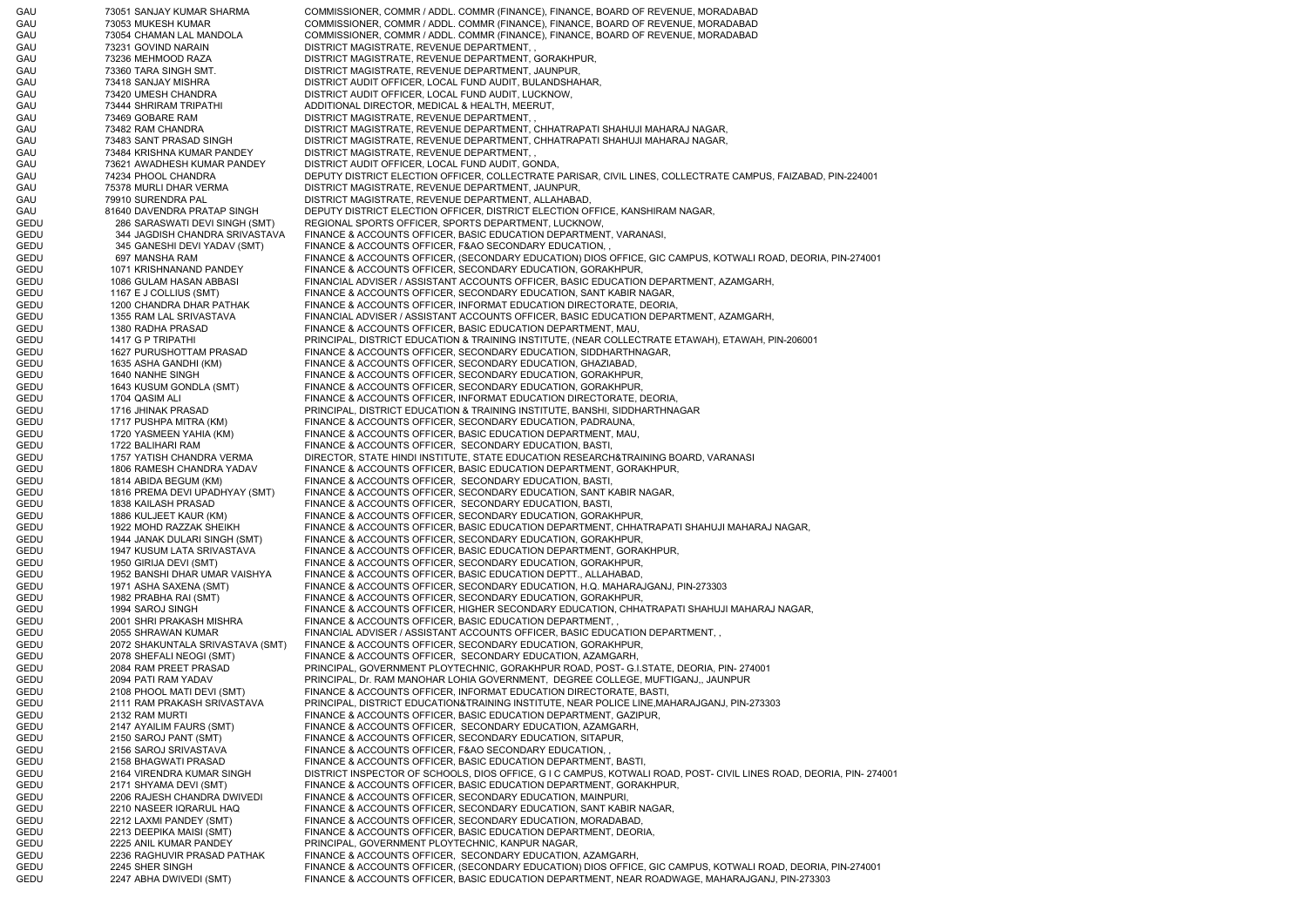GEDU 2248 MOHD SALEEM FINANCE & ACCOUNTS OFFICER, SECONDARY EDUCATION, GORAKHPUR, GEDU 2273 BACHCHI DEVI (SMT) FINANCE & ACCOUNTS OFFICER, SECONDARY EDUCATION, BASTI, GEDU 2295 GORAKH NATH FINANCE & ACCOUNTS OFFICER, (SECONDARY EDUCATION) DIOS OFFICE, GIC CAMPUS, KOTWALI ROAD, DEORIA, PIN-274001 GEDU 2298 SHANTI DEVI (KM) PRINCIPAL, DINANATH PANDEY GOVTGIRLS DEGREE COLLEGE, UMANAGAR, C.C.ROAD, DEORIA, PIN- 274001 GEDU 2304 MAMTA BANSAL (SMT) PRINCIPAL, GOVT. GIRLS DEGREE COLLEGE, BAREILLY, GEDU 2309 GULAB CHANDRA REGIONAL HIGHER EDUCATION OFFICER, GORAKHPUR, GORAKHPUR, GEDU 2326 PRAHLAD PRASAD AGNIHOTRI FINANCE & ACCOUNTS OFFICER, SECONDARY EDUCATION, KANPUR NAGAR, GEDU 2329 SABHAPATI PRASAD JAISWAL FINANCE & ACCOUNTS OFFICER, SECONDARY EDUCATION, GORAKHPUR, GEDU 2338 USHA KIRAN RAI FINANCE & ACCOUNTS OFFICER, BASIC EDUCATION DEPARTMENT, NEAR ROADWAGE, MAHARAJGANJ, PIN-273303 GEDU 2352 SHAIL KUMARI GUPTA (SMT) FINANCE & ACCOUNTS OFFICER, SECONDARY EDUCATION, GORAKHPUR, GEDU 2354 GURU PRASAD REGIONAL SPORTS OFFICER, SPORTS DEPARTMENT, GORAKHPUR, GEDU 2361 PREM CHANDRA GUPTA FINANCE & ACCOUNTS OFFICER, SECONDARY EDUCATION, GORAKHPUR, GEDU 2374 RAM PYARE TEWARI FINANCE & ACCOUNTS OFFICER, (SECONDARY EDUCATION) DIOS OFFICE, GIC CAMPUS, KOTWALI ROAD, DEORIA, PIN-274001 GEDU 2376 NIRMALA KUMARI KUSHWAHA FINANCE & ACCOUNTS OFFICER, BASIC EDUCATION DEPARTMENT, DEORIA, GEDU 2381 VIMLA SHASTRI PRINCIPAL, DISTRICT EDUCATION & TRAINING INSTITUTE, HAIDARGANJ, MOTIBAG, FAIZABAD, PIN-224001 GEDU 2382 KUMKUM SRIVASTAVA FINANCE & ACCOUNTS OFFICER, SECONDARY EDUCATION, BASTI, GEDU 2386 SAFIA RUKHSANA FINANCE & ACCOUNTS OFFICER, SECONDARY EDUCATION, VARANASI, GEDU 2395 PADMANABH RAM TRIPATHI FINANCE & ACCOUNTS OFFICER, SECONDARY EDUCATION, GORAKHPUR, GEDU 2396 RAM PALAT YADAV FINANCE & ACCOUNTS OFFICER, SECONDARY EDUCATION, GORAKHPUR, GEDU 2398 SHYAM NARAIN SHUKLA FINANCE & ACCOUNTS OFFICER, SECONDARY EDUCATION, GORAKHPUR, GEDU 2400 ARUNA SINGH FINANCE & ACCOUNTS OFFICER, SECONDARY EDUCATION, GORAKHPUR, GEDU 2413 BEENA SRIVASTAVA PRINCIPAL, DISTRICT EDUCATION & TRAINING INSTITUTE, PATNI, SAHARANPUR GEDU 2422 PRAGYA TRIPATHI FINANCE & ACCOUNTS OFFICER, SECONDARY EDUCATION, H.Q. MAHARAJGANJ, PIN-273303 GEDU 2426 BANDANA SRIVASTAVA FINANCE & ACCOUNTS OFFICER, (SECONDARY EDUCATION) DIOS OFFICE, GIC CAMPUS, KOTWALI ROAD, DEORIA, PIN-274001 GEDU 2427 RADHA KRISHNA FINANCE & ACCOUNTS OFFICER, (SECONDARY EDUCATION) DIOS OFFICE, GIC CAMPUS, KOTWALI ROAD, DEORIA, PIN-274001 GEDU 2437 DURGA WATI SINGH FINANCE & ACCOUNTS OFFICER, SECONDARY EDUCATION, AZAMGARH, GEDU 2438 SHOBHA DEVI NAYAK FINANCE & ACCOUNTS OFFICER, SECONDARY EDUCATION, KANSHIRAM NAGAR, GEDU 2439 PRAVESH SHARMA (SMT) FINANCE & ACCOUNTS OFFICER, SECONDARY EDUCATION, BULANDSHAHAR, GEDU 2444 PREM DEVI VERMA (SMT) FINANCE & ACCOUNTS OFFICER, BASIC EDUCATION DEPARTMENT, DEORIA, GEDU 2447 RITA SRIVASTAVA FINANCE & ACCOUNTS OFFICER, SECONDARY EDUCATION, BASTI, GEDU 2449 SAVITRI TRIPATHI FINANCE & ACCOUNTS OFFICER, SECONDARY EDUCATION, BASTI, GEDU 2460 SAVITRI DEVI FINANCE & ACCOUNTS OFFICER, SECONDARY EDUCATION, VARANASI, GEDU 2466 RENU SINGH PRINCIPAL, DISTRICT EDUCATION & TRAINING INSTITUTE, GORAKHPUR, GEDU 2468 SARASWATI PANDEY FINANCE & ACCOUNTS OFFICER, BASIC EDUCATION DEPARTMENT, VARANASI, GEDU 2472 KUSUMAWATI SHAHI FINANCE & ACCOUNTS OFFICER, (SECONDARY EDUCATION) DIOS OFFICE, GIC CAMPUS, KOTWALI ROAD, DEORIA, PIN-274001 GEDU 2477 RAJ DEO RAM FINANCE & ACCOUNTS OFFICER, SECONDARY EDUCATION, LUCKNOW, GEDU 2480 AJAY KUMAR SHUKLA PRINCIPAL, DISTRICT EDUCATION & TRAINING INSTITUTE, GORAKHPUR, GEDU 2481 SURESH CHAND YADAV FINANCE & ACCOUNTS OFFICER, BASIC EDUCATION DEPARTMENT, KANPUR NAGAR, GEDU 2482 KUSUM LATA SHARMA FINANCE & ACCOUNTS OFFICER, BASIC EDUCATION DEPARTMENT, DEORIA, GEDU 2483 GAJENDRA RAO FINANCE & ACCOUNTS OFFICER, (SECONDARY EDUCATION) DIOS OFFICE, GIC CAMPUS, KOTWALI ROAD, DEORIA, PIN-274001 GEDU 2497 MAHENDRA MISHRA ASSISTANT ACCOUNT OFFICER, SECONDARY EDUCATION, BADAUN, GEDU 2502 RAM PAL SINGH PRINCIPAL, GOVERNMENT PLOYTECHNIC, LUCKNOW ROAD, POST- MUMTAZNAGAR, FAIZABAD, PIN-224001 GEDU 2504 DAMYANTI SINGH FINANCE & ACCOUNTS OFFICER, SECONDARY EDUCATION, BASTI, GEDU 2508 USHA RANI DUBEY FINANCE & ACCOUNTS OFFICER, SECONDARY EDUCATION, AZAMGARH, GEDU 2509 MADHVI SINGH FINANCE & ACCOUNTS OFFICER, SECONDARY EDUCATION, AZAMGARH, GEDU 2514 SHIV KUMARI SRIVASTAVA (SMT) FINANCE & ACCOUNTS OFFICER, SECONDARY EDUCATION, AZAMGARH, GEDU 2516 NAYAN TARA FINANCE & ACCOUNTS OFFICER, SECONDARY EDUCATION, JAUNPUR, GEDU 2518 BRIJESH KUMAR SINGH FINANCE & ACCOUNTS OFFICER, SECONDARY EDUCATION, AZAMGARH, GEDU 2522 RAMESH RAI FINANCE & ACCOUNTS OFFICER, SECONDARY EDUCATION, MAU GEDU 2525 GEETA DUBEY FINANCE & ACCOUNTS OFFICER, SECONDARY EDUCATION, GORAKHPUR, GEDU 2527 MASOOD PARVEZ FINANCE & ACCOUNTS OFFICER, SECONDARY EDUCATION, AZAMGARH, GEDU 2530 VINAY UPADHYAY FINANCE & ACCOUNTS OFFICER, SECONDARY EDUCATION, BASTI, GEDU 2532 RAJESH CHANDRA SRIVASTAVA FINANCE & ACCOUNTS OFFICER, SECONDARY EDUCATION, GORAKHPUR, GEDU 2540 SADHU YADAV FINANCE & ACCOUNTS OFFICER, SECONDARY EDUCATION, BASTI, GEDU 2547 CHANDRAWATI DEVI (SMT) FINANCE & ACCOUNTS OFFICER, BASIC EDUCATION DEPARTMENT, BASTI, GEDU 2550 SHOBHA RANI (KM) FINANCE & ACCOUNTS OFFICER, (SECONDARY EDUCATION) DIOS OFFICE, GIC CAMPUS, KOTWALI ROAD, DEORIA, PIN-274001 GEDU 2551 SHASHI PRABHA PANDEY (SMT) FINANCE & ACCOUNTS OFFICER, SECONDARY EDUCATION, H.Q. MAHARAJGANJ, PIN-273303 GEDU 2554 RAM NATH YADAV FINANCE & ACCOUNTS OFFICER, (SECONDARY EDUCATION) DIOS OFFICE, GIC CAMPUS, KOTWALI ROAD, DEORIA, PIN-274001 GEDU 2561 SAROJ YADAV (SMT) FINANCE & ACCOUNTS OFFICER, BASIC EDUCATION DEPARTMENT, GORAKHPUR, 2566 SANJAY KUMAR SRIVASTAVA FINANCE & ACCOUNTS OFFICER, SECONDARY EDUCATION, VARANASI, GEDU 2568 JANARDAN PRASAD NAYAK REGIONAL HIGHER EDUCATION OFFICER, KANPUR(U), KANPUR NAGAR, GEDU 2571 DEVENDRA SINGH FINANCE & ACCOUNTS OFFICER, SECONDARY EDUCATION, GORAKHPUR, GEDU 2573 MANOJ KUMAR FINANCE & ACCOUNTS OFFICER, SECONDARY EDUCATION, GORAKHPUR, GEDU 2574 SAMTOLA DEVI (SMT) FINANCE & ACCOUNTS OFFICER, BASIC EDUCATION DEPARTMENT, NEAR ROADWAGE, MAHARAJGANJ, PIN-273303 GEDU 2575 NOHRA DEVI (SMT) PRINCIPAL, GOVT. GIRLS DEGREE COLLEGE, HARRIYAR, BASTI 2576 AMITA SRIVASTAVA (SMT) FINANCE & ACCOUNTS OFFICER, SECONDARY EDUCATION, GORAKHPUR, 2577 MANORANJAN PRASAD AMBRAT PRINCIPAL, M.T.G.B. GOVT. POLYTECHNIC, SIDDHARTH NAGAR. GEDU 2577 MANORANJAN PRASAD AMBRAT PRINCIPAL, M.T.G.B. GOVT. POLYTECHNIC, SIDDHARTH NAGAR, GEDU 2579 DESH BANDHU SINGH FINANCE & ACCOUNTS OFFICER, (SECONDARY EDUCATION) DIOS OFFICE, GIC CAMPUS, KOTWALI ROAD, DEORIA, PIN-274001 GEDU 2581 KRISHNA KUMAR SINGH FINANCE & ACCOUNTS OFFICER, INFORMAT EDUCATION DIRECTORATE, GORAKHPUR, GEDU 2590 USHA DEVI (SMT) FINANCE & ACCOUNTS OFFICER, SECONDARY EDUCATION, SIDDHARTHNAGAR, GEDU 2591 PRADEEP KUMAR MALVIYA REGIONAL HIGHER EDUCATION OFFICER, KANPUR(U), KANPUR NAGAR, GEDU 2594 BINDU MALA SINGH FINANCE & ACCOUNTS OFFICER, SECONDARY EDUCATION, GORAKHPUR GEDU 2596 BRIJESH KUMAR MISHRA FINANCE & ACCOUNTS OFFICER, (SECONDARY EDUCATION) DIOS OFFICE, GIC CAMPUS, KOTWALI ROAD, DEORIA, PIN-274001 GEDU 2597 KANCHAN GAUR (KM) FINANCE & ACCOUNTS OFFICER, SECONDARY EDUCATION, GORAKHPUR, GEDU 2598 VINAY KUMAR PANDEY FINANCE & ACCOUNTS OFFICER, SECONDARY EDUCATION, BASTI,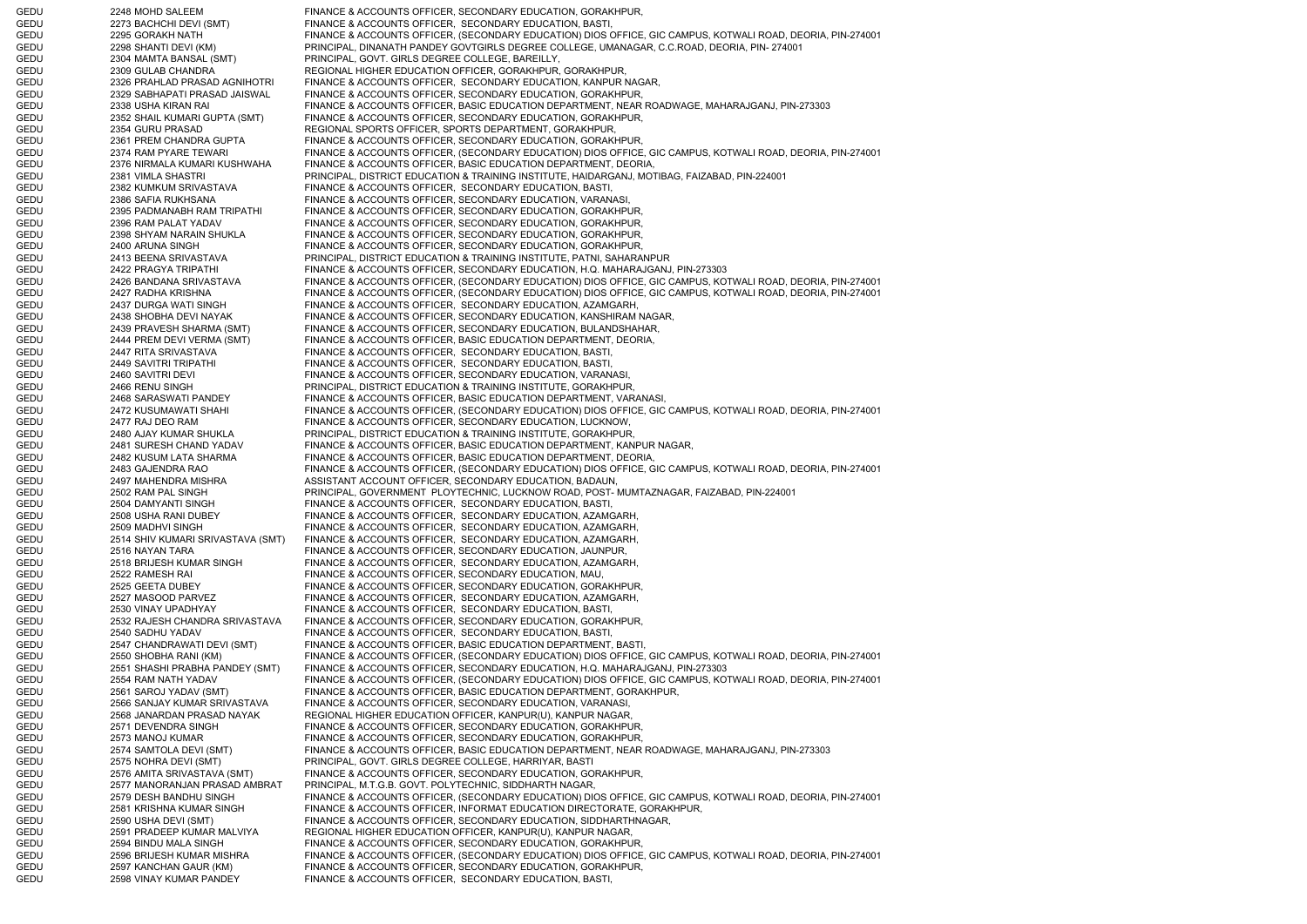GEDU 2604 MADHU RANI SRIVASTAVA (KM) FINANCE & ACCOUNTS OFFICER, SECONDARY EDUCATION, AZAMGARH, GEDU 2606 NAFEES AHMAD FINANCE & ACCOUNTS OFFICER, SECONDARY EDUCATION, BASTI, GEDU 2609 ADITYA KUMAR TRIPATHI REGIONAL TRANSPORT OFFICER, (ADMINISTRATION), BULANDSHAHAR, GEDU 2614 ABUL HASAN ANSARI FINANCE & ACCOUNTS OFFICER, SECONDARY EDUCATION, PADRAUNA, GEDU 2616 JAGDISH CHANDRA SHARMA FINANCE & ACCOUNTS OFFICER, SECONDARY EDUCATION, JAUNPUR, GEDU 2636 RAM AWADH RAM FINANCIAL ADVISER / ASSISTANT ACCOUNTS OFFICER, BASIC EDUCATION DEPARTMENT, AZAMGARH, GEDU 2637 ASHOK KUMAR MISHRA FINANCIAL ADVISER / ASSISTANT ACCOUNTS OFFICER, BASIC EDUCATION DEPARTMENT, AZAMGARH, GEDU 2638 JAGDISH PRAKASH SINGH FINANCIAL ADVISER / ASSISTANT ACCOUNTS OFFICER, BASIC EDUCATION DEPARTMENT, AZAMGARH, GEDU 2640 JANARDAN PRASAD UPADHYAYA FINANCE & ACCOUNTS OFFICER, BASIC EDUCATION DEPARTMENT, DEORIA, GEDU 2644 JUTHAN PRASAD FINANCE & ACCOUNTS OFFICER, BASIC EDUCATION DEPARTMENT, GORAKHPUR, GEDU 2648 KANT LAL PRINCIPAL, GOVERNMENT PLOYTECHNIC, GORAKHPUR, GEDU 2655 SAVITRI DEVI KANAUJIA (SMT) FINANCE & ACCOUNTS OFFICER, SECONDARY EDUCATION, GONDA, GEDU 2670 ALKA AGRAWAL FINANCE & ACCOUNTS OFFICER, SECONDARY EDUCATION, GORAKHPUR, GEDU 2671 KANTI GUPTA (SMT) FINANCE & ACCOUNTS OFFICER, SECONDARY EDUCATION, GORAKHPUR, GEDU 2679 PREM NARAIN TIWARI FINANCE & ACCOUNTS OFFICER, BASIC EDUCATION DEPARTMENT, STATION ROAD, FAIZABAD, PIN-224001 GEDU 2680 TRIBHUWAN YADAV DISTRICT INSPECTOR OF SCHOOLS, /SAHAYAK LEKHA ADHIKARI DIOS, GIC CAMPUS ORAI, JALAUN, PIN-285001 GEDU 2685 NIRMALA TRIPATHI (SMT) FINANCE & ACCOUNTS OFFICER, SECONDARY EDUCATION, H.Q. MAHARAJGANJ, PIN-273303 GEDU 2686 SAROJ MISHRA (SMT) FINANCE & ACCOUNTS OFFICER, SECONDARY EDUCATION, H.Q. MAHARAJGANJ, PIN-273303<br>GEDU 2687 JAI PRAKASH OJHA PRINCIPAL. DISTRICT EDUCATION & TRAINING INSTITUTE. GORAKHPUR. GEDU 2687 JAI PRAKASH OJHA PRINCIPAL, DISTRICT EDUCATION & TRAINING INSTITUTE, GORAKHPUR, GEDU 2688 SURENDRA NATH VISHWAKARMA FINANCE & ACCOUNTS OFFICER, SECONDARY EDUCATION, GORAKHPUR, GEDU 2691 SANDHYA TRIPATHI (SMT) PRINCIPAL, GOVERNMENT PLOYTECHNIC, GORAKHPUR, GEDU 2696 UMA SRIVASTAVA (SMT) PRINCIPAL, GOVT.DEGREE COLLEGE, COMPIRGANJ, GORAKHPUR GEDU 2702 MOHD SAMIUDDIN FINANCE & ACCOUNTS OFFICER, SECONDARY EDUCATION, GORAKHPUR, GEDU 2704 HARIKESH GUPTA FINANCE & ACCOUNTS OFFICER, (SECONDARY EDUCATION) DIOS OFFICE, GIC CAMPUS, KOTWALI ROAD, DEORIA, PIN-274001 PRINCIPAL, M.T.G.B. GOVT. POLYTECHNIC, SIDDHARTH NAGAR, GEDU 2716 HARINDRA NATH YADAV FINANCE & ACCOUNTS OFFICER, (SECONDARY EDUCATION) DIOS OFFICE, GIC CAMPUS, KOTWALI ROAD, DEORIA, PIN-274001 GEDU 2717 RAVINDRA NATH SRIVASTAVA CHIEF TREASURY OFFICER, COLLECTRATE, LUCKNOW, GEDU 2718 SATISH KUMAR SRIVASTAVA FINANCE & ACCOUNTS OFFICER, (SECONDARY EDUCATION) DIOS OFFICE, GIC CAMPUS, KOTWALI ROAD, DEORIA, PIN-274001 GEDU 2721 ANWAR ALAM FINANCE & ACCOUNTS OFFICER, SECONDARY EDUCATION, SANT KABIR NAGAR, GEDU 2722 MAHMOODA SHAKEEL KHAN (SMT) FINANCE & ACCOUNTS OFFICER, SECONDARY EDUCATION, GORAKHPUR, GEDU 2724 ADYA DWIVEDI (SMT) FINANCE & ACCOUNTS OFFICER, (SECONDARY EDUCATION) DIOS OFFICE, GIC CAMPUS, KOTWALI ROAD, DEORIA, PIN-274001 GEDU 2729 POONAM SRIVASTAVA FINANCE & ACCOUNTS OFFICER, SECONDARY EDUCATION, H.Q. MAHARAJGANJ, PIN-273303 GEDU 2731 RAM ADHAR PRINCIPAL, GOVERNMENT PLOYTECHNIC, BAREILLY, GEDU 2733 NITYANAND SINGH FINANCE & ACCOUNTS OFFICER, SECONDARY EDUCATION, GORAKHPUR, GEDU 2738 BAL CHANDRA RAM FINANCE & ACCOUNTS OFFICER, SECONDARY EDUCATION, AZAMGARH, GEDU 2742 PRATIMA TIWARI (SMT) JOINT DIRECTOR, TECHNICAL EDUCATION, U.P. CENTRAL ZONE, LUCKNOW GEDU 2743 AMARENDRA SRIVASTAVA FINANCE & ACCOUNTS OFFICER, D I O S OFFICE, SHIKSHA BHAWAN, CIVIL LINES, FAIZABAD, PIN-224123 GEDU 2744 URMILA SINGH (SMT) FINANCE & ACCOUNTS OFFICER, BASIC EDUCATION DEPARTMENT, GORAKHPUR, GEDU 2745 USHA RAI (SMT) FINANCE & ACCOUNTS OFFICER, SECONDARY EDUCATION, H.Q. MAHARAJGANJ, PIN-273303 GEDU 2746 DEVRAJ FINANCE & ACCOUNTS OFFICER, SECONDARY EDUCATION, PRATPGARH, GEDU 2748 RAM KESAR REGIONAL SPORTS OFFICER, SPORTS DEPARTMENT, 8/9/22, BEGAM GANJ MAKBARA ROAD, FAIZABAD, PIN-224001 GEDU 2757 INDRAHANS SINGH FINANCE & ACCOUNTS OFFICER, BASIC EDUCATION DEPARTMENT, GORAKHPUR, GEDU 2759 SHRI RAM SHUKLA FINANCE & ACCOUNTS OFFICER, BASIC EDUCATION DEPARTMENT, GORAKHPUR, GEDU 2764 RAJIV PRASAD GUPTA FINANCE & ACCOUNTS OFFICER, (SECONDARY EDUCATION) DIOS OFFICE, GIC CAMPUS, KOTWALI ROAD, DEORIA, PIN-274001 GEDU 2769 ASHOK KUMAR SINGH FINANCE & ACCOUNTS OFFICER, BASIC EDUCATION DEPARTMENT, GEDU 2770 RAM SAWAL SINGH FINANCE & ACCOUNTS OFFICER, BASIC EDUCATION DEPARTMENT, BASTI, GEDU 2771 RAJESHWARI MALL (KM) FINANCE & ACCOUNTS OFFICER, SECONDARY EDUCATION, PADRAUNA, GEDU 2773 UMESH CHANDRA CHAUHAN FINANCE & ACCOUNTS OFFICER, (SECONDARY EDUCATION) DIOS OFFICE, GIC CAMPUS, KOTWALI ROAD, DEORIA, PIN-274001 GEDU 2774 DIWAKAR PRASAD PANDEY FINANCE & ACCOUNTS OFFICER, BASIC EDUCATION DEPARTMENT, JAIL ROAD, SIDDHARTHNAGAR GEDU 2776 RAM NATH PRASAD DISTRICT SPORTS OFFICER, DISTRICT SPORTS OFFICE, NEAR POLICE LINE, DEORIA GEDU 2779 SURYA PRAKASH PANDEY FINANCE & ACCOUNTS OFFICER, SECONDARY EDUCATION, AZAMGARH, GEDU 2780 LOKESH RAI FINANCE & ACCOUNTS OFFICER, SECONDARY EDUCATION, VARANASI, GEDU 2781 GHANSHYAM MISHRA FINANCE & ACCOUNTS OFFICER, BASIC EDUCATION DEPARTMENT, NEAR ROADWAGE, MAHARAJGANJ, PIN-273303 GEDU 2782 KUSUM LATA (SMT) FINANCE & ACCOUNTS OFFICER, SECONDARY EDUCATION, AZAMGARH, GEDU 2784 NEELAM RAI PRINCIPAL, DISTRICT EDUCATION & TRAINING INSTITUTE, GEDU 2785 SURYA NATH MAURYA PRINCIPAL, SANJAI GANDHI POLYTECHNIC, JAGDISHPUR, AMETHI, C.S.M. NAGAR GEDU 2787 RAM PRATAP SINGH PRINCIPAL, GOVERNMENT PLOYTECHNIC, KANPUR NAGAR, GEDU 2791 AAS NARAIN SHAHI FINANCE & ACCOUNTS OFFICER, SECONDARY EDUCATION, GORAKHPUR, GEDU 2795 PRABHAKAR MISHRA FINANCE & ACCOUNTS OFFICER, SECONDARY EDUCATION, AZAMGARH, GEDU 2796 SHIV PRAKASH LAL SRIVASTAVA FINANCE & ACCOUNTS OFFICER, SECONDARY EDUCATION, RAIBAREILLY, GEDU 2799 URVASHI MAURYA (SMT) FINANCE & ACCOUNTS OFFICER, SECONDARY EDUCATION, AZAMGARH, GEDU 2801 SUSHILA TEWARI (SMT) FINANCE & ACCOUNTS OFFICER, SECONDARY EDUCATION, AZAMGARH, GEDU 2802 SUNITA RAI (SMT) FINANCE & ACCOUNTS OFFICER, SECONDARY EDUCATION, AZAMGARH, GEDU 2803 INDU BALA (SMT) FINANCE & ACCOUNTS OFFICER, SECONDARY EDUCATION, GORAKHPUR, GEDU 2804 MAMTA BHATT FINANCE & ACCOUNTS OFFICER, SECONDARY EDUCATION, ALLAHABAD, GEDU 2807 ANIL KUMAR TRIPATHI ASSISTANT DIRECTOR, DIRECTORATE OF TECHNICAL EDUCATION, KANPUR NAGAR, GEDU 2808 SANDHYA (KM) FINANCE & ACCOUNTS OFFICER, BASIC EDUCATION DEPARTMENT, GORAKHPUR, GEDU 2810 AMAR NATH FINANCIAL ADVISER / ASSISTANT ACCOUNTS OFFICER, BASIC EDUCATION DEPARTMENT, AZAMGARH, GEDU 2812 SAVITA DEVI TRIPATHI FINANCE & ACCOUNTS OFFICER, SECONDARY EDUCATION, KAUSHAMBI, GEDU 2813 MALIKA PARVEEN (KM) FINANCE & ACCOUNTS OFFICER, SECONDARY EDUCATION, BASTI, GEDU 2815 VINDU DEVI (SMT) FINANCE & ACCOUNTS OFFICER, SECONDARY EDUCATION, GORAKHPUR, GEDU 2816 DEVENDRA NATH RAI FINANCE & ACCOUNTS OFFICER, SECONDARY EDUCATION, GORAKHPUR, GEDU 2818 BEENA SINGH (SMT) PRINCIPAL, GOVERNMENT PLOYTECHNIC, GORAKHPUR, GEDU 2819 KIRTI AWASTHI (KM) PRINCIPAL, GOVERNMENT PLOYTECHNIC, GORAKHPUR, GEDU 2820 JAINENDRA SINGH REGIONAL HIGHER EDUCATION OFFICER, CHHATRAPATI SAHUJIMAHARAJ UNIVERSITY, KANPUR NAGAR,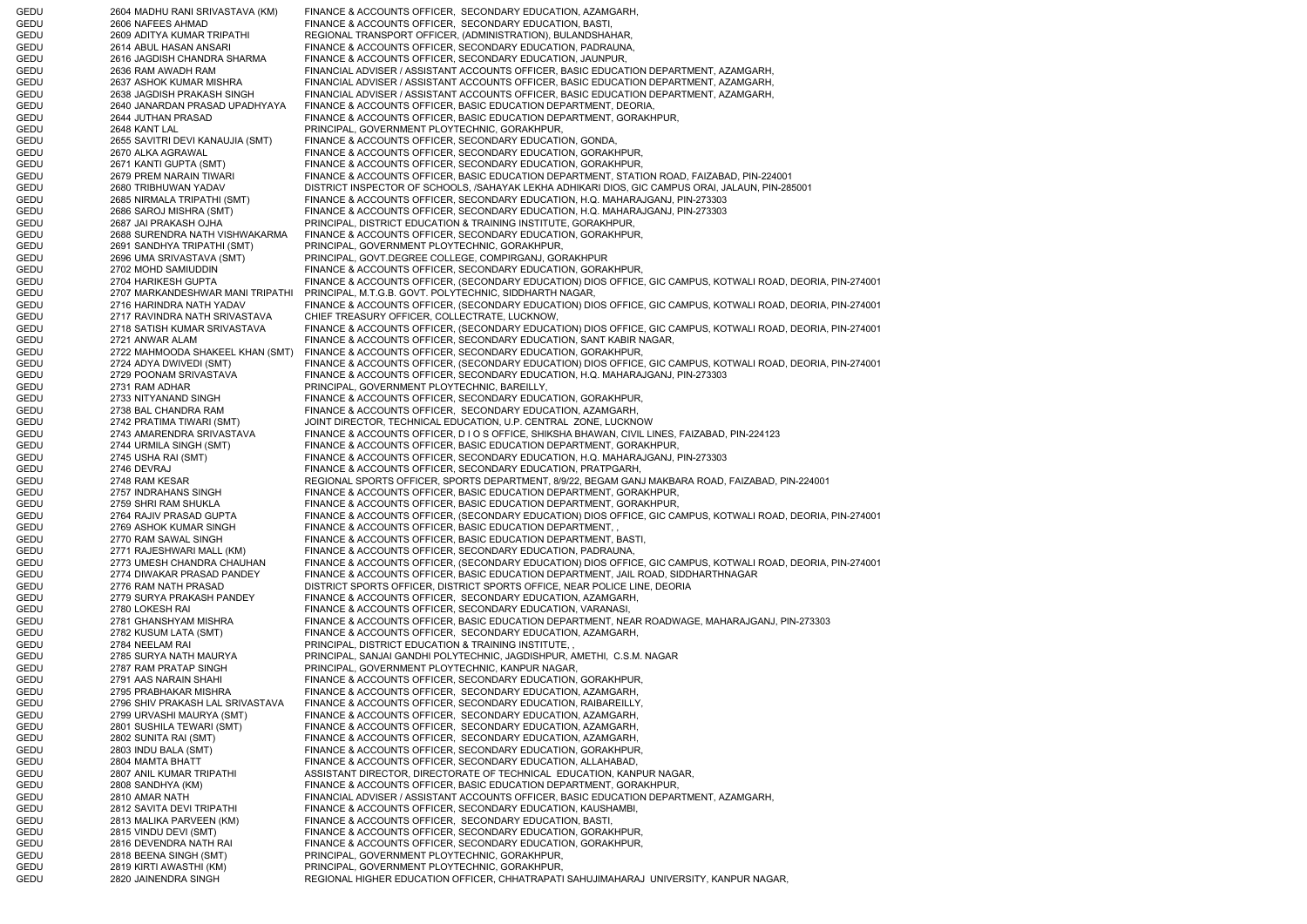GEDU 2822 KANCHAN LATA PANDEY (KM) FINANCE & ACCOUNTS OFFICER, SECONDARY EDUCATION, GORAKHPUR, GEDU 2823 MADHULIKA RAI (SMT) FINANCE & ACCOUNTS OFFICER, SECONDARY EDUCATION, AZAMGARH, GEDU 2824 SHAKUNTALA SINGH (SMT) FINANCE & ACCOUNTS OFFICER, SECONDARY EDUCATION, AZAMGARH, GEDU 2825 SHASHI RAI (SMT) FINANCE & ACCOUNTS OFFICER, SECONDARY EDUCATION, AZAMGARH, GEDU 2826 GEETA YADAV (SMT) FINANCE & ACCOUNTS OFFICER, SECONDARY EDUCATION, BALLIA, GEDU 2827 CHANDRESH KUMAR PANDEY FINANCE & ACCOUNTS OFFICER, SECONDARY EDUCATION, ALLAHABAD, GEDU 2828 RAJ PATI SINGH FINANCE & ACCOUNTS OFFICER, SECONDARY EDUCATION, VARANASI, GEDU 2829 SUSHILA GAUR (SMT) FINANCE & ACCOUNTS OFFICER, SECONDARY EDUCATION, VARANASI, 2833 SHASHI SHARMA (KM) FINANCE & ACCOUNTS OFFICER, (SECONDARY EDUCATION) DIOS OFFICE, GIC CAMPUS, KOTWALI ROAD, DEORIA, PIN-274001 GEDU 2835 BINDU DEVI (SMT) FINANCE & ACCOUNTS OFFICER, SECONDARY EDUCATION, GORAKHPUR, GEDU 2837 SHIVANAND DHAR DUBEY PRINCIPAL, GOVERNMENT PLOYTECHNIC, GORAKHPUR ROAD, POST- G.I.STATE, DEORIA, PIN- 274001 GEDU 2838 MUMTAZ BANO (SMT) FINANCE & ACCOUNTS OFFICER, (SECONDARY EDUCATION) DIOS OFFICE, GIC CAMPUS, KOTWALI ROAD, DEORIA, PIN-274001 GEDU 2839 PUSHPA GAUR (SMT) FINANCE & ACCOUNTS OFFICER, SECONDARY EDUCATION, GORAKHPUR, GEDU 2840 MEERA DWIVEDI (SMT) FINANCE & ACCOUNTS OFFICER, SECONDARY EDUCATION, H.Q. MAHARAJGANJ, PIN-273303 GEDU 2841 SHEELA SINGH (KM) FINANCE & ACCOUNTS OFFICER, SECONDARY EDUCATION, BALLIA, GEDU 2842 HARI LAL FINANCE & ACCOUNTS OFFICER, INFORMAT EDUCATION DIRECTORATE, DEORIA, GEDU 2843 CHINTA SINGH (SMT) FINANCE & ACCOUNTS OFFICER, (SECONDARY EDUCATION) DIOS OFFICE, GIC CAMPUS, KOTWALI ROAD, DEORIA, PIN-274001 GEDU 2844 MEERA KATIYAR FINANCE & ACCOUNTS OFFICER, SECONDARY EDUCATION, KANPURDEHAT, GEDU 2845 RUPINDER KAUR (KM) FINANCE & ACCOUNTS OFFICER, SECONDARY EDUCATION, GORAKHPUR, GEDU 2847 ARCHANA TRIPATHI (KM) FINANCE & ACCOUNTS OFFICER, SECONDARY EDUCATION, H.Q. MAHARAJGANJ, PIN-273303 GEDU 2848 BIJULI SINGH FINANCE & ACCOUNTS OFFICER, SECONDARY EDUCATION, GORAKHPUR, GEDU 2849 KUSUM LATA SINGH FINANCE & ACCOUNTS OFFICER, SECONDARY EDUCATION, GORAKHPUR, GEDU 2854 SUMAN ASTHANA (SMT) FINANCE & ACCOUNTS OFFICER, SECONDARY EDUCATION, AZAMGARH, GEDU 2856 RUPA KHARE (SMT) FINANCE & ACCOUNTS OFFICER, SECONDARY EDUCATION, GORAKHPUR, 2857 VIMLA SHUKLA (SMT) FINANCE & ACCOUNTS OFFICER, SECONDARY EDUCATION, H.Q. MAHARAJGANJ, PIN-273303 GEDU 2863 SHYAMA SINGH PRINCIPAL, CHHATRAPATI SAHU JI MAHARAJ, GOVT. POLYTECHNIC, AMBEDKAR NAGAR, PIN-224122 GEDU 2864 VIMLA RAI (SMT) FINANCE & ACCOUNTS OFFICER, (SECONDARY EDUCATION) DIOS OFFICE, GIC CAMPUS, KOTWALI ROAD, DEORIA, PIN-274001 GEDU 2865 CHANDRA BHAN PRASAD RASTOGI FINANCE & ACCOUNTS OFFICER, SECONDARY EDUCATION, PADRAUNA, GEDU 2866 MAYA SINGH (SMT) FINANCE & ACCOUNTS OFFICER, (SECONDARY EDUCATION) DIOS OFFICE, GIC CAMPUS, KOTWALI ROAD, DEORIA, PIN-274001 GEDU 2867 BHARTI CHAUDHARI (SMT) FINANCE & ACCOUNTS OFFICER, D I O S OFFICE, SHIKSHA BHAWAN, CIVIL LINES, FAIZABAD, PIN-224123 GEDU 2870 GYANTI SINGH (SMT) FINANCE & ACCOUNTS OFFICER, SECONDARY EDUCATION, BAGPAT, GEDU 2871 DEVENDRA KUMAR SINGH PRINCIPAL, GOVERNMENT POLYTECHNIC, KANSHIRAM NAGAR, GEDU 2875 NEELAM SINGH (SMT) FINANCE & ACCOUNTS OFFICER, SECONDARY EDUCATION, BASTI, GEDU 2876 ASHOK KUMAR PANDEY FINANCE & ACCOUNTS OFFICER, SECONDARY EDUCATION, BASTI, GEDU 2877 RADHEY SHYAM PRASAD FINANCE & ACCOUNTS OFFICER, BASIC EDUCATION DEPARTMENT, DEORIA, GEDU 2878 ASHOK KUMAR SHUKLA FINANCE & ACCOUNTS OFFICER, BASIC EDUCATION DEPARTMENT, BASTI, GEDU 2879 SANJAY KUMAR SRIVASTAVA FINANCE & ACCOUNTS OFFICER, SECONDARY EDUCATION, SANT KABIR NAGAR, GEDU 2881 DEV KUMAR UPADHYAYA FINANCE & ACCOUNTS OFFICER, BASIC EDUCATION DEPARTMENT, DEORIA, GEDU 2882 VIMLA GUPTA (SMT) FINANCE & ACCOUNTS OFFICER, BASIC EDUCATION DEPARTMENT, NEAR ROADWAGE, MAHARAJGANJ, PIN-273303 GEDU 2883 ARIF HASNAIN ABBASI FINANCE & ACCOUNTS OFFICER, SECONDARY EDUCATION, AZAMGARH, GEDU 2887 HAMID HASHMI PRINCIPAL, GOVT. DEGREE COLLEGE, INDUPUR - GAURIBAZAR, DEORIA GEDU 2894 KALPANA PANDEY (SMT) FINANCE & ACCOUNTS OFFICER, SECONDARY EDUCATION, SIDDHARTHNAGAR, GEDU 2895 PRAMILA RAI (SMT) PRINCIPAL, DISTRICT EDUCATION & TRAINING INSTITUTE, GORAKHPUR, GEDU 2897 SUDHA SRIVASTAVA (KM) FINANCE & ACCOUNTS OFFICER, SECONDARY EDUCATION, GORAKHPUR, GEDU 2900 BRAHMANAND TIWARI FINANCE & ACCOUNTS OFFICER, BASIC EDUCATION DEPARTMENT, GEDU 2901 VIDYA PRASAD SINGH FINANCE & ACCOUNTS OFFICER, SECONDARY EDUCATION, GORAKHPUR, GEDU 2903 INDU SRIVASTAVA (SMT) FINANCE & ACCOUNTS OFFICER, SECONDARY EDUCATION, GORAKHPUR, GEDU 2904 DURGESH PRATAP RAO FINANCE & ACCOUNTS OFFICER, BASIC EDUCATION DEPARTMENT, GORAKHPUR, GEDU 2908 SANJAY KUMAR SINHA FINANCE & ACCOUNTS OFFICER, BASIC EDUCATION DEPARTMENT, GORAKHPUR, GEDU 2909 VINOD KUMAR GUPTA FINANCE & ACCOUNTS OFFICER, BASIC EDUCATION DEPARTMENT, GORAKHPUR, GEDU 2910 AWADHESH KUMAR FINANCE & ACCOUNTS OFFICER, BASIC EDUCATION DEPARTMENT, DEORIA, GEDU 2911 ASHOK KUMAR FINANCE & ACCOUNTS OFFICER, BASIC EDUCATION DEPARTMENT, JAIL ROAD, SIDDHARTHNAGAR GEDU 2912 CHANDU PRAKASH LAL FINANCE & ACCOUNTS OFFICER, SECONDARY EDUCATION, SANT KABIR NAGAR, GEDU 2913 RAVINDRA KUMAR FINANCE & ACCOUNTS OFFICER, BASIC EDUCATION DEPARTMENT, JAIL ROAD, SIDDHARTHNAGAR GEDU 2915 MAMTA SRIVASTAVA (SMT) UNDER SECRETARY, ADMN A/C DEPT SACHIVALYA, LUCKNOW, GEDU 2916 ARVIND KUMAR TIWARI FINANCE & ACCOUNTS OFFICER, (SECONDARY EDUCATION) DIOS OFFICE, GIC CAMPUS, KOTWALI ROAD, DEORIA, PIN-274001 GEDU 2917 PHANINDRA KUMAR PRINCIPAL, DISTRICT EDUCATION & TRAINING INSTITUTE. GEDU 2918 KANHAIYA LAL FINANCE & ACCOUNTS OFFICER, (SECONDARY EDUCATION) DIOS OFFICE, GIC CAMPUS, KOTWALI ROAD, DEORIA, PIN-274001 GEDU 2921 BRIJESH KUMAR MAURYA FINANCIAL ADVISER / ASSISTANT ACCOUNTS OFFICER, BASIC EDUCATION DEPARTMENT, AZAMGARH, GEDU 2922 MAMTA SRIVASTAVA SMT. FINANCE & ACCOUNTS OFFICER, CORRESPONDENCE EDUCATION INSTITUTE UP, ALLAHABAD, GEDU 2924 BHARAT PRASAD PRINCIPAL, DISTRICT EDUCATION & TRAINING INSTITUTE, DIET IMILIA, MAU, PIN-275101 GEDU 2925 RAJIV KUMAR CHAURASIA FINANCE & ACCOUNTS OFFICER, SECONDARY EDUCATION, H.Q. MAHARAJGANJ, PIN-273303 GEDU 2926 SUSHMA SRIVASTAVA (SMT) FINANCE & ACCOUNTS OFFICER, SECONDARY EDUCATION, BASTI, GEDU 2927 GIRISH CHANDRA SRIVASTAVA FINANCE & ACCOUNTS OFFICER, BASIC EDUCATION DEPARTMENT, BASTI, GEDU 2928 UMA SHANKAR YADAV FINANCE & ACCOUNTS OFFICER, BASIC EDUCATION DEPARTMENT, DEORIA, GEDU 2929 AVNISH PANDEY PRINCIPAL, GOVERNMENT PLOYTECHNIC, GORAKHPUR, GEDU 2930 VIJAY PAL SINGH PRINCIPAL, GOVERNMENT PLOYTECHNIC, KANPUR NAGAR, GEDU 2933 JAI PRAKASH SRIVASTAVA FINANCE & ACCOUNTS OFFICER, SECONDARY EDUCATION, GORAKHPUR, GEDU 2936 LALITA PRADEEP (SMT) DIRECTOR, BASIC EDUCATION (CAMP OFFICE), , 2941 RANA PRATAP SINGH FINANCIAL ADVISER / ASSISTANT ACCOUNTS OFFICER, BASIC EDUCATION DEPARTMENT, AZAMGARH, GEDU 2942 SHAKUNTALA KANNAUJIA (SMT) FINANCE & ACCOUNTS OFFICER, BASIC EDUCATION DEPARTMENT, GORAKHPUR, GEDU 2943 NAGESHWAR MEHTA PRINCIPAL, DISTRICT EDUCATION & TRAINING INSTITUTE, GORAKHPUR, GEDU 2946 RAMESH CHANDRA PANDEY FINANCE & ACCOUNTS OFFICER, SECONDARY EDUCATION, BASTI, GEDU 2948 SAJIDA KHATOON (SMT) FINANCE & ACCOUNTS OFFICER, SECONDARY EDUCATION, ALIGARH, GEDU 2950 SUNITA TRIPATHI (SMT) FINANCE & ACCOUNTS OFFICER, SECONDARY EDUCATION, GORAKHPUR,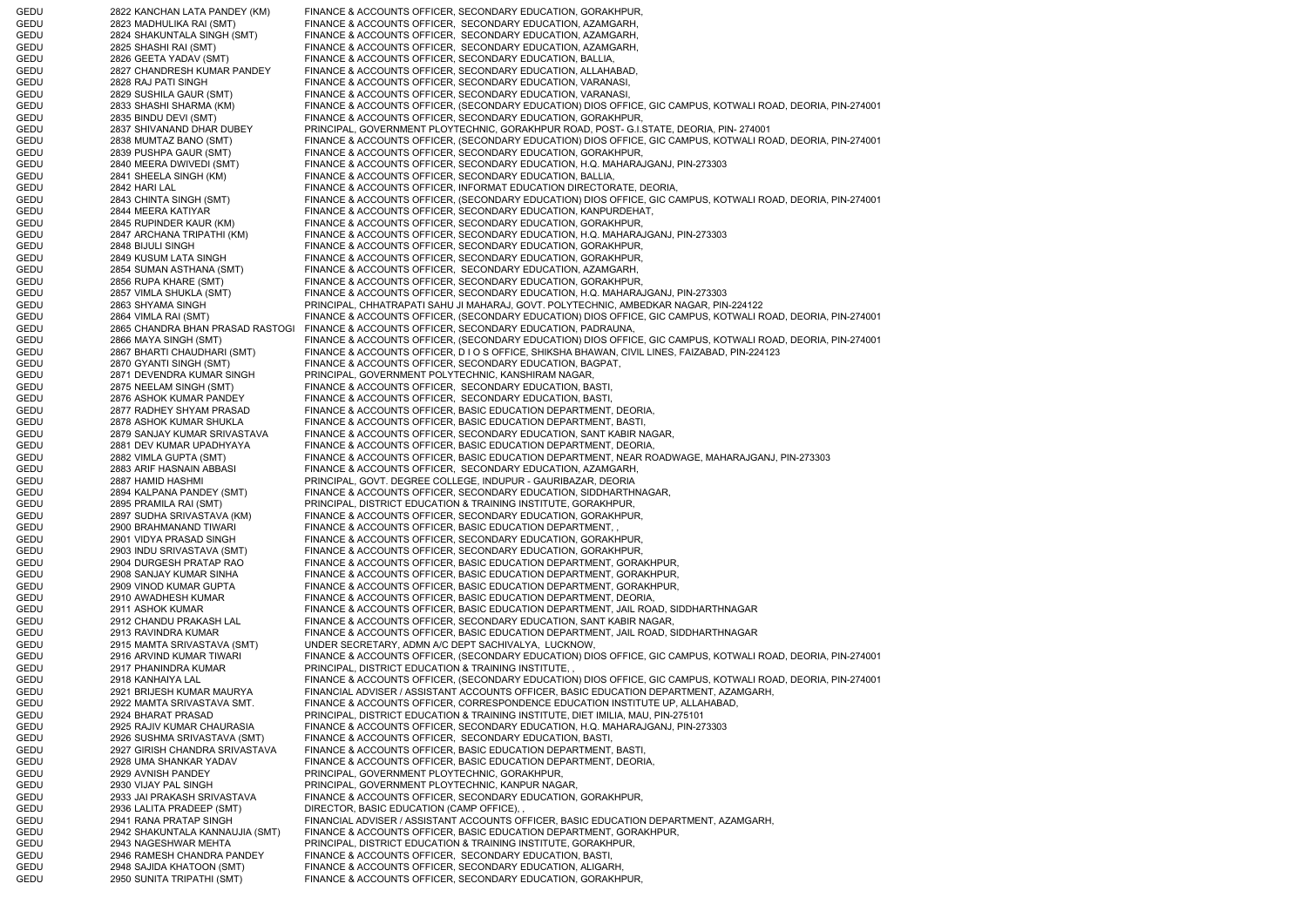GEDU 2952 RAMKALA VARUN PRINCIPAL, DISTRICT EDUCATION & TRAINING INSTITUTE, BANSHI, SIDDHARTHNAGAR GEDU 2953 GHANSHYAM PANDEY FINANCE & ACCOUNTS OFFICER, SECONDARY EDUCATION, BASTI, GEDU 2956 SHAWAR SULTANA (SMT) FINANCE & ACCOUNTS OFFICER, SECONDARY EDUCATION, H.Q. MAHARAJGANJ, PIN-273303 GEDU 2957 MANISH KUMAR FINANCE & ACCOUNTS OFFICER, SECONDARY EDUCATION, AZAMGARH, GEDU 2958 DIVYA SRIVASTAVA (KM) FINANCE & ACCOUNTS OFFICER, SECONDARY EDUCATION, BULANDSHAHAR, GEDU 2959 SHASHI KALA (SMT) FINANCE & ACCOUNTS OFFICER, SECONDARY EDUCATION, GORAKHPUR, GEDU 2961 JAG LAL FINANCE & ACCOUNTS OFFICER, BASIC EDUCATION DEPARTMENT, NEAR ROADWAGE, MAHARAJGANJ, PIN-273303 GEDU 2962 GIRISH CHANDRA YADAV FINANCE & ACCOUNTS OFFICER, BASIC EDUCATION DEPARTMENT, GORAKHPUR, GEDU 2963 NURUL AIN DISTRICT DEVELOPMENT OFFICER, RURAL DEVELOPMENT DEPARTMENT, GORAKHPUR, GEDU 2964 ARJUN KUMAR GUPTA FINANCE & ACCOUNTS OFFICER, BASIC EDUCATION DEPARTMENT, NEAR ROADWAGE, MAHARAJGANJ, PIN-273303 GEDU 2966 ARVIND KUMAR PANDEY FINANCE & ACCOUNTS OFFICER, SECONDARY EDUCATION, GORAKHPUR, GEDU 2970 SHIV CHARAN YADAV FINANCE & ACCOUNTS OFFICER, SECONDARY EDUCATION, GORAKHPUR, GEDU 2971 KSHAMA SINGH (SMT) FINANCE & ACCOUNTS OFFICER, SECONDARY EDUCATION, H.Q. MAHARAJGANJ, PIN-273303 GEDU 2972 GULSHAN SAXENA (DR) PRINCIPAL, GOVT. GIRLS DEGREE COLLEGE, GAJARPUR, FATEHPUR GEDU 2973 RANJANA RAY (SMT) FINANCE & ACCOUNTS OFFICER, SECONDARY EDUCATION, GORAKHPUR, INDU 135 P C GAUR CHIEF TREASURY OFFICER, ALLAHABAD, ALLAHABAD, INDU 197 P CHANDRA DIRECTOR, DIRECTORATE OF INDUSTRIES, KANPUR, INDU 298 A B PRASAD COMMISSIONER AND DIRECTOR, DIRECTORATE OF HNDLOOM & TEXTILES, KANPUR NAGAR, INDU 2065 BIJAI BAHADUR SINGH DEPUTY DIRECTOR, HANDLOOM & SILK DEPARTMENT, GORAKHPUR, INDU 3326 RAMESH KUMAR CHIEF TREASURY OFFICER, COLLECTRATE, LUCKNOW, INDU 3857 SYED ZAFAR MEHDI ZAIDI GENERAL MANAGER, DISTRICT INDUSTRIES CENTRE, PLOT NO.-4 MAU SHIVALA ROAD, FAIZABAD, PIN-224001 INDU 3859 BENI SINGH ASSISTANT DIRECTOR, HANDLOOM & SILK DEPARTMENT, MORADABAD, INDU 3968 ANJANI KUMAR SRIVASTAVA GENERAL MANAGER, DISTRICT INDUSTRIES CENTRE, OFFICE OF THE JOINT DIRECTOR INDUSTRY, GORAKHPUR INDU 4010 JAGDISH CHANDRA GENERAL MANAGER, DEPARTMENT OF INDUSTRIES, PADRAUNA, INDU 4086 JAGNNATH PANDEY DIRECTOR, DIRECTORATE OF INDUSTRIES, KANPUR, INDU 4120 MUNNA SINGH GENERAL MANAGER, DEPARTMENT OF INDUSTRIES, BAREILLY, INDU 4270 S K RAI GENERAL MANAGER, DEPARTMENT OF INDUSTRIES, MORADABAD, INDU 4382 RAM CHANDRA GENERAL MANAGER, DEPARTMENT OF INDUSTRIES, SITAPUR, INDU 4467 JITENDRA LAL SRIVASTAVA GENERAL MANAGER, DISTRICT INDUSTRIES CENTRE, KANPUR, INDU 4488 NAND KUMAR GENERAL MANAGER, DEPARTMENT OF INDUSTRIES, GAZIPUR, INDU 4492 DEOKI NANDAN TIWARI GENERAL MANAGER, DEPARTMENT OF INDUSTRIES, MORADABAD, INDU 4522 AJMAT SINGH ASSISTANT DIRECTOR, HANDLOOM & SILK DEPARTMENT, MEERUT, INDU 4594 DIGVIJAY GENERAL MANAGER, DEPARTMENT OF INDUSTRIES, BULANDSHAHAR, INDU 4679 BAL KRISHNA PANDEY PRINCIPAL, FAMILY WELFARE TRAINING CENTER, KANPUR NAGAR, INDU 4685 RAM BALI GENERAL MANAGER, DISTRICT INDUSTRIES CENTRE, KANPUR, INDU 4759 OM PRAKASH GENERAL MANAGER, DEPARTMENT OF INDUSTRIES, SAHARANPUR, INDU 4827 VED PRAKASH GENERAL MANAGER, DEPARTMENT OF INDUSTRIES, BIJNORE, INDU 4831 RAVI PRATAP NARAIN TEWARI GENERAL MANAGER, DEPARTMENT OF INDUSTRIES, BASTI, INDU 4888 ARUN KUMAR SHUKLA GENERAL MANAGER, DISTRICT INDUSTRIES CENTRE, OFFICE OF THE JOINT DIRECTOR INDUSTRY, GORAKHPUR INDU 4905 SAGHIR AHMAD KHAN DEPUTY DIVISIONAL MARKETING OFFICER, DEPARTMENT OF FOOD & CIVIL SUPPLIES, , INDU 4934 O P SRIVASTAVA GENERAL MANAGER, DEPARTMENT OF INDUSTRIES, MIRZAPUR, INDU 5071 VIRENDRA KUMAR CHOUBEY ASSISTANT DIRECTOR, HANDLOOM & SILK DEPARTMENT, , INDU 5123 BRIJESH CHANDRA DUBEY GENERAL MANAGER, DEPARTMENT OF INDUSTRIES, HAMIRPUR, INDU 5178 KISHAN LAL ADDITIONAL COMMISSIONER, LABOUR OFFICE, BAREILLY, INDU 5185 RAM PRAKASH SETH GENERAL MANAGER, DEPARTMENT OF INDUSTRIES, BALLIA, INDU 5204 SHIV PRIVA MISHRA(SMT) DIRECTOR, DIRECTORATE OF INDUSTRIES, KANPUR, INDU 5232 RAM KUMAR ASSISTANT COMMISSIONER , ENTERTAINMENT TAX DEPARTMENT, GHAZIPUR, INDU 5257 RAM SARAN GENERAL MANAGER, DEPARTMENT OF INDUSTRIES, GONDA, INDU 5263 VIMAL KUMAR GENERAL MANAGER, DISTRICT INDUSTRIES CENTRE, KANPUR, INDU 5292 CHANDRA MOHAN SINGH GENERAL MANAGER, DEPARTMENT OF INDUSTRIES, BIJNORE, INDU 5299 PERVEJ BEGE SENIOR TREASURY OFFICER, BANDA, BANDA, INDU 5300 PRAMOOD SAXENA GENERAL MANAGER, DEPARTMENT OF INDUSTRIES, JHANSI, INDU 5331 PRADEEP KUMAR SRIVASTAVA GENERAL MANAGER, DEPARTMENT OF INDUSTRIES, UNNAO, INDU 5341 VIRENDRA SINGH GENERAL MANAGER, DEPARTMENT OF INDUSTRIES, VARANASI, INDU 5358 ASHOK KUMAR GENERAL MANAGER, DEPARTMENT OF INDUSTRIES, BAREILLY, INDU 5359 VIRESH KUMAR GENERAL MANAGER, DEPARTMENT OF INDUSTRIES, BAREILLY, INDU 5379 MITHILESH KUMARI VERMA(SMT) ASSISTANT DIRECTOR, HANDLOOM & SILK DEPARTMENT, ETAWAH, INDU 5387 S N MISRA GENERAL MANAGER, DEPARTMENT OF INDUSTRIES, BASTI, INDU 5411 AMRESH KUMAR SHARMA COMMISSIONER AND DIRECTOR, DIRECTORATE OF HNDLOOM & TEXTILES, KANPUR NAGAR, INDU 5423 RAJESH CHANDRA SRIVASTAVA GENERAL MANAGER, DEPARTMENT OF INDUSTRIES, BARABANKY, INDU 5424 AVADHESH KUMAR SRIVASTAVA GENERAL MANAGER, DEPARTMENT OF INDUSTRIES, BARABANKY, INDU 5431 SUNIL DUTTA JOINT DIRECTOR , ANTRIK LEKHA PARIKSHA, 510/217 NEW HYDERABAD, LUCKNOW 226007, LUCKNOW INDU 5436 PRAKASH CHAND GENERAL MANAGER, DEPARTMENT OF INDUSTRIES, BULANDSHAHAR, INDU 5447 VIDYA DHAR PANDEY GENERAL MANAGER, DEPARTMENT OF INDUSTRIES, JAUNPUR, INDU 5453 MADHU AHUJA GENERAL MANAGER, DEPARTMENT OF INDUSTRIES, MEERUT, INDU 5459 BRAJESH KUMAR GENERAL MANAGER, DEPARTMENT OF INDUSTRIES, PRATAPGARH, INDU 5490 OM PRAKASH MISHRA GENERAL MANAGER, DEPARTMENT OF INDUSTRIES, HARDOI, INDU 5492 OM PRAKASH DISTRICT SOCIAL WELFARE OFFICER, SOCIAL WELFARE DEPARTMENT, AZAMGARH, INDU 5530 RAJESH KUMAR SAXENA GENERAL MANAGER, DEPARTMENT OF INDUSTRIES, AGRA, INDU 5543 RAM RAJ RAM GENERAL MANAGER, DEPARTMENT OF INDUSTRIES, CHANDAULI, INDU 5584 BABU LAL DIRECTOR, RESEARCH DEV. & TRG. INSTITUTE, KANPUR NAGAR, INDU 5585 HARIHER SINGH GENERAL MANAGER, DEPARTMENT OF INDUSTRIES, RAIBAREILLY, INDU 5586 RAM NARAIN YADAV GENERAL MANAGER, DEPARTMENT OF INDUSTRIES, PADRAUNA, INDU 5618 DHIRAJ KUMAR GENERAL MANAGER, DEPARTMENT OF INDUSTRIES, AGRA, INDU 5635 ARUN KUMAR SAIGAR GENERAL MANAGER, DEPARTMENT OF INDUSTRIES, JHANSI,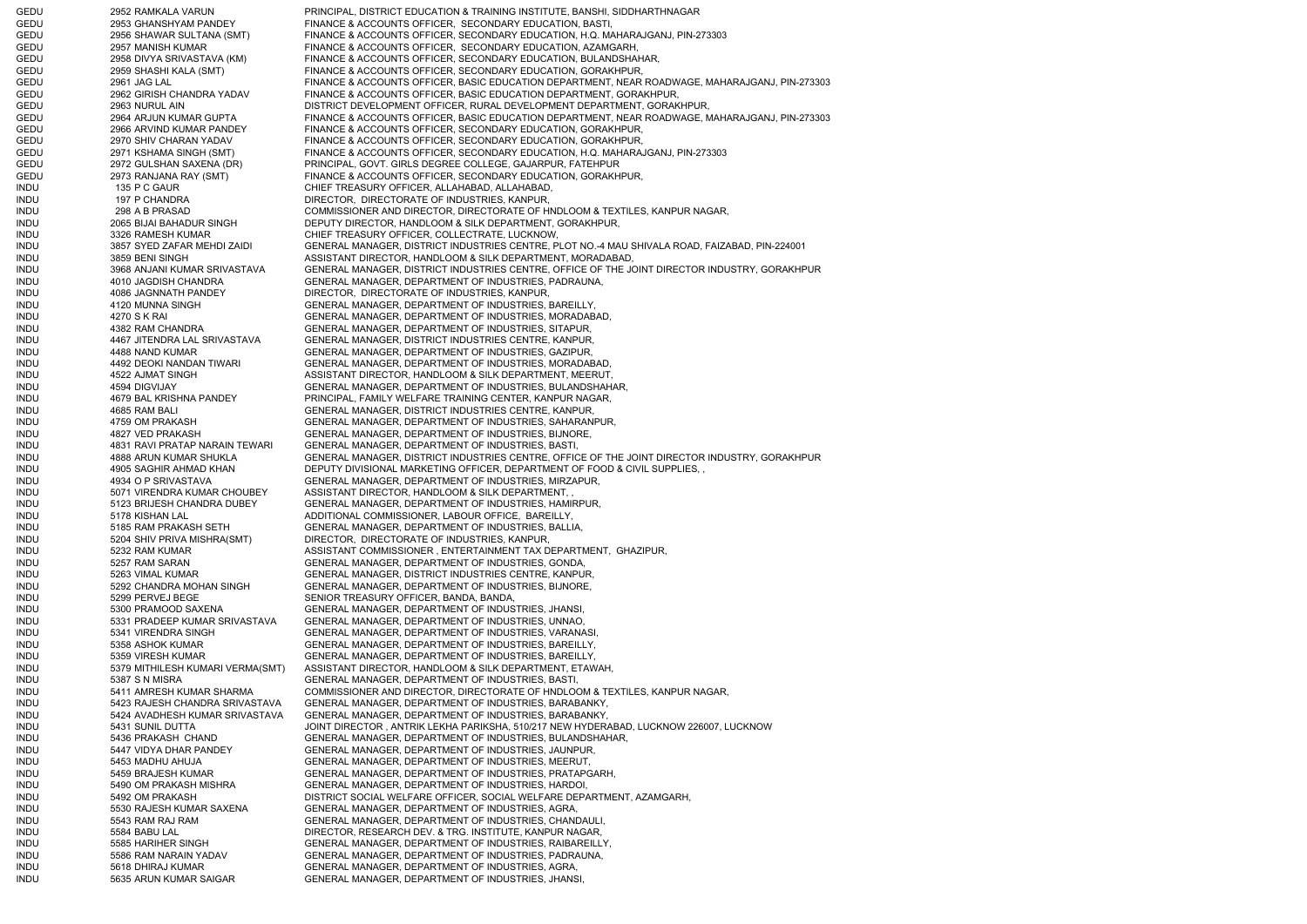INDU 5659 JAGAT NARAIN SINGH GENERAL MANAGER, DEPARTMENT OF INDUSTRIES, GAZIPUR, INDU 5668 PRATAP NARAIN SHUKLA GENERAL MANAGER, DISTRICT INDUSTRIES CENTRE, KANPUR, INDU 5685 AMAR BAHADUR SINGH GENERAL MANAGER, DISTRICT INDUSTRIES CENTRE, PLOT NO.-4 MAU SHIVALA ROAD, FAIZABAD, PIN-224001 INDU 5686 PRABHAT KUMAR SIROTHIA GENERAL MANAGER, DEPARTMENT OF INDUSTRIES, JHANSI, INDU 5687 JAGDISH SWAROOP JYOTSHI GENERAL MANAGER, DEPARTMENT OF INDUSTRIES, JHANSI, INDU 5689 SHIV DAYAL GENERAL MANAGER, DEPARTMENT OF INDUSTRIES, HARDOI, INDU 5694 KAILASH CHAND LAL GENERAL MANAGER, DEPARTMENT OF INDUSTRIES, BASTI, INDU 5696 SURESH CHANDDRA GENERAL MANAGER, DEPARTMENT OF INDUSTRIES, BASTI, INDU 5698 RAJ DEO CHAND SRIVASTAVA GENERAL MANAGER, DEPARTMENT OF INDUSTRIES, MIRZAPUR, INDU 5701 ACHHEY LAL GENERAL MANAGER, DEPARTMENT OF INDUSTRIES, VARANASI, INDU 5704 DAYA RAM GENERAL MANAGER, DEPARTMENT OF INDUSTRIES, BALLIA, INDU 5706 KAUSHAL KISHORE SRIVASTAVA DIRECTOR, DIRECTORATE OF INDUSTRIES, KANPUR, INDU 5708 SHIFIYAT RASOOL GENERAL MANAGER, DISTRICT INDUSTRIES CENTRE, DEPARTMENT OF INDUSTRIES, LUCKNOW INDU 5731 GOPAL KRISHNA SHARMA GENERAL MANAGER, DEPARTMENT OF INDUSTRIES, MORADABAD, INDU 5734 KUMARI PRAMILA DEVI GENERAL MANAGER, DISTRICT INDUSTRIES CENTRE, DEPARTMENT OF INDUSTRIES, LUCKNOW INDU 5751 MOHD GUFAN ILAHI GENERAL MANAGER, DEPARTMENT OF INDUSTRIES, SAHARANPUR, INDU 5784 ATMA RAM GENERAL MANAGER, DEPARTMENT OF INDUSTRIES, SITAPUR, INDU 5799 BRIJESH KUMAR PATHAK GENERAL MANAGER, DISTRICT INDUSTRIES CENTRE, PLOT NO.-4 MAU SHIVALA ROAD, FAIZABAD, PIN-224001 INDU 5824 RAM NARESH GENERAL MANAGER, DEPARTMENT OF INDUSTRIES, SITAPUR, INDU 5825 ANIL KUMAR MATHUR ASSISTANT SUGAR COMMISSIONER, SUGAR OFFICE, SAHARANPUR, INDU 5827 DEO DUTT SHARMA GENERAL MANAGER, DEPARTMENT OF INDUSTRIES, SAHARANPUR, INDU 5829 MADAN PAL SINGH GENERAL MANAGER, DEPARTMENT OF INDUSTRIES, SAHARANPUR, INDU 5830 SUSHIL KUMAR VARMA GENERAL MANAGER, DEPARTMENT OF INDUSTRIES, MEERUT, INDU 5837 GHAN SHYAM YADAV GENERAL MANAGER, DEPARTMENT OF INDUSTRIES, MEERUT, INDU 5873 RIYAJ AHMAD ANSARI GENERAL MANAGER, DISTRICT INDUSTRIES CENTRE, PURANI BAZAR MINSHA, SRAWASTI, PIN-271831 INDU 5874 VIMAL KISHORE JAIN DIRECTOR, DIRECTOR SILK DIRECTORATE, LUCKNOW, INDU 5879 DAN PAL SHUKLA GENERAL MANAGER, DEPARTMENT OF INDUSTRIES, BARABANKY, INDU 5889 VIRENDRA SINGH GENERAL MANAGER, DEPARTMENT OF INDUSTRIES, GONDA, INDU 5895 JAGDISH PRASAD SHUKLA GENERAL MANAGER, DEPARTMENT OF INDUSTRIES, PADRAUNA, INDU 5912 ATULENDRA KUMAR SRIVASTAVA GENERAL MANAGER, DISTRICT INDUSTRIES CENTRE, DEPARTMENT OF INDUSTRIES, LUCKNOW INDU 5913 BEGU SINGH GENERAL MANAGER, DEPARTMENT OF INDUSTRIES, , INDU 5966 JANKI PRASAD YADAV GENERAL MANAGER, DISTRICT INDUSTRIES CENTRE, PLOT NO.-4 MAU SHIVALA ROAD, FAIZABAD, PIN-224001 INDU 5991 SANTOSH KUMAR SRIVASTAVA GENERAL MANAGER, DISTRICT INDUSTRIES CENTRE, KANPUR, INDU 5999 RASHID AFAQUE SIDDIQUI GENERAL MANAGER, DEPARTMENT OF INDUSTRIES, BADAUN, INDU 6000 KESHAVA NATH GENERAL MANAGER, DEPARTMENT OF INDUSTRIES, BADAUN, INDU 6003 RAJENDRA KUMAR GENERAL MANAGER, DEPARTMENT OF INDUSTRIES, MEERUT, INDU 6007 JAGDISH KUMAR GENERAL MANAGER, DISTRICT INDUSTRY CENTRE, FARENDA ROAD, MAHARAJGANJ, PIN-273303 INDU 6011 UMA SHANKER SINGH GENERAL MANAGER, DISTRICT INDUSTRIES CENTRE, OFFICE OF THE JOINT DIRECTOR INDUSTRY, GORAKHPUR INDU 6071 AJAYA VIR SINGH GENERAL MANAGER, DEPARTMENT OF INDUSTRIES, AGRA, INDU 6076 BRIJESH KUMAR GENERAL MANAGER, DEPARTMENT OF INDUSTRIES, MATHURA, INDU 6079 GYANDRA PAL SINGH GENERAL MANAGER, DEPARTMENT OF INDUSTRIES, GHAZIABAD, INDU 6080 KUNJ BIHARI LAL GENERAL MANAGER, DISTRICT INDUSTRIES CENTRE, KANPUR, INDU 6117 P K VERMA DIRECTOR, DIRECTORATE OF INDUSTRIES, KANPUR, INDU 6139 MOHD NEHAL SIDDIQUI GENERAL MANAGER, DEPARTMENT OF INDUSTRIES, KAUSHAMBI, INDU 6150 MOHAMMAD MURTAZA UNDER SECRETARY, FINANCE SECRETARY BRANCH, U.P. SECRETARIAT, LUCKNOW-2 INDU 6151 KABILASH GENERAL MANAGER, DISTRICT INDUSTRIES CENTRE, DEPARTMENT OF INDUSTRIES, LUCKNOW INDU 6158 MOHD RASHID KHAN GENERAL MANAGER, DEPARTMENT OF INDUSTRIES, FATEHPUR, INDU 6165 ASHOK KUMAR GENERAL MANAGER, DEPARTMENT OF INDUSTRIES, MATHURA, INDU 6166 NARESH CHAND AGRAWAL GENERAL MANAGER, DEPARTMENT OF INDUSTRIES, MORADABAD, INDU 6167 CHHEDI LAL GENERAL MANAGER, DEPARTMENT OF INDUSTRIES, PRATAPGARH, INDU 6181 JAGDISH PRASAD JAISWAL GENERAL MANAGER, DISTRICT INDUSTRIES CENTRE, PURANI BAZAR MINSHA, SRAWASTI, PIN-271831 INDU 6184 SURESH CHANDRA GENERAL MANAGER, DEPARTMENT OF INDUSTRIES, MAINPURI, INDU 6187 BRIJ NARIN LAL GUPTA GENERAL MANAGER, DISTRICT INDUSTRY CENTRE, FARENDA ROAD, MAHARAJGANJ, PIN-273303 INDU 6191 DEO KUMAR JOINT DIRECTOR (HANDLOOM), HANDLOOM & SILK DEPARTMENT, MEERUT, INDU 6195 RAM BAHADUR GENERAL MANAGER, DEPARTMENT OF INDUSTRIES, RAIBAREILLY, INDU 6225 A K SRIVASTAVA GENERAL MANAGER, DEPARTMENT OF INDUSTRIES, BASTI, INDU 6295 BHAGWAT YADAV DIRECTOR, DIRECTORATE OF INDUSTRIES, KANPUR, INDU 6315 RAM PRAKASH CAHUHAN GENERAL MANAGER, DEPARTMENT OF INDUSTRIES, MORADABAD, INDU 6327 SALIK RAM GENERAL MANAGER, DEPARTMENT OF INDUSTRIES, SONBHADRA, INDU 6331 OM PRAKASH DIRECTOR, DIRECTORATE OF INDUSTRIES, KANPUR, INDU 6334 KRISHNA MURARI SAXENA GENERAL MANAGER, DEPARTMENT OF INDUSTRIES, JHANSI, INDU 6338 JAI PRAKASH GENERAL MANAGER, DEPARTMENT OF INDUSTRIES, BULANDSHAHAR, INDU 6346 HARI RAM PANDEY ASSISTANT DIRECTOR, (SAVINGS)/JILA BACHAT ADHIKARI, JILA RASHTRIYA BACHAT KARYALAYA, INDU 6348 ANIL KUMAR GENERAL MANAGER, DEPARTMENT OF INDUSTRIES, BULANDSHAHAR, INDU 6360 SHIV RAJ SINGH SAGAR GENERAL MANAGER, DISTRICT INDUSTRIES CENTRE, ROSHAN BAG, CIVIL LINE, RAMPUR, PIN-244901 INDU 6369 VINAY KUMAR SINGH GENERAL MANAGER, DISTRICT INDUSTRIES CENTRE, OFFICE OF THE JOINT DIRECTOR INDUSTRY, GORAKHPUR INDU 6378 PREM PRAKASH GENERAL MANAGER, DEPARTMENT OF INDUSTRIES, KANNAUJ, INDU 6383 RAJESHWAR DAYAL GENERAL MANAGER, DEPARTMENT OF INDUSTRIES, BULANDSHAHAR, INDU 6391 RAM VILASH BAJPAI ADDITIONAL CHIEF OFFICER, PANCHAYAT I RAJ DEPARTMENT, BANDA, INDU 6403 RAM JEE GENERAL MANAGER, DEPARTMENT OF INDUSTRIES, PRATAPGARH, INDU 6423 GOPAL HARI MISHRA JOINT DIRECTOR (HANDLOOM), HANDLOOM & SILK DEPARTMENT, LUCKNOW, INDU 6427 RAM ASREY YADAV GENERAL MANAGER, DEPARTMENT OF INDUSTRIES, BEHRAICH, INDU 6432 RADHEY SHYAM PANDEY GENERAL MANAGER, DEPARTMENT OF INDUSTRIES, PRATAPGARH, INDU 6434 RAM AVATAR GENERAL MANAGER, DEPARTMENT OF INDUSTRIES, HAMIRPUR, INDU 6458 ASHWANI KUMAR SRIVASTAVA GENERAL MANAGER, DEPARTMENT OF INDUSTRIES, BARABANKY,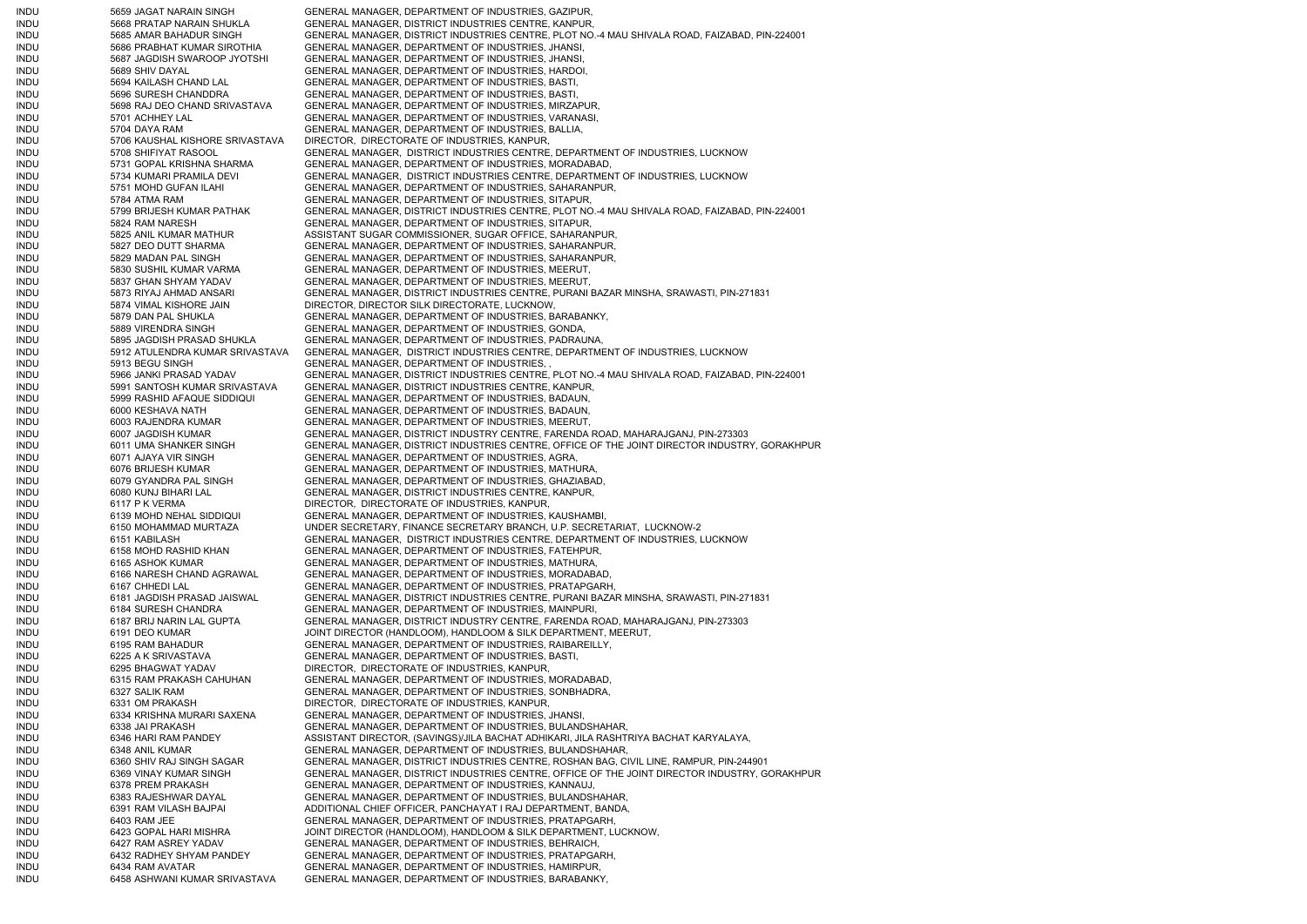INDU 6469 DINESH KUMAR SINGH GENERAL MANAGER, DEPARTMENT OF INDUSTRIES, VARANASI, INDU 6470 SHIV KUMAR TIWARI GENERAL MANAGER, DEPARTMENT OF INDUSTRIES, AMBEDKAR NAGAR, INDU 6495 RAM RATAN DEPUTY DIRECTOR, REGIONAL TOURISM OFFICE, (NEAR RAILWAY- BUS STATION), GORAKHPUR INDU 6497 PHOOL SINGH FINANCE & ACCOUNTS OFFICER, SECONDARY EDUCATION, JHANSI, INDU 6498 RAJESH KUMAR SHUKLA JOINT DIRECTOR, DEPARTMENT OF INDUSTRIES, ALLAHABAD, INDU 6507 RAM PRATAP TIWARI GENERAL MANAGER, DEPARTMENT OF INDUSTRIES. INDU 6514 TASHDIQUE HUSSAIN GENERAL MANAGER, DEPARTMENT OF INDUSTRIES, BARABANKY, INDU 6524 INTEKHAB HUSSAIN GENERAL MANAGER, DISTRICT INDUSTRIES CENTRE, KANPUR, INDU 6531 JAI KRISHNA UPADHYAYA JOINT DIRECTOR (HANDLOOM), HANDLOOM & SILK DEPARTMENT, MAU, INDU 6535 JITENDRA KUMAR SINGH GENERAL MANAGER, DISTRICT INDUSTRIES CENTRE, PLOT NO.-4 MAU SHIVALA ROAD, FAIZABAD, PIN-224001 INDU 6540 RAM YAG ASSISTANT DIRECTOR, (HATHKARGHA) HANDLOOM & TEXTILE, KANPUR NAGAR, INDU 6556 VIMLA(SMT) GENERAL MANAGER, DEPARTMENT OF INDUSTRIES, RAIBAREILLY, INDU 6568 INDRA DEO SHUKLA GENERAL MANAGER, DEPARTMENT OF INDUSTRIES, BANDA, INDU 6571 DINESH KUMAR GENERAL MANAGER, DEPARTMENT OF INDUSTRIES, CHANDAULI, INDU 6577 R K SINGH DIRECTOR, DIRECTORATE OF INDUSTRIES, KANPUR, INDU 6586 RAJ KUMAR SAHU DIRECTOR, DIRECTORATE OF INDUSTRIES, KANPUR, INDU 6598 PRAKASH CHANDRA SHARMA JOINT DIRECTOR, DEPARTMENT OF INDUSTRIES, ALLAHABAD, INDU 6602 ASHOK KUMAR RAI JOINT DIRECTOR (HANDLOOM), HANDLOOM & SILK DEPARTMENT, VARANASI, INDU 6605 RAM KRIPAL JOINT DIRECTOR (HANDLOOM), HANDLOOM & SILK DEPARTMENT, VARANASI, INDU 6615 HASIN AHMAD GENERAL MANAGER, DEPARTMENT OF INDUSTRIES, JAUNPUR, INDU 6620 WASIM MIYA GENERAL MANAGER, DEPARTMENT OF INDUSTRIES, SHAHJAHANPUR, INDU 6623 SHITAL PRASAD SRIVASTAVA GENERAL MANAGER, DEPARTMENT OF INDUSTRIES, GONDA, INDU 6649 DHARM RAJ MISHRA GENERAL MANAGER, DEPARTMENT OF INDUSTRIES, KAUSHAMBI INDU 6675 SAMANT SINGH GENERAL MANAGER, DEPARTMENT OF INDUSTRIES, BAREILLY, INDU 6679 RAM SURAT GENERAL MANAGER, DEPARTMENT OF INDUSTRIES, VARANASI, INDU 6705 MAHENDRA KUMAR GENERAL MANAGER, DEPARTMENT OF INDUSTRIES, FATEHPUR, INDU 6711 HARISH CHANDRA PANDEY GENERAL MANAGER, DEPARTMENT OF INDUSTRIES, SIDDHARTHNAGAR, INDU 6763 MOHAMMAD AFZAL GENERAL MANAGER, DISTRICT INDUSTRIES CENTRE, JYOTIBAFULE NAGAR, AMROHA INDU 6765 MUHAR PAL SINGH GENERAL MANAGER, DISTRICT INDUSTRIES CENTRE, ROSHAN BAG, CIVIL LINE, RAMPUR, PIN-244901 INDU 6772 SAHID REHMAN JOINT DIRECTOR (HANDLOOM), HANDLOOM & SILK DEPARTMENT, VARANASI, INDU 6776 ANIL KUMAR SINGH CHIEF HORTICULTURE SPECIALIST, HORTICULTURE PRACTICAL & TRAINING CENTRE, MALIHABAD, LUCKNOW, INDU 6785 BANSH LAL GENERAL MANAGER, DEPARTMENT OF INDUSTRIES, HAMIRPUR, INDU 6790 DADU RAM SINGH GENERAL MANAGER, DEPARTMENT OF INDUSTRIES, BANDA, INDU 6798 VIRENDRA SINGH TOMAR GENERAL MANAGER, DEPARTMENT OF INDUSTRIES, SAHARANPUR, INDU 6822 SRIKANT TRIPATHI GENERAL MANAGER, DEPARTMENT OF INDUSTRIES, CHANDAULI, INDU 6825 AJAI PRATAP SHARMA GENERAL MANAGER, DEPARTMENT OF INDUSTRIES, VARANASI, INDU 6831 JANARDAN SINGH GENERAL MANAGER, DISTRICT INDUSTRIES CENTRE, OFFICE OF THE JOINT DIRECTOR INDUSTRY, GORAKHPUR INDU 6833 RAHI MAL GENERAL MANAGER, DEPARTMENT OF INDUSTRIES, FATEHPUR, INDU 6835 JAI KUMAR SINGH JOINT DIRECTOR, DEPARTMENT OF INDUSTRIES, ALLAHABAD, INDU 6845 DINESH GUPTA GENERAL MANAGER, DEPARTMENT OF INDUSTRIES, BADAUN, INDU 6850 CHANDRA PRAKASH SRIVASTAVA GENERAL MANAGER, DEPARTMENT OF INDUSTRIES, SANTKABIR NAGAR, INDU 6878 SHIV RAM GENERAL MANAGER, DEPARTMENT OF INDUSTRIES, FATEHPUR, INDU 6885 MANOJ KUMAR SRIVASTAVA GENERAL MANAGER, DEPARTMENT OF INDUSTRIES, VARANASI, INDU 6898 VINOD KUMAR ADDITIONAL CHIEF OFFICER, PANCHAYATI RAJ DEPARTMENT, , INDU 6917 MITHHU LAL YADAV GENERAL MANAGER, DISTRICT INDUSTRIES CENTRE, PLOT NO.-4 MAU SHIVALA ROAD, FAIZABAD, PIN-224001 INDU 6932 RAM BABU GENERAL MANAGER, DEPARTMENT OF INDUSTRIES, BULANDSHAHAR, INDU 6936 TANVEER ALAM JAIDI GENERAL MANAGER, DEPARTMENT OF INDUSTRIES, BARABANKY, INDU 6937 RAM PRAKASH GENERAL MANAGER, DEPARTMENT OF INDUSTRIES, MAINPURI, INDU 6941 RAMESH CHANDRA JAIN GENERAL MANAGER, DISTRICT INDUSTRIES CENTRE, ROSHAN BAG, CIVIL LINE, RAMPUR, PIN-244901 INDU 6949 ARCHANA PALIWAL GENERAL MANAGER, DEPARTMENT OF INDUSTRIES, AGRA, INDU 6950 RAJIV KUMAR PATHAK GENERAL MANAGER, DEPARTMENT OF INDUSTRIES, FIROZABAD, INDU 6952 RAM PRAKASH GENERAL MANAGER, DISTRICT INDUSTRIES CENTRE, KANPUR, INDU 6955 RAVINDRA SINGH KUSHWAHA ADDITIONAL CHIEF OFFICER, PANCHAYATI RAJ DEPARTMENT, , INDU 6958 RAJ KUMARI PAL DIRECTOR, DIRECTORATE OF INDUSTRIES, KANPUR, INDU 6970 DINESH CHANDRA PANDEY UNDER SECRETARY, PLANNING SECRETARY BRANCH, UP SECRETARIAT, LUCKNOW INDU 6995 HARI RAM RAJPUT GENERAL MANAGER, DEPARTMENT OF INDUSTRIES, PILIBHIT, INDU 6997 NAVIN KUMAR SINGH GENERAL MANAGER, DISTRICT INDUSTRIES CENTRE, INDUSTRY INSTITUTE, ALIGARH, PIN-202001 INDU 7002 MUKESH GARG GENERAL MANAGER, DEPARTMENT OF INDUSTRIES, PILIBHIT, INDU 7007 DAYA RAM GENERAL MANAGER, DEPARTMENT OF INDUSTRIES, FATEHPUR, INDU 7008 JAGVEER SINGH SAGAR GENERAL MANAGER, DEPARTMENT OF INDUSTRIES, MEERUT, INDU 7018 VED PRAKASH BAJPAI GENERAL MANAGER, DEPARTMENT OF INDUSTRIES, KANNAUJ, INDU 7042 UMA SHANKAR GENERAL MANAGER, DISTRICT INDUSTRIES CENTRE, KANPUR, INDU 7050 K K SHUKLA ADDITIONAL CHIEF OFFICER, PANCHAYATI RAJ DEPARTMENT, INDU 7052 M N KHANNA AND ADDITIONAL CHIEF OFFICER, PANCHAYATI RAJ DEPARTMENT, INDU 7054 JAFAR ALI ADDITIONAL CHIEF OFFICER, PANCHAYATI RAJ DEPARTMENT, INDU 7056 NIRAJ KUMAR SHUKLA ASSISTANT DIRECTOR, HANDLOOM & SILK DEPARTMENT, KANPUR NAGAR, INDU 7057 VINOD KUMAR DAIRY DEVELOPMENT OFFICER, DAIRY DEVELOPMENT DEPARTMENT, INDU 7062 SEEMA GUPTA KM. GENERAL MANAGER, DEPARTMENT OF INDUSTRIES, MEERUT, INDU 7086 ANIL KUMAR SRIVASTAVA ASSISTANT DIRECTOR, HANDLOOM & SILK DEPARTMENT, KANPUR NAGAR, INDU 7089 DAYA NAND TEWARI ASSISTANT DIRECTOR, HANDLOOM & SILK DEPARTMENT, BASTI, INDU 7091 RAM BACHAN SINGH DEPUTY DIRECTOR, HANDLOOM & SILK DEPARTMENT, VARANASI, INDU 7095 SUSHIL KUMAR BUDHOLIYA GENERAL MANAGER, DEPARTMENT OF INDUSTRIES, GONDA, INDU 7103 ASHOK KUMAR SINGH ADDITIONAL CHIEF OFFICER, PANCHAYAT I RAJ DEPARTMENT, INDU 7107 PREM CHANDRA SRIVASTAVA DEPUTY DIRECTOR, HANDLOOM & SILK DEPARTMENT, GORAKHPUR, INDU 7131 NIRMAL KUMAR ASSISTANT DIRECTOR, HANDLOOM & SILK DEPARTMENT, SONBHADRA,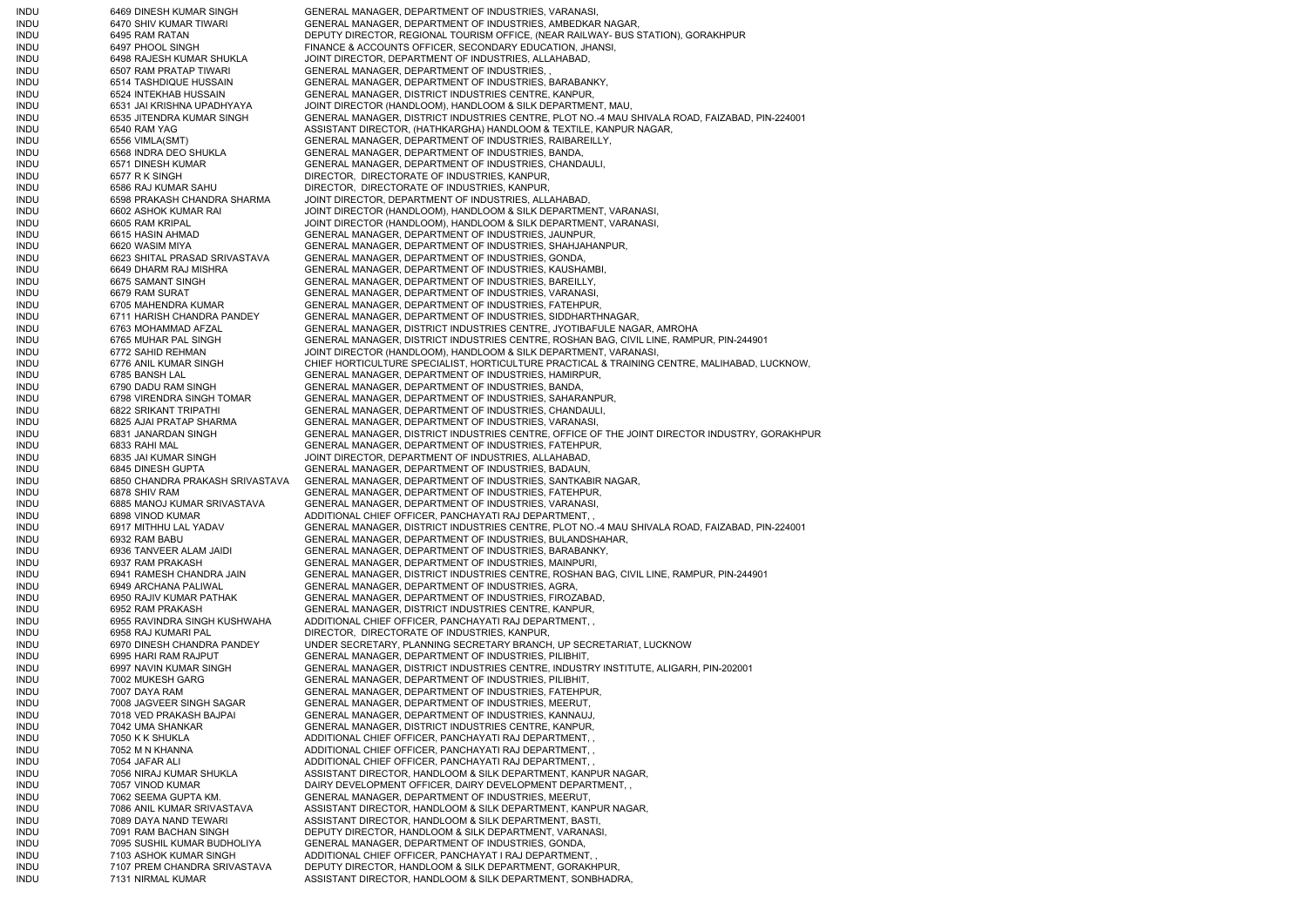INDU 7141 SRI PAL GENERAL MANAGER, DEPARTMENT OF INDUSTRIES, VARANASI, INDU 7142 CHANDRA PAL JOINT DIRECTOR (HANDLOOM), HANDLOOM & SILK DEPARTMENT, LUCKNOW, INDU 7151 PRADEEP KUMAR SINGH GENERAL MANAGER, DEPARTMENT OF INDUSTRIES, GONDA, INDU 7152 ASHOK KUMAR SRIVASTAVA DEPUTY DIRECTOR, HANDLOOM & SILK DEPARTMENT, VARANASI, INDU 7155 G R SHARMA ASSISTANT DIRECTOR, HANDLOOM & SILK DEPARTMENT, MEERUT, INDU 7156 S P SINGH ASSISTANT DIRECTOR, HANDLOOM & SILK DEPARTMENT, , INDU 7159 RAKESH MANI PANDEY GENERAL MANAGER, DEPARTMENT OF INDUSTRIES, PILIBHIT, INDU 7165 DEVENDRA DIXIT ASSISTANT DIRECTOR, RESHAM VIKAS VIBHAG, JHANSI, PIN-284003 INDU 7168 HRIDAYA NARAIN PANDEY DEPUTY DIRECTOR, HANDLOOM & SILK DEPARTMENT, VARANASI, INDU 7169 MANDAVI PATHAK SMT DEPUTY DIRECTOR, REGIONAL TOURISM OFFICE, (NEAR RAILWAY- BUS STATION), GORAKHPUR INDU 7171 OM PRAKASH SRIVASTAVA ASSISTANT DIRECTOR, HANDLOOM & SILK DEPARTMENT, KUSHI NAGAR (PADRAUNA), INDU 7172 TRIVENI PRASAD CHAUDHERY ASSISTANT DIRECTOR, HANDLOOM & SILK DEPARTMENT, , INDU 7177 RAJ KUMAR RATHORE ASSISTANT DIRECTOR, HANDLOOM & SILK DEPARTMENT, INDU 7178 JAGAT NARAIN RAJPUT ASSISTANT DIRECTOR, (RESHAM) HANDLOOM & SILK DEPARTMENT, MAHAVIR GANJ, AURAIYA INDU 7183 DINA NATH SINGH ASSISTANT DIRECTOR, HANDLOOM & SILK DEPARTMENT, , INDU 7187 SURA PRAKASH SINGH CHIEF TREASURY OFFICER, VARANASI, VARANASI, INDU 7193 CHANDRA SHEKHAR JOINT DIRECTOR (HANDLOOM), HANDLOOM & SILK DEPARTMENT, VARANASI, INDU 7207 AJAY PRATAP GENERAL MANAGER, DEPARTMENT OF INDUSTRIES, BALRAMPUR, INDU 7227 MOHAMMED ISLAM GENERAL MANAGER, DISTRICT INDUSTRIES CENTRE, OFFICE OF THE JOINT DIRECTOR INDUSTRY, GORAKHPUR INDU 7228 ARUN KUMAR DEWVEDI GENERAL MANAGER, DISTRICT INDUSTRIES CENTRE, OFFICE OF THE JOINT DIRECTOR INDUSTRY, GORAKHPUR INDU 7232 DESH RAJ GAUTAM GENERAL MANAGER, DISTRICT INDUSTRIES CENTRE, INDUSTRY INSTITUTE, ALIGARH, PIN-202001 INDU 7250 SURAJ PAL DEPUTY DIRECTOR, HANDLOOM & SILK DEPARTMENT, GORAKHPUR, INDU 7257 MUL CHANDRA CHIEF TREASURY OFFICER, ALLAHABAD, ALLAHABAD, INDU 7266 JAY RAM ASSISTANT DIRECTOR, HANDLOOM & SILK DEPARTMENT, INDU 7267 DEVKI NANDAN ASSISTANT DIRECTOR, (RESHAM) HANDLOOM & SILK DEPARTMENT, MAHAVIR GANJ, AURAIYA INDU 7270 SURESH SINGH ASSISTANT DIRECTOR, HANDLOOM & SILK DEPARTMENT, KUSHI NAGAR (PADRAUNA), INDU 7272 HARPAL SINGH RAGHAV ASSISTANT DIRECTOR, HANDLOOM & SILK DEPARTMENT, MEERUT, INDU 7273 CHANDRA MOHAN GAUTAM ASSISTANT DIRECTOR, HANDLOOM & SILK DEPARTMENT, , INDU 7278 VISHNU KUMARI SMT DIRECTOR, DIRECTOR SILK DIRECTORATE, LUCKNOW, INDU 7286 MOTI LAL RAM GENERAL MANAGER, DEPARTMENT OF INDUSTRIES, VARANASI, INDU 7287 RAJESH TEWARI GENERAL MANAGER, DEPARTMENT OF INDUSTRIES, VARANASI, INDU 7296 MOHD JAVED HALIM DEPUTY LABOUR COMMISSIONER, LABOUR OFFICE, KANPUR CIRCLE, KANPUR NAGAR INDU 7303 SURAJ PAL ASSISTANT DIRECTOR, HANDLOOM & SILK DEPARTMENT, ALIGARH, INDU 7305 SUKHVEER SINGH ASSISTANT DIRECTOR, (SAVINGS)JILA BACHAT ADHIKARI, JILA RASHTRIYA BACHAT KARYALAYA, MEERUT INDU 7330 ARJUN SINGH GENERAL MANAGER, DEPARTMENT OF INDUSTRIES, DEORIA, INDU 7331 RAJENDRA KUMAR ARYA GENERAL MANAGER, DEPARTMENT OF INDUSTRIES, FIROZABAD, INDU 7332 MADAN LAL GENERAL MANAGER, DEPARTMENT OF INDUSTRIES, FIROZABAD, INDU 7360 SURENDRA NATH SINGH GENERAL MANAGER, DISTRICT INDUSTRIES CENTRE, OFFICE OF THE JOINT DIRECTOR INDUSTRY, GORAKHPUR INDU 7362 AMIT KUMAR GENERAL MANAGER, DEPARTMENT OF INDUSTRIES, BAREILLY, INDU 7365 RAJ KUMAR GENERAL MANAGER, DEPARTMENT OF INDUSTRIES, ETAH, INDU 7371 PREM SINGH DIRECTOR, DIRECTORATE OF INDUSTRIES, KANPUR, INDU 7374 VIJAY KUMAR GUPTA GENERAL MANAGER, DISTRICT INDUSTRIES CENTRE, OFFICE OF THE JOINT DIRECTOR INDUSTRY, GORAKHPUR INDU 7548 RUBI JAMSHED KM GENERAL MANAGER, DISTRICT INDUSTRIES CENTRE, DEPARTMENT OF INDUSTRIES, LUCKNOW JEDU 6 K L VAISH ASSISTANT ACCOUNT OFFICER, HIGHER SECONDARY EDUCATION, BANDA, JEDU 9 JAGDISH SAHAI FINANCE & ACCOUNTS OFFICER, BASIC EDUCATION DEPARTMENT, , JEDU 105 K P DUBEY PRINCIPAL, GOVT. GIRLS DEGREE COLLEGE, JHANSI, JEDU 120 RAM DAS SAHU FINANCE & ACCOUNTS OFFICER, SECONDARY EDUCATION, JHANSI, JEDU 246 KASHI PRASAD DIXIT FINANCE & ACCOUNTS OFFICER, SECONDARY EDUCATION, JHANSI, JEDU 247 CHUNNI LAL FINANCE & ACCOUNTS OFFICER, SECONDARY EDUCATION, JHANSI, JEDU 447 PUSHPA SINGH SMT. FINANCE & ACCOUNTS OFFICER, INFORMAT EDUCATION DIRECTORATE, CHITRAKOOT, JEDU 456 A KEDAL (KM) FINANCE & ACCOUNTS OFFICER, SECONDARY EDUCATION, JHANSI, JEDU 709 SUBHASH CHANDRA OMARE FINANCE & ACCOUNTS OFFICER, BASIC EDUCATION DEPARTMENT, GIC CAMPUS ORAI, JALAUN, PIN-285001 JEDU 712 RAGHUNANDAN SINGH CHAUHAN FINANCE & ACCOUNTS OFFICER, INFORMAT EDUCATION DIRECTORATE, HAMIRPUR, JEDU 884 HYDER ALI FINANCE & ACCOUNTS OFFICER, SECONDARY EDUCATION, JHANSI, JEDU 902 SHASHI PRABHA (SMT) FINANCE & ACCOUNTS OFFICER, SECONDARY EDUCATION, JHANSI, JEDU 944 BISMILLAH FINANCE & ACCOUNTS OFFICER, BASIC EDUCATION DEPTT., ALLAHABAD, JEDU 972 SANT PRASAD FINANCE & ACCOUNTS OFFICER, SECONDARY EDUCATION, SIDDHARTHNAGAR, JEDU 975 YAMUNA PRASAD FINANCE & ACCOUNTS OFFICER, SECONDARY EDUCATION, JHANSI, JEDU 1017 RAM LAKHAN KHARE UNDER SECRETARY, LAND DEVELOPMENT & WATER RES.SECY BRANCH, LUCKNOW, JEDU 1020 RAM BEHARI ARYA FINANCE & ACCOUNTS OFFICER, INFORMAT EDUCATION DIRECTORATE, BANDA, JEDU 1034 PUSHP LATA (SMT) DISTRICT INSPECTOR OF SCHOOLS, /SAHAYAK LEKHA ADHIKARI DIOS, GIC CAMPUS ORAI, JALAUN, PIN-285001 JEDU 1064 VIRAN CHANDRA JAIN FINANCE & ACCOUNTS OFFICER, BASIC EDUCATION DEPARTMENT, , JEDU 1104 SHIV PRASAD SONI PRINCIPAL, DISTRICT EDUCATION & TRAINING INSTITUTE, SULTANPUR, JEDU 1167 MEBIL SAMSON (KM) PRINCIPAL, DISTRICT EDUCATION & TRAINING INSTITUTE, PINDARI, JALAUN, PIN-285001 JEDU 1182 SHASHI PRABHA NIGAM FINANCE & ACCOUNTS OFFICER, INFORMAT EDUCATION DIRECTORATE, BANDA, JEDU 1196 MOHD MUIN KHAN FINANCE & ACCOUNTS OFFICER, INFORMAT EDUCATION DIRECTORATE, BANDA, JEDU 1227 ROOP KUMARI KATIYAR (SMT) FINANCE & ACCOUNTS OFFICER, INFORMAT EDUCATION DIRECTORATE, FATEHGARH, JEDU 1229 ASHA KHARE (SMT) FINANCE & ACCOUNTS OFFICER, BASIC EDUCATION DEPARTMENT, GIC CAMPUS ORAI, JALAUN, PIN-285001 JEDU 1255 RAM PRAKASH SINGH PRINCIPAL, DISTRICT EDUCATION & TRAINING INSTITUTE, MANJHANPUR, KAUSHAMBI JEDU 1273 D R S YADAV ASSISTANT ACCOUNT OFFICER, SECONDARY EDUCATION HMR, JEDU 1293 DESH RAJ YADAV FINANCIAL ADVISER / ASSISTANT ACCOUNTS OFFICER, BASIC EDUCATION DEPARTMENT, BANDA, JEDU 1342 BENI PRASAD FINANCE & ACCOUNTS OFFICER, SECONDARY EDUCATION, OFFICE D I O S, AGRA, PIN-283201 JEDU 1353 TRIBHUWAN PANDEY FINANCE & ACCOUNTS OFFICER, INFORMAT EDUCATION DIRECTORATE, BASTI, JEDU 1354 GANGA SAHAI PRINCIPAL, GOVT. DEGREE COLLEGE, LALITPUR, JEDU 1368 NURU SILEDA KHAN (KM) FINANCE & ACCOUNTS OFFICER, SECONDARY EDUCATION, ALIGARH,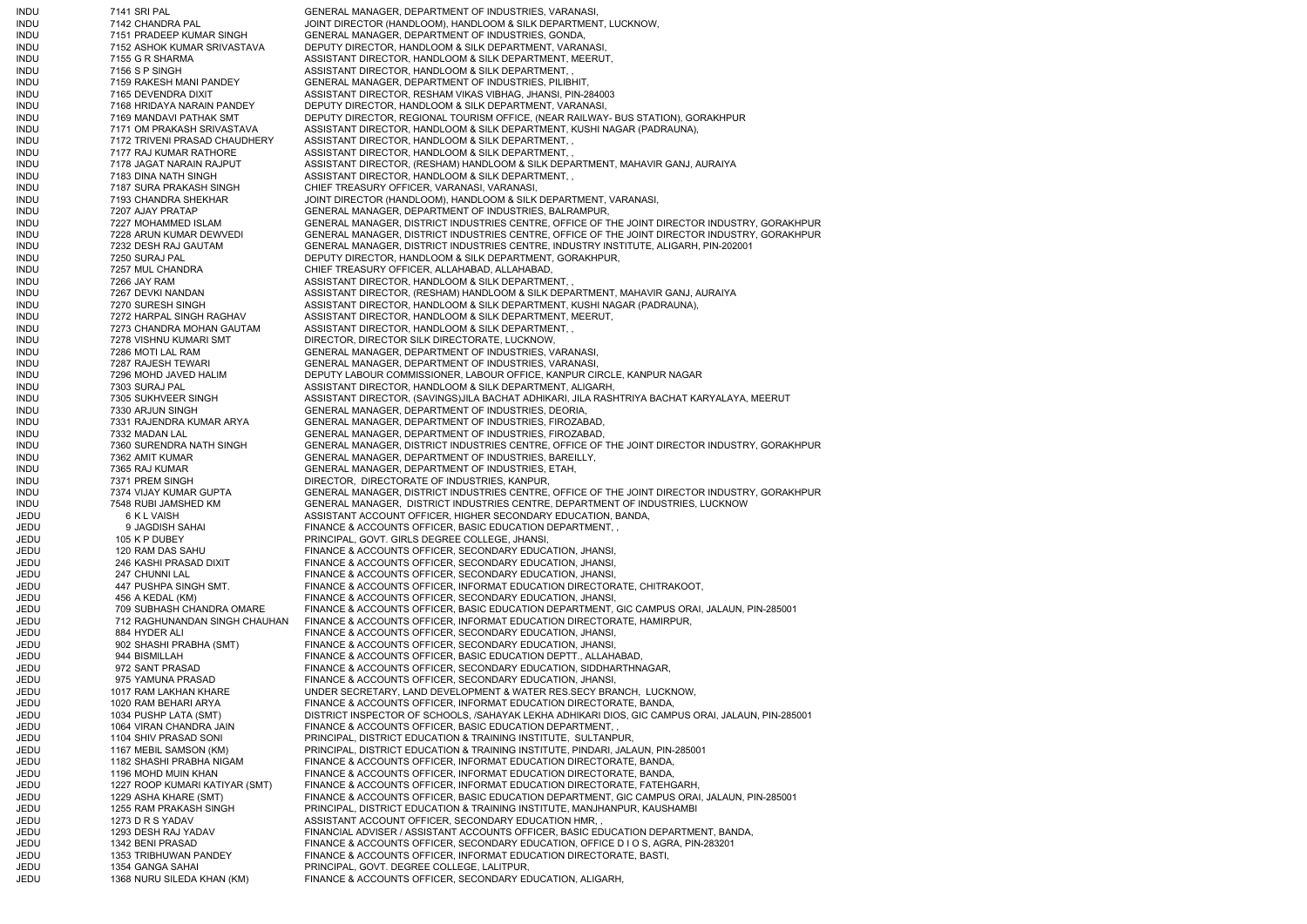JEDU 1380 HARI GOVIND RAI FINANCE & ACCOUNTS OFFICER, INFORMAT EDUCATION DIRECTORATE, MAU, JEDU 1397 ASHA RAM JATAV FINANCE & ACCOUNTS OFFICER, INFORMAT EDUCATION DIRECTORATE, CHITRAKOOT, JEDU 1421 SITA RAM PANDEY FINANCE & ACCOUNTS OFFICER, BASIC EDUCATION DEPARTMENT, CHITRAKOOT, JEDU 1441 RAJENDRA KUMAR KHARE ASSISTANT ACCOUNT OFFICER, SECONDARY EDUCATION HMR, JEDU 1492 ASHOK KUMAR FINANCE & ACCOUNTS OFFICER, SECONDARY EDUCATION, JHANSI, JEDU 1525 SHANTI KHARE (SMT) FINANCE & ACCOUNTS OFFICER, SECONDARY EDUCATION, SITAPUR, JEDU 1528 CHHOTE LAL KUSHWAHA FINANCE & ACCOUNTS OFFICER, SECONDARY EDUCATION, JHANSI, JEDU 1532 BRIJENDRA NARAIN KHARE FINANCE & ACCOUNTS OFFICER, SECONDARY EDUCATION, LUCKNOW, JEDU 1537 BHANU PRATAP SINGH FINANCE & ACCOUNTS OFFICER, SECONDARY EDUCATION, LUCKNOW, JEDU 1610 PRATAP SINGH TOMAR FINANCE & ACCOUNTS OFFICER, SECONDARY EDUCATION, JHANSI, JEDU 1644 ABDUL RASHID KHAN ASSISTANT ACCOUNT OFFICER, HIGHER SECONDARY EDUCATION, BANDA, JEDU 1657 KUSUM VARMA (KM) DISTRICT INSPECTOR OF SCHOOLS, /SAHAYAK LEKHA ADHIKARI DIOS, GIC CAMPUS ORAI, JALAUN, PIN-285001 JEDU 1658 LEELA DEVI AHIRWAR (SMT) ASSISTANT ACCOUNT OFFICER, SECONDARY EDUCATION HMR, , JEDU 1688 SHYAM BABU AGRAWAL PRINCIPAL, DISTRICT EDUCATION & TRAINING INSTITUTE, SUMERPUR, HAMIRPUR - 210502 JEDU 1696 BRINDABAN ASSISTANT ACCOUNT OFFICER, SECONDARY EDUCATION HMR, JEDU 1698 DEEN DAYAL CHAUDHARY ASSISTANT ACCOUNT OFFICER, SECONDARY EDUCATION, LALITPUR, JEDU 1729 UMA DEVI DIXIT (SMT) DISTRICT INSPECTOR OF SCHOOLS, /SAHAYAK LEKHA ADHIKARI DIOS, GIC CAMPUS ORAI, JALAUN, PIN-285001 JEDU 1759 SHASHI PRABHA SINGH (SMT) FINANCE & ACCOUNTS OFFICER, SECONDARY EDUCATION, JHANSI,<br>JEDU 1798 VIMLESH KUMARI AWASTHI (SMT) DIRECTOR, DIRECTORATE DIRECTOR, DIRECTORATE OF SPORTS, LUCKNOW-2, JEDU 1816 KHALIL ULLAH KHAN FINANCE & ACCOUNTS OFFICER, SECONDARY EDUCATION, JHANSI, JEDU 1836 DEVI DIN FINANCE & ACCOUNTS OFFICER, SECONDARY EDUCATION, JHANSI, JEDU 1837 KAMINI MUVAR (KM) FINANCE & ACCOUNTS OFFICER, (SECONDARY EDUCATION) DIOS OFFICE, GIC CAMPUS, KOTWALI ROAD, DEORIA, PIN-274001 JEDU 1879 MOTI LAL VISHWAKARMA FINANCE & ACCOUNTS OFFICER, (SECONDARY EDUCATION), DIOS OFFICE, RATH ROAD, MAHOBA, PIN- 210427 JEDU 1890 NURIE AZIM RIZVI (KM) ASSISTANT ACCOUNT OFFICER, SECONDARY EDUCATION HMR, JEDU 1906 KHIROD BALA SHASTRI FINANCE & ACCOUNTS OFFICER, F&AO SECONDARY EDUCATION, JEDU 1927 SARITA RANI SINGH FINANCE & ACCOUNTS OFFICER, SECONDARY EDUCATION, JHANSI, JEDU 1946 DASHRATH PRASAD FINANCE & ACCOUNTS OFFICER, BASIC EDUCATION DEPARTMENT, GANDHI NAGAR, MAHOBA, PIN-210427 JEDU 1949 VIRENDRA SINGH PRINCIPAL, DR. BHIMRAO AMBEDKER GOVT DEGREE COLLEGE, ANAUGI, KANNAUJ JEDU 1951 SURYA BALI DWIVEDI PRINCIPAL, GOVT. POST GRADUATE DEGREE COLLEGE, GYANPUR, SANTRAVIDAS NAGAR JEDU 1977 RAM DAS BATHAM DISTRICT INSPECTOR OF SCHOOLS, /SAHAYAK LEKHA ADHIKARI DIOS, GIC CAMPUS ORAI, JALAUN, PIN-285001 JEDU 2049 SURESH PRAKASH FINANCE & ACCOUNTS OFFICER, SECONDARY EDUCATION, JHANSI, JEDU 2061 SUMAN NIGAM (SMT) PRINCIPAL, GOVT. GIRLS POST GRADUATE DEGREE COLLEGE, BANDA, JEDU 2067 DEEPA SRIVASTAVA (SMT) FINANCE & ACCOUNTS OFFICER, F&AO SECONDARY EDUCATION, NORMAL BUILDING NEAR NORMAL CHAURAHA,, SULTANPUR, PIN-228001 JEDU 2104 RAM KUMAR SHUKLA FINANCE & ACCOUNTS OFFICER, INFORMAT EDUCATION DIRECTORATE, HAMIRPUR, JEDU 2129 BHAGWAT NARAYAN VISHWAKARMA FINANCE & ACCOUNTS OFFICER, BASIC EDUCATION DEPARTMENT, GIC CAMPUS ORAI, JALAUN, PIN-285001 JEDU 2209 BHAGWATI PRASAD DWIVEDI DISTRICT INSPECTOR OF SCHOOLS, /SAHAYAK LEKHA ADHIKARI DIOS, GIC CAMPUS ORAI, JALAUN, PIN-285001 JEDU 2210 GEETA AGARWAL (KM) ASSISTANT ACCOUNT OFFICER, SECONDARY EDUCATION HMR, , JEDU 2212 AHOBHAGYA PANDEY FINANCE & ACCOUNTS OFFICER, BASIC EDUCATION DEPARTMENT, GIC CAMPUS ORAI, JALAUN, PIN-285001 JEDU 2219 VISHNU KUMAR KHARE PRINCIPAL, GOVT. POST GRADUATE COLLEGE, HAMIRPUR, JEDU 2231 JAI PRAKASH VERMA FINANCE & ACCOUNTS OFFICER, INFORMAT EDUCATION DIRECTORATE, JHANSI, JEDU 2237 BRAHMA BAHADUR SINGH PRINCIPAL, SANJAI GANDHI POLYTECHNIC, JAGDISHPUR, AMETHI, C.S.M. NAGAR JEDU 2251 RAM NARAIN VISHWAKARMA DISTRICT INSPECTOR OF SCHOOLS, /SAHAYAK LEKHA ADHIKARI DIOS, GIC CAMPUS ORAI, JALAUN, PIN-285001 JEDU 2276 ASHOK KUMAR PRINCIPAL, GOVERNMENT PLOYTECHNIC, KANPUR NAGAR, JEDU 2287 DHARM PAL ASSISTANT ACCOUNT OFFICER, HIGHER SECONDARY EDUCATION, FATEHPUR, JEDU 2291 PRABHA TRIPATHI FINANCE & ACCOUNTS OFFICER, SECONDARY EDUCATION, CHITRAKOOT, JEDU 2312 NARESH CHANDRA PATERIA ASSISTANT ACCOUNT OFFICER, SECONDARY EDUCATION HMR, , JEDU 2315 KUSUM WATI (SMT) DISTRICT INSPECTOR OF SCHOOLS, /SAHAYAK LEKHA ADHIKARI DIOS, GIC CAMPUS ORAI, JALAUN, PIN-285001 JEDU 2330 OM PRAKASH SRIVASTAVA PRINCIPAL, DISTRICT EDUCATION & TRAINING INSTITUTE, BARUA SAGAR, JHANSI PIN-284201 JEDU 2335 KRIPA RAM ASSISTANT ACCOUNT OFFICER, SECONDARY EDUCATION, LALITPUR, JEDU 2338 SHIV KUMAR PATHAK FINANCE & ACCOUNTS OFFICER, SECONDARY EDUCATION, JHANSI, JEDU 2347 RAVINDRA NATH SINGH FINANCE & ACCOUNTS OFFICER, SECONDARY EDUCATION, VARANASI, JEDU 2365 OM PRAKASH TRIPATHI FINANCE & ACCOUNTS OFFICER, SECONDARY EDUCATION, JHANSI, JEDU 2383 VIJAY LAXMI PRINCIPAL, PRINCIPAL GOVT. DEGREE COLLEGE LTP, JEDU 2392 MADHU RAIZADA (KM) FINANCE & ACCOUNTS OFFICER, SECONDARY EDUCATION, ETAH, JEDU 2394 MALTI DEVI (SMT) FINANCE & ACCOUNTS OFFICER, SECONDARY EDUCATION, JHANSI, JEDU 2397 RAJNI VYAS (SMT) FINANCE & ACCOUNTS OFFICER, SECONDARY EDUCATION, JHANSI, JEDU 2407 UDIT NARAIN TEWARI FINANCE & ACCOUNTS OFFICER, SECONDARY EDUCATION, JHANSI, JEDU 2428 SUSHILA BUTTA (SMT) ASSISTANT ACCOUNT OFFICER, SECONDARY EDUCATION, LALITPUR, JEDU 2432 VIJAY PRAKASH SHUKLA PRINCIPAL, GOVERNMENT PLOYTECHNIC, JEDU 2435 CHANDRA PRAKASH AWASTHI PRINCIPAL, GOVERNMENT PLOYTECHNIC, KANPUR NAGAR, JEDU 2441 SAVITRI HINGWASIA FINANCE & ACCOUNTS OFFICER, BASIC EDUCATION DEPARTMENT, HAMIRPUR, JEDU 2448 SHASHI BALA PATHAK (SMT) ASSISTANT ACCOUNT OFFICER, HIGHER SECONDARY EDUCATION, BANDA, JEDU 2464 PRABHA KHARE PRINCIPAL, GOVT. GIRLS DEGREE COLLEGE, JHANSI, JEDU 2471 NASREEN BANO SPORTS OFFICER, SPORTS DEPARTMENT, BANDA, JEDU 2472 RANJANA SRIVASTAVA SMT. ASSISTANT ACCOUNT OFFICER, HIGHER SECONDARY EDUCATION, BANDA, JEDU 2473 ZEENAT SIDDIQUI (KM) ASSISTANT ACCOUNT OFFICER, SECONDARY EDUCATION HMR, , JEDU 2490 RUDRA PRAKASH VYAS ASSISTANT ACCOUNT OFFICER, HIGHER SECONDARY EDUCATION, BANDA, JEDU 2499 RAM CHANDRA MISHRA FINANCE & ACCOUNTS OFFICER, SECONDARY EDUCATION, PRATPGARH, JEDU 2502 GHAFEER AHMAD SIDDIQUI FINANCE & ACCOUNTS OFFICER, HIGHER SECONDARY EDUCATION, CHHATRAPATI SHAHUJI MAHARAJ NAGAR, JEDU 2504 BHUSHAN BABU VERMA FINANCE & ACCOUNTS OFFICER, SECONDARY EDUCATION, JHANSI, JEDU 2526 RAJENDRA PRASAD DISTRICT INSPECTOR OF SCHOOLS, /SAHAYAK LEKHA ADHIKARI DIOS, GIC CAMPUS ORAI, JALAUN, PIN-285001 JEDU 2527 DINESH CHANDRA KAUSHIK PRINCIPAL, DISTRICT EDUCATION & TRAINING INSTITUTE, PINDARI, JALAUN, PIN-285001 JEDU 2529 KAUSHAL KISHORE SINGH FINANCE & ACCOUNTS OFFICER, BASIC EDUCATION DEPARTMENT, GIC CAMPUS ORAI, JALAUN, PIN-285001 JEDU 2539 LALLOO RAM NIRANJAN FINANCE & ACCOUNTS OFFICER, SECONDARY EDUCATION, JHANSI, JEDU 2541 PREM LATA DEVI (SMT) ASSISTANT ACCOUNT OFFICER, HIGHER SECONDARY EDUCATION, BANDA,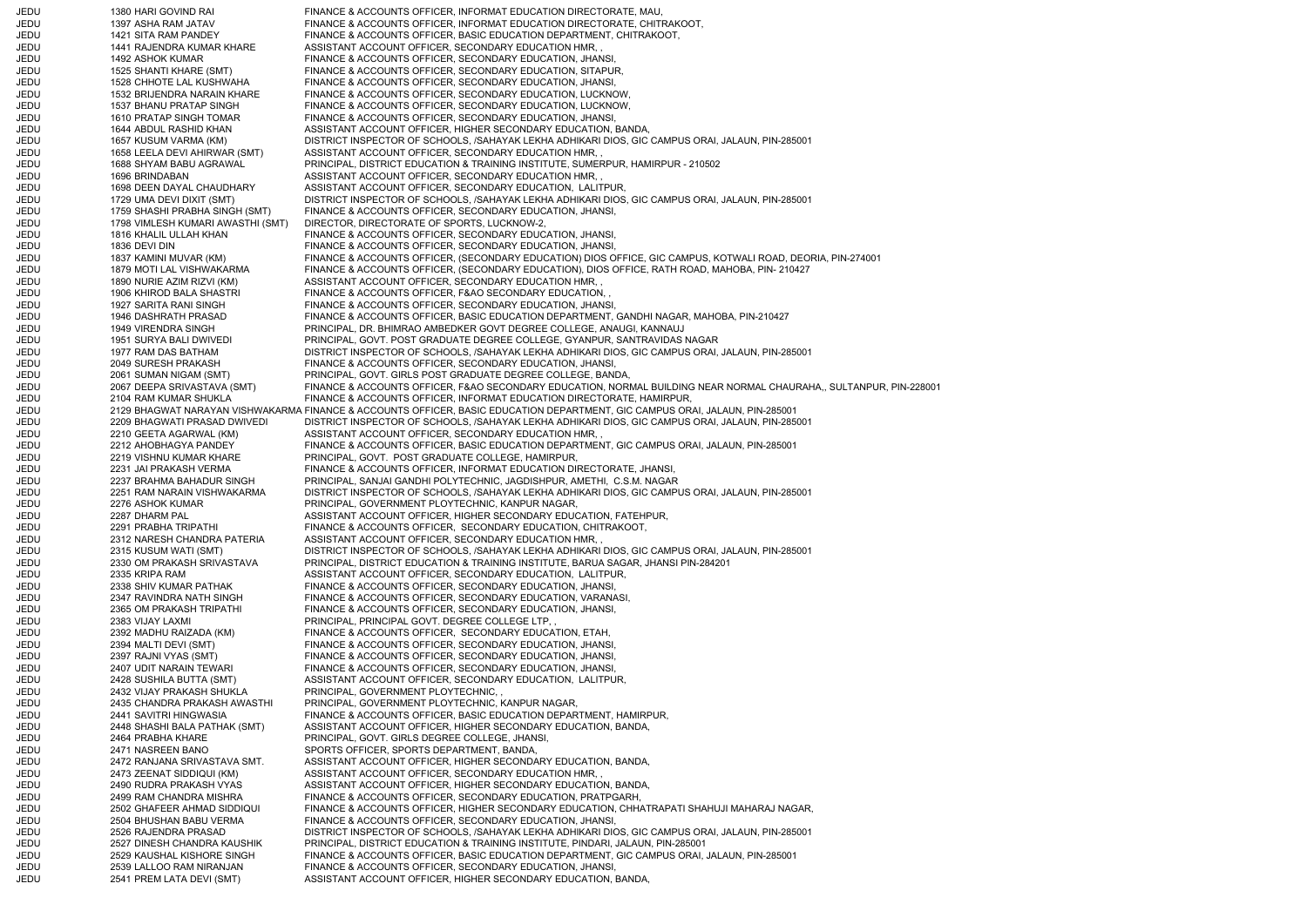| JEDU         | 2546 UDHAV RAM                   | ASSISTANT ACCOUNT OFFICER, SECONDARY EDUCATION, LALITPUR,                                        |
|--------------|----------------------------------|--------------------------------------------------------------------------------------------------|
| JEDU         | 2552 RAM DULARI VERMA (SMT)      | ASSISTANT ACCOUNT OFFICER, SECONDARY EDUCATION, LALITPUR,                                        |
| JEDU         | 2553 CHANDRA PRABHA SWARNKAR     | FINANCE & ACCOUNTS OFFICER, SECONDARY EDUCATION, JHANSI,                                         |
| JEDU         | 2562 RAMAKANT AWASTHI            | FINANCE & ACCOUNTS OFFICER, SECONDARY EDUCATION, KANNAUJ,                                        |
| JEDU         | 2563 SUDHIR KUMAR SRIVASTAVA     | ASSISTANT ACCOUNT OFFICER, HIGHER SECONDARY EDUCATION, BANDA,                                    |
| JEDU         | 2567 PRADEEP KUMAR GHOSH         | PRINCIPAL, DISTRICT EDUCATION & TRAINING INSTITUTE, BARUA SAGAR, JHANSI PIN-284201               |
| JEDU         | 2578 PUSHPA JAIN (SMT)           | PRINCIPAL, GOVT. DEGREE COLLEGE, LALITPUR,                                                       |
| JEDU         | 2582 MAHENDRA KUMAR JAIN         | FINANCE & ACCOUNTS OFFICER, BASIC EDUCATION DEPARTMENT,                                          |
| JEDU         | 2601 SARITA KHARE (SMT)          | FINANCE & ACCOUNTS OFFICER, SECONDARY EDUCATION, ALLAHABAD,                                      |
| JEDU         | 2604 OM PRAKASH GUPTA            | FINANCE & ACCOUNTS OFFICER, SECONDARY EDUCATION, LUCKNOW,                                        |
| JEDU         | 2612 PRADEEP KUMAR               | FINANCE & ACCOUNTS OFFICER, BASIC EDUCATION DEPARTMENT, KANPUR NAGAR,                            |
| JEDU         | 2622 SWARANJEET (SMT)            | FINANCE & ACCOUNTS OFFICER, SECONDARY EDUCATION, JHANSI,                                         |
|              | 2628 HARENDRA BHATNAGAR          |                                                                                                  |
| JEDU         |                                  | FINANCE & ACCOUNTS OFFICER, SECONDARY EDUCATION, JHANSI,                                         |
| JEDU         | 2629 SUSHILA DEVI AHIRWAR (SMT)  | FINANCE & ACCOUNTS OFFICER, SECONDARY EDUCATION, JHANSI,                                         |
| JEDU         |                                  | 2631 SANTOSH KUMARI PRAJAPATI (SMT) FINANCE & ACCOUNTS OFFICER, SECONDARY EDUCATION, CHITRAKOOT, |
| JEDU         | 2634 LEELA GAUR                  | ASSISTANT ACCOUNT OFFICER, HIGHER SECONDARY EDUCATION, BANDA,                                    |
| JEDU         | 2641 RAM SANEHI YADAV            | ASSISTANT ACCOUNT OFFICER, HIGHER SECONDARY EDUCATION, BANDA,                                    |
| JEDU         | 2643 ANDRUZ SINGH                | ASSISTANT ACCOUNT OFFICER, SECONDARY EDUCATION HMR,,                                             |
| JEDU         | 2645 TULA RAM                    | FINANCE & ACCOUNTS OFFICER, SECONDARY EDUCATION, KANPURDEHAT,                                    |
| JEDU         | 2656 PUSHP LATA SRIVASTAVA (SMT) | PRINCIPAL, DISTRICT EDUCATION & TRAINING INSTITUTE, BANDA,                                       |
| JEDU         | 2661 SURENDRA PAL SINGH          | DISTRICT INSPECTOR OF SCHOOLS, /SAHAYAK LEKHA ADHIKARI DIOS, GIC CAMPUS ORAI, JALAUN, PIN-285001 |
| JEDU         | 2662 VINOD KUMAR SHARMA          | FINANCE & ACCOUNTS OFFICER, SECONDARY EDUCATION, JHANSI,                                         |
| JEDU         | 2664 SATYA PRAKASH GOSWAMI       | FINANCE & ACCOUNTS OFFICER, SECONDARY EDUCATION, JHANSI,                                         |
| JEDU         | 2669 SURENDRA SINGH SACHAN       | FINANCE & ACCOUNTS OFFICER, BASIC EDUCATION DEPARTMENT, CHITRAKOOT,                              |
| JEDU         | 2676 BALBIR SINGH                | PRINCIPAL, GOVERNMENT PLOYTECHNIC, MORADABAD,                                                    |
| JEDU         | 2681 UMA KANTI (SMT)             | DISTRICT INSPECTOR OF SCHOOLS, /SAHAYAK LEKHA ADHIKARI DIOS, GIC CAMPUS ORAI, JALAUN, PIN-285001 |
| JEDU         | 2690 SHIV KUMAR SHARMA           | FINANCE & ACCOUNTS OFFICER, SECONDARY EDUCATION, JHANSI,                                         |
| JEDU         | 2693 SANTOSH KUMAR SHUKLA        | FINANCE & ACCOUNTS OFFICER, F&AO SECONDARY EDUCATION,                                            |
| JEDU         | 2696 BHARAT SINGH                | PRINCIPAL, GOVERNMENT PLOYTECHNIC, KANPUR NAGAR,                                                 |
| JEDU         | 2709 SOHAN LAL                   | FINANCE & ACCOUNTS OFFICER, INFORMAT EDUCATION DIRECTORATE, HAMIRPUR,                            |
| JEDU         | 2714 ARUNA KHARE (SMT)           | ASSISTANT ACCOUNT OFFICER, HIGHER SECONDARY EDUCATION, BANDA,                                    |
| JEDU         | 2715 AMITA SRIVASTAVA (SMT)      | FINANCE & ACCOUNTS OFFICER, SECONDARY EDUCATION, CHITRAKOOT,                                     |
| JEDU         | 2716 HABIB FATIMA (KM)           | ASSISTANT ACCOUNT OFFICER, HIGHER SECONDARY EDUCATION, BANDA,                                    |
| JEDU         | 2726 NATHU LAL SHARMA            | FINANCE & ACCOUNTS OFFICER, BASIC EDUCATION DEPARTMENT,                                          |
|              |                                  |                                                                                                  |
| JEDU         | 2733 SANDHYA CHATURVEDI (SMT)    | FINANCE & ACCOUNTS OFFICER, SECONDARY EDUCATION, JHANSI,                                         |
| JEDU         | 2742 RAM BAHADUR TRIPATHI        | FINANCE & ACCOUNTS OFFICER, BASIC EDUCATION DEPARTMENT, GIC CAMPUS ORAI, JALAUN, PIN-285001      |
| JEDU         | 2755 MANJU LATA KHARE (SMT)      | FINANCE & ACCOUNTS OFFICER, SECONDARY EDUCATION, JHANSI,                                         |
| JEDU         | 2768 SHASHI PRABHA MISHRA        | FINANCE & ACCOUNTS OFFICER, SECONDARY EDUCATION, JHANSI,                                         |
| JEDU         | 2777 LALJI CHAUDHARY             | SENIOR TREASURY OFFICER, TREASURY AND ACCOUNTS ADMIN DEPTT.,                                     |
| JEDU         | 2780 RAMA SHANKAR PRASAD         | FINANCE & ACCOUNTS OFFICER, SECONDARY EDUCATION, KANPUR NAGAR,                                   |
| JEDU         | 2782 JITENDRA KUMAR SAXENA       | DISTRICT INSPECTOR OF SCHOOLS, /SAHAYAK LEKHA ADHIKARI DIOS, GIC CAMPUS ORAI, JALAUN, PIN-285001 |
| JEDU         | 2786 RADHA KRISHNA SINGH         | JOINT DIRECTOR, ANTRIK LEKHA PARIKSHA, 510/217 NEW HYDERABAD, LUCKNOW 226007, LUCKNOW            |
| JEDU         | 2791 MINAKSHI MISHRA (KM)        | FINANCE & ACCOUNTS OFFICER, SECONDARY EDUCATION, JHANSI,                                         |
| JEDU         | 2794 PUSHPA PANDEY (SMT)         | DISTRICT INSPECTOR OF SCHOOLS, /SAHAYAK LEKHA ADHIKARI DIOS, GIC CAMPUS ORAI, JALAUN, PIN-285001 |
| JEDU         | 2796 URMILA (SMT)                | ASSISTANT ACCOUNT OFFICER, HIGHER SECONDARY EDUCATION, BANDA,                                    |
| JEDU         | 2805 PRAMOD KUMAR TEWARI         | PRINCIPAL, GOVERNMENT PLOYTECHNIC, BIJNORE,                                                      |
| JEDU         | 2807 LAXMI KANT CHANDORKAR       | FINANCE & ACCOUNTS OFFICER, SECONDARY EDUCATION, JHANSI,                                         |
| JEDU         | 2830 NEERA GUPTA (KM)            | ASSISTANT ACCOUNT OFFICER, HIGHER SECONDARY EDUCATION, BANDA,                                    |
| JEDU         | 2833 KRIPA SHANKAR SEXENA        | PRINCIPAL, GOVERNMENT PLOYTECHNIC, KANPUR NAGAR,                                                 |
| JEDU         | 2835 SHRI PRAKASH SINGH          | FINANCE & ACCOUNTS OFFICER, SECONDARY EDUCATION, VARANASI,                                       |
| JEDU         | 2837 SADHNA VISHNOI              | FINANCE & ACCOUNTS OFFICER, SECONDARY EDUCATION, RAMPUR,                                         |
| JEDU         | 2838 USHA GUPTA (SMT)            | ASSISTANT ACCOUNT OFFICER, HIGHER SECONDARY EDUCATION, BANDA,                                    |
| JEDU         | 2841 RENU MISHRA (KM)            | FINANCE & ACCOUNTS OFFICER, SECONDARY EDUCATION, JHANSI,                                         |
|              | 2843 USHA KIRAN NIGAM (SMT)      | ASSISTANT ACCOUNT OFFICER, HIGHER SECONDARY EDUCATION, BANDA,                                    |
| JEDU<br>JEDU | 2844 ARCHANA SAXENA              | ASSISTANT ACCOUNT OFFICER, HIGHER SECONDARY EDUCATION, BANDA,                                    |
|              |                                  |                                                                                                  |
| JEDU         | 2845 SHARDA TEWARI (SMT)         | FINANCE & ACCOUNTS OFFICER, SECONDARY EDUCATION, KANPUR NAGAR,                                   |
| JEDU         | 2847 RAJ KUMAR SINGH             | ASSISTANT ACCOUNT OFFICER, HIGHER SECONDARY EDUCATION, BANDA,                                    |
| JEDU         | 2851 MOHD FARUKH KHAN            | PRINCIPAL, GOVERNMENT PLOYTECHNIC, GHAZIABAD,                                                    |
| JEDU         | 2854 PAWAN KUMAR AGARWAL         | DIRECTOR, MUSEUM (SANGRAHALAYA), JHANSI,                                                         |
| JEDU         | 2855 PREMA SONI (SMT)            | FINANCE & ACCOUNTS OFFICER, SECONDARY EDUCATION, JHANSI,                                         |
| JEDU         | 2856 MANJU RANI GUPTA (KM)       | ASSISTANT ACCOUNT OFFICER, SECONDARY EDUCATION HMR,                                              |
| JEDU         | 2857 SAVITA SRIVASTAVA (KM)      | FINANCE & ACCOUNTS OFFICER, SECONDARY EDUCATION, GHAZIABAD,                                      |
| JEDU         | 2858 PRATIBHA SHARMA             | FINANCE & ACCOUNTS OFFICER, SECONDARY EDUCATION, JHANSI,                                         |
| JEDU         | 2860 MEERA JHA                   | FINANCE & ACCOUNTS OFFICER, SECONDARY EDUCATION, JHANSI,                                         |
| JEDU         | 2864 SHAILENDRA KUMAR SRIVASTAVA | FINANCE & ACCOUNTS OFFICER, SECONDARY EDUCATION, JHANSI,                                         |
| JEDU         | 2867 RUPESH KUMAR SRIVASTAVA     | PRINCIPAL, GOVERNMENT PLOYTECHNIC, BAREILLY,                                                     |
| JEDU         | 2869 SYED MOHD SHARIQ            | PRINCIPAL, GOVERNMENT PLOYTECHNIC, KANPUR NAGAR,                                                 |
| JEDU         | 2871 NASREEN SULTANA             | DISTRICT INSPECTOR OF SCHOOLS, /SAHAYAK LEKHA ADHIKARI DIOS, GIC CAMPUS ORAI, JALAUN, PIN-285001 |
| JEDU         | 2872 RUBI SAXENA                 | FINANCE & ACCOUNTS OFFICER, BASIC EDUCATION DEPARTMENT, GIC CAMPUS ORAI, JALAUN, PIN-285001      |
| JEDU         | 2874 SHAHNAZ SIDDIQUI            | DIRECTOR, STATE EDUCATION RESEARCH&TRAINING BOARD, LUCKNOW (NISHATGANJ),                         |
| JEDU         | 2877 MADHULIKA VERMA (SMT)       | DIRECTOR, MUSEUM (SANGRAHALAYA), JHANSI,                                                         |
| JEDU         | 2881 GAURI GURJAR (SMT)          | DISTRICT INSPECTOR OF SCHOOLS, /SAHAYAK LEKHA ADHIKARI DIOS, GIC CAMPUS ORAI, JALAUN, PIN-285001 |
| JEDU         | 2882 SUSHILA SHASTRI (SMT)       | FINANCE & ACCOUNTS OFFICER, INFORMAT EDUCATION DIRECTORATE, JHANSI,                              |
| JEDU         | 2886 BHAVNA DEVSTHALI (KM)       | DISTRICT INSPECTOR OF SCHOOLS, /SAHAYAK LEKHA ADHIKARI DIOS, GIC CAMPUS ORAI, JALAUN, PIN-285001 |
|              | 2887 NIRUPAMA GOSWAMI (SMT)      | FINANCE & ACCOUNTS OFFICER, SECONDARY EDUCATION, CHITRAKOOT,                                     |
| JEDU         |                                  |                                                                                                  |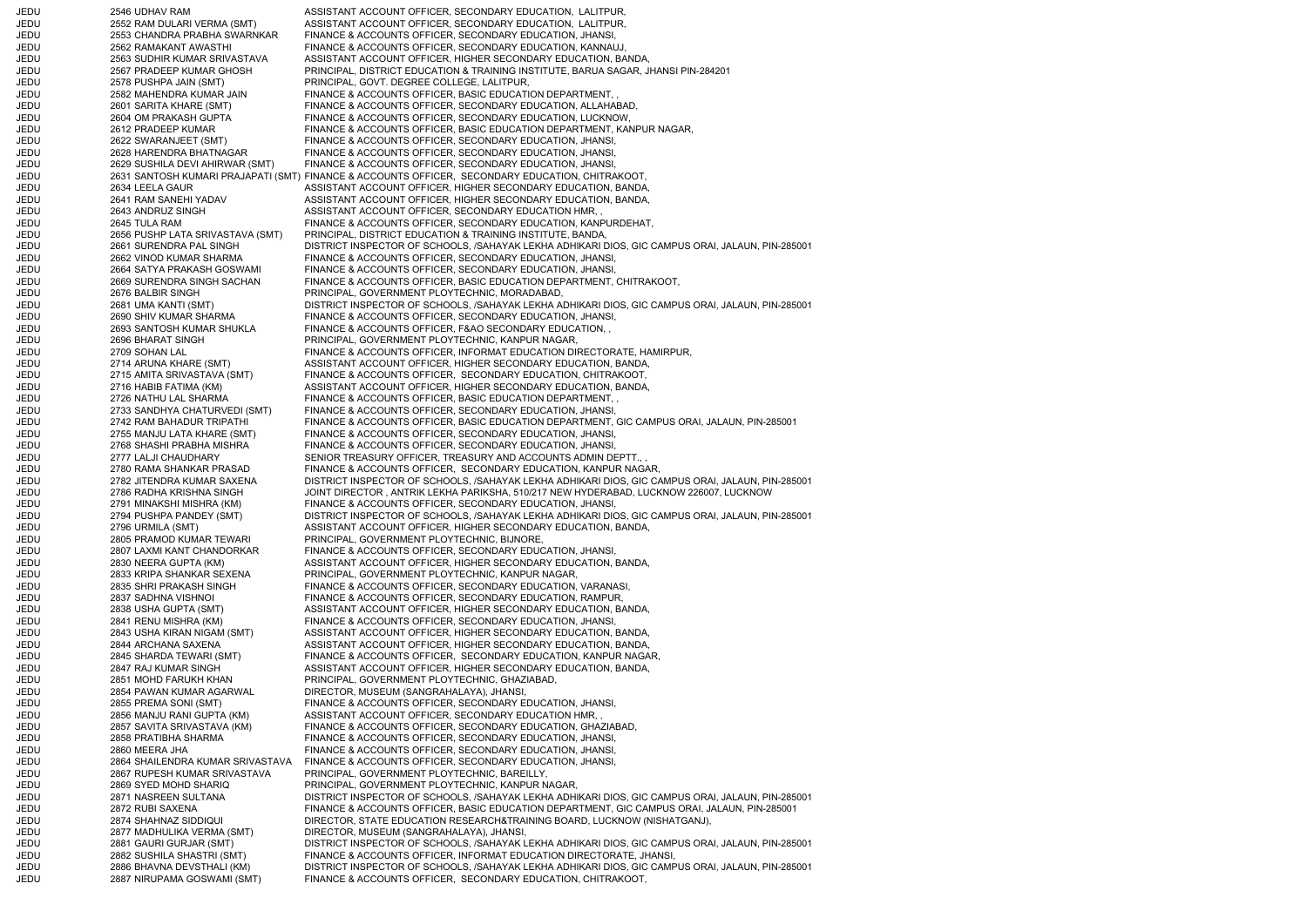JEDU 2888 VIJAY LAXMI SHARMA (KM) FINANCE & ACCOUNTS OFFICER, SECONDARY EDUCATION, JHANSI, JEDU 2893 KAMLESH KUMAR DIXIT PRINCIPAL, GOVERNMENT PLOYTECHNIC, JEDU 2896 ARPAN MISHRA (SMT) ASSISTANT ACCOUNT OFFICER, SECONDARY EDUCATION HMR, , JEDU 2897 MAMTA RAWAT FINANCE & ACCOUNTS OFFICER, SECONDARY EDUCATION, LUCKNOW, JEDU 2899 VINAY MOHAN TRIPATHI FINANCE & ACCOUNTS OFFICER, SECONDARY EDUCATION, BALRAMPUR, JEDU 2902 MOOL CHANDRA DIRECTOR, MUSEUM (SANGRAHALAYA), LUCKNOW-2, JEDU 2907 KAMAL PRASAD FINANCE & ACCOUNTS OFFICER, BASIC EDUCATION DEPARTMENT, GIC CAMPUS ORAI, JALAUN, PIN-285001 JEDU 2908 NAHID IQUBAL FAROOQUI (KM) ASSISTANT ACCOUNT OFFICER, HIGHER SECONDARY EDUCATION, FATEHPUR, 2909 ANTIMA NIGAM (KM) ASSISTANT ACCOUNT OFFICER, HIGHER SECONDARY EDUCATION, BANDA, JEDU 2910 RAGINI CHAURASIA (KM) FINANCE & ACCOUNTS OFFICER, SECONDARY EDUCATION, JHANSI, JEDU 2918 SADHNA (SMT) FINANCE & ACCOUNTS OFFICER, F&AO SECONDARY EDUCATION, , JEDU 2919 SHASHANK KAMANT FINANCE & ACCOUNTS OFFICER, SECONDARY EDUCATION, VARANASI JEDU 2926 SUNITA VERMA (SMT) FINANCE & ACCOUNTS OFFICER, BASIC EDUCATION DEPARTMENT, GIC CAMPUS ORAI, JALAUN, PIN-285001 JEDU 2931 ARUN KUMAR VERMA PRINCIPAL, GOVT. DEGREE COLLEGE, ALAPUR, FATEHPUR JEDU 2933 RAM LOCHAN FINANCE & ACCOUNTS OFFICER, SECONDARY EDUCATION, MIRZAPUR, JEDU 2938 PRABHAWATI VERMA DIRECTOR, DIRCTT OF HIGHER SECONDARY EDUCATION, , JEDU 2940 MRIDULA (KM) FINANCE & ACCOUNTS OFFICER, SECONDARY EDUCATION, ALIGARH, JEDU 2951 BACHCHAN LAL PAL PRINCIPAL, GOVERNMENT PLOYTECHNIC, BAREILLY, JEDU 2954 SUDHA SRIVASTAVA (SMT) PRINCIPAL, GOVT. GIRLS DEGREE COLLEGE, JHANSI, JEDU 2955 SANJAY KUMAR PRINCIPAL, DISTRICT EDUCATION & TRAINING INSTITUTE, , JEDU 2957 AKHILESH KUMAR DIXIT ASSISTANT ACCOUNT OFFICER, HIGHER SECONDARY EDUCATION, BANDA, JEDU 2958 KAMLA SAHU (SMT) FINANCE & ACCOUNTS OFFICER, SECONDARY EDUCATION, CHITRAKOOT, JEDU 2960 ARCHANA SRIVASTAVA (KM) JOINT DIRECTOR, TECHNICAL EDUCATION, U.P. CENTRAL ZONE, LUCKNOW JEDU 2963 NAVEEN PANDEY FINANCE & ACCOUNTS OFFICER, SECONDARY EDUCATION, LUCKNOW, JEDU 2965 ALOK KUMAR PANDEY FINANCE & ACCOUNTS OFFICER, F&AO SECONDARY EDUCATION, JEDU 2967 RUDRA PRATAP SINGH ASSISTANT ACCOUNT OFFICER, HIGHER SECONDARY EDUCATION, BANDA, JEDU 2968 KRISHNA BIHARI SRIVASTAVA PRINCIPAL, GOVT. UNANI COLLEGE, ALLAHABAD, JEDU 2972 LEELA SHARMA FINANCE & ACCOUNTS OFFICER, SECONDARY EDUCATION, JHANSI, JEDU 2978 VIMLA DUBEY DISTRICT INSPECTOR OF SCHOOLS, /SAHAYAK LEKHA ADHIKARI DIOS, GIC CAMPUS ORAI, JALAUN, PIN-285001 JEDU 2984 KAMLESH KUMARI (SMT) FINANCE & ACCOUNTS OFFICER, SECONDARY EDUCATION, JHANSI, JEDU 2991 VANDANA SINGH (SMT) ASSISTANT ACCOUNT OFFICER, HIGHER SECONDARY EDUCATION, BANDA, JEDU 2997 DINESH KUMAR TRIPATHI ASSISTANT ACCOUNT OFFICER, SECONDARY EDUCATION HMR, , JEDU 3002 BRIJENDRA KUMAR SHUKLA FINANCE & ACCOUNTS OFFICER, SECONDARY EDUCATION, JHANSI, JEDU 3005 AHMAD WASIM KHAN DISTRICT INSPECTOR OF SCHOOLS, /SAHAYAK LEKHA ADHIKARI DIOS, GIC CAMPUS ORAI, JALAUN, PIN-285001 JEDU 3006 JAI SHANKAR PRASAD ASSISTANT ACCOUNT OFFICER, SECONDARY EDUCATION HMR, JEDU 3007 BABU RAM ASSISTANT ACCOUNT OFFICER, SECONDARY EDUCATION HMR, JEDU 3008 RAMA DEVI (SMT) DISTRICT INSPECTOR OF SCHOOLS, /SAHAYAK LEKHA ADHIKARI DIOS, GIC CAMPUS ORAI, JALAUN, PIN-285001 JEDU 3013 EHTESHAM AHMAD CHIEF TREASURY OFFICER, TREASURY AND ACCOUNTS ADMIN DEPTT., LUCKNOW-2, JEDU 3017 SANJAY SRIVASTAVA PRINCIPAL, GOVERNMENT PLOYTECHNIC, KANPUR NAGAR, JEDU 3019 SANTOSH KUMAR SINGH PRINCIPAL, GOVT.DEGREE COLLEGE, SAMTHER, JHANSI JEDU 3024 AWADHESH KUMAR GUPTA ASSISTANT ACCOUNT OFFICER, HIGHER SECONDARY EDUCATION, BANDA, JEDU 3028 BUDH PRAKASH ASSISTANT ACCOUNT OFFICER, SECONDARY EDUCATION HMR, JEDU 3030 PREM LATA REGIONAL HIGHER EDUCATION OFFICER, BANDA, JEDU 3033 ARVIND KUMAR ASSISTANT ACCOUNT OFFICER, SECONDARY EDUCATION, LALITPUR, JEDU 3036 KIRAN NIGAM (KM) FINANCE & ACCOUNTS OFFICER, SECONDARY EDUCATION, JHANSI, JEDU 3039 HAMID MATEEN FINANCE & ACCOUNTS OFFICER, SECONDARY EDUCATION, ALLAHABAD, JEDU 3040 PRAVEEN KUMAR SINGH ASSISTANT ACCOUNT OFFICER, HIGHER SECONDARY EDUCATION, FATEHPUR, JEDU 3042 MOOL CHANDRA ASSISTANT ACCOUNT OFFICER, HIGHER SECONDARY EDUCATION, BANDA, JEDU 3047 PAWAN KUMAR SRIVASTAVA FINANCE & ACCOUNTS OFFICER, SECONDARY EDUCATION, JHANSI, JEDU 3048 KAMLESH CHANDRA SRIVASTAVA DISTRICT INSPECTOR OF SCHOOLS, /SAHAYAK LEKHA ADHIKARI DIOS, GIC CAMPUS ORAI, JALAUN, PIN-285001 JEDU 3052 MURAT SINGH NIRANJAN FINANCE & ACCOUNTS OFFICER, (SECONDARY EDUCATION), DIOS OFFICE, RATH ROAD, MAHOBA, PIN- 210427 JEDU 3053 RAJNI KANT FINANCE & ACCOUNTS OFFICER, SECONDARY EDUCATION, JHANSI, JEDU 3056 SHOBHA SAXENA PRINCIPAL, GOVT. GIRLS DEGREE COLLEGE, GAJARPUR, FATEHPUR JEDU 3061 DAYA RAM FINANCE & ACCOUNTS OFFICER, (SECONDARY EDUCATION), DIOS OFFICE, RATH ROAD, MAHOBA, PIN- 210427 JEDU 3064 MANORAMA BAJPAI (KM) ASSISTANT ACCOUNT OFFICER, SECONDARY EDUCATION HMR, , JEDU 3065 SHAHID AHMED PRINCIPAL, GOVT.DEGREE COLLEGE, SAMTHER, JHANSI JEDU 3066 DAMYANTI VERMA (KM) FINANCE & ACCOUNTS OFFICER, SECONDARY EDUCATION, JHANSI, JEDU 3067 RAJNEESH PRAKASH SRIVASTAVA FINANCE & ACCOUNTS OFFICER, SECONDARY EDUCATION, KANPUR NAGAR, JEDU 3068 RACHNA SRIVASTAVA (SMT) FINANCE & ACCOUNTS OFFICER, SECONDARY EDUCATION, RAIBAREILLY, JEDU 3069 JUGAL KISHORE NAMDEO DISTRICT INSPECTOR OF SCHOOLS, /SAHAYAK LEKHA ADHIKARI DIOS, GIC CAMPUS ORAI, JALAUN, PIN-285001 JEDU 3070 SHYAM SUNDAR TEWARI FINANCE & ACCOUNTS OFFICER, SECONDARY EDUCATION, JHANSI, JEDU 3075 NEERAJ MISHRA (SMT) FINANCE & ACCOUNTS OFFICER, SECONDARY EDUCATION, JHANSI, JEDU 3076 VIBHA TRIPATHI (SMT) FINANCE & ACCOUNTS OFFICER, SECONDARY EDUCATION, JHANSI, JEDU 3077 UMA MISHRA (KM) FINANCE & ACCOUNTS OFFICER, SECONDARY EDUCATION, JHANSI, JEDU 3079 TRILOKI CHANDRA GUPTA DISTRICT INSPECTOR OF SCHOOLS, /SAHAYAK LEKHA ADHIKARI DIOS, GIC CAMPUS ORAI, JALAUN, PIN-285001 JEDU 3080 AMAR NATH KULSHRESHTH DISTRICT INSPECTOR OF SCHOOLS, /SAHAYAK LEKHA ADHIKARI DIOS, GIC CAMPUS ORAI, JALAUN, PIN-285001 JEDU 3085 RAM ASREY FINANCE & ACCOUNTS OFFICER, (SECONDARY EDUCATION), DIOS OFFICE, RATH ROAD, MAHOBA, PIN- 210427 JEDU 3086 GYANENDRA SINGH FINANCE & ACCOUNTS OFFICER, BASIC EDUCATION DEPARTMENT, , JEDU 3087 RAJENDRA KUMAR TEWARI FINANCE & ACCOUNTS OFFICER, SECONDARY EDUCATION, JHANSI, JEDU 3088 PRADEEP KUMAR KANCHAN ASSISTANT ACCOUNT OFFICER, SECONDARY EDUCATION, LALITPUR, JEDU 3089 SATISH KUMAR SHARMA FINANCE & ACCOUNTS OFFICER, SECONDARY EDUCATION, JHANSI, JEDU 3091 MAYA SAINI (SMT) FINANCE & ACCOUNTS OFFICER, SECONDARY EDUCATION, CHITRAKOOT, JEDU 3092 GIRIJA DEVI (SMT) FINANCE & ACCOUNTS OFFICER, SECONDARY EDUCATION, CHITRAKOOT, JEDU 3093 MAIMUNA BEGUM (SMT) FINANCE & ACCOUNTS OFFICER, SECONDARY EDUCATION, CHITRAKOOT, JEDU 3094 WASEEM QURESHI (SMT) ASSISTANT ACCOUNT OFFICER, HIGHER SECONDARY EDUCATION, BANDA,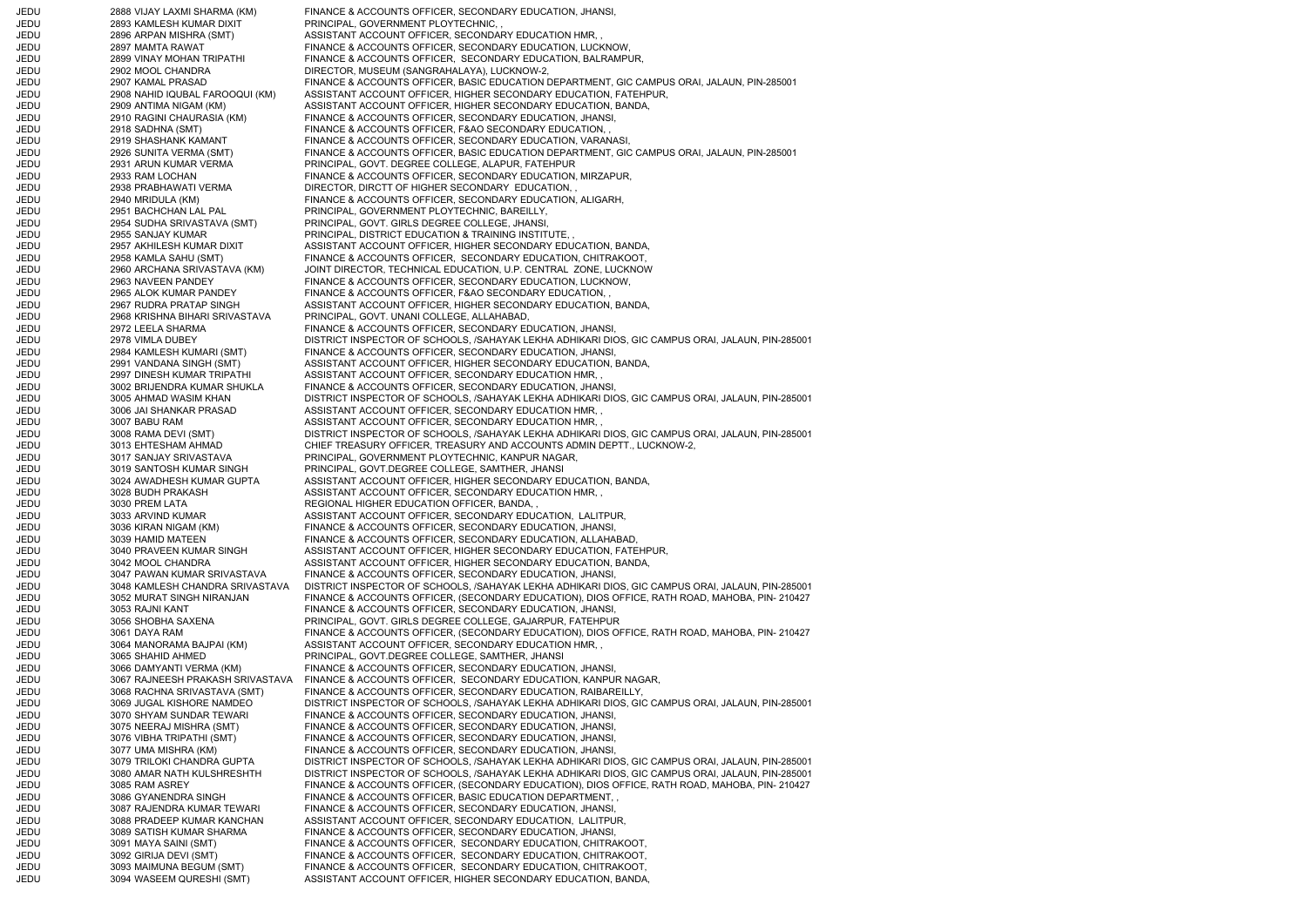JEDU 3095 AYESHA PARVEEN ASSISTANT ACCOUNT OFFICER, SECONDARY EDUCATION HMR, , JEDU 4001 VINEETA OMARE (KM) FINANCE & ACCOUNTS OFFICER, SECONDARY EDUCATION, JHANSI, JEDU 4004 KANHAIYA LAL AHIRWAR FINANCE & ACCOUNTS OFFICER, SECONDARY EDUCATION, JHANSI, JEDU 4006 NEENA PANDEY (SMT) ASSISTANT ACCOUNT OFFICER, SECONDARY EDUCATION HMR, , JEDU 4008 NUZHAT SAYEED FATIMA (SMT) ASSISTANT ACCOUNT OFFICER, SECONDARY EDUCATION HMR, , JEDU 4011 SHANKAR DYAL SRIVASTAVA ASSISTANT ACCOUNT OFFICER, SECONDARY EDUCATION HMR, , JEDU 4012 ANIL KUMAR SAINI DISTRICT INSPECTOR OF SCHOOLS, /SAHAYAK LEKHA ADHIKARI DIOS, GIC CAMPUS ORAI, JALAUN, PIN-285001 JEDU 4015 VISHWA MOHAN SAXENA FINANCE & ACCOUNTS OFFICER, BASIC EDUCATION DEPARTMENT, JEDU 4017 RAM RATAN ASSISTANT ACCOUNT OFFICER, HIGHER SECONDARY EDUCATION, BANDA, JEDU 4019 RAJENDRA SINGH FINANCE & ACCOUNTS OFFICER, BASIC EDUCATION DEPARTMENT, CHITRAKOOT, JEDU 4021 BANSHI LAL FINANCE & ACCOUNTS OFFICER, SECONDARY EDUCATION, JHANSI, JEDU 4022 VIJAY PRASAD FINANCE & ACCOUNTS OFFICER, SECONDARY EDUCATION, CHITRAKOOT, JEDU 4026 ALOK KUMAR PANDEY ASSISTANT ACCOUNT OFFICER, HIGHER SECONDARY EDUCATION, BANDA, JEDU 4029 SANTOSH KUMAR NAMDEO FINANCE & ACCOUNTS OFFICER, BASIC EDUCATION DEPARTMENT, , JEDU 4030 DEVI DAYAL PRINCIPAL, GOVT. DEGREE COLLEGE,, SANGIPUR / MANGRAURA, PRATAPGARH JEDU 4031 RATAN SINGH VERMA DISTRICT INSPECTOR OF SCHOOLS, /SAHAYAK LEKHA ADHIKARI DIOS, GIC CAMPUS ORAI, JALAUN, PIN-285001 JEDU 4037 SARVAJEET KAUR PRINCIPAL, GOVERNMENT PLOYTECHNIC, GHAZIABAD, JEDU 4038 ASHA GUPTA (SMT) ASSISTANT ACCOUNT OFFICER, HIGHER SECONDARY EDUCATION, BANDA, JEDU 4046 HARMANGAL SRIVAS FINANCE & ACCOUNTS OFFICER, SECONDARY EDUCATION, JHANSI, JEDU 4047 GANESH SHANKAR GUPTA FINANCE & ACCOUNTS OFFICER, BASIC EDUCATION DEPARTMENT, HAMIRPUR, JEDU 4050 KALVIND KUMARI (SMT) ASSISTANT ACCOUNT OFFICER, SECONDARY EDUCATION HMR, , JEDU 4052 PADAM LOCHAN VYAS DISTRICT INSPECTOR OF SCHOOLS, /SAHAYAK LEKHA ADHIKARI DIOS, GIC CAMPUS ORAI, JALAUN, PIN-285001 JU 1000 S B L SRIVASTAV SENIOR SUPERINTENDENT (PRISION), DISTRICT PRISON (JAIL), SAHARANPUR, JU 1001 BALESHWAR PRASAD SUPERINTENDENT PRISIONS, DISTRICT PRISON (JAIL), JU 3215 SHEO RAJ SINGH SENIOR SUPERINTENDENT (PRISION), DISTRICT PRISON (JAIL), BASTI, JU 4464 JAGAT PAL SINGH SUPERINTENDENT PRISIONS, DISTRICT PRISON (JAIL), SHAHJAHANPUR, PIN-242001 JU 4519 BAJRANG BALI TEWARI DEPUTY INSPECTOR GENERAL OF POLICE, DIGP, AGRA CIRCLE, KOTHU NO.-07, COLLECTRATE ROAD, BALUGANJ, AGRA, PIN-282001 JU 4634 DINA NATH SRIVASTAVA SUPERINTENDENT PRISIONS, DISTRICT PRISON (JAIL), , JU 4648 VIRENDRA BAHADUR ASTHANA SUPERINTENDENT PRISIONS, DISTRICT PRISON (JAIL), MAINPURI, JU 4711 UMESH CHANDRA SRIVASTAVA DEPUTY DIRECTOR AGRICULTURE, AGRICULTURE (EXTENSION), UNNAO, JU 4738 RAM KHELAWAN SENIOR SUPERINTENDENT, ADARSH KARAGAR., LUCKNOW, JU 4784 SURESH CHAND PANDEY SUPERINTENDENT PRISIONS, DISTRICT PRISON (JAIL), ETAWAH, JU 4792 RAM NAYAN SUPERINTENDENT PRISIONS, DISTRICT PRISON (JAIL), , JU 4811 D C GAUTAM SUPERINTENDENT PRISIONS, DISTRICT PRISON (JAIL), ETAWAH, JU 4812 ARVIND KUMAR SAXENA SUPERINTENDENT PRISIONS, DISTRICT PRISON (JAIL), ETAWAH, JU 4822 KAILASH TIWARI DIRECTOR GENERAL, PRISONS ADMN & REFORMS SERVICES, 5th TAL, PICKUP BHAWAN, VIBHUTI KHAND, GOMTI NAGAR, LUCKNOW-2, PIN-226010 JU 4823 ANIL KUMAR DUBEY DIRECTOR GENERAL, PRISONS ADMN & REFORMS SERVICES, 5th TAL, PICKUP BHAWAN, VIBHUTI KHAND, GOMTI NAGAR, LUCKNOW-2, PIN-226010 JU 4837 S D SINGH SUPERINTENDENT PRISIONS, DISTRICT PRISON (JAIL), VARANASI, JU 4842 P K DIXIT DIRECTOR GENERAL, DIR. GEN. MEDICAL HEALTH, LUCKNOW-2, JU 4863 R L DIXIT SUPERINTENDENT PRISIONS, DISTRICT PRISON (JAIL), BAREILLY, JU 4892 R B SHUKLA SENIOR SUPERINTENDENT (PRISION), CENTRAL PRISON (JAIL), VARANASI, JU 4897 INDRAJEET SUPERINTENDENT PRISIONS, DISTRICT PRISON (JAIL), JU 5000 ANIL KUMAR DUBEY SUPERINTENDENT PRISIONS, DISTRICT PRISON (JAIL), HAMIRPUR, JU 5006 SURESH RAI MAURYA SENIOR SUPERINTENDENT (PRISION), DISTRICT PRISON (JAIL), AZAMGARH, JU 5011 V K ARORA SUPERINTENDENT PRISIONS, DISTRICT PRISON (JAIL), KAUSHAMBI, JU 5019 AMAR NATH YADAV SENIOR SUPERINTENDENT, ADARSH KARAGAR., LUCKNOW, JU 5028 RAM AUTAR SINGH SUPERINTENDENT PRISIONS, DISTRICT PRISON (JAIL), BAREILLY, JU 5037 SURESH BABU SENIOR SUPERINTENDENT (PRISION), DISTRICT PRISON (JAIL), MEERUT, JU 5039 MUKESH BHARADWAJ DIRECTOR GENERAL, PRISONS ADMN & REFORMS SERVICES, 5th TAL, PICKUP BHAWAN, VIBHUTI KHAND, GOMTI NAGAR, LUCKNOW-2, PIN-226010 JU 5045 R R CHAUDHERY SUPERINTENDENT PRISIONS, DISTRICT PRISON (JAIL), ZILA JAIL BHAVAN, JAIL ROAD, RAMPUR, PIN-244901 JU 5048 DEVENDRA SINGH SENIOR SUPERINTENDENT (PRISION), CENTRAL PRISON (JAIL), AGRA, JU 5050 SUBHASH CHANDRA VERMA SUPERINTENDENT, JILA KARAGAR, KANNAUJ, JU 5051 SANJEEV TRIPATHI SENIOR SUPERINTENDENT (PRISION), CENTRAL PRISON (JAIL), AGRA, JU 5055 MADAN MOHAN YADAV SUPERINTENDENT PRISIONS, DISTRICT PRISON (JAIL), , JU 5058 SYED ZAVED SAZZAD DIRECTOR GENERAL, PRISONS ADMN & REFORMS SERVICES, 5th TAL, PICKUP BHAWAN, VIBHUTI KHAND, GOMTI NAGAR, LUCKNOW-2, PIN-226010 JU 5060 SIYA RAM MISHRA SUPERINTENDENT PRISIONS, DISTRICT PRISON (JAIL), JU 5064 DILSAD ALI ZONAL TOURISM OFFICER, TOURISM OFFICE, LUCKNOW-2, JU 5066 BALVIR SINGH SUPERINTENDENT PRISIONS, DISTRICT PRISON (JAIL), ETAWAH, JU 5071 A K MISHRA SUPERINTENDENT PRISIONS, DISTRICT PRISON (JAIL), JAUNPUR, JU 5080 AWADHESH KUMAR SENIOR SUPERINTENDENT (PRISION), DISTRICT PRISON (JAIL), SAHARANPUR, JU 5094 DINESH KUMAR MISHRA SENIOR SUPERINTENDENT (PRISION), DISTRICT PRISON (JAIL), AZAMGARH, JU 5096 BIRESH CHANDRA VERMA SENIOR SUPERINTENDENT, ADARSH KARAGAR., LUCKNOW, JU 5135 SHIV RATAN SUPERINTENDENT PRISIONS, DISTRICT PRISON (JAIL), MAINPURI, JU 5141 RAJENDRA KUMAR SRIVASTAV SUPERINTENDENT PRISIONS, DISTRICT PRISON (JAIL), , JU 5155 RAM KUMAR TRIPATHI SUPERINTENDENT PRISIONS, DISTRICT PRISON (JAIL), JU 5159 VINOD KUMAR DUBEY SENIOR SUPERINTENDENT (PRISION), DISTRICT PRISON (JAIL), AZAMGARH, JU 5162 RAJ KUMAR SENIOR SUPERINTENDENT, ADARSH KARAGAR., LUCKNOW, JU 5177 SUSHIL KUMAR PANDEY CHIEF MEDICAL SUPERINTENDENT, DISTRICT HOSPITAL, AZAMGARH, JU 5185 DURGA PRASAD SUPERINTENDENT PRISIONS, DISTRICT PRISON (JAIL), 15/102, CIVIL LINES, V.I.P. ROAD, KANPUR NAGAR, PIN-208001 JU 5186 SHESH NATH YADAV CHIEF MEDICAL OFFICER, mau, MAU, JU 5193 SHAILJA SACHAN SUPERINTENDENT PRISIONS, NARI BANDI NIKETAN,, LUCKNOW, JU 5197 AJAI KUMAR SHUKLA SENIOR SUPERINTENDENT, ADARSH KARAGAR., LUCKNOW, JU 5200 UDAI PRATAP MISHRA SUPERINTENDENT PRISIONS, DISTRICT PRISON (JAIL), BAREILLY, JU 5201 IRFAN WAZIH CHIEF TREASURY OFFICER, TREASURY AND ACCOUNTS ADMIN DEPTT., LUCKNOW-2, JU 5215 PRAKASWATI SMT SENIOR SUPERINTENDENT (PRISION), CENTRAL PRISON (JAIL), VARANASI,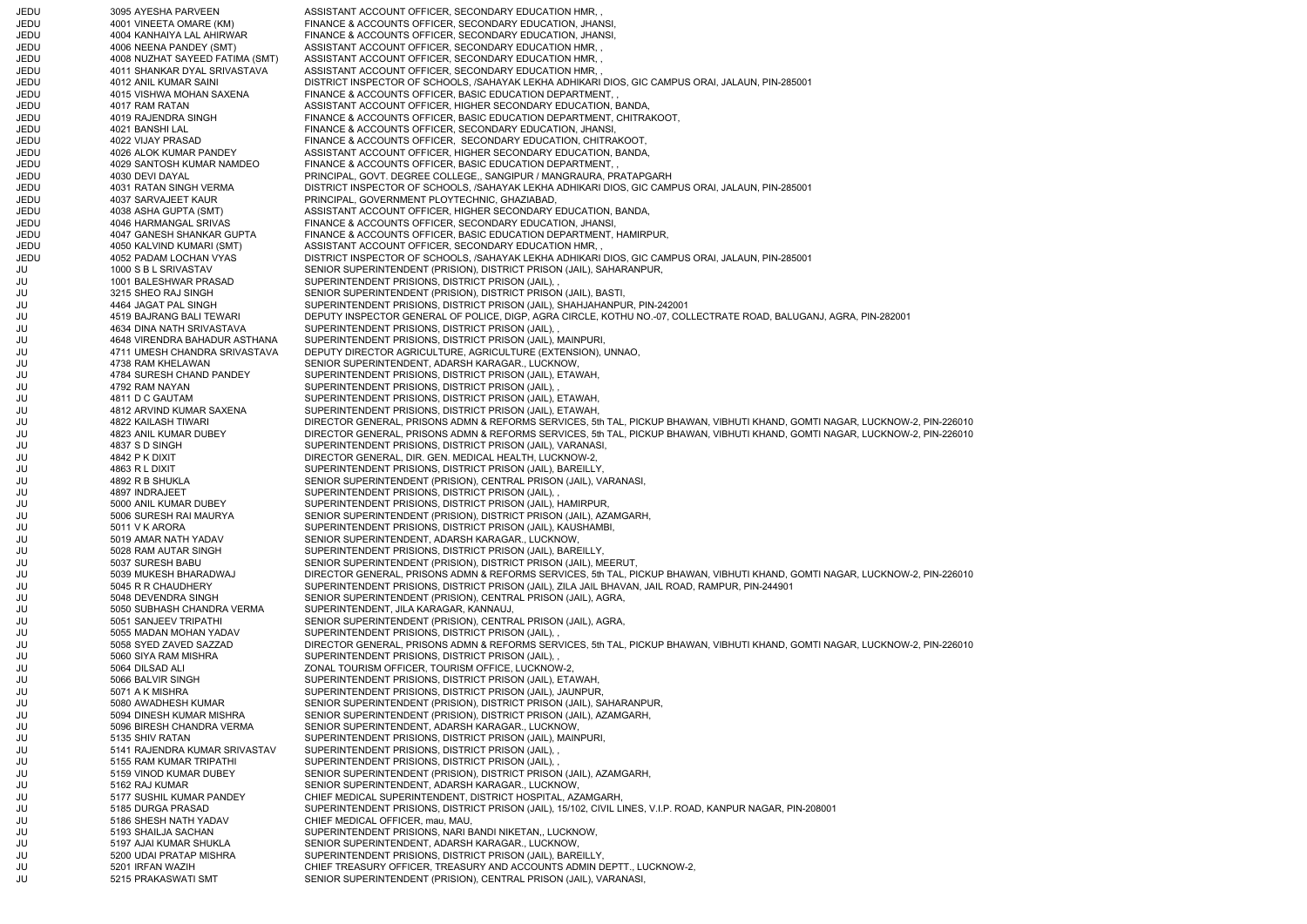JU 5216 RAM VINAY RAI CHIEF MEDICAL OFFICER, KUSHI NAGAR, , JU 5234 SHASHI KANT SUPERINTENDENT PRISIONS, DISTRICT PRISON (JAIL), AGRA, PIN-282002 JU 5241 SUDHIR KUMAR SHUKLA SUPERINTENDENT, DISTRICT PRISON (JAIL), , JU 5249 MAZID ALI SUPERINTENDENT PRISIONS, DISTRICT PRISON (JAIL), FATEHPUR, JU 5258 ALOK SINGH SUPERINTENDENT PRISIONS, DISTRICT PRISON (JAIL), ALIGARH, KEDU 390 MAHBOOB ALI FINANCE & ACCOUNTS OFFICER, SECONDARY EDUCATION, HARDOI, KEDU 456 SHRI NIWAS GAUR FINANCE & ACCOUNTS OFFICER, SECONDARY EDUCATION, SAHARANPUR, KEDU 478 RAJENDRA KUMAR SHARMA FINANCE & ACCOUNTS OFFICER, BASIC EDUCATION DEPARTMENT, MORADABAD, KEDU 1105 B P KULA FINANCE & ACCOUNTS OFFICER, SECONDARY EDUCATION, ALLAHABAD, KEDU 1181 RAM GOPAL CHAUDHARI FINANCE & ACCOUNTS OFFICER, SECONDARY EDUCATION, MORADABAD KEDU 1218 JAIVEER SINGH CHIEF TREASURY OFFICER, ALLAHABAD, ALLAHABAD, KEDU 1229 GOVINDA TEWARI PRINCIPAL, BABA SAHAB DR BHIMRAO AMBEDKAR, GOVT. POLYTECHNIC, HAIDARPUR, AURAIYA KEDU 1287 S AHMAD FINANCE & ACCOUNTS OFFICER, INFORMAT EDUCATION DIRECTORATE, ALLAHABAD, KEDU 1502 VISHNU DUTT RAYAL CHIEF TREASURY OFFICER, ALLAHABAD, ALLAHABAD, KEDU 1612 K P SINGH PRINCIPAL, GOVERNMENT PLOYTECHNIC, BAREILLY, KEDU 1618 B K TIWARI PRINCIPAL, DISTRICT EDUCATION & TRAINING INSTITUTE, PATHERAKALA, MIRZAPUR KEDU 1646 TEJ SINGH FINANCE & ACCOUNTS OFFICER, SECONDARY EDUCATION, SAHARANPUR, KEDU 1649 SHRI PRAKASH MAHESHWARI ASSISTANT ACCOUNT OFFICER, HIGHER SECONDARY EDUCATION, BANDA, KEDU 1684 R P THAPLIYAL FINANCE & ACCOUNTS OFFICER, BASIC EDUCATION DEPARTMENT, RAIBAREILLY, KEDU 1730 SAMAR BAHADUR SINGH FINANCE & ACCOUNTS OFFICER, BASIC EDUCATION DEPARTMENT, VARANASI, KEDU 2060 N P PANDEY FINANCE & ACCOUNTS OFFICER, INFORMAT EDUCATION DIRECTORATE, BANDA, KEDU 2177 RAMESH PANDEY FINANCE & ACCOUNTS OFFICER, SECONDARY EDUCATION, BALLIA, KEDU 2232 SHIV PRASAD MAURYA FINANCE & ACCOUNTS OFFICER, INFORMAT EDUCATION DIRECTORATE, KEDU 2268 V P DWIVEDI FINANCE & ACCOUNTS OFFICER, BASIC EDUCATION DEPARTMENT, KEDU 2273 M S CHAUHAN PRINCIPAL, INDUSTRIAL TRAINING INSTITUTE, HAMIRPUR, KEDU 2295 B S JALAL FINANCE & ACCOUNTS OFFICER, SECONDARY EDUCATION, LUCKNOW, KEDU 2297 BHAIRAV DUTT JOSHI FINANCE & ACCOUNTS OFFICER, SECONDARY EDUCATION, BIJNORE, KEDU 2301 J SINGH FINANCE & ACCOUNTS OFFICER, SECONDARY EDUCATION, GORAKHPUR, KEDU 2390 SWARN LATA BHALLA (KM) FINANCE & ACCOUNTS OFFICER, SECONDARY EDUCATION, VARANASI, KEDU 2477 BRIJ BHUSHAN FINANCE & ACCOUNTS OFFICER, SECONDARY EDUCATION, LUCKNOW, KEDU 2592 G B SARDAR SUPERINTENDENT, INTELIGENCE DEPARTMENT, KEDU 2664 RANI SHARMA (SMT) FINANCE & ACCOUNTS OFFICER, BASIC EDUCATION DEPARTMENT, BIJNORE, KEDU 2740 D S KUNWAR FINANCE & ACCOUNTS OFFICER, SECONDARY EDUCATION, FATEHGARH, KEDU 2743 MANOHAR LAL VERMA PRINCIPAL, GOVT DEGREE COLLEGE, MAGRAHAN, CHUNAR MIRZAPUR., KEDU 2933 BUDDHI BALLABH JOSHI FINANCE & ACCOUNTS OFFICER, SECONDARY EDUCATION, MUZAFFARNAGAR, KEDU 3382 RAJESHWARI BISHT (KM) PRINCIPAL, DISTRICT INDUSTRIAL TRAINING INSTITUTE, DELHI ROAD, SAHARANPUR, PIN-247001 KEDU 3571 BHAGWAN SINGH FINANCE & ACCOUNTS OFFICER, SECONDARY EDUCATION, OFFICE D I O S, AGRA, PIN-283201 KEDU 3631 MOHAN SINGH MEHTA PRINCIPAL, GOVT.GIRLS DEGREE COLLEGE, MACHHALI BHAVAN, KILLA, RAMPUR, PIN-244901 KEDU 3749 RAJENDRA PRASAD CHAUBEY PRINCIPAL, GOVT. DEGREE COLLEGE, SIDDHARTH NAGAR, KEDU 3776 BRIJ RAJ SINGH FINANCE & ACCOUNTS OFFICER, SECONDARY EDUCATION, GHAZIABAD, KEDU 3829 R P SHARMA PRINCIPAL, GOVT. GIRLS DEGREE COLLEGE KANDHALA, KANDHALA, MUZAFFARNAGAR KEDU 3864 RAM VIJAY KUMAR SRIVASTAVA PRINCIPAL, GOVT. GIRLS DEGREE COLLEGE, BINDKI, FATEHPUR KEDU 3893 HARISH KUMAR SINGH PRINCIPAL, INDUSTRIAL TRAINING INSTITUTE, ALIGARH, KEDU 3913 OM PRAKASH TYAGI FINANCE & ACCOUNTS OFFICER, SECONDARY EDUCATION, BIJNORE, KEDU 3951 UMA SHANKAR AGNIHOTRI PRINCIPAL, INDUSTRIAL TRAINING INSTITUTE, BASTI, KEDU 4208 R P PATHAK PRINCIPAL, GOVT DEGREE COLLEGE, PALIYA KALAN KHERI, KEDU 4321 SAJJAN SINGH RANA SR ACCOUNTS OFFICER (FUND-I) AG(ACCOUNTS)-I, ALLAHABAD, KEDU 4346 BHAGWATI PRASAD KALA FINANCE & ACCOUNTS OFFICER, SECONDARY EDUCATION, RAIBAREILLY, KEDU 4351 BHAGWAN SWARUP SINGH FINANCE & ACCOUNTS OFFICER, SECONDARY EDUCATION, KANPUR NAGAR, KEDU 5244 RAM RAKSHA SINGH FINANCE & ACCOUNTS OFFICER, SECONDARY EDUCATION, GORAKHPUR, KEDU 5251 RAJ DUTT SINGH CHAUHAN FINANCE & ACCOUNTS OFFICER, D I O S OFFICE, SHIKSHA BHAWAN, CIVIL LINES, FAIZABAD, PIN-224123 KEDU 5464 NAND PRASAD TEWARI FINANCE & ACCOUNTS OFFICER, SECONDARY EDUCATION, BAHARAICH, KEDU 5505 L P SINGH FINANCE & ACCOUNTS OFFICER, BASIC EDUCATION DEPARTMENT, KEDU 5530 SARLA PANDEY (SMT) FINANCE & ACCOUNTS OFFICER, SECONDARY EDUCATION, GAUTAM BUDHA NAGAR, KEDU 5655 RAJA RAM PRINCIPAL, GOVT. GIRLS DEGREE COLLEGE, PILIBHIT, KEDU 5679 SAROJ KUMAR DWIVEDI PRINCIPAL, GOVERNMENT PLOYTECHNIC, FATEHGARH, KEDU 5803 BALISTER RAM GUPTA FINANCE & ACCOUNTS OFFICER, SECONDARY EDUCATION, CHANDAULI, KEDU 5887 AWADHESH KUMAR SINGH PRINCIPAL, GOVERNMENT PLOYTECHNIC, KEDU 6089 MAHABIR PRASAD TIWARI CHIEF TREASURY OFFICER, ALLAHABAD, ALLAHABAD, KEDU 6292 RAJENDRA RAM SHASTRI FINANCE & ACCOUNTS OFFICER, INFORMAT EDUCATION DIRECTORATE, GHAZIPUR, KEDU 6344 RAMESH CHAND BAUNTHIYAL SR ACCOUNTS OFFICER (FUND-I) AG(ACCOUNTS)-I, ALLAHABAD, , KEDU 6377 UDAI RAJ SINGH FINANCE & ACCOUNTS OFFICER, BASIC EDUCATION DEPARTMENT, BULANDSHAHAR, KEDU 6384 CHANDRA DURGA LAL PRINCIPAL, GOVERNMENT PLOYTECHNIC, GORAKHPUR ROAD, POST- G.I.STATE, DEORIA, PIN- 274001 KEDU 6388 BHEEM PRASAD PANDEY FINANCE & ACCOUNTS OFFICER, SECONDARY EDUCATION, MAU, KEDU 6439 SATYA PAL SINGH FINANCE & ACCOUNTS OFFICER, SECONDARY EDUCATION, MEERUT, KEDU 6450 RAMASHRAY SINGH PRINCIPAL, INDUSTRIAL TRAINING INSTITUTE, BASTI, KEDU 6457 SHAMBHU NATH AZAD FINANCE & ACCOUNTS OFFICER, SECONDARY EDUCATION, BAHARAICH, KEDU 6526 PRABHU DAYAL GUPTA FINANCE & ACCOUNTS OFFICER, INFORMAT EDUCATION DIRECTORATE, LUCKNOW, KEDU 6533 SYED ZULFIKAR AHMAD FINANCE & ACCOUNTS OFFICER, SECONDARY EDUCATION, JYOTIBAFULLE NAGAR, AMROHA KEDU 6536 KRISHNA MOHAN TRIPATHI DIRECTOR, BASIC EDUCATION (CAMP OFFICE), KEDU 6676 GAYA PRASAD PATEL FINANCE & ACCOUNTS OFFICER, SECONDARY EDUCATION, LUCKNOW, KEDU 6848 SURESH PRAKASH PANDEY FINANCE & ACCOUNTS OFFICER, INFORMAT EDUCATION DIRECTORATE, GHAZIPUR, KEDU 6945 GYANENDRA KUMAR SRIVASTAVA FINANCE & ACCOUNTS OFFICER, SECONDARY EDUCATION, LUCKNOW, KEDU 6989 R P SHARMA PRINCIPAL, GOVT. DEGREE COLLEGE, NOIDA, GHAZIABAD, KEDU 7278 DHARVENDRA PAL SINGH FINANCE & ACCOUNTS OFFICER, SECONDARY EDUCATION, OFFICE D I O S, AGRA, PIN-283201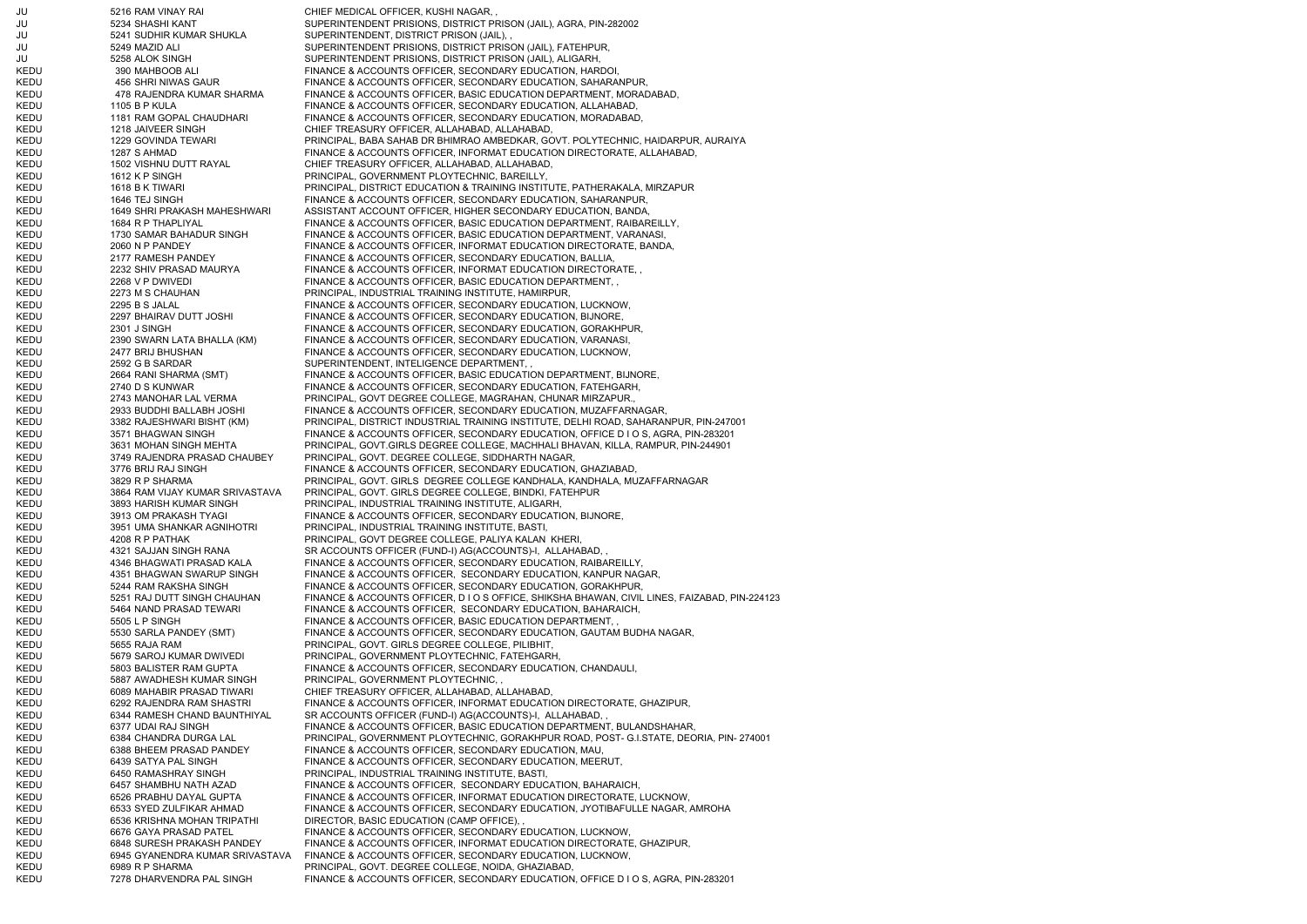KEDU 7420 LATURI SINGH FINANCE & ACCOUNTS OFFICER, SECONDARY EDUCATION, RAMPUR, KEDU 7427 VIJAY KUMAR SINGH FINANCE & ACCOUNTS OFFICER, SECONDARY EDUCATION, CHANDAULI, KEDU 7519 MOHD HAROON DIRECTOR, DIRECTORATE OF PRINTING & STATIONERY, ALLAHABAD, KEDU 7620 CHAMPAT SINGH FINANCE & ACCOUNTS OFFICER, SECONDARY EDUCATION, MEERUT, KEDU 7688 MADAN SINGH CHAUHAN FINANCE & ACCOUNTS OFFICER, BASIC EDUCATION DEPARTMENT, KEDU 7717 VIRENDRA KUMAR ADDITIONAL CHIEF OFFICER, PANCHAYAT I RAJ DEPARTMENT, MORADABAD, KEDU 7855 NAVEEN CHANDRA PANDEY FINANCE & ACCOUNTS OFFICER, BASIC EDUCATION DEPARTMENT, JAUHAR ALI ROAD, RAMPUR, PIN-244901 KEDU 7918 SHRI PATI PRASAD CHAUDHARY FINANCE & ACCOUNTS OFFICER, SECONDARY EDUCATION, GORAKHPUR, KEDU 7948 SURESH KUMAR FINANCE & ACCOUNTS OFFICER, SECONDARY EDUCATION, RAIBAREILLY, KEDU 8147 INDRA PAL SINGH FINANCE & ACCOUNTS OFFICER, SECONDARY EDUCATION, ALLAHABAD, KEDU 8190 RAM PAL SINGH FINANCE & ACCOUNTS OFFICER, SECONDARY EDUCATION, MORADABAD, KEDU 8201 RANJANA JAIN (KM) PRINCIPAL, LALA KISHANCHANDRA GOVT DEGREE COLLEGE, GANGOH, SAHARANPUR KEDU 8640 SAMMAN LAL SHARMA PRINCIPAL, GOVT.GIRLS DEGREE COLLEGE, MACHHALI BHAVAN, KILLA, RAMPUR, PIN-244901 KEDU 8641 DINESH CHANDRA SHARMA FINANCE & ACCOUNTS OFFICER, BASIC EDUCATION DEPARTMENT, MORADABAD, KEDU 8731 SURESH CHANDRA SHARMA FINANCE & ACCOUNTS OFFICER, INFORMAT EDUCATION DIRECTORATE, BIJNORE, KEDU 8734 LALA RAM RAJPOOT FINANCE & ACCOUNTS OFFICER, SECONDARY EDUCATION, MEERUT, KEDU 8756 MOHD FARAHIM FINANCE & ACCOUNTS OFFICER, INFORMAT EDUCATION DIRECTORATE, BIJNORE, KEDU 8975 DARSHAN SINGH BISHT FINANCE & ACCOUNTS OFFICER, SECONDARY EDUCATION, KAUSHAMBI, KEDU 9018 SHYAM BABU TRIPATHI DISTRICT INSPECTOR OF SCHOOLS, /SAHAYAK LEKHA ADHIKARI DIOS, GIC CAMPUS ORAI, JALAUN, PIN-285001 KEDU 9029 BASANT BALLABH JOSHI JOINT DIRECTOR, TECHNICAL EDUCATION, U.P. CENTRAL ZONE, LUCKNOW KEDU 9035 RAHUL RASTOGI FINANCE & ACCOUNTS OFFICER, SECONDARY EDUCATION, MORADABAD, KEDU 9039 SHANKAR DAYAL FINANCE & ACCOUNTS OFFICER, SECONDARY EDUCATION, RAMPUR, KEDU 9069 TRIYUGI NARAIN SHARMA FINANCE & ACCOUNTS OFFICER, SECONDARY EDUCATION, MEERUT, KEDU 9091 RISHI RAM RAJPUT PRINCIPAL, DISTRICT EDUCATION & TRAINING INSTITUTE, RAJAPUR, LAKHIMPUR KHIRI KEDU 9142 SHIVDAN SHARMA PRINCIPAL, GOVT. DEGREE COLLEGE JAHANGIRPUR, JAHANJIRPUR, BULANDSHAHAR KEDU 9225 PRAKASH CHANDRA JOSHI FINANCE & ACCOUNTS OFFICER, SECONDARY EDUCATION, LUCKNOW, KEDU 9245 PREM PAL SINGH RANA FINANCE & ACCOUNTS OFFICER, SECONDARY EDUCATION, MEERUT, KEDU 9254 BANDHU RAM GANGWAR FINANCE & ACCOUNTS OFFICER, SECONDARY EDUCATION, RAMPUR, KEDU 9300 RAM ASREY PRINCIPAL, INDUSTRIAL TRAINING INSTITUTE, HAMIRPUR, KEDU 9306 AKHAND PRATAP NARAYAN SINGH FINANCE & ACCOUNTS OFFICER, SECONDARY EDUCATION, VARANASI KEDU 9339 SUDHA SEN (SMT) FINANCE & ACCOUNTS OFFICER, INFORMAT EDUCATION DIRECTORATE, BAREILLY, KEDU 9361 RAM NARESH PRINCIPAL, GOVT. UNANI COLLEGE, ALLAHABAD, KEDU 9429 BIRENDRA BIKRAM SINGH FINANCE & ACCOUNTS OFFICER, SECONDARY EDUCATION, BAHARAICH, KEDU 9449 RAJ KUMAR SINGH FINANCE & ACCOUNTS OFFICER, SECONDARY EDUCATION, LUCKNOW, KEDU 9484 DAYA RAM FINANCE & ACCOUNTS OFFICER, SECONDARY EDUCATION, RAMPUR, KEDU 9627 RAM KHELAWAN KANOJIA FINANCE & ACCOUNTS OFFICER, BASIC EDUCATION DEPARTMENT, KANPUR DEHAT, KEDU 9679 SUDHA KAUSHAL (KM) PRINCIPAL, DISTRICT EDUCATION & TRAINING INSTITUTE, BULANDSHAHAR, KEDU 9692 DEVENDRA DUTT PAINULE PRINCIPAL, GOVT. DEGREE COLLEGE DEVBANDH, DEVBANDH, SAHARANPUR KEDU 9710 RAM BAHADUR VERMA FINANCE & ACCOUNTS OFFICER, SECONDARY EDUCATION, RAIBAREILLY, KEDU 9810 MIYA JAAN AND BEADDITIONAL DIRECTOR, MEDICAL & HEALTH, ALLAHABAD, KEDU 9851 TEJ PAL SINGH MALIK PRINCIPAL, LALA KISHANCHANDRA GOVT DEGREE COLLEGE, GANGOH, SAHARANPUR KEDU 9872 GOVIND DAS PRINCIPAL, GOVT. UNANI COLLEGE, ALLAHABAD, KEDU 9896 PRITHVI PAL SINGH BISHT FINANCE & ACCOUNTS OFFICER, SECONDARY EDUCATION, SANTRAVIDAS NAGAR, KEDU 9920 PREM SINGH RAWAT FINANCE & ACCOUNTS OFFICER, SECONDARY EDUCATION, MORADABAD, KEDU 9928 ARVIND PAL SINGH FINANCE & ACCOUNTS OFFICER, INFORMAT EDUCATION DIRECTORATE, LUCKNOW, KEDU 9964 RAM CHARAN PRAJAPATI PRINCIPAL, GOVT. GIRLS DEGREE COLLEGE, JHANSI, KEDU 10005 ANIL KUMAR KUKRETI PRINCIPAL, GOVERNMENT PLOYTECHNIC, BARABANKY, KEDU 10027 JAI KUMAR JAIN FINANCE & ACCOUNTS OFFICER, INFORMAT EDUCATION DIRECTORATE, FIROZABAD, KEDU 10060 GANESH DUTT JOSHI FINANCE & ACCOUNTS OFFICER, SECONDARY EDUCATION, MIRZAPUR, KEDU 10066 SUBHASH CHANDRA PANDEY FINANCE & ACCOUNTS OFFICER, SECONDARY EDUCATION, LUCKNOW, KEDU 10144 GAYA DUTT DWIVEDI FINANCE & ACCOUNTS OFFICER, F&AO SECONDARY EDUCATION, KEDU 10197 GORAKH NATH TEWARI PRINCIPAL, GOVT. DEGREE COLLEGE, JAKIKHINI, VARANASI KEDU 10200 KAVINDRA SINGH FINANCE & ACCOUNTS OFFICER, SECONDARY EDUCATION, KANPUR NAGAR, KEDU 10246 BAIJ NATH SAHU PRINCIPAL, GOVT. GIRLS DEGREE COLLEGE, BAREILLY, KEDU 10371 SHYAM KUMAR BHATT COMMISSIONER, RURAL DEVELOPMENT DEPARTMENT, LUCKNOW-2, KEDU 10373 RAFAT SAYEED FINANCE & ACCOUNTS OFFICER, BASIC EDUCATION DEPARTMENT, BIJNORE KEDU 10507 RAGHUVIR SINGH FINANCE & ACCOUNTS OFFICER, INFORMAT EDUCATION DIRECTORATE, MUZAFFARNAGAR, KEDU 10703 MITHAI LAL GUPTA FINANCE & ACCOUNTS OFFICER, INFORMAT EDUCATION DIRECTORATE, KEDU 10752 JAGDISH SINGH MAURYA FINANCE & ACCOUNTS OFFICER, SECONDARY EDUCATION, BIJNORE, KEDU 10795 RANJANA JOHARI (SMT) FINANCE & ACCOUNTS OFFICER, SECONDARY EDUCATION, BAREILLY, KEDU 10877 JAI KARAN SINGH FINANCE & ACCOUNTS OFFICER, SECONDARY EDUCATION, PRATPGARH, KEDU 10884 DAYA RAM DIRECTOR, PROFESAR, R.A.M.C., LUCKNOW-2, KEDU 10887 SHAMSHAD AKHTAR FINANCE & ACCOUNTS OFFICER, SECONDARY EDUCATION, MUZAFFARNAGAR, KEDU 11246 YOGESH CHANDRA SAXENA FINANCE & ACCOUNTS OFFICER, SECONDARY EDUCATION, BAREILLY, KEDU 11297 ANIL KUMAR SINHA PRINCIPAL, GOVERNMENT PLOYTECHNIC, BARABANKY, KEDU 11324 AKHILESH KUMAR SAXENA FINANCE & ACCOUNTS OFFICER, BASIC EDUCATION DEPARTMENT, HAMIRPUR, KEDU 11590 MANJULA DHOTIYAL (KM) FINANCE & ACCOUNTS OFFICER, SECONDARY EDUCATION, MORADABAD, KEDU 11594 SHYAM LAL 11594 SHYAM LAL PRINCIPAL, GOVT. UNANI COLLEGE, ALLAHABAD, KEDU 11644 AMAR SINGH PRINCIPAL, DISTRICT EDUCATION & TRAINING INSTITUTE, NAGALAMAN, FIROZABAD KEDU 11735 ABDUL RAUF FINANCE & ACCOUNTS OFFICER, BASIC EDUCATION DEPARTMENT, JAUHAR ALI ROAD, RAMPUR, PIN-244901 KEDU 11781 SHER RAM ARYA FINANCE & ACCOUNTS OFFICER, SECONDARY EDUCATION, RAIBAREILLY, KEDU 11796 SHANTI KUMAR DABRAL PRINCIPAL, GOVT.DEGREE COLLEGE, MAHMUDABAD, SITAPUR, KEDU 11911 AJAY PRAKASH SAXENA PRINCIPAL, GOVT. DEGREE COLLEGE, VILASPUR, RAMPUR KEDU 11923 NIRANKAR SINGH (DR) PRINCIPAL, GOVT. DEGREE COLLEGE,, SANGIPUR / MANGRAURA, PRATAPGARH KEDU 11951 BHAGWAN DAS SINGH (DR) PRINCIPAL, GOVT. DEGREE COLLEGE, OBRA, SONBHADRA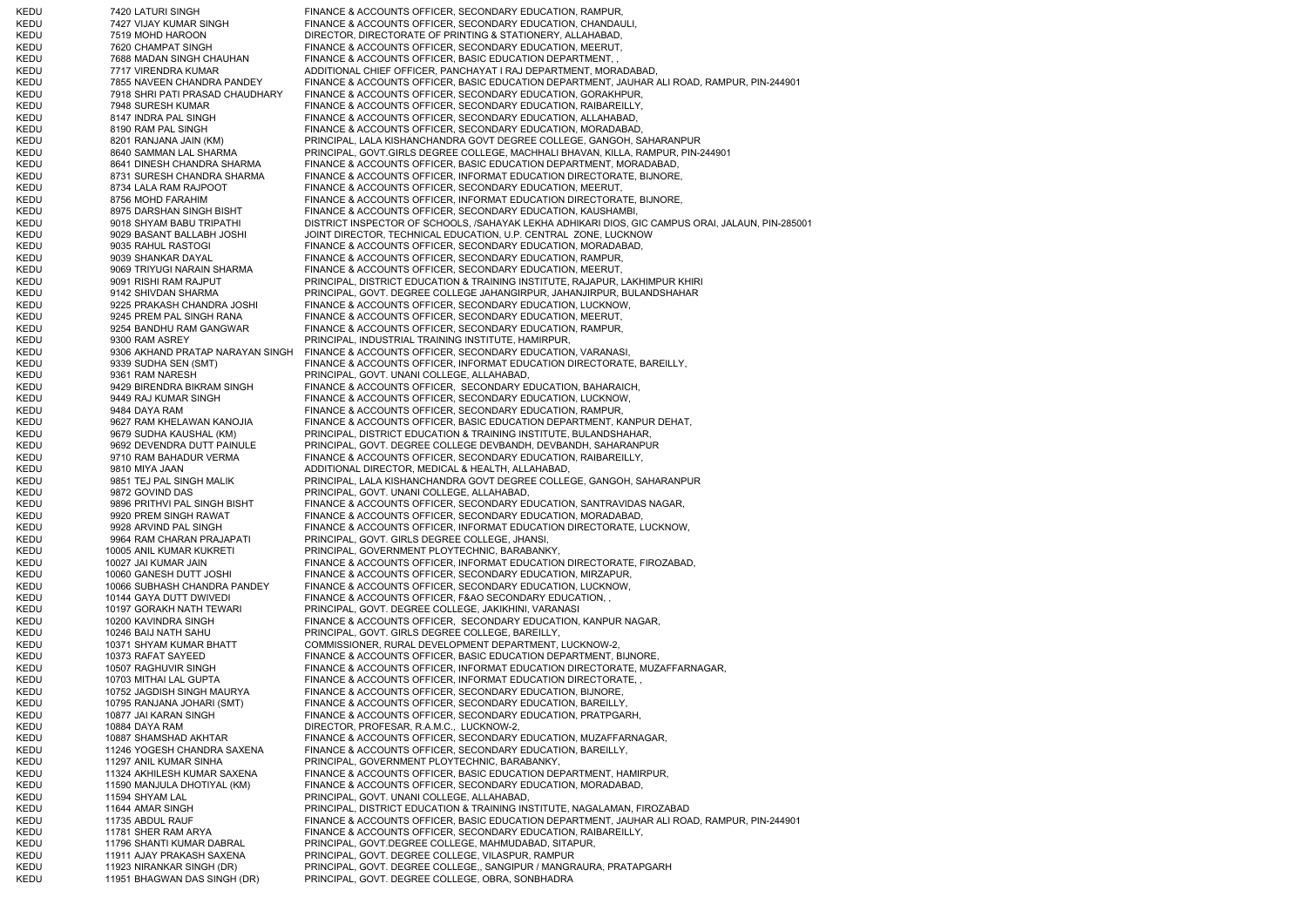KEDU 11956 ASHOK VERMA (DR) PRINCIPAL, GOVT. UNANI COLLEGE, ALLAHABAD, KEDU 12022 CHAKRA PAL SINGH YADAV PRINCIPAL, GOVERNMENT DEGREE COLLEGE, FATEHABAD, AGRA KEDU 12059 RAM DAS SHAKYA FINANCE & ACCOUNTS OFFICER, SECONDARY EDUCATION, ETAWAH, KEDU 12072 SATYA DEO YADAV FINANCE & ACCOUNTS OFFICER, SECONDARY EDUCATION, LUCKNOW, KEDU 12185 AMNA SIDDIQUI PRINCIPAL, DISTRICT EDUCATION & TRAINING INSTITUTE, CHHOTA MAWANA, MEERUT KEDU 12220 SUBHASH CHANDRA GUPTA PRINCIPAL, INDUSTRIAL TRAINING INSTITUTE, ALIGARH, KEDU 12399 ANIL KUMAR SHARMA PRINCIPAL, GOVT. RAZA POST GRADUATE DEGREE COLLEGE, KHUSHRO BAG, RAMPUR, PIN-244901 KEDU 12428 ABHAY KUMAR (DR) PRINCIPAL, GOVT. DEGREE COLLEGE, JALESHER, ETAH KEDU 12437 RAMESH CHANDRA SEMWAL PRINCIPAL, GOVT DEGREE COLLEGE, CHARKHARI, KEDU 12548 JAGDISH UPADHYAY FINANCE & ACCOUNTS OFFICER, SECONDARY EDUCATION, SITAPUR, KEDU 12597 INDRA PAL PRINCIPAL, GOVERNMENT PLOYTECHNIC, KEDU 12600 ASHOK KUMAR PRINCIPAL, GOVERNMENT PLOYTECHNIC, MAINPURI, KEDU 12601 DAYANAND SINGH PRINCIPAL, SANJAI GANDHI POLYTECHNIC, JAGDISHPUR, AMETHI, C.S.M. NAGAR KEDU 13014 RAM NIWAS SHARMA FINANCE & ACCOUNTS OFFICER, INFORMAT EDUCATION DIRECTORATE, BULANDSHAHAR, KEDU 13305 AMAR SINGH NIRANJAN FINANCE & ACCOUNTS OFFICER, BASIC EDUCATION DEPARTMENT, GIC CAMPUS ORAI, JALAUN, PIN-285001 KEDU 13448 SHRI NATH PANDEY PRINCIPAL, GOVT.GIRLS POST GRADUATE DEGREE COLLEGE, GHAZIPUR, KEDU 13500 SATYAVAAN ANDER ADDITIONAL DIRECTOR, DIRECTORATE OF GROUP INSURANCE, GROUP INSURANCE DIRECTORATE U.P., LUCKNOW KEDU 13556 RAM PRAKASH ADDITIONAL CHIEF OFFICER, PANCHAYAT I RAJ DEPARTMENT, RAMPUR, KEDU 13595 RAJNI RANI PRINCIPAL, GOVT.GIRLS DEGREE COLLEGE, MACHHALI BHAVAN, KILLA, RAMPUR, PIN-244901 KEDU 13796 RAKESH KUMAR MISHRA PRINCIPAL, GOVERNMENT PLOYTECHNIC, MAINPURI, KEDU 13797 MITHLESH KUMAR RAMAN PRINCIPAL, GOVERNMENT PLOYTECHNIC, GORAKHPUR, KEDU 13798 BRAJENDRA NATH SRIVASTAVA PRINCIPAL, GOVERNMENT PLOYTECHNIC, GHAZIABAD, KEDU 13847 DILIP KAPOOR PRINCIPAL, GOVT. DEGREE COLLEGE, BADAUN, KEDU 14018 UMESH CHANDRA SRIVASTAVA DISTRICT TRAINING OFFICER, DISTRICT TRAINING INSTITUTE, CHITTAORA, BAHRAICH KEDU 14021 DHIRENDRA PRATAP FINANCIAL ADVISER / ASSISTANT ACCOUNTS OFFICER, BASIC EDUCATION DEPARTMENT, KEDU 14071 DWARIKA DHEESH TIWARI FINANCE & ACCOUNTS OFFICER, SECONDARY EDUCATION, SANTRAVIDAS NAGAR, KEDU 15049 ANWARUL HASAN FINANCE & ACCOUNTS OFFICER, SECONDARY EDUCATION, BIJNORE, KEDU 15124 AMITA RANI GUPTA FINANCE & ACCOUNTS OFFICER, SECONDARY EDUCATION, MORADABAD, KEDU 15281 RAM DULARE FINANCE & ACCOUNTS OFFICER, SECONDARY EDUCATION, GONDA, KEDU 15388 ZIAUDDIN JOINT DIRECTOR , ANTRIK LEKHA PARIKSHA, 510/217 NEW HYDERABAD, LUCKNOW 226007, LUCKNOW KEDU 15401 INDRAJEET FINANCE & ACCOUNTS OFFICER. BASIC EDUCATION DEPTT., ALLAHABAD, KEDU 15421 MANOJ KUMAR GUPTA PRINCIPAL, GOVT. DEGREE COLLEGE, FARIDPUR, BAREILLY KEDU 15423 K K SRIVASTAVA PRINCIPAL, MAHAMAYA POLYTECHNIC & INF. TECHNOLOGY, CHANDAULI, KEDU 15620 HARISH KUMAR DEPUTY COMMISSIONER, TRADE TAX (TAX FIXATION / A ), JYOTIBAFULLE NAGAR, AMROHA KEDU 15689 RAM SURAT SINGH FINANCE & ACCOUNTS OFFICER, SECONDARY EDUCATION, GAZIPUR, KEDU 15701 DHIRENDRA KUMAR REGIONAL HIGHER EDUCATION OFFICER, HATHRAS, KEDU 15828 ARVIND KUMAR PRINCIPAL, GOVT. UNANI COLLEGE, ALLAHABAD, KEDU 15850 BASANT BALLABH PANT FINANCE & ACCOUNTS OFFICER, SECONDARY EDUCATION, GHAZIABAD, KEDU 15998 SATYA NARAIN CHAURASIA DIRECTOR, BASIC EDUCATION DIRECTORATE, , ALLAHABAD, PIN-211001 KEDU 16041 ATIVEER SINGH FINANCE & ACCOUNTS OFFICER, SECONDARY EDUCATION, OFFICE D I O S, AGRA, PIN-283201 KEDU 16113 PANCHAM LAL PRAJAPATI PRINCIPAL, GOVERNMENT PLOYTECHNIC, FATEHPUR, KEDU 16137 ALOK KUMAR PRINCIPAL, GOVERNMENT PLOYTECHNIC, RAMPUR, KEDU 16716 KHURSHEED AHMAD PRINCIPAL, GOVT.DEGREE COLLEGE, ALIGANJ,, LUCKNOW KEDU 16748 SONU MISHRA (SMT) FINANCE & ACCOUNTS OFFICER, SECONDARY EDUCATION, BIJNORE, KEDU 16771 RAJENDRA PRASAD BAJPAI FINANCE & ACCOUNTS OFFICER, BASIC EDUCATION DEPARTMENT, KANPUR NAGAR, KEDU 16827 BHAGWATI PATHAK FINANCE & ACCOUNTS OFFICER, SECONDARY EDUCATION, LUCKNOW, KEDU 18072 RAM CHANDRA SINGH YADAV FINANCE & ACCOUNTS OFFICER, BASIC EDUCATION DEPARTMENT, VARANASI, KEDU 18127 SATYENDRA SINGH (DR) PRINCIPAL, GOVT. POST GRADUATE COLLEGE, HAMIRPUR, KEDU 18397 TRIBHUWAN SINGH FINANCE & ACCOUNTS OFFICER, SECONDARY EDUCATION, KANPUR NAGAR, KEDU 18549 SATISH CHANDRA RAJPOOT FINANCE & ACCOUNTS OFFICER, SECONDARY EDUCATION, FATEHGARH, KEDU 18618 GANGA RAM PRAJAPATI FINANCE & ACCOUNTS OFFICER, SECONDARY EDUCATION, BAREILLY, KEDU 18719 KAMLA UPRETI (KM) FINANCE & ACCOUNTS OFFICER, SECONDARY EDUCATION, MEERUT, KEDU 18846 HEERA KHANDURI FINANCE & ACCOUNTS OFFICER, SECONDARY EDUCATION, SAHARANPUR, KEDU 18994 SHYAM NARAIN KUSHWAHA DIRECTOR, BACKWARD CLASS WELFARE DIRECTORATE, LUCKNOW, KEDU 19029 ANITA PANDEY (SMT) JOINT DIRECTOR, TECHNICAL EDUCATION, U.P. CENTRAL ZONE, LUCKNOW KEDU 19188 RAKESH CHANDRA NIMKER FINANCE & ACCOUNTS OFFICER, SECONDARY EDUCATION, MEERUT, KEDU 19228 KUNWAR SINGH RANA SR ACCOUNTS OFFICER (FUND-I) AG(ACCOUNTS)-I, ALLAHABAD, KEDU 19262 RAM KHELAWAN JAISWAL FINANCE & ACCOUNTS OFFICER, SECONDARY EDUCATION, KHERI, KEDU 19298 INDRA BHAN SINGH FINANCE & ACCOUNTS OFFICER, BASIC EDUCATION DEPARTMENT, MUZAFFARNAGAR, KEDU 19327 PREM CHANDRA UTTAM PRINCIPAL, REGIONAL INSTITUTE OF RURAL DEVELOPMENT., GHAZIABAD, KEDU 19335 TARA SINGH FINANCE & ACCOUNTS OFFICER, SECONDARY EDUCATION, PILIBHIT, KEDU 19511 MOHD IRSHAD 1951 ASSISTANT ACCOUNT OFFICER, SECONDARY EDUCATION, BADAUN, KEDU 19553 CHANDRADEEP RAM CHANDOLA FINANCE & ACCOUNTS OFFICER, SECONDARY EDUCATION, GAZIPUR, KEDU 19582 RAJ KISHORE GUPTA PRINCIPAL, GOVERNMENT PLOYTECHNIC, BANDA, KEDU 19808 MANORAMA CHAUDHARY FINANCE & ACCOUNTS OFFICER, SECONDARY EDUCATION, OFFICE D I O S, AGRA, PIN-283201 KEDU 19930 SOHAN DHYANI PRINCIPAL, GOVERNMENT PLOYTECHNIC, LALITPUR, KEDU 19967 SHIV KUMAR TAYAL PRINCIPAL, FAMILY WELFARE TRAINING CENTER, MEERUT, KEDU 20174 ARUN KUMAR PATHAK PRINCIPAL, GOVERNMENT PLOYTECHNIC, BASTI, KEDU 20233 ANOOP KUMAR FINANCE & ACCOUNTS OFFICER, SECONDARY EDUCATION, SRAVASTI, PIN-271831 KEDU 20289 SHASHI PRAKASH PRINCIPAL, GOVT DEGREE COLLEGE, MAGRAHAN, CHUNAR MIRZAPUR., KEDU 20448 BRIJ RAJ SINGH YADAV ASSISTANT ACCOUNT OFFICER, HIGHER SECONDARY EDUCATION, BANDA, KEDU 20591 BAL KRISHNA PANDEY (DR) PRINCIPAL, GOVT. GIRLS POST GRADUATE DEGREE COLLEGE, BANDA, KEDU 20720 MUNNA LAL YADAV PRINCIPAL, GOVT. DEGREE COLLEGE JAHANGIRPUR, JAHANJIRPUR, BULANDSHAHAR KEDU 20791 BHUNESHWAR SINGH FINANCE & ACCOUNTS OFFICER, SECONDARY EDUCATION, LUCKNOW, KEDU 20798 JAI KARAN LAL VERMA FINANCE & ACCOUNTS OFFICER, SECONDARY EDUCATION, PILIBHIT,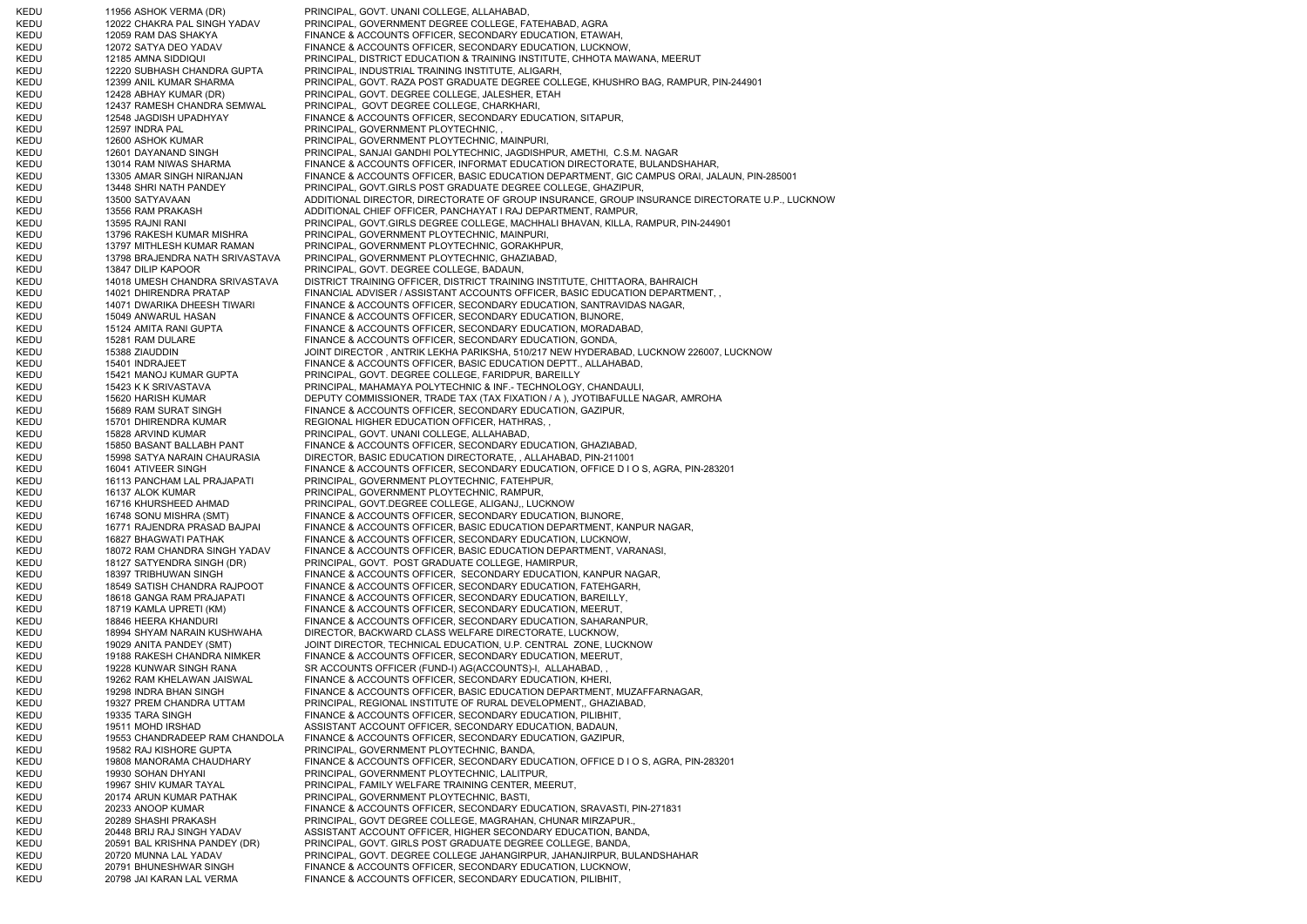KEDU 20912 RENU ARYA (SMT) FINANCE & ACCOUNTS OFFICER, SECONDARY EDUCATION, RAMPUR, KEDU 20992 OM PRAKASH RAI PRINCIPAL, DEEN DAYAL UPADHYAY GOVT. DEGREE COLLEGE, SHAHJANWA, GORAKHPUR KEDU 21070 INDU BHUSHAN MAHAPATRA PRINCIPAL, GOVT. DEGREE COLLEGE CHAPROLA, CHAPRAULI, BAGPAT KEDU 21082 OM PRAKASH FINANCE & ACCOUNTS OFFICER, BASIC EDUCATION DEPARTMENT, ETAWAH, KEDU 21103 KUMAR ANAND PAL FINANCE & ACCOUNTS OFFICER, SECONDARY EDUCATION, VARANASI, KEDU 21155 OM PRAKASH TIWARI PRINCIPAL, GOVT WOMEN DEGREE COLLEGE, DLW-VARANASI, KEDU 21171 SATISH CHANDRA SHARMA PRINCIPAL, GOVERNMENT PLOYTECHNIC, BAREILLY, KEDU 21253 DEVENDRA PRATAP FINANCE & ACCOUNTS OFFICER, SECONDARY EDUCATION, JYOTIBAFULLE NAGAR, AMROHA KEDU 21259 BACHCHE LAL DIRECTOR, MUSEUM (SANGRAHALAYA), LUCKNOW-2, KEDU 21261 OM DUTT SINGH FINANCE & ACCOUNTS OFFICER, SECONDARY EDUCATION, GORAKHPUR, KEDU 21302 HARDWARI SINGH FINANCE & ACCOUNTS OFFICER, SECONDARY EDUCATION, RAMPUR, KEDU 21383 SUNIL KUMAR SARKAR FINANCE & ACCOUNTS OFFICER, SECONDARY EDUCATION, RAMPUR, KEDU 21424 USHA LAL (SMT) ADDITIONAL CHIEF OFFICER, PANCHAYATI RAJ DEPARTMENT, KEDU 21456 GULAB JHA PAY AND ACCOUNTS OFFICER, U.P. GOVT.(U.P. BHAWAN), 4 SARDAR PATEL MARG, NEW DELHI KEDU 21501 R K SINGH FINANCE & ACCOUNTS OFFICER, SECONDARY EDUCATION, BAREILLY, KEDU 21582 YOGENDRA SINGH PRINCIPAL, GOVT. DEGREE COLLEGE, SIKANDRAMAU, HATHRAS KEDU 21607 CHANDRA PRATAP SINGH FINANCE & ACCOUNTS OFFICER, SECONDARY EDUCATION, AURAIYA, KEDU 21634 GANESH DUTT CHAUSALI FINANCE & ACCOUNTS OFFICER, SECONDARY EDUCATION, RAMPUR, KEDU 21645 MUKESH KUMAR VERMA FINANCE & ACCOUNTS OFFICER, SECONDARY EDUCATION, MUZAFFARNAGAR, KEDU 21712 DEVENDRA SWAROOP PRINCIPAL, DISTRICT EDUCATION & TRAINING INSTITUTE, KEDU 21733 BALU RAM DHIMAN FINANCE & ACCOUNTS OFFICER, SECONDARY EDUCATION, BIJNORE, KEDU 21839 PARAMANAND YADAV PRINCIPAL, DISTRICT EDUCATION & TRAINING INSTITUTE, , KEDU 21849 SHAFIQ MOHAMMAD DIRECTOR, DIRECTORATE OF INFORMAL EDUCATION, LITERACY & INFORMAL EDUCATION, KEDU 21868 KAILASH BABU DOHRE FINANCE & ACCOUNTS OFFICER, SECONDARY EDUCATION, ETAWAH, KEDU 21921 JIRENDRA SINGH CHAUHAN FINANCE & ACCOUNTS OFFICER, BASIC EDUCATION DEPARTMENT, FIROZABAD, KEDU 21987 TARUNVEER SINGH YADAV FINANCE & ACCOUNTS OFFICER, BASIC EDUCATION DEPARTMENT, AGRA, KEDU 22035 PRABHAKAR VERMA PRINCIPAL, GOVT. DEGREE COLLEGE, UNNAO, KEDU 22070 CHAMAN LAL **AL PRINCIPAL, GOVERNMENT POST GRADUATE DEGREE COLLEGE**, KAIRANA (SHAMLI), U.P. KEDU 22074 JANARDAN SINGH PRINCIPAL, DISTRICT EDUCATION & TRAINING INSTITUTE, NAGALAMAN, FIROZABAD KEDU 22086 RAJIV SINGH PRINCIPAL, GOVT. DEGREE COLLEGE, SITAPUR, KEDU 22119 VINEETA BAUDH (SMT) FINANCE & ACCOUNTS OFFICER, SECONDARY EDUCATION, ALLAHABAD, KEDU 22120 KRISHNA GOPAL VERMA PRINCIPAL, DISTRICT EDUCATION & TRAINING INSTITUTE, BARUA SAGAR, JHANSI PIN-284201 KEDU 22195 JAGDISH SINGH KUSHWAHA FINANCE & ACCOUNTS OFFICER, SECONDARY EDUCATION, KANPUR NAGAR, KEDU 22237 ALKA JAIN FINANCE & ACCOUNTS OFFICER, SECONDARY EDUCATION, BULANDSHAHAR, KEDU 22286 TEJENDRA SINGH YADAV FINANCE & ACCOUNTS OFFICER, SECONDARY EDUCATION, ETAH, KEDU 22290 KAILASH SINGH YADAV PRINCIPAL, GOVT. POST GRADUATE DEGREE COLLEGE, GYANPUR, SANTRAVIDAS NAGAR KEDU 22388 MUKESH KUMAR YADAV FINANCE & ACCOUNTS OFFICER, SECONDARY EDUCATION, GAZIPUR, KEDU 22389 MURARI LAL FINANCE & ACCOUNTS OFFICER, SECONDARY EDUCATION, LUCKNOW, KEDU 22461 GANESH CHANDRA FINANCE & ACCOUNTS OFFICER, SECONDARY EDUCATION, KANPUR NAGAR, KEDU 22495 HRIDAY NARAIN TRIPATHI FINANCE & ACCOUNTS OFFICER, SECONDARY EDUCATION, BALRAMPUR, KEDU 22496 MUNNE ALI ASSISTANT ACCOUNT OFFICER, SECONDARY EDUCATION, BADAUN, KEDU 22534 AWADHESH NARAYAN MAURYA ASSISTANT ACCOUNT OFFICER, HIGHER SECONDARY EDUCATION, FATEHPUR, KEDU 22535 KESHARI NARAYAN KAPOOR FINANCE & ACCOUNTS OFFICER, SECONDARY EDUCATION, H.Q. MAHARAJGANJ, PIN-273303 KEDU 22538 VIJENDRA PAL SINGH FINANCE & ACCOUNTS OFFICER, SECONDARY EDUCATION, MAINPURI, KEDU 22571 SATISH CHANDRA KUMAR PRINCIPAL, GOVT. DEGREE COLLEGE,, SIKANDARA, KEDU 22575 JITENDRA KUMAR FINANCE & ACCOUNTS OFFICER, SECONDARY EDUCATION, OFFICE D I O S, AGRA, PIN-283201 KEDU 22578 NAVEEN KUMAR VERMA FINANCE & ACCOUNTS OFFICER, SECONDARY EDUCATION, MUZAFFARNAGAR, KEDU 22597 MAHENDRA LAL SHARMA FINANCE & ACCOUNTS OFFICER, SECONDARY EDUCATION, SITAPUR, KEDU 22683 ASHOK PRATAP SINGH FINANCIAL ADVISER / ASSISTANT ACCOUNTS OFFICER, BASIC EDUCATION DEPARTMENT, KEDU 22752 SHYAM BIHARI LAL SHARMA FINANCE & ACCOUNTS OFFICER, SECONDARY EDUCATION, PILIBHIT, KEDU 22798 OM PRAKASH SHARMA FINANCE & ACCOUNTS OFFICER, (SECONDARY EDUCATION) DIOS OFFICE, GIC CAMPUS, KOTWALI ROAD, DEORIA, PIN-274001 KEDU 22813 VIKAS BAIBHAV SINGH FINANCE & ACCOUNTS OFFICER, SECONDARY EDUCATION, JHANSI KEDU 22826 GANESH DUTT BADHANI FINANCE & ACCOUNTS OFFICER, HIGH SECONDARY EDUCATION, SERVICE SELECTION BOARD, ALLAHABAD KEDU 22845 MANOJ KUMAR LAWANIA PRINCIPAL, GOVT DEGREE COLLEGE PANCHPERWA, BALRAMPUR, KEDU 22895 BANSHI DHAR SHASTRI PRINCIPAL, GOVT. P. G. COLLEGE, KONCH ROAD JALAUN, PIN-285123 KEDU 22944 HARISH CHANDRA RAI PRINCIPAL, GOVT. UNANI COLLEGE, ALLAHABAD, KEDU 22947 HEMA MISHRA (SMT) FINANCE & ACCOUNTS OFFICER, SECONDARY EDUCATION, GHAZIABAD, KEDU 22951 NIRANKAR LAL PRINCIPAL, DEEN DAYAL UPADHYAY GOVT. DEGREE COLLEGE, SHAHJANWA, GORAKHPUR KEDU 22954 MAHAR AFROZ FINANCE & ACCOUNTS OFFICER, BASIC EDUCATION DEPARTMENT, BADAUN, KEDU 22989 HUSNAIN ALI FINANCE & ACCOUNTS OFFICER, SECONDARY EDUCATION, RAMPUR, LEDU 9 SHASHI BALA SATINDRA (SMT) FINANCE & ACCOUNTS OFFICER, BASIC EDUCATION DEPARTMENT, UNNAO, LEDU 93 RANJIT KUMAR ROY ADMINISTRATRIVE OFFICER, DIRECTORATE OF N.C.C.U.P., LEDU 120 K KHEMANI (KM) LEDU 120 K KHEMANI (KM) JOINT DIRECTOR, TECHNICAL EDUCATION, U.P. CENTRAL ZONE, LUCKNOW<br>LEDU 134 S S PAMAR 120 ADMINISTRATRIVE OFFICER, N.C.C. GROUP HEADQUARTER, ALIGARH, 134 S S PAMAR ADMINISTRATRIVE OFFICER, N.C.C. GROUP HEADQUARTER, ALIGARH, LEDU 195 NARENDRA NATH SR ACCOUNTS OFFICER (FUND-I) AG(ACCOUNTS)-I, ALLAHABAD, ,<br>LEDU 252 MALAK SINGH DIRECTOR. DIRECTOR OF ARCHIOVES U.P., , LUCKNOW 252 MALAK SINGH DIRECTOR, DIRECTOR OF ARCHIOVES U.P., , LUCKNOW LEDU 320 D SINGH ADMINISTRATRIVE OFFICER, DIRECTORATE OF N.C.C.U.P., LEDU 444 RAM KUMAR SINGH ADDITIONAL DIRECTOR, DIRECTORATE OF GROUP INSURANCE, GROUP INSURANCE DIRECTORATE U.P., LUCKNOW LEDU 445 RAJ KUMAR SINGH DIRECTOR, STATE EDUCATION RESEARCH&TRAINING BOARD, LUCKNOW (NISHATGANJ),<br>LEDU 606 SAUKAT AHMAD SIDDIQUI FINANCE & ACCOUNTS OFFICER. BASIC EDUCATION DEPARTMENT. RAIBAREILLY. 606 SAUKAT AHMAD SIDDIQUI FINANCE & ACCOUNTS OFFICER, BASIC EDUCATION DEPARTMENT, RAIBAREILLY, LEDU 987 MAHBOOB ALI KHAN FINANCE & ACCOUNTS OFFICER, INFORMAT EDUCATION DIRECTORATE, LUCKNOW, LEDU 1009 BALAK RAM RASTOGI PRINCIPAL, GOVERNMENT PLOYTECHNIC, KALPI ROAD ORAI, JALAUN, PIN-285001 LEDU 1060 SHIV KUMAR SRIVASTAVA FINANCE & ACCOUNTS OFFICER, BASIC EDUCATION DEPARTMENT, RAIBAREILLY, LEDU 1148 BHAIRAV DIN DHIMAN FINANCE & ACCOUNTS OFFICER, SECONDARY EDUCATION, RAMPUR, LEDU 1386 RAZIA BEGAM ABIDI (KM) FINANCE & ACCOUNTS OFFICER, SECONDARY EDUCATION, MIRZAPUR,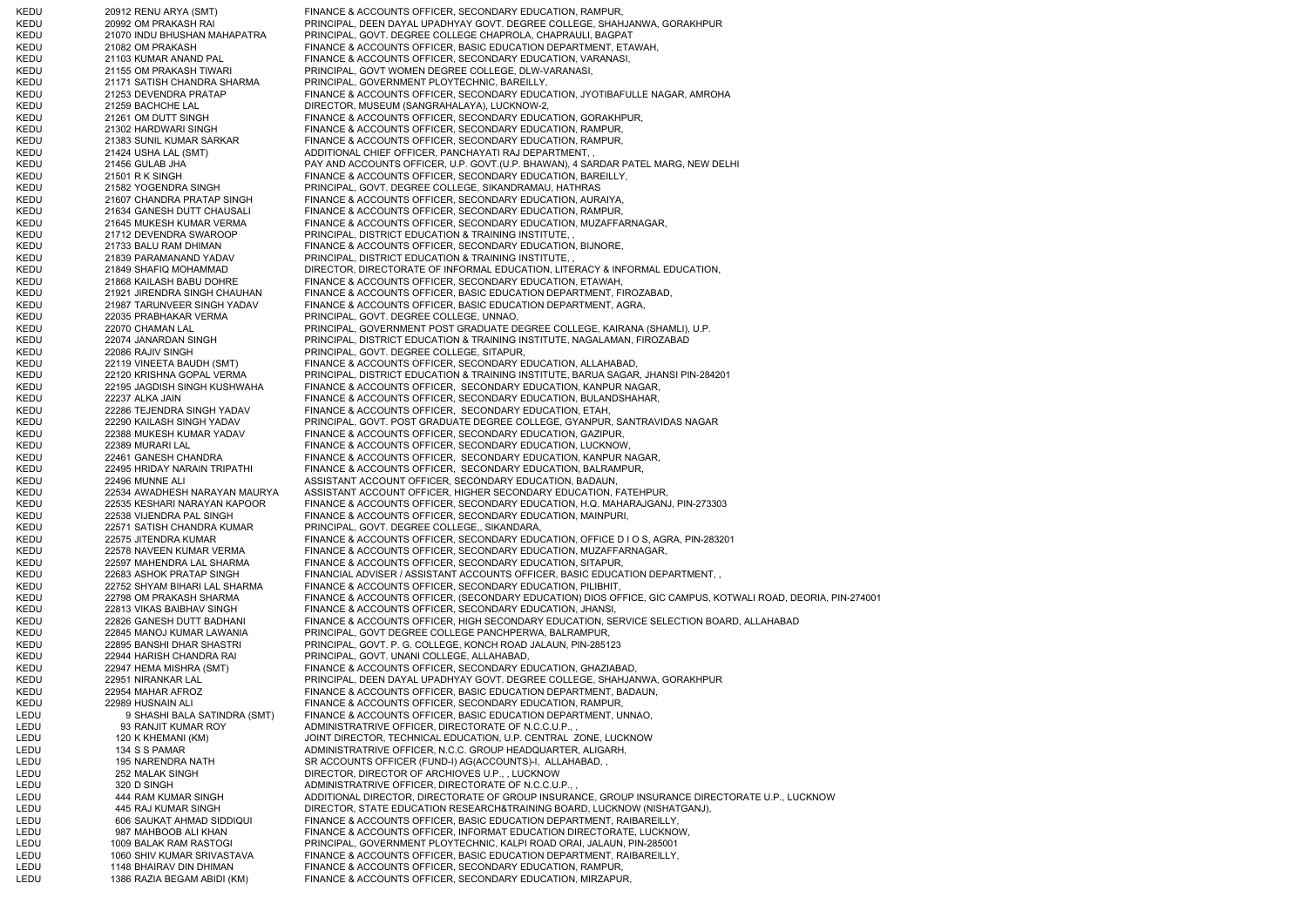LEDU 1517 M C YADAV FINANCE & ACCOUNTS OFFICER, INFORMAT EDUCATION DIRECTORATE, LUCKNOW, LEDU 1662 MOHD IMRAN SIDDIQUI FINANCE & ACCOUNTS OFFICER, BASIC EDUCATION DEPARTMENT, RAIBAREILLY, LEDU 1947 TAJ BANO QIDWAI FINANCE & ACCOUNTS OFFICER, F&AO SECONDARY EDUCATION, LEDU 1962 UMA SHANKAR PANDEY FINANCE & ACCOUNTS OFFICER, INFORMAT EDUCATION DIRECTORATE, LUCKNOW, LEDU 2023 SUDHIR KUMAR TRIPATHI DIRECTOR, SANTHAGAT VITT & SERVHIT BIMA NIDESHALYA, LUCKNOW, LEDU 2042 SURESH BABU FINANCE & ACCOUNTS OFFICER, SECONDARY EDUCATION, FATEHGARH LEDU 2060 HEERA LAL GUPTA FINANCE & ACCOUNTS OFFICER, SECONDARY EDUCATION, SRAVASTI, PIN-271831 LEDU 2063 ZAFARULLAH PRINCIPAL, DISTRICT EDUCATION & TRAINING INSTITUTE, SAIDPUR, GAZIPUR LEDU 2077 MATA PRASAD SRIVASTVA FINANCE & ACCOUNTS OFFICER, INFORMAT EDUCATION DIRECTORATE, LUCKNOW, LEDU 2089 MOHD SAKIL FINANCE & ACCOUNTS OFFICER, CORRESPONDENCE EDUCATION INSTITUTE UP, ALLAHABAD, LEDU 2113 PUSHPA BHARATI PRINCIPAL, GOVERNMENT PLOYTECHNIC, VILL.- SALEMPUR-KON, ERA ROAD, LAKHIMPUR KHIRI, PIN-262701 LEDU 2118 MOHD ABID KHAN FINANCE & ACCOUNTS OFFICER, BASIC EDUCATION DEPARTMENT, LEDU 2189 NARESH CHANDRA ARORA FINANCE & ACCOUNTS OFFICER, BASIC EDUCATION DEPARTMENT, LEDU 2224 SHRI PRAKASH DWIVEDI FINANCE & ACCOUNTS OFFICER, SECONDARY EDUCATION, SITAPUR, LEDU 2225 SAYEED AHMAD PRINCIPAL, GOVERNMENT POLYTECHNIC, ETAWAH, LEDU 2238 TUNG NATH PANDEY DIRECTOR, STATE EDUCATION RESEARCH&TRAINING BOARD, ALLAHABAD, LEDU 2299 DAYA KRISHNA SHUKLA FINANCE & ACCOUNTS OFFICER, SECONDARY EDUCATION, LUCKNOW, LEDU 2302 MOHD HASAN KHAN EDUCATION DIRECTOR, HIGHER EDUCATION DIRECTORATE U P, ALLHABAD, LEDU 2323 MAHESHWARI SRIVASTAVA FINANCE & ACCOUNTS OFFICER, SECONDARY EDUCATION, RAIBAREILLY, LEDU 2327 NAGENDRA NATH SRIVASTAVA FINANCE & ACCOUNTS OFFICER, BASIC EDUCATION DEPARTMENT, , LEDU 2346 KARNA BAHADUR SINGH FINANCE & ACCOUNTS OFFICER, SECONDARY EDUCATION, LUCKNOW, LEDU 2350 RAVI SHANKAR MISHRA FINANCE & ACCOUNTS OFFICER, BASIC EDUCATION DEPTT., ALLAHABAD, LEDU 2378 VISHNU DUTT KHULBE FINANCE & ACCOUNTS OFFICER, SECONDARY EDUCATION, LUCKNOW, LEDU 2413 SANT RAM VERMA FINANCE & ACCOUNTS OFFICER, BASIC EDUCATION DEPARTMENT, LEDU 2440 DWARIKA PRASAD FINANCE & ACCOUNTS OFFICER, SECONDARY EDUCATION, RAIBAREILLY, LEDU 2481 NAGESHWAR PRASAD MISHRA FINANCE & ACCOUNTS OFFICER, SECONDARY EDUCATION, LUCKNOW, LEDU 2520 SAROJ MEHROTRA ADMINISTRATRIVE OFFICER, DIRECTORATE OF N.C.C.U.P., HIGHER SECONDARY EDUCATION DEPARTMENT, LUCKNOW LEDU 2526 SHRI KRISHNA FINANCE & ACCOUNTS OFFICER, SECONDARY EDUCATION, LUCKNOW, LEDU 2555 SHASHI AGNIHOTRI (SMT) FINANCE & ACCOUNTS OFFICER, BASIC EDUCATION DEPARTMENT, , LEDU 2587 HARI N TRIPATHI JOINT DIRECTOR, TECHNICAL EDUCATION, U.P. CENTRAL ZONE, LUCKNOW LEDU 2623 RAM SAJEEWAN SHUKLA FINANCE & ACCOUNTS OFFICER, SECONDARY EDUCATION, RAIBAREILLY, LEDU 2632 KEDAR NATH YADAV PRINCIPAL, GOVT. DEGREE COLLEGE, LALGANJ, MIRZAPUR LEDU 2636 MAHESH PRASAD PRINCIPAL, GOVT. DEGREE COLLEGE, SITAPUR, LEDU 2642 LAXMI KANT DIXIT FINANCE & ACCOUNTS OFFICER, SECONDARY EDUCATION, KHERI, LEDU 2647 SAYEEDA BANO RIZVI DISTRICT INSPECTOR OF SCHOOLS, /SAHAYAK LEKHA ADHIKARI DIOS, GIC CAMPUS ORAI, JALAUN, PIN-285001 LEDU 2658 SWARN KAUR (SMT) FINANCE & ACCOUNTS OFFICER, SECONDARY EDUCATION, LUCKNOW, LEDU 2661 DEVENDRA KUMAR SRIVASTAVA ADMINISTRATRIVE OFFICER, DIRECTORATE OF N.C.C.U.P., , LEDU 2668 S N SAHAI FINANCE & ACCOUNTS OFFICER, BASIC EDUCATION DEPARTMENT, ETAWAH, LEDU 2670 RAM LAKHAN MISHRA FINANCE & ACCOUNTS OFFICER, BASIC EDUCATION DEPARTMENT, , LEDU 2679 BRIJ LAL FINANCE & ACCOUNTS OFFICER, SECONDARY EDUCATION, RAIBAREILLY, LEDU 2685 AZIZA BEGUM (KR) FINANCE & ACCOUNTS OFFICER, SECONDARY EDUCATION, HARDOI, LEDU 2724 NARENDRA KUMAR SHARMA FINANCE & ACCOUNTS OFFICER, SECONDARY EDUCATION, VARANASI, LEDU 2727 ANIL KUMAR FINANCE & ACCOUNTS OFFICER, SECONDARY EDUCATION, SITAPUR, LEDU 2729 BALWANT PAL FINANCE & ACCOUNTS OFFICER, BASIC EDUCATION DEPARTMENT, , LEDU 2744 GHANSHYAM SHARMA FINANCE & ACCOUNTS OFFICER, SECONDARY EDUCATION, KHERI, LEDU 2745 SUMAN PANDAY FINANCE & ACCOUNTS OFFICER, SECONDARY EDUCATION, HARDOI, LEDU 2826 ANAND KUMAR MISHRA FINANCE & ACCOUNTS OFFICER, BASIC EDUCATION DEPARTMENT, RAIBAREILLY, LEDU 2839 SABIHA KANIZ FATIMA (SMT) PRINCIPAL, MAHAMAYA GOVT. DEGREE COLLEGE,, DHANUPUR, ALLAHABAD LEDU 2842 SHAHJAHAN (SMT) PRINCIPAL, MAHAMAYA GOVT. DEGREE COLLEGE,, DHANUPUR, ALLAHABAD 2929 YASHPAL VERMA FINANCE & ACCOUNTS OFFICER, SECONDARY EDUCATION, RAIBAREILLY, LEDU 2937 SATYA NARAIN TRIPATHI FINANCE & ACCOUNTS OFFICER, SECONDARY EDUCATION, RAIBAREILLY, LEDU 2977 RAM AUTAR VERMA FINANCE & ACCOUNTS OFFICER, SECONDARY EDUCATION, RAIBAREILLY, LEDU 3024 SURYA DEEN PRINCIPAL, DISTRICT EDUCATION & TRAINING INSTITUTE, KHAIRABAD, SITAPUR LEDU 3026 VIMLA DEVI FINANCE & ACCOUNTS OFFICER, INFORMAT EDUCATION DIRECTORATE, ALLAHABAD, LEDU 3029 MADHUBALA (DR) PRINCIPAL, GOVT. UNANI COLLEGE, ALLAHABAD, LEDU 3050 SNEH LATA KAKKAR FINANCE & ACCOUNTS OFFICER, INFORMAT EDUCATION DIRECTORATE, LUCKNOW, LEDU 3055 KAILASH NATH MISHRA FINANCE & ACCOUNTS OFFICER, BASIC EDUCATION DEPARTMENT, DEORIA, LEDU 3070 SURESH KUMAR SONI DIRECTOR, STATE EDUCATION RESEARCH&TRAINING BOARD, ALLAHABAD, LEDU 4004 MADHU RANI SAVITA FINANCE & ACCOUNTS OFFICER, SECONDARY EDUCATION, HARDOI, LEDU 4023 KAMTA PRASAD FINANCE & ACCOUNTS OFFICER, BASIC EDUCATION DEPARTMENT, STATION ROAD, FAIZABAD, PIN-224001 LEDU 4045 GIRIJA DAYAL TIWARI FINANCE & ACCOUNTS OFFICER, SECONDARY EDUCATION, LUCKNOW, LEDU 4048 KESH RAM DIRECTOR, HIGHER SECONDARY EDUCATION (CAMP OFFICE), LEDU 4073 SARYU PRASAD FINANCE & ACCOUNTS OFFICER, BASIC EDUCATION DEPARTMENT, UNNAO, LEDU 4088 RAM NARAIN DEPUTY DIRECTOR, MUSEUM / RAJKIYA BAUDHA SANGRAHALAYA, RAM GARHTAL ,GORAKHPUR, PIN-273017 LEDU 4094 MOHD ANWAR RAZA PRINCIPAL, GOVT. DEGREE COLLEGE, ALLAHABAD, LEDU 4108 RAJNI SRIVASTAVA PRINCIPAL, M L N MEDICAL COLLEGE, , LEDU 4120 NEETA BHATNAGAR FINANCE & ACCOUNTS OFFICER, SECONDARY EDUCATION, JYOTIBAFULLE NAGAR, AMROHA LEDU 4126 RAJENDRA PRASAD DIRECTOR, HIGHER SECONDARY EDUCATION (CAMP OFFICE), LEDU 4135 PRAMOD KUMAR MAHESHWARI FINANCE & ACCOUNTS OFFICER, SECONDARY EDUCATION, MEERUT, LEDU 4140 GIRIJA PRASAD DIRECTOR, HIGHER SECONDARY EDUCATION (CAMP OFFICE), LEDU 4142 DULARE RAM FINANCE & ACCOUNTS OFFICER, SECONDARY EDUCATION, SITAPUR, LEDU 4150 SHASHI PAL SINGH REGIONAL SPORTS OFFICER, SPORTS DEPARTMENT, LUCKNOW, LEDU 4165 MAHESH RAM DOHREY FINANCE & ACCOUNTS OFFICER, SECONDARY EDUCATION, HARDOI, LEDU 4182 INDRAJEET SINGH FINANCE & ACCOUNTS OFFICER, BASIC EDUCATION DEPARTMENT, , LEDU 4187 RAKESH AGRAWAL PRINCIPAL, GOVT. RAZA POST GRADUATE DEGREE COLLEGE, KHUSHRO BAG, RAMPUR, PIN-244901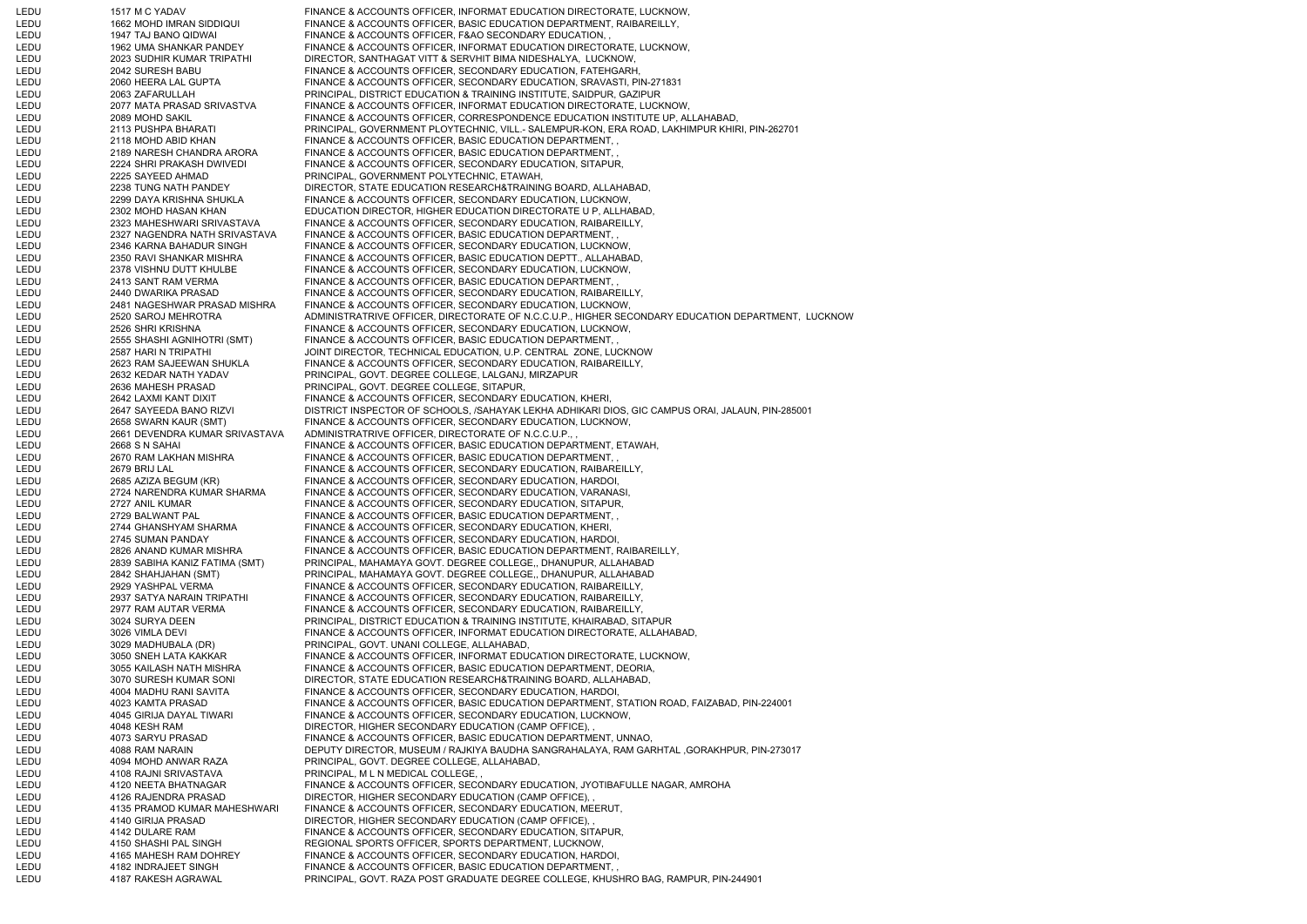LEDU 4191 RAMESH CHANDRA PANDEY PRINCIPAL, DEEN DAYAL UPADHYAY GOVT. DEGREE COLLEGE, SHAHJANWA, GORAKHPUR LEDU 4192 SATISH CHANDRA SRIVASTAVA PRINCIPAL, DISTRICT EDUCATION & TRAINING INSTITUTE, , LEDU 4194 SARDAR VERMA PRINCIPAL, GOVERNMENT PLOYTECHNIC, LEDU 4195 RAJENDRA PRAKASH BAJPAI PRINCIPAL, GOVT DEGREE COLLEGE, PIHANI (HARDOI), LEDU 4210 RAJENDRA PRASAD FINANCE & ACCOUNTS OFFICER, BASIC EDUCATION DEPARTMENT, , LEDU 4215 RANJANA SHUKLA (SMT) JOINT DIRECTOR, GOVERNMENT PRINTING & STATIONARY, LUCKNOW, LEDU 4231 AWADHESH KUMAR SHUKLA FINANCE & ACCOUNTS OFFICER, SECONDARY EDUCATION, RAIBAREILLY, LEDU 4255 PREMA SHUKLA FINANCE & ACCOUNTS OFFICER, F&AO SECONDARY EDUCATION, LEDU 4264 SATISH CHANDRA SHARMA FINANCE & ACCOUNTS OFFICER, INFORMAT EDUCATION DIRECTORATE, , LEDU 4270 PEER MOHD FINANCE & ACCOUNTS OFFICER, SECONDARY EDUCATION, SITAPUR, LEDU 4275 VIDYA SWAROOP FINANCE & ACCOUNTS OFFICER, SECONDARY EDUCATION, SITAPUR, LEDU 4289 BADRI PRASAD FINANCE & ACCOUNTS OFFICER, SECONDARY EDUCATION, SITAPUR, LEDU 4302 SHASHI PRAKASH SINGH FINANCE & ACCOUNTS OFFICER, SECONDARY EDUCATION, SITAPUR, LEDU 4317 SHIV RAM PRAJAPATI FINANCE & ACCOUNTS OFFICER, BASIC EDUCATION DEPARTMENT, UNNAO, LEDU 4321 PREM LATA DUBEY FINANCE & ACCOUNTS OFFICER, SECONDARY EDUCATION, GORAKHPUR, LEDU 4323 KARUNA SHANKAR MISHRA FINANCE & ACCOUNTS OFFICER, SECONDARY EDUCATION, KHERI, LEDU 4325 SANT RAM FINANCE & ACCOUNTS OFFICER, SECONDARY EDUCATION, BALRAMPUR, LEDU 4326 DIWAKAR PRASAD FINANCE & ACCOUNTS OFFICER, SECONDARY EDUCATION, BASTI, LEDU 4328 MUNNA LAL FINANCE & ACCOUNTS OFFICER, SECONDARY EDUCATION, BALRAMPUR, LEDU 4336 VIVEK KUMAR SECRETARY, BOARD OF TECHNICAL EDUCATION, LUCKNOW, LEDU 4344 VED PRAKASH DWIVEDI FINANCE & ACCOUNTS OFFICER, SECONDARY EDUCATION, LUCKNOW, LEDU 4357 MAHESH KUMAR MISHRA FINANCE & ACCOUNTS OFFICER, BASIC EDUCATION DEPARTMENT, KANPUR NAGAR, LEDU 4380 KRISHNA KUMAR TIWARI FINANCE & ACCOUNTS OFFICER, SECONDARY EDUCATION, LUCKNOW, LEDU 4394 BHANU PRATAP SINGH FINANCE & ACCOUNTS OFFICER, SECONDARY EDUCATION, LUCKNOW, LEDU 4407 RADHEY SHYAM RASTOGI FINANCE & ACCOUNTS OFFICER, SECONDARY EDUCATION, KHERI, LEDU 4408 SANJEEV GUPTA FINANCE & ACCOUNTS OFFICER, SECONDARY EDUCATION, ETAH, LEDU 4432 SUDHA RANI VAISH FINANCE & ACCOUNTS OFFICER, SECONDARY EDUCATION, SITAPUR, LEDU 4451 GOKARAN PRASAD AGNIHOTRI FINANCE & ACCOUNTS OFFICER, SECONDARY EDUCATION, RAIBAREILLY, LEDU 4453 KANTI MISHRA FINANCE & ACCOUNTS OFFICER, SECONDARY EDUCATION, LUCKNOW, LEDU 4455 PREMA DEVI VERMA FINANCE & ACCOUNTS OFFICER, SECONDARY EDUCATION, SITAPUR, LEDU 4459 PREM CHANDRA BADOLA DIRECTOR, HIGHER SECONDARY EDUCATION (CAMP OFFICE), , LEDU 4463 BACHCHU LAL FINANCE & ACCOUNTS OFFICER, SECONDARY EDUCATION, LUCKNOW, LEDU 4478 ATUL KUMAR SRIVASTAVA JOINT DIRECTOR, TECHNICAL EDUCATION, U.P. CENTRAL ZONE, LUCKNOW LEDU 4480 PRAVEEN KUMAR SHUKLA PRINCIPAL, GOVT.DEGREE COLLEGE, ALIGANJ,, LUCKNOW LEDU 4502 MRIDULA AWASTHI FINANCE & ACCOUNTS OFFICER, SECONDARY EDUCATION, LUCKNOW, LEDU 4503 OM PRAKASH GUPTA FINANCE & ACCOUNTS OFFICER, SECONDARY EDUCATION, RAIBAREILLY, LEDU 4509 KIRTI SAXENA FINANCE & ACCOUNTS OFFICER, SECONDARY EDUCATION, LUCKNOW, LEDU 4510 SABIHA ZULFIKAR KHAN FINANCE & ACCOUNTS OFFICER, SECONDARY EDUCATION, RAIBAREILLY, LEDU 4523 VIJAY LAXMI CHAURASIYA FINANCE & ACCOUNTS OFFICER, SECONDARY EDUCATION, RAIBAREILLY, LEDU 4526 JITENDRA KUMAR ADDITIONAL DIRECTOR, DIRECTORATE OF GROUP INSURANCE, GROUP INSURANCE DIRECTORATE U.P., LUCKNOW LEDU 4527 NAZMA BEGUM FINANCE & ACCOUNTS OFFICER, BASIC EDUCATION DEPARTMENT, UNNAO, LEDU 4530 RAKESH RANJAN BUXI PRINCIPAL, GOVT.DEGREE COLLEGE, KHAS-NARIGAON, AMBEDKAR NAGAR, LEDU 4533 NIRMALA DEVI FINANCE & ACCOUNTS OFFICER, SECONDARY EDUCATION, SITAPUR, LEDU 4534 SHUBHA MISHRA FINANCE & ACCOUNTS OFFICER, SECONDARY EDUCATION, SITAPUR, LEDU 4535 BALRAM PRINCIPAL, DISTRICT EDUCATION & TRAINING INSTITUTE, RAJAPUR, LAKHIMPUR KHIRI LEDU 4542 MOHAN LAL FINANCE & ACCOUNTS OFFICER, SECONDARY EDUCATION, BAHARAICH, LEDU 4553 ADITYA PRASAD MISHRA FINANCE & ACCOUNTS OFFICER, SECONDARY EDUCATION, RAIBAREILLY, LEDU 4555 ANITA SAXENA FINANCE & ACCOUNTS OFFICER, SECONDARY EDUCATION, LUCKNOW, LEDU 4565 ARUN KUMAR PANDEY FINANCE & ACCOUNTS OFFICER, F&AO SECONDARY EDUCATION, LEDU 4575 RAM SARAN TRPATHI FINANCE & ACCOUNTS OFFICER, SECONDARY EDUCATION, RAIBAREILLY, LEDU 4576 VINAY KUMAR DIXIT FINANCE & ACCOUNTS OFFICER, F&AO SECONDARY EDUCATION, , LEDU 4579 RATAN KUMAR DIRECTOR, DIRECTOR OF ARCHIOVES U.P., , LUCKNOW LEDU 4591 SHEELA DIRECTOR, BASIC EDUCATION (CAMP OFFICE), LEDU 4594 RAM JEET VISHWAKARMA FINANCE & ACCOUNTS OFFICER, SECONDARY EDUCATION, AZAMGARH, LEDU 4598 PRADEEP KUMAR PAL JOINT DIRECTOR, TECHNICAL EDUCATION, U.P. CENTRAL ZONE, LUCKNOW LEDU 4621 VIJAY LAXMI JAISWAL DIRECTOR, BASIC EDUCATION (CAMP OFFICE), , LEDU 4626 RAM KHELAWAN PRINCIPAL, MAHAMAYA GOVT. DEGREE COLLEGE,, MAHONA, LUCKNOW LEDU 4627 ARJUN VEER FINANCE & ACCOUNTS OFFICER, BASIC EDUCATION DEPARTMENT, JAUHAR ALI ROAD, RAMPUR, PIN-244901 LEDU 4630 VIRENDRA BAHADUR SINGH FINANCE & ACCOUNTS OFFICER, SECONDARY EDUCATION, KHERI, LEDU 4632 PRADEEP KUMAR OJHA FINANCE & ACCOUNTS OFFICER, SECONDARY EDUCATION, RAIBAREILLY, LEDU 4655 SHAILENDRA GUPTA FINANCE & ACCOUNTS OFFICER, BASIC EDUCATION DEPTT., ALLAHABAD, LEDU 4671 RAJENDRA PRASAD NAUTIYAL FINANCE & ACCOUNTS OFFICER, SECONDARY EDUCATION, LUCKNOW, LEDU 4675 KAUSHAL KISHORE TRIVEDI FINANCE & ACCOUNTS OFFICER, BASIC EDUCATION DEPARTMENT, UNNAO, LEDU 4676 RASHMI PRETI (SMT) FINANCE & ACCOUNTS OFFICER, SECONDARY EDUCATION, LUCKNOW, LEDU 4683 N KHANNA FINANCE & ACCOUNTS OFFICER, SECONDARY EDUCATION, GONDA, LEDU 4684 MANJU MUKHI SRIVASTAVA ASSISTANT ACCOUNT OFFICER, SECONDARY EDUCATION HMR, , LEDU 4685 I D UPADHYAY FINANCE & ACCOUNTS OFFICER, SECONDARY EDUCATION, BAREILLY, LEDU 4690 S PARVEEN FINANCE & ACCOUNTS OFFICER, SECONDARY EDUCATION, BAHARAICH, LEDU 4691 R KHATOON FINANCE & ACCOUNTS OFFICER, SECONDARY EDUCATION, BAHARAICH, LEDU 4695 RAJ NARAIN VERMA FINANCE & ACCOUNTS OFFICER, SECONDARY EDUCATION, KHERI, LEDU 4697 ARUN KUMAR MAURYA FINANCE & ACCOUNTS OFFICER, SECONDARY EDUCATION, KHERI, LEDU 4701 RAVI PRAKASH SINGH FINANCE & ACCOUNTS OFFICER, SECONDARY EDUCATION, SITAPUR, LEDU 4702 JAI PRAKASH SINGH FINANCE & ACCOUNTS OFFICER, F&AO SECONDARY EDUCATION, SHAHJAHANPUR, LEDU 4704 VIMLA DEVI GUPTA FINANCE & ACCOUNTS OFFICER, SECONDARY EDUCATION, LUCKNOW, LEDU 4705 KAMLESH SINGH FINANCE & ACCOUNTS OFFICER, SECONDARY EDUCATION, HARDOI,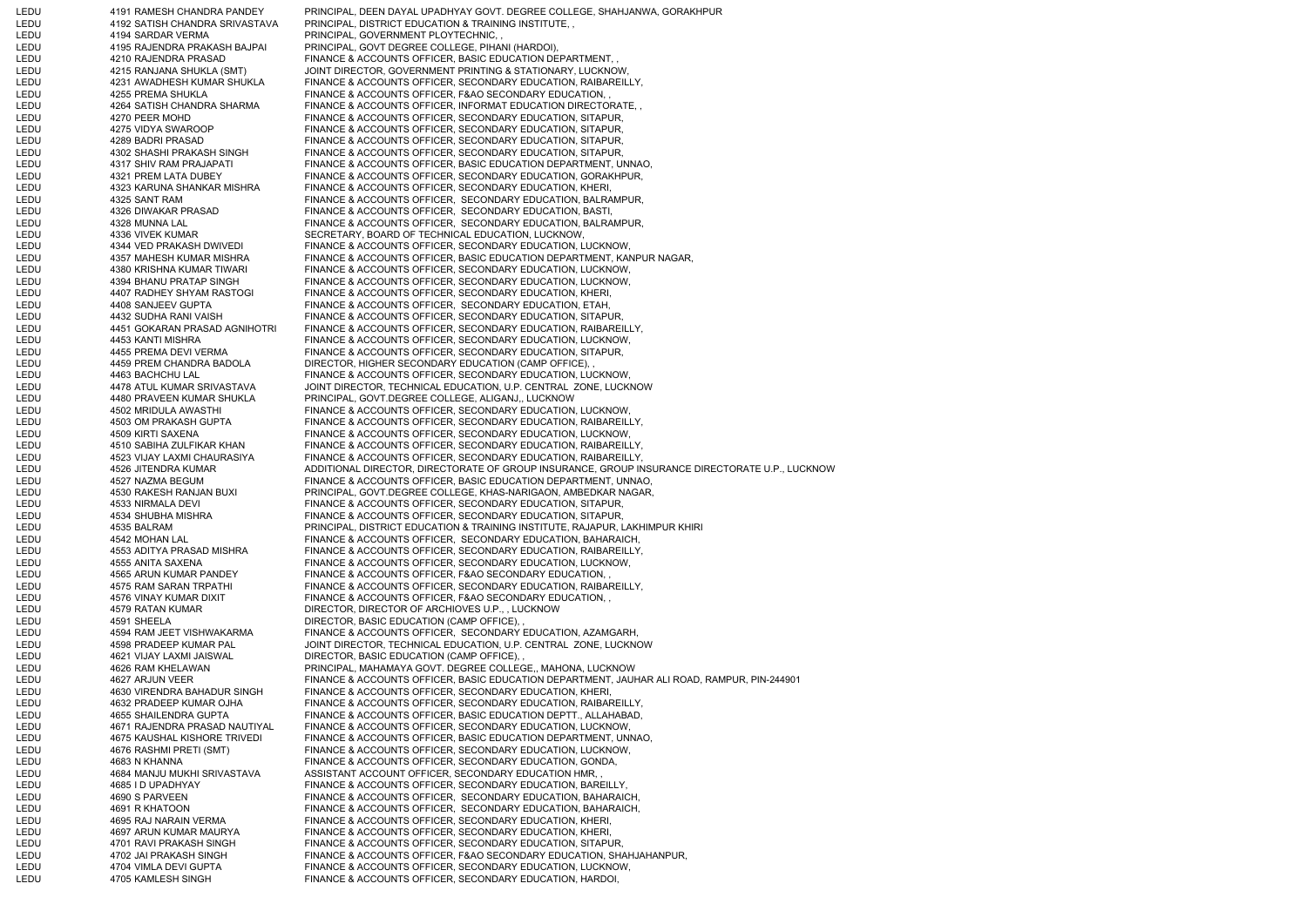LEDU 4706 SATISH CHANDRA PRINCIPAL, DISTRICT EDUCATION & TRAINING INSTITUTE, FATEHGARH, LEDU 4711 AWADHESH KUMAR TEWARI FINANCE & ACCOUNTS OFFICER, SECONDARY EDUCATION, KANPUR NAGAR, LEDU 4713 LAL BAHADUR SINGH CHAUHAN FINANCE & ACCOUNTS OFFICER, SECONDARY EDUCATION, LUCKNOW, LEDU 4716 SHYAM SUNDAR SINGH FINANCE & ACCOUNTS OFFICER, SECONDARY EDUCATION, RAIBAREILLY, LEDU 4718 MITHLESH KUMARI TRIVEDI (SMT) FINANCE & ACCOUNTS OFFICER, SECONDARY EDUCATION, LUCKNOW, LEDU 4722 SHASHI PRABHA DEVI (SMT) FINANCE & ACCOUNTS OFFICER, SECONDARY EDUCATION, SITAPUR, LEDU 4729 FARZANA BANO (SMT) FINANCE & ACCOUNTS OFFICER, HIGHER SECONDARY EDUCATION, CHHATRAPATI SHAHUJI MAHARAJ NAGAR, LEDU 4735 PREETI SAXENA (KM) FINANCE & ACCOUNTS OFFICER, SECONDARY EDUCATION, GAUTAM BUDHA NAGAR,<br>LEDU 4738 HEMLATA SHARMA (SMT) FINANCE & ACCOUNTS OFFICER. BASIC EDUCATION DEPARTMENT. . 4738 HEMLATA SHARMA (SMT) FINANCE & ACCOUNTS OFFICER, BASIC EDUCATION DEPARTMENT, LEDU 4743 ANJUM TAHIR FINANCE & ACCOUNTS OFFICER, SECONDARY EDUCATION, LUCKNOW, LEDU 4744 MANOJ AWASTHI FINANCE & ACCOUNTS OFFICER, SECONDARY EDUCATION, LUCKNOW, LEDU 4752 SHYAM KUMAR BAJPAI FINANCE & ACCOUNTS OFFICER, SECONDARY EDUCATION, SITAPUR, LEDU 4753 DEVESH KUMAR MISHRA FINANCE & ACCOUNTS OFFICER, SECONDARY EDUCATION, HARDOI, LEDU 4756 USHA RANI SINGH (SMT) FINANCE & ACCOUNTS OFFICER, SECONDARY EDUCATION, LUCKNOW, LEDU 4770 ROOP RANI VERMA (SMT) FINANCE & ACCOUNTS OFFICER, HIGHER SECONDARY EDUCATION, CHHATRAPATI SHAHUJI MAHARAJ NAGAR, LEDU 4774 SHIV KUMAR PANDEY FINANCE & ACCOUNTS OFFICER, HIGHER SECONDARY EDUCATION, CHHATRAPATI SHAHUJI MAHARAJ NAGAR, LEDU 4777 GOPI KRISHNA TIWARI COMMANDING OFFICER, 66 UP BATALLION N.C.C., RAIBAREILLY, LEDU 4778 BHAGWATI PRASAD KAMLE FINANCE & ACCOUNTS OFFICER, SECONDARY EDUCATION, SITAPUR, LEDU 4779 SANDHYA PANDEY (KM) ASSISTANT ACCOUNT OFFICER, SECONDARY EDUCATION HMR, LEDU 4781 RAJENDRA PRASAD MISHRA FINANCE & ACCOUNTS OFFICER, SECONDARY EDUCATION, LUCKNOW, LEDU 4783 RAM PRATAP FINANCE & ACCOUNTS OFFICER, SECONDARY EDUCATION, LUCKNOW, LEDU 4786 MUNNI DEVI VERMA (SMT) FINANCE & ACCOUNTS OFFICER, SECONDARY EDUCATION, SITAPUR, 4790 HAYAT ALI ANSARI FINANCE & ACCOUNTS OFFICER, SECONDARY EDUCATION, KHERI, LEDU 4793 TRIBHUWAN BAHADUR SINGH FINANCE & ACCOUNTS OFFICER, SECONDARY EDUCATION, RAIBAREILLY, LEDU 4797 GEETA PANT (SMT) DIRECTOR, BASIC EDUCATION (CAMP OFFICE), LEDU 4799 PRADEEP KUMAR MISHRA FINANCE & ACCOUNTS OFFICER, SECONDARY EDUCATION, LUCKNOW, LEDU 4801 PRABHAT KUMAR DIRECTOR, HIGHER SECONDARY EDUCATION (CAMP OFFICE), LEDU 4814 VIJAY SHANKAR BAJPEYEE FINANCE & ACCOUNTS OFFICER, BASIC EDUCATION DEPARTMENT, RAIBAREILLY, LEDU 4816 LAXMI SHARAN FINANCE & ACCOUNTS OFFICER, F&AO SECONDARY EDUCATION, , LEDU 4817 BALI RAM FINANCE & ACCOUNTS OFFICER, F&AO SECONDARY EDUCATION, LEDU 4820 JAI SHANKAR BAJPEI FINANCE & ACCOUNTS OFFICER, SECONDARY EDUCATION, SITAPUR, LEDU 4824 JAVED RIZVI FINANCE & ACCOUNTS OFFICER, SECONDARY EDUCATION, SITAPUR, LEDU 4825 SHAHID HUSAIN FINANCE & ACCOUNTS OFFICER, SECONDARY EDUCATION, SITAPUR, LEDU 4831 ABHA DIWAN (KM) FINANCE & ACCOUNTS OFFICER, SECONDARY EDUCATION, LUCKNOW, LEDU 4832 VISHWANATH PRASAD MISHRA FINANCE & ACCOUNTS OFFICER, SECONDARY EDUCATION, RAIBAREILLY, LEDU 4833 PARVATI DEVI (SMT) FINANCE & ACCOUNTS OFFICER, SECONDARY EDUCATION, LUCKNOW, LEDU 4834 PRADEEP KUMAR SINGH FINANCE & ACCOUNTS OFFICER, SECONDARY EDUCATION, AMBEDKAR NAGAR, LEDU 4839 KARAN BAHADUR SINGH FINANCE & ACCOUNTS OFFICER, SECONDARY EDUCATION, RAIBAREILLY, LEDU 4843 VIRENDRA KUMAR FINANCE & ACCOUNTS OFFICER, F&AO SECONDARY EDUCATION, LEDU 4844 HARI NATH FINANCE & ACCOUNTS OFFICER, SECONDARY EDUCATION, KHERI, LEDU 4847 SUNIL KUMAR CHADDHA DISTRICT DEVELOPMENT OFFICER, RURAL DEVELOPMENT DEPARTMENT, LUCKNOW, LEDU 4854 RAMESH CHANDRA FINANCE & ACCOUNTS OFFICER, SECONDARY EDUCATION, KHERI, LEDU 4855 SUBODHINI DEVI (SMT) FINANCE & ACCOUNTS OFFICER, F&AO SECONDARY EDUCATION, LEDU 4864 VIJAY KUMAR AWASTHI FINANCE & ACCOUNTS OFFICER, SECONDARY EDUCATION, KANPUR NAGAR, LEDU 4907 AWADHESH KUMAR SINGH REGISTRAR, ARCHELOGY & MOST ARTISTIC, VARANASI, LEDU 4908 RAM GOPAL MISHRA DIRECTOR, ARCHEOLOGY DEPARTMENT U.P., DIRECTORATE OF CULTURE AFFAIRS, LEDU 4913 RAJENDRA PRASAD RAI DIRECTOR, ARCHEOLOGY DEPARTMENT U.P., DIRECTORATE OF CULTURE AFFAIRS, LEDU 4915 SUNIL CHANDRA DUBEY PRINCIPAL, GOVERNMENT PLOYTECHNIC, FATEHPUR, LEDU 4919 SARJU PRASAD TEWARI FINANCE & ACCOUNTS OFFICER, SECONDARY EDUCATION, LUCKNOW, LEDU 4920 VEER PAL FINANCE & ACCOUNTS OFFICER, SECONDARY EDUCATION, LUCKNOW, LEDU 4921 AYODHYA PRASAD FINANCE & ACCOUNTS OFFICER, SECONDARY EDUCATION, SITAPUR, LEDU 4923 SOVARAN LAL MISHRA FINANCE & ACCOUNTS OFFICER, SECONDARY EDUCATION, KHERI, LEDU 4924 SURENDRA KUMAR MISHRA FINANCE & ACCOUNTS OFFICER, SECONDARY EDUCATION, KHERI, LEDU 4926 RAM PRATAP SINGH FINANCE & ACCOUNTS OFFICER, SECONDARY EDUCATION, HARDOI, LEDU 4935 SHRAWAN KUMAR MISHRA FINANCE & ACCOUNTS OFFICER, BASIC EDUCATION DEPARTMENT, , LEDU 4936 ANIL KUMAR FINANCE & ACCOUNTS OFFICER, BASIC EDUCATION DEPARTMENT, LEDU 4937 ANIL KUMAR FINANCE & ACCOUNTS OFFICER, BASIC EDUCATION DEPARTMENT, , LEDU 4938 SOM PRAKASH SINGH FINANCE & ACCOUNTS OFFICER, SECONDARY EDUCATION, SITAPUR, LEDU 4939 SUGRIV KUMAR SHARMA FINANCE & ACCOUNTS OFFICER, BASIC EDUCATION DEPARTMENT, RAIBAREILLY, LEDU 4945 SHRAWAN KUMAR BAJPAI PRINCIPAL, DISTRICT EDUCATION & TRAINING INSTITUTE, RAIBAREILLY, PIN-229001 LEDU 4946 PANKAJ ASTHANA DIRECTOR, HIGHER SECONDARY EDUCATION (CAMP OFFICE), LEDU 4949 PRADEEP KUMAR SINGH ASSISTANT DIRECTOR, DIRECTORATE(URDU) U P NISHATGANJ, LUCKNOW-2, LEDU 4951 ANAND BANSAL FINANCE & ACCOUNTS OFFICER, SECONDARY EDUCATION, ETAH, LEDU 4982 AGAMANI ROY (KM) DIRECTOR, DIRECTORATE OF CULTURAL AFFAIRS, , LUCKNOW LEDU 4984 ANAND PRAKASH SHUKLA FINANCE & ACCOUNTS OFFICER, BASIC EDUCATION DEPARTMENT, LEDU 4992 SHIV RAM DIRECTOR, BASIC EDUCATION (CAMP OFFICE), LEDU 4993 RAM KISHORE FINANCE & ACCOUNTS OFFICER, SECONDARY EDUCATION, KHERI, LEDU 5000 INDRA MANI SHUKLA FINANCE & ACCOUNTS OFFICER, SECONDARY EDUCATION, RAIBAREILLY, LEDU 5004 LEELA JOSHI (SMT) FINANCE & ACCOUNTS OFFICER, SECONDARY EDUCATION, LUCKNOW, 5010 KUNTI DEVI SMT FINANCE & ACCOUNTS OFFICER, SECONDARY EDUCATION, SITAPUR, LEDU 5011 YOGESH KUMAR SHUKLA DIRECTOR, HIGHER SECONDARY EDUCATION (CAMP OFFICE), LEDU 5015 PRAMOD KUMAR SHUKLA FINANCE & ACCOUNTS OFFICER, BASIC EDUCATION DEPARTMENT, LEDU 5016 RAM KUMAR AWASTHI FINANCE & ACCOUNTS OFFICER, SECONDARY EDUCATION, KHERI, LEDU 5017 HAKIM ULLAH KHAN FINANCE & ACCOUNTS OFFICER, BASIC EDUCATION DEPARTMENT, LEDU 5019 MUNNU SINGH FINANCE & ACCOUNTS OFFICER, BASIC EDUCATION DEPARTMENT,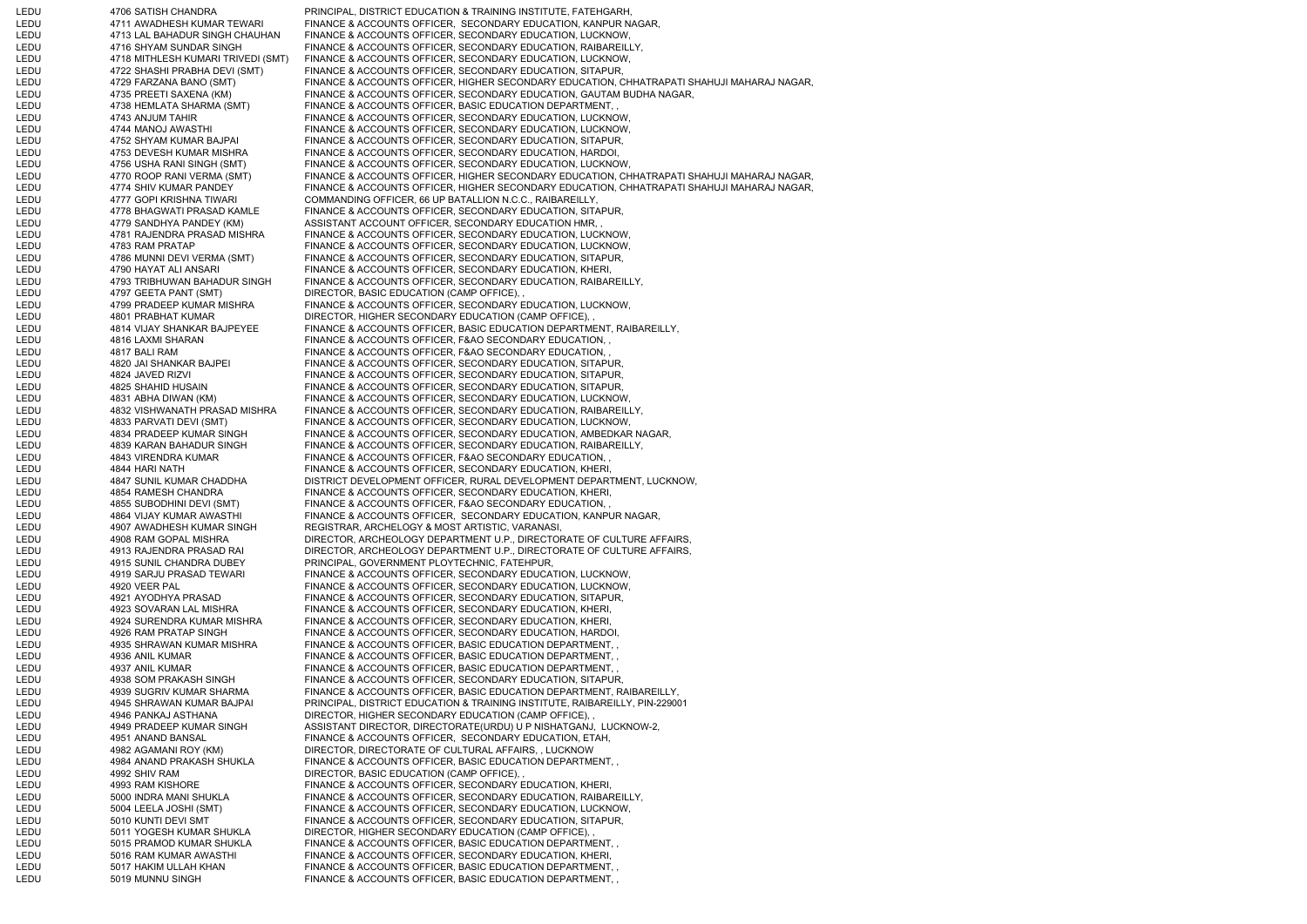LEDU 5020 BHIKHA LAL FINANCE & ACCOUNTS OFFICER, F&AO SECONDARY EDUCATION, LEDU 5021 MAHENDRA PRATAP NARAYAN FINANCE & ACCOUNTS OFFICER, SECONDARY EDUCATION, LUCKNOW, LEDU 5022 CHANDRA PRAKASH SHUKLA FINANCE & ACCOUNTS OFFICER, SECONDARY EDUCATION, RAIBAREILLY, LEDU 5025 HRIDAY NARAYAN SINGH FINANCE & ACCOUNTS OFFICER, SECONDARY EDUCATION, RAIBAREILLY, LEDU 5032 DEV PRAKASH BAJPAI FINANCE & ACCOUNTS OFFICER, SECONDARY EDUCATION, KHERI, LEDU 5036 DINESH KUMAR TEWARI FINANCE & ACCOUNTS OFFICER, SECONDARY EDUCATION, LUCKNOW, LEDU 5037 RAM KHELAWAN FINANCE & ACCOUNTS OFFICER, SECONDARY EDUCATION, KHERI, LEDU 5038 RAM NARESH CHAUDHARY FINANCE & ACCOUNTS OFFICER, INFORMAT EDUCATION DIRECTORATE, , LEDU 5043 ASHOK KUMAR FINANCE & ACCOUNTS OFFICER, SECONDARY EDUCATION, SITAPUR, LEDU 5055 SUBHASH CHANDRA OJHA DIRECTOR, DIRECTORATE OF CULTURAL AFFAIRS, , LUCKNOW LEDU 5056 ARIF JAMAL FINANCE & ACCOUNTS OFFICER, SECONDARY EDUCATION, KHERI, LEDU 5059 SUNIL KUMAR MISHRA DIRECTOR, HIGHER SECONDARY EDUCATION (CAMP OFFICE), LEDU 5060 BASUDEO DIRECTOR, HIGHER SECONDARY EDUCATION (CAMP OFFICE), LEDU 5061 UMESH KUMAR TEWARI DIRECTOR, HIGHER SECONDARY EDUCATION (CAMP OFFICE), LEDU 5062 SURESH CHANDRA DIRECTOR, HIGHER SECONDARY EDUCATION (CAMP OFFICE), , LEDU 5064 OM PRAKASH SAHU DIRECTOR, MUSEUM (SANGRAHALAYA), LUCKNOW-2, LEDU 5065 NARENDRA SINGH ADMINISTRATRIVE OFFICER, DIRECTORATE OF N.C.C.U.P., LEDU 5067 SANTOSH KUMAR DIXIT DIRECTOR, HIGHER SECONDARY EDUCATION (CAMP OFFICE), , 5069 MOHD AHMAD DIRECTOR, HIGHER SECONDARY EDUCATION (CAMP OFFICE), LEDU 5071 DHARM RAJ YADAV PRINCIPAL, GOVT. DEGREE COLLEGE, MUSAFIR KHANA, SULTANPUR LEDU 5072 GAYA PRASAD YADAV FINANCE & ACCOUNTS OFFICER, SECONDARY EDUCATION, SITAPUR, LEDU 5080 DINESH CHANDRA VERMA FINANCE & ACCOUNTS OFFICER, BASIC EDUCATION DEPARTMENT, LEDU 5082 GULAB CHANDRA NIGAM DIRECTOR, HIGHER SECONDARY EDUCATION (CAMP OFFICE), , LEDU 5083 PANKAJ MATHUR DIRECTOR, BASIC EDUCATION (CAMP OFFICE), , 5084 SUNIL KUMAR BAJPAI ASSISTANT DIRECTOR, DIRECTORATE(URDU) U P NISHATGANJ, LUCKNOW-2, LEDU 5085 SUNITA SAXENA (SMT) DIRECTOR, BASIC EDUCATION (CAMP OFFICE), , LEDU 5086 SHESH RAM DIRECTOR, BASIC EDUCATION (CAMP OFFICE), LEDU 5087 DINKAR PRASAD JOSHI DIRECTOR, DIRECTORATE OF INFORMAL EDUCATION, LITERACY & INFORMAL EDUCATION, LEDU 5089 MEENU JHINGRAN (SMT) DIRECTOR, ARCHEOLOGY DEPARTMENT U.P., DIRECTORATE OF CULTURE AFFAIRS, LEDU 5090 GEETA SHAHI DIRECTOR, ARCHEOLOGY DEPARTMENT U.P., DIRECTORATE OF CULTURE AFFAIRS, LEDU 5091 MATA DEEN DIRECTOR, ARCHEOLOGY DEPARTMENT U.P., DIRECTORATE OF CULTURE AFFAIRS, LEDU 5096 SHAHIN RAZA FINANCE & ACCOUNTS OFFICER, F&AO SECONDARY EDUCATION, LEDU 5097 RAM RAJ DIRECTOR, BASIC EDUCATION (CAMP OFFICE), LEDU 5098 KRISHNA KUMAR SINGH DIRECTOR, BASIC EDUCATION (CAMP OFFICE), , LEDU 5101 RAMENDRA KUMAR MISHRA DIRECTOR, BASIC EDUCATION (CAMP OFFICE), , LEDU 5102 MOHD ARIF DIRECTOR, BASIC EDUCATION (CAMP OFFICE), LEDU 5104 ARADHANA DHUSIA (KM) DIRECTOR, BASIC EDUCATION (CAMP OFFICE), LEDU 5105 SHARDANAND SHUKLA FINANCE & ACCOUNTS OFFICER, SECONDARY EDUCATION, LUCKNOW, LEDU 5111 RAJENDRA KUMAR FINANCE & ACCOUNTS OFFICER, SECONDARY EDUCATION, LUCKNOW, LEDU 5114 VIRENDRA KUMAR BHARTI DISTRICT INSPECTOR OF SCHOOLS, /SAHAYAK LEKHA ADHIKARI DIOS, GIC CAMPUS ORAI, JALAUN, PIN-285001 LEDU 5124 AMAR KUMAR SAXENA DIRECTOR, BASIC EDUCATION (CAMP OFFICE), , LEDU 5130 PARASHU RAM DISTRICT MAGISTRATE, REVENUE DEPARTMENT, , LEDU 5136 SANTOSH KUMAR SRIVASTAVA JOINT DIRECTOR , ANTRIK LEKHA PARIKSHA, 510/217 NEW HYDERABAD, LUCKNOW 226007, LUCKNOW LEDU 5138 RAMJI TRIPATHI FINANCE & ACCOUNTS OFFICER, SECONDARY EDUCATION, SITAPUR, LEDU 5141 ASHOK KUMAR SHARMA FINANCE & ACCOUNTS OFFICER, SECONDARY EDUCATION, LUCKNOW, LEDU 5142 DEVENDRA KUMAR MAURYA DISTRICT MAGISTRATE, REVENUE DEPARTMENT, , LEDU 5145 DEEPA JOSHI DIRECTOR, ARCHEOLOGY DEPARTMENT U.P., DIRECTORATE OF CULTURE AFFAIRS, LEDU 5146 GUDARI RAM FINANCE & ACCOUNTS OFFICER, SECONDARY EDUCATION, GAZIPUR, LEDU 5149 ASHA KIRAN (SMT) FINANCE & ACCOUNTS OFFICER, SECONDARY EDUCATION, LUCKNOW, 5153 MIRAZUL HASSAN FINANCE & ACCOUNTS OFFICER, 9 UP GIRL'S BATALLION N.C.C MORADABAD, MORADABAD, LEDU 5154 ANITA PAL (SMT) FINANCE & ACCOUNTS OFFICER, SECONDARY EDUCATION, LUCKNOW, LEDU 5174 RAVI KANT PAURANIK DIRECTOR, STATE EDUCATION RESEARCH&TRAINING BOARD, LUCKNOW, LEDU 5177 KRISHNA PRASAD MISHRA DIRECTOR, HIGHER SECONDARY EDUCATION (CAMP OFFICE), LEDU 5179 ANUPAM KUMAR BAJPEI FINANCE & ACCOUNTS OFFICER, SECONDARY EDUCATION, RAIBAREILLY, LEDU 5180 PUSHPA DEVI KANAUJIYA (SMT) FINANCE & ACCOUNTS OFFICER, SECONDARY EDUCATION, HARDOI, LEDU 5188 MAHENDRA PRAKASH SRIVASTAVA DIRECTOR, BASIC EDUCATION (CAMP OFFICE), , LEDU 5189 MOHD RAFI DIRECTOR, HIGHER SECONDARY EDUCATION (CAMP OFFICE), LEDU 5190 RAJA RAM DIRECTOR, HIGHER SECONDARY EDUCATION (CAMP OFFICE), , LEDU 5191 RANJANA SHARMA (KM) DIRECTOR, DIRECTOR OF ARCHIOVES U.P., , LUCKNOW 5196 SHIV PUJAN SHARMA DIRECTOR, MUSEUM (SANGRAHALAYA), LUCKNOW-2, LEDU 5197 DAYA SHANKAR MISHRA PRINCIPAL, DISTRICT EDUCATION & TRAINING INSTITUTE, LEDU 5198 RAJESH KUMAR MISHRA DIRECTOR, DIRECTORATE OF INFORMAL EDUCATION, LITERACY & INFORMAL EDUCATION, LEDU 5199 PRABHAKAR PANDEY FINANCE & ACCOUNTS OFFICER, SECONDARY EDUCATION, SITAPUR, LEDU 5202 RAMA SACHAN (SMT) FINANCE & ACCOUNTS OFFICER, SECONDARY EDUCATION, RAIBAREILLY, LEDU 5214 AWADHESH KUMAR FINANCE & ACCOUNTS OFFICER, SECONDARY EDUCATION, LUCKNOW, LEDU 5224 VISHWA MOHAN MISHRA FINANCE & ACCOUNTS OFFICER, SECONDARY EDUCATION, SITAPUR, LEDU 5225 AMRITA SINGH (SMT) FINANCE & ACCOUNTS OFFICER, SECONDARY EDUCATION, SITAPUR, LEDU 5226 SUBHASHINI TIWARI (KM) FINANCE & ACCOUNTS OFFICER, SECONDARY EDUCATION, SITAPUR, LEDU 5228 SUNIL KUMAR MISHRA CHIEF MEDICAL OFFICER, KHERI, LEDU 5231 SAROJ GUPTA (SMT) FINANCE & ACCOUNTS OFFICER, SECONDARY EDUCATION, MUZAFFARNAGAR, LEDU 5236 RESHMA PANDEY (KM) FINANCE & ACCOUNTS OFFICER, SECONDARY EDUCATION, KHERI, LEDU 5237 SADHNA DUTT (SMT) FINANCE & ACCOUNTS OFFICER, SECONDARY EDUCATION, SITAPUR, LEDU 5242 TARA SHANKAR TRIPATHI FINANCE & ACCOUNTS OFFICER, SECONDARY EDUCATION, ALLAHABAD, LEDU 6246 SUSHIL KUMAR DIRECTOR, DIRECTORATE OF CULTURAL AFFAIRS, , LUCKNOW LEDU 5248 RAJ KUMAR SRIVASTAVA DIRECTOR, DIRECTOR OF ARCHIOVES U.P., , LUCKNOW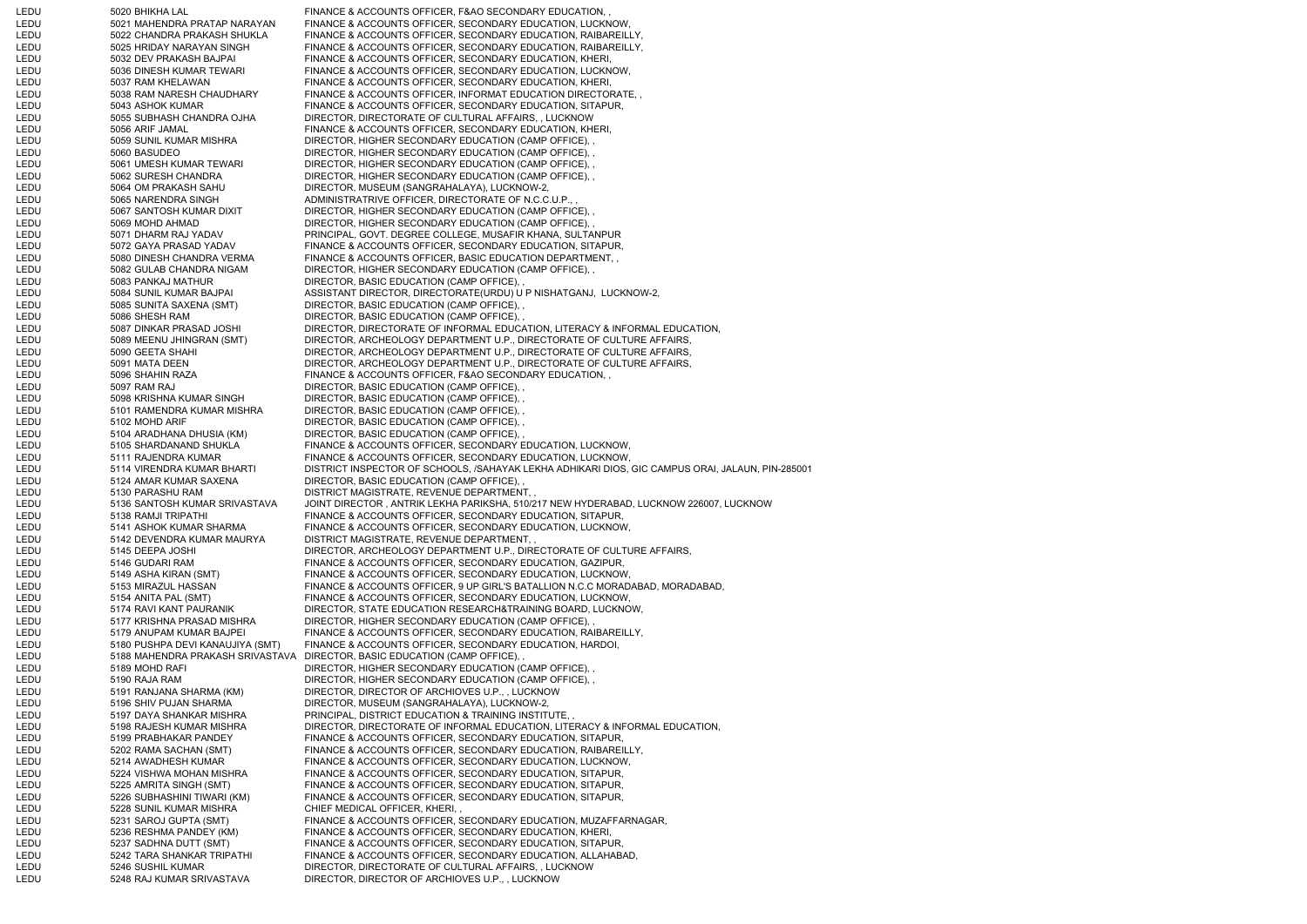LEDU 6250 RAM GOPAL DIRECTOR, DIRECTORATE OF CULTURAL AFFAIRS, , LUCKNOW LEDU 5251 RAM LAKHAN DIRECTOR, MUSEUM (SANGRAHALAYA), LUCKNOW-2, LEDU 5253 DIVYA PRAKASH SRIVASTAVA DIRECTOR, DIRECTOR OF ARCHIOVES U.P., , LUCKNOW LEDU 5254 RAKESH KUMAR SRIVASTAVA DIRECTOR, DIRECTOR OF ARCHIOVES U.P., , LUCKNOW LEDU 5256 KRISHNA KUMAR MISHRA FINANCE & ACCOUNTS OFFICER, SECONDARY EDUCATION, BAHARAICH, LEDU 5257 HARSHIT KUMAR SRIVASTAVA FINANCE & ACCOUNTS OFFICER, SECONDARY EDUCATION, LUCKNOW, LEDU 5260 DAYA SHANKAR SHARMA FINANCE & ACCOUNTS OFFICER, SECONDARY EDUCATION, LUCKNOW, LEDU 5263 SUNIL KUMAR CHAUDHARI DIRECTOR, BASIC EDUCATION (CAMP OFFICE), , 5264 RAM ASREY MISHRA DIRECTOR, DIRECTORATE OF INFORMAL EDUCATION, LITERACY & INFORMAL EDUCATION, LEDU 5266 VIMAL KIRTI PATHAK ASSISTANT DIRECTOR, DIRECTORATE OF TECHNICAL EDUCATION, KANPUR NAGAR, LEDU 5269 PRATIMA SRIVASTAVA (SMT) FINANCE & ACCOUNTS OFFICER, SECONDARY EDUCATION, HARDOI, LEDU 5270 KARUNA KUMARI MISHRA (SMT) FINANCE & ACCOUNTS OFFICER, SECONDARY EDUCATION, HARDOI, LEDU 5271 ARCHANA SRIVASTAVA FINANCE & ACCOUNTS OFFICER, SECONDARY EDUCATION, HARDOI, LEDU 5276 BHRIGU NATH PANDEY FINANCE & ACCOUNTS OFFICER, D I O S OFFICE, SHIKSHA BHAWAN, CIVIL LINES, FAIZABAD, PIN-224123 LEDU 5278 VIMAL PANT PRINCIPAL, GOVT.DEGREE COLLEGE, ALIGANJ,, LUCKNOW LEDU 5282 ASHA KANAUJIYA (SMT) FINANCE & ACCOUNTS OFFICER, BASIC EDUCATION DEPARTMENT, KANPUR DEHAT, LEDU 5285 BRIJESHWARI AWASTHI (KM) FINANCE & ACCOUNTS OFFICER, SECONDARY EDUCATION, LUCKNOW, LEDU 5286 NAWAL KISHORE UPADHYAYA ASSISTANT ACCOUNT OFFICER, SECONDARY EDUCATION, BADAUN, LEDU 5287 UMA PATI SINGH FINANCE & ACCOUNTS OFFICER, F&AO SECONDARY EDUCATION, LEDU 5288 SUSHMITA CHANDRA (SMT) PRINCIPAL, MAHAMAYA GOVT. DEGREE COLLEGE,, MAHONA, LUCKNOW 5290 NEELAM VERMA (SMT) FINANCE & ACCOUNTS OFFICER, BASIC EDUCATION DEPARTMENT, LEDU 5293 MANMOHAN SRIVASTAVA DIRECTOR, MUSEUM (SANGRAHALAYA), LUCKNOW-2, 5303 ARCHANA JAITLEY FINANCE & ACCOUNTS OFFICER, SECONDARY EDUCATION, LUCKNOW, LEDU 5305 PREM CHANDRA FINANCE & ACCOUNTS OFFICER, F&AO SECONDARY EDUCATION, LEDU 5315 SHRI RAM RAWAT DIRECTOR, HIGHER SECONDARY EDUCATION (CAMP OFFICE), LEDU 5316 RATNESH KUMAR MISHRA FINANCE & ACCOUNTS OFFICER, SECONDARY EDUCATION, SITAPUR, LEDU 5319 RAKESH KUMAR ASTHANA FINANCE & ACCOUNTS OFFICER, BASIC EDUCATION DEPARTMENT, GORAKHPUR, LEDU 5320 OM PRAKASH SRIVASTAVA FINANCE & ACCOUNTS OFFICER, BASIC EDUCATION DEPARTMENT, GORAKHPUR, LEDU 5321 PUSHPA SINGH (SMT) FINANCE & ACCOUNTS OFFICER, SECONDARY EDUCATION, LUCKNOW, LEDU 5322 ASHOK KUMAR CHAUDHARI FINANCE & ACCOUNTS OFFICER, F&AO SECONDARY EDUCATION, LEDU 5323 RAM SARAN FINANCE & ACCOUNTS OFFICER, SECONDARY EDUCATION, RAIBAREILLY, LEDU 5331 DHANESH PRASAD SINGH PRINCIPAL, GOVERNMENT PLOYTECHNIC, BARABANKY, LEDU 5332 RAM KRIPAL SINGH FINANCE & ACCOUNTS OFFICER, D I O S OFFICE, SHIKSHA BHAWAN, CIVIL LINES, FAIZABAD, PIN-224123 LEDU 5333 RAKESH KUMAR SHUKLA FINANCE & ACCOUNTS OFFICER, SECONDARY EDUCATION, SITAPUR, LEDU 5334 MAYA DEVI SHARMA (SMT) FINANCE & ACCOUNTS OFFICER, SECONDARY EDUCATION, LUCKNOW, LEDU 5336 PRAKASH PAL SECRETARY, BOARD OF TECHNICAL EDUCATION, LUCKNOW, LEDU 5339 SHASHI PRABHA SINGH FINANCE & ACCOUNTS OFFICER, SECONDARY EDUCATION, HARDOI, LEDU 5341 DEVENDRA SINGH FINANCE & ACCOUNTS OFFICER, SECONDARY EDUCATION, LUCKNOW, LEDU 5342 LAXMAN KUMAR FINANCE & ACCOUNTS OFFICER, SECONDARY EDUCATION, LUCKNOW, LEDU 5343 CHANDRA SHEKHAR FINANCE & ACCOUNTS OFFICER, SECONDARY EDUCATION, GORAKHPUR, LEDU 5344 RAVI SHANKAR SRIVASTAVA DIRECTOR, STATE EDUCATION RESEARCH&TRAINING BOARD, LUCKNOW (NISHATGANJ), LEDU 5345 UMA MISHRA FINANCE & ACCOUNTS OFFICER, SECONDARY EDUCATION, SITAPUR, LEDU 5346 TARAWATI BHATT (SMT) FINANCE & ACCOUNTS OFFICER, SECONDARY EDUCATION, LUCKNOW, LEDU 5348 MOHD YAMEEN FINANCE & ACCOUNTS OFFICER, SECONDARY EDUCATION, BIJNORE, LEDU 5349 KRISHNA KUMAR FINANCE & ACCOUNTS OFFICER, SECONDARY EDUCATION, KANPUR NAGAR, LEDU 5350 SANJAY GUPTA JOINT DIRECTOR, TECHNICAL EDUCATION, U.P. CENTRAL ZONE, LUCKNOW LEDU 5352 ARVIND SINGH FINANCE & ACCOUNTS OFFICER, SECONDARY EDUCATION, BIJNORE, LEDU 5356 RAFAT RASHID SIDDIQUI (SMT) FINANCE & ACCOUNTS OFFICER, SECONDARY EDUCATION, HARDOI, LEDU 5359 VIKRAM BAHADUR SINGH FINANCE & ACCOUNTS OFFICER, F&AO SECONDARY EDUCATION, LEDU 5362 OM PRAKASH YADAV FINANCE & ACCOUNTS OFFICER, SECONDARY EDUCATION, LUCKNOW, LEDU 5368 VANDANA MISHRA (SMT) FINANCE & ACCOUNTS OFFICER, SECONDARY EDUCATION, LUCKNOW, LEDU 5370 ANIL SINGH SRIVASTAVA DIRECTOR, HIGHER SECONDARY EDUCATION (CAMP OFFICE), , LEDU 5373 ANIL KUMAR MISHRA FINANCE & ACCOUNTS OFFICER, SECONDARY EDUCATION, RAIBAREILLY, LEDU 5375 NEERAJA SISODIA (KM) FINANCE & ACCOUNTS OFFICER, SECONDARY EDUCATION, LUCKNOW, 5376 KALIKA AWASTHI (KM) FINANCE & ACCOUNTS OFFICER, SECONDARY EDUCATION, LUCKNOW, LEDU 5377 CHARU SHEELA SHUKLA (SMT) FINANCE & ACCOUNTS OFFICER, SECONDARY EDUCATION, LUCKNOW, LEDU 5379 RAJENDRA PRASAD SHARMA PRINCIPAL, GOVT.GIRLS DEGREE COLLEGE, SIRSAGANJ, FIROZABAD LEDU 5383 AKHILESHWAR PRAJAPATI FINANCE & ACCOUNTS OFFICER, SECONDARY EDUCATION, GAZIPUR, LEDU 5385 SARVESH KUMAR FINANCE & ACCOUNTS OFFICER, SECONDARY EDUCATION, ETAWAH, LEDU 5388 RAJWANT SINGH FINANCIAL ADVISER / ASSISTANT ACCOUNTS OFFICER, BASIC EDUCATION DEPARTMENT, AZAMGARH, LEDU 5389 SHRI NIWAS TRIVEDI FINANCE & ACCOUNTS OFFICER, SECONDARY EDUCATION, RAIBAREILLY, LEDU 5390 VIKAS AGARWAL FINANCE & ACCOUNTS OFFICER, SECONDARY EDUCATION, LUCKNOW, LEDU 5391 NAMITA SINHA (KM) FINANCE & ACCOUNTS OFFICER, SECONDARY EDUCATION, RAIBAREILLY, LEDU 5392 MAYA TRIPATHI (SMT) FINANCE & ACCOUNTS OFFICER, SECONDARY EDUCATION, LUCKNOW, LEDU 5393 USHA VERMA (SMT) FINANCE & ACCOUNTS OFFICER, SECONDARY EDUCATION, LUCKNOW, FINANCE & ACCOUNTS OFFICER, SECONDARY EDUCATION, RAIBAREILLY, LEDU 5396 PRADEEP KUMAR AWASTHI PRINCIPAL, GOVERNMENT PLOYTECHNIC, KANPUR NAGAR, LEDU 5398 SHYAM SUNDAR FINANCE & ACCOUNTS OFFICER, SECONDARY EDUCATION, RAIBAREILLY, LEDU 5401 RAJ KUMAR TEWARI DISTRICT INSPECTOR OF SCHOOLS, /SAHAYAK LEKHA ADHIKARI DIOS, GIC CAMPUS ORAI, JALAUN, PIN-285001 LEDU 5402 USHA SINGH TOMAR (SMT) FINANCE & ACCOUNTS OFFICER, INFORMAT EDUCATION DIRECTORATE, LEDU 6403 RAM AUTAR PRINCIPAL, INDUSTRIAL TRAINING INSTITUTE, LEDU 5406 SAYYAD JAVED HUSSAIN RIZVI DIRECTOR, BASIC EDUCATION (CAMP OFFICE), , LEDU 5407 GUFRAN ALI KHAN DIRECTOR, BASIC EDUCATION (CAMP OFFICE), LEDU 5408 SARDAR DIRECTOR, BASIC EDUCATION (CAMP OFFICE), LEDU 5409 MANJU RANI (KM) DIRECTOR, BASIC EDUCATION (CAMP OFFICE),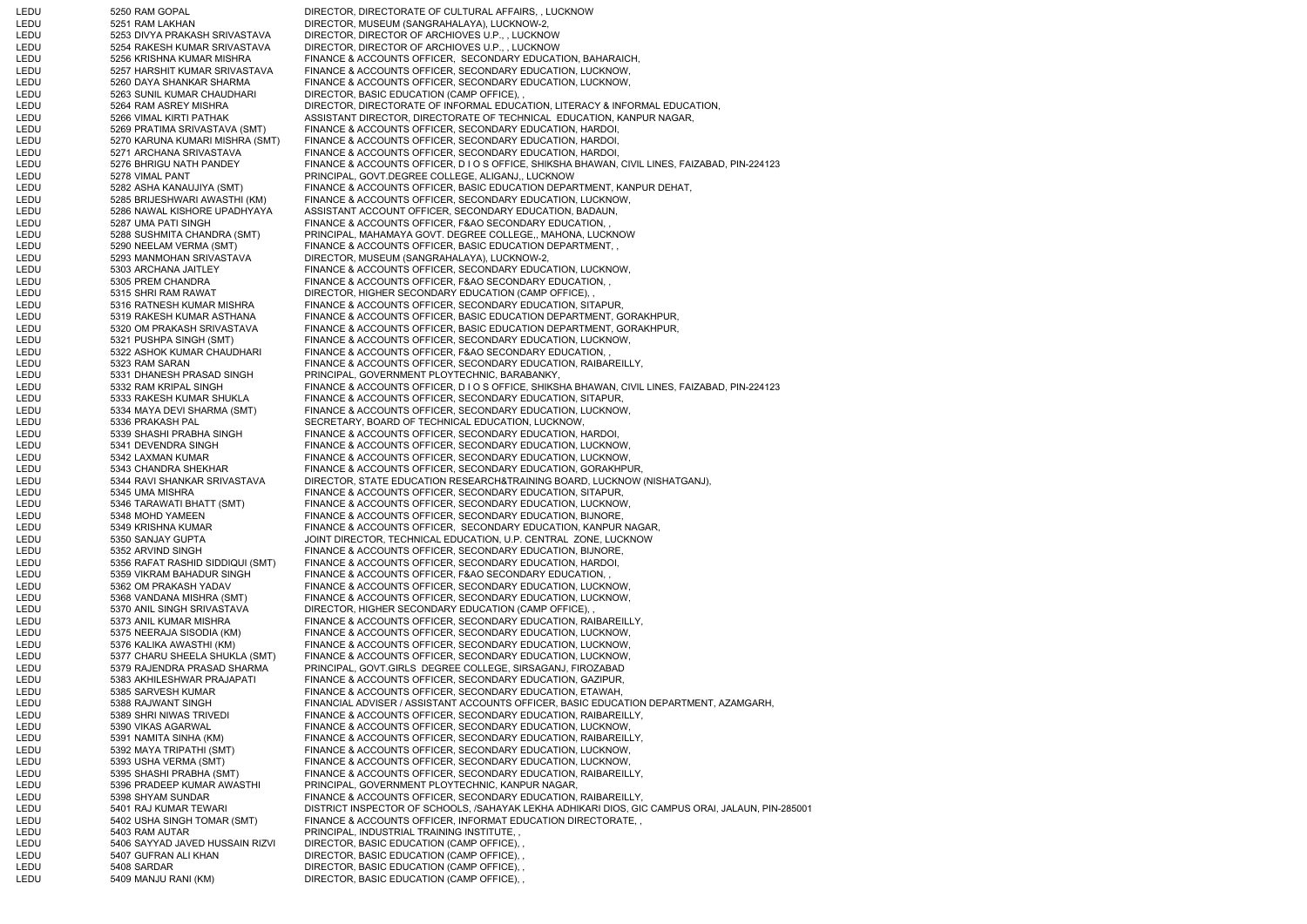LEDU 5410 RAMESH PRASAD BAJPAI DIRECTOR, BASIC EDUCATION (CAMP OFFICE), LEDU 5417 SHIV PRASAD DIRECTOR, HIGHER SECONDARY EDUCATION (CAMP OFFICE), LEDU 5418 AJIT SINGH DIRECTOR, HIGHER SECONDARY EDUCATION (CAMP OFFICE), LEDU 5419 ASIT KUMAR ROY DIRECTOR, HIGHER SECONDARY EDUCATION (CAMP OFFICE), LEDU 5420 GAYA PRASAD DIRECTOR, DIRECTORATE OF INFORMAL EDUCATION, LITERACY & INFORMAL EDUCATION, LEDU 5421 SITA RAM RAJVANSHI DIRECTOR, HIGHER SECONDARY EDUCATION (CAMP OFFICE), LEDU 5424 ASHA UPADHYAY FINANCE & ACCOUNTS OFFICER, SECONDARY EDUCATION, LUCKNOW, LEDU 5425 KAMAL KUMAR PATHAK FINANCE & ACCOUNTS OFFICER, BASIC EDUCATION DEPARTMENT, LEDU 5426 PREM NATH SONKAR ADDITIONAL CHIEF OFFICER, PANCHAYATI RAJ DEPARTMENT, LEDU 5427 JIUT PRASAD ASSISTANT DIRECTOR, DIRECTORATE(URDU) U P NISHATGANJ, LUCKNOW-2, LEDU 5431 MADHULIKA SINHA FINANCE & ACCOUNTS OFFICER, SECONDARY EDUCATION, KAUSHAMBI, LEDU 5432 PRABHA SHASHI GAUTAM FINANCE & ACCOUNTS OFFICER, F&AO SECONDARY EDUCATION, LEDU 5437 OM PRAKASH VERMA FINANCE & ACCOUNTS OFFICER, SECONDARY EDUCATION, KHERI, LEDU 5438 AWADHESH KUMAR MISHRA FINANCE & ACCOUNTS OFFICER, SECONDARY EDUCATION, SITAPUR, LEDU 5439 RAJENDRA PRASAD FINANCE & ACCOUNTS OFFICER, SECONDARY EDUCATION, SITAPUR, LEDU 5440 SUBHASH CHANDRA PANDEY FINANCE & ACCOUNTS OFFICER, HIGHER SECONDARY EDUCATION, CHHATRAPATI SHAHUJI MAHARAJ NAGAR, LEDU 5442 MAYA RANI (SMT) FINANCE & ACCOUNTS OFFICER, SECONDARY EDUCATION, PADRAUNA, LEDU 5443 SUMAN LATA YADAV (SMT) FINANCE & ACCOUNTS OFFICER, SECONDARY EDUCATION, SITAPUR, 5444 MOHD RIYAZ FINANCE & ACCOUNTS OFFICER, BASIC EDUCATION DEPARTMENT, LEDU 5445 ARCHANA JAUHARI (SMT) FINANCE & ACCOUNTS OFFICER, INFORMAT EDUCATION DIRECTORATE, ,<br>LEDU 5446 JITENDRA KUMAR GARG ADMINISTRATRIVE OFFICER, DIRECTORATE OF N.C.C.U.P., , 5446 JITENDRA KUMAR GARG ADMINISTRATRIVE OFFICER, DIRECTORATE OF N.C.C.U.P., LEDU 5449 BRIJESH CHANDRA ADDITIONAL CHIEF OFFICER, PANCHAYAT I RAJ DEPARTMENT, LEDU 5451 SHYAM LAL VERMA PRINCIPAL, DISTRICT EDUCATION & TRAINING INSTITUTE, LEDU 5456 SHIV VINAY RAI PRINCIPAL, GOVT CENTRAL TEXTILE INSTITUTE, LUCKNOW-2, LEDU 5469 SAHAB SINGH NIRANJAN DIRECTOR, HIGHER SECONDARY EDUCATION (CAMP OFFICE), , LEDU 5473 RAJ KAPOOR DIRECTOR, MUSEUM (SANGRAHALAYA), LUCKNOW-2, LEDU 5474 VIMLESH KUMARI FINANCE & ACCOUNTS OFFICER, SECONDARY EDUCATION, HARDOI, LEDU 5475 VIJAY KUMAR DEVAL FINANCE & ACCOUNTS OFFICER, F&AO SECONDARY EDUCATION, SHAHJAHANPUR, LEDU 5476 SHIV NIWAS MISHRA FINANCE & ACCOUNTS OFFICER, SECONDARY EDUCATION, HARDOI, LEDU 5478 DEVI DIN CHAUDHARI FINANCE & ACCOUNTS OFFICER, SECONDARY EDUCATION, RAIBAREILLY, LEDU 5479 OM HARI SHANKAR FINANCE & ACCOUNTS OFFICER, SECONDARY EDUCATION, HARDOI, LEDU 5480 KSHAMA PANDEY (SMT) FINANCE & ACCOUNTS OFFICER, SECONDARY EDUCATION, SITAPUR, LEDU 5482 RENU KASHYAP FINANCE & ACCOUNTS OFFICER, SECONDARY EDUCATION, LUCKNOW, LEDU 5484 RAM CHANDRA PRINCIPAL, DISTRICT EDUCATION & TRAINING INSTITUTE, KHAIRABAD, SITAPUR LEDU 5487 ANIL KUMAR SHUKLA FINANCE & ACCOUNTS OFFICER, SECONDARY EDUCATION, SITAPUR, LEDU 5488 SANJAY KUMAR SRIVASTAVA FINANCIAL ADVISER / ASSISTANT ACCOUNTS OFFICER, BASIC EDUCATION DEPARTMENT, , LEDU 5489 ARUN KUMAR SRIVASTAVA FINANCIAL ADVISER / ASSISTANT ACCOUNTS OFFICER, BASIC EDUCATION DEPARTMENT, , LEDU 5491 SUMAN SHUKLA (SMT) FINANCE & ACCOUNTS OFFICER, SECONDARY EDUCATION, KANPUR NAGAR, LEDU 5492 KAMLESH SRIVASTAVA (SMT) FINANCE & ACCOUNTS OFFICER, SECONDARY EDUCATION, SITAPUR, LEDU 5494 KAZI ARSHAD ALI FINANCE & ACCOUNTS OFFICER, SECONDARY EDUCATION, LUCKNOW, LEDU 5497 KANTA VERMA (SMT) FINANCE & ACCOUNTS OFFICER, SECONDARY EDUCATION, SITAPUR, LEDU 5501 KRISHNA KUMAR AWASTHI FINANCE & ACCOUNTS OFFICER, BASIC EDUCATION DEPARTMENT, , LEDU 5504 SHAQIL AHAMD KHAN FINANCE & ACCOUNTS OFFICER, SECONDARY EDUCATION, BAHARAICH, LEDU 5515 MAHENDRA PRASAD SRIVASTAVA FINANCE & ACCOUNTS OFFICER, F&AO SECONDARY EDUCATION, , LEDU 5516 SATYA NARAIN CHAUDHARI FINANCE & ACCOUNTS OFFICER, F&AO SECONDARY EDUCATION, LEDU 5521 REKHA PANDEY (SMT) FINANCE & ACCOUNTS OFFICER, SECONDARY EDUCATION, SITAPUR, LEDU 5522 SHRI PRAKASH PAL FINANCE & ACCOUNTS OFFICER, D I O S OFFICE, SHIKSHA BHAWAN, CIVIL LINES, FAIZABAD, PIN-224123 LEDU 5523 SAVITA RANI FINANCE & ACCOUNTS OFFICER, SECONDARY EDUCATION, HARDOI, LEDU 5524 RAMESHWAR DAYAL FINANCE & ACCOUNTS OFFICER, SECONDARY EDUCATION, SITAPUR, LEDU 5525 UMA GUPTA FINANCE & ACCOUNTS OFFICER, CORRESPONDENCE EDUCATION INSTITUTE UP, ALLAHABAD, LEDU 5530 VIDYA KUMARI (SMT) FINANCE & ACCOUNTS OFFICER, SECONDARY EDUCATION, LUCKNOW, LEDU 5532 MANISH SAXENA ADDITIONAL CHIEF OFFICER, PANCHAYATI RAJ DEPARTMENT, , LEDU 5534 NAZMA KHATOON (SMT) FINANCE & ACCOUNTS OFFICER, SECONDARY EDUCATION, SITAPUR, LEDU 5535 VIRENDRA BAHADUR SINGH FINANCE & ACCOUNTS OFFICER, BASIC EDUCATION DEPARTMENT, RAIBAREILLY, LEDU 5536 MEENA GUPTA (KM) FINANCE & ACCOUNTS OFFICER, SECONDARY EDUCATION, HARDOI, LEDU 5537 KAMLESH RATHORE (SMT) FINANCE & ACCOUNTS OFFICER, SECONDARY EDUCATION, HARDOI, LEDU 5538 SUDHA KANAUJIYA (SMT) FINANCE & ACCOUNTS OFFICER, SECONDARY EDUCATION, RAIBAREILLY, LEDU 5539 SHAIL KUMARI (SMT) FINANCE & ACCOUNTS OFFICER, SECONDARY EDUCATION, HARDOI, LEDU 5541 RAM BETI (SMT) FINANCE & ACCOUNTS OFFICER, BASIC EDUCATION DEPARTMENT, , 5543 MADHULIKA CHATURVEDI (KM) FINANCE & ACCOUNTS OFFICER, SECONDARY EDUCATION, LUCKNOW, LEDU 5545 PREETI VARMAN (KM) FINANCE & ACCOUNTS OFFICER, D I O S OFFICE, SHIKSHA BHAWAN, CIVIL LINES, FAIZABAD, PIN-224123 LEDU 5547 BABU LAL FINANCE & ACCOUNTS OFFICER, SECONDARY EDUCATION, LUCKNOW, LEDU 5550 JITENDRA SINGH FINANCE & ACCOUNTS OFFICER, BASIC EDUCATION DEPARTMENT, RAIBAREILLY, LEDU 5551 ASHA RAM CHAUDHARI FINANCE & ACCOUNTS OFFICER, SECONDARY EDUCATION, LUCKNOW, LEDU 5554 PAWAN REKHA REHNI (SMT) DIRECTOR, HIGHER SECONDARY EDUCATION (CAMP OFFICE), , 5555 PUSHPA DEVI (SMT) DIRECTOR, HIGHER SECONDARY EDUCATION (CAMP OFFICE), LEDU 5561 MANJU AGNIHOTRI (SMT) FINANCE & ACCOUNTS OFFICER, SECONDARY EDUCATION, KHERI, LEDU 5563 ANJU SRIVASTAVA (KM) FINANCE & ACCOUNTS OFFICER, SECONDARY EDUCATION, LUCKNOW, LEDU 5567 MANMOHAN DIMRI DIRECTOR, ARCHEOLOGY DEPARTMENT U.P., DIRECTORATE OF CULTURE AFFAIRS, LEDU 5569 RAKESH PANDEY FINANCE & ACCOUNTS OFFICER, SECONDARY EDUCATION, LUCKNOW, LEDU 5570 MUZAHID HAIDAR FINANCE & ACCOUNTS OFFICER, SECONDARY EDUCATION, LUCKNOW, LEDU 5572 ASHISH MISHRA FINANCE & ACCOUNTS OFFICER, SECONDARY EDUCATION, LUCKNOW, LEDU 5573 HORI LAL FINANCE & ACCOUNTS OFFICER, SECONDARY EDUCATION, SITAPUR, LEDU 5574 KAMLESH KUMARI PAL (SMT) FINANCE & ACCOUNTS OFFICER, SECONDARY EDUCATION, LUCKNOW, LEDU 5581 PRATIBHA DIXIT (SMT) FINANCE & ACCOUNTS OFFICER, SECONDARY EDUCATION, SITAPUR,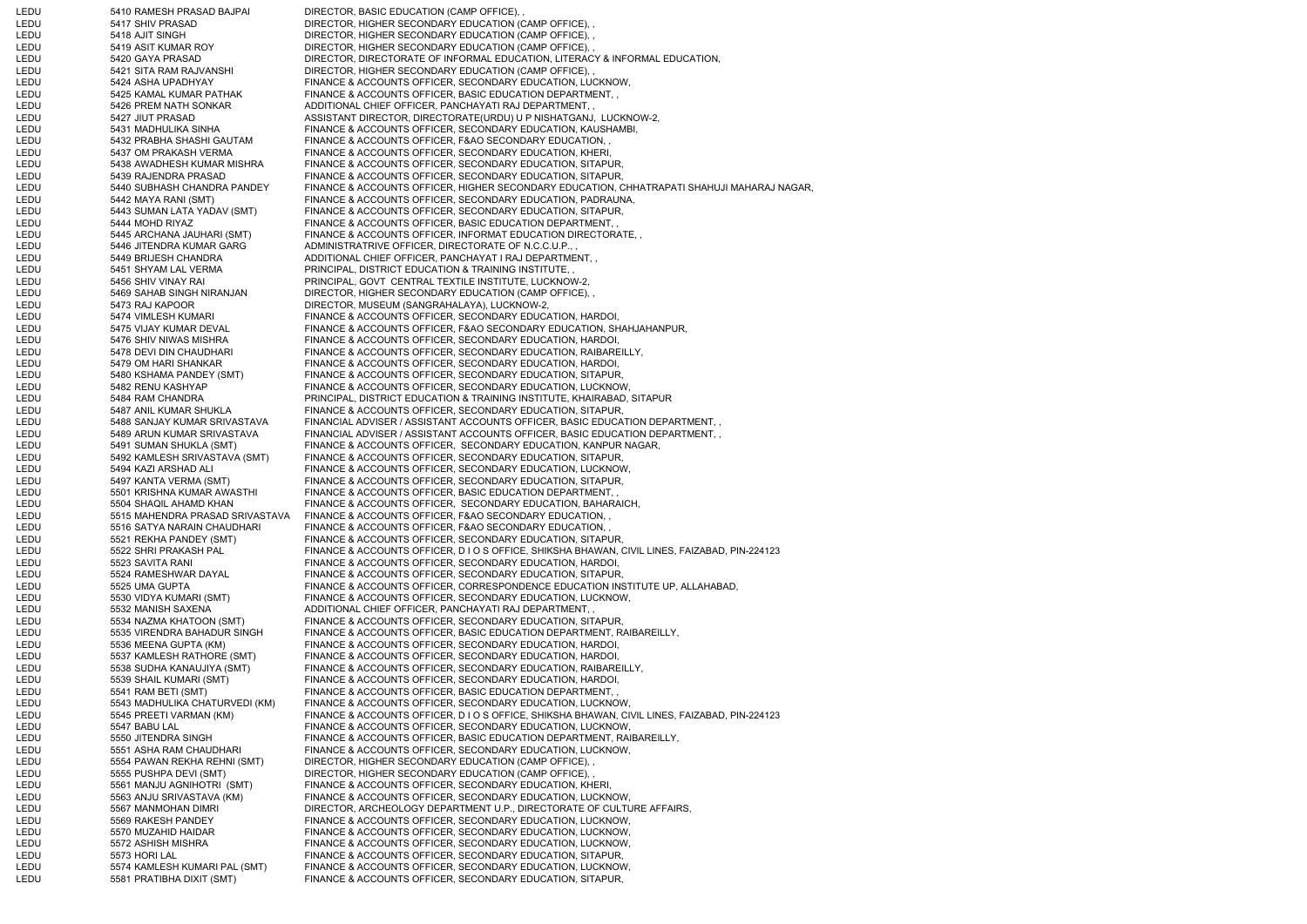LEDU 5582 SANDHYA SHARMA (SMT) FINANCE & ACCOUNTS OFFICER, SECONDARY EDUCATION, SITAPUR, LEDU 5583 SAYEEDA YASMIN (SMT) FINANCE & ACCOUNTS OFFICER, SECONDARY EDUCATION, LUCKNOW, LEDU 5584 MEENA AGRWAL (SMT) FINANCE & ACCOUNTS OFFICER, SECONDARY EDUCATION, LUCKNOW, LEDU 5585 KIRAN SINGH (KM) FINANCE & ACCOUNTS OFFICER, SECONDARY EDUCATION, PRATPGARH, LEDU 5588 SHIV CHANDRA BAJPAI FINANCE & ACCOUNTS OFFICER, SECONDARY EDUCATION, RAIBAREILLY, LEDU 5589 SARITA (KM) FINANCE & ACCOUNTS OFFICER, SECONDARY EDUCATION, LUCKNOW, LEDU 5590 POONAM SAXENA (SMT) FINANCE & ACCOUNTS OFFICER, SECONDARY EDUCATION, SITAPUR, LEDU 5592 SATISH CHANDRA TRIVEDI FINANCE & ACCOUNTS OFFICER, SECONDARY EDUCATION, KHERI, LEDU 5594 RAJENDRA KUMAR DIRECTOR, DIRECTORATE OF CIVIL AVIATION, LUCKNOW, LEDU 5595 RAJESH KUMAR DWIVEDI DIRECTOR, DIRECTORATE OF CIVIL AVIATION, LUCKNOW, LEDU 5596 HARI OM DWIVEDI DIRECTOR, DIRECTORATE OF CIVIL AVIATION, LUCKNOW, LEDU 5597 RAM SWAROOP FINANCE & ACCOUNTS OFFICER, SECONDARY EDUCATION, LUCKNOW, LEDU 5599 ANIL KUMAR BAJPEI FINANCE & ACCOUNTS OFFICER, SECONDARY EDUCATION, SITAPUR, LEDU 5600 BHASKAR SHARMA PRINCIPAL, GOVT.DEGREE COLLEGE, ALIGANJ,, LUCKNOW LEDU 5601 RAM SUMER FINANCE & ACCOUNTS OFFICER, SECONDARY EDUCATION, RAIBAREILLY, LEDU 5602 JITENDRA PAL SINGH CHAUHAN ASSISTANT ACCOUNT OFFICER, SECONDARY EDUCATION, BADAUN, LEDU 5603 KAVI RAJ KUMAR FINANCE & ACCOUNTS OFFICER, SECONDARY EDUCATION, GORAKHPUR, LEDU 5605 KISHORE KUMAR PATHAK FINANCE & ACCOUNTS OFFICER, SECONDARY EDUCATION, LUCKNOW, LEDU 5606 NAWED TAHIR FINANCE & ACCOUNTS OFFICER, SECONDARY EDUCATION, LUCKNOW, LEDU 5607 ANIL VERMA SECRETARY, PAY COMMEETY, FINANCE DEPARTMENT, LUCKNOW-2, LEDU 5609 MITHLESH VERMA DIRECTOR, BASIC EDUCATION (CAMP OFFICE), LEDU 5610 BRIJESH KUMAR SINGH FINANCE & ACCOUNTS OFFICER, SECONDARY EDUCATION, HARDOI, LEDU 5612 AMRIT LAL KUSHWAHA FINANCE & ACCOUNTS OFFICER, F&AO SECONDARY EDUCATION, LEDU 5616 MOHD AHMAD FINANCE & ACCOUNTS OFFICER, SECONDARY EDUCATION, LUCKNOW, LEDU 5623 BHAIYA LAL FINANCE & ACCOUNTS OFFICER, SECONDARY EDUCATION, HARDOI, LEDU 5624 GOVIND KRISHNA GUPTA FINANCE & ACCOUNTS OFFICER, SECONDARY EDUCATION, LUCKNOW, LEDU 5626 ASHA SHARMA (SMT) FINANCE & ACCOUNTS OFFICER, SECONDARY EDUCATION, RAIBAREILLY, LEDU 5627 RAJESH KUMAR PANDEY FINANCE & ACCOUNTS OFFICER, BASIC EDUCATION DEPARTMENT, UNNAO, LEDU 5628 BRIJESH KUMAR SINGH FINANCE & ACCOUNTS OFFICER, BASIC EDUCATION DEPARTMENT, LEDU 5629 VIJAY PRATAP SINGH FINANCE & ACCOUNTS OFFICER, SECONDARY EDUCATION, RAIBAREILLY, LEDU 5630 RAGHAVENDRA PRATAP SINGH FINANCE & ACCOUNTS OFFICER, SECONDARY EDUCATION, RAIBAREILLY, LEDU 5631 PARMESHWAR FINANCE & ACCOUNTS OFFICER, BASIC EDUCATION DEPARTMENT, RAIBAREILLY, LEDU 5632 VIRENDRA KUMAR SINGH DIRECTOR, STATE SCIENCE EDUCATION INSTITUTE, ALLAHABAD, LEDU 5638 PARAS NATH SHUKLA FINANCE & ACCOUNTS OFFICER, SECONDARY EDUCATION, RAIBAREILLY, LEDU 5639 ANURAG SINHA FINANCE & ACCOUNTS OFFICER, SECONDARY EDUCATION, SITAPUR, LEDU 5641 MUIN AHMAD FINANCE & ACCOUNTS OFFICER, SECONDARY EDUCATION, LUCKNOW, LEDU 5642 PRABHAKAR JAUHRI DEPUTY DIRECTOR, SECRETRIATE TRAINING & MANANGMENT INSTT., LEDU 5649 NAGENDRA BHUSHAN PANDEY FINANCE & ACCOUNTS OFFICER, SECONDARY EDUCATION, LUCKNOW, LEDU 5650 SURESH KUMAR BAJPEI FINANCE & ACCOUNTS OFFICER, BASIC EDUCATION DEPARTMENT, LEDU 5652 NAVEEN CHATURVEDI CHIEF TREASURY OFFICER, COLLECTRATE, LUCKNOW, LEDU 5657 SUBHASH CHANDRA DIRECTOR, ARCHEOLOGY DEPARTMENT U.P., DIRECTORATE OF CULTURE AFFAIRS, LEDU 5658 REKHA KULSRESHTHA (SMT) PRINCIPAL, GOVT. GIRLS DEGREE COLLEGE, PILIBHIT, LEDU 5660 SATISH CHANDRA GUPTA FINANCE & ACCOUNTS OFFICER, SECONDARY EDUCATION, RAIBAREILLY, LEDU 5661 RAM SUMER YADAV FINANCE & ACCOUNTS OFFICER, SECONDARY EDUCATION, RAIBAREILLY, LEDU 5662 PARAS NATH PANDEY FINANCE & ACCOUNTS OFFICER, SECONDARY EDUCATION, LUCKNOW, LEDU 5663 MURLI DHAR YADAV FINANCE & ACCOUNTS OFFICER, SECONDARY EDUCATION, KHERI, LEDU 5665 NIGAHAL PARVEEN (KM) FINANCE & ACCOUNTS OFFICER, SECONDARY EDUCATION, KHERI, LEDU 5667 SANJAY PATHAK ADDITIONAL CHIEF OFFICER, PANCHAYATI RAJ DEPARTMENT, LEDU 5668 SHAIL YADAV (SMT) FINANCE & ACCOUNTS OFFICER, SECONDARY EDUCATION, LUCKNOW,<br>LEDU 5669 SURAJI AL LA COMMANDING OFFICER 66 UP BATALLION N.C.C. RAIRAREILLY LEDU 5669 SURAJ LAL COMMANDING OFFICER, 66 UP BATALLION N.C.C., RAIBAREILLY, LEDU 5671 SHANTI PRAKASH MISHRA ADMINISTRATRIVE OFFICER, DIRECTORATE OF N.C.C.U.P., HIGHER SECONDARY EDUCATION DEPARTMENT, LUCKNO WLEDU 5672 PRATIMA MISHRA (SMT) FINANCE & ACCOUNTS OFFICER, F&AO SECONDARY EDUCATION, , LEDU 5675 RAM PRAKASH PANDEY FINANCE & ACCOUNTS OFFICER, F&AO SECONDARY EDUCATION, NORMAL BUILDING NEAR NORMAL CHAURAHA,, SULTANPUR, PIN-228001 LEDU 5676 USHA MISHRA (SMT) FINANCE & ACCOUNTS OFFICER, SECONDARY EDUCATION, HARDOI, LEDU 5677 VIMLESH GAUTAM (SMT) FINANCE & ACCOUNTS OFFICER, SECONDARY EDUCATION, LUCKNOW, LEDU 5678 CHHATRA PAL SINGH FINANCE & ACCOUNTS OFFICER, SECONDARY EDUCATION, HARDOI, LEDU 5681 SUNITA DEVI (KM) FINANCE & ACCOUNTS OFFICER, SECONDARY EDUCATION, AMBEDKAR NAGAR, LEDU 5687 CHANDRA PRAKASH SINGH FINANCE & ACCOUNTS OFFICER, SECONDARY EDUCATION, SITAPUR, LEDU 5688 RAKESH KUMAR PANDEY FINANCE & ACCOUNTS OFFICER, BASIC EDUCATION DEPARTMENT, , LEDU 5690 VIJAY KUMAR GUPTA FINANCE & ACCOUNTS OFFICER, F&AO SECONDARY EDUCATION, LEDU 5694 VIMAL BHUSHAN SHARMA FINANCE & ACCOUNTS OFFICER, SECONDARY EDUCATION, LUCKNOW, LEDU 5695 AWADHESH KUMAR FINANCE & ACCOUNTS OFFICER, SECONDARY EDUCATION, HARDOI, LEDU 5696 UMESH CHANDRA FINANCE & ACCOUNTS OFFICER, SECONDARY EDUCATION, HARDOI, LEDU 5697 SHAKTI SRIVASTAVA (KM) FINANCE & ACCOUNTS OFFICER, SECONDARY EDUCATION, SITAPUR, LEDU 5699 MADHU (SMT) FINANCE & ACCOUNTS OFFICER, SECONDARY EDUCATION, PRATPGARH, 5700 RAGINI (SMT) FINANCE & ACCOUNTS OFFICER, D I O S OFFICE, SHIKSHA BHAWAN, CIVIL LINES, FAIZABAD, PIN-224123 LEDU 5703 RAM GOPAL AWASTHI JOINT DIRECTOR, TECHNICAL EDUCATION, U.P. CENTRAL ZONE, LUCKNOW LEDU 5704 RADHIKA MADHUKAR (SMT) JOINT DIRECTOR, TECHNICAL EDUCATION, U.P. CENTRAL ZONE, LUCKNOW LEDU 5705 JYOTSNA SHUKLA (SMT) JOINT DIRECTOR, TECHNICAL EDUCATION, U.P. CENTRAL ZONE, LUCKNOW 5706 VINAY KUMAR BAJPAI FINANCE & ACCOUNTS OFFICER, F&AO SECONDARY EDUCATION, LEDU 5709 MAYA ARYA (KM) FINANCE & ACCOUNTS OFFICER, SECONDARY EDUCATION, LUCKNOW, LEDU 5710 SURENDRA PRASAD FINANCE & ACCOUNTS OFFICER, SECONDARY EDUCATION, LUCKNOW, LEDU 5711 DEEPIKA TEWARI (KM) FINANCE & ACCOUNTS OFFICER, SECONDARY EDUCATION, KANPUR NAGAR, LEDU 5712 JUHI SRIVASTAVA (KM) FINANCE & ACCOUNTS OFFICER, D I O S OFFICE, RAMAN PUR, HATHRAS, PIN-204101 LEDU 5713 USHA SHUKLA (SMT) FINANCE & ACCOUNTS OFFICER, BASIC EDUCATION DEPARTMENT, KANPUR NAGAR,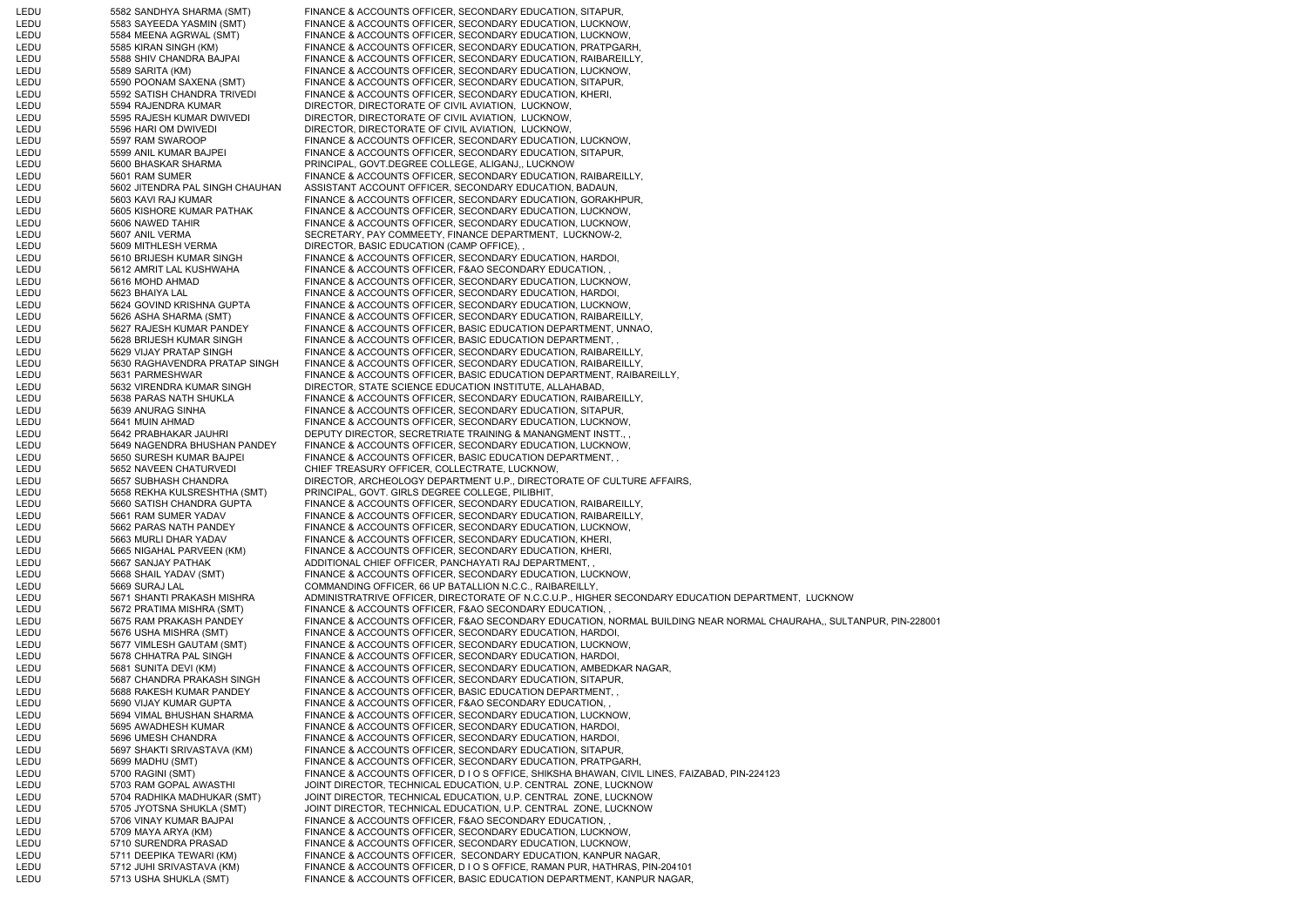LEDU 5714 MOHD AZAMI BEG FINANCE & ACCOUNTS OFFICER, BASIC EDUCATION DEPARTMENT, UNNAO, LEU 1 N B LAL 1 N B LAL PRINCIPAL, INDUSTRIAL TRAINING INSTITUTE, LEU 3 P TIWARI DEPUTY LABOUR COMMISSIONER, LABOUR OFFICE, BASTI MANDAL, BASTI LEU 5 A D SRIVASTAVA PRINCIPAL, GOVT INDUSTRIAL TRAINING INSTITUTE, LEU 7 K S TRIPATHI PRINCIPAL, INDUSTRIAL TRAINING INSTITUTE, GORAKHPUR, LEU 92 R K SRIVASTAVA PRINCIPAL, GOVT INDUSTRIAL TRAINING INSTITUTE, JYOTIBAFULLE NAGAR, AMROHA LEU 955 GAYA PRASAD PRINCIPAL, DISTRICT INDUSTRIAL TRAINING INSTITUTE, DELHI ROAD, SAHARANPUR, PIN-247001 LEU 1012 R A VERMA PRINCIPAL, INDUSTRIAL TRAINING INSTITUTE, LEU 1084 SAFDAR ALI LABOUR COMMISSIONER, LABOUR DEPARTMENT, KANPUR NAGAR, LEU 1112 JANAKI PRASAD SENIOR TREASURY OFFICER, TREASURY OFFICE, COLLECTRATE CAMPUS, BADAUN, PIN-243601 LEU 1121 M C SHARMA ASSISTANT DIRECTOR, REGIONAL EMPLOYMENT OFFICE, 29-A, THARNHIL ROAD CIVIL LINES, ALLAHABAD, PIN-211002 LEU 1295 L P SINGH LABOUR COMMISSIONER, LABOUR DEPARTMENT, KANPUR NAGAR, LEU 1326 LAKHPAT SINGH LABOUR COMMISSIONER, LABOUR DEPARTMENT, KANPUR NAGAR, LEU 1337 P K MITRA DISTRICT YOUTH WELFARE AND P.V.D. OFFICER, DISTRICT YOUTH WELFARE & PVD OFFICE, , FATEHGARH LEU 1391 DHIRENDRA KUMAR PRINCIPAL, INDUSTRIAL TRAINING INSTITUTE, MIRZAPUR, LEU 1416 R S SINGH DEPUTY LABOUR COMMISSIONER, LABOUR OFFICE, PIPRI, SONBHADRA LEU 1424 GLADURIN LOYALL DEPUTY LABOUR COMMISSIONER, LABOUR OFFICE, KANPUR CIRCLE, KANPUR NAGAR LEU 2293 G N GHOSH REGIONAL EMPLOYMENT OFFICER, REGIONAL EMPLOYMENT OFFICE, MEERUT, LEU 2775 SANWALI MOHAN SENIOR TREASURY OFFICER, GONDA, LEU 3013 R N SINGH PRINCIPAL, FAMILY WELFARE TRAINING CENTER, MEERUT, LEU 3326 BALBIR SINGH DEPUTY LABOUR COMMISSIONER, LABOUR OFFICE, SAHARANPUR, LEU 3441 D K PATHAK REGIONAL EMPLOYMENT OFFICER, EMPLOYMENT OFFICE, GORAKHPUR, LEU 3733 A N DUA DISTRICT EMPLOYMENT OFFICER, DISTRICT EMPLOYMENT OFFICE, JAUNPUR, LEU 3973 PREM PRASAD VERMA PRINCIPAL, GOVT.DEGREE COLLEGE, ALIGANJ,, LUCKNOW LEU 4321 ABDUL MALIK FINANCE & ACCOUNTS OFFICER, SECONDARY EDUCATION, ALIGARH, LEU 4458 SOBRAN LAL SENIOR TREASURY OFFICER, HARDOI, LEU 4672 PRITHVI NATH SINGH DISTRICT EMPLOYMENT OFFICER, DISTRICT EMPLOYMENT OFFICE, GAZIPUR, LEU 4683 M M SAXENA REGIONAL EMPLOYMENT OFFICER, EMPLOYMENT OFFICE, LUCKNOW, LEU 4738 M L SAXENA PRINCIPAL, DISTRICT INDUSTRIAL TRAINING INSTITUTE, ALIGANJ, LUCKNOW LEU 4817 ARUN KANT RAI DEPUTY LABOUR COMMISSIONER, MORADABAD, MORADABAD, LEU 4884 AUSAF AHMAD PRINCIPAL, DISTRICT INDUSTRIAL TRAINING INSTITUTE, ALIGANJ, LUCKNOW LEU 4922 R P DINARI PRINCIPAL, INDUSTRIAL TRAINING INSTITUTE, VARANASI, LEU 5011 N K NIGAM REGIONAL EMPLOYMENT OFFICER, EMPLOYMENT OFFICE, LUCKNOW, LEU 5059 JAI VIR SINGH PRINCIPAL, PRIN GOVT WOMEN DEGREE COLLEGE, MEERUT, LEU 5090 CHANDRA BHAN JOINT DIRECTOR, TECHNICAL EDUCATION, MEERUT, LEU 5295 KISHAN AUTAR KAKKAR SENIOR TREASURY OFFICER, KANPUR NAGAR, LEU 5381 ROSHAN LAL PRINCIPAL, DISTT. INDUSTRIAL TRAINING INSTITUTE, KILLA CAMPUS, RAMPUR, PIN-244901 LEU 5389 SURENDRA SINGH PRINCIPAL, INDUSTRIAL TRAINING INSTITUTE, BADAUN, LEU 5515 DAYA SHANKAR GUPTA PRINCIPAL, FAMILY WELFARE TRAINING CENTER, BAREILLY, LEU 5528 JAGDISH CHANDRA SAXENA ASSISTANT DIRECTOR, (SAVINGS)JILA BACHAT ADHIKARI, JILA RASHTRIYA BACHAT KARYALAYA, MAINPURI LEU 5547 RAMESH CHANDRA SARASWAT PRINCIPAL, INDUSTRIAL TRAINING INSTITUTE, ALIGARH, LEU 5605 AMAR NATH KATARIA PRINCIPAL, FAMILY WELFARE TRAINING CENTER, MORADABAD, LEU 5737 RADHA KRISHNA SHARMA SENIOR TREASURY OFFICER, ALIGARH, , LEU 5790 YOGENDRA NATH UPADHYAY LABOUR COMMISSIONER, LABOUR DEPARTMENT, KANPUR NAGAR, LEU 5906 DAYA RAM GUPTA SENIOR TREASURY OFFICER, KANPUR NAGAR, LEU 5912 SYED MOHAMMAD SAMIUR RAHMAN PRINCIPAL, INDUSTRIAL TRAINING INSTITUTE, BANDA, LEU 5932 JAGAT NARAIN MISHRA SENIOR TREASURY OFFICER, SITAPUR, LEU 5972 KRISNA MURARI AGARAWAL DEPUTY LABOUR COMMISSIONER, LABOUR OFFICE, , LEU 5978 OMPRAKASH TEWARI DISTRICT EMPLOYMENT OFFICER, DISTRICT EMPLOYMENT OFFICE, BIJNORE, LEU 6021 ASHOK KUMAR AGARWAL PRINCIPAL, INDUSTRIAL TRAINING INSTITUTE, SAKET, MEERUT LEU 6023 RADHA MOHAN DIRECTOR, SANTHAGAT VITT & SERVHIT BIMA NIDESHALYA, LUCKNOW, LEU 6026 RAM BHAWAN MISHRA DEPUTY LABOUR COMMISSIONER, LABOUR OFFICE, ALLAHABAD, LEU 6075 BYRON SYNDEY PRINCIPAL, INDUSTRIAL TRAINING INSTITUTE, SAKET, MEERUT LEU 6082 JAGDISH NARAIN SHUKLA SENIOR TREASURY OFFICER, KANPUR NAGAR, LEU 6109 SATISH CHANDRA SRIVASTAVA PRINCIPAL, DISTRICT INDUSTRIAL TRAINING INSTITUTE, ALIGANJ, LUCKNOW LEU 6127 MAHABIR MANI DISTRICT EMPLOYMENT OFFICER, DISTRICT EMPLOYMENT OFFICE, PATEL NAGAR ORAI, JALAUN, PIN-285001 LEU 6153 SHIV DAYAL SARASWAT PRINCIPAL, INDUSTRIAL TRAINING INSTITUTE, ALIGARH, LEU 6221 SRICHANDRA AGRAWAL PRINCIPAL, GOVERNMENT AGRICULTURE COLLEGE, BULANDSHAHAR, LEU 6242 PREM PAL DEPUTY LABOUR COMMISSIONER, LABOUR OFFICE, LUCKNOW, LEU 6255 KISHAN LAL PRINCIPAL, DISTRICT INDUSTRIAL TRAINING INSTITUTE, BIJNORE, PIN-246701 LEU 6282 ARUN KUMAR SAXENA DEPUTY LABOUR COMMISSIONER, LABOUR OFFICE, LUCKNOW, LEU 6350 VIRENDRA KANT PATHAK DEPUTY LABOUR COMMISSIONER, LABOUR OFFICE, JHANSI LEU 6367 KISHORI LAL DEPUTY LABOUR COMMISSIONER, LABOUR OFFICE, GORAKHPUR, LEU 6443 MOHD AYUB KHAN PRINCIPAL, GOVT.DEGREE COLLEGE, ALIGANJ,, LUCKNOW LEU 6486 HARBIR SINGH PRINCIPAL, INDUSTRIAL TRAINING INSTITUTE, MUZAFFARNAGAR, LEU 6498 RISHI KNAT DEPUTY LABOUR COMMISSIONER, LABOUR OFFICE, LUCKNOW, LEU 6536 AVADH KUMAR PAL DISTRICT PROGRAMME OFFICER, WOMEN AND CHILD WELFARE, LEU 6600 LALTA PRASAD DEPUTY LABOUR COMMISSIONER, LABOUR OFFICE, KANPUR CIRCLE, KANPUR NAGAR LEU 6606 RAJENDRA PRAKASH SAXENA PRINCIPAL, GOVERNMENT PLOYTECHNIC, FATEHGARH, LEU 6608 VIDYADHAR KHANNA CHIEF TREASURY OFFICER, TREASURY AND ACCOUNTS ADMIN DEPTT., LUCKNOW-2, LEU 6618 RAMTIRTH SWAMI JOINT DIRECTOR, GOVERNMENT PRINTING & STATIONARY, LUCKNOW, LEU 6633 DIWAKAR SHARMA SENIOR TREASURY OFFICER, GONDA, LEU 6638 HARI NATH DISTRICT EMPLOYMENT OFFICER, SULTANPUR, LEU 6648 SHIV RAJ SINGH KATHRIA DISTRICT SOCIAL WELFARE OFFICER, SOCIAL WELFARE DEPARTMENT, VIKAS BHAWAN, ROOM NO.- 8, MAINPURI, PIN-205001 LEU 6688 IRFAN AHMAD DEPUTY LABOUR COMMISSIONER, MORADABAD, MORADABAD,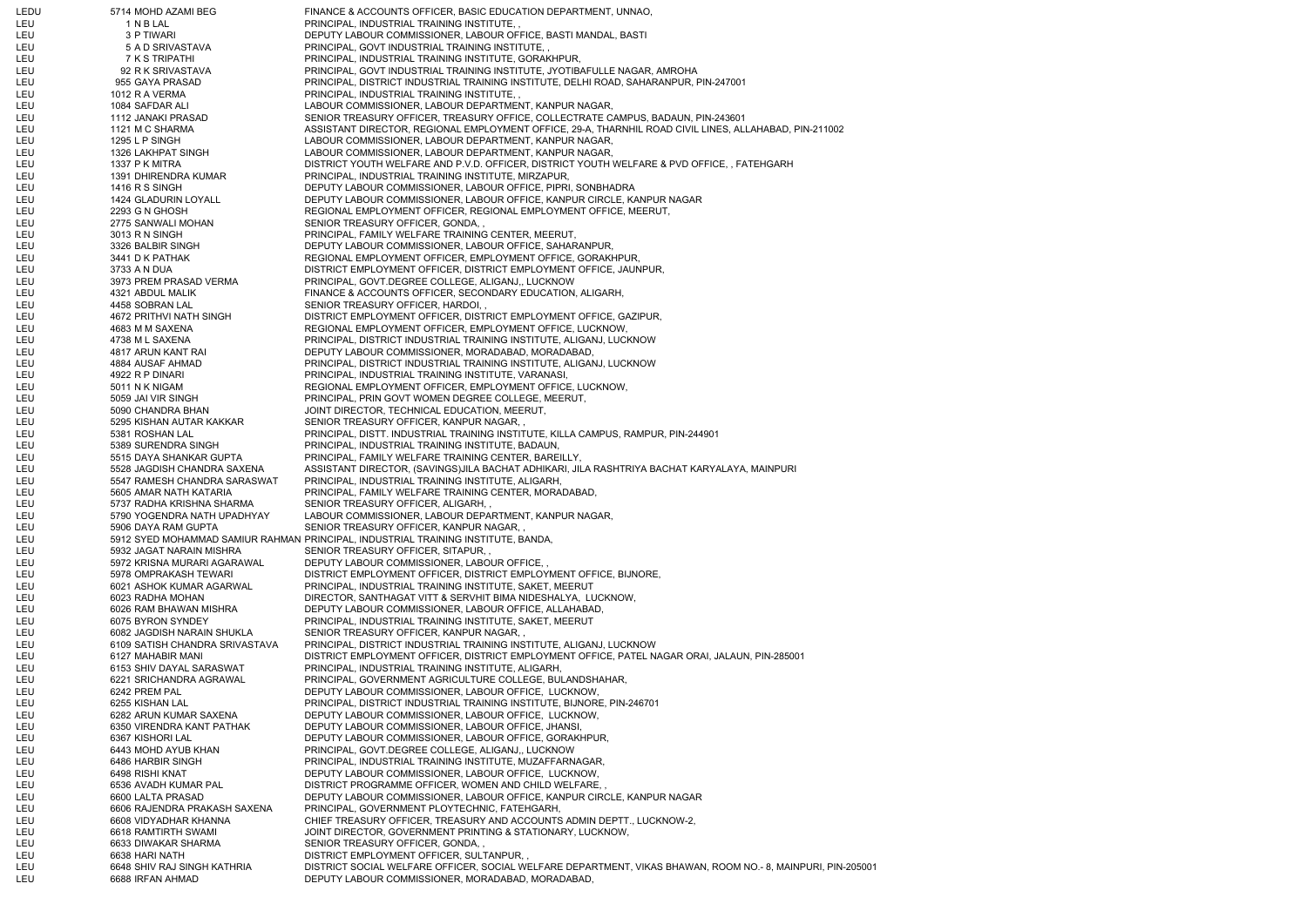LEU 6784 VED PRAKASH TYAGI PRINCIPAL, DISTRICT EDUCATION & TRAINING INSTITUTE, CHHOTA MAWANA, MEERUT LEU 6931 OMPRAKASH KUMAR PRINCIPAL, DISTRICT INDUSTRIAL TRAINING INSTITUTE, SHIKOHABAD, FIROZABAD, PIN-283135 LEU 7131 KAMLA SHANKAR TRIAPTHI ASSISTANT LABOUR COMMISSIONER, LABOUR OFFICE, ALIGARH, LEU 7198 BRAHAM DEO SHUKLA DEPUTY LABOUR COMMISSIONER, LABOUR OFFICE, LEU 7225 VIBHUTI SINGH CHIEF TREASURY OFFICER, TREASURY AND ACCOUNTS ADMIN DEPTT., LUCKNOW-2, LEU 7303 PARVATI VINOD (SMT) SR ACCOUNTS OFFICER (FUND-I) AG(ACCOUNTS)-I, ALLAHABAD, , LEU 7358 MALGLA PRASAD PRINCIPAL, GOVT. DEGREE COLLEGE, JAKIKHINI, VARANASI LEU 7371 MAHENDRA PRATAP SINGH DIRECTOR, SANTHAGAT VITT & SERVHIT BIMA NIDESHALYA, LUCKNOW, LEU 7372 HIRA NIGAM (SMT) PRINCIPAL, DISTRICT INDUSTRIAL TRAINING INSTITUTE, ALIGANJ, LUCKNOW LEU 7381 BRIJ LAL KUSHWAHA DEPUTY LABOUR COMMISSIONER, LABOUR OFFICE, ALLAHABAD, LEU 7392 RAM PRASAD REGIONAL EMPLOYMENT OFFICER, REGIONAL EMPLOYMENT OFFICE, VIVEKANAND HOSPITAL KE PICHHE KANTH ROAD, MORADABAD LEU 7434 MOIZUDDIN PRINCIPAL, DISTRICT INDUSTRIAL TRAINING INSTITUTE, DELHI ROAD, SAHARANPUR, PIN-247001 LEU 7482 RAM DAYAL PRINCIPAL, INDUSTRIAL TRAINING INSTITUTE, JHANSI, LEU 7488 BIPIN BEHARI BAJPAI PRINCIPAL, GOVT. DEGREE COLLEGE, SITAPUR, LEU 7556 THAKURJI SINGH DEPUTY LABOUR COMMISSIONER, LABOUR OFFICE, AZAMGARH, LEU 7622 PURNA SINGH RANA DEPUTY LABOUR COMMISSIONER, MORADABAD, MORADABAD, LEU 7695 NAKLI RAM PRINCIPAL, INDUSTRIAL TRAINING INSTITUTE, MUZAFFARNAGAR, LEU 7703 SHYAM SINGH DISTRICT MAGISTRATE, REVENUE DEPARTMENT, COLLECTRATE CAMPUS ORAI, JALAUN, PIN-28001 LEU 7713 YOGENDRA NATH MISRA DEPUTY LABOUR COMMISSIONER, LABOUR OFFICE, ALLAHABAD, LEU 7828 ASHA SHARMA (SMT) DEPUTY LABOUR COMMISSIONER, LABOUR OFFICE, LUCKNOW, LEU 7831 DINESH CHANDRA MISRA DEPUTY LABOUR COMMISSIONER, LABOUR OFFICE, LUCKNOW, LEU 7834 HARI OM PANDEY PRINCIPAL, GOVT. INDUSTRIAL TRAINING INSTITUTE, G I T I, GAURIGANJ, AMETHI, PIN-227409 LEU 7879 SARVAJEET UPADHYAY ADDITIONAL COMMISSIONER, DEPUTY LABOUR COMM, LABOUR OFFICE, VARANASI LEU 7920 RAM SEWAK MISRA DEPUTY LABOUR COMMISSIONER, LABOUR OFFICE, KANPUR CIRCLE, KANPUR NAGAR LEU 7930 R K VERMA PRINCIPAL, GOVT. INDUSTRIAL TRAINING INSTITUTE, KALYANPUR, KANPUR NAGAR, PIN-209217 LEU 7938 MADHU LATA SRIVASTAVA(SMT) LABOUR COMMISSIONER, LABOUR DEPARTMENT, KANPUR NAGAR, LEU 7960 BRIJ MOHAN DEPUTY LABOUR COMMISSIONER, LABOUR OFFICE, GORAKHPUR, LEU 8053 DARBARI LAL DEPUTY LABOUR COMMISSIONER, LABOUR OFFICE, ALLAHABAD, LEU 8080 NARENDRA KUMAR ADDITIONAL COMMISSIONER, LABOUR OFFICE, AGRA, LEU 8104 PUNAM SAXENA (KM) DEPUTY LABOUR COMMISSIONER, LABOUR OFFICE, KANPUR CIRCLE, KANPUR NAGAR LEU 8121 GANGA SEVAK PRINCIPAL, GOVT. GIRLS DEGREE COLLEGE, GAJARPUR, FATEHPUR LEU 8137 PANCHAM RAM PRINCIPAL, GOVT. INDUSTRIAL TRAINING INSTITUTE, KALYANPUR, KANPUR NAGAR, PIN-209217 LEU 8154 HARI OM DEPUTY LABOUR COMMISSIONER, LABOUR OFFICE, , LEU 8192 JITENDRA KUMAR GAUTAM PRINCIPAL, INDUSTRIAL TRAINING INSTITUTE, HAMIRPUR, LEU 8228 SHIV DUTT SENIOR TREASURY OFFICER, SITAPUR, LEU 8245 RAMESH CHANDRA YADAV DISTRICT EMPLOYMENT OFFICER, DISTRICT EMPLOYMENT OFFICE, BANDA, LEU 8252 UMA SHANKAR GAUTAM PRINCIPAL, DISTRICT EDUCATION & TRAINING INSTITUTE, SUMERPUR, HAMIRPUR - 210502 LEU 8275 SATISH KUMAR DEPUTY LABOUR COMMISSIONER, LABOUR OFFICE, LEU 8278 MOBIN AHMAD ZAMAN PRINCIPAL, INDUSTRIAL TRAINING INSTITUTE, JAUNPUR, LEU 8297 RISHI PAL PAL PRINCIPAL, FAMILY WELFARE TRAINING CENTER, MEDICAL & HEALTH DEPARTMENT, AGRA LEU 8343 SUSHILA DEVI SRIVASTAVA (SMT) DEPUTY LABOUR COMMISSIONER, LABOUR OFFICE, KANPUR CIRCLE, KANPUR NAGAR LEU 8368 SUSHILA DEVI (SMT) PRINCIPAL, GOVT. INDUSTRIAL TRAINING INSTITUTE, G I T I, GAURIGANJ, AMETHI, PIN-227409 LEU 8379 ANIL KUMAR SRIVASTAVA DEPUTY LABOUR COMMISSIONER, LABOUR OFFICE, MEERUT, LEU 8386 MAYA MISHRA (SMT) PRINCIPAL, GOVT.DEGREE COLLEGE, ALIGANJ,, LUCKNOW LEU 8406 MANGE RAM DEPUTY LABOUR COMMISSIONER, LABOUR OFFICE, NOIDA, LEU 8431 ANIL KUMAR TRIPATHI PRINCIPAL, INDUSTRIAL TRAINING INSTITUTE, , LEU 8436 RAMAWATI DEVI (KM) ADDITIONAL COMMISSIONER, DEPUTY LABOUR COMM, LABOUR OFFICE, VARANASI LEU 8465 ARVIND KUMAR GUPTA PRINCIPAL, DISTRICT INDUSTRIAL TRAINING INSTITUTE, ALIGANJ, LUCKNOW LEU 8473 RAMAN KUMAR SRIVASTAVA DEPUTY LABOUR COMMISSIONER, LABOUR OFFICE, GORAKHPUR, LEU 8487 KAMAL DEO RAI PRINCIPAL, GOVT INDUSTRIAL TRAINING INSTITUTE, , LEU 8492 RAJAN SINGH PRINCIPAL, FAMILY WELFARE TRAINING CENTER, MEDICAL & HEALTH DEPARTMENT, AGRA LEU 8527 MUKESH KUMAR REGIONAL EMPLOYMENT OFFICER, EMPLOYMENT OFFICE, LUCKNOW, LEU 8537 SHANT SWAROOP PANDEY PRINCIPAL, INDUSTRIAL TRAINING INSTITUTE, JAUNPUR, LEU 8539 PREM SAGAR DEPUTY LABOUR COMMISSIONER, LABOUR OFFICE, KANPUR CIRCLE, KANPUR NAGAR LEU 8552 SALIG RAM REGIONAL EMPLOYMENT OFFICER, EMPLOYMENT OFFICE, LUCKNOW, LEU 8554 RAM NARESH DEPUTY LABOUR COMMISSIONER, LABOUR OFFICE, LUCKNOW, LEU 8567 PREM PAL SINGH DEPUTY LABOUR COMMISSIONER, LABOUR OFFICE, MEERUT, LEU 8577 RAJAN YADAV DEPUTY LABOUR COMMISSIONER, LABOUR OFFICE, MEERUT, LEU 8578 NAND LAL ADDITIONAL COMMISSIONER, LABOUR OFFICE, AGRA, LEU 8583 KARUNA SHANKAR SHUKLA PRINCIPAL, DISTRICT INDUSTRIAL TRAINING INSTITUTE, ALIGANJ, LUCKNOW LEU 8603 MEWA LAL PRINCIPAL, INDUSTRIAL TRAINING INSTITUTE, MIRZAPUR, LEU 8612 ALOKEKA AGRAWAL REGIONAL EMPLOYMENT OFFICER, EMPLOYMENT OFFICE, LUCKNOW, LEU 8621 KRISHNA KUMAR PRINCIPAL, INDUSTRIAL TRAINING INSTITUTE, MATHURA, LEU 8624 GANGA PRASAD PRINCIPAL, GOVT. INDUSTRIAL TRAINING INSTITUTE, SAIFAI ROAD. PO.- ITI, ETAWAH, PIN-206002 LEU 8629 JAI PRAKASH TRIPATHI DEPUTY LABOUR COMMISSIONER, LABOUR OFFICE, LUCKNOW, LEU 8630 HUB LAL SENIOR TREASURY OFFICER, RAIBAREILLY, LEU 8639 DHARAM SINGH ASSISTANT LABOUR COMMISSIONER, LABOUR OFFICE, ALIGARH, LEU 8641 ARUN KUMAR DEPUTY LABOUR COMMISSIONER, MORADABAD, MORADABAD, LEU 8650 RAM PRASAD DEPUTY LABOUR COMMISSIONER, LABOUR OFFICE, LEU 8667 VINAY KUMAR SINGH DEPUTY LABOUR COMMISSIONER, LABOUR OFFICE, ALLAHABAD, LEU 8688 SWYAMBAR SINGH PRINCIPAL, INDUSTRIAL TRAINING INSTITUTE, BANDA, LEU 8697 ARUN KUMAR ADDITIONAL COMMISSIONER, LABOUR OFFICE, BAREILLY, LEU 8698 USHA SHUKLA (KM) DEPUTY LABOUR COMMISSIONER, LABOUR OFFICE, NOIDA, LEU 8740 HARI KARAN SINGH ASSISTANT LABOUR COMMISSIONER, LABOUR OFFICE, ALIGARH LEU 8763 CHANDRA PRAKASH PANDEY DEPUTY LABOUR COMMISSIONER, LABOUR OFFICE, DEVIPATAN MANDAL, GONDA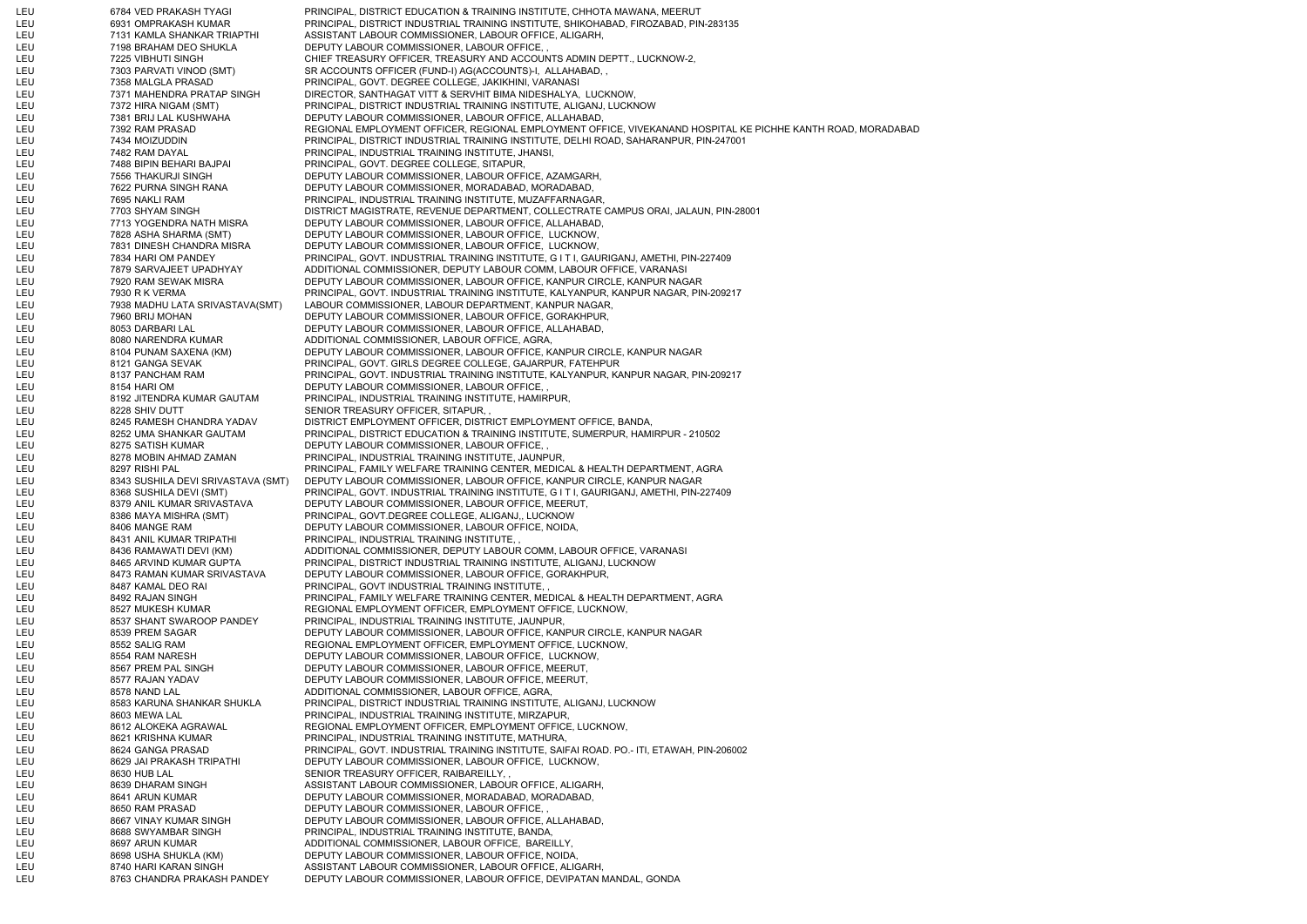LEU 8767 RAKESH KUMAR REGIONAL EMPLOYMENT OFFICER, REGIONAL EMPLOYMENT OFFICE, MEERUT, LEU 8772 RAMESH SINGH RATHOR ASSISTANT LABOUR COMMISSIONER, LABOUR OFFICE, ALIGARH, LEU 8786 SUSHIL KUMAR SRIVASTAVA PRINCIPAL, REGIONAL RURAL DEVLOPMENT INSTITUTE, DABHASEMAR, FAIZABAD, PIN-224133 LEU 8815 CHHAMA ASTHANA (KM) DEPUTY LABOUR COMMISSIONER, LABOUR OFFICE, MEERUT, LEU 8817 OMPRAKASH DUBEY DEPUTY LABOUR COMMISSIONER, LABOUR OFFICE, KANPUR CIRCLE, KANPUR NAGAR LEU 8829 TOTA RAM PRINCIPAL, INDUSTRIAL TRAINING INSTITUTE, , LEU 8862 RAM CHANDRA THAKUR DEPUTY LABOUR COMMISSIONER, LABOUR OFFICE, UP, CHITRAKOOT DHAM, BANDA, LEU 8872 RAMESH PRASAD DEPUTY LABOUR COMMISSIONER, LABOUR OFFICE, LUCKNOW, LEU 8905 OMPRAKASH DAS PRINCIPAL, GOVT. GIRLS DEGREE COLLEGE, AMBEDKAR NAGAR, LEU 8910 R B BHARTI PRINCIPAL, INDUSTRIAL TRAINING INSTITUTE, SRAVASTI, PIN-271831 LEU 8950 DIPAK KUMAR MISRA LABOUR COMMISSIONER, LABOUR DEPARTMENT, KANPUR NAGAR, LEU 8977 KASHI NATH PRINCIPAL, GOVT. GIRLS DEGREE COLLEGE, AMBEDKAR NAGAR, LEU 8978 SHRISH CHANDRA SHUKLA PRINCIPAL, GOVT INDUSTRIAL TRAINING INSTITUTE, , LEU 8993 VIJAI KUMAR DISTRICT EMPLOYMENT OFFICER, PRATAPGARH, LEU 9008 RAJ KISHORE RAO PRINCIPAL, INDUSTRIAL TRAINING INSTITUTE, SAKET, MEERUT LEU 9027 ANJANI KUMAR ADDITIONAL COMMISSIONER, DEPUTY LABOUR COMM, LABOUR OFFICE, VARANASI LEU 9036 PRAVEEN KUMAR SINGH DISTRICT EMPLOYMENT OFFICER, DISTRICT EMPLOYMENT OFFICE, JAUNPUR, LEU 9039 VINOD KUMAR VAJPEYEE PRINCIPAL, INDUSTRIAL TRAINING INSTITUTE, SHAHJAHANPUR, LEU 9064 SANJAY KHARE REGIONAL EMPLOYMENT OFFICER, EMPLOYMENT OFFICE, LUCKNOW, LEU 9066 SYED MOHD SHAHID HUSAIN NAQVI REGIONAL EMPLOYMENT OFFICER, EMPLOYMENT OFFICE, LUCKNOW, LEU 9079 A K DIXIT DEPUTY LABOUR COMMISSIONER, LABOUR OFFICE, LUCKNOW, LEU 9086 VIJAY BAHADUR SINGH PRINCIPAL, INDUSTRIAL TRAINING INSTITUTE, VARANASI, LEU 9089 R K JOSHI REGIONAL EMPLOYMENT OFFICER, EMPLOYMENT OFFICE, LUCKNOW, LEU 9094 SUBHAS CHANDRA PRINCIPAL, DISTRICT INDUSTRIAL TRAINING INSTITUTE, GHAZIPUR, PIN-233001 LEU 9098 KAUSHLENDRA NATH SHUKLA PRINCIPAL, INDUSTRIAL TRAINING INSTITUTE, BAREILLY, LEU 9100 BADRI PRASAD PRINCIPAL, INDUSTRIAL TRAINING INSTITUTE, GORAKHPUR, LEU 9153 RAM PAL SINGH ASSISTANT DIRECTOR, REGIONAL EMPLOYMENT OFFICE, DELHI ROAD, SAHARANPUR LEU 9157 SHIV DHANI GUPTA PRINCIPAL, INDUSTRIAL TRAINING INSTITUTE, BANDA, LEU 9162 RAJENDRA PRASAD PANDEY DISTRICT EMPLOYMENT OFFICER, DISTRICT EMPLOYMENT OFFICE, JAUNPUR, LEU 9174 MUNNI LAL CHAUDHARI DEPUTY LABOUR COMMISSIONER, MORADABAD, MORADABAD, LEU 9187 VIRENDRA KUMAR TIWARI ASSISTANT LABOUR COMMISSIONER, LABOUR OFFICE, FIROZABAD, LEU 9197 K P SINGH DISTRICT EMPLOYMENT OFFICER, RAIBAREILLY, LEU 9209 RAVI SHANKER TEWARI PRINCIPAL, REGIONAL RURAL DEVLOPMENT INSTITUTE, DABHASEMAR, FAIZABAD, PIN-224133 LEU 9214 DEEP CHAND SHEKWAR PRINCIPAL, INDUSTRIAL TRAINING INSTITUTE, JHANSI, LEU 9216 HARI GOPAL SINGH GAUR DEPUTY LABOUR COMMISSIONER, LABOUR OFFICE, UP, CHITRAKOOT DHAM, BANDA, LEU 9223 RAM DULAR PRINCIPAL, INDUSTRIAL TRAINING INSTITUTE, VARANASI, LEU 9226 VIJAY MOHAN TRIVEDI PRINCIPAL, INDUSTRIAL TRAINING INSTITUTE, SHAHJAHANPUR, LEU 9233 VEERENDRA BAHADUR SRIVASTAVA PRINCIPAL, DISTRICT EDUCATION & TRAINING INSTITUTE, SHIVRAMPUR, CHHATRAPATI SHAHU JI MAHARAJ NAGAR LEU 9236 SATEESH CHANDRA PANDEY REGIONAL EMPLOYMENT OFFICER, EMPLOYMENT OFFICE, LUCKNOW, LEU 9251 SHITLA SHANKER BAJPAI DEPUTY LABOUR COMMISSIONER, LABOUR OFFICE, LUCKNOW, LEU 9254 KAMAL SINGH DEPUTY LABOUR COMMISSIONER, LABOUR OFFICE, LUCKNOW, LEU 9258 KUMARI CHANDRIKA DWIVEDI DIRECTOR, LAND ACQUISITION DIRECTORATE, LUCKNOW, LEU 9264 JAGRAJ SINGH PRINCIPAL, INDUSTRIAL TRAINING INSTITUTE, BAREILLY, LEU 9270 SURESH KUMAR SINGH DISTRICT EMPLOYMENT OFFICER, FARUKHKHBAD, FATEHGARH, LEU 9271 VHBHA SINGH REGIONAL EMPLOYMENT OFFICER, REGIONAL EMPLOYMENT OFFICE, MEERUT, LEU 9272 VEERENDRA KUMAR DIXIT DISTRICT EMPLOYMENT OFFICER, FARUKHKHBAD, FATEHGARH, LEU 9274 DHARAM DEVI SMT PRINCIPAL, GOVT. GIRLS DEGREE COLLEGE KANDHALA, KANDHALA, MUZAFFARNAGAR LEU 9282 ANIL KUMAR KULSHRESTHA LABOUR COMMISSIONER, LABOUR DEPARTMENT, KANPUR NAGAR, LEU 9293 RAKESH KUMAR SHARMA PRINCIPAL, DISTRICT INDUSTRIAL TRAINING INSTITUTE, DELHI ROAD, SAHARANPUR, PIN-247001 LEU 9308 VINOD SINGH DISTRICT DEVELOPMENT OFFICER, RURAL DEVELOPMENT DEPARTMENT, FLAT NO.-302, VIKAS BHAWAN,, SULTANPUR, PIN- 228001 LEU 9322 RAM BADAN PRINCIPAL, INDUSTRIAL TRAINING INSTITUTE, VARANASI, LEU 9328 SUBHASH CHANDRA SHARMA DEPUTY LABOUR COMMISSIONER, LABOUR OFFICE, LUCKNOW, LEU 9330 BALESHWAR PRINCIPAL, INDUSTRIAL TRAINING INSTITUTE, LEU 9333 JAGDISH PRASAD SRIVASTAVA PRINCIPAL, INDUSTRIAL TRAINING INSTITUTE, , LEU 9355 KAUSHAL KISHORE PRINCIPAL, INDUSTRIAL TRAINING INSTITUTE, , LEU 9357 RAM CHANDRA REGIONAL EMPLOYMENT OFFICER, EMPLOYMENT OFFICE, LUCKNOW, LEU 9359 SUBEDAR YADAV PRINCIPAL, INDUSTRIAL TRAINING INSTITUTE, VARANASI, LEU 9360 BISHAN SINGH ADHIKARI PRINCIPAL, INDUSTRIAL TRAINING INSTITUTE, BAREILLY, LEU 9364 RAMA KANT SHUKLA DISTRICT EMPLOYMENT OFFICER, SULTANPUR, LEU 9391 AWDHESH TEWARI DEPUTY LABOUR COMMISSIONER, LABOUR OFFICE, GORAKHPUR, LEU 9414 P R CHATURVEDI PRINCIPAL, INDUSTRIAL TRAINING INSTITUTE, JHANSI, LEU 9426 PREM CHANDRA SRIVASTAVA LABOUR COMMISSIONER, LABOUR DEPARTMENT, KANPUR NAGAR, LEU 9428 SURESH KUMAR ASSISTANT DIRECTOR, FACTORY, LABOUR OFFICE, MUZAFFARNAGAR LEU 9431 KUNDAN SINGH DEPUTY LABOUR COMMISSIONER, MORADABAD, MORADABAD, LEU 9432 VINDHYAVASNI PANDEY REGIONAL EMPLOYMENT OFFICER, REGIONAL EMPLOYMENT OFFICE, SAI KA TAKIYA, M G ROAD, AGRA LEU 19433 MANOJ KUMAR DEPUTY LABOUR COMMISSIONER, MORADABAD, MORADABAD, LEU 9434 DHIRENDRA KUMAR KHANNA DEPUTY LABOUR COMMISSIONER, MORADABAD, MORADABAD, LEU 9436 HANUMAN PRASAD SHARMA PRINCIPAL, GOVT. INDUSTRIAL TRAINING INSTITUTE, G.I.T.I CAMPUS, BENIGANJ, AYODHYA ROAD, FAIZABAD, PIN-224001 LEU 9439 HARNAM SINGH LABOUR COMMISSIONER, LABOUR DEPARTMENT, KANPUR NAGAR, LEU 9440 JAVED AHMAD DEPUTY LABOUR COMMISSIONER, LABOUR OFFICE, ALLAHABAD, LEU 9441 ANIL KUMAR GUPTA DEPUTY LABOUR COMMISSIONER, LABOUR OFFICE, LUCKNOW, LEU 9442 UMESH KUMAR MISHRA ADDITIONAL COMMISSIONER, LABOUR OFFICE, AGRA, LEU 9444 ASHOK KUMAR DWIVEDI LABOUR COMMISSIONER, LABOUR DEPARTMENT, KANPUR NAGAR, LEU 9452 ARJUN PRASAD YADAV DEPUTY LABOUR COMMISSIONER, LABOUR OFFICE, PIPRI, SONBHADRA LEU 9455 RAM CHANDRA SHARMA PRINCIPAL, INDUSTRIAL TRAINING INSTITUTE, AZAMGARH,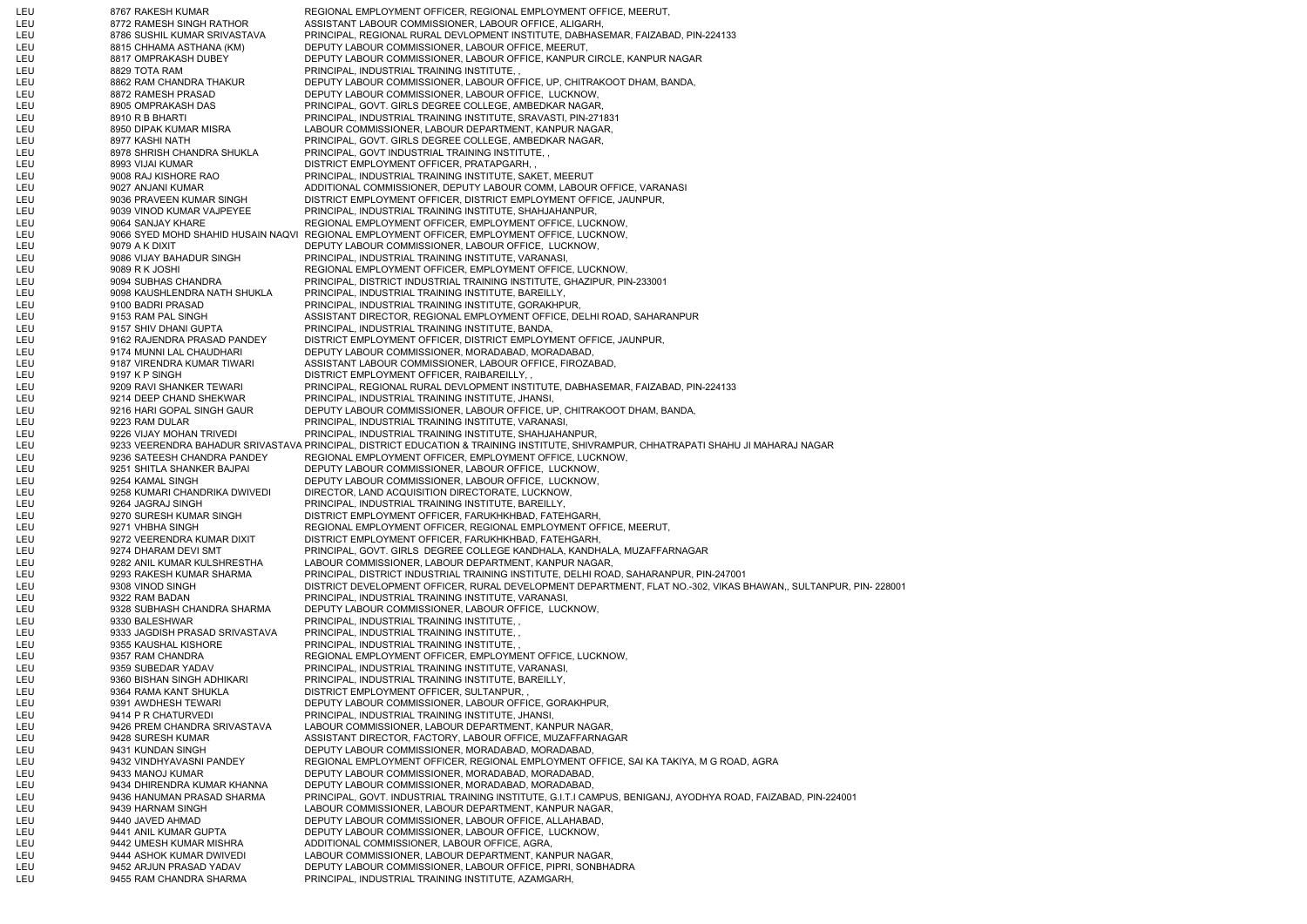LEU 9463 VINDHYAVASINI PANDEY ADDITIONAL COMMISSIONER, DEPUTY LABOUR COMM, LABOUR OFFICE, VARANASI LEU 9464 SHREE PAL PRINCIPAL, DISTRICT INDUSTRIAL TRAINING INSTITUTE, I.T.I. CAMPUS, HASANPUR ROAD, SAMBHAL, PIN-244302 LEU 9465 SIYA RAM LABOUR COMMISSIONER, LABOUR DEPARTMENT, KANPUR NAGAR, LEU 9468 SANTOSH KUMAR DWIVEDI PRINCIPAL, GOVT. INDUSTRIAL TRAINING INSTITUTE, KALYANPUR, KANPUR NAGAR, PIN-209217 LEU 9473 KRISHNA PRASAD PRINCIPAL, INDUSTRIAL TRAINING INSTITUTE, GORAKHPUR, LEU 9483 HASHMI BEGAM DISTRICT EMPLOYMENT OFFICER, RAIBAREILLY, , LEU 9485 ANIL KUMAR YADAV ASSISTANT LABOUR COMMISSIONER, LABOUR OFFICE, FIROZABAD, LEU 9486 RATAN KUMAR MISRA DEPUTY LABOUR COMMISSIONER, LABOUR OFFICE, LUCKNOW, LEU 9500 S K SAXENA DEPUTY LABOUR COMMISSIONER, MORADABAD, MORADABAD, LEU 9505 VIJAI BAHADUR SINGH PRINCIPAL, INDUSTRIAL TRAINING INSTITUTE, JAUNPUR, LEU 9506 LAXMI PRASAD VERMA PRINCIPAL, GOVT. INDUSTRIAL TRAINING INSTITUTE, KALYANPUR, KANPUR NAGAR, PIN-209217 LEU 9515 SANTOSH KUMAR CHATURVEDI PRINCIPAL, INDUSTRIAL TRAINING INSTITUTE, VARANASI, LEU 9520 BINDU SINGH KM DEPUTY LABOUR COMMISSIONER, LABOUR OFFICE, LUCKNOW, LEU 9522 ARVIND KUMAR MISRA DEPUTY LABOUR COMMISSIONER, LABOUR OFFICE, KHAPARAHADEEH KOTHI, CIVIL LINES, FAIZABAD, PIN-224001 LEU 9523 SANTOSH KUMAR UPADHYAY DEPUTY LABOUR COMMISSIONER, LABOUR OFFICE, KHAPARAHADEEH KOTHI, CIVIL LINES, FAIZABAD, PIN-224001 LEU 9524 SATISH CHANDRA TRIPATHI DEPUTY LABOUR COMMISSIONER, LABOUR OFFICE, GORAKHPUR, LEU 9526 DINESH CHANDRA PANDEY DEPUTY LABOUR COMMISSIONER, LABOUR OFFICE, BASTI MANDAL, BASTI LEU 9527 RADHEY SHYAM DEPUTY LABOUR COMMISSIONER, LABOUR OFFICE, GORAKHPUR, LEU 9541 SANJAI KUMAR SRIVASTAVA DEPUTY LABOUR COMMISSIONER, LABOUR OFFICE, , LEU 9573 GHANSHYAM SRIVASTAVA PRINCIPAL, INDUSTRIAL TRAINING INSTITUTE, FATEHPUR, LEU 9583 YATENDRA PAL SINGH PRINCIPAL, INDUSTRIAL TRAINING INSTITUTE, MATHURA, LEU 9593 VISHNU KUMAR TIWARI DISTRICT EMPLOYMENT OFFICER, DISTRICT EMPLOYMENT OFFICE, OLD TAHSEEL CAMPUS, NEAR KILA, RAMPUR LEU 9601 MADAN PRASAD GUPTA PRINCIPAL, INDUSTRIAL TRAINING INSTITUTE, LEU 9617 RAM ASRE TIWARI PRINCIPAL, M L N MEDICAL COLLEGE, LEU 9619 VIKRAM SINGH REGIONAL EMPLOYMENT OFFICER, REGIONAL EMPLOYMENT OFFICE, MEERUT, LEU 9623 RAM SARAN DEPUTY LABOUR COMMISSIONER, LABOUR OFFICE, KANPUR CIRCLE, KANPUR NAGAR LEU 9625 SANJEEWAN LAL DEPUTY LABOUR COMMISSIONER, LABOUR OFFICE, NOIDA, LEU 9626 BHOOP NARAIN SHUKLA DEPUTY LABOUR COMMISSIONER, LABOUR OFFICE, MEERUT, LEU 9634 PREM PRAKASH SHARMA PRINCIPAL, INDUSTRIAL TRAINING INSTITUTE, ALIGARH, LEU 9643 P D SHARMA AND DITIONAL COMMISSIONER, LABOUR OFFICE, BAREILLY, LEU 9646 OMPRAKASH SINGH PRINCIPAL, GOVT. INDUSTRIAL TRAINING INSTITUTE, G.I.T.I CAMPUS, BENIGANJ, AYODHYA ROAD, FAIZABAD, PIN-224001 LEU 9655 SANJAI KUMAR SRIVASTAVA DEPUTY LABOUR COMMISSIONER, LABOUR OFFICE, BASTI MANDAL, BASTI LEU 9679 HEMRAJ SINGH DISTRICT MINORITY WELFARE OFFICER, MINORITY WELFARE DEPARTMENT, AMROHA (JYOTIBAFULLE NAGAR), LEU 9687 RAM PRAKASH PRINCIPAL, GOVT. INDUSTRIAL TRAINING INSTITUTE, KALYANPUR, KANPUR NAGAR, PIN-209217 LEU 9707 DINESH CHANDRA SRIVASTAVA DEPUTY LABOUR COMMISSIONER, LABOUR OFFICE, SAHARANPUR, LEU 9709 D P SHARMA DIRECTOR, STATE EDUCATION RESEARCH&TRAINING BOARD, LUCKNOW, LEU 9713 JOKHU RAM PRINCIPAL, DISTRICT EDUCATION & TRAINING INSTITUTE, PLASTIC COMPLEX, BASTI LEU 9727 SANJEEV GUPTA PRINCIPAL, GOVT. INDUSTRIAL TRAINING INSTITUTE, KALYANPUR, KANPUR NAGAR, PIN-209217 LEU 9732 SHASHI PRAKASH DIXIT PRINCIPAL, INDUSTRIAL TRAINING INSTITUTE, SONBHADRA, LEU 9733 SURESH PANDEY REGIONAL EMPLOYMENT OFFICER, EMPLOYMENT OFFICE, AZAMGARH, LEU 9735 MAMTA RAJ DEPUTY LABOUR COMMISSIONER, LABOUR OFFICE, BASTI MANDAL, BASTI LEU 9739 LAL MANI PRINCIPAL, INDUSTRIAL TRAINING INSTITUTE, DUMARIYA GANJ, SIDDHARTHNAGAR LEU 9744 KANHAIYA RAM PRINCIPAL, INDUSTRIAL TRAINING INSTITUTE, VARANASI, LEU 9750 AWADHESH KUMAR PRINCIPAL, INDUSTRIAL TRAINING INSTITUTE, AZAMGARH, LEU 9754 RAM PATI PRINCIPAL, INDUSTRIAL TRAINING INSTITUTE, BASTI, LEU 9755 RAM GOPAL PRINCIPAL, INDUSTRIAL TRAINING INSTITUTE, GORAKHPUR, LEU 9759 SURENDRA PAL SACHDEVA PRINCIPAL, DISTRICT INDUSTRIAL TRAINING INSTITUTE, DELHI ROAD, SAHARANPUR, PIN-247001 LEU 9761 AWADH KUMAR SRIVASTAVA PRINCIPAL, INDUSTRIAL TRAINING INSTITUTE, , LEU 9770 RADHEY SHYAM YADAV DEPUTY LABOUR COMMISSIONER, LABOUR OFFICE, ALLAHABAD, LEU 9773 SHIV SHANKAR MISRA DEPUTY LABOUR COMMISSIONER, LABOUR OFFICE, AZAMGARH, LEU 9779 SANTOSH KUMAR SRIVASTAVA PRINCIPAL, GOVT. INDUSTRIAL TRAINING INSTITUTE, GAURIGANJ, AMETHI, PIN-227409 LEU 9780 KANAK SINGH REGIONAL EMPLOYMENT OFFICER, EMPLOYMENT OFFICE, LUCKNOW, LEU 9782 KALLU RAM PRINCIPAL, INDUSTRIAL TRAINING INSTITUTE, VARANASI, LEU 9788 RAJESH KUMAR RATHOR DISTRICT EMPLOYMENT OFFICER, DISTRICT EMPLOYMENT OFFICE, MAINPURI, LEU 9801 RAM YATAN YADAV DISTRICT EMPLOYMENT OFFICER, DISTRICT EMPLOYMENT OFFICE, AMBEDKAR NAGAR, PIN-224122 LEU 9808 PRATAP SINGH PRINCIPAL, INDUSTRIAL TRAINING INSTITUTE, , LEU 9809 MAHESH CHANDRA SHARMA PRINCIPAL, INDUSTRIAL TRAINING INSTITUTE, MATHURA, LEU 9811 GIRISH KUMAR SRIVASTAVA REGIONAL EMPLOYMENT OFFICER, EMPLOYMENT OFFICE, LUCKNOW, LEU 9816 RAMESHWAR DAYAL SHARMA DISTRICT EMPLOYMENT OFFICER, DISTRICT EMPLOYMENT OFFICE, GAUTAM BUDHH NAGAR, LEU 9818 DEVENDRA SINGH ADDITIONAL COMMISSIONER, LABOUR OFFICE, BAREILLY, LEU 9820 UMESH CHANDRA SAXENA ADDITIONAL COMMISSIONER, LABOUR OFFICE, BAREILLY, LEU 9821 AMITA RANI PRINCIPAL, INDUSTRIAL TRAINING INSTITUTE, , LEU 9824 HARVANSH LAL PRINCIPAL, INDUSTRIAL TRAINING INSTITUTE, , LEU 9825 UDAY BHANU SINGH PRINCIPAL, INDUSTRIAL TRAINING INSTITUTE, FATEHPUR, LEU 9828 RAJ KUMAR PRINCIPAL, GOVT. INDUSTRIAL TRAINING INSTITUTE, G.I.T.I CAMPUS, BENIGANJ, AYODHYA ROAD, FAIZABAD, PIN-224001 LEU 9834 DAYA NAND RATHOR PRINCIPAL, INDUSTRIAL TRAINING INSTITUTE, MUZAFFARNAGAR, LEU 9836 SRI KANT PRINCIPAL, FAMILY WELFARE TRAINING CENTER, MEERUT, LEU 9838 RAM GOPAL PRINCIPAL, INDUSTRIAL TRAINING INSTITUTE, VARANASI, LEU 9839 RAMESH CHANDRA RAM PRINCIPAL, INDUSTRIAL TRAINING INSTITUTE, VARANASI, LEU 9842 CHANDRA BOSH PRINCIPAL, INDUSTRIAL TRAINING INSTITUTE, MUZAFFARNAGAR, LEU 9846 SMT PUSHPA RAIDAS DISTRICT EMPLOYMENT OFFICER, DISTRICT EMPLOYMENT OFFICE, UNNAO, LEU 9847 RAM SANEHI MATHUR DEPUTY LABOUR COMMISSIONER, LABOUR OFFICE, MEERUT, LEU 9848 RAJENDRA KUMAR BAJPAI ADDITIONAL COMMISSIONER, LABOUR OFFICE, AGRA, LEU 9850 SHIV NARAYAN DEPUTY LABOUR COMMISSIONER, LABOUR OFFICE, , LEU 9853 SANJAY KUMAR DEPUTY LABOUR COMMISSIONER, LABOUR OFFICE, DEVIPATAN MANDAL, GONDA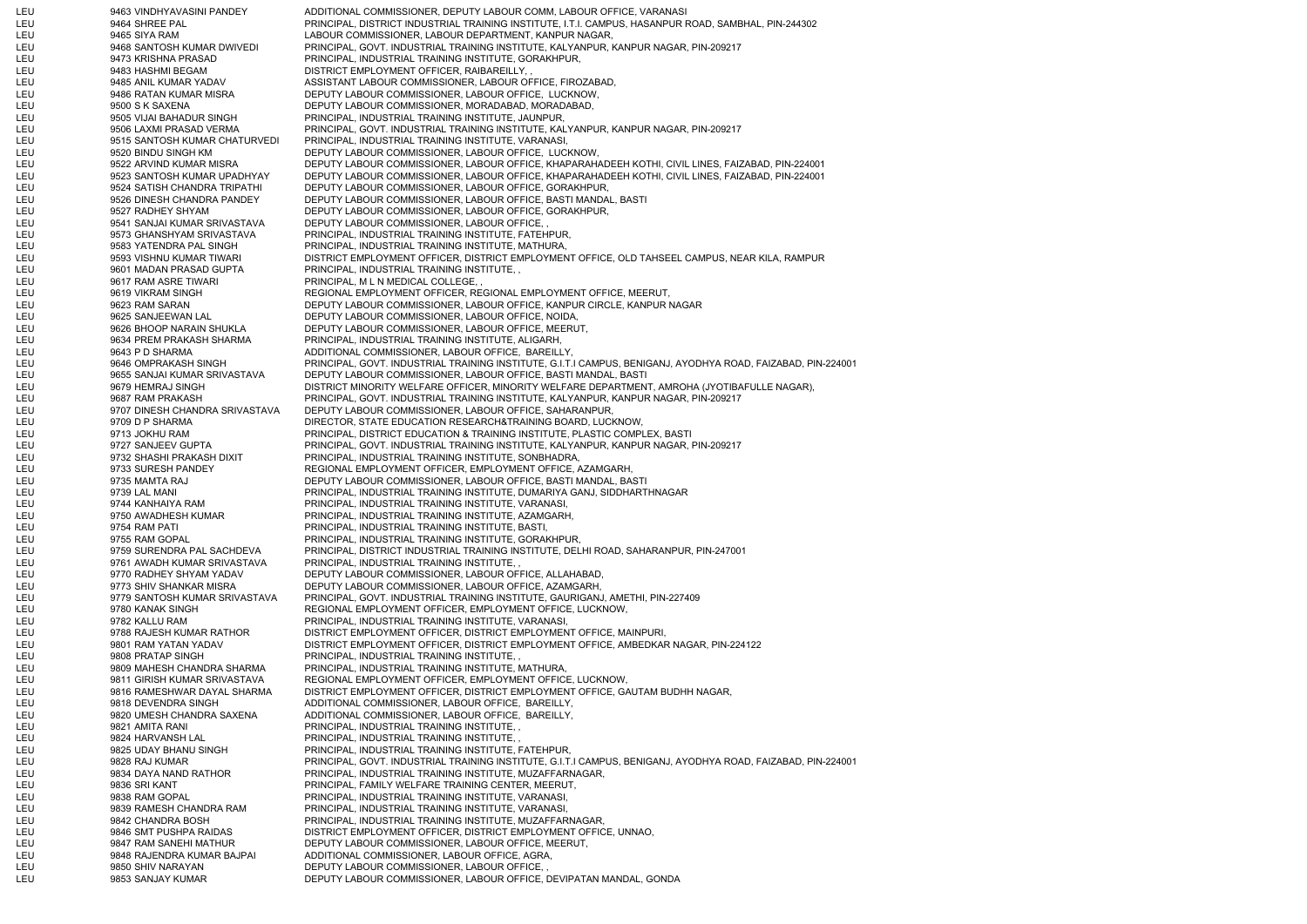LEU 19855 RAM SWAROOP DISTRICT MAGISTRATE, REVENUE DEPARTMENT, BAREILLY, LEU 9856 ANIL KUMAR DEPUTY LABOUR COMMISSIONER, LABOUR OFFICE, KANPUR CIRCLE, KANPUR NAGAR LEU 9864 KESHAV RAM PRINCIPAL, INDUSTRIAL TRAINING INSTITUTE, MUZAFFARNAGAR, LEU 9865 JAY SHANKAR PRASAD DEPUTY LABOUR COMMISSIONER, LABOUR OFFICE, AZAMGARH, LEU 9868 KRISHAN DEV PANDEY DISTRICT EMPLOYMENT OFFICER, DISTRICT EMPLOYMENT OFFICE, BASTI, LEU 9869 SHYAMTA PRASAD DISTRICT EMPLOYMENT OFFICER, BAHRAICH, , LEU 9870 ANIL KUMAR PRINCIPAL, INDUSTRIAL TRAINING INSTITUTE, JAUNPUR, LEU 9875 SNEH PRABHA SHUKLA PRINCIPAL, GOVT. INDUSTRIAL TRAINING INSTITUTE, KALYANPUR, KANPUR NAGAR, PIN-209217 LEU 9876 JITENDRA KUMAR DEPUTY LABOUR COMMISSIONER, LABOUR OFFICE, KHAPARAHADEEH KOTHI, CIVIL LINES, FAIZABAD, PIN-224001 LEU 9878 SHAHID ALI ADDITIONAL COMMISSIONER, DEPUTY LABOUR COMM, LABOUR OFFICE, VARANASI LEU 9883 SMT SANTOSH MISRA DEPUTY LABOUR COMMISSIONER, LABOUR OFFICE, LUCKNOW, LEU 9890 KANAK LATA SINGH PRINCIPAL, DISTRICT INDUSTRIAL TRAINING INSTITUTE, HAPUR, LEU 9899 ANUJ VERMA DEPUTY LABOUR COMMISSIONER, LABOUR OFFICE, LEU 9901 KRISHAN DUTT PRINCIPAL, DISTRICT INDUSTRIAL TRAINING INSTITUTE, HAPUR, LEU 9904 SURYA PRAKASH DEPUTY LABOUR COMMISSIONER, LABOUR OFFICE, LUCKNOW, LEU 9909 HARI NARAIN YADAV PRINCIPAL, INDUSTRIAL TRAINING INSTITUTE, , LEU 9910 MOHD SHARIQ CHISTI PRINCIPAL, INDUSTRIAL TRAINING INSTITUTE, SONBHADRA, LEU 9916 RAM BIR SINGH PRINCIPAL, DIST. INDUSTRIAL TRAINING INSTITUTE, M G POLYTECHNIC CAMPUS, AGRA ROAD, HATHRAS, PIN-204101 LEU 9921 SHARAD KUMAR PRINCIPAL, INDUSTRIAL TRAINING INSTITUTE, JHANSI, LEU 9926 ASGAR BEG PRINCIPAL, INDUSTRIAL TRAINING INSTITUTE, MAINPURI, LEU 9927 SHYAM KUMAR SHARMA PRINCIPAL, INDUSTRIAL TRAINING INSTITUTE, FATEHPUR, LEU 9929 UMA DUTTA MISHRA PRINCIPAL, GOVT. INDUSTRIAL TRAINING INSTITUTE, BHOGNIPUR, KANPUR DEHAT, PIN-209111 LEU 9932 SRI OM BANSAL PRINCIPAL, GOVT INDUSTRIAL TRAINING INSTITUTE, KANTH ROAD, MORADABAD, PIN-244001 LEU 9941 SURESH PAL SINGH PRINCIPAL, DISTRICT INDUSTRIAL TRAINING INSTITUTE, BIJNORE, PIN-246701 LEU 9952 RAJESH KUMAR PRINCIPAL, GOVT. INDUSTRIAL TRAINING INSTITUTE, KALYANPUR, KANPUR NAGAR, PIN-209217 LEU 9954 MAMTA SRIVASTAVA (SMT.) LABOUR COMMISSIONER, LABOUR DEPARTMENT, KANPUR NAGAR, LEU 9958 KAMLA PD JAISWAL DEPUTY LABOUR COMMISSIONER, LABOUR OFFICE, KANPUR CIRCLE, KANPUR NAGAR LEU 9967 CHANDRA PAL SINGH PRINCIPAL, INDUSTRIAL TRAINING INSTITUTE, MATHURA, LEU 9968 OMPRAKASH AWASTHI PRINCIPAL, GOVT INDUSTRIAL TRAINING INSTITUTE, , LEU 9971 MEERA SAXENA SMT DEPUTY LABOUR COMMISSIONER, LABOUR OFFICE, LUCKNOW, LEU 9972 ANIL KUMAR SINGH DEPUTY LABOUR COMMISSIONER, LABOUR OFFICE, DEVIPATAN MANDAL, GONDA LEU 9973 OMPRAKASH VISHWAKARMA DEPUTY LABOUR COMMISSIONER, LABOUR OFFICE, LUCKNOW, LEU 9974 UDAI PRAKASH PANDEY DEPUTY LABOUR COMMISSIONER, LABOUR OFFICE, LUCKNOW, LEU 9975 GYANESH CHAND DIXIT DEPUTY LABOUR COMMISSIONER, LABOUR OFFICE, BASTI MANDAL, BASTI LEU 9978 AFROZ JAHAN DEPUTY LABOUR COMMISSIONER, LABOUR OFFICE, KHAPARAHADEEH KOTHI, CIVIL LINES, FAIZABAD, PIN-224001 LEU 9979 POONAM DEPUTY LABOUR COMMISSIONER, LABOUR OFFICE, DEVIPATAN MANDAL, GONDA LEU 9980 MOHIB ULLAH DEPUTY LABOUR COMMISSIONER, LABOUR OFFICE, ALLAHABAD, LEU 9981 MOHD NASEEM DEPUTY LABOUR COMMISSIONER, LABOUR OFFICE, KANPUR CIRCLE, KANPUR NAGAR LEU 10008 VIJAY GOPAL AGRAWAL DEPUTY LABOUR COMMISSIONER, LABOUR OFFICE, , LEU 10013 GITA ARORA DEPUTY LABOUR COMMISSIONER, LABOUR OFFICE, LUCKNOW, LEU 10025 MANOJ KUMAR TEWARI ADDITIONAL COMMISSIONER, LABOUR OFFICE, BAREILLY, LEU 10026 ANIL KUMAR SRIVASTAVA DEPUTY LABOUR COMMISSIONER, LABOUR OFFICE, LUCKNOW, LEU 10033 TANVEER FATIMA PRINCIPAL, GOVT. INDUSTRIAL TRAINING INSTITUTE, G.I.T.I CAMPUS, BENIGANJ, AYODHYA ROAD, FAIZABAD, PIN-224001 LEU 10035 DWARIKA PRASAD TRIPATHI DISTRICT EMPLOYMENT OFFICER, DISTRICT EMPLOYMENT OFFICE, BANDA, LEU 10039 GULAB CHANDRA VISHWAKARMA PRINCIPAL, INDUSTRIAL TRAINING INSTITUTE, VARANASI, LEU 10041 MAST RAM PRINCIPAL, INDUSTRIAL TRAINING INSTITUTE, BASTI, LEU 10043 LAXMI SHANKAR SHUKLA PRINCIPAL, INDUSTRIAL TRAINING INSTITUTE, , LEU 10044 ABDUL RASHID PRINCIPAL, INDUSTRIAL TRAINING INSTITUTE, , LEU 10045 DINESH KUMAR SHUKLA PRINCIPAL, GOVT.DEGREE COLLEGE, KAPTANGANJ, BASTI LEU 10054 MANJU SRIVASTAVA PRINCIPAL, GOVT. INDUSTRIAL TRAINING INSTITUTE, G.I.T.I CAMPUS, BENIGANJ, AYODHYA ROAD, FAIZABAD, PIN-224001 LEU 10056 MOHD AHMAD PRINCIPAL, INDUSTRIAL TRAINING INSTITUTE, BAREILLY, LEU 10060 BACHCHA SINGH PRINCIPAL, GOVT. INDUSTRIAL TRAINING INSTITUTE, KALYANPUR, KANPUR NAGAR, PIN-209217 LEU 10062 FIROJ KHAN 10062 FIROJ KHAN ADDITIONAL COMMISSIONER, LABOUR OFFICE, BAREILLY, LEU 10064 SURENDRA PRATAP MAURYA DEPUTY LABOUR COMMISSIONER, LABOUR OFFICE, LEU 10068 ASHOK KUMAR DEPUTY LABOUR COMMISSIONER, LABOUR OFFICE, PIPRI, SONBHADRA LEU 10070 GIRIJA PRASAD DEPUTY LABOUR COMMISSIONER, LABOUR OFFICE, PIPRI, SONBHADRA LEU 10071 LALLU DEPUTY LABOUR COMMISSIONER, LABOUR OFFICE, PIPRI, SONBHADRA LEU 10077 RAMBRIKSH DEPUTY LABOUR COMMISSIONER, LABOUR OFFICE, KHAPARAHADEEH KOTHI, CIVIL LINES, FAIZABAD, PIN-224001 LEU 10087 JYOTI KIRAN TOPPO PRINCIPAL, GOVT. INDUSTRIAL TRAINING INSTITUTE, BHOGNIPUR, KANPUR DEHAT, PIN-209111 LEU 10091 MOHAN LAL SINGH DEPUTY LABOUR COMMISSIONER, LABOUR OFFICE, ALLAHABAD, LEU 10094 RAM PAL SINGH PALIYA PRINCIPAL, INDUSTRIAL TRAINING INSTITUTE, MAINPURI, LEU 10100 VINOD KUMAR BHATI PRINCIPAL, INDUSTRIAL TRAINING INSTITUTE, LEU 10125 MAHESH CHANDRA SHARMA PRINCIPAL, DISTRICT INDUSTRIAL TRAINING INSTITUTE, ETAH, PIN-207001 LEU 10126 UDAI PAL SINGH DEPUTY LABOUR COMMISSIONER, LABOUR OFFICE, KANPUR CIRCLE, KANPUR NAGAR LEU 10133 OMPRAKASH PRASAD PRINCIPAL, INDUSTRIAL TRAINING INSTITUTE, LEU 10147 SHIV SAGAR AWASTHI LABOUR COMMISSIONER, LABOUR DEPARTMENT, KANPUR NAGAR, LEU 10150 ASHOK KUMAR PRINCIPAL, INDUSTRIAL TRAINING INSTITUTE, FATEHPUR, LEU 10161 SURESH KUMAR PRINCIPAL, GOVT INDUSTRIAL TRAINING INSTITUTE, LEU 10175 SURESH BAHADUR DISTRICT EMPLOYMENT OFFICER, RAIBAREILLY, LEU 10180 RAM NARAIN DEPUTY LABOUR COMMISSIONER, LABOUR OFFICE, KANPUR CIRCLE, KANPUR NAGAR LEU 10183 SATESH KUMAR PRINCIPAL, INDUSTRIAL TRAINING INSTITUTE, , LEU 10188 ARJUN PRASAD DEPUTY LABOUR COMMISSIONER, LABOUR OFFICE, ALLAHABAD, LEU 10189 PRAVEEN CHAND SRIVASTAVA DEPUTY LABOUR COMMISSIONER, LABOUR OFFICE, GORAKHPUR, LEU 10192 NAND KUMAR TIWARI DEPUTY LABOUR COMMISSIONER, LABOUR OFFICE, GORAKHPUR, LEU 10194 SUDHA SINGH SMT DEPUTY LABOUR COMMISSIONER, LABOUR OFFICE, AZAMGARH,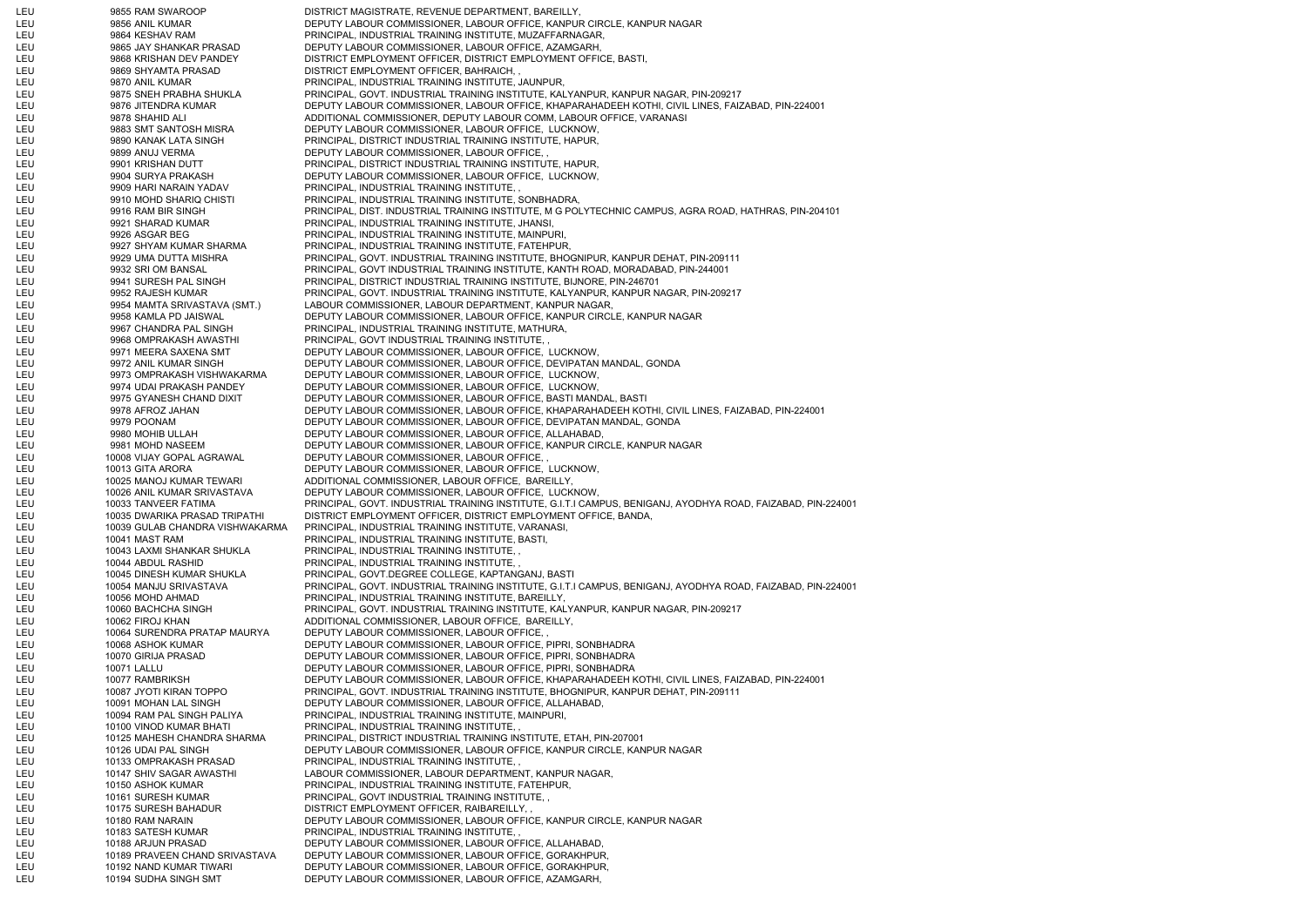LEU 10196 VAIDEHI SARAN GUPTA DEPUTY LABOUR COMMISSIONER, LABOUR OFFICE, ALLAHABAD, LEU 10198 YASHBIR KUMAR SRIVASTAVA DEPUTY LABOUR COMMISSIONER, LABOUR OFFICE, GORAKHPUR, LEU 10200 ANIL KUMAR GUPTA DEPUTY LABOUR COMMISSIONER, LABOUR OFFICE, GORAKHPUR, LEU 10202 VIPLAW DIXIT DEPUTY LABOUR COMMISSIONER, LABOUR OFFICE, SAHARANPUR, LEU 10210 MAHENDRA SINGH DEPUTY LABOUR COMMISSIONER, LABOUR OFFICE, KANPUR CIRCLE, KANPUR NAGAR LEU 10213 KRISHNA DEV SHARMA PRINCIPAL, INDUSTRIAL TRAINING INSTITUTE, BAREILLY, LEU 10226 RAM KUMAR PRINCIPAL, INDUSTRIAL TRAINING INSTITUTE, BANDA, LEU 10228 YAMUNA PRASAD YADAV PRINCIPAL, INDUSTRIAL TRAINING INSTITUTE, , LEU 10229 GANGA SINGH YADAV PRINCIPAL, INDUSTRIAL TRAINING INSTITUTE, , LEU 10237 SURESH CHANDRA ARORA PRINCIPAL, INDUSTRIAL TRAINING INSTITUTE, , LEU 10253 ARVIND PANDEY DEPUTY LABOUR COMMISSIONER, LABOUR OFFICE, GORAKHPUR, LEU 10266 NIRMAL KUMAR AGRAWAL ADDITIONAL COMMISSIONER, LABOUR OFFICE, AGRA, LEU 10269 SANJIV KUMAR BHATT PRINCIPAL, INDUSTRIAL TRAINING INSTITUTE, MUZAFFARNAGAR, LEU 10270 RAKESH JUMAR SHARMA PRINCIPAL, INDUSTRIAL TRAINING INSTITUTE, MATHURA, LEU 10272 PRABHAT KUMAR BAHAL ADDITIONAL COMMISSIONER, LABOUR OFFICE, AGRA, LEU 10273 DINBANDHU CHAUBEY PRINCIPAL, INDUSTRIAL TRAINING INSTITUTE, , LEU 10287 UDAI BEER PRINCIPAL, DISTRICT INDUSTRIAL TRAINING INSTITUTE, ALIGANJ, LUCKNOW LEU 10289 RAM SEWAK PRINCIPAL, INDUSTRIAL TRAINING INSTITUTE, JHANSI, LEU 10296 KARUNA SHANKAR PRINCIPAL, GOVT. INDUSTRIAL TRAINING INSTITUTE, KALYANPUR, KANPUR NAGAR, PIN-209217 LEU 10303 RAJENDRA PRASAD PRINCIPAL, INDUSTRIAL TRAINING INSTITUTE, VARANASI, LEU 10307 LALTA PRASAD PRINCIPAL, INDUSTRIAL TRAINING INSTITUTE, , LEU 10315 SMT ZAMAL ARA PRINCIPAL, INDUSTRIAL TRAINING INSTITUTE, LEU 10324 KM KAMLESH JINDAL PRINCIPAL, INDUSTRIAL TRAINING INSTITUTE, SAKET, MEERUT LEU 10326 RAM SINGH RATHOR ADDITIONAL COMMISSIONER, LABOUR OFFICE, AGRA, LEU 10327 SUNIL KUMAR PANDEY PRINCIPAL, INDUSTRIAL TRAINING INSTITUTE, BASTI, LEU 10330 GANGA RAM REGIONAL EMPLOYMENT OFFICER, REGIONAL EMPLOYMENT OFFICE, MEERUT, LEU 10331 MOHD ZAVED DEPUTY LABOUR COMMISSIONER, LABOUR OFFICE, KANPUR CIRCLE, KANPUR NAGAR LEU 10332 SUDHIR KUMAR SHARMA PRINCIPAL, DISTRICT INDUSTRIAL TRAINING INSTITUTE, I.T.I. CAMPUS, HASANPUR ROAD, SAMBHAL, PIN-244302 LEU 10340 RAVI PRAKASH PRINCIPAL, GOVT. INDUSTRIAL TRAINING INSTITUTE, JALAUN ROAD ORAI, PIN-285001 LEU 10355 MAYA RAM PRINCIPAL, INDUSTRIAL TRAINING INSTITUTE, FATEHPUR, LEU 10362 SAYED MOHD ASLAM PRINCIPAL, INDUSTRIAL TRAINING INSTITUTE, SHAHJAHANPUR, LEU 10363 NAND LAL TRIPATHI PRINCIPAL, GOVT. INDUSTRIAL TRAINING INSTITUTE, G.I.T.I CAMPUS, BENIGANJ, AYODHYA ROAD, FAIZABAD, PIN-224001 LEU 10366 NATHUNI PRASAD PRAJAPATI PRINCIPAL, INDUSTRIAL TRAINING INSTITUTE, , LEU 10367 SHARDA PRASAD PRINCIPAL, INDUSTRIAL TRAINING INSTITUTE, VARANASI, LEU 10368 MUKESH SRIVASTAVA PRINCIPAL, GOVT. INDUSTRIAL TRAINING INSTITUTE, KALYANPUR, KANPUR NAGAR, PIN-209217 LEU 10378 JAGDISH KUMAR PRINCIPAL, GOVT.GIRLS DEGREE COLLEGE BADALPUR, BADALPUR, GAUTAM BUDHA NAGAR., LEU 10383 OMPRAKASH SINGH PRINCIPAL, GOVT. INDUSTRIAL TRAINING INSTITUTE, G.I.T.I CAMPUS, BENIGANJ, AYODHYA ROAD, FAIZABAD, PIN-224001 LEU 10384 P N VERMA PRINCIPAL, GOVT. INDUSTRIAL TRAINING INSTITUTE, KALYANPUR, KANPUR NAGAR, PIN-209217 LEU 10385 R K SINGH PRINCIPAL, GOVT. INDUSTRIAL TRAINING INSTITUTE, G.I.T.I CAMPUS, BENIGANJ, AYODHYA ROAD, FAIZABAD, PIN-224001 LEU 10386 JAS PAL SINGH PRINCIPAL, INDUSTRIAL TRAINING INSTITUTE, SHAHJAHANPUR, LEU 10389 BALRAJ SINGH PRINCIPAL, INDUSTRIAL TRAINING INSTITUTE, , LEU 10394 RAJ PAL MAURYA PRINCIPAL, INDUSTRIAL TRAINING INSTITUTE, FATEHPUR, LEU 10395 SMT BEENA GUPTA PRINCIPAL, INDUSTRIAL TRAINING INSTITUTE, SHAHJAHANPUR, LEU 10397 RAM CHANDRA PRINCIPAL, GOVT. INDUSTRIAL TRAINING INSTITUTE, KALYANPUR, KANPUR NAGAR, PIN-209217 LEU 10404 SANJAI KISHORE PRINCIPAL, INDUSTRIAL TRAINING INSTITUTE, BULANDSHAHAR, LEU 10409 ARVIND KUMAR SAXENA REGIONAL EMPLOYMENT OFFICER, EMPLOYMENT OFFICE, LUCKNOW, LEU 10415 GIRIJA SHANKAR SINGH DEPUTY LABOUR COMMISSIONER, LABOUR OFFICE, PIPRI, SONBHADRA LEU 10416 DEENA NATH PANDEY DEPUTY LABOUR COMMISSIONER, LABOUR OFFICE, PIPRI, SONBHADRA LEU 10417 VINAY KUMAR PRINCIPAL, GOVT. INDUSTRIAL TRAINING INSTITUTE, KALYANPUR, KANPUR NAGAR, PIN-209217 LEU 10421 GOPAL JI JAISWAL DISTRICT EMPLOYMENT OFFICER, DISTRICT EMPLOYMENT OFFICE, PADRAUNA (KUSHI NAGAR), LEU 10431 RAVINDRA KUMAR SONKAR DISTRICT EMPLOYMENT OFFICER, RAIBAREILLY, LEU 10432 BHAGAT SINGH DEPUTY LABOUR COMMISSIONER, LABOUR OFFICE, KANPUR CIRCLE, KANPUR NAGAR LEU 10438 KUSUM LATA SRIVASTAVA PRINCIPAL, DISTRICT INDUSTRIAL TRAINING INSTITUTE, GHAZIPUR, PIN-233001 LEU 10450 KARAN SINGH YADAV DEPUTY LABOUR COMMISSIONER, LABOUR OFFICE, LUCKNOW, LEU 10456 N K SINGH ADDITIONAL COMMISSIONER, DEPUTY LABOUR COMM, LABOUR OFFICE, VARANASI LEU 10457 V K PANDEY DEPUTY LABOUR COMMISSIONER, LABOUR OFFICE, LUCKNOW, LEU 10458 MOHD ATEEQ ASSISTANT DIRECTOR, REGIONAL EMPLOYMENT OFFICE, DELHI ROAD, SAHARANPUR LEU 10481 NUSRAT FATMA PRINCIPAL, GOVT. INDUSTRIAL TRAINING INSTITUTE, G.I.T.I CAMPUS, BENIGANJ, AYODHYA ROAD, FAIZABAD, PIN-224001 LEU 10487 ASIM HUSAIN DEPUTY LABOUR COMMISSIONER, LABOUR OFFICE, ALLAHABAD, LEU 10489 SHIVDAN SINGH PRINCIPAL, INDUSTRIAL TRAINING INSTITUTE, BAREILLY, LEU 10495 RITA BHADAURIA DEPUTY LABOUR COMMISSIONER, LABOUR OFFICE, , LEU 10501 ASHWANI KUMAR MISRA DISTRICT SOCIAL WELFARE OFFICER, HARDOI, LEU 10503 RAMESH CHANDRA DIXIT DISTRICT SOCIAL WELFARE OFFICER, KANPUR DEHAT, LEU 10505 ANIL KISHOR SHUKLA LABOUR COMMISSIONER, LABOUR DEPARTMENT, KANPUR NAGAR, LEU 10509 AJAI PAL SRIVASTAVA PRINCIPAL, INDUSTRIAL TRAINING INSTITUTE, GORAKHPUR, LEU 10511 RAM MURAT PRINCIPAL, INDUSTRIAL TRAINING INSTITUTE, BANDA, LEU 10512 RAHUL PRINCIPAL, INDUSTRIAL TRAINING INSTITUTE, ALIGARH, LEU 10515 SHIV VIR SINGH PRINCIPAL, INDUSTRIAL TRAINING INSTITUTE, MAINPURI, LEU 10517 NABAB SINGH PRINCIPAL, INDUSTRIAL TRAINING INSTITUTE, SAKET, MEERUT LEU 10519 SUDHIR KUMAR SHARMA DEPUTY LABOUR COMMISSIONER, MORADABAD, MORADABAD, LEU 10525 RAVI SRIVASTAVA PRINCIPAL, GOVT. INDUSTRIAL TRAINING INSTITUTE, KALYANPUR, KANPUR NAGAR, PIN-209217 LEU 10530 JIVA RAM PRINCIPAL, DISTRICT INDUSTRIAL TRAINING INSTITUTE, HAPUR, LEU 10540 VIR PAL SINGH PRINCIPAL, DISTRICT INDUSTRIAL TRAINING INSTITUTE, DELHI ROAD, SAHARANPUR, PIN-247001 LEU 10541 ANIL KUMAR DEPUTY LABOUR COMMISSIONER, LABOUR OFFICE, MEERUT, LEU 10548 RAJMANI TEWARI ASSISTANT LABOUR COMMISSIONER, LABOUR OFFICE, FIROZABAD,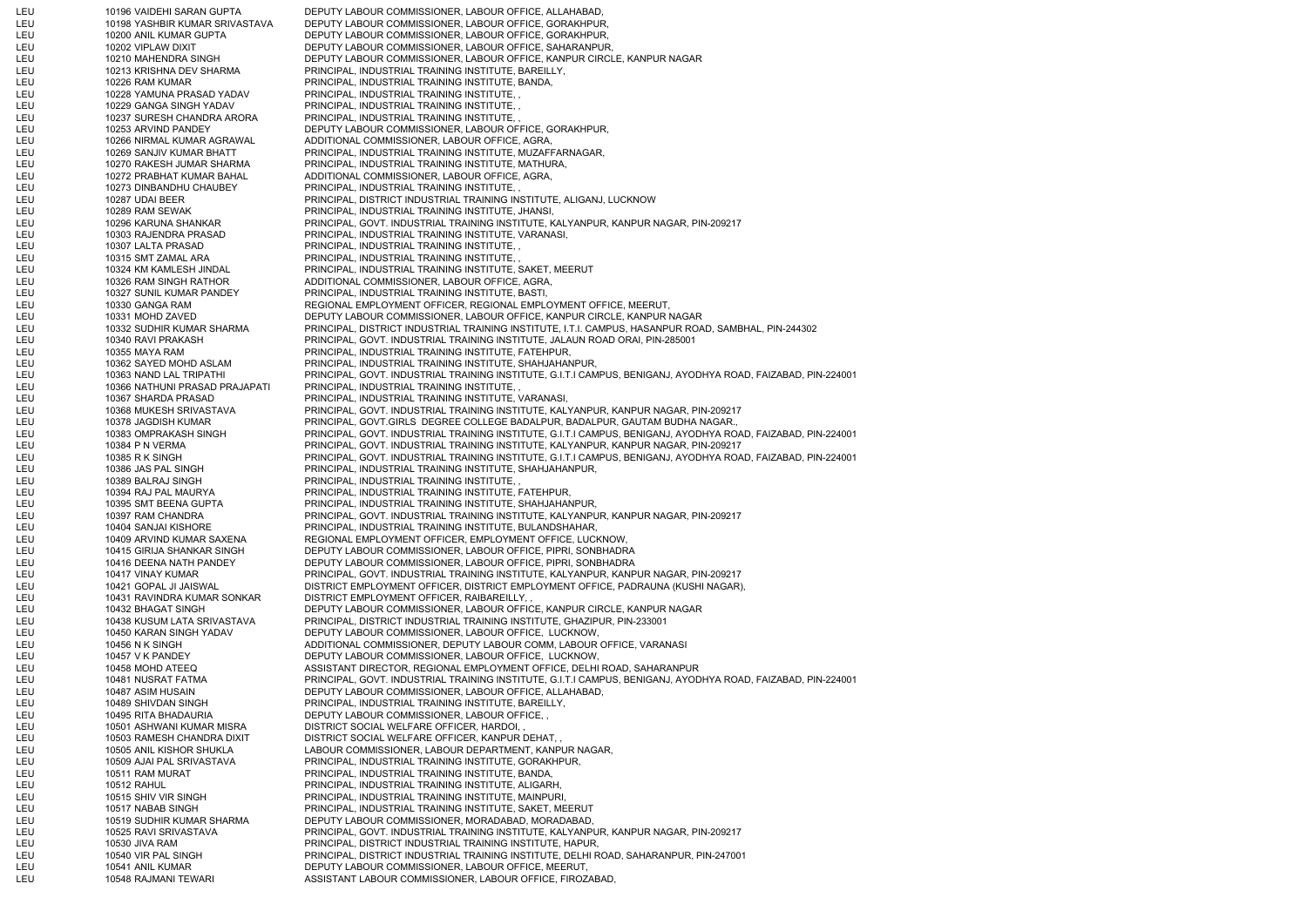LEU 10550 RAM NIWAS LABOUR COMMISSIONER, LABOUR DEPARTMENT, KANPUR NAGAR, LEU 10551 RAMAYAN SINGH DEPUTY LABOUR COMMISSIONER, LABOUR OFFICE, GORAKHPUR, LEU 10552 KUNWAR SINGH DEPUTY LABOUR COMMISSIONER, LABOUR OFFICE, KANPUR CIRCLE, KANPUR NAGAR LEU 10553 GEETA TRIPATHI SMT DEPUTY LABOUR COMMISSIONER, LABOUR OFFICE, LUCKNOW, LEU 10558 AWDESH PRASAD PRINCIPAL, INDUSTRIAL TRAINING INSTITUTE, GORAKHPUR, LEU 10559 SRI PAT RAWAL PRINCIPAL, GOVT. INDUSTRIAL TRAINING INSTITUTE, GAURIGANJ, AMETHI, PIN-227409 LEU 10571 O P BHARTI DEPUTY LABOUR COMMISSIONER, LABOUR OFFICE, LEU 10577 KUSUM LATA DISTRICT EMPLOYMENT OFFICER, DISTRICT EMPLOYMENT OFFICE, KHERI, LEU 10580 RAMA DEVI BHANDARI PRINCIPAL, DISTRICT INDUSTRIAL TRAINING INSTITUTE, DELHI ROAD, SAHARANPUR, PIN-247001 LEU 10582 KANWAR SINGH PRINCIPAL, INDUSTRIAL TRAINING INSTITUTE, MUZAFFARNAGAR, LEU 10586 RAGHWANAND PRINCIPAL, INDUSTRIAL TRAINING INSTITUTE, MUZAFFARNAGAR, LEU 10598 RAJESH SMT PRINCIPAL, INDUSTRIAL TRAINING INSTITUTE, SAKET, MEERUT LEU 10601 JAWLA PRASAD PRINCIPAL, INDUSTRIAL TRAINING INSTITUTE, , LEU 10607 SUDHAKAR SAROJ DEPUTY LABOUR COMMISSIONER, LABOUR OFFICE, AZAMGARH, LEU 10621 JAI NARAYAN PRINCIPAL, INDUSTRIAL TRAINING INSTITUTE, , LEU 10625 MUNNA LAL PRINCIPAL, INDUSTRIAL TRAINING INSTITUTE, JHANSI, LEU 10630 MAHESH CHANDRA DEPUTY LABOUR COMMISSIONER, LABOUR OFFICE, NOIDA, LEU 10631 SAIYAD VIKAR ALI PRINCIPAL, GOVT. GIRLS DEGREE COLLEGE, PILIBHIT, LEU 10634 TRILOKI NATH DEPUTY LABOUR COMMISSIONER, LABOUR OFFICE, KHAPARAHADEEH KOTHI, CIVIL LINES, FAIZABAD, PIN-224001 LEU 10635 MATIN UJAFFAR DIRECTOR, STATE EDUCATION RESEARCH&TRAINING BOARD, LUCKNOW, LEU 10637 CHANDRA PRAKASH AGRAWAL PRINCIPAL, GOVT INDUSTRIAL TRAINING INSTITUTE, KANTH ROAD, MORADABAD, PIN-244001 LEU 10641 ANIL MISHRA PRINCIPAL, INDUSTRIAL TRAINING INSTITUTE, MATHURA, LEU 10648 AJAI KUMAR SINGH DEPUTY LABOUR COMMISSIONER, LABOUR OFFICE, KHAPARAHADEEH KOTHI, CIVIL LINES, FAIZABAD, PIN-224001 LEU 10649 PREM CHAND RAI PRINCIPAL, INDUSTRIAL TRAINING INSTITUTE, VARANASI, LEU 10655 VIJENDRA KUMAR DISTRICT EMPLOYMENT OFFICER, DISTRICT EMPLOYMENT OFFICE, HARDOI., LEU 10668 SESH MANI SHUKLA DISTRICT EMPLOYMENT OFFICER, PRATAPGARH, , LEU 10670 GIRJA SHANKER MATHUR PRINCIPAL, INDUSTRIAL TRAINING INSTITUTE, LEU 10671 RAM SEWAK PRINCIPAL, INDUSTRIAL TRAINING INSTITUTE, LEU 10673 TULSHI RAM PRAJAPATI PRINCIPAL, INDUSTRIAL TRAINING INSTITUTE, JHANSI, LEU 10680 SUSHIL KUMAR MISHRA PRINCIPAL, GOVT. INDUSTRIAL TRAINING INSTITUTE, GAURIGANJ, AMETHI, PIN-227409 LEU 10681 SUSHMA DEVI LABOUR COMMISSIONER, LABOUR DEPARTMENT, KANPUR NAGAR, LEU 10685 SURESH CHANDRA PRINCIPAL, INDUSTRIAL TRAINING INSTITUTE, BAREILLY, LEU 10689 ANGAD SINGH DISTRICT EMPLOYMENT OFFICER, DISTRICT EMPLOYMENT OFFICE, PADRAUNA (KUSHI NAGAR), LEU 10706 VIJENDRA KUMAR YADAV ADDITIONAL COMMISSIONER, LABOUR OFFICE, BAREILLY, LEU 10708 VINOD KUMAR SINGH DEPUTY LABOUR COMMISSIONER, LABOUR OFFICE, LEU 10713 RAJIV KUMAR REGIONAL EMPLOYMENT OFFICER, REGIONAL EMPLOYMENT OFFICE, MEERUT, LEU 10717 SUNIT KUMAR SINGH PRINCIPAL, INDUSTRIAL TRAINING INSTITUTE, , LEU 10723 SHIVENDRA KUMAR SHARMA PRINCIPAL, INDUSTRIAL TRAINING INSTITUTE, , LEU 10728 SMT KIRAN MISRA PRINCIPAL, GOVT. INDUSTRIAL TRAINING INSTITUTE, KALYANPUR, KANPUR NAGAR, PIN-209217 LEU 10730 VINAY KUMAR BHARDWAJ REGIONAL EMPLOYMENT OFFICER, REGIONAL EMPLOYMENT OFFICE, MEERUT, LEU 10738 SUNDER PAL SINGH PRINCIPAL, DISTRICT INDUSTRIAL TRAINING INSTITUTE, HAPUR, LEU 10739 SUSHIL KUMAR KAPOOR PRINCIPAL, INDUSTRIAL TRAINING INSTITUTE, BAREILLY, LEU 10748 SATYA PAL SINGH PRINCIPAL, DISTT. INDUSTRIAL TRAINING INSTITUTE, KILLA CAMPUS, RAMPUR, PIN-244901 LEU 10751 JAI PAL SINGH REGIONAL EMPLOYMENT OFFICER, REGIONAL EMPLOYMENT OFFICE, MEERUT, LEU 10754 SHAHARYAR RIZVI DISTRICT SOCIAL WELFARE OFFICER, SOCIAL WELFARE DEPARTMENT, JHANSI, LEU 10756 RAM ASRE DEPUTY LABOUR COMMISSIONER, LABOUR OFFICE, KANPUR CIRCLE, KANPUR NAGAR LEU 10758 ANURAG SRIVASTAVA DEPUTY LABOUR COMMISSIONER, LABOUR OFFICE, NOIDA, LEU 10764 RAM KRISHNA PRINCIPAL, INDUSTRIAL TRAINING INSTITUTE, JHANSI, LEU 10765 SURENDRA NATH YADAV PRINCIPAL, GOVT. INDUSTRIAL TRAINING INSTITUTE, SAHADATPURA, GHAZIPUR TIRAHA, MAU, PIN- 275101 LEU 10773 RAN PAL SINGH ASSISTANT LABOUR COMMISSIONER, LABOUR OFFICE, FIROZABAD, LEU 10777 MAHENDRA SINGH DEPUTY LABOUR COMMISSIONER, LABOUR OFFICE, KANPUR CIRCLE, KANPUR NAGAR LEU 10778 SANTOSH KUMAR SINGH DEPUTY LABOUR COMMISSIONER, LABOUR OFFICE, NOIDA, LEU 10780 SHIVA NAND SINGH ADDITIONAL COMMISSIONER, DEPUTY LABOUR COMM, LABOUR OFFICE, VARANASI LEU 10785 PAWAN KUMAR CHAUDHARI ADDITIONAL COMMISSIONER, LABOUR OFFICE, AGRA, LEU 10790 RAMESH KUMAR DEPUTY LABOUR COMMISSIONER, LABOUR OFFICE, KHAPARAHADEEH KOTHI, CIVIL LINES, FAIZABAD, PIN-224001 LEU 10791 SANTOSH KUMAR DIXIT DEPUTY LABOUR COMMISSIONER, LABOUR OFFICE, LUCKNOW, LEU 10794 RANU SRIVASTAVA DEPUTY LABOUR COMMISSIONER, LABOUR OFFICE, KHAPARAHADEEH KOTHI, CIVIL LINES, FAIZABAD, PIN-224001 LEU 10797 OMDUTTA DEPUTY LABOUR COMMISSIONER, LABOUR OFFICE, MEERUT, LEU 10798 HARI SINGH DEPUTY LABOUR COMMISSIONER, LABOUR OFFICE, LEU 10799 PREM KUMAR PRINCIPAL, INDUSTRIAL TRAINING INSTITUTE, BANDA, LEU 10801 SRI PRAKASH SINGH PRINCIPAL, INDUSTRIAL TRAINING INSTITUTE, VARANASI, LEU 10802 GULAB RAM PRINCIPAL, INDUSTRIAL TRAINING INSTITUTE, VARANASI, LEU 10814 MATHURA PRASAD GUPTA ASSISTANT LABOUR COMMISSIONER, LABOUR OFFICE, ALIGARH LEU 10828 ATUL SAXENA PRINCIPAL, GOVT. INDUSTRIAL TRAINING INSTITUTE, BALLIA, PIN-277001 LEU 10829 MUNNA LAL PRINCIPAL, INDUSTRIAL TRAINING INSTITUTE, MIRZAPUR, LEU 10834 VIJAY SINGH ASSISTANT LABOUR COMMISSIONER, LABOUR OFFICE, ALIGARH, LEU 10837 SATYA NARAIN DEPUTY LABOUR COMMISSIONER, LABOUR OFFICE, KHAPARAHADEEH KOTHI, CIVIL LINES, FAIZABAD, PIN-224001 LEU 10844 DEVENDRA SINGH DEPUTY LABOUR COMMISSIONER, LABOUR OFFICE, KANPUR CIRCLE, KANPUR NAGAR LEU 10847 RAMAUTAR LABOUR COMMISSIONER, LABOUR DEPARTMENT, KANPUR NAGAR, LEU 10851 RAGINI GOEL DEPUTY LABOUR COMMISSIONER, LABOUR OFFICE, LEU 10862 MAHESH CHANDRA PRINCIPAL, INDUSTRIAL TRAINING INSTITUTE, AGRA, LEU 10866 VIJAY KUMAR SRIVASTAVA PRINCIPAL, DISTRICT INDUSTRIAL TRAINING INSTITUTE, GHAZIPUR, PIN-233001 LEU 10867 KM ZARVI AYSHA ASSISTANT LABOUR COMMISSIONER, LABOUR OFFICE, ALIGARH, LEU 10870 VIJAY NATH MISRA ASSISTANT DIRECTOR, (SAVINGS)/JILA BACHAT ADHIKARI, JILA RASHTRIYA BACHAT KARYALAYA, LEU 10877 KUMKUM SHUKLA LABOUR COMMISSIONER, LABOUR DEPARTMENT, KANPUR NAGAR,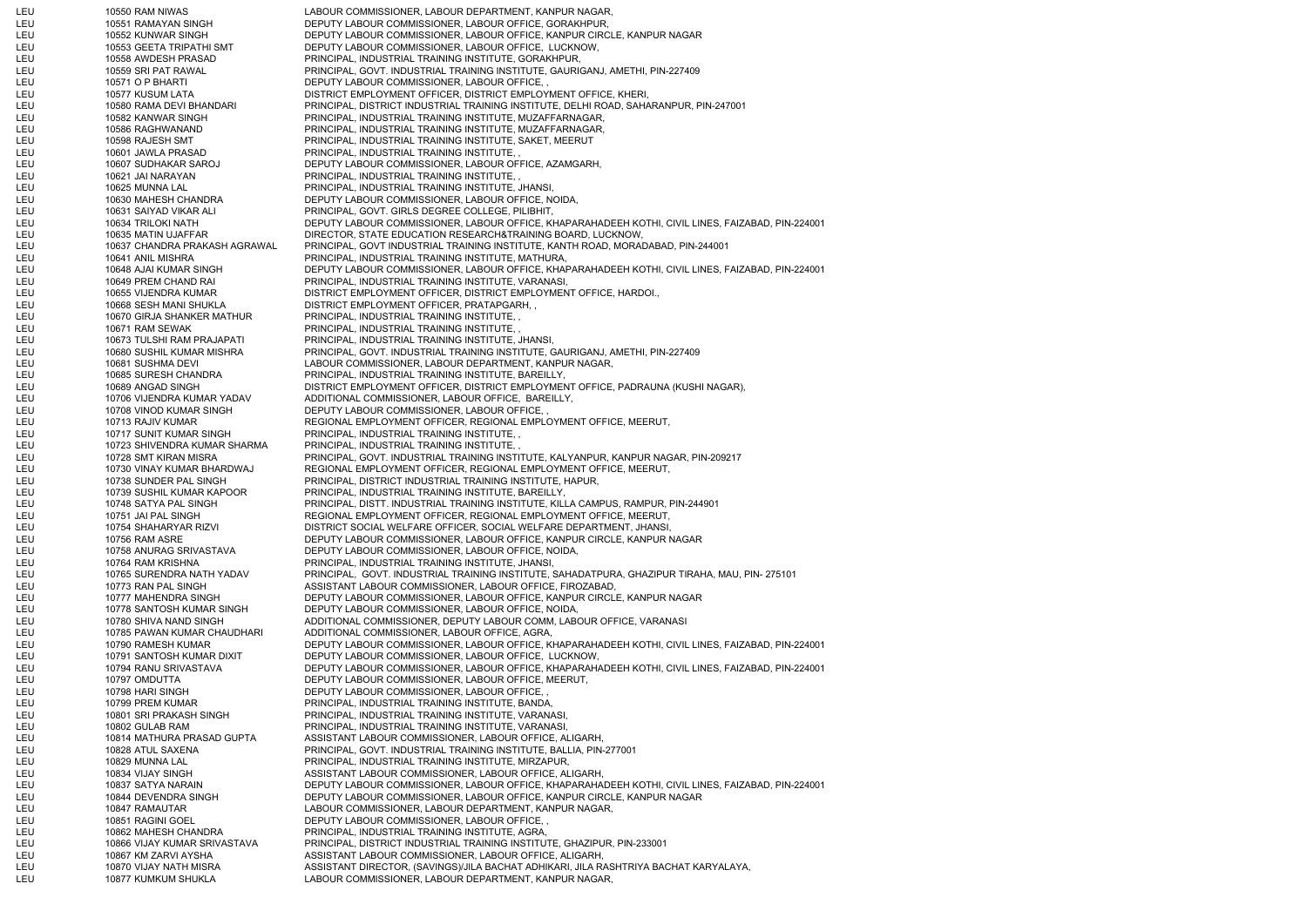LEU 10882 SUBHASH CHANDRA VISHWAKARMA DEPUTY LABOUR COMMISSIONER, MORADABAD, MORADABAD, LEU 10884 KAMLESH KUMAR DEPUTY LABOUR COMMISSIONER, LABOUR OFFICE, KANPUR CIRCLE, KANPUR NAGAR LEU 10894 MANOJ KUMAR DUBEY PRINCIPAL, INDUSTRIAL TRAINING INSTITUTE, MUZAFFARNAGAR, LEU 10895 GIRISH CHANDRA SHUKLA PRINCIPAL, INDUSTRIAL TRAINING INSTITUTE, , LEU 10904 SANJAY SHARMA PRINCIPAL, INDUSTRIAL TRAINING INSTITUTE, , LEU 10906 SMT MADHU PRABHA DEPUTY LABOUR COMMISSIONER, LABOUR OFFICE, NOIDA, LEU 10907 PADAM VIR KRISHNA DISTRICT EMPLOYMENT OFFICER, DISTRICT EMPLOYMENT OFFICE, GAUTAM BUDHH NAGAR, LEU 10913 VED PRAKASH DEPUTY LABOUR COMMISSIONER, MORADABAD, MORADABAD, LEU 10915 UPENDRA KUMAR SINGH PRINCIPAL, INDUSTRIAL TRAINING INSTITUTE, , LEU 10919 KAUSHLENDRA SINGH DISTRICT EMPLOYMENT OFFICER, DISTRICT EMPLOYMENT OFFICE, BANDA, LEU 10920 CHITRA SONKAR LABOUR COMMISSIONER, LABOUR DEPARTMENT, KANPUR NAGAR, LEU 10925 ASHOK KUMAR MUKHARJI PRINCIPAL, INDUSTRIAL TRAINING INSTITUTE, VARANASI, LEU 10926 SUNIL KUMAR SRIVASTAVA PRINCIPAL, INDUSTRIAL TRAINING INSTITUTE, GORAKHPUR, LEU 10927 MANOJ KUMAR TRIPATHI LABOUR COMMISSIONER, LABOUR DEPARTMENT, KANPUR NAGAR, LEU 10931 RAJESH SRIVASTAVA DEPUTY LABOUR COMMISSIONER, LABOUR OFFICE, ALLAHABAD, LEU 10933 LAIK AHMAD ADDITIONAL COMMISSIONER, DEPUTY LABOUR COMM, LABOUR OFFICE, VARANASI LEU 10939 KANTI YADAV (SMT) DEPUTY LABOUR COMMISSIONER, LABOUR OFFICE, LEU 10940 RAJA SINGH DISTRICT MINORITY WELFARE OFFICER, MINORITY WELFARE DEPARTMENT, UNNAO, LEU 10942 TEJ PAL PRINCIPAL, DISTRICT INDUSTRIAL TRAINING INSTITUTE, ALIGANJ, LUCKNOW LEU 10943 G P VISHWAKARMA DEPUTY LABOUR COMMISSIONER, LABOUR OFFICE, KANPUR CIRCLE, KANPUR NAGAR LEU 10954 UMESH KUMAR TYAGI DISTRICT DEVELOPMENT OFFICER, RURAL DEVELOPMENT DEPARTMENT, SAHARANPUR, LEU 10957 RAM KUMAR DISTRICT EMPLOYMENT OFFICER, BAHRAICH, LEU 10960 PRAKASH RAO DEPUTY LABOUR COMMISSIONER, LABOUR OFFICE, PIPRI, SONBHADRA LEU 10961 VIPIN BIHARI SRIVASTAVA DEPUTY LABOUR COMMISSIONER, LABOUR OFFICE, PIPRI, SONBHADRA LEU 10962 GULROJ SUHEL DISTRICT EMPLOYMENT OFFICER, RAIBAREILLY, , LEU 10967 SANJAY PRASAD ADDITIONAL COMMISSIONER, DEPUTY LABOUR COMM, LABOUR OFFICE, VARANASI LEU 10977 VINOD KUMAR SINGH LABOUR COMMISSIONER, LABOUR DEPARTMENT, KANPUR NAGAR, LEU 10979 RAJIV RATN TIWARI PRINCIPAL, GOVT. INDUSTRIAL TRAINING INSTITUTE, KALYANPUR, KANPUR NAGAR, PIN-209217 LEU 10983 MOHD ASIF KHAN DISTRICT EMPLOYMENT OFFICER, DISTRICT EMPLOYMENT OFFICE, ETAWAH, LEU 10985 SMT MALA MISRA DEPUTY LABOUR COMMISSIONER, LABOUR OFFICE, LUCKNOW, LEU 10989 KM HEMA TAMTA ADDITIONAL COMMISSIONER, LABOUR OFFICE, BAREILLY, LEU 11002 SHAILENDRA KUMAR SHARMA DEPUTY LABOUR COMMISSIONER, LABOUR OFFICE, KHAPARAHADEEH KOTHI, CIVIL LINES, FAIZABAD, PIN-224001 LEU 11011 MUKESH KUMAR SHARMA DISTRICT SOCIAL WELFARE OFFICER, SOCIAL WELFARE DEPARTMENT, MUZAFFARNAGAR, LEU 11012 ANAND PRAKASH SHUKLA PRINCIPAL, INDUSTRIAL TRAINING INSTITUTE, LEU 11013 MOHINI SHUKLA LABOUR COMMISSIONER, LABOUR DEPARTMENT, KANPUR NAGAR, LEU 11016 DHARMENDRA PRATAP SINGH DEPUTY LABOUR COMMISSIONER, LABOUR OFFICE, KANPUR CIRCLE, KANPUR NAGAR LEU 11017 VIMAL KUMAR SHUKLA LABOUR COMMISSIONER, LABOUR DEPARTMENT, KANPUR NAGAR, LEU 11027 PRADEEP KUMAR DEPUTY LABOUR COMMISSIONER, MORADABAD, MORADABAD, LEU 11030 ANIL KUMAR DEPUTY LABOUR COMMISSIONER, LABOUR OFFICE, LUCKNOW, LEU 11031 JITENDRA SINGH DISTRICT SOCIAL WELFARE OFFICER, ETAWAH, LEU 11039 SURYA PRAKASH DWIVEDI REGIONAL EMPLOYMENT OFFICER, KANPUR NAGAR, , LEU 11040 NAWRATAN LAL DEPUTY LABOUR COMMISSIONER, LABOUR OFFICE, GORAKHPUR, LEU 11043 INDRA PAL ADDITIONAL COMMISSIONER, LABOUR OFFICE, BAREILLY, LEU 11050 RAKESH KUMAR PRINCIPAL, INDUSTRIAL TRAINING INSTITUTE, LEU 11053 ASHOK PRASAD SHUKLA DISTRICT EMPLOYMENT OFFICER, DISTRICT EMPLOYMENT OFFICE, CHITRAKOOT, LEU 11054 SRI RAM DISTRICT SOCIAL WELFARE OFFICER, SOCIAL WELFARE DEPARTMENT, KANPUR NAGAR, LEU 11058 AJAY PRATAP SINGH PRINCIPAL, INDUSTRIAL TRAINING INSTITUTE, VARANASI, LEU 11060 ALOK PRINCIPAL, INDUSTRIAL TRAINING INSTITUTE, JHANSI, LEU 11077 VISHWADEV BHARATI DEPUTY LABOUR COMMISSIONER, LABOUR OFFICE, LUCKNOW, LEU 11078 RATNAKAR ASTHANA DISTRICT EMPLOYMENT OFFICER, BAHRAICH, , LEU 11085 NAVIN KUMAR SHARMA REGIONAL EMPLOYMENT OFFICER, REGIONAL EMPLOYMENT OFFICE, MEERUT, LEU 11086 SHIV LALIT SINGH DISTRICT EMPLOYMENT OFFICER, CHANDAULI, , LEU 11088 BRAJESH KUMAR GUPTA DEPUTY LABOUR COMMISSIONER, LABOUR OFFICE, LUCKNOW, LEU 11091 AFAQ HUSAIN PRINCIPAL, INDUSTRIAL TRAINING INSTITUTE, BADAUN, LEU 12003 KOUSHAL KISHOR SINGH DEPUTY LABOUR COMMISSIONER, LABOUR OFFICE, GORAKHPUR, LEU 12004 RAVINDRA VERMA DEPUTY LABOUR COMMISSIONER, LABOUR OFFICE, GORAKHPUR, LEU 12007 VIKTAR JON ASSISTANT LABOUR COMMISSIONER, LABOUR OFFICE, FIROZABAD, LEU 12008 SUYASH RAI ADDITIONAL COMMISSIONER, DEPUTY LABOUR COMM, LABOUR OFFICE, VARANASI LEU 12009 KRISHAN KUMAR PRINCIPAL, INDUSTRIAL TRAINING INSTITUTE, LEU 12013 HAR NAM SINGH PRINCIPAL, FAMILY WELFARE TRAINING CENTER, KANPUR NAGAR, LEU 12017 SHIKHA KAUSHIK (SMT) PRINCIPAL, INDUSTRIAL TRAINING INSTITUTE, SAKET, MEERUT LEU 12027 MANOJ KUMAR RAI DEPUTY LABOUR COMMISSIONER, LABOUR OFFICE, , LEU 12029 CHHOTE LAL VERMA DEPUTY LABOUR COMMISSIONER, LABOUR OFFICE, LUCKNOW, LEU 12030 RAM UJAGIR YADAV DEPUTY LABOUR COMMISSIONER, LABOUR OFFICE, KHAPARAHADEEH KOTHI, CIVIL LINES, FAIZABAD, PIN-224001 LEU 12031 SMT ABHA SRIVASTAVA DEPUTY LABOUR COMMISSIONER, LABOUR OFFICE, LUCKNOW, LEU 12032 KAMLESH SACHAN DISTRICT DEVELOPMENT OFFICER, RURAL DEVELOPMENT DEPARTMENT, MORADABAD, LEU 12035 CHANDER BHAN SINGH DEPUTY LABOUR COMMISSIONER, LABOUR OFFICE, DEVIPATAN MANDAL, GONDA LEU 12040 UDAY PRATAP SINGH PRINCIPAL, INDUSTRIAL TRAINING INSTITUTE, LRAGU 1193 HARI PRAKASH SAXENA DISTRICT MAGISTRATE, REVENUE DEPARTMENT, ETAH, LRAGU 1341 RAM SWAROOP DISTRICT MAGISTRATE, REVENUE DEPARTMENT, ETAH, LRAGU 1367 HAR SWARUP DISTRICT MAGISTRATE, REVENUE DEPARTMENT, MAINPURI, LRAGU 1418 GAYA PRASAD CHIEF TREASURY OFFICER, AGRA, LRAGU 1432 DAYA RAM DISTRICT MAGISTRATE, REVENUE DEPARTMENT, MAINPURI, LRAGU 1447 LAKHAN SINGH DISTRICT MAGISTRATE, REVENUE DEPARTMENT, ETAH, LRAGU 1546 RAM NARAIN DISTRICT MAGISTRATE, REVENUE DEPARTMENT, ALIGARH,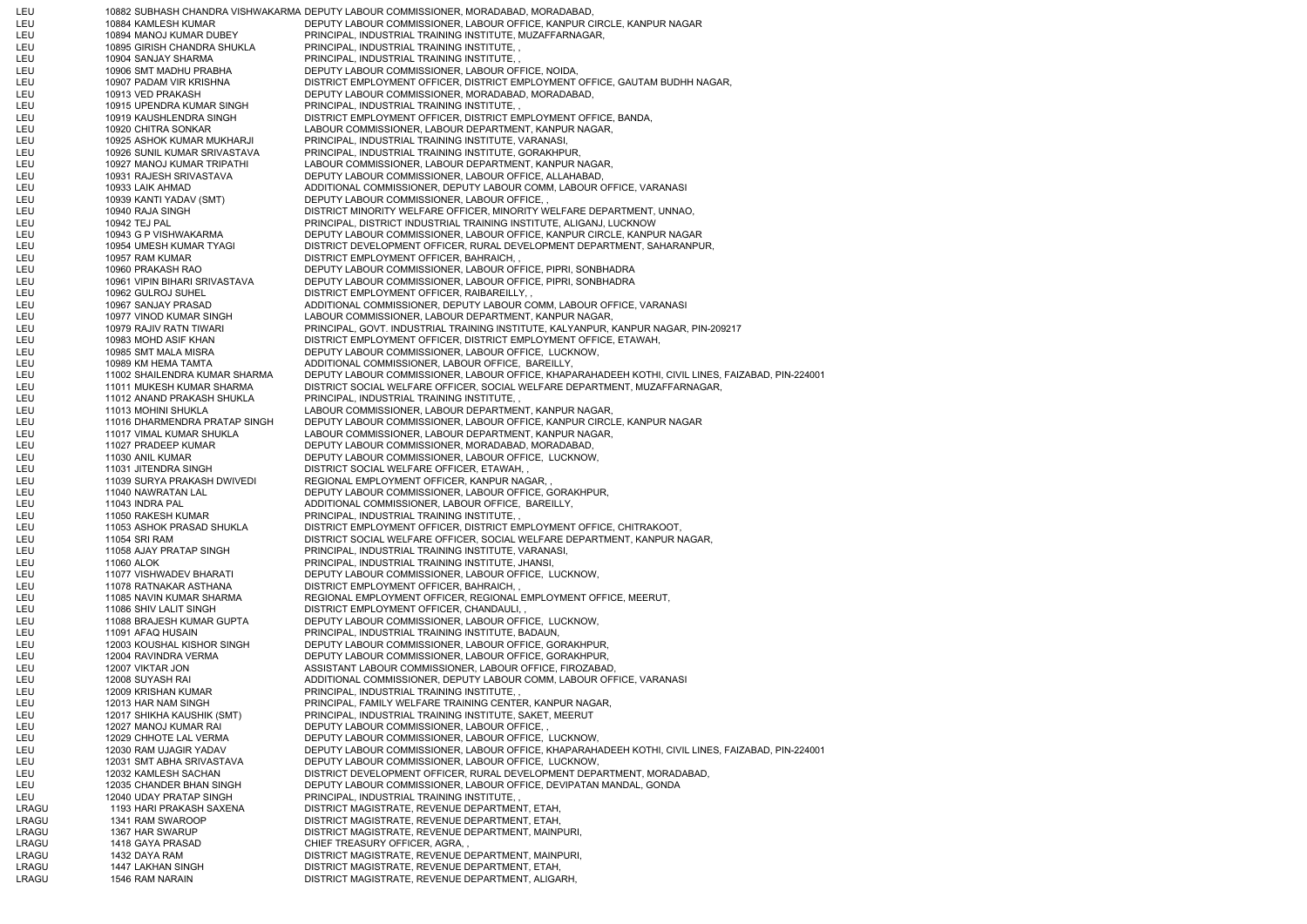| LRAGU        | 1553 JAGDISH SWARUP                        | DISTRICT MAGISTRATE, REVENUE DEPARTMENT, ALIGARH,                                                                                  |
|--------------|--------------------------------------------|------------------------------------------------------------------------------------------------------------------------------------|
| LRAU         | 200 REWA PRASAD                            | DISTRICT MAGISTRATE, REVENUE DEPARTMENT,                                                                                           |
| LRAU         | 208 AKHTAR HUSAIN                          | DISTRICT MAGISTRATE, REVENUE DEPARTMENT, AZAMGARH,                                                                                 |
| LRAU         | 344 ABDUL KARIM                            | DISTRICT MAGISTRATE, REVENUE DEPARTMENT, ALLAHABAD,                                                                                |
| LRAU         | 480 SITA RAM                               | DISTRICT MAGISTRATE, REVENUE DEPARTMENT,,                                                                                          |
| LRAU         | 2044 KRIPA SHANKER                         | DISTRICT MAGISTRATE, REVENUE DEPARTMENT,                                                                                           |
| LRAU         | 2045 RAJ BAHADUR SINGH                     | DISTRICT MAGISTRATE, REVENUE DEPARTMENT, ALLAHABAD,                                                                                |
| LRAU         | 2058 UMA SHANKER                           | DISTRICT MAGISTRATE, REVENUE DEPARTMENT,                                                                                           |
| LRAU         | 2071 AWADH NARAIN                          | DISTRICT MAGISTRATE, REVENUE DEPARTMENT, ALLAHABAD,                                                                                |
| LRAU         | 2145 RAM BILAS DWIVEDI                     | DISTRICT MAGISTRATE, REVENUE DEPARTMENT,                                                                                           |
| LRAU         | 2148 SHYAM BEHARI                          | DISTRICT MAGISTRATE, REVENUE DEPARTMENT, KANPUR NAGAR,                                                                             |
| LRAU         | 2161 RAJENDRA BABU<br>2163 OM DUTTA TEWARI | DISTRICT MAGISTRATE, REVENUE DEPARTMENT, ,<br>DISTRICT MAGISTRATE, REVENUE DEPARTMENT,                                             |
| LRAU<br>LRAU | 2168 KRISHNA MURARI                        | ADDITIONAL CHIEF OFFICER, PANCHAYAT I RAJ DEPARTMENT,                                                                              |
| LRAU         | 2170 HARISH CHANDRA                        | DISTRICT MAGISTRATE, REVENUE DEPARTMENT,                                                                                           |
| LRAU         | 2173 RAM MILAN LEKHPAL                     | ADDITIONAL CHIEF OFFICER, PANCHAYAT I RAJ DEPARTMENT,                                                                              |
| LRAU         | 2175 MOHD YASIN                            | DISTRICT MAGISTRATE, REVENUE DEPARTMENT, ALLAHABAD,                                                                                |
| LRAU         | 2181 NEM CHAND                             | COMMISSIONER AND SECRETARY, REVENUE BOARD, UP FAIZABAD DIVISION, 279, KHIRKI ALIBEG ROAD, JANANA HOSPITAL ROAD,FAIZABAD,PIN-224001 |
| LRAU         | 2202 DAYA NAND DIXIT                       | DISTRICT MAGISTRATE, REVENUE DEPARTMENT, ,                                                                                         |
| LRAU         | 2215 MAN BODHAN                            | DISTRICT MAGISTRATE, REVENUE DEPARTMENT,                                                                                           |
| LRAU         | 2231 RAM CHANDRA SHUKLA                    | DISTRICT MAGISTRATE, REVENUE DEPARTMENT, FATEHPUR,                                                                                 |
| LRAU         | 2238 SHANTI SWARUP                         | DISTRICT MAGISTRATE, REVENUE DEPARTMENT, ALLAHABAD,                                                                                |
| LRAU         | 2240 RAMA KANT PANDEY                      | DISTRICT MAGISTRATE, REVENUE DEPARTMENT, ALLAHABAD,                                                                                |
| LRAU         | 2241 MOHD USMAN                            | DISTRICT MAGISTRATE, REVENUE DEPARTMENT, KANPUR NAGAR,                                                                             |
| LRAU         | 2245 MUHIBULLAH                            | DISTRICT MAGISTRATE, REVENUE DEPARTMENT, ALLAHABAD,                                                                                |
| LRAU         | 2262 VIJAI NARAIN                          | DISTRICT MAGISTRATE, ENTERTAINMENT TAX & PROSECUTION OFFICE, KANPUR NAGAR.                                                         |
| LRAU         | 2263 JAI KARAN                             | DISTRICT MAGISTRATE, REVENUE DEPARTMENT, KANPUR NAGAR,                                                                             |
| LRAU         | 2294 KAILASH SINGH                         | DISTRICT MAGISTRATE, REVENUE DEPARTMENT,,                                                                                          |
| LRAU         | 2301 NARESH CHANDRA                        | DISTRICT MAGISTRATE, REVENUE DEPARTMENT,                                                                                           |
| LRAU         | 2304 VED PRAKASH KASHYAP                   | DISTRICT MAGISTRATE, REVENUE DEPARTMENT, KANPUR NAGAR,                                                                             |
| LRAU         | 2315 SHESH NARAIN PANDEY                   | DISTRICT MAGISTRATE, REVENUE DEPARTMENT, ALLAHABAD,                                                                                |
| LRAU         | 2317 ASHRAFI LAL                           | DISTRICT MAGISTRATE, REVENUE DEPARTMENT, KANPUR NAGAR,                                                                             |
| LRAU         | 2325 NAROTTAM PD YADAV                     | DISTRICT MAGISTRATE, REVENUE DEPARTMENT, KANPUR NAGAR,                                                                             |
| LRAU         | 2334 SHIV SAGAR MISRA                      | DISTRICT MAGISTRATE, REVENUE DEPARTMENT, ALLAHABAD,                                                                                |
| LRAU         | 2344 RAM SARAN RATHAUR                     | DISTRICT MAGISTRATE, REVENUE DEPARTMENT, ,                                                                                         |
| LRAU         | 2349 NARENDRA SINGH                        | DISTRICT MAGISTRATE, REVENUE DEPARTMENT,,                                                                                          |
| LRAU         | 2350 RAKESH KUMAR MISRA                    | DISTRICT MAGISTRATE, REVENUE DEPARTMENT, ,                                                                                         |
| LRAU         | 2351 DINESH CHANDRA                        | DISTRICT MAGISTRATE, REVENUE DEPARTMENT,                                                                                           |
| LRAU<br>LRAU | 2353 RAJENDRA SINGH<br>2354 PRAMOD KUMAR   | DISTRICT MAGISTRATE, REVENUE DEPARTMENT, ,<br>DISTRICT MAGISTRATE, REVENUE DEPARTMENT,                                             |
| LRAU         | 2355 OM PRAKSH                             | DISTRICT MAGISTRATE, REVENUE DEPARTMENT,                                                                                           |
| LRAU         | 2356 RAM NARESH                            | DISTRICT MAGISTRATE, REVENUE DEPARTMENT,                                                                                           |
| LRAU         | 2357 RAM BAHADUR                           | DISTRICT MAGISTRATE, REVENUE DEPARTMENT,                                                                                           |
| LRAU         | 2358 CHHOTE LAL                            | DISTRICT MAGISTRATE, REVENUE DEPARTMENT, ETAWAH,                                                                                   |
| LRAU         | 2360 BALBIR SINGH                          | DISTRICT MAGISTRATE, REVENUE DEPARTMENT,                                                                                           |
| LRAU         | 2362 AWDESH KUMAR                          | DISTRICT MAGISTRATE, REVENUE DEPARTMENT, ETAWAH,                                                                                   |
| LRAU         | 2363 ASHOK BABU                            | DISTRICT MAGISTRATE, REVENUE DEPARTMENT, ETAWAH,                                                                                   |
| LRAU         | 2367 BHAGWAN DAS                           | DISTRICT MAGISTRATE, REVENUE DEPARTMENT,                                                                                           |
| LRAU         | 2368 RAMESH CHANDRA                        | DISTRICT MAGISTRATE, REVENUE DEPARTMENT,,                                                                                          |
| LRAU         | 2369 DINESH KUAMR GUPTA                    | DISTRICT MAGISTRATE, REVENUE DEPARTMENT,                                                                                           |
| LRAU         | 2372 SIYA RAM                              | DISTRICT MAGISTRATE, REVENUE DEPARTMENT,                                                                                           |
| LRAU         | 2373 SUDHAR SINGH                          | DISTRICT MAGISTRATE, REVENUE DEPARTMENT, ,                                                                                         |
| LRAU         | 2379 OM PRAKASH                            | DISTRICT MAGISTRATE, REVENUE DEPARTMENT, ,                                                                                         |
| LRAU         | 2383 SHIV PAL SINGH                        | DISTRICT MAGISTRATE, REVENUE DEPARTMENT,                                                                                           |
| LRAU         | 2392 SUBHAS CHANDRA                        | DISTRICT MAGISTRATE, REVENUE DEPARTMENT,                                                                                           |
| LRAU         | 2402 JWALA PRASAD TEWARI                   | COMMISSIONER AND SECRETARY, BOARD OF REVENUE U.P., LUCKNOW,                                                                        |
| LRAU         | 2404 MUHIB ULLAH                           | DISTRICT MAGISTRATE, REVENUE DEPARTMENT, ALLAHABAD,                                                                                |
| LRAU         | 2414 AMAR SINGH                            | DISTRICT MAGISTRATE, REVENUE DEPARTMENT, KANPUR NAGAR,                                                                             |
| LRAU         | 2415 RAM KUMAR<br>2417 MAUJI LAL KURIL     | DISTRICT MAGISTRATE, REVENUE DEPARTMENT,,<br>DISTRICT MAGISTRATE, REVENUE DEPARTMENT, KANPUR NAGAR,                                |
| LRAU<br>LRAU | 2419 RAM NARAIN YADAV                      | DISTRICT MAGISTRATE, REVENUE DEPARTMENT, ETAWAH,                                                                                   |
| LRAU         | 2420 HARI KRISHNA DWIVEDI                  | DISTRICT MAGISTRATE, REVENUE DEPARTMENT,                                                                                           |
| LRAU         | 2421 SUBHAS CHANDRA                        | DISTRICT MAGISTRATE, REVENUE DEPARTMENT,                                                                                           |
| LRAU         | 2422 YADUNATH SINGH                        | DISTRICT MAGISTRATE, REVENUE DEPARTMENT,                                                                                           |
| LRAU         | 2424 RAJ BAHADUR                           | DISTRICT MAGISTRATE, REVENUE DEPARTMENT,                                                                                           |
| LRAU         | 2425 JAGDEO SINGH                          | DISTRICT MAGISTRATE, REVENUE DEPARTMENT, ,                                                                                         |
| LRAU         | 2428 MUSHTAQ AHMAD                         | DISTRICT MAGISTRATE, REVENUE DEPARTMENT,                                                                                           |
| LRAU         | 2429 SHYAM BEHARI                          | DISTRICT MAGISTRATE, REVENUE DEPARTMENT,                                                                                           |
| LRAU         | 2433 TEJ PRATAP SINGH                      | DISTRICT MAGISTRATE, REVENUE DEPARTMENT, ,                                                                                         |
| LRAU         | 2434 RAM MILAN                             | DISTRICT MAGISTRATE, REVENUE DEPARTMENT,                                                                                           |
| LRAU         | 2436 RAMZAN ALI                            | DISTRICT MAGISTRATE, REVENUE DEPARTMENT,                                                                                           |
| LRAU         | 2438 VIRENDRA KUMAR                        | DISTRICT MAGISTRATE, REVENUE DEPARTMENT,                                                                                           |
| LRAU         | 2441 SURESH CHANDRA MISRA                  | DISTRICT MAGISTRATE, REVENUE DEPARTMENT,                                                                                           |
| LRAU         | 2442 RADHEY SHYAM                          | DISTRICT MAGISTRATE, REVENUE DEPARTMENT, KANPUR NAGAR,                                                                             |
| LRAU         | 2443 SHRI BHAN SINGH                       | DISTRICT MAGISTRATE, REVENUE DEPARTMENT,                                                                                           |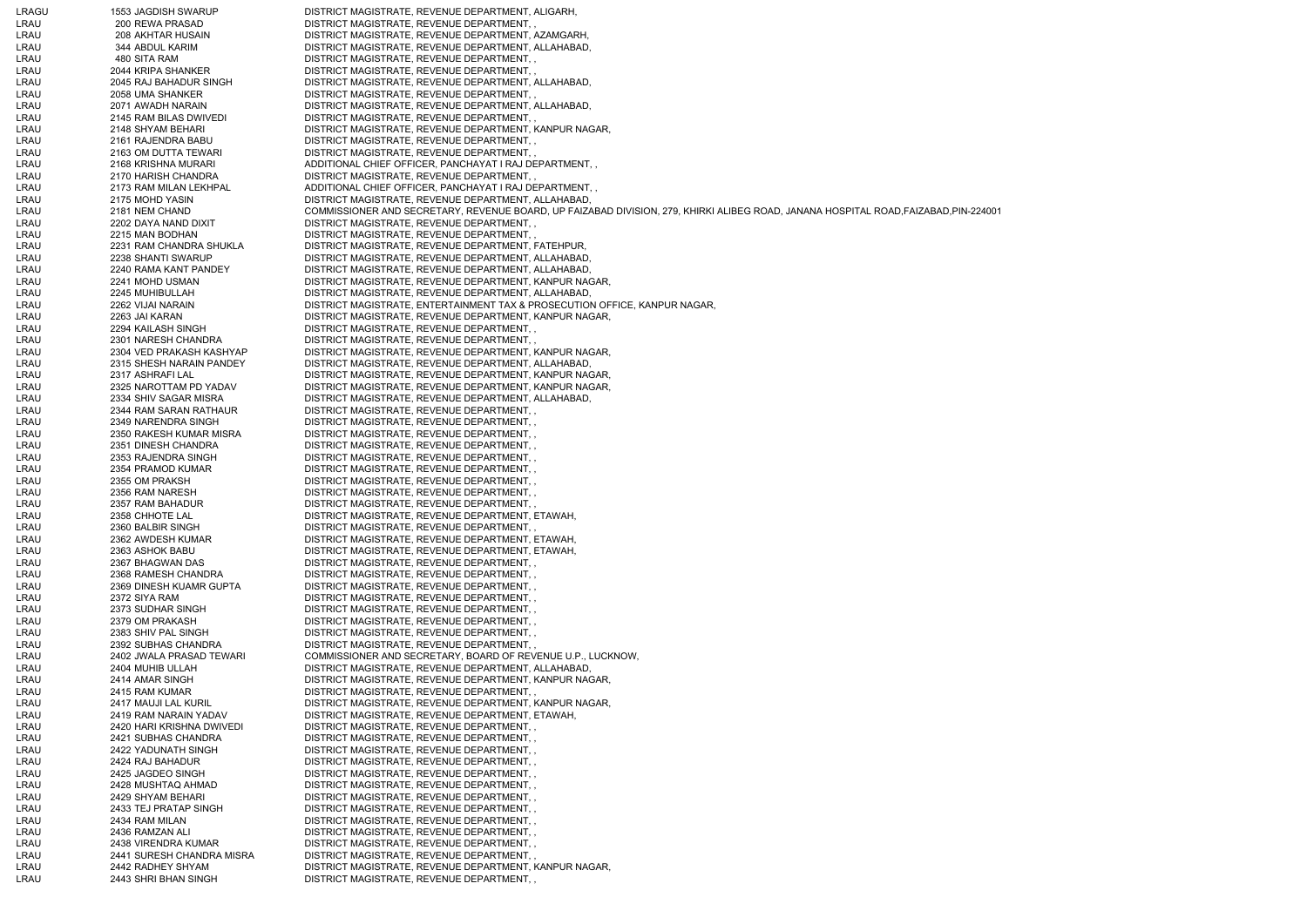| LRAU | 2447 SHYAM LAL                 | DISTRICT MAGISTRATE, REVENUE DEPARTMENT, KANPUR NAGAR, |
|------|--------------------------------|--------------------------------------------------------|
| LRAU | 2448 RAM CHANDRA               | DISTRICT MAGISTRATE, REVENUE DEPARTMENT,,              |
| LRAU | 2449 LALA RAM                  | DISTRICT MAGISTRATE, REVENUE DEPARTMENT, KANPUR NAGAR, |
|      |                                |                                                        |
| LRAU | 2450 RAJENDRA SINGH            | DISTRICT MAGISTRATE, REVENUE DEPARTMENT, KANPUR NAGAR, |
| LRAU | 2454 RAM SWARUP SINGH          | DISTRICT MAGISTRATE, REVENUE DEPARTMENT, ,             |
| LRAU | 2455 VIRENDRA PAL SINGH        | DISTRICT MAGISTRATE, REVENUE DEPARTMENT, KANPUR NAGAR, |
| LRAU | 2460 VIJAY PAL                 | DISTRICT MAGISTRATE, REVENUE DEPARTMENT, KANPUR NAGAR, |
| LRAU | 2467 CHHANGU LAL               | DISTRICT MAGISTRATE, REVENUE DEPARTMENT, KANPUR NAGAR, |
| LRAU | 2468 SHIV NARAIN SINGH         | DISTRICT MAGISTRATE, REVENUE DEPARTMENT, KANPUR NAGAR, |
| LRAU | 2470 SUBHAS CHANDRA            | DISTRICT MAGISTRATE, REVENUE DEPARTMENT, KANPUR NAGAR, |
|      |                                |                                                        |
| LRAU | 2472 RUP NARAIN SACHAN         | DISTRICT MAGISTRATE, REVENUE DEPARTMENT,               |
| LRAU | 2474 KRISHNA KUMAR             | DISTRICT MAGISTRATE, REVENUE DEPARTMENT, KANPUR NAGAR, |
| LRAU | 2475 HARSIH CHANDRFA           | DISTRICT MAGISTRATE, REVENUE DEPARTMENT, KANPUR NAGAR, |
| LRAU | 2478 RAM KISHORE               | DISTRICT MAGISTRATE, REVENUE DEPARTMENT, KANPUR NAGAR, |
| LRAU | 2479 OM PRAKASH TRIPATHI       | DISTRICT MAGISTRATE, REVENUE DEPARTMENT, KANPUR NAGAR, |
| LRAU | 2481 RAM KUMAR DIXIT           | DISTRICT MAGISTRATE, REVENUE DEPARTMENT, KANPUR NAGAR, |
|      |                                |                                                        |
| LRAU | 2482 SURESH CHANDTRA YADAV     | DISTRICT MAGISTRATE, REVENUE DEPARTMENT, ,             |
| LRAU | 2485 KAMLESH KUMAR SRIVASTAVA  | DISTRICT MAGISTRATE, REVENUE DEPARTMENT, KANPUR NAGAR, |
| LRAU | 2487 UMESH KUMAR               | DISTRICT MAGISTRATE, REVENUE DEPARTMENT, KANPUR NAGAR, |
| LRAU | 2488 RAM BAHADUR               | DISTRICT MAGISTRATE, REVENUE DEPARTMENT, KANPUR NAGAR, |
| LRAU | 2491 SANTOSH KUMAR             | DISTRICT MAGISTRATE, REVENUE DEPARTMENT,               |
| LRAU | 2493 JAI NARAIN                | DISTRICT MAGISTRATE, REVENUE DEPARTMENT,,              |
| LRAU | 2494 RAJ BEER SINGH            | DISTRICT MAGISTRATE, REVENUE DEPARTMENT,,              |
|      |                                |                                                        |
| LRAU | 2495 SURESH CHANDRA            | DISTRICT MAGISTRATE, REVENUE DEPARTMENT, KANPUR NAGAR, |
| LRAU | 2496 BALVEER SINGH             | DISTRICT MAGISTRATE, REVENUE DEPARTMENT,               |
| LRAU | 2497 UMESH KUMAR               | DISTRICT MAGISTRATE, REVENUE DEPARTMENT, KANPUR NAGAR, |
| LRAU | 2498 SUBHAS CHANDRA            | DISTRICT MAGISTRATE, REVENUE DEPARTMENT, ,             |
| LRAU | 2500 SURESH BABU               | DISTRICT MAGISTRATE, REVENUE DEPARTMENT,,              |
| LRAU | 2501 SUMIT NARAIN              | DISTRICT MAGISTRATE, REVENUE DEPARTMENT,               |
| LRAU | 2503 RANVEER SINGH             | DISTRICT MAGISTRATE, REVENUE DEPARTMENT,,              |
|      |                                |                                                        |
| LRAU | 2504 HARISHCHANDRA             | DISTRICT MAGISTRATE, REVENUE DEPARTMENT,,              |
| LRAU | 2505 ASHOK KUMAR               | DISTRICT MAGISTRATE, REVENUE DEPARTMENT, KANPUR NAGAR, |
| LRAU | 2507 SWADESH CHANDRA           | DISTRICT MAGISTRATE, REVENUE DEPARTMENT,,              |
| LRAU | 2508 HARISH CHANDRA SRIVASTAVA | DISTRICT MAGISTRATE, REVENUE DEPARTMENT, ETAWAH,       |
| LRAU | 2510 RAJ NARAIN TEWARI         | DISTRICT MAGISTRATE, REVENUE DEPARTMENT, ALLAHABAD,    |
| LRAU | 2511 OM PRAKASH                | DISTRICT MAGISTRATE, REVENUE DEPARTMENT,,              |
|      | 2512 PHOOL CHAND               |                                                        |
| LRAU |                                | DISTRICT MAGISTRATE, REVENUE DEPARTMENT,               |
| LRAU | 2513 LAL CHANDRA YADAV         | DISTRICT MAGISTRATE, REVENUE DEPARTMENT, ALLAHABAD,    |
| LRAU | 2514 DEV RAJ                   | DISTRICT MAGISTRATE, REVENUE DEPARTMENT,,              |
| LRAU | 2515 GORE LAL MISRA            | DISTRICT MAGISTRATE, REVENUE DEPARTMENT, ,             |
| LRAU | 2516 SHIV NARAIN               | DISTRICT MAGISTRATE, REVENUE DEPARTMENT,,              |
| LRAU | 2518 PRAMOD KUMAR              | DISTRICT MAGISTRATE, REVENUE DEPARTMENT, GAZIPUR,      |
| LRAU | 2526 RAM GOPAL                 | DISTRICT MAGISTRATE, REVENUE DEPARTMENT,               |
|      |                                |                                                        |
| LRAU | 2529 RAMESH CHANDRA VERMA      | DISTRICT MAGISTRATE, REVENUE DEPARTMENT,,              |
| LRAU | 2531 JAGDISH NARAIN            | DISTRICT MAGISTRATE, REVENUE DEPARTMENT,               |
| LRAU | 2532 SAGIR KHAN                | DISTRICT MAGISTRATE, REVENUE DEPARTMENT,,              |
| LRAU | 2533 SURYA PAL SINGH           | DISTRICT MAGISTRATE, REVENUE DEPARTMENT,               |
| LRAU | 2536 HARI SHANKER SHUKLA       | DISTRICT MAGISTRATE, REVENUE DEPARTMENT, FATEHGARH,    |
| LRAU | 2537 SUBHAS CHANDRA            | DISTRICT MAGISTRATE, REVENUE DEPARTMENT,               |
| LRAU | 2538 JITENDRA SINGH            | DISTRICT MAGISTRATE, REVENUE DEPARTMENT,,              |
| LRAU | 2539 RADHEY SHYAM              |                                                        |
|      |                                | DISTRICT MAGISTRATE, REVENUE DEPARTMENT,,              |
| LRAU | 2540 SHYAM SINGH               | DISTRICT MAGISTRATE, REVENUE DEPARTMENT, KANPUR NAGAR, |
| LRAU | 2541 BALRAM SINGH              | DISTRICT MAGISTRATE, REVENUE DEPARTMENT,,              |
| LRAU | 2542 LAKHAN SINGH              | DISTRICT MAGISTRATE, REVENUE DEPARTMENT, ,             |
| LRAU | 2543 SANTOSH KUYMAR            | DISTRICT MAGISTRATE, REVENUE DEPARTMENT,,              |
| LRAU | 2545 RAM CHARAN                | DISTRICT MAGISTRATE, REVENUE DEPARTMENT,               |
| LRAU | 2547 SAGIR AHAMD               | DISTRICT MAGISTRATE, REVENUE DEPARTMENT,,              |
| LRAU | 2550 TULAI SINGH               | DISTRICT MAGISTRATE, REVENUE DEPARTMENT,,              |
|      |                                |                                                        |
| LRAU | 2552 AKHILESH KUMAR            | DISTRICT MAGISTRATE, REVENUE DEPARTMENT,,              |
| LRAU | 2555 RAM CHANDRA               | DISTRICT MAGISTRATE, REVENUE DEPARTMENT, ETAWAH,       |
| LRAU | 2556 LALA RAM                  | DISTRICT MAGISTRATE, REVENUE DEPARTMENT,               |
| LRAU | 2557 MAHENDRA PRASAD           | DISTRICT MAGISTRATE, REVENUE DEPARTMENT,,              |
| LRAU | 2558 JWALA PRASAD ANAND        | DISTRICT MAGISTRATE, REVENUE DEPARTMENT,,              |
| LRAU | 2560 RAM PRAKASH               | DISTRICT MAGISTRATE, REVENUE DEPARTMENT,,              |
| LRAU | 2561 RADHA RAMAN TRIPATHI      | DISTRICT MAGISTRATE, REVENUE DEPARTMENT,,              |
|      |                                |                                                        |
| LRAU | 2562 RAM BILAS UTTAM           | DISTRICT MAGISTRATE, REVENUE DEPARTMENT,               |
| LRAU | 2564 RAM CHANDRA PATEL         | DISTRICT MAGISTRATE, REVENUE DEPARTMENT,,              |
| LRAU | 2565 LAXMI SHANKER             | DISTRICT MAGISTRATE, REVENUE DEPARTMENT, ,             |
| LRAU | 2566 PREM SINGH                | DISTRICT MAGISTRATE, REVENUE DEPARTMENT,,              |
| LRAU | 2567 SURESH CHAND PANDEY       | DISTRICT MAGISTRATE, REVENUE DEPARTMENT, SONBHADRA,    |
| LRAU | 2568 KAMLESHWAR SINGH          | DISTRICT MAGISTRATE, REVENUE DEPARTMENT,,              |
| LRAU | 2569 VIRENDRA KUMAR            | DISTRICT MAGISTRATE, REVENUE DEPARTMENT, KANPUR NAGAR, |
|      | 2575 SURESH CHANDRA            | DISTRICT MAGISTRATE, REVENUE DEPARTMENT,,              |
| LRAU |                                |                                                        |
| LRAU | 2576 SUBASH CHANDRA            | DISTRICT MAGISTRATE, REVENUE DEPARTMENT,               |
| LRAU | 2577 SURESH CHANDRA            | DISTRICT MAGISTRATE, REVENUE DEPARTMENT, KANPUR NAGAR, |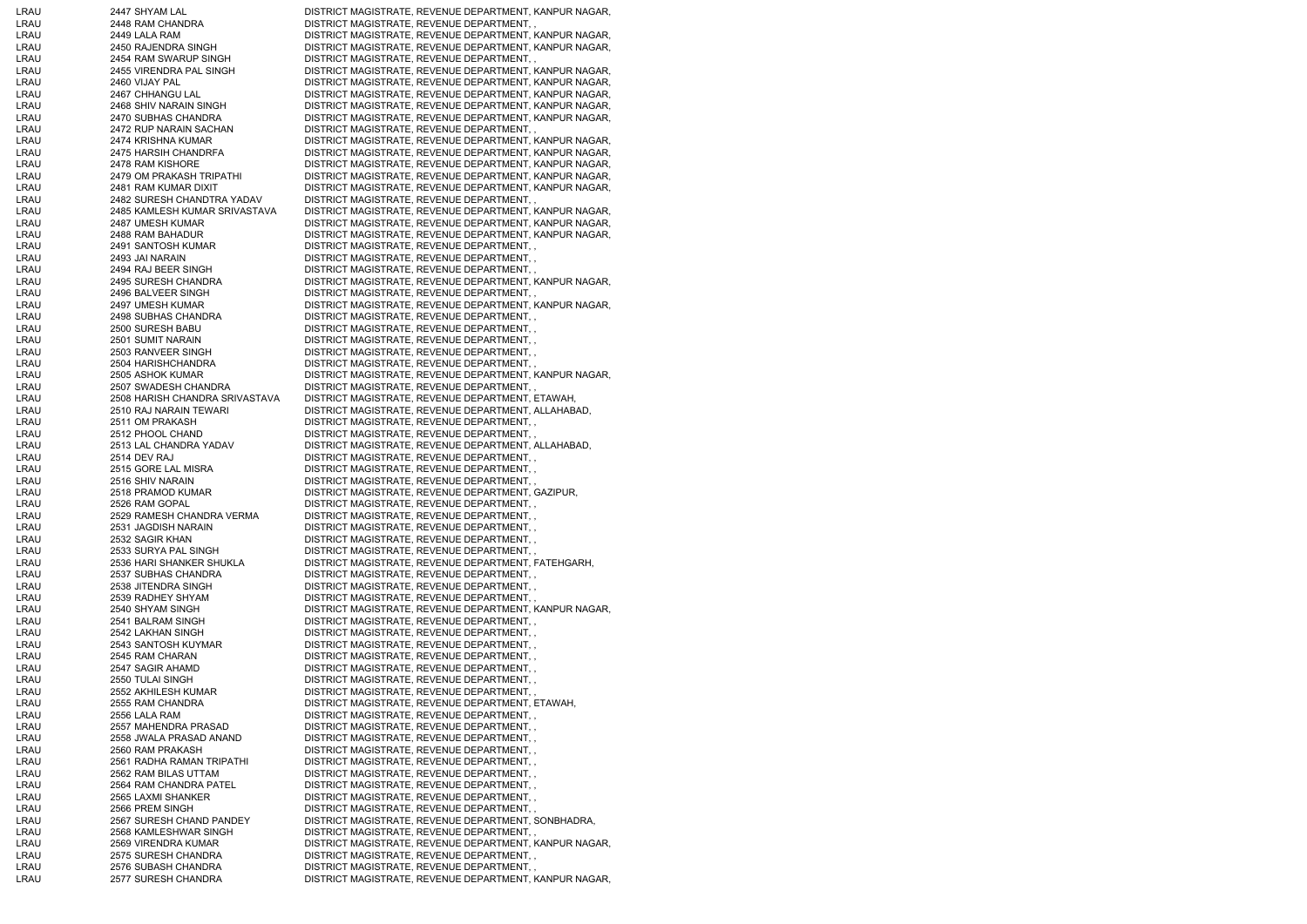| LRAU | 2578 CHANDRA BHUSHAN        | DISTRICT MAGISTRATE, REVENUE DEPARTMENT,               |
|------|-----------------------------|--------------------------------------------------------|
| LRAU | 2581 SATENDRA DEO           | DISTRICT MAGISTRATE, REVENUE DEPARTMENT,,              |
| LRAU | 2582 BALBIR SINGH           | DISTRICT MAGISTRATE, REVENUE DEPARTMENT, ,             |
| LRAU | 2583 GOPAL KRISHNA          | DISTRICT MAGISTRATE, REVENUE DEPARTMENT,,              |
| LRAU | 2584 DHARMESH KUMAR         | DISTRICT MAGISTRATE, REVENUE DEPARTMENT,,              |
| LRAU | 2585 RAM PRAKASH PANDEY     | DISTRICT MAGISTRATE, REVENUE DEPARTMENT, ,             |
| LRAU | 2586 ANAND RAM              | DISTRICT MAGISTRATE, REVENUE DEPARTMENT,               |
| LRAU | 2587 AKHILESH KUMAR PANDEY  | DISTRICT MAGISTRATE, REVENUE DEPARTMENT, ,             |
| LRAU | 2589 ANIL KUMAR             | DISTRICT MAGISTRATE, REVENUE DEPARTMENT, ,             |
| LRAU | 2590 PRAMOD KUMAR           | DISTRICT MAGISTRATE, REVENUE DEPARTMENT,,              |
| LRAU | 2591 SHRI KRISHNA LAL       | DISTRICT MAGISTRATE, REVENUE DEPARTMENT,,              |
| LRAU | 2592 PUSHPENDRA PAL SINGH   | DISTRICT MAGISTRATE, REVENUE DEPARTMENT,,              |
| LRAU | 2593 PARASHU RAM DUBEY      | DISTRICT MAGISTRATE, REVENUE DEPARTMENT,,              |
| LRAU | 2594 KRISHNA MURARI MISHRA  | DISTRICT MAGISTRATE, REVENUE DEPARTMENT,,              |
| LRAU | 2595 JAI PRAKASH MISHRA     | DISTRICT MAGISTRATE, REVENUE DEPARTMENT, VARANASI,     |
| LRAU | 2597 SURENDRA BAHADUR SINGH | DISTRICT MAGISTRATE, REVENUE DEPARTMENT, ,             |
| LRAU | 2598 SHIVA NAND PANDEY      | DISTRICT MAGISTRATE, REVENUE DEPARTMENT, ,             |
| LRAU | 2599 NATHU RAM              | DISTRICT MAGISTRATE, REVENUE DEPARTMENT,,              |
| LRAU | 2600 MANGLA PRASAD          | DISTRICT MAGISTRATE, REVENUE DEPARTMENT, KANPUR NAGAR, |
| LRAU | 2608 DUDH NATH YADAV        | DISTRICT MAGISTRATE, REVENUE DEPARTMENT,,              |
| LRAU | 2611 RAJAB ALI              | DISTRICT MAGISTRATE, REVENUE DEPARTMENT, ALLAHABAD,    |
| LRAU | 2613 SHIVMURTI SINGH        | DISTRICT MAGISTRATE, REVENUE DEPARTMENT, ALLAHABAD,    |
| LRAU | 2614 LAL JI YADAV           | DISTRICT MAGISTRATE, REVENUE DEPARTMENT, ALLAHABAD,    |
| LRAU | 2615 MUIN J                 | DISTRICT MAGISTRATE, REVENUE DEPARTMENT, ALLAHABAD,    |
| LRAU | 2617 SURESH CHANDRA         | DISTRICT MAGISTRATE, REVENUE DEPARTMENT, ,             |
| LRAU | 2622 SATISH CHANDRA         | DISTRICT MAGISTRATE, REVENUE DEPARTMENT,,              |
|      |                             |                                                        |
| LRAU | 2624 RAJESH MISHRA          | DISTRICT MAGISTRATE, REVENUE DEPARTMENT,,              |
| LRAU | 2626 RAKESH PAL SINGH       | DISTRICT MAGISTRATE, REVENUE DEPARTMENT,,              |
| LRAU | 2629 RAM SEWAK              | DISTRICT MAGISTRATE, REVENUE DEPARTMENT,,              |
| LRAU | 2631 SHER PAL SINGH         | DISTRICT MAGISTRATE, REVENUE DEPARTMENT,,              |
| LRAU | 2638 ANIL KUMAR KATIYAR     | DISTRICT MAGISTRATE, REVENUE DEPARTMENT,,              |
| LRAU | 2644 ISLAM NAVI             | DISTRICT MAGISTRATE, REVENUE DEPARTMENT,,              |
| LRAU | 2645 RAJ VIR SINGH          | DISTRICT MAGISTRATE, REVENUE DEPARTMENT, ,             |
| LRAU | 2646 MAHESH KUMAR           | DISTRICT MAGISTRATE, REVENUE DEPARTMENT, ETAWAH,       |
| LRAU | 2647 BRIJENDRA BABOO        | DISTRICT MAGISTRATE, REVENUE DEPARTMENT, ,             |
| LRAU | 2652 VIMAL KUMAR            | DISTRICT MAGISTRATE, REVENUE DEPARTMENT,,              |
| LRAU | 2653 RAKESH BABOO           | DISTRICT MAGISTRATE, REVENUE DEPARTMENT, ,             |
| LRAU | 2654 PRADEEP KUMAR          | DISTRICT MAGISTRATE, REVENUE DEPARTMENT,,              |
| LRAU | 2655 SARVESH KUMAR          | DISTRICT MAGISTRATE, REVENUE DEPARTMENT,               |
| LRAU | 2657 PAL SINGH              | DISTRICT MAGISTRATE, REVENUE DEPARTMENT,,              |
| LRAU | 2658 RISHI KUMAR            | DISTRICT MAGISTRATE, REVENUE DEPARTMENT,,              |
| LRAU | 2659 RAM ASAREY             | DISTRICT MAGISTRATE, REVENUE DEPARTMENT,,              |
| LRAU | 2660 RAM DAS                | DISTRICT MAGISTRATE, REVENUE DEPARTMENT,,              |
| LRAU | 2661 BIRENDRA BAHADUR       | DISTRICT MAGISTRATE, REVENUE DEPARTMENT,               |
| LRAU | 2662 AJAI KUMAR AWASTHI     | DISTRICT MAGISTRATE, REVENUE DEPARTMENT,               |
| LRAU | 2668 KRISHNA KUMAR          | DISTRICT MAGISTRATE, REVENUE DEPARTMENT, ALLAHABAD,    |
| LRAU | 2669 JAGAT BAHADUR          | DISTRICT MAGISTRATE, REVENUE DEPARTMENT, ALLAHABAD,    |
| LRAU | 2672 ARVIND KUMAR           | DISTRICT MAGISTRATE, REVENUE DEPARTMENT, ,             |
| LRAU | 2673 MADAN SINGH            | DISTRICT MAGISTRATE, REVENUE DEPARTMENT, KANPUR NAGAR, |
| LRAU | 2674 RADHEY SHYAM           | DISTRICT MAGISTRATE, REVENUE DEPARTMENT, ,             |
| LRAU | 2678 BALI RAM               | DISTRICT MAGISTRATE, REVENUE DEPARTMENT,,              |
| LRAU | 2679 MEWA LAL               | DISTRICT MAGISTRATE, REVENUE DEPARTMENT, JAUNPUR,      |
| LRAU | 2680 RAM KUMAR              | DISTRICT MAGISTRATE, REVENUE DEPARTMENT,,              |
| LRAU | 2681 MOHAR SINGH            | DISTRICT MAGISTRATE, REVENUE DEPARTMENT,               |
| LRAU | 2685 KAMLESH KUMAR          | DISTRICT MAGISTRATE, REVENUE DEPARTMENT, KANPUR NAGAR, |
| LRAU | 2686 SURENDRA NATH          | DISTRICT MAGISTRATE, REVENUE DEPARTMENT, SONBHADRA,    |
| LRAU | 2687 NATHAN SINGH           | DISTRICT MAGISTRATE, REVENUE DEPARTMENT, ,             |
| LRAU | 2688 RAJ NARAIN             | DISTRICT MAGISTRATE, REVENUE DEPARTMENT, JAUNPUR,      |
| LRAU | 2691 ARVIND KUMAR           | DISTRICT MAGISTRATE, REVENUE DEPARTMENT, KANPUR NAGAR, |
| LRAU | 2692 MUNEESH KUMAR          | DISTRICT MAGISTRATE, REVENUE DEPARTMENT, KANPUR NAGAR, |
| LRAU | 2694 CHIRANJI NATH          | DISTRICT MAGISTRATE, REVENUE DEPARTMENT,,              |
| LRAU | 2695 SRI PAL                | DISTRICT MAGISTRATE, REVENUE DEPARTMENT,               |
| LRAU | 2696 ARUN KUMAR             | DISTRICT MAGISTRATE, REVENUE DEPARTMENT,,              |
| LRAU | 2697 RAM BABU               | DISTRICT MAGISTRATE, REVENUE DEPARTMENT, ,             |
| LRAU | 2698 RAM ASREY              | DISTRICT MAGISTRATE, REVENUE DEPARTMENT,,              |
| LRAU | 2705 SUNIL KUMAR            | DISTRICT MAGISTRATE, REVENUE DEPARTMENT,,              |
| LRAU | 2706 RAJ KUMAR              | DISTRICT MAGISTRATE, REVENUE DEPARTMENT, KANPUR NAGAR, |
| LRAU | 2708 BRIJESH KUMAR          | DISTRICT MAGISTRATE, REVENUE DEPARTMENT, ,             |
| LRAU | 2709 SANT KUMAR             | DISTRICT MAGISTRATE, REVENUE DEPARTMENT, ,             |
| LRAU | 2710 RAJESH SINGH           | DISTRICT MAGISTRATE, REVENUE DEPARTMENT, ETAWAH,       |
| LRAU | 2711 GOPAL                  | DISTRICT MAGISTRATE, REVENUE DEPARTMENT, ,             |
| LRAU | 2713 HAR NARAIN DUBEY       | DISTRICT MAGISTRATE, REVENUE DEPARTMENT, KANPUR NAGAR, |
| LRAU | 2714 RAMESH CHANDRA         | DISTRICT MAGISTRATE, REVENUE DEPARTMENT,,              |
| LRAU | 2716 RAM BALAK SINGH        | DISTRICT MAGISTRATE, REVENUE DEPARTMENT,,              |
| LRAU | 2718 PREM SHANKER           | DISTRICT MAGISTRATE, REVENUE DEPARTMENT,               |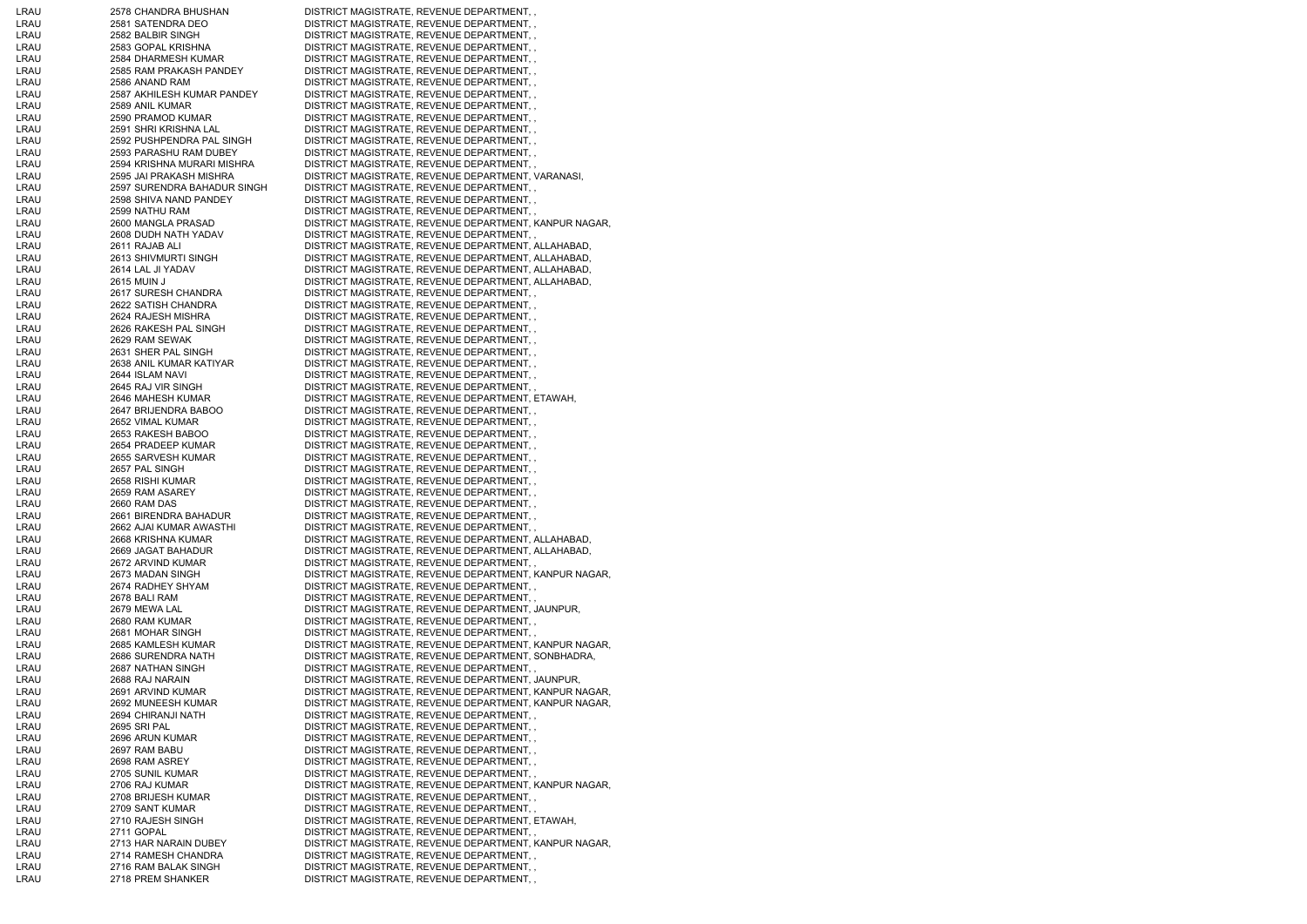| LRAU         | 2721 VIJAI KUMAR                           | DISTRICT DEVELOPMENT OFFICER, RURAL DEVELOPMENT DEPARTMENT, MAINPURI,                                            |
|--------------|--------------------------------------------|------------------------------------------------------------------------------------------------------------------|
| LRAU         | 2725 RAMESH CHANDRA                        | DISTRICT MAGISTRATE, REVENUE DEPARTMENT,                                                                         |
| LRAU         | 2729 SARMAN SINGH                          | DISTRICT MAGISTRATE, REVENUE DEPARTMENT, ,                                                                       |
| LRAU         | 2730 SANTOSH KUMAR                         | DISTRICT MAGISTRATE, REVENUE DEPARTMENT,,                                                                        |
| LRAU         | 2731 MALIKHAN SINGH                        | DISTRICT MAGISTRATE, REVENUE DEPARTMENT, ,                                                                       |
| LRAU         | 2732 RAM BAHADUR                           | DISTRICT MAGISTRATE, REVENUE DEPARTMENT,,                                                                        |
| LRAU         | 2734 MOHAN SINGH                           | DISTRICT MAGISTRATE, REVENUE DEPARTMENT,,                                                                        |
| LRAU         | 2738 NARENDRA KUMAR                        | DISTRICT MAGISTRATE, REVENUE DEPARTMENT,,                                                                        |
| LRAU         | 2739 AJAB SINGH                            | DISTRICT MAGISTRATE, REVENUE DEPARTMENT,,                                                                        |
| LRAU         | 2742 KUNWAR SINGH                          | DISTRICT MAGISTRATE, REVENUE DEPARTMENT, ,                                                                       |
| LRAU         | 2743 CHANDRA PAL                           | DISTRICT MAGISTRATE, REVENUE DEPARTMENT,                                                                         |
| LRAU<br>LRAU | 2745 ANIL KUMAR<br>2746 KRISHNA SINGH      | DISTRICT MAGISTRATE, REVENUE DEPARTMENT, ETAWAH,<br>DISTRICT MAGISTRATE, REVENUE DEPARTMENT,,                    |
| LRAU         | 2747 ACHINT KUMAR                          | DISTRICT MAGISTRATE, REVENUE DEPARTMENT,,                                                                        |
| LRAU         | 2748 KANHIYA LAL                           | DISTRICT MAGISTRATE, REVENUE DEPARTMENT,,                                                                        |
| LRAU         | 2749 MADHO SINGH                           | DISTRICT MAGISTRATE, REVENUE DEPARTMENT,,                                                                        |
| LRAU         | 2750 MAHESH BABU                           | DISTRICT MAGISTRATE, REVENUE DEPARTMENT, ETAWAH,                                                                 |
| LRAU         | 2751 BASANT LAL SINGH                      | DISTRICT MAGISTRATE, REVENUE DEPARTMENT,                                                                         |
| LRAU         | 2756 NARENDRA PRAKASH                      | DISTRICT MAGISTRATE, REVENUE DEPARTMENT,,                                                                        |
| LRAU         | 2757 BABU LAL                              | DISTRICT MAGISTRATE, REVENUE DEPARTMENT,                                                                         |
| LRAU         | 2758 RAN VIJAI SINGH                       | DISTRICT MAGISTRATE, REVENUE DEPARTMENT,                                                                         |
| LRAU         | 2761 SAIA DEEN                             | DISTRICT MAGISTRATE, REVENUE DEPARTMENT,,                                                                        |
| LRAU         | 2762 MAHENDRA KUMAR                        | DISTRICT MAGISTRATE, REVENUE DEPARTMENT,,                                                                        |
| LRAU         | 2763 BALWAN SINGH                          | DISTRICT MAGISTRATE, REVENUE DEPARTMENT,,                                                                        |
| LRAU         | 2764 BIDYA SAGAR                           | DISTRICT MAGISTRATE, REVENUE DEPARTMENT,                                                                         |
| LRAU         | 2765 SURENDRA SINGH                        | DISTRICT MAGISTRATE, REVENUE DEPARTMENT, ,                                                                       |
| LRAU         | 2766 RAMESHWAR DAYAL                       | DISTRICT MAGISTRATE, REVENUE DEPARTMENT,,                                                                        |
| LRAU         | 2769 SHIV KUMAR                            | DISTRICT MAGISTRATE, REVENUE DEPARTMENT,,                                                                        |
| LRAU         | 2770 VINOD KUMAR                           | DISTRICT MAGISTRATE, REVENUE DEPARTMENT,,                                                                        |
| LRAU         | 2771 SANTOSH KUMAR                         | DISTRICT MAGISTRATE, REVENUE DEPARTMENT,,                                                                        |
| LRAU         | 2773 PREM CHANDRA                          | DISTRICT MAGISTRATE, REVENUE DEPARTMENT,,                                                                        |
| LRAU         | 2774 SIYA RAM                              | DISTRICT MAGISTRATE, REVENUE DEPARTMENT,,                                                                        |
| LRAU<br>LRAU | 2775 SARWAN KUMAR<br>2776 SHRI NARAIN      | DISTRICT MAGISTRATE, REVENUE DEPARTMENT,<br>DISTRICT MAGISTRATE, REVENUE DEPARTMENT,,                            |
| LRAU         | 2777 SHIV RAM                              | DISTRICT MAGISTRATE, REVENUE DEPARTMENT, FATEHPUR,                                                               |
| LRAU         | 2778 KRISHNA MURARI                        | DISTRICT MAGISTRATE, REVENUE DEPARTMENT,                                                                         |
| LRAU         | 2779 RAM SEWAK                             | DISTRICT MAGISTRATE, REVENUE DEPARTMENT, KANPUR NAGAR,                                                           |
| LRAU         | 2780 RAKESH KUMAR                          | DISTRICT MAGISTRATE, REVENUE DEPARTMENT, KANPUR NAGAR,                                                           |
| LRAU         | 2781 NAND KISHORE                          | DISTRICT MAGISTRATE, REVENUE DEPARTMENT,                                                                         |
| LRAU         | 2782 MALKHAN SINGH                         | DISTRICT MAGISTRATE, REVENUE DEPARTMENT,,                                                                        |
| LRAU         | 2783 BIPIN KUMAR                           | DISTRICT MAGISTRATE, REVENUE DEPARTMENT,,                                                                        |
| LRAU         | 2784 ASHOK KUMAR                           | DISTRICT MAGISTRATE, REVENUE DEPARTMENT, ,                                                                       |
| LRAU         | 2792 JAG RAM                               | DISTRICT MAGISTRATE, REVENUE DEPARTMENT,                                                                         |
| LRAU         | 2819 JAGJIVAN RAM                          | DISTRICT MAGISTRATE, REVENUE DEPARTMENT, KANPUR NAGAR,                                                           |
| LRAU         | 2824 SHEO KANT                             | DISTRICT MAGISTRATE, REVENUE DEPARTMENT,                                                                         |
| LRAU         | 2828 SUSHIL KUMAR SINGH                    | DISTRICT MAGISTRATE, REVENUE DEPARTMENT, KANPUR NAGAR,                                                           |
| LRAU         | 2829 ARVIND SINGH                          | DISTRICT MAGISTRATE, REVENUE DEPARTMENT, KANPUR NAGAR,                                                           |
| LRAU         | 2833 VIRENDRA KUMAR                        | DISTRICT MAGISTRATE, REVENUE DEPARTMENT, KANPUR NAGAR,                                                           |
| LRAU         | 2836 ARJUN                                 | DISTRICT MAGISTRATE, REVENUE DEPARTMENT, KANPUR NAGAR,                                                           |
| LRAU<br>LRAU | 2837 NAND LAL SINGH<br>2839 RAMESH CHANDRA | DISTRICT MAGISTRATE, REVENUE DEPARTMENT, KANPUR NAGAR,<br>DISTRICT MAGISTRATE, REVENUE DEPARTMENT, KANPUR NAGAR, |
| LRAU         | 2840 RAKESH KUMAR                          | DISTRICT MAGISTRATE, REVENUE DEPARTMENT, ETAWAH,                                                                 |
| LRAU         | 2842 RAMA SHANKER CHATURVEDI               | DISTRICT MAGISTRATE, REVENUE DEPARTMENT, ,                                                                       |
| LRAU         | 2843 HARSH NATH DUBEY                      | DISTRICT MAGISTRATE, REVENUE DEPARTMENT, ,                                                                       |
| LRAU         | 2845 PRADIP KUMAR                          | DISTRICT MAGISTRATE, REVENUE DEPARTMENT, ALLAHABAD,                                                              |
| LRAU         | 2846 JAI RAM SINGH                         | DISTRICT MAGISTRATE, REVENUE DEPARTMENT, KANPUR NAGAR,                                                           |
| LRAU         | 2848 PANNA LAL                             | DISTRICT MAGISTRATE, REVENUE DEPARTMENT,,                                                                        |
| LRAU         | 2849 BHARAT SINGH                          | DISTRICT MAGISTRATE, REVENUE DEPARTMENT, ETAWAH,                                                                 |
| LRAU         | 2850 SHRI KRISHNA                          | DISTRICT MAGISTRATE, REVENUE DEPARTMENT, KANPUR NAGAR,                                                           |
| LRAU         | 2853 MANI RAM                              | DISTRICT MAGISTRATE, REVENUE DEPARTMENT, KANPUR NAGAR,                                                           |
| LRAU         | 2854 CHANDRA BHUSHAN SINGH                 | DISTRICT MAGISTRATE, REVENUE DEPARTMENT, KANPUR NAGAR,                                                           |
| LRAU         | 2855 YASHODHAN SINGH                       | DISTRICT MAGISTRATE, REVENUE DEPARTMENT,                                                                         |
| LRAU         | 2858 RAM NARESH GUPTA                      | DISTRICT MAGISTRATE, REVENUE DEPARTMENT,,                                                                        |
| LRAU         | 2861 SITA RAM                              | DISTRICT MAGISTRATE, REVENUE DEPARTMENT, ,                                                                       |
| LRAU         | 2862 GANESH SHANKER                        | DISTRICT MAGISTRATE, REVENUE DEPARTMENT, KANPUR NAGAR,                                                           |
| LRAU         | 2865 JAGAT NARAIN                          | DISTRICT MAGISTRATE, REVENUE DEPARTMENT, KANPUR NAGAR,                                                           |
| LRAU         | 2866 HARISH CHANDRA BHASKAR                | DISTRICT MAGISTRATE, REVENUE DEPARTMENT, KANPUR NAGAR,                                                           |
| LRAU<br>LRAU | 2868 ANIL KUMAR<br>2871 SHEO NATH          | DISTRICT MAGISTRATE, REVENUE DEPARTMENT, KANPUR NAGAR,<br>DISTRICT MAGISTRATE, REVENUE DEPARTMENT, KANPUR NAGAR, |
| LRAU         | 2872 LAXMI KANT                            | DISTRICT MAGISTRATE, REVENUE DEPARTMENT, FATEHPUR,                                                               |
| LRAU         | 2873 MOHAN SINGH                           | DISTRICT MAGISTRATE, REVENUE DEPARTMENT,                                                                         |
| LRAU         |                                            |                                                                                                                  |
|              |                                            |                                                                                                                  |
| LRAU         | 2874 SHEO RATAN<br>2876 BALVIR SINGH       | DISTRICT MAGISTRATE, REVENUE DEPARTMENT, KANPUR NAGAR,                                                           |
| LRAU         | 2877 CHHAMA NAND                           | DISTRICT MAGISTRATE, REVENUE DEPARTMENT, ETAWAH,<br>DISTRICT MAGISTRATE, REVENUE DEPARTMENT,                     |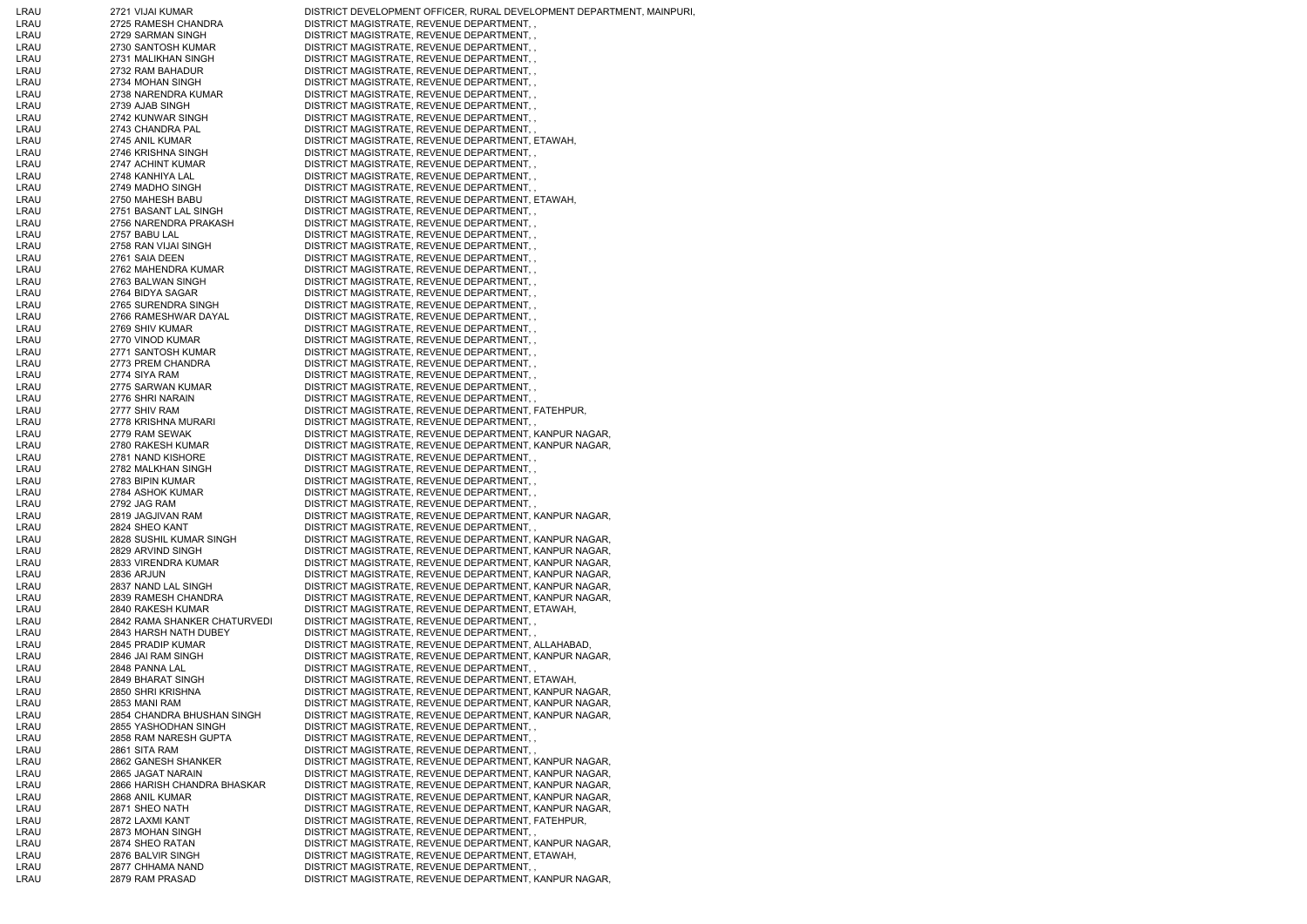| LRAU         | 2880 RAJ KUMAR PAL                    | DISTRICT MAGISTRATE, REVENUE DEPARTMENT, FATEHPUR,                                                 |
|--------------|---------------------------------------|----------------------------------------------------------------------------------------------------|
| LRAU         | 2881 VIDYA SAGAR                      | DISTRICT MAGISTRATE, REVENUE DEPARTMENT, ETAWAH,                                                   |
| LRAU         | 2882 RAMENDRA LAL                     | DISTRICT MAGISTRATE, REVENUE DEPARTMENT, KANPUR NAGAR,                                             |
| LRAU         | 2883 SHRAVAN LAL                      | DISTRICT MAGISTRATE, REVENUE DEPARTMENT, KANPUR NAGAR,                                             |
| LRAU         | 2884 JAI PRAKASH                      | DISTRICT MAGISTRATE, REVENUE DEPARTMENT, KANPUR NAGAR,                                             |
| LRAU         | 2888 RAM KUMAR SRIVASTAVA             | DISTRICT MAGISTRATE, REVENUE DEPARTMENT, KANPUR NAGAR,                                             |
| LRAU         | 2892 RAM GHULAM                       | DISTRICT MAGISTRATE, REVENUE DEPARTMENT,                                                           |
| LRAU         | 2909 RAKESH CHANDRA                   | DISTRICT MAGISTRATE, REVENUE DEPARTMENT,,                                                          |
| LRAU         | 2916 RAMESH SINGH                     | DISTRICT MAGISTRATE, REVENUE DEPARTMENT,,                                                          |
| LRAU         | 2929 SURESH CHANDRA                   | DISTRICT MAGISTRATE, REVENUE DEPARTMENT, ,                                                         |
| LRAU         | 2935 PRAMOD KUMAR SINGH               | DISTRICT MAGISTRATE, REVENUE DEPARTMENT, KANPUR NAGAR,                                             |
| LRAU         | 2936 KANHAIYA LAL                     | DISTRICT MAGISTRATE, REVENUE DEPARTMENT,                                                           |
| LRAU         | 2949 SANTOSH KUMAR                    | DISTRICT MAGISTRATE, REVENUE DEPARTMENT,                                                           |
| LRAU         | 2951 KRIPA RAM                        | DISTRICT MAGISTRATE, REVENUE DEPARTMENT, JHANSI,                                                   |
| LRAU<br>LRAU | 2952 SURYA PRAKASH<br>2953 GYAN SINGH | DISTRICT MAGISTRATE, REVENUE DEPARTMENT, KANPUR NAGAR,<br>DISTRICT MAGISTRATE, REVENUE DEPARTMENT, |
| LRAU         | 2954 SHREE PRAKASH                    | DISTRICT MAGISTRATE, REVENUE DEPARTMENT, KANPUR NAGAR,                                             |
| LRAU         | 2955 DEVENDRA KUMAR                   | DISTRICT MAGISTRATE, REVENUE DEPARTMENT,                                                           |
| LRAU         | 2956 SHREE KRISHNA TRIPATHI           | DISTRICT MAGISTRATE, REVENUE DEPARTMENT,,                                                          |
| LRAU         | 2958 RAJENDRA PRASAD PANDEY           | DISTRICT MAGISTRATE, REVENUE DEPARTMENT, MATHURA,                                                  |
| LRAU         | 2960 CHHAVI RAM                       | DISTRICT MAGISTRATE, REVENUE DEPARTMENT, FIROZABAD,                                                |
| LRAU         | 2962 RAM SHARAN SINGH                 | DISTRICT MAGISTRATE, REVENUE DEPARTMENT,                                                           |
| LRAU         | 2963 BABU RAM                         | DISTRICT MAGISTRATE, REVENUE DEPARTMENT, ,                                                         |
| LRAU         | 2964 KRISHNA KANT                     | DISTRICT MAGISTRATE, REVENUE DEPARTMENT,                                                           |
| LRAU         | 2968 RAMA KANT                        | DISTRICT MAGISTRATE, REVENUE DEPARTMENT, KANPUR NAGAR,                                             |
| LRAU         | 2970 CHANDRA PRAKASH                  | DISTRICT MAGISTRATE, REVENUE DEPARTMENT, ALLAHABAD,                                                |
| LRAU         | 2978 CHANDRA PAL SINGH                | DISTRICT MAGISTRATE, REVENUE DEPARTMENT,                                                           |
| LRAU         | 2981 SIYA RAM                         | DISTRICT MAGISTRATE, REVENUE DEPARTMENT,,                                                          |
| LRAU         | 2983 RAM SINGH                        | DISTRICT MAGISTRATE, REVENUE DEPARTMENT,,                                                          |
| LRAU         | 2985 SURENDRA KUMAR                   | DISTRICT MAGISTRATE, REVENUE DEPARTMENT,                                                           |
| LRAU         | 2987 YASHWANT SINGH                   | DISTRICT MAGISTRATE, REVENUE DEPARTMENT,                                                           |
| LRAU         | 2990 RAVINDRA KUMAR                   | DISTRICT MAGISTRATE, REVENUE DEPARTMENT, ,                                                         |
| LRAU         | 2993 INDRA KUMAR                      | DISTRICT MAGISTRATE, REVENUE DEPARTMENT, KANPUR NAGAR,                                             |
| LRAU         | 2994 SHYAM SINGH                      | DISTRICT MAGISTRATE, REVENUE DEPARTMENT, ETAWAH,                                                   |
| LRAU         | 2995 SANTOSH KUMAR                    | DISTRICT MAGISTRATE, REVENUE DEPARTMENT,                                                           |
| LRAU         | 2996 BRIJESH KUMAR                    | DISTRICT MAGISTRATE, REVENUE DEPARTMENT, ALLAHABAD,                                                |
| LRAU         | 2997 UMA SHANKER                      | DISTRICT MAGISTRATE, REVENUE DEPARTMENT, KANPUR NAGAR,                                             |
| LRAU         | 3001 CHHATRA PAL                      | DISTRICT MAGISTRATE, REVENUE DEPARTMENT, KANPUR NAGAR,                                             |
| LRAU         | 3002 RAMENDRA SINGH PAL               | DISTRICT MAGISTRATE, REVENUE DEPARTMENT,                                                           |
| LRAU         | 3003 SEWA RAM                         | DISTRICT MAGISTRATE, REVENUE DEPARTMENT,,                                                          |
| LRAU         | 3004 SHREE PAL SINGH VERMA            | DISTRICT MAGISTRATE, REVENUE DEPARTMENT, ,                                                         |
| LRAU         | 3006 AWADH NARAIN PANDEY              | DISTRICT MAGISTRATE, REVENUE DEPARTMENT, ,                                                         |
| LRAU         | 3008 VIR BHAN SINGH                   | DISTRICT MAGISTRATE, REVENUE DEPARTMENT,                                                           |
| LRAU         | 3009 RAJENDRA KUMAR SHARMA            | DISTRICT MAGISTRATE, REVENUE DEPARTMENT, ALLAHABAD,                                                |
| LRAU         | 3010 OM PRAKASH DUBEY                 | DISTRICT MAGISTRATE, REVENUE DEPARTMENT,                                                           |
| LRAU         | 3016 KAUSHALENDRA KUMAR DUBEY         | DISTRICT MAGISTRATE, REVENUE DEPARTMENT,,                                                          |
| LRAU         | 3017 SURESH CHANDRA YADAV             | DISTRICT MAGISTRATE, REVENUE DEPARTMENT, ,                                                         |
| LRAU         | 3018 PRAHLAD SINGH                    | DISTRICT MAGISTRATE, REVENUE DEPARTMENT,                                                           |
| LRAU         | 3020 VISHWANATH SINGH                 | DISTRICT MAGISTRATE, REVENUE DEPARTMENT,                                                           |
| LRAU         | 3021 HAIDER KHAN                      | DISTRICT MAGISTRATE, REVENUE DEPARTMENT,                                                           |
| LRAU         | 3022 VIMLESH CHANDRA                  | DISTRICT MAGISTRATE, REVENUE DEPARTMENT,,                                                          |
| LRAU         | 3025 PREM KRISHNA MISRA               | DISTRICT MAGISTRATE, REVENUE DEPARTMENT,                                                           |
| LRAU         | 3026 SOBARAN LAL                      | DISTRICT MAGISTRATE, REVENUE DEPARTMENT, ,                                                         |
| LRAU         | 3027 MAHENDRA NATH                    | DISTRICT MAGISTRATE, REVENUE DEPARTMENT,                                                           |
| LRAU         | 3028 MOOL CHANRA                      | DISTRICT MAGISTRATE, REVENUE DEPARTMENT, ,                                                         |
| LRAU         | 3029 RAMESH CHANDRA PANDEY            | DISTRICT MAGISTRATE, REVENUE DEPARTMENT, FATEHPUR,                                                 |
| LRAU         | 3032 RAM ROOP SINGH                   | DISTRICT MAGISTRATE, REVENUE DEPARTMENT,                                                           |
| LRAU         | 3033 RAM KISHOR YADAV                 | DISTRICT MAGISTRATE, REVENUE DEPARTMENT,                                                           |
| LRAU         | 3036 RAM TIRTHA                       | DISTRICT MAGISTRATE, REVENUE DEPARTMENT,                                                           |
| LRAU         | 3038 SHER PAL SINGH CHANDEL           | DISTRICT MAGISTRATE, REVENUE DEPARTMENT,                                                           |
| LRAU         | 3041 ATMA RAM                         | DISTRICT MAGISTRATE, REVENUE DEPARTMENT,,                                                          |
| LRAU         | 3045 PRAVENDRA KUMAR                  | DISTRICT MAGISTRATE, REVENUE DEPARTMENT,                                                           |
| LRAU         | 3046 SHIV KUMAR                       | DISTRICT MAGISTRATE, REVENUE DEPARTMENT,                                                           |
| LRAU         | 3047 SHYAM PRAKASH                    | DISTRICT MAGISTRATE, REVENUE DEPARTMENT,                                                           |
| LRAU         | 3048 SUREMDRA NATH                    | DISTRICT MAGISTRATE, REVENUE DEPARTMENT,                                                           |
| LRAU         | 3050 VIJAI PAL SINGH                  | DISTRICT MAGISTRATE, REVENUE DEPARTMENT,                                                           |
| LRAU         | 3051 DINESH CHANDRA DUBE              | DISTRICT MAGISTRATE, REVENUE DEPARTMENT,                                                           |
| LRAU         | 3054 CHANDRA SHEKHAR                  | DISTRICT MAGISTRATE, REVENUE DEPARTMENT, FATEHPUR,                                                 |
| LRAU         | 3055 RADHE SHYAM PATEL                | DISTRICT MAGISTRATE, REVENUE DEPARTMENT, ALLAHABAD,                                                |
| LRAU         | 3057 SMT. PUSHPA LATA GUPTA           | DISTRICT MAGISTRATE, REVENUE DEPARTMENT, ,                                                         |
| LRAU         | 3058 KALIKA PRASAD MISRA              | DISTRICT MAGISTRATE, REVENUE DEPARTMENT,                                                           |
| LRAU         | 3059 RAM VILASH                       | DISTRICT MAGISTRATE, REVENUE DEPARTMENT,                                                           |
| LRAU         | 3060 DASHRATH SINGH                   | DISTRICT MAGISTRATE, REVENUE DEPARTMENT,,                                                          |
| LRAU         | 3064 JAGAT PRASAD MISRA               | DISTRICT MAGISTRATE, REVENUE DEPARTMENT,                                                           |
| LRAU         | 3068 BABU LAL                         | DISTRICT MAGISTRATE, REVENUE DEPARTMENT,,                                                          |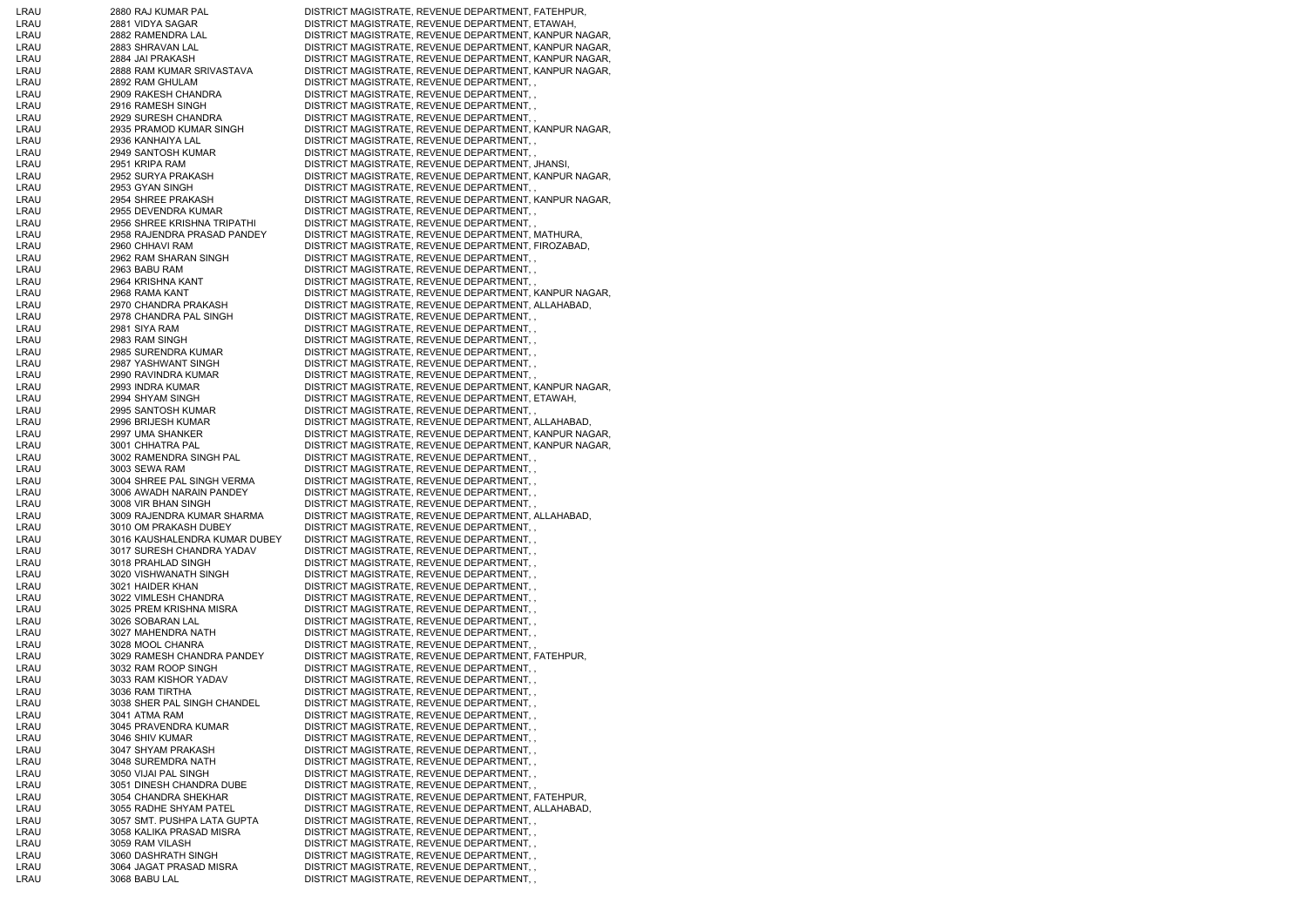| LRAU         | 3070 HARI RAM                            | DISTRICT MAGISTRATE, REVENUE DEPARTMENT,                                               |
|--------------|------------------------------------------|----------------------------------------------------------------------------------------|
|              | 3071 SURAJ SINGH                         | DISTRICT MAGISTRATE, REVENUE DEPARTMENT,,                                              |
| LRAU         | 3075 RAMA KANTI                          | DISTRICT MAGISTRATE, REVENUE DEPARTMENT, KANPUR NAGAR,                                 |
|              |                                          |                                                                                        |
| LRAU         | 3076 KRISHNA KANT DWIVEDI                | DISTRICT MAGISTRATE, REVENUE DEPARTMENT, KANPUR NAGAR,                                 |
| LRAU         | 3077 ISHWAR CHANDRA                      | DISTRICT MAGISTRATE, REVENUE DEPARTMENT,                                               |
| LRAU         | 3079 SATISH CHANDRA                      | DISTRICT MAGISTRATE, REVENUE DEPARTMENT, KANPUR NAGAR,                                 |
| LRAU         | 3083 PUTTAN LAL                          | DISTRICT MAGISTRATE, REVENUE DEPARTMENT, KANPUR NAGAR,                                 |
| LRAU         | 3085 ASHOK KUMAR                         | DISTRICT MAGISTRATE, REVENUE DEPARTMENT, KANPUR NAGAR,                                 |
|              |                                          |                                                                                        |
| LRBU         | 55 RAM BIR SINGH                         | DISTRICT MAGISTRATE, REVENUE DEPARTMENT, BADAUN,                                       |
| LRBU         | 1117 KEHAR SINGH                         | DISTRICT MAGISTRATE, REVENUE DEPARTMENT, MORADABAD,                                    |
| LRBU         | 1790 SHER SINGH                          | DISTRICT MAGISTRATE, REVENUE DEPARTMENT, , AMROHA                                      |
| LRBU         | 2129 UMRAO SINGH                         | DISTRICT MAGISTRATE, REVENUE DEPARTMENT, MORADABAD,                                    |
| LRBU         | 2140 RUP KISHORE                         | DISTRICT MAGISTRATE, REVENUE DEPARTMENT, ROOM NO.-25, COLLECTRATE, RAMPUR, PIN-244901  |
|              |                                          |                                                                                        |
| LRBU         | 2142 ANWAR ALI                           | DISTRICT MAGISTRATE, REVENUE DEPARTMENT, ROOM NO.-25, COLLECTRATE, RAMPUR, PIN-244901  |
| LRBU         | 2179 MAHIPAL SINGH                       | DISTRICT MAGISTRATE, REVENUE DEPARTMENT, BAREILLY,                                     |
| LRBU         | 2186 RAM NIWAS SHUKLA                    | DISTRICT MAGISTRATE, REVENUE DEPARTMENT, PILIBHIT,                                     |
| LRBU         | 2262 JOG RAJ                             | DISTRICT MAGISTRATE, REVENUE DEPARTMENT, BADAUN,                                       |
| LRBU         | 2377 RAJ PAL SINGH                       | DISTRICT MAGISTRATE, REVENUE DEPARTMENT, MORADABAD,                                    |
|              |                                          |                                                                                        |
| LRBU         | 2383 RAJBEER SINGH                       | DISTRICT MAGISTRATE, REVENUE DEPARTMENT, SAMBHAL,                                      |
| LRBU         | 2398 VIJAY PAL SINGH                     | DISTRICT MAGISTRATE, REVENUE DEPARTMENT, BADAUN,                                       |
| LRBU         | 2400 RAMESH CHANDRA                      | DISTRICT MAGISTRATE, REVENUE DEPARTMENT, SAMBHAL,                                      |
| LRBU         | 2401 AMAR SINGH                          | DISTRICT MAGISTRATE, REVENUE DEPARTMENT, BADAUN,                                       |
| LRBU         | 2403 VIRENDRA PAL SHAKYA                 | DISTRICT MAGISTRATE, REVENUE DEPARTMENT, BAREILLY,                                     |
|              |                                          |                                                                                        |
| LRBU         | 2405 DATA RAM                            | DISTRICT MAGISTRATE, REVENUE DEPARTMENT, BADAUN,                                       |
| LRBU         | 2407 RAMESHWAR DAYAL                     | DISTRICT MAGISTRATE, REVENUE DEPARTMENT, BADAUN,                                       |
| LRBU         | 2411 RASENDRA PAL SINGH                  | DISTRICT MAGISTRATE, REVENUE DEPARTMENT, BADAUN,                                       |
| LRBU         | 2412 SABBIR ALI                          | DISTRICT MAGISTRATE, REVENUE DEPARTMENT, SAMBHAL,                                      |
|              |                                          |                                                                                        |
| LRBU         | 2420 CHANDRA PRAKASH                     | DISTRICT MAGISTRATE, REVENUE DEPARTMENT, BADAUN,                                       |
| LRBU         | 2427 DURYODHAN SINGH                     | DISTRICT MAGISTRATE, REVENUE DEPARTMENT, BADAUN,                                       |
| LRBU         | 2428 RAM PAL                             | DISTRICT MAGISTRATE, REVENUE DEPARTMENT, BADAUN,                                       |
| LRBU         | 2431 HORAM SINGH                         | DISTRICT MAGISTRATE, REVENUE DEPARTMENT, BADAUN,                                       |
| LRBU         | 2436 ABRAR ALI                           | DISTRICT MAGISTRATE, REVENUE DEPARTMENT, ROOM NO.-25, COLLECTRATE, RAMPUR, PIN-244901  |
|              |                                          |                                                                                        |
| LRBU         | 2438 PYARE LAL                           | DISTRICT MAGISTRATE, REVENUE DEPARTMENT, BADAUN,                                       |
| LRBU         | 2442 MAHABIR PRASAD                      | DISTRICT MAGISTRATE, REVENUE DEPARTMENT, BADAUN,                                       |
| LRBU         | 2453 AWDESH KUMAR                        | DISTRICT MAGISTRATE, REVENUE DEPARTMENT, BADAUN,                                       |
| LRBU         | 2456 DEVPAL MAURYA                       | DISTRICT MAGISTRATE, REVENUE DEPARTMENT, BADAUN,                                       |
| LRBU         | 2458 ROOP KISHORE                        | DISTRICT MAGISTRATE, REVENUE DEPARTMENT, SAMBHAL,                                      |
|              |                                          |                                                                                        |
| LRBU         | 2462 ABHILAS CHANDRA                     | DISTRICT MAGISTRATE, REVENUE DEPARTMENT, SHAHJAHANPUR,                                 |
| LRBU         | 2466 UMENDRA PAL SINGH                   | DISTRICT MAGISTRATE, REVENUE DEPARTMENT, BADAUN,                                       |
| LRBU         | 2472 RAM PRAKASH                         | DISTRICT MAGISTRATE, REVENUE DEPARTMENT, SAMBHAL,                                      |
| LRBU         | 2474 TEJPAL SINGH                        | DISTRICT MAGISTRATE, REVENUE DEPARTMENT, BADAUN,                                       |
| LRBU         | 2489 ARUN KUMAR                          | DISTRICT MAGISTRATE, REVENUE DEPARTMENT, BADAUN,                                       |
|              |                                          |                                                                                        |
| LRBU         | 2493 VIMAL KUMAR SHUKLA                  | DISTRICT MAGISTRATE, REVENUE DEPARTMENT,                                               |
| LRBU         | 2497 RAMESH CHANDRA                      | DISTRICT MAGISTRATE, REVENUE DEPARTMENT, MORADABAD,                                    |
| LRFU         | 193 JAQGDISH PRASAD                      | DISTRICT MAGISTRATE, REVENUE DEPARTMENT,                                               |
| LRFU         |                                          |                                                                                        |
|              |                                          |                                                                                        |
|              | 583 HARI PRASAD                          | SETTLEMENT OFFICER CONSOLIDATION, VARANASI, VARANASI,                                  |
| LRFU         | 790 KRISHNA PRAKASH                      | DISTRICT MAGISTRATE, REVENUE DEPARTMENT, SRAVASTI, PIN-271831                          |
| LRFU         | 908 KAMTA PRASAD                         | DISTRICT MAGISTRATE, REVENUE DEPARTMENT,,                                              |
| LRFU         | 996 SHANTA PRASAD                        | DISTRICT MAGISTRATE, REVENUE DEPARTMENT,                                               |
| LRFU         | 1297 HITENTRA BAHADUR                    | DISTRICT MAGISTRATE, REVENUE DEPARTMENT,                                               |
|              |                                          |                                                                                        |
| LRFU         | 1809 LAL BAHADUR SINGH                   | DISTRICT MAGISTRATE, REVENUE DEPARTMENT,,                                              |
| LRFU         | 2095 HARISH CHANDRA                      | DISTRICT MAGISTRATE, REVENUE DEPARTMENT,                                               |
| LRFU         | 2126 SURENDRA PRATAP SINGH               | DISTRICT MAGISTRATE, REVENUE DEPARTMENT,                                               |
| LRFU         | 2191 MOHD RAFI                           | DISTRICT MAGISTRATE, REVENUE DEPARTMENT,                                               |
| LRFU         | 2202 MOHD NASIR                          | DISTRICT MAGISTRATE, REVENUE DEPARTMENT, BASTI,                                        |
|              |                                          |                                                                                        |
| LRFU         | 2203 DEVI PRASAD                         | DISTRICT MAGISTRATE, REVENUE DEPARTMENT, BASTI,                                        |
| LRFU         | 2206 RAM KIRPAL                          | DISTRICT MAGISTRATE, REVENUE DEPARTMENT, BASTI,                                        |
| LRFU         | 2251 INDRA PRASAD                        | DISTRICT MAGISTRATE, REVENUE DEPARTMENT, BASTI,                                        |
| LRFU         | 2254 BAIJ NATH SINGH                     | DISTRICT MAGISTRATE, REVENUE DEPARTMENT, BASTI,                                        |
| LRFU         | 2290 BADRI PRASAD                        | DISTRICT MAGISTRATE, REVENUE DEPARTMENT, BASTI,                                        |
| LRFU         | 2291 PARAS RAM                           |                                                                                        |
|              |                                          | DISTRICT MAGISTRATE, REVENUE DEPARTMENT, BASTI,                                        |
| LRFU         | 2324 AWADH PRATAP                        | DISTRICT MAGISTRATE, REVENUE DEPARTMENT, BASTI,                                        |
| LRFU         | 2359 OM PRAKASH                          | DISTRICT MAGISTRATE, REVENUE DEPARTMENT, BASTI,                                        |
| LRFU         | 2373 LAXMI CHAND                         | DISTRICT MAGISTRATE, REVENUE DEPARTMENT, BASTI,                                        |
| LRFU         | 2414 RAM PRATAP MISHRA                   | DISTRICT MAGISTRATE, REVENUE DEPARTMENT,                                               |
| LRFU         | 2421 JAI RAM                             | DISTRICT MAGISTRATE, REVENUE DEPARTMENT,                                               |
|              |                                          |                                                                                        |
| LRFU         | 2422 KRISHNA PAL SINGH                   | DISTRICT MAGISTRATE, REVENUE DEPARTMENT,,                                              |
| LRFU         | 2426 JAG MOHAN LAL                       | DISTRICT MAGISTRATE, REVENUE DEPARTMENT,                                               |
| LRFU         | 2428 JAG PRASAD                          | DISTRICT MAGISTRATE, REVENUE DEPARTMENT,,                                              |
| LRFU         | 2702 RAM DEEN                            | DISTRICT MAGISTRATE, REVENUE DEPARTMENT,                                               |
| LRFU         | 2703 RAM MANOHAR VERMA                   |                                                                                        |
|              |                                          | SECRETARY, STATE ELECTION COMMISSION, LUCKNOW-2,                                       |
| LRFU         | 2708 SHIV BARAN LAL                      | DISTRICT MAGISTRATE, REVENUE DEPARTMENT,                                               |
| LRFU         | 2709 AMRESH KUMAR MISRA                  | DISTRICT MAGISTRATE, REVENUE DEPARTMENT,,                                              |
| LRFU<br>LRFU | 2712 RAM SHARAN<br>2718 CHHOTE LAL VERMA | DISTRICT MAGISTRATE, REVENUE DEPARTMENT,<br>DISTRICT MAGISTRATE, REVENUE DEPARTMENT, , |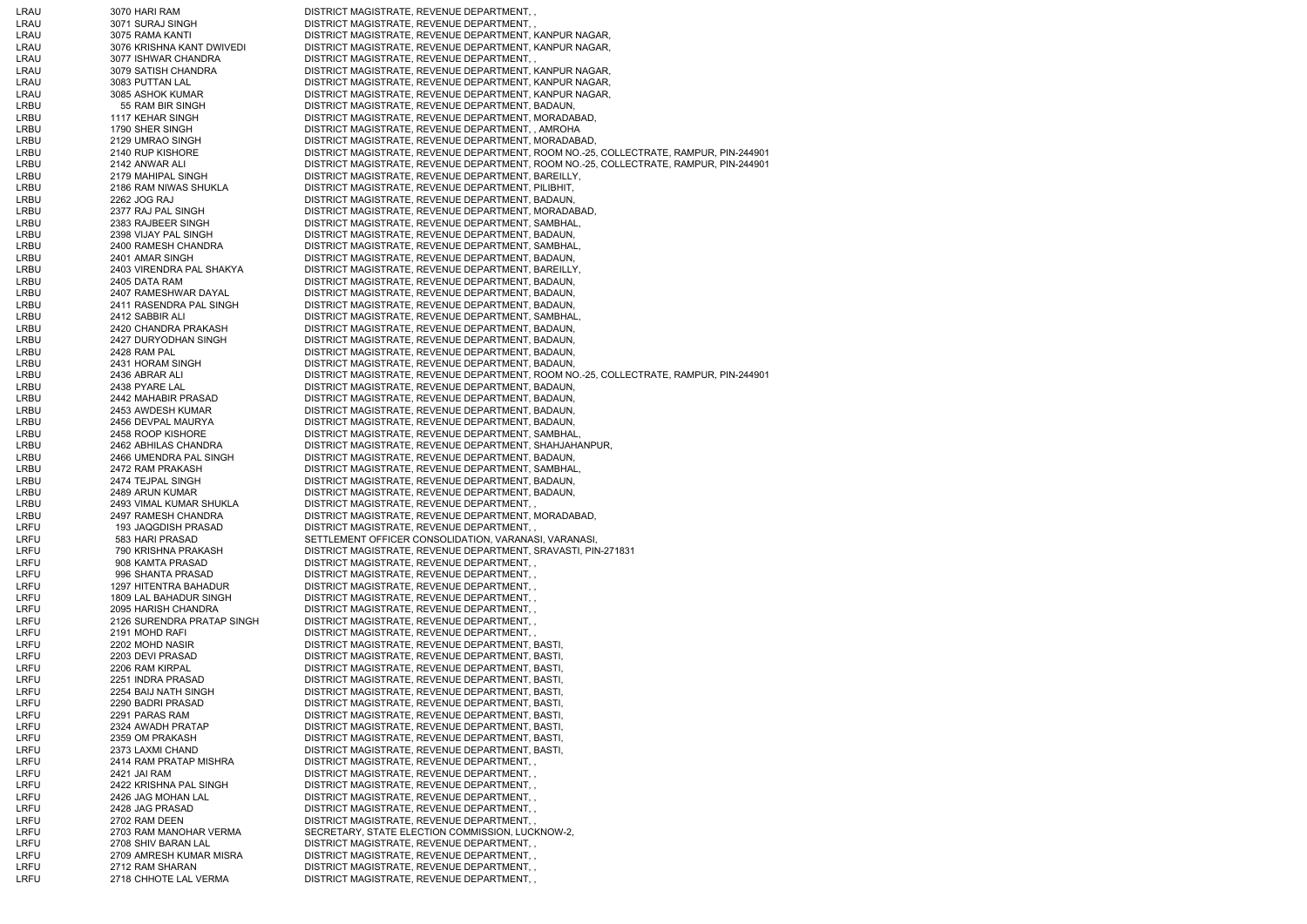| LRFU        | 2721 ARUN KUMAR                | DISTRICT MAGISTRATE, REVENUE DEPARTMENT,,            |
|-------------|--------------------------------|------------------------------------------------------|
| LRFU        | 2724 RAM MILAN                 | DISTRICT MAGISTRATE, REVENUE DEPARTMENT,             |
| <b>LRFU</b> | 2725 SHIV GOVIND SINGH         | DISTRICT MAGISTRATE, REVENUE DEPARTMENT, ,           |
| LRFU        | 2726 SHIV PRASAD               | DISTRICT MAGISTRATE, REVENUE DEPARTMENT, ,           |
| <b>LRFU</b> | 2727 SATISH KUMAR              | DISTRICT MAGISTRATE, REVENUE DEPARTMENT,,            |
| LRFU        | 2733 RAM DEO SHUKLA            | DISTRICT MAGISTRATE, REVENUE DEPARTMENT,             |
| LRFU        | 2734 LAXMI NARAIN DWIVEDI      | DISTRICT MAGISTRATE, REVENUE DEPARTMENT,,            |
| <b>LRFU</b> | 2735 SURESH CHANDRA            | DISTRICT MAGISTRATE, REVENUE DEPARTMENT, ,           |
| <b>LRFU</b> | 2739 CHHEDAN LAL               | DISTRICT MAGISTRATE, REVENUE DEPARTMENT,,            |
| <b>LRFU</b> | 2743 JITENDRA PRAKASH          | DISTRICT MAGISTRATE, REVENUE DEPARTMENT,,            |
| LRFU        | 2758 MUKUNDI LAL               | DISTRICT MAGISTRATE, REVENUE DEPARTMENT,             |
| <b>LRFU</b> | 2759 ARVIND RAWAT              | DISTRICT MAGISTRATE, REVENUE DEPARTMENT,,            |
| LRFU        | 2760 SAHAJ RAM                 | SENIOR TREASURY OFFICER, BARABANKI,,                 |
| <b>LRFU</b> | 2761 MAIKU LAL                 | DISTRICT MAGISTRATE, REVENUE DEPARTMENT,,            |
| LRFU        | 2767 ASHOK KUMAR VERMA         | DISTRICT MAGISTRATE, REVENUE DEPARTMENT,             |
| LRFU        | 2774 SIYA RAM                  | DISTRICT MAGISTRATE, REVENUE DEPARTMENT,,            |
| <b>LRFU</b> | 2775 SANATAN SHARAN AWASTHI    | DISTRICT MAGISTRATE, REVENUE DEPARTMENT, ,           |
| <b>LRFU</b> | 2777 RAM MILAN                 | DISTRICT MAGISTRATE, REVENUE DEPARTMENT,,            |
| <b>LRFU</b> | 2781 RAM DULAREY               | DISTRICT MAGISTRATE, REVENUE DEPARTMENT,             |
| <b>LRFU</b> | 2783 RAVINDRA KUMAR            | DISTRICT MAGISTRATE, REVENUE DEPARTMENT,             |
| <b>LRFU</b> | 2785 JAG JEEWAN PRASAD         | DISTRICT MAGISTRATE, REVENUE DEPARTMENT,             |
| <b>LRFU</b> | 2786 JAGROOP LAL               | DISTRICT MAGISTRATE, REVENUE DEPARTMENT,,            |
| <b>LRFU</b> | 2813 RAMESH CHANDRA VERMA      | DISTRICT MAGISTRATE, REVENUE DEPARTMENT,,            |
| LRFU        | 2819 VIJAI KUMAR               | DISTRICT MAGISTRATE, REVENUE DEPARTMENT,             |
| <b>LRFU</b> | 2821 VIJAI KUMAR               | DISTRICT MAGISTRATE, REVENUE DEPARTMENT,,            |
| <b>LRFU</b> | 2829 GHAMMAN                   | DISTRICT MAGISTRATE, REVENUE DEPARTMENT,,            |
| LRFU        | 2835 RAJENDRA PRASAD           | DISTRICT MAGISTRATE, REVENUE DEPARTMENT,             |
| <b>LRFU</b> | 2836 LAXMI NARAIN              | DISTRICT MAGISTRATE, REVENUE DEPARTMENT,,            |
| LRFU        | 2838 CHANDRA PRAKASH           | DISTRICT MAGISTRATE, REVENUE DEPARTMENT,             |
| <b>LRFU</b> | 2841 ASHOK KUMAR               | DISTRICT MAGISTRATE, REVENUE DEPARTMENT,,            |
| <b>LRFU</b> | 2842 ISHTIYAK AHMAD            | DISTRICT MAGISTRATE, REVENUE DEPARTMENT, ,           |
| <b>LRFU</b> | 2843 RAM PAL                   | DISTRICT MAGISTRATE, REVENUE DEPARTMENT,             |
| LRFU        | 2846 GANGESHWAR NATH           | DISTRICT MAGISTRATE, REVENUE DEPARTMENT,             |
| LRFU        | 2851 RAM GOPAL SINGH           | DISTRICT MAGISTRATE, REVENUE DEPARTMENT,             |
| <b>LRFU</b> | 2855 BADRI NARAIN              | DISTRICT MAGISTRATE, REVENUE DEPARTMENT, ,           |
| <b>LRFU</b> | 2859 MAYA RAM                  | DISTRICT MAGISTRATE, REVENUE DEPARTMENT,,            |
| <b>LRFU</b> | 2862 RADHEY SHYAM              | DISTRICT MAGISTRATE, REVENUE DEPARTMENT,             |
| <b>LRFU</b> | 2864 AKHILESH KUMAR            | DISTRICT MAGISTRATE, REVENUE DEPARTMENT,             |
| LRFU        | 2865 RAMESH CHANDRA SRIVASATVA | DISTRICT MAGISTRATE, REVENUE DEPARTMENT,             |
| <b>LRFU</b> | 2866 JEET BAHADUR              | DISTRICT MAGISTRATE, REVENUE DEPARTMENT,,            |
| <b>LRFU</b> | 2868 RAM KEWAL                 | DISTRICT MAGISTRATE, REVENUE DEPARTMENT,,            |
| LRFU        | 2870 RAM BHAWAN                | DISTRICT MAGISTRATE, REVENUE DEPARTMENT,             |
| LRFU        | 2871 MURARI LAL                | DISTRICT MAGISTRATE, REVENUE DEPARTMENT, ,           |
| LRFU        | 2872 JAI JAI RAM               | DISTRICT MAGISTRATE, REVENUE DEPARTMENT,             |
| <b>LRFU</b> | 2873 SARDAR HUSAIN             | DISTRICT MAGISTRATE, REVENUE DEPARTMENT,,            |
| <b>LRFU</b> | 2874 RAM PAL                   | DISTRICT MAGISTRATE, REVENUE DEPARTMENT,             |
| LRFU        | 2881 RAM ASHREY                | DISTRICT MAGISTRATE, REVENUE DEPARTMENT, ,           |
| LRFU        | 2885 RAM LAKHAN                | DISTRICT MAGISTRATE, REVENUE DEPARTMENT,             |
| <b>LRFU</b> | 2889 RAJ KUMAR PANDEY          | DISTRICT MAGISTRATE, REVENUE DEPARTMENT, CHITRAKOOT, |
| <b>LRFU</b> | 2898 NAND KISHORE PANDEY       | DISTRICT MAGISTRATE, REVENUE DEPARTMENT,,            |
| <b>LRFU</b> | 2900 SURESH CHANDRA YADAV      | DISTRICT MAGISTRATE, REVENUE DEPARTMENT,,            |
| <b>LRFU</b> | 2901 CHANDRA PRAKASH           | DISTRICT MAGISTRATE, REVENUE DEPARTMENT,             |
| <b>LRFU</b> | 2903 DEVI PRASAD               | DISTRICT MAGISTRATE, REVENUE DEPARTMENT,,            |
| <b>LRFU</b> | 2905 KAMLESH KUMAR VERMA       | DISTRICT MAGISTRATE, REVENUE DEPARTMENT, ,           |
| <b>LRFU</b> | 2906 RAJA RAM                  | DISTRICT MAGISTRATE, REVENUE DEPARTMENT,,            |
| LRFU        | 2908 SHOBHA RAM                | DISTRICT MAGISTRATE, REVENUE DEPARTMENT,             |
| LRFU        | 2910 DHARAM RAJ SINGH          | DISTRICT MAGISTRATE, REVENUE DEPARTMENT,             |
| <b>LRFU</b> | 2919 OM PRAKASH VERMA          | DISTRICT MAGISTRATE, REVENUE DEPARTMENT, ,           |
| <b>LRFU</b> | 2921 ARVIND SINGH              | DISTRICT MAGISTRATE, REVENUE DEPARTMENT, ,           |
| <b>LRFU</b> | 2922 NAIK RAM                  | DISTRICT MAGISTRATE, REVENUE DEPARTMENT,             |
| LRFU        | 2926 RAM MILAN                 | DISTRICT MAGISTRATE, REVENUE DEPARTMENT,             |
| <b>LRFU</b> | 2927 KAMLESH KUMAR VERMA       | DISTRICT MAGISTRATE, REVENUE DEPARTMENT,,            |
| <b>LRFU</b> | 2929 DEVENDRA PRAKASH SHUKLA   | DISTRICT MAGISTRATE, REVENUE DEPARTMENT, ,           |
| <b>LRFU</b> | 2932 LALTA PRASAD              | DISTRICT MAGISTRATE, REVENUE DEPARTMENT,,            |
| LRFU        | 2933 SHIV PRASAD VERMA         | DISTRICT MAGISTRATE, REVENUE DEPARTMENT,             |
| LRFU        | 2938 MATA PHER                 | DISTRICT MAGISTRATE, REVENUE DEPARTMENT,,            |
| <b>LRFU</b> | 2939 RAM KEWAL                 | DISTRICT MAGISTRATE, REVENUE DEPARTMENT,,            |
| <b>LRFU</b> | <b>2940 RAM RUP</b>            | DISTRICT MAGISTRATE, REVENUE DEPARTMENT,,            |
| <b>LRFU</b> | 2943 KAMAL BAHADUR SINGH       | DISTRICT MAGISTRATE, REVENUE DEPARTMENT,,            |
| <b>LRFU</b> | 2948 PRABHU NATH TEWARI        | DISTRICT MAGISTRATE, REVENUE DEPARTMENT,             |
| <b>LRFU</b> | 2955 RAM NARESH                | DISTRICT MAGISTRATE, REVENUE DEPARTMENT,             |
| LRFU        | 2956 SHYAM SUNDER              | DISTRICT MAGISTRATE, REVENUE DEPARTMENT, ,           |
| LRFU        | 2957 RAM SUMIRAN VERMA         | DISTRICT MAGISTRATE, REVENUE DEPARTMENT,             |
| LRFU        | 2958 ARVIND                    | DISTRICT MAGISTRATE, REVENUE DEPARTMENT, ,           |
| <b>LRFU</b> | 2961 RAM DEO                   | DISTRICT MAGISTRATE, REVENUE DEPARTMENT,,            |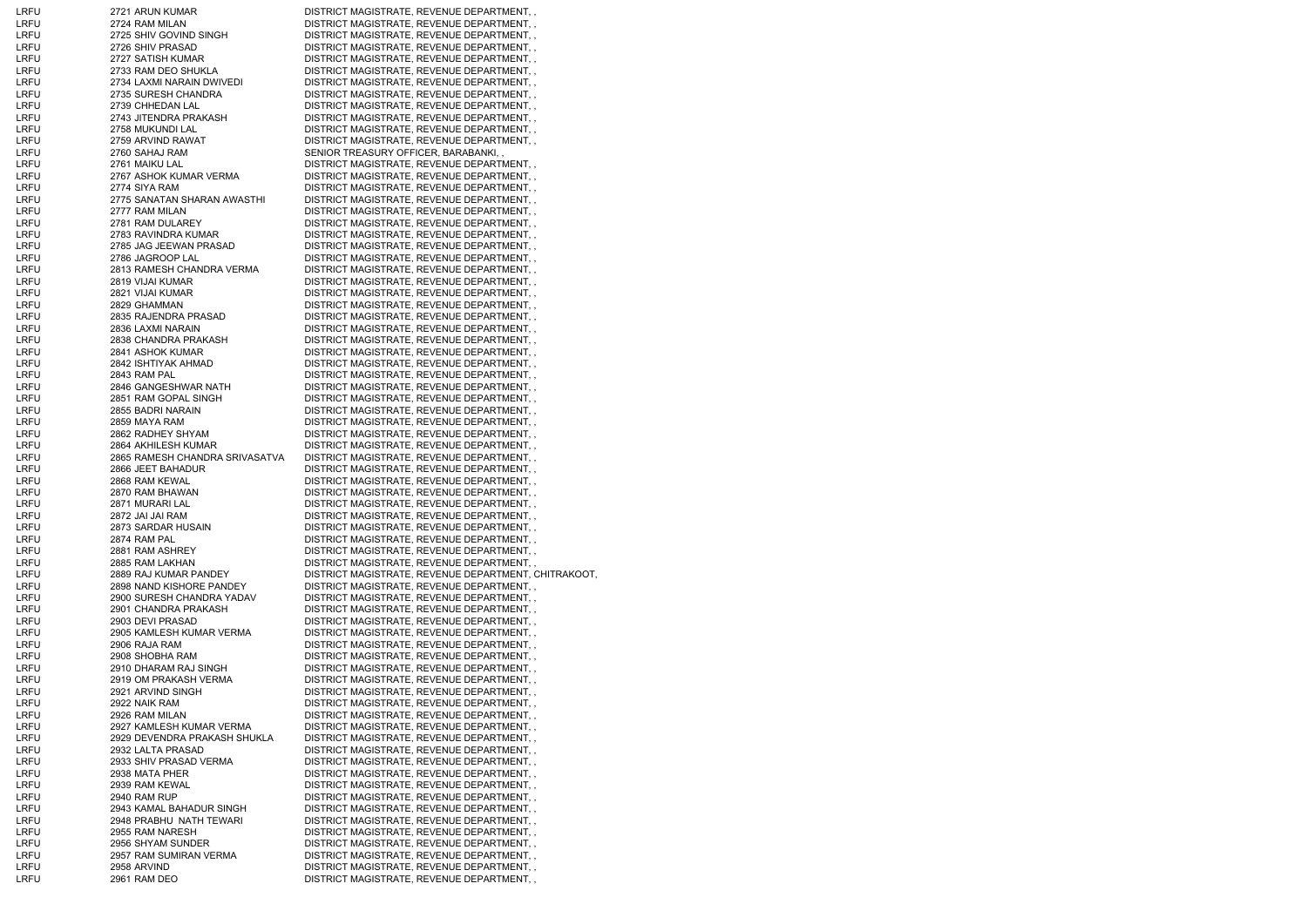| LRFU | 2962 GURU SHARAN               | DISTRICT MAGISTRATE, REVENUE DEPARTMENT,,                                               |
|------|--------------------------------|-----------------------------------------------------------------------------------------|
| LRFU | 2963 SURESH CHANDRA            | DISTRICT MAGISTRATE, REVENUE DEPARTMENT,                                                |
| LRFU | 2964 KAMTA PRASAD              | DISTRICT MAGISTRATE, REVENUE DEPARTMENT,,                                               |
| LRFU | 2965 KESHAV RAM                | DISTRICT MAGISTRATE, REVENUE DEPARTMENT, ,                                              |
| LRFU | 2966 BARSATI LAL               | DISTRICT MAGISTRATE, REVENUE DEPARTMENT,,                                               |
| LRFU | 2968 UDAI PRATAP SINGH         | DISTRICT MAGISTRATE, REVENUE DEPARTMENT,                                                |
| LRFU | 2969 RAM NARESH                | DISTRICT MAGISTRATE, REVENUE DEPARTMENT,,                                               |
| LRFU | 2971 UMESH KUMAR SINGH         | DISTRICT MAGISTRATE, REVENUE DEPARTMENT, ,                                              |
| LRFU | 2972 SUBHASH CHNADRA           | DISTRICT MAGISTRATE, REVENUE DEPARTMENT, ,                                              |
| LRFU | 2973 OM PRAKASH VERMA          | SETTLEMENT OFFICER CONSOLIDATION, BARABANKY,,                                           |
| LRFU | 2974 AMAR BAHADUR SINGH        | DISTRICT MAGISTRATE, REVENUE DEPARTMENT,                                                |
| LRFU | 2975 SHIV KUMAR                | DISTRICT MAGISTRATE, REVENUE DEPARTMENT,                                                |
| LRFU | 2978 SWYAMVER PRASAD           | DISTRICT MAGISTRATE, REVENUE DEPARTMENT, ,                                              |
| LRFU | 2979 RADHESH KUMAR DIXIT       | DISTRICT MAGISTRATE, REVENUE DEPARTMENT,                                                |
| LRFU | 2982 SHER BAHADUR SINGH        | DISTRICT MAGISTRATE, REVENUE DEPARTMENT, ,                                              |
| LRFU | 2983 SAHEB SARAN               | DISTRICT MAGISTRATE, REVENUE DEPARTMENT,,                                               |
| LRFU | 2984 DEVRAJ SINGH              | DISTRICT MAGISTRATE, REVENUE DEPARTMENT, ,                                              |
| LRFU | 2985 JWALA PRASAD VERMA        | DISTRICT MAGISTRATE, REVENUE DEPARTMENT,,                                               |
| LRFU | 2986 DILIP KUMAR SRIVASTAVA    | DISTRICT MAGISTRATE, REVENUE DEPARTMENT,,                                               |
| LRFU | 2987 KAUSHAL KISHORE AWASTHI   | DISTRICT MAGISTRATE, REVENUE DEPARTMENT,,                                               |
| LRFU | 2988 RAM KUMAR MAURYA          | DISTRICT MAGISTRATE, REVENUE DEPARTMENT,                                                |
| LRFU | 2993 SUNIL KUMAR SHUKLA        | DISTRICT MAGISTRATE, REVENUE DEPARTMENT,                                                |
|      |                                |                                                                                         |
| LRFU | 2994 JAGDAMBA PRASAD           | DISTRICT MAGISTRATE, REVENUE DEPARTMENT, CILVIL LINES COLLECTRATE, FAIZABAD, PIN-224172 |
| LRFU | 2995 VIRENDRA PRATAP SINGH     | DISTRICT MAGISTRATE, REVENUE DEPARTMENT,,                                               |
| LRFU | 2996 GIRISH CHANDRA CHAUDHRI   | DISTRICT MAGISTRATE, REVENUE DEPARTMENT, BASTI,                                         |
| LRFU | 2997 AWADHESH BAHADUR SINGH    | DISTRICT MAGISTRATE, REVENUE DEPARTMENT,,                                               |
| LRFU | 2998 RAM CHANDRA NISHAD        | DISTRICT MAGISTRATE, REVENUE DEPARTMENT, CILVIL LINES COLLECTRATE, FAIZABAD, PIN-224172 |
| LRFU | 3000 VIDYA SAGAR               | DISTRICT MAGISTRATE, REVENUE DEPARTMENT, BASTI,                                         |
| LRFU | 3001 LALA RAM                  | DISTRICT MAGISTRATE, REVENUE DEPARTMENT, ,                                              |
| LRFU | 3005 BRIJENDRA KUMAR           | DISTRICT MAGISTRATE, REVENUE DEPARTMENT,,                                               |
| LRFU | 3011 RIYALUDDIN                | DISTRICT MAGISTRATE, REVENUE DEPARTMENT,,                                               |
| LRFU | 3012 SATISH KUMAR SRIVASTAVA   | DISTRICT MAGISTRATE, REVENUE DEPARTMENT, ,                                              |
| LRFU | 3015 SIRAJUDDIN                | DISTRICT MAGISTRATE, REVENUE DEPARTMENT, FATEHPUR,                                      |
| LRFU | 3018 RAJ KUMAR GUPT            | DISTRICT MAGISTRATE, REVENUE DEPARTMENT,,                                               |
| LRFU | 3019 RAM SUMER                 | DISTRICT MAGISTRATE, REVENUE DEPARTMENT,,                                               |
| LRFU | 3020 RAMESHWAR PRASAD          | DISTRICT MAGISTRATE, REVENUE DEPARTMENT,,                                               |
| LRFU | 3021 GOKARAN NATH              | DISTRICT MAGISTRATE, REVENUE DEPARTMENT,,                                               |
| LRFU | 3022 MADHU SUDAN MISRA         | DISTRICT MAGISTRATE, REVENUE DEPARTMENT,,                                               |
| LRFU | 3023 R AMESWH KUMAR            | DISTRICT MAGISTRATE, REVENUE DEPARTMENT,,                                               |
| LRFU | 3024 RAM PRATAP SINGH          | DISTRICT MAGISTRATE, REVENUE DEPARTMENT, SRAVASTI, PIN-271831                           |
| LRFU | 3025 JITENDRA BAHADUR          | DISTRICT MAGISTRATE, REVENUE DEPARTMENT,                                                |
| LRFU | 3026 RAJENDRA PRASAD PATHAK    | DISTRICT MAGISTRATE, REVENUE DEPARTMENT, SRAVASTI, PIN-271831                           |
| LRFU | 3027 JAGAT NARAIN TREWARI      | DISTRICT MAGISTRATE, REVENUE DEPARTMENT, SRAVASTI, PIN-271831                           |
| LRFU | 3028 MANGLI P0RASAD            | DISTRICT MAGISTRATE, REVENUE DEPARTMENT, SRAVASTI, PIN-271831                           |
| LRFU | 3029 SIA RAM                   | DISTRICT MAGISTRATE, REVENUE DEPARTMENT, ,                                              |
| LRFU | 3030 RAM RUP VERMA             | DISTRICT MAGISTRATE, REVENUE DEPARTMENT, SRAVASTI, PIN-271831                           |
| LRFU | 3031 MUNIJER LAL YADAV         | DISTRICT MAGISTRATE, REVENUE DEPARTMENT, SRAVASTI, PIN-271831                           |
| LRFU | 3032 RAJ BAHADUR VERMA         | DISTRICT MAGISTRATE, REVENUE DEPARTMENT,,                                               |
| LRFU | 3033 MOHHAMAD ABES ANSARI      | DISTRICT MAGISTRATE, REVENUE DEPARTMENT,,                                               |
| LRFU | 3034 OM PRAKASH MISRA          | DISTRICT MAGISTRATE, REVENUE DEPARTMENT, ,                                              |
| LRFU | 3040 PUTAN SINGH               | DISTRICT MAGISTRATE, REVENUE DEPARTMENT,                                                |
| LRFU | 3043 MITHLESH KUMAR            | DISTRICT MAGISTRATE, REVENUE DEPARTMENT,                                                |
| LRFU | 3044 MANOHAR LAL               | DISTRICT MAGISTRATE, REVENUE DEPARTMENT,                                                |
| LRFU | 3047 RAM KISHORE               | DISTRICT MAGISTRATE, REVENUE DEPARTMENT, ,                                              |
| LRFU | 3050 ROHITASH KUMAR SRIVASTAVA | DISTRICT MAGISTRATE, REVENUE DEPARTMENT,,                                               |
| LRFU | 3054 SABEER KHAN               | DISTRICT MAGISTRATE, REVENUE DEPARTMENT,                                                |
| LRFU | 3055 SURESH PRAKASH SINGH      | DISTRICT MAGISTRATE, REVENUE DEPARTMENT, ,                                              |
| LRFU | 3056 SATISH KUMAR VERMA        | DISTRICT MAGISTRATE, REVENUE DEPARTMENT, ,                                              |
| LRFU | 3060 GAURI SHANKER             | DISTRICT MAGISTRATE, REVENUE DEPARTMENT, ,                                              |
|      |                                |                                                                                         |
| LRFU | 3062 KAMLESH KUMAR             | DISTRICT MAGISTRATE, REVENUE DEPARTMENT,                                                |
| LRFU | 3063 DUKH HARAN SINGH          | DISTRICT MAGISTRATE, REVENUE DEPARTMENT, ,                                              |
| LRFU | 3064 SHIV KUMAR                | DISTRICT MAGISTRATE, REVENUE DEPARTMENT,                                                |
| LRFU | 3065 DINESH CHANDRA SRIVASTAVA | DISTRICT MAGISTRATE, REVENUE DEPARTMENT, ,                                              |
| LRFU | 3066 RAM LAUTAN                | DISTRICT MAGISTRATE, REVENUE DEPARTMENT,,                                               |
| LRFU | 3067 SUMITRA NANDAN MISRA      | DISTRICT MAGISTRATE, REVENUE DEPARTMENT,                                                |
| LRFU | 3068 CHHATRAPAL SINGH          | DISTRICT MAGISTRATE, REVENUE DEPARTMENT,                                                |
| LRFU | 3069 RAM KUMAR                 | DISTRICT MAGISTRATE, REVENUE DEPARTMENT, ,                                              |
| LRFU | 3070 KRISHNA KUMAR MISHRA      | DISTRICT MAGISTRATE, REVENUE DEPARTMENT, ,                                              |
| LRFU | 3071 VINOD KUMAR DIXIT         | DISTRICT MAGISTRATE, REVENUE DEPARTMENT,,                                               |
| LRFU | 3072 RAJENDRA KUMAR            | DISTRICT MAGISTRATE, REVENUE DEPARTMENT,                                                |
| LRFU | 3073 BHAWANI BUX SINGH         | DISTRICT MAGISTRATE, REVENUE DEPARTMENT,                                                |
| LRFU | 3074 CHANDRIKA PRASAD          | DISTRICT MAGISTRATE, REVENUE DEPARTMENT,                                                |
| LRFU | 3076 SUKHMI LAL                | DISTRICT MAGISTRATE, REVENUE DEPARTMENT,,                                               |
| LRFU | 3078 SHIVA KANT                | DISTRICT MAGISTRATE, REVENUE DEPARTMENT,                                                |
| LRFU | 3080 GAYA PRASAD               | DISTRICT MAGISTRATE, REVENUE DEPARTMENT, ,                                              |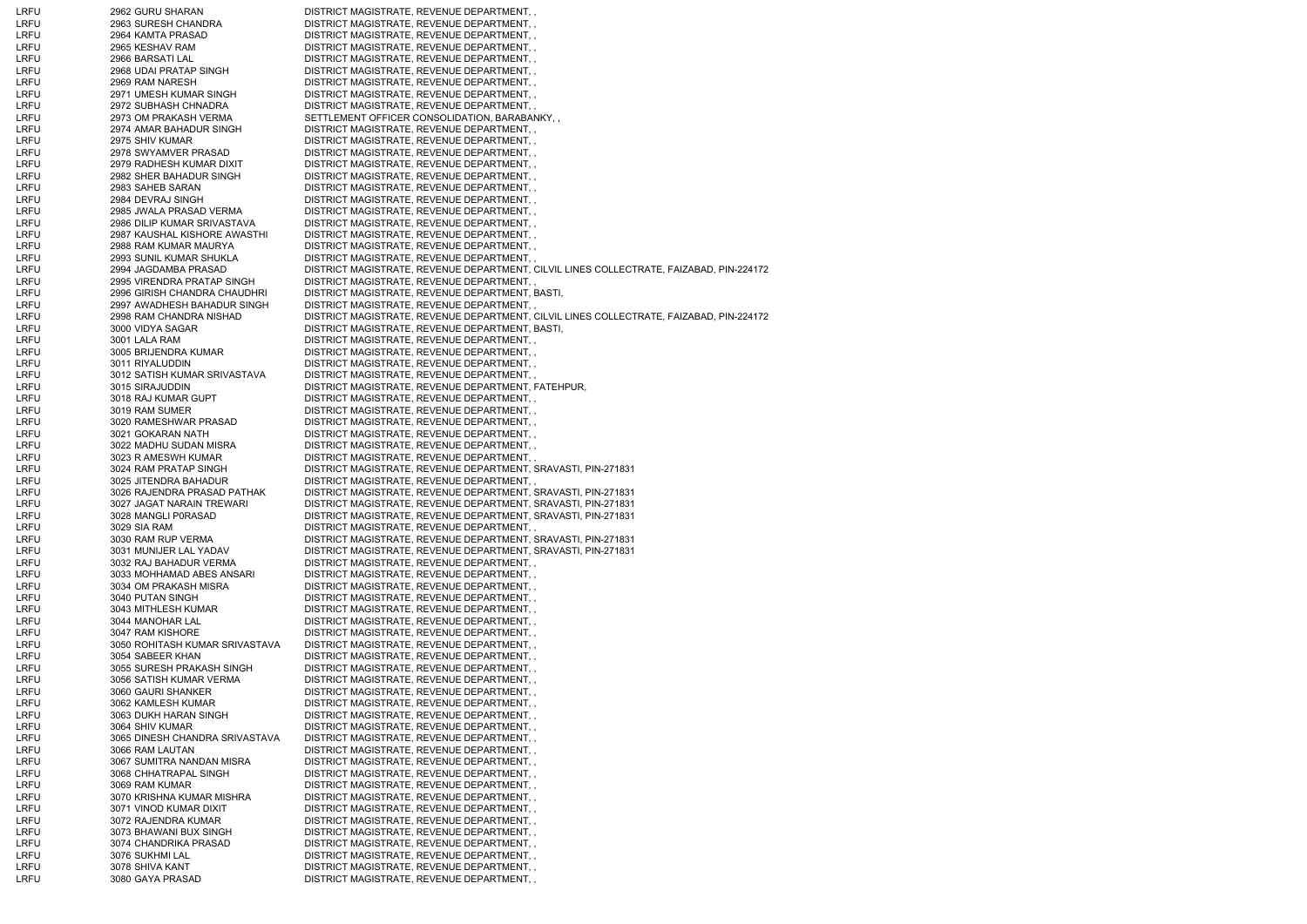| LRFU         | 3081 VIKRAM SINGH                                | DISTRICT MAGISTRATE, REVENUE DEPARTMENT, MAHARAJGANJ, PIN-273303                     |
|--------------|--------------------------------------------------|--------------------------------------------------------------------------------------|
| LRFU         | 3082 RAM KAILASH SAROJ                           | DISTRICT MAGISTRATE, REVENUE DEPARTMENT,,                                            |
| LRFU         | 3085 SUSHIL KUMAR DUBEY                          | DISTRICT MAGISTRATE, REVENUE DEPARTMENT, ,                                           |
| LRFU         | 3090 SHIV PRASAD PANDEY                          | DISTRICT MAGISTRATE, REVENUE DEPARTMENT, BASTI,                                      |
| LRFU         | 3092 MOTI LAL SAROJ                              | DISTRICT MAGISTRATE, REVENUE DEPARTMENT, COLLECTRATE CAMPUS ORAI, JALAUN, PIN-28001  |
| LRFU         | 3093 MADAN MOHAN VERMA                           | DISTRICT MAGISTRATE, REVENUE DEPARTMENT, GORAKHPUR,                                  |
| LRFU         | 3094 RAM KHELAWAN                                | DISTRICT MAGISTRATE, REVENUE DEPARTMENT,,                                            |
| LRFU         | 3095 RAM PAL TEWARI                              | DIRECTOR, LAND RECORDS TRAINING INSTITUTE,                                           |
| LRFU         | 3098 RAM LOCHAN                                  | DISTRICT MAGISTRATE, REVENUE DEPARTMENT,,                                            |
| LRFU         | 3105 SHOBH NATH PANDEY                           | DISTRICT MAGISTRATE, REVENUE DEPARTMENT, ,                                           |
| LRFU         | 3107 KAUSHALENDRA PRATAP SINGH                   | DISTRICT MAGISTRATE, REVENUE DEPARTMENT,,                                            |
| LRFU         | 3109 HARIKESH KUMAR MAURYA                       | DISTRICT MAGISTRATE, REVENUE DEPARTMENT,,                                            |
| LRFU         | 3115 BRIJESH KUMAR PANDEY                        | DISTRICT MAGISTRATE, REVENUE DEPARTMENT,,                                            |
| LRFU         | 3118 SIDDIKI HUSAIN KHAN                         | DISTRICT MAGISTRATE, REVENUE DEPARTMENT,,                                            |
| LRFU         | 3119 ARVIND KUMAR MISRA                          | DISTRICT MAGISTRATE, ENTERTAINMENT TAX & PROSECUTION OFFICE, PRATAPGARH,             |
| LRFU         | 3120 KRISHNA MURARI VISHWAKARMA                  | DISTRICT MAGISTRATE, REVENUE DEPARTMENT,,                                            |
| LRFU         | 3122 SEVA LAL SAROJ                              | DISTRICT MAGISTRATE, REVENUE DEPARTMENT,,                                            |
| LRFU         | 3125 BUDHI RAM                                   | DISTRICT MAGISTRATE, REVENUE DEPARTMENT, ALLAHABAD,                                  |
| LRFU         | 3126 RAM PYAREY VERMA                            | DISTRICT MAGISTRATE, REVENUE DEPARTMENT, ,                                           |
| LRFU         | 3127 LAL HANUMAN PRASAD                          | DISTRICT MAGISTRATE, REVENUE DEPARTMENT,,                                            |
| LRFU         | 3128 DINESH CHANDRA UPADHYAY                     | DISTRICT MAGISTRATE, REVENUE DEPARTMENT,                                             |
| LRFU         | 3130 RAJ NATH                                    | DISTRICT MAGISTRATE, REVENUE DEPARTMENT,,                                            |
| LRFU         | 3132 BRIJ BEHARI                                 | DISTRICT MAGISTRATE, REVENUE DEPARTMENT,,                                            |
| LRFU         | 3136 BHAGIRAQTHI SAROJ                           | DISTRICT MAGISTRATE, REVENUE DEPARTMENT,,                                            |
| LRFU         | 3137 UMESH CHANDRA SRIVASATVA                    | DISTRICT MAGISTRATE, REVENUE DEPARTMENT,,                                            |
| LRFU         | 3142 RAM PRATAP TEWARI                           | DISTRICT MAGISTRATE, REVENUE DEPARTMENT, ,                                           |
| LRFU         | 3145 ANAND KUMAR YADAV                           | DISTRICT MAGISTRATE, REVENUE DEPARTMENT,,                                            |
| LRFU         | 3146 LALLU RAM                                   | DISTRICT MAGISTRATE, REVENUE DEPARTMENT,,                                            |
| LRFU         | 3147 SITA RAM JAISAWAL                           | DISTRICT MAGISTRATE, REVENUE DEPARTMENT,,                                            |
| LRFU         | 3148 SUSHIL KUMAR YADAV                          | DISTRICT MAGISTRATE, REVENUE DEPARTMENT,,                                            |
| LRFU         | 3150 ABHAI RAJ YADAV                             | DISTRICT MAGISTRATE, REVENUE DEPARTMENT,,                                            |
| LRFU         | 3151 RAMESH CHANDRA                              | DISTRICT MAGISTRATE, REVENUE DEPARTMENT, ,                                           |
| LRFU         | 3153 RAVI SHANKER OJHA                           | DISTRICT MAGISTRATE, REVENUE DEPARTMENT, ,                                           |
| LRFU         | 3154 VIJAI SHANKER OJHA                          | DISTRICT MAGISTRATE, REVENUE DEPARTMENT,,                                            |
| LRFU         | 3157 SURESH KUMAR RAZAK                          | DISTRICT MAGISTRATE, REVENUE DEPARTMENT, ,                                           |
| LRFU         | 3160 PARAS NATH SAROJ                            | DISTRICT MAGISTRATE, REVENUE DEPARTMENT,,                                            |
| LRFU         | 3162 SHEO DUTT DHOBI                             | DISTRICT MAGISTRATE, REVENUE DEPARTMENT, ,                                           |
| LRFU         | 3163 DHARM RAJ TEWARI                            | DISTRICT MAGISTRATE, REVENUE DEPARTMENT,,                                            |
| LRFU         | 3164 BABBAN SINGH                                | DISTRICT MAGISTRATE, REVENUE DEPARTMENT, ,                                           |
| LRFU         | 3169 KULDIP SINGH                                | DISTRICT MAGISTRATE, REVENUE DEPARTMENT,,                                            |
| LRFU         | 3172 DHARNI DHAR DUBEY                           | DISTRICT MAGISTRATE, REVENUE DEPARTMENT, ,                                           |
| LRFU         | 3176 GIRIJA SHANKER MISRA                        | DISTRICT MAGISTRATE, REVENUE DEPARTMENT, ,                                           |
| LRFU         | 3178 RAM CHANDRA SAROJ                           | DISTRICT MAGISTRATE, REVENUE DEPARTMENT,,                                            |
| LRFU         | 3179 RAM CHANDRA                                 | DISTRICT MAGISTRATE, REVENUE DEPARTMENT, ,                                           |
| LRFU         | 3180 MAHESH CHANDRA TRIPATHI                     | DISTRICT MAGISTRATE, REVENUE DEPARTMENT,,                                            |
| LRFU         | 3182 RAM DULAREY                                 | DISTRICT MAGISTRATE, REVENUE DEPARTMENT, ,                                           |
| LRFU         | 3183 RAJ PATI CHAUDHARI<br>3184 DHARM DASS SAROJ | DISTRICT MAGISTRATE, REVENUE DEPARTMENT,<br>DISTRICT MAGISTRATE, REVENUE DEPARTMENT, |
| LRFU<br>LRFU | 3188 RAJENDRA KUMAR                              | DISTRICT MAGISTRATE, REVENUE DEPARTMENT, ,                                           |
| LRFU         | 3189 SURYA PRAKASH TRIPATHI                      | DISTRICT MAGISTRATE, REVENUE DEPARTMENT, ,                                           |
| LRFU         | 3190 RAKESH KANT MISRA                           | DISTRICT MAGISTRATE, REVENUE DEPARTMENT,,                                            |
| LRFU         | 3193 ARVIND SINGH                                | DISTRICT MAGISTRATE, REVENUE DEPARTMENT,,                                            |
| LRFU         | 3194 RAM SHANKER PANDEY                          | DISTRICT MAGISTRATE, REVENUE DEPARTMENT, ,                                           |
| LRFU         | 3195 AVYAKTA NAND                                | DISTRICT MAGISTRATE, REVENUE DEPARTMENT, ALLAHABAD,                                  |
| LRFU         | 3196 HARI LAL RAJAK                              | DISTRICT MAGISTRATE, REVENUE DEPARTMENT, ,                                           |
| LRFU         | 3197 RAM KUMAR YADAV                             | DISTRICT MAGISTRATE, REVENUE DEPARTMENT,                                             |
| LRFU         | 3198 INDRA PRATAP PANDEY                         | DISTRICT MAGISTRATE, REVENUE DEPARTMENT, ,                                           |
| LRFU         | 3203 VINOD KUMAR SHUKLA                          | DISTRICT MAGISTRATE, REVENUE DEPARTMENT, ,                                           |
| LRFU         | 3204 PAVAN KUMAR VISHWAKARMA                     | DISTRICT MAGISTRATE, REVENUE DEPARTMENT,,                                            |
| LRFU         | 3205 INDRA JIT                                   | DISTRICT MAGISTRATE, REVENUE DEPARTMENT, JAUNPUR,                                    |
| LRFU         | 3206 AMAR NATH SAROJ                             | DISTRICT MAGISTRATE, REVENUE DEPARTMENT,,                                            |
| LRFU         | 3209 GANGA PRASAD VERMA                          | DISTRICT MAGISTRATE, REVENUE DEPARTMENT,                                             |
| LRFU         | 3212 RAVI KRISHNA TRIPATHI                       | DISTRICT MAGISTRATE, REVENUE DEPARTMENT,,                                            |
| LRFU         | 3213 RAM LAUTAN SAROJ                            | DISTRICT MAGISTRATE, REVENUE DEPARTMENT, ,                                           |
| LRFU         | 3214 VIJAI SHANKER                               | DISTRICT MAGISTRATE, REVENUE DEPARTMENT, JAUNPUR,                                    |
| LRFU         | 3219 RAMA SHANKER SINGH                          | DISTRICT MAGISTRATE, REVENUE DEPARTMENT, ,                                           |
| LRFU         | 3222 RAJENDRA KUMAR PANDEY                       | DISTRICT MAGISTRATE, REVENUE DEPARTMENT, ,                                           |
| LRFU         | 3223 TAHIR ALI                                   | DISTRICT MAGISTRATE, REVENUE DEPARTMENT, ,                                           |
| LRFU         | 3225 HIDAYAT ALI                                 | DISTRICT MAGISTRATE, REVENUE DEPARTMENT,                                             |
| LRFU         | 3230 GHANSHYAM MISRA                             | DISTRICT MAGISTRATE, REVENUE DEPARTMENT, ALLAHABAD,                                  |
| LRFU         | 3234 SURESH NARAIN TRIPATHI                      | DISTRICT MAGISTRATE, REVENUE DEPARTMENT, ,                                           |
| LRFU         | 3235 PANNA LAL                                   | DISTRICT MAGISTRATE, REVENUE DEPARTMENT, ,                                           |
| LRFU         | 3239 CHANDRA BHAN SINGH                          | DISTRICT MAGISTRATE, REVENUE DEPARTMENT, FATEHPUR,                                   |
| LRFU         | 3242 RAM CHANDRA                                 | DISTRICT MAGISTRATE, REVENUE DEPARTMENT, ,                                           |
| LRFU         | 3243 PHOOL CHANDRA                               | DISTRICT MAGISTRATE, REVENUE DEPARTMENT,,                                            |
|              |                                                  |                                                                                      |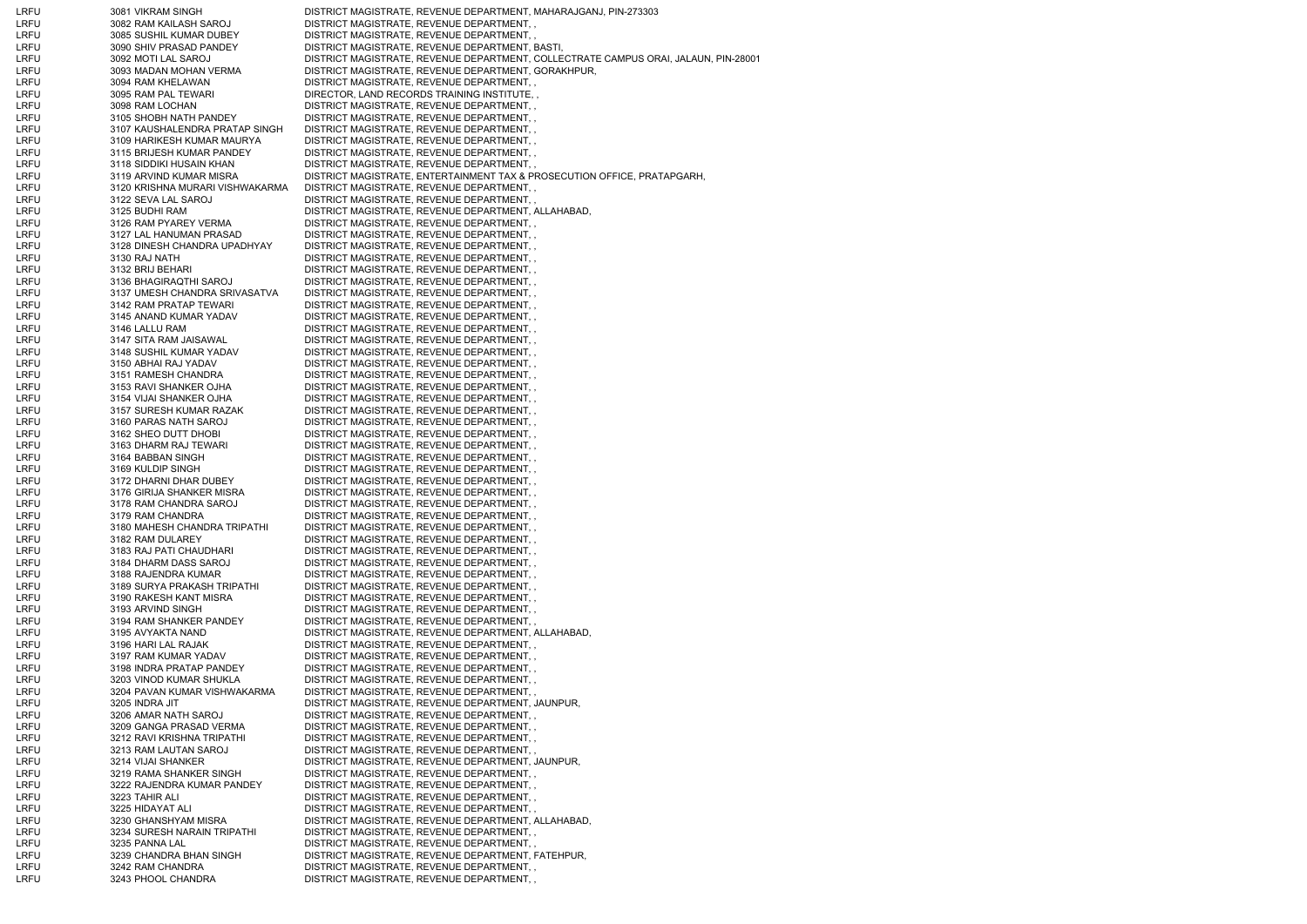| LRFU | 3247 HARI LAL VERMA              | DISTRICT MAGISTRATE, REVENUE DEPARTMENT, ,                                              |
|------|----------------------------------|-----------------------------------------------------------------------------------------|
| LRFU | 3248 GULAB CHANDRA               | DISTRICT MAGISTRATE, REVENUE DEPARTMENT,,                                               |
| LRFU | 3249 VIPIN CHANDRA SAROJ         | DISTRICT MAGISTRATE, REVENUE DEPARTMENT,                                                |
| LRFU | 3250 DILIP KUMAR TRIPATHI        | DISTRICT MAGISTRATE, REVENUE DEPARTMENT,                                                |
| LRFU | 3252 PURUSHOTTAM PRASAD PANDEY   | DISTRICT MAGISTRATE, REVENUE DEPARTMENT,                                                |
| LRFU | 3253 AMRIT LAL PAL               | DISTRICT MAGISTRATE, REVENUE DEPARTMENT, ,                                              |
| LRFU | 3258 ASHOK KUMAR MAURYA          | DISTRICT MAGISTRATE, REVENUE DEPARTMENT, ,                                              |
| LRFU | 3259 BHOLA NATH                  | DISTRICT MAGISTRATE, REVENUE DEPARTMENT, ,                                              |
| LRFU | 3261 OM PRAKASH SRIVASTAVA       | DISTRICT MAGISTRATE, REVENUE DEPARTMENT,                                                |
| LRFU | 3262 RAMA SHANKER YADAV          | DISTRICT MAGISTRATE, REVENUE DEPARTMENT,,                                               |
|      |                                  |                                                                                         |
| LRFU | 3266 KRIPA SHANKER MISRA         | DISTRICT MAGISTRATE, REVENUE DEPARTMENT,,                                               |
| LRFU | 3267 RAM VISHAL                  | DISTRICT MAGISTRATE, REVENUE DEPARTMENT,                                                |
| LRFU | 3268 RAM JAGAT                   | DISTRICT MAGISTRATE, REVENUE DEPARTMENT,                                                |
| LRFU | 3269 TULSI RAM YADAV             | DISTRICT MAGISTRATE, REVENUE DEPARTMENT,                                                |
| LRFU | 3270 SAMAR SINGH                 | DISTRICT MAGISTRATE, REVENUE DEPARTMENT,                                                |
| LRFU | 3274 ARIF BEIGH                  | DISTRICT MAGISTRATE, REVENUE DEPARTMENT,                                                |
| LRFU | 3275 SHATA NAND TRIPATHI         | DISTRICT MAGISTRATE, REVENUE DEPARTMENT,,                                               |
| LRFU | 3276 RAVINDRA KUMAR SRIVASTAVA   | DISTRICT MAGISTRATE, REVENUE DEPARTMENT,                                                |
| LRFU | 3277 RUDRA KUMAR TRIPATHI        | DISTRICT MAGISTRATE, REVENUE DEPARTMENT, ,                                              |
| LRFU | 3281 HARI SHANKER LAL SRIVASTAVA | DISTRICT MAGISTRATE, REVENUE DEPARTMENT, ALLAHABAD,                                     |
| LRFU | 3282 SHREE NATH                  | DISTRICT MAGISTRATE, REVENUE DEPARTMENT,,                                               |
| LRFU | 3283 SURESH KUMAR MISRA          | DISTRICT MAGISTRATE, REVENUE DEPARTMENT,                                                |
| LRFU | 3285 RAJESH CHANDRA SHUKLA       | DISTRICT MAGISTRATE, REVENUE DEPARTMENT,                                                |
| LRFU | 3286 RAVI SHANKER SHUKLA         | DISTRICT MAGISTRATE, REVENUE DEPARTMENT,                                                |
| LRFU | 3287 LALLAN PRASAD YADAV         | DISTRICT MAGISTRATE, REVENUE DEPARTMENT,                                                |
| LRFU | 3289 RAM LAL                     | DISTRICT MAGISTRATE, REVENUE DEPARTMENT, ,                                              |
| LRFU | 3292 VIJAI KUMAR PANDEY          | DISTRICT MAGISTRATE, REVENUE DEPARTMENT,,                                               |
| LRGU | 8 VISHWANATH UPADHYAY            | DISTRICT MAGISTRATE, REVENUE DEPARTMENT, CILVIL LINES COLLECTRATE, FAIZABAD, PIN-224172 |
| LRGU | 119 RAM LAKHAN LAL               | DISTRICT MAGISTRATE, REVENUE DEPARTMENT, AZAMGARH,                                      |
| LRGU | 241 DWARIKA NATH LAL             | DISTRICT MAGISTRATE, REVENUE DEPARTMENT, AZAMGARH,                                      |
| LRGU | 345 SHMBOO NARAIN SINGH          | DISTRICT MAGISTRATE, REVENUE DEPARTMENT, AZAMGARH,                                      |
| LRGU |                                  |                                                                                         |
|      | 411 KAMLA LAL                    | DISTRICT MAGISTRATE, REVENUE DEPARTMENT, AZAMGARH,                                      |
| LRGU | 412 UDAI BHAN SINGH              | DISTRICT MAGISTRATE, REVENUE DEPARTMENT, AZAMGARH,                                      |
| LRGU | 1053 MUNDRIKA TEWARI             | DISTRICT MAGISTRATE, REVENUE DEPARTMENT,                                                |
| LRGU | 1306 JAGAN NATH LAL              | DISTRICT MAGISTRATE, REVENUE DEPARTMENT, BASTI,                                         |
| LRGU | 1432 DHAN PATI LAL               | DISTRICT MAGISTRATE, REVENUE DEPARTMENT, MAINPURI,                                      |
| LRGU | 1534 DEVI MURAT LAL              | DISTRICT MAGISTRATE, REVENUE DEPARTMENT, BASTI,                                         |
| LRGU | 1564 SADA CHARAN LAL             | DISTRICT MAGISTRATE, REVENUE DEPARTMENT, MATHURA,                                       |
| LRGU | 1605 KAUSHAL KISHORE             | DISTRICT MAGISTRATE, REVENUE DEPARTMENT, SIDDHARTHNAGAR,                                |
| LRGU | 1678 RAMAYAN PANDEY              | DISTRICT MAGISTRATE, REVENUE DEPARTMENT, BASTI,                                         |
| LRGU | 1809 SANANDAN LAL                | DISTRICT MAGISTRATE, REVENUE DEPARTMENT, SIDDHARTHNAGAR,                                |
| LRGU | 1991 JAI RAM YADAV               | DISTRICT MAGISTRATE, REVENUE DEPARTMENT, AZAMGARH,                                      |
| LRGU | 1992 PARAS NATH                  | DISTRICT MAGISTRATE, REVENUE DEPARTMENT, SIDDHARTHNAGAR,                                |
| LRGU | 2012 JAGAN NATH PRASAD TEWARI    | DISTRICT MAGISTRATE, REVENUE DEPARTMENT, SIDDHARTHNAGAR,                                |
| LRGU | 2030 SHETAL PD PRAJAPATI         | SENIOR TREASURY OFFICER, TREASURY AND ACCOUNTS ADMIN DEPTT., , AZAMGARH                 |
| LRGU | 2066 BACHAN TEWARI               | DISTRICT MAGISTRATE, REVENUE DEPARTMENT, ,                                              |
| LRGU | 2068 VIJAY BAHADUR SINGH         | DISTRICT MAGISTRATE, REVENUE DEPARTMENT, AZAMGARH,                                      |
| LRGU | 2090 SACHENTRA NATH              | DISTRICT MAGISTRATE, REVENUE DEPARTMENT, GORAKHPUR,                                     |
| LRGU | 2151 ARJUN PRASAD                | DISTRICT MAGISTRATE, REVENUE DEPARTMENT, AZAMGARH,                                      |
| LRGU | 2158 HARISH CHANDRA TRIPATHI     | DISTRICT MAGISTRATE, REVENUE DEPARTMENT, MAU,                                           |
| LRGU | 2175 RAJ KUMAR DHAR DUBEY        | DISTRICT MAGISTRATE, REVENUE DEPARTMENT, GORAKHPUR,                                     |
|      |                                  |                                                                                         |
| LRGU | 2181 ARVIND KUMAR TEWARI         | DISTRICT MAGISTRATE, REVENUE DEPARTMENT, BANDA,                                         |
| LRGU | 2186 DAYA RAM                    | DISTRICT MAGISTRATE, REVENUE DEPARTMENT, BASTI,                                         |
| LRGU | 2187 SURENDRA NATH UPADHYAY      | DISTRICT MAGISTRATE, REVENUE DEPARTMENT, BASTI,                                         |
| LRGU | 2198 KRISHNA DEO VERMA           | DISTRICT MAGISTRATE, REVENUE DEPARTMENT, GORAKHPUR,                                     |
| LRGU | 2201 AYODHYA PRASAD              | DISTRICT MAGISTRATE, REVENUE DEPARTMENT, BASTI,                                         |
| LRGU | 2202 RAKESH KUMAR TEWARI         | DISTRICT MAGISTRATE, REVENUE DEPARTMENT, BASTI,                                         |
| LRGU | 2203 BABBAN PRASAD               | DISTRICT MAGISTRATE, REVENUE DEPARTMENT, BASTI,                                         |
| LRGU | 2204 RAMA KANT MISRA             | DISTRICT MAGISTRATE, REVENUE DEPARTMENT, BASTI,                                         |
| LRGU | 2236 KRISHNA DATT LAL            | DISTRICT MAGISTRATE, REVENUE DEPARTMENT,                                                |
| LRGU | 2249 GIRISH CHANDRA SRIVASATAVA  | DISTRICT MAGISTRATE, REVENUE DEPARTMENT, BASTI,                                         |
| LRGU | 2258 RAM JIYAWAN                 | DISTRICT MAGISTRATE, REVENUE DEPARTMENT, BASTI,                                         |
| LRGU | 2263 VANSH GOPAL                 | DISTRICT MAGISTRATE, REVENUE DEPARTMENT,                                                |
| LRGU | 2265 KRISHNA MURARI LAL          | DISTRICT MAGISTRATE, REVENUE DEPARTMENT, SIDDHARTHNAGAR,                                |
| LRGU | 2267 HARI KIRTAN TRIPATHI*       | DISTRICT MAGISTRATE, REVENUE DEPARTMENT, SIDDHARTHNAGAR,                                |
| LRGU | 2270 PARMESHWAR                  | DISTRICT MAGISTRATE, REVENUE DEPARTMENT, SIDDHARTHNAGAR,                                |
| LRGU | 2271 SHIV SAHAIU                 | DISTRICT MAGISTRATE, REVENUE DEPARTMENT, GORAKHPUR,                                     |
| LRGU | 2275 ADI NATH DUBEY              | DISTRICT MAGISTRATE, REVENUE DEPARTMENT, GORAKHPUR,                                     |
| LRGU | 2279 SURENDRA PRASAD             | DISTRICT MAGISTRATE, REVENUE DEPARTMENT, SIDDHARTHNAGAR,                                |
|      |                                  |                                                                                         |
| LRGU | 2282 TARA PRASAD                 | DISTRICT MAGISTRATE, REVENUE DEPARTMENT, SIDDHARTHNAGAR,                                |
| LRGU | 2285 KANHAIYA PRASAD             | DISTRICT MAGISTRATE, REVENUE DEPARTMENT, SIDDHARTHNAGAR,                                |
| LRGU | 2287 SURESH CHANDRA              | DISTRICT MAGISTRATE, REVENUE DEPARTMENT, BASTI,                                         |
| LRGU | 2288 KRISHNA GOPAL LAL           | DISTRICT MAGISTRATE, REVENUE DEPARTMENT, BASTI,                                         |
| LRGU | 2290 UDAI RAJ VERMA              | DISTRICT MAGISTRATE, REVENUE DEPARTMENT, BASTI,                                         |
| LRGU | 2291 VISHWA NATH SHUKLA          | DISTRICT MAGISTRATE, REVENUE DEPARTMENT, BASTI,                                         |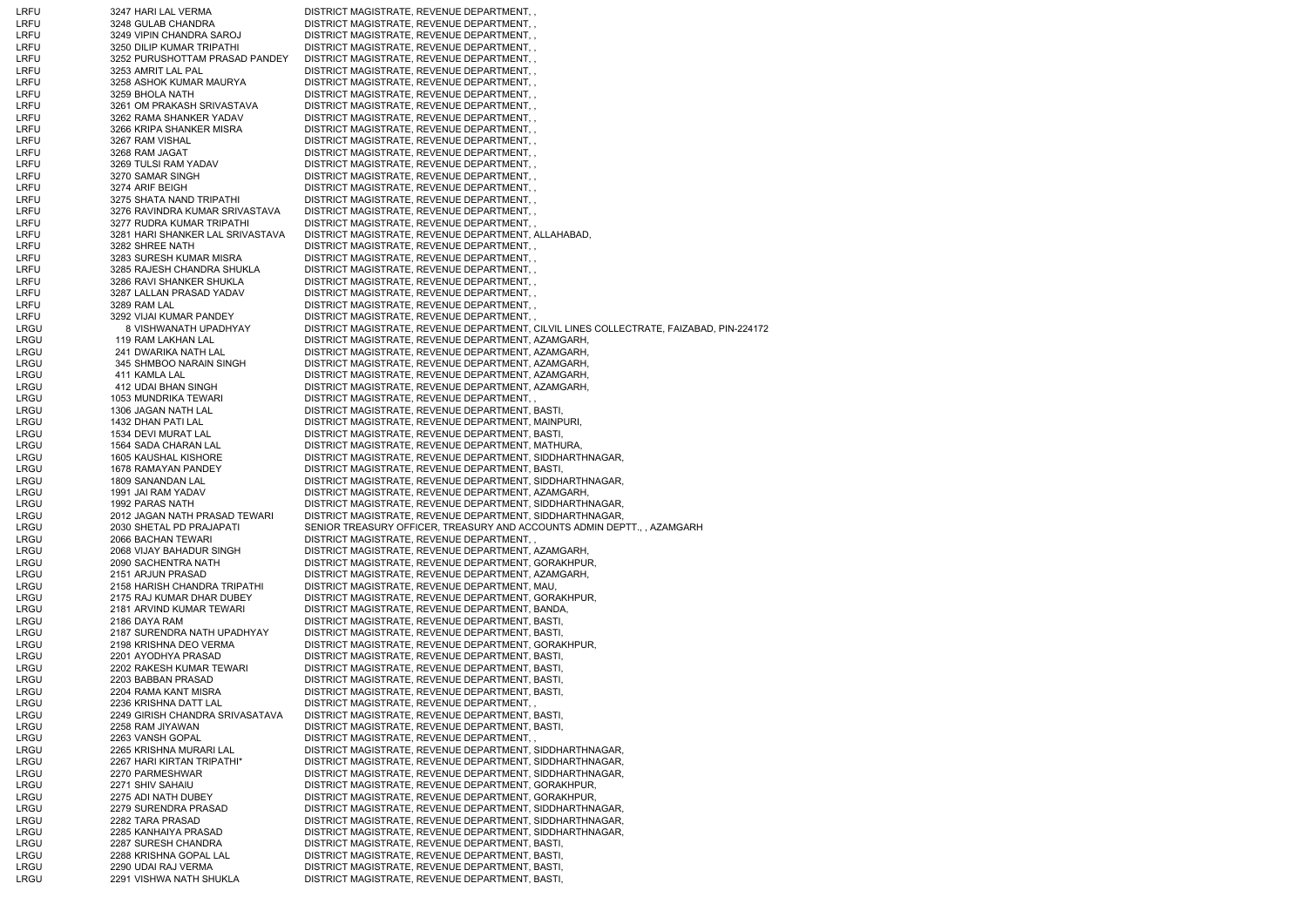| LRGU         | 2292 RAM DEO VERMA                               | DISTRICT MAGISTRATE, REVENUE DEPARTMENT, BASTI,                                                             |
|--------------|--------------------------------------------------|-------------------------------------------------------------------------------------------------------------|
| LRGU         | 2293 SUSHIL KUMAR SINGH                          | DISTRICT MAGISTRATE, REVENUE DEPARTMENT,                                                                    |
| LRGU         | 2296 KANHAIYA LAL                                | DISTRICT MAGISTRATE, REVENUE DEPARTMENT, SIDDHARTHNAGAR,                                                    |
| LRGU         | 2303 RAMESH CHANDRA MISRA                        | DISTRICT MAGISTRATE, REVENUE DEPARTMENT, SIDDHARTHNAGAR,                                                    |
| LRGU         | 2306 JAI NARAIN UPADHYAY                         | DISTRICT MAGISTRATE, REVENUE DEPARTMENT, BASTI,                                                             |
| LRGU         | 2307 RAM NARAIN MISRA                            | DISTRICT MAGISTRATE, REVENUE DEPARTMENT, ,                                                                  |
| LRGU         | 2312 ASHOK KUMAR SRIVASTAVA                      | DISTRICT MAGISTRATE, REVENUE DEPARTMENT, BASTI,                                                             |
| LRGU         | 2315 ARUN PRAKASH                                | DISTRICT MAGISTRATE, REVENUE DEPARTMENT, SIDDHARTHNAGAR,                                                    |
| LRGU         | 2321 PARSHU RAM                                  | ADDITIONAL CHIEF OFFICER, PANCHAYAT I RAJ DEPARTMENT, SIDDHARTHNAGAR,                                       |
| LRGU         | 2345 BHAGWAT PRASAD                              | DISTRICT MAGISTRATE, REVENUE DEPARTMENT, MAHARAJGANJ, PIN-273303                                            |
| LRGU         | 2348 RADHEY SHYAM MISRA                          | DISTRICT MAGISTRATE, REVENUE DEPARTMENT, SIDDHARTHNAGAR,                                                    |
| LRGU         | 2350 SADA NAND LAL                               | DISTRICT MAGISTRATE, REVENUE DEPARTMENT, SIDDHARTHNAGAR,                                                    |
| LRGU         | 2356 GIRJESH KUMAR TEWARI                        | DISTRICT MAGISTRATE, REVENUE DEPARTMENT, SIDDHARTHNAGAR,                                                    |
| LRGU         | 2361 PRAHLADJI                                   | DISTRICT MAGISTRATE, REVENUE DEPARTMENT, BASTI,                                                             |
| LRGU         | 2374 NIRANKAR LAL                                | DISTRICT MAGISTRATE, REVENUE DEPARTMENT, SIDDHARTHNAGAR,                                                    |
| LRGU<br>LRGU | 2381 DHARM PRAKASH                               | DISTRICT MAGISTRATE, REVENUE DEPARTMENT, SIDDHARTHNAGAR,<br>DISTRICT MAGISTRATE, REVENUE DEPARTMENT, BASTI, |
| LRGU         | 2383 PARSU RAM<br>2390 INDRA MANI TEWARI         | DISTRICT MAGISTRATE, REVENUE DEPARTMENT, SIDDHARTHNAGAR,                                                    |
| LRGU         | 2393 BHAIRAV NATH                                | DISTRICT MAGISTRATE, REVENUE DEPARTMENT, BASTI,                                                             |
| LRGU         | 2394 ASHOK KUMAR TRIPATHI                        | DISTRICT MAGISTRATE, REVENUE DEPARTMENT, SIDDHARTHNAGAR,                                                    |
| LRGU         | 2395 CHHOTAI PRASAD                              | DISTRICT MAGISTRATE, REVENUE DEPARTMENT, SIDDHARTHNAGAR,                                                    |
| LRGU         | 2397 RAM KISHORE                                 | DISTRICT MAGISTRATE, REVENUE DEPARTMENT, SIDDHARTHNAGAR,                                                    |
| LRGU         | 2399 JAGDISH KUNWAR                              | DISTRICT MAGISTRATE, REVENUE DEPARTMENT, SIDDHARTHNAGAR,                                                    |
| LRGU         | 2404 HARISH CHANDRA LAL                          | CHIEF TREASURY OFFICER, TREASURY AND ACCOUNTS ADMIN DEPTT., BASTI,                                          |
| LRGU         | 2409 RAM BAHAL PANDEY                            | DISTRICT MAGISTRATE, REVENUE DEPARTMENT, BASTI,                                                             |
| LRGU         | 2410 RAM CHANDRA MAURYA                          | DISTRICT MAGISTRATE, REVENUE DEPARTMENT, BASTI,                                                             |
| LRGU         | 2419 CHANDRA BHAN CHOUBEY                        | DISTRICT MAGISTRATE, REVENUE DEPARTMENT, BASTI,                                                             |
| LRGU         | 2422 RAGHAV RAM YADAV                            | DISTRICT MAGISTRATE, REVENUE DEPARTMENT, BASTI,                                                             |
| LRGU         | 2423 HARI SHANKER PATHAK                         | DISTRICT MAGISTRATE, REVENUE DEPARTMENT, BASTI,                                                             |
| LRGU         | 2424 SHRI NIWAS PANDEY                           | DISTRICT MAGISTRATE, REVENUE DEPARTMENT, BASTI,                                                             |
| LRGU         | 2425 PARMATMA PRASAD MISRA                       | DISTRICT MAGISTRATE, REVENUE DEPARTMENT, BASTI,                                                             |
| LRGU         | 2426 RAM SAWREY LAL                              | DISTRICT MAGISTRATE, REVENUE DEPARTMENT, BASTI,                                                             |
| LRGU         | 2428 SANT RAM                                    | SENIOR TREASURY OFFICER, BASTI, BASTI,                                                                      |
| LRGU         | 2431 KISHUN BIHARI                               | DISTRICT MAGISTRATE, REVENUE DEPARTMENT, BASTI,                                                             |
| LRGU         | 2434 RAMESH CAHND                                | DISTRICT MAGISTRATE, REVENUE DEPARTMENT, BASTI,                                                             |
| LRGU         | 2435 SATYA PRAKSH TEWARI                         | DISTRICT MAGISTRATE, REVENUE DEPARTMENT, BASTI,                                                             |
| LRGU         | 2438 BRAHMA NAND PATHAK                          | DISTRICT MAGISTRATE, REVENUE DEPARTMENT, BASTI,                                                             |
| LRGU<br>LRGU | 2440 PARMATMA PRASAD<br>2441 HARI SHANKER PANDEY | DISTRICT MAGISTRATE, REVENUE DEPARTMENT, BASTI,                                                             |
| LRGU         | 2445 BANSHI DHAR PANDEY                          | DISTRICT MAGISTRATE, REVENUE DEPARTMENT, BASTI,<br>DISTRICT MAGISTRATE, REVENUE DEPARTMENT, BASTI,          |
| LRGU         | 2446 CHANDRA PRAKASH DUBEY                       | DISTRICT MAGISTRATE, REVENUE DEPARTMENT, BASTI,                                                             |
| LRGU         | 2448 SAHDEO                                      | DISTRICT MAGISTRATE, REVENUE DEPARTMENT, BASTI,                                                             |
| LRGU         | 2454 HARI RAM                                    | DISTRICT MAGISTRATE, REVENUE DEPARTMENT,,                                                                   |
| LRGU         | 2455 RAM KUMAR                                   | DISTRICT MAGISTRATE, REVENUE DEPARTMENT, BASTI,                                                             |
| LRGU         | 2458 UDAI SHANKER DWIVEDI                        | DISTRICT MAGISTRATE, REVENUE DEPARTMENT, BASTI,                                                             |
| LRGU         | 2464 RAM CHANDRA CHOUDHARY                       | DISTRICT MAGISTRATE, REVENUE DEPARTMENT, BASTI,                                                             |
| LRGU         | 2469 RAM KRISHNA TEWARI                          | DISTRICT MAGISTRATE, REVENUE DEPARTMENT, BASTI,                                                             |
| LRGU         | 2471 ADITYA PRASAD MISRA                         | DISTRICT MAGISTRATE, REVENUE DEPARTMENT, BASTI,                                                             |
| LRGU         | 2472 RAM UJAGIR GUPTA                            | DISTRICT MAGISTRATE, REVENUE DEPARTMENT, BASTI,                                                             |
| LRGU         | 2475 MURTZA ALI                                  | DISTRICT MAGISTRATE, REVENUE DEPARTMENT, BASTI,                                                             |
| LRGU         | 2476 SHIV PUJAN                                  | DISTRICT MAGISTRATE, REVENUE DEPARTMENT, BASTI,                                                             |
| LRGU         | 2477 ISLAM ANSAWARI                              | DISTRICT MAGISTRATE, REVENUE DEPARTMENT, BASTI,                                                             |
| LRGU         | 2481 ASGAR HUSAIN                                | DISTRICT MAGISTRATE, REVENUE DEPARTMENT, BASTI,                                                             |
| LRGU         | 2485 KAMLA PRASAD                                | DISTRICT MAGISTRATE, REVENUE DEPARTMENT, BASTI,                                                             |
| LRGU         | 2490 GOVIND PRASAD PANDEY                        | DISTRICT MAGISTRATE, REVENUE DEPARTMENT, BASTI,                                                             |
| LRGU         | 2492 YAR MOHD                                    | DISTRICT MAGISTRATE, REVENUE DEPARTMENT, BASTI,                                                             |
| LRGU         | 2494 BHADESHWAR PRASAD PANDEY                    | DISTRICT MAGISTRATE, REVENUE DEPARTMENT, BASTI,                                                             |
| LRGU<br>LRGU | 2497 DILIP KUMAR I                               | DISTRICT MAGISTRATE, REVENUE DEPARTMENT, BASTI,<br>DISTRICT MAGISTRATE, REVENUE DEPARTMENT, BASTI,          |
| LRGU         | 2498 DWARIKA PRASAD<br>2501 RAM KUMAR GUPTA      | DISTRICT MAGISTRATE, REVENUE DEPARTMENT, SIDDHARTHNAGAR,                                                    |
| LRGU         | 2510 VIJAY NATH UPADHYAY                         | DISTRICT MAGISTRATE, REVENUE DEPARTMENT, SIDDHARTHNAGAR,                                                    |
| LRGU         | 2512 KHUD BUD RAM                                | DISTRICT MAGISTRATE, REVENUE DEPARTMENT, SIDDHARTHNAGAR,                                                    |
| LRGU         | 2516 SOMAI PRASAD                                | DISTRICT MAGISTRATE, REVENUE DEPARTMENT, SIDDHARTHNAGAR,                                                    |
| LRGU         | 2518 KAILSH NATH PANDEY                          | DISTRICT MAGISTRATE, REVENUE DEPARTMENT, SIDDHARTHNAGAR,                                                    |
| LRGU         | 2524 HARISH CHANDRA                              | DISTRICT MAGISTRATE, REVENUE DEPARTMENT, SIDDHARTHNAGAR,                                                    |
| LRGU         | 2527 RAM PATI TRIPATHI                           | DISTRICT MAGISTRATE, REVENUE DEPARTMENT, SIDDHARTHNAGAR,                                                    |
| LRGU         | 2529 BAIJ NATH                                   | DISTRICT MAGISTRATE, REVENUE DEPARTMENT, SIDDHARTHNAGAR,                                                    |
| LRGU         | 2532 RAM MILAN                                   | DISTRICT MAGISTRATE, REVENUE DEPARTMENT, BASTI,                                                             |
| LRGU         | 2539 RAM PATI PRASAD                             | DISTRICT MAGISTRATE, REVENUE DEPARTMENT,,                                                                   |
| LRGU         | 2544 SUBHAS MANI TRIPATHI                        | DISTRICT MAGISTRATE, REVENUE DEPARTMENT,,                                                                   |
| LRGU         | 2550 MOHAR ALI                                   | DISTRICT MAGISTRATE, REVENUE DEPARTMENT, SIDDHARTHNAGAR,                                                    |
| LRGU         | 2553 IRFAN ALI                                   | DISTRICT MAGISTRATE, REVENUE DEPARTMENT, SIDDHARTHNAGAR,                                                    |
| LRGU         | 2558 RAM SUNDER                                  | DISTRICT MAGISTRATE, REVENUE DEPARTMENT, BASTI,                                                             |
| LRGU         | 2562 RANGI LAL                                   | DISTRICT MAGISTRATE, REVENUE DEPARTMENT, SIDDHARTHNAGAR,                                                    |
| LRGU         | 2563 JAGDAMBA                                    | DISTRICT MAGISTRATE, REVENUE DEPARTMENT, SIDDHARTHNAGAR,                                                    |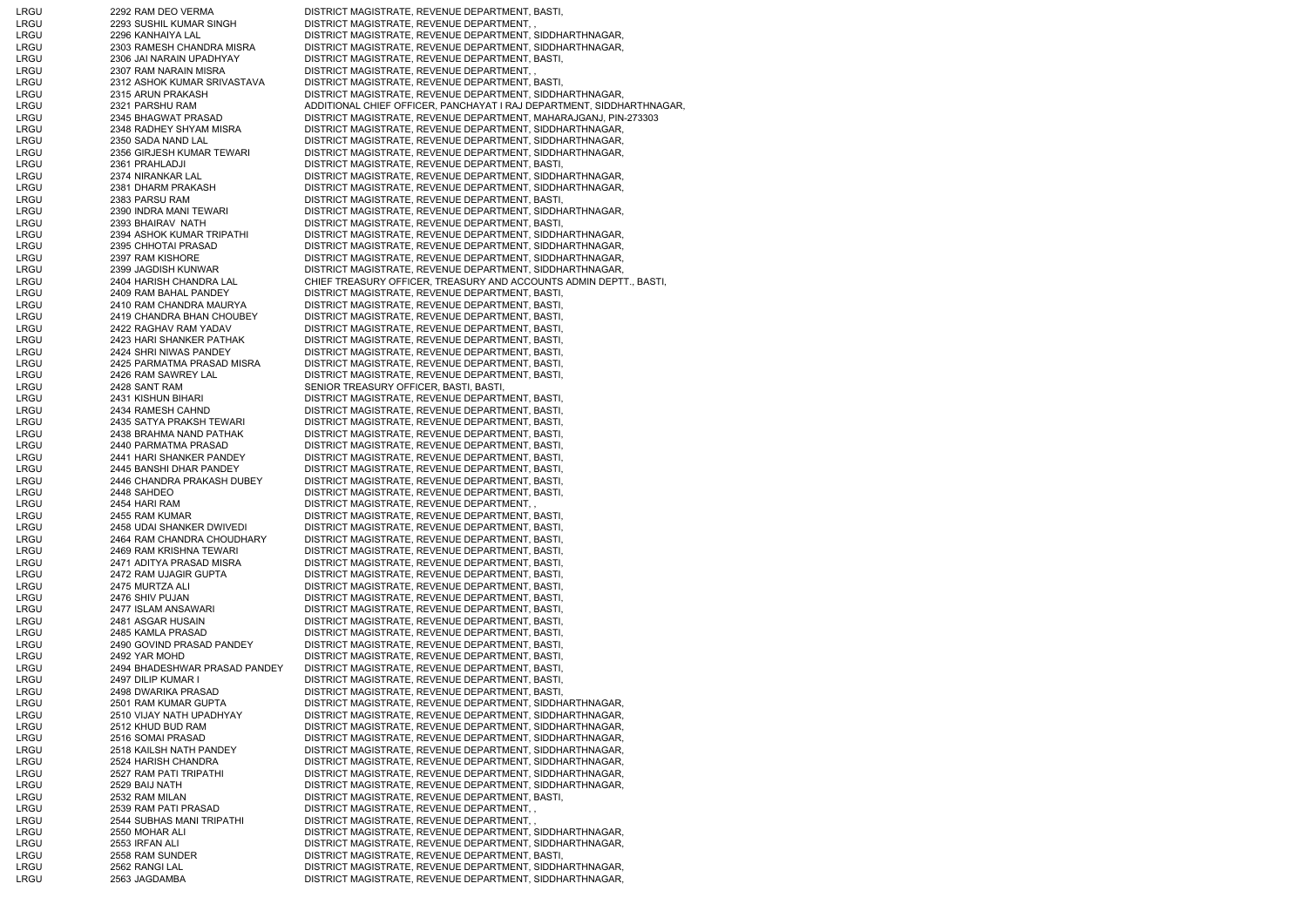| LRGU | 2564 SHRI RAM VERMA          | DISTRICT MAGISTRATE, REVENUE DEPARTMENT, SIDDHARTHNAGAR, |
|------|------------------------------|----------------------------------------------------------|
| LRGU | 2567 SHANKER YADAV           | DISTRICT MAGISTRATE, REVENUE DEPARTMENT, AZAMGARH,       |
|      | 2568 JETHU RAM               | DISTRICT MAGISTRATE, REVENUE DEPARTMENT, AZAMGARH,       |
| LRGU |                              |                                                          |
| LRGU | 2573 UMA SHANKER YADAV       | DISTRICT MAGISTRATE, REVENUE DEPARTMENT, AZAMGARH,       |
| LRGU | 2575 SANT SEWAK RAI          | DISTRICT MAGISTRATE, REVENUE DEPARTMENT, AZAMGARH,       |
| LRGU | 2577 SATISH CHANDRA          | DISTRICT MAGISTRATE, REVENUE DEPARTMENT, AZAMGARH,       |
|      |                              |                                                          |
| LRGU | 2578 RAJ BAHADUR YADAV       | DISTRICT MAGISTRATE, REVENUE DEPARTMENT, AZAMGARH,       |
| LRGU | 2579 JANG BAHADUR CHAUHAN    | DISTRICT MAGISTRATE, REVENUE DEPARTMENT, AZAMGARH,       |
| LRGU | 2581 DASHRATH RAM            | DISTRICT MAGISTRATE, REVENUE DEPARTMENT, AZAMGARH,       |
| LRGU | 2587 BACHCHE LAL             | DISTRICT MAGISTRATE, REVENUE DEPARTMENT, AZAMGARH,       |
|      |                              |                                                          |
| LRGU | 2590 RAJENDRA PRASAD SHUKLA  | DISTRICT MAGISTRATE, REVENUE DEPARTMENT, AZAMGARH,       |
| LRGU | 2591 SURYA NATH PANDEY       | DISTRICT MAGISTRATE, REVENUE DEPARTMENT, AZAMGARH,       |
| LRGU | 2592 DAYA SHANKER YADAV      | DISTRICT MAGISTRATE, REVENUE DEPARTMENT,,                |
|      | 2593 BANSH RAJ YADAV         |                                                          |
| LRGU |                              | DISTRICT MAGISTRATE, REVENUE DEPARTMENT, AZAMGARH,       |
| LRGU | 2594 SUBEDAR YADAV           | DISTRICT MAGISTRATE, REVENUE DEPARTMENT, AZAMGARH,       |
| LRGU | 2600 BHAGWATI YADAV          | DISTRICT MAGISTRATE, REVENUE DEPARTMENT, AZAMGARH,       |
| LRGU | 2601 RAJENDRA DIXIT          | DISTRICT MAGISTRATE, REVENUE DEPARTMENT, AZAMGARH,       |
|      |                              |                                                          |
| LRGU | 2603 HARENDRA KUMAR SINGH    | DISTRICT MAGISTRATE, REVENUE DEPARTMENT, AZAMGARH,       |
| LRGU | 2608 NARENDRA PANDEY         | DISTRICT MAGISTRATE, REVENUE DEPARTMENT, AZAMGARH,       |
| LRGU | 2609 JAGDISH RAM             | DISTRICT MAGISTRATE, REVENUE DEPARTMENT, AZAMGARH,       |
| LRGU | 2610 KAILASH YADAV           | DISTRICT MAGISTRATE, REVENUE DEPARTMENT, AZAMGARH,       |
|      |                              |                                                          |
| LRGU | 2613 RAMCHANDRA YADAV        | DISTRICT MAGISTRATE, REVENUE DEPARTMENT, AZAMGARH,       |
| LRGU | 2618 SHIV CHANDRA RAM        | DISTRICT MAGISTRATE, REVENUE DEPARTMENT, AZAMGARH,       |
| LRGU | 2621 REAJDEO RAM             | DISTRICT MAGISTRATE, REVENUE DEPARTMENT, AZAMGARH,       |
| LRGU | 2623 FAIJUL REHMAN           | DISTRICT MAGISTRATE, REVENUE DEPARTMENT, ,               |
|      |                              |                                                          |
| LRGU | 2628 RAM GIRISH              | DISTRICT MAGISTRATE, REVENUE DEPARTMENT, AZAMGARH,       |
| LRGU | 2636 YADUVANSHI YADAV        | DISTRICT MAGISTRATE, REVENUE DEPARTMENT, AZAMGARH,       |
| LRGU | 2638 SHIV PRASAD SINGH       | DISTRICT MAGISTRATE, REVENUE DEPARTMENT, AZAMGARH,       |
| LRGU | 2639 HARI NARAIN SINGH       | DISTRICT MAGISTRATE, REVENUE DEPARTMENT, AZAMGARH,       |
|      |                              |                                                          |
| LRGU | 2640 LOCHAN YADAV            | DISTRICT MAGISTRATE, REVENUE DEPARTMENT, AZAMGARH,       |
| LRGU | 2641 LALLAN SINGH            | DISTRICT MAGISTRATE, REVENUE DEPARTMENT,                 |
| LRGU | 2644 RAM SHABD YADAV         | DISTRICT MAGISTRATE, REVENUE DEPARTMENT, AZAMGARH,       |
|      |                              |                                                          |
| LRGU | 2645 SARJU PRASAD            | DISTRICT MAGISTRATE, REVENUE DEPARTMENT, AZAMGARH,       |
| LRGU | 2648 RAM KISHORE YADAV       | DISTRICT MAGISTRATE, REVENUE DEPARTMENT, AZAMGARH,       |
| LRGU | 2650 RAM NAWAL MAURYA        | DISTRICT MAGISTRATE, REVENUE DEPARTMENT, AZAMGARH,       |
| LRGU | 2661 GAJRAJ YADAV            | DISTRICT MAGISTRATE, REVENUE DEPARTMENT, AZAMGARH,       |
|      |                              |                                                          |
| LRGU | 2662 IDRISH AHMAD            | DISTRICT MAGISTRATE, REVENUE DEPARTMENT, AZAMGARH,       |
| LRGU | 2667 RAM SUDHAR              | DISTRICT MAGISTRATE, REVENUE DEPARTMENT, AZAMGARH,       |
| LRGU | 2675 RAMA SHANKER SINGH      | DISTRICT MAGISTRATE, REVENUE DEPARTMENT, ,               |
| LRGU | 2676 RUDRA PRATAP VERMA      | DISTRICT MAGISTRATE, REVENUE DEPARTMENT, AZAMGARH,       |
|      |                              |                                                          |
| LRGU | 2683 KAMTA PRASAD            | DISTRICT MAGISTRATE, REVENUE DEPARTMENT, AZAMGARH,       |
| LRGU | 2684 MATRU RAM               | DISTRICT MAGISTRATE, REVENUE DEPARTMENT, AZAMGARH,       |
| LRGU | 2688 MEWA LAL YADAV          | DISTRICT MAGISTRATE, REVENUE DEPARTMENT, AZAMGARH,       |
| LRGU | 2691 ISHWAR DEV MAURYA       | DISTRICT MAGISTRATE, REVENUE DEPARTMENT, AZAMGARH,       |
|      |                              |                                                          |
| LRGU | 2694 KAMTA PRASAD            | DISTRICT MAGISTRATE, REVENUE DEPARTMENT, AZAMGARH,       |
| LRGU | 2697 RAM AWADH MAURYA        | DISTRICT MAGISTRATE, REVENUE DEPARTMENT, AZAMGARH,       |
| LRGU | 2700 RAM CHARAN YADAV        | DISTRICT MAGISTRATE, REVENUE DEPARTMENT, AZAMGARH,       |
| LRGU | 2701 JITENDRA KUMAR ASHTHANA | DISTRICT MAGISTRATE, REVENUE DEPARTMENT, AZAMGARH,       |
|      | 2706 KAMTA PRASAD            |                                                          |
| LRGU |                              | DISTRICT MAGISTRATE, REVENUE DEPARTMENT, AZAMGARH,       |
| LRGU | 2707 RAJ DHARI YADAV         | DISTRICT MAGISTRATE, REVENUE DEPARTMENT, AZAMGARH,       |
| LRGU | 2717 ALKH NARAIN YADAV       | DISTRICT MAGISTRATE, REVENUE DEPARTMENT, AZAMGARH,       |
| LRGU | 2718 RAJ BAHADUR YADAV       | DISTRICT MAGISTRATE, REVENUE DEPARTMENT, AZAMGARH,       |
| LRGU | 2721 RAM CHANDRA YADAV       | DISTRICT MAGISTRATE, REVENUE DEPARTMENT, AZAMGARH,       |
|      |                              |                                                          |
| LRGU | 2723 RAM CHANDRA YADAVA      | DISTRICT MAGISTRATE, REVENUE DEPARTMENT, AZAMGARH,       |
| LRGU | 2724 RAM PREET               | DISTRICT MAGISTRATE, REVENUE DEPARTMENT, AZAMGARH,       |
| LRGU | 2726 RAM DULAR YADAV         | DISTRICT MAGISTRATE, REVENUE DEPARTMENT, AZAMGARH,       |
| LRGU | 2727 RAM BACHAN YADAV        | DISTRICT MAGISTRATE, REVENUE DEPARTMENT, AZAMGARH,       |
|      |                              |                                                          |
| LRGU | 2731 RAM BACHAN              | DISTRICT MAGISTRATE, REVENUE DEPARTMENT, AZAMGARH,       |
| LRGU | 2733 RAM SURAT YADAV         | DISTRICT MAGISTRATE, REVENUE DEPARTMENT, AZAMGARH,       |
| LRGU | 2734 BAL CHANDRA             | DISTRICT MAGISTRATE, REVENUE DEPARTMENT, AZAMGARH,       |
| LRGU | 2736 BRIJ BEHARI PANDEY      | DISTRICT MAGISTRATE, REVENUE DEPARTMENT, AZAMGARH,       |
|      |                              |                                                          |
| LRGU | 2738 TRIBHUVAN NATH          | DISTRICT MAGISTRATE, REVENUE DEPARTMENT, AZAMGARH,       |
| LRGU | 2744 NAGENDRA NATH SINGH     | DISTRICT MAGISTRATE, REVENUE DEPARTMENT, AZAMGARH,       |
| LRGU | 2745 JHAPSU PAL              | DISTRICT MAGISTRATE, REVENUE DEPARTMENT, AZAMGARH,       |
| LRGU | 2748 HARISHCHANDRA YADAV     | DISTRICT MAGISTRATE, REVENUE DEPARTMENT, MAU,            |
|      |                              |                                                          |
| LRGU | 2753 BRAJJ SINGH             | DISTRICT MAGISTRATE, REVENUE DEPARTMENT, AZAMGARH,       |
| LRGU | 2764 NIYAMTULLAH             | DISTRICT MAGISTRATE, REVENUE DEPARTMENT, AZAMGARH,       |
| LRGU | 2767 VANSH RAJ               | DISTRICT MAGISTRATE, REVENUE DEPARTMENT, AZAMGARH,       |
| LRGU | 2771 RAM YADAV               | DISTRICT MAGISTRATE, REVENUE DEPARTMENT, AZAMGARH,       |
|      |                              |                                                          |
| LRGU | 2774 DAYA RAM                | DISTRICT MAGISTRATE, REVENUE DEPARTMENT, AZAMGARH,       |
| LRGU | 2782 LAL CHAND RAM           | DISTRICT MAGISTRATE, REVENUE DEPARTMENT, AZAMGARH,       |
| LRGU | 2783 SURENDRA PRASAD LAL     | DISTRICT MAGISTRATE, REVENUE DEPARTMENT, AZAMGARH,       |
| LRGU | 2785 LALSU MAURYA            | DISTRICT MAGISTRATE, REVENUE DEPARTMENT, AZAMGARH,       |
|      |                              |                                                          |
| LRGU | 2787 SANTOSH KUMAR           | DISTRICT MAGISTRATE, REVENUE DEPARTMENT, AZAMGARH,       |
| LRGU | 2790 GHAN SHYAM LAL          | DISTRICT MAGISTRATE, REVENUE DEPARTMENT, AZAMGARH,       |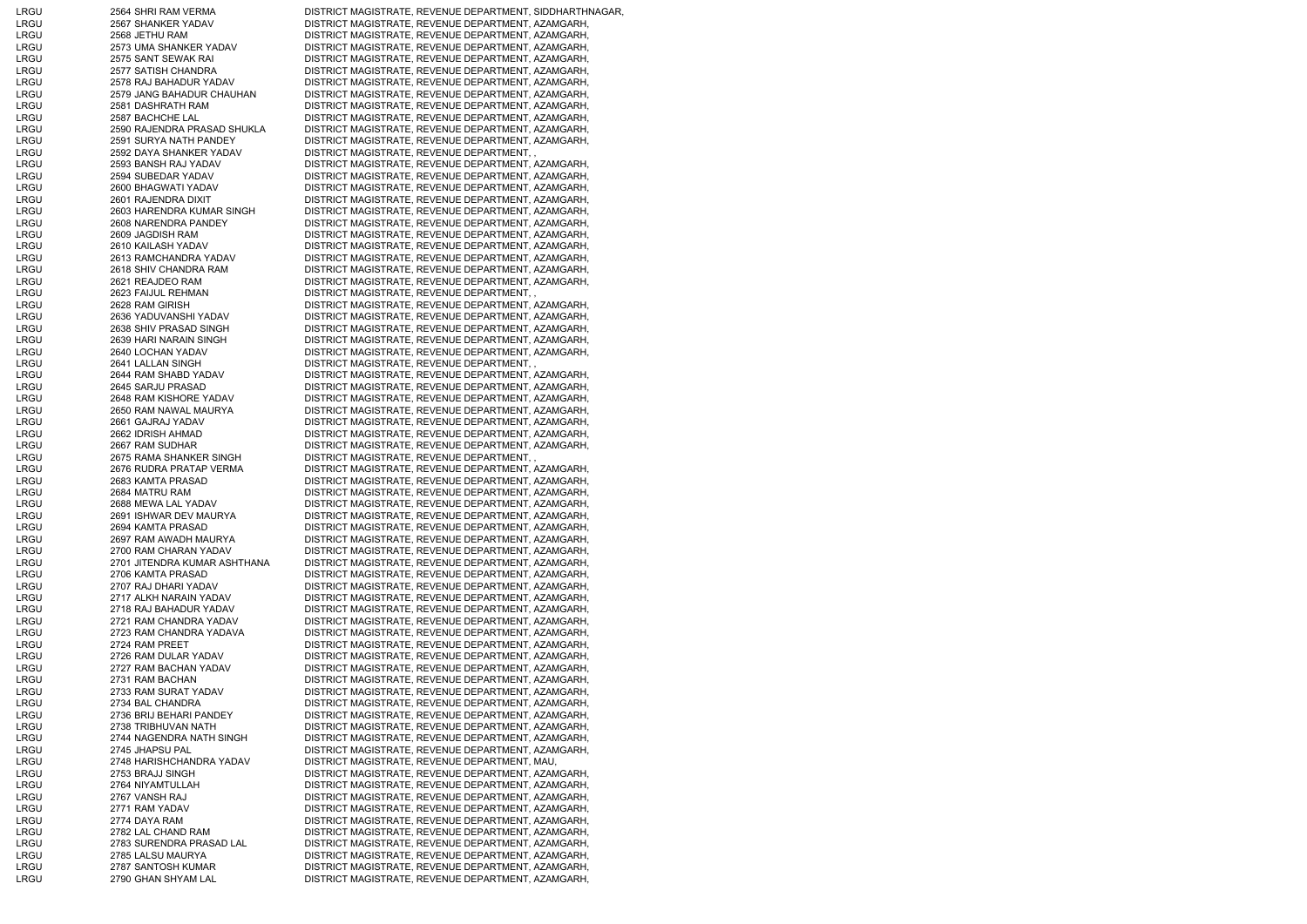| LRGU | 2810 RADHEY SHYAM TEWARI        | DISTRICT MAGISTRATE, REVENUE DEPARTMENT, AZAMGARH, |
|------|---------------------------------|----------------------------------------------------|
|      |                                 |                                                    |
| LRGU | 2818 RAMASHRAYA YADAV           | DISTRICT MAGISTRATE, REVENUE DEPARTMENT, AZAMGARH, |
| LRGU | 2820 BANARASI RAM               | DISTRICT MAGISTRATE, REVENUE DEPARTMENT, AZAMGARH, |
| LRGU | 2822 RISHI DEO                  | DISTRICT MAGISTRATE, REVENUE DEPARTMENT, AZAMGARH, |
| LRGU | 2824 GIRISH CHANDRA SRIVASTAVA  | DISTRICT MAGISTRATE, REVENUE DEPARTMENT, AZAMGARH, |
| LRGU | 2826 RAJENDRA PRASAD NISHAD     | DISTRICT MAGISTRATE, REVENUE DEPARTMENT, AZAMGARH, |
| LRGU | 2828 SHAKIL AHMAD               | DISTRICT MAGISTRATE, REVENUE DEPARTMENT, AZAMGARH, |
| LRGU | 2831 MUNNI LAL YADAV            | DISTRICT MAGISTRATE, REVENUE DEPARTMENT,,          |
| LRGU | 2832 RAJ NATH                   | DISTRICT MAGISTRATE, REVENUE DEPARTMENT, AZAMGARH, |
| LRGU | 2833 TEJ BAHADUR SINGH          | DISTRICT MAGISTRATE, REVENUE DEPARTMENT, AZAMGARH, |
|      |                                 |                                                    |
| LRGU | 2834 RAM SEWAK YADAV            | DISTRICT MAGISTRATE, REVENUE DEPARTMENT, AZAMGARH, |
| LRGU | 2835 SHITAL PRASAD VERMA        | DISTRICT MAGISTRATE, REVENUE DEPARTMENT, AZAMGARH, |
| LRGU | 2836 SOBIN AHMAD                | DISTRICT MAGISTRATE, REVENUE DEPARTMENT, AZAMGARH, |
| LRGU | 2837 ALI HASAN                  | DISTRICT MAGISTRATE, REVENUE DEPARTMENT, AZAMGARH, |
| LRGU | 2839 BRIJ RAJ YADAV             | DISTRICT MAGISTRATE, REVENUE DEPARTMENT, MAU,      |
| LRGU | 2841 DHIRENDRA KUMAR            | DISTRICT MAGISTRATE, REVENUE DEPARTMENT, AZAMGARH, |
| LRGU | 2847 SITA RAM                   | DISTRICT MAGISTRATE, REVENUE DEPARTMENT, AZAMGARH, |
|      |                                 |                                                    |
| LRGU | 2848 RAM NAYAN                  | DISTRICT MAGISTRATE, REVENUE DEPARTMENT, AZAMGARH, |
| LRGU | 2855 HAQRISH CHANDRA SRIVASTAVA | DISTRICT MAGISTRATE, REVENUE DEPARTMENT, AZAMGARH, |
| LRGU | 2857 KAMTA PRASAD               | DISTRICT MAGISTRATE, REVENUE DEPARTMENT, AZAMGARH, |
| LRGU | 2860 MAHENDRA PRTASAD           | DISTRICT MAGISTRATE, REVENUE DEPARTMENT, AZAMGARH, |
| LRGU | 2864 RAM DARAS YADAV            | DISTRICT MAGISTRATE, REVENUE DEPARTMENT, AZAMGARH, |
| LRGU | 2866 KASHI RAM YADAV            | DISTRICT MAGISTRATE, REVENUE DEPARTMENT,,          |
| LRGU | 2868 RAJA RAM SINGH             | DISTRICT MAGISTRATE, REVENUE DEPARTMENT, AZAMGARH, |
|      |                                 | DISTRICT MAGISTRATE, REVENUE DEPARTMENT, AZAMGARH, |
| LRGU | 2869 VIRENDRA YADAV             |                                                    |
| LRGU | 2872 RAM LACHCHHAN RAM          | DISTRICT MAGISTRATE, REVENUE DEPARTMENT, AZAMGARH, |
| LRGU | 2877 CHAUTHI RAM                | DISTRICT MAGISTRATE, REVENUE DEPARTMENT, AZAMGARH, |
| LRGU | 2878 MADAN MOHAN YADAV          | DISTRICT MAGISTRATE, REVENUE DEPARTMENT, AZAMGARH, |
| LRGU | 2879 SHIV MURTI LAL             | DISTRICT MAGISTRATE, REVENUE DEPARTMENT, AZAMGARH, |
| LRGU | 2889 SHYAM KER YADAV            | DISTRICT MAGISTRATE, REVENUE DEPARTMENT, AZAMGARH, |
| LRGU | 2892 SIYA RAM YADAV             | DISTRICT MAGISTRATE, REVENUE DEPARTMENT,,          |
| LRGU | 2893 RAMJI YADAV                | DISTRICT MAGISTRATE, REVENUE DEPARTMENT, AZAMGARH, |
|      |                                 |                                                    |
| LRGU | 2902 MAN PUJAN CHAUHAN          | DISTRICT MAGISTRATE, REVENUE DEPARTMENT, AZAMGARH, |
| LRGU | 2910 HIRAWAN RAM                | DISTRICT MAGISTRATE, REVENUE DEPARTMENT, AZAMGARH, |
| LRGU | 2918 RAJESHWAR TRIPATHI         | DISTRICT MAGISTRATE, REVENUE DEPARTMENT, AZAMGARH, |
| LRGU | 2922 RAM CHET YADAV             | DISTRICT MAGISTRATE, REVENUE DEPARTMENT, AZAMGARH, |
| LRGU | 2926 HARIHAR LAL                | DISTRICT MAGISTRATE, REVENUE DEPARTMENT, AZAMGARH, |
| LRGU | 2929 BASUEDEV RAI               | DISTRICT MAGISTRATE, REVENUE DEPARTMENT, BASTI,    |
| LRGU | 2933 RAJ KUMAR VERMA            | DISTRICT MAGISTRATE, REVENUE DEPARTMENT, AZAMGARH, |
| LRGU | 2935 HARIVANSH SINGH            | DISTRICT MAGISTRATE, REVENUE DEPARTMENT, AZAMGARH, |
|      |                                 |                                                    |
| LRGU | 2943 ONKAR MAL                  | DISTRICT MAGISTRATE, REVENUE DEPARTMENT, AZAMGARH, |
| LRGU | 2945 BECHAN PRASAD              | DISTRICT MAGISTRATE, REVENUE DEPARTMENT, AZAMGARH, |
| LRGU | 2948 FERU RAM                   | DISTRICT MAGISTRATE, REVENUE DEPARTMENT, AZAMGARH, |
| LRGU | 2953 SHIV PRASAD PANDEY         | DISTRICT MAGISTRATE, REVENUE DEPARTMENT, AZAMGARH, |
| LRGU | 2957 SURENDRA YADAV             | DISTRICT MAGISTRATE, REVENUE DEPARTMENT, AZAMGARH, |
| LRGU | 2960 CHANDRA BHUSHAN SINGH      | DISTRICT MAGISTRATE, REVENUE DEPARTMENT, AZAMGARH, |
| LRGU | 2970 RAM VACHAN RAM             | DISTRICT MAGISTRATE, REVENUE DEPARTMENT, AZAMGARH, |
|      |                                 |                                                    |
| LRGU | 2979 DIP CHAND YADAV            | DISTRICT MAGISTRATE, REVENUE DEPARTMENT, AZAMGARH, |
| LRGU | 2982 VINDHYA CHAL YADAV         | DISTRICT MAGISTRATE, REVENUE DEPARTMENT,,          |
| LRGU | 2983 MUSAFIR YADAV              | DISTRICT MAGISTRATE, REVENUE DEPARTMENT, AZAMGARH, |
| LRGU | 2985 BIRBAL RAM                 | DISTRICT MAGISTRATE, REVENUE DEPARTMENT,,          |
| LRGU | 2988 JHARKHANDEY SINGH          | DISTRICT MAGISTRATE, REVENUE DEPARTMENT, AZAMGARH, |
| LRGU | 2989 HARISH CHANDRA YADAV       | DISTRICT MAGISTRATE, REVENUE DEPARTMENT, AZAMGARH, |
| LRGU | 2990 HARDEO SONKAR              | DISTRICT MAGISTRATE, REVENUE DEPARTMENT, AZAMGARH, |
| LRGU | 2991 BAL CANDRA RAM             | DISTRICT MAGISTRATE, REVENUE DEPARTMENT, AZAMGARH, |
|      |                                 |                                                    |
| LRGU | 2992 LAL CHANDRA YADAV          | DISTRICT MAGISTRATE, REVENUE DEPARTMENT, AZAMGARH, |
| LRGU | 2993 AWADHESH                   | DISTRICT MAGISTRATE, REVENUE DEPARTMENT, AZAMGARH, |
| LRGU | 2994 RAM BRIKSH                 | DISTRICT MAGISTRATE, REVENUE DEPARTMENT, AZAMGARH, |
| LRGU | 2996 AMAR NARH SETH             | DISTRICT MAGISTRATE, REVENUE DEPARTMENT, AZAMGARH, |
| LRGU | 2997 HARI RAM YADAV             | DISTRICT MAGISTRATE, REVENUE DEPARTMENT,           |
| LRGU | 2998 BABU RAM                   | DISTRICT MAGISTRATE, REVENUE DEPARTMENT, AZAMGARH, |
| LRGU | 2999 MANGLA RAM                 | DISTRICT MAGISTRATE, REVENUE DEPARTMENT,,          |
|      |                                 |                                                    |
| LRGU | 3000 RAM SHAKAL                 | DISTRICT MAGISTRATE, REVENUE DEPARTMENT, BASTI,    |
| LRGU | 3001 PRAMOD KUMAR               | DISTRICT MAGISTRATE, REVENUE DEPARTMENT, AZAMGARH, |
| LRGU | 3002 RAM DEO RAM                | DISTRICT MAGISTRATE, REVENUE DEPARTMENT,,          |
| LRGU | 3003 HARISH CHANDRA RAM         | DISTRICT MAGISTRATE, REVENUE DEPARTMENT, AZAMGARH, |
| LRGU | 3004 RAM KARAN SINGH            | DISTRICT MAGISTRATE, REVENUE DEPARTMENT, AZAMGARH, |
| LRGU | 3005 BRIJ NATH YADAV            | DISTRICT MAGISTRATE, REVENUE DEPARTMENT, AZAMGARH, |
| LRGU | 3006 RAM NAIN                   | DISTRICT MAGISTRATE, REVENUE DEPARTMENT, AZAMGARH, |
| LRGU | 3009 MUKHAI PRASAD              | DISTRICT MAGISTRATE, REVENUE DEPARTMENT, AZAMGARH, |
|      |                                 |                                                    |
| LRGU | 3018 DEVAKI YADAV               | DISTRICT MAGISTRATE, REVENUE DEPARTMENT, AZAMGARH, |
| LRGU | 3026 LAL CHANDRA YADAV          | DISTRICT MAGISTRATE, REVENUE DEPARTMENT, AZAMGARH, |
| LRGU | 3027 BANSHU RAM                 | DISTRICT MAGISTRATE, REVENUE DEPARTMENT, AZAMGARH, |
| LRGU | 3028 RAVINDRA NATH PANDEY       | DISTRICT MAGISTRATE, REVENUE DEPARTMENT, AZAMGARH, |
| LRGU | 3029 HARISH CHANDRA RAI         | DISTRICT MAGISTRATE, REVENUE DEPARTMENT, AZAMGARH, |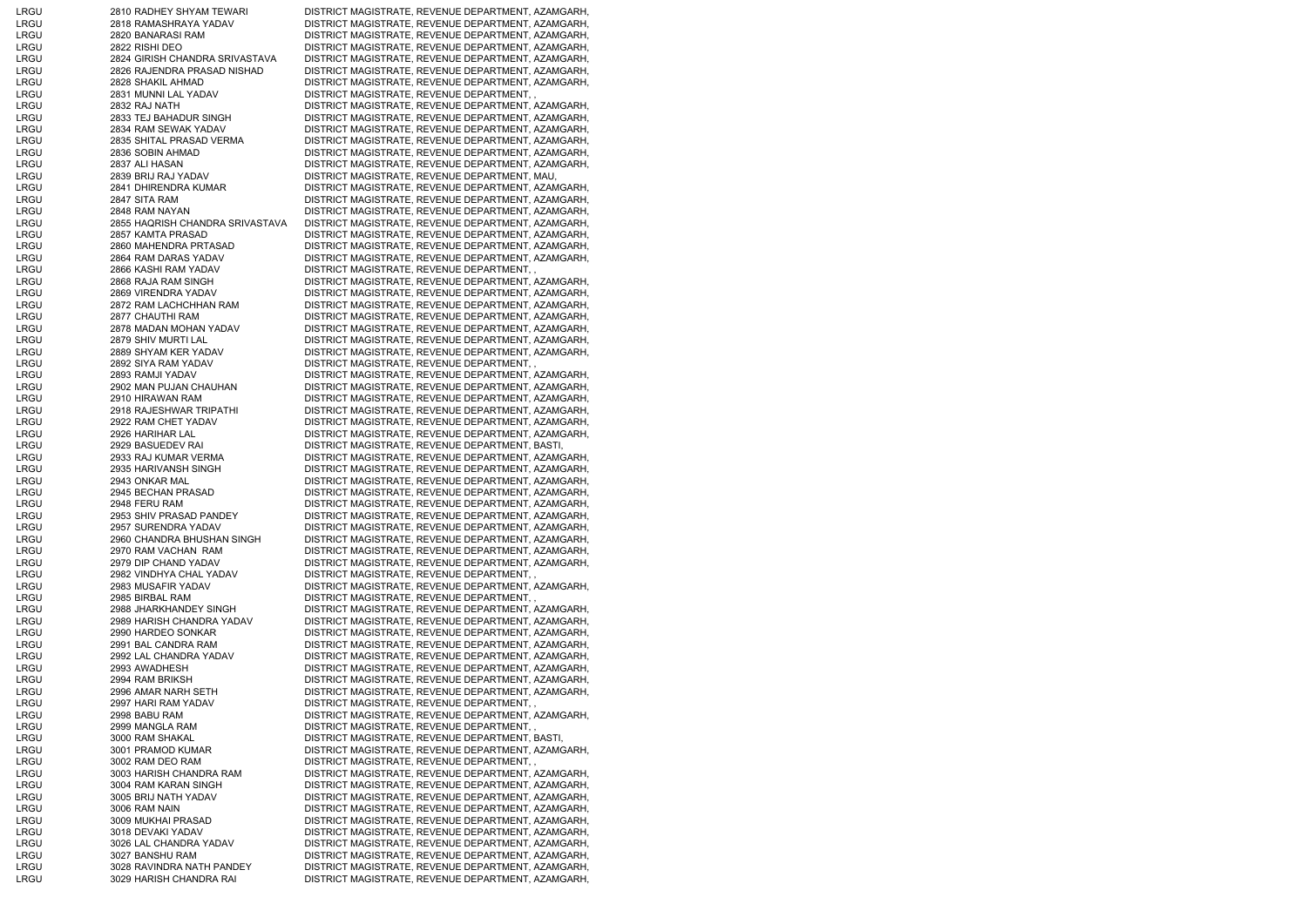| LRGU | 3035 RAVINDRA SINGH        | DISTRICT MAGISTRATE, REVENUE DEPARTMENT, AZAMGARH,       |
|------|----------------------------|----------------------------------------------------------|
| LRGU | 3037 BRIJ BHAN             | DISTRICT MAGISTRATE, REVENUE DEPARTMENT, AZAMGARH,       |
| LRGU | 3038 RAM DARAS RAM         | DISTRICT MAGISTRATE, REVENUE DEPARTMENT, AZAMGARH,       |
| LRGU | 3040 CHANDRA BHUSHAN OJHA  | DISTRICT MAGISTRATE, REVENUE DEPARTMENT, AZAMGARH,       |
|      |                            |                                                          |
| LRGU | 3041 NARAIN PRASAD PANDEY  | DISTRICT MAGISTRATE, REVENUE DEPARTMENT, AZAMGARH,       |
| LRGU | 3045 UMA SHANKER LAL       | DISTRICT MAGISTRATE, REVENUE DEPARTMENT, AZAMGARH,       |
| LRGU | 3047 LALJI SINGH           | DISTRICT MAGISTRATE, REVENUE DEPARTMENT, AZAMGARH,       |
| LRGU | 3050 BABU RAM YADAV        | DISTRICT MAGISTRATE, REVENUE DEPARTMENT, AZAMGARH,       |
| LRGU | 3056 RAM LAKHAN RAM        | DISTRICT MAGISTRATE, REVENUE DEPARTMENT, AZAMGARH,       |
| LRGU | 3061 SHRI KANT LAL         | DISTRICT MAGISTRATE, REVENUE DEPARTMENT, AZAMGARH,       |
| LRGU | 3068 KAMLESH               | DISTRICT MAGISTRATE, REVENUE DEPARTMENT, SIDDHARTHNAGAR, |
| LRGU | 3069 RAM DASS              | DISTRICT MAGISTRATE, REVENUE DEPARTMENT, SIDDHARTHNAGAR, |
| LRGU | 3072 SIDDU RAM             | DISTRICT MAGISTRATE, REVENUE DEPARTMENT, SIDDHARTHNAGAR, |
|      |                            |                                                          |
| LRGU | 3073 BEKARU RAM            | DISTRICT MAGISTRATE, REVENUE DEPARTMENT, SIDDHARTHNAGAR, |
| LRGU | 3074 NISAR AHMAD           | DISTRICT MAGISTRATE, REVENUE DEPARTMENT, SIDDHARTHNAGAR, |
| LRGU | 3079 BAL DHARI YADAV       | DISTRICT MAGISTRATE, REVENUE DEPARTMENT, AZAMGARH,       |
| LRGU | 3080 JAI PRAKASH SINGH     | DISTRICT MAGISTRATE, REVENUE DEPARTMENT, AZAMGARH,       |
| LRGU | 3081 ANAND KUMAR           | DISTRICT MAGISTRATE, REVENUE DEPARTMENT, AZAMGARH,       |
| LRGU | 3082 BHUWAL RAM            | DISTRICT MAGISTRATE, REVENUE DEPARTMENT, AZAMGARH,       |
| LRGU | 3086 VINOD KUMAR SINGH     | DISTRICT MAGISTRATE, REVENUE DEPARTMENT, AZAMGARH,       |
| LRGU | 3090 RAM MILAN RAM         | DISTRICT MAGISTRATE, REVENUE DEPARTMENT, AZAMGARH,       |
| LRGU | 3091 RAM DULAREY           | DISTRICT MAGISTRATE, REVENUE DEPARTMENT, AZAMGARH,       |
|      |                            |                                                          |
| LRGU | 3093 RAM BHAWAN RAM        | DISTRICT MAGISTRATE, REVENUE DEPARTMENT, AZAMGARH,       |
| LRGU | 3094 SHARMA NAND           | DISTRICT MAGISTRATE, REVENUE DEPARTMENT, AZAMGARH,       |
| LRGU | 3095 MAHENDRA PRASAD YADAV | DISTRICT MAGISTRATE, REVENUE DEPARTMENT, AZAMGARH,       |
| LRGU | 3096 GURUBHARI RAM         | DISTRICT MAGISTRATE, REVENUE DEPARTMENT, AZAMGARH,       |
| LRGU | 3101 BALDHARI YADAV        | DISTRICT MAGISTRATE, REVENUE DEPARTMENT, AZAMGARH,       |
| LRGU | 3102 SHRI RAM YADAV        | DISTRICT MAGISTRATE, REVENUE DEPARTMENT, AZAMGARH,       |
| LRGU | 3103 SANTOSH KUMAR         | DISTRICT MAGISTRATE, REVENUE DEPARTMENT, AZAMGARH,       |
| LRGU | 3104 SANT DEO RAM          | DISTRICT MAGISTRATE, REVENUE DEPARTMENT, AZAMGARH,       |
|      |                            |                                                          |
| LRGU | 3111 BHANU PRATAP LAL      | DISTRICT MAGISTRATE, REVENUE DEPARTMENT, AZAMGARH,       |
| LRGU | 3116 SUDARSHAN YADAV       | DISTRICT MAGISTRATE, REVENUE DEPARTMENT, AZAMGARH,       |
| LRGU | 3119 RAM BUJH YADAV        | DISTRICT MAGISTRATE, REVENUE DEPARTMENT, AZAMGARH,       |
| LRGU | 3126 HARISH CHANDRA        | DISTRICT MAGISTRATE, REVENUE DEPARTMENT, AZAMGARH,       |
| LRGU | 3127 DAL SINGAR YADAV      | DISTRICT MAGISTRATE, REVENUE DEPARTMENT, AZAMGARH,       |
| LRGU | 3128 THAKUR PRASAD         | DISTRICT MAGISTRATE, REVENUE DEPARTMENT, AZAMGARH,       |
| LRGU | 3130 JASHDISH SINGH        | DISTRICT MAGISTRATE, REVENUE DEPARTMENT, AZAMGARH,       |
| LRGU | 3135 MURARI YADAV          | DISTRICT MAGISTRATE, REVENUE DEPARTMENT, AZAMGARH,       |
| LRGU | 3136 SHRI NAIN YADAV       | DISTRICT MAGISTRATE, REVENUE DEPARTMENT, MAU,            |
|      |                            |                                                          |
| LRGU | 3137 RAJA RAM              | DISTRICT MAGISTRATE, REVENUE DEPARTMENT, AZAMGARH,       |
| LRGU | 3141 OM PRAKASH            | DISTRICT MAGISTRATE, REVENUE DEPARTMENT, AZAMGARH,       |
| LRGU | 3142 RAM ASRE YADAV        | DISTRICT MAGISTRATE, REVENUE DEPARTMENT, AZAMGARH,       |
| LRGU | 3143 CHANDER RAM           | DISTRICT MAGISTRATE, REVENUE DEPARTMENT, AZAMGARH,       |
| LRGU | 3146 PREM SAGAR DUBE       | DISTRICT MAGISTRATE, REVENUE DEPARTMENT, AZAMGARH,       |
| LRGU | 3148 RAM MANI RAM          | DISTRICT MAGISTRATE, REVENUE DEPARTMENT, AZAMGARH,       |
| LRGU | 3150 SUDHAI PATHAK         | DISTRICT MAGISTRATE, REVENUE DEPARTMENT, MAU,            |
| LRGU | 3153 MOHAN SINGH           | DISTRICT MAGISTRATE, REVENUE DEPARTMENT, AZAMGARH,       |
| LRGU | 3156 V. PRAJAPATI          | DISTRICT MAGISTRATE, REVENUE DEPARTMENT, AZAMGARH,       |
|      |                            |                                                          |
| LRGU | 3158 DOODH NATH            | DISTRICT MAGISTRATE, REVENUE DEPARTMENT, MAU,            |
| LRGU | 3162 INDRA JIT             | DISTRICT MAGISTRATE, REVENUE DEPARTMENT, BASTI,          |
| LRGU | 3168 JAI RAM               | DISTRICT MAGISTRATE, REVENUE DEPARTMENT, BASTI,          |
| LRGU | 3170 RAM ACHAL             | DISTRICT MAGISTRATE, REVENUE DEPARTMENT, BASTI,          |
| LRGU | 3171 MAHENDRA KUMAR        | DISTRICT MAGISTRATE, REVENUE DEPARTMENT, BASTI,          |
| LRGU | 3182 RAM LAUT              | DISTRICT MAGISTRATE, REVENUE DEPARTMENT, BASTI,          |
| LRGU | 3183 RAM SAJIVAN           | DISTRICT MAGISTRATE, REVENUE DEPARTMENT, BASTI,          |
| LRGU | 3189 RAM CHANDRA           | DISTRICT MAGISTRATE, REVENUE DEPARTMENT, BASTI,          |
| LRGU | 3191 RAM VILAS SINGH       | DISTRICT MAGISTRATE, REVENUE DEPARTMENT, BASTI,          |
|      |                            |                                                          |
| LRGU | 3192 VIMAL KUMAR           | DISTRICT MAGISTRATE, REVENUE DEPARTMENT, BASTI,          |
| LRGU | 3206 DAYA RAM              | DISTRICT MAGISTRATE, REVENUE DEPARTMENT, BASTI,          |
| LRGU | 3210 RAM SAGAR             | DISTRICT MAGISTRATE, REVENUE DEPARTMENT, BASTI,          |
| LRGU | 3211 SNEHI LAL             | DISTRICT MAGISTRATE, REVENUE DEPARTMENT, BASTI,          |
| LRGU | 3213 JAG LAL               | SENIOR TREASURY OFFICER, BASTI, BASTI,                   |
| LRGU | 3214 RAM SAJIVAN           | DISTRICT MAGISTRATE, REVENUE DEPARTMENT, BASTI,          |
| LRGU | 3215 RAM PRATAP SINGH      | DISTRICT MAGISTRATE, REVENUE DEPARTMENT, BASTI,          |
| LRGU | 3217 KESHAV RAM            | DISTRICT MAGISTRATE, REVENUE DEPARTMENT, BASTI,          |
|      |                            |                                                          |
| LRGU | 3219 JAGDAMBA PRASAD       | DISTRICT MAGISTRATE, REVENUE DEPARTMENT, BASTI,          |
| LRGU | 3220 PATAN DIN             | DISTRICT MAGISTRATE, REVENUE DEPARTMENT, BASTI,          |
| LRGU | 3223 VIRENDRA KUMAR        | DISTRICT MAGISTRATE, REVENUE DEPARTMENT, BASTI,          |
| LRGU | 3224 PARMESHWARI LAL       | DISTRICT MAGISTRATE, REVENUE DEPARTMENT, BASTI,          |
| LRGU | 3225 RAFIQ AHMAD           | DISTRICT MAGISTRATE, REVENUE DEPARTMENT, BASTI,          |
| LRGU | 3229 CHAITU RAM            | DISTRICT MAGISTRATE, REVENUE DEPARTMENT, BASTI,          |
| LRGU | 3232 R.A.TEWARI            | DISTRICT MAGISTRATE, REVENUE DEPARTMENT, BASTI,          |
| LRGU | 3234 OM PRAKASH            | DISTRICT MAGISTRATE, REVENUE DEPARTMENT, BASTI,          |
|      |                            |                                                          |
| LRGU | 3236 RAJESHWARI UPADHYAY   | DISTRICT MAGISTRATE, REVENUE DEPARTMENT, BASTI,          |
| LRGU | 3238 VISHRAM               | DISTRICT MAGISTRATE, REVENUE DEPARTMENT,,                |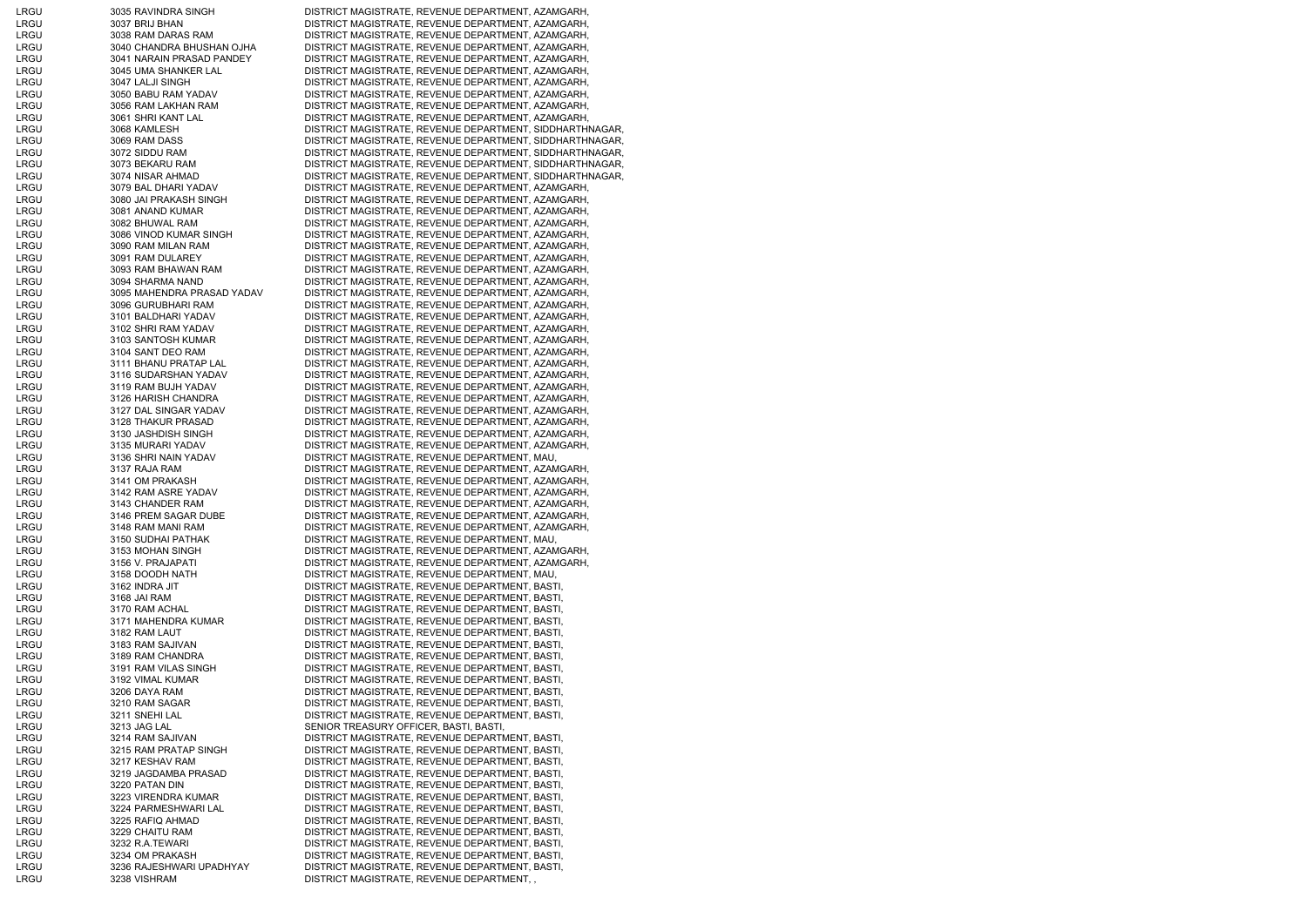| LRGU | 3242 RAM LAUT CHAUBEY           | DISTRICT MAGISTRATE, REVENUE DEPARTMENT, BASTI,                                     |
|------|---------------------------------|-------------------------------------------------------------------------------------|
| LRGU | 3243 ANIL KUMAR                 | DISTRICT MAGISTRATE, REVENUE DEPARTMENT, BASTI,                                     |
| LRGU | 3245 SURESH CHANDRA             | DISTRICT MAGISTRATE, REVENUE DEPARTMENT, BASTI,                                     |
| LRGU | 3255 SHREE NATH II              | DISTRICT MAGISTRATE, REVENUE DEPARTMENT, BASTI,                                     |
| LRGU | 3257 RAM PRASAD                 | DISTRICT MAGISTRATE, REVENUE DEPARTMENT, BASTI,                                     |
| LRGU | 3265 BHAGWATI PRASAD            | DISTRICT MAGISTRATE, REVENUE DEPARTMENT, BASTI,                                     |
| LRGU | 3269 BHAGWAN DASS               | DISTRICT MAGISTRATE, REVENUE DEPARTMENT, BASTI,                                     |
| LRGU | 3271 RAM NIHAL                  | DISTRICT MAGISTRATE, REVENUE DEPARTMENT, BASTI,                                     |
| LRGU | 3275 AMBIKA SINGH               | DISTRICT MAGISTRATE, REVENUE DEPARTMENT, BASTI,                                     |
| LRGU | 3277 VIDYA PRASAD               |                                                                                     |
|      |                                 | DISTRICT MAGISTRATE, REVENUE DEPARTMENT, BASTI,                                     |
| LRGU | 3279 DINA NATH                  | DISTRICT MAGISTRATE, REVENUE DEPARTMENT, BASTI,                                     |
| LRGU | 3280 RAJENDRA PRASAD            | DISTRICT MAGISTRATE, REVENUE DEPARTMENT, BASTI,                                     |
| LRGU | 3281 UPENDRA NATH               | DISTRICT MAGISTRATE, REVENUE DEPARTMENT, BASTI,                                     |
| LRGU | 3285 ARJUN PRASAD               | DISTRICT MAGISTRATE, REVENUE DEPARTMENT, BASTI,                                     |
| LRGU | 3287 JANARDAN PRASAD            | DISTRICT MAGISTRATE, REVENUE DEPARTMENT, BASTI,                                     |
| LRGU | 3288 MANOJ KUMAR                | DISTRICT MAGISTRATE, REVENUE DEPARTMENT, BASTI,                                     |
| LRGU | 3289 ASHARFI LAL                | DISTRICT MAGISTRATE, REVENUE DEPARTMENT, BASTI,                                     |
| LRGU | 3291 SHEO NARAIN                | DISTRICT MAGISTRATE, REVENUE DEPARTMENT, BASTI,                                     |
| LRGU | 3293 RAJ KISHORE                | DISTRICT MAGISTRATE, REVENUE DEPARTMENT, BASTI,                                     |
| LRGU | 3294 ISHWAR PRASAD              | DISTRICT MAGISTRATE, REVENUE DEPARTMENT, BASTI,                                     |
| LRGU | 3295 RAKESH CHANDRA             | DISTRICT MAGISTRATE, REVENUE DEPARTMENT, SIDDHARTHNAGAR,                            |
| LRGU | 3301 RAJENDRA SINGH             | DISTRICT MAGISTRATE, REVENUE DEPARTMENT, AZAMGARH,                                  |
| LRGU | 3302 SUDHA SHANKER SINGH        | DISTRICT MAGISTRATE, REVENUE DEPARTMENT, AZAMGARH,                                  |
| LRGU | 3304 ASHOK KUMAR                | DISTRICT MAGISTRATE, REVENUE DEPARTMENT, AZAMGARH,                                  |
| LRGU | 3308 BAHAU RAM                  | DISTRICT MAGISTRATE, REVENUE DEPARTMENT, AZAMGARH,                                  |
| LRGU | 3313 JIYA LAL                   | DISTRICT MAGISTRATE, REVENUE DEPARTMENT, AZAMGARH,                                  |
| LRGU | 3318 ACHHAIVAR PRASAD           | DISTRICT MAGISTRATE, REVENUE DEPARTMENT, AZAMGARH,                                  |
|      |                                 |                                                                                     |
| LRGU | 3323 ARVIND SINGH               | DISTRICT MAGISTRATE, REVENUE DEPARTMENT, AZAMGARH,                                  |
| LRJU | <b>30 DWARIKA PRASAD</b>        | COMMISSIONER AND SECRETARY, FINANCE, BOARD OF REVENUE, JHANSI,                      |
| LRJU | 38 MOHD ZAMA KHAN               | DISTRICT MAGISTRATE, REVENUE DEPARTMENT, GAZIPUR,                                   |
| LRJU | 176 GHAN SHYAM                  | DISTRICT MAGISTRATE, REVENUE DEPARTMENT, COLLECTRATE CAMPUS ORAI, JALAUN, PIN-28001 |
| LRJU | 180 RAM CHARAN                  | DISTRICT MAGISTRATE, REVENUE DEPARTMENT,,                                           |
| LRJU | 194 PYAREY LAL                  | DISTRICT MAGISTRATE, REVENUE DEPARTMENT, COLLECTRATE CAMPUS ORAI, JALAUN, PIN-28001 |
| LRJU | 279 GAYA PRASAD                 | DISTRICT MAGISTRATE, REVENUE DEPARTMENT, BANDA,                                     |
| LRJU | 542 JANKI PRASAD                | DISTRICT MAGISTRATE, REVENUE DEPARTMENT,                                            |
| LRJU | 1034 RAM AUTAR SINGH            | DISTRICT MAGISTRATE, REVENUE DEPARTMENT, COLLECTRATE CAMPUS ORAI, JALAUN, PIN-28001 |
| LRJU | 1038 MOHD ALI                   | DISTRICT MAGISTRATE, REVENUE DEPARTMENT, COLLECTRATE CAMPUS ORAI, JALAUN, PIN-28001 |
| LRJU | 1520 CHHOTEY LAL                | DISTRICT MAGISTRATE, REVENUE DEPARTMENT, COLLECTRATE CAMPUS ORAI, JALAUN, PIN-28001 |
| LRJU | 1530 DEV SINGH                  | DISTRICT MAGISTRATE, REVENUE DEPARTMENT, COLLECTRATE CAMPUS ORAI, JALAUN, PIN-28001 |
| LRJU | 1535 GYAN CHAND GUPTA           |                                                                                     |
|      |                                 | DISTRICT MAGISTRATE, REVENUE DEPARTMENT, COLLECTRATE CAMPUS ORAI, JALAUN, PIN-28001 |
| LRJU | 1541 SUBRAIT                    | DISTRICT MAGISTRATE, REVENUE DEPARTMENT, COLLECTRATE CAMPUS ORAI, JALAUN, PIN-28001 |
| LRJU | 1543 HAR GOVIND                 | DISTRICT MAGISTRATE, REVENUE DEPARTMENT, COLLECTRATE CAMPUS ORAI, JALAUN, PIN-28001 |
| LRJU | 1547 MAHI PAL SINGH             | DISTRICT MAGISTRATE, REVENUE DEPARTMENT, COLLECTRATE CAMPUS ORAI, JALAUN, PIN-28001 |
| LRJU | 1554 AKHANDYA PRASAD            | DISTRICT MAGISTRATE, REVENUE DEPARTMENT, COLLECTRATE CAMPUS ORAI, JALAUN, PIN-28001 |
| LRJU | <b>1555 SARNATH SINGH</b>       | DISTRICT MAGISTRATE, REVENUE DEPARTMENT, COLLECTRATE CAMPUS ORAI, JALAUN, PIN-28001 |
| LRJU | 1557 KAMTA PRASAD               | DISTRICT MAGISTRATE, REVENUE DEPARTMENT, JHANSI,                                    |
| LRJU | 1568 RAM GOVIND                 | DISTRICT MAGISTRATE, REVENUE DEPARTMENT, COLLECTRATE CAMPUS ORAI, JALAUN, PIN-28001 |
| LRJU | 1573 NOOR MOHD                  | DISTRICT MAGISTRATE, REVENUE DEPARTMENT, COLLECTRATE CAMPUS ORAI, JALAUN, PIN-28001 |
| LRJU | 1745 JAGDUTT TEWARI             | DISTRICT MAGISTRATE, DM OFFICE (REVENUE DEPARTMENT), MAHOBA, PIN- 210427            |
| LRJU | 1753 BHAGWAN DEEN SHRIVAS       | DISTRICT MAGISTRATE, REVENUE DEPARTMENT,                                            |
| LRJU | 1755 HARISH CHAND               | DISTRICT DEVELOPMENT OFFICER, RURAL DEVELOPMENT DEPARTMENT, LAKHIMPUR KHIRI,        |
| LRJU | 1758 BALRAM                     | DISTRICT MAGISTRATE, REVENUE DEPARTMENT,                                            |
| LRJU | 1759 RAM SEWAK NAMDEV           | DISTRICT MAGISTRATE, REVENUE DEPARTMENT,,                                           |
| LRJU | 1760 RAM SINGH                  | DISTRICT MAGISTRATE, REVENUE DEPARTMENT,                                            |
| LRJU | 1761 SHRI KRISHNA               | DISTRICT MAGISTRATE, REVENUE DEPARTMENT, JHANSI,                                    |
|      |                                 |                                                                                     |
| LRJU | 1766 SARJU PRASAD SINGH         | DISTRICT MAGISTRATE, REVENUE DEPARTMENT,                                            |
| LRJU | 1767 ASHOK KUMAR KHARE          | DISTRICT MAGISTRATE, REVENUE DEPARTMENT, JHANSI,                                    |
| LRJU | 1768 ARUN KUMAR SINGH           | DISTRICT MAGISTRATE, REVENUE DEPARTMENT,                                            |
| LRJU | 1769 RAJENDRA KUMAR GUPTA       | DISTRICT MAGISTRATE, REVENUE DEPARTMENT,                                            |
| LRJU | 1771 RAJESH PRASAD TEWARI       | DISTRICT MAGISTRATE, REVENUE DEPARTMENT,                                            |
| LRJU | 1772 SURESH CHANDRA SRIVASATAVA | DISTRICT MAGISTRATE, REVENUE DEPARTMENT,                                            |
| LRJU | 1790 MAHESH PRASAD SRIVASTAVA   | DISTRICT MAGISTRATE, REVENUE DEPARTMENT,                                            |
| LRJU | 1795 KASHI RAM                  | DISTRICT MAGISTRATE, REVENUE DEPARTMENT,                                            |
| LRJU | 1796 DASHRATH PRASAD            | DISTRICT MAGISTRATE, REVENUE DEPARTMENT,                                            |
| LRJU | 1799 SANTOSH KUMAR SINGH        | DISTRICT MAGISTRATE, REVENUE DEPARTMENT,                                            |
| LRJU | 1800 SURYA PAL SINGH            | DISTRICT MAGISTRATE, REVENUE DEPARTMENT,                                            |
| LRJU | 1801 RAM NARAIN                 | DISTRICT MAGISTRATE, REVENUE DEPARTMENT,                                            |
| LRJU | 1802 HARI RAM                   | DISTRICT MAGISTRATE, REVENUE DEPARTMENT,                                            |
| LRJU | 1804 SHIV SINGH                 | DISTRICT MAGISTRATE, REVENUE DEPARTMENT,,                                           |
| LRJU | 1805 DEEN DAYAL                 | DISTRICT MAGISTRATE, REVENUE DEPARTMENT,                                            |
| LRJU | 1806 BASHISHTH MUNI             | DISTRICT MAGISTRATE, REVENUE DEPARTMENT,,                                           |
|      |                                 |                                                                                     |
| LRJU | 1807 SHIV KUMAR CHOUBEY         | DISTRICT MAGISTRATE, REVENUE DEPARTMENT,                                            |
| LRJU | 1808 SATTAR KHAN                | DISTRICT MAGISTRATE, REVENUE DEPARTMENT,                                            |
| LRJU | 1809 SHIV NARAIN SRIVASTAVA     | DISTRICT MAGISTRATE, REVENUE DEPARTMENT, JHANSI,                                    |
| LRJU | 1810 LAKHAN LAL                 | DISTRICT MAGISTRATE, REVENUE DEPARTMENT,,                                           |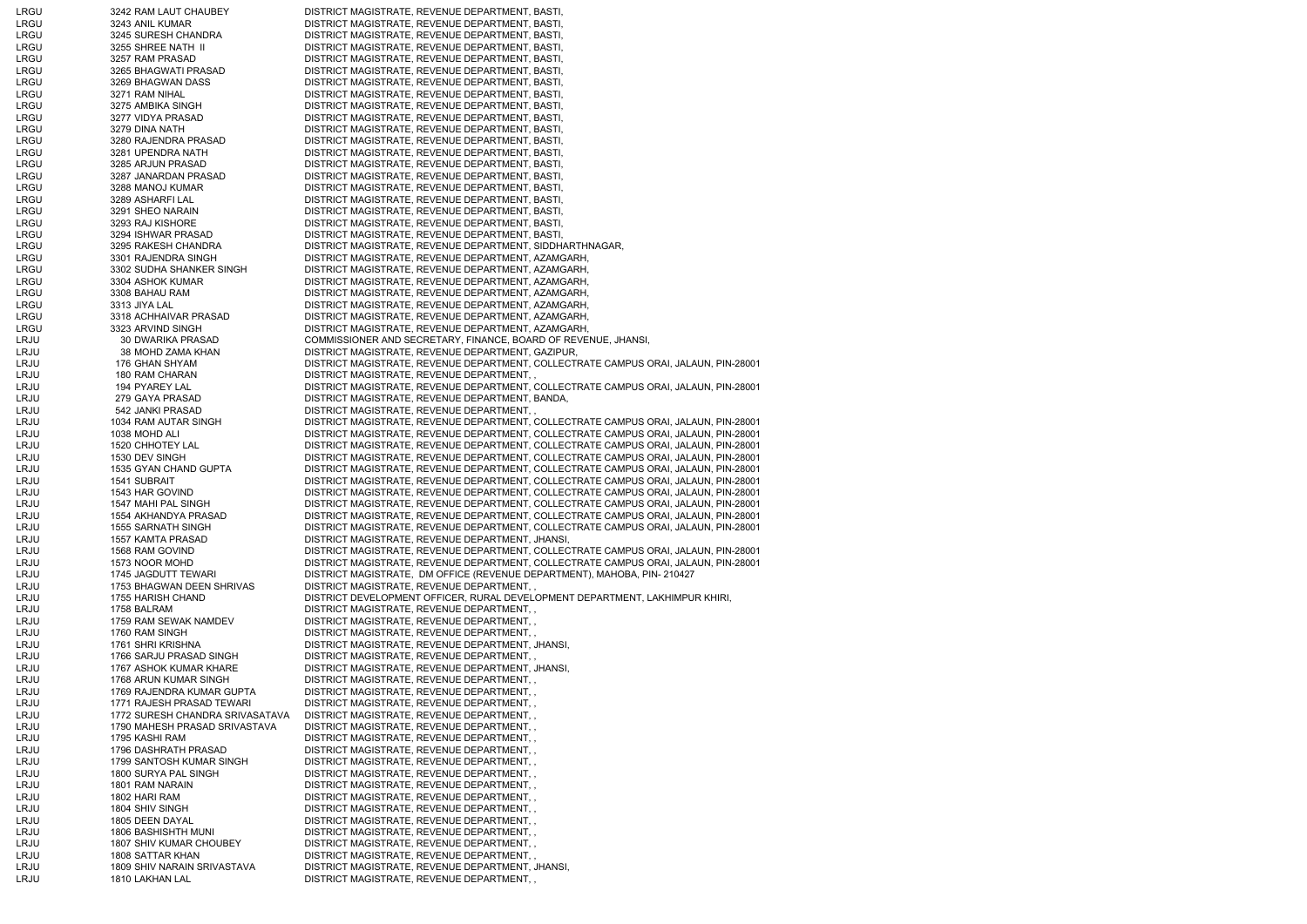| LRJU | 1811 KAMTA PRASAD            | DISTRICT MAGISTRATE, REVENUE DEPARTMENT,                                                |
|------|------------------------------|-----------------------------------------------------------------------------------------|
| LRJU |                              | 1813 PURUSOTTAM NARAIN SRIVASTAVA DISTRICT MAGISTRATE, REVENUE DEPARTMENT,              |
| LRJU | 1814 DEVKI NANDAN            | DISTRICT MAGISTRATE, REVENUE DEPARTMENT,,                                               |
| LRJU | 1815 RAM DASS                | DISTRICT MAGISTRATE, REVENUE DEPARTMENT, ,                                              |
| LRJU | 1816 RAJESH KUMAR            | DISTRICT MAGISTRATE, REVENUE DEPARTMENT,,                                               |
| LRJU | 1817 RAM RUCHI SINGH         | DISTRICT MAGISTRATE, REVENUE DEPARTMENT,                                                |
| LRJU | 1821 AJAI SINGH              | DISTRICT MAGISTRATE, REVENUE DEPARTMENT, ,                                              |
| LRJU | <b>1822 SURESH CHANDRA</b>   | DISTRICT MAGISTRATE, REVENUE DEPARTMENT, ,                                              |
| LRJU | 1823 JASWANT SINGH           | DISTRICT MAGISTRATE, REVENUE DEPARTMENT,                                                |
| LRJU | 1825 GAYA PRASAD PRAJAPATI   | DISTRICT MAGISTRATE, REVENUE DEPARTMENT,                                                |
| LRJU | 1827 LAXMI PRASAD            | DISTRICT MAGISTRATE, REVENUE DEPARTMENT,                                                |
| LRJU |                              |                                                                                         |
|      | 1828 DEVAKI NANDAN AGNIHOTRI | DISTRICT MAGISTRATE, REVENUE DEPARTMENT,,                                               |
| LRJU | 1829 SANT RAM YADA\V         | DISTRICT MAGISTRATE, REVENUE DEPARTMENT,                                                |
| LRJU | 1831 MUNNI LAL               | DISTRICT MAGISTRATE, REVENUE DEPARTMENT,,                                               |
| LRJU | 1832 DEVI DAYAL              | DISTRICT MAGISTRATE, REVENUE DEPARTMENT,                                                |
| LRKU | 92 PADAM SINGH MER           | SR ACCOUNTS OFFICER (FUND-I) AG(ACCOUNTS)-I, ALLAHABAD,,                                |
| LRKU | 782 JEEWAN CHAND             | SR ACCOUNTS OFFICER (FUND-I) AG(ACCOUNTS)-I, ALLAHABAD,,                                |
| LRLU | 105 KRISHNA KUMAR            | DISTRICT MAGISTRATE, REVENUE DEPARTMENT,                                                |
| LRLU | 379 CHEDI LAL                | DISTRICT MAGISTRATE, REVENUE DEPARTMENT,,                                               |
| LRLU | 996 JAGAN NATH PRASAD        | DISTRICT MAGISTRATE, REVENUE DEPARTMENT,,                                               |
| LRLU | 1083 MAHADEO PRASAD          | DISTRICT MAGISTRATE, REVENUE DEPARTMENT,,                                               |
| LRLU | 1253 RAM AUTAR               | DISTRICT MAGISTRATE, REVENUE DEPARTMENT,,                                               |
| LRLU | 1450 VIDHYA RAM              | DISTRICT MAGISTRATE, REVENUE DEPARTMENT,                                                |
| LRLU | 1484 RAM PAL                 | DISTRICT MAGISTRATE, REVENUE DEPARTMENT,                                                |
| LRLU | 1541 RAM BALI SRIVASTAVA     | DISTRICT MAGISTRATE, REVENUE DEPARTMENT,                                                |
| LRLU | 1597 RAM LAL                 | SENIOR TREASURY OFFICER, RAIBAREILLY,                                                   |
| LRLU | 1626 RAJENDRA PRASAD         | DISTRICT MAGISTRATE, REVENUE DEPARTMENT,                                                |
| LRLU | 1682 JAGESHWAR LAL           | DISTRICT MAGISTRATE, REVENUE DEPARTMENT,,                                               |
| LRLU | 1721 RAM PRASAD              | DISTRICT MAGISTRATE, REVENUE DEPARTMENT,                                                |
| LRLU | 1723 SHIV PRASAD             | DISTRICT MAGISTRATE, REVENUE DEPARTMENT,,                                               |
| LRLU | 1724 LALLU RAM               | DISTRICT MAGISTRATE, REVENUE DEPARTMENT, ,                                              |
| LRLU | 1760 PARASU KRAM VERMA       | DIRECTOR, LAND RECORDS TRAINING INSTITUTE,,                                             |
| LRLU | 1765 ASHOK KUMAR SINGH       | ADDITIONAL CHIEF OFFICER, PANCHAYAT I RAJ DEPARTMENT, AZAMGARH,                         |
| LRLU | 1778 SURJAN SINGH            |                                                                                         |
|      |                              | DISTRICT MAGISTRATE, REVENUE DEPARTMENT, ,                                              |
| LRLU | 1781 IQBAL SHANKER SHUKLA    | DISTRICT MAGISTRATE, REVENUE DEPARTMENT, ,                                              |
| LRLU | 1793 RAM NARESH MISHRA       | DISTRICT MAGISTRATE, REVENUE DEPARTMENT,,                                               |
| LRLU | 1795 RAVINDRA KR. SRIVASTAVA | DISTRICT MAGISTRATE, REVENUE DEPARTMENT, CILVIL LINES COLLECTRATE, FAIZABAD, PIN-224172 |
| LRLU | 1816 SHYAM LAL               | DISTRICT MAGISTRATE, REVENUE DEPARTMENT,,                                               |
| LRLU | 1845 RAMESHWAR PRASAD        | DISTRICT MAGISTRATE, REVENUE DEPARTMENT, CHHATRAPATI SHAHUJI MAHARAJ NAGAR,             |
| LRLU | 1853 SHATRUGHAN KUMAR        | DISTRICT MAGISTRATE, REVENUE DEPARTMENT,,                                               |
| LRLU | 1859 RAKESH BAHADUR          | DISTRICT MAGISTRATE, REVENUE DEPARTMENT,                                                |
| LRLU | 1862 RAVINDRA KUMAR          | DISTRICT MAGISTRATE, REVENUE DEPARTMENT,                                                |
| LRLU | 1864 DAYA SHANKAR            | DISTRICT MAGISTRATE, REVENUE DEPARTMENT,,                                               |
| LRLU | 1866 JAGDEO PRASAD           | DISTRICT MAGISTRATE, REVENUE DEPARTMENT,,                                               |
| LRLU | 1868 RAM SUMER               | DISTRICT MAGISTRATE, REVENUE DEPARTMENT,                                                |
| LRLU | 1871 RAJENDRA PRASAD         | DISTRICT MAGISTRATE, REVENUE DEPARTMENT,,                                               |
| LRLU | 1872 RAMESH CHANDRA          | DISTRICT MAGISTRATE, REVENUE DEPARTMENT,                                                |
| LRLU | 1876 RAJENDRA PRASAD         | DISTRICT MAGISTRATE, REVENUE DEPARTMENT,                                                |
| LRLU | 1884 RAJENDRA PRASAD         | DISTRICT MAGISTRATE, REVENUE DEPARTMENT, CHHATRAPATI SHAHUJI MAHARAJ NAGAR,             |
| LRLU | 1888 GIRIJA PRASAD           | DISTRICT MAGISTRATE, REVENUE DEPARTMENT, CHHATRAPATI SHAHUJI MAHARAJ NAGAR,             |
| LRLU | 1894 BACHOULE                | DISTRICT MAGISTRATE, REVENUE DEPARTMENT,,                                               |
| LRLU | 1895 VYASJI MISRA            | DISTRICT MAGISTRATE, REVENUE DEPARTMENT, CHHATRAPATI SHAHUJI MAHARAJ NAGAR,             |
|      | 1900 SRI KANT PANDEY         |                                                                                         |
| LRLU |                              | DISTRICT MAGISTRATE, REVENUE DEPARTMENT,,                                               |
| LRLU | 1917 RAMA SHANKER            | DISTRICT MAGISTRATE, REVENUE DEPARTMENT,                                                |
| LRLU | 1922 RAJ BAHADUR             | DISTRICT MAGISTRATE, REVENUE DEPARTMENT,,                                               |
| LRLU | 1931 RAM PHAL                | DISTRICT MAGISTRATE, REVENUE DEPARTMENT,                                                |
| LRLU | 1934 RAM SWARUP              | DISTRICT MAGISTRATE, REVENUE DEPARTMENT,                                                |
| LRLU | 1935 SIDDH NATH              | DISTRICT MAGISTRATE, REVENUE DEPARTMENT,                                                |
| LRLU | 1948 VINOD KUMAR             | DISTRICT MAGISTRATE, REVENUE DEPARTMENT,                                                |
| LRLU | 1950 PREM NARAIN             | DISTRICT MAGISTRATE, REVENUE DEPARTMENT,                                                |
| LRLU | 1951 R.K.PANDEY              | DISTRICT MAGISTRATE, REVENUE DEPARTMENT,                                                |
| LRLU | 1953 HARI LAL                | DISTRICT MAGISTRATE, REVENUE DEPARTMENT,                                                |
| LRLU | 1954 DARSHAN                 | DISTRICT MAGISTRATE, REVENUE DEPARTMENT,,                                               |
| LRLU | 1962 TEJ BAHADUR             | DISTRICT MAGISTRATE, REVENUE DEPARTMENT,                                                |
| LRLU | 1963 MAHADEO PRASAD          | DISTRICT MAGISTRATE, REVENUE DEPARTMENT,,                                               |
| LRLU | 1965 BHAWANI PRASAD          | DISTRICT MAGISTRATE, REVENUE DEPARTMENT,                                                |
| LRLU | 1966 MATHURA PRASAD          | DISTRICT MAGISTRATE, REVENUE DEPARTMENT, CHHATRAPATI SHAHUJI MAHARAJ NAGAR,             |
| LRLU | 1967 SAHDEO PRASAD           | DISTRICT MAGISTRATE, REVENUE DEPARTMENT,                                                |
| LRLU | 1969 RAM VISHAL              | DISTRICT MAGISTRATE, REVENUE DEPARTMENT,,                                               |
| LRLU | 1970 M.B.SINGH               | DISTRICT MAGISTRATE, REVENUE DEPARTMENT,                                                |
| LRLU | 1971 GANGA RATAN             | DISTRICT MAGISTRATE, REVENUE DEPARTMENT,                                                |
| LRLU | 1981 RAMESH KUMAR            | DISTRICT MAGISTRATE, REVENUE DEPARTMENT,                                                |
|      |                              |                                                                                         |
| LRLU | 1982 R.N.MISHRA              | DISTRICT MAGISTRATE, REVENUE DEPARTMENT,,                                               |
| LRLU | 1984 B.K.SINGH               | DISTRICT MAGISTRATE, REVENUE DEPARTMENT,                                                |
| LRLU | 1985 A.K.MISHRA              | DISTRICT MAGISTRATE, REVENUE DEPARTMENT,                                                |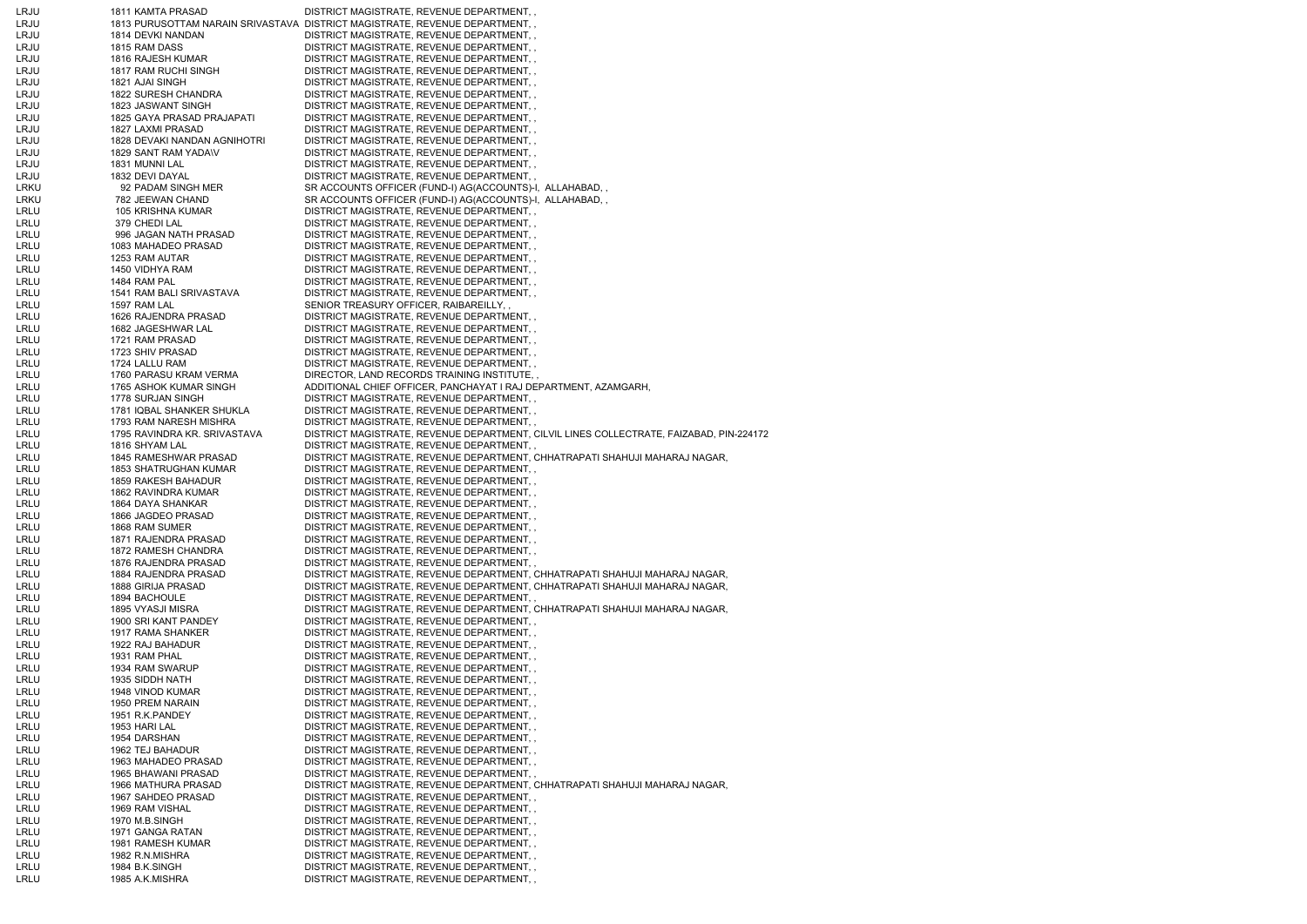| LRLU         | 1986 JAGESHWAR PRASAD                | DISTRICT MAGISTRATE, REVENUE DEPARTMENT,,                                               |                                                                                     |
|--------------|--------------------------------------|-----------------------------------------------------------------------------------------|-------------------------------------------------------------------------------------|
| LRLU         | 1987 BADRI PRASAD                    | DISTRICT MAGISTRATE, REVENUE DEPARTMENT, CHHATRAPATI SHAHUJI MAHARAJ NAGAR,             |                                                                                     |
| LRLU         | 1988 R.K.TRIPATHI                    | DISTRICT MAGISTRATE, REVENUE DEPARTMENT,                                                |                                                                                     |
| LRLU         | 1990 S.R.LAL                         | DISTRICT MAGISTRATE, REVENUE DEPARTMENT,                                                |                                                                                     |
| LRLU         | 1991 R.S.MISHRA                      | DISTRICT MAGISTRATE, REVENUE DEPARTMENT, CHHATRAPATI SHAHUJI MAHARAJ NAGAR,             |                                                                                     |
| LRLU         | 1992 SHEO PYARE                      | DISTRICT MAGISTRATE, REVENUE DEPARTMENT, CHHATRAPATI SHAHUJI MAHARAJ NAGAR,             |                                                                                     |
| LRLU         | 1995 R.P.VERMA                       | DISTRICT MAGISTRATE, REVENUE DEPARTMENT,                                                |                                                                                     |
| LRLU         | 1996 MOHD HALEEM                     | DISTRICT MAGISTRATE, REVENUE DEPARTMENT,                                                |                                                                                     |
| LRLU         | 1997 P.K.MISHRA                      | DISTRICT MAGISTRATE, REVENUE DEPARTMENT,                                                |                                                                                     |
| LRLU         | 2001 HEERA LAL                       | DISTRICT MAGISTRATE, REVENUE DEPARTMENT,                                                |                                                                                     |
| LRLU         | 2005 MUNNI LAL                       | DISTRICT MAGISTRATE, REVENUE DEPARTMENT,,                                               |                                                                                     |
| LRLU         | 2008 J.B.SINGH                       | DISTRICT MAGISTRATE, REVENUE DEPARTMENT, ,                                              |                                                                                     |
| LRLU         | 2010 CHANDRA SHEKHAR                 | DISTRICT MAGISTRATE, REVENUE DEPARTMENT,                                                |                                                                                     |
| LRLU         | 2013 KESH CHANDRA                    | DISTRICT MAGISTRATE, REVENUE DEPARTMENT,,                                               |                                                                                     |
| LRLU         | 2021 SURYA PAL SINGH                 | DISTRICT MAGISTRATE, REVENUE DEPARTMENT,,                                               |                                                                                     |
| LRLU         | 2025 V.K.SRIVASTAVA                  | DISTRICT MAGISTRATE, REVENUE DEPARTMENT,,                                               |                                                                                     |
| LRLU         | 2028 RAM KISHORE                     | DISTRICT MAGISTRATE, REVENUE DEPARTMENT,                                                |                                                                                     |
| LRLU         | 2054 SHYAM LAL                       | DISTRICT MAGISTRATE, REVENUE DEPARTMENT,                                                |                                                                                     |
| LRLU         | 2131 AWADHESH KUMAR                  | DISTRICT MAGISTRATE, REVENUE DEPARTMENT,,                                               |                                                                                     |
| LRLU         | 2132 ARJUN SINGH                     | DISTRICT MAGISTRATE, REVENUE DEPARTMENT,,                                               |                                                                                     |
| LRLU         | 2133 S.K.SHUKLA                      | DISTRICT MAGISTRATE, REVENUE DEPARTMENT,                                                |                                                                                     |
| LRLU         | 2140 MOTI LAL                        | DISTRICT MAGISTRATE, REVENUE DEPARTMENT, CHHATRAPATI SHAHUJI MAHARAJ NAGAR,             |                                                                                     |
| LRLU         | 2141 BAIJ NATH                       | DISTRICT MAGISTRATE, REVENUE DEPARTMENT, ,                                              |                                                                                     |
| LRLU         | 2143 KAMLESH PRASAD SHUKLA           | DISTRICT MAGISTRATE, REVENUE DEPARTMENT, CHHATRAPATI SHAHUJI MAHARAJ NAGAR,             |                                                                                     |
| LRLU         | 2148 BHAGWAN DIN                     | DISTRICT MAGISTRATE, REVENUE DEPARTMENT,                                                |                                                                                     |
| LRLU         | 2151 RAM HARSH                       | DISTRICT MAGISTRATE, REVENUE DEPARTMENT,,                                               |                                                                                     |
| LRLU         | 2153 V.K.SINGH                       | DISTRICT MAGISTRATE, REVENUE DEPARTMENT,                                                |                                                                                     |
| LRLU         | 2157 ASHOK KUMAR                     | DISTRICT MAGISTRATE, REVENUE DEPARTMENT,,                                               |                                                                                     |
| LRLU         | 2158 RAJENDRA PRASAD                 | DISTRICT MAGISTRATE, REVENUE DEPARTMENT, CHHATRAPATI SHAHUJI MAHARAJ NAGAR,             |                                                                                     |
| LRLU         | 2159 RAJ BAHADUR                     | DISTRICT MAGISTRATE, REVENUE DEPARTMENT,                                                |                                                                                     |
| LRLU         | 2160 ARUN KUMAR                      | DISTRICT MAGISTRATE, REVENUE DEPARTMENT,                                                |                                                                                     |
| LRLU         | 2166 OM PRAKASH                      | DISTRICT MAGISTRATE, REVENUE DEPARTMENT, CHHATRAPATI SHAHUJI MAHARAJ NAGAR,             |                                                                                     |
| LRLU         | 2167 BABU LAL                        | DISTRICT MAGISTRATE, REVENUE DEPARTMENT, CHHATRAPATI SHAHUJI MAHARAJ NAGAR,             |                                                                                     |
| LRLU         | 2171 R.S.BUKSH                       | DISTRICT MAGISTRATE, REVENUE DEPARTMENT, CHHATRAPATI SHAHUJI MAHARAJ NAGAR,             |                                                                                     |
| LRLU         | 2172 BANSHI LAL                      | DISTRICT MAGISTRATE, REVENUE DEPARTMENT,                                                |                                                                                     |
| LRLU         | 2173 RADHEY SHYAM                    | DISTRICT MAGISTRATE, REVENUE DEPARTMENT,,                                               |                                                                                     |
| LRLU         | 2178 RAM SEWAK                       | DISTRICT MAGISTRATE, REVENUE DEPARTMENT,                                                |                                                                                     |
| LRLU         | 2179 RAM GOPAL                       | DISTRICT MAGISTRATE, REVENUE DEPARTMENT,,                                               |                                                                                     |
| LRLU         | 2181 SUNDER LAL                      | DISTRICT MAGISTRATE, REVENUE DEPARTMENT,                                                |                                                                                     |
| LRLU         | 2184 SHEO KUMAR                      | DISTRICT MAGISTRATE, REVENUE DEPARTMENT, ,                                              |                                                                                     |
| LRLU         | 2185 KUNJ BEHARI                     | DISTRICT MAGISTRATE, REVENUE DEPARTMENT,                                                |                                                                                     |
| LRLU         | 2189 CHANDRA KANT                    | DISTRICT MAGISTRATE, REVENUE DEPARTMENT,,                                               |                                                                                     |
| LRLU         | 2502 RATNAKAR SHUKLA                 | DISTRICT MAGISTRATE, REVENUE DEPARTMENT, ,<br>DISTRICT MAGISTRATE, REVENUE DEPARTMENT,, |                                                                                     |
| LRLU         | 2505 PARASHU RAM<br>2506 DHANPAT LAL | DISTRICT MAGISTRATE, REVENUE DEPARTMENT,                                                |                                                                                     |
| LRLU<br>LRLU | 2507 HARI NARAIN TEWARI              | DISTRICT MAGISTRATE, REVENUE DEPARTMENT,                                                |                                                                                     |
| LRLU         | 2508 HANUMAN                         | DISTRICT MAGISTRATE, REVENUE DEPARTMENT,                                                |                                                                                     |
| LRLU         | 2511 RAJJAN LAL                      | DISTRICT MAGISTRATE, REVENUE DEPARTMENT, ,                                              |                                                                                     |
| LRLU         | 2512 MAHENDRA PRATAP SINGH           | DISTRICT MAGISTRATE, REVENUE DEPARTMENT, ,                                              |                                                                                     |
| LRLU         | 2513 RAJ PAL                         | DISTRICT MAGISTRATE, REVENUE DEPARTMENT,                                                |                                                                                     |
| LRLU         | 2514 MANOJ KUMAR AWASTHI             | DISTRICT MAGISTRATE, REVENUE DEPARTMENT,,                                               |                                                                                     |
| LRMU         | 1468 GULSHAN LAL                     | DISTRICT MAGISTRATE, REVENUE DEPARTMENT, BULANDSHAHAR,                                  |                                                                                     |
| LRMU         | 1546 SHRI NIWAS                      | DISTRICT MAGISTRATE, REVENUE DEPARTMENT, MUZAFFARNAGAR,                                 |                                                                                     |
| LRMU         | 1560 ASHOK KUMAR SHARMA              | DISTRICT MAGISTRATE, REVENUE DEPARTMENT, MUZAFFARNAGAR,                                 |                                                                                     |
| LRMU         | 1562 ARUN KUMAR                      | DISTRICT MAGISTRATE, REVENUE DEPARTMENT, MUZAFFARNAGAR,                                 |                                                                                     |
| LRMU         | 1638 ISHWAR SINGH MALIK              | DISTRICT MAGISTRATE, REVENUE DEPARTMENT,                                                |                                                                                     |
| LRMU         | 1643 RAKESH BHATNAGAR                | DISTRICT MAGISTRATE, REVENUE DEPARTMENT, MEERUT,                                        |                                                                                     |
| LRMU         | 1687 JAI PAL SINGH                   | DISTRICT MAGISTRATE, REVENUE DEPARTMENT, BADAUN,                                        |                                                                                     |
| LRMU         | 1690 CHANDRA PRAKASH                 | DISTRICT MAGISTRATE, REVENUE DEPARTMENT, BULANDSHAHAR,                                  |                                                                                     |
| LRMU         | 1692 GOVIND PRASAD                   | DISTRICT MAGISTRATE, REVENUE DEPARTMENT, MIRZAPUR,                                      |                                                                                     |
| LRMU         | 1700 RAM LAKHAN                      | DISTRICT MAGISTRATE, REVENUE DEPARTMENT, SONBHADRA,                                     |                                                                                     |
| LRMU         | 1701 NAV KAILASH                     | DISTRICT MAGISTRATE, REVENUE DEPARTMENT,                                                |                                                                                     |
| LRVU         | 87 BATUK LAL                         | DISTRICT MAGISTRATE, REVENUE DEPARTMENT, MIRZAPUR,                                      |                                                                                     |
| LRVU         | 115 NAND LAL                         | DISTRICT MAGISTRATE, REVENUE DEPARTMENT, MIRZAPUR,                                      |                                                                                     |
| LRVU         | 583 NAGESHWAR PRASAD                 | DISTRICT MAGISTRATE, REVENUE DEPARTMENT, SONBHADRA,                                     |                                                                                     |
| LRVU         | 651 RAMESHWAR PRASAD                 | DISTRICT MAGISTRATE, REVENUE DEPARTMENT, SONBHADRA,                                     |                                                                                     |
| LRVU         | 655 JAGDISH PRASAD                   | DISTRICT MAGISTRATE, REVENUE DEPARTMENT, SONBHADRA,                                     |                                                                                     |
| LRVU         | 748 ASHOK KUMAR                      | DISTRICT MAGISTRATE, REVENUE DEPARTMENT,                                                |                                                                                     |
| LRVU         | 906 CHABI NATH MAURYA                | DISTRICT MAGISTRATE, REVENUE DEPARTMENT, VARANASI,                                      |                                                                                     |
| LRVU         | 1480 SHUDIN RAM                      | DISTRICT MAGISTRATE, REVENUE DEPARTMENT, ,                                              |                                                                                     |
| LRVU         | 1670 SURENDRA NARAIN                 | DISTRICT MAGISTRATE, REVENUE DEPARTMENT, MIRZAPUR,                                      |                                                                                     |
| LRVU         | 1724 KAMLA PD SINGH                  | DISTRICT MAGISTRATE, REVENUE DEPARTMENT, GAZIPUR,                                       |                                                                                     |
| LRVU         | 1767 JAGDAMBA PD.                    |                                                                                         | DISTRICT MAGISTRATE, REVENUE DEPARTMENT, COLLECTRATE CAMPUS ORAI, JALAUN, PIN-28001 |
| LRVU         | 1791 DRAM KUMAR YADAVA               | DISTRICT MAGISTRATE, REVENUE DEPARTMENT, JAUNPUR,                                       |                                                                                     |
| LRVU         | 1810 RAM ASREY                       | DISTRICT MAGISTRATE, REVENUE DEPARTMENT, JAUNPUR,                                       |                                                                                     |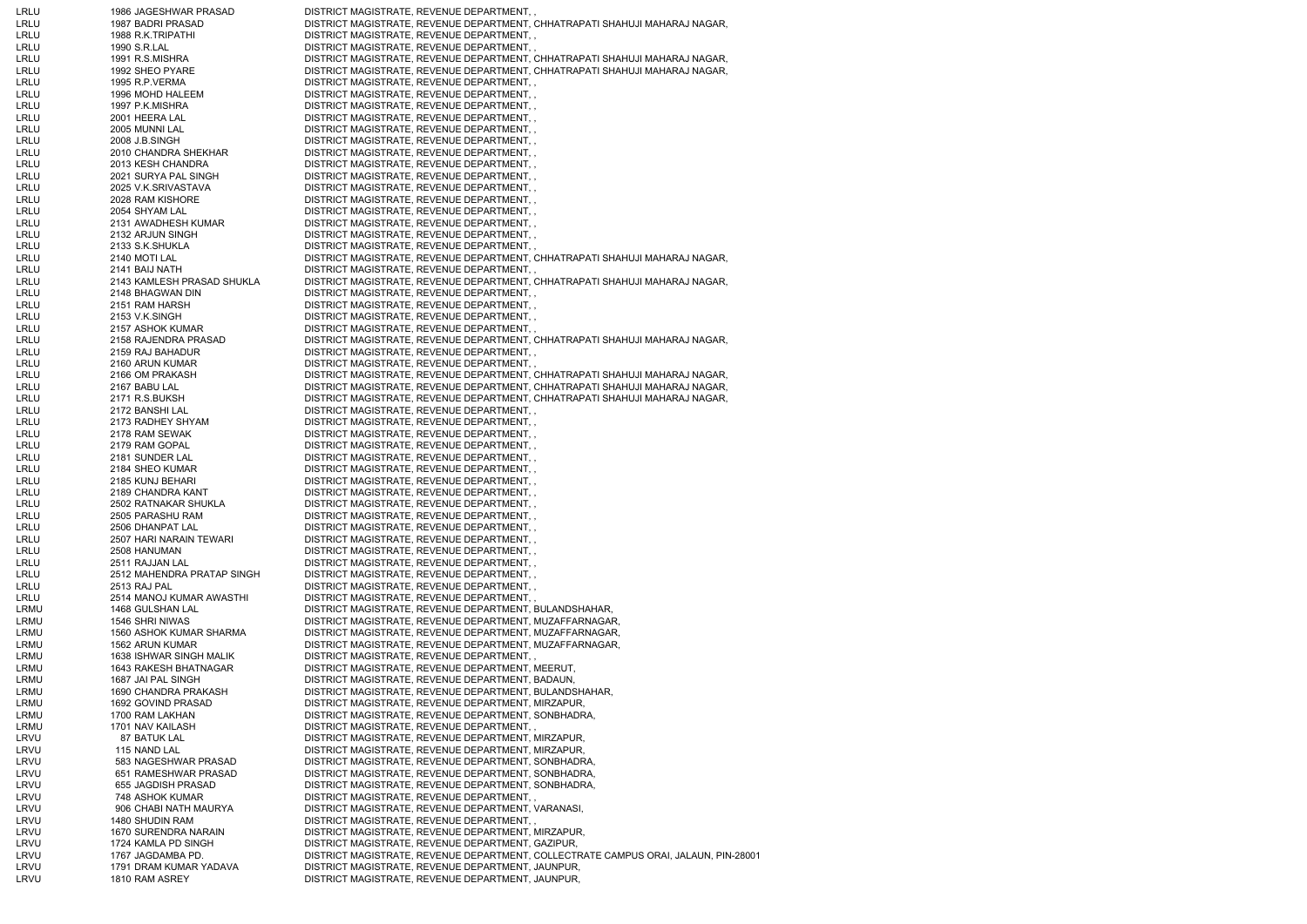| LRVU         | 1812 RAM LAKHAN YADAVA                   | DISTRICT MAGISTRATE, REVENUE DEPARTMENT, JAUNPUR,                                     |
|--------------|------------------------------------------|---------------------------------------------------------------------------------------|
| LRVU         | 1879 LOCHAN RAM                          | DISTRICT MAGISTRATE, REVENUE DEPARTMENT, AZAMGARH,                                    |
| LRVU         | 1951 VIRENDRA KUMAR DUBEY                | DISTRICT MAGISTRATE, REVENUE DEPARTMENT,,                                             |
| LRVU         | 1957 CHHABILEY LAL                       | DISTRICT MAGISTRATE, REVENUE DEPARTMENT, JAUNPUR,                                     |
| LRVU         | 1963 KRISHNA NAND GUPTA                  | DISTRICT MAGISTRATE, REVENUE DEPARTMENT, JAUNPUR,                                     |
| LRVU         | 1965 SHITLA PRASAD                       | DISTRICT MAGISTRATE, REVENUE DEPARTMENT, JAUNPUR,                                     |
| LRVU         | 1969 RAM CHANDRA                         | DISTRICT MAGISTRATE, REVENUE DEPARTMENT, JAUNPUR,                                     |
| LRVU         | 1974 RADHEY SHYAM KSETH                  | DISTRICT MAGISTRATE, REVENUE DEPARTMENT, JAUNPUR,                                     |
| LRVU         | 1987 SURYA BALI PANDEY                   | DISTRICT MAGISTRATE, REVENUE DEPARTMENT, JAUNPUR,                                     |
| LRVU         | 1992 RAJ BALI TEWARI                     | DISTRICT MAGISTRATE, REVENUE DEPARTMENT, JAUNPUR,                                     |
| LRVU         | 2032 HARI RAM SINGH                      | DISTRICT MAGISTRATE, REVENUE DEPARTMENT, SONBHADRA,                                   |
| LRVU         | 2046 RAM LOCHAN SINGH YADAV              | DISTRICT MAGISTRATE, REVENUE DEPARTMENT,,                                             |
| LRVU         | 2048 RAM NATH RAM                        | DISTRICT MAGISTRATE, REVENUE DEPARTMENT,                                              |
| LRVU         | 2122 VIKRAM RAM                          | DISTRICT MAGISTRATE, REVENUE DEPARTMENT,,                                             |
| LRVU         | 2123 RADHEY SHYAM RAM                    | DISTRICT MAGISTRATE, REVENUE DEPARTMENT,                                              |
| LRVU         | 2124 RAM BACHAN RAM                      | DISTRICT MAGISTRATE, REVENUE DEPARTMENT,,                                             |
| LRVU         | 2127 KRISHNA DEO RAM                     | DISTRICT MAGISTRATE, REVENUE DEPARTMENT,                                              |
| LRVU         | 2129 PRADEEP KUMAR SRIVASTAVA            | DISTRICT MAGISTRATE, REVENUE DEPARTMENT,                                              |
| LRVU         | 2133 HIRA PANDEY                         | DISTRICT MAGISTRATE, REVENUE DEPARTMENT,,                                             |
| LRVU         | 2135 RAM BADAN SINGH                     | DISTRICT MAGISTRATE, REVENUE DEPARTMENT,,                                             |
| LRVU         | 2137 VINOD KUMAR                         | DISTRICT MAGISTRATE, REVENUE DEPARTMENT,,                                             |
| LRVU         | 2140 AWDHESH KUMAR MISRA                 | DISTRICT MAGISTRATE, REVENUE DEPARTMENT,,                                             |
| LRVU         | 2142 TEJ BAHADUR SINGH YADAV             | DISTRICT MAGISTRATE, REVENUE DEPARTMENT,                                              |
| LRVU         | 2143 NANDJI YADAV                        | DISTRICT MAGISTRATE, REVENUE DEPARTMENT,,                                             |
| LRVU         | 2144 RAMESHWAR PRASAD YADAV              | DISTRICT MAGISTRATE, REVENUE DEPARTMENT,                                              |
| LRVU         | 2145 CHUNMUN PRASAD MAURYA               | DISTRICT MAGISTRATE, REVENUE DEPARTMENT,,                                             |
| LRVU         | 2147 SURESH PANDEY                       | DISTRICT MAGISTRATE, REVENUE DEPARTMENT,                                              |
| LRVU         | 2151 DINA NATH GIRI                      | DISTRICT MAGISTRATE, REVENUE DEPARTMENT,,                                             |
| LRVU         | 2153 HARDWAR RAI                         | DISTRICT MAGISTRATE, REVENUE DEPARTMENT,,                                             |
| LRVU         | 2154 SHIVAJI PRASAD                      | DISTRICT MAGISTRATE, REVENUE DEPARTMENT,,                                             |
| LRVU         | 2155 RAM BACHAN RAM YADAV                | DISTRICT MAGISTRATE, REVENUE DEPARTMENT,                                              |
| LRVU         | 2157 RAJESHWAR PANDEY                    | DISTRICT MAGISTRATE, REVENUE DEPARTMENT,                                              |
| LRVU         | 2158 DEEPAK RAI                          | DISTRICT MAGISTRATE, REVENUE DEPARTMENT,,                                             |
| LRVU         | 2159 BRIJ KISHORE SINGH                  | DISTRICT MAGISTRATE, REVENUE DEPARTMENT,,                                             |
| LRVU         | 2160 RAM BACHAN SINGH                    | DISTRICT MAGISTRATE, REVENUE DEPARTMENT,                                              |
| LRVU         | 2161 SUGREEV YADAV                       | DISTRICT MAGISTRATE, REVENUE DEPARTMENT,                                              |
| LRVU         | 2166 SHYAM BEHARI VERMA                  | DISTRICT MAGISTRATE, REVENUE DEPARTMENT, AZAMGARH,                                    |
| LRVU         | 2167 VIJAI SHANKER PRASAD                | DISTRICT MAGISTRATE, REVENUE DEPARTMENT,,                                             |
| LRVU         | 2168 HARE RAM PRASAD                     | DISTRICT MAGISTRATE, REVENUE DEPARTMENT,,                                             |
| LRVU         | 2170 JAGDISH YADAV                       | DISTRICT MAGISTRATE, REVENUE DEPARTMENT,,                                             |
| LRVU         | 2171 VIJAY SHANKER YADAV                 | DISTRICT MAGISTRATE, REVENUE DEPARTMENT,,                                             |
| LRVU         | 2172 SHRI RAM YADAV                      | DISTRICT MAGISTRATE, REVENUE DEPARTMENT,,                                             |
| LRVU         | 2173 KAMLESH KUMAR                       | DISTRICT MAGISTRATE, REVENUE DEPARTMENT, AZAMGARH,                                    |
| LRVU<br>LRVU | 2174 SHIV NATH RAM<br>2176 KESHAV SHARMA | DISTRICT MAGISTRATE, REVENUE DEPARTMENT,,<br>DISTRICT MAGISTRATE, REVENUE DEPARTMENT, |
| LRVU         | 2178 SARV DEO SINGH                      | DISTRICT MAGISTRATE, REVENUE DEPARTMENT,                                              |
| LRVU         | 2179 SHIV NATH YADAV                     | DISTRICT MAGISTRATE, REVENUE DEPARTMENT,                                              |
| LRVU         | 2180 RAJNI KANT PANDEY                   | DISTRICT MAGISTRATE, REVENUE DEPARTMENT,                                              |
| LRVU         | 2182 SURENDRA KUMAR MAURYA               | DISTRICT MAGISTRATE, REVENUE DEPARTMENT,                                              |
| LRVU         | 2183 RAMJI PANDEY                        | DISTRICT MAGISTRATE, REVENUE DEPARTMENT,                                              |
| LRVU         | 2184 TARKESHWAR SHUKLA                   | DISTRICT MAGISTRATE, REVENUE DEPARTMENT,,                                             |
| LRVU         | 2185 DEV NATH YADAV                      | DISTRICT MAGISTRATE, REVENUE DEPARTMENT,                                              |
| LRVU         | 2188 RAJENDRA PRASAD SINGH               | DISTRICT MAGISTRATE, REVENUE DEPARTMENT, ,                                            |
| LRVU         | 2189 RAM NARAIN SINGH                    | DISTRICT MAGISTRATE, REVENUE DEPARTMENT,                                              |
| LRVU         | 2192 BHOLA PRASAD                        | DISTRICT MAGISTRATE, REVENUE DEPARTMENT,                                              |
| LRVU         | 2194 SATYA NARAIN RAM                    | DISTRICT MAGISTRATE, REVENUE DEPARTMENT,                                              |
| LRVU         | 2195 RAJENDRA PRASAD                     | DISTRICT MAGISTRATE, REVENUE DEPARTMENT,,                                             |
| LRVU         | 2196 SURYA NATH RAM                      | DISTRICT MAGISTRATE, REVENUE DEPARTMENT,                                              |
| LRVU         | 2197 SHIV PUJAN SINGH                    | DISTRICT MAGISTRATE, REVENUE DEPARTMENT,                                              |
| LRVU         | 2199 BHOLA YADAV                         | DISTRICT MAGISTRATE, REVENUE DEPARTMENT,                                              |
| LRVU         | 2200 SHYAM BEHARI PRASAD                 | DISTRICT MAGISTRATE, REVENUE DEPARTMENT,                                              |
| LRVU         | 2201 SUSHIL KUMAR OJHA                   | DISTRICT MAGISTRATE, REVENUE DEPARTMENT,                                              |
| LRVU         | 2202 SURESH PRASAD                       | DISTRICT MAGISTRATE, REVENUE DEPARTMENT,,                                             |
| LRVU         | 2203 SUKHARI RAM                         | DISTRICT MAGISTRATE, REVENUE DEPARTMENT,                                              |
| LRVU         | 2205 SERAJ AHMAD                         | DISTRICT MAGISTRATE, REVENUE DEPARTMENT,,                                             |
| LRVU         | 2207 SHYAM NARAIN YADAV                  | DISTRICT MAGISTRATE, REVENUE DEPARTMENT,                                              |
| LRVU         | 2209 SHAMBHU NATH                        | DISTRICT MAGISTRATE, REVENUE DEPARTMENT,,                                             |
| LRVU         | 2210 SUBHAS CHANDRA GUPTA                | DISTRICT MAGISTRATE, REVENUE DEPARTMENT,                                              |
| LRVU         | 2211 SAKHI CHAND RAM                     | DISTRICT MAGISTRATE, REVENUE DEPARTMENT,,                                             |
| LRVU         | 2212 SARFRAJ ALAM                        | DISTRICT MAGISTRATE, REVENUE DEPARTMENT,                                              |
| LRVU         | 2213 SURYA NARAIN RAM                    | DISTRICT MAGISTRATE, REVENUE DEPARTMENT,,                                             |
| LRVU         | 2214 SHAMBHU NATH PRASAD                 | DISTRICT MAGISTRATE, REVENUE DEPARTMENT,                                              |
| LRVU         | 2216 SANEHI PRASAD                       | DISTRICT MAGISTRATE, REVENUE DEPARTMENT,                                              |
| LRVU         | 2219 SURYA NATH RAM                      | DISTRICT MAGISTRATE, REVENUE DEPARTMENT,                                              |
| LRVU         | 2220 SUDARSHAN CHAUDHARY                 | DISTRICT MAGISTRATE, REVENUE DEPARTMENT,,                                             |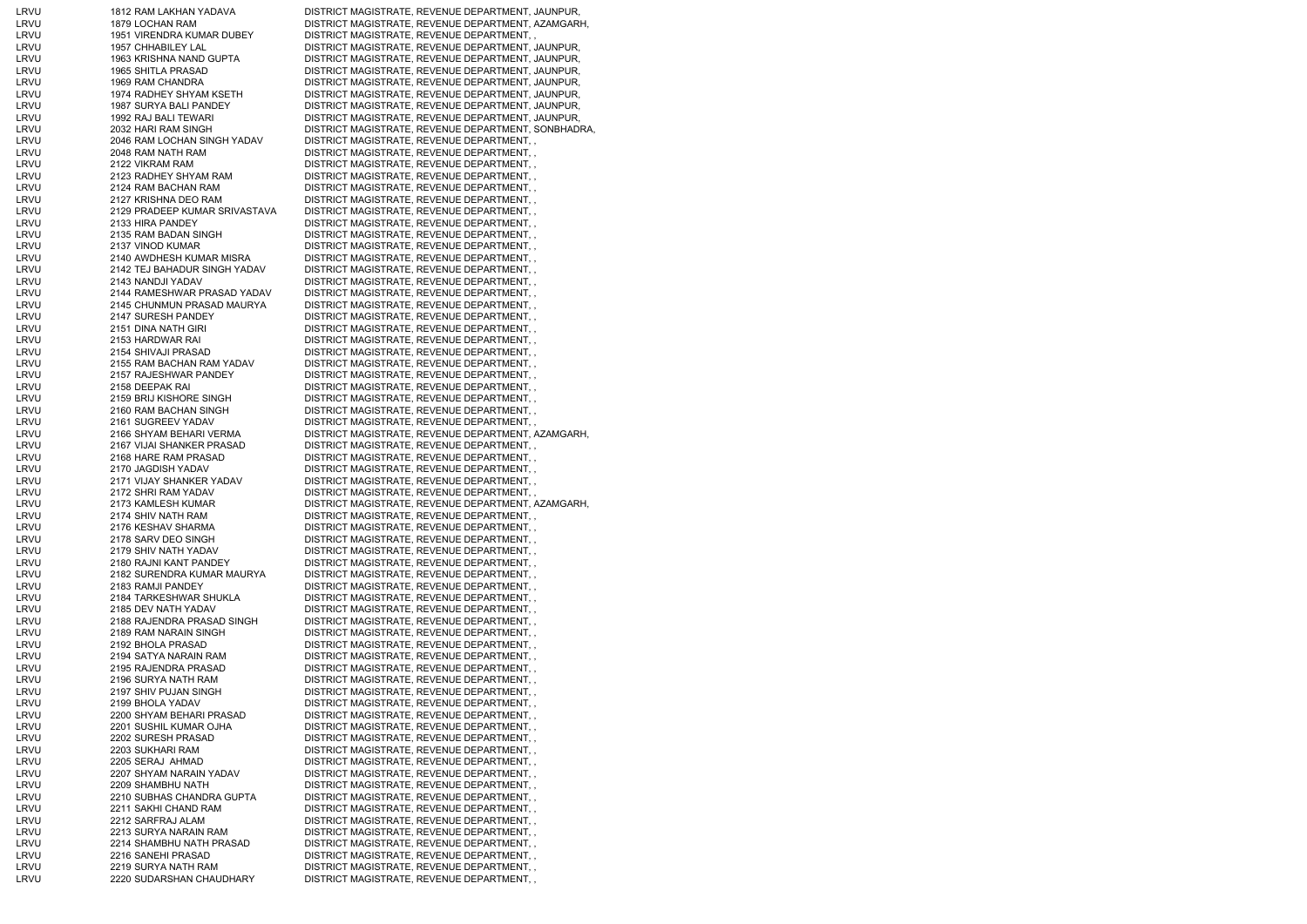| LRVU | 2221 SURAJ RAM                | DISTRICT MAGISTRATE, REVENUE DEPARTMENT, ,                                  |  |
|------|-------------------------------|-----------------------------------------------------------------------------|--|
| LRVU | 2223 HARIHAR PRASAD           | DISTRICT MAGISTRATE, REVENUE DEPARTMENT, ,                                  |  |
| LRVU | 2226 RAM DARSHAN RAM          | DISTRICT MAGISTRATE, REVENUE DEPARTMENT,                                    |  |
| LRVU | 2229 ISHWARI SHANKER LAL      | DISTRICT MAGISTRATE, REVENUE DEPARTMENT,                                    |  |
| LRVU | 2230 CHANDRA HAS UPADHYAY     | DISTRICT MAGISTRATE, REVENUE DEPARTMENT, MAU,                               |  |
| LRVU | 2232 MARKANDEY DIXIT          | DISTRICT MAGISTRATE, REVENUE DEPARTMENT,                                    |  |
| LRVU | 2234 KANHAIYA LAL             | DISTRICT MAGISTRATE, REVENUE DEPARTMENT,                                    |  |
| LRVU | 2236 RADHEY SHYAM TEWARI      | DISTRICT MAGISTRATE, REVENUE DEPARTMENT,                                    |  |
| LRVU | 2240 BHIKHU RAM               | DISTRICT MAGISTRATE, REVENUE DEPARTMENT,,                                   |  |
| LRVU | 2242 JHINGUR RAM              |                                                                             |  |
|      |                               | DISTRICT MAGISTRATE, REVENUE DEPARTMENT,,                                   |  |
| LRVU | 2243 BHARAT PRASAD            | DISTRICT MAGISTRATE, REVENUE DEPARTMENT,                                    |  |
| LRVU | 2244 MAHESH RAM               | DISTRICT MAGISTRATE, REVENUE DEPARTMENT,,                                   |  |
| LRVU | 2245 YOGENDRA PRASAD YADAVA   | DISTRICT MAGISTRATE, REVENUE DEPARTMENT, ,                                  |  |
| LRVU | 2248 VIJAY BAHADUR SINGH      | DISTRICT MAGISTRATE, REVENUE DEPARTMENT,                                    |  |
| LRVU | 2249 HARGAIN RAM              | DISTRICT MAGISTRATE, REVENUE DEPARTMENT, AZAMGARH,                          |  |
| LRVU | 2250 VIJAYESH CHOUBEY         | DISTRICT MAGISTRATE, REVENUE DEPARTMENT,                                    |  |
| LRVU | 2251 RAM NAGINA RAM           | DISTRICT MAGISTRATE, REVENUE DEPARTMENT,                                    |  |
| LRVU | 2252 KAMESHWAR PRASAD         |                                                                             |  |
|      |                               | DISTRICT MAGISTRATE, REVENUE DEPARTMENT, ,                                  |  |
| LRVU | 2253 MAQSOOD ALAM SIDDIQUI    | DISTRICT MAGISTRATE, REVENUE DEPARTMENT, AZAMGARH,                          |  |
| LRVU | 2254 MAHENDRA RAM             | DISTRICT MAGISTRATE, REVENUE DEPARTMENT,,                                   |  |
| LRVU | 2255 ANAGAD YADAV             | DISTRICT MAGISTRATE, REVENUE DEPARTMENT,                                    |  |
| LRVU | 2256 BABBAN YADAV             | DISTRICT MAGISTRATE, REVENUE DEPARTMENT,                                    |  |
| LRVU | 2257 DIP CHANDRA RAM          | DISTRICT MAGISTRATE, REVENUE DEPARTMENT,,                                   |  |
| LRVU | 2258 LAKSHAN RAM              | DISTRICT MAGISTRATE, REVENUE DEPARTMENT, MAU,                               |  |
| LRVU | 2259 LAL BACHAN RAM           | DISTRICT MAGISTRATE, REVENUE DEPARTMENT,                                    |  |
| LRVU | 2260 DWARIKA RAM              | DISTRICT MAGISTRATE, REVENUE DEPARTMENT,,                                   |  |
|      |                               |                                                                             |  |
| LRVU | 2261 RADHA KRISHNA RAM        | DISTRICT MAGISTRATE, REVENUE DEPARTMENT,                                    |  |
| LRVU | 2262 KANTA PRASAD             | DISTRICT MAGISTRATE, REVENUE DEPARTMENT,,                                   |  |
| LRVU | 2263 KASHI NATH RAM           | DISTRICT MAGISTRATE, REVENUE DEPARTMENT, ,                                  |  |
| LRVU | 2267 KISHUN DEO YADAV         | DISTRICT MAGISTRATE, REVENUE DEPARTMENT,,                                   |  |
| LRVU | 2268 MAKARDHWAJ YADAV         | DISTRICT MAGISTRATE, REVENUE DEPARTMENT, ,                                  |  |
| LRVU | 2270 RAM VADAN CHAUHAN        | DISTRICT MAGISTRATE, REVENUE DEPARTMENT,,                                   |  |
| LRVU | 2271 RAM KARAN YADAV          | DISTRICT MAGISTRATE, REVENUE DEPARTMENT,                                    |  |
| LRVU | 2273 GIRIJA SHANKER SINGH     |                                                                             |  |
|      |                               | DISTRICT MAGISTRATE, REVENUE DEPARTMENT,,                                   |  |
| LRVU | 2276 VIPIN BEHARI             | DISTRICT MAGISTRATE, REVENUE DEPARTMENT, ,                                  |  |
| LRVU | 2277 GOPAL SHARAN SRIVASTAVA  | DISTRICT MAGISTRATE, REVENUE DEPARTMENT,                                    |  |
| LRVU | 2278 DEVENDRA NATH RAI        | DISTRICT MAGISTRATE, REVENUE DEPARTMENT, ,                                  |  |
| LRVU | 2279 NAND LAL SINGH           | DISTRICT MAGISTRATE, REVENUE DEPARTMENT, ,                                  |  |
| LRVU | 2280 MANOJ KUMAR SINGH        | DISTRICT MAGISTRATE, REVENUE DEPARTMENT,,                                   |  |
| LRVU | 2281 MAHENDRA SINGH           | DISTRICT MAGISTRATE, REVENUE DEPARTMENT,                                    |  |
| LRVU | 2282 AKHILESH SINGH           | DISTRICT MAGISTRATE, REVENUE DEPARTMENT,                                    |  |
| LRVU | 2283 VIKRAM BAHDUR SINGH      | DISTRICT MAGISTRATE, REVENUE DEPARTMENT,                                    |  |
|      |                               |                                                                             |  |
| LRVU | 2285 AJIT KUMAR SINGH         | DISTRICT MAGISTRATE, REVENUE DEPARTMENT,,                                   |  |
| LRVU | 2288 BALVIR SINGH             | DISTRICT MAGISTRATE, REVENUE DEPARTMENT,,                                   |  |
| LRVU | 2289 BALIRAM SINGH            | DISTRICT MAGISTRATE, REVENUE DEPARTMENT,                                    |  |
| LRVU | 2290 KAMLA SINGH              | DISTRICT MAGISTRATE, REVENUE DEPARTMENT,,                                   |  |
| LRVU |                               | 2292 ISHWAR CHANDRA VIDYA SAGAR PA DISTRICT MAGISTRATE, REVENUE DEPARTMENT, |  |
| LRVU | 2294 LALLAN RAM               | DISTRICT MAGISTRATE, REVENUE DEPARTMENT,,                                   |  |
| LRVU | 2295 DEENA NATH               | DISTRICT MAGISTRATE, REVENUE DEPARTMENT,                                    |  |
| LRVU | 2298 YUDHISHTHIR PRASAD       | DISTRICT MAGISTRATE, REVENUE DEPARTMENT,,                                   |  |
|      |                               |                                                                             |  |
| LRVU | 2300 KAUSHAL KUMAR SRIVASTAVA | DISTRICT MAGISTRATE, REVENUE DEPARTMENT,                                    |  |
| LRVU | 2301 GIRI NATH YADAV          | DISTRICT MAGISTRATE, REVENUE DEPARTMENT,                                    |  |
| LRVU | 2302 RAMA KANT                | DISTRICT MAGISTRATE, REVENUE DEPARTMENT, AZAMGARH,                          |  |
| LRVU | 2303 BABBAN RAM               | DISTRICT MAGISTRATE, REVENUE DEPARTMENT,                                    |  |
| LRVU | 2305 KUBER RAM                | DISTRICT MAGISTRATE, REVENUE DEPARTMENT, GAZIPUR,                           |  |
| LRVU | 2308 CHNADRIKA RAM            | DISTRICT MAGISTRATE, REVENUE DEPARTMENT,                                    |  |
| LRVU | 2311 VIPIN BEHARI RAI         | DISTRICT MAGISTRATE, REVENUE DEPARTMENT,,                                   |  |
| LRVU | 2314 JAMEER AHAMAD            | DISTRICT MAGISTRATE, REVENUE DEPARTMENT,                                    |  |
|      |                               |                                                                             |  |
| LRVU | 2315 RAM AUTAR RAM            | DISTRICT MAGISTRATE, REVENUE DEPARTMENT,,                                   |  |
| LRVU | 2317 RAM DEO RAM              | DISTRICT MAGISTRATE, REVENUE DEPARTMENT,                                    |  |
| LRVU | 2318 UMA SHANKER              | DISTRICT MAGISTRATE, REVENUE DEPARTMENT,                                    |  |
| LRVU | 2320 KAIALSH YADAV            | DISTRICT MAGISTRATE, REVENUE DEPARTMENT, ,                                  |  |
| LRVU | 2321 KRISHNA KUMAR LAL        | DISTRICT MAGISTRATE, REVENUE DEPARTMENT, G T ROAD, CHANDAULI, PIN-232104    |  |
| LRVU | 2322 NAND LAL SINGH           | DISTRICT MAGISTRATE, REVENUE DEPARTMENT, SONBHADRA,                         |  |
| LRVU | 2328 SANT LAL                 | DISTRICT MAGISTRATE, REVENUE DEPARTMENT, JAUNPUR,                           |  |
|      |                               |                                                                             |  |
| LRVU | 2331 PRABHUDUTT BRAHMACHARI   | DISTRICT MAGISTRATE, ENTERTAINMENT TAX & PROSECUTION OFFICE, JAUNPUR,       |  |
| LRVU | 2332 RAM MURTI                | DISTRICT MAGISTRATE, REVENUE DEPARTMENT, JAUNPUR,                           |  |
| LRVU | 2337 JHAGRU RAM               | DISTRICT MAGISTRATE, REVENUE DEPARTMENT,                                    |  |
| LRVU | 2338 MAJI BULLAH KHAN         | DISTRICT MAGISTRATE, REVENUE DEPARTMENT,,                                   |  |
| LRVU | 2341 TRIBHUVAN PRASAD         | DISTRICT MAGISTRATE, REVENUE DEPARTMENT,                                    |  |
| LRVU | 2343 BAL KRISHNA YADAV        | DISTRICT MAGISTRATE, REVENUE DEPARTMENT,,                                   |  |
| LRVU | 2344 PRABHAKAR JI             | DISTRICT MAGISTRATE, REVENUE DEPARTMENT,                                    |  |
| LRVU | 2347 CHANDRA SHEKHAR          | DISTRICT MAGISTRATE, REVENUE DEPARTMENT,,                                   |  |
|      | 2350 SANJAY KUMAR PANDEY      |                                                                             |  |
| LRVU |                               | DISTRICT MAGISTRATE, REVENUE DEPARTMENT,                                    |  |
| LRVU | 2352 JAI PRAKASH SINGH        | DISTRICT MAGISTRATE, REVENUE DEPARTMENT,,                                   |  |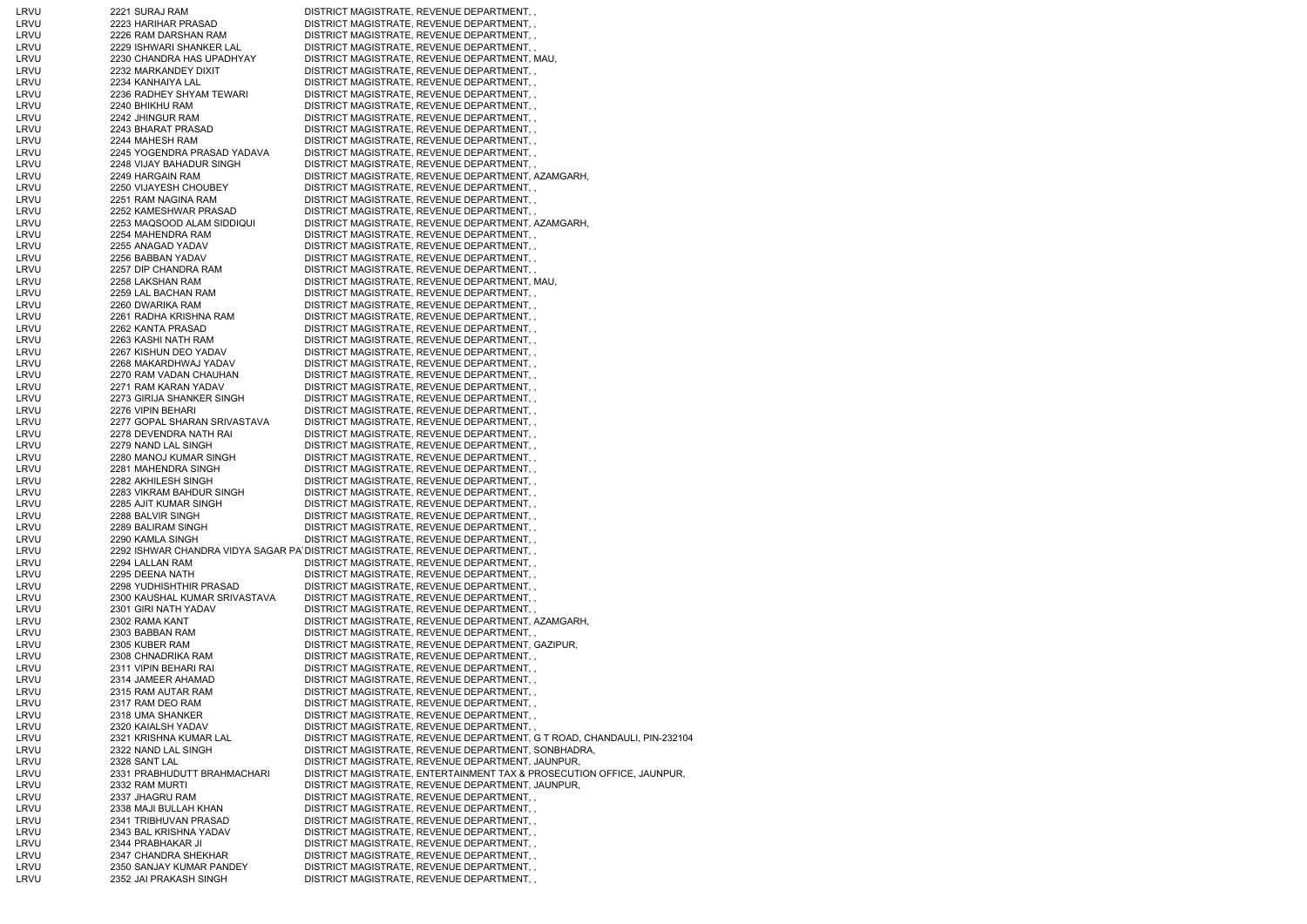| LRVU  | 2354 JITENDRA RAM             | DISTRICT MAGISTRATE, REVENUE DEPARTMENT,,                                                       |
|-------|-------------------------------|-------------------------------------------------------------------------------------------------|
| LRVU  | 2358 TARKESHWAR PRASAD        | DISTRICT MAGISTRATE, REVENUE DEPARTMENT,,                                                       |
| LRVU  | 2361 SHYAM DEO RAM            | DISTRICT MAGISTRATE, REVENUE DEPARTMENT,,                                                       |
| LRVU  |                               |                                                                                                 |
|       | 2364 RAM SAGAR SINGH          | DISTRICT MAGISTRATE, REVENUE DEPARTMENT,                                                        |
| LRVU  | 2365 HARE RAM                 | DISTRICT MAGISTRATE, REVENUE DEPARTMENT, ,                                                      |
| LRVU  | 2366 BIHARI JI                | DISTRICT MAGISTRATE, REVENUE DEPARTMENT, ,                                                      |
| LRVU  | 2367 ANIL KUMAR SRIVASTAVA    | DISTRICT MAGISTRATE, REVENUE DEPARTMENT, ,                                                      |
| LRVU  | 2368 DAYA SHANKER PANDEY      | DISTRICT MAGISTRATE, REVENUE DEPARTMENT, ,                                                      |
| LRVU  | 2370 BARMESHWAR SINGH         | DISTRICT MAGISTRATE, REVENUE DEPARTMENT,,                                                       |
| LRVU  | 2371 AJIT KUMAR               | DISTRICT MAGISTRATE, REVENUE DEPARTMENT,,                                                       |
| LRVU  | 2373 RAMAYAN RAM              | DISTRICT MAGISTRATE, REVENUE DEPARTMENT, ,                                                      |
| LRVU  | 2375 YOGENDRA PRASAD          | DISTRICT MAGISTRATE, REVENUE DEPARTMENT,,                                                       |
| LRVU  | 2376 SURESH RAM               | DISTRICT MAGISTRATE, REVENUE DEPARTMENT,,                                                       |
| LRVU  | 2377 SUDHAKAR MISRA           | DISTRICT MAGISTRATE, REVENUE DEPARTMENT, ,                                                      |
|       |                               |                                                                                                 |
| LRVU  | 2379 PARAS NATH YADAV         | DISTRICT MAGISTRATE, REVENUE DEPARTMENT,,                                                       |
| LRVU  | 2381 BRIJ KISHORE MISHRA      | DISTRICT MAGISTRATE, REVENUE DEPARTMENT, ,                                                      |
| LRVU  | 2383 RAM CHANDRA RAM          | DISTRICT MAGISTRATE, REVENUE DEPARTMENT,,                                                       |
| LRVU  | 2384 VIKRAM PRASAD            | DISTRICT MAGISTRATE, REVENUE DEPARTMENT,,                                                       |
| LRVU  | 2385 RADHEY SHYAM             | DISTRICT MAGISTRATE, REVENUE DEPARTMENT, ETAWAH,                                                |
| LRVU  | 2386 RAMESHWAR PRASAD VERMA   | DISTRICT MAGISTRATE, REVENUE DEPARTMENT, ,                                                      |
| LRVU  | 2389 OM PRAKASH GUPTA         | DISTRICT MAGISTRATE, REVENUE DEPARTMENT, AZAMGARH,                                              |
| LRVU  | 2393 DEO BAHADUR YADAV        | DISTRICT MAGISTRATE, REVENUE DEPARTMENT,,                                                       |
| LRVU  | 2398 SWAMI NATH RAM           | SENIOR TREASURY OFFICER, BALLIA,                                                                |
| LRVU  | 2399 AKALU RAM                | DISTRICT MAGISTRATE, REVENUE DEPARTMENT, BADAUN,                                                |
| LRVU  | 2402 NAND KISHORE YADAV       | DISTRICT MAGISTRATE, REVENUE DEPARTMENT, ,                                                      |
| LRVU  | 2405 RANJIT BAHADUR SINGH     | DISTRICT MAGISTRATE, REVENUE DEPARTMENT, ,                                                      |
|       |                               |                                                                                                 |
| LRVU  | 2407 VIJENDRA KUMAR           | DISTRICT MAGISTRATE, REVENUE DEPARTMENT, ,                                                      |
| LRVU  | 2409 BAIJ NATH SINGH          | DISTRICT MAGISTRATE, REVENUE DEPARTMENT,,                                                       |
| LRVU  | 2414 BRAHMANAND PATHAK        | DISTRICT MAGISTRATE, REVENUE DEPARTMENT,,                                                       |
| LRVU  | 2420 JAINUDDIN AHMAD          | DISTRICT MAGISTRATE, REVENUE DEPARTMENT, ,                                                      |
| LRVU  | 2423 VIJAI KUMAR              | DISTRICT MAGISTRATE, REVENUE DEPARTMENT,                                                        |
| LRVU  | 2430 YOGENDRA NATH PATHAK     | DISTRICT MAGISTRATE, REVENUE DEPARTMENT,,                                                       |
| LRVU  | 2431 SURENDRA PRASAD          | DISTRICT MAGISTRATE, REVENUE DEPARTMENT, BADAUN,                                                |
| LRVU  | 2436 BECHU AHMAD              | DISTRICT MAGISTRATE, REVENUE DEPARTMENT, ,                                                      |
| LRVU  | 2438 VINOOD KUMAR PANDEY      | DISTRICT MAGISTRATE, REVENUE DEPARTMENT, VARANASI,                                              |
| LRVU  | 2440 PRAMOOD KUMAR PANDEY     | DISTRICT MAGISTRATE, REVENUE DEPARTMENT, VARANASI,                                              |
| LRVU  | 2442 RAM NARAIN               | DISTRICT MAGISTRATE, REVENUE DEPARTMENT, ,                                                      |
| LRVU  |                               | 2446 RAJENDRA PRASAD VISHWAKARMA DISTRICT MAGISTRATE, REVENUE DEPARTMENT, ,                     |
| LRVU  | 2447 RAM DULAR                | DISTRICT MAGISTRATE, REVENUE DEPARTMENT, ,                                                      |
|       |                               |                                                                                                 |
| LRVU  | 2448 LAL CHANDRA RAM          | DISTRICT MAGISTRATE, REVENUE DEPARTMENT,,                                                       |
| LRVU  | 2449 PRABHU NATH GUPTA        | DISTRICT MAGISTRATE, REVENUE DEPARTMENT,                                                        |
| LRVU  | 2454 RAMASHISH RAM            | DISTRICT MAGISTRATE, REVENUE DEPARTMENT, ,                                                      |
| LRVU  | 2455 BANWARI RAM              | DISTRICT MAGISTRATE, REVENUE DEPARTMENT,                                                        |
| LRVU  | 2458 LALLAN SINGH             | DISTRICT MAGISTRATE, REVENUE DEPARTMENT, VARANASI,                                              |
| LRVU  | 2459 GHANSHYAM PRASAD         | DISTRICT MAGISTRATE, REVENUE DEPARTMENT,,                                                       |
| LRVU  | 2460 PARAS NATH               | DISTRICT MAGISTRATE, REVENUE DEPARTMENT, ,                                                      |
| LRVU  | 2461 PARMA NAND UPADHYAY      | DISTRICT MAGISTRATE, REVENUE DEPARTMENT, VARANASI,                                              |
| LRVU  | 2462 DIWAKAR                  | DISTRICT MAGISTRATE, REVENUE DEPARTMENT, VARANASI,                                              |
| LRVU  | 2463 DEVI SHANKER LAL         | DISTRICT MAGISTRATE, REVENUE DEPARTMENT, ,                                                      |
| LRVU  | 2464 MUNNI LAL                | DISTRICT MAGISTRATE, REVENUE DEPARTMENT, ,                                                      |
| LRVU  | 2465 KRISHNA KUMAR            | DISTRICT MAGISTRATE, REVENUE DEPARTMENT,,                                                       |
|       |                               |                                                                                                 |
| LRVU  | 2466 BACHAU SINGH             | DISTRICT MAGISTRATE, REVENUE DEPARTMENT, ,                                                      |
| LRVU  | 2467 MATARU YADAV             | DISTRICT MAGISTRATE, REVENUE DEPARTMENT, VARANASI,                                              |
| LRVU  | 2468 NAGENDRA PRASAD UPADHYAY | DISTRICT MAGISTRATE, REVENUE DEPARTMENT, ,                                                      |
| LRVU  | 2469 RAJESH DUBEY             | DISTRICT MAGISTRATE, REVENUE DEPARTMENT, ,                                                      |
| LRVU  | 2471 AJAI KUMAR               | DISTRICT MAGISTRATE, REVENUE DEPARTMENT, ,                                                      |
| LRVU  | 2472 SHACHINDRA NATH MISRA    | DISTRICT MAGISTRATE, REVENUE DEPARTMENT, VARANASI,                                              |
| LRVU  | 2473 JAGAT NARAIN LAL         | DISTRICT MAGISTRATE, REVENUE DEPARTMENT, ,                                                      |
| MTEDU | 297 BIMLA KAKKAR              | FINANCE & ACCOUNTS OFFICER, SECONDARY EDUCATION, JHANSI,                                        |
| MTEDU | 373 BHEEM SINGH YADAV         | PRINCIPAL, GOVERNMENT PLOYTECHNIC, KALPI ROAD ORAI, JALAUN, PIN-285001                          |
| MTEDU | 482 RAJENDRA KAUR (SMT)       | FINANCE & ACCOUNTS OFFICER, SECONDARY EDUCATION, MEERUT,                                        |
| MTEDU | 782 ASGAR ALI                 | ADDITIONAL CHIEF OFFICER, PANCHAYAT I RAJ DEPARTMENT, MUZAFFARNAGAR,                            |
| MTEDU | 807 GYAN DHAN SHARMA          | FINANCE & ACCOUNTS OFFICER, INFORMAT EDUCATION DIRECTORATE, MUZAFFARNAGAR,                      |
| MTEDU | 1360 HARBANS RAM              | FINANCE & ACCOUNTS OFFICER, BASIC EDUCATION DEPARTMENT, MUZAFFARNAGAR,                          |
|       | 1670 MANOHAR LAL SHARMA       | COMMANDING OFFICER, 41, UP BATALLION N.C.C, HIGHER SECONDARY EDUCATION DEPARTMENT, BULANDSHAHAR |
| MTEDU |                               |                                                                                                 |
| MTEDU | 1783 CHATAR BHOJ SINGH BHATI  | FINANCE & ACCOUNTS OFFICER, SECONDARY EDUCATION, MEERUT,                                        |
| MTEDU | 1870 MAHENDRA PAL             | FINANCE & ACCOUNTS OFFICER, SECONDARY EDUCATION, BAGPAT,                                        |
| MTEDU | 1889 RAISA BAGUM (KM)         | FINANCE & ACCOUNTS OFFICER, BASIC EDUCATION DEPARTMENT,                                         |
| MTEDU | 1913 AFTAB ALAM               | FINANCE & ACCOUNTS OFFICER, SECONDARY EDUCATION, MEERUT,                                        |
| MTEDU | 1933 MAMTA DIXIT (SMT)        | FINANCE & ACCOUNTS OFFICER, SECONDARY EDUCATION, GHAZIABAD,                                     |
| MTEDU | 1937 SHAMIM AHMAD ANSARI      | FINANCE & ACCOUNTS OFFICER, F&AO SECONDARY EDUCATION,                                           |
| MTEDU | 2018 BABU RAM SHARMA          | PRINCIPAL, DISTRICT EDUCATION & TRAINING INSTITUTE, BULANDSHAHAR,                               |
| MTEDU | 2060 BIHARI LAL               | FINANCE & ACCOUNTS OFFICER, SECONDARY EDUCATION, SAHARANPUR,                                    |
| MTEDU | 2084 NIRMALA SHARMA (KM)      | FINANCE & ACCOUNTS OFFICER, SECONDARY EDUCATION, BULANDSHAHAR,                                  |
| MTEDU | 2101 JAGANNATH PRASAD         | FINANCE & ACCOUNTS OFFICER, BASIC EDUCATION DEPARTMENT,                                         |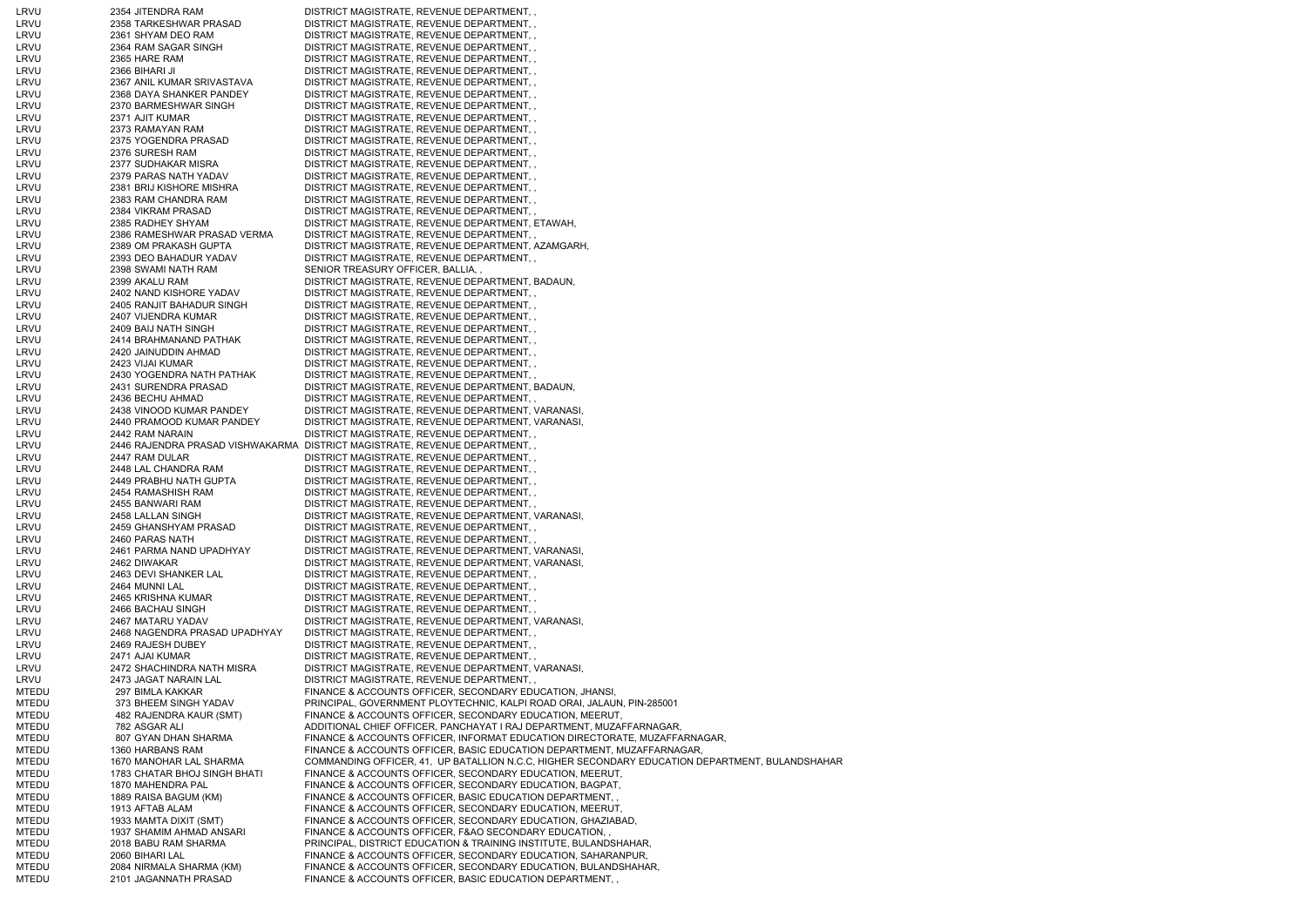MTEDU 2117 GAYA PRASAD SINGH CHANDELA FINANCE & ACCOUNTS OFFICER, BASIC EDUCATION DEPARTMENT, LAL DIGGI, KILA STATION ROAD, HATHRAS, PIN-204101 MTEDU 2155 ARVIND KUMAR PRINCIPAL, FAMILY WELFARE TRAINING CENTER, MEERUT, MTEDU 2164 DINESH CHANDRA GUPTA PRINCIPAL, FAMILY WELFARE TRAINING CENTER, BAREILLY, MTEDU 2183 SHARDA DEVI VERMA (SMT) FINANCE & ACCOUNTS OFFICER, BASIC EDUCATION DEPARTMENT, MUZAFFARNAGAR, MTEDU 2190 VINOD KUMAR SHARMA FINANCE & ACCOUNTS OFFICER, BASIC EDUCATION DEPARTMENT, MUZAFFARNAGAR, MTEDU 2232 SHIV KUMAR FINANCE & ACCOUNTS OFFICER, BASIC EDUCATION DEPARTMENT, MATHURA, MTEDU 2307 SHALIHA KHATOON ZAIDI (SMT) FINANCE & ACCOUNTS OFFICER, SECONDARY EDUCATION, BAREILLY, MTEDU 2312 SHAKUNTALA DEVI (SMT) FINANCE & ACCOUNTS OFFICER, SECONDARY EDUCATION, BULANDSHAHAR,<br>MTEDU 2313 MADAN PAL SINGH FINANCE & ACCOUNTS OFFICER, SECONDARY EDUCATION, BULANDSHAHAR, MTEDU 2313 MADAN PAL SINGH FINANCE & ACCOUNTS OFFICER, SECONDARY EDUCATION, BULANDSHAHAR, MTEDU 2334 BRAHMA SINGH FINANCE & ACCOUNTS OFFICER, SECONDARY EDUCATION, MEERUT, MTEDU 2381 KANTI CHAUHAN (SMT) FINANCE & ACCOUNTS OFFICER, INFORMAT EDUCATION DIRECTORATE, , MTEDU 2382 USHA SRIVASTAVA (KM) FINANCE & ACCOUNTS OFFICER, BASIC EDUCATION DEPARTMENT, , MTEDU 2420 BABU LAL YADAV FINANCE & ACCOUNTS OFFICER, SECONDARY EDUCATION, BALLIA, MTEDU 2445 OM VEER SINGH TOMAR FINANCE & ACCOUNTS OFFICER, SECONDARY EDUCATION, MEERUT, MTEDU 2459 DARSHANA (KM) FINANCE & ACCOUNTS OFFICER, SECONDARY EDUCATION, KANPUR NAGAR, MTEDU 2721 MALA GUHA MAZUMDAR (SMT) PRINCIPAL, GOVT. UNANI COLLEGE, ALLAHABAD, MTEDU 2791 MOHD ANEES FARUQUI SECRETARY, HIGHER SECONDARY EDUCATION BOARD, U.P., ALLAHABAD, MTEDU 2802 KUSUM LATA SHARMA (SMT) FINANCE & ACCOUNTS OFFICER, SECONDARY EDUCATION, SAHARANPUR,<br>MTEDU 2815 ALEY AHMAD KHAN FINANCE & ACCOUNTS OFFICER SECONDARY EDUCATION, RAMPUR 2815 ALEY AHMAD KHAN FINANCE & ACCOUNTS OFFICER, SECONDARY EDUCATION, RAMPUR, MTEDU 2873 SAROJ BALA (SMT) FINANCE & ACCOUNTS OFFICER, BASIC EDUCATION DEPARTMENT, MEERUT, MTEDU 2884 SUDHA RANI (SMT) FINANCE & ACCOUNTS OFFICER, SECONDARY EDUCATION, MEERUT, MTEDU 2890 RAM SINGH FINANCE & ACCOUNTS OFFICER, SECONDARY EDUCATION, MEERUT, MTEDU 2892 AMBARISH KUMAR SAXENA FINANCE & ACCOUNTS OFFICER, BASIC EDUCATION DEPARTMENT, MEERUT, MTEDU 2893 OM PRAKASH FINANCE & ACCOUNTS OFFICER, SECONDARY EDUCATION, GHAZIABAD, MTEDU 2898 PRITAM KAUR (SMT) FINANCE & ACCOUNTS OFFICER, SECONDARY EDUCATION, MEERUT, MTEDU 2906 PRADEEP KUMAR PRINCIPAL, GOVT DEGREE COLLEGE, MUZAFFARNAGAR, MTEDU 2910 RAM NATH FINANCE & ACCOUNTS OFFICER, SECONDARY EDUCATION, KANSHIRAM NAGAR, MTEDU 2912 USHA KAPOOR (KM) FINANCE & ACCOUNTS OFFICER, BASIC EDUCATION DEPARTMENT, MUZAFFARNAGAR, MTEDU 2925 KRISHNA MEHTA FINANCE & ACCOUNTS OFFICER, SECONDARY EDUCATION, SAHARANPUR, MTEDU 2932 ARVIND KUMAR GOEL FINANCE & ACCOUNTS OFFICER, SECONDARY EDUCATION, MEERUT, MTEDU 2934 DHARM PAL SINGH FINANCE & ACCOUNTS OFFICER, BASIC EDUCATION DEPARTMENT, MEERUT, MTEDU 2955 SHANKAR PRASAD KUSHWAHA PRINCIPAL, DISTRICT EDUCATION & TRAINING INSTITUTE, KARKHANA, DEORIA MTEDU 2970 UMMED SINGH RAWAT FINANCE & ACCOUNTS OFFICER, BASIC EDUCATION DEPARTMENT, MEERUT, MTEDU 2987 TUKI RAM SHARMA PRINCIPAL, DISTRICT EDUCATION & TRAINING INSTITUTE, HAPUR, MTEDU 3011 MADAN MOHAN SHARMA PRINCIPAL, DISTRICT EDUCATION & TRAINING INSTITUTE, GAUTAM BUDH NAGAR, MTEDU 3042 TEJ PAL SINGH FINANCE & ACCOUNTS OFFICER, SECONDARY EDUCATION, SAHARANPUR, MTEDU 3052 SAROJ AGARWAL (SMT) FINANCE & ACCOUNTS OFFICER, SECONDARY EDUCATION, GHAZIABAD, MTEDU 3053 RAJ KUMARI VERMA (SMT) FINANCE & ACCOUNTS OFFICER, SECONDARY EDUCATION, SAHARANPUR, MTEDU 3061 JAGPAL SHARMA FINANCE & ACCOUNTS OFFICER, BASIC EDUCATION DEPARTMENT, MUZAFFARNAGAR, MTEDU 3074 MANJEET SINGH FINANCE & ACCOUNTS OFFICER, SECONDARY EDUCATION, MEERUT, MTEDU 3085 DEVENDRA DUTT SHARMA FINANCE & ACCOUNTS OFFICER, SECONDARY EDUCATION, SAHARANPUR, MTEDU 3090 DEV DAS SINGH PRINCIPAL, DISTRICT EDUCATION & TRAINING INSTITUTE, CHHOTA MAWANA, MEERUT MTEDU 3114 NEEMA PANDEY (SMT) FINANCE & ACCOUNTS OFFICER, SECONDARY EDUCATION, MEERUT, MTEDU 3117 BHOPAL SINGH FINANCE & ACCOUNTS OFFICER, SECONDARY EDUCATION, MEERUT, MTEDU 3137 HAMBIR SINGH FINANCE & ACCOUNTS OFFICER, BASIC EDUCATION DEPARTMENT, HAPUR, MTEDU 3171 RAMESHWAR PRASAD MAHESHWAR FINANCE & ACCOUNTS OFFICER, SECONDARY EDUCATION, MUZAFFARNAGAR, MTEDU 3217 VIJAY GARG (SMT) FINANCE & ACCOUNTS OFFICER, SECONDARY EDUCATION, BAGPAT, MTEDU 3222 UPENDRA KUMAR SHUKLA PRINCIPAL, GOVERNMENT PLOYTECHNIC, , MTEDU 3223 MADAN CHANDRA SHUKLA PRINCIPAL, GOVERNMENT PLOYTECHNIC, MTEDU 3225 PRADEEP KUMAR SAXENA FINANCE & ACCOUNTS OFFICER, SECONDARY EDUCATION, MAINPURI, MTEDU 3231 YASHU PANDEY (SMT) FINANCE & ACCOUNTS OFFICER, SECONDARY EDUCATION, MEERUT, MTEDU 3234 SHAIFUDDIN AFZAL FINANCE & ACCOUNTS OFFICER, SECONDARY EDUCATION, GHAZIABAD, MTEDU 3240 SHAILENDRA KUMAR SHARMA FINANCE & ACCOUNTS OFFICER, INFORMAT EDUCATION DIRECTORATE, HAPUR, MTEDU 3246 KAMINI KAUSHAL (SMT) FINANCE & ACCOUNTS OFFICER, SECONDARY EDUCATION, MATHURA, MTEDU 3253 DILIP KUMAR SAXENA FINANCE & ACCOUNTS OFFICER, SECONDARY EDUCATION, MAINPURI, MTEDU 3261 NAROTTAM SHARMA FINANCE & ACCOUNTS OFFICER, SECONDARY EDUCATION, SAHARANPUR, MTEDU 3262 BRAHMA KAUR (SMT) FINANCE & ACCOUNTS OFFICER, BASIC EDUCATION DEPARTMENT, MEERUT, MTEDU 3266 KAMLA DEVI (SMT) FINANCE & ACCOUNTS OFFICER, SECONDARY EDUCATION, BAGPAT, MTEDU 3275 DAYA SHANKAR FINANCE & ACCOUNTS OFFICER, F&AO SECONDARY EDUCATION, NORMAL BUILDING NEAR NORMAL CHAURAHA,, SULTANPUR, PIN-228001 MTEDU 3286 JASVIR SINGH PRINCIPAL, GOVERNMENT POST GRADUATE DEGREE COLLEGE, KAIRANA (SHAMLI), U.P. MTEDU 3334 AMOD KUMAR PANDEY (DR) PRINCIPAL, GOVT DEGREE COLLEGE TAPPAL ALIGARH, ALIGARH, MTEDU 3344 VISHWAPAL SINGH FINANCE & ACCOUNTS OFFICER, SECONDARY EDUCATION, BULANDSHAHAR, MTEDU 3354 KRISHNA RAM MALVIYA FINANCE & ACCOUNTS OFFICER, SECONDARY EDUCATION, MEERUT, MTEDU 3380 SHRI KANT PANDEY FINANCE & ACCOUNTS OFFICER, SECONDARY EDUCATION, JAUNPUR, MTEDU 3383 SATYA WATI MALIK (SMT) FINANCE & ACCOUNTS OFFICER, SECONDARY EDUCATION, BAGPAT, 3384 OMWATI DHAMA (SMT) FINANCE & ACCOUNTS OFFICER, SECONDARY EDUCATION, MEERUT, MTEDU 3401 SHABHANA SANGAL (SMT) PRINCIPAL, INDUSTRIAL TRAINING INSTITUTE, SAKET, MEERUT MTEDU 3406 SUMAN GAUTAM (KM) FINANCE & ACCOUNTS OFFICER, SECONDARY EDUCATION, MEERUT, MTEDU 3426 POONAM SAXENA SMT FINANCE & ACCOUNTS OFFICER, SECONDARY EDUCATION, MEERUT, MTEDU 3431 SHASHI BALA SAXENA (KM) PRINCIPAL, DISTRICT EDUCATION & TRAINING INSTITUTE, CHHOTA MAWANA, MEERUT MTEDU 3446 SHARAD BHARDWAJ FINANCE & ACCOUNTS OFFICER, SECONDARY EDUCATION, MEERUT, MTEDU 3460 RAMESH CHANDRA SHARMA FINANCE & ACCOUNTS OFFICER, BASIC EDUCATION DEPARTMENT, MUZAFFARNAGAR, MTEDU 3465 KISHAN PAL FINANCE & ACCOUNTS OFFICER, SECONDARY EDUCATION, BULANDSHAHAR, MTEDU 3466 PREM PAL FINANCE & ACCOUNTS OFFICER, BASIC EDUCATION DEPARTMENT, BULANDSHAHAR, MTEDU 3469 AZMAL HUSSAIN FINANCE & ACCOUNTS OFFICER, SECONDARY EDUCATION, MEERUT,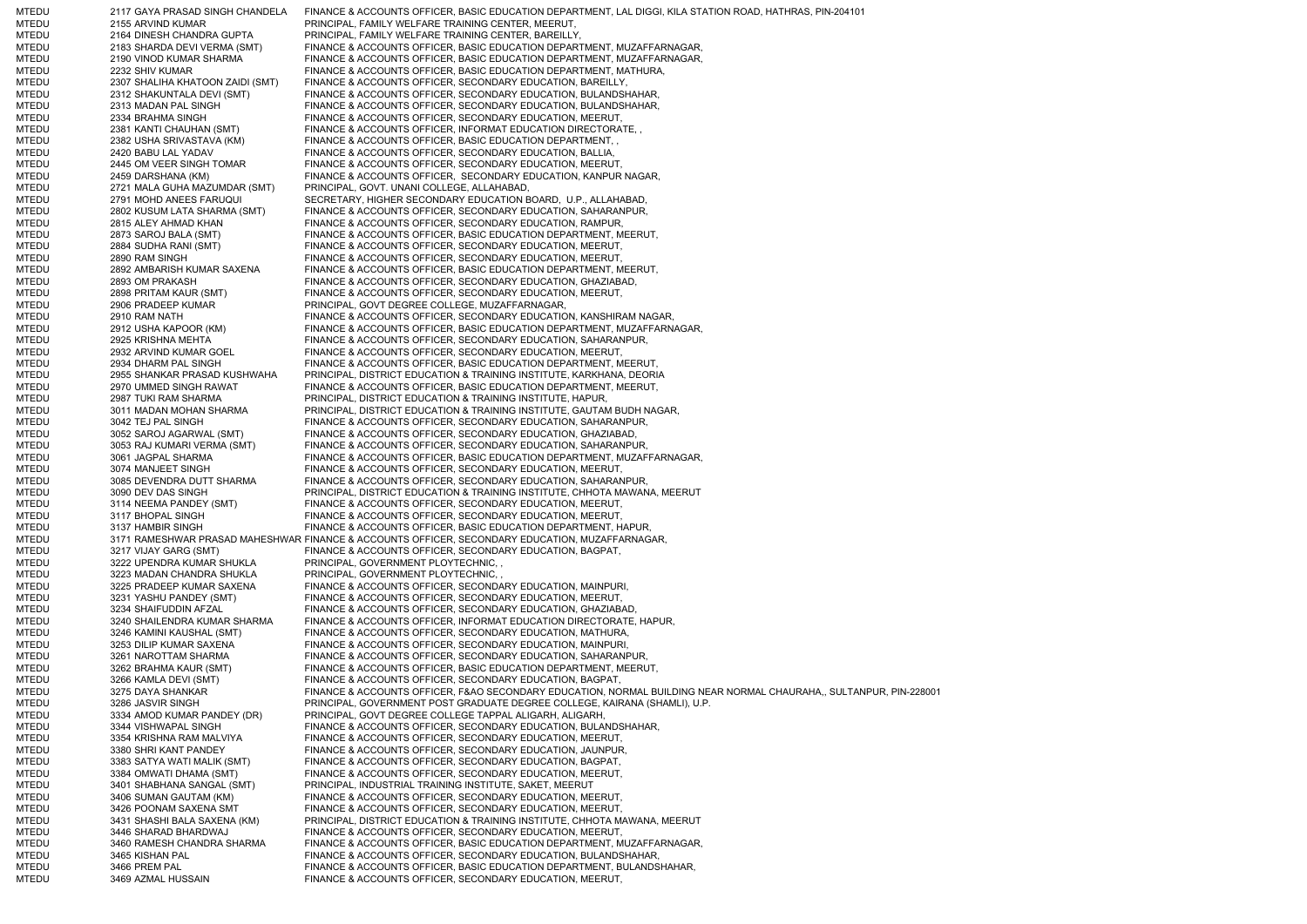MTEDU 3473 SANT SINGH FINANCE & ACCOUNTS OFFICER, SECONDARY EDUCATION, MEERUT, MTEDU 3479 RAJ PAL SINGH FINANCE & ACCOUNTS OFFICER, BASIC EDUCATION DEPARTMENT, BULANDSHAHAR, MTEDU 3480 JAI BHAGWAN GUPTA FINANCE & ACCOUNTS OFFICER, BASIC EDUCATION DEPARTMENT, HAPUR, MTEDU 3491 NAUNIHAL SINGH FINANCE & ACCOUNTS OFFICER, SECONDARY EDUCATION, BAGPAT, MTEDU 3493 VIKRAM SINGH FINANCE & ACCOUNTS OFFICER, BASIC EDUCATION DEPARTMENT, MEERUT, MTEDU 3502 KISHWAR JAHAN FINANCE & ACCOUNTS OFFICER, SECONDARY EDUCATION, MEERUT, MTEDU 3505 R S TRIPATHI PRINCIPAL, GOVERNMENT PLOYTECHNIC, GORAKHPUR, MTEDU 3510 KAMLESH KUMARI (SMT) FINANCE & ACCOUNTS OFFICER, BASIC EDUCATION DEPARTMENT, BULANDSHAHAR, MTEDU 3529 RAM CHANDRA YADAV FINANCE & ACCOUNTS OFFICER, SECONDARY EDUCATION, MIRZAPUR, MTEDU 3532 JASVIR SINGH SENIOR TREASURY OFFICER, TREASURIES DEPARTMENT, MUZAFFARNAGAR, MTEDU 3533 SUBHASH CHANDRA SHARMA FINANCE & ACCOUNTS OFFICER, SECONDARY EDUCATION, MUZAFFARNAGAR, MTEDU 3535 RAJIV KUMAR SHARMA FINANCE & ACCOUNTS OFFICER, BASIC EDUCATION DEPARTMENT, MUZAFFARNAGAR, MTEDU 3542 MADHUBALA SHARMA (SMT) FINANCE & ACCOUNTS OFFICER, BASIC EDUCATION DEPARTMENT, MUZAFFARNAGAR, MTEDU 3543 PHOOL SINGH FINANCE & ACCOUNTS OFFICER, SECONDARY EDUCATION, MUZAFFARNAGAR, MTEDU 3544 HARI SHANKAR GUPTA FINANCE & ACCOUNTS OFFICER, SECONDARY EDUCATION, SAHARANPUR, MTEDU 3545 RAJ KUMAR FINANCE & ACCOUNTS OFFICER, SECONDARY EDUCATION, MUZAFFARNAGAR, MTEDU 3549 NARENDRA KUMAR SHARMA FINANCE & ACCOUNTS OFFICER, SECONDARY EDUCATION,, SHAMLI, MTEDU 3550 DROPADI DEVI (KM) FINANCE & ACCOUNTS OFFICER, BASIC EDUCATION DEPARTMENT, MEERUT, MEERUT, MEERUT, MEERUT, MEERUT, MEERUT, MEERUT, MEERUT, MEERUT, MEERUT, MEERUT, MEERUT, MEERUT, MEERUT, MEERUT, MEERUT, MEERUT, M 3561 MANNU LAL FINANCE & ACCOUNTS OFFICER, SECONDARY EDUCATION, MEERUT, MTEDU 3578 DHRUV NARAIN AMBEDKAR FINANCE & ACCOUNTS OFFICER, SECONDARY EDUCATION, BALRAMPUR, MTEDU 3599 MOHD RAFIQ AHMAD PRINCIPAL, MANYAVAR KANSHIRAM, GOVT. DEGREE COLLEGE, LONI, GHAZIAQBAD MTEDU 3642 RAVI KANT GAUR FINANCE & ACCOUNTS OFFICER, BASIC EDUCATION DEPARTMENT, MUZAFFARNAGAR, MTEDU 3651 VIRENDRA KUMAR PRINCIPAL, DISTRICT EDUCATION & TRAINING INSTITUTE, GAUTAM BUDH NAGAR, MTEDU 3655 SWAMI NATH RAM FINANCE & ACCOUNTS OFFICER, BASIC EDUCATION DEPARTMENT, GAZIPUR, MTEDU 3658 SHAILESH AWASTHI PRINCIPAL, DISTRICT EDUCATION & TRAINING INSTITUTE, CHHOTA MAWANA, MEERUT MTEDU 3660 KAMLESH BHARTIYA FINANCE & ACCOUNTS OFFICER, SECONDARY EDUCATION, MEERUT, MTEDU 3665 ARUN KUMAR SAXENA FINANCE & ACCOUNTS OFFICER, SECONDARY EDUCATION, RAMPUR, MTEDU 3674 RAJ CHAUDHARY (SMT) FINANCE & ACCOUNTS OFFICER, BASIC EDUCATION DEPARTMENT, , MTEDU 3703 POONAM GOYAL FINANCE & ACCOUNTS OFFICER, SECONDARY EDUCATION, MEERUT, MTEDU 3704 SHAKUNTALA SINGH FINANCE & ACCOUNTS OFFICER, SECONDARY EDUCATION, MEERUT, MTEDU 3706 NAVRATRI DEVI FINANCE & ACCOUNTS OFFICER, SECONDARY EDUCATION, MEERUT, MTEDU 3710 GULAM SAYYAD HASHMI ADDITIONAL SECRETARY, REGIONAL HIGHER EDUCATION OFFICE, MTEDU 3716 SATYENDRA KUMAR SRIVASTAVA SECRETARY, HIGHER EDUCATION SERVICE COMMISSION U.P., , MTEDU 3732 ANIL KUMAR SINGHAL PRINCIPAL, DISTRICT EDUCATION & TRAINING INSTITUTE, BAGPAT, MTEDU 3735 GHASEETA SINGH FINANCE & ACCOUNTS OFFICER, SECONDARY EDUCATION,, SHAMLI, MTEDU 3741 RAMESH CHANDRA SHARMA FINANCE & ACCOUNTS OFFICER, SECONDARY EDUCATION, MUZAFFARNAGAR, MTEDU 3747 ARUN KUMAR FINANCE & ACCOUNTS OFFICER, SECONDARY EDUCATION, MEERUT, MTEDU 3759 BHAGWATI PRASAD SHARMA PRINCIPAL, INDUSTRIAL TRAINING INSTITUTE, ALIGARH, MTEDU 3763 JAI GOPAL SONKAR FINANCE & ACCOUNTS OFFICER, SECONDARY EDUCATION, MUZAFFARNAGAR, MTEDU 3764 SHARMISTHA DEVI (SMT) FINANCE & ACCOUNTS OFFICER, SECONDARY EDUCATION, BAGPAT, MTEDU 3766 USHA VARDHAN (SMT) FINANCE & ACCOUNTS OFFICER, BASIC EDUCATION DEPARTMENT, MEERUT, MTEDU 3770 RAMESH CHANDRA PANDEY FINANCE & ACCOUNTS OFFICER, F&AO SECONDARY EDUCATION, NORMAL BUILDING NEAR NORMAL CHAURAHA,, SULTANPUR, PIN-228001 MTEDU 3772 NARESH CHANDRA SHARMA FINANCE & ACCOUNTS OFFICER, SECONDARY EDUCATION,, SHAMLI, MTEDU 3774 NAWAB SINGH FINANCE & ACCOUNTS OFFICER, SECONDARY EDUCATION, MEERUT, MTEDU 3780 KAUSAR JAHAN (KM) FINANCE & ACCOUNTS OFFICER, SECONDARY EDUCATION, MEERUT, MTEDU 3783 KUSHA SHARMA (SMT) FINANCE & ACCOUNTS OFFICER, SECONDARY EDUCATION, MEERUT, MTEDU 3784 SURESH KUMAR FINANCE & ACCOUNTS OFFICER, SECONDARY EDUCATION, FIROZABAD, MTEDU 3788 VIBHUTI SAXENA (SMT) FINANCE & ACCOUNTS OFFICER, SECONDARY EDUCATION, MEERUT, MTEDU 3789 ARUNA BALA (SMT) FINANCE & ACCOUNTS OFFICER, SECONDARY EDUCATION, MEERUT, MTEDU 3814 BRAHMA SINGH RANA FINANCE & ACCOUNTS OFFICER, SECONDARY EDUCATION, MEERUT, MTEDU 3827 KAFEEL AHMAD PRINCIPAL, FAMILY WELFARE TRAINING CENTER, KANPUR NAGAR, MTEDU 3830 KUMKUM MITTAL (KM) FINANCE & ACCOUNTS OFFICER, SECONDARY EDUCATION, MEERUT, MTEDU 3831 SUDHIR KUMAR SINGH FINANCE & ACCOUNTS OFFICER, SECONDARY EDUCATION, SAHARANPUR MTEDU 3833 SANJEEV DUTT SHARMA FINANCE & ACCOUNTS OFFICER, BASIC EDUCATION DEPARTMENT, MEERUT, MTEDU 3834 RAKAM SINGH FINANCE & ACCOUNTS OFFICER, SECONDARY EDUCATION, MEERUT, MTEDU 3842 UMESH CHANDRA SHARMA PRINCIPAL, GOVERNMENT WOMEN POLYTECHNIC, SHAMLI, PIN-247776 MTEDU 3871 SHRI SHYAM SINGH FINANCE & ACCOUNTS OFFICER, SECONDARY EDUCATION, MEERUT, MTEDU 3872 PRADEEP KUMAR SHARMA ADDITIONAL SECRETARY, REGIONAL HIGHER SECONDAR EDUCATION OFFI, MEERUT, MTEDU 3898 ANIL KUMAR SAXENA FINANCE & ACCOUNTS OFFICER, SECONDARY EDUCATION, MEERUT, MTEDU 3899 RAJESH KUMAR FINANCE & ACCOUNTS OFFICER, SECONDARY EDUCATION, MEERUT, MTEDU 3900 ASHOK KUMAR ADDITIONAL SECRETARY, REGIONAL HIGHER EDUCATION OFFICE, MTEDU 3919 RAVINDRA SINGH FINANCE & ACCOUNTS OFFICER, SECONDARY EDUCATION, BULANDSHAHAR, MTEDU 3920 PREM CHANDRA FINANCE & ACCOUNTS OFFICER, SECONDARY EDUCATION, MEERUT, MTEDU 3928 VIMLESH SHARMA (KM) FINANCE & ACCOUNTS OFFICER, SECONDARY EDUCATION, MEERUT, MTEDU 3929 ASHA RANI (SMT) FINANCE & ACCOUNTS OFFICER, SECONDARY EDUCATION, MEERUT,<br>MTEDU 3931 HAROLD SALOMAN PRINCIPAL. GOVT. DEGREE COLLEGE. NOIDA. GHAZIABAD. 3931 HAROLD SALOMAN PRINCIPAL, GOVT. DEGREE COLLEGE, NOIDA, GHAZIABAD, MTEDU 3935 SUDHA BALA GAUR (SMT) FINANCE & ACCOUNTS OFFICER, SECONDARY EDUCATION, BULANDSHAHAR, MTEDU 3943 PRAMOD KUMAR SHARMA FINANCE & ACCOUNTS OFFICER, SECONDARY EDUCATION, GHAZIABAD, MTEDU 3945 OM PAL SINGH FINANCE & ACCOUNTS OFFICER, BASIC EDUCATION DEPARTMENT, BULANDSHAHAR, MTEDU 3981 RAJ PAL SINGH OFFICER NOMINATED BY DM, SOLDIER WELFARE DEPARTMENT, MUZAFFARNAGAR, MTEDU 3986 SAVITRI DEVI (SMT) FINANCE & ACCOUNTS OFFICER, SECONDARY EDUCATION, BAGPAT, MTEDU 3991 MANORAMA SINGH (SMT) FINANCE & ACCOUNTS OFFICER, SECONDARY EDUCATION, BULANDSHAHAR, MTEDU 4014 BHOLA NATH RAM FINANCE & ACCOUNTS OFFICER, SECONDARY EDUCATION, BALLIA, MTEDU 4016 ANIL KUMAR SHUKLA PRINCIPAL, S.G.S.J. PLOYTECHNIC, KHURJA, BULANDSHAHAR MTEDU 4017 MUNI DEV YADAV PRINCIPAL, S.G.S.J. PLOYTECHNIC, KHURJA, BULANDSHAHAR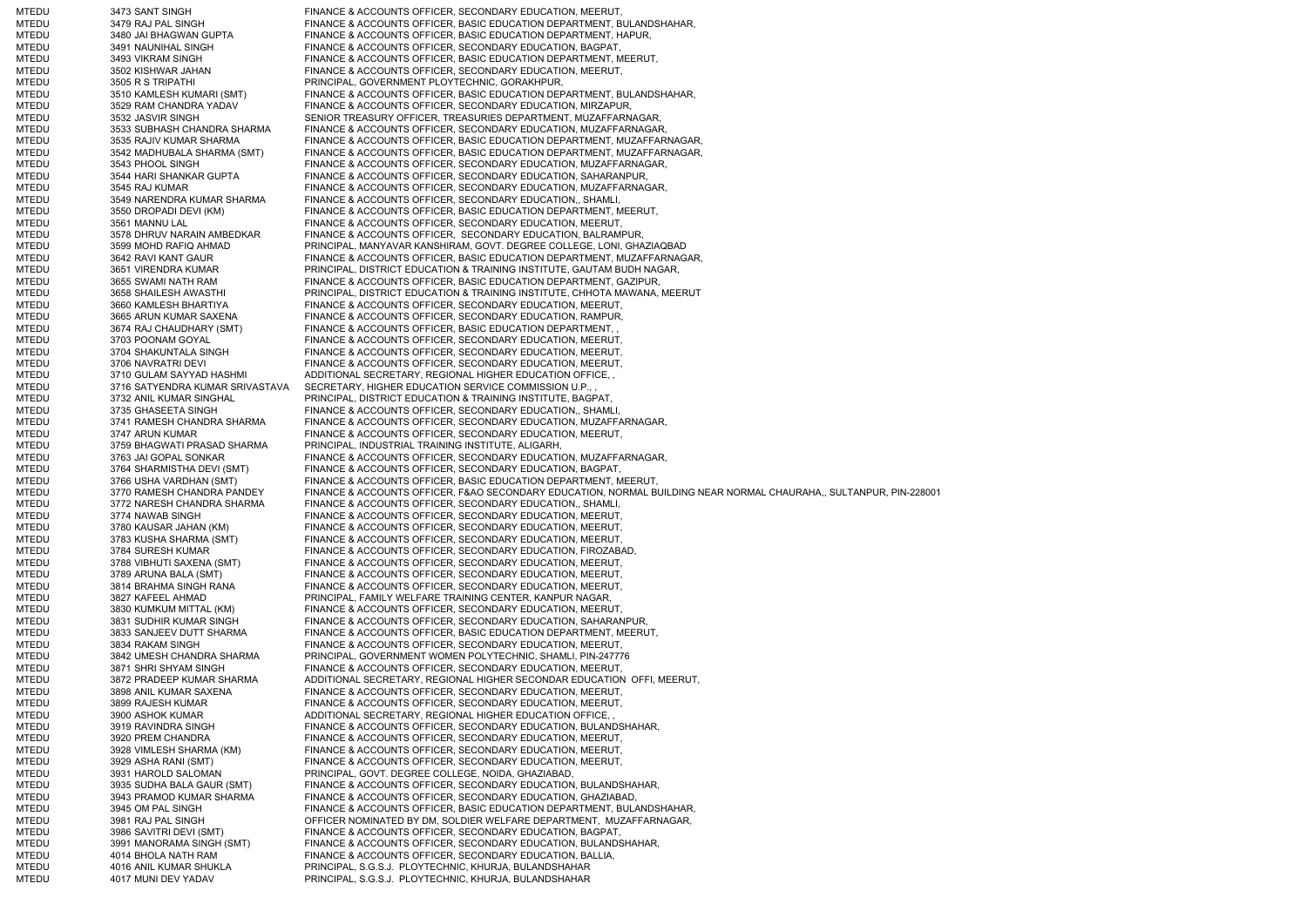MTEDU 4021 PATRASH KUMAR PRINCIPAL, GOVERNMENT PLOYTECHNIC, MORADABAD, MTEDU 4022 RAKESH MOHAN PRINCIPAL, GOVERNMENT PLOYTECHNIC, BAREILLY, MTEDU 4024 RAMESHWARI DEVI (SMT) FINANCE & ACCOUNTS OFFICER, SECONDARY EDUCATION, GHAZIABAD, MTEDU 4027 TARAWATI (SMT) FINANCE & ACCOUNTS OFFICER, BASIC EDUCATION DEPARTMENT, BULANDSHAHAR, MTEDU 4029 SUSHIL KUMAR VERMA FINANCE & ACCOUNTS OFFICER, SECONDARY EDUCATION, MUZAFFARNAGAR, MTEDU 4030 SUNIL KUMAR FINANCE & ACCOUNTS OFFICER, SECONDARY EDUCATION, MUZAFFARNAGAR, MTEDU 4046 CHANDRA GUPTA NARAYAN REGIONAL HIGHER EDUCATION OFFICER, MEERUT, MEERUT, MTEDU 4049 RAJESH TIWARI FINANCE & ACCOUNTS OFFICER, SECONDARY EDUCATION, MEERUT, MTEDU 4055 ASHOK KUMAR GUPTA FINANCE & ACCOUNTS OFFICER, SECONDARY EDUCATION, BAGPAT, MTEDU 4067 MAHESH CHANDRA YADAV FINANCE & ACCOUNTS OFFICER, SECONDARY EDUCATION, BULANDSHAHAR, MTEDU 4070 KUSUM LATA SHARMA (SMT) FINANCE & ACCOUNTS OFFICER, SECONDARY EDUCATION,, SHAMLI, MTEDU 4080 HUKUM SINGH FINANCE & ACCOUNTS OFFICER, SECONDARY EDUCATION, MEERUT MTEDU 4088 VIBHA AGRAWAL (SMT) FINANCE & ACCOUNTS OFFICER, BASIC EDUCATION DEPARTMENT, MEERUT, MTEDU 4090 MUNNI VERMA (SMT) FINANCE & ACCOUNTS OFFICER, SECONDARY EDUCATION, BULANDSHAHAR, MTEDU 4094 SATISH CHANDRA GUPTA DISTRICT ASSISTANT REGISTRAR, CO-OPERATIVE SOCIETIES, MEERUT, MTEDU 4105 R S SHARMA FINANCE & ACCOUNTS OFFICER, SECONDARY EDUCATION, MEERUT, MTEDU 4118 VIRENDRA KUMAR FINANCE & ACCOUNTS OFFICER, BASIC EDUCATION DEPARTMENT, MEERUT, MTEDU 4128 SUDHA VERMA FINANCE & ACCOUNTS OFFICER, SECONDARY EDUCATION, MEERUT, MTEDU 4132 RENU TRIPATHI (SMT) FINANCE & ACCOUNTS OFFICER, SECONDARY EDUCATION, GHAZIABAD, MTEDU 4144 VEENA JAIN PRINCIPAL, DISTRICT EDUCATION & TRAINING INSTITUTE, BULANDSHAHAR, MTEDU 4145 NUSRAT JAMAL FINANCE & ACCOUNTS OFFICER, SECONDARY EDUCATION, MEERUT, MTEDU 4148 RAMESH CHANDRA FINANCE & ACCOUNTS OFFICER, SECONDARY EDUCATION, GHAZIABAD, MTEDU 4155 MADHU BAGGA FINANCE & ACCOUNTS OFFICER, SECONDARY EDUCATION, GHAZIABAD, MTEDU 4157 SNEH CHOPRA (SMT) DIRECTOR, STATE SCIENCE EDUCATION INSTITUTE, ALLAHABAD, 4160 RAKESH BABU SHARMA FINANCE & ACCOUNTS OFFICER, SECONDARY EDUCATION, ALIGARH, MTEDU 4161 ALKA VERMA FINANCE & ACCOUNTS OFFICER, SECONDARY EDUCATION, SAHARANPUR, MTEDU 4164 RAJASHRI (SMT) FINANCE & ACCOUNTS OFFICER, SECONDARY EDUCATION, MEERUT, MTEDU 4165 MANJU LATA FINANCE & ACCOUNTS OFFICER, SECONDARY EDUCATION, BULANDSHAHAR, MTEDU 4174 GEETA SHARMA FINANCE & ACCOUNTS OFFICER, SECONDARY EDUCATION, GHAZIABAD, MTEDU 4175 SHASHI DHAR DUBEY FINANCE & ACCOUNTS OFFICER, BASIC EDUCATION DEPTT., ALLAHABAD, MTEDU 4176 PRAMOD KUMAR CHAUHAN FINANCE & ACCOUNTS OFFICER, SECONDARY EDUCATION, MUZAFFARNAGAR, MTEDU 4177 DINESH KUMAR ASSISTANT ACCOUNT OFFICER, SECONDARY EDUCATION, BADAUN, MTEDU 4181 SANJAY KUMAR FINANCE & ACCOUNTS OFFICER, SECONDARY EDUCATION, MEERUT, MTEDU 4186 RAKESH SECRETARY, HIGHER SECONDARY EDUCATION BOARD, MTEDU 5014 RAJENDRA KUMAR SHARMA FINANCE & ACCOUNTS OFFICER, BASIC EDUCATION DEPARTMENT, MEERUT, MTEDU 5024 SHRI KRISHNA FINANCE & ACCOUNTS OFFICER, SECONDARY EDUCATION, MEERUT, MTEDU 5032 A P SHARMA FINANCE & ACCOUNTS OFFICER, SECONDARY EDUCATION, MEERUT, MTEDU 5034 ISRAR ALI FINANCE & ACCOUNTS OFFICER, F&AO SECONDARY EDUCATION, MTEDU 5037 RAM KRIPAL SINGH FINANCE & ACCOUNTS OFFICER, SECONDARY EDUCATION, SAHARANPUR, MTEDU 5038 VIJAY KUMAR PRINCIPAL, DISTRICT EDUCATION & TRAINING INSTITUTE, MUZAFFARNAGAR, MTEDU 5040 ARVIND KUMAR PRINCIPAL, DISTRICT EDUCATION & TRAINING INSTITUTE, CHHOTA MAWANA, MEERUT MTEDU 5048 YASH LAXMI ADDITIONAL SECRETARY, REGIONAL HIGHER SECONDAR EDUCATION OFFI, MEERUT, MTEDU 5050 P K SINGH PRINCIPAL, GOVERNMENT PLOYTECHNIC, KANPUR NAGAR, MTEDU 5071 SANTOSH GOEL CHIEF MEDICAL OFFICER, MEERUT, MEERUT, MTEDU 5072 RICHA AGARWAL PRINCIPAL, GOVERNMENT PLOYTECHNIC, GHAZIABAD, MTEDU 5081 SEEMA SHARMA PRINCIPAL, GOVT. DEGREE COLLEGE, GAJRAULA,, AMROHA, PIN-244221 MTEDU 5092 JANARDAN PRASAD SINGH YADAV FINANCE & ACCOUNTS OFFICER, SECONDARY EDUCATION, LUCKNOW, MTEDU 5094 RAJNI KANT GAUR FINANCE & ACCOUNTS OFFICER, SECONDARY EDUCATION, MUZAFFARNAGAR, MTEDU 5095 MOHD RASHID FINANCE & ACCOUNTS OFFICER, SECONDARY EDUCATION, ALIGARH, MTEDU 5096 VIJAY PRAKASH SHARMA FINANCE & ACCOUNTS OFFICER, SECONDARY EDUCATION, BULANDSHAHAR, MTEDU 5111 KUSUM LATA FINANCE & ACCOUNTS OFFICER, SECONDARY EDUCATION, MEERUT, MTEDU 5116 SANTOSH KUMAR SHARMA SPORTS OFFICER, BADAUN, MTEDU 5131 GULAB SINGH FINANCE & ACCOUNTS OFFICER, SECONDARY EDUCATION, BULANDSHAHAR, MTEDU 5135 SOBARAN SINGH PAL PRINCIPAL, GOVERNMENT PLOYTECHNIC, BAREILLY, MTEDU 5148 ROOP LATA FINANCE & ACCOUNTS OFFICER, BASIC EDUCATION DEPARTMENT, BULANDSHAHAR, MTEDU 5153 VEENA RANI ARYA FINANCE & ACCOUNTS OFFICER, SECONDARY EDUCATION, BULANDSHAHAR MTEDU 5160 OM PALI (SMT) FINANCE & ACCOUNTS OFFICER, BASIC EDUCATION DEPARTMENT, BULANDSHAHAR, MTEDU 5170 SUDHA SHARMA FINANCE & ACCOUNTS OFFICER, BASIC EDUCATION DEPARTMENT, HAPUR, MTEDU 5181 MAHABIR SINGH FINANCE & ACCOUNTS OFFICER, SECONDARY EDUCATION,, SHAMLI, MTEDU 5182 USHA SHARMA FINANCE & ACCOUNTS OFFICER, SECONDARY EDUCATION, MEERUT, MTEDU 5204 RANI DEVI FINANCE & ACCOUNTS OFFICER, BASIC EDUCATION DEPARTMENT, BULANDSHAHAR, MTEDU 5216 KESHWATI GOEL FINANCE & ACCOUNTS OFFICER, SECONDARY EDUCATION, ETAWAH, MTEDU 5237 RADHEY SHYAM YADAV FINANCE & ACCOUNTS OFFICER, F&AO SECONDARY EDUCATION, MTEDU 5239 ANJUM PARVEEN FINANCE & ACCOUNTS OFFICER, SECONDARY EDUCATION, MUZAFFARNAGAR, MTEDU 5240 MUKESH KUMAR FINANCE & ACCOUNTS OFFICER, SECONDARY EDUCATION,, SHAMLI, MTEDU 5244 ARVIND KUMAR FINANCE & ACCOUNTS OFFICER, SECONDARY EDUCATION, MEERUT, MTEDU 5250 SUNITA PAWAR FINANCE & ACCOUNTS OFFICER, SECONDARY EDUCATION, MEERUT, MTEDU 5251 CHANDRA PRAKASH SHARMA FINANCE & ACCOUNTS OFFICER, SECONDARY EDUCATION, MEERUT, MTEDU 5252 S P SHARMA FINANCE & ACCOUNTS OFFICER, SECONDARY EDUCATION, MEERUT, MTEDU 5253 SANDHYA SINGHAL FINANCE & ACCOUNTS OFFICER, SECONDARY EDUCATION, MEERUT, MTEDU 5263 K SHARMA FINANCE & ACCOUNTS OFFICER, SECONDARY EDUCATION, GHAZIABAD, MTEDU 5280 RAKESH KUMAR FINANCIAL ADVISER / ASSISTANT ACCOUNTS OFFICER, BASIC EDUCATION DEPARTMENT, SAHARANPUR, MTEDU 5318 MANOJ KUMAR MALIK FINANCE & ACCOUNTS OFFICER, SECONDARY EDUCATION, BAGPAT, MTEDU 5319 ANITA SHARMA FINANCE & ACCOUNTS OFFICER, SECONDARY EDUCATION, BULANDSHAHAR, MTEDU 5320 ACHAL DIXIT FINANCE & ACCOUNTS OFFICER, SECONDARY EDUCATION, MORADABAD,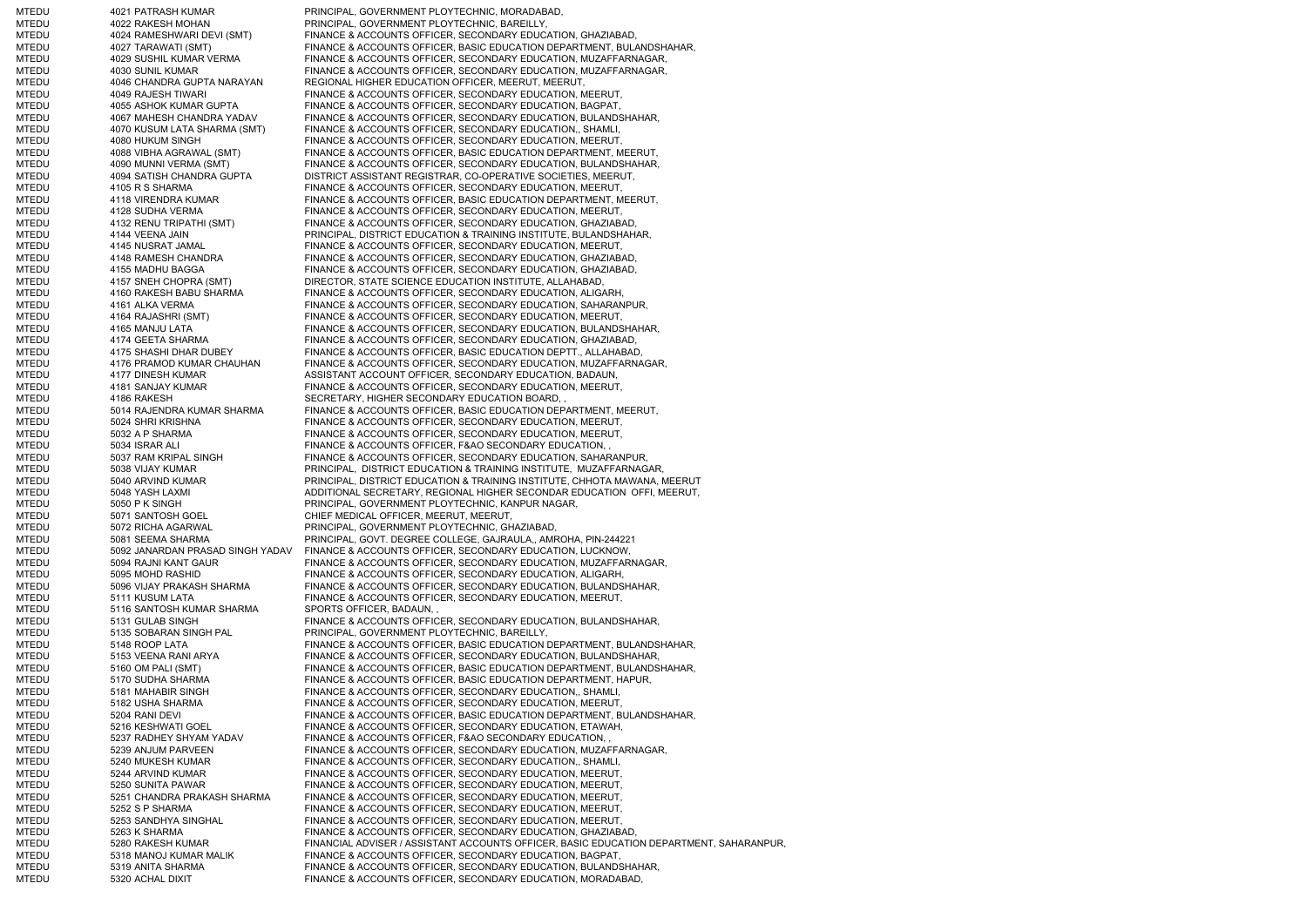MTEDU 5329 BALLU SINGH FINANCE & ACCOUNTS OFFICER, SECONDARY EDUCATION, BULANDSHAHAR, MTEDU 5332 JAI KUMAR VERMA FINANCE & ACCOUNTS OFFICER, BASIC EDUCATION DEPARTMENT, MEERUT, MTEDU 5335 RAM KRIPAL FINANCE & ACCOUNTS OFFICER, BASIC EDUCATION DEPARTMENT, BULANDSHAHAR, MTEDU 5339 ARUN KUMAR MISHRA PRINCIPAL, DISTRICT EDUCATION & TRAINING INSTITUTE, ROBERTSGANJ, SONBHADRA MTEDU 5343 HAR SWAROOP BHARTI FINANCE & ACCOUNTS OFFICER, SECONDARY EDUCATION, RAMPUR, MTEDU 5344 VIRENDRA PAL FINANCE & ACCOUNTS OFFICER, SECONDARY EDUCATION, KANPUR NAGAR, MTEDU 5355 ARUN KUMAR FINANCE & ACCOUNTS OFFICER, F&AO SECONDARY EDUCATION, SHAHJAHANPUR, MTEDU 5357 UMA SHANKAR RAI FINANCE & ACCOUNTS OFFICER, SECONDARY EDUCATION, GORAKHPUR, MTEDU 5358 SHRI PRAKASH FINANCE & ACCOUNTS OFFICER, SECONDARY EDUCATION, GORAKHPUR, MTEDU 5359 MANVIR SINGH FINANCE & ACCOUNTS OFFICER, BASIC EDUCATION DEPARTMENT, BULANDSHAHAR, MTEDU 5361 SHEEL VERMA (KM) FINANCE & ACCOUNTS OFFICER, CORRESPONDENCE EDUCATION INSTITUTE UP, ALLAHABAD, MTEDU 5371 SHRI PAL FINANCE & ACCOUNTS OFFICER, SECONDARY EDUCATION, MEERUT, MTEDU 5378 GANGA DAS GAUTAM FINANCE & ACCOUNTS OFFICER, SECONDARY EDUCATION, BULANDSHAHAR, MTEDU 5382 S L SHARMA FINANCE & ACCOUNTS OFFICER, SECONDARY EDUCATION, BULANDSHAHAR, MTEDU 5406 SHRI KRISHNA PRINCIPAL, INDUSTRIAL TRAINING INSTITUTE, BULANDSHAHAR, MTEDU 5408 KIRTI GAUTAM (SMT) FINANCE & ACCOUNTS OFFICER, CORRESPONDENCE EDUCATION INSTITUTE UP, ALLAHABAD, MTEDU 5411 REHANA SULTAN (SMT) FINANCE & ACCOUNTS OFFICER, SECONDARY EDUCATION, MEERUT, MTEDU 5413 MAHENDRA BHASKAR PRINCIPAL, GOVERNMENT PLOYTECHNIC, GHAZIABAD, MTEDU 5421 RAJIV **FINANCE & ACCOUNTS OFFICER, SECONDARY EDUCATION**, BULANDSHAHAR, MTEDU 5440 SURAJ PAL FINANCE & ACCOUNTS OFFICER, SECONDARY EDUCATION, MUZAFFARNAGAR, MTEDU 5441 SHIV KUMAR SHARMA FINANCE & ACCOUNTS OFFICER, SECONDARY EDUCATION, MEERUT, MTEDU 5442 SIRAZUDDIN FINANCE & ACCOUNTS OFFICER, SECONDARY EDUCATION, MEERUT, MTEDU 5443 SUDHIR KUMAR SRIVASTAVA PRINCIPAL, GOVERNMENT PLOYTECHNIC, GHAZIABAD, MTEDU 5457 TARUN SHARMA FINANCE & ACCOUNTS OFFICER, BASIC EDUCATION DEPARTMENT, MEERUT, MTEDU 5461 SADHNA GUPTA (KM) FINANCE & ACCOUNTS OFFICER, SECONDARY EDUCATION, BIJNORE, MTEDU 5467 SANT SANATAN UPADHYAYA FINANCE & ACCOUNTS OFFICER, INFORMAT EDUCATION DIRECTORATE, FIROZABAD, MTEDU 5472 SOM PRAKASH FINANCIAL ADVISER / ASSISTANT ACCOUNTS OFFICER, BASIC EDUCATION DEPARTMENT, SAHARANPUR, MTEDU 5473 SUPENDRA KUMAR NIRWAL FINANCE & ACCOUNTS OFFICER, SECONDARY EDUCATION, MUZAFFARNAGAR, MTEDU 5474 ASHOK KUMAR YADAV FINANCE & ACCOUNTS OFFICER, SECONDARY EDUCATION, SAHARANPUR, MTEDU 5475 KAMLESH JAYANT (SMT) FINANCE & ACCOUNTS OFFICER, HIGHER SECONDARY EDUCATION, HAPUR, MTEDU 5476 GIRIJA KANT FINANCE & ACCOUNTS OFFICER, SECONDARY EDUCATION, MEERUT, MTEDU 5479 RAM PAL SINGH FINANCE & ACCOUNTS OFFICER, SECONDARY EDUCATION, MEERUT, MTEDU 5482 DINESH PAL FINANCE & ACCOUNTS OFFICER, SECONDARY EDUCATION, FIROZABAD, MTEDU 5486 MANISHA BHARGAVA (SMT) FINANCE & ACCOUNTS OFFICER, SECONDARY EDUCATION, MEERUT, MTEDU 5487 BABU RAM FINANCE & ACCOUNTS OFFICER, SECONDARY EDUCATION, MEERUT, MTEDU 5489 MAHENDRA DEV FINANCE & ACCOUNTS OFFICER, SECONDARY EDUCATION, MORADABAD, MTEDU 5497 OM SINGH FINANCE & ACCOUNTS OFFICER, SECONDARY EDUCATION, BAGPAT, MTEDU 5498 KRISHNA RANA FINANCE & ACCOUNTS OFFICER, SECONDARY EDUCATION, BAGPAT, MTEDU 5502 RAJESH KUMAR AGRAWAL FINANCE & ACCOUNTS OFFICER, SECONDARY EDUCATION, MEERUT, MTEDU 5507 SHIV KALI (SMT) FINANCE & ACCOUNTS OFFICER, SECONDARY EDUCATION, MEERUT, MTEDU 5508 ANITA BAMBHA (SMT) FINANCE & ACCOUNTS OFFICER, SECONDARY EDUCATION, MEERUT, MTEDU 5509 BEER SINGH FINANCE & ACCOUNTS OFFICER, SECONDARY EDUCATION, MEERUT, MTEDU 5511 TULSA DEVI (SMT) FINANCE & ACCOUNTS OFFICER, BASIC EDUCATION DEPARTMENT, HAPUR, MTEDU 5512 RAJESH SHARMA ASSISTANT ACCOUNT OFFICER, SECONDARY EDUCATION, BADAUN, NEU 5 OMHARI DUBEY DISTRICT COMMANDANT HOMEGUARDS, ALLAHABAD-2, NEU 23 C S KATIYAR DISTRICT MAGISTRATE, ENTERTAINMENT TAX & PROSECUTION OFFICE, KANNAUJ, NEU 182 PREETAM SINGH COMMANDING OFFICER, 82 UP BATALLION N.C.C, HIGHER SECONDARY EDUCATION DEPARTMENT, MUZAFFARNAGAR NEU 223 V S CHAUHAN DISTRICT COMMANDANT HOMEGUARDS, ETAH, NEU 231 HIRA LAL SHARMA CHIEF TREASURY OFFICER, AGRA, , NEU 244 GOPAL SINGH DISTRICT YOUTH WELFARE AND P.V.D. OFFICER, DISTRICT YOUTH WELFARE & PVD OFFICE, FIROZABAD, NEU 297 MEHI LAL DISTRICT COMMANDANT HOMEGUARDS, DIVISIONAL TRAINING CENTRE, CIVIL LINES, GORAKHPUR NEU 374 DADDAN MISHRA DISTRICT MAGISTRATE, ENTERTAINMENT TAX & PROSECUTION OFFICE, LUCKNOW, NEU 552 RAMESH CHANDRA SHARMA CHIEF DEVELOPMENT OFFICER, CIVIL DEFENCE OFFICE, SAHARANPUR, NEU 593 K K SINGH DISTRICT COMMANDANT HOMEGUARDS, ALLAHABAD-2, NEU 604 RAM ROOP SENIOR TREASURY OFFICER, LUCKNOW, NEU 722 P M JAISWAL SENIOR SUPERINTENDENT OF POLICE, BAREILLY NEU 854 RAM SAGAR CHIEF DEVELOPMENT OFFICER, CIVIL DEFENCE OFFICE, BAREILLY, NEU 1102 P R SINGH DISTRICT COMMANDANT HOMEGUARDS, BARABANKY, NEU 1121 SHESH MANI PANDEY SENIOR SUPERINTENDENT OF POLICE, ALLAHABAD, ALLAHABAD, NEU 1131 MOHD AKRAM DISTRICT COMMANDANT HOMEGUARDS, RAIBAREILLY, NEU 1138 ASHOK KUMAR SINGH DISTRICT COMMANDANT HOMEGUARDS, JAUNPUR, JAUNPUR, NEU 1165 JAMALUDDIN DISTRICT COMMANDANT HOMEGUARDS, SHAMLI, SHAMLI, NEU 1168 R K GUPTA DISTRICT COMMANDANT HOMEGUARDS, AGRA, NEU 1191 K L GUPTA DISTRICT COMMANDANT HOMEGUARDS, KANPUR NAGAR, NEU 1213 P L SHARMA DISTRICT YOUTH WELFARE AND P.V.D. OFFICER, DISTRICT YOUTH WELFARE & PVD OFFICE, HARDOI, NEU 1226 M C TEWARI DISTRICT COMMANDANT HOMEGUARDS, MORADABAD, NEU 1265 A S BIST DIRECTOR, DIRECTORATE OF CIVIL DEFENCE, NEU 1280 RADHEY SHYAM STAFF OFFICER, HOMEGUARDS H.Q., NEU 1305 TRILOKI NATH SUPERINTENDENT OF POLICE, MENDU ROAD POLICE OFFICE, HATHRAS, PIN-204101 NEU 1342 K P SINGH DISTRICT YOUTH WELFARE AND P.V.D. OFFICER, DISTRICT YOUTH WELFARE & PVD OFFICE, BAGPAT, NEU 1351 PARMANAND SENIOR SUPERINTENDENT OF POLICE, AZAMGARH, AZAMGARH, NEU 1363 M C KANDPAL DIRECTOR, DIRECTORATE OF CIVIL DEFENCE, NEU 1382 D R SINGH DISTRICT COMMANDANT HOMEGUARDS, VARANASI, VARANASI, NEU 1416 B P SINGH SENIOR SUPERINTENDENT OF POLICE, GAUTAM BUDH NAGAR, NEU 1441 DWARIKA PRASAD DISTRICT COMMANDANT HOMEGUARDS, BARABANKY, ,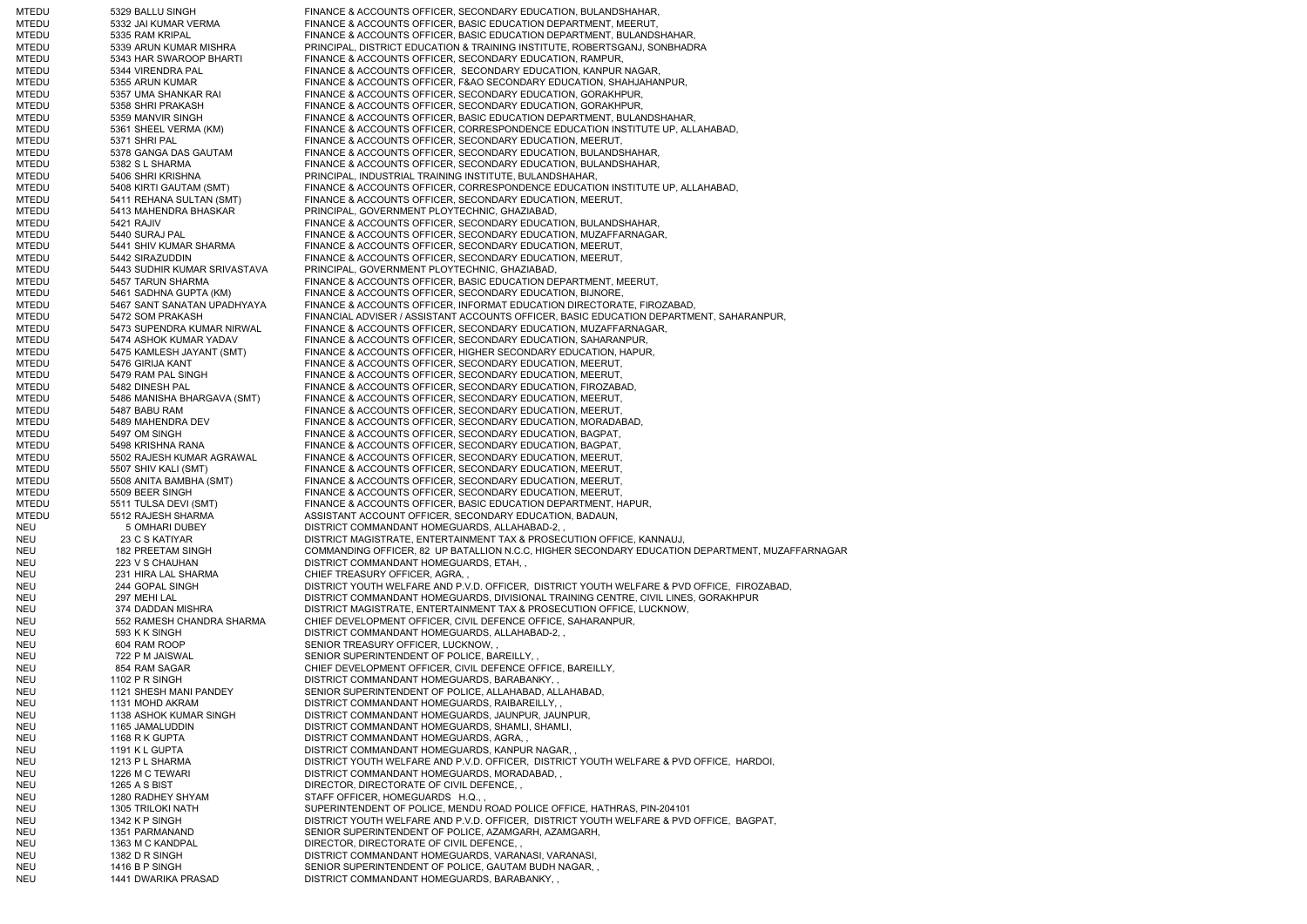NEU 1448 VIRENDRA KUMAR SHARMA DISTRICT MAGISTRATE, ENTERTAINMENT TAX & PROSECUTION OFFICE, JAUNPUR, NEU 2007 P L PAL DISTRICT COMMANDANT HOMEGUARDS, KANPUR NAGAR, NEU 2047 RAKESH RAI SENIOR SUPERINTENDENT OF POLICE, VARANASI, VARANASI, NEU 2054 HARBIR KAUR DISTRICT COMMANDANT HOMEGUARDS, BAREILLY, NEU 2064 K SINGH DISTRICT YOUTH WELFARE AND P.V.D. OFFICER, DISTRICT YOUTH WELFARE & P.V.D. OFFICE, SANTRAVIDASS NAGAR, NEU 2070 P S YADAV DISTRICT YOUTH WELFARE AND P.V.D. OFFICER. DISTRICT YOUTH WELFARE & P.V.D. OFFICE, VICHHIYA, VIKAS BHAWAN, G T ROAD, CHANDAULI, PIN-232104 NEU 2079 MAHARAJ SINGH DISTRICT COMMANDANT HOMEGUARDS, MATHURA, NEU 2087 JITENDRA SINGH DISTRICT COMMANDANT HOMEGUARDS, AGRA, NEU 2091 DINESH KUMAR SHARMA DISTRICT YOUTH WELFARE AND P.V.D. OFFICER, DISTRICT YOUTH WELFARE & PVD OFFICE, MUZAFFARNAGAR, NEU 2093 MO. ABID AJAMAL KHAN DISTRICT MAGISTRATE, ENTERTAINMENT TAX & PROSECUTION OFFICE, SANTRAVIDAS NAGAR, NEU 2096 RAM PRAKASH SHARMA DISTRICT MAGISTRATE, ENTERTAINMENT TAX & PROSECUTION OFFICE, ETAWAH, NEU 2097 ONKAR SHARMA CHIEF DEVELOPMENT OFFICER, CIVIL DEFENCE OFFICE, SAHARANPUR, NEU 2098 R K PANDEY INSPECTOR GENERAL OF POLICE, IGP FIRE SERVICE, LUCKNOW-2, NEU 2101 BHAGWAN DIN DISTRICT MAGISTRATE, ENTERTAINMENT TAX & PROSECUTION OFFICE, BAHRAICH, NEU 2117 ARJUN SINGH DISTRICT COMMANDANT HOMEGUARDS, RAIBAREILLY, , NEU 2123 K D MISRA DISTRICT COMMANDANT HOMEGUARDS, KANSHIRAM NAGAR, NEU 2124 N L YADAV DISTRICT COMMANDANT HOMEGUARDS, JAUNPUR, JAUNPUR, NEU 2136 VEENA DEVI DISTRICT COMMANDANT HOMEGUARDS, HARDOI, NEU 2143 ADITYA KUMAR DISTRICT COMMANDANT HOMEGUARDS, FIROZABAD, FIROZABAD, NEU 2155 JAGDISH PRASAD DISTRICT COMMANDANT HOMEGUARDS, KHERI, , NEU 2161 KULDEEP KUMAR DISTRICT COMMANDANT HOMEGUARDS, KHERI, , NEU 2217 S P PATHAK SENIOR SUPERINTENDENT OF POLICE, PILIBHIT, NEU 2253 R C SINGH SUPERINTENDENT OF POLICE, S. P. OFFICE, , FATEHPUR NEU 2260 HARVIR SINGH INSPECTOR GENERAL OF POLICE, IGP FIRE SERVICE, LUCKNOW-2, NEU 2275 SHAKEEL AHMAD ADDITIONAL DISTRICT MAGISTRATE, (FINANCE AND REVENUE), SAMBHAL, NEU 2277 KM M SAXENA DISTRICT MAGISTRATE, REVENUE DEPARTMENT, MATHURA, NEU 2281 SMT SHIKHA DEVI DISTRICT COMMANDANT HOMEGUARDS, MEERUT, MEERUT, NEU 2282 RAM PAL SINGH DISTRICT COMMANDANT HOMEGUARDS, MATHURA, NEU 2309 RAM KUMAR DISTRICT MAGISTRATE, DISTRICT YOUTH WELFARE & PVD OFFICER, HAPUR, NEU 2313 V K SRIVASTAVA ADDITIONAL DISTRICT MAGISTRATE, OFFICER NOMINATED BY D..M, SANTKABIR NAGAR, NEU 2315 A K TRIPATHI DISTRICT YOUTH WELFARE AND P.V.D. OFFICER, DISTRICT YOUTH WELFARE & PVD OFFICE, AURAIYA, NEU 2337 RAJ BANSHI YADAV DIRECTOR GENERAL, TOURISM HEAD QUARTER, LUCKNOW-2, NEU 2338 GOVIND SINGH SENIOR SUPERINTENDENT OF POLICE, BADAUN, NEU 2340 SRI NIVAS DISTRICT YOUTH WELFARE AND P.V.D. OFFICER, DISTRICT YOUTH WELFARE & PVD OFFICE, BULANDSHAHAR, NEU 2343 KRISHNA ANDAN RAWAT SENIOR SUPERINTENDENT OF POLICE, BAREILLY, , NEU 2345 RAJ KUMAR DISTRICT MAGISTRATE, ENTERTAINMENT TAX & PROSECUTION OFFICE, KHERI, NEU 2346 RAKESH CHANDRA SRIVASTAV DISTRICT MAGISTRATE, ENTERTAINMENT TAX & PROSECUTION OFFICE, KANNAUJ, NEU 2350 KRISHNA DISTRICT COMMANDANT HOMEGUARDS, HAPUR, NEU 2352 BRMHA PAL DISTRICT YOUTH WELFARE AND P.V.D. OFFICER, DISTRICT YOUTH WELFARE & P.V.D. OFFICE, HAPUD (GHAZIABAD), NEU 2356 SHYAM BAHADUR SINGH DISTRICT YOUTH WELFARE AND P.V.D. OFFICER, DISTRICT YOUTH WELFARE & P.V.D. OFFICE, VIKAS BHAWAN, IInd TAL ROOM NO.-14, SULTANPUR, PIN- 228001 NEU 2365 S A M RIZVI DISTRICT COMMANDANT HOMEGUARDS, VARANASI, VARANASI, NEU 2369 SHIV PRASAD DISTRICT MAGISTRATE, ENTERTAINMENT TAX & PROSECUTION OFFICE, KANSHIRAM NAGAR, NEU 2377 P K TYAGI DISTRICT YOUTH WELFARE AND P.V.D. OFFICER, DISTRICT YOUTH WELFARE & PVD OFFICE, MUZAFFARNAGAR, NEU 2380 ANAND PAL SINGH SENIOR SUPERINTENDENT OF POLICE, BAGPAT, NEU 2446 SHIV SHWROOP SHARMA SENIOR SUPERINTENDENT OF POLICE, GAUTAM BUDH NAGAR, NEU 2451 INDRAJEET SHARMA SUPERINTENDENT OF POLICE, MATHURA, NEU 2463 G D AHIRVA DISTRICT YOUTH WELFARE AND P.V.D. OFFICER, DISTRICT YOUTH WELFARE & P.V.D. OFFICE, SUBHASH NAGAR, MAHOBA, PIN- 210427 NEU 2467 BBHAGWEAN DISTRICT YOUTH WELFARE AND P.V.D. OFFICER, DISTRICT YOUTH WELFARE & P.V.D. OFFICE, PADRAUNA (KUSHI NAGAR), NEU 2470 MUNNU LAL DISTRICT YOUTH WELFARE AND P.V.D. OFFICER, DISTRICT YOUTH WELFARE & P.V.D. OFFICE, LUCKNOW, NEU 2476 RANJEET SAHI DISTRICT YOUTH WELFARE AND P.V.D. OFFICER, DISTRICT YOUTH WELFARE & P.V.D. OFFICE, GORAKHPUR, NEU 2484 SHASHI SIRVASTVA (KUM ) SECRETARY, VIGILANCE COMMISSION & ADMN TRIBUNAL, , NEU 2497 VERENDRA SINGH SENIOR SUPERINTENDENT OF POLICE, JHANSI, NEU 2510 A K PANDEY DISTRICT YOUTH WELFARE AND P.V.D. OFFICER, ROOM No. 221& 222, VIKAS BHAWAN, NEAR DEEWANI KACHEHRI, BASTI, PIN- 272001 NEU 2514 RAM BAHADUR DISTRICT YOUTH WELFARE AND P.V.D. OFFICER, DISTRICT YOUTH WELFARE & PVD OFFICE, SRAVASTI, PIN-271831 NEU 2523 RAM AUTAR GOSWAMI DISTRICT COMMANDANT HOMEGUARDS, BARABANKY, , NEU 2529 RAMESH CHANDRA VALMIKI DISTRICT MAGISTRATE, ENTERTAINMENT TAX & PROSECUTION OFFICE, SRAVASTI, PIN-271831 NEU 2530 MERAJ ASHRAF DISTRICT YOUTH WELFARE AND P.V.D. OFFICER, ROOM No. 221& 222, VIKAS BHAWAN, NEAR DEEWANI KACHEHRI, BASTI, PIN- 272001 NEU 2532 A B SINGH DISTRICT YOUTH WELFARE AND P.V.D. OFFICER, DISTRICT YOUTH WELFARE & P.V.D. OFFICE, ROOM NO.-T-10, IIIrd FLOOR, VIKAS BHAWAN, CIVIL LINE, FAIZABAD, PIN-224001 NEU 2541 RAGHUBIR PRASAD SANKHWAR DISTRICT YOUTH WELFARE AND P.V.D. OFFICER, DISTRICT YOUTH WELFARE & P.V.D. OFFICE, VIKAS BHAWAN ORAI, JALAUN, PIN-285001 NEU 2549 RAM SAMUJH RANA DISTRICT YOUTH WELFARE AND P.V.D. OFFICER, DISTRICT YOUTH WELFARE & PVD OFFICE, LAKHIMPUR KHIRI, NEU 2563 V K TIWARI DISTRICT YOUTH WELFARE AND P.V.D. OFFICER, DISTRICT YOUTH WELFARE & P.V.D. OFFICE, LUCKNOW, NEU 2566 KM SUNITA ARORA DISTRICT COMMANDANT HOMEGUARDS, 60/129, LAKSHMAN BIHAR(KAMBAL WAL BAG), MUZAFFARNAGAR, PIN-251001 NEU 2568 KM BELA CHATTERJI SECRETARY, VIGILANCE COMMISSION & ADMN TRIBUNAL, NEU 2574 JAI BIR SINGH DISTRICT COMMANDANT HOMEGUARDS, BAREILLY, NEU 2575 KM OMAWATI DISTRICT COMMANDANT HOMEGUARDS, BAREILLY, NEU 2582 RAM SARAN SINGH DISTRICT YOUTH WELFARE AND P.V.D. OFFICER, DISTRICT YOUTH WELFARE & P.V.D. OFFICE, HAPUD (GHAZIABAD), NEU 2590 RAM JIT DISTRICT COMMANDANT HOMEGUARDS, BARABANKY, NEU 2600 MAHENDRA SINGH KUSHWAHA DISTRICT YOUTH WELFARE AND P.V.D. OFFICER, DISTRICT YOUTH WELFARE & P.V.D. OFFICE, VARANASI, NEU 2604 HARI RAM SRIVAS DISTRICT YOUTH WELFARE AND P.V.D. OFFICER, DISTRICT YOUTH WELFARE & P.V.D. OFFICE, JHANSI, NEU 2607 SHARDA SINGH DISTRICT COMMANDANT HOMEGUARDS, VARANASI, VARANASI, NEU 2621 ARJUN LAL DISTRICT MAGISTRATE, ENTERTAINMENT TAX & PROSECUTION OFFICE, SHAHJAHANPUR, NEU 2622 VAHID AHMAD OFFICER NOMINATED BY DM, ADM (F&R) NIYAT PRADHIKARI, VINIYAMIT KCHETRA, NAVGARH, SIDDHARTHNAGAR NEU 2629 HONHAR DEPUTY DIRECTOR, SECRETRIATE TRAINING & MANANGMENT INSTT., NEU 2630 RITA SRIVASTAV DEPUTY DIRECTOR, SECRETRIATE TRAINING & MANANGMENT INSTT., NEU 2632 HARE RAM PRASAD GUPTA DEPUTY DIRECTOR, SECRETRIATE TRAINING & MANANGMENT INSTT., ,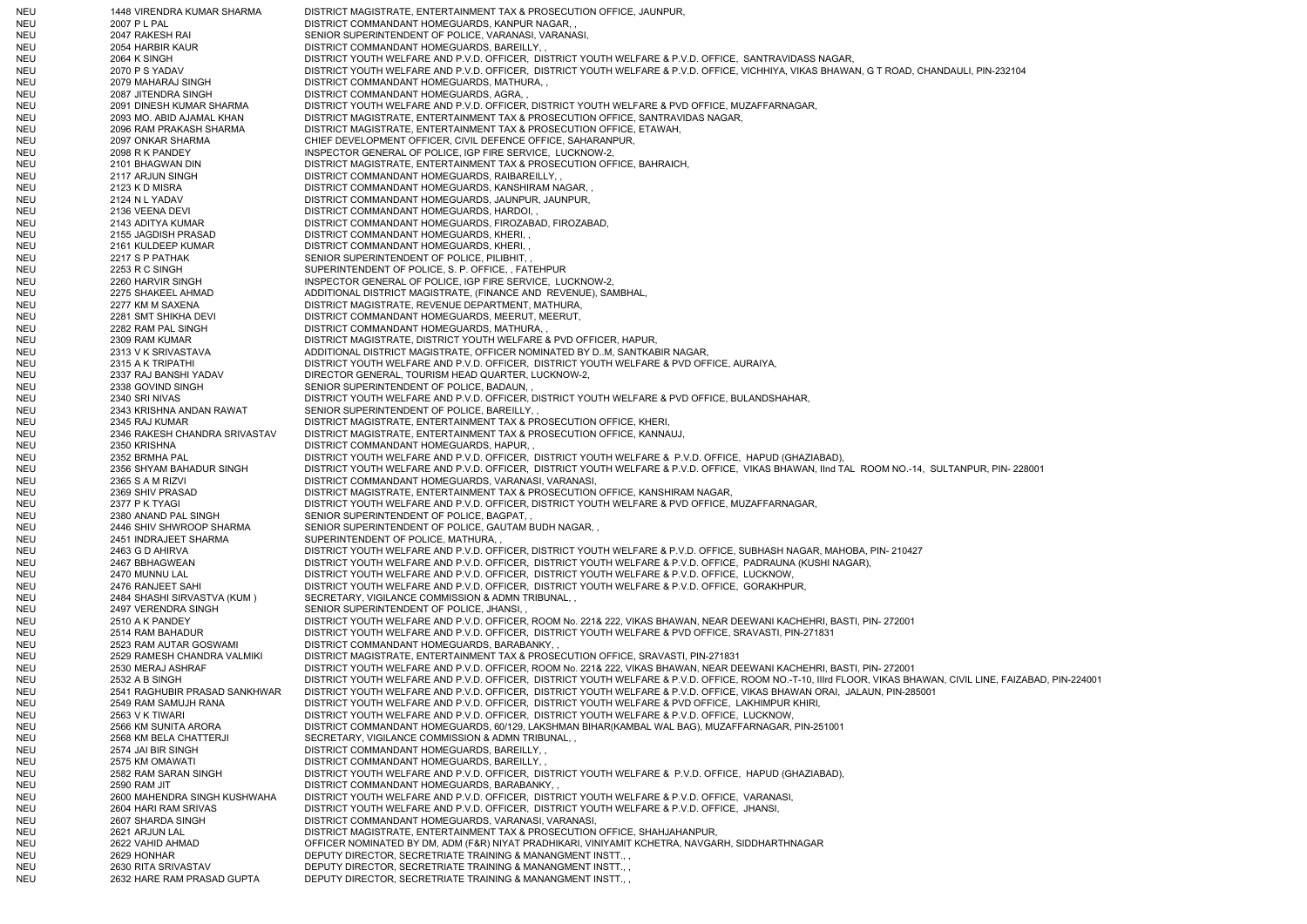NEU 2643 PHUL CHANDRA DISTRICT YOUTH WELFARE AND P.V.D. OFFICER, DISTRICT YOUTH WELFARE & P.V.D. OFFICE, VIKAS BHAWAN, IInd TAL ROOM NO.-14, SULTANPUR, PIN- 228001 NEU 2650 ANIL KUMAR SHUKLA DISTRICT YOUTH WELFARE AND P.V.D. OFFICER, DISTRICT YOUTH WELFARE & PVD OFFICE, AURAIYA, NEU 2652 SHATRUGHAN PRASAD PANDEY DISTRICT YOUTH WELFARE AND P.V.D. OFFICER, DISTRICT YOUTH WELFARE & P.V.D. OFFICE, VIKAS BHAWAN, IInd TAL ROOM NO.-14, SULTANPUR, PIN- 228001 NEU 2660 BALA DIN KEVAT DISTRICT COMMANDANT HOMEGUARDS, HAMIRPUR, HAMIRPUR, NEU 2674 MADAN PAL SINGH DISTRICT MAGISTRATE, DISTRICT YOUTH WELFARE & PVD OFFICER, HAPUR, NEU 2675 VISHAMBHAR SINGH DISTRICT YOUTH WELFARE AND P.V.D. OFFICER, DISTRICT YOUTH WELFARE & PVD OFFICE, JYOTIBAFULLE NAGAR, AMROHA NEU 2676 PAWAN KUMAR DISTRICT YOUTH WELFARE AND P.V.D. OFFICER, DISTRICT YOUTH WELFARE & PVD OFFICE, MEERUT, NEU 2677 NARESH KUMAR KASHYAP DISTRICT MAGISTRATE, REVENUE DEPARTMENT, MEERUT, NEU 2681 RAM BABU DISTRICT YOUTH WELFARE AND P.V.D. OFFICER, DISTRICT YOUTH WELFARE & PVD OFFICE, CHITRAKOOT, NEU 2703 ASHOK KUMAR DUBEY DISTRICT YOUTH WELFARE AND P.V.D. OFFICER, DISTRICT YOUTH WELFARE & PVD OFFICE, , FATEHGARH NEU 2704 ALOK MAHESHWRI DISTRICT YOUTH WELFARE AND P.V.D. OFFICER, DISTRICT YOUTH WELFARE & PVD OFFICE, , FATEHGARH NEU 2745 PRABHU NATH PRASAD SECRETARY, SC & ST COMMISSION, INDRA BHAWAN LUCKNOW, NEU 2763 SURESH SINGH DISTRICT YOUTH WELFARE AND P.V.D. OFFICER, DISTRICT YOUTH WELFARE & P.V.D. OFFICE, NO.-203,209, VIKAS BHAWAN, MATHURA, MATHURA ROAD, HATHRAS, PIN-204213 NEU 2764 DEVENDRA SINGH DISTRICT YOUTH WELFARE AND P.V.D. OFFICER, DISTRICT YOUTH WELFARE & PVD OFFICE, BAGPAT, NEU 2771 RAM BIR SINGH DISTRICT YOUTH WELFARE AND P.V.D. OFFICER, DISTRICT YOUTH WELFARE & PVD OFFICE, KANSHIRAM NAGAR, NEU 2803 WAQAR AHMAD DISTRICT COMMANDANT HOMEGUARDS, JAUNPUR, JAUNPUR, NEU 2809 SMT VIMALA BIST SUPERINTENDENT OF POLICE, U.P. VIGILANCE ESTABLISHMENT, NEU 2811 MATHURA PRASAD DIRECTOR, VIGILIANCE ESTABLISHMENT U.P., LUCKNOW, NEU 2812 OMPRAKASH SUPERINTENDENT OF POLICE, U.P. VIGILANCE ESTABLISHMENT, NEU 2814 RITA PANDEY (SMT) UNDER SECRETARY, FINANCE SECRETARY BRANCH, U.P. SECRETARIAT, LUCKNOW-2 NEU 2820 DHRUV SINGH DISTRICT YOUTH WELFARE AND P.V.D. OFFICER, DISTRICT YOUTH WELFARE & P.V.D. OFFICE, DEORIA, NEU 2822 KANHAIYA SENIOR SUPERINTENDENT OF POLICE, GAZIPUR, GAZIPUR, NEU 2823 PRAKASH CHANDRA MISHRA UNDER SECRETARY, FINANCE SECRETARY BRANCH, U.P. SECRETARIAT, LUCKNOW-2 NEU 2824 KAILASH CHANDRA PANDEY UNDER SECRETARY, FINANCE SECRETARY BRANCH, U.P. SECRETARIAT, LUCKNOW-2 NEU 2826 DEVENDRA SINGH CHAUHAN JOINT DIRECTOR , ANTRIK LEKHA PARIKSHA, 510/217 NEW HYDERABAD, LUCKNOW 226007, LUCKNOW NEU 2827 HARIKRSH KUMAR DIRECTOR, PENSION DIRECTORATE, LUCKNOW-2, NEU 2831 ASHISH MISHRA UNDER SECRETARY, FINANCE SECRETARY BRANCH, U.P. SECRETARIAT, LUCKNOW-2 NEU 2834 JAG PAL SINGH SENIOR SUPERINTENDENT OF POLICE, SHAMLI, NEU 2847 A K DWIVEDI DISTRICT MAGISTRATE, REVENUE DEPARTMENT, NEU 2855 AVDESH NARAYAN SINGH DISTRICT YOUTH WELFARE AND P.V.D. OFFICER, DISTRICT YOUTH WELFARE & P.V.D. OFFICE, VICHHIYA, VIKAS BHAWAN, G T ROAD, CHANDAULI, PIN-232104 NEU 2870 BHAGIRATH CHIEF DEVELOPMENT OFFICER, CIVIL DEFENCE OFFICE, MATHURA, NEU 2872 MATUK MANI OJHA DISTRICT MAGISTRATE, ENTERTAINMENT TAX & PROSECUTION OFFICE, ETAH, NEU 2877 PRAVESH KUMAR SHARMA DISTRICT MAGISTRATE, ENTERTAINMENT TAX & PROSECUTION OFFICE, JYOTIBA FULE NAGAR, AMROHA NEU 2901 PREM KUMAR MISHRA DISTRICT YOUTH WELFARE AND P.V.D. OFFICER, DISTRICT YOUTH WELFARE & PVD OFFICE, HARDOI, NEU 2902 VINAY KUMAR CHATURVEDI DISTRICT YOUTH WELFARE AND P.V.D. OFFICER, DISTRICT YOUTH WELFARE & PVD OFFICE, SANTKABIR NAGAR, NEU 2903 AJAY KUMAR SINGH DISTRICT YOUTH WELFARE AND P.V.D. OFFICER, DISTRICT YOUTH WELFARE & P.V.D. OFFICE, VARANASI, NEU 2906 RAM KUMARI VERMA SMT DISTRICT COMMANDANT HOMEGUARDS, KANPUR NAGAR, , NEU 2978 GYAN PRATAP PANDEY SENIOR SUPERINTENDENT OF POLICE, SITAPUR, NEU 3050 SHIV GOVIND RAI DISTRICT YOUTH WELFARE AND P.V.D. OFFICER, DISTRICT YOUTH WELFARE & PVD OFFICE, MAU, NEU 3114 SURENDRA KUMAR DISTRICT YOUTH WELFARE AND P.V.D. OFFICER, DISTRICT YOUTH WELFARE & P.V.D. OFFICE, VARANASI, PLANU 2 BRIJ KARAN NATH DISTRICT SOCIAL WELFARE OFFICER, 105, VIKAS BHAWAN, NEAR CPLLECTRATE, MATHURA ROAD, HATHRAS, PIN-204101 PLANU 8 PRAKASH NARAIN VERMA REGIONAL PROHIBITION AND SOCIAL UPLIFT OFFICER, CHHETRIYA MADYA NISHEDH KARYALAYA, ALLAHABAD, PLANU 9 PANNA LAL DISTRICT PROGRAMME OFFICER, WOMEN AND CHILD WELFARE, PLANU 42 BANSI DHAR DISTRICT PROBATION OFFICER, MORADABAD, PLANU 248 GANGA DASS DISTRICT SOCIAL WELFARE OFFICER, SOCIAL WELFARE DEPARTMENT, MORADABAD, PLANU 583 OM PRAKASH SRIVASTAVA DISTRICT SOCIAL WELFARE OFFICER, BARABANKI, , PLANU 738 GAYA PRASAD DISTRICT SOCIAL WELFARE OFFICER, BAHRAICH, PLANU 741 J P BAHUGUNA DISTRICT SOCIAL WELFARE OFFICER, SOCIAL WELFARE DEPARTMENT, MATHURA, PLANU 864 SHIV PRASAD SHARMA DISTRICT SOCIAL WELFARE OFFICER, SULTANPUR, PLANU 1152 JUTHI RAM SENIOR TREASURY OFFICER, SITAPUR, PLANU 1156 VIRENDRA KUMAR ARORA DISTRICT PROGRAMME OFFICER, WOMEN AND CHILD WELFARE, ETAH, PLANU 1162 A N PANDEY DISTRICT PROGRAMME OFFICER, WOMEN AND CHILD WELFARE, SAHARANPUR, PLANU 1182 BANARSI LAL DISTRICT PROGRAMME OFFICER, WOMEN AND CHILD WELFARE, KANPUR NAGAR, PLANU 1212 UDAI RAJ SINGH DISTRICT PROGRAMME OFFICER, WOMEN AND CHILD WELFARE, MAINPURI, PLANU 1262 BHARAT PRASAD GUPTA DISTRICT PROGRAMME OFFICER, WOMEN AND CHILD WELFARE, JAUNPUR, PLANU 1272 NAKCHHED PRASAD DISTRICT SOCIAL WELFARE OFFICER, SOCIAL WELFARE DEPARTMENT, GORAKHPUR, PLANU 1278 SHIV SHANKAR AWASTHI DIRECTOR, DIRECTORATE OF WOMAN WELFARE, , LUCKNW-2 PLANU 1297 ASHA RAM DISTRICT PROGRAMME OFFICER, WOMEN AND CHILD WELFARE, CHITRAKOOT, PLANU 1305 K R KHAN DISTRICT PROGRAMME OFFICER, WOMEN AND CHILD WELFARE, DEORIA, PLANU 1310 SHRI NARAIN SINGH DISTRICT SOCIAL WELFARE OFFICER, BALRAMPUR, PLANU 1341 LAL BEHARI SINGH DISTRICT PROGRAMME OFFICER, WOMEN AND CHILD WELFARE, UNNAO, PLANU 1345 RAM NATH DISTRICT SOCIAL WELFARE OFFICER, LUCKNOW, PLANU 1382 HARSH PATI HATWAL DISTRICT PROGRAMME OFFICER, WOMEN AND CHILD WELFARE, PLANU 1388 KAMAL KANT SAXENA DISTRICT SOCIAL WELFARE OFFICER, LUCKNOW, PLANU 1397 VIDHYA SINGH (KM) DIRECTOR, SOCIAL WELFARE DIRECTORATE, , DISTRICT PROBATION OFFICER, AZAMGARH, , PLANU 1429 VIDYA RAM DISTRICT SOCIAL WELFARE OFFICER, SOCIAL WELFARE DEPARTMENT, AGRA PLANU 1444 SRI RAM DISTRICT SOCIAL WELFARE OFFICER, SOCIAL WELFARE DEPARTMENT, AZAMGARH, PLANU 1460 SHIV KUMAR MISHRA DISTRICT SOCIAL WELFARE OFFICER, LUCKNOW, PLANU 1491 AWDHESH KUMAR PANDEY SENIOR TREASURY OFFICER, LUCKNOW, PLANU 1505 RAJA RAM DISTRICT PROGRAMME OFFICER, BAL VIKAS PARIYOJNA KARYALAYA, SAIDPUR, GHAZIPUR, PIN-233304 PLANU 1519 BHOOP SINGH DISTRICT PROGRAMME OFFICER, WOMEN AND CHILD WELFARE, MATHURA, PLANU 1545 RAM ADHAR VERMA DISTRICT PROGRAMME OFFICER, WOMEN AND CHILD WELFARE, JAUNPUR, PLANU 1570 RAM BABU VERMA DISTRICT SOCIAL WELFARE OFFICER, SOCIAL WELFARE DEPARTMENT, KANPUR NAGAR, PLANU 1582 DHARAM DEV RAM DISTRICT SOCIAL WELFARE OFFICER, SOCIAL WELFARE DEPARTMENT, SONBHADRA,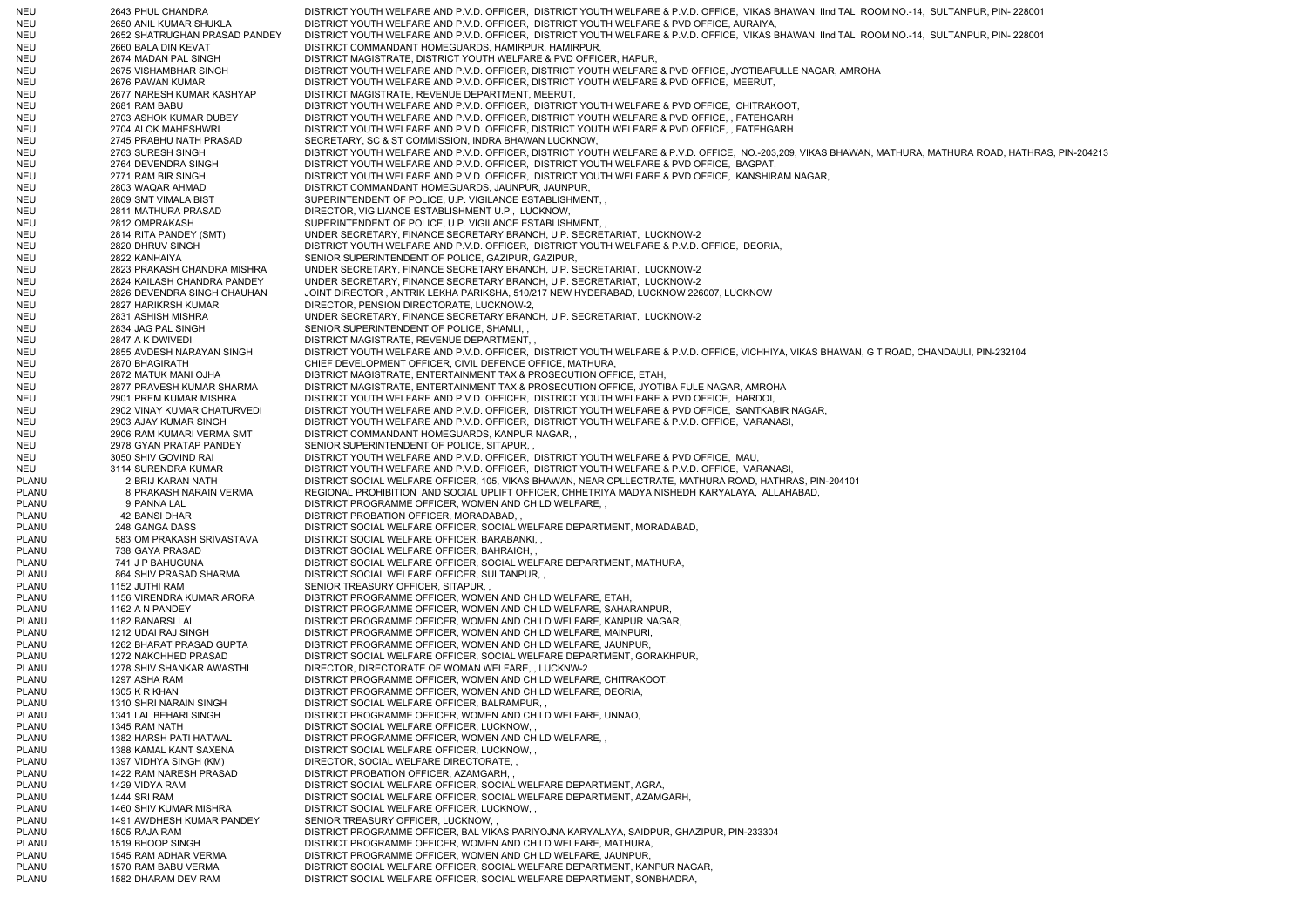PLANU 1589 GYAN PRAKASH DISTRICT SOCIAL WELFARE OFFICER, KANNAUJ, PLANU 1650 RAM ACHAL GUPTA DISTRICT PROBATION OFFICER, GORAKHPUR, PLANU 1664 RAMESH CHANDRA SHARMA DISTRICT SOCIAL WELFARE OFFICER, SOCIAL WELFARE DEPARTMENT, ALIGARH, PLANU 1675 RAJENDRA PRASAD SINGH DISTRICT PROGRAMME OFFICER, WOMEN AND CHILD WELFARE, AZAMGARH, PLANU 1696 RAJ KUMARI LAL (SMT) DISTRICT PROBATION OFFICER, LUCKNOW, PLANU 1701 RADHEY SHYAM DISTRICT SOCIAL WELFARE OFFICER, SOCIAL WELFARE DEPARTMENT, JHANSI, PLANU 1702 NETRA PAL SINGH DISTRICT SOCIAL WELFARE OFFICER, SHAHJAHANPUR, PLANU 1705 CHANDRA LEKHA (SMT) DISTRICT SOCIAL WELFARE OFFICER, LUCKNOW, PLANU 1726 SHER SINGH DISTRICT SOCIAL WELFARE OFFICER, SOCIAL WELFARE DEPARTMENT, AGRA, PLANU 1749 SANT SHARAN DISTRICT SOCIAL WELFARE OFFICER, SOCIAL WELFARE DEPARTMENT, AGRA, PLANU 1750 GANESH PRASAD DISTRICT SOCIAL WELFARE OFFICER, BALLIA, PLANU 1798 BEENA SINGH (KM) DISTRICT PROBATION OFFICER, DIST PROB OFFICER, PLANU<br>PLANU 1800 RAMESH CHANDRA SRIVASTAVA DISTRICT PROGRAMME OFFICER, WOMEN AND CHILD PLANU 1800 RAMESH CHANDRA SRIVASTAVA DISTRICT PROGRAMME OFFICER, WOMEN AND CHILD WELFARE, JAUNPUR, PLANU 1804 RAM KRIPAL SINGH DISTRICT PROGRAMME OFFICER, WOMEN AND CHILD WELFARE, MUZAFFARNAGAR, PLANU 1822 RAM KUMAR BAJPAI DISTRICT SOCIAL WELFARE OFFICER, SOCIAL WELFARE DEPARTMENT, JAUNPUR, PLANU 1834 RAM BHAJAN PRINCIPAL, GOVT. DEGREE COLLEGE, INDUPUR - GAURIBAZAR, DEORIA PLANU 1852 KRIPA SHANKAR VERMA DISTRICT PROBATION OFFICER, GAZIPUR, PLANU 1874 SHEELA SRIVASTAVA (SMT) DISTRICT SOCIAL WELFARE OFFICER, LUCKNOW, PLANU 1889 M NAND DISTRICT PROBATION OFFICER, AGRA, , PLANU 1947 VISHRAM SINGH CHANDEL DISTRICT PROGRAMME OFFICER, WOMEN AND CHILD WELFARE, PLANU 1950 JAGDISH CHANDRA DISTRICT SOCIAL WELFARE OFFICER, SOCIAL WELFARE DEPARTMENT, GAZIPUR, PLANU 1963 JEEWAN SHARMA ZONAL TOURISM OFFICER, TOURISM OFFICE, LUCKNOW, PLANU 2052 NATHU RAM DISTRICT PROGRAMME OFFICER, WOMEN AND CHILD WELFARE, FIROZABAD, PLANU 2082 RAMESH CHANDRA SHARMA PAY AND ACCOUNTS OFFICER, U.P. GOVT.(U.P. BHAWAN), 4 SARDAR PATEL MARG, NEW DELHI<br>PLANU 2090 ZAKIYA BEGUM (SMT) DISTRICT SOCIAL WELFARE OFFICER. LUCKNOW. . 2090 ZAKIYA BEGUM (SMT) DISTRICT SOCIAL WELFARE OFFICER, LUCKNOW, PLANU 2093 NIRMAL KUMARI (KM) DISTRICT SOCIAL WELFARE OFFICER, LUCKNOW, PLANU 2104 G D MAHESHWARI DISTRICT SOCIAL WELFARE OFFICER, UNNAO, PLANU 2106 BRIJ MOHAN SAXENA DISTRICT SOCIAL WELFARE OFFICER, SOCIAL WELFARE DEPARTMENT, BAREILLY, PLANU 2136 MOHD MAHMOOD DISTRICT SOCIAL WELFARE OFFICER, SOCIAL WELFARE DEPARTMENT, JAUNPUR, PLANU 2195 PATI RAJ DISTRICT SOCIAL WELFARE OFFICER, SOCIAL WELFARE DEPARTMENT, GORAKHPUR, PLANU 2248 RAJENDRA PRASAD MISHRA DISTRICT SOCIAL WELFARE OFFICER, PRATAPGARH, , PLANU 2265 PRADEEP KUMAR SAXENA JOINT DIRECTOR, TOURISM, PLANU 2269 SHEO KUMAR DISTRICT PROBATION OFFICER, AZAMGARH, PLANU 2326 RAM DASS DISTRICT SOCIAL WELFARE OFFICER, SOCIAL WELFARE DEPARTMENT, BAREILLY, PLANU 2333 RAM PRAKASH SRIVASTAVA DISTRICT HANDICAPPED WELFARE OFFICER, HANDICAPPED WELFARE OFFICE, , PLANU 2346 VIKRAM SINGH DISTRICT PROBATION OFFICER, MORADABAD, PLANU 2355 OM PRAKASH DISTRICT SOCIAL WELFARE OFFICER, LALITPUR, PLANU 2407 BAIJ NATH SINGH DISTRICT SOCIAL WELFARE OFFICER, SOCIAL WELFARE DEPARTMENT, ETAH, PLANU 2414 INDRA PAL SINGH VERMA DIRECTOR, SOCIAL WELFARE DIRECTORATE, , PLANU 2421 RAVI PRAKASH DISTRICT PROBATION OFFICER, FIROZABAD, , PLANU 2449 BHAGWATI GUPTA DISTRICT SOCIAL WELFARE OFFICER, SOCIAL WELFARE DEPARTMENT, VARANASI, PLANU 2463 GOVIND PRASAD PANDEY DISTRICT PROGRAMME OFFICER, WOMEN AND CHILD WELFARE, VIKAS BHAVAN, S-08, IInd FLOOR, CIVIL LINES, FAIZABAD, PIN-224001 PLANU 2464 RAJENDRA PRASAD MISRA DISTRICT PROBATION OFFICER, GORAKHPUR, , PLANU 2465 NIRMAL PAL DISTRICT PROBATION OFFICER, GORAKHPUR, PLANU 2512 HABIB JAHAN (KM) ZONAL TOURISM OFFICER, TOURISM OFFICE, LUCKNOW, PLANU 2523 VIJAI SINGH DISTRICT PROBATION OFFICER, BAREILLY, , PLANU 2566 RAM KUMAR DISTRICT PROBATION OFFICER, RAJKIYA BAL GRIHA (BALAK), UNNAYAN BASTI, VITHUR ROAD, KALLYANPUR, KANPUR NAGAR PLANU 2580 RAJJAN BABU MISHRA DISTRICT PROBATION OFFICER, MATHURA, PLANU 2600 CHHANGA MAL DISTRICT SOCIAL WELFARE OFFICER, SOCIAL WELFARE DEPARTMENT, MUZAFFARNAGAR, PLANU 2603 MANOHAR LAL DISTRICT SOCIAL WELFARE OFFICER, SOCIAL WELFARE DEPARTMENT, BULANDSHAHAR, PLANU 2612 DEEN DAYAL CHIEF MEDICAL OFFICER, MEDICAL DEPARTMENT, AGRA, PLANU 2617 HAR SWAROOP DISTRICT SOCIAL WELFARE OFFICER, KAUSHAMBI, PLANU 2640 UMMED SINGH DISTRICT SOCIAL WELFARE OFFICER, SOCIAL WELFARE DEPARTMENT, AGRA, PLANU 2651 SAVITRI PANDEY (SMT) DISTRICT PROGRAMME OFFICER, WOMEN AND CHILD WELFARE, BADAUN, PLANU 2664 GAYATRI DEVI (KM) DISTRICT PROGRAMME OFFICER, WOMEN AND CHILD WELFARE DEPARTMENT, MAHARAJGANJ, PIN-273303 PLANU 2691 ANURADHA GUPTA (SMT) PAY AND ACCOUNTS OFFICER, KOLKATA, , PLANU 2698 RAJ KISHOR SRIVASTAVA DISTRICT SOCIAL WELFARE OFFICER, BALRAMPUR, , PLANU 2703 GURU BACHAN SINGH DISTRICT SOCIAL WELFARE OFFICER, SOCIAL WELFARE DEPARTMENT, MUZAFFARNAGAR, PLANU 2705 ONKAR NATH PANDEY DISTRICT PROBATION OFFICER, GORAKHPUR, PLANU 2717 MUNNA LAL DISTRICT PROGRAMME OFFICER, WOMEN AND CHILD WELFARE, MATHURA, PLANU 2718 UMA RANI CHAUDHARI (KM) DISTRICT SOCIAL WELFARE OFFICER, SOCIAL WELFARE DEPARTMENT, VARANASI, PLANU 2724 ANAND PRAKASH DISTRICT SOCIAL WELFARE OFFICER, 105, VIKAS BHAWAN, NEAR CPLLECTRATE, MATHURA ROAD, HATHRAS, PIN-204101 PLANU 2735 SATYENDRA KUMAR SINGH DISTRICT SOLDIER WELFARE & REHABILITATION OFFICER, FATEHGARH, PLANU 2736 SUSHIL KUMAR DISTRICT SOCIAL WELFARE OFFICER, SOCIAL WELFARE DEPARTMENT, JAUNPUR, PLANU 2744 USHA HAFIZ (SMT) DISTRICT PROBATION OFFICER, LUCKNOW, , DISTRICT PROBATION OFFICER, LUCKNOW, , PLANU 2751 RAM SINGH CHIEF TREASURY OFFICER, TREASURY AND ACCOUNTS ADMIN DEPTT., LUCKNOW-2, PLANU 2756 MAHA RAJ SINGH DISTRICT SOCIAL WELFARE OFFICER, SOCIAL WELFARE DEPARTMENT, ETAH, PLANU 2798 INDIRA SHARMA (KM) DISTRICT SOCIAL WELFARE OFFICER, SOCIAL WELFARE DEPARTMENT, BULANDSHAHAR, PLANU 2807 AWDHESH KUMAR DISTRICT PROBATION OFFICER, SHAHJAHANPUR, PLANU 2809 VIRENDRA SINGH DISTRICT PROBATION OFFICER, COLLECTRATE PARISAR, POST- ETAWAH, ETAWAH, PIN-206001 PLANU 2836 SURESH PAL CHIEF MEDICAL OFFICER, MUZAFFARNAGAR, , PLANU 2838 KESARI NANDAN SRIVASTAVA DISTRICT SOCIAL WELFARE OFFICER, SOCIAL WELFARE DEPARTMENT, GORAKHPUR, PLANU 2840 LALJI PRASAD MISRA DISTRICT SOCIAL WELFARE OFFICER, LUCKNOW, PLANU 2879 DEEPAK KUMAR SRIVASTAVA DIRECTOR, MINOR IRRIGATION TRAINING CENTRE, BAKSHI KA TALAB, LUCKNOW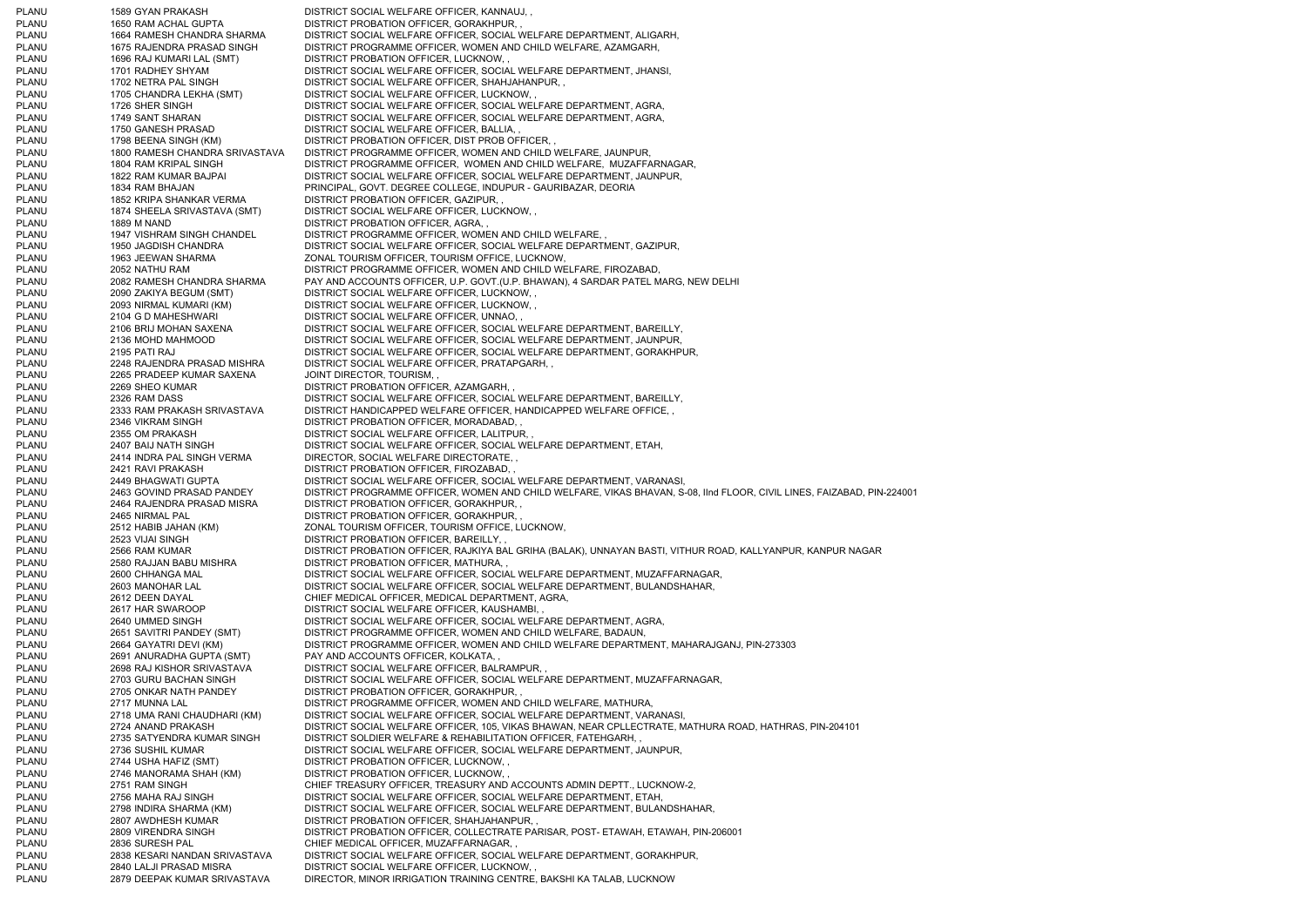PLANU 2889 VISHWANATH PAL DISTRICT SOCIAL WELFARE OFFICER, SOCIAL WELFARE DEPARTMENT, MAHARAJGANJ, PIN-273303 PLANU 2893 RUKHSHANA (KM) DISTRICT PROGRAMME OFFICER, WOMEN AND CHILD WELFARE, SRAVASTI, PIN-271831 PLANU 3002 RAKESH KUMAR DISTRICT SOCIAL WELFARE OFFICER, SOCIAL WELFARE DEPARTMENT, MUZAFFARNAGAR, PLANU 3005 PANNA LAL DISTRICT HANDICAPPED WELFARE OFFICER, HANDICAPPED WELFARE OFFICE, NAVIN VIKAS BHAWAN, JHANSI, PIN-284003 PLANU 3010 DINESH CHANDRA DISTRICT SOCIAL WELFARE OFFICER, RAIBAREILLY, PLANU 3019 GEETA DEVI SAHU (KM) DISTRICT PROGRAMME OFFICER, WOMEN AND CHILD WELFARE, CHHATRAPATI SHAHUJI MAHARAJ NAGAR, PLANU 3032 MAHENDRA PAL SINGH DISTRICT SOCIAL WELFARE OFFICER, SOCIAL WELFARE DEPARTMENT, KANPUR NAGAR, PLANU 3037 CHANDRA (KM) DISTRICT PROGRAMME OFFICER, WOMEN AND CHILD WELFARE, , PLANU 3038 CHHATRAPAL SINGH KASHYAP DISTRICT SOCIAL WELFARE OFFICER, GAUTAMBUDH NAGAR, , PLANU 3040 SANTOSH KUMARI (KM) DISTRICT PROBATION OFFICER, BULANDSHAHAR, , PLANU 3041 BABU LAL DISTRICT SOCIAL WELFARE OFFICER, SOCIAL WELFARE DEPARTMENT, ALIGARH, PLANU 3065 LAXMI NARAYAN AGNIHOTRI DISTRICT SOCIAL WELFARE OFFICER, SHAHJAHANPUR, , PLANU 3066 VIJAI SINGH DISTRICT SOCIAL WELFARE OFFICER, SOCIAL WELFARE DEPARTMENT, GORAKHPUR, PLANU 3077 RAJVEER SINGH YADAV DISTRICT SOCIAL WELFARE OFFICER, SOCIAL WELFARE DEPARTMENT, BADAUN, PLANU 3084 CHANDRAWATI DEVI (SMT) DISTRICT SOCIAL WELFARE OFFICER, SOCIAL WELFARE DEPARTMENT, VARANASI, PLANU 3088 RAMAIYA PRASAD DISTRICT PROBATION OFFICER, MORADABAD, PLANU 3089 QUAZI HASHMAT ULLAH DISTRICT PROBATION OFFICER, COLLECTRATE PARISAR, POST- ETAWAH, ETAWAH, PIN-206001 PLANU 3102 JEEVBODH SINGH PAY AND ACCOUNTS OFFICER, KOLKATA, PLANU 3111 SAVITRI KUKRETI (SMT) DISTRICT PROBATION OFFICER, LUCKNOW, , PLANU 3141 JAGANNATH PRASAD SHARMA DISTRICT SOCIAL WELFARE OFFICER, LUCKNOW, , PLANU 3154 KIRAN SAXENA (KM) DISTRICT PROGRAMME OFFICER, WOMEN AND CHILD WELFARE, FATEHGARH, PLANU 3160 SUBRATI SHAH DISTRICT PROBATION OFFICER, GORAKHPUR, PLANU 3164 USHA RANI JAISWAR (KM) DISTRICT SOCIAL WELFARE OFFICER, SOCIAL WELFARE DEPARTMENT, ALLAHABAD, PLANU 3208 JAI KARAN DISTRICT SOCIAL WELFARE OFFICER, PRATAPGARH, PLANU 3209 MARTINA ABRAHAM (SMT) DISTRICT SOLDIER WELFARE & REHABILITATION OFFICER, FAIZABAD, PLANU 3215 ANIL KUMAR DISTRICT PROGRAMME OFFICER, WOMEN AND CHILD WELFARE, BAREILLY, PLANU 3227 SIRAZ AHMAD REGIONAL PROHIBITION AND SOCIAL UPLIFT OFFICER, CHHETRIYA MADYA NISHEDH KARYALAYA, , PLANU 3232 GEETA PANT DIRECTOR, CHILD DEVELOPMENT & NUTRITION, PLANU 3233 SHIKHA NIGAM DISTRICT PROGRAMME OFFICER, WOMEN AND CHILD WELFARE, RAIBAREILLY, PLANU 3248 PUSHPA SINGH (KM) DISTRICT PROBATION OFFICER, GORAKHPUR, PLANU 3250 ANAND KUMAR DISTRICT SOCIAL WELFARE OFFICER, SOCIAL WELFARE DEPARTMENT, PILIBHIT, PLANU 3253 ASHOK KUMAR SRIVASTAVA DISTRICT PROBATION OFFICER, ALLAHABAD, , PLANU 3256 HARISH CHANDRA DISTRICT PROGRAMME OFFICER, WOMEN AND CHILD WELFARE, BASTI, PLANU 3264 PANKAJ SRIVASTAVA DISTRICT PROBATION OFFICER, PRATAPGARH, PLANU 3270 DEVENDRA PRAKASH SRIVASTAVA DISTRICT SOCIAL WELFARE OFFICER, LUCKNOW, , PLANU 3273 RASHMI TEWAR SMT DISTRICT PROBATION OFFICER, LUCKNOW, PLANU 3274 VIJAI SINGH DISTRICT PROBATION OFFICER, DIST PROB OFFICER, PLANU 3295 RAM NIWAS YADAV DISTRICT PROBATION OFFICER, VARANASI, PLANU 3299 BHUPAL SINGH DISTRICT PROBATION OFFICER, MUZAFFARNAGAR, , PLANU 3302 HANUMAN PRASAD SRIVASTAVA DISTRICT HANDICAPPED WELFARE OFFICER, HANDICAPPED WELFARE OFFICE, , PLANU 3303 INDU KAPOOR (SMT) DISTRICT PROBATION OFFICER, MEERUT, , PLANU 3321 VINOD KUMAR DIRECTOR, SOCIAL WELFARE DIRECTORATE, PLANU 3331 VINDHYAVASINI MISHRA (SMT) DISTRICT PROBATION OFFICER, RAJKIYA BAL GRIHA (BALAK), UNNAYAN BASTI, VITHUR ROAD, KALLYANPUR, KANPUR NAGAR PLANU 3340 HARGOVIND AWASTHI DISTRICT PROBATION OFFICER, BARABANKY, , PLANU 3346 RAJ BAHADUR SINGH DISTRICT SOCIAL WELFARE OFFICER, SOCIAL WELFARE DEPARTMENT, FATEHPUR. PLANU 3350 SHIVBRAT LAL DISTRICT SOCIAL WELFARE OFFICER, SOCIAL WELFARE DEPARTMENT, FATEHPUR, PLANU 3353 CHAND BABU DISTRICT PROGRAMME OFFICER, WOMEN AND CHILD WELFARE, FATEHPUR, PLANU 3367 SHYAM KUMARI (SMT) DISTRICT PROGRAMME OFFICER, WOMEN AND CHILD WELFARE, , PLANU 3378 DEO DUTT SINGH DIRECTOR, CHILD DEVELOPMENT & NUTRITION, PLANU 3393 RAM KISHOR MISHRA DISTRICT PROBATION OFFICER, SITAPUR, , PLANU 3398 ASHOK KUMAR POKHAL DISTRICT PROBATION OFFICER, COLLECTRATE PARISAR, POST- ETAWAH, ETAWAH, PIN-206001 PLANU 3402 ASHOK KUMAR SINGH DISTRICT SOCIAL WELFARE OFFICER, SOCIAL WELFARE DEPARTMENT, BAREILLY, PLANU 3404 KAMAL SINGH DISTRICT SOCIAL WELFARE OFFICER, SOCIAL WELFARE DEPARTMENT, VIKAS BHAWAN, ROOM NO.- 8, MAINPURI, PIN-205001 PLANU 3405 VIRENDRA KUMAR SHARMA DISTRICT SOCIAL WELFARE OFFICER, 105, VIKAS BHAWAN, NEAR CPLLECTRATE, MATHURA ROAD, HATHRAS, PIN-204101 PLANU 3408 AHIBARAN SINGH DISTRICT SOCIAL WELFARE OFFICER, SOCIAL WELFARE DEPARTMENT, BULANDSHAHAR, PLANU 3409 ARUN KUMAR GUPTA DISTRICT SOCIAL WELFARE OFFICER, KAUSHAMBI, PLANU 3418 BADRE ALAM DISTRICT SOCIAL WELFARE OFFICER, SOCIAL WELFARE DEPARTMENT, ALLAHABAD, PLANU 3423 UPENDRA SINGH DISTRICT PROGRAMME OFFICER, WOMEN AND CHILD WELFARE, ETAH, PLANU 3429 RAM RATAN SHANKHWAR DISTRICT SOCIAL WELFARE OFFICER, ETAWAH, , PLANU 3436 RAMAKANT SINGH REGIONAL TOURIST OFFICER, ALLAHABAD, PLANU 3439 SYED ZABBAD HASAN DISTRICT PROBATION OFFICER, LUCKNOW, PLANU 3440 VIJAI KUMAR SINGH DISTRICT PROGRAMME OFFICER, WOMEN AND CHILD WELFARE, PLANU 3442 BALBIR SINGH DISTRICT PROBATION OFFICER, LUCKNOW, PLANU 3475 GAYETRI DEVI (SMT) DISTRICT PROBATION OFFICER, DEORIA, PLANU 3477 SITA RAM DISTRICT SOCIAL WELFARE OFFICER, SOCIAL WELFARE DEPARTMENT, MEERUT, PLANU 3492 JHULLUR PRASAD YADAV SUPERINTENDENT, GOVT. GARDEN HORTICULTURE & FOOD PROCG, ALLHABAD-2, PLANU 3494 MUNNI (SMT) DISTRICT PROBATION OFFICER, LUCKNOW, PLANU 3502 DEVENDRA KUMAR JOSHI DISTRICT MAGISTRATE, REVENUE DEPARTMENT, PLANU 3524 RAM NARESH ZONAL TOURISM OFFICER, TOURISM OFFICE, VARANASI, PLANU 3546 JAYANDRA KUMAR TEWARI DISTRICT PROBATION OFFICER, BAREILLY, PLANU 3554 VED PRAKASH AWASTHI DISTRICT PROGRAMME OFFICER, WOMEN AND CHILD WELFARE, PLANU 3594 NAGENDRA GIRI DISTRICT PROGRAMME OFFICER, WOMEN AND CHILD WELFARE, GORAKHPUR, PLANU 3597 RAJAI PAL SINGH DISTRICT PROGRAMME OFFICER, WOMEN AND CHILD WELFARE, PLANU 3610 M P MARIUM (KM) PAY AND ACCOUNTS OFFICER, U.P. GOVT.(U.P. BHAWAN), 4 SARDAR PATEL MARG, NEW DELHI PLANU 3621 BHAGWAT SHARAN DISTRICT SOCIAL WELFARE OFFICER, SOCIAL WELFARE DEPARTMENT, PILIBHIT,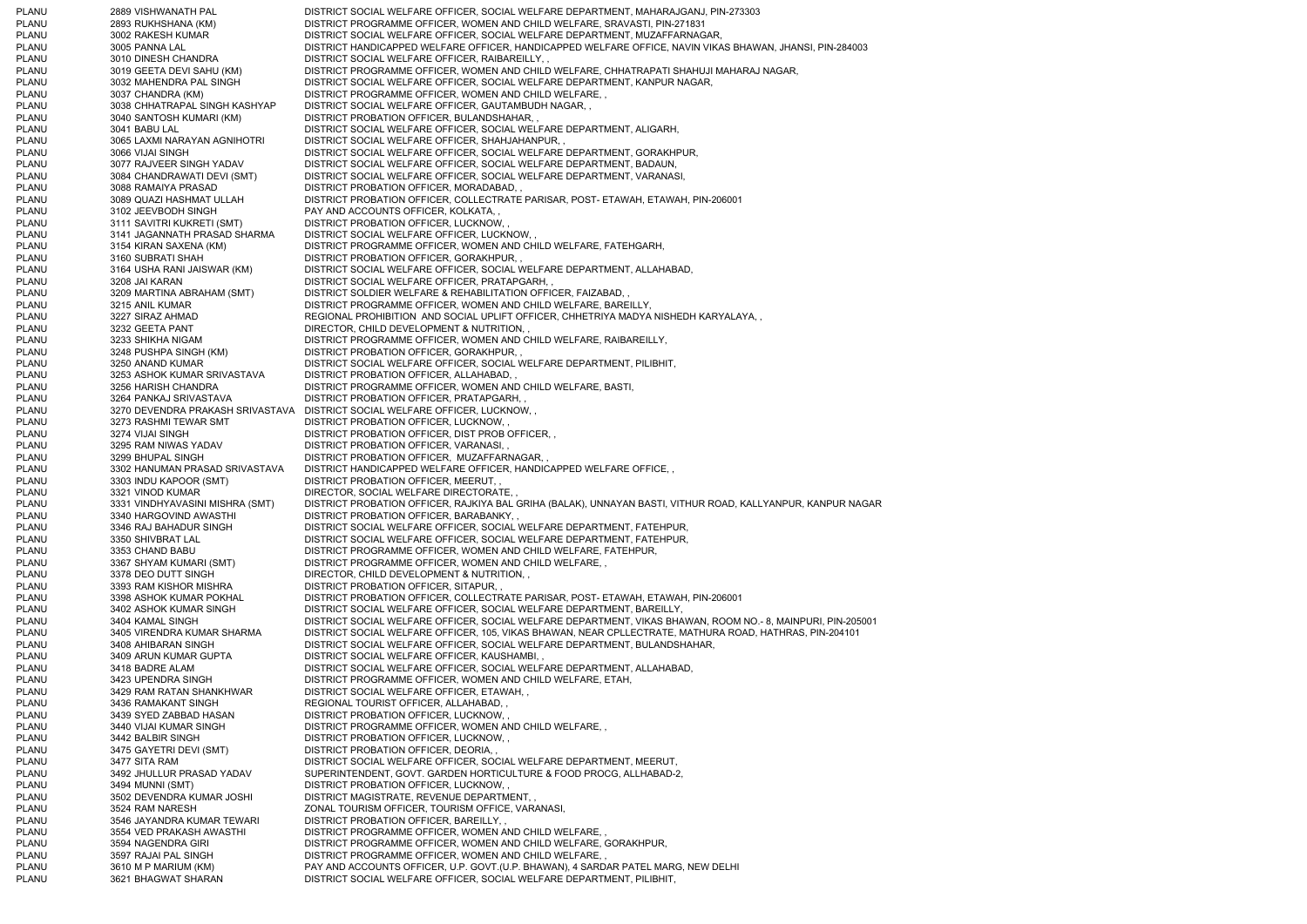PLANU 3625 ANWAR JAHAN (KM) DISTRICT PROGRAMME OFFICER, WOMEN AND CHILD WELFARE, BADAUN, PLANU 3630 SYED SIRAZ HUSAIN DISTRICT SOCIAL WELFARE OFFICER, SOCIAL WELFARE DEPARTMENT, BAREILLY, PLANU 3656 MOHD GAFFAR ZONAL TOURISM OFFICER, (TOURISM), REGIONAL TOURIST OFFICE, BAREILLY PLANU 3659 ARVIND KUMAR SINGH CHAUHAN DISTRICT SOCIAL WELFARE OFFICER, KANSHIRAM NAGAR, , PLANU 3661 RANJEET SINGH RAWAT DIRECTOR, TRIBAL DEVELOPMENT DIRECTORATE, LUCKNOW-2, PLANU 3680 RUKMANI DEVI (SMT) DISTRICT PROGRAMME OFFICER, WOMEN AND CHILD WELFARE, AZAMGARH, PLANU 3687 ANAKSHI KHAN (SMT) DISTRICT PROGRAMME OFFICER, WOMEN AND CHILD WELFARE, VARANASI, PLANU 3691 HARI NATH SINGH YADAV DISTRICT SOCIAL WELFARE OFFICER, D S W O OFFICE, FAIZABAD, PIN- 224001 PLANU 3695 PRABHAKAR DUBEY DISTRICT PROBATION OFFICER, SITAPUR, PLANU 3708 SARITA SAXENA (SMT) DISTRICT PROGRAMME OFFICER, WOMEN AND CHILD WELFARE, PLANU 3710 INDU SHUKLA (SMT) DISTRICT PROGRAMME OFFICER, WOMEN AND CHILD WELFARE, AZAMGARH, PLANU 3715 MADHURI GARBYAL (KM) DISTRICT PROGRAMME OFFICER, WOMEN AND CHILD WELFARE, PLANU 3724 BHOLEY SINGH DISTRICT SOCIAL WELFARE OFFICER, SOCIAL WELFARE DEPARTMENT, AGRA, PLANU 3736 SUMAN SRIVASTAVA (SMT) DISTRICT PROGRAMME OFFICER, WOMEN AND CHILD WELFARE, UNNAO, PLANU 3755 VINOD KUMAR SINGH DISTRICT SOCIAL WELFARE OFFICER, SOCIAL WELFARE DEPARTMENT, MAU, PLANU 3758 BARE LAL PRASAD DISTRICT SOCIAL WELFARE OFFICER, SOCIAL WELFARE DEPARTMENT, GORAKHPUR, PLANU 3760 SHYAM MURARI DISTRICT PROGRAMME OFFICER, WOMEN AND CHILD WELFARE, MIRZAPUR, PLANU 3761 DWIJENDRA BHUSHAN GUPTA DIRECTOR, DIRECTORATE OF WOMAN WELFARE, , LUCKNW-2 PLANU 3765 USHA AGNIHOTRI DISTRICT PROGRAMME OFFICER, WOMEN AND CHILD WELFARE, PLANU 3766 NEELAM KASHYAP DISTRICT PROGRAMME OFFICER, WOMEN AND CHILD WELFARE, PLANU 3777 SHASHI KIRAN GUPTA (KM) DISTRICT PROGRAMME OFFICER, WOMEN AND CHILD WELFARE, SHAHJAHANPUR, PLANU 3779 VIJAI KUMAR PANDEY DISTRICT SOCIAL WELFARE OFFICER, KHERI, PLANU 3784 SHYAM SINGH DISTRICT SOCIAL WELFARE OFFICER, SOCIAL WELFARE DEPARTMENT, MEERUT, PLANU 3786 SATYA PAL DISTRICT SOCIAL WELFARE OFFICER, SOCIAL WELFARE DEPARTMENT, MEERUT, PLANU 3788 HOSHIYAR SINGH DISTRICT SOCIAL WELFARE OFFICER, SOCIAL WELFARE DEPARTMENT, MEERUT, PLANU 3796 ASHA TOMAR (SMT) DISTRICT PROBATION OFFICER, MEERUT, , PLANU 3797 BEHARI LAL SAROJ DISTRICT SOCIAL WELFARE OFFICER, KHERI, PLANU 3812 YUGRAJ DISTRICT SOCIAL WELFARE OFFICER, SHAHJAHANPUR, PLANU 3832 SUSHILA RASTOGI (KM) DISTRICT PROGRAMME OFFICER, WOMEN AND CHILD WELFARE, , PLANU 3855 SAROJ SINGH (SMT) DISTRICT PROBATION OFFICER, SAHARANPUR, , PLANU 3856 VINOD GARG (SMT) DISTRICT PROBATION OFFICER, LALITPUR, PLANU 3860 AWADH RAJ SINGH DISTRICT PROGRAMME OFFICER, WOMEN AND CHILD WELFARE, , PLANU 3864 VINOD KUMAR YADAV DISTRICT SOCIAL WELFARE OFFICER, BARABANKI, PLANU 3865 JAGAT SINGH DISTRICT PROGRAMME OFFICER, WOMEN AND CHILD WELFARE, PLANU 3872 GIRIJA SHANKAR YADAV FINANCE & ACCOUNTS OFFICER, SECONDARY EDUCATION, LUCKNOW, PLANU 3880 VINOD SHANKAR TEWARI DISTRICT SOCIAL WELFARE OFFICER, SOCIAL WELFARE DEPARTMENT, MATHURA, PLANU 3883 DHARMRAJ KAITHWAR DISTRICT SOCIAL WELFARE OFFICER, SOCIAL WELFARE DEPARTMENT, JHANSI, PLANU 3885 VIDYA SAGAR KATIYAR DISTRICT SOCIAL WELFARE OFFICER, SOCIAL WELFARE DEPARTMENT, KANPUR NAGAR, PLANU 3886 MEENA MISHRA (KM) DISTRICT SOCIAL WELFARE OFFICER, SOCIAL WELFARE DEPARTMENT, BADAUN, PLANU 3891 RAJENDRA SINGH DISTRICT PROBATION OFFICER, COLLECTRATE PARISAR, POST- ETAWAH, ETAWAH, PIN-206001 PLANU 3892 MUNNA DISTRICT PROGRAMME OFFICER, WOMEN AND CHILD WELFARE, SAMBHAL, PLANU 3893 RAM NARAYAN SHARMA ZONAL TOURISM OFFICER, TOURISM OFFICE, LUCKNOW, PLANU 3899 BRIJ KISHOR TAGORE DISTRICT PROGRAMME OFFICER, WOMEN AND CHILD WELFARE, GORAKHPUR, PLANU 3906 SHAMBHU DUTT DISTRICT SOCIAL WELFARE OFFICER, D S W O OFFICE, FAIZABAD, PIN- 224001 PLANU 3907 KUSUM KUMRA (SMT) DISTRICT PROGRAMME OFFICER, WOMEN AND CHILD WELFARE, , PLANU 3908 ASHA SINGH (SMT) DISTRICT PROBATION OFFICER, VARANASI, , PLANU 3909 BAHORI LAL DISTRICT SOCIAL WELFARE OFFICER, SOCIAL WELFARE DEPARTMENT, BULANDSHAHAR, PLANU 3910 RAJ PAL SINGH OFFICER NOMINATED BY DM, SOLDIER WELFARE DEPARTMENT, ETAH, PLANU 3913 MANT RAJ DISTRICT PROBATION OFFICER, PADRAUNA, PLANU 3914 CHANDRA LATA SRIVASTAVA (KM) DISTRICT PROGRAMME OFFICER, WOMEN AND CHILD WELFARE, PLANU 3916 SHASHI PRABHA GANDHI (KM) DISTRICT PROGRAMME OFFICER, WOMEN AND CHILD WELFARE, VIKAS BHAVAN, S-08, IInd FLOOR, CIVIL LINES, FAIZABAD, PIN-224001 PLANU 3921 APARNA GHOSH (SMT) DISTRICT PROGRAMME OFFICER, WOMEN AND CHILD WELFARE, ALLAHABAD, PLANU 3927 VIJAI LAXMI OJHA (SMT) DISTRICT PROGRAMME OFFICER, WOMEN AND CHILD WELFARE, GORAKHPUR, PLANU 3930 SHASHI BALA (KM) DISTRICT PROGRAMME OFFICER, WOMEN AND CHILD WELFARE DEPARTMENT, LUCKNOW, PLANU 3931 SUSHMA GANDHI (KM) DISTRICT PROGRAMME OFFICER, WOMEN AND CHILD WELFARE, BASTI, PLANU 3934 SUMAN SRIVASTAVA (SMT) DISTRICT PROBATION OFFICER, DIST PROB OFFICER, , PLANU 3966 KAMLAWATI (SMT) DISTRICT PROGRAMME OFFICER, WOMEN AND CHILD WELFARE, JAUNPUR, PLANU 3977 CHHOTEY LAL YADAV DISTRICT SOCIAL WELFARE OFFICER, BAHRAICH, , PLANU 3983 RAJ BAHADUR SINGH DISTRICT SOCIAL WELFARE OFFICER, SOCIAL WELFARE DEPARTMENT, GAZIPUR, PLANU 3990 ASHOK KUMAR DISTRICT PROGRAMME OFFICER, WOMEN AND CHILD WELFARE. PLANU 3993 JAGDISH PRASAD BHARTIYA DISTRICT SOCIAL WELFARE OFFICER, SOCIAL WELFARE DEPARTMENT, ALIGARH, PLANU 3997 SURENDRA PRAKASH PATHAK DISTRICT SOCIAL WELFARE OFFICER, BALRAMPUR, , PLANU 4002 NEELAM SONI (SMT) DISTRICT SOCIAL WELFARE OFFICER, SAMAJ KALYAN KARYALAYA, PLANU 4013 NATHU SINGH DISTRICT SOCIAL WELFARE OFFICER, SOCIAL WELFARE DEPARTMENT, VIKAS BHAWAN, ROOM NO.- 8, MAINPURI, PIN-205001 PLANU 4019 SADHOO SHARAN DISTRICT PROGRAMME OFFICER, WOMEN AND CHILD WELFARE, PLANU 4020 MOHD HALEEM KHAN DISTRICT SOCIAL WELFARE OFFICER, VIKAS BHAWAN, SIDDHARTHNAGAR, PLANU 4024 RAJSHREE KASHYAP (SMT) DISTRICT PROGRAMME OFFICER, WOMEN AND CHILD WELFARE, PLANU 4029 NARENDRA KUMAR SRIVASTAVA DISTRICT SOCIAL WELFARE OFFICER, SOCIAL WELFARE DEPARTMENT, MAHARAJGANJ, PIN-273303 PLANU 4030 MADHURI SINGH (SMT) DISTRICT PROGRAMME OFFICER, WOMEN AND CHILD WELFARE, BIJNORE, PLANU 4032 AKSHAIBER RAI DISTRICT PROGRAMME OFFICER, WOMEN AND CHILD WELFARE, PLANU 4043 ASHA SRIVASTAVA (SMT) DISTRICT PROBATION OFFICER, DEPPTT OF PROBATION, , PLANU 4050 PREM LATA GUPTA (SMT) DISTRICT PROGRAMME OFFICER, WOMEN AND CHILD WELFARE, HAMIRPUR, PLANU 4071 SUBODH PRIYADARSHI DISTRICT SOCIAL WELFARE OFFICER, SOCIAL WELFARE DEPARTMENT, GORAKHPUR, PLANU 4072 SHANTI DEVI (SMT) DISTRICT PROBATION OFFICER, RAJKIYA BAL GRIHA (BALAK), UNNAYAN BASTI, VITHUR ROAD, KALLYANPUR, KANPUR NAGAR PLANU 4079 KHOOB LAL DISTRICT SOCIAL WELFARE OFFICER, SANT KABIRNAGAR, ,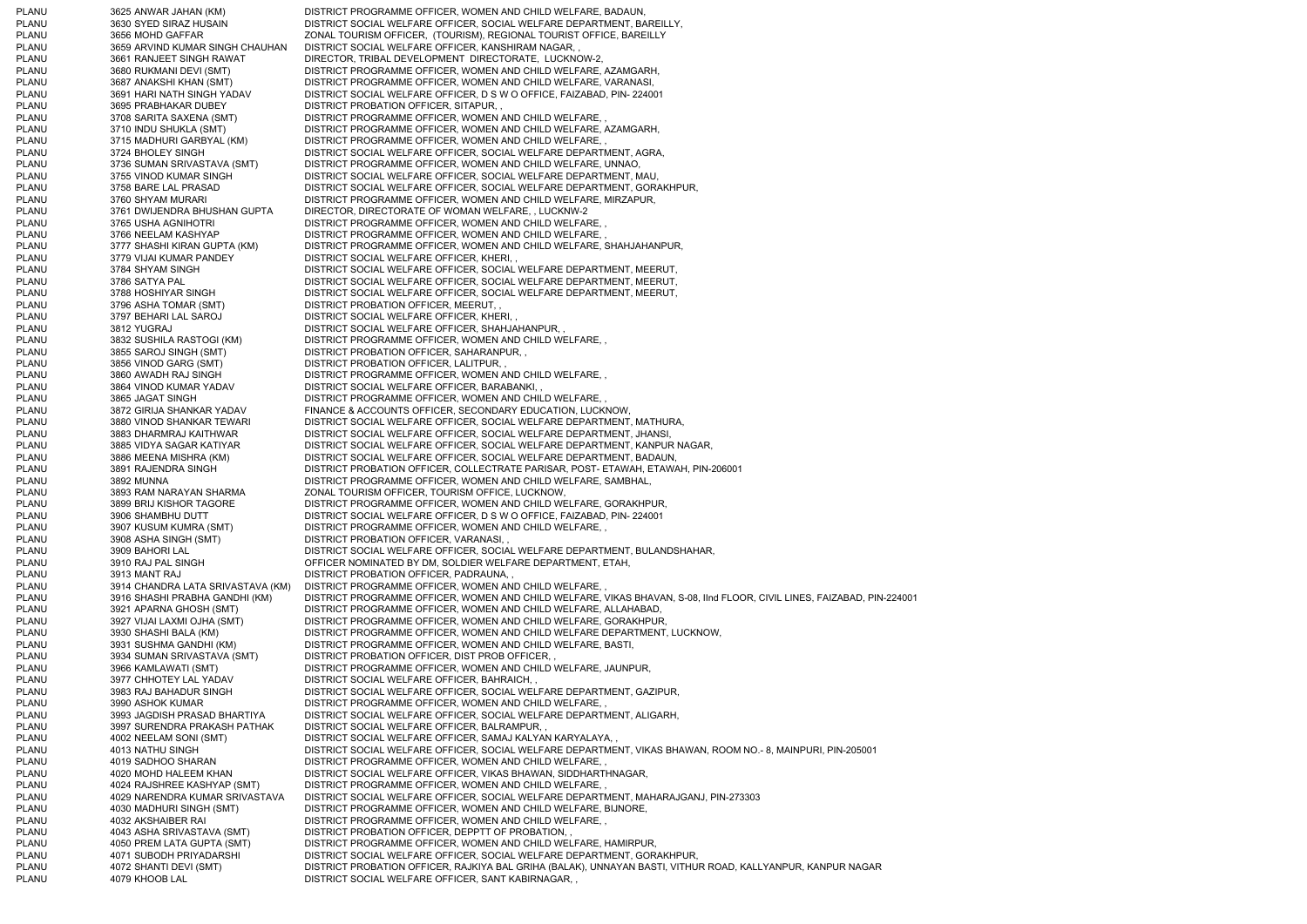PLANU 4086 VIDYAWATI (SMT) DISTRICT PROGRAMME OFFICER, WOMEN AND CHILD WELFARE, PLANU 4088 SANTOSH KUMARI (SMT) DISTRICT PROGRAMME OFFICER, WOMEN AND CHILD WELFARE, CHHATRAPATI SHAHUJI MAHARAJ NAGAR, PLANU 4091 PREM PRAKASH SINGH DISTRICT PROBATION OFFICER, COLLECTRATE PARISAR, COLLECTRATE COMPOUND, FAIZABAD, PIN-224001 PLANU 4092 KRIPA SHANKAR PANDEY DISTRICT PROGRAMME OFFICER, ROOM NO.- 08, VIKAS BHAWAN,, TIKONIYA PARK ALLAHABAD ROAD,, SULTANPUR, PIN-228001 PLANU 4102 DEO PRATAP SINGH DISTRICT SOCIAL WELFARE OFFICER, KHERI, PLANU 4103 ABHAY SHANKAR TEWARI DISTRICT SOCIAL WELFARE OFFICER, BALLIA, , PLANU 4115 GHANSHYAM LAL DISTRICT PROBATION OFFICER, MIRZAPUR, PLANU 4124 PURAN LAL DISTRICT PROBATION OFFICER, SHAHJAHANPUR, PLANU 4127 RAMA SHANKAR CHAUBEY DISTRICT PROBATION OFFICER, BALLIA, , PLANU 4130 SUSHIL KUMAR SINGH DISTRICT SOCIAL WELFARE OFFICER. BALLIA, PLANU 4132 VINOD KUMAR AWASTHI DIRECTOR, GROUND WATER DEPARTMENT, LUCKNOW, PLANU 4151 RAM PRAKASH AHIRWAR DISTRICT MINORITY WELFARE OFFICER, MINORITY WELFARE DEPARTMENT, RAMPUR, PLANU 4168 PREM LATA SINHA (KM) DISTRICT PROGRAMME OFFICER, WOMEN AND CHILD WELFARE, ALLAHABAD, PLANU 4172 MANJU PANDEY (SMT) DISTRICT PROBATION OFFICER, MATHURA, PLANU 4176 RAKESH KUMAR GUPTA DISTRICT PROBATION OFFICER, DIST PROB OFFICER, PLANU 4180 SUDHIR SINHA DISTRICT PROBATION OFFICER, SHAHJAHANPUR, PLANU 4192 ASHOK KUMAR SONKAR DISTRICT SOCIAL WELFARE OFFICER, SOCIAL WELFARE DEPARTMENT, FATEHPUR, PLANU 4210 DEENA NATH SWARNKAR DISTRICT PROGRAMME OFFICER, WOMEN AND CHILD WELFARE, MIRZAPUR, PLANU 4211 INDIRA (KM) DISTRICT PROGRAMME OFFICER, WOMEN AND CHILD WELFARE, PLANU 4224 RUDRA PRATAP SINGH DISTRICT SOCIAL WELFARE OFFICER, RAIBAREILLY, PLANU 4228 NANAK SARAN SAXENA SENIOR TREASURY OFFICER, LUCKNOW, PLANU 4235 LILAWATI (SMT) DISTRICT PROGRAMME OFFICER, WOMEN AND CHILD WELFARE DEPARTMENT, MAHARAJGANJ, PIN-273303 PLANU 4238 BEENA SINGH (SMT) DISTRICT PROGRAMME OFFICER, WOMEN AND CHILD WELFARE, KANPUR NAGAR, PLANU 4246 GANESH CHANDRA SHARMA DISTRICT SOCIAL WELFARE OFFICER, SOCIAL WELFARE DEPARTMENT, PILIBHIT, PLANU 4262 SEEMA SAXENA (SMT) DISTRICT PROBATION OFFICER, RAJKIYA BAL GRIHA (BALAK), UNNAYAN BASTI, VITHUR ROAD, KALLYANPUR, KANPUR NAGAR<br>PLANU 4269 MURTI 4269 MURTI DEVI (SMT) DISTRICT PROBATION OFFICER, VARANASI, PLANU 4283 USHA DEVI (KM) DISTRICT PROGRAMME OFFICER, WOMEN AND CHILD WELFARE, SHAHJAHANPUR, PLANU 4284 RAJENDRA KUMAR SRIVASTAVA DISTRICT PROGRAMME OFFICER, WOMEN AND CHILD WELFARE, UNNAO, PLANU 4297 PRAKASH VEER SINGH DIRECTOR, CHILD DEVELOPMENT & NUTRITION, PLANU 4303 SEEMA MATHUR (KM) DISTRICT PROGRAMME OFFICER, WOMEN AND CHILD WELFARE, BADAUN, PLANU 4307 KAMLESH KUMARI DISTRICT PROGRAMME OFFICER, WOMEN AND CHILD WELFARE, FATEHGARH PLANU 4311 PARSHU RAM YADAV DISTRICT PROGRAMME OFFICER, WOMEN AND CHILD WELFARE DEPARTMENT, LUCKNOW, PLANU 4314 KAMLESH SAXENA (SMT) DISTRICT PROGRAMME OFFICER, WOMEN AND CHILD WELFARE, BADAUN, PLANU 4316 ARUN PRAKASH TEWARI DISTRICT PROGRAMME OFFICER, WOMEN AND CHILD WELFARE, SHAHJAHANPUR, PLANU 4318 ARCHANA NIGAM (KM) DISTRICT PROGRAMME OFFICER, WOMEN AND CHILD WELFARE, , PLANU 4320 MANJU LATA DISTRICT PROGRAMME OFFICER, WOMEN AND CHILD WELFARE, PLANU 4322 CHANDRAWATI (SMT) DISTRICT PROGRAMME OFFICER, WOMEN AND CHILD WELFARE DEPARTMENT, LUCKNOW, PLANU 4332 RAM BRIKSH PRASAD DISTRICT PROGRAMME OFFICER, WOMEN AND CHILD WELFARE, GORAKHPUR, PLANU 4334 VIDYA CHAUDHARI (KM) MEMBER, TRADE TAX TRIBUNAL-1, PLANU 4342 KIRAN MEHROTRA (KM) DISTRICT PROGRAMME OFFICER, WOMEN AND CHILD WELFARE, PLANU 4347 MAN SINGH DISTRICT SOCIAL WELFARE OFFICER, SOCIAL WELFARE DEPARTMENT, BIJNORE, PLANU 4357 PRADEEP KUMAR SINGH ADDITIONAL CHIEF OFFICER, PANCHAYAT I RAJ DEPARTMENT, GAZIPUR, PLANU 4364 MADHURI DEVI (SMT) DISTRICT PROBATION OFFICER, VARANASI, PLANU 4370 PAWAN KUMAR SINGH DISTRICT PROGRAMME OFFICER, WOMEN AND CHILD WELFARE, PLANU 4371 GYANWATI YADAV DISTRICT PROGRAMME OFFICER, WOMEN AND CHILD WELFARE, FATEHPUR, PLANU 4374 KAILASH NARAYAN DISTRICT SOCIAL WELFARE OFFICER, LALITPUR, PLANU 4384 SHRI RAM DISTRICT PROGRAMME OFFICER, ROOM NO.- 08, VIKAS BHAWAN,, TIKONIYA PARK ALLAHABAD ROAD,, SULTANPUR, PIN-228001 PLANU 4389 MITHILESH MAURYA (SMT) DISTRICT PROGRAMME OFFICER, WOMEN AND CHILD WELFARE, PLANU 4391 KUSUM LATA SHARMA DISTRICT PROGRAMME OFFICER, WOMEN AND CHILD WELFARE, DEORIA, PLANU 4392 AMLAWATI DEVI DISTRICT PROGRAMME OFFICER, WOMEN AND CHILD WELFARE, PLANU 4394 RATAN KUMAR TEWARI DISTRICT PROGRAMME OFFICER, WOMEN AND CHILD WELFARE, SRAVASTI, PIN-271831 PLANU 4415 SHARDA DEVI (SMT) DISTRICT PROGRAMME OFFICER, WOMEN AND CHILD WELFARE, PLANU 4416 DEEPA SRIVASTAVA (KM) DISTRICT PROGRAMME OFFICER, WOMEN AND CHILD WELFARE, UNNAO PLANU 4418 USHA TIWARI DISTRICT PROGRAMME OFFICER, ROOM NO.- 08, VIKAS BHAWAN,, TIKONIYA PARK ALLAHABAD ROAD,, SULTANPUR, PIN-228001 PLANU 4429 AZIM AHMAD KHAN DISTRICT SOCIAL WELFARE OFFICER, SOCIAL WELFARE DEPARTMENT, JHANSI, PLANU 4470 ANANG PAL SINGH DISTRICT PROBATION OFFICER, BAREILLY PLANU 4471 DINESH KUMAR ASTHANA DISTRICT PROGRAMME OFFICER, BAL VIKAS PARIYOJNA KARYALAYA, SAIDPUR, GHAZIPUR, PIN-233304 PLANU 4477 GANGA VISHNU RAM DISTRICT PROBATION OFFICER, GAUTAM BUDHA NAGAR, , PLANU 4482 SIDDHOO DISTRICT SOCIAL WELFARE OFFICER, SOCIAL WELFARE DEPARTMENT, GORAKHPUR, PLANU 4484 DHIRENDRA NATH DIXIT ZONAL TOURISM OFFICER, TOURISM OFFICE, LUCKNOW, PLANU 4493 NARESH CHANDRA DISTRICT SOCIAL WELFARE OFFICER, SOCIAL WELFARE DEPARTMENT, ALLAHABAD, PLANU 4499 DEVESHWARI PAWAR (KM) DISTRICT PROGRAMME OFFICER, WOMEN AND CHILD WELFARE, , PLANU 4501 SUNITA KANDPAL DISTRICT PROGRAMME OFFICER, WOMEN AND CHILD WELFARE, PLANU 4504 KANCHAN RASTOGI (KM) DISTRICT SOCIAL WELFARE OFFICER, D S W O OFFICE, FAIZABAD, PIN- 224001 PLANU 4507 GEETA PANDEY (SMT) DISTRICT PROBATION OFFICER, VARANASI, , 4514 HEERA LAL DISTRICT PROGRAMME OFFICER, WOMEN AND CHILD WELFARE, PLANU 4516 BALWANT SINGH DISTRICT SOCIAL WELFARE OFFICER, D S W O OFFICE, FAIZABAD, PIN- 224001 PLANU 4523 RAZIA SULTANA (KM) DISTRICT PROGRAMME OFFICER, WOMEN AND CHILD WELFARE, CHHATRAPATI SHAHUJI MAHARAJ NAGAR, PLANU 4530 DAYA SHANKAR TRIPATHI DISTRICT SOCIAL WELFARE OFFICER, SITAPUR, , PLANU 4539 PAWNENDRA KUMAR DISTRICT PROBATION OFFICER, RAIBAREILLY, PLANU 4549 V P MISHRA DISTRICT SOCIAL WELFARE OFFICER, BAHRAICH, PLANU 4560 ARUN KUMAR MISHRA DISTRICT PROGRAMME OFFICER, WOMEN AND CHILD WELFARE, PLANU 4573 TARA SHANKAR PAL DISTRICT SOCIAL WELFARE OFFICER, SOCIAL WELFARE DEPARTMENT, KANPUR NAGAR, PLANU 4577 RAJ NARAYAN PAL DISTRICT SOCIAL WELFARE OFFICER, BAHRAICH, PLANU 4579 SHIKHA RAIZADA SMT. DISTRICT PROGRAMME OFFICER, WOMEN AND CHILD WELFARE, SAMBHAL,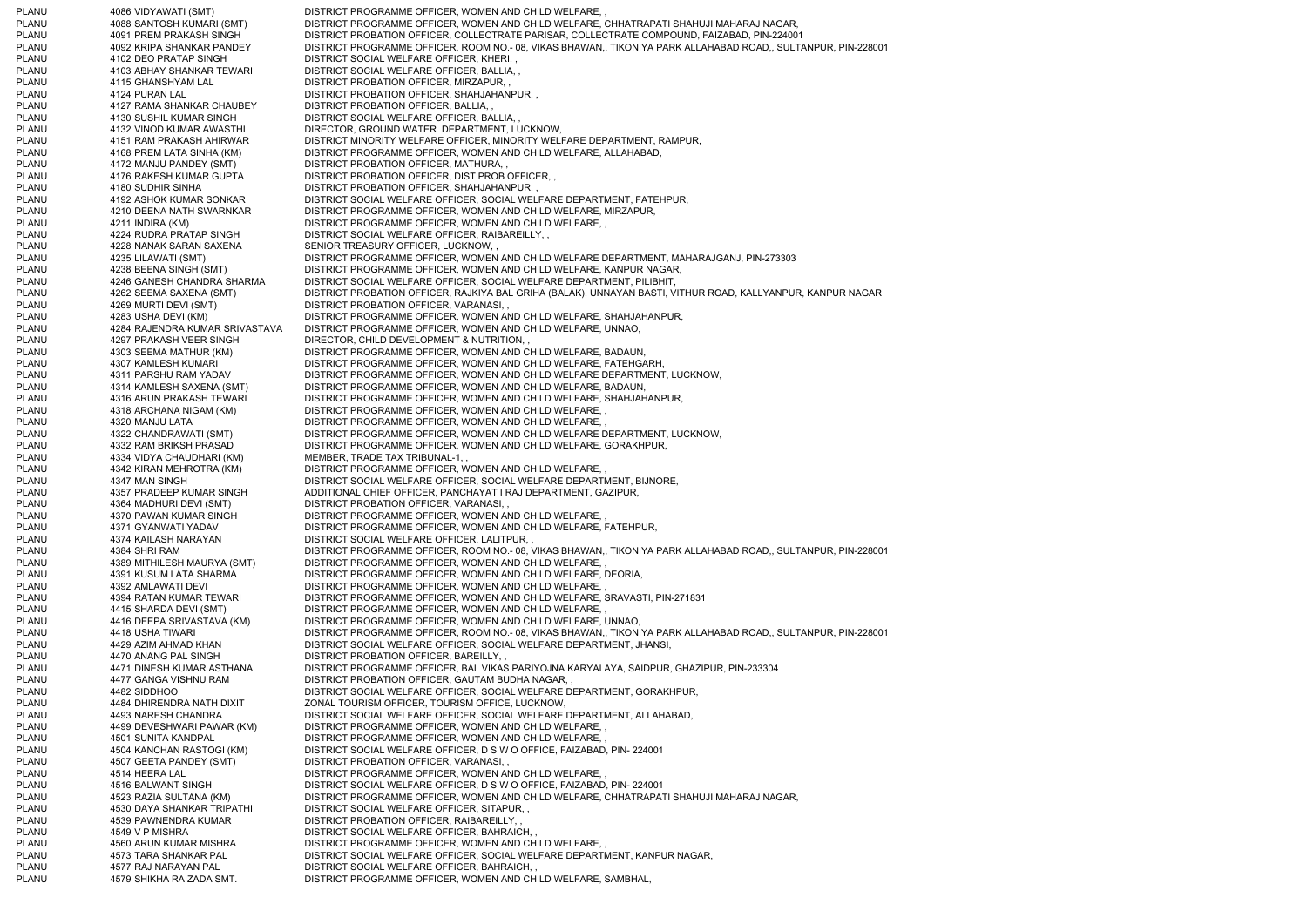PLANU 4584 ARTI D SINGH (KM) DISTRICT PROGRAMME OFFICER, WOMEN AND CHILD WELFARE, SAHARANPUR, PLANU 4588 PRADEEP KUMAR TANDON DISTRICT PROBATION OFFICER, SULTANPUR, PLANU 4601 OM PRAKASH TRIPATHI DISTRICT SOCIAL WELFARE OFFICER, LALITPUR, PLANU 4616 MAHESH KUMAR SINGH DISTRICT SOCIAL WELFARE OFFICER, SOCIAL WELFARE DEPARTMENT, MORADABAD, PLANU 4639 RAM KARAN DISTRICT PROBATION OFFICER, COLLECTRATE PARISAR, SIDDHARTHNAGAR, PLANU 4644 RITA SINGH (SMT) DISTRICT PROGRAMME OFFICER, ROOM NO.- 08, VIKAS BHAWAN,, TIKONIYA PARK ALLAHABAD ROAD,, SULTANPUR, PIN-228001 PLANU 4646 MEWA RAM DISTRICT SOCIAL WELFARE OFFICER, SOCIAL WELFARE DEPARTMENT, RAMPUR, PLANU 4648 NIRMALA YADAV DISTRICT SOCIAL WELFARE OFFICER, BARABANKI, PLANU 4655 HEERA LAL PATEL DISTRICT PROGRAMME OFFICER, WOMEN AND CHILD WELFARE, BAREILLY, PLANU 4659 DHARMVEER DISTRICT PROGRAMME OFFICER, WOMEN AND CHILD WELFARE, MAINPURI, PLANU 4660 GYANWATI PAL (SMT) DISTRICT PROGRAMME OFFICER, WOMEN AND CHILD WELFARE, PLANU 4661 SUMAN NIGAM (KM) DISTRICT PROGRAMME OFFICER, WOMEN AND CHILD WELFARE, ETAWAH, PLANU 4662 SAROJINI DEVI (KM) DISTRICT PROGRAMME OFFICER, WOMEN AND CHILD WELFARE, UNNAO, PLANU 4663 SARITA YADAV (KM) DISTRICT PROGRAMME OFFICER, WOMEN AND CHILD WELFARE, AGRA, PLANU 4668 PREM LATA SINHA (KM) DISTRICT PROGRAMME OFFICER, WOMEN AND CHILD WELFARE, , PLANU 4678 DURGAWATI DEVI (SMT) DISTRICT PROBATION OFFICER, LUCKNOW, , PLANU 4700 ASHOK KUMAR SINGH DISTRICT PROGRAMME OFFICER, WOMEN AND CHILD WELFARE, BULANDSHAHAR, PLANU 4708 RAMA KANT CHATURVEDI DISTRICT SOCIAL WELFARE OFFICER, LUCKNOW, PLANU 4712 BACHCHI RAM FINANCE & ACCOUNTS OFFICER, CHATRAPATI S MAHARAJ RES.&TRI. INSTITUTE, GOMTI NAGAR, LUCKNOW-2, PLANU 4713 MOOL CHANDRA DISTRICT PROGRAMME OFFICER, WOMEN AND CHILD WELFARE, GORAKHPUR, PLANU 4717 SUDHA TRISHULIA (SMT) DISTRICT PROGRAMME OFFICER, ROOM NO.- 08, VIKAS BHAWAN,, TIKONIYA PARK ALLAHABAD ROAD,, SULTANPUR, PIN-228001 PLANU 4718 SUMAN KUSHWAHA (SMT) DISTRICT PROGRAMME OFFICER, WOMEN AND CHILD WELFARE, PLANU 4722 KALPANA BANERJEE (KM) DISTRICT PROGRAMME OFFICER, WOMEN AND CHILD WELFARE, MEERUT, PLANU 4724 PRABHA RAVI (SMT) REGIONAL PROHIBITION AND SOCIAL UPLIFT OFFICER, CHHETRIYA MADYA NISHEDH KARYALAYA,<br>PLANU 4725 RAZIA BEGUM (SMT) DISTRICT PROGRAMME OFFICER, BAL VIKAS PARIYOJNA KARYALAYA, SAIDPUR, GHAZIPUR, PIN PLANU 4725 RAZIA BEGUM (SMT) DISTRICT PROGRAMME OFFICER, BAL VIKAS PARIYOJNA KARYALAYA, SAIDPUR, GHAZIPUR, PIN-233304<br>PLANU 4726 LAL MUNI (SMT) DISTRICT PROGRAMME OFFICER. WOMEN AND CHILD WELFARE. GORAKHPUR. 4726 LAL MUNI (SMT) DISTRICT PROGRAMME OFFICER, WOMEN AND CHILD WELFARE, GORAKHPUR, PLANU 4729 RAM NARESH DISTRICT PROGRAMME OFFICER, BAL VIKAS KALLYAN, 11/87-3,SARVESHWAR NAGAR COLONY, CHANDAULI, 232104 PLANU 4732 SHANKAR RAM DISTRICT PROBATION OFFICER, MATHURA, , PLANU 4739 RAM DAYAL SHARMA DISTRICT SOCIAL WELFARE OFFICER, SOCIAL WELFARE DEPARTMENT, MATHURA, PLANU 4745 SHIV PUJAN SHARMA DISTRICT PROBATION OFFICER, GONDA, PLANU 4761 CHANDRAWATI SINGH (SMT) DISTRICT PROGRAMME OFFICER, WOMEN AND CHILD WELFARE, RAIBAREILLY, PLANU 4769 KUSUMA DEVI DISTRICT PROGRAMME OFFICER, WOMEN AND CHILD WELFARE, PLANU 4773 DESHRAJ SINGH DISTRICT SOCIAL WELFARE OFFICER, UNNAO, PLANU 4781 RAJEEV KUMAR DISTRICT SOCIAL WELFARE OFFICER, SOCIAL WELFARE DEPARTMENT, BAREILLY, PLANU 4794 NIRUPMA MISHRA (SMT) DISTRICT PROGRAMME OFFICER, WOMEN AND CHILD WELFARE, UNNAO, PLANU 4799 SURESH CHANDRA SRIVASTAVA DISTRICT SOCIAL WELFARE OFFICER, SOCIAL WELFARE DEPARTMENT, VARANASI, PLANU 4805 LALITA (SMT) DISTRICT PROBATION OFFICER, LUCKNOW, PLANU 4808 KALI PRASAD DISTRICT PROBATION OFFICER, LUCKNOW, PLANU 4809 PRABHA SHANKAR SHARMA DISTRICT SOCIAL WELFARE OFFICER, D S W O OFFICE, FAIZABAD, PIN- 224001 PLANU 4810 RAJENDRA PRASAD MISHRA DISTRICT PROBATION OFFICER, LUCKNOW, PLANU 4812 RAM JI RAM DISTRICT PROGRAMME OFFICER, BAL VIKAS PARIYOJNA KARYALAYA, SAIDPUR, GHAZIPUR, PIN-233304 PLANU 4835 AFROZ AZIZ (KM) DISTRICT PROGRAMME OFFICER, WOMEN AND CHILD WELFARE, SAHARANPUR, PLANU 4839 NAND LAL PRASAD DISTRICT PROGRAMME OFFICER, WOMEN AND CHILD WELFARE, DEORIA, PLANU 4840 MOTI LAL VERMA DISTRICT PROBATION OFFICER, COLLECTRATE PARISAR, COLLECTRATE COMPOUND, FAIZABAD, PIN-224001 PLANU 4846 URMILA DEVI (SMT) DISTRICT PROGRAMME OFFICER, WOMEN AND CHILD WELFARE, PLANU 4852 GOVIND KUMAR UNDER SECRETARY, SOCIAL WELFARE SECRETARY BRANCH, U.P. SECRETARIAT, LUCKNOW-2 PLANU 4854 KOMAL PRASAD DISTRICT SOCIAL WELFARE OFFICER, KHERI, , PLANU 4856 JANAKDHARI DIRECTOR, TRIBAL DEVELOPMENT DIRECTORATE, LUCKNOW-2, PLANU 4864 NAGINA SINGH YADAV DISTRICT HANDICAPPED WELFARE OFFICER, HANDICAPPED WELFARE OFFICE, ALLAHABAD, PLANU 4869 RAJNI DUBEY (SMT) DISTRICT PROGRAMME OFFICER, WOMEN AND CHILD WELFARE, PLANU 4871 USHA PANDEY (SMT) DISTRICT PROGRAMME OFFICER, WOMEN AND CHILD WELFARE DEPARTMENT, LUCKNOW, PLANU 4886 VIJAI LAXMI GUPTA (SMT) DISTRICT PROBATION OFFICER, DIST PROB OFFICER, PLANU 4888 NAGESH PRASAD CHIEF MEDICAL SUPERINTENDENT, WOMEN HOSPITAL, FATEHPUR, PLANU 4890 ARUN KUMAR SHARMA DISTRICT SOCIAL WELFARE OFFICER, LUCKNOW, PLANU 4891 RAM NARAYAN TRIPATHI DISTRICT SOCIAL WELFARE OFFICER, LUCKNOW, PLANU 4893 RANJEET SINGH DISTRICT SOCIAL WELFARE OFFICER, LUCKNOW PLANU 4899 SHOEB AHMAD KHAN DISTRICT SOCIAL WELFARE OFFICER, SOCIAL WELFARE DEPARTMENT, MAU, PLANU 4906 PREM CHANDRA SHUKLA DISTRICT SOCIAL WELFARE OFFICER, SITAPUR, , PLANU 4910 SHARMISHTHA RAI (KM) DISTRICT PROGRAMME OFFICER, WOMEN AND CHILD WELFARE, , PLANU 4911 ANITA PANDEY (SMT) DISTRICT PROGRAMME OFFICER, WOMEN AND CHILD WELFARE, PLANU 4914 GEETA MISHRA (SMT) DISTRICT PROGRAMME OFFICER, WOMEN AND CHILD WELFARE, CHITRAKOOT, PLANU 4949 SUDHA CHAUHAN (SMT) DISTRICT PROGRAMME OFFICER, WOMEN AND CHILD WELFARE, GORAKHPUR, PLANU 4950 SANDHYA SHUKLA (SMT) DISTRICT PROGRAMME OFFICER, WOMEN AND CHILD WELFARE, GORAKHPUR, PLANU 4956 PRADEEP KUMAR DISTRICT HANDICAPPED WELFARE OFFICER, HANDICAPPED WELFARE OFFICE, BAREILLY, PLANU 4960 SHIV PAL SINGH DISTRICT SOCIAL WELFARE OFFICER, SOCIAL WELFARE DEPARTMENT, VIKAS BHAWAN ORAI, JALAUN, PIN-285001 PLANU 4979 PARDESHI RAM DISTRICT SOCIAL WELFARE OFFICER, SOCIAL WELFARE DEPARTMENT, JAUNPUR, PLANU 4982 NAZIMA NADIR (SMT) DISTRICT PROGRAMME OFFICER, WOMEN AND CHILD WELFARE, PLANU 4983 AWDHESH KUMAR DISTRICT SOCIAL WELFARE OFFICER, SOCIAL WELFARE DEPARTMENT, PILIBHIT, PLANU 4990 RAM AUTAR TRIPATHI DISTRICT SOCIAL WELFARE OFFICER, UNNAO, PLANU 4991 TARA DEVI YADAV (SMT) DISTRICT PROGRAMME OFFICER, WOMEN AND CHILD WELFARE DEPARTMENT, LUCKNOW, PLANU 4992 ADARSH PRABHA SHARMA DISTRICT PROGRAMME OFFICER, WOMEN AND CHILD WELFARE, AGRA, PLANU 4993 NIRMALA DEVI DISTRICT PROGRAMME OFFICER, WOMEN AND CHILD WELFARE, PLANU 4996 MERRY ARANGASSERY THOMAS DISTRICT SOCIAL WELFARE OFFICER, SOCIAL WELFARE DEPARTMENT, SONBHADRA, PLANU 5002 SUKHAI PRASAD DISTRICT PROGRAMME OFFICER, WOMEN AND CHILD WELFARE, PLANU 5012 JAIPAL SINGH DISTRICT SOCIAL WELFARE OFFICER, SOCIAL WELFARE DEPARTMENT, MUZAFFARNAGAR,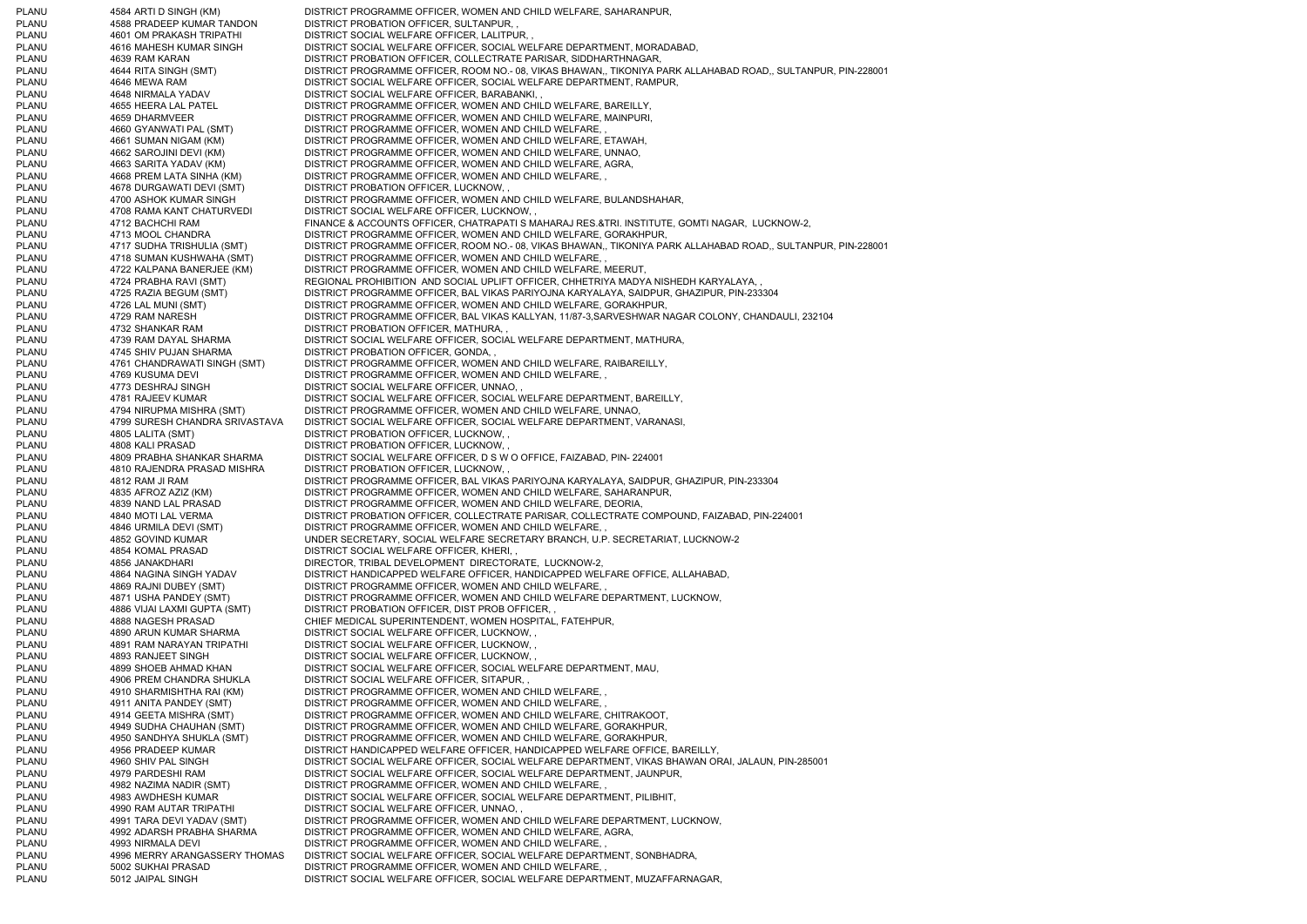PLANU 5018 FATEH BAHADUR SINGH DISTRICT SOCIAL WELFARE OFFICER, KUSHINAGAR, PLANU 5020 PURUSHOTTAM SINGH DISTRICT SOCIAL WELFARE OFFICER, SOCIAL WELFARE DEPARTMENT, GORAKHPUR, PLANU 5022 MANORANJAN PRASAD SINGH DISTRICT SOCIAL WELFARE OFFICER, BALLIA, , PLANU 5023 PRADYUMNA PRASAD GUPTA DISTRICT SOCIAL WELFARE OFFICER, SOCIAL WELFARE DEPARTMENT, GORAKHPUR. PLANU 5041 RAM PRAKASH PAL DISTRICT SOCIAL WELFARE OFFICER, SOCIAL WELFARE DEPARTMENT, KANPUR NAGAR, PLANU 5043 VIJAI KUMAR TEWARI DISTRICT PROGRAMME OFFICER, WOMEN AND CHILD WELFARE, BASTI, PLANU 5049 SURESH KUMAR NIGAM DISTRICT SOCIAL WELFARE OFFICER, LUCKNOW, PLANU 5050 VISHNU NARAYAN SAXENA DISTRICT PROGRAMME OFFICER, WOMEN AND CHILD WELFARE DEPARTMENT, LUCKNOW, PLANU 5051 REKHA RANI (SMT) DISTRICT PROGRAMME OFFICER, WOMEN AND CHILD WELFARE, MAINPURI, PLANU 5052 MAKUNTALA KUMARI (KM) DISTRICT PROGRAMME OFFICER, WOMEN AND CHILD WELFARE, , PLANU 5060 ANJANI KUMAR SRIVASTAVA DISTRICT SOCIAL WELFARE OFFICER, KHERI, , PLANU 5062 SUGNA KUMARI CHAURASIA (KM) DISTRICT PROGRAMME OFFICER, WOMEN AND CHILD WELFARE, , PLANU 5063 SARLA DIXIT (KM) DISTRICT PROGRAMME OFFICER, WOMEN AND CHILD WELFARE, SHAHJAHANPUR, PLANU 5069 SANJAY KUMAR SINGH DISTRICT PROBATION OFFICER, AMBEDKAR NAGAR, PIN-224122, PLANU 5071 KASHI PRASAD DISTRICT SOCIAL WELFARE OFFICER, RAIBAREILLY, , PLANU 5076 BHUPENDRA TEWARI DISTRICT MAGISTRATE, REVENUE DEPARTMENT, PLANU 5084 RAJESHWARI SINGH (KM) DISTRICT PROBATION OFFICER, LUCKNOW, , PLANU 5085 LALLOO RAM SINGH DISTRICT PROBATION OFFICER, LUCKNOW, PLANU 5094 SUSAMMA JORJ (SMT) DISTRICT PROBATION OFFICER, DIST PROB OFFICER, PLANU 5099 PRAMIL KUMAR SINHA DISTRICT SOCIAL WELFARE OFFICER, SOCIAL WELFARE DEPARTMENT, SONBHADRA, PLANU 5105 MALTI DEVI KANAUJIA (SMT) DISTRICT WELFARE OFFICER, HANDICAPPED WELFARE OFFICE, PLANU 5106 NIRMALA SINGH (SMT) DISTRICT PROGRAMME OFFICER, WOMEN AND CHILD WELFARE, MAU, PLANU 5113 SUSHMA SRIVASTAVA (SMT) DISTRICT BACKWARD CLASS WELFARE OFFICER, BACKWARD CLASS WELFARE OFFICE, PLANU 5119 KHUDIZA (KM) DISTRICT SOCIAL WELFARE OFFICER, SOCIAL WELFARE DEPARTMENT, VIKAS BHAWAN ORAI, JALAUN, PIN-285001 5121 RAM KISHUN KUSHWAHA DISTRICT PROGRAMME OFFICER, WOMEN AND CHILD WELFARE, BASTI, PLANU 5124 BIRPAL SINGH DISTRICT SOCIAL WELFARE OFFICER, SOCIAL WELFARE DEPARTMENT, BAREILLY, PLANU 5127 SUBHASH PAL SINGH DISTRICT SOCIAL WELFARE OFFICER, ETAWAH, PLANU 5129 BALESHWAR MANJHI DISTRICT SOCIAL WELFARE OFFICER, VIKAS BHAWAN, SIDDHARTHNAGAR, PLANU 5130 SATENDRA KUMAR DISTRICT SOCIAL WELFARE OFFICER, SOCIAL WELFARE DEPARTMENT, MUZAFFARNAGAR, PLANU 5132 RAVINDRA KUMAR TALYAN DISTRICT SOCIAL WELFARE OFFICER, HAPUR, , PLANU 5135 BABU LAL PRASAD DISTRICT SOCIAL WELFARE OFFICER, SANT KABIRNAGAR, , PLANU 5136 KAMLESH KUMARI (SMT) DISTRICT PROGRAMME OFFICER, WOMEN AND CHILD WELFARE, , PLANU 5139 NARESH KUMAR DISTRICT PROBATION OFFICER, MORADABAD, , PLANU 5168 TARSEM PAL SINGH DISTRICT SOCIAL WELFARE OFFICER, SOCIAL WELFARE DEPARTMENT, MEERUT, PLANU 5170 MOHD QUASIM DISTRICT SOCIAL WELFARE OFFICER, SOCIAL WELFARE DEPARTMENT, MUZAFFARNAGAR, PLANU 5171 HARI SHANKAR SRIVASTAVA DISTRICT SOCIAL WELFARE OFFICER, VIKAS BHAWAN, ROOM NO.-206, SOCIAL WELFARE OFFICE, GHAZIBAD PLANU 5174 ROSHAN LAL DISTRICT SOCIAL WELFARE OFFICER, SOCIAL WELFARE DEPARTMENT, BULANDSHAHAR, PLANU 5177 KHAJAN SINGH DISTRICT SOCIAL WELFARE OFFICER, SOCIAL WELFARE DEPARTMENT, BULANDSHAHAR, PLANU 5178 BABU RAM DISTRICT SOCIAL WELFARE OFFICER, VIKAS BHAWAN, ROOM NO.-206, SOCIAL WELFARE OFFICE, GHAZIBAD PLANU 5191 SHOBHA RANI SAXENA (KM) DISTRICT PROBATION OFFICER, AGRA, , PLANU 5194 AYODHYA PRASAD DISTRICT PROBATION OFFICER, MAINPURI, , PLANU 5198 SARITA SAXENA (KM) DISTRICT PROGRAMME OFFICER, WOMEN AND CHILD WELFARE, MAINPURI, PLANU 5202 MEERA DEVI (SMT) DISTRICT SOCIAL WELFARE OFFICER, SOCIAL WELFARE DEPARTMENT, AZAMGARH, PLANU 5210 SHEELA KANAUJIA (KM) DIRECTOR, DIRECTORATE OF WOMAN WELFARE, , LUCKNW-2 PLANU 5211 CHHOTEY LAL DISTRICT SOCIAL WELFARE OFFICER, SOCIAL WELFARE DEPARTMENT, SONBHADRA, PLANU 5212 K P UPADHYAY DISTRICT PROGRAMME OFFICER, WOMEN AND CHILD WELFARE, CHHATRAPATI SHAHUJI MAHARAJ NAGAR, PLANU 5213 NEELAM SINGH (SMT) DISTRICT PROGRAMME OFFICER, WOMEN AND CHILD WELFARE, CHHATRAPATI SHAHUJI MAHARAJ NAGAR, PLANU 5214 RAM ABHILASH YADAV DISTRICT PROGRAMME OFFICER, ROOM NO.- 08, VIKAS BHAWAN,, TIKONIYA PARK ALLAHABAD ROAD,, SULTANPUR, PIN-228001 PLANU 5218 MADHURI SINGH (SMT) DISTRICT PROGRAMME OFFICER, WOMEN AND CHILD WELFARE, GORAKHPUR, PLANU 5221 SARASWATI GUPTA (KM) DISTRICT PROGRAMME OFFICER, WOMEN AND CHILD WELFARE, BASTI, PLANU 5222 VIRENDRA PRATAP PANDEY DISTRICT PROGRAMME OFFICER, WOMEN AND CHILD WELFARE, VARANASI, PLANU 5231 RAM SEWAK DISTRICT SOCIAL WELFARE OFFICER, LUCKNOW, PLANU 5233 DEVI RAM SHARMA DISTRICT SOCIAL WELFARE OFFICER, SOCIAL WELFARE DEPARTMENT, BIJNORE, PLANU 5245 SURENDRA KUMAR RAJPUT DISTRICT PROGRAMME OFFICER, WOMEN AND CHILD WELFARE, COLLECTRATE CAMPUS ORAI, JALAUN, PIN-285001 PLANU 5247 DAYA RAM DISTRICT PROGRAMME OFFICER, WOMEN AND CHILD WELFARE, KANPUR NAGAR, PLANU 5251 ASHOK KUMAR GUPTA DISTRICT SOCIAL WELFARE OFFICER, VIKAS BHAWAN, ROOM NO.-206, SOCIAL WELFARE OFFICE, GHAZIBAD PLANU 5254 LAXMAN SINGH DISTRICT SOCIAL WELFARE OFFICER, GAUTAMBUDH NAGAR, PLANU 5256 KAMLA PRASAD DISTRICT PROGRAMME OFFICER, WOMEN AND CHILD WELFARE. PLANU 5269 HANSI PANDEY SMT DISTRICT SOCIAL WELFARE OFFICER, SOCIAL WELFARE DEPARTMENT, FIROZABAD, PLANU 5275 PUSHPA JANGPANGI (KM) DISTRICT PROGRAMME OFFICER, WOMEN AND CHILD WELFARE DEPARTMENT, LUCKNOW, PLANU<br>PLANU 5276 PREM PAL SINGH DISTRICT SOCIAL WELFARE OFFICER, SOCIAL WELFARE DEPARTMENT, ETAH, PLANU 5276 PREM PAL SINGH DISTRICT SOCIAL WELFARE OFFICER, SOCIAL WELFARE DEPARTMENT, ETAH, PLANU 5288 RAJ KUMAR GUPTA DISTRICT SOCIAL WELFARE OFFICER, HARDOI, PLANU 5290 PHOOL CHANDRA DISTRICT SOCIAL WELFARE OFFICER, SANT KABIRNAGAR, PLANU 5293 GAJENDRA PATEL DISTRICT SOCIAL WELFARE OFFICER, SOCIAL WELFARE DEPARTMENT, MAHARAJGANJ, PIN-273303 PLANU 5296 YOGESHWAR KUMAR SINGH DISTRICT SOCIAL WELFARE OFFICER, KUSHINAGAR, PLANU 5301 PURNIMA MISHRA (SMT) DISTRICT PROGRAMME OFFICER, WOMEN AND CHILD WELFARE, BAREILLY, PLANU 5303 SHARDA SINGH (SMT) DISTRICT PROGRAMME OFFICER, WOMEN AND CHILD WELFARE, PLANU 5305 RAGINI SRIVASTAVA (KM) DISTRICT PROGRAMME OFFICER, WOMEN AND CHILD WELFARE, UNNAO, PLANU 5307 RAM DEO DISTRICT SOCIAL WELFARE OFFICER, SRAVASTI, , PIN-271831 PLANU 5309 MAIMUNA NAHID (SMT) DISTRICT PROGRAMME OFFICER, WOMEN AND CHILD WELFARE, PLANU 5310 PHOOLKALI DEVI (SMT) DISTRICT PROGRAMME OFFICER, WOMEN AND CHILD WELFARE, PLANU 5315 VIMLESH RAJAN (SMT) DISTRICT PROGRAMME OFFICER, WOMEN AND CHILD WELFARE, JHANSI PLANU 5323 ASHA SRIVASTAVA (KM) DISTRICT PROGRAMME OFFICER, WOMEN AND CHILD WELFARE DEPARTMENT, MAHARAJGANJ, PIN-273303 PLANU 5327 URMILA NIGAM (SMT) DISTRICT SOCIAL WELFARE OFFICER, D S W O OFFICE, FAIZABAD, PIN- 224001 PLANU 5328 MEERA DEVI (SMT) DISTRICT PROGRAMME OFFICER, WOMEN AND CHILD WELFARE,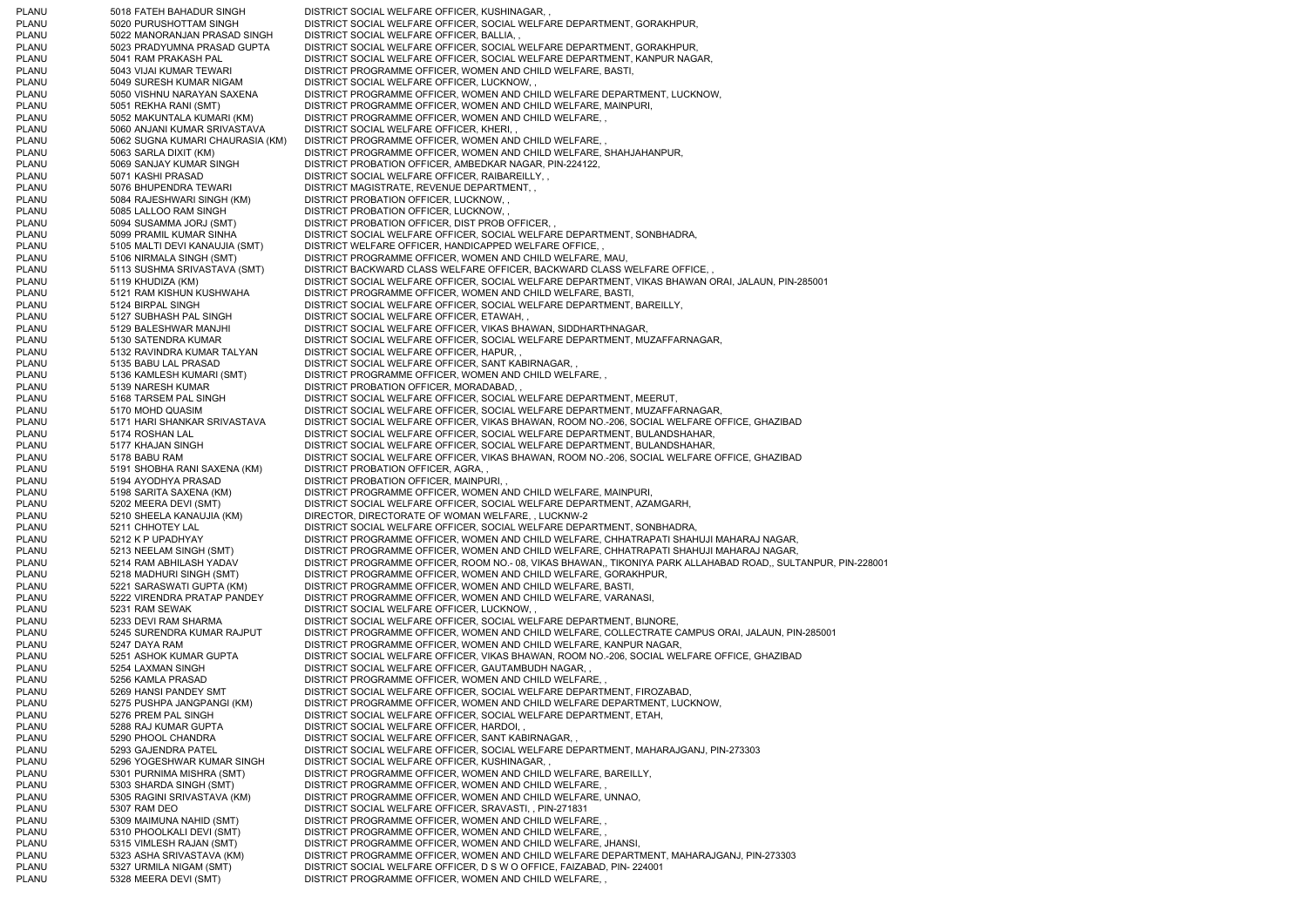PLANU 5330 SHASHIKALA NIGAM (SMT) DISTRICT PROGRAMME OFFICER, WOMEN AND CHILD WELFARE, CHHATRAPATI SHAHUJI MAHARAJ NAGAR, PLANU 5336 ADIL WARIS DISTRICT PROGRAMME OFFICER, WOMEN AND CHILD WELFARE, PLANU 5337 KARUNESH KUMAR DWIVEDI DISTRICT SOCIAL WELFARE OFFICER, D S W O OFFICE, FAIZABAD, PIN- 224001 PLANU 5344 RAVINDRA LAL DISTRICT JUDGE, DISTRICT COURT, LUCKNOW-2, PLANU 5353 RAJ KUMAR GUPTA DISTRICT JUDGE, SAHARANPUR, SAHARANPUR, PLANU 5360 ANUP KUMAR SRIVASTAVA ZONAL TOURISM OFFICER, TOURISM OFFICE, LUCKNOW-2, PLANU 5363 RAM NARESH UNDER SECRETARY, SOCIAL WELFARE SECRETARY BRANCH, U.P. SECRETARIAT, LUCKNOW-2 PLANU 5372 CHANDRA SHEKHAR SINGH DISTRICT PROBATION OFFICER, MEERUT, , PLANU 5379 KUSUM MISHRA (SMT) DISTRICT PROGRAMME OFFICER, WOMEN AND CHILD WELFARE, VIKAS BHAWAN, SIDDHARTHNAGAR PLANU 5380 SUNIL KUMAR SRIVASTAVA DISTRICT PROGRAMME OFFICER, WOMEN AND CHILD WELFARE, MIRZAPUR, PLANU 5382 RAKESH TEWARI DISTRICT PROGRAMME OFFICER, WOMEN AND CHILD WELFARE, PLANU 5400 GEETA SAXENA (KM) DISTRICT SOCIAL WELFARE OFFICER, SOCIAL WELFARE DEPARTMENT, SAHARANPUR, PLANU 5401 LAXMI SHANKAR DISTRICT JUDGE, RAIBAREILLY, PLANU 5417 RAMESH CHANDRA JAISWAL DISTRICT JUDGE, KHERI, PLANU 5419 PANKAJ KUMAR JAUHARI DISTRICT JUDGE, BULANDSHAHAR, BULANDSHAHAR, PLANU 5420 ZAFFAR MENHADI ZAIDI ADDITIONAL CHIEF OFFICER, PANCHAYAT I RAJ DEPARTMENT, , PLANU 5430 KAUSHALYA DEVI (SMT) DISTRICT PROGRAMME OFFICER, WOMEN AND CHILD WELFARE, PLANU 5437 UMA GUPTA (KM) DISTRICT PROGRAMME OFFICER, WOMEN AND CHILD WELFARE, BULANDSHAHAR, 5439 KAMLESH (KM) DISTRICT PROBATION OFFICER, MEERUT, PLANU 5440 MAYA SHUKLA (KM) DISTRICT PROGRAMME OFFICER, WOMEN AND CHILD WELFARE, SHAHJAHANPUR, PLANU 5441 VINEETA MASHRA (KM) DISTRICT PROGRAMME OFFICER, WOMEN AND CHILD WELFARE, UNNAO, PLANU 5444 ANAND PRAKASH DISTRICT PROGRAMME OFFICER, WOMEN AND CHILD WELFARE, PLANU 5446 RAKAM SINGH DISTRICT PROGRAMME OFFICER, WOMEN AND CHILD WELFARE, MUZAFFARNAGAR, PLANU 5450 KUSUM LATA (SMT) DISTRICT PROGRAMME OFFICER, WOMEN AND CHILD WELFARE, MEERUT, DISTRICT MINORITY WELFARE OFFICER, HANDICAPPED WELFARE DIRECTORATE, PLANU 5454 ANIL KUMAR MISHRA DISTRICT PROGRAMME OFFICER, WOMEN AND CHILD WELFARE, KANPUR NAGAR, PLANU 5455 SHRAWAN KUMAR DISTRICT SOCIAL WELFARE OFFICER, SOCIAL WELFARE DEPARTMENT, AZAMGARH, PLANU 5458 PRAKASH KUMAR DISTRICT PROGRAMME OFFICER, WOMEN AND CHILD WELFARE, PLANU 5459 ABHIMANYU PANDEY DISTRICT PROGRAMME OFFICER, BAL VIKAS PARIYOJNA KARYALAYA, SAIDPUR, GHAZIPUR, PIN-233304 PLANU 5460 MOHD ANWAR DISTRICT PROGRAMME OFFICER, WOMEN AND CHILD WELFARE, FATEHPUR, PLANU 5464 RAGHUNATH RAM DISTRICT SOCIAL WELFARE OFFICER, SOCIAL WELFARE DEPARTMENT, SONBHADRA, PLANU 5472 BABU LAL YADAV DISTRICT PROGRAMME OFFICER, WOMEN AND CHILD WELFARE, UNNAO, PLANU 5475 MALA DEVI (SMT) DISTRICT PROGRAMME OFFICER, WOMEN AND CHILD WELFARE, HAMIRPUR, PLANU 5482 KAMINI SRIVASTAVA (KM) DISTRICT PROGRAMME OFFICER, WOMEN AND CHILD WELFARE DEPARTMENT, LUCKNOW, PLANU 5484 RAM SINGH DISTRICT SOCIAL WELFARE OFFICER, SOCIAL WELFARE DEPARTMENT, VIKAS BHAWAN ORAI, JALAUN, PIN-285001 PLANU 5486 RAM CHANDRA PRASAD DISTRICT JUDGE, GORAKHAPUR, GORAKHPUR, PLANU 5487 SANTOSH KUMAR DISTRICT PROGRAMME OFFICER, WOMEN AND CHILD WELFARE, JHANSI, PLANU 5501 ASHA PANDEY (SMT) DISTRICT PROGRAMME OFFICER, WOMEN AND CHILD WELFARE, AZAMGARH, PLANU 5508 RAM ADHAR YADAV DISTRICT SOCIAL WELFARE OFFICER, SOCIAL WELFARE DEPARTMENT, ALLAHABAD, PLANU 5512 RAM PRATAP DISTRICT PROGRAMME OFFICER. WOMEN AND CHILD WELFARE. JHANSI, PLANU 5517 PRADEEP KUMAR DISTRICT SOCIAL WELFARE OFFICER, SOCIAL WELFARE DEPARTMENT, ALLAHABAD, PLANU 5520 MITHILESH KUMAR DUBEY DISTRICT SOCIAL WELFARE OFFICER, SOCIAL WELFARE DEPARTMENT, JAUNPUR, PLANU 5523 MAHESH CHANDRA DISTRICT SOCIAL WELFARE OFFICER, SOCIAL WELFARE DEPARTMENT, ETAH, PLANU 5525 ASHOK KUMAR SONI DISTRICT PROGRAMME OFFICER, WOMEN AND CHILD WELFARE, CHITRAKOOT, PLANU 5526 MAHENDRA SINGH DISTRICT SOCIAL WELFARE OFFICER, SOCIAL WELFARE DEPARTMENT, MORADABAD, PLANU 5529 RAM SAMAJHU RAM DISTRICT SOCIAL WELFARE OFFICER, SOCIAL WELFARE DEPARTMENT, AZAMGARH, PLANU 5530 RAJ NARAYAN SINGH DISTRICT SOCIAL WELFARE OFFICER, SOCIAL WELFARE DEPARTMENT, AZAMGARH, PLANU 5531 JITENDRA RAI DIRECTOR, SOCIAL WELFARE DIRECTORATE, , PLANU 5535 BISHESHWAR DAYAL DISTRICT PROGRAMME OFFICER, WOMEN AND CHILD WELFARE, ETAH, PLANU 5539 SADHANA DUBEY (KM) DISTRICT PROGRAMME OFFICER, WOMEN AND CHILD WELFARE, PLANU 5548 SURESH CHANDRA DISTRICT SOCIAL WELFARE OFFICER, SOCIAL WELFARE DEPARTMENT, ALLAHABAD, PLANU 5552 SURENDRA KUMAR SRIVASTAVA DISTRICT SOCIAL WELFARE OFFICER, SOCIAL WELFARE DEPARTMENT, JHANSI, PLANU 5561 RAJ KUMAR TEWARI DISTRICT DEVELOPMENT OFFICER, RURAL DEVELOPMENT DEPARTMENT, BANDA, PLANU 5562 SHYAM NARAYAN RAM DISTRICT SOCIAL WELFARE OFFICER, SOCIAL WELFARE DEPARTMENT, VARANASI, PLANU 5571 GANGA SAGAR MISHRA DISTRICT SOCIAL WELFARE OFFICER, RAIBAREILLY, PLANU 5576 KAMAL KISHOR DISTRICT SOCIAL WELFARE OFFICER, KHERI PLANU 5581 NAND KUMAR MISHRA SPECIAL SECRETARY AND ADDITIONAL LEGAL ADVISOR, LEGAL CELL HIGH COURT, ALLAHABAD-2, PLANU 5585 NURUL HASAN KHAN DISTRICT PROBATION OFFICER, CHHATRAPATI SHAHUJI MAHARAJ NAGAR, , PLANU 5590 SEEMA (SMT) DISTRICT PROGRAMME OFFICER, WOMEN AND CHILD WELFARE, VIKAS BHAVAN, S-08, IInd FLOOR, CIVIL LINES, FAIZABAD, PIN-224001 PLANU 5591 DURGAWATI DEVI (SMT) DISTRICT PROGRAMME OFFICER, WOMEN AND CHILD WELFARE, ,<br>PLANU 5606 KUSUM TEWARI (SMT) DISTRICT PROGRAMME OFFICER. WOMEN AND CHILD WELFARE. PLANU 5606 KUSUM TEWARI (SMT) DISTRICT PROGRAMME OFFICER, WOMEN AND CHILD WELFARE, KANPUR NAGAR, PLANU 5609 MAHENDRA SINGH PALANI DISTRICT SOCIAL WELFARE OFFICER, SOCIAL WELFARE DEPARTMENT, BIJNORE, PLANU 5610 SHYAM BEHARI LAL DIRECTOR, DIRECTORATE OF WOMAN WELFARE, , LUCKNW-2 PLANU 5617 SHAHNAZ PARVEEN (KM) DISTRICT PROGRAMME OFFICER, WOMEN AND CHILD WELFARE, PLANU 5619 ANIL KUMAR SINGH DISTRICT PROGRAMME OFFICER, WOMEN AND CHILD WELFARE, GORAKHPUR, PLANU 5620 VISHNU PRAKASH SRIVASTAVA DISTRICT PROGRAMME OFFICER, WOMEN AND CHILD WELFARE, , PLANU 5626 RAM ASREY YADAV DISTRICT SOCIAL WELFARE OFFICER, RAIBAREILLY, , PLANU 5630 CHANDRA MOHAN SAHAY SAXENA DISTRICT SOCIAL WELFARE OFFICER, UNNAO, , PLANU 5636 BRAHMA DEV PANDEY DISTRICT SOCIAL WELFARE OFFICER, UNNAO, PLANU 5643 BHIKHARI LAL DISTRICT SOCIAL WELFARE OFFICER, KHERI, , PLANU 5647 LOKENDRA JEET SINGH DISTRICT SOCIAL WELFARE OFFICER, SOCIAL WELFARE DEPARTMENT, KANPUR NAGAR, PLANU 5657 PAWAN KUMAR SIRAUTHIA DISTRICT SOCIAL WELFARE OFFICER, SOCIAL WELFARE DEPARTMENT, JHANSI, PLANU 5669 K D TEWARI DISTRICT PROBATION OFFICER, AZAMGARH, PLANU 5704 BEENA DEVI (SMT) DISTRICT PROBATION OFFICER, MATHURA, , PLANU 5707 MITHAI LAL DISTRICT PROGRAMME OFFICER, ROOM NO.- 08, VIKAS BHAWAN,, TIKONIYA PARK ALLAHABAD ROAD,, SULTANPUR, PIN-228001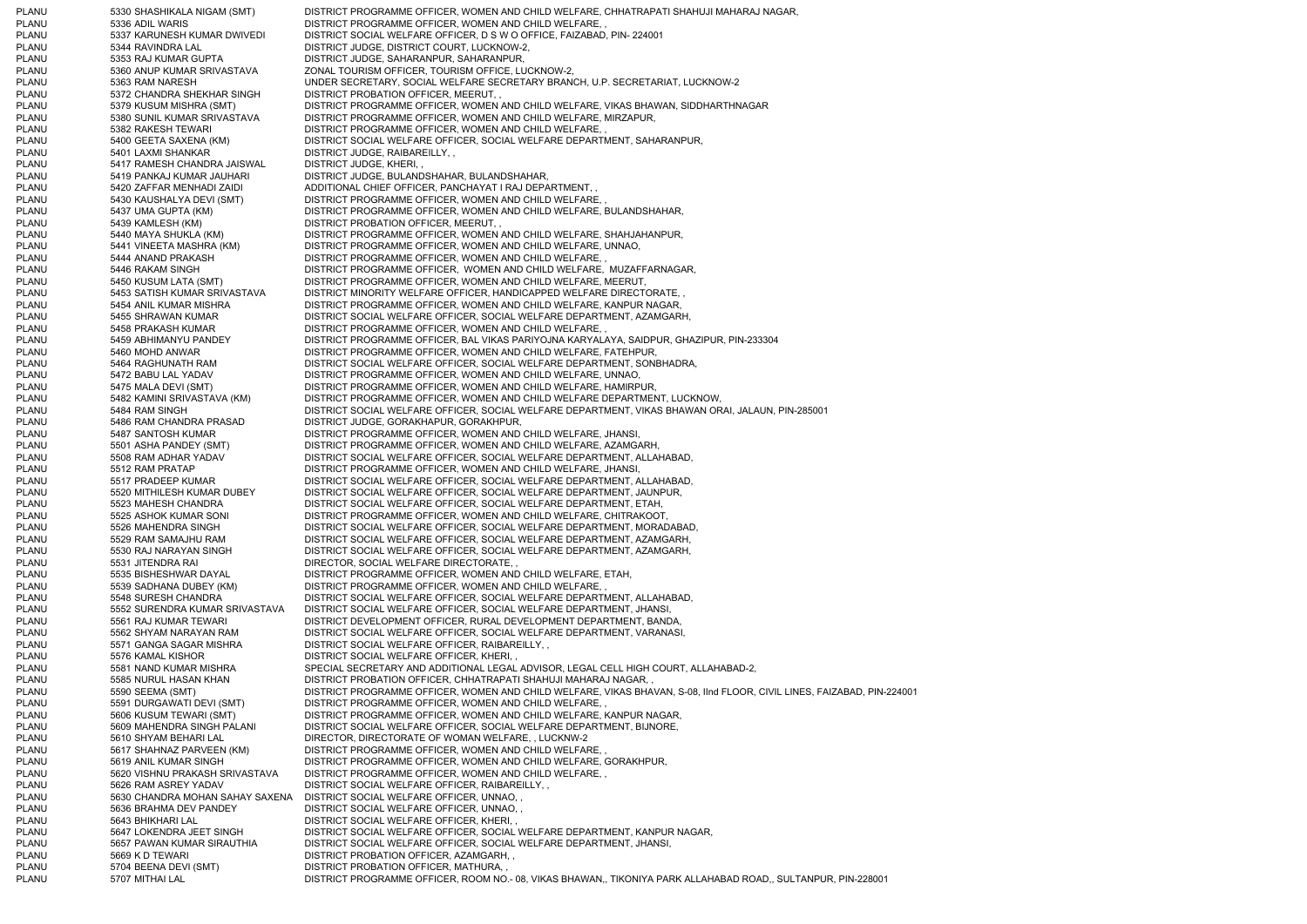PLANU 5708 VINOD KUMAR DISTRICT PROBATION OFFICER, LUCKNOW, PLANU 5714 AMITA RANI (KM) DISTRICT PROBATION OFFICER, LUCKNOW, , PLANU 5722 DINESH CHANDRA SHARMA DISTRICT SOCIAL WELFARE OFFICER, SOCIAL WELFARE DEPARTMENT, MORADABAD, PLANU 5724 LAVKESH KUMAR SAINI DISTRICT SOCIAL WELFARE OFFICER, SOCIAL WELFARE DEPARTMENT, MUZAFFARNAGAR, PLANU 5725 MANGI LAL SHARMA DISTRICT SOCIAL WELFARE OFFICER, SOCIAL WELFARE DEPARTMENT, AGRA, PLANU 5726 RAJEEV PALIWAL DISTRICT SOCIAL WELFARE OFFICER, SOCIAL WELFARE DEPARTMENT, ALIGARH, PLANU 5727 AVINASH TEWARI DISTRICT SOCIAL WELFARE OFFICER, SOCIAL WELFARE DEPARTMENT, FIROZABAD, PLANU 5730 RUPENDRA KUMAR DISTRICT SOCIAL WELFARE OFFICER, SOCIAL WELFARE DEPARTMENT, ALIGARH, PLANU 5731 RAGHUNANDAN PRASAD SHARMA DISTRICT SOCIAL WELFARE OFFICER, SOCIAL WELFARE DEPARTMENT, ALIGARH, PLANU 5732 HARI OM GUPTA DISTRICT SOCIAL WELFARE OFFICER, SOCIAL WELFARE DEPARTMENT, BULANDSHAHAR, PLANU 5737 ASHA RANI MISHRA (SMT) DISTRICT PROGRAMME OFFICER, WOMEN AND CHILD WELFARE, SONBHADRA, PLANU 5745 KUSUM KUMARI (SMT) CHIEF MEDICAL OFFICER, STATE EMPLY.INSURANCE HOSPITAL SERVICES, ALLAHABAD, PLANU 5747 PRAKASH RANI KAPOOR (SMT) DISTRICT SOCIAL WELFARE OFFICER, SOCIAL WELFARE DEPARTMENT, KANPUR NAGAR, PLANU 5749 KRISHNA PANDEY (SMT) DISTRICT SOCIAL WELFARE OFFICER, SOCIAL WELFARE DEPARTMENT, KANPUR NAGAR, PLANU 5752 GAJENDRA KUMAR MISHRA DISTRICT SOCIAL WELFARE OFFICER, SOCIAL WELFARE DEPARTMENT, KANPUR NAGAR, PLANU 5753 BHISHMA PRATAP SINGH DISTRICT SOCIAL WELFARE OFFICER, SOCIAL WELFARE DEPARTMENT, KANPUR NAGAR, PLANU 5758 PRATIMA RAI DISTRICT SOCIAL WELFARE OFFICER, SOCIAL WELFARE DEPARTMENT, AZAMGARH, PLANU 5766 PARSHURAM DISTRICT SOCIAL WELFARE OFFICER, SOCIAL WELFARE DEPARTMENT, BAREILLY, PLANU 5768 HARI OM SHARMA DISTRICT SOCIAL WELFARE OFFICER, SOCIAL WELFARE DEPARTMENT, BAREILLY, PLANU 5769 BABU RAM YADAV DISTRICT SOCIAL WELFARE OFFICER, SHAHJAHANPUR, , PLANU 5776 CHANDRA KANTA (SMT) DISTRICT SOCIAL WELFARE OFFICER, SOCIAL WELFARE DEPARTMENT, MORADABAD, PLANU 5778 MUKESH KUMAR SRIVASTAVA DISTRICT JUDGE, PADRAUNA, , PLANU 5779 BALVINDER SINGH DISTRICT JUDGE, PILIBHIT, PLANU 5782 SHEETLA PRASAD DISTRICT SOCIAL WELFARE OFFICER, SOCIAL WELFARE DEPARTMENT, KANPUR NAGAR, PLANU 5783 CHANDRA PAL SINGH DISTRICT PROBATION OFFICER, MEERUT, PLANU 5792 MEENA (SMT) DISTRICT PROGRAMME OFFICER, WOMEN AND CHILD WELFARE, FATEHGARH, PLANU 5798 RAM PAL PAL DISTRICT SOCIAL WELFARE OFFICER, SOCIAL WELFARE DEPARTMENT, JAUNPUR, PLANU 5800 RAM NARESH YADAV DISTRICT SOCIAL WELFARE OFFICER, SOCIAL WELFARE DEPARTMENT, VIKAS BHAWAN, ROOM NO.- 8, MAINPURI, PIN-205001 PLANU 5801 HARSHVARDHAN PANDEY DISTRICT SOCIAL WELFARE OFFICER, SOCIAL WELFARE DEPARTMENT, KANPUR NAGAR, PLANU 5805 SATYA PRAKASH SRIVASTAVA DISTRICT PROGRAMME OFFICER, WOMEN AND CHILD WELFARE, GORAKHPUR, PLANU 5806 MAYA DEVI (SMT) DISTRICT PROGRAMME OFFICER, WOMEN AND CHILD WELFARE, , PLANU 5807 SUVASI DEVI (SMT) DISTRICT PROGRAMME OFFICER, WOMEN AND CHILD WELFARE, PLANU 5808 SAVITRI DEVI DISTRICT PROGRAMME OFFICER, WOMEN AND CHILD WELFARE, AZAMGARH. PLANU 5810 SHARDA (SMT) DISTRICT PROGRAMME OFFICER, WOMEN AND CHILD WELFARE, GORAKHPUR, PLANU 5813 SADHNA JAUHARI DISTRICT PROGRAMME OFFICER, WOMEN AND CHILD WELFARE DEPTT., MAHOBA, PIN- 210427 PLANU 5819 VINOD KUMAR MISHRA DISTRICT JUDGE, PRATAPGARH, PLANU 5824 YASHPAL SINGH DISTRICT SOCIAL WELFARE OFFICER, BAGPAT, , PLANU 5826 KALI CHARAN MAURYA DISTRICT SOCIAL WELFARE OFFICER, ALOMARA, , PLANU 5827 PREM PAL SINGH DISTRICT SOCIAL WELFARE OFFICER, SOCIAL WELFARE DEPARTMENT, MATHURA, PLANU 5828 RAJ PAL DISTRICT SOCIAL WELFARE OFFICER, SOCIAL WELFARE DEPARTMENT, MUZAFFARNAGAR, PLANU 5829 NETRA PAL SHARMA DISTRICT SOCIAL WELFARE OFFICER, KANSHIRAM NAGAR, PLANU 5833 RAKESH DUBEY DISTRICT SOCIAL WELFARE OFFICER, SOCIAL WELFARE DEPARTMENT, AGRA, PLANU 5835 SHAHIN BANO (KM) DISTRICT PROGRAMME OFFICER, WOMEN AND CHILD WELFARE, , PLANU 5838 ASHOK KUMAR SINGH DISTRICT PROGRAMME OFFICER, WOMEN AND CHILD WELFARE, SONBHADRA, PLANU 5839 JAI PRAKASH SINGH DISTRICT SOCIAL WELFARE OFFICER, SOCIAL WELFARE DEPARTMENT, VARANASI, PLANU 5841 KESHAN SINGH DISTRICT SOCIAL WELFARE OFFICER, KAUSHAMBI, PLANU 5845 RANVEER SINGH DISTRICT PROGRAMME OFFICER, ROOM NO.- 08, VIKAS BHAWAN,, TIKONIYA PARK ALLAHABAD ROAD,, SULTANPUR, PIN-228001 PLANU 5846 RAJ KUMAR DISTRICT PROGRAMME OFFICER, WOMEN AND CHILD WELFARE, SAHARANPUR, PLANU 5854 SUSHAMA VISHWAKARMA (SMT) DISTRICT PROGRAMME OFFICER, WOMEN AND CHILD WELFARE, AZAMGARH, PLANU 5855 PANKAJ KUMAR DISTRICT JUDGE, BADAUN, PLANU 5856 SHASHI KIRAN (SMT) DISTRICT PROGRAMME OFFICER, WOMEN AND CHILD WELFARE, AZAMGARH, PLANU 5857 KUSUM TARA (SMT) DISTRICT PROGRAMME OFFICER, WOMEN AND CHILD WELFARE, JAUNPUR, PLANU 5860 INDU BALA CHATURVEDI (SMT) DISTRICT PROGRAMME OFFICER, WOMEN AND CHILD WELFARE, RAIBAREILLY, PLANU 5861 SHIV KUMAR SAXENA DISTRICT JUDGE, MORADABAD, PLANU 5877 SARTAJ HUSAIN DISTRICT PROBATION OFFICER, SHAHJAHANPUR, , PLANU 5881 SANDEEP KUMAR KAUSHIK DISTRICT JUDGE, DISTRICT COURT, LUCKNOW-2, PLANU 5889 KAZI HAMSAR HAMEED DISTRICT SOCIAL WELFARE OFFICER, D S W O OFFICE, FAIZABAD, PIN- 224001 PLANU 5895 VISHRAM DISTRICT PROGRAMME OFFICER, WOMEN AND CHILD WELFARE, BASTI, PLANU 5896 GYANENDRA PRATAP SINGH DISTRICT PROGRAMME OFFICER, WOMEN AND CHILD WELFARE, KANPUR NAGAR, PLANU 5897 NASEEM JAHAN (SMT) DISTRICT PROGRAMME OFFICER, WOMEN AND CHILD WELFARE, BASTI, PLANU 5898 DINESH KUMAR SRIVASTAVA DIRECTOR, TRIBAL DEVELOPMENT DIRECTORATE, LUCKNOW-2, PLANU 5901 SHRI NIWAS DISTRICT PROBATION OFFICER, GORAKHPUR, PLANU 5904 GEETA RAI (SMT) DISTRICT PROGRAMME OFFICER, WOMEN AND CHILD WELFARE, AZAMGARH, PLANU 5905 SAROJ MISHRA (SMT) DISTRICT PROGRAMME OFFICER, WOMEN AND CHILD WELFARE, GORAKHPUR, PLANU 5917 SABHAPATI SINGH DISTRICT SOCIAL WELFARE OFFICER, KUSHINAGAR, PLANU 5918 SABIT ALI FINANCE & ACCOUNTS OFFICER, SECONDARY EDUCATION, GORAKHPUR, PLANU 5935 SIYA RAM YADAV DISTRICT SOCIAL WELFARE OFFICER, LALITPUR, PLANU 5937 GOPAL KRISHNA DISTRICT SOCIAL WELFARE OFFICER, SOCIAL WELFARE DEPARTMENT, MEERUT, PLANU 5943 CHARAN SINGH NAGAR DISTRICT SOCIAL WELFARE OFFICER, GAUTAMBUDH NAGAR, PLANU 5952 UMA SHANKAR VERMA DIRECTOR, SOCIAL WELFARE DIRECTORATE, , PLANU 5953 MAHESH PRASAD DISTRICT PROGRAMME OFFICER, WOMEN AND CHILD WELFARE, SHAHJAHANPUR, PLANU 5954 RAM RAJ YADAV DISTRICT SOCIAL WELFARE OFFICER, BARABANKI, PLANU 5972 GIRJA KEN (KM) DISTRICT PROGRAMME OFFICER, WOMEN AND CHILD WELFARE, ETAH, PLANU 5974 SURESH SINGH DISTRICT SOCIAL WELFARE OFFICER, SOCIAL WELFARE DEPARTMENT, AGRA, PLANU 5989 SHAIL SRIVASTAVA (SMT) DISTRICT PROGRAMME OFFICER, WOMEN AND CHILD WELFARE, BAREILLY,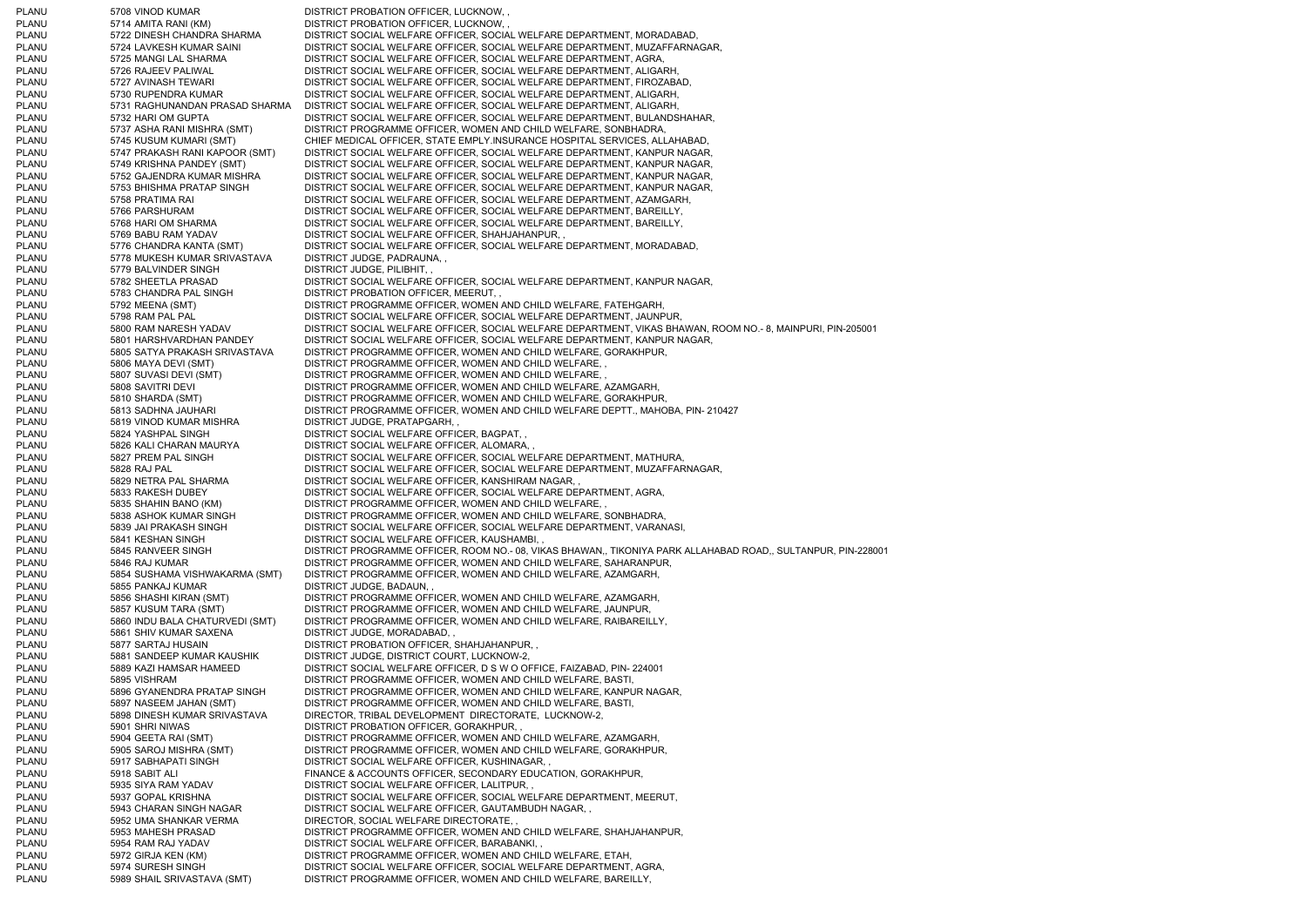PLANU 5991 VIRENDRA PAL SINGH DISTRICT SOCIAL WELFARE OFFICER, SOCIAL WELFARE DEPARTMENT, BULANDSHAHAR, PLANU 5999 SHIV KUMAR DISTRICT SOCIAL WELFARE OFFICER, SOCIAL WELFARE DEPARTMENT, RAMPUR, PLANU 6000 KUNWAR SINGH DISTRICT PROGRAMME OFFICER, WOMEN AND CHILD WELFARE, GORAKHPUR, PLANU 6006 GIRIJESH VISHWAKARMA DISTRICT PROGRAMME OFFICER, WOMEN AND CHILD WELFARE, PLANU 6007 ISHTEKHAR AHMAD KHAN DISTRICT PROGRAMME OFFICER, WOMEN AND CHILD WELFARE, GORAKHPUR, PLANU 6008 SUSHILA SINGH (SMT) DISTRICT PROGRAMME OFFICER, WOMEN AND CHILD WELFARE, PLANU 6009 PRATIMA RAI (SMT) DISTRICT PROGRAMME OFFICER, WOMEN AND CHILD WELFARE, AZAMGARH, PLANU 6010 SAVITRI DEVI (SMT) DISTRICT PROGRAMME OFFICER, WOMEN AND CHILD WELFARE, PLANU 6011 SATYENDRA KUMAR DISTRICT SOCIAL WELFARE OFFICER, BALRAMPUR, PLANU 6014 DWIJENDRA TRIPATHI DISTRICT PROGRAMME OFFICER, WOMEN AND CHILD WELFARE, BASTI, PLANU 6015 KESHAV DUTT SHARMA DISTRICT SOCIAL WELFARE OFFICER, GAUTAMBUDH NAGAR, PLANU 6017 NAVIN CHANDRA JOSHI DISTRICT SOCIAL WELFARE OFFICER, BARABANKI, PLANU 6018 KRISHNA DULAREY SHUKLA DISTRICT SOCIAL WELFARE OFFICER, SOCIAL WELFARE DEPARTMENT, HAMIRPUR, PLANU 6032 RAM DAYAL DISTRICT SOCIAL WELFARE OFFICER, RAIBAREILLY, PLANU 6034 BHAGWAN DISTRICT SOCIAL WELFARE OFFICER, HARDOI, PLANU 6036 SURENDRA KUMAR DISTRICT SOCIAL WELFARE OFFICER, RAIBAREILLY, PLANU 6044 SHYAM JEE RAWAT DISTRICT SOCIAL WELFARE OFFICER, UNNAO, PLANU 6045 GIRDHAR GOPAL SHUKLA DISTRICT SOCIAL WELFARE OFFICER, SULTANPUR, PLANU 6049 BANSH GOPAL YADAV DISTRICT SOCIAL WELFARE OFFICER, LUCKNOW, , PLANU 6064 GEETA DEVI VERMA (SMT) DISTRICT PROBATION OFFICER, COLLECTRATE CAMPUS ORAI, JALAUN, PIN-285001 PLANU 6075 YOGENDRA PAL SINGH DISTRICT SOCIAL WELFARE OFFICER, 105, VIKAS BHAWAN, NEAR CPLLECTRATE, MATHURA ROAD, HATHRAS, PIN-204101 PLANU 6080 SHYAM NARAYAN RAM DISTRICT SOCIAL WELFARE OFFICER, SOCIAL WELFARE DEPARTMENT, SONBHADRA, PLANU 6084 PURMAL SINGH BRIJWAL LABOUR COMMISSIONER, LABOUR DEPARTMENT, KANPUR NAGAR, PLANU 6089 CHANDRA SHEKHAR VERMA DISTRICT SOCIAL WELFARE OFFICER, D S W O OFFICE, FAIZABAD, PIN- 224001 PLANU 6096 PURNIMA PANDEY (SMT) DISTRICT PROGRAMME OFFICER, WOMEN AND CHILD WELFARE, BULANDSHAHAR, **6097 BALDEV DISTRICT PROGRAMME OFFICER, WOMEN AND CHILD WELFARE, UNNAO,** PLANU 6099 ASHA SRIVASTAVA (SMT) DISTRICT PROGRAMME OFFICER, WOMEN AND CHILD WELFARE, KANPUR NAGAR, PLANU 6100 ANIL KUMAR SRIVASTAVA DISTRICT PROGRAMME OFFICER, WOMEN AND CHILD WELFARE, AZAMGARH, 6101 GAYETRI YADAV (SMT) DISTRICT PROGRAMME OFFICER, WOMEN AND CHILD WELFARE, MIRZAPUR, PLANU 6110 LAL JEE SHUKLA DISTRICT SOCIAL WELFARE OFFICER, SANT KABIRNAGAR, PLANU 6111 ANGIRA UPADHYAY DISTRICT SOCIAL WELFARE OFFICER, SANT KABIRNAGAR, , PLANU 6113 HARISH CHANDRA PRASAD DISTRICT SOCIAL WELFARE OFFICER, SOCIAL WELFARE DEPARTMENT, MAHARAJGANJ, PIN-273303 PLANU 6114 VIJAI CHANDRA PATEL DISTRICT SOCIAL WELFARE OFFICER, SOCIAL WELFARE DEPARTMENT, MAHARAJGANJ, PIN-273303 PLANU 6118 NARENDRA KUMAR SINGH DISTRICT SOCIAL WELFARE OFFICER, KUSHINAGAR, PLANU 6120 PRAMOD KUMAR CHAKRAVARTI DISTRICT SOCIAL WELFARE OFFICER, D S W O OFFICE, FAIZABAD, PIN- 224001 PLANU 6121 RAJA RAM DISTRICT SOCIAL WELFARE OFFICER, SOCIAL WELFARE DEPARTMENT, BASTI, PLANU 6123 LALDHAR RAM DISTRICT SOCIAL WELFARE OFFICER, VIKAS BHAWAN, SIDDHARTHNAGAR, PLANU 6124 ANIL KUMAR SINGH DISTRICT SOCIAL WELFARE OFFICER, SOCIAL WELFARE DEPARTMENT, MAU, PLANU 6125 RAMANUJ GIRI DISTRICT SOCIAL WELFARE OFFICER, SANT KABIRNAGAR, PLANU 6126 UMA SHANKAR VERMA DISTRICT SOCIAL WELFARE OFFICER, SANT KABIRNAGAR, , PLANU 6127 GANESH PRASAD DISTRICT SOCIAL WELFARE OFFICER, SOCIAL WELFARE DEPARTMENT, AZAMGARH, PLANU 6128 ANAND KUMAR RAI DISTRICT SOCIAL WELFARE OFFICER, SOCIAL WELFARE DEPARTMENT, JAUNPUR, PLANU 6130 KASHI NATH SRIVASTAVA DISTRICT SOCIAL WELFARE OFFICER, LUCKNOW, PLANU 6133 BEENA DEVI SRIVASTAVA (SMT) DISTRICT PROGRAMME OFFICER, WOMEN AND CHILD WELFARE, MIRZAPUR, PLANU 6136 SAVITRI SRIVASTAVA (SMT) DISTRICT PROGRAMME OFFICER, BAL VIKAS PARIYOJNA KARYALAYA, SAIDPUR, GHAZIPUR, PIN-233304 PLANU 6137 RAMWATI TRIVEDI (SMT) DISTRICT PROGRAMME OFFICER, WOMEN AND CHILD WELFARE, RAIBAREILLY, PLANU 6145 RAJESHWAR PRASAD MISHRA DIRECTOR GENERAL, TOURISM HEAD QUARTER, LUCKNOW-2, PLANU 6168 RADHEYSHYAM SINGH DISTRICT PROGRAMME OFFICER, BAL VIKAS PARIYOJNA KARYALAYA, SAIDPUR, GHAZIPUR, PIN-233304 PLANU 6170 VINOD KUMAR SRIVASTAVA DISTRICT HANDICAPPED WELFARE OFFICER, HANDICAPPED WELFARE OFFICE, PLANU 6172 SUMAN SRIVASTAVA (KM) DISTRICT PROGRAMME OFFICER, WOMEN AND CHILD WELFARE, GORAKHPUR, PLANU 6175 VINOD RAI DISTRICT PROGRAMME OFFICER, WOMEN AND CHILD WELFARE, AZAMGARH, PLANU 6176 KANAK LATA (SMT) DISTRICT PROGRAMME OFFICER, BAL VIKAS KALLYAN, 11/87-3,SARVESHWAR NAGAR COLONY, CHANDAULI, 232104 PLANU 6183 PUSHPALATA (KM) DISTRICT PROGRAMME OFFICER, WOMEN AND CHILD WELFARE, SHAMLI, PLANU 6186 SHAKUNTALA DEVI (SMT) DISTRICT PROGRAMME OFFICER, WOMEN AND CHILD WELFARE, FATEHGARH, PLANU 6188 SARLA MISHRA (SMT) DISTRICT PROGRAMME OFFICER, WOMEN AND CHILD WELFARE, PLANU 6192 SANTOSH SINGH (SMT) DISTRICT PROGRAMME OFFICER, WOMEN AND CHILD WELFARE, AZAMGARH, PLANU 6199 JEET KAUR (SMT) DISTRICT PROGRAMME OFFICER, WOMEN AND CHILD WELFARE, , PLANU 6201 GEETA SHARMA (SMT) DISTRICT PROGRAMME OFFICER, WOMEN AND CHILD WELFARE, , PLANU 6202 REKHA GUPTA (KM) DISTRICT PROGRAMME OFFICER, WOMEN AND CHILD WELFARE, AGRA, PLANU 6203 KUBER DUTT SHARMA DISTRICT SOCIAL WELFARE OFFICER, SOCIAL WELFARE DEPARTMENT, ALIGARH, PLANU 6204 MAHRAJI DEVI (SMT) DISTRICT PROBATION OFFICER, GAZIPUR, , PLANU 6205 HARISH CHANDRA MISHRA ZONAL TOURISM OFFICER, TOURISM OFFICE, LUCKNOW, PLANU 6206 MOHD SAGIR ANSARI DISTRICT PROGRAMME OFFICER, WOMEN AND CHILD WELFARE, UNNAO, PLANU 6208 SHAHNAZ (KM) DISTRICT PROGRAMME OFFICER, WOMEN AND CHILD WELFARE, PLANU 6212 RAM BAHADUR YADAV DISTRICT SOCIAL WELFARE OFFICER, SOCIAL WELFARE DEPARTMENT, CHHATRAPATI SHAHUJI MAHARAJ NAGAR, PLANU 6219 MEENA SRIVASTAVA (KM) DISTRICT PROGRAMME OFFICER, WOMEN AND CHILD WELFARE, PLANU 6220 RADHEY SHYAM RAI DISTRICT SOCIAL WELFARE OFFICER, SOCIAL WELFARE DEPARTMENT, VARANASI, PLANU 6233 KULWANT SINGH CHAUHAN DISTRICT SOCIAL WELFARE OFFICER, RAIBAREILLY, , PLANU 6238 JAGRAM DISTRICT SOCIAL WELFARE OFFICER, SOCIAL WELFARE DEPARTMENT, SONBHADRA, PLANU 6241 SARLA VERMA (SMT) DISTRICT PROGRAMME OFFICER, WOMEN AND CHILD WELFARE, , PLANU 6243 RAJESH CHANDRA YADAV DISTRICT PROGRAMME OFFICER, WOMEN AND CHILD WELFARE, , PLANU 6244 HARISH BABU BHARATI DISTRICT SOCIAL WELFARE OFFICER, SOCIAL WELFARE DEPARTMENT, BADAUN, PLANU 6245 VINOD KUMAR TRIPATHI DISTRICT SOCIAL WELFARE OFFICER, SITAPUR, , PLANU 6249 EHSANUL HAQUE DISTRICT SOCIAL WELFARE OFFICER, SOCIAL WELFARE DEPARTMENT, PILIBHIT, PLANU 6250 ASHOK KUMAR GUPTA DISTRICT SOCIAL WELFARE OFFICER, HARDOI,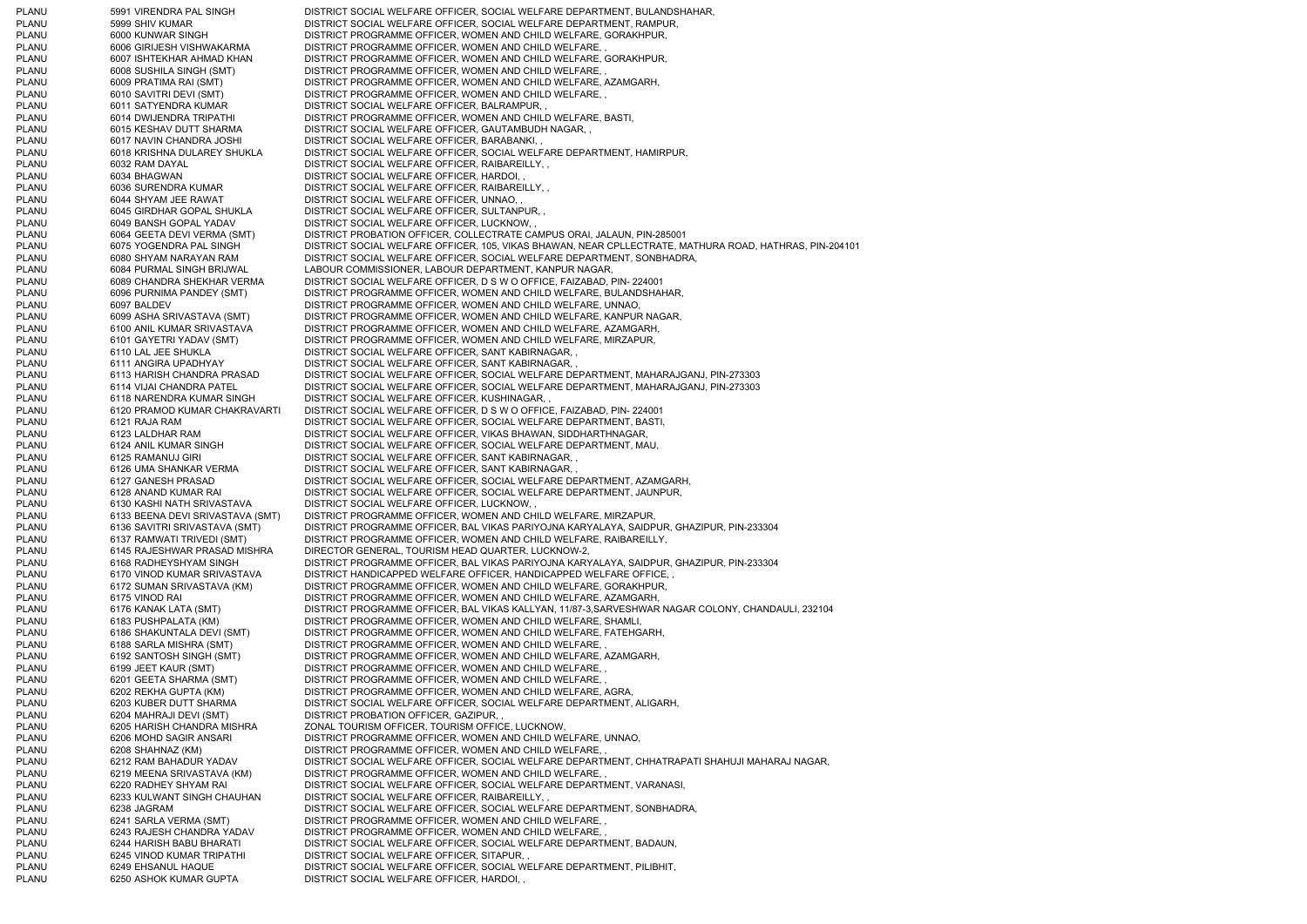PLANU 6254 KARAN SINGH DISTRICT SOCIAL WELFARE OFFICER, SOCIAL WELFARE DEPARTMENT, BAREILLY, PLANU 6256 ANJANI KUMAR MITRA DISTRICT SOCIAL WELFARE OFFICER, SOCIAL WELFARE DEPARTMENT, PLANU 6257 GHANSHYAM PRASAD DISTRICT MINORITY WELFARE OFFICER, MINORITY WELFARE DEPARTMENT, PADRAUNA, PLANU 6259 MOHD ALAM DISTRICT SOCIAL WELFARE OFFICER, BAHRAICH, PLANU 6260 HARI HAR PRASAD TEWARI DISTRICT SOCIAL WELFARE OFFICER, VIKAS BHAWAN, SIDDHARTHNAGAR, PLANU 6261 RAM NARESH SINGH DISTRICT SOCIAL WELFARE OFFICER, BAHRAICH, , PLANU 6262 RADHEY SHYAM VERMA DISTRICT SOCIAL WELFARE OFFICER, SRAVASTI, , PIN-271831 PLANU 6264 SHAHID JAMAL DISTRICT SOCIAL WELFARE OFFICER, SOCIAL WELFARE DEPARTMENT, BADAUN, PLANU 6268 RAJ MANGAL SINGH KUSHWAHA DISTRICT PROGRAMME OFFICER, WOMEN AND CHILD WELFARE, DEORIA, PLANU 6276 ZARINA BEGUM (SMT) DISTRICT PROGRAMME OFFICER, VIKAS BHAWAN, ROOM NO.-219, VIKAS BHAWAN MURSAN ROAD, HATHRAS, PIN-204101 PLANU 6279 SAPNA SRIVASTAVA (SMT) DISTRICT PROGRAMME OFFICER, WOMEN AND CHILD WELFARE, , PLANU 6283 BHUMESH DUTT SHARMA DISTRICT SOCIAL WELFARE OFFICER, SOCIAL WELFARE DEPARTMENT, ALIGARH, PLANU 6285 RAKESH CHANDRA DIMARI DISTRICT JUDGE, AGRA, PLANU 6288 LAXMAN SINGH TOMAR DISTRICT SOCIAL WELFARE OFFICER, LALITPUR, PLANU 6294 ALKA NANDA RAI (SMT) DISTRICT SOCIAL WELFARE OFFICER, SOCIAL WELFARE DEPARTMENT, VARANASI, PLANU 6297 RAJ BALA (SMT) DISTRICT PROGRAMME OFFICER, WOMEN AND CHILD WELFARE, MEERUT, PLANU 6299 BHARAT BHUSHAN DISTRICT SOCIAL WELFARE OFFICER, SOCIAL WELFARE DEPARTMENT, FATEHPUR, PLANU 6313 SHASHI DEVI (KM) DISTRICT JUDGE, DISTRICT COURT, LUCKNOW-2, 6314 KRISHNA KUMAR SINGH DISTRICT JUDGE, DISTRICT COURT, LUCKNOW-2, PLANU 6321 MAHMOOD ALI DISTRICT JUDGE, LUCKNOW, PLANU 6324 RAM TIRATH DISTRICT PROGRAMME OFFICER, WOMEN AND CHILD WELFARE, GORAKHPUR, PLANU 6325 ANITA SAXENA SMT DISTRICT PROGRAMME OFFICER, WOMEN AND CHILD WELFARE, BAREILLY, PLANU 6326 SAROJ BALA PANDEY (SMT) DISTRICT PROGRAMME OFFICER, WOMEN AND CHILD WELFARE, GORAKHPUR, PLANU 6327 GEETA SINGH (SMT) DISTRICT PROGRAMME OFFICER, WOMEN AND CHILD WELFARE, GORAKHPUR, 6331 ARVIND KUMAR SHUKLA DISTRICT SOCIAL WELFARE OFFICER, SOCIAL WELFARE DEPARTMENT, HAMIRPUR, PLANU 6332 MANJU SINGH (SMT) DISTRICT PROGRAMME OFFICER, WOMEN AND CHILD WELFARE, VIKAS BHAVAN, S-08, IInd FLOOR, CIVIL LINES, FAIZABAD, PIN-224001 PLANU 6333 USHA RANI SRIVASTAVA (SMT) DISTRICT PROGRAMME OFFICER, WOMEN AND CHILD WELFARE, BASTI, PLANU 6350 NARENDRA NATH DWIVEDI DISTRICT SOCIAL WELFARE OFFICER, SHAHJAHANPUR, , PLANU 6351 VINAY CHANDRA MISHRA DISTRICT PROGRAMME OFFICER, WOMEN AND CHILD WELFARE, CHHATRAPATI SHAHUJI MAHARAJ NAGAR, PLANU 6352 INDRA MOHANI SRIVASTAVA (SMT) DISTRICT PROGRAMME OFFICER, WOMEN AND CHILD WELFARE, SRAVASTI, PIN-271831 PLANU 6356 OM PRAKASH MAURYA ZONAL TOURISM OFFICER, TOURISM OFFICE, VARANASI, PLANU 6365 MOHD MOHI UDDIN DISTRICT PROGRAMME OFFICER, WOMEN AND CHILD WELFARE, PLANU 6366 PHOOL MATI DEVI (SMT) DISTRICT PROGRAMME OFFICER, WOMEN AND CHILD WELFARE, AZAMGARH, PLANU 6367 DURGA WATI YADAV DISTRICT PROGRAMME OFFICER, BAL VIKAS PARIYOJNA KARYALAYA, SAIDPUR, GHAZIPUR, PIN-233304 PLANU 6370 SHAHID AHAMAD DISTRICT SOCIAL WELFARE OFFICER, SOCIAL WELFARE DEPARTMENT, FATEHPUR, PLANU 6372 SUNDAR LAL DISTRICT SOCIAL WELFARE OFFICER, KHERI, PLANU 6373 RAM KARAN KANAUJIYA DISTRICT SOCIAL WELFARE OFFICER, KANPUR DEHAT, , PLANU 6375 MADHAV RAM SHUKLA DISTRICT SOCIAL WELFARE OFFICER, D S W O OFFICE, FAIZABAD, PIN- 224001 PLANU 6377 JOKHU LAL YADAV DISTRICT SOCIAL WELFARE OFFICER, SOCIAL WELFARE DEPARTMENT, ALLAHABAD, PLANU 6386 MADHU BAHAL (SMT) DIRECTOR, CHILD DEVELOPMENT & NUTRITION, , PLANU 6389 MITHILESH KUMAR DISTRICT PROBATION OFFICER, UNNAO, PLANU 6390 VIRENDRA PAL DISTRICT SOCIAL WELFARE OFFICER, BARABANKI, PLANU 6393 JAI JAI RAM DISTRICT PROGRAMME OFFICER, WOMEN AND CHILD WELFARE, PLANU 6399 NIYAZ AHMAD KHAN DISTRICT PROGRAMME OFFICER, WOMEN AND CHILD WELFARE, BASTI, PLANU 6402 KIRAN TRIVEDI (KM) DISTRICT PROGRAMME OFFICER, WOMEN AND CHILD WELFARE DEPARTMENT, LUCKNOW, PLANU 6403 LAXMI DEVI (SMT) DISTRICT PROGRAMME OFFICER, WOMEN AND CHILD WELFARE, PLANU 6406 RAM MOHAN DISTRICT SOCIAL WELFARE OFFICER, SOCIAL WELFARE DEPARTMENT, SONBHADRA, PLANU 6416 PARASHAR MUNI DUBEY DISTRICT PROBATION OFFICER, GORAKHPUR, PLANU 6417 CHANDRA PRAKASH SRIVASTAVA DISTRICT SOCIAL WELFARE OFFICER, KHERI, , PLANU 6419 KIRAN DEVI SINGH (SMT) DISTRICT PROGRAMME OFFICER, WOMEN AND CHILD WELFARE, PLANU 6421 MANJU RANI (KM) DISTRICT PROGRAMME OFFICER, WOMEN AND CHILD WELFARE, MUZAFFARNAGAR, PLANU 6426 RAJENDRA PRASAD DUBEY DISTRICT BACKWARD CLASS WELFARE OFFICER, BACKWARD CLASS WELFARE OFFICE, MAHARAJ GANJ, PIN-273303 PLANU 6429 RAJPAL SINGH DISTRICT PROGRAMME OFFICER, I. C. D. S., JYOTIBAFULLE NAGAR, AMROHA PLANU 6430 NARENDRA KUMAR SRIVASTAVA DISTRICT SOCIAL WELFARE OFFICER, SOCIAL WELFARE DEPARTMENT, MEERUT, PLANU 6434 BIJENDRA KUMAR GUPTA DISTRICT SOCIAL WELFARE OFFICER, HARDOI, PLANU 6435 RISHIPAL SINGH DISTRICT SOCIAL WELFARE OFFICER, SOCIAL WELFARE DEPARTMENT, BADAUN, PLANU 6437 SHYAM BEHARI DISTRICT SOCIAL WELFARE OFFICER, KANNAUJ, PLANU 6439 RAM SINGH KASHYAP DISTRICT SOCIAL WELFARE OFFICER, SOCIAL WELFARE DEPARTMENT, VIKAS BHAWAN, ROOM NO.- 8, MAINPURI, PIN-205001 PLANU 6452 VINOD KUMAR DISTRICT SOCIAL WELFARE OFFICER, SOCIAL WELFARE DEPARTMENT, MEERUT, PLANU 6457 SHRI PAL DISTRICT PROGRAMME OFFICER, WOMEN AND CHILD WELFARE, PLANU 6462 SALIK RAM DISTRICT SOCIAL WELFARE OFFICER, SHAHJAHANPUR, , PLANU 6465 MEENAKSHI (SMT) DISTRICT PROGRAMME OFFICER, BAL VIKAS PARIYOJNA KARYALAYA, SAIDPUR, GHAZIPUR, PIN-233304 PLANU 6468 MEENA SRIVASTAVA (SMT) DISTRICT PROGRAMME OFFICER, WOMEN AND CHILD WELFARE, MIRZAPUR, PLANU 6471 GANGA RAM DISTRICT PROGRAMME OFFICER, WOMEN AND CHILD WELFARE, , PLANU 6472 RAM KISHUN DISTRICT PROGRAMME OFFICER, WOMEN AND CHILD WELFARE, PLANU 6482 SATISH CHANDRA DISTRICT SOCIAL WELFARE OFFICER, SOCIAL WELFARE DEPARTMENT, MORADABAD, PLANU 6485 KUSUM LATA JOSHI (KM) DISTRICT PROGRAMME OFFICER, WOMEN AND CHILD WELFARE, MORADABAD, PLANU 6491 RAJENDRA SINGH DISTRICT SOCIAL WELFARE OFFICER, SOCIAL WELFARE DEPARTMENT, BIJNORE, PLANU 6512 BEENA SAXENA (SMT) DISTRICT PROGRAMME OFFICER, WOMEN AND CHILD WELFARE, MATHURA, PLANU 6513 SHARDA RANI PRATIHAR (SMT) DISTRICT PROGRAMME OFFICER, WOMEN AND CHILD WELFARE, MAINPURI, PLANU DISTRICT PROGRAMME OFFICER, WOMEN AND CHILD WELFARE, BAREILLY, PLANU 6522 MEENA SAXENA (SMT) DISTRICT PROGRAMME OFFICER, WOMEN AND CHILD WELFARE, BAREILLY, PLANU 6523 NIRMALA DEVI (SMT) DISTRICT PROGRAMME OFFICER, WOMEN AND CHILD WELFARE, AZAMGARH, PLANU 6526 MANJU SINGH (SMT) DISTRICT PROGRAMME OFFICER, WOMEN AND CHILD WELFARE, AZAMGARH, PLANU 6528 SHRI KANT MISHRA DISTRICT SOCIAL WELFARE OFFICER, HARDOI, PLANU 6532 PRAVEEN DUBEY DISTRICT SOCIAL WELFARE OFFICER, SOCIAL WELFARE DEPARTMENT, ALLAHABAD,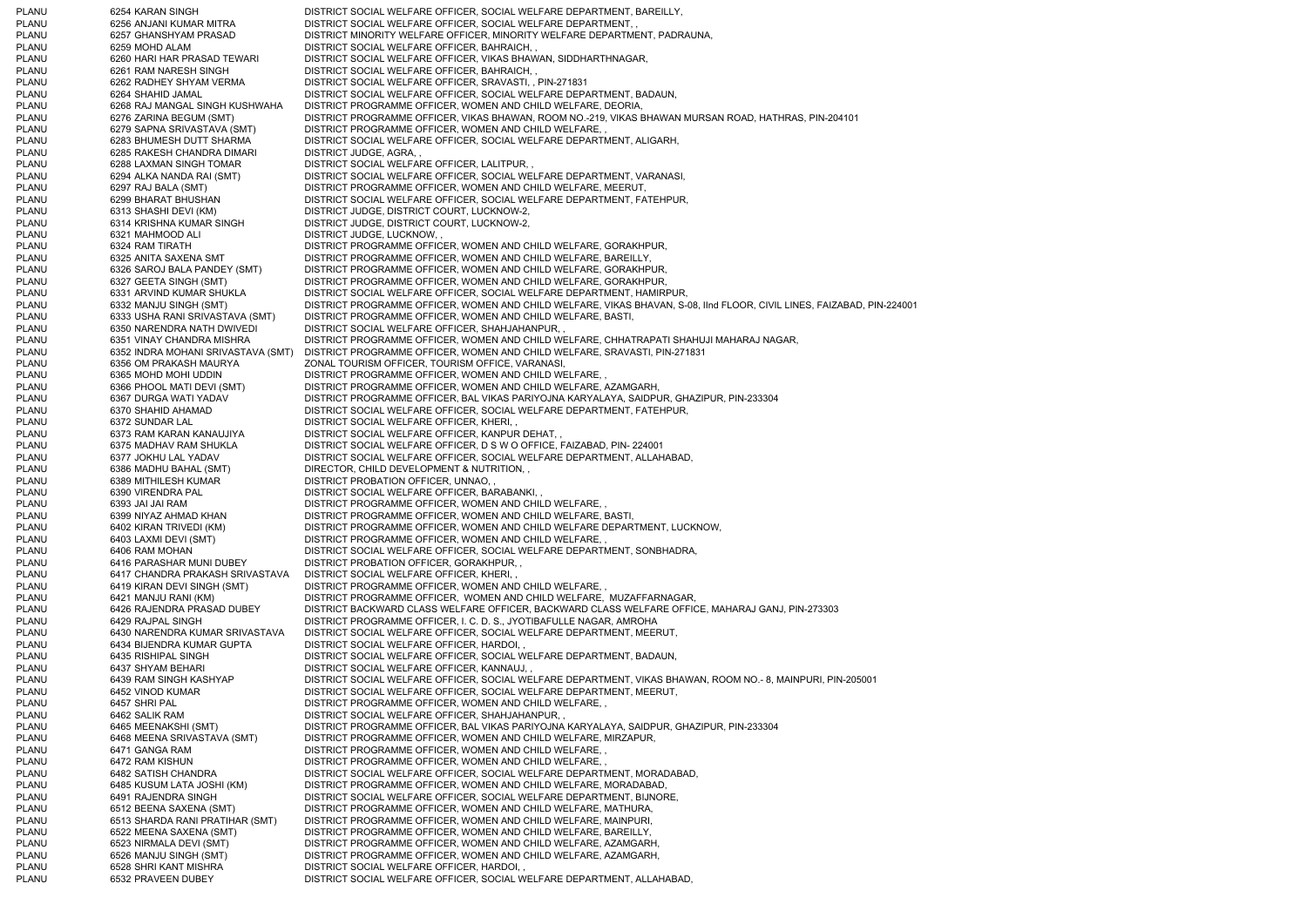PLANU 6535 AMBIKA PRASAD DISTRICT SOCIAL WELFARE OFFICER, KAUSHAMBI, PLANU 6536 ARUNODAYA KUMAR GUPTA DISTRICT SOCIAL WELFARE OFFICER, SOCIAL WELFARE DEPARTMENT, ETAH, PLANU 6537 RAJ KISHOR PACHAURI DISTRICT SOCIAL WELFARE OFFICER, SOCIAL WELFARE DEPARTMENT, VIKAS BHAWAN, ROOM NO.- 8, MAINPURI, PIN-205001 PLANU 6544 BHARAT BHUSHAN DISTRICT PROBATION OFFICER, MEERUT, , PLANU 6545 RAM SUKH BHARTIYA DISTRICT SOCIAL WELFARE OFFICER, KAUSHAMBI, PLANU 6548 DEEP AGRAWAL DISTRICT SOCIAL WELFARE OFFICER, SOCIAL WELFARE DEPARTMENT, HAMIRPUR, PLANU 6549 USHA KUMARI (SMT) DISTRICT PROGRAMME OFFICER, WOMEN AND CHILD WELFARE, ETAWAH, PLANU 6551 REEMAWATI DEVI VIDYAPREMI (SMT DISTRICT PROGRAMME OFFICER, WOMEN AND CHILD WELFARE, BULANDSHAHAR, PLANU 6552 JAYANTI PRASAD DISTRICT SOCIAL WELFARE OFFICER, 105, VIKAS BHAWAN, NEAR CPLLECTRATE, MATHURA ROAD, HATHRAS, PIN-204101 PLANU 6553 KULBHUSHAN UPADHYAY DISTRICT SOCIAL WELFARE OFFICER, SOCIAL WELFARE DEPARTMENT, MATHURA, PLANU 6557 ANIL KUMAR GUPTA DISTRICT SOCIAL WELFARE OFFICER, ALOMARA, PLANU 6558 ASHOK KUMAR TEWARI DISTRICT SOCIAL WELFARE OFFICER. KHERI, PLANU 6560 HARIHAR PRASAD TEWARI DISTRICT SOCIAL WELFARE OFFICER, SITAPUR, PLANU 6562 PRAVESH CHANDRA SHARMA DISTRICT SOCIAL WELFARE OFFICER, 105, VIKAS BHAWAN, NEAR CPLLECTRATE, MATHURA ROAD, HATHRAS, PIN-204101 PLANU 6566 LEELAWATI SINGH (SMT) DISTRICT PROGRAMME OFFICER, ROOM NO.- 08, VIKAS BHAWAN,, TIKONIYA PARK ALLAHABAD ROAD,, SULTANPUR, PIN-228001 PLANU 6567 DINESH KUMAR SRIVASTAVA DISTRICT PROGRAMME OFFICER, WOMEN AND CHILD WELFARE, , PLANU 6568 DURGAWATI YADAV (SMT) DISTRICT PROGRAMME OFFICER, WOMEN AND CHILD WELFARE, GORAKHPUR, PLANU 6569 SHEELA YADAV (SMT) DISTRICT PROGRAMME OFFICER, WOMEN AND CHILD WELFARE, VARANASI, 6576 RAMA NAND MISHRA DISTRICT SOCIAL WELFARE OFFICER, SULTANPUR, PLANU 6577 VIMAL MOZIZ (SMT) DISTRICT PROBATION OFFICER, MEERUT, , PLANU 6578 GIRISH CHANDRA MISHRA DISTRICT PROBATION OFFICER, GORAKHPUR, PLANU 6580 NAVLESH KUMAR SINGH DIRECTOR, DIRECTORATE OF WOMAN WELFARE, , LUCKNW-2 PLANU 6581 DINESH KUMAR JAISWAL DISTRICT PROBATION OFFICER, DIST PROB OFFICER, PLANU 6590 RAMESH PRASAD SHUKLA DISTRICT SOCIAL WELFARE OFFICER, SOCIAL WELFARE DEPARTMENT, GORAKHPUR, PLANU 6593 UDAI BHAN SINGH DISTRICT PROBATION OFFICER, LUCKNOW, PLANU 6594 SADIQUE HUSAIN ANSARI DISTRICT PROBATION OFFICER, BAREILLY, , PLANU 6595 RATAN SINGH DISTRICT PROBATION OFFICER, MEERUT, PLANU 6600 RAJENDRA KUMAR SAXENA DISTRICT SOCIAL WELFARE OFFICER, BAHRAICH, , PLANU 6607 SHAKTI SINGH DISTRICT SOCIAL WELFARE OFFICER, HARDOI, PLANU 6615 GOPI KRISHNA PATHAK DISTRICT SOCIAL WELFARE OFFICER, SOCIAL WELFARE DEPARTMENT, CHHATRAPATI SHAHUJI MAHARAJ NAGAR, PLANU 6624 RAM CHANDRA VISHWAKARMA DISTRICT SOCIAL WELFARE OFFICER, BARABANKI, , PLANU 6626 ASGAR HUSAIN HAIDARI DISTRICT SOCIAL WELFARE OFFICER, LUCKNOW, , PLANU 6627 DEEN DAYAL VERMA DISTRICT SOCIAL WELFARE OFFICER, KHERI, PLANU 6628 ANIL KUMAR AWASTHI DISTRICT SOCIAL WELFARE OFFICER, SITAPUR, PLANU 6632 RAVINDRA KUMAR NIGAM DISTRICT SOCIAL WELFARE OFFICER, PRATAPGARH, , PLANU 6634 RAJENDRA KUMAR GUPTA DISTRICT SOCIAL WELFARE OFFICER, HARDOI, PLANU 6635 VIRENDRA PAL DISTRICT SOCIAL WELFARE OFFICER, BARABANKI, , PLANU 6636 ASHOK KUMAR TRIPATHI DISTRICT SOCIAL WELFARE OFFICER, SITAPUR, , PLANU 6637 SARVAJEET DISTRICT SOCIAL WELFARE OFFICER, KHERI, PLANU 6641 UMA SHANKAR KUSHWAHA DISTRICT SOCIAL WELFARE OFFICER, SOCIAL WELFARE DEPARTMENT, MAHOBA, PLANU 6643 GEETA RAI (SMT) DISTRICT PROGRAMME OFFICER, WOMEN AND CHILD WELFARE, JAUNPUR, PLANU 6660 AVADHESH KUMAR DIRECTOR, SOCIAL WELFARE DIRECTORATE, , PLANU 6661 ASHOK KUMAR SAXENA DISTRICT SOCIAL WELFARE OFFICER, SOCIAL WELFARE DEPARTMENT, BAREILLY, PLANU 6662 BRIJ KISHOR BAJPAI DISTRICT SOCIAL WELFARE OFFICER, SOCIAL WELFARE DEPARTMENT, BASTI, PLANU 6664 RAM ASHISH DISTRICT SOCIAL WELFARE OFFICER, KUSHINAGAR, PLANU 6669 RAJ KUMAR DISTRICT SOCIAL WELFARE OFFICER, D S W O OFFICE, FAIZABAD, PIN- 224001 PLANU 6675 BANWARI LAL PACHAURI DISTRICT SOCIAL WELFARE OFFICER, SOCIAL WELFARE DEPARTMENT, MATHURA, PLANU 6678 RAJVEER SINGH DISTRICT SOCIAL WELFARE OFFICER, 105, VIKAS BHAWAN, NEAR CPLLECTRATE, MATHURA ROAD, HATHRAS, PIN-204101 PLANU 6679 VINOD KUMAR DEVRA DISTRICT SOCIAL WELFARE OFFICER, SOCIAL WELFARE DEPARTMENT, MORADABAD, PLANU 6681 NARENDRA KUMAR DISTRICT SOCIAL WELFARE OFFICER, SOCIAL WELFARE DEPARTMENT, MEERUT, PLANU 6683 MAKHAN LAL DISTRICT SOCIAL WELFARE OFFICER, SOCIAL WELFARE DEPARTMENT, ETAH, PLANU 6684 SHIV SHANKAR KAUSHIK DISTRICT SOCIAL WELFARE OFFICER, SOCIAL WELFARE DEPARTMENT, ALIGARH, PLANU 6687 ASHOK KUMAR TEWARI DISTRICT SOCIAL WELFARE OFFICER, SOCIAL WELFARE DEPARTMENT, VIKAS BHAWAN, ROOM NO.- 8, MAINPURI, PIN-205001 PLANU 6698 BAHADUR SINGH DISTRICT SOCIAL WELFARE OFFICER, SOCIAL WELFARE DEPARTMENT, VIKAS BHAWAN, ROOM NO.- 8, MAINPURI, PIN-205001 PLANU 6704 VIMLA RAI (SMT) DISTRICT PROGRAMME OFFICER, WOMEN AND CHILD WELFARE, PLANU 6707 GANGA SAGAR RAI DISTRICT SOCIAL WELFARE OFFICER, SOCIAL WELFARE DEPARTMENT, MAU, PLANU 6709 JITENDRA VIKRAM SINGH BHADARIA DISTRICT PROGRAMME OFFICER, WOMEN AND CHILD WELFARE, , PLANU 6710 SURESH CHANDRA DISTRICT SOCIAL WELFARE OFFICER, SOCIAL WELFARE DEPARTMENT, VIKAS BHAWAN, BANDA, PIN-210001 PLANU 6711 UMA LAXMI GUPTA (KM) DISTRICT PROGRAMME OFFICER, WOMEN AND CHILD WELFARE, PLANU 6719 SAMAY SINGH DISTRICT PROGRAMME OFFICER, WOMEN AND CHILD WELFARE, MEERUT, PLANU 6723 MITHTHOO RAM MAURYA DISTRICT SOCIAL WELFARE OFFICER, SOCIAL WELFARE DEPARTMENT, AZAMGARH, PLANU 6734 RAJENDRA SINGH YADAV DISTRICT SOCIAL WELFARE OFFICER, ETAWAH, , PLANU 6735 RAJESH SHARMA DISTRICT SOCIAL WELFARE OFFICER, SOCIAL WELFARE DEPARTMENT, PILIBHIT, PLANU 6737 BUDDHASEN DISTRICT SOCIAL WELFARE OFFICER, SOCIAL WELFARE DEPARTMENT, PILIBHIT, PLANU 6739 YOGENDRA PAL SINGH DISTRICT SOCIAL WELFARE OFFICER, SOCIAL WELFARE DEPARTMENT, BAREILLY, PLANU 6741 BHAGWAN DASS DISTRICT SOCIAL WELFARE OFFICER, SOCIAL WELFARE DEPARTMENT, BAREILLY, PLANU 6743 AKHILESH KUMAR DISTRICT SOCIAL WELFARE OFFICER, KHERI, PLANU 6744 UMA PRASAD DEPUTY DIRECTOR HORTICULTURE, HORTICULTURE & FOOD PROCESSING (ZONE), , LUCKNOW PLANU 6750 DINESH CHANDRA MISHRA DISTRICT SOCIAL WELFARE OFFICER, SOCIAL WELFARE DEPARTMENT, AGRA, PLANU 6751 DINESH BABU DUBEY DISTRICT SOCIAL WELFARE OFFICER, SOCIAL WELFARE DEPARTMENT, AGRA, PLANU 6754 PAWAN KUMAR BAJPAI DISTRICT SOCIAL WELFARE OFFICER, SOCIAL WELFARE DEPARTMENT, AGRA, PLANU 6763 SHISHUPAL SINGH DIRECTOR, TRIBAL DEVELOPMENT DIRECTORATE, LUCKNOW-2, PLANU 6764 HARI MOHAN SEN DISTRICT SOCIAL WELFARE OFFICER, SOCIAL WELFARE DEPARTMENT, PLANU 6765 PUSHPA KAMALVANSHI (SMT) DISTRICT PROGRAMME OFFICER, WOMEN AND CHILD WELFARE, HAMIRPUR, PLANU 6766 RADHA SAXENA (SMT) DISTRICT SOCIAL WELFARE OFFICER, SOCIAL WELFARE DEPARTMENT, JHANSI,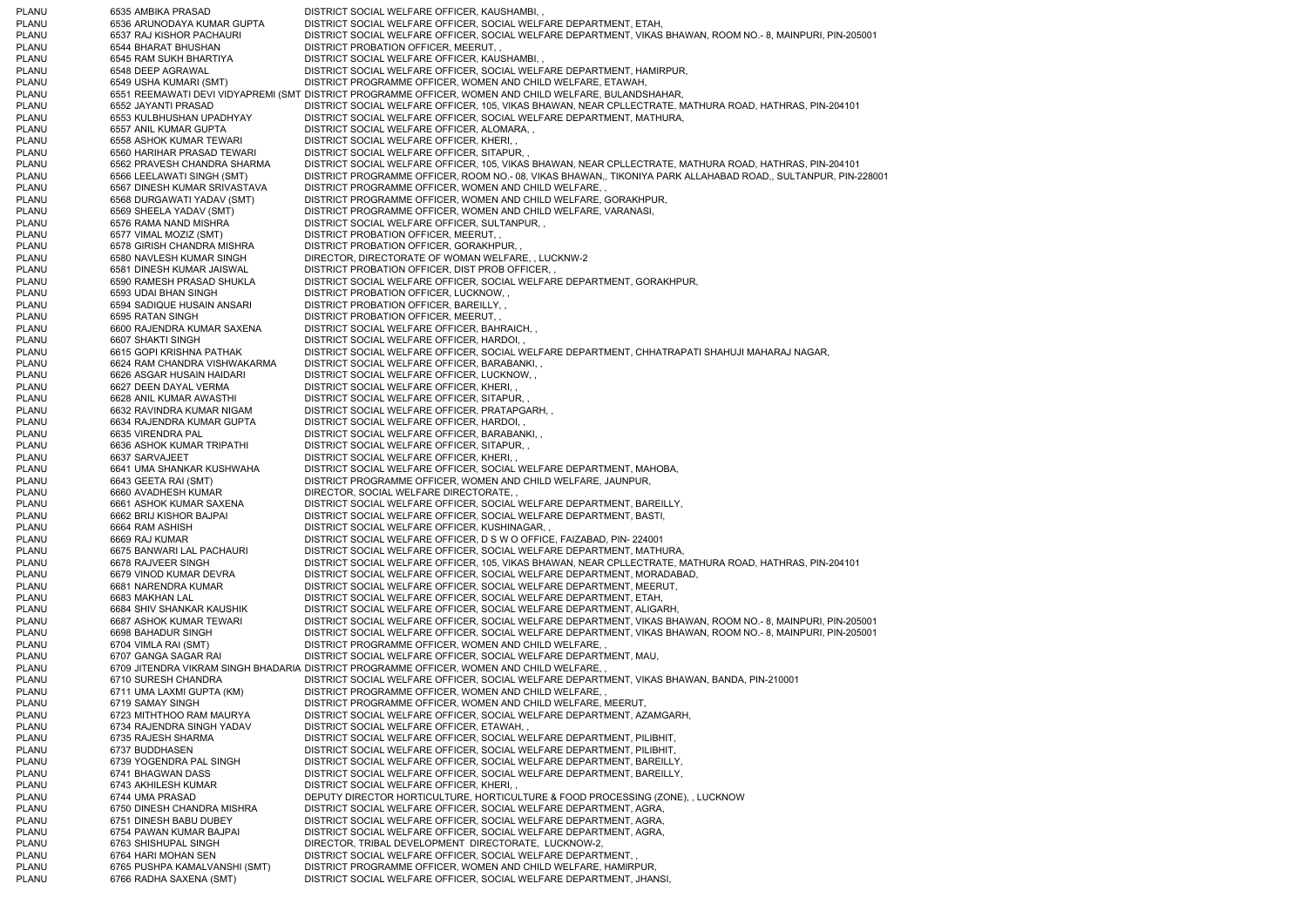PLANU 6769 MEERA PATHAK DISTRICT PROGRAMME OFFICER, WOMEN AND CHILD WELFARE, MATHURA, PLANU 6772 SHRI KRISHNA MISHRA DISTRICT PROGRAMME OFFICER, ROOM NO.- 08, VIKAS BHAWAN,, TIKONIYA PARK ALLAHABAD ROAD,, SULTANPUR, PIN-228001 PLANU 6773 DIWAKAR RAI DISTRICT PROGRAMME OFFICER, WOMEN AND CHILD WELFARE, VARANASI, PLANU 6775 SURESH CHANDRA SINHA DISTRICT PROGRAMME OFFICER, ROOM NO.- 08, VIKAS BHAWAN,, TIKONIYA PARK ALLAHABAD ROAD,, SULTANPUR, PIN-228001 PLANU 6776 REKHA SRIVASTAVA (KM) DISTRICT PROGRAMME OFFICER, WOMEN AND CHILD WELFARE, , PLANU 6777 KANCHAN MISHRA DISTRICT PROGRAMME OFFICER. WOMEN AND CHILD WELFARE. PLANU 6779 MEERA PANDEY (SMT) DISTRICT PROGRAMME OFFICER, WOMEN AND CHILD WELFARE, FATEHPUR, PLANU 6784 WASIM BANO (KM) DISTRICT PROGRAMME OFFICER, WOMEN AND CHILD WELFARE DEPARTMENT, LUCKNOW, PLANU 6785 RAM SURAT CHAUDHARI DISTRICT PROGRAMME OFFICER, WOMEN AND CHILD WELFARE, PLANU 6795 SHANTI DEVI (SMT) DISTRICT PROGRAMME OFFICER, WOMEN AND CHILD WELFARE, UNNAO, PLANU 6796 VIJAI PAL SINGH DISTRICT SOCIAL WELFARE OFFICER, SULTANPUR, PLANU 6818 RAM KRISHNA YADAV DISTRICT PROBATION OFFICER, GONDA, , PLANU 6820 SHIV MANOKH DISTRICT PROBATION OFFICER, RAJKIYA BAL GRIHA (BALAK), UNNAYAN BASTI, VITHUR ROAD, KALLYANPUR, KANPUR NAGAR PLANU 6821 RAJENDRA PRASAD DISTRICT PROBATION OFFICER, LUCKNOW, PLANU 6822 DILIP KUMAR SRIVASTAVA DISTRICT PROBATION OFFICER, COLLECTRATE PARISAR, POST- ETAWAH, ETAWAH, PIN-206001 PLANU 6823 GYANENDRA SINGH DISTRICT SOCIAL WELFARE OFFICER, SOCIAL WELFARE DEPARTMENT, VIKAS BHAWAN ORAI, JALAUN, PIN-285001 PLANU 6827 ANIL KUMAR SRIVASTAVA DISTRICT SOCIAL WELFARE OFFICER, SOCIAL WELFARE DEPARTMENT, HAMIRPUR, PLANU 6830 BAIJ NATH SINGH DISTRICT SOCIAL WELFARE OFFICER, CHITRAKOOT, , PLANU 6832 TARIQUE ISA DISTRICT SOCIAL WELFARE OFFICER, VIKAS BHAWAN, ROOM NO.-206, SOCIAL WELFARE OFFICE, GHAZIBAD<br>PLANU 6835 ANITA JAISWAL (SMT) DISTRICT PROGRAMME OFFICER, WOMEN AND CHILD WELFARE, RAIBAREILLY, PLANU 6835 ANITA JAISWAL (SMT) DISTRICT PROGRAMME OFFICER, WOMEN AND CHILD WELFARE, RAIBAREILLY, PLANU 6836 MAHESH PRASAD SHUKLA DISTRICT PROGRAMME OFFICER, WOMEN AND CHILD WELFARE, CHHATRAPATI SHAHUJI MAHARAJ NAGAR, PLANU 6841 FARID BANO DISTRICT PROGRAMME OFFICER, WOMEN AND CHILD WELFARE, VIKAS BHAVAN, S-08, IInd FLOOR, CIVIL LINES, FAIZABAD, PIN-224001 PLANU 6842 VINOD KUMAR BAJPAI DISTRICT PROBATION OFFICER, BAREILLY, , PLANU 6847 SURYA PRAKASH DISTRICT SOCIAL WELFARE OFFICER, HARDOI, PLANU 6848 LEELA PANDEY (SMT) DISTRICT PROGRAMME OFFICER, WOMEN AND CHILD WELFARE DEPARTMENT, LUCKNOW, PLANU 6850 AMAR SINGH DISTRICT PROBATION OFFICER, BARABANKY, PLANU 6851 SHIV DASS NIRMAL DISTRICT SOCIAL WELFARE OFFICER, SOCIAL WELFARE DEPARTMENT, CHHATRAPATI SHAHUJI MAHARAJ NAGAR, PLANU 6855 SUNIL KUMAR DISTRICT SOCIAL WELFARE OFFICER, GAUTAMBUDH NAGAR, PLANU 6857 ASHA SINGH (SMT) DISTRICT PROBATION OFFICER, GAZIPUR, , PLANU 6861 SHRIMAN LAL KUREEL DISTRICT SOCIAL WELFARE OFFICER, UNNAO, PLANU 6867 AJAI KUMAR AGRAWAL DISTRICT SOCIAL WELFARE OFFICER, UNNAO, PLANU 6868 BRIJ MOHAN VERMA DISTRICT SOCIAL WELFARE OFFICER, KANPUR DEHAT, , PLANU 6870 JAI SHREE (KM) DISTRICT HANDICAPPED WELFARE OFFICER, HANDICAPPED WELFARE OFFICE, PLANU 6873 UMA YADAV (SMT) DISTRICT PROGRAMME OFFICER, WOMEN AND CHILD WELFARE, SHAHJAHANPUR, PLANU 6874 SHAKUNTAL AGNIHOTRI (KM) DISTRICT PROGRAMME OFFICER, WOMEN AND CHILD WELFARE, ETAH, PLANU 6876 ISHWAR DAYAL YADAV DISTRICT PROGRAMME OFFICER, WOMEN AND CHILD WELFARE, FIROZABAD, PLANU 6882 ABDUL SHAKEEL DISTRICT PROGRAMME OFFICER, WOMEN AND CHILD WELFARE, PLANU 6884 LALIT SAXENA DISTRICT PROGRAMME OFFICER, WOMEN AND CHILD WELFARE, KANPUR NAGAR, PLANU 6895 GIRIDHAR PRASAD YADAV DISTRICT PROGRAMME OFFICER, WOMEN AND CHILD WELFARE DEPARTMENT, LUCKNOW, PLANU 6897 OM PRAKASH SINGH DISTRICT SOCIAL WELFARE OFFICER, KHERI, PLANU 6898 PREM KUMAR KASHYAP DISTRICT SOCIAL WELFARE OFFICER, SITAPUR, , PLANU 6899 ISLAM AHMAD ANSARI DISTRICT SOCIAL WELFARE OFFICER, SITAPUR, PLANU 6900 RAM NARESH DIXIT DEPUTY DIRECTOR AGRICULTURE, AGRICULTURE (EXTENSION), KHERI, PLANU 6901 BANWARI LAL DISTRICT PANCHAYATI RAJ OFFICER, KHERI, PLANU 6906 DINESH PRAKASH SINGH DISTRICT SOCIAL WELFARE OFFICER. SITAPUR. PLANU 6913 LAL RAM VERMA DISTRICT SOCIAL WELFARE OFFICER, BARABANKI, , PLANU 6914 KAUSHALENDRA KUMAR SRIVASTAVADISTRICT SOCIAL WELFARE OFFICER, KHERI, , PLANU 6915 RAM PRAKASH DISTRICT SOCIAL WELFARE OFFICER, KHERI, PLANU 6919 JAI PRAKASH DISTRICT SOCIAL WELFARE OFFICER, RAIBAREILLY, PLANU 6920 DAYA SHANKAR VISHWAKARMA DISTRICT SOCIAL WELFARE OFFICER, SOCIAL WELFARE DEPARTMENT, MORADABAD, PLANU 6928 VANDANA SRIVASTAVA (KM) DISTRICT PROGRAMME OFFICER, WOMEN AND CHILD WELFARE, VIKAS BHAVAN, S-08, IInd FLOOR, CIVIL LINES, FAIZABAD, PIN-224001 PLANU 6929 BRIJ BALA (KM) DISTRICT PROBATION OFFICER, MEERUT, PLANU 6932 SUSHMA LATA (SMT) DISTRICT PROGRAMME OFFICER, WOMEN AND CHILD WELFARE, FATEHGARH PLANU 6938 MOHAN SAXENA DISTRICT PROBATION OFFICER, RAJKIYA BAL GRIHA (BALAK), UNNAYAN BASTI, VITHUR ROAD, KALLYANPUR, KANPUR NAGA RPLANU 6939 SUSHILA DEVI MISHRA (SMT) DISTRICT PROBATION OFFICER, VARANASI, PLANU 6940 CHANDRA KIRAN DEVI (SMT) DISTRICT SOCIAL WELFARE OFFICER, SOCIAL WELFARE DEPARTMENT, VARANASI, PLANU 6945 PREM PRAKASH MISHRA DISTRICT PROGRAMME OFFICER, WOMEN AND CHILD WELFARE, , PLANU 6946 SHAHNAZ BANO (SMT) DISTRICT PROGRAMME OFFICER, WOMEN AND CHILD WELFARE. PLANU 6947 SANYAM RAM SINGH DISTRICT PROGRAMME OFFICER, WOMEN AND CHILD WELFARE, BANDA, PLANU 6950 HAR PRASAD DISTRICT PROGRAMME OFFICER, WOMEN AND CHILD WELFARE, BASTI, PLANU 6953 JWALA PRASAD DISTRICT SOCIAL WELFARE OFFICER, SOCIAL WELFARE DEPARTMENT, HAMIRPUR, PLANU 6954 KHIZIR HAYAT HASHAMI DISTRICT SOCIAL WELFARE OFFICER, SOCIAL WELFARE DEPARTMENT, HAMIRPUR, PLANU 6955 HARI NARAYAN DISTRICT SOCIAL WELFARE OFFICER, SAMAJ KALYAN KARYALAYA, PLANU 6956 MANOJ MISHRA (SMT) DISTRICT SOCIAL WELFARE OFFICER, SOCIAL WELFARE DEPARTMENT, JHANSI, PLANU 6957 RAJENDRA KUMAR SRIVASTAVA DISTRICT PROGRAMME OFFICER, WOMEN AND CHILD WELFARE, BANDA, PLANU 6958 PUSHPA SWARNAKAR (SMT) DISTRICT PROGRAMME OFFICER, WOMEN AND CHILD WELFARE, BANDA, PLANU 6960 SNEH LATA SINGH (SMT) DISTRICT PROGRAMME OFFICER, WOMEN AND CHILD WELFARE, PLANU 6961 SEEMA NIGAM (SMT) DISTRICT PROGRAMME OFFICER, WOMEN AND CHILD WELFARE, UNNAO, PLANU 6964 DAMAYANTI VERMA (SMT) DISTRICT PROGRAMME OFFICER, WOMEN AND CHILD WELFARE, COLLECTRATE CAMPUS ORAI, JALAUN, PIN-285001 PLANU 6965 RAM SINGH RAJPUT DISTRICT PROGRAMME OFFICER, WOMEN AND CHILD WELFARE, HAMIRPUR, PLANU 6975 RANVEER SINGH DISTRICT SOCIAL WELFARE OFFICER, SOCIAL WELFARE DEPARTMENT, VIKAS BHAWAN, ROOM NO.- 8, MAINPURI, PIN-205001 PLANU 6977 MACHAL BABU DISTRICT SOCIAL WELFARE OFFICER, ETAWAH, , PLANU 6980 KHALIL AHAMAD DISTRICT SOCIAL WELFARE OFFICER, SOCIAL WELFARE DEPARTMENT, GORAKHPUR, PLANU 6982 BADLU LAL DISTRICT SOCIAL WELFARE OFFICER, CHITRAKOOT, , PLANU 6983 MOTI LAL DISTRICT SOCIAL WELFARE OFFICER, SOCIAL WELFARE DEPARTMENT, HAMIRPUR,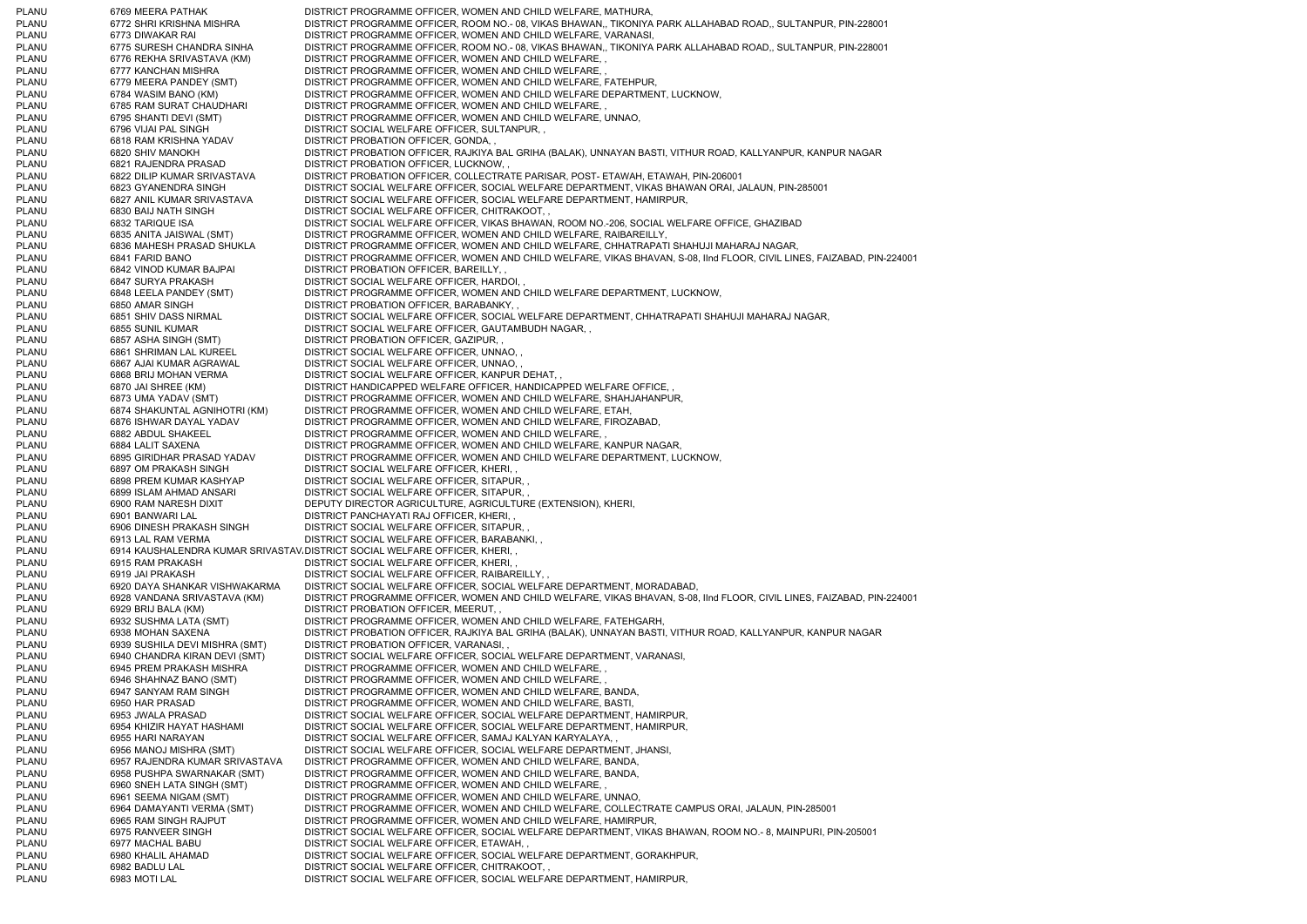PLANU 6985 BHAGWAN DISTRICT SOCIAL WELFARE OFFICER, SOCIAL WELFARE DEPARTMENT, GORAKHPUR, PLANU 6986 RAVINDRA KUMAR TEWARI DISTRICT SOCIAL WELFARE OFFICER, HARDOI, PLANU 6987 KISHOR PRASAD RAIKWAR DISTRICT SOCIAL WELFARE OFFICER, SOCIAL WELFARE DEPARTMENT, VIKAS BHAWAN, BANDA, PIN-210001 PLANU 6988 SEEMA PATHAK (SMT) DISTRICT PROGRAMME OFFICER, WOMEN AND CHILD WELFARE, FATEHPUR, PLANU 6990 VINOD KUMARI YADAV (SMT) DISTRICT PROGRAMME OFFICER, WOMEN AND CHILD WELFARE, , PLANU 6995 HAUSILA PRASAD DISTRICT SOCIAL WELFARE OFFICER, ETAWAH, , PLANU 6996 VINOD KUMAR SRIVASTAVA DISTRICT SOCIAL WELFARE OFFICER, LUCKNOW, , PLANU 7006 RAMADHAR RAM DISTRICT SOCIAL WELFARE OFFICER, SOCIAL WELFARE DEPARTMENT, AZAMGARH, PLANU 7007 VIRENDRA KUMAR NIRANJAN DISTRICT SOCIAL WELFARE OFFICER, SOCIAL WELFARE DEPARTMENT, VIKAS BHAWAN ORAI, JALAUN, PIN-285001 PLANU 7009 YASHWANT SINGH SENGAR DISTRICT SOCIAL WELFARE OFFICER, SOCIAL WELFARE DEPARTMENT, JHANSI, PLANU 7012 GANGA DEEN DISTRICT SOCIAL WELFARE OFFICER, CHITRAKOOT, , PLANU 7018 KAVITA AGRAHARI (SMT) DISTRICT JUDGE, BANDA, BANDA, PLANU 7019 RAJENDRA PRASAD TEWARI DISTRICT PROGRAMME OFFICER, WOMEN AND CHILD WELFARE, FATEHPUR, PLANU 7021 MANJU LATA RAO DISTRICT PROGRAMME OFFICER, WOMEN AND CHILD WELFARE, VARANASI, PLANU 7023 MAHAVEER DISTRICT PROGRAMME OFFICER, WOMEN AND CHILD WELFARE, KANPUR NAGAR, PLANU 7024 ANIL KUMAR DISTRICT MAGISTRATE, REVENUE DEPARTMENT, MUZAFFARNAGAR, PLANU 7026 JAGESHWAR PRASAD VERMA DISTRICT SOCIAL WELFARE OFFICER, HARDOI, PLANU 7027 RAM DEEN DISTRICT PROGRAMME OFFICER, WOMEN AND CHILD WELFARE, FATEHPUR, PLANU 7029 SHUKIYA BANO (SMT) DISTRICT PROGRAMME OFFICER, WOMEN AND CHILD WELFARE, PLANU 7035 GIRJA SHANKAR KUREEL DISTRICT SOCIAL WELFARE OFFICER, KANPUR DEHAT, PLANU 7036 GYANTI KUMARI (SMT) DISTRICT PROGRAMME OFFICER, BAL VIKAS KALLYAN, 11/87-3,SARVESHWAR NAGAR COLONY, CHANDAULI, 232104 PLANU 7037 KRISHNA VENI (KM) PAY AND ACCOUNTS OFFICER, KOLKATA, PLANU 7039 RAM LAL SENIOR TREASURY OFFICER, CIVIL LINES, ALLAHABAD, PLANU 7040 RAJENDRA PRASAD YADAV DISTRICT PROBATION OFFICER, AZAMGARH, , PLANU 7046 SHAILJA SINGH CHAUHAN (SMT) DISTRICT PROGRAMME OFFICER, WOMEN AND CHILD WELFARE, PLANU 7047 RAJ KUMAR MISHRA DISTRICT PROGRAMME OFFICER, WOMEN AND CHILD WELFARE, SHAHJAHANPUR, PLANU 7050 ASHA SINGH (SMT) DISTRICT SOLDIER WELFARE & REHABILITATION OFFICER, MAU, PLANU 7055 PARMATMA NAND THAKUR DISTRICT SOCIAL WELFARE OFFICER, BALLIA, PLANU 7068 OM PRAKASH SINGH DISTRICT SOCIAL WELFARE OFFICER, SOCIAL WELFARE DEPARTMENT, JAUNPUR, PLANU 7070 PARMA NAND DISTRICT SOCIAL WELFARE OFFICER, SOCIAL WELFARE DEPARTMENT, GAZIPUR, PLANU 7071 HARISH CHANDRA SINGH DISTRICT SOCIAL WELFARE OFFICER, SOCIAL WELFARE DEPARTMENT, JAUNPUR, PLANU 7075 RAM JANAKI DISTRICT PROGRAMME OFFICER, WOMEN AND CHILD WELFARE, JHANSI, PLANU 7086 MAHENDRA KUMAR SHARMA DISTRICT SOCIAL WELFARE OFFICER, VIKAS BHAWAN, ROOM NO.-206, SOCIAL WELFARE OFFICE, GHAZIBAD PLANU 7098 SUNIL KUMAR MISHRA DISTRICT SOCIAL WELFARE OFFICER, KANPUR DEHAT, PLANU 7100 RAMADHAR DISTRICT SOCIAL WELFARE OFFICER, SOCIAL WELFARE DEPARTMENT, VIKAS BHAWAN ORAI, JALAUN, PIN-285001 PLANU 7102 PRAMOD KUMAR TEWARI DISTRICT SOCIAL WELFARE OFFICER, GAUTAMBUDH NAGAR, PLANU 7103 RAKESH KUMAR RATHOR DISTRICT SOCIAL WELFARE OFFICER, SOCIAL WELFARE DEPARTMENT, BADAUN, PLANU 7105 SHYAM MURARI SHUKLA DISTRICT SOCIAL WELFARE OFFICER, SOCIAL WELFARE DEPARTMENT, GORAKHPUR, PLANU 7111 SHIV RAM DISTRICT SOCIAL WELFARE OFFICER, HARDOI, PLANU 7112 RAM CHANDRA DISTRICT MAGISTRATE, REVENUE DEPARTMENT, PLANU 7121 SABHAJEET RAM DISTRICT PROGRAMME OFFICER, BAL VIKAS PARIYOJNA KARYALAYA, SAIDPUR, GHAZIPUR, PIN-233304 PLANU 7123 SYED ALI HASSAN RIZVI DISTRICT SOCIAL WELFARE OFFICER, BARABANKI, , PLANU 7126 NATHUNI PRASAD DISTRICT SOCIAL WELFARE OFFICER, KUSHINAGAR, PLANU 7128 BARASATI RAM DISTRICT SOCIAL WELFARE OFFICER, SANT KABIRNAGAR, PLANU 7130 RAM CHANDRA DISTRICT SOCIAL WELFARE OFFICER, SOCIAL WELFARE DEPARTMENT, AZAMGARH, PLANU 7131 RAM PHER DISTRICT SOCIAL WELFARE OFFICER, SOCIAL WELFARE DEPARTMENT, GORAKHPUR, PLANU 7134 DURGA PRASAD YADAV DISTRICT SOCIAL WELFARE OFFICER, SOCIAL WELFARE DEPARTMENT, AZAMGARH, PLANU 7135 KHAJANCHI PRASAD MAURYA DISTRICT SOCIAL WELFARE OFFICER, KUSHINAGAR, PLANU 7136 RAM ASHISH PRASAD DISTRICT SOCIAL WELFARE OFFICER, SOCIAL WELFARE DEPARTMENT, GORAKHPUR, PLANU 7137 HARI SHANKAR OJHA DISTRICT SOCIAL WELFARE OFFICER, SOCIAL WELFARE DEPARTMENT, AZAMGARH, PLANU 7139 SANJAY KUMAR DISTRICT SOCIAL WELFARE OFFICER, D S W O OFFICE, FAIZABAD, PIN- 224001 PLANU 7140 RAM SUMER SHARMA DISTRICT SOCIAL WELFARE OFFICER, SANT KABIRNAGAR, PLANU 7141 VIJAY KUMAR YADAV DISTRICT SOCIAL WELFARE OFFICER, SOCIAL WELFARE DEPARTMENT, DEORIA, PLANU 7143 MUNEETA (KM) DISTRICT PROBATION OFFICER, DIST PROB OFFICER, PLANU 7148 NIRMALA DEVI (SMT) DISTRICT PROBATION OFFICER, DIST PROB OFFICER, PLANU 7149 ALKA SINGH (SMT) DISTRICT PROGRAMME OFFICER, WOMEN AND CHILD WELFARE, SHAHJAHANPUR, PLANU 7150 SALIM ULLAH DISTRICT PROGRAMME OFFICER, WOMEN AND CHILD WELFARE, RAIBAREILLY, PLANU 7151 VIRENDRA NATH DISTRICT SOCIAL WELFARE OFFICER, SAMAJ KALYAN KARYALAYA, , PLANU 7152 SANJAY KUMAR SINGH DISTRICT PROGRAMME OFFICER, WOMEN AND CHILD WELFARE, PLANU 7155 NAND LAL YADAV DISTRICT SOCIAL WELFARE OFFICER, SOCIAL WELFARE DEPARTMENT, AZAMGARH, PLANU 7157 LOK NATH RAM DISTRICT SOCIAL WELFARE OFFICER, SOCIAL WELFARE DEPARTMENT, AZAMGARH, PLANU 7159 RAMA PRASAD DISTRICT SOCIAL WELFARE OFFICER, SOCIAL WELFARE DEPARTMENT, JAUNPUR, PLANU 7161 SWADESH BHUSHAN MISHRA DISTRICT SOCIAL WELFARE OFFICER, SRAVASTI, , PIN-271831 PLANU 7163 SHEELA MISHRA (SMT) DIRECTOR, TRIBAL DEVELOPMENT DIRECTORATE, LUCKNOW-2 PLANU 7172 KRIPACHARYA TEWARI DISTRICT SOCIAL WELFARE OFFICER, PRATAPGARH, , PLANU 7174 KAILASH PRASAD DISTRICT PROBATION OFFICER, GORAKHPUR, PLANU 7180 JAGDISH PRASAD DISTRICT SOCIAL WELFARE OFFICER, SRAVASTI, , PIN-271831 PLANU 7183 RADHEY SHYAM SHARMA DISTRICT SOCIAL WELFARE OFFICER, CHANDOLI, PLANU 7185 SARVESH KUMAR PALIWAL DISTRICT PROGRAMME OFFICER, WOMEN AND CHILD WELFARE, PLANU 7194 SHYAMA DEVI (SMT) DISTRICT PROGRAMME OFFICER, WOMEN AND CHILD WELFARE, CHHATRAPATI SHAHUJI MAHARAJ NAGAR, PLANU 7195 SURYA BALI SAROJ (SMT) DISTRICT PROGRAMME OFFICER, WOMEN AND CHILD WELFARE, CHHATRAPATI SHAHUJI MAHARAJ NAGAR, PLANU 7202 KAMALA CHAUDHARY (SMT) DISTRICT PROGRAMME OFFICER, WOMEN AND CHILD WELFARE DEPARTMENT, MAHARAJGANJ, PIN-273303 PLANU 7205 SAVITRI DEVI DEVI DESTRICT PROGRAMME OFFICER, WOMEN AND CHILD WELFARE, UNNAO, PLANU 7212 VIRENDRA KUMAR AWASTHI DISTRICT PROGRAMME OFFICER, WOMEN AND CHILD WELFARE, JHANSI, PLANU 7215 PREM WATI (SMT) DISTRICT PROGRAMME OFFICER, WOMEN AND CHILD WELFARE DEPARTMENT, LUCKNOW,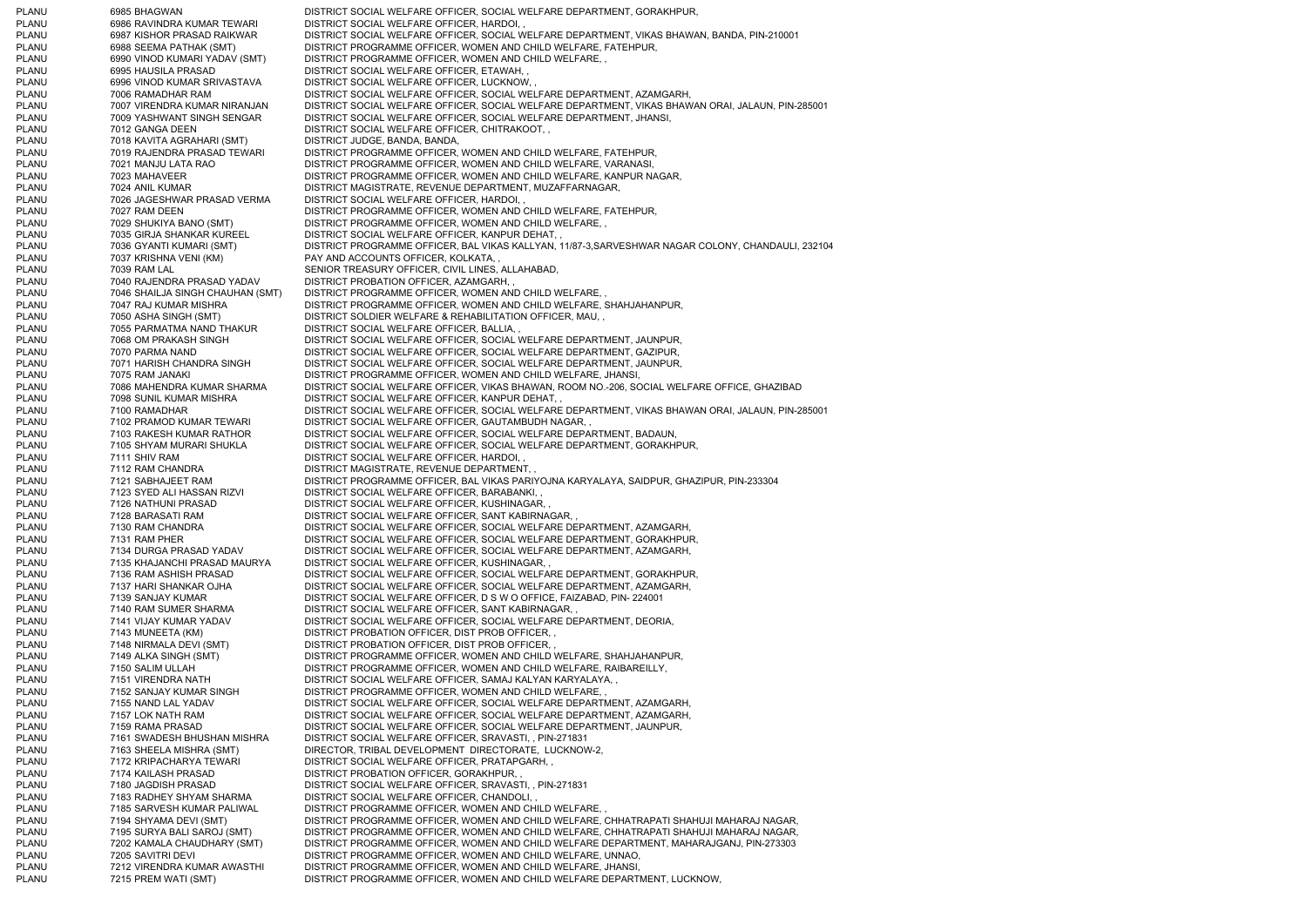PLANU 7216 RAM DEVI (KM) DISTRICT PROGRAMME OFFICER, WOMEN AND CHILD WELFARE, PLANU 7217 RENU MAJUMDAR (KM) DISTRICT PROGRAMME OFFICER, WOMEN AND CHILD WELFARE, JHANSI, PLANU 7218 VIJAY KUMAR MISHRA DISTRICT PROGRAMME OFFICER, WOMEN AND CHILD WELFARE, CHHATRAPATI SHAHUJI MAHARAJ NAGAR, PLANU 7220 NANKOO RAM DISTRICT PROGRAMME OFFICER, WOMEN AND CHILD WELFARE, MEERUT, PLANU 7222 DHARMARAJ DWIVEDI DISTRICT PROBATION OFFICER, VARANASI, PLANU 7224 ASHA TEWARI (SMT) DISTRICT SOCIAL WELFARE OFFICER, GAUTAMBUDH NAGAR, PLANU 7226 KAMAL JEET SINGH DISTRICT SOCIAL WELFARE OFFICER, SOCIAL WELFARE DEPARTMENT, BULANDSHAHAR, PLANU 7229 SUDHIR KUMAR VERMA DISTRICT SOCIAL WELFARE OFFICER, SOCIAL WELFARE DEPARTMENT, MUZAFFARNAGAR, PLANU 7232 RAMESH SINGH DISTRICT SOCIAL WELFARE OFFICER. ETAWAH, PLANU 7233 RAJENDRA PRASAD TEWARI DISTRICT SOCIAL WELFARE OFFICER, SOCIAL WELFARE DEPARTMENT, VIKAS BHAWAN, ROOM NO.- 8, MAINPURI, PIN-205001 PLANU 7235 LALTI DEVI (SMT) DISTRICT PROGRAMME OFFICER, WOMEN AND CHILD WELFARE, AZAMGARH, PLANU 7236 NIRMALA GUPTA (SMT) DISTRICT PROGRAMME OFFICER, WOMEN AND CHILD WELFARE, JAUNPUR, PLANU 7237 SUSHILA MAURYA (SMT) DISTRICT PROGRAMME OFFICER, WOMEN AND CHILD WELFARE, DEORIA, PLANU 7240 ASHOK KUMAR SINGH DISTRICT SOLDIER WELFARE & REHABILITATION OFFICER, MAU, PLANU 7242 UMA TEWARI (KM) DISTRICT PROGRAMME OFFICER, WOMEN AND CHILD WELFARE, CHHATRAPATI SHAHUJI MAHARAJ NAGAR, PLANU 7250 RAJ RANI SHARMA (SMT) DISTRICT PROBATION OFFICER, GAUTAM BUDHA NAGAR, , PLANU 7253 RITU JOSHI (SMT) DISTRICT PROGRAMME OFFICER, BAL VIKAS KALLYAN, 11/87-3,SARVESHWAR NAGAR COLONY, CHANDAULI, 232104 PLANU 7256 REENA RAIZADA (SMT) DISTRICT PROGRAMME OFFICER, WOMEN AND CHILD WELFARE, , DISTRICT PROBATION OFFICER, SRAVASTI, PIN-271831, PLANU 7262 SHYAMA DEVI (SMT) DISTRICT PROGRAMME OFFICER, WOMEN AND CHILD WELFARE, SRAVASTI, PIN-271831 PLANU 7263 NUTAN DIXIT (SMT) DISTRICT PROGRAMME OFFICER, WOMEN AND CHILD WELFARE, BAREILLY, PLANU 7264 MADHURI SRIVASTAVA (KM) DISTRICT PROGRAMME OFFICER, WOMEN AND CHILD WELFARE DEPARTMENT, LUCKNOW, PLANU 7270 SUNITA SAXENA (KM) DISTRICT PROGRAMME OFFICER, WOMEN AND CHILD WELFARE, MEERUT, PLANU 7293 MUNNI DEVI (KM) DISTRICT PROGRAMME OFFICER, WOMEN AND CHILD WELFARE, MIRZAPUR, DISTRICT SOCIAL WELFARE OFFICER, BAGPAT, , PLANU 7297 AMAR NATH DISTRICT SOCIAL WELFARE OFFICER, PRATAPGARH, PLANU 7298 VEENA SINGH (SMT) DISTRICT PROGRAMME OFFICER, WOMEN AND CHILD WELFARE, MATHURA, PLANU 7299 PRAVESH KUMARI (SMT) DISTRICT PROGRAMME OFFICER, VIKAS BHAWAN, ROOM NO.-219, VIKAS BHAWAN MURSAN ROAD, HATHRAS, PIN-204101 PLANU 7300 NISHI BALA SRIVASTAVA (KM) DISTRICT PROGRAMME OFFICER, WOMEN AND CHILD WELFARE, GORAKHPUR, PLANU 7302 SARVESH RAI DISTRICT SOCIAL WELFARE OFFICER, SOCIAL WELFARE DEPARTMENT, GORAKHPUR, PLANU 7304 AMITA SRIVASTAVA (SMT) DISTRICT PROGRAMME OFFICER, WOMEN AND CHILD WELFARE, , PLANU 7306 KHAMANI RAM DISTRICT SOCIAL WELFARE OFFICER, SOCIAL WELFARE DEPARTMENT, ALIGARH, PLANU 7309 RAVINDRA KUMAR SRIVASTAVA DISTRICT SOCIAL WELFARE OFFICER, HARDOI, PLANU 7310 SHIV PRASAD GUPTA DISTRICT SOCIAL WELFARE OFFICER, BALRAMPUR, PLANU 7311 OM PRAKASH GUPTA JOINT DIRECTOR, TOURISM OFFICE, AGRA, PLANU 7312 CHITRA VERMA (SMT) DISTRICT PROGRAMME OFFICER, WOMEN AND CHILD WELFARE, ETAH, PLANU 7315 MEENA SRIVASTAVA (SMT) DISTRICT PROBATION OFFICER, LUCKNOW, , PLANU 7316 ARUNA KAUSHIK SMT DISTRICT PROGRAMME OFFICER, WOMEN AND CHILD WELFARE, MEERUT, PLANU 7317 SHASHI PRABHA (SMT) DISTRICT PROGRAMME OFFICER, WOMEN AND CHILD WELFARE, MEERUT, PLANU 7319 RASHMI GOPAL (SMT) DISTRICT SOCIAL WELFARE OFFICER, ETAWAH, , PLANU 7320 RAM ASREY DISTRICT SOCIAL WELFARE OFFICER, SOCIAL WELFARE DEPARTMENT, HAMIRPUR, PLANU 7325 KANCHAN LATA RASTOGI (KM) DISTRICT PROGRAMME OFFICER, WOMEN AND CHILD WELFARE, PLANU 7326 USHA SINGH (SMT) DISTRICT PROGRAMME OFFICER, ROOM NO.- 08, VIKAS BHAWAN,, TIKONIYA PARK ALLAHABAD ROAD,, SULTANPUR, PIN-228001 PLANU 7333 VIRENDRA KUMAR DISTRICT SOCIAL WELFARE OFFICER, BARABANKI, PLANU 7335 SNEH LATA (SMT) DISTRICT PROGRAMME OFFICER, WOMEN AND CHILD WELFARE, PLANU 7341 RAVI SHANKAR NIRANJAN DISTRICT SOCIAL WELFARE OFFICER, SOCIAL WELFARE DEPARTMENT, VIKAS BHAWAN ORAI, JALAUN, PIN-285001 PLANU 7342 VIJAY SHANKAR YADAV DISTRICT SOCIAL WELFARE OFFICER, SOCIAL WELFARE DEPARTMENT, ALLAHABAD, PLANU 7343 AMAR CHAND ANURAGI DISTRICT SOCIAL WELFARE OFFICER, SOCIAL WELFARE DEPARTMENT, HAMIRPUR, PLANU 7347 MADHURI SINGH (SMT) DISTRICT PROGRAMME OFFICER, BAL VIKAS PARIYOJNA KARYALAYA, SAIDPUR, GHAZIPUR, PIN-233304 PLANU 7349 HANUMAN SINGH DISTRICT MINORITY WELFARE OFFICER, HANDICAPPED WELFARE DIRECTORATE. PLANU 7352 RAM SINGH DISTRICT DEVELOPMENT OFFICER, RURAL DEVELOPMENT DEPARTMENT, FATEHPUR, PLANU 7354 VIMALA SINGH (SMT) DISTRICT HANDICAPPED WELFARE OFFICER, HANDICAPPED WELFARE OFFICE, PLANU 7360 ASHA DHINGARA (SMT) DISTRICT PROGRAMME OFFICER, WOMEN AND CHILD WELFARE, ETAH, PLANU 7362 RAJ KUMARI (SMT) DISTRICT PROGRAMME OFFICER, WOMEN AND CHILD WELFARE, FIROZABAD, PLANU 7363 SUMAN SAXENA (SMT) DISTRICT PROGRAMME OFFICER, WOMEN AND CHILD WELFARE, ETAH, PLANU 7364 RAM NATH DISTRICT PROGRAMME OFFICER, WOMEN AND CHILD WELFARE, FIROZABAD, PLANU 7365 KUSUM PAL (SMT) DISTRICT PROGRAMME OFFICER, WOMEN AND CHILD WELFARE, PLANU 7369 DURGA PRASAD DISTRICT PROGRAMME OFFICER, WOMEN AND CHILD WELFARE, FIROZABAD, PLANU 7370 YOGENDRA KUMAR RAKESH JOINT DIRECTOR, TOURISM OFFICE, AGRA, PLANU 7373 ANANT KUMAR SAXENA DISTRICT SOCIAL WELFARE OFFICER, BARABANKI, , PLANU 7375 VIJAY KUMAR GAUTAM DISTRICT SOCIAL WELFARE OFFICER, SOCIAL WELFARE DEPARTMENT, AGRA, PLANU 7381 ASHOK KUMAR SHARMA DISTRICT SOCIAL WELFARE OFFICER, SOCIAL WELFARE DEPARTMENT, ALIGARH, PLANU 7382 SHIV CHARAN ASHOK DISTRICT SOCIAL WELFARE OFFICER, SOCIAL WELFARE DEPARTMENT, ALIGARH, PLANU 7383 DHARMAVEER SINGH DISTRICT PROGRAMME OFFICER, WOMEN AND CHILD WELFARE, MAINPURI, PLANU 7396 AKEELA (KM) DISTRICT PROGRAMME OFFICER, WOMEN AND CHILD WELFARE, ,<br>PLANU 7397 SUDHA CHATURVEDI (SMT) DISTRICT PROGRAMME OFFICER, WOMEN AND CHILD WELFARE, , DISTRICT PROGRAMME OFFICER, WOMEN AND CHILD WELFARE, PLANU 7405 YASHPAL SINGH DISTRICT SOCIAL WELFARE OFFICER, SOCIAL WELFARE DEPARTMENT, MAHOBA, PLANU 7406 VIRENDRA KUMAR SINGH DISTRICT SOCIAL WELFARE OFFICER, SOCIAL WELFARE DEPARTMENT, JAUNPUR, PLANU 7407 SUNDAR LAL DISTRICT SOCIAL WELFARE OFFICER, HARDOI, PLANU 7414 JOKHAMAN PRASAD DISTRICT SOCIAL WELFARE OFFICER, VIKAS BHAWAN, SIDDHARTHNAGAR, PLANU 7415 SUMER PRASAD DISTRICT SOCIAL WELFARE OFFICER, SOCIAL WELFARE DEPARTMENT, GORAKHPUR, PLANU 7416 GANGA PRASAD DISTRICT SOCIAL WELFARE OFFICER, SANT KABIRNAGAR, PLANU 7423 ASHA SINGH DISTRICT PROGRAMME OFFICER, BAL VIKAS PARIYOJNA KARYALAYA, SAIDPUR, GHAZIPUR, PIN-233304 PLANU 7424 SHANTI SRIVASTAVA DISTRICT PROGRAMME OFFICER, WOMEN AND CHILD WELFARE, AGRA, PLANU 7426 ANIL KUMAR YADAVA DISTRICT SOCIAL WELFARE OFFICER, SOCIAL WELFARE DEPARTMENT, BASTI,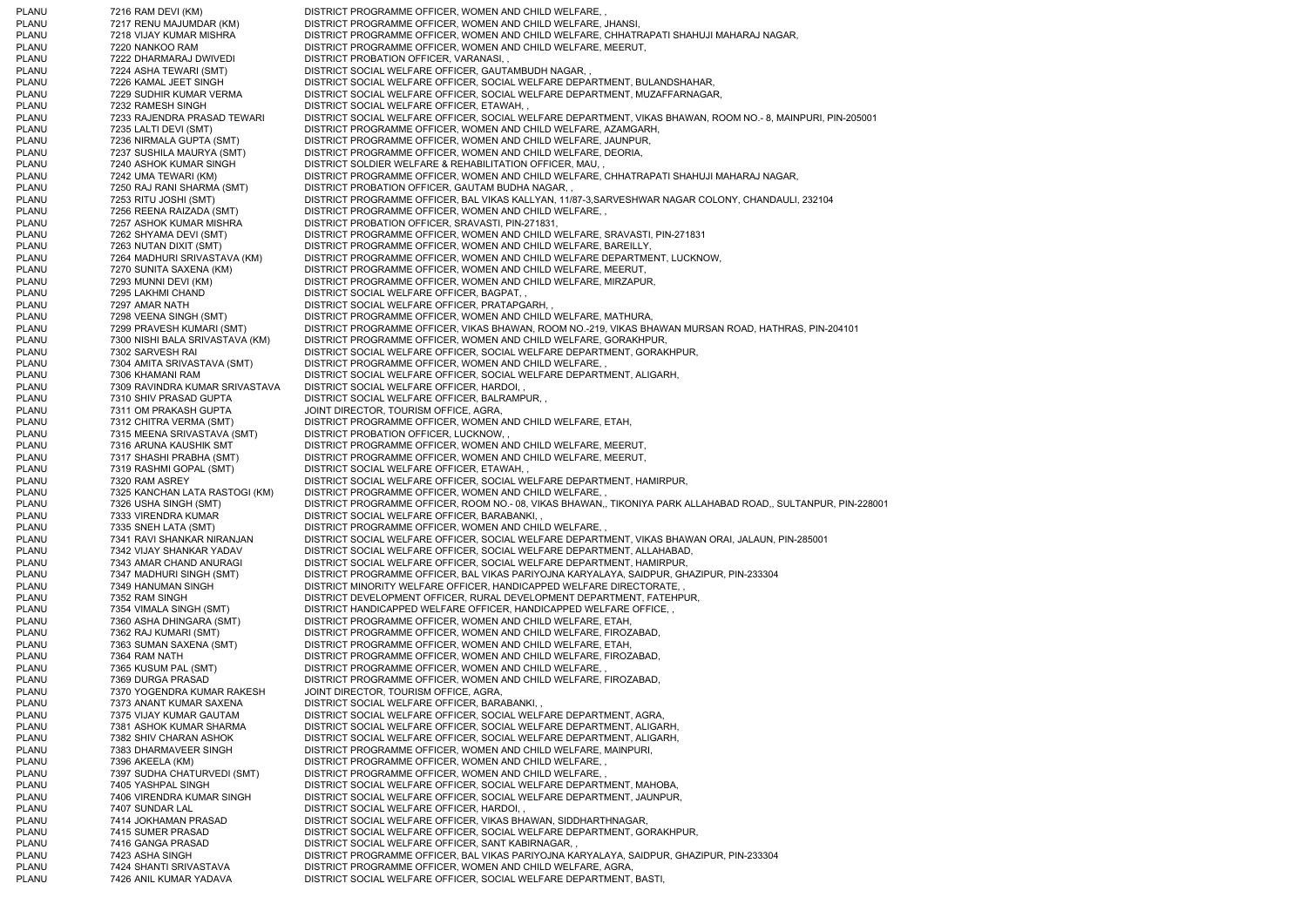PLANU 7427 MOHAN JI SRIVASTAVA DISTRICT PROGRAMME OFFICER, WOMEN AND CHILD WELFARE, , PLANU 7440 SUNITA SRIVASTAVA (KM) DISTRICT PROGRAMME OFFICER, WOMEN AND CHILD WELFARE, PLANU 7441 ANJALI TRIPATHI (KM) DISTRICT PROGRAMME OFFICER, WOMEN AND CHILD WELFARE, FATEHPUR, PLANU 7445 RAM NIHOR VERMA DISTRICT SOCIAL WELFARE OFFICER, KUSHINAGAR, , PLANU 7448 SHYAM CHANDRA MANI TRIPATHI DISTRICT SOCIAL WELFARE OFFICER, KUSHINAGAR, PLANU 7449 TILAK RAM CHAUDHARY DISTRICT SOCIAL WELFARE OFFICER, SOCIAL WELFARE DEPARTMENT, BASTI, PLANU 7455 RAMA KANT PANDEY DISTRICT PROBATION OFFICER, GORAKHPUR, PLANU 7457 ARUNA SHUKLA (SMT) DISTRICT PROGRAMME OFFICER, WOMEN AND CHILD WELFARE, KANPUR NAGAR, PLANU 7458 RAM SWAROOP GAUR DISTRICT SOCIAL WELFARE OFFICER, HARDOI, PLANU 7460 USHA RANI SMT DISTRICT PROGRAMME OFFICER, WOMEN AND CHILD WELFARE, SAHARANPUR, PLANU 7461 VISHNU DEO TRIPATHI DISTRICT PROBATION OFFICER, GORAKHPUR, PLANU 7465 DEV PRAKASH DIRECTOR, TRIBAL DEVELOPMENT DIRECTORATE. LUCKNOW-2 PLANU 7471 UMRAWATI DEVI DISTRICT PROBATION OFFICER, GAZIPUR, PLANU 7472 INDUMATI DEVI DISTRICT PROBATION OFFICER, GAZIPUR, PLANU 7484 NIHACHAL DASS DISTRICT SOCIAL WELFARE OFFICER, SITAPUR, PLANU 7488 OM PRAKASH DISTRICT SOCIAL WELFARE OFFICER, SOCIAL WELFARE DEPARTMENT, AGRA PLANU 7494 SOM PRAKASH MISHRA DISTRICT SOCIAL WELFARE OFFICER, LUCKNOW, PLANU 7499 SHIV PRAKASH MISHRA DISTRICT SOCIAL WELFARE OFFICER, HARDOI, PLANU 7500 SUSHMA KUMARI DISTRICT SOCIAL WELFARE OFFICER, ETAWAH, PLANU 7501 PUSHPA MISHRA SMT DISTRICT PROGRAMME OFFICER, WOMEN AND CHILD WELFARE DEPARTMENT, LUCKNOW, PLANU 7502 SUSHMA SRIVASTAVA SMT DISTRICT SOCIAL WELFARE OFFICER, SOCIAL WELFARE DEPARTMENT, SAHARANPUR, PLANU 7504 KUSUM PANDEY DISTRICT PROGRAMME OFFICER, WOMEN AND CHILD WELFARE, COLLECTRATE CAMPUS ORAI, JALAUN, PIN-285001 PLANU 7506 OM PRAKASH DISTRICT SOCIAL WELFARE OFFICER, BAHRAICH, PLANU 7508 SUMAN LATA GUPTA (SMT) DISTRICT PROGRAMME OFFICER, WOMEN AND CHILD WELFARE, , 7518 VIDYA GHOSH (SMT) DISTRICT PROGRAMME OFFICER, WOMEN AND CHILD WELFARE, JHANSI, PLANU 7519 KALLU PRASAD DISTRICT PROGRAMME OFFICER, WOMEN AND CHILD WELFARE, BANDA, PLANU 7523 BRIJ MOHAN SHARMA DISTRICT SOCIAL WELFARE OFFICER, BAGPAT, , PLANU 7524 PREM CHANDRA KAUSHIK DISTRICT SOCIAL WELFARE OFFICER, SOCIAL WELFARE DEPARTMENT, MUZAFFARNAGAR, PLANU 7527 ATUL KUMAR DISTRICT SOCIAL WELFARE OFFICER, SOCIAL WELFARE DEPARTMENT, SAHARANPUR, PLANU 7533 PREM LATA (SMT) DISTRICT PROGRAMME OFFICER, WOMEN AND CHILD WELFARE, MIRZAPUR, PLANU 7535 TRIVENI PRASAD SHARMA DISTRICT PROGRAMME OFFICER, WOMEN AND CHILD WELFARE, MIRZAPUR, PLANU 7540 SHAKTI SINGH PATEL DISTRICT SOCIAL WELFARE OFFICER, SHAHJAHANPUR, , PLANU 7545 GYAN CHANDRA ARYA DISTRICT SOCIAL WELFARE OFFICER, SOCIAL WELFARE DEPARTMENT, PILIBHIT, PLANU 7548 GANESH RAM DISTRICT SOCIAL WELFARE OFFICER, SOCIAL WELFARE DEPARTMENT, PILIBHIT, PLANU 7552 CHAMPA DEVI (SMT) DISTRICT PROGRAMME OFFICER, ROOM NO.- 08, VIKAS BHAWAN,, TIKONIYA PARK ALLAHABAD ROAD,, SULTANPUR, PIN-228001 PLANU 7560 KAMLESHWAR SHUKLA DISTRICT PROGRAMME OFFICER, WOMEN AND CHILD WELFARE DEPARTMENT, MAHARAJGANJ, PIN-273303 PLANU 7561 VIDYA KUMARI (SMT) DISTRICT PROGRAMME OFFICER, WOMEN AND CHILD WELFARE, DEORIA, PLANU 7562 MANORAMA KANAUJIA (SMT) DISTRICT PROGRAMME OFFICER, WOMEN AND CHILD WELFARE DEPARTMENT, MAHARAJGANJ, PIN-273303 PLANU 7563 VIMALA MISHRA (SMT) DISTRICT PROGRAMME OFFICER, WOMEN AND CHILD WELFARE DEPARTMENT, MAHARAJGANJ, PIN-273303 PLANU 7565 KALAM SINGH BHANDARI DISTRICT SOCIAL WELFARE OFFICER, LUCKNOW, PLANU 7575 SHAMBHU SHARAN LAL SRIVASTAVA DISTRICT SOCIAL WELFARE OFFICER, SOCIAL WELFARE DEPARTMENT, GORAKHPUR, PLANU 7576 PRITHVI PAL ZONAL TOURISM OFFICER, TOURISM OFFICE, LUCKNOW, PLANU 7583 MAHMOOD AKHATAR DISTRICT SOCIAL WELFARE OFFICER, LUCKNOW, PLANU 7586 SUBODH KUMAR TRIVEDI DISTRICT SOCIAL WELFARE OFFICER, BARABANKI, PLANU 7588 RAVI PRAKASH SRIVASTAVA DISTRICT PROGRAMME OFFICER, WOMEN AND CHILD WELFARE, KANPUR NAGAR, PLANU 7592 SETBANDH SHUKLA DISTRICT PROBATION OFFICER, BAREILLY, , PLANU 7595 SURENDRA KUMAR SHUKLA DISTRICT PROGRAMME OFFICER, WOMEN AND CHILD WELFARE, PLANU 7597 BAIJ NATH DISTRICT PROGRAMME OFFICER, WOMEN AND CHILD WELFARE, GORAKHPUR, PLANU 7600 ADITYA NARAYAN DISTRICT PROGRAMME OFFICER, WOMEN AND CHILD WELFARE, VIKAS BHAWAN, SIDDHARTHNAGAR PLANU 7604 NISHI MISHRA (SMT) DISTRICT PROGRAMME OFFICER, WOMEN AND CHILD WELFARE, PLANU 7606 KAMINI SRIVASTAVA (KM) DISTRICT PROGRAMME OFFICER, WOMEN AND CHILD WELFARE, BASTI, PLANU 7607 KESH RAM VERMA DISTRICT PROGRAMME OFFICER, WOMEN AND CHILD WELFARE, CHHATRAPATI SHAHUJI MAHARAJ NAGAR, PLANU 7614 RAJVEER SINGH DISTRICT SOCIAL WELFARE OFFICER, SOCIAL WELFARE DEPARTMENT, SAHARANPUR, PLANU 7623 MAHENDRA SINGH DISTRICT SOCIAL WELFARE OFFICER, SOCIAL WELFARE DEPARTMENT, BADAUN, PLANU 7624 MANORAMA GUPTA (SMT) DISTRICT PROGRAMME OFFICER, WOMEN AND CHILD WELFARE, SONBHADRA, PLANU 7626 PREETA PITROLA (SMT) DISTRICT PROGRAMME OFFICER, WOMEN AND CHILD WELFARE, ALLAHABAD, PLANU 7627 BIRBALI PRASAD DISTRICT PROGRAMME OFFICER, WOMEN AND CHILD WELFARE, DEORIA, PLANU 7632 PHOOL CHANDRA RAM DISTRICT SOCIAL WELFARE OFFICER, BALRAMPUR, , PLANU 7635 DEVENDRA KUMAR SHARMA DIRECTOR, DIRECTORATE OF WOMAN WELFARE, , LUCKNW-2 PLANU 7638 JAGDISH PRASAD NAYAK DISTRICT SOCIAL WELFARE OFFICER, SOCIAL WELFARE DEPARTMENT, JHANSI, PLANU 7639 RAM NAYAN VERMA DISTRICT SOCIAL WELFARE OFFICER, SOCIAL WELFARE DEPARTMENT, AZAMGARH, PLANU 7644 ARVIND KUMAR DIRECTOR, SOCIAL WELFARE DIRECTORATE, PLANU 7647 SURAJ DEEN SINGH DISTRICT SOCIAL WELFARE OFFICER, SOCIAL WELFARE DEPARTMENT, VIKAS BHAWAN, BANDA, PIN-210001 PLANU 7649 PREMA KUMARI (SMT) DISTRICT SOCIAL WELFARE OFFICER, SOCIAL WELFARE DEPARTMENT, KANPUR NAGAR, PLANU 7650 SAROJINI DEVI (SMT) DISTRICT PROBATION OFFICER, CHHATRAPATI SHAHUJI MAHARAJ NAGAR, , 7652 AJAY KUMAR GUPTA CHIEF TREASURY OFFICER, TREASURY AND ACCOUNTS ADMIN DEPTT., LUCKNOW-2, PLANU 7654 VIPIN KUMAR TYAGI DISTRICT PROBATION OFFICER, MATHURA, PLANU 7656 ANIL KUMAR TEWARI DISTRICT SOCIAL WELFARE OFFICER, RAIBAREILLY, PLANU 7660 SACHCHIDANAND SHARMA DISTRICT PROGRAMME OFFICER, WOMEN AND CHILD WELFARE, PLANU 7663 RAM SINGH YADAV DISTRICT PROGRAMME OFFICER, WOMEN AND CHILD WELFARE, GORAKHPUR, PLANU 7664 SHER KHAN DISTRICT PROGRAMME OFFICER, WOMEN AND CHILD WELFARE, PLANU 7665 PREM LATA SINGH (SMT) REGIONAL PROHIBITION AND SOCIAL UPLIFT OFFICER, CHHETRIYA MADYA NISHEDH KARYALAYA, PLANU 7674 SANTOSH KUMAR DISTRICT PROBATION OFFICER, MAU, PLANU 7677 KRISHNA MURARI MISHRA DISTRICT PROBATION OFFICER, GORAKHPUR, PLANU 7678 URSALA CHAUDHARY (SMT) DISTRICT PROGRAMME OFFICER, WOMEN AND CHILD WELFARE,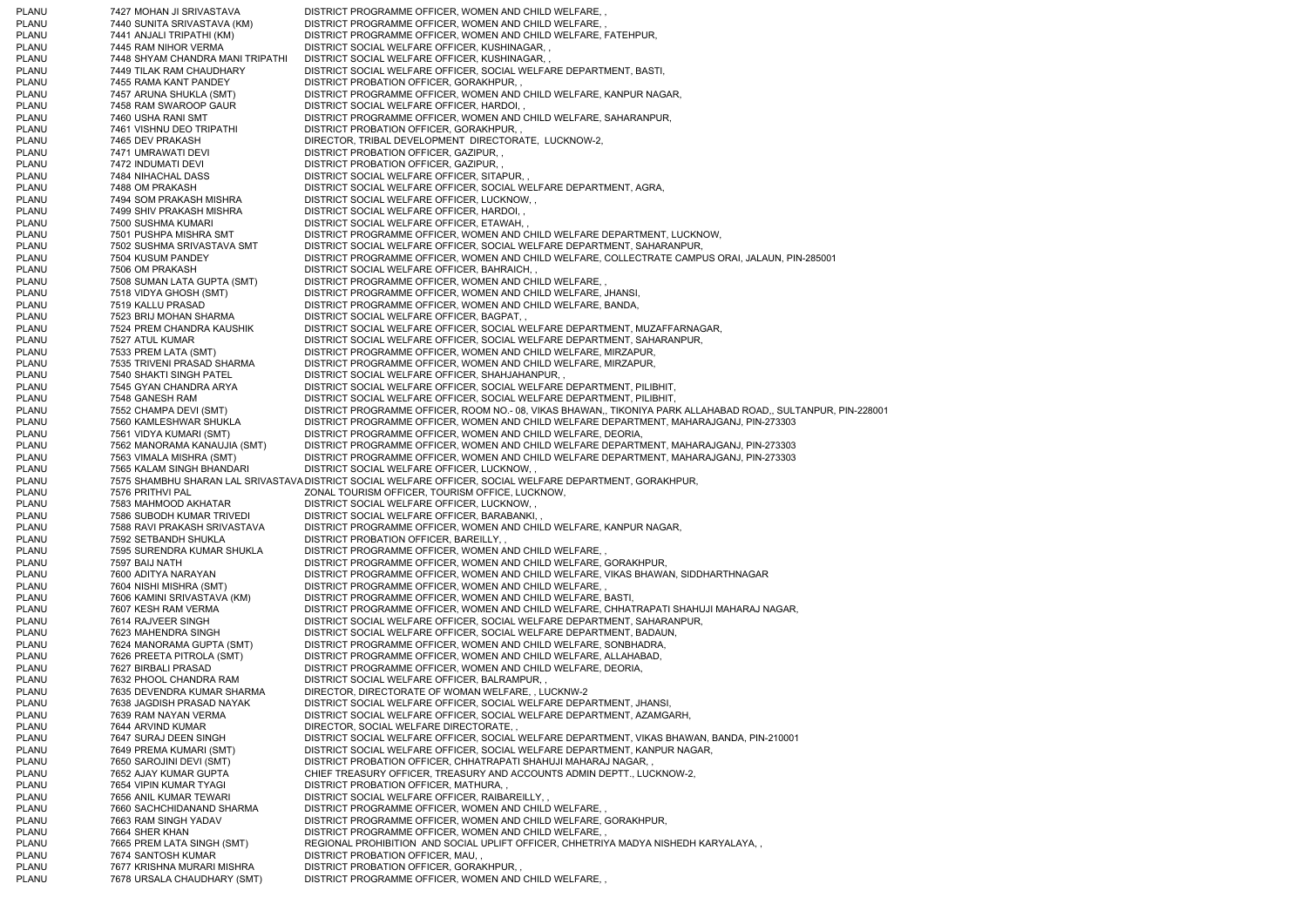PLANU 7679 SOMWATI SINGH (SMT) DISTRICT PROGRAMME OFFICER, WOMEN AND CHILD WELFARE, PLANU 7683 SHIV BACHAN RAM DISTRICT SOCIAL WELFARE OFFICER, BALLIA, PLANU 7686 PRADEEP KUMAR SINGH DISTRICT PROGRAMME OFFICER, WOMEN AND CHILD WELFARE, PLANU 7687 MUNNI RATHOR (SMT) DISTRICT PROGRAMME OFFICER, WOMEN AND CHILD WELFARE, FATEHGARH, PLANU 7692 TEJ PAL SINGH DIRECTOR, TRIBAL DEVELOPMENT DIRECTORATE, LUCKNOW-2, PLANU 7694 ANIL KUMAR DISTRICT HANDICAPPED WELFARE OFFICER, HANDICAPPED WELFARE OFFICE, MEERUT, PLANU 7695 JAGDISH SINGH DISTRICT HANDICAPPED WELFARE OFFICER, HANDICAPPED WELFARE OFFICE, MEERUT, PLANU 7697 RAM PRAKASH DISTRICT PROGRAMME OFFICER, WOMEN AND CHILD WELFARE, KANPUR NAGAR, PLANU 7699 KAMALA DEVI (SMT) DISTRICT PROGRAMME OFFICER, WOMEN AND CHILD WELFARE, DEORIA, PLANU 7712 SHASHI BALA SRIVASTAVA (SMT) DISTRICT SOCIAL WELFARE OFFICER, SOCIAL WELFARE DEPARTMENT, GAZIPUR, PLANU 7714 MITHILESH SHARMA (SMT) DISTRICT PROGRAMME OFFICER, WOMEN AND CHILD WELFARE, MATHURA, PLANU 7716 SATISH KUMAR VERMA DIRECTOR, CHILD DEVELOPMENT & NUTRITION, PLANU 7717 RAJENDRA KUMAR BAJPAI DISTRICT SOCIAL WELFARE OFFICER, 105, VIKAS BHAWAN, NEAR CPLLECTRATE, MATHURA ROAD, HATHRAS, PIN-204101 PLANU 7724 AHAMAD ULLAH KIDWAI DIRECTOR, DIRECTORATE OF WOMAN WELFARE, , LUCKNW-2 PLANU 7727 PREM KISHOR DISTRICT SOCIAL WELFARE OFFICER, SOCIAL WELFARE DEPARTMENT, ALIGARH, PLANU 7728 MATHURESH NARAYAN SINGH DISTRICT SOCIAL WELFARE OFFICER, SOCIAL WELFARE DEPARTMENT, BULANDSHAHAR, PLANU 7730 SATISH KUMAR VAISHYA DISTRICT SOCIAL WELFARE OFFICER, SITAPUR, , PLANU 7731 URMILA GUPTA (SMT) DISTRICT PROBATION OFFICER, AGRA, , 7733 SANTOSH KAUR (KM) DISTRICT PROGRAMME OFFICER, WOMEN AND CHILD WELFARE, JHANSI, PLANU 7735 LAL CHANDRA DISTRICT PROGRAMME OFFICER, WOMEN AND CHILD WELFARE, VARANASI, PLANU 7738 GAYATRI SARKAR (SMT) DISTRICT PROGRAMME OFFICER, WOMEN AND CHILD WELFARE, GORAKHPUR, PLANU 7747 PREM PRABHA BHATT (SMT) DISTRICT PROGRAMME OFFICER, WOMEN AND CHILD WELFARE, , PLANU 7748 PRAMILA DAYAL (KM) DISTRICT PROGRAMME OFFICER, WOMEN AND CHILD WELFARE, PLANU 7749 PRADEEP KUMAR SRIVASTAVA DISTRICT PROGRAMME OFFICER, WOMEN AND CHILD WELFARE, PLANU 7753 GAYATRI SHARMA (SMT) DISTRICT PROGRAMME OFFICER, WOMEN AND CHILD WELFARE DEPARTMENT, MAHARAJGANJ, PIN-273303<br>PLANU 7754 RASHMI TEWARI (SMT) DISTRICT PROGRAMME OFFICER, WOMEN AND CHILD WELFARE, . 7754 RASHMI TEWARI (SMT) DISTRICT PROGRAMME OFFICER, WOMEN AND CHILD WELFARE, PLANU 7755 USHA SINGH (SMT) DISTRICT PROGRAMME OFFICER, WOMEN AND CHILD WELFARE, PLANU 7757 JITENDRA SINGH DISTRICT PROGRAMME OFFICER, WOMEN AND CHILD WELFARE, VIKAS BHAVAN, S-08, IInd FLOOR, CIVIL LINES, FAIZABAD, PIN-224001 PLANU 7758 MADHU SHUKLA (SMT) DISTRICT PROGRAMME OFFICER, WOMEN AND CHILD WELFARE DEPARTMENT, LUCKNOW, PLANU 7759 RAM GOPAL SINGHAL DISTRICT SOCIAL WELFARE OFFICER, SHAHJAHANPUR, PLANU 7760 HARBANSH SINGH TOMAR DISTRICT SOCIAL WELFARE OFFICER, BAGPAT, , PLANU 7771 KAMLESH DISTRICT PROBATION OFFICER, FATEHGARH, PLANU 7774 PRADEEP KUMAR SRIVASTAVA DIRECTOR, TRIBAL DEVELOPMENT DIRECTORATE, LUCKNOW-2, PLANU 7776 DHIRENDRA CHAUBEY DISTRICT PROGRAMME OFFICER, WOMEN AND CHILD WELFARE, VARANASI, PLANU 7780 NEELAM SRIVASTAVA (KM) DISTRICT PROGRAMME OFFICER, WOMEN AND CHILD WELFARE, DEORIA, PLANU 7782 URMILA PANDEY (SMT) DISTRICT PROGRAMME OFFICER, WOMEN AND CHILD WELFARE, PLANU 7785 KEWALI DEVI (SMT) DISTRICT PROGRAMME OFFICER, WOMEN AND CHILD WELFARE, PLANU 7787 RAM PHER DISTRICT PROGRAMME OFFICER, WOMEN AND CHILD WELFARE, PLANU 7804 VASHISTHA NARAYAN REGIONAL TOURIST OFFICER, ALLAHABAD, , PLANU 7807 VISHWAJEET SARKAR RESIDENT REPRESENTATIVE, GOVT. OF U.P.,, 12-A, NETAJI SHUBHASH ROAD, KOLKATA-700001 PLANU 7814 JAGAT SINGH BIST DISTRICT SOCIAL WELFARE OFFICER, HARDOI, PLANU 7816 RAJANI SINHA (KM) DISTRICT PROBATION OFFICER, RAJKIYA BAL GRIHA (BALAK), UNNAYAN BASTI, VITHUR ROAD, KALLYANPUR, KANPUR NAGAR PLANU 7817 SUBHASH THAKUR PAY AND ACCOUNTS OFFICER, U.P. GOVT.(U.P. BHAWAN), 4 SARDAR PATEL MARG, NEW DELHI PLANU 7823 HAJARI LAL DISTRICT PROGRAMME OFFICER, WOMEN AND CHILD WELFARE, PLANU 7825 NISHA SHUKLA (KM) DIRECTOR, CHILD DEVELOPMENT & NUTRITION, PLANU 7826 MADAN PRASAD DISTRICT PROGRAMME OFFICER, WOMEN AND CHILD WELFARE, HAMIRPUR, PLANU 7828 RATNA SRIVASTAVA (KM) DISTRICT PROBATION OFFICER, BARABANKY, , PLANU 7829 ASHOK KUMAR SINGH DISTRICT SOCIAL WELFARE OFFICER, VIKAS BHAWAN, ROOM NO.-206, SOCIAL WELFARE OFFICE, GHAZIBAD PLANU 7833 ANITA SINGH (SMT) DISTRICT PROBATION OFFICER, DIST PROB OFFICER, PLANU 7841 DHARMATMA PRASAD DISTRICT SOCIAL WELFARE OFFICER, SOCIAL WELFARE DEPARTMENT, GORAKHPUR, PLANU 7842 ANANT PRASAD DUBEY DISTRICT SOCIAL WELFARE OFFICER, SOCIAL WELFARE DEPARTMENT, AZAMGARH, PLANU 7857 KASHI NATH DISTRICT SOCIAL WELFARE OFFICER, SOCIAL WELFARE DEPARTMENT, VARANASI, PLANU 7860 HARISH KUMAR SRIVASTAVA DISTRICT PROBATION OFFICER, LUCKNOW, , PLANU 7861 RAGHAV RAM DISTRICT SOCIAL WELFARE OFFICER, PRATAPGARH, , PLANU 7862 ARVIND KUMAR SINGH DISTRICT SOCIAL WELFARE OFFICER, PRATAPGARH, , PLANU 7875 SHIV KUMAR DISTRICT PROGRAMME OFFICER, WOMEN AND CHILD WELFARE. PLANU 7877 VINODINI SHUKLA (SMT) DISTRICT PROGRAMME OFFICER, WOMEN AND CHILD WELFARE, , PLANU 7883 SHIV SHANKAR SINGH DISTRICT PROGRAMME OFFICER, WOMEN AND CHILD WELFARE, PLANU 7884 RAM ROSHANI KATIYAR (SMT) DISTRICT PROGRAMME OFFICER, WOMEN AND CHILD WELFARE, PLANU 7886 SUMAN DEVI (KM) DISTRICT PROGRAMME OFFICER, WOMEN AND CHILD WELFARE DEPARTMENT, LUCKNOW, PLANU 7887 MOHD SAAD DISTRICT SOCIAL WELFARE OFFICER, RAIBAREILLY, PLANU 7898 GULAB CHANDRA DISTRICT SOCIAL WELFARE OFFICER, SOCIAL WELFARE DEPARTMENT, MIRZAPUR, PLANU 7899 GANGA RAM BHARTI DISTRICT SOCIAL WELFARE OFFICER, SOCIAL WELFARE DEPARTMENT, ALLAHABAD, PLANU 7900 SUWASH RAM DISTRICT SOCIAL WELFARE OFFICER, SOCIAL WELFARE DEPARTMENT, AZAMGARH, PLANU 7903 NAND KISHOR DIXIT DISTRICT SOCIAL WELFARE OFFICER, SOCIAL WELFARE DEPARTMENT, HAMIRPUR, PLANU 7912 MOHD YAMIN DISTRICT SOCIAL WELFARE OFFICER, SOCIAL WELFARE DEPARTMENT, VIKAS BHAWAN ORAI, JALAUN, PIN-285001 PLANU 7914 PRABHAWATI VERMA (SMT) DISTRICT SOCIAL WELFARE OFFICER, SOCIAL WELFARE DEPARTMENT, RAMPUR, PLANU 7915 ARUN KUMAR SRIVASTAVA DISTRICT SOCIAL WELFARE OFFICER, KHERI, PLANU 7916 SUMAN DEVI (SMT) DISTRICT PROGRAMME OFFICER, WOMEN AND CHILD WELFARE, PLANU 7918 VIVEKA NAND SRIVASTAVA DISTRICT PROGRAMME OFFICER, WOMEN AND CHILD WELFARE, , PLANU 7919 JAISINGH BAHADUR SINGH DISTRICT WELFARE OFFICER, HANDICAPPED WELFARE OFFICE. PLANU 7921 SURESH KUMARI (SMT) DISTRICT PROGRAMME OFFICER, WOMEN AND CHILD WELFARE, ALLAHABAD, PLANU 7922 NEELAM TEWARI (KM) DISTRICT PROGRAMME OFFICER, WOMEN AND CHILD WELFARE, PLANU 7923 KIRAN LATA (SMT) DISTRICT PROGRAMME OFFICER, ROOM NO.- 08, VIKAS BHAWAN,, TIKONIYA PARK ALLAHABAD ROAD,, SULTANPUR, PIN-228001 PLANU 7925 VASHISTHA NARAYAN TRIPATHI DISTRICT PROGRAMME OFFICER, WOMEN AND CHILD WELFARE, CHHATRAPATI SHAHUJI MAHARAJ NAGAR,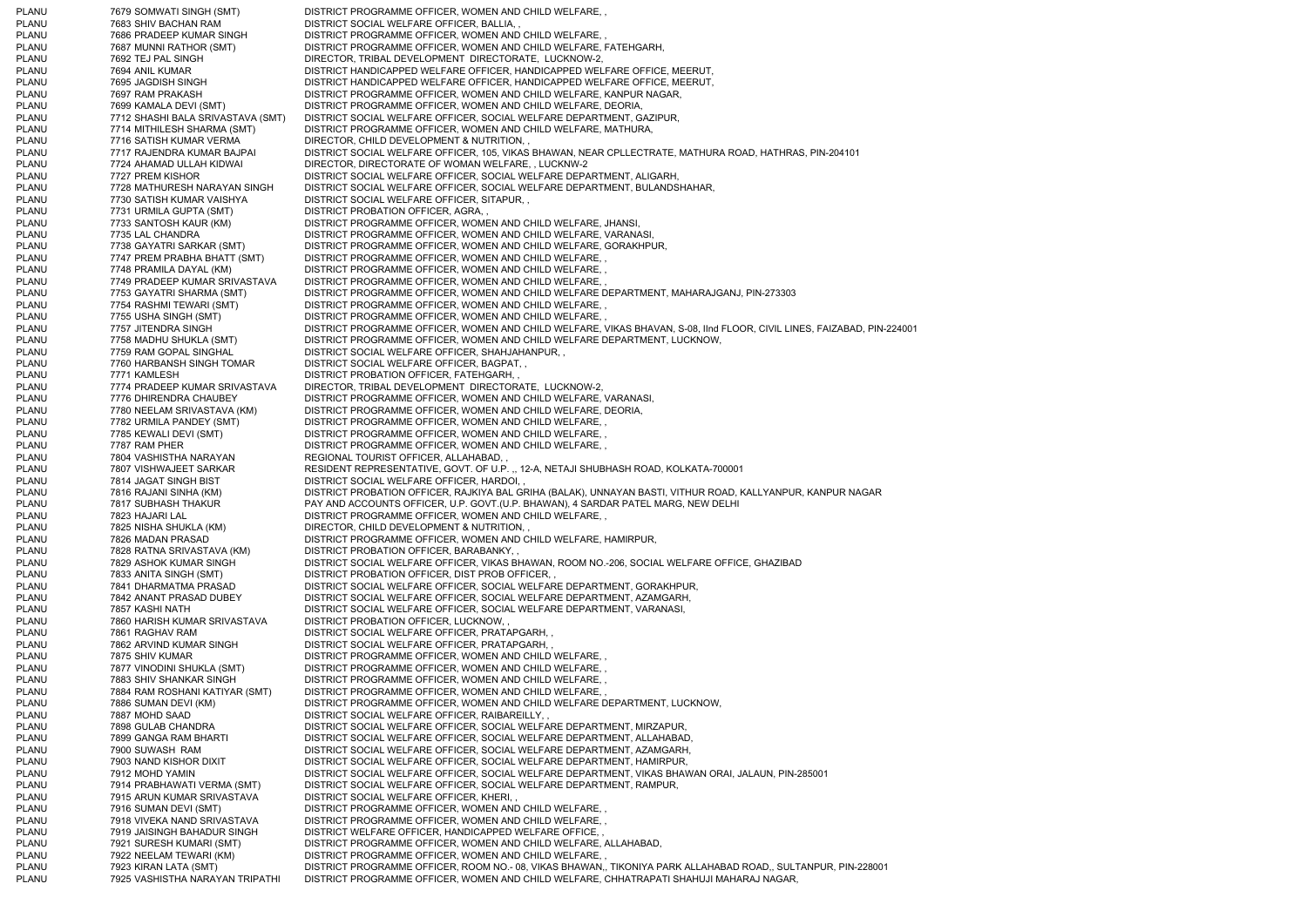PLANU 7926 MARYADA YADAV (SMT) DISTRICT PROGRAMME OFFICER, WOMEN AND CHILD WELFARE, MAINPURI, PLANU 7927 CHANDRA PRABHA MISHRA (KM) DISTRICT SOCIAL WELFARE OFFICER, SOCIAL WELFARE DEPARTMENT, VIKAS BHAWAN, BANDA, PIN-210001 PLANU 7928 USHA SAXENA (SMT) DISTRICT PROGRAMME OFFICER, WOMEN AND CHILD WELFARE, MAINPURI, PLANU 7929 NEELAM SINGH GAUR (SMT) DISTRICT PROGRAMME OFFICER, WOMEN AND CHILD WELFARE, KANPUR NAGAR, PLANU 7930 BABU RAM DISTRICT SOCIAL WELFARE OFFICER, RAIBAREILLY, , PLANU 7931 MOHD ZABIR KHAN DISTRICT MAGISTRATE, REVENUE DEPARTMENT, BAREILLY, PLANU 7932 USHA MAURYA (SMT) DISTRICT PROGRAMME OFFICER, WOMEN AND CHILD WELFARE, FATEHGARH, PLANU 7934 NIRMALA SRIVASTAVA (SMT) DISTRICT PROGRAMME OFFICER, WOMEN AND CHILD WELFARE, , PLANU 7936 SUMAN RANI (SMT) DISTRICT PROGRAMME OFFICER, WOMEN AND CHILD WELFARE, PLANU 7937 VIJAY KUMAR SINGH YADAV DISTRICT SOCIAL WELFARE OFFICER, SOCIAL WELFARE DEPARTMENT, ALLAHABAD, PLANU 7938 SUSHIL KUMAR DISTRICT PROBATION OFFICER, AGRA, PLANU 7945 ARVIND KUMAR DISTRICT SOCIAL WELFARE OFFICER, SOCIAL WELFARE DEPARTMENT, AGRA PLANU 7951 CHATURBHUJ SHARMA DISTRICT SOCIAL WELFARE OFFICER, SOCIAL WELFARE DEPARTMENT, BULANDSHAHAR, PLANU 7953 ASHOK KUMAR DISTRICT PROGRAMME OFFICER, WOMEN AND CHILD WELFARE, AGRA, PLANU 7955 RAJ RANI (KM) DISTRICT PROGRAMME OFFICER, WOMEN AND CHILD WELFARE, AGRA, PLANU 7956 MUNNI DEVI (SMT) DISTRICT PROGRAMME OFFICER, WOMEN AND CHILD WELFARE, FIROZABAD, PLANU 7957 CHANDRAKANTA (SMT) DISTRICT PROGRAMME OFFICER, WOMEN AND CHILD WELFARE, AGRA, PLANU 7958 SUMAN SAXENA (KM) DISTRICT PROGRAMME OFFICER, WOMEN AND CHILD WELFARE, MATHURA, PLANU 7961 SATYA PRAKASH SHARMA DISTRICT SOCIAL WELFARE OFFICER, SOCIAL WELFARE DEPARTMENT, ETAH, PLANU 7964 SIDDHA SARAN JAIN DISTRICT SOCIAL WELFARE OFFICER, SOCIAL WELFARE DEPARTMENT, VARANASI, PLANU 7972 SUSHILA DWIVEDI (SMT) DISTRICT PROGRAMME OFFICER, WOMEN AND CHILD WELFARE, RAIBAREILLY, PLANU 7973 GAYATRI DEVI (SMT) DISTRICT PROGRAMME OFFICER, WOMEN AND CHILD WELFARE, KANPUR NAGAR, PLANU 7975 URMILA MISHRA (SMT) DISTRICT PROGRAMME OFFICER, WOMEN AND CHILD WELFARE, MATHURA, PLANU 7977 SHAKUNTALA DEVI (SMT) DISTRICT SOCIAL WELFARE OFFICER, SOCIAL WELFARE DEPARTMENT, GORAKHPUR, PLANU 7986 GEETA RAI (SMT) DISTRICT PROBATION OFFICER, GORAKHPUR, , **7988 SUMAN LATA JAISWAL DISTRICT PROBATION OFFICER, DIST PROB OFFICER,** PLANU 7990 VASHISTHA MUNI DISTRICT SOCIAL WELFARE OFFICER, SOCIAL WELFARE DEPARTMENT, AZAMGARH, PLANU 8000 RAMILA MISHRA (SMT) REGIONAL PROHIBITION AND SOCIAL UPLIFT OFFICER, CHHETRIYA MADYA NISHEDH KARYALAYA, PLANU 8001 SUNITA KUMARI (SMT) DISTRICT PROGRAMME OFFICER, WOMEN AND CHILD WELFARE, MAINPURI, PLANU 8009 RAM PAL DISTRICT SOCIAL WELFARE OFFICER, HARDOI, PLANU 8011 RAMESH CHANDRA PATHAK DISTRICT SOCIAL WELFARE OFFICER, VIKAS BHAWAN, ROOM NO.-206, SOCIAL WELFARE OFFICE, GHAZIBAD PLANU 8015 TAMRADHWAJA DISTRICT SOCIAL WELFARE OFFICER, HARDOI, , PLANU 8018 SHIV PRATAP SINGH DISTRICT SOCIAL WELFARE OFFICER, HARDOI, PLANU 8022 MADHULIKA MISHRA (SMT) DISTRICT SOCIAL WELFARE OFFICER, KHERI, , PLANU 8034 TULA PRASAD DISTRICT SOCIAL WELFARE OFFICER, LUCKNOW, PLANU 8037 CHANDRA MOHINI (SMT) DISTRICT PROGRAMME OFFICER, WOMEN AND CHILD WELFARE, PLANU 8039 PRAMILA MISHRA (KM) DISTRICT PROGRAMME OFFICER, WOMEN AND CHILD WELFARE, PLANU 8041 SHRI NIWAS SHARMA DISTRICT PROGRAMME OFFICER, WOMEN AND CHILD WELFARE, VIKAS BHAWAN, SIDDHARTHNAGAR PLANU 8044 HEMA PANDEY (SMT) DISTRICT PROGRAMME OFFICER, WOMEN AND CHILD WELFARE, PLANU 8051 VEER SINGH DISTRICT PROBATION OFFICER, COLLECTRATE PARISAR, COLLECTRATE ROAD, CIVIL LINE, RAMPUR, PIN-244901 PLANU 8052 GEETA AGRAWAL SMT. DISTRICT SOCIAL WELFARE OFFICER, D S W O OFFICE, FAIZABAD, PIN- 224001 PLANU 8053 KAUSHLESH KUMAR MISHRA DISTRICT PROGRAMME OFFICER, BAL VIKAS KALLYAN, 11/87-3,SARVESHWAR NAGAR COLONY, CHANDAULI, 232104 PLANU 8055 SUSHILA SINGH (SMT) REGIONAL PROHIBITION AND SOCIAL UPLIFT OFFICER, CHHETRIYA MADYA NISHEDH KARYALAYA, PLANU 8056 RAJESHWARI PRASAD PANDEY DISTRICT PROGRAMME OFFICER, WOMEN AND CHILD WELFARE, BADAUN, PLANU 8061 USHA DEVI (KM) DISTRICT SOCIAL WELFARE OFFICER, SOCIAL WELFARE DEPARTMENT, BAREILLY, PLANU 8062 RAJ KUMARI (SMT) DISTRICT SOCIAL WELFARE OFFICER, SOCIAL WELFARE DEPARTMENT, BAREILLY, PLANU 8063 RAM LAKHAN RATHOR DISTRICT PROGRAMME OFFICER, WOMEN AND CHILD WELFARE, BULANDSHAHAR, PLANU 8064 OM PRAKASH TRIPATHI DISTRICT PROGRAMME OFFICER, WOMEN AND CHILD WELFARE, AZAMGARH, PLANU 8065 PHOOLWASI TRISHULIA (KM) DISTRICT PROGRAMME OFFICER, ROOM NO.- 08, VIKAS BHAWAN,, TIKONIYA PARK ALLAHABAD ROAD,, SULTANPUR, PIN-228001 PLANU 8070 KISMATI SIRKHAL (KM) DISTRICT PROGRAMME OFFICER, WOMEN AND CHILD WELFARE, BAREILLY, PLANU 8074 MOHIT RAM DISTRICT SOCIAL WELFARE OFFICER, KHERI, PLANU 8075 UMESH KUMAR SINGH DISTRICT SOCIAL WELFARE OFFICER, KHERI, , PLANU 8079 SHYAM LAL DISTRICT SOCIAL WELFARE OFFICER, SOCIAL WELFARE DEPARTMENT, MAHARAJGANJ, PIN-273303 PLANU 8081 HARDEV SINGH DISTRICT PROGRAMME OFFICER, WOMEN AND CHILD WELFARE, PLANU 8084 ASHOK KUMAR ANAL DISTRICT PROBATION OFFICER, LUCKNOW, PLANU 8085 GAJENDRA PANDEY DISTRICT SOCIAL WELFARE OFFICER, VIKAS BHAWAN, SIDDHARTHNAGAR, PLANU 8087 BABU LAL DISTRICT SOCIAL WELFARE OFFICER, RAIBAREILLY, PLANU 8094 REKHA TRIVEDI (SMT) DISTRICT PROGRAMME OFFICER, WOMEN AND CHILD WELFARE, RAIBAREILLY, PLANU 8097 HITENDRA PAL SINGH DISTRICT DEVELOPMENT OFFICER, RURAL DEVELOPMENT OFFICE, VIKAS BHAWAN, BARABANKY PLANU 8098 MOHD SARTAJ DISTRICT SOCIAL WELFARE OFFICER, BARABANKI, , PLANU 8108 NISHA SRIVASTAVA (SMT) DISTRICT PROGRAMME OFFICER, WOMEN AND CHILD WELFARE, BASTI, PLANU 8109 SUBHASH CHANDRA SHARMA DISTRICT PROGRAMME OFFICER, WOMEN AND CHILD WELFARE, FATEHGARH, PLANU 8114 KAMLA ARYA (SMT) DISTRICT PROGRAMME OFFICER, WOMEN AND CHILD WELFARE, PLANU 8115 ASHOK KUMARI (SMT) DISTRICT PROGRAMME OFFICER, ROOM NO.- 08, VIKAS BHAWAN,, TIKONIYA PARK ALLAHABAD ROAD,, SULTANPUR, PIN-228001 PLANU 8116 SANJAY KUMAR SRIVASTAVA DISTRICT PROGRAMME OFFICER, WOMEN AND CHILD WELFARE, AZAMGARH, PLANU 8121 S J R NAQVI DISTRICT PROGRAMME OFFICER, WOMEN AND CHILD WELFARE, SAMBHAL, PLANU 8129 MADAN PAL SINGH DISTRICT SOCIAL WELFARE OFFICER, SOCIAL WELFARE DEPARTMENT, MEERUT, PLANU 8130 NEBU LAL DISTRICT PROGRAMME OFFICER, WOMEN AND CHILD WELFARE, BASTI, PLANU 8133 KAPESHWAR NATH DIRECTOR, DIRECTORATE OF WOMEN WELFARE, PLANU 8145 PRADEEP KUMAR JAIN DISTRICT SOCIAL WELFARE OFFICER, SOCIAL WELFARE DEPARTMENT, MEERUT, PLANU 8152 SHEELA BHARATI (SMT) DISTRICT PROGRAMME OFFICER, WOMEN AND CHILD WELFARE, , PLANU 8153 YOGYALATA SINGH (SMT) DISTRICT PROGRAMME OFFICER, WOMEN AND CHILD WELFARE, FIROZABAD, PLANU 8159 MEENA SINGH (SMT) DISTRICT PROGRAMME OFFICER, WOMEN AND CHILD WELFARE, VIKAS BHAVAN, S-08, IInd FLOOR, CIVIL LINES, FAIZABAD, PIN-224001 PLANU 8176 SHRI RAM MAURYA DISTRICT SOCIAL WELFARE OFFICER, BALLIA, PLANU 8177 DHARENDRA NATH MISHRA DISTRICT SOCIAL WELFARE OFFICER, SOCIAL WELFARE DEPARTMENT, MAHARAJGANJ, PIN-273303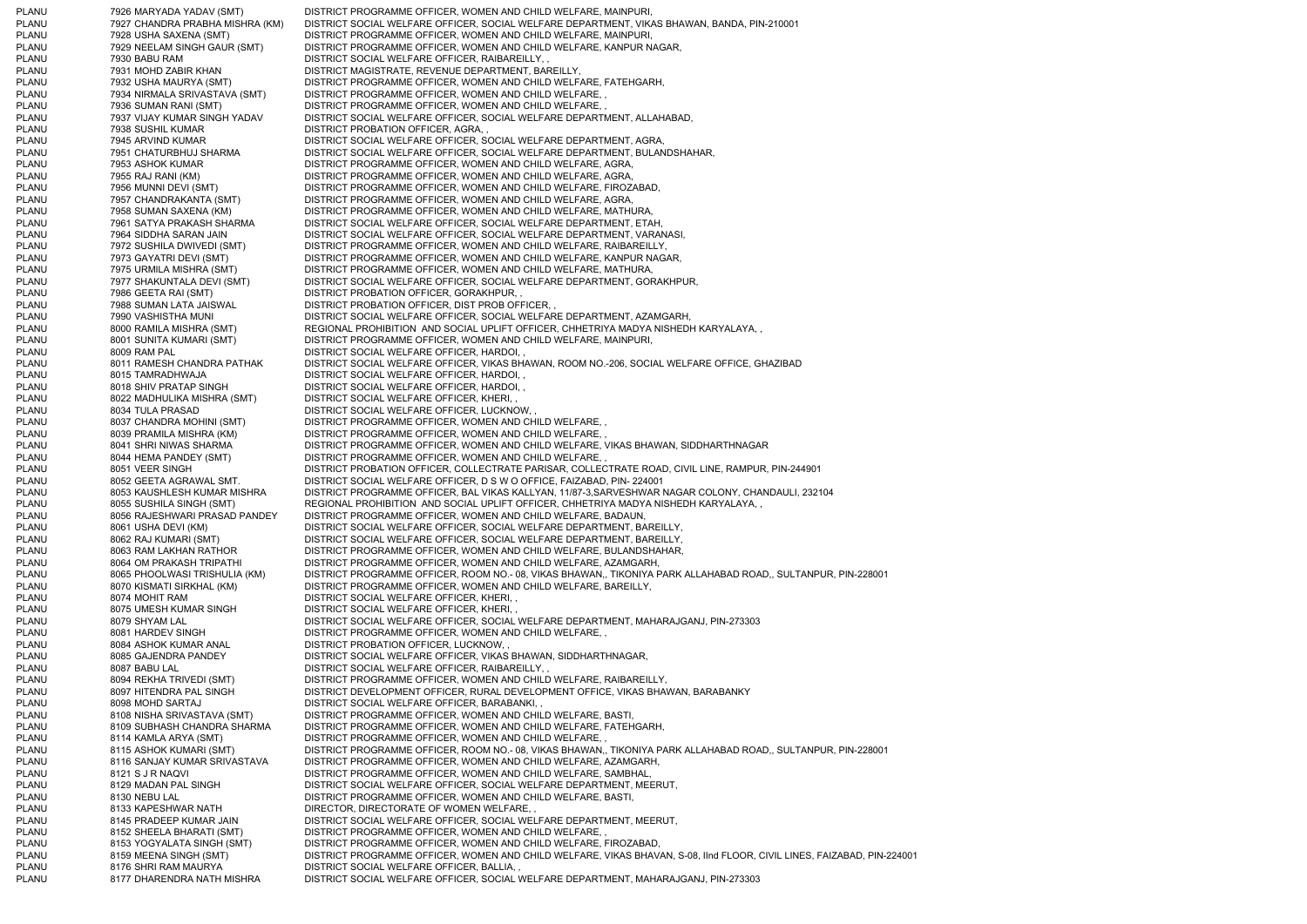PLANU 8181 RANJANA SAKLANI (SMT) DISTRICT PROBATION OFFICER, COLLECTRATE PARISAR, POST- ETAWAH, ETAWAH, PIN-206001 PLANU 8190 SATYAVEER YADAV DISTRICT SOCIAL WELFARE OFFICER, SOCIAL WELFARE DEPARTMENT, AGRA, PLANU 8191 MOHAN LAL SAHU DISTRICT PROBATION OFFICER, MUZAFFARNAGAR, , PLANU 8192 RAM AUTAR VERMA DISTRICT PROBATION OFFICER, HARDOI, PLANU 8193 RASHMI YADAV (SMT) DISTRICT PROGRAMME OFFICER, WOMEN AND CHILD WELFARE DEPARTMENT, LUCKNOW, PLANU 8195 SUDHIR RANJAN SRIVASTAVA DISTRICT PROBATION OFFICER, LUCKNOW, , PLANU 8196 ASHOK KUMAR AWASTHI DISTRICT PROBATION OFFICER, GONDA, , PLANU 8199 MALTI DEVI (SMT) DISTRICT SOCIAL WELFARE OFFICER, SOCIAL WELFARE DEPARTMENT, ALLAHABAD, PLANU 8201 SUSHUM LATA DEVI (SMT) DISTRICT PROGRAMME OFFICER, WOMEN AND CHILD WELFARE DEPARTMENT, LUCKNOW, PLANU 8204 ASHA GUPTA (SMT) DISTRICT PROGRAMME OFFICER, WOMEN AND CHILD WELFARE, , PLANU 8208 PRABHA SINGH (SMT) DIRECTOR, TRIBAL DEVELOPMENT DIRECTORATE, LUCKNOW-2, PLANU 8210 CHINTA DEVI (SMT) DISTRICT PROGRAMME OFFICER, BAL VIKAS PARIYOJNA KARYALAYA, SAIDPUR, GHAZIPUR, PIN-233304 PLANU 8215 KALPANA MEHRA (SMT) DISTRICT PROGRAMME OFFICER, WOMEN AND CHILD WELFARE, FIROZABAD, PLANU 8220 BAIJNATH RAM DISTRICT PROBATION OFFICER, SANTKABIR NAGAR, PLANU 8221 SOBARAN SINGH YADAV DISTRICT SOCIAL WELFARE OFFICER, SOCIAL WELFARE DEPARTMENT, AGRA, PLANU 8222 SHOBHA RANI (SMT) DISTRICT PROBATION OFFICER, DIST PROB OFFICER, , PLANU 8224 MALTI CHAUHAN (SMT) DISTRICT PROBATION OFFICER, MAINPURI, , PLANU 8227 HABIBUL HASAN DISTRICT SOCIAL WELFARE OFFICER, SOCIAL WELFARE DEPARTMENT, AGRA PLANU 8228 ZAHIDA BANO (SMT) DISTRICT PROBATION OFFICER, DIST PROB OFFICER, PLANU 8232 PHIRTU RAM DISTRICT PROBATION OFFICER, AMBEDKAR NAGAR, PIN-224122, PLANU 8233 TRIVENI RAM DIRECTOR, CHILD DEVELOPMENT & NUTRITION, PLANU 8235 ANITA SINGH (SMT) DISTRICT PROGRAMME OFFICER, VIKAS BHAWAN, ROOM NO.-219, VIKAS BHAWAN MURSAN ROAD, HATHRAS, PIN-204101 PLANU 8239 AMANUZZAMA KHAN DISTRICT PROBATION OFFICER, BARABANKY, PLANU 8242 SARVESH KUMAR SRIVASTAVA DISTRICT PROBATION OFFICER, MORADABAD, , PLANU 8243 TARA YADAV (SMT) DISTRICT PROGRAMME OFFICER, WOMEN AND CHILD WELFARE, , 8249 ANJANI KUMAR MISHRA DISTRICT WELFARE OFFICER, HANDICAPPED WELFARE OFFICE, PLANU 8250 KAMLESH KUMAR GAUTAM DISTRICT SOCIAL WELFARE OFFICER, LUCKNOW, PLANU 8259 UDAL PRASAD RATHOR DISTRICT SOCIAL WELFARE OFFICER, SOCIAL WELFARE DEPARTMENT, ETAH, 8260 SANJEEV KUMAR SOLANKI DISTRICT SOCIAL WELFARE OFFICER, SOCIAL WELFARE DEPARTMENT, ETAH, PLANU 8262 KUNWAR LAL DISTRICT SOCIAL WELFARE OFFICER, KANSHIRAM NAGAR, PLANU 8267 MANOJ KUMAR DISTRICT SOCIAL WELFARE OFFICER, SOCIAL WELFARE DEPARTMENT, ETAH, PLANU 8268 CHANDRA BHAN DISTRICT SOCIAL WELFARE OFFICER, SOCIAL WELFARE DEPARTMENT, FIROZABAD PLANU 8270 AMAR SINGH DISTRICT SOCIAL WELFARE OFFICER, SOCIAL WELFARE DEPARTMENT, KANPUR NAGAR, PLANU 8275 MUKTESHWAR CHAUBEY DISTRICT SOCIAL WELFARE OFFICER, SOCIAL WELFARE DEPARTMENT, MAU, PLANU 8286 RAJESH KUMAR JAISWAL DISTRICT PROGRAMME OFFICER, WOMEN AND CHILD WELFARE, BAREILLY, PLANU 8288 RAKESH KUMAR SAXENA DISTRICT PROBATION OFFICER, COLLECTRATE PARISAR, COLLECTRATE ROAD, CIVIL LINE, RAMPUR, PIN-244901 PLANU 8289 ASHOK KUMAR SRIVASTAVA DISTRICT PROBATION OFFICER, DIST PROB OFFICER, PLANU 8290 ARSHAD AYUB DISTRICT SOCIAL WELFARE OFFICER, BARABANKI, , PLANU 8292 ISHARAT KHAN (SMT) DISTRICT PROGRAMME OFFICER, WOMEN AND CHILD WELFARE, GORAKHPUR, PLANU 8300 BHOLA NATH SHUKLA DISTRICT SOCIAL WELFARE OFFICER, UNNAO, PLANU 8304 BINDU UPADHYAYA (SMT) DISTRICT PROBATION OFFICER, DIST PROB OFFICER, , PLANU 8307 JAGDISH PRASAD DISTRICT SOCIAL WELFARE OFFICER, BAHRAICH, , PLANU 8308 ASHOK KUMAR SRIVASTAVA DISTRICT SOCIAL WELFARE OFFICER, UNNAO, PLANU 8316 RAJEEV KUMAR RAI DISTRICT PROBATION OFFICER, VARANASI, PLANU 8322 ARCHANA JAIN (KM) DISTRICT SOCIAL WELFARE OFFICER, SOCIAL WELFARE DEPARTMENT, PILIBHIT, PLANU 8335 RAJ RANI (SMT) DISTRICT PROGRAMME OFFICER, WOMEN AND CHILD WELFARE, AZAMGARH, PLANU 8338 ASHA SINGH (SMT) DISTRICT SOCIAL WELFARE OFFICER, KHERI, , PLANU 8343 MUKTI NATH SINGH DISTRICT SOCIAL WELFARE OFFICER, SOCIAL WELFARE DEPARTMENT, AZAMGARH, PLANU 8350 SHIV SHANKAR VISHWAKARMA DISTRICT PROGRAMME OFFICER, WOMEN AND CHILD WELFARE, GORAKHPUR, PLANU 8356 HARI PRASAD DISTRICT SOCIAL WELFARE OFFICER, SOCIAL WELFARE DEPARTMENT, DEORIA, PLANU 8364 GURUDEI (SMT) DISTRICT PROGRAMME OFFICER, WOMEN AND CHILD WELFARE, VIKAS BHAVAN, S-08, IInd FLOOR, CIVIL LINES, FAIZABAD, PIN-224001 PLANU 8366 CHANDRA SHEKHAR TRIPATHI ADDITIONAL DIRECTOR, SPECIAL REVENUE INTELLIGENCE, DIRECTORATE,, PLANU 8367 BRIJ KISHOR YADAV DISTRICT SOCIAL WELFARE OFFICER, BALRAMPUR, , PLANU 8372 KULDEEP SINGH DISTRICT PROBATION OFFICER, MEERUT, , PLANU 8374 AWADHESH KUMAR DISTRICT JUDGE, ETAWAH, PLANU 8375 MEERA DEVI YADAV (SMT) DISTRICT SOCIAL WELFARE OFFICER, LUCKNOW, , PLANU 8378 BIPIN KUMAR MISHRA DISTRICT PROGRAMME OFFICER, WOMEN AND CHILD WELFARE, PLANU 8384 HAUSALA PRASAD DISTRICT SOCIAL WELFARE OFFICER, RAIBAREILLY, , PLANU 8386 KASHI DEVI (SMT) DISTRICT PROBATION OFFICER, BARABANKY, PLANU 8388 SHISHUPAL SINGH DISTRICT PROBATION OFFICER, COLLECTRATE PARISAR, POST- ETAWAH, ETAWAH, PIN-206001 PLANU 8392 RAVINDRA SHANKAR PANDEY DISTRICT SOCIAL WELFARE OFFICER, SOCIAL WELFARE DEPARTMENT, KANPUR NAGAR, PLANU 8395 RAMESH BRAT BAHUGUNA DISTRICT SOCIAL WELFARE OFFICER, SOCIAL WELFARE DEPARTMENT, KANPUR NAGAR, PLANU 8403 ARUN KUMAR AWASTHI DIRECTOR, CHILD DEVELOPMENT & NUTRITION, PLANU 8404 SURENDRA KUMAR DISTRICT PROGRAMME OFFICER, WOMEN AND CHILD WELFARE, PLANU 8410 NOKHEY LAL DISTRICT PROGRAMME OFFICER, WOMEN AND CHILD WELFARE, FATEHPUR, PLANU 8411 ANIL KUMAR MISHRA DISTRICT PROGRAMME OFFICER, WOMEN AND CHILD WELFARE, VIKAS BHAVAN, S-08, IInd FLOOR, CIVIL LINES, FAIZABAD, PIN-224001 PLANU 8412 HEM LATA (SMT) DISTRICT PROGRAMME OFFICER, WOMEN AND CHILD WELFARE, , PLANU 8420 YASH PAL SAXENA DISTRICT PROGRAMME OFFICER, WOMEN AND CHILD WELFARE, PLANU 8425 VINAY KUMAR BAJPAI DISTRICT PROGRAMME OFFICER, WOMEN AND CHILD WELFARE, PLANU 8426 KAMAL LATA (SMT) DISTRICT PROGRAMME OFFICER, WOMEN AND CHILD WELFARE, UNNAO, PLANU 8427 RANJANA MISHRA (SMT) DISTRICT PROGRAMME OFFICER, WOMEN AND CHILD WELFARE, UNNAO, PLANU 8428 MITHILESH KUMARI SINGH (SMT) DISTRICT PROGRAMME OFFICER, WOMEN AND CHILD WELFARE, KANPUR NAGAR, PLANU 8431 PRADEEP KUMAR YADAV DIRECTOR, CHILD DEVELOPMENT & NUTRITION, PLANU 8435 SHAILENDRA KUMAR DISTRICT SOCIAL WELFARE OFFICER, SOCIAL WELFARE DEPARTMENT, BULANDSHAHAR, PLANU 8436 DEVENDRA KISHOR DISTRICT SOCIAL WELFARE OFFICER, ETAWAH,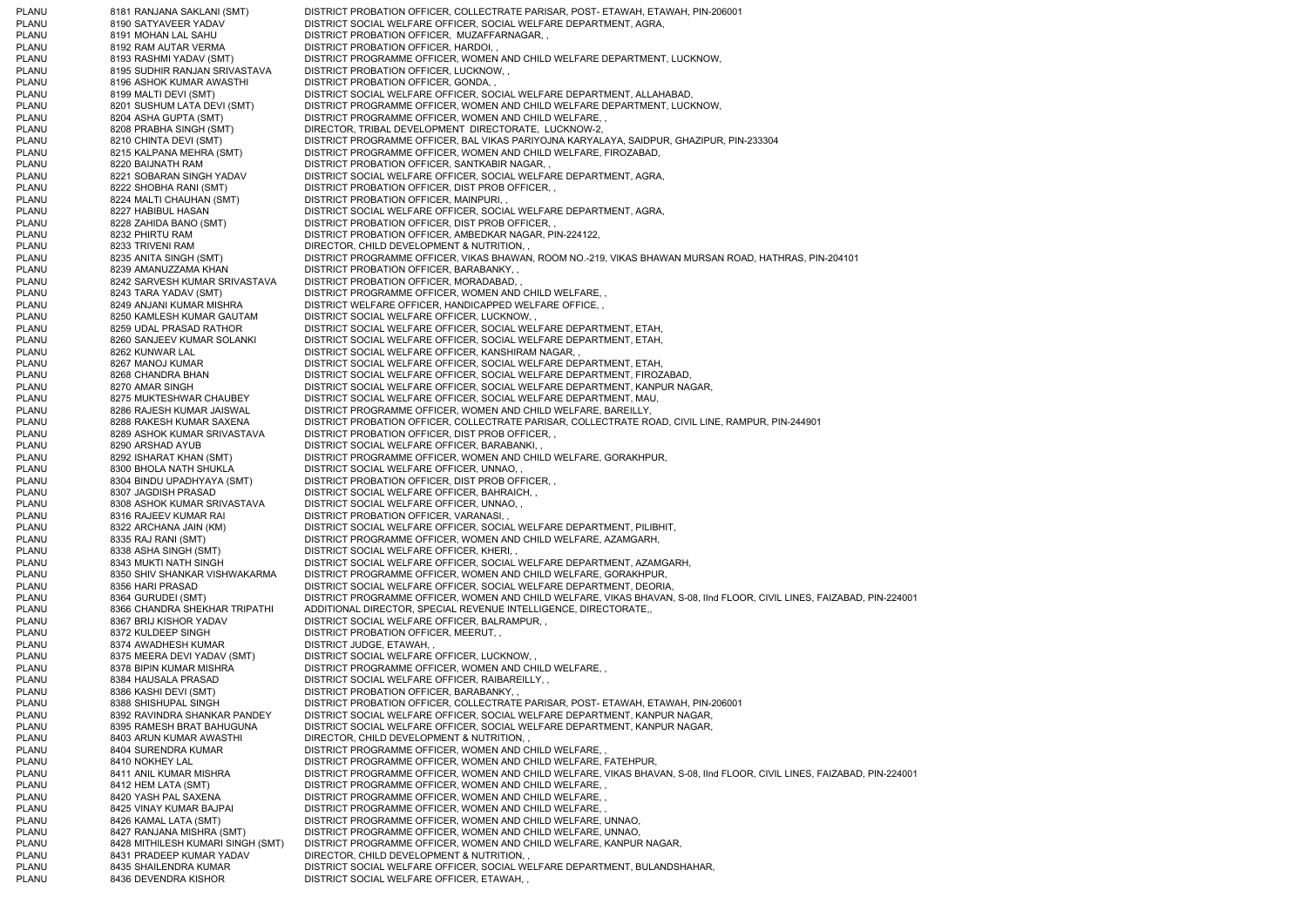PLANU 8438 BRIJ PAL SINGH BROW BOOT DIRECTOR, TOURISM, PLANU 8442 AMRENDRA KUMAR DISTRICT PROGRAMME OFFICER, WOMEN AND CHILD WELFARE, DEORIA, PLANU 8446 RAMA KANT TEWARI ADDITIONAL DIRECTOR, SPECIAL REVENUE INTELLIGENCE, DIRECTORATE, PLANU 8452 AKHATAR KHAN DIRECTOR, CHILD DEVELOPMENT & NUTRITION, , PLANU 8453 MUJEEBURRAHMAN DIRECTOR, CHILD DEVELOPMENT & NUTRITION, PLANU 8456 SARASWATI DEVI (SMT) DISTRICT PROGRAMME OFFICER, WOMEN AND CHILD WELFARE, VARANASI, PLANU 8463 MEENA SHISHODIYA (SMT) DISTRICT PROBATION OFFICER, MEERUT, , PLANU 8466 GIRIJESH YADAV DISTRICT SOCIAL WELFARE OFFICER, KHERI, PLANU 8478 ANCHALA SINHA (SMT) DISTRICT PROGRAMME OFFICER, WOMEN AND CHILD WELFARE DEPARTMENT, LUCKNOW, PLANU 8479 UMESH KUMAR DISTRICT SOCIAL WELFARE OFFICER, BALRAMPUR, PLANU 8482 VIJAY KUMAR RAI DISTRICT SOCIAL WELFARE OFFICER, KUSHINAGAR, PLANU 8486 BAIJ NATH DISTRICT SOCIAL WELFARE OFFICER, SOCIAL WELFARE DEPARTMENT, AZAMGARH, PLANU 8488 ASHOK KUMAR RAI DISTRICT PROGRAMME OFFICER, WOMEN AND CHILD WELFARE, AZAMGARH, PLANU 8496 SRIPRKASH SINGH DISTRICT PROBATION OFFICER, GAZIPUR, , PLANU 8500 BHAIRVI SAXENA (SMT) DISTRICT PROGRAMME OFFICER, WOMEN AND CHILD WELFARE, MEERUT, PLANU 8506 KAUSHAL KISHOR SINGH DISTRICT JUDGE, BASTI, BASTI, PLANU 8508 LAXMI NARAYAN DISTRICT PROGRAMME OFFICER, WOMEN AND CHILD WELFARE, SONBHADRA, PLANU 8509 UDAI BHAN PANDEY DISTRICT SOCIAL WELFARE OFFICER, KUSHINAGAR, , PLANU 8512 VIJAY KUMAR AWASTHI DISTRICT PROBATION OFFICER, HARDOI, PLANU 8513 GOPAL SINGH DISTRICT PROGRAMME OFFICER, WOMEN AND CHILD WELFARE, SAHARANPUR, PLANU 8518 SAZIDA TABASSUM (SMT) DISTRICT PROGRAMME OFFICER, WOMEN AND CHILD WELFARE, PLANU 8519 MAHIPAL SINGH DISTRICT SOCIAL WELFARE OFFICER, SOCIAL WELFARE DEPARTMENT, ALIGARH, PLANU 8521 ANIL KUMAR SINGH DISTRICT PROGRAMME OFFICER, WOMEN AND CHILD WELFARE, DEORIA, PLANU 8522 SURENDRA TEWARI DISTRICT PROGRAMME OFFICER, WOMEN AND CHILD WELFARE, DEORIA, PLANU 8524 KALPANA DEVI (SMT) DISTRICT SOCIAL WELFARE OFFICER, BALRAMPUR, , PLANU 8532 TANUJ KUMAR SRIVASTAVA DIRECTOR, DIRECTORATE OF WOMAN WELFARE, , LUCKNW-2 PLANU 8533 SHAILENDRA KUMAR DISTRICT PROGRAMME OFFICER, WOMEN AND CHILD WELFARE, PLANU 8534 SANTOSH KUMAR DISTRICT PROGRAMME OFFICER, WOMEN AND CHILD WELFARE, FATEHPUR, PLANU 8536 RAM KUMARI YADAV DISTRICT PROBATION OFFICER, HARDOI, PLANU 8540 SHRI NIWAS YADAV DISTRICT PROBATION OFFICER, GAZIPUR, , PLANU 8545 DHARMA CHATTERJI (SMT) DISTRICT PROBATION OFFICER, RAJKIYA BAL GRIHA (BALAK), UNNAYAN BASTI, VITHUR ROAD, KALLYANPUR, KANPUR NAGAR PLANU 8546 PRAKASH CHANDRA GUPTA DISTRICT PROGRAMME OFFICER, WOMEN AND CHILD WELFARE, SONBHADRA, PLANU 8547 RAMESH PRASAD MISHRA DISTRICT SOCIAL WELFARE OFFICER, KUSHINAGAR, PLANU 8550 SANTOSH SHARMA (SMT) DISTRICT PROBATION OFFICER, MEERUT, , PLANU 8551 RAMESH CHANDRA DISTRICT SOCIAL WELFARE OFFICER, SOCIAL WELFARE DEPARTMENT, HAMIRPUR, PLANU 8552 AJAY KUMAR DISTRICT PROBATION OFFICER, COLLECTRATE PARISAR, COLLECTRATE COMPOUND, FAIZABAD, PIN-224001 PLANU 8557 BEENA DEVI (SMT) DISTRICT PROGRAMME OFFICER, WOMEN AND CHILD WELFARE, GORAKHPUR, PLANU 8562 CHITRA RANI (SMT) SOCIAL WELFARE OFFICER, TRIBAL DEVELOPMENT DEPARTMENT, BIJNORE, PLANU 8575 RAUF KHAN DISTRICT SOCIAL WELFARE OFFICER, SRAVASTI, , PIN-271831 PLANU 8577 SHASHI SHARMA DISTRICT SOCIAL WELFARE OFFICER, UNNAO, PLANU 8578 SUKHENDRA SINGH DISTRICT SOCIAL WELFARE OFFICER, LUCKNOW, PLANU 8584 LAL JI MEHROTRA DISTRICT SOCIAL WELFARE OFFICER, KHERI, PLANU 8591 SAROJANI YADAV (SMT) DISTRICT PROGRAMME OFFICER, WOMEN AND CHILD WELFARE, KANPUR NAGAR, PLANU 8598 ARVIND KUMAR OJHA DISTRICT SOCIAL WELFARE OFFICER, SOCIAL WELFARE DEPARTMENT, SONBHADRA, PLANU 8599 DHARM RAJ CHAUBEY DISTRICT SOCIAL WELFARE OFFICER, BALLIA, PLANU 8601 RAM JI PRASAD DISTRICT PROGRAMME OFFICER, WOMEN AND CHILD WELFARE, DEORIA, PLANU 8606 DEV SHARAN PRASAD DISTRICT PROGRAMME OFFICER, WOMEN AND CHILD WELFARE, GORAKHPUR, PLANU 8608 SHIV KUMAR DISTRICT PROGRAMME OFFICER, WOMEN AND CHILD WELFARE, PLANU 8609 MADAN TEWARI DISTRICT SOCIAL WELFARE OFFICER, SOCIAL WELFARE DEPARTMENT, ALLAHABAD, PLANU 8615 FURKANURAB DISTRICT SOCIAL WELFARE OFFICER, VIKAS BHAWAN, ROOM NO.-206, SOCIAL WELFARE OFFICE, GHAZIBAD PLANU 8616 LATA KUMARI (SMT) DISTRICT PROBATION OFFICER, LUCKNOW, , PLANU 8617 ROHITASH PRASAD DISTRICT SOCIAL WELFARE OFFICER, SOCIAL WELFARE DEPARTMENT, VIKAS BHAWAN, BANDA, PIN-210001 PLANU 8618 PARMANAND DISTRICT SOCIAL WELFARE OFFICER, LUCKNOW, PLANU 8619 SARITA TRIPATHI DISTRICT SOCIAL WELFARE OFFICER, LUCKNOW, PLANU 8620 DASHARATH LAL DISTRICT SOCIAL WELFARE OFFICER, GONDA, PLANU 8621 MAHESH CHANDRA DISTRICT SOCIAL WELFARE OFFICER, KAUSHAMBI, PLANU 8624 LADDAN AHMAD DISTRICT PROBATION OFFICER, COLLECTRATE PARISAR, POST- ETAWAH, ETAWAH, PIN-206001 PLANU 8625 SURENDRA NATH YADAV DISTRICT SOCIAL WELFARE OFFICER, SOCIAL WELFARE DEPARTMENT, VARANASI, PLANU 8632 JAYANTI DEVI (SMT) DISTRICT PROGRAMME OFFICER, WOMEN AND CHILD WELFARE, MAINPURI, PLANU 8635 RAJJAN SRIVASTAVA DISTRICT PROGRAMME OFFICER, WOMEN AND CHILD WELFARE, KANPUR NAGAR, PLANU 8637 ATAR SINGH DISTRICT PROGRAMME OFFICER, VIKAS BHAWAN, ROOM NO.-219, VIKAS BHAWAN MURSAN ROAD, HATHRAS, PIN-204101 PLANU 8638 MOTI LAL DISTRICT PROGRAMME OFFICER, WOMEN AND CHILD WELFARE, JHANSI, PLANU 8640 K P DUBEY DISTRICT PROBATION OFFICER, GAZIPUR, PLANU 8644 RAJENDRA SINGH SENGAR DISTRICT PROBATION OFFICER, AURAIYA, , PLANU 8646 AWADHESH DUBEY DISTRICT PROGRAMME OFFICER, WOMEN AND CHILD WELFARE, DEORIA,<br>PLANU 8649 NEELAM DIXIT (KM) DISTRICT PROGRAMME OFFICER. WOMEN AND CHILD WELFARE. . PLANU 8649 NEELAM DIXIT (KM) DISTRICT PROGRAMME OFFICER, WOMEN AND CHILD WELFARE, PLANU 8652 KRISHNA PRATAP SINGH DISTRICT PROGRAMME OFFICER, WOMEN AND CHILD WELFARE, VIKAS BHAVAN, S-08, IInd FLOOR, CIVIL LINES, FAIZABAD, PIN-224001 PLANU 8654 SUNIL KUMAR CHAUHAN DISTRICT PROGRAMME OFFICER, WOMEN AND CHILD WELFARE, MUZAFFARNAGAR, PLANU 8655 VINOD KUMAR DISTRICT PROGRAMME OFFICER, WOMEN AND CHILD WELFARE, PLANU 8656 HARDEEP SINGH DISTRICT PROGRAMME OFFICER, WOMEN AND CHILD WELFARE, UNNAO, PLANU 8657 VINOD KUMAR TEWARI DISTRICT PROGRAMME OFFICER, WOMEN AND CHILD WELFARE, AZAMGARH, PLANU 8659 GOKARAN PRASAD DISTRICT PROGRAMME OFFICER, WOMEN AND CHILD WELFARE, SHAHJAHANPUR, PLANU 8664 RAM SEWAK DISTRICT PROGRAMME OFFICER, WOMEN AND CHILD WELFARE, CHHATRAPATI SHAHUJI MAHARAJ NAGAR, PLANU 8678 DAYA SHANKAR MISHRA DISTRICT SOCIAL WELFARE OFFICER, SULTANPUR, PLANU 8680 SHIVPATI RAWAT (SMT) DISTRICT SOCIAL WELFARE OFFICER, RAIBAREILLY,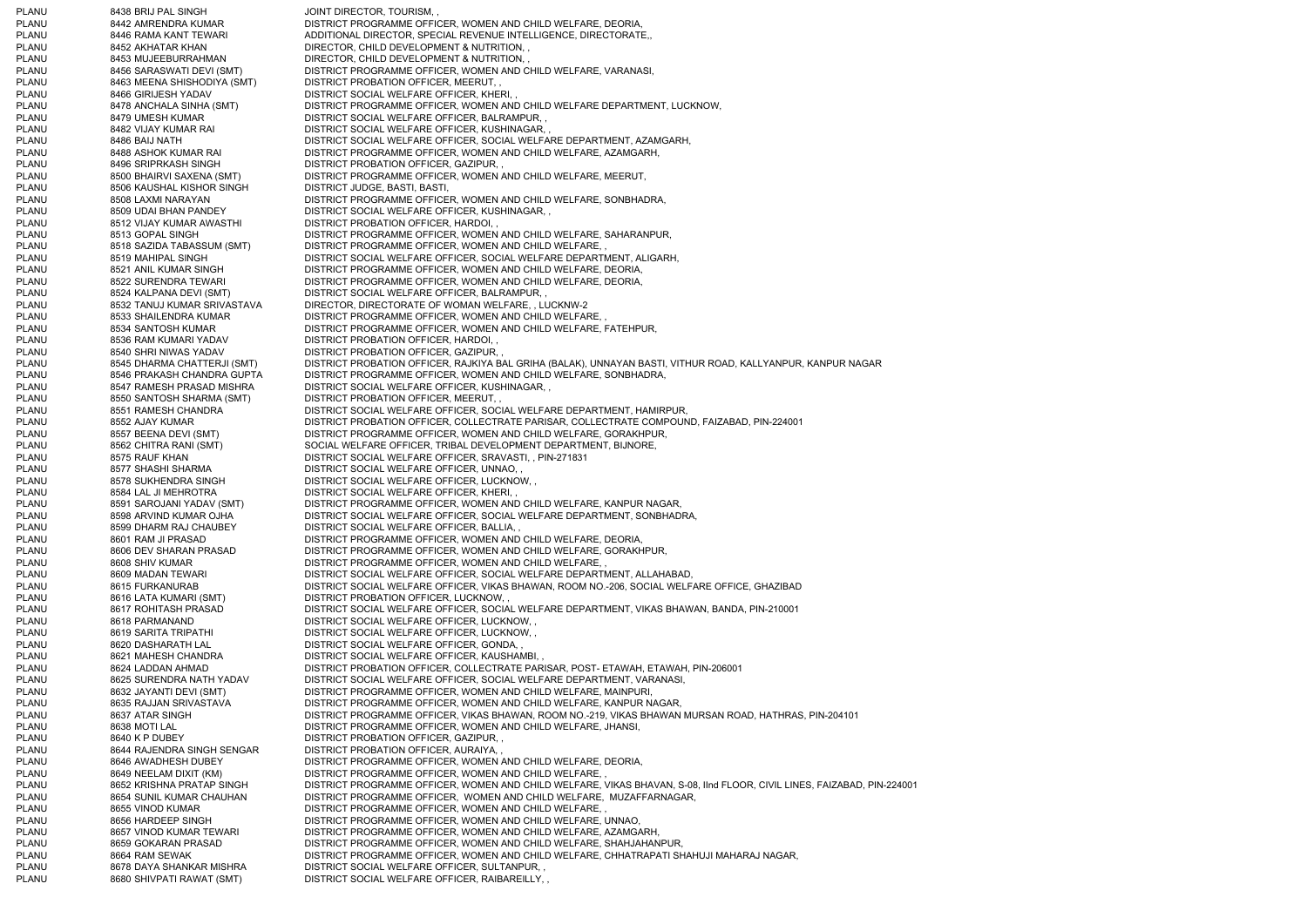PLANU 8683 MUNNI SINGH (MISS) DISTRICT PROGRAMME OFFICER, WOMEN AND CHILD WELFARE, RAIBAREILLY, PLANU 8688 KAILASH SINGH DISTRICT SOCIAL WELFARE OFFICER, SOCIAL WELFARE DEPARTMENT, MAU, PLANU 8690 BRIJESH CHANDRA PANDEY DISTRICT PROGRAMME OFFICER, WOMEN AND CHILD WELFARE, PLANU 8693 RAM CHARAN DISTRICT PROGRAMME OFFICER, WOMEN AND CHILD WELFARE, GORAKHPUR, PLANU 8694 DEVENDRA KUMAR DIRECTOR, CHILD DEVELOPMENT & NUTRITION, PLANU 8705 KAMLESH TEWARI (SMT) DISTRICT SOCIAL WELFARE OFFICER, SOCIAL WELFARE DEPARTMENT, MATHURA, PLANU 8706 AFROZ BEGUM (KM) DISTRICT SOCIAL WELFARE OFFICER, LUCKNOW, , PLANU 8710 SURYA NARAYAN TEWARI DISTRICT PROBATION OFFICER, GORAKHPUR, PLANU 8712 KRISHNAWATI RAI (SMT) DISTRICT PROGRAMME OFFICER, BAL VIKAS KALLYAN, 11/87-3,SARVESHWAR NAGAR COLONY, CHANDAULI, 232104 PLANU 8714 SHYAM LATA (KM) DISTRICT PROGRAMME OFFICER, ROOM NO.- 08, VIKAS BHAWAN,, TIKONIYA PARK ALLAHABAD ROAD,, SULTANPUR, PIN-228001 PLANU 8722 RADHA KRISHNA DISTRICT PROBATION OFFICER, COLLECTRATE CAMPUS ORAI, JALAUN, PIN-285001 PLANU 8724 BEENA DEVI SOLANKI ADDITIONAL CHIEF OFFICER, PANCHAYATI RAJ DEPARTMENT, AGRA, PLANU 8725 PUSHPA SENGAR DISTRICT PROBATION OFFICER, NO.-01, TAHSEEL SADAR, TAMANNA GARI ALIGARH ROAD, HATHRAS, PIN-204101 PLANU 8726 VIMLA DEVI (SMT) DISTRICT PROGRAMME OFFICER, WOMEN AND CHILD WELFARE, MATHURA, PLANU 8727 ROOP SINGH YADAV DISTRICT PROGRAMME OFFICER, WOMEN AND CHILD WELFARE, ETAH, PLANU 8729 USHA KUMARI (SMT) DISTRICT PROGRAMME OFFICER, WOMEN AND CHILD WELFARE, ETAH, PLANU 8732 DHARM RAJ SINGH DISTRICT PROGRAMME OFFICER, BAL VIKAS KALLYAN, 11/87-3,SARVESHWAR NAGAR COLONY, CHANDAULI, 232104 PLANU 8734 CHARAN SINGH DISTRICT PROGRAMME OFFICER, WOMEN AND CHILD WELFARE, JHANSI, PLANU 8736 RAM SAJIWAN DISTRICT PROGRAMME OFFICER, WOMEN AND CHILD WELFARE, VIKAS BHAVAN, S-08, IInd FLOOR, CIVIL LINES, FAIZABAD, PIN-224001 PLANU 8743 SUDAMA DEVI (SMT) DISTRICT SOCIAL WELFARE OFFICER, D S W O OFFICE, FAIZABAD, PIN- 224001<br>PLANU 8744 DINESH KUMAR SINGH CHAUHAN DISTRICT SOCIAL WELFARE OFFICER, HARDOI, , PLANU 8744 DINESH KUMAR SINGH CHAUHAN DISTRICT SOCIAL WELFARE OFFICER, HARDOI, , PLANU 8745 SHRAWAN KUMAR DISTRICT SOCIAL WELFARE OFFICER, SOCIAL WELFARE DEPARTMENT, MEERUT, PLANU 8755 PRABHU DAYAL GAUTAM DISTRICT PROGRAMME OFFICER, WOMEN AND CHILD WELFARE, PLANU 8760 BEERU SRIVASTAVA (SMT) DISTRICT PROBATION OFFICER, RAJKIYA BAL GRIHA (BALAK), UNNAYAN BASTI, VITHUR ROAD, KALLYANPUR, KANPUR NAGAR 8761 GANESH SINGH DISTRICT PROGRAMME OFFICER, WOMEN AND CHILD WELFARE, UNNAO, PLANU 8762 ANIL KUMAR SRIVASTAVA CHIEF TREASURY OFFICER, TREASURY AND ACCOUNTS ADMIN DEPTT., LUCKNOW-2, PLANU 8763 MANJU LATA SINGH (SMT) DISTRICT PROBATION OFFICER, LUCKNOW, , PLANU 8764 BEENA MISHRA (SMT) DISTRICT PROGRAMME OFFICER, WOMEN AND CHILD WELFARE, UNNAO, PLANU 8765 ARUNA VIKRAM (SMT) DISTRICT PROGRAMME OFFICER, WOMEN AND CHILD WELFARE DEPARTMENT, LUCKNOW, PLANU 8766 KHWAJA AHAMAD DISTRICT JUDGE, BARABANKI, PLANU 8767 AWADH NARAYAN PANDEY DISTRICT SOCIAL WELFARE OFFICER, SOCIAL WELFARE DEPARTMENT, VIKAS BHAWAN, BANDA, PIN-210001 PLANU 8770 RAJEEV KUMAR DISTRICT PROBATION OFFICER, BULANDSHAHAR, PLANU 8773 KARUNA JAISWAL (KM) DISTRICT PROGRAMME OFFICER, WOMEN AND CHILD WELFARE, JHANSI, PLANU 8781 PARAS NATH REGIONAL PROHIBITION AND SOCIAL UPLIFT OFFICER, CHHETRIYA MADYA NISHEDH KARYALAYA, , PLANU 8783 SHRI KRISHNA DISTRICT PROGRAMME OFFICER, WOMEN AND CHILD WELFARE, BASTI, PLANU 8785 RAJENDRI DEVI DISTRICT PROGRAMME OFFICER, WOMEN AND CHILD WELFARE, COLLECTRATE CAMPUS ORAI, JALAUN, PIN-285001 PLANU 8793 RAJENDRA PRASAD GUPTA DISTRICT PROGRAMME OFFICER, WOMEN AND CHILD WELFARE, , PLANU 8794 SHRI RAM VERMA DISTRICT PROBATION OFFICER, MATHURA, PLANU 8797 JAI BINDU PATHAK SECRETARY, STATE LEGAL SERVICE AUTHORITY, LUCKNOW-2, PLANU 8798 RAM PRASAD DISTRICT JUDGE, DISTRICT COURT, LUCKNOW-2, PLANU 8800 RAM AUTAR YADAV REGIONAL PROHIBITION AND SOCIAL UPLIFT OFFICER, CHHETRIYA MADYA NISHEDH KARYALAYA, MEERUT, PLANU 8801 PUTTAN LAL MISHRA DISTRICT PROGRAMME OFFICER, WOMEN AND CHILD WELFARE, PLANU 8803 HEMANT KUMAR TRIPATHI DISTRICT PROGRAMME OFFICER, ROOM NO.- 08, VIKAS BHAWAN,, TIKONIYA PARK ALLAHABAD ROAD,, SULTANPUR, PIN-228001 PLANU 8804 JAYA (KM) DISTRICT PROGRAMME OFFICER, WOMEN AND CHILD WELFARE, PLANU 8807 DHARM DASS DISTRICT PROGRAMME OFFICER, WOMEN AND CHILD WELFARE, MUZAFFARNAGAR, PLANU 8808 URMILA SHARMA (SMT) DISTRICT PROGRAMME OFFICER, WOMEN AND CHILD WELFARE, BULANDSHAHAR, PLANU 8809 SHER SINGH DISTRICT PROGRAMME OFFICER, WOMEN AND CHILD WELFARE, SAMBHAL, (MORADABAD), PLANU 8811 SARASWATI RAUTELA (SMT) DISTRICT PROGRAMME OFFICER, WOMEN AND CHILD WELFARE DEPARTMENT, LUCKNOW, PLANU 8819 HARI OM SHARMA DISTRICT SOCIAL WELFARE OFFICER, SOCIAL WELFARE DEPARTMENT, SAHARANPUR, PLANU 8826 ANIL KUMAR DISTRICT SOCIAL WELFARE OFFICER, SOCIAL WELFARE DEPARTMENT, MUZAFFARNAGAR, PLANU 8828 SUNITA LAL (KM) DISTRICT PROGRAMME OFFICER, WOMEN AND CHILD WELFARE, BAREILLY, PLANU 8829 RAM KUMAR DUBEY DISTRICT PROGRAMME OFFICER, WOMEN AND CHILD WELFARE, VIKAS BHAVAN, S-08, IInd FLOOR, CIVIL LINES, FAIZABAD, PIN-224001 PLANU 8832 JAGADAMBA GAUTAM DISTRICT PROBATION OFFICER, MATHURA, , PLANU 8833 SHANTI DEVI (SMT) DISTRICT PROBATION OFFICER, RAJKIYA BAL GRIHA (BALAK), UNNAYAN BASTI, VITHUR ROAD, KALLYANPUR, KANPUR NAGAR PLANU 8846 RAM BUKSH DISTRICT SOLDIER WELFARE & REHABILITATION OFFICER, BARABANKY, PLANU 8848 RAJ KISHOR VERMA DISTRICT PROGRAMME OFFICER, WOMEN AND CHILD WELFARE, SRAVASTI, PIN-271831 PLANU 8849 SURESH PRAKASH DISTRICT PROGRAMME OFFICER, WOMEN AND CHILD WELFARE, PLANU 8854 SUSHAMA SHARMA DISTRICT PROBATION OFFICER, MORADABAD, PLANU 8855 MUKUT SINGH DISTRICT PROBATION OFFICER, MORADABAD, PLANU 8856 SOMVEER SINGH DISTRICT PROBATION OFFICER, LALITPUR, ,<br>PLANU 8858 NARENDRA KUMAR SINGH DISTRICT JUDGE, ETAH, , PLANU 8858 NARENDRA KUMAR SINGH PLANU 8859 VIDYAWATI (SMT) DISTRICT PROBATION OFFICER, GAZIPUR, , PLANU 8863 SHARDA SINGH (SMT) DISTRICT PROGRAMME OFFICER, WOMEN AND CHILD WELFARE, GORAKHPUR, PLANU 8868 RAJEEV LOCHAN MISHRA DISTRICT SOCIAL WELFARE OFFICER, KANPUR DEHAT, PLANU 8883 HUKAM CHANDRA DIRECTOR, TRIBAL DEVELOPMENT DIRECTORATE, LUCKNOW-2, PLANU 8888 GEETA SRIVASTAVA (KM) DISTRICT PROGRAMME OFFICER, WOMEN AND CHILD WELFARE DEPARTMENT, LUCKNOW, PLANU 8890 DURGESH KUMAR MISHRA DISTRICT SOCIAL WELFARE OFFICER, SOCIAL WELFARE DEPARTMENT, KANPUR NAGAR, PLANU 8891 PRAMOD KUMAR DISTRICT PROBATION OFFICER, COLLECTRATE PARISAR, COLLECTRATE COMPOUND, FAIZABAD, PIN-224001 PLANU 8903 MADHURI SINGH DISTRICT PROGRAMME OFFICER, WOMEN AND CHILD WELFARE, PLANU 8904 RAJESHWAR TRIPATHI DISTRICT SOCIAL WELFARE OFFICER, HARDOI, PLANU 8912 JAY PRAKASH DISTRICT SOCIAL WELFARE OFFICER, BARABANKI, PLANU 8925 KANTI RANI SAXENA (SMT) DISTRICT PROGRAMME OFFICER, WOMEN AND CHILD WELFARE, BASTI, PLANU 8933 MAHAVEER SINGH DISTRICT PROGRAMME OFFICER, VIKAS BHAWAN, ROOM NO.-219, VIKAS BHAWAN MURSAN ROAD, HATHRAS, PIN-204101 PLANU 8935 YATENDRA SINGH DISTRICT PROBATION OFFICER, LUCKNOW, PLANU 8938 DATA RAM DISTRICT JUDGE, DISTRICT COURT, LUCKNOW-2,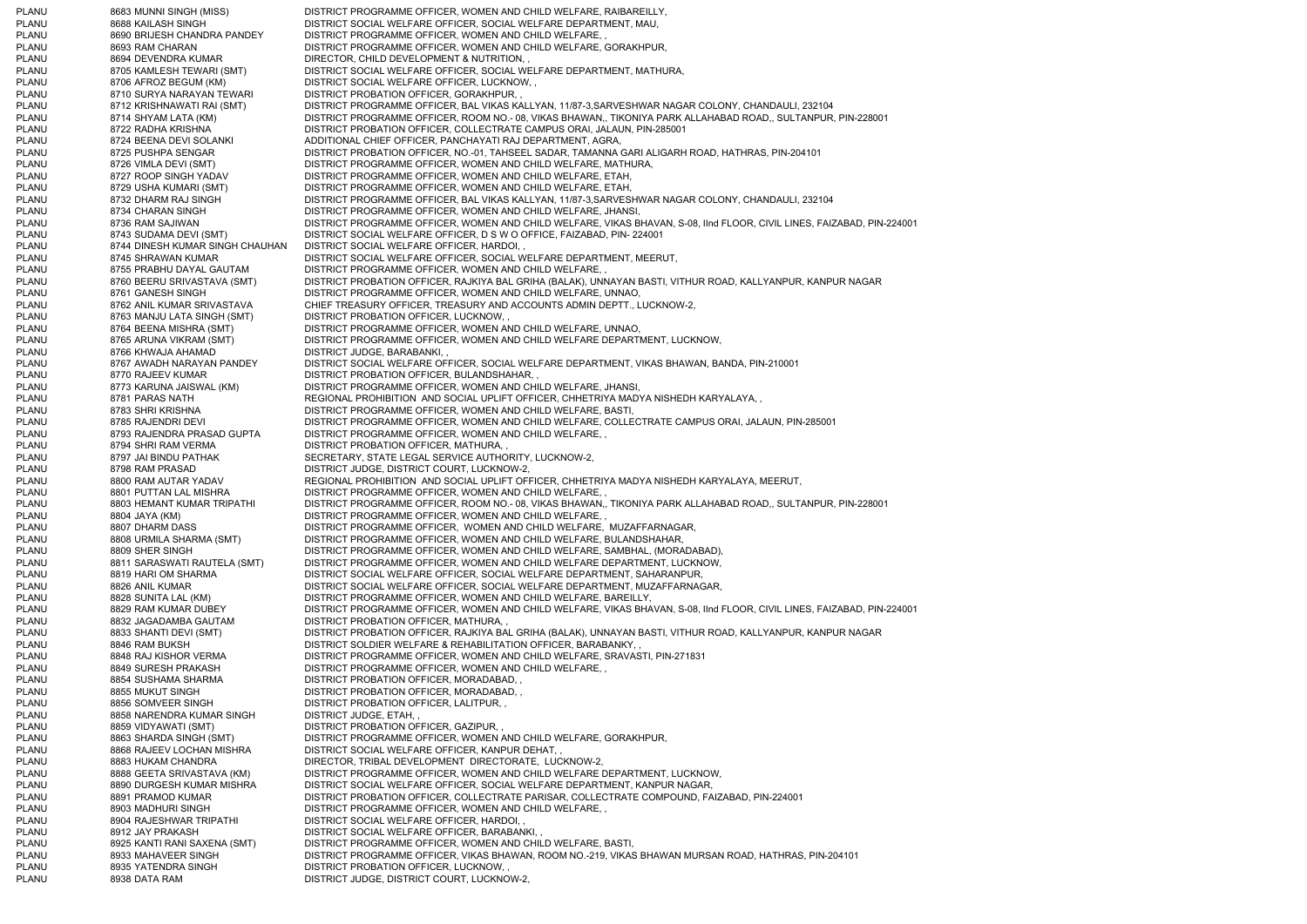PLANU 8939 VINAY KUMAR SRIVASTAVA DISTRICT JUDGE, DISTRICT COURT, LUCKNOW-2, PLANU 8940 RAISUL HASAN SIDDIQUI DISTRICT SOCIAL WELFARE OFFICER, UNNAO, PLANU 8944 KRISHNA KANT PANDEY DISTRICT PROGRAMME OFFICER, WOMEN AND CHILD WELFARE, BASTI, PLANU 8946 RENU (KM) DIRECTOR, CHILD DEVELOPMENT & NUTRITION, PLANU 8947 ZAHOOR AHAMAD DISTRICT PROGRAMME OFFICER, WOMEN AND CHILD WELFARE, PLANU 8958 RAM DAUR SINGH DISTRICT SOCIAL WELFARE OFFICER, VIKAS BHAWAN, SIDDHARTHNAGAR, PLANU 8959 SURESH KUMAR DISTRICT PROGRAMME OFFICER, WOMEN AND CHILD WELFARE, JHANSI, PLANU 8960 VIRENDRA DUTT DISTRICT PROGRAMME OFFICER, WOMEN AND CHILD WELFARE, SONBHADRA, PLANU 8963 LAL MAN CHAUDHARY DISTRICT PROGRAMME OFFICER, WOMEN AND CHILD WELFARE, BASTI, PLANU 8967 ASHOK KUMAR DISTRICT SOCIAL WELFARE OFFICER, LALITPUR, PLANU 8975 ASHA VERMA (KM) DISTRICT PROGRAMME OFFICER, WOMEN AND CHILD WELFARE DEPARTMENT, LUCKNOW, PLANU 8977 RAJ KUMAR DISTRICT SOCIAL WELFARE OFFICER, PRATAPGARH, PLANU 8982 NETRA PAL SINGH DISTRICT SOCIAL WELFARE OFFICER, 105, VIKAS BHAWAN, NEAR CPLLECTRATE, MATHURA ROAD, HATHRAS, PIN-204101 PLANU 8984 CHHAVI LAL DISTRICT PROGRAMME OFFICER, WOMEN AND CHILD WELFARE, PLANU 8985 DEVI PRASAD PANDEY DISTRICT PROGRAMME OFFICER, ROOM NO.- 08, VIKAS BHAWAN,, TIKONIYA PARK ALLAHABAD ROAD,, SULTANPUR, PIN-228001 PLANU 8990 LALIT KUMAR CHAUDHARY DISTRICT SOCIAL WELFARE OFFICER, BARABANKI, , PLANU 8992 RAJENDRA KUMAR SEN DISTRICT PROGRAMME OFFICER, WOMEN AND CHILD WELFARE, SAHARANPUR, PLANU 8995 CHITRA SRIVASTAVA (KM) DISTRICT PROGRAMME OFFICER, WOMEN AND CHILD WELFARE, VIKAS BHAVAN, S-08, IInd FLOOR, CIVIL LINES, FAIZABAD, PIN-224001 DISTRICT PROGRAMME OFFICER, WOMEN AND CHILD WELFARE, SAHARANPUR, PLANU 8998 NARESH CHANDRA DISTRICT PROGRAMME OFFICER, WOMEN AND CHILD WELFARE, ETAWAH, PLANU 9000 DWARIKA PRASAD DISTRICT PROGRAMME OFFICER, WOMEN AND CHILD WELFARE, BANDA, PLANU 9001 MAYA RANI SHARMA (SMT) DISTRICT PROBATION OFFICER, MEERUT, , PLANU 9009 SUDHIR KUMAR RAI DIRECTOR, SOCIAL WELFARE DIRECTORATE, PLANU 9014 SOHAN LAL SINGH PAY AND ACCOUNTS OFFICER, U.P. GOVT.(U.P. BHAWAN), 4 SARDAR PATEL MARG, NEW DELHI PLANU<br>PLANU 9016 ALOPI PRASAD DISTRICT PROGRAMME OFFICER. WOMEN AND CHILD WELFARE. RAIBAREILLY. 9016 ALOPI PRASAD DISTRICT PROGRAMME OFFICER, WOMEN AND CHILD WELFARE, RAIBAREILLY, PLANU 9017 MATHURA DUTT PANT CHIEF TREASURY OFFICER, TREASURY AND ACCOUNTS ADMIN DEPTT., LUCKNOW-2, PLANU 9027 UMESH CHANDRA DISTRICT JUDGE, FIROZABAD, FIROZABAD, PLANU 9028 ROSHAN LAL DIRECTOR, CHILD DEVELOPMENT & NUTRITION, PLANU 9048 SHYAM KUMAR VERMA DISTRICT PROGRAMME OFFICER, WOMEN AND CHILD WELFARE, PLANU 9148 RAMAWATI (SMT) DISTRICT PROBATION OFFICER, LUCKNOW, PLANU 9149 RAM KISHOR TRIPATHI (SMT) DISTRICT PROGRAMME OFFICER, WOMEN AND CHILD WELFARE, PLANU 9153 RAVINDRA PRASAD PANDEY DISTRICT SOCIAL WELFARE OFFICER, SULTANPUR, PLANU 9156 SHIV RAM SAHU DISTRICT SOCIAL WELFARE OFFICER, BALRAMPUR, PLANU 9157 NEELAM MEHATA (SMT) DISTRICT PROGRAMME OFFICER, WOMEN AND CHILD WELFARE, VARANASI, PLANU 9160 BODHISATVA SARAN DISTRICT JUDGE, DISTRICT COURT, LUCKNOW-2, PLANU 9170 MANJU SONKAR (SMT) DISTRICT SOCIAL WELFARE OFFICER, KAUSHAMBI, PLANU 9171 UMA SHUKLA (KM) DISTRICT PROGRAMME OFFICER, WOMEN AND CHILD WELFARE, UNNAO, PLANU 9173 PRAMOD KUMAR PANDEY DISTRICT PROBATION OFFICER, VARANASI, PLANU 9174 RAJ NATH MISHRA DISTRICT PROBATION OFFICER, BAHRAICH, PLANU 9176 SUSHILA SINGH (SMT) DISTRICT PROGRAMME OFFICER, WOMEN AND CHILD WELFARE, SRAVASTI, PIN-271831 PLANU 9177 RAM KHELAWAN PATEL DISTRICT PROGRAMME OFFICER, WOMEN AND CHILD WELFARE, PLANU 9180 KEDAR NATH VERMA DISTRICT PROGRAMME OFFICER, WOMEN AND CHILD WELFARE, ALLAHABAD, PLANU 9182 REETA RANI SAHU DISTRICT PROGRAMME OFFICER, WOMEN AND CHILD WELFARE, PLANU 9184 NASEEM AHAMAD DISTRICT PROGRAMME OFFICER, WOMEN AND CHILD WELFARE, GORAKHPUR, PLANU 9186 SANTOSH KUMAR MISHRA DISTRICT PROGRAMME OFFICER, WOMEN AND CHILD WELFARE, DEORIA, PLANU 9187 SARDAR YADAV DISTRICT PROGRAMME OFFICER, WOMEN AND CHILD WELFARE, DEORIA, PLANU 9192 UMA RANI GUPTA DIRECTOR, DIRECTORATE OF WOMEN WELFARE. PLANU 9200 KAMAL PANJAWANI DIRECTOR, DIRECTORATE OF WOMEN WELFARE, PLANU 9201 TULASI RAM SENIOR TREASURY OFFICER, LUCKNOW, PLANU 9202 RAJESH YADAV DIRECTOR, DIRECTORATE OF WOMEN WELFARE. PLANU 9212 AWADHESH KUMAR SINGH DIRECTOR, CHILD DEVELOPMENT & NUTRITION, PLANU 9215 RANI YADAV (SMT) DISTRICT PROGRAMME OFFICER, WOMEN AND CHILD WELFARE, SONBHADRA, PLANU 9216 MUNNA LAL YADAV DISTRICT MAGISTRATE, REVENUE DEPARTMENT, COLLECTRATE CAMPUS ORAI, JALAUN, PIN-28001 PLANU 9218 RAM CHARAN DISTRICT PROGRAMME OFFICER, WOMEN AND CHILD WELFARE, PLANU 9219 DILIP MAN SINGH DISTRICT PROGRAMME OFFICER, WOMEN AND CHILD WELFARE, UNNAO, PLANU 9229 KANCHAN SRIVASTAVA (SMT) DISTRICT PROGRAMME OFFICER, WOMEN AND CHILD WELFARE, , PLANU 9236 SANJEEV KUMAR SHARMA DISTRICT SOCIAL WELFARE OFFICER, VIKAS BHAWAN, ROOM NO.-206, SOCIAL WELFARE OFFICE, GHAZIBAD PLANU 9237 PREM NARAYAP PANDEY DISTRICT SOCIAL WELFARE OFFICER, HARDOI, PLANU 9239 RAJA RAM RAJVANSHI DISTRICT SOCIAL WELFARE OFFICER, SOCIAL WELFARE DEPARTMENT, RAMPUR, PLANU 9243 SANTOSH KUMAR KESARVANI DISTRICT PROGRAMME OFFICER, WOMEN AND CHILD WELFARE, FATEHPUR, PLANU 9244 RASHMI SRIVASTAVA (SMT) DISTRICT PROBATION OFFICER, LUCKNOW, , PLANU 9246 LEELAVATI (SMT) DISTRICT PROBATION OFFICER, LALITPUR, , PLANU 9251 ANANT KUMAR CHATURVEDI DISTRICT PROBATION OFFICER, RAJKIYA BAL GRIHA (BALAK), UNNAYAN BASTI, VITHUR ROAD, KALLYANPUR, KANPUR NAGAR PLANU 9256 SURAJ PAL DISTRICT SOLDIER WELFARE & REHABILITATION OFFICER, ETAH, PLANU 9258 HARVEER SINGH DISTRICT PROBATION OFFICER, GHAZIABAD, PLANU 9259 AMAR SINGH DISTRICT PROBATION OFFICER, FIROZABAD, PLANU 9262 SUBHASH BALA (SMT) DISTRICT PROGRAMME OFFICER, WOMEN AND CHILD WELFARE, , PLANU 9265 SHIV NATH SINGH YADAV DISTRICT SOCIAL WELFARE OFFICER, ETAWAH, , PLANU 9269 RAJENDRA KUMAR SRIVASTAVA DISTRICT SOCIAL WELFARE OFFICER, KHERI, , PLANU 9272 SURENDRA DUBEY DISTRICT PROBATION OFFICER, GORAKHPUR, PLANU 9273 AVINASH CHANDRA MISHRA ZONAL TOURISM OFFICER, TOURISM OFFICE, VARANASI, PLANU 9285 DWARIKA PRASAD KASHYAP DISTRICT PROGRAMME OFFICER, WOMEN AND CHILD WELFARE, CHHATRAPATI SHAHUJI MAHARAJ NAGAR, PLANU 9286 RAJENDRA PRAKASH SHUKLA DISTRICT PROGRAMME OFFICER, WOMEN AND CHILD WELFARE, , PLANU 9289 BHAGWAN SHARAN MISHRA DISTRICT PROGRAMME OFFICER, WOMEN AND CHILD WELFARE, , PLANU 9291 DEEPAK SRIVASTAVA DISTRICT PROBATION OFFICER, DIST PROB OFFICER,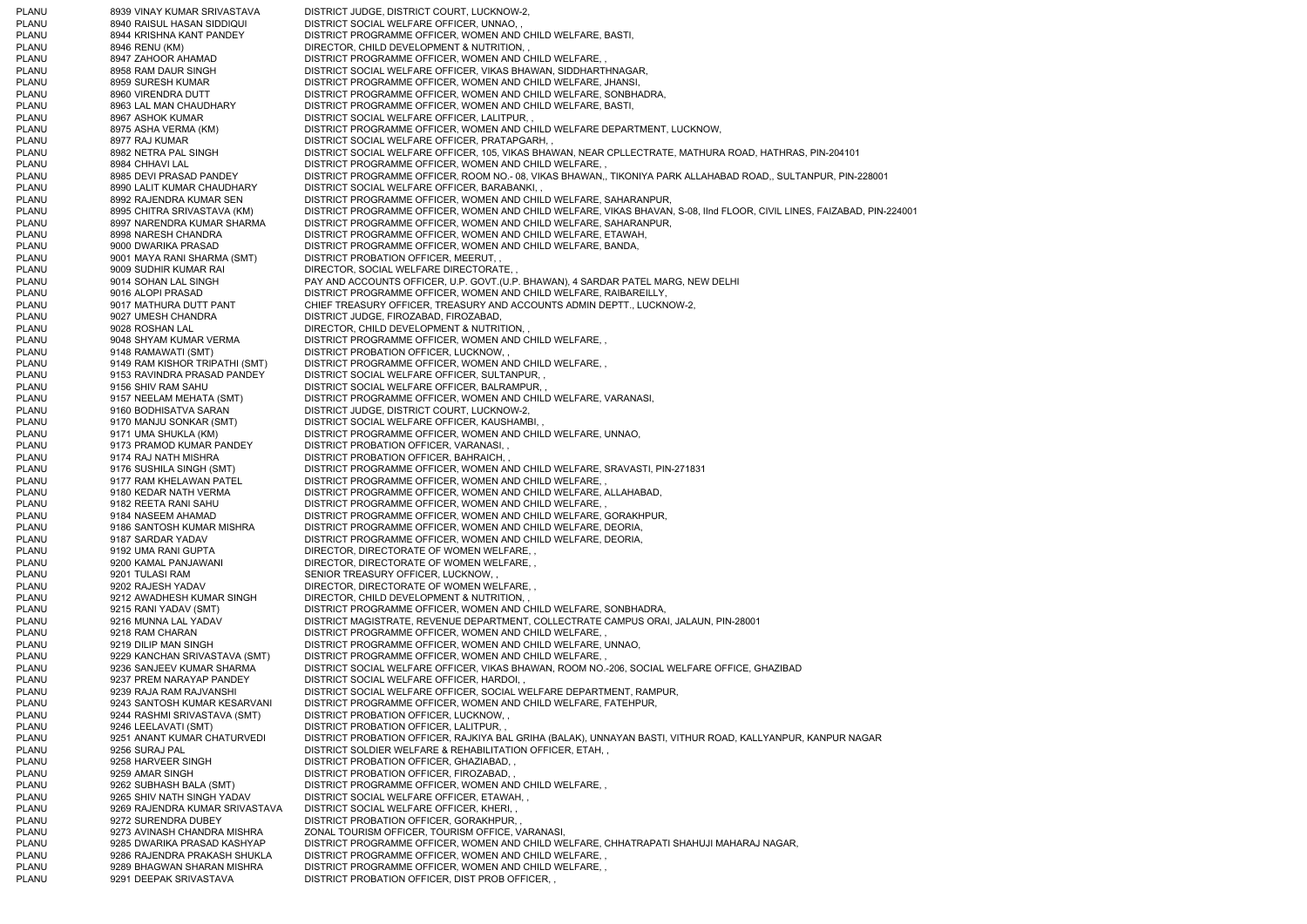PLANU 9292 VISHESH KUMAR TRIPATHI DISTRICT PROGRAMME OFFICER, WOMEN AND CHILD WELFARE, VIKAS BHAWAN, SIDDHARTHNAGAR PLANU 9293 DAYA RAM PAL DISTRICT SOCIAL WELFARE OFFICER, SOCIAL WELFARE DEPARTMENT, VARANASI, PLANU 9294 DARSHAN BABU DISTRICT SOCIAL WELFARE OFFICER, SOCIAL WELFARE DEPARTMENT, KANPUR NAGAR, PLANU 9297 OM PRAKASH SINGH DISTRICT PROGRAMME OFFICER, WOMEN AND CHILD WELFARE, PLANU 9299 GANGA RAM SHARMA DISTRICT PROGRAMME OFFICER, WOMEN AND CHILD WELFARE, BULANDSHAHAR, PLANU 9307 SHAYAM LAL DISTRICT PROGRAMME OFFICER, WOMEN AND CHILD WELFARE, VIKAS BHAVAN, S-08, IInd FLOOR, CIVIL LINES, FAIZABAD, PIN-224001 PLANU 9309 ARVIND KUMAR DEPUTY DIRECTOR, REGIONAL TOURISM OFFICE, (NEAR RAILWAY- BUS STATION), GORAKHPUR PLANU 9310 RAVINDRA KUMAR DEPUTY DIRECTOR, REGIONAL TOURISM OFFICE, (NEAR RAILWAY- BUS STATION), GORAKHPUR PLANU 9317 SAMAJEET SINGH DISTRICT SOCIAL WELFARE OFFICER, SOCIAL WELFARE DEPARTMENT, CHHATRAPATI SHAHUJI MAHARAJ NAGAR, PLANU 9326 NAHID PARVIN (SMT) DISTRICT PROGRAMME OFFICER, WOMEN AND CHILD WELFARE. PLANU 9327 RAM BHAJAN DISTRICT PROGRAMME OFFICER, WOMEN AND CHILD WELFARE, VIKAS BHAVAN, S-08, IInd FLOOR, CIVIL LINES, FAIZABAD, PIN-224001 PLANU 9367 O P CHAURASIA DIRECTOR, CHILD DEVELOPMENT & NUTRITION, PLANU 9770 NISHI SRIVASTAVA SMT DISTRICT SOCIAL WELFARE OFFICER, BALRAMPUR, PLANU 10044 KIRAN SHARMA DISTRICT PROGRAMME OFFICER, WOMEN AND CHILD WELFARE, AGRA, PSU 3091 ABDUL AHAD KHAN JOINT DIRECTOR, GOVERNMENT PRINTING & STATIONARY, LUCKNOW, PSU 4079 OM PRAKASH DEPUTY DIRECTOR, PRINTING & STATIONARY, PSU 5102 AISAN ALI SUN SUNDANG DIRECTOR, GOVERNMENT PRINTING & STATIONARY, RAMPUR, PSU 5111 SYED MOHD MURTAZA DEPUTY DIRECTOR, AGRICULTURE (EXTENSION), RAMPUR, 5335 PARVEJ HUSAIN JOINT DIRECTOR, GOVERNMENT PRINTING & STATIONARY, RAMPUR, PSU 5360 GHANSHYAM DIRECTOR, DIRECTORATE OF PRINTING & STATIONERY, ALLAHABAD, PSU 5473 RAMESH CHANDRA DHUSIA SENIOR TREASURY OFFICER, LUCKNOW, PSU 5576 BHAIYA PREM CHANDRA DEPUTY DIRECTOR, AGRICULTURE (EXTENSION), ALLAHABAD, PSU 5578 SUNAHARI LAL DISTRICT BACKWARD CLASS WELFARE OFFICER, BACKWARD CLASS WELFARE OFFICE, ALIGARH, PSU 5585 VISHWA BHAN PRAKASH NAGESH UNDER SECRETARY, RURAL DEVELOPMENT SECRETARY BRANCH, U.P. SECRETARIAT, LUCKNOW-2 PSU 5635 RAJ KUMAR DIRECTOR, PRINTING & STATIONARY, PSU 5715 VIRENDRA KR SRIVASTAV SENIOR TREASURY OFFICER, LUCKNOW, PSU 5730 PARIXIT THE SUBSECTOR, GOVERNMENT PRINTING & STATIONARY, LUCKNOW, PSU 5735 KHUSI RAM JOINT DIRECTOR, GOVERNMENT PRINTING & STATIONARY, LUCKNOW, PSU 5743 MAHESH PRASAD JOINT DIRECTOR, GOVERNMENT PRINTING & STATIONARY, VARANASI, PU 41381 H P SINGH SENIOR TREASURY OFFICER, ALIGARH, PU 43076 DALIP SINGH BIST SENIOR SUPERINTENDENT OF POLICE, MORADABAD, PU 43727 S K MITTAL SENIOR SUPERINTENDENT OF POLICE, MORADABAD, PU 44441 JAG PAL SINGH DISTRICT MAGISTRATE, REVENUE DEPARTMENT, BADAUN, PU 55419 RAM CHANDRA SINGH SUPERINTENDENT OF POLICE, LUCKNOW, PU 55494 KARAN SINGH COMMANDANT, 28th BATTALION, PAC, ETAWAH PU 56706 TARKESHWAR MISRA COMMANDANT, 35th BATALION, PAC, PU 56791 SATYA SWARROP SINGH SUPERINTENDENT OF POLICE, KANPUR DEHAT, KANPUR DEHAT, PU 57123 MAHABIR SINGH SENIOR SUPERINTENDENT OF POLICE, AURAIYA, PU 62958 PAT RAM SINGH DISTRICT MAGISTRATE, ENTERTAINMENT TAX & PROSECUTION OFFICE, AGRA, PU 64336 JAWAHAR LAL SUPERINTENDENT OF POLICE, ALIGARH, PU 66704 SIRAJUDDIN SUPERINTENDENT, INTELIGENCE DEPARTMENT, PU 71704 JAIVIR SINGH SENIOR SUPERINTENDENT OF POLICE, MAINPURI, PU 72062 JAI RAM YADAV SENIOR SUPERINTENDENT OF POLICE, AZAMGARH, AZAMGARH, PU 74166 BRIJ BIR SINGH COMMANDANT, 44th BATALION PAC, MEERUT, PIN-250002 PU 76967 GANGA BAX SINGH SENIOR TREASURY OFFICER, LUCKNOW, PU 77277 BABU RAM SAXENA COMMANDANT, 24th BATALION, PAC, MORADABAD PU 80257 KAMLA KANT PANDEY SENIOR SUPERINTENDENT OF POLICE, GONDA, PU 80678 D R SINGH SUPERINTENDENT OF POLICE, JYOTIBAFULLE NAGAR, , AMROHA PU 80981 DAY SHANKAR SINGH SENIOR TREASURY OFFICER, GONDA, PU 83941 LAYAK SINGH SUPERINTENDENT OF POLICE, AGRA, PU 86119 S A AZAM SUPERINTENDENT OF POLICE, S. P. OFFICE, , FATEHPUR PU 87103 AWDHESH RAI COMMANDANT, CIVIL DEFENCE TRAINING INSTT. UP, SITAPUR ROAD, PU 87217 V K DUBEY SENIOR SUPERINTENDENT OF POLICE, JHANSI, PU 87637 PRATAP BHAN SINGH COMMANDANT, 43th BATTALION, PAC, ETAH PU 88088 BASANT SAGAR DUBE SENIOR SUPERINTENDENT OF POLICE, BALLIA, PU 88125 VIKRAM PRASAD INSPECTOR GENERAL OF POLICE, POLICE CIRCLE, POLICE DEPARTMENT, VARANASI PU 88775 RIYAZ AHAMAD SENIOR TREASURY OFFICER, COLLECTRATE PARISAR, POST-SULTANPUR, SULTANPUR. PIN-228001 PU 90315 H B SHARMA SENIOR TREASURY OFFICER, KANPUR NAGAR, PU 90780 NAKCHCHED SINGH SENIOR SUPERINTENDENT OF POLICE, CIVIL LINES, FAIZABAD, PIN-224001 PU 91255 RADHE SHYAM PATHAK SENIOR SUPERINTENDENT OF POLICE, BARABANKI, BARABANKI, PU 91818 MOHD YASEEN SENIOR SUPERINTENDENT OF POLICE, ALLAHABAD, ALLAHABAD, PU 91828 IRSHAD AHMAD SENIOR TREASURY OFFICER, CIVIL LINES, ALLAHABAD, PU 91952 SURENDRA PAL SINGH SENIOR SUPERINTENDENT OF POLICE, HARDOI, PU 92141 BABU SINGH SENIOR TREASURY OFFICER, TREASURY AND ACCOUNTS ADMIN DEPTT., PU 92224 VED MURTI BHATT SENIOR SUPERINTENDENT OF POLICE, ALLAHABAD, ALLAHABAD, PU 92334 LAL MANI MISRA SENIOR TREASURY OFFICER, LUCKNOW, PU 92516 SHALIGRAM MISHRA SENIOR SUPERINTENDENT OF POLICE, KANNAUJ, PU 92528 MAHAVIR SINGH DISTRICT MAGISTRATE, REVENUE DEPARTMENT, MEERUT, PU 92599 DHRUV PAL SINGH SENIOR SUPERINTENDENT OF POLICE, KANNAUJ, PU 92872 J P KULSHRETH COMMANDANT, 15TH BATALION, PAC, AGRA, PIN-202001 PU 92988 GULAB SINGH SENIOR SUPERINTENDENT OF POLICE, VARANASI, VARANASI, PU 93176 SURENDRA PRATAP SINGH SENIOR TREASURY OFFICER, FIROZABAD, FIROZABAD, PU 93190 RAM BABU YADAV SENIOR TREASURY OFFICER, TREASURY AND ACCOUNTS ADMIN DEPTT., PU 93324 HRIDAYA NAND SINGH COMMANDANT, 48th, INDIA RESERVE BATTALIAN, SONBHADRA, PU 93347 BABU LAL PASI SENIOR SUPERINTENDENT OF POLICE, GORAKHPUR, GORAKHPUR,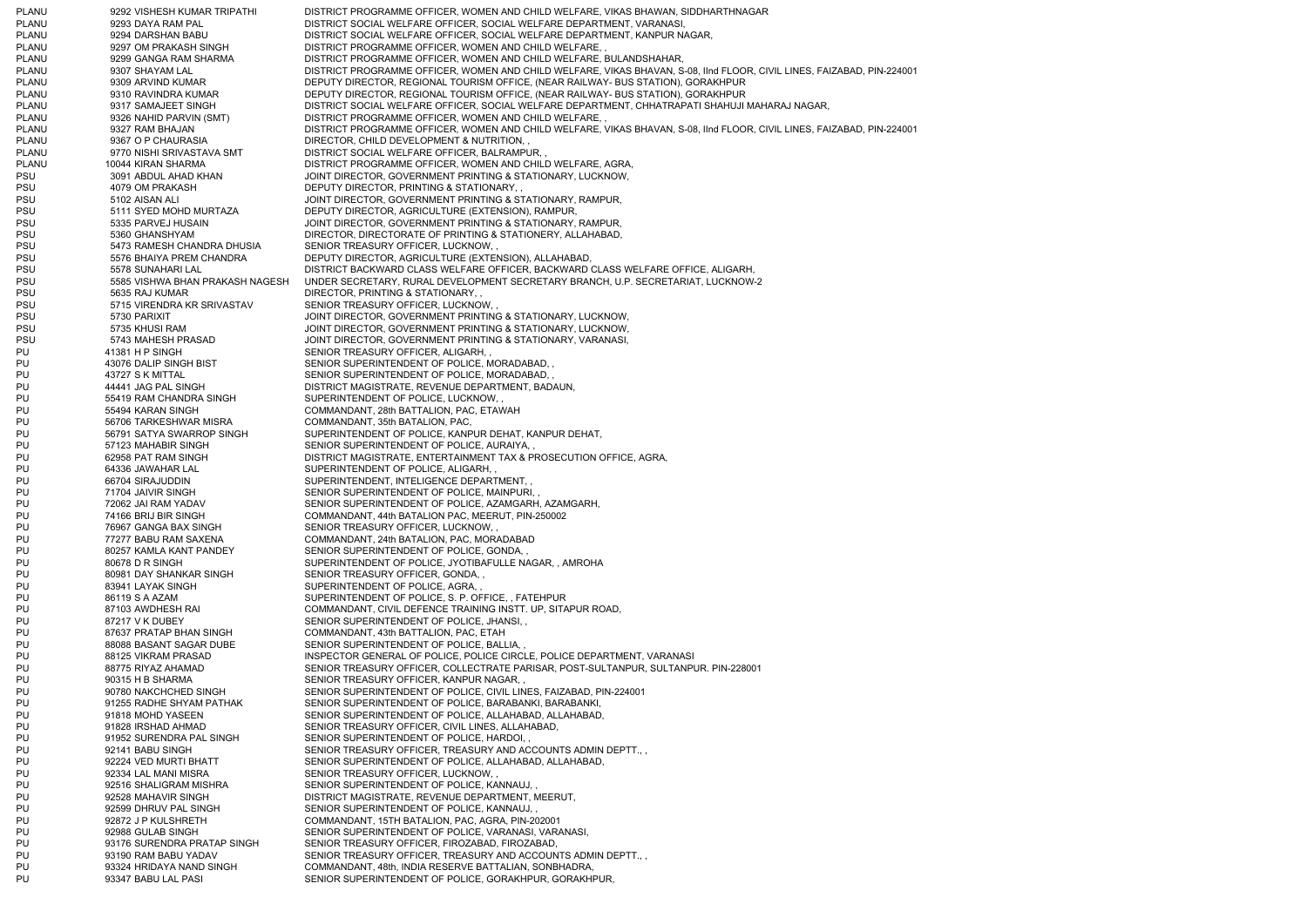PU 94401 BRIJ MOHAN MISRA COMMANDANT, CIVIL DEFENCE TRAINING INSTT. UP, SITAPUR ROAD, PU 94412 B N YADAV SENIOR SUPERINTENDENT OF POLICE, ALLAHABAD, ALLAHABAD, PU 94691 SOME DUTT SHARMA SUPERINTENDENT OF POLICE, MEERUT, MEERUT, PU 94735 MOOL KRISHNA SUPERINTENDENT OF POLICE, ALIGARH, PU 95043 B SINGH SENIOR SUPERINTENDENT OF POLICE, GHAZIABAD, PU 95196 GRISH CHANDRA CHIEF TREASURY OFFICER, TREASURY AND ACCOUNTS ADMIN DEPTT., LUCKNOW-2, PU 95275 S PRASAD COMMANDANT, 25th BATTALION, PAC, PU 95478 RAJENDRA KUMAR SENIOR SUPERINTENDENT OF POLICE, HAMIRPUR, HAMIRPUR, PU 95565 SUBHASH CHANDRA DEPUTY INSPECTOR GENERAL, (P) INTERSTATE BORDER FORCE POLICE, WESTERN ZONE, AGRA PU 95618 NAWAL SINGH SUPERINTENDENT OF POLICE, MATHURA, PU 95729 MAHADEO PRASAD SENIOR SUPERINTENDENT OF POLICE, LUCKNOW-2, , PU 95776 RAJENDRA SINGH SENIOR SUPERINTENDENT OF POLICE, ETAH, PU 96003 S L TRIPATHI SENIOR SUPERINTENDENT OF POLICE, HARDOI, PU 96004 NATH LAL SRIVASTAVA SENIOR SUPERINTENDENT OF POLICE, VARANASI, VARANASI, PU 96077 SHAMSHUL QAMAR SIDDIQUII SENIOR SUPERINTENDENT OF POLICE, BAREILLY, , PU 96422 MOHD JABBAD KHAN SUPERINTENDENT. INTELIGENCE DEPARTMENT. PU 96458 SHYAM PAL SINGH SENIOR SUPERINTENDENT OF POLICE, MAINPURI, PU 96561 MAHENDRA GUPTA SENIOR SUPERINTENDENT OF POLICE, BIJNORE, PU 97016 JAG RAM SENIOR SUPERINTENDENT OF POLICE, BAHRAICH, PU 97069 BASHIR AHAMAD SENIOR SUPERINTENDENT OF POLICE, VARANASI, VARANASI, PU 97087 HARI SINGH COMMANDANT, 35th BATALION, PAC, PU 97139 D V MISHRA DISTRICT COMMANDANT HOMEGUARDS, LUCKNOW, PU 97347 MAHESH CHANRA SUPERINTENDENT OF POLICE, MUZAFFARNAGAR, PU 97444 K G PUROHIT COMMANDANT, 33rd BATTALION, PAC, JHANSI PU 97549 HAMID JI HUSAIN SUPERINTENDENT OF POLICE, LUCKNOW, PU 97822 JITAN PRASAD DISTRICT DEVELOPMENT OFFICER, RURAL DEVELOPMENT DEPARTMENT, MIRZAPUR, PU 98051 GIRJA RAM SENIOR SUPERINTENDENT OF POLICE, SANT RAVI DAS NAGAR, SANT RAVI DAS NAGAR, PU 98555 TRIBHUWAN SINGH SUPERINTENDENT, INTELIGENCE DEPARTMENT, PU 98726 KALE KHAN SENIOR SUPERINTENDENT OF POLICE, AURAIYA, PU 98785 KALU PRASAD SENIOR SUPERINTENDENT OF POLICE, BANDA, BANDA, PU 99030 K D MISHRA SUPERINTENDENT OF POLICE. BULANDSHAHAR, BULANDSHAHAR, PU 99042 ABDUL QAIYUM SENIOR SUPERINTENDENT OF POLICE, KANPUR NAGAR, PU 99131 KRISHNA KANT SHUKLA DISTRICT COMMANDANT HOMEGUARDS, BUDDH NAGAR WARD-20,, SOHAS ROAD, SIDDHARTHNAGAR PU 99567 YOGENDRA PAL SENIOR SUPERINTENDENT OF POLICE, GORAKHPUR, GORAKHPUR, PU 100092 RAM NATH VERMA JOINT DIRECTOR, GOVERNMENT PRINTING & STATIONARY, LUCKNOW, PU 100217 SHYAM BIHARI RAM SENIOR SUPERINTENDENT OF POLICE, MAU, MAU, PU 100222 RAM NIRANJAN MISHRA SENIOR SUPERINTENDENT OF POLICE, UNNAO, PU 100226 QMAR ALI SENIOR SUPERINTENDENT OF POLICE, PRATAPGARH, PU 100368 JOKHU SINGH COMMANDANT, 4th BATTALION PAC ALLAHABAD, , ALLHABAD PU 100381 DESH PAL SINGH SUPERINTENDENT OF POLICE, DR. BHIMRAO AMBEDKAR POLICE ACADMY, P.T.C, MORADABAD PU 100385 NATTHU SINGH COMMANDANT, 41th BATTALION, PAC, PU 100421 JAGDISH NARAIN TEWARI SENIOR SUPERINTENDENT OF POLICE, VARANASI, VARANASI, PU 100654 BHAGWAN SWAROOP SUPERINTENDENT OF POLICE, INTELIGENCE DEPARTMENT, KANPUR NAGAR, PU 100771 ONKAR SINGH COMMANDANT, 37th BATTALION, PAC, KANPUR NAGAR PU 100976 S S VERMA SENIOR SUPERINTENDENT OF POLICE, AURAIYA, PU 101249 R A VARMA SENIOR SUPERINTENDENT OF POLICE, BAHRAICH, PU 101303 CHHANGA SINGH SUPERINTENDENT OF POLICE, JYOTIBAFULLE NAGAR, , AMROHA PU 101377 YASHPAL SINGH SUPERINTENDENT OF POLICE, BULANDSHAHAR, BULANDSHAHAR, PU 101478 RATAN SINGH SENIOR SUPERINTENDENT OF POLICE, MAINPURI, PU 101480 S K SINGH COMMANDANT, 32ND BATALION, PAC, LUCKNOW-II PU 101532 RAM CHANDRA GUPTA SUPERINTENDENT OF POLICE, LUCKNOW, PU 101585 ISWER DEEN MISHRA SUPERINTENDENT OF POLICE, VIGILIANCE ESTABLISHMENT, KANPUR NAGAR, PU 101596 RANDHIR SINGH SENIOR TREASURY OFFICER, TREASURIES DEPARTMENT, MUZAFFARNAGAR, PU 101652 P D GAUTAM SUPERINTENDENT OF POLICE, MEERUT, MEERUT, PU 101661 RAM SINGH SENIOR SUPERINTENDENT OF POLICE, BALLIA, PU 101960 BALIRAM SINGH SUPERINTENDENT OF POLICE, KANPUR DEHAT, KANPUR DEHAT, PU 102031 DURGA PRASAD MISHRA SUPERINTENDENT OF POLICE, S. P. OFFICE, , FATEHPUR PU 102049 NATHU RAM SUPERINTENDENT OF POLICE, MATHURA, PU 102244 MAHRAJ SINGH SUPERINTENDENT OF POLICE, MEERUT, MEERUT, PU 102342 NAHAR SINGH SENIOR SUPERINTENDENT OF POLICE, GAUTAM BUDH NAGAR, PU 102466 VARKESH SINGH SENIOR SUPERINTENDENT OF POLICE, CIVIL LINES, FAIZABAD, PIN-224001 PU 102488 AZHAR HUSSAIN SUPERINTENDENT OF POLICE, RESEARCH INFORMATION BEAURAU, PU 102788 TRIBHUWAN NATH TRIPATHI SUPERINTENDENT OF POLICE, RAILWAY POLICE, PU 102979 SATBATI YADAV SENIOR SUPERINTENDENT OF POLICE, SITAPUR, PU 102991 SHIV DHARI SINGH SENIOR SUPERINTENDENT OF POLICE, GAZIPUR, GAZIPUR, PU 103042 DAUJI RAM SENIOR SUPERINTENDENT OF POLICE, KANNAUJ, PU 103164 SHRE PAL SINGH SUPERINTENDENT OF POLICE, ECONOMIC, INTELIGENCE RESEARCH UNIT, REGIONAL, LUCKNOW PU 103165 RAM RATAN SINGH SENIOR TREASURY OFFICER, MATHURA, PU 103285 JHAVER SINGH SUPERINTENDENT ENGINEER, MUZAFFARNAGAR CIRCLE, PUBLIC WORKS DEPARTMENT, MUZAFFARNAGAR PU 103286 RAM DULARE RAM SUPERINTENDENT, INTELIGENCE DEPARTMENT, PU 103360 RAM AUTAR SINGH SUPERINTENDENT OF POLICE, MATHURA, PU 103464 RASID ALI COMMANDANT, 32ND BATALION, PAC, LUCKNOW-II PU 103505 JAGDISH BAHADUR SENIOR SUPERINTENDENT OF POLICE, DEORIA, DEORIA, PU 103598 RAM YADI RAM SENIOR TREASURY OFFICER, SIDHARTHNAGAR, SIDDHARTHNAGAR, PU 103673 ANANT BAHADUR SINGH DEPUTY INSPECTOR GENERAL OF POLICE, BORDER POLICE RANGE, KANPUR NAGAR,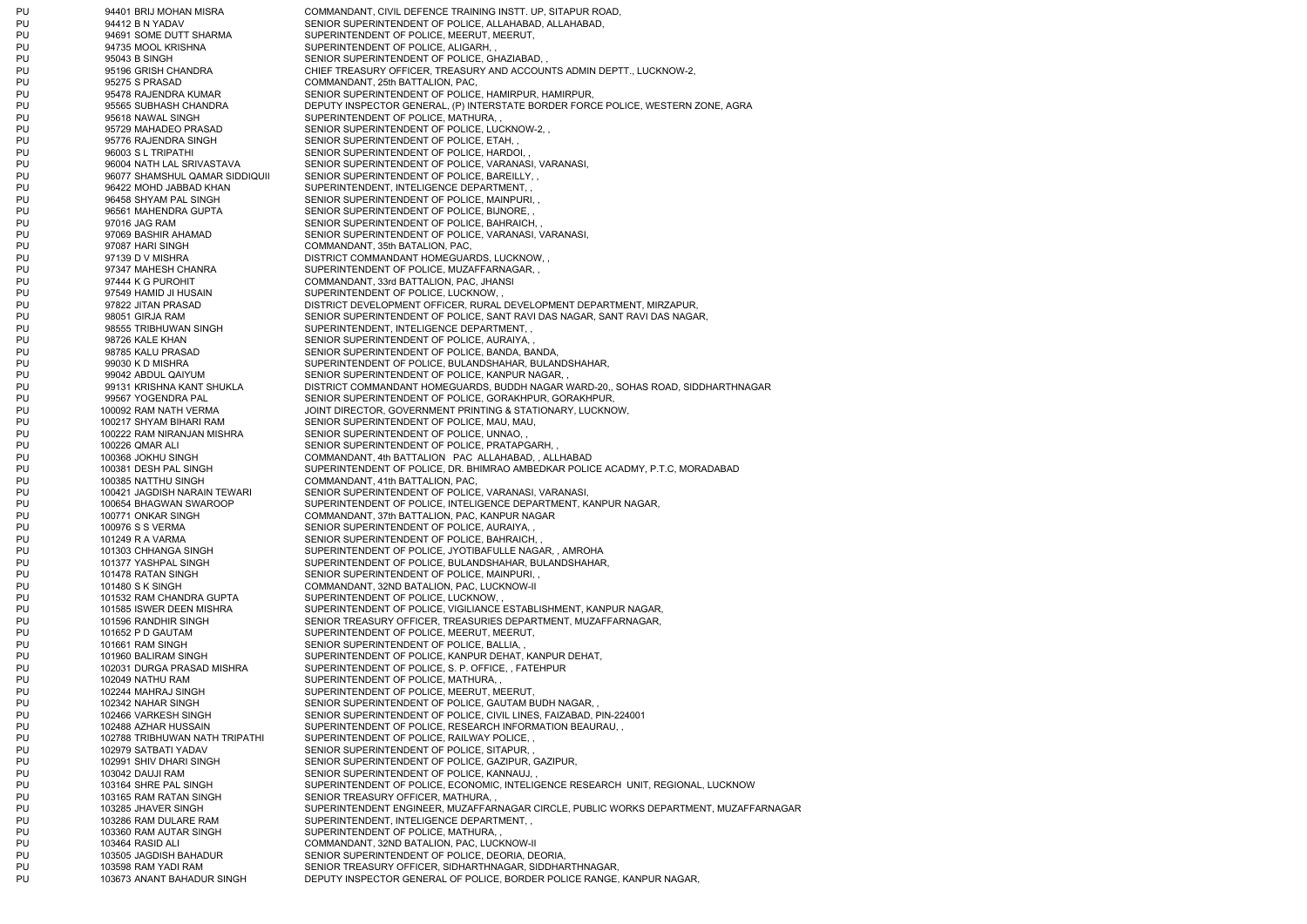PU 103681 JAGDISH SARAN SAXENA SENIOR SUPERINTENDENT OF POLICE, BAREILLY, PU 103747 JAGROOP SINGH SUPERINTENDENT OF POLICE, MATHURA, PU 104050 A NARAIN SUPERINTENDENT OF POLICE, RAILWAY POLICE, PU 104225 VIJAY KUMAR INSPECTOR GENERAL OF POLICE, POLICE CIRCLE MORADABAD, POLICE DEPARTMENT, MORADABAD. PIN-244001 PU 104295 HARI RAM DOHAREY SENIOR SUPERINTENDENT OF POLICE, ETAWAH, PU 104358 RAJENDRA SINGH SENIOR SUPERINTENDENT OF POLICE, KANPUR NAGAR, PU 104375 SHANEY ELAHI SECRETARY, VIGILENCE COMMISSION AND, ADMINISTRATIVE TRIBUNAL, LUCKNOW PU 104737 DHARAM PAL SINGH SUPERINTENDENT OF POLICE, INTELIGENCE DEPARTMENT, AGRA, PU 104748 BUDDHI SINGH SENIOR SUPERINTENDENT OF POLICE, GAUTAM BUDH NAGAR, PU 105269 VIJAI BAHADUR SENIOR SUPERINTENDENT OF POLICE, KANPUR NAGAR, PU 105456 JAI CHANDRA SUPERINTENDENT OF POLICE. BULANDSHAHAR, BULANDSHAHAR, PU 106139 KISHAN SINGH SUPERINTENDENT OF POLICE, ALIGARH, PU 106372 ANWAR JAMAL COMMANDANT, 36th BATALION, PAC, RAM NAGAR, VARANASI, PIN-221008 PU 106499 BODH PAL SINGH SENIOR SUPERINTENDENT OF POLICE, FIROZABAD, FIROZABAD, PU 106643 K LAL SENIOR SUPERINTENDENT OF POLICE, BADAUN, PU 106660 ANAR SINGH SENIOR SUPERINTENDENT OF POLICE, AURAIYA, PU 106817 A ALI SUPERINTENDENT OF POLICE, MUZAFFARNAGAR, PU 106823 PREM SHANKAR SINGH COMMANDANT, 34th BATTALION, PAC, VARANASI PU 106855 SURESH CHANDRA SENIOR SUPERINTENDENT OF POLICE, GAUTAM BUDH NAGAR, PU 106874 S P MISHRA SENIOR SUPERINTENDENT OF POLICE, BALLIA, PU 106950 SULTAN KHAN SENIOR SUPERINTENDENT OF POLICE, MAINPURI, PU 107106 MANGALA PRASAD SENIOR SUPERINTENDENT OF POLICE, JHANSI, PU 107129 KRIPAL SINGH SENIOR SUPERINTENDENT OF POLICE, GAUTAM BUDH NAGAR, PU 107295 RAM NAGINA SINGH SENIOR SUPERINTENDENT OF POLICE, ALLAHABAD, ALLAHABAD, PU 107574 BABU RAM SINGH SUPERINTENDENT OF POLICE, BULANDSHAHAR, BULANDSHAHAR, PU 107851 RAM MOHAN SHARMA SENIOR SUPERINTENDENT OF POLICE, BIJNORE, PU 108020 RAM ACHAL PANDEY SUPERINTENDENT OF POLICE, POLICE OFFICE, SULTANPUR, PIN-228001, PU 108024 JAI GOVIND SHUKLA SENIOR SUPERINTENDENT OF POLICE, BAHRAICH, PU 108253 DIWARI LAL YADAV SUPERINTENDENT OF POLICE, KANPUR DEHAT, KANPUR DEHAT, PU 108286 SHEO BEER SINGH SUPERINTENDENT OF POLICE, ECONOMIC, INTELLEGENCE RESEARCH UNIT, REGIONAL, PU 108298 INDRJEET SINGH SENIOR SUPERINTENDENT OF POLICE, BIJNORE. PU 108542 MOHAN DHAR DUBE INSPECTOR GENERAL OF POLICE, POLICE CIRCLE, , ALLAHABAD PU 108600 BIHARI LAL MISRA SENIOR SUPERINTENDENT OF POLICE, BAHRAICH, PU 108601 DHARAM PAL SINGH INSPECTOR GENERAL OF POLICE, POLICE CIRCLE MORADABAD, POLICE DEPARTMENT, MORADABAD, PIN-244001 PU 108668 ASHOK KUMAR SUPERINTENDENT OF POLICE, MUZAFFARNAGAR, PU 108737 S SINGH SUPERINTENDENT OF POLICE, KANSHIRAM NAGAR, PU 108856 MOHD YAMIN SENIOR SUPERINTENDENT OF POLICE, BIJNORE, PU 108916 SURESH KUMAR SUPERINTENDENT OF POLICE, BULANDSHAHAR, BULANDSHAHAR, PU 109206 PREM NARAIN TEWARI SENIOR SUPERINTENDENT OF POLICE, RAIBAREILLY, PU 109525 RAM SINGH SENIOR SUPERINTENDENT OF POLICE, BAHRAICH, PU 109574 INDRA PAL SINGH SENIOR SUPERINTENDENT OF POLICE, ALLAHABAD, ALLAHABAD, PU 109939 JAGDEV PRASAD SENIOR SUPERINTENDENT OF POLICE, BANDA, BANDA, PU 109976 MOHD. RAIS KHAN SENIOR SUPERINTENDENT OF POLICE, VARANASI, VARANASI, PU 110039 GANPATI SINGH SUPERINTENDENT OF POLICE, MENDU ROAD POLICE OFFICE, HATHRAS, PIN-204101 PU 110784 MOHD ANWAR SENIOR SUPERINTENDENT OF POLICE, MAINPURI, PU 110862 SATYA DEV SINGH SUPERINTENDENT OF POLICE, LUCKNOW, PU 110944 SHYAM SINGH COMMANDANT, 43th BATTALION, PAC, ETAH PU 111112 MOHAN LAL SENIOR SUPERINTENDENT OF POLICE, RAMPUR, PU 111150 SANT RAM YADAV SUPERINTENDENT OF POLICE, JYOTIBAFULLE NAGAR, , AMROHA PU 111212 SANTOSH KUMAR BHATNAGAR SENIOR SUPERINTENDENT OF POLICE, ETAWAH, PU 111660 SATYA RAM RAI SENIOR SUPERINTENDENT OF POLICE. SANT KABIR NAGAR, SANT KABIR NAGAR, PU 111674 SALENDRA KUMAR SENIOR TREASURY OFFICER, LUCKNOW, PU 111704 RISHI KUMAR SENIOR SUPERINTENDENT OF POLICE, RAMPUR, PU 111754 S K SRIVASTAVA SUPERINTENDENT, INTELIGENCE DEPARTMENT, PU 111832 HAFIZ KHAN CHIEF TREASURY OFFICER, JHANSI, JHANSI, PU 111878 ISHWER SINGH SUPERINTENDENT OF POLICE, MENDU ROAD POLICE OFFICE, HATHRAS, PIN-204101 PU 111917 MALKHAN SINGH SUPERINTENDENT OF POLICE, MEERUT, MEERUT, PU 111937 MAHI PAL SHARMA SENIOR SUPERINTENDENT OF POLICE, BIJNORE. PU 112099 R S PANDEY COMMANDANT, 25th BATTALION, PAC, PU 112213 BALRAM PRAJAPATI COMMANDANT, 26TH BATALION, PAC, GORAKHPUR, PIN-273014 PU 112678 MIRAZUDDIN SENIOR SUPERINTENDENT OF POLICE, BIJNORE, PU 112932 MAHA VEER SINGH SENIOR SUPERINTENDENT OF POLICE, BIJNORE, PU 113063 RAJ KUMAR TYAGI SUPERINTENDENT OF POLICE, BULANDSHAHAR, BULANDSHAHAR, PU 113248 SHIV KUMAR SINGH COMMANDANT, P.T.C., GORAKHPUR, PU 113524 VISHWAO NATH PRASAD COMMANDANT, CIVIL DEFENCE TRAINING INSTT. UP, SITAPUR ROAD, PU 113577 YASHWANT KUMAR SRIVASTAVA SENIOR SUPERINTENDENT OF POLICE, ALLAHABAD, ALLAHABAD, PU 113627 RAMESHWAR SINGH COMMANDANT, 20th BATTALION, PAC, AZAMGARH, PIN-276001 PU 113907 GIR RAJ PRASAD SHARMA SENIOR SUPERINTENDENT OF POLICE, KANNAUJ, PU 114012 LAKHAN SINGH COMMANDANT, 28th BATTALION, PAC, ETAWAH PU 114033 OMPRAKASH DUBEY SENIOR SUPERINTENDENT OF POLICE, MAINPURI, PU 114218 SIKANDAR ALI SENIOR SUPERINTENDENT OF POLICE, JAUNPUR, JAUNPUR, PU 114344 RAM LAL VERMA SENIOR SUPERINTENDENT OF POLICE, RAMPUR, PU 114382 GAJ RAJ SINGH SENIOR SUPERINTENDENT OF POLICE, CIVIL LINES, FAIZABAD, PIN-224001 PU 114497 PARASU RAM SINGH COMMANDANT, 20th BATTALION, PAC, AZAMGARH, PIN-276001 PU 114617 RAVINDRA NATH SINGH SENIOR SUPERINTENDENT OF POLICE, ALLAHABAD, ALLAHABAD,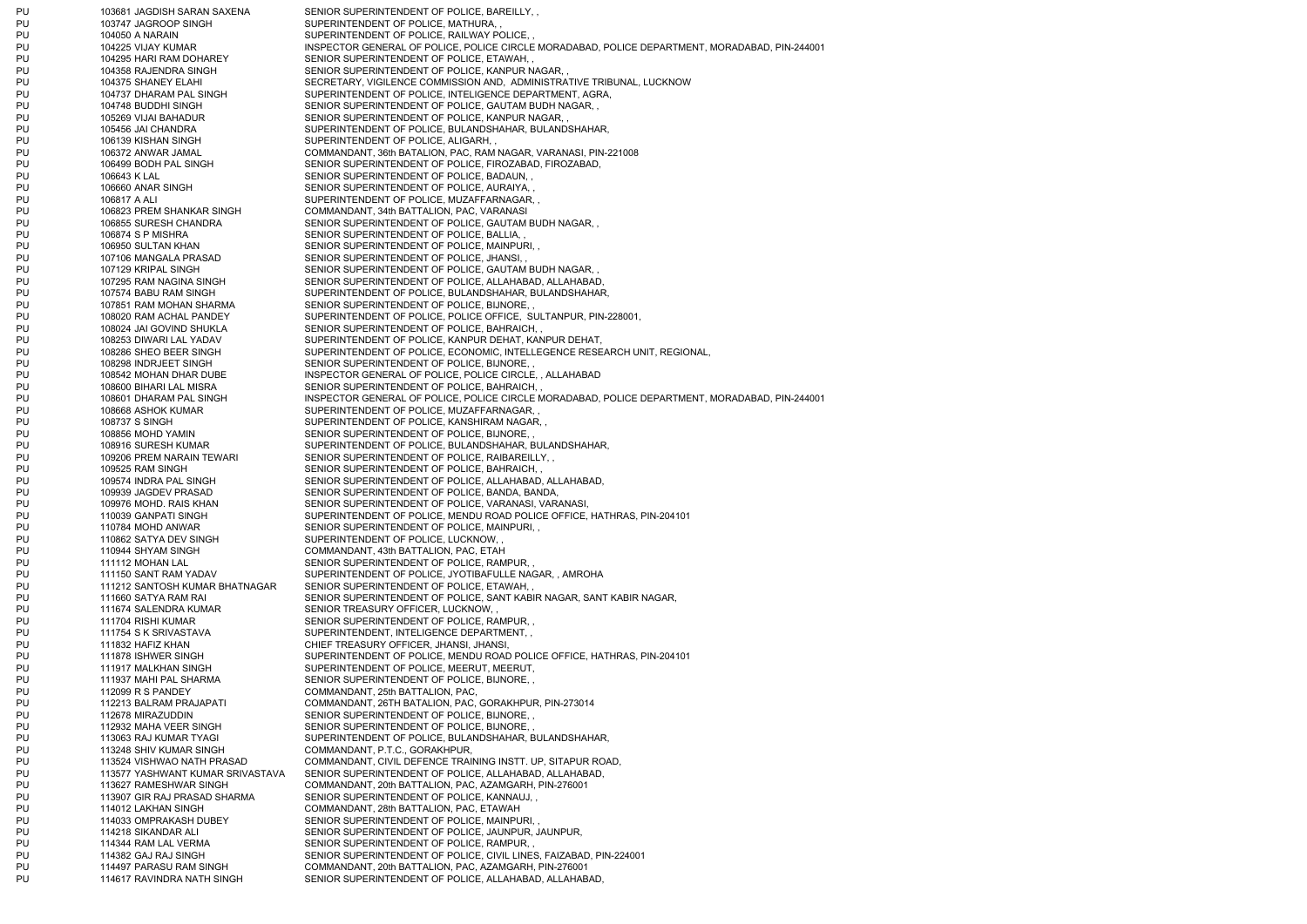PU 114622 DIWAKAR PANDEY SENIOR SUPERINTENDENT OF POLICE, BAHRAICH, PU 114853 G N SINGH INSPECTOR GENERAL OF POLICE, IGP ANTI CORRUPTION ORGANISATION, PU 114868 MD NAIM ANSARI DEPUTY INSPECTOR GENERAL OF POLICE, RAILWAY POLICE, PU 115067 ZAHID HUSAIN SUPERINTENDENT OF POLICE, ALIGARH, PU 115069 SATYA RAM UPADHYAY SENIOR SUPERINTENDENT OF POLICE, LUCKNOW-2, , PU 115107 S K SHARMA SENIOR SUPERINTENDENT OF POLICE, BIJNORE, PU 115109 R S BHATNAGAR SENIOR SUPERINTENDENT OF POLICE, BIJNORE, PU 115122 LALTA PRASAD SENIOR SUPERINTENDENT OF POLICE, SITAPUR, PU 115138 S C YADEV SENIOR SUPERINTENDENT OF POLICE, ALLAHABAD, ALLAHABAD, PU 115218 DEVI SINGH SUPERINTENDENT, INTELIGENCE DEPARTMENT, PU 115234 SAHEB SINGH CHIEF TREASURY OFFICER, TREASURY AND ACCOUNTS ADMIN DEPTT., BASTI, PU 115309 S N TRIPATHI DISTRICT COMMANDANT HOMEGUARDS, ALLAHABAD-2, PU 115314 AMBAREESH BABU SAXENA SUPERINTENDENT OF POLICE, DR. BHIMRAO AMBEDKAR POLICE ACADMY, P.T.C, MORADABAD PU 115377 T HAIDER COMMANDANT, 37th BATTALION, PAC, KANPUR NAGAR PU 115383 B M AWASTHI SUPERINTENDENT OF POLICE, ALIGARH, PU 115390 RAM KRISHNA VERMA SUPERINTENDENT OF POLICE, RAILWAY POLICE, PU 115524 AKHILESH MEHROTRA SUPERINTENDENT OF POLICE, RAILWAY POLICE, PU 115589 PRABHAT KUMAR COMMANDANT, 32nd BATTALION, PAC, PU 115641 UMESH CHANDRA SAXENA SENIOR SUPERINTENDENT OF POLICE, MORADABAD, PU 115706 RANJEET YADAV SENIOR SUPERINTENDENT OF POLICE, RAIBAREILLY, PU 115804 Z A KHAN SENIOR SUPERINTENDENT OF POLICE, PRATAPGARH, PU 115805 P P SINGH COMMANDANT, 36th BATALION, PAC, RAM NAGAR, VARANASI, PIN-221008 PU 115806 RAMESH SINGH SENIOR TREASURY OFFICER, BULANDSAHAR, BULANDSHAHAR, PU 115833 DEEP SAXENA CHIEF TREASURY OFFICER, TREASURY AND ACCOUNTS ADMIN DEPTT., LUCKNOW-2, PU 115853 RADHEY SHYAM SUPERINTENDENT OF POLICE, MEERUT, MEERUT, PU 115886 H N SINGH SENIOR SUPERINTENDENT OF POLICE, AZAMGARH, AZAMGARH, PU 115922 RATI RAM SINGH ADDITIONAL CHIEF OFFICER, PANCHAYAT I RAJ DEPARTMENT, PU 115965 UDAY RAJ PAL SENIOR SUPERINTENDENT OF POLICE, GORAKHPUR, GORAKHPUR, PU 116056 PRADEEP CHANDRA COMMANDANT, CIVIL DEFENCE TRAINING INSTT. UP, SITAPUR ROAD, PU 116084 CHANDRIKA RAI SUPERINTENDENT OF POLICE, JYOTIBAFULLE NAGAR, , AMROHA PU 116110 A K SHARMA SUPERINTENDENT OF POLICE, POLICE OFFICE, SULTANPUR, PIN-228001, PU 116166 S K TRIVEDI DIRECTOR, RADIO SANCHAR DIRECTORATE, LUCKNOW, PU 116217 SUNDAR SINGH SUPERINTENDENT OF POLICE, MATHURA, PU 116274 B SINGH SUPERINTENDENT OF POLICE, MATHURA, PU 116323 N P SRIVASTAVA SUPERINTENDENT. INTELIGENCE DEPARTMENT. PU 116343 RAM KISHOR SENIOR SENIOR SUPERINTENDENT OF POLICE, BALRAMPUR, PU 116376 Y P SINGH RANA SUPERINTENDENT OF POLICE, ALIGARH, PU 116377 R K MISRA SENIOR SUPERINTENDENT OF POLICE, ASSISTANT RADIO OFFICER (ADMIN), UP POLICE HQR, LUCKNOW, LUCKNOW PU 116529 R C SHUKLA SENIOR SUPERINTENDENT OF POLICE, KANPUR NAGAR, PU 116690 KALI CHARAN SENIOR SUPERINTENDENT OF POLICE, MAINPURI, PU 116826 DURGA PRASAD KASHYAP INSPECTOR GENERAL OF POLICE, CB, C.I.D., PU 116851 SRI DOOTH NATH SENIOR SUPERINTENDENT OF POLICE, AZAMGARH, AZAMGARH, PU 116931 TELU RAM SENIOR SUPERINTENDENT OF POLICE, BAREILLY, PU 116962 ALLAUDDIN SUPERINTENDENT OF POLICE, INTELIGENCE DEPARTMENT, AGRA, PU 116989 S P SONI DIRECTOR, ECONOMIC & STATISTICS CELL, STATE PLANNING INSTITUTE,UP, LUCKNOW-2 PU 117036 RAM DULARE SENIOR TREASURY OFFICER, JAUNPUR, JAUNPUR, PU 117043 RAM DULARE RAM SENIOR SUPERINTENDENT OF POLICE, VARANASI, VARANASI, PU 117047 P P SRIVASTAVA SENIOR SUPERINTENDENT OF POLICE, VARANASI, VARANASI, PU 117087 MAHI PAL SINGH SENIOR SUPERINTENDENT OF POLICE, BAGPAT, PU 117090 S P TRIPATHI SUPERINTENDENT OF POLICE, KHERI, PU 117096 AMAR SINGH SENIOR SUPERINTENDENT OF POLICE, GAUTAM BUDH NAGAR, PU 117097 R N LAL SENIOR SUPERINTENDENT OF POLICE, LALITPUR, PU 117116 BHUP SINGH SUPERINTENDENT OF POLICE, SPECAIL INVESTIGATION BRANCH, CO-OPERATIVE DEPARTMENT, LUCKNOW-2 PU 117196 RAM KISHAN SENIOR SUPERINTENDENT OF POLICE, S.P. OFFICE JILA PARISAD ORAI, JALAUN, PIN-285001 PU 117213 SURESH BAHADUR SINGH SENIOR SUPERINTENDENT OF POLICE, VARANASI, VARANASI, PU 117274 RAM CHANDRA PURI SENIOR SUPERINTENDENT OF POLICE, DEORIA, DEORIA, PU 117326 SHAILENDRA KUMAR AWASTHI SUPERINTENDENT OF POLICE, KHERI, , PU 117344 R S SENGAR SUPERINTENDENT OF POLICE, AGRA, PU 117373 N K SHARMA SUPERINTENDENT OF POLICE, RESEARCH INFORMATION BEAURAU, PU 117423 R D TRIPATHI SUPERINTENDENT OF POLICE, U.P. VIGILANCE ESTABLISHMENT, PU 117434 P N SINGH SUPERINTENDENT OF POLICE, RAILWAY POLICE, GORAKHPUR, PU 117453 SIYA RAM SENIOR TREASURY OFFICER, TREASURY AND ACCOUNTS ADMIN DEPTT., , HAMIRPUR PU 117463 D P SINGH COMMANDANT, 32ND BATALION, PAC, LUCKNOW-II PU 117513 CHANDRA BHAN SENIOR SUPERINTENDENT OF POLICE, MAINPURI, PU 117547 ARUN KUMAR SUPERINTENDENT OF POLICE, S. P. OFFICE, , FATEHPUR PU 117583 JAI SHANKAR SINGH COMMANDANT, 39th BATTALION, PAC, MIRZAPUR PU 117691 RAM MILAN DWIVEDI COMMANDANT, 37th BATTALION, PAC, KANPUR NAGAR PU 117704 SHYAM SUNDER MAHESWARI COMMANDANT, 41th BATTALION, PAC, PU 117724 KHEM CHANDRA SENIOR SUPERINTENDENT OF POLICE, MAHOBA, MAHOBA, PU 117727 ARUN KUMAR SUPERINTENDENT OF POLICE, MEERUT, MEERUT, PU 117772 OMPRAKASH DUBEY SENIOR SUPERINTENDENT OF POLICE, CIVIL LINES, FAIZABAD, PIN-224001 PU 117855 SHYAM NARAIN SENIOR SUPERINTENDENT OF POLICE, KANPUR NAGAR, PU 117895 NAVAB SINGH SENIOR SENIOR SUPERINTENDENT OF POLICE, LALITPUR, PU 117934 JAGDISH CHANDRA PANDEY SENIOR SUPERINTENDENT OF POLICE, PILIBHIT, , PU 117959 MAHAVIR PRASAD SUPERINTENDENT OF POLICE, CHITRAKOOT, ,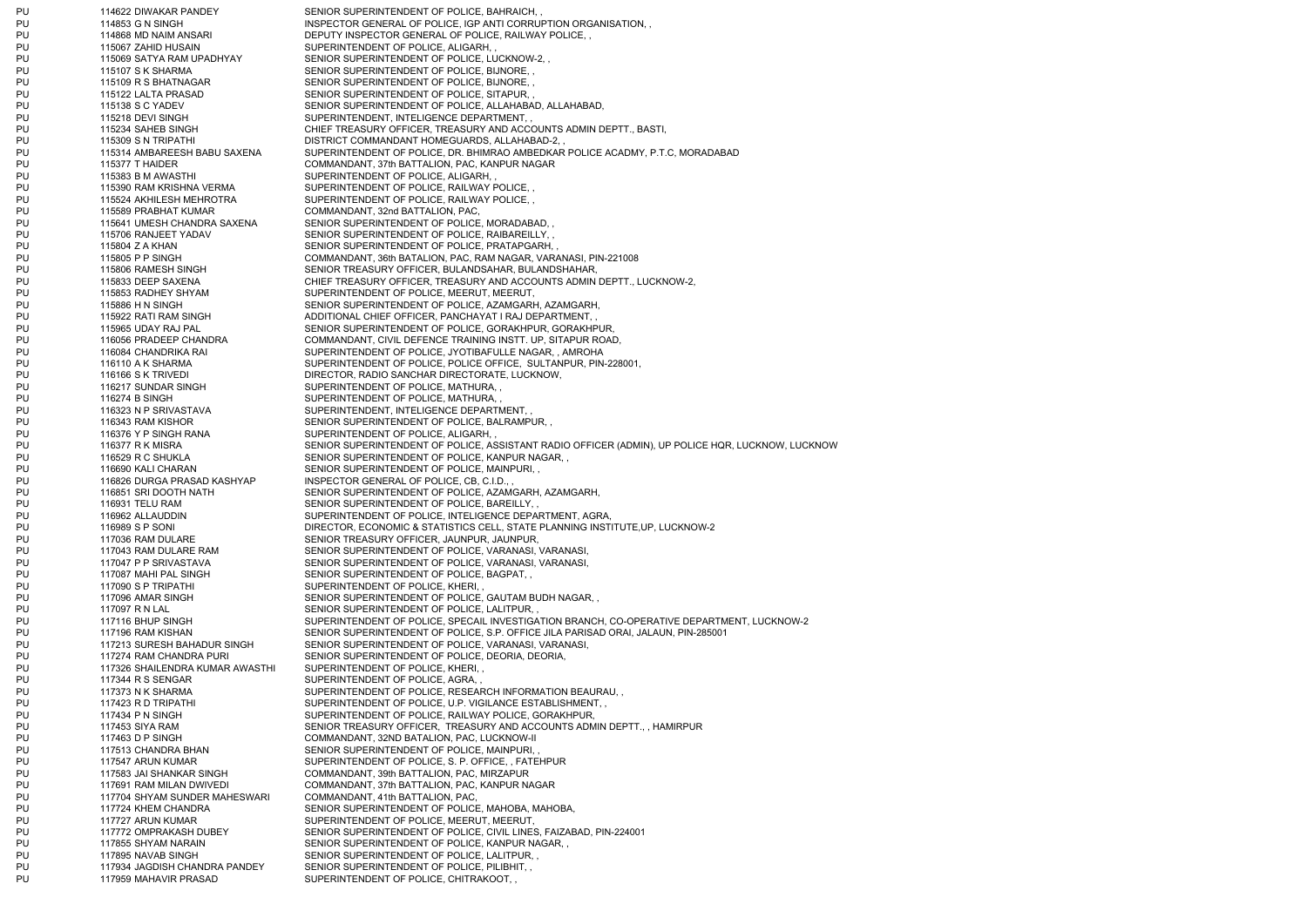PU 117960 S R S ADITYA SENIOR SUPERINTENDENT OF POLICE, GORAKHPUR, GORAKHPUR, PU 117965 INDRA BAHADUR SINGH SENIOR SUPERINTENDENT OF POLICE, BARABANKI, BARABANKI, PU 117966 ANIL KUMAR SENIOR SUPERINTENDENT OF POLICE, AZAMGARH, AZAMGARH, PU 117982 SHAHID ALI SENIOR SUPERINTENDENT OF POLICE, SHAHJAHANPUR, PU 118035 RAKESH KUMAR SENIOR SUPERINTENDENT OF POLICE, LALITPUR, PU 118071 RAJENDRA SINGH BIST DIRECTOR, TRAFFIC, PU 118092 DHARAM SINGH SENIOR SUPERINTENDENT OF POLICE, BAREILLY, PU 118107 V M JOSHI COMMANDANT, 2nd BATTALION, PAC, PMT WORKSHOP, SITAPUR, PIN-261001 PU 118135 VIRENDRA KUMAR DIRECTOR, RADIO SANCHAR DIRECTORATE, LUCKNOW, PU 118137 LAKHAN LAL DIRECTOR, ECONOMIC & STATISTICS CELL, STATE PLANNING INSTITUTE,UP, LUCKNOW-2 PU 118240 SHIV KUMAR SINGH DIRECTOR, ECONOMIC & STATISTICS CELL, STATE PLANNING INSTITUTE,UP, LUCKNOW-2 PU 118265 JAGAT NARAIN SENIOR SUPERINTENDENT OF POLICE, KANPUR NAGAR, PU 118294 C D DIXIT DIRECTOR, RADIO SANCHAR DIRECTORATE, LUCKNOW, PU 118300 NANDAN SINGH DIRECTOR, RADIO SANCHAR DIRECTORATE, LUCKNOW, PU 118390 MIRDULA NIGAM DIRECTOR GENERAL OF POLICE, PROCECUTION OFFICE, PU 118488 BEER PAL SINGH SENIOR SUPERINTENDENT OF POLICE. BAREILLY, PU 118493 T N SHUKLA SENIOR SUPERINTENDENT OF POLICE, SANT RAVI DAS NAGAR, SANT RAVI DAS NAGAR, PU 118559 HANUMAT KUMAR LAL SENIOR SUPERINTENDENT OF POLICE, CIVIL LINES, FAIZABAD, PIN-224001 PU 118583 SITA RAM YADAV SUPERINTENDENT OF POLICE, SRAVASTI, , PIN-271831 PU 118606 SURESH KUMAR SINGH CHAUHAN SENIOR SUPERINTENDENT OF POLICE, ETAWAH, , PU 118612 KM MUSTARI BEGUM SENIOR SUPERINTENDENT OF POLICE, SITAPUR, PU 118628 PANNA LAL SENIOR SUPERINTENDENT OF POLICE, SAHARANPUR, SAHARANPUR, PU 118682 RAMESH PRASAD SENIOR SUPERINTENDENT OF POLICE, SAMBHAL, PU 118694 JAGDISH SHARMA SENIOR SUPERINTENDENT OF POLICE, DEORIA, DEORIA, PU 118735 MIRAJ ANSARI DIRECTOR, RADIO SANCHAR DIRECTORATE, LUCKNOW, PU 118743 RAMESH KUMAR SUPERINTENDENT OF POLICE, KHERI, PU 118744 TIKA RAM SUPERINTENDENT OF POLICE, MENDU ROAD POLICE OFFICE, HATHRAS, PIN-204101 PU 118746 VISHNU DATT PARASAR SUPERINTENDENT OF POLICE, MENDU ROAD POLICE OFFICE, HATHRAS, PIN-204101 PU 118751 BRIJENDRA SINGH CHAUHAN DIRECTOR, RADIO SANCHAR DIRECTORATE, LUCKNOW, PU 118754 MALKHAN SINGH SENIOR SUPERINTENDENT OF POLICE, ETAWAH, PU 118768 SANTOSH KUMAR YADAV SENIOR SUPERINTENDENT OF POLICE, HARDOI, PU 118825 RAM CHANDRA SINGH SENIOR SUPERINTENDENT OF POLICE, GHAZIABAD, PU 118834 MAHENDRA KUMAR SENIOR SUPERINTENDENT OF POLICE, SAHARANPUR, SAHARANPUR, PU 118855 OMPRAKASH KUSHWAHA SENIOR SUPERINTENDENT OF POLICE, KANNAUJ, PU 118859 SARNAM SINGH COMMANDANT, 32ND BATALION, PAC, LUCKNOW-II PU 118864 M P YADAV SENIOR SUPERINTENDENT OF POLICE, KANPUR NAGAR, PU 118885 MOHD TALIB SENIOR SUPERINTENDENT OF POLICE, RAMPUR, PU 118896 MOHAN LAL SUPERINTENDENT OF POLICE, RAILWAY POLICE, PU 118917 RAM SARAN SINGH SENIOR SUPERINTENDENT OF POLICE, RAIBAREILLY, PU 119035 S K TRIPATHI SUPERINTENDENT OF POLICE, RAILWAY POLICE, PU 119043 IRSHAD AHMAD SENIOR SUPERINTENDENT OF POLICE, BIJNORE, PU 119082 GANGA PRASAD DISTRICT MAGISTRATE, REVENUE DEPARTMENT, COLLECTRATE CAMPUS ORAI, JALAUN, PIN-28001 PU 119094 DINESH KUMAR SENIOR SUPERINTENDENT OF POLICE, BAHRAICH, PU 119116 DINESH CHANDRA SHARMA SUPERINTENDENT OF POLICE, MATHURA, PU 119129 DEVRAJ SINGH SUPERINTENDENT OF POLICE, MENDU ROAD POLICE OFFICE, HATHRAS, PIN-204101 PU 119165 ASHOK KUMAR SINGH SENIOR SUPERINTENDENT OF POLICE, HAMIRPUR, HAMIRPUR, PU 119167 DHARMVEER SENIOR SUPERINTENDENT OF POLICE, GHAZIABAD, PU 119171 BHADEY KHAN SENIOR SUPERINTENDENT OF POLICE, SHAHJAHANPUR, PU 119172 S N SHARMA SENIOR SUPERINTENDENT OF POLICE, BAGPAT, PU 119173 PARAM JEET SINGH SENIOR SUPERINTENDENT OF POLICE, AZAMGARH, AZAMGARH, PU 119234 CHANDRA PAL SENIOR SUPERINTENDENT OF POLICE, BAREILLY, , PU 119243 KALI RAM SUPERINTENDENT OF POLICE, INTELIGENCE DEPARTMENT, MEERUT, PU 119284 ANIL KUMARV SENIOR SUPERINTENDENT OF POLICE, GORAKHPUR, GORAKHPUR, PU 119292 DHARMRAJ YADAV SENIOR SUPERINTENDENT OF POLICE, BALLIA, PU 119293 RAJ KUMAR SHARMA SENIOR SUPERINTENDENT OF POLICE, DEORIA, DEORIA, PU 119296 ASHOK KUMAR SINGH SENIOR SUPERINTENDENT OF POLICE, VARANASI, VARANASI, PU 119298 RAM SUGHAR SINGH SUPERINTENDENT OF POLICE, ECONOMIC INTELLGENCE & RESEARCH BRANCH, CRIME RESEARCH DEPARTMENT, VARANASI PU 119299 BINDU PRASAD SENIOR SUPERINTENDENT OF POLICE, BAHRAICH, PU 119301 MOHD ANIS KHAN SENIOR SUPERINTENDENT OF POLICE, MIRZAPUR, MIRZAPUR, PU 119303 S C RAM SENIOR SUPERINTENDENT OF POLICE, AMBEDKAR NAGAR, PU 119306 PARDESHI KHATIK SENIOR SUPERINTENDENT OF POLICE, GORAKHPUR, GORAKHPUR, PU 119307 D P TEWARI DIRECTOR, RADIO SANCHAR DIRECTORATE, LUCKNOW, PU 119349 U P SINGH SENIOR SUPERINTENDENT OF POLICE, VARANASI, VARANASI, PU 119367 R S MATHUR SUPERINTENDENT OF POLICE, LUCKNOW, PU 119373 SAMER PAL SINGH SUPERINTENDENT OF POLICE, JYOTIBAFULLE NAGAR, , AMROHA PU 119374 A K SINGH SUPERINTENDENT, INTELIGENCE DEPARTMENT, PU 119380 RAM KUMAR SUPERINTENDENT OF POLICE, LUCKNOW, PU 119385 J SINGH SUPERINTENDENT OF POLICE, ECONOMIC, INTELIGENCE RESEARCH UNIT, MEERUT SECTOR (44th,BATALION PAC PARISAR, HUPR ROAD, MEERUT PU 119394 RAM AVTAR SINGH SUPERINTENDENT OF POLICE, AGRA, PU 119397 N K SHARMA SENIOR SUPERINTENDENT OF POLICE, KANPUR NAGAR, PU 119414 MAHESH KUMAR MISHRA SENIOR SUPERINTENDENT OF POLICE, KANPUR NAGAR, PU 119453 JAY RAJ SINGH TELIYANI SENIOR SUPERINTENDENT OF POLICE, BIJNORE, PU 119471 KALI CHARAN COMMANDANT, 45th BATALION, PAC, ALIGARH PU 119490 R C VERMA SENIOR SUPERINTENDENT OF POLICE, CIVIL LINES, FAIZABAD, PIN-224001 PU 119499 SUDARSHAN SINGH SENIOR SUPERINTENDENT OF POLICE, BARABANKI, BARABANKI,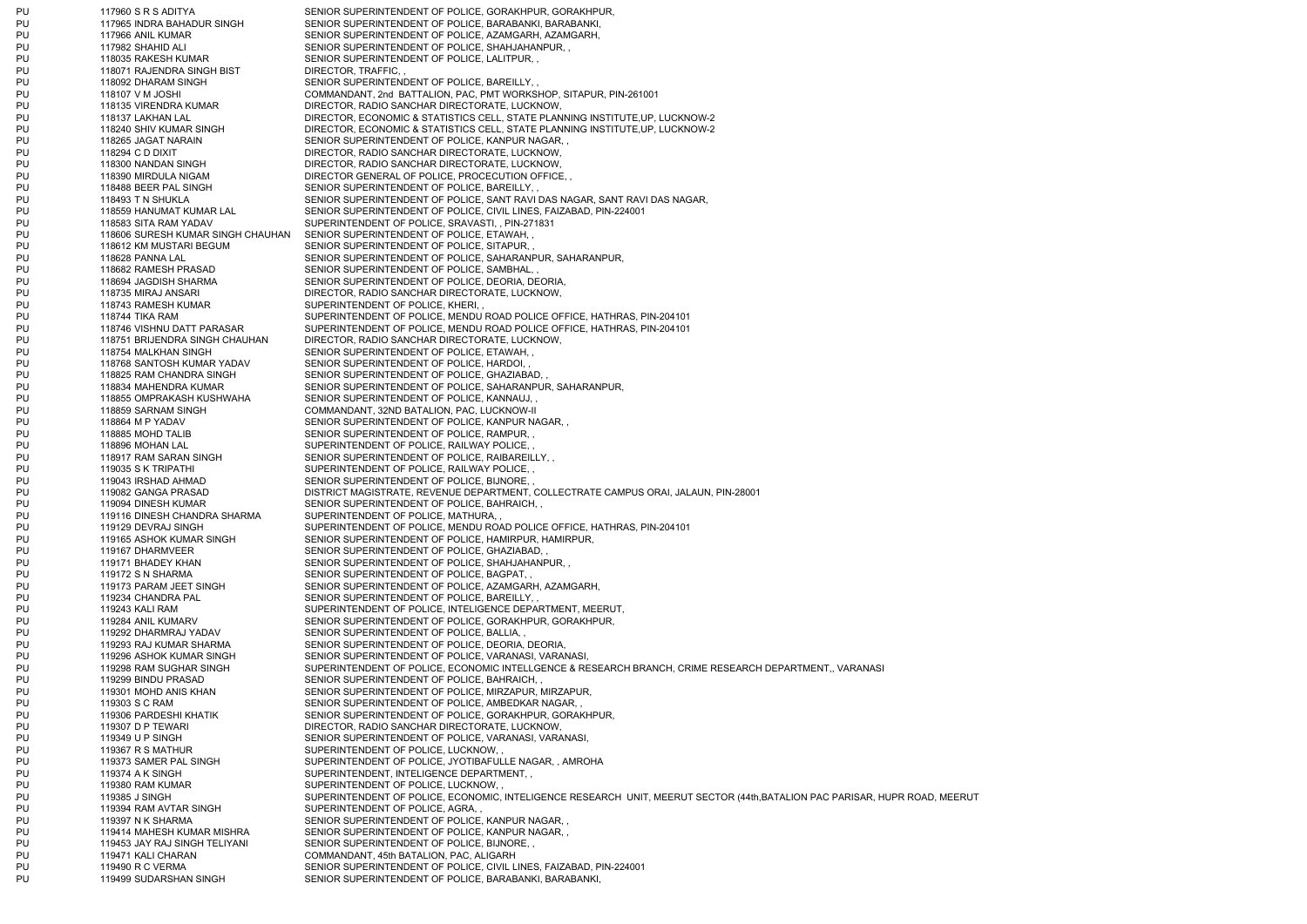PU 119530 ROOP CHANDRA COMMANDANT, 38th BATTALION, P A C, ALIGARH, PIN- 202001 PU 119533 VIJAI SINGH SENIOR SUPERINTENDENT OF POLICE. BIJNORE, PU 119538 DEO SINGH NEGI SENIOR SUPERINTENDENT OF POLICE, BAREILLY, PU 119539 OMPRAKASH PANDEY DIRECTOR, RADIO SANCHAR DIRECTORATE, LUCKNOW, PU 119551 JALIM SINGH COMMANDANT, 38th BATTALION, P A C, ALIGARH, PIN- 202001 PU 119557 AMAR SINGH DIRECTOR, RADIO SANCHAR DIRECTORATE, LUCKNOW, PU 119579 HARI BANSH PANDEY SENIOR SUPERINTENDENT OF POLICE, JAUNPUR, JAUNPUR, PU 119595 SUIKHBIR SINGH SUPERINTENDENT OF POLICE, MENDU ROAD POLICE OFFICE, HATHRAS, PIN-204101 PU 119596 BHAGWAN SAHAI COMMANDANT, 47th BATALION, PAC, PU 119625 RAM RAJ SINGH SENIOR SUPERINTENDENT OF POLICE, ASSISTANT RADIO OFFICER (ADMIN), UP POLICE HOR, LUCKNOW, LUCKNOW, PU 119665 SHAMBOO DYAL DISTRICT JUDGE, UNNAO, PU 119703 DATA RAM SENIOR SUPERINTENDENT OF POLICE, SAHARANPUR, SAHARANPUR, PU 119724 VIRENDRA SINGH COMMANDANT, 15TH BATALION, PAC, AGRA, PIN-202001 PU 119764 BASANT LAL DEPUTY INSPECTOR GENERAL REGISTRATION, STAMP AND REGISTRATION OFFICE, LUCKNOW, PU 119781 SIRAG AHMAD SENIOR SUPERINTENDENT OF POLICE, GAZIPUR, GAZIPUR, PU 119829 ASHOK KUMAR DIVEDI SUPERINTENDENT OF POLICE, KHERI, PU 119834 INTJAR HUSSAIN SUPERINTENDENT OF POLICE, LUCKNOW, PU 119841 KUNJ MAKAL DAUNIYAL CHIEF MEDICAL SUPERINTENDENT, WOMEN HOSPITAL, MORADABAD, PU 119847 GOVIND SINGH MATELLA CHIEF MEDICAL SUPERINTENDENT, DISTRICT HOSPITAL, MORADABAD, PU 119849 MINA KUMARI SENIOR SUPERINTENDENT OF POLICE, MORADABAD, PU 119853 KAMLESH CHANDRA GOSWAMI SUPERINTENDENT OF POLICE, ALIGARH, PU 119854 M P SINGH SENIOR SUPERINTENDENT OF POLICE, ETAWAH, PU 119884 VISHRAM SINGH SUPERINTENDENT OF POLICE, LUCKNOW, PU 119888 R B BHATNAGAR COMMANDANT, 47th BATALION, PAC, PU 119904 RAMESH CHANDRA VIDYARTHI INSPECTOR GENERAL OF POLICE, IGP ANTI CORRUPTION ORGANISATION, PU 119908 BACHAN SINGH SUPERINTENDENT OF POLICE, KANPUR DEHAT, KANPUR DEHAT, PU 119914 SURESNDRA GOPAL COMMANDANT, 41th BATTALION, PAC, PU 119926 GOPAL SINGH SENIOR SUPERINTENDENT OF POLICE, GAUTAM BUDH NAGAR, PU 119938 SUSHIL KUMAR SENIOR SUPERINTENDENT OF POLICE, HARDOI, PU 119955 SYEED MOHD AHMAD DISTRICT MAGISTRATE, ENTERTAINMENT TAX & PROSECUTION OFFICE, BASTI, PU 119970 Y K TIWARI SUPERINTENDENT OF POLICE, LUCKNOW, PU 120035 DARSAN KUMAR SUPERINTENDENT OF POLICE, LUCKNOW, PU 120094 DIN DAYAL 120094 DIN BAYAL SENIOR SUPERINTENDENT OF POLICE, HARDOI, PU 120099 SANTOSH KUMAR DIXIT CHIEF TREASURY OFFICER, GHAZIABAD, PU 120108 SONE LAL NAGAR SENIOR SUPERINTENDENT OF POLICE, ALLAHABAD, ALLAHABAD, PU 120115 KESHAV DAYAL SENIOR SUPERINTENDENT OF POLICE, JHANSI, PU 120140 AMBRISH PRAKASH SENIOR SUPERINTENDENT OF POLICE, CIVIL LINES, FAIZABAD, PIN-224001 PU 120169 RAMADHIN SINGH SUPERINTENDENT OF POLICE, SPECAIL INVESTIGATION BRANCH, CO-OPERATIVE DEPARTMENT, LUCKNOW-2 PU 120229 AMAR SISNGH SENIOR SUPERINTENDENT OF POLICE, BIJNORE, PU 120232 MOTI LAL DUBEY SENIOR SUPERINTENDENT OF POLICE, S.P. OFFICE JILA PARISAD ORAI, JALAUN, PIN-285001 PU 120242 ANAND PRAKASH SUPERINTENDENT OF POLICE, MATHURA, PU 120295 PRABHU NATH GIRI SENIOR SUPERINTENDENT OF POLICE, ALLAHABAD, ALLAHABAD, PU 120329 SHIV PRAKASH GUPTA SENIOR SUPERINTENDENT OF POLICE, LALITPUR, PU 120330 ARVIND KUMAR SENIOR SUPERINTENDENT OF POLICE, BANDA, BANDA, PU 120406 SRI KRISHN SUPERINTENDENT OF POLICE, BULANDSHAHAR, BULANDSHAHAR, PU 120440 CHATUR BHUJ SENIOR SUPERINTENDENT OF POLICE, AURAIYA, PU 120465 RAM DAYAL SUPERINTENDENT OF POLICE, AGRA, PU 120466 RAM PAL SINGH FINANCE & ACCOUNTS OFFICER, SECONDARY EDUCATION, MORADABAD, PU 120491 PRAMATMA DEEN DUBEY SUPERINTENDENT OF POLICE, KHERI, PU 120551 ADITYA KUMAR DWIVEDI SUPERINTENDENT OF POLICE, AGRA, PU 120578 S K BHARADWAJ SENIOR SUPERINTENDENT OF POLICE, SAHARANPUR, SAHARANPUR, PU 120610 GOPALI PRASAD COMMANDANT, 32ND BATALION, PAC, LUCKNOW-II PU 120619 VIRENDRA SINGH SUPERINTENDENT OF POLICE, BULANDSHAHAR, BULANDSHAHAR, PU 120629 K P SINGH SENIOR TREASURY OFFICER, GAUTAMBUDH NAGAR, PU 120644 SURENDRA KUMAR SINGH SENIOR SUPERINTENDENT OF POLICE, ASSISTANT RADIO OFFICER (ADMIN), UP POLICE HQR, LUCKNOW, LUCKNOW PU 120674 DHARAM VEER SUPERINTENDENT OF POLICE, MEERUT, MEERUT, PU 120678 WARIS ALI SENIOR SUPERINTENDENT OF POLICE, AURAIYA, PU 120693 SOBRAN SINGH SENIOR SUPERINTENDENT OF POLICE, UNNAO, PU 120695 RAJEEV BHATNAGAR SUPERINTENDENT OF POLICE, RAILWAY POLICE, MORADABAD, PU 120700 GOVIND SINGH SENIOR SUPERINTENDENT OF POLICE, MAU, MAU, PU 120703 OMPRAKASH SHARMA SUPERINTENDENT OF POLICE, KANPUR DEHAT, KANPUR DEHAT, PU 120726 GAMLESHWER SENIOR SUPERINTENDENT OF POLICE, SAMBHAL, PU 120736 PRADEEP KUMAR SUPERINTENDENT OF POLICE, MUZAFFARNAGAR, PU 120739 HUKUM SINGH DEPUTY INSPECTOR GENERAL OF POLICE, POLICE CIRCLE, POLICE DEPARTMENT, JHANSI PU 120747 KAMAL SINGH SUPERINTENDENT OF POLICE, BULANDSHAHAR, BULANDSHAHAR, PU 120749 GOPI CHAND YADAV SENIOR SUPERINTENDENT OF POLICE, FIROZABAD, FIROZABAD, PU 120807 RAJESH KUMAR PATHAK SENIOR SUPERINTENDENT OF POLICE, MORADABAD, PU 120835 WAZID ALI SUPERINTENDENT OF POLICE, MATHURA, PU 120854 AJAY KUMAR GUPTA SENIOR SUPERINTENDENT OF POLICE, GAUTAM BUDH NAGAR, PU 120868 RAJA RAM SINGH DISTRICT COMMANDANT HOMEGUARDS, UNNAO, PU 120917 RAM NATH VERMA SENIOR SUPERINTENDENT OF POLICE, GAUTAM BUDH NAGAR, PU 120922 DESH RAJ SINGH SENIOR SUPERINTENDENT OF POLICE, PILIBHIT, PU 120949 SIYA RAM SINGH SENIOR SUPERINTENDENT OF POLICE, GAZIPUR, GAZIPUR, PU 120955 I P MITRA SENIOR SUPERINTENDENT OF POLICE, SITAPUR, PU 120968 SATRUGHAN RAI SUPERINTENDENT OF POLICE, LUCKNOW, ,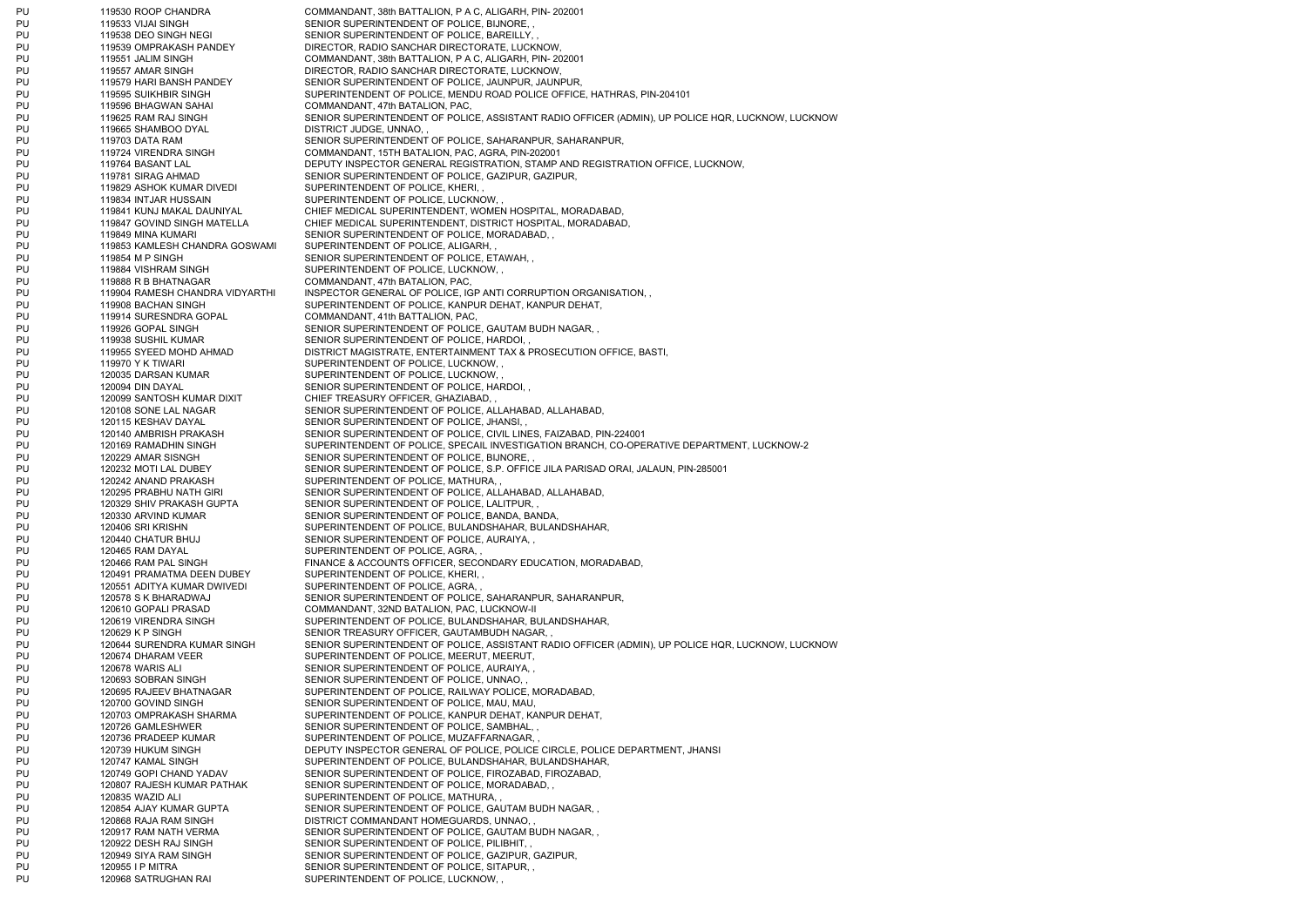PU 120986 KRISHNA BAHADUR SAXENA SUPERINTENDENT OF POLICE, LUCKNOW, PU 121038 KRISHNA KUMAR DIRECTOR, RADIO SANCHAR DIRECTORATE, LUCKNOW, PU 121039 RAJJAK KHAN SENIOR SUPERINTENDENT OF POLICE, MAHOBA, MAHOBA, PU 121054 RAM AUTAR SUPERINTENDENT OF POLICE, MEERUT, MEERUT, PU 121063 RAM VEER SINGH SENIOR TREASURY OFFICER, CIVIL LINES, ALLAHABAD, PU 121102 BABU LAL KUSHWAHA SENIOR SUPERINTENDENT OF POLICE, MAHOBA, MAHOBA, PU 121103 BHARAT SINGH SENIOR SUPERINTENDENT OF POLICE, MAINPURI, PU 121139 MOHD SHANAWAJ KHAN SENIOR SUPERINTENDENT OF POLICE, SITAPUR, PU 121143 N K AGARWAL SENIOR SUPERINTENDENT OF POLICE, ETAWAH, PU 121222 VIRENDRA KUMAR SENIOR SUPERINTENDENT OF POLICE, KANPUR NAGAR, PU 121335 MAHIPAL SINGH SENIOR SUPERINTENDENT OF POLICE, HARDOI, PU 121345 K K PANDEY SUPERINTENDENT OF POLICE, LUCKNOW, PU 121349 D K MAURYA DIRECTOR, RADIO SANCHAR DIRECTORATE, LUCKNOW, PU 121356 K M SAHAI DIRECTOR, RADIO SANCHAR DIRECTORATE, LUCKNOW, PU 121358 MOHJD SABBIR SENIOR SUPERINTENDENT OF POLICE, KANPUR NAGAR, PU 121360 T W KHAN SENIOR SUPERINTENDENT OF POLICE, SITAPUR, PU 121375 SATRUGHAN SINGH SUPERINTENDENT OF POLICE, LUCKNOW, PU 121383 R K AGRAWAL SUPERINTENDENT OF POLICE, LUCKNOW, PU 121395 R S YADAVA DIRECTOR, RADIO SANCHAR DIRECTORATE, LUCKNOW, PU 121458 RAM CHARAN SENIOR SUPERINTENDENT OF POLICE, RAMPUR, PU 121459 SYED AFZAL MEHANDI SUPERINTENDENT OF POLICE, LUCKNOW, PU 121485 NARENDRA KUMAR SENIOR SUPERINTENDENT OF POLICE, SHAMLI, PU 121494 LAXMI SWAROOP SENIOR SUPERINTENDENT OF POLICE, LALITPUR, PU 121525 KALI CHARAN SENIOR SUPERINTENDENT OF POLICE, LALITPUR, PU 121527 R B SINGH SENIOR SUPERINTENDENT OF POLICE, LUCKNOW-2, PU 121529 DHURVA CHANDRA PATHAK SENIOR SUPERINTENDENT OF POLICE, LALITPUR, , PU 121532 RAMESH CHANDRA GUPTA SUPERINTENDENT OF POLICE, ALIGARH, PU 121539 K S KANWAL INSPECTOR GENERAL OF POLICE, POLICE ZONE, BAREILLY, PU 121541 P K MISHRA SENIOR SUPERINTENDENT OF POLICE, LUCKNOW-2, PU 121594 PUSHPENDRA SINGHN SENIOR SUPERINTENDENT OF POLICE, GHAZIABAD. PU 121653 SYED PARVEJ SUPERINTENDENT OF POLICE, LUCKNOW, PU 121658 A K SAXENA SUPERINTENDENT OF POLICE, MATHURA, PU 121668 MEGH SINGH SUPERINTENDENT OF POLICE, MATHURA, PU 121672 RAJ KUMAR SINGH SENIOR SUPERINTENDENT OF POLICE, MAINPURI, PU 121681 RAM SUMER DIRECTOR, RADIO SANCHAR DIRECTORATE, LUCKNOW, PU 121682 DURGESH TEWARI DIRECTOR, RADIO SANCHAR DIRECTORATE, LUCKNOW, PU 121683 DEVENDRA KUMAR SINGH SUPERINTENDENT OF POLICE, LUCKNOW, PU 121685 SYED ASAD ALI DIRECTOR, RADIO SANCHAR DIRECTORATE, LUCKNOW, PU 121711 V V PAL SUPERINTENDENT OF POLICE, LUCKNOW, PU 121715 KASHI NATH MISRA DISTRICT JUDGE, GHAZIPUR, GHAZIPUR, PU 121798 SURAJ BHAN SINGH SENIOR SUPERINTENDENT OF POLICE, KANPUR NAGAR, PU 121811 SHYAM SUNDER GROVAR SENIOR SUPERINTENDENT OF POLICE, KAUSHAMBI, PU 121815 JEETANDRA KUMAR TOMAR INSPECTOR GENERAL OF POLICE, CB, C.I.D., PU 121845 PURAN LAL VERMA SENIOR SUPERINTENDENT OF POLICE, PILIBHIT, PU 121859 JITENDRA KUMAR KAUSALE SENIOR SUPERINTENDENT OF POLICE, BAREILLY, PU 121951 DEVENDRA SINGH RAWAT COMMANDANT, 6th BATTALION, PAC, MEERUT, PIN-250001 PU 122017 T P SINGH SENIOR SUPERINTENDENT OF POLICE, BIJNORE, PU 122026 FAINI SINGH SENIOR SUPERINTENDENT OF POLICE, BIJNORE,

PU 120972 A K MISRA SENIOR SUPERINTENDENT OF POLICE, CIVIL LINES, FAIZABAD, PIN-224001 PU 121114 RAM JAGAT SENIOR SUPERINTENDENT OF POLICE, CIVIL LINES, FAIZABAD, PIN-224001 PU 121136 S C DUBEY SUPERINTENDENT OF POLICE, POLICE OFFICE, SULTANPUR, PIN-228001. PU 121285 RAGHU RAJ SAROJ SENIOR SUPERINTENDENT OF POLICE, AZAMGARH, AZAMGARH PU 121326 NAND KISHORE SRIVASTAV SENIOR SUPERINTENDENT OF POLICE, BARABANKI, BARABANKI, PU 121328 D P SINGH SENIOR SUPERINTENDENT OF POLICE, BARABANKI, BARABANKI, BARABANKI, PU 121331 RAM VACHAN YADAVA SENIOR SUPERINTENDENT OF POLICE, VARANASI, VARANASI, PU 121333 MAYA RAM DIRECTOR, ECONOMIC & STATISTICS CELL, STATE PLANNING INSTITUTE,UP, LUCKNOW-2 PU 121337 M HUSSAIN SENIOR SUPERINTENDENT OF POLICE, VARANASI, VARANASI, PU 121379 ASHWANI KUMAR SENIOR SUPERINTENDENT OF POLICE, S.P. OFFICE JILA PARISAD ORAI, JALAUN, PIN-285001 PU 121424 RAM SINGH SENIOR SUPERINTENDENT OF POLICE, FARUKHKHABAD, FATEHGARH, PU 121429 CHITRANJAN CHAUHAN SUPERINTENDENT OF POLICE, BULANDSHAHAR, BULANDSHAHAR, PU 121452 LAKSHAMAN SINGH SENIOR SUPERINTENDENT OF POLICE, VARANASI, VARANASI, PU 121474 BANKE BIHARI LAL SENIOR SUPERINTENDENT OF POLICE, FARUKHKHABAD, FATEHGARH, PU 121510 BAL RAJ SHARMA SUPERINTENDENT OF POLICE, INTELIGENCE DEPARTMENT, VARANASI, PU 121540 ARUN KUMAR PANDEY COMMANDANT, 42th BATALION, P.A.C. BATTALION, ALLAHABAD, PIN-211001 PU 121546 JITENDRA KUMAR DEPUTY INSPECTOR GENERAL OF POLICE, HEAD QUARTER (H.Q), PU 121638 SHYAM LAL RAM SENIOR SUPERINTENDENT OF POLICE, AZAMGARH, AZAMGARH, PU 121647 BHARAT LAL DIRECTOR, ECONOMIC & STATISTICS CELL, STATE PLANNING INSTITUTE,UP, LUCKNOW-2 PU 121665 NEM CHANDRA SUPERINTENDENT OF POLICE, MENDU ROAD POLICE OFFICE, HATHRAS, PIN-204101 PU 121743 ASHOK KUMAR SINGH SENIOR SUPERINTENDENT OF POLICE, MIRZAPUR, MIRZAPUR, PU 121750 SITA RAM VERMA SUPERINTENDENT OF POLICE, KANPUR DEHAT, KANPUR DEHAT, PU 121818 BHANU PRATAP SENIOR SUPERINTENDENT OF POLICE, AZAMGARH, AZAMGARH, PU 121827 RAJ KUMAR SINGH SUPERINTENDENT OF POLICE, SECURITY INTELLIGENCE DEPARTMENT, PU 121840 MAHENDRA PAL SUPERINTENDENT OF POLICE, BULANDSHAHAR, BULANDSHAHAR, PU 121939 CHETAN KUMAR SINGH SENIOR SUPERINTENDENT OF POLICE, CIVIL LINES, FAIZABAD, PIN-224001 PU 121990 JAWAHAR SINGH COMMANDANT, 38th BATTALION, P A C, ALIGARH, PIN- 202001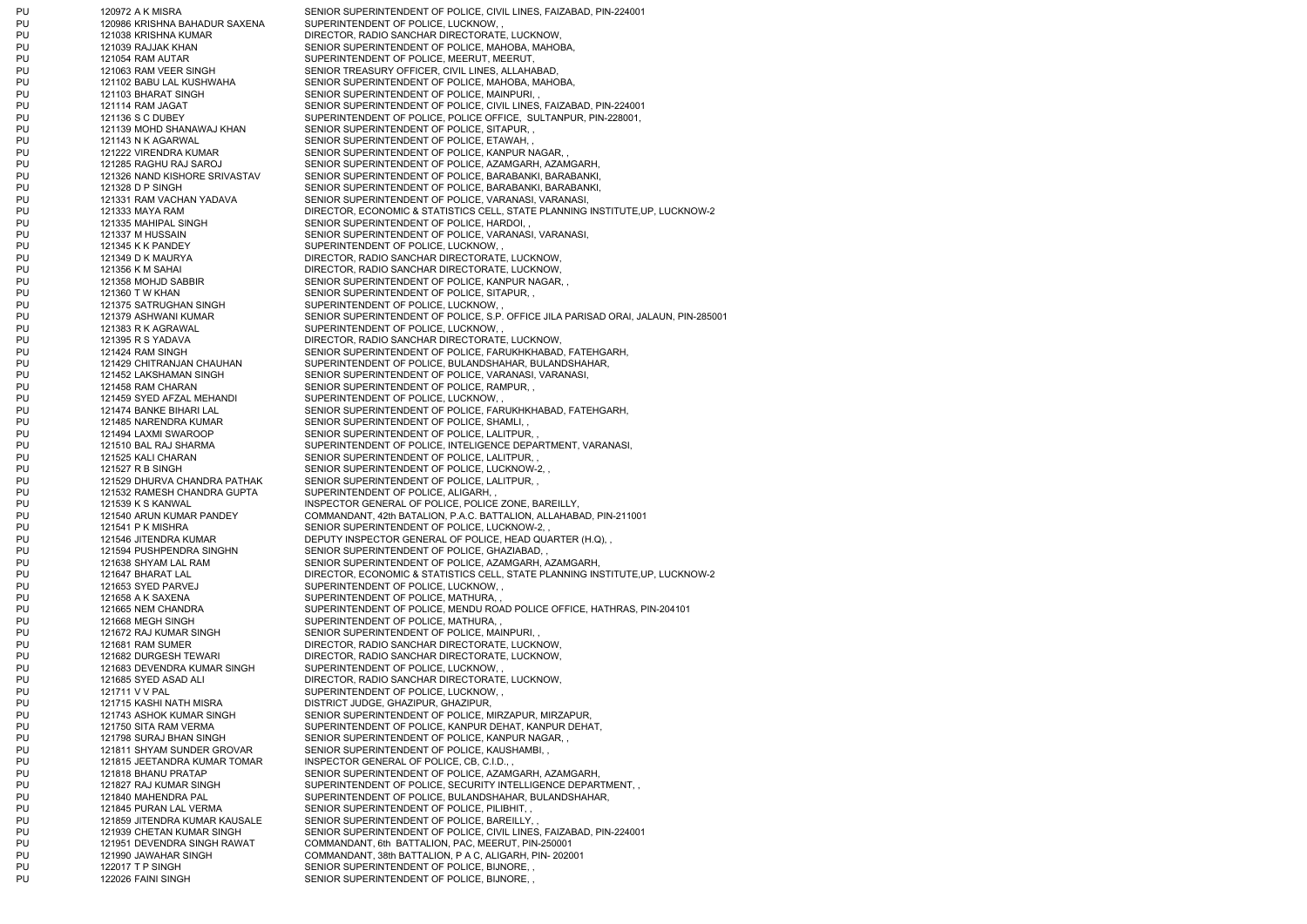PU 122089 NARENDRA PAL SINGH SENIOR SUPERINTENDENT OF POLICE, RAMPUR, PU 122153 CHANDRA BHUSHAN SINGH SENIOR SUPERINTENDENT OF POLICE, POLICE LINES, ASHOK MARG, SIDDHARTHNAGAR, PU 122163 BABU RAM CHAUDHARY SUPERINTENDENT OF POLICE, MENDU ROAD POLICE OFFICE, HATHRAS, PIN-204101 PU 122190 HARENDRA SINGH SENIOR SUPERINTENDENT OF POLICE, SANT KABIR NAGAR, SANT KABIR NAGAR, PU 122287 MAHESH CHANDRA CHIEF TREASURY OFFICER, TREASURY AND ACCOUNTS ADMIN DEPTT., LUCKNOW-2, PU 122313 SHAKTI SINGH SUPERINTENDENT OF POLICE, LUCKNOW, PU 122318 SHIVRAJ SINGH INSPECTOR GENERAL OF POLICE, CB, C.I.D., PU 122322 BRIJ LAL SENIOR SUPERINTENDENT OF POLICE, SITAPUR, PU 122327 VIVEK GAUTAM SUPERINTENDENT OF POLICE, MATHURA, PU 122341 BAJ RANGI SINGH SENIOR SUPERINTENDENT OF POLICE, GORAKHPUR, GORAKHPUR, PU 122344 MAHANT YADAV SUPERINTENDENT OF POLICE, SPECAIL INVESTIGATION BRANCH, CO-OPERATIVE DEPARTMENT, LUCKNOW-2 PU 122350 VIVEKANAND TEWARI SENIOR SUPERINTENDENT OF POLICE, BALLIA, PU 122380 MOHD NASEEM KHAN SENIOR SUPERINTENDENT OF POLICE, BALLIA, PU 122381 AJAI KUMAR SENIOR SUPERINTENDENT OF POLICE, VARANASI, VARANASI, PU 122394 JAS RAJ SINGH SENIOR SUPERINTENDENT OF POLICE, BIJNORE, PU 122395 INDRAJEET SINGH SENIOR SUPERINTENDENT OF POLICE. BALRAMPUR, PU 122400 INTKHAZ HUSSAIN SENIOR SUPERINTENDENT OF POLICE, BIJNORE, PU 122402 JAGDISH CHANDRA SUPERINTENDENT OF POLICE, INTELIGENCE DEPARTMENT, GORAKHPUR, PU 122414 RAJ PAL SINGH SENIOR SUPERINTENDENT OF POLICE, SHAHJAHANPUR, PU 122419 MAKRUND SINGH SENIOR SUPERINTENDENT OF POLICE, ETAH, PU 122427 A SHARMA SENIOR SUPERINTENDENT OF POLICE, RAIBAREILLY, PU 122428 K B SINGH SENIOR SUPERINTENDENT OF POLICE, ALLAHABAD, ALLAHABAD, PU 122446 CHANDAN SINGH SUPERINTENDENT OF POLICE, BULANDSHAHAR, BULANDSHAHAR, PU 122488 CHANDRA BHAN SINGH SUPERINTENDENT OF POLICE, LUCKNOW, PU 122502 MIRAJ AHMAD SUPERINTENDENT OF POLICE, U.P. VIGILANCE ESTABLISHMENT, PU 122507 DEVENDRA KUMAR SINGH SUPERINTENDENT OF POLICE, INTELIGENCE DEPARTMENT, VARANASI, PU 122531 LAMBODAR PRASAD GAUTAM SENIOR SUPERINTENDENT OF POLICE, SANT RAVI DAS NAGAR, SANT RAVI DAS NAGAR PU 122663 VINOD KUMAR COMMANDANT, 10th BATTALION, PAC, PU 122690 MONGE RAM SENIOR SUPERINTENDENT OF POLICE, GHAZIABAD, PU 122701 MAHAVIR SINGH SENIOR SUPERINTENDENT OF POLICE, ETAH, PU 122704 MUKESH KUMAR SUPERINTENDENT OF POLICE. BULANDSHAHAR, BULANDSHAHAR, PU 122716 BAL KISHOR TYAGI COMMANDANT, 43th BATTALION, PAC, ETAH PU 122727 YOGENDRA PAL SENIOR SUPERINTENDENT OF POLICE, BIJNORE, PU 122728 GAJENDRA SINGH SENIOR SUPERINTENDENT OF POLICE, RAMPUR, PU 122733 K S RATHI SENIOR SUPERINTENDENT OF POLICE, S.P. OFFICE JILA PARISAD ORAI, JALAUN, PIN-285001 PU 122754 NARAYAN SINGH SENIOR SUPERINTENDENT OF POLICE, BIJNORE, PU 122757 BHUPAL SINGH SENIOR SUPERINTENDENT OF POLICE, SAHARANPUR, SAHARANPUR, PU 122764 HARISH KUMAR SENIOR SUPERINTENDENT OF POLICE, LUCKNOW-2, PU 122765 KAMLESH KUMAR SUPERINTENDENT OF POLICE, RAILWAY POLICE, MORADABAD, PU 122768 KUMARI TEJESWARI DEVI SENIOR SUPERINTENDENT OF POLICE, FIROZABAD, FIROZABAD, PU 122772 VIRENDRA SINGH SENIOR SUPERINTENDENT OF POLICE, SAHARANPUR, SAHARANPUR, PU 122778 KAMLESH KUMAR SENIOR SUPERINTENDENT OF POLICE, AURAIYA, PU 122839 PRAKASH CHANDRA GUPTA SENIOR SUPERINTENDENT OF POLICE, BAREILLY, PU 122897 RAM SHANKAR YADAV SENIOR SUPERINTENDENT OF POLICE, GONDA, PU 122921 DIGAMBER TIWARI SENIOR SUPERINTENDENT OF POLICE, ALLAHABAD, ALLAHABAD, PU 122931 V K BHARDWAJ SENIOR SUPERINTENDENT OF POLICE, SAMBHAL, PU 122944 RAGHU NATH COMMANDANT, 35th BATALION, PAC, PU 123007 AMAR SINGH SHAHI COMMANDANT, 35th BATALION, PAC, PU 123024 BAL RAM COMMANDANT, 28th BATTALION, PAC, ETAWAH PU 123044 HIRA SINGH CHIEF TREASURY OFFICER, MORADABAD, PU 123080 SHARDA PRASAD SENIOR SUPERINTENDENT OF POLICE, ASSISTANT RADIO OFFICER (ADMIN), UP POLICE HQR, LUCKNOW, LUCKNOW PU 123114 MANDHATA SINGH SENIOR SUPERINTENDENT OF POLICE, BIJNORE. PU 123132 KAMLESH SINGH SENIOR SUPERINTENDENT OF POLICE, UNNAO, PU 123147 RAKESH KUMAR INSPECTOR GENERAL OF POLICE, IGP ANTI CORRUPTION ORGANISATION, PU 123211 G C PANDEY SENIOR SUPERINTENDENT OF POLICE, JHANSI, PU 123212 R L MISHRA SENIOR SUPERINTENDENT OF POLICE. KANPUR NAGAR, PU 123216 N CHANDRA DEPUTY INSPECTOR GENERAL, BORDER POLICE RANGE, LUCKNOW, PU 123219 S K SAXENA SENIOR SUPERINTENDENT OF POLICE, BIJNORE, PU 123231 JAG PAL SINGH SENIOR SUPERINTENDENT OF POLICE, BAREILLY, PU 123252 SHREE KRISHNA YADAV SENIOR SUPERINTENDENT OF POLICE, HAMIRPUR, HAMIRPUR, PU 123258 YOGESH CHANDRA SUPERINTENDENT OF POLICE, AGRA, PU 123259 MAHESH CHANDRA SUPERINTENDENT OF POLICE, INTELIGENCE DEPARTMENT, MEERUT, PU 123265 JAIDEV ARYA SUPERINTENDENT OF POLICE, INTELIGENCE DEPARTMENT, MEERUT, PU 123266 ALOK KUMAR SHARMA SENIOR SUPERINTENDENT OF POLICE, BAGPAT, PU 123278 AMAR SINGH DIRECTOR, TRAFFIC, PU 123329 SURENDRA KUMAR SENIOR SUPERINTENDENT OF POLICE, BAHRAICH, PU 123334 INDAL SINGH SUPERINTENDENT OF POLICE, MUZAFFARNAGAR, PU 123347 HAFIZUR RAHMAN SUPERINTENDENT OF POLICE, SPECAIL INVESTIGATION BRANCH, CO-OPERATIVE DEPARTMENT, LUCKNOW-2 PU 123393 SURENDRA PRATAP SINGH SENIOR SUPERINTENDENT OF POLICE, GHAZIABAD, PU 123414 MAHIPAT SINGH SENIOR SUPERINTENDENT OF POLICE, JHANSI, PU 123418 GOPAL NATH GOSWAMI INSPECTOR GENERAL OF POLICE, POLICE LINE MEERUT CIRCLE, NEAR SARKIT HOUSE, MEERUT PU 123434 SAJJAD HUSSAIN DEPUTY INSPECTOR GENERAL OF POLICE, ECONOMIC INTELLIGENCE RESEARCH UNIT, 5th TAL INDRA BHAWAN, ASHOK MARG, LUCKNOW, PIN- 226001 PU 123438 K D TIWARI SUPERINTENDENT OF POLICE, RAILWAY POLICE, ALLAHABAD, PU 123492 OMPAL SINGH SENIOR SUPERINTENDENT OF POLICE, SAHARANPUR, SAHARANPUR, PU 123516 PREM CHAND YADAV SENIOR SUPERINTENDENT OF POLICE, VARANASI, VARANASI,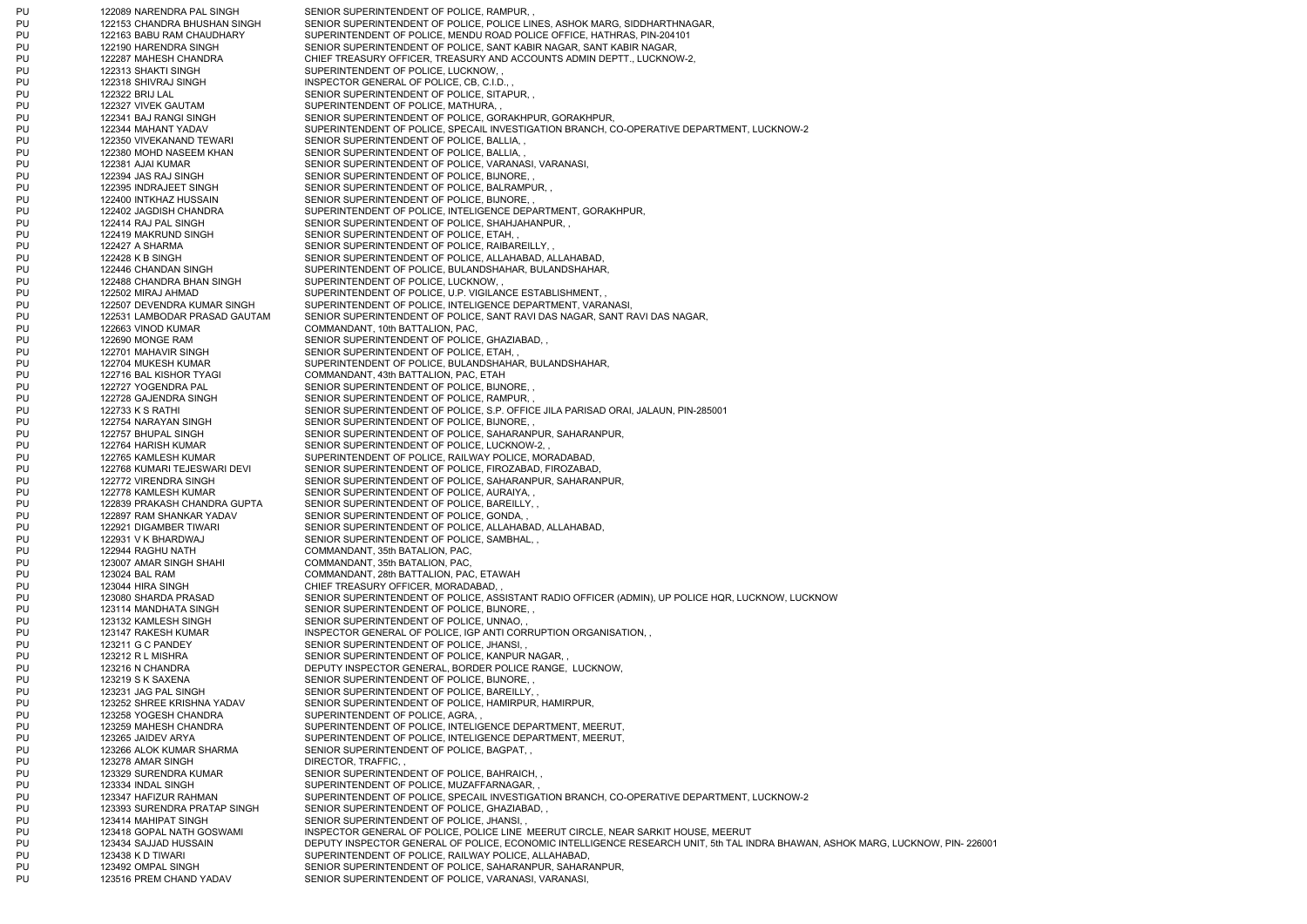PU 123525 SHATRUGHAN SINGH INSPECTOR GENERAL OF POLICE, CB, C.I.D., PU 123547 SHYAM SUNDER MISHRA SENIOR SUPERINTENDENT OF POLICE, BASTI, BASTI, PU 123576 RAM PRAKASH SENIOR SUPERINTENDENT OF POLICE, ETAH, PU 123586 SAUDAN SINGH SENIOR SUPERINTENDENT OF POLICE, BIJNORE, PU 123613 J P SINGH SECRETARY, VIGILANCE COMMISSION & ADMN TRIBUNAL, PU 123642 R K TEWARI SENIOR SUPERINTENDENT OF POLICE, MAINPURI, PU 123648 MAN SINGH SENIOR SUPERINTENDENT OF POLICE, BAREILLY, PU 123680 LAL DHARI BHARTI SUPERINTENDENT OF POLICE, KHERI, PU 123698 SAMARKANT OJHA SENIOR SUPERINTENDENT OF POLICE, MAU, MAU, PU 123700 GHAN SHYAM PANDEY SENIOR SUPERINTENDENT OF POLICE, BANDA, BANDA, PU 123761 GANESHD PRASAD SENIOR SUPERINTENDENT OF POLICE, BIJNORE, PU 123767 PREM PAL SINGH SUPERINTENDENT OF POLICE, KANSHIRAM NAGAR, PU 123838 FAZIL ALI COMMANDANT, 24th BATALION, PAC, MORADABAD PU 123893 UMAPATI SENIOR SUPERINTENDENT OF POLICE, BASTI, BASTI, PU 123903 PRAKASH KUMAR SUPERINTENDENT OF POLICE, KANSHIRAM NAGAR, PU 123944 AJAY KUMAR SUPERINTENDENT OF POLICE, MUZAFFARNAGAR, PU 123950 GHOLAR PD KANAUJIYA SENIOR SUPERINTENDENT OF POLICE, KANPUR NAGAR, , PU 123979 OMPRAKASH SINGH INSPECTOR GENERAL OF POLICE, CB, C.I.D., PU 123981 SANGRAM SINGH SUPERINTENDENT OF POLICE, MEERUT, MEERUT, PU 123994 VEENA YADAV SENIOR SUPERINTENDENT OF POLICE, ETAH, PU 124005 SANTOSH KUMAR SENIOR SUPERINTENDENT OF POLICE, HARDOI, PU 124006 M DIXIT DIRECTOR, TRAFFIC, PU 124024 RAM PAL SENIOR SUPERINTENDENT OF POLICE, BAREILLY, PU 124025 AWADHESH SINGH SENIOR SUPERINTENDENT OF POLICE, BADAUN, PU 124033 SHEO SHANKER LAL SENIOR SUPERINTENDENT OF POLICE, RAIBAREILLY, PU 124034 NAMO NARAIN SUPERINTENDENT OF POLICE, RAILWAY POLICE, PU 124035 MAHADEO SINGH CHAUHAN CHIEF TREASURY OFFICER, KANPUR NAGAR, PU 124074 INDRA DEV SINGH SUPERINTENDENT OF POLICE, LUCKNOW, PU 124146 R K SINGH SENIOR SUPERINTENDENT OF POLICE, BALRAMPUR, PU 124206 K K SHUKLA SENIOR SUPERINTENDENT OF POLICE, BAHRAICH, PU 124221 KARAN PAL SINGH SENIOR SUPERINTENDENT OF POLICE, RAIBAREILLY, PU 124227 BHARAT SINGH INSPECTOR GENERAL OF POLICE, CB, C.I.D., PU 124228 V N AGNIHOTRI SENIOR SUPERINTENDENT OF POLICE, ETAWAH, PU 124257 HAR PAL SINGH SENIOR SUPERINTENDENT OF POLICE, BAREILLY, PU 124269 CHANDRA PAL SINGH SENIOR SUPERINTENDENT OF POLICE, BAGPAT, PU 124298 NAND LAL SENIOR SUPERINTENDENT OF POLICE, MAU, MAU PU 124299 RAM ASHARE SENIOR SUPERINTENDENT OF POLICE, DEORIA, DEORIA, PU 124301 VEER MAHENDRA SUPERINTENDENT OF POLICE, AGRA, PU 124395 PRAMOD SINGH COMMANDANT, 34th BATTALION, PAC, VARANASI PU 124439 AMAN SINGH SENIOR SUPERINTENDENT OF POLICE, SHAMLI, PU 124440 JANAK SINGH SUPERINTENDENT OF POLICE, HAPUR, PU 124524 BACHAN SINGH SENIOR SUPERINTENDENT OF POLICE, PRATAPGARH, PU 124530 DINESH SENIOR SUPERINTENDENT OF POLICE, PILIBHIT, PU 124531 SRI KRISHNA SAGAR SENIOR SUPERINTENDENT OF POLICE, BIJNORE, PU 124572 CHANDRA PAL SINGH SENIOR SUPERINTENDENT OF POLICE, RAMPUR, PU 124576 T R SINGH SENIOR SUPERINTENDENT OF POLICE, SHAHJAHANPUR, PU 124586 KUNDAN SINGH SENIOR SUPERINTENDENT OF POLICE, SHAHJAHANPUR, PU 124607 SATISH CHANDRA SENIOR SUPERINTENDENT OF POLICE, UNNAO, PU 124608 NARESH KUMAR SENIOR SUPERINTENDENT OF POLICE, SHAHJAHANPUR, PU 124644 K K SHARMA SUPERINTENDENT OF POLICE, MEERUT, MEERUT, PU 124659 PRAVEEN KUMAR SUPERINTENDENT OF POLICE, MEERUT, MEERUT, PU 124667 JAI KRIPAL SENIOR SUPERINTENDENT OF POLICE, PRATAPGARH, PU 124672 CHANDRA PAL SUPERINTENDENT OF POLICE, ALIGARH,

PU 123582 P P SINGH SENIOR SUPERINTENDENT OF POLICE, GAUTAM BUDH NAGAR, PU 123588 BALJOR SINGH SUPERINTENDENT OF POLICE. BULANDSHAHAR, BULANDSHAHAR, PU 123649 SAYED MUSLIM RAZA RIZVI SUPERINTENDENT OF POLICE, RESEARCH INFORMATION BEAURAU, PU 123673 RAM LAKHAN SAROJ COMMANDANT, 36th BATALION, PAC, RAM NAGAR, VARANASI, PIN-221008 PU 123677 KAMLA KANT DEVEDI SENIOR SUPERINTENDENT OF POLICE, SAHARANPUR, SAHARANPUR, PU 123692 OMPRAKASH SRIVASTAVA SENIOR SUPERINTENDENT OF POLICE, VARANASI, VARANASI, PU 123714 SUBASH CHANDRA SENIOR SUPERINTENDENT OF POLICE, SONBHADRA, SONBHADRA, PU 123753 VIJAI SINGH CHOUDHARI SUPERINTENDENT OF POLICE, BULANDSHAHAR, BULANDSHAHAR, PU 123906 RAM DARS SUPERINTENDENT OF POLICE, MENDU ROAD POLICE OFFICE, HATHRAS, PIN-204101 PU 123910 V P DIXIT SENIOR SUPERINTENDENT OF POLICE, BARABANKI, BARABANKI, PU 123937 S C YADAV SENIOR SUPERINTENDENT OF POLICE, VARANASI, VARANASI, PU 123990 SOHAN LAL SUPERINTENDENT OF POLICE, VIGILIANCE ESTABLISHMENT, MEERUT, PU 123993 MUKUND MISHRA SUPERINTENDENT OF POLICE, VIGILIANCE ESTABLISHMENT, BAREILLY, PU 124071 S B SINGH SUPERINTENDENT OF POLICE, INTELIGENCE DEPARTMENT, ALLAHABAD, PU 124249 RAJ VEER SUPERINTENDENT OF POLICE, BULANDSHAHAR, BULANDSHAHAR, PU 124271 ASHWANI KUMAR SUPERINTENDENT OF POLICE. INTELIGENCE DEPARTMENT, MORADABAD, PU 124292 KRISHN KUMAR SUPERINTENDENT OF POLICE, U.P. VIGILANCE ESTABLISHMENT, PU 124464 J P SINGH INSPECTOR GENERAL OF POLICE, MEERUT ZONE IG POLICE OFFICE, MEERUT, PIN- 250001 PU 124481 KRISHNA PAL SINGH SUPERINTENDENT OF POLICE, JYOTIBAFULLE NAGAR, , AMROHA PU 124496 BHUPENDRA SHARMA SUPERINTENDENT OF POLICE, VIGILIANCE ESTABLISHMENT, MEERUT, PU 124569 TULSI RAM SENIOR SUPERINTENDENT OF POLICE, CIVIL LINES, FAIZABAD, PIN-224001 PU 124639 RAM BAHADUR PRAJAPATI SENIOR SUPERINTENDENT OF POLICE, GORAKHPUR, GORAKHPUR,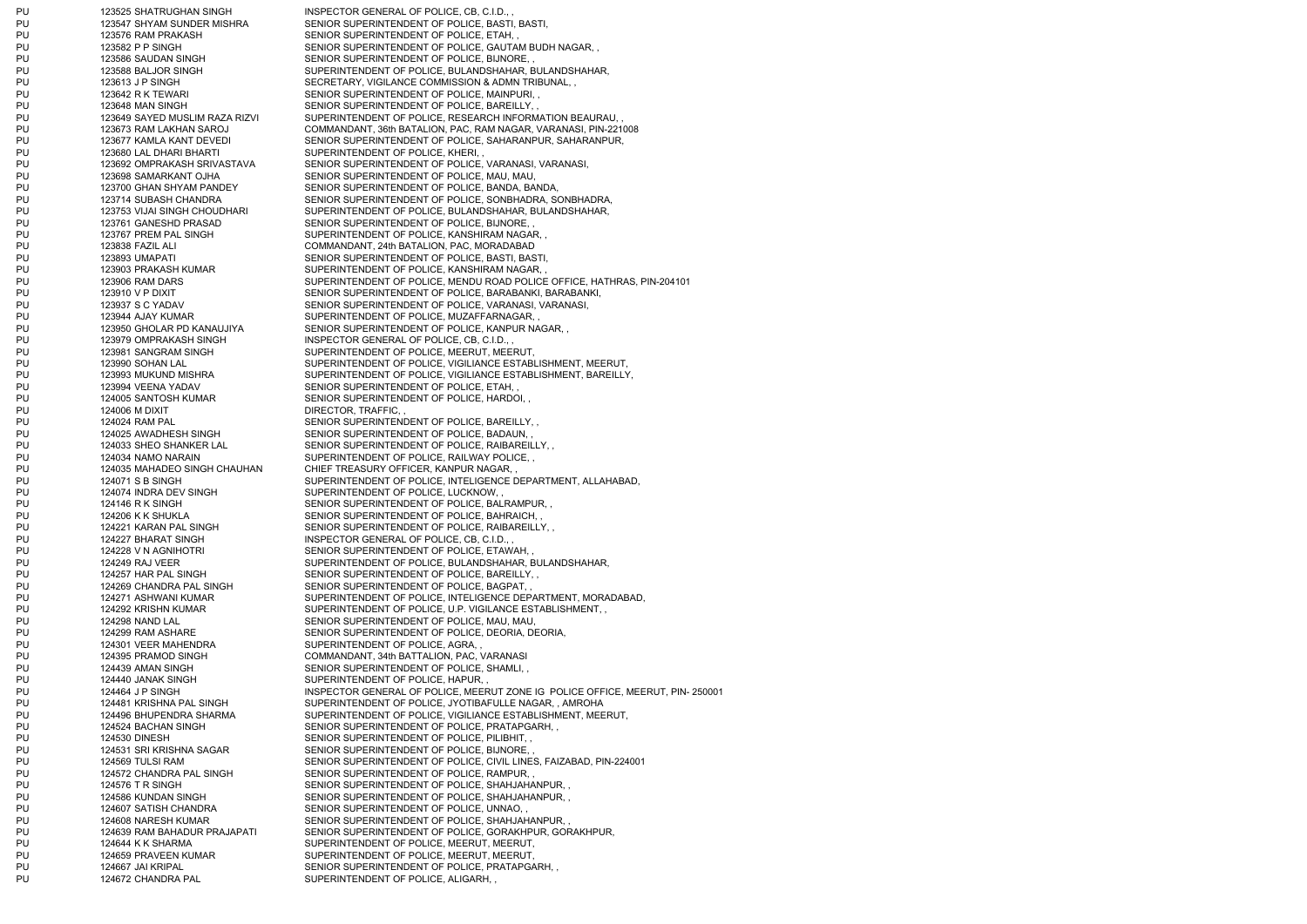PU 124709 RISHIPAL SINGH SENIOR SUPERINTENDENT OF POLICE, BIJNORE, PU 124712 HINCH LAL TIWARI SENIOR SUPERINTENDENT OF POLICE, KAUSHAMBI, PU 124720 ANAND KUMAR SENIOR SUPERINTENDENT OF POLICE, ETAWAH, PU 124728 PARAM HANS TIWARI COMMANDANT, 36th BATALION, PAC, RAM NAGAR, VARANASI, PIN-221008 PU 124750 RAM LAL SENIOR SUPERINTENDENT OF POLICE, JHANSI, PU 124768 SIDDHA NATH KATIYARLAKHAN SING SUPERINTENDENT OF POLICE, LUCKNOW, , PU 124774 JITENDRA SINGH SENIOR SUPERINTENDENT OF POLICE, LUCKNOW-2, PU 124798 RAJBEER SINGH SENIOR SUPERINTENDENT OF POLICE, CHHATRAPATI SHAHUJI MAHARAJ NAGAR, PU 124816 VIJENDRA SINGH SENIOR SUPERINTENDENT OF POLICE, SAHARANPUR, SAHARANPUR, PU 124832 ASARFI LAL SUPERINTENDENT OF POLICE, LUCKNOW, PU 124833 BRIJENDRA SINGH SENIOR SUPERINTENDENT OF POLICE, VARANASI, VARANASI, PU 124850 SMT KAMLESH SHUKLA SENIOR SUPERINTENDENT OF POLICE, BARABANKI, BARABANKI, PU 124871 MAHESH TIWARI SENIOR SUPERINTENDENT OF POLICE, SITAPUR, PU 124873 M C SHARMA SENIOR SUPERINTENDENT OF POLICE, HARDOI, PU 124894 RAM FAKEER SAROM SENIOR SUPERINTENDENT OF POLICE, CIVIL LINES, FAIZABAD, PIN-224001 PU 124922 GURU PRASAD YADAV SENIOR SUPERINTENDENT OF POLICE. KANPUR NAGAR, PU 124974 VIJAY KUMAR SRIVASTAV DEPUTY INSPECTOR GENERAL OF POLICE, C.I.D.OFFICE, LUCKNOW, PU 124987 RAJENSRA SINGH SENIOR SUPERINTENDENT OF POLICE, BASTI, BASTI, PU 125013 S N PONDEY SENIOR SUPERINTENDENT OF POLICE, JHANSI, PU 125028 RAM SARAN SENIOR SUPERINTENDENT OF POLICE, VARANASI, VARANASI, PU 125036 RATAN SINGH SUPERINTENDENT OF POLICE, INTELIGENCE DEPARTMENT, AGRA, PU 125175 VINAI KUMAR SRIVASTAVA SUPERINTENDENT OF POLICE, RAILWAY POLICE, PU 125188 HARI KRISHNA YADAV SUPERINTENDENT OF POLICE, U.P. VIGILANCE ESTABLISHMENT, PU 125189 SIKHA SAXENA SUPERINTENDENT OF POLICE, U.P. VIGILANCE ESTABLISHMENT, PU 125190 RAMESH CHANDRA SUPERINTENDENT OF POLICE, U.P. VIGILANCE ESTABLISHMENT, PU 125192 RAMESHWAR PRASAD SUPERINTENDENT OF POLICE, VIGILIANCE ESTABLISHMENT, MEERUT, PU 125206 HAWALDAR SINGH SENIOR SUPERINTENDENT OF POLICE, BIJNORE, PU 125220 ASHA RAM SUPERINTENDENT OF POLICE, LUCKNOW, PU 125223 DHARAMVEER SINGH SENIOR SUPERINTENDENT OF POLICE, BAREILLY, PU 125234 TRILOK CHANDRA SUPERINTENDENT OF POLICE, INTELIGENCE DEPARTMENT, AGRA, PU 125238 NAGENDRA PRATAP SINGH SENIOR SUPERINTENDENT OF POLICE, SAHARANPUR, SAHARANPUR, PU 125245 VINOD KUMAR SENIOR SUPERINTENDENT OF POLICE, BAGPAT, PU 125247 BHARAT SINGH SUPERINTENDENT OF POLICE, SECURITY INTELLIGENCE DEPARTMENT, PU 125249 POORAN CHANDRA SENIOR SUPERINTENDENT OF POLICE, MORADABAD, PU 125262 PARVEZ SALEEM SOCIAL WELFARE OFFICER. TRIBAL DEVELOPMENT DEPARTMENT, HAPUR, PU 125268 AJIT SINGH SENIOR SUPERINTENDENT OF POLICE, FARUKHKHABAD, FATEHGARH, PU 125270 BALAK RAM SENIOR SUPERINTENDENT OF POLICE, BIJNORE, PU 125276 KALLOO RAM SUPERINTENDENT OF POLICE, MEERUT, MEERUT, PU 125278 NAZMUL SAKIL SAKIL SENIOR SUPERINTENDENT OF POLICE, ETAH, PU 125344 ISHWAR SINGH SUPERINTENDENT OF POLICE, MUZAFFARNAGAR, PU 125355 RAMESH CHANDRA SUPERINTENDENT OF POLICE, KANSHIRAM NAGAR, PU 125362 DEEWAKAR MISHRA DEPUTY INSPECTOR GENERAL OF POLICE, ECONOMIC INTELLIGENCE RESEARCH UNIT, 5th TAL INDRA BHAWAN, ASHOK MARG, LUCKNOW, PIN- 226001 PU 125394 ANAND KUMAR SENIOR SUPERINTENDENT OF POLICE, SHAMLI, PU 125400 JAGAT VEER SINGH SENIOR SUPERINTENDENT OF POLICE, GAUTAM BUDH NAGAR, PU 125425 LAKSHMAN SINGH SUPERINTENDENT OF POLICE, MEERUT, MEERUT, PU 125428 DIGAMBAR SINGH SUPERINTENDENT OF POLICE, ALIGARH, PU 125433 DEVENDRA KUMAR SENIOR SUPERINTENDENT OF POLICE, SHAMLI, PU 125442 KAMARUDDIN SENIOR SUPERINTENDENT OF POLICE, AURAIYA, PU 125444 KUBER DUTT SUPERINTENDENT OF POLICE, AGRA, PU 125457 M C GAUTAM SUPERINTENDENT OF POLICE, MATHURA, PU 125461 YOGENDRA DUTT SENIOR SUPERINTENDENT OF POLICE, KANPUR NAGAR, PU 125462 MAHI PAL SINGH SUPERINTENDENT OF POLICE, MEERUT, MEERUT, PU 125473 JAGAT SINGH SENIOR SUPERINTENDENT OF POLICE, GHAZIABAD, PU 125483 SHEO RAJ SINGH YADAV SENIOR SUPERINTENDENT OF POLICE, SAHARANPUR, SAHARANPUR, PU 125486 KUL BHUSHAN INSPECTOR GENERAL OF POLICE, INTELIGENCE ESTABLISHMENT, LUCKNOW, PU 125494 PRAMOD KUMAR SUPERINTENDENT OF POLICE, BULANDSHAHAR, BULANDSHAHAR, PU 125499 VIJAI BAHADUR SENIOR SUPERINTENDENT OF POLICE, RAMPUR, PU 125511 MUKESH KUMAR SUPERINTENDENT OF POLICE, MATHURA, PU 125512 DARYAB SINGH SENIOR SUPERINTENDENT OF POLICE, GAUTAM BUDH NAGAR, PU 125530 VIRENDRA KUMAR SENIOR SUPERINTENDENT OF POLICE, MAINPURI, PU 125531 CHARAN SINGH SUPERINTENDENT OF POLICE, JYOTIBAFULLE NAGAR, , AMROHA PU 125535 SATYA BEER SINGH SENIOR SUPERINTENDENT OF POLICE, KANNAUJ, PU 125557 SURENDRA SINGH SUPERINTENDENT OF POLICE, SPECAIL INVESTIGATION BRANCH, CO-OPERATIVE DEPARTMENT, LUCKNOW-2 PU 125586 PRATI PAL SINGH SUPERINTENDENT OF POLICE, LUCKNOW, PU 125603 MUNNA LAL SUPERINTENDENT OF POLICE, AGRA, PU 125617 PARASH NATH SINGH SENIOR SUPERINTENDENT OF POLICE, POLICE LINES, ASHOK MARG, SIDDHARTHNAGAR, PU 125621 AMRIT LAL SENIOR SUPERINTENDENT OF POLICE, ALLAHABAD, ALLAHABAD, ALLAHABAD, PU 125637 ARVIND SINGH SENIOR SUPERINTENDENT OF POLICE, VARANASI, VARANASI, PU 125644 DEPAK KUMAR SENIOR SUPERINTENDENT OF POLICE, GAZIPUR, GAZIPUR, PU 125649 VIRENDRA KUMAR INSPECTOR GENERAL OF POLICE, POLICE ADMINISTRATION, PU 125688 BALVEER SINGH SENIOR SUPERINTENDENT OF POLICE, S.P. OFFICE JILA PARISAD ORAI, JALAUN, PIN-285001 PU 125717 SURESH CHANDRA SENIOR SUPERINTENDENT OF POLICE, BIJNORE, PU 125718 MAM CHANDRA SENIOR SUPERINTENDENT OF POLICE, KANPUR NAGAR, PU 125722 SHRI NARAYAN TRIPATHI DISTRICT COMMANDANT HOMEGUARDS, KANPUR NAGAR, , PU 125734 SURENDRA SINGH SUPERINTENDENT OF POLICE, BULANDSHAHAR, BULANDSHAHAR,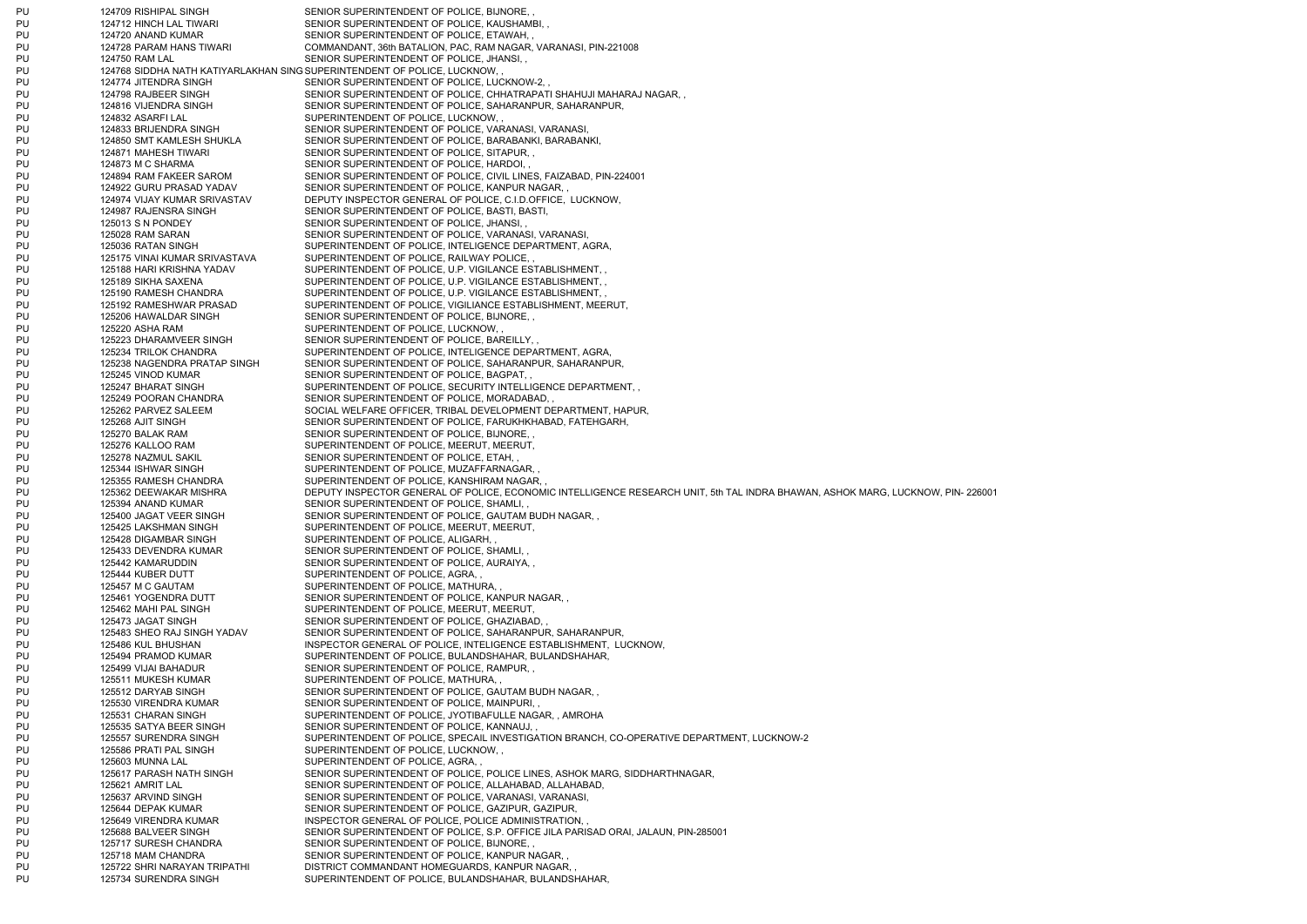PU 125737 JAWAHAR SINGH SUPERINTENDENT OF POLICE, MUZAFFARNAGAR, PU 125742 JAI MAL SINGH NEGI SENIOR SUPERINTENDENT OF POLICE. SAHARANPUR, SAHARANPUR, PU 125747 JEET RAM SENIOR SUPERINTENDENT OF POLICE, SAHARANPUR, SAHARANPUR, PU 125749 RAVINDRA SINGH SENIOR SUPERINTENDENT OF POLICE, BADAUN, PU 125750 RANVEER SINGH TOMER SUPERINTENDENT OF POLICE, HAPUR, PU 125758 DIPAK SHARMA SENIOR SUPERINTENDENT OF POLICE, DEORIA, DEORIA, PU 125759 R K S RATHORE SENIOR SUPERINTENDENT OF POLICE, CIVIL LINES, FAIZABAD, PIN-224001 PU 125760 ASHOK KUMAR RAGHAV JOINT SECRETARY, HIGHER EDUCATION(employment), U.P. GOVT. SECRETARIAT, LUCKNOW PU 125790 DEVENDRA KUMAR RAI SUPERINTENDENT OF POLICE, CHITRAKOOT, , PU 125814 MAHENDRA BAHADUR SRIVASTAVA COMMANDANT, 12th BATTALION, PAC, FATEHPUR PU 125840 HARI BANS NARAIN SINGH SENIOR SUPERINTENDENT OF POLICE, BAHRAICH, PU 125921 TRILOKI NATH SENIOR SUPERINTENDENT OF POLICE, GORAKHPUR, GORAKHPUR, PU 125925 UMESH CHANDRA SUPERINTENDENT OF POLICE, INTELIGENCE DEPARTMENT, MEERUT, PU 125930 MAIKOO LAL DIRECTOR, DIRECTORATE OF INFORMATION, LUCKNOW, PU 125940 RAMESHWAR RAI SUPERINTENDENT OF POLICE, SECURITY INTELLIGENCE DEPARTMENT, PU 125943 NIRMAL SINGH SENIOR SUPERINTENDENT OF POLICE, FIROZABAD, FIROZABAD, PU 125944 PANNA LAL SENIOR SUPERINTENDENT OF POLICE, BARABANKI, BARABANKI, PU 125945 PRAVESH KUMAR SINGH SENIOR SUPERINTENDENT OF POLICE, AZAMGARH, AZAMGARH, PU 125948 SHATISH CHANDRA SENIOR SUPERINTENDENT OF POLICE, MAHOBA, MAHOBA, PU 125949 RAM RAJ BHARTIYA INSPECTOR GENERAL OF POLICE, POLICE ADMINISTRATION, PU 125956 NARESH PAL SINGH SENIOR SUPERINTENDENT OF POLICE, PILIBHIT, PU 125962 AKHILESH KUMAR SENIOR SUPERINTENDENT OF POLICE, GAZIPUR, GAZIPUR, PU 125983 RAM SAJEEVAN SUPERINTENDENT OF POLICE, LUCKNOW, PU 126001 PRAMOD KUMAR SUPERINTENDENT OF POLICE, MEERUT, MEERUT, PU 126004 RAM SINGH SUPERINTENDENT OF POLICE, KANPUR DEHAT, KANPUR DEHAT, PU 126005 CHANDRA BALI SENIOR SUPERINTENDENT OF POLICE, SANT RAVI DAS NAGAR, SANT RAVI DAS NAGAR, PU 126016 CHEDDI LAL SENIOR SUPERINTENDENT OF POLICE, LALITPUR, PU 126031 TULSI RAM DEPUTY INSPECTOR GENERAL OF POLICE, PAC H.Q.R., LUCKNOW-2, PU 126039 VISHNU KUMAR SENIOR SUPERINTENDENT OF POLICE, JHANSI, PU 126047 VIJAYVEER SINGH DIRECTOR, TRAFFIC, PU 126089 K K MISHRA JOINT DIRECTOR, PROSECUTION, REGIONAL PROSECUTION OFFICE,, KANPUR NAGAR, PU 126100 BAREJ KISHORE DUBEY SENIOR SUPERINTENDENT OF POLICE, UNNAO, PU 126101 A K SHUKLA SENIOR SUPERINTENDENT OF POLICE, SANT RAVI DAS NAGAR, SANT RAVI DAS NAGAR, PU 126102 UMESH CHANDRA SENIOR SUPERINTENDENT OF POLICE, BIJNORE, PU 126118 VED PAL SINGH SENIOR SUPERINTENDENT OF POLICE, GHAZIABAD, PU 126119 LAIK RAM SUPERINTENDENT OF POLICE, MATHURA, PU 126125 GOVIND SINGH SENIOR SUPERINTENDENT OF POLICE, ALLAHABAD, ALLAHABAD, PU 126135 RAVI PRATAP SINGH SUPERINTENDENT OF POLICE, S P OFFICE, KUSHI NAGAR, PU 126136 SAFIQUR RAHMAN SENIOR SUPERINTENDENT OF POLICE, SANT KABIR NAGAR, SANT KABIR NAGAR, PU 126151 P K AWASTHI CHIEF TREASURY OFFICER, ALLAHABAD, ALLAHABAD, PU 126152 AMIR MOHAMMAD SENIOR SUPERINTENDENT OF POLICE, FARUKHKHABAD, FATEHGARH, PU 126159 R B SINGH SUPERINTENDENT OF POLICE, LUCKNOW, PU 126163 ANIL KUMAR SHARMA SUPERINTENDENT OF POLICE, AGRA, PU 126173 S K MISHRA SUPERINTENDENT OF POLICE, LUCKNOW, PU 126215 R K SINGH SUPERINTENDENT OF POLICE, U.P. VIGILANCE ESTABLISHMENT, PU 126234 RAJVEER SINGH SUPERINTENDENT OF POLICE, AGRA, PU 126282 HAR JEET SINGH SENIOR SUPERINTENDENT OF POLICE, HARDOI, PU 126283 ASHOK KUMAR SENIOR SUPERINTENDENT OF POLICE, ETAH, PU 126290 DILSHAD ALAM SENIOR SUPERINTENDENT OF POLICE, BADAUN, PU 126302 DINESH KUMAR SENIOR SUPERINTENDENT OF POLICE, BADAUN, PU 126304 ARVIND MOHAN JAISAWAL DEPUTY INSPECTOR GENERAL OF POLICE, ECONOMIC INTELLIGENCE RESEARCH UNIT, 5th TAL INDRA BHAWAN, ASHOK MARG, LUCKNOW, PIN- 226001 PU 126335 JITENDRA GIRI SENIOR SUPERINTENDENT OF POLICE, ALLAHABAD, ALLAHABAD, ALLAHABAD, PU 126363 RAJENDRA PRASAD SENIOR SUPERINTENDENT OF POLICE, CIVIL LINES, FAIZABAD, PIN-224001 PU 126370 GHAN SHYAM RAM SENIOR SUPERINTENDENT OF POLICE, VARANASI, VARANASI, PU 126376 SUBACHAN SINGH SENIOR SUPERINTENDENT OF POLICE, VARANASI, VARANASI, PU 126377 JAI PRAKASH RAI SENIOR SUPERINTENDENT OF POLICE, AZAMGARH, AZAMGARH, PU 126381 ARUNAKAR DUTT BAJPAYEE SUPERINTENDENT OF POLICE, LUCKNOW, PU 126412 ABHIMANUE KUMAR SUPERINTENDENT OF POLICE, POLICE OFFICE, SULTANPUR, PIN-228001, PU 126414 VIDYA SAGAR SENIOR SUPERINTENDENT OF POLICE, VARANASI, VARANASI, PU 126416 INDAL SINGH SUPERINTENDENT OF POLICE, KANPUR DEHAT, KANPUR DEHAT, PU 126417 DIRGAJ SINGH SENIOR SUPERINTENDENT OF POLICE, KAUSHAMBI, PU 126446 K P SINGH SUPERINTENDENT OF POLICE, RAILWAY POLICE, AGRA, PU 126455 RAM VEER SINGH SUPERINTENDENT OF POLICE, MATHURA, PU 126496 GHANSHYAM SENIOR SUPERINTENDENT OF POLICE, KANPUR NAGAR, PU 126498 SUDHIR KUMAR COMMANDANT, 9th BATTALION PAC, REGIONAL POLICE MOTER WORKSHOP, MORADABAD PU 126567 SURENDRA NATH RAI SENIOR SUPERINTENDENT OF POLICE, ASSISTANT RADIO OFFICER (ADMIN), UP POLICE HQR, LUCKNOW, LUCKNOW PU 126584 ROOP NARAIN SRIVASTAVA INSPECTOR GENERAL OF POLICE, IG POLICE HUMAN RIGHTS COMMISSION, PU 126590 R K MISHRA SENIOR SUPERINTENDENT OF POLICE, SITAPUR, PU 126592 PRAMOD KUMAR SRIVASTAVA SUPERINTENDENT OF POLICE, LUCKNOW, PU 126597 ASHOK KUMAR ADDITIONAL CHIEF OFFICER, PANCHAYAT I RAJ DEPARTMENT, MEERUT, PU 126598 SUSHIL KUMAR SINGH DEPUTY INSPECTOR GENERAL OF POLICE, ECONOMIC INTELLIGENCE RESEARCH UNIT, 5th TAL INDRA BHAWAN, ASHOK MARG, LUCKNOW, PIN- 226001 PU 126599 ARVIND KUMAR SENIOR SUPERINTENDENT OF POLICE, POLICE LINES, ASHOK MARG, SIDDHARTHNAGAR, PU 126603 NAND LAL BHARTI SENIOR SUPERINTENDENT OF POLICE, ALLAHABAD, ALLAHABAD, PU 126636 RATI PAL SENIOR SUPERINTENDENT OF POLICE, HARDOI, PU 126665 HABIB AHMAD COMMANDANT, 48th, INDIA RESERVE BATTALIAN, SONBHADRA,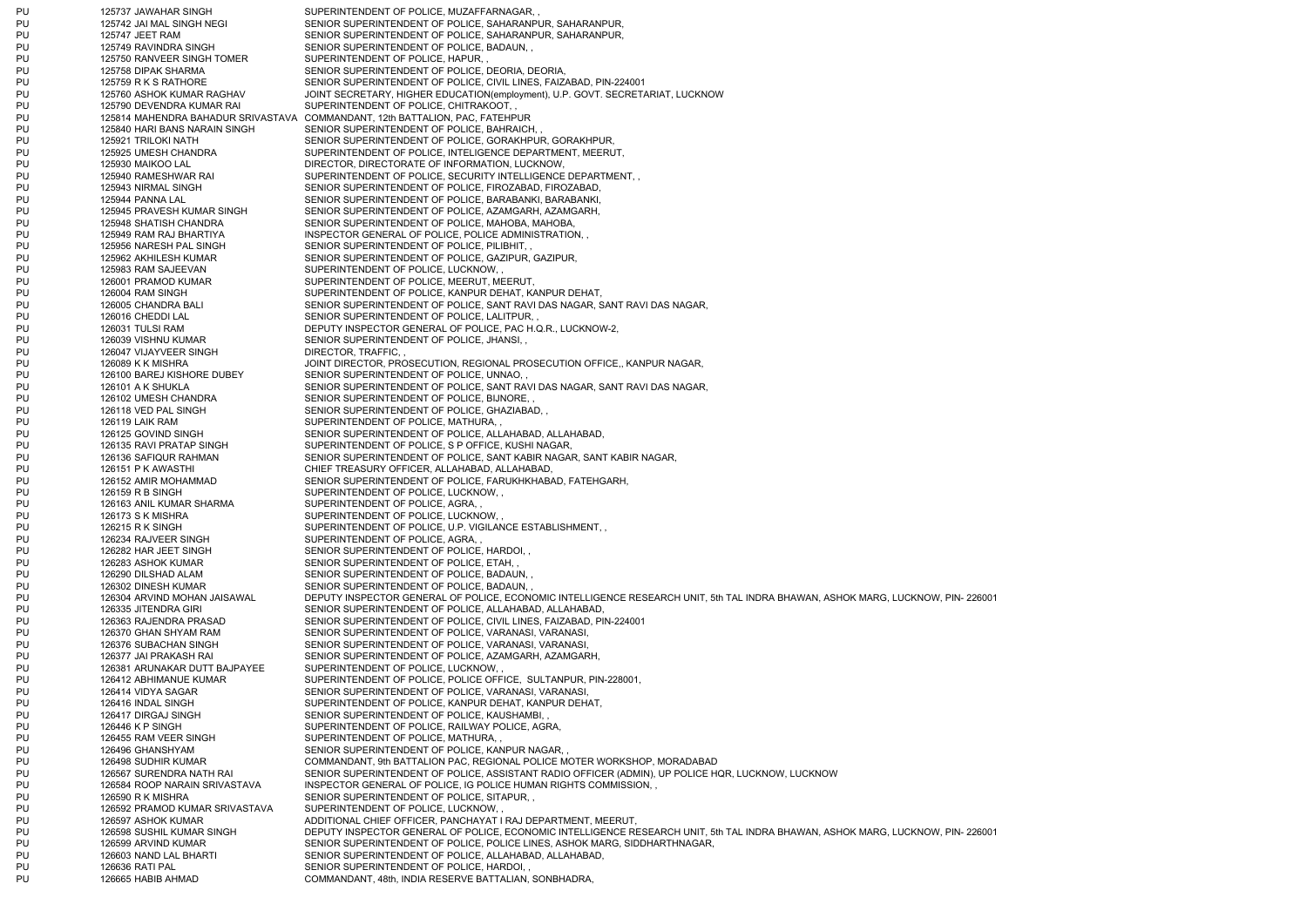PU 126667 KARAM VEER SINGH SUPERINTENDENT OF POLICE, MEERUT, MEERUT, PU 126676 DIGAMBAR SINGH SENIOR SUPERINTENDENT OF POLICE, JHANSI, PU 126689 ASHOK KUMAR SENIOR SUPERINTENDENT OF POLICE, MAINPURI, PU 126692 R K SINGH SENIOR SUPERINTENDENT OF POLICE, BIJNORE, PU 126707 RAMA KANT SENIOR SUPERINTENDENT OF POLICE, POLICE LINES, ASHOK MARG, SIDDHARTHNAGAR, PU 126729 PURUSOTAM DIXIT SENIOR SUPERINTENDENT OF POLICE, KANNAUJ, PU 126742 YASWANT SINGH SUPERINTENDENT OF POLICE, MENDU ROAD POLICE OFFICE, HATHRAS, PIN-204101 PU 126766 RAMESH KUMAR INSPECTOR GENERAL OF POLICE, CB, C.I.D., PU 126774 R K SAXENA SENIOR SUPERINTENDENT OF POLICE, KANPUR NAGAR, PU 126778 J B SINGH SENIOR SENIOR SUPERINTENDENT OF POLICE, PILIBHIT, PU 126791 AWADH KISHOR TRIPATHI SUPERINTENDENT OF POLICE, RAILWAYS POLICE, PU 126811 ONKAR SINGH CHIEF TREASURY OFFICER, ALLAHABAD, ALLAHABAD, PU 126820 S C BAJPAI SUPERINTENDENT OF POLICE, AGRA, PU 126823 S N BHARDWAJ COMMANDANT, 11th BATALION, P. A. C, SITAPUR, PIN-261001 PU 126824 RATAN KUMAR SRIVASTAVA DEPUTY INSPECTOR GENERAL OF POLICE, DIGP OFFICE, VINDHYACHAL CIRCLE, MIRZAPUR, PIN- 231001 PU 126828 GYANESHWAR TIWARI SENIOR SUPERINTENDENT OF POLICE, SHAHJAHANPUR, PU 126838 S P TRIPATHI SUPERINTENDENT OF POLICE, RAILWAY POLICE, PU 126840 GAJ RAJ SINGH SENIOR SUPERINTENDENT OF POLICE, MORADABAD, PU 126855 RAM SURAT DUBEY SENIOR SUPERINTENDENT OF POLICE, SITAPUR, PU 126872 RAM VILAS SENIOR SUPERINTENDENT OF POLICE, SITAPUR, PU 126873 AMAR SINGH SENIOR SUPERINTENDENT OF POLICE, FIROZABAD, FIROZABAD, PU 126886 SANT RAJ SENIOR SUPERINTENDENT OF POLICE, CIVIL LINES, FAIZABAD, PIN-224001 PU 126902 UDAI BHAN SENIOR SUPERINTENDENT OF POLICE, HARDOI, PU 126919 TULA RAM VERMA SENIOR SUPERINTENDENT OF POLICE, JAUNPUR, JAUNPUR, PU 126931 PYARE LAL SUPERINTENDENT OF POLICE, MUZAFFARNAGAR, PU 126935 SAJEEV KUMAR SENIOR SUPERINTENDENT OF POLICE, FIROZABAD, FIROZABAD, PU 126939 SAILENDRA KUMAR SENIOR SUPERINTENDENT OF POLICE, JHANSI, PU 126964 SHRI KANT MISHRA SENIOR SUPERINTENDENT OF POLICE, SANT KABIR NAGAR, SANT KABIR NAGAR, PU 126986 NAVEEN BUX SENIOR SUPERINTENDENT OF POLICE, FARUKHKHABAD, FATEHGARH, PU 127003 SALIG RAM CHAUDHARI SENIOR SUPERINTENDENT OF POLICE, BALLIA, PU 127030 SURYA NARAIN PANDEY SENIOR SUPERINTENDENT OF POLICE, BAHRAICH, PU 127043 SATYA BRAT RAI SENIOR SUPERINTENDENT OF POLICE, CIVIL LINES, FAIZABAD, PIN-224001 PU 127044 RAM KHELAWAN CHAUDHARI SUPERINTENDENT OF POLICE, AGRA, PU 127064 SHAFIQ AHMAD SENIOR SUPERINTENDENT OF POLICE, VARANASI, VARANASI, PU 127072 NARENDRA DEO PATHAK ADDITIONAL DIRECTOR GENERAL OF POLICE, SPECAIL RESEARCH TEAM, (VISHESH ANUSANDHAN DAL), LUCKNOW PU 127074 VIR VIKRAM SINGH SUPERINTENDENT OF POLICE, MUZAFFARNAGAR, PU 127086 RAMANAND UPADHAYA SENIOR SUPERINTENDENT OF POLICE, BAHRAICH, PU 127147 NEPAL SINGH SUPERINTENDENT OF POLICE, BULANDSHAHAR, BULANDSHAHAR, PU 127196 GREESH KUMAR SENIOR SUPERINTENDENT OF POLICE, SAHARANPUR, SAHARANPUR, PU 127256 NARENDRA SINGH SENIOR SUPERINTENDENT OF POLICE, BIJNORE, PU 127260 OMPRAKASH SENIOR SUPERINTENDENT OF POLICE, SHAMLI, PU 127261 SOHAN SINGH SENIOR SUPERINTENDENT OF POLICE, GHAZIABAD, PU 127268 KRISHNA PAL SENIOR SUPERINTENDENT OF POLICE, SHAHJAHANPUR, PU 127293 KANHAIYA LAL SENIOR SUPERINTENDENT OF POLICE, ETAH, PU 127300 RAKESH KUMAR PALIWAL SENIOR SUPERINTENDENT OF POLICE, LUCKNOW-2, PU 127319 B M SINGH SUPERINTENDENT OF POLICE, JYOTIBAFULLE NAGAR, , AMROHA PU 127335 YASH VEER SINGH SUPERINTENDENT OF POLICE, MEERUT, MEERUT, PU 127359 Y B DIWEDI INSPECTOR GENERAL OF POLICE, IG POLICE HUMAN RIGHTS COMMISSION, PU 127391 KAMLESH KUMAR SUPERINTENDENT OF POLICE, MUZAFFARNAGAR, PU 127393 RAKESH KUMAR SENIOR SUPERINTENDENT OF POLICE, GAUTAM BUDH NAGAR, PU 127401 DEB PRASAD SENIOR SUPERINTENDENT OF POLICE, PRATAPGARH, PU 127406 PREM PAL SENIOR SUPERINTENDENT OF POLICE, BANDA, BANDA, PU 127430 VIRENDRA SINGH SENIOR SUPERINTENDENT OF POLICE, VARANASI, VARANASI, PU 127437 S K SHARMA SENIOR SUPERINTENDENT OF POLICE, MORADABAD, PU 127458 KRIPA SHANKER SINGH COMMANDANT, 44th BATALION PAC, MEERUT, PIN-250002 PU 127488 ROOP SINGH SENIOR SUPERINTENDENT OF POLICE, GAUTAM BUDH NAGAR, PU 127493 SATYA BEER SINGH SUPERINTENDENT OF POLICE, SPECAIL INVESTIGATION BRANCH, CO-OPERATIVE DEPARTMENT, LUCKNOW-2 PU 127506 P K GUPTA SENIOR SUPERINTENDENT OF POLICE, GAUTAM BUDH NAGAR, PU 127522 SANTOSH DAYAL SUPERINTENDENT OF POLICE, U.P. VIGILANCE ESTABLISHMENT, PU 127526 ABID ALI SENIOR SUPERINTENDENT OF POLICE, BARABANKI, BARABANKI, PU 127528 BHUNESH KUMAR SENIOR SUPERINTENDENT OF POLICE, VARANASI, VARANASI, PU 127579 VINOD KUMAR SENIOR SUPERINTENDENT OF POLICE, S.P. OFFICE JILA PARISAD ORAI, JALAUN, PIN-285001 PU 127592 VIDHAM LAL SUPERINTENDENT OF POLICE, LUCKNOW, PU 127620 CHUTTNU PRASAD GAUTAM SENIOR SUPERINTENDENT OF POLICE, CHHATRAPATI SHAHUJI MAHARAJ NAGAR, PU 127622 RAVINDRA NATH SINGH SENIOR SUPERINTENDENT OF POLICE, ALLAHABAD, ALLAHABAD, PU 127623 O P SINGH SUPERINTENDENT OF POLICE, VIGILIANCE ESTABLISHMENT, GORAKHPUR, PU 127666 KULBHUSHAN OJHA COMMANDANT, 23rd BATALION, PAC, MORADABAD PU 127677 GYANESH KUMAR SUPERINTENDENT OF POLICE. INTELIGENCE DEPARTMENT, AGRA, PU 127681 SURENDRA SINGH SENIOR SUPERINTENDENT OF POLICE, UNNAO, PU 127716 P K MISHRA SENIOR SUPERINTENDENT OF POLICE, ALLAHABAD, ALLAHABAD, PU 127717 RAMESHWAR SINGH SENIOR SUPERINTENDENT OF POLICE, MIRZAPUR, MIRZAPUR, PU 127722 FAKHAR SAIYAD ZAFARI SENIOR SUPERINTENDENT OF POLICE, KANPUR NAGAR, PU 127724 AVINASH CHANDRA DEPUTY INSPECTOR GENERAL OF POLICE, PAC H.Q.R., LUCKNOW-2, PU 127725 SHYAM VILASH SUPERINTENDENT OF POLICE, SRAVASTI, , PIN-271831 PU 127746 MAHANT SINGH SUPERINTENDENT OF POLICE, RAILWAY POLICE, GORAKHPUR,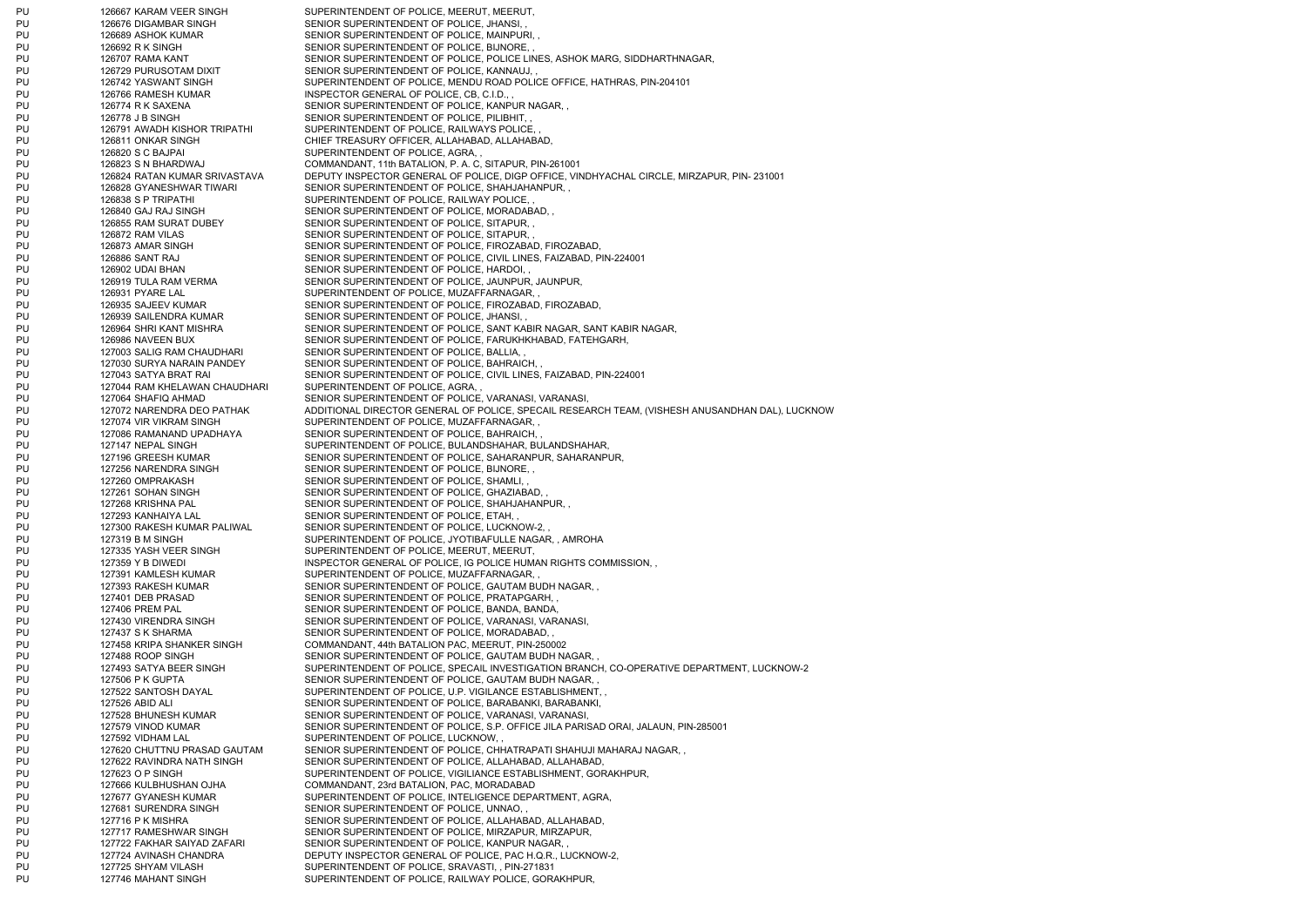PU 127748 VINOD KUMAR SENIOR SUPERINTENDENT OF POLICE, ETAWAH, PU 127756 JAISARAJ YADAV SENIOR SUPERINTENDENT OF POLICE, AMBEDKAR NAGAR, PU 127757 M D SAROJ SUPERINTENDENT OF POLICE, LUCKNOW, PU 127762 HARI RAM SENIOR SUPERINTENDENT OF POLICE, KAUSHAMBI, PU 127770 D P YADAV SUPERINTENDENT OF POLICE, MATHURA, PU 127782 DEVI DEEN SINGH SENIOR SUPERINTENDENT OF POLICE, SANT KABIR NAGAR, SANT KABIR NAGAR, PU 127785 JALALUDDIN SENIOR SUPERINTENDENT OF POLICE, RAIBAREILLY, PU 127791 SHIV KANT PANDEY SENIOR SUPERINTENDENT OF POLICE, AMBEDKAR NAGAR, PU 127792 SHRI RAM SENIOR SUPERINTENDENT OF POLICE, MAU, MAU, PU 127794 RAM KRIPAL MISHRA SENIOR SUPERINTENDENT OF POLICE, KAUSHAMBI, PU 127803 MUKHTAR SINGH SENIOR SUPERINTENDENT OF POLICE, VARANASI, VARANASI, PU 127805 ONKAR NATH TEWARI SENIOR SUPERINTENDENT OF POLICE, CHHATRAPATI SHAHUJI MAHARAJ NAGAR, PU 127816 PREM KUMAR SINGH SUPERINTENDENT OF POLICE, INTELIGENCE DEPARTMENT, GORAKHPUR, PU 127828 D P SRIVASTAVA SENIOR SUPERINTENDENT OF POLICE, ASSISTANT RADIO OFFICER (ADMIN), UP POLICE HQR, LUCKNOW, LUCKNOW PU 127840 ABBAS HUSSAIN SENIOR SUPERINTENDENT OF POLICE, VARANASI, VARANASI, PU 127855 D P SINGH SENIOR SUPERINTENDENT OF POLICE, AZAMGARH, AZAMGARH, PU 127860 Y B DIXIT SENIOR SUPERINTENDENT OF POLICE, LUCKNOW-2, PU 127866 RAM KUMAR SUPERINTENDENT OF POLICE, BULANDSHAHAR, BULANDSHAHAR, PU 127871 RAVINDRA SINGH DISTRICT TRAINING OFFICER, DISTRICT TRAINING INSTITUTE, SITAPUR, PU 127872 LAL SHAB YADAV COMMANDANT, 20th BATTALION, PAC, AZAMGARH, PIN-276001 PU 127873 SATISH BABU SAXENA SUPERINTENDENT OF POLICE, SRAVASTI, , PIN-271831 PU 127895 SHEO SINGH SENIOR SUPERINTENDENT OF POLICE, FARUKHKHABAD, FATEHGARH, PU 127903 RAM BAHADUR SENIOR SUPERINTENDENT OF POLICE, GAZIPUR, GAZIPUR, PU 127911 DHYAN PAL SUPERINTENDENT OF POLICE, JYOTIBAFULLE NAGAR, , AMROHA PU 127915 LUXMI NARAYAN SUPERINTENDENT OF POLICE, LUCKNOW, PU 127924 RAGHU NATH SINGH COMMANDANT, 36th BATALION, PAC, RAM NAGAR, VARANASI, PIN-221008 PU 127937 DEVENDRA KUMAR SENIOR SUPERINTENDENT OF POLICE, HARDOI, PU 127940 BANARSI SINGH SENIOR SUPERINTENDENT OF POLICE, BARABANKI, BARABANKI, PU 127959 ATTAR SINGH SUPERINTENDENT OF POLICE, MEERUT, MEERUT, PU 128059 DAMBER SINGH SUPERINTENDENT OF POLICE, BULANDSHAHAR, BULANDSHAHAR, PU 128071 RAJ VARDHAN SENIOR SUPERINTENDENT OF POLICE, KANPUR NAGAR, PU 128080 ANAND PAL SUPERINTENDENT OF POLICE, MEERUT, MEERUT, PU 128081 DEVENDRA SINGH SUPERINTENDENT OF POLICE, MUZAFFARNAGAR, PU 128085 GAJENDRA SINGH SENIOR SUPERINTENDENT OF POLICE, SAHARANPUR, SAHARANPUR, PU 128107 SURYA PRAKASH SINGH SUPERINTENDENT OF POLICE, LUCKNOW, PU 128179 PREM NARAIN DISTRICT COMMANDANT HOMEGUARDS, BARABANKY, PU 128191 SHISHIR TRIVEDI SENIOR SUPERINTENDENT OF POLICE, AZAMGARH, AZAMGARH, PU 128210 R N PANDEY DEPUTY CHIEF ACCOUNT OFFICER, FOOD COMMISSIONER OFFICE, PU 128212 SAROJ KUMAR SUPERINTENDENT OF POLICE, RAILWAY POLICE, ALLAHABAD, PU 128214 A K RAY DEPUTY INSPECTOR GENERAL OF POLICE, A.T.C, SITAPUR, PU 128218 P L YADEV SENIOR SUPERINTENDENT OF POLICE, AZAMGARH, AZAMGARH, PU 128267 AJEET KUMAR SINGH SENIOR SUPERINTENDENT OF POLICE, MAHOBA, MAHOBA, PU 128295 V K DIXIT SUPERINTENDENT OF POLICE, LUCKNOW, PU 128302 DHANVEER SINGH SENIOR SUPERINTENDENT OF POLICE, SITAPUR, PU 128320 FAZAIL AFZAL SENIOR SUPERINTENDENT OF POLICE, BAREILLY, PU 128323 SITA RAM SENIOR SUPERINTENDENT OF POLICE, BAREILLY, PU 128324 D P SINGH SUPERINTENDENT OF POLICE, JYOTIBAFULLE NAGAR, , AMROHA PU 128333 KARAN BAHADUR SINGH SENIOR SUPERINTENDENT OF POLICE, SITAPUR, PU 128336 ASHOK KUMAR ADDITIONAL DIRECTOR GENERAL OF POLICE, SPECIAL INVESTIGATION, LUCKNOW-2, PU 128388 N SINGH SUPERINTENDENT OF POLICE, MEERUT, MEERUT, PU 128389 PAPPU SINGH SUPERINTENDENT OF POLICE, MEERUT, MEERUT, PU 128394 TAHSILDAR SINGH SUPERINTENDENT OF POLICE, KANSHIRAM NAGAR, PU 128404 YOGENRA SINGH SUPERINTENDENT OF POLICE, MEERUT, MEERUT, PU 128430 AMARA VATI SENIOR SUPERINTENDENT OF POLICE, RAMPUR, PU 128436 GOWARDHAN SINGH SUPERINTENDENT OF POLICE, KHERI, PU 128460 VINOD KUMAR SUPERINTENDENT OF POLICE, INTELIGENCE DEPARTMENT, MEERUT, PU 128471 BHANU PRAKASH COMMANDANT, RECRUIT TRAINING CENTRE, CHUNAR, CHUNAR, MIRZAPUR, PIN-231304 PU 128473 AZAZ AHMAD SUPERINTENDENT OF POLICE, POLICE OFFICE, SULTANPUR, PIN-228001, PU 128496 MAHAVIR SINGH SENIOR SUPERINTENDENT OF POLICE, FARUKHKHABAD, FATEHGARH, PU 128564 SUDHIR KUMAR INSPECTOR GENERAL OF POLICE, POLICE INTELLIGENCE OFFICE, PU 128565 R K CHAUHAN SENIOR SUPERINTENDENT OF POLICE, BAREILLY, PU 128579 BAIJ NATH SUPERINTENDENT OF POLICE, / PRINCIPAL, PTS, POLICE TRAINING SCHOOL, GORAKHPUR, PIN-273014 PU 128590 RAMESH KUMAR SENIOR SUPERINTENDENT OF POLICE, KANPUR NAGAR, PU 128603 NAGENDRA NARAIN ADDITIONAL DIRECTOR GENERAL OF POLICE, SPECAIL RESEARCH TEAM, (VISHESH ANUSANDHAN DAL), LUCKNOW PU 128645 RAMESH SINGH KUSHWAHA SENIOR SUPERINTENDENT OF POLICE, MAINPURI, PU 128653 SUBHASH SINGH RANE SENIOR SUPERINTENDENT OF POLICE, GAUTAM BUDH NAGAR, PU 128670 BHOOP SINGH SUPERINTENDENT OF POLICE, MEERUT, MEERUT, PU 128674 KISHORI RAMAN SENIOR SUPERINTENDENT OF POLICE, GAUTAM BUDH NAGAR, PU 128680 ONKAR SINGH SENIOR SUPERINTENDENT OF POLICE, AMBEDKAR NAGAR, PU 128687 KARAN SINGH SENIOR SUPERINTENDENT OF POLICE, SAHARANPUR, SAHARANPUR, PU 128690 SIYA RAM SUPERINTENDENT OF POLICE, VIGILIANCE ESTABLISHMENT, AGRA, PU 128691 MASROOR AHMAD INSPECTOR GENERAL OF POLICE, CB, C.I.D., PU 128698 BHUWNESHWER PRASAD SENIOR SUPERINTENDENT OF POLICE, ETAWAH, PU 128725 VEERENDRA KUMAR SENIOR SUPERINTENDENT OF POLICE, POLICE LINES, ASHOK MARG, SIDDHARTHNAGAR, PU 128738 PREM SHANKAR YADAV CHIEF DEVELOPMENT OFFICER, S.I.A.D. PROGRAMME, PLANNING DEPARTMENT, SITAPUR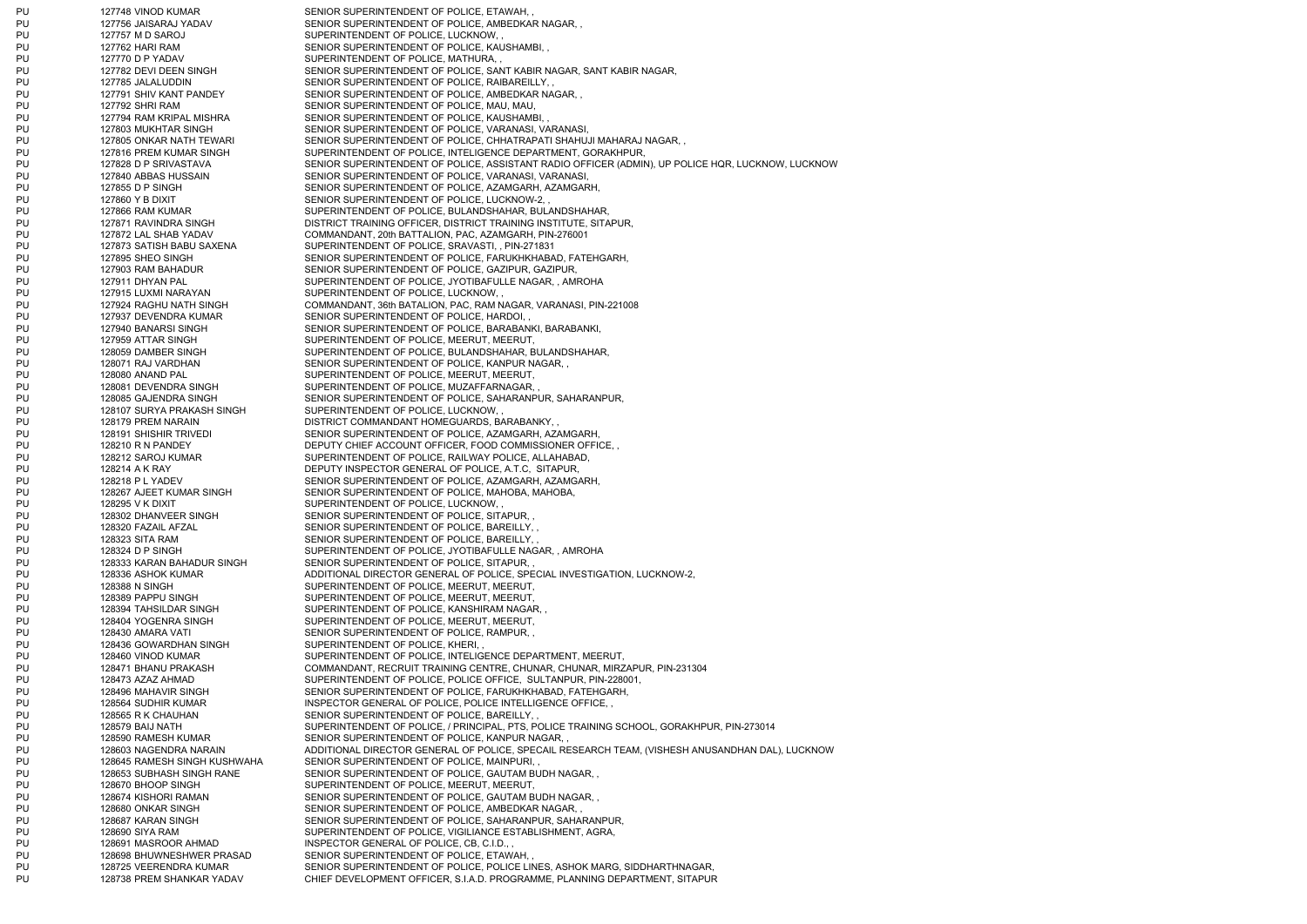PU 128751 RAJENDRA KUMAR SRIVASTAV CHIEF MEDICAL SUPERINTENDENT, WOMEN HOSPITAL, VARANASI, PU 128767 RAJESH KUMAR SENIOR SUPERINTENDENT OF POLICE, BIJNORE, PU 128769 ANWAR ALI SUPERINTENDENT OF POLICE, DR. BHIMRAO AMBEDKAR POLICE ACADMY, P.T.C, MORADABAD PU 128780 ZAHID PARVEZ ANSARI SUPERINTENDENT OF POLICE, SP (R) S.B. INTELIGENCE DEPARTMENT UP, 1310, DHARA ROAD, FAIZABAD, PIN-224001 PU 128784 R K CHANDHARY DEPUTY INSPECTOR GENERAL OF POLICE, POLICE HEADQUARTER., SAROJNI NAIDU MARG, ALLAHABAD PU 128796 DHARMVEER SINGH SENIOR SUPERINTENDENT OF POLICE, SAHARANPUR, SAHARANPUR, PU 128809 GURU NAM SINGH SUPERINTENDENT OF POLICE, ALIGARH, PU 128811 AJAI KUMAR SINGH SENIOR SUPERINTENDENT OF POLICE, LUCKNOW-2, PU 128823 HOM SINGH SENIOR SUPERINTENDENT OF POLICE, GAUTAM BUDH NAGAR, PU 128825 ROSHAN LAL PANDEY SENIOR SUPERINTENDENT OF POLICE, ETAWAH, PU 128847 GHAN SHYAM SINGH SENIOR SUPERINTENDENT OF POLICE, SHAMLI, PU 128861 RAHUL KUMAR SUPERINTENDENT OF POLICE, AGRA, PU 128869 RAM KHILWAN SINGH SENIOR SUPERINTENDENT OF POLICE, ASSISTANT RADIO OFFICER (ADMIN), UP POLICE HQR, LUCKNOW, LUCKNOW PU 128885 BRIJ NANDAN DUBEY SENIOR SUPERINTENDENT OF POLICE, ETAWAH, PU 128889 DIWAKAR MANI TIWARI SENIOR SUPERINTENDENT OF POLICE, KAUSHAMBI, PU 128896 SATENDRA NATH SINGH SENIOR SUPERINTENDENT OF POLICE. BAREILLY. PU 128928 RAMA PATI SENIOR SUPERINTENDENT OF POLICE, SANT RAVI DAS NAGAR, SANT RAVI DAS NAGAR, PU 128936 SHREE RAM SENIOR SUPERINTENDENT OF POLICE, SHAMLI, PU 128939 PUTTAN KHAN SUPERINTENDENT OF POLICE, LUCKNOW, PU 128948 SUBHASH CHANDRA SHARMA SUPERINTENDENT OF POLICE, MUZAFFARNAGAR, PU 128958 RAHIMUDDIN SUPERINTENDENT OF POLICE, AGRA, PU 128990 S P TEWARI SENIOR SUPERINTENDENT OF POLICE, ALLAHABAD, ALLAHABAD PU 129006 OMPRAKASH SUPERINTENDENT OF POLICE, RESEARCH INFORMATION BEAURAU, PU 129010 SUNDER PRASAD SENIOR SUPERINTENDENT OF POLICE, SANT KABIR NAGAR, SANT KABIR NAGAR, PU 129014 R P SINGH SUPERINTENDENT OF POLICE, AGRA, PU 129056 IJAHAR HUSSAIN SUPERINTENDENT OF POLICE, AGRA, PU 129059 RAJ PAL SINGH COMMANDANT, 23rd BATALION, PAC, MORADABAD PU 129060 SHAMSHER SINGH SUPERINTENDENT OF POLICE, VIGILIANCE ESTABLISHMENT, MEERUT, PU 129066 JAG ROSHAN SINGH SUPERINTENDENT OF POLICE, MUZAFFARNAGAR, PU 129078 S K MISHRA SENIOR SUPERINTENDENT OF POLICE, BAHRAICH, PU 129079 BHARAT SINGH RAWAT CHIEF MEDICAL OFFICER, SAHARANPUR, SAHARANPUR, PU 129083 VIQAR HAIDAR ADDITIONAL SECRETARY, (PROMOTION), POLICE SERVICE RECRUITMENT AND PROMOTION, BOARD, U.P. PU 129088 SURENDRA BHASKER JOINT DIRECTOR, PROSECUTION, REGIONAL PROSECUTION OFFICE, GORAKHPUR, PU 129121 SANTOSH KUMAR SENIOR SUPERINTENDENT OF POLICE, BAREILLY, PU 129184 OMPRAKASH SENIOR SUPERINTENDENT OF POLICE, UNNAO, PU 129203 DHARMENDRA SINGH CHAUHAN SUPERINTENDENT OF POLICE, MUZAFFARNAGAR, PU 129204 BHAGWAN PRASAD SENIOR SUPERINTENDENT OF POLICE, ALLAHABAD, ALLAHABAD, PU 129256 SOHAN SINGH COMMANDANT, 23rd BATALION, PAC, MORADABAD PU 129257 LUXMI DUTT COMMANDANT, P.T.C. 27th BATALION, PAC, SITAPUR PU 129335 RAM PAL SINGH COMMANDANT, 43th BATTALION, PAC, ETAH PU 129398 RAJIV SONKER SUPERINTENDENT OF POLICE, LUCKNOW, PU 129405 VIJAI KUMAR SENIOR SUPERINTENDENT OF POLICE, MORADABAD, PU 129427 RAJ PAL SINGH SUPERINTENDENT OF POLICE, BULANDSHAHAR, BULANDSHAHAR, PU 129459 SHIV SWAROOP SUPERINTENDENT OF POLICE, MENDU ROAD POLICE OFFICE, HATHRAS, PIN-204101 PU 129461 NAIMUDDIN KHAN SUPERINTENDENT OF POLICE, SECURITY INTELLIGENCE DEPARTMENT, PU 129487 SANGAM LAL SENIOR SUPERINTENDENT OF POLICE, PRATAPGARH, PU 129493 OM PRAKASH YADAV SENIOR SUPERINTENDENT OF POLICE, UNNAO, PU 129498 RAM KUMAR GUPTA SUPERINTENDENT OF POLICE, LUCKNOW, PU 129501 PREM SHANKER SUPERINTENDENT OF POLICE, RESEARCH INFORMATION BEAURAU, PU 129503 RAM SAGAR RAKESH SENIOR SUPERINTENDENT OF POLICE, HAMIRPUR, HAMIRPUR, PU 129513 GOVIND AGRAWAL SUPERINTENDENT OF POLICE, KANPUR DEHAT, KANPUR DEHAT, PU 129520 R C YADAV SUPERINTENDENT OF POLICE. LUCKNOW, PU 129521 RAJENDRA PRASAD SENIOR SUPERINTENDENT OF POLICE, CIVIL LINES, FAIZABAD, PIN-224001 PU 129528 G P SHARMA SENIOR SUPERINTENDENT OF POLICE, LUCKNOW-2, PU 129553 RAJESH KUMAR SENIOR SUPERINTENDENT OF POLICE, LUCKNOW-2, PU 129588 SYED ALLAZAM SENIOR SUPERINTENDENT OF POLICE, SAHARANPUR, SAHARANPUR, PU 129596 PREM SINGH SUPERINTENDENT OF POLICE. BULANDSHAHAR, BULANDSHAHAR, PU 129612 RAJESH KUMAR SENIOR SUPERINTENDENT OF POLICE, GAUTAM BUDH NAGAR, PU 129619 RANDHIR SINGH SENIOR SUPERINTENDENT OF POLICE, MORADABAD, PU 129624 K K YADAV SENIOR SUPERINTENDENT OF POLICE, ALLAHABAD, ALLAHABAD, PU 129625 RAM GOPAL SENIOR SUPERINTENDENT OF POLICE, GAUTAM BUDH NAGAR, PU 129674 JAI NARAIN SUPERINTENDENT OF POLICE, AGRA, PU 129677 VIJAI NARAIN SENIOR SUPERINTENDENT OF POLICE, UNNAO, PU 129683 ISHWAR DEO YADAV SENIOR SUPERINTENDENT OF POLICE, VARANASI, VARANASI, PU 129703 MUSHAHID ALI KHAN SENIOR SUPERINTENDENT OF POLICE, BAREILLY, PU 129719 DAYA RAM SENIOR SUPERINTENDENT OF POLICE, SAHARANPUR, SAHARANPUR, PU 129738 SIKANDER SINGH INSPECTOR GENERAL OF POLICE, CB, C.I.D., PU 129758 HAREESH BAHADUR INSPECTOR GENERAL OF POLICE, POLICE ZONE, KANPUR NAGAR, PU 129763 RAVINDRA DEO SENIOR SUPERINTENDENT OF POLICE, GAZIPUR, GAZIPUR, PU 129799 RUDRA PRATAP SINGH DEPUTY INSPECTOR GENERAL OF POLICE, HEAD QUARTER (H.Q), PU 129807 NIRANJAN SINGH SUPERINTENDENT OF POLICE, ALIGARH, PU 129808 NARENDRA KUMAR SHARMA SUPERINTENDENT OF POLICE, JYOTIBAFULLE NAGAR, , AMROHA PU 129815 R KUMAR SENIOR SUPERINTENDENT OF POLICE, RAIBAREILLY, PU 129836 SATENDRA KUMAR SINGH SENIOR SUPERINTENDENT OF POLICE, GAZIPUR, GAZIPUR PU 129842 TULA RAM VERMA SENIOR SUPERINTENDENT OF POLICE, CIVIL LINES, FAIZABAD, PIN-224001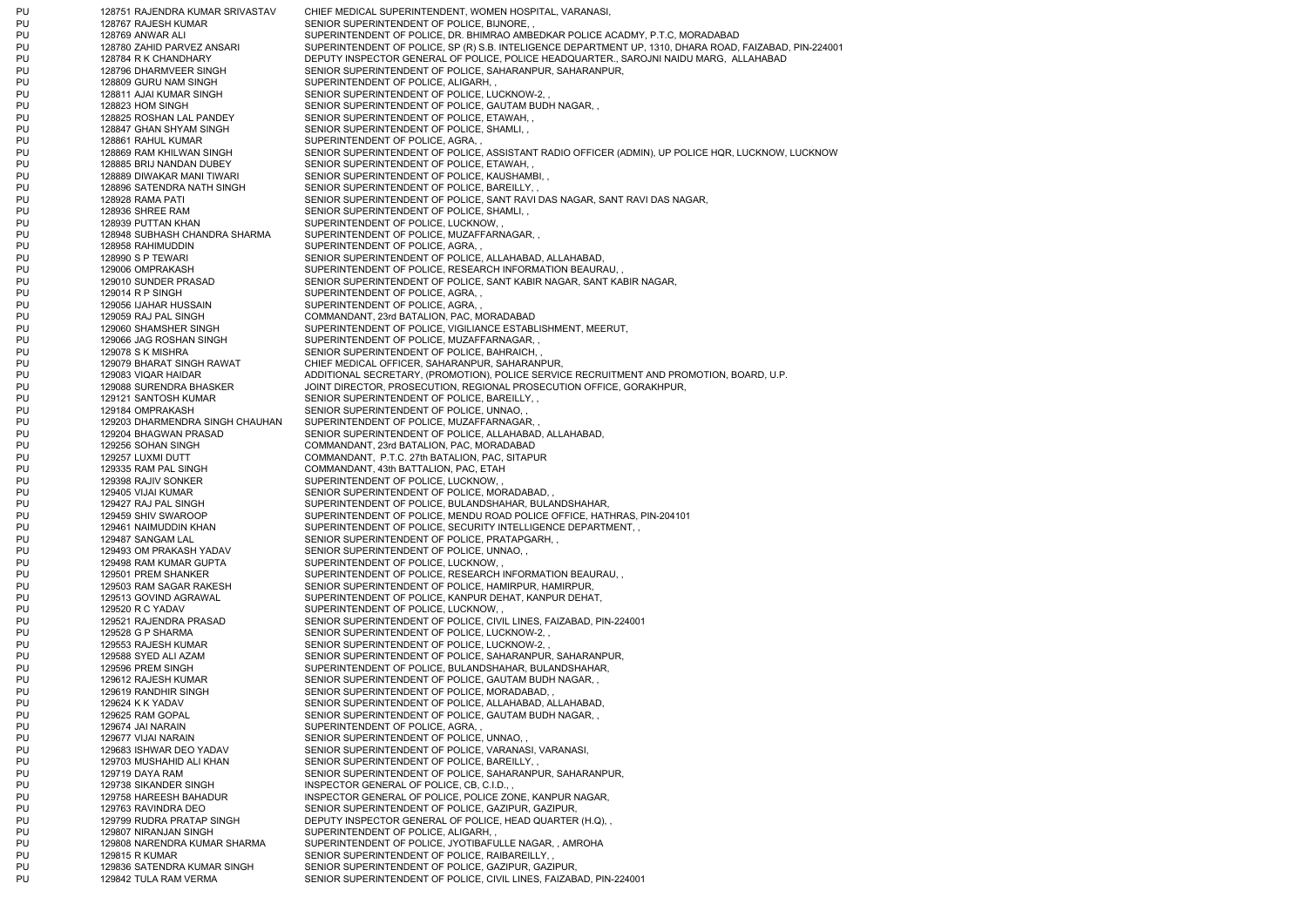PU 129849 ASHOK KUMAR SHARMA COMMANDANT, 38th BATTALION, P A C, ALIGARH, PIN- 202001 PU 129857 RAMA KANT PRASAD SENIOR SUPERINTENDENT OF POLICE. BANDA, BANDA, PU 129881 SUNIL KUMAR SUPERINTENDENT OF POLICE, SPECAIL INVESTIGATION BRANCH, CO-OPERATIVE DEPARTMENT, LUCKNOW-2 PU 129882 SHREE BHAGWAN SHARMA SUPERINTENDENT OF POLICE, VIGILIANCE ESTABLISHMENT, MEERUT, PU 129897 SIKANDER HUSSAIN SUPERINTENDENT OF POLICE, KHERI, PU 129904 RAM SANEHI CHIEF MEDICAL OFFICER, DISTRICT HOSPITAL, PU 129905 NISAR AHMAD CHIEF MEDICAL SUPERINTENDENT, DISTRICT HOSPITAL, ASHOK MARG, SIDDHARTHNAGAR PU 129919 NASUR UDDIN SUPERINTENDENT OF POLICE, MATHURA, PU 129929 R M SINGH SUPERINTENDENT OF POLICE, JYOTIBAFULLE NAGAR, , AMROHA PU 129933 PARASHU RAM SINGH SENIOR SUPERINTENDENT OF POLICE, VARANASI, VARANASI, PU 129940 NIHAL AHAMAD SENIOR SUPERINTENDENT OF POLICE, BANDA, BANDA, PU 129947 SHYAM NARAYAN SINGH SENIOR SUPERINTENDENT OF POLICE, BASTI, BASTI, PU 129958 RAM DHAN SENIOR SUPERINTENDENT OF POLICE, PILIBHIT, PU 129962 SAROJ KUMAR SENIOR SUPERINTENDENT OF POLICE, JAUNPUR, JAUNPUR, PU 129965 S P DIVEDI DEPUTY INSPECTOR GENERAL OF POLICE. HEAD QUARTER (H.Q), PU 129974 BHUPENDRA KUMAR SENIOR SUPERINTENDENT OF POLICE, BAGPAT, PU 129977 VINAY PARVESH SUPERINTENDENT OF POLICE, BULANDSHAHAR, BULANDSHAHAR, PU 129978 PAWAN KUMAR SUPERINTENDENT OF POLICE, MEERUT, MEERUT, PU 129998 V P SINGH SENIOR SUPERINTENDENT OF POLICE, BALRAMPUR, PU 130001 S K RANA SENIOR SUPERINTENDENT OF POLICE, SAHARANPUR, SAHARANPUR, PU 130002 AWADH BEHARI SENIOR SUPERINTENDENT OF POLICE, UNNAO, PU 130005 DINESH KUMAR SRIVASTAVA SUPERINTENDENT OF POLICE, U.P. VIGILANCE ESTABLISHMENT, PU 130039 SYED SALEEM DEPUTY INSPECTOR GENERAL OF POLICE, HEAD QUARTER (H.Q), PU 130049 ROOM SINGH SENIOR SUPERINTENDENT OF POLICE, HAMIRPUR, HAMIRPUR, PU 130054 TANVEER AHMAD SENIOR SUPERINTENDENT OF POLICE, BAREILLY, PU 130083 RAM DASS SUPERINTENDENT OF POLICE, DR. BHIMRAO AMBEDKAR POLICE ACADMY, P.T.C, MORADABAD PU 130086 HUKUM SINGH SENIOR SUPERINTENDENT OF POLICE, ETAWAH, PU 130087 V P PATHAK SENIOR SUPERINTENDENT OF POLICE, GAUTAM BUDH NAGAR, PU 130092 A K SAXENA SENIOR SUPERINTENDENT OF POLICE, SAHARANPUR, SAHARANPUR, PU 130093 A K YADAV SENIOR SUPERINTENDENT OF POLICE, ETAH, PU 130136 NASIRUDDIN KHAN REGISTRAR, STATE PUBLIC SERVICE TRIBUNAL, LUCKNOW-2, PU 130153 CHANDRA KISHOR SUPERINTENDENT OF POLICE, LUCKNOW, PU 130161 B R YADAV SENIOR SUPERINTENDENT OF POLICE, AZAMGARH, AZAMGARH, PU 130167 RAJENDRA TEWARI SUPERINTENDENT OF POLICE, LUCKNOW, PU 130173 RAM SUDHAR SINGH SENIOR SUPERINTENDENT OF POLICE, BAHRAICH, PU 130179 AWADESH BIHARI SENIOR SUPERINTENDENT OF POLICE, BARABANKI, BARABANKI, PU 130186 RAM PAL SINGH SENIOR SUPERINTENDENT OF POLICE, SITAPUR, PU 130201 RAHMAT ALI INSPECTOR GENERAL OF POLICE, POLICE ADMINISTRATION, PU 130207 A B PANDEY SUPERINTENDENT OF POLICE, LUCKNOW, PU 130283 RAM NARESH SENIOR SUPERINTENDENT OF POLICE, JAUNPUR, JAUNPUR, PU 130291 BIBI SHAHJAHAN BEGAM SUPERINTENDENT OF POLICE, KANPUR DEHAT, KANPUR DEHAT, PU 130306 DHARAM PAL TYAGI SUPERINTENDENT OF POLICE, MUZAFFARNAGAR, PU 130317 MADAN PAL SINGH SUPERINTENDENT OF POLICE, BULANDSHAHAR, BULANDSHAHAR, PU 130354 SANTOSH KUMAR SENIOR SUPERINTENDENT OF POLICE, ETAH, PU 130359 VIJAY KUMAR SUPERINTENDENT OF POLICE, SPECAIL INVESTIGATION BRANCH, CO-OPERATIVE DEPARTMENT, LUCKNOW-2 PU 130371 BALEY SINGH SUPERINTENDENT OF POLICE, MEERUT, MEERUT, PU 130394 ARUN KUMAR MISHRA SENIOR SUPERINTENDENT OF POLICE, RAIBAREILLY, PU 130395 RIJWAN AHAMAD SUPERINTENDENT OF POLICE, LUCKNOW, PU 130401 RAJESH KUMAR SINGH SUPERINTENDENT OF POLICE, INTELIGENCE DEPARTMENT, VARANASI, PU 130404 MANI NATH GUPTA SENIOR SUPERINTENDENT OF POLICE, JAUNPUR, JAUNPUR, PU 130409 HEMANT KUMAR TYAGI SENIOR SUPERINTENDENT OF POLICE, GAUTAM BUDH NAGAR, PU 130413 DINESH KUMAR SENIOR SUPERINTENDENT OF POLICE, KANPUR NAGAR, PU 130425 RAM CHARITRA PANDEY INSPECTOR GENERAL OF POLICE, IG POLICE HUMAN RIGHTS COMMISSION, , PU 130458 GUPTESHWAR SINGH SENIOR SUPERINTENDENT OF POLICE, GAZIPUR, GAZIPUR, PU 130465 BABU LAL SENIOR SUPERINTENDENT OF POLICE, S.P. OFFICE JILA PARISAD ORAI, JALAUN, PIN-285001 PU 130481 CHANDRA HASH SINGH SENIOR SUPERINTENDENT OF POLICE, RAIBAREILLY PU 130491 OMPRAKASH SINGH SENIOR SUPERINTENDENT OF POLICE, CHHATRAPATI SHAHUJI MAHARAJ NAGAR, , PU 130522 DEVENDRA NATH SENIOR SUPERINTENDENT OF POLICE, AMBEDKAR NAGAR, PU 130523 DINESH PRAKASH SINGH SENIOR SUPERINTENDENT OF POLICE, CHHATRAPATI SHAHUJI MAHARAJ NAGAR, PU 130553 D K SAXENA SUPERINTENDENT OF POLICE. HAPUR, PU 130601 SAHAB SARAN SUPERINTENDENT OF POLICE, MUZAFFARNAGAR, PU 130619 B K SHARMA SENIOR SUPERINTENDENT OF POLICE, SHAMLI, PU 130645 R S MAURYA SUPERINTENDENT OF POLICE, POLICE OFFICE, SULTANPUR, PIN-228001, PU 130654 NARESH CHANDRA PANDEY DIRECTOR, TRAFFIC, PU 130656 RAM SINGH RAWAT COMMANDANT, 24th BATALION, PAC, MORADABAD PU 130657 BHUPENDRA PAL SINGH SENIOR SUPERINTENDENT OF POLICE, RAMPUR, PU 130663 P K SHARMA SENIOR SUPERINTENDENT OF POLICE, PILIBHIT, PU 130694 BIR SINGH SUPERINTENDENT OF POLICE, JYOTIBAFULLE NAGAR, , AMROHA PU 130698 PRADIP KUMAR SENIOR SUPERINTENDENT OF POLICE, GAUTAM BUDH NAGAR, PU 130705 KUSHAL PAL SUPERINTENDENT OF POLICE, JYOTIBAFULLE NAGAR, , AMROHA PU 130728 AJAD ALI SUPERINTENDENT OF POLICE, MUZAFFARNAGAR, PU 130730 RAVI PAL SINGH SUPERINTENDENT OF POLICE, MUZAFFARNAGAR, PU 130742 GODHAN SINGH SENIOR SUPERINTENDENT OF POLICE, LUCKNOW-2, PU 130745 JAHEER AKHTAR SENIOR SUPERINTENDENT OF POLICE, SITAPUR, PU 130762 RAGVENDRA SINGH SUPERINTENDENT OF POLICE, MENDU ROAD POLICE OFFICE, HATHRAS, PIN-204101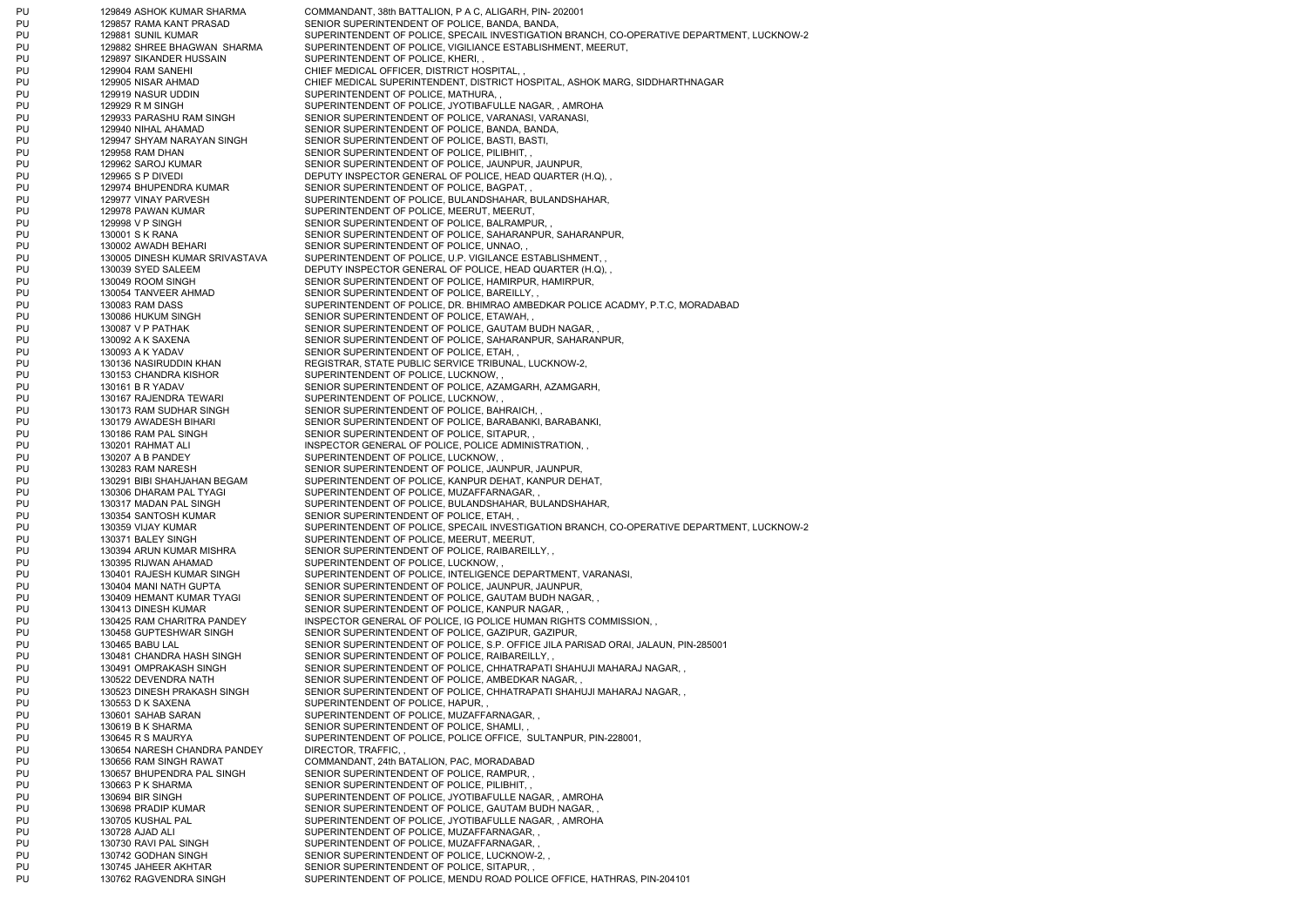PU 130774 DHIRAJ SINGH SOCIAL WELFARE OFFICER, TRIBAL DEVELOPMENT DEPARTMENT, HAPUR, PU 130804 DESH PAL SINGH SENIOR SUPERINTENDENT OF POLICE, BIJNORE, PU 130819 R K VERMA SENIOR SUPERINTENDENT OF POLICE, RAIBAREILLY, PU 130820 P P TEWARI DIRECTOR, RADIO SANCHAR DIRECTORATE, LUCKNOW, PU 130821 BALENDRA BHUSHAN SINGH COMMANDANT, 10th BATTALION, PAC, PU 130822 R K SAXENA DIRECTOR, RADIO SANCHAR DIRECTORATE, LUCKNOW, PU 130823 V K SINGH DIRECTOR, RADIO SANCHAR DIRECTORATE, LUCKNOW, PU 130824 MUKESH SHARMA DIRECTOR, RADIO SANCHAR DIRECTORATE, LUCKNOW, PU 130833 RAMAGYA YADAV SENIOR SUPERINTENDENT OF POLICE, SANT KABIR NAGAR, SANT KABIR NAGAR, PU 130835 ADVARD GEORGE LAWRENCE DIRECTOR, RADIO SANCHAR DIRECTORATE, LUCKNOW, PU 130840 SHRISH CHANDRA SHUKLA SENIOR SUPERINTENDENT OF POLICE, CIVIL LINES, FAIZABAD, PIN-224001 PU 130841 R K DUBEY SENIOR SUPERINTENDENT OF POLICE, BASTI, BASTI, PU 130852 R K YADAV SUPERINTENDENT OF POLICE, LUCKNOW, PU 130856 LAXMI NARAIN SUPERINTENDENT OF POLICE, LUCKNOW, PU 130857 A K MAURYA SENIOR SUPERINTENDENT OF POLICE, KANPUR NAGAR, PU 130863 ABDULLA KHAN SENIOR SUPERINTENDENT OF POLICE, BAHRAICH, PU 130876 ONKAR NATH SHUKLA SUPERINTENDENT OF POLICE, SRAVASTI, , PIN-271831 PU 130880 GIRJA SHANKER MISHRA SUPERINTENDENT OF POLICE, LUCKNOW, PU 130883 J P PANDEY SENIOR SUPERINTENDENT OF POLICE, JAUNPUR, JAUNPUR, PU 130885 GOPAL SINGH SENIOR SUPERINTENDENT OF POLICE, VARANASI, VARANASI, PU 130886 K K PATHAK SENIOR SUPERINTENDENT OF POLICE, GAZIPUR, GAZIPUR, PU 130887 A K RAI SENIOR SUPERINTENDENT OF POLICE, SANT KABIR NAGAR, SANT KABIR NAGAR, PU 130891 KRISHNA KANT TIWARI SENIOR SUPERINTENDENT OF POLICE, ALLAHABAD, ALLAHABAD, PU 130892 RAM SUDHAKAR TIWARI SENIOR SUPERINTENDENT OF POLICE, BALRAMPUR, PU 130895 MAINEJAR PRASAD SUPERINTENDENT OF POLICE, S P OFFICE, KUSHI NAGAR, PU 130896 VEERENDRA KUMAR DUBEY SENIOR SUPERINTENDENT OF POLICE, BASTI, BASTI, PU 130898 RAJENDRA PRATAP SENIOR SUPERINTENDENT OF POLICE, MIRZAPUR, MIRZAPUR, PU 130905 RAM SINGH SENIOR SUPERINTENDENT OF POLICE, MIRZAPUR, MIRZAPUR, PU 130908 KAMAR ABBAS SUPERINTENDENT OF POLICE, S. P. OFFICE, , FATEHPUR PU 130910 B B SINGH SENIOR SUPERINTENDENT OF POLICE, ALLAHABAD, ALLAHABAD, ALLAHABAD, PU 130911 RATAN KUMAR SRIVASTAV DEPUTY INSPECTOR GENERAL OF POLICE, DIGP OFFICE, VINDHYACHAL CIRCLE, MIRZAPUR, PIN- 231001 PU 130920 GYANENDRA NATH SHUKLA SUPERINTENDENT OF POLICE, RAILWAY POLICE, ALLAHABAD, PU 130933 WAKIL AHMAD SUPERINTENDENT OF POLICE, SPECAIL INVESTIGATION BRANCH, CO-OPERATIVE DEPARTMENT, LUCKNOW-2 PU 130934 LALJI SUMAN SUPERINTENDENT OF POLICE, LUCKNOW, PU 130945 AJAJ AHMAD SENIOR SUPERINTENDENT OF POLICE, SANT RAVI DAS NAGAR, SANT RAVI DAS NAGAR, PU 130948 RAMESH CHANDRA TRADE TAX OFFICER, ADMINISTRATION, ALLAHABAD, PU 130957 JAI PRAKASHMISHRA SENIOR SUPERINTENDENT OF POLICE, MIRZAPUR, MIRZAPUR, PU 130961 SURENDRA PAL YADAV SENIOR SUPERINTENDENT OF POLICE, SANT KABIR NAGAR, SANT KABIR NAGAR, PU 130964 RAMESH KUMAR SHUKL SENIOR SUPERINTENDENT OF POLICE, RAIBAREILLY, PU 130965 SHRI CHANDRA SINGH SENIOR SUPERINTENDENT OF POLICE, ALLAHABAD, ALLAHABAD, PU 130969 SHESH NARAYAN OJHA SENIOR SUPERINTENDENT OF POLICE, ALLAHABAD, ALLAHABAD, PU 130982 GIRIJA SHANKAR SINGH COMMANDANT, 35th BATALION, PAC, PU 130992 RAM VINOD PANDEY SENIOR SUPERINTENDENT OF POLICE, CHHATRAPATI SHAHUJI MAHARAJ NAGAR, PU 131008 SUDHAKAR SHARMA SENIOR SUPERINTENDENT OF POLICE, FIROZABAD, FIROZABAD, PU 131013 MAHESH CHAND LOHMI SENIOR SUPERINTENDENT OF POLICE, KANPUR NAGAR, PU 131028 DIWAKAR NAAG PURKAR SENIOR SUPERINTENDENT OF POLICE, LALITPUR, PU 131033 VINOD KUMAR DIRECTOR, RADIO SANCHAR DIRECTORATE, LUCKNOW, PU 131034 ROBIN KUMAR BHAUMIK DIRECTOR, RADIO SANCHAR DIRECTORATE, LUCKNOW, PU 131037 VEER MAN SINGH SENIOR SUPERINTENDENT OF POLICE, ETAWAH, PU 131052 BAS DEO SINGH COMMANDANT, 38th BATTALION, P A C, ALIGARH, PIN- 202001 PU 131055 AMARNATH SENIOR SUPERINTENDENT OF POLICE, VARANASI, VARANASI, PU 131060 VINOD KUMAR SENIOR SUPERINTENDENT OF POLICE. AURAIYA, PU 131066 RAMESH KUMAR SENIOR SUPERINTENDENT OF POLICE, MIRZAPUR, MIRZAPUR, PU 131067 MISHRI LAL SENIOR SUPERINTENDENT OF POLICE, CIVIL LINES, FAIZABAD, PIN-224001 PU 131068 JAI PRAKASH SENIOR SUPERINTENDENT OF POLICE, KANPUR NAGAR, PU 131070 KANHAIYA LAL SENIOR SUPERINTENDENT OF POLICE, HAMIRPUR, HAMIRPUR, PU 131082 K K SINGH SENIOR SUPERINTENDENT OF POLICE, CIVIL LINES, FAIZABAD, PIN-224001 PU 131087 PAYRE LAL BARI SENIOR SUPERINTENDENT OF POLICE, CHHATRAPATI SHAHUJI MAHARAJ NAGAR, PU 131090 RAMESH SINGH SUPERINTENDENT OF POLICE, POLICE OFFICE, SULTANPUR, PIN-228001, PU 131107 AFTAB AHEMAD SENIOR SUPERINTENDENT OF POLICE, VARANASI, VARANASI, VARANASI, VARANASI, VARANASI, VARANASI, VARANASI, SENIOR SUPERINTENDENT OF POLICE, BASTI, BASTI, PU 131115 YOGESH KUMAR SENIOR SUPERINTENDENT OF POLICE, BASTI, BASTI, PU 131126 VEER BAHADUR COMMANDANT, 38th BATTALION, P A C, ALIGARH, PIN- 202001 PU 131153 RAMESH CHANDRA SENIOR SUPERINTENDENT OF POLICE, MAHOBA, MAHOBA, PU 131157 DUSHYANT KUMAR SENIOR SUPERINTENDENT OF POLICE, KANPUR NAGAR, PU 131165 SANTOSH KUMAR COMMANDANT, 37th BATTALION, PAC, KANPUR NAGAR PU 131171 RAM PRATAP DIRECTOR, RADIO SANCHAR DIRECTORATE, LUCKNOW, PU 131174 YOGESH KUMAR SHARMA SUPERINTENDENT OF POLICE, MEERUT, MEERUT, PU 131180 SAROOR ABBAS SUPERINTENDENT OF POLICE, MEERUT, MEERUT, PU 131184 SUNIL KUMAR TYAGI SUPERINTENDENT OF POLICE, MEERUT, MEERUT, PU 131188 DEVESH CHANDRA SENIOR SUPERINTENDENT OF POLICE, GHAZIABAD, PU 131191 RADHEY SHYAM SENIOR SUPERINTENDENT OF POLICE, KANPUR NAGAR, PU 131194 GOVERDHAN SINGH DIRECTOR, RADIO SANCHAR DIRECTORATE, LUCKNOW, PU 131218 PRABESH KUMAR SENIOR SUPERINTENDENT OF POLICE, ETAH, PU 131219 T P SINGH SUPERINTENDENT OF POLICE, MATHURA, PU 131228 AWADESH KUMAR SUPERINTENDENT OF POLICE, MATHURA,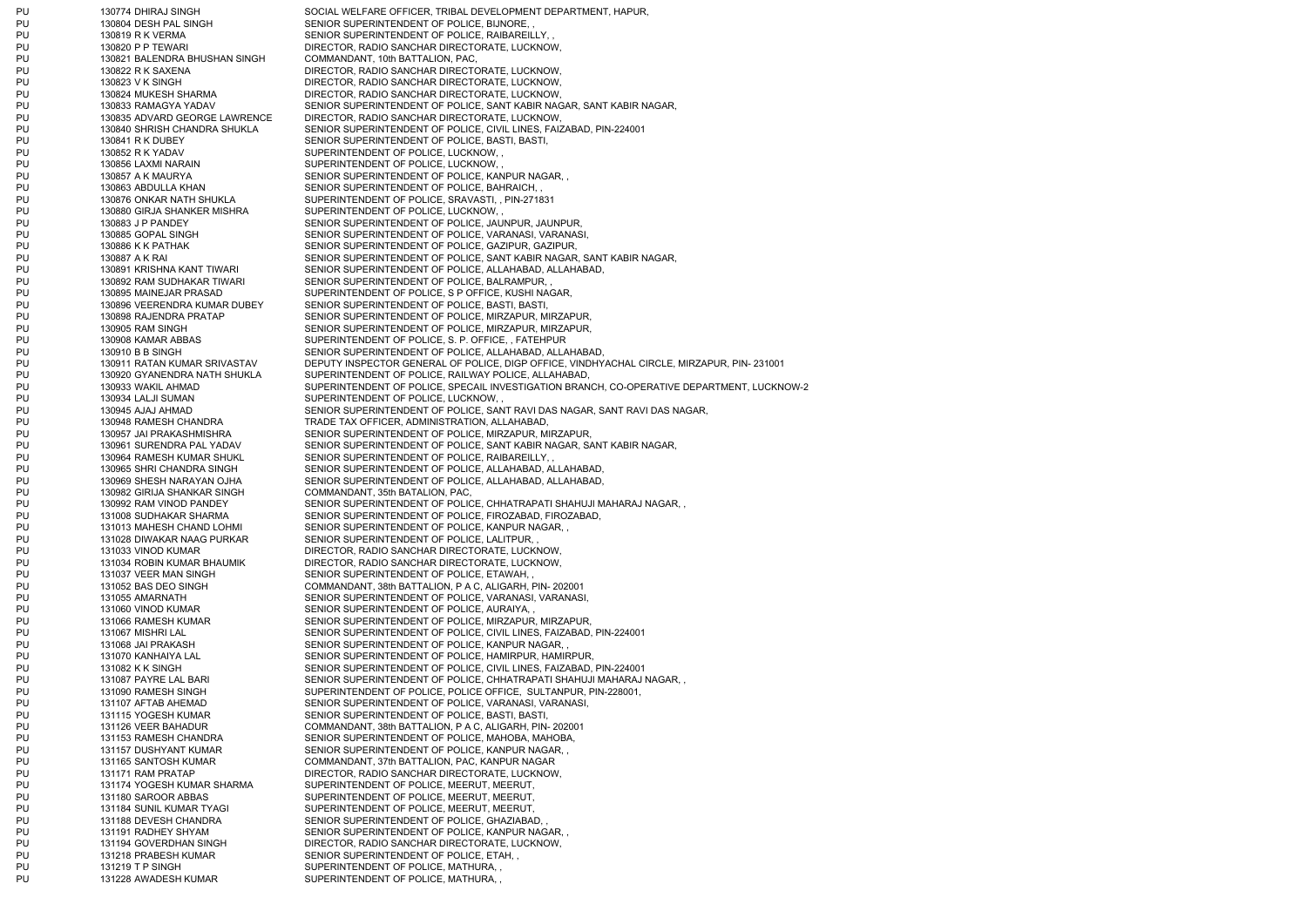PU 131237 JAICHAND SENIOR SUPERINTENDENT OF POLICE, MAINPURI, PU 131242 RAIS AHEMAD SENIOR SUPERINTENDENT OF POLICE, LALITPUR, PU 131257 VIJAY SINGH NIRAJ SUPERINTENDENT OF POLICE, MEERUT, MEERUT, PU 131263 YUDHISTER SINGH SUPERINTENDENT OF POLICE, KANSHIRAM NAGAR, PU 131267 UDAI RAJ MAURYA SENIOR SUPERINTENDENT OF POLICE, HARDOI, PU 131290 TANVEER AHAMAD SUPERINTENDENT OF POLICE, LUCKNOW, PU 131326 RAJENDRA SINGH SENIOR SUPERINTENDENT OF POLICE, BAREILLY, PU 131360 BADAM SINGH SUPERINTENDENT OF POLICE, HAPUR, PU 131391 DIPAK SHARMA SUPERINTENDENT OF POLICE, MUZAFFARNAGAR, PU 131411 MOHD SALIM SENIOR SUPERINTENDENT OF POLICE, HARDOI, PU 131439 KAILASH CHAND SUPERINTENDENT OF POLICE, ALIGARH, PU 131445 DIWAN SINGH COMMANDANT, 45th BATALION, PAC, ALIGARH PU 131458 ZAKI KHAN SENIOR SUPERINTENDENT OF POLICE, PILIBHIT, PU 131484 R M TEWARI SUPERINTENDENT OF POLICE, LUCKNOW, PU 131488 S K SRIVASTVA SUPERINTENDENT OF POLICE, LUCKNOW, PU 131491 VACHASPATI TRIPATHI SENIOR SUPERINTENDENT OF POLICE, BAHRAICH, PU 131506 D N TRIPATHI SENIOR SUPERINTENDENT OF POLICE, BALLIA, PU 131509 RAKESH CHANDRA SHARMA SUPERINTENDENT OF POLICE, LUCKNOW, PU 131564 SYED AFSAR RAZA SUPERINTENDENT OF POLICE, LUCKNOW, PU 131576 AMAR NATH PAL SUPERINTENDENT OF POLICE, LUCKNOW, PU 131586 ANIL KUMAR SINGH SUPERINTENDENT OF POLICE, LUCKNOW, PU 131615 S R H RIZVI SUPERINTENDENT OF POLICE, LUCKNOW, PU 131616 CHHOTEY LAL SUPERINTENDENT OF POLICE, LUCKNOW, PU 131636 MOHD AMIL KHAN SUPERINTENDENT OF POLICE, LUCKNOW, PU 131637 CHURA MANI TRIPATHI SENIOR SUPERINTENDENT OF POLICE, BAHRAICH, PU 131643 H P SINGH SENIOR SUPERINTENDENT OF POLICE, SITAPUR, PU 131647 VIJAI KUMAR TRIPATHI SUPERINTENDENT OF POLICE, LUCKNOW, PU 131712 JAMED AHMAD COMMANDANT, 24th BATALION, PAC, MORADABAD PU 131713 DEVENDRA KUMAR SENIOR SUPERINTENDENT OF POLICE, KAUSHAMBI, PU 131731 BHAGWAN SWAROOP SUPERINTENDENT OF POLICE, BULANDSHAHAR, BULANDSHAHAR,

PU 131235 SUKHVEER SINGH SENIOR SUPERINTENDENT OF POLICE, FIROZABAD, FIROZABAD, PU 131248 SUDARSHAN SENIOR SUPERINTENDENT OF POLICE, MAHOBA, MAHOBA, PU 131285 L N SINGH SENIOR SUPERINTENDENT OF POLICE, CIVIL LINES, FAIZABAD, PIN-224001 PU 131320 SARDAR MOHD SUPERINTENDENT OF POLICE, JYOTIBAFULLE NAGAR, , AMROHA PU 131453 RAMESH BABU SENIOR SUPERINTENDENT OF POLICE, GAUTAM BUDH NAGAR, PU 131477 RAMESHWAR MISHRA DIRECTOR, RADIO SANCHAR DIRECTORATE, LUCKNOW, PU 131480 LAKHPATI SINGH DIRECTOR, RADIO SANCHAR DIRECTORATE, LUCKNOW, PU 131490 RAM UJAGAR SENIOR SUPERINTENDENT OF POLICE, RAIBAREILLY, PU 131504 CHANDRA SHEKHAR PANDEY SENIOR SUPERINTENDENT OF POLICE, GORAKHPUR, GORAKHPUR, PU 131505 ASHOK KUMAR KAPOOR SUPERINTENDENT OF POLICE, POLICE OFFICE, SULTANPUR, PIN-228001, PU 131508 VIRENDRA KUMAR SRIVASTAVA SENIOR SUPERINTENDENT OF POLICE, GORAKHPUR, GORAKHPUR, PU 131513 RAKESH KUMAR SINGH SENIOR SUPERINTENDENT OF POLICE, JAUNPUR, JAUNPUR, PU 131516 T N RAI SENIOR SUPERINTENDENT OF POLICE, VARANASI, VARANASI, PU 131524 RAMESH CHANDRA PANDEY SENIOR SUPERINTENDENT OF POLICE, RAIBAREILLY, , PU 131525 SUBHASH CHANDRA TIWARI SENIOR SUPERINTENDENT OF POLICE, AZAMGARH, AZAMGARH, PU 131529 UMA KANT SENIOR SUPERINTENDENT OF POLICE, AMBEDKAR NAGAR, PU 131530 LOKESH KUMAR PANDEY SENIOR SUPERINTENDENT OF POLICE. RAIBAREILLY, PU 131531 HARISH CHANDRA DUBEY SENIOR SUPERINTENDENT OF POLICE, CIVIL LINES, FAIZABAD, PIN-224001 PU 131551 OMPRAKASH GUPTA SUPERINTENDENT OF POLICE, STATE MOTOR VEHICLE OFFICER, SITAPUR, PU 131556 KRISHNA LOCHAN LAL SUPERINTENDENT OF POLICE, KANPUR DEHAT, KANPUR DEHAT, PU 131558 RAJ DEO TEWARI SENIOR SUPERINTENDENT OF POLICE, AMBEDKAR NAGAR, PU 131571 PAWAN KUMAR TRIPATHI SENIOR SUPERINTENDENT OF POLICE, GORAKHPUR, GORAKHPUR, PU 131579 D N TRIPATHI DIRECTOR, RADIO SANCHAR DIRECTORATE, LUCKNOW, PU 131582 SAH NAWAZ ZAFRI DIRECTOR, RADIO SANCHAR DIRECTORATE, LUCKNOW, PU 131583 SURENDRA KUMAR VERMA SENIOR SUPERINTENDENT OF POLICE, SAHARANPUR, SAHARANPUR, PU 131584 SADA SHEO PANDEY SUPERINTENDENT OF POLICE, POLICE OFFICE, SULTANPUR, PIN-228001. PU 131591 MUNAWAR HUSSAIN SENIOR SUPERINTENDENT OF POLICE, JAUNPUR, JAUNPUR, PU 131593 M ULLAH SENIOR SUPERINTENDENT OF POLICE, SANT KABIR NAGAR, SANT KABIR NAGAR, PU 131594 ANSHDAR CHATURVEDI DIRECTOR, RADIO SANCHAR DIRECTORATE, LUCKNOW, PU 131598 RAM NARESH RAM SENIOR SUPERINTENDENT OF POLICE, GAZIPUR, GAZIPUR, PU 131602 VINOD KUMAR SINGH SENIOR SUPERINTENDENT OF POLICE, VARANASI, VARANASI, PU 131604 SIWAGAT ULLAH SENIOR SUPERINTENDENT OF POLICE, BARABANKI, BARABANKI, PU 131606 SRI PRAKASH TEWARI DIRECTOR, RADIO SANCHAR DIRECTORATE, LUCKNOW, PU 131609 RAM AWADH YADAV SENIOR SUPERINTENDENT OF POLICE, AZAMGARH, AZAMGARH PU 131610 VISHNU KUMAR SRIVASTAVA SENIOR SUPERINTENDENT OF POLICE, CIVIL LINES, FAIZABAD, PIN-224001 PU 131614 D K GUPTA SENIOR SUPERINTENDENT OF POLICE, BARABANKI, BARABANKI, PU 131630 RANDHIR SINGH DIRECTOR, RADIO SANCHAR DIRECTORATE, LUCKNOW, PU 131632 H P SINGH SENIOR SUPERINTENDENT OF POLICE, GAUTAM BUDH NAGAR, PU 131633 P K VERMA DIRECTOR, RADIO SANCHAR DIRECTORATE, LUCKNOW, PU 131634 RAJENDRA PRASAD YADAV DIRECTOR, RADIO SANCHAR DIRECTORATE, LUCKNOW, PU 131646 MURLI DHAR SINGH MAURYA SENIOR SUPERINTENDENT OF POLICE, JAUNPUR, JAUNPUR, PU 131655 JAI NANDAN PODDAR SENIOR SUPERINTENDENT OF POLICE, CHHATRAPATI SHAHUJI MAHARAJ NAGAR, PU 131677 BRIJ MOHAN SENIOR SUPERINTENDENT OF POLICE, SHAHJAHANPUR, PU 131714 SAMI AHMAD DIRECTOR, RADIO SANCHAR DIRECTORATE, LUCKNOW, PU 131723 KARTAR SINGH SUPERINTENDENT OF POLICE, JYOTIBAFULLE NAGAR, , AMROHA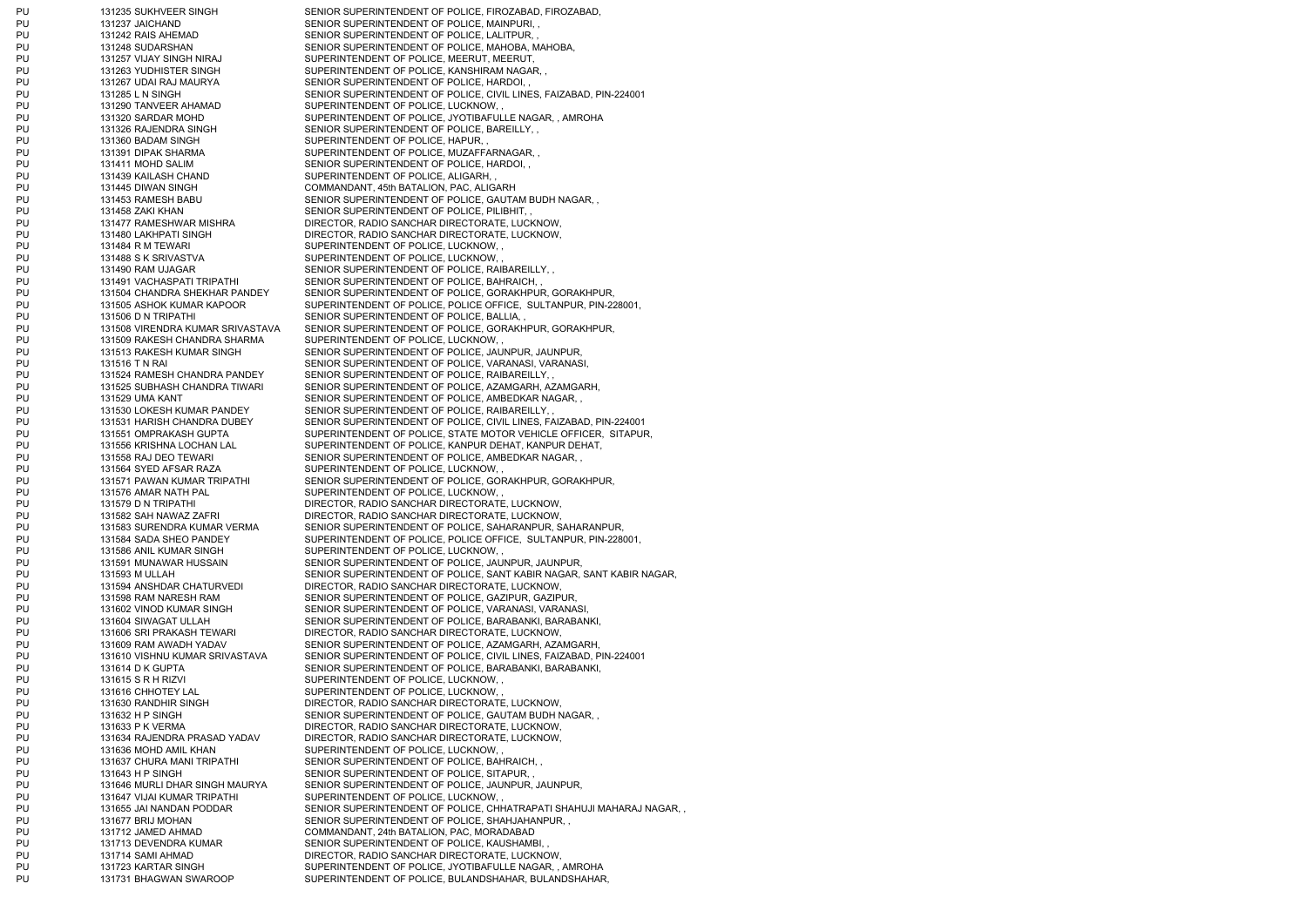PU 131759 BHAGWAN SWAROOP SUPERINTENDENT OF POLICE, MATHURA, PU 131760 DINESH KUMAR TYAGI SENIOR SUPERINTENDENT OF POLICE, SHAMLI, PU 131774 ASHOK KUMAR SENIOR SUPERINTENDENT OF POLICE, SHAHJAHANPUR, PU 131785 BRIJ PAL SINGH SENIOR SUPERINTENDENT OF POLICE, MAHOBA, MAHOBA, PU 131812 MEWA LAL ADDITIONAL DIRECTOR GENERAL OF POLICE, SPECAIL RESEARCH TEAM, (VISHESH ANUSANDHAN DAL), LUCKNOW PU 131829 JAI SINGH INSPECTOR GENERAL OF POLICE. INTELIGENCE ESTABLISHMENT, LUCKNOW, PU 131838 REWATI RAMAN SINGH SENIOR SUPERINTENDENT OF POLICE, BARABANKI, BARABANKI, PU 131841 KRISHNA KUMAR YADAV SENIOR SUPERINTENDENT OF POLICE, HARDOI, PU 131843 RAJESH KUMAR MISHRA SENIOR SUPERINTENDENT OF POLICE, KANPUR NAGAR, PU 131844 IRFANULLAH KHAN SENIOR SUPERINTENDENT OF POLICE, BARABANKI, BARABANKI, PU 131849 ANIL KUMAR TEWARI SENIOR SUPERINTENDENT OF POLICE, BALRAMPUR, PU 131850 SYED IZHAR AHMAD SENIOR SUPERINTENDENT OF POLICE, SITAPUR, PU 131852 ANIL KUMAR SUPERINTENDENT OF POLICE, LUCKNOW, PU 131854 K S A SHAH SUPERINTENDENT OF POLICE, LUCKNOW, PU 131856 AJEET KUMAR GUPTA SUPERINTENDENT OF POLICE, LUCKNOW, PU 131860 SATYA PRAKASH SENIOR SUPERINTENDENT OF POLICE, AMBEDKAR NAGAR, PU 131864 GANESH SHANKER YADAV SENIOR SUPERINTENDENT OF POLICE, KANPUR NAGAR, PU 131870 D K PANDEY SENIOR SUPERINTENDENT OF POLICE, SANT RAVI DAS NAGAR, SANT RAVI DAS NAGAR, PU 131871 ARUN KUMAR SRIVASTAVA SUPERINTENDENT OF POLICE, LUCKNOW, PU 131875 SURENDRA KUMAR SENIOR SUPERINTENDENT OF POLICE, BAGPAT, PU 131879 YADU NATH SUPERINTENDENT OF POLICE, LUCKNOW, PU 131882 KAMAL PRASAD DIRECTOR, RADIO SANCHAR DIRECTORATE, LUCKNOW, PU 131903 J P TEWARI SENIOR SUPERINTENDENT OF POLICE, BARABANKI, BARABANKI, PU 131906 AJIT KUMAR SINGH SENIOR SUPERINTENDENT OF POLICE, ALLAHABAD, ALLAHABAD, PU 131907 LAKSHAMI NARAYAN MISHRA DIRECTOR, RADIO SANCHAR DIRECTORATE, LUCKNOW, PU 131912 SURENDRA PRASAD SINGH SENIOR SUPERINTENDENT OF POLICE, GORAKHPUR, GORAKHPUR, PU 131917 SUSHIL PRATAP MISHRA SUPERINTENDENT OF POLICE, LUCKNOW, PU 131920 SHAMBHU NATH MISHRA SUPERINTENDENT OF POLICE, LUCKNOW, PU 131923 DEEP CHANDRA JOSHI SENIOR SUPERINTENDENT OF POLICE, SITAPUR, PU 131959 MAHESH NARAIN ADDITIONAL DIRECTOR GENERAL OF POLICE, SPECAIL RESEARCH TEAM, (VISHESH ANUSANDHAN DAL), LUCKNOW PU 131975 SADA NAND SINGH SUPERINTENDENT OF POLICE, U.P. VIGILANCE ESTABLISHMENT, PU 131980 KISHAN PAL SINGH SUPERINTENDENT OF POLICE, MEERUT, MEERUT, PU 131993 MOHAN LAL SENIOR SUPERINTENDENT OF POLICE, BIJNORE, PU 132006 YOGENDRA SINGH SENIOR SUPERINTENDENT OF POLICE, MIRZAPUR, MIRZAPUR, PU 132017 SAZID HUSAIN SENIOR SUPERINTENDENT OF POLICE, GAUTAM BUDH NAGAR, PU 132031 ASHA RAM TYAGI SUPERINTENDENT OF POLICE, INTELIGENCE DEPARTMENT, MEERUT, PU 132038 ANIL KUMAR TYAGI SENIOR SUPERINTENDENT OF POLICE, SAHARANPUR, SAHARANPUR, PU 132043 BHULANEY SINGH SENIOR SUPERINTENDENT OF POLICE, BAHRAICH, PU 132045 RAM NARAIN SUPERINTENDENT OF POLICE, SP (R) S.B. INTELIGENCE DEPARTMENT UP, 1310, DHARA ROAD, FAIZABAD, PIN-224001 PU 132046 V V SINGH SUPERINTENDENT OF POLICE, H.Q. MAHARAJGANJ, MAHARAJGANJ, PIN- 273303 PU 132072 OMPRAKASH INSPECTOR GENERAL OF POLICE, POLICE ADMINISTRATION, PU 132126 GAYA PRASAD DEPUTY INSPECTOR GENERAL OF POLICE, POLICE CIRCLE, BANGLA NO.-10 CIVIL LINES, FAIZABAD-LUCKNOW ROAD, FAIZABAD, PIN-224001 PU 132137 ANAND PAL SUPERINTENDENT OF POLICE, AGRA, PU 132143 HAKIM SINGH SUPERINTENDENT OF POLICE, MATHURA, PU 132144 VINOD KUMAR SENIOR SUPERINTENDENT OF POLICE, SONBHADRA, SONBHADRA, PU 132171 SABHA JEET SINGH SENIOR SUPERINTENDENT OF POLICE, BALLIA, PU 132181 RAM BILAS DUBEY SENIOR SUPERINTENDENT OF POLICE, BAHRAICH, PU 132187 DAYA SHANKER YADAV SENIOR SUPERINTENDENT OF POLICE, VARANASI, VARANASI, PU 132198 MADHAV RAM GAUTAM SUPERINTENDENT OF POLICE, S. P. OFFICE, , FATEHPUR PU 132199 JANARDAN RAI SENIOR SUPERINTENDENT OF POLICE, BAHRAICH, PU 132203 RAM PRABHAV RAI SENIOR SUPERINTENDENT OF POLICE, CIVIL LINES, FAIZABAD, PIN-224001 PU 132209 RAM CHANDRA AZAD SUPERINTENDENT OF POLICE, SP (R) S.B. INTELIGENCE DEPARTMENT UP, 1310, DHARA ROAD, FAIZABAD, PIN-224001 PU 132211 SHAILENDRA PRATAP SINGH SENIOR TREASURY OFFICER, PAY AND ACCOUNTS OFFICE, NEW DELHI, PU 132212 GULAM AKBAR SENIOR SUPERINTENDENT OF POLICE, JAUNPUR, JAUNPUR, PU 132217 INDRA JEET SINGH SENIOR SUPERINTENDENT OF POLICE, SITAPUR, PU 132221 PRAMOD KUMAR VERMA SENIOR SUPERINTENDENT OF POLICE, DEORIA, DEORIA, PU 132255 OMBEER SINGH SUPERINTENDENT OF POLICE, MEERUT, MEERUT, PU 132302 S M RAJPUT SUPERINTENDENT OF POLICE, JYOTIBAFULLE NAGAR, , AMROHA PU 132311 SATYA PRAKASH SUPERINTENDENT OF POLICE, MUZAFFARNAGAR, PU 132315 C P SINGH SENIOR SUPERINTENDENT OF POLICE, MORADABAD, PU 132318 MAIKU LAL DIRECTOR, RADIO SANCHAR DIRECTORATE, LUCKNOW, PU 132320 SUBHASH CHANDRA SUPERINTENDENT OF POLICE, HAPUR, PU 132321 AJAI KUMAR SUPERINTENDENT OF POLICE, MEERUT, MEERUT, PU 132322 S F HAIDAR SENIOR SUPERINTENDENT OF POLICE, BAREILLY, PU 132328 BHARAT SINGH SUPERINTENDENT OF POLICE, MEERUT, MEERUT, PU 132329 S P DUBE SENIOR SUPERINTENDENT OF POLICE, PRATAPGARH, PU 132339 BALBIR SINGH SUPERINTENDENT OF POLICE, MUZAFFARNAGAR, PU 132344 MOHAN RAM SENIOR SUPERINTENDENT OF POLICE, JAUNPUR, JAUNPUR, PU 132347 RAM SUMER SENIOR SUPERINTENDENT OF POLICE, SANT RAVI DAS NAGAR, SANT RAVI DAS NAGAR PU 132351 MAHENDRA NATH SENIOR SUPERINTENDENT OF POLICE, GORAKHPUR, GORAKHPUR, PU 132355 INDRA BAHADUR SINGH SENIOR SUPERINTENDENT OF POLICE, AZAMGARH, AZAMGARH, PU 132356 AWADH BIHARI SHUKLA SENIOR SUPERINTENDENT OF POLICE, PRATAPGARH, PU 132366 UMESH CHANDRA SUPERINTENDENT OF POLICE, LUCKNOW, PU 132369 KAPIL DEV YADAV SENIOR SUPERINTENDENT OF POLICE, ALLAHABAD, ALLAHABAD, PU 132371 JAGDISH SINGH SENIOR SUPERINTENDENT OF POLICE, GORAKHPUR, GORAKHPUR,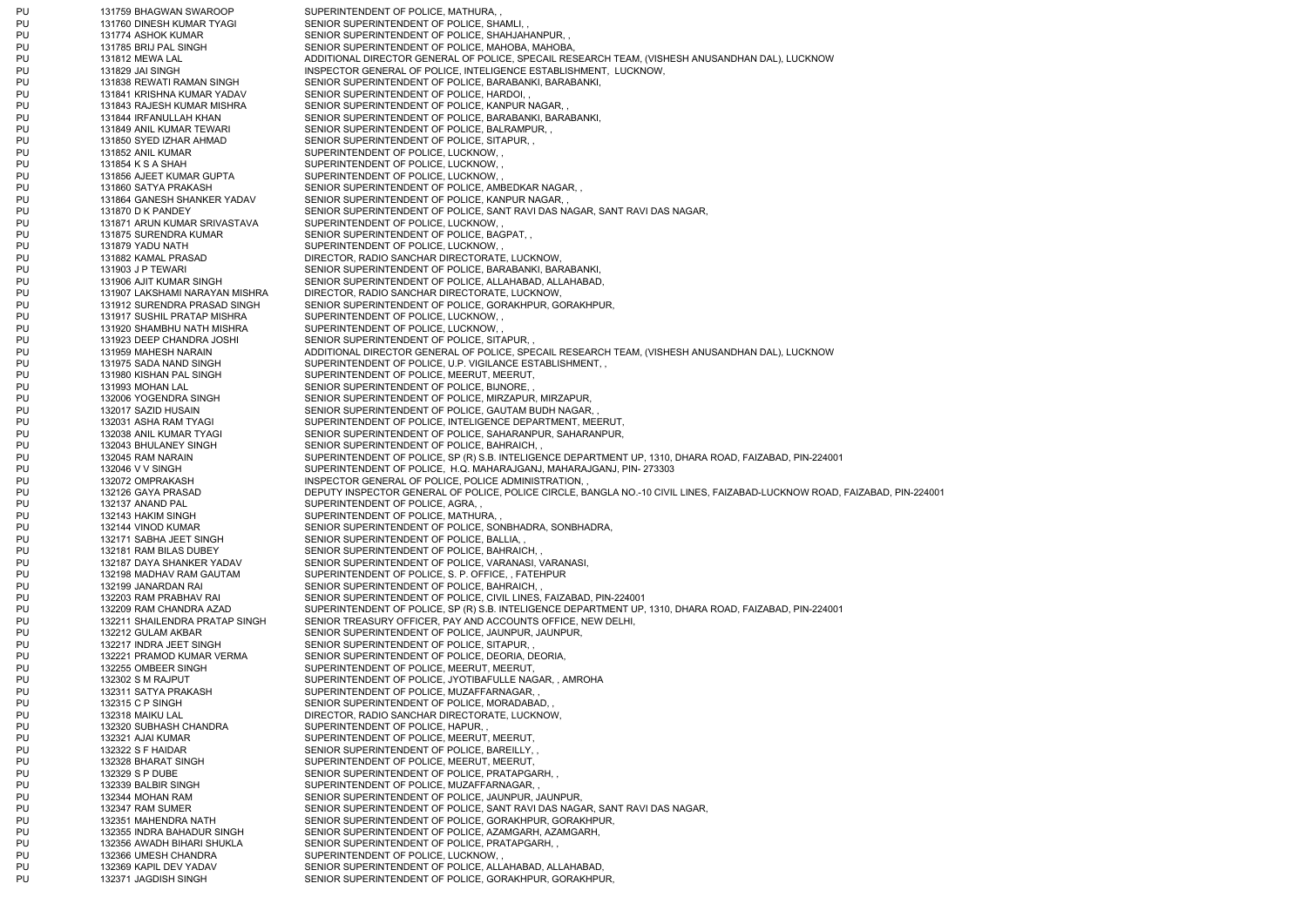PU 132386 SIYA RAM SENIOR SUPERINTENDENT OF POLICE, BAHRAICH, PU 132397 JAGDISH PRASAD SINGH SENIOR SUPERINTENDENT OF POLICE, PRATAPGARH, PU 132427 R N YADAV INSPECTOR GENERAL OF POLICE, CB, C.I.D., PU 132430 SRI RAM PAL SUPERINTENDENT OF POLICE, SP (R) S.B. INTELIGENCE DEPARTMENT UP, 1310, DHARA ROAD, FAIZABAD, PIN-224001 PU 132431 RAM NAYAN YADAV SENIOR SUPERINTENDENT OF POLICE, VARANASI, VARANASI, PU 132454 NOOR MOHD SUPERINTENDENT OF POLICE. BULANDSHAHAR, BULANDSHAHAR, PU 132464 KAILASH CHANDRA DIXIT SENIOR SUPERINTENDENT OF POLICE, BAREILLY, PU 132470 PERMA NAND TRIVEDI SENIOR SUPERINTENDENT OF POLICE, BALLIA, PU 132478 NARESH CHANDRA SENIOR SUPERINTENDENT OF POLICE, BAGPAT, PU 132486 JITENDRA PRATAP SINGH SUPERINTENDENT OF POLICE, LUCKNOW, PU 132495 RAVI SHANKAR SENIOR SUPERINTENDENT OF POLICE, KAUSHAMBI, PU 132496 JAG PAL SINGH SENIOR SUPERINTENDENT OF POLICE. MAINPURI, PU 132516 RAM VRIKSH INSPECTOR GENERAL OF POLICE, POLICE CIRCLE, , ALLAHABAD PU 132523 BAGESHWARI MISHRA ADDITIONAL SECRETARY, (PROMOTION), POLICE SERVICE RECRUITMENT AND PROMOTION, BOARD, U.P. PU 132525 BANSI DHAR ADDITIONAL SECRETARY, (PROMOTION), POLICE SERVICE RECRUITMENT AND PROMOTION, BOARD, U.P. PU 132572 MASOOD HUSSAIN SUPERINTENDENT OF POLICE, STATE MOTOR VEHICLE OFFICER, SITAPUR, PU 132576 TRILOKI NATH RATHORE DIRECTOR, DIR FORENSIC LABORATRY, , LUCKNOW PU 132590 DINESH KUMAR MISHRA SUPERINTENDENT OF POLICE / ASSISTANT DIRECTOR, SP COMPUTER CENTER U. P., PU 132591 GORAKH NATH SINGH SENIOR SUPERINTENDENT OF POLICE, KANPUR NAGAR, PU 132599 AMAR NATH TRADE TAX OFFICER, ADMINISTRATION, GHAZIABAD, PU 132601 MAHENDRA PRATAP SENIOR SUPERINTENDENT OF POLICE, KANNAUJ, PU 132607 MUNNA BABOO SENIOR SUPERINTENDENT OF POLICE, BANDA, BANDA, PU 132609 SIKANDER KHAN SENIOR SUPERINTENDENT OF POLICE, BAREILLY, PU 132610 RAM NIWAS SENIOR SUPERINTENDENT OF POLICE, SHAHJAHANPUR, PU 132643 SANJAY SRIVASTAV SUPERINTENDENT OF POLICE, SRAVASTI, , PIN-271831 PU 132644 KAMAL KISHOR ASATHANA COMMANDANT, 35th BATALION, PAC, PU 132647 MANOJ KUMAR DEPUTY INSPECTOR GENERAL OF POLICE, A.T.C, SITAPUR, PU 132671 VISHMA BHOJI SENIOR SUPERINTENDENT OF POLICE, BAGPAT, PU 132676 A USMAN SENIOR SUPERINTENDENT OF POLICE, BADAUN, PU 132678 RAVINDRA SINGH SUPERINTENDENT OF POLICE, MUZAFFARNAGAR, PU 132681 JUGAL KISHOR SENIOR SUPERINTENDENT OF POLICE, SHAMLI, PU 132687 NAKUL SINGH SENIOR SUPERINTENDENT OF POLICE, SAHARANPUR, SAHARANPUR, PU 132696 JAI CHAND 132696 SENIOR SUPERINTENDENT OF POLICE, SITAPUR, PU 132745 ASHFAQ AHMAD SENIOR SUPERINTENDENT OF POLICE, SAHARANPUR, SAHARANPUR, PU 132778 SHAMBHU NATH SINGH SENIOR SUPERINTENDENT OF POLICE, UNNAO, PU 132794 RAKESH KUMAR SRIVASTAVA COMMANDANT, 48th, INDIA RESERVE BATTALIAN, SONBHADRA, PU 132799 VIRENDRA SHARMA SENIOR SUPERINTENDENT OF POLICE, BAHRAICH, PU 132801 RAJESH KUMAR SUPERINTENDENT OF POLICE, LUCKNOW, PU 132812 SATYENDRA YADAV SUPERINTENDENT OF POLICE, POLICE OFFICE, SULTANPUR, PIN-228001, PU 132844 VIRENDRA SINGH SUPERINTENDENT OF POLICE, S P OFFICE, KUSHI NAGAR, PU 132860 NAND LAL YADAV SUPERINTENDENT OF POLICE, H.Q. MAHARAJGANJ, MAHARAJGANJ, PIN- 273303 PU 132865 R P PANDEY SENIOR SUPERINTENDENT OF POLICE, MIRZAPUR, MIRZAPUR, PU 132897 SIRJAN PRASAD SENIOR SUPERINTENDENT OF POLICE, LUCKNOW-2, PU 132915 AWADHESH MISHRA SENIOR SUPERINTENDENT OF POLICE, MIRZAPUR, MIRZAPUR, PU 132918 KRIPA SHANKAR SUPERINTENDENT OF POLICE, S. P. OFFICE, , FATEHPUR PU 132927 SHIV DAYAL TIWARI SENIOR SUPERINTENDENT OF POLICE, SANT RAVI DAS NAGAR, SANT RAVI DAS NAGAR, PU 132937 LALLAN MISHRA SENIOR SUPERINTENDENT OF POLICE, MIRZAPUR, MIRZAPUR, PU 132951 HIRA SINGH SENIOR SUPERINTENDENT OF POLICE, BALLIA, PU 132957 SAHABUDDIN SENIOR SUPERINTENDENT OF POLICE, ALLAHABAD, ALLAHABAD, PU 132967 RAJENDRA VERMA ANDENTIONAL SECRETARY, (PROMOTION), POLICE SERVICE RECRUITMENT AND PROMOTION, BOARD, U.P. PU 132971 Y K PRATHIHAR SENIOR SUPERINTENDENT OF POLICE, BALRAMPUR, PU 132991 RAMESH CHANDRA DEPUTY INSPECTOR GENERAL OF POLICE, HEAD QUARTER (H.Q), PU 132994 SATYA NARAIN YADAV SUPERINTENDENT OF POLICE, RESEARCH INFORMATION BEAURAU, PU 133013 HARISH CHANDRA UPADHYAY COMMANDANT, 23rd BATALION, PAC, MORADABAD PU 133023 GURU DAYAL SINGH SUPERINTENDENT OF POLICE, KANSHIRAM NAGAR, PU 133025 BHAG NATH SINGH SENIOR SUPERINTENDENT OF POLICE, SAHARANPUR, SAHARANPUR, PU 133032 MULTAN SINGH SUPERINTENDENT OF POLICE, KANSHIRAM NAGAR, PU 133050 ABDUL KHALEEQ SUPERINTENDENT OF POLICE, ALIGARH, PU 133052 BRAJESH KUMAR SENIOR SUPERINTENDENT OF POLICE, RAMPUR, PU 133053 RAM HIT SENIOR SUPERINTENDENT OF POLICE, HAMIRPUR, HAMIRPUR, PU 133054 RAMESH PRASAD BHARTI SENIOR SUPERINTENDENT OF POLICE, AMBEDKAR NAGAR, PU 133069 S K SINGH COMMANDANT, 9th BATTALION PAC, REGIONAL POLICE MOTER WORKSHOP, MORADABAD PU 133072 D P TYAGI SUPERINTENDENT OF POLICE, BULANDSHAHAR, BULANDSHAHAR, PU 133074 NARESH KUMAR SUPERINTENDENT OF POLICE, INTELIGENCE DEPARTMENT, AGRA, PU 133104 SUSHIL KUMAR MISRA SUPERINTENDENT OF POLICE, H.Q. MAHARAJGANJ, MAHARAJGANJ, PIN- 273303 PU 133106 R P GUPTA SENIOR SUPERINTENDENT OF POLICE, JAUNPUR, JAUNPUR, PU 133180 R N SINGH SENIOR SUPERINTENDENT OF POLICE, MIRZAPUR, MIRZAPUR, PU 133187 SURESH SINGH SENIOR SUPERINTENDENT OF POLICE, SANT RAVI DAS NAGAR, SANT RAVI DAS NAGAR, PU 133219 JITENDRA PRATAP SINGH SENIOR SUPERINTENDENT OF POLICE, MORADABAD, PU 133233 BADAM SINGH COMMANDANT, 49th BATTALION, PAC, GAUTAM BUDHA NAGAR PU 133247 RAM RAJ SINGH SENIOR SUPERINTENDENT OF POLICE, RAIBAREILLY, PU 133256 KRISHNA PAL SENIOR SUPERINTENDENT OF POLICE, BAREILLY, PU 133267 RAJENDRA PRASAD SENIOR SUPERINTENDENT OF POLICE, KAUSHAMBI, PU 133287 BINDA PRASAD MISHRA SENIOR SUPERINTENDENT OF POLICE, HARDOI, PU 133288 JAGANNATH SAROJ DEPUTY INSPECTOR GENERAL OF POLICE, PAC H.Q.R., LUCKNOW-2,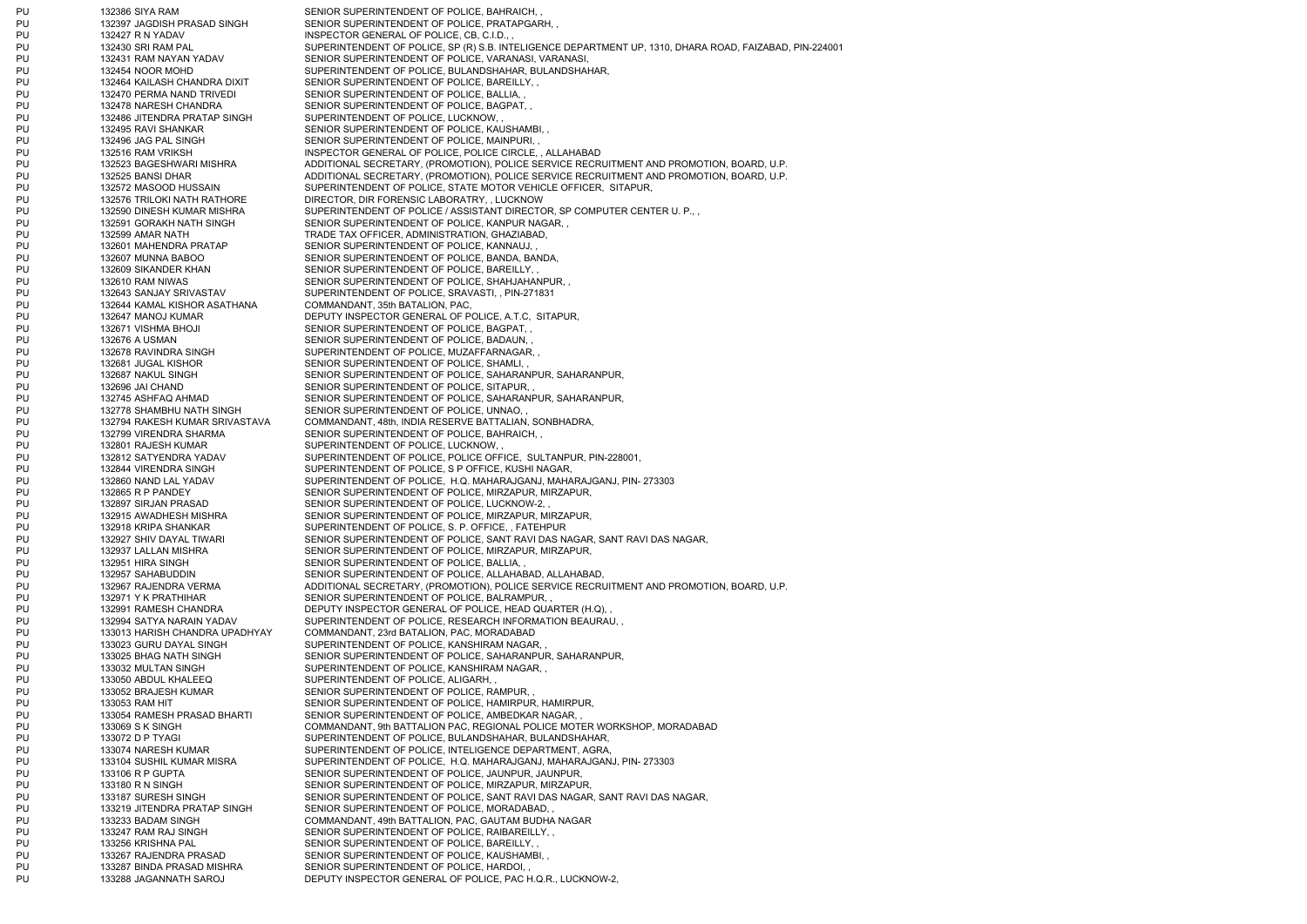PU 133332 VEERENDRA SINGH SUPERINTENDENT OF POLICE, MENDU ROAD POLICE OFFICE, HATHRAS, PIN-204101 PU 133346 KAMNI COMMANDANT, 30th BATTALION, PAC, PU 133359 AADESH KUMAR SENIOR SUPERINTENDENT OF POLICE, ALLAHABAD, ALLAHABAD, PU 133366 R P SINGH SUPERINTENDENT OF POLICE, LUCKNOW, PU 133372 SMT MAYA DEVI SENIOR SUPERINTENDENT OF POLICE, LUCKNOW-2, PU 133374 V B SINGH SENIOR SUPERINTENDENT OF POLICE, BASTI, BASTI, BASTI, BASTI, BASTI, BASTI, BASTI, BASTI, BASTI, BASTI, BASTI, BASTI, BASTI, BASTI, BASTI, BASTI, BASTI, BASTI, BASTI, BASTI, BASTI, BASTI, BASTI, BASTI, B PU 133385 SHIV KUMAR PANDEY INSPECTOR GENERAL OF POLICE, POLICE ADMINISTRATION, PU 133393 KALIM AHMAD DEPUTY INSPECTOR GENERAL OF POLICE, HEAD QUARTER (H.Q), PU 133420 SALIM KHAN SENIOR SUPERINTENDENT OF POLICE, ALLAHABAD, ALLAHABAD, PU 133422 MOHD AHMAD KHAN SENIOR SUPERINTENDENT OF POLICE, BANDA, BANDA, PU 133423 RAVI SHANKER AGRWAL SENIOR SUPERINTENDENT OF POLICE, BAREILLY, PU 133437 SHYAM KUMAR SUPERINTENDENT OF POLICE, KANPUR DEHAT, KANPUR DEHAT, PU 133440 DAYA RAM SINGH GOUR SENIOR SUPERINTENDENT OF POLICE, DEORIA, DEORIA, PU 133454 R K SHUKLA SENIOR SUPERINTENDENT OF POLICE, BARABANKI, BARABANKI, PU 133460 SANTOSH KUMAR SENIOR SUPERINTENDENT OF POLICE, CIVIL LINES, FAIZABAD, PIN-224001 PU 133477 BAL GOVIND SUPERINTENDENT OF POLICE, KANPUR DEHAT, KANPUR DEHAT, PU 133478 KARUNAKAR KHARE DEPUTY INSPECTOR GENERAL OF POLICE, RAILWAY POLICE, PU 133487 NARAD MUNI SUPERINTENDENT OF POLICE, H.Q. MAHARAJGANJ, MAHARAJGANJ, PIN- 273303 PU 133497 KRISHNA KUMAR DEPUTY INSPECTOR GENERAL OF POLICE, HEAD QUARTER (H.Q), PU 133582 MOHAR SINGH COMMANDANT, 15TH BATALION, PAC, AGRA, PIN-202001 PU 133590 VINOD SINGH INSPECTOR GENERAL OF POLICE, ZONAL POLICE OFFICE, VARANASI, PU 133592 GYAN SINGH COMMANDANT, 47 BATALION, PAC, BAREILLY PU 133596 GANGA SARAN SHARMA COMMANDANT, 33rd BATTALION, PAC, JHANSI PU 133603 BABU SINGH COMMANDANT, 2nd BATTALION, PAC, PMT WORKSHOP, SITAPUR, PIN-261001 PU 133614 JAGDISH SINGH PATNI CHIEF TREASURY OFFICER, COLLECTRATE, LUCKNOW, PU 133631 VINOD KUMAR TRIPATHI SENIOR SUPERINTENDENT OF POLICE, LUCKNOW-2, , PU 133634 MOBIN AHMAD SUPERINTENDENT OF POLICE, LUCKNOW, PU 133638 JITENDRA KUMAR SRIVASTAVA SENIOR SUPERINTENDENT OF POLICE, SANT KABIR NAGAR, SANT KABIR NAGAR, PU 133651 KM KALPANA GUPTA SUPERINTENDENT OF POLICE, INTELIGENCE DEPARTMENT, MEERUT, PU 133654 RAM BHAJAN VERMA SENIOR SUPERINTENDENT OF POLICE, BAREILLY, PU 133655 RAISUDDIN SENIOR SUPERINTENDENT OF POLICE. BAREILLY, PU 133657 P C TRIPATHI JOINT DIRECTOR, PROSECUTION, REGIONAL PROSECUTION OFFICE, MORADABAD, PU 133675 OMPAL SINGH SENIOR SUPERINTENDENT OF POLICE, GAUTAM BUDH NAGAR, PU 133700 RAM MILAN YADAV SUPERINTENDENT OF POLICE, LUCKNOW, PU 133727 VISHNU DAYAL SUPERINTENDENT OF POLICE, LUCKNOW, PU 133754 SAYED KHALID NASIM SENIOR SUPERINTENDENT OF POLICE, GORAKHPUR, GORAKHPUR, PU 133794 KUNTI SRIVASTAVA SENIOR SUPERINTENDENT OF POLICE, SANT KABIR NAGAR, SANT KABIR NAGAR, PU 133801 RAM ASHISH YADAV SENIOR SUPERINTENDENT OF POLICE, MIRZAPUR, MIRZAPUR, PU 133809 KEDAR NATH DUBEY COMMANDANT, 48th, INDIA RESERVE BATTALIAN, SONBHADRA, PU 133813 JAWAHAR YADAV SUPERINTENDENT OF POLICE, LUCKNOW, PU 133816 OM PRAKASH MISHRA SENIOR SUPERINTENDENT OF POLICE, LUCKNOW-2, PU 133830 MUSHEER SIDIQQUE INSPECTOR GENERAL OF POLICE, POLICE ADMINISTRATION, PU 133833 VIMAL KUMAR VERMA SUPERINTENDENT OF POLICE, LUCKNOW, PU 133839 BIJENDRA SINGH SUPERINTENDENT OF POLICE, MUZAFFARNAGAR, PU 133872 SHYAM SINGH SENIOR SUPERINTENDENT OF POLICE, BAGPAT, PU 133882 JAGDISH MANIK SENIOR SUPERINTENDENT OF POLICE, GHAZIABAD, PU 133907 GYANENDRA KUMAR SENIOR SUPERINTENDENT OF POLICE, SAHARANPUR, SAHARANPUR, PU 133922 C RAM SENIOR SUPERINTENDENT OF POLICE, SAHARANPUR, SAHARANPUR, PU 133924 J P KATIYAR SENIOR SUPERINTENDENT OF POLICE, SAHARANPUR, SAHARANPUR, PU 133930 VIRENDRA SINGH SENIOR SUPERINTENDENT OF POLICE, SHAMLI, PU 133939 DHARAM VEER SINGH SENIOR SUPERINTENDENT OF POLICE, SHAMLI, PU 133944 SATENDRA PAL SUPERINTENDENT OF POLICE, JYOTIBAFULLE NAGAR, , AMROHA PU 133971 DHARAM VEER SUPERINTENDENT OF POLICE, MUZAFFARNAGAR, PU 133974 RAJENDRA SINGH SENIOR SUPERINTENDENT OF POLICE, SAHARANPUR, SAHARANPUR, PU 133980 VEERENDRA SINGH COMMANDANT, 49th BATTALION, PAC, GAUTAM BUDHA NAGAR PU 133981 HARPAL SINGH COMMANDANT, 41th BATTALION, PAC, PU 133982 YOGENDRA SINGH SENIOR SUPERINTENDENT OF POLICE, GAUTAM BUDH NAGAR, PU 133983 SOHAN LAL SUPERINTENDENT OF POLICE, MEERUT, MEERUT, PU 133984 RAM DHAN SENIOR SUPERINTENDENT OF POLICE, BIJNORE, PU 133993 ARUN KUMAR YADAV SENIOR SUPERINTENDENT OF POLICE, BIJNORE, PU 133995 UMESH CHANDRA TYAGI SENIOR SUPERINTENDENT OF POLICE, UNNAO, PU 133998 PARMA NAND SHARMA SUPERINTENDENT OF POLICE, INTELIGENCE DEPARTMENT, MORADABAD, PU 134000 JAMIL AHMAD SENIOR SUPERINTENDENT OF POLICE, SAHARANPUR, SAHARANPUR, PU 134007 ANUP KASHYAP COMMANDANT, 10th BATTALION, PAC, PU 134008 MIRAZUDDIN AHMAD DEPUTY INSPECTOR GENERAL OF POLICE, A.T.C, SITAPUR, PU 134013 SATENDRA SINGH SENIOR SUPERINTENDENT OF POLICE, GAUTAM BUDH NAGAR, PU 134018 DEVENDRA SINGH SENIOR SUPERINTENDENT OF POLICE, BAGPAT, PU 134068 BAJRANG BAHADUR SENIOR SUPERINTENDENT OF POLICE, BARABANKI, BARABANKI, PU 134078 R D MAURYA SENIOR SUPERINTENDENT OF POLICE, CIVIL LINES, FAIZABAD, PIN-224001 PU 134079 A K VARMA SENIOR SUPERINTENDENT OF POLICE, BAGPAT, PU 134105 RAM KISHORE DISTRICT COMMANDANT HOMEGUARDS, BARABANKY, PU 134106 SATISH CHANDRA SENIOR SUPERINTENDENT OF POLICE, GAUTAM BUDH NAGAR, PU 134143 BAL DHARI SINGH INSPECTOR GENERAL OF POLICE, POLICE TRAINING COLLEGE, SITAPUR (UP), PIN-261001 PU 134147 SASHI BHUSHAN SUPERINTENDENT OF POLICE, LUCKNOW, PU 134165 HARI RAM COMMANDANT, 30th BATTALION, PAC,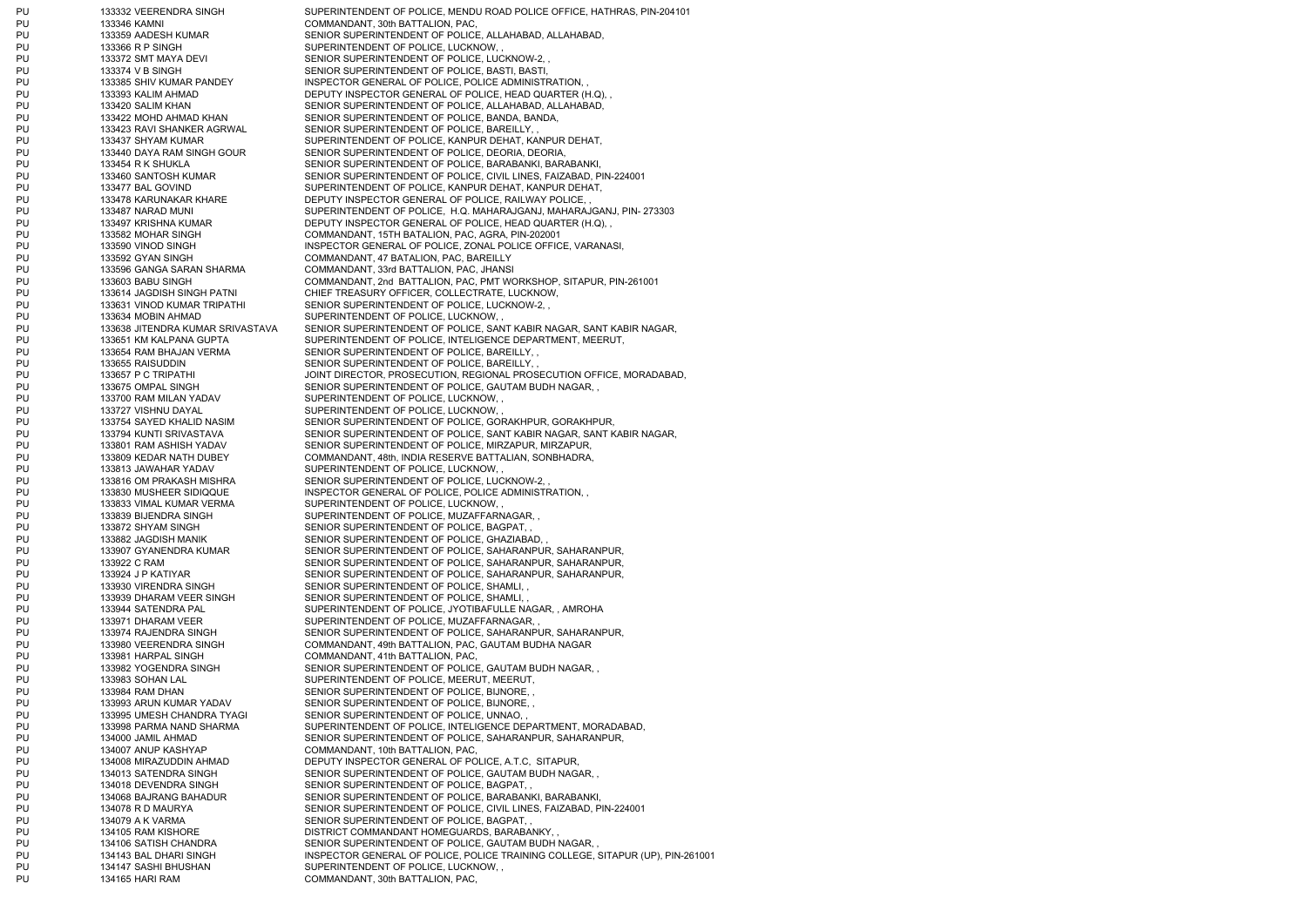PU 134177 MANOJ KUMAR SUPERINTENDENT OF POLICE, AGRA, PU 134178 MUKESH CHANDRA SENIOR SUPERINTENDENT OF POLICE, MAINPURI, PU 134180 UPENDRA SINGH SENIOR SUPERINTENDENT OF POLICE, KANPUR NAGAR, PU 134184 SANTOSH KUMAR BAJPAI SUPERINTENDENT OF POLICE, LUCKNOW, PU 134238 SUKHDEO KANAUJIA INSPECTOR GENERAL OF POLICE, POLICE INTELLIGENCE OFFICE, PU 134243 VIJAI KUMAR TEWARI SENIOR SUPERINTENDENT OF POLICE, DEORIA, DEORIA, PU 134258 BIPIN BIHARI CHOUBEY SENIOR SUPERINTENDENT OF POLICE, DEORIA, DEORIA, PU 134260 HARIDAY NARAIN SINGH SENIOR SUPERINTENDENT OF POLICE, MIRZAPUR, MIRZAPUR, PU 134263 LALLU YADAV SENIOR SUPERINTENDENT OF POLICE, GAZIPUR, GAZIPUR, PU 134288 CHANDRIKA PRASAD YADAV INSPECTOR GENERAL OF POLICE, POLICE ADMINISTRATION, PU 134341 D SINGH COMMANDANT, 26TH BATALION, PAC, GORAKHPUR, PIN-273014 PU 134392 SUBHASH CHANDRA SENIOR SUPERINTENDENT OF POLICE, BAREILLY, PU 134394 SYOVIR SINGH SUPERINTENDENT OF POLICE, ALIGARH, PU 134422 PREM SINGH SENIOR SUPERINTENDENT OF POLICE, BIJNORE, PU 134423 HAR PAL SINGH SENIOR SUPERINTENDENT OF POLICE, MORADABAD, PU 134437 RAM PRAKASH SENIOR SUPERINTENDENT OF POLICE, CHHATRAPATI SHAHUJI MAHARAJ NAGAR, , PU 134445 CHANDRA PAL SUPERINTENDENT OF POLICE, LUCKNOW, PU 134454 HRIDYA NAND PANDEY SUPERINTENDENT OF POLICE, U.P. VIGILANCE ESTABLISHMENT, , PU 134459 VINOD KUMAR SUPERINTENDENT OF POLICE, U.P. VIGILANCE ESTABLISHMENT, PU 134461 RAMA KANT MISHRA SENIOR SUPERINTENDENT OF POLICE, BALRAMPUR, PU 134470 SHIV KANT MISHRA SENIOR SUPERINTENDENT OF POLICE, RAIBAREILLY, PU 134480 RADHEY SHYAM DUBE SENIOR SUPERINTENDENT OF POLICE, GORAKHPUR, GORAKHPUR, PU 134491 PAWAN KUMAR SENIOR SUPERINTENDENT OF POLICE, LUCKNOW-2, PU 134492 JAI SHANKER PRASAD TIWARI JOINT DIRECTOR, PROSECUTION, REGIONAL PROSECUTION OFFICE, VARANASI, PU 134505 JAGAT SINGH SENIOR SUPERINTENDENT OF POLICE, KANPUR NAGAR, PU 134510 DASSI RAM SENIOR SUPERINTENDENT OF POLICE, KANPUR NAGAR, PU 134525 ANANT SHWAROOP DIRECTOR, TRAFFIC, PU 134536 GHAN SHAYAM SENIOR SUPERINTENDENT OF POLICE, MIRZAPUR, MIRZAPUR, PU 134558 ANIL KUMAR DIRECTOR, RADIO SANCHAR DIRECTORATE, LUCKNOW, PU 134559 N K AWASTHI SENIOR SUPERINTENDENT OF POLICE, KANPUR NAGAR, PU 134564 ARUN KUMAR SENIOR SUPERINTENDENT OF POLICE, AURAIYA, PU 134565 S S YADAV SENIOR SUPERINTENDENT OF POLICE, ETAWAH, PU 134568 J S SHUKLA SUPERINTENDENT OF POLICE, LUCKNOW, PU 134579 U K SRIVASTAV SENIOR SUPERINTENDENT OF POLICE, DEORIA, DEORIA, PU 134586 GEETA AHIRVAR SENIOR SUPERINTENDENT OF POLICE, ETAH, PU 134590 ALOPI PRASAD SUPERINTENDENT OF POLICE, POLICE OFFICE, SULTANPUR, PIN-228001, PU 134598 MAZEED ABSAR SENIOR SUPERINTENDENT OF POLICE, ALLAHABAD, ALLAHABAD, PU 134629 NETRA PAL SINGH SENIOR TREASURY OFFICER, BULANDSAHAR, BULANDSHAHAR, PU 134632 YATINDRA PRASAD SENIOR SUPERINTENDENT OF POLICE, MAINPURI, PU 134644 NARENDRA SINGH SENIOR SUPERINTENDENT OF POLICE, ETAH, PU 134645 BAL KRISHNA YADAV SENIOR SUPERINTENDENT OF POLICE, BARABANKI, BARABANKI, PU 134690 CHANDI LAL VERMA SENIOR SUPERINTENDENT OF POLICE, KANNAUJ, PU 134706 LALA RAM DISTRICT TRAINING OFFICER, DISTRICT TRAINING INSTITUTE, SITAPUR, PU 134725 PARDESHI RAM INSPECTOR GENERAL OF POLICE, ZONAL POLICE OFFICE, VARANASI, PU 134734 V SHARMA SUPERINTENDENT OF POLICE, INTELIGENCE DEPARTMENT, GORAKHPUR, PU 134746 SUDESH CHAND KATIYAR SENIOR SUPERINTENDENT OF POLICE, RAMPUR, PU 134747 LAXMI NARAIN SENIOR SUPERINTENDENT OF POLICE, BASTI, BASTI, PU 134759 S N SINGH COMMANDANT, RECRUIT TRAINING CENTRE, CHUNAR, CHUNAR, MIRZAPUR, PIN-231304 PU 134768 SITA RAM SENIOR SUPERINTENDENT OF POLICE, ALLAHABAD, ALLAHABAD, ALLAHABAD, PU 134785 SURJEET SINGH SENIOR SUPERINTENDENT OF POLICE, SHAHJAHANPUR, PU 134807 TEJVEER SINGH SUPERINTENDENT OF POLICE, MEERUT, MEERUT, PU 134819 VED SINGH SENIOR SUPERINTENDENT OF POLICE, KANPUR NAGAR, PU 134820 HARI OM SUPERINTENDENT OF POLICE, MATHURA, PU 134822 N K SAXENA COMMANDANT, 38th BATTALION, P A C, ALIGARH, PIN- 202001 PU 134823 RAKESH DUBEY SENIOR SUPERINTENDENT OF POLICE, ETAWAH, PU 134866 R NARAIN DWEVEDI SENIOR SUPERINTENDENT OF POLICE, GAZIPUR, GAZIPUR, PU 134868 TRILOKI NATH PANDEY SENIOR SUPERINTENDENT OF POLICE, AZAMGARH, AZAMGARH, PU 134962 KAILASH CHANDRA SHARMA COMMANDANT, 45th BATALION, PAC, ALIGARH PU 134963 GIRI RAJ SINGH COMMANDANT, 43th BATTALION, PAC, ETAH PU 134971 GYAN PRAKASH COMMANDANT, 11th BATALION, P. A. C, SITAPUR, PIN-261001 PU 134980 SURESH CHANDRA SHARMA COMMANDANT, 15TH BATALION, PAC, AGRA, PIN-202001 PU 134996 RAM SEVAK SUPERINTENDENT OF POLICE, / PRINCIPAL, PTS, POLICE TRAINING SCHOOL, GORAKHPUR, PIN-273014 PU 135001 ANIL KUMAR SAXENA SENIOR SUPERINTENDENT OF POLICE, GAUTAM BUDH NAGAR, PU 135003 SHIV KUMAR SINGH SENIOR SUPERINTENDENT OF POLICE, BARABANKI, BARABANKI, PU 135013 VIJENDRA DUTT DOBHAL SUPERINTENDENT OF POLICE, MEERUT, MEERUT, PU 135019 RAVINDRA PRAKASH SRIVASTAV INSPECTOR GENERAL OF POLICE, POLICE ADMINISTRATION, PU 135023 ANIL KUMAR SHARMA DEPUTY INSPECTOR GENERAL OF POLICE, HEAD QUARTER (H.Q), PU 135047 MAN SINGH INSPECTOR GENERAL OF POLICE, POLICE ADMINISTRATION, PU 135066 AJAI SHUKLA SUPERINTENDENT OF POLICE, U.P. VIGILANCE ESTABLISHMENT, PU 135078 AJAI MOHAN SHARMA SENIOR SUPERINTENDENT OF POLICE, RAIBAREILLY, PU 135081 DINESH KUMAR SINGH SUPERINTENDENT OF POLICE, INTELIGENCE DEPARTMENT, MEERUT, PU 135099 MAHESH CHANDRA SENIOR SUPERINTENDENT OF POLICE, KANPUR NAGAR, PU 135133 DADDAN SINGH SENIOR SUPERINTENDENT OF POLICE, GAZIPUR, GAZIPUR, PU 135147 ANIL KUMAR COMMANDANT, 35th BATALION, PAC, PU 135161 HARI PRASAD SENIOR SUPERINTENDENT OF POLICE, JHANSI,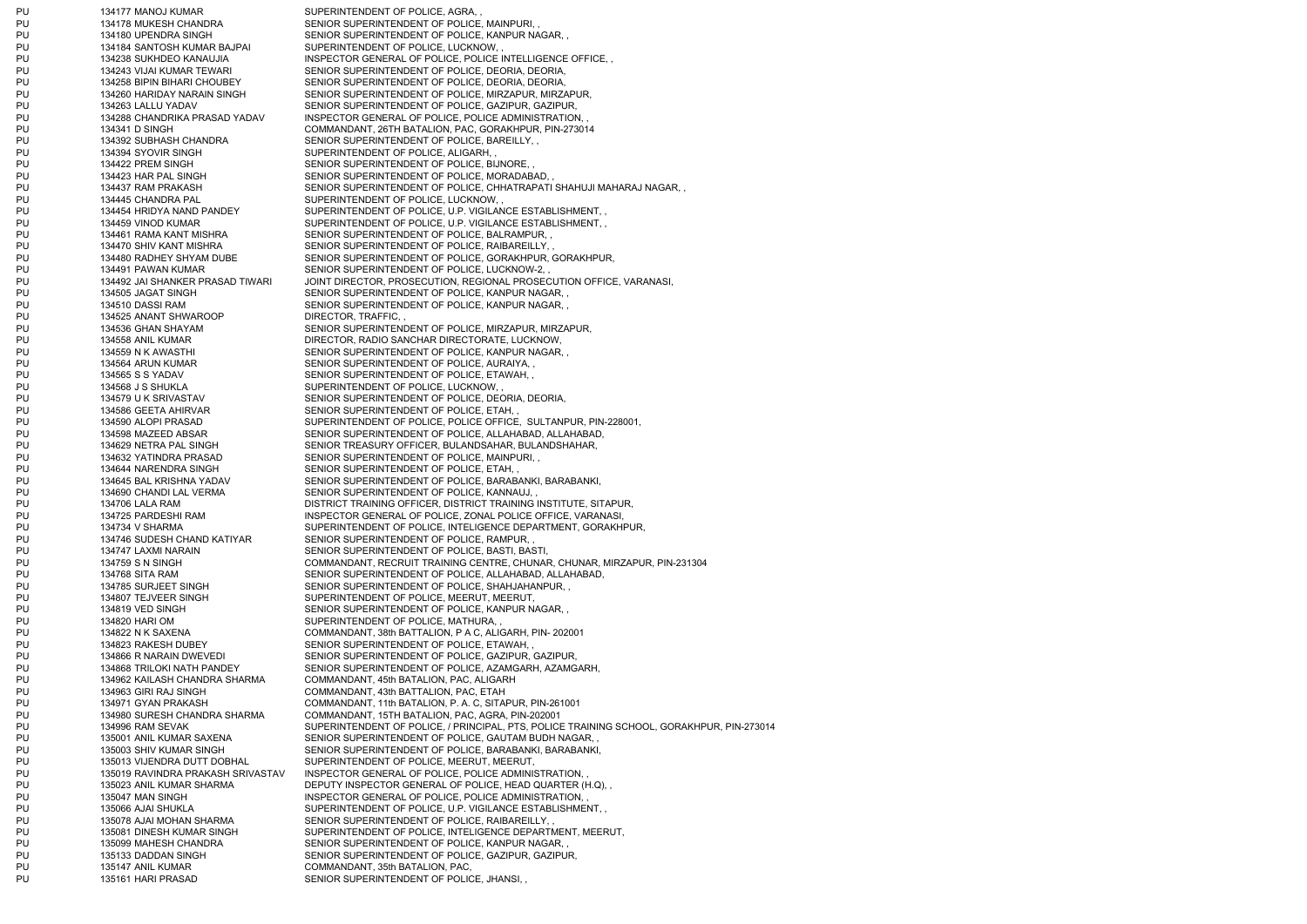PU 135177 M P PATHAK SENIOR SUPERINTENDENT OF POLICE, PRATAPGARH, PU 135188 KRISHAN MOHAN SHING SUPERINTENDENT OF POLICE, LUCKNOW, PU 135200 PAVAN KUMAR S I(M) SENIOR SUPERINTENDENT OF POLICE. BAREILLY, PU 135237 SMT MANORAMA DEVI COMMANDANT, 12th BATTALION, PAC, FATEHPUR PU 135246 BACHU SINGH SUPERINTENDENT OF POLICE, MEERUT, MEERUT, PU 135257 RAKESH KUMAR COMMANDANT, 45th BATALION, PAC, ALIGARH PU 135258 K K MISRA SUPERINTENDENT OF POLICE, S. P. OFFICE, , FATEHPUR PU 135260 NAZAR SINGH SENIOR SUPERINTENDENT OF POLICE, KANPUR NAGAR, PU 135262 SHIV KUMAR SENIOR SUPERINTENDENT OF POLICE, KANPUR NAGAR, PU 135273 LAKSHMAN PRASAD SENIOR SUPERINTENDENT OF POLICE, JHANSI, PU 135281 A P KHARE SENIOR SUPERINTENDENT OF POLICE, LALITPUR, PU 135284 P K GOSWAMI COMMANDANT, 38th BATTALION, P A C, ALIGARH, PIN- 202001 PU 135286 C P SHARMA SUPERINTENDENT OF POLICE, MATHURA, PU 135300 CHATRA PAL SINGH COMMANDANT, 24th BATALION, PAC, MORADABAD PU 135358 OMPRAKASH SENIOR SUPERINTENDENT OF POLICE, ETAWAH, PU 135373 RAMESH KUMAR SUPERINTENDENT, INTELIGENCE DEPARTMENT, PU 135410 YATENDRA KUMAR SENIOR SUPERINTENDENT OF POLICE, GHAZIABAD, PU 135415 YOAGAISH KUMAR SUPERINTENDENT OF POLICE, MEERUT, MEERUT, PU 135422 RINJET SINGH SENIOR SUPERINTENDENT OF POLICE, KANPUR NAGAR, PU 135437 INDER PAL SINGH SUPERINTENDENT OF POLICE, CHITRAKOOT, , PU 135446 RAM NARAISH SINGH SUPERINTENDENT OF POLICE, LUCKNOW, PU 135470 SURYA PAL SENIOR SUPERINTENDENT OF POLICE, KANPUR NAGAR, PU 135472 RAGHUVEER SINGH SUPERINTENDENT OF POLICE, MATHURA, PU 135476 CHANDERBHAN SINGH SUPERINTENDENT OF POLICE, CHITRAKOOT, PU 135485 SARISH CHANDER SUPERINTENDENT OF POLICE, CHITRAKOOT, PU 135505 RAM CHANDER YADAV SENIOR SUPERINTENDENT OF POLICE, JHANSI, PU 135518 OMA PRAKSH SHUKAL SUPERINTENDENT OF POLICE, LUCKNOW, PU 135539 SHUKH VER SINGH SENIOR SUPERINTENDENT OF POLICE, AURAIYA, PU 135550 PRAIM CHAND SENIOR SUPERINTENDENT OF POLICE, KANPUR NAGAR, PU 135553 KARAN SINGH SENIOR SUPERINTENDENT OF POLICE, SHAHJAHANPUR, PU 135558 KAESHAN LAL SUPERINTENDENT OF POLICE, LUCKNOW, PU 135578 RAJAINDER SINGH SENIOR SUPERINTENDENT OF POLICE, KANNAUJ, PU 135589 MAHAISH CHANDER DIRECTOR, RADIO SANCHAR DIRECTORATE, LUCKNOW, PU 135594 CHANDER SINGH COMMANDANT, 6th BATTALION, PAC, MEERUT, PIN-250001 PU 135613 BADAN SINGH SENIOR SUPERINTENDENT OF POLICE, KANPUR NAGAR, PU 135622 MISHRI LAL SENIOR SUPERINTENDENT OF POLICE, RAIBAREILLY, PU 135637 SHREE PAL SENIOR SUPERINTENDENT OF POLICE, BADAUN, PU 135652 BRAJ PAL SENIOR SUPERINTENDENT OF POLICE, AURAIYA, PU 135656 KRISHRA KUMAR SENIOR SUPERINTENDENT OF POLICE, MAHOBA, MAHOBA, PU 135666 SURANDRA KUMAR SUPERINTENDENT OF POLICE, S. P. OFFICE, , FATEHPUR PU 135813 OMVEER SINGH SUPERINTENDENT OF POLICE, LUCKNOW, PU 135814 RAJ VEER SINGH SENIOR SUPERINTENDENT OF POLICE, KANNAUJ, PU 135844 PRAMOD KUMAR SENIOR SUPERINTENDENT OF POLICE, GHAZIABAD, PU 135850 KASHMIR SINGH YADAV SENIOR SUPERINTENDENT OF POLICE, AMBEDKAR NAGAR, PU 135928 SHYAM KUMAR SINGH SUPERINTENDENT OF POLICE, KHERI, PU 135929 RAN VEER SINGH SUPERINTENDENT OF POLICE, MUZAFFARNAGAR, PU 135930 SAIYED MOHD MANSOOR SENIOR SUPERINTENDENT OF POLICE, BAREILLY, PU 135931 MAHENDRA KUMAR MISRA SENIOR SUPERINTENDENT OF POLICE, SITAPUR,

PU 135171 MAHESH UPADHYAY SENIOR SUPERINTENDENT OF POLICE, KAUSHAMBI, PU 135197 YADVAINDR SHING SENIOR SUPERINTENDENT OF POLICE, FIROZABAD, FIROZABAD, PU 135199 VIJAY KUMAR SINGH SENIOR SUPERINTENDENT OF POLICE, AZAMGARH, AZAMGARH, PU 135202 SED ALI ABBAS SENIOR SUPERINTENDENT OF POLICE, SAHARANPUR, SAHARANPUR, PU 135210 DEEPAK BAKSHI SENIOR SUPERINTENDENT OF POLICE, GAUTAM BUDH NAGAR, PU 135228 NEM SINGH SENIOR SUPERINTENDENT OF POLICE, FIROZABAD, FIROZABAD, PU 135271 GANGA VISHUM SENIOR SUPERINTENDENT OF POLICE, GORAKHPUR, GORAKHPUR, PU 135289 RANVIJAY SINGH SUPERINTENDENT OF POLICE, H.Q. MAHARAJGANJ, MAHARAJGANJ, PIN- 273303 PU 135342 CHOTE LAL SHUKLA SENIOR SUPERINTENDENT OF POLICE, VARANASI, VARANASI, PU 135371 RAMESH CHANDRE SUPERINTENDENT OF POLICE, BULANDSHAHAR, BULANDSHAHAR, PU 135383 R K YADAV SUPERINTENDENT OF POLICE, MENDU ROAD POLICE OFFICE, HATHRAS, PIN-204101 PU 135384 AJAY RAJ PANDAY SENIOR SUPERINTENDENT OF POLICE, CIVIL LINES, FAIZABAD, PIN-224001 PU 135419 SHYAM SUNDER YADV SUPERINTENDENT OF POLICE, POLICE OFFICE, SULTANPUR, PIN-228001, PU 135432 CHET RAM SINGH SUPERINTENDENT OF POLICE, KANPUR DEHAT, KANPUR DEHAT, PU 135491 DAIVE DEN PANDAY SENIOR SUPERINTENDENT OF POLICE, AZAMGARH, AZAMGARH, PU 135525 ASAOK KUMAR SHARMA COMMANDANT, 2nd BATTALION, PAC, PMT WORKSHOP, SITAPUR, PIN-261001 PU 135557 ASAOK KUMAR SHARMA SUPERINTENDENT OF POLICE, SPECAIL INVESTIGATION BRANCH, CO-OPERATIVE DEPARTMENT, LUCKNOW-2 PU 135576 AANND PRAKSH PANDAYA DEPUTY INSPECTOR GENERAL OF POLICE, PAC H.Q.R., LUCKNOW-2, PU 135630 KRIPA SHANKER SENIOR SUPERINTENDENT OF POLICE, GAUTAM BUDH NAGAR, PU 135642 BADAN SINGH SUPERINTENDENT OF POLICE, MENDU ROAD POLICE OFFICE, HATHRAS, PIN-204101 PU 135657 RAGHU RAJ SINGH COMMANDANT, 20th BATTALION, PAC, AZAMGARH, PIN-276001 PU 135749 GHURAHU RAI SUPERINTENDENT OF POLICE, SECURITY INTELLIGENCE DEPARTMENT, PU 135770 RADHEY SHYAM SHUKLA SENIOR SUPERINTENDENT OF POLICE, GORAKHPUR, GORAKHPUR, PU 135796 KANTI BALLABH PANDEY SENIOR SUPERINTENDENT OF POLICE, GAUTAM BUDH NAGAR, PU 135822 SMT ASHA CHIEF MEDICAL SUPERINTENDENT, DISTRICT HOSPITAL, KANPUR NAGAR, PU 135851 JAGROPAN PD YADAV SENIOR SUPERINTENDENT OF POLICE, SANT KABIR NAGAR, SANT KABIR NAGAR, PU 135866 RAM GOPAL COMMANDANT, 20th BATTALION, PAC, AZAMGARH, PIN-276001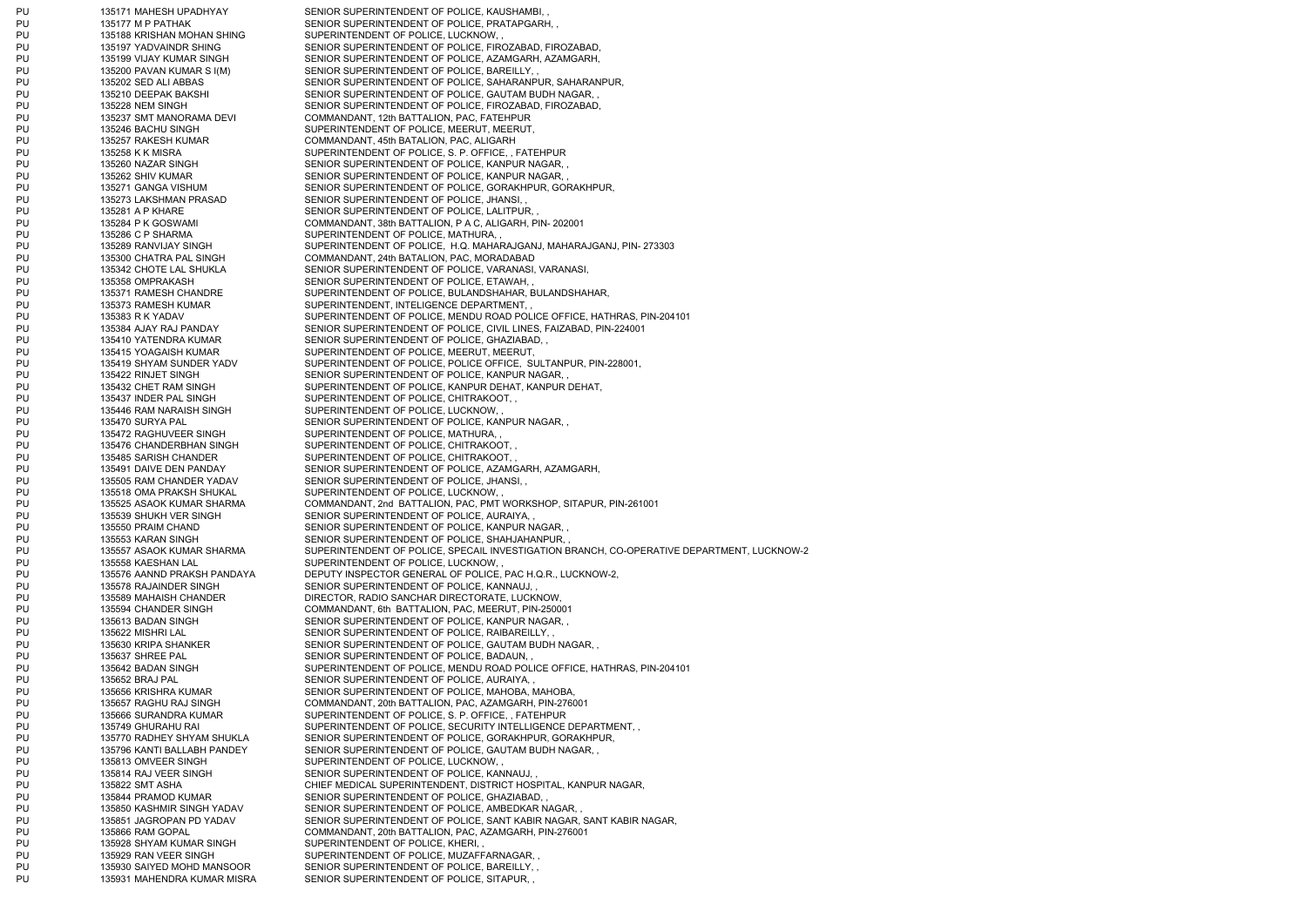PU 135937 MAN SINGH SENIOR SUPERINTENDENT OF POLICE, MAINPURI, PU 135948 RAM SUMER TRIPATHI SENIOR SUPERINTENDENT OF POLICE, GORAKHPUR, GORAKHPUR, PU 135956 GYAN PRAKASH CHAUDHARY DEPUTY CHIEF ACCOUNT OFFICER, FOOD COMMISSIONER OFFICE, DEPTT. OF FOOD & CIVIL SUPPLIES, PU 135958 ATAR SINGH SENIOR SUPERINTENDENT OF POLICE, GONDA, PU 135975 KM PUSHPA DEVI SENIOR SUPERINTENDENT OF POLICE, ASSISTANT RADIO OFFICER (ADMIN), UP POLICE HQR, LUCKNOW, LUCKNOW PU 135987 BRIJ LAL VERMA SUPERINTENDENT OF POLICE, S. P. OFFICE, . FATEHPUR PU 136002 SANJAY KUMAR PURI SUPERINTENDENT, INTELIGENCE DEPARTMENT, PU 136008 MAHESH KUMAR SINGH SENIOR SUPERINTENDENT OF POLICE, CIVIL LINES, FAIZABAD, PIN-224001 PU 136021 DEEN BANDHU DIXIT SENIOR SUPERINTENDENT OF POLICE, SITAPUR, PU 136046 PRADEEP KUMAR GAUR SENIOR SUPERINTENDENT OF POLICE, AZAMGARH, AZAMGARH, PU 136047 SATENDRA KUMAR SENIOR SUPERINTENDENT OF POLICE, RAMPUR, PU 136049 AJAY KUMAR RAI SUPERINTENDENT OF POLICE, LUCKNOW, PU 136050 ANAND KUMAR SRIVASTAVA DIRECTOR, RADIO SANCHAR DIRECTORATE, LUCKNOW, PU 136054 MAHENDRA KUMAR UPADHYAY SENIOR SUPERINTENDENT OF POLICE, VARANASI, VARANASI, PU 136056 CHANDRA SINGH BISHT SUPERINTENDENT OF POLICE, RAILWAY POLICE, PU 136058 VIMLESH KUMAR BAJPAI SENIOR SUPERINTENDENT OF POLICE, SHAHJAHANPUR, PU 136087 SHYAMA CHARAN MISRA SENIOR SUPERINTENDENT OF POLICE, BAREILLY, PU 136107 MAHAVIR SINGH SENIOR SUPERINTENDENT OF POLICE, ETAH, PU 136151 RAVI KUMAR MISHRA SUPERINTENDENT OF POLICE, LUCKNOW, PU 136158 RAMESH CHANDRA SENIOR SUPERINTENDENT OF POLICE, ALLAHABAD, ALLAHABAD, PU 136163 SUNNA LAL COMMANDANT, 43th BATTALION, PAC, ETAH PU 136165 SANJEEV SAXENA SENIOR SUPERINTENDENT OF POLICE, PILIBHIT, PU 136166 SANJEEV KUMAR COMMANDANT, 24th BATALION, PAC, MORADABAD PU 136167 AMBIKA CHARAN SUPERINTENDENT OF POLICE, BULANDSHAHAR, BULANDSHAHAR, PU 136173 TAUKEER AHMAD SENIOR SUPERINTENDENT OF POLICE, SITAPUR, PU 136179 RAGHUBEER SINGH SUPERINTENDENT OF POLICE, ALIGARH, PU 136205 DURYODHAN LAL SENIOR SUPERINTENDENT OF POLICE, PILIBHIT, PU 136237 MAHENDRA PRATAP SINGH SUPERINTENDENT OF POLICE, LUCKNOW, PU 136239 ANIL KUMAR MISRA SENIOR SUPERINTENDENT OF POLICE, KANNAUJ, PU 136254 RAM PAL YADAV SUPERINTENDENT OF POLICE, LUCKNOW, PU 136267 RAJ NARAIN TRIPATHI SENIOR SUPERINTENDENT OF POLICE, KAUSHAMBI, PU 136280 ANNANT RAM SENIOR SUPERINTENDENT OF POLICE, FIROZABAD, FIROZABAD, PU 136358 SAHDEV SINGH SENIOR SUPERINTENDENT OF POLICE, JHANSI, PU 136521 SRI KRISHNA SENIOR SUPERINTENDENT OF POLICE, PRATAPGARH, PU 136850 CHANDRASHEKHER SINGH SENIOR SUPERINTENDENT OF POLICE, AMBEDKAR NAGAR, PU 136870 NARENDRA SINGH SENIOR SUPERINTENDENT OF POLICE, MIRZAPUR, MIRZAPUR, PU 137304 MUNNA LAL SHARMA COMMANDANT, 20th BATTALION, PAC, AZAMGARH, PIN-276001 PU 137311 DILIP SINGH SENIOR SUPERINTENDENT OF POLICE, BAGPAT, PU 137314 MOH RAIS SENIOR SUPERINTENDENT OF POLICE, SHAHJAHANPUR, PU 137317 R SHANKAR SENIOR SUPERINTENDENT OF POLICE, SITAPUR, PU 137320 CHARAN SINGH SUPERINTENDENT OF POLICE, MEERUT, MEERUT, PU 137322 RADHA CHARAN SENIOR SUPERINTENDENT OF POLICE, RAMPUR, PU 137323 HUKUM SINGH SUPERINTENDENT OF POLICE, JYOTIBAFULLE NAGAR, , AMROHA PU 137345 R V SINGH REGISTRAR, CO-OPERATIVE SOCITIES, LUCKNOW-2, PU 137366 BIR SINGH SUPERINTENDENT OF POLICE, MENDU ROAD POLICE OFFICE, HATHRAS, PIN-204101 PU 137369 DWARIKA PRASAD SENIOR SUPERINTENDENT OF POLICE, BARABANKI, BARABANKI, PU 137370 A M KHAN SUPERINTENDENT OF POLICE, RESEARCH INFORMATION BEAURAU, PU 137372 F A KHAN SUPERINTENDENT OF POLICE, RESEARCH INFORMATION BEAURAU, PU 137375 SANJAY KHARE SUPERINTENDENT OF POLICE, RESEARCH INFORMATION BEAURAU, PU 137378 S P TOMAR JOINT DIRECTOR, TOURISM OFFICE, AGRA, PU 137379 D SHARMA DIRECTOR, ENVIRONMENT DIRECTORATE, LUCKNOW, PU 137388 LAXMI NARAYAN MISHRA SUPERINTENDENT OF POLICE. RAILWAYS POLICE. PU 137392 G C JOSHI DIRECTOR, DIRECTORATE OF INFORMATION, LUCKNOW, PU 137419 KAMALENDRA KUMAR YADAV SENIOR SUPERINTENDENT OF POLICE, GHAZIABAD, PU 137434 GYAN PRAKASH SRIVASTAV INSPECTOR GENERAL OF POLICE, CB, C.I.D., PU 137617 SANJAY KUMAR TYAGI SUPERINTENDENT OF POLICE, INTELIGENCE DEPARTMENT, MEERUT, PU 137827 OMPAL SINGH SENIOR SUPERINTENDENT OF POLICE, GAUTAM BUDH NAGAR, PU 138471 KUSHAL PAL SINGH SUPERINTENDENT OF POLICE, MUZAFFARNAGAR, PU 138572 RAMANUJ YADAV COMMANDANT, 26TH BATALION, PAC, GORAKHPUR, PIN-273014 PU 138723 SUNIL KUMAR SRIVASTAVA COMMANDANT, FIRE TRAINING CENTER, DOSTI NAGAR, UNNAO PU 139156 DINESH KUMAR SUPERINTENDENT OF POLICE, INTELIGENCE DEPARTMENT, ALLAHABAD, PU 139693 OM DUTT SHARMA SUPERINTENDENT OF POLICE, MEERUT, MEERUT, PU 139849 SHATRUGHAN SINGH SENIOR SUPERINTENDENT OF POLICE, ALLAHABAD, ALLAHABAD, PU 139850 RAJ KUMAR SENIOR SUPERINTENDENT OF POLICE, S.P. OFFICE JILA PARISAD ORAI, JALAUN, PIN-285001 PU 139851 HARI KUNWAR SINGH SENIOR SUPERINTENDENT OF POLICE, MAU, MAU, PU 139933 U P SINGH SENIOR SUPERINTENDENT OF POLICE, LUCKNOW-2, PU 139967 VIJAY KUMAR SINGH SENIOR SUPERINTENDENT OF POLICE, SONBHADRA, SONBHADRA, PU 139976 PUTTAN LAL VERMA SENIOR SUPERINTENDENT OF POLICE, SAHARANPUR, SAHARANPUR, PU 140043 PRADEEP KUMAR SHARMA SENIOR SUPERINTENDENT OF POLICE, BAGPAT, PU 140261 PARVEJ ALAM SENIOR SUPERINTENDENT OF POLICE, SHAMLI, PU 140313 ATUL SAXENA SENIOR SUPERINTENDENT OF POLICE, BADAUN, PU 140686 DAMYANTI DEVI SUPERINTENDENT OF POLICE, KANPUR DEHAT, KANPUR DEHAT, PU 140972 PREM SINGH COMMANDANT, 8th BATTALION PAC, BAREILLY, PIN-243123 RGU 1293 ASHAF AHMAD 1293 ASHAF AHMAD ASSISTANT INSPECTOR GENERAL, STAMP AND REGISTRATION OFFICE, FATEHPUR, RGU 1382 MOHSIN ALI KHAN ASSISTANT INSPECTOR GENERAL, STAMP AND REGISTRATION OFFICE, RAMPUR,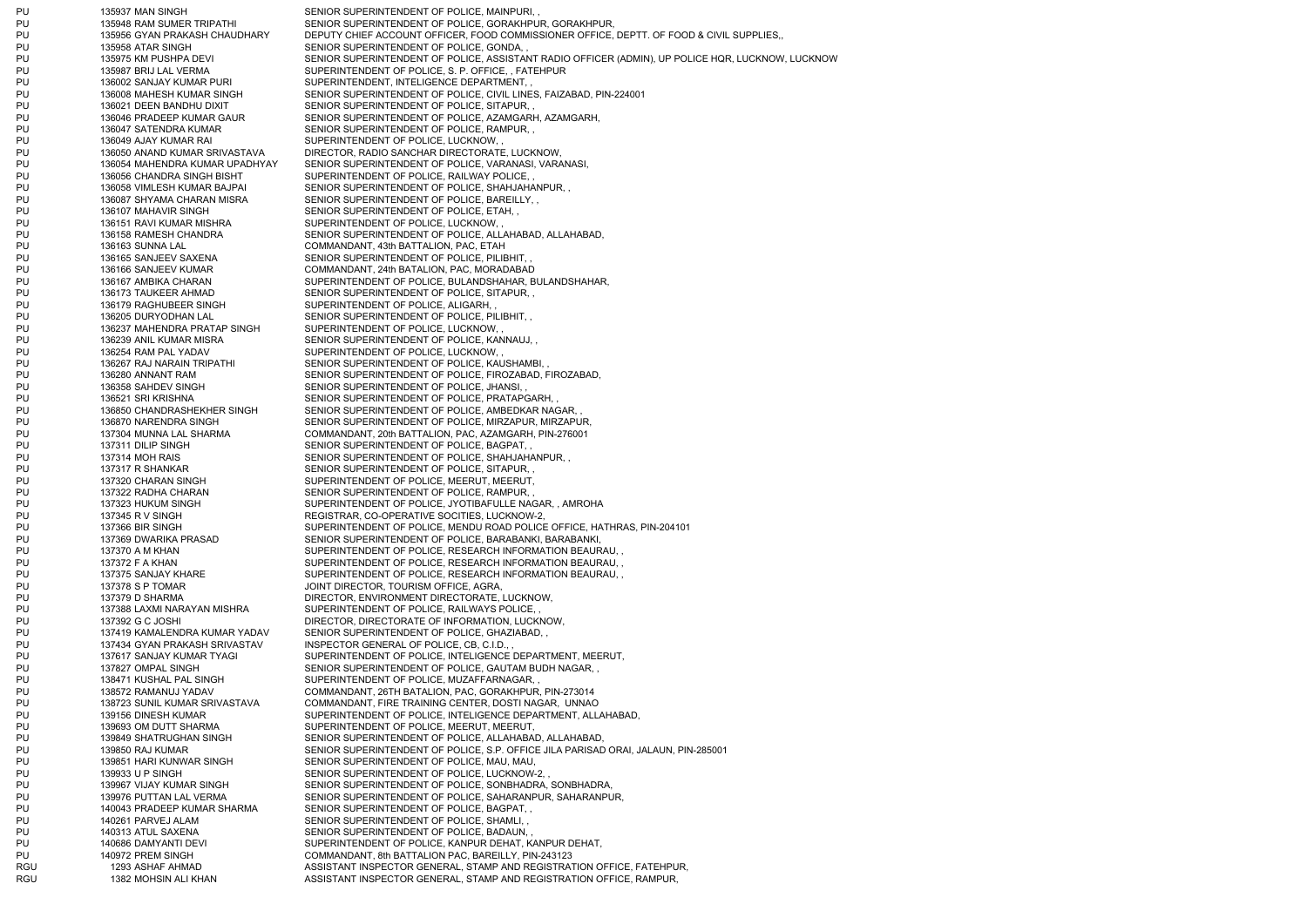RGU 1387 VIRENDRA KR ARYA DEPUTY INSPECTOR GENERAL REGISTRATION, STAMP AND REGISTRATION OFFICE, LUCKNOW, RGU 1388 GAYA PD ASSISTANT INSPECTOR GENERAL, STAMP AND REGISTRATION OFFICE, LAKHIMKHERI, RGU 1407 KAMESHWAR PRASAD DEPUTY INSPECTOR GENERAL REGISTRATION, STAMP AND REGISTRATION OFFICE, ALLAHABAD, RGU 1464 SUBHASH CHANDRA ASSISTANT INSPECTOR GENERAL, STAMP AND REGISTRATION OFFICE, GHAZIPUR, RGU 1470 PREM SHANKAR SRIVASTAVA DEPUTY INSPECTOR GENERAL REGISTRATION, STAMP AND REGISTRATION OFFICE, MEERUT, RGU 1476 PANKAJ SHARMA 1476 PANKAJ SHARMA ASSISTANT INSPECTOR GENERAL, STAMP AND REGISTRATION OFFICE, RAMPUR, RGU 1477 VIRENDRA KR ASSISTANT INSPECTOR GENERAL, STAMP AND REGISTRATION OFFICE, RAMPUR, RGU 1504 SURENDRA PAL SINGH VERMA ASSISTANT INSPECTOR GENERAL, STAMP AND REGISTRATION OFFICE, KANSHIRAM NAGAR, RGU 1506 MADAN LAL 1506 MADAN LAL ASSISTANT INSPECTOR GENERAL, ASSISTANT REGISTRAR STAMP, MAINPURI, RGU 1510 RAKESH KR TRIPATHI ASSISTANT INSPECTOR GENERAL, STAMP AND REGISTRATION OFFICE, KANPUR DEHAT, RGU 1512 SARTAZ MIYAN KHAN ASSISTANT INSPECTOR GENERAL, STAMP AND REGISTRATION OFFICE, KANSHIRAM NAGAR, RGU 1545 GANESH PANDEY ASSISTANT INSPECTOR GENERAL, STAMP AND REGISTRATION OFFICE, MAU, RGU 1564 VINOD KUMAR DEPUTY INSPECTOR GENERAL REGISTRATION, STAMP AND REGISTRATION OFFICE, MORADABAD, RGU 1565 MOHD YAMIN 1565 MOHD YAMIN ASSISTANT INSPECTOR GENERAL, STAMP AND REGISTRATION OFFICE, RAMPUR, RGU 1569 SHYAM MOHAN PAL ASSISTANT INSPECTOR GENERAL, STAMP AND REGISTRATION OFFICE, RGU 1577 MANOJ KR TRIPATHI ASSISTANT INSPECTOR GENERAL, STAMP AND REGISTRATION OFFICE, PRATAPGARH, RGU 1583 JULAFIKAR ALI KHAN DEPUTY INSPECTOR GENERAL REGISTRATION, STAMP AND REGISTRATION OFFICE, MORADABAD, RGU 1584 SUNIL KR SAXENA ASSISTANT INSPECTOR GENERAL, STAMP AND REGISTRATION OFFICE, MUZAFFARNAGAR, RGU 1599 RAGHVENDRA KR SRIVASTAVA ASSISTANT INSPECTOR GENERAL, STAMP AND REGISTRATION OFFICE, RGU 1610 KAMAL KANT SHUKLA ASSISTANT INSPECTOR GENERAL, STAMP AND REGISTRATION OFFICE, SHAHJAHANPUR, RGU 1620 BRAHMA PRAKASH ADDITIONAL CHIEF OFFICER, PANCHAYATI RAJ DEPARTMENT, AGRA, RGU 1621 RAM PRAVESH TIWARI DEPUTY INSPECTOR GENERAL REGISTRATION, STAMP AND REGISTRATION OFFICE, LUCKNOW RGU 1644 AKHILESH KUMAR SRIVASTAVA ASSISTANT INSPECTOR GENERAL, STAMP AND REGISTRATION OFFICE, (CHHATRAPATI SAHU JI MAHARAJ NAGAR), AMETHI RGU 1650 UMA SHANKAR PANDEU ASSISTANT INSPECTOR GENERAL, STAMP AND REGISTRATION OFFICE, SITAPUR, RGU 1655 GOPAL KRISHNA SETHI ASSISTANT INSPECTOR GENERAL, STAMP AND REGISTRATION OFFICE, SAHARANPUR, RGU 1657 YOGESH KR SHARMA ASSISTANT INSPECTOR GENERAL, STAMP AND REGISTRATION OFFICE, SAHARANPUR, RGU 1662 KESHARI NANDAN SRIVASTAVA ASSISTANT INSPECTOR GENERAL, STAMP AND REGISTRATION OFFICE, (CHHATRAPATI SAHU JI MAHARAJ NAGAR), AMETHI RGU 1668 ASHOK KR TIWARI DEPUTY INSPECTOR GENERAL REGISTRATION, STAMP AND REGISTRATION OFFICE, GORAKHPUR, RGU 1675 SATENDRA PRATAP SINGH ASSISTANT INSPECTOR GENERAL, STAMP & REGISTRATION OFFICE, BARABANKI, RGU 1683 SHSIV KR PANDEY DEPUTY INSPECTOR GENERAL REGISTRATION, STAMP AND REGISTRATION OFFICE, FAIZABAD, RGU 1684 KAMLA DEVI (SMT) ASSISTANT INSPECTOR GENERAL, STAMP AND REGISTRATION OFFICE, GONDA, RGU 1688 JAI SHANKAR PD SRIVASTAVA ASSISTANT INSPECTOR GENERAL, STAMP & REGISTRATION OFFICE, BARABANKI RGU 1693 RANJU NAGPAL (SMT) ASSISTANT INSPECTOR GENERAL, STAMP AND REGISTRATION OFFICE, GAUTAM BUDHA NAGAR, RGU 1696 DEVENDRA PRATAP SINGH ASSISTANT INSPECTOR GENERAL, STAMP AND REGISTRATION OFFICE, BULANDSHAHAR, RGU 1721 ARJUN SINGH ASSISTANT INSPECTOR GENERAL, STAMP AND REGISTRATION OFFICE, DEORIA RGU 1727 MAHENDRA NATH YADAV ASSISTANT INSPECTOR GENERAL, STAMP AND REGISTRATION OFFICE, PADRAUNA (KUSHINAGAR), RGU 1730 RAKESH KR SRIVASTAVA ASSISTANT INSPECTOR GENERAL, STAMP AND REGISTRATION OFFICE, ASHOK MARG, SIDDHARTHNAGAR RGU 1734 RAJESH KR DEPUTY INSPECTOR GENERAL REGISTRATION, STAMP AND REGISTRATION OFFICE, LUCKNOW, RGU 1735 SUNIL DATT PANDEY ASSISTANT INSPECTOR GENERAL, STAMP AND REGISTRATION OFFICE, JAUNPUR, RGU 1745 MUKESH KR MITTAL ASSISTANT INSPECTOR GENERAL, STAMP AND REGISTRATION OFFICE, GHAZIABAD RGU 1750 RAMESH CHANDRA DIXIT ASSISTANT INSPECTOR GENERAL, STAMP AND REGISTRATION OFFICE, LAKHIMKHERI, RGU 1753 PRADEEP KR JAIN ASSISTANT INSPECTOR GENERAL, STAMP AND REGISTRATION OFFICE, GAUTAM BUDHA NAGAR, RGU 1759 RAMESH CHANDRA SHARMA ASSISTANT INSPECTOR GENERAL, STAMP AND REGISTRATION OFFICE, GHAZIABAD RGU 1771 NARESH KR TYAGI ASSISTANT INSPECTOR GENERAL, STAMP AND REGISTRATION OFFICE, MUZAFFARNAGAR RGU 1780 GYANENDRA KR SINGH ASSISTANT INSPECTOR GENERAL, STAMP AND REGISTRATION OFFICE, CIVIL LINES, SULTANPUR, PIN- 228001 RGU 1781 SHIV MANGAL 1781 SHIV MANGAL ADDITIONAL SECRETARY, BOARD OF REVENUE, , ALLAHABAD RGU 1787 SURENDRA SINGH DEPUTY INSPECTOR GENERAL REGISTRATION, STAMP AND REGISTRATION OFFICE, MORADABAD, RGU 1789 ASHOK KR SINGH ASSISTANT INSPECTOR GENERAL, STAMP AND REGISTRATION OFFICE, FATEHGARH (FARUKKHABAD), RGU 1803 SURESH CHANDRA DEPUTY INSPECTOR GENERAL REGISTRATION, STAMP AND REGISTRATION OFFICE, ALLAHABAD, RGU 1811 DHANESHWAR ASSISTANT INSPECTOR GENERAL, STAMP AND REGISTRATION OFFICE, AZAMGARH, RGU 1813 KRIPA SINDHU MISRA ASSISTANT INSPECTOR GENERAL, STAMP AND REGISTRATION OFFICE, CIVIL LINES, SULTANPUR, PIN- 228001 RGU 1818 SHITALA PD ASSISTANT INSPECTOR GENERAL, STAMP AND REGISTRATION OFFICE, (CHHATRAPATI SAHU JI MAHARAJ NAGAR), AMETHI RGU 1830 BABU RAM MAURYA ASSISTANT INSPECTOR GENERAL, STAMP AND REGISTRATION OFFICE, PADRAUNA (KUSHINAGAR), RGU 1831 MAKRAND LAL ASSISTANT INSPECTOR GENERAL, STAMP AND REGISTRATION OFFICE, ASHOK MARG, SIDDHARTHNAGAR RGU 1832 MUNNA LAL 1832 MUNNA LAL ASSISTANT INSPECTOR GENERAL, STAMP AND REGISTRATION OFFICE, SHAMLI, RGU 1836 RATAN MALA (SMT) ASSISTANT INSPECTOR GENERAL, STAMP AND REGISTRATION OFFICE, SAHARANPUR, RGU 1838 SYED MASOOD ABSAR DEPUTY INSPECTOR GENERAL REGISTRATION, STAMP AND REGISTRATION OFFICE, BAREILLY, RGU 1839 ANIL KR RAO ASSISTANT INSPECTOR GENERAL, STAMP AND REGISTRATION OFFICE, PADRAUNA (KUSHINAGAR), RGU 1847 RAVINDRA KR PALIWAL DEPUTY INSPECTOR GENERAL REGISTRATION, STAMP AND REGISTRATION OFFICE, HAPUR, RGU 1855 CHANDRA KESH KR SINGH ASSISTANT INSPECTOR GENERAL, STAMP AND REGISTRATION OFFICE. AMBEDKAR NAGAR, RGU 1863 PRADEEP SAXENA ASSISTANT INSPECTOR GENERAL, STAMP AND REGISTRATION OFFICE, ETAWAH, RGU 1871 MAHESH CHANDRA MATHUR ASSISTANT INSPECTOR GENERAL, STAMP AND REGISTRATION OFFICE, SHAHJAHANPUR, RGU 1872 SUDHIR KR SAXENA ASSISTANT INSPECTOR GENERAL, STAMP AND REGISTRATION OFFICE, LAKHIMKHERI, RGU 1879 VIPIN KR ASSISTANT INSPECTOR GENERAL, STAMP AND REGISTRATION OFFICE, BADAUN, RGU 1883 PRADHUMN KR MISRA ASSISTANT INSPECTOR GENERAL, STAMP AND REGISTRATION OFFICE, SHAHJAHANPUR, RGU 1884 ARUN KR VERMA ASSISTANT INSPECTOR GENERAL, STAMP AND REGISTRATION OFFICE, SITAPUR, RGU 1887 MAGGHOO PD ASSISTANT INSPECTOR GENERAL, STAMP & REGISTRATION OFFICE, BARABANKI, RGU 1890 DILIP KR AGRAWAL ASSISTANT INSPECTOR GENERAL, STAMP AND REGISTRATION OFFICE, KANPUR DEHAT, RGU 1891 VINAY KR SINGH ASSISTANT INSPECTOR GENERAL, STAMP AND REGISTRATION OFFICE, JAUNPUR, RGU 1893 SUDHIR KR SHARMA GENERAL MANAGER, DEPARTMENT OF INDUSTRIES, SAHARANPUR, RGU 1902 ARUN KR SRIVASTAVA ASSISTANT INSPECTOR GENERAL, STAMP AND REGISTRATION OFFICE, SANTKABIRNAGAR, RGU 1909 GYANENDRA BAHADUR SINGH ASSISTANT INSPECTOR GENERAL, STAMP AND REGISTRATION OFFICE, GHAZIPUR, RGU 1915 RAJENDRA PD ADDITIONAL CHIEF OFFICER, PANCHAYAT I RAJ DEPARTMENT, GAZIPUR RGU 1920 HARI PD MISRA ASSISTANT INSPECTOR GENERAL, STAMP AND REGISTRATION OFFICE, JAUNPUR, RGU 1929 RAJESH PAL ASSISTANT INSPECTOR GENERAL, STAMP AND REGISTRATION OFFICE, DEORIA,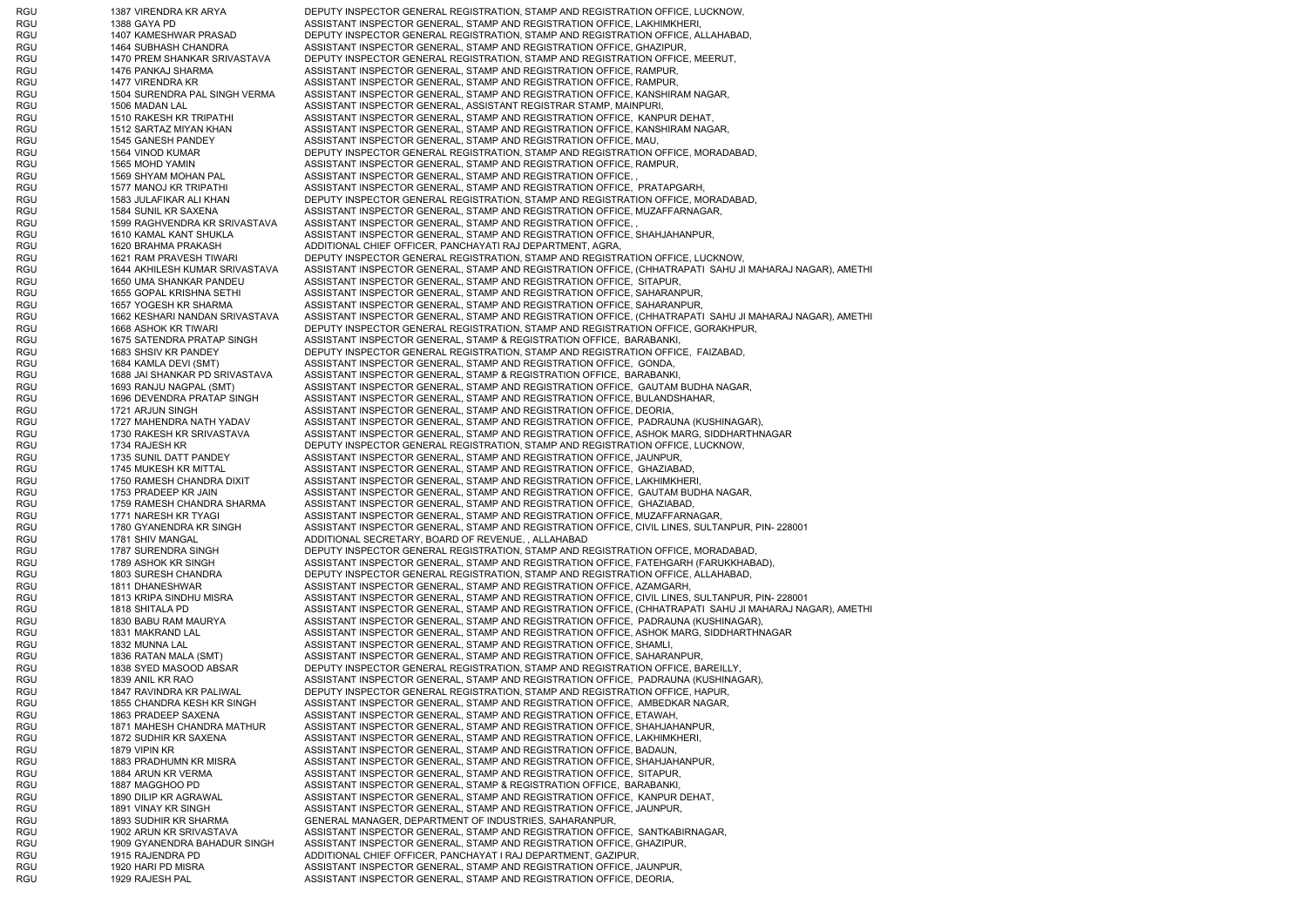RGU 1934 ANIL PRAKASH SRIVASTAVA ADDITIONAL SECRETARY, BOARD OF REVENUE, , ALLAHABAD RGU 1936 AVINASH KR SAXENA ASSISTANT INSPECTOR GENERAL, STAMP AND REGISTRATION OFFICE, GHAZIABAD RGU 1937 LEKH RAJ ASSISTANT INSPECTOR GENERAL, ASSTT IG (REGISTRATION) BPT, RGU 1940 SATISH CHANDRA SHARMA ASSISTANT INSPECTOR GENERAL, STAMP AND REGISTRATION OFFICE, MATHURA, RGU 1946 MITHAI LAL ASSISTANT INSPECTOR GENERAL, STAMP AND REGISTRATION OFFICE, RGU 1957 NABBOO KHAN DEPUTY INSPECTOR GENERAL REGISTRATION. STAMP AND REGISTRATION OFFICE. BAREILLY, RGU 1959 SUBHASH CHANDRA ASSISTANT INSPECTOR GENERAL, STAMP AND REGISTRATION OFFICE, BULANDSHAHAR, RGU 1967 ANAND KR SINGH ASSISTANT INSPECTOR GENERAL, STAMP AND REGISTRATION OFFICE, GHAZIPUR, RGU 1968 MUMTAZ AHMAD ANSARI ASSISTANT INSPECTOR GENERAL, STAMP AND REGISTRATION OFFICE, (CHHATRAPATI SAHU JI MAHARAJ NAGAR), AMETHI RGU 1978 CHANDRA MOHAN CHATURVEDI ASSISTANT INSPECTOR GENERAL, STAMP AND REGISTRATION OFFICE, JAUNPUR, RGU 1981 SUBHASH CHANDRA ASSISTANT INSPECTOR GENERAL, STAMP AND REGISTRATION OFFICE, BULANDSHAHAR, RGU 1985 KARUNAKAR SAXENA ASSISTANT INSPECTOR GENERAL, STAMP AND REGISTRATION OFFICE, GAUTAM BUDHA NAGAR, RGU 1990 CHANDRA SHEKHAR SAHI DEPUTY INSPECTOR GENERAL REGISTRATION, STAMP AND REGISTRATION OFFICE, GORAKHPUR, RGU 1992 BRIJESH PAL ASSISTANT INSPECTOR GENERAL, STAMP AND REGISTRATION OFFICE, BASTI, RGU 1995 MAHESH CHANDRA DEPUTY INSPECTOR GENERAL REGISTRATION, STAMP AND REGISTRATION OFFICE, MORADABAD, RGU 2008 AKHILESH KR SRIVASTAVA DEPUTY INSPECTOR GENERAL REGISTRATION, STAMP AND REGISTRATION OFFICE, RGU 2009 VIJAI KR SRIVASTAVA DEPUTY INSPECTOR GENERAL REGISTRATION, STAMP AND REGISTRATION OFFICE, VARANASI, RGU 2011 AJAI KR SRIVASTAVA ASSISTANT INSPECTOR GENERAL, STAMP AND REGISTRATION OFFICE, GHAZIPUR, RGU 2014 INDU PRAKASH SINGH ASSISTANT INSPECTOR GENERAL, STAMP AND REGISTRATION OFFICE, JAUNPUR, RGU 2032 RAJENDRA KR SRIVASTAVA ASSISTANT INSPECTOR GENERAL, STAMP AND REGISTRATION OFFICE, RGU 2037 JAI NARAIN RAM ASSISTANT INSPECTOR GENERAL, STAMP AND REGISTRATION OFFICE, AZAMGARH, RGU 2038 RAJIV KR SRIVASTAVA ASSISTANT INSPECTOR GENERAL, STAMP AND REGISTRATION OFFICE, MIRZAPUR, RGU 2040 ANIL KR SRIVASTAVA ASSISTANT INSPECTOR GENERAL, STAMP AND REGISTRATION OFFICE, FATEHPUR, RGU 2041 RAKESH KR SRIVASTAVA ASSISTANT INSPECTOR GENERAL, STAMP & REGISTRATION OFFICE, BARABANKI, RGU 2046 BRIJESH RAO ASSISTANT INSPECTOR GENERAL, STAMP AND REGISTRATION OFFICE, PADRAUNA (KUSHINAGAR), RGU 2052 DINESH KR DIWAKAR ASSISTANT INSPECTOR GENERAL, STAMP AND REGISTRATION OFFICE, SONBHADRA, RGU 2053 ARVIND SINGH CHANDEL ASSISTANT INSPECTOR GENERAL, STAMP AND REGISTRATION OFFICE, GHAZIABAD RGU 2057 SURENDRA SINGH DEPUTY INSPECTOR GENERAL REGISTRATION, STAMP AND REGISTRATION OFFICE, FAIZABAD, RGU 2058 SARVESH KR SINGH DEPUTY INSPECTOR GENERAL REGISTRATION, STAMP AND REGISTRATION OFFICE, LUCKNOW, RGU 2059 RADHEY SHYAM DEPUTY INSPECTOR GENERAL REGISTRATION, STAMP AND REGISTRATION OFFICE, FAIZABAD, RGU 2063 ABHILASH KR MISRA DEPUTY INSPECTOR GENERAL REGISTRATION, STAMP AND REGISTRATION OFFICE, AGRA, RGU 2068 MOHD SADIQ ASSISTANT INSPECTOR GENERAL, STAMP AND REGISTRATION OFFICE, KANSHIRAM NAGAR, RGU 2070 NAND LAL ASSISTANT INSPECTOR GENERAL, STAMP AND REGISTRATION OFFICE, MAU, RGU 2073 TASNEEM AHMAD KHAN ASSISTANT INSPECTOR GENERAL, STAMP AND REGISTRATION OFFICE, JAUNPUR, RGU 2076 DINESH KR ASSISTANT INSPECTOR GENERAL, STAMP AND REGISTRATION OFFICE, BIJNORE, RGU 2085 MOHD AHMAD AND ASSISTANT INSPECTOR GENERAL, STAMP AND REGISTRATION OFFICE, RAMPUR, RGU 2088 ASHOK KR DEPUTY INSPECTOR GENERAL REGISTRATION, STAMP AND REGISTRATION OFFICE, AGRA, RGU 2089 SURYA PAL SINGH ASSISTANT INSPECTOR GENERAL, STAMP AND REGISTRATION OFFICE, BASTI, RGU 2090 PAWAN KR ASSISTANT INSPECTOR GENERAL, STAMP AND REGISTRATION OFFICE, MAU, RGU 2098 DHIRENDRA TRIPATHI ASSISTANT INSPECTOR GENERAL, STAMP AND REGISTRATION OFFICE, JAUNPUR, RGU 3000 UPENDRA PRATAP SINGH ASSISTANT INSPECTOR GENERAL, STAMP & REGISTRATION OFFICE, BARABANKI, RGU 3001 MOHD TANJEEM KHAN ASSISTANT INSPECTOR GENERAL, STAMP AND REGISTRATION OFFICE, AMBEDKAR NAGAR, RGU 3002 PRAMOD KR GOSWAMI DEPUTY INSPECTOR GENERAL REGISTRATION, STAMP AND REGISTRATION OFFICE, KANPUR NAGAR, RGU 3004 RAJENDRA KR SRIVASTAVA ASSISTANT INSPECTOR GENERAL, ASSISTANT REGISTRAR STAMP, MAINPURI, RGU 3028 SURESH CHANDRA RAJPOOT ASSISTANT INSPECTOR GENERAL, STAMP AND REGISTRATION OFFICE, GAUTAM BUDHA NAGAR, RGU 3037 DILEEP KR VERMA ASSISTANT INSPECTOR GENERAL, STAMP AND REGISTRATION OFFICE, AZAMGARH, RGU 3042 CHUNNOO LAL ASSISTANT INSPECTOR GENERAL, STAMP AND REGISTRATION OFFICE, BANDA, RGU 3044 VINEET KR DIXIT DEPUTY INSPECTOR GENERAL REGISTRATION, STAMP AND REGISTRATION OFFICE, LUCKNOW, RGU 3055 DEVENDRA KR PATHIK ASSISTANT INSPECTOR GENERAL, STAMP AND REGISTRATION OFFICE, KANPUR DEHAT, RGU 3063 CHANDRA PRABHA (SMT) ASSISTANT INSPECTOR GENERAL, STAMP AND REGISTRATION OFFICE, LAKHIMKHERI, RGU 3065 RAJENDRA PD YADAV ASSISTANT INSPECTOR GENERAL, STAMP AND REGISTRATION OFFICE, MIRZAPUR, RGU 3071 PRAMOD KR PANDEY ASSISTANT INSPECTOR GENERAL, STAMP AND REGISTRATION OFFICE, RGU 3076 BALDEV SINGH DEPUTY INSPECTOR GENERAL REGISTRATION, STAMP AND REGISTRATION OFFICE, FAIZABAD, RGU 3078 RAM MILAN ASSISTANT INSPECTOR GENERAL, STAMP & REGISTRATION OFFICE, BARABANKI, RGU 3079 RAM CHANDRA DEPUTY INSPECTOR GENERAL REGISTRATION, STAMP AND REGISTRATION OFFICE, KANPUR NAGAR, RGU 3083 JAG RAM DEPUTY INSPECTOR GENERAL REGISTRATION, STAMP AND REGISTRATION OFFICE, ALLAHABAD, RGU 3084 BRIJENDRA SINGH ASSISTANT INSPECTOR GENERAL, ASSISTANT REGISTRAR STAMP, MAINPURI, RGU 3091 SUDHIR KR SRIVASTAVA ASSISTANT INSPECTOR GENERAL, STAMP AND REGISTRATION OFFICE, GHAZIPUR, RGU 3092 RAKESH KR ASSISTANT INSPECTOR GENERAL, STAMP AND REGISTRATION OFFICE, SITAPUR, RGU 3097 RAKESH KR SRIVASTAVA ASSISTANT INSPECTOR GENERAL, STAMP AND REGISTRATION OFFICE, JAUNPUR, RGU 3106 BHUPESH PANDEY DEPUTY INSPECTOR GENERAL REGISTRATION, STAMP AND REGISTRATION OFFICE, LUCKNOW, RGU 3108 ARVIND PRATAP SINGH DEPUTY INSPECTOR GENERAL REGISTRATION, STAMP AND REGISTRATION OFFICE, FAIZABAD, RGU 3121 GOVARDHAN PRASAD SINGH ASSISTANT INSPECTOR GENERAL, STAMP AND REGISTRATION OFFICE, GAUTAM BUDHA NAGAR, RGU 3125 RAM SHANKER SHUKLA ASSISTANT INSPECTOR GENERAL, STAMP AND REGISTRATION OFFICE, BANDA, RGU 3131 RAM MURAT DEPUTY INSPECTOR GENERAL REGISTRATION, STAMP AND REGISTRATION OFFICE, LUCKNOW, RGU 3132 SHANKER BAHADUR SINGH ASSISTANT INSPECTOR GENERAL, STAMP & REGISTRATION OFFICE, BARABANKI, RGU 3140 PRADIP KUMAR VIDYARTHI ASSISTANT INSPECTOR GENERAL, STAMP AND REGISTRATION OFFICE, BNALLIA, RGU 3143 RAMA NAND SINGH DEPUTY INSPECTOR GENERAL REGISTRATION, STAMP AND REGISTRATION OFFICE, GORAKHPUR, RGU 3145 SURESH KUMAR LAL ASSISTANT INSPECTOR GENERAL, STAMP AND REGISTRATION OFFICE, LAKHIMKHERI, RGU 3147 DIN DAYAL GUPTA ASSISTANT INSPECTOR GENERAL, STAMP & REGISTRATION OFFICE, BARABANKI, RGU 3152 OM PRAKASH SINGH DEPUTY INSPECTOR GENERAL REGISTRATION, STAMP AND REGISTRATION OFFICE, BAREILLY, RGU 3153 MUKESH CHANDRA ASSISTANT INSPECTOR GENERAL, STAMP AND REGISTRATION OFFICE, GAUTAM BUDHA NAGAR, RTU 4 R L SHARMA REGIONAL TRANSPORT OFFICER, (ADMINISTRATION), AGRA, RTU 18 V G INDRAPUBAR DEPUTY DIRECTOR ELECTRICAL SAFETY, ELECTRIC SAFETY, DEPARTMENT OF ENERGY, BAREILLY RTU 150 RAJENDRA KUMAR BHATT REGIONAL TRANSPORT OFFICER, (ADMINISTRATION), VARANASI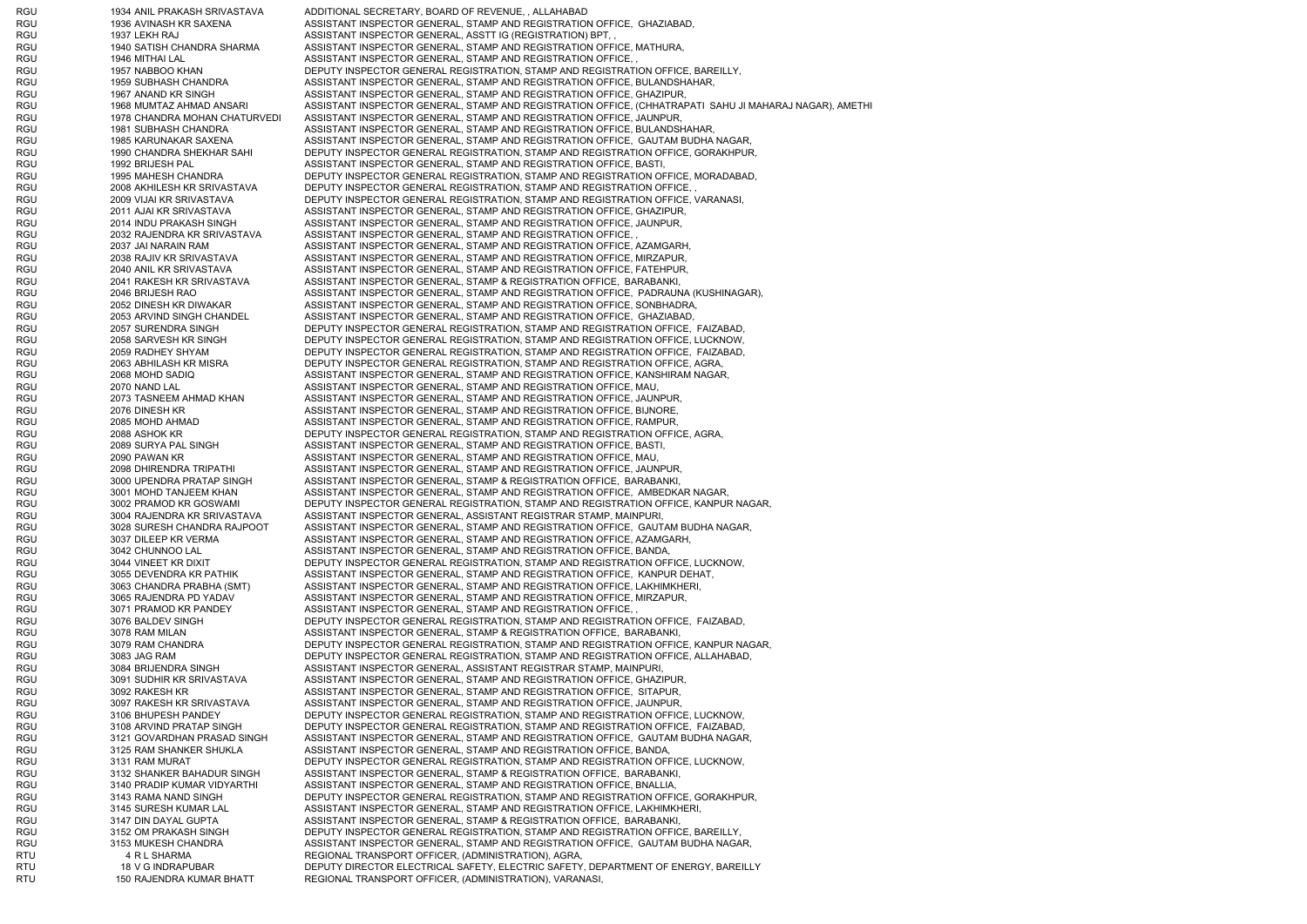RTU 575 ABID ALI DISTRICT MAGISTRATE, ENTERTAINMENT TAX & PROSECUTION OFFICE, VARANASI, RTU 1783 CHARU CHANDRA TEWARI ZONAL MANAGER, TRANSPORT CORPORATION, , RTU 3190 SATISH CHANDRA JOSHI SENIOR TREASURY OFFICER, LUCKNOW, RTU 3260 MOHD RAHIM REGIONAL TRANSPORT OFFICER, (ADMINISTRATION), GHAZIPUR, RTU 3270 RAJENDRA PRASAD DEPUTY DIRECTOR, FISHRIES DEPARTMENT, LUCKNOW, RTU 3277 KRISHNA NARAIN PANDEY REGIONAL TRANSPORT OFFICER, (ADMINISTRATION), , LUCKNOW RTU 3420 RITA SRIVASTAVA REGIONAL TRANSPORT OFFICER, (ADMINISTRATION), , LUCKNOW RTU 3634 SURENDRA PRATAP SINGH REGIONAL TRANSPORT OFFICER, (ADMINISTRATION), , LUCKNOW RTU 3706 GANGA BUX SINGH ASSISTANT REGIONAL TRANSPORT OFFICER, (ADMINISTRATION), TRANSPORT NAGAR, NATIONAL HIGHWAY KE SOUTH, FAIZABAD, PIN-224001 RTU 3736 PREM LAL REGIONAL TRANSPORT OFFICER. (ADMINISTRATION), , LUCKNOW RTU 3888 RAJENDRA KUMAR REGIONAL TRANSPORT OFFICER, ARTO (ADMINISTRATION), AURAIYA, RTU 3913 RAJENDRA KUMAR SRIVASTAVA REGIONAL TRANSPORT OFFICER, (ADMINISTRATION), , LUCKNOW RTU 3916 D P SHARMA CHAIRMAN, STATE TRANSPORT APPELATE TRIBUNAL, UTTAR PRADESH, LUCKNOW RTU 3936 BHAGIRATH SINGH REGIONAL TRANSPORT OFFICER, (ADMINISTRATION). BAREILLY. RTU 3979 MADHUSUDAN JOINT DIRECTOR, TOURISM OFFICE, AGRA, RTU 3981 RAJESHWAR PRASAD MISRA ZONAL TOURISM OFFICER, TOURISM OFFICE, LUCKNOW, RTU 4067 RAVI KARAN REGIONAL TRANSPORT OFFICER, (ADMINISTRATION), ALLAHABAD-2, RTU 4155 SURENDRA SINGH SENGER JOINT DIRECTOR, GOVERNMENT PRINTING & STATIONARY, LUCKNOW, RTU 4166 RAMESH CHANDRA KANOJIA REGIONAL TRANSPORT OFFICER, (ADMINISTRATION), SAHARANPUR, RTU 4215 ARIF HUSSAIN REGIONAL TRANSPORT OFFICER, (ADMINISTRATION), GORAKHPUR, RTU 4228 BENI TATHAV RAM REGIONAL TRANSPORT OFFICER, (ADMINISTRATION), MAHARAJ GANJ, PIN-273303 RTU 4238 UDAI RAJ DEPUTY ENTERTAINMENT TAX COMMISSIONER, ENTERTAINMENT TAX DEPARTMENT, LUCKNOW-2, RTU 4282 VISHWANATH VERMA REGIONAL TRANSPORT OFFICER, (ADMINISTRATION), , KANPUR NAGAR RTU 4285 GAURI SHANKER TIWARI REGIONAL TRANSPORT OFFICER, (ADMINISTRATION), JHANSI,<br>RTU 4311 ASHUTOSH KUMAR JOINT DIRECTOR RTU 4311 ASHUTOSH KUMAR JOINT DIRECTOR, JOINT DIRECTOR (ELECTRIC STAFF), DEPARTMENT OF ENERGY, LUCKNOW<br>4318 VIJAY KUMAR SRIVASTAVA JOINT DIRECTOR, JOI 4318 VIJAY KUMAR SRIVASTAVA JOINT DIRECTOR, JOINT DIRECTOR (ELECTRIC STAFF), DEPARTMENT OF ENERGY, LUCKNOW RTU 4330 LAXMI RAMAN KULSHRESHTHA REGIONAL TRANSPORT OFFICER, (ADMINISTRATION), AGRA, RTU 4336 ZAFAR MEHNDI ZAIDI ASSISTANT REGIONAL TRANSPORT OFFICER, (ADMINISTRATION), TRANSPORT NAGAR, NATIONAL HIGHWAY KE SOUTH, FAIZABAD, PIN-224001 RTU 4339 SUDHIR KUMAR SAXENA REGIONAL TRANSPORT OFFICER, (ADMINISTRATION), MUZAFFARNAGAR, RTU 4430 KRIPA SHANKER AWASTHI REGIONAL TRANSPORT OFFICER, (ADMINISTRATION), BAREILLY, RTU 4430 KRIPA SHANKER AWASTHI REGIONAL TRANSPORT OFFICER, (ADMINISTRATION), BAREILLY, RTU 4447 RAJENDRA SINGH BIST REGIONAL TRANSPORT OFFICER. (ADMINISTRATION), MUZAFFARNAGAR, RTU 4454 JAGDISH CHANDRA ASSISTANT REGIONAL TRANSPORT OFFICER, (ADMINISTRATION), CHURKHI ROAD ORAI, JALAUN, PIN-285001 RTU 4464 VINOD KUMAR SHUKLA REGIONAL TRANSPORT OFFICER, (ADMINISTRATION), , KANPUR NAGAR RTU 4465 ASHUTOSH SHUKLA REGIONAL TRANSPORT OFFICER, (ADMINISTRATION), KANPUR DEHAT, RTU 4480 VIJAI PAL SINGH REGIONAL TRANSPORT OFFICER, (ADMINISTRATION), BAREILLY, RTU 4530 MITHESH KUMAR REGIONAL TRANSPORT OFFICER, (ADMINISTRATION), CHANDAULI RTU 4531 UMA KANT TIWARI ASSISTANT INSPECTOR GENERAL, STAMP AND REGISTRATION OFFICE, FATEHPUR, RTU 4541 PURSHOTTAM LAL TRANSPORT COMMISSIONER, TRANSPORT HEAD QUARTER, U.P., LUCKNOW-2 RTU 4547 RAJ KUMAR ASSISTANT REGIONAL TRANSPORT OFFICER, ARTO (ADMINISTRATION) OFFICE, LAUNDA BAHERI BILSI ROAD, BADAUN RTU 4552 PREM LAL REGIONAL TRANSPORT OFFICER, (ADMINISTRATION), BAREILLY, RTU 4564 RAMESH KUMAR SHARMA TRANSPORT COMMISSIONER, TRANSPORT HEAD QUARTER, U.P., LUCKNOW-2 RTU 4569 MUNNA REGIONAL TRANSPORT OFFICER, (ADMINISTRATION), GHAZIPUR, RTU 4573 PREM SHANKER SHUKLA REGIONAL TRANSPORT OFFICER, (ADMINISTRATION), MEERUT, RTU 4584 YOGENDRA KUMAR PANDEY REGIONAL TRANSPORT OFFICER, (ADMINISTRATION), CHANDAULI, RTU 4590 SANT RAM REGIONAL TRANSPORT OFFICER, (ADMINISTRATION), VARANASI, RTU 4610 RAM CHAND MISRA REGIONAL TRANSPORT OFFICER, (ADMINISTRATION), ALLAHABAD-2, RTU 4618 RAM DHARAM CHAUHAN REGIONAL TRANSPORT OFFICER, (ADMINISTRATION), AZAMGARH, RTU 4626 CHANDRA PRAKASH SINGH DEPUTY ENTERTAINMENT TAX COMMISSIONER, ENTERTAINMENT TAX DEPARTMENT, LUCKNOW, RTU 4637 KAILASH PRASAD MISRA REGIONAL TRANSPORT OFFICER, (ADMINISTRATION), MEERUT, RTU 4641 RAMESH KUMAR UPADHYAY REGIONAL TRANSPORT OFFICER, (ADMINISTRATION), PRATAPGARH, RTU 4643 UMESH NARAIN MISRA REGIONAL TRANSPORT OFFICER, (ADMINISTRATION), PRATAPGARH, RTU 4645 PANCHAM LAL JOINT DIRECTOR, JOINT DIRECTOR (ELECTRIC STAFF), DEPARTMENT OF ENERGY, LUCKNOW RTU 4652 SUBHASH CHANDRA SRIVASTAVA JOINT DIRECTOR, JOINT DIRECTOR (ELECTRIC STAFF), DEPARTMENT OF ENERGY, LUCKNOW RTU 4658 MEERA TRIPATHI (SMT.) JOINT DIRECTOR, JOINT DIRECTOR (ELECTRIC STAFF), DEPARTMENT OF ENERGY, LUCKNOW RTU 4659 JAHIRUL HASSAN JOINT DIRECTOR, ELECT. TRANSPORT & CIVIL ENGG. UNIT, SWASTH BHAWAN, LUCKNOW-2 RTU 4662 ARUN KUMAR BAJPAI JOINT DIRECTOR, JOINT DIRECTOR (ELECTRIC STAFF), DEPARTMENT OF ENERGY, LUCKNOW RTU 4663 MANJU SRIVASTAVA (SMT) JOINT DIRECTOR, JOINT DIRECTOR (ELECTRIC STAFF), DEPARTMENT OF ENERGY, LUCKNOW RTU 4669 DILEEP KUMAR TRIPATHI JOINT DIRECTOR, JOINT DIRECTOR (ELECTRIC STAFF), DEPARTMENT OF ENERGY, LUCKNOW RTU 4670 VIJAY VARDHAN JOINT DIRECTOR, JOINT DIRECTOR (ELECTRIC STAFF), DEPARTMENT OF ENERGY, LUCKNOW RTU 4674 RAMESH KUMAR JOINT DIRECTOR, JOINT DIRECTOR (ELECTRIC STAFF), DEPARTMENT OF ENERGY, LUCKNOW RTU 4675 BRIJ LAL 1999 BRIJ LAL JOINT DIRECTOR, JOINT DIRECTOR (ELECTRIC STAFF), DEPARTMENT OF ENERGY, LUCKNOW RTU 4677 RAVINDRA NATH DIXIT JOINT DIRECTOR, JOINT DIRECTOR (ELECTRIC STAFF), DEPARTMENT OF ENERGY, LUCKNOW RTU 4678 SHIV BALAK SAHU JOINT DIRECTOR, JOINT DIRECTOR (ELECTRIC STAFF), DEPARTMENT OF ENERGY, LUCKNOW RTU 4679 SHIV RAM MALVIYA DEPUTY DIRECTOR ELECTRICAL SAFETY, ELECTRIC SAFETY, DEPARTMENT OF ENERGY, KANPUR NAGAR RTU 4684 PHUL CHAND JOINT DIRECTOR, JOINT DIRECTOR (ELECTRIC STAFF), DEPARTMENT OF ENERGY, LUCKNOW 4685 RAM LAREYATE DEPUTY DIRECTOR ELECTRICAL SAFETY, ELECTRIC SAFETY, DEPARTMENT OF ENERGY, KANPUR NAGAR RTU 4690 RAM ASHREY JOINT DIRECTOR, ESTATE DIRECTORATE U.P., STATE ESTATE DEPARTMENT, LUCKNOW RTU 4715 KAMLESH KUMAR BAJPAI ASSISTANT REGIONAL TRANSPORT OFFICER, (ADMINISTRATION), MAHOBA, PIN- 210427 RTU 4717 UMA KANT MISRA REGIONAL TRANSPORT OFFICER, (ADMINISTRATION), , KANPUR NAGAR RTU 4730 ASHOK KUMAR SRIVASTAVA JOINT DIRECTOR, JOINT DIRECTOR (ELECTRIC STAFF), DEPARTMENT OF ENERGY, LUCKNOW RTU 4731 SANJIV KUMAR SRIVASTAVA JOINT DIRECTOR, JOINT DIRECTOR (ELECTRIC STAFF), DEPARTMENT OF ENERGY, LUCKNOW RTU 4736 NEETA KHANNA (SMT) JOINT DIRECTOR, JOINT DIRECTOR (ELECTRIC STAFF), DEPARTMENT OF ENERGY, LUCKNOW RTU 4746 BACHCHA LAL REGIONAL TRANSPORT OFFICER, (ADMINISTRATION), ALLAHABAD-2, RTU 4771 ATUL KUMAR GOVIL ASSISTANT REGIONAL TRANSPORT OFFICER, (ADMINISTRATION), HAPUR, RTU 4798 MAHENDRA NATH PANDEY REGIONAL TRANSPORT OFFICER, (ADMINISTRATION), , KANPUR NAGAR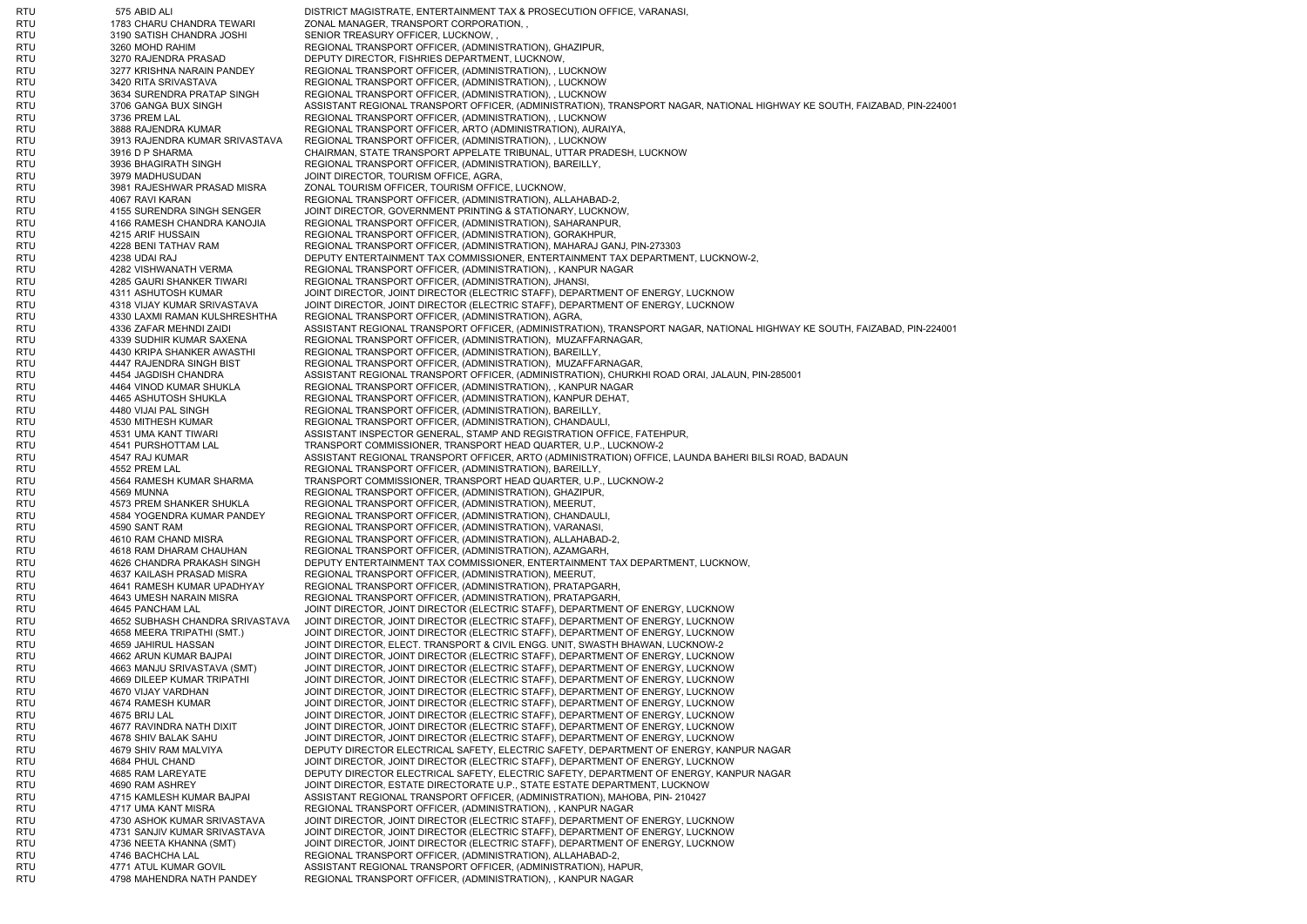RTU 4828 SHREE CHANDRA REGIONAL TRANSPORT OFFICER, (ADMINISTRATION), ALIGARH, RTU 4839 BALAK RAM DISTRICT MAGISTRATE, ENTERTAINMENT TAX & PROSECUTION OFFICE, KANNAUJ, RTU 4843 ASHIMA AWASTHI (KM) REGIONAL TRANSPORT OFFICER, (ADMINISTRATION), , KANPUR NAGAR RTU 4844 KALLOO KHAN REGIONAL TRANSPORT OFFICER, (ADMINISTRATION), , KANPUR NAGAR RTU 4861 RAM SINGH REGIONAL TRANSPORT OFFICER, (ADMINISTRATION), BANDA, RTU 4865 NAGENDRA KUMAR BAJPAI REGIONAL TRANSPORT OFFICER, (ADMINISTRATION), , LUCKNOW RTU 4867 BAJRANG BALI TRANSPORT COMMISSIONER, TRANSPORT HEAD QUARTER, U.P., LUCKNOW-2 RTU 4868 PRADEEP KUMAR REGIONAL TRANSPORT OFFICER, (ADMINISTRATION), BARABANKY,<br>RTU 4871 SURESH PAL SINGH ASSISTANT COM RTU 4871 SURESH PAL SINGH ASSISTANT COMMISSIONER , ENTERTAINMENT TAX DEPARTMENT, RTU 4889 GIRJESH KUMAR TRIPATHI REGIONAL TRANSPORT OFFICER, (ADMINISTRATION), HAMIRPUR, RTU 4892 ANIL KUMAR SHUKLA REGIONAL TRANSPORT OFFICER, (ADMINISTRATION), BARABANKY, RTU 4899 ARUN KUMAR DIXIT REGIONAL TRANSPORT OFFICER, (ADMINISTRATION), BALRAMPUR, RTU 4924 NETRAPAL ASSISTANT COMMISSIONER , ENTERTAINMENT TAX DEPARTMENT, OLD COLLECTRATE COMPOUND, TALAB CHAURAHA, HATHRAS, PIN-204101 RTU 4931 AJAI KUMAR SINGH REGIONAL TRANSPORT OFFICER, (ADMINISTRATION), ALLAHABAD-2, RTU 4932 GIRJESH CHANDRA MAURYA REGIONAL TRANSPORT OFFICER, (ADMINISTRATION). BAHRAICH. RTU 4934 GYAN CHANDRA REGIONAL TRANSPORT OFFICER. (ADMINISTRATION), HARDOI, RTU 4936 VIJAY SHANKER PANDEY REGIONAL TRANSPORT OFFICER, (ADMINISTRATION), MIRZAPUR, RTU 4939 SUNIL KUMAR GUPTA REGIONAL TRANSPORT OFFICER, (ADMINISTRATION), VARANASI,<br>RTU 4940 DHIRENDRA KUMAR TRIPATHI REGIONAL TRANSPORT OFFIC REGIONAL TRANSPORT OFFICER, (ADMINISTRATION), BAREILLY, RTU 4951 DEVENDRA KUMAR DUBEY ASSISTANT COMMISSIONER , ENTERTAINMENT TAX DEPARTMENT, , RTU 5025 MAHADEV PRASAD REGIONAL TRANSPORT OFFICER, (ADMINISTRATION), , LUCKNOW RTU 5027 MOHD ARIF KHAN REGIONAL TRANSPORT OFFICER, (ADMINISTRATION), , SHAHJAHANPUR RTU 5028 A D SHARMA REGIONAL TRANSPORT OFFICER, (ADMINISTRATION), GONDA, RTU 5029 RAM KASHYAP REGIONAL TRANSPORT OFFICER, ADMINISTRATION, LAKHIMPUR KHIRI, RTU 5034 ANUJ PRADHAN REGIONAL TRANSPORT OFFICER, (ADMINISTRATION), BASTI, REGIONAL TRANSPORT OFFICER, (ADMINISTRATION), BAREILLY, RTU 5038 SHYAM LAL SARETY DIRECTOR ELECTRICAL SAFETY, ELECTRIC SAFETY, DEPARTMENT OF ENERGY, KANPUR NAGAR RTU 5039 SALEK CHADRA DEPUTY DIRECTOR, AGRICULTURE (EXTENSION), MEERUT, RTU 5041 SURESH DEPUTY DIRECTOR ELECTRICAL SAFETY, ELECTRIC SAFETY, DEPARTMENT OF ENERGY, KANPUR NAGAR RTU 5042 SUNIL KAPOOR JOINT DIRECTOR, JOINT DIRECTOR (ELECTRIC STAFF), DEPARTMENT OF ENERGY, LUCKNOW RTU 5043 UTTAM KUMAR SHUKLA JOINT DIRECTOR, JOINT DIRECTOR (ELECTRIC STAFF), DEPARTMENT OF ENERGY, LUCKNOW RTU 5044 UDAI BHAN SINGH DEPUTY DIRECTOR ELECTRICAL SAFETY, ELECTRIC SAFETY, DEPARTMENT OF ENERGY, MEERUT RTU 5045 RAVINDRA NATH SINGH DEPUTY DIRECTOR ELECTRICAL SAFETY, ELECTRIC SAFETY, DEPARTMENT OF ENERGY, KANPUR NAGAR RTU 5048 SRINIVAS DEPUTY DIRECTOR ELECTRICAL SAFETY, ELECTRIC SAFETY, DEPARTMENT OF ENERGY, VARANASI RTU 5054 PRADEEP KUMAR NIGAM JOINT DIRECTOR, JOINT DIRECTOR (ELECTRIC STAFF), DEPARTMENT OF ENERGY, LUCKNOW RTU 5058 NAND KISHORE SRIVASTAVA JOINT DIRECTOR, JOINT DIRECTOR (ELECTRIC STAFF), DEPARTMENT OF ENERGY, LUCKNOW RTU 5061 RAM KISHORE DEPUTY DIRECTOR ELECTRICAL SAFETY, ELECTRIC SAFETY, DEPARTMENT OF ENERGY, KANPUR NAGAR RTU 5065 SURENDRA KUMAR SRIVASTAVA JOINT DIRECTOR, JOINT DIRECTOR (ELECTRIC STAFF), DEPARTMENT OF ENERGY, LUCKNOW RTU 5066 SUSHIL KUMAR ARYA DEPUTY DIRECTOR ELECTRICAL SAFETY, ELECTRIC SAFETY, DEPARTMENT OF ENERGY, BAREILLY RTU 5074 NITYANAND JOINT DIRECTOR, JOINT DIRECTOR (ELECTRIC STAFF), DEPARTMENT OF ENERGY, LUCKNOW RTU 5078 ANIL KUMAR SRIVASTAVA DEPUTY DIRECTOR ELECTRICAL SAFETY, ELECTRIC SAFETY, DEPARTMENT OF ENERGY, KANPUR NAGAR RTU 5079 DINESH SHARMA JOINT DIRECTOR, JOINT DIRECTOR (ELECTRIC STAFF), DEPARTMENT OF ENERGY, LUCKNOW RTU 5080 MOHD MOIN ANJUN SIDDIQUI JOINT DIRECTOR, JOINT DIRECTOR (ELECTRIC STAFF), DEPARTMENT OF ENERGY, LUCKNOW RTU 5082 ANIL KUMAR SINGHAL REGIONAL TRANSPORT OFFICER, ARTO (ADMINISTRATION), AURAIYA, RTU 5083 GHANSHYAM DAS GUPTA REGIONAL TRANSPORT OFFICER, (ADMINISTRATION), GONDA, RTU 5091 RAM SARAN SINGH REGIONAL TRANSPORT OFFICER, (ADMINISTRATION), BANDA, RTU 5105 PREM KUMAR SHARMA REGIONAL TRANSPORT OFFICER. (ADMINISTRATION), PILIBHIT, RTU 5107 NARESH KUMAR SHARMA REGIONAL TRANSPORT OFFICER, (ADMINISTRATION), GHAZIABAD, RTU 5109 AWADHESH KUMAR SINGH REGIONAL TRANSPORT OFFICER, (ADMINISTRATION), GHAZIABAD, RTU 5110 SATISH KUMAR REGIONAL TRANSPORT OFFICER, (ADMINISTRATION), BIJNORE, RTU 5134 SUSHIL KUMAR TEWARI REGIONAL TRANSPORT OFFICER, (ADMINISTRATION), MIRZAPUR, RTU 5141 BRIJ MOHAN BHADORIYA REGIONAL TRANSPORT OFFICER, (ADMINISTRATION), AGRA, RTU 5153 AJAI KUMAR BANSAL DEPUTY ENTERTAINMENT TAX COMMISSIONER, ENTERTAINMENT TAX DEPARTMENT, RTU 5155 VIJAI KUMAR RASTOGI ASSISTANT COMMISSIONER , ENTERTAINMENT TAX DEPARTMENT, RTU 5176 NIRNJANA NAND DEPUTY ENTERTAINMENT TAX COMMISSIONER, ENTERTAINMENT TAX DEPARTMENT, KANPUR NAGAR, RTU 5178 NEEMAL PANDEY SMT DEPUTY ENTERTAINMENT TAX COMMISSIONER, ENTERTAINMENT TAX DEPARTMENT, LUCKNOW-2 RTU 5194 SURENDRA PRASAD MISHRA REGIONAL TRANSPORT OFFICER, (ADMINISTRATION), PRATAPGARH, RTU 5216 MURARI LAL REGIONAL TRANSPORT OFFICER, (ADMINISTRATION), , KANPUR NAGAR RTU 5222 K K SRIVASTAVA REGIONAL TRANSPORT OFFICER, (ADMINISTRATION), GONDA, RTU 5223 MANOHAR LAL PATHAK ASSISTANT REGIONAL TRANSPORT OFFICER, (ADMINISTRATION), GORABARIK (AMHAT) N.H.56, SULTANPUR, PIN-228001 RTU 5226 MARKANDEY PAL REGIONAL TRANSPORT OFFICER, (ADMINISTRATION), AZAMGARH, RTU 5227 RAJESH KUMAR SINGH REGIONAL TRANSPORT OFFICER, (ADMINISTRATION), GONDA, RTU 5245 JAI SHANKER PANDEY REGIONAL TRANSPORT OFFICER, (ADMINISTRATION), SANTRAVIDAS NAGAR, RTU 5252 SALIM AZIZ REGIONAL TRANSPORT OFFICER, (ADMINISTRATION), GORAKHPUR, RTU 5257 ALADDIN TRANSPORT COMMISSIONER, TRANSPORT HEAD QUARTER, U.P., LUCKNOW-2 RTU 5262 AYADHYA PRASAD ASSISTANT REGIONAL TRANSPORT OFFICER, (ADMINISTRATION), GORABARIK (AMHAT) N.H.56, SULTANPUR, PIN-228001 RTU 5264 DINESH KUMAR SHARMA REGIONAL TRANSPORT OFFICER, (ADMINISTRATION), SAHARANPUR, RTU 5276 RAMESH CHANDRA SHARMA REGIONAL TRANSPORT OFFICER, (ADMINISTRATION), BULANDSHAHAR, RTU 5280 ANAND PRATAP SINGH ASSISTANT REGIONAL TRANSPORT OFFICER, (ADMINISTRATION), GORABARIK (AMHAT) N.H.56, SULTANPUR, PIN-228001 RTU 5284 HARISH KUMAR KHATRI REGIONAL TRANSPORT OFFICER, (ADMINISTRATION), KANNAUJ, RTU 5286 SHEELA SHARMA KM ASSISTANT REGIONAL TRANSPORT OFFICER, (ADMINISTRATION), MOJA SOKHNA, MATHURA BAREILLY MARG, HATHRAS, PIN-204101 RTU 5287 OM PRAKASH SRIVASTAV REGIONAL TRANSPORT OFFICER, (ADMINISTRATION), KANNAUJ, RTU 5289 HOTI LAL SHARMA REGIONAL TRANSPORT OFFICER, (ADMINISTRATION), AGRA, RTU 5292 YOGENDRA AGARWAL REGIONAL TRANSPORT OFFICER, (ADMINISTRATION), AGRA, RTU 5297 SHIV SINGH RATHAUR REGIONAL TRANSPORT OFFICER, (ADMINISTRATION), AGRA,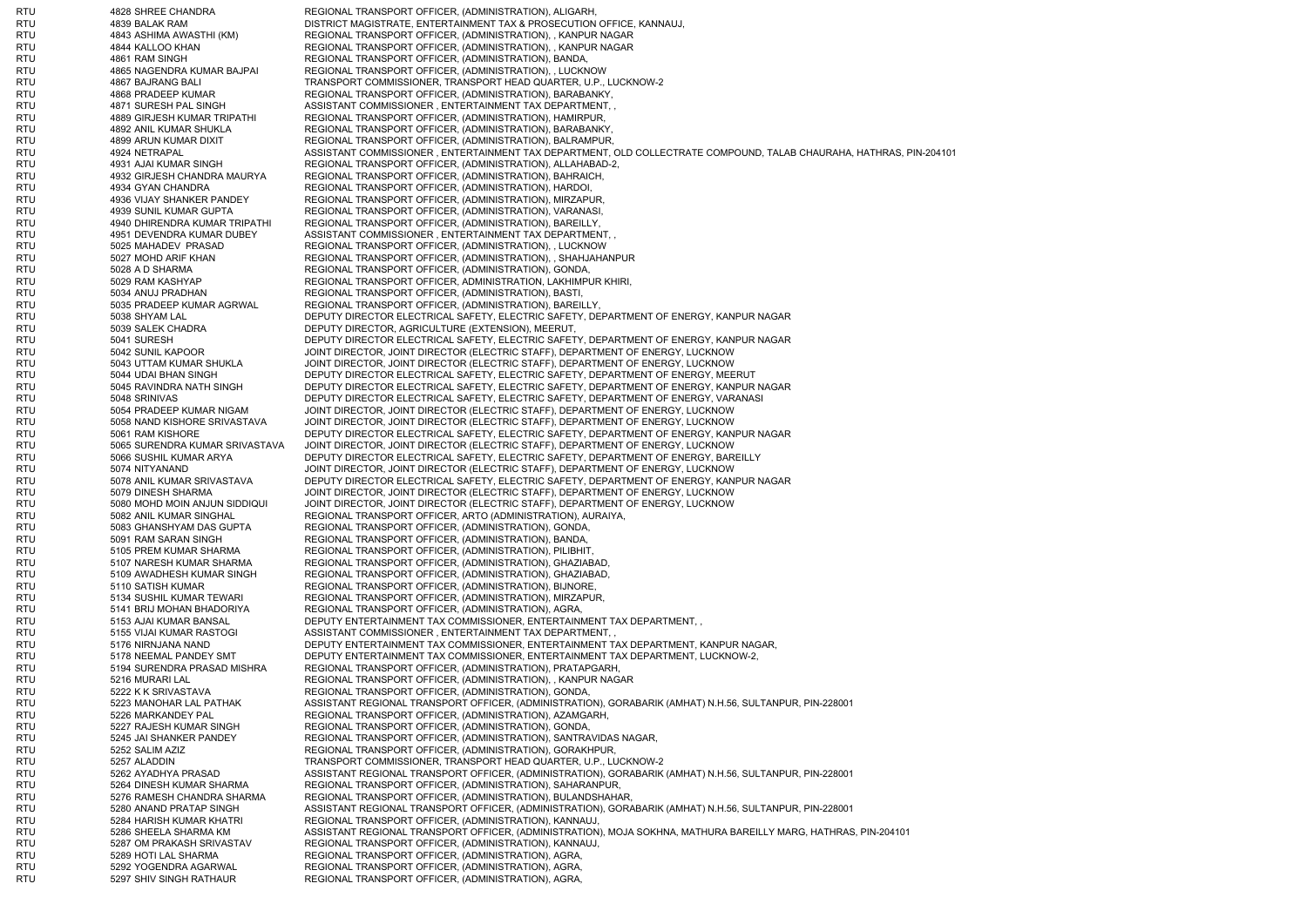RTU 5298 HANOMAN SINGH ASSISTANT COMMISSIONER , ENTERTAINMENT TAX DEPARTMENT, BADAUN, RTU 5299 D DARSHAN SINGH REGIONAL TRANSPORT OFFICER. (ADMINISTRATION), JAUNPUR, RTU 5304 MUKESH CHANDRA AGARWAL REGIONAL TRANSPORT OFFICER, (ADMINISTRATION), MAINPURI, RTU 5307 RISHABH DEO UPADHYAY REGIONAL TRANSPORT OFFICER, (ADMINISTRATION), FIROZABAD, RTU 5308 GURU DAYAL REGIONAL TRANSPORT OFFICER, (ADMINISTRATION), MIRZAPUR, RTU 5311 RAJIV KUMAR REGIONAL TRANSPORT OFFICER. (ADMINISTRATION), , LUCKNOW RTU 5312 SHUKIN ALI ASSISTANT REGIONAL TRANSPORT OFFICER, (ADMINISTRATION), 105, SHAHABAD ROAD, AJEETPUR, RAMPUR, PIN-244901 RTU 5313 RAM DAYAL LAKHERA REGIONAL TRANSPORT OFFICER, (ADMINISTRATION), GHAZIABAD, RTU 5318 JEET SINGH REGIONAL TRANSPORT OFFICER, (ADMINISTRATION), SAHARANPUR RTU 5329 JITENDRA KUMAR DIXIT ASSISTANT REGIONAL TRANSPORT OFFICER, (ADMINISTRATION), BANSI ROAD, SIDDHARTHNAGAR RTU 5343 ANANDI PRASAD MISHRA REGIONAL TRANSPORT OFFICER, (ADMINISTRATION), MEERUT, RTU 5351 SATINDRA NATH REGIONAL TRANSPORT OFFICER, (ADMINISTRATION), KANPUR DEHAT, RTU 5352 RADEY MOHAN SRIVASTAV REGIONAL TRANSPORT OFFICER, (ADMINISTRATION), SAHARANPUR, RTU 5357 JAI KARAN NATH TIWARI REGIONAL TRANSPORT OFFICER, (ADMINISTRATION), , LUCKNOW RTU 5363 DAL VIR SINGH REGIONAL TRANSPORT OFFICER, (ADMINISTRATION), MUZAFFARNAGAR, RTU 5364 RAMAKANT SACHAN REGIONAL TRANSPORT OFFICER. (ADMINISTRATION), , LUCKNOW RTU 5368 MATA PHER TIWARI REGIONAL TRANSPORT OFFICER, ADMINISTRATION, BAGPAT, RTU 5371 SHTRUGHAN SINGH JOINT DIRECTOR, JOINT DIRECTOR (ELECTRIC STAFF), DEPARTMENT OF ENERGY, LUCKNOW 5377 PAWAN KUMAR GAUR JOINT DIRECTOR, JOINT DIRECTOR (ELECTRIC STAFF), DEPARTMENT OF ENERGY, LUCKNOW RTU 5378 RAMESH CHANDRA YADAV DEPUTY DIRECTOR ELECTRICAL SAFETY, ELECTRIC SAFETY, DEPARTMENT OF ENERGY, KANPUR NAGAR RTU 5379 NARENDRA KUMAR SRIVASTAV DEPUTY DIRECTOR ELECTRICAL SAFETY, ELECTRIC SAFETY, DEPARTMENT OF ENERGY, KANPUR NAGAR RTU 5380 HAR DAYAL JOINT DIRECTOR, JOINT DIRECTOR (ELECTRIC STAFF), DEPARTMENT OF ENERGY, LUCKNOW RTU 5381 MAHESH CHANDRA. JOINT DIRECTOR, JOINT DIRECTOR (ELECTRIC STAFF), DEPARTMENT OF ENERGY, LUCKNOW RTU 5382 MEERA GUPTA KM JOINT DIRECTOR, JOINT DIRECTOR (ELECTRIC STAFF), DEPARTMENT OF ENERGY, LUCKNOW 5383 AMBIKA PRASAD JOINT DIRECTOR, JOINT DIRECTOR (ELECTRIC STAFF), DEPARTMENT OF ENERGY, LUCKNOW RTU 5385 MOTI LAL SENIOR TREASURY OFFICER, TREASURY AND ACCOUNTS ADMIN DEPTT., , AZAMGARH RTU 5391 SANJAY TRIGURAYAT REGIONAL TRANSPORT OFFICER, (ADMINISTRATION), SAHARANPUR, RTU 5393 ARJUN SINGH YADAV REGIONAL TRANSPORT OFFICER, (ADMINISTRATION), CHANDAULI, RTU 5403 JAGDISH SINGH KUSHWAHA TRANSPORT COMMISSIONER, TRANSPORT HEAD QUARTER, U.P., LUCKNOW-2 RTU 5405 MANOJ KUMAR SAXENA ASSISTANT COMMISSIONER , ENTERTAINMENT TAX DEPARTMENT, RTU 5407 VISHNU KUMAR REGIONAL TRANSPORT OFFICER. (ADMINISTRATION), BAREILLY, RTU 5419 RAMESHWAR PRASAD REGIONAL TRANSPORT OFFICER, (ADMINISTRATION), , LUCKNOW RTU 5424 ANIL KUMAR SAHGAL REGIONAL TRANSPORT OFFICER, (ADMINISTRATION), AZAMGARH, RTU 5428 RAMESH KUMAR TRANSPORT COMMISSIONER, TRANSPORT HEAD QUARTER, U.P., LUCKNOW-2 RTU 5429 LAJ KEVAL RAMANI (SMT) TRANSPORT COMMISSIONER, TRANSPORT HEAD QUARTER, U.P., LUCKNOW-2 RTU 5430 HARE RAM PANDEY REGIONAL TRANSPORT OFFICER, (ADMINISTRATION), UNNAO, RTU 5431 ARJUN KUMAR SRIVASTAVA REGIONAL TRANSPORT OFFICER, (ADMINISTRATION), VARANASI, RTU 5432 UMA SHANKAR MISHRA TRANSPORT COMMISSIONER, TRANSPORT HEAD QUARTER, U.P., LUCKNOW-2 RTU 5434 RAJENDRA PRASAD TRANSPORT COMMISSIONER, TRANSPORT HEAD QUARTER, U.P., LUCKNOW-2 RTU 5435 SAVITA SHUKLA TRANSPORT COMMISSIONER, TRANSPORT HEAD QUARTER, U.P., LUCKNOW-2 RTU 5436 SANJAY SHARMA TRANSPORT COMMISSIONER, TRANSPORT HEAD QUARTER, U.P., LUCKNOW-2 RTU 5438 RAM NARESH TRANSPORT COMMISSIONER, TRANSPORT HEAD QUARTER, U.P., LUCKNOW-2 RTU 5443 HARI SHANKAR DWIVEDI DEPUTY ENTERTAINMENT TAX COMMISSIONER, ENTERTAINMENT TAX DEPARTMENT, LUCKNOW-2, RTU 5445 JITENDRA SINGH DEPUTY ENTERTAINMENT TAX COMMISSIONER, ENTERTAINMENT TAX DEPARTMENT, LUCKNOW-2, RTU 5446 SUSHIL KUMAR MALL DEPUTY ENTERTAINMENT TAX COMMISSIONER, ENTERTAINMENT TAX DEPARTMENT, LUCKNOW-2, RTU 5451 SHRI NARAIN MISHRA REGIONAL TRANSPORT OFFICER, (ADMINISTRATION), GHAZIABAD, RTU 5456 RAJENDRA KUMAR SINGH ASSISTANT REGIONAL TRANSPORT OFFICER, (ADMINISTRATION), MAHOBA, PIN- 210427 RTU 5460 SANJIV KUMAR TRIPATHI REGIONAL TRANSPORT OFFICER, (ADMINISTRATION), BAHRAICH, RTU 5473 SUDHEER YADAV REGIONAL TRANSPORT OFFICER, (ADMINISTRATION), GAUTAM BUDH NAGAR, RTU 5477 BECHAN MISHRA REGIONAL TRANSPORT OFFICER, (ADMINISTRATION), , LUCKNOW RTU 5489 LAXMI KANT MISRA REGIONAL TRANSPORT OFFICER, (ADMINISTRATION), SAHARANPUR, RTU 5491 NARESH KUMAR REGIONAL TRANSPORT OFFICER. (ADMINISTRATION), AGRA, RTU 5492 KANCHAN LATA (SMT) DEPUTY ENTERTAINMENT TAX COMMISSIONER, ENTERTAINMENT TAX DEPARTMENT, LUCKNOW-2, RTU 5496 SUNITA SRIVASTAVA (KM) DEPUTY ENTERTAINMENT TAX COMMISSIONER, ENTERTAINMENT TAX DEPARTMENT, LUCKNOW-2, RTU 5497 DEEP CHANDRA DEPUTY ENTERTAINMENT TAX COMMISSIONER, ENTERTAINMENT TAX DEPARTMENT, KANPUR NAGAR, RTU 5503 ARUN KUMAR SHARMA REGIONAL TRANSPORT OFFICER, (ADMINISTRATION), FIROZABAD, RTU 5507 BABU RAM REGIONAL TRANSPORT OFFICER. (ADMINISTRATION), BAREILLY, RTU 5512 SURAJ PAL REGIONAL TRANSPORT OFFICER, (ADMINISTRATION), BULANDSHAHAR, RTU 5516 SANJAI KUMAR SINHA REGIONAL TRANSPORT OFFICER, (ADMINISTRATION), GORAKHPUR, RTU 5517 YOGENDRA SINGH REGIONAL TRANSPORT OFFICER. (ADMINISTRATION), BAHRAICH, RTU 5519 PRIYA DARSHAN MALVIYA TRANSPORT COMMISSIONER, TRANSPORT HEAD QUARTER, U.P., LUCKNOW-2 RTU 5524 SHAILESH ANAND CHIEF TREASURY OFFICER, COLLECTRATE, LUCKNOW, RTU 5526 KAMAL KISHORE SHUKLA REGIONAL TRANSPORT OFFICER, (ADMINISTRATION), SITAPUR, RTU 5533 PRADIP KUMAR REGIONAL TRANSPORT OFFICER, (ADMINISTRATION), JYOTIBAFULLE NAGAR, AMROHA RTU 5535 DHARMENDRA MISRA ASSISTANT COMMISSIONER , ENTERTAINMENT TAX DEPARTMENT, RTU 5536 KAUSHAL KUMAR SINGH REGIONAL TRANSPORT OFFICER, (ADMINISTRATION), PADRAUNA, KUSHI NAGAR RTU 5537 HEMANT KUAMR REGIONAL TRANSPORT OFFICER, (ADMINISTRATION), SONBHADRA, RTU 5538 AJAI SHANKER AWASTHI DEPUTY ENTERTAINMENT TAX COMMISSIONER, ENTERTAINMENT TAX DEPARTMENT, KANPUR NAGAR, RTU 5539 SURESH CHANDRA SRIVASTAVA ASSISTANT REGIONAL TRANSPORT OFFICER, (ADMINISTRATION), BANSI ROAD, SIDDHARTHNAGAR RTU 5541 MATA DIN SALA DIN DEPUTY ENTERTAINMENT TAX COMMISSIONER, ENTERTAINMENT TAX DEPARTMENT, LUCKNOW-2, RTU 5550 RAM KARAN MAURYA ASSISTANT REGIONAL TRANSPORT OFFICER, (ADMINISTRATION), TRANSPORT NAGAR, NATIONAL HIGHWAY KE SOUTH, FAIZABAD, PIN-224001 RTU 5552 KALYAN SINGH REGIONAL TRANSPORT OFFICER, (ADMINISTRATION), MORADABAD, RTU 5554 MOHD. KAISHAR REGIONAL TRANSPORT OFFICER, (ADMINISTRATION), MUZAFFARNAGAR RTU 5555 KAILASH CHAND JOSHI REGIONAL TRANSPORT OFFICER, (ADMINISTRATION), JYOTIBAFULLE NAGAR, AMROHA RTU 5557 RAJENDRA SINGH REGIONAL TRANSPORT OFFICER, (ADMINISTRATION), , SHAHJAHANPUR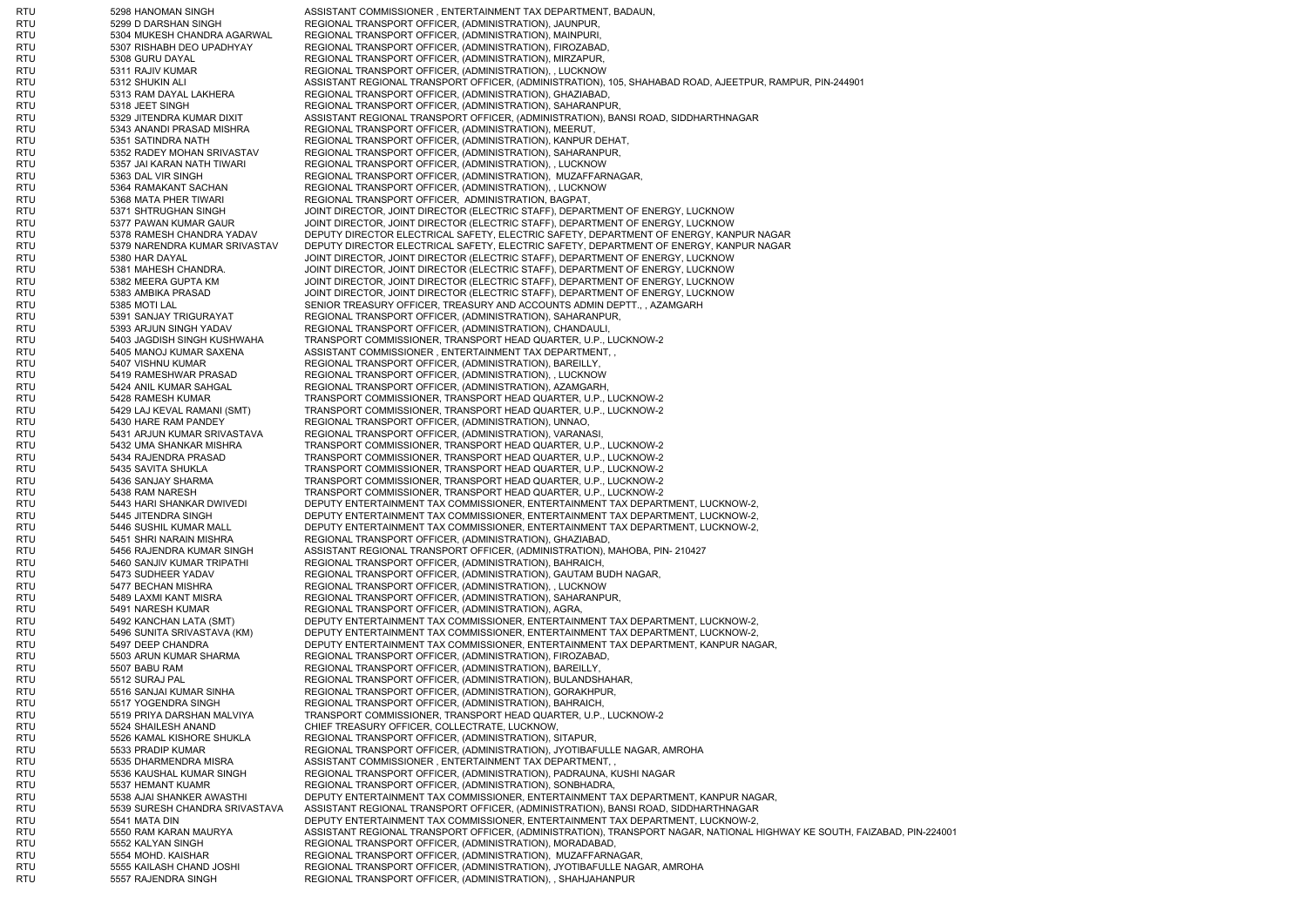RTU 5558 OM PRAKASH MISHRA REGIONAL TRANSPORT OFFICER, (ADMINISTRATION) RTO OFFICE, SRAVASTI, PIN-271831 RTU 5561 RANJEET SINGH TRANSPORT COMMISSIONER, TRANSPORT HEAD QUARTER, U.P., LUCKNOW-2 RTU 5562 AJAY KUMAR MISHRA REGIONAL TRANSPORT OFFICER, (ADMINISTRATION), , LUCKNOW RTU 5566 ANSAR AHMAD REGIONAL TRANSPORT OFFICER, ADMINISTRATION, LAKHIMPUR KHIRI, RTU 5567 SHRI NEWAS ROY REGIONAL TRANSPORT OFFICER, (ADMINISTRATION), ALLAHABAD-2, RTU 5575 OM PRAKASH DUBEY ASSISTANT COMMISSIONER , ENTERTAINMENT TAX DEPARTMENT, , RTU 5577 RAJESH KUMAR PANDEY ASSISTANT COMMISSIONER , ENTERTAINMENT TAX DEPARTMENT, , RTU 5579 ANIL KUMAR DEPUTY ENTERTAINMENT TAX COMMISSIONER, ENTERTAINMENT TAX DEPARTMENT, RTU 5591 SITA RAM REGIONAL TRANSPORT OFFICER, (ADMINISTRATION), BAHRAICH, RTU 5597 SUBODH KUMAR KULSHRESHTH REGIONAL TRANSPORT OFFICER, (ADMINISTRATION), MATHURA, RTU 5600 RAJ KUMAR SHARMA ASSISTANT COMMISSIONER . ENTERTAINMENT TAX DEPARTMENT, BADAUN, RTU 5605 PRAMOD KUMAR SRIVASTAVA DISTRICT SOCIAL WELFARE OFFICER, SOCIAL WELFARE DEPARTMENT, VARANASI, RTU 5607 PRABHAT KUMAR GOYAL REGIONAL TRANSPORT OFFICER, (ADMINISTRATION), VARANASI RTU 5608 ARUN KUMAR SHUKLA REGIONAL TRANSPORT OFFICER, (ADMINISTRATION), ALLAHABAD-2, RTU 5610 UDAYAKAR DUBEY REGIONAL TRANSPORT OFFICER, (ADMINISTRATION), BASTI, RTU 5612 ANAND KUMAR TEWARI DEPUTY ENTERTAINMENT TAX COMMISSIONER, ENTERTAINMENT TAX DEPARTMENT, LUCKNOW-2, RTU 5616 SUSHILA PARIHAR (SMT.) JOINT DIRECTOR, JOINT DIRECTOR (ELECTRIC STAFF), DEPARTMENT OF ENERGY, LUCKNOW RTU 5621 DINESH KUMAR PANDEY REGIONAL TRANSPORT OFFICER, (ADMINISTRATION), GONDA,<br>RTU 5623 VINOD KUMAR SAONKIYA REGIONAL TRANSPORT 5623 VINOD KUMAR SAONKIYA REGIONAL TRANSPORT OFFICER, (ADMINISTRATION), BAREILLY, RTU 5624 MITHLESH KUMAR FINANCE & ACCOUNTS OFFICER, BASIC EDUCATION DEPARTMENT, MIRZAPUR, RTU 5630 ROSHAN LAL ASSISTANT COMMISSIONER , ENTERTAINMENT TAX DEPARTMENT, RTU 5632 ANOOP KUMAR PANDEY REGIONAL TRANSPORT OFFICER, (ADMINISTRATION), SAHARANPUR RTU 5634 ANILESH CHANDRA MISHRA PRINCIPAL, DISTRICT EDUCATION & TRAINING INSTITUTE, ROBERTSGANJ, SONBHADRA RTU 5636 RAJENDRA PRASAD SONKER FINANCE & ACCOUNTS OFFICER, BASIC EDUCATION DEPARTMENT, DEORIA, RTU 5637 SHRI PRAKASH GUPT REGIONAL TRANSPORT OFFICER, (ADMINISTRATION), CHANDAULI, RTU 5638 JEET BHADUR SINGH REGIONAL TRANSPORT OFFICER, (ADMINISTRATION) RTO OFFICE, SRAVASTI, PIN-271831 RTU 5664 GYAN MOHAN REGIONAL TRANSPORT OFFICER, (ADMINISTRATION), GAUTAM BUDH NAGAR, RTU 5665 SANJAI MATHUR REGIONAL TRANSPORT OFFICER, (ADMINISTRATION), MEERUT, RTU 5666 ANAND KUMAR VERMA REGIONAL TRANSPORT OFFICER, (ADMINISTRATION), AGRA, RTU 5670 SUDHA SRIVASTAVA (SMT) JOINT DIRECTOR, JOINT DIRECTOR (ELECTRIC STAFF), DEPARTMENT OF ENERGY, LUCKNOW RTU 5675 RAJESH DATT MISHRA DEPUTY DIRECTOR HORTICULTURE, HORTICULTURE & FOOD PROCESSING (ZONE), BAREILLY, RTU 5676 ANAND VISHNU REGIONAL TRANSPORT OFFICER, (ADMINISTRATION), BAREILLY, RTU 5677 JAGDAMBA PRASAD SRIVATAVA REGIONAL TRANSPORT OFFICER, (ADMINISTRATION), ALLAHABAD, RTU 5679 RAJIV AGARWAL REGIONAL TRANSPORT OFFICER, (ADMINISTRATION), MEERUT, RTU 5680 AWADHESH KUMAR AGARWAL REGIONAL TRANSPORT OFFICER, (ADMINISTRATION), , SHAHJAHANPUR RTU 5682 SUNIL KUMAR DEPUTY DIRECTOR ELECTRICAL SAFETY, ELECTRIC SAFETY, DEPARTMENT OF ENERGY, KANPUR NAGAR RTU 5684 RAM MILAN SAVITA REGIONAL TRANSPORT OFFICER, (ADMINISTRATION), , KANPUR NAGAR RTU 5686 RAKESH KUMAR SRIVASTAVA REGIONAL TRANSPORT OFFICER, (ADMINISTRATION), JAUNPUR, RTU 5688 SUBHASH CHANDRA ASSISTANT REGIONAL TRANSPORT OFFICER, (ADMINISTRATION), TRANSPORT NAGAR, NATIONAL HIGHWAY KE SOUTH, FAIZABAD, PIN-224001 RTU 5690 VINAI KUMAR SINGH REGIONAL TRANSPORT OFFICER, (ADMINISTRATION), MEERUT, RTU 5691 RAJESH KUMAR DWIVEDI REGIONAL TRANSPORT OFFICER, (ADMINISTRATION), BARABANKY, RTU 5692 RAKESH MOHAN REGIONAL TRANSPORT OFFICER, (ADMINISTRATION), SAHARANPUR, RTU 5696 BALWANT SINGH REGIONAL TRANSPORT OFFICER, (ADMINISTRATION), MIRZAPUR, RTU 5697 MANOJ KUMAR MAHESHWARI REGIONAL TRANSPORT OFFICER, (ADMINISTRATION), GHAZIABAD, RTU 5698 VINAI KUMAR MISHRA REGIONAL TRANSPORT OFFICER, (ADMINISTRATION), BARABANKY, RTU 5714 RAJ KISHOR TRIVEDI REGIONAL TRANSPORT OFFICER, (ADMINISTRATION), PADRAUNA, KUSHI NAGAR RTU 5718 SHUBHRA CHATTERJEE (SMT.) JOINT DIRECTOR, JOINT DIRECTOR (ELECTRIC STAFF), DEPARTMENT OF ENERGY, LUCKNOW RTU 5727 SURENDRA PRATAP SINGH REGIONAL TRANSPORT OFFICER, (ADMINISTRATION), AZAMGARH, RTU 5730 CHARAN JEET SINGH REGIONAL TRANSPORT OFFICER, ADMINISTRATION, BAGPAT, RTU 5732 MADHU SUDAN PRASAD JOINT DIRECTOR, JOINT DIRECTOR (ELECTRIC STAFF), DEPARTMENT OF ENERGY, LUCKNOW RTU 5733 SANJEEV KUMAR SRIVASTAVA JOINT DIRECTOR, JOINT DIRECTOR (ELECTRIC STAFF), DEPARTMENT OF ENERGY, LUCKNOW RTU 5738 PRAKSH NARAIN REGIONAL TRANSPORT OFFICER. (ADMINISTRATION), , LUCKNOW RTU 5740 BAL KRISHAN PANDEY REGIONAL TRANSPORT OFFICER, (ADMINISTRATION), AZAMGARH, RTU 5743 BRIJESH KUMAR SINGH FINANCE & ACCOUNTS OFFICER, BASIC EDUCATION DEPARTMENT, UNNAO, RTU 5744 RAJ KUMAR TIWARI REGIONAL TRANSPORT OFFICER, (ADMINISTRATION), MIRZAPUR, RTU 5748 RAJENDRA KUMAR SRIVASTAVA TRANSPORT COMMISSIONER, TRANSPORT HEAD QUARTER, U.P., LUCKNOW-2 RTU 5750 MAMTA SHARMA (SMT) TRANSPORT COMMISSIONER, TRANSPORT HEAD QUARTER, U.P., LUCKNOW-2 RTU 5754 DAROGA SINGH REGIONAL TRANSPORT OFFICER, (ADMINISTRATION), AZAMGARH, RTU 5756 PARESH KUMAR YADAV REGIONAL TRANSPORT OFFICER, (ADMINISTRATION), BAREILLY, RTU 5758 VIVEK BHATNAGAR REGIONAL TRANSPORT OFFICER, (ADMINISTRATION), ALIGARH, RTU 5763 SUNIL KUMAR REGIONAL TRANSPORT OFFICER, (ADMINISTRATION), AGRA, RTU 5771 ADITYA PRAKASH DISTRICT HANDICAPPED WELFARE OFFICER, HANDICAPPED WELFARE OFFICE, RTU 5777 NIRANJAN KUMAR MANIYAR DEPUTY ENTERTAINMENT TAX COMMISSIONER, ENTERTAINMENT TAX DEPARTMENT, MEERUT, RTU 5778 RAJ KUMAR REGIONAL TRANSPORT OFFICER, (ADMINISTRATION), VARANASI, RTU 5779 CHANDRA MOHAN PANDEY REGIONAL TRANSPORT OFFICER, (ADMINISTRATION), KANPUR DEHAT, 5780 RAKESH SINGH REGIONAL TRANSPORT OFFICER, (ADMINISTRATION), , KANPUR NAGAR RTU 5781 ASHOK KUMAR BALMIKI REGIONAL TRANSPORT OFFICER, (ADMINISTRATION), KANPUR DEHAT, RTU 5786 PRAVEEN KUMAR GAUTAM REGIONAL TRANSPORT OFFICER, (ADMINISTRATION), GHAZIPUR, RTU 5788 NIRMAL PRASAD TRANSPORT COMMISSIONER, TRANSPORT HEAD QUARTER, U.P., LUCKNOW-2 RTU 5790 DINESH KUMAR SRIVASTAVA JOINT DIRECTOR, JOINT DIRECTOR (ELECTRIC STAFF), DEPARTMENT OF ENERGY, LUCKNOW RTU 5791 RAMESH CHANDRA SANWAL REGIONAL TRANSPORT OFFICER, (ADMINISTRATION), AGRA, RTU 5793 RAM NARAIN YADAV CHIEF MEDICAL SUPERINTENDENT, MENTAL DISEASES HOSPITAL, VARANASI, RTU 5797 SARVESH KUMAR ASSISTANT COMMISSIONER , ENTERTAINMENT TAX DEPARTMENT, RTU 5802 ARUN KUMAR BAJPAI ASSISTANT COMMISSIONER , ENTERTAINMENT TAX DEPARTMENT, LAKHIMPUR KHIRI, RTU 5805 OM PRAKASH SRIVASTAVA REGIONAL TRANSPORT OFFICER, (ADMINISTRATION), AZAMGARH,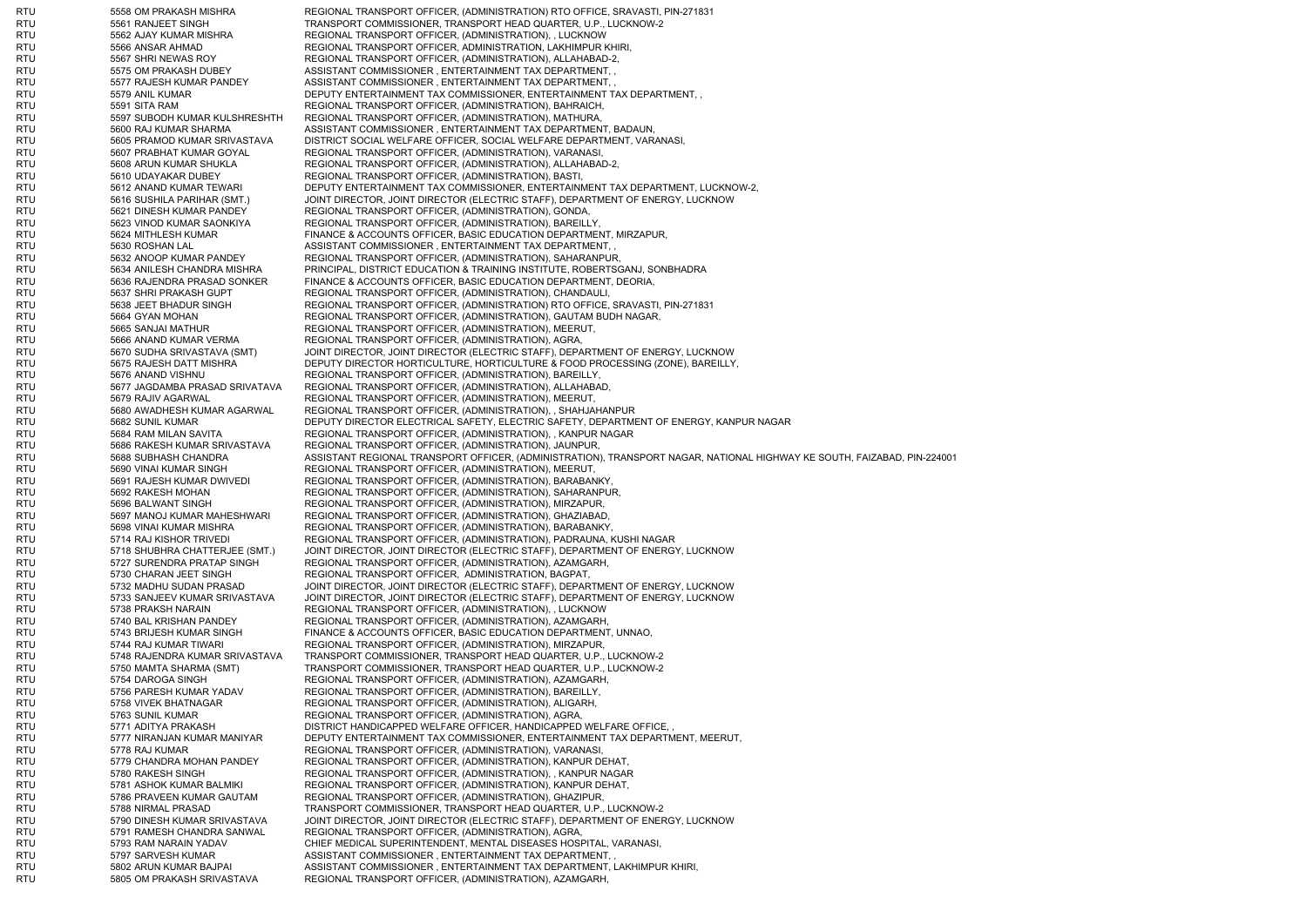RTU 5806 RAM KUNWAR KHARWAR REGIONAL TRANSPORT OFFICER, (ADMINISTRATION), SONBHADRA, RTU 5807 RAKESH SINGH RAWAT REGIONAL TRANSPORT OFFICER. (ADMINISTRATION), SAHARANPUR RTU 5812 ARVIND KUMAR SINGH REGIONAL TRANSPORT OFFICER, (ADMINISTRATION), SONBHADRA, RTU 5813 DINESH KUMAR MISRA REGIONAL TRANSPORT OFFICER, (ADMINISTRATION), PADRAUNA, KUSHI NAGAR RTU 5815 SHEKHAR SRIVASTAVA REGIONAL TRANSPORT OFFICER, (ADMINISTRATION), VARANASI, RTU 5816 VINOD KUMAR VERMA REGIONAL TRANSPORT OFFICER, (ADMINISTRATION), FATEHGARH, FARUKKHABAD RTU 5822 RAKESH CHANDRA SRIVASTAVA REGIONAL TRANSPORT OFFICER, (ADMINISTRATION), SAHARANPUR, RTU 5823 BASANT LAL TRIPATHI REGIONAL TRANSPORT OFFICER, (ADMINISTRATION), FATEHPUR, RTU 5825 PRAMOD KUMAR SINGH FINANCE & ACCOUNTS OFFICER, SECONDARY EDUCATION, RAIBAREILLY, RTU 5826 AMAR NATH SINGH REGIONAL TRANSPORT OFFICER. (ADMINISTRATION), VARANASI RTU 5827 MANOJ KUMAR SHUKLA TRANSPORT COMMISSIONER, TRANSPORT HEAD QUARTER, U.P., LUCKNOW-2 RTU 5828 MAZHARUL ABDEEN AHMAD TRANSPORT COMMISSIONER, TRANSPORT HEAD QUARTER, U.P., LUCKNOW-2 RTU 5830 MANOJ KUMAR ASSISTANT REGIONAL TRANSPORT OFFICER, (ADMINISTRATION), MAHOBA, PIN- 210427 RTU 5833 SUNIL KUMAR JAISWARI REGIONAL TRANSPORT OFFICER, (ADMINISTRATION), MUZAFFARNAGAR, RTU 5835 VED PRAKASH DEPUTY ENTERTAINMENT TAX COMMISSIONER, ENTERTAINMENT TAX DEPARTMENT, COLLECTRATE CAMPUS ORAI, JALAUN, PIN-285001 RTU 5838 VINOD KUMAR REGIONAL TRANSPORT OFFICER. (ADMINISTRATION), KANPUR DEHAT, RTU 5839 SUNIL KUMAR MANI TRIPATHI REGIONAL TRANSPORT OFFICER, ARTO (ADMINISTRATION), SANTKABIR NAGAR, RTU 5841 ANIL KUMAR MISRA REGIONAL TRANSPORT OFFICER, (ADMINISTRATION), , LUCKNOW RTU 5842 DEVI DAYAL TRANSPORT COMMISSIONER, TRANSPORT HEAD QUARTER, U.P., LUCKNOW-2 RTU 5843 PRASHANT KUMAR TRANSPORT COMMISSIONER, TRANSPORT HEAD QUARTER, U.P., LUCKNOW-2 RTU 5845 MADAN CHANDRA REGIONAL TRANSPORT OFFICER, ADMINISTRATION, CHHATRAPATI SHAHU JI MAHARAJ NAGAR, (C.S.M. NAGAR) RTU 5849 MOHD RASHID REGIONAL TRANSPORT OFFICER, (ADMINISTRATION), , LUCKNOW RTU 5850 ANIL KUMAR MISRA REGIONAL TRANSPORT OFFICER, (ADMINISTRATION), SONBHADRA, RTU 5852 B N SINGH REGIONAL TRANSPORT OFFICER, (ADMINISTRATION), AGRA, REGIONAL TRANSPORT OFFICER, (ADMINISTRATION), MATHURA, RTU 5854 DHIRENDRA KUMAR SINGH REGIONAL TRANSPORT OFFICER, (ADMINISTRATION), AGRA, RTU 5855 SAHDEO REGIONAL TRANSPORT OFFICER, (ADMINISTRATION), AGRA, RTU 5856 ANIL SINGH REGIONAL TRANSPORT OFFICER, (ADMINISTRATION), , BALLIA RTU 5861 PHULESHWAR RAM REGIONAL TRANSPORT OFFICER, (ADMINISTRATION), , LUCKNOW RTU 5863 PRADIP KUMAR ASSISTANT REGIONAL TRANSPORT OFFICER, (ADMINISTRATION), TRANSPORT NAGAR, NATIONAL HIGHWAY KE SOUTH, FAIZABAD, PIN-224001 RTU 5865 NUTAN SRIVASTAVA (KM) REGIONAL TRANSPORT OFFICER, (ADMINISTRATION), ALLAHABAD-2, RTU 5866 RAJESHWAR NATH TEWARI REGIONAL TRANSPORT OFFICER, (ADMINISTRATION), KANSHIRAM NAGAR, RTU 5867 AJAI SINGH YADAV REGIONAL TRANSPORT OFFICER, (ADMINISTRATION), JHANSI, RTU 5869 SHREE PAL JOINT DIRECTOR, JOINT DIRECTOR (ELECTRIC STAFF), DEPARTMENT OF ENERGY, LUCKNOW RTU 5871 BHANU PRATAP SINGH REGIONAL TRANSPORT OFFICER, (ADMINISTRATION), , LUCKNOW RTU 5875 GARIB CHANDRA REGIONAL TRANSPORT OFFICER, (ADMINISTRATION), BANDA, RTU 5877 CHANDRA PRAKASH REGIONAL TRANSPORT OFFICER, (ADMINISTRATION), MORADABAD, RTU 5878 DINESH KUMAR SHARMA REGIONAL TRANSPORT OFFICER, (ADMINISTRATION), MIRZAPUR, RTU 5880 DEO KUMAR SAXENA ASSISTANT COMMISSIONER , ENTERTAINMENT TAX DEPARTMENT, RTU 5881 PRAKASH CHANDRA PATHAK REGIONAL TRANSPORT OFFICER, (ADMINISTRATION), GHAZIABAD, RTU 5886 OM PRAKASH REGIONAL TRANSPORT OFFICER, (ADMINISTRATION), UNNAO, RTU 5889 SUSHIL KUMAR SWARNKAR REGIONAL TRANSPORT OFFICER, (ADMINISTRATION), BAHRAICH, RTU 5891 NARESH CHANDRA REGIONAL TRANSPORT OFFICER, (ADMINISTRATION), JHANSI, RTU 5894 SHREE RAM YADAV REGIONAL TRANSPORT OFFICER, (ADMINISTRATION), AZAMGARH, RTU 5895 OM PRAKASH SINGH REGIONAL TRANSPORT OFFICER, (ADMINISTRATION), MIRZAPUR, RTU 5900 LALIT NARAIN TRIPATHI REGIONAL TRANSPORT OFFICER, (ADMINISTRATION), ALLAHABAD-2, RTU 5906 RAM ASREY JOINT DIRECTOR, JOINT DIRECTOR (ELECTRIC STAFF), DEPARTMENT OF ENERGY, LUCKNOW RTU 5908 HARISH CHANDRA RAWAT JOINT DIRECTOR, JOINT DIRECTOR (ELECTRIC STAFF), DEPARTMENT OF ENERGY, LUCKNOW RTU 5910 MANOJ KUMAR SRIVASTAVA DEPUTY DIRECTOR ELECTRICAL SAFETY, ELECTRIC SAFETY, DEPARTMENT OF ENERGY, KANPUR NAGAR RTU 5913 RAM KISHUN YADAV JOINT DIRECTOR, JOINT DIRECTOR (ELECTRIC STAFF), DEPARTMENT OF ENERGY, LUCKNOW RTU 5915 ASHOK KUMAR SINGH DEPUTY DIRECTOR ELECTRICAL SAFETY, ELECTRIC SAFETY, DEPARTMENT OF ENERGY, MEERUT RTU 5916 SANJAI CHATURVEDI REGIONAL TRANSPORT OFFICER, (ADMINISTRATION), ALIGARH, RTU 5917 RAJ KUMAR REGIONAL TRANSPORT OFFICER, (ADMINISTRATION), ALIGARH, RTU 5919 RAJESH KUMAR REGIONAL TRANSPORT OFFICER, (ADMINISTRATION), GONDA, RTU 5926 ASHOK KUMAR SINGH REGIONAL TRANSPORT OFFICER, (ADMINISTRATION), VARANASI RTU 5927 KRISHNA KUMAR GAUTAM REGIONAL TRANSPORT OFFICER, (ADMINISTRATION), ALIGARH, RTU 5930 ANIL KUMAR TRIPATHI REGIONAL TRANSPORT OFFICER, (ADMINISTRATION), UNNAO, RTU 5938 LALIT KUMAR MALVIYA REGIONAL TRANSPORT OFFICER, (ADMINISTRATION), GHAZIPUR, RTU 5941 BRAHMA PRASAD REGIONAL TRANSPORT OFFICER, (ADMINISTRATION), GORAKHPUR, RTU 5942 ADITYA KUMAR TRIPATHI REGIONAL TRANSPORT OFFICER, (ADMINISTRATION), , KANPUR NAGAR RTU 5943 VIJAY RANI YADAV (SMT) REGIONAL TRANSPORT OFFICER, (ADMINISTRATION), AGRA, RTU 5949 AJAI PRAKASH SHARMA REGIONAL TRANSPORT OFFICER, (ADMINISTRATION), GAUTAM BUDH NAGAR, RTU 5950 RAMA KANT VERMA REGIONAL TRANSPORT OFFICER, (ADMINISTRATION), JYOTIBAFULLE NAGAR, AMROHA RTU 5957 SHYAM SUNDE3R PRAKASH DISTRICT MAGISTRATE, ENTERTAINMENT TAX & PROSECUTION OFFICE, MIRZAPUR, RTU 5961 ANIL KUMAR SHUKLA ASSISTANT REGIONAL TRANSPORT OFFICER, (ADMINISTRATION), TRANSPORT NAGAR, NATIONAL HIGHWAY KE SOUTH, FAIZABAD, PIN-224001<br>RTU 5963 ANIL KUMAR SINGH REGIONAL TRANSPORT OFFICER. (ADMINISTRATION). SA 5963 ANIL KUMAR SINGH REGIONAL TRANSPORT OFFICER, (ADMINISTRATION), SANTRAVIDAS NAGAR, RTU 5964 SUNITA VERMA REGIONAL TRANSPORT OFFICER, (ADMINISTRATION), , KANPUR NAGAR RTU 5965 PRADIP KUMAR SHARMA REGIONAL TRANSPORT OFFICER, (ADMINISTRATION), , SHAHJAHANPUR RTU 5968 SANT LAL YADAV REGIONAL TRANSPORT OFFICER, (ADMINISTRATION), MIRZAPUR, RTU 5971 SANJAI KUMAR REGIONAL TRANSPORT OFFICER, ARTO (ADMINISTRATION), AURAIYA, RTU 5974 SURENDRA SINGH REGIONAL TRANSPORT OFFICER, (ADMINISTRATION), MUZAFFARNAGAR, RTU 5978 RAVINDRA SINGH REGIONAL TRANSPORT OFFICER, ADMINISTRATION, CHHATRAPATI SHAHU JI MAHARAJ NAGAR, (C.S.M. NAGAR) RTU 5979 RAM KHELAWAN DEPUTY ENTERTAINMENT TAX COMMISSIONER, ENTERTAINMENT TAX DEPARTMENT, LUCKNOW-2, RTU 5980 ANNU LAL SRIVASTAVA JOINT DIRECTOR, JOINT DIRECTOR (ELECTRIC STAFF), DEPARTMENT OF ENERGY, LUCKNOW RTU 5982 VIRENDRA PANDEY JOINT DIRECTOR, JOINT DIRECTOR (ELECTRIC STAFF), DEPARTMENT OF ENERGY, LUCKNOW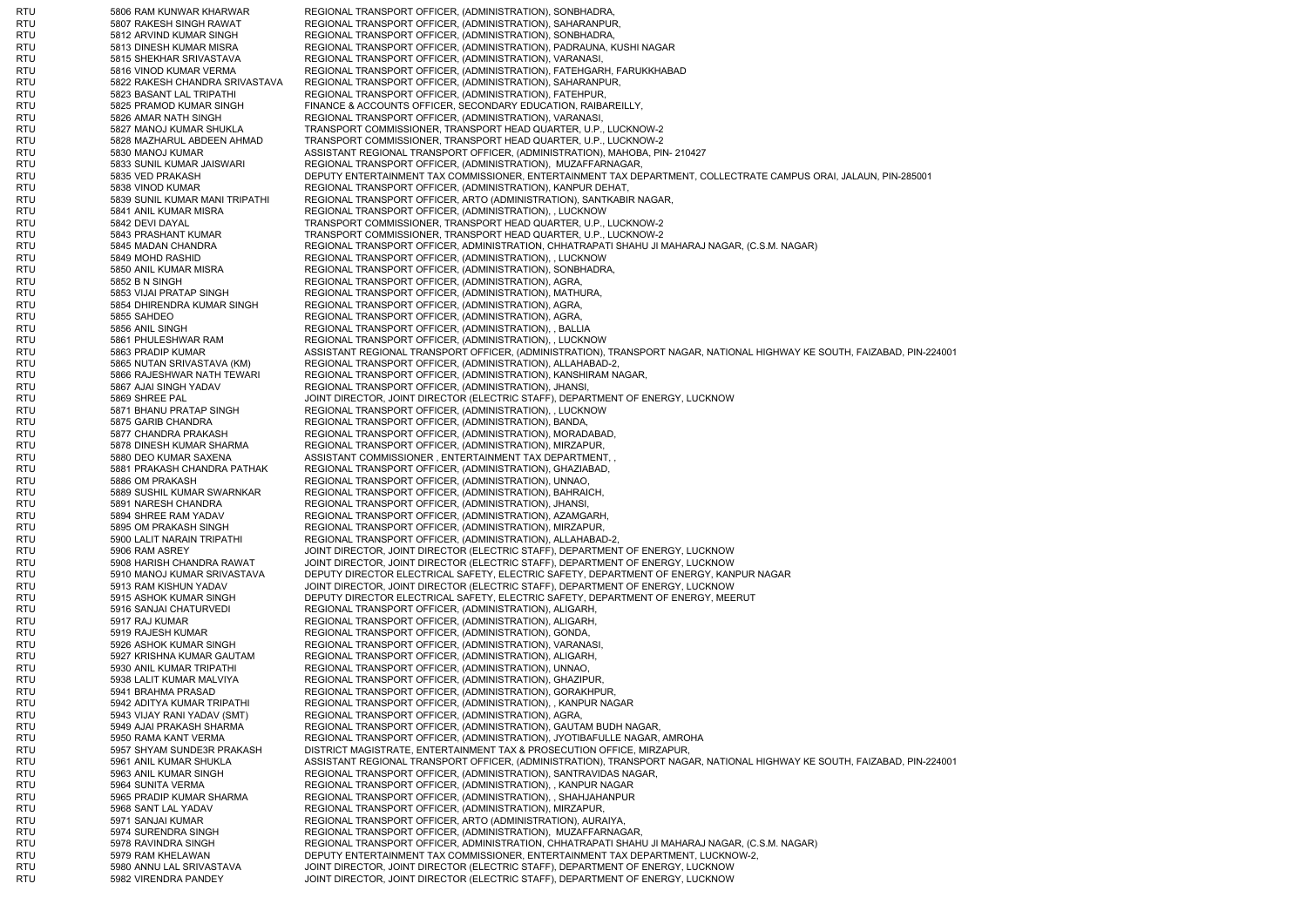RTU 6283 RAM NARAIAN DWIVEDI REGIONAL TRANSPORT OFFICER, (ADMINISTRATION), ALLAHABAD-2, RTU 6284 DINESH KUMAR RAWAT REGIONAL TRANSPORT OFFICER. (ADMINISTRATION), VARANASI RTU 6285 SURENDRA KUMAR SRIVASTAVA JOINT DIRECTOR, JOINT DIRECTOR (ELECTRIC STAFF), DEPARTMENT OF ENERGY, LUCKNOW RTU 6286 GEETA DEVI VERMA (SMT) ASSISTANT COMMISSIONER , ENTERTAINMENT TAX DEPARTMENT, , RTU 6288 BABY URUSHA (KM) REGIONAL TRANSPORT OFFICER, (ADMINISTRATION), ETAWAH, RTU 6290 RAKESH KUMAR REGIONAL TRANSPORT OFFICER. (ADMINISTRATION), MEERUT, RTU 6292 GURNVANTI DEVI REGIONAL TRANSPORT OFFICER, (ADMINISTRATION), SONBHADRA, RTU 6293 DURGESH KUMAR REGIONAL TRANSPORT OFFICER, ADMINISTRATION, LAKHIMPUR KHIRI, RTU 6295 SHAKIL BABU REGIONAL TRANSPORT OFFICER, (ADMINISTRATION), SONBHADRA, RTU 6296 FAIZIYAB HUSAIN ASSISTANT COMMISSIONER , ENTERTAINMENT TAX DEPARTMENT, RTU 6299 RAMAPATI TIWARI REGIONAL TRANSPORT OFFICER, (ADMINISTRATION), , LUCKNOW RTU 6300 PRATUL KUMAR GAUR ASSISTANT COMMISSIONER , ENTERTAINMENT TAX DEPARTMENT, RTU 6302 RAMANUJ REGIONAL TRANSPORT OFFICER, (ADMINISTRATION), BASTI, RTU 6304 RAJ KUMAR SRIVASTAVA REGIONAL TRANSPORT OFFICER, (ADMINISTRATION), DEORIA, RTU 6306 SANDEEP SRIVASTAVA DEPUTY ENTERTAINMENT TAX COMMISSIONER, ENTERTAINMENT TAX DEPARTMENT, LUCKNOW-2, RTU 6311 KAILASH NATH SINGH REGIONAL TRANSPORT OFFICER, (ADMINISTRATION), AMBEDKAR NAGAR, RTU 6313 MASARRAT JAHAN DEPUTY ENTERTAINMENT TAX COMMISSIONER, ENTERTAINMENT TAX DEPARTMENT, LUCKNOW-2, RTU 6315 SHYAM SINGH REGIONAL TRANSPORT OFFICER, (ADMINISTRATION), MEERUT, 6316 ABDUL HAMID REGIONAL TRANSPORT OFFICER, (ADMINISTRATION), PADRAUNA, KUSHI NAGAR RTU 6317 GYAN PRAKASH SINGH REGIONAL TRANSPORT OFFICER, (ADMINISTRATION), MIRZAPUR, RTU 6319 RAJENDRA KUMAR GUPTA REGIONAL TRANSPORT OFFICER, (ADMINISTRATION), GONDA, RTU 6321 RAKESH KUMAR TEWARI REGIONAL TRANSPORT OFFICER, (ADMINISTRATION), SITAPUR, RTU 6322 ASHOK KUMAR REGIONAL TRANSPORT OFFICER, (ADMINISTRATION), MEERUT, RTU 6324 SANJAY KUMAR TEWARI REGIONAL TRANSPORT OFFICER, (ADMINISTRATION), BAREILLY, 6328 RAM NARAYAN REGIONAL TRANSPORT OFFICER, ARTO (ADMINISTRATION), SANTKABIR NAGAR, RTU 6329 ASHOK KUMAR VERMA REGIONAL TRANSPORT OFFICER, (ADMINISTRATION), HARDOI, RTU 6330 VINOD KUMAR REGIONAL TRANSPORT OFFICER, (ADMINISTRATION), BASTI, RTU 6332 SUEBA KHATOON REGIONAL TRANSPORT OFFICER, (ADMINISTRATION), JAUNPUR, RTU 6333 LAL BAHADUR SINGH REGIONAL TRANSPORT OFFICER, (ADMINISTRATION), ALLAHABAD-2, RTU 6334 VINOD KUMAR REGIONAL TRANSPORT OFFICER, (ADMINISTRATION), VARANASI, RTU 6335 ARYARENDRA KUMAR PANDAY REGIONAL TRANSPORT OFFICER, (ADMINISTRATION), GAUTAM BUDH NAGAR, RTU 6338 SHAHID AAFAQ REGIONAL TRANSPORT OFFICER, (ADMINISTRATION), BULANDSHAHAR, RTU 6339 DHARMENDRA SINGH REGIONAL TRANSPORT OFFICER, (ADMINISTRATION), JYOTIBAFULLE NAGAR, AMROHA<br>6340 SAYED BAKHTAR MEHADI JAIDI REGIONAL TRANSPORT OFFICER, (ADMINISTRATION), ALIGARH, RTU 6340 SAYED BAKHTAR MEHADI JAIDI REGIONAL TRANSPORT OFFICER, (ADMINISTRATION), ALIGARH, RTU 6346 DIPENDRA KUMAR SINGH REGIONAL TRANSPORT OFFICER, (ADMINISTRATION), MUZAFFARNAGAR, RTU 6347 URMILA DEVI (SMT) REGIONAL TRANSPORT OFFICER, (ADMINISTRATION), MEERUT, RTU 6349 PIYUSH KUMAR YADAV ASSISTANT COMMISSIONER , ENTERTAINMENT TAX DEPARTMENT, RTU 6350 BALAK RAM ASSISTANT COMMISSIONER , ENTERTAINMENT TAX DEPARTMENT, RTU 6352 LAL BAHADUR GUPTA JOINT DIRECTOR, JOINT DIRECTOR (ELECTRIC STAFF), DEPARTMENT OF ENERGY, LUCKNOW RTU 6353 RAM RATAN REGIONAL TRANSPORT OFFICER, (ADMINISTRATION), BAREILLY, RTU 6354 PRAVEEN KUMAR GUPTA DEPUTY ENTERTAINMENT TAX COMMISSIONER, ENTERTAINMENT TAX DEPARTMENT, LUCKNOW, RTU 6359 SUBHASH ASSISTANT COMMISSIONER , ENTERTAINMENT TAX DEPARTMENT, LAKHIMPUR KHIRI RTU 6365 MITHLESH KUMAR DEPUTY DIRECTOR ELECTRICAL SAFETY, ELECTRIC SAFETY, DEPARTMENT OF ENERGY, BAREILLY RTU 6366 MADHU SUDAN MISHRA REGIONAL TRANSPORT OFFICER, (ADMINISTRATION), ALLAHABAD-2, RTU 6368 SABHAJEET TRIPATHI REGIONAL TRANSPORT OFFICER, (ADMINISTRATION), GONDA, RTU 6369 YATENDRA KUMAR REGIONAL TRANSPORT OFFICER, (ADMINISTRATION), GONDA, RTU 6373 AMBIKA PRASAD REGIONAL TRANSPORT OFFICER. (ADMINISTRATION), GHAZIPUR, RTU 6374 SHIV RATAN LAL ASSISTANT REGIONAL TRANSPORT OFFICER, (ADMINISTRATION), BANSI ROAD, SIDDHARTHNAGAR RTU 6375 CHHEDI LAL GUPTA REGIONAL TRANSPORT OFFICER, (ADMINISTRATION), VARANASI, RTU 6379 AJAY SINGH REGIONAL TRANSPORT OFFICER, (ADMINISTRATION), MAU, RTU 6381 VIRENDRA KUMAR THAKUR DEPUTY ENTERTAINMENT TAX COMMISSIONER, ENTERTAINMENT TAX DEPARTMENT, LUCKNOW-2, RTU 6382 RAKESH KUMAR SINGH DEPUTY ENTERTAINMENT TAX COMMISSIONER. ENTERTAINMENT TAX DEPARTMENT, LUCKNOW-2, RTU 6383 NISHAT JAHIR (SMT) REGIONAL TRANSPORT OFFICER, (ADMINISTRATION), BAREILLY, RTU 6385 HARENDRA SINGH BIST JOINT DIRECTOR, JOINT DIRECTOR (ELECTRIC STAFF), DEPARTMENT OF ENERGY, LUCKNOW RVU 371 JAI LAL DISTRICT MAGISTRATE, REVENUE DEPARTMENT, , RVU 373 ONKAR NATH PANDAY DISTRICT MAGISTRATE, REVENUE DEPARTMENT RVU 633 BANS BAHADUR LAL DISTRICT MAGISTRATE, REVENUE DEPARTMENT, MIRZAPUR, RVU 691 JAGAN NATH PRASAD DISTRICT MAGISTRATE, REVENUE DEPARTMENT, GAZIPUR, RVU 1480 RAJ KUMAR SHARMA DISTRICT MAGISTRATE, REVENUE DEPARTMENT, COLLECTRATE CAMPUS ORAI, JALAUN, PIN-28001 RVU 1537 ABID ALI KHAN DISTRICT MAGISTRATE, REVENUE DEPARTMENT, , RVU 2155 BHAROSI LAL DISTRICT MAGISTRATE, REVENUE DEPARTMENT, RVU 2280 DAYA SHANKAR TIWARI DISTRICT MAGISTRATE, REVENUE DEPARTMENT, BIJNORE, RVU 2286 MUSHAHID RAZA KHAN DISTRICT MAGISTRATE, REVENUE DEPARTMENT, BADAUN, RVU 2334 SAB RATH SINGH DISTRICT MAGISTRATE, REVENUE DEPARTMENT, ALLAHABAD, RVU 2359 RAMJI LAL SHARMA DISTRICT MAGISTRATE, REVENUE DEPARTMENT, BASTI, RVU 2370 DEO NARAYAN DISTRICT MAGISTRATE, REVENUE DEPARTMENT, FIROZABAD, RVU 2374 SHIV NATH PRASAD DISTRICT MAGISTRATE, REVENUE DEPARTMENT, BIJNORE, RVU 2493 ANAND SWAROOP SETTLEMENT OFFICER CONSOLIDATION, HAMIRPUR, RVU 2509 BRIJ BHUSHAN LAL DISTRICT MAGISTRATE, REVENUE DEPARTMENT, SIDDHARTHNAGAR, RVU 2518 RAM AUTAR SHARMA DISTRICT MAGISTRATE, REVENUE DEPARTMENT, SIDDHARTHNAGAR, RVU 2549 RANDHIR SINGH DISTRICT MAGISTRATE, REVENUE DEPARTMENT, SIDDHARTHNAGAR, RVU 2551 RAJA RAM DISTRICT MAGISTRATE, REVENUE DEPARTMENT, SIDDHARTHNAGAR, RVU 2552 BANSHI DHAR DISTRICT MAGISTRATE, REVENUE DEPARTMENT, SIDDHARTHNAGAR, RVU 2588 MULAYAM SINGH CHAUHAN DISTRICT MAGISTRATE, REVENUE DEPARTMENT, AZAMGARH, RVU 2621 ANAND SWAROOP DISTRICT MAGISTRATE, REVENUE DEPARTMENT, AZAMGARH,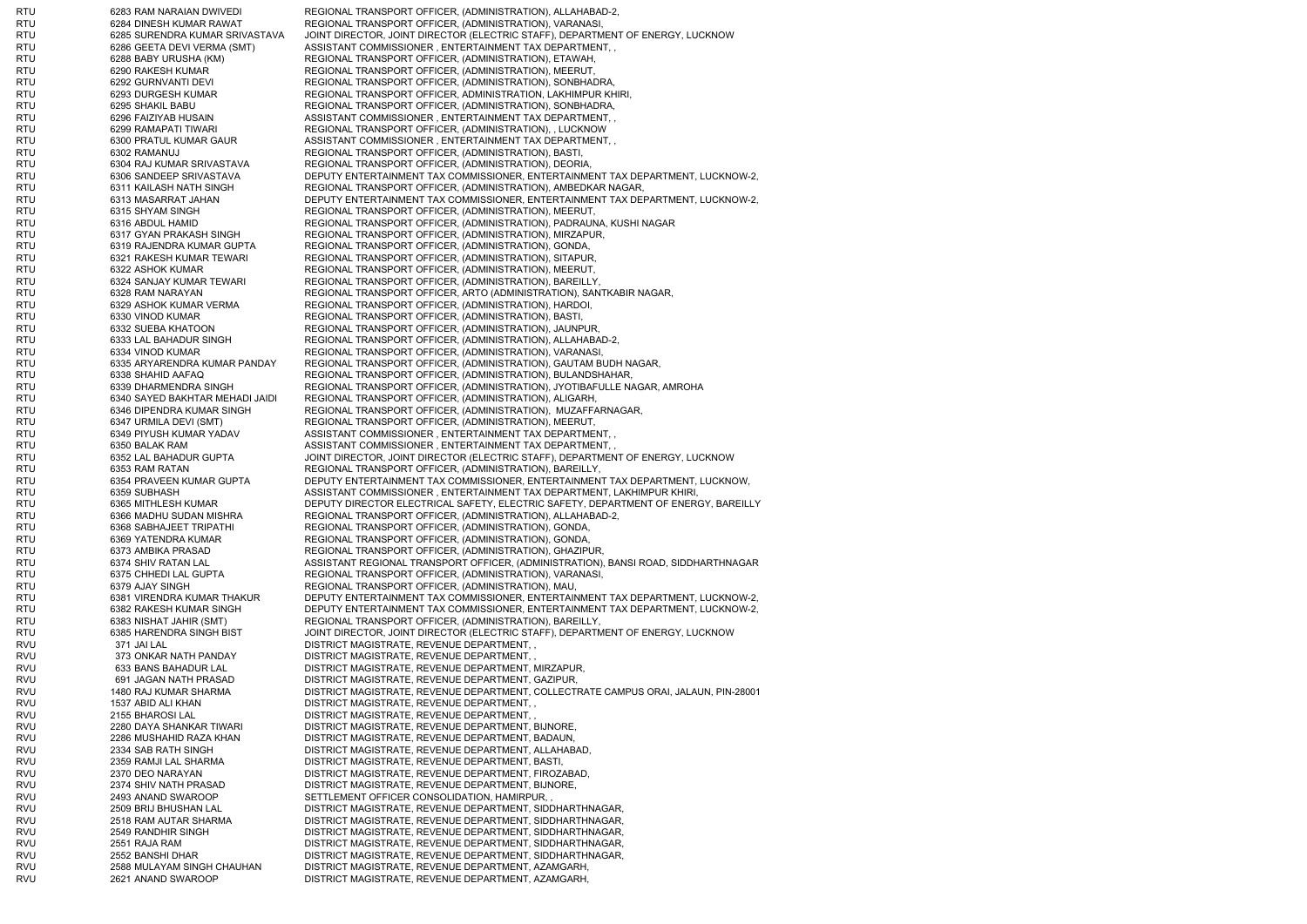RVU 2719 BANARASI LAL DISTRICT MAGISTRATE, REVENUE DEPARTMENT, AZAMGARH, RVU 2840 OM PRAKASH GUPTA DISTRICT MAGISTRATE, REVENUE DEPARTMENT, RVU 3069 SOBARAN SINGH AZAD SETTLEMENT OFFICER CONSOLIDATION, BARABANKY, RVU 3075 RAM BABOO KULSHRETHA III DISTRICT MAGISTRATE, REVENUE DEPARTMENT, SIDDHARTHNAGAR, RVU 3172 BALBIR SINGH DISTRICT MAGISTRATE, REVENUE DEPARTMENT, BASTI, RVU 3211 RAGHU NATH SINGH DISTRICT MAGISTRATE, REVENUE DEPARTMENT, BASTI, RVU 3308 MOHD HAFIZ DISTRICT MAGISTRATE, REVENUE DEPARTMENT, RVU 3604 BALBIR SINGH DISTRICT MAGISTRATE, REVENUE DEPARTMENT, PILIBHIT, RVU 3737 BHOPAL SINGH DISTRICT MAGISTRATE, REVENUE DEPARTMENT, AZAMGARH, RVU 3800 BALBEER SINGH GAUTAM DISTRICT MAGISTRATE, REVENUE DEPARTMENT, MORADABAD, RVU 3904 KAMLA CHARAN MISHRA DISTRICT MAGISTRATE, REVENUE DEPARTMENT, SIDDHARTHNAGAR, RVU 4097 AVADH BIHARI KRISHNA DISTRICT MAGISTRATE, REVENUE DEPARTMENT, GAZIPUR, RVU 4161 RAM PRAKASH GUPTA DISTRICT MAGISTRATE, REVENUE DEPARTMENT, BASTI, RVU 4404 RAM PHER PANDAY SETTLEMENT OFFICER CONSOLIDATION, MUZZAFARNAGAR, RVU 4526 LALJI PATHAK DISTRICT MAGISTRATE, REVENUE DEPARTMENT, ALLAHABAD, RVU 4564 GOKUL CHAND DISTRICT MAGISTRATE, REVENUE DEPARTMENT, BASTI, RVU 4654 JAI PRAKASH SINGH SETTLEMENT OFFICER CONSOLIDATION, CONSOLIDATION DEPARTMENT, , LUCKNOW RVU 4687 SURESH CHANDRA JAIN DISTRICT MAGISTRATE, REVENUE DEPARTMENT, , RVU 4875 HARSEWAK LAL SRIVASTAV DISTRICT MAGISTRATE, REVENUE DEPARTMENT, GAZIPUR, RVU 4951 JAGDISH PRASAD DISTRICT MAGISTRATE, REVENUE DEPARTMENT, RVU 6036 RAMA NAND CHATURVEDI SETTLEMENT OFFICER CONSOLIDATION, DEORIA, , RVU 7828 SHIV KUMAR SWARNKAR DISTRICT MAGISTRATE, REVENUE DEPARTMENT, RVU 7857 JAI JAI RAM TRADE TAX OFFICER, ADMINISTRATION, LUCKNOW, RVU 9003 DEOKI NANDAN SHARMA DISTRICT MAGISTRATE, REVENUE DEPARTMENT, , RVU 9541 KAMLESHWAR PRAKASH MISHRA DISTRICT MAGISTRATE, REVENUE DEPARTMENT, , RVU 9548 NAR NARAIN SINGH DISTRICT MAGISTRATE, REVENUE DEPARTMENT, ROOM NO.-25, COLLECTRATE, RAMPUR, PIN-244901 RVU 10280 TRIBENI PRASAD DISTRICT MAGISTRATE, REVENUE DEPARTMENT, RVU 10519 GAYA PRASAD SRIVASTAV DISTRICT MAGISTRATE, REVENUE DEPARTMENT, FATEHGARH, RVU 10663 RAM PRAKASH SHARMA DISTRICT MAGISTRATE, REVENUE DEPARTMENT, RVU 11436 AMAR DEO VERMA SETTLEMENT OFFICER CONSOLIDATION, MEERUT, MEERUT, RVU 12189 RAM JI YADAVA SETTLEMENT OFFICER CONSOLIDATION, GHAZIPUR, GAZIPUR, RVU 12378 PRAKASH SHANDER KUDESIA SETTLEMENT OFFICER CONSOLIDATION, BADAUN, RVU 12428 KRISHAN PAL SINGH DISTRICT MAGISTRATE, REVENUE DEPARTMENT, RVU 12783 RAJA RAM DISTRICT MAGISTRATE, REVENUE DEPARTMENT, MAINPURI, RVU 13130 SHAHADAT HUSAIN DISTRICT MAGISTRATE, REVENUE DEPARTMENT, , AMROHA RVU 13327 BHOLA PRASAD DISTRICT MAGISTRATE, REVENUE DEPARTMENT, GORAKHPUR, RVU 14068 OM PAL SINGH SHISHODIA DISTRICT MAGISTRATE, REVENUE DEPARTMENT, MORADABAD, RVU 14246 SHAKIR RAZA SETTLEMENT OFFICER CONSOLIDATION, ALIGARH, RVU 14923 RAM ASHREY MISRA DISTRICT MAGISTRATE, REVENUE DEPARTMENT, AZAMGARH, RVU 14925 BRIJ NATH SINGH SETTLEMENT OFFICER CONSOLIDATION, AZAMGARH, AZAMGARH, RVU 15467 RAMESH CHANDRA SRIVASTAVA CHIEF TREASURY OFFICER, TREASURY AND ACCOUNTS ADMIN DEPTT., BASTI, RVU 15515 RAM JEEWAN SHUKLA REGISTRAR, STATE CONSUMER DISPUTES REDRESSAL COMM., UTTAR PRADESH, LUCKNOW, RVU 15556 BIDHYA B CHAUDARY SETTLEMENT OFFICER CONSOLIDATION, GONDA, RVU 15798 AWADH RAJ SETTLEMENT OFFICER CONSOLIDATION, AZAMGARH, AZAMGARH, RVU 15947 SATYA PAL SINGH DISTRICT MAGISTRATE, REVENUE DEPARTMENT, RVU 16157 PREM CHAND PATHAK DISTRICT MAGISTRATE, REVENUE DEPARTMENT, SIDDHARTHNAGAR, RVU 16435 YASH PAL SINGH DISTRICT MAGISTRATE, REVENUE DEPARTMENT, ALIGARH, RVU 16610 NARAIN DAS DISTRICT MAGISTRATE, REVENUE DEPARTMENT, RVU 16637 KHALIL AHMAD DISTRICT MAGISTRATE, REVENUE DEPARTMENT, BULANDSHAHAR, RVU 17149 MATHURA PD PANDEY SENIOR TREASURY OFFICER, GONDA, RVU 17388 BHAGWATI PD SENIOR TREASURY OFFICER, TREASURY AND ACCOUNTS ADMIN DEPTT., , HAMIRPUR RVU 17551 LAL BAHADUR PANDEY DISTRICT MAGISTRATE, REVENUE DEPARTMENT, AZAMGARH, RVU 17948 TRILOKI NATH SETTLEMENT OFFICER CONSOLIDATION, VARANASI, VARANASI, RVU 17980 VIRENDRA KR MAURYA SETTLEMENT OFFICER CONSOLIDATION, JAUNPUR, JAUNPUR, RVU 18060 VINOD KUMAR SETTLEMENT OFFICER CONSOLIDATION, JALAUN, RVU 19017 PARBHAKAR DUBEY SETTLEMENT OFFICER CONSOLIDATION, JAUNPUR, JAUNPUR, RVU 19302 MANGALI PRASAD DISTRICT MAGISTRATE, REVENUE DEPARTMENT, RVU 19793 RAM RAJ DISTRICT MAGISTRATE, REVENUE DEPARTMENT, JAUNPUR, RVU 19903 SHEO NARAIN PRASAD DISTRICT MAGISTRATE, REVENUE DEPARTMENT, G T ROAD, CHANDAULI, PIN-232104 RVU 20066 SAHAB SINGH DISTRICT MAGISTRATE, REVENUE DEPARTMENT, , RVU 20150 TRIBHUAN NATH SETTLEMENT OFFICER CONSOLIDATION, AZAMGARH, AZAMGARH, RVU 20225 MAHENDRA SINGH DISTRICT MAGISTRATE, REVENUE DEPARTMENT, BANDA, RVU 20285 BRIJ GOPAL SINGH SETTLEMENT OFFICER CONSOLIDATION, CONSOLIDATION DEPARTMENT, , LUCKNOW RVU 20296 JAI PAL SINGH SETTLEMENT OFFICER CONSOLIDATION, HARDOI, RVU 20310 SHANKER LAL DISTRICT MAGISTRATE, REVENUE DEPARTMENT, , RVU 20311 RAM BHAROSEY DISTRICT MAGISTRATE, REVENUE DEPARTMENT, RVU 20324 PURSHOTTAM SINGH DISTRICT MAGISTRATE, REVENUE DEPARTMENT, FIROZABAD, RVU 20367 RAM SUMER DISTRICT MAGISTRATE, REVENUE DEPARTMENT, CILVIL LINES COLLECTRATE, FAIZABAD, PIN-224172 RVU 20476 RAGHUVIR SINGH DISTRICT MAGISTRATE, REVENUE DEPARTMENT, SAHARANPUR, RVU 20582 RAM SURESH SENIOR TREASURY OFFICER, SIDHARTHNAGAR, SIDDHARTHNAGAR, RVU 20586 A BAHADUR DISTRICT MAGISTRATE, REVENUE DEPARTMENT, COLLECTRATE CAMPUS ORAI, JALAUN, PIN-28001 RVU 20616 RAM TEJ DISTRICT MAGISTRATE, REVENUE DEPARTMENT, SIDDHARTHNAGAR, RVU 20619 LAL BAHADUR SENIOR TREASURY OFFICER, SIDHARTHNAGAR, SIDDHARTHNAGAR, RVU 20647 H N TEWARI SETTLEMENT OFFICER CONSOLIDATION, SULTANPUR, RVU 20793 MAHAK SINGH DISTRICT MAGISTRATE, REVENUE DEPARTMENT, GAZIPUR,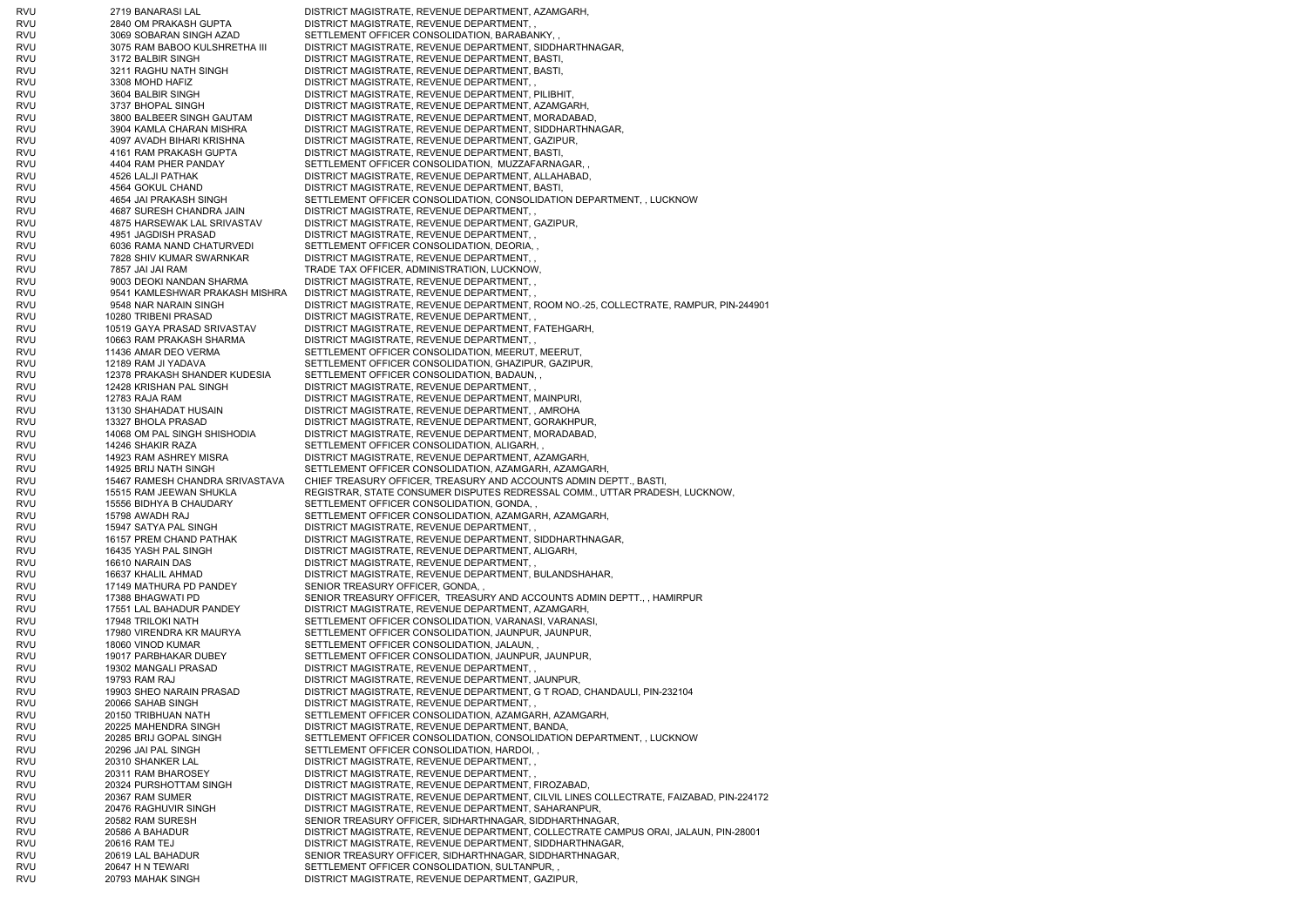RVU 20927 JAGDISH PD MISHRA SENIOR TREASURY OFFICER, FIROZABAD, FIROZABAD, RVU 20988 YOGENDRA VIKRAM SINGH DISTRICT MAGISTRATE, REVENUE DEPARTMENT, CILVIL LINES COLLECTRATE, FAIZABAD, PIN-224172 RVU 21053 MANGLA PRASAD DISTRICT MAGISTRATE, REVENUE DEPARTMENT, JAUNPUR, RVU 21062 BIJENDRA KUMAR CHIEF TREASURY OFFICER, GHAZIABAD, , RVU 21092 JAGDHEER SAHAI SAXENA DISTRICT MAGISTRATE, REVENUE DEPARTMENT, MORADABAD, RVU 21101 ADITYA KUMAR MISHRA DISTRICT MAGISTRATE, REVENUE DEPARTMENT, ETAH, RVU 21111 RAMESH KUMAR SRIVASTAVA SENIOR TREASURY OFFICER, LALITPUR, , RVU 21117 RAM HARSH ADDITIONAL DISTRICT MAGISTRATE, KARYALAYA NIYAT PRADHIKARI, VINIYAMIT KSHETRA,CIVIL LINES, SULTANPUR, PIN-228001 RVU 21177 BIHARI LAL DISTRICT MAGISTRATE, REVENUE DEPARTMENT, RVU 21195 NAWAL KISHORE DISTRICT MAGISTRATE, REVENUE DEPARTMENT, MORADABAD, RVU 21224 PURAN SINGH DISTRICT MAGISTRATE, REVENUE DEPARTMENT, RVU 21226 SRI KRISHNA BAJPAI DISTRICT MAGISTRATE, REVENUE DEPARTMENT, , RVU 21230 UMESH CHANDRA DISTRICT MAGISTRATE, REVENUE DEPARTMENT, , RVU 21231 OM PRAKASH SHARMA DISTRICT MAGISTRATE, REVENUE DEPARTMENT, RVU 21395 R S YADAV DISTRICT MAGISTRATE, REVENUE DEPARTMENT, AZAMGARH, RVU 21445 AMBIKA LAL DISTRICT MAGISTRATE, REVENUE DEPARTMENT, PILIBHIT, RVU 21450 ADYA SARAN PANDE DISTRICT MAGISTRATE, REVENUE DEPARTMENT, MAHARAJGANJ, PIN-273303 RVU 21507 G C SRIVASTAVA SETTLEMENT OFFICER CONSOLIDATION, SULTANPUR, RVU 21509 RAM CHANDRA PRASAD SENIOR TREASURY OFFICER, BALLIA, , RVU 21610 RAM NATH DISTRICT MAGISTRATE, REVENUE DEPARTMENT, RVU 21631 TEJ BAHADUR SINGH II DISTRICT MAGISTRATE, REVENUE DEPARTMENT, VARANASI, RVU 21858 GANGA SHARAN GUPTA SETTLEMENT OFFICER CONSOLIDATION, ALIGARH, RVU 21869 RADHEY SHYAM CHAURASIA SETTLEMENT OFFICER CONSOLIDATION, PRATAPGARH, RVU 21923 HARI SHANKAR MISHRA DISTRICT MAGISTRATE, REVENUE DEPARTMENT, DEORIA, RVU 21951 BRAHM CHARI SHUKLA SETTLEMENT OFFICER CONSOLIDATION, SETTLEMENT OFFICER CONSOLIDATION DEPT., , RVU 21976 SHANKATA PRASAD DISTRICT MAGISTRATE, REVENUE DEPARTMENT, RVU 22108 SHER BAHADUR SINGH SETTLEMENT OFFICER CONSOLIDATION, VARANASI, VARANASI, RVU 22128 YOGENDRA KUMAR SHARMA FINANCE & ACCOUNTS OFFICER, SECONDARY EDUCATION, MEERUT, RVU 22140 MANGAT RAM DISTRICT MAGISTRATE, REVENUE DEPARTMENT, SAHARANPUR, RVU 22150 SURESH PAL DISTRICT MAGISTRATE, REVENUE DEPARTMENT, ROOM NO.-25, COLLECTRATE, RAMPUR, PIN-244901 RVU 22154 WASIM AHMAD SETTLEMENT OFFICER CONSOLIDATION, MAU, MAU, RVU 22155 BHUPENDRA NATH SETTLEMENT OFFICER CONSOLIDATION, AZAMGARH, AZAMGARH, RVU 22215 JAGDISH PRASAD GUPTA DISTRICT MAGISTRATE, REVENUE DEPARTMENT, , RVU 22240 KANTI BALLABH PANDEY DISTRICT MAGISTRATE, REVENUE DEPARTMENT, SONBHADRA, RVU 22258 SHAFIQE AHMAD DISTRICT MAGISTRATE, REVENUE DEPARTMENT, MUZAFFARNAGAR, RVU 22273 MOHD HANIF IDRISH SETTLEMENT OFFICER CONSOLIDATION, JAUNPUR, JAUNPUR, RVU 22307 PRITHVI PAL SINGH DISTRICT MAGISTRATE, REVENUE DEPARTMENT, SAHARANPUR, RVU 22318 AWADHESH KUMAR SETTLEMENT OFFICER CONSOLIDATION, SULTANPUR, RVU 22334 MAMNOON MOHD KHAN SETTLEMENT OFFICER CONSOLIDATION, SULTANPUR, RVU 22358 ABDUL WADOOD DISTRICT MAGISTRATE, REVENUE DEPARTMENT, RVU 22483 VED PRAKASH DISTRICT MAGISTRATE, REVENUE DEPARTMENT, SHAHJAHANPUR, RVU 22491 RAM DAS DISTRICT MAGISTRATE, DISTRICT GAZETIER DEPARTMENT, , LUCKNOW-2 RVU 22508 SATYESHWAR TRIPATHI DISTRICT MAGISTRATE, REVENUE DEPARTMENT, FATEHPUR, RVU 22546 SHRI NATH TEWARI DISTRICT MAGISTRATE, REVENUE DEPARTMENT, VARANASI, RVU 22572 HARI MOHAN SRIVASTAVA SETTLEMENT OFFICER CONSOLIDATION, JAUNPUR, JAUNPUR, RVU 22580 RAJA RAM DISTRICT MAGISTRATE, REVENUE DEPARTMENT, SAHARANPUR, RVU 22589 RAM MURTI YADAV DISTRICT MAGISTRATE, DM OFFICE (REVENUE DEPARTMENT), MAHOBA, PIN- 210427 RVU 22602 BRIJ KISHORE MISHRA SETTLEMENT OFFICER CONSOLIDATION, ETAWAH, RVU 22613 UDAI RAJ YADAV SETTLEMENT OFFICER CONSOLIDATION, BARABANKY, , RVU 22716 PARAS NATH DISTRICT MAGISTRATE, REVENUE DEPARTMENT, , RVU 22857 GIRISH SARAN SHARMA DISTRICT MAGISTRATE, REVENUE DEPARTMENT, AGRA, RVU 22858 RAM PAL SINGH SETTLEMENT OFFICER CONSOLIDATION, MORADABAD, RVU 22861 YADU BANSHI DISTRICT MAGISTRATE, REVENUE DEPARTMENT, , RVU 22891 S P TRIPATHI DISTRICT MAGISTRATE, REVENUE DEPARTMENT, MAHARAJGANJ, PIN-273303 RVU 22927 BRAJ NATH SINGH DISTRICT MAGISTRATE, REVENUE DEPARTMENT, , RVU 22958 S CHANDRA SENIOR TREASURY OFFICER, BIJNORE RVU 22983 HARI OM DISTRICT MAGISTRATE, REVENUE DEPARTMENT, ROOM NO.-25, COLLECTRATE, RAMPUR, PIN-244901 RVU 23037 DHASHRATH LAL DISTRICT MAGISTRATE, REVENUE DEPARTMENT, ALLAHABAD, RVU 23047 PRAKASH CHANDRA DISTRICT MAGISTRATE, REVENUE DEPARTMENT, RVU 23069 SATYA PRAKASH COMMISSIONER AND SECRETARY, FINANCE, BOARD OF REVENUE, JHANSI, RVU 23126 MOHAMMAD ABBAS DISTRICT MAGISTRATE, REVENUE DEPARTMENT, RVU 23142 S SINGH DISTRICT MAGISTRATE, REVENUE DEPARTMENT, BADAUN, RVU 23148 SATYA PRAKASH SAXENA DISTRICT MAGISTRATE, REVENUE DEPARTMENT, BADAUN, RVU 23150 MASHIRUL HASAN DISTRICT MAGISTRATE, REVENUE DEPARTMENT, BADAUN, RVU 23216 C B ASTHANA SETTLEMENT OFFICER CONSOLIDATION, JAUNPUR, JAUNPUR, RVU 23218 KALIKA PRASAD DISTRICT MAGISTRATE, REVENUE DEPARTMENT, , RVU 23236 JAGAT NARAIN LAL DISTRICT MAGISTRATE, REVENUE DEPARTMENT, , RVU 23250 RAM CHANDRA DISTRICT MAGISTRATE, REVENUE DEPARTMENT, , RVU 23262 GULBADAN SINGH CHIEF TREASURY OFFICER, MORADABAD, RVU 23264 TEJ PAL SINGH DISTRICT MAGISTRATE, REVENUE DEPARTMENT, , AMROHA RVU 23273 P N PANDEY SENIOR TREASURY OFFICER, BALLIA, RVU 23277 C VERMA DISTRICT MAGISTRATE, REVENUE DEPARTMENT, RVU 23278 SRICHAND VERMA DISTRICT MAGISTRATE, REVENUE DEPARTMENT, , RVU 23299 YUSUF INAM DISTRICT MAGISTRATE, REVENUE DEPARTMENT, MORADABAD, RVU 23363 S N MAURYA DISTRICT MAGISTRATE, REVENUE DEPARTMENT, ALIGARH,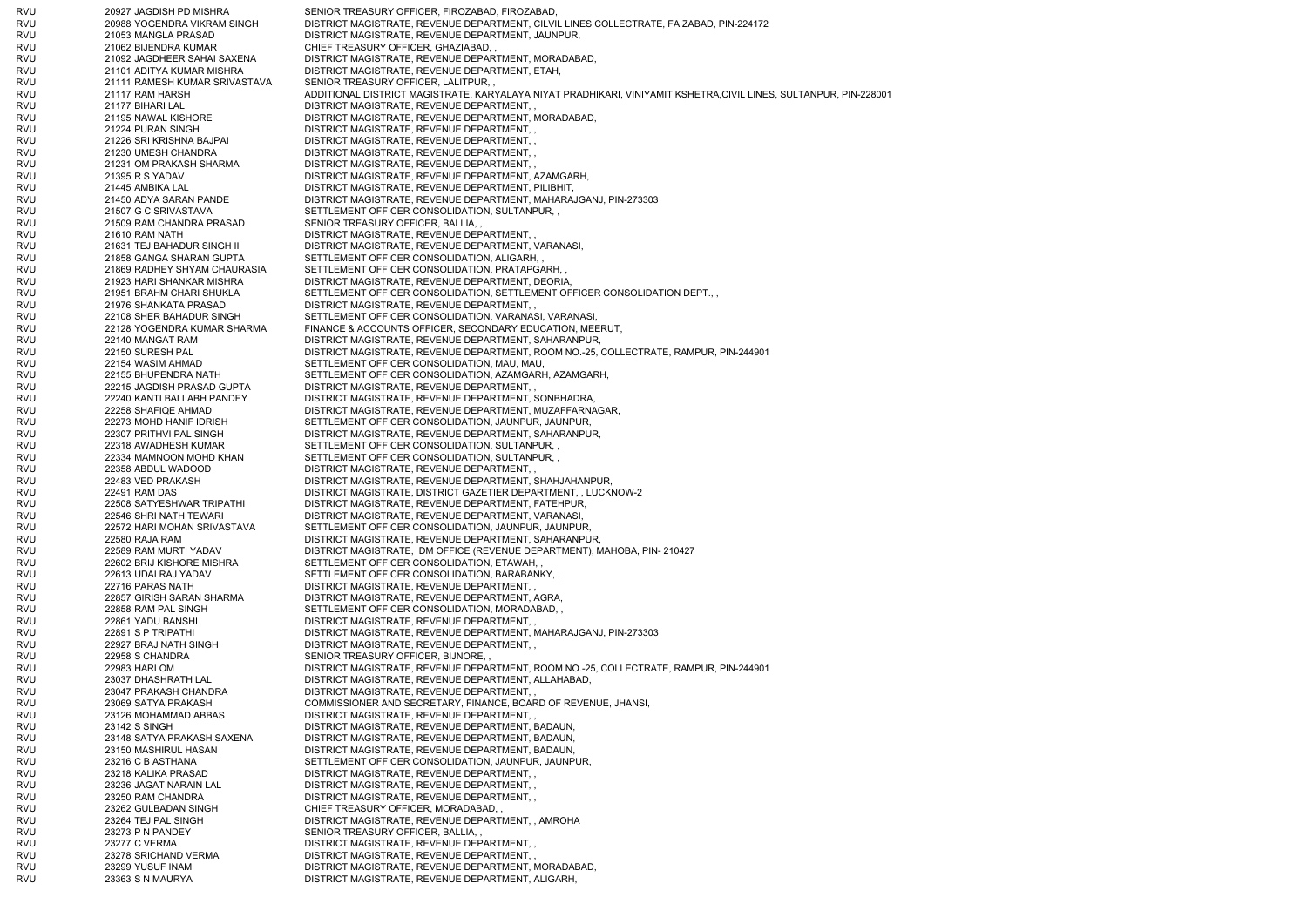RVU 23456 SATYA NARAIN MISHRA DISTRICT MAGISTRATE, REVENUE DEPARTMENT, HAMIRPUR, RVU 23597 NATHU LAL DISTRICT MAGISTRATE, REVENUE DEPARTMENT, BAREILLY, RVU 23632 GAYA PRASAD GUPTA DISTRICT MAGISTRATE, REVENUE DEPARTMENT, BAREILLY, RVU 23636 BADRI NATH DISTRICT MAGISTRATE, REVENUE DEPARTMENT, , RVU 23643 UDAI RAJ TRIPATHI DISTRICT MAGISTRATE, REVENUE DEPARTMENT, , RVU 23644 D N CHATURVEDI SETTLEMENT OFFICER CONSOLIDATION, AZAMGARH, AZAMGARH, RVU 23645 I H SIDDIQUI SETTLEMENT OFFICER CONSOLIDATION, GORAKHPUR, GORAKHPUR, RVU 23713 R SINGH DISTRICT MAGISTRATE, REVENUE DEPARTMENT, MORADABAD, RVU 23715 BADAN SINGH DISTRICT MAGISTRATE, REVENUE DEPARTMENT, MORADABAD, RVU 23716 SAHADAT HUSAIN DISTRICT MAGISTRATE, REVENUE DEPARTMENT, , AMROHA RVU 23730 GAJRAJ SINGH DISTRICT MAGISTRATE, REVENUE DEPARTMENT, , RVU 23732 ISRARUL HUSAIN DISTRICT MAGISTRATE, REVENUE DEPARTMENT, , RVU 23761 SHEO MURTI VISHWAKARMA DISTRICT MAGISTRATE, REVENUE DEPARTMENT, , RVU 23765 P L YADAV DISTRICT MAGISTRATE, REVENUE DEPARTMENT, RVU 23767 SUNDER LAL I DISTRICT MAGISTRATE, REVENUE DEPARTMENT, , RVU 23776 S C PATHAK SENIOR TREASURY OFFICER, SITAPUR, RVU 23789 R C TIWARI DISTRICT MAGISTRATE, REVENUE DEPARTMENT, RVU 23814 SUJIT KUMAR SETTLEMENT OFFICER CONSOLIDATION, GORAKHPUR, GORAKHPUR, RVU 23855 SHYAM SUNDER DISTRICT MAGISTRATE, REVENUE DEPARTMENT, BASTI, RVU 23862 KASHI PRASAD SETTLEMENT OFFICER CONSOLIDATION, FATEHPUR, , RVU 23873 M AHMAD DISTRICT MAGISTRATE, REVENUE DEPARTMENT, BASTI, RVU 23893 TRILOK NATH MISHRA DISTRICT MAGISTRATE, REVENUE DEPARTMENT, ALLAHABAD, RVU 23914 LALLAN LAL SRIVASTAV SETTLEMENT OFFICER CONSOLIDATION, PADRAUNA, RVU 23915 RAMESH DUBE DISTRICT MAGISTRATE, REVENUE DEPARTMENT, GAZIPUR, RVU 23958 DURGA PRASAD DISTRICT MAGISTRATE, REVENUE DEPARTMENT, KANPUR NAGAR, RVU 24008 BANWARI LAL DISTRICT MAGISTRATE, REVENUE DEPARTMENT, ALLAHABAD, RVU 24056 GANESH PD DISTRICT MAGISTRATE, REVENUE DEPARTMENT, RVU 24082 R K LAL SETTLEMENT OFFICER CONSOLIDATION, GORAKHPUR, GORAKHPUR, RVU 24083 ALI ZAIGUM RIZVI SETTLEMENT OFFICER CONSOLIDATION, ALLAHABAD, ALLAHABAD, RVU 24087 JIWA RAM DISTRICT MAGISTRATE, REVENUE DEPARTMENT, ETAH, RVU 24096 R B SINGH DISTRICT MAGISTRATE, REVENUE DEPARTMENT, ETAH, RVU 24100 SHIVA NAND DISTRICT MAGISTRATE, REVENUE DEPARTMENT, ETAH, RVU 24101 ASHIQ ALI DISTRICT MAGISTRATE, REVENUE DEPARTMENT, ETAH, RVU 24109 SATI RAM DISTRICT MAGISTRATE, REVENUE DEPARTMENT, BASTI, RVU 24124 S SINGH DISTRICT MAGISTRATE, REVENUE DEPARTMENT, ETAH, RVU 24125 RAM PRAKASH DISTRICT MAGISTRATE, REVENUE DEPARTMENT, ETAWAH, RVU 24126 NATHU RAM DISTRICT MAGISTRATE, REVENUE DEPARTMENT, ETAH, RVU 24136 RAM LAGAN LAL DISTRICT MAGISTRATE, REVENUE DEPARTMENT, SIDDHARTHNAGAR, RVU 24143 JAHNVI KANT DISTRICT MAGISTRATE, REVENUE DEPARTMENT, MAHARAJGANJ, PIN-273303 RVU 24170 SARIF AHMAD DISTRICT MAGISTRATE, REVENUE DEPARTMENT, ROOM NO.-25, COLLECTRATE, RAMPUR, PIN-244901 RVU 24172 HAR NARAIAN PANDEY SETTLEMENT OFFICER CONSOLIDATION, BASTI, BASTI, RVU 24213 B RAJ SETTLEMENT OFFICER CONSOLIDATION, GORAKHPUR, GORAKHPUR, RVU 24215 A PRASAD SETTLEMENT OFFICER CONSOLIDATION, BASTI, BASTI, RVU 24218 DHAMAI PRASAD SETTLEMENT OFFICER CONSOLIDATION, BASTI, BASTI, RVU 25021 JAGDISH NARAIAN SINGH SETTLEMENT OFFICER CONSOLIDATION, MIRZAPUR, MIRZAPUR, RVU 25032 HANUMAN PRASAD SETTLEMENT OFFICER CONSOLIDATION, PRATAPGARH, RVU 25048 BANNEY LAL DISTRICT MAGISTRATE, REVENUE DEPARTMENT, , RVU 25083 MADHO RAJ DUBEY DISTRICT MAGISTRATE, REVENUE DEPARTMENT, , RVU 25096 A A KHAN SETTLEMENT OFFICER CONSOLIDATION, GORAKHPUR, GORAKHPUR, RVU 25119 AGA MOHSIN RAZA SETTLEMENT OFFICER CONSOLIDATION, KHERI, RVU 25125 AMAR NATH DISTRICT MAGISTRATE, REVENUE DEPARTMENT, RVU 25126 RAM ASRE MISHRA DISTRICT MAGISTRATE, REVENUE DEPARTMENT, RVU 25136 HIRANDRA SHANKER DISTRICT MAGISTRATE, REVENUE DEPARTMENT, RVU 25143 HARI SINGH DISTRICT MAGISTRATE, REVENUE DEPARTMENT, RVU 25145 DIWAKAR SINGH DISTRICT MAGISTRATE, REVENUE DEPARTMENT, ETAH, RVU 25156 RAJ BAHADUR DISTRICT MAGISTRATE, REVENUE DEPARTMENT, ROOM NO.-25, COLLECTRATE, RAMPUR, PIN-244901 RVU 25181 DAL CHANDRA DISTRICT MAGISTRATE, REVENUE DEPARTMENT, ETAH, RVU 25207 NARAIAN SINGH CHIEF TREASURY OFFICER, NAVEEN COLLECTRATE PARISAR, SONEPUR, CHITRAKOOT RVU 25219 KHADAK SINGH DISTRICT MAGISTRATE, REVENUE DEPARTMENT, PILIBHIT, RVU 25221 J D PANDEY DISTRICT MAGISTRATE, REVENUE DEPARTMENT, PILIBHIT, RVU 25228 AFTAB HUSAIN DISTRICT MAGISTRATE, REVENUE DEPARTMENT, , RVU 25235 NIYAZ MOHAMMAD DISTRICT MAGISTRATE, REVENUE DEPARTMENT, RVU 25236 JUGUL KISHOR DISTRICT MAGISTRATE, REVENUE DEPARTMENT, RVU 25253 ONKAR SWAROOP DISTRICT MAGISTRATE, REVENUE DEPARTMENT, DEORIA RVU 25254 L B SRIVASTAVA DISTRICT MAGISTRATE, REVENUE DEPARTMENT, AZAMGARH, RVU 25257 V K SIRVASTAVA DISTRICT MAGISTRATE, REVENUE DEPARTMENT, , RVU 25280 RAM GOPAL SHUKLA DISTRICT MAGISTRATE, REVENUE DEPARTMENT, JAUNPUR, RVU 25285 HAQDAD KHAN DISTRICT MAGISTRATE, REVENUE DEPARTMENT, BAREILLY, RVU 25305 RAM NAYAN CHAURASIYA DISTRICT MAGISTRATE, REVENUE DEPARTMENT, , RVU 25314 BALBIR SINGH DISTRICT MAGISTRATE, REVENUE DEPARTMENT, COLLECTRATE CAMPUS ORAI, JALAUN, PIN-28001 RVU 25315 HIFAJAL HUSAIN SETTLEMENT OFFICER CONSOLIDATION, GORAKHPUR, GORAKHPUR, RVU 25321 V K SHUKLA DISTRICT MAGISTRATE, REVENUE DEPARTMENT, , RVU 25329 UDAI PRATAP MISHRA DISTRICT MAGISTRATE, REVENUE DEPARTMENT, , RVU 25331 GAYA PRASAD DISTRICT MAGISTRATE, REVENUE DEPARTMENT, , RVU 25332 RAM KISHOR DISTRICT MAGISTRATE, REVENUE DEPARTMENT,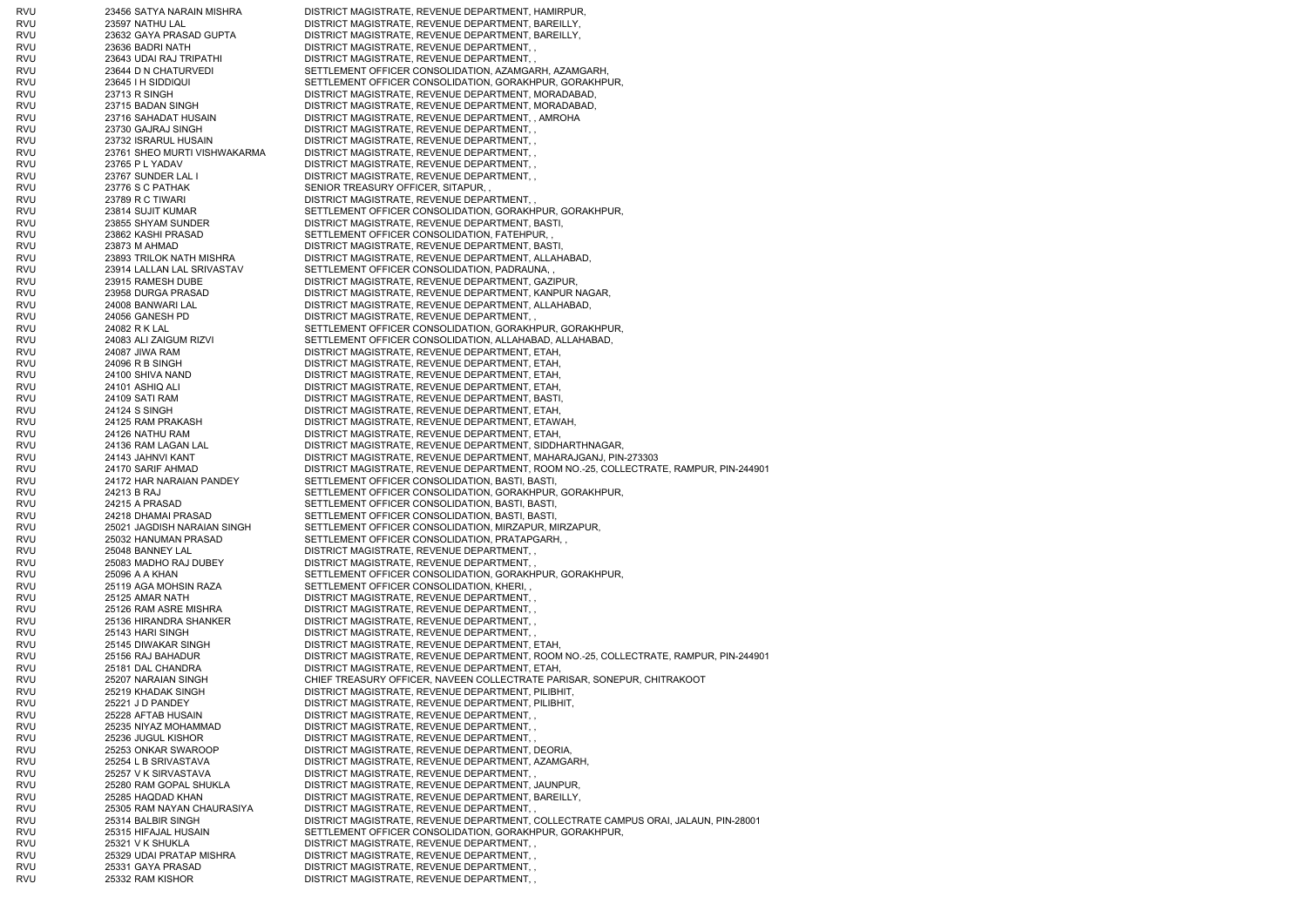RVU 25337 CHHEDI LAL DISTRICT MAGISTRATE, REVENUE DEPARTMENT, RVU 25343 HAR DUTT SINGH DISTRICT MAGISTRATE, REVENUE DEPARTMENT, RVU 25345 SURYA PRAKASH DISTRICT MAGISTRATE, REVENUE DEPARTMENT, , RVU 25348 K K SINGH DISTRICT MAGISTRATE, REVENUE DEPARTMENT, RVU 25352 D SINGH DISTRICT MAGISTRATE, REVENUE DEPARTMENT, RVU 25353 HAMSHUL SINGH DISTRICT MAGISTRATE, REVENUE DEPARTMENT, PILIBHIT, RVU 25358 SANT KUMAR SETTLEMENT OFFICER CONSOLIDATION, ALIGARH, RVU 25377 RAM PRASAD KUREEL DISTRICT MAGISTRATE, REVENUE DEPARTMENT, COLLECTRATE CAMPUS ORAI, JALAUN, PIN-28001 RVU 25391 V P SRIVASTAVA DISTRICT MAGISTRATE, REVENUE DEPARTMENT, , RVU 25403 SANT RAM PRAJAPATI DISTRICT MAGISTRATE, REVENUE DEPARTMENT, COLLECTRATE CAMPUS ORAI, JALAUN, PIN-28001 RVU 25417 AJAI KUMAR SRIVASTAVA DISTRICT MAGISTRATE, REVENUE DEPARTMENT, ALIGARH, RVU 25425 KISHAN LAL SHARMA DISTRICT MAGISTRATE, REVENUE DEPARTMENT, PILIBHIT, RVU 25487 NAND LAL DISTRICT MAGISTRATE, REVENUE DEPARTMENT, RVU 25490 BASHIR AHAMD DISTRICT MAGISTRATE, REVENUE DEPARTMENT, RVU 25493 CHHEDA LAL DISTRICT MAGISTRATE, REVENUE DEPARTMENT, RVU 25494 MANOHAR LAL DISTRICT MAGISTRATE, REVENUE DEPARTMENT, SRAVASTI, PIN-271831 RVU 25518 BABU RAM DISTRICT MAGISTRATE, REVENUE DEPARTMENT, ETAH, RVU 25519 INDRA LAL DISTRICT MAGISTRATE, REVENUE DEPARTMENT, BIJNORE, RVU 25523 GOVIND RAM DISTRICT MAGISTRATE, REVENUE DEPARTMENT, , AMROHA RVU 25527 MURLI DHAR DISTRICT MAGISTRATE, REVENUE DEPARTMENT, PILIBHIT, RVU 25543 KUNWAR PAL SINGH DISTRICT MAGISTRATE, REVENUE DEPARTMENT, , RVU 25555 ASAD ULLAH SETTLEMENT OFFICER CONSOLIDATION, BASTI, BASTI, RVU 25559 BHAV NATH TRIPATHI DISTRICT MAGISTRATE, REVENUE DEPARTMENT, CILVIL LINES COLLECTRATE, FAIZABAD, PIN-224172 RVU 25563 DAYA RAM DISTRICT MAGISTRATE, REVENUE DEPARTMENT, SAHARANPUR, RVU 25580 OM PRAKSH YADAV SENIOR TREASURY OFFICER, ETAH, RVU 25591 SHAMBHU GIRI DISTRICT MAGISTRATE, REVENUE DEPARTMENT, RVU 25637 ASHA RAM DISTRICT MAGISTRATE, REVENUE DEPARTMENT, BIJNORE, RVU 25658 ASHOK KUMAR DISTRICT MAGISTRATE, REVENUE DEPARTMENT, RVU 25672 BHAGWAN DIN DISTRICT MAGISTRATE, REVENUE DEPARTMENT, PILIBHIT, RVU 25689 HANUMAT SINGH DISTRICT MAGISTRATE, REVENUE DEPARTMENT, , RVU 25691 P C BAJPAI DISTRICT MAGISTRATE, REVENUE DEPARTMENT, RVU 25694 LATKAN LAL DISTRICT MAGISTRATE, REVENUE DEPARTMENT, RVU 25695 KEHAR SINGH DISTRICT MAGISTRATE, REVENUE DEPARTMENT, , RVU 25701 CHAMAN SINGH DISTRICT MAGISTRATE, REVENUE DEPARTMENT, BIJNORE, RVU 25717 OM PRAKASH DISTRICT MAGISTRATE, REVENUE DEPARTMENT, RVU 25730 RAJ PAL SINGH DISTRICT MAGISTRATE, REVENUE DEPARTMENT, FATEHPUR, RVU 25735 NANDU SINGH PAL DISTRICT MAGISTRATE, REVENUE DEPARTMENT, FATEHPUR, RVU 25738 PRAKASH NARAYAN PANDEY DISTRICT MAGISTRATE, REVENUE DEPARTMENT, FATEHPUR, RVU 25743 R P PANDEY DISTRICT MAGISTRATE, REVENUE DEPARTMENT, FATEHPUR, RVU 25752 MEGHA NAND DISTRICT MAGISTRATE, REVENUE DEPARTMENT, FATEHPUR, RVU 25753 RAMA SHANKER DISTRICT MAGISTRATE, REVENUE DEPARTMENT, FATEHPUR, RVU 25755 SHAMBHU DAYAL DISTRICT MAGISTRATE, REVENUE DEPARTMENT, FATEHPUR, RVU 25756 MADAN MOHAN DISTRICT MAGISTRATE, REVENUE DEPARTMENT, FATEHPUR, RVU 25764 HARISHCHANDRA SRIVASTAVA SETTLEMENT OFFICER CONSOLIDATION, GORAKHPUR, GORAKHPUR, RVU 25772 SHIV KISHOR CHIEF TREASURY OFFICER, KANPUR NAGAR, , RVU 25777 RAM NATH SRIVASTAVA SENIOR TREASURY OFFICER, BALLIA, RVU 25780 VIJAI KUMAR DISTRICT MAGISTRATE, REVENUE DEPARTMENT, SONBHADRA, RVU 25781 KULDIP SINGH DISTRICT MAGISTRATE, REVENUE DEPARTMENT, , RVU 25786 KRISHNA KUMAR SHARMA DISTRICT MAGISTRATE, REVENUE DEPARTMENT, RVU 25824 KRODHA NAND DISTRICT MAGISTRATE, REVENUE DEPARTMENT, MORADABAD, RVU 25838 NIRANJAN SINGH DISTRICT MAGISTRATE, REVENUE DEPARTMENT, ALLAHABAD, RVU 25839 CHHOTEY LAL DISTRICT MAGISTRATE, REVENUE DEPARTMENT, RVU 25843 ANJANI KUMAR RUPAULIHA SENIOR TREASURY OFFICER, CIVIL LINES, ALLAHABAD, RVU 25861 AJAJ ALI DISTRICT MAGISTRATE, REVENUE DEPARTMENT, AZAMGARH, RVU 25873 DINESH KUMAR DISTRICT MAGISTRATE, REVENUE DEPARTMENT, MORADABAD, RVU 25890 MAJID ALI DISTRICT MAGISTRATE, REVENUE DEPARTMENT, MORADABAD, RVU 25920 SHABBIR AHAMD DISTRICT MAGISTRATE, REVENUE DEPARTMENT, , RVU 25922 K P SINGH DISTRICT MAGISTRATE, REVENUE DEPARTMENT, RVU 25924 R C TIWARI DISTRICT MAGISTRATE, REVENUE DEPARTMENT, RVU 25926 S C SINGH DISTRICT MAGISTRATE, REVENUE DEPARTMENT, RVU 25927 SOMYA DIN SHUKLA DISTRICT MAGISTRATE, REVENUE DEPARTMENT, RVU 25960 PYARE LAL DISTRICT MAGISTRATE, REVENUE DEPARTMENT, AZAMGARH, RVU 25961 SATISH CHANDRA OFFICER IN-CHARGE NOMINATED BY DM, PANCHASTHANIY CHUNAVALYA, BALLIA, RVU 25967 IFTEKHAR UDDIN DISTRICT MAGISTRATE, REVENUE DEPARTMENT, , RVU 25977 JIYA LAL DISTRICT MAGISTRATE, REVENUE DEPARTMENT, ALLAHABAD, RVU 25986 SHOBH NATH DISTRICT MAGISTRATE, REVENUE DEPARTMENT, , AMROHA RVU 25992 RAM KUMAR DISTRICT MAGISTRATE, REVENUE DEPARTMENT, ALLAHABAD, RVU 25993 RAM PRASAD DISTRICT MAGISTRATE, REVENUE DEPARTMENT, MAHARAJGANJ, PIN-273303 RVU 26001 BENI MADHAO DISTRICT MAGISTRATE, REVENUE DEPARTMENT, RVU 26002 RAM KESH YADAV DISTRICT MAGISTRATE, REVENUE DEPARTMENT, GORAKHPUR, RVU 26009 GURMUKH PRASAD DISTRICT MAGISTRATE, ENTERTAINMENT TAX & PROSECUTION OFFICE, SITAPUR, RVU 26052 SHAMBHU DAYAL DISTRICT MAGISTRATE, REVENUE DEPARTMENT, , RVU 26053 SANT RAM YADAV DISTRICT MAGISTRATE, REVENUE DEPARTMENT, , RVU 26060 JAMSHED ALI DISTRICT MAGISTRATE, REVENUE DEPARTMENT, , RVU 26064 POORAN MAL DISTRICT MAGISTRATE, REVENUE DEPARTMENT, ETAH,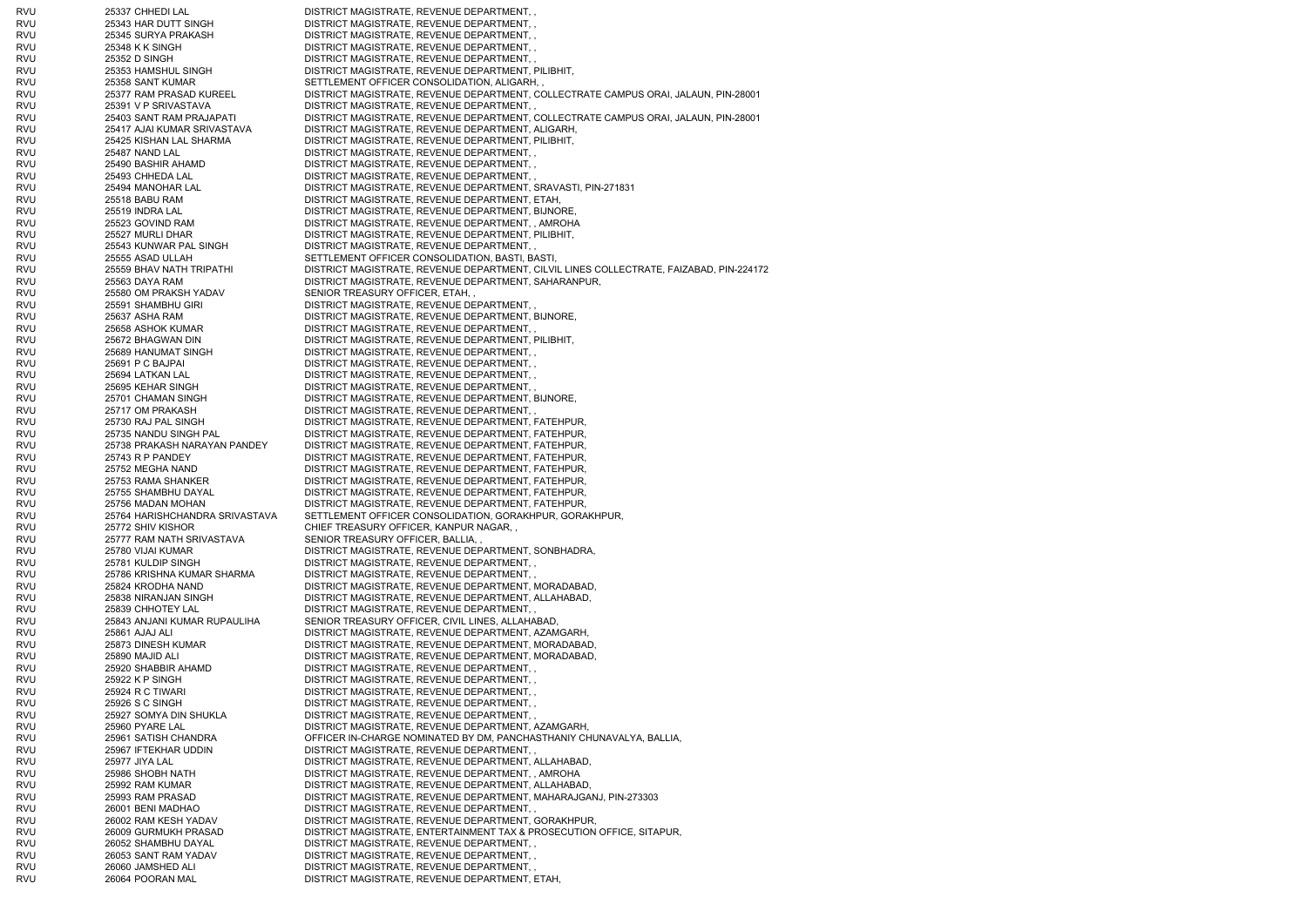RVU 26065 PRAMOD BABU YADAV DISTRICT MAGISTRATE, REVENUE DEPARTMENT, ETAH, RVU 26104 HARI NARAIN MISHRA DISTRICT MAGISTRATE, REVENUE DEPARTMENT, CHHATRAPATI SHAHUJI MAHARAJ NAGAR, RVU 26110 BIMLESH KISHORE DISTRICT MAGISTRATE, REVENUE DEPARTMENT, FATEHPUR, RVU 26111 SHIV DARSHAN SENIOR TREASURY OFFICER, FATEHPUR, RVU 26126 DINESHWAR SHARMA DISTRICT MAGISTRATE, REVENUE DEPARTMENT, RVU 26127 BRIJ RAJ CHAUBEY DISTRICT MAGISTRATE, REVENUE DEPARTMENT, MORADABAD, RVU 26140 RAM ACHAL DISTRICT MAGISTRATE, REVENUE DEPARTMENT, FATEHPUR, RVU 26167 RAMESH CHANDRA SHUKLA DISTRICT MAGISTRATE, REVENUE DEPARTMENT, , RVU 26171 JAMEEL AHMAD DISTRICT MAGISTRATE, ENTERTAINMENT TAX & PROSECUTION OFFICE, MORADABAD, RVU 26189 MATIUAL HAQUE DISTRICT MAGISTRATE, REVENUE DEPARTMENT, MAHARAJGANJ, PIN-273303 RVU 26198 BRIJ MOHAN GUPTA SETTLEMENT OFFICER CONSOLIDATION, BARABANKY, , RVU 26211 JITAN DHAR DUBEY DISTRICT MAGISTRATE, REVENUE DEPARTMENT, MAHARAJGANJ, PIN-273303 RVU 26232 SHRI PRAKASH SHUKLA DISTRICT MAGISTRATE, REVENUE DEPARTMENT, , RVU 26255 DIWAN SINGH SENIOR TREASURY OFFICER, FIROZABAD, FIROZABAD, RVU 26260 YOGENDRA KUMAR SHARMA DISTRICT MAGISTRATE, REVENUE DEPARTMENT, , RVU 26266 BASDEO GUPTA DISTRICT MAGISTRATE, REVENUE DEPARTMENT, , RVU 26270 RAM BAHADUR ASTHANA DISTRICT MAGISTRATE, REVENUE DEPARTMENT, , RVU 26271 SHIV RAM RAJVANSI DISTRICT MAGISTRATE, REVENUE DEPARTMENT, , RVU 26283 RAMA SHANKAR DISTRICT MAGISTRATE, REVENUE DEPARTMENT, HAMIRPUR, RVU 26285 CHHOTEY SINGH DISTRICT MAGISTRATE, REVENUE DEPARTMENT, , RVU 26323 MARKENDEY SHUKLA DISTRICT MAGISTRATE, REVENUE DEPARTMENT, , RVU 26331 PARMESHWAR DEEN DISTRICT MAGISTRATE, REVENUE DEPARTMENT, , RVU 26339 RAJENDRA KUMAR SENIOR TREASURY OFFICER, TREASURY AND ACCOUNTS ADMN DEPTT., OLD TAHSEEL,KOSAGAR BHAWAN, SAMBHAL, PIN-244302 RVU 26350 SHIV BILAS GUPTA DISTRICT MAGISTRATE, REVENUE DEPARTMENT, RVU 26358 HARI SHANKAR SHARMA DISTRICT MAGISTRATE, REVENUE DEPARTMENT, MEERUT, RVU 26360 OM PRAKASH DISTRICT MAGISTRATE, REVENUE DEPARTMENT, RVU 26366 CHANDRA PAL DISTRICT MAGISTRATE, REVENUE DEPARTMENT, ALIGARH, RVU 26367 OM PRAKASH SHARMA DISTRICT MAGISTRATE, REVENUE DEPARTMENT, , RVU 26405 GYAN SINGH DISTRICT MAGISTRATE, REVENUE DEPARTMENT, RVU 26408 BIJENDRA PAL SINGH DISTRICT MAGISTRATE, REVENUE DEPARTMENT, , RVU 26419 CHANDRA PAL SINGH SENIOR TREASURY OFFICER, ALIGARH, RVU 26430 JAGDISH CHANDRA DISTRICT MAGISTRATE, REVENUE DEPARTMENT, BAREILLY, RVU 26451 KESHAV DEO DISTRICT MAGISTRATE, REVENUE DEPARTMENT, MATHURA, RVU 26461 RAKESH KUMAR SINGH DISTRICT MAGISTRATE, REVENUE DEPARTMENT, , RVU 26478 HANUMAN PRASAD DISTRICT MAGISTRATE, REVENUE DEPARTMENT, , RVU 26488 DINA NATH DISTRICT MAGISTRATE, REVENUE DEPARTMENT, , RVU 26494 BAIJ NATH DISTRICT MAGISTRATE, REVENUE DEPARTMENT, , RVU 26495 YUG RAJ SINGH DISTRICT MAGISTRATE, REVENUE DEPARTMENT, RVU 26500 VINOD KUMAR SETTLEMENT OFFICER CONSOLIDATION, BASTI, BASTI, RVU 26503 PREM NARAIN DISTRICT MAGISTRATE, REVENUE DEPARTMENT, COLLECTRATE CAMPUS ORAI, JALAUN, PIN-28001 RVU 26508 HARGOVIND DAS DISTRICT MAGISTRATE, REVENUE DEPARTMENT, COLLECTRATE CAMPUS ORAI, JALAUN, PIN-28001 RVU 26528 OM PRAKASH SRIVASTAVA SETTLEMENT OFFICER CONSOLIDATION, GHAZIPUR, GAZIPUR, RVU 26531 PRITHVI PAL VERMA DISTRICT MAGISTRATE, REVENUE DEPARTMENT, RVU 26543 SITA RAM DISTRICT MAGISTRATE, REVENUE DEPARTMENT, MAHARAJGANJ, PIN-273303 RVU 26544 BADRI PRASAD DISTRICT MAGISTRATE, REVENUE DEPARTMENT, MAHARAJGANJ, PIN-273303 RVU 26545 SUKHNANDAN DISTRICT MAGISTRATE, REVENUE DEPARTMENT, MAHARAJGANJ, PIN-273303 RVU 26563 NAND KISHOR SENIOR SENIOR TREASURY OFFICER, BIJNORE, RVU 26567 OM PRAKASH DISTRICT MAGISTRATE, REVENUE DEPARTMENT, BIJNORE, RVU 26572 RAM SWARUP SINGH DISTRICT MAGISTRATE, REVENUE DEPARTMENT, BIJNORE, RVU 26578 RAM GOPAL DISTRICT MAGISTRATE, REVENUE DEPARTMENT, BIJNORE, RVU 26583 KRISHNA KUMAR MISHRA SETTLEMENT OFFICER CONSOLIDATION, SAHARANPUR, SAHARANPUR, RVU 26604 MERAJUDDIN DISTRICT MAGISTRATE, REVENUE DEPARTMENT, , RVU 26634 ANIRUDH PRASAD GUPTA DISTRICT MAGISTRATE, REVENUE DEPARTMENT, , RVU 26637 SALIMUDDIN DISTRICT MAGISTRATE, REVENUE DEPARTMENT, , RVU 26644 RAM SWARUP DISTRICT MAGISTRATE, REVENUE DEPARTMENT, SAHARANPUR, RVU 26649 AWADH RAM DISTRICT MAGISTRATE, REVENUE DEPARTMENT RVU 26667 JAGAT NARAIN DISTRICT MAGISTRATE, REVENUE DEPARTMENT, , RVU 26791 BHIM SINGH TOMAR DISTRICT MAGISTRATE, REVENUE DEPARTMENT, MEERUT, RVU 26801 PARMANAND CHIEF TREASURY OFFICER, MEERUT, MEERUT, RVU 26810 RAM NARESH TRIPATHI DISTRICT MAGISTRATE, REVENUE DEPARTMENT, RVU 26812 PARMATMANAND TIWARI SENIOR TREASURY OFFICER, PRATAPGARH, RVU 26819 RAJ NARAIN MISHRA DISTRICT MAGISTRATE, REVENUE DEPARTMENT, , RVU 26840 BINDESHWARI PRASAD DISTRICT MAGISTRATE, REVENUE DEPARTMENT, , RVU 26841 SHEO PRASAD PANDEY SENIOR TREASURY OFFICER, PRATAPGARH, RVU 26852 HIRA LAL DISTRICT MAGISTRATE, REVENUE DEPARTMENT, ALLAHABAD, RVU 26854 BHAIYA RAM DISTRICT MAGISTRATE, REVENUE DEPARTMENT, ALLAHABAD, RVU 26859 AVANISH CHANDRA DISTRICT MAGISTRATE, REVENUE DEPARTMENT, ALLAHABAD, RVU 26891 BADRI PRASD DISTRICT MAGISTRATE, REVENUE DEPARTMENT, , RVU 26905 SATYA PRAKASH RAI DISTRICT MAGISTRATE, REVENUE DEPARTMENT, GAZIPUR, RVU 26914 GANGA PRASAD MISHRA DISTRICT MAGISTRATE, REVENUE DEPARTMENT, , RVU 26925 BACHU LAL DISTRICT MAGISTRATE, REVENUE DEPARTMENT, , RVU 26929 RAM LOTAN DISTRICT MAGISTRATE, REVENUE DEPARTMENT, ALLAHABAD, RVU 26960 MAHENDRA PRATAP DISTRICT MAGISTRATE, REVENUE DEPARTMENT, , RVU 26961 MOHD ASLAM KHAN DISTRICT MAGISTRATE, REVENUE DEPARTMENT, , RVU 26967 GHANSHYAM SRIVASTAVA DISTRICT MAGISTRATE, REVENUE DEPARTMENT, ,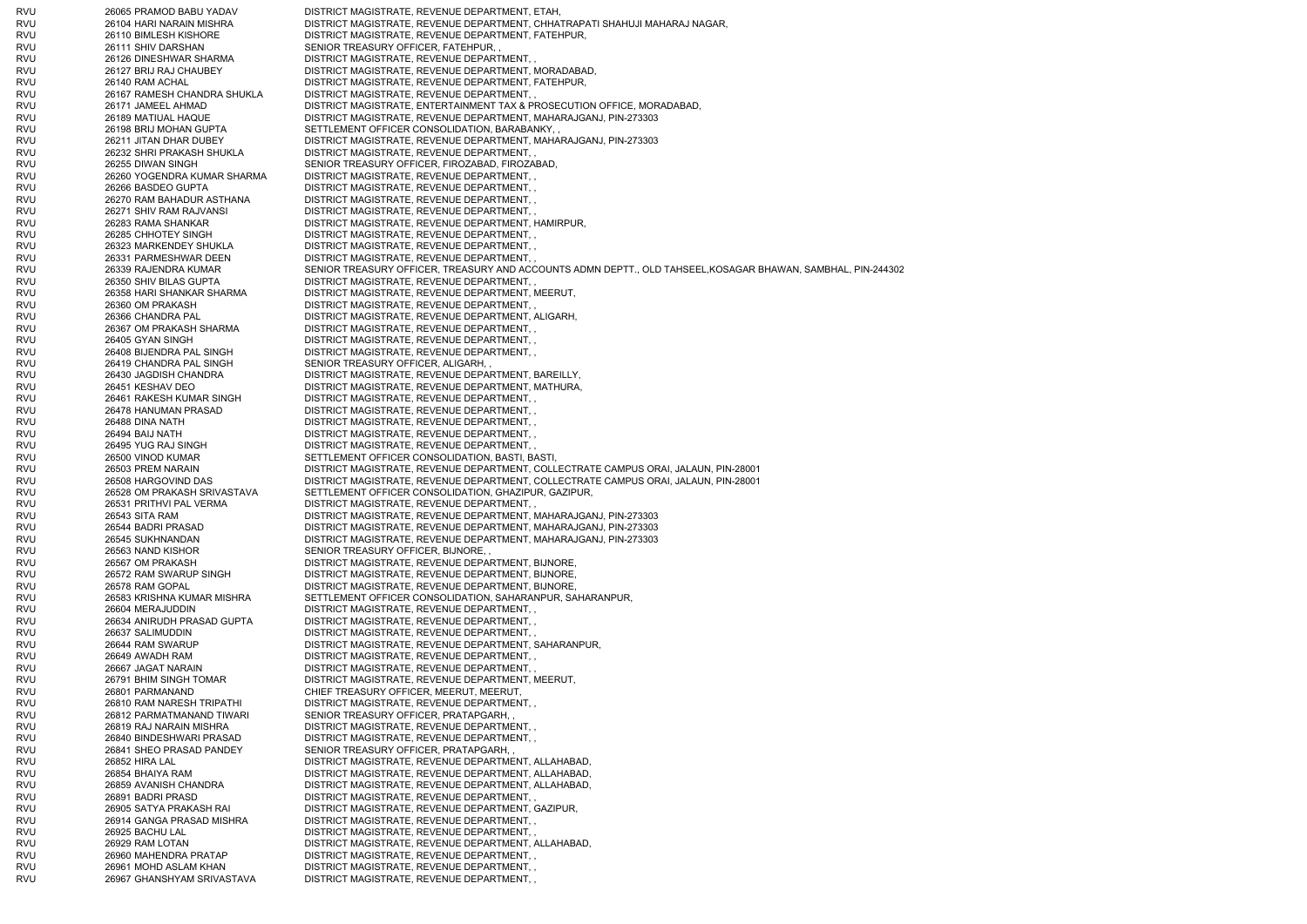RVU 26973 RAMA SHANKAR TRIPATHI SETTLEMENT OFFICER CONSOLIDATION, GORAKHPUR, GORAKHPUR, RVU 26978 DEVI RAM TIWARI DISTRICT PROGRAMME OFFICER, WOMEN AND CHILD WELFARE, RVU 26986 NARSINGH TIWARI DISTRICT MAGISTRATE, REVENUE DEPARTMENT, RVU 26993 RAVENDRA KUMA BAJPAI SETTLEMENT OFFICER CONSOLIDATION, SOC DEPARTMENT, KANPUR NAGAR, RVU 27006 LAJJA RAM DISTRICT MAGISTRATE, REVENUE DEPARTMENT, BULANDSHAHAR, RVU 27011 BRIJ NATH YADAV SENIOR TREASURY OFFICER, BALLIA, , RVU 27013 HARDEO YADAV DISTRICT MAGISTRATE, REVENUE DEPARTMENT, , RVU 27014 CHANDRADEEP NARAIN DISTRICT MAGISTRATE, REVENUE DEPARTMENT, , RVU 27023 LALTA PRASAD DISTRICT MAGISTRATE, REVENUE DEPARTMENT, RVU 27036 MAHENDRA SINGH SHARMA CHIEF TREASURY OFFICER, MEERUT, MEERUT, RVU 27049 CHHOTEY LAL BAJPAI DISTRICT MAGISTRATE, REVENUE DEPARTMENT, RVU 27052 SURESH DUTT SHARMA DISTRICT MAGISTRATE, REVENUE DEPARTMENT, , RVU 27056 MUNNI LAL KURIL DISTRICT MAGISTRATE, REVENUE DEPARTMENT, RVU 27061 RAJESH KUMAR SINHA DISTRICT MAGISTRATE, REVENUE DEPARTMENT, RVU 27065 RAJA RAM YADAV DISTRICT MAGISTRATE, ENTERTAINMENT TAX & PROSECUTION OFFICE, RAIBAREILLY, RVU 27071 BADLOO RAM DISTRICT MAGISTRATE, REVENUE DEPARTMENT, GAZIPUR, RVU 27082 SUDHAKAR SHARMA DISTRICT MAGISTRATE, REVENUE DEPARTMENT, RVU 27084 SHRI BHAGWAN DISTRICT MAGISTRATE, REVENUE DEPARTMENT, SAHARANPUR, RVU 27085 JAI PRAKSH SHARMA SENIOR TREASURY OFFICER, TREASURY AND ACCOUNTS ADMIN DEPTT., RVU 27094 JAI PAL SINGH DISTRICT MAGISTRATE, REVENUE DEPARTMENT, RVU 27106 BHULLAR SINGH DISTRICT MAGISTRATE, REVENUE DEPARTMENT, GORAKHPUR, RVU 27139 RAM SAJIWAN DISTRICT MAGISTRATE, REVENUE DEPARTMENT, FATEHPUR, RVU 27151 MAQSOOD AHMAD DISTRICT MAGISTRATE, REVENUE DEPARTMENT, SAMBHAL, RVU 27158 DHARM PAL SINGH CHIEF TREASURY OFFICER, MEERUT, MEERUT, RVU 27186 PRAKASH SINGH DISTRICT MAGISTRATE, REVENUE DEPARTMENT, FIROZABAD, RVU 27199 SATOO LAL DISTRICT MAGISTRATE, REVENUE DEPARTMENT, ALLAHABAD, RVU 27213 C SINGH DISTRICT MAGISTRATE, REVENUE DEPARTMENT, ALLAHABAD, RVU 27215 PREM CHANDRA DISTRICT MAGISTRATE, REVENUE DEPARTMENT, ALLAHABAD, RVU 27218 M P SINGH DISTRICT MAGISTRATE, REVENUE DEPARTMENT, ALLAHABAD, RVU 27220 RAM CHANDRA SHARMA DISTRICT MAGISTRATE, REVENUE DEPARTMENT, ALLAHABAD, RVU 27239 BAL KUMAR RAM DISTRICT MAGISTRATE, REVENUE DEPARTMENT, GAZIPUR, RVU 27241 TRIYUGI LAL DISTRICT MAGISTRATE, REVENUE DEPARTMENT, GAZIPUR, RVU 27244 G N RAM DISTRICT MAGISTRATE, REVENUE DEPARTMENT, GAZIPUR, RVU 27251 J P SRIVASTAVA DISTRICT MAGISTRATE, REVENUE DEPARTMENT, RVU 27259 JIWAN SINGH DISTRICT MAGISTRATE, REVENUE DEPARTMENT, MEERUT, RVU 27278 RAM KUMAR VERMA DISTRICT MAGISTRATE, REVENUE DEPARTMENT, RVU 27279 KAILASH CHAND GUPTA DISTRICT MAGISTRATE, REVENUE DEPARTMENT, , RVU 27292 ATIQ AHMAD DISTRICT MAGISTRATE, REVENUE DEPARTMENT, RVU 27301 GORAKH NATH SINGH DISTRICT MAGISTRATE, REVENUE DEPARTMENT, MAHARAJGANJ, PIN-273303 RVU 27303 MITHAI SINGH DISTRICT MAGISTRATE, REVENUE DEPARTMENT, , RVU 27321 DEV SHANKER DWIVEDI DISTRICT MAGISTRATE, REVENUE DEPARTMENT, , RVU 27342 P S PRASAD DISTRICT MAGISTRATE, REVENUE DEPARTMENT, HAMIRPUR, RVU 27346 MOHD NASEEM CHIEF TREASURY OFFICER, MEERUT, MEERUT, RVU 27347 BIDUR PRASAD DISTRICT MAGISTRATE, REVENUE DEPARTMENT, RVU 27365 V S SHUKLA DISTRICT MAGISTRATE, REVENUE DEPARTMENT, RVU 27367 RAM BUX YADAV DISTRICT MAGISTRATE, REVENUE DEPARTMENT, RVU 27369 AYODHYA PRASAD VERMA DISTRICT MAGISTRATE, REVENUE DEPARTMENT, , RVU 27376 RAMAKANT DIXIT DISTRICT MAGISTRATE, REVENUE DEPARTMENT, RVU 27387 D N RAM SENIOR TREASURY OFFICER, GHAZIPUR, GAZIPUR, RVU 27388 LALLAN RAM DISTRICT MAGISTRATE, REVENUE DEPARTMENT, GAZIPUR, RVU 27389 SITA RAM RAI DISTRICT MAGISTRATE, REVENUE DEPARTMENT, GAZIPUR, RVU 27393 J P SINGH DISTRICT MAGISTRATE, REVENUE DEPARTMENT, GAZIPUR, RVU 27394 VIJAI NARIAN RAM DISTRICT MAGISTRATE, REVENUE DEPARTMENT, GAZIPUR, RVU 27396 R N RAI DISTRICT MAGISTRATE, REVENUE DEPARTMENT, GAZIPUR, RVU 27397 KEDAR SINGH DISTRICT MAGISTRATE, REVENUE DEPARTMENT, GAZIPUR, RVU 27398 C D SINGH DISTRICT MAGISTRATE, REVENUE DEPARTMENT, GAZIPUR, RVU 27423 MOHD ARIF DISTRICT MAGISTRATE, REVENUE DEPARTMENT, RVU 27424 N N SAXENA DISTRICT MAGISTRATE, REVENUE DEPARTMENT, RVU 27427 LAL CHAND VERMA SENIOR TREASURY OFFICER, BULANDSAHAR, BULANDSHAHAR, RVU 27438 RANDHIR SINGH DISTRICT MAGISTRATE, REVENUE DEPARTMENT, BULANDSHAHAR, RVU 27467 K M SRIVASTAVA DISTRICT MAGISTRATE, REVENUE DEPARTMENT, , RVU 27484 PARMANAND DUBEY DISTRICT MAGISTRATE, REVENUE DEPARTMENT, CHHATRAPATI SHAHUJI MAHARAJ NAGAR, RVU 27488 VIRENDRA BAHADUR SINGH DISTRICT MAGISTRATE, REVENUE DEPARTMENT, , RVU 27494 LALMANI SHARMA DISTRICT MAGISTRATE, REVENUE DEPARTMENT, ALIGARH, RVU 27509 SHYAM CHARAN DISTRICT MAGISTRATE, REVENUE DEPARTMENT, BAREILLY, RVU 27518 RAM BHAROSE LAL DISTRICT MAGISTRATE, REVENUE DEPARTMENT, BAREILLY, RVU 27547 RAMESHVAR PRASAD DISTRICT MAGISTRATE, REVENUE DEPARTMENT, MAHARAJGANJ, PIN-273303 RVU 27558 PHUNNI PRASAD DISTRICT MAGISTRATE, REVENUE DEPARTMENT, MAHARAJGANJ, PIN-273303 RVU 27560 RAM PREET PUSHKAR DISTRICT MAGISTRATE, REVENUE DEPARTMENT, MAHARAJGANJ, PIN-273303 RVU 27592 SHAYM SUNDER DISTRICT MAGISTRATE, DM OFFICE (REVENUE DEPARTMENT), MAHOBA, PIN- 210427 RVU 27594 BHUJBAL SINGH DISTRICT MAGISTRATE, DM OFFICE (REVENUE DEPARTMENT), MAHOBA, PIN- 210427 RVU 27608 VINOD KUMAR SETTLEMENT OFFICER CONSOLIDATION, FARRUKHABAD, FATEHGARH, RVU 27620 RAM PAL SINGH DISTRICT MAGISTRATE, REVENUE DEPARTMENT, HAMIRPUR, RVU 27625 MAHENDRA SINGH DISTRICT MAGISTRATE, DM OFFICE (REVENUE DEPARTMENT), MAHOBA, PIN- 210427 RVU 27633 N K DEWVEDI DISTRICT MAGISTRATE, DM OFFICE (REVENUE DEPARTMENT), MAHOBA, PIN- 210427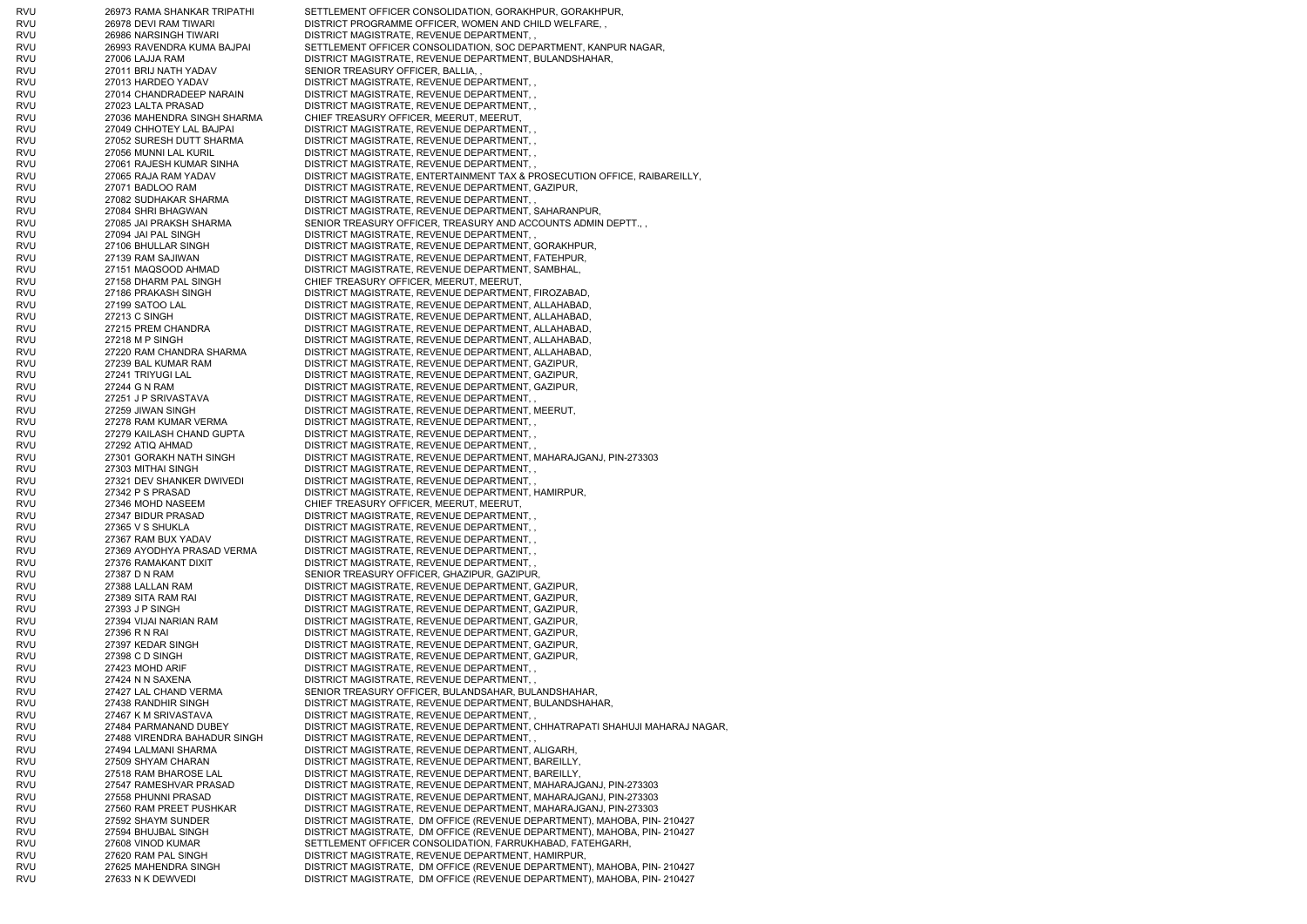RVU 27634 RAJENDRA SINGH DISTRICT MAGISTRATE, DM OFFICE (REVENUE DEPARTMENT), MAHOBA, PIN- 210427 RVU 27640 SATYA DEV DISTRICT MAGISTRATE, DM OFFICE (REVENUE DEPARTMENT), MAHOBA, PIN- 210427 RVU 27666 NANKU LAL DISTRICT MAGISTRATE, REVENUE DEPARTMENT, MIRZAPUR, RVU 27670 RAJ NARAYAN SHUKLA DISTRICT MAGISTRATE, REVENUE DEPARTMENT, , RVU 27681 BAMB BAHADUR SINGH DISTRICT MAGISTRATE, REVENUE DEPARTMENT, , RVU 27717 V B SINGH DISTRICT MAGISTRATE, REVENUE DEPARTMENT, PILIBHIT, RVU 27735 B P TRIPATHI DISTRICT MAGISTRATE, REVENUE DEPARTMENT, MIRZAPUR, RVU 27751 ALEMUDDIN SENIOR TREASURY OFFICER, TREASURIES DEPARTMENT, MUZAFFARNAGAR, RVU 27781 V K SINGH DISTRICT MAGISTRATE, REVENUE DEPARTMENT, ALLAHABAD, RVU 27785 SANT BUX SINGH DISTRICT MAGISTRATE, REVENUE DEPARTMENT, RVU 27786 JEET RAM YADAV DISTRICT MAGISTRATE, REVENUE DEPARTMENT, CILVIL LINES COLLECTRATE, FAIZABAD, PIN-224172 RVU 27821 SOM PAL SINGH DISTRICT MAGISTRATE, REVENUE DEPARTMENT, BAREILLY, RVU 27832 SHIV KUMAR DISTRICT MAGISTRATE, REVENUE DEPARTMENT, BADAUN, RVU 27838 RAMA KANT SHUKLA DISTRICT MAGISTRATE, REVENUE DEPARTMENT, ALLAHABAD, RVU 27839 RAM LAKHAN DISTRICT MAGISTRATE, REVENUE DEPARTMENT, ALLAHABAD, RVU 27846 GANGA SAGAR DISTRICT MAGISTRATE, REVENUE DEPARTMENT, FATEHPUR, RVU 27851 SRI PAL DISTRICT MAGISTRATE, REVENUE DEPARTMENT, FATEHPUR, RVU 27871 RAM AUTAR DISTRICT MAGISTRATE, REVENUE DEPARTMENT, FATEHPUR, RVU 27884 RAJESH KUMAR SINGH DISTRICT MAGISTRATE, REVENUE DEPARTMENT, ALLAHABAD, RVU 27897 J N TRIPATHI SETTLEMENT OFFICER CONSOLIDATION, GHAZIPUR, GAZIPUR, RVU 27912 VIBHUTI NARAYAN SETTLEMENT OFFICER CONSOLIDATION, GONDA, RVU 27921 GIRIRAJ KISHORE KULSHRESTH DISTRICT MAGISTRATE, REVENUE DEPARTMENT, AGRA, RVU 27924 RAM SWARUP DISTRICT MAGISTRATE, DM OFFICE (REVENUE DEPARTMENT), MAHOBA, PIN- 210427 RVU 27944 RAM NARESH DISTRICT MAGISTRATE, REVENUE DEPARTMENT, SONBHADRA, RVU 27945 SHIV SHNAKER DISTRICT MAGISTRATE, REVENUE DEPARTMENT, SONBHADRA, RVU 27961 DESH RAJ DESTRICT MAGISTRATE, REVENUE DEPARTMENT, JHANSI, RVU 27963 OM PRAKASH GUPTA DISTRICT MAGISTRATE, REVENUE DEPARTMENT, RVU 27981 OM PRAKASH SHARMA DISTRICT MAGISTRATE, REVENUE DEPARTMENT, JHANSI RVU 28001 PURAN SINGH DISTRICT MAGISTRATE, REVENUE DEPARTMENT, MIRZAPUR, RVU 28002 RAM JI LAL DISTRICT MAGISTRATE, REVENUE DEPARTMENT, BADAUN, RVU 28004 M ALI SENIOR TREASURY OFFICER, TREASURY OFFICE, COLLECTRATE CAMPUS, BADAUN, PIN-243601 RVU 28009 ZARIF AHMAD DISTRICT MAGISTRATE, REVENUE DEPARTMENT, BADAUN, RVU 28021 RAM PRAKASH SETTLEMENT OFFICER CONSOLIDATION, BADAUN, RVU 28035 KRISHNA KUMAR SENIOR TREASURY OFFICER, TREASURY OFFICE, COLLECTRATE CAMPUS, BADAUN, PIN-243601 RVU 28074 PREM CHANDRA DISTRICT MAGISTRATE, REVENUE DEPARTMENT, FIROZABAD, RVU 28105 NAVIN CHANDRA DISTRICT MAGISTRATE, REVENUE DEPARTMENT, ETAWAH, RVU 28123 BRIJESH CHANDRA DISTRICT MAGISTRATE, REVENUE DEPARTMENT, COLLECTRATE CAMPUS ORAI, JALAUN, PIN-28001 RVU 28133 DILDAR HUSEN KHAN DISTRICT MAGISTRATE, REVENUE DEPARTMENT, SRAVASTI, PIN-271831 RVU 28138 RADHEY SHYAM DISTRICT MAGISTRATE, REVENUE DEPARTMENT, , RVU 28142 GOPAL NARIAN DISTRICT MAGISTRATE, REVENUE DEPARTMENT, , RVU 28189 BHARAT SINGH DISTRICT MAGISTRATE, REVENUE DEPARTMENT, SONBHADRA, RVU 28192 LEKHA SINGH DISTRICT MAGISTRATE, REVENUE DEPARTMENT, BIJNORE, RVU 28205 KALYAN SINGH DISTRICT MAGISTRATE, REVENUE DEPARTMENT, BIJNORE, RVU 28206 MANGU SINGH DISTRICT MAGISTRATE, REVENUE DEPARTMENT, BIJNORE, RVU 28210 AMIR HASAN DISTRICT MAGISTRATE, REVENUE DEPARTMENT, BIJNORE, RVU 28218 PREMRAJ SINGH DISTRICT MAGISTRATE, REVENUE DEPARTMENT, BIJNORE, RVU 28232 SHYAM BIHARI DWIVEDI DISTRICT MAGISTRATE, REVENUE DEPARTMENT, RVU 28233 HARIKESH SHUKLA DISTRICT MAGISTRATE, REVENUE DEPARTMENT, MIRZAPUR, RVU 28239 T P SINGH DISTRICT MAGISTRATE, REVENUE DEPARTMENT, SONBHADRA, RVU 28248 B P YADAV DISTRICT MAGISTRATE, REVENUE DEPARTMENT, ETAWAH, RVU 28267 BIKAT NARIAN SRIVASTAVA DISTRICT MAGISTRATE, REVENUE DEPARTMENT, CILVIL LINES COLLECTRATE, FAIZABAD, PIN-224172 RVU 28286 RAM JI SHUKLA DISTRICT MAGISTRATE, REVENUE DEPARTMENT, GORAKHPUR, RVU 28299 MANAGER SINGH DISTRICT MAGISTRATE, REVENUE DEPARTMENT, GORAKHPUR, RVU 28305 SHYAM NARIAN DISTRICT MAGISTRATE, REVENUE DEPARTMENT, G T ROAD, CHANDAULI, PIN-232104 RVU 28311 JAGDAMBA PRASAD DISTRICT MAGISTRATE, REVENUE DEPARTMENT, GAZIPUR, RVU 28329 GULAB PRASAD DISTRICT MAGISTRATE, REVENUE DEPARTMENT, SONBHADRA RVU 28334 VIKAS CHANDRA MSIHRA DISTRICT MAGISTRATE, REVENUE DEPARTMENT, SONBHADRA, RVU 28347 S P SINGH DISTRICT MAGISTRATE, REVENUE DEPARTMENT, SAHARANPUR, RVU 28352 MANOHAR LAL MATHUR DISTRICT MAGISTRATE, REVENUE DEPARTMENT, MIRZAPUR, RVU 28374 SURAJ SINGH CHIEF TREASURY OFFICER, MEERUT, MEERUT, RVU 28390 ALAM SINGH CHIEF TREASURY OFFICER, GHAZIABAD, RVU 28395 DHARM VEER DISTRICT MAGISTRATE, REVENUE DEPARTMENT, HAPUR, RVU 28402 OM PRAKASH SENIOR TREASURY OFFICER, GAUTAMBUDH NAGAR, , RVU 28403 SHOBHA RAM DISTRICT MAGISTRATE, REVENUE DEPARTMENT, , RVU 28404 MNAGE RAM DISTRICT MAGISTRATE, REVENUE DEPARTMENT, SHAHJAHANPUR, RVU 28415 NATHU SINGH DISTRICT MAGISTRATE, REVENUE DEPARTMENT, RVU 28433 MOOL CHAND SWAMI DISTRICT MAGISTRATE, REVENUE DEPARTMENT, BULANDSHAHAR, RVU 28435 BADRI PRASAD SETTLEMENT OFFICER CONSOLIDATION, LALITPUR, RVU 28449 PAHALAWAN SINGH DISTRICT MAGISTRATE, REVENUE DEPARTMENT, ALLAHABAD, RVU 28458 RAM KUMAR DUBEY DISTRICT DEVELOPMENT OFFICER, RURAL DEVELOPMENT DEPARTMENT, SHAHJAHANPUR, RVU 28483 RAMA KANT SHUKLA SETTLEMENT OFFICER CONSOLIDATION, SULTANPUR, RVU 28493 RAM KISHORE SETTLEMENT OFFICER CONSOLIDATION, SOC DEPARTMENT, KANPUR NAGAR, RVU 28506 LAXMI NARAIN DISTRICT MAGISTRATE, REVENUE DEPARTMENT, COLLECTRATE CAMPUS ORAI, JALAUN, PIN-28001 RVU 28509 ASTHA BHUJA SINGH DISTRICT MAGISTRATE, REVENUE DEPARTMENT, COLLECTRATE CAMPUS ORAI, JALAUN, PIN-28001 RVU 28510 VISHWANATH SINGH DISTRICT MAGISTRATE, REVENUE DEPARTMENT, COLLECTRATE CAMPUS ORAI, JALAUN, PIN-28001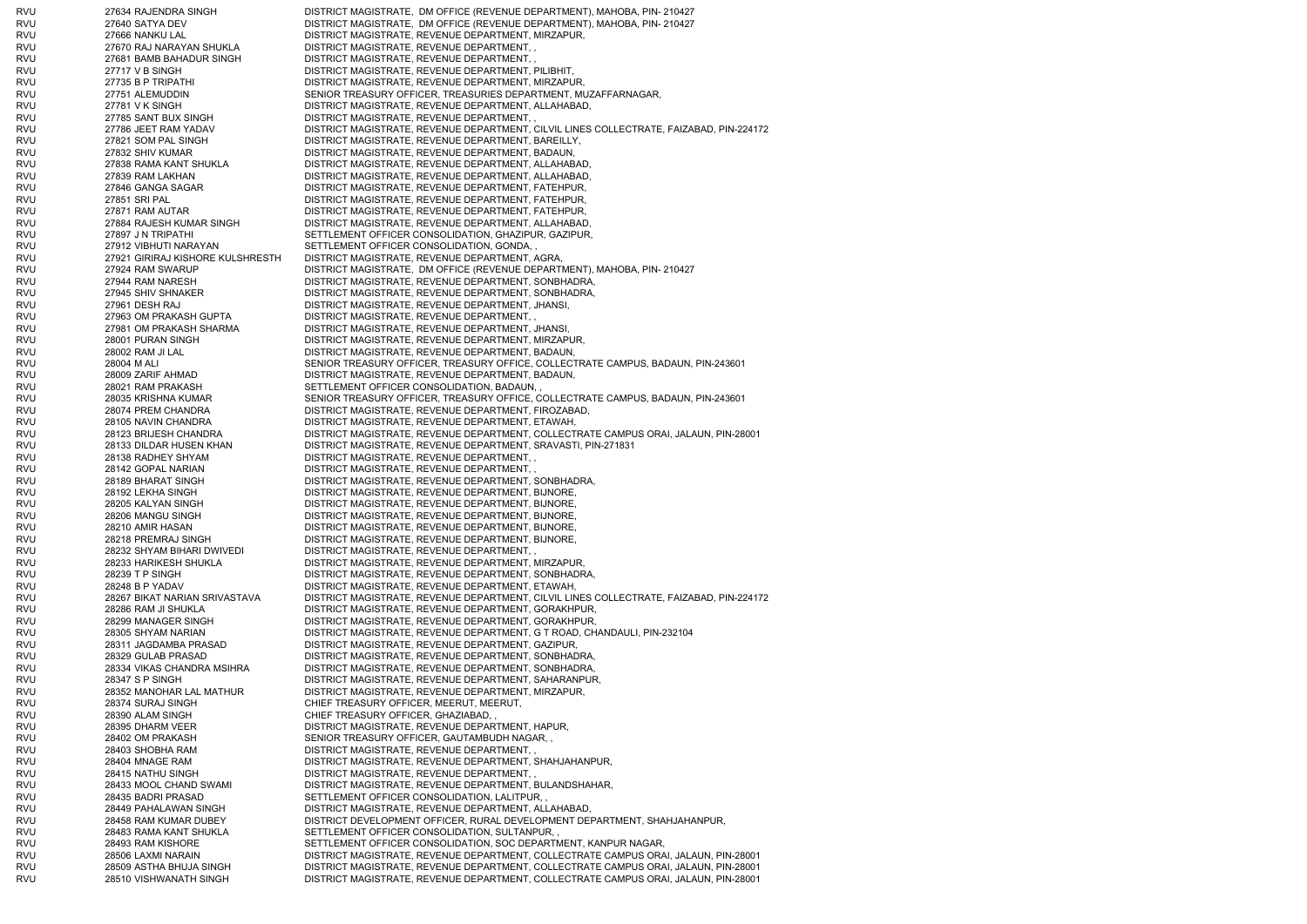RVU 28516 RAM DHANI DISTRICT MAGISTRATE, REVENUE DEPARTMENT, RVU 28522 CHANDRA PAL SINGH DISTRICT MAGISTRATE, REVENUE DEPARTMENT, ROOM NO.-25, COLLECTRATE, RAMPUR, PIN-244901 RVU 28523 DHARM KIRTI SARAN SAXENA DISTRICT MAGISTRATE, REVENUE DEPARTMENT, ROOM NO.-25, COLLECTRATE, RAMPUR, PIN-244901 RVU 28526 SARVAJEET SINGH DISTRICT MAGISTRATE, REVENUE DEPARTMENT, ALLAHABAD, RVU 28527 RADHEY SHYAM PANDEY DISTRICT MAGISTRATE, REVENUE DEPARTMENT, RVU 28529 JAGNNATH PRASAD DISTRICT MAGISTRATE, REVENUE DEPARTMENT, MAU, RVU 28530 ABDUL WAHEED DISTRICT MAGISTRATE, REVENUE DEPARTMENT, ALLAHABAD, RVU 28544 SHISHU PAL SINGH DISTRICT MAGISTRATE, REVENUE DEPARTMENT, RVU 28563 MOHD IRFAN FINANCE & ACCOUNTS OFFICER, SECONDARY EDUCATION, HARDOI, RVU 28565 GIRJA SHANKAR AGNIHOTRI DISTRICT MAGISTRATE, REVENUE DEPARTMENT, , RVU 28571 RAM BILASH TRIPATHI DISTRICT MAGISTRATE, REVENUE DEPARTMENT, RVU 28600 SHIV HARKH DISTRICT MAGISTRATE, REVENUE DEPARTMENT, JAUNPUR, RVU 28607 RADHEY SHYAM MAURYA DISTRICT MAGISTRATE, REVENUE DEPARTMENT, JAUNPUR, RVU 28614 RAM ASHRE DISTRICT MAGISTRATE, REVENUE DEPARTMENT, JAUNPUR, RVU 28623 RAJ BAHADUR PRAJAPATI DISTRICT MAGISTRATE, REVENUE DEPARTMENT, JAUNPUR, RVU 28630 A K SINGH DISTRICT MAGISTRATE, REVENUE DEPARTMENT, RVU 28659 SHYAM LAL DISTRICT MAGISTRATE, REVENUE DEPARTMENT, RVU 28670 PRATP SINGH DISTRICT MAGISTRATE, REVENUE DEPARTMENT, ALIGARH, RVU 28671 KM ANURANI DISTRICT MAGISTRATE, REVENUE DEPARTMENT, MUZAFFARNAGAR, RVU 28673 RAMESHWAR DAS DISTRICT MAGISTRATE, REVENUE DEPARTMENT, BULANDSHAHAR, RVU 28674 JITENDRA KR BAJPAYEE DISTRICT MAGISTRATE, REVENUE DEPARTMENT, KANPUR NAGAR, RVU 28675 MAHENDRA KUMAR DISTRICT MAGISTRATE, REVENUE DEPARTMENT, BIJNORE, RVU 28677 RAMPAL SINGH DISTRICT MAGISTRATE, REVENUE DEPARTMENT, HAPUR, RVU 28678 MOHD NASEEM DISTRICT MAGISTRATE, REVENUE DEPARTMENT, , RVU 28683 NIRANJAN PRASAD DISTRICT MAGISTRATE, REVENUE DEPARTMENT, , RVU 28685 RADHE SHYAM VISHWAKARMA DISTRICT MAGISTRATE, REVENUE DEPARTMENT, AZAMGARH, RVU 28686 SUBASH CHANDRA SRIVASTAVA DISTRICT MAGISTRATE, REVENUE DEPARTMENT, , RVU 28687 CHHEDI PRASAD DISTRICT MAGISTRATE, REVENUE DEPARTMENT, GORAKHPUR, RVU 28692 MOHD ALI DISTRICT MAGISTRATE, REVENUE DEPARTMENT, , RVU 28710 ROHITASH KUMAR DISTRICT MAGISTRATE, REVENUE DEPARTMENT, RVU 28729 PUSHPA LATA (SMT.) SETTLEMENT OFFICER CONSOLIDATION, BARABANKY, , RVU 28745 SATISH CHANDRA DISTRICT MAGISTRATE, REVENUE DEPARTMENT, , RVU 28753 SANTA RAM MAURYA DISTRICT MAGISTRATE, REVENUE DEPARTMENT, , RVU 28766 DEVENDRA KUMAR PANDEY DISTRICT MAGISTRATE, REVENUE DEPARTMENT, DEORIA, RVU 28768 RAJ VISHAMBHAR SACHAN DISTRICT MAGISTRATE, REVENUE DEPARTMENT, FATEHPUR, RVU 28788 AWADHESH KUMAR UPADHYAYA DISTRICT MAGISTRATE, REVENUE DEPARTMENT, ALLAHABAD, RVU 28801 HIDAYAT ULLAH DISTRICT MAGISTRATE, REVENUE DEPARTMENT, ALLAHABAD, RVU 28805 BACHCHA LAL DISTRICT MAGISTRATE, REVENUE DEPARTMENT, ALLAHABAD, RVU 28808 AKHLAQ AHMAD SIDDIQUI DISTRICT MAGISTRATE, REVENUE DEPARTMENT, ALLAHABAD, RVU 28823 RAJA RAM YADAV SETTLEMENT OFFICER CONSOLIDATION, GHAZIPUR, GAZIPUR, RVU 28854 PAWAN KUMAR SHARMA DISTRICT MAGISTRATE, REVENUE DEPARTMENT, , RVU 28860 YAMUNA PRASAD TRIPATHI DISTRICT MAGISTRATE, REVENUE DEPARTMENT, GORAKHPUR, RVU 28870 BABU RAM YADAV DISTRICT MAGISTRATE, REVENUE DEPARTMENT, FATEHGARH, RVU 28898 PREM CHANDRA SINGH GOUR DISTRICT MAGISTRATE, REVENUE DEPARTMENT, , RVU 28899 AYODHYA PRASAD DISTRICT MAGISTRATE, REVENUE DEPARTMENT, COLLECTRATE CAMPUS ORAI, JALAUN, PIN-28001 RVU 28900 ANANT RAM PANDEY DISTRICT MAGISTRATE, REVENUE DEPARTMENT, AZAMGARH, RVU 28901 SHIV SINGH DISTRICT MAGISTRATE, REVENUE DEPARTMENT, BANDA, RVU 28903 MUNNA LAL GUPTA DISTRICT MAGISTRATE, REVENUE DEPARTMENT, HAMIRPUR, RVU 28906 UMA SHANKAR SINGH DISTRICT MAGISTRATE, REVENUE DEPARTMENT, GAZIPUR, RVU 28908 SURENDRA NATH TIWARI SETTLEMENT OFFICER CONSOLIDATION, GHAZIPUR, GAZIPUR, RVU 28913 SUBHASH CHNADRA GUPTA DISTRICT MAGISTRATE, REVENUE DEPARTMENT, GAZIPUR, RVU 28917 BAIJ NATH SINGH DISTRICT MAGISTRATE, REVENUE DEPARTMENT, GAZIPUR, RVU 28920 KESH NATH RAI DISTRICT MAGISTRATE, REVENUE DEPARTMENT, GAZIPUR, RVU 28932 DINA NATH SHARMA DISTRICT MAGISTRATE, REVENUE DEPARTMENT, GAZIPUR, RVU 28937 VISHNU PANDEY DISTRICT MAGISTRATE, REVENUE DEPARTMENT, JAUNPUR, RVU 28938 TARIQ AHMAD SIDDIQUI SETTI EMENT OFFICER CONSOLIDATION, GORAKHPUR, GORAKHPUR, RVU 28953 PITAMBAR DUTT JAKHMOULA SETTLEMENT OFFICER CONSOLIDATION, CONSOLIDATION DEPARTMENT, , LUCKNOW RVU 28958 BRAJ KISHOR DISTRICT MAGISTRATE, REVENUE DEPARTMENT, MUZAFFARNAGAR, RVU 28959 MAHENDRA SINGH DISTRICT MAGISTRATE, REVENUE DEPARTMENT, MUZAFFARNAGAR, RVU 28960 BHANWAR SINGH DISTRICT MAGISTRATE, REVENUE DEPARTMENT, MORADABAD, RVU 28999 SHRI KANT TIWARI DISTRICT MAGISTRATE, REVENUE DEPARTMENT, , RVU 29000 PARAS NATH PANDEY DISTRICT MAGISTRATE, REVENUE DEPARTMENT, , RVU 29007 OM PRAKASH LAL DISTRICT MAGISTRATE, REVENUE DEPARTMENT, G T ROAD, CHANDAULI, PIN-232104 RVU 29017 TERSU RAM DISTRICT MAGISTRATE, REVENUE DEPARTMENT, GAZIPUR, RVU 29023 RAJ NATH RAM DISTRICT MAGISTRATE, REVENUE DEPARTMENT, GAZIPUR, RVU 29027 RAM BALI SINGH DISTRICT MAGISTRATE, REVENUE DEPARTMENT, GAZIPUR, RVU 29028 RAM CHANDRA PANDEY DISTRICT MAGISTRATE, REVENUE DEPARTMENT, GAZIPUR, RVU 29030 RAJENDRA RAM DISTRICT MAGISTRATE, REVENUE DEPARTMENT, GAZIPUR, RVU 29036 SHIVPUJAN SINGH YADAV DISTRICT MAGISTRATE, REVENUE DEPARTMENT, GAZIPUR, RVU 29043 RAM NIHAL RAM 2004 BISTRICT MAGISTRATE, REVENUE DEPARTMENT, GAZIPUR, RVU 29052 MANOHAR RAM DISTRICT MAGISTRATE, REVENUE DEPARTMENT, GAZIPUR, RVU 29068 KAMLA PATI DISTRICT MAGISTRATE, REVENUE DEPARTMENT, GAZIPUR, RVU 29091 RAJENDRA SINGH DISTRICT MAGISTRATE, REVENUE DEPARTMENT, GAZIPUR, RVU 29109 SRINATH TEWARI DISTRICT MAGISTRATE, REVENUE DEPARTMENT, JAUNPUR, RVU 29122 TARKESHWAR DWIVEDI DISTRICT MAGISTRATE, REVENUE DEPARTMENT, VARANASI,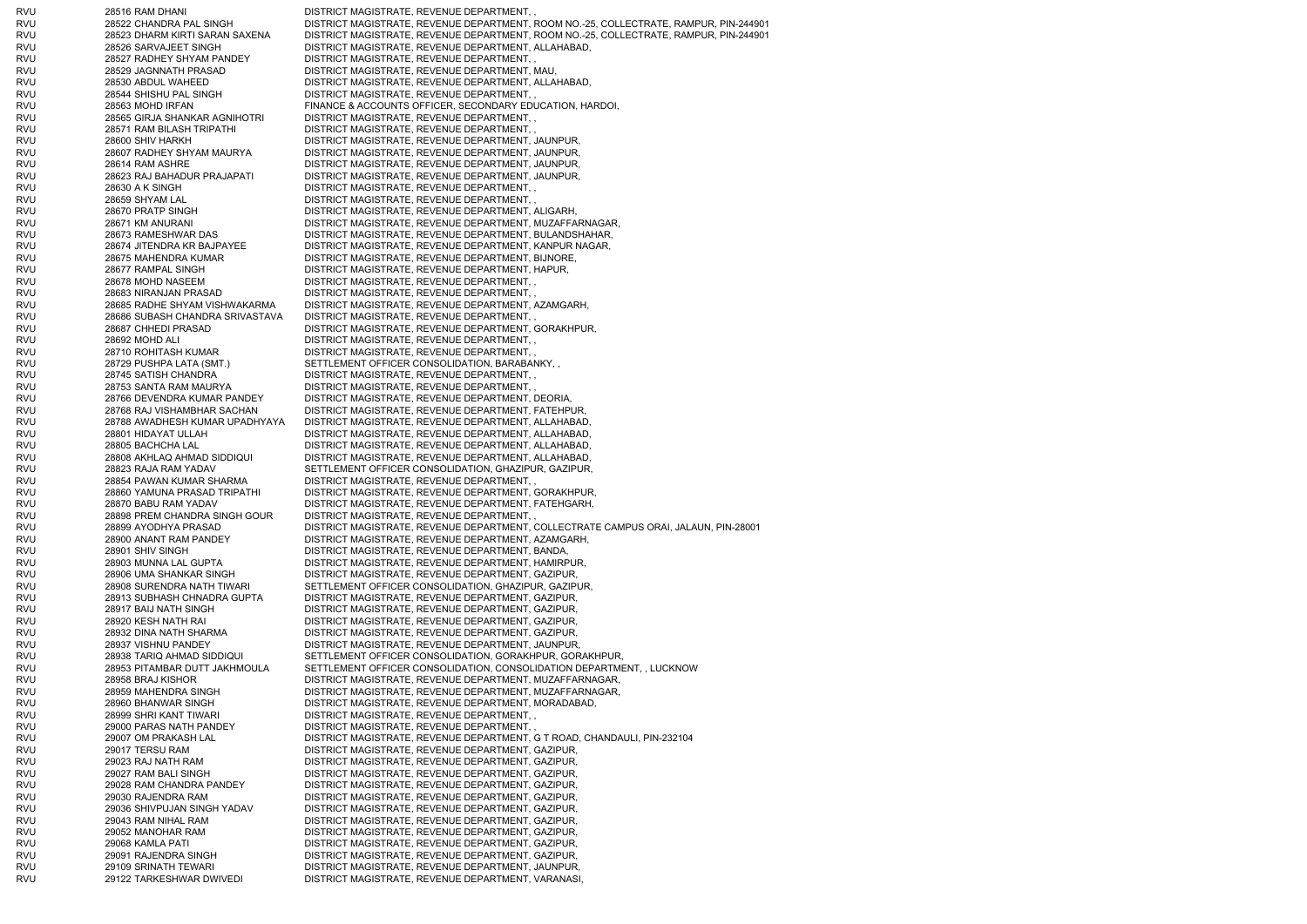| RVU        | 29124 TARKESHWAR LAL                          | DISTRICT MAGISTRATE, REVENUE DEPARTMENT, VARANASI,                                              |
|------------|-----------------------------------------------|-------------------------------------------------------------------------------------------------|
| RVU        | 29126 RAM KABAL CHAUBE                        | DISTRICT MAGISTRATE, REVENUE DEPARTMENT, G T ROAD, CHANDAULI, PIN-232104                        |
| RVU        | 29128 JAWAHAR LAL                             | DISTRICT MAGISTRATE, REVENUE DEPARTMENT, G T ROAD, CHANDAULI, PIN-232104                        |
| RVU        | 29139 UDAYANATH                               | DISTRICT MAGISTRATE, REVENUE DEPARTMENT, G T ROAD, CHANDAULI, PIN-232104                        |
| RVU        | 29177 NIRANJAN PRASAD TYAGI                   | DISTRICT MAGISTRATE, REVENUE DEPARTMENT,,                                                       |
| RVU        | 29178 SANT KUMAR GOLA                         | DISTRICT MAGISTRATE, REVENUE DEPARTMENT,                                                        |
| RVU        | 29191 RAHAT ALI KHAN                          | DISTRICT MAGISTRATE, REVENUE DEPARTMENT, ROOM NO.-25, COLLECTRATE, RAMPUR, PIN-244901           |
| rvu        | 29200 BHARAT SINGH                            | DISTRICT MAGISTRATE, REVENUE DEPARTMENT, BIJNORE,                                               |
| RVU        | 29211 RANVIR SINGH                            | DISTRICT MAGISTRATE, REVENUE DEPARTMENT,,                                                       |
| RVU        | 29217 BANI SINGH                              | DISTRICT MAGISTRATE, REVENUE DEPARTMENT,,                                                       |
| RVU        | 29242 RAM AUTAR DIWAKAR                       | DISTRICT MAGISTRATE, REVENUE DEPARTMENT,,                                                       |
| RVU        | 29246 RAM PRAKASH                             | DISTRICT MAGISTRATE, REVENUE DEPARTMENT,,                                                       |
| RVU        | 29249 VIJAY KUMAR SINHA                       | DISTRICT MAGISTRATE, REVENUE DEPARTMENT, GORAKHPUR,                                             |
| RVU        | 29251 JAI PRAKASH NARAIN                      | DISTRICT MAGISTRATE, REVENUE DEPARTMENT, AZAMGARH,                                              |
| RVU        | 29252 VIJAI BAHADUR                           | DISTRICT MAGISTRATE, REVENUE DEPARTMENT, AZAMGARH,                                              |
| RVU        | 29254 DAYA SHANKAR PANDEY                     | DISTRICT MAGISTRATE, REVENUE DEPARTMENT, VARANASI,                                              |
| rvu        | 29257 SATISH CHANDRA                          | DISTRICT MAGISTRATE, REVENUE DEPARTMENT,                                                        |
| RVU        | 29259 SANTOSH KUMAR SONKAR                    | DISTRICT MAGISTRATE, REVENUE DEPARTMENT,,                                                       |
| RVU        | 29273 RAJ PAL SINGH                           | DISTRICT MAGISTRATE, REVENUE DEPARTMENT, G T ROAD, CHANDAULI, PIN-232104                        |
| RVU        | 29276 HARICHANDRA SINGH                       | DISTRICT MAGISTRATE, REVENUE DEPARTMENT,,                                                       |
| RVU        | 29297 PAYARE LAL                              | DISTRICT MAGISTRATE, REVENUE DEPARTMENT, BAREILLY,                                              |
| rvu        | 29299 ABBAS KHAN                              | DISTRICT MAGISTRATE, REVENUE DEPARTMENT, BAREILLY,                                              |
| RVU        | 29306 JAI PAL SINGH                           | DISTRICT MAGISTRATE, REVENUE DEPARTMENT, BAREILLY,                                              |
| RVU        | 29317 C N SINGH                               | DISTRICT MAGISTRATE, REVENUE DEPARTMENT, ETAWAH,                                                |
| RVU        | 29326 RAM PRAKASH                             | DISTRICT MAGISTRATE, REVENUE DEPARTMENT,                                                        |
| rvu        | 29327 NATHU RAM DOHAREY                       | DISTRICT MAGISTRATE, REVENUE DEPARTMENT,                                                        |
| RVU        | 29335 NISAR HUSSAIN                           | DISTRICT MAGISTRATE, REVENUE DEPARTMENT, ROOM NO.-25, COLLECTRATE, RAMPUR, PIN-244901           |
| RVU        | 29339 SURESH SINGH                            | DISTRICT MAGISTRATE, REVENUE DEPARTMENT, GORAKHPUR,                                             |
| RVU        | 29340 RAM PATI RAM                            | DISTRICT MAGISTRATE, REVENUE DEPARTMENT, AZAMGARH,                                              |
| RVU        | 29365 TEJ RAM                                 | DISTRICT MAGISTRATE, REVENUE DEPARTMENT, ROOM NO.-25, COLLECTRATE, RAMPUR, PIN-244901           |
| rvu        | 29372 DEVI SHANKER DUBEY                      | DISTRICT MAGISTRATE, REVENUE DEPARTMENT,                                                        |
| RVU        | 29379 CHANDRA SINGH                           | DISTRICT MAGISTRATE, REVENUE DEPARTMENT, SHAHJAHANPUR,                                          |
| RVU        | 29387 KRIPAL SINGH                            | DISTRICT MAGISTRATE, REVENUE DEPARTMENT, SHAHJAHANPUR,                                          |
| RVU        | 29396 KSHATRA BAJ                             | DISTRICT MAGISTRATE, REVENUE DEPARTMENT, SHAHJAHANPUR,                                          |
| RVU        | 29421 SUDARSHAN PRASAD                        | DISTRICT MAGISTRATE, REVENUE DEPARTMENT, MIRZAPUR,                                              |
| RVU        | 29422 DURGA PRASAD                            | DISTRICT MAGISTRATE, REVENUE DEPARTMENT,,                                                       |
| RVU        | 29424 GIRISH LAL SRIVASTAVA                   | DISTRICT MAGISTRATE, REVENUE DEPARTMENT,,                                                       |
| RVU        | 29426 D K MISHRA                              | DISTRICT MAGISTRATE, REVENUE DEPARTMENT,,                                                       |
|            |                                               |                                                                                                 |
| RVU        | 29432 VIJAI KUMAR                             | DISTRICT MAGISTRATE, REVENUE DEPARTMENT, MEERUT,                                                |
| RVU        | 29433 KRISHNA MOHAN KHARE                     | SENIOR TREASURY OFFICER, GAUTAMBUDH NAGAR,                                                      |
| RVU        | 29434 MAHENDRA KUMAR SHARMA                   | DISTRICT MAGISTRATE, REVENUE DEPARTMENT, MEERUT,                                                |
| RVU        | 29444 SEWA NAND DUBEY                         | DISTRICT MAGISTRATE, REVENUE DEPARTMENT, GAZIPUR,                                               |
| RVU        | 29445 RADHEY SHYAM SINGH                      | DISTRICT MAGISTRATE, REVENUE DEPARTMENT,,                                                       |
| RVU        | 29450 RAM CHET VISHWAKARMA                    | DISTRICT MAGISTRATE, REVENUE DEPARTMENT,                                                        |
| RVU        | 29453 RADHEY SHYAM TRIPATHI                   | DISTRICT MAGISTRATE, REVENUE DEPARTMENT, JHANSI,                                                |
| RVU        | 29454 JOKHU RAM                               | DISTRICT MAGISTRATE, REVENUE DEPARTMENT, SONBHADRA,                                             |
| RVU        | 29455 RAJ NARAIN TIWARI                       | DISTRICT MAGISTRATE, REVENUE DEPARTMENT,                                                        |
| RVU        | 29461 PHOOL SARAN                             | DISTRICT MAGISTRATE, REVENUE DEPARTMENT, CILVIL LINES COLLECTRATE, FAIZABAD, PIN-224172         |
| rvu        | 29469 RAM NARAIN DUBEY                        | DISTRICT MAGISTRATE, REVENUE DEPARTMENT, SONBHADRA,                                             |
| RVU        | 29480 SATENDRA DEO SINGH                      | DISTRICT MAGISTRATE, REVENUE DEPARTMENT, SONBHADRA,                                             |
| RVU        | 29484 RADHEY SHYAM SINGH                      | DISTRICT MAGISTRATE, REVENUE DEPARTMENT, SONBHADRA,                                             |
| RVU        | 29487 MITHAI LAL                              | DISTRICT MAGISTRATE, REVENUE DEPARTMENT, CILVIL LINES COLLECTRATE, FAIZABAD, PIN-224172         |
| RVU        | 29489 P.YADAVA                                | DISTRICT MAGISTRATE, REVENUE DEPARTMENT, GORAKHPUR,                                             |
| RVU        | 29490 SHIV CHARAN MISHRA                      | DISTRICT MAGISTRATE, REVENUE DEPARTMENT, SONBHADRA,                                             |
| RVU        | 29491 RAJENDRA PRASAD                         | CHIEF TREASURY OFFICER, GORAKHPUR, GORAKHPUR,                                                   |
| RVU        | 29492 BHANDARI PRASAD                         | DISTRICT MAGISTRATE, REVENUE DEPARTMENT,                                                        |
| RVU        | 29493 HARSH NARAIN SINGH                      | DISTRICT MAGISTRATE, REVENUE DEPARTMENT, GAZIPUR,                                               |
| RVU        | 29494 PHOOL CHANDRA                           | DISTRICT MAGISTRATE, REVENUE DEPARTMENT, GAZIPUR,                                               |
| RVU        | 29497 OM PRAKASH                              | DISTRICT MAGISTRATE, REVENUE DEPARTMENT,,                                                       |
| RVU        | 29498 BHOLA NATH                              | DISTRICT MAGISTRATE, REVENUE DEPARTMENT, MIRZAPUR,                                              |
| RVU        | 29501 RADEHY SHYAM SRIVASTAVA                 | DISTRICT MAGISTRATE, REVENUE DEPARTMENT,,                                                       |
| RVU        | 29505 JANG BAHADUR                            | DISTRICT MAGISTRATE, REVENUE DEPARTMENT, SONBHADRA,                                             |
| RVU        | 29506 GANGA RAM                               | DISTRICT MAGISTRATE, REVENUE DEPARTMENT, DEORIA,                                                |
| RVU        | 29509 RAMA NAND PANDEY                        | DISTRICT MAGISTRATE, REVENUE DEPARTMENT, SONBHADRA,                                             |
| RVU        | 29510 KALI PRASAD                             | DISTRICT MAGISTRATE, REVENUE DEPARTMENT,                                                        |
| RVU        | 29518 SOBU LAL                                | DISTRICT MAGISTRATE, REVENUE DEPARTMENT,                                                        |
| RVU        | 29525 PAVAN KUMAR                             | DISTRICT MAGISTRATE, REVENUE DEPARTMENT, SONBHADRA,                                             |
| RVU        | 29527 BHAGAT SINGH NATHAWAT                   | SENIOR TREASURY OFFICER, ALIGARH, ,                                                             |
| RVU<br>RVU | 29533 KESHAV CHANDRA<br>29546 DHARM VIR SINGH | DISTRICT MAGISTRATE, REVENUE DEPARTMENT,                                                        |
| RVU        | 29554 PRAVEEN KUMAR                           | DISTRICT MAGISTRATE, REVENUE DEPARTMENT,,<br>DISTRICT MAGISTRATE, REVENUE DEPARTMENT, HAMIRPUR, |
| RVU        | 29557 RAKESH KUMAR DWEVEDI                    | DISTRICT MAGISTRATE, REVENUE DEPARTMENT,                                                        |
| RVU        | 29558 RAM CHANDRA YADAVA                      | DISTRICT MAGISTRATE, REVENUE DEPARTMENT,,                                                       |
| RVU        | 29559 SIYA RAM YADAVA                         | DISTRICT MAGISTRATE, REVENUE DEPARTMENT,                                                        |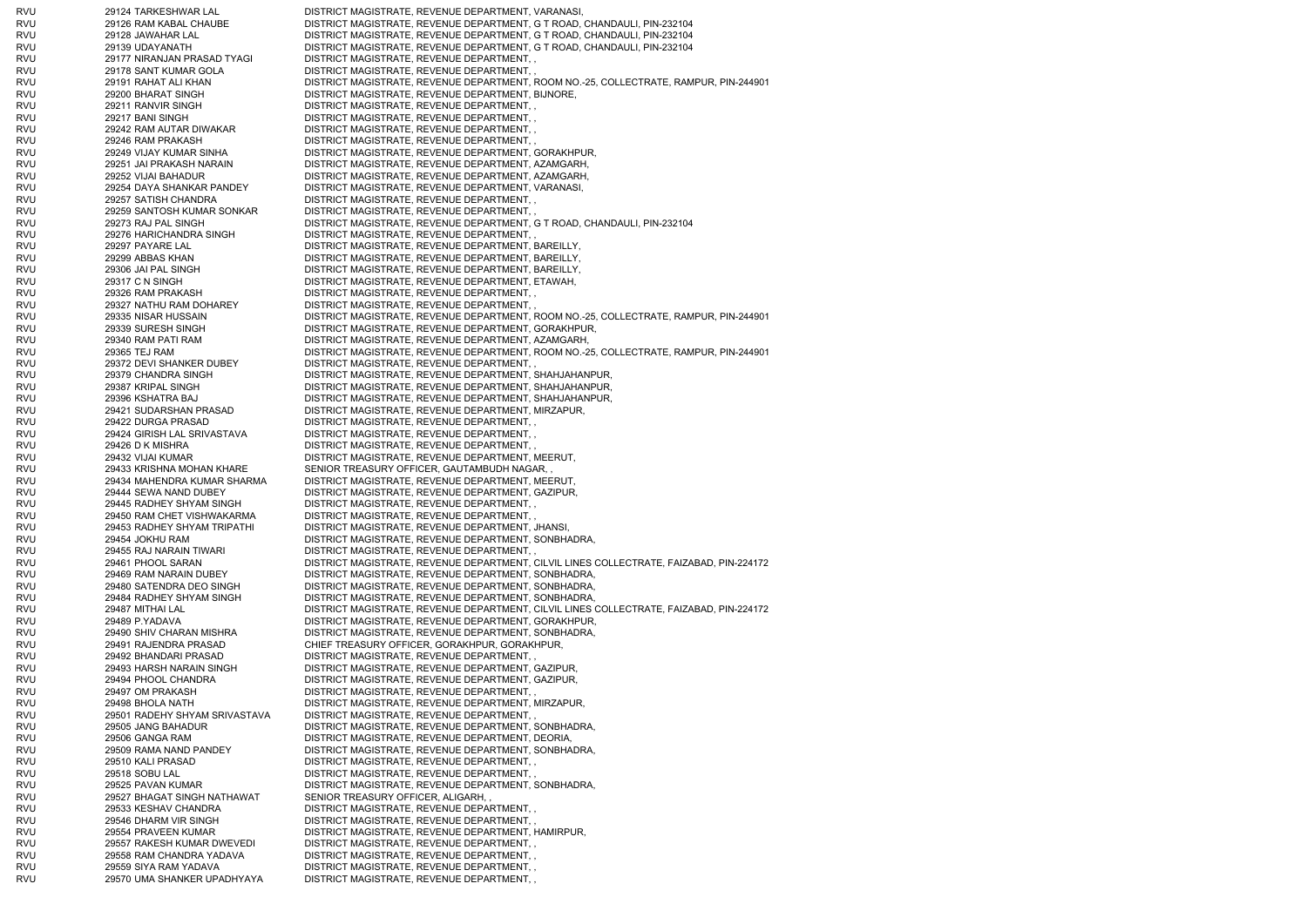RVU 29571 DAYA NAND SINGH DISTRICT MAGISTRATE, REVENUE DEPARTMENT, RVU 29572 BAL RAM SINGH DISTRICT MAGISTRATE, REVENUE DEPARTMENT, RVU 29573 OM PRAKASH SHUKLA DISTRICT MAGISTRATE, REVENUE DEPARTMENT, GAZIPUR, RVU 29582 LALLAN SINGH DISTRICT MAGISTRATE, REVENUE DEPARTMENT, , RVU 29584 VIRENDRA PRATAP SINGH DISTRICT MAGISTRATE, REVENUE DEPARTMENT, , RVU 29592 JANARDAN RAI DISTRICT MAGISTRATE, REVENUE DEPARTMENT, , RVU 29611 YOGESH BABU DISTRICT MAGISTRATE, REVENUE DEPARTMENT, FIROZABAD, RVU 29614 GOVIND SARAN SENIOR TREASURY OFFICER, BAHRAICH, RVU 29619 VIRENDRA NATH PANDEY DISTRICT MAGISTRATE, REVENUE DEPARTMENT, RVU 29623 DINESH KUMAR SRIVASTAVA SETTLEMENT OFFICER CONSOLIDATION, BAHRAICH, RVU 29633 CHINTA PRASAD DISTRICT MAGISTRATE, REVENUE DEPARTMENT, SIDDHARTHNAGAR, RVU 29635 RAJIV KUMAR SAXENA DISTRICT MAGISTRATE, REVENUE DEPARTMENT, ROOM NO.-25, COLLECTRATE, RAMPUR, PIN-244901 RVU 29640 RAJVIR SINGH DISTRICT MAGISTRATE, REVENUE DEPARTMENT, SAHARANPUR, RVU 29684 MEWA RAM DISTRICT MAGISTRATE, REVENUE DEPARTMENT, SHAHJAHANPUR, RVU 29696 RADHA CHARAN DISTRICT MAGISTRATE, REVENUE DEPARTMENT, ETAWAH, RVU 29704 RAJA RAM SENIOR TREASURY OFFICER, COLLECTRATE COMPOUND, COLLECTRATE POST OFFICE, ETAWAH, PIN-206001 RVU 29705 SHANKER LAL DISTRICT MAGISTRATE, REVENUE DEPARTMENT, ETAWAH, RVU 29714 RAM KUMAR VERMA DISTRICT MAGISTRATE, REVENUE DEPARTMENT, , RVU 29715 RAMESHWAR DAYAL DISTRICT MAGISTRATE, REVENUE DEPARTMENT, RVU 29718 MISHRI LAL DISTRICT MAGISTRATE, REVENUE DEPARTMENT, RVU 29721 SIDDIQUI AHMAD SETTLEMENT OFFICER CONSOLIDATION, AGRA, RVU 29723 SWAMI DEEN AHIRWAR DISTRICT MAGISTRATE, REVENUE DEPARTMENT, RVU 29725 PREM PAL SINGH DISTRICT MAGISTRATE, REVENUE DEPARTMENT, RVU 29728 RAM BADAN DISTRICT MAGISTRATE, REVENUE DEPARTMENT, , RVU 29739 PRADEEP KUMAR TANDAN COMMISSIONER, CONSOLIDATION COMMISSIONER, , LUCKNOW-2 RVU 29745 LALJI MAURYA DISTRICT MAGISTRATE, REVENUE DEPARTMENT, JAUNPUR, RVU 29749 HARI BALLABH TRIPATHI DISTRICT MAGISTRATE, REVENUE DEPARTMENT, AZAMGARH, RVU 29777 SHRI PRAKASH PANDEY DISTRICT MAGISTRATE, REVENUE DEPARTMENT, KANPUR NAGAR, RVU 29778 INDRA PAL DISTRICT MAGISTRATE, REVENUE DEPARTMENT, RVU 29791 RAM DUTT DISTRICT MAGISTRATE, REVENUE DEPARTMENT, FATEHGARH, RVU 29798 PRAMOOD KUMAR SHARMA DISTRICT MAGISTRATE, REVENUE DEPARTMENT, BADAUN, RVU 29803 VIRENDRA SINGH DISTRICT MAGISTRATE, REVENUE DEPARTMENT, HAMIRPUR, RVU 29821 MUIN UDDIN DISTRICT MAGISTRATE, REVENUE DEPARTMENT, ROOM NO.-25, COLLECTRATE, RAMPUR, PIN-244901 RVU 29823 SAHABUDDIN DEPUTY DIRECTOR AGRICULTURE, JYOTIBAPHULE NAGAR, , AMROHA RVU 29826 VIJAI PAL SINGH DISTRICT MAGISTRATE, REVENUE DEPARTMENT, BIJNORE, RVU 29833 SANJAI KUMAR SHUKLA SENIOR TREASURY OFFICER, COLLECTRATE COMPOUND, COLLECTRATE POST OFFICE, ETAWAH, PIN-206001 RVU 29837 MUNISH BABU DISTRICT MAGISTRATE, REVENUE DEPARTMENT, ETAWAH, RVU 29841 RAM PAL GUPTA DISTRICT MAGISTRATE, REVENUE DEPARTMENT, RVU 29845 SURESH PAL DISTRICT MAGISTRATE, REVENUE DEPARTMENT, MUZAFFARNAGAR, RVU 29848 SAMI ULLAHA DISTRICT MAGISTRATE, REVENUE DEPARTMENT, , RVU 29852 RAJ KUMAR DISTRICT MAGISTRATE, REVENUE DEPARTMENT, MEERUT, RVU 29857 ZAFARYAB KHA DISTRICT MAGISTRATE, REVENUE DEPARTMENT, , AMROHA RVU 29860 AVINASH CHANDRA MISHRA DISTRICT MAGISTRATE, REVENUE DEPARTMENT, SAMBHAL, RVU 29867 HARI DUTT DISTRICT MAGISTRATE, REVENUE DEPARTMENT, MORADABAD, RVU 29889 AZIZURREHAMAN DISTRICT MAGISTRATE, REVENUE DEPARTMENT, MAHARAJGANJ, PIN-273303 RVU 29903 BHAGWATI PRASAD JOSHI DISTRICT MAGISTRATE, REVENUE DEPARTMENT, SAHARANPUR, RVU 29908 MEWA PRASAD DISTRICT MAGISTRATE, REVENUE DEPARTMENT, CILVIL LINES COLLECTRATE, FAIZABAD, PIN-224172 RVU 29910 CHANDRA PRAKASH ASTHANA DISTRICT MAGISTRATE, REVENUE DEPARTMENT, BASTI, RVU 29931 KALIM AHMAD DISTRICT MAGISTRATE, DM OFFICE (REVENUE DEPARTMENT), MAHOBA, PIN- 210427 RVU 29934 MAHI PAL SINGH DISTRICT MAGISTRATE, DM OFFICE (REVENUE DEPARTMENT), MAHOBA, PIN- 210427 RVU 29948 GHANSHYAM DAS MISHRA DISTRICT MAGISTRATE, REVENUE DEPARTMENT, HAMIRPUR, RVU 29950 UDAI BHAN SAXENA DISTRICT MAGISTRATE, DM OFFICE (REVENUE DEPARTMENT), MAHOBA, PIN- 210427 RVU 29954 RAGHURAJ SINGH DISTRICT MAGISTRATE, REVENUE DEPARTMENT, HAMIRPUR, RVU 29959 ASHOK KUMAR JENS DISTRICT MAGISTRATE, REVENUE DEPARTMENT, HAMIRPUR, RVU 29969 RAJENDRA PRASAD PANDEY DISTRICT MAGISTRATE, REVENUE DEPARTMENT, , RVU 29971 MANJIR HUSSAIN DISTRICT MAGISTRATE, REVENUE DEPARTMENT RVU 29982 GIRWAR LAL DISTRICT MAGISTRATE, REVENUE DEPARTMENT, SHAHJAHANPUR, RVU 29986 TEJ PAL SINGH DISTRICT MAGISTRATE, REVENUE DEPARTMENT, RVU 29990 YUGAL KISHORE DISTRICT MAGISTRATE, REVENUE DEPARTMENT, GORAKHPUR, RVU 29996 MUNISH KUMAR DISTRICT MAGISTRATE, REVENUE DEPARTMENT, , RVU 30018 SADHNA SAXENA (KM) DISTRICT MAGISTRATE, REVENUE DEPARTMENT, HAPUR, RVU 30020 DEO RAM DWEVEDI DISTRICT MAGISTRATE, REVENUE DEPARTMENT, HAMIRPUR, RVU 30026 BHIKHARI LAL SENIOR TREASURY OFFICER, TREASURY AND ACCOUNTS ADMIN DEPTT., , HAMIRPUR RVU 30028 RAVINDRA NATH BAJPAI DISTRICT MAGISTRATE, REVENUE DEPARTMENT, HAMIRPUR, RVU 30033 KEHARI SINGH SENIOR TREASURY OFFICER, MATHURA, , RVU 30042 KRIPAL SINGH DISTRICT MAGISTRATE, REVENUE DEPARTMENT, MATHURA, RVU 30043 RAM KUMAR DISTRICT MAGISTRATE, REVENUE DEPARTMENT, MATHURA, RVU 30046 HARI SHARAN SHARMA DISTRICT MAGISTRATE, REVENUE DEPARTMENT, , RVU 30062 SURESH CHANDRA BAJPAI DISTRICT MAGISTRATE, REVENUE DEPARTMENT, , RVU 30064 SURESH KUMAR SRIVASTAVA DISTRICT MAGISTRATE, REVENUE DEPARTMENT, , RVU 30067 MOHD HARUN DISTRICT MAGISTRATE, REVENUE DEPARTMENT, , RVU 30072 RAMADHAR MISHRA DISTRICT MAGISTRATE, REVENUE DEPARTMENT, SHAHJAHANPUR, RVU 30078 JAG RAM SINGH SETTLEMENT OFFICER CONSOLIDATION, (JYOTIBAFULE NAGAR), , AMROHA RVU 30115 MAHESH PRASAD DWEVEDI DISTRICT MAGISTRATE, REVENUE DEPARTMENT, AZAMGARH, RVU 30123 RAJENDRA PRASAD PANDEY DISTRICT MAGISTRATE, REVENUE DEPARTMENT, ,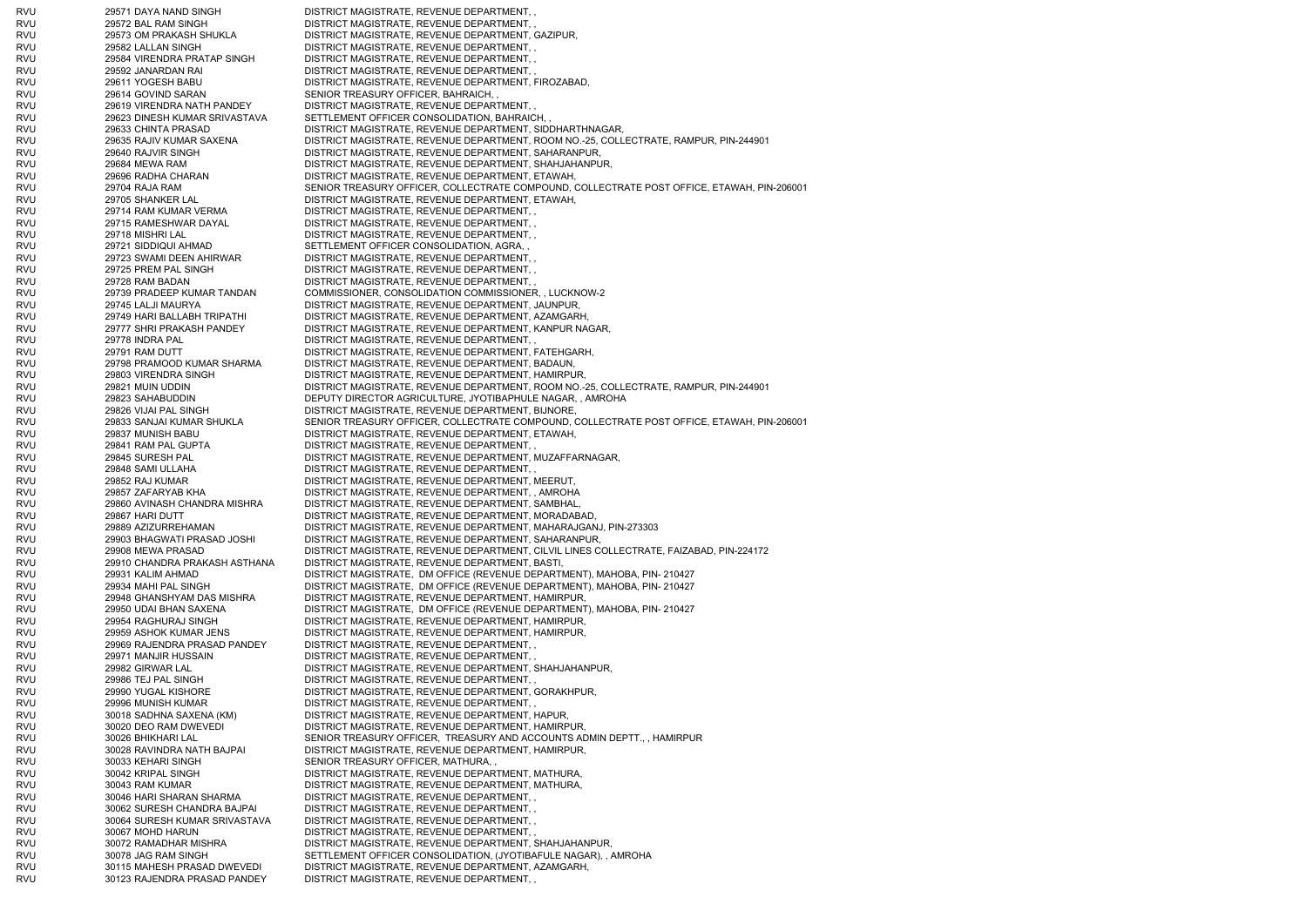RVU 30131 BHAGWAN DEEN DISTRICT MAGISTRATE, REVENUE DEPARTMENT, , RVU 30135 MANMOHAN LAL DISTRICT MAGISTRATE, REVENUE DEPARTMENT, , RVU 30151 RAM SARAN GUPTA DISTRICT MAGISTRATE, REVENUE DEPARTMENT, , RVU 30179 VIJAI KUMAR BHATT SETTLEMENT OFFICER CONSOLIDATION, SITAPUR, RVU 30181 CHANDRA PRAKASH TRIPATHI DISTRICT MAGISTRATE, REVENUE DEPARTMENT, AZAMGARH, RVU 30183 PRAVEEN KUMAR DISTRICT MAGISTRATE, REVENUE DEPARTMENT, RVU 30185 KAPTAN SINGH DISTRICT MAGISTRATE, REVENUE DEPARTMENT, RVU 30188 ANANT KUMAR SINGH DISTRICT MAGISTRATE, REVENUE DEPARTMENT, BIJNORE, RVU 30194 PRAMOOD KUMAR SRIVASTAVA DISTRICT MAGISTRATE, REVENUE DEPARTMENT, , RVU 30199 TYYAB KHA DISTRICT MAGISTRATE, REVENUE DEPARTMENT, KANPUR NAGAR, RVU 30200 AIJAJ AHMAD DISTRICT MAGISTRATE, REVENUE DEPARTMENT, RVU 30202 INDRA DEO SRIVASTAVA SETTLEMENT OFFICER CONSOLIDATION, ALLAHABAD, ALLAHABAD, RVU 30207 MOHAN LAL SRIVASTAVA DISTRICT MAGISTRATE, REVENUE DEPARTMENT, BANDA, RVU 30208 MANZOOR KHAN DISTRICT MAGISTRATE, REVENUE DEPARTMENT, BANDA, RVU 30210 LAL SINGH DISTRICT MAGISTRATE, REVENUE DEPARTMENT, BANDA, RVU 30215 ABID HUSSAIN DISTRICT MAGISTRATE, REVENUE DEPARTMENT, BANDA, RVU 30220 MOHD AYUB DISTRICT MAGISTRATE, REVENUE DEPARTMENT, BANDA, RVU 30222 MOHD HANIF DISTRICT MAGISTRATE, REVENUE DEPARTMENT, BANDA, RVU 30236 JAGDISH PRASAD DISTRICT MAGISTRATE, REVENUE DEPARTMENT, BANDA, RVU 30248 SHAKIL ABBAS DISTRICT MAGISTRATE, REVENUE DEPARTMENT, ALLAHABAD, RVU 30251 MANMOHAN TYAGI DISTRICT MAGISTRATE, REVENUE DEPARTMENT, MEERUT, RVU 30254 VIRENDRA KUMAR DISTRICT MAGISTRATE, REVENUE DEPARTMENT, , RVU 30256 BANARSI DAS DISTRICT MAGISTRATE, REVENUE DEPARTMENT, , RVU 30257 DINESH KUMAR SHARMA DISTRICT MAGISTRATE, REVENUE DEPARTMENT, MEERUT, RVU 30273 KULDEEP SINGH COMMISSIONER AND SECRETARY, FINANCE, BOARD OF REVENUE, BAREILLY, RVU 30274 MOIN AHAMAD DISTRICT MAGISTRATE, REVENUE DEPARTMENT, BAREILLY, RVU 30285 RAM PRASAD SETTLEMENT OFFICER CONSOLIDATION, unnao, RVU 30287 MADAN GOPAL SHARMA DISTRICT MAGISTRATE, REVENUE DEPARTMENT, BADAUN, RVU 30289 RANI BETI (SMT) DISTRICT MAGISTRATE, REVENUE DEPARTMENT, ETAH, RVU 30292 SITA RAM DISTRICT MAGISTRATE, REVENUE DEPARTMENT, MEERUT, RVU 30293 ROHITASH SINGH SENIOR TREASURY OFFICER, BIJNORE, , RVU 30302 TILAK DEO DISTRICT MAGISTRATE, REVENUE DEPARTMENT, RVU 30305 ASHOK KUMAR SRIVASTAVA DISTRICT MAGISTRATE, REVENUE DEPARTMENT, GORAKHPUR, RVU 30308 RAM CHANDRA TIWARI DISTRICT MAGISTRATE, REVENUE DEPARTMENT, , RVU 30310 RAM PAL KUSHWAHA DISTRICT MAGISTRATE, REVENUE DEPARTMENT, HAMIRPUR, RVU 30311 DILIP KUMAR SAXENA DISTRICT MAGISTRATE, REVENUE DEPARTMENT, HAMIRPUR, RVU 30339 VIVEK MITTAL DIRECTOR, LAND ACQUISITION DIRECTORATE, LUCKNOW, RVU 30347 SURESH PRAKASH DISTRICT MAGISTRATE, REVENUE DEPARTMENT, , RVU 30348 GHASITEY PRASAD PAL DISTRICT MAGISTRATE, REVENUE DEPARTMENT, , RVU 30359 ATIQ AHMAD KAH DISTRICT MAGISTRATE, REVENUE DEPARTMENT, BIJNORE, RVU 30360 NALINI AGRAWAL DISTRICT MAGISTRATE, REVENUE DEPARTMENT, BIJNORE, RVU 30365 SUBHASH CHANDRA ASTHANA DISTRICT MAGISTRATE, REVENUE DEPARTMENT, , RVU 30367 KRISHNA SWAROOP SAXENA DISTRICT MAGISTRATE, REVENUE DEPARTMENT, BAREILLY, RVU 30369 SURENDRA SINGH BIST CHIEF TREASURY OFFICER, COLLECTRATE, LUCKNOW, RVU 30371 GANGA DHAR RAI DISTRICT MAGISTRATE, REVENUE DEPARTMENT, RVU 30375 SANJAI KUMAR DISTRICT MAGISTRATE, REVENUE DEPARTMENT, MEERUT, RVU 30378 SHRI NATH PRASAD SETTLEMENT OFFICER CONSOLIDATION, MIRZAPUR, MIRZAPUR, RVU 30387 RAJENDRA NARAIN SHUKLA DISTRICT MAGISTRATE, REVENUE DEPARTMENT, ALLAHABAD, RVU 30389 USHA JAYANT (SMT) DISTRICT MAGISTRATE, REVENUE DEPARTMENT, BAREILLY, RVU 30394 OMKAR NATH GUPTA DISTRICT MAGISTRATE, REVENUE DEPARTMENT, RVU 30397 KAMLESH KUMAR SRIVASTAVA DISTRICT MAGISTRATE, REVENUE DEPARTMENT, ALLAHABAD, RVU 30398 HARADHAN MUKHERJEE DISTRICT MAGISTRATE, REVENUE DEPARTMENT, BAREILLY, RVU 30408 SHYAM KUMAR SHUKLA DISTRICT MAGISTRATE, REVENUE DEPARTMENT, , RVU 30434 RAM SINGH DISTRICT MAGISTRATE, REVENUE DEPARTMENT, RVU 30441 RAM BABU TIWARI DISTRICT MAGISTRATE, REVENUE DEPARTMENT, RVU 30448 MOHD SARIF DISTRICT MAGISTRATE, REVENUE DEPARTMENT, RVU 30451 ISHWAR DEEN DISTRICT MAGISTRATE, REVENUE DEPARTMENT, AGRA, RVU 30464 ANJU JAIN DISTRICT MAGISTRATE, REVENUE DEPARTMENT, , RVU 30509 RAM BUX DISTRICT MAGISTRATE, REVENUE DEPARTMENT, GAZIPUR, RVU 30520 PURAN CHANDRA DISTRICT MAGISTRATE, REVENUE DEPARTMENT, PILIBHIT, RVU 30556 AURN KUMAR THAUNDIYAL DISTRICT MAGISTRATE, REVENUE DEPARTMENT, RVU 30558 UMA NATH SINGH DISTRICT MAGISTRATE, REVENUE DEPARTMENT, BAREILLY, RVU 30562 BALBIR SINGH DISTRICT MAGISTRATE, REVENUE DEPARTMENT, SONBHADRA, RVU 30563 ASHWANI KUMAR DISTRICT MAGISTRATE, REVENUE DEPARTMENT, KANPUR NAGAR, RVU 30564 PREM NARAYAN TRIPATHI DISTRICT MAGISTRATE, REVENUE DEPARTMENT, RVU 30568 MANI RAM DISTRICT MAGISTRATE, REVENUE DEPARTMENT, BANDA, RVU 30573 BHARAT BHUSHAN SETTLEMENT OFFICER CONSOLIDATION, ALIGARH, RVU 30574 MAHESH CHANDRA DISTRICT MAGISTRATE, REVENUE DEPARTMENT, MEERUT, RVU 30576 BISHAN PAL DISTRICT MAGISTRATE, REVENUE DEPARTMENT, RVU 30577 NAND KISHORE DISTRICT MAGISTRATE, REVENUE DEPARTMENT, RVU 30587 ANAND SWAROOP DISTRICT MAGISTRATE, REVENUE DEPARTMENT, BIJNORE, RVU 30588 SANJAY KUMAR DISTRICT MAGISTRATE, REVENUE DEPARTMENT, BIJNORE, RVU 30593 DAFAIDON KHAN SETTLEMENT OFFICER CONSOLIDATION, AGRA, RVU 30599 HIRA SINGH DISTRICT MAGISTRATE, REVENUE DEPARTMENT, RVU 30602 PRADEEP KUMAR BAJPAYEE DISTRICT MAGISTRATE, REVENUE DEPARTMENT, FATEHPUR,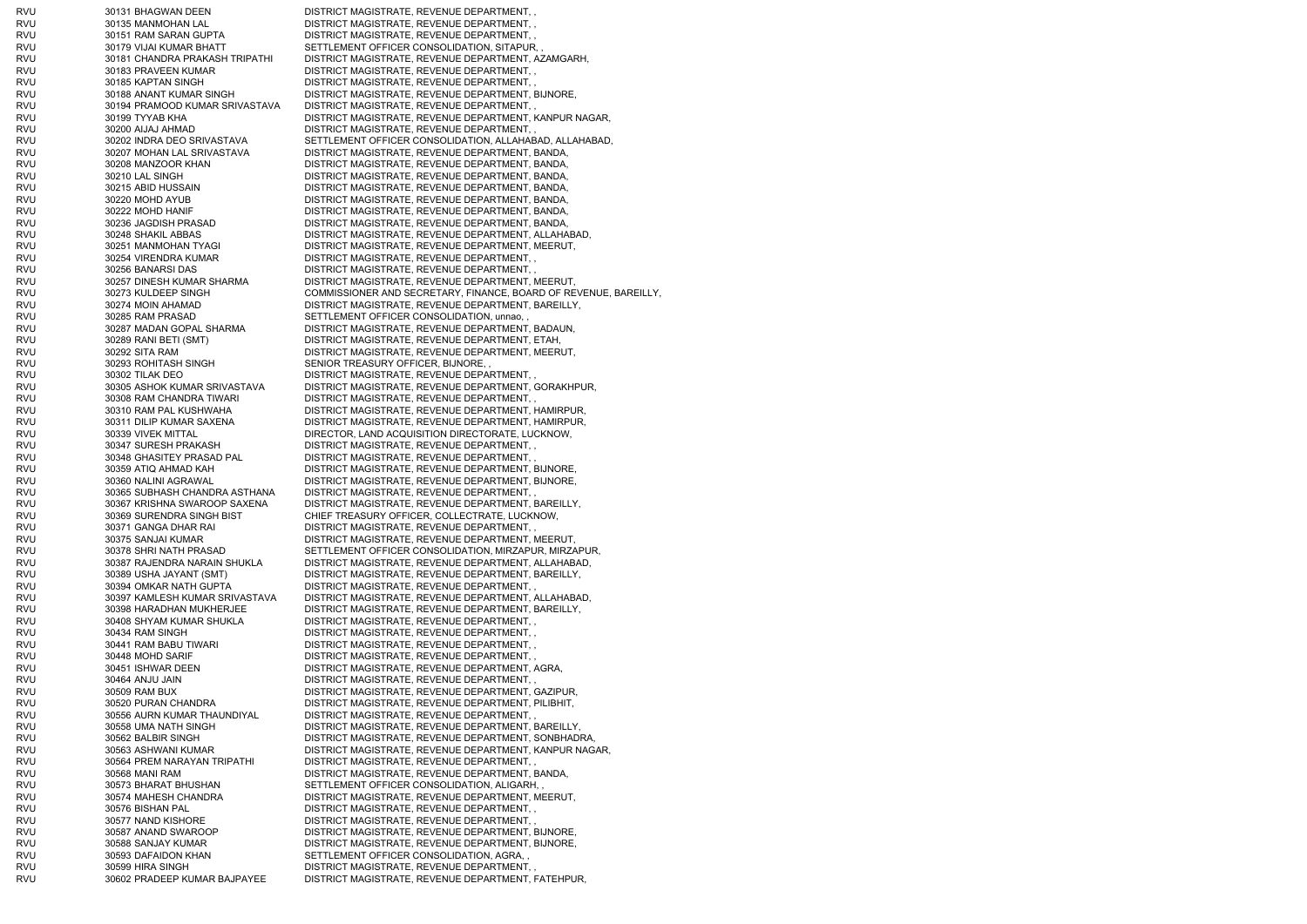RVU 30606 CHANDRA PRAKASH DISTRICT MAGISTRATE, REVENUE DEPARTMENT, KANPUR NAGAR, RVU 30611 SRI RAM YADAVA DISTRICT MAGISTRATE, REVENUE DEPARTMENT, , RVU 30612 SRI RAM KUSHWAHA DISTRICT MAGISTRATE, REVENUE DEPARTMENT, , RVU 30616 RAMESH CHANDRA SRIVASTAVA SENIOR TREASURY OFFICER, UNNAO, , RVU 30622 RASHID AHMAD SIDDIQUI DISTRICT MAGISTRATE, REVENUE DEPARTMENT, , RVU 30623 CHANDRA KANT PANDEY DISTRICT MAGISTRATE, REVENUE DEPARTMENT, , RVU 30626 JAI KISHAN DISTRICT MAGISTRATE, REVENUE DEPARTMENT, , RVU 30631 CHANDRA SEN DISTRICT MAGISTRATE, REVENUE DEPARTMENT, ROOM NO.-25, COLLECTRATE, RAMPUR, PIN-244901 RVU 30640 SUNIL JOHARI DISTRICT MAGISTRATE, REVENUE DEPARTMENT, BAREILLY, RVU 30641 RAMESH CHANDRA PANDEY DISTRICT MAGISTRATE, REVENUE DEPARTMENT, , RVU 30642 MURARI LAL SHARMA DISTRICT MAGISTRATE, REVENUE DEPARTMENT, MATHURA, RVU 30704 SURESH CHANDRA DISTRICT MAGISTRATE, REVENUE DEPARTMENT, BAREILLY, RVU 30710 RAJENDRA SINGH DISTRICT MAGISTRATE, REVENUE DEPARTMENT, BAREILLY, RVU 30721 HARI PRASAD DISTRICT MAGISTRATE, REVENUE DEPARTMENT, MATHURA, RVU 30725 RAJ BAHADUR SINGH DISTRICT MAGISTRATE, REVENUE DEPARTMENT, MATHURA, RVU 30727 CHANDAN SINGH DISTRICT MAGISTRATE, REVENUE DEPARTMENT, MATHURA, RVU 30729 PURAN CHANDRA JOSHI DIRECTOR, LAND ACQUISITION DIRECTORATE, LUCKNOW, RVU 30732 AMAR SINGH SENIOR TREASURY OFFICER, GAUTAMBUDH NAGAR, RVU 30743 RAMNI DEVI SAXENA DISTRICT MAGISTRATE, REVENUE DEPARTMENT, MORADABAD, RVU 30749 MOHD ABDUL RAHMAN SIDDIQUI DISTRICT MAGISTRATE, REVENUE DEPARTMENT, , RVU 30753 VIR SEN PANDEY DISTRICT MAGISTRATE, REVENUE DEPARTMENT, RVU 30756 HARISH KUMAR SHARMA DISTRICT MAGISTRATE, REVENUE DEPARTMENT, BAREILLY, RVU 30773 JAMUNA PRASAD DISTRICT MAGISTRATE, REVENUE DEPARTMENT, , RVU 30776 SUNDER PRASAD DISTRICT MAGISTRATE, REVENUE DEPARTMENT, , RVU 30783 ANIL KUMAR SENIOR TREASURY OFFICER, GAUTAMBUDH NAGAR, RVU 30784 NARAIN SINGH DISTRICT MAGISTRATE, REVENUE DEPARTMENT, BIJNORE, RVU 30798 KAMLESH KUAMR SRIVASTAVA DISTRICT MAGISTRATE, REVENUE DEPARTMENT, AZAMGARH, RVU 30799 C P SINGH DISTRICT MAGISTRATE, REVENUE DEPARTMENT, RVU 30808 SRIPRAKASH SENIOR TREASURY OFFICER, GAUTAMBUDH NAGAR, RVU 30812 SATYA NARAIN CHUBEY DISTRICT MAGISTRATE, REVENUE DEPARTMENT, GORAKHPUR, RVU 30818 JAI PRAKASH GUPTA DISTRICT MAGISTRATE, REVENUE DEPARTMENT, GORAKHPUR, RVU 30822 JAI PRAKASH DISTRICT MAGISTRATE, REVENUE DEPARTMENT, GORAKHPUR, RVU 30826 RAVI PRAKASH SRIVASTAVA DISTRICT MAGISTRATE, REVENUE DEPARTMENT, GORAKHPUR, RVU 30840 PREM PRAKASH SENIOR TREASURY OFFICER, BULANDSAHAR, BULANDSHAHAR, RVU 30867 MOHD ALI SETTLEMENT OFFICER CONSOLIDATION, GORAKHPUR, GORAKHPUR, RVU 30885 RAM SANEHI LAL DISTRICT MAGISTRATE, REVENUE DEPARTMENT, PILIBHIT, RVU 30896 SABBIR AHMAD SENIOR TREASURY OFFICER, BARABANKI, RVU 30898 BABU RAM DISTRICT MAGISTRATE, REVENUE DEPARTMENT, , RVU 30906 RAM GOPAL VERMA DISTRICT MAGISTRATE, REVENUE DEPARTMENT, , RVU 30908 RAM NARAIN DISTRICT MAGISTRATE, REVENUE DEPARTMENT, , RVU 30913 GYAN SINGH DISTRICT MAGISTRATE, REVENUE DEPARTMENT, FATEHPUR, RVU 30916 SURYA BHAN SINGH DISTRICT MAGISTRATE, REVENUE DEPARTMENT, FATEHPUR, RVU 30917 JAGDISH SINGH DISTRICT MAGISTRATE, REVENUE DEPARTMENT, FATEHPUR, RVU 30919 RAM SHANKER SHUKLA DISTRICT MAGISTRATE, REVENUE DEPARTMENT, FATEHPUR, RVU 30920 BADLU PRASAD DISTRICT MAGISTRATE, REVENUE DEPARTMENT, FATEHPUR, RVU 30922 PACHCHU LAL DISTRICT MAGISTRATE, REVENUE DEPARTMENT, FATEHPUR, RVU 30929 SATYA PRAKASH SHUKLA DISTRICT MAGISTRATE, REVENUE DEPARTMENT, BASTI, RVU 30932 VIJAI KUMAR PANDEY DISTRICT MAGISTRATE, REVENUE DEPARTMENT, GORAKHPUR, RVU 30936 JAMUNA DASS DISTRICT MAGISTRATE, REVENUE DEPARTMENT, COLLECTRATE CAMPUS ORAI, JALAUN, PIN-28001 RVU 30937 AKIL AHMAD DISTRICT MAGISTRATE, REVENUE DEPARTMENT, BASTI, RVU 30938 SASHI MOHAN SRIVASTAVA DISTRICT MAGISTRATE, REVENUE DEPARTMENT, , RVU 30939 SANTOSHI LAL AWASTHI DISTRICT MAGISTRATE, REVENUE DEPARTMENT, KANPUR NAGAR, RVU 30945 SHIV MANGAL MISHRA DISTRICT MAGISTRATE, REVENUE DEPARTMENT, , RVU 30953 OM PRAKASH CHAUDHARY SENIOR TREASURY OFFICER, SIDHARTHNAGAR, SIDDHARTHNAGAR, RVU 30958 SASHI KANTHA (KM) DISTRICT MAGISTRATE, REVENUE DEPARTMENT, BIJNORE, RVU 30959 SUDHIR KUMAR SHARMA DISTRICT MAGISTRATE, REVENUE DEPARTMENT, BIJNORE, RVU 30960 MANISH CHANDRA BHATNAGAR DISTRICT MAGISTRATE, REVENUE DEPARTMENT, BIJNORE, RVU 30966 JAI VIR SINGH SETTLEMENT OFFICER CONSOLIDATION, (JYOTIBAFULE NAGAR), , AMROHA RVU 30978 LAL MANI DISTRICT MAGISTRATE, ENTERTAINMENT TAX & PROSECUTION OFFICE, FAIZABAD, RVU 30981 MAHESH CHANDRA DISTRICT MAGISTRATE, REVENUE DEPARTMENT, MORADABAD, RVU 30987 BIRASAT HUSSAIN DISTRICT MAGISTRATE, REVENUE DEPARTMENT, MORADABAD, RVU 30990 GAJENDRA PATHAK DISTRICT MAGISTRATE, REVENUE DEPARTMENT, JHANSI, RVU 30998 RADHA LAL SHARMA DISTRICT MAGISTRATE, REVENUE DEPARTMENT, JHANSI, RVU 31004 SUDHIR KUMAR SAXENA DISTRICT MAGISTRATE, REVENUE DEPARTMENT, ALIGARH, RVU 31005 RAJENDRA SINGH DISTRICT MAGISTRATE, REVENUE DEPARTMENT, RVU 31006 KANIHYA LAL DISTRICT MAGISTRATE, REVENUE DEPARTMENT, BULANDSHAHAR, RVU 31008 ANUPAM SRIVASTAVA DISTRICT MAGISTRATE, REVENUE DEPARTMENT, , RVU 31011 UMA SHANKER TIWARI DISTRICT MAGISTRATE, REVENUE DEPARTMENT, DEORIA, RVU 31016 AJAI KUMAR KHANNA DISTRICT MAGISTRATE, REVENUE DEPARTMENT, BIJNORE, RVU 31018 SANT RAM MAURYA DISTRICT MAGISTRATE, REVENUE DEPARTMENT, , RVU 31021 SANJIV KUMAR SRIVASTAVA DISTRICT MAGISTRATE, REVENUE DEPARTMENT, , RVU 31030 SANTOSH KUMAR TOMAR SETTLEMENT OFFICER CONSOLIDATION, MAINPURI, RVU 31031 KANCHAN LATA SAXENA (KM) COMMISSIONER, CONSOLIDATION COMMISSIONER, , LUCKNOW-2 RVU 31032 ARVIND KUMAR DISTRICT MAGISTRATE, REVENUE DEPARTMENT, RVU 31033 DIWAKAR SINGH DISTRICT MAGISTRATE, REVENUE DEPARTMENT, ALLAHABAD,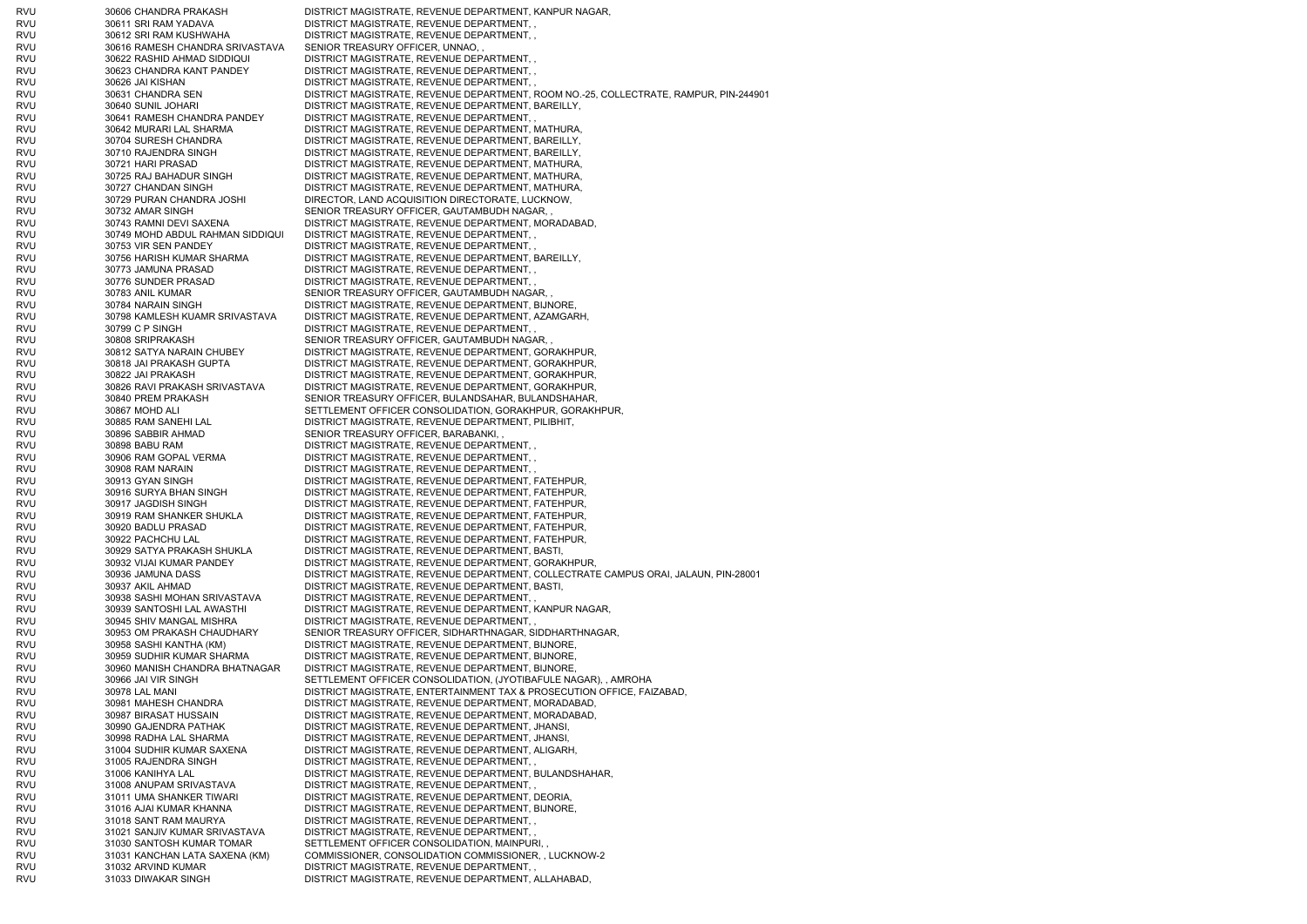RVU 31034 RAM CHANDRA DISTRICT MAGISTRATE, REVENUE DEPARTMENT, KANPUR NAGAR, RVU 31036 ASTHA BHUJA PRASAD SRIVASTAVA DISTRICT MAGISTRATE, REVENUE DEPARTMENT, , RVU 31037 KESHARI KUMAR SRIVASTAVA DISTRICT MAGISTRATE, REVENUE DEPARTMENT, , RVU 31040 KRIPA SHANKER SRIVASTAVA DISTRICT MAGISTRATE, REVENUE DEPARTMENT, , RVU 31043 BHANDARI LAL DISTRICT MAGISTRATE, REVENUE DEPARTMENT, RVU 31046 MANOJ KUMAR SRIVASTAVA DISTRICT MAGISTRATE, REVENUE DEPARTMENT, KANPUR NAGAR, RVU 31048 KARAN SINGH DISTRICT MAGISTRATE, REVENUE DEPARTMENT, ALIGARH, RVU 31059 BHRIGU NATH PANDEY DISTRICT MAGISTRATE, REVENUE DEPARTMENT, BASTI, RVU 31076 QUMAR MOHD KHA DISTRICT MAGISTRATE, REVENUE DEPARTMENT, ETAH, RVU 31084 SAUDAN SINGH DISTRICT MAGISTRATE, REVENUE DEPARTMENT, ALIGARH, RVU 31086 VIRENDRA PRAKASH PATHAK DISTRICT MAGISTRATE, REVENUE DEPARTMENT, , RVU 31087 RAJENDRA NATH MISHRA COMMISSIONER AND SECRETARY, FINANCE, BOARD OF REVENUE, VARANASI, RVU 31115 ASHOK KUMAR DISTRICT MAGISTRATE, REVENUE DEPARTMENT, , RVU 31117 AJIT KR. SRIVASTAVA DISTRICT MAGISTRATE, REVENUE DEPARTMENT, RVU 31118 SUMAN SRIVASTAVA DISTRICT MAGISTRATE, REVENUE DEPARTMENT, , RVU 31119 RAGHAV RAM DUBEY DISTRICT MAGISTRATE, REVENUE DEPARTMENT, , RVU 31120 RAKESH KR DIXIT DISTRICT MAGISTRATE, REVENUE DEPARTMENT, RVU 31144 ASHOK KUMAR KUSHWAHA DISTRICT MAGISTRATE, REVENUE DEPARTMENT, COLLECTRATE CAMPUS ORAI, JALAUN, PIN-28001 RVU 31158 OM PAL DISTRICT MAGISTRATE, DM OFFICE (REVENUE DEPARTMENT), MAHOBA, PIN- 210427 RVU 31166 AHMAD ALI DISTRICT MAGISTRATE, REVENUE DEPARTMENT, MEERUT, RVU 31172 KULDEEP KUMAR DISTRICT MAGISTRATE, REVENUE DEPARTMENT, MEERUT, RVU 31175 MOHAMMAD ISRAR DISTRICT MAGISTRATE, REVENUE DEPARTMENT, RVU 31176 MUKHTAR AHMAD DISTRICT MAGISTRATE, REVENUE DEPARTMENT, DEORIA, RVU 31181 OM PRAKASH SRIVASTAVA DISTRICT MAGISTRATE, REVENUE DEPARTMENT, , RVU 31183 MOHD ANIS KHAN DISTRICT MAGISTRATE, REVENUE DEPARTMENT, , RVU 31184 SUNIL KUMAR SINGH DISTRICT MAGISTRATE, REVENUE DEPARTMENT, , RVU 31189 HARISH KUMAR SRIVASTAVA DISTRICT MAGISTRATE, REVENUE DEPARTMENT, , RVU 31190 KAMLESH KUMAR SHUKLA DISTRICT MAGISTRATE, REVENUE DEPARTMENT, , RVU 31191 RAM BAHADUR SINGH DISTRICT MAGISTRATE, REVENUE DEPARTMENT, RVU 31194 SURENDRA PRAKASH SRIVASTAVA DISTRICT MAGISTRATE, REVENUE DEPARTMENT, , RVU 31195 ANIL PRAKASH KUSHWAHA DISTRICT MAGISTRATE, REVENUE DEPARTMENT, KANPUR NAGAR, RVU 31199 SASHI PRAKASH SHUKLA DISTRICT MAGISTRATE, REVENUE DEPARTMENT, , RVU 31200 BAL CHANDRA RAM DISTRICT MAGISTRATE, REVENUE DEPARTMENT, MAHARAJGANJ, PIN-273303 RVU 31201 KRISHNA NAND DISTRICT MAGISTRATE, REVENUE DEPARTMENT, BIJNORE, RVU 31204 NARENDRA KUMAR DISTRICT MAGISTRATE, REVENUE DEPARTMENT, ETAWAH, RVU 31210 MOIN AHMAD KHA DISTRICT MAGISTRATE, REVENUE DEPARTMENT, , RVU 31211 SATRUGHAN SINGH DISTRICT MAGISTRATE, REVENUE DEPARTMENT, , RVU 31214 VINOOD KUMAR DISTRICT MAGISTRATE, REVENUE DEPARTMENT, , RVU 31217 SMT UMA KANTI DISTRICT MAGISTRATE, REVENUE DEPARTMENT, RVU 31218 MAHESH KUMAR DISTRICT MAGISTRATE, REVENUE DEPARTMENT, KANPUR NAGAR, RVU 31220 JITENDRA KUMAR SENIOR TREASURY OFFICER, GAUTAMBUDH NAGAR, RVU 31221 SUNIL KUMAR DISTRICT MAGISTRATE, REVENUE DEPARTMENT, , RVU 31228 RAMESH PRAKASH SHAMR DISTRICT MAGISTRATE, REVENUE DEPARTMENT, RVU 31242 JAI PRAKSH LAL SRIVASTAVA DISTRICT MAGISTRATE, REVENUE DEPARTMENT, GAZIPUR, RVU 31245 NAVAL KISHORE SHUKLA DISTRICT MAGISTRATE, REVENUE DEPARTMENT, , RVU 31247 HARI SINGH DISTRICT MAGISTRATE, REVENUE DEPARTMENT, BIJNORE, RVU 31251 OM PRAKASH BHAKT DISTRICT MAGISTRATE, REVENUE DEPARTMENT, RVU 31252 GHANSHYAM TIWARI DISTRICT MAGISTRATE, REVENUE DEPARTMENT, , RVU 31263 JAI CHAND DUBEY DISTRICT MAGISTRATE, REVENUE DEPARTMENT, , RVU 31276 JAI PRAKASH SINGH DISTRICT MAGISTRATE, REVENUE DEPARTMENT, RVU 31286 BANS LOCHAN RAM DISTRICT MAGISTRATE, REVENUE DEPARTMENT, GORAKHPUR, RVU 31292 UMA KANT DISTRICT MAGISTRATE, REVENUE DEPARTMENT, KANPUR NAGAR, RVU 31294 CHANDRA BHAN SINGH DISTRICT MAGISTRATE, REVENUE DEPARTMENT, , RVU 31295 SHAKIL ASRAF DISTRICT MAGISTRATE, REVENUE DEPARTMENT, AZAMGARH, RVU 31296 ANIL KUMAR DISTRICT MAGISTRATE, REVENUE DEPARTMENT, RVU 31298 SUDISH MANI TRIPATHI DISTRICT MAGISTRATE, REVENUE DEPARTMENT, DEORIA, RVU 31301 LAKHAN SINGH DISTRICT MAGISTRATE, REVENUE DEPARTMENT, ROOM NO.-25, COLLECTRATE, RAMPUR, PIN-244901 RVU 31303 GAJ RAJ SINGH SENIOR TREASURY OFFICER, GAUTAMBUDH NAGAR, RVU 31307 RAM AUTAR DISTRICT MAGISTRATE, REVENUE DEPARTMENT, ROOM NO.-25, COLLECTRATE, RAMPUR, PIN-244901 RVU 31310 JANHAVI KUMAR DISTRICT MAGISTRATE, REVENUE DEPARTMENT, ALLAHABAD, RVU 31313 RAMESH CHANDRA DISTRICT MAGISTRATE, REVENUE DEPARTMENT, , RVU 31314 RATAN KUMAR DISTRICT MAGISTRATE, REVENUE DEPARTMENT, GORAKHPUR, RVU 31315 RAM JI DISTRICT MAGISTRATE, REVENUE DEPARTMENT, GORAKHPUR, RVU 31319 TRIBHUWAN MANI DISTRICT MAGISTRATE, REVENUE DEPARTMENT, ALLAHABAD, RVU 31320 MAN BHAWAN SINGH DISTRICT MAGISTRATE, REVENUE DEPARTMENT, , RVU 31337 PHERU SINGH SENIOR TREASURY OFFICER, FIROZABAD, FIROZABAD, RVU 31351 KAILASH CHANDRA SHARMA DISTRICT MAGISTRATE, REVENUE DEPARTMENT, SHAHJAHANPUR, RVU 31352 VINOOD KUMAR SHARMA DISTRICT MAGISTRATE, REVENUE DEPARTMENT, AGRA, RVU 31359 KRISHNA KUMAR MISHRA DISTRICT MAGISTRATE, REVENUE DEPARTMENT, , RVU 31361 ANAND KISHORE KAHRE DISTRICT MAGISTRATE, REVENUE DEPARTMENT, RVU 31389 SHYAM NARAIN DISTRICT MAGISTRATE, REVENUE DEPARTMENT, , RVU 31390 MUKESH KAUSIK DISTRICT MAGISTRATE, REVENUE DEPARTMENT, ROOM NO.-25, COLLECTRATE, RAMPUR, PIN-244901 RVU 31412 GANGA BISHUN DISTRICT MAGISTRATE, REVENUE DEPARTMENT, , RVU 31424 SUBHASH CHANDRA SETTLEMENT OFFICER CONSOLIDATION, MORADABAD, , RVU 31433 OM VIR SINGH DISTRICT MAGISTRATE, REVENUE DEPARTMENT, BADAUN,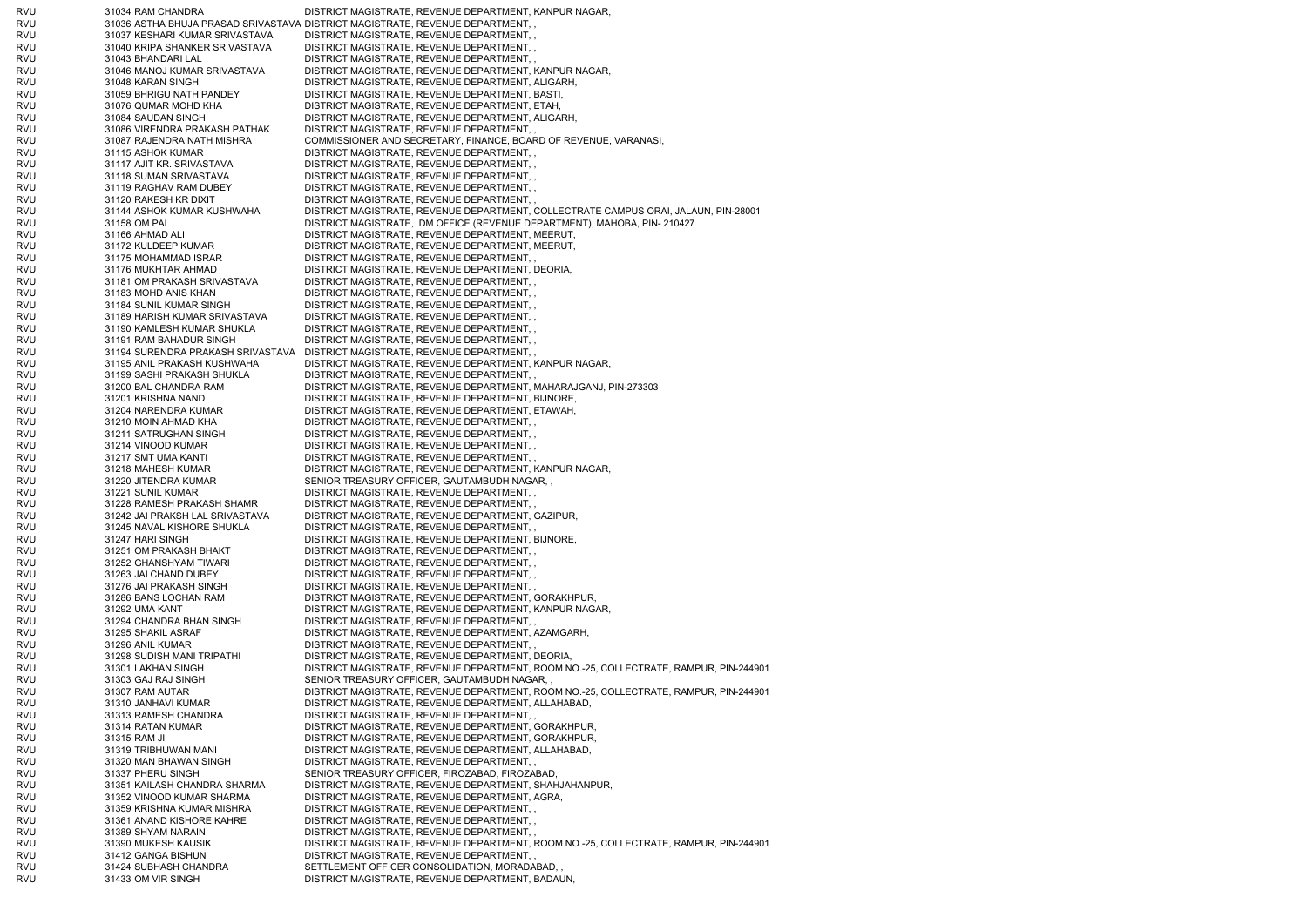| rvu        | 31434 PRADEEP KUMAR GUPTA                            | DISTRICT MAGISTRATE, REVENUE DEPARTMENT, BADAUN,                                                                                                           |
|------------|------------------------------------------------------|------------------------------------------------------------------------------------------------------------------------------------------------------------|
| RVU        | 31436 MOHD IFTKHAR                                   | DISTRICT MAGISTRATE, REVENUE DEPARTMENT, BAREILLY,                                                                                                         |
| RVU        | 31437 KEHARI LAL                                     | DISTRICT MAGISTRATE, REVENUE DEPARTMENT, BADAUN,                                                                                                           |
| RVU        | 31441 JAWAHAR SINGH                                  | DISTRICT MAGISTRATE, REVENUE DEPARTMENT, BADAUN,                                                                                                           |
| RVU        | 31442 RAKESH VIR                                     | DISTRICT MAGISTRATE, REVENUE DEPARTMENT, HAPUR,                                                                                                            |
| rvu        | 31450 NAWAL KISHORE SHUKLA                           | DISTRICT MAGISTRATE, REVENUE DEPARTMENT, ALLAHABAD,                                                                                                        |
| RVU        | 31451 PRAMOOD KUMAR DIXIT                            | DISTRICT MAGISTRATE, REVENUE DEPARTMENT,                                                                                                                   |
| RVU        | 31452 KIRAN BALA CHANDANA (SMT)                      | DISTRICT MAGISTRATE, REVENUE DEPARTMENT,                                                                                                                   |
| rvu<br>RVU | 31453 DUMBER SINGH<br>31454 RAM DASS                 | DISTRICT MAGISTRATE, REVENUE DEPARTMENT, BAREILLY,<br>DISTRICT MAGISTRATE, REVENUE DEPARTMENT, ETAWAH,                                                     |
| RVU        | 31457 RAKESH KUMAR                                   | DISTRICT MAGISTRATE, REVENUE DEPARTMENT,                                                                                                                   |
| RVU        | 31458 SYED MANAZIR HUSAIN                            | DISTRICT MAGISTRATE, REVENUE DEPARTMENT,,                                                                                                                  |
| RVU        | 31466 SALMAN AHMAD                                   | DISTRICT MAGISTRATE, REVENUE DEPARTMENT,                                                                                                                   |
| RVU        | 31467 SANTOSHI RAM                                   | DISTRICT MAGISTRATE, REVENUE DEPARTMENT,,                                                                                                                  |
| rvu        | 31468 SANTOSH KUMAR                                  | DISTRICT MAGISTRATE, REVENUE DEPARTMENT,,                                                                                                                  |
| RVU        | 31469 RAJIV KUMAR                                    | DISTRICT MAGISTRATE, REVENUE DEPARTMENT, ,                                                                                                                 |
| RVU        | 31470 DEOTA DEEN                                     | DISTRICT MAGISTRATE, REVENUE DEPARTMENT,                                                                                                                   |
| rvu        | 31474 RAMA SHANKER                                   | ADDITIONAL CHIEF OFFICER, PANCHAYAT I RAJ DEPARTMENT, AZAMGARH,                                                                                            |
| rvu        | 31476 MAHARAJ SINGH                                  | DISTRICT MAGISTRATE, REVENUE DEPARTMENT, , AMROHA                                                                                                          |
| RVU<br>rvu | 31477 RAJA ABBAS<br>31480 CHANDAN SINGH              | DISTRICT MAGISTRATE, REVENUE DEPARTMENT, , AMROHA<br>DISTRICT MAGISTRATE, REVENUE DEPARTMENT, , AMROHA                                                     |
| RVU        | 31481 RAM BHAROSEY LAL                               | DISTRICT MAGISTRATE, REVENUE DEPARTMENT, , AMROHA                                                                                                          |
| RVU        | 31483 MAHENDRA SINGH                                 | DISTRICT MAGISTRATE, REVENUE DEPARTMENT, , AMROHA                                                                                                          |
| RVU        | 31486 ANAND KUMAR                                    | DISTRICT MAGISTRATE, REVENUE DEPARTMENT, AZAMGARH,                                                                                                         |
| RVU        | 31487 SURENDRA PRASAD                                | DISTRICT MAGISTRATE, REVENUE DEPARTMENT, AZAMGARH,                                                                                                         |
| RVU        | 31488 SARVESH BAHADUR                                | DISTRICT MAGISTRATE, REVENUE DEPARTMENT,,                                                                                                                  |
| rvu        | 31489 MOHD RAES KHA                                  | DISTRICT MAGISTRATE, REVENUE DEPARTMENT,                                                                                                                   |
| RVU        | 31490 RAM HIT RAM                                    | DISTRICT MAGISTRATE, REVENUE DEPARTMENT,,                                                                                                                  |
| RVU        | 31495 RAM DULARE                                     | FINANCE & ACCOUNTS OFFICER, SECONDARY EDUCATION, RAIBAREILLY,                                                                                              |
| RVU        | 31496 AMRESH KUAMR PANDEY                            | DISTRICT MAGISTRATE, REVENUE DEPARTMENT,                                                                                                                   |
| RVU        | 31497 DINESH KUMAR                                   | DISTRICT MAGISTRATE, REVENUE DEPARTMENT,                                                                                                                   |
| RVU<br>RVU | 31507 SHYM KISHORE<br>31515 RAM PAL SINGH            | DISTRICT MAGISTRATE, REVENUE DEPARTMENT, CHHATRAPATI SHAHUJI MAHARAJ NAGAR,<br>DISTRICT MAGISTRATE, REVENUE DEPARTMENT, CHHATRAPATI SHAHUJI MAHARAJ NAGAR, |
| RVU        | 31520 SHAMSHER BAHDUR                                | DISTRICT MAGISTRATE, REVENUE DEPARTMENT, ,                                                                                                                 |
| RVU        | 31528 SANJIV KUMAR                                   | DISTRICT MAGISTRATE, REVENUE DEPARTMENT,                                                                                                                   |
| rvu        | 31529 MANSHA DEVI (SMT)                              | DISTRICT MAGISTRATE, REVENUE DEPARTMENT, BAREILLY,                                                                                                         |
| RVU        | 31530 NATHU LAL SAGAR                                | DISTRICT MAGISTRATE, REVENUE DEPARTMENT, SHAHJAHANPUR,                                                                                                     |
| RVU        | 31531 RADEEP KUMAR                                   | SENIOR TREASURY OFFICER, GAUTAMBUDH NAGAR,,                                                                                                                |
| rvu        | 31532 VIRENDRA KUMAR                                 | SENIOR TREASURY OFFICER, GAUTAMBUDH NAGAR,                                                                                                                 |
| RVU        | 31533 ANWAR HUSSAIN KURESI                           | DISTRICT MAGISTRATE, REVENUE DEPARTMENT, BAREILLY,                                                                                                         |
| RVU<br>rvu | 31536 MANOJ KUMAR SRIVASTAVA<br>31537 NARENDRA KUMAR | DISTRICT MAGISTRATE, REVENUE DEPARTMENT,<br>SETTLEMENT OFFICER CONSOLIDATION, SOC DEPARTMENT, PILIBHIT,                                                    |
| rvu        | 31542 AMBARISH KUMAR                                 | DISTRICT MAGISTRATE, REVENUE DEPARTMENT, SHAHJAHANPUR,                                                                                                     |
| RVU        | 31543 RADHEY SHYAM                                   | DISTRICT MAGISTRATE, ENTERTAINMENT TAX & PROSECUTION OFFICE, SHAHJAHANPUR,                                                                                 |
| RVU        | 31560 ANURUDH PRAKASH                                | DISTRICT MAGISTRATE, REVENUE DEPARTMENT,                                                                                                                   |
| RVU        | 31561 KAMLAKAR DWEVEDI                               | DISTRICT MAGISTRATE, REVENUE DEPARTMENT,                                                                                                                   |
| RVU        | 31569 HUKUM SINGH                                    | DISTRICT MAGISTRATE, REVENUE DEPARTMENT, SAHARANPUR,                                                                                                       |
| RVU        | 31571 MOHAKAM SINGH                                  | DISTRICT MAGISTRATE, REVENUE DEPARTMENT.                                                                                                                   |
| RVU        | 31572 VIJAI KUMAR                                    | DISTRICT MAGISTRATE, REVENUE DEPARTMENT, SAHARANPUR,                                                                                                       |
| RVU<br>RVU | 31576 JANARDAN LAL<br>31579 PAWAN SINGH              | DISTRICT MAGISTRATE, REVENUE DEPARTMENT, SAHARANPUR,<br>DISTRICT MAGISTRATE, REVENUE DEPARTMENT, SAHARANPUR,                                               |
| RVU        |                                                      |                                                                                                                                                            |
| RVU        |                                                      |                                                                                                                                                            |
|            | 31580 OM PRAKASH                                     | DISTRICT MAGISTRATE, REVENUE DEPARTMENT, BULANDSHAHAR,                                                                                                     |
| RVU        | 31587 BRIJ BIHARI LAL<br>31592 IDRISH AHMAD          | DISTRICT MAGISTRATE, REVENUE DEPARTMENT, SHAHJAHANPUR,<br>DISTRICT MAGISTRATE, REVENUE DEPARTMENT, SHAHJAHANPUR,                                           |
| RVU        | 31603 PRABHU NATH YADAVA                             | DISTRICT MAGISTRATE, REVENUE DEPARTMENT,                                                                                                                   |
| RVU        | 31605 GAJENDRA SINGHD                                | DISTRICT MAGISTRATE, REVENUE DEPARTMENT, , AMROHA                                                                                                          |
| RVU        | 31607 OM PRAKASH SINGH                               | DISTRICT MAGISTRATE, REVENUE DEPARTMENT, , AMROHA                                                                                                          |
| RVU        | 31613 RAGHU NATH PRASAD                              | DISTRICT MAGISTRATE, REVENUE DEPARTMENT, CHHATRAPATI SHAHUJI MAHARAJ NAGAR,                                                                                |
| RVU        | 31617 RAVINDRA KUMAR                                 | DISTRICT MAGISTRATE, REVENUE DEPARTMENT,                                                                                                                   |
| RVU        | 31619 VIJAI SHANKER MISHRA                           | DISTRICT MAGISTRATE, REVENUE DEPARTMENT,                                                                                                                   |
| RVU        | 31633 BABU RAM                                       | DISTRICT MAGISTRATE, REVENUE DEPARTMENT, BAREILLY,                                                                                                         |
| RVU        | 31638 JASWANT SINGH                                  | DISTRICT MAGISTRATE, REVENUE DEPARTMENT,                                                                                                                   |
| RVU<br>RVU | 31639 MAHARAJ SINGH<br>31640 ANIL KUMAR SHARMA       | DISTRICT MAGISTRATE, REVENUE DEPARTMENT, AGRA,<br>SENIOR TREASURY OFFICER, GAUTAMBUDH NAGAR,                                                               |
| RVU        | 31645 LALA RAM                                       | DISTRICT MAGISTRATE, REVENUE DEPARTMENT,,                                                                                                                  |
| RVU        | 31654 SHOBHA RAM                                     | DISTRICT MAGISTRATE, REVENUE DEPARTMENT, BADAUN,                                                                                                           |
| RVU        | 31657 RAJENDRA PRASAD SHARMA                         | DISTRICT MAGISTRATE, REVENUE DEPARTMENT, BADAUN,                                                                                                           |
| RVU        | 31658 KAILASH CHANDRA GURNANI                        | DISTRICT MAGISTRATE, REVENUE DEPARTMENT, BADAUN,                                                                                                           |
| RVU        | 31665 CHANDRA BHAN                                   | DISTRICT MAGISTRATE, REVENUE DEPARTMENT, SAMBHAL,                                                                                                          |
| RVU        | 31670 PRAMOD KUMAR SAXENA                            | SENIOR TREASURY OFFICER, GAUTAMBUDH NAGAR, ,                                                                                                               |
| RVU        | 31672 GAJRAJ SINGH                                   | DISTRICT MAGISTRATE, REVENUE DEPARTMENT, BIJNORE,                                                                                                          |
| RVU        | 31700 NAYAN SINGH                                    | DISTRICT MAGISTRATE, ENTERTAINMENT TAX & PROSECUTION OFFICE, KANPUR NAGAR,                                                                                 |
| RVU<br>RVU | 31709 DINESH KUMAR<br>31735 HIRA LAL SINGH           | DISTRICT MAGISTRATE, REVENUE DEPARTMENT, KANPUR NAGAR,<br>DISTRICT MAGISTRATE, REVENUE DEPARTMENT, GAZIPUR,                                                |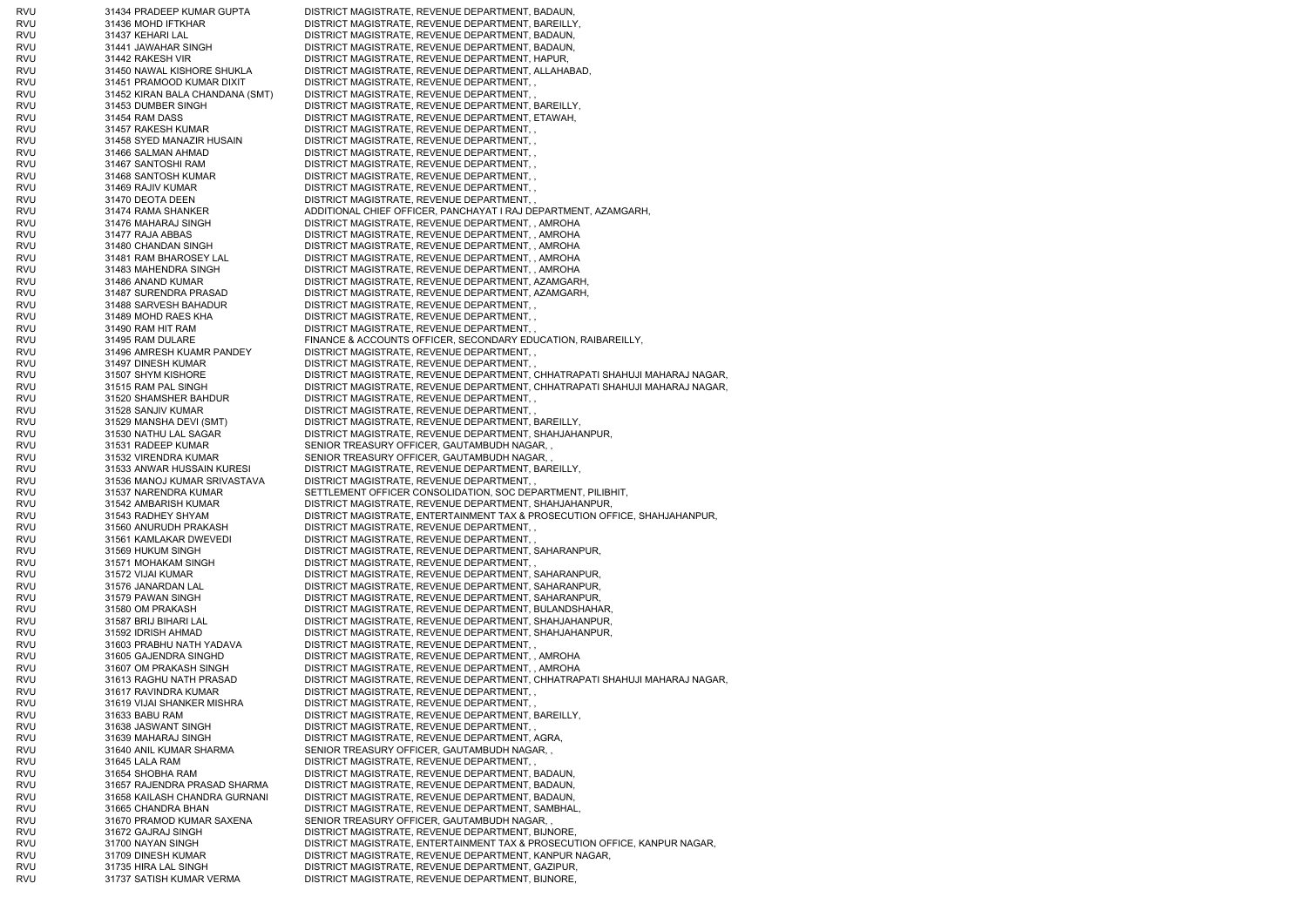RVU 31739 PREM PRAKASH NIGAM DISTRICT MAGISTRATE, REVENUE DEPARTMENT, RVU 31741 YOGENDRA SINGH YADAVA DISTRICT MAGISTRATE, REVENUE DEPARTMENT, MATHURA, RVU 31743 ASHOK KUMAR SRIVASTAV DISTRICT MAGISTRATE, REVENUE DEPARTMENT, AZAMGARH, RVU 31744 ARUN KUMAR SINGH DISTRICT MAGISTRATE, REVENUE DEPARTMENT, , RVU 31746 LAXMAN PRASAD DISTRICT MAGISTRATE, DM OFFICE (REVENUE DEPARTMENT), MAHOBA, PIN- 210427 RVU 31751 ASHOK KUMAR PATHAK DISTRICT MAGISTRATE. DM OFFICE (REVENUE DEPARTMENT), MAHOBA, PIN- 210427 RVU 31754 SRI PRAKASH SINGH SETTLEMENT OFFICER CONSOLIDATION, GORAKHPUR, GORAKHPUR, RVU 31765 RAM LBUX DISTRICT MAGISTRATE, REVENUE DEPARTMENT, , RVU 31766 MUVIN AHMAD KHA DISTRICT MAGISTRATE, REVENUE DEPARTMENT, RVU 31793 RAJENDRA PRASAD DISTRICT MAGISTRATE, REVENUE DEPARTMENT, RVU 31794 UDAI SHANKER SINGH YADAVA DISTRICT MAGISTRATE, REVENUE DEPARTMENT, GAZIPUR, RVU 31795 VINOOD KUMAR SRIVASTAVA DISTRICT MAGISTRATE, REVENUE DEPARTMENT, ALLAHABAD, RVU 31796 NARENDRA KUMAR SRIVASTAVA DISTRICT MAGISTRATE, REVENUE DEPARTMENT, ETAWAH, RVU 31797 DINESH KUMAR DISTRICT MAGISTRATE, REVENUE DEPARTMENT, ETAWAH, RVU 31799 HAR PAL SINGH DISTRICT MAGISTRATE, REVENUE DEPARTMENT, BIJNORE, RVU 31800 YOGENDRA KUMAR DISTRICT MAGISTRATE, REVENUE DEPARTMENT, BIJNORE, RVU 31801 ASHOK KUMAR DISTRICT MAGISTRATE, REVENUE DEPARTMENT, BIJNORE, RVU 31807 GIRIJ KISHORE SHAMA DISTRICT MAGISTRATE, REVENUE DEPARTMENT, AGRA, RVU 31813 PHOOL SINGH DISTRICT MAGISTRATE, REVENUE DEPARTMENT, CILVIL LINES COLLECTRATE, FAIZABAD, PIN-224172 RVU 31825 GHASHI RAM RATHORE DISTRICT MAGISTRATE, REVENUE DEPARTMENT, RVU 31827 VIR VIKRAM GAUR SETTLEMENT OFFICER CONSOLIDATION, SAHARANPUR, SAHARANPUR, RVU 31830 DOODH NATH YADAVA DISTRICT MAGISTRATE, REVENUE DEPARTMENT, ALLAHABAD, RVU 31831 ANIL KKUMAR SINGH DISTRICT MAGISTRATE, REVENUE DEPARTMENT, RVU 31843 ARUN KUMAR SHARMA DISTRICT MAGISTRATE, REVENUE DEPARTMENT, MEERUT, RVU 31844 SUBODH KUMAR DISTRICT MAGISTRATE, REVENUE DEPARTMENT, BIJNORE, RVU 31846 HARENDRA VIR SINGH DISTRICT MAGISTRATE, REVENUE DEPARTMENT, BULANDSHAHAR, RVU 31847 CHANDRA VIR SINGH DISTRICT MAGISTRATE, REVENUE DEPARTMENT, RVU 31849 RAJENDRA KUMAR DISTRICT MAGISTRATE, REVENUE DEPARTMENT, MEERUT, RVU 31853 HRIDESH KUMAR SETTLEMENT OFFICER CONSOLIDATION, AGRA, RVU 31856 MAHENDRA KUMAR RATHORE DISTRICT MAGISTRATE, REVENUE DEPARTMENT, RVU 31857 DAYA SHANKER SHARMA DISTRICT MAGISTRATE, REVENUE DEPARTMENT, , RVU 31858 SACHIDANAND DISTRICT MAGISTRATE, REVENUE DEPARTMENT, GORAKHPUR, RVU 31860 HARISH CHANDRA DWEVEDI DISTRICT MAGISTRATE, REVENUE DEPARTMENT, , RVU 31861 HAMIDULLAHA DISTRICT MAGISTRATE, REVENUE DEPARTMENT, GORAKHPUR, RVU 31862 VIRENDRA KUMAR DISTRICT MAGISTRATE, REVENUE DEPARTMENT, RVU 31863 ANIL KUMAR SRIVASTAVA DISTRICT MAGISTRATE, REVENUE DEPARTMENT, MATHURA, RVU 31865 AJAI SINGH DISTRICT MAGISTRATE, REVENUE DEPARTMENT, SONBHADRA, RVU 31866 SANTOSH KUMAR DISTRICT MAGISTRATE, REVENUE DEPARTMENT, GORAKHPUR, RVU 31872 JITENDRA KUMAR SRIVASTAVA SENIOR TREASURY OFFICER, GAUTAMBUDH NAGAR, , RVU 31874 KISHORI LAL ADDITIONAL COMMISSIONER, FINANCE, BOARD OF REVENUE, AGRA, RVU 31884 BRIJ MOHAN DISTRICT MAGISTRATE, REVENUE DEPARTMENT, , RVU 31885 MUNNA LAL DISTRICT MAGISTRATE, REVENUE DEPARTMENT, RVU 31886 LALIT KISHORE DISTRICT MAGISTRATE, REVENUE DEPARTMENT, RVU 31888 SUBIR KUMAR SAXENA DISTRICT MAGISTRATE, REVENUE DEPARTMENT, RVU 31894 MOHD RIYAZ UDDIN DISTRICT MAGISTRATE, REVENUE DEPARTMENT, ALIGARH, RVU 31899 BABU LAL DISTRICT MAGISTRATE, REVENUE DEPARTMENT, RVU 31906 RAM RAJ KUSHWAHA DISTRICT MAGISTRATE, REVENUE DEPARTMENT, ALLAHABAD, RVU 31907 VED PRAKASH SINGH DISTRICT MAGISTRATE, REVENUE DEPARTMENT, , AMROHA RVU 31912 SURENDRA KUMAR DISTRICT MAGISTRATE, REVENUE DEPARTMENT, PILIBHIT, RVU 31931 SHIV SHANKER YADAVA DISTRICT MAGISTRATE, REVENUE DEPARTMENT, GORAKHPUR, RVU 31939 HARI SHANKER TRIVEDI DISTRICT MAGISTRATE, REVENUE DEPARTMENT, , RVU 31947 NARENDRA NATH CHUBEY DISTRICT MAGISTRATE, REVENUE DEPARTMENT, MATHURA, RVU 31948 ASHOK KUMAR SINGH DISTRICT MAGISTRATE, REVENUE DEPARTMENT, MATHURA, RVU 31949 ASHOK KUMAR KANOJIA DISTRICT MAGISTRATE, REVENUE DEPARTMENT, SONBHADRA, RVU 31956 RAJENDRA KUMAR SRIVASTAVA DISTRICT MAGISTRATE, REVENUE DEPARTMENT, SRAVASTI, PIN-271831 RVU 31959 USMAN HUSSIN DISTRICT MAGISTRATE, REVENUE DEPARTMENT RVU 31962 JAGDISH PRASAD VERMA DISTRICT MAGISTRATE, DM OFFICE (REVENUE DEPARTMENT), MAHOBA, PIN- 210427 RVU 31963 RAM PRAKASH SONKAR DISTRICT MAGISTRATE, REVENUE DEPARTMENT, HAMIRPUR, RVU 31967 VINOOD KUMAR DISTRICT MAGISTRATE, REVENUE DEPARTMENT, BAREILLY, RVU 31972 RAVI PRAKASH DISTRICT MAGISTRATE, REVENUE DEPARTMENT, ETAWAH, RVU 31974 MOHD ANWAR DISTRICT MAGISTRATE, REVENUE DEPARTMENT, ALLAHABAD, RVU 31975 NAGESHWAR PRASAD SHUKLA DISTRICT MAGISTRATE, REVENUE DEPARTMENT, ALLAHABAD, RVU 31982 MITTHAN LAL DISTRICT MAGISTRATE, REVENUE DEPARTMENT, , RVU 31987 ASHOK KUMAR DISTRICT MAGISTRATE, REVENUE DEPARTMENT, RVU 31995 BHAWAN SINGH DISTRICT MAGISTRATE, REVENUE DEPARTMENT, BAREILLY, RVU 31996 HAMID ALI DISTRICT MAGISTRATE, REVENUE DEPARTMENT, SHAHJAHANPUR, RVU 31997 RAJESH KUMAR DISTRICT MAGISTRATE, REVENUE DEPARTMENT, SHAHJAHANPUR, RVU 31999 MANMOHAN KRISHNA DISTRICT MAGISTRATE, REVENUE DEPARTMENT, BAREILLY, RVU 32000 SANJAI KUMAR SAXENA DISTRICT MAGISTRATE, REVENUE DEPARTMENT, SHAHJAHANPUR, RVU 32001 ARYENDRA KUMAR DISTRICT MAGISTRATE, REVENUE DEPARTMENT, SHAHJAHANPUR, RVU 32003 ANAND PRAKASH DISTRICT MAGISTRATE, REVENUE DEPARTMENT, SHAHJAHANPUR, RVU 32005 RAM SEWAK DISTRICT MAGISTRATE, REVENUE DEPARTMENT, RVU 32009 BIHARI PRASAD BHARADWAJ DISTRICT MAGISTRATE, REVENUE DEPARTMENT, GORAKHPUR, RVU 32012 SANA ULLAHA DISTRICT MAGISTRATE, REVENUE DEPARTMENT, RVU 32013 AMAR NATH SHARMA DISTRICT MAGISTRATE, REVENUE DEPARTMENT, DEORIA,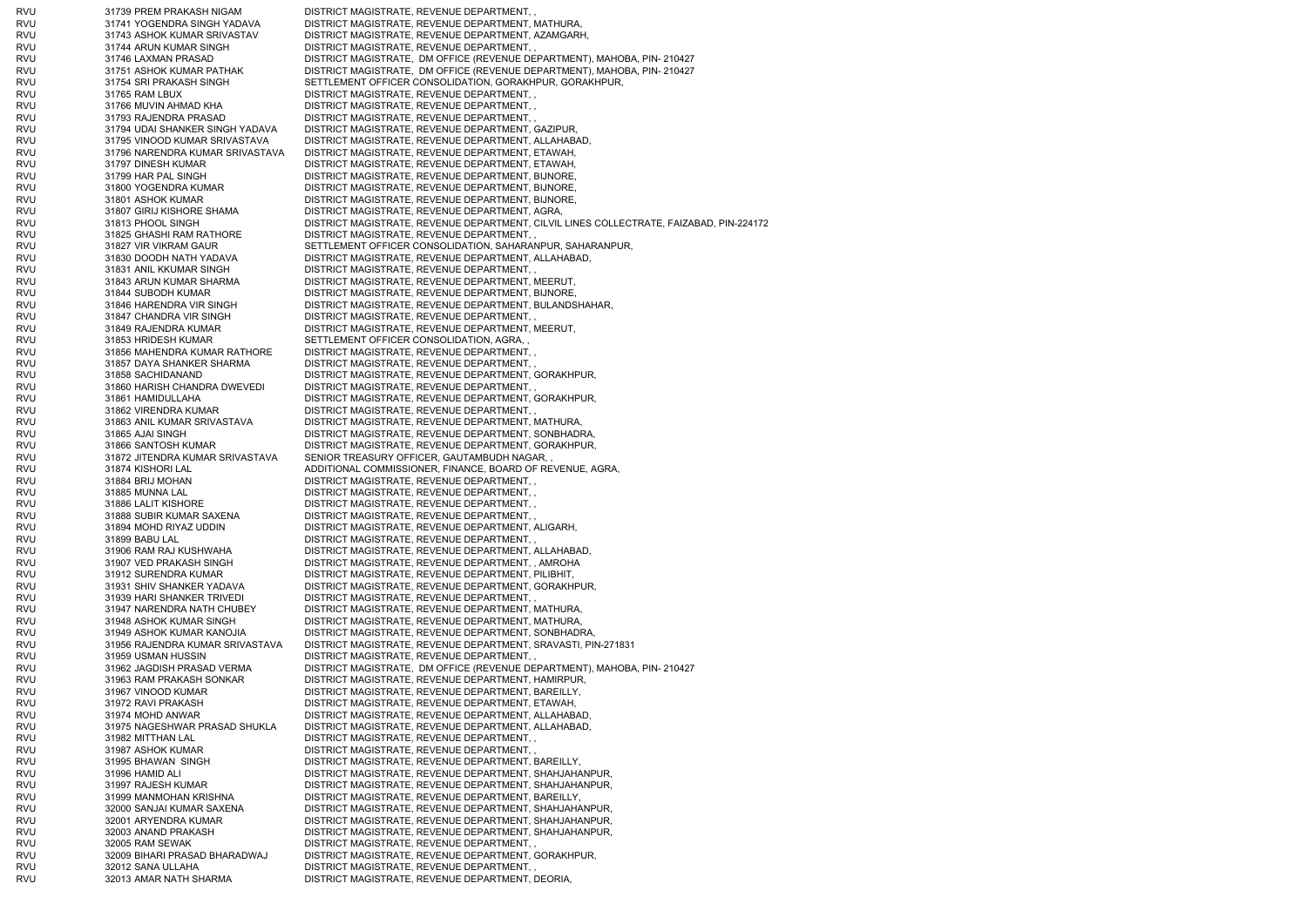| RVU        | 32014 UPENDRA KUMAR SINGH                              | DISTRICT MAGISTRATE, REVENUE DEPARTMENT,                                                          |
|------------|--------------------------------------------------------|---------------------------------------------------------------------------------------------------|
| RVU        | 32016 CAITU RAM                                        | DISTRICT MAGISTRATE, REVENUE DEPARTMENT, ALLAHABAD,                                               |
| RVU        | 32018 MOTI LAL CHAURASIA                               | DISTRICT MAGISTRATE, REVENUE DEPARTMENT, ALLAHABAD,                                               |
| RVU        | 32020 HARI MOHAN TIWARI                                | DISTRICT MAGISTRATE, REVENUE DEPARTMENT, CHHATRAPATI SHAHUJI MAHARAJ NAGAR,                       |
| RVU        | 32024 MOHAMMAD HAROON                                  | DISTRICT MAGISTRATE, REVENUE DEPARTMENT,                                                          |
| RVU        | 32025 BANKEY LAL                                       | DISTRICT MAGISTRATE, REVENUE DEPARTMENT, ALLAHABAD,                                               |
| RVU        | 32028 VISHWANATH PRASAD                                | DISTRICT MAGISTRATE, REVENUE DEPARTMENT, ALLAHABAD,                                               |
| RVU        | 32030 BHARO PRASAD                                     | DISTRICT MAGISTRATE, REVENUE DEPARTMENT, CHITRAKOOT,                                              |
| RVU        | 32032 VIJAI KUMAR                                      | DISTRICT MAGISTRATE, REVENUE DEPARTMENT, BANDA,                                                   |
| RVU        | 32047 MOHD SABIR KHAN                                  | DISTRICT MAGISTRATE, REVENUE DEPARTMENT, BANDA,                                                   |
| RVU        | 32050 CHANDRA BHUSAHAN                                 | SETTLEMENT OFFICER CONSOLIDATION, MAINPURI,,                                                      |
| RVU        | 32059 SATENDRA PRAKASH SRIVASTAVA                      | DISTRICT MAGISTRATE, REVENUE DEPARTMENT, GAZIPUR,                                                 |
| RVU        | 32061 PRASU RAM MISHRA                                 | DISTRICT MAGISTRATE, REVENUE DEPARTMENT,                                                          |
| RVU        | 32064 RAMESH MANI TRIPATHI                             | DISTRICT MAGISTRATE, REVENUE DEPARTMENT, BASTI,                                                   |
| rvu        | 32072 SWATANTRA KUMAR SHUKLA                           | SENIOR TREASURY OFFICER, HARDOI,,                                                                 |
| RVU        | 32077 LAKHAN LAL                                       | DISTRICT MAGISTRATE, REVENUE DEPARTMENT, CHITRAKOOT,                                              |
| RVU        | 32082 JAI KARAN SACHAN                                 | DISTRICT MAGISTRATE, REVENUE DEPARTMENT, HAMIRPUR,                                                |
| RVU        | 32083 VIKRAM SINGH                                     | DISTRICT MAGISTRATE, REVENUE DEPARTMENT, HAMIRPUR,                                                |
| RVU        | 32085 MOOL CHAND                                       | DISTRICT MAGISTRATE, REVENUE DEPARTMENT, HAMIRPUR,                                                |
| RVU        | 32088 BALBIR SINGH                                     | DISTRICT MAGISTRATE, REVENUE DEPARTMENT, FATEHPUR,                                                |
| RVU        | 32089 UMA SHANKER                                      | DISTRICT MAGISTRATE, REVENUE DEPARTMENT, HAMIRPUR,                                                |
| RVU        | 32090 ARADHANA MISHRA (SMT.)                           | DISTRICT MAGISTRATE, REVENUE DEPARTMENT, KANPUR NAGAR,                                            |
| rvu        | 32092 VIRENDRA KUMAR TRIPATHI                          | DISTRICT MAGISTRATE, REVENUE DEPARTMENT, HAMIRPUR,                                                |
| rvu        | 32093 SHAMSHER BAHADUR                                 | DISTRICT MAGISTRATE, REVENUE DEPARTMENT,,                                                         |
| RVU        | 32099 IMTIYAZ AHMAD                                    | DISTRICT MAGISTRATE, REVENUE DEPARTMENT, G T ROAD, CHANDAULI, PIN-232104                          |
| RVU        | 32101 HARI GOPAL SINGH                                 | DISTRICT MAGISTRATE, REVENUE DEPARTMENT,                                                          |
| RVU<br>RVU | 32109 ASHOK KUMAR DIXIT<br>32111 SAMSHAD AHMAD         | DISTRICT MAGISTRATE, REVENUE DEPARTMENT,,                                                         |
| RVU        |                                                        | DISTRICT MAGISTRATE, REVENUE DEPARTMENT, ,<br>DISTRICT MAGISTRATE, REVENUE DEPARTMENT, MORADABAD, |
| RVU        | 32112 SURENDRA PAL SINGH<br>32113 RAKESH KUMAR MISHRA  | DISTRICT MAGISTRATE, REVENUE DEPARTMENT,                                                          |
| RVU        |                                                        |                                                                                                   |
| RVU        | 32114 PAWAN KUMAR AWASTHI<br>32115 PRAKASH SINGH       | DISTRICT MAGISTRATE, REVENUE DEPARTMENT,<br>DISTRICT MAGISTRATE, REVENUE DEPARTMENT,              |
| RVU        | 32116 SAHABDIN                                         | DISTRICT MAGISTRATE, REVENUE DEPARTMENT, CILVIL LINES COLLECTRATE, FAIZABAD, PIN-224172           |
| RVU        | 32118 MUNNA PRASAD                                     | DISTRICT MAGISTRATE, REVENUE DEPARTMENT,,                                                         |
| RVU        | 32119 KAMLESH KUMAR YADAVA                             | DISTRICT MAGISTRATE, REVENUE DEPARTMENT, G T ROAD, CHANDAULI, PIN-232104                          |
| RVU        | 32120 VIJAI BAHADUR SINGH                              | DISTRICT MAGISTRATE, REVENUE DEPARTMENT,,                                                         |
| RVU        | 32133 SHIV KUMAR                                       | SETTLEMENT OFFICER CONSOLIDATION, LALITPUR,                                                       |
| RVU        | 32140 SHOBH NATH PANDEY                                | DISTRICT MAGISTRATE, REVENUE DEPARTMENT, ALLAHABAD,                                               |
| RVU        | 32145 CHANDRA BAHADUR SINGH                            | DISTRICT MAGISTRATE, REVENUE DEPARTMENT, ALLAHABAD,                                               |
| RVU        | 32147 INDRA JIT SINGH                                  | DISTRICT MAGISTRATE, REVENUE DEPARTMENT, ALLAHABAD,                                               |
| RVU        | 32150 BALRAM SINGH                                     | SENIOR TREASURY OFFICER, GAUTAMBUDH NAGAR,,                                                       |
| RVU        | 32151 MOHAR SINGH                                      | DISTRICT MAGISTRATE, REVENUE DEPARTMENT,,                                                         |
| RVU        | 32155 SATYA DEO LAL                                    | DISTRICT MAGISTRATE, REVENUE DEPARTMENT,,                                                         |
| RVU        | 32157 SUDHAKAR MISHRA                                  | DISTRICT MAGISTRATE, REVENUE DEPARTMENT,,                                                         |
| RVU        | 32161 OM PRAKASH MISHRA                                | SETTLEMENT OFFICER CONSOLIDATION, PRATAPGARH,                                                     |
| RVU        | 32169 KRIPAL SHANKER                                   | DISTRICT MAGISTRATE, REVENUE DEPARTMENT, ETAH,                                                    |
| RVU        | 32173 BHUDEO SINGH                                     | DISTRICT MAGISTRATE, REVENUE DEPARTMENT,                                                          |
| RVU        | 32177 PANKAJ BARTARIYA                                 | DISTRICT MAGISTRATE, REVENUE DEPARTMENT, ,                                                        |
| RVU        | 32180 SORAN PAL SINGH                                  | DISTRICT MAGISTRATE, REVENUE DEPARTMENT, ETAH,                                                    |
| RVU        | 32183 SHER BAHADUR SINGH                               | DISTRICT MAGISTRATE, REVENUE DEPARTMENT,                                                          |
| RVU        | 32184 ANIL KUMAR                                       | DISTRICT MAGISTRATE, REVENUE DEPARTMENT, ,                                                        |
| RVU        | 32185 UDAI KR. SRIVASTAVA                              | DISTRICT MAGISTRATE, REVENUE DEPARTMENT, SHAHJAHANPUR,                                            |
| RVU        | 32187 RAM KUMAR CHATURVEDI                             | DISTRICT MAGISTRATE, REVENUE DEPARTMENT,,                                                         |
| RVU        | 32188 RAKESH KUMAR SRIVASTAVA                          | DISTRICT MAGISTRATE, REVENUE DEPARTMENT,                                                          |
| RVU        | 32205 DINESH DUTT SHARMA                               | COMMISSIONER, CONSOLIDATION COMMISSIONER, , LUCKNOW-2                                             |
| RVU        | 32209 RAM SHANKER                                      | DISTRICT MAGISTRATE, REVENUE DEPARTMENT, AGRA,                                                    |
| RVU        | 32211 SURESH SINGH                                     | DISTRICT MAGISTRATE, REVENUE DEPARTMENT, ETAWAH,                                                  |
| RVU        | 32213 SATRUGHAN RAI                                    | DISTRICT MAGISTRATE, REVENUE DEPARTMENT, GORAKHPUR,                                               |
| RVU<br>RVU | 32214 AMBARISH KUMAR<br>32216 RAM BABU                 | DISTRICT MAGISTRATE, REVENUE DEPARTMENT,,<br>DISTRICT MAGISTRATE, REVENUE DEPARTMENT, ALLAHABAD,  |
| RVU        | 32219 SAILENDRA KUMAR SRIVASTAVA                       | DISTRICT MAGISTRATE, REVENUE DEPARTMENT,                                                          |
| RVU        |                                                        | DISTRICT MAGISTRATE, REVENUE DEPARTMENT, KANPUR NAGAR,                                            |
| RVU        | 32220 VINAY KUMAR SINGH<br>32221 AJAI KUMAR SRIVASTAVA | DISTRICT MAGISTRATE, REVENUE DEPARTMENT,                                                          |
| RVU        | 32222 HARI PRAKASH TRIPATHI                            | DISTRICT MAGISTRATE, REVENUE DEPARTMENT,                                                          |
| RVU        | 32223 RAMAPATI                                         | DISTRICT MAGISTRATE, REVENUE DEPARTMENT,,                                                         |
| RVU        | 32225 SHIV NAYAK SINGH                                 | DISTRICT MAGISTRATE, REVENUE DEPARTMENT,                                                          |
| RVU        | 32229 VIDYA SAGAR                                      | DISTRICT MAGISTRATE, REVENUE DEPARTMENT, BANDA,                                                   |
| RVU        | 32230 DINESH KUMAR                                     | DISTRICT MAGISTRATE, REVENUE DEPARTMENT, KANPUR NAGAR,                                            |
| RVU        | 32231 AKHILESH KUMAR                                   | DISTRICT MAGISTRATE, REVENUE DEPARTMENT, BANDA,                                                   |
| RVU        | 32236 RAMASHANKER                                      | DISTRICT MAGISTRATE, REVENUE DEPARTMENT, DEORIA,                                                  |
| RVU        | 32238 HARI SINGH                                       | SETTLEMENT OFFICER CONSOLIDATION, HARDOI,,                                                        |
| RVU        | 32240 RAM PRAKASH                                      | DISTRICT MAGISTRATE, REVENUE DEPARTMENT,,                                                         |
| RVU        | 32242 NAUMI LAL                                        | DISTRICT MAGISTRATE, REVENUE DEPARTMENT,                                                          |
| RVU        | 32245 RAM AUTAR YADAV                                  | DISTRICT MAGISTRATE, REVENUE DEPARTMENT, ,                                                        |
| rvu        | 32248 PRITHVIRAJ SINGH                                 | SETTLEMENT OFFICER CONSOLIDATION, AZAMGARH, AZAMGARH,                                             |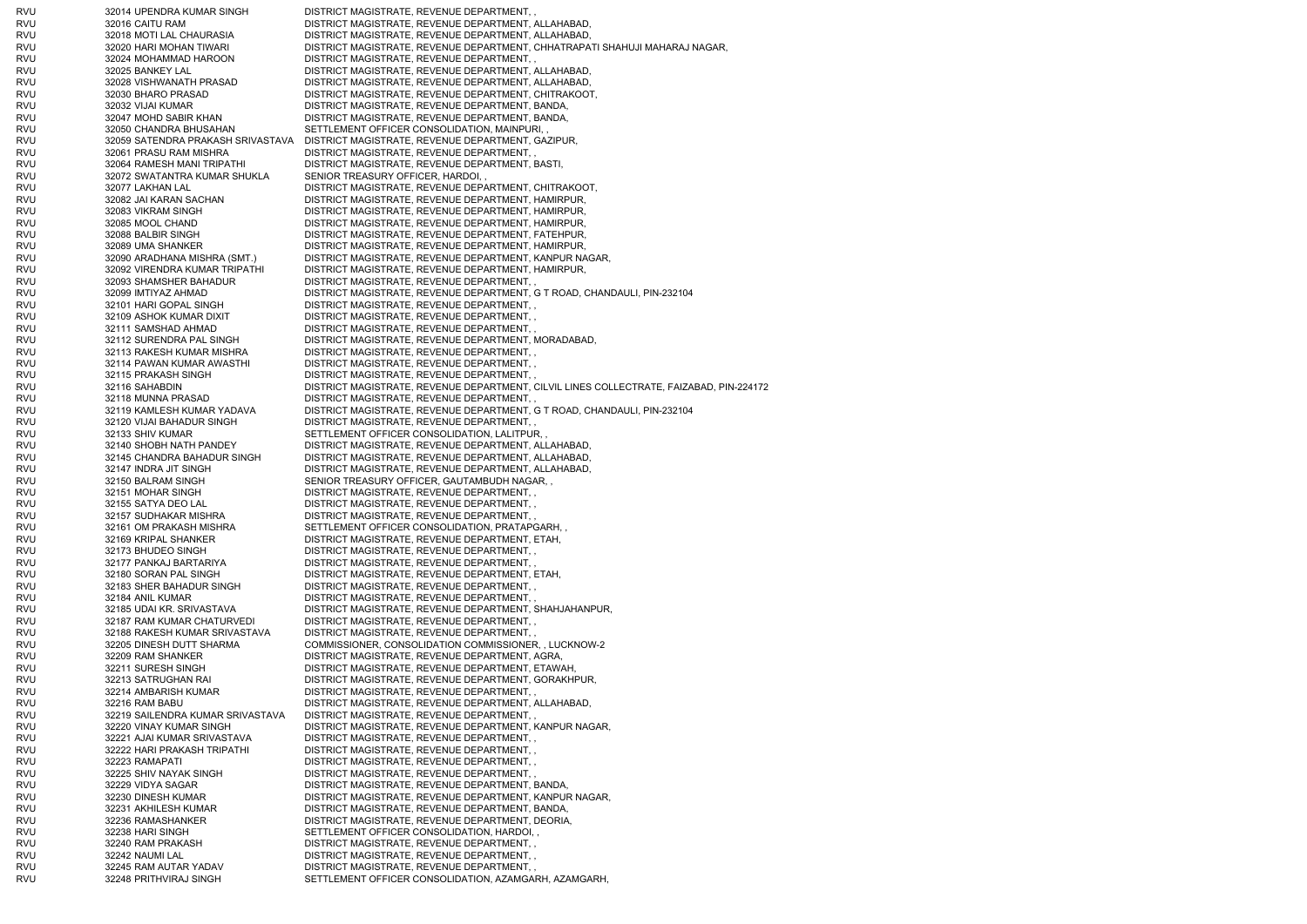RVU 32249 SADANAND GUPTA DISTRICT MAGISTRATE, REVENUE DEPARTMENT, DEORIA, RVU 32253 PRADEEP KUMAR SRIVASTAVA SENIOR TREASURY OFFICER, BAHRAICH, RVU 32254 MOHD UMAR DISTRICT MAGISTRATE, REVENUE DEPARTMENT, , RVU 32260 RAJENDRA SINGH DISTRICT MAGISTRATE, REVENUE DEPARTMENT, , RVU 32274 BALBIR SINGH DISTRICT MAGISTRATE, REVENUE DEPARTMENT, , RVU 32277 RAGHUBIR SINGH YADAVA DISTRICT MAGISTRATE, REVENUE DEPARTMENT, ETAH, RVU 32278 SHRI KRISHNA DISTRICT MAGISTRATE, REVENUE DEPARTMENT, ETAH, RVU 32285 SUNIL KUMAR SRIVASTAVA SETTLEMENT OFFICER CONSOLIDATION, RAIBAREILLY, , RVU 32286 ASHWANI KUMAR TIWARI DISTRICT MAGISTRATE, REVENUE DEPARTMENT, , RVU 32290 VIKASH KUMAR SHARMA SETTLEMENT OFFICER CONSOLIDATION, MEERUT, MEERUT, RVU 32302 ARUN KUMAR SINGH DISTRICT MAGISTRATE, REVENUE DEPARTMENT, VARANASI, RVU 32305 KRISHNA BAHADUR SINGH DISTRICT MAGISTRATE, REVENUE DEPARTMENT, BIJNORE, RVU 32310 VED PRAKASH SRIVATAVA DISTRICT MAGISTRATE, REVENUE DEPARTMENT, , RVU 32313 AMAR JIT DISTRICT MAGISTRATE, REVENUE DEPARTMENT, MORADABAD, RVU 32314 MOHD. ARIF DISTRICT MAGISTRATE, REVENUE DEPARTMENT, MORADABAD, RVU 32315 RAJ KUMAR SINGH SENIOR TREASURY OFFICER, GAUTAMBUDH NAGAR, , RVU 32316 NIRANJAN SINGH DISTRICT MAGISTRATE, REVENUE DEPARTMENT, , RVU 32320 RAHAT UMAR COMMISSIONER, FINANCE, BOARD OF REVENUE, MEERUT, RVU 32321 PRAMOD KUMAR SHARMA COMMISSIONER, FINANCE, BOARD OF REVENUE, MEERUT, RVU 32323 HARI RAM COMMISSIONER, FINANCE, BOARD OF REVENUE, MEERUT, RVU 32325 NARESH KUMAR COMMISSIONER, FINANCE, BOARD OF REVENUE, MEERUT, RVU 32327 SHOBHIT KUMAR DISTRICT MAGISTRATE, REVENUE DEPARTMENT, ALIGARH, RVU 32330 NAND KISHORE LAL DISTRICT MAGISTRATE, REVENUE DEPARTMENT, BASTI, RVU 32333 ABHAI PRAKASH COMMISSIONER, CONSOLIDATION COMMISSIONER, , LUCKNOW-2 RVU 32334 DHARM VIR COMMISSIONER, CONSOLIDATION COMMISSIONER, , LUCKNOW-2 RVU 32335 BRIJ BHAN YADAV COMMISSIONER, CONSOLIDATION COMMISSIONER, , LUCKNOW-2 RVU 32336 DHIRENDRA PRATAP COMMISSIONER, CONSOLIDATION COMMISSIONER, , LUCKNOW-2 RVU 32337 SHIV SARAN DIXIT COMMISSIONER, CONSOLIDATION COMMISSIONER, , LUCKNOW-2 RVU 32338 RAJ KUMAR TRIVEDI DISTRICT MAGISTRATE, REVENUE DEPARTMENT, HAMIRPUR, RVU 32369 MOHAN RAM DISTRICT MAGISTRATE, REVENUE DEPARTMENT, AZAMGARH, RVU 32387 RAKESH KUMAR DISTRICT MAGISTRATE, REVENUE DEPARTMENT, MUZAFFARNAGAR, RVU 32389 KHATE PAL SINGH DISTRICT MAGISTRATE, REVENUE DEPARTMENT, MATHURA, RVU 32390 RAMA KANT SINGH ADDITIONAL CHIEF OFFICER, PANCHAYAT I RAJ DEPARTMENT, AZAMGARH, RVU 32397 GAYA PRASAD DISTRICT MAGISTRATE, REVENUE DEPARTMENT, BANDA, RVU 32408 AMAR SINGH ADDITIONAL CHIEF OFFICER, PANCHAYAT I RAJ DEPARTMENT, BANDA, RVU 32411 DIGVIJAI PAL SINGH DISTRICT MAGISTRATE, DM OFFICE (REVENUE DEPARTMENT), MAHOBA, PIN- 210427 RVU 32412 ARIF ALI JAFARI DISTRICT MAGISTRATE, REVENUE DEPARTMENT, BANDA, RVU 32416 MOHD ASLAM DISTRICT MAGISTRATE, REVENUE DEPARTMENT, BANDA, RVU 32417 BABU LAL DISTRICT MAGISTRATE, REVENUE DEPARTMENT, BANDA, RVU 32424 RAM AUTAR DISTRICT MAGISTRATE, REVENUE DEPARTMENT, BANDA, RVU 32429 PRAHLAD PRASAD ASSISTANT ACCOUNT OFFICER, HIGHER SECONDARY EDUCATION, BANDA, RVU 32439 SUSHIL KUMAR SRIVATAVA SETTLEMENT OFFICER CONSOLIDATION, GORAKHPUR, GORAKHPUR, RVU 32444 AMOD KUMAR DISTRICT MAGISTRATE, REVENUE DEPARTMENT, RVU 32452 RAM PRAKASH SHARMA DISTRICT MAGISTRATE, REVENUE DEPARTMENT, , RVU 32456 BRIJESH KUMAR SETTLEMENT OFFICER CONSOLIDATION, MUZZAFARNAGAR, RVU 32457 NATHTHU LAL VERMA DISTRICT MAGISTRATE, REVENUE DEPARTMENT, SHAHJAHANPUR, RVU 32458 BHOLA NATH DISTRICT MAGISTRATE, REVENUE DEPARTMENT, HAMIRPUR, RVU 32460 KALI CHARAN SAVITA DISTRICT MAGISTRATE, REVENUE DEPARTMENT, CHITRAKOOT, RVU 32461 RAM AUTARII DISTRICT MAGISTRATE, REVENUE DEPARTMENT, HAMIRPUR, RVU 32462 SATISH CHANDRA DISTRICT MAGISTRATE, REVENUE DEPARTMENT, HAMIRPUR, RVU 32468 SHRI KANT SHUKLA DISTRICT MAGISTRATE, REVENUE DEPARTMENT, , RVU 32469 JATA SHANKER UPADHYAY DISTRICT MAGISTRATE, REVENUE DEPARTMENT, RVU 32471 AMRIT LAL DISTRICT MAGISTRATE, REVENUE DEPARTMENT, RVU 32475 GULAB SINGH DISTRICT MAGISTRATE, REVENUE DEPARTMENT, RVU 32478 PRAVESH KUMAR SRIVATAVA DISTRICT MAGISTRATE, REVENUE DEPARTMENT, ALLAHABAD, RVU 32480 SATYA NARAIN DWIVEDI DISTRICT MAGISTRATE, REVENUE DEPARTMENT, , RVU 32483 AJAI BAHADUR SINGH DISTRICT MAGISTRATE, REVENUE DEPARTMENT, CILVIL LINES COLLECTRATE, FAIZABAD, PIN-224172 RVU 32484 SHESH MANI DISTRICT MAGISTRATE, REVENUE DEPARTMENT, CILVIL LINES COLLECTRATE, FAIZABAD, PIN-224172 RVU 32487 SALIM KHA DISTRICT MAGISTRATE, REVENUE DEPARTMENT, MORADABAD, RVU 32496 GANGA RAM COMMISSIONER, FINANCE, BOARD OF REVENUE, MEERUT, RVU 32518 PUSHPA SRIVASTAVA DISTRICT MAGISTRATE, REVENUE DEPARTMENT, SHAHJAHANPUR, RVU 32519 REKHA SRIVASTAVA DISTRICT MAGISTRATE, REVENUE DEPARTMENT, SHAHJAHANPUR, RVU 32520 VIRENDRA PRAKASH DISTRICT MAGISTRATE, REVENUE DEPARTMENT, SHAHJAHANPUR, RVU 32533 JAHID BEG DISTRICT MAGISTRATE, REVENUE DEPARTMENT, BAREILLY, RVU 32535 RAVINDRA PAL TRADE TAX OFFICER, TAX EVALUATION - I (A), AGRA, 32543 KM. ANURADHA SRIVASTAVA DISTRICT MAGISTRATE, REVENUE DEPARTMENT, GAZIPUR, RVU 32545 SHIV SHANKER SINGH YADAV DISTRICT MAGISTRATE, REVENUE DEPARTMENT, GAZIPUR, RVU 32558 HARISH CHANDRA ARYA DISTRICT MAGISTRATE, REVENUE DEPARTMENT, SONBHADRA, RVU 32559 SHIV KUMAR SINGH DISTRICT MAGISTRATE, REVENUE DEPARTMENT, RVU 32560 VIJARAT NAVI DISTRICT MAGISTRATE, REVENUE DEPARTMENT, BIJNORE, RVU 32562 VIRENDRA KUMAR DISTRICT MAGISTRATE, REVENUE DEPARTMENT, GAZIPUR, RVU 32564 S.M. AKBAR DISTRICT MAGISTRATE, REVENUE DEPARTMENT, ALLAHABAD, RVU 32567 MAJID KHA DISTRICT MAGISTRATE, DM OFFICE (REVENUE DEPARTMENT), MAHOBA, PIN- 210427 RVU 32568 MULCHAND DISTRICT MAGISTRATE, DM OFFICE (REVENUE DEPARTMENT), MAHOBA, PIN- 210427 RVU 32569 KARAN SINGH DISTRICT MAGISTRATE, DM OFFICE (REVENUE DEPARTMENT), MAHOBA, PIN- 210427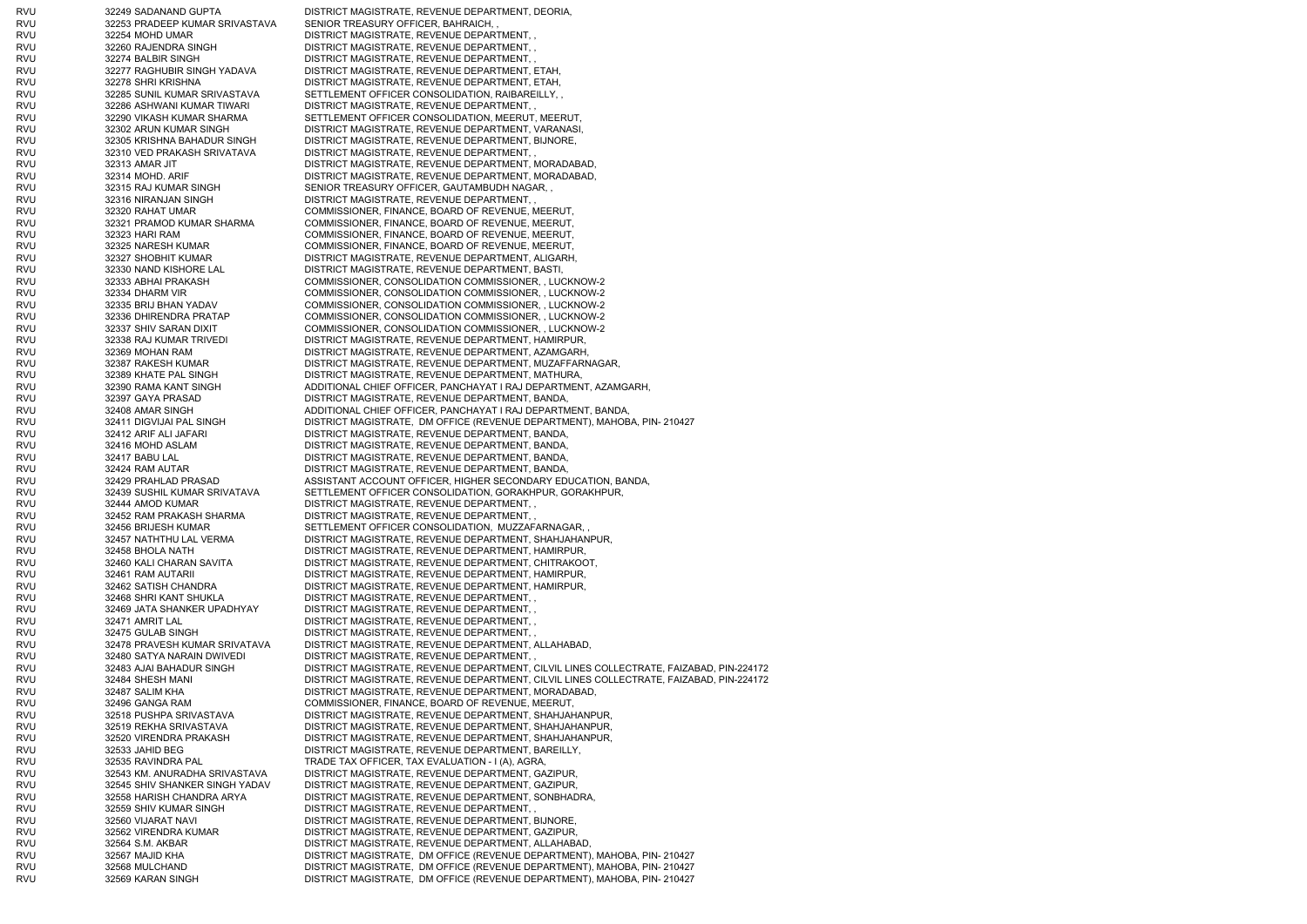| RVU        | 32570 RAM SANEHI                                             | DISTRICT MAGISTRATE, REVENUE DEPARTMENT, HAMIRPUR,                                                                                                         |
|------------|--------------------------------------------------------------|------------------------------------------------------------------------------------------------------------------------------------------------------------|
| RVU        | 32572 BARDANI LAL                                            | DISTRICT MAGISTRATE, REVENUE DEPARTMENT, HAMIRPUR,                                                                                                         |
| RVU        | 32576 VIVEKANAND SHUKLA                                      | DISTRICT MAGISTRATE, REVENUE DEPARTMENT, JAUNPUR,                                                                                                          |
| RVU        | 32578 JAGDISH CHANDRA                                        | DISTRICT MAGISTRATE, REVENUE DEPARTMENT, ALLAHABAD,                                                                                                        |
| RVU        | 32583 BHANU PRATAP SINGH                                     | DISTRICT MAGISTRATE, REVENUE DEPARTMENT, GAZIPUR,                                                                                                          |
| RVU<br>RVU | 32585 ANIL KUMAR<br>32586 DEO SURABHI                        | DISTRICT MAGISTRATE, REVENUE DEPARTMENT, ,<br>SENIOR TREASURY OFFICER, GAUTAMBUDH NAGAR, ,                                                                 |
| RVU        | 32587 KANCHAN SINGH                                          | DISTRICT MAGISTRATE, REVENUE DEPARTMENT, MEERUT,                                                                                                           |
| RVU        | 32593 NARSINGH PRASAD                                        | DISTRICT MAGISTRATE, REVENUE DEPARTMENT, DEORIA,                                                                                                           |
| RVU        | 32596 KALLU SINGH                                            | DISTRICT MAGISTRATE, REVENUE DEPARTMENT,                                                                                                                   |
| rvu        | 32602 ISHWAR DAS                                             | DISTRICT MAGISTRATE, REVENUE DEPARTMENT,                                                                                                                   |
| RVU        | 32603 NEM CHAND                                              | DISTRICT MAGISTRATE, REVENUE DEPARTMENT,,                                                                                                                  |
| RVU        | 32604 ROHITASH                                               | DISTRICT MAGISTRATE, REVENUE DEPARTMENT, BIJNORE,                                                                                                          |
| RVU        | 32605 GULSHAN                                                | DISTRICT MAGISTRATE, REVENUE DEPARTMENT,                                                                                                                   |
| RVU        | 32616 CHANDRA KIRAN                                          | DISTRICT MAGISTRATE, REVENUE DEPARTMENT, MEERUT,                                                                                                           |
| RVU<br>RVU | 32617 KAILASAH CHANDRA AGARWAL<br>32620 RAMESH SINGH CHAUHAN | DISTRICT MAGISTRATE, REVENUE DEPARTMENT, AGRA,<br>DISTRICT MAGISTRATE, REVENUE DEPARTMENT, AGRA,                                                           |
| RVU        | 32621 RAM KUMAR                                              | DISTRICT MAGISTRATE, REVENUE DEPARTMENT,,                                                                                                                  |
| RVU        | 32625 KALLU RAM SHARMA                                       | DISTRICT MAGISTRATE, REVENUE DEPARTMENT, VARANASI,                                                                                                         |
| rvu        | 32629 RAQJENDRA PRASAD                                       | DISTRICT MAGISTRATE, REVENUE DEPARTMENT, ALLAHABAD,                                                                                                        |
| RVU        | 32637 MANGRU RAM                                             | DISTRICT MAGISTRATE, REVENUE DEPARTMENT, MIRZAPUR,                                                                                                         |
| RVU        | 32657 MADAN MOHAN                                            | DISTRICT MAGISTRATE, REVENUE DEPARTMENT, BANDA,                                                                                                            |
| RVU        | 32658 SUBHASH CHANDRA                                        | SENIOR TREASURY OFFICER, GAUTAMBUDH NAGAR, ,                                                                                                               |
| RVU        | 32673 PURAN CHAND TIWARI                                     | DISTRICT MAGISTRATE, REVENUE DEPARTMENT, MEERUT,                                                                                                           |
| RVU        | 32693 DEEP CHAND                                             | DISTRICT MAGISTRATE, REVENUE DEPARTMENT, MEERUT,                                                                                                           |
| RVU        | 32697 RISHIPAL SINGH                                         | DISTRICT MAGISTRATE, REVENUE DEPARTMENT, BIJNORE,                                                                                                          |
| RVU<br>RVU | 32698 SARPHRAJ ALAM<br>32699 BABU RAM                        | DISTRICT MAGISTRATE, REVENUE DEPARTMENT, BIJNORE,<br>DISTRICT MAGISTRATE, REVENUE DEPARTMENT, MUZAFFARNAGAR,                                               |
| rvu        | 32700 DESH RAJ                                               | DISTRICT MAGISTRATE, REVENUE DEPARTMENT, MUZAFFARNAGAR,                                                                                                    |
| RVU        | 32703 NARENDRA KUMAR TYAGI                                   | DISTRICT MAGISTRATE, REVENUE DEPARTMENT, MUZAFFARNAGAR,                                                                                                    |
| RVU        | 32709 S.CHANDRA                                              | DISTRICT MAGISTRATE, REVENUE DEPARTMENT,                                                                                                                   |
| RVU        | 32710 JUBER AHMAD                                            | DISTRICT MAGISTRATE, REVENUE DEPARTMENT, BULANDSHAHAR,                                                                                                     |
| RVU        | 32721 RAJ MANI                                               | DISTRICT MAGISTRATE, REVENUE DEPARTMENT,                                                                                                                   |
| RVU        | 32722 GIRIJA PRASAD SRIVATAVA                                | DISTRICT MAGISTRATE, REVENUE DEPARTMENT,,                                                                                                                  |
| RVU        | 32736 GANGOTRI PRASAD TEWARI                                 | DISTRICT MAGISTRATE, REVENUE DEPARTMENT,                                                                                                                   |
| RVU        | 32758 VIKRAMA YADAV                                          | DISTRICT MAGISTRATE, REVENUE DEPARTMENT, MAU,                                                                                                              |
| RVU<br>RVU | 32761 RAJESH YADAV<br>32762 RAM AJORE                        | ADDITIONAL CHIEF OFFICER, PANCHAYAT I RAJ DEPARTMENT, AZAMGARH,<br>DISTRICT MAGISTRATE, REVENUE DEPARTMENT, CILVIL LINES COLLECTRATE, FAIZABAD, PIN-224172 |
| RVU        | 32763 KAMLESH KUMAR DWIVEDI                                  | DISTRICT MAGISTRATE, REVENUE DEPARTMENT, SHAHJAHANPUR,                                                                                                     |
| RVU        | 32765 SUNIT KUMAR VERMA                                      | DISTRICT MAGISTRATE, REVENUE DEPARTMENT, DEORIA,                                                                                                           |
| rvu        | 32766 SUSHIL KUMAR                                           | DISTRICT MAGISTRATE, REVENUE DEPARTMENT, DEORIA,                                                                                                           |
| RVU        | 32768 ASHOK KUMAR SHUKLA                                     | DISTRICT MAGISTRATE, REVENUE DEPARTMENT, DEORIA,                                                                                                           |
| RVU        | 32769 MAHENDRA KUMAR RAI                                     | DISTRICT MAGISTRATE, REVENUE DEPARTMENT, ALLAHABAD,                                                                                                        |
| RVU        | 32772 ANIL KUMAR SINGH                                       | DISTRICT MAGISTRATE, REVENUE DEPARTMENT,                                                                                                                   |
| RVU        | 32778 KRISHAN PAL II                                         | DISTRICT MAGISTRATE, REVENUE DEPARTMENT, MUZAFFARNAGAR,                                                                                                    |
| RVU        | 32779 KRISHNA PAL I                                          | DISTRICT MAGISTRATE, REVENUE DEPARTMENT, MUZAFFARNAGAR,                                                                                                    |
| RVU<br>RVU | 32780 SANT KUMAR<br>32781 RAM NARESH                         | DISTRICT MAGISTRATE, REVENUE DEPARTMENT, MUZAFFARNAGAR,<br>DISTRICT MAGISTRATE, REVENUE DEPARTMENT,                                                        |
| RVU        | 32791 DHARMENDRA KUMAR                                       | CHIEF TREASURY OFFICER, VARANASI, VARANASI,                                                                                                                |
| RVU        | 32799 BALBIR SINGH                                           | DISTRICT MAGISTRATE, REVENUE DEPARTMENT, ETAWAH,                                                                                                           |
| RVU        | 32800 ANUP KUMAR                                             | DISTRICT MAGISTRATE, REVENUE DEPARTMENT, ETAWAH,                                                                                                           |
| RVU        | 32807 KANHAIYA RAM                                           | DISTRICT MAGISTRATE, REVENUE DEPARTMENT, GAZIPUR,                                                                                                          |
| RVU        | 32813 MOTI RAM                                               | DISTRICT MAGISTRATE, REVENUE DEPARTMENT, GAZIPUR,                                                                                                          |
| RVU        | 32818 PRADEEP KUMAR SONKAR                                   | DISTRICT MAGISTRATE, REVENUE DEPARTMENT,                                                                                                                   |
| RVU        | 32820 PRADEEP KUMAR                                          | DISTRICT MAGISTRATE, REVENUE DEPARTMENT, ROOM NO.-25, COLLECTRATE, RAMPUR, PIN-244901                                                                      |
| RVU        | 32821 RAHAT ALI                                              | DISTRICT MAGISTRATE, REVENUE DEPARTMENT, ROOM NO.-25, COLLECTRATE, RAMPUR, PIN-244901                                                                      |
| RVU        | 32829 RAJENDRA PRASAD                                        | DISTRICT MAGISTRATE, ENTERTAINMENT TAX & PROSECUTION OFFICE, MEERUT,                                                                                       |
| RVU<br>RVU | 32832 PRATAP SINGH<br>32833 VISHESHWAR PRASAD                | DISTRICT MAGISTRATE, REVENUE DEPARTMENT, MEERUT,<br>DISTRICT MAGISTRATE, REVENUE DEPARTMENT, FATEHPUR,                                                     |
| rvu        | 32836 SEWAK RAM                                              | DISTRICT MAGISTRATE, REVENUE DEPARTMENT,                                                                                                                   |
| rvu        | 32839 KRISHNA PAL                                            | DISTRICT MAGISTRATE, REVENUE DEPARTMENT,                                                                                                                   |
| RVU        | 32840 AMAN SINGH                                             | DISTRICT MAGISTRATE, REVENUE DEPARTMENT, , AMROHA                                                                                                          |
| RVU        | 32842 KAMLA KANT                                             | SETTLEMENT OFFICER CONSOLIDATION, GONDA,,                                                                                                                  |
| RVU        | 32846 GARGI VERMA KUMARI                                     | SETTLEMENT OFFICER CONSOLIDATION, MEERUT, MEERUT,                                                                                                          |
| RVU        | 32847 RAMESHWAR PRASADF                                      | DISTRICT MAGISTRATE, REVENUE DEPARTMENT, ALLAHABAD,                                                                                                        |
| RVU        | 32855 HUKUM SINGH                                            | DISTRICT MAGISTRATE, REVENUE DEPARTMENT,                                                                                                                   |
| RVU        | 32859 ASHOK KUMAR                                            | DISTRICT MAGISTRATE, REVENUE DEPARTMENT, MAHARAJGANJ, PIN-273303                                                                                           |
| RVU        | 32860 SHIV SHANKER                                           | ADDITIONAL CHIEF OFFICER, PANCHAYAT I RAJ DEPARTMENT, GORAKHPUR,                                                                                           |
| rvu<br>RVU | 32864 NIRMAL SINGH<br>32865 JITENDRA KUMAR PANDEY            | DISTRICT MAGISTRATE, REVENUE DEPARTMENT,<br>DISTRICT MAGISTRATE, REVENUE DEPARTMENT, AZAMGARH,                                                             |
| RVU        | 32871 RAM KUMAR                                              | DISTRICT MAGISTRATE, REVENUE DEPARTMENT, MUZAFFARNAGAR,                                                                                                    |
| RVU        | 32872 RAM KUMAR SHARMA                                       | DISTRICT MAGISTRATE, REVENUE DEPARTMENT, MUZAFFARNAGAR,                                                                                                    |
| RVU        | 32875 BRHMA DASS                                             | DISTRICT MAGISTRATE, REVENUE DEPARTMENT, MUZAFFARNAGAR,                                                                                                    |
| RVU        | 32889 RAM HARAKAH PRASAD                                     | DISTRICT MAGISTRATE, REVENUE DEPARTMENT,                                                                                                                   |
| RVU        | 32892 D.P. SINGH                                             | DISTRICT MAGISTRATE, REVENUE DEPARTMENT, MATHURA,                                                                                                          |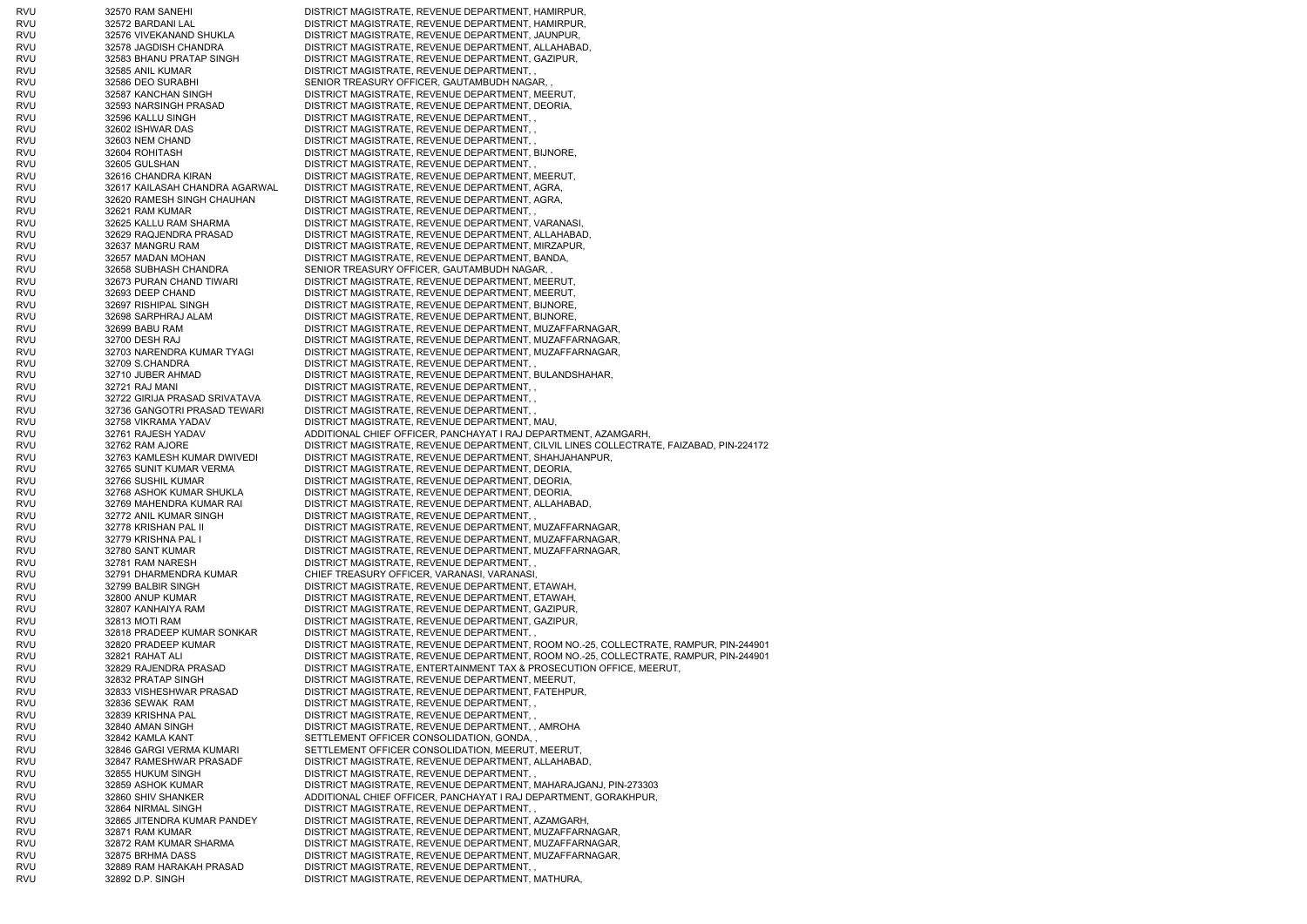RVU 32897 VIJAI KUMAR DISTRICT MAGISTRATE, REVENUE DEPARTMENT, MUZAFFARNAGAR, RVU 32901 G.C. SRIVASTAVA DISTRICT MAGISTRATE, REVENUE DEPARTMENT, VARANASI, RVU 32902 RAJ KAMAL SINHA DIRECTOR, LAND ACQUISITION DIRECTORATE, LUCKNOW, RVU 32908 VINOOD KUMAR MISHRA DISTRICT MAGISTRATE, REVENUE DEPARTMENT, , RVU 32909 SMT.USHA SINHA DISTRICT MAGISTRATE, REVENUE DEPARTMENT, , RVU 32911 SURESH SINGH YADAVA COMMISSIONER, CONSOLIDATION COMMISSIONER, , LUCKNOW-2 RVU 32913 VIJAI SHANKER LAL AWASTHI DISTRICT MAGISTRATE, REVENUE DEPARTMENT, , RVU 32918 VINOOD KUMAR VERMA DISTRICT MAGISTRATE, REVENUE DEPARTMENT, BADAUN, RVU 32919 MOHD NABAT DISTRICT MAGISTRATE, REVENUE DEPARTMENT, BADAUN, RVU 32930 JIT LAL MAURYA DISTRICT MAGISTRATE, REVENUE DEPARTMENT, CILVIL LINES COLLECTRATE, FAIZABAD, PIN-224172 RVU 32931 RAM MANOHAR DISTRICT MAGISTRATE, REVENUE DEPARTMENT, BAREILLY, RVU 32935 NARENDRA KUMAR SINGH DISTRICT MAGISTRATE, REVENUE DEPARTMENT, FATEHPUR, RVU 32944 OM PRAKASH VERMA DISTRICT MAGISTRATE, REVENUE DEPARTMENT, FATEHPUR, RVU 32953 ARUN KUMAR CHUHAN DISTRICT MAGISTRATE, REVENUE DEPARTMENT, , RVU 32956 SHIV MANGAL PRASAD DISTRICT MAGISTRATE, REVENUE DEPARTMENT, RVU 32957 PURNA SINGH RANA DISTRICT MAGISTRATE, REVENUE DEPARTMENT, , RVU 32958 UMA SHANKER PANDEY DISTRICT MAGISTRATE, REVENUE DEPARTMENT, VARANASI, RVU 32979 UMA KANT MISHRA DISTRICT MAGISTRATE, REVENUE DEPARTMENT, , RVU 32980 JAMIR AHMAD DISTRICT MAGISTRATE, REVENUE DEPARTMENT, , RVU 32981 ARVIND KUMAR SONKAR DISTRICT MAGISTRATE, REVENUE DEPARTMENT, KANPUR NAGAR, RVU 32991 SITA RAM YADAVA SETTLEMENT OFFICER CONSOLIDATION, ALIGARH, RVU 32996 VINAY KUMAR SINGH SETTLEMENT OFFICER CONSOLIDATION, (JYOTIBAFULE NAGAR), , AMROHA RVU 32998 MOHD NAIEM DISTRICT MAGISTRATE, REVENUE DEPARTMENT, RVU 33001 RADEHY SHYAM DEPUTY DIRECTOR AGRICULTURE, AGRICULTURE (EXTENSION), HARDOI, 33003 ASHOK KUMAR DEPUTY DIRECTOR, AGRICULTURE (EXTENSION), HAMIRPUR, RVU 33012 DINESH KUMAR DISTRICT MAGISTRATE, REVENUE DEPARTMENT, AGRA, RVU 33018 ATUL KUMAR SRIVASTAVA DISTRICT MAGISTRATE, REVENUE DEPARTMENT, , RVU 33024 SHIV PUJAN RAM TRADE TAX OFFICER, TRADE TAX BHAWAN, CHETGANJ, VARANASI RVU 33025 VINOOD KUMAR DISTRICT MAGISTRATE, REVENUE DEPARTMENT, VARANASI, RVU 33026 RAJENDRA PRASAD DISTRICT MAGISTRATE, REVENUE DEPARTMENT, JAUNPUR, RVU 33027 SANJAI KUMAR SRIVASTAVA DISTRICT MAGISTRATE, REVENUE DEPARTMENT, VARANASI, RVU 33028 AVNINDRA MANI PANDEY DISTRICT MAGISTRATE, REVENUE DEPARTMENT, MAU, RVU 33029 RAJESH KUMAR DISTRICT MAGISTRATE, REVENUE DEPARTMENT, JAUNPUR, RVU 33045 LAL BIHARI DISTRICT MAGISTRATE, REVENUE DEPARTMENT, PILIBHIT, RVU 33049 VISHNU RATAN UPADHYA DISTRICT MAGISTRATE, REVENUE DEPARTMENT, KANPUR NAGAR, RVU 33058 MOHD.ILIYAS DISTRICT MAGISTRATE, REVENUE DEPARTMENT, ALIGARH, RVU 33061 ANIL KUMAR COMMISSIONER AND SECRETARY, BOARD OF REVENUE, ALLAHABAD, RVU 33063 SANJAI KUMAR DEPUTY INSPECTOR GENERAL OF POLICE, HEAD QUARTER (H.Q), RVU 33071 VINOOD KUMAR ECONOMIC AND STATISTICAL OFFICER, VIKAS BHAWAN ORAI, JALAUN, PIN-285001 RVU 33073 SUNIT KUMAR NIGAM CHIEF TREASURY OFFICER, COLLECTRATE, LUCKNOW, RVU 33075 ARVIND KHARE COMMISSIONER AND SECRETARY, BOARD OF REVENUE, ALLAHABAD, RVU 33076 CHOKHEY SINGH DISTRICT MAGISTRATE, REVENUE DEPARTMENT, BADAUN, RVU 33094 ASHOK KUMAR VERMA DISTRICT MAGISTRATE, REVENUE DEPARTMENT, SIDDHARTHNAGAR, RVU 33095 AMARESH SHAHI DISTRICT MAGISTRATE, REVENUE DEPARTMENT, GORAKHPUR, RVU 33097 SAILESH KUMAR VERMA DISTRICT MAGISTRATE, REVENUE DEPARTMENT, SIDDHARTHNAGAR, RVU 33107 MAHENDDRA SINGH RANA DISTRICT MAGISTRATE, REVENUE DEPARTMENT, , AMROHA RVU 33108 VIRENDRA KUMAR DISTRICT MAGISTRATE, REVENUE DEPARTMENT, RVU 33122 VIRENDRA KUMAR DISTRICT MAGISTRATE, REVENUE DEPARTMENT, RVU 33124 DHARMENDRA VERMA CHIEF TREASURY OFFICER, COLLECTRATE, LUCKNOW, RVU 33130 CHANDRA KARAN CHUDHOURY COMMISSIONER, FINANCE, BOARD OF REVENUE, LUCKNOW, RVU 33132 RAJIV PRADHAN UNDER SECRETARY, SACHIVALAYA PRASHASHAN, ACCOUNTS DEPARTMENT, LUCKNOW-2 RVU 33141 HARISH CHANDRA SRIVASTAVA SETTLEMENT OFFICER CONSOLIDATION, MEERUT, MEERUT, RVU 33156 OM PAL SINGH DISTRICT MAGISTRATE, REVENUE DEPARTMENT, ALIGARH, RVU 33160 MANOJ KUMAR VARSHNEY DISTRICT MAGISTRATE, REVENUE DEPARTMENT, , RVU 33161 HARI MOHAN SHARMA SENIOR TREASURY OFFICER, DISTRICT TREASURIES, NEW COLLECTRATE, MATHURA ROAD, HATHRAS, PIN-204101 RVU 33172 KAMAL BABU MITTAL DISTRICT MAGISTRATE, REVENUE DEPARTMENT RVU 33189 RAM JI LAL SHARMA DISTRICT MAGISTRATE, REVENUE DEPARTMENT, ALIGARH, RVU 33191 SANT KUMAR DISTRICT MAGISTRATE, REVENUE DEPARTMENT, ALIGARH, RVU 33193 RAMA SHANKER DISTRICT MAGISTRATE, REVENUE DEPARTMENT, ALIGARH, RVU 33197 JAGDISH CHANDRA DISTRICT MAGISTRATE, REVENUE DEPARTMENT, ALIGARH, RVU 33204 SURESH CHAND NIGAM DISTRICT MAGISTRATE, REVENUE DEPARTMENT, ALIGARH, RVU 33205 GYAN PRAKASH DISTRICT MAGISTRATE, REVENUE DEPARTMENT, ALIGARH, RVU 33209 SHYAM PAL SINGH DISTRICT MAGISTRATE, REVENUE DEPARTMENT, ALIGARH, RVU 33210 DHAN VIR SINGH DISTRICT MAGISTRATE, REVENUE DEPARTMENT, ETAH, RVU 33212 RAJ KUMAR SINGH DISTRICT MAGISTRATE, REVENUE DEPARTMENT, ALIGARH, RVU 33215 VIKRAM SINGH DISTRICT MAGISTRATE, REVENUE DEPARTMENT, ALIGARH, RVU 33216 JASRAJ SINGH DISTRICT MAGISTRATE, REVENUE DEPARTMENT, ALIGARH, RVU 33224 OM PRAKASH DISTRICT MAGISTRATE, REVENUE DEPARTMENT, FATEHPUR, RVU 33226 DINA NATH RAI DISTRICT MAGISTRATE, REVENUE DEPARTMENT, FATEHPUR, RVU 33232 ASHOK KUMAR DUBEY DISTRICT MAGISTRATE, REVENUE DEPARTMENT, FATEHPUR, RVU 33235 BRAHAMANAND DISTRICT MAGISTRATE, REVENUE DEPARTMENT, SIDDHARTHNAGAR, RVU 33236 SURYA LATA SRIVASTAVA DISTRICT MAGISTRATE, REVENUE DEPARTMENT, SIDDHARTHNAGAR, RVU 33243 RAMESH CHANDRA SHAKYA DISTRICT MAGISTRATE, REVENUE DEPARTMENT, , RVU 33244 HARGOVIND SINGH DISTRICT MAGISTRATE, REVENUE DEPARTMENT, , RVU 33247 M.P.YADAVA DISTRICT MAGISTRATE, REVENUE DEPARTMENT, ,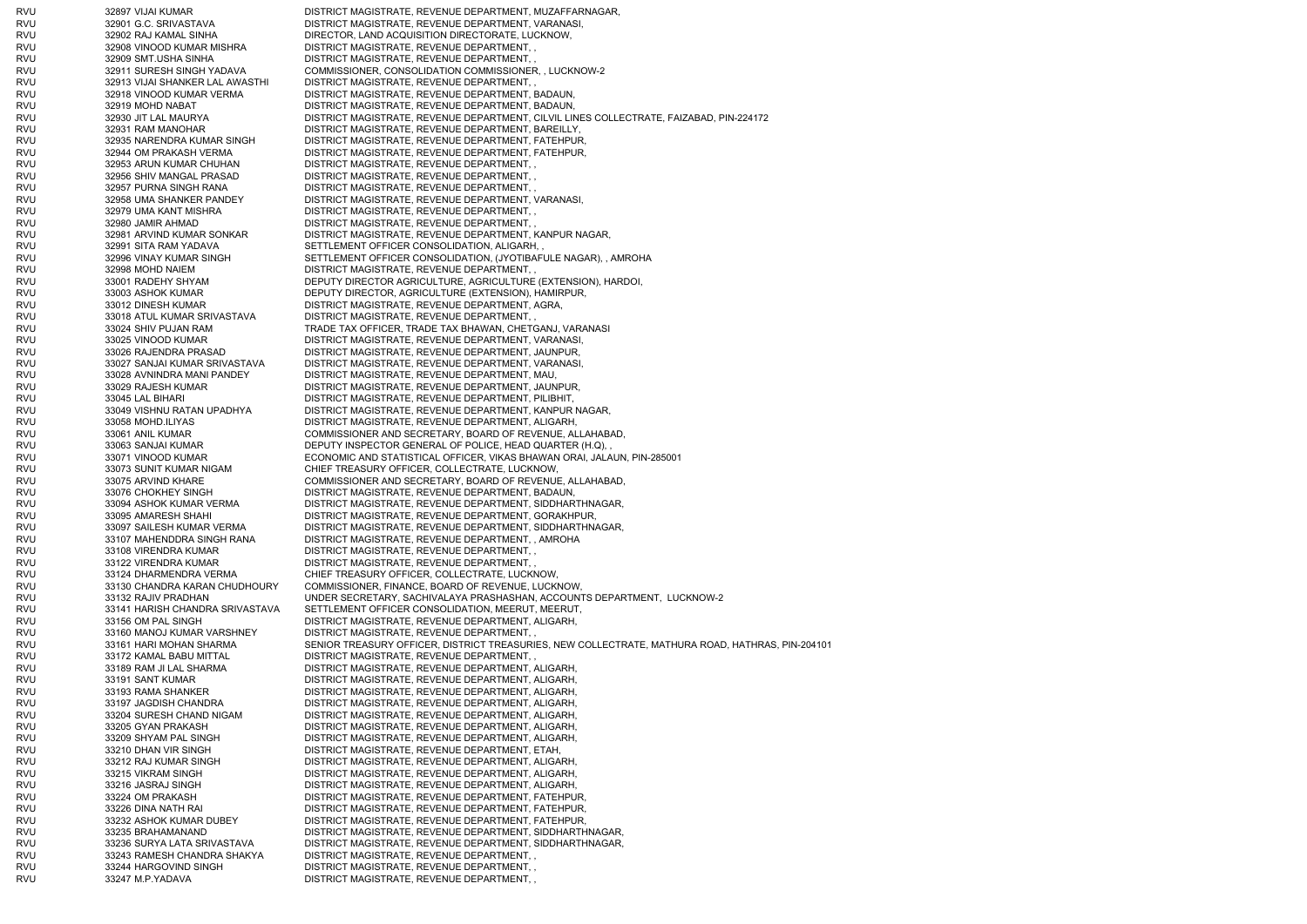RVU 33248 SAMSUDDIN DISTRICT MAGISTRATE, REVENUE DEPARTMENT, MAHARAJGANJ, PIN-273303 RVU 33253 ANUP KUMAR DISTRICT MAGISTRATE, REVENUE DEPARTMENT, BIJNORE, RVU 33255 ASHOK KUMAR DISTRICT MAGISTRATE, REVENUE DEPARTMENT, RVU 33258 A.SIDDIQUI DISTRICT MAGISTRATE, REVENUE DEPARTMENT, GORAKHPUR, RVU 33260 VINOOD KUMAR SONKAR COMMISSIONER AND SECRETARY, FINANCE, BOARD OF REVENUE, GORAKHPUR, RVU 33263 OM PRAKASH TIWARI DISTRICT MAGISTRATE, REVENUE DEPARTMENT, , RVU 33264 VISHWANATH YADAVA DISTRICT MAGISTRATE, REVENUE DEPARTMENT, , RVU 33265 RAJESH CHANDRA DISTRICT MAGISTRATE, REVENUE DEPARTMENT, KANPUR NAGAR, RVU 33267 SHAKIL AHMAD DISTRICT MAGISTRATE, REVENUE DEPARTMENT, G T ROAD, CHANDAULI, PIN-232104 RVU 33268 HARIRAJ SINGH DISTRICT MAGISTRATE, REVENUE DEPARTMENT, , RVU 33269 MOHAN SHUKLA DISTRICT MAGISTRATE, REVENUE DEPARTMENT, , RVU 33272 ANANT KUMAR MEHTA DISTRICT MAGISTRATE, REVENUE DEPARTMENT, , RVU 33278 RADHA KANT DISTRICT MAGISTRATE, REVENUE DEPARTMENT, RVU 33279 BRIJNANDAN LAL SRIVASTAVA DISTRICT MAGISTRATE, REVENUE DEPARTMENT, , RVU 33287 V.K.PANDEY SOIL CONSERVATION OFFICER, NARAYANPUR PUMP CANAL PARIYOJANA, RVU 33288 BHAIRAO PRASAD COMMISSIONER AND SECRETARY, REVENUE BOARD, UP FAIZABAD DIVISION, 279, KHIRKI ALIBEG ROAD, JANANA HOSPITAL ROAD,FAIZABAD,PIN-224001 RVU 33324 GOPI NATH CHUBEY DISTRICT MAGISTRATE, REVENUE DEPARTMENT, VARANASI, RVU 33328 JITENDRA PRASAD SINGH DISTRICT MAGISTRATE, REVENUE DEPARTMENT, RVU 33330 RAJENDRA PRASAD DISTRICT MAGISTRATE, REVENUE DEPARTMENT, G T ROAD, CHANDAULI, PIN-232104 RVU 33332 HIMMAT BAHADUR DISTRICT MAGISTRATE, REVENUE DEPARTMENT, G T ROAD, CHANDAULI, PIN-232104 RVU 33341 KALYAN SINGH DISTRICT MAGISTRATE, REVENUE DEPARTMENT, ROOM NO.-25, COLLECTRATE, RAMPUR, PIN-244901 RVU 33342 RAM ADHAR YADAVA DISTRICT MAGISTRATE, REVENUE DEPARTMENT, CHHATRAPATI SHAHUJI MAHARAJ NAGAR, RVU 33349 UMAKANT DUBEY DISTRICT MAGISTRATE, REVENUE DEPARTMENT, ALLAHABAD, RVU 33350 KAMLESH CHAND SHUKLA DISTRICT MAGISTRATE, REVENUE DEPARTMENT, ALLAHABAD, RVU 33353 SHER BAHADUR SINGH DISTRICT MAGISTRATE, REVENUE DEPARTMENT, ALLAHABAD, RVU 33355 DHARM PAL SINGH DISTRICT MAGISTRATE, REVENUE DEPARTMENT, ALLAHABAD, RVU 33356 BAIJ NATH DISTRICT MAGISTRATE, REVENUE DEPARTMENT, ALLAHABAD, RVU 33365 RAM BHAROSEY LAL DISTRICT MAGISTRATE, REVENUE DEPARTMENT, BAREILLY, RVU 33368 SARAFAT HUSSAIN DISTRICT MAGISTRATE, REVENUE DEPARTMENT, BAREILLY, RVU 33369 ARVIND KUMAR DISTRICT MAGISTRATE, REVENUE DEPARTMENT, BAREILLY, RVU 33371 LILA DHAR DISTRICT MAGISTRATE, REVENUE DEPARTMENT, BAREILLY, RVU 33372 BRIJ LAL DISTRICT MAGISTRATE, REVENUE DEPARTMENT, BAREILLY, RVU 33377 MAKSUD ALI KHA DISTRICT MAGISTRATE, REVENUE DEPARTMENT, RVU 33381 BHAVSAGAR DISTRICT MAGISTRATE, REVENUE DEPARTMENT, BULANDSHAHAR, RVU 33400 MUKESH CHANDRA TYAGI DISTRICT MAGISTRATE, REVENUE DEPARTMENT, RVU 33403 R.H. VERMA SETTLEMENT OFFICER CONSOLIDATION, 1/13/168, CIVIL LINES, NEAR OF SBI MAIN BRANCH, FAIZABAD, PIN-224001 RVU 33404 MOHD.ATHAR COMMISSIONER, CONSOLIDATION COMMISSIONER, , LUCKNOW-2 RVU 33405 SANJIV KUMAR SHARMA DISTRICT MAGISTRATE, REVENUE DEPARTMENT, , RVU 33406 RAKESH KUMAR DISTRICT MAGISTRATE, REVENUE DEPARTMENT, BULANDSHAHAR, RVU 33408 VINOOD KUMAR DISTRICT MAGISTRATE, REVENUE DEPARTMENT, MEERUT, RVU 33409 VIJAI KUMAR DISTRICT MAGISTRATE, REVENUE DEPARTMENT, MEERUT, RVU 33410 R.K.SHARMA DISTRICT MAGISTRATE, REVENUE DEPARTMENT, MEERUT, RVU 33411 SRI PRAKASH GUPTA DISTRICT MAGISTRATE, REVENUE DEPARTMENT, GAZIPUR, RVU 33412 ANIL KUMAR DWEVEDI COMMISSIONER, FINANCE, BOARD OF REVENUE, LUCKNOW, RVU 33418 CHOTEY LAL DISTRICT MAGISTRATE, REVENUE DEPARTMENT, ALLAHABAD, RVU 33423 ASHOK KUMAR SHARMA DISTRICT MAGISTRATE, REVENUE DEPARTMENT, BIJNORE, RVU 33436 SHYAM BIR SINGH DISTRICT MAGISTRATE, REVENUE DEPARTMENT, SHAHJAHANPUR, RVU 33439 AJAI KUMAR DISTRICT MAGISTRATE, REVENUE DEPARTMENT, PILIBHIT, RVU 33445 KARUNA SHANKER DISTRICT MAGISTRATE, REVENUE DEPARTMENT, PILIBHIT, RVU 33446 PREM SINGH YADAVA DISTRICT MAGISTRATE, REVENUE DEPARTMENT, PILIBHIT, RVU 33457 RAM AWTAR DISTRICT MAGISTRATE, REVENUE DEPARTMENT, PILIBHIT, RVU 33461 RAJYA PAL SINGH DISTRICT MAGISTRATE, REVENUE DEPARTMENT, BIJNORE, RVU 33463 DILAWAR SINGH DISTRICT MAGISTRATE, REVENUE DEPARTMENT, JAUNPUR, RVU 33467 RAGHUNATH SINGH DISTRICT MAGISTRATE, REVENUE DEPARTMENT, , RVU 33470 HIRA LAL DISTRICT MAGISTRATE, REVENUE DEPARTMENT, , RVU 33480 RAM PRASAD DISTRICT MAGISTRATE, REVENUE DEPARTMENT, FATEHPUR, RVU 33483 ASHOK KUMAR PANDEY DISTRICT MAGISTRATE, REVENUE DEPARTMENT, FATEHPUR, RVU 33485 JAI SHANKER PRASAD DISTRICT MAGISTRATE, REVENUE DEPARTMENT, SONBHADRA, RVU 33486 RAJA RAM DISTRICT MAGISTRATE, REVENUE DEPARTMENT, FATEHPUR, RVU 33497 DHARM PAL SINGH DISTRICT MAGISTRATE, REVENUE DEPARTMENT, , RVU 33500 MADHUSUDAN TYAGI DISTRICT MAGISTRATE, REVENUE DEPARTMENT, MUZAFFARNAGAR, RVU 33502 RAKESH KUMAR SAINI DISTRICT MAGISTRATE, REVENUE DEPARTMENT, , RVU 33509 MAHESH NARAIN DISTRICT MAGISTRATE, REVENUE DEPARTMENT, , RVU 33522 KAMAR ALAM DISTRICT MAGISTRATE, REVENUE DEPARTMENT, GORAKHPUR, RVU 33533 NARENDRA DEO MISRA DISTRICT MAGISTRATE, REVENUE DEPARTMENT, VARANASI, RVU 33537 NIJAMUDDIN DISTRICT MAGISTRATE, REVENUE DEPARTMENT, , RVU 33538 RAM ASREY DISTRICT MAGISTRATE, REVENUE DEPARTMENT, MAHARAJGANJ, PIN-273303 RVU 33539 ANAND PRAKASH MANI TIWARI DISTRICT MAGISTRATE, REVENUE DEPARTMENT, MAHARAJGANJ, PIN-273303 RVU 33540 RAJA RAM YADAVA DISTRICT MAGISTRATE, REVENUE DEPARTMENT, MAHARAJGANJ, PIN-273303 RVU 33541 VIJAI KRISHNA CHATURVEDI DISTRICT MAGISTRATE, REVENUE DEPARTMENT, MAHARAJGANJ, PIN-273303 RVU 33542 RAM DHARI DISTRICT MAGISTRATE, REVENUE DEPARTMENT, MAHARAJGANJ, PIN-273303 RVU 33543 RAM PRASAD DISTRICT MAGISTRATE, REVENUE DEPARTMENT, MAHARAJGANJ, PIN-273303 RVU 33544 SIDHA NATH DISTRICT MAGISTRATE, REVENUE DEPARTMENT, MAHARAJGANJ, PIN-273303 RVU 33545 ASHOK SINGH BAGHEL DISTRICT MAGISTRATE, REVENUE DEPARTMENT, MAHARAJGANJ, PIN-273303 RVU 33550 DIWAKAR PRASAD DISTRICT MAGISTRATE, REVENUE DEPARTMENT, MAHARAJGANJ, PIN-273303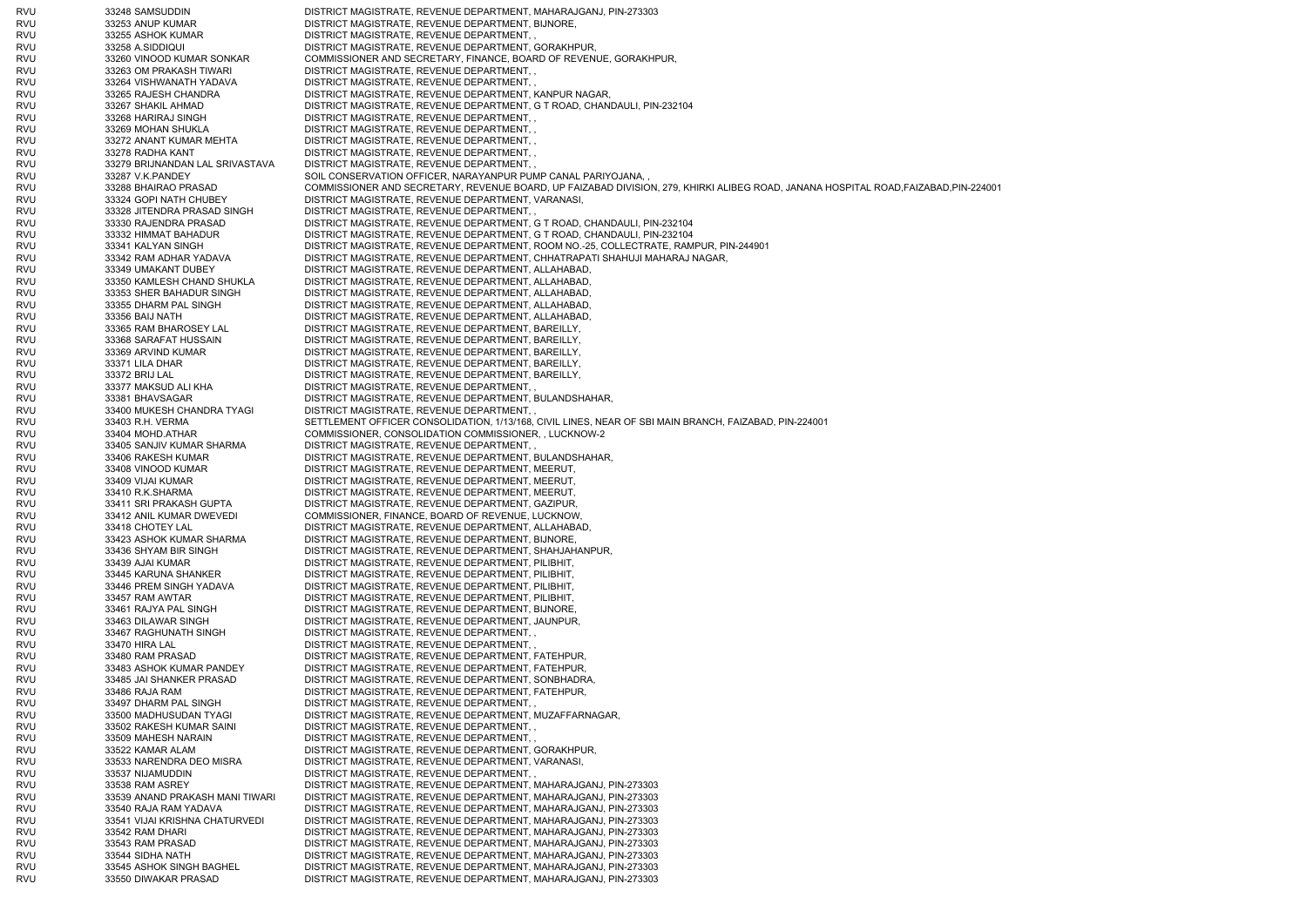RVU 33551 BANSHIDHAR SHARMA SENIOR TREASURY OFFICER, H.Q. MAHARAJGANJ, MAHARAJGANJ, PIN-273303 RVU 33560 SUSHIL KUMAR SHARMA DISTRICT MAGISTRATE, REVENUE DEPARTMENT, BIJNORE, RVU 33561 PHOOL SINGH DISTRICT MAGISTRATE, REVENUE DEPARTMENT, BIJNORE, RVU 33563 CHANDRIKA PRASAD DISTRICT MAGISTRATE, REVENUE DEPARTMENT, CILVIL LINES COLLECTRATE, FAIZABAD, PIN-224172 RVU 33564 SHIV KUMAR PATHAK DISTRICT MAGISTRATE, REVENUE DEPARTMENT, RVU 33568 VED PRAKASH DISTRICT MAGISTRATE, REVENUE DEPARTMENT, BAREILLY, RVU 33571 NARENDRA KUMAR SHARMA COMMISSIONER, FINANCE, BOARD OF REVENUE, , SAHARANPUR RVU 33573 SURENDRA KUMAR DISTRICT MAGISTRATE, REVENUE DEPARTMENT, SAHARANPUR, RVU 33575 MOHD ARSAD DISTRICT MAGISTRATE, REVENUE DEPARTMENT, SAHARANPUR, RVU 33576 SITAR SINGH DISTRICT DEVELOPMENT OFFICER, RURAL DEVELOPMENT DEPARTMENT, SAHARANPUR, RVU 33577 JAIDRATH DISTRICT MAGISTRATE, REVENUE DEPARTMENT, SAHARANPUR, RVU 33584 NURUL HUDDA DISTRICT MAGISTRATE, REVENUE DEPARTMENT, MAHARAJGANJ, PIN-273303 RVU 33586 CHANDRA BHUSHAN DUBEY DISTRICT MAGISTRATE, REVENUE DEPARTMENT, GORAKHPUR, RVU 33594 RADEHY SHYAM SONI DISTRICT MAGISTRATE, REVENUE DEPARTMENT, HAMIRPUR, RVU 33598 HAREDNDRA KUMAR YADAVA DISTRICT MAGISTRATE, REVENUE DEPARTMENT, VARANASI, RVU 33600 GIRISH CHANDRA SRIVASTAVA DISTRICT MAGISTRATE, REVENUE DEPARTMENT, , RVU 33601 RAM PRAKASH RAJBANSHI DISTRICT MAGISTRATE, REVENUE DEPARTMENT, , RVU 33602 RAM SWARUP RAJBANSHI DISTRICT MAGISTRATE, REVENUE DEPARTMENT, , RVU 33606 HARISH KUMAR DISTRICT MAGISTRATE, REVENUE DEPARTMENT, RVU 33607 SANTOSH KUMAR SAXENA DISTRICT MAGISTRATE, REVENUE DEPARTMENT, , RVU 33609 RAJ KUMAR DISTRICT MAGISTRATE, REVENUE DEPARTMENT, RVU 33610 DEVENDRA KUMAR DISTRICT MAGISTRATE, REVENUE DEPARTMENT, SHAHJAHANPUR, RVU 33611 SANTOSH KUMAR DIXIT DISTRICT MAGISTRATE, REVENUE DEPARTMENT, SHAHJAHANPUR, RVU 33612 MAHESH CHANDRA DISTRICT MAGISTRATE, REVENUE DEPARTMENT, SHAHJAHANPUR, RVU 33614 NAGESH DUTT SHARMA DISTRICT MAGISTRATE, REVENUE DEPARTMENT, MEERUT, RVU 33617 SUSHIL KUMAR SENIOR TREASURY OFFICER, GAUTAMBUDH NAGAR, RVU 33619 SURESH CHANDRA SRIVASTAVA DISTRICT MAGISTRATE, REVENUE DEPARTMENT, , RVU 33620 SANDEEP SINGH DISTRICT MAGISTRATE, REVENUE DEPARTMENT, RVU 33621 RAJU MALIK DISTRICT MAGISTRATE, REVENUE DEPARTMENT, KANPUR NAGAR, RVU 33633 RAMAGYA PRASAD DISTRICT MAGISTRATE, REVENUE DEPARTMENT, ALLAHABAD, RVU 33639 VINOOD KUMAR YADAVA DISTRICT MAGISTRATE, REVENUE DEPARTMENT, , RVU 33651 RAMA SHANKER TIWARI DISTRICT MAGISTRATE, REVENUE DEPARTMENT, ALLAHABAD, RVU 33660 DAYA RAM CHUBEY DISTRICT MAGISTRATE, REVENUE DEPARTMENT, , RVU 33661 SANJAI KUMAR DISTRICT MAGISTRATE, REVENUE DEPARTMENT, , RVU 33662 CHANDRA PRAKASH MISRA DISTRICT MAGISTRATE, REVENUE DEPARTMENT, RVU 33664 SURENDRA PRASAD DISTRICT MAGISTRATE, REVENUE DEPARTMENT, MAU, RVU 33665 RAM SURAT TIWARI DIRECTOR, LAND ACQUISITION DIRECTORATE, LUCKNOW, RVU 33669 RAJENDRA SINGH DISTRICT MAGISTRATE, REVENUE DEPARTMENT, MATHURA, RVU 33673 DILIP KUMAR BAGLA DISTRICT MAGISTRATE, REVENUE DEPARTMENT, MATHURA, RVU 33677 TARA CHAND YADAVA COMPETENT OFFICER, URBAN LAND CEILING, SAHARANPUR, RVU 33678 DALJIT DISTRICT MAGISTRATE, REVENUE DEPARTMENT, , RVU 33683 SARVARAN SINGH DISTRICT MAGISTRATE, REVENUE DEPARTMENT, ROOM NO.-25, COLLECTRATE, RAMPUR, PIN-244901 RVU 33712 KM.JARINA KHATUN DISTRICT MAGISTRATE, REVENUE DEPARTMENT, SONBHADRA, RVU 33713 SHIV MURAT BHIMRAO DISTRICT MAGISTRATE, REVENUE DEPARTMENT, SONBHADRA, RVU 33714 RAKESH KUMAR SRIVASTAVA DISTRICT MAGISTRATE, REVENUE DEPARTMENT, SONBHADRA, RVU 33715 SURESH KUMAR PATHAK DISTRICT MAGISTRATE, REVENUE DEPARTMENT, SONBHADRA, RVU 33722 JAGDAMBA SINGH DISTRICT MAGISTRATE, REVENUE DEPARTMENT, G T ROAD, CHANDAULI, PIN-232104 RVU 33726 KULDEEP TANDAN SETTLEMENT OFFICER CONSOLIDATION, SITAPUR, RVU 33729 SUSHIL KUMAR TRIPATHI DISTRICT MAGISTRATE, REVENUE DEPARTMENT, JAUNPUR, RVU 33730 SMT.NISAR FATIMA SETTLEMENT OFFICER CONSOLIDATION, JAUNPUR, JAUNPUR, RVU 33739 SUSHIL KUMAR SINGH DISTRICT MAGISTRATE, REVENUE DEPARTMENT, VARANASI, RVU 33750 KANIHYA LAL DISTRICT MAGISTRATE, REVENUE DEPARTMENT, MIRZAPUR, RVU 33751 LAL MANI SINGH DISTRICT MAGISTRATE, REVENUE DEPARTMENT, VARANASI, RVU 33757 MUSA KALIM DISTRICT MAGISTRATE, REVENUE DEPARTMENT, SIDDHARTHNAGAR, RVU 33762 JAI HIND DISTRICT MAGISTRATE, REVENUE DEPARTMENT, GORAKHPUR, RVU 33766 RAGHUNATH SINGH SENIOR TREASURY OFFICER, SONBHADRA, SONBHADRA RVU 33768 SIDHA NATH PATHAK DISTRICT MAGISTRATE, REVENUE DEPARTMENT, SONBHADRA, RVU 33770 UMAKANT CHAUBEY DISTRICT MAGISTRATE, REVENUE DEPARTMENT, SONBHADRA, RVU 33773 SHALENDRA PRATAP SINGH DISTRICT MAGISTRATE, REVENUE DEPARTMENT, SONBHADRA, RVU 33774 RAM SINGHASAN DISTRICT MAGISTRATE, REVENUE DEPARTMENT, SONBHADRA, RVU 33776 SANJAY SRIVASTAVA DISTRICT MAGISTRATE, REVENUE DEPARTMENT, , RVU 33778 LAXMI NARAIN DISTRICT MAGISTRATE, REVENUE DEPARTMENT, , RVU 33780 GOPAL SHUKLA DISTRICT MAGISTRATE, REVENUE DEPARTMENT, , RVU 33782 NAGENDRA PAL SINGH SENIOR TREASURY OFFICER, GAUTAMBUDH NAGAR, RVU 33783 BHAWAR SINGHH DISTRICT MAGISTRATE, REVENUE DEPARTMENT, , RVU 33785 OM PRAKASH SINGH DISTRICT MAGISTRATE, REVENUE DEPARTMENT, BADAUN, RVU 33787 PRATIBHA (KM) DISTRICT MAGISTRATE, REVENUE DEPARTMENT, , RVU 33805 SUDHA KAR DUBEY DISTRICT MAGISTRATE, REVENUE DEPARTMENT, , RVU 33811 NARABDESHWAR SINGH DISTRICT MAGISTRATE, REVENUE DEPARTMENT, , RVU 33812 PRAKASH SINGH DISTRICT MAGISTRATE, REVENUE DEPARTMENT, RVU 33813 PRAMOD KUMAR SRIVATAVA DISTRICT MAGISTRATE, REVENUE DEPARTMENT, , RVU 33814 RADHEY SHYAM TEWARI DISTRICT MAGISTRATE, REVENUE DEPARTMENT, , RVU 33815 ACHHAIBAR SINGH DISTRICT MAGISTRATE, REVENUE DEPARTMENT, , RVU 33818 VIRENDRA KUMAR DISTRICT MAGISTRATE, REVENUE DEPARTMENT, AZAMGARH, RVU 33819 SHASHI RAM DISTRICT MAGISTRATE, REVENUE DEPARTMENT, ROOM NO.-25, COLLECTRATE, RAMPUR, PIN-244901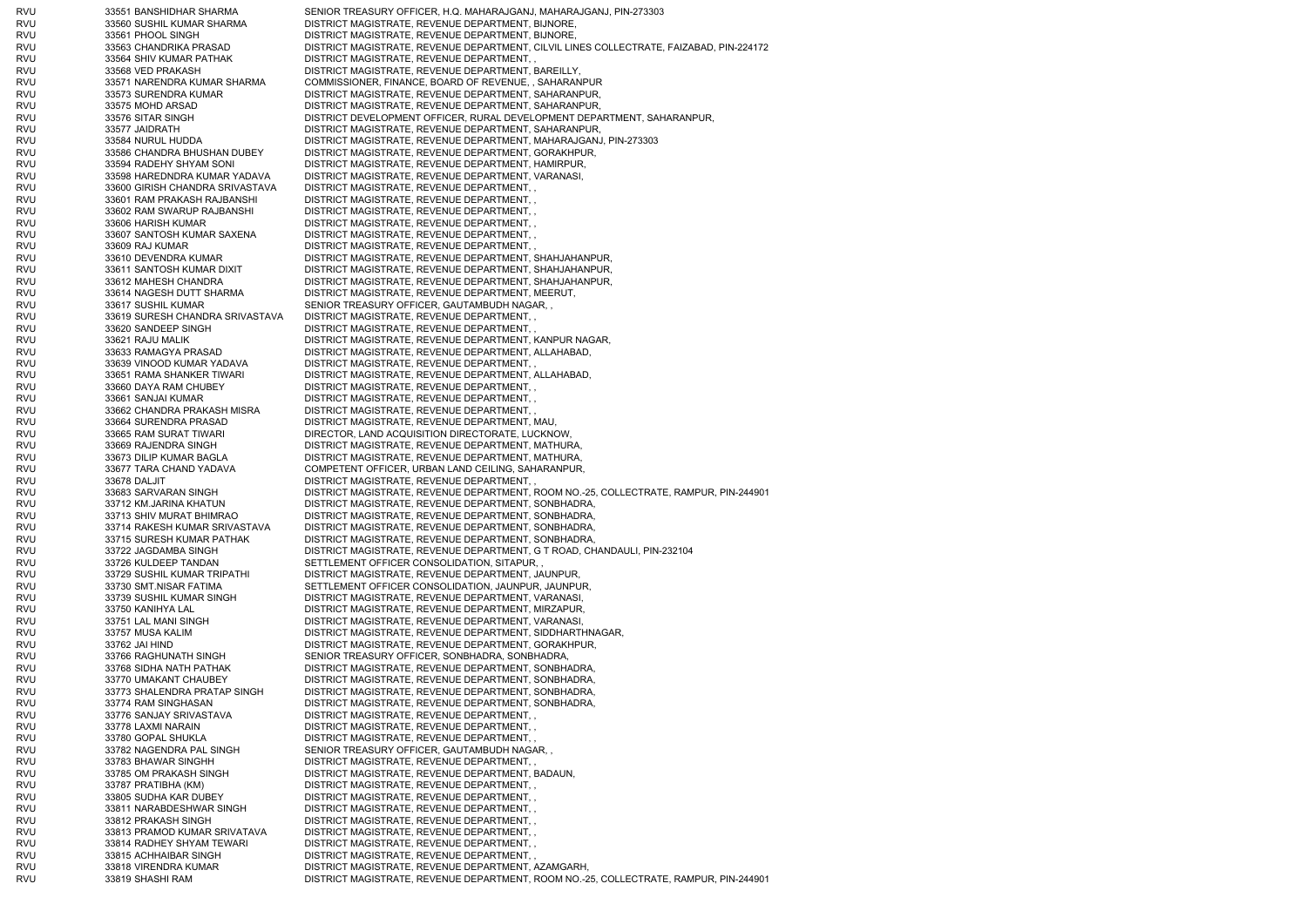RVU 33820 SHARAVAN KUMAR DISTRICT JUDGE, NYAYALAYA PARISAR, CIVIL LINE, ZILA KACHEHRI, RAMPUR, PIN-244901 RVU 33832 IDRISH MOHD DISTRICT MAGISTRATE, REVENUE DEPARTMENT, RVU 33839 RAM RAJ DISTRICT MAGISTRATE, REVENUE DEPARTMENT, G T ROAD, CHANDAULI, PIN-232104 RVU 33840 PARAM SINGH DISTRICT MAGISTRATE, REVENUE DEPARTMENT, ROOM NO.-25, COLLECTRATE, RAMPUR, PIN-244901 RVU 33841 SALIM AHAMAD DISTRICT MAGISTRATE, REVENUE DEPARTMENT, ROOM NO.-25, COLLECTRATE, RAMPUR, PIN-244901 RVU 33843 SUNDER LAL DISTRICT MAGISTRATE, REVENUE DEPARTMENT, ROOM NO.-25, COLLECTRATE, RAMPUR, PIN-244901 RVU 33844 LALJI DISTRICT MAGISTRATE, REVENUE DEPARTMENT, ROOM NO.-25, COLLECTRATE, RAMPUR, PIN-244901 RVU 33855 MASOOD SHEKHANI SETTLEMENT OFFICER CONSOLIDATION, KHERI, RVU 33862 TEJ PAL SINGH DISTRICT MAGISTRATE, REVENUE DEPARTMENT, RVU 33863 SURESH CHANDRA VERMA DISTRICT MAGISTRATE, REVENUE DEPARTMENT, , RVU 33864 JAG SHARAN SINGH DISTRICT MAGISTRATE, REVENUE DEPARTMENT, MUZAFFARNAGAR, RVU 33865 RAM PAL SHARMA DISTRICT MAGISTRATE, REVENUE DEPARTMENT, SAHARANPUR, RVU 33869 MATHURA PRASAD DISTRICT MAGISTRATE, REVENUE DEPARTMENT, RVU 33872 CHANDAN SINGH RATHI DISTRICT MAGISTRATE, REVENUE DEPARTMENT, MEERUT, RVU 33873 RAJESH KUMAR DISTRICT MAGISTRATE, REVENUE DEPARTMENT, GORAKHPUR, RVU 33881 KM.ALKA CHUHAN DISTRICT MAGISTRATE, REVENUE DEPARTMENT, ETAH, RVU 33883 VINOD KUMAR SINGH DISTRICT MAGISTRATE, REVENUE DEPARTMENT, MORADABAD, RVU 33884 LAXMAN SINGH DISTRICT MAGISTRATE, REVENUE DEPARTMENT, MORADABAD, RVU 33885 RAM SINGH DISTRICT MAGISTRATE, REVENUE DEPARTMENT, MORADABAD, RVU 33888 RAM AUTAR SINGH DISTRICT MAGISTRATE, REVENUE DEPARTMENT, MORADABAD, RVU 33889 RAKESH KUMAR BHATNAGAR DISTRICT MAGISTRATE, REVENUE DEPARTMENT, MORADABAD, RVU 33890 KUNWAR SINGH RANA DISTRICT MAGISTRATE, REVENUE DEPARTMENT, , RVU 33891 HARBANSH SINGH DISTRICT MAGISTRATE, REVENUE DEPARTMENT, MORADABAD, RVU 33894 RAM KUMAR DISTRICT MAGISTRATE, REVENUE DEPARTMENT, MORADABAD, RVU 33899 ANUJ KUMAR SHARMA DISTRICT MAGISTRATE, REVENUE DEPARTMENT, MUZAFFARNAGAR, RVU 33906 RAM CHANDRA CHUDHOURY DISTRICT MAGISTRATE, REVENUE DEPARTMENT, , RVU 33912 ANURUDH KUMAR MISRA DISTRICT MAGISTRATE, REVENUE DEPARTMENT, SIDDHARTHNAGAR, RVU 33917 INDAL SINGH DISTRICT MAGISTRATE, REVENUE DEPARTMENT, MAU, RVU 33918 VIRENDRA KUMAR PANDEY DISTRICT MAGISTRATE, REVENUE DEPARTMENT, MAU, RVU 33920 RAJ NATH SINGH DISTRICT MAGISTRATE, REVENUE DEPARTMENT, MIRZAPUR, RVU 33922 CHAVI NATH PRASAD DISTRICT MAGISTRATE, REVENUE DEPARTMENT, AZAMGARH, RVU 33928 SMT.KRISHNA KUMARI DISTRICT MAGISTRATE, REVENUE DEPARTMENT, MAU, RVU 33943 JAGANNATH SINGH DISTRICT MAGISTRATE, REVENUE DEPARTMENT, , RVU 33945 KM.PUNAM SRIVASTAVA DISTRICT MAGISTRATE, REVENUE DEPARTMENT, SONBHADRA, RVU 33947 AMNULYA KUMAR DISTRICT MAGISTRATE, REVENUE DEPARTMENT, SONBHADRA, RVU 33948 UMA NATH PANDEY DISTRICT MAGISTRATE, REVENUE DEPARTMENT, SONBHADRA, RVU 33958 PHERU RAM YADAVA DISTRICT MAGISTRATE, REVENUE DEPARTMENT, VARANASI, RVU 33959 CHANDRA PRAKASH DISTRICT MAGISTRATE, REVENUE DEPARTMENT, GORAKHPUR, RVU 33960 MAQSUD AHMAD DISTRICT MAGISTRATE, REVENUE DEPARTMENT, ALLAHABAD, RVU 33970 KRISHNA KUMAR SRIVASTAVA DISTRICT MAGISTRATE, REVENUE DEPARTMENT, , RVU 33973 SATENDRA PRATAP SINGH DISTRICT MAGISTRATE, REVENUE DEPARTMENT, , RVU 33988 PHAIZ ALI DISTRICT MAGISTRATE, REVENUE DEPARTMENT, SRAVASTI, PIN-271831 RVU 33989 RASHID ALI DISTRICT MAGISTRATE, REVENUE DEPARTMENT, RVU 33991 CHANDRA PATI RAM DISTRICT MAGISTRATE, REVENUE DEPARTMENT, AZAMGARH, RVU 33992 DASRATH RAM DISTRICT MAGISTRATE, REVENUE DEPARTMENT, AZAMGARH, RVU 33993 RAM BACHAN SONKAR ADDITIONAL CHIEF OFFICER, PANCHAYAT I RAJ DEPARTMENT, AZAMGARH, RVU 33995 MOHAN LAL DISTRICT MAGISTRATE, REVENUE DEPARTMENT, AZAMGARH, RVU 33999 SHESH NATH PRASAD DISTRICT MAGISTRATE, REVENUE DEPARTMENT, AZAMGARH, RVU 34000 INDAL RAM DISTRICT MAGISTRATE, REVENUE DEPARTMENT, AZAMGARH, RVU 34001 SANT RAJ YADAVA DISTRICT MAGISTRATE, REVENUE DEPARTMENT, AZAMGARH, RVU 34003 SHYAM LAL DISTRICT MAGISTRATE, REVENUE DEPARTMENT, AZAMGARH, RVU 34009 BAL CHAND YADAVA DISTRICT MAGISTRATE, REVENUE DEPARTMENT, , RVU 34018 ONKAR NATH SETTLEMENT OFFICER CONSOLIDATION, MIRZAPUR, MIRZAPUR, RVU 34020 ASHOK KUAMR DISTRICT MAGISTRATE, REVENUE DEPARTMENT, SONBHADRA, RVU 34025 SAEED AHMAD DISTRICT MAGISTRATE, REVENUE DEPARTMENT, RVU 34028 HARI CHARAN PRASAD DISTRICT MAGISTRATE, REVENUE DEPARTMENT, VARANASI, RVU 34029 KRIPA SHANKER SINGH DISTRICT MAGISTRATE, REVENUE DEPARTMENT, G T ROAD, CHANDAULI, PIN-232104 RVU 34030 RAVINDRA KUMAR MISRA DISTRICT MAGISTRATE, ENTERTAINMENT TAX & PROSECUTION OFFICE, VARANASI, RVU 34039 RAM SHANKER GIRI DISTRICT MAGISTRATE, REVENUE DEPARTMENT, G T ROAD, CHANDAULI, PIN-232104 RVU 34040 RAVI KANT SHARMA COMMISSIONER, FINANCE, BOARD OF REVENUE, MEERUT, RVU 34041 VIRENDRA DUEY DISTRICT MAGISTRATE, REVENUE DEPARTMENT, , RVU 34043 ANIL KUMAR SINGH DISTRICT MAGISTRATE, REVENUE DEPARTMENT, AZAMGARH, RVU 34045 NARESH KUMAR DISTRICT MAGISTRATE, REVENUE DEPARTMENT, MORADABAD, RVU 34046 DEVENDRA KUMAR SHARMA DISTRICT MAGISTRATE, REVENUE DEPARTMENT, MORADABAD, RVU 34051 NIZAMUDDIN DISTRICT MAGISTRATE, REVENUE DEPARTMENT, G T ROAD, CHANDAULI, PIN-232104 RVU 34053 SAYED FAROOQ MIYA DISTRICT MAGISTRATE, REVENUE DEPARTMENT, ROOM NO.-25, COLLECTRATE, RAMPUR, PIN-244901 RVU 34060 BRIJ NARAIN SHUKLA DISTRICT MAGISTRATE, REVENUE DEPARTMENT, COLLECTRATE CAMPUS ORAI, JALAUN, PIN-28001 RVU 34067 LAXMI NARAIN DISTRICT MAGISTRATE, REVENUE DEPARTMENT, COLLECTRATE CAMPUS ORAI, JALAUN, PIN-28001 RVU 34068 VINOOD KUMAR DISTRICT MAGISTRATE, REVENUE DEPARTMENT, COLLECTRATE CAMPUS ORAI, JALAUN, PIN-28001 RVU 34074 RAJKESHWAR DISTRICT MAGISTRATE, REVENUE DEPARTMENT, , RVU 34075 TRILOK SINGH DISTRICT MAGISTRATE, REVENUE DEPARTMENT, MATHURA, RVU 34079 AZIZUDDIN REHMAN DISTRICT MAGISTRATE, REVENUE DEPARTMENT, G T ROAD, CHANDAULI, PIN-232104 RVU 34101 SRI KRISHNA DISTRICT MAGISTRATE, REVENUE DEPARTMENT, DEORIA, RVU 34108 SANJAI KAPOOR DISTRICT MAGISTRATE, REVENUE DEPARTMENT, AGRA, RVU 34110 BABU RAM KEN SETTLEMENT OFFICER CONSOLIDATION, MUZZAFARNAGAR,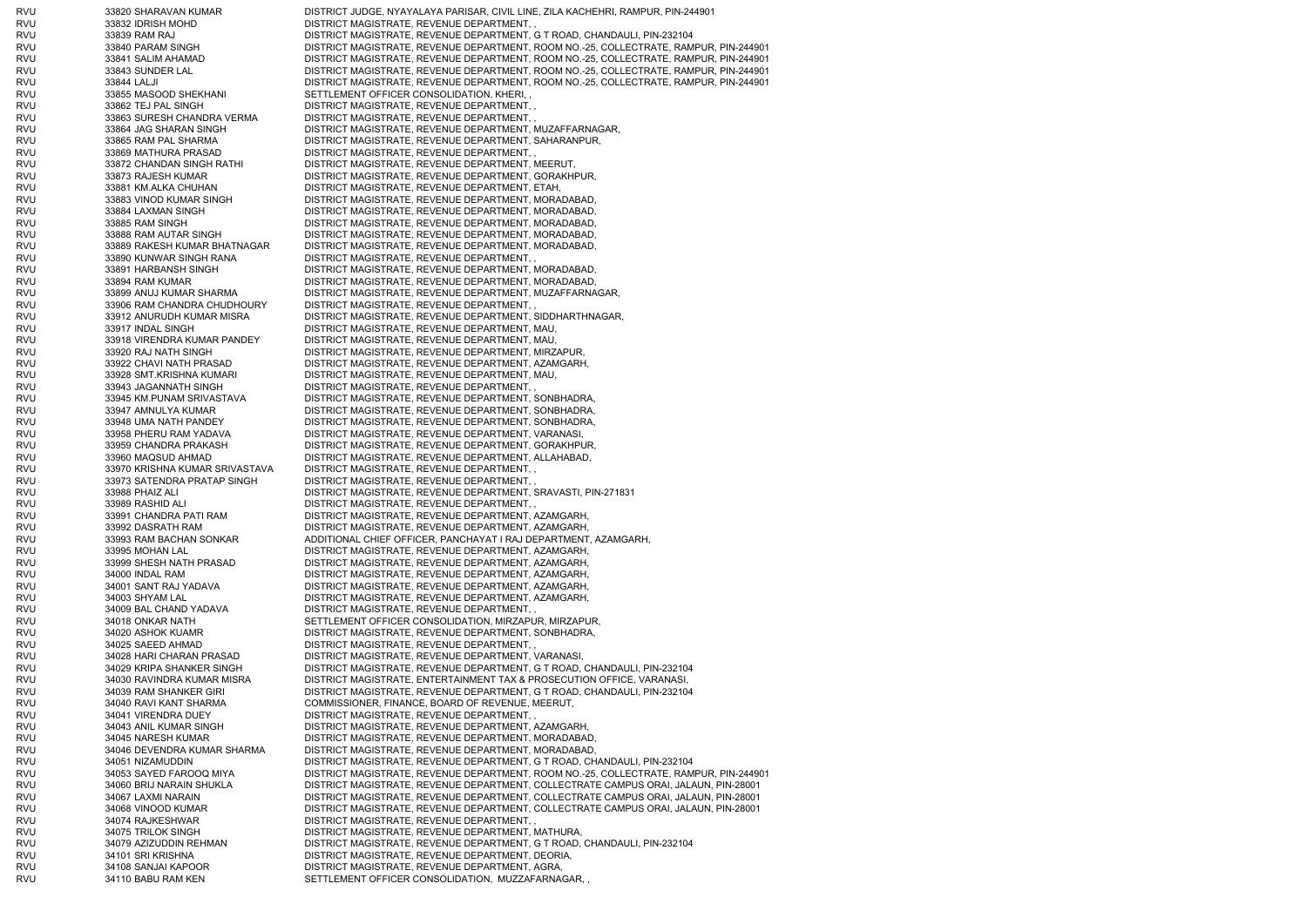RVU 34115 PRADEEP KUMAR SETTLEMENT OFFICER CONSOLIDATION, SOC DEPARTMENT, PILIBHIT, RVU 34122 JANENDRA KUMAR SETTLEMENT OFFICER CONSOLIDATION, FARRUKHABAD, FATEHGARH, RVU 34123 GANESH PRASAD DISTRICT MAGISTRATE, REVENUE DEPARTMENT, RVU 34129 HARI SHANKER SHARMA DISTRICT MAGISTRATE, REVENUE DEPARTMENT, AGRA, RVU 34131 JAGDISH PRASAD DISTRICT MAGISTRATE, REVENUE DEPARTMENT, RVU 34132 SAILENDRA KUMAR DISTRICT MAGISTRATE, REVENUE DEPARTMENT, AGRA, RVU 34133 AJAI KUMAR DISTRICT MAGISTRATE, REVENUE DEPARTMENT, RVU 34134 RISHI PAL DISTRICT MAGISTRATE, REVENUE DEPARTMENT, SAHARANPUR, RVU 34135 MADAN PAL DISTRICT MAGISTRATE, REVENUE DEPARTMENT, SAHARANPUR, RVU 34136 SHYAM KUMAR DISTRICT MAGISTRATE, REVENUE DEPARTMENT, SAHARANPUR, RVU 34143 SUREDRA KUMAR DISTRICT MAGISTRATE, REVENUE DEPARTMENT, MAHARAJGANJ, PIN-273303 RVU 34153 BAIJ NATH DISTRICT MAGISTRATE, REVENUE DEPARTMENT, JAUNPUR, RVU 34176 JAMIL AHMAD DISTRICT MAGISTRATE, REVENUE DEPARTMENT, , RVU 34178 KAPIL SRIVASTAVA SETTLEMENT OFFICER CONSOLIDATION, LALITPUR, RVU 34181 DWARIKA PRASAD SETTLEMENT OFFICER CONSOLIDATION, LALITPUR, RVU 34184 ANIL KUMAR DABAR DISTRICT MAGISTRATE, REVENUE DEPARTMENT, MUZAFFARNAGAR, RVU 34186 UMA KANT SHUKLA DISTRICT MAGISTRATE, REVENUE DEPARTMENT, BIJNORE, RVU 34195 RAM KAILASH DISTRICT MAGISTRATE, REVENUE DEPARTMENT, RVU 34196 BAL GOVIND DISTRICT MAGISTRATE, REVENUE DEPARTMENT, RVU 34200 LAL CHANDRA DISTRICT MAGISTRATE, REVENUE DEPARTMENT, SONBHADRA, RVU 34204 SATYA DEO DWIVEDI DISTRICT MAGISTRATE, REVENUE DEPARTMENT, CILVIL LINES COLLECTRATE, FAIZABAD, PIN-224172 RVU 34205 VIJAI NARAIN PANDEY DISTRICT MAGISTRATE, REVENUE DEPARTMENT, CHITRAKOOT, RVU 34206 RAJ KUMAR DUBEY DISTRICT MAGISTRATE, REVENUE DEPARTMENT, , RVU 34207 SMT. SHEELA RANI SRIVASTAVA DISTRICT MAGISTRATE, REVENUE DEPARTMENT, , RVU 34209 AJAI SHANKER SETTLEMENT OFFICER CONSOLIDATION, SETTLEMENT OFFICER CONSOLIDATION DEPT., RVU 34214 BHUPENDRA SINGH DISTRICT MAGISTRATE, REVENUE DEPARTMENT, BIJNORE, RVU 34217 BACHHEY LAL SETTLEMENT OFFICER CONSOLIDATION, JAUNPUR, JAUNPUR, RVU 34218 TRIPURARI LAL DISTRICT MAGISTRATE, REVENUE DEPARTMENT, , RVU 34219 RAM MAOHAR DISTRICT MAGISTRATE, REVENUE DEPARTMENT, RVU 34228 RANA PRATAP SINGH DISTRICT MAGISTRATE, REVENUE DEPARTMENT, FATEHPUR, RVU 34258 GOVIND PRASAD DISTRICT MAGISTRATE, REVENUE DEPARTMENT, GORAKHPUR, RVU 34288 VIJAI KUMAR DISTRICT MAGISTRATE, REVENUE DEPARTMENT, G T ROAD, CHANDAULI, PIN-232104 RVU 34307 RAGHAVENDRA PRATAP SINGH DISTRICT MAGISTRATE, REVENUE DEPARTMENT, CILVIL LINES COLLECTRATE, FAIZABAD, PIN-224172 RVU 34334 NAIPAL DISTRICT MAGISTRATE, REVENUE DEPARTMENT, , RVU 34342 VIJAI KUMAR SINGH DISTRICT MAGISTRATE, REVENUE DEPARTMENT, MAU, RVU 34348 ANISH DISTRICT MAGISTRATE, REVENUE DEPARTMENT, AZAMGARH, RVU 34405 GULAM ALI DISTRICT MAGISTRATE, REVENUE DEPARTMENT, ETAWAH, RVU 34463 LALA RAM DISTRICT MAGISTRATE, REVENUE DEPARTMENT, G T ROAD, CHANDAULI, PIN-232104 RVU 34466 KHUSHI RAM RAWAT SETTLEMENT OFFICER CONSOLIDATION, CONSOLIDATION DEPARTMENT, , LUCKNOW RVU 34503 RAM NARESH DISTRICT MAGISTRATE, REVENUE DEPARTMENT, FATEHPUR, RVU 34543 NARENDRA SINGH DISTRICT MAGISTRATE, REVENUE DEPARTMENT, BIJNORE, RVU 34555 HEERA RAM DISTRICT MAGISTRATE, REVENUE DEPARTMENT, MAU, RVU 34709 SURESH CHANDRA DUBEY DISTRICT MAGISTRATE, REVENUE DEPARTMENT, GORAKHPUR, RVU 34710 RAM DEEN SETTLEMENT OFFICER CONSOLIDATION, RAIBAREILLY, RVU 34716 KRISHNA GOPAL UPADHYAYA DISTRICT MAGISTRATE, REVENUE DEPARTMENT, JHANSI RVU 34717 PURAN SINGH NIRANJAN DISTRICT MAGISTRATE, REVENUE DEPARTMENT, JHANSI, RVU 34718 VIJAI SINGH DISTRICT MAGISTRATE, REVENUE DEPARTMENT, JHANSI, RVU 34720 JAI PRAKASH DISTRICT MAGISTRATE, REVENUE DEPARTMENT, JHANSI, RVU 34721 KASHI PRASAD DISTRICT MAGISTRATE, REVENUE DEPARTMENT, JHANSI, RVU 34722 MOHAN LAL DISTRICT MAGISTRATE, REVENUE DEPARTMENT, JHANSI, RVU 34755 ADARSH KUMAR YADAVA SETTLEMENT OFFICER CONSOLIDATION, SAHARANPUR, SAHARANPUR, RVU 34789 JANG BAHADUR GUPTA DISTRICT MAGISTRATE, REVENUE DEPARTMENT, DEORIA, RVU 34869 KAUSALENDRA KISHORE ADDITIONAL CHIEF OFFICER, PANCHAYAT I RAJ DEPARTMENT, RVU 34914 HARI OM CHATURVEDI DISTRICT MAGISTRATE, REVENUE DEPARTMENT, ETAWAH, RVU 35755 SITA RAM DISTRICT MAGISTRATE, REVENUE DEPARTMENT, BIJNORE, RVU 38889 LALTA PRASAD AHIRWAR SETTLEMENT OFFICER CONSOLIDATION, MORADABAD, , RVU 39935 RAMESH CHANDRA DISTRICT MAGISTRATE, REVENUE DEPARTMENT, RVU 40489 RAJESH KUMAR SRIVASTAVA DISTRICT MAGISTRATE, REVENUE DEPARTMENT, , RVU 41148 ASHOK KUMAR DUBEY DISTRICT MAGISTRATE, REVENUE DEPARTMENT, MIRZAPUR, RVU 43679 RAM ANUJ DISTRICT MAGISTRATE, REVENUE DEPARTMENT, , SCU 238 SANTOSH KUMAR DIRECTOR, MINERAL & MINING DIRECTORATE &, REGIONAL OFFICE,, LUCKNOW SCU 241 PANCHRAM DIRECTOR, SANTHAGAT VITT & SERVHIT BIMA NIDESHALYA, LUCKNOW, SCU 476 SRI KANT DIRECTOR, MINERAL & MINING DIRECTORATE &, REGIONAL OFFICE,, LUCKNOW SCU 549 CHANDRA PAL SINGH DIRECTOR, MINERAL & MINING DIRECTORATE &, REGIONAL OFFICE,, LUCKNOW SCU 569 SUNIL KUMAR SRIVASTAVA DIRECTOR, MINERAL & MINING DIRECTORATE &, REGIONAL OFFICE,, LUCKNOW SCU 583 JIWAN DAS VERMA DIRECTOR, MINORITY WELFARE DIRECTORATE, LUCKNOW-2, SCU 593 RAJMANI YADAV ADDITIONAL DIRECTOR, DIRECTORATE OF GROUP INSURANCE, GROUP INSURANCE DIRECTORATE U.P., LUCKNOW SCU 595 UMA SHANKAR ADDITIONAL DIRECTOR, DIRECTORATE OF GROUP INSURANCE, GROUP INSURANCE DIRECTORATE U.P., LUCKNOW SCU 682 MERAJUDDIN DIRECTOR, BACKWARD CLASS WELFARE DIRECTORATE, LUCKNOW, SCU 697 KAMAL KUMAR SRIVASTAVA ADDITIONAL CHIEF OFFICER, PANCHAYATI RAJ DEPARTMENT, , SCU 719 SHATRUGHAN PRASAD MISRA ADDITIONAL CHIEF OFFICER, PANCHAYATI RAJ DEPARTMENT, , SCU 720 SURESH CHANDRA SHARMA SENIOR TREASURY OFFICER, ETAH, SCU 732 RAM BHAWAN CHAUDHARY DIRECTOR, SANTHAGAT VITT & SERVHIT BIMA NIDESHALYA, LUCKNOW, SCU 753 MUNNI DEVI DIRECTOR, SANTHAGAT VITT & SERVHIT BIMA NIDESHALYA, LUCKNOW, SCU 754 UMESH CHANDRA SINGH DIRECTOR, MINERAL & MINING DIRECTORATE &, REGIONAL OFFICE,, LUCKNOW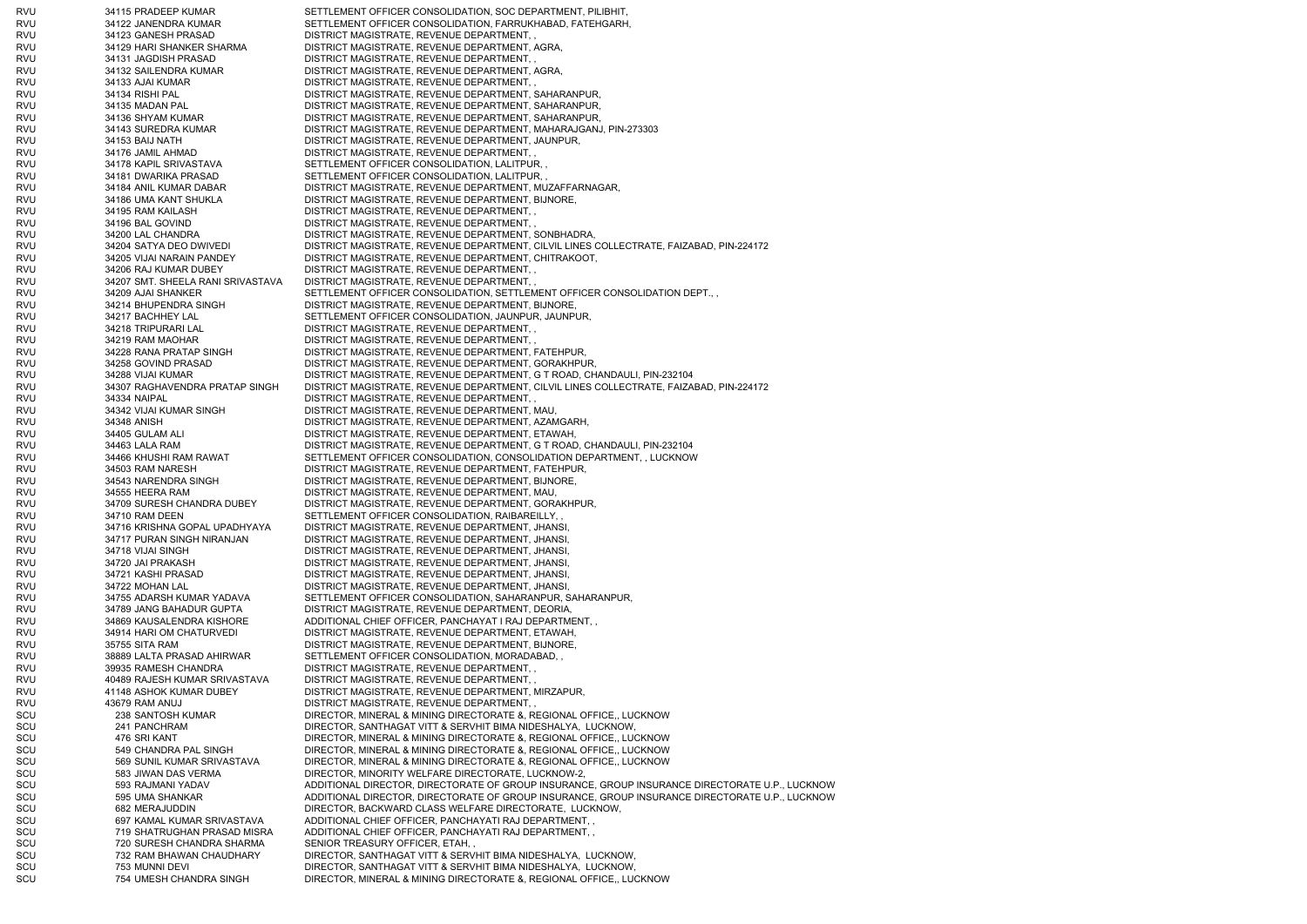SCU 756 RAM KUMAR DIRECTOR, MINERAL & MINING DIRECTORATE &, REGIONAL OFFICE., LUCKNOW SCU 758 PRITHVI NATH MISRA DIRECTOR, BACKWARD CLASS WELFARE DIRECTORATE, LUCKNOW, SCU 759 SHASHANK SHEKHAR SINGH UNDER SECRETARY, ADMN A/C DEPT SACHIVALYA, LUCKNOW, SCU 780 OMPRAKASH DIRECTOR, MINERAL & MINING DIRECTORATE &, REGIONAL OFFICE,, LUCKNOW SCU 781 AJAI KUMAR RAI DIRECTOR, MINERAL & MINING DIRECTORATE &, REGIONAL OFFICE,, LUCKNOW SCU 784 SHAMBHOO NATH MISRA DIRECTOR, MINERAL & MINING DIRECTORATE &, REGIONAL OFFICE., LUCKNOW SCU 820 MEERA SRIVASTAVA (KM) DISTRICT MAGISTRATE, REVENUE DEPARTMENT, SCU 846 SHAILENDRA KUMAR SRIVASTAVA DIRECTOR, MINERAL & MINING DIRECTORATE &, REGIONAL OFFICE,, LUCKNOW SCU 864 AWADHESH CHANDRA SHUKLA DIRECTOR, MINERAL & MINING DIRECTORATE &, REGIONAL OFFICE,, LUCKNOW SCU 866 NAUSHAD ALI ANSARI DIRECTOR, MINERAL & MINING DIRECTORATE &, REGIONAL OFFICE,, LUCKNOW SCU 875 MALA TRIPATHI (SMT) DIRECTOR, MINERAL & MINING DIRECTORATE &, REGIONAL OFFICE,, LUCKNOW SCU 882 SHRI CHAND DISTRICT MAGISTRATE, REVENUE DEPARTMENT, SCU 890 RAJ NATH DIRECTOR, MINERAL & MINING DIRECTORATE &, REGIONAL OFFICE,, LUCKNOW SCU 892 RAM NATH YADAV DIRECTOR, MINERAL & MINING DIRECTORATE &, REGIONAL OFFICE,, LUCKNOW SCU 893 VIJAI BHUSAN TEWARI DIRECTOR, MINERAL & MINING DIRECTORATE &, REGIONAL OFFICE,, LUCKNOW SCU 901 RAM NATH VERMA DISTRICT MAGISTRATE. REVENUE DEPARTMENT, GAZIPUR, SCU 922 SHYAM KUMAR SRIVASTAVA DIRECTOR, MINERAL & MINING DIRECTORATE &, REGIONAL OFFICE., LUCKNOW SCU 931 BABBAN DIRECTOR, MINERAL & MINING DIRECTORATE &, REGIONAL OFFICE,, LUCKNOW SCU 933 CHANDRAWATI SINGH DIRECTOR, MINERAL & MINING DIRECTORATE &, REGIONAL OFFICE., LUCKNOW SCU 947 ASHOK KUMAR SINGH DISTRICT MAGISTRATE, REVENUE DEPARTMENT, SCU 951 MOHAN SINGH NEGI DIRECTOR, MINERAL & MINING DIRECTORATE &, REGIONAL OFFICE,, LUCKNOW SCU 953 RENU VERMA (SMT) DIRECTOR, MINERAL & MINING DIRECTORATE &, REGIONAL OFFICE,, LUCKNOW SCU 955 GHISIYAWAN DISTRICT MAGISTRATE, REVENUE DEPARTMENT, SCU 959 ANIL KUMAR SHARMA DIRECTOR, MINERAL & MINING DIRECTORATE &, REGIONAL OFFICE,, LUCKNOW SCU 961 SANDEEP CHATERJEE DIRECTOR, MINERAL & MINING DIRECTORATE &, REGIONAL OFFICE,, LUCKNOW SCU 962 SUNIL KUMAR AGRAWAL DIRECTOR, MINERAL & MINING DIRECTORATE &, REGIONAL OFFICE,, LUCKNOW SCU 964 SAMRENDRA KUMAR DAS GEOLOGIST, REGIONAL OFFICE, MINERALS & MINING, SONBHADRA SCU 968 MATUKDHARI RAM DIRECTOR, MINERAL & MINING DIRECTORATE &, REGIONAL OFFICE,, LUCKNOW SCU 977 DURGA PRASAD DIRECTOR, MINERAL & MINING DIRECTORATE &, REGIONAL OFFICE,, LUCKNOW SCU 988 SHYAM SUNDAR VERMA DIRECTOR, DIRECTORATE OF CIVIL AVIATION, LUCKNOW, SCU 995 MOHAMMAD LAIQUE DISTRICT MAGISTRATE, REVENUE DEPARTMENT, SCU 999 SANJEEV KUMAR SAXENA DISTRICT MAGISTRATE, REVENUE DEPARTMENT, ALIGARH, SCU 1000 JAGAT NARAIN PATHAK DISTRICT MAGISTRATE, REVENUE DEPARTMENT, SCU 1001 TOTA RAM RAWAT DIRECTOR, DIRECTORATE OF CIVIL AVIATION, LUCKNOW, SCU 1002 PRASHANT SRIVASTAVA DISTRICT MAGISTRATE, REVENUE DEPARTMENT, MEERUT, SCU 1011 MADAN LAL DISTRICT MAGISTRATE, REVENUE DEPARTMENT, AGRA, SCU 1015 RAM NARESH DIRECTOR, MINERAL & MINING DIRECTORATE &, REGIONAL OFFICE,, LUCKNOW SCU 1016 RAJ KUMAR DWIVEDI DIRECTOR, DIRECTORATE OF CIVIL AVIATION, LUCKNOW, SCU 1017 INDRA JEET CHIEF TREASURY OFFICER, COLLECTRATE, LUCKNOW, SCU 1019 SUDHEER DUBEY DIRECTOR, MINERAL & MINING DIRECTORATE &, REGIONAL OFFICE,, LUCKNOW SCU 1022 ANURAG DIRECTOR, MINERAL & MINING DIRECTORATE &, REGIONAL OFFICE,, LUCKNOW SCU 1023 GAJENDRA PAL SINGH DIRECTOR, MINERAL & MINING DIRECTORATE &, REGIONAL OFFICE., LUCKNOW SCU 1027 RAGHVENDRA SAXENA DIRECTOR, MINERAL & MINING DIRECTORATE &, REGIONAL OFFICE., LUCKNOW SCU 1028 CHANDRA SHEKHAR RAI DIRECTOR, MINERAL & MINING DIRECTORATE &, REGIONAL OFFICE,, LUCKNOW SCU 1030 PRAKASH KUMAR SRIVASTAVA DIRECTOR, MINERAL & MINING DIRECTORATE &, REGIONAL OFFICE,, LUCKNOW SCU 1031 RAM SURESH DIRECTOR, MINERAL & MINING DIRECTORATE &, REGIONAL OFFICE,, LUCKNOW SCU 1033 ASHOK KUMAR MAURYA GEOLOGIST, MINERAL & MINING DEPT.UP REGIONAL OFFICE, 5- NAYA KATRA DILKUSHA ROAD, CARPENTRI CAMPUS, ALLAHABAD, PIN-211002 SCU 1039 JASWANT SINGH DIRECTOR, MINERAL & MINING DIRECTORATE &, REGIONAL OFFICE,, LUCKNOW SCU 1040 RAMADHEEN DIRECTOR, MINERAL & MINING DIRECTORATE &, REGIONAL OFFICE., LUCKNOW SCU 1047 RAJENDRA SINGH YADAV DIRECTOR, ECONOMIC & STATISTICS CELL, STATE PLANNING INSTITUTE,UP, LUCKNOW-2 SCU 1060 ASHISH KUMAR DIRECTOR, MINERAL & MINING DIRECTORATE & REGIONAL OFFICE, LUCKNOW SCU 1062 SANTOSH KUMAR SAHU DISTRICT MAGISTRATE, REVENUE DEPARTMENT, , SCU 1065 SURENDRA PAL SINGH DISTRICT MAGISTRATE, REVENUE DEPARTMENT, FATEHGARH SCU 1074 ANJANI KUMAR SINGH DIRECTOR, MINERAL & MINING DIRECTORATE &, REGIONAL OFFICE,, LUCKNOW SCU 1077 RAM DEO DIRECTOR, SANTHAGAT VITT & SERVHIT BIMA NIDESHALYA, LUCKNOW, SCU 1080 PAN SINGH DIRECTOR, MINERAL & MINING DIRECTORATE & REGIONAL OFFICE, LUCKNOW STEXU 707 K K PANDEY DEPUTY EXCISE COMMISSIONER, STATE EXCISE DEPARTMENT, ABKARI BHAWAN, NAKA MUZAFARA, FAIZABAD, PIN-224001 STEXU 1020 RAMJIT YADAV ASSISTANT EXCISE COMMISSIONER, STATE EXCISE DEPARTMENT, MAU, STEXU 1355 HARPAL SINGH TRADE TAX OFFICER, ADMINISTRATION, ALLAHABAD, STEXU 1356 JAG MOHAN SHUKLA ASSISTANT EXCISE COMMISSIONER, STATE EXCISE DEPARTMENT, STEXU 1502 SANTOSH KUMAR SINGH ASSISTANT EXCISE COMMISSIONER, STATE EXCISE DEPARTMENT, ALIGARH, STEXU 1504 CHIRAUNJI LAL MISHRA DEPUTY EXCISE COMMISSIONER, STATE EXCISE DEPARTMENT, ALLAHABAD, STEXU 1534 SUMMER PATI AHIRWAR ASSISTANT EXCISE COMMISSIONER, STATE EXCISE DEPARTMENT, BANDA, STEXU 1547 CHANDRA BHANU TIWARI REGIONAL PROHIBITION AND SOCIAL UPLIFT OFFICER, CHHETRIYA MADYA NISHEDH KARYALAYA, STEXU 1554 MAHENDRA PRASAD DEPUTY EXCISE COMMISSIONER, STATE EXCISE DEPARTMENT, ALLAHABAD, STEXU 1564 NAVA PRAKASH SINGH DEPUTY EXCISE COMMISSIONER, STATE EXCISE DEPARTMENT, ALLAHABAD, STEXU 1618 ANIL MOHAN SHARMA SECRETARY, VIGILENCE COMMISSION AND, ADMINISTRATIVE TRIBUNAL, LUCKNOW STEXU 1627 RAJENDRA KUMAR DIXIT SENIOR TREASURY OFFICER, LUCKNOW, STEXU 1656 RADHEY SHYAM SINGH DEPUTY EXCISE COMMISSIONER, STATE EXCISE DEPARTMENT, VARANASI, STEXU 1703 RAM CHANDRA PATEL DEPUTY EXCISE COMMISSIONER, STATE EXCISE DEPARTMENT, ALLAHABAD, STEXU 1705 SIDH KUMAR SINGH SENGAR EXCISE COMMISSIONER, STATE EXCISE DEPARTMENT, ALLAHABAD, STEXU 1708 ASHOK KUMAR SHARMA ASSISTANT EXCISE COMMISSIONER, STATE EXCISE DEPARTMENT, ROOM NO.-15, COLLECTRATE COMPOUND, BARABANKY STEXU 1709 CHANDRA SHEKHAR TIWARI DEPUTY EXCISE COMMISSIONER, STATE EXCISE DEPARTMENT, ALLAHABAD, STEXU 1710 SURYA KUMAR SRIVASTAVA ASSISTANT EXCISE COMMISSIONER, STATE EXCISE DEPARTMENT, BALRAMPUR, STEXU 1753 ANIL KUMAR SRIVASTAVA DEPUTY EXCISE COMMISSIONER, STATE EXCISE DEPARTMENT, ALLAHABAD,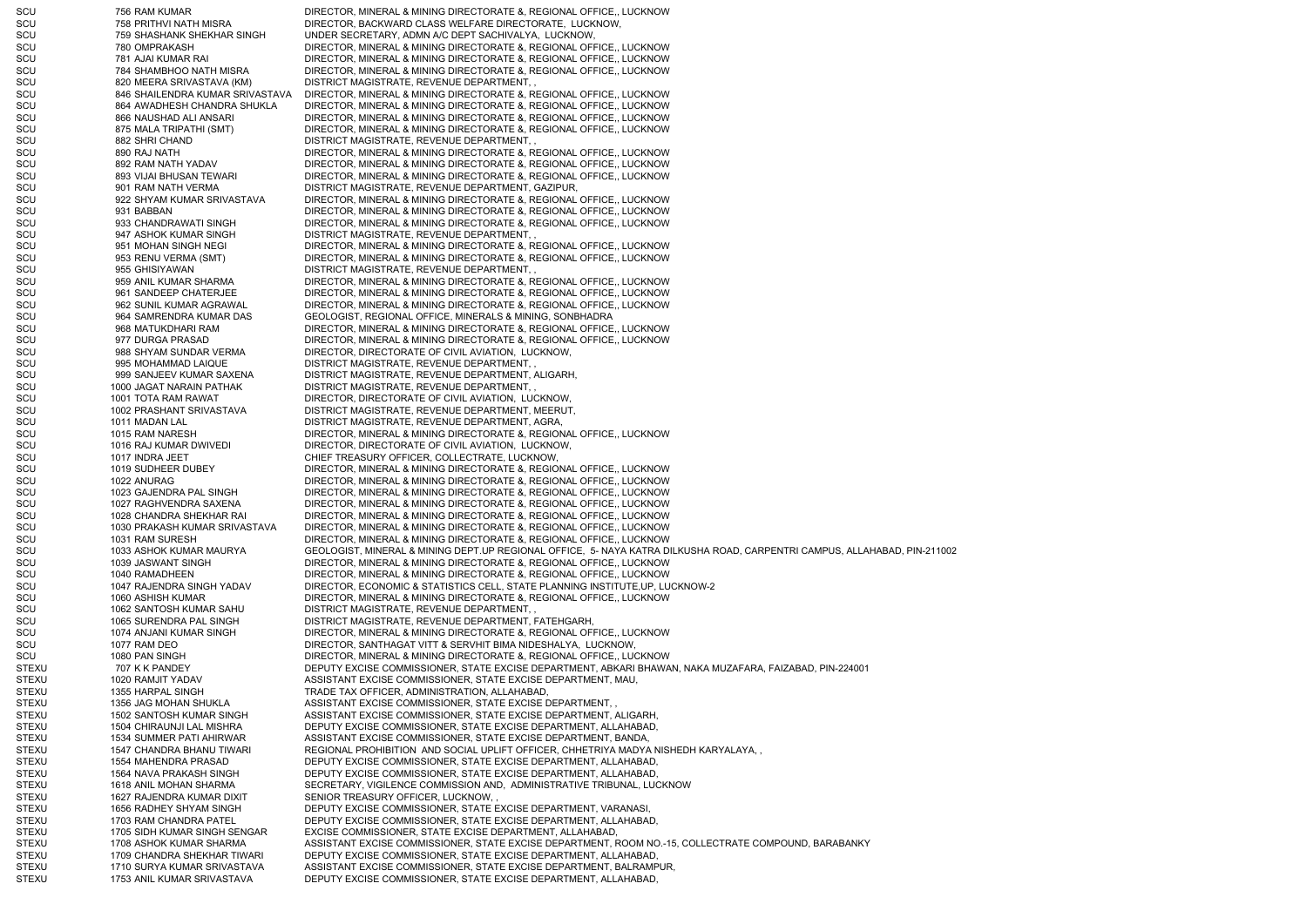STEXU 1760 RAM SAGAR TIWARI DEPUTY EXCISE COMMISSIONER, STATE EXCISE DEPARTMENT, ALLAHABAD, STEXU 1785 SURESH CHANDRA SINGH DEPUTY EXCISE COMMISSIONER, STATE EXCISE DEPARTMENT, ABKARI BHAWAN, NAKA MUZAFARA, FAIZABAD, PIN-224001 STEXU 1819 SUSHIL KUMAR SHUKLA ASSISTANT EXCISE COMMISSIONER, STATE EXCISE DEPARTMENT, ETAWAH, STEXU 1829 MOHAMMAD SARFARAJ ALAM ASSISTANT EXCISE COMMISSIONER, STATE EXCISE DEPARTMENT, MAINPURI, STEXU 1834 R MISHRA ASSISTANT EXCISE COMMISSIONER, STATE EXCISE DEPARTMENT, GHAZIABAD, STEXU 1835 M L YADAV CHE ASSISTANT EXCISE COMMISSIONER, STATE EXCISE DEPARTMENT, HARDOI, STEXU 1840 S K SINGH ASSISTANT EXCISE COMMISSIONER, STATE EXCISE DEPARTMENT, ALIGARH, STEXU 1847 K P PATHAK ASSISTANT EXCISE COMMISSIONER, STATE EXCISE DEPARTMENT, STEXU 1856 N KHAN 1856 N KHAN ASSISTANT EXCISE COMMISSIONER, STATE EXCISE DEPARTMENT, MAINPURI, STEXU 1896 VISHWANATH REGIONAL PROHIBITION AND SOCIAL UPLIFT OFFICER, CHHETRIYA MADYA NISHEDH KARYALAYA, STEXU 1898 VANDANA KM. ASSISTANT EXCISE COMMISSIONER, STATE EXCISE DEPARTMENT, ROOM NO.-15, COLLECTRATE COMPOUND, BARABANKY STEXU 1903 AVNASH MANI TRIPATHI DEPUTY EXCISE COMMISSIONER, STATE EXCISE DEPARTMENT, ALLAHABAD, STEXU 1906 SNEHLATA PATHAK SMT. DEPUTY EXCISE COMMISSIONER, STATE EXCISE DEPARTMENT, VARANASI, STEXU 1917 BASANT PRASAD ASSISTANT EXCISE COMMISSIONER, STATE EXCISE DEPARTMENT, BASTI, STEXU 1919 VIJEYENDRA PATEL ASSISTANT EXCISE COMMISSIONER, STATE EXCISE DEPARTMENT, STEXU 1930 SUBHASH CHANDRA GUPTA ASSISTANT EXCISE COMMISSIONER, STATE EXCISE DEPARTMENT, GAZIPUR, STEXU 1945 SATISH CHANDRA SINGH EXCISE COMMISSIONER, STATE EXCISE DEPARTMENT, ALLAHABAD, STEXU 1950 ASHOK KUMAR SHUKLA ASSISTANT EXCISE COMMISSIONER, STATE EXCISE DEPARTMENT, BASTI, STEXU 1951 RADHEY SHYAM DEPUTY EXCISE COMMISSIONER, STATE EXCISE DEPARTMENT, VARANASI, STEXU 1956 RAJ KISHORE SINGH DEPUTY EXCISE COMMISSIONER, STATE EXCISE DEPARTMENT, ABKARI BHAWAN, NAKA MUZAFARA, FAIZABAD, PIN-224001 STEXU 1974 RAJ NARAIN REGIONAL PROHIBITION AND SOCIAL UPLIFT OFFICER, CHHETRIYA MADYA NISHEDH KARYALAYA, , STEXU 1975 RAN VIJAY SINGH ASSISTANT EXCISE COMMISSIONER, STATE EXCISE DEPARTMENT, ETAH, STEXU 1985 ASHOK KUMAR SINGH REGIONAL PROHIBITION AND SOCIAL UPLIFT OFFICER, CHHETRIYA MADYA NISHEDH KARYALAYA, STEXU 1988 JAI KAMAL KULSHRESHTHA DEPUTY EXCISE COMMISSIONER, STATE EXCISE DEPARTMENT, AGRA, STEXU 2002 SAMIUDDIN UNDER SECRETARY, ADMN A/C DEPT SACHIVALYA, LUCKNOW, STEXU 2007 SANJAY BHARTI ASSISTANT EXCISE COMMISSIONER, STATE EXCISE DEPARTMENT, RAIBAREILLY, STEXU 2014 RAM TIRATH MAURYA ASSISTANT EXCISE COMMISSIONER, STATE EXCISE DEPARTMENT, ROOM NO.-15, COLLECTRATE COMPOUND, BARABANKY STEXU 2025 ROSHAN LAL DEPUTY EXCISE COMMISSIONER, STATE EXCISE DEPARTMENT, JHANSI, STEXU 2044 RAJ NATH SINGH DEPUTY EXCISE COMMISSIONER, STATE EXCISE DEPARTMENT, STEXU 2048 KM MALTI DEPUTY EXCISE COMMISSIONER, STATE EXCISE DEPARTMENT, ALLAHABAD, STEXU 2049 PAWAN KUMAR SHARMA TRADE TAX OFFICER, ADMINISTRATION, ALLAHABAD, STU 6 S L MEHROTRA TRADE TAX OFFICER, ADMINISTRATION, LUCKNOW, STU 205 P N SINGH ASSISTANT COMMISSIONER , (ADMINISTRATION),COMMERCIAL TAX, ZILA PANCHAYAT CAMPUS, SULTANPUR, PIN-228001 STU 766 R K BAJPAI TRADE TAX OFFICER, ADMINISTRATION, FATEHPUR, STU 1000 R L GARKHIL REGIONAL TRANSPORT OFFICER. (ADMINISTRATION), MORADABAD, STU 1037 P D SHRMA ASSISTANT EXCISE COMMISSIONER, STATE EXCISE DEPARTMENT, GAUTAM BUDHA NAGAR, STU 1088 VINOD KUMAR TRADE TAX OFFICER, ADMINISTRATION, MORADABAD, STU 1113 S K NIGAM REGIONAL TRANSPORT OFFICER, (ADMINISTRATION), MORADABAD, STU 1152 A P SINGH CHAUHAN TRADE TAX OFFICER, ADMINISTRATION, FATEHPUR, STU 1259 M L SHARMA TRADE TAX OFFICER, ADMINISTRATION, KANPUR NAGAR, STU 1443 K R PANDE TAX OFFICER, TRADE TAX BHAWAN, CHETGANJ, VARANASI STU 1851 OM PRAKASH SHARMA ASSISTANT COMMISSIONER , (TAX FIXATION /A), BULANDSHAHAR, STU 1864 RAM SHANKAR PANDE TRADE TAX OFFICER, ADMINISTRATION, GHAZIPUR, STU 1874 VINOD KUMAR NIGAM TRADE TAX OFFICER, ADMINISTRATION, SANTRAVIDAS NAGAR, STU 2204 SARVADHAR MISRA TRADE TAX OFFICER, ADMINISTRATION, KANPUR NAGAR, STU 2388 SURESH CHANDRA GUPTA DEPUTY COMMISSIONER (ADMINISTRATION), COMMERCIAL TAX,, 8-MAVI KALA YOJANA, AVAS VIKAS,, DELHI ROAD, SAHARANPUR STU 2648 DAL CHAND SHARMA ASSISTANT EXCISE COMMISSIONER, STATE EXCISE DEPARTMENT, RAIBAREILLY, STU 2753 SURESH CHANDRA RASTOGI TRADE TAX OFFICER, ADMINISTRATION, SHAHJAHANPUR, STU 2769 RAM NARAIN SINGH TRADE TAX OFFICER, ADMINISTRATION, DEORIA STU 2987 SUDAMA PANDEY TRADE TAX OFFICER, TRADE TAX BHAWAN, CHETGANJ, VARANASI STU 3083 RAJ KUMAR TRADE TAX OFFICER, ADMINISTRATION, KANPUR NAGAR, STU 3353 KUNJ BEHARI 3353 KUNJ BEHARI 2000 ASSISTANT COMMISIONER TRADE TAX, (TAX FIXATION /A), MUZAFFARNAGAR, STU 3554 KRISHNA KUMAR GANGWAR TRADE TAX OFFICER, ADMINISTRATION, KANPUR NAGAR, STU 3569 PURAN SINGH RAWAT ASSISTANT COMMISIONER TRADE TAX, ADMINISTRATION, BAREILLY, STU 3586 UDAI VIR SINGH TRADE TAX OFFICER, ADMINISTRATION, MATHURA, STU 3637 S P JAISWAL 3637 S P JAISWAL ASSISTANT COMMISIONER TRADE TAX, (TAX FIXATION / A ), ALLAHABAD-2, STU 3707 RAJENDRA PRASAD SAXENA ASSISTANT COMMISIONER TRADE TAX. ADMINISTRATION, BAREILLY, STU 3741 VIJAI KIRAN LOOMBA (KM) MEMBER, TRADE TAX TRIBUNAL-1, LUCKNOW, STU 3751 KRISHNA MURARI ASTHANA CHIEF TREASURY OFFICER, TREASURY AND ACCOUNTS ADMIN DEPTT., LUCKNOW-2, STU 3992 ASHA RANI (KM) ASSISTANT COMMISIONER TRADE TAX, (TAX FIXATION / A ), LUCKNOW-2, STU 4138 MOHD SHAFIQ ASSISTANT COMMISSIONER , ( ADMINISTRATION) / TRADE TAX, 125, CIVIL LINE, JHANSI, PIN-284001 STU 4181 KUMUD SURI (KM) TRADE TAX OFFICER, ADMINISTRATION, GAUTAM BUDHA NAGAR, STU 4221 PARAS NATH ASSISTANT COMMISIONER TRADE TAX, (TAX FIXATION / A ), ALLAHABAD-2, STU 4235 SHUSHMA SHARMA (KM) TRADE TAX OFFICER, TAX EVALUATION - I (A), AGRA, STU 4283 RAMESH CHANDRA PAL TRADE TAX OFFICER, ADMINISTRATION, MAINPURI, STU 4468 UMA DEVI JAISWAL (KM) ASSISTANT COMMISSIONER , ENTERTAINMENT TAX DEPARTMENT, , STU 4533 VAJIR SINGH TRADE TAX OFFICER, ADMINISTRATION, FIROZABAD, STU 4553 LAXMI SHANKAR PANDEY TRADE TAX OFFICER, ADMINISTRATION, GHAZIABAD, STU 4618 SHYAM LAL TRADE TAX OFFICER, ADMINISTRATION, KANPUR NAGAR, STU 4703 RAMJEET PRASAD ADDITIONAL CHIEF OFFICER, PANCHAYAT I RAJ DEPARTMENT, DEORIA, STU 4733 SHYAM KISHORE TRIVEDI TRADE TAX OFFICER, ADMINISTRATION, KANPUR NAGAR, STU 4935 CHIRONJI LAL TRADE TAX OFFICER, ADMINISTRATION, ALIGARH, STU 4962 SUBHASH CHANDRA SAXENA TRADE TAX OFFICER, ADMINISTRATION, ALIGARH, STU 4988 VED PRAKASH TRADE TAX OFFICER, ADMINISTRATION, GHAZIABAD, STU 5007 SUNIL KUMAR SAXENA TRADE TAX OFFICER, ADMINISTRATION, MATHURA,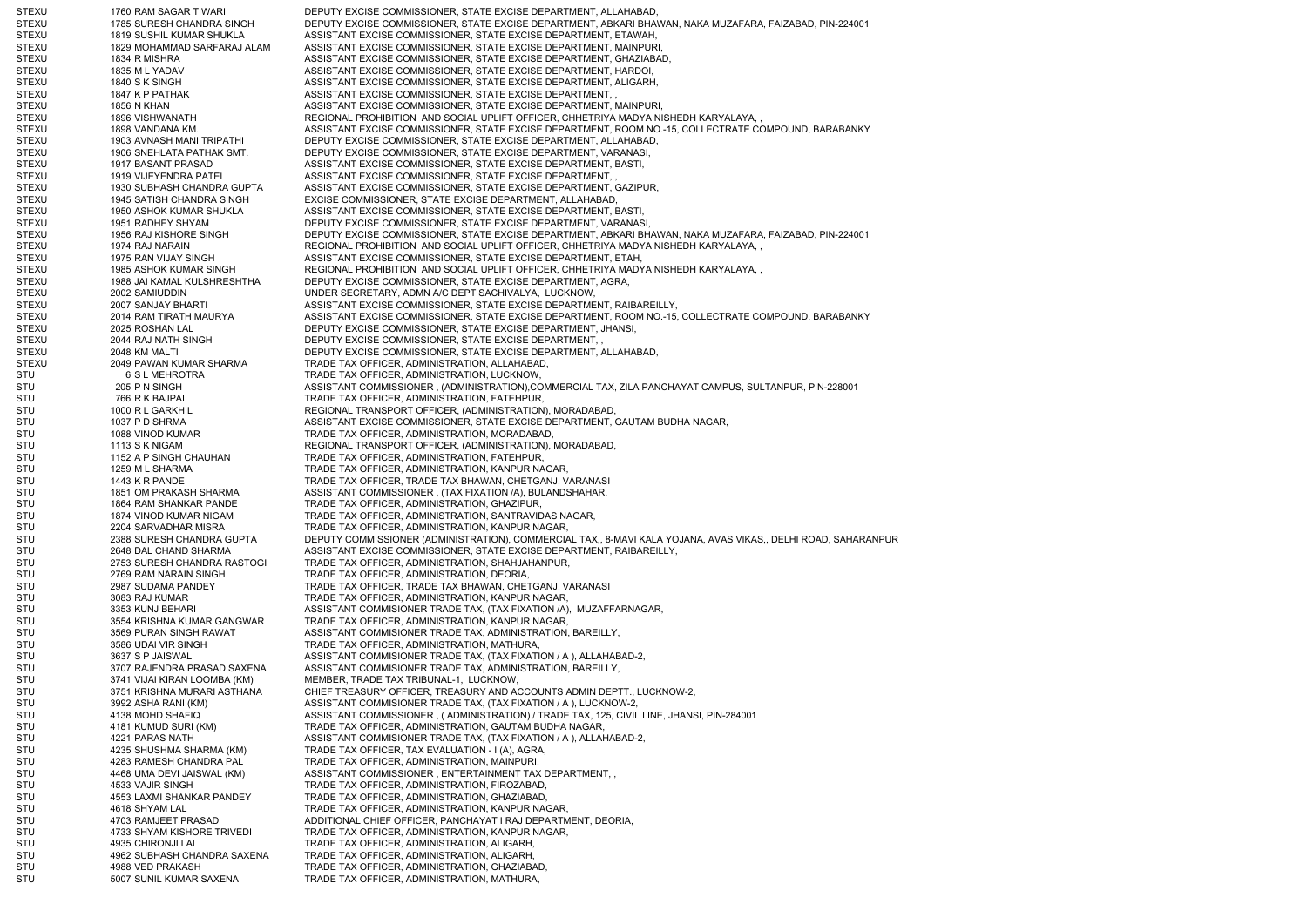STU 5024 MUNESHWAR BABU TRADE TAX OFFICER, (ADMINISTRATION), TRADE TAX, NAIYAR COLONY, CIVIL LINES, FAIZABAD, PIN-224001 STU 5042 PRAMOD KUMAR JAIN TRADE TAX OFFICER, ADMINISTRATION, MORADABAD, STU 67116 RAM DEEN TRADE TAX OFFICER, ADMINISTRATION, LUCKNOW, STU 5124 SHARAD CHANDRA GOYAL TRADE TAX OFFICER, ADMINISTRATION, GAUTAM BUDHA NAGAR, STU 5151 ANURAG TRADE TAX OFFICER, ADMINISTRATION, GAUTAM BUDHA NAGAR, STU 5171 UDAY PAL SINGH ASSISTANT COMMISSIONER , (TAX FIXATION / ADMINISTRATION ), FATEHGARH-FARUKKHABAD, STU 5196 HANS RAJ TRADE TAX OFFICER, ADMINISTRATION, PILIBHIT, STU 5202 OM PRAKASH TRADE TAX OFFICER, ADMINISTRATION, MORADABAD, STU 5217 RAIS AHMAD QUADRI TRADE TAX OFFICER, ADMINISTRATION, MORADABAD, STU 5254 GIRIJA DEVI 5254 GIRIJA DEVI TRADE TAX OFFICER, ADMINISTRATION, SANTRAVIDAS NAGAR, STU 5306 ARUN KUMAR SINHA TRADE TAX OFFICER, ADMINISTRATION, KANPUR NAGAR, STU 5336 HASAN EJAZ TRADE TAX OFFICER, TRADE TAX BHAWAN, CHETGANJ, VARANASI STU 5534 SANTOSH KUMAR AWASTHI TRADE TAX OFFICER, ADMINISTRATION, UNNAO, STU 5551 GIRZA SHARAN SRIVASTAVA TRADE TAX OFFICER, ADMINISTRATION, LUCKNOW, STU 5567 AWADHESH KUMAR SHUKLA TRADE TAX OFFICER, ADMINISTRATION, SITAPUR, STU 5605 BRAHMA NAND AWASTHI TRADE TAX OFFICER, ADMINISTRATION, HARDOI, STU 5631 ASHOK KUMAR GAUR TRADE TAX OFFICER, ADMINISTRATION, MATHURA, STU 5724 RAM BAHADUR SINGH TRADE TAX OFFICER, ADMINISTRATION, KANPUR NAGAR, STU 5754 JASPAL SINGH ASSISTANT COMMISIONER TRADE TAX, ADMINISTRATION, MEERUT, STU 5765 MOHAN SINGH KHANWAL ASSISTANT COMMISIONER TRADE TAX, ADMINISTRATION, MEERUT, STU 5769 RAM SAJIWAN TRADE TAX OFFICER, ADMINISTRATION, KANPUR NAGAR, STU 5925 UMA SHANKAR MISHRA TRADE TAX OFFICER, ADMINISTRATION, GORAKHPUR, STU 6020 SURENDRA NATH PANDEY TRADE TAX OFFICER, ADMINISTRATION, SANTRAVIDAS NAGAR, STU 6111 VIJAI KUMAR VERNWAL TRADE TAX OFFICER, ADMINISTRATION, DEORIA, STU 6135 PANCH LAL 6135 FANCH LAL TRADE TAX OFFICER, ADMINISTRATION, MIRZAPUR, STU 6177 RAM VEER SINGH TRADE TAX OFFICER, ADMINISTRATION, ETAWAH, STU 6257 SURESH CHAND TRADE TAX OFFICER, ADMINISTRATION, GAUTAM BUDHA NAGAR, STU 6295 MOHAN CHANDRA BHATT DISTRICT MAGISTRATE, REVENUE DEPARTMENT, STU 6305 DILIP KUMAR TRADE TAX OFFICER, ADMINISTRATION, LUCKNOW, STU 6319 ANAND PRASAD ASSISTANT COMMISIONER TRADE TAX, (TAX FIXATION / A ), ALLAHABAD-2, STU 6321 MUNSHI LAL TRADE TAX OFFICER, ADMINISTRATION, BANDA, STU 6323 KULDEEP KUMAR SAXENA TRADE TAX OFFICER, TAX EVALUATION - I (A), AGRA STU 6328 HARI OM SHARMA TRADE TAX OFFICER, ADMINISTRATION, KANSHIRAM NAGAR, STU 6347 RAJNI KANT PANDEY TRADE TAX OFFICER, ADMINISTRATION, KANPUR NAGAR, STU 6370 SUNDER SINGH ASSISTANT COMMISIONER TRADE TAX, ADMINISTRATION, BAREILLY, STU 6384 SELAK RAM ADDITIONAL CHIEF OFFICER, PANCHAYAT I RAJ DEPARTMENT, BULANDSHAHAR, STU 6495 GULAM HAIDER TRADE TAX OFFICER, ADMINISTRATION, RAMPUR, STU 6525 DINESH CHANDRA MISHRA TRADE TAX OFFICER, ADMINISTRATION, MORADABAD, STU 6530 AVDHESH NARAIN MEHROTRA DEPUTY COMMISSIONER, TRADE TAX (TAX FIXATION / A ), JYOTIBAFULLE NAGAR, AMROHA STU 6531 ANIL KUMAR SHARMA TRADE TAX OFFICER, ADMINISTRATION, MORADABAD, STU 6532 RAMESH KUMAR TRADE TAX OFFICER, ADMINISTRATION, RAMPUR, STU 6572 JAGDISH PRASAD SHARMA TRADE TAX OFFICER, TAX EVALUATION - I (A), AGRA, STU 6593 RAJENDRA KUMAR SINGH TRADE TAX OFFICER, ADMINISTRATION, KANPUR NAGAR, STU 6619 LAXMI CHANDRA SHARMA TRADE TAX OFFICER, ADMINISTRATION, GAUTAM BUDHA NAGAR, STU 6645 RAJ KUMAR TRADE TAX OFFICER, ADMINISTRATION, GHAZIABAD, STU 6666 SHYAM DHAR MISHRA TRADE TAX OFFICER, ADMINISTRATION, MIRZAPUR, STU 6723 ARCHANA GUPTA (SMT) TRADE TAX OFFICER, ADMINISTRATION, MORADABAD, STU 6726 CHANGA PRASAD DISTRICT MAGISTRATE, REVENUE DEPARTMENT, STU 6760 SUDHIR CHANDRA MISHRA ASSISTANT COMMISIONER TRADE TAX, (TAX FIXATION / A ), LUCKNOW-2, STU 6800 SUBODH KUMAR TRADE TAX OFFICER, ADMINISTRATION, GHAZIABAD, STU 6836 SHASHI RATTI SMT. ASSISTANT COMMISIONER TRADE TAX, (TAX FIXATION / A ), LUCKNOW-2, STU 6919 IQBAL UMAR ANSARI TRADE TAX OFFICER, (ADMINISTRATION), TRADE TAX, NAIYAR COLONY, CIVIL LINES, FAIZABAD, PIN-224001 STU 6993 R K TRIVEDI 6993 R K TRIVEDI ASSISTANT COMMISIONER TRADE TAX, (TAX FIXATION / A ), LUCKNOW-2, STU 7007 NAFISH AHMAD BEG TRADE TAX OFFICER, ADMINISTRATION, KANPUR NAGAR, STU 7027 SAILENDRA KUMAR SAXENA TRADE TAX OFFICER, ADMINISTRATION, MORADABAD, STU 7041 B NATH TRADE TAX OFFICER, ADMINISTRATION, MAU, STU 7044 ARVIND RAMAN ASSISTANT EXCISE COMMISSIONER, STATE EXCISE DEPARTMENT, NEAR OF KILA CHAR KHAMBHA, SHAHJAHANPUR, PIN- 242001 STU 7099 AJAI KUMAR SRIVASTAVA TRADE TAX OFFICER, ADMINISTRATION, GONDA, STU 7100 UDAI PRATAP SINGH TRADE TAX OFFICER, (ADMINISTRATION), TRADE TAX, NAIYAR COLONY, CIVIL LINES, FAIZABAD, PIN-224001<br>7113 CHANDRA SHEKHAR BUTAULIA TRADE TAX OFFICER, TRADE TAX BHAWAN, CHETGANJ, VARANASI STU 7113 CHANDRA SHEKHAR BUTAULIA TRADE TAX OFFICER, TRADE TAX BHAWAN, CHETGANJ, VARANASI STU 7116 PRABHASH GANGULI TRADE TAX OFFICER, ADMINISTRATION, JAUNPUR, STU 7120 AKSHAY KUMAR GAUTAM TRADE TAX OFFICER, TRADE TAX BHAWAN, CHETGANJ, VARANASI STU 7134 JHAGROO PRASAD TRADE TAX OFFICER, ADMINISTRATION, SONBHADRA, STU 7149 RAJENDRA SINGH TRADE TAX OFFICER, ADMINISTRATION, LUCKNOW, STU 7155 K K TEWARI TRADE TAX OFFICER, ADMINISTRATION, LUCKNOW, STU 7157 SRI RAM BAJPAI TRADE TAX OFFICER, TRADE TAX BHAWAN, CHETGANJ, VARANASI STU 7163 SHEO KUMAR TYAGI TRADE TAX OFFICER, ADMINISTRATION, GAUTAM BUDHA NAGAR, STU 67177 USHA RANI (KM) TRADE TAX OFFICER, ADMINISTRATION, GAUTAM BUDHA NAGAR, STU 67202 SANGAM LAL 67202 TRADE TAX OFFICER, ADMINISTRATION, MORADABAD, STU 7204 RAKESH MOHAN AGRAWAL ASSISTANT COMMISIONER TRADE TAX, (TAX FIXATION /A), MUZAFFARNAGAR, STU 7212 RAM SINGH TRADE TAX OFFICER, (ADMINISTRATION), TRADE TAX, NAIYAR COLONY, CIVIL LINES, FAIZABAD, PIN-224001 STU 7255 RAM DAYAL TRADE TAX OFFICER, TRADE TAX BHAWAN, CHETGANJ, VARANASI STU 7265 JAI PRAKASH NARAYAN PANDEY TRADE TAX OFFICER, TRADE TAX BHAWAN, CHETGANJ, VARANASI STU 7275 SURENDRA NATH TEWARI TRADE TAX OFFICER, TRADE TAX BHAWAN, CHETGANJ, VARANASI STU 7304 YOGESH CHANDRA GUPTA TRADE TAX OFFICER, ADMINISTRATION, MORADABAD,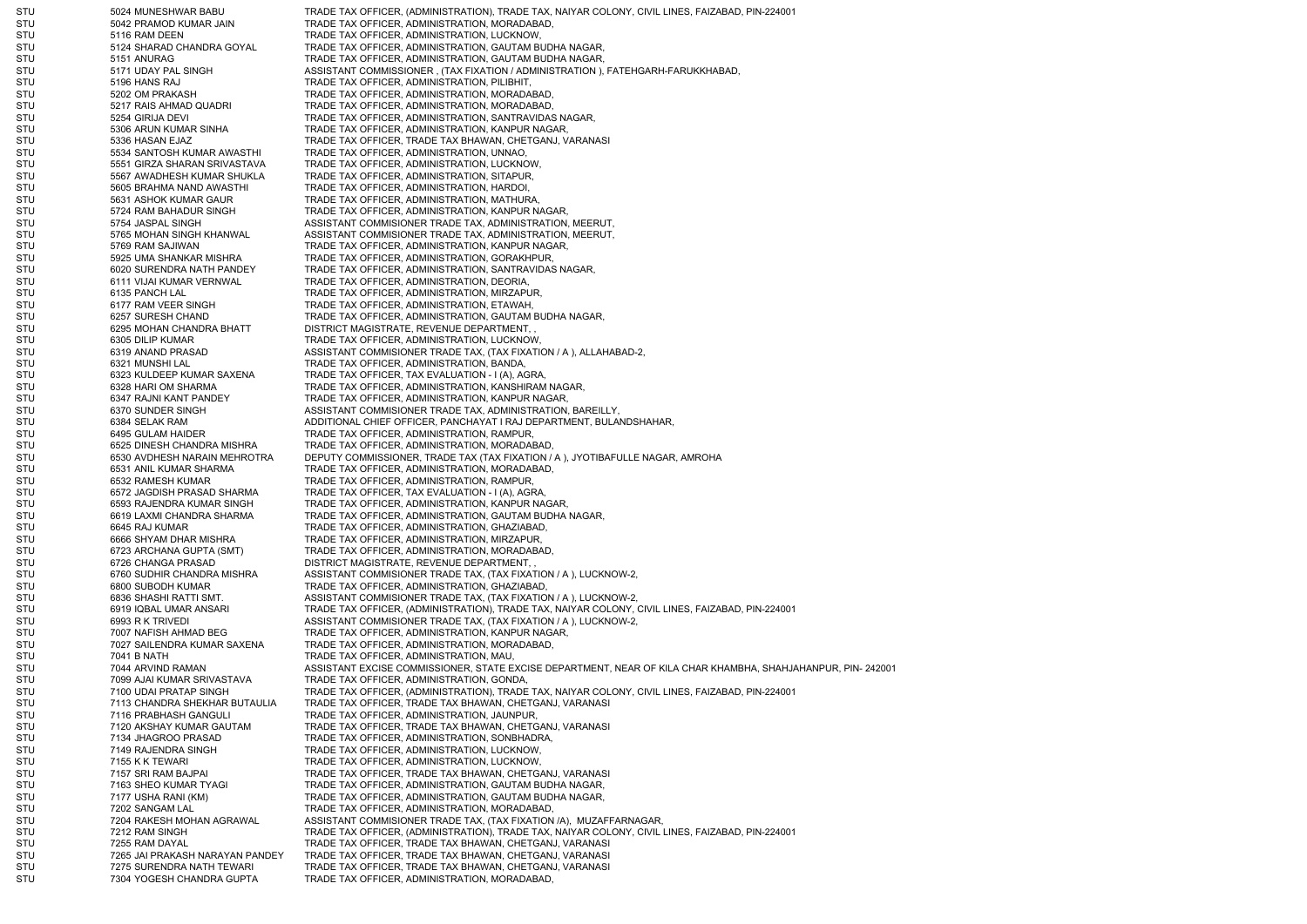STU 7307 RENU BALI (KM) TRADE TAX OFFICER, ADMINISTRATION, GAUTAM BUDHA NAGAR, STU 7420 RAVI DATT TRADE TAX OFFICER, ADMINISTRATION, SANTRAVIDAS NAGAR, STU 7446 RAVI SHANKAR KANAUJIA TRADE TAX OFFICER, ADMINISTRATION, UNNAO, STU 7465 VIDHYAVASINI SINGH TRADE TAX OFFICER, ADMINISTRATION, MORADABAD, STU 7473 PRAMOD KUMAR JAIN DEPUTY COMMISSIONER (ADMINISTRATION), COMMERCIAL TAX,, 8-MAVI KALA YOJANA, AVAS VIKAS,, DELHI ROAD, SAHARANPUR STU 7501 GOVIND NARAYAN TRADE TAX OFFICER, TRADE TAX BHAWAN, CHETGANJ, VARANASI STU 7514 JAGDEV SINGH TRADE TAX OFFICER, ADMINISTRATION, KANPUR NAGAR, STU 7536 SUNITA SHUKLA (KM) TRADE TAX OFFICER, ADMINISTRATION, KANPUR NAGAR, STU 7592 SURYA NARAYAN SINGH TRADE TAX OFFICER, TRADE TAX BHAWAN, CHETGANJ, VARANASI STU 7623 INDRA MOHAN PANDEY ASSISTANT COMMISSIONER , (SAHAYATA KENDRA), for TRADE TAX OFFICE H.Q., LUCKNOW-2 STU 643 MOHD SHABBIR TRADE TAX OFFICER, ADMINISTRATION, KANPUR NAGAR, STU 7652 CHAITANYA KUMAR MALHOTRA TRADE TAX OFFICER, ADMINISTRATION, LUCKNOW, STU 7689 QUAZI RASHID ALI TRADE TAX OFFICER, ADMINISTRATION, GHAZIABAD STU 7690 NAVEEN KUMAR TRADE TAX OFFICER, ADMINISTRATION, MORADABAD, STU 7704 GOPALJI GUPTA TRADE TAX OFFICER, ADMINISTRATION, KANNAUJ, STU 7724 LAXMI KANT TIWARI TRADE TAX OFFICER, ADMINISTRATION, STU **7727 HRIDAY SHANKER MISHRA TRADE TAX OFFICER, ADMINISTRATION,** STU 7733 NEETA SRIVASTAVA (KM) TRADE TAX OFFICER, ADMINISTRATION, KANPUR NAGAR, STU 7743 PRAMOD KUMAR PANT ASSISTANT COMMISSIONER , (SAHAYATA KENDRA), for TRADE TAX OFFICE H.Q., LUCKNOW-2 STU 7766 SHIV SHANKER SINGH TRADE TAX OFFICER, ADMINISTRATION, BASTI, STU 67770 DEWKI NANDAN SHARMA ASSISTANT COMMISIONER TRADE TAX, ADMINISTRATION, MEERUT, STU 7779 AMARESH KUMAR TRADE TAX OFFICER, ADMINISTRATION, GAUTAM BUDHA NAGAR, STU 7790 YOGENDRA PRAKASH TRADE TAX OFFICER, ADMINISTRATION, GAUTAM BUDHA NAGAR, STU 7802 HANUMAN PRASAD TIWARI TRADE TAX OFFICER, ADMINISTRATION, LUCKNOW, STU 7821 SANGAM LAL TRADE TAX OFFICER, ADMINISTRATION, KANPUR NAGAR, STU 7833 JAI PRAKASH PANDEY TRADE TAX OFFICER, TRADE TAX BHAWAN, CHETGANJ, VARANASI STU 7855 MOHD SALEEM KHAN TRADE TAX OFFICER, ADMINISTRATION, HARDOI STU 7858 RAM MURTI GUPTA TRADE TAX OFFICER, ADMINISTRATION, STU 7867 RAM GOPAL TRADE TAX OFFICER, ADMINISTRATION, KANPUR NAGAR, STU 7876 DINESH KUMAR SHUKLA TRADE TAX OFFICER, ADMINISTRATION, KANPUR NAGAR, STU 67911 ARUN KUMAR DIXIT ASSISTANT COMMISIONER TRADE TAX, (TAX FIXATION /A), MUZAFFARNAGAR, STU 7927 SANTOSH KUMAR TRADE TAX OFFICER, TAX EVALUATION - I (A), AGRA, STU 7933 RAJENDRA KUMAR SRIVASTAVA TRADE TAX OFFICER, ADMINISTRATION, LUCKNOW, STU 7934 OM PRAKASH DIXIT DISTRICT MAGISTRATE, REVENUE DEPARTMENT, STU 7937 RAJA RAM TRADE TAX OFFICER, ADMINISTRATION, LUCKNOW, STU 7944 SATISH KUMAR GUPTA ASSISTANT COMMISIONER TRADE TAX, (TAX FIXATION /A), MUZAFFARNAGAR, STU 7945 RAJENDRA PRASAD GARG DEPUTY COMMISSIONER, (ADMINISTRATION) TRADE TAX OFFICE, SHAMLI, STU 7947 BIPIN BIHARI SRIVASTAVA TRADE TAX OFFICER, ADMINISTRATION, ALIGARH, STU 7955 JUGUL KISHOR VERMA TRADE TAX OFFICER, ADMINISTRATION, MORADABAD, STU 7978 BHAIRAV DUTT SHARMA TRADE TAX OFFICER, ADMINISTRATION, LUCKNOW, STU 7987 NARENDRA KUMAR ASSISTANT COMMISIONER TRADE TAX, ADMINISTRATION, MEERUT, STU 7992 HARJIT SINGH JETHWANI TRADE TAX OFFICER, ADMINISTRATION, LUCKNOW, STU 8008 KRISHNA PRASAD SHARMA ASSISTANT COMMISIONER TRADE TAX, ADMINISTRATION, MEERUT, STU 8036 JAI BAHADUR SINGH TRADE TAX OFFICER, ADMINISTRATION, GHAZIABAD, STU 8053 VINAYAK SWAMI TRADE TAX OFFICER, ADMINISTRATION, GHAZIABAD, STU 8066 ASHOK KUMAR SHARMA TRADE TAX OFFICER, ADMINISTRATION, FIROZABAD, STU 8111 SUNIL KUMAR GUPTA DEPUTY COMMISSIONER, TRADE TAX (TAX FIXATION / A ), JYOTIBAFULLE NAGAR, AMROHA STU 8113 RAJENDRA SINGH TRADE TAX OFFICER, ADMINISTRATION, GHAZIABAD, STU 8124 PRAMOD KUMAR RAI TRADE TAX OFFICER, ADMINISTRATION, BALLIA STU 8137 SUNIL KUMAR TRADE TAX OFFICER, ADMINISTRATION, GONDA, STU 8142 VINAY KUMAR MISHRA TRADE TAX OFFICER, ADMINISTRATION, BAHRAICH, STU 8172 MADHU BHARGAV ASSISTANT COMMISIONER TRADE TAX, (TAX FIXATION /A), MUZAFFARNAGAR, STU 8174 DINESH KUMAR TRADE TAX OFFICER, ADMINISTRATION, ALIGARH STU 8223 KRISHNA BIHARI MISHRA TRADE TAX OFFICER, ADMINISTRATION, KANPUR NAGAR, STU 8231 AMIT KUMAR TRADE TAX OFFICER, ADMINISTRATION, KANPUR NAGAR, STU 8240 ASHOK KUMAR VERMA DEPUTY COMMISSIONER (ADMINISTRATION), COMMERCIAL TAX,, 8-MAVI KALA YOJANA, AVAS VIKAS,, DELHI ROAD, SAHARANPUR STU 8241 KAMAYANI GUPTA (SMT) TRADE TAX OFFICER, ADMINISTRATION, MORADABAD, STU 8260 BENI MADHAV PANDEY DEPUTY COMMISSIONER (ADMINISTRATION), COMMERCIAL TAX,, 8-MAVI KALA YOJANA, AVAS VIKAS,, DELHI ROAD, SAHARANPUR STU 8265 SUKH MAN YADAV TRADE TAX OFFICER, (ADMINISTRATION), TRADE TAX, NAIYAR COLONY, CIVIL LINES, FAIZABAD, PIN-224001 STU 8273 OM PRAKASH YADAV TRADE TAX OFFICER, ADMINISTRATION, HARDOI, STU 8287 RAM PRATAP DISTRICT MAGISTRATE, REVENUE DEPARTMENT, STU 8311 RAJ BAHADUR TRADE TAX OFFICER, ADMINISTRATION, ETAWAH, STU 8326 INDRA SHYAM MISRA TRADE TAX OFFICER, TRADE TAX BHAWAN, CHETGANJ, VARANASI STU 8334 BRIJ KISHORE SHARMA ASSISTANT COMMISSIONER , ( ADMINISTRATION) / TRADE TAX, 125, CIVIL LINE, JHANSI, PIN-284001 STU 8346 MOHINI BHATIA (KM) TRADE TAX OFFICER, TAX EVALUATION - I (A), AGRA, STU 8359 DEEPAK KUMAR GUPTA TRADE TAX OFFICER, ADMINISTRATION, ETAWAH, STU 8377 MUBARAK ALI ASSISTANT COMMISIONER TRADE TAX, ADMINISTRATION, BAREILLY, STU 8387 KESHAV SHARAN SRIVASTAVA TRADE TAX OFFICER, ADMINISTRATION, SITAPUR, STU 8394 RAM PRATAP SINGH TRADE TAX OFFICER, ADMINISTRATION, KANPUR NAGAR, STU 8397 HARIHAR PRASAD TRADE TAX OFFICER, ADMINISTRATION, GAUTAM BUDHA NAGAR, STU 8409 PUNWASI TRADE TAX OFFICER, ADMINISTRATION, MIRZAPUR, STU 8417 UMESH PANDEY ASSISTANT COMMISIONER TRADE TAX, (TAX FIXATION / A ), LUCKNOW-2, STU 8425 SADHU SINGH RAWAT ASSISTANT COMMISIONER TRADE TAX, ADMINISTRATION, BAREILLY, STU 8448 JAGAT VEER SINGH ASSISTANT COMMISIONER TRADE TAX, (TAX FIXATION /A), MUZAFFARNAGAR, STU 8454 MANJULA SAXENA (KM) DISTRICT MAGISTRATE, REVENUE DEPARTMENT, MORADABAD,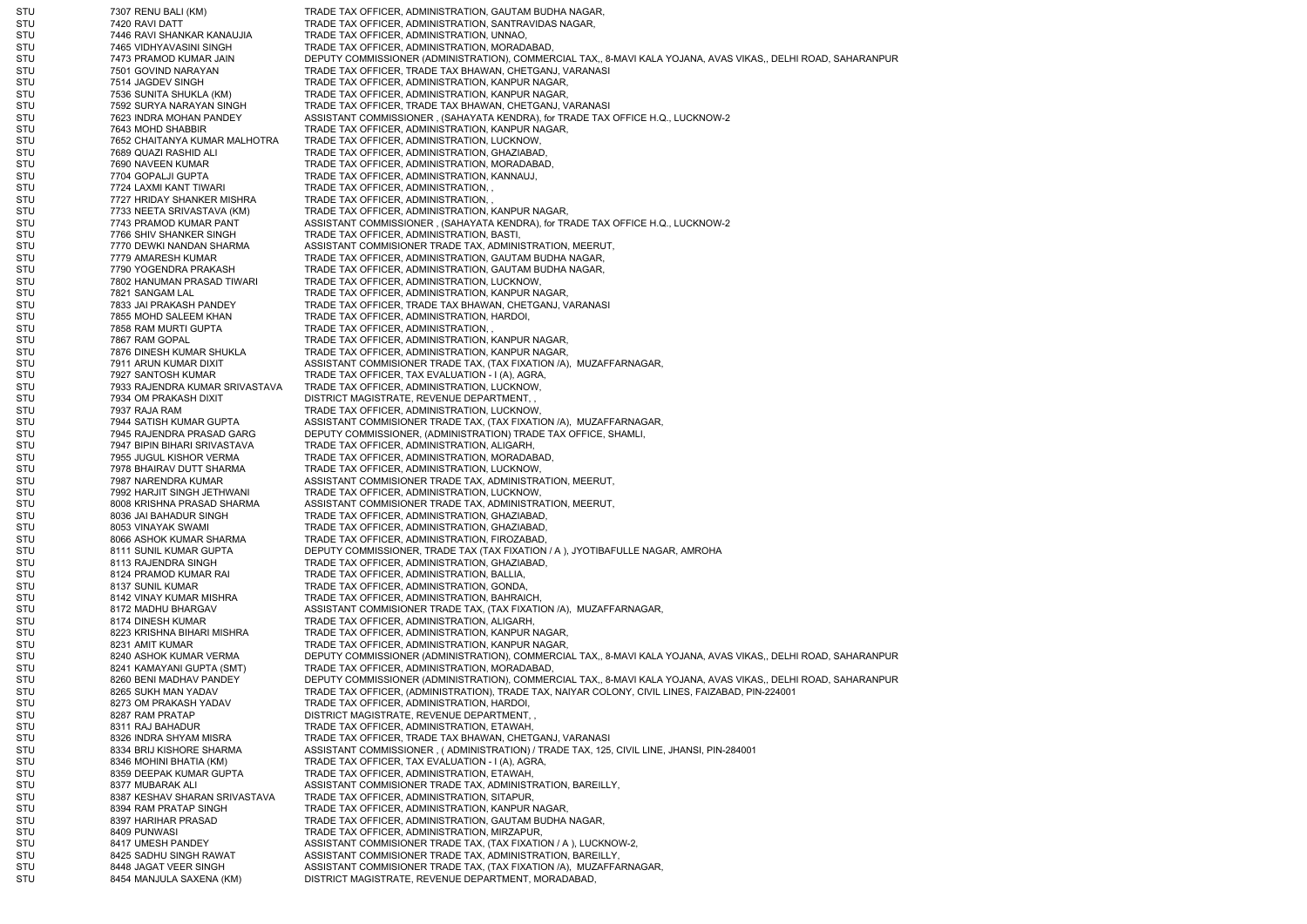STU 8459 KRISHNA MOHAN SRIVASTAVA TRADE TAX OFFICER, ADMINISTRATION, DEORIA STU 8477 A K GUPTA ASSISTANT COMMISSIONER . (SAHAYATA KENDRA), for TRADE TAX OFFICE H.Q., LUCKNOW-2 STU 8489 SATYA PRAKASH SHARMA TRADE TAX OFFICER, ADMINISTRATION, BIJNORE, STU 8503 MADHU SRIVASTAVA (SMT.) TRADE TAX OFFICER, ADMINISTRATION, KANPUR NAGAR, STU 8524 HARI RAM TRADE TAX OFFICER, ADMINISTRATION, SANTRAVIDAS NAGAR, STU 8540 PANKAJ RAI ASSISTANT COMMISIONER TRADE TAX, (TAX FIXATION / A ), LUCKNOW-2, STU 8542 SHYAM KISHORE SHUKLA TRADE TAX OFFICER, ADMINISTRATION, MIRZAPUR STU 8544 AJEET KUMAR PANDEY TRADE TAX OFFICER, ADMINISTRATION, KANPUR NAGAR, STU 8563 SANJAY LAHIRI TRADE TAX OFFICER, ADMINISTRATION, KANPUR NAGAR, STU 8565 MUKESH KUMAR MEHROTRA TRADE TAX OFFICER, ADMINISTRATION, KANPUR NAGAR, STU 8590 GYANESH KUMAR TRIPATHI TRADE TAX OFFICER, ADMINISTRATION, KANPUR NAGAR, STU 8598 SUMAR SARASWAT (KM) TRADE TAX OFFICER, ADMINISTRATION, GHAZIABAD, STU 8600 SESH NARAYAN YADAV TRADE TAX OFFICER, ADMINISTRATION, JAUNPUR, STU 8651 HRIDAY RAM NISHAD TRADE TAX OFFICER, (ADMINISTRATION), TRADE TAX, NAIYAR COLONY, CIVIL LINES, FAIZABAD, PIN-224001 STU 8658 ANJANI KUMAR TRADE TAX OFFICER, (ADMINISTRATION), TRADE TAX, NAIYAR COLONY, CIVIL LINES, FAIZABAD, PIN-224001 STU 8661 SUNIL KUMAR VERMA TRADE TAX OFFICER, ADMINISTRATION, GAUTAM BUDHA NAGAR, STU 8663 VIJAY PAL SINGH DEPUTY COMMISSIONER (ADMINISTRATION), COMMERCIAL TAX,, 8-MAVI KALA YOJANA, AVAS VIKAS,, DELHI ROAD, SAHARANPUR STU 8668 RAM KANT YADAV TRADE TAX OFFICER, ADMINISTRATION, AZAMGARH, STU 8669 LAL CHANDRA YADAV TRADE TAX OFFICER, ADMINISTRATION, SONBHADRA, STU 8686 R C SINGH TRADE TAX OFFICER, ADMINISTRATION, ALIGARH, STU 8689 ROHITASH KUMAR TRADE TAX OFFICER, ADMINISTRATION, BIJNORE, STU 8690 PRAMOD KUMAR TRADE TAX OFFICER, ADMINISTRATION, GORAKHPUR, STU 8699 RAKESH JAIN TRADE TAX OFFICER, ADMINISTRATION, GHAZIABAD, STU 8702 BALRAM ASSISTANT COMMISIONER TRADE TAX, (TAX FIXATION / A ), LUCKNOW-2, 8704 SHRI PAL **ASSISTANT COMMISIONER TRADE TAX, (TAX FIXATION / A ), LUCKNOW-2,** STU 8707 JAGROOP TAX OFFICER, ADMINISTRATION, KANPUR NAGAR, STU 8708 CHANDRA BHUSHAN SINGH ASSISTANT COMMISIONER TRADE TAX, (TAX FIXATION / A ), LUCKNOW-2, STU 8710 TRIBHUWAN NATH SRIVASTAVA ASSISTANT COMMISIONER TRADE TAX, (TAX FIXATION / A ), LUCKNOW-2, STU 8715 VEENA SATIJA (SMT) ASSISTANT COMMISIONER TRADE TAX, (TAX FIXATION / A ), LUCKNOW-2, STU 8717 SUSHMA RANI (KM) ASSISTANT COMMISIONER TRADE TAX, (TAX FIXATION / A ), LUCKNOW-2, STU 8721 SHANKAR PRASAD SHUKLA TRADE TAX OFFICER, ADMINISTRATION, LUCKNOW, STU 8722 SASHI BALA BAJPAI (KM) ASSISTANT COMMISIONER TRADE TAX, (TAX FIXATION / A ), LUCKNOW-2, STU 8723 ARCHANA BHATNAGAR (KM) ASSISTANT COMMISIONER TRADE TAX, (TAX FIXATION / A ), LUCKNOW-2, STU 8724 KAMAL KUMAR GUPTA TRADE TAX OFFICER, ADMINISTRATION, LUCKNOW, STU 8730 SHIV NARAYAN VERMA TRADE TAX OFFICER, ADMINISTRATION, LUCKNOW, STU 8734 DEVENDRA SINGH TRADE TAX OFFICER, ADMINISTRATION, GAUTAM BUDHA NAGAR, STU 8735 KRISHNA KANT RAI TRADE TAX OFFICER, ADMINISTRATION, LUCKNOW, STU 8739 VIDYA DHAR SHARMA TRADE TAX OFFICER, ADMINISTRATION, GAUTAM BUDHA NAGAR, STU 8742 SHIV KUMAR TRADE TAX OFFICER, ADMINISTRATION, GAUTAM BUDHA NAGAR, STU 8744 SUDHIR KUMAR TEWARI TRADE TAX OFFICER, ADMINISTRATION, LUCKNOW, STU 8745 YOGESH CHANDRA TEWARI TRADE TAX OFFICER, ADMINISTRATION, LUCKNOW, STU 8753 ANIL KUMAR SHROTRIYA TRADE TAX OFFICER, ADMINISTRATION, MAINPURI, STU 8772 NARESH KUMAR TRADE TAX OFFICER, ADMINISTRATION, LUCKNOW, STU 8776 DILIP KUMAR SINGH TRADE TAX OFFICER, ADMINISTRATION, MORADABAD, STU 8777 MATHURA SINGH RANA TRADE TAX OFFICER, ADMINISTRATION, MORADABAD, STU 8778 MADHO SINGH TRADE TAX OFFICER, ADMINISTRATION, RAMPUR, STU 8779 ACHAL SINHA TRADE TAX OFFICER, ADMINISTRATION, MORADABAD, STU 8784 RAM DULAR TRADE TAX OFFICER, (ADMINISTRATION), TRADE TAX, NAIYAR COLONY, CIVIL LINES, FAIZABAD, PIN-224001 STU 8785 CHHOTEY LAL TRADE TAX OFFICER, ADMINISTRATION, BASTI, STU 8786 RAM SANEHI 8886 RAM SANEHI TRADE TAX OFFICER, ADMINISTRATION, MORADABAD, STU 8787 SHYAM SUNDAR LAL TRADE TAX OFFICER, ADMINISTRATION, LUCKNOW, STU 8788 KAMAL KUMAR AWASTHI ASSISTANT COMMISIONER TRADE TAX. (TAX FIXATION / A ), LUCKNOW-2, STU 8798 RAM AUTAR SINGH YADAV TRADE TAX OFFICER, ADMINISTRATION, MORADABAD, STU 8805 GHANSHYAM DAS NIGAM ASSISTANT COMMISIONER TRADE TAX, (TAX FIXATION / A ), LUCKNOW-2, STU 8806 ANANT RAM TRADE TAX OFFICER, ADMINISTRATION, HAPUR, STU 8813 KRISHNA HARI SRIVASTAVA TRADE TAX OFFICER, ADMINISTRATION, KANPUR DEHAT, STU 8816 LAL CHANDRA VISHWAKARMA TRADE TAX OFFICER, ADMINISTRATION, HAMIRPUR, STU 8818 BABU LAL VERMA TRADE TAX OFFICER, ADMINISTRATION, KANPUR NAGAR, STU 8821 BHUWAN CHANDRA PANDEY TRADE TAX OFFICER, ADMINISTRATION, MORADABAD, STU 8823 MOHAN LAL SHARMA TRADE TAX OFFICER, ADMINISTRATION, BIJNORE, STU 8827 RAM KRISHNA TRADE TAX OFFICER, ADMINISTRATION, MORADABAD, STU 8832 SURENDRA SINGH TRADE TAX OFFICER, ADMINISTRATION, GORAKHPUR, STU 8837 SANJAY PRADHAN TRADE TAX OFFICER, ADMINISTRATION, GORAKHPUR, STU 8842 RAJENDRA PRASAD TRADE TAX OFFICER, ADMINISTRATION, AZAMGARH, STU 8852 HARI KISHAN ASSISTANT COMMISIONER TRADE TAX, (TAX FIXATION /A), MUZAFFARNAGAR, 8858 LOCHAN PRASAD TRADE TAX OFFICER, ADMINISTRATION, LUCKNOW, STU 8860 ATUL SAXENA ASSISTANT COMMISIONER TRADE TAX, (TAX FIXATION / A ), LUCKNOW-2, STU 8862 SUDHA NIGAM (KM) ASSISTANT COMMISIONER TRADE TAX, (TAX FIXATION / A ), LUCKNOW-2, STU 8863 USHA BHATNAGAR (KM) TRADE TAX OFFICER, ADMINISTRATION, MORADABAD, STU 8885 HARI RAM ASSISTANT COMMISIONER TRADE TAX, (TAX FIXATION / A ), LUCKNOW-2, STU 8899 ASHWANI KUMAR VERMA TRADE TAX OFFICER, ADMINISTRATION, KANPUR NAGAR, STU 8905 SHIV KUMAR GAUR ASSISTANT COMMISIONER TRADE TAX, (TAX FIXATION / A ), LUCKNOW-2, STU 8907 RAKESH KUMAR ASSISTANT COMMISIONER TRADE TAX, (TAX FIXATION / A ), LUCKNOW-2, STU 8910 JAVED AHMAD TRADE TAX OFFICER, ADMINISTRATION, KANPUR NAGAR, STU 8912 RAJEEV MEHROTRA TRADE TAX OFFICER, ADMINISTRATION, LUCKNOW,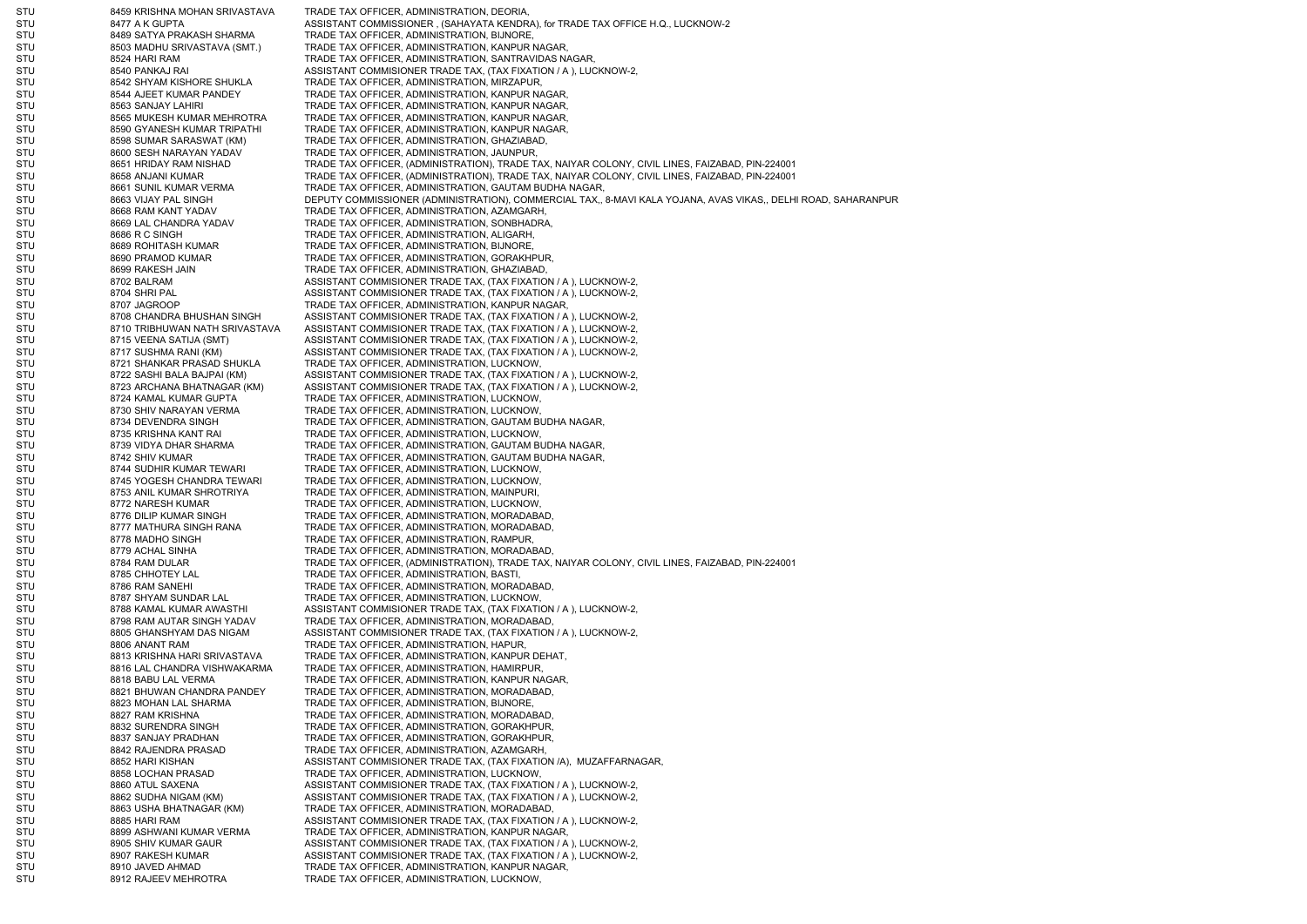STU 8919 SIYA RAM ASSISTANT COMMISSIONER , (TAX FIXATION / ADMINISTRATION ), FATEHGARH-FARUKKHABAD, STU 8936 PRAMOD KUMAR DWIVEDI TRADE TAX OFFICER, ADMINISTRATION, GHAZIABAD, STU 8945 DEPUTY KUMAR TRADE TAX OFFICER, ADMINISTRATION, LUCKNOW, STU 8953 BHAWAN SINGH DASILA ASSISTANT COMMISIONER TRADE TAX, (TAX FIXATION / A ), LUCKNOW-2, STU 8963 RAMESH CHANDRA TIWARI ASSISTANT COMMISIONER TRADE TAX, (TAX FIXATION / A ), LUCKNOW-2, STU 8970 VIJAY KUMAR ASSISTANT COMMISIONER TRADE TAX, (TAX FIXATION / A ), LUCKNOW-2, STU 8971 BHAGWAN DEEN ASSISTANT COMMISIONER TRADE TAX, (TAX FIXATION / A ), LUCKNOW-2, STU 8972 BANSHI LAL ASSISTANT COMMISIONER TRADE TAX, (TAX FIXATION / A ), LUCKNOW-2, STU 8975 SUMER PRASAD TRADE TAX OFFICER, ADMINISTRATION, LUCKNOW, STU 8979 BRIJ MOHAN SHUKLA ASSISTANT COMMISIONER TRADE TAX, (TAX FIXATION / A ), LUCKNOW-2, STU 8982 SURENDRA KUMAR AWASTHI ASSISTANT COMMISIONER TRADE TAX, (TAX FIXATION / A ), LUCKNOW-2, STU 8984 ATUL KUMAR SINGH ASSISTANT COMMISIONER TRADE TAX, (TAX FIXATION / A ), LUCKNOW-2, STU 8986 RENU DEVI (KM) ASSISTANT COMMISIONER TRADE TAX, (TAX FIXATION / A ), LUCKNOW-2, STU 8987 LAXMI DEVI (KM) TRADE TAX OFFICER, ADMINISTRATION, LUCKNOW, STU 8990 GYANENDRA KUMAR BAJPAI ASSISTANT COMMISIONER TRADE TAX, (TAX FIXATION / A ), LUCKNOW-2, STU 8992 SUDHIR KUMAR TRADE TAX OFFICER, ADMINISTRATION, KANPUR NAGAR, STU 8998 RAMESH CHANDRA TYAGI MEMBER, TRADE TAX TRIBUNAL-1, VARANASI, STU 9005 ASHOK KUMAR MISHRA TRADE TAX OFFICER, ADMINISTRATION, KANPUR NAGAR, STU 9006 MIRZA JAMAL UDDIN AHMAD TRADE TAX OFFICER, ADMINISTRATION, KANPUR NAGAR, STU 9007 GANGA RAM TRADE TAX OFFICER, ADMINISTRATION, KANPUR NAGAR, STU 9008 KAMLESH KUMAR VERMA ASSISTANT COMMISIONER TRADE TAX, (TAX FIXATION / A ), LUCKNOW-2, STU 9010 SHAMA PARVEEN (KM) TRADE TAX OFFICER, ADMINISTRATION, LUCKNOW, STU 9013 HARI SHANKAR VERMA TRADE TAX OFFICER, ADMINISTRATION, BARABANKY, STU 9014 SURESH KUMAR SINGH TRADE TAX OFFICER, (ADMINISTRATION), TRADE TAX, NAIYAR COLONY, CIVIL LINES, FAIZABAD, PIN-224001 9024 NARENDRA SINGH TRADE TAX OFFICER, ADMINISTRATION, LUCKNOW, STU 9025 UMA KANT SRIVASTAVA TRADE TAX OFFICER, ADMINISTRATION, LUCKNOW, STU 9027 DIWAKAR TRADE TAX OFFICER, ADMINISTRATION, LUCKNOW, STU 9030 BUDHPAL SINGH ASSISTANT COMMISIONER TRADE TAX, ADMINISTRATION, BAREILLY, STU 9031 ASHOK KUMAR RAWAT TRADE TAX OFFICER, ADMINISTRATION, LUCKNOW, STU 9033 VISHNU DAYAL SINGH TRADE TAX OFFICER, ADMINISTRATION, LUCKNOW, STU 9034 RAM KUMAR TRADE TAX OFFICER, ADMINISTRATION, LUCKNOW, STU 9037 PARASHU RAM TRADE TAX OFFICER, ADMINISTRATION, LUCKNOW, STU 9038 MAN SINGH YADAV TRADE TAX OFFICER, ADMINISTRATION, LUCKNOW, STU 9041 MAHENDRA SINGH TRADE TAX OFFICER, ADMINISTRATION, LUCKNOW, STU 9042 RAJESH KUMAR SRIVASTAVA TRADE TAX OFFICER, ADMINISTRATION, LUCKNOW, STU 9043 ANIL KUMAR BHATT TRADE TAX OFFICER, ADMINISTRATION, LUCKNOW, STU 9044 SURENDRA KUMAR SETH TRADE TAX OFFICER, ADMINISTRATION, LUCKNOW, STU 9045 SUDHIR KUMAR SRIVASTAVA TRADE TAX OFFICER, ADMINISTRATION, LUCKNOW, STU 9046 AJAY PRATAP SINGH TRADE TAX OFFICER, ADMINISTRATION, LUCKNOW, STU 9048 NARENDRA KUMAR OJHA TRADE TAX OFFICER, ADMINISTRATION, KANPUR NAGAR, STU 9049 ANUJ KUMAR TRADE TAX OFFICER, ADMINISTRATION, LUCKNOW, STU 9052 YOGENDRA NATH TRADE TAX OFFICER, TAX EVALUATION - I (A), AGRA, STU 9056 SANJAY KUMAR SHARMA TRADE TAX OFFICER, TRADE TAX BHAWAN, CHETGANJ, VARANASI STU 9060 KRISHNA SHARMA (SMT) TRADE TAX OFFICER, ADMINISTRATION, KANPUR NAGAR, STU 9069 SURESH BABU ASSISTANT COMMISIONER TRADE TAX, (TAX FIXATION / A ), LUCKNOW-2, STU 9071 JAGDISH PRASAD PRAJAPATI TRADE TAX OFFICER, ADMINISTRATION, KANPUR NAGAR, STU 9084 P K DIXIT (DR) ASSISTANT COMMISIONER TRADE TAX, (TAX FIXATION /A), MUZAFFARNAGAR, STU 9091 VIJAY KUMAR TRADE TAX OFFICER, (ADMINISTRATION), TRADE TAX, NAIYAR COLONY, CIVIL LINES, FAIZABAD, PIN-224001 STU 9092 NARESH KUMAR ASSISTANT COMMISIONER TRADE TAX, (TAX FIXATION /A), MUZAFFARNAGAR, STU 9093 BHANU PRATAP SINGH ASSISTANT COMMISIONER TRADE TAX, (TAX FIXATION /A), MUZAFFARNAGAR, STU 9094 SURENDRA SINGH ASSISTANT COMMISIONER TRADE TAX, (TAX FIXATION /A), MUZAFFARNAGAR, STU 9103 RAM BABU AWASTHI ASSISTANT COMMISIONER TRADE TAX, (TAX FIXATION / A ), LUCKNOW-2, STU 9144 VIJENDRA KUMAR ASSISTANT COMMISIONER TRADE TAX, (TAX FIXATION /A), MUZAFFARNAGAR, STU 9148 SHANDAR HUSSAIN TRADE TAX OFFICER, ADMINISTRATION, LUCKNOW, STU 9155 RAM CHANDRA SHUKLA ASSISTANT COMMISIONER TRADE TAX, (TAX FIXATION / A ), LUCKNOW-2, STU 9156 RAM SWAROOP TRADE TAX OFFICER, ADMINISTRATION, LUCKNOW STU 9174 BHAGWATI PRASAD SRIVASTAVA ASSISTANT EXCISE COMMISSIONER, / DISTRICT EXCISE OFFICER, COLLECTRATE COMPOUND, HAMIRPUR STU 9182 VIRENDRA KUMAR VERMA ASSISTANT COMMISIONER TRADE TAX, ADMINISTRATION, MEERUT, STU 9183 NAND KISHORE SAINI TRADE TAX OFFICER, ADMINISTRATION, HAPUR, STU 9185 R K SHUKLA ASSISTANT COMMISIONER TRADE TAX, (TAX FIXATION / A ), LUCKNOW-2, STU 9187 AMAR LATA BHATNAGAR (SMT) DISTRICT MAGISTRATE, REVENUE DEPARTMENT, MORADABAD, STU 9188 GYANESH KUMAR MISHRA TRADE TAX OFFICER, ADMINISTRATION, MORADABAD, STU 9194 MOHAN KUMAR SAXENA TRADE TAX OFFICER, ADMINISTRATION, FIROZABAD STU 9206 JYOTI KRISHNA TANDON ASSISTANT COMMISIONER TRADE TAX, (TAX FIXATION / A ), LUCKNOW-2, STU 9236 HARI RAM TRADE TAX OFFICER, ADMINISTRATION, GHAZIPUR, STU 9237 HARI BALLABH JOSHI ASSISTANT COMMISIONER TRADE TAX, (TAX FIXATION / A ), LUCKNOW-2, STU 9249 RAKESH KUMAR MISHRA TRADE TAX OFFICER, ADMINISTRATION, LUCKNOW, STU 9273 MATARU RAM TRADE TAX OFFICER, TRADE TAX BHAWAN, CHETGANJ, VARANASI STU 9277 ANITA DEHRA (SMT) TRADE TAX OFFICER, ADMINISTRATION, HAPUR, STU 9278 RAM AUTAR SHARMA TRADE TAX OFFICER, ADMINISTRATION, GAUTAM BUDHA NAGAR, STU 9279 PADAM SINGH ADDITIONAL CHIEF OFFICER, PANCHAYAT I RAJ DEPARTMENT, BULANDSHAHAR, STU 9303 K P DUBEY TRADE TAX OFFICER, ADMINISTRATION, FIROZABAD, STU 9312 ATUL KUMAR SRIVASTAVA ASSISTANT COMMISIONER TRADE TAX, (TAX FIXATION / A ), LUCKNOW-2, STU 9316 ASHOK MISHRA TRADE TAX OFFICER, ADMINISTRATION, MORADABAD, STU 9323 BHANU PRATAP SINGH CHAUHAN TRADE TAX OFFICER, ADMINISTRATION, LUCKNOW,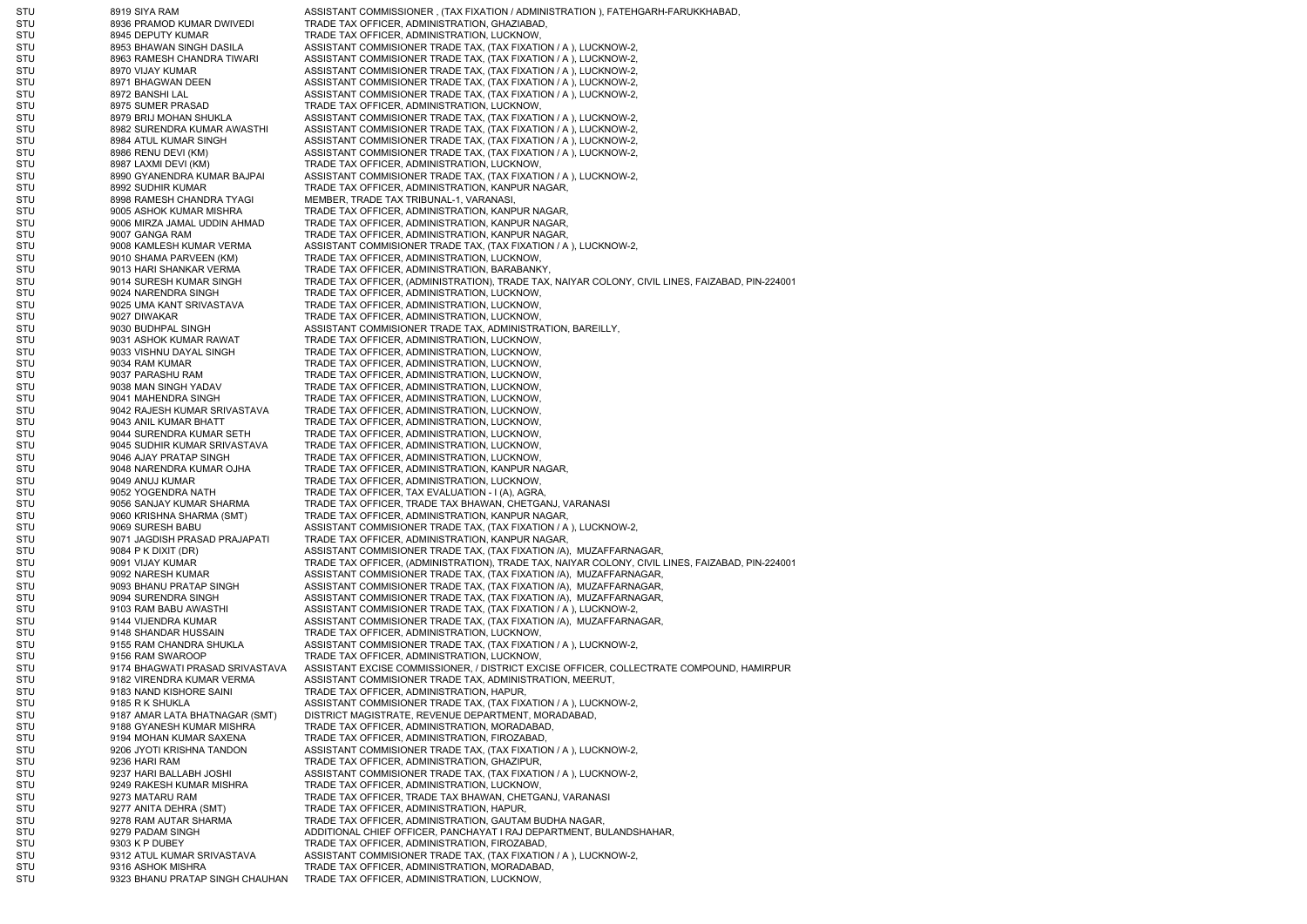STU 9326 SADHNA AWASTHI TRADE TAX OFFICER, ADMINISTRATION, KANPUR NAGAR, STU 9333 ATUL GUPTA TRADE TAX OFFICER, ADMINISTRATION, RAMPUR, STU 9335 RAJIV KANT TRADE TAX OFFICER, ADMINISTRATION, MORADABAD, STU 9353 Z A NAQVI ASSISTANT COMMISIONER TRADE TAX, (TAX FIXATION / A ), LUCKNOW-2, STU 9356 RAM SEWAK ASSISTANT COMMISIONER TRADE TAX, (TAX FIXATION / A ), LUCKNOW-2, STU 9360 VINOD KUMAR ASSISTANT COMMISIONER TRADE TAX, (TAX FIXATION / A ), LUCKNOW-2, STU 9361 LAXMAN SINGH CHAUHAN TRADE TAX OFFICER, ADMINISTRATION, LUCKNOW, STU 9363 ROMENDRA SINGH RANA ASSISTANT COMMISIONER TRADE TAX, ADMINISTRATION, BAREILLY, STU 9365 ASHOK KUMAR YADAV MEMBER, TRADE TAX TRIBUNAL-1, AGRA, STU 9367 GOPAL LAL SANTA TRADE TAX OFFICER, TAX EVALUATION - I (A), AGRA, STU 9376 KARTIKEYA MISRA ASSISTANT COMMISIONER TRADE TAX, (TAX FIXATION / A ), LUCKNOW-2, STU 9382 PRAMOD KUMAR TRIPATHI TRADE TAX OFFICER, (ADMINISTRATION), TRADE TAX, NAIYAR COLONY, CIVIL LINES, FAIZABAD, PIN-224001 STU 9395 VIMAL KUMAR PANDEY TRADE TAX OFFICER, ADMINISTRATION, KANPUR NAGAR, STU 9402 MANOJ KUMAR VISHNOI ASSISTANT COMMISIONER TRADE TAX, (TAX FIXATION / A ), LUCKNOW-2, STU 9403 SAROJ VISHNOI (SMT) TRADE TAX OFFICER, ADMINISTRATION, KANPUR NAGAR, STU 9406 K K ASTHANA (SMT) ASSISTANT COMMISIONER TRADE TAX, (TAX FIXATION / A ), LUCKNOW-2, STU 9407 SHRI PAL SANDE TRADE TAX OFFICER, ADMINISTRATION, LUCKNOW, STU 9412 M I SIDDIQUI CHE CHE TRADE TAX OFFICER, ADMINISTRATION, LUCKNOW, STU 8432 JAGROOP SINGH TRADE TAX OFFICER, ADMINISTRATION, GHAZIABAD, STU 9433 OM PRAKASH SRIVASTAVA ASSISTANT COMMISIONER TRADE TAX, (TAX FIXATION / A ), LUCKNOW-2, STU 9441 SHRI NATH TRADE TAX OFFICER, ADMINISTRATION, MIRZAPUR, STU 9442 ANIL KUMAR TRADE TAX OFFICER, ADMINISTRATION, GAUTAM BUDHA NAGAR, STU 9446 HARI OM SAHU ASSISTANT COMMISIONER TRADE TAX, (TAX FIXATION / A ), LUCKNOW-2, STU 9450 BAL MUKUND TRADE TAX OFFICER, ADMINISTRATION, GONDA, STU 8453 RAM LAL YADAV DISTRICT MAGISTRATE, REVENUE DEPARTMENT, STU 9454 AYODHYA PRASAD DISTRICT MAGISTRATE, REVENUE DEPARTMENT, STU 9455 ROZI (KM) TRADE TAX OFFICER, ADMINISTRATION, KANPUR NAGAR, STU 9456 SITA RAM DISTRICT MAGISTRATE, REVENUE DEPARTMENT, MORADABAD, STU 9457 HARI SHANKAR SHARMA DISTRICT MAGISTRATE, REVENUE DEPARTMENT, MORADABAD, STU 9474 ARVIND KUMAR GOYAL TRADE TAX OFFICER, ADMINISTRATION, GAUTAM BUDHA NAGAR, STU 9510 KARAN SINGH TRADE TAX OFFICER, ADMINISTRATION, GHAZIABAD, STU 9523 SHATRUGHAN PRASAD TRADE TAX OFFICER, ADMINISTRATION, GAUTAM BUDHA NAGAR, STU 9524 KRISHNA GOPAL TRADE TAX OFFICER, ADMINISTRATION, GAUTAM BUDHA NAGAR, STU 9526 GYAN SINGH KUSHWAHA ADDITIONAL CHIEF OFFICER, PANCHAYAT I RAJ DEPARTMENT, BULANDSHAHAR, STU 9528 SOHAN LAL TRADE TAX OFFICER, ADMINISTRATION, GAUTAM BUDHA NAGAR, STU 9529 MANGAL SINGH NIRANJAN ADDITIONAL CHIEF OFFICER, PANCHAYAT I RAJ DEPARTMENT, BULANDSHAHAR, STU 9530 GULAB 19530 GULAB TRADE TAX OFFICER, ADMINISTRATION, GAUTAM BUDHA NAGAR, STU 9533 ASHWINI KUMAR TRADE TAX OFFICER, ADMINISTRATION, KANPUR NAGAR, STU 9538 VIMLESH KUMAR ASSISTANT COMMISIONER TRADE TAX, ADMINISTRATION, BAREILLY, STU 9543 SAYYAD AMEER AHMAD ZAIDI TRADE TAX OFFICER, TRADE TAX BHAWAN, CHETGANJ, VARANASI STU 9544 GIRISH CHANDRA MISHRA TRADE TAX OFFICER, (ADMINISTRATION), TRADE TAX, NAIYAR COLONY, CIVIL LINES, FAIZABAD, PIN-224001 STU 9558 DINESH KUMAR TRADE TAX OFFICER, ADMINISTRATION, MORADABAD, STU 9559 RAM DUTT SHARMA TRADE TAX OFFICER, ADMINISTRATION, KANPUR NAGAR, STU 9562 ANIL KUMAR SHARMA ASSISTANT COMMISIONER TRADE TAX, ADMINISTRATION, MEERUT, STU 9563 ASHOK KUMAR SHARMA TRADE TAX OFFICER, TAX EVALUATION - I (A), AGRA, STU 9566 DESH PAL SINGH TRADE TAX OFFICER, ADMINISTRATION, BAGPAT, STU 9570 NARAYAN KUMAR AGARWAL TRADE TAX OFFICER, TAX EVALUATION - I (A), AGRA, STU 9571 PANKAJ KUMAR UNDER SECRETARY, ADMN A/C DEPT SACHIVALYA, LUCKNOW, STU 9572 SURESH CHANDRA DIXIT TRADE TAX OFFICER, ADMINISTRATION, KANPUR NAGAR, STU 9580 SHIV BAHADUR SINGH TRADE TAX OFFICER, ADMINISTRATION, PRATAPGARH, STU 9585 VIKRAM SINGH TRADE TAX OFFICER, ADMINISTRATION, GAUTAM BUDHA NAGAR, STU 9615 DINESH CHANDRA ASSISTANT COMMISIONER TRADE TAX, (TAX FIXATION /A), MUZAFFARNAGAR, STU 9618 TARA DUTT PATHAK TRADE TAX OFFICER, ADMINISTRATION, BIJNORE, STU 9619 ANIL KUMAR SINGH TRADE TAX OFFICER, ADMINISTRATION, LUCKNOW, STU 9624 SUBHASH CHANDRA GUPTA TRADE TAX OFFICER, TRADE TAX BHAWAN, CHETGANJ, VARANASI STU 9656 DINESH KUMAR ASSISTANT COMMISIONER TRADE TAX, (TAX FIXATION /A), MUZAFFARNAGAR, STU 9659 ISHWARI PRASAD TRADE TAX OFFICER, TRADE TAX BHAWAN, CHETGANJ, VARANASI STU 9667 KRISHNA CHANDRA MISHRA ASSISTANT COMMISIONER TRADE TAX, (TAX FIXATION /A), MUZAFFARNAGAR, STU 9670 DABDIR AHMAD TRADE TAX OFFICER, TRADE TAX BHAWAN, CHETGANJ, VARANASI STU 9672 IMTIYAZ AHMAD ASSISTANT COMMISIONER TRADE TAX, (TAX FIXATION /A), MUZAFFARNAGAR, STU 9681 RAJ KUMAR SHUKLA TRADE TAX OFFICER, ADMINISTRATION, LUCKNOW, STU 9687 UMESH CHANDRA SHARMA TRADE TAX OFFICER, ADMINISTRATION, MORADABAD, STU 9688 MAHESH CHANDRA TRADE TAX OFFICER, ADMINISTRATION, GORAKHPUR, STU 9696 DEVENDRA NATH SHUKLA TRADE TAX OFFICER, ADMINISTRATION, KANPUR NAGAR, STU 9713 ADESH KUMAR GOYAL TRADE TAX OFFICER, TRADE TAX BHAWAN, CHETGANJ, VARANASI STU 9715 RAJIV KUMAR SINGH TRADE TAX OFFICER, TAX EVALUATION - I (A), AGRA, STU 9719 JAI PRAKASH ASSISTANT COMMISIONER TRADE TAX, ADMINISTRATION, MEERUT, STU 9731 RAMESH CHANDRA TRADE TAX OFFICER, ADMINISTRATION, KANPUR NAGAR, STU 9733 NARENDRA KUMAR ASSISTANT COMMISIONER TRADE TAX, (TAX FIXATION /A), MUZAFFARNAGAR, STU 9739 GAJPAL SINGH RAWAT TRADE TAX OFFICER, ADMINISTRATION, MORADABAD, STU 9742 RAJESH KUMAR SAHU ASSISTANT COMMISIONER TRADE TAX, (TAX FIXATION / A ), LUCKNOW-2, STU 9750 KALIMAN SINGH TRADE TAX OFFICER, ADMINISTRATION, MATHURA, STU 9751 MAHAVEER PRASAD TRADE TAX OFFICER, TAX EVALUATION - I (A), AGRA, STU 9756 SEEMA GOYAL (KM) TRADE TAX OFFICER, ADMINISTRATION, MORADABAD, STU 9763 BRIJENDRA GAUTAM TRADE TAX OFFICER, ADMINISTRATION, MORADABAD,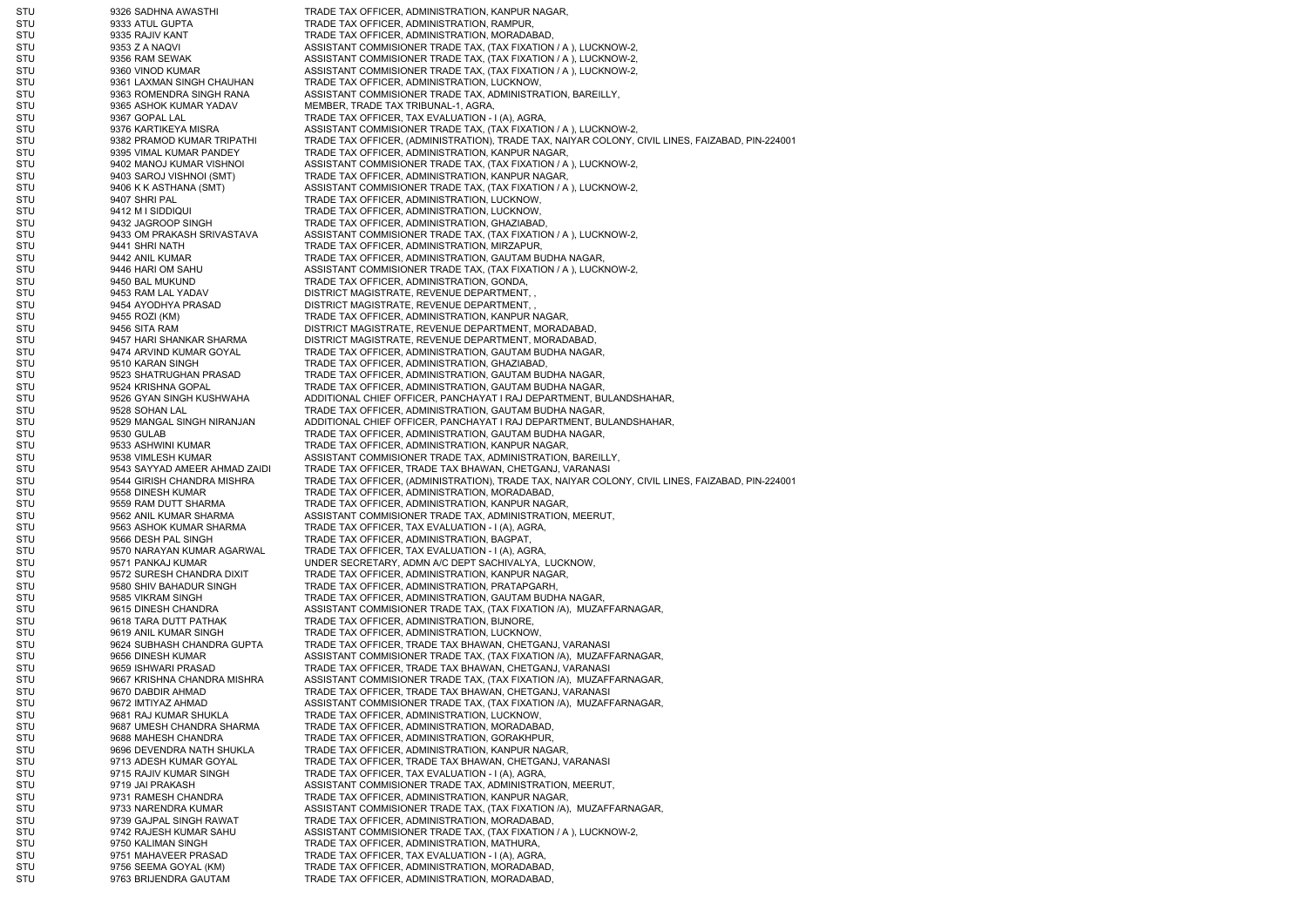STU 9764 SUSHIL KUMAR JAIN TRADE TAX OFFICER, ADMINISTRATION, BIJNORE, STU 9765 DEVENDRA KUMAR PATHAK TRADE TAX OFFICER, ADMINISTRATION, BIJNORE, STU 9771 VIPIN KUMAR SHARMA ASSISTANT COMMISIONER TRADE TAX, ADMINISTRATION, BAREILLY, STU 9785 MANIK RAM PANDEY TRADE TAX OFFICER, ADMINISTRATION, GONDA, STU 9789 ANIL KUMAR GUPTA TRADE TAX OFFICER, ADMINISTRATION, GHAZIABAD, STU 9795 RASHID WALI KHAN TRADE TAX OFFICER, ADMINISTRATION, BANDA, STU 9799 ANIL KUMAR PATHAK DEPUTY COMMISSIONER (ADMINISTRATION), COMMERCIAL TAX,, 8-MAVI KALA YOJANA, AVAS VIKAS,, DELHI ROAD, SAHARANPUR STU 9810 NARENDRA KUMAR SRIVASTAVA ASSISTANT COMMISIONER TRADE TAX, (TAX FIXATION / A ), LUCKNOW-2, STU 9811 RAKESH KUMAR SRIVASTAVA ASSISTANT COMMISIONER TRADE TAX, (TAX FIXATION / A ), LUCKNOW-2, STU 9816 SURENDRA KUMAR MISHRA TRADE TAX OFFICER, TRADE TAX BHAWAN, CHETGANJ, VARANASI STU 9821 OM PRAKASH KUREEL TRADE TAX OFFICER, ADMINISTRATION, KANPUR NAGAR STU 9832 VIJAY KUMAR SAXENA ASSISTANT COMMISIONER TRADE TAX, ADMINISTRATION, BAREILLY, STU 9836 RAKESH KUMAR SHARMA TRADE TAX OFFICER, ADMINISTRATION, GAUTAM BUDHA NAGAR, STU 9838 ABHA SHARMA (KM) TRADE TAX OFFICER, ADMINISTRATION, MORADABAD, STU 9843 SANTOSH KUMAR SHUKLA TRADE TAX OFFICER, ADMINISTRATION, GAUTAM BUDHA NAGAR, STU 9845 R ASTHANA AND SASISTANT COMMISIONER TRADE TAX, (TAX FIXATION / A ), LUCKNOW-2, STU 9847 SANJAY BOSE TRADE TAX OFFICER, ADMINISTRATION, LUCKNOW, STU 9848 SATISH CHANDRA AWASTHI TRADE TAX OFFICER, ADMINISTRATION, LUCKNOW, STU 9850 LALITA DEEPAK BATRA (SMT.) TRADE TAX OFFICER, ADMINISTRATION, KANPUR NAGAR, STU 9852 RAKESH KUMAR ASSISTANT COMMISIONER TRADE TAX, ADMINISTRATION, BAREILLY, STU 9853 ACHCHEY LAL TRADE TAX OFFICER, ADMINISTRATION, AZAMGARH, STU 9857 BRIJESH KUMAR MAURYA TRADE TAX OFFICER, (ADMINISTRATION), TRADE TAX, NAIYAR COLONY, CIVIL LINES, FAIZABAD, PIN-224001 STU 9861 PAN SINGH DEPUTY COMMISSIONER, TRADE TAX (TAX FIXATION / A ), JYOTIBAFULLE NAGAR, AMROHA STU 9862 ANIL KUMAR TEWARI ASSISTANT COMMISIONER TRADE TAX, ADMINISTRATION, BAREILLY, STU 9863 RASHMI MISHRA (KM) TRADE TAX OFFICER, (ADMINISTRATION), TRADE TAX, NAIYAR COLONY, CIVIL LINES, FAIZABAD, PIN-224001 STU 9874 SUSHIL KUMAR TRADE TAX OFFICER, ADMINISTRATION, KANPUR NAGAR, STU 9882 JEET LAL TRADE TAX OFFICER, ADMINISTRATION, PRATAPGARH, STU 9883 HARISH CHANDRA SRIVASTAVA TRADE TAX OFFICER, ADMINISTRATION, KANPUR NAGAR, STU 9889 SASHI PRAKASH TRADE TAX OFFICER, ADMINISTRATION, AZAMGARH, STU 9890 MITHILESH KUMAR TRADE TAX OFFICER, ADMINISTRATION, LUCKNOW, STU 9894 ANIL KUMAR CHANDOLA TRADE TAX OFFICER, ADMINISTRATION, HAPUR, STU 9897 NARENDRA KUMAR TOMAR TRADE TAX OFFICER, ADMINISTRATION, HAPUR, STU 9901 AJAY KUMAR GUPTA TRADE TAX OFFICER, ADMINISTRATION, KANPUR NAGAR, STU 9905 RAJEEV KUMAR TRADE TAX OFFICER, ADMINISTRATION, KANPUR NAGAR, STU 9913 JAMUNA MARTOLIA (SMT) ASSISTANT COMMISIONER TRADE TAX, (TAX FIXATION / A ), LUCKNOW-2, STU 9940 UMA SHANKAR TEWARI TRADE TAX OFFICER, (ADMINISTRATION), TRADE TAX, NAIYAR COLONY, CIVIL LINES, FAIZABAD, PIN-224001 STU 9941 RAJ KUMAR TRADE TAX OFFICER, (ADMINISTRATION), TRADE TAX, NAIYAR COLONY, CIVIL LINES, FAIZABAD, PIN-224001 STU 9942 INDRA SEN SINGH TRADE TAX OFFICER, (ADMINISTRATION), TRADE TAX, NAIYAR COLONY, CIVIL LINES, FAIZABAD, PIN-224001 STU 9944 RAJ KUMAR SINGH KUSHWAHA TRADE TAX OFFICER, ADMINISTRATION, GHAZIABAD, STU 9966 MANJU (SMT) ASSISTANT COMMISIONER TRADE TAX, (TAX FIXATION / A ), LUCKNOW-2, STU 9969 MASOOD AKHTAR KHAN TRADE TAX OFFICER, ADMINISTRATION, LUCKNOW, STU 9970 RAJESH KUMAR KUREEL TRADE TAX OFFICER, ADMINISTRATION, LUCKNOW, STU 9974 RAM MILAN MISHRA TRADE TAX OFFICER, ADMINISTRATION, BARABANKY, STU 9980 KAMINI AGARWAL (SMT) TRADE TAX OFFICER, ADMINISTRATION, MATHURA, STU 10004 RAKESH KUMAR TRADE TAX OFFICER, ADMINISTRATION, GAUTAM BUDHA NAGAR, STU 10030 ALKA GAUR (KM) TRADE TAX OFFICER, ADMINISTRATION, GORAKHPUR, STU 10031 NILOFAR NASREEN TRADE TAX OFFICER, ADMINISTRATION, GORAKHPUR, STU 10035 SUNITA TEWARI (KM) ASSISTANT COMMISIONER TRADE TAX, (TAX FIXATION / A ), LUCKNOW-2, STU 10037 PRAMOD KUMAR SHARMA TRADE TAX OFFICER, ADMINISTRATION, DEORIA STU 10040 RAM NATH SINGH TRADE TAX OFFICER, ADMINISTRATION, MORADABAD STU 10042 GYAN SINGH ASSISTANT COMMISIONER TRADE TAX, (TAX FIXATION / A ), LUCKNOW-2, STU 10043 VIVEK KUMAR TRADE TAX OFFICER, ADMINISTRATION, KANPUR NAGAR, STU 10046 BUDWESH MANI PANDEY TRADE TAX OFFICER, TAX EVALUATION - I (A), AGRA, STU 10058 BAIKUNTHA NARAYAN TEWARI TRADE TAX OFFICER, ADMINISTRATION, GORAKHPUR, STU 10060 VIRENDRA KUMAR BHARTI TRADE TAX OFFICER, ADMINISTRATION, MIRZAPUR, STU 10074 ASHOK KUMAR SINGH RATHORE ASSISTANT COMMISIONER TRADE TAX, (TAX FIXATION / A ), LUCKNOW-2, STU 10076 AJEET KUMAR ANAND ASSISTANT COMMISIONER TRADE TAX. (TAX FIXATION / A ), LUCKNOW-2, STU 10077 VIMAL KUMAR AWASTHI TRADE TAX OFFICER, ADMINISTRATION, LUCKNOW, STU 10083 OM PRAKASH SINGH TRADE TAX OFFICER, ADMINISTRATION, MIRZAPUR STU 10088 AKHILESH KUMAR BAJPAI TRADE TAX OFFICER, ADMINISTRATION, KANPUR NAGAR, STU 10104 RAM GOPAL 10104 RAM GOPAL TRADE TAX OFFICER, ADMINISTRATION, MIRZAPUR, STU 10105 HARI SHANKAR PANDEY TRADE TAX OFFICER, ADMINISTRATION, GORAKHPUR, STU 10144 PRADEEP KUMAR TRADE TAX OFFICER, ADMINISTRATION, KANPUR NAGAR, STU 10145 RAM PRAKASH BAJPAI TRADE TAX OFFICER, ADMINISTRATION, KANPUR NAGAR, STU 10147 MOHD IQBAL DISTRICT MAGISTRATE, REVENUE DEPARTMENT, KANPUR NAGAR, STU 10148 RAM VEER SINGH TRADE TAX OFFICER, ADMINISTRATION, KANPUR NAGAR, STU 10153 CHANDRA PRAKASH KAMAL TRADE TAX OFFICER, ADMINISTRATION, KANPUR NAGAR, STU 10154 SHAILENDRA KUMAR MISHRA TRADE TAX OFFICER, ADMINISTRATION, GAUTAM BUDHA NAGAR, STU 10174 CHHEDI LAL 10174 CHHEDI LAL TRADE TAX OFFICER, ADMINISTRATION, KANPUR NAGAR, STU 10178 BRIJESH MISHRA ASSISTANT COMMISIONER TRADE TAX, (TAX FIXATION / A ), LUCKNOW-2, STU 10193 KAMAL KUMAR TRIPATHI ASSISTANT COMMISIONER TRADE TAX, (TAX FIXATION / A ), LUCKNOW-2, STU 10211 BRAJ PAL SINGH TRADE TAX OFFICER, ADMINISTRATION, AZAMGARH STU 10221 OM PRAKASH ADDITIONAL CHIEF OFFICER, PANCHAYAT I RAJ DEPARTMENT, BULANDSHAHAR, STU 10223 ROSHAN LAL 10223 ROSHAN LAL TRADE TAX OFFICER, ADMINISTRATION, GHAZIABAD, STU 10231 CHANDRA KESH SINGH TRADE TAX OFFICER, ADMINISTRATION, GONDA,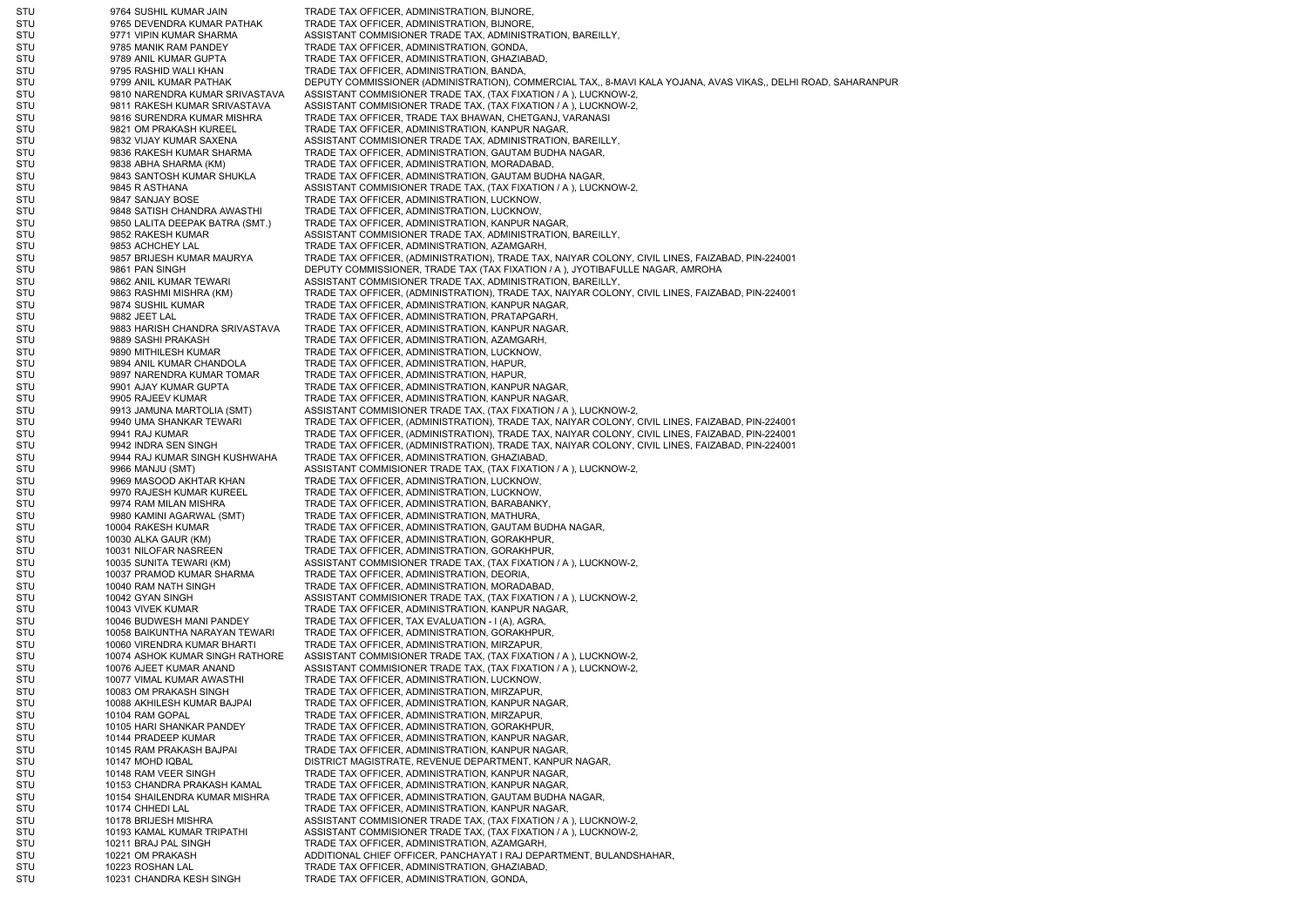STU 10233 RAGHUVANSH KUMAR JAUHARI DEPUTY COMMISSIONER (ADMINISTRATION), COMMERCIAL TAX,, 8-MAVI KALA YOJANA, AVAS VIKAS,, DELHI ROAD, SAHARANPUR STU 10237 LAXMI KANT TRADE TAX OFFICER, ADMINISTRATION, MATHURA, STU 10242 VINAY KUMAR SRIVASTAVA ASSISTANT COMMISIONER TRADE TAX, (TAX FIXATION / A ), ALLAHABAD-2, STU 10245 EKBAL SHANKAR PANDEY ASSISTANT COMMISIONER TRADE TAX, (TAX FIXATION / A ), LUCKNOW-2, STU 10261 RAJENDRA PRASAD VASHISTHA ASSISTANT COMMISIONER TRADE TAX, ADMINISTRATION, MEERUT, STU 10282 VINOD KUMAR DIXIT TRADE TAX OFFICER, ADMINISTRATION, KANPUR NAGAR, STU 10283 ANAND KUMAR SRIVASTAVA TRADE TAX OFFICER, TRADE TAX BHAWAN, CHETGANJ, VARANASI STU 10289 DHANANJAY MISHRA TRADE TAX OFFICER, TRADE TAX BHAWAN, CHETGANJ, VARANASI STU 10301 SHESH MANI SHARMA TRADE TAX OFFICER, ADMINISTRATION, BASTI, STU 10303 MUKESH LALWANI TRADE TAX OFFICER, ADMINISTRATION, LUCKNOW, STU 10304 DEVENDRA KUMAR TRADE TAX OFFICER, ADMINISTRATION, MORADABAD STU 10310 PANKAJ KUMAR SINHA TRADE TAX OFFICER, TRADE TAX BHAWAN, CHETGANJ, VARANASI STU 10312 NARENDRA LAL TRADE TAX OFFICER, ADMINISTRATION, GAUTAM BUDHA NAGAR, STU 10327 INDRA BHUSHAN SINGH TRADE TAX OFFICER, ADMINISTRATION, KANPUR NAGAR, STU 10336 RAM CHARAN TRADE TAX OFFICER, ADMINISTRATION, BANDA, STU 10338 UMA DEVI PANDEY (SMT) ASSISTANT COMMISIONER TRADE TAX, (TAX FIXATION / A ), ALLAHABAD-2, STU 10340 MAHESH CHANDRA TRADE TAX OFFICER, ADMINISTRATION, KANPUR NAGAR, STU 10344 SHREE NATH DISTRICT MAGISTRATE, REVENUE DEPARTMENT, KANPUR NAGAR, STU 10360 PATHIK CHANDRA MISHRA TRADE TAX OFFICER, ADMINISTRATION, KANPUR NAGAR, STU 10362 KAMLESH KUMAR MISHRA TRADE TAX OFFICER, ADMINISTRATION, KANPUR NAGAR, STU 10363 SHIV SHANKAR SINGH BHADAURIA TRADE TAX OFFICER, ADMINISTRATION, KANPUR NAGAR, STU 10367 GURU CHARAN PAL TRADE TAX OFFICER, ADMINISTRATION, KANPUR NAGAR, STU 10370 JAGDISH NARAYAN TRADE TAX OFFICER, ADMINISTRATION, KANPUR NAGAR, STU 10375 UMAR FAROOKH ASSISTANT COMMISIONER TRADE TAX, (TAX FIXATION / A ), LUCKNOW-2, 10385 KEDAR NATH TRADE TAX OFFICER, ADMINISTRATION, BARABANKY, STU 10389 SUBHASH CHANDRA TRADE TAX OFFICER, ADMINISTRATION, HAPUR, STU 10390 NEETU 10390 NEETU TRADE TAX OFFICER, ADMINISTRATION, MORADABAD, STU 10400 POONAM RANI PATHAK (SMT) TRADE TAX OFFICER, ADMINISTRATION, MORADABAD, STU 10402 PRAMILA PANDEY (SMT) TRADE TAX OFFICER, ADMINISTRATION, MORADABAD, STU 10404 VIJAY KUMAR SRIVASTAVA ASSISTANT COMMISSIONER , (ADMINISTRATION),COMMERCIAL TAX, ZILA PANCHAYAT CAMPUS, SULTANPUR, PIN-228001 STU 10405 ANAND MOHAN SRIVASTAVA TRADE TAX OFFICER, (ADMINISTRATION), TRADE TAX, NAIYAR COLONY, CIVIL LINES, FAIZABAD, PIN-224001 STU 10408 SAVITRI BISHT TRADE TAX OFFICER, ADMINISTRATION, LUCKNOW, STU 10409 ROHNI RAMAN VARSHNEY TRADE TAX OFFICER, ADMINISTRATION, MATHURA, STU 10412 SIYA RAM RAWAT TRADE TAX OFFICER, ADMINISTRATION, LUCKNOW, STU 10413 MAHENDRA KUMAR MISHRA ASSISTANT COMMISSIONER , (SAHAYATA KENDRA), for TRADE TAX OFFICE H.Q., LUCKNOW-2 STU 10415 HEMANT CHANDRA PANDEY TRADE TAX OFFICER, ADMINISTRATION, LUCKNOW, STU 10417 GAYASUL HAQ ASSISTANT COMMISIONER TRADE TAX, (TAX FIXATION / A ), LUCKNOW-2, STU 10434 PUTTI LAL 10434 PUTTI LAL TRADE TAX OFFICER, ADMINISTRATION, MORADABAD, STU 10442 MAHESH CHANDRA AWASTHI ASSISTANT COMMISIONER TRADE TAX, (TAX FIXATION / A ), LUCKNOW-2, STU 10444 BASANT LAL TRADE TAX OFFICER, ADMINISTRATION, BANDA, STU 10448 YOGENDRA KUMAR SHARMA TRADE TAX OFFICER, ADMINISTRATION, GHAZIABAD, STU 10453 SHEELA DEVI (SMT) ASSISTANT COMMISIONER TRADE TAX, (TAX FIXATION / A ), LUCKNOW-2, STU 10469 ASHWANI KUMAR TRADE TAX OFFICER, ADMINISTRATION, GORAKHPUR, STU 10473 JAYA CHATURVEDI (SMT) TRADE TAX OFFICER, ADMINISTRATION, GAUTAM BUDHA NAGAR, STU 10476 SAHAB DEEN TRADE TAX OFFICER, ADMINISTRATION, STU 10478 VED PRAKASH DUBEY TRADE TAX OFFICER, ADMINISTRATION, SANTRAVIDAS NAGAR, STU 10481 DURGESH CHANDRA SRIVASTAVA ASSISTANT COMMISIONER TRADE TAX, (TAX FIXATION / A ), ALLAHABAD-2, STU 10485 VIJAY KUMAR MISHRA TRADE TAX OFFICER, ADMINISTRATION, MIRZAPUR STU 10487 PURAN LAL TRADE TAX OFFICER, ADMINISTRATION, KANPUR NAGAR, STU 10493 RAM KUMAR GUPTA DEPUTY COMMISSIONER, TRADE TAX (TAX FIXATION / A ), JYOTIBAFULLE NAGAR, AMROHA STU 10497 SATISH KUMAR TRIPATHI ASSISTANT COMMISIONER TRADE TAX, (TAX FIXATION / A ), ALLAHABAD-2, STU 10502 VIPAN CHANDRA SHARMA TRADE TAX OFFICER, ADMINISTRATION, GAUTAM BUDHA NAGAR, STU 10503 MOHAN SINGH TRADE TAX OFFICER, ADMINISTRATION, GAUTAM BUDHA NAGAR, STU 10511 KAVINDRA SINGH DEPUTY COMMISSIONER, (ADMINISTRATION) TRADE TAX OFFICE, SHAMLI, STU 10512 DILIP KUMAR KANAUJIA ASSISTANT COMMISIONER TRADE TAX, (TAX FIXATION / A ), LUCKNOW-2, STU 10518 ARUN KUMAR SINGH TRADE TAX OFFICER, ADMINISTRATION, GONDA, STU 10519 SHANKAR SWARUP SRIVASTAVA ASSISTANT COMMISIONER TRADE TAX, (TAX FIXATION / A ), LUCKNOW-2, STU 10521 PRAVEEN KUMAR KANAUJIA TRADE TAX OFFICER, ADMINISTRATION, GONDA, STU 10522 RAGHU NAND SINGH TRADE TAX OFFICER, ADMINISTRATION, GAUTAM BUDHA NAGAR, STU 10523 SARVESH KUMAR SAGAR DEPUTY COMMISSIONER (ADMINISTRATION), COMMERCIAL TAX,, 8-MAVI KALA YOJANA, AVAS VIKAS,, DELHI ROAD, SAHARANPUR STU 10527 ASHOK KUMAR PANDEY TRADE TAX OFFICER, ADMINISTRATION, STU 10529 URMILA DEVI AGARWAL (KM) TRADE TAX OFFICER, ADMINISTRATION, LUCKNOW, STU 10530 ANIL KUMAR ASSISTANT COMMISIONER TRADE TAX, (TAX FIXATION / A ), LUCKNOW-2, STU 10532 SATISH KUMAR SINGH TRADE TAX OFFICER, ADMINISTRATION, KANPUR NAGAR, STU 10546 VIJAY KUMAR ASSISTANT COMMISIONER TRADE TAX, ADMINISTRATION, BAREILLY, STU 10548 DEVESH DWIVEDI TRADE TAX OFFICER, TRADE TAX BHAWAN, CHETGANJ, VARANASI STU 10549 ASHOK KUMAR SRIVASTAVA TRADE TAX OFFICER, ADMINISTRATION, JAUNPUR, STU 10551 KAMESHWAR SINGH TRADE TAX OFFICER, TRADE TAX BHAWAN, CHETGANJ, VARANASI STU 10554 LAXMI SRIVASTAVA (SMT) ASSISTANT COMMISIONER TRADE TAX, (TAX FIXATION / A ), LUCKNOW-2, STU 10557 PRASHANT KUMAR GAUTAM TRADE TAX OFFICER, ADMINISTRATION, GAUTAM BUDHA NAGAR, STU 10561 SANJAY JAIN DISTRICT MAGISTRATE, REVENUE DEPARTMENT, AGRA, STU 10570 GULAM MOHD TRADE TAX OFFICER, ADMINISTRATION, GORAKHPUR, STU 10573 SHASHI GUPTA (KM) ASSISTANT COMMISIONER TRADE TAX, ADMINISTRATION, BAREILLY, STU 10575 KAVITA KAUSHIK (SMT.) TRADE TAX OFFICER, ADMINISTRATION, GAUTAM BUDHA NAGAR, STU 10577 JASWANT KUMAR ASSISTANT COMMISIONER TRADE TAX, (TAX FIXATION / A ), LUCKNOW-2,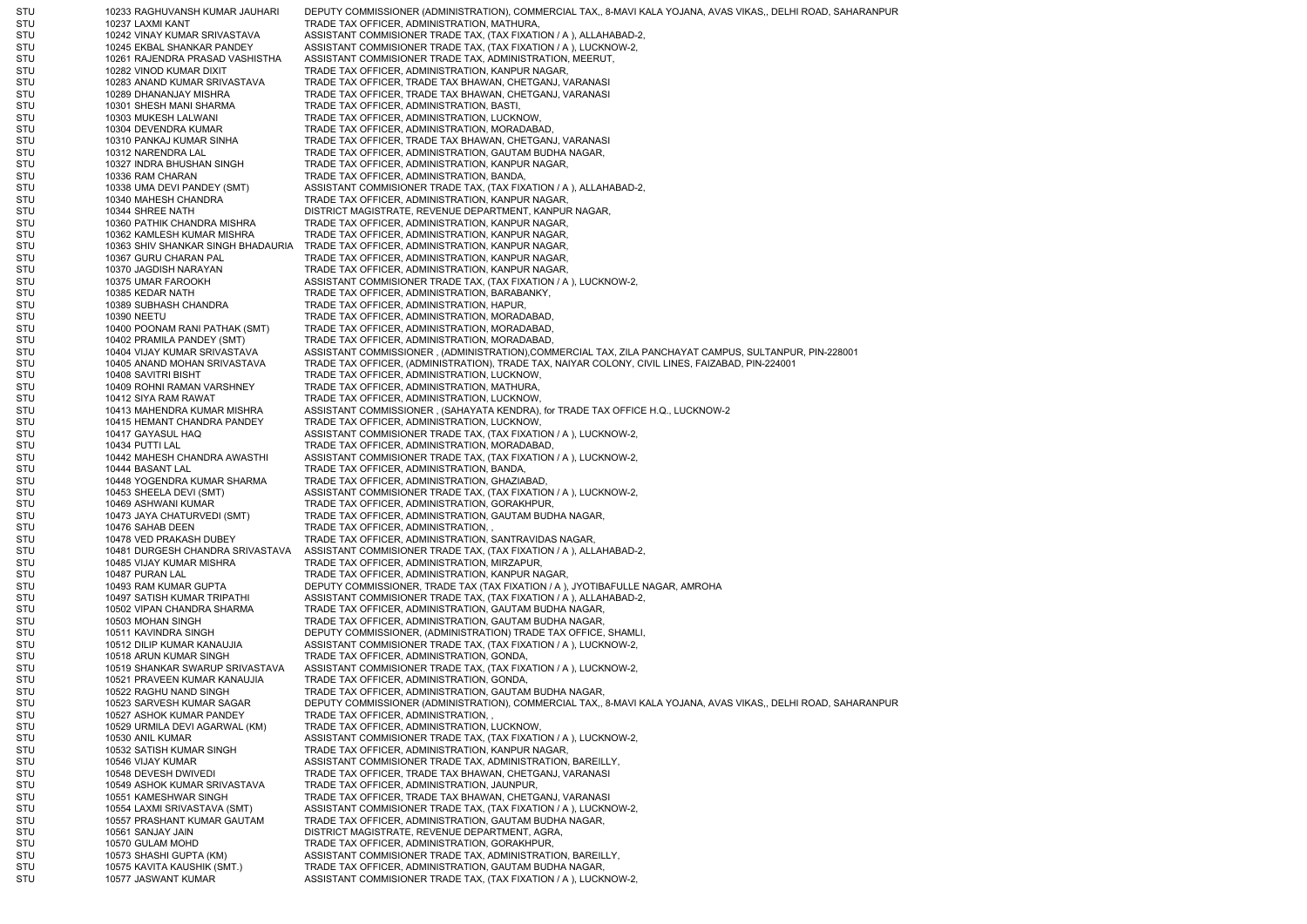STU 10578 RAJESH KUMAR VERMA ASSISTANT COMMISIONER TRADE TAX, (TAX FIXATION / A ), LUCKNOW-2, STU 10585 JAI PRAKASH RAI TRADE TAX OFFICER, TRADE TAX BHAWAN, CHETGANJ, VARANASI STU 10588 AFZAL HUSSAIN TRADE TAX OFFICER, ADMINISTRATION, KANPUR NAGAR, STU 10589 MOHD FUZAIL TRADE TAX OFFICER, ADMINISTRATION, KANPUR NAGAR, STU 10590 ARBIND KUMAR SRIVASTAVA DEPUTY COMMISSIONER, TRADE TAX (TAX FIXATION / A ), JYOTIBAFULLE NAGAR, AMROHA STU 10606 SHIV PRAKASH SAXENA TRADE TAX OFFICER, TAX EVALUATION - I (A), AGRA, STU 10607 RAKESH KUMAR KASHYAP ASSISTANT COMMISSIONER , (SAHAYATA KENDRA), for TRADE TAX OFFICE H.Q., LUCKNOW-2 STU 10610 FAIZ AHMAD 1000 TRADE TAX OFFICER, ADMINISTRATION, GHAZIABAD, STU 10612 MUKTI NATH VERMA UNDER SECRETARY, ADMN A/C DEPT SACHIVALYA, LUCKNOW, STU 10615 RAJESH PRATAP SINGH TRADE TAX OFFICER, ADMINISTRATION, RAIBAREILLY, STU 10619 RAM JIYAWAN ASSISTANT COMMISIONER TRADE TAX, (TAX FIXATION / A ), LUCKNOW-2, STU 10620 JANARDAN JOSHI ASSISTANT COMMISIONER TRADE TAX, (TAX FIXATION / A ), LUCKNOW-2, STU 10622 NAND KISHORE TRADE TAX OFFICER, ADMINISTRATION, LUCKNOW, STU 10626 R K SRIVASTAVA ASSISTANT COMMISIONER TRADE TAX, (TAX FIXATION / A ), LUCKNOW-2, STU 10629 DINESH KUMAR TRADE TAX OFFICER, ADMINISTRATION, KANPUR NAGAR, STU 10633 VIJAY KUMAR TRIPATHI ASSISTANT COMMISIONER TRADE TAX. (TAX FIXATION / A ), LUCKNOW-2, STU 10639 KIRAN SRIVASTAVA (KM) ASSISTANT COMMISIONER TRADE TAX, (TAX FIXATION / A ), LUCKNOW-2, STU 10645 UPENDRA SINGH TRADE TAX OFFICER, ADMINISTRATION, BAGPAT, STU 10648 PRAVEEN KUMAR ASSISTANT COMMISIONER TRADE TAX, (TAX FIXATION /A), MUZAFFARNAGAR, STU 10651 LAKHAN SINGH TRADE TAX OFFICER, ADMINISTRATION, FIROZABAD, STU 10652 NAVIN KUMAR GARG TRADE TAX OFFICER, ADMINISTRATION, GAUTAM BUDHA NAGAR, STU 10659 JAGDISH PRASAD VERMA TRADE TAX OFFICER, ADMINISTRATION, DEORIA STU 10662 YUGAL KISHORE SHARMA TRADE TAX OFFICER, ADMINISTRATION, GHAZIABAD STU 10673 MANOJ KUMAR SINGH TRADE TAX OFFICER, ADMINISTRATION, LUCKNOW, STU 10678 MAHENDRA KUMAR SINGH DISTRICT MAGISTRATE, REVENUE DEPARTMENT, BAREILLY, STU 10682 RAJESH KUMAR KATIYAR ASSISTANT COMMISSIONER , ( ADMINISTRATION) / TRADE TAX, 125, CIVIL LINE, JHANSI, PIN-284001 STU 10687 RAJIV KUMAR MISHRA TRADE TAX OFFICER, ADMINISTRATION, KANPUR NAGAR, STU 10688 SAROJ BALA SRIVASTAVA (SMT) TRADE TAX OFFICER, ADMINISTRATION, LUCKNOW, STU 10689 SHAILENDRA KUMAR TRIPATHI TRADE TAX OFFICER, ADMINISTRATION, KANPUR NAGAR, STU 10694 SUNIL KUMAR DAGAR TRADE TAX OFFICER, ADMINISTRATION, GHAZIABAD, STU 10698 KAILASH BAHADUR SINGH CHAUHAN TRADE TAX OFFICER, ADMINISTRATION, KANPUR NAGAR, STU 10709 CHANDRA PRAKASH DISTRICT MAGISTRATE, REVENUE DEPARTMENT, BAREILLY, STU 10718 KAILASH YADAV TRADE TAX OFFICER, ADMINISTRATION, LUCKNOW, STU 10724 SURESH KUMAR DEPUTY COMMISSIONER (ADMINISTRATION), COMMERCIAL TAX,, 8-MAVI KALA YOJANA, AVAS VIKAS,, DELHI ROAD, SAHARANPUR STU 10729 PRAVEEN KUMAR SINGH TRADE TAX OFFICER, ADMINISTRATION, AZAMGARH, STU 10730 SUDHIR KUMAR ASSISTANT COMMISIONER TRADE TAX, (TAX FIXATION /A), MUZAFFARNAGAR, STU 10731 RAM DAS TRADE TAX OFFICER, ADMINISTRATION, LUCKNOW, STU 10732 NAVNEET KUMAR SHARMA ASSISTANT COMMISIONER TRADE TAX, (TAX FIXATION /A), MUZAFFARNAGAR, STU 10733 OM PRAKASH ASSISTANT COMMISIONER TRADE TAX, (TAX FIXATION /A), MUZAFFARNAGAR, STU 10742 BABU RAM TRADE TAX OFFICER, ADMINISTRATION, KANPUR DEHAT, STU 10743 SURESH KUMAR VERMA ASSISTANT COMMISIONER TRADE TAX, (TAX FIXATION / A ), LUCKNOW-2, STU 10751 NAGENDRA KUMAR ASSISTANT COMMISIONER TRADE TAX, (TAX FIXATION / A ), LUCKNOW-2, STU 10752 JITENDRA KUMAR TYAGI TRADE TAX OFFICER, ADMINISTRATION, HAPUR, STU 10753 SUDHAKAR MANI TRADE TAX OFFICER, (ADMINISTRATION), TRADE TAX, NAIYAR COLONY, CIVIL LINES, FAIZABAD, PIN-224001 STU 10769 SUDHA MISHRA (SMT) TRADE TAX OFFICER, ADMINISTRATION, KANPUR NAGAR, STU 10770 SHAILENDRA KUMAR TRADE TAX OFFICER, ADMINISTRATION, KANPUR NAGAR, STU 10771 PRAVESH KUMAR DISTRICT MAGISTRATE, REVENUE DEPARTMENT, SAMBHAL, STU 10773 PEETAM SINGH DISTRICT MAGISTRATE, REVENUE DEPARTMENT, , AMROHA STU 10775 SURESH CHANDRA SHARMA TRADE TAX OFFICER, ADMINISTRATION, MORADABAD, STU 10776 BHIKAM SINGH TRADE TAX OFFICER, ADMINISTRATION, GHAZIABAD, STU 10777 SUKHPAL SINGH TRADE TAX OFFICER, ADMINISTRATION, GAUTAM BUDHA NAGAR, STU 10778 SUNIL KUMAR JAIN ASSISTANT COMMISIONER TRADE TAX, ADMINISTRATION, BAREILLY, STU 10782 NAR SINGH ASSISTANT COMMISIONER TRADE TAX, ADMINISTRATION, BAREILLY, STU 10784 KRISHNA CHANDRA SRIVASTAVA TRADE TAX OFFICER, (ADMINISTRATION), TRADE TAX, NAIYAR COLONY, CIVIL LINES, FAIZABAD, PIN-224001 STU 10786 PRADEEP KUMAR TRADE TAX OFFICER, ADMINISTRATION, GHAZIABAD, STU 10788 BAL MUKUND SHARMA TRADE TAX OFFICER, ADMINISTRATION, GAUTAM BUDHA NAGAR STU 10794 DHIRENDRA KUMAR SINGH ASSISTANT COMMISIONER TRADE TAX, (TAX FIXATION / A ), ALLAHABAD-2, STU 10797 SINHASAN VERMA TRADE TAX OFFICER, ADMINISTRATION, GAUTAM BUDHA NAGAR, STU 10801 RAJ KUMAR SINGH TRADE TAX OFFICER, TRADE TAX BHAWAN, CHETGANJ, VARANASI STU 10802 RAKESH KUMAR GARG TRADE TAX OFFICER, ADMINISTRATION, MATHURA, STU 10806 RAM MANORATH TRADE TAX OFFICER, ADMINISTRATION, BAHRAICH, STU 10814 SAYYAD SALMAN AKHTAR TRADE TAX OFFICER, ADMINISTRATION, GORAKHPUR, STU 10818 RANDHEER SINGH TRADE TAX OFFICER, ADMINISTRATION, MATHURA, STU 10820 SUNIL KUMAR ASSISTANT COMMISIONER TRADE TAX, (TAX FIXATION / A ), LUCKNOW-2, STU 10821 ARCHANA VAJPAI (KM) ASSISTANT COMMISIONER TRADE TAX, (TAX FIXATION / A ), LUCKNOW-2, STU 10822 ASHFAQ AHMAD ASSISTANT COMMISIONER TRADE TAX, (TAX FIXATION / A ), LUCKNOW-2, STU 10823 RAMESH CHANDRA TRADE TAX OFFICER, ADMINISTRATION, KANPUR NAGAR, STU 10830 RAJU SHANKAR TRADE TAX OFFICER, ADMINISTRATION, KANPUR NAGAR, STU 10833 KRISHNA CHANDRA YADAV TRADE TAX OFFICER, ADMINISTRATION, GAUTAM BUDHA NAGAR STU 10837 MANISH GUPTA ASSISTANT COMMISIONER TRADE TAX, (TAX FIXATION / A ), LUCKNOW-2, STU 10839 SHASHIKESH SINGH TRADE TAX OFFICER, TRADE TAX BHAWAN, CHETGANJ, VARANASI STU 10844 SANJAY SRIVASTAVA TRADE TAX OFFICER, ADMINISTRATION, KANPUR NAGAR, STU 10850 KANHAIYA TRADE TAX OFFICER, ADMINISTRATION, GORAKHPUR, STU 10852 HRIDAY RAM TRADE TAX OFFICER, (ADMINISTRATION), TRADE TAX, NAIYAR COLONY, CIVIL LINES, FAIZABAD, PIN-224001 STU 10853 JAI PRAKASH SRIVASTAVA TRADE TAX OFFICER, ADMINISTRATION, GONDA,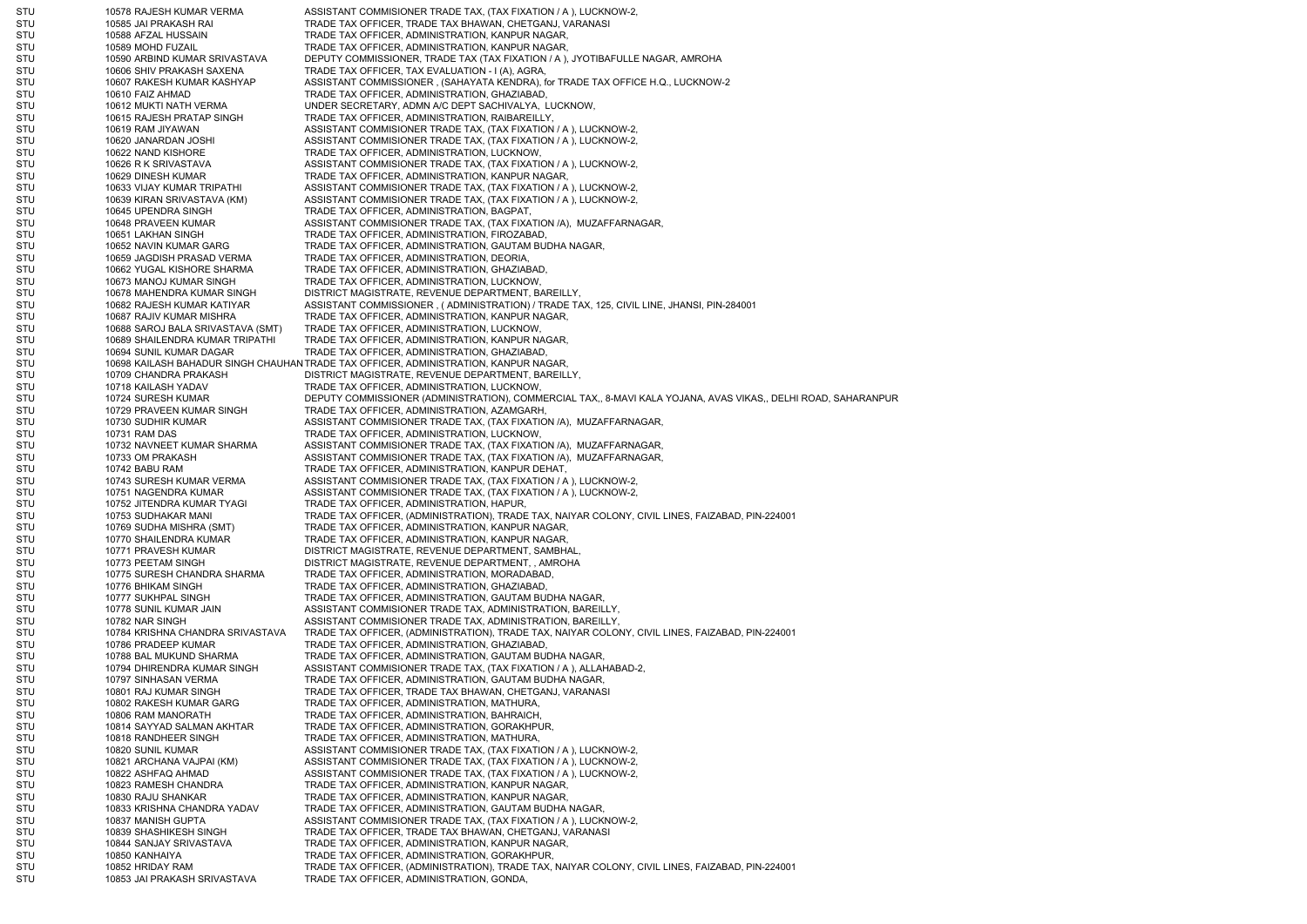STU 10857 ASHOK KUMAR SRIVASTAVA TRADE TAX OFFICER, ADMINISTRATION, KANPUR NAGAR, STU 10861 KAMLA (SMT) TRADE TAX OFFICER, ADMINISTRATION, GAUTAM BUDHA NAGAR, STU 10862 MATA PRASAD PANDEY TRADE TAX OFFICER, ADMINISTRATION, GAUTAM BUDHA NAGAR, STU 10863 NAROTTAM SINGH TRADE TAX OFFICER, ADMINISTRATION, GAUTAM BUDHA NAGAR, STU 10864 VEER SINGH TRADE TAX OFFICER, ADMINISTRATION, GAUTAM BUDHA NAGAR, STU 10865 VIRENDRA NATH MISHRA TRADE TAX OFFICER, ADMINISTRATION, GAUTAM BUDHA NAGAR, STU 10866 ACHELA SINGH (SMT) TRADE TAX OFFICER, ADMINISTRATION, GHAZIABAD, STU 10873 AJAY KUMAR SINGH TRADE TAX OFFICER, ADMINISTRATION, GAUTAM BUDHA NAGAR, STU 10874 PRADEEP KUMAR SINGHAL ASSISTANT COMMISIONER TRADE TAX, (TAX FIXATION /A), MUZAFFARNAGAR, STU 10881 MAHENDRA PRATAP SINGH TRADE TAX OFFICER, ADMINISTRATION, SITAPUR, STU 10883 BHARATI JOSHI (SMT) ASSISTANT COMMISIONER TRADE TAX, (TAX FIXATION / A ), LUCKNOW-2, STU 10886 ARVIND KUMAR TRADE TAX OFFICER, ADMINISTRATION, GAUTAM BUDHA NAGAR, STU 10887 PEETAM SINGH TRADE TAX OFFICER, ADMINISTRATION, MATHURA, STU 10891 PANNA RAM ASSISTANT COMMISIONER TRADE TAX, (TAX FIXATION / A ), LUCKNOW-2, STU 10893 MEWA LAL 10893 MEWA LAL TRADE TAX OFFICER, ADMINISTRATION, LUCKNOW, STU 10897 GANESH KUMAR GUPTA TRADE TAX OFFICER, ADMINISTRATION, GORAKHPUR, STU 10902 MOHD AHMAD 10902 MOHD AHMAD TRADE TAX OFFICER, ADMINISTRATION, KANPUR NAGAR, STU 10904 AJEET SINGH TAX OFFICER, ADMINISTRATION, BIJNORE, STU 10908 SAVITA RANI GUPTA (SMT) ASSISTANT COMMISIONER TRADE TAX, ADMINISTRATION, BAREILLY, STU 10911 SATISH CHAND TRADE TAX OFFICER, ADMINISTRATION, GAUTAM BUDHA NAGAR, STU 10914 AMAR SINHA ANAR ASSISTANT COMMISIONER TRADE TAX, (TAX FIXATION / A ), LUCKNOW-2, STU 10918 ANIL KUMAR SHARMA TRADE TAX OFFICER, ADMINISTRATION, MATHURA, STU 10919 AKHILEISH KUMAR MITTAL TRADE TAX OFFICER, ADMINISTRATION, MATHURA, STU 10931 KAMLESH SINGH TRADE TAX OFFICER, ADMINISTRATION, GORAKHPUR, STU 10933 RAJENDRA SHARMA TRADE TAX OFFICER, ADMINISTRATION, GAUTAM BUDHA NAGAR, STU 10935 DILIP KUMAR DWIVEDI TRADE TAX OFFICER, TAX EVALUATION - I (A), AGRA, STU 10940 CHHEDI LAL 10940 CHHEDI LAL TRADE TAX OFFICER, ADMINISTRATION, KANPUR NAGAR, STU 10941 SARVESH KUMAR YADAV TRADE TAX OFFICER, ADMINISTRATION, KANPUR NAGAR, STU 10948 MANOJ KUMAR JOSHI TRADE TAX OFFICER, ADMINISTRATION, LUCKNOW, STU 10950 RAM TIRTH TRADE TAX OFFICER, (ADMINISTRATION), TRADE TAX, NAIYAR COLONY, CIVIL LINES, FAIZABAD, PIN-224001 STU 10952 JAI LAL TRADE TAX OFFICER, (ADMINISTRATION), TRADE TAX, NAIYAR COLONY, CIVIL LINES, FAIZABAD, PIN-224001 STU 10960 KRISHNA AUTAR AND ASSISTANT COMMISIONER TRADE TAX, (TAX FIXATION / A ), LUCKNOW-2, STU 10961 GHANANJAY KUMAR RAI TRADE TAX OFFICER, ADMINISTRATION, LUCKNOW, STU 10962 CHANDRA BHUSHAN SINGH TRADE TAX OFFICER, ADMINISTRATION, ALIGARH, STU 10970 VINOD KUMAR GUPTA ASSISTANT COMMISIONER TRADE TAX, ADMINISTRATION, MEERUT, STU 10973 SOMENDRA NATH SINGH TRADE TAX OFFICER, ADMINISTRATION, JAUNPUR, STU 10974 AMRESH DIXIT TRADE TAX OFFICER, ADMINISTRATION, KANPUR NAGAR, STU 10976 SUBASH CHANDRA SHARMA TRADE TAX OFFICER, ADMINISTRATION, MORADABAD, STU 10977 VAGISH KUMAR SHARMA TRADE TAX OFFICER, ADMINISTRATION, MORADABAD, STU 10978 SUNIL KUMAR GUPTA DEPUTY COMMISSIONER (ADMINISTRATION), COMMERCIAL TAX,, 8-MAVI KALA YOJANA, AVAS VIKAS,, DELHI ROAD, SAHARANPUR STU 10979 MAHI PAL SINGH TRADE TAX OFFICER, ADMINISTRATION, GAUTAM BUDHA NAGAR, STU 10980 RAKESH PRATAP SINGH DISTRICT MAGISTRATE, REVENUE DEPARTMENT, SAMBHAL, STU 10981 RAJENDRA PAL SINGH TRADE TAX OFFICER, ADMINISTRATION, GAUTAM BUDHA NAGAR, STU 10984 RAM AUTAR SINGH TRADE TAX OFFICER, ADMINISTRATION, MORADABAD, STU 10986 MOHD.ISMAIL 10986 MOHD.ISMAIL TRADE TAX OFFICER, ADMINISTRATION, GAUTAM BUDHA NAGAR, STU 10988 HAR NARAIN SINGH TRADE TAX OFFICER, ADMINISTRATION, MORADABAD, STU 10994 SHASHIKANTI GUPTA (SMT) TRADE TAX OFFICER, ADMINISTRATION, LUCKNOW, STU 10998 RAM KESH TRADE TAX OFFICER, (ADMINISTRATION), TRADE TAX, NAIYAR COLONY, CIVIL LINES, FAIZABAD, PIN-224001 STU 11000 RAM SAGAR BHARATI TRADE TAX OFFICER, (ADMINISTRATION), TRADE TAX, NAIYAR COLONY, CIVIL LINES, FAIZABAD, PIN-224001 STU 11001 NAKCHHED PRASAD SAROJ TRADE TAX OFFICER, (ADMINISTRATION), TRADE TAX, NAIYAR COLONY, CIVIL LINES, FAIZABAD, PIN-224001 STU 11004 SHAKILUJJAMA ASSISTANT AGRICULTURE MARKETING OFFICER, AGRICULTURE MARKETING OFFICE, JHANSI, STU 11007 ASHOK KUMAR PANDEY TRADE TAX OFFICER, ADMINISTRATION, BANDA, STU 11008 UDAI BHANU TRIPATHI TRADE TAX OFFICER, TAX EVALUATION - I (A), AGRA, STU 11023 ANIL KUMAR CHATURVEDI TRADE TAX OFFICER, ADMINISTRATION, SITAPUR, STU 11027 OM SHANTI (KM) TRADE TAX OFFICER, ADMINISTRATION, MORADABAD, STU 11029 BRAHMESH KUMAR TRADE TAX OFFICER, TAX EVALUATION - I (A), AGRA, STU 11030 BHAW DAS DISTRICT MAGISTRATE, REVENUE DEPARTMENT, AGRA, STU 11032 VIRENDRA SINGH DISTRICT MAGISTRATE, REVENUE DEPARTMENT, AGRA, STU 11035 RAJEEV GEHA TRADE TAX OFFICER, ADMINISTRATION, LUCKNOW, STU 11036 T N SRIVASTAVA ASSISTANT COMMISIONER TRADE TAX, (TAX FIXATION / A ), ALLAHABAD-2, STU 11037 MOHD ILIYAS TRADE TAX OFFICER, ADMINISTRATION, MORADABAD, STU 11044 MOHD MAROOF TRADE TAX OFFICER, ADMINISTRATION, GAUTAM BUDHA NAGAR, STU 11048 SANJAY BHARATI TRADE TAX OFFICER, ADMINISTRATION, DEORIA STU 11050 HARISHARAN MANI TRIPATHI TRADE TAX OFFICER, ADMINISTRATION, DEORIA, STU 11051 NALIN KUMAR AWASTHI TRADE TAX OFFICER, ADMINISTRATION, RAMPUR, STU 11231 YASHWANT SINGH TRADE TAX OFFICER, ADMINISTRATION, MORADABAD, STU 11521 JAFEER AHMAD TRADE TAX OFFICER, TRADE TAX BHAWAN, CHETGANJ, VARANASI STU 11522 ARVIND KUMAR TRADE TAX OFFICER, ADMINISTRATION, GAUTAM BUDHA NAGAR, STU 11528 KAMLESHWAR KUMAR TRADE TAX OFFICER, ADMINISTRATION, HARDOI, STU 11529 AMIR CHANDRA TRADE TAX OFFICER, ADMINISTRATION, FIROZABAD STU 11537 RAVI KANT SHARMA TRADE TAX OFFICER, TRADE TAX BHAWAN, CHETGANJ, VARANASI STU 11539 DAYA SHANKAR BAUDH TRADE TAX OFFICER, ADMINISTRATION, AZAMGARH, STU 11542 PRAMOD KUMAR ADDITIONAL CHIEF OFFICER, PANCHAYAT I RAJ DEPARTMENT, BULANDSHAHAR, STU 11543 RAJESH SINGH TRADE TAX OFFICER, ADMINISTRATION, KANPUR NAGAR, STU 11545 VINOD KUMAR TIWARI TRADE TAX OFFICER, ADMINISTRATION, MATHURA,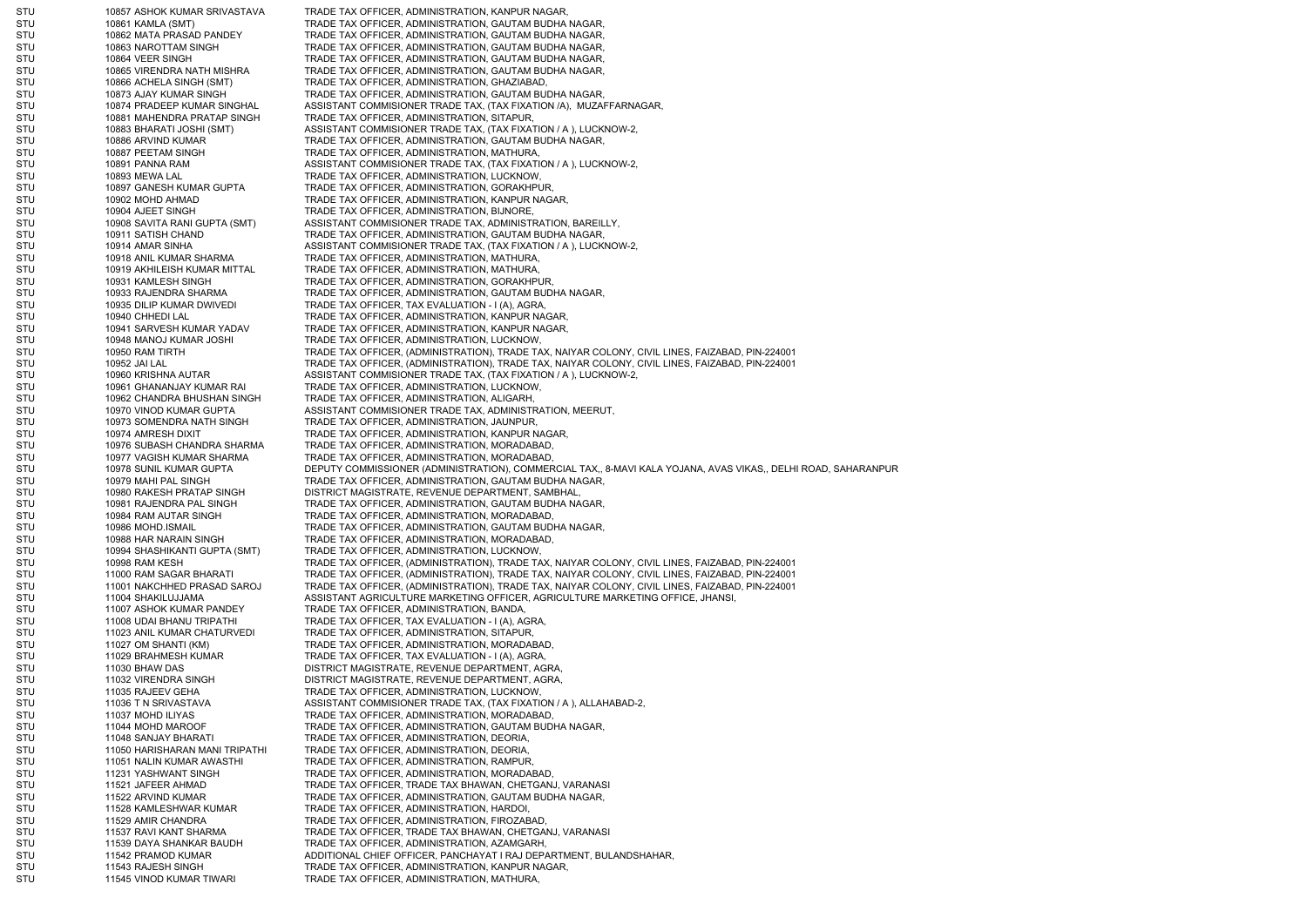STU 11546 HARI SHANKER SINGH TRADE TAX OFFICER, ADMINISTRATION, GAUTAM BUDHA NAGAR STU 11547 MADHURI SAGAR (KM) ASSISTANT COMMISIONER TRADE TAX, (TAX FIXATION / A ), ALLAHABAD-2, STU 11548 VIBHA PANDEY (SMT) TRADE TAX OFFICER, ADMINISTRATION, GHAZIABAD, STU 11551 CHANDRA KANT PANDEY TRADE TAX OFFICER, ADMINISTRATION, BAHRAICH, STU 11552 AJIT KUMAR TRADE TAX OFFICER, ADMINISTRATION, GORAKHPUR, STU 11556 ANAND PRAKASH RAI DEPUTY COMMISSIONER, (ADMINISTRATION) TRADE TAX OFFICE, SHAMLI, STU 11557 ANAND KUMAR SINGH ASSISTANT COMMISIONER TRADE TAX, (TAX FIXATION / A ), LUCKNOW-2, STU 11558 MOHD AFAK TRADE TAX OFFICER, ADMINISTRATION, GORAKHPUR, STU 11559 RAM PRATAP SINGH TRADE TAX OFFICER, ADMINISTRATION, GORAKHPUR, STU 11561 PRABHAKAR SAROJ TRADE TAX OFFICER, ADMINISTRATION, KANPUR NAGAR, STU 11564 DINESH KUMAR SACHAN TRADE TAX OFFICER, ADMINISTRATION, MORADABAD, STU 11569 RAJEEV KUMAR SAIN TRADE TAX OFFICER, ADMINISTRATION, GHAZIABAD, STU 11579 RAJENDRA RAI TRADE TAX OFFICER, ADMINISTRATION, KANPUR NAGAR, STU 11583 AKBAR ALI TRADE TAX OFFICER, ADMINISTRATION, KANPUR NAGAR, STU 11586 VEERENDRA SINGH TRADE TAX OFFICER, ADMINISTRATION, KANPUR NAGAR, STU 11597 RAJESH KUMAR TRADE TAX OFFICER, ADMINISTRATION, MORADABAD, STU 11598 SHRI KANT YADAVA TRADE TAX OFFICER, ADMINISTRATION, MORADABAD, STU 11599 RAM LAL SINGH TRADE TAX OFFICER, ADMINISTRATION, MORADABAD, STU 11600 SHIV KUMAR TIWARI ASSISTANT COMMISIONER TRADE TAX, (TAX FIXATION / A ), LUCKNOW-2, STU 11601 ABDUL RASHID TRADE TAX OFFICER, ADMINISTRATION, GONDA, STU 11607 ANOOP KUMAR PRADHAN TRADE TAX OFFICER, ADMINISTRATION, MATHURA, STU 11613 PANKAJ KUMAR SHARMA ASSISTANT COMMISIONER TRADE TAX, (TAX FIXATION / A ), LUCKNOW-2, STU 11620 RAM PRAKASH ASSISTANT COMMISIONER TRADE TAX, (TAX FIXATION /A), MUZAFFARNAGAR, STU 11621 SHAILENDRA KUMAR SHAHI TRADE TAX OFFICER, ADMINISTRATION, STU 11622 AJAY KUMAR SOHANE TRADE TAX OFFICER, TAX EVALUATION - I (A), AGRA, STU 11627 CHHOTE LAL **11627 CHADE LAL TRADE TAX OFFICER, ADMINISTRATION, LALITPUR,** STU 11628 RANJEET KUMAR OJHA TRADE TAX OFFICER, ADMINISTRATION, GORAKHPUR, STU 11634 RAKESH KUMAR MISHRA TRADE TAX OFFICER, ADMINISTRATION, KANPUR NAGAR, STU 11635 RAM PRATAP TRADE TAX OFFICER, ADMINISTRATION, BANDA STU 11637 JAI PRAKASH TRADE TAX OFFICER, ADMINISTRATION, KANPUR NAGAR, STU 11643 SANJAY SINGH TRADE TAX OFFICER, ADMINISTRATION, KANPUR NAGAR, STU 11647 RAJEEV BHATIA ASSISTANT COMMISIONER TRADE TAX, (TAX FIXATION /A), MUZAFFARNAGAR, STU 11652 RAMESH SINGH DEPUTY COMMISSIONER, (ADMINISTRATION), TRADE TAX, ASHOK NAGAR, AGRA ROAD, HATHRAS, PIN-204101 STU 11658 SATYA PRAKASH TRADE TAX OFFICER, ADMINISTRATION, GHAZIABAD, STU 11667 JAI BAHADUR SINGH ASSISTANT COMMISIONER TRADE TAX, ADMINISTRATION, MEERUT, STU 11669 TRILOKI NATH TRADE TAX OFFICER, ADMINISTRATION, GHAZIPUR, STU 11673 LAXMI KANT TRIPATHI TRADE TAX OFFICER, TRADE TAX BHAWAN, CHETGANJ, VARANASI STU 11674 RAMESH KUMAR MISHRA TRADE TAX OFFICER, (ADMINISTRATION), TRADE TAX, NAIYAR COLONY, CIVIL LINES, FAIZABAD, PIN-224001 STU 11677 RAMESH PRATAP SINGH DIXIT TRADE TAX OFFICER, ADMINISTRATION, GHAZIABAD, STU 11681 CHANDRA BHAN SINGH TRADE TAX OFFICER, ADMINISTRATION, GORAKHPUR, STU 11683 OM PRAKASH PANDEY ASSISTANT COMMISIONER TRADE TAX, (TAX FIXATION / A ), LUCKNOW-2, STU 11687 RAM PRASAD SINGH TRADE TAX OFFICER, ADMINISTRATION, ALIGARH, STU 11689 VEERENDRA KUMAR TRADE TAX OFFICER, ADMINISTRATION, KANPUR NAGAR, STU 11690 LAL CHANDRA TRADE TAX OFFICER, ADMINISTRATION, MATHURA, STU 11696 MADHUR MILAN SINGH ASSISTANT COMMISIONER TRADE TAX, ADMINISTRATION, MEERUT, STU 11697 GYAN PRAKASH SRIVASTAVA TRADE TAX OFFICER, ADMINISTRATION, KANPUR NAGAR, STU 11698 ANAND PRAKASH ASSISTANT COMMISSIONER , TRADE TAX (TAX FIXATION / A ), HELP CENTRE NAUBATPUR(CHANDAULI, CHANDAULI, PIN-232104 STU 11702 AMBIKA SINGH (SMT) DEPUTY COMMISSIONER (ADMINISTRATION), COMMERCIAL TAX,, 8-MAVI KALA YOJANA, AVAS VIKAS,, DELHI ROAD, SAHARANPUR STU 11703 RAVI PRAKASH TRADE TAX OFFICER, ADMINISTRATION, KANPUR NAGAR, STU 11709 RAVI BHUSHAN TRADE TAX OFFICER, ADMINISTRATION, KANPUR NAGAR, STU 11712 KANHYA LAL 1188 STU TRADE TAX OFFICER, ADMINISTRATION, GAUTAM BUDHA NAGAR, STU 11722 ANITA GARVYAL TRADE TAX OFFICER, ADMINISTRATION, MORADABAD, STU 11723 MAKANU YADAV ASSISTANT COMMISIONER TRADE TAX, ADMINISTRATION, BAREILLY, STU 11726 ANIL KUMAR TRADE TAX OFFICER, TRADE TAX BHAWAN, CHETGANJ, VARANASI STU 11733 PURSHOTTAM ASSISTANT COMMISIONER TRADE TAX, (TAX FIXATION / A ), LUCKNOW-2, STU 11736 JAI KISHOR SAINI TRADE TAX OFFICER, ADMINISTRATION, HAPUR STU 11737 ANNG DUTT SHUKLA TRADE TAX OFFICER, (ADMINISTRATION), TRADE TAX, NAIYAR COLONY, CIVIL LINES, FAIZABAD, PIN-224001 STU 11738 SATISH CHANDRA VERMA TRADE TAX OFFICER, ADMINISTRATION, AZAMGARH, STU 11743 BHOLA NATH TRADE TAX OFFICER, ADMINISTRATION, FIROZABAD, STU 11864 MOOL CHANDRA TRADE TAX OFFICER, ADMINISTRATION, KANPUR NAGAR, STU 11891 PRASANT DHAWAN TRADE TAX OFFICER, ADMINISTRATION, GAUTAM BUDHA NAGAR, STU 11892 MURARI LAL SHARMA DISTRICT MAGISTRATE, REVENUE DEPARTMENT, AGRA, STU 11894 SHIV SINGH DISTRICT MAGISTRATE, REVENUE DEPARTMENT, VEDU 95 GORAKH NATH SRIVASTAVA PRINCIPAL, DISTRICT EDUCATION & TRAINING INSTITUTE, KARKHANA, DEORIA VEDU 340 P L PANDEY PRINCIPAL, GOVERNMENT PLOYTECHNIC, KANPUR NAGAR, VEDU 372 VIJAY KUMAR SRIVASTAVA FINANCE & ACCOUNTS OFFICER, SECONDARY EDUCATION, HARDOI, VEDU 426 G PRASAD (SMT) PRINCIPAL, DISTRICT EDUCATION & TRAINING INSTITUTE, PAYAGPUR, SRAVASTI, PIN-271831 VEDU 443 J SINGH (SMT) FINANCE & ACCOUNTS OFFICER, SECONDARY EDUCATION, VARANASI, VEDU 481 LAXMAN PRASAD FINANCE & ACCOUNTS OFFICER, SECONDARY EDUCATION, VARANASI VEDU 684 TRAYAMBAK SINGH FINANCE & ACCOUNTS OFFICER, SECONDARY EDUCATION, VARANASI VEDU 725 RAM SAGAR SINGH FINANCE & ACCOUNTS OFFICER, BASIC EDUCATION DEPARTMENT, VEDU 973 RADHEY MOHAN PANDEY FINANCE & ACCOUNTS OFFICER, BASIC EDUCATION DEPARTMENT, VARANASI, VEDU 1165 BASUDEO SINGH PRINCIPAL, FAMILY WELFARE TRAINING CENTER, BAREILLY, VEDU 1482 SIDDHESHWAR SINGH CHIEF TREASURY OFFICER, TREASURY AND ACCOUNTS ADMIN DEPTT., LUCKNOW-2, VEDU 1525 MEERA MEHROTRA (SMT) DISTRICT MINORITY WELFARE OFFICER, MINORITY WELFARE DEPARTMENT, PADRAUNA,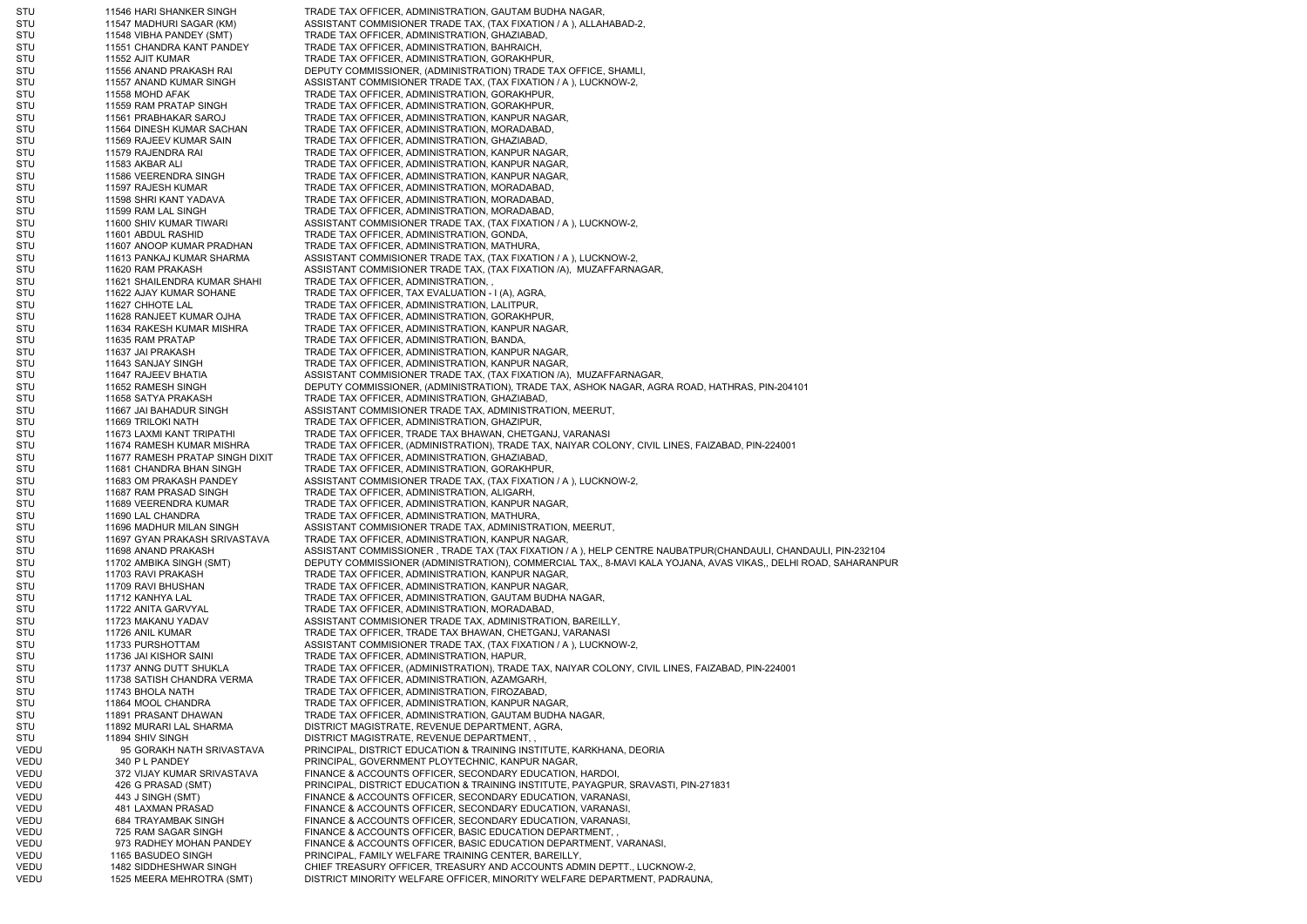VEDU 1627 DEV NATH RAI PRINCIPAL, DISTRICT EDUCATION & TRAINING INSTITUTE, VEDU 1760 INDU RANI SRIVASTAVA (SMT) FINANCE & ACCOUNTS OFFICER, SECONDARY EDUCATION, JAUNPUR, VEDU 1979 DEEPALI CHAKRAVORTY (KM) FINANCE & ACCOUNTS OFFICER, SECONDARY EDUCATION, JAUNPUR, VEDU 1985 ASHA DEVI (SMT) FINANCE & ACCOUNTS OFFICER, SECONDARY EDUCATION, VARANASI, VEDU 1993 RAM BACHAN LAL PRINCIPAL, GOVT.GIRLS POST GRADUATE DEGREE COLLEGE, GHAZIPUR, VEDU 2027 D K ASTHANA FINANCIAL ADVISER / ASSISTANT ACCOUNTS OFFICER. BASIC EDUCATION DEPARTMENT, VEDU 2062 GAURI SHANKAR SINGH FINANCE & ACCOUNTS OFFICER, SECONDARY EDUCATION, VARANASI, VEDU 2063 MOOL CHAND RAM FINANCE & ACCOUNTS OFFICER, SECONDARY EDUCATION, LUCKNOW VEDU 2256 LALLA SINGH FINANCE & ACCOUNTS OFFICER, BASIC EDUCATION DEPARTMENT, JAUNPUR, VEDU 2353 KRISHNA CHATTERJEE (KM) FINANCE & ACCOUNTS OFFICER, BASIC EDUCATION DEPARTMENT, , VEDU 2364 REWATI RAMAN PRASAD FINANCE & ACCOUNTS OFFICER, SECONDARY EDUCATION, VARANASI VEDU 2365 NARENDRA KUMAR DWIVEDI PRINCIPAL, FAMILY WELFARE TRAINING CENTER, MEDICAL & HEALTH DEPARTMENT, VARANASI VEDU 2367 MAHATAM SINGH FINANCE & ACCOUNTS OFFICER, SECONDARY EDUCATION, VARANASI, VEDU 2414 RAJ MANI SHUKLA FINANCIAL ADVISER / ASSISTANT ACCOUNTS OFFICER, BASIC EDUCATION DEPARTMENT, AZAMGARH, VEDU 2429 VIJAY KUMAR REGIONAL SPORTS OFFICER, SPORTS DEPARTMENT, ALLAHABAD, VEDU 2431 PREM LATA SRIVASTAVA (KM) FINANCE & ACCOUNTS OFFICER, SECONDARY EDUCATION, GAZIPUR, VEDU 2432 SHAIL KUMARI PRINCIPAL, DISTRICT EDUCATION & TRAINING INSTITUTE, PAKWAINAR, BALLIA VEDU 2462 RAJ NATH RAM FINANCE & ACCOUNTS OFFICER, SECONDARY EDUCATION, SANTRAVIDAS NAGAR, VEDU 2471 LALIT MOHAN PANDEY JOINT DIRECTOR, TECHNICAL EDUCATION, U.P. CENTRAL ZONE, LUCKNOW VEDU 2488 SAJIDA BEGUM FINANCE & ACCOUNTS OFFICER, BASIC EDUCATION DEPTT., ALLAHABAD, VEDU 2494 SURENDRA NATH SINGH FINANCE & ACCOUNTS OFFICER, SECONDARY EDUCATION, VARANASI, VEDU 2508 ADARSH MANI SRIVASTAVA (SMT) ADMINISTRATRIVE OFFICER, DIRECTORATE OF N.C.C.U.P., , VEDU 2526 TEJ NARAIN MISHRA FINANCE & ACCOUNTS OFFICER, SECONDARY EDUCATION, PRATPGARH, VEDU 2537 OM SHRI SHARMA (SMT) FINANCE & ACCOUNTS OFFICER, BASIC EDUCATION DEPARTMENT, STATION ROAD, FAIZABAD, PIN-224001<br>VEDU 2544 SHANTI JAISWAR (SMT) PRINCIPAL. DISTRICT EDUCATION & TRAINING INSTITUTE. ZAFERPUR. AZAMGAR VEDU 2544 SHANTI JAISWAR (SMT) PRINCIPAL, DISTRICT EDUCATION & TRAINING INSTITUTE, ZAFERPUR, AZAMGARH<br>VEDU 2555 MADHURI SRIVASTAVA (SMT) FINANCE & ACCOUNTS OFFICER, SECONDARY EDUCATION, MIRZAPUR, 2555 MADHURI SRIVASTAVA (SMT) FINANCE & ACCOUNTS OFFICER, SECONDARY EDUCATION, MIRZAPUR, VEDU 2582 SHYAM KUMARI SINGH (SMT) PRINCIPAL, GOVT. POST GRADUATE DEGREE COLLEGE, GYANPUR, SANTRAVIDAS NAGAR VEDU 2595 MUMTAZ ARSHI PRINCIPAL, GOVT INDUSTRIAL TRAINING INSTITUTE, JYOTIBAFULLE NAGAR, AMROHA VEDU 2612 AMRIT LAL PANDEY FINANCE & ACCOUNTS OFFICER, SECONDARY EDUCATION, VARANASI, VEDU 2613 AMIR AHMAD FINANCE & ACCOUNTS OFFICER, BASIC EDUCATION DEPARTMENT, PILIBHIT, VEDU 2627 SHAMBHU NATH SINGH YADAV FINANCE & ACCOUNTS OFFICER, SECONDARY EDUCATION, VARANASI, VEDU 2628 KALU RAM FINANCE & ACCOUNTS OFFICER, BASIC EDUCATION DEPARTMENT, , VEDU 2723 SAVITRI JAISWAR KM PRINCIPAL, GOVERNMENT PLOYTECHNIC, FATEHPUR, VEDU 2726 ANTI DEVI **FINANCE & ACCOUNTS OFFICER, SECONDARY EDUCATION**, VARANASI, VEDU 2752 SHAILESH KUNWAR SRIVASTAVA FINANCE & ACCOUNTS OFFICER, SECONDARY EDUCATION, VARANASI, VEDU 2776 DWARIKA NATH MISHRA FINANCE & ACCOUNTS OFFICER, BASIC EDUCATION DEPTT., ALLAHABAD, VEDU 2798 SUSHILA YADAV (SMT) FINANCE & ACCOUNTS OFFICER, SECONDARY EDUCATION, CHANDAULI, VEDU 2832 MANJU SRIVASTAVA (SMT) FINANCE & ACCOUNTS OFFICER, SECONDARY EDUCATION, GAZIPUR, VEDU 2835 BINITA LAHIRI (KM) FINANCE & ACCOUNTS OFFICER, SECONDARY EDUCATION, ALLAHABAD, VEDU 2856 MAYA UPADHYAYA FINANCE & ACCOUNTS OFFICER, SECONDARY EDUCATION, BALLIA, VEDU 2863 BHAGIRATHI DEVI (SMT) FINANCE & ACCOUNTS OFFICER, SECONDARY EDUCATION, VARANASI, VEDU 2866 GEETA MUKHERJEE (SMT) FINANCE & ACCOUNTS OFFICER, BASIC EDUCATION DEPTT., ALLAHABAD, VEDU 2873 JAI PRAKASH NARAIN SRIVASTAVA FINANCE & ACCOUNTS OFFICER, SECONDARY EDUCATION, GAZIPUR, VEDU 2877 KRISHNA ARORA (SMT) PRINCIPAL, GOVT.GIRLS POST GRADUATE DEGREE COLLEGE, GHAZIPUR, VEDU 2949 PUSHP LATA PANDEY FINANCE & ACCOUNTS OFFICER, SECONDARY EDUCATION, ETAWAH, VEDU 2957 RAJ KUMAR SRIVASTAVA FINANCE & ACCOUNTS OFFICER, SECONDARY EDUCATION, SANTRAVIDAS NAGAR, VEDU 2964 MOHD ZAYAULLAH FINANCE & ACCOUNTS OFFICER, SECONDARY EDUCATION, GAUTAM BUDHA NAGAR, VEDU 2978 ANNAPURNA MAURYA (SMT) FINANCE & ACCOUNTS OFFICER, SECONDARY EDUCATION, VARANASI, VEDU 2984 KRISHNA SINGH (SMT) FINANCE & ACCOUNTS OFFICER, SECONDARY EDUCATION, JAUNPUR,<br>FINANCE & ACCOUNTS OFFICER. SECONDARY EDUCATION. JAUNPUR. 3002 RAM ASREY YADAV FINANCE & ACCOUNTS OFFICER, SECONDARY EDUCATION, JAUNPUR, VEDU 3019 KAMLA SINGH (SMT) ADDITIONAL CHIEF OFFICER, PANCHAYAT I RAJ DEPARTMENT, GAZIPUR, VEDU 3034 URMILA DEVI (SMT) FINANCE & ACCOUNTS OFFICER, SECONDARY EDUCATION, GAZIPUR, VEDU 3045 AVANISH KUMARI (KM) PRINCIPAL, GOVERNMENT POST GRADUATE DEGREE COLLEGE, SAMBHAL, U.P. VEDU 3080 SUBEDAR RAM FINANCE & ACCOUNTS OFFICER, BASIC EDUCATION DEPARTMENT, GAZIPUR, VEDU 3098 SHANNO MARIMAK (SMT) FINANCE & ACCOUNTS OFFICER, SECONDARY EDUCATION, VARANASI, VEDU 3101 SHIV NATH PANDEY FINANCE & ACCOUNTS OFFICER, SECONDARY EDUCATION, BALLIA VEDU 3102 SHOBH NATH FINANCE & ACCOUNTS OFFICER, SECONDARY EDUCATION, JAUNPUR, VEDU 3106 BHAGYAWATI DEVI (SMT) FINANCE & ACCOUNTS OFFICER, SECONDARY EDUCATION, MIRZAPUR, VEDU 3136 RAJ DHARI SINGH REGIONAL SPORTS OFFICER, SPORTS DEPARTMENT, VARANASI, VEDU 3145 PARVATI (KM) FINANCE & ACCOUNTS OFFICER, SECONDARY EDUCATION, BALLIA, VEDU 3149 RAMA RANI SINGH (SMT) FINANCE & ACCOUNTS OFFICER, BASIC EDUCATION DEPTT., ALLAHABAD, VEDU 3154 LALIT KUMARI (SMT) FINANCE & ACCOUNTS OFFICER, SECONDARY EDUCATION, VARANASI, VEDU 3158 KAMLA KANT FINANCE & ACCOUNTS OFFICER, SECONDARY EDUCATION, BALLIA, VEDU 3162 RAJESH KUMAR SINGH PRINCIPAL, GOVT. DEGREE COLLEGE, MUSAFIR KHANA, SULTANPUR VEDU 3165 PANNA LAL RAM PRINCIPAL, GOVT.DEGREE COLLEGE, SAIDPUR, GHAZIPUR VEDU 3167 LAXMI DEVI CHAUBEY (SMT) DIRECTOR, STATE HINDI INSTITUTE, STATE EDUCATION RESEARCH&TRAINING BOARD, VARANASI VEDU 3168 BEENA KUMARI SINGH (KM) FINANCE & ACCOUNTS OFFICER, SECONDARY EDUCATION, MIRZAPUR, VEDU 3193 PARVATI DEVI (SMT) FINANCE & ACCOUNTS OFFICER, SECONDARY EDUCATION, JAUNPUR, VEDU 3199 SANJAY KUMAR SINGH ADDITIONAL CHIEF OFFICER, PANCHAYAT I RAJ DEPARTMENT, VARANASI, VEDU 3212 MAMTA RAI (KM) FINANCE & ACCOUNTS OFFICER, SECONDARY EDUCATION, GAZIPUR, VEDU 3213 CHANDRIKA RAM ADDITIONAL CHIEF OFFICER, PANCHAYAT I RAJ DEPARTMENT, VARANASI, VEDU 3223 LEELA WATI UPADHYAYA (SMT) FINANCE & ACCOUNTS OFFICER, SECONDARY EDUCATION, VARANASI, VEDU 3227 SURESH BALA GOGNA (SMT) PRINCIPAL, GOVT. GIRLS DEGREE COLLEGE, RAJAJIPURAM, LUCKNOW VEDU 3233 NURUL HUDA FINANCE & ACCOUNTS OFFICER, BASIC EDUCATION DEPARTMENT, , VEDU 3235 SHARDA DEVI (SMT) FINANCE & ACCOUNTS OFFICER, SECONDARY EDUCATION, GAZIPUR,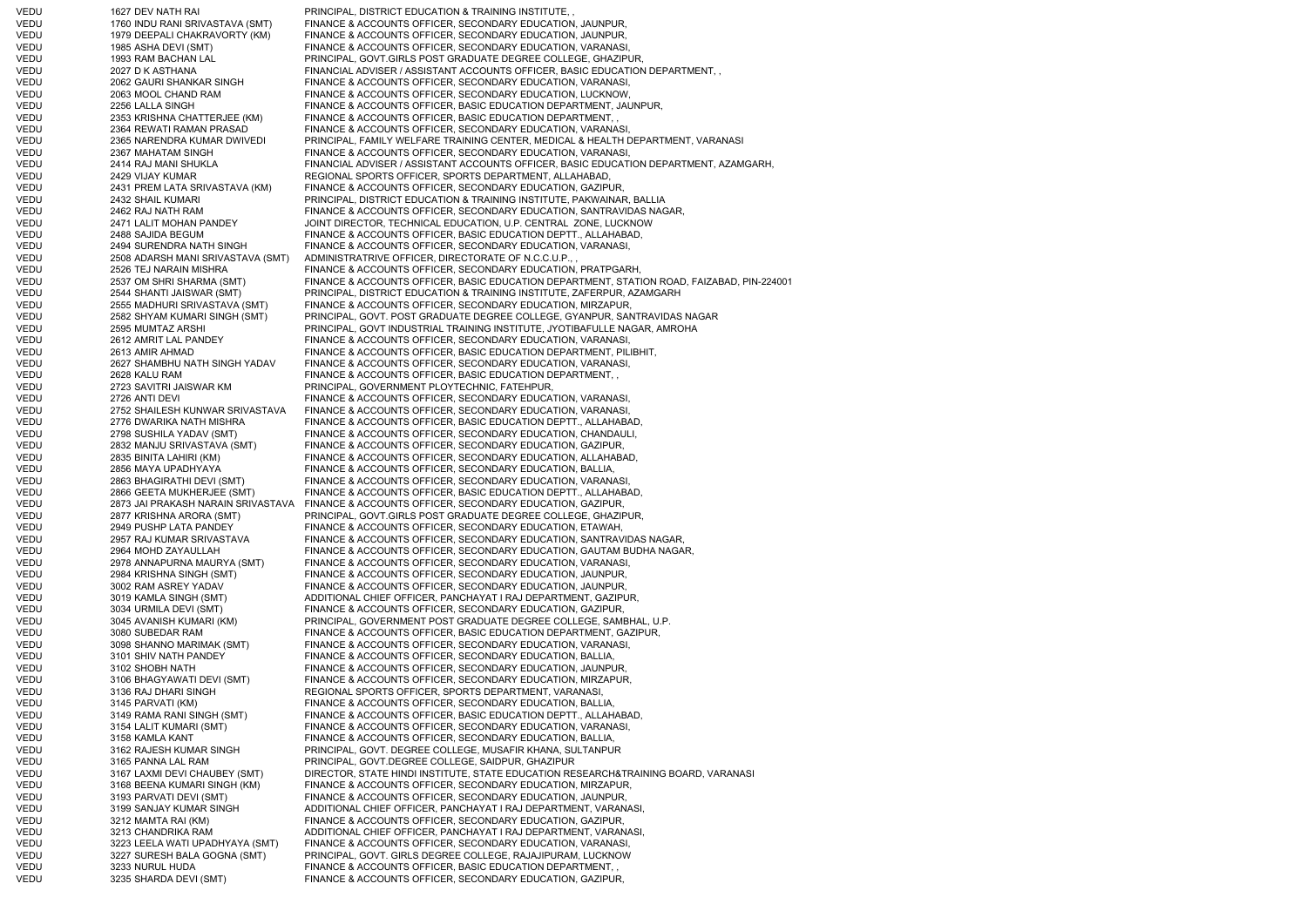VEDU 3236 PRAMOD KUMAR MISHRA PRINCIPAL, GOVT GIRLS DEGREE COLLEGE, AURAI, SANT RAVIDAS NAGAR, VEDU 3247 PRAMILA RANI (KM) FINANCE & ACCOUNTS OFFICER, SECONDARY EDUCATION, VARANASI, VEDU 3257 MEERA MISHRA (SMT) FINANCE & ACCOUNTS OFFICER, SECONDARY EDUCATION, BALLIA, VEDU 3262 VIJAY BAHADUR SINGH FINANCE & ACCOUNTS OFFICER, BASIC EDUCATION DEPARTMENT, GAZIPUR, VEDU 3280 SANGEETA SINGH (SMT) FINANCE & ACCOUNTS OFFICER, BASIC EDUCATION DEPARTMENT, MIRZAPUR, VEDU 3281 GEETA DEVI (SMT) FINANCE & ACCOUNTS OFFICER, SECONDARY EDUCATION, MIRZAPUR, VEDU 3285 RAKESH KUMAR FINANCE & ACCOUNTS OFFICER, BASIC EDUCATION DEPARTMENT, FATEHGARH, VEDU 3322 RAJENDRA SINGH YADAV FINANCE & ACCOUNTS OFFICER, SECONDARY EDUCATION, GAZIPUR, VEDU 3323 SADANAND COMMANDING OFFICER, 92 UP BATALLION N.C.C., HIGHER SECONDARY EDUCATION DEPARTMENT, GAZIPUR VEDU 3331 HEMA PANDEY (SMT) FINANCE & ACCOUNTS OFFICER, SECONDARY EDUCATION, VARANASI, VEDU 3342 OM PRAKASH SRIVASTAVA FINANCE & ACCOUNTS OFFICER, SECONDARY EDUCATION, MIRZAPUR, VEDU 3346 NAND KUMAR SINGH YADAV PRINCIPAL, GOVERNMENT PLOYTECHNIC, GAZIPUR, VEDU 3367 SANTOSH KUMAR SRIVASTAVA ADDITIONAL SECRETARY, REGIONAL HIGHER EDUCATION OFFICE, VARANASI, VEDU 3382 PHOOL NATH YADAV FINANCE & ACCOUNTS OFFICER, SECONDARY EDUCATION, MIRZAPUR, VEDU 3383 GAYATRI DEVI FINANCE & ACCOUNTS OFFICER, BASIC EDUCATION DEPARTMENT, JAIL ROAD, SIDDHARTHNAGAR VEDU 3387 GOPAL SHARAN SINGH FINANCE & ACCOUNTS OFFICER, SECONDARY EDUCATION, MIRZAPUR, VEDU 3391 RITA SRIVASTAVA PRINCIPAL, MAHAMAYA GOVT. DEGREE COLLEGE,, DHANUPUR, ALLAHABAD VEDU 3394 RAM DARASH RAI FINANCE & ACCOUNTS OFFICER, SECONDARY EDUCATION, VARANASI, VEDU 3395 KAILASH PRAKASH FINANCE & ACCOUNTS OFFICER, BASIC EDUCATION DEPARTMENT, GAZIPUR, VEDU 3396 KANTI PATHAK FINANCE & ACCOUNTS OFFICER, SECONDARY EDUCATION, VARANASI, VEDU 3398 PRAKASH DWIVEDI FINANCE & ACCOUNTS OFFICER, SECONDARY EDUCATION, GAZIPUR, VEDU 3402 SURYA MATI DEVI FINANCE & ACCOUNTS OFFICER, SECONDARY EDUCATION, GAZIPUR, VEDU 3404 USHA DEVI FINANCE & ACCOUNTS OFFICER, SECONDARY EDUCATION, GAZIPUR, VEDU 3408 PRATIMA GHOSH (KM) FINANCE & ACCOUNTS OFFICER, SECONDARY EDUCATION, SANTRAVIDAS NAGAR, 3410 URMILA CHAUBEY PRINCIPAL, GOVT.GIRLS POST GRADUATE DEGREE COLLEGE, GHAZIPUR, VEDU 3419 SHESH MANI FINANCE & ACCOUNTS OFFICER, SECONDARY EDUCATION, SANTRAVIDAS NAGAR, VEDU 3424 SURYA BHAN FINANCE & ACCOUNTS OFFICER, SECONDARY EDUCATION, MIRZAPUR, VEDU 3426 PHOOL CHAND TEWARI FINANCE & ACCOUNTS OFFICER, SECONDARY EDUCATION, SANTRAVIDAS NAGAR, VEDU 3428 GOPALJI SRIVASTAVA FINANCE & ACCOUNTS OFFICER, SECONDARY EDUCATION, VARANASI, VEDU 3431 HARSH KUMAR TEWARI PRINCIPAL, GOVT DEGREE COLLEGE, MAGRAHAN, CHUNAR MIRZAPUR., VEDU 3435 ASHA YADAV FINANCE & ACCOUNTS OFFICER, SECONDARY EDUCATION, AZAMGARH, VEDU 3437 PUNA DEVI FINANCE & ACCOUNTS OFFICER, BASIC EDUCATION DEPARTMENT, MIRZAPUR, VEDU 3440 PADMA DEVI FINANCE & ACCOUNTS OFFICER, SECONDARY EDUCATION, GAZIPUR, VEDU 3459 ARUN PRAKASH PRINCIPAL, GOVT. UNANI COLLEGE, ALLAHABAD, VEDU 3622 RITA DEVI (SMT) FINANCE & ACCOUNTS OFFICER, SECONDARY EDUCATION, SANTRAVIDAS NAGAR, VEDU 3624 MEERA SRIVASTAVA (SMT) FINANCE & ACCOUNTS OFFICER, SECONDARY EDUCATION, GAZIPUR, VEDU 3749 MANISHA TEWARI (SMT) FINANCE & ACCOUNTS OFFICER, BASIC EDUCATION DEPARTMENT, VARANASI, VEDU 3752 VIDYA KUMARI (KM) FINANCE & ACCOUNTS OFFICER, BASIC EDUCATION DEPARTMENT, MIRZAPUR, VEDU 3782 GEETA CHATURVEDI (SMT) FINANCE & ACCOUNTS OFFICER, SECONDARY EDUCATION, GAZIPUR, VEDU 3799 NIRMALA ROY (SMT) FINANCE & ACCOUNTS OFFICER, SECONDARY EDUCATION, GAZIPUR, VEDU 3815 RAJA RAM FINANCE & ACCOUNTS OFFICER, SECONDARY EDUCATION, VARANASI, VEDU 3820 RAMAYAN PATHAK FINANCE & ACCOUNTS OFFICER, SECONDARY EDUCATION, VARANASI VEDU 3831 SANTOSH KUMAR DAS FINANCE & ACCOUNTS OFFICER, BASIC EDUCATION DEPARTMENT, GAZIPUR, VEDU 3836 JAI PRAKASH LAL FINANCE & ACCOUNTS OFFICER, SECONDARY EDUCATION, GAZIPUR, VEDU 3884 BHUSHAN SINGH FINANCE & ACCOUNTS OFFICER, SECONDARY EDUCATION, VARANASI VEDU 3930 INDIRA PANDEY (SMT) FINANCE & ACCOUNTS OFFICER, SECONDARY EDUCATION, JAUNPUR, VEDU 3934 RAM KRIPAL GUPTA DIRECTOR, STATE HINDI INSTITUTE, STATE EDUCATION RESEARCH&TRAINING BOARD, VARANASI VEDU 3938 SAYEED AHMED FINANCE & ACCOUNTS OFFICER, SECONDARY EDUCATION, VARANASI, VEDU 3953 NATH LAL FINANCE & ACCOUNTS OFFICER, SECONDARY EDUCATION, JAUNPUR, VEDU 3988 VIJAY MISHRA (SMT) FINANCE & ACCOUNTS OFFICER, F&AO SECONDARY EDUCATION, NORMAL BUILDING NEAR NORMAL CHAURAHA,, SULTANPUR, PIN-228001 VEDU 3991 SHARDA SINGH FINANCE & ACCOUNTS OFFICER, BASIC EDUCATION DEPTT., ALLAHABAD, VEDU 4001 ZABID ALI FINANCE & ACCOUNTS OFFICER, SECONDARY EDUCATION, ALLAHABAD, VEDU 4029 VISHNU KUMAR MISHRA FINANCE & ACCOUNTS OFFICER, SECONDARY EDUCATION, BALLIA, VEDU 4032 SHANTI DEVI (SMT) FINANCE & ACCOUNTS OFFICER, SECONDARY EDUCATION, ALLAHABAD, VEDU 4037 HARI NARAIN RAM FINANCE & ACCOUNTS OFFICER, SECONDARY EDUCATION, BALLIA, VEDU 4046 RAMANAND DIXIT FINANCE & ACCOUNTS OFFICER, SECONDARY EDUCATION, VARANASI VEDU 4049 ASHA LATA FINANCE & ACCOUNTS OFFICER, SECONDARY EDUCATION, ALLAHABAD, VEDU 4067 ARCHANA VERMA (SMT) FINANCE & ACCOUNTS OFFICER, SECONDARY EDUCATION, LUCKNOW, VEDU 4069 MANOJ KUMAR PANDEY FINANCE & ACCOUNTS OFFICER, SECONDARY EDUCATION, GAZIPUR, VEDU 4070 ARUN SHANKAR FINANCE & ACCOUNTS OFFICER, INFORMAT EDUCATION DIRECTORATE, VARANASI, VEDU 4071 SURESH CHANDRA FINANCE & ACCOUNTS OFFICER, BASIC EDUCATION DEPTT., ALLAHABAD, VEDU 4072 MANJULA SRIVASTAVA (KM) FINANCE & ACCOUNTS OFFICER, SECONDARY EDUCATION, MIRZAPUR, VEDU 4082 DR. NAVEEN KUMAR MALHOTRA FINANCE & ACCOUNTS OFFICER, SECONDARY EDUCATION, VARANASI, VEDU 4085 AKHILESH KUMAR TRIPATHI FINANCE & ACCOUNTS OFFICER, SECONDARY EDUCATION, ALLAHABAD, VEDU 4090 SITA RAM OJHA FINANCE & ACCOUNTS OFFICER, SECONDARY EDUCATION, GAZIPUR, VEDU 4091 ANAND PRAKASH FINANCE & ACCOUNTS OFFICER, SECONDARY EDUCATION, VARANASI, VEDU 4093 ARVIND KUMAR SINGH FINANCE & ACCOUNTS OFFICER, SECONDARY EDUCATION, LUCKNOW, VEDU 4096 R N PANDEY FINANCE & ACCOUNTS OFFICER, SECONDARY EDUCATION, MIRZAPUR, VEDU 4097 INDRAJEET YADAV FINANCE & ACCOUNTS OFFICER, SECONDARY EDUCATION, BALLIA, VEDU 4099 SALIK RAM FINANCE & ACCOUNTS OFFICER, SECONDARY EDUCATION, MIRZAPUR, VEDU 4102 MERAJ SHASTRI FINANCE & ACCOUNTS OFFICER, SECONDARY EDUCATION, VARANASI, VEDU 4105 S K MISHRA FINANCE & ACCOUNTS OFFICER, SECONDARY EDUCATION, CHANDAULI, VEDU 4106 SHIVJI UPADHYAY FINANCE & ACCOUNTS OFFICER, SECONDARY EDUCATION, AZAMGARH, VEDU 4110 Y P MISHRA FINANCE & ACCOUNTS OFFICER, BASIC EDUCATION DEPARTMENT, JAUNPUR, VEDU 4112 SUMAN UPADHYAY FINANCE & ACCOUNTS OFFICER, SECONDARY EDUCATION, MIRZAPUR,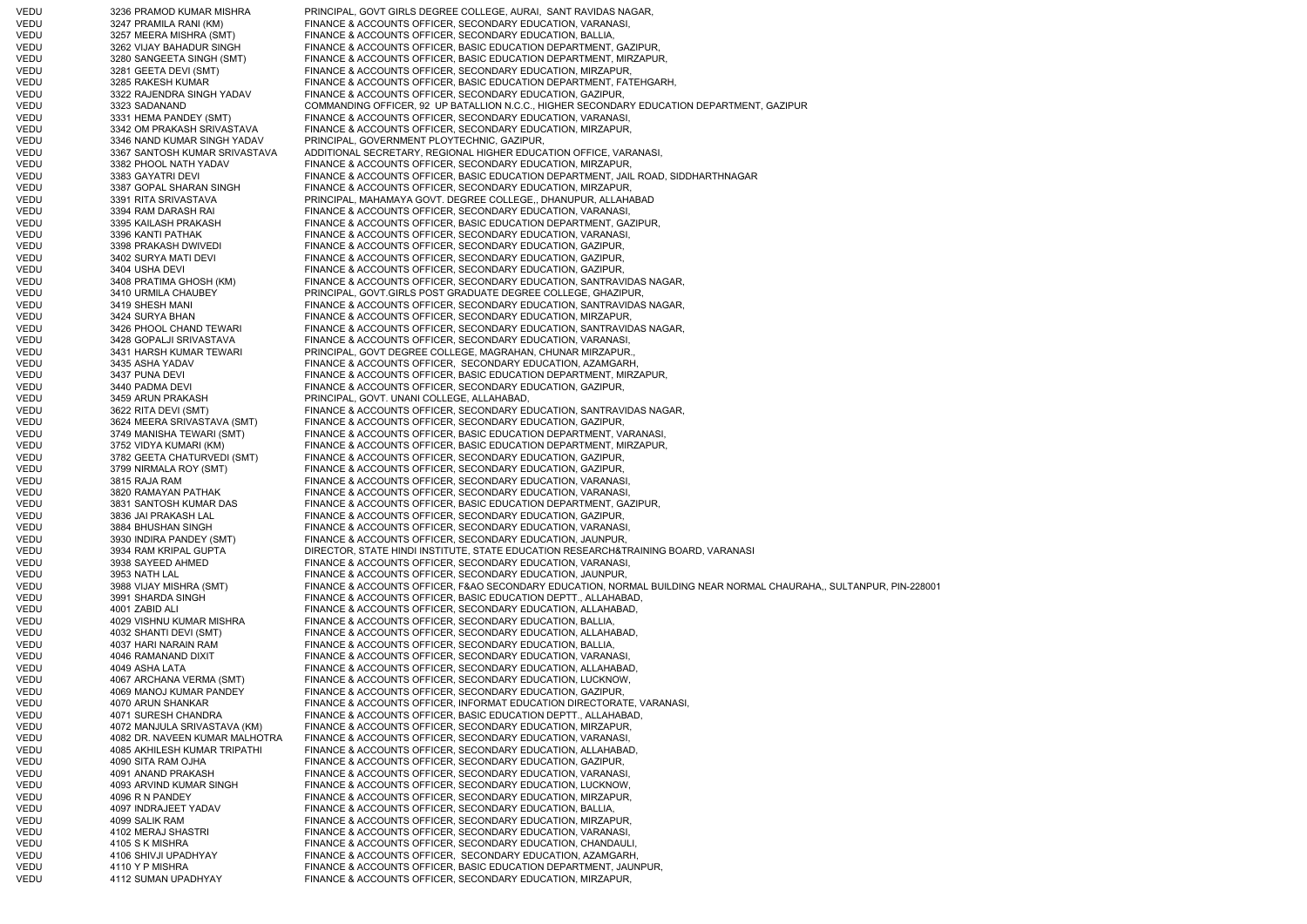VEDU 4113 GEETA GUPTA PRINCIPAL, DISTRICT EDUCATION & TRAINING INSTITUTE, GORAKHPUR, VEDU 4114 SUNITA SRIVASTAVA FINANCE & ACCOUNTS OFFICER, SECONDARY EDUCATION, BALLIA, VEDU 4115 SHYAM RATHI DEVI REGIONAL HIGHER EDUCATION OFFICER, VARANSI, VARANASI, VEDU 4117 SHIV PRAKASH FINANCE & ACCOUNTS OFFICER, SECONDARY EDUCATION, VARANASI, VEDU 4118 SWAMI KARTIKEY PANDEY FINANCE & ACCOUNTS OFFICER, SECONDARY EDUCATION, GORAKHPUR, VEDU 4120 SARVADA MISHRA (SMT) FINANCE & ACCOUNTS OFFICER, SECONDARY EDUCATION, PRATPGARH, VEDU 4125 ITRAT FATIMA NOOR FINANCE & ACCOUNTS OFFICER, SECONDARY EDUCATION, LUCKNOW, VEDU 4127 SUNITA SINGH FINANCE & ACCOUNTS OFFICER, SECONDARY EDUCATION, JAUNPUR, VEDU 4131 KIRAN BALA SINGH (SMT) FINANCE & ACCOUNTS OFFICER, SECONDARY EDUCATION, MIRZAPUR, VEDU 4133 SUNDARI DEVI MISHRA DISTRICT ADULT EDUCATION OFFICER, VARANASI, VARANASI, VEDU 4135 J R CHAUDHARI PRINCIPAL, GOVT. DEGREE COLLEGE, JAKIKHINI, VARANASI VEDU 4147 ARVIND KUMAR SINGH FINANCE & ACCOUNTS OFFICER, SECONDARY EDUCATION, VARANASI, VEDU 4173 JANARDAN UPADHYAY FINANCE & ACCOUNTS OFFICER, SECONDARY EDUCATION, JAUNPUR, VEDU 4174 NANDU RAM FINANCE & ACCOUNTS OFFICER, BASIC EDUCATION DEPARTMENT, JAUNPUR, VEDU 4177 BAL KRISHNA SINGH FINANCE & ACCOUNTS OFFICER, SECONDARY EDUCATION, JAUNPUR, VEDU 4178 NAGENDRA KUMAR FINANCE & ACCOUNTS OFFICER, INFORMAT EDUCATION DIRECTORATE, JAUNPUR, VEDU 4182 URMILA PATHAK FINANCE & ACCOUNTS OFFICER, SECONDARY EDUCATION, VARANASI, VEDU 4186 VANDANA SHARMA (KM) PRINCIPAL, GOVT.GIRLS DEGREE COLLEGE, MACHHALI BHAVAN, KILLA, RAMPUR, PIN-244901<br>4198 UMA SHARMA (SMT) FINANCE & ACCOUNTS OFFICER. BASIC FDUCATION DEPARTMENT, MIRZAPUR 4198 UMA SHARMA (SMT) FINANCE & ACCOUNTS OFFICER, BASIC EDUCATION DEPARTMENT, MIRZAPUR, VEDU 4219 P.S.SRIVASTAVA FINANCE & ACCOUNTS OFFICER, SECONDARY EDUCATION, BALLIA, VEDU 4227 A K SRIVASTAVA FINANCE & ACCOUNTS OFFICER, SECONDARY EDUCATION, AZAMGARH, VEDU 4229 VINAY KUMAR SINGH PRINCIPAL, DISTRICT EDUCATION & TRAINING INSTITUTE, ROBERTSGANJ, SONBHADRA VEDU 4230 S K SHUKLA FINANCE & ACCOUNTS OFFICER, SECONDARY EDUCATION, MIRZAPUR, VEDU 4236 RAMAKANT LAL FINANCE & ACCOUNTS OFFICER, SECONDARY EDUCATION, GAZIPUR, VEDU 4254 RAM JIYAWAN DUBEY ADDITIONAL SECRETARY, REGIONAL HIGHER EDUCATION OFFICE, VARANASI, VEDU 4260 SUBODH KUMAR FINANCE & ACCOUNTS OFFICER, BASIC EDUCATION DEPARTMENT, VARANASI, VEDU 4262 SHAMSHAD ALI PRINCIPAL, INDUSTRIAL TRAINING INSTITUTE, , VEDU 4264 MANMOHAN FINANCE & ACCOUNTS OFFICER, BASIC EDUCATION DEPARTMENT, GIC CAMPUS ORAI, JALAUN, PIN-285001 VEDU 4267 SHOBHA KHATRI (KM) FINANCE & ACCOUNTS OFFICER, SECONDARY EDUCATION, MIRZAPUR, VEDU 4271 RAM NAYAN UPADHYAY FINANCE & ACCOUNTS OFFICER, F&AO SECONDARY EDUCATION, NORMAL BUILDING NEAR NORMAL CHAURAHA,, SULTANPUR, PIN-228001 VEDU 4273 SHUBHRA SRIVASTAVA (SMT) FINANCE & ACCOUNTS OFFICER, SECONDARY EDUCATION, GAZIPUR, VEDU 4274 SHIV RAJI DEVI FINANCE & ACCOUNTS OFFICER, SECONDARY EDUCATION, VARANASI VEDU 4275 MALTI DEVI (SMT) FINANCE & ACCOUNTS OFFICER, SECONDARY EDUCATION, MIRZAPUR, VEDU 4279 R P MAURYA FINANCE & ACCOUNTS OFFICER, SECONDARY EDUCATION, MIRZAPUR, VEDU 4281 UMESH KUMAR FINANCE & ACCOUNTS OFFICER, SECONDARY EDUCATION, H.Q. MAHARAJGANJ, PIN-273303 VEDU 4287 ASHOK KUMAR SINGH YADAV DISTRICT PROBATION OFFICER, CHANDAULI, , VEDU 4289 VIDESHI PRINCIPAL, CHHATRAPATI SAHU JI MAHARAJ, GOVT. POLYTECHNIC, AMBEDKAR NAGAR, PIN-224122 VEDU 4295 MUDASSIR HUSSAIN CHAUDHRY REGIONAL SPORTS OFFICER, SPORTS DEPARTMENT, BALRAMPUR, VEDU 4299 VIJAY SHANKAR FINANCE & ACCOUNTS OFFICER, SECONDARY EDUCATION, BALLIA, VEDU 4302 SURENDRA PRASAD BARNWAL FINANCE & ACCOUNTS OFFICER, SECONDARY EDUCATION, BULANDSHAHAR, VEDU 4304 SIDDHA NATH FINANCE & ACCOUNTS OFFICER, SECONDARY EDUCATION, MIRZAPUR, VEDU 4308 SWAROOP KUMAR DAS ADDITIONAL SECRETARY, REGIONAL HIGHER EDUCATION OFFICE, VEDU 4312 RAJ KISHORE AGRAWAL FINANCE & ACCOUNTS OFFICER, SECONDARY EDUCATION, MEERUT, VEDU 4326 SURYA BALI PRASAD ADDITIONAL SECRETARY, REGIONAL HIGHER EDUCATION OFFICE, VARANASI, VEDU 4332 SHYAM LAL DUBE ADDITIONAL SECRETARY, REGIONAL HIGHER EDUCATION OFFICE, VEDU 4337 GANGA DEVI FINANCE & ACCOUNTS OFFICER, SECONDARY EDUCATION, JAUNPUR, VEDU 4339 RITA SINGH FINANCE & ACCOUNTS OFFICER, SECONDARY EDUCATION, MIRZAPUR, VEDU 4343 RAMASHRAY SINGH YADAV FINANCE & ACCOUNTS OFFICER, SECONDARY EDUCATION, CHANDAULI, VEDU 4344 ANUPAM SINHA FINANCE & ACCOUNTS OFFICER, SECONDARY EDUCATION, PRATPGARH, VEDU 4353 RAMESH KUMAR FINANCE & ACCOUNTS OFFICER, SECONDARY EDUCATION, GAZIPUR, VEDU 4356 MUKTESHWAR SINGH FINANCIAL ADVISER / ASSISTANT ACCOUNTS OFFICER, BASIC EDUCATION DEPARTMENT, , VEDU 4359 BRAHM DUTT TRIPATHI FINANCE & ACCOUNTS OFFICER, SECONDARY EDUCATION, VARANASI VEDU 4360 SADHNA SINGH (KM) FINANCE & ACCOUNTS OFFICER, SECONDARY EDUCATION, GORAKHPUR, VEDU 4362 ANWAR JAHAN ZAIDI FINANCE & ACCOUNTS OFFICER, SECONDARY EDUCATION, AZAMGARH, VEDU 4363 PAWAN KUMAR VERMA FINANCE & ACCOUNTS OFFICER, BASIC EDUCATION DEPARTMENT, VARANASI, VEDU 4377 SWARN BALA (SMT) PRINCIPAL, GOVT. GIRL'S DEGREE COLLEGE, GYANPUR, RAVIDAS NAGAR, VEDU 4378 OM PRAKASH MISHRA PRINCIPAL, Dr. RAM MANOHAR LOHIA GOVERNMENT, DEGREE COLLEGE, MUFTIGANJ,, JAUNPUR VEDU 4383 FARIDA SIDDIQUI (KM) SPORTS OFFICER, DISTRICT SPORTS DEPARTMENT, JAIL ROAD, SIDDHARTHNAGAR VEDU 4387 SUDAMA RAM REGIONAL SPORTS OFFICER, SPORTS DEPARTMENT, VARANASI, VEDU 4389 GURU DUTT NARAIN SINGH DIRECTOR, RESEARCH DEV. & TRG. INSTITUTE, KANPUR NAGAR, VEDU 4390 PAWAN KUMAR SRIVASTAVA FINANCE & ACCOUNTS OFFICER, SECONDARY EDUCATION, BALLIA, VEDU 4391 YOGESH CHANDRA TRIPATHI DISTRICT DEVELOPMENT OFFICER, RURAL DEVELOPMENT DEPARTMENT, VARANASI, VEDU 4392 SHIV RAJ MANI FINANCE & ACCOUNTS OFFICER, SECONDARY EDUCATION, GAZIPUR, VEDU 4393 MUNITA MISHRA (SMT) FINANCE & ACCOUNTS OFFICER, SECONDARY EDUCATION, SANTRAVIDAS NAGAR, VEDU 4394 SUDHA SRIVASTAVA (KM) FINANCE & ACCOUNTS OFFICER, SECONDARY EDUCATION, VARANASI, FINANCE & ACCOUNTS OFFICER, SECONDARY EDUCATION, MIRZAPUR, VEDU 4399 SATISH KUMAR PANDEY FINANCE & ACCOUNTS OFFICER, SECONDARY EDUCATION, GAZIPUR, VEDU 4400 JAGAT NARAIN PANDEY PRINCIPAL, GOVERNMENT PLOYTECHNIC, LUCKNOW ROAD, POST- MUMTAZNAGAR, FAIZABAD, PIN-224001 VEDU 4427 ALOK KUMAR TEWARI ADDITIONAL SECRETARY, REGIONAL HIGHER EDUCATION OFFICE, VARANASI, VEDU 4440 PRAVEEN MISHRA (SMT) REGIONAL HIGHER EDUCATION OFFICER, VARANSI, VARANASI, VARANASI, VARANASI, VARANASI, VARANASI, VARANASI, VARANASI, VARANASI, VARANASI, VARANASI, VA VEDU 4441 SHARDA DEVI (SMT) FINANCE & ACCOUNTS OFFICER, SECONDARY EDUCATION, VARANASI, VEDU 4442 MITHLESH RAI (KM) PRINCIPAL, GOVT. DEGREE COLLEGE, CHANDAULI, VEDU 4450 SUSHILA DEVI (SMT) FINANCE & ACCOUNTS OFFICER, SECONDARY EDUCATION, SANTRAVIDAS NAGAR, VEDU 4452 KIRAN SHARMA (SMT) PRINCIPAL, GOVT DEGREE COLLEGE (BHADOHI), SANT RAVIDAS NAGAR, VEDU 4454 PRATIBHA PANDEY (SMT) FINANCE & ACCOUNTS OFFICER, SECONDARY EDUCATION, BALLIA,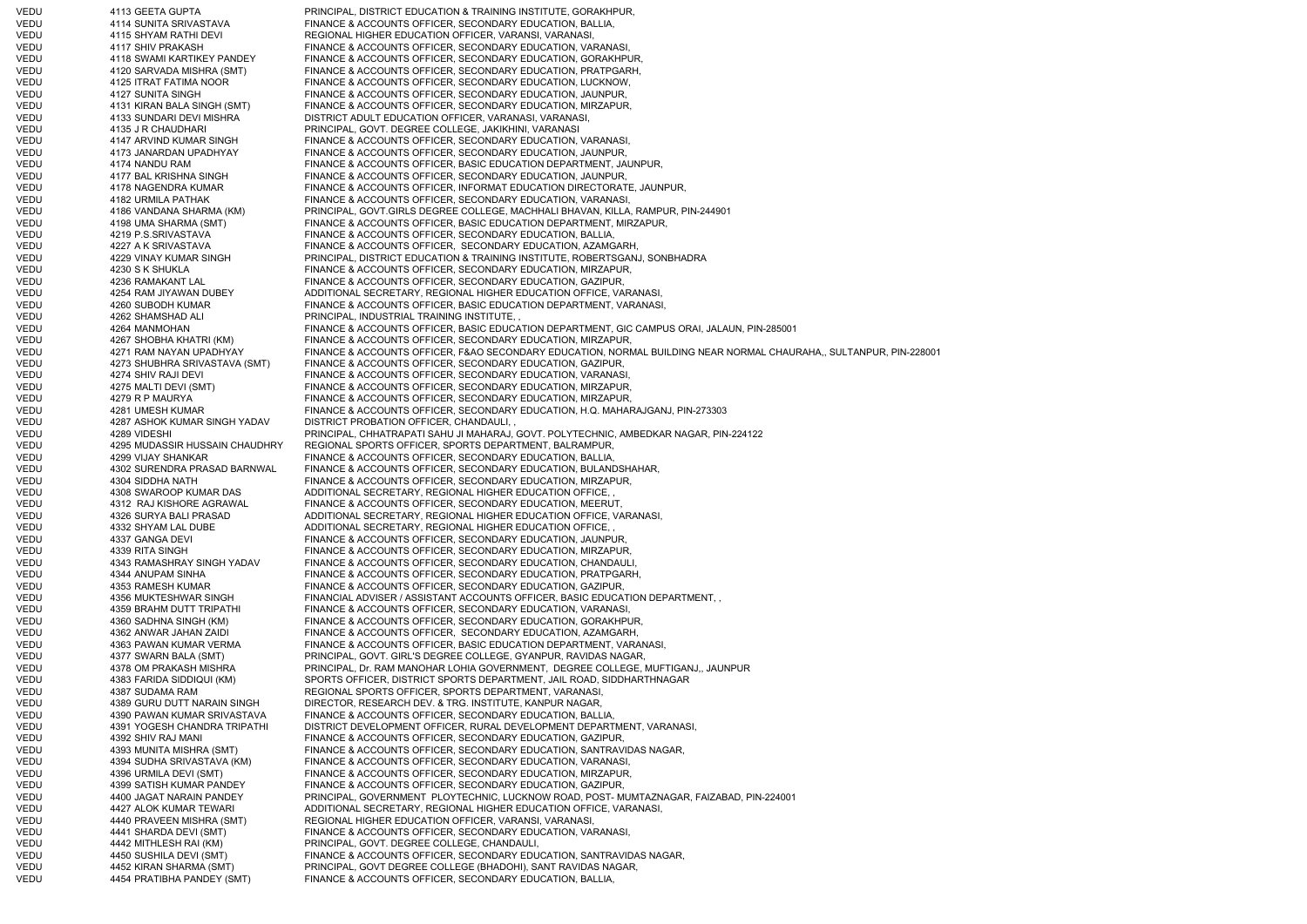| <b>VEDU</b> | 4455 ALKA PANDEY (SMT)              | FINANCE & ACCOUNTS OFFICER, SECONDARY EDUCATION, BALLIA,                                                           |
|-------------|-------------------------------------|--------------------------------------------------------------------------------------------------------------------|
| VEDU        | 4459 DEWANTI TIWARI (SMT)           | FINANCE & ACCOUNTS OFFICER, F&AO SECONDARY EDUCATION, NORMAL BUILDING NEAR NORMAL CHAURAHA,, SULTANPUR, PIN-228001 |
| VEDU        | 4460 VIMLA DEVI (SMT)               | FINANCE & ACCOUNTS OFFICER, SECONDARY EDUCATION, VARANASI,                                                         |
| VEDU        | 4462 LAXMI DEVI (SMT)               | FINANCE & ACCOUNTS OFFICER, SECONDARY EDUCATION, BALLIA,                                                           |
| VEDU        | 4467 REKHA JAISWAL (SMT)            | ADDITIONAL CHIEF OFFICER, PANCHAYAT I RAJ DEPARTMENT, JAUNPUR,                                                     |
| VEDU        | 4469 AMRAWATI DEVI (SMT)            | FINANCE & ACCOUNTS OFFICER, SECONDARY EDUCATION, JAUNPUR,                                                          |
|             |                                     |                                                                                                                    |
| VEDU        | 4470 HEM RAJ MISHRA                 | ADMINISTRATRIVE OFFICER, N.C.C. GROUP HEADQUARTER, VARANASI,                                                       |
| VEDU        | 4471 GEETA SINGH (SMT)              | FINANCE & ACCOUNTS OFFICER, SECONDARY EDUCATION, VARANASI,                                                         |
| VEDU        | 4472 PREM LATA YADAV (SMT)          | FINANCE & ACCOUNTS OFFICER, SECONDARY EDUCATION, GAZIPUR,                                                          |
| VEDU        | 4473 SHAMA DWIVEDI (KM)             | FINANCE & ACCOUNTS OFFICER, SECONDARY EDUCATION, GAZIPUR,                                                          |
| VEDU        | 4478 SHANTI DEVI (SMT)              | FINANCE & ACCOUNTS OFFICER, SECONDARY EDUCATION, JAUNPUR,                                                          |
| VEDU        | 4479 RAJ KUMAR SHUKLA               | FINANCE & ACCOUNTS OFFICER, BASIC EDUCATION DEPTT., ALLAHABAD,                                                     |
| VEDU        | 4480 RAVINDRA NATH CHATURVEDI       | FINANCE & ACCOUNTS OFFICER, SECONDARY EDUCATION, MIRZAPUR,                                                         |
|             |                                     | FINANCE & ACCOUNTS OFFICER, SECONDARY EDUCATION, BALLIA,                                                           |
| VEDU        | 4481 SHASHI PRABHA RAI (KM)         |                                                                                                                    |
| VEDU        | 4482 USHA DEVI (SMT)                | FINANCE & ACCOUNTS OFFICER, SECONDARY EDUCATION, JAUNPUR,                                                          |
| VEDU        | 4483 URMILA DEVI (SMT)              | FINANCE & ACCOUNTS OFFICER, SECONDARY EDUCATION, GAZIPUR,                                                          |
| VEDU        | 4484 KAMLA SRIVASTAVA (SMT)         | FINANCE & ACCOUNTS OFFICER, SECONDARY EDUCATION, JAUNPUR,                                                          |
| VEDU        | 4487 BHOOP NATH DWIVEDI             | FINANCE & ACCOUNTS OFFICER, SECONDARY EDUCATION, MIRZAPUR,                                                         |
| VEDU        | 4489 SHOBHA VAJPAYEE SMT            | FINANCE & ACCOUNTS OFFICER, INFORMAT EDUCATION DIRECTORATE, GHAZIPUR,                                              |
| VEDU        | 4490 SHOBHA RANI SRIVASTAVA (KM)    | FINANCE & ACCOUNTS OFFICER, SECONDARY EDUCATION, VARANASI,                                                         |
|             |                                     |                                                                                                                    |
| VEDU        | 4492 KAMLA RAM (SMT)                | FINANCE & ACCOUNTS OFFICER, SECONDARY EDUCATION, GAZIPUR,                                                          |
| VEDU        | 4493 PREM LATA SINGH (SMT)          | FINANCE & ACCOUNTS OFFICER, SECONDARY EDUCATION, JAUNPUR,                                                          |
| VEDU        | 4494 SHAKUNTALA SINGH (SMT)         | FINANCE & ACCOUNTS OFFICER, SECONDARY EDUCATION, GORAKHPUR,                                                        |
| VEDU        | 4495 SHEELA DEVI (SMT)              | FINANCE & ACCOUNTS OFFICER, SECONDARY EDUCATION, HARDOI,                                                           |
| VEDU        | 4496 KANCHANA SINGH (SMT)           | FINANCE & ACCOUNTS OFFICER, SECONDARY EDUCATION, MIRZAPUR,                                                         |
| VEDU        | 4497 REKHA GUPTA (KM)               | FINANCE & ACCOUNTS OFFICER, SECONDARY EDUCATION, GAZIPUR,                                                          |
| VEDU        | 4499 SUSHILA DEVI (SMT)             | FINANCE & ACCOUNTS OFFICER, SECONDARY EDUCATION, CHANDAULI,                                                        |
|             |                                     |                                                                                                                    |
| VEDU        | 4500 DEVENDRA KUMAR PANDEY          | FINANCE & ACCOUNTS OFFICER, SECONDARY EDUCATION, JAUNPUR,                                                          |
| VEDU        | 4501 RAJ MANI PRASAD                | FINANCE & ACCOUNTS OFFICER, SECONDARY EDUCATION, JAUNPUR,                                                          |
| VEDU        | 4502 SURENDRA PRATAP                | FINANCE & ACCOUNTS OFFICER, SECONDARY EDUCATION, JAUNPUR,                                                          |
| VEDU        | 4503 RAJESH KUMAR                   | FINANCE & ACCOUNTS OFFICER, SECONDARY EDUCATION, JAUNPUR,                                                          |
| VEDU        | 4504 DAYA RAM YADAV                 | FINANCE & ACCOUNTS OFFICER, SECONDARY EDUCATION, JAUNPUR,                                                          |
| VEDU        | 4505 RAM CHANDRA SHARMA             | FINANCE & ACCOUNTS OFFICER, SECONDARY EDUCATION, JAUNPUR,                                                          |
| VEDU        | 4506 VEENA PANDEY (SMT)             |                                                                                                                    |
|             |                                     | FINANCE & ACCOUNTS OFFICER, SECONDARY EDUCATION, VARANASI,                                                         |
| VEDU        | 4509 RAMJI RAM                      | COMMANDING OFFICER, 98 UP BATALLION N.C.C., HIGHER SECONDARY EDUCATION DEPARTMENT, JAUNPUR                         |
| VEDU        | 4510 RAJ KUMAR GUPTA                | FINANCE & ACCOUNTS OFFICER, SECONDARY EDUCATION, MIRZAPUR,                                                         |
| VEDU        | 4517 SONA ANSARI (SMT)              | FINANCE & ACCOUNTS OFFICER, SECONDARY EDUCATION, VARANASI,                                                         |
| VEDU        | 4520 SUBEDAR RAM                    | FINANCE & ACCOUNTS OFFICER, SECONDARY EDUCATION, GAZIPUR,                                                          |
| VEDU        | 4521 DROPADI UPADHYAYA (SMT)        | FINANCE & ACCOUNTS OFFICER, SECONDARY EDUCATION, BALLIA,                                                           |
| VEDU        | 4522 SHEELA RANI VERMA (SMT)        | FINANCE & ACCOUNTS OFFICER, SECONDARY EDUCATION, GHAZIABAD,                                                        |
| VEDU        | 4523 AHMAD JAMAL                    | FINANCE & ACCOUNTS OFFICER, SECONDARY EDUCATION, LUCKNOW,                                                          |
|             |                                     |                                                                                                                    |
| VEDU        | 4524 BACHCHU SINGH YADAV            | FINANCE & ACCOUNTS OFFICER, SECONDARY EDUCATION, VARANASI                                                          |
| VEDU        | 4525 KIRAN BALA SINGH (KM)          | FINANCE & ACCOUNTS OFFICER, SECONDARY EDUCATION, VARANASI,                                                         |
| VEDU        | 4529 NANDINI SRIVASTAVA (SMT)       | FINANCE & ACCOUNTS OFFICER, SECONDARY EDUCATION, GAZIPUR,                                                          |
| VEDU        | 4530 ASHOK KUMAR SINGH              | FINANCE & ACCOUNTS OFFICER, SECONDARY EDUCATION, VARANASI,                                                         |
| VEDU        | 4531 DHARM NATH RAI                 | ADDITIONAL CHIEF OFFICER, PANCHAYAT I RAJ DEPARTMENT, VARANASI,                                                    |
| VEDU        | 4532 JAHANARA (SMT)                 | FINANCE & ACCOUNTS OFFICER, SECONDARY EDUCATION, GAZIPUR,                                                          |
| VEDU        | 4534 ASHA MISHRA (SMT)              | FINANCE & ACCOUNTS OFFICER, SECONDARY EDUCATION, VARANASI,                                                         |
| VEDU        | 4537 SHASHI KUMARI SRIVASTAVA (SMT) | ADDITIONAL SECRETARY, REGIONAL HIGHER EDUCATION OFFICE, VARANASI,                                                  |
|             |                                     |                                                                                                                    |
| VEDU        | 4538 ZABEEN KAUSAR RASHIDI (KM)     | FINANCE & ACCOUNTS OFFICER, SECONDARY EDUCATION, VARANASI,                                                         |
| VEDU        | 4542 MANJU SRIVASTAVA (SMT)         | FINANCE & ACCOUNTS OFFICER, SECONDARY EDUCATION, BAHARAICH,                                                        |
| VEDU        | 4543 LIAQAT ALI ANSARI              | FINANCE & ACCOUNTS OFFICER, SECONDARY EDUCATION, JAUNPUR,                                                          |
| VEDU        | 4546 SANJAY SINHA                   | FINANCE CONTROLLER, BASIC SHIKSHA PARISHAD, U.P.                                                                   |
| <b>VEDU</b> | 4547 SAVITA NAND UPADHYAYA          | FINANCE & ACCOUNTS OFFICER, SECONDARY EDUCATION, VARANASI,                                                         |
| VEDU        | 4548 SUSHIL KUMAR SHUKLA            | FINANCE & ACCOUNTS OFFICER, SECONDARY EDUCATION, MIRZAPUR,                                                         |
| VEDU        | 4549 RAJNISH KANTI SRIVASTAVA       | FINANCE & ACCOUNTS OFFICER, SECONDARY EDUCATION, JAUNPUR,                                                          |
| VEDU        | 4550 NEETA SINGH (KM)               | DIRECTOR, STATE SCIENCE EDUCATION INSTITUTE, ALLAHABAD,                                                            |
|             |                                     |                                                                                                                    |
| VEDU        | 4551 AMITA SINGH (KM)               | DIRECTOR, STATE SCIENCE EDUCATION INSTITUTE, ALLAHABAD,                                                            |
| VEDU        | 4552 KANCHAN SRIVASTAVA (SMT)       | FINANCE & ACCOUNTS OFFICER, SECONDARY EDUCATION, VARANASI,                                                         |
| VEDU        | 4561 VINOD KUMAR VERMA              | ADMINISTRATRIVE OFFICER, N.C.C. GROUP HEADQUARTER, VARANASI,                                                       |
| VEDU        | 4562 SHAILENDRA KUMAR YADAV         | FINANCE & ACCOUNTS OFFICER, SECONDARY EDUCATION, GAZIPUR,                                                          |
| VEDU        | 4563 RAM JEET YADAV                 | PRINCIPAL, GOVT.DEGREE COLLEGE, DUDHI, SONBHADRA                                                                   |
| VEDU        | 4565 DHARMENDRA PRATAP SHAHI        | PRINCIPAL, GOVT GIRLS DEGREE COLLEGE, KHALILABAD,                                                                  |
| VEDU        | 4566 BRAHMA DEO                     | PRINCIPAL, GOVT.DEGREE COLLEGE, DUDHI, SONBHADRA                                                                   |
| VEDU        | 4567 RAKESH KUMAR TRIPATHI          | FINANCE & ACCOUNTS OFFICER, SECONDARY EDUCATION, MIRZAPUR,                                                         |
|             |                                     |                                                                                                                    |
| VEDU        | 4568 KHURSHEED ASLAM                | FINANCE & ACCOUNTS OFFICER, SECONDARY EDUCATION, MIRZAPUR,                                                         |
| VEDU        | 4571 AJAY KUMAR TEWARI              | PRINCIPAL, GOVT.DEGREE COLLEGE, DHANPUR, CHANDAULI,                                                                |
| VEDU        | 4572 VIDEH VERMA (SMT)              | PRINCIPAL, GOVT. GIRLS DEGREE COLLEGE, GAJARPUR, FATEHPUR                                                          |
| VEDU        | 4574 HRIDAY NARAIN GAUTAM           | FINANCE & ACCOUNTS OFFICER, SECONDARY EDUCATION, BALLIA,                                                           |
| VEDU        | 4575 SHIV NATH PANDEY               | FINANCE & ACCOUNTS OFFICER, SECONDARY EDUCATION, BALLIA,                                                           |
| VEDU        | 4576 KUNTI DEVI                     | FINANCE & ACCOUNTS OFFICER, SECONDARY EDUCATION, BALLIA,                                                           |
| VEDU        | 4577 SATISH KUMAR UPADHYAYA         | ASSISTANT ACCOUNT OFFICER, SECONDARY EDUCATION, BADAUN,                                                            |
| VEDU        | 4586 VIDYAWATI DEVI (SMT)           | FINANCE & ACCOUNTS OFFICER, SECONDARY EDUCATION, VARANASI,                                                         |
|             |                                     |                                                                                                                    |
| VEDU        | 4588 MANOJ KUMAR SINGH              | FINANCE & ACCOUNTS OFFICER, SECONDARY EDUCATION, VARANASI,                                                         |
| VEDU        | 4595 SHIV SEWAK SINGH               | ADDITIONAL SECRETARY, REGIONAL HIGHER EDUCATION OFFICE,,                                                           |
|             |                                     |                                                                                                                    |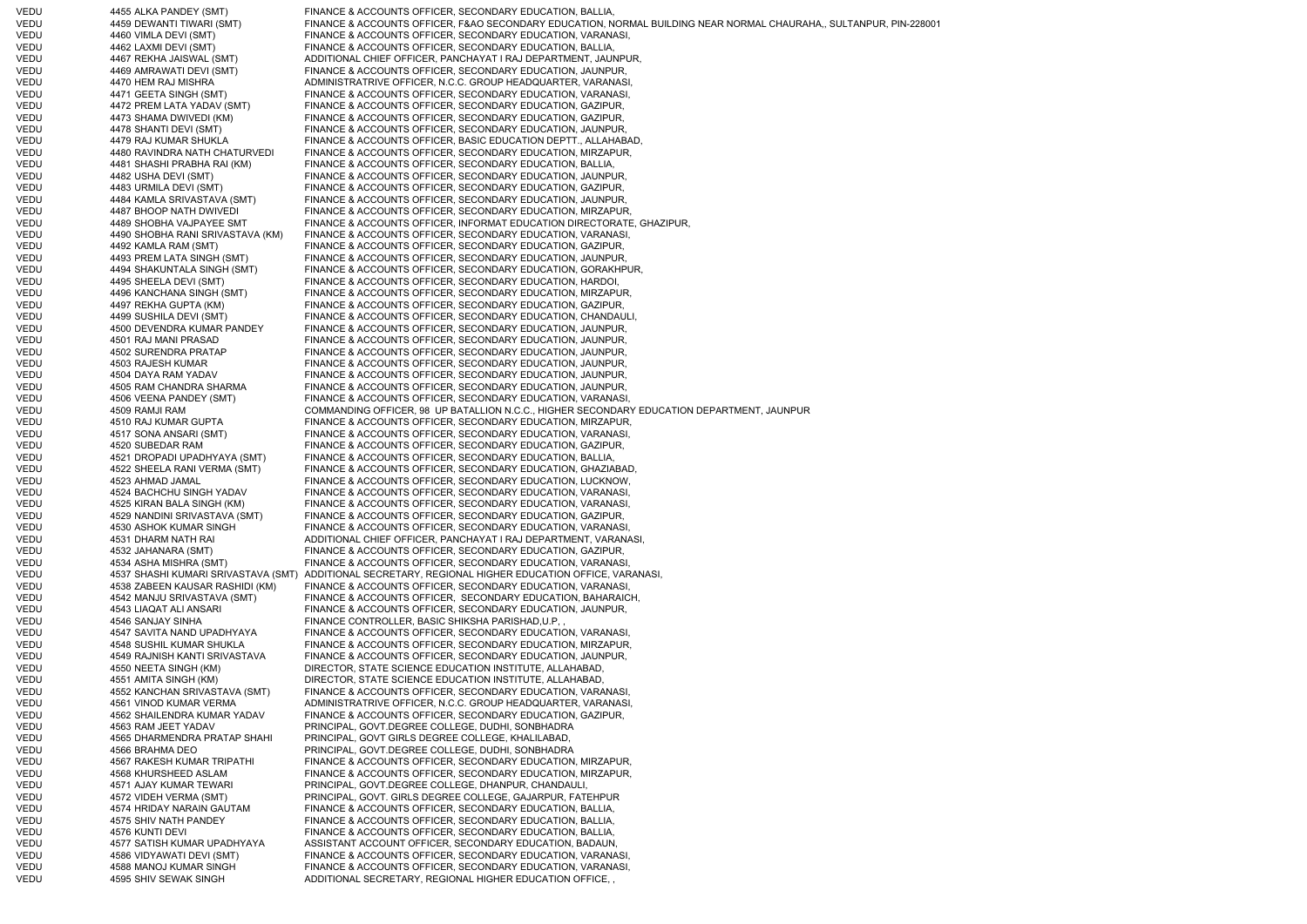VEDU 4643 UPENDRA SINGH FINANCE & ACCOUNTS OFFICER, SECONDARY EDUCATION, VARANASI, VEDU 4646 VIDYOTTAMA SRIVASTAVA (KM) PRINCIPAL, GOVT.DEGREE COLLEGE, DHANPUR, CHANDAULI, VEDU 4652 MEERA DEVI (SMT) FINANCE & ACCOUNTS OFFICER, SECONDARY EDUCATION, CHANDAULI, VEDU 4653 RAVINDRA KUMAR PRINCIPAL, Dr. RAM MANOHAR LOHIA GOVERNMENT, DEGREE COLLEGE, MUFTIGANJ,, JAUNPUR VEDU 4655 INDIRA TRIPATHI (SMT) FINANCE & ACCOUNTS OFFICER, SECONDARY EDUCATION, BALLIA, VEDU 4657 NEELAM CHATURVEDI (KM) FINANCE & ACCOUNTS OFFICER, SECONDARY EDUCATION, LUCKNOW, VEDU 4658 MANJU KUMARI (SMT) PRINCIPAL, DISTRICT EDUCATION & TRAINING INSTITUTE, GORAKHPUR, VEDU 4664 SHAILESH KUMAR SRIVASTAVA PRINCIPAL, GOVT GIRLS DEGREE COLLEGE, AURAI, SANT RAVIDAS NAGAR, VEDU 4665 SANGEETA BHATIYA DIRECTOR, STATE SCIENCE EDUCATION INSTITUTE, ALLAHABAD, VEDU 4666 SUBHASH CHANDRA MISHRA FINANCE & ACCOUNTS OFFICER, SECONDARY EDUCATION, VARANASI, VEDU 4667 RAKESH KUMAR FINANCE & ACCOUNTS OFFICER, SECONDARY EDUCATION, VARANASI VEDU 4669 KUNWAR BAHADUR SINGH FINANCE & ACCOUNTS OFFICER, SECONDARY EDUCATION, KHERI, VEDU 4671 SHABAN ALI FINANCE & ACCOUNTS OFFICER, SECONDARY EDUCATION, JAUNPUR, VEDU 4672 VIJAY SHANKAR PRINCIPAL, Dr. RAM MANOHAR LOHIA GOVERNMENT, DEGREE COLLEGE, MUFTIGANJ,, JAUNPUR VEDU 4673 MUKKHU RAM FINANCE & ACCOUNTS OFFICER, SECONDARY EDUCATION, JAUNPUR, VEDU 4674 VIRENDRA SINGH FINANCIAL ADVISER / ASSISTANT ACCOUNTS OFFICER. BASIC EDUCATION DEPARTMENT, VEDU 4677 PRAMOD KUMAR YADAV FINANCE & ACCOUNTS OFFICER, SECONDARY EDUCATION, MIRZAPUR, VEDU 4678 SHANTI DEVI (SMT) FINANCE & ACCOUNTS OFFICER, SECONDARY EDUCATION, VARANASI, 4679 CHANDRA BALI PRASAD FINANCE & ACCOUNTS OFFICER, SECONDARY EDUCATION, VARANASI VEDU 4680 DINESH PRASAD YADAV FINANCE & ACCOUNTS OFFICER, SECONDARY EDUCATION, VARANASI, VEDU 4681 RAM DHANI RAM FINANCE & ACCOUNTS OFFICER, SECONDARY EDUCATION, GAZIPUR, VEDU 4682 KUNDAN SINHA FINANCE & ACCOUNTS OFFICER, SECONDARY EDUCATION, VARANASI VEDU 4684 MANOJ KUMAR SINGH FINANCE & ACCOUNTS OFFICER, SECONDARY EDUCATION, JAUNPUR, VEDU 4685 SOOCHIT PRASAD FINANCE & ACCOUNTS OFFICER, SECONDARY EDUCATION, VARANASI, VEDU 4686 MANOJ KUMAR MISHRA FINANCE & ACCOUNTS OFFICER, BASIC EDUCATION DEPARTMENT, VARANASI, VEDU 4687 ANIL KUMAR PANDEY FINANCE & ACCOUNTS OFFICER, SECONDARY EDUCATION, GAZIPUR, VEDU 4688 ALOK SRIVASTAVA FINANCE & ACCOUNTS OFFICER, SECONDARY EDUCATION, GAZIPUR, VEDU 4690 VINDHYACHAL SRIVASTAVA FINANCE & ACCOUNTS OFFICER, SECONDARY EDUCATION, VARANASI, VEDU 4691 LALIT KUMAR SRIVASTAVA FINANCE & ACCOUNTS OFFICER, BASIC EDUCATION DEPARTMENT, , VEDU 4693 VIMLA SHANKAR TRIPATHI FINANCE & ACCOUNTS OFFICER, INFORMAT EDUCATION DIRECTORATE, SONBHADRA, VEDU 4695 SHASHI KANT PANDEY FINANCE & ACCOUNTS OFFICER, (SECONDARY EDUCATION) DIOS OFFICE, GIC CAMPUS, KOTWALI ROAD, DEORIA, PIN-274001 VEDU 4697 RAMESH CHANDRA VERMA FINANCE & ACCOUNTS OFFICER, SECONDARY EDUCATION, JAUNPUR, VEDU 4701 MEERA CHAURASIA FINANCE & ACCOUNTS OFFICER, SECONDARY EDUCATION, VARANASI, VEDU 4702 ASHISH KUMAR FINANCE & ACCOUNTS OFFICER, SECONDARY EDUCATION, CHANDAULI, VEDU 4703 RAMJI PANDEY FINANCE & ACCOUNTS OFFICER, SECONDARY EDUCATION, GAZIPUR, VEDU 4711 SHIV SHANKAR YADAV FINANCE & ACCOUNTS OFFICER, SECONDARY EDUCATION, MIRZAPUR, VEDU 4713 URMILA DEVI (SMT) FINANCE & ACCOUNTS OFFICER, SECONDARY EDUCATION, PRATPGARH, VEDU 4715 PREM NATH GUPTA FINANCE & ACCOUNTS OFFICER, SECONDARY EDUCATION, VARANASI, VEDU 4720 BACHCHE LAL PRINCIPAL, PD. DEEN DAYAL UPADYAYA, GOVT COLLEGE,, PALAHIPATTI, VARANASI, VEDU 4721 AMIT KUMAR FINANCE & ACCOUNTS OFFICER, SECONDARY EDUCATION, GAZIPUR, VEDU 4724 NEELAM CHATURVEDI (SMT) FINANCE & ACCOUNTS OFFICER, CORRESPONDENCE EDUCATION INSTITUTE UP, ALLAHABAD, VEDU 4725 RAJ KIRAN FINANCE & ACCOUNTS OFFICER, SECONDARY EDUCATION, GAZIPUR, VEDU 4727 INDU BALA SRIVASTAVA ADDITIONAL CHIEF OFFICER, PANCHAYAT I RAJ DEPARTMENT, VARANASI, VEDU 4728 GYANESHWAR KUMAR FINANCE & ACCOUNTS OFFICER, SECONDARY EDUCATION, VARANASI, VEDU 4729 PRADEEP KUMAR FINANCE & ACCOUNTS OFFICER, SECONDARY EDUCATION, CHANDAULI, VEDU 4730 BAHADUR PRASAD ADDITIONAL CHIEF OFFICER, PANCHAYAT I RAJ DEPARTMENT, VARANASI, VEDU 4733 HARDEO NARAIN FINANCE & ACCOUNTS OFFICER, SECONDARY EDUCATION, VARANASI, VEDU 4734 SANJAY KUMAR YADAV FINANCE & ACCOUNTS OFFICER, SECONDARY EDUCATION, VARANASI, VEDU 4735 DEV HUTI SINGH (KM) FINANCE & ACCOUNTS OFFICER, SECONDARY EDUCATION, VARANASI,<br>VEDU 4737 RAJESHWAR PRASAD SRIVASTAVA FINANCE & ACCOUNTS OFFICER. BASIC EDUCATION DEPARTMENT. VA 4737 RAJESHWAR PRASAD SRIVASTAVA FINANCE & ACCOUNTS OFFICER, BASIC EDUCATION DEPARTMENT, VARANASI, VEDU 4738 ANOOP KUMAR CHIRAG MASIH PRINCIPAL, DISTRICT EDUCATION & TRAINING INSTITUTE, SARNATH, VARANASI VEDU 4740 ANAND DEO PANDEY FINANCE & ACCOUNTS OFFICER, SECONDARY EDUCATION, VARANASI, VEDU 4741 ANUMAY VISHAL SRIVASTAVA FINANCE & ACCOUNTS OFFICER, SECONDARY EDUCATION, VARANASI, VEDU 4742 RAJESHWAR PRASAD FINANCE & ACCOUNTS OFFICER, SECONDARY EDUCATION, CHANDAULI, VEDU 4746 CHANDRAKESH MAURYA FINANCE & ACCOUNTS OFFICER, SECONDARY EDUCATION, VARANASI, VEDU 4747 ANIL KUMAR FINANCE & ACCOUNTS OFFICER, SECONDARY EDUCATION, VARANASI, VEDU 4750 SHIT KUMAR SHUKLA FINANCE & ACCOUNTS OFFICER, SECONDARY EDUCATION, MIRZAPUR, VEDU 4752 DEVENDRA PRATAP SINGH FINANCE & ACCOUNTS OFFICER, SECONDARY EDUCATION, VARANASI, VEDU 4753 DINESH KUMAR SHARMA PRINCIPAL, Dr. RAM MANOHAR LOHIA GOVERNMENT, DEGREE COLLEGE, MUFTIGANJ,, JAUNPUR VEDU 4754 DIPENDRA KUMAR SRIVASTAVA PRINCIPAL, DISTRICT EDUCATION & TRAINING INSTITUTE, SARNATH, VARANASI VEDU 4755 SIYA RAM SHUKLA DIRECTOR, DIRCTT OF HIGHER SECONDARY EDUCATION, VEDU 4756 SUBHASH SINGH FINANCE & ACCOUNTS OFFICER, SECONDARY EDUCATION, VARANASI, VEDU 4757 SANDHYA RANI (KM) PRINCIPAL, GOVT. GIRLS POST GRADUATE DEGREE COLLEGE, KANDHALA, SHAMLI,, UTTAR PRADESH VEDU 4758 NIRMALA PANDEY FINANCE & ACCOUNTS OFFICER, SECONDARY EDUCATION, BALLIA, VEDU 4759 MADAN CHANDRA FINANCE & ACCOUNTS OFFICER, SECONDARY EDUCATION, JAUNPUR, VEDU 4760 RAM ACHAL YADAV FINANCE & ACCOUNTS OFFICER, SECONDARY EDUCATION, JAUNPUR, VEDU 4761 YOGENDRA NATH SINGH FINANCE & ACCOUNTS OFFICER, SECONDARY EDUCATION, AZAMGARH, VEDU 4763 VISHAL LAYUK ADDITIONAL CHIEF OFFICER, PANCHAYAT I RAJ DEPARTMENT, VARANASI, VEDU 4764 SURYA BHAN YADAV FINANCE & ACCOUNTS OFFICER, SECONDARY EDUCATION, AZAMGARH, VEDU 4765 DHARM RAJ FINANCE & ACCOUNTS OFFICER, SECONDARY EDUCATION, ALLAHABAD, VEDU 4766 MANJU SRIVASTAVA (SMT) FINANCE & ACCOUNTS OFFICER, CORRESPONDENCE EDUCATION INSTITUTE UP, ALLAHABAD, VEDU 4767 ARCHANA SRIVASTAVA (SMT) FINANCE & ACCOUNTS OFFICER, SECONDARY EDUCATION, LUCKNOW, VEDU 4770 USHA DEVI (SMT) FINANCE & ACCOUNTS OFFICER, SECONDARY EDUCATION, GAZIPUR, VEDU 4771 VINOD KUMARI SONKAR (SMT) FINANCE & ACCOUNTS OFFICER, BASIC EDUCATION DEPARTMENT, GAZIPUR, VEDU 4773 DEVENDRA KUMAR PANDEY CHIEF ENGINEER, MINOR IRRIGATION, DEPARTMENT OF RURAL DEVELOPMENT, LUCKNOW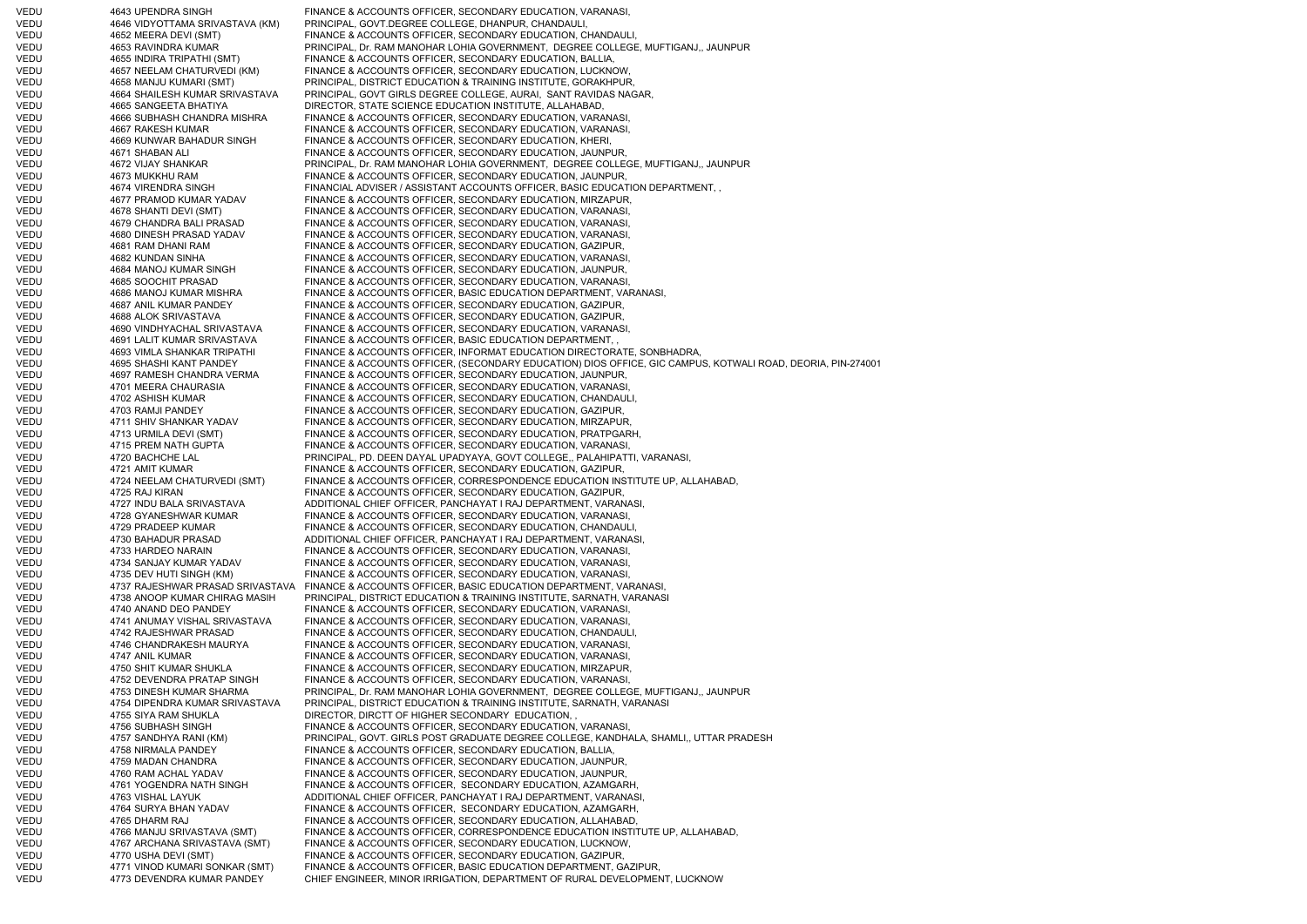| VEDU | 4777 UMA KANT VERMA           | FINANCE & ACCOUNTS OFFICER, SECONDARY EDUCATION, JAUNPUR,                     |
|------|-------------------------------|-------------------------------------------------------------------------------|
| VEDU | 4778 UPENDRA PRAKASH TRIPATHI | ADDITIONAL CHIEF OFFICER, PANCHAYAT I RAJ DEPARTMENT,                         |
| VEDU | 4779 VISHNU SWAROOP TRIPATHI  | FINANCE & ACCOUNTS OFFICER, SECONDARY EDUCATION, CHANDAULI,                   |
| VEDU | 4782 ARUN KUMAR SRIVASTAVA    | PRINCIPAL, DISTRICT EDUCATION & TRAINING INSTITUTE, SARNATH, VARANASI         |
| VEDU | 4783 SANJEEV KUMAR            | FINANCE & ACCOUNTS OFFICER, SECONDARY EDUCATION, JAUNPUR,                     |
| VEDU | 4788 KASHI NATH PANDEY        | FINANCE & ACCOUNTS OFFICER, SECONDARY EDUCATION, GAZIPUR,                     |
| VEDU | 4790 FAUJDAR RAM              | FINANCE & ACCOUNTS OFFICER, SECONDARY EDUCATION, GAZIPUR,                     |
| VEDU | 4791 SATISH KUMAR SINGH       | FINANCE & ACCOUNTS OFFICER, SECONDARY EDUCATION, VARANASI,                    |
| VEDU | 4792 MEERA DEVI YADAV         | FINANCE & ACCOUNTS OFFICER, SECONDARY EDUCATION, VARANASI,                    |
| VEDU | 4793 NIRMALA DEVI (SMT)       | FINANCE & ACCOUNTS OFFICER, F&AO SECONDARY EDUCATION,,                        |
| VEDU | 4798 GANESH CHANDRA SAHA      | PRINCIPAL, DISTRICT EDUCATION & TRAINING INSTITUTE, ROBERTSGANJ, SONBHADRA    |
| VEDU | 4800 KAILASH NATH SINGH       | FINANCE & ACCOUNTS OFFICER, BASIC EDUCATION DEPARTMENT, MIRZAPUR,             |
| VEDU | 4801 DHARM DEO SINGH YADAV    | FINANCE & ACCOUNTS OFFICER, BASIC EDUCATION DEPARTMENT, GAZIPUR,              |
| VEDU | 4802 SUGHARI DEVI (SMT)       | FINANCE & ACCOUNTS OFFICER, SECONDARY EDUCATION, LUCKNOW,                     |
| VEDU | 4803 SHAKUNTALA YADAV (SMT)   | FINANCE & ACCOUNTS OFFICER, SECONDARY EDUCATION, SANTRAVIDAS NAGAR,           |
| VEDU | 4804 RITA SRIVASTAVA (SMT)    | FINANCE & ACCOUNTS OFFICER, CORRESPONDENCE EDUCATION INSTITUTE UP, ALLAHABAD, |
| VEDU | 4806 RAM BHAWAN YADAV         | FINANCE & ACCOUNTS OFFICER, SECONDARY EDUCATION, JAUNPUR,                     |
| VEDU | 4808 RAJESH KUMAR             | FINANCE & ACCOUNTS OFFICER, SECONDARY EDUCATION, GAZIPUR,                     |
| VEDU | 4809 SEEMA SRIVASTAVA (KM)    | FINANCE & ACCOUNTS OFFICER, BASIC EDUCATION DEPARTMENT, SONBHADRA,            |
| VEDU | 4812 PREM LAL NIGAM           | FINANCE & ACCOUNTS OFFICER, SECONDARY EDUCATION, JAUNPUR,                     |
| VEDU | 4817 MADHURI GUPTA (SMT)      | FINANCE & ACCOUNTS OFFICER, SECONDARY EDUCATION, VARANASI,                    |
| VEDU | 4818 NAZMA NAZNEEN (SMT)      | PRINCIPAL, DISTRICT EDUCATION & TRAINING INSTITUTE, ,                         |
| VEDU | 4819 RACHNA MISHRA (SMT)      | FINANCE & ACCOUNTS OFFICER, SECONDARY EDUCATION, BAREILLY,                    |
| VEDU | 4822 SHYAM NARAIN TRIPATHI    | FINANCE & ACCOUNTS OFFICER, BASIC EDUCATION DEPARTMENT, FATEHPUR,             |
| VEDU | 4824 SUSHMA MALVIYA (SMT)     | FINANCE & ACCOUNTS OFFICER, SECONDARY EDUCATION, ALLAHABAD,                   |
| VEDU | 4829 ARVIND SAROJ             | FINANCE & ACCOUNTS OFFICER, SECONDARY EDUCATION, H.Q. MAHARAJGANJ, PIN-273303 |
| VEDU | 4832 USHA RANI PATHANIA       | FINANCE & ACCOUNTS OFFICER, SECONDARY EDUCATION, BAREILLY,                    |
| VEDU | 4834 RAMESH CHANDRA           | FINANCE & ACCOUNTS OFFICER, SECONDARY EDUCATION, JAUNPUR,                     |
| VEDU | 4835 ASHA KUSHWAHA (SMT)      | FINANCE & ACCOUNTS OFFICER, SECONDARY EDUCATION, GAZIPUR,                     |
| VEDU | 4836 RAVI JAN LYUK            | FINANCE & ACCOUNTS OFFICER, SECONDARY EDUCATION, VARANASI,                    |
| VEDU | 4837 AWADHESH KUMAR           | FINANCE & ACCOUNTS OFFICER, SECONDARY EDUCATION, VARANASI,                    |
| VEDU | 4838 SHRI RAM                 | FINANCE & ACCOUNTS OFFICER, SECONDARY EDUCATION, SONBHADRA,                   |
| VEDU | 4839 SARJU PRASAD             | FINANCE & ACCOUNTS OFFICER, SECONDARY EDUCATION, BALLIA,                      |
| VEDU | 4840 KRISHNA YADAV (SMT)      | FINANCIAL ADVISER / ASSISTANT ACCOUNTS OFFICER, BASIC EDUCATION DEPARTMENT,   |
| VEDU | 4848 SIMMI PAL (SMT)          | FINANCE & ACCOUNTS OFFICER, SECONDARY EDUCATION, SANTRAVIDAS NAGAR,           |
| VEDU | 4849 ABHA SRIVASTAVA (SMT)    | FINANCE & ACCOUNTS OFFICER, SECONDARY EDUCATION, BALLIA,                      |
| VEDU | 4850 GHANSHYAM PANDEY         | FINANCE & ACCOUNTS OFFICER, SECONDARY EDUCATION, SANTRAVIDAS NAGAR,           |
| VEDU | 4852 SHASHI SINGH (SMT)       | FINANCE & ACCOUNTS OFFICER, SECONDARY EDUCATION, JAUNPUR,                     |
|      |                               |                                                                               |

## **AISPF Subscribers**

| <b>SERIES</b> | <b>A/C Numb Employee Name</b> | <b>DDO Address</b>                                               |
|---------------|-------------------------------|------------------------------------------------------------------|
| IASU          | 7 ABDUL JALIL KHAN            | SENIOR TREASURY OFFICER, ALLAHABAD, ALLAHABAD,                   |
| <b>IASU</b>   | 224 LATA SINGH (DR.)          | CHIEF TREASURY OFFICER, ALLAHABAD, ALLAHABAD,                    |
| <b>IASU</b>   | 278 KAMAL PANDEY              | SENIOR TREASURY OFFICER, ALLAHABAD, ALLAHABAD,                   |
| <b>IASU</b>   | 294 AJAI VIKRAM SINGH         | SENIOR TREASURY OFFICER, ALLAHABAD, ALLAHABAD,                   |
| <b>IASU</b>   | 337 P JOYTI RAO (MISS)        | PAY AND ACCOUNTS OFFICER, NEW DELHI, NEW DELHI,                  |
| IASU          | 375 M RAMA CHANDRAN           | PAY AND ACCOUNTS OFFICER, NEW DELHI, NEW DELHI,                  |
| IASU          | 393 PRADEEP BHARGAVA          | SUPERINTENDENT OF POLICE, LUCKNOW, LUCKNOW,                      |
| IASU          | 429 P A GOPALKRISHNAN         | SENIOR TREASURY OFFICER, ALLAHABAD, ALLAHABAD,                   |
| IASU          | 438 J D SHUKLA                | PAY AND ACCOUNTS OFFICER, NEW DELHI, NEW DELHI,                  |
| <b>IASU</b>   | 439 L J JOHNSAN               | CHIEF TREASURY OFFICER, ALLAHABAD, ALLAHABAD,                    |
| IASU          | 465 MUKUL SANYAL              | SENIOR TREASURY OFFICER, ALLAHABAD, ALLAHABAD,                   |
| IASU          | 480 MADHUKAR GUPTA            | PAY AND ACCOUNTS OFFICER, NEW DELHI, NEW DELHI,                  |
| <b>IASU</b>   | 492 S H ZAHEER                | UNDER SECRETARY, ADMN A/C DEPT SACHIVALYA, LUCKNOW,              |
| <b>IASU</b>   | 517 VIBHA PURI                | CHIEF TREASURY OFFICER, ALLAHABAD, ALLAHABAD,                    |
| <b>IASU</b>   | 521 SUNEEL KUMAR MUTTOO       | PAY AND ACCOUNTS OFFICER, NEW DELHI, NEW DELHI,                  |
| IASU          | 523 VIRENDRA SINGH            | SENIOR TREASURY OFFICER, KANPUR NAGAR, KANPUR NAGAR,             |
| IASU          | 524 KESHAVN DESIRAJU          | PAY AND ACCOUNTS OFFICER, NEW DELHI, NEW DELHI,                  |
| IASU          | 553 AJAY KUMAR JOSHI          | SECRETARY, BOARD OF REVENUE U.P., LUCKNOW,                       |
| IASU          | 581 VINITA KUMARI(MRS)        | SENIOR TREASURY OFFICER, ALLAHABAD, ALLAHABAD,                   |
| IASU          | 604 DILIP KUMAR KOTIA         | SENIOR TREASURY OFFICER, ALLAHABAD, ALLAHABAD,                   |
| IASU          | <b>663 SHATRUGHAN SINGH</b>   | COMMISSIONER AND SECRETARY, FINANCE, ALLAHABAD,                  |
| IASU          | 674 RAJIV GUPTA               | UNDER SECRETARY, ADMN A/C DEPT SACHIVALYA, LUCKNOW,              |
| <b>IASU</b>   | 701 ANUP WADHWAN              | PAY AND ACCOUNTS OFFICER, NEW DELHI, NEW DELHI,                  |
| <b>IASU</b>   | <b>704 S RAJU</b>             | SENIOR TREASURY OFFICER, ALLAHABAD, ALLAHABAD,                   |
| <b>IASU</b>   | 713 ARUN ARYA                 | UNDER SECRETARY, ADMN A/C DEPT SACHIVALYA, LUCKNOW,              |
| <b>IASU</b>   | 728 RAN VEER SINGH            | SENIOR TREASURY OFFICER, ALLAHABAD, ALLAHABAD,                   |
| IASU          | 760 LEENA NANDAN (SMT)        | CHIEF TREASURY OFFICER, ALLAHABAD, ALLAHABAD,                    |
| IASU          | 767 HEMANT RAO                | PAY AND ACCOUNTS OFFICER, NEW DELHI, NEW DELHI,                  |
| <b>IASU</b>   | 768 S. RAMA SWAMI             | SENIOR TREASURY OFFICER, ALLAHABAD, ALLAHABAD,                   |
| <b>IFSU</b>   | 1,006 NIRMAL KUMAR JOSHI      | CHIEF TREASURY OFFICER, ALLAHABAD, ALLAHABAD,                    |
| <b>IFSU</b>   | 1,049 RAGHUBIR SINGH RAWAT    | SENIOR TREASURY OFFICER, ALLAHABAD, ALLAHABAD,                   |
| <b>IFSU</b>   | 1,053 TEJ PAL SINGH (Dr.)     | SENIOR TREASURY OFFICER, ALLAHABAD, ALLAHABAD,                   |
| <b>IFSU</b>   | 1,058 RUPAK DE                | CHIEF CONSERVATOR OF FOREST, FOREST DEPTT                        |
| <b>IFSU</b>   | 1,066 SATISH KUMAR SHARMA     | DEPUTY CONSERVATOR OF FOREST, SOCIAL FORESTRY DIVISION, LUCKNOW, |
|               |                               |                                                                  |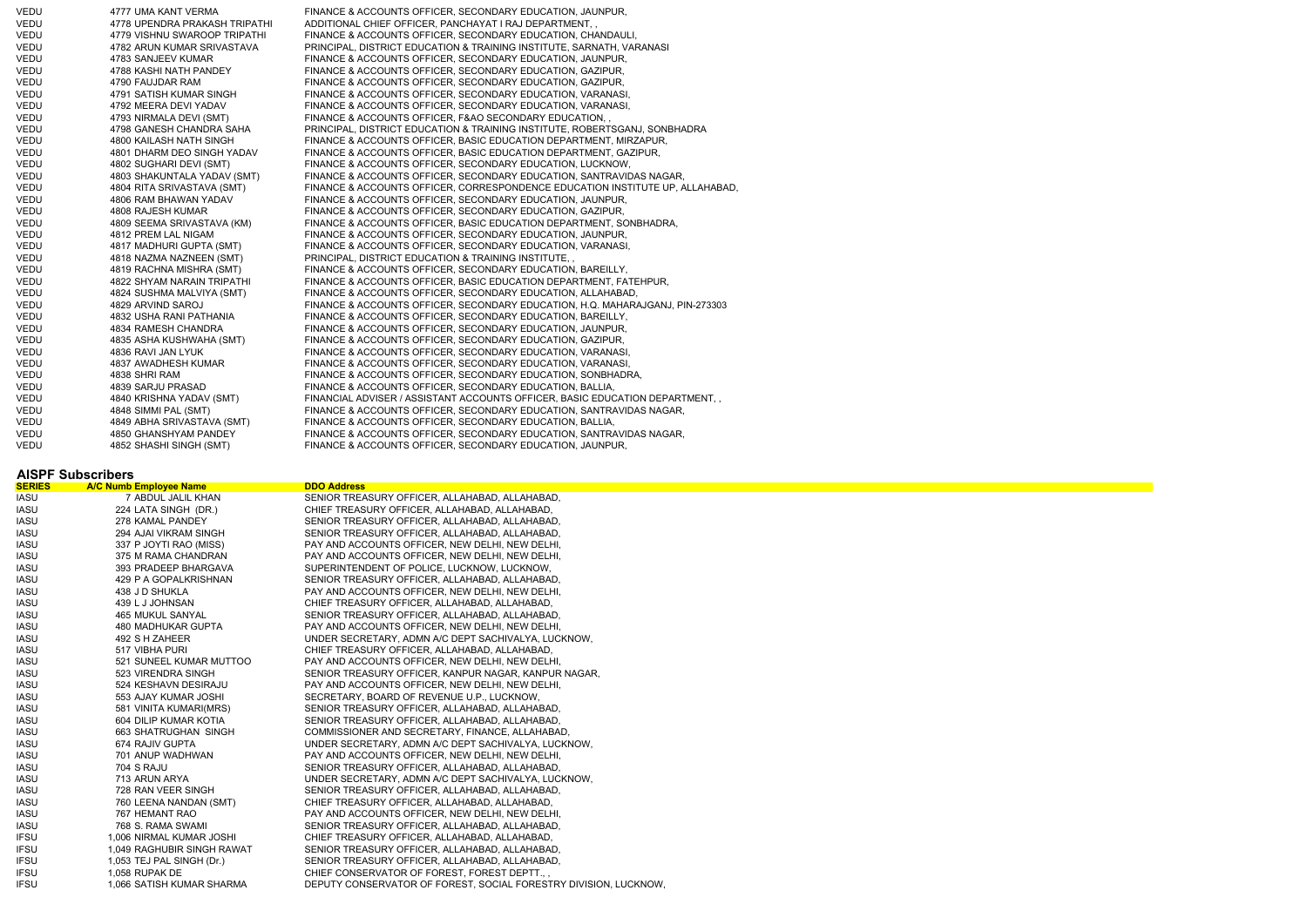IFSU 1,067 SHRI KANT UPADHYAY CHIEF CONSERVATOR OF FOREST, FOREST DEPTT., , IFSU 1,071 ANIL KUMAR DUTTA CHIEF TREASURY OFFICER, LUCKNOW, LUCKNOW, IFSU 1,072 REKHA PAI (Dr.) CHIEF TREASURY OFFICER, ALLAHABAD, ALLAHABAD, IFSU 1,073 PAWAN KUMAR DIVISIONAL DIRECTOR, FORESTRY TRAINING INSTITUTE, JUHI, FOREST DEPARTMENT, KANPUR NAGAR IFSU 1,074 JAI RAJ CHIEF CONSERVATOR OF FOREST, FOREST DEPTT., , IFSU 1,089 ASHOK PAY AND ACCOUNTS OFFICER, NEW DELHI, NEW DELHI, IFSU 1,100 SUKHJINDER SINGH CHIEF CONSERVATOR OF FOREST, FOREST DEPTT. IFSU 1,102 PRASHANT KUMAR VERMA CHIEF CONSERVATOR OF FOREST, FOREST DEPTT., IFSU 1,114 MONISH MULLIC SENIOR TREASURY OFFICER, ALLAHABAD, ALLAHABAD, IFSU 1,130 C.BHASKAR CHIEF TREASURY OFFICER, ALLAHABAD, ALLAHABAD, IFSU 1,132 DESH RAJ BANSAL CHIEF CONSERVATOR OF FOREST, FOREST DEPTT., , IFSU 1,135 M.RAMA PRASAD RAO DIVISIONAL DIRECTOR, SOCIAL FORESTRY DIVISION, MEERUT, IFSU 1,136 PRABHAKAR DUBEY DIVISIONAL DIRECTOR, SOCIAL FORESTRY DIVISION, MIRZAPUR, IFSU 1,137 ADITYA KUMAR DIVISIONAL DIRECTOR, SOCIAL FORESTRY DIVISION, MEERUT, IFSU 1,138 VINOD KUMAR DEPUTY CONSERVATOR OF FOREST, SOCIAL FORESTRY DIVISION, LUCKNOW, IFSU 1,142 G.NARAYANA MURTHY DIVISIONAL DIRECTOR, SOCIAL FORESTRY DIVISION, JHANSI, IFSU 1,146 ANUP MALIK DEPUTY CONSERVATOR OF FOREST, SOCIAL FORESTRY DIVISION, AGRA, IFSU 1,153 DHANANJAI MOHAN DIVISIONAL DIRECTOR, SOCIAL FORESTRY DIVISION, ALLAHABAD, IFSU 1,156 D.JAI KUMAR SHARMA DIVISIONAL DIRECTOR, SOCIAL FORESTRY DIVISION, VARANASI, IFSU 1,157 ATUL JINDAL DEPUTY CONSERVATOR OF FOREST, SOCIAL FORESTRY DIVISION, LUCKNOW, IFSU 1,158 ALOK KUMAR SRIVASTAVA CHIEF CONSERVATOR OF FOREST, FOREST DEPTT., , IFSU 1,160 VISHNU SINGH CHIEF CONSERVATOR OF FOREST, FOREST DEPTT., IFSU 1,167 VIDYA SAGAR PRASAD DIVISIONAL DIRECTOR, SOCIAL FORESTRY DIVISION, VARANASI, IFSU 1,168 SATYA PRKASH YADAV DIVISIONAL DIRECTOR, SOCIAL FORESTRY DIVISION, ALLAHABAD, IFSU 1,175 INDU SHARMA (Mrs.) CHIEF CONSERVATOR OF FOREST, FOREST DEPTT., ,<br>IFSU 1,176 A.NEERAJA SHASTRI (Mrs.) PAY AND ACCOUNTS OFFICER, NEW DELHI, NEW DEL 1,176 A.NEERAJA SHASTRI (Mrs.) PAY AND ACCOUNTS OFFICER, NEW DELHI, NEW DELHI, IFSU 1,180 KALYAN LAL MEENA (Dr.) CHIEF CONSERVATOR OF FOREST, FOREST DEPTT., IFSU 1,183 KARTIK KUMAR SINGH DIVISIONAL DIRECTOR, SOCIAL FORESTRY DIVISION, BASTI, IFSU 1,185 G.SUDHAKAR (Dr.) DIVISIONAL DIRECTOR, SOCIAL FORESTRY DIVISION, MEERUT, IFSU 1,187 ARAVIND KUMAR SINGH DEPUTY CONSERVATOR OF FOREST, SOCIAL FORESTRY DIVISION, BANDA, IFSU 1,188 ANURADHA VEMURI CHIEF CONSERVATOR OF FOREST, FOREST DEPTT., , IFSU 1,192 KAPIL KUMAR JOSHI DIVISIONAL DIRECTOR, SOCIAL FORESTRY DIVISION, GHAZIABAD, IFSU 1,217 N.V.SINGH CHIEF CONSERVATOR OF FOREST, FOREST DEPTT. IFSU 1,220 SANTOSH VIJAI SHARMA CHIEF CONSERVATOR OF FOREST, FOREST DEPTT., IFSU 1,227 PRATIBHA SINGH UNDER SECRETARY, ADMN A/C DEPT SACHIVALYA, LUCKNOW, IFSU 1,229 RAM KUMAR DIRECTOR, FOREST DEPTT., IFSU 1,232 DEEPAK KUMAR DIVISIONAL DIRECTOR, SOCIAL FORESTRY DIVISION, KANPUR NAGAR, IFSU 1,233 N.RAVINDRA DIVISIONAL DIRECTOR, SOCIAL FORESTRY DIVISION, KANPUR NAGAR, IFSU 1,234 RAMESH KUMAR PANDEY DEPUTY CONSERVATOR OF FOREST, SOCIAL FORESTRY DIVISION, AGRA, IFSU 1,236 ASHOK PRASAD SINHA CHIEF CONSERVATOR OF FOREST, FOREST DEPTT., , IFSU 1,237 BHEEM SEN DEPUTY CONSERVATOR OF FOREST, SOCIAL FORESTRY DIVISION, BANDA, IFSU 1,238 SANJAY KUMAR CHIEF TREASURY OFFICER, ALLAHABAD, ALLAHABAD, IFSU 1,239 LALIT KUMAR VERMA DIVISIONAL DIRECTOR, SOCIAL FORESTRY DIVISION, MEERUT, IFSU 1,241 SUJAY BANARJI DIVISIONAL FOREST OFFICER, SOCIAL FORESTRY DIVISION, GAUTAM BUDHA NAGAR, IFSU 1,243 R.BALACHANDRAN DEPUTY CONSERVATOR OF FOREST, SOCIAL FORESTRY DIVISION, LUCKNOW, IFSU 1,244 RAM LALLA SINGH DEPUTY CONSERVATOR OF FOREST, SOCIAL FORESTRY DIVISION, LUCKNOW, IFSU 1,247 R.BALCHANDRA DIVISIONAL DIRECTOR, SOCIAL FORESTRY DIVISION, SAHARANPUR, IFSU 1,249 ASHISH TIWARI UNDER SECRETARY, ADMN A/C DEPT SACHIVALYA, LUCKNOW, IPSU 208 P S V PRASAD SENIOR TREASURY OFFICER, LUCKNOW, LUCKNOW, IPSU 225 R C SHARMA SUPERINTENDENT OF POLICE, LUCKNOW, LUCKNOW, IPSU 243 S S BANERJEE DEPUTY INSPECTOR GENERAL OF POLICE, C.I.D., LUCKNOW, IPSU 248 KANCHAN CHOUDHRY (SMT.) PAY AND ACCOUNTS OFFICER, NEW DELHI, NEW DELHI, IPSU 250 RAKESH MITTAL PAY AND ACCOUNTS OFFICER, NEW DELHI, NEW DELHI, IPSU 254 V K B NAIR SUPERINTENDENT OF POLICE, LUCKNOW, LUCKNOW, IPSU 266 V S TEWARI SENIOR SUPERINTENDENT OF POLICE, ALLAHABAD, ALLAHABAD, IPSU 269 T J GWITE PAY AND ACCOUNTS OFFICER, NEW DELHI, NEW DELHI, IPSU 275 S K TRIPATHI PAY AND ACCOUNTS OFFICER, NEW DELHI, NEW DELHI, IPSU 300 RENUKA MUTTOO(SMT) PAY AND ACCOUNTS OFFICER, NEW DELHI, NEW DELHI, IPSU 312 SATYABRAT BANSAL CHIEF TREASURY OFFICER, ALLAHABAD, ALLAHABAD, IPSU 319 JYOTI SWAROOP PANDEY SENIOR TREASURY OFFICER, LUCKNOW, LUCKNOW, IPSU 354 BIJENDRA SINGH SUPERINTENDENT OF POLICE, LUCKNOW, LUCKNOW, IPSU 355 SUBHASH JOSHI PAY AND ACCOUNTS OFFICER, NEW DELHI, NEW DELHI, IPSU 361 D P SINHA INSPECTOR GENERAL OF POLICE, POLICE ADMINISTRATION, LUCKNOW, IPSU 365 B S SIDHU DEPUTY INSPECTOR GENERAL OF POLICE, POLICE CIRCLE, ALLAHABAD-2,<br>IPSU 391 UMESH CHAND GHILDIYAL CHIEF TREASURY OFFICER, ALLAHABAD, ALLAHABAD, IPSU 391 UMESH CHAND GHILDIYAL CHIEF TREASURY OFFICER, ALLAHABAD, ALLAHABAD, IPSU 460 M A GANAPATHY PAY AND ACCOUNTS OFFICER, NEW DELHI, NEW DELHI, IPSU 512 RAM SINGH MEENA DEPUTY INSPECTOR GENERAL OF POLICE, RAILWAY POLICE, ALLAHABAD, IPSU 514 VINAY KUMAR CHIEF TREASURY OFFICER, ALLAHABAD, ALLAHABAD,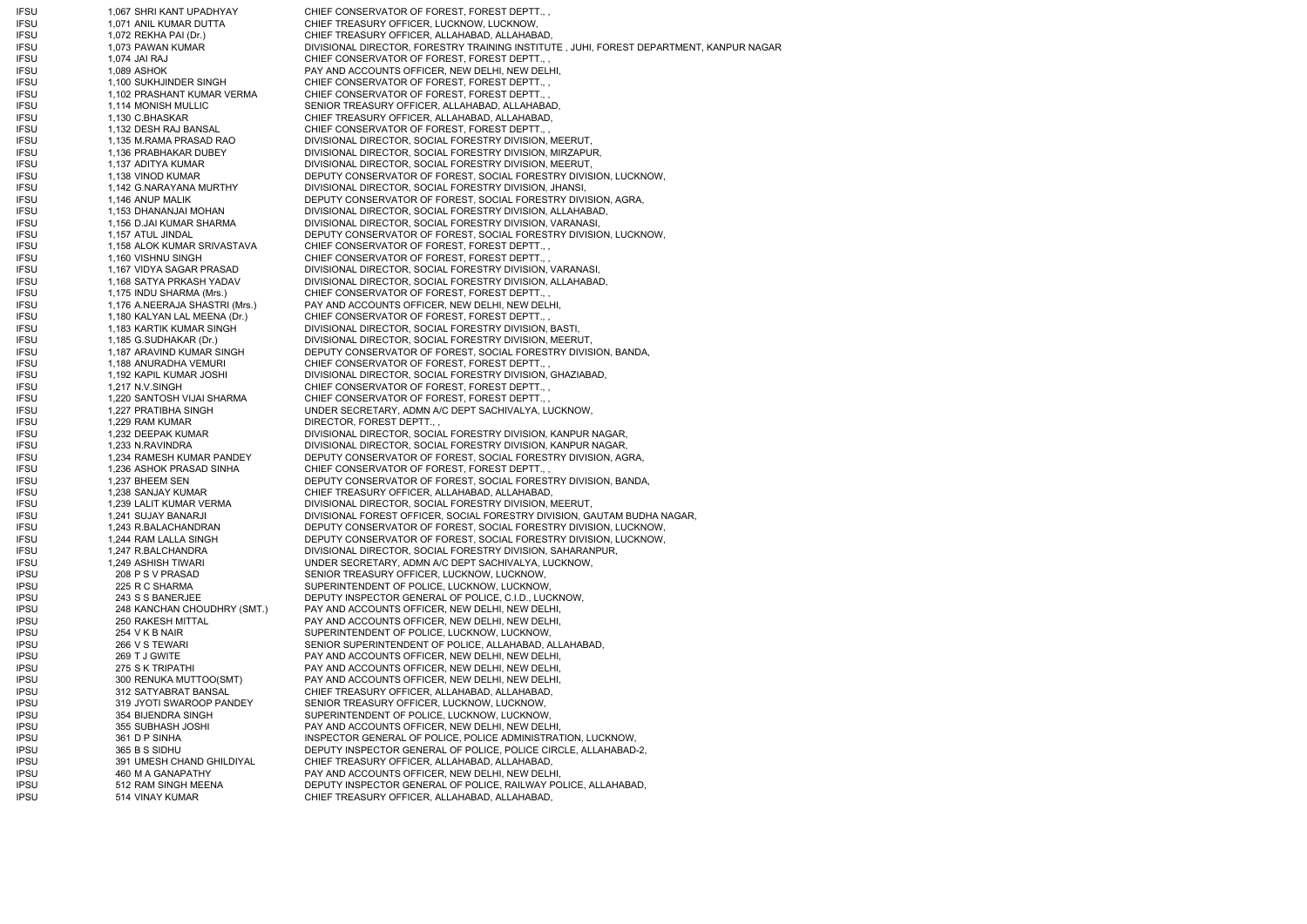## **Office of the Accountant General (A&E) - II:**

## The subscriber's whose details are given in the list, their date of birth is not available with this office

| 22143 PHERU SINGH DHAMA<br>UNDER SECRETARY, ADMN A/C DEPT SACHIVALYA, LUCKNOW<br>AGU<br>AGU<br>27520 KALP NATH SINGH<br>DEPUTY DIRECTOR, AGRICULTURE (EXTENSION), BALLIA<br>AGU<br>31062 NAR NARAIN<br>DEPUTY DIRECTOR AGRICULTURE, SHARDA NAHAR PRANALI LUCKNOW CIRCLE LKJ,<br>DEPUTY CANE COMMISSIONER, MEERUT, MEERUT<br>AGU<br>31450 BHUDEO SINGH<br>32082 OM BIR SINGH<br>DEPUTY DIRECTOR, AGRICULTURE (EXTENSION), BULANDSHAHAR<br>AGU<br>AGU<br>32793 SATISH CHANDRA SINHA<br>DEPUTY DIRECTOR AGRICULTURE, AGRICULTURE (EXTENSION), SULTANPUR<br>AGU<br>32896 CHOB SINGH<br>DEPUTY DIRECTOR, AGRICULTURE (EXTENSION), BULANDSHAHAR<br>AGU<br>32897 DEVI SHARAN SAINI<br>DEPUTY DIRECTOR, AGRICULTURE (EXTENSION), MEERUT<br>AGU<br>32912 DESH PAL<br>DIVISIONAL DIRECTOR, AGRICULTURE (EXTENSION), SHAMLI<br>AGU<br>32915 SYED KHAIRAT AHMAD<br>DEPUTY DIRECTOR, DIRECTORATE OF ANIMAL HUSBANDRY, S.P. BRANCH<br>AGU<br>UNDER SECRETARY, ADMN A/C DEPT SACHIVALYA, LUCKNOW<br>33066 JAGAT PRAKASH TRIPATHI<br>AGU<br>DEPUTY DIRECTOR AGRICULTURE, AGRICULTURE (EXTENSION), KRISHI BHAWAN<br>33226 USHA SINGH<br>DEPUTY DIRECTOR AGRICULTURE, AGRICULTURE (EXTENSION), SONBHADRA<br>AGU<br>33608 HARI HAR SINGH YADAV<br>DEPUTY DIRECTOR AGRICULTURE, AGRICULTUR (EXTENSION),<br>AGU<br>33848 RAVINDRA PAL SINGH<br>AGU<br>DEPUTY DIRECTOR AGRICULTURE, AGRICULTURE (EXTENSION), KRISHI BHAWAN<br>33955 KAUSHLENDRA SINGH<br>AGU<br>DEPUTY DIRECTOR, AGRICULTURE (EXTENSION), MEERUT<br>34011 SATYAPAL SINGH<br>AGU<br>34017 SURESH SINGH<br>DEPUTY DIRECTOR, AGRICULTURE (EXTENSION), JALAUN<br>AGU<br>SUPERINTENDENT, GOVT GARDEN , HORTICULTURE AND FOOD PROCESSING, LUCKNOW<br>34165 LALJI PANDEY<br>DEPUTY DIRECTOR, AGRICULTURE (EXTENSION), SHAHJAHANPUR<br>AGU<br>34183 MAHENDRA PAL SINGH<br>DEPUTY DIRECTOR, AGRICULTURE (EXTENSION), BANDA<br>AGU<br>34198 DEO KARAN SINGH<br>AGU<br>34288 RAMESH PRATAP SINGH<br>DEPUTY DIRECTOR, AGRICULTURE (EXTENSION), JAUNPUR<br>DEPUTY DIRECTOR, AGRICULTURE (EXTENSION), MUZAFFARNAGAR<br>AGU<br>34387 DHAN PAL SINGH<br>AGU<br>DEPUTY DIRECTOR, AGRICULTURE (EXTENSION), MEERUT<br>34408 BHARAT VEER<br>AGU<br>DEPUTY DIRECTOR AGRICULTURE, AGRICULTURE (EXTENSION), SONBHADRA<br>34554 PARAS NATH<br>AGU<br>DEPUTY DIRECTOR, AGRICULTURE (EXTENSION),<br>34567 AKCHHAI LAL GUPTA<br>DEPUTY DIRECTOR, AGRICULTURE (EXTENSION), MATHURA<br>AGU<br>34625 RAM SINGH<br>34632 DURGA PRASAD SRIVASTAV/ DEPUTY DIRECTOR, AGRICULTURE (EXTENSION), JALAUN<br>AGU<br>DEPUTY DIRECTOR AGRICULTURE, AGRICULTURE (EXTENSION), SONBHADRA<br>AGU<br>34666 RAM VILAS SINGH<br>DEPUTY DIRECTOR AGRICULTURE, AGRICULTURE (EXTENSION), SONBHADRA<br>AGU<br>34669 SUDAMA RAM<br>AGU<br>DEPUTY DIRECTOR AGRICULTURE, AGRICULTURE (EXTENSION), SONBHADRA<br>34670 RAM NARESH PRASAD<br>AGU<br>DEPUTY DIRECTOR HORTICULTURE, HORTICULTURE & FOOD PROCESSING (ZONE), AZAMGARH<br>34795 SHRI KRISHNA VERMA |
|-----------------------------------------------------------------------------------------------------------------------------------------------------------------------------------------------------------------------------------------------------------------------------------------------------------------------------------------------------------------------------------------------------------------------------------------------------------------------------------------------------------------------------------------------------------------------------------------------------------------------------------------------------------------------------------------------------------------------------------------------------------------------------------------------------------------------------------------------------------------------------------------------------------------------------------------------------------------------------------------------------------------------------------------------------------------------------------------------------------------------------------------------------------------------------------------------------------------------------------------------------------------------------------------------------------------------------------------------------------------------------------------------------------------------------------------------------------------------------------------------------------------------------------------------------------------------------------------------------------------------------------------------------------------------------------------------------------------------------------------------------------------------------------------------------------------------------------------------------------------------------------------------------------------------------------------------------------------------------------------------------------------------------------------------------------------------------------------------------------------------------------------------------------------------------------------------------------------------------------------------------------------------------------------------------------------------------------------------------------------------------------------------------------------------------------------------------------------------------------------------------------------------------------------------------------------------------------------------------------------------------------------------------------------------------------------------------------------------------------------------------------------------------------------------------------------------------------------------------------------------------------------------------------------------------------------------|
|                                                                                                                                                                                                                                                                                                                                                                                                                                                                                                                                                                                                                                                                                                                                                                                                                                                                                                                                                                                                                                                                                                                                                                                                                                                                                                                                                                                                                                                                                                                                                                                                                                                                                                                                                                                                                                                                                                                                                                                                                                                                                                                                                                                                                                                                                                                                                                                                                                                                                                                                                                                                                                                                                                                                                                                                                                                                                                                                               |
|                                                                                                                                                                                                                                                                                                                                                                                                                                                                                                                                                                                                                                                                                                                                                                                                                                                                                                                                                                                                                                                                                                                                                                                                                                                                                                                                                                                                                                                                                                                                                                                                                                                                                                                                                                                                                                                                                                                                                                                                                                                                                                                                                                                                                                                                                                                                                                                                                                                                                                                                                                                                                                                                                                                                                                                                                                                                                                                                               |
|                                                                                                                                                                                                                                                                                                                                                                                                                                                                                                                                                                                                                                                                                                                                                                                                                                                                                                                                                                                                                                                                                                                                                                                                                                                                                                                                                                                                                                                                                                                                                                                                                                                                                                                                                                                                                                                                                                                                                                                                                                                                                                                                                                                                                                                                                                                                                                                                                                                                                                                                                                                                                                                                                                                                                                                                                                                                                                                                               |
|                                                                                                                                                                                                                                                                                                                                                                                                                                                                                                                                                                                                                                                                                                                                                                                                                                                                                                                                                                                                                                                                                                                                                                                                                                                                                                                                                                                                                                                                                                                                                                                                                                                                                                                                                                                                                                                                                                                                                                                                                                                                                                                                                                                                                                                                                                                                                                                                                                                                                                                                                                                                                                                                                                                                                                                                                                                                                                                                               |
|                                                                                                                                                                                                                                                                                                                                                                                                                                                                                                                                                                                                                                                                                                                                                                                                                                                                                                                                                                                                                                                                                                                                                                                                                                                                                                                                                                                                                                                                                                                                                                                                                                                                                                                                                                                                                                                                                                                                                                                                                                                                                                                                                                                                                                                                                                                                                                                                                                                                                                                                                                                                                                                                                                                                                                                                                                                                                                                                               |
|                                                                                                                                                                                                                                                                                                                                                                                                                                                                                                                                                                                                                                                                                                                                                                                                                                                                                                                                                                                                                                                                                                                                                                                                                                                                                                                                                                                                                                                                                                                                                                                                                                                                                                                                                                                                                                                                                                                                                                                                                                                                                                                                                                                                                                                                                                                                                                                                                                                                                                                                                                                                                                                                                                                                                                                                                                                                                                                                               |
|                                                                                                                                                                                                                                                                                                                                                                                                                                                                                                                                                                                                                                                                                                                                                                                                                                                                                                                                                                                                                                                                                                                                                                                                                                                                                                                                                                                                                                                                                                                                                                                                                                                                                                                                                                                                                                                                                                                                                                                                                                                                                                                                                                                                                                                                                                                                                                                                                                                                                                                                                                                                                                                                                                                                                                                                                                                                                                                                               |
|                                                                                                                                                                                                                                                                                                                                                                                                                                                                                                                                                                                                                                                                                                                                                                                                                                                                                                                                                                                                                                                                                                                                                                                                                                                                                                                                                                                                                                                                                                                                                                                                                                                                                                                                                                                                                                                                                                                                                                                                                                                                                                                                                                                                                                                                                                                                                                                                                                                                                                                                                                                                                                                                                                                                                                                                                                                                                                                                               |
|                                                                                                                                                                                                                                                                                                                                                                                                                                                                                                                                                                                                                                                                                                                                                                                                                                                                                                                                                                                                                                                                                                                                                                                                                                                                                                                                                                                                                                                                                                                                                                                                                                                                                                                                                                                                                                                                                                                                                                                                                                                                                                                                                                                                                                                                                                                                                                                                                                                                                                                                                                                                                                                                                                                                                                                                                                                                                                                                               |
|                                                                                                                                                                                                                                                                                                                                                                                                                                                                                                                                                                                                                                                                                                                                                                                                                                                                                                                                                                                                                                                                                                                                                                                                                                                                                                                                                                                                                                                                                                                                                                                                                                                                                                                                                                                                                                                                                                                                                                                                                                                                                                                                                                                                                                                                                                                                                                                                                                                                                                                                                                                                                                                                                                                                                                                                                                                                                                                                               |
|                                                                                                                                                                                                                                                                                                                                                                                                                                                                                                                                                                                                                                                                                                                                                                                                                                                                                                                                                                                                                                                                                                                                                                                                                                                                                                                                                                                                                                                                                                                                                                                                                                                                                                                                                                                                                                                                                                                                                                                                                                                                                                                                                                                                                                                                                                                                                                                                                                                                                                                                                                                                                                                                                                                                                                                                                                                                                                                                               |
|                                                                                                                                                                                                                                                                                                                                                                                                                                                                                                                                                                                                                                                                                                                                                                                                                                                                                                                                                                                                                                                                                                                                                                                                                                                                                                                                                                                                                                                                                                                                                                                                                                                                                                                                                                                                                                                                                                                                                                                                                                                                                                                                                                                                                                                                                                                                                                                                                                                                                                                                                                                                                                                                                                                                                                                                                                                                                                                                               |
|                                                                                                                                                                                                                                                                                                                                                                                                                                                                                                                                                                                                                                                                                                                                                                                                                                                                                                                                                                                                                                                                                                                                                                                                                                                                                                                                                                                                                                                                                                                                                                                                                                                                                                                                                                                                                                                                                                                                                                                                                                                                                                                                                                                                                                                                                                                                                                                                                                                                                                                                                                                                                                                                                                                                                                                                                                                                                                                                               |
|                                                                                                                                                                                                                                                                                                                                                                                                                                                                                                                                                                                                                                                                                                                                                                                                                                                                                                                                                                                                                                                                                                                                                                                                                                                                                                                                                                                                                                                                                                                                                                                                                                                                                                                                                                                                                                                                                                                                                                                                                                                                                                                                                                                                                                                                                                                                                                                                                                                                                                                                                                                                                                                                                                                                                                                                                                                                                                                                               |
|                                                                                                                                                                                                                                                                                                                                                                                                                                                                                                                                                                                                                                                                                                                                                                                                                                                                                                                                                                                                                                                                                                                                                                                                                                                                                                                                                                                                                                                                                                                                                                                                                                                                                                                                                                                                                                                                                                                                                                                                                                                                                                                                                                                                                                                                                                                                                                                                                                                                                                                                                                                                                                                                                                                                                                                                                                                                                                                                               |
|                                                                                                                                                                                                                                                                                                                                                                                                                                                                                                                                                                                                                                                                                                                                                                                                                                                                                                                                                                                                                                                                                                                                                                                                                                                                                                                                                                                                                                                                                                                                                                                                                                                                                                                                                                                                                                                                                                                                                                                                                                                                                                                                                                                                                                                                                                                                                                                                                                                                                                                                                                                                                                                                                                                                                                                                                                                                                                                                               |
|                                                                                                                                                                                                                                                                                                                                                                                                                                                                                                                                                                                                                                                                                                                                                                                                                                                                                                                                                                                                                                                                                                                                                                                                                                                                                                                                                                                                                                                                                                                                                                                                                                                                                                                                                                                                                                                                                                                                                                                                                                                                                                                                                                                                                                                                                                                                                                                                                                                                                                                                                                                                                                                                                                                                                                                                                                                                                                                                               |
|                                                                                                                                                                                                                                                                                                                                                                                                                                                                                                                                                                                                                                                                                                                                                                                                                                                                                                                                                                                                                                                                                                                                                                                                                                                                                                                                                                                                                                                                                                                                                                                                                                                                                                                                                                                                                                                                                                                                                                                                                                                                                                                                                                                                                                                                                                                                                                                                                                                                                                                                                                                                                                                                                                                                                                                                                                                                                                                                               |
|                                                                                                                                                                                                                                                                                                                                                                                                                                                                                                                                                                                                                                                                                                                                                                                                                                                                                                                                                                                                                                                                                                                                                                                                                                                                                                                                                                                                                                                                                                                                                                                                                                                                                                                                                                                                                                                                                                                                                                                                                                                                                                                                                                                                                                                                                                                                                                                                                                                                                                                                                                                                                                                                                                                                                                                                                                                                                                                                               |
|                                                                                                                                                                                                                                                                                                                                                                                                                                                                                                                                                                                                                                                                                                                                                                                                                                                                                                                                                                                                                                                                                                                                                                                                                                                                                                                                                                                                                                                                                                                                                                                                                                                                                                                                                                                                                                                                                                                                                                                                                                                                                                                                                                                                                                                                                                                                                                                                                                                                                                                                                                                                                                                                                                                                                                                                                                                                                                                                               |
|                                                                                                                                                                                                                                                                                                                                                                                                                                                                                                                                                                                                                                                                                                                                                                                                                                                                                                                                                                                                                                                                                                                                                                                                                                                                                                                                                                                                                                                                                                                                                                                                                                                                                                                                                                                                                                                                                                                                                                                                                                                                                                                                                                                                                                                                                                                                                                                                                                                                                                                                                                                                                                                                                                                                                                                                                                                                                                                                               |
|                                                                                                                                                                                                                                                                                                                                                                                                                                                                                                                                                                                                                                                                                                                                                                                                                                                                                                                                                                                                                                                                                                                                                                                                                                                                                                                                                                                                                                                                                                                                                                                                                                                                                                                                                                                                                                                                                                                                                                                                                                                                                                                                                                                                                                                                                                                                                                                                                                                                                                                                                                                                                                                                                                                                                                                                                                                                                                                                               |
|                                                                                                                                                                                                                                                                                                                                                                                                                                                                                                                                                                                                                                                                                                                                                                                                                                                                                                                                                                                                                                                                                                                                                                                                                                                                                                                                                                                                                                                                                                                                                                                                                                                                                                                                                                                                                                                                                                                                                                                                                                                                                                                                                                                                                                                                                                                                                                                                                                                                                                                                                                                                                                                                                                                                                                                                                                                                                                                                               |
|                                                                                                                                                                                                                                                                                                                                                                                                                                                                                                                                                                                                                                                                                                                                                                                                                                                                                                                                                                                                                                                                                                                                                                                                                                                                                                                                                                                                                                                                                                                                                                                                                                                                                                                                                                                                                                                                                                                                                                                                                                                                                                                                                                                                                                                                                                                                                                                                                                                                                                                                                                                                                                                                                                                                                                                                                                                                                                                                               |
|                                                                                                                                                                                                                                                                                                                                                                                                                                                                                                                                                                                                                                                                                                                                                                                                                                                                                                                                                                                                                                                                                                                                                                                                                                                                                                                                                                                                                                                                                                                                                                                                                                                                                                                                                                                                                                                                                                                                                                                                                                                                                                                                                                                                                                                                                                                                                                                                                                                                                                                                                                                                                                                                                                                                                                                                                                                                                                                                               |
|                                                                                                                                                                                                                                                                                                                                                                                                                                                                                                                                                                                                                                                                                                                                                                                                                                                                                                                                                                                                                                                                                                                                                                                                                                                                                                                                                                                                                                                                                                                                                                                                                                                                                                                                                                                                                                                                                                                                                                                                                                                                                                                                                                                                                                                                                                                                                                                                                                                                                                                                                                                                                                                                                                                                                                                                                                                                                                                                               |
|                                                                                                                                                                                                                                                                                                                                                                                                                                                                                                                                                                                                                                                                                                                                                                                                                                                                                                                                                                                                                                                                                                                                                                                                                                                                                                                                                                                                                                                                                                                                                                                                                                                                                                                                                                                                                                                                                                                                                                                                                                                                                                                                                                                                                                                                                                                                                                                                                                                                                                                                                                                                                                                                                                                                                                                                                                                                                                                                               |
|                                                                                                                                                                                                                                                                                                                                                                                                                                                                                                                                                                                                                                                                                                                                                                                                                                                                                                                                                                                                                                                                                                                                                                                                                                                                                                                                                                                                                                                                                                                                                                                                                                                                                                                                                                                                                                                                                                                                                                                                                                                                                                                                                                                                                                                                                                                                                                                                                                                                                                                                                                                                                                                                                                                                                                                                                                                                                                                                               |
|                                                                                                                                                                                                                                                                                                                                                                                                                                                                                                                                                                                                                                                                                                                                                                                                                                                                                                                                                                                                                                                                                                                                                                                                                                                                                                                                                                                                                                                                                                                                                                                                                                                                                                                                                                                                                                                                                                                                                                                                                                                                                                                                                                                                                                                                                                                                                                                                                                                                                                                                                                                                                                                                                                                                                                                                                                                                                                                                               |
|                                                                                                                                                                                                                                                                                                                                                                                                                                                                                                                                                                                                                                                                                                                                                                                                                                                                                                                                                                                                                                                                                                                                                                                                                                                                                                                                                                                                                                                                                                                                                                                                                                                                                                                                                                                                                                                                                                                                                                                                                                                                                                                                                                                                                                                                                                                                                                                                                                                                                                                                                                                                                                                                                                                                                                                                                                                                                                                                               |
|                                                                                                                                                                                                                                                                                                                                                                                                                                                                                                                                                                                                                                                                                                                                                                                                                                                                                                                                                                                                                                                                                                                                                                                                                                                                                                                                                                                                                                                                                                                                                                                                                                                                                                                                                                                                                                                                                                                                                                                                                                                                                                                                                                                                                                                                                                                                                                                                                                                                                                                                                                                                                                                                                                                                                                                                                                                                                                                                               |
| AGU<br>34808 RUPESH KUMAR SRIVASTAV/SUPERINTENDENT ENGINEER, GORAKHPUR/MAHARAJGANJ CIRCLE, PUBLIC WORKS DEPARTMENT                                                                                                                                                                                                                                                                                                                                                                                                                                                                                                                                                                                                                                                                                                                                                                                                                                                                                                                                                                                                                                                                                                                                                                                                                                                                                                                                                                                                                                                                                                                                                                                                                                                                                                                                                                                                                                                                                                                                                                                                                                                                                                                                                                                                                                                                                                                                                                                                                                                                                                                                                                                                                                                                                                                                                                                                                            |
| AGU<br>34871 SUBEDAR<br>DEPUTY DIRECTOR AGRICULTURE, AGRICULTURE (EXTENSION), HARDOI                                                                                                                                                                                                                                                                                                                                                                                                                                                                                                                                                                                                                                                                                                                                                                                                                                                                                                                                                                                                                                                                                                                                                                                                                                                                                                                                                                                                                                                                                                                                                                                                                                                                                                                                                                                                                                                                                                                                                                                                                                                                                                                                                                                                                                                                                                                                                                                                                                                                                                                                                                                                                                                                                                                                                                                                                                                          |
| AGU<br>DEPUTY DIRECTOR, AGRICULTURE (EXTENSION),<br>34873 FURKHAN ALI                                                                                                                                                                                                                                                                                                                                                                                                                                                                                                                                                                                                                                                                                                                                                                                                                                                                                                                                                                                                                                                                                                                                                                                                                                                                                                                                                                                                                                                                                                                                                                                                                                                                                                                                                                                                                                                                                                                                                                                                                                                                                                                                                                                                                                                                                                                                                                                                                                                                                                                                                                                                                                                                                                                                                                                                                                                                         |
| AGU<br>DEPUTY DIRECTOR, AGRICULTURE (EXTENSION), ETAH<br>34874 MOHAR SINGH                                                                                                                                                                                                                                                                                                                                                                                                                                                                                                                                                                                                                                                                                                                                                                                                                                                                                                                                                                                                                                                                                                                                                                                                                                                                                                                                                                                                                                                                                                                                                                                                                                                                                                                                                                                                                                                                                                                                                                                                                                                                                                                                                                                                                                                                                                                                                                                                                                                                                                                                                                                                                                                                                                                                                                                                                                                                    |
| 34877 RAMA KANT<br>DISTRICT TRAINING OFFICER, DISTRICT TRAINING INSTITUTE, BOHADPURA<br>AGU                                                                                                                                                                                                                                                                                                                                                                                                                                                                                                                                                                                                                                                                                                                                                                                                                                                                                                                                                                                                                                                                                                                                                                                                                                                                                                                                                                                                                                                                                                                                                                                                                                                                                                                                                                                                                                                                                                                                                                                                                                                                                                                                                                                                                                                                                                                                                                                                                                                                                                                                                                                                                                                                                                                                                                                                                                                   |
| AGU<br>34909 BRIJ BIHARI PRASAD<br>DISTRICT PANCHAYATI RAJ OFFICER, PADRUNA, PADRAUNA                                                                                                                                                                                                                                                                                                                                                                                                                                                                                                                                                                                                                                                                                                                                                                                                                                                                                                                                                                                                                                                                                                                                                                                                                                                                                                                                                                                                                                                                                                                                                                                                                                                                                                                                                                                                                                                                                                                                                                                                                                                                                                                                                                                                                                                                                                                                                                                                                                                                                                                                                                                                                                                                                                                                                                                                                                                         |
| DEPUTY DIRECTOR AGRICULTURE, AGRICULTURE (EXTENSION), GONDA<br>AGU<br>34923 ASHOK KUMAR SHUKLA                                                                                                                                                                                                                                                                                                                                                                                                                                                                                                                                                                                                                                                                                                                                                                                                                                                                                                                                                                                                                                                                                                                                                                                                                                                                                                                                                                                                                                                                                                                                                                                                                                                                                                                                                                                                                                                                                                                                                                                                                                                                                                                                                                                                                                                                                                                                                                                                                                                                                                                                                                                                                                                                                                                                                                                                                                                |
| AGU<br>34937 PRADIP KUMAR SHARMA<br>ADDITIONAL CHIEF OFFICER, PANCHAYAT I RAJ DEPARTMENT, HAMIRPUR                                                                                                                                                                                                                                                                                                                                                                                                                                                                                                                                                                                                                                                                                                                                                                                                                                                                                                                                                                                                                                                                                                                                                                                                                                                                                                                                                                                                                                                                                                                                                                                                                                                                                                                                                                                                                                                                                                                                                                                                                                                                                                                                                                                                                                                                                                                                                                                                                                                                                                                                                                                                                                                                                                                                                                                                                                            |
| AGU<br>34991 MITHAI LAL<br>DEPUTY DIRECTOR AGRICULTURE, AGRICULTURE (EXTENSION), KRISHI BHAWAN                                                                                                                                                                                                                                                                                                                                                                                                                                                                                                                                                                                                                                                                                                                                                                                                                                                                                                                                                                                                                                                                                                                                                                                                                                                                                                                                                                                                                                                                                                                                                                                                                                                                                                                                                                                                                                                                                                                                                                                                                                                                                                                                                                                                                                                                                                                                                                                                                                                                                                                                                                                                                                                                                                                                                                                                                                                |
| AGU<br>DEPUTY DIRECTOR, AGRICULTURE (EXTENSION), MEERUT<br>35010 BRIJ PAL                                                                                                                                                                                                                                                                                                                                                                                                                                                                                                                                                                                                                                                                                                                                                                                                                                                                                                                                                                                                                                                                                                                                                                                                                                                                                                                                                                                                                                                                                                                                                                                                                                                                                                                                                                                                                                                                                                                                                                                                                                                                                                                                                                                                                                                                                                                                                                                                                                                                                                                                                                                                                                                                                                                                                                                                                                                                     |
| AGU<br>DEPUTY DIRECTOR, AGRICULTURE (EXTENSION), MEERUT<br>35011 RAMESH SINGH                                                                                                                                                                                                                                                                                                                                                                                                                                                                                                                                                                                                                                                                                                                                                                                                                                                                                                                                                                                                                                                                                                                                                                                                                                                                                                                                                                                                                                                                                                                                                                                                                                                                                                                                                                                                                                                                                                                                                                                                                                                                                                                                                                                                                                                                                                                                                                                                                                                                                                                                                                                                                                                                                                                                                                                                                                                                 |
| AGU<br>DEPUTY DIRECTOR, AGRICULTURE (EXTENSION), SAHARANPUR<br>35039 KAMESHWAR NATH SINHA                                                                                                                                                                                                                                                                                                                                                                                                                                                                                                                                                                                                                                                                                                                                                                                                                                                                                                                                                                                                                                                                                                                                                                                                                                                                                                                                                                                                                                                                                                                                                                                                                                                                                                                                                                                                                                                                                                                                                                                                                                                                                                                                                                                                                                                                                                                                                                                                                                                                                                                                                                                                                                                                                                                                                                                                                                                     |
| AGU<br>DEPUTY DIRECTOR AGRICULTURE, AGRICULTURE (EXTENSION), SITAPUR<br>35072 MOHD YAMEEN KHAN                                                                                                                                                                                                                                                                                                                                                                                                                                                                                                                                                                                                                                                                                                                                                                                                                                                                                                                                                                                                                                                                                                                                                                                                                                                                                                                                                                                                                                                                                                                                                                                                                                                                                                                                                                                                                                                                                                                                                                                                                                                                                                                                                                                                                                                                                                                                                                                                                                                                                                                                                                                                                                                                                                                                                                                                                                                |
| AGU<br>DISTRICT DEVELOPMENT OFFICER, RURAL DEVELOPMENT DEPARTMENT, DEORIA<br>35090 AKHILA NAND MISHRA                                                                                                                                                                                                                                                                                                                                                                                                                                                                                                                                                                                                                                                                                                                                                                                                                                                                                                                                                                                                                                                                                                                                                                                                                                                                                                                                                                                                                                                                                                                                                                                                                                                                                                                                                                                                                                                                                                                                                                                                                                                                                                                                                                                                                                                                                                                                                                                                                                                                                                                                                                                                                                                                                                                                                                                                                                         |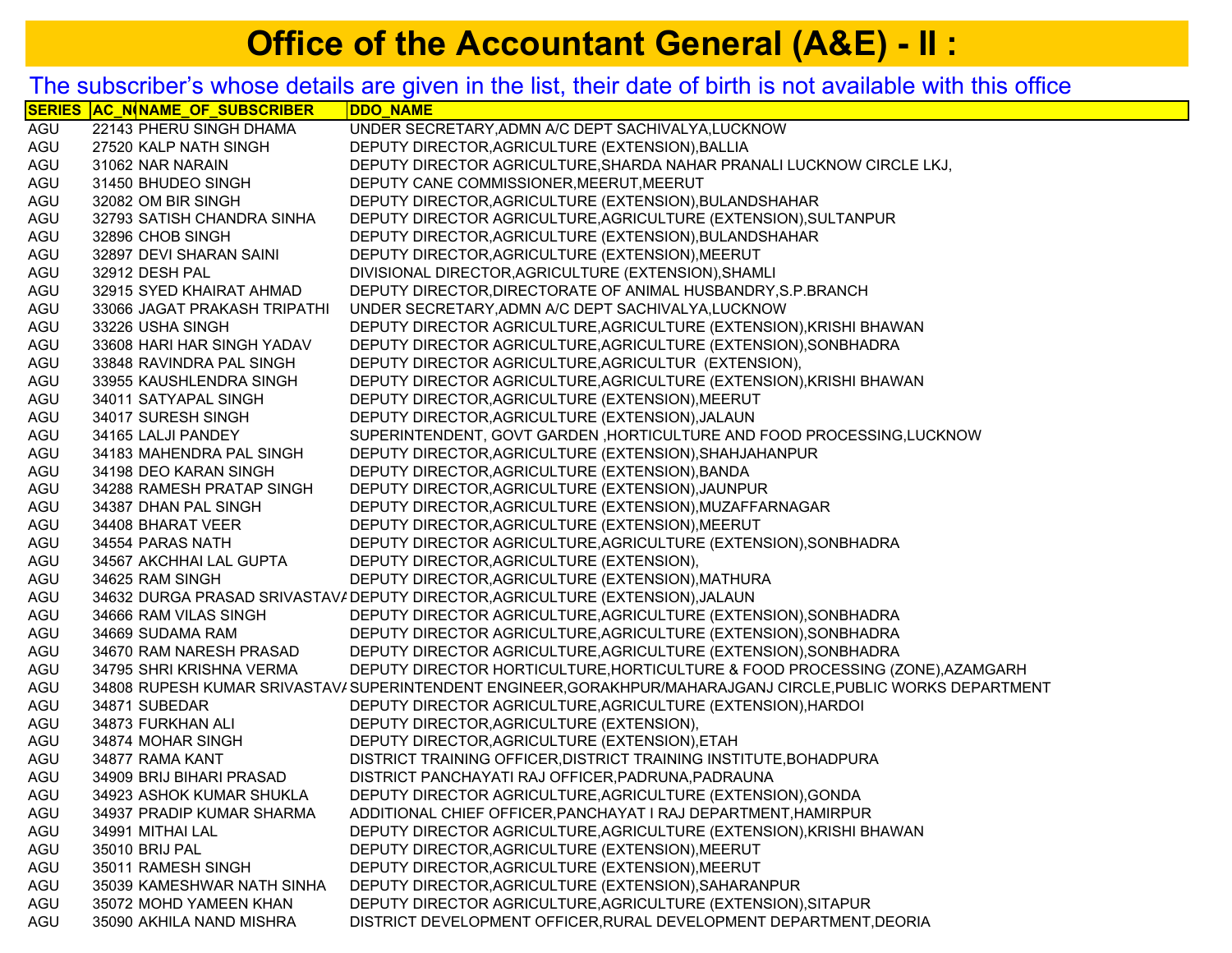AGU 35092 DINA NATH SINGH DEPUTY DIRECTOR,AGRICULTURE (EXTENSION),VARANASI AGU 35112 BAL RAM SINGH DEPUTY DIRECTOR AGRICULTURE,SHARDA NAHAR PRANALI LUCKNOW CIRCLE LKJ, AGU 35174 RAM DHARI YADAV FINANCE OFFICER,SHARDA COMMAND HQ, AGU 35232 GULAB PRASAD DEPUTY DIRECTOR AGRICULTURE,AGRICULTURE (EXTENSION),SULTANPUR AGU 35239 RAM DARASH DEPUTY DIRECTOR AGRICULTURE,AGRICULTURE (EXTENSION),GORAKHPUR AGU 35247 PURSHOTTAM DUTT SHARMADISTRICT HORTICULTURE OFFICER,HORTICULTURE & FOOD PROCESSING,GHAZIABAD AGU 35267 SUMESH CHANDRA SRIVAST/DEPUTY DIRECTOR,SHARDA SAHAYAK SAMADESH PARIYOJANA, AGU 35286 LAXMI SHANKAR DEPUTY DIRECTOR AGRICULTURE,AGRICULTURE (EXTENSION),RAIBAREILLY AGU 35300 RAM PRAKASH DEPUTY DIRECTOR AGRICULTURE,SHARDA NAHAR PRANALI LUCKNOW CIRCLE LKJ, AGU 35307 PRATAP SINGH DEPUTY DIRECTOR AGRICULTURE,AGRICULTURE (EXTENSION),FIROZABAD AGU 35308 SARAN SINGH DEPUTY DIRECTOR,AGRICULTURE (EXTENSION),MATHURA AGU 35312 JEEWAN LAL SHARMA SOIL CONSERVATION OFFICER,RAMGANGA COMMAND PROJECT,GHAZIABAD AGU 35347 RAM KARAN AHIRWAR DEPUTY DIRECTOR,AGRICULTURE (EXTENSION),HAMIRPUR AGU 35401 SAMARJEET SHAHI DEPUTY DIRECTOR,AGRICULTURE (EXTENSION),BULANDSHAHAR AGU 35413 MARKANDEY DUBEY DISTRICT PANCHAYATI RAJ OFFICER,PADRUNA,PADRAUNA AGU 35415 GAYA PRASAD DEPUTY DIRECTOR,FISHERIES,JHANSI AGU 35446 VED PAL SINGH DEPUTY DIRECTOR,AGRICULTURE (EXTENSION),MEERUT AGU 35461 SUBHASH KUMAR SRIVASTA\DEPUTY DIRECTOR,ELECTRICAL, TRANSPORT & CIVIL ENGG. UNIT,SWASTHYA BHAWAN AGU 35480 TEJ BAHADUR SINGH DEPUTY DIRECTOR,AGRICULTURE (EXTENSION),MIRZAPUR AGU 35528 GHAN SHYAM SINGH DEPUTY DIRECTOR,AGRICULTURE (EXTENSION),MUZAFFARNAGAR AGU 35535 RAM KUMAR DISTRICT DEVELOPMENT OFFICER,RURAL DEVELOPMENT DEPARTMENT,KANNAUJ AGU 35539 SANTOSH KUMAR ADDITIONAL CHIEF OFFICER,PANCHAYAT I RAJ DEPARTMENT,MIRZAPUR AGU 35540 SURYA NATH SINGH DEPUTY DIRECTOR,AGRICULTURE (EXTENSION),JAUNPUR AGU 35552 KAILASH NATH MAURYA DEPUTY DIRECTOR,SOIL CONSERVATION,NARAYANPUR PUMP CANAL PROJECT DIVISION AGU 35668 ASHOK KUMAR MISHRA DEPUTY DIRECTOR AGRICULTURE,AGRICULTURE (EXTENSION),SITAPUR AGU 35687 ASHOK KUMAR RAJPOOT FINANCE OFFICER,SHARDA COMMAND HQ, AGU 35720 PARAS NATH SINGH DEPUTY DIRECTOR,AGRICULTURE (EXTENSION),MIRZAPUR AGU 35721 ARUN KUMAR CHAURASIA DEPUTY DIRECTOR AGRICULTURE,AGRICULTURE (EXTENSION),PRATAPGARH AGU 35737 HAR DAYAL SINGH DEPUTY DIRECTOR AGRICULTURE,(RESEARCH),BILWA AGU 35741 PRADEEP KUMAR SRIVASTA\ FINANCE OFFICER,SHARDA COMMAND HQ, AGU 35750 SATISH CHANDRA SRIVASTA\DEPUTY DIRECTOR AGRICULTURE,AGRICULTURE (EXTENSION),KRISHI BHAWAN AGU 35758 KRISHNA KUMAR BHATT DISTRICT MAGISTRATE,REVENUE DEPARTMENT,BAREILLY AGU 35816 BHAGWAN SINGH DEPUTY DIRECTOR,AGRICULTURE (EXTENSION),HAMIRPUR AGU 35830 RAM DULAR SINGH DEPUTY DIRECTOR,ANIMAL HUSBANDARY DEPARTMENT,MIRZAPUR AGU 35836 RAM MILAN DISTRICT DEVELOPMENT OFFICER,RURAL DEVELOPMENT DEPARTMENT,FATEHPUR AGU 35843 ARUN KUMAR BARTARIA FINANCE OFFICER,SHARDA COMMAND HQ, AGU 35858 TEJ BAHADUR SINGH DEPUTY DIRECTOR,AGRICULTURE (EXTENSION),JAUNPUR AGU 35936 RAM KISHORE DEPUTY DIRECTOR,AGRICULTURE (EXTENSION),MUZAFFARNAGAR AGU 35943 SHYAM SWAROOP MISRA DEPUTY DIRECTOR AGRICULTURE,AGRICULTURE (EXTENSION),KRISHI BHAWAN AGU 35956 HORI LAL AHIRWAR DEPUTY DIRECTOR,AGRICULTURE (EXTENSION),HAMIRPUR AGU 35960 NARENDRA SINGH SIROHI DEPUTY DIRECTOR,AGRICULTURE (EXTENSION),MEERUT AGU 35970 RAMESH CHANDRA DEPUTY DIRECTOR,AGRICULTURE (EXTENSION), AGU 36016 GOMTI LAL SRIVASTAVA DISTRICT DEVELOPMENT OFFICER,RURAL DEVELOPMENT DEPARTMENT,MAHARAJGANJ AGU 36019 UDAY VEER SINGH DEPUTY DIRECTOR AGRICULTURE,AGRICULTURE (EXTENSION),KHERI AGU 36043 BRIJ BHUSHAN MISHRA DEPUTY DIRECTOR AGRICULTURE,AGRICULTURE (EXTENSION),BASTI AGU 36053 UGRASEN SAHI DEPUTY DIRECTOR AGRICULTURE,SHARDA NAHAR PRANALI LUCKNOW CIRCLE LKJ, AGU 36094 RAM IQBAL SINGH VERMA DEPUTY DIRECTOR,FISHRIES DEPARTMENT, 43 KATJU ROAD, AGU 36098 MUNNA LAL PRAJAPATI DEPUTY DIRECTOR,AGRICULTURE (EXTENSION),JALAUN AGU 36127 SURENDRA SINGH DEPUTY DIRECTOR,AGRICULTURE (EXTENSION), AGU 36134 HANUMAN PRASAD TRIPATHI DEPUTY DIRECTOR AGRICULTURE,AGRICULTURE (EXTENSION),SULTANPUR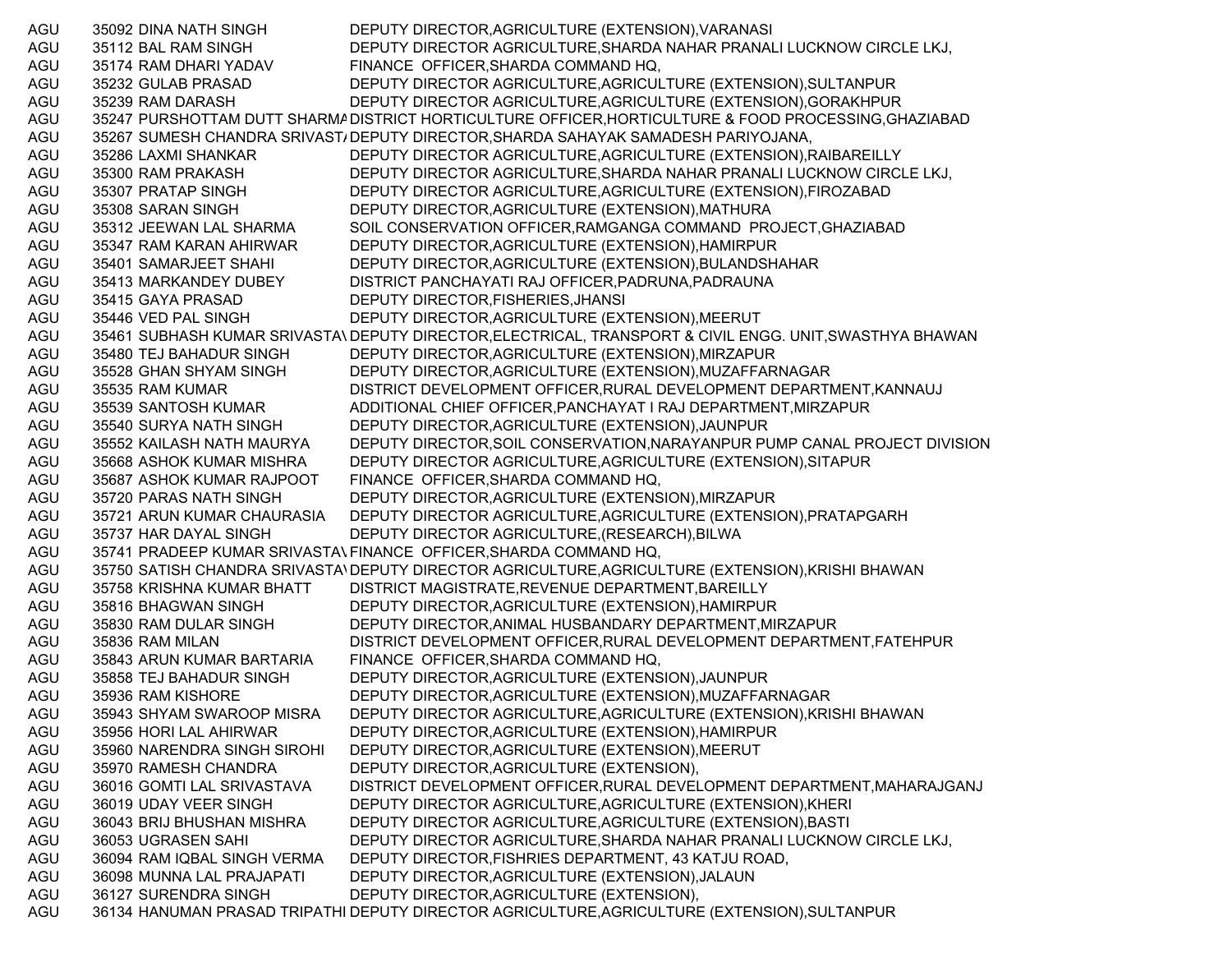AGU 36135 MANAGER YADAVA DEPUTY DIRECTOR AGRICULTURE,AGRICULTURE (EXTENSION),MAU AGU 36152 OM PRAKASH PANDEY DEPUTY DIRECTOR,AGRICULTURE (EXTENSION), AGU 36155 MAHESH PRASAD MISHRA DEPUTY DIRECTOR,(SOIL CONSERVATION),SARYU NAHAR PRANALI PHASE I AGU 36172 VIMLESH CHANDRA PANDEY DISTRICT DEVELOPMENT OFFICER,RURAL DEVELOPMENT DEPARTMENT,CHITRAKOOT AGU 36177 GAJRAJ SINGH VERMA DEPUTY DIRECTOR,AGRICULTURE (EXTENSION),AGRA AGU 36179 RAJ VEER SINGH VERMA DEPUTY DIRECTOR,AGRICULTURE (EXTENSION), AGU 36194 RAJA RAM RAI DISTRICT AGRICULTURE OFFICER,BARABANKI,BARABANKY AGU 36198 RAKESH CHANDRA TIWARI DEPUTY DIRECTOR,AGRICULTURE (EXTENSION),BILWA, BAREILLY AGU 36205 GOVIND DAS NIRANJAN DEPUTY DIRECTOR,AGRICULTURE (EXTENSION), AGU 36260 SATYA DEV SWARNKAR SOIL CONSERVATION OFFICER,IWDP, AGU 36261 DHANI RAM VERMA DEPUTY DIRECTOR AGRICULTURE,AGRICULTURE (EXTENSION),FAIZABAD AGU 36268 JAI NATH SINGH DEPUTY DIRECTOR AGRICULTURE,AGRICULTURE (EXTENSION),GONDA AGU 36294 JAGANNATH PRASAD DEPUTY DIRECTOR AGRICULTURE,AGRICULTURE (EXTENSION),UNNAO AGU 36343 MOHD NASEEM SOIL CONSERVATION OFFICER,IWDP, SHARDA SAHAYAK SAMADESH PARIYOJANA, AGU 36354 KALI CHARAN DEPUTY DIRECTOR AGRICULTURE,AGRICULTURE (EXTENSION),MAHARAJGANJ AGU 36358 SHUSHIL KUMAR SRIVASTAV، DIRECTOR,DIR LOCAL BODIES, AGU 36376 PYARE LAL DEPUTY DIRECTOR,AGRICULTURE (EXTENSION),SHAHJAHANPUR AGU 36401 RISHI PAL SINGH DEPUTY DIRECTOR,AGRICULTURE (EXTENSION),MUZAFFARNAGAR AGU 36414 PADAM NARAIN DWIVEDI DEPUTY DIRECTOR,AGRICULTURE (EXTENSION), AGU 36421 M P SINGH DEPUTY DIRECTOR AGRICULTURE, AGRICULTURE (EXTENSION), KRISHI BHAWAN AGU 36423 DINESH PAL DEPUTY DIRECTOR AGRICULTURE,AGRICULTURE (EXTENSION),BASTI AGU 36426 MAZIDUR REHMAN ANSARI FINANCE OFFICER,SHARDA COMMAND HQ, AGU 36446 MADHUBAN YADAVA DISTRICT DEVELOPMENT OFFICER,RURAL DEVELOPMENT DEPARTMENT,PADRAUNA AGU 36506 UMESH CHANDRA SRIVASTA\FINANCE OFFICER,SHARDA COMMAND HQ, AGU 36514 MUNESHWAR PRASAD AWAS SOIL CONSERVATION OFFICER,SHARDA CANAL SYSTEM,LALGANJ AGU 36522 RAMU NANHA SAHU DIRECTOR,GROUND WATER DEPT., AGU 36531 KESHAV RAI DEPUTY DIRECTOR,AGRICULTURE (EXTENSION), AGU 36549 KHARBHAN YADAV DEPUTY DIRECTOR,AGRICULTURE (EXTENSION),VARANASI AGU 36563 BABU KHAN DEPUTY DIRECTOR,AGRICULTURE (EXTENSION), AGU 36580 JAI PAL SINGH FINANCE CONTROLLER,AGRICULTURE DIRECTORATE UP,KRISHI BHAWAN LUCKNOW AGU 36586 CHHEDI LAL RAWAT DEPUTY DIRECTOR AGRICULTURE,AGRICULTURE (EXTENSION),HARDOI AGU 36589 KRISHNA KANT SHUKLA DEPUTY DIRECTOR AGRICULTURE,SHARDA NAHAR PRANALI LUCKNOW CIRCLE LKJ, AGU 36596 HARI SHANKAR NAMDEV DEPUTY DIRECTOR,AGRICULTURE (EXTENSION),HAMIRPUR AGU 36597 SANT RAM SHARMA DEPUTY DIRECTOR,(RESEARCH),DIVISIONAL AGRI TESTING & TRG CENTRE AGU 36623 DINA NATH DEPUTY DIRECTOR AGRICULTURE,AGRICULTURE (EXTENSION),SIDDHARTHNAGAR AGU 36629 SURENDRA RAI ADDITIONAL CHIEF OFFICER,PANCHAYAT I RAJ DEPARTMENT,MAU AGU 36648 SOBRAN SINGH DEPUTY DIRECTOR,AGRICULTURE (EXTENSION), AGU 36652 ASHOK KUMAR PATHAK DEPUTY DIRECTOR,AGRICULTURE (EXTENSION),JALAUN AGU 36653 KRISHNA GOPAL KUSHWAHA DEPUTY DIRECTOR,AGRICULTURE (EXTENSION), AGU 36713 RAM PRASAD VERMA DEPUTY DIRECTOR AGRICULTURE,AGRICULTURE (EXTENSION),SONBHADRA AGU 36716 SURENDRA KUMAR KATIYAR DISTRICT DEVELOPMENT OFFICER,RURAL DEVELOPMENT DEPARTMENT, AGU 36727 MOHD ISRAIL DEPUTY DIRECTOR,AGRICULTURE (EXTENSION),MUZAFFARNAGAR AGU 36738 MANJU SHUKLA SUBJECT SPECIALIST (SOIL),RAMGANGA COMMAND PROJECT HQ., AGU 36739 RAKESH KUMAR DIRECTOR,RESEARCH DEV. & TRG. INSTITUTE, AGU 36753 RAM KEWAL RAM DEPUTY DIRECTOR,AGRICULTURE (EXTENSION),GAZIPUR AGU 36771 JAGAT SINGH YADAVA DEPUTY DIRECTOR,AGRICULTURE,SOIL CONSERVATION, ORAI AGU 36793 BISMILLAH VARSI DEPUTY DIRECTOR,AGRICULTURE (EXTENSION), AGU 36798 SUBHASH CHANDRA PANDEYDEPUTY DIRECTOR,AGRICULTURE (EXTENSION), AGU 36823 SUKRIT KUMAR SHUKLA COMMISSIONER,FINANCE,LUCKNOW AGU 36830 AWADESH PANDEY DEPUTY DIRECTOR AGRICULTURE,AGRICULTURE (EXTENSION),SONBHADRA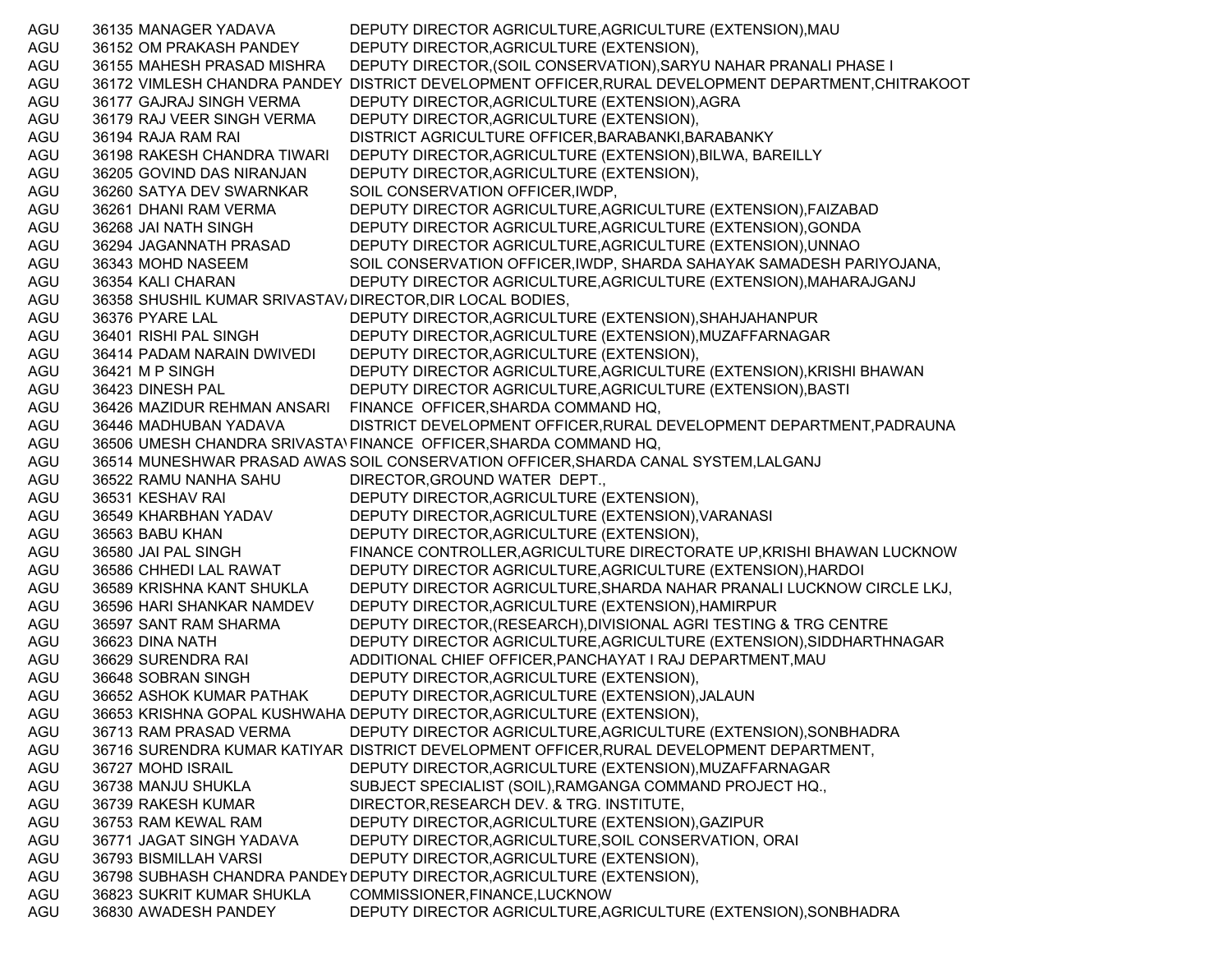AGU 36842 DINESH CHANDRA JHA DEPUTY DIRECTOR,G. SHARDA ASSTT,SAMAVESH,COOMMAND AREA DEV PLAN KANPUR AGU 36858 OM VEER SINGH DEPUTY DIRECTOR,AGRICULTURE (EXTENSION),MEERUT AGU 36861 RAM KALESH DEPUTY DIRECTOR AGRICULTURE,AGRICULTURE (EXTENSION),BASTI AGU 36869 KRISHNA KUMAR SHARMA DEPUTY DIRECTOR AGRICULTURE,HAPUR, AGU 36892 ARVIND KUMAR KHARE DEPUTY DIRECTOR,RAM GANGA COMMAND PROJECT, AGU 36900 TRILOCHAN TEWARI DEPUTY DIRECTOR,(B.S.) DEVKALI & NARAYANPUR PUMP CANAL,PARIYOJANA MANDAL AGU 36911 RAM KESH BHASKAR DEPUTY DIRECTOR AGRICULTURE,AGRICULTURE (EXTENSION),BASTI AGU 36925 RAM SHANKAR DEPUTY DIRECTOR AGRICULTURE,AGRICULTURE (EXTENSION),BASTI AGU 36929 RITA NANDA (SMT) DIRECTOR,HORTICULTURE FOOD PROCESS DEPT PLAINS HQ, AGU 36944 ANAND KUMAR DEPUTY DIRECTOR,AGRICULTURE (EXTENSION),BILWA, BAREILLY AGU 36963 GANGA SARAN DEPUTY DIRECTOR,AGRICULTURE (EXTENSION),MEERUT AGU 36996 SUDHAKAR NATH SHUKLA GENERAL MANAGER,DISTRICT INDUSTRIES CENTRE,KANPUR NAGAR AGU 36997 AMAR SINGH DEPUTY DIRECTOR AGRICULTURE,AGRICULTURE (EXTENSION),KHERI AGU 37037 NAGENDRA SINGH DISTRICT DEVELOPMENT OFFICER,RURAL DEVELOPMENT DEPARTMENT,PADRAUNA AGU 37048 VIJAY BAHADUR YADAV DEPUTY DIRECTOR AGRICULTURE,AGRICULTURE (EXTENSION),PRATAPGARH AGU 37052 VINOD KUMAR UPADHYAY FINANCE OFFICER,SHARDA COMMAND HQ, AGU 37057 BRIJ BHUSHAN SHARMA DEPUTY DIRECTOR,AGRICULTURE (EXTENSION), AGU 37063 RAM DHANI RAM DEPUTY DIRECTOR AGRICULTURE,AGRICULTURE (EXTENSION),SITAPUR AGU 37091 JAIKARN YADAVA DEPUTY DIRECTOR AGRICULTURE,(EXTENSION),KRISHI BHAWAN AGU 37112 SUBHASH PAWAR DEPUTY DIRECTOR,AGRICULTURE (EXTENSION),MEERUT AGU 37126 HAR GOVIND DAYAL DEPUTY DIRECTOR,AGRICULTURE (EXTENSION),JALAUN AGU 37201 PREM LATA DEPUTY DIRECTOR AGRICULTURE,SHARDA NAHAR PRANALI LUCKNOW CIRCLE LKJ, AGU 37229 SURENDRA KUMAR MISRA DIRECTOR,COMMISSIONER & DIRECTOR,DIRECTORATE OF INDUSTRIES AGU 37230 UMESH KUMAR MISRA DEPUTY DIRECTOR,SHARDA SAHAYAK SAMADESH PARIYOJANA, AGU 37241 SANTOSH KUMAR NIRANJAN DEPUTY DIRECTOR,AGRICULTURE (EXTENSION),JALAUN AGU 37246 SURENDRA SINGH DEPUTY DIRECTOR AGRICULTURE,AGRICULTURE (EXTENSION),GORAKHPUR AGU 37256 KAMLESH KUMAR PAL DEPUTY DIRECTOR AGRICULTURE,AGRICULTURE (EXTENSION),KANPURDEHAT AGU 37257 NARESH KUMAR SHARMA DEPUTY DIRECTOR,AGRICULTURE (EXTENSION),SAHARANPUR AGU 37259 DEVENDRA SINGH DEPUTY DIRECTOR AGRICULTURE,(RESEARCH),BILWA AGU 37277 MAITHILI SARAN GUPTA DEPUTY DIRECTOR AGRICULTURE,SHARDA NAHAR PRANALI LUCKNOW CIRCLE LKJ, AGU 37280 KESHAV DEO PONIA DEPUTY DIRECTOR,AGRICULTURE (EXTENSION), AGU 37336 SALIMULLAH SUBJECT SPECIALIST (SOIL),RAMGANGA COMMAND PROJECT HQ., AGU 37339 GYANENDRA KUMAR TEWARIFINANCE OFFICER,SHARDA COMMAND HQ, AGU 37344 PRAKASH MANI TRIPATHI DEPUTY DIRECTOR AGRICULTURE,AGRICULTURE (EXTENSION),GORAKHPUR AGU 37349 VIJENDRA SINGH DEPUTY DIRECTOR,AGRICULTURE (EXTENSION),MUZAFFARNAGAR AGU 37350 RAJ PAT RAM DEPUTY DIRECTOR,AGRICULTURE (EXTENSION), AGU 37355 DINESH PRATAP SINGH DEPUTY DIRECTOR AGRICULTURE,AGRICULTURE (EXTENSION),SULTANPUR AGU 37363 VIRENDRA SINGH DISTRICT AGRICULTURE OFFICER,MEERUT,MEERUT AGU 37390 PREM PAL SINGH DEPUTY DIRECTOR, AGRICULTURE (EXTENSION), BILWA, BAREILLY AGU 37408 RAM MANOHAR DEPUTY DIRECTOR AGRICULTURE,AGRICULTURE (EXTENSION),SITAPUR AGU 37412 CHHOTEY LAL CHAUDHARY DEPUTY DIRECTOR,AGRICULTURE (EXTENSION), AGU 37419 PHOOL CHANDRA SINGH DEPUTY DIRECTOR AGRICULTURE,AGRICULTURE (EXTENSION),BASTI AGU 37420 HARI NARAIN SINGH DEPUTY DIRECTOR,AGRICULTURE (EXTENSION), AGU 37423 ASHOK KUMAR MISRA DISTRICT MAGISTRATE,REVENUE DEPARTMENT,SANTKABIR NAGAR AGU 37426 KALLU PRASAD DEPUTY DIRECTOR AGRICULTURE,AGRICULTURE (EXTENSION),SIDDHARTHNAGAR AGU 37433 RAM UJAGAR DEPUTY DIRECTOR,AGRICULTURE (EXTENSION),JAUNPUR AGU 37439 BACHCHU LAL DEPUTY DIRECTOR AGRICULTURE,AGRICULTURE (EXTENSION),SONBHADRA AGU 37473 PRAMOD KUMAR TRIPATHI DEPUTY DIRECTOR,AGRICULTURE (EXTENSION), AGU 37474 NETA JI SHUKLA DEPUTY DIRECTOR,AGRICULTURE (EXTENSION),VARANASI AGU 37485 ONKAR NATH SINGH SOIL CONSERVATION OFFICER, I W D P,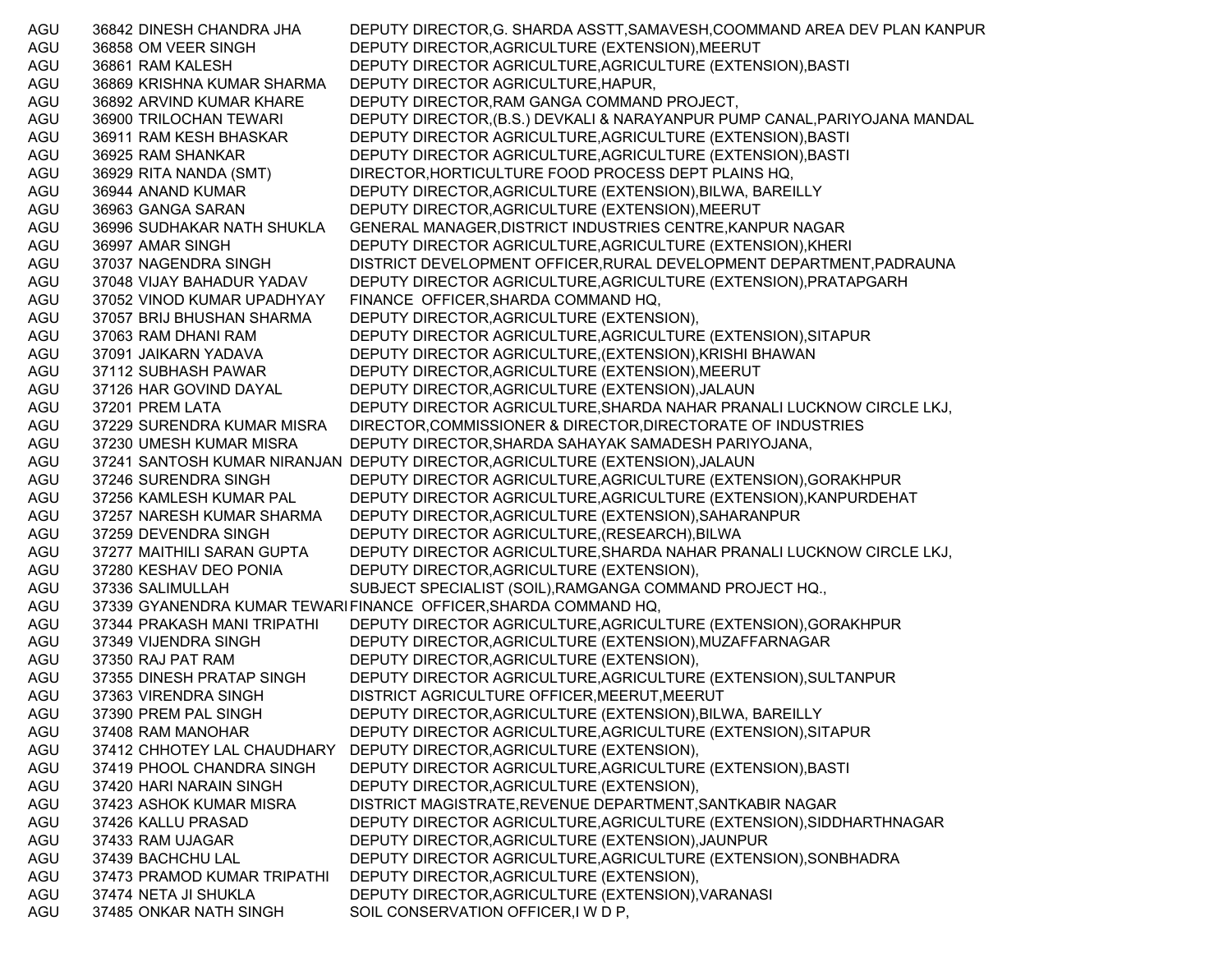AGU 37492 MOOSE PRASAD YADAVA DEPUTY DIRECTOR AGRICULTURE,AGRICULTURE (EXTENSION),PRATAPGARH AGU 37493 AYODHYAY PRASAD DEPUTY DIRECTOR,AGRICULTURE (EXTENSION), AGU 37496 RAJENDAR KUMAR DWIVEDI DEPUTY DIRECTOR,TOURISM OFFICE,JHANSI AGU 37510 JAI PRAKASH AGRAWAL DEPUTY DIRECTOR,RAM GANGA COMMAND PROJECT, AGU 37519 RAJESH PRATAP SINGH DISTRICT DEVELOPMENT OFFICER,RURAL DEVELOPMENT DEPARTMENT,SANTRAVIDASS NAGAR AGU 37524 ADITYA NARAIN SINGH DEPUTY DIRECTOR,ANIMAL HUSBANDARY DEPARTMENT,MIRZAPUR AGU 37539 MANI RAM DEPUTY DIRECTOR,AGRICULTURE (EXTENSION),MAINPURI AGU 37546 MANMOHAN SINGH DEPUTY DIRECTOR AGRICULTURE,SHARDA NAHAR PRANALI LUCKNOW CIRCLE LKJ, AGU 37569 MADAN MURARI LAL EXECUTIVE ENGINEER,RURAL ENGINEERING SERVICE,DEPARTMENT OF RURAL DEVELOPMENT AGU 37570 RAMESH CHANDRA VERMA DEPUTY DIRECTOR,AGRICULTURE (EXTENSION),MUZAFFARNAGAR AGU 37574 DHIRAJ PAL SINGH DEPUTY DIRECTOR,AGRICULTURE (EXTENSION),MEERUT AGU 37590 AJAY KUMAR GUPTA SUBJECT SPECIALIST (SOIL),RAMGANGA COMMAND PROJECT HQ., AGU 37618 MANSA RAM DEPUTY DIRECTOR,AGRICULTURE (EXTENSION),JHANSI AGU 37622 RAM ROOP SANKHWAR DEPUTY DIRECTOR,AGRICULTURE (EXTENSION),BANDA AGU 37627 MAHESH SHANKAR DEPUTY DIRECTOR,AGRICULTURE (EXTENSION),CHITRAKOOT AGU 37653 LALLU DEPUTY DIRECTOR,AGRICULTURE (EXTENSION),BANDA AGU 37670 RAKESH KUMAR KHANNA FINANCE OFFICER,SHARDA COMMAND HQ, AGU 37679 SHIV KUMAR SHARMA DEPUTY DIRECTOR,AGRICULTURE (EXTENSION),JHANSI AGU 37682 DURGA SHANKAR JAISWAL DEPUTY DIRECTOR,ELECTRICAL, TRANSPORT & CIVIL ENGG. UNIT,SWASTHYA BHAWAN AGU 37691 MAHESH CHANDRA DEPUTY DIRECTOR,AGRICULTURE (EXTENSION),MATHURA AGU 37719 RAMESH CHAND KANAUJIYA SUBJECT SPECIALIST (SOIL),RAMGANGA COMMAND PROJECT HQ., AGU 37764 BHAKTI SINGH DISTRICT TRAINING OFFICER,DISTRICT TRAINING INSTITUTE,LAKRI FAZALPUR AGU 37788 SOMPAL SINGH DEPUTY DIRECTOR AGRICULTURE,SAMBHAL, AGU 37790 SHRI PRAKASH DEPUTY DIRECTOR,AGRICULTURE (EXTENSION),MEERUT AGU 37792 GANGA CHARAN DEPUTY DIRECTOR AGRICULTURE,AGRICULTURE (EXTENSION),UNNAO AGU 37796 SATYA PRAKASH SRIVASTAV DEPUTY DIRECTOR,AGRICULTURE (EXTENSION),SHAHJAHANPUR AGU 37799 GAJENDRA SINGH DEPUTY DIRECTOR AGRICULTURE,AGRICULTURE (EXTENSION),KANPURDEHAT AGU 37804 VIDYA SAGAR SINGH ADDITIONAL CHIEF OFFICER,PANCHAYAT I RAJ DEPARTMENT,MIRZAPUR AGU 37810 AMIR SINGH DEPUTY DIRECTOR AGRICULTURE,AGRICULTURE (EXTENSION),SONBHADRA AGU 37817 NITYANAND TEWARI DISTRICT DEVELOPMENT OFFICER,RURAL DEVELOPMENT DEPARTMENT,AURAIYA AGU 37850 RAVINDRA SINGH DEPUTY DIRECTOR,AGRICULTURE (EXTENSION),MEERUT AGU 37861 JAHENDRA NATH YADAVA DEPUTY DIRECTOR,AGRICULTURE (EXTENSION),GAZIPUR AGU 37864 RAM BALI SINGH DEPUTY DIRECTOR AGRICULTURE,CHHATRAPATI SHAHUJI MAHARAJ NAGAR, AGU 37870 LEKH RAJ NIRANJAN DEPUTY DIRECTOR,AGRICULTURE (EXTENSION),BANDA AGU 37879 CHARAN SINGH DEPUTY DIRECTOR,(FARM) ANIMAL HUSBANDARY DEPTT, AGU 37880 RAVENDRA SINGH RATHI DEPUTY DIRECTOR AGRICULTURE,(RESEARCH),BILWA AGU 37881 RAJIV PRAKASH SOIL CONSERVATION OFFICER, SHARDA CANAL SYSTEM, LALGANJ AGU 37928 SURENDRA SINGH SUPERINTENDENT ENGINEER,GORAKHPUR/MAHARAJGANJ CIRCLE,PUBLIC WORKS DEPARTMENT AGU 37936 SATYA DEO RAM DEPUTY DIRECTOR AGRICULTURE,(EXTENSION),KRISHI BHAWAN AGU 37977 OM PRAKASH SINGH ADDITIONAL CHIEF OFFICER,PANCHAYAT I RAJ DEPARTMENT,HAMIRPUR AGU 37978 AVADHESH KUMAR SRIVAST/DEPUTY DIRECTOR AGRICULTURE,AGRICULTURE (EXTENSION),DEORIA AGU 37979 OM PRAKASH SINGH DEPUTY DIRECTOR AGRICULTURE,AGRICULTURE (EXTENSION),GORAKHPUR AGU 37982 OM PRAKASH SINGH DEPUTY DIRECTOR AGRICULTURE,AGRICULTURE (EXTENSION),FAIZABAD AGU 37983 ASHOK KUMAR SINGH FINANCE OFFICER,SHARDA COMMAND HQ, AGU 37989 ARUN KUMAR VERMA DEPUTY DIRECTOR AGRICULTURE,AGRICULTURE (EXTENSION),KRISHI BHAWAN AGU 38008 AKHILESH KUMAR MISHRA DEPUTY DIRECTOR AGRICULTURE,SHARDA NAHAR PRANALI LUCKNOW CIRCLE LKJ, AGU 38011 AMBIKA SINGH DEPUTY DIRECTOR,AGRICULTURE (EXTENSION), AGU 38012 GURUDEO SINGH DEPUTY DIRECTOR,AGRICULTURE (EXTENSION), AGU 38014 RAM NAGEENA PRASAD DEPUTY DIRECTOR,AGRICULTURE (EXTENSION),BANDA AGU 38019 ANIRUDDH RAI DEPUTY DIRECTOR AGRICULTURE,AGRICULTURE (EXTENSION),MAU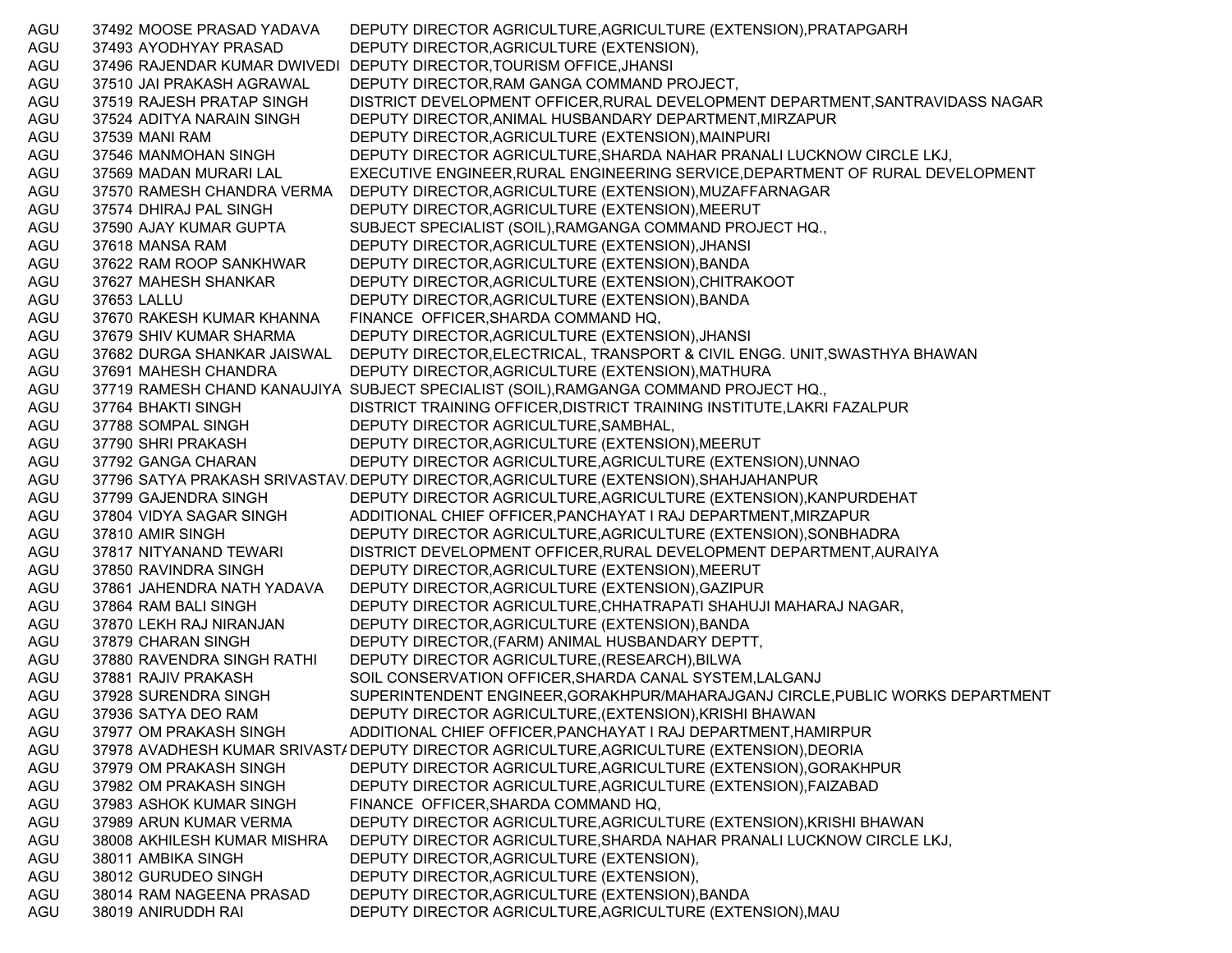AGU 38070 UDAI VIR SINGH YADAV DEPUTY DIRECTOR,AGRICULTURE (EXTENSION),HAMIRPUR AGU 38071 RAM PRAKASH KUSHWAHA DEPUTY DIRECTOR,AGRICULTURE (EXTENSION),BANDA AGU 38088 SURAJ SINGH DEPUTY DIRECTOR,AGRICULTURE (EXTENSION),JALAUN AGU 38095 RAM KISHOR DEPUTY DIRECTOR,AGRICULTURE (EXTENSION), AGU 38102 JAGVIR SINGH DEPUTY DIRECTOR,AGRICULTURE (EXTENSION),AGRA AGU 38116 SATISH CHANDRA SHARMA DEPUTY DIRECTOR,AGRICULTURE (EXTENSION), AGU 38123 CHANDRA BHAN SHARMA DEPUTY DIRECTOR,AGRICULTURE (EXTENSION),BIJNORE AGU 38129 JAGAT NARAIN DEPUTY DIRECTOR AGRICULTURE,AGRICULTUR (EXTENSION), AGU 38133 RAJESH KUMAR YADAV DEPUTY DIRECTOR AGRICULTURE,AGRICULTURE (EXTENSION),BARABANKY AGU 38141 MAHENDRA PAL SHARMA SOIL CONSERVATION OFFICER,RAMGANGA COMMAND PROJECT,GHAZIABAD AGU 38154 LALMANI RAM DEPUTY DIRECTOR,AGRICULTURE (EXTENSION), AGU 38155 CHAHANGUR RAM DEPUTY DIRECTOR,AGRICULTURE (EXTENSION),GAZIPUR AGU 38190 SHATRUGHAN TRIPATHI DEPUTY DIRECTOR AGRICULTURE,AGRICULTURE (EXTENSION),KHERI AGU 38193 LALLOO SINGH DEPUTY DIRECTOR,ANIMAL HUSBANDARY DEPARTMENT, AGU 38250 PREM SINGH DISTRICT AGRICULTURE OFFICER,SHAMLI, AGU 38260 RAM GOPAL YADAV DEPUTY DIRECTOR,AGRICULTURE (EXTENSION),JALAUN AGU 38281 VINOD KUMAR DEPUTY DIRECTOR AGRICULTURE,AGRICULTURE (EXTENSION),LALITPUR AGU 38286 SURENDRA KUMAR SINGH DEPUTY DIRECTOR,AGRICULTURE (EXTENSION),JHANSI AGU 38293 RAJENDRA KUMAR UPADHYA DEPUTY DIRECTOR AGRICULTURE,AGRICULTURE (EXTENSION),SULTANPUR AGU 38300 DEENA NATH RAM DEPUTY DIRECTOR,GRATER SHARDA ASSTT. COMAND AREA,DEV. OFFICER AGRA AGU 38316 JAGDISH SINGH DEPUTY DIRECTOR,AGRICULTURE (EXTENSION),MIRZAPUR AGU 38318 AJEET SINGH DEPUTY DIRECTOR,AGRICULTURE (EXTENSION),JAUNPUR AGU 38320 TARKESHWAR SINGH DEPUTY DIRECTOR,AGRICULTURE (EXTENSION),GAZIPUR AGU 38332 RANVEER SINGH DEPUTY DIRECTOR,AGRICULTURE (EXTENSION),BILWA, BAREILLY AGU 38436 AHORE LAL FINANCE OFFICER,SHARDA COMMAND HQ, AGU 38446 MAHESH CHANDRA YADAV DEPUTY DIRECTOR,TOURISM OFFICE,JHANSI AGU 38467 RAM PRATAP BAJPAI DEPUTY DIRECTOR AGRICULTURE,AGRICULTURE (EXTENSION),SITAPUR AGU 38471 KAMLA NATH DISTRICT MAGISTRATE,REVENUE DEPARTMENT,LUCKNOW AGU 38474 KASHI NATH SINGH DEPUTY DIRECTOR AGRICULTURE,AGRICULTURE (EXTENSION),PRATAPGARH AGU 38534 NARENDRA SINGH DEPUTY DIRECTOR,AGRICULTURE (EXTENSION),RAMPUR AGU 38546 AVADESH KUMAR AGNIHOTR DEPUTY DIRECTOR AGRICULTURE,AGRICULTURE (EXTENSION),KHERI AGU 38558 PYARE LAL DEPUTY DIRECTOR AGRICULTURE,SHARDA NAHAR PRANALI LUCKNOW CIRCLE LKJ, AGU 38563 PARAS NATH DEPUTY DIRECTOR AGRICULTURE,AGRICULTURE (EXTENSION),DEORIA AGU 38566 SAPHI ULLAH DISTRICT MAGISTRATE,REVENUE DEPARTMENT,GORAKHPUR AGU 38568 REWATI RAMAN UPADHYAY DISTRICT MAGISTRATE,REVENUE DEPARTMENT,SIDDHARTHNAGAR AGU 38570 DINESH KUMAR SINGH DEPUTY DIRECTOR,AGRICULTURE (EXTENSION),MIRZAPUR AGU 38601 JWALA PRASAD DEPUTY DIRECTOR AGRICULTURE,AGRICULTURE (EXTENSION),BASTI AGU 38603 SEWAK RAM VERMA DEPUTY DIRECTOR,AGRICULTURE (EXTENSION),BILWA, BAREILLY AGU 38639 DHARAM PAL DEPUTY DIRECTOR AGRICULTURE,AGRICULTURE (EXTENSION),GHAZIABAD AGU 38657 BRAMHA DEEN DEPUTY DIRECTOR AGRICULTURE,AGRICULTURE (EXTENSION),KRISHI BHAWAN AGU 38661 LALJI PRASAD DEPUTY DIRECTOR AGRICULTURE,AGRICULTURE (EXTENSION),KHERI AGU 38665 SHYAM LAL PRASAD DEPUTY DIRECTOR AGRICULTURE,AGRICULTURE (EXTENSION),DEORIA AGU 38666 RAM CHANDRA PRASAD DEPUTY DIRECTOR,AGRICULTURE (EXTENSION), AGU 38667 AMAR SINGH DEPUTY DIRECTOR,AGRICULTURE (EXTENSION),JALAUN AGU 38688 HIMKAR NATH PANDEY COMMISSIONER,ADDL. COMMR (FINANCE), AGU 38693 NARENDRA KUMAR SRIVAST/DEPUTY DIRECTOR AGRICULTURE,SHARDA NAHAR PRANALI LUCKNOW CIRCLE LKJ, AGU 38695 VINOD KUMAR CHATURVEDI DEPUTY DIRECTOR,AGRICULTURE (EXTENSION),JALAUN AGU 38708 RAGHUVEER SINGH DEPUTY DIRECTOR,AGRICULTURE (EXTENSION),MATHURA AGU 38718 PANNA LAL AHIRWAR DEPUTY DIRECTOR,RAM GANGA COMMAND PROJECT, AGU 38732 VIRENDRA SINGH DEPUTY DIRECTOR AGRICULTURE,AGRICULTURE (EXTENSION),SITAPUR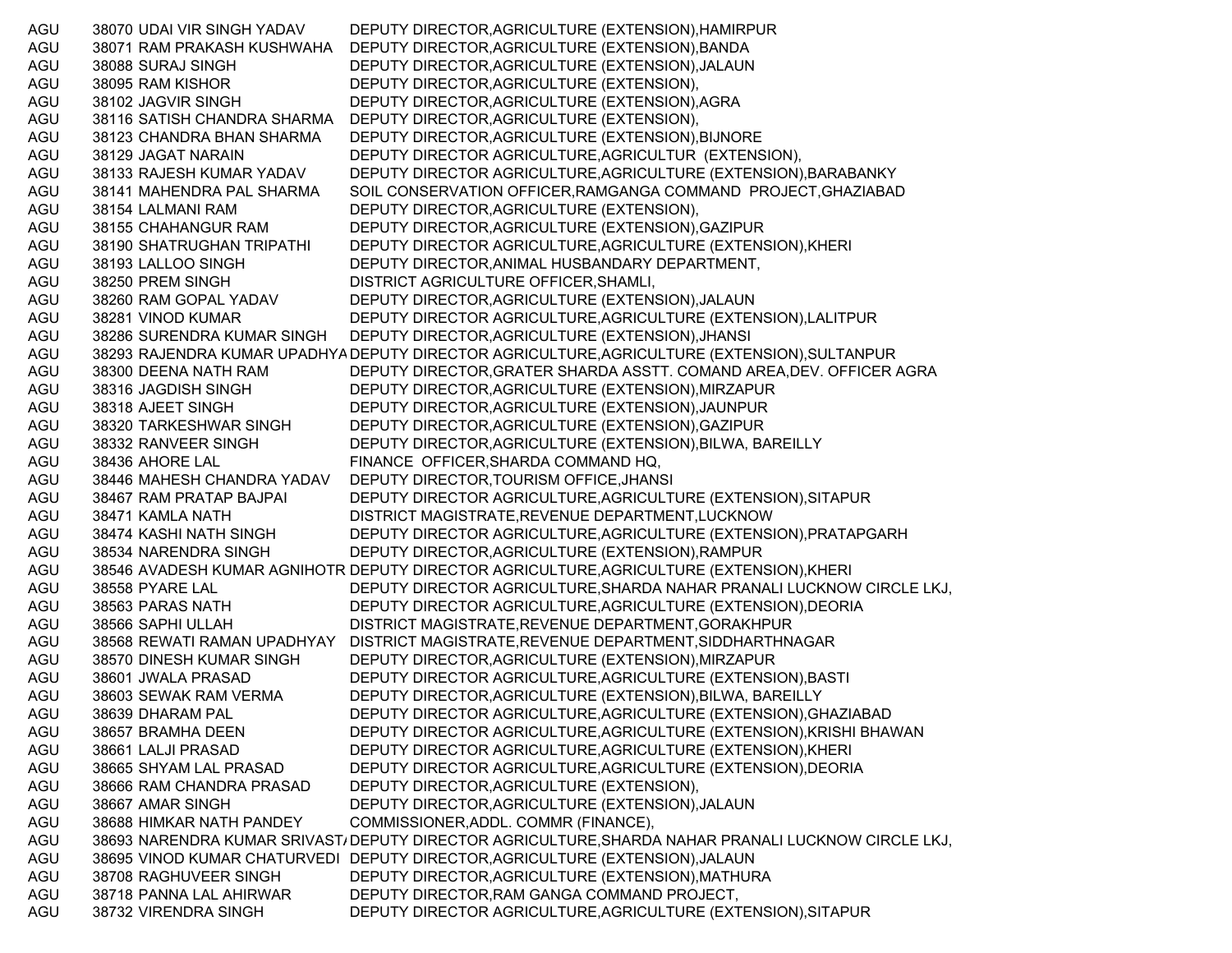AGU 38739 UDAI VEER SINGH SUPERINTENDENT ENGINEER,BAREILLY/SHAHJAHANPUR CIRCLE,PUBLIC WORKS DEPARTMENT AGU 38740 MAHESH PRASAD CHANDEL DEPUTY DIRECTOR,AGRICULTURE (EXTENSION), AGU 38743 BABU LAL DEPUTY DIRECTOR,AGRICULTURE (EXTENSION), AGU 38745 RAMA SHANKAR SHARMA DEPUTY DIRECTOR,AGRICULTURE (EXTENSION),CHITRAKOOT AGU 38755 NAND LAL DEPUTY DIRECTOR,AGRICULTURE (EXTENSION),VARANASI AGU 38764 SURYA NATH SINGH DEPUTY DIRECTOR,AGRICULTURE (EXTENSION),VARANASI AGU 38786 BRIJESH KUMAR SRIVASTAV/EXECUTIVE ENGINEER,MINOR IRRIGATION,CHITRAKOOT AGU 38790 JAGVEER SINGH DIVISIONAL DIRECTOR,AGRICULTURE (EXTENSION),SHAMLI AGU 38791 RAJENDRA PAL TOMAR DEPUTY DIRECTOR,AGRICULTURE (EXTENSION),SAHARANPUR AGU 38792 RAM PAL SINGH TOMAR DEPUTY DIRECTOR HORTICULTURE,HORTICULTURE & FOOD PROCESSING (ZONE),MEERUT AGU 38800 BHANGESHWAR SINGH YADADEPUTY DIRECTOR,AGRICULTURE (EXTENSION),JAUNPUR AGU 38801 JATA SHANKAR PANDEY DEPUTY DIRECTOR,AGRICULTURE (EXTENSION),MIRZAPUR AGU 38808 DEENA NATH DEPUTY DIRECTOR,AGRICULTURE (EXTENSION),BALLIA AGU 38820 KRISHNA KUMAR SINGH DEPUTY DIRECTOR AGRICULTURE,AGRICULTURE (EXTENSION),LALITPUR AGU 38823 RAM NARAIN DEPUTY DIRECTOR,AGRICULTURE (EXTENSION),JAUNPUR AGU 38856 JAGRAM SINGH YADAVA DEPUTY DIRECTOR,(RESEARCH), AGU 38878 NAGENDRA PRATAP SINGH DEPUTY DIRECTOR,AGRICULTURE (EXTENSION), AGU 38889 SACHCHIDANAND TIWARI DEPUTY DIRECTOR AGRICULTURE,AGRICULTURE (EXTENSION),GONDA AGU 38894 RAM CHANDRA SINGH DEPUTY DIRECTOR AGRICULTURE,AGRICULTURE (EXTENSION),MAU AGU 38895 VINOD KUMAR SINGH FINANCE OFFICER,SHARDA COMMAND HQ, AGU 38896 SHIV RAM VERMA DEPUTY DIRECTOR AGRICULTURE,AGRICULTURE (EXTENSION),GORAKHPUR AGU 38903 PREM SHANKAR SHARMA DEPUTY DIRECTOR,AGRICULTURE (EXTENSION),MATHURA AGU 38906 RAJ KUMAR PATHAK DEPUTY DIRECTOR,AGRICULTURE (EXTENSION), AGU 38911 RAJENDRA KUMAR SHARMA DEPUTY DIRECTOR,AGRICULTURE (EXTENSION),MEERUT AGU 38939 ANIRUDH PRASAD CHAUDHAI DEPUTY DIRECTOR,AGRICULTURE (EXTENSION), AGU 38943 KRISHNA KUMAR SINGH CHAUDISTRICT HORTICULTURE OFFICER,KANSHIRAM NAGAR, AGU 38945 DEVENDRA KUMAR DEPUTY DIRECTOR,AGRICULTURE (EXTENSION),BIJNORE AGU 39005 RAJENDRA PRASAD DEPUTY DIRECTOR HORTICULTURE,HORTICULTURE & FOOD PROCESSING (ZONE),GORAKHPUR AGU 39010 KALIDEEN DISTRICT DEVELOPMENT OFFICER,RURAL DEVELOPMENT DEPARTMENT,HAMIRPUR AGU 39017 GENDA RAM DEPUTY DIRECTOR,AGRICULTURE (EXTENSION),SAHARANPUR AGU 39041 CHUNNI LAL GUPTA DEPUTY DIRECTOR AGRICULTURE,KANSHI RAM NAGAR, AGU 39042 ASHOK KUMAR DEPUTY DIRECTOR,AGRICULTURE (EXTENSION),MEERUT AGU 39052 USHA MEHROTRA DEPUTY DIRECTOR AGRICULTURE,AGRICULTURE (EXTENSION),FAIZABAD AGU 39058 ASHOK KUMAR GUPTA DIRECTOR,TRAFFIC, AGU 39071 MAHESH TIWARI FINANCE OFFICER,SHARDA COMMAND HQ, AGU 39094 RAM SAJIWAN DEPUTY DIRECTOR,AGRICULTURE (EXTENSION),BANDA AGU 39098 PREM PRAKASH TRIPATHI DEPUTY DIRECTOR,AGRICULTURE (EXTENSION), AGU 39150 SUSHIL KUMAR DUBEY DEPUTY DIRECTOR,AGRICULTURE (EXTENSION), AGU 39156 DINESH PRAKASH GUPTA COMMISSIONER AND SECRETARY,FINANCE, AGU 39167 MUSAFIR RAM DEPUTY DIRECTOR,AGRICULTURE (EXTENSION),VARANASI AGU 39175 RAM SANEHI SINGH DEPUTY DIRECTOR,GRATER SHARDA BANDA, AGU 39177 PREM PAL SINGH DEPUTY DIRECTOR,AGRICULTURE (EXTENSION),ETAWAH AGU 39180 MOHD RAIS HASHMI DEPUTY DIRECTOR AGRICULTURE,AGRICULTURE (EXTENSION),GONDA AGU 39182 SHIV KUMAR SRIVASTAVA DEPUTY DIRECTOR AGRICULTURE,AGRICULTURE (EXTENSION),UNNAO AGU 39209 RAJESH KUMAR SHUKLA DEPUTY DIRECTOR,G. SHARDA ASSTT,SAMAVESH,COOMMAND AREA DEV PLAN KANPUR AGU 39214 ATMA RAM TIWARI DEPUTY DIRECTOR,AGRICULTURE (EXTENSION),JALAUN AGU 39215 SHYAM VIR SINGH DEPUTY DIRECTOR,AGRICULTURE (EXTENSION),AGRA AGU 39217 REWATI PRASAD DEPUTY DIRECTOR,AGRICULTURE (EXTENSION),HAMIRPUR AGU 39227 M K UPADHYAY DEPUTY DIRECTOR, AGRICULTURE (EXTENSION), BILWA, BAREILLY AGU 39230 RAM SINGH DEPUTY DIRECTOR,AGRICULTURE (EXTENSION),BANDA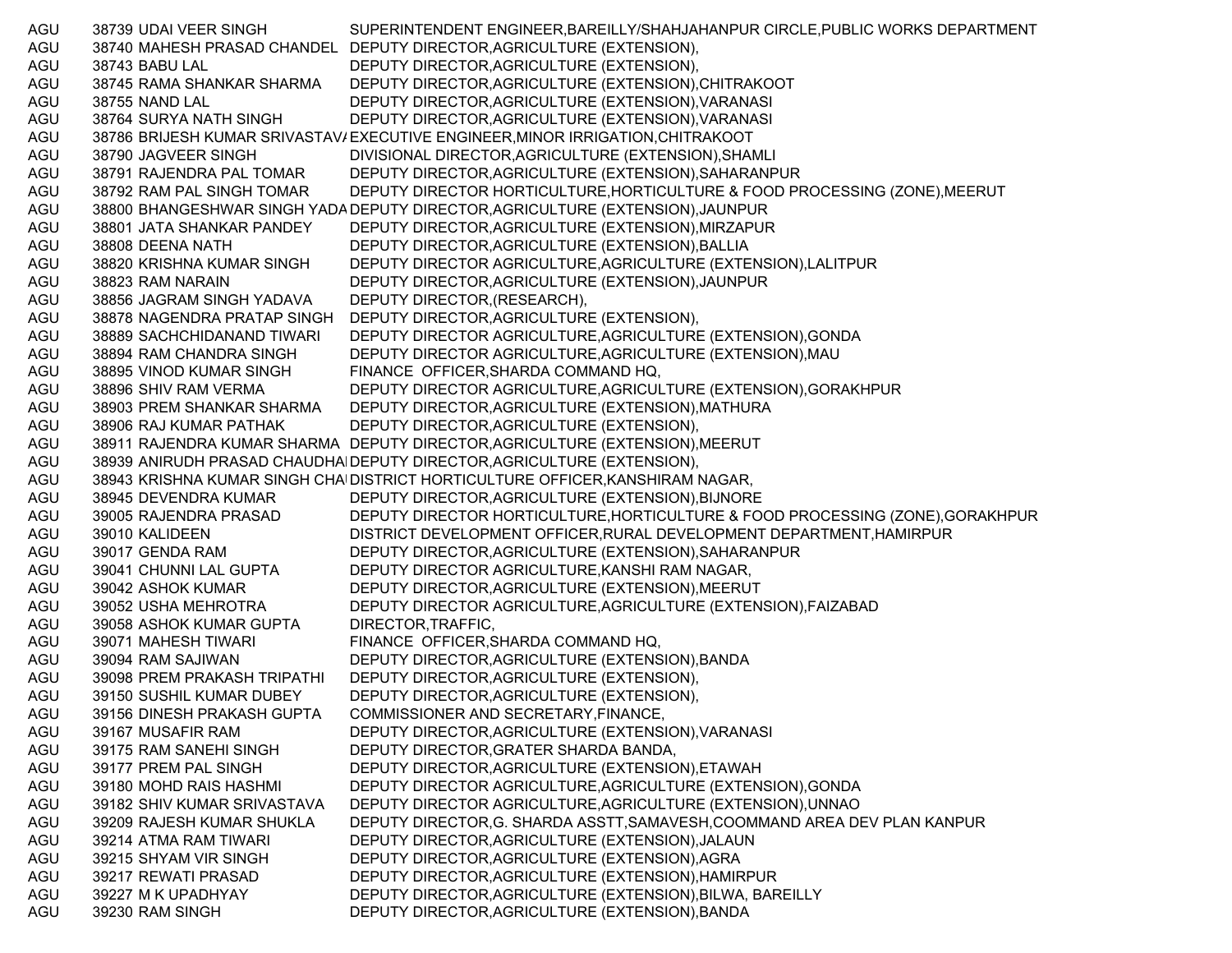AGU 39232 BHOODEO SINGH VERMA DEPUTY DIRECTOR,AGRICULTURE (EXTENSION),BULANDSHAHAR AGU 39236 MOHD SHAHID HUSSAIN DEPUTY DIRECTOR AGRICULTURE,SHARDA NAHAR PRANALI LUCKNOW CIRCLE LKJ, AGU 39239 GOVERDHAN PRASAD DISTRICT MAGISTRATE,REVENUE DEPARTMENT,MAU AGU 39244 MOHAN LAL VERMA DEPUTY DIRECTOR,AGRICULTURE (EXTENSION),JHANSI AGU 39246 CHUNNI LAL DEPUTY DIRECTOR,AGRICULTURE (EXTENSION),VARANASI AGU 39248 AJIT KUMAR SACHAN DEPUTY DIRECTOR AGRICULTURE,AGRICULTURE (EXTENSION),KRISHI BHAWAN AGU 39292 RAJNI MISHRA (SMT) DIRECTOR,HORTICULTURE FOOD PROCESS DEPT PLAINS HQ, AGU 39303 KALI SHANKER ASSISTANT COMMISSIONER LUCKNOW, (SAHAYATA KENDRA), for TRADE TAX OFFICE H.Q. AGU 39315 RAMENDRA DHAR DWIVEDI FINANCE OFFICER,SHARDA COMMAND HQ, AGU 39334 SANT RAJ PRASAD KUSHWAI DEPUTY DIRECTOR,AGRICULTURE (EXTENSION), AGU 39335 ARUN KUMAR SINGH DEPUTY DIRECTOR,AGRICULTURE (EXTENSION),JAUNPUR AGU 39338 OM VIR SINGH DEPUTY DIRECTOR,AGRICULTURE (EXTENSION),FATEHGARH AGU 39367 KRISHNA GOPAL GARG FINANCE OFFICER,SHARDA COMMAND HQ, AGU 39368 SURESH PAL SINGH PANWAR DEPUTY DIRECTOR AGRICULTURE,SHARDA CANAL SYSTEM,,TILHAR AGU 39372 RAM PRAKASH GUPTA PRINCIAPL GOVERNMENT AGRICULTURE COLLEGE,GOVERNMENT AGRICULTURE COLLEGE,JHANSI AGU 39376 DAYARAM VERMA DEPUTY DIRECTOR,AGRICULTURE (EXTENSION), AGU 39377 OM PRAKASH DUSHAD DEPUTY DIRECTOR,AGRICULTURE (EXTENSION), AGU 39380 SHRI PAL SINGH DEPUTY DIRECTOR,AGRICULTURE (EXTENSION),BANDA AGU 39381 RAJ BAHADUR DUBEY DEPUTY DIRECTOR AGRICULTURE,AGRICULTURE (EXTENSION),KRISHI BHAWAN AGU 39385 BABU LAL DEPUTY DIRECTOR,AGRICULTURE (EXTENSION) MUNDERA,MANDI SAMITI AGU 39432 HARISH PRASAD SRIVASTAV/ DEPUTY DIRECTOR AGRICULTURE,AGRICULTURE (EXTENSION),SITAPUR AGU 39437 SHIV KUMAR PRASAD DEPUTY DIRECTOR,AGRICULTURE (EXTENSION), AGU 39444 OM PRAKASH RAI DEPUTY DIRECTOR,AGRICULTURE (EXTENSION),JAUNPUR AGU 39497 RAJENDRA SINGH DEPUTY DIRECTOR,AGRICULTURE (EXTENSION),MATHURA AGU 39509 BABU LAL SHARMA DEPUTY DIRECTOR,AGRICULTURE (EXTENSION),MIRZAPUR AGU 39512 INDRESH KUMAR DUBEY FINANCE OFFICER,SHARDA COMMAND HQ, AGU 39514 TARA CHANDRA DEPUTY DIRECTOR,AGRICULTURE (EXTENSION), AGU 39519 PYARE LAL DEPUTY DIRECTOR,AGRICULTURE (EXTENSION),MIRZAPUR AGU 39526 ASHUTOSH PANDEY DEPUTY DIRECTOR AGRICULTURE,AGRICULTURE (EXTENSION),BASTI AGU 39528 TRILOKI NATH SHARMA DISTRICT DEVELOPMENT OFFICER,RURAL DEVELOPMENT DEPARTMENT,PADRAUNA AGU 39531 RAM VILASH DISTRICT MAGISTRATE,REVENUE DEPARTMENT,MAU AGU 39568 RAJESH KUMAR CHATURVED DEPUTY DIRECTOR,HANDLOOM & SILK DEPARTMENT,VARANASI AGU 39583 CHANDAR SINGH DEPUTY DIRECTOR,AGRICULTURE (EXTENSION),MEERUT AGU 39585 PREM SINGH DEPUTY DIRECTOR AGRICULTURE,AGRICULTURE (EXTENSION),LALITPUR AGU 39588 RAJ KUMAR TOMAR DEPUTY DIRECTOR,AGRICULTURE (EXTENSION),MEERUT AGU 39597 HRIDAY NARAIN SINGH DEPUTY DIRECTOR,AGRICULTURE (EXTENSION), AGU 39598 SHASHI KANT RAI DEPUTY DIRECTOR,AGRICULTURE (EXTENSION),VARANASI AGU 39603 SURESH CHANDAR KATIYAR LABOUR COMMISSIONER,LABOUR DEPARTMENT, AGU 39610 INDRA DEV MISHRA DISTRICT DEVELOPMENT OFFICER,RURAL DEVELOPMENT DEPARTMENT,SANTRAVIDASS NAGAR AGU 39613 TEJ PAL SINGH SUPERINTENDENT,INTELIGENCE DEPARTMENT,LUCKNOW AGU 39630 BARSATI RAM VERMA DEPUTY DIRECTOR,AGRICULTURE (EXTENSION),JAUNPUR AGU 39631 BHARAT LAL RASTOGI FINANCE OFFICER,SHARDA COMMAND HQ, AGU 39638 SOBARAN SINGH DEPUTY DIRECTOR,AGRICULTURE,SOIL CONSERVATION, ORAI AGU 39642 BRAHMA DEO SHARMA DEPUTY DIRECTOR AGRICULTURE,AGRICULTURE (EXTENSION),KHERI AGU 39654 RAJESH GUPTA FINANCE OFFICER,SHARDA COMMAND HQ, AGU 39660 OM PRAKASH DEPUTY DIRECTOR,AGRICULTURE,SOIL CONSERVATION AGU 39669 RAJESH NARAIN TIWARI DEPUTY DIRECTOR AGRICULTURE,AGRICULTUR (EXTENSION), AGU 39695 RAM CHARITRA YADAV DISTRICT DEVELOPMENT OFFICER,RURAL DEVELOPMENT DEPARTMENT,JAUNPUR AGU 39704 MAHENDRA PAL SINGH DEPUTY DIRECTOR,AGRICULTURE (EXTENSION),BIJNORE AGU 39717 SHRAWAN KUMAR DISTRICT DEVELOPMENT OFFICER, RURAL DEVELOPMENT DEPARTMENT,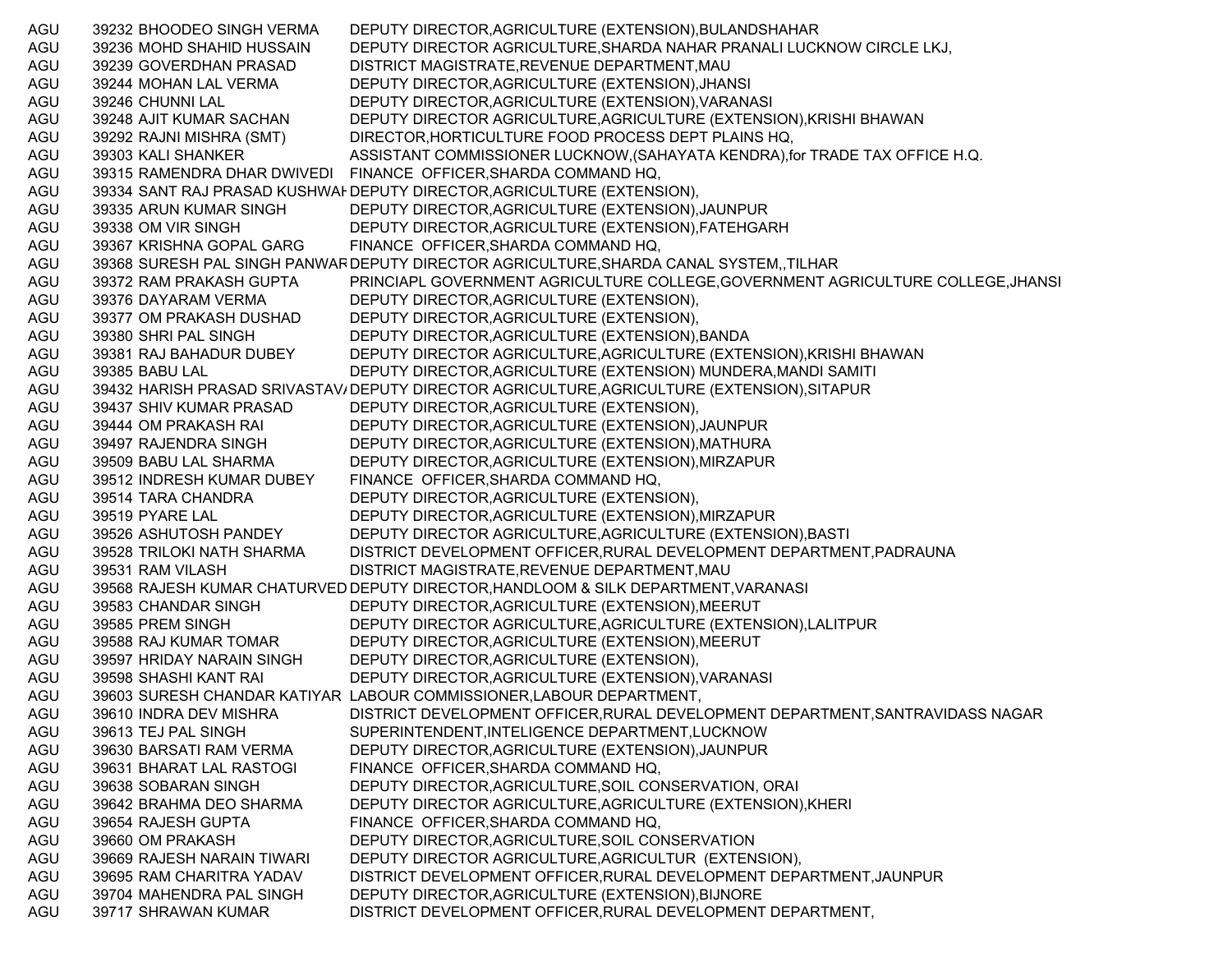AGU 39722 SHAMSHUDDIN DEPUTY DIRECTOR,AGRICULTURE (EXTENSION),MEERUT AGU 39725 RAMAKANT GUPTA DEPUTY DIRECTOR,AGRICULTURE (EXTENSION),MORADABAD AGU 39733 YASHPAL SINGH DEPUTY DIRECTOR,AGRICULTURE (EXTENSION), AGU 39735 SATISH CHANDRA PANDEY DISTRICT DEVELOPMENT OFFICER,RURAL DEVELOPMENT DEPARTMENT,PRATAPGARH AGU 39746 RAM KRISHNA SHUKLA DEPUTY DIRECTOR AGRICULTURE,AGRICULTURE (EXTENSION),HARDOI AGU 39755 NARENDRA SINGH DEPUTY DIRECTOR,AGRICULTURE (EXTENSION),JALAUN AGU 39756 BABU RAM DEPUTY DIRECTOR,AGRICULTURE (EXTENSION),JALAUN AGU 39760 CHANDRA KUMAR BAJPAI SOIL CONSERVATION OFFICER,SOIL CONSERVATION UNIT D.P.A.P.,UNNAO AGU 39763 KANAHIYA LAL SOIL CONSERVATION OFFICER,SOIL CONSERVATION UNIT D.P.A.P,GONDA AGU 39768 RAM DARSHAN PRASAD DEPUTY DIRECTOR,AGRICULTURE (EXTENSION), AGU 39786 BEBI RANI PAWAR (KM) DEPUTY DIRECTOR AGRICULTURE,AGRICULTURE (EXTENSION),HARDOI AGU 39865 MAHESH CHANDRA DEPUTY DIRECTOR,AGRICULTURE (EXTENSION),JALAUN AGU 39873 MAHENDAR PRATAP SINGH DEPUTY DIRECTOR,AGRICULTURE (EXTENSION),VARANASI AGU 39874 DESH BHAKT SINGH ARYA DEPUTY DIRECTOR,AGRICULTURE (EXTENSION),JALAUN AGU 39898 RAVINDRA RAI DEPUTY DIRECTOR,AGRICULTURE (EXTENSION), AGU 39900 PRABHA SHANKER MISHRA DISTRICT PANCHAYATI RAJ OFFICER,SANT RAVI DAS NAGAR,SANTRAVIDASS NAGAR AGU 39901 ASHOK KUMAR SINGH DEPUTY DISTRICT ELECTION OFFICER,LOCAL BODIES, AGU 39902 UMESH CHANDRA SRIVASTAVDEPUTY DIRECTOR AGRICULTURE,AGRICULTURE (EXTENSION),KHERI AGU 39912 PANCHDEO SINGH SOIL CONSERVATION OFFICER, SOIL CONSERVATION UNIT D.P.A.P, SONBHADRA AGU 39915 NARENDRA BAHADUR SINGH DEPUTY DIRECTOR AGRICULTURE,AGRICULTURE (EXTENSION),GORAKHPUR AGU 39921 UMESH CHANDRA VISHWAKI CHIEF HORTICULTURE SPECIALIST,AUDYANIK PRAYOG EVAM PRASHIKSHAN KENDRA,MALIHABAD AGU 39922 VIRENDRA KUMAR SRIVASTA FINANCE CONTROLLER,CANE COMMISSIONER H.Q., AGU 39929 VARDANI LAL DEPUTY DIRECTOR,AGRICULTURE (EXTENSION),BANDA AGU 39931 RAM AUTAR DEPUTY DIRECTOR,AGRICULTURE (EXTENSION),SHAHJAHANPUR AGU 39967 DALJEET SINGH DEPUTY DIRECTOR,AGRICULTURE (EXTENSION), AGU 39971 LALJI RAM DISTRICT AGRICULTURE OFFICER,MAHOBA,MAHOBA AGU 39974 SURESH CHANDRA DEPUTY DIRECTOR,AGRICULTURE (EXTENSION),MAINPURI AGU 39984 GYATRI PRASAD SINGH DEPUTY DIRECTOR,AGRICULTURE (EXTENSION),VARANASI AGU 39996 NIRMAL KUMAR VERMA DEPUTY DIRECTOR AGRICULTURE,AGRICULTURE (EXTENSION),SONBHADRA AGU 40001 SHIV SHANKER VERMA SOIL CONSERVATION OFFICER,SOIL CONSERVATION UNIT D.P.A.P,GONDA AGU 40013 RAM CHANDRA CHAUHAN DEPUTY DIRECTOR AGRICULTURE,AGRICULTURE (EXTENSION),DEORIA AGU 40015 KRISHNA KUMAR VERMA DEPUTY DIRECTOR AGRICULTURE,AGRICULTURE (EXTENSION),SITAPUR AGU 40021 SHYAM NARAIN PANDEY DEPUTY DIRECTOR,AGRICULTURE (EXTENSION), AGU 40044 DIWAKAR MAN SINGH DEPUTY DIRECTOR AGRICULTURE,SHARDA NAHAR PRANALI LUCKNOW CIRCLE LKJ, AGU 40058 BHUPENDRA VEER SINGH JOINT CANE COMMISSIONER,FAIZABAD, AGU 40064 SHAMBHU NATH TRIPATHI JOINT DIRECTOR,LUCKNOW,LUCKNOW-2 AGU 40073 RAJ NATH RAM DEPUTY DIRECTOR,AGRICULTURE (EXTENSION),GAZIPUR AGU 40089 GULAB SINGH DEPUTY DIRECTOR AGRICULTURE,AGRICULTURE (EXTENSION),SONBHADRA AGU 40092 TEJU SINGH DEPUTY DIRECTOR,SOIL COVERATION AND GNW AMETHI, AGU 40094 SATISH KUMAR GOYAL DISTRICT DEVELOPMENT OFFICER,RURAL DEVELOPMENT DEPARTMENT,MEERUT AGU 40121 SARDAR DEPUTY DIRECTOR AGRICULTURE,AGRICULTURE (EXTENSION),KHERI AGU 40131 RAJENDRA PRASAD YADAV DEPUTY DIRECTOR AGRICULTURE,(EXTENSION),KRISHI BHAWAN AGU 40134 RAMESHWAR NATH SINGH DEPUTY DIRECTOR HORTICULTURE,HORTICULTURE & FOOD PROCESSING (ZONE),VARANASI AGU 40142 PRAKASH YADAV ADDITIONAL CHIEF OFFICER,PANCHAYAT I RAJ DEPARTMENT,PRATAPGARH AGU 40163 NAIMULLAH SIDDIQUI DEPUTY DIRECTOR AGRICULTURE,AGRICULTURE (EXTENSION),BASTI AGU 40169 RAJA BHAIYA DEPUTY DIRECTOR,AGRICULTURE,PILIBHIT AGU 40170 JAI PRAKASH SINGH DEPUTY DISTRICT ELECTION OFFICER,LOCAL BODIES,DEORIA AGU 40178 KRISHNA KUMAR SAXENA DEPUTY DIRECTOR,AGRICULTURE (EXTENSION),BANDA AGU 40190 SURESH CHANDRA DEPUTY DIRECTOR,AGRICULTURE (EXTENSION),HAMIRPUR AGU 40215 PARMATMA PRASAD PANDEYDEPUTY DIRECTOR,AGRICULTURE (EXTENSION),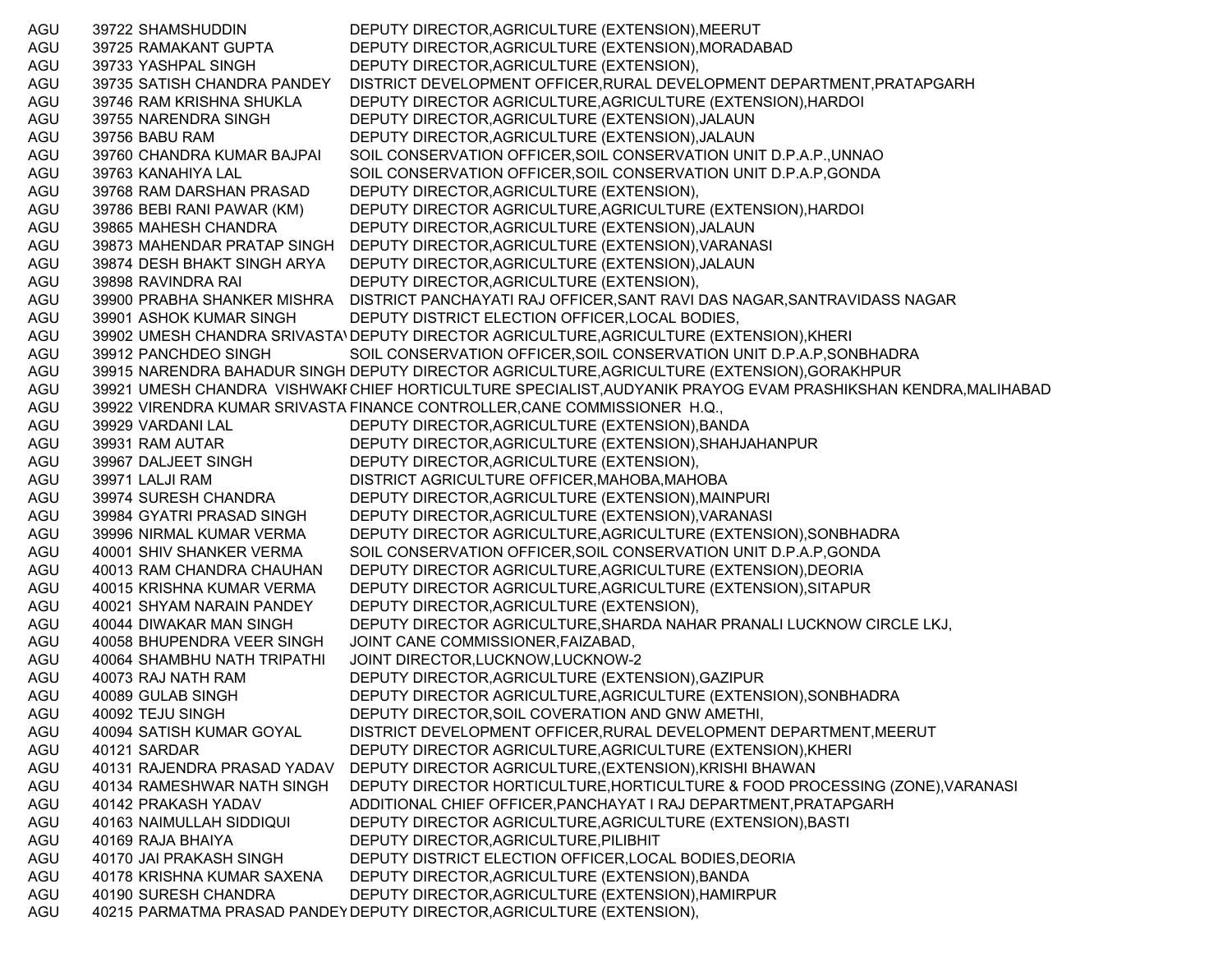AGU 40221 VIJAY BAHADUR YADAV DEPUTY DIRECTOR,AGRICULTURE (EXTENSION), AGU 40233 RAM BACHCHAN SINGH DEPUTY DIRECTOR,AGRICULTURE (EXTENSION),GAZIPUR AGU 40238 RAM SHANKER MISHRA DEPUTY DIRECTOR AGRICULTURE,AGRICULTURE (EXTENSION),KHERI AGU 40246 LAXMAN PRASAD CHAUDHARDEPUTY DIRECTOR AGRICULTURE,AGRICULTURE (EXTENSION),SONBHADRA AGU 40258 DHARA SINGH DISTRICT DEVELOPMENT OFFICER,RURAL DEVELOPMENT DEPARTMENT, AGU 40281 SHYAM BAHADUR SINGH DEPUTY DIRECTOR AGRICULTURE,AGRICULTURE (EXTENSION),FAIZABAD AGU 40291 SATYA KUMAR SHUKLA DEPUTY DIRECTOR,AGRICULTURE (EXTENSION),CHITRAKOOT AGU 40300 DIGAMBER SINGH DEPUTY DIRECTOR,AGRICULTURE (EXTENSION),BANDA AGU 40301 BALRAM SHARMA DEPUTY DIRECTOR,AGRICULTURE (EXTENSION),JALAUN AGU 40302 RAM MAHESH GUPTA CENTRE SUPRINTENDENT, GOVT SOIL CONSERVATION TRAINING CENTRE,MAURANIPUR, AGU 40321 BACHCHEY LAL SOIL CONSERVATION OFFICER,LAND DEVELOPMENT AND WATER RESOURCES DIV, AGU 40324 RAM NARESH DEPUTY DIRECTOR AGRICULTURE,AGRICULTURE (EXTENSION),KHERI AGU 40370 UDAIVEER SINGH DISTRICT PANCHAYATI RAJ OFFICER,SITAPUR,SITAPUR AGU 40388 SANT SARAN TIWARI DEPUTY DIRECTOR,AGRICULTURE (EXTENSION),BANDA AGU 40394 SRI CHANDRA DEPUTY DIRECTOR AGRICULTURE,AGRICULTURE (EXTENSION),SULTANPUR AGU 40400 PREM NARAIN DEPUTY DIRECTOR,RAM GANGA COMMAND PROJECT IWDP,ETAWAH AGU 40409 RAM NARAIN YADAV DEPUTY DIRECTOR,AGRICULTURE (EXTENSION),JALAUN AGU 40417 DEO DATT SHARMA DEPUTY DIRECTOR,AGRICULTURE (EXTENSION),BULANDSHAHAR AGU 40427 PRAVEEN KUMAR SINGH DEPUTY DIRECTOR AGRICULTURE,AGRICULTURE (EXTENSION),KRISHI BHAWAN AGU 40430 OM PRAKASH SRIVASTAVA DEPUTY DIRECTOR AGRICULTURE,SHARDA NAHAR PRANALI LUCKNOW CIRCLE LKJ, AGU 40437 ANOOP KUMAR SRIVASTAVA DEPUTY DIRECTOR AGRICULTURE,SHARDA NAHAR PRANALI LUCKNOW CIRCLE LKJ, AGU 40439 DHIRENDRA SINGH DEPUTY ENTERTAINMENT TAX COMMISSIONER,LUCKNOW-2, AGU 40444 KEDAR NATH CHAHAR DEPUTY DIRECTOR AGRICULTURE,AGRICULTURE (EXTENSION),GONDA AGU 40453 SHRI KANT GUPTA DISTRICT DEVELOPMENT OFFICER,RURAL DEVELOPMENT DEPARTMENT,BANDA AGU 40455 SEWA RAM SINGH DISTRICT DEVELOPMENT OFFICER,RURAL DEVELOPMENT DEPARTMENT,KANNAUJ AGU 40462 RAVINDRA KUMAR SRIVASTA DEPUTY DIRECTOR,AGRICULTURE (EXTENSION),JAUNPUR AGU 40466 GAYA PRASAD DEPUTY DIRECTOR,AGRICULTURE (EXTENSION),BANDA AGU 40504 DHARAM PAL SINGH DISTRICT PANCHAYATI RAJ OFFICER,SITAPUR,SITAPUR AGU 40505 RAJENDRA DHAR DEPUTY DIRECTOR AGRICULTURE,SHARDA NAHAR PRANALI LUCKNOW CIRCLE LKJ, AGU 40530 BANSHI LAL JAISWAL DEPUTY DIRECTOR,AGRICULTURE (EXTENSION),GAZIPUR AGU 40534 UMESH CHANDRA FINANCE OFFICER,SHARDA COMMAND HQ, AGU 40537 MAN PAL SINGH DEPUTY DIRECTOR AGRICULTURE,AGRICULTURE (EXTENSION),GONDA AGU 40573 RAKESH KUMAR SAXENA DEPUTY DIRECTOR,AGRICULTURE (EXTENSION),BIJNORE AGU 40580 KRIPAL SINGH DEPUTY DIRECTOR AGRICULTURE,SAMBHAL, AGU 40595 I P MISHRA DISTRICT AGRICULTURE OFFICER,MORADABAD,MORADABAD AGU 40612 BASUDEO PATHAK DEPUTY DIRECTOR,AGRICULTURE (EXTENSION),MIRZAPUR AGU 40615 RAM DEO PAL DEPUTY DIRECTOR AGRICULTURE,AGRICULTURE (EXTENSION),PRATAPGARH AGU 40626 RAJESH KUMAR DEPUTY DIRECTOR AGRICULTURE,AGRICULTUR (EXTENSION), AGU 40639 JAGDISH PRASAD SOIL CONSERVATION OFFICER,SHARDA CANAL SYSTEM,BAKSHI KA TALAB AGU 40648 MUNNI SINGH DEPUTY DIRECTOR AGRICULTURE,AGRICULTUR (EXTENSION), AGU 40652 NARENDRA PAL SINGH SOLANDEPUTY DIRECTOR,AGRICULTURE (EXTENSION),MEERUT AGU 40653 DEVENDRA SINGH DEPUTY DIRECTOR AGRICULTURE,AGRICULTURE (EXTENSION),KRISHI BHAWAN AGU 40669 RAJ PAL SINGH DEPUTY DIRECTOR,(RESEARCH),DIVISIONAL AGRI TESTING & TRG CENTRE AGU 40673 MUKESH KUMAR AGRAWAL DEPUTY DIRECTOR,AGRICULTURE (EXTENSION),BULANDSHAHAR AGU 40691 ANIL KUMAR TRIVEDI DEPUTY DIRECTOR AGRICULTURE,AGRICULTURE (EXTENSION),SITAPUR AGU 40692 KUSHUM LATA NIGAM DEPUTY DIRECTOR,ELECTRICAL, TRANSPORT & CIVIL ENGG. UNIT,SWASTHYA BHAWAN AGU 40698 RAM NARESH YADAV DEPUTY DIRECTOR AGRICULTURE,SHARDA CANAL SYSTEM,,TILHAR AGU 40699 AJAY PRAKASH DEPUTY DIRECTOR,SOIL COVERATION AND GNW AMETHI, AGU 40702 RUDRA KUMAR MISHRA DEPUTY DIRECTOR,AGRICULTURE (EXTENSION),JALAUN AGU 40705 K S AJAY KUMAR DWIVEDI SOIL CONSERVATION OFFICER,SHARDA CANAL SYSTEM,LALGANJ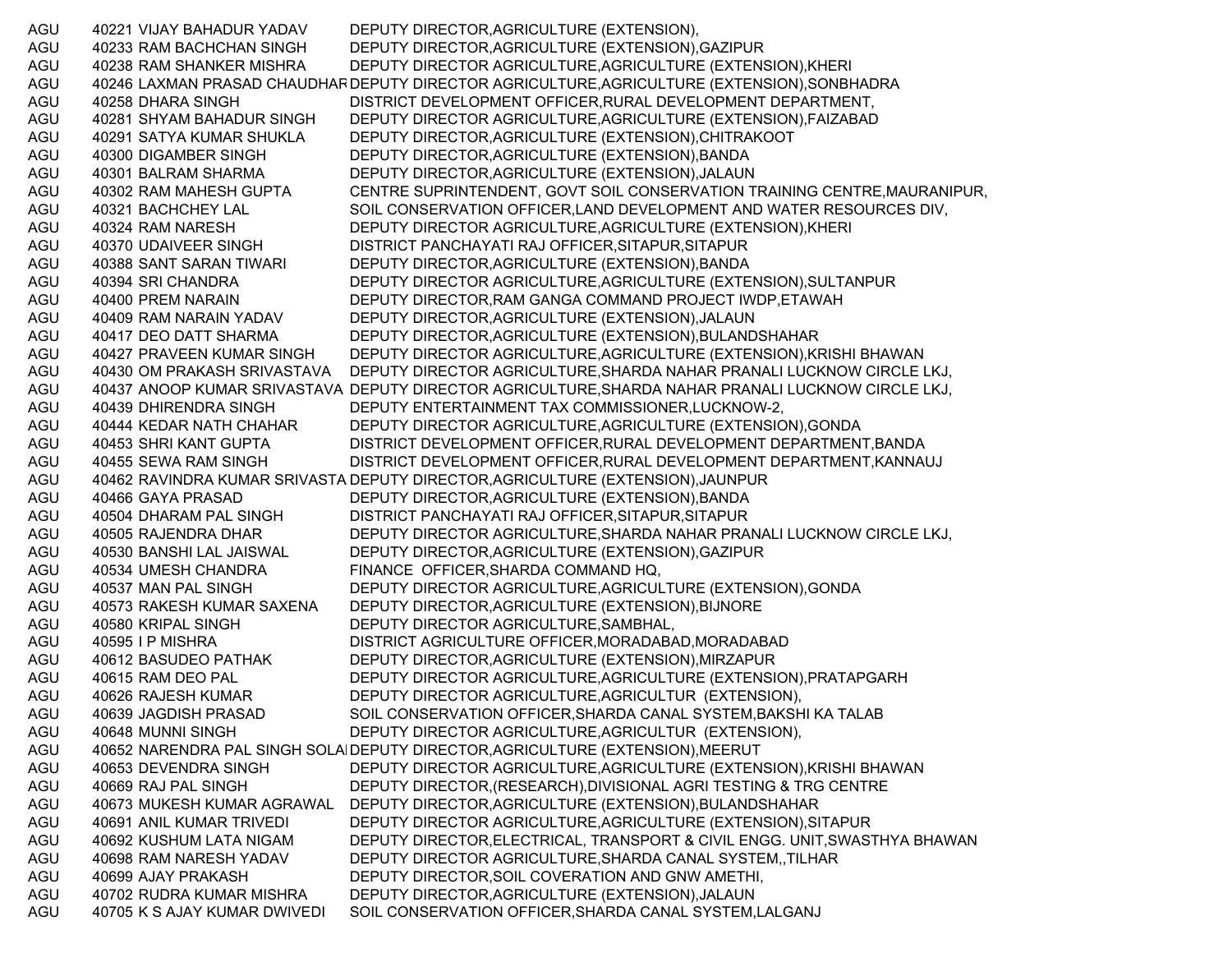AGU 40714 PAWAN KUMAR SIROHI DEPUTY DIRECTOR,AGRICULTURE (EXTENSION),SAHARANPUR AGU 40722 IBARAT HUSSAIN DEPUTY DIRECTOR AGRICULTURE,AGRICULTURE (EXTENSION),HARDOI AGU 40730 PRAKASH CHANDRA GUPTA DEPUTY DIRECTOR,AGRICULTURE (EXTENSION),JALAUN AGU 40752 MAHENDAR KANT MISHRA DISTRICT DEVELOPMENT OFFICER,RURAL DEVELOPMENT DEPARTMENT,SANTRAVIDASS NAGAR AGU 40760 DHRUVA DUBEY DISTRICT DEVELOPMENT OFFICER,RURAL DEVELOPMENT DEPARTMENT,PADRAUNA AGU 40765 TULARAM RATHORE DEPUTY DIRECTOR AGRICULTURE,AGRICULTURE (EXTENSION),KRISHI BHAWAN AGU 40776 ASHOK KUMAR GARG DISTRICT AGRICULTURE OFFICER, MEERUT, MEERUT AGU 40806 RAMPAL DISTRICT DEVELOPMENT OFFICER,RURAL DEVELOPMENT DEPARTMENT,AURAIYA AGU 40815 TEJPAL SINGH CENTRE SUPRINTENDENT, GOVT SOIL CONSERVATION TRAINING CENTRE,GOVT. SOIL CONSERVATION TRAINING CE NAGU 40816 HARI NIWAS GARG DEPUTY DIRECTOR,AGRICULTURE (EXTENSION), AGU 40827 NAGENDRA BAHADUR SINGH DEPUTY DIRECTOR,AGRICULTURE (EXTENSION),MIRZAPUR AGU 40846 THAKUR PRASAD CHAUDHARDISTRICT MAGISTRATE,REVENUE DEPARTMENT,DEORIA AGU 40854 SHIV PRASAD VERMA DEPUTY DIRECTOR,AGRICULTURE (EXTENSION), AGU 40856 OM PRAKASH TIWARI DEPUTY DIRECTOR AGRICULTURE,AGRICULTUR (EXTENSION), AGU 40861 M BEG DEPUTY DIRECTOR,AGRICULTURE (EXTENSION),MUZAFFARNAGAR AGU 40882 RAJESH KUMAR DEPUTY DIRECTOR AGRICULTURE,AGRICULTURE (EXTENSION),GONDA AGU 40906 ANAND PAL SHARMA DEPUTY DIRECTOR AGRICULTURE,AGRICULTURE (EXTENSION),KRISHI BHAWAN AGU 40908 SURENDRA KUMAR BAJPAI DEPUTY DIRECTOR AGRICULTURE,AGRICULTURE (EXTENSION),KRISHI BHAWAN AGU 40910 RAMESH KUMAR DEPUTY DIRECTOR,HANDLOOM & SILK DEPARTMENT,VARANASI AGU 40913 MAYA RAM DEPUTY DIRECTOR,AGRICULTURE (EXTENSION),BANDA AGU 40929 SYED SADIQ RAZA DEPUTY DIRECTOR AGRICULTURE,AGRICULTURE (EXTENSION),KRISHI BHAWAN AGU 40941 KARAN PAL SINGH DEPUTY DIRECTOR,AGRICULTURE (EXTENSION),BIJNORE AGU 40993 RAM DEO PRASAD GUPTA DEPUTY DIRECTOR,AGRICULTURE (EXTENSION), AGU 41000 R K SRIVASTAVA DISTRICT PANCHAYATI RAJ OFFICER,SANT RAVI DAS NAGAR,SANTRAVIDASS NAGAR AGU 41024 SHAMBHU NATH RAI DEPUTY DIRECTOR AGRICULTURE,AGRICULTURE (EXTENSION),GORAKHPUR AGU 41031 BACHCHA LAL FINANCE OFFICER,HIGHER SECONDARY EDUCATION, AGU 41038 KALPANA SARKAR (SMT) DEPUTY DIRECTOR,AGRICULTURE (EXTENSION),VARANASI AGU 41049 LALTA PRASAD YADAV DEPUTY DIRECTOR,AGRICULTURE (EXTENSION),VARANASI AGU 41051 ASHOK KUMAR SINGH DISTRICT AGRICULTURE OFFICER,GORAKHPUR, AGU 41053 RAMESH CHANDRA DEPUTY DIRECTOR,GRATER SHARDA BANDA, AGU 41060 KALPANA CHAKRAVARTI (SM DEPUTY DIRECTOR AGRICULTURE,SHARDA NAHAR PRANALI LUCKNOW CIRCLE LKJ, AGU 41063 SHAILENDAR SINGH DEPUTY DIRECTOR AGRICULTURE,SHARDA NAHAR PRANALI LUCKNOW CIRCLE LKJ, AGU 41065 PAWAN KUMAR SINGH DEPUTY DIRECTOR AGRICULTURE,SHARDA NAHAR PRANALI LUCKNOW CIRCLE LKJ, AGU 41071 RAJ NARAIN SINGH FINANCE CONTROLLER,CANE COMMISSIONER H.Q., AGU 41101 RAVI SHANKER PRASAD SINC DEPUTY DIRECTOR,AGRICULTURE (EXTENSION), AGU 41104 SATYENDRA KUMAR SINGH DEPUTY DIRECTOR,AGRICULTURE (EXTENSION),VARANASI AGU 41113 HARI SHANKER DEO PANDEY DISTRICT DEVELOPMENT OFFICER,RURAL DEVELOPMENT DEPARTMENT,SONBHADRA AGU 41115 KAMLA SHANKER BIND DISTRICT DEVELOPMENT OFFICER,RURAL DEVELOPMENT DEPARTMENT, AGU 41116 SHIV SHYAM SINGH DISTRICT DEVELOPMENT OFFICER,RURAL DEVELOPMENT DEPARTMENT,AMBEDKAR NAGAR AGU 41119 LALLU RAM VERMA CHIEF ENGINEER,DIR & CE RURAL ENGG.SERVICE DEPT., AGU 41122 RADHEY SHYAM SINGH DEPUTY DIRECTOR AGRICULTURE,AGRICULTURE (EXTENSION),GORAKHPUR AGU 41123 RAMANUJ MAURYA DEPUTY DIRECTOR,AGRICULTURE (EXTENSION),JAUNPUR AGU 41126 HUB RAJ DEPUTY CANE COMMISSIONER,GORAKHPUR, AGU 41133 SHUJJAT HUSSAIN DEPUTY DIRECTOR,AGRICULTURE (EXTENSION), AGU 41153 SHIV PRASAD DEPUTY DIRECTOR AGRICULTURE,SHARDA NAHAR PRANALI LUCKNOW CIRCLE LKJ, AGU 41161 RADHEY SHYAM DEPUTY DIRECTOR,AGRICULTURE (EXTENSION),HAMIRPUR AGU 41173 RAM MILAN DEPUTY DIRECTOR AGRICULTURE,AGRICULTURE (EXTENSION),FAIZABAD AGU 41178 LAXMI NARAIN NIGAM DEPUTY DIRECTOR,AGRICULTURE (EXTENSION),BANDA AGU 41202 DADHI BALI SINGH DEPUTY DIRECTOR AGRICULTURE,AGRICULTURE (EXTENSION),UNNAO AGU 41203 SHIV NANDAN KUSHWAHA DEPUTY DIRECTOR,AGRICULTURE (EXTENSION),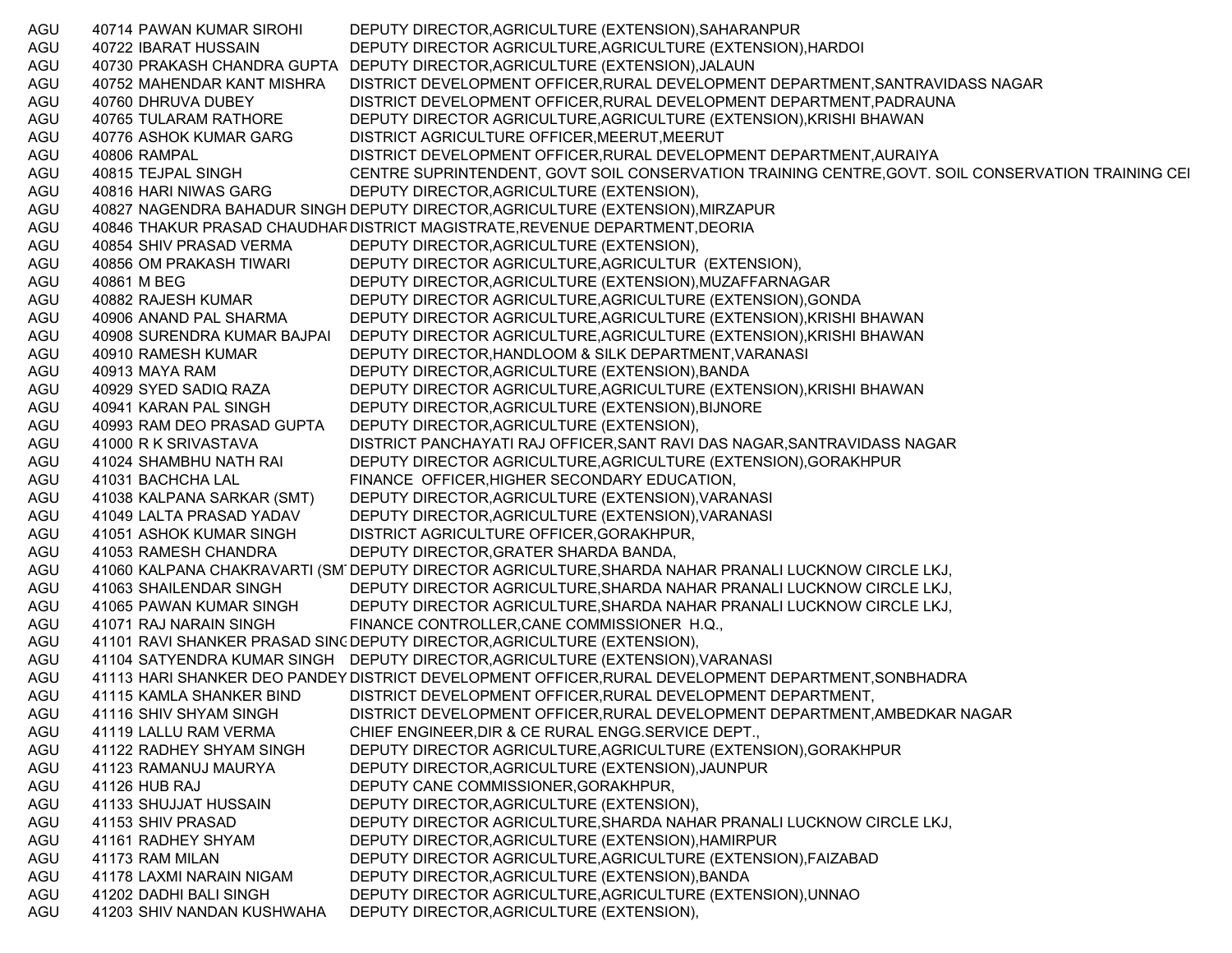AGU 41204 MAHENDRA PRASAD MISHRA DEPUTY DIRECTOR,AGRICULTURE (EXTENSION),MIRZAPUR AGU 41209 JAGDISH PRASAD UPADHAYADEPUTY DIRECTOR,AGRICULTURE (EXTENSION),MIRZAPUR AGU 41213 OM PRAKASH SINGH DEPUTY DIRECTOR AGRICULTURE,AGRICULTURE (EXTENSION),SONBHADRA AGU 41218 PRAMOD KUMAR SHARMA DEPUTY DIRECTOR,G. SHARDA ASSTT,SAMAVESH,COOMMAND AREA DEV PLAN KANPUR AGU 41222 BALI MOHAMMAD FINANCE OFFICER, SHARDA COMMAND HQ, AGU 41227 RAMASHANKER SINGH DEPUTY DIRECTOR AGRICULTURE,SHARDA NAHAR PRANALI LUCKNOW CIRCLE LKJ, AGU 41248 ARUN KUMAR SHUKLA DEPUTY DIRECTOR AGRICULTURE,SHARDA NAHAR PRANALI LUCKNOW CIRCLE LKJ, AGU 41270 RAMJIT PRASAD DEPUTY DIRECTOR,DY DIRECTOR,JAL & BHUMI PRABANDHAN SANSTHAN AGU 41273 DILIP KUMAR SINGH DEPUTY DIRECTOR AGRICULTURE,AGRICULTURE (EXTENSION),SONBHADRA AGU 41280 NARENDRA KUMAR SINGH DEPUTY DIRECTOR AGRICULTURE,AGRICULTURE (EXTENSION),GORAKHPUR AGU 41357 MANSHA YADAV DEPUTY DIRECTOR AGRICULTURE,AGRICULTURE (EXTENSION),SULTANPUR AGU 41358 SRIKANT PRASAD DEPUTY DIRECTOR,AGRICULTURE (EXTENSION),MIRZAPUR AGU 41378 SHRI RAM KUMAR YADAV DISTRICT DEVELOPMENT OFFICER,RURAL DEVELOPMENT DEPARTMENT, AGU 41389 SURENDRA MISRA DEPUTY DIRECTOR,AGRICULTURE (EXTENSION), AGU 41392 RAKESH KUMAR DHURIA DISTRICT DEVELOPMENT OFFICER,RURAL DEVELOPMENT DEPARTMENT,KAUSHAMBI AGU 41396 VIVEK KUMAR SRIVASTAVA DEPUTY DIRECTOR,AGRICULTURE (EXTENSION),FATEHPUR AGU 41400 RAM BACHAN SINGH DEPUTY DIRECTOR,SOIL CONSERVATION,NARAYANPUR PUMP CANAL PROJECT DIVISION AGU 41411 BALRAJ SINGH PRINCIPAL,GOVT FOOD SCIENCE TRAINING CENTER,MORADABAD AGU 41413 GIRISH TIWARI DEPUTY DIRECTOR,AGRICULTURE (EXTENSION),VARANASI AGU 41414 MUNA LAL DEPUTY DIRECTOR,AGRICULTURE (EXTENSION),JALAUN AGU 41415 RAMESH CHANDRA SINGH UNDER SECRETARY,STATE PLANNING COMMISSION, AGU 41418 SURENDRA RAI DEPUTY DIRECTOR,AGRICULTURE (EXTENSION),JAUNPUR AGU 41419 SANJAI KUMAR DEPUTY DIRECTOR AGRICULTURE,SHARDA NAHAR PRANALI LUCKNOW CIRCLE LKJ, AGU 41422 VARUN KUMAR BHATNAGAR UNDER SECRETARY,STATE PLANNING COMMISSION, AGU 41460 KARUNASHANKAR AJAI KUMASOIL CONSERVATION OFFICER,SHARDA CANAL SYSTEM,LALGANJ AGU 41485 JITENDRA PRATAP SINGH SOIL CONSERVATION OFFICER,I W D P, AGU 41558 CHANDRIKA PRASAD GUPTA DISTRICT DEVELOPMENT OFFICER,RURAL DEVELOPMENT DEPARTMENT,DEORIA AGU 41561 JHINGUR PRASAD DISTRICT DEVELOPMENT OFFICER,RURAL DEVELOPMENT DEPARTMENT,DEORIA AGU 41563 D S TIWARI DEPUTY DIRECTOR,AGRICULTURE (EXTENSION),VARANASI AGU 41565 PRABHU DAYAL DEPUTY DIRECTOR,RAM GANGA COMMAND PROJECT, AGU 41566 ANIRUDH PRATAP SINGH DEPUTY DIRECTOR AGRICULTURE,AGRICULTURE (EXTENSION),PRATAPGARH AGU 41579 FIRTU RAM YADAV DEPUTY DIRECTOR,(RESEARCH), AGU 41584 MEWA LAL DEPUTY DIRECTOR,AGRICULTURE (EXTENSION), AGU 41585 NAND KUMAR MISHRA DISTRICT DEVELOPMENT OFFICER,RURAL DEVELOPMENT DEPARTMENT,BASTI AGU 41593 LAKHANDAR SINGH DEPUTY DIRECTOR AGRICULTURE,AGRICULTURE (EXTENSION),GORAKHPUR AGU 41598 GANESH KUMAR SRIVASTAVADEPUTY DIRECTOR AGRICULTURE,AGRICULTURE (EXTENSION),SIDDHARTHNAGAR AGU 41626 KAMLESH KUMAR SRIVASTAVSOIL CONSERVATION OFFICER,SHRAVASTI, AGU 41660 RAM BADAN YADAVA DEPUTY DIRECTOR,AGRICULTURE (EXTENSION), AGU 41663 ONKAR NATH PANDEY DEPUTY DIRECTOR AGRICULTURE,AGRICULTURE (EXTENSION),FAIZABAD AGU 41676 SAJIVAN LAL YADAV DEPUTY DIRECTOR,AGRICULTURE,SOIL CONSERVATION, ORAI AGU 41678 BETA LAL KUSHWAHA DISTRICT DEVELOPMENT OFFICER,RURAL DEVELOPMENT DEPARTMENT,AURAIYA AGU 41696 AMAR PAL SINGH DISTRICT DEVELOPMENT OFFICER,RURAL DEVELOPMENT DEPARTMENT, AGU 41697 RAJENDRA SINGH GAUR DISTRICT DEVELOPMENT OFFICER,RURAL DEVELOPMENT DEPARTMENT,AURAIYA AGU 41717 LAKSHMAN DATT SHARMA DEPUTY DIRECTOR,AGRICULTURE (EXTENSION),BULANDSHAHAR AGU 41721 RAJPAL SINGH DEPUTY DIRECTOR,AGRICULTURE (EXTENSION), AGU 41725 AVDHESH KUMAR SINGH SECRETARY,VIGILANCE COMMISSION & ADMN TRIBUNAL,LUCKNOW-2 AGU 41734 NARENDRA KUMAR SINGH DEPUTY DIRECTOR AGRICULTURE,AGRICULTURE (EXTENSION),SITAPUR AGU 41737 MUKTI NATH DISTRICT DEVELOPMENT OFFICER,RURAL DEVELOPMENT DEPARTMENT,BASTI AGU 41739 RAMKINKAR MISRA DEPUTY DIRECTOR AGRICULTURE,AGRICULTURE (EXTENSION),GORAKHPUR AGU 41746 PURSHOTTAM NARAIN PANDI DISTRICT DEVELOPMENT OFFICER, RURAL DEVELOPMENT DEPARTMENT, PILIBHIT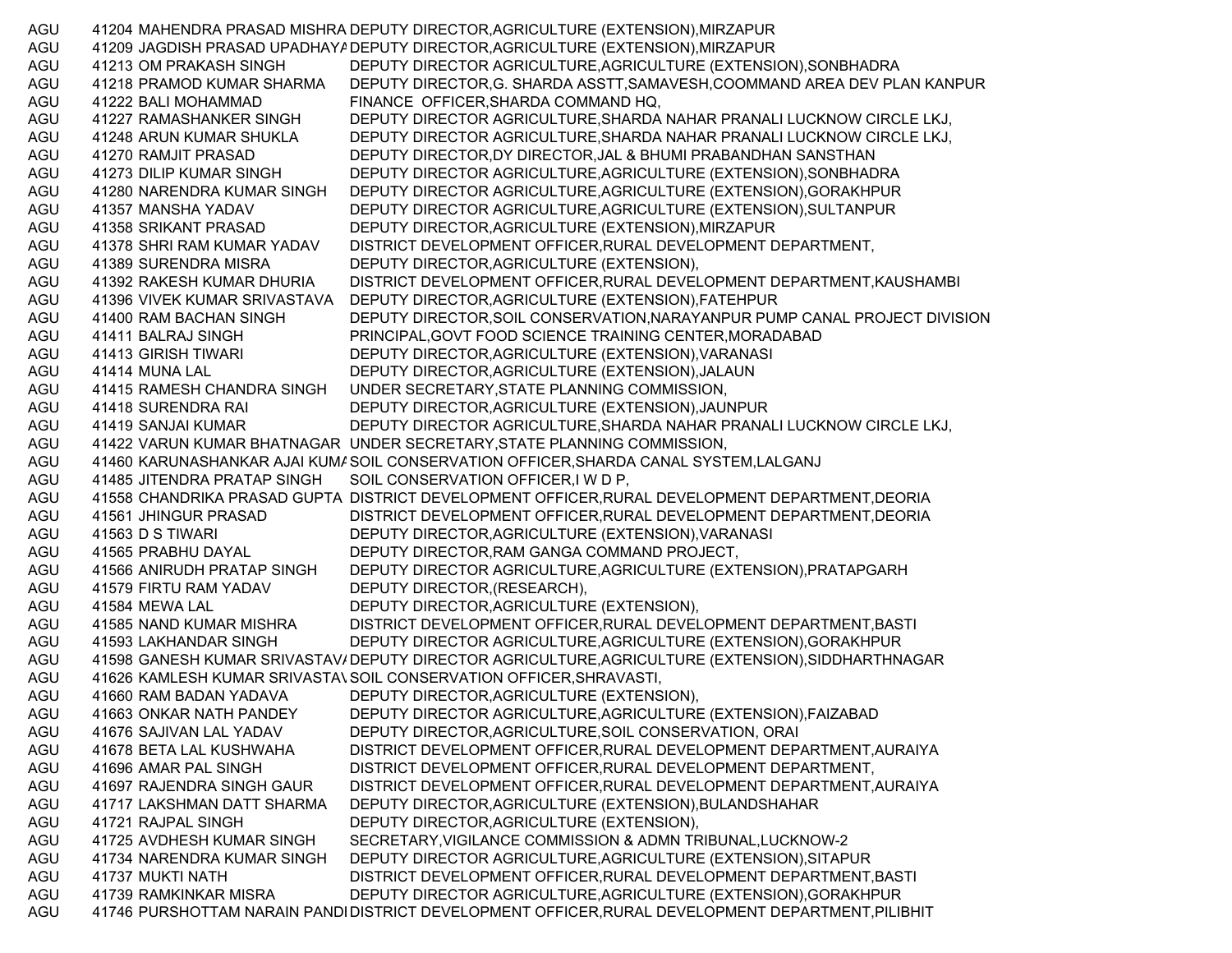AGU 41761 BHAGWAT SINGH DISTRICT DEVELOPMENT OFFICER,RURAL DEVELOPMENT DEPARTMENT,MAHARAJGANJ AGU 41765 ZAKIR ALI KHAN DISTRICT DEVELOPMENT OFFICER,RURAL DEVELOPMENT DEPARTMENT,MAHARAJGANJ AGU 41766 ABNISH KUMAR SULAIRE DEPUTY DIRECTOR AGRICULTURE,AGRICULTURE (EXTENSION),LALITPUR AGU 41776 ARVIND KUMAR GUPTA DISTRICT DEVELOPMENT OFFICER,RURAL DEVELOPMENT DEPARTMENT,HAMIRPUR AGU 41779 GYAN SINGH DISTRICT DEVELOPMENT OFFICER,RURAL DEVELOPMENT DEPARTMENT,ALIGARH AGU 41792 SANJAI KUMAR CHATURVEDI DEPUTY DIRECTOR AGRICULTURE,AGRICULTURE (EXTENSION),HARDOI AGU 41795 JAI RAM PAL DISTRICT DEVELOPMENT OFFICER,RURAL DEVELOPMENT DEPARTMENT,HAMIRPUR AGU 41815 KRANTI PRAKASH SHARMA DEPUTY DIRECTOR AGRICULTURE,AGRICULTURE (EXTENSION),BARABANKY AGU 41828 DEVENDRA KUMAR SHARMA DISTRICT DEVELOPMENT OFFICER,RURAL DEVELOPMENT DEPARTMENT,KHERI AGU 41832 PANKAJ PANDEY DEPUTY DIRECTOR AGRICULTURE,SHARDA NAHAR PRANALI LUCKNOW CIRCLE LKJ, AGU 41839 RAJ KUMAR MISRA DEPUTY DIRECTOR AGRICULTURE,AGRICULTURE (EXTENSION),UNNAO AGU 41841 DHIRENDRA KUMAR SHARMADEPUTY DIRECTOR AGRICULTURE,AGRICULTURE (EXTENSION),KRISHI BHAWAN AGU 41851 SHISHU PAL SINGH DISTRICT DEVELOPMENT OFFICER,RURAL DEVELOPMENT DEPARTMENT,ALIGARH AGU 41853 RAM SANEHI LAL DISTRICT DEVELOPMENT OFFICER,RURAL DEVELOPMENT DEPARTMENT,MATHURA AGU 41859 SUBHASH CHANDRA VAJPAYEFINANCE OFFICER,SHARDA COMMAND HQ, AGU 41866 SUBHASH CHANDRA GUPTA DISTRICT DEVELOPMENT OFFICER,RURAL DEVELOPMENT DEPARTMENT,DEORIA AGU 41871 SURESH KUMAR SINGH DEPUTY DIRECTOR AGRICULTURE,AGRICULTURE (EXTENSION),SONBHADRA AGU 41876 RAJA RAM DISTRICT DEVELOPMENT OFFICER,RURAL DEVELOPMENT DEPARTMENT,PADRAUNA AGU 41890 DILIP SAXENA DIRECTOR,DIRECTORATE OF WOMAN WELFARE, AGU 41893 GYAN SINGH DEPUTY DIRECTOR,AGRICULTURE (EXTENSION), AGU 41930 BALESH KUMAR MISRA DISTRICT DEVELOPMENT OFFICER,RURAL DEVELOPMENT DEPARTMENT,SANTRAVIDASS NAGAR AGU 41931 PROMOD KUMAR SRIVASTAV DISTRICT DEVELOPMENT OFFICER,RURAL DEVELOPMENT DEPARTMENT,MIRZAPUR AGU 41943 OM PRAKASH MISRA DISTRICT DEVELOPMENT OFFICER,RURAL DEVELOPMENT DEPARTMENT,BANDA AGU 41948 RAKESH KUMAR SRIVASTAVADEPUTY DIRECTOR AGRICULTURE,SHARDA NAHAR PRANALI LUCKNOW CIRCLE LKJ, AGU 41953 CHANDRA BHUSHAN SINGH PRINCIAPL GOVERNMENT AGRICULTURE COLLEGE,GOVERNMENT AGRICULTURE COLLEGE,GORAKHPUR AGU 41965 SHRI DURGA PRASAD BAJPAIDEPUTY DIRECTOR AGRICULTURE,AGRICULTURE (EXTENSION),KRISHI BHAWAN AGU 41978 YASH VIR SINGH SENIOR GEO-PHYSICIST, SENIOR GEOPHYSICIST GROUND WATER DEPTT, GEOPHYSICAL SURVEY DIVISION AGU 41979 GOVIND KUMAR TEWARI DEPUTY DIRECTOR AGRICULTURE,SHARDA NAHAR PRANALI LUCKNOW CIRCLE LKJ, AGU 41983 SHIVA KANT MISRA SOIL CONSERVATION OFFICER, SOIL CONSERVATION UNIT D.P.A.P., UNNAO AGU 41984 SYED FAKHRUL SAJIDIN RIZVJOINT DIRECTOR,LUCKNOW,LUCKNOW-2 AGU 41996 HARISH CHANDRA GERA SOIL CONSERVATION OFFICER,SHARDA CANAL SYSTEM,PILIBHIT AGU 41999 RUDRA PRATAP SINGH FINANCE OFFICER,SHARDA COMMAND HQ, AGU 42001 RADHA KRISHNA TEWARI FINANCE OFFICER,SHARDA COMMAND HQ, AGU 42003 RAKESH KUMAR TOMAR DEPUTY DIRECTOR,AGRICULTURE (EXTENSION),MEERUT AGU 42007 SATYA KAM MISRA DEPUTY DIRECTOR AGRICULTURE,SHARDA NAHAR PRANALI LUCKNOW CIRCLE LKJ, AGU 42026 SARVESH KUMAR SINGH DEPUTY DIRECTOR AGRICULTURE,AGRICULTURE (EXTENSION),KANPURDEHAT AGU 42034 SURYA PAL FINANCE OFFICER,SHARDA COMMAND HQ, AGU 42037 VIJAI BAHADUR SINGH DEPUTY DIRECTOR AGRICULTURE,AGRICULTURE (EXTENSION),SULTANPUR AGU 42044 SURESH PRASAD DEPUTY DIRECTOR AGRICULTURE,AGRICULTURE (EXTENSION),BASTI AGU 42059 RAMKESH SINGH DEPUTY DIRECTOR AGRICULTURE,AGRICULTURE (EXTENSION),SONBHADRA AGU 42061 SUNIL KUMAR GANDHI DEPUTY DIRECTOR,AGRICULTURE (EXTENSION),MEERUT AGU 42081 BRAHMANAND MISRA DEPUTY DIRECTOR AGRICULTURE,AGRICULTURE (EXTENSION),KANPURDEHAT AGU 42085 SURENDRA KUMAR SINGH DEPUTY DIRECTOR AGRICULTURE,SHARDA NAHAR PRANALI LUCKNOW CIRCLE LKJ, AGU 42087 SATYA PRAKASH TRIPATHI DEPUTY DIRECTOR AGRICULTURE,SHARDA NAHAR PRANALI LUCKNOW CIRCLE LKJ, AGU 42089 CHANDRA PRAKASH RAI DEPUTY DIRECTOR AGRICULTURE,SHARDA NAHAR PRANALI LUCKNOW CIRCLE LKJ, AGU 42091 RAMASHANKER SINGH DEPUTY DIRECTOR AGRICULTURE,(EXTENSION),KRISHI BHAWAN AGU 42095 REKESH KUMAR MISRA DEPUTY DIRECTOR,AGRICULTURE (EXTENSION),MIRZAPUR AGU 42100 NARENDRA SINGH DEPUTY DIRECTOR,AGRICULTURE (EXTENSION),SAHARANPUR AGU 42131 YOGESH KUMAR SINGH CHAUDEPUTY DIRECTOR,AGRICULTURE (EXTENSION),BANDA AGU 42132 MUNNI DEVI I SOIL CONSERVATION OFFICER,IWDP, SHARDA SAHAYAK SAMADESH PARIYOJANA,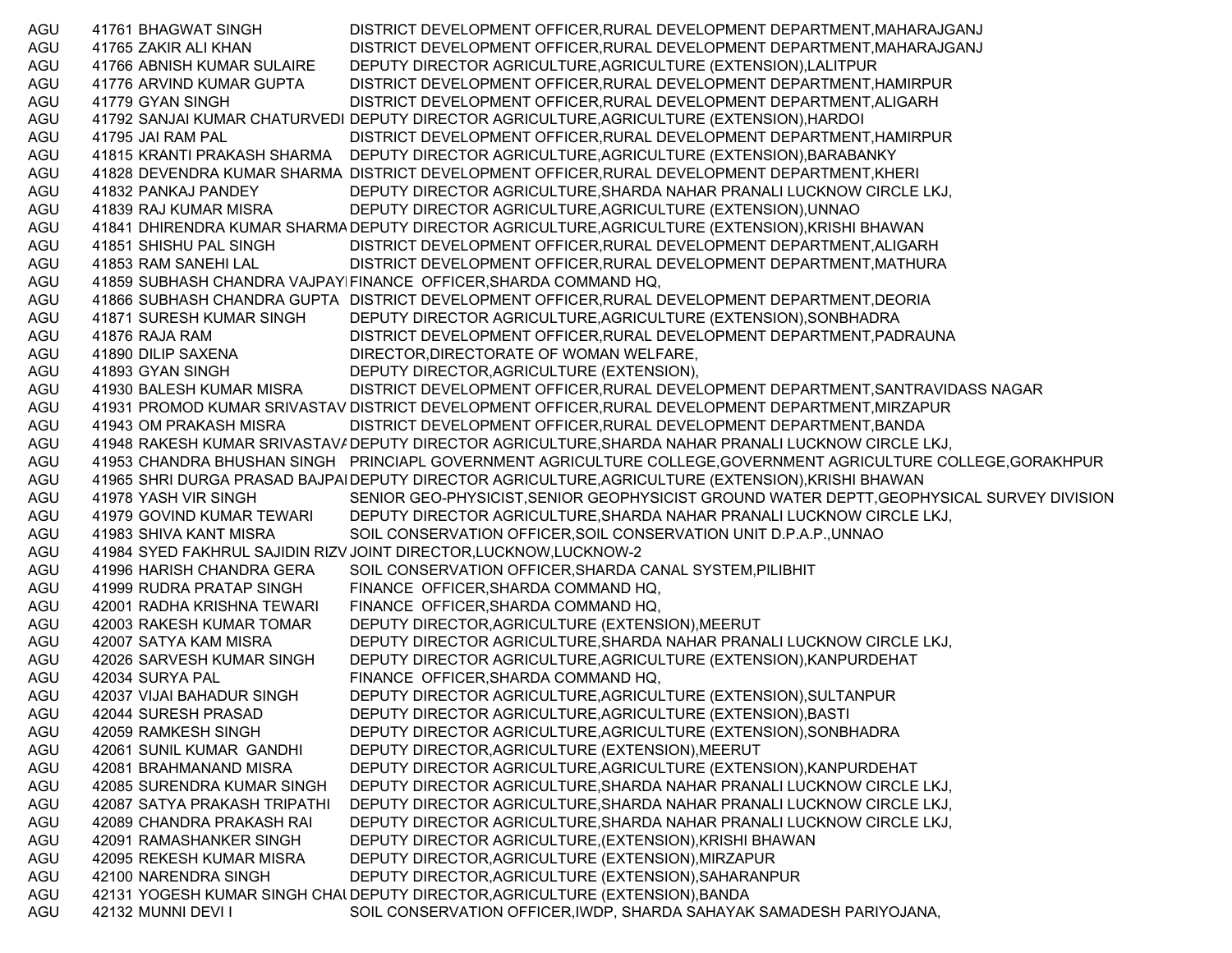| AGU | 42156 AKSHAI WAR SINGH      | DEPUTY DIRECTOR AGRICULTURE, AGRICULTURE (EXTENSION), GORAKHPUR                                                   |
|-----|-----------------------------|-------------------------------------------------------------------------------------------------------------------|
| AGU | 42157 RAJ DHARI PAL         | DEPUTY DIRECTOR, FISHRIES DEPARTMENT, LUCKNOW                                                                     |
| AGU |                             | 42160 RAMESHWAR PRASAD MAUR DEPUTY DIRECTOR AGRICULTURE, AGRICULTURE (EXTENSION), GORAKHPUR                       |
| AGU | 42164 RAKESH TRIPATHI       | PRINCIPAL, REGIONAL RURAL DEVELOPMENT INSTITUTE, BAKESHWAR                                                        |
| AGU | 42165 LATORI SINGH          | ADDITIONAL CHIEF OFFICER, PANCHAYAT I RAJ DEPARTMENT, ETAH                                                        |
| AGU | 42168 SURAJ BHAN SINGH      | DISTRICT DEVELOPMENT OFFICER, RURAL DEVELOPMENT DEPARTMENT, AGRA                                                  |
| AGU | 42175 VISHNU PRASAD SHARMA  | DISTRICT DEVELOPMENT OFFICER, RURAL DEVELOPMENT DEPARTMENT, MATHURA                                               |
| AGU | 42247 VINOD KUMAR MISRA     | DISTRICT ASSISTANT REGISTRAR, CO-OPERATIVE SOCIETIES, PRATAPGARH                                                  |
| AGU | 42248 MUDI SINGH            | DEPUTY DIRECTOR, AGRICULTURE (EXTENSION), ETAH                                                                    |
| AGU | 42250 HARI SARAN YADAV      | DEPUTY DIRECTOR, AGRICULTURE (EXTENSION), FATEHGARH                                                               |
| AGU | 42251 AMAR BAHADUR SINGH    | DEPUTY DIRECTOR AGRICULTURE, AGRICULTURE (EXTENSION), SULTANPUR                                                   |
| AGU | 42267 DINESH CHANDRA GAUR   | DEPUTY DIRECTOR, AGRICULTURE (EXTENSION), MATHURA                                                                 |
| AGU | 42280 SARITA VAIDYA (SMT)   | DEPUTY DIRECTOR AGRICULTURE, SHARDA NAHAR PRANALI LUCKNOW CIRCLE LKJ,                                             |
| AGU | 42281 RAM KUMAR SINGH       | DEPUTY DIRECTOR AGRICULTURE, CHHATRAPATI SHAHUJI MAHARAJ NAGAR,                                                   |
| AGU | 42302 KUNWAR ATUL SINGH     | DEPUTY DIRECTOR AGRICULTURE, AGRICULTURE (EXTENSION), SITAPUR                                                     |
| AGU | 42312 NAKCHHED GUPTA        | DEPUTY DIRECTOR, SOIL COVERATION AND GNW AMETHI,                                                                  |
| AGU | 42317 DEVKI NANDAN SHARMA   | DEPUTY DIRECTOR, AGRICULTURE (EXTENSION), BULANDSHAHAR                                                            |
| AGU | 42320 SHRAWAN KUMAR TIWARI  | PRINCIPAL, DISTRICT EDUCATION & TRAINING INSTITUTE, BHOGAON                                                       |
| AGU |                             | 42325 SUBHASH CHANDRA SRIVASTCHIEF ENGINEER, MINOR IRRIGATION TRANING CENTRE BKT.,                                |
| AGU |                             | 42329 OM PRAKASH NARAIN SINGH PRINCIAPL GOVERNMENT AGRICULTURE COLLEGE, GOVERNMENT AGRICULTURE COLLEGE, GORAKHPUR |
| AGU | 42340 JITENDRA KUMAR SINGH  | DEPUTY DIRECTOR, AGRICULTURE (EXTENSION), GAZIPUR                                                                 |
| AGU | 42345 SANTOSH KUMAR DUBEY   | EXECUTIVE ENGINEER, MINOR IRRIGATION, DEPARTMENT OF RURAL DEVELOPMENT                                             |
| AGU |                             | 42358 BIRJENDRA KUMAR SRIVAST/DEPUTY DIRECTOR AGRICULTURE, AGRICULTURE (EXTENSION), KRISHI BHAWAN                 |
| AGU | 42370 RAM ADHAR RAM         | DISTRICT DEVELOPMENT OFFICER, RURAL DEVELOPMENT DEPARTMENT, DEORIA                                                |
| AGU | 42381 INDRAPAL SINGH        | DISTRICT DEVELOPMENT OFFICER, RURAL DEVELOPMENT DEPARTMENT, ALIGARH                                               |
| AGU |                             | 42393 MAHENDRA NATH SINGH YAL DEPUTY DIRECTOR, AGRICULTURE (EXTENSION), VARANASI                                  |
| AGU | 42394 ACHYUTANAND           | DEPUTY DIRECTOR AGRICULTURE, AGRICULTURE (EXTENSION), BARABANKY                                                   |
| AGU | 42398 RAJKUMAR SINGH        | DEPUTY DIRECTOR AGRICULTURE, (EXTENSION), KRISHI BHAWAN                                                           |
| AGU | 42400 MAUNI RAM SINGH       | DEPUTY DIRECTOR, FISHRIES DEPARTMENT, MIRZAPUR                                                                    |
| AGU |                             | 42415 MITHLESH KUMAR TRIPATHI DEPUTY DIRECTOR AGRICULTURE, AGRICULTURE (EXTENSION), FAIZABAD                      |
| AGU | 42416 VIPIN KUMAR SINGH     | DEPUTY DIRECTOR AGRICULTURE, AGRICULTURE (EXTENSION), PRATAPGARH                                                  |
| AGU | 42421 JANARDAN BHARTI       | DEPUTY DIRECTOR, AGRICULTURE (EXTENSION), GAZIPUR                                                                 |
| AGU | 42438 RANDHIR SINGH         | DISTRICT DEVELOPMENT OFFICER, RAMPURRURAL DEVELOPMENT DEPARTMENT, RAMPUR                                          |
| AGU | 42439 SHYAMBABU SAXENA      | DISTRICT PANCHAYATI RAJ OFFICER, MORADABAD, MORADABAD                                                             |
| AGU | 42449 DINESH KUMAR UPADHYAY | DEPUTY DIRECTOR AGRICULTURE, AGRICULTURE (EXTENSION), BARABANKY                                                   |
| AGU | 42457 VIDHYASAGAR           | DISTRICT DEVELOPMENT OFFICER, RURAL DEVELOPMENT DEPARTMENT, BASTI                                                 |
| AGU | 42463 BABURAM SACHAN        | DEPUTY DIRECTOR, G. SHARDA ASSTT, SAMAVESH, COOMMAND AREA DEV PLAN KANPUR                                         |
| AGU | 42470 OM PAL                | DEPUTY DIRECTOR, AGRICULTURE (EXTENSION), MUZAFFARNAGAR                                                           |
| AGU | 42474 RAMA SHANKAR PANDEY   | DEPUTY DIRECTOR, AGRICULTURE (EXTENSION),                                                                         |
| AGU | 42484 RAMJI                 | DEPUTY DIRECTOR AGRICULTURE, SHARDA NAHAR PRANALI LUCKNOW CIRCLE LKJ,                                             |
| AGU | 42485 RAM SAHAI PAL         | DISTRICT DEVELOPMENT OFFICER, RURAL DEVELOPMENT DEPARTMENT, BASTI                                                 |
| AGU | 42491 RAM REKHA SAROJ       | DISTRICT DEVELOPMENT OFFICER, RURAL DEVELOPMENT DEPARTMENT, BASTI                                                 |
| AGU | 42493 RAM LAL               | DISTRICT DEVELOPMENT OFFICER, RURAL DEVELOPMENT DEPARTMENT, VIKAS BHAWAN                                          |
| AGU | 42498 IQBAL SINGH           | DEPUTY DIRECTOR HORTICULTURE, HORTICULTURE & FOOD PROCESSING (ZONE), MORADABAD                                    |
| AGU | 42524 ASHOK KUMAR DIXIT     | DEPUTY DIRECTOR, AGRICULTURE (EXTENSION), SHAHJAHANPUR                                                            |
| AGU | 42528 RAJ KUMAR             | DEPUTY DIRECTOR, AGRICULTURE (EXTENSION),                                                                         |
| AGU | 42552 LAJJA RAM             | DEPUTY DIRECTOR, AGRICULTURE (EXTENSION), MAINPURI                                                                |
| AGU | 42553 NARENDRA SINGH        | DEPUTY DIRECTOR AGRICULTURE, AGRICULTURE (EXTENSION),                                                             |
| AGU | 42562 INDRA PRATAP SINGH    | DEPUTY DIRECTOR AGRICULTURE, AGRICULTURE (EXTENSION), FAIZABAD                                                    |
| AGU | 42575 SHIV CHARAN AHIRWAR   | DEPUTY DIRECTOR, AGRICULTURE (EXTENSION), JHANSI                                                                  |
|     |                             |                                                                                                                   |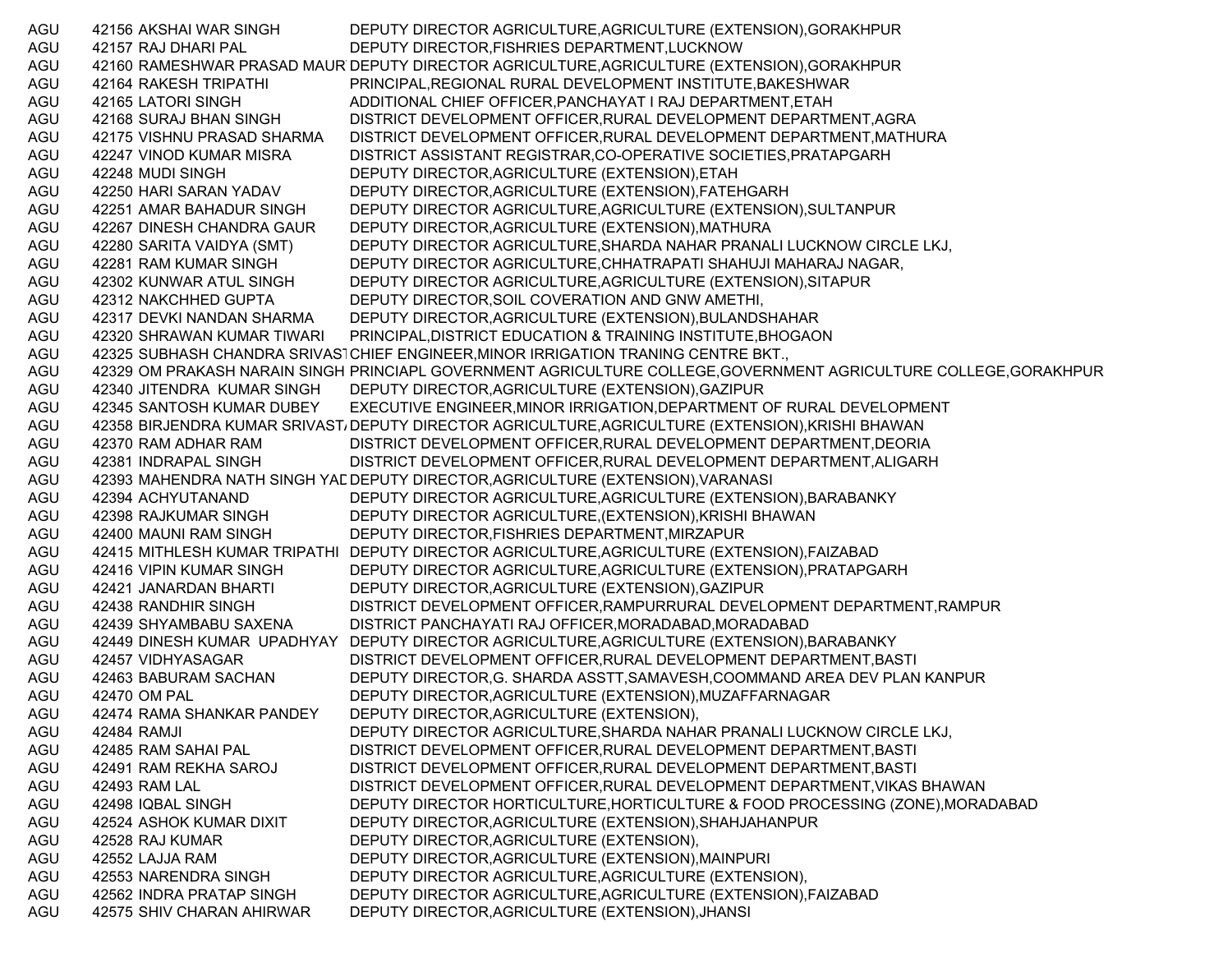AGU 42607 NAHAR SINGH DEPUTY DIRECTOR AGRICULTURE,AGRICULTURE (EXTENSION),GORAKHPUR AGU 42628 RAMCHANDRA SINGH DEPUTY DIRECTOR AGRICULTURE,AGRICULTURE (EXTENSION),UNNAO AGU 42640 ASHOK KUMAR DUBEY DISTRICT DEVELOPMENT OFFICER,RURAL DEVELOPMENT DEPARTMENT,PRATAPGARH AGU 42667 OM PRAKASH RAO DEPUTY DIRECTOR AGRICULTURE,AGRICULTURE (EXTENSION),MAHARAJGANJ AGU 42704 ANIL KUMAR SUKLA SOIL CONSERVATION OFFICER,IWDP, SHARDA SAHAYAK SAMADESH PARIYOJANA, AGU 42705 KESHAV PRASAD DEPUTY DIRECTOR AGRICULTURE,AGRICULTURE (EXTENSION),SULTANPUR AGU 42706 RAM KUMAR DEPUTY DIRECTOR AGRICULTURE,AGRICULTURE (EXTENSION),BARABANKY AGU 42728 SUDHAKAR DUBEY DEPUTY DIRECTOR AGRICULTURE,AGRICULTURE (EXTENSION),KRISHI BHAWAN AGU 42737 MAHENDRA SINGH DEPUTY DIRECTOR,AGRICULTURE (EXTENSION), AGU 42739 VIPIN KUMAR SRIVASTAVA DEPUTY DIRECTOR AGRICULTURE,SHARDA NAHAR PRANALI LUCKNOW CIRCLE LKJ, AGU 42741 UMASHANKER SINGH DEPUTY DIRECTOR,AGRICULTURE (EXTENSION),VARANASI AGU 42748 DINESH KUMAR DEPUTY DIRECTOR,AGRICULTURE (EXTENSION),MAINPURI AGU 42753 BATESHWAR PANDEY DEPUTY DIRECTOR AGRICULTURE,AGRICULTUR (EXTENSION), AGU 42759 JANG BAHADUR SINGH DEPUTY DIRECTOR,AGRICULTURE (EXTENSION),BULANDSHAHAR AGU 42769 SATISH KUMAR DEPUTY DIRECTOR AGRICULTURE,AGRICULTURE (EXTENSION),GHAZIABAD AGU 42792 ANIL KUMAR SRIVASTAVA DEPUTY DIRECTOR AGRICULTURE,AGRICULTURE (EXTENSION),UNNAO AGU 42793 BHUVNESH KUMAR BAJPAI DEPUTY DIRECTOR AGRICULTURE,SHARDA NAHAR PRANALI LUCKNOW CIRCLE LKJ, AGU 42794 SHUSHIL KUMAR PAL DEPUTY DIRECTOR AGRICULTURE,AGRICULTURE (EXTENSION),SULTANPUR AGU 42795 SANJAY SHUKLA DISTRICT DEVELOPMENT OFFICER,RURAL DEVELOPMENT DEPARTMENT,GONDA AGU 42797 BADRE ALAM KHAN FINANCE CONTROLLER,CANE COMMISSIONER H.Q., AGU 42804 SENSAR PAL SINGH DEPUTY DIRECTOR HORTICULTURE,HORTICULTURE & FOOD PROCESSING (ZONE),SAHARANPUR AGU 42812 SATYA PRAKASH SINGH DEPUTY DIRECTOR,AGRICULTURE (EXTENSION),JALAUN AGU 42827 PREM SINGH DEPUTY DIRECTOR, AGRICULTURE (EXTENSION), AGU 42828 MAHENDRA PRAKASH MISRA DEPUTY DIRECTOR AGRICULTURE,AGRICULTURE (EXTENSION),SITAPUR AGU 42833 SHIV PAL SINGH JADAUN DEPUTY DIRECTOR,AGRICULTURE (EXTENSION),JALAUN AGU 42858 RAJENDRA PRASAD PATHAK DEPUTY DIRECTOR AGRICULTURE,AGRICULTURE (EXTENSION),GONDA AGU 42859 VIJAY RAM VERMA DEPUTY DIRECTOR,AGRICULTURE (EXTENSION),MIRZAPUR AGU 42860 ANUPAM CHAUHAN PRINCIAPL GOVERNMENT AGRICULTURE COLLEGE,TRAINING CENTER ALLD, AGU 42866 SHIV LAL DISTRICT CANE OFFICER, KANPUR, AGU 42872 MAMTA DEVI DEPUTY DIRECTOR AGRICULTURE,AGRICULTURE (EXTENSION),KRISHI BHAWAN AGU 42898 RAJ PAL DISTRICT CANE OFFICER,KHIRI,KHERI AGU 42918 OM PRAKASH TEWARI DISTRICT DEVELOPMENT OFFICER, RURAL DEVELOPMENT DEPARTMENT, GORAKHPUR AGU 42921 SARAN PAL DEPUTY DIRECTOR,AGRICULTURE (EXTENSION),MEERUT AGU 42933 DEOKI NANDAN SHARMA DEPUTY DIRECTOR,AGRICULTURE (EXTENSION), AGU 42977 RAVINDRA MANI GUPTA DISTRICT DEVELOPMENT OFFICER,RURAL DEVELOPMENT DEPARTMENT,PRATAPGARH AGU 42984 PARMANAND DEPUTY DIRECTOR,AGRICULTURE (EXTENSION),MEERUT AGU 42999 KESHAV LAL DISTRICT DEVELOPMENT OFFICER,RURAL DEVELOPMENT DEPARTMENT,SIDDHARTHNAGAR AGU 43001 PRADEEP KUMAR SRIVASTA\ DEPUTY DIRECTOR AGRICULTURE,AGRICULTURE (EXTENSION),SITAPUR AGU 43025 SURAJ PRAKASH KASHYAP DEPUTY DIRECTOR AGRICULTURE,AGRICULTURE (EXTENSION),HARDOI AGU 43044 RAM SURESH VERMA DISTRICT AGRICULTURE OFFICER,BARABANKI,BARABANKY AGU 43048 RAM AUTAR TOMAR DEPUTY DIRECTOR,AGRICULTURE,PILIBHIT AGU 43063 SUDHAKAR PRASAD UNDER SECRETARY,STATE PLANNING COMMISSION, AGU 43064 RAMJAN YADAV DEPUTY DIRECTOR AGRICULTURE,AGRICULTURE (EXTENSION),GORAKHPUR AGU 43066 HARIKESH BAHADUR DISTRICT CANE OFFICER,SULTANPUR,SULTANPUR AGU 43077 UMESH CHANDRA NIGAM DEPUTY DIRECTOR AGRICULTURE,AGRICULTURE (EXTENSION),KRISHI BHAWAN AGU 43100 RAM BAHAL VERMA SOIL CONSERVATION OFFICER,AZAMGARH, AGU 43102 MADHUKAR SAXENA REGIONAL ACCOUNTS OFFICER,DEPARTMENT OF FOOD & CIVIL SUPPLIES,MEERUT AGU 43112 OM PRAKASH SHEHRA DISTRICT DEVELOPMENT OFFICER,RURAL DEVELOPMENT DEPARTMENT,ALIGARH AGU 43114 MUSRIF SAAED DEPUTY DIRECTOR,AGRICULTURE (EXTENSION),MEERUT AGU 43129 AJIT KUMAR JAIN CHIEF TREASURY OFFICR,TREASURY OFFICE,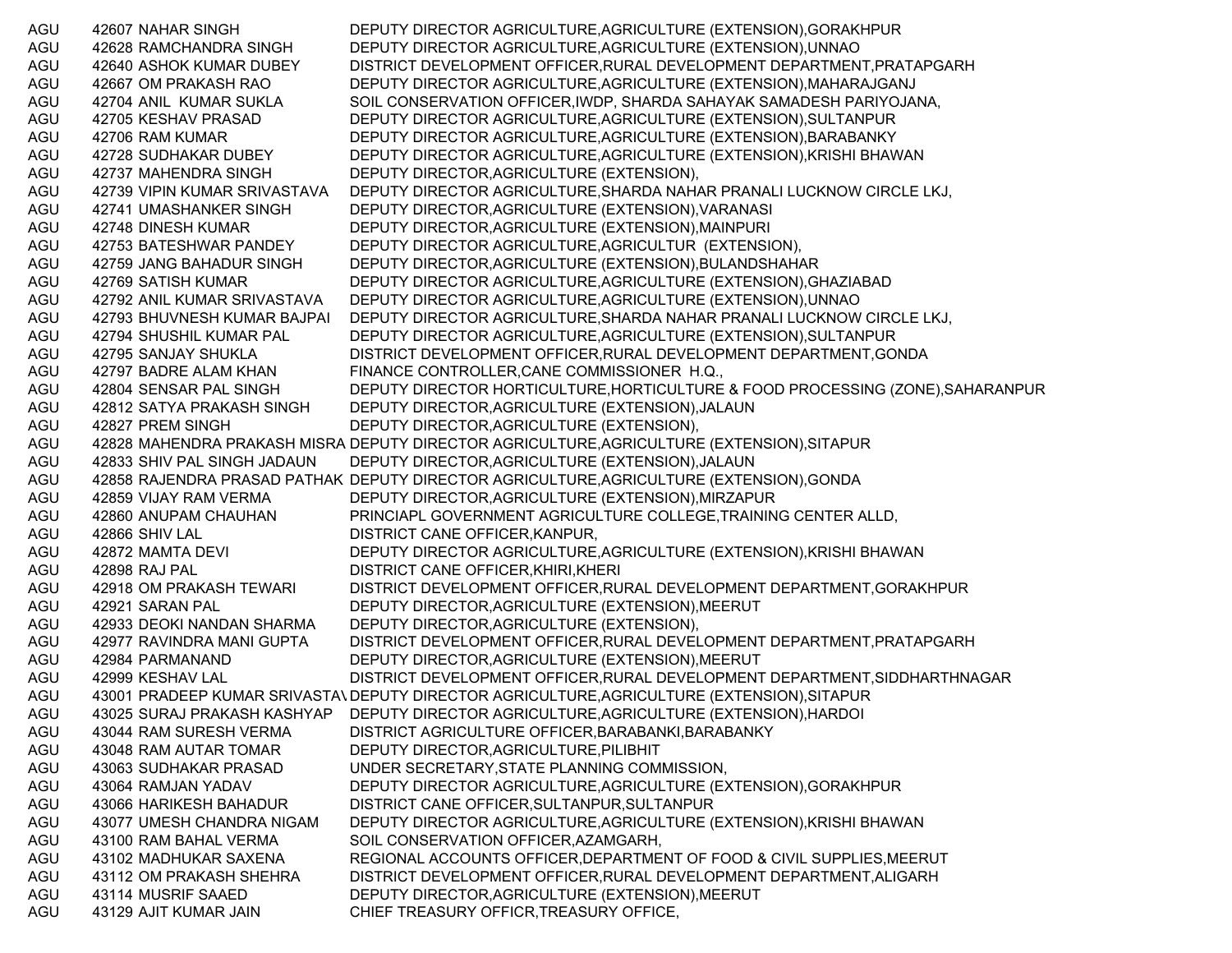| AGU | 43170 UDAYVIR SINGH                           | PRINCIPAL, Food Seience Training Centre Modi Puram, Meerut                                            |
|-----|-----------------------------------------------|-------------------------------------------------------------------------------------------------------|
| AGU | 43172 SUSHIL KUMAR SIROHI                     | DEPUTY DIRECTOR, AGRICULTURE (EXTENSION), SAHARANPUR                                                  |
| AGU | 43175 NEKRAM SINGH                            | DISTRICT DEVELOPMENT OFFICER, RURAL DEVELOPMENT DEPARTMENT, AGRA                                      |
| AGU | 43176 SUDAMA PRASAD GAUTAM                    | SOIL CONSERVATION OFFICER, FATEHGARH,                                                                 |
| AGU | 43180 BHOLA NATH SINGH                        | DEPUTY DIRECTOR AGRICULTURE, AGRICULTURE (EXTENSION), SONBHADRA                                       |
| AGU | 43192 RADHAKANT SINGH                         | DEPUTY DIRECTOR, AGRICULTURE (EXTENSION), VARANASI                                                    |
| AGU |                                               | 43201 CHANDRA KISHORE TRIVEDI FINANCE OFFICER, SHARDA COMMAND HQ,                                     |
| AGU | 43224 PHANISH OJHA                            | DEPUTY DIRECTOR, AGRICULTURE (EXTENSION),                                                             |
| AGU | 43230 RAM SAMUJH PATEL                        | FINANCE ADVISER, BASIC EDUCATION DEPARTMENT, PRATAPGARH                                               |
| AGU | 43290 RAJ PAL SINGH                           | DEPUTY DIRECTOR AGRICULTURE, AGRICULTURE (EXTENSION), UNNAO                                           |
| AGU | 43292 RAM PHAL                                | DEPUTY DIRECTOR, AGRICULTURE (EXTENSION), MATHURA                                                     |
| AGU |                                               | 43295 SUBHASH CHANDRA DUBEY EXECUTIVE ENGINEER, TUBEWELL DIVISION, IRRIGATION DEPARTMENT              |
| AGU |                                               | 43302 NARVADESHWAR PRASAD SIIDISTRICT DEVELOPMENT OFFICER, RURAL DEVELOPMENT DEPARTMENT, PADRAUNA     |
| AGU | 43308 SUNIL KUMAR SAHI                        | EXECUTIVE ENGINEER, IRRIGATION DIVISION- I, IRRIGATION DEPARTMENT                                     |
| AGU | 43329 VISHWA PAL SINGH                        | SOIL CONSERVATION OFFICER, I W D P,                                                                   |
| AGU | 43352 VIRENDRA SINGH                          | PRINCIPAL, Food Seience Training Centre Modi Puram, Meerut                                            |
| AGU | 43359 VIJAY RAJ                               | DEPUTY DIRECTOR AGRICULTURE, AGRICULTURE (EXTENSION), SITAPUR                                         |
| AGU | 43360 ASHOK KUMAR KUSHWAHA                    | DEPUTY DIRECTOR AGRICULTURE, AGRICULTURE (EXTENSION), KANPURDEHAT                                     |
| AGU | 43365 PREM NATH SINGH                         | DEPUTY DIRECTOR, AGRICULTURE (EXTENSION), JAUNPUR                                                     |
| AGU | 43367 RAJESH RASTOGI                          | DEPUTY DIRECTOR AGRICULTURE, SHARDA NAHAR PRANALI LUCKNOW CIRCLE LKJ,                                 |
| AGU |                                               | 43368 SUBHASH CHANDRA MISHRA DISTRICT DEVELOPMENT OFFICER, RURAL DEVELOPMENT DEPARTMENT, VIKAS BHAWAN |
| AGU | 43379 PYARE LAL VERMA                         | SOIL CONSERVATION OFFICER, SHARDA CANAL SYSTEM, BAKSHI KA TALAB                                       |
| AGU | 43381 RAM SAHAI                               | DEPUTY DIRECTOR, AGRICULTURE (EXTENSION),                                                             |
| AGU | 43383 VIRENDRA KUMAR GUPTA                    | DEPUTY DIRECTOR AGRICULTURE, AGRICULTURE (EXTENSION), KHERI                                           |
| AGU | 43389 RAM DAS YADAV                           | SOIL CONSERVATION OFFICER, I W D P,                                                                   |
| AGU | 43401 BAIJ NATH                               | DEPUTY DIRECTOR AGRICULTURE, AGRICULTURE (EXTENSION), SONBHADRA                                       |
| AGU | 43427 NAGENDRA SINGH                          | DEPUTY DIRECTOR, AGRICULTURE (EXTENSION), VARANASI                                                    |
| AGU | 43430 SATISH KUMAR SHUKLA                     | DEPUTY DIRECTOR AGRICULTURE, AGRICULTURE (EXTENSION), KRISHI BHAWAN                                   |
| AGU | 43449 SHIV DATT SHARMA                        | DEPUTY DIRECTOR AGRICULTURE, AGRICULTURE (EXTENSION), KRISHI BHAWAN                                   |
| AGU | 43454 RAMANUJ SHUKLA                          | DISTRICT CANE OFFICER, KHIRI, KHERI                                                                   |
| AGU | 43464 VIDYA PRAKASH MISRA                     | DEPUTY DIRECTOR AGRICULTURE, SHARDA NAHAR PRANALI LUCKNOW CIRCLE LKJ,                                 |
| AGU | 43465 SHAMIMUDDIN SIDDIQUI                    | DEPUTY DIRECTOR AGRICULTURE, AGRICULTURE (EXTENSION), UNNAO                                           |
| AGU |                                               | 43493 KHWAJA IRSHAD AHMAD SHA UNDER SECRETARY, STATE PLANNING COMMISSION,                             |
| AGU | 43498 RAJIV KUMAR                             | DEPUTY DIRECTOR, AGRICULTURE (EXTENSION), BILWA, BAREILLY                                             |
| AGU |                                               | SUPERINTENDENT, GOVT GARDEN HORTICULTURE & FOOD, PROCESSING                                           |
| AGU | 43507 NAND LAL MAURYA<br>43512 RAJENDRA KUMAR |                                                                                                       |
|     |                                               | DEPUTY DIRECTOR, AGRICULTURE (EXTENSION), MAINPURI<br>DIRECTOR, DIR LOCAL BODIES,                     |
| AGU | 43518 TRILOCHAN JOSHI                         |                                                                                                       |
| AGU | 43519 VANS GOPAL                              | DEPUTY DIRECTOR, AGRICULTURE (EXTENSION), HAMIRPUR                                                    |
| AGU | 43526 GANGA DHAR                              | DEPUTY DIRECTOR AGRICULTURE, AGRICULTURE (EXTENSION), SITAPUR                                         |
| AGU | 43538 AMRENDRA JEET SINGH                     | EXECUTIVE ENGINEER, LAW OFFICER, UP POWER CORPORATION                                                 |
| AGU | 43541 JANARDAN NATH PANDEY                    | EXECUTIVE ENGINEER, PUBLIC WORKS DEPARTMENT, BANSI                                                    |
| AGU | 43570 PRADEEP KUMAR                           | DIVISIONAL DIRECTOR, SOCIAL FORESTRY DIVISION, RAMPUR                                                 |
| AGU | 43589 KAMLA KANT MALL                         | DEPUTY DIRECTOR, AGRICULTURE (EXTENSION),                                                             |
| AGU | 43590 RAM RAKSHA SINGH                        | DEPUTY DIRECTOR AGRICULTURE, AGRICULTURE (EXTENSION), GORAKHPUR                                       |
| AGU | 43592 ANIL KUMAR SINGH                        | DEPUTY DIRECTOR, AGRICULTURE (EXTENSION), VARANASI                                                    |
| AGU | 43594 RAKESH KUMAR VERMA                      | DEPUTY DIRECTOR AGRICULTURE, SHARDA NAHAR PRANALI LUCKNOW CIRCLE LKJ,                                 |
| AGU | 43598 ISHWAR SARAN                            | DEPUTY DIRECTOR AGRICULTURE, AGRICULTURE (EXTENSION), KANPURDEHAT                                     |
| AGU | 43599 RAM CHARITRA MISHRA                     | SOIL CONSERVATION OFFICER, I W D P,                                                                   |
| AGU | 43605 AMAR DEO MISHRA                         | DEPUTY DIRECTOR AGRICULTURE, AGRICULTURE (EXTENSION), SONBHADRA                                       |
| AGU | 43614 GOKUL RAM                               | SOIL CONSERVATION OFFICER, SHARDA CANAL SYSTEM, PILIBHIT                                              |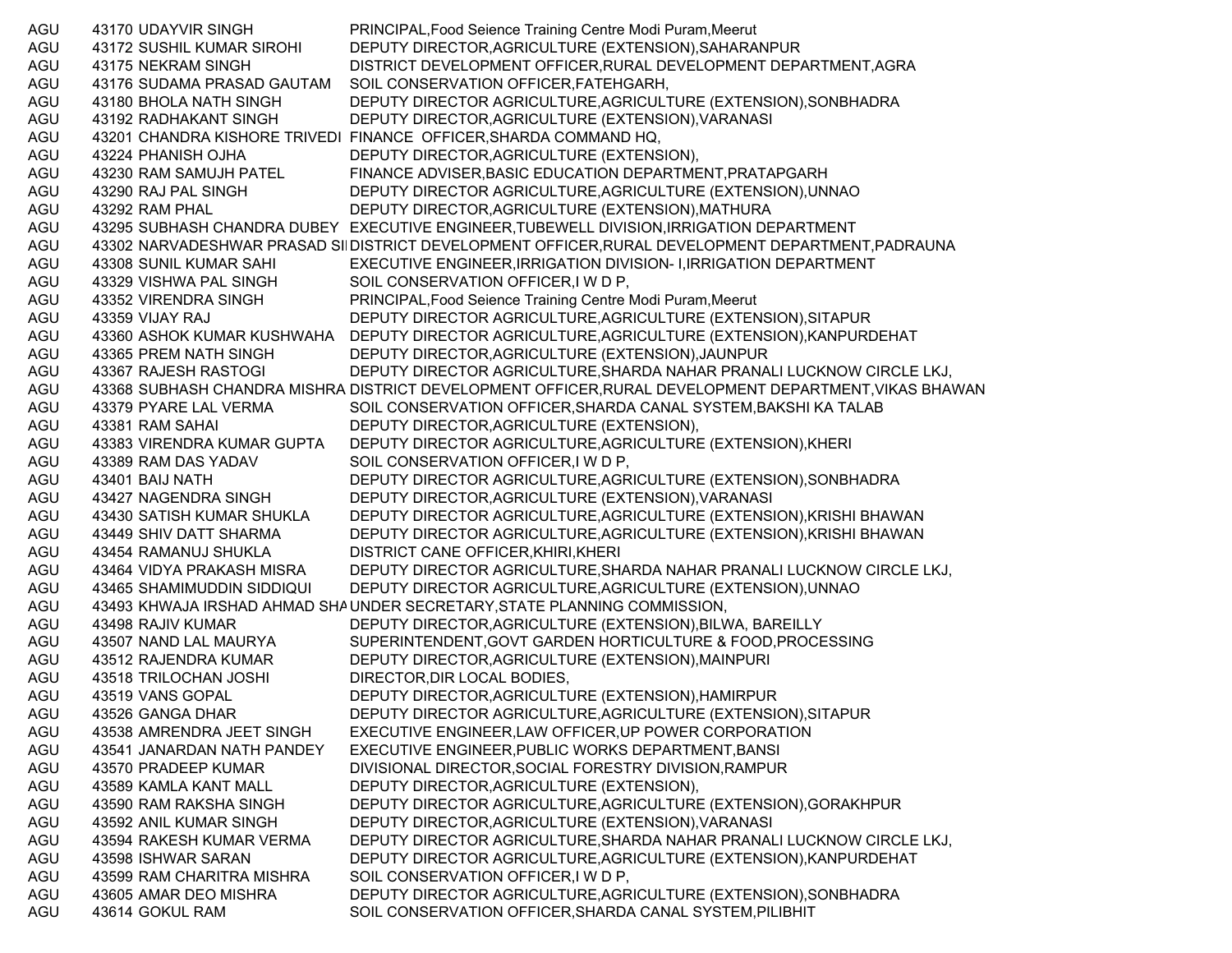AGU 43618 DEVENDRA PRATAP SINGH A DEPUTY DIRECTOR,AGRICULTURE (EXTENSION),JHANSI AGU 43621 NARENDRA SINGH DISTRICT DEVELOPMENT OFFICER,RURAL DEVELOPMENT DEPARTMENT,KANPURDEHAT AGU 43624 MANOJ KUMAR SINGH DEPUTY DIRECTOR,RAM GANGA COMMAND PROJECT,SOIL CONSERVATION 33/1 STANLEY ROAD AGU 43638 KRISHNA MURARI JAISWAL FINANCE OFFICER,HIGHER SECONDARY EDUCATION,PADRAUNA AGU 43639 DINESH SINGH DEPUTY DIRECTOR AGRICULTURE,AGRICULTURE (EXTENSION),GONDA AGU 43640 RAM SEWAK YADAV DEPUTY DIRECTOR,AGRICULTURE (EXTENSION),ETAWAH AGU 43641 SHAMBHU DAYAL SHARMA DEPUTY DIRECTOR,AGRICULTURE (EXTENSION),JHANSI AGU 43663 CHANDRA DEO RAM SOIL CONSERVATION OFFICER,soil conservation officer,siddharthnagar AGU 43667 MAHENDRA NATH YADAV DEPUTY DIRECTOR AGRICULTURE,(EXTENSION),KRISHI BHAWAN AGU 43668 SHAMBHU PRASAD JOSHI FINANCE CONTROLLER,AGRICULTURE DIRECTORATE UP,KRISHI BHAWAN LUCKNOW AGU 43671 PANKAJ KUMAR NIGAM DEPUTY DIRECTOR AGRICULTURE,SHARDA NAHAR PRANALI LUCKNOW CIRCLE LKJ, AGU 43678 UDAY NARAIN SINGH DEPUTY DIRECTOR,AGRICULTURE (EXTENSION),VARANASI AGU 43682 RAJENDRA PRASAD JAISWAL UNDER SECRETARY,STATE PLANNING COMMISSION, AGU 43687 CHAKRESH SINGH DEPUTY DIRECTOR AGRICULTURE,AGRICULTURE (EXTENSION),HARDOI AGU 43713 SHAILENDRA SINGH DIRECTOR,HORTICULTURE FOOD PROCESS DEPT PLAINS HQ, AGU 43719 VIJAY KUMAR JAISWAL DISTRICT DEVELOPMENT OFFICER,RURAL DEVELOPMENT DEPARTMENT,DEORIA AGU 43720 RAM BAHADUR CHAURASIYA FINANCE OFFICER,BASIC EDUCATION DEPARTMENT,PADRAUNA AGU 43721 SARVANAND MISHRA DISTRICT DEVELOPMENT OFFICER,RURAL DEVELOPMENT DEPARTMENT,DEORIA AGU 43725 SANTOSH CHANDRA (SMT) DEPUTY DIRECTOR,AGRICULTURE (EXTENSION),MEERUT AGU 43733 SATYA NARAIN CHAUDHARY DISTRICT DEVELOPMENT OFFICER,RURAL DEVELOPMENT DEPARTMENT,BASTI AGU 43752 JAI PRAKASH RAI DISTRICT PANCHAYATI RAJ OFFICER,SIDDHARTHNAGAR,SIDDHARTHNAGAR AGU 43786 VIJAY PRATAP SINGH DISTRICT DEVELOPMENT OFFICER,RURAL DEVELOPMENT DEPARTMENT,PRATAPGARH AGU 43811 PUSHPLATA SANKHWAL (SM1DEPUTY DIRECTOR AGRICULTURE,AGRICULTURE (EXTENSION),KRISHI BHAWAN AGU 43822 ADITYA PRATAP SENGAR POTATO AND VEGETABLE DEVELOPMENT OFFICER,DEPARTMENT OF HORTICULTURE,FATEHGARH AGU 43852 KUNWAR LAL MAHAN DISTRICT HORTICULTURE OFFICER,HORTICULTURE & FOOD PROCESSING,LALITPUR AGU 43868 UPENDRA PRAKASH CHATURDEPUTY DIRECTOR,AGRICULTURE (EXTENSION),FATEHGARH AGU 43918 RAJESH KUMAR GUPTA PRINCIPAL,GOVERNMENT PLOYTECHNIC,KANPUR NAGAR AGU 43947 KARAN SINGH DEPUTY DIRECTOR,AGRICULTURE (EXTENSION), AGU 43955 PRAMOD KUMAR SRIVASTAV، DEPUTY DIRECTOR,(B.S.) DEVKALI & NARAYANPUR PUMP CANAL,PARIYOJANA MANDAL AGU 43957 PARMANAND SINGH DEPUTY DIRECTOR AGRICULTURE,AGRICULTURE (EXTENSION),SONBHADRA AGU 43965 SAHAR HASAN KHAN PRINCIPAL,GOVT FOOD SCIENCE TRAINING CENTER,MORADABAD AGU 43966 GYAN CHANDRA SONKAR DEPUTY DIRECTOR,AGRICULTURE (EXTENSION), AGU 43969 SHIVKANT GAIROLA FINANCE OFFICER,SHARDA COMMAND HQ, AGU 43973 SURENDRA PRASAD SINGH DEPUTY DIRECTOR,AGRICULTURE (EXTENSION), AGU 43977 NARENDRA SINGH DISTRICT DEVELOPMENT OFFICER,RURAL DEVELOPMENT DEPARTMENT,KAUSHAMBI AGU 43979 SURESH KUMAR VERMA DISTRICT DEVELOPMENT OFFICER,RURAL DEVELOPMENT DEPARTMENT,FATEHPUR AGU 44054 RAJESH KUMAR SHARMA DISTRICT CANE OFFICER,KHIRI,KHERI AGU 44060 GORE LAL PAL PRINCIAPL GOVERNMENT AGRICULTURE COLLEGE,GOVERNMENT AGRICULTURE COLLEGE,JHANSI AGU 44155 NARESH PAL SINGH TOMER DEPUTY DIRECTOR,FISHRIES DEPARTMENT,SAHARANPUR AGU 44166 JAI KUMAR VERMA UNDER SECRETARY,STATE PLANNING COMMISSION, AGU 44251 RAMASHISH SINGH CHIEF VETERINARY OFFICER,ANIMAL HUSBANDRY DEPARTMENT,JHANSI AGU 44252 AMRIKA PRASAD FINANCE OFFICER,BASIC EDUCATION DEPARTMENT,MAHARAJGANJ AGU 44253 SARVADA TIWARI DISTRICT DEVELOPMENT OFFICER, RURAL DEVELOPMENT DEPARTMENT, GORAKHPUR AGU 44257 KAUSHAL KISHORE DEPUTY DIRECTOR AGRICULTURE,AGRICULTURE (EXTENSION),BASTI AGU 44295 RAM SARAN DISTRICT DEVELOPMENT OFFICER,RURAL DEVELOPMENT DEPARTMENT,MORADABAD AGU 44322 NAND LAL MANI TRIPATHI DR ADDITIONAL CHIEF OFFICER,PANCHAYAT I RAJ DEPARTMENT,SAHARANPUR AGU 44337 NARENDRA P SINGH TRIPATI DEPUTY DIRECTOR,AGRICULTURE (EXTENSION),JALAUN AGU 44338 RAJ KUMAR SHARMA DEPUTY DIRECTOR AGRICULTURE,AGRICULTUR (EXTENSION), AGU 44339 ASHFAQ ALI DEPUTY DIRECTOR AGRICULTURE,AGRICULTUR (EXTENSION), AGU 44345 PREM SINGH DEPUTY DIRECTOR,AGRICULTURE (EXTENSION),MAINPURI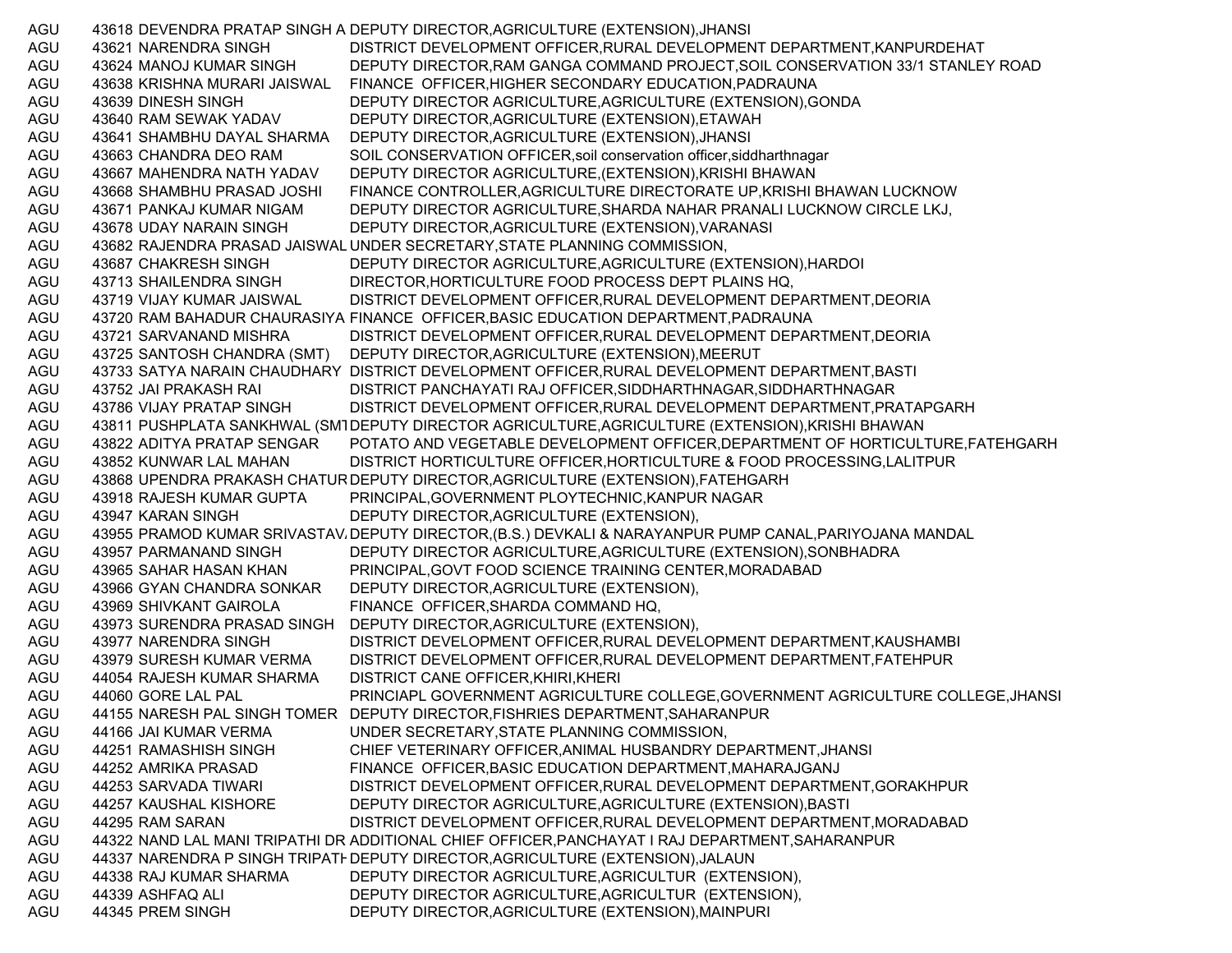AGU 44410 DEONATH SINGH DEPUTY DIRECTOR,AGRICULTURE (EXTENSION),JAUNPUR AGU 44411 RAMAYAGYA GUPTA DEPUTY DIRECTOR AGRICULTURE,AGRICULTURE (EXTENSION),KRISHI BHAWAN AGU 44491 NARENDRA BAHADUR SINGH DEPUTY DIRECTOR AGRICULTURE,SHARDA NAHAR PRANALI LUCKNOW CIRCLE LKJ, AGU 44493 VIRENDRA KUMAR PANDEY DISTRICT PANCHAYATI RAJ OFFICER,BASTI,BASTI AGU 44497 BHAGIRATH CHAUDHARY DEPUTY DIRECTOR,AGRICULTURE (EXTENSION), AGU 44515 RAJEEV KUMAR DEPUTY DIRECTOR AGRICULTURE,AGRICULTURE (EXTENSION),KRISHI BHAWAN AGU 44544 BHIM NARAIN KUSHWAHA DEPUTY DIRECTOR,AGRICULTURE (EXTENSION),JALAUN AGU 44545 ASHOK KUMAR SINGH DEPUTY DIRECTOR,AGRICULTURE (EXTENSION),VARANASI AGU 44614 HITESH KUMAR KUSHWAHA DEPUTY DIRECTOR,AGRICULTURE (EXTENSION),HAMIRPUR AGU 44619 DHARMENDRA NATH PANDE\DEPUTY DIRECTOR AGRICULTURE,SHARDA NAHAR PRANALI LUCKNOW CIRCLE LKJ, AGU 44622 KAMLESH KUMAR BAJPAI DEPUTY DIRECTOR AGRICULTURE,AGRICULTURE (EXTENSION),HARDOI AGU 44626 RAM GULAM GUPTA DEPUTY DIRECTOR AGRICULTURE,AGRICULTURE (EXTENSION),SITAPUR AGU 44628 RAVINDRA SHUKLA DEPUTY DIRECTOR AGRICULTURE,AGRICULTURE (EXTENSION),SITAPUR AGU 44629 GRESH SINGH YADAV DEPUTY DIRECTOR,AGRICULTURE (EXTENSION),AGRA AGU 44712 RAM BAHADUR KATIYAR DEPUTY DIRECTOR,AGRICULTURE (EXTENSION), AGU 44713 MOHAR PAL SINGH DEPUTY DIRECTOR AGRICULTURE, AGRICULTURE (EXTENSION), KRISHI BHAWAN AGU 44724 JAGAT NARAIN VISHWKARMADEPUTY DIRECTOR,SOIL COVERATION AND GNW MAHOBA, AGU 44825 UTTAM KUMAR SINGH DEPUTY DIRECTOR AGRICULTURE,AGRICULTURE (EXTENSION),SITAPUR AGU 44826 PREM NARAIN SHARMA DEPUTY DIRECTOR,AGRICULTURE (EXTENSION),MEERUT AGU 44865 SHYAM BADAN PRASAD DEPUTY DIRECTOR,AGRICULTURE (EXTENSION), AGU 44931 BRIJ BEHARI LAL DEPUTY DIRECTOR,AGRICULTURE,PILIBHIT AGU 44964 SATYA NARAYAN YADAV DEPUTY DIRECTOR AGRICULTURE,AGRICULTURE (EXTENSION),SIDDHARTHNAGAR AGU 44966 SHIV MAGAN SINGH DEPUTY DIRECTOR AGRICULTURE,AGRICULTURE (EXTENSION),FAIZABAD AGU 44977 YOGENDRA PRASAD TRIPATI DISTRICT DEVELOPMENT OFFICER,RURAL DEVELOPMENT DEPARTMENT,DEORIA AGU 44996 CHANDRA MAULI MISHRA DEPUTY DIRECTOR AGRICULTURE,AGRICULTURE (EXTENSION),GORAKHPUR AGU 45017 BALAK RAM DISTRICT CANE OFFICER,KANSHIRAM NAGAR, AGU 45062 RAM NARESH GUPTA DEPUTY DIRECTOR AGRICULTURE,AGRICULTURE (EXTENSION),SONBHADRA AGU 45065 DINESH CHANDRA VERMA DEPUTY DIRECTOR AGRICULTURE,SHARDA NAHAR PRANALI LUCKNOW CIRCLE LKJ, AGU 45067 MOHD SIDDIQUI DEPUTY DIRECTOR AGRICULTURE,AGRICULTURE (EXTENSION),SIDDHARTHNAGAR AGU 45071 RAVINDRA KUMAR DWIVEDI DEPUTY DIRECTOR AGRICULTURE,SHARDA NAHAR PRANALI LUCKNOW CIRCLE LKJ, AGU 45131 NARENDRA SINGH DISTRICT CANE OFFICER,MUZZAFARNAGAR,MUZAFFARNAGAR AGU 45149 NIRMAL KUMAR DEPUTY DIRECTOR AGRICULTURE,SHARDA NAHAR PRANALI LUCKNOW CIRCLE LKJ, AGU 45180 ASAD IQBAL DEPUTY DIRECTOR AGRICULTURE,SHARDA NAHAR PRANALI LUCKNOW CIRCLE LKJ, AGU 45205 KAILASH NATH TRIPATHI DEPUTY DIRECTOR,AGRICULTURE (EXTENSION), AGU 45206 SARVDEV PRASAD YADAV DEPUTY DIRECTOR AGRICULTURE,AGRICULTURE (EXTENSION),DEORIA AGU 45207 SHASHI NATH SINGH DEPUTY DIRECTOR AGRICULTURE,AGRICULTURE (EXTENSION),SIDDHARTHNAGAR AGU 45216 OM PRAKASH SINGH DEPUTY DIRECTOR,AGRICULTURE (EXTENSION),BANDA AGU 45219 SANA ULLAH DEPUTY DIRECTOR,AGRICULTURE (EXTENSION), AGU 45220 BABURAM DEPUTY DIRECTOR,AGRICULTURE (EXTENSION),JALAUN AGU 45227 VISHWANATH KUSHWAHA DEPUTY DIRECTOR AGRICULTURE,AGRICULTURE (EXTENSION),FAIZABAD AGU 45228 SURAJ PAL SINGH DEPUTY DIRECTOR AGRICULTURE,AGRICULTURE (EXTENSION),FIROZABAD AGU 45231 HARINATH SINGH DEPUTY DIRECTOR AGRICULTURE,(EXTENSION),KRISHI BHAWAN AGU 45233 BRIJENDRA PRAKASH YADAV DEPUTY DIRECTOR AGRICULTURE,AGRICULTURE (EXTENSION),SITAPUR AGU 45236 SUGRIV SHUKLA DEPUTY DIRECTOR AGRICULTURE,AGRICULTURE (EXTENSION),MAHARAJGANJ AGU 45237 RAMESH DWIVEDI DEPUTY DIRECTOR AGRICULTURE,AGRICULTURE (EXTENSION),GORAKHPUR AGU 45238 RAJARAM DEPUTY DIRECTOR AGRICULTURE,AGRICULTURE (EXTENSION),BASTI AGU 45244 RANVIR BAHADUR SINGH DEPUTY DIRECTOR,AGRICULTURE (EXTENSION), AGU 45245 RAVINDRA NARAYAN PANDEYDEPUTY DIRECTOR,AGRICULTURE (EXTENSION), AGU 45247 NIZAMUDDIN ANSARI DEPUTY DIRECTOR,AGRICULTURE (EXTENSION), AGU 45249 OM PRAKASH SINGH DEPUTY DIRECTOR, AGRICULTURE (EXTENSION),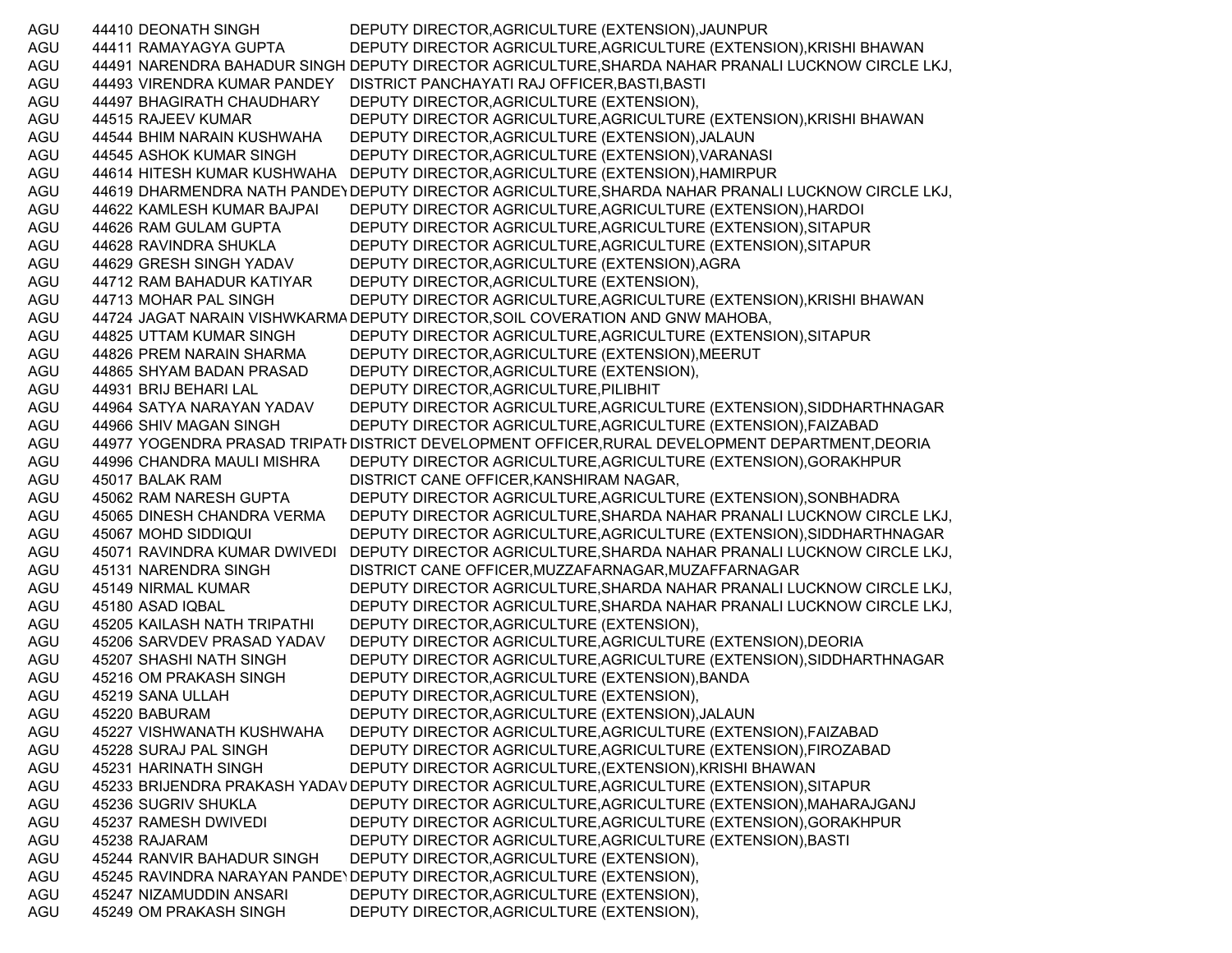AGU 45253 NAND LAL KHARWAR DEPUTY DIRECTOR,AGRICULTURE (EXTENSION), AGU 45271 RAKESH KUMAR SINGH DISTRICT DEVELOPMENT OFFICER,RURAL DEVELOPMENT DEPARTMENT,GORAKHPUR AGU 45324 ROOP NARAIN MISHRA DEPUTY DIRECTOR AGRICULTURE,AGRICULTURE (EXTENSION),KRISHI BHAWAN AGU 45349 OM PRAKASH PANDEY DISTRICT DEVELOPMENT OFFICER,RURAL DEVELOPMENT DEPARTMENT,DEORIA AGU 45357 BALAK RAM KUSHWAHA DEPUTY DIRECTOR,AGRICULTURE (EXTENSION),JHANSI AGU 45359 KLESH HARAN MISHRA DISTRICT AGRICULTURE OFFICER,BARABANKI,BARABANKY AGU 45393 TULSI PRASAD DEPUTY DIRECTOR,AGRICULTURE (EXTENSION), AGU 45398 GYANENDRA SINGH TYAGI DEPUTY DIRECTOR,AGRICULTURE (EXTENSION), AGU 45402 VIRENDRA PRATAP SINGH DISTRICT DEVELOPMENT OFFICER,RURAL DEVELOPMENT DEPARTMENT,VIKAS BHAWAN AGU 45404 AMICHAND SINGH DISTRICT DEVELOPMENT OFFICER,RURAL DEVELOPMENT DEPARTMENT,MORADABAD AGU 45405 BABUL NATH MAURYA DEPUTY DIRECTOR AGRICULTURE,(EXTENSION),KRISHI BHAWAN AGU 45411 SIYARAM YADAV DEPUTY DIRECTOR,AGRICULTURE (EXTENSION),MIRZAPUR AGU 45412 VIKRAMJIT SAROJ DEPUTY DIRECTOR,AGRICULTURE (EXTENSION),JAUNPUR AGU 45416 MAHENDRA KUMAR YADAV DEPUTY DIRECTOR,AGRICULTURE (EXTENSION),JAUNPUR AGU 45423 RAM AJORE YADAV DEPUTY DIRECTOR,AGRICULTURE (EXTENSION),JAUNPUR AGU 45432 SHARDA PRASAD YADAV DISTRICT DEVELOPMENT OFFICER,RURAL DEVELOPMENT DEPARTMENT,JAUNPUR AGU 45439 RAM SWARTH VERMA DEPUTY DIRECTOR AGRICULTURE,CHHATRAPATI SHAHUJI MAHARAJ NAGAR, AGU 45440 LAXMI NARAYAN DEPUTY DIRECTOR,AGRICULTURE (EXTENSION), AGU 45441 AWADHESH KUMAR SINGH DEPUTY DIRECTOR,AGRICULTURE (EXTENSION),MIRZAPUR AGU 45442 DUTT SINGH DEPUTY DIRECTOR,AGRICULTURE (EXTENSION),MAINPURI AGU 45443 INDRAJIT PRASAD DEPUTY DIRECTOR,AGRICULTURE (EXTENSION), AGU 45447 SRI RAM DEPUTY DIRECTOR AGRICULTURE,(EXTENSION),KRISHI BHAWAN AGU 45458 SURESH KUMAR SHARMA DEPUTY DIRECTOR AGRICULTURE,HAPUR, AGU 45460 MAHESH CHANDRA DEPUTY DIRECTOR AGRICULTURE,AGRICULTURE (EXTENSION),KRISHI BHAWAN AGU 45480 VIRENDRA KUMAR SINGH DIRECTOR,HORTICULTURE FOOD PROCESS DEPT PLAINS HQ, AGU 45482 RAJKUMAR SINGH DISTRICT ASSISTANT REGISTRAR,CO-OPERATIVE SOCIETIES,BULANDSHAHAR AGU 45500 ASHOK KUMAR DEPUTY DIRECTOR AGRICULTURE,KANSHI RAM NAGAR, AGU 45517 GYAN PRAKASH SRIVASTAVA DEPUTY DIRECTOR,AGRICULTURE (EXTENSION), AGU 45532 VINAY KUMAR MALL DISTRICT DEVELOPMENT OFFICER, RURAL DEVELOPMENT DEPARTMENT, GORAKHPUR AGU 45538 RAJENDRA MANI TRIPATHI DEPUTY DIRECTOR,AGRICULTURE (EXTENSION), AGU 45540 BAL KRISHNA DEPUTY DIRECTOR,AGRICULTURE (EXTENSION), AGU 45543 MUNNA PRASAD YADAV DEPUTY DIRECTOR AGRICULTURE,AGRICULTURE (EXTENSION),GORAKHPUR AGU 45546 MUKH LAL DEPUTY DIRECTOR,AGRICULTURE (EXTENSION), AGU 45550 CHARAN SINGH DEPUTY DIRECTOR,AGRICULTURE (EXTENSION),KANNAUJ AGU 45552 RAM DAS DEPUTY DIRECTOR AGRICULTURE,AGRICULTURE (EXTENSION),HARDOI AGU 45554 SHAKTI SINGH DEPUTY DIRECTOR,AGRICULTURE (EXTENSION),MUZAFFARNAGAR AGU 45555 MATA DEEN DEPUTY DIRECTOR,AGRICULTURE (EXTENSION),HAMIRPUR AGU 45556 ARUN KUMAR RAWAT DEPUTY DIRECTOR AGRICULTURE,AGRICULTURE (EXTENSION),SITAPUR AGU 45557 ANIL KUMAR MAHESHWARI DEPUTY DIRECTOR,AGRICULTURE (EXTENSION),JALAUN AGU 45558 SANTOSH KUMAR DEPUTY DIRECTOR,AGRICULTURE (EXTENSION),JALAUN AGU 45573 KRISHNA PAL DEPUTY DIRECTOR,AGRICULTURE,PILIBHIT AGU 45575 KUNWAR PAL SINGH TOMAR DEPUTY DIRECTOR,AGRICULTURE (EXTENSION), AGU 45577 SRIKRISHNA VERMA DEPUTY DIRECTOR AGRICULTURE,AGRICULTURE (EXTENSION),DEORIA AGU 45578 CHARAN SINGH DISTRICT CANE OFFICER,KHIRI,KHERI AGU 45585 SAHEBRAJ SINGH DEPUTY DIRECTOR AGRICULTURE,AGRICULTURE (EXTENSION),SONBHADRA AGU 45587 MAHESH CHANDRA SEEDS SPECIALIST, HORTICULTURE,FP CENTRE,HORTICULTURE & FOOD PROCESSING,TRAINING CENTRE BARUA S/ AGU 45616 UPENDRA SINGH DEPUTY DIRECTOR,AGRICULTURE (EXTENSION),MIRZAPUR AGU 45624 RAVINDRA NATH PANDEY DEPUTY DIRECTOR,AGRICULTURE (EXTENSION), AGU 45625 DAYA SHANKER SAHU DEPUTY DIRECTOR,AGRICULTURE (EXTENSION),JALAUN AGU 45628 JAI RAM DISTRICT HORTICULTURE OFFICER,CHITRAKOOT,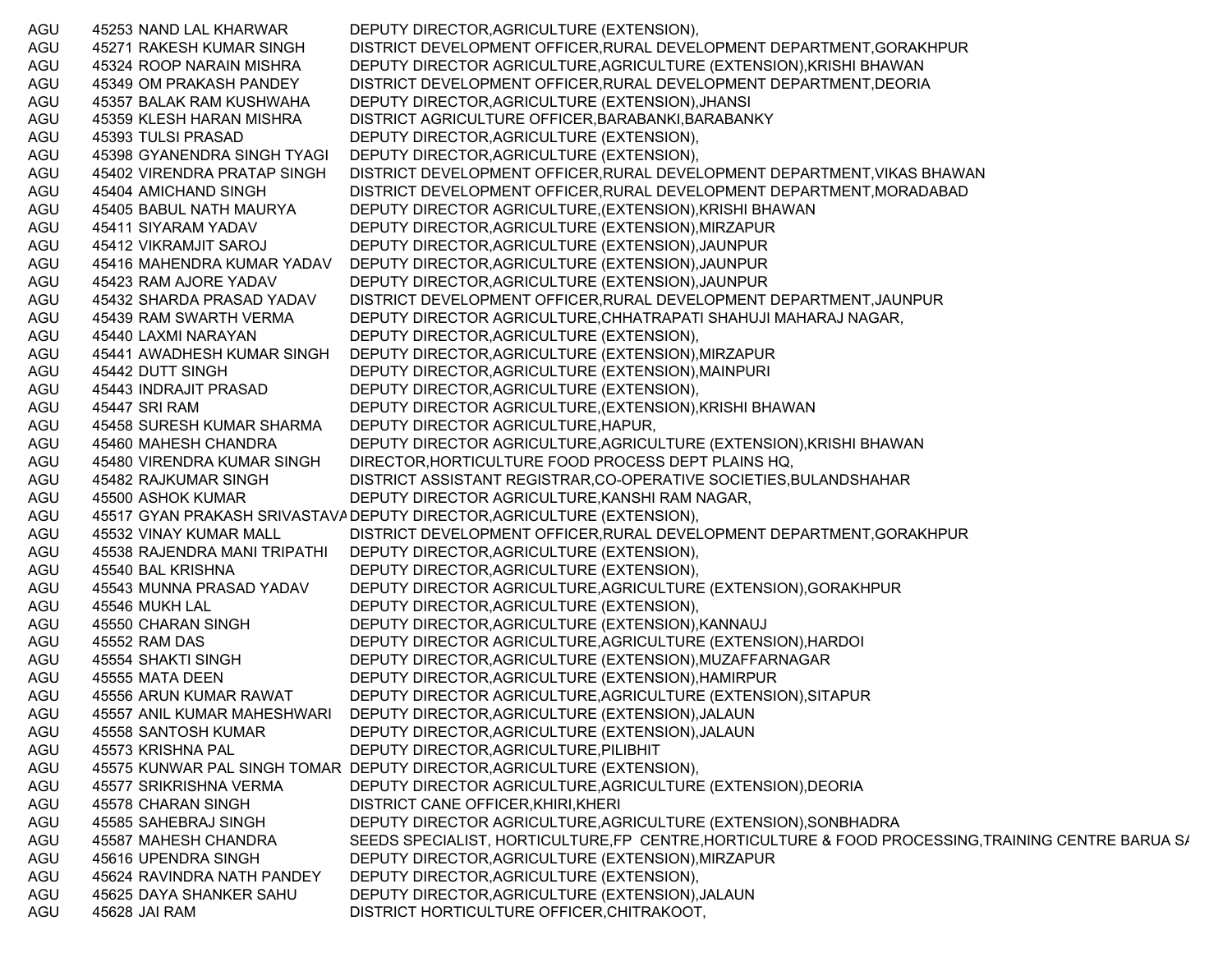AGU 45630 HARISH CHAND TRIPATHI DEPUTY DIRECTOR,AGRICULTURE (EXTENSION), AGU 45636 SHEKHAR SAXENA DISTRICT HORTICULTURE OFFICER,HORTICULTURE & FOOD PROCESSING,ALIGARH AGU 45719 HARENDRA PRATAP VISHWAI DEPUTY DIRECTOR AGRICULTURE,AGRICULTURE (EXTENSION),DEORIA AGU 45747 BAL CHAND RAM DEPUTY DIRECTOR AGRICULTURE,(EXTENSION),KRISHI BHAWAN AGU 45750 RAM KRIT RAM DEPUTY DIRECTOR AGRICULTURE,AGRICULTURE (EXTENSION),FAIZABAD AGU 45751 OMPRAKASH DEPUTY DIRECTOR AGRICULTURE,(EXTENSION),KRISHI BHAWAN AGU 45753 KRISHNA GOPAL DISTRICT HORTICULTURE OFFICER,DISTRICT HORTICULTURE OFFICER, AGU 45754 SHIV SHANKER RAJ BHAR DEPUTY DIRECTOR,AGRICULTURE (EXTENSION),JAUNPUR AGU 45755 KAILASH RAM DEPUTY DIRECTOR AGRICULTURE,(EXTENSION),KRISHI BHAWAN AGU 45756 ANANT KUMAR KUSHWAHA DEPUTY DIRECTOR,AGRICULTURE (EXTENSION),BANDA AGU 45759 VIJAI BAHADUR RAM DEPUTY DIRECTOR AGRICULTURE,AGRICULTURE (EXTENSION),KRISHI BHAWAN AGU 45763 CULBUL RAM DEPUTY DIRECTOR AGRICULTURE,(EXTENSION),KRISHI BHAWAN AGU 45765 MRITUNJAI SINGH YADAV DISTRICT AGRICULTURE OFFICER,VARANASI,VARANASI AGU 45807 GYANESH CHANDRA PATHAKDISTRICT CANE OFFICER,KHIRI,KHERI AGU 45810 PANKAJ KUMAR SINGH TOMADEPUTY DIRECTOR,AGRICULTURE,PILIBHIT AGU 45812 PREM SHANKER DEPUTY DIRECTOR AGRICULTURE,AGRICULTURE (EXTENSION),HARDOI AGU 45825 SHESH SRIVASTAVA DEPUTY DIRECTOR AGRICULTURE,SHARDA NAHAR PRANALI LUCKNOW CIRCLE LKJ, AGU 45827 RAM PRASAD DEPUTY DIRECTOR,AGRICULTURE (EXTENSION),JALAUN AGU 45828 NARAIN DASS TRIPATHI DEPUTY DIRECTOR AGRICULTURE,KANSHI RAM NAGAR, AGU 45832 MANOJ KUMAR DWIVEDI DEPUTY DIRECTOR AGRICULTURE,AGRICULTURE (EXTENSION),GORAKHPUR AGU 45834 INDRA MANI TRIPATHI DEPUTY DIRECTOR,AGRICULTURE (EXTENSION), AGU 45835 SAMPURNANAND PANDEY DEPUTY DIRECTOR,AGRICULTURE (EXTENSION), AGU 45838 SUBHASH BABU DEPUTY DIRECTOR AGRICULTURE,AGRICULTURE (EXTENSION),SITAPUR AGU 45850 NARESH BABU DEPUTY DIRECTOR,AGRICULTURE (EXTENSION),MATHURA AGU 45852 RAMRUP SINGH DEPUTY DIRECTOR,AGRICULTURE (EXTENSION),MEERUT AGU 45854 BEHARI LAL MAHAN DEPUTY DIRECTOR,AGRICULTURE (EXTENSION), AGU 45859 HARI KUMAR DEPUTY DIRECTOR,AGRICULTURE (EXTENSION), AGU 45863 INSHA ULLAH KHAN DEPUTY DIRECTOR,AGRICULTURE (EXTENSION),BULANDSHAHAR AGU 45877 SUGHAR SINGH DEPUTY DIRECTOR,AGRICULTURE (EXTENSION),ETAH AGU 45887 KAMTA PRASAD VERMA DISTRICT CANE OFFICER,PILIBHIT,PILIBHIT AGU 45901 SABHA JEET PRASAD DEPUTY DIRECTOR AGRICULTURE,AGRICULTURE (EXTENSION),GORAKHPUR AGU 45902 RAM ISWAR SINGH DEPUTY DIRECTOR AGRICULTURE,AGRICULTURE (EXTENSION),GORAKHPUR AGU 45921 AJAI KUMAR SRIVASTAVA CHIEF MEDICAL OFFICER,MAHARAJGANJ, AGU 45952 NASIR MOHD DEPUTY DIRECTOR,AGRICULTURE (EXTENSION),SHAHJAHANPUR AGU 45959 MUKESH KUMAR SAXENA DISTRICT CANE OFFICER,KHIRI,KHERI AGU 45999 MANGE RAM SHARMA DISTRICT CANE OFFICER,BAGPAT,BAGPAT AGU 46041 LAL CHAND VERMA DISTRICT HORTICULTURE OFFICER,horticuture &food processing,AMETHI AGU 46042 RADHEY SHYAM DEPUTY DIRECTOR,SOIL COVERATION AND GNW FATEHGARH, AGU 46062 RAM SHANKER SINGH DISTRICT PANCHAYATI RAJ OFFICER,JAUNPUR,JAUNPUR AGU 46078 ASHOK KUMAR DEPUTY DIRECTOR AGRICULTURE,AGRICULTURE (EXTENSION),KANPURDEHAT AGU 46080 TRIVENI PRASAD DEPUTY DIRECTOR,AGRICULTURE (EXTENSION),JAUNPUR AGU 46082 RAM BHARAT RAM DISTRICT DEVELOPMENT OFFICER,RURAL DEVELOPMENT DEPARTMENT,JAUNPUR AGU 46084 RAJ KUMAR SINGH DEPUTY DIRECTOR AGRICULTURE,KANSHI RAM NAGAR, AGU 46086 GANGA DEEN KUSHWAHA DEPUTY DIRECTOR,AGRICULTURE (EXTENSION), AGU 46093 UDAI RAM DEPUTY DIRECTOR,AGRICULTURE (EXTENSION),MIRZAPUR AGU 46098 ARVIND KUMAR SINGH DEPUTY DIRECTOR AGRICULTURE,AGRICULTURE (EXTENSION),SONBHADRA AGU 46118 RAJENDRA NATH SHARMA DIRECTOR GENERAL,DIRECTORATE OF FAMILY WELFARE, AGU 46133 RAM KUMAR DEPUTY DIRECTOR,AGRICULTURE (EXTENSION), AGU 46136 HARI SHANKAR ARYA DEPUTY DIRECTOR,AGRICULTURE (EXTENSION),BULANDSHAHAR AGU 46140 ATUL KUMAR DISTRICT HORTICULTURE OFFICER,DISTRICT HORTICULTURE OFFICER,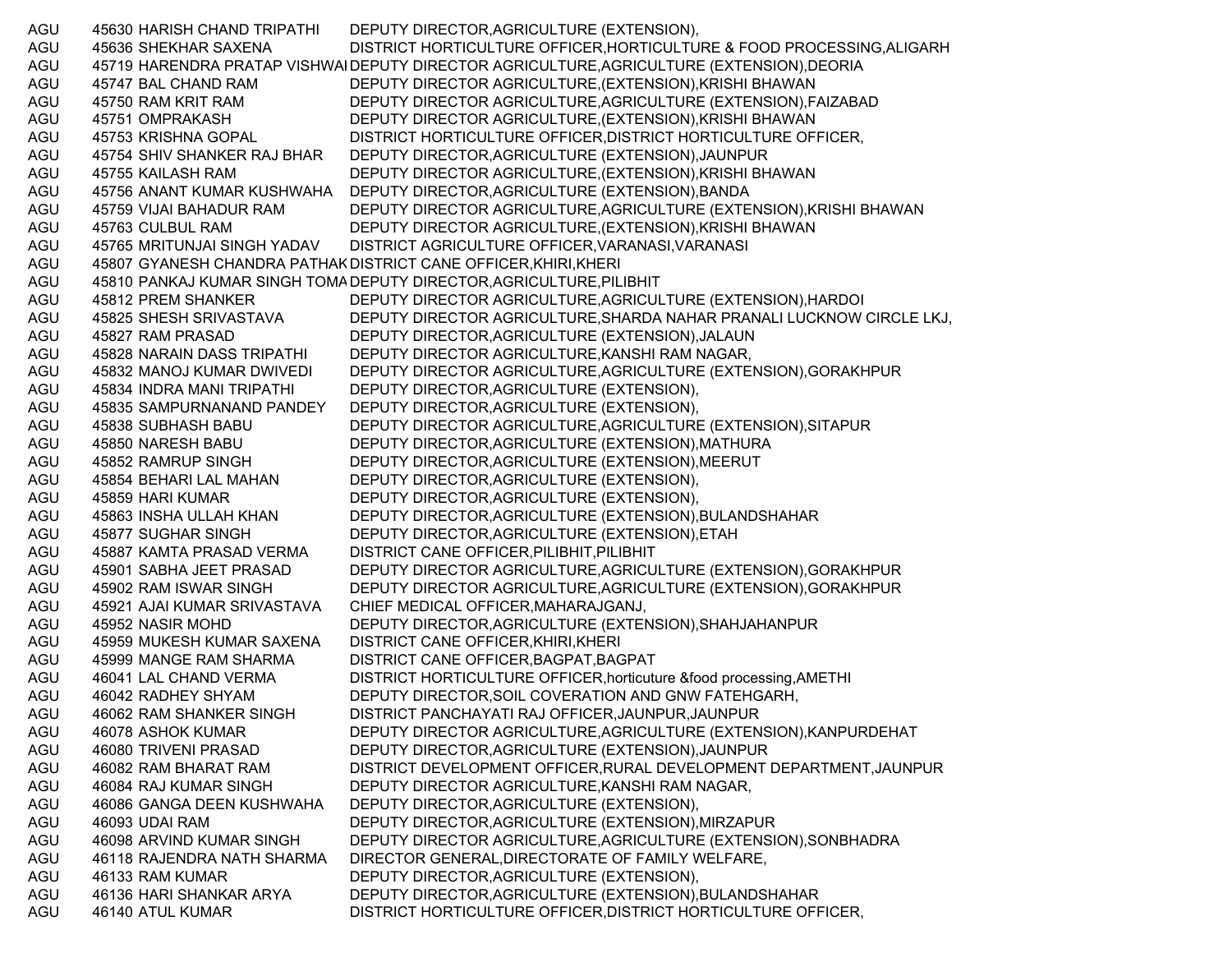AGU 46144 LALIT KISHORE DISTRICT HORTICULTURE OFFICER,HORTICULTURE & FOOD PROCESSING,PRATAPGARH AGU 46148 VIR BHAN SINGH DEPUTY DIRECTOR,AGRICULTURE (EXTENSION), AGU 46153 RAMESH SINGH DEPUTY DIRECTOR AGRICULTURE,AGRICULTURE (EXTENSION),HARDOI AGU 46170 SHAMBHU NATH RAM DISTRICT DEVELOPMENT OFFICER,RURAL DEVELOPMENT DEPARTMENT,AMBEDKAR NAGAR AGU 46177 SATYENDRA KUMAR DEPUTY DIRECTOR,AGRICULTURE (EXTENSION),RAMPUR AGU 46178 HAR PRASAD DEPUTY DIRECTOR,AGRICULTURE (EXTENSION),HAMIRPUR AGU 46214 RAMESH KUMAR SINGH DEPUTY DIRECTOR AGRICULTURE,AGRICULTURE (EXTENSION),GONDA AGU 46215 NIRMALENDU SHEKHAR CHA DEPUTY DIRECTOR AGRICULTURE,AGRICULTURE (EXTENSION),GONDA AGU 46220 RAM KRISHNA CENTRE SUPRINTENDENT, GOVT SOIL CONSERVATION TRAINING CENTRE,MAURANIPUR, AGU 46222 RAM AWTAR DEPUTY DIRECTOR,AGRICULTURE (EXTENSION),SHAHJAHANPUR AGU 46223 ASHOK KUMAR DISTRICT CANE OFFICER,KANPUR, AGU 46225 KUNWAR SINGH ADDITIONAL CHIEF OFFICER,PANCHAYAT I RAJ DEPARTMENT,MAINPURI AGU 46226 LAXMI KANT DEPUTY DIRECTOR,AGRICULTURE (EXTENSION),JALAUN AGU 46228 PREM SHANKAR DEPUTY DIRECTOR AGRICULTURE,AGRICULTURE (EXTENSION),KANPURDEHAT AGU 46229 SURYA BHAN YADAV DISTRICT HORTICULTURE OFFICER,CHITRAKOOT, AGU 46232 SHIV KUMAR DEPUTY DIRECTOR AGRICULTURE,AGRICULTUR (EXTENSION), AGU 46234 SURESH KUMAR DEPUTY DIRECTOR,AGRICULTURE (EXTENSION),BILWA, BAREILLY AGU 46240 PEETAM SINGH DEPUTY DIRECTOR AGRICULTURE,AGRICULTURE (EXTENSION),SITAPUR AGU 46241 BHAJAN LAL DIRECTOR,ECONOMIC & STATISTICS CELL STATE PLNG, AGU 46242 RAM BAHADUR SINGH DEPUTY DIRECTOR,AGRICULTURE (EXTENSION),BANDA AGU 46244 KUNWAR PAL SINGH DEPUTY DIRECTOR,AGRICULTURE (EXTENSION), AGU 46247 RAM SHANKER YADAV ADDITIONAL CHIEF OFFICER,PANCHAYAT I RAJ DEPARTMENT,PRATAPGARH AGU 46248 A P VERMA DEPUTY DIRECTOR AGRICULTURE,AGRICULTURE (EXTENSION),LALITPUR AGU 46249 CHINTAMANI DEPUTY DIRECTOR,AGRICULTURE (EXTENSION),FATEHGARH AGU 46251 MUNNI LAL GUPTA DISTRICT DEVELOPMENT OFFICER,RURAL DEVELOPMENT DEPARTMENT,CHITRAKOOT AGU 46254 RAM ABHILASH DEPUTY DIRECTOR,AGRICULTURE (EXTENSION), AGU 46313 RAM PRASAD DEPUTY DIRECTOR,AGRICULTURE (EXTENSION), AGU 46330 SANTOSH KUMAR KATIYAR DEPUTY DIRECTOR AGRICULTURE,AGRICULTURE (EXTENSION),KANPURDEHAT AGU 46409 BHUPAL SINGH DEPUTY DIRECTOR AGRICULTURE,AGRICULTURE (EXTENSION),KRISHI BHAWAN AGU 46424 GANESH CHANDRA MISHRA DISTRICT HORTICULTURE OFFICER,DISTRICT HORTICULTURE OFFICER,SHRAVASTI AGU 46425 JAI PRAKASH PAL DEPUTY DIRECTOR AGRICULTURE,SHARDA NAHAR PRANALI LUCKNOW CIRCLE LKJ, AGU 46426 NIRMAL PRASAD DEPUTY DIRECTOR,AGRICULTURE (EXTENSION), AGU 46430 SENSOR PAL SINGH DEPUTY DIRECTOR,AGRICULTURE (EXTENSION),MEERUT AGU 46453 MAHENDRA SHUKLA DISTRICT PROGRAMME OFFICER,WOMEN AND CHILD WELFARE, AGU 46529 SATYANAND VERMA DEPUTY DIRECTOR,AGRICULTURE (EXTENSION),MIRZAPUR AGU 46585 JHINKAN PRASAD DUBEY DISTRICT CANE OFFICER,GONDA, AGU 46590 SUDHANSHU SHEKHAR CHATDISTRICT CANE OFFICER,GONDA, AGU 46596 GIRDHARI LAL MISHRA DEPUTY DIRECTOR AGRICULTURE,AGRICULTURE (EXTENSION),GONDA AGU 46606 DESHRAJ SINGH DISTRICT CANE OFFICER,GONDA, AGU 46618 OM PRAKASH VISHWAKARMADEPUTY DIRECTOR,AGRICULTURE (EXTENSION),HAMIRPUR AGU 46619 PREM SHANKAR TRIVEDI DEPUTY DIRECTOR AGRICULTURE,AGRICULTURE (EXTENSION),HARDOI AGU 46624 ANIL KUMAR SRIVASTAVA DEPUTY DIRECTOR,AGRICULTURE (EXTENSION), AGU 46627 ANIL KUMAR DEPUTY DIRECTOR,AGRICULTURE (EXTENSION),MATHURA AGU 46628 SHASHI BHUSHAN MISHRA DEPUTY DIRECTOR,AGRICULTURE (EXTENSION),KANNAUJ AGU 46638 PRABHAKAR DUBEY DEPUTY DIRECTOR,AGRICULTURE (EXTENSION),JAUNPUR AGU 46639 RAGHURAJ SINGH DISTRICT ASSISTANT REGISTRAR,CO-OPERATIVE SOCIETIES, AGU 46642 VIJENDRA KUMAR UPADHYAYDEPUTY DIRECTOR AGRICULTURE,AGRICULTURE (EXTENSION),SULTANPUR AGU 46646 MUNSHI LAL YADAV DEPUTY DIRECTOR,AGRICULTURE (EXTENSION),JAUNPUR AGU 46649 RAM PRASAD MAURYA DEPUTY DIRECTOR AGRICULTURE,(EXTENSION),KRISHI BHAWAN AGU 46650 HANSRAJ YADAV DEPUTY DIRECTOR AGRICULTURE,(EXTENSION),KRISHI BHAWAN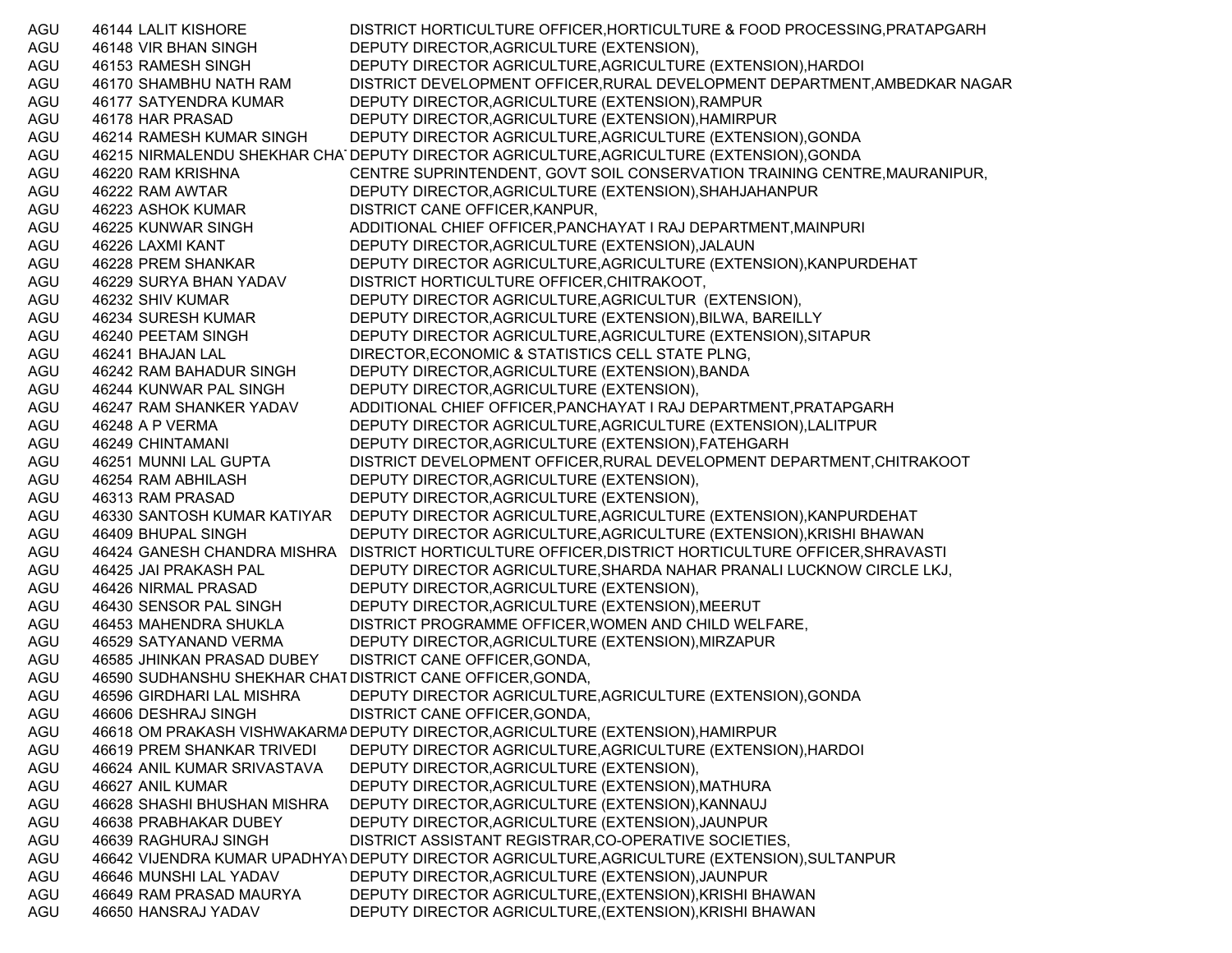AGU 46652 PATIRAJ RAM DEPUTY DIRECTOR,AGRICULTURE (EXTENSION),MIRZAPUR AGU 46653 RADHEY SHYAM DEPUTY DIRECTOR,AGRICULTURE (EXTENSION),JAUNPUR AGU 46659 KAMLA SHANKAR YADAV DEPUTY DIRECTOR,AGRICULTURE (EXTENSION),MIRZAPUR AGU 46660 BHAGWAN DAS DEPUTY DIRECTOR,AGRICULTURE (EXTENSION),JHANSI AGU 46661 MAHESH PRASAD DEPUTY DIRECTOR AGRICULTURE,AGRICULTURE (EXTENSION),SITAPUR AGU 46663 SURYABHAN DEPUTY DIRECTOR AGRICULTURE,AGRICULTURE (EXTENSION),SONBHADRA AGU 46664 PRABHAKAR SINGH DEPUTY DIRECTOR,AGRICULTURE (EXTENSION),GAZIPUR AGU 46665 LALLAN KURMI DEPUTY DIRECTOR,AGRICULTURE (EXTENSION),JAUNPUR AGU 46700 GOVIND SINGH DEPUTY DIRECTOR,AGRICULTURE (EXTENSION),JHANSI AGU 46702 MEWA LAL DEPUTY DIRECTOR,AGRICULTURE (EXTENSION),JAUNPUR AGU 46704 BABU LAL DEPUTY DIRECTOR,AGRICULTURE (EXTENSION), AGU 46707 VINOD KUMAR SACHAN DEPUTY DIRECTOR,AGRICULTURE (EXTENSION),AGRA AGU 46711 BASUDEV SINGH DEPUTY DIRECTOR,AGRICULTURE (EXTENSION),JAUNPUR AGU 46712 VIRENDRA KUMAR DEPUTY DIRECTOR,AGRICULTURE (EXTENSION), AGU 46741 GANESH SINGH DEVRI DEPUTY DIRECTOR,AGRICULTURE,PILIBHIT AGU 46798 RAJENDRA RAM DEPUTY DIRECTOR AGRICULTURE,(EXTENSION),KRISHI BHAWAN AGU 46799 ASHOK BEHARI DIXIT DEPUTY DIRECTOR,AGRICULTURE (EXTENSION),BANDA AGU 46800 SATYAVIR SINGH DEPUTY DIRECTOR,AGRICULTURE (EXTENSION),MUZAFFARNAGAR AGU 46802 DURGA DUTT DUBEY DISTRICT DEVELOPMENT OFFICER,RURAL DEVELOPMENT DEPARTMENT,GORAKHPUR AGU 46806 RAM NARESH SINGH BHADAUDEPUTY DIRECTOR,AGRICULTURE (EXTENSION), AGU 46807 SANGAM PRASAD MISHRA DISTRICT DEVELOPMENT OFFICER,RURAL DEVELOPMENT DEPARTMENT,JAUNPUR AGU 46812 DHRUVA CHANDRA CHAUDHADISTRICT DEVELOPMENT OFFICER,RURAL DEVELOPMENT DEPARTMENT,BASTI AGU 46813 MALIND KUMAR SRIVASTAVA DEPUTY DIRECTOR AGRICULTURE,AGRICULTURE (EXTENSION),PRATAPGARH AGU 46820 MITHILESH KUMAR SRIVASTA DISTRICT HORTICULTURE OFFICER,HORTICULTURE & FOOD PROCESSING,PRATAPGARH AGU 46830 JAGAT NARAIN DEPUTY DIRECTOR,AGRICULTURE (EXTENSION), AGU 46841 DHARAM VEER DEPUTY DIRECTOR,AGRICULTURE (EXTENSION),JHANSI AGU 46874 AVINASH CHANDRA SRIVASTADEPUTY DIRECTOR AGRICULTURE,SHARDA NAHAR PRANALI LUCKNOW CIRCLE LKJ, AGU 47054 KSHATRA PAL SINGH DEPUTY DIRECTOR AGRICULTURE,AGRICULTURE (EXTENSION),SITAPUR AGU 47056 RAM DAYAL SINGH DEPUTY DIRECTOR AGRICULTURE,AGRICULTURE (EXTENSION),SITAPUR AGU 47058 MAHENDRA KUMAR MISRA DEPUTY DIRECTOR AGRICULTURE,AGRICULTURE (EXTENSION),SITAPUR AGU 47060 SHYAMBIR SINGH DEPUTY DIRECTOR AGRICULTURE,AGRICULTURE (EXTENSION),SITAPUR AGU 47061 NARESH PAL CHAUHAN DIVISIONAL DIRECTOR,AGRICULTURE (EXTENSION),SHAMLI AGU 47092 AMAR PRASAD DEPUTY DIRECTOR,AGRICULTURE (EXTENSION), AGU 47137 VIVEK KUMAR MATHUR DEPUTY DIRECTOR AGRICULTURE,AGRICULTURE (EXTENSION),KHERI AGU 47138 RAM CHANDRA DISTRICT CANE OFFICER, KHIRI, KHERI AGU 47197 JAIPRAKASH DEPUTY DIRECTOR,AGRICULTURE (EXTENSION), AGU 47234 CHANDRA PRAKASH SUKLA DISTRICT CANE OFFICER,KHIRI,KHERI AGU 47236 ALOK KUMAR SRIVASTAVA OFFICER NOMINATED BY DIRECTOR,HANDICAPPED WELFARE DIRECTORATE, AGU 47344 YASHVEER SINGH DEPUTY DIRECTOR,GRATER SHARDA COMM. PROJECT SAHARANPUR, AGU 47352 DIVASHISH BANERJEE RESEARCH OFFICER,DIRECTOR(FISHRIES), 7 FAIZABAD ROAD,BABUGANJ LUCKNOW AGU 47402 RAJESH KUMAR SINGH DIRECTOR,STATE HINDI INSTITUTE,STATE EDUCATION RESEARCH&TRAINING BOARD AGU 47405 HARISHANKER SINGH DEPUTY DIRECTOR,AGRICULTURE (EXTENSION),VARANASI AGU 47406 SUSHIL KUMAR SINGH DEPUTY DIRECTOR AGRICULTURE,SHARDA NAHAR PRANALI LUCKNOW CIRCLE LKJ, AGU 47408 MANRAJ SINGH CHAOUHAN DEPUTY DIRECTOR,HORTICULTURE,AGRA MANDAL AGU 47417 DEV RAJ YADAV DEPUTY DIRECTOR,AGRICULTURE (EXTENSION),JHANSI AGU 47505 RAJ KUMAR DEPUTY CANE COMMISSIONER, BAREILLY, AGU 47513 BRIJESH KUMAR UPADHAYAYDISTRICT CANE OFFICER,PILIBHIT,PILIBHIT AGU 47555 POORAN LAL DISTRICT CANE OFFICER,PILIBHIT,PILIBHIT AGU 47637 JAIVIR SINGH DEPUTY DIRECTOR,AGRICULTURE (EXTENSION),MEERUT AGU 47640 SANTOSH KUMAR MISHRA DEPUTY DIRECTOR AGRICULTURE,AGRICULTURE (EXTENSION),KRISHI BHAWAN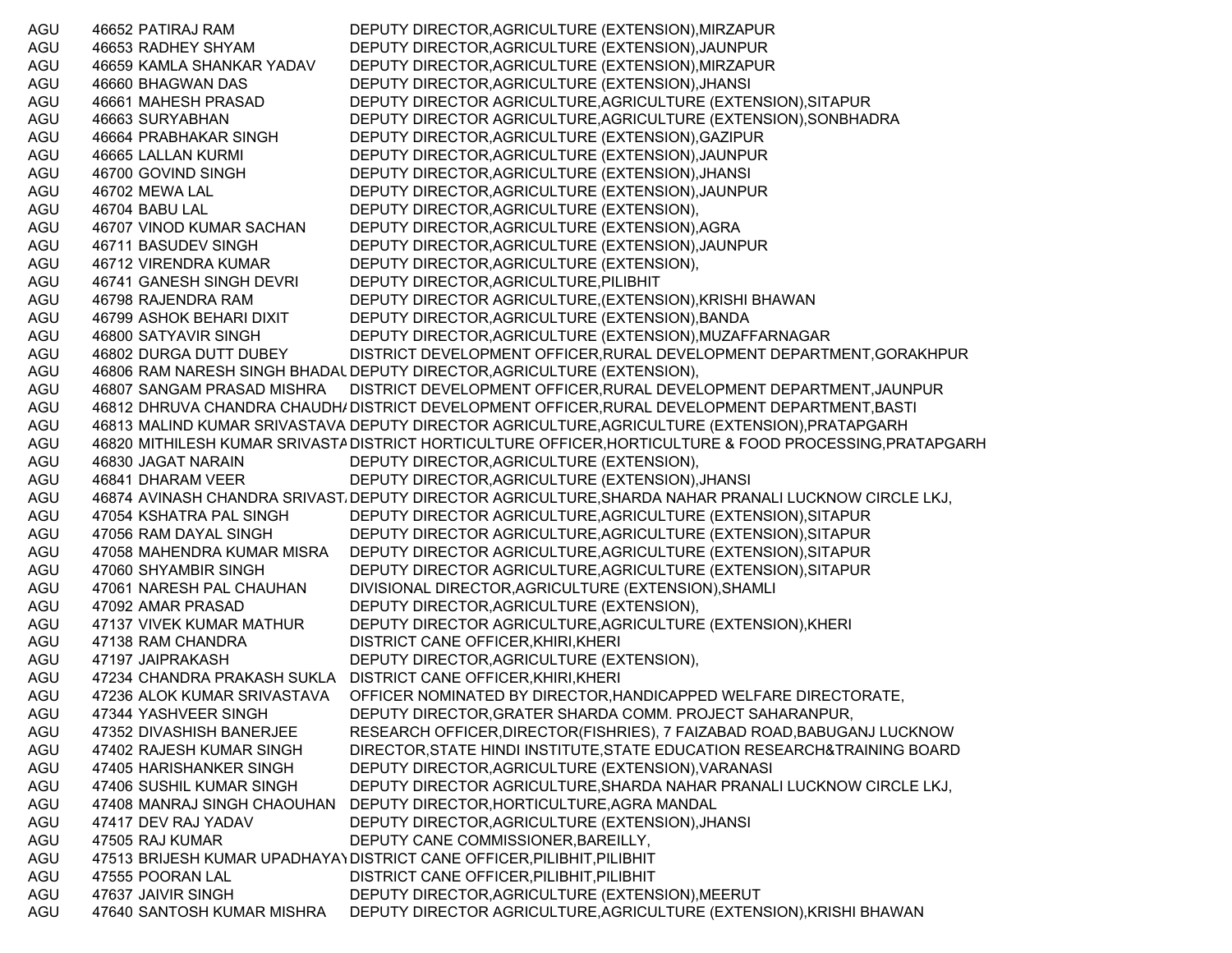AGU 47645 DEVDAS SENGUPTA DEPUTY DIRECTOR AGRICULTURE,SHARDA NAHAR PRANALI LUCKNOW CIRCLE LKJ, AGU 47647 SRI RAM DEPUTY DIRECTOR AGRICULTURE,KANSHI RAM NAGAR, AGU 47652 RAM BHIKHARI SOIL CONSERVATION OFFICER,SOIL CONSERVATION UNIT D.P.A.P,GONDA AGU 47653 S NARAIN DEPUTY DIRECTOR AGRICULTURE,SHARDA NAHAR PRANALI LUCKNOW CIRCLE LKJ, AGU 47701 VIRENDRA KUMAR ASHTHAN، DIVISIONAL DIRECTOR,SOCIAL FORESTRY DIVISION,MEERUT AGU 47702 INDRA PAL YADAV DEPUTY DIRECTOR AGRICULTURE,AGRICULTURE (EXTENSION),GONDA AGU 47772 KHET PAL SINGH DEPUTY DIRECTOR,AGRICULTURE (EXTENSION),AGRA AGU 47807 RAJESH KUMAR DUBEY CHIEF MEDICAL SUPERINTENDENT,MAHARAJA BALWANT SINGH,RAJKIYA CHIKITSALAYA AGU 47809 SURESH KUMAR SINGH DEPUTY DIRECTOR AGRICULTURE,SHARDA NAHAR PRANALI LUCKNOW CIRCLE LKJ, AGU 47826 VINOD KUMAR DEPUTY DIRECTOR AGRICULTURE,AGRICULTURE (EXTENSION),UNNAO AGU 47840 SANGITA SAXENA FINANCE OFFICER,SHARDA COMMAND HQ, AGU 47959 RAM SURAT YADAV DISTRICT DEVELOPMENT OFFICER,RURAL DEVELOPMENT DEPARTMENT,JAUNPUR AGU 47975 BHAVANI SINGH DISTRICT CANE OFFICER,AZAMGARH,AZAMGARH AGU 48040 L V RAM DEPUTY DIRECTOR AGRICULTURE,AGRICULTURE (EXTENSION),BASTI AGU 48068 AMRENDRA SINGH DEPUTY DIRECTOR AGRICULTURE,AGRICULTURE (EXTENSION),DEORIA AGU 48120 AWADH RAJ SINGH DISTRICT HORTICULTURE OFFICER,HORTICULTURE & FOOD PROCESSING,PILIBHIT AGU 48149 SATISH KUMAR SHARMA DEPUTY DIRECTOR AGRICULTURE,AGRICULTURE (EXTENSION),HARDOI AGU 48150 RUSTAM SINGH DEPUTY DIRECTOR,AGRICULTURE (EXTENSION),MATHURA AGU 48151 PRAMOD KUMAR SAXENA DEPUTY DIRECTOR AGRICULTURE,AGRICULTURE (EXTENSION),HARDOI AGU 48153 RAM PAL SINGH DEPUTY DIRECTOR,AGRICULTURE (EXTENSION),ALIGARH AGU 48166 PRAMOD KUMAR SINGH DEPUTY DIRECTOR,AGRICULTURE (EXTENSION),BIJNORE AGU 48169 PRAMOD KUMAR SHUKLA DEPUTY DIRECTOR AGRICULTURE,AGRICULTURE (EXTENSION),SITAPUR AGU 48172 VIRENDAR KUMAR VERMA DEPUTY DIRECTOR AGRICULTURE,AGRICULTURE (EXTENSION),KRISHI BHAWAN AGU 48174 SIYA RAM DEPUTY DIRECTOR,AGRICULTURE (EXTENSION), AGU 48180 ANJU LAL CHATURVEDI (SMT)DEPUTY DIRECTOR,AGRICULTURE (EXTENSION),VARANASI AGU 48287 SATYA NARAIN SAXENA DEPUTY DIRECTOR,AGRICULTURE (EXTENSION),BANDA AGU 48288 MANGAL SINGH DEPUTY DIRECTOR,AGRICULTURE (EXTENSION),JALAUN AGU 48406 KHURSHEED AHMAD KHAN DEPUTY DIRECTOR AGRICULTURE,(EXTENSION),KRISHI BHAWAN AGU 48422 HARI BABU SHUKLA DISTRICT HORTICULTURE OFFICER,KANNAUJ, AGU 48424 UMESH CHANDRA MISHRA DEPUTY DIRECTOR,AGRICULTURE (EXTENSION),VARANASI AGU 48433 RAJA RAM YADAV DEPUTY DIRECTOR,AGRICULTURE (EXTENSION),BANDA AGU 48437 ABDUL KHAIR DEPUTY DIRECTOR,AGRICULTURE (EXTENSION), AGU 48452 ASHOK KUMAR SHUKLA DEPUTY DIRECTOR AGRICULTURE,AGRICULTURE (EXTENSION),SONBHADRA AGU 48455 UDIT NARAIN OJHA DEPUTY DIRECTOR AGRICULTURE,AGRICULTURE (EXTENSION),SONBHADRA AGU 48482 YOGENDRA SINGH DEPUTY DIRECTOR AGRICULTURE,SHARDA NAHAR PRANALI LUCKNOW CIRCLE LKJ, AGU 48484 ANIL KUMAR DIXIT DEPUTY DIRECTOR,AGRICULTURE (EXTENSION),VARANASI AGU 48485 SHIVAJI SINGH DEPUTY DIRECTOR AGRICULTURE,AGRICULTURE (EXTENSION),SONBHADRA AGU 48492 RAM PYARE DUBEY DEPUTY DIRECTOR,AGRICULTURE (EXTENSION), AGU 48525 VISHWANATH PANDEY DISTRICT DEVELOPMENT OFFICER,RURAL DEVELOPMENT DEPARTMENT,BASTI AGU 48578 SURENDRA PRASAD ADDITIONAL CHIEF OFFICER,PANCHAYAT I RAJ DEPARTMENT,HAMIRPUR AGU 48591 VISHWA PRAKASH SRIVASTA PRINCIAPL GOVERNMENT AGRICULTURE COLLEGE,TRAINING CENTER ALLD, AGU 48655 JITENDRA DEV TRIPATHI DEPUTY DIRECTOR AGRICULTURE,AGRICULTURE (EXTENSION),GONDA AGU 48676 ARUN KUMAR SACHAN DEPUTY DIRECTOR AGRICULTURE,AGRICULTURE (EXTENSION),KRISHI BHAWAN AGU 48677 KEPAL SINGH DEPUTY DIRECTOR,AGRICULTURE (EXTENSION),BULANDSHAHAR AGU 48747 SUNIL KUMAR UNDER SECRETARY,STATE PLANNING COMMISSION, AGU 48748 SAILENDRA SINGH RAWAT DEPUTY DIRECTOR AGRICULTURE,SHARDA NAHAR PRANALI LUCKNOW CIRCLE LKJ, AGU 48765 SURESH SHUKLA DEPUTY DIRECTOR,AGRICULTURE (EXTENSION),SHAHJAHANPUR AGU 48768 SARVESH KUMAR KATIYAR DEPUTY DIRECTOR AGRICULTURE,SHARDA NAHAR PRANALI LUCKNOW CIRCLE LKJ, AGU 48772 SAVITA SINHA DEPUTY DIRECTOR AGRICULTURE,SHARDA NAHAR PRANALI LUCKNOW CIRCLE LKJ, AGU 48805 LAL BAHADUR YADAV DISTRICT CANE OFFICER,KHIRI,KHERI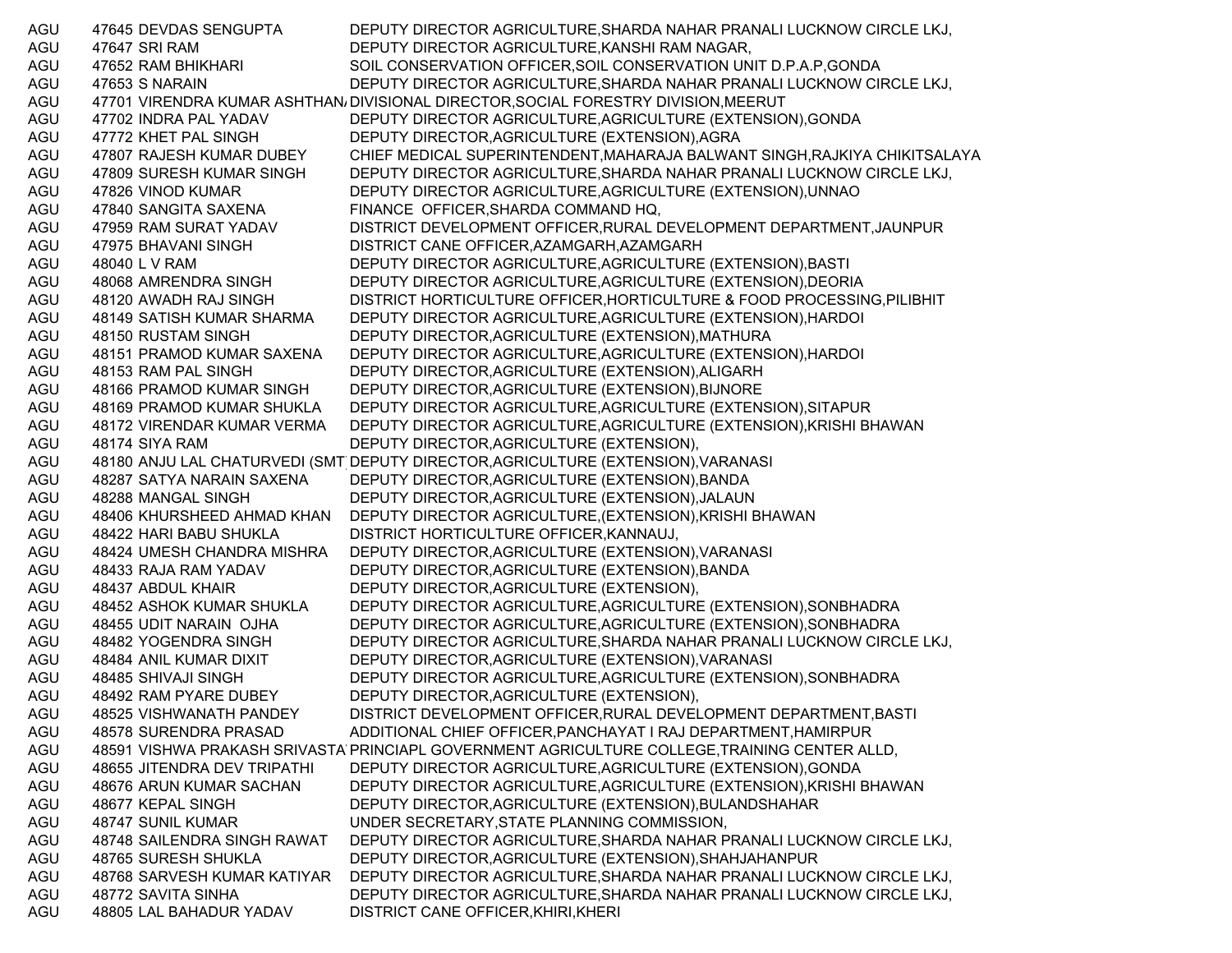AGU 48825 RIZWAN AHMAD KHAN DEPUTY DIRECTOR AGRICULTURE,SHARDA NAHAR PRANALI LUCKNOW CIRCLE LKJ, AGU 48827 RAJ NARAYAN SINGH FINANCE OFFICER,HIGHER SECONDARY EDUCATION,SANTRAVIDASS NAGAR AGU 48861 MANOJ KUMAR SRIVASTAVA DEPUTY DIRECTOR AGRICULTURE,AGRICULTURE (EXTENSION),SIDDHARTHNAGAR AGU 48871 GYANENDRA PRAKASH YADADEPUTY DIRECTOR AGRICULTURE,SHARDA NAHAR PRANALI LUCKNOW CIRCLE LKJ, AGU 49141 ANJANI KUMAR SRIVASTAVA DISTRICT DEVELOPMENT OFFICER,RURAL DEVELOPMENT DEPARTMENT,VIKAS BHAWAN AGU 49240 JALANDHAR NATH DEPUTY DIRECTOR,AGRICULTURE (EXTENSION),BANDA AGU 49247 VIRENDRA SINGH DEPUTY DIRECTOR,AGRICULTURE (EXTENSION),JAUNPUR AGU 49327 SATYENDRA KUMAR SINGH DEPUTY DIRECTOR AGRICULTURE,SHARDA NAHAR PRANALI LUCKNOW CIRCLE LKJ, AGU 49420 NARENDRA KUMAR DEPUTY DIRECTOR AGRICULTURE,AGRICULTURE (EXTENSION),GORAKHPUR AGU 49554 URMILA BAJPAI (SMT) DEPUTY DIRECTOR AGRICULTURE,SHARDA NAHAR PRANALI LUCKNOW CIRCLE LKJ, AGU 49562 ANSHU KUMAR VISHNOI DEPUTY DIRECTOR,AGRICULTURE,GAUTAM BUDDH NAGAR AGU 49889 ABDUL ALIM DEPUTY DIRECTOR AGRICULTURE,AGRICULTURE (EXTENSION),FAIZABAD AGU 50084 LAXMAN SINGH DEPUTY DIRECTOR,AGRICULTURE (EXTENSION), AGU 50359 SANTOSH KUMAR SINGH DEPUTY DIRECTOR AGRICULTURE,AGRICULTURE (EXTENSION),PRATAPGARH AGU 50581 SHEKHER SHARMA DEPUTY DIRECTOR AGRICULTURE,SHARDA NAHAR PRANALI LUCKNOW CIRCLE LKJ, AGU 50612 KRISHNA VIR SINGH DEPUTY DIRECTOR,AGRICULTURE (EXTENSION), AGU 50614 DEV PRAKASH SINGH DEPUTY DIRECTOR,AGRICULTURE (EXTENSION), AGU 51296 VISHAMBHAR DEPUTY DIRECTOR AGRICULTURE,AGRICULTURE (EXTENSION),SITAPUR AGU 51644 BAL BAHADUR SINGH CHAUH DEPUTY DIRECTOR AGRICULTURE,SHARDA NAHAR PRANALI LUCKNOW CIRCLE LKJ, AGU 51645 PREM LAL ADDITIONAL CHIEF OFFICER,PANCHAYAT I RAJ DEPARTMENT,KANPURDEHAT AGU 52548 SUDHAKAR MISHRA DISTRICT CANE OFFICER,PADRAUNA,PADRAUNA AGU 52579 MANJOOR HASAN ANSARI DEPUTY DIRECTOR,AGRICULTURE (EXTENSION), AGU 52598 PRADEEP KUMAR SHARMA DEPUTY DIRECTOR,AGRICULTURE (EXTENSION),ETAWAH AGU 52613 RAMA KANT MISHRA DEPUTY DIRECTOR,AGRICULTURE (EXTENSION),JHANSI AGU 52703 SUBHASH DISTRICT CANE OFFICER,JYOTIBA PHULE NAGAR, AGU 52710 DINESH BAHADUR SINGH DEPUTY DIRECTOR AGRICULTURE,CHHATRAPATI SHAHUJI MAHARAJ NAGAR, AGU 52745 SANJAY KUMAR SINGH DEPUTY DIRECTOR AGRICULTURE,AGRICULTURE (EXTENSION),SONBHADRA AGU 52874 KAILASH KUMAR KHARE DEPUTY DIRECTOR,AGRICULTURE (EXTENSION),JHANSI AGU 52875 PAVAN KUMAR DIXIT DEPUTY DIRECTOR AGRICULTURE,AGRICULTURE (EXTENSION),LALITPUR AGU 52877 ASHOK KUMAR DEPUTY DIRECTOR AGRICULTURE,AGRICULTURE (EXTENSION),LALITPUR AGU 52878 AJAY KUMAR DEPUTY DIRECTOR,AGRICULTURE (EXTENSION),JHANSI AGU 52943 MOHD SAYEED DEPUTY DIRECTOR AGRICULTURE,SHARDA NAHAR PRANALI LUCKNOW CIRCLE LKJ, AGU 53005 VIMAL KUMAR AWASTHI DEPUTY DIRECTOR,AGRICULTURE (EXTENSION),SHAHJAHANPUR AGU 53006 AMRESH KUMAR MISHRA DEPUTY DIRECTOR AGRICULTURE,AGRICULTURE (EXTENSION),KHERI AGU 53007 SHANTOSH KUMAR SHUKLA DEPUTY DIRECTOR AGRICULTURE,AGRICULTURE (EXTENSION),MAHARAJGANJ AGU 53010 DINESH KUMAR MISHRA DEPUTY DIRECTOR AGRICULTURE,AGRICULTURE (EXTENSION),SITAPUR AGU 53011 MEERA SINGH (KM) DEPUTY DIRECTOR AGRICULTURE,AGRICULTURE (EXTENSION),HARDOI AGU 53100 ZEESHAN AHMAD MUNSHI DEPUTY DIRECTOR,AGRICULTURE (EXTENSION),SAHARANPUR AGU 53219 ANIL KUMAR DISTRICT ASSISTANT REGISTRAR,CO-OPERATIVE SOCIETIES, AGU 53495 HAKIK ULLAH SOIL CONSERVATION OFFICER, IWDP, AGU 53497 DHARMENDRA KUMAR VISHWDEPUTY DIRECTOR,GRATER SHARDA BANDA, AGU 53498 NARESH CHANDRA DEPUTY DIRECTOR AGRICULTURE,AGRICULTUR (EXTENSION), AGU 53499 KARUNESH KUMAR SHUKLA DEPUTY DIRECTOR AGRICULTURE,AGRICULTUR (EXTENSION), AGU 53564 ABDUL HALIM DEPUTY DIRECTOR AGRICULTURE,SHARDA NAHAR PRANALI LUCKNOW CIRCLE LKJ, AGU 53613 SWADESH KUMAR DEPUTY DIRECTOR,AGRICULTURE (EXTENSION),MATHURA AGU 53656 BALDEV PRASHAD MISHRA DEPUTY DIRECTOR,AGRICULTURE (EXTENSION),BANDA AGU 53657 VIJAY SINGH DEPUTY DIRECTOR,AGRICULTURE (EXTENSION),JALAUN AGU 53658 RAJENDRA PRASHAD DEPUTY DIRECTOR,TOURISM OFFICE,JHANSI AGU 53679 CHANDRA PRAKASH DIXIT DEPUTY DIRECTOR AGRICULTURE,KANSHI RAM NAGAR, AGU 53833 ASHOK KUMAR SINGH DEPUTY DIRECTOR,AGRICULTURE (EXTENSION),JALAUN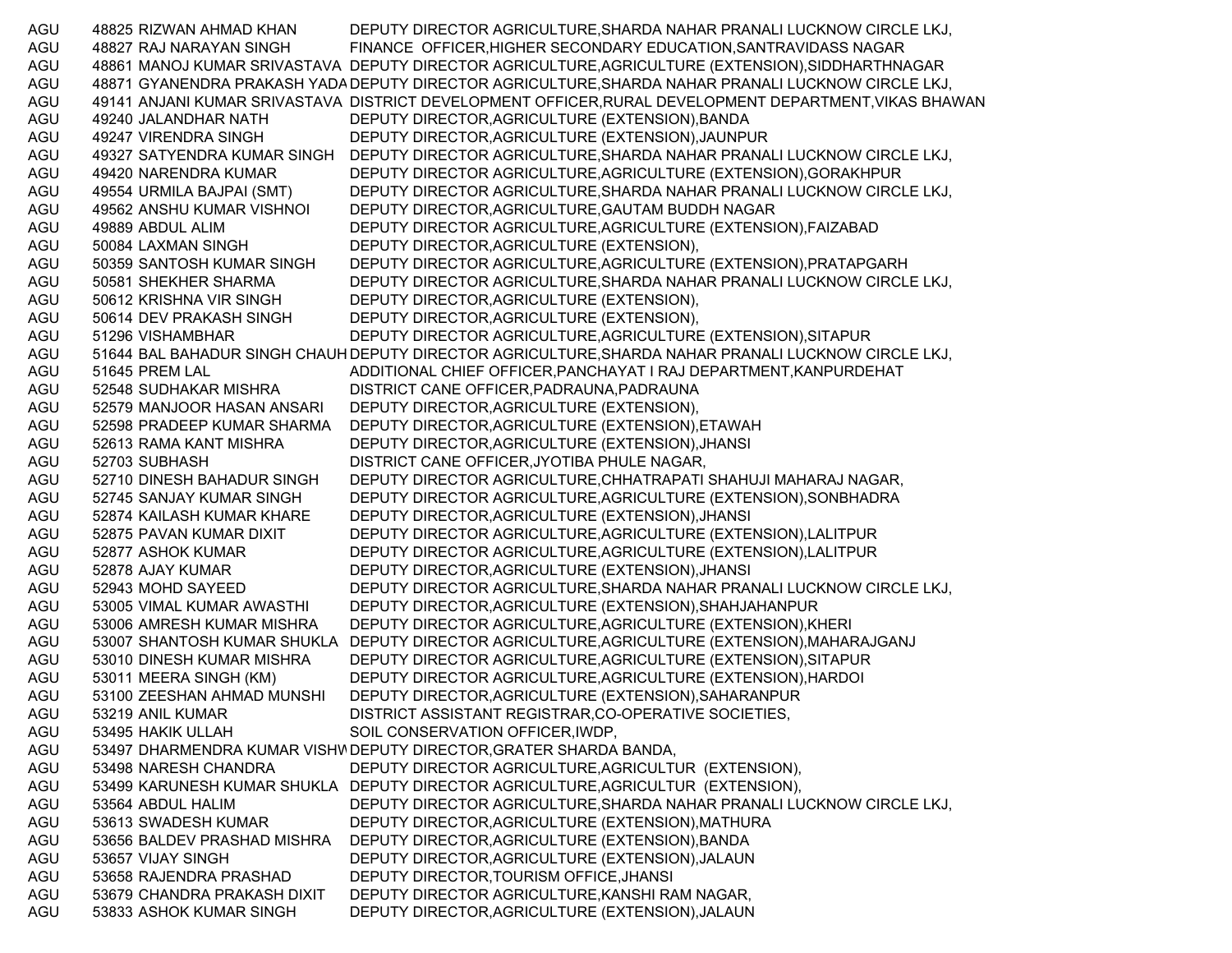AGU 53840 RAM BALAK DEPUTY DIRECTOR AGRICULTURE,SHARDA NAHAR PRANALI LUCKNOW CIRCLE LKJ, AGU 53856 NARESH KUMAR SAINI DEPUTY DIRECTOR,AGRICULTURE (EXTENSION),BIJNORE AGU 54047 YASHWANT SINGH BAGHEL DEPUTY DIRECTOR AGRICULTURE,AGRICULTURE (EXTENSION),GORAKHPUR AGU 54097 NUJRAT HUSAIN KHAN DEPUTY DIRECTOR HORTICULTURE,HORTICULTURE & FOOD PROCESSING (ZONE),GORAKHPUR AGU 54189 RADHE SHYAM DEPUTY DIRECTOR AGRICULTURE,AGRICULTURE (EXTENSION),GORAKHPUR AGU 54374 RIYAJ AHMAD KHAN DEPUTY DIRECTOR,GRATER SHARDA ASSTT. COMAND AREA,DEV. OFFICER ALIGARH AGU 54384 VINAY KUMAR MISHRA DEPUTY DIRECTOR AGRICULTURE,AGRICULTURE (EXTENSION),BASTI AGU 54387 SRI PRAKASH SINGH DEPUTY DIRECTOR AGRICULTURE,AGRICULTURE (EXTENSION),GORAKHPUR AGU 54421 SUNIL KUMAR DEPUTY DIRECTOR AGRICULTURE,AGRICULTURE (EXTENSION),GHAZIABAD AGU 54422 JAI VEER SINGH DEPUTY DIRECTOR AGRICULTURE,(RESEARCH),BILWA AGU 54449 HARI PREM SINGH DEPUTY DIRECTOR,AGRICULTURE (EXTENSION),MIRZAPUR AGU 54484 KIRAN (KM) UNDER SECRETARY,STATE PLANNING COMMISSION, AGU 54490 RUKAIYA TABASSUM (SMT) DISTRICT CANE OFFICER,KHIRI,KHERI AGU 54493 PRABHAKAR SINGH DEPUTY DIRECTOR AGRICULTURE,(RESEARCH),BILWA AGU 54494 OM PRAKASH SINGH DEPUTY DIRECTOR,AGRICULTURE (EXTENSION),VARANASI AGU 54499 JAGDISH SINGH DEPUTY DIRECTOR,AGRICULTURE (EXTENSION),VARANASI AGU 54500 VIRENDRA KUMAR BINDU DEPUTY DIRECTOR,AGRICULTURE (EXTENSION),MIRZAPUR AGU 54501 ANIL KUMAR KUSHWAHA DEPUTY DIRECTOR AGRICULTURE,SHARDA NAHAR PRANALI LUCKNOW CIRCLE LKJ, AGU 54507 PAWAN KUMAR DEPUTY DIRECTOR AGRICULTURE,KANSHI RAM NAGAR, AGU 54508 AINUL HAQUE DEPUTY DIRECTOR AGRICULTURE,SHARDA NAHAR PRANALI LUCKNOW CIRCLE LKJ, AGU 54514 PRABHAKAR SHUKLA DEPUTY DIRECTOR,AGRICULTURE (EXTENSION),CHITRAKOOT AGU 54527 HARISH CHANDRA DEPUTY DIRECTOR,AGRICULTURE (EXTENSION), AGU 54528 SANJAI KUMAR SINGH DEPUTY DIRECTOR AGRICULTURE,AGRICULTURE (EXTENSION),SULTANPUR AGU 54530 RAJENDRA PRASAD DEPUTY DIRECTOR,AGRICULTURE (EXTENSION), AGU 54535 MOHAMMED YUNUS DEPUTY DIRECTOR,AGRICULTURE (EXTENSION),MEERUT AGU 54540 RAJ PAL SINGH DEPUTY DIRECTOR,AGRICULTURE (EXTENSION), AGU 54548 DEVENDRA SINGH BERNWAL SOIL CONSERVATION OFFICER,SHRAVASTI, AGU 54549 RAM PRASANN TIWARI DEPUTY DIRECTOR AGRICULTURE,SHARDA NAHAR PRANALI LUCKNOW CIRCLE LKJ, AGU 54552 BASANT RAM DEPUTY DIRECTOR AGRICULTURE,AGRICULTURE (EXTENSION),BASTI AGU 54553 MAHESH PRATAP SINGH DEPUTY DIRECTOR AGRICULTURE,AGRICULTURE (EXTENSION),BASTI AGU 54554 HARENDRA SINGH DEPUTY DIRECTOR,AGRICULTURE (EXTENSION),JALAUN AGU 54555 NAND KISHORE DEPUTY DIRECTOR AGRICULTURE,SHARDA NAHAR PRANALI LUCKNOW CIRCLE LKJ, AGU 54556 RAM BAHAL SINGH UNDER SECRETARY,STATE PLANNING COMMISSION, AGU 54557 RAMESHWAR GUPTA UNDER SECRETARY,STATE PLANNING COMMISSION, AGU 54558 RAMA NAND VERMA DEPUTY DIRECTOR AGRICULTURE,SHARDA NAHAR PRANALI LUCKNOW CIRCLE LKJ, AGU 54559 KRISHNA GUPTA (SMT) DEPUTY DIRECTOR AGRICULTURE,SHARDA NAHAR PRANALI LUCKNOW CIRCLE LKJ, AGU 54560 VINOD KUMAR SHAKYA DISTRICT HORTICULTURE OFFICER,DISTRICT HORTICULTURE OFFICER, AGU 54569 SANTOSH KUMAR DISTRICT MAGISTRATE,REVENUE DEPARTMENT,KANNAUJ AGU 54570 RAVISH KUMAR PANDEY DEPUTY DIRECTOR AGRICULTURE,SHARDA NAHAR PRANALI LUCKNOW CIRCLE LKJ, AGU 54573 SANTOSH KUMARI RATHORE DEPUTY DIRECTOR,G. SHARDA ASSTT,SAMAVESH,COOMMAND AREA DEV PLAN KANPUR AGU 54579 JITENDRA PRATAP RAO DEPUTY DIRECTOR AGRICULTURE,AGRICULTURE (EXTENSION),GORAKHPUR AGU 54588 INDUBALA BHARDWAJ DEPUTY DIRECTOR AGRICULTURE,SHARDA NAHAR PRANALI LUCKNOW CIRCLE LKJ, AGU 54589 NIGAR FATMA (KM) DEPUTY DIRECTOR AGRICULTURE,SHARDA NAHAR PRANALI LUCKNOW CIRCLE LKJ, AGU 54591 SUDHIR DHAR DWIVEDI DEPUTY DIRECTOR AGRICULTURE,AGRICULTURE (EXTENSION),GONDA AGU 54594 KAPIL DEV SINGH DEPUTY DIRECTOR AGRICULTURE,AGRICULTURE (EXTENSION),GONDA AGU 54600 ARVIND KUMAR DEPUTY DIRECTOR,AGRICULTURE (EXTENSION),MUZAFFARNAGAR AGU 54602 SURENDRA PRASAD DEPUTY DIRECTOR,AGRICULTURE (EXTENSION), AGU 54608 UMESH CHANDRA DUBEY DEPUTY DIRECTOR,AGRICULTURE (EXTENSION), AGU 54609 LIYAQAT ALI DEPUTY DIRECTOR,AGRICULTURE (EXTENSION), AGU 54612 ATHAR ALI KHAN DIVISIONAL DIRECTOR,SOCIAL FORESTRY DIVISION,RAMPUR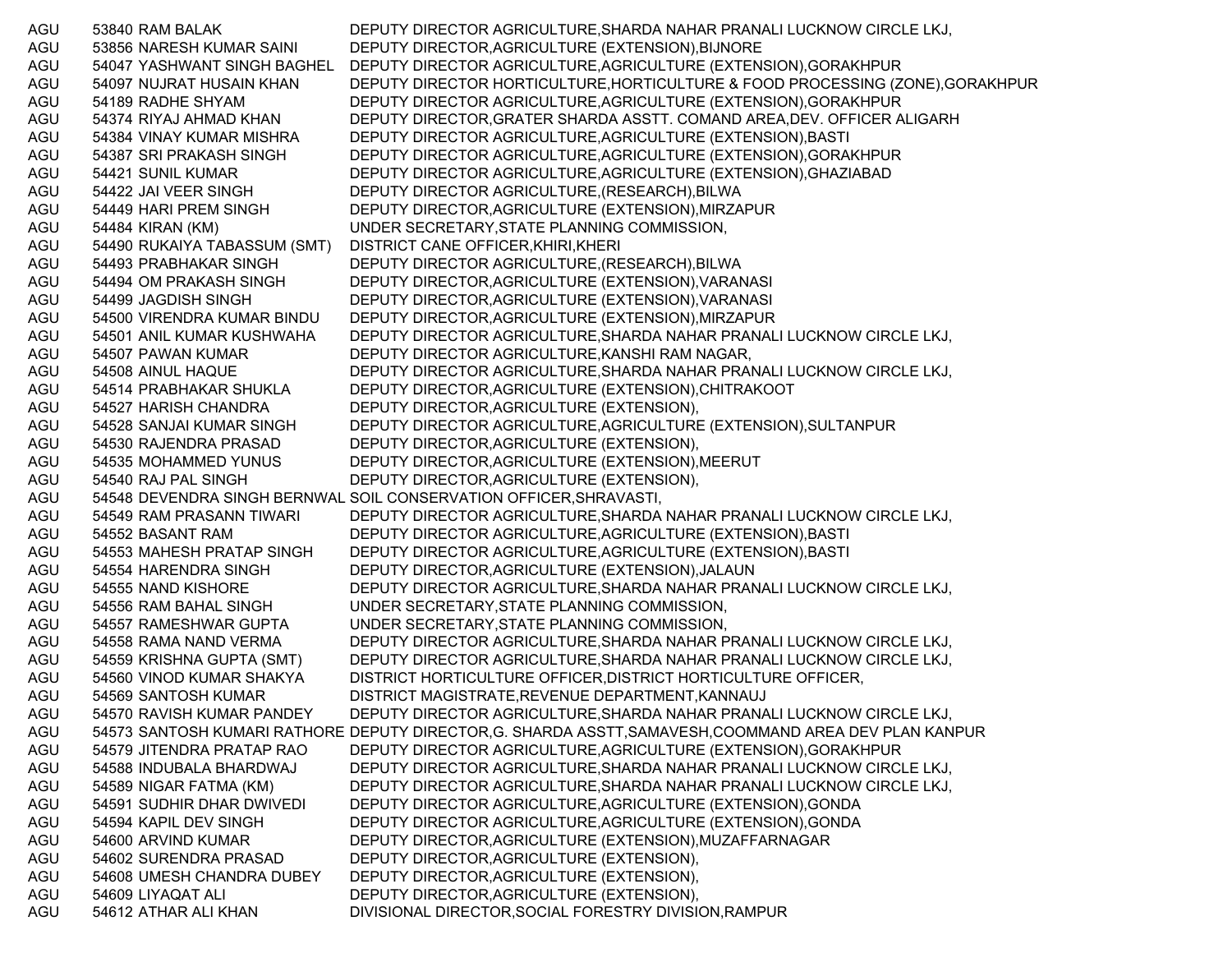AGU 54613 ISHWAR CHANDRA SHARMA ADDITIONAL CHIEF OFFICER,PANCHAYAT I RAJ DEPARTMENT,SAHARANPUR AGU 54618 SANJAI KUMAR GAUTAM DEPUTY DIRECTOR AGRICULTURE,SHARDA NAHAR PRANALI LUCKNOW CIRCLE LKJ, AGU 54627 MOOL CHANDRA AHIRWAR ASSISTANT AGRICULTURE MARKETING OFFICER,JHANSI, AGU 54637 BUDDH DEO DWIVEDI DISTRICT AGRICULTURE OFFICER,HARDOI,HARDOI AGU 54638 JITENDRA SINGH YADAV DEPUTY DIRECTOR AGRICULTURE,AGRICULTURE (EXTENSION),KANPURDEHAT AGU 54639 HARI RAM VERMA FINANCE OFFICER, SHARDA COMMAND HQ, AGU 54640 PATI RAKHAN LAL FINANCE OFFICER,SHARDA COMMAND HQ, AGU 54643 SHEO KUMAR YADAV TRADE TAX OFFICER,ADMINISTRATION,LUCKNOW AGU 54645 MURARI LAL ASSISTANT COMMISSIONER LUCKNOW,(SAHAYATA KENDRA),for TRADE TAX OFFICE H.Q. AGU 54646 RAM KRIPAL CHAUDHARY SOIL CONSERVATION OFFICER,IWDP, AGU 54647 UMESH CHANDRA FINANCE OFFICER,SHARDA COMMAND HQ, AGU 54648 SANJAI KUMAR SRIVASTAVA UNDER SECRETARY,STATE PLANNING COMMISSION, AGU 54649 RATAN SEN SINGH DEPUTY DIRECTOR AGRICULTURE,AGRICULTURE (EXTENSION),GORAKHPUR AGU 54651 KANEEZ FATIMA (SMT) DEPUTY DIRECTOR AGRICULTURE,SHARDA NAHAR PRANALI LUCKNOW CIRCLE LKJ, AGU 54653 KRISHNA DEO YADAV DEPUTY DIRECTOR,AGRICULTURE (EXTENSION),HAMIRPUR AGU 54655 PRADEEP KUMAR TYAGI DEPUTY DIRECTOR,AGRICULTURE (EXTENSION),MEERUT AGU 54661 RAJEEV KUMAR GOYAL DEPUTY DIRECTOR,AGRICULTURE (EXTENSION),SHAHJAHANPUR AGU 54662 MOHAMMED ASLAM DEPUTY DIRECTOR,AGRICULTURE (EXTENSION),SHAHJAHANPUR AGU 54663 ROTASH KUMAR DEPUTY DIRECTOR AGRICULTURE,SHARDA NAHAR PRANALI LUCKNOW CIRCLE LKJ, AGU 54664 DHIRENDRA SINGH DEPUTY DIRECTOR,AGRICULTURE (EXTENSION), AGU 54666 ANIL KUMAR SINGH DISTRICT CANE OFFICER, KHIRI, KHERI AGU 54671 RITESH RAJPUT DEPUTY DIRECTOR AGRICULTURE,SHARDA NAHAR PRANALI LUCKNOW CIRCLE LKJ, AGU 54672 RAM SWAROOP DEPUTY DIRECTOR AGRICULTURE,SHARDA NAHAR PRANALI LUCKNOW CIRCLE LKJ, AGU 54676 ADARSH CHAUDHRI DEPUTY DIRECTOR,AGRICULTURE (EXTENSION),MUZAFFARNAGAR AGU 54680 MANOJ KUMAR DEPUTY DIRECTOR,AGRICULTURE (EXTENSION),MEERUT AGU 54686 MOHAMMAD RIZWAN KHAN UNDER SECRETARY,STATE PLANNING COMMISSION, AGU 54691 SANJAY PAWAR DEPUTY DIRECTOR,AGRICULTURE (EXTENSION), AGU 54703 NASREEN MAJID (KM) DEPUTY DIRECTOR,AGRICULTURE (EXTENSION),BILWA, BAREILLY AGU 54706 HARENDRA KUMAR MISHRA UNDER SECRETARY,STATE PLANNING COMMISSION, AGU 54719 ASHWANI KUMAR SINGH DEPUTY DIRECTOR AGRICULTURE,AGRICULTURE (EXTENSION),FAIZABAD AGU 54722 JAYESH KUSHWAHA DEPUTY DIRECTOR AGRICULTURE,AGRICULTURE (EXTENSION),KRISHI BHAWAN AGU 54726 RAJENDRA PRASAD RAM DEPUTY DIRECTOR,AGRICULTURE (EXTENSION), AGU 54729 CHAUDHARI ARUN KUMAR DEPUTY DIRECTOR,AGRICULTURE (EXTENSION), AGU 54734 YOGENDRA PRASAD DISTRICT CANE OFFICER,BALLIA, AGU 54736 RUKMANI RAMAN SINGH DEPUTY DIRECTOR,AGRICULTURE (EXTENSION),MIRZAPUR AGU 54737 ARZOO KHAN (KM) DEPUTY DIRECTOR,AGRICULTURE (EXTENSION),MIRZAPUR AGU 54738 RISHI KUMAR DEPUTY DIRECTOR,AGRICULTURE (EXTENSION),MIRZAPUR AGU 54743 VIPUL BAIBHAV PRABHAKAR DEPUTY DIRECTOR AGRICULTURE,AGRICULTURE (EXTENSION),SITAPUR AGU 54760 RAM DEV DEPUTY DIRECTOR AGRICULTURE,AGRICULTURE (EXTENSION),FAIZABAD AGU 54766 JASVEER SINGH DISTRICT CANE OFFICER,GHAZIABAD,GHAZIABAD AGU 54772 AMIT KUMAR MISHRA DEPUTY DIRECTOR,AGRICULTURE (EXTENSION),JAUNPUR AGU 54780 RAJVEER SINGH DEPUTY DIRECTOR,AGRICULTURE (EXTENSION),SHAHJAHANPUR AGU 54792 SITA RAM YADAV DEPUTY DIRECTOR AGRICULTURE,AGRICULTURE (EXTENSION),DEORIA AGU 54793 GHASITA PRASAD DEPUTY DIRECTOR,AGRICULTURE (EXTENSION),BANDA AGU 54804 SURENDRA SHANKER MISHR. DEPUTY DIRECTOR AGRICULTURE,AGRICULTURE (EXTENSION),SITAPUR AGU 54810 RAJ DEO YADAV DISTRICT DEVELOPMENT OFFICER,REGIONAL RURAL DEVELOPMENT INSTITUTE,GAZIPUR AGU 54813 KISHORI LAL DEPUTY DIRECTOR,(B.S.) DEVKALI & NARAYANPUR PUMP CANAL,PARIYOJANA MANDAL AGU 54815 BRAHMANAND SINGH DEPUTY DIRECTOR AGRICULTURE,SHARDA NAHAR PRANALI LUCKNOW CIRCLE LKJ, AGU 54820 UTTAM SINGH YADAV DEPUTY DIRECTOR,AGRICULTURE (EXTENSION),SAHARANPUR AGU 54826 SHAILENDRA KUMAR RAI DEPUTY DIRECTOR,AGRICULTURE (EXTENSION),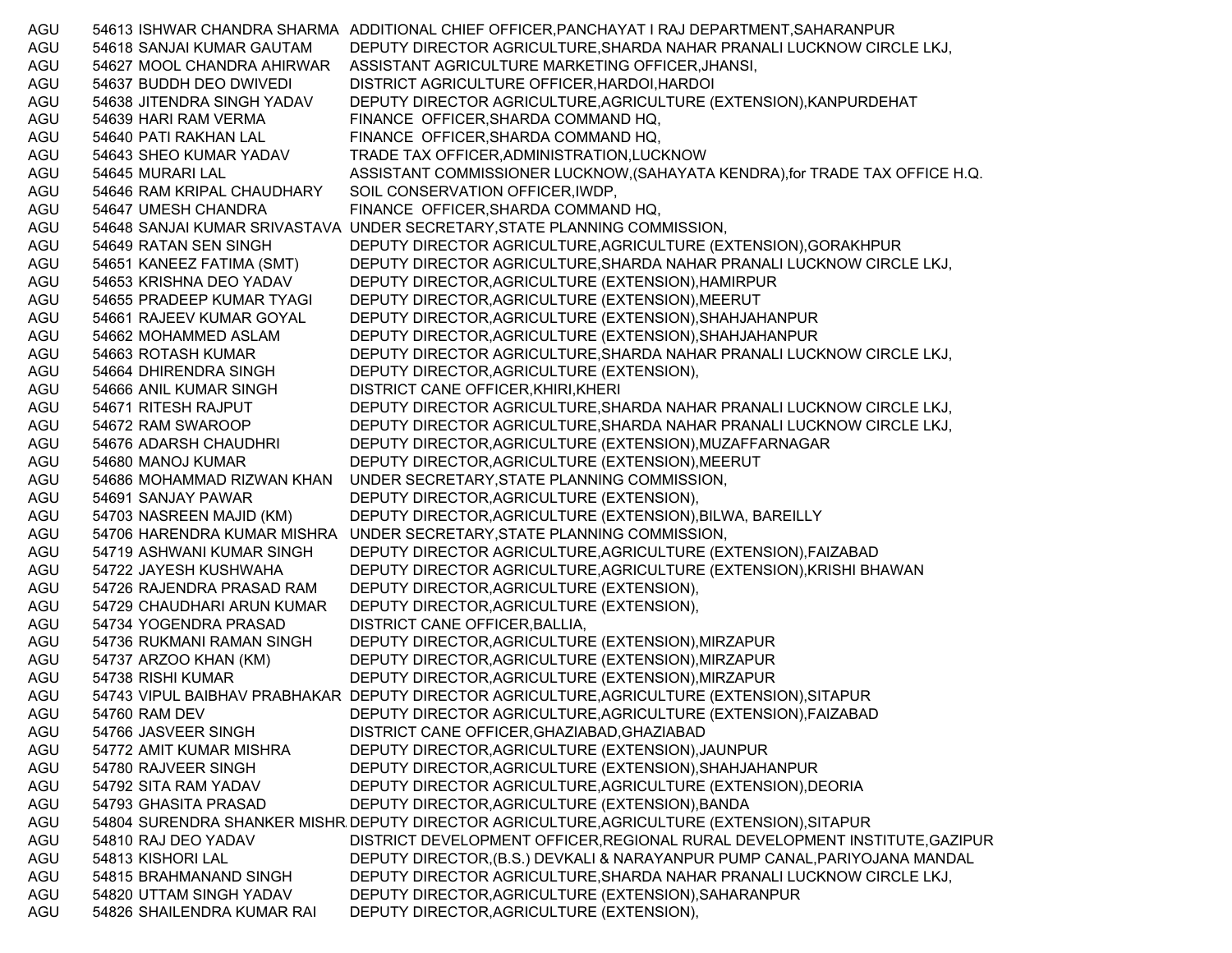AGU 54844 RAJA RAM DEPUTY DIRECTOR AGRICULTURE,AGRICULTURE (EXTENSION),UNNAO AGU 54845 SUDHIR KUMAR DEPUTY DIRECTOR AGRICULTURE,AGRICULTURE (EXTENSION),BARABANKY AGU 54846 SHEO KUMAR SINGH DEPUTY DIRECTOR,AGRICULTURE (EXTENSION),MIRZAPUR AGU 54847 JAGDISH KUMAR SINGH DEPUTY DIRECTOR,AGRICULTURE (EXTENSION),MIRZAPUR AGU 54848 PRABHU NATH MAURYA SOIL CONSERVATION OFFICER,SHRAVASTI, AGU 54849 MUKUL TIWARI DEPUTY DIRECTOR AGRICULTURE,AGRICULTURE (EXTENSION),GONDA AGU 54850 MATHURA PRASAD DEPUTY DIRECTOR,AGRICULTURE (EXTENSION),JALAUN AGU 54862 SUBHASH CHANDRA YADAV DEPUTY DIRECTOR AGRICULTURE,AGRICULTURE (EXTENSION),BASTI AGU 54866 ARJUN SINGH DEPUTY DIRECTOR AGRICULTURE,AGRICULTURE (EXTENSION),GONDA AGU 54869 ARUN KUMAR SINGH DEPUTY DIRECTOR AGRICULTURE,AGRICULTURE (EXTENSION),BASTI AGU 54872 AMIT YADAV DEPUTY DIRECTOR,AGRICULTURE (EXTENSION),JHANSI AGU 54876 BHANWAR SINGH SOIL CONSERVATION OFFICER, grater sharda dev MATHURA, AGU 54877 PURAN SINGH SOIL CONSERVATION OFFICER, grater sharda dev MATHURA, AGU 54879 AHIBARAN SINGH SOIL CONSERVATION OFFICER,IWDP, SHARDA SAHAYAK SAMADESH PARIYOJANA, AGU 54881 GANESH PRASAD DUBEY DEPUTY DIRECTOR AGRICULTURE,AGRICULTURE (EXTENSION),MAHARAJGANJ AGU 54886 RAVI SHANKAR SHUKLA DEPUTY DIRECTOR AGRICULTURE,AGRICULTURE (EXTENSION),GORAKHPUR AGU 54898 RAM INDER DEPUTY DIRECTOR AGRICULTURE,AGRICULTURE (EXTENSION),FAIZABAD AGU 54919 BALENDRA SINGH DEPUTY DIRECTOR AGRICULTURE,AGRICULTURE (EXTENSION),DEORIA AGU 54925 AIJAZ MUSLIM SIDDIQUI DEPUTY DIRECTOR AGRICULTURE,AGRICULTURE (EXTENSION),KRISHI BHAWAN AGU 54931 BALVIR SINGH DEPUTY DIRECTOR,AGRICULTURE (EXTENSION),MATHURA AGU 54932 SIMPAL SINGH (KM) DEPUTY DIRECTOR,AGRICULTURE (EXTENSION), AGU 54933 KARTIKEY ANGARISH DEPUTY DIRECTOR,AGRICULTURE (EXTENSION),MEERUT AGU 54936 RAJESH KUMAR SINGH DEPUTY DIRECTOR AGRICULTURE,AGRICULTURE (EXTENSION),KRISHI BHAWAN AGU 54939 KAUSHAL KISHORE VERMA DEPUTY DIRECTOR AGRICULTURE,SHARDA NAHAR PRANALI LUCKNOW CIRCLE LKJ, AGU 54941 OM PRAKASH SRIVASTAVA DEPUTY DIRECTOR AGRICULTURE,SHARDA NAHAR PRANALI LUCKNOW CIRCLE LKJ, AGU 54943 JAHAN ARA (KM) DEPUTY DIRECTOR AGRICULTURE,SHARDA NAHAR PRANALI LUCKNOW CIRCLE LKJ, AGU 54944 GOMTI DEVI (SMT) DEPUTY DIRECTOR AGRICULTURE,SHARDA NAHAR PRANALI LUCKNOW CIRCLE LKJ, AGU 54945 RAJESH KUMAR DEPUTY DIRECTOR,AGRICULTURE (EXTENSION),ALIGARH AGU 54948 MUKESH KUMAR SINGH DEPUTY DIRECTOR AGRICULTURE,AGRICULTURE (EXTENSION),HARDOI AGU 54954 RAM ASREY YADAV DEPUTY DIRECTOR AGRICULTURE,AGRICULTURE (EXTENSION),SONBHADRA AGU 54959 MANISHA SRIVASTAVA (KM) DEPUTY DIRECTOR AGRICULTURE,SHARDA NAHAR PRANALI LUCKNOW CIRCLE LKJ, AGU 54961 MOHAMMED WAQAR SIDDIQUDEPUTY DIRECTOR AGRICULTURE,SHARDA NAHAR PRANALI LUCKNOW CIRCLE LKJ, AGU 54973 GOBER LAL DEPUTY DIRECTOR AGRICULTURE,AGRICULTURE (EXTENSION),SITAPUR AGU 54991 NAYAB ALAM KHAN UNDER SECRETARY,STATE PLANNING COMMISSION, AGU 54998 SANJAY KUMAR SINGH DEPUTY DIRECTOR,AGRICULTURE (EXTENSION),BADAUN AGU 55001 SANJIV LOCHAN SHARAN DEPUTY DIRECTOR,AGRICULTURE (EXTENSION),JAUNPUR AGU 55002 MOHAMMAD WASIM DEPUTY DIRECTOR AGRICULTURE,AGRICULTURE (EXTENSION),KRISHI BHAWAN AGU 55003 SHAILESH KUMAR SINGH DEPUTY DIRECTOR AGRICULTURE,AGRICULTURE (EXTENSION),DEORIA AGU 55004 SACHCHITA NAND SINGH DEPUTY DIRECTOR AGRICULTURE,AGRICULTURE (EXTENSION),DEORIA AGU 55009 GANESH KUMAR DEPUTY DIRECTOR AGRICULTURE,AGRICULTURE (EXTENSION),GONDA AGU 55010 GHANSHYAM BABOO DEPUTY DIRECTOR AGRICULTURE,AGRICULTURE (EXTENSION),GONDA AGU 55011 AKHILESH KUMAR DEPUTY DIRECTOR AGRICULTURE,AGRICULTURE (EXTENSION),SITAPUR AGU 55014 ARUN RAI (SMT) DEPUTY DIRECTOR,AGRICULTURE (EXTENSION),JAUNPUR AGU 55016 VIJAY SHANKAR YADAV DEPUTY DIRECTOR,AGRICULTURE (EXTENSION),JAUNPUR AGU 55019 SANDIP KUMAR DEPUTY DIRECTOR AGRICULTURE,AGRICULTURE (EXTENSION),RAIBAREILLY AGU 55023 SRINIWAS SINGH DEPUTY DIRECTOR AGRICULTURE,AGRICULTURE (EXTENSION),MAHARAJGANJ AGU 55024 ARVIND KUMAR SHAHI DEPUTY DIRECTOR,AGRICULTURE (EXTENSION), AGU 55027 RAJJAN PRASAD REGIONAL ACCOUNTS OFFICER,DEPARTMENT OF FOOD & CIVIL SUPPLIES, AGU 55028 MASKOOR AHMAD DEPUTY DIRECTOR,AGRICULTURE (EXTENSION),HAMIRPUR AGU 55038 DEVENDRA KUMAR SINGH DEPUTY DIRECTOR,AGRICULTURE,GAUTAM BUDDH NAGAR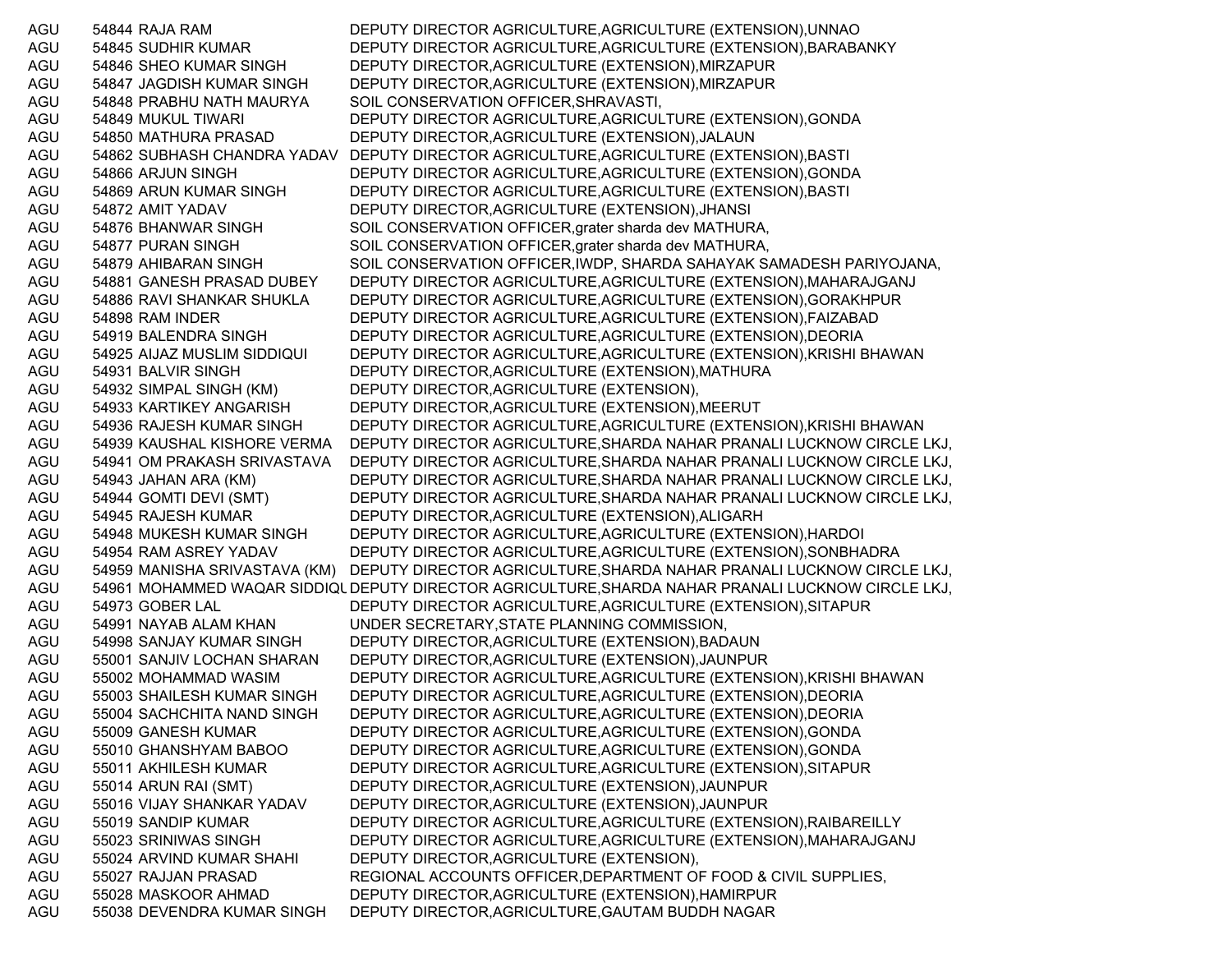AGU 55039 PRAVESH PAL SINGH UNDER SECRETARY,STATE PLANNING COMMISSION, AGU 55043 HARVIR SINGH YADAV DISTRICT CANE OFFICER,PILIBHIT,PILIBHIT AGU 55046 RAM CHANDRA SINGH DISTRICT CANE OFFICER,PILIBHIT,PILIBHIT AGU 55048 RAM KHILAWAN DISTRICT CANE OFFICER,PILIBHIT,PILIBHIT AGU 55049 RAGHUNATH PRASAD DISTRICT CANE OFFICER,PILIBHIT,PILIBHIT AGU 55053 SHIV SAMPAT DISTRICT CANE OFFICER,PILIBHIT,PILIBHIT AGU 55054 SHRAWAN KUMAR DISTRICT CANE OFFICER,PILIBHIT,PILIBHIT AGU 55059 ABHAY KUMAR SINGH YADAVDEPUTY DIRECTOR AGRICULTURE,SHARDA NAHAR PRANALI LUCKNOW CIRCLE LKJ, AGU 55062 HARI DUTTA TIWARI DEPUTY DIRECTOR,SHARDA SAHAYAK SAMADESH PARIYOJANA, AGU 55069 DEVENDRA SINGH DEPUTY DIRECTOR,AGRICULTURE (EXTENSION),MEERUT AGU 55071 DEVENDRA KUMAR DEPUTY DIRECTOR,AGRICULTURE (EXTENSION),BIJNORE AGU 55073 SHYAM LAL UMAR VAISHYA DEPUTY DIRECTOR,AGRICULTURE (EXTENSION),MIRZAPUR AGU 55106 NAND KISHORE YADAV DEPUTY DIRECTOR,AGRICULTURE (EXTENSION),HAMIRPUR AGU 55107 RAKESH KUMAR NIGAM DEPUTY DIRECTOR,RAM GANGA COMMAND PROJECT,SOIL CONSERVATION AGU 55112 LOKESH KUMAR PUNIYA DEPUTY DIRECTOR,AGRICULTURE (EXTENSION),MEERUT AGU 55115 RAJESH KUMAR NIGAM DEPUTY DIRECTOR,AGRICULTURE (EXTENSION), AGU 55117 VIRENDRA KUMAR SHUKLA DEPUTY DIRECTOR AGRICULTURE,AGRICULTURE (EXTENSION),BASTI AGU 55119 KAMTA PRASAD VERMA DEPUTY DIRECTOR HORTICULTURE,HORTICULTURE & FOOD PROCESSING (ZONE),FAIZABAD AGU 55124 VIJENDRA KUMAR UNDER SECRETARY,STATE PLANNING COMMISSION, AGU 55125 MINA DEVI (SMT) DISTRICT HORTICULTURE OFFICER,HORTICULTURE & FOOD PROCESSING,SULTANPUR AGU 55126 MOHAN LAL SINGH DEPUTY DIRECTOR AGRICULTURE,SHARDA NAHAR PRANALI LUCKNOW CIRCLE LKJ, AGU 55127 PREM CHAND RAM DEPUTY DIRECTOR AGRICULTURE,SHARDA NAHAR PRANALI LUCKNOW CIRCLE LKJ, AGU 55128 RAMESH KUMAR YADAV DEPUTY DIRECTOR AGRICULTURE,SHARDA NAHAR PRANALI LUCKNOW CIRCLE LKJ, AGU 55129 KOMAL SINGH DEPUTY DIRECTOR,AGRICULTURE (EXTENSION),BIJNORE AGU 55130 IQBAL AHMAD DEPUTY DIRECTOR,AGRICULTURE (EXTENSION),BIJNORE AGU 55137 VISHNU PRASAD GUPTA FINANCE OFFICER,BASIC EDUCATION DEPARTMENT,VARANASI AGU 55138 SAFIYA MOBIN (SMT) DEPUTY DIRECTOR AGRICULTURE,(EXTENSION),KRISHI BHAWAN AGU 55139 RAJESH KUMAR SINGH DEPUTY DIRECTOR AGRICULTURE,SHARDA NAHAR PRANALI LUCKNOW CIRCLE LKJ, AGU 55143 SARJU SHARAN DAS GUPTA DEPUTY DIRECTOR,AGRICULTURE (EXTENSION),JALAUN AGU 55145 MADAN PRASAD FINANCE OFFICER,SHARDA COMMAND HQ, AGU 57322 HARI PRASAD PANDEY DEPUTY DIRECTOR AGRICULTURE,AGRICULTURE (EXTENSION),GONDA AGU 57621 PRAMOD KUMAR DEPUTY DIRECTOR,AGRICULTURE (EXTENSION),MEERUT AGU 58965 RAVINDRA PAL SINGH DISTRICT CANE OFFICER,BAGPAT,BAGPAT AGU 59015 VIRENDRA KUMAR MAURYA DEPUTY DIRECTOR,AGRICULTURE (EXTENSION), AGU 59562 SUBHASH CHANDRA DEPUTY CANE COMMISSIONER,BAREILLY, AHU 9297 GAYA PRASAD GAUTAM CHIEF VETERINARY OFFICER,ANIMAL HUSBANDRY DEPARTMENT,LUCKNOW AHU 9864 BHUWAN CHANDRA KHARKW DIRECTOR,ANIMAL HUSBANDRY, AHU 9865 DINESH KUMAR BHATIA DEPUTY DIRECTOR,(FARM) ANIMAL HUSBANDARY DEPTT, AHU 9970 NANDA BALLABH JOSHI DIRECTOR,ANIMAL HUSBANDRY, AHU 9973 AJAY KUMAR SINGH DIRECTOR,ANIMAL HUSBANDRY, AHU 10113 JANARDAN DUBEY DIRECTOR,ANIMAL HUSBANDRY, AHU 10164 GHAN SHYAM SINGH CHIEF VETERINARY OFFICER,ANIMAL HUSBANDRY DEPARTMENT,MUZAFFARNAGAR AHU 10234 SHIV NATH SINGH REGIONAL PROJECT MANAGER,GOVT LIVESTOCK & AGRICULTURAL FARM,SAIDPUR AHU 10246 KRISHNA KUMAR SAXENA CHIEF VETERINARY OFFICER,ANIMAL HUSBANDRY DEPARTMENT,MEERUT AHU 10267 RAJENDRA PRASAD CHIEF VETERINARY OFFICER,ANIMAL HUSBANDRY DEPARTMENT,GORAKHPUR AHU 10284 RITA MALHOTRA (SMT) DIRECTOR,ANIMAL HUSBANDRY, AHU 10345 OMBIR SINGH CHIEF VETERINARY OFFICER,ANIMAL HUSBANDRY DEPARTMENT,MUZAFFARNAGAR AHU 10386 UMA SHANKAR SHARMA DIRECTOR,ANIMAL HUSBANDRY, AHU 10449 VIJENDRA PRASAD CHIEF VETERINARY OFFICER,ANIMAL HUSBANDRY DEPARTMENT,MAHARAJGANJ AHU 10503 BHAGWATI PRASAD KUSHWACHIEF VETERINARY OFFICER,ANIMAL HUSBANDRY DEPARTMENT,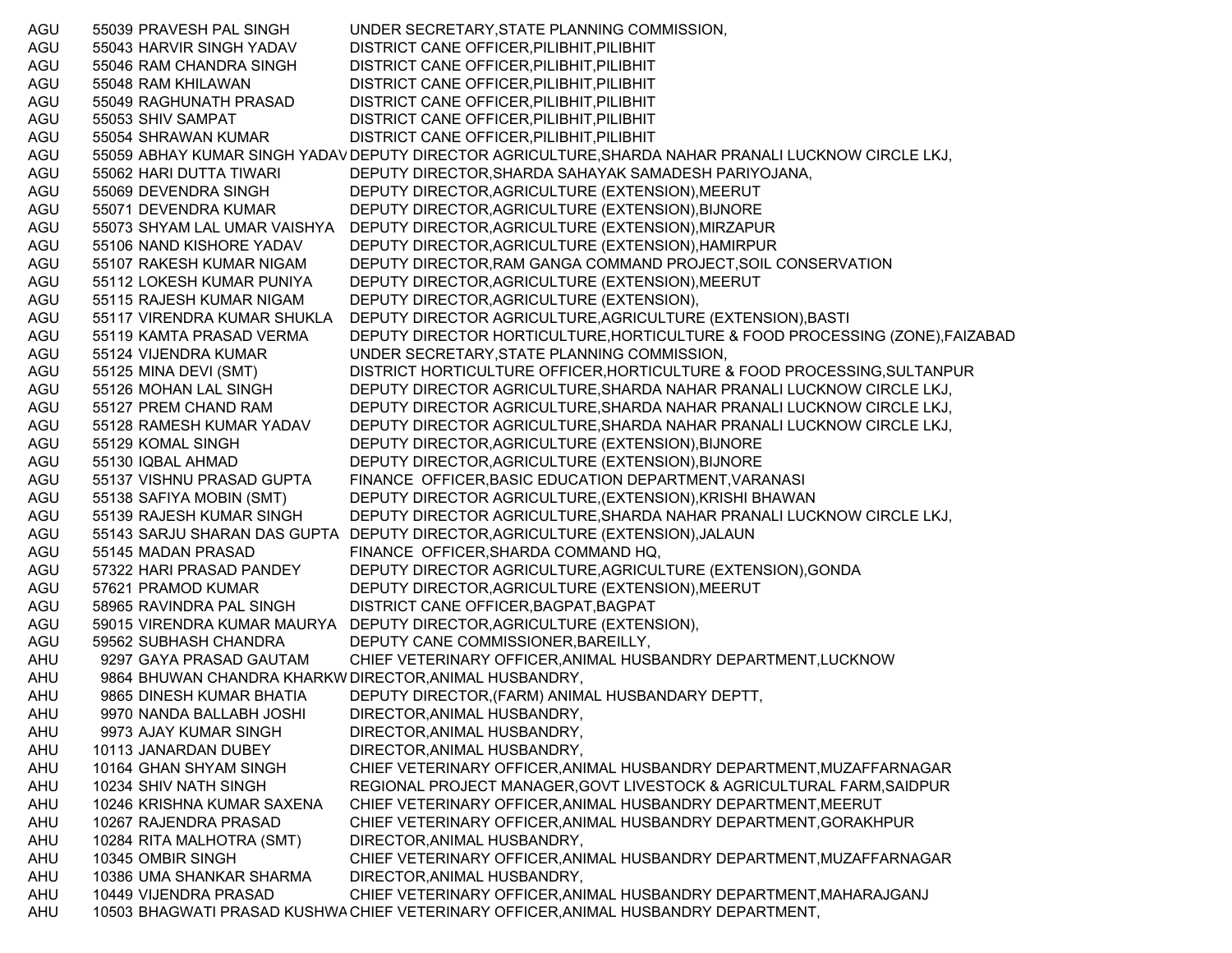AHU 10679 SATYA PRAKASH JAIN RESEARCH OFFICER,DIRECTOR(FISHRIES), 7 FAIZABAD ROAD,BABUGANJ LUCKNOW AHU 10734 PRADEEP KUMAR SHAH DIRECTOR,ANIMAL HUSBANDRY, AHU 10825 RANA NAZAM (KM) CHIEF VETERINARY OFFICER,ANIMAL HUSBANDRY DEPARTMENT, AHU 10839 PANKAJ KUMAR DIXIT CHIEF VETERINARY OFFICER,ANIMAL HUSBANDRY DEPARTMENT,MAINPURI AHU 10844 ASHOK KUMAR SRIVASTAVA ASSISTANT / DEPUTY REGISTRAR,FIRMS SOCIETIES & CHITS,LUCKNOW AHU 10866 DHANWANT KUMAR SHUKLA DEPUTY DIRECTOR,(FARM) ANIMAL HUSBANDARY DEPTT, AHU 10879 R P OJHA CHIEF VETERINARY OFFICER,ANIMAL HUSBANDRY DEPARTMENT,KHERI AHU 10906 KIRAN SINGH ASSISTANT / DEPUTY REGISTRAR,FIRMS SOCIETIES & CHITS,LUCKNOW AHU 10931 NAVAL KISHOR SRIVASTAVA DIRECTOR,ANIMAL HUSBANDRY, AHU 10955 OM PRAKASH SINGH ASSISTANT DIRECTOR,FISHRIES DEPARTMENT,CHANDAULI AHU 10969 RAGHAW RAM TEWARI CHIEF VETERINARY OFFICER,ANIMAL HUSBANDRY DEPARTMENT,JHANSI AHU 10997 ACHAL KISHORE SRIVASTAV/CHIEF VETERINARY OFFICER,ANIMAL HUSBANDRY DEPARTMENT,RAIBAREILLY AHU 11001 SANTOSH KUMAR PAL CHIEF VETERINARY OFFICER,ANIMAL HUSBANDRY DEPARTMENT, AHU 11002 MOHAN VISHWAKARMA ASSISTANT DIRECTOR,FISHRIES DEPARTMENT,CHANDAULI AHU 11018 ARVIND SINGH CHIEF VETERINARY OFFICER,ANIMAL HUSBANDRY DEPARTMENT,JAUNPUR AHU 11029 RAM SHANKER UDAINIG CHIEF VETERINARY OFFICER,ANIMAL HUSBANDRY DEPARTMENT,JALAUN AHU 11030 SHANKER SINGH SENOER CHIEF VETERINARY OFFICER,ANIMAL HUSBANDRY DEPARTMENT,JALAUN AHU 11042 DHARMENDRA SINGH CHIEF VETERINARY OFFICER,ANIMAL HUSBANDRY DEPARTMENT,DEORIA AHU 11050 UPENDRA NATH SINGH CHIEF VETERINARY OFFICER,ANIMAL HUSBANDRY DEPARTMENT,KHERI AHU 11057 SATISH KUMAR RAWAT CHIEF VETERINARY OFFICER,ANIMAL HUSBANDRY DEPARTMENT,MIRZAPUR AHU 11066 GIRJ RAJ SINGH CHIEF VETERINARY OFFICER,ANIMAL HUSBANDRY DEPARTMENT,KHERI AHU 11085 SATYA RAM CHIEF VETERINARY OFFICER,ANIMAL HUSBANDRY DEPARTMENT,PRATAPGARH AHU 11096 DURGESH KUMAR CHIEF VETERINARY OFFICER,ANIMAL HUSBANDRY DEPARTMENT, AHU 12009 RAVINDRA NATH LAL CHIEF VETERINARY OFFICER,ANIMAL HUSBANDRY DEPARTMENT,LUCKNOW AHU 12012 RAM NIRANJAN SINGH ASSISTANT / DEPUTY REGISTRAR,FIRMS SOCIETIES & CHITS,LUCKNOW AHU 12020 OBADURRAHMAN KHAN CHIEF VETERINARY OFFICER,ANIMAL HUSBANDRY DEPARTMENT, AHU 12027 CHANDRA BAHADUR SINGH CHIEF VETERINARY OFFICER,ANIMAL HUSBANDRY DEPARTMENT, AHU 12028 NARENDRA PRASAD DUBEY DEPUTY DIRECTOR,ANIMAL HUSBANDRY DEPARTMENT, AHU 12032 AJAY KUMAR SINGH KATIYARDIRECTOR,ANIMAL HUSBANDRY, AHU 12035 NITA SAXENA (KM) DEPUTY DIRECTOR,ELECTRICAL, TRANSPORT & CIVIL ENGG. UNIT,SWASTHYA BHAWAN AHU 12036 AJAY PRATAP SINGH DIRECTOR,ANIMAL HUSBANDRY, AHU 12037 KRISHNA CHANDRA GUPTA DIRECTOR,ANIMAL HUSBANDRY, AHU 12040 VASANT VALLABH JOSHI DIRECTOR,ANIMAL HUSBANDRY, AHU 12041 PARSI LAL SHAH DIRECTOR,ANIMAL HUSBANDRY, AHU 12053 GHANA RAM VERMA CHIEF VETERINARY OFFICER,ANIMAL HUSBANDRY DEPARTMENT,JHANSI AHU 12054 JALIM SINGH PARIHAR CHIEF VETERINARY OFFICER,ANIMAL HUSBANDRY DEPARTMENT,JHANSI AHU 12058 SURENDRA KUMAR MITTAL CHIEF VETERINARY OFFICER,ANIMAL HUSBANDRY DEPARTMENT,MUZAFFARNAGAR AHU 12062 P D VERMA JOINT DIRECTOR,ESTATE DIRECTORATE U.P.,STATE ESTATE DEPARTMENT AHU 12069 ASHOK KUMAR SHARMA CHIEF VETERINARY OFFICER,ANIMAL HUSBANDRY DEPARTMENT,LUCKNOW AHU 12071 VED PRAKASH CHIEF VETERINARY OFFICER,ANIMAL HUSBANDRY DEPARTMENT,MUZAFFARNAGAR AHU 12072 ANANGPAL SINGH CHIEF VETERINARY OFFICER,ANIMAL HUSBANDRY DEPARTMENT,BAGPAT AHU 12074 RAM RATAN PAL CHIEF VETERINARY OFFICER,ANIMAL HUSBANDRY DEPARTMENT,JALAUN AHU 12102 NAGINA SINGH DEPUTY DIRECTOR,(FARM) ANIMAL HUSBANDARY DEPTT, AHU 12104 NAND LAL SINGH CHIEF VETERINARY OFFICER,ANIMAL HUSBANDRY DEPARTMENT,JHANSI AHU 12111 NARENDRA KUMAR GAHLAUTCHIEF VETERINARY OFFICER,ANIMAL HUSBANDRY DEPARTMENT,RAIBAREILLY AHU 12153 SIMA SINHA (KM) ASSISTANT / DEPUTY REGISTRAR,FIRMS SOCIETIES & CHITS,LUCKNOW AHU 12167 TEJ VEER SINGH YADAV CHIEF VETERINARY OFFICER,ANIMAL HUSBANDRY DEPARTMENT,ALIGARH AHU 12173 ASHOK KUMAR CHIEF VETERINARY OFFICER,ANIMAL HUSBANDRY DEPARTMENT,JHANSI AHU 12175 SURESH KUMAR CHIEF VETERINARY OFFICER,ANIMAL HUSBANDRY DEPARTMENT, AHU 12182 MRADULA SRIVASTAVA DIRECTOR,ANIMAL HUSBANDRY,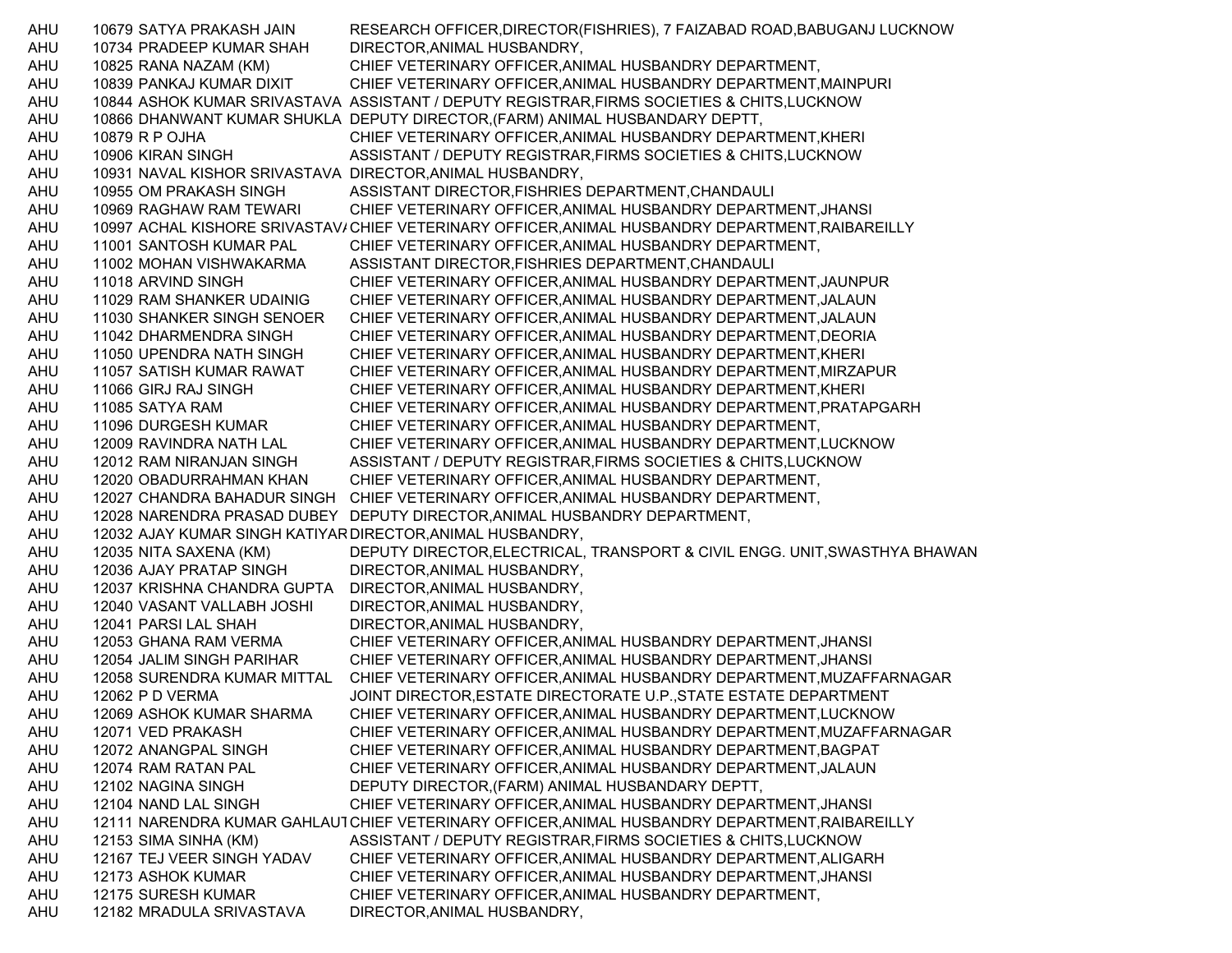AHU 12184 KAMALVEER SINGH RAWAT DIRECTOR,ANIMAL HUSBANDRY, AHU 12185 JINENDRA KUMAR JAIN DIRECTOR,ANIMAL HUSBANDRY, AHU 12186 SATISH CHANDRA SRIVASTAVCHIEF VETERINARY OFFICER,ANIMAL HUSBANDRY DEPARTMENT,LUCKNOW AHU 12188 MAHESH KUMAR VIRNANI DIRECTOR,ANIMAL HUSBANDRY, AHU 12189 VINIT KUMAR SINGH DIRECTOR GENERAL,DIR GEN MEDICAL HEALTH, AHU 12194 SATISH KUMAR SRIVASTAVA CHIEF VETERINARY OFFICER,ANIMAL HUSBANDRY DEPARTMENT, AHU 12206 DWARIKA PRASAD CHIEF VETERINARY OFFICER,ANIMAL HUSBANDRY DEPARTMENT,KHERI AHU 12218 SHISHU PAL MISHRA CHIEF VETERINARY OFFICER,ANIMAL HUSBANDRY DEPARTMENT,KHERI AHU 12224 HARI LAL CHIEF VETERINARY OFFICER,ANIMAL HUSBANDRY DEPARTMENT,RAIBAREILLY AHU 12227 HARISH CHANDRA SONEKAR CHIEF VETERINARY OFFICER,ANIMAL HUSBANDRY DEPARTMENT,RAIBAREILLY AHU 12238 KANHAIYA LAL MISHRA CHIEF VETERINARY OFFICER,ANIMAL HUSBANDRY DEPARTMENT,LUCKNOW AHU 12249 RAJENDRA SINGH CHIEF VETERINARY OFFICER,ANIMAL HUSBANDRY DEPARTMENT,MUZAFFARNAGAR AHU 12254 VIRENDRA SINGH CHIEF VETERINARY OFFICER,ANIMAL HUSBANDRY DEPARTMENT,PRATAPGARH AHU 12264 YOGENDRA YADAV CHIEF VETERINARY OFFICER,ANIMAL HUSBANDRY DEPARTMENT,MAHARAJGANJ AHU 12292 NARENDRA KUMAR SINGH CHIEF VETERINARY OFFICER,ANIMAL HUSBANDRY DEPARTMENT, AHU 12298 R K SAXENA DR CHIEF VETERINARY OFFICER,ANIMAL HUSBANDRY DEPARTMENT,AMBEDKAR NAGAR AHU 12323 RAKESH CHANDRA DIXIT CHIEF VETERINARY OFFICER,ANIMAL HUSBANDRY DEPARTMENT,KHERI AHU 12341 MALIKHAN SINGH CHIEF VETERINARY OFFICER,ANIMAL HUSBANDRY DEPARTMENT,PILIBHIT AHU 12355 PRAKASH CHANDRA DR DEPUTY DIRECTOR,ANIMAL HUSBANDARY DEPARTMENT, AHU 12386 GANGA PRASAD SHARMA CHIEF VETERINARY OFFICER,ANIMAL HUSBANDRY DEPARTMENT,MAHARAJGANJ AHU 12390 RAJ BAHADUR TRIPATHI (DR) CHIEF VETERINARY OFFICER,ANIMAL HUSBANDRY DEPARTMENT, AHU 12397 OM PRAKASH CHIEF VETERINARY OFFICER,ANIMAL HUSBANDRY DEPARTMENT, AHU 12408 VIJAY KUMAR PANDEY CHIEF VETERINARY OFFICER,ANIMAL HUSBANDRY DEPARTMENT,MAHARAJGANJ AHU 12419 JAGDISH PRASAD VERMA (DFCHIEF VETERINARY OFFICER,ANIMAL HUSBANDRY DEPARTMENT,C S M NAGAR AHU 12428 SHRIRAM BHASKAR CHIEF VETERINARY OFFICER,ANIMAL HUSBANDRY DEPARTMENT,LUCKNOW AHU 12442 RAM PYARE ASSISTANT DIRECTOR,FISHRIES DEPARTMENT,FIROZABAD AHU 12474 ROODRA PRATAP DEPUTY DIRECTOR,ANIMAL HUSBANDARY DEPARTMENT,LUCKNOW AHU 12477 PREM PRAKASH SINGH CHIEF VETERINARY OFFICER,ANIMAL HUSBANDRY DEPARTMENT,JHANSI AHU 12478 UDAI PRATAP SINGH CHIEF VETERINARY OFFICER,ANIMAL HUSBANDRY DEPARTMENT,KHERI AHU 12483 MUNESH KUMAR SHARMA CHIEF VETERINARY OFFICER,ANIMAL HUSBANDRY DEPARTMENT, AHU 12514 SURENDRA BABU SRIVASTA\ DEPUTY DIRECTOR,MATSYA,BAREILLY AHU 12515 SUBHAS BABU DEPUTY DIRECTOR,Deputy Director FIsheries, Agra, AHU 12520 CHANDRA CHARU JAISWAL CHIEF VETERINARY OFFICER,ANIMAL HUSBANDRY DEPARTMENT, AHU 12521 SANTOS KUMAR DWIVEDI CHIEF VETERINARY OFFICER,ANIMAL HUSBANDRY DEPARTMENT,GAUTAM BUDHA NAGAR AHU 12526 BHUVNESH KUMAR DEPUTY DIRECTOR,AGRICULTURE (EXTENSION),FATEHGARH AHU 12532 HARINAM SINGH CHIEF VETERINARY OFFICER,ANIMAL HUSBANDRY DEPARTMENT,HARDOI AHU 12533 SUBHASH CHANDRA CHIEF VETERINARY OFFICER,ANIMAL HUSBANDRY DEPARTMENT,MEERUT AHU 12536 ANIS AHMAD CHIEF VETERINARY OFFICER,ANIMAL HUSBANDRY DEPARTMENT,MUZAFFARNAGAR AHU 12537 CHANDRA TYAGI CHIEF VETERINARY OFFICER,ANIMAL HUSBANDRY DEPARTMENT,MEERUT AHU 12570 MITHLESH KUMAR CHIEF VETERINARY OFFICER,ANIMAL HUSBANDRY DEPARTMENT,KHERI AHU 12583 KRIPAL SINGH YADAV (DR) CHIEF VETERINARY OFFICER,ANIMAL HUSBANDRY DEPARTMENT,KANPURDEHAT AHU 12589 VINOD KUMAR SINGH CHIEF VETERINARY OFFICER,ANIMAL HUSBANDRY DEPARTMENT, AHU 12602 ASHOK KUMAR SINGH CHIEF VETERINARY OFFICER,ANIMAL HUSBANDRY DEPARTMENT,MEERUT AHU 12612 ANIL KUMAR TIWARI SUPERINTENDENT,FARM, STATE LIVESTOCK & AGRI FARM,JALAUN AT ORAI AHU 12618 MEENA GUPTA (KM) DIRECTOR,ANIMAL HUSBANDRY, AHU 12619 PREM KUMARI RAO (SMT) DIRECTOR,ANIMAL HUSBANDRY, AHU 12620 ARCHANA KHARE (KM) DIRECTOR,ANIMAL HUSBANDRY, AHU 12622 RAJ KISHORE DIRECTOR,ANIMAL HUSBANDRY, AHU 12625 SADHANA SAXENA (SMT) DIRECTOR,ANIMAL HUSBANDRY, AHU 12626 MANJU SRIVASTAVA (KM) DIRECTOR,ANIMAL HUSBANDRY,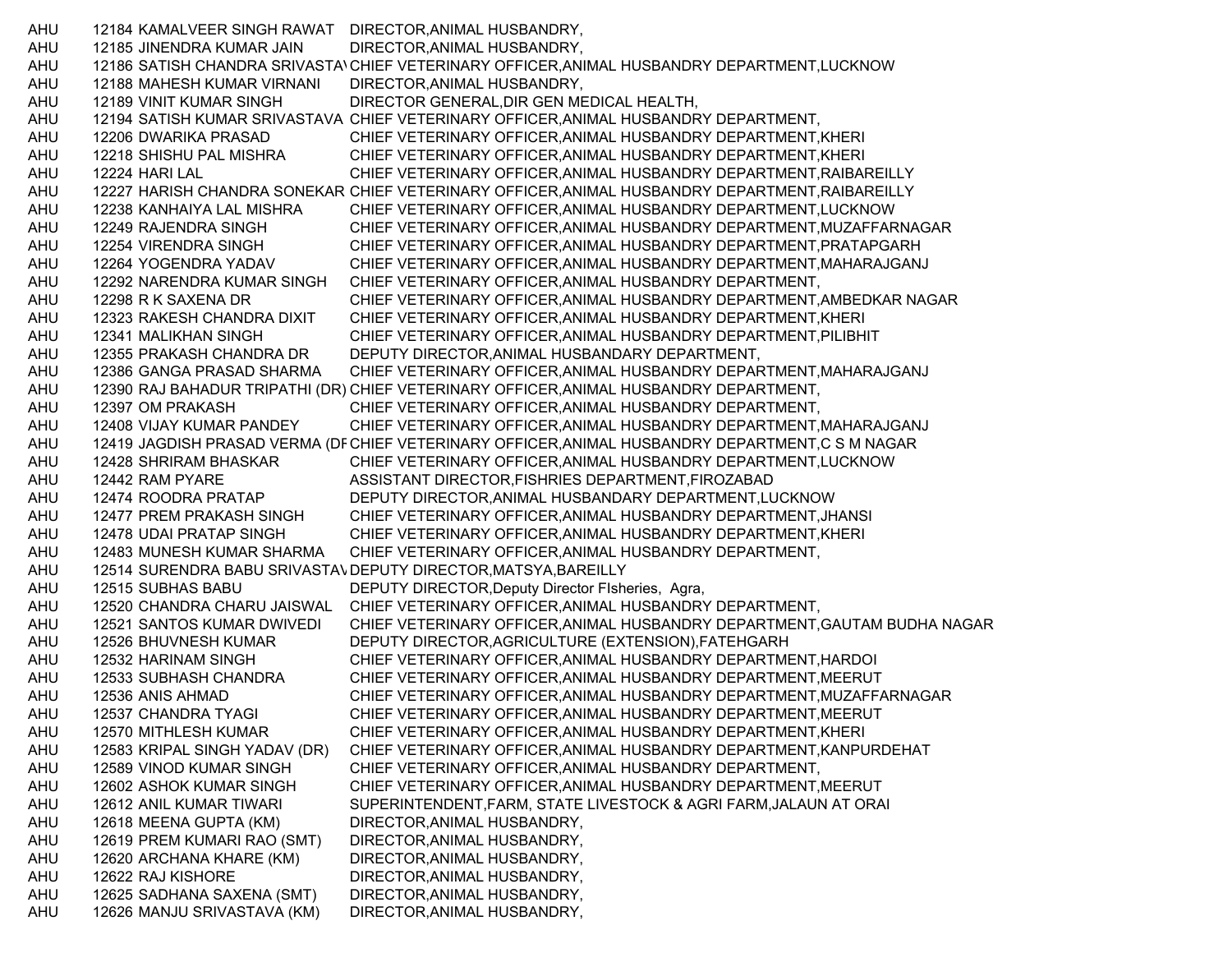AHU 12634 K K DIXIT DEPUTY DIRECTOR,Deputy Director FIsheries, Agra, AHU 12635 AKHILESH KUMAR SHARMA ASSISTANT DIRECTOR,FISHRIES DEPARTMENT,ALIGARH AHU 12637 RAMASRAY MAURYA CHIEF VETERINARY OFFICER,ANIMAL HUSBANDRY DEPARTMENT,GORAKHPUR AHU 12647 RAM MEHAR SINGH CHIEF VETERINARY OFFICER,ANIMAL HUSBANDRY DEPARTMENT,MUZAFFARNAGAR AHU 12659 SUNIL CHANDRA BAJPAI CHIEF VETERINARY OFFICER,ANIMAL HUSBANDRY DEPARTMENT,SHAHJAHANPUR AHU 12667 NARENDRA PAL SINGH (DR) CHIEF VETERINARY OFFICER,ANIMAL HUSBANDRY DEPARTMENT,DEORIA AHU 12671 VIJAY NATH MISHRA CHIEF VETERINARY OFFICER,ANIMAL HUSBANDRY DEPARTMENT,GORAKHPUR AHU 12683 JAGDISH PRASAD ASSISTANT DIRECTOR,FISHRIES DEPARTMENT,MATHURA AHU 12693 PHOOL SINGH YADAV CHIEF VETERINARY OFFICER,ANIMAL HUSBANDRY DEPARTMENT,LALITPUR AHU 12702 CHHAVI NATH MAURYA CHIEF VETERINARY OFFICER,ANIMAL HUSBANDRY DEPARTMENT, AHU 12704 YOGENDRA RAM CHIEF VETERINARY OFFICER,ANIMAL HUSBANDRY DEPARTMENT, AHU 12705 CHANDRA PAL SINGH CHIEF VETERINARY OFFICER,ANIMAL HUSBANDRY DEPARTMENT,MUZAFFARNAGAR AHU 12706 SANJAI KUMAR SHUKLA DEPUTY DIRECTOR,Deputy Director, Fisheries, Kanpur, AHU 12708 RAM DARAS CHIEF VETERINARY OFFICER,ANIMAL HUSBANDRY DEPARTMENT,AZAMGARH AHU 12712 GOPAL CHIEF VETERINARY OFFICER,ANIMAL HUSBANDRY DEPARTMENT,BAREILLY AHU 12733 KRISHNA KUMAR AGRAWAL CHIEF VETERINARY OFFICER,ANIMAL HUSBANDRY DEPARTMENT,BAREILLY AHU 12737 RAJESH KUMAR SRIVASTAVA ASSISTANT DIRECTOR,FISHRIES DEPARTMENT,FATEHPUR AHU 12740 LEKH RAJ CHIEF VETERINARY OFFICER,ANIMAL HUSBANDRY DEPARTMENT,BAREILLY AHU 12741 SATISH CHANDRA TRIPATHI CHIEF VETERINARY OFFICER,ANIMAL HUSBANDRY DEPARTMENT,LUCKNOW AHU 12759 UMA SHANKAR SINGH CHIEF VETERINARY OFFICER,ANIMAL HUSBANDRY DEPARTMENT,MIRZAPUR AHU 12765 A N SINGH (DR) DEPUTY DIRECTOR,ELECTRICAL, TRANSPORT & CIVIL ENGG. UNIT,SWASTHYA BHAWAN AHU 12773 BISHAN SHWAROOP SINHA CHIEF VETERINARY OFFICER,ANIMAL HUSBANDRY DEPARTMENT,LUCKNOW AHU 12776 SATYA KUMAR KULSHRESTH، ASSISTANT DIRECTOR,FISHRIES DEPARTMENT,ALIGARH AHU 12779 URMILA DEVI (SMT) CHIEF VETERINARY OFFICER,ANIMAL HUSBANDRY DEPARTMENT, AHU 12781 PREM BAHADUR SINGH TRADE TAX OFFICER,ADMINISTRATION,AZAMGARH AHU 12797 SRIKANT PANDEY CHIEF VETERINARY OFFICER,ANIMAL HUSBANDRY DEPARTMENT, AHU 12803 SUNIL DUTT SRIVASTAVA CHIEF VETERINARY OFFICER,ANIMAL HUSBANDRY DEPARTMENT,LUCKNOW AHU 12821 RAM KALAP CHIEF VETERINARY OFFICER,ANIMAL HUSBANDRY DEPARTMENT, AHU 12833 BRAJENDRA KUMAR SINGH CHIEF VETERINARY OFFICER,ANIMAL HUSBANDRY DEPARTMENT,GORAKHPUR AHU 12843 AWDESH KUMAR CHIEF VETERINARY OFFICER,ANIMAL HUSBANDRY DEPARTMENT,LUCKNOW AHU 12847 DINESH KUMAR SRIVASTAVA CHIEF VETERINARY OFFICER,ANIMAL HUSBANDRY DEPARTMENT,MIRZAPUR AHU 12867 BHANU PRAKASH DUBEY CHIEF VETERINARY OFFICER,ANIMAL HUSBANDRY DEPARTMENT,SANTKABIR NAGAR AHU 12871 KAMAL PRASAD GUPTA CHIEF VETERINARY OFFICER,ANIMAL HUSBANDRY DEPARTMENT,MIRZAPUR AHU 12875 RAM DARSHAN SINGH CHIEF VETERINARY OFFICER,ANIMAL HUSBANDRY DEPARTMENT,C S M NAGAR AHU 12879 RAKESH KUMAR CHIEF VETERINARY OFFICER,ANIMAL HUSBANDRY DEPARTMENT,LUCKNOW AHU 12880 ANIL KUMAR CHIEF VETERINARY OFFICER,ANIMAL HUSBANDRY DEPARTMENT,LUCKNOW AHU 12881 AJAY KHARE CHIEF VETERINARY OFFICER,ANIMAL HUSBANDRY DEPARTMENT,LUCKNOW AHU 12882 PRAMOD KUMAR PANDEY CHIEF VETERINARY OFFICER,ANIMAL HUSBANDRY DEPARTMENT,LUCKNOW AHU 12888 INDRA MANI DIRECTOR,ANIMAL HUSBANDRY, AHU 12903 BABU RAM MISHRA CHIEF VETERINARY OFFICER,ANIMAL HUSBANDRY DEPARTMENT,PILIBHIT AHU 12906 SUNIL KUMAR SRIVASTAVA DIRECTOR,ANIMAL HUSBANDRY, AHU 12907 RAM LAKHAN PAL CHIEF VETERINARY OFFICER,ANIMAL HUSBANDRY DEPARTMENT,LUCKNOW AHU 12908 RAKESH KUMAR VERMA DIRECTOR,ANIMAL HUSBANDRY, AHU 12909 SHIL WAN DIRECTOR,ANIMAL HUSBANDRY, AHU 12910 VINOD KUMAR CHAUDHARI DIRECTOR,ANIMAL HUSBANDRY, AHU 12911 RAMESH CHANDRA PRAJAPA DIRECTOR,ANIMAL HUSBANDRY, AHU 12913 SARVAJEET DIRECTOR,ANIMAL HUSBANDRY, AHU 12915 DESH RAM CHIEF VETERINARY OFFICER,ANIMAL HUSBANDRY DEPARTMENT,BAREILLY AHU 12916 ARUN KUMAR SAXENA CHIEF VETERINARY OFFICER,ANIMAL HUSBANDRY DEPARTMENT,BAREILLY AHU 12917 ANIL KUMAR BAJPAI CHIEF VETERINARY OFFICER,ANIMAL HUSBANDRY DEPARTMENT,PILIBHIT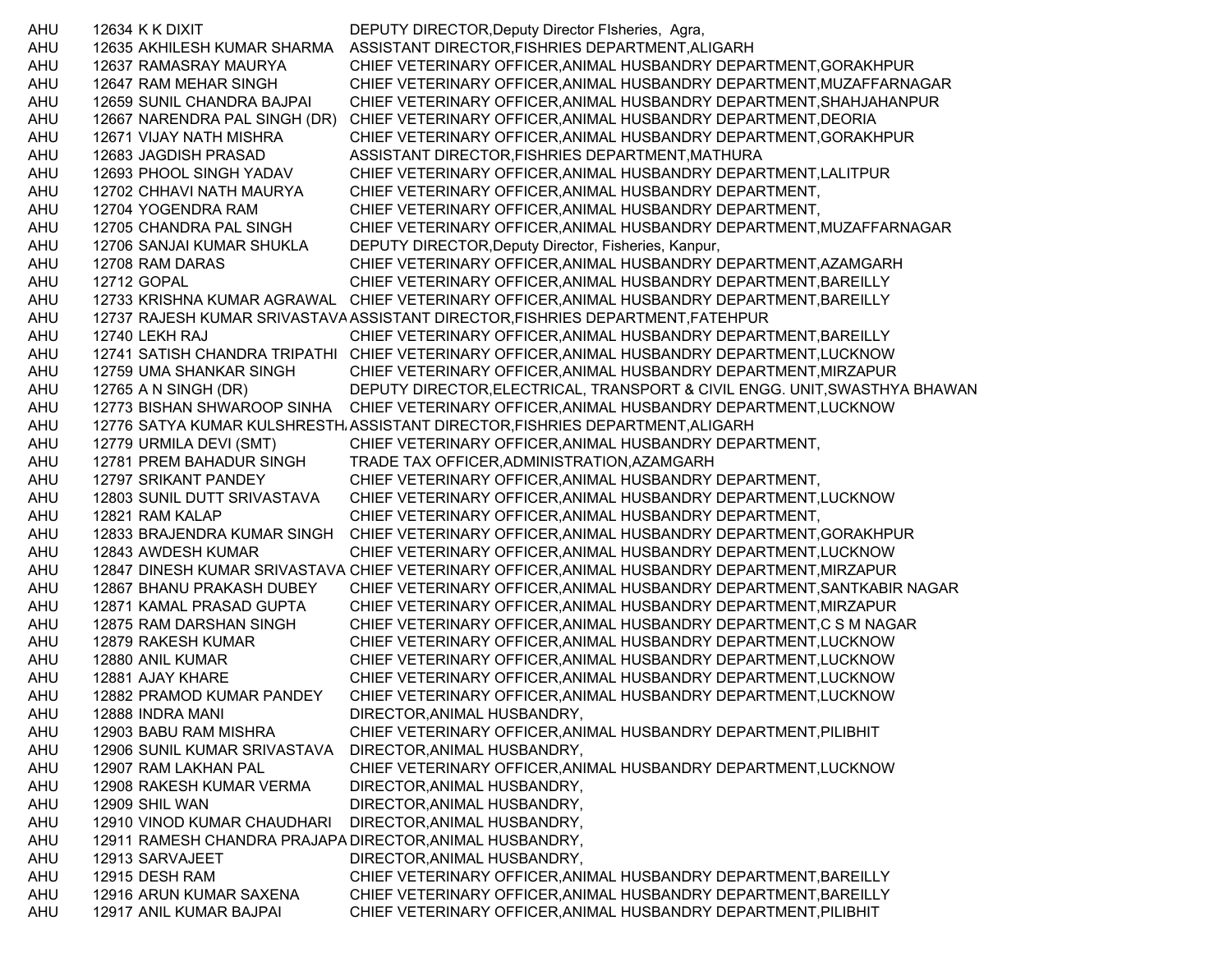AHU 12928 OM PRAKASH SRIVASTAVA ASSISTANT / DEPUTY REGISTRAR,FIRMS SOCIETIES & CHITS,LUCKNOW AHU 12935 YOGESH CHANDRA KHARWALDIRECTOR,ANIMAL HUSBANDRY, AHU 12937 VINOD KUMAR (DR) CHIEF VETERINARY OFFICER,SAMBHAL, AHU 12946 BRAJVEER SINGH CHIEF VETERINARY OFFICER,ANIMAL HUSBANDRY DEPARTMENT,JYOTIBAFULLE NAGAR AHU 12982 JUBER KHAN CHIEF VETERINARY OFFICER,ANIMAL HUSBANDRY DEPARTMENT,BAREILLY AHU 12985 VIRENDRA SINGH CHIEF VETERINARY OFFICER,ANIMAL HUSBANDRY DEPARTMENT,JAUNPUR AHU 12986 MAHESH CHANDRA JAIN DEPUTY DIRECTOR,Deputy Director FIsheries, Agra, AHU 12997 RAJENDRA PRASAD CHIEF VETERINARY OFFICER,ANIMAL HUSBANDRY DEPARTMENT, AHU 12999 MUNNA LAL DEPUTY DIRECTOR,Deputy Director FIsheries, Agra, AHU 13002 DAYA SHANKAR YADAV CHIEF VETERINARY OFFICER,ANIMAL HUSBANDRY DEPARTMENT,AZAMGARH AHU 13004 VIJAY KUMAR CHIEF VETERINARY OFFICER,ANIMAL HUSBANDRY DEPARTMENT,BAREILLY AHU 13005 KULTAR SINGH CHIEF VETERINARY OFFICER,ANIMAL HUSBANDRY DEPARTMENT,BAGPAT AHU 13006 BALRAJ SINGH CHIEF VETERINARY OFFICER,ANIMAL HUSBANDRY DEPARTMENT,BAGPAT AHU 13007 SEWA RAM GOSWAMI CHIEF VETERINARY OFFICER,ANIMAL HUSBANDRY DEPARTMENT,BAGPAT AHU 13009 NAGENDRA SINGH CHIEF VETERINARY OFFICER,ANIMAL HUSBANDRY DEPARTMENT,GORAKHPUR AHU 13017 SUDHIR KUMAR VERMA CHIEF VETERINARY OFFICER,ANIMAL HUSBANDRY DEPARTMENT,KHERI AHU 13025 RAKESH KUMAR CHIEF VETERINARY OFFICER,ANIMAL HUSBANDRY DEPARTMENT,LUCKNOW AHU 13027 JAI PRAKASH NARAIN RAI CHIEF VETERINARY OFFICER,ANIMAL HUSBANDRY DEPARTMENT,GORAKHPUR AHU 13028 DHARM VEER SINGH CHAUHACHIEF VETERINARY OFFICER,ANIMAL HUSBANDRY DEPARTMENT,JHANSI AHU 13032 GYAN PRASAD SAXENA CHIEF VETERINARY OFFICER,ANIMAL HUSBANDRY DEPARTMENT,SHAHJAHANPUR AHU 13037 DUSHYANT SINGH SIROHI CHIEF VETERINARY OFFICER,ANIMAL HUSBANDRY DEPARTMENT,JHANSI AHU 13055 AJIT SINGH CHIEF VETERINARY OFFICER,ANIMAL HUSBANDRY DEPARTMENT,LUCKNOW AHU 13058 RAVI SHANKAR TRIPATHI CHIEF VETERINARY OFFICER,ANIMAL HUSBANDRY DEPARTMENT,RAIBAREILLY AHU 13059 SUDHIR KUMAR SRIVASTAVA CHIEF VETERINARY OFFICER,ANIMAL HUSBANDRY DEPARTMENT,RAIBAREILLY AHU 13066 DIWAKAR CHIEF VETERINARY OFFICER,ANIMAL HUSBANDRY DEPARTMENT,RAIBAREILLY AHU 13067 HARISH CHANDRA SHUKLA CHIEF VETERINARY OFFICER,VIKAS BHAWAN IInd FLOOR,HEAD POST OFFICE AHU 13070 ANURUDHHA KUMAR TIWARI CHIEF VETERINARY OFFICER,ANIMAL HUSBANDRY DEPARTMENT,RAIBAREILLY AHU 13079 SUNIL KUMAR CHIEF VETERINARY OFFICER,ANIMAL HUSBANDRY DEPARTMENT,PILIBHIT AHU 13080 VIRENDRA KUMAR PANDEY CHIEF VETERINARY OFFICER,ANIMAL HUSBANDRY DEPARTMENT,DEORIA AHU 13090 R C LAL CHIEF VETERINARY OFFICER,ANIMAL HUSBANDRY DEPARTMENT,PILIBHIT AHU 14002 ATUL KUMAR CHIEF VETERINARY OFFICER,ANIMAL HUSBANDRY DEPARTMENT,PILIBHIT AHU 14011 KRISHNA KUMAR TYAGI CHIEF VETERINARY OFFICER,ANIMAL HUSBANDRY DEPARTMENT,MEERUT AHU 14017 SHIV BAHADUR YADAV DEPUTY DIRECTOR,MATSYA,BAREILLY AHU 14020 KRISHNA KUMAR PANDEY DIRECTOR,ANIMAL HUSBANDRY, AHU 14021 SUDHIR KUMAR SRIVASTAVA DIRECTOR,ANIMAL HUSBANDRY, AHU 14022 SAJJAN LAL DIRECTOR,ANIMAL HUSBANDRY, AHU 14023 ANIL KUMAR DIRECTOR,ANIMAL HUSBANDRY, AHU 14035 RAM LAL CHIEF VETERINARY OFFICER,ANIMAL HUSBANDRY DEPARTMENT,RAIBAREILLY AHU 14060 SYED ZARGAM MUSTAQ CHIEF VETERINARY OFFICER,ANIMAL HUSBANDRY DEPARTMENT,LUCKNOW AHU 14070 PREM PAL SINGH CHIEF VETERINARY OFFICER,ANIMAL HUSBANDRY DEPARTMENT,PILIBHIT AHU 14071 ASHOK KUMAR MAURYA CHIEF VETERINARY OFFICER,ANIMAL HUSBANDRY DEPARTMENT,GORAKHPUR AHU 14074 RASHMI KARNATAK (SMT) ASSISTANT / DEPUTY REGISTRAR,FIRMS SOCIETIES & CHITS,LUCKNOW AHU 14081 BRAJENDRA SWAROOP CHIEF VETERINARY OFFICER,ANIMAL HUSBANDRY DEPARTMENT,AGRA AHU 14082 RAM VEER SINGH CHIEF VETERINARY OFFICER,ANIMAL HUSBANDRY DEPARTMENT,BAGPAT AHU 14094 RADHA KRISHNA SHARMA CHIEF VETERINARY OFFICER,ANIMAL HUSBANDRY DEPARTMENT,HATHRAS AHU 14099 VIPIN BIHARI SINGH CHIEF VETERINARY OFFICER,ANIMAL HUSBANDRY DEPARTMENT,DEORIA AHU 14101 MAHANTH SINGH CHIEF VETERINARY OFFICER,ANIMAL HUSBANDRY DEPARTMENT,GORAKHPUR AHU 14118 AJAY PRATAP SINGH CHIEF VETERINARY OFFICER,ANIMAL HUSBANDRY DEPARTMENT,GORAKHPUR AHU 14120 RAJ KUMAR CHIEF VETERINARY OFFICER,ANIMAL HUSBANDRY DEPARTMENT,BAGPAT AHU 14129 RAM PRAKASH DOHARE CHIEF VETERINARY OFFICER,ANIMAL HUSBANDRY DEPARTMENT,JALAUN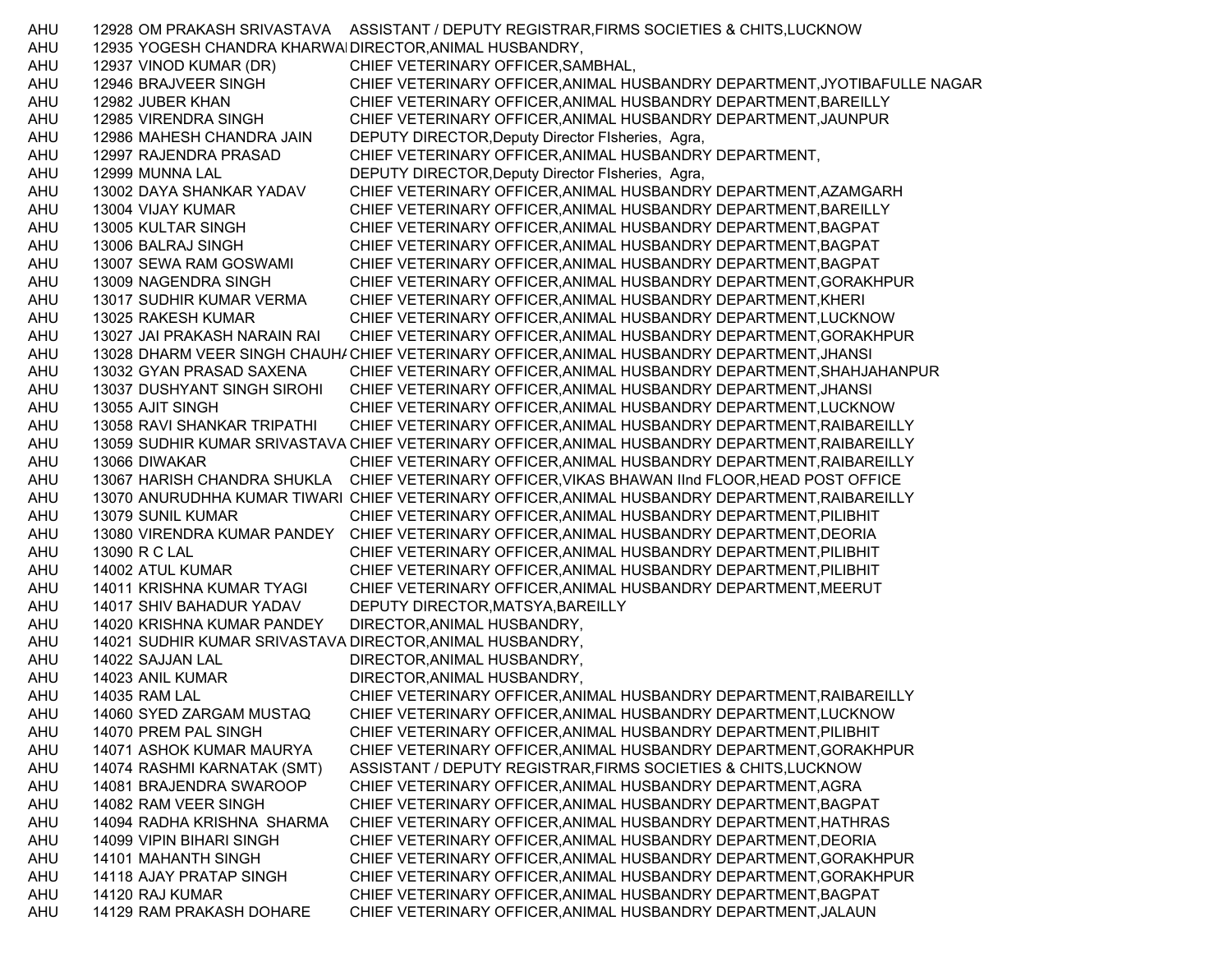AHU 14130 DINA NATH YADAV CHIEF VETERINARY OFFICER,ANIMAL HUSBANDRY DEPARTMENT,SIDDHARTHNAGAR AHU 14131 ADESH KUMAR SINGH CHIEF VETERINARY OFFICER,ANIMAL HUSBANDRY DEPARTMENT,LUCKNOW AHU 14133 ASHA RAM YADAV CHIEF VETERINARY OFFICER,ANIMAL HUSBANDRY DEPARTMENT, AHU 14134 HIMKAR SRIVASTAVA CHIEF VETERINARY OFFICER,ANIMAL HUSBANDRY DEPARTMENT,C S M NAGAR AHU 14140 SURYA NATH SINGH CHIEF VETERINARY OFFICER,ANIMAL HUSBANDRY DEPARTMENT,AZAMGARH AHU 14148 NARENDRA KUMAR RAI CHIEF VETERINARY OFFICER,ANIMAL HUSBANDRY DEPARTMENT,GORAKHPUR AHU 14162 RANA HANUMANT SINGH CHIEF VETERINARY OFFICER,ANIMAL HUSBANDRY DEPARTMENT,MIRZAPUR AHU 14175 VIPIN BIHARI CHIEF VETERINARY OFFICER,ANIMAL HUSBANDRY DEPARTMENT,JHANSI AHU 14176 RAMA NAND CHIEF VETERINARY OFFICER,ANIMAL HUSBANDRY DEPARTMENT,HAMIRPUR AHU 14177 RAJ VEER SINGH (DR) CHIEF VETERINARY OFFICER,ANIMAL HUSBANDRY DEPARTMENT,KHERI AHU 14179 FANISH SINGH CHIEF VETERINARY OFFICER,ANIMAL HUSBANDRY DEPARTMENT,SIDDHARTHNAGAR AHU 14184 KRAPA NAND SHUKLA CHIEF VETERINARY OFFICER,VIKAS BHAWAN IInd FLOOR,HEAD POST OFFICE AHU 14190 PARMATMA SHARAN SHUKLA CHIEF VETERINARY OFFICER,VIKAS BHAWAN IInd FLOOR,HEAD POST OFFICE AHU 14192 HASAN AHMAD CHIEF VETERINARY OFFICER,VIKAS BHAWAN IInd FLOOR,HEAD POST OFFICE AHU 14193 VINOD KUMAR MISHRA CHIEF VETERINARY OFFICER,VIKAS BHAWAN IInd FLOOR,HEAD POST OFFICE AHU 14194 GANESH SHANKAR DUBEY CHIEF VETERINARY OFFICER,ANIMAL HUSBANDRY DEPARTMENT,MIRZAPUR AHU 14195 YOGENDRA YADAV CHIEF VETERINARY OFFICER,ANIMAL HUSBANDRY DEPARTMENT,GORAKHPUR AHU 14196 VIRENDRA YADAV CHIEF VETERINARY OFFICER,ANIMAL HUSBANDRY DEPARTMENT,AZAMGARH AHU 14201 RAGHAV RAM CHIEF VETERINARY OFFICER,VIKAS BHAWAN IInd FLOOR,HEAD POST OFFICE AHU 14204 AYODHYA PRASAD RAWAT CHIEF VETERINARY OFFICER,ANIMAL HUSBANDRY DEPARTMENT,LUCKNOW AHU 14209 SHIV BAHADUR SINGH CHIEF VETERINARY OFFICER,VIKAS BHAWAN IInd FLOOR,HEAD POST OFFICE AHU 14218 MOHD RAZA CHIEF VETERINARY OFFICER,VIKAS BHAWAN IInd FLOOR,HEAD POST OFFICE AHU 14223 DIWAKAR PRASAD TIWARI CHIEF VETERINARY OFFICER,ANIMAL HUSBANDRY DEPARTMENT,MAHARAJGANJ AHU 14231 OM PRAKASH RAI CHIEF VETERINARY OFFICER,ANIMAL HUSBANDRY DEPARTMENT,GORAKHPUR AHU 14232 RAM MURAT RAM CHIEF VETERINARY OFFICER,ANIMAL HUSBANDRY DEPARTMENT, AHU 14233 ASHOK KUMAR SINGH CHIEF VETERINARY OFFICER,VIKAS BHAWAN IInd FLOOR,HEAD POST OFFICE AHU 14237 RAJESH KUMAR TRIPATHI CHIEF VETERINARY OFFICER,ANIMAL HUSBANDRY DEPARTMENT,JALAUN AHU 14252 BADRI VISHAL BAJPAI DIRECTOR,ANIMAL HUSBANDRY, AHU 14253 RAM SUNDAR SHUKLA DEPUTY DIRECTOR,(FARM) ANIMAL HUSBANDARY DEPTT, AHU 14254 IMTIYAJ KHAN CHIEF VETERINARY OFFICER,ANIMAL HUSBANDRY DEPARTMENT,LUCKNOW AHU 14255 ASHOK KUMAR CHIEF VETERINARY OFFICER,ANIMAL HUSBANDRY DEPARTMENT,LUCKNOW AHU 14272 DEVENDRA KUMAR SHARMA CHIEF VETERINARY OFFICER,ANIMAL HUSBANDRY DEPARTMENT,HATHRAS AHU 14278 RAM SWAROOP GANGWAR CHIEF VETERINARY OFFICER,ANIMAL HUSBANDRY DEPARTMENT,PILIBHIT AHU 14282 JYOTI KUMAR PANDEY CHIEF VETERINARY OFFICER,ANIMAL HUSBANDRY DEPARTMENT,BAHRAICH AHU 14283 BHANU PRATAP SINGH CHIEF VETERINARY OFFICER,ANIMAL HUSBANDRY DEPARTMENT, AHU 14287 MUKTESHWAR NATH PRAJAPCHIEF VETERINARY OFFICER,ANIMAL HUSBANDRY DEPARTMENT,GORAKHPUR AHU 14290 DAYA SHANKAR CHIEF VETERINARY OFFICER,ANIMAL HUSBANDRY DEPARTMENT,KHERI AHU 14292 DINESH SINGH CHIEF VETERINARY OFFICER,ANIMAL HUSBANDRY DEPARTMENT,MIRZAPUR AHU 14293 RAMA SHANKAR SINGH CHIEF VETERINARY OFFICER,ANIMAL HUSBANDRY DEPARTMENT,MIRZAPUR AHU 14299 RAMESH SINGH CHAUHAN CHIEF VETERINARY OFFICER,ANIMAL HUSBANDRY DEPARTMENT,MORADABAD AHU 14308 GYANENDRA KUMAR CHIEF VETERINARY OFFICER,ANIMAL HUSBANDRY DEPARTMENT,MUZAFFARNAGAR AHU 14316 MADAN MOHAN GUPTA CHIEF VETERINARY OFFICER,ANIMAL HUSBANDRY DEPARTMENT,AZAMGARH AHU 14318 RAM PAL SINGH CHIEF VETERINARY OFFICER,ANIMAL HUSBANDRY DEPARTMENT,BAGPAT AHU 14328 BABU LAL CHIEF VETERINARY OFFICER,ANIMAL HUSBANDRY DEPARTMENT,JALAUN AHU 14351 SUSHIL KUMAR CHIEF VETERINARY OFFICER,ANIMAL HUSBANDRY DEPARTMENT, AHU 14352 LAXMI PRASAD RAJPOOT CHIEF VETERINARY OFFICER,ANIMAL HUSBANDRY DEPARTMENT,HAMIRPUR AHU 14355 AJAY KUMAR SRIVASTAVA CHIEF VETERINARY OFFICER,ANIMAL HUSBANDRY DEPARTMENT,GORAKHPUR AHU 14366 KHYALI RAM CHIEF VETERINARY OFFICER,ANIMAL HUSBANDRY DEPARTMENT,PILIBHIT AHU 14369 DIL BAG SINGH CHIEF VETERINARY OFFICER,ANIMAL HUSBANDRY DEPARTMENT,ETAH AHU 14372 RAJENDRA PRASAD PANDEY CHIEF VETERINARY OFFICER,VIKAS BHAWAN IInd FLOOR,HEAD POST OFFICE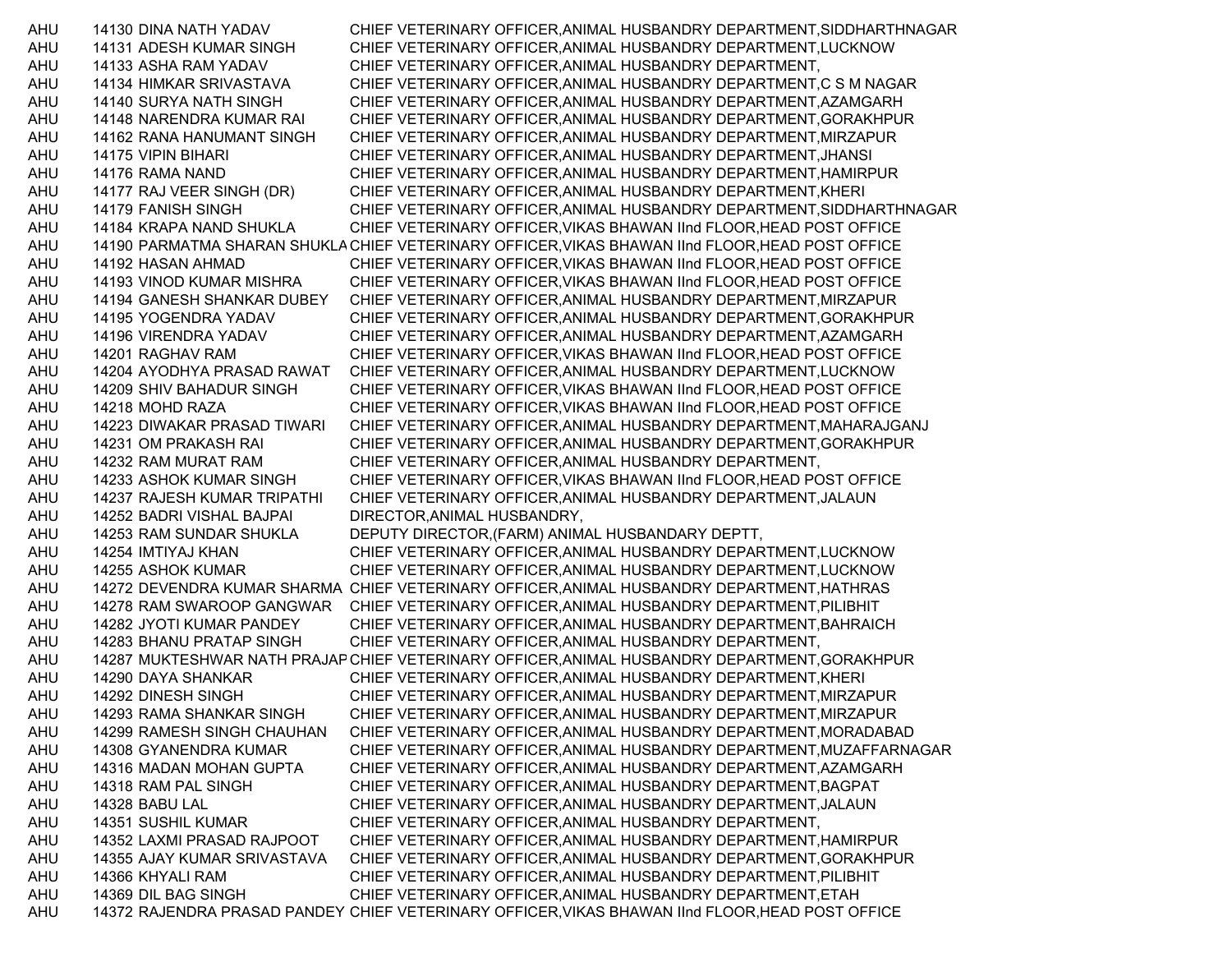AHU 14395 OM PRAKASH SINGH CHIEF VETERINARY OFFICER,ANIMAL HUSBANDRY DEPARTMENT,LUCKNOW AHU 14399 SUDAMA LAL DEPUTY DIRECTOR,Deputy Director FIsheries, varanasi, AHU 14400 RAM SHARAN SHUKLA ASSISTANT DIRECTOR,FISHRIES DEPARTMENT,FATEHGARH AHU 14414 SHAILENDRA KUMAR CHIEF VETERINARY OFFICER,ANIMAL HUSBANDRY DEPARTMENT,LUCKNOW AHU 14415 MUKESH DIXIT CHIEF VETERINARY OFFICER,ANIMAL HUSBANDRY DEPARTMENT,HARDOI AHU 14423 KISHOR CHANDRA NIGAM CHIEF VETERINARY OFFICER,ANIMAL HUSBANDRY DEPARTMENT,SITAPUR AHU 14424 BRAJ MOHAN SINGH KANTAR CHIEF VETERINARY OFFICER,ANIMAL HUSBANDRY DEPARTMENT,LUCKNOW AHU 14428 RAM PAL VERMA CHIEF VETERINARY OFFICER,ANIMAL HUSBANDRY DEPARTMENT,KHERI AHU 14432 SATYA KUMAR SHAMRA CHIEF VETERINARY OFFICER,ANIMAL HUSBANDRY DEPARTMENT,BAGPAT AHU 14434 VINOD KUMAR SHAMRA CHIEF VETERINARY OFFICER,ANIMAL HUSBANDRY DEPARTMENT,DEORIA AHU 14439 RAVINDRA PRATAP SINGH CHIEF VETERINARY OFFICER,ANIMAL HUSBANDRY DEPARTMENT,DEORIA AHU 14445 SATISH CHANDRA SHARMA DIRECTOR,ANIMAL HUSBANDRY, AHU 14453 CHARAN SINGH CHIEF VETERINARY OFFICER,ANIMAL HUSBANDRY DEPARTMENT,FATEHGARH AHU 14456 VIMAL KUMAR MISHRA CHIEF VETERINARY OFFICER,ANIMAL HUSBANDRY DEPARTMENT, AHU 14459 VIRENDRA KUMAR SRIVASTA DIRECTOR,ANIMAL HUSBANDRY, AHU 14460 ANIL KUMAR SINGH KUSHWA CHIEF VETERINARY OFFICER,ANIMAL HUSBANDRY DEPARTMENT,DEORIA AHU 14461 SURESH CHANDRA SHUKLA ( CHIEF VETERINARY OFFICER,ANIMAL HUSBANDRY DEPARTMENT,MAINPURI AHU 14463 SANJAY KUMAR SHARMA (DR CHIEF VETERINARY OFFICER,ANIMAL HUSBANDRY DEPARTMENT,AMBEDKAR NAGAR AHU 14466 RAJENDRA PRASAD (DR) DIRECTOR,ANIMAL HUSBANDRY, AHU 14474 BHAGIRATHI VERMA (DR) CHIEF VETERINARY OFFICER,ANIMAL HUSBANDRY DEPARTMENT,MIRZAPUR AHU 14483 VINOD KUMAR CHAURASIA DIRECTOR,ANIMAL HUSBANDRY, AHU 14497 AWDESH NARAIN SINGH DIRECTOR,ANIMAL HUSBANDRY, AHU 14506 KRISHNA PAL SINGH CHIEF VETERINARY OFFICER,ANIMAL HUSBANDRY DEPARTMENT,BAGPAT AHU 14507 DWARIKA PRASAD PANDEY CHIEF VETERINARY OFFICER,ANIMAL HUSBANDRY DEPARTMENT, AHU 14508 ANIL KUMAR SINGH CHIEF VETERINARY OFFICER,ANIMAL HUSBANDRY DEPARTMENT,GORAKHPUR AHU 14513 RAM BAHADUR TIWARI CHIEF VETERINARY OFFICER,VIKAS BHAWAN IInd FLOOR,HEAD POST OFFICE AHU 14514 VINAY KUMAR SAXENA DIRECTOR,ANIMAL HUSBANDRY, AHU 14516 KHALIK AHMAD KHAN CHIEF VETERINARY OFFICER,ANIMAL HUSBANDRY DEPARTMENT,C S M NAGAR AHU 14525 NARAIN DAS CHIEF VETERINARY OFFICER,ANIMAL HUSBANDRY DEPARTMENT,JALAUN AHU 14537 REWA RAM ASSISTANT DIRECTOR,FISHRIES DEPARTMENT,SITAPUR AHU 14560 BRIJESH MALIK (SMT) CHIEF VETERINARY OFFICER,ANIMAL HUSBANDRY DEPARTMENT,JHANSI AHU 14569 VIRENDRA SINGH CHIEF VETERINARY OFFICER,ANIMAL HUSBANDRY DEPARTMENT,BAGPAT AHU 14575 UPENDRA NATH SINGH CHIEF VETERINARY OFFICER,ANIMAL HUSBANDRY DEPARTMENT, AHU 14580 GOPESH KUMAR SINGH CHIEF VETERINARY OFFICER,ANIMAL HUSBANDRY DEPARTMENT,MIRZAPUR AHU 14583 S SHAHAVUL HASAN CHIEF VETERINARY OFFICER,ANIMAL HUSBANDRY DEPARTMENT,LUCKNOW AHU 14594 SHARDA SHARMA (KM) DIRECTOR,ANIMAL HUSBANDRY, AHU 14595 MINU GARG (SMT) DIRECTOR,ANIMAL HUSBANDRY, AHU 14596 RAJESH KUMAR SRIVASTAVADIRECTOR,ANIMAL HUSBANDRY, AHU 14597 JAGANNATH DIRECTOR,ANIMAL HUSBANDRY, AHU 14600 MAHENDRA KUMAR DIRECTOR,ANIMAL HUSBANDRY, AHU 14601 AMITA BHATNAGAR (KM) DIRECTOR,ANIMAL HUSBANDRY, AHU 14621 RUSTAM ALI CHIEF VETERINARY OFFICER,ANIMAL HUSBANDRY DEPARTMENT,AZAMGARH AHU 14626 JIVDHAN RAM CHIEF VETERINARY OFFICER,ANIMAL HUSBANDRY DEPARTMENT,AZAMGARH AHU 14627 SUBHASH CHANDRA SINGH CHIEF VETERINARY OFFICER,ANIMAL HUSBANDRY DEPARTMENT,GORAKHPUR AHU 14637 RAGHUNATH SINGH (DR0 CHIEF VETERINARY OFFICER,ANIMAL HUSBANDRY DEPARTMENT,RAIBAREILLY AHU 14641 PREM SHANKAR MISHRA DIRECTOR,ANIMAL HUSBANDRY, AHU 14642 RAJIV RASTOGI DIRECTOR,ANIMAL HUSBANDRY, AHU 14651 DHIRENDRA MOHAN CHIEF VETERINARY OFFICER,ANIMAL HUSBANDRY DEPARTMENT,BAREILLY AHU 14663 DINESH KUMAR KUSHWAHA CHIEF VETERINARY OFFICER,ANIMAL HUSBANDRY DEPARTMENT,DEORIA AHU 14665 MANOJ KUMAR SINGH CHIEF VETERINARY OFFICER,ANIMAL HUSBANDRY DEPARTMENT,DEORIA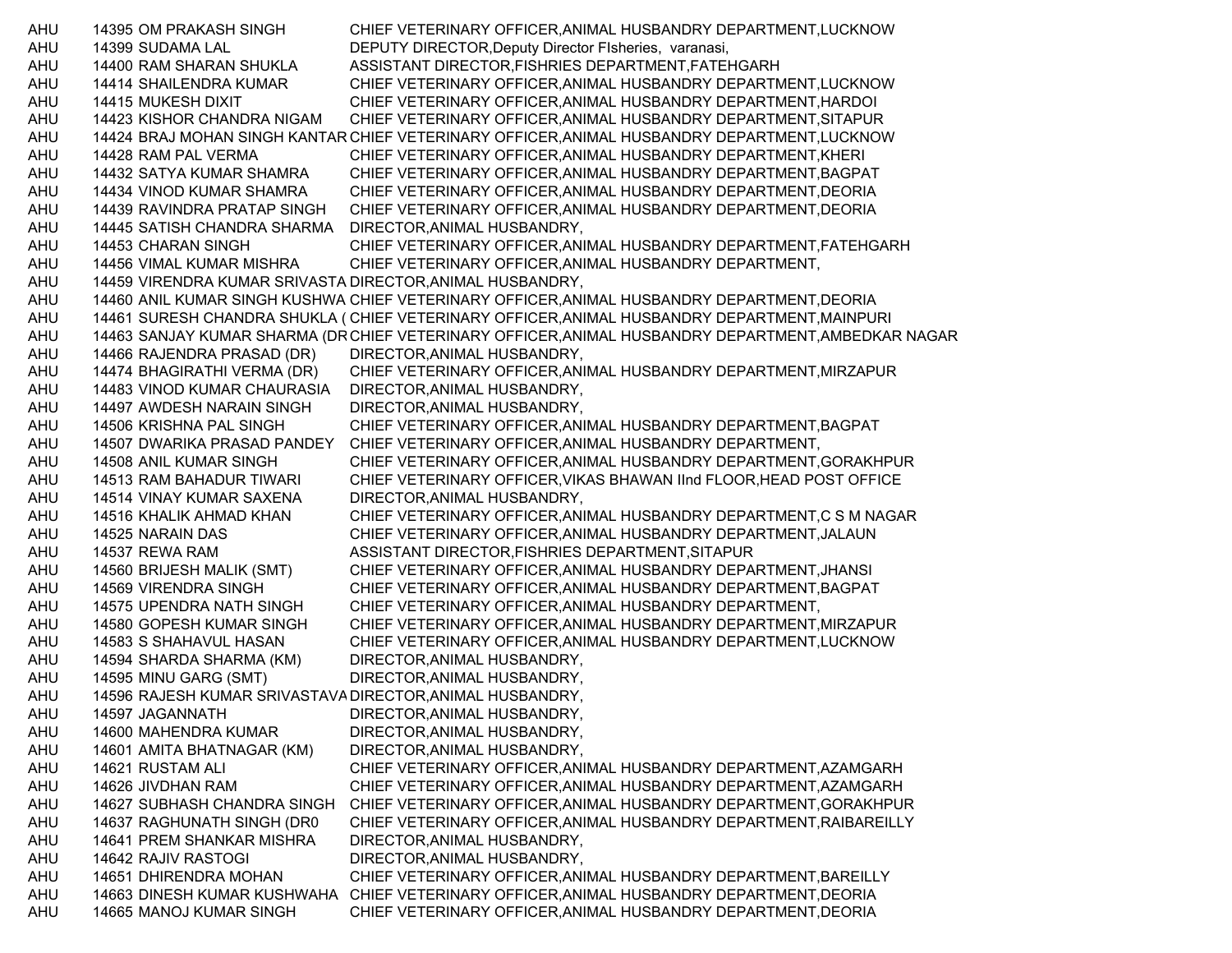AHU 14666 DHANANJAI SINGH CHIEF VETERINARY OFFICER,ANIMAL HUSBANDRY DEPARTMENT,DEORIA AHU 14667 CHHATTU LAL RAI CHIEF VETERINARY OFFICER,ANIMAL HUSBANDRY DEPARTMENT,DEORIA AHU 14682 KRISHNA VEER CHIEF VETERINARY OFFICER,ANIMAL HUSBANDRY DEPARTMENT,MUZAFFARNAGAR AHU 14683 RAM TEJ PANDEY DEPUTY DIRECTOR,ANIMAL HUSBANDRY DEPARTMENT, AHU 14692 SHARAT KUMAR MISHRA DEPUTY DIRECTOR,DIRECTORATE OF ANIMAL HUSBANDRY,S.P.BRANCH AHU 14696 ANIL KUMAR CHIEF VETERINARY OFFICER,ANIMAL HUSBANDRY DEPARTMENT,MUZAFFARNAGAR AHU 14700 VINOD KUMAR SINGH CHIEF VETERINARY OFFICER,ANIMAL HUSBANDRY DEPARTMENT,BAREILLY AHU 14701 DHIRENDRA KUMAR SRIVASTCHIEF VETERINARY OFFICER,VIKAS BHAWAN IInd FLOOR,HEAD POST OFFICE AHU 14708 ANAND KUMAR SINGH CHIEF VETERINARY OFFICER,ANIMAL HUSBANDRY DEPARTMENT, AHU 14712 SUKHBIR SINGH CHIEF VETERINARY OFFICER,ANIMAL HUSBANDRY DEPARTMENT,KHERI AHU 14713 MUSAFIR RAM YADAV CHIEF VETERINARY OFFICER,ANIMAL HUSBANDRY DEPARTMENT,AZAMGARH AHU 14714 NAYYAR PARVEZ CHIEF VETERINARY OFFICER,ANIMAL HUSBANDRY DEPARTMENT,SITAPUR AHU 14716 DINESH CHANDRA PANDEY CHIEF VETERINARY OFFICER,ANIMAL HUSBANDRY DEPARTMENT,AZAMGARH AHU 14717 SADHU SARAN CHIEF VETERINARY OFFICER,ANIMAL HUSBANDRY DEPARTMENT,AZAMGARH AHU 14718 OM PRAKASH SRIVASTAVA CHIEF VETERINARY OFFICER,ANIMAL HUSBANDRY DEPARTMENT,AZAMGARH AHU 14722 SANTOSH KUMAR CHIEF VETERINARY OFFICER,ANIMAL HUSBANDRY DEPARTMENT,AGRA AHU 14726 GITA SMT DIRECTOR, ANIMAL HUSBANDRY, AHU 14727 AKHILESH TRIPATHI DIRECTOR,ANIMAL HUSBANDRY, AHU 14728 DHARMENDRA PRATAP SINGHDIRECTOR,ANIMAL HUSBANDRY, AHU 14730 MOHD SHAHABUDDIN QURAI\DIRECTOR,ANIMAL HUSBANDRY, AHU 14736 SANJAY BALIYAN CHIEF VETERINARY OFFICER,ANIMAL HUSBANDRY DEPARTMENT,MUZAFFARNAGAR AHU 14740 HARI LAL CHIEF VETERINARY OFFICER,ANIMAL HUSBANDRY DEPARTMENT,GORAKHPUR AHU 14753 RAJ PAL SINGH CHIEF VETERINARY OFFICER,ANIMAL HUSBANDRY DEPARTMENT,MUZAFFARNAGAR AHU 14761 HARIOM SINGH CHIEF VETERINARY OFFICER,ANIMAL HUSBANDRY DEPARTMENT, AHU 14763 VIKRAM SINGH CHIEF VETERINARY OFFICER,ANIMAL HUSBANDRY DEPARTMENT,KHERI AHU 14766 MUNNA LAL YADAV (DR) CHIEF VETERINARY OFFICER,SAMBHAL, AHU 14774 LAXMI KANT UPADHYAY CHIEF VETERINARY OFFICER,VIKAS BHAWAN IInd FLOOR,HEAD POST OFFICE AHU 14784 SANT LAL CHIEF VETERINARY OFFICER,ANIMAL HUSBANDRY DEPARTMENT, AHU 14787 JITENDRA KUMAR CHIEF VETERINARY OFFICER,ANIMAL HUSBANDRY DEPARTMENT,MAINPURI AHU 14789 GAJENDRA KUMAR MISHRA CHIEF VETERINARY OFFICER,ANIMAL HUSBANDRY DEPARTMENT,GORAKHPUR AHU 14791 RADHESHYAM TRIPATHI CHIEF VETERINARY OFFICER,ANIMAL HUSBANDRY DEPARTMENT,DEORIA AHU 14792 INDRA SEN SINGH CHIEF VETERINARY OFFICER,ANIMAL HUSBANDRY DEPARTMENT,DEORIA AHU 14794 DIWAKAR MISHRA CHIEF VETERINARY OFFICER,ANIMAL HUSBANDRY DEPARTMENT,SIDDHARTHNAGAR AHU 14799 SANJAY SRIVASTAVA (DR) CHIEF VETERINARY OFFICER,ANIMAL HUSBANDRY DEPARTMENT,BALLIA AHU 14813 RAMA KANT VERMA CHIEF VETERINARY OFFICER,ANIMAL HUSBANDRY DEPARTMENT,AZAMGARH AHU 14814 RAMESHWAR DUBEY CHIEF VETERINARY OFFICER,ANIMAL HUSBANDRY DEPARTMENT,GORAKHPUR AHU 14817 DINENDRA PRATAP SINGH CHIEF VETERINARY OFFICER,ANIMAL HUSBANDRY DEPARTMENT,SIDDHARTHNAGAR AHU 14825 AJIT KUMAR SINGH YADAV (DCHIEF VETERINARY OFFICER,ANIMAL HUSBANDRY DEPARTMENT, AHU 14827 DEEP KUMAR CHIEF VETERINARY OFFICER,ANIMAL HUSBANDRY DEPARTMENT,BAREILLY AHU 14830 ASHOK KUMAR SRIVASTAVA CHIEF VETERINARY OFFICER,ANIMAL HUSBANDRY DEPARTMENT,LUCKNOW AHU 14831 SHAILENDRA SINGH DIRECTOR,ANIMAL HUSBANDRY, AHU 14839 JITENDRA KUMAR YADAV CHIEF VETERINARY OFFICER,VIKAS BHAWAN IInd FLOOR,HEAD POST OFFICE AHU 14841 RAJENDRA PRASAD SINGH CHIEF VETERINARY OFFICER,ANIMAL HUSBANDRY DEPARTMENT, AHU 14846 SUSHIL KUMAR YADAV CHIEF VETERINARY OFFICER,ANIMAL HUSBANDRY DEPARTMENT,PRATAPGARH AHU 14847 UMESH SINGH CHIEF VETERINARY OFFICER,ANIMAL HUSBANDRY DEPARTMENT,JAUNPUR AHU 14851 NISHI KANT SHUKLA DIRECTOR,ANIMAL HUSBANDRY, AHU 14852 MOHD FARHAN KHAN CHIEF VETERINARY OFFICER,ANIMAL HUSBANDRY DEPARTMENT,GORAKHPUR AHU 14853 RAJESH KUMAR SINGH CHIEF VETERINARY OFFICER,ANIMAL HUSBANDRY DEPARTMENT,GORAKHPUR AHU 14856 VINOD KUMAR CHIEF VETERINARY OFFICER,ANIMAL HUSBANDRY DEPARTMENT,BAGPAT AHU 14864 SUDHIR SINGH (DR) CHIEF VETERINARY OFFICER,ANIMAL HUSBANDRY DEPARTMENT,LUCKNOW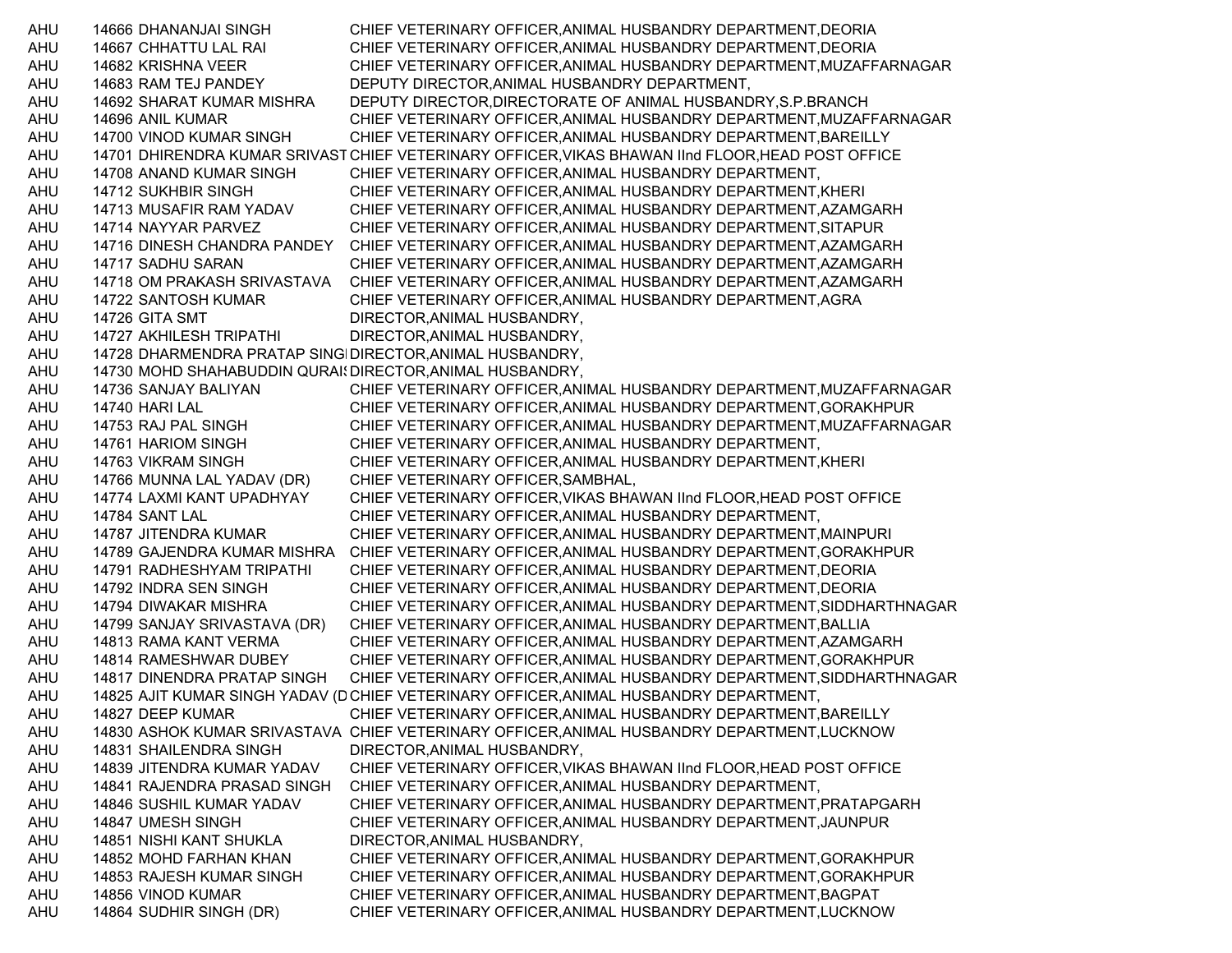AHU 14868 VINOD KUMAR SINGH CHIEF VETERINARY OFFICER,ANIMAL HUSBANDRY DEPARTMENT,AZAMGARH AHU 14872 RAM CHANDRIKA KUSHWAHACHIEF VETERINARY OFFICER,ANIMAL HUSBANDRY DEPARTMENT, AHU 14873 BADRI NARAIN TIWARI CHIEF VETERINARY OFFICER,ANIMAL HUSBANDRY DEPARTMENT,GORAKHPUR AHU 14874 RAKESH KUMAR SINGH CHIEF VETERINARY OFFICER,ANIMAL HUSBANDRY DEPARTMENT,HAMIRPUR AHU 14875 SHABBIR AHMAD KHAN CHIEF VETERINARY OFFICER,ANIMAL HUSBANDRY DEPARTMENT,C S M NAGAR AHU 14876 KAILASH PRAKASH TIWARI CHIEF VETERINARY OFFICER,ANIMAL HUSBANDRY DEPARTMENT,KHERI AHU 14877 VIJAY KUMAR SHUKLA CHIEF VETERINARY OFFICER,ANIMAL HUSBANDRY DEPARTMENT,LUCKNOW AHU 14878 NAND KISHORE CHIEF VETERINARY OFFICER,ANIMAL HUSBANDRY DEPARTMENT,AZAMGARH AHU 14879 RAMASHRAY SINGH CHIEF VETERINARY OFFICER,ANIMAL HUSBANDRY DEPARTMENT,AZAMGARH AHU 14880 KRISHNA KUMAR SRIVASTAV CHIEF VETERINARY OFFICER,ANIMAL HUSBANDRY DEPARTMENT,GORAKHPUR AHU 14892 RAKESH KUMAR GUPTA DIRECTOR,ANIMAL HUSBANDRY, AHU 14893 SATISH KUMAR SINGH DEPUTY DIRECTOR,ANIMAL HUSBANDRY DEPARTMENT, AHU 14898 CHANDRA PRAKASH PANDEYCHIEF VETERINARY OFFICER,ANIMAL HUSBANDRY DEPARTMENT,MAHARAJGANJ AHU 14901 MAJIBULLAH ANSARI CHIEF VETERINARY OFFICER,ANIMAL HUSBANDRY DEPARTMENT,MAHARAJGANJ AHU 14903 RAKESH MALL CHIEF VETERINARY OFFICER,ANIMAL HUSBANDRY DEPARTMENT,MAHARAJGANJ AHU 14904 SURESH CHANDRA SINGH CHIEF VETERINARY OFFICER,ANIMAL HUSBANDRY DEPARTMENT,MAHARAJGANJ AHU 14905 ASHOK KUMAR SINGH CHIEF VETERINARY OFFICER,ANIMAL HUSBANDRY DEPARTMENT,GORAKHPUR AHU 14912 VIRENDRA (DR) CHIEF VETERINARY OFFICER,ANIMAL HUSBANDRY DEPARTMENT,JHANSI AHU 14916 PRATAP SINGH CHIEF VETERINARY OFFICER,ANIMAL HUSBANDRY DEPARTMENT,KHERI AHU 14917 OM PRAKASH (DR) CHIEF VETERINARY OFFICER,ANIMAL HUSBANDRY DEPARTMENT,BASTI AHU 14924 JAGDISH SINGH (DR) CHIEF VETERINARY OFFICER,ANIMAL HUSBANDRY DEPARTMENT,KHERI AHU 14933 MUKESH GUPTA (DR) CHIEF VETERINARY OFFICER,ANIMAL HUSBANDRY DEPARTMENT,BAGPAT AHU 14934 NARVEER SINGH YADAV (DR) CHIEF VETERINARY OFFICER,ANIMAL HUSBANDRY DEPARTMENT,MUZAFFARNAGAR AHU 14938 SHARAD KUMAR AGRAWAL (I DIRECTOR,ANIMAL HUSBANDRY, AHU 14949 PRADIP KUMAR SRIVASTAVA CHIEF VETERINARY OFFICER,ANIMAL HUSBANDRY DEPARTMENT,LUCKNOW AHU 14955 RAJENDRA PRASAD RAI (DR) CHIEF VETERINARY OFFICER,ANIMAL HUSBANDRY DEPARTMENT,LUCKNOW AHU 14965 JITENDRA KUMAR (DR) CHIEF VETERINARY OFFICER,SAMBHAL, AHU 14966 RAJESH KUMAR (DR) CHIEF VETERINARY OFFICER,ANIMAL HUSBANDRY DEPARTMENT,JAUNPUR AHU 14973 SANJIV PRATAP SINGH (DR) CHIEF VETERINARY OFFICER,ANIMAL HUSBANDRY DEPARTMENT,JALAUN AHU 14974 KUNWAR ARVIND KUMAR VERSUPERINTENDENT,FARM LIVE STOCK CUM AGRICULTURE FARM,NABLET BARABANKI AHU 14978 MAHENDRA PAL SINGH (DR) CHIEF VETERINARY OFFICER,ANIMAL HUSBANDRY DEPARTMENT,KANPURDEHAT AHU 14987 OM PRAKASH MISHRA CHIEF VETERINARY OFFICER,ANIMAL HUSBANDRY DEPARTMENT,BAREILLY AHU 14994 MAHIPAL SINGH YADAV CHIEF VETERINARY OFFICER,ANIMAL HUSBANDRY DEPARTMENT,MUZAFFARNAGAR AHU 15000 CHANDAN SINGH SHARMA CHIEF VETERINARY OFFICER,ANIMAL HUSBANDRY DEPARTMENT, AHU 15004 MAHENDRA PAL CHIEF VETERINARY OFFICER,ANIMAL HUSBANDRY DEPARTMENT,JALAUN AHU 15012 MAHESH SINGH SENGAR CHIEF VETERINARY OFFICER,ANIMAL HUSBANDRY DEPARTMENT,JALAUN AHU 15013 ARJUN SINGH CHIEF VETERINARY OFFICER,ANIMAL HUSBANDRY DEPARTMENT,JALAUN AHU 15014 MOHD TAHIR ANSARI CHIEF VETERINARY OFFICER,ANIMAL HUSBANDRY DEPARTMENT,JALAUN AHU 15027 RAVI KUMAR TIWARI CHIEF VETERINARY OFFICER,ANIMAL HUSBANDRY DEPARTMENT,LUCKNOW AHU 15030 AGRASEN SINGH CHIEF VETERINARY OFFICER,ANIMAL HUSBANDRY DEPARTMENT,GORAKHPUR AHU 15043 RAMESHWAR DAYAL GAUTAMCHIEF VETERINARY OFFICER,ANIMAL HUSBANDRY DEPARTMENT,HATHRAS AHU 15045 RAJVIR SINGH CHIEF VETERINARY OFFICER,ANIMAL HUSBANDRY DEPARTMENT,FIROZABAD AHU 15047 SRIRAM JI SHUKLA CHIEF VETERINARY OFFICER,VIKAS BHAWAN IInd FLOOR,HEAD POST OFFICE AHU 15056 MANOJ KUMAR AGRAWAL (DI DEPUTY DIRECTOR,ANIMAL HUSBANDARY DEPARTMENT,MORADABAD AHU 15062 GIRISH CHANDRA PANDEY DIRECTOR,ANIMAL HUSBANDRY, AHU 15065 JAIKESH KUMAR PANDEY CHIEF VETERINARY OFFICER,ANIMAL HUSBANDRY DEPARTMENT,JAUNPUR AHU 15066 RAMESH CHANDRA CHIEF VETERINARY OFFICER,SAMBHAL, AHU 15075 PRAKASH BABU CHIEF VETERINARY OFFICER,ANIMAL HUSBANDRY DEPARTMENT, AHU 15084 BHAGESHWAR PRASAD CHIEF VETERINARY OFFICER,ANIMAL HUSBANDRY DEPARTMENT,MUZAFFARNAGAR AHU 15091 VINOD KUMAR SINGH (DR) CHIEF VETERINARY OFFICER,ANIMAL HUSBANDRY DEPARTMENT,AZAMGARH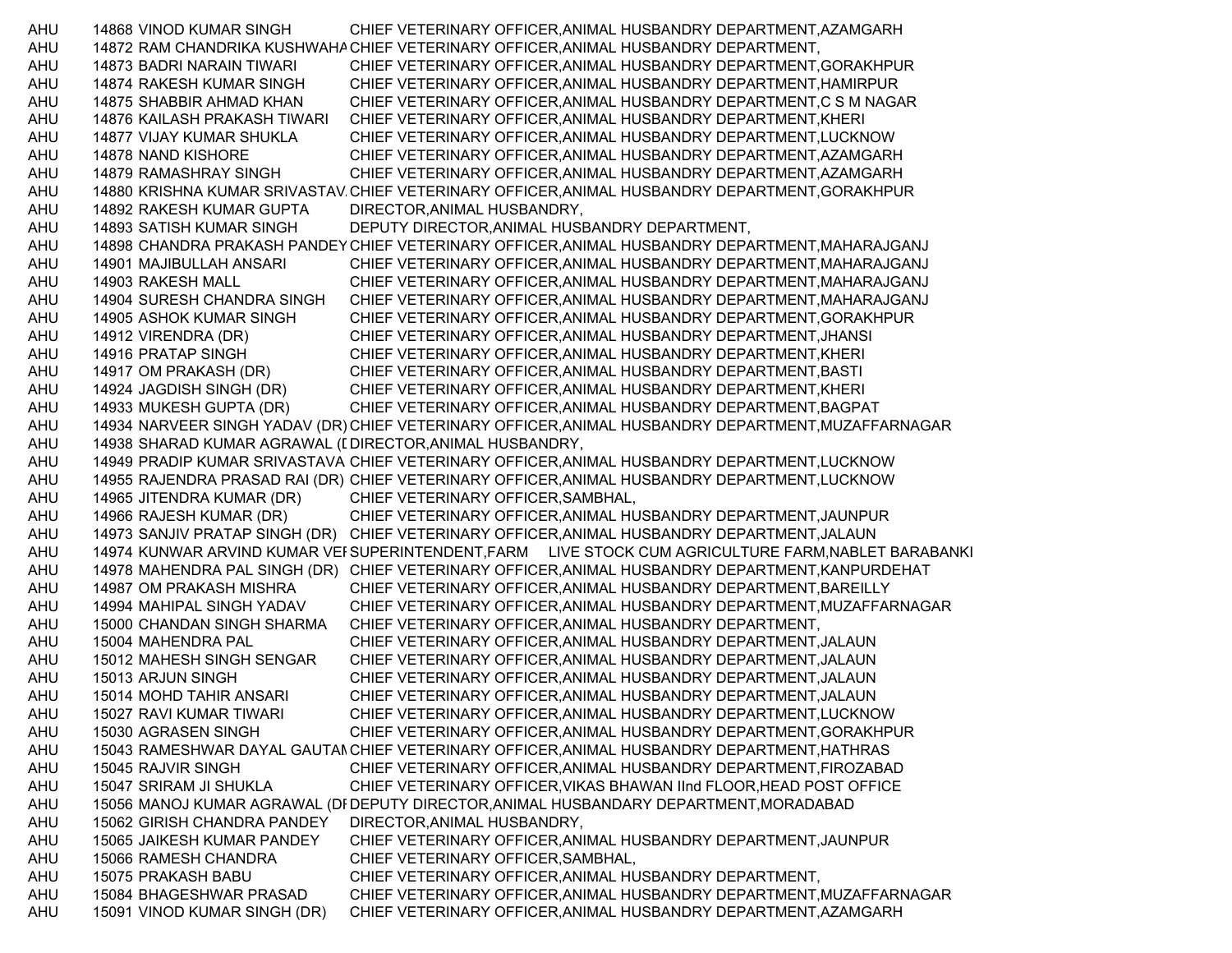AHU 15099 SATYENDRA BAHADUR SINGI CHIEF VETERINARY OFFICER, ANIMAL HUSBANDRY DEPARTMENT, DEORIA AHU 15108 ANIL KUMAR DIRECTOR,ANIMAL HUSBANDRY, AHU 15109 PRAMOD KUMAR SRIVASTAV DIRECTOR, ANIMAL HUSBANDRY, AHU 15114 YADVENDRA PRATAP (DR) DIRECTOR,ANIMAL HUSBANDRY, AHU 15123 VED PRAKASH TYAGI CHIEF VETERINARY OFFICER,ANIMAL HUSBANDRY DEPARTMENT,HATHRAS AHU 15128 BECHAN PRASAD SINGH CHIEF VETERINARY OFFICER,ANIMAL HUSBANDRY DEPARTMENT,GORAKHPUR AHU 15130 SHIV MURTI TRIPATHI CHIEF VETERINARY OFFICER,ANIMAL HUSBANDRY DEPARTMENT,GORAKHPUR AHU 15132 GANGA SINGH CHIEF VETERINARY OFFICER,ANIMAL HUSBANDRY DEPARTMENT,GORAKHPUR AHU 15133 UPENDRA DHAR DWIVEDI CHIEF VETERINARY OFFICER,ANIMAL HUSBANDRY DEPARTMENT,GORAKHPUR AHU 15134 SURESH CHANDRA DWIVEDI CHIEF VETERINARY OFFICER,ANIMAL HUSBANDRY DEPARTMENT,GORAKHPUR AHU 15142 NARAIN SINGH BUNDELA CHIEF VETERINARY OFFICER,ANIMAL HUSBANDRY DEPARTMENT,JHANSI AHU 15155 RAM BAHADUR CHIEF VETERINARY OFFICER,ANIMAL HUSBANDRY DEPARTMENT,PILIBHIT AHU 15163 JAWAHAR SINGH CHIEF VETERINARY OFFICER,ANIMAL HUSBANDRY DEPARTMENT,BAGPAT AHU 15173 MAHAVIR PRASAD CHIEF VETERINARY OFFICER,ANIMAL HUSBANDRY DEPARTMENT,BAREILLY AHU 15174 SANJAY JAUHARI CHIEF VETERINARY OFFICER,ANIMAL HUSBANDRY DEPARTMENT,PILIBHIT AHU 15178 VIVEK KUMAR BHARDWAJ CHIEF VETERINARY OFFICER,ANIMAL HUSBANDRY DEPARTMENT,HATHRAS AHU 15184 ANIL KUMAR CHAUDHARY CHIEF VETERINARY OFFICER,ANIMAL HUSBANDRY DEPARTMENT,AGRA AHU 15189 VIJAYEE DIRECTOR,ANIMAL HUSBANDRY, AHU 15192 VIJAY KUMAR SRIVASTAVA DIRECTOR,ANIMAL HUSBANDRY, AHU 15193 AJEET KUMAR SINGH CHIEF VETERINARY OFFICER,ANIMAL HUSBANDRY DEPARTMENT,SULTANPUR AHU 15198 SURENDRA KUMAR SINGH CHIEF VETERINARY OFFICER,ANIMAL HUSBANDRY DEPARTMENT,GORAKHPUR AHU 15200 RAMESH CHANDRA CHIEF VETERINARY OFFICER,ANIMAL HUSBANDRY DEPARTMENT,C S M NAGAR AHU 15203 AMARJEET PANDEY CHIEF VETERINARY OFFICER,ANIMAL HUSBANDRY DEPARTMENT, AHU 15206 MOHAMMAD FAIYAZ KHAN DIRECTOR,ANIMAL HUSBANDRY, AHU 15220 SUBHASH CHANDRA CHIEF VETERINARY OFFICER,ANIMAL HUSBANDRY DEPARTMENT,SIDDHARTHNAGAR AHU 15221 KALLU RAM YADAV CHIEF VETERINARY OFFICER,ANIMAL HUSBANDRY DEPARTMENT, AHU 15225 HRIDAY NAND MISHRA CHIEF VETERINARY OFFICER,ANIMAL HUSBANDRY DEPARTMENT,RAIBAREILLY AHU 15229 ARUN KUMAR CHAUDHARY CHIEF VETERINARY OFFICER,ANIMAL HUSBANDRY DEPARTMENT,MUZAFFARNAGAR AHU 15237 KATYANI BHUSHAN KANT SHUCHIEF VETERINARY OFFICER,ANIMAL HUSBANDRY DEPARTMENT,C S M NAGAR AHU 15239 VINOD KUMAR SINGH CHIEF VETERINARY OFFICER,ANIMAL HUSBANDRY DEPARTMENT, AHU 15241 MAHENDRA KUMAR MISHRA DIRECTOR,ANIMAL HUSBANDRY, AHU 15243 RAMESH CHANDRA DUBEY CHIEF VETERINARY OFFICER,ANIMAL HUSBANDRY DEPARTMENT,MIRZAPUR AHU 15244 RAM PRAKASH VERMA CHIEF VETERINARY OFFICER,ANIMAL HUSBANDRY DEPARTMENT,JHANSI AHU 15247 SEWA RAM DOHREY CHIEF VETERINARY OFFICER,ANIMAL HUSBANDRY DEPARTMENT,JALAUN AHU 15249 CHANDRA ROOP SWARNKAR CHIEF VETERINARY OFFICER,ANIMAL HUSBANDRY DEPARTMENT,JALAUN AHU 15250 BHARAT SINGH YADAV CHIEF VETERINARY OFFICER,ANIMAL HUSBANDRY DEPARTMENT,JHANSI AHU 15255 INDRAWATI DIWAKAR CHIEF VETERINARY OFFICER,ANIMAL HUSBANDRY DEPARTMENT,JHANSI AHU 15259 UMA SHANKAR SINGH CHIEF VETERINARY OFFICER,ANIMAL HUSBANDRY DEPARTMENT, AHU 15287 ARUN KUMAR SHAHI CHIEF VETERINARY OFFICER,ANIMAL HUSBANDRY DEPARTMENT, AHU 15291 ASALAT HUSSAIN PROJECT OFFICER,LARGE SHEEP BREEDING CENTER,BHAISORA AHU 15292 AJAY KUMAR SRIVASTAV ASSISTANT / DEPUTY REGISTRAR,FIRMS SOCIETIES & CHITS,LUCKNOW AHU 15310 MANESH MISRA CHIEF VETERINARY OFFICER,ANIMAL HUSBANDRY DEPARTMENT,BAREILLY AHU 15311 ASHOK KUMAR GOSWAMI CHIEF VETERINARY OFFICER,ANIMAL HUSBANDRY DEPARTMENT,LALITPUR AHU 15324 MOOL CHANDRA DIRECTOR,ANIMAL HUSBANDRY, AHU 15328 AMRENDRA KUMAR SINGH CHIEF VETERINARY OFFICER,ANIMAL HUSBANDRY DEPARTMENT,DEORIA AHU 15332 GHANSHYAM UPADHYAY CHIEF VETERINARY OFFICER,ANIMAL HUSBANDRY DEPARTMENT,DEORIA AHU 15337 VINOD KUMAR SINGH DIRECTOR,ANIMAL HUSBANDRY, AHU 15338 NEELAM (SMT) CHIEF VETERINARY OFFICER,ANIMAL HUSBANDRY DEPARTMENT,GORAKHPUR AHU 15343 SATYAPAL SINGH DIRECTOR,ANIMAL HUSBANDRY, AHU 15344 BHUP SINGH REGIONAL ACCOUNTS OFFICER,DEPARTMENT OF FOOD & CIVIL SUPPLIES,MORADABAD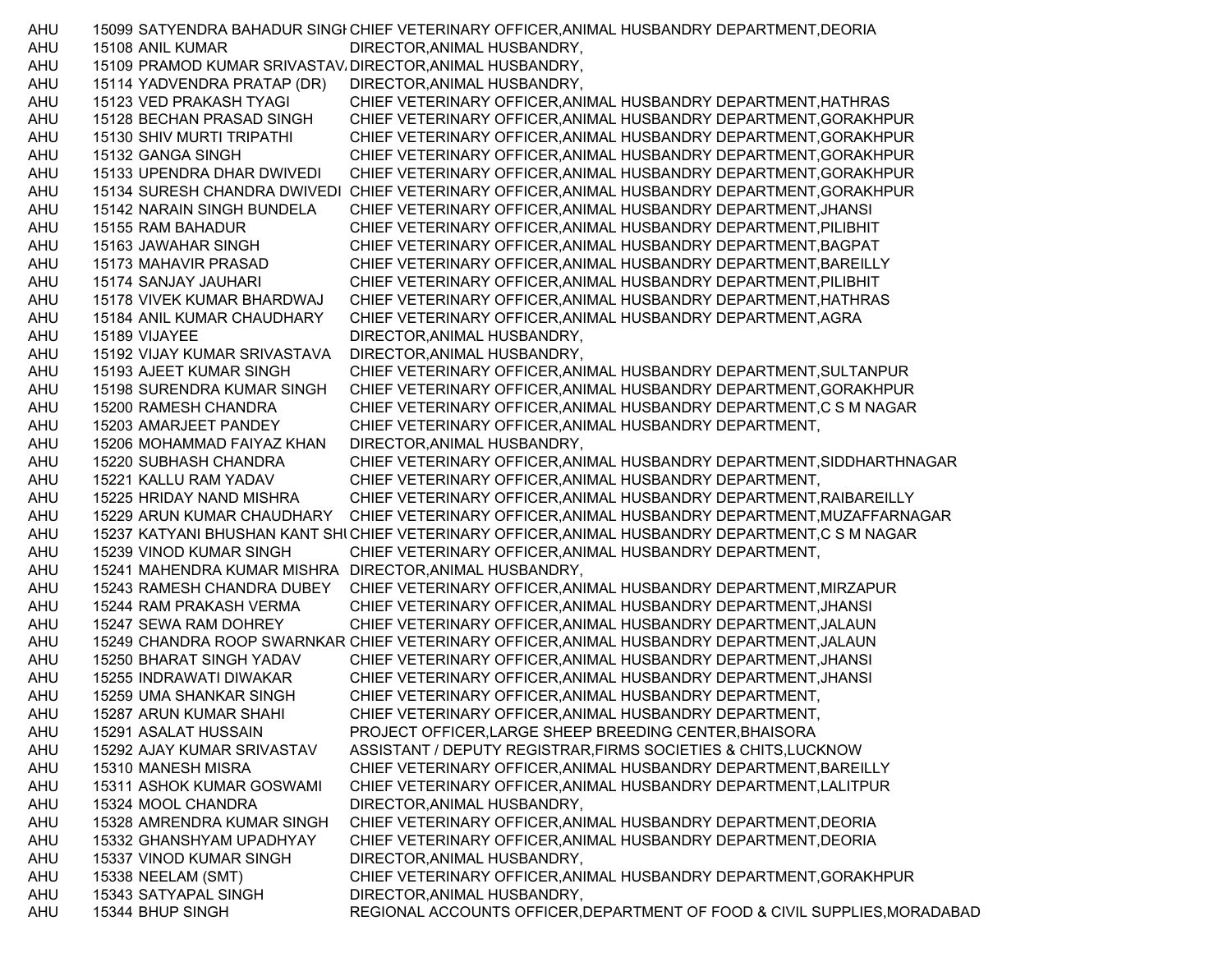AHU 15345 VINOD KUMAR SAXENA DIRECTOR,ANIMAL HUSBANDRY, AHU 15348 GYAN PRAKASH SINGH CHIEF VETERINARY OFFICER,ANIMAL HUSBANDRY DEPARTMENT,PILIBHIT AHU 15357 VISHWAPAL SINGH CHIEF VETERINARY OFFICER,ANIMAL HUSBANDRY DEPARTMENT,KANNAUJ AHU 15377 PARAM HANS RAI CHIEF VETERINARY OFFICER,VIKAS BHAWAN IInd FLOOR,HEAD POST OFFICE AHU 15381 DWARIKA NATH PANDEY CHIEF VETERINARY OFFICER,VIKAS BHAWAN IInd FLOOR,HEAD POST OFFICE AHU 15384 SATISH CHANDRA DIRECTOR,ANIMAL HUSBANDRY, AHU 15387 RAM REKHA PRASAD CHIEF VETERINARY OFFICER,ANIMAL HUSBANDRY DEPARTMENT,DEORIA AHU 15389 SATISH CHANDRA CHIEF VETERINARY OFFICER,ANIMAL HUSBANDRY DEPARTMENT,JHANSI AHU 15392 DINESH CHANDRA AGRAWAL CHIEF VETERINARY OFFICER,ANIMAL HUSBANDRY DEPARTMENT, AHU 15393 SHAILESH KUMAR DIRECTOR,ANIMAL HUSBANDRY, AHU 15407 BAIJ NATH MAURYA CHIEF VETERINARY OFFICER,ANIMAL HUSBANDRY DEPARTMENT, AHU 15420 CHANDRA BHAL CHIEF VETERINARY OFFICER,ANIMAL HUSBANDRY DEPARTMENT,BAHRAICH AHU 15445 AKHILESH KUMAR SRIVASTAVCHIEF VETERINARY OFFICER,ANIMAL HUSBANDRY DEPARTMENT,LUCKNOW AHU 15447 MEMPAL SINGH CHIEF VETERINARY OFFICER,ANIMAL HUSBANDRY DEPARTMENT,PILIBHIT AHU 15449 DINESH PRASAD SINGH CHIEF VETERINARY OFFICER,ANIMAL HUSBANDRY DEPARTMENT, AHU 15450 KAMAL NAYAN SINGH CHIEF VETERINARY OFFICER,ANIMAL HUSBANDRY DEPARTMENT, AHU 15453 RAJ PAL SINGH CHIEF VETERINARY OFFICER,ANIMAL HUSBANDRY DEPARTMENT,BAGPAT AHU 15454 HUKUM SINGH CHIEF VETERINARY OFFICER,ANIMAL HUSBANDRY DEPARTMENT,MEERUT AHU 15458 PRAMOD KUMAR PAWAR CHIEF VETERINARY OFFICER,ANIMAL HUSBANDRY DEPARTMENT,BARABANKY AHU 15470 AWDHESH KUMAR MISHRA CHIEF VETERINARY OFFICER,ANIMAL HUSBANDRY DEPARTMENT,LUCKNOW AHU 15473 ROOP SINGH RATHORE CHIEF VETERINARY OFFICER,ANIMAL HUSBANDRY DEPARTMENT,KHERI AHU 15476 SUSHIL KUMAR SRIVASTAVA CHIEF VETERINARY OFFICER,ANIMAL HUSBANDRY DEPARTMENT, AHU 15477 SOHRAB ALI CHIEF VETERINARY OFFICER,ANIMAL HUSBANDRY DEPARTMENT, AHU 15478 SANJAY KUMAR VERMA CHIEF VETERINARY OFFICER,ANIMAL HUSBANDRY DEPARTMENT,JAUNPUR AHU 15479 KAMLESH SINGH DIRECTOR,ANIMAL HUSBANDRY, AHU 15482 PRAMOD KUMAR CHIEF VETERINARY OFFICER,ANIMAL HUSBANDRY DEPARTMENT,LUCKNOW AHU 15483 VIRENDRA KUMAR GUPTA CHIEF VETERINARY OFFICER,ANIMAL HUSBANDRY DEPARTMENT,MAHARAJGANJ AHU 15484 MOINUDDIN ANSARI CHIEF VETERINARY OFFICER,ANIMAL HUSBANDRY DEPARTMENT,MAHARAJGANJ AHU 15490 ASIF SULTAN CHIEF VETERINARY OFFICER,ANIMAL HUSBANDRY DEPARTMENT, AHU 15491 FAKERE ALAM CHIEF VETERINARY OFFICER,ANIMAL HUSBANDRY DEPARTMENT,C S M NAGAR AHU 15493 LAKHAN LAL TRIPATHI CHIEF VETERINARY OFFICER,ANIMAL HUSBANDRY DEPARTMENT,JHANSI AHU 15494 MANGRU PRASAD CHIEF VETERINARY OFFICER,ANIMAL HUSBANDRY DEPARTMENT,AZAMGARH AHU 15495 NAVEEN CHANDRA BAJPAI CHIEF VETERINARY OFFICER,ANIMAL HUSBANDRY DEPARTMENT,BAREILLY AHU 15496 INDRA DEO TEWARI CHIEF VETERINARY OFFICER,ANIMAL HUSBANDRY DEPARTMENT, AHU 15505 PRAMOD KUMAR CHIEF VETERINARY OFFICER,ANIMAL HUSBANDRY DEPARTMENT,BAREILLY AHU 15506 RAVINDRA SINGH SALAR CHIEF VETERINARY OFFICER,ANIMAL HUSBANDRY DEPARTMENT,MUZAFFARNAGAR AHU 15526 HARI SHANKAR GUPTA CHIEF VETERINARY OFFICER,ANIMAL HUSBANDRY DEPARTMENT,BANDA AHU 15536 RAM BAHADUR SINGH NIRANJCHIEF VETERINARY OFFICER,ANIMAL HUSBANDRY DEPARTMENT,JALAUN AHU 15541 HARDEO SINGH YADAV CHIEF VETERINARY OFFICER,ANIMAL HUSBANDRY DEPARTMENT,LUCKNOW AHU 15548 RAMESH KUMAR SINGH CHIEF VETERINARY OFFICER,ANIMAL HUSBANDRY DEPARTMENT,DEORIA AHU 15549 RAMESH CHANDRA MISHRA CHIEF VETERINARY OFFICER,ANIMAL HUSBANDRY DEPARTMENT,DEORIA AHU 15553 AKHILESHWAR KUMAR SRIVACHIEF VETERINARY OFFICER,ANIMAL HUSBANDRY DEPARTMENT,DEORIA AHU 15560 JAI PRAKASH CHIEF VETERINARY OFFICER,ANIMAL HUSBANDRY DEPARTMENT,MEERUT AHU 15562 SUSHMA SINGH CHIEF VETERINARY OFFICER,ANIMAL HUSBANDRY DEPARTMENT, AHU 15563 BHANU PRATAP DIRECTOR,ANIMAL HUSBANDRY, AHU 15564 MAHESH CHANDRA GUPTA DIRECTOR,ANIMAL HUSBANDRY, AHU 15565 ANJANI SRIVASTAVA (SMT) DIRECTOR,ANIMAL HUSBANDRY, AHU 15566 HARISH KUMAR SRIVASTAVA DIRECTOR,ANIMAL HUSBANDRY, AHU 15567 RAM SHANKAR DIRECTOR,ANIMAL HUSBANDRY, AHU 15569 RAVINDRA KUMAR TEWARI CHIEF VETERINARY OFFICER,ANIMAL HUSBANDRY DEPARTMENT,HATHRAS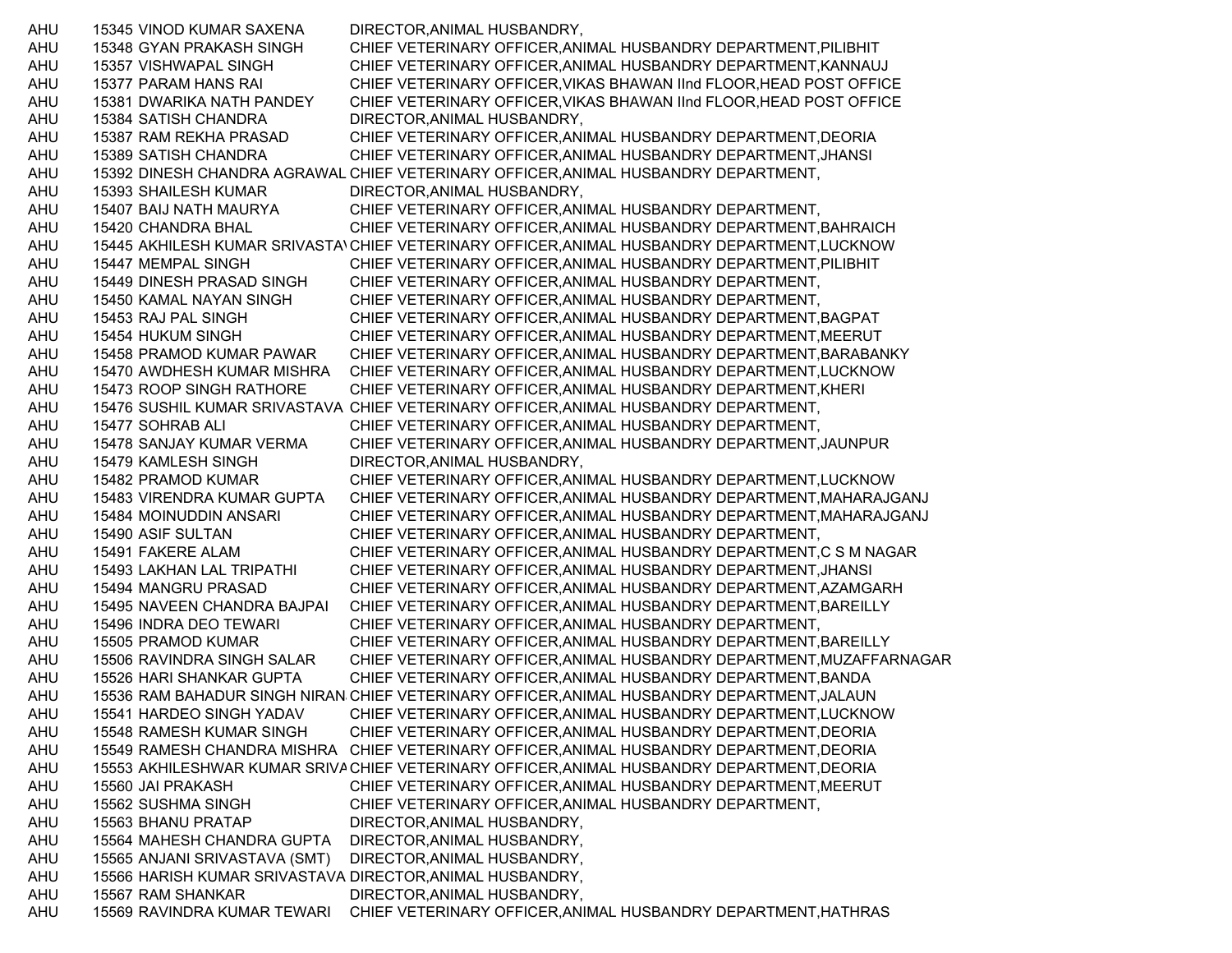AHU 15571 RAJKUMAR SINGH CHIEF VETERINARY OFFICER,ANIMAL HUSBANDRY DEPARTMENT, AHU 15576 K R TOMAR CHIEF VETERINARY OFFICER,ANIMAL HUSBANDRY DEPARTMENT,MEERUT AHU 15585 PRAMOD KUMAR DIRECTOR,ANIMAL HUSBANDRY, AHU 15593 RADHEY SHYAM SINGH CHIEF VETERINARY OFFICER,ANIMAL HUSBANDRY DEPARTMENT, AHU 15595 ANAND PRAKASH CHIEF VETERINARY OFFICER,ANIMAL HUSBANDRY DEPARTMENT,MEERUT AHU 15605 RAM ADHAR CHIEF VETERINARY OFFICER,ANIMAL HUSBANDRY DEPARTMENT,GORAKHPUR AHU 15615 MADAN MOHAN RAVIDAS CHIEF VETERINARY OFFICER,ANIMAL HUSBANDRY DEPARTMENT,BAREILLY AHU 15617 VED PRAKASH SINGH CHIEF VETERINARY OFFICER,ANIMAL HUSBANDRY DEPARTMENT,BARABANKY AHU 15623 KAILASH PRASAD CHIEF VETERINARY OFFICER,ANIMAL HUSBANDRY DEPARTMENT, AHU 15633 DHIRENDRA KUMAR DIXIT CHIEF VETERINARY OFFICER,ANIMAL HUSBANDRY DEPARTMENT,LUCKNOW AHU 15634 JAGVIR SINGH CHAUDHARY CHIEF VETERINARY OFFICER,ANIMAL HUSBANDRY DEPARTMENT,BIJNORE AHU 15635 JAI INDER SINGH CHIEF VETERINARY OFFICER,ANIMAL HUSBANDRY DEPARTMENT,MAHARAJGANJ AHU 15636 RAJ BAHADUR SINGH CHIEF VETERINARY OFFICER,ANIMAL HUSBANDRY DEPARTMENT, AHU 15637 AKHILESH KUMAR YADAV CHIEF VETERINARY OFFICER,ANIMAL HUSBANDRY DEPARTMENT,LUCKNOW AHU 15639 RAM SHANKAR GUPTA CHIEF VETERINARY OFFICER,ANIMAL HUSBANDRY DEPARTMENT,JALAUN AHU 15645 SHYAM SUNDER PANDEY CHIEF VETERINARY OFFICER,ANIMAL HUSBANDRY DEPARTMENT,MAHARAJGANJ AHU 15646 UMA SHANKAR YADAV CHIEF VETERINARY OFFICER,ANIMAL HUSBANDRY DEPARTMENT,GORAKHPUR AHU 15649 OM PRAKASH CHIEF VETERINARY OFFICER,ANIMAL HUSBANDRY DEPARTMENT,GORAKHPUR AHU 15651 MANORANJAN PAL CHIEF VETERINARY OFFICER,ANIMAL HUSBANDRY DEPARTMENT,PILIBHIT AHU 15655 BAJRANGI CHIEF VETERINARY OFFICER,ANIMAL HUSBANDRY DEPARTMENT,MIRZAPUR AHU 15657 SANJEEV JOHRI CHIEF VETERINARY OFFICER,ANIMAL HUSBANDRY DEPARTMENT,BAREILLY AHU 15659 RAJEEV TRIPATHI DIRECTOR,TRAFFIC, AHU 15661 AADESH KUMAR SINGH CHIEF VETERINARY OFFICER,ANIMAL HUSBANDRY DEPARTMENT,BAREILLY AHU 15662 ARYENDRA PAL CHIEF VETERINARY OFFICER,ANIMAL HUSBANDRY DEPARTMENT,BAREILLY AHU 15663 BRIJESH KUMAR GANGWAR CHIEF VETERINARY OFFICER,ANIMAL HUSBANDRY DEPARTMENT,PILIBHIT AHU 15665 RAJIV KUMAR SAXENA DIRECTOR,ANIMAL HUSBANDRY, AHU 15671 AWDHESH KUMAR GUPTA CHIEF VETERINARY OFFICER,ANIMAL HUSBANDRY DEPARTMENT,KHERI AHU 15675 BRIJENDRA KUMAR VERMA CHIEF VETERINARY OFFICER,ANIMAL HUSBANDRY DEPARTMENT,KANPURDEHAT AHU 15676 ISHWAR NARAIN SINGH CHIEF VETERINARY OFFICER,ANIMAL HUSBANDRY DEPARTMENT,MIRZAPUR AHU 15678 ANIL KUMAR GUPTA DIRECTOR,ANIMAL HUSBANDRY, AHU 15686 SANJEEV KUMAR DIRECTOR,ANIMAL HUSBANDRY, AHU 15687 AJAY SHANKAR CHIEF VETERINARY OFFICER,ANIMAL HUSBANDRY DEPARTMENT,KHERI AHU 15688 RAM PRASAD CHIEF VETERINARY OFFICER,ANIMAL HUSBANDRY DEPARTMENT,KHERI AHU 15689 OM PRAKASH SRIVASTAVA DIRECTOR,ANIMAL HUSBANDRY, AHU 15691 RAM BAHADUR SINGH CHIEF VETERINARY OFFICER,ANIMAL HUSBANDRY DEPARTMENT,MUZAFFARNAGAR AHU 15695 AJAY KUMAR SINGH CHIEF VETERINARY OFFICER,VIKAS BHAWAN IInd FLOOR,HEAD POST OFFICE AHU 15698 KAUSHAL KUMAR SHAH CHIEF VETERINARY OFFICER,ANIMAL HUSBANDRY DEPARTMENT,LUCKNOW AHU 15703 ARVIND SINGH CHIEF VETERINARY OFFICER,ANIMAL HUSBANDRY DEPARTMENT, AHU 15706 KHEM CHANDRA RAWAT CHIEF VETERINARY OFFICER,ANIMAL HUSBANDRY DEPARTMENT,AGRA AHU 15708 PAKARMA PRASAD CHIEF VETERINARY OFFICER,ANIMAL HUSBANDRY DEPARTMENT,DEORIA AHU 15709 MOHD ALI CHIEF VETERINARY OFFICER,ANIMAL HUSBANDRY DEPARTMENT,SIDDHARTHNAGAR AHU 15710 RAMA SHANKAR SINGH CHIEF VETERINARY OFFICER,ANIMAL HUSBANDRY DEPARTMENT,SIDDHARTHNAGAR AHU 15711 DEVENDRA GUPTA CHIEF VETERINARY OFFICER,ANIMAL HUSBANDRY DEPARTMENT,MIRZAPUR AHU 15723 PRAMOD KUMAR SRIVASTAV،CHIEF VETERINARY OFFICER,ANIMAL HUSBANDRY DEPARTMENT,SIDDHARTHNAGAR AHU 15724 DIPENDRA KUMAR BANSAL CHIEF VETERINARY OFFICER,ANIMAL HUSBANDRY DEPARTMENT,JAUNPUR AHU 15727 DINA NATH PRASAD CHIEF VETERINARY OFFICER,ANIMAL HUSBANDRY DEPARTMENT, AHU 15734 KAMAKHYA NARAYAN SINGH CHIEF VETERINARY OFFICER,ANIMAL HUSBANDRY DEPARTMENT,GORAKHPUR AHU 15742 MOHD YAMIN CHIEF VETERINARY OFFICER,ANIMAL HUSBANDRY DEPARTMENT,MUZAFFARNAGAR AHU 15744 PREM SHANKAR CHIEF VETERINARY OFFICER,ANIMAL HUSBANDRY DEPARTMENT, AHU 15746 ANIRUDDH KUMAR CHIEF VETERINARY OFFICER,ANIMAL HUSBANDRY DEPARTMENT,MUZAFFARNAGAR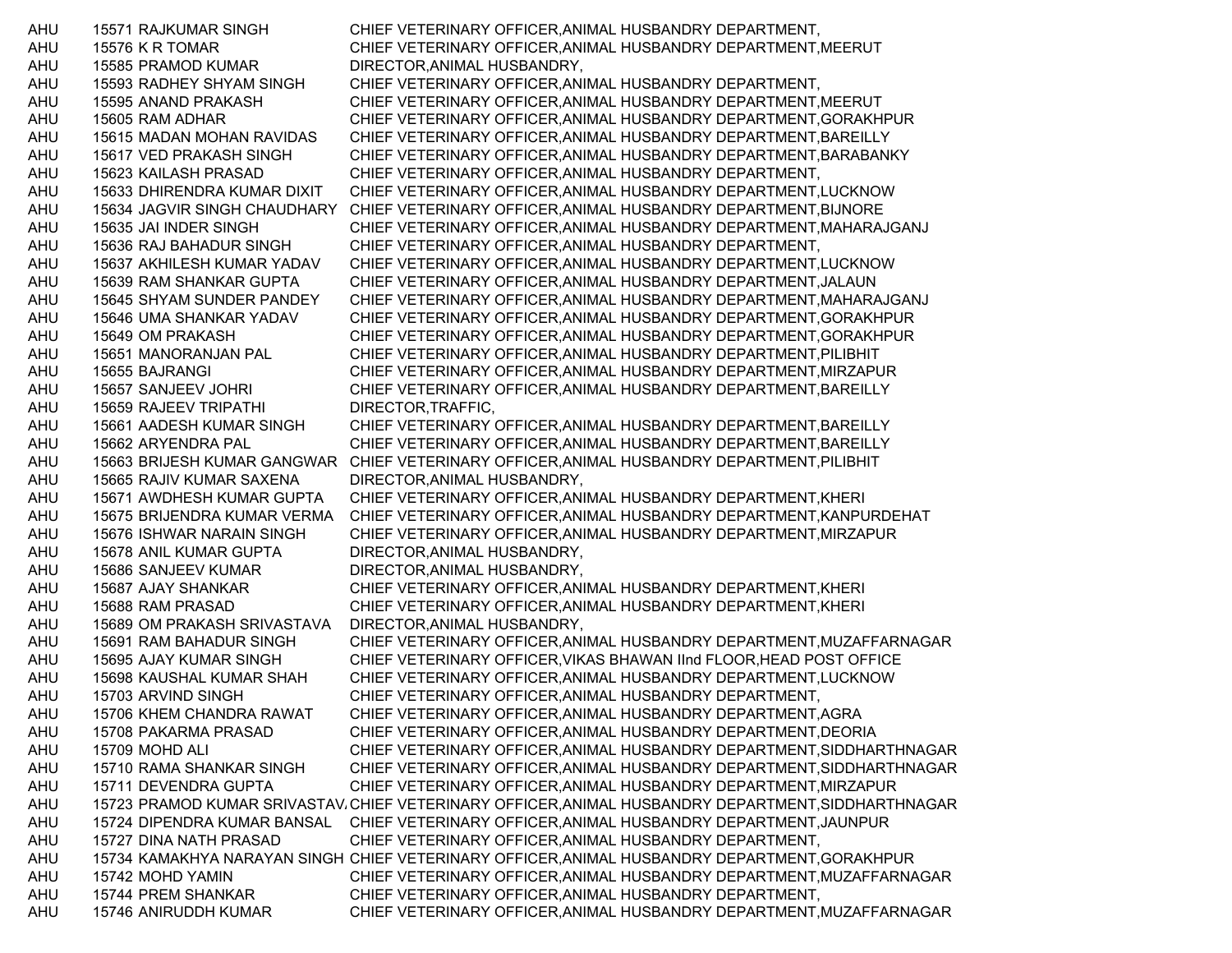AHU 15751 NAWAL KISHORE CHIEF VETERINARY OFFICER,ANIMAL HUSBANDRY DEPARTMENT,HAMIRPUR AHU 15752 RAJEEV KUMAR SRIVASTAVA CHIEF VETERINARY OFFICER,ANIMAL HUSBANDRY DEPARTMENT, AHU 15757 VIDYA SAGAR PANDEY CHIEF VETERINARY OFFICER,ANIMAL HUSBANDRY DEPARTMENT,AZAMGARH AHU 15762 SHIV PRAKASH RAI CHIEF VETERINARY OFFICER,ANIMAL HUSBANDRY DEPARTMENT,AZAMGARH AHU 15765 JAGDISH PRASAD CHIEF VETERINARY OFFICER,ANIMAL HUSBANDRY DEPARTMENT,HAMIRPUR AHU 15771 KHEM CHANDRA VERMA DIRECTOR,ANIMAL HUSBANDRY, AHU 15780 KUNWAR JASWANT SINGH CHIEF VETERINARY OFFICER,ANIMAL HUSBANDRY DEPARTMENT,PILIBHIT AHU 15782 OM PRAKASH SINGH CHIEF VETERINARY OFFICER,ANIMAL HUSBANDRY DEPARTMENT, AHU 15787 ASHWANI KUMAR TIWARI CHIEF VETERINARY OFFICER,ANIMAL HUSBANDRY DEPARTMENT, AHU 15788 RAGHUBAR DAYAL AHIRWAR CHIEF VETERINARY OFFICER,ANIMAL HUSBANDRY DEPARTMENT,UNNAO AHU 15794 RAKESH SRIVASTAVA CHIEF VETERINARY OFFICER,ANIMAL HUSBANDRY DEPARTMENT,GORAKHPUR AHU 15798 MOHD IKRAM KHAN CHIEF VETERINARY OFFICER,ANIMAL HUSBANDRY DEPARTMENT,MIRZAPUR AHU 15802 SUBHASH CHAND GUPTA CHIEF VETERINARY OFFICER,ANIMAL HUSBANDRY DEPARTMENT,GORAKHPUR AHU 15803 INDRA PAL SINGH CHIEF VETERINARY OFFICER,ANIMAL HUSBANDRY DEPARTMENT,GORAKHPUR AHU 15804 PRABHAT KUMAR SINGH CHIEF VETERINARY OFFICER,ANIMAL HUSBANDRY DEPARTMENT,LUCKNOW AHU 15805 UMA SHANKAR SINGH CHIEF VETERINARY OFFICER,ANIMAL HUSBANDRY DEPARTMENT,GORAKHPUR AHU 15807 SHIV RAM PATI TRIPATHI CHIEF VETERINARY OFFICER,ANIMAL HUSBANDRY DEPARTMENT,DEORIA AHU 15810 CHINTA RAM CHIEF VETERINARY OFFICER,ANIMAL HUSBANDRY DEPARTMENT, AHU 15813 JUGAL KISHORE PATHAK CHIEF VETERINARY OFFICER,ANIMAL HUSBANDRY DEPARTMENT,GORAKHPUR AHU 15818 GANGA SHARAN YADAV CHIEF VETERINARY OFFICER,ANIMAL HUSBANDRY DEPARTMENT,GORAKHPUR AHU 15820 TRIBHUWAN NARAIN SINGH CHIEF VETERINARY OFFICER,ANIMAL HUSBANDRY DEPARTMENT,GORAKHPUR AHU 15821 SYED SHADMAN CHIEF VETERINARY OFFICER,ANIMAL HUSBANDRY DEPARTMENT,KHERI AHU 15825 KRISHNA KUMAR CHIEF VETERINARY OFFICER,ANIMAL HUSBANDRY DEPARTMENT, AHU 15837 VIJENDRA SINGH CHIEF VETERINARY OFFICER,ANIMAL HUSBANDRY DEPARTMENT,JYOTIBAFULLE NAGAR AHU 15838 KARNA VEER SINGH GAUR CHIEF VETERINARY OFFICER,ANIMAL HUSBANDRY DEPARTMENT,CHITRAKOOT AHU 15839 RAMESHWAR PRASAD YADAVCHIEF VETERINARY OFFICER,ANIMAL HUSBANDRY DEPARTMENT,DEORIA AHU 15841 UMESH KUMAR MISHRA CHIEF VETERINARY OFFICER,ANIMAL HUSBANDRY DEPARTMENT, AHU 15851 VEER SINGH CHIEF VETERINARY OFFICER,ANIMAL HUSBANDRY DEPARTMENT, AHU 15853 HARENDRA KUMAR CHIEF VETERINARY OFFICER,ANIMAL HUSBANDRY DEPARTMENT,AGRA AHU 15857 RAJENDRA KUMAR SHARMA CHIEF VETERINARY OFFICER,ANIMAL HUSBANDRY DEPARTMENT,GAUTAM BUDHA NAGAR AHU 15869 UMA KANT SRIVASTAVA CHIEF VETERINARY OFFICER,VIKAS BHAWAN IInd FLOOR,HEAD POST OFFICE AHU 15873 AMAR SINGH CHIEF VETERINARY OFFICER,ANIMAL HUSBANDRY DEPARTMENT,JALAUN AHU 15876 SANJAY YADAV CHIEF VETERINARY OFFICER,ANIMAL HUSBANDRY DEPARTMENT,BALRAMPUR AHU 15881 RADHEY SHYAM CHIEF VETERINARY OFFICER,ANIMAL HUSBANDRY DEPARTMENT,JALAUN AHU 15882 TRIBHUWAN SINGH CHIEF VETERINARY OFFICER,ANIMAL HUSBANDRY DEPARTMENT,AZAMGARH AHU 15883 SAT KUMAR CHIEF VETERINARY OFFICER,ANIMAL HUSBANDRY DEPARTMENT,MUZAFFARNAGAR AHU 15887 JYUT LAL SINGH CHIEF VETERINARY OFFICER,ANIMAL HUSBANDRY DEPARTMENT, AHU 15892 JITENDRA NATH PANDEY CHIEF VETERINARY OFFICER,ANIMAL HUSBANDRY DEPARTMENT,HARDOI AHU 15893 JANARDAN PRASAD SINGH CHIEF VETERINARY OFFICER,ANIMAL HUSBANDRY DEPARTMENT,AZAMGARH AHU 15896 RAVI KANT AWASTHI CHIEF VETERINARY OFFICER,ANIMAL HUSBANDRY DEPARTMENT,LUCKNOW AHU 15912 SANJIV YADAV DIRECTOR,ANIMAL HUSBANDRY, AHU 15914 SURENDRA KUMAR CHIEF VETERINARY OFFICER,ANIMAL HUSBANDRY DEPARTMENT,JALAUN AHU 15920 KULDEEP KUMAR CHAUDHARDIRECTOR,ANIMAL HUSBANDRY, AHU 15923 ANIRUDDH SINGH KUSHWAHACHIEF VETERINARY OFFICER,ANIMAL HUSBANDRY DEPARTMENT, AHU 15930 RAJ KISHORE VERMA CHIEF VETERINARY OFFICER,ANIMAL HUSBANDRY DEPARTMENT,RAIBAREILLY AHU 15937 ANIL KUMAR SINGH CHIEF VETERINARY OFFICER,ANIMAL HUSBANDRY DEPARTMENT,AZAMGARH AHU 15938 BRIJ KISHORE KHARE CHIEF VETERINARY OFFICER,ANIMAL HUSBANDRY DEPARTMENT,C S M NAGAR AHU 15941 TARUN KUMAR SINGH CHIEF VETERINARY OFFICER,VIKAS BHAWAN IInd FLOOR,HEAD POST OFFICE AHU 15942 ARUN KUMAR SRIVASTAVA CHIEF VETERINARY OFFICER,ANIMAL HUSBANDRY DEPARTMENT,GORAKHPUR AHU 15943 HRIDAYA PRAKASH MISHRA DIRECTOR,ANIMAL HUSBANDRY,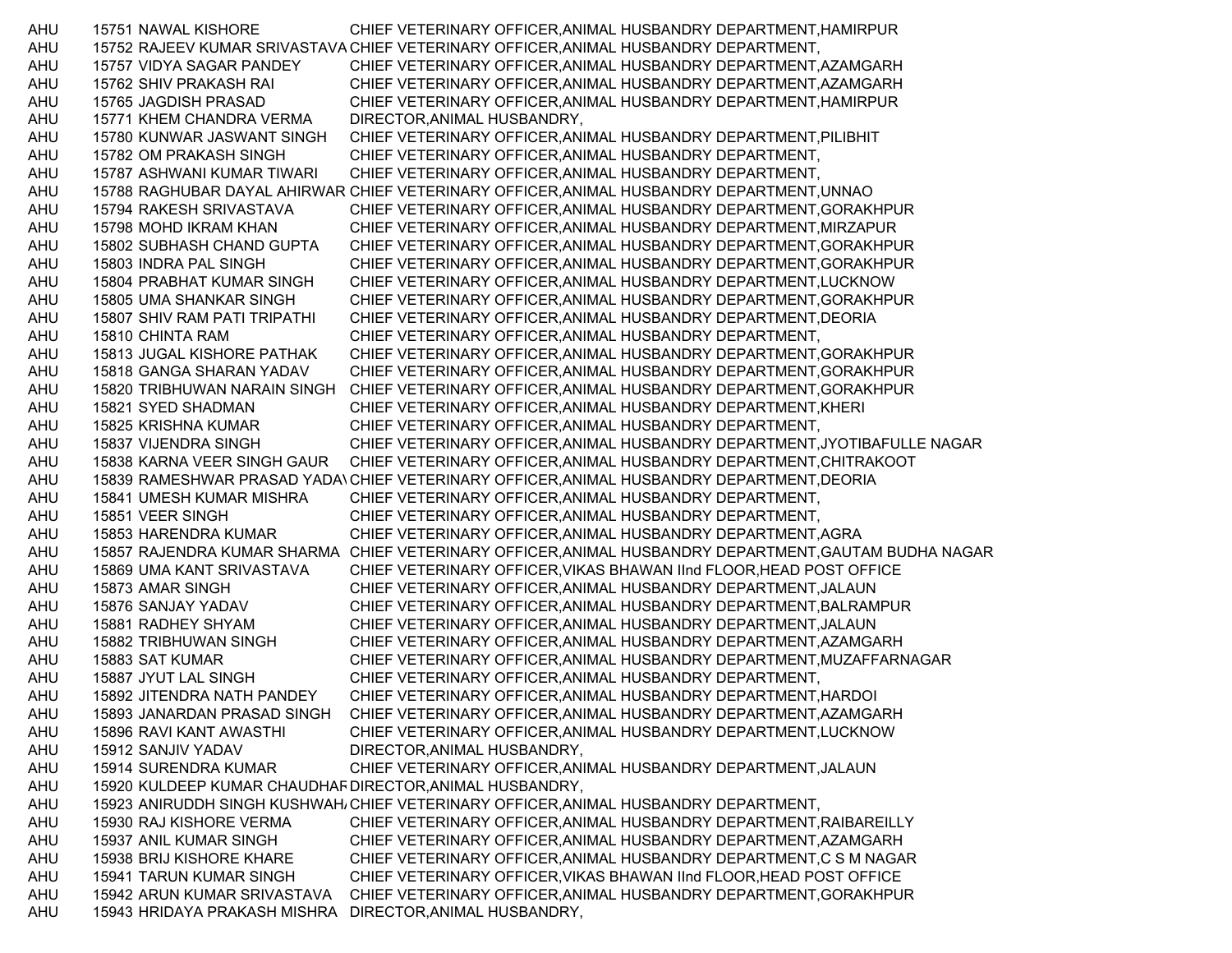AHU 15957 ANIL KUMAR MITTAL CHIEF VETERINARY OFFICER,ANIMAL HUSBANDRY DEPARTMENT,BAREILLY AHU 15959 YUDHISHTHIR PAL GANGWARCHIEF VETERINARY OFFICER,ANIMAL HUSBANDRY DEPARTMENT,BAREILLY AHU 15967 REKHA SRIVASTAVA (KM) RESEARCH OFFICER,DIRECTOR(FISHRIES), 7 FAIZABAD ROAD,BABUGANJ LUCKNOW AHU 15971 RAMA KANT PANDEY CHIEF VETERINARY OFFICER,ANIMAL HUSBANDRY DEPARTMENT,KHERI AHU 15972 VEER PAL SINGH CHIEF VETERINARY OFFICER,ANIMAL HUSBANDRY DEPARTMENT,BAGPAT AHU 15973 RAJIV SRIVASTAVA CHIEF VETERINARY OFFICER,ANIMAL HUSBANDRY DEPARTMENT,GORAKHPUR AHU 15976 DHARM VEER SINGH CHIEF VETERINARY OFFICER,ANIMAL HUSBANDRY DEPARTMENT,MUZAFFARNAGAR AHU 15977 VIJAY SHANKAR GAUTAM CHIEF VETERINARY OFFICER,ANIMAL HUSBANDRY DEPARTMENT,RAIBAREILLY AHU 15982 AMRIT LAL CHIEF VETERINARY OFFICER,ANIMAL HUSBANDRY DEPARTMENT, AHU 15986 DINESH KUMAR CHIEF VETERINARY OFFICER,ANIMAL HUSBANDRY DEPARTMENT,MUZAFFARNAGAR AHU 15992 LAXMI SHANKAR CHIEF VETERINARY OFFICER,ANIMAL HUSBANDRY DEPARTMENT, AHU 15995 NARESH KUMAR CHIEF VETERINARY OFFICER,ANIMAL HUSBANDRY DEPARTMENT,MUZAFFARNAGAR AHU 15999 SANDEEP KUMAR CHIEF VETERINARY OFFICER,ANIMAL HUSBANDRY DEPARTMENT,JAUNPUR AHU 16002 RAJENDRA KUMAR TRIPATHI DIRECTOR,ANIMAL HUSBANDRY, AHU 16003 RAMCHANDRA YADAV DIRECTOR,ANIMAL HUSBANDRY, AHU 16005 VIRENDRA KUMAR CHIEF VETERINARY OFFICER,ANIMAL HUSBANDRY DEPARTMENT,KHERI AHU 16007 SANTOSH KUMAR SINGH CHIEF VETERINARY OFFICER,VIKAS BHAWAN IInd FLOOR,HEAD POST OFFICE AHU 16017 GAYA PRASAD NIRANJAN CHIEF VETERINARY OFFICER,ANIMAL HUSBANDRY DEPARTMENT,JHANSI AHU 16021 MANOJ KUMAR SINGH CHIEF VETERINARY OFFICER,ANIMAL HUSBANDRY DEPARTMENT,JHANSI AHU 16024 LAKHAN SINGH CHIEF VETERINARY OFFICER,ANIMAL HUSBANDRY DEPARTMENT,BANDA AHU 16026 OM PRAKASH YADAV CHIEF VETERINARY OFFICER,ANIMAL HUSBANDRY DEPARTMENT,GORAKHPUR AHU 16029 MOHD RIZWAN SIDDIQUI CHIEF VETERINARY OFFICER,ANIMAL HUSBANDRY DEPARTMENT, AHU 16033 CHANDRA SHEKHAR SINGH CHIEF VETERINARY OFFICER,ANIMAL HUSBANDRY DEPARTMENT, AHU 16036 PRABHAKAR RAI CHIEF VETERINARY OFFICER,ANIMAL HUSBANDRY DEPARTMENT,MIRZAPUR AHU 16037 AJAI VIR MISHRA CHIEF VETERINARY OFFICER,VIKAS BHAWAN IInd FLOOR,HEAD POST OFFICE AHU 16052 RAVI ASTHANA DIRECTOR,ANIMAL HUSBANDRY, AHU 16060 MANOJ KUMAR GUPTA CHIEF VETERINARY OFFICER,ANIMAL HUSBANDRY DEPARTMENT,BALLIA AHU 16072 VIPIN KUMAR AGRAWAL CHIEF VETERINARY OFFICER,ANIMAL HUSBANDRY DEPARTMENT,BASTI AHU 16082 RAMDEO SHARMA CHIEF VETERINARY OFFICER,ANIMAL HUSBANDRY DEPARTMENT,LUCKNOW AHU 16084 RAMA SHANKAR PANDEY CHIEF VETERINARY OFFICER,ANIMAL HUSBANDRY DEPARTMENT,LUCKNOW AHU 16091 BHURATNA PRAKASH CHANDCHIEF VETERINARY OFFICER,ANIMAL HUSBANDRY DEPARTMENT,LUCKNOW AHU 16097 RAKESH SINGH CHIEF VETERINARY OFFICER,ANIMAL HUSBANDRY DEPARTMENT, AHU 16099 DEVENDRA KUMAR SINGH CHIEF VETERINARY OFFICER,ANIMAL HUSBANDRY DEPARTMENT,MIRZAPUR AHU 16108 ACHAL SINGH CHIEF VETERINARY OFFICER,ANIMAL HUSBANDRY DEPARTMENT,AGRA AHU 16121 SATYA PAL SINGH CHIEF VETERINARY OFFICER,ANIMAL HUSBANDRY DEPARTMENT,PILIBHIT AHU 16126 SUBHASH CHANDRA SHARMACHIEF VETERINARY OFFICER,ANIMAL HUSBANDRY DEPARTMENT,LUCKNOW AHU 16127 SRI PRAKASH SHARMA CHIEF VETERINARY OFFICER,ANIMAL HUSBANDRY DEPARTMENT,DEORIA AHU 16128 KAMAL KUMAR TRIPATHI CHIEF VETERINARY OFFICER,ANIMAL HUSBANDRY DEPARTMENT, AHU 16129 SUCHETA GUPTA (KM) DEPUTY DIRECTOR,Deputy Director Fisheries, Moradabad, AHU 16131 JWALA PRAKASH SINGH CHIEF VETERINARY OFFICER,ANIMAL HUSBANDRY DEPARTMENT,AZAMGARH AHU 16135 SANDEEP KUMAR SRIVASTAVCHIEF VETERINARY OFFICER,ANIMAL HUSBANDRY DEPARTMENT,AMBEDKAR NAGAR AHU 16136 SHYAM NARAIN TRIPATHI CHIEF VETERINARY OFFICER,ANIMAL HUSBANDRY DEPARTMENT,GORAKHPUR AHU 16144 ASHOK KUMAR PANDEY CHIEF VETERINARY OFFICER,ANIMAL HUSBANDRY DEPARTMENT,DEORIA AHU 16145 ARCHANA SRIVASTAVA (SMT CHIEF VETERINARY OFFICER,ANIMAL HUSBANDRY DEPARTMENT,LUCKNOW AHU 16148 SHIV SINGH CHIEF VETERINARY OFFICER,ANIMAL HUSBANDRY DEPARTMENT,RAMPUR AHU 16153 YASHWANT SINGH CHIEF VETERINARY OFFICER,ANIMAL HUSBANDRY DEPARTMENT,JALAUN AHU 16154 UPENDRA PRATAP SINGH CHIEF VETERINARY OFFICER,VIKAS BHAWAN IInd FLOOR,HEAD POST OFFICE AHU 16156 RAKESH KUMAR SHUKLA CHIEF VETERINARY OFFICER,ANIMAL HUSBANDRY DEPARTMENT,HAMIRPUR AHU 16159 RAKESH KUMAR CHAURASIA CHIEF VETERINARY OFFICER,ANIMAL HUSBANDRY DEPARTMENT, AHU 16163 AWDHESH KUMAR CHIEF VETERINARY OFFICER,ANIMAL HUSBANDRY DEPARTMENT,LUCKNOW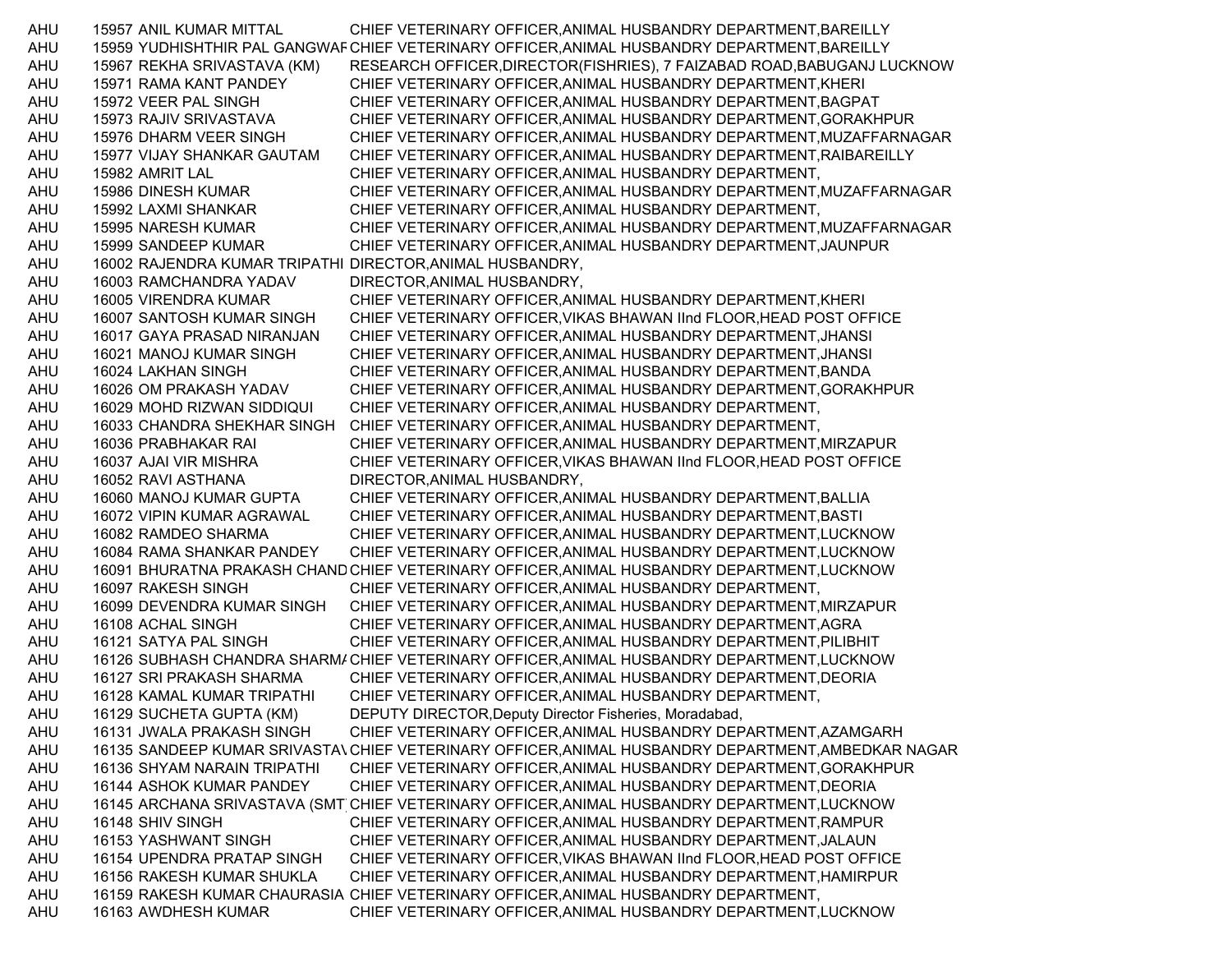AHU 16167 SURENDRA PRASAD YADAV CHIEF VETERINARY OFFICER,ANIMAL HUSBANDRY DEPARTMENT,AURAIYA AHU 16168 MAHESH CHAND ASSISTANT DIRECTOR,FISHRIES DEPARTMENT,MATHURA AHU 16169 RAM SURAT YADAV CHIEF VETERINARY OFFICER,ANIMAL HUSBANDRY DEPARTMENT, AHU 16173 ANIS HAIDER ASSISTANT / DEPUTY REGISTRAR,FIRMS SOCIETIES & CHITS,LUCKNOW AHU 16177 NAND LAL PRASAD CHIEF VETERINARY OFFICER,ANIMAL HUSBANDRY DEPARTMENT,DEORIA AHU 16184 RAMESH KUMAR SINGH CHIEF VETERINARY OFFICER,ANIMAL HUSBANDRY DEPARTMENT,MIRZAPUR AHU 16191 ARADHANA SRIVASTAVA(SM1RESEARCH OFFICER,DIRECTOR(FISHRIES), 7 FAIZABAD ROAD,BABUGANJ LUCKNOW AHU 16207 MOHD RASHID KHAN CHIEF VETERINARY OFFICER,ANIMAL HUSBANDRY DEPARTMENT,JALAUN AHU 16212 PRADEEP SRIVASTAVA CHIEF VETERINARY OFFICER,ANIMAL HUSBANDRY DEPARTMENT,UNNAO AHU 16215 DEVENDRA PAL CHIEF VETERINARY OFFICER,ANIMAL HUSBANDRY DEPARTMENT,BAGPAT AHU 16217 SATYENDRA KUMAR YADAV CHIEF VETERINARY OFFICER,ANIMAL HUSBANDRY DEPARTMENT,MUZAFFARNAGAR AHU 16221 SATISH CHANDRA PANDEY CHIEF VETERINARY OFFICER,ANIMAL HUSBANDRY DEPARTMENT,GORAKHPUR AHU 16228 LALIT KUMAR SRIVASTAVA CHIEF VETERINARY OFFICER,VIKAS BHAWAN IInd FLOOR,HEAD POST OFFICE AHU 16229 VINOD KUMAR PANDEY CHIEF VETERINARY OFFICER,ANIMAL HUSBANDRY DEPARTMENT,LUCKNOW AHU 16230 ANAND KUMAR MISHRA CHIEF VETERINARY OFFICER,ANIMAL HUSBANDRY DEPARTMENT,DEORIA AHU 16236 RAMESH CHANDRA SUPERINTENDENT,FARM, STATE LIVESTOCK & AGRI FARM,JALAUN AT ORAI AHU 16237 SATYA PRAKASH SRIVASTAV CHIEF VETERINARY OFFICER,ANIMAL HUSBANDRY DEPARTMENT,DEORIA AHU 16238 VIRENDRA PRATAP TRIPATHI CHIEF VETERINARY OFFICER,ANIMAL HUSBANDRY DEPARTMENT,MAHARAJGANJ AHU 16244 AKSHYA KUMAR KATIYAR CHIEF VETERINARY OFFICER,ANIMAL HUSBANDRY DEPARTMENT,KANPURDEHAT AHU 16251 SANGEETA TIWARI(DR) CHIEF VETERINARY OFFICER,ANIMAL HUSBANDRY DEPARTMENT,BAREILLY AHU 16269 SHRI PRAKASH PATEL CHIEF VETERINARY OFFICER,ANIMAL HUSBANDRY DEPARTMENT,GORAKHPUR AHU 16273 DEVENDRA PAL SINGH CHIEF VETERINARY OFFICER,ANIMAL HUSBANDRY DEPARTMENT,MUZAFFARNAGAR AHU 16274 VIJAY KUMAR MALIK DIRECTOR,ANIMAL HUSBANDRY, AHU 16278 KUNWAR PAL SINGH CHIEF VETERINARY OFFICER,ANIMAL HUSBANDRY DEPARTMENT,MUZAFFARNAGAR AHU 16280 DEVENDRA KUMAR MALIK CHIEF VETERINARY OFFICER,ANIMAL HUSBANDRY DEPARTMENT,MUZAFFARNAGAR AHU 16281 RAM NATH CHIEF VETERINARY OFFICER,ANIMAL HUSBANDRY DEPARTMENT,MUZAFFARNAGAR AHU 16282 PANKAJ KUMAR AGRAWAL CHIEF VETERINARY OFFICER,ANIMAL HUSBANDRY DEPARTMENT,MUZAFFARNAGAR AHU 16283 AKHILESH KUMAR SRIVASTAVDIRECTOR,ANIMAL HUSBANDRY, AHU 16294 SHAILENDRA KUMAR PANDEYCHIEF VETERINARY OFFICER,ANIMAL HUSBANDRY DEPARTMENT,GORAKHPUR AHU 16301 KRISHNA PRATAP SINGH CHIEF VETERINARY OFFICER,ANIMAL HUSBANDRY DEPARTMENT,GORAKHPUR AHU 16303 KALI PRASAD SINGH CHIEF VETERINARY OFFICER,ANIMAL HUSBANDRY DEPARTMENT,AMBEDKAR NAGAR AHU 16306 ANIRUDH KUMAR SHARMA CHIEF VETERINARY OFFICER,ANIMAL HUSBANDRY DEPARTMENT, AHU 16307 MUKESH KUMAR CHIEF VETERINARY OFFICER,ANIMAL HUSBANDRY DEPARTMENT,MUZAFFARNAGAR AHU 16308 SANJEEV KUMAR CHIEF VETERINARY OFFICER,ANIMAL HUSBANDRY DEPARTMENT,MUZAFFARNAGAR AHU 16309 RAJESH KUMAR DIRECTOR,ANIMAL HUSBANDRY, AHU 16310 GARDEEP CHAND CHIEF VETERINARY OFFICER,ANIMAL HUSBANDRY DEPARTMENT,MUZAFFARNAGAR AHU 16314 GHAN SHYAM SINGH CHIEF VETERINARY OFFICER,ANIMAL HUSBANDRY DEPARTMENT, AHU 16316 AWDHESH KUMAR SINGH CHIEF VETERINARY OFFICER,ANIMAL HUSBANDRY DEPARTMENT,GORAKHPUR AHU 16325 BIJENDRA PRAKASH CHIEF VETERINARY OFFICER,ANIMAL HUSBANDRY DEPARTMENT,SANTRAVIDASS NAGAR AHU 16326 RAM NARAIN PATEL CHIEF VETERINARY OFFICER,ANIMAL HUSBANDRY DEPARTMENT, AHU 16334 VIRENDRA KUMAR SRIVASTA CHIEF VETERINARY OFFICER,ANIMAL HUSBANDRY DEPARTMENT,LUCKNOW AHU 16335 RAM JIVAN CHIEF VETERINARY OFFICER,ANIMAL HUSBANDRY DEPARTMENT,LUCKNOW AHU 16336 RAM PRATAP DHAR DWIVEDI CHIEF VETERINARY OFFICER,ANIMAL HUSBANDRY DEPARTMENT,MAHARAJGANJ AHU 16337 SURENDRA PAL SINGH CHIEF VETERINARY OFFICER,ANIMAL HUSBANDRY DEPARTMENT,KHERI AHU 16347 ATUL KUMAR SHUKLA CHIEF VETERINARY OFFICER,ANIMAL HUSBANDRY DEPARTMENT,MIRZAPUR AHU 16358 RAMESH CHANDRA SHAHI CHIEF VETERINARY OFFICER,ANIMAL HUSBANDRY DEPARTMENT,MAHARAJGANJ AHU 16361 RAKESH KUMAR BHARTI CHIEF VETERINARY OFFICER,ANIMAL HUSBANDRY DEPARTMENT,DEORIA AHU 16363 RAJESH MISHRA CHIEF VETERINARY OFFICER,ANIMAL HUSBANDRY DEPARTMENT,MIRZAPUR AHU 16373 HARISH KUMAR VERMA CHIEF VETERINARY OFFICER,ANIMAL HUSBANDRY DEPARTMENT,KHERI AHU 16377 RAM AKSHAVAR SINGH CHIEF VETERINARY OFFICER,ANIMAL HUSBANDRY DEPARTMENT,C S M NAGAR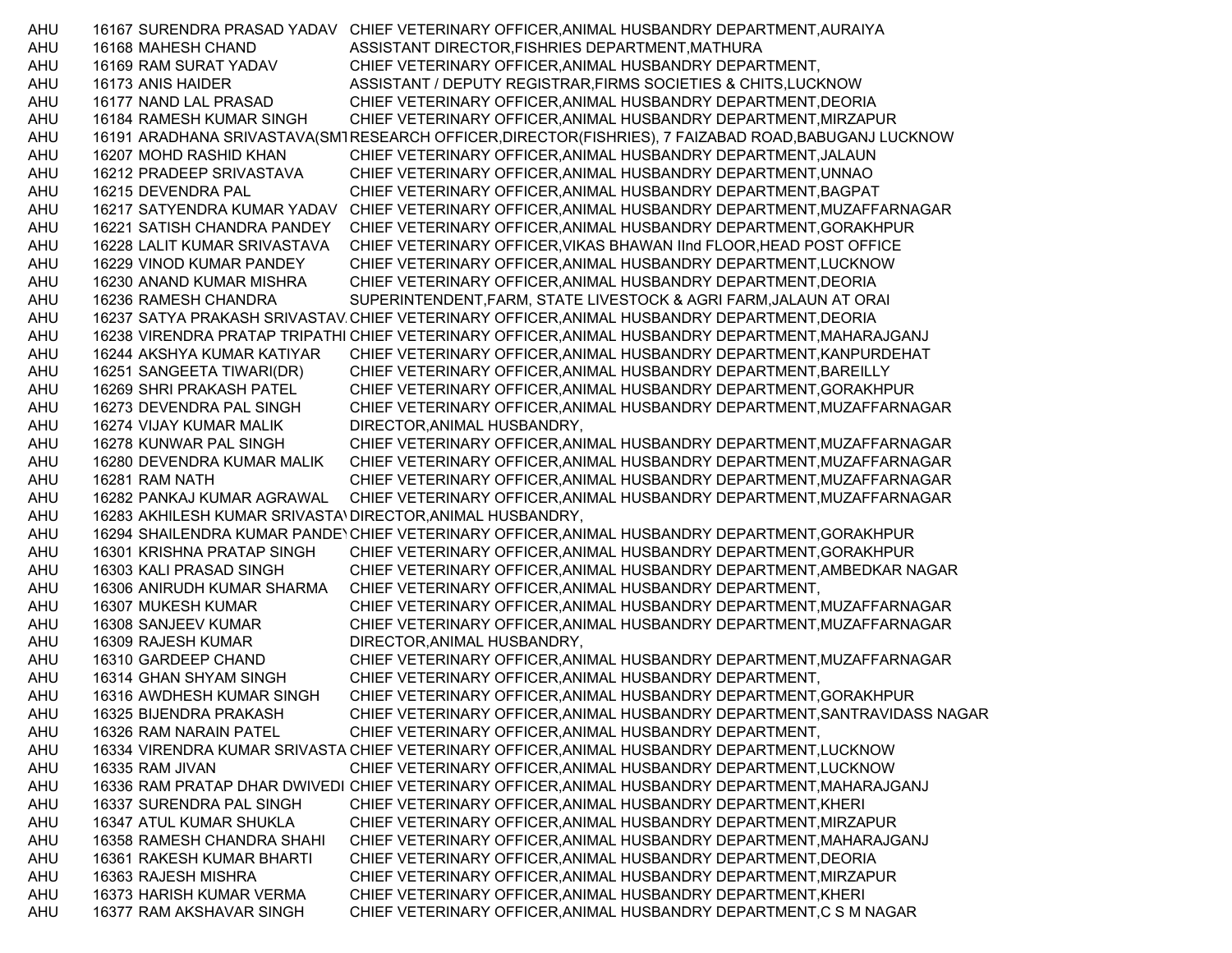AHU 16385 SURENDRA PRATAP UPADHY CHIEF VETERINARY OFFICER,ANIMAL HUSBANDRY DEPARTMENT,GORAKHPUR AHU 16387 PRADYUMNA PRATAP NARAII CHIEF VETERINARY OFFICER, ANIMAL HUSBANDRY DEPARTMENT, GORAKHPUR AHU 16388 LAKHVINDER SINGH CHIEF VETERINARY OFFICER,ANIMAL HUSBANDRY DEPARTMENT,MEERUT AHU 16390 SANGAM NATH CHIEF VETERINARY OFFICER,ANIMAL HUSBANDRY DEPARTMENT,GORAKHPUR AHU 16391 NAVIN KUMAR GUPTA DIRECTOR,ANIMAL HUSBANDRY, AHU 16394 RAKESH KUMAR CHIEF VETERINARY OFFICER,ANIMAL HUSBANDRY DEPARTMENT, AHU 16395 RAJESH KUMAR CHIEF VETERINARY OFFICER,ANIMAL HUSBANDRY DEPARTMENT,JALAUN AHU 16396 AJAI KUMAR BANA ASSISTANT DIRECTOR,FISHRIES DEPARTMENT,MAINPURI AHU 16400 ASHOK KUMAR SINGH CHIEF VETERINARY OFFICER,ANIMAL HUSBANDRY DEPARTMENT, AHU 16401 RAM AUTAR CHIEF VETERINARY OFFICER,ANIMAL HUSBANDRY DEPARTMENT,KHERI AHU 16406 VIJAI KUMAR KHAREY CHIEF VETERINARY OFFICER,ANIMAL HUSBANDRY DEPARTMENT, AHU 16408 PRASIDDHA NARAYAN SINGHCHIEF VETERINARY OFFICER,ANIMAL HUSBANDRY DEPARTMENT, AHU 16416 SURESH CHANDRA SRIVAST/ CHIEF VETERINARY OFFICER, VIKAS BHAWAN IInd FLOOR, HEAD POST OFFICE AHU 16423 VYAS NARAYAN PANDEY DIRECTOR,ANIMAL HUSBANDRY, AHU 16425 RAJESH KUMAR SHARMA CHIEF VETERINARY OFFICER,ANIMAL HUSBANDRY DEPARTMENT,LUCKNOW AHU 16426 PRABHAKAR KUMAR SINGH CHIEF VETERINARY OFFICER,ANIMAL HUSBANDRY DEPARTMENT,BAREILLY AHU 16427 JAY PAL SINGH BANGARI DIRECTOR,ANIMAL HUSBANDRY, AHU 16428 RAJAN SRIVASTAVA DIRECTOR,ANIMAL HUSBANDRY, AHU 16437 AJAB SINGH CHIEF VETERINARY OFFICER,ANIMAL HUSBANDRY DEPARTMENT,MEERUT AHU 16439 RAM PRAKASH SINGH RESEARCH OFFICER,DIRECTOR(FISHRIES), 7 FAIZABAD ROAD,BABUGANJ LUCKNOW AHU 16440 KIRAT PAL SINGH CHIEF VETERINARY OFFICER,ANIMAL HUSBANDRY DEPARTMENT,BAGPAT AHU 16442 RAKESH KUMAR CHATURVEDCHIEF VETERINARY OFFICER,ANIMAL HUSBANDRY DEPARTMENT,GORAKHPUR AHU 16443 AASHESH PRATAP SINGH CHIEF VETERINARY OFFICER,ANIMAL HUSBANDRY DEPARTMENT,MEERUT AHU 16460 AJAY KUMAR SINGH CHIEF VETERINARY OFFICER,ANIMAL HUSBANDRY DEPARTMENT, AHU 16464 ANIL KUMAR SRIVASTAVA CHIEF VETERINARY OFFICER,ANIMAL HUSBANDRY DEPARTMENT,RAIBAREILLY AHU 16471 HARI SHANKAR BABELE CHIEF VETERINARY OFFICER,ANIMAL HUSBANDRY DEPARTMENT,CHITRAKOOT AHU 16475 PUNEET KUMAR SRIVASTAVACHIEF VETERINARY OFFICER,ANIMAL HUSBANDRY DEPARTMENT,BARABANKY AHU 16483 BRIJESH CHANDRA TRIPATHI CHIEF VETERINARY OFFICER,ANIMAL HUSBANDRY DEPARTMENT,RAIBAREILLY AHU 16484 PRAVIN KUMAR GUPTA RESEARCH OFFICER,DIRECTOR(FISHRIES), 7 FAIZABAD ROAD,BABUGANJ LUCKNOW AHU 16490 VIJAY KUMAR TIWARI CHIEF VETERINARY OFFICER,ANIMAL HUSBANDRY DEPARTMENT,HAMIRPUR AHU 16491 ADITI KUMAR SHUKLA CHIEF VETERINARY OFFICER,ANIMAL HUSBANDRY DEPARTMENT,HAMIRPUR AHU 16495 MANGOO LAL CHIEF VETERINARY OFFICER,ANIMAL HUSBANDRY DEPARTMENT,SHAHJAHANPUR AHU 16509 RAJESH YADAV CHIEF VETERINARY OFFICER,ANIMAL HUSBANDRY DEPARTMENT,AZAMGARH AHU 16512 SUNIL KUMAR SINGH (DR) CHIEF VETERINARY OFFICER,VIKAS BHAWAN IInd FLOOR,HEAD POST OFFICE AHU 16513 NARENDRA KUMAR VERMA CHIEF VETERINARY OFFICER,ANIMAL HUSBANDRY DEPARTMENT,GORAKHPUR AHU 16516 MANOJ KUMAR SHARMA DIRECTOR,ANIMAL HUSBANDRY, AHU 16519 ARUN KUMAR SINGH CHIEF VETERINARY OFFICER,ANIMAL HUSBANDRY DEPARTMENT, AHU 16527 MOHAN LAL SAROJ CHIEF VETERINARY OFFICER,ANIMAL HUSBANDRY DEPARTMENT,LUCKNOW AHU 16531 DEVENDRA KUMAR SINGH CHIEF VETERINARY OFFICER,ANIMAL HUSBANDRY DEPARTMENT, AHU 16539 MUKESH SHARMA CHIEF VETERINARY OFFICER,ANIMAL HUSBANDRY DEPARTMENT,BAGPAT AHU 16540 RAM AVATAR DR CHIEF VETERINARY OFFICER,ANIMAL HUSBANDRY DEPARTMENT,C S M NAGAR AHU 16545 BHUDEV SINGH (DR) CHIEF VETERINARY OFFICER,ANIMAL HUSBANDRY DEPARTMENT,MEERUT AHU 16549 DINESH SINGH CHIEF VETERINARY OFFICER,ANIMAL HUSBANDRY DEPARTMENT,RAIBAREILLY AHU 16555 VIRENDRA PRATAP SINGH CHIEF VETERINARY OFFICER,ANIMAL HUSBANDRY DEPARTMENT,SRAVASTI AHU 16561 ASHOK KUMAR DUBEY CHIEF VETERINARY OFFICER,ANIMAL HUSBANDRY DEPARTMENT,RAIBAREILLY AHU 16563 VINOD KUMAR DIRECTOR,ANIMAL HUSBANDRY, AHU 16565 SURENDRA KUMAR VERMA CHIEF VETERINARY OFFICER,ANIMAL HUSBANDRY DEPARTMENT,KHERI AHU 16572 PRAMOD KUMAR CHIEF VETERINARY OFFICER,ANIMAL HUSBANDRY DEPARTMENT,KHERI AHU 16582 BIRENDRA PAL SINGH CHIEF VETERINARY OFFICER,ANIMAL HUSBANDRY DEPARTMENT,AGRA AHU 16584 RAKESH CANDRA MISHRA CHIEF VETERINARY OFFICER,ANIMAL HUSBANDRY DEPARTMENT,GORAKHPUR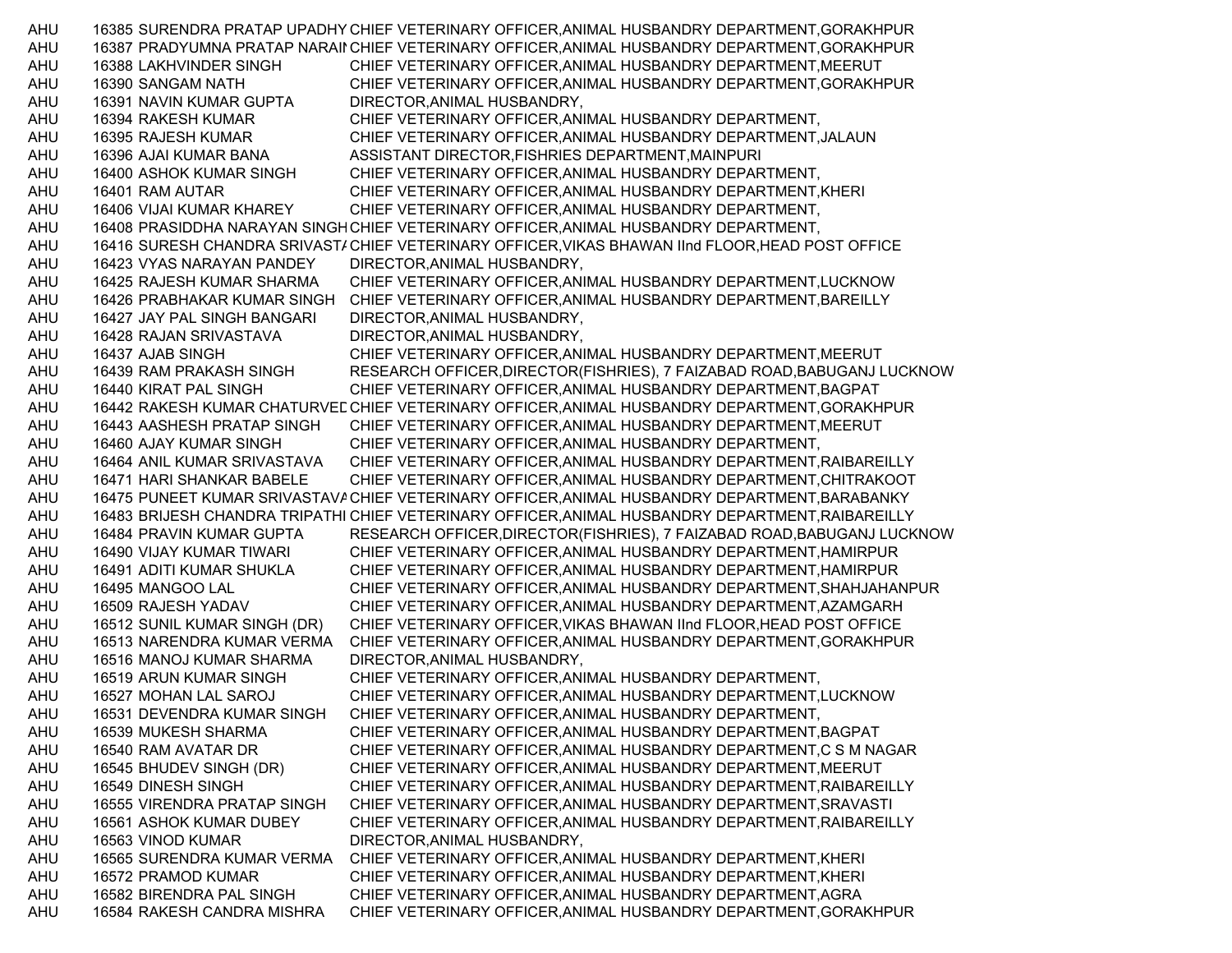AHU 16589 JITENDRA KUMAR CHIEF VETERINARY OFFICER,ANIMAL HUSBANDRY DEPARTMENT,MUZAFFARNAGAR AHU 16590 ATMA PRAKASH CHIEF VETERINARY OFFICER,ANIMAL HUSBANDRY DEPARTMENT,KHERI AHU 16596 MUKESH KUMAR SAXENA DEPUTY DIRECTOR,(FARM) ANIMAL HUSBANDARY DEPTT, AHU 16602 YOGESH DUTT GAUD CHIEF VETERINARY OFFICER,ANIMAL HUSBANDRY DEPARTMENT,MEERUT AHU 16605 JAI PRAKASH SINGH CHIEF VETERINARY OFFICER,ANIMAL HUSBANDRY DEPARTMENT, AHU 16612 KAILASH RAM CHIEF VETERINARY OFFICER,ANIMAL HUSBANDRY DEPARTMENT,AZAMGARH AHU 16620 UTTAM KUMAR CHIEF VETERINARY OFFICER,ANIMAL HUSBANDRY DEPARTMENT,KHERI AHU 16621 BHARAT PRASAD VERMA CHIEF VETERINARY OFFICER,ANIMAL HUSBANDRY DEPARTMENT,KHERI AHU 16625 AKHILESH PANDEY CHIEF VETERINARY OFFICER,ANIMAL HUSBANDRY DEPARTMENT,GORAKHPUR AHU 16626 JITENDRA KUMAR SINGH CHIEF VETERINARY OFFICER,ANIMAL HUSBANDRY DEPARTMENT, AHU 16628 RADHEY SHYAM CHIEF VETERINARY OFFICER,ANIMAL HUSBANDRY DEPARTMENT,MAHARAJGANJ AHU 16646 RANDHIR LAL SRIVASTAVA CHIEF VETERINARY OFFICER,ANIMAL HUSBANDRY DEPARTMENT,GORAKHPUR AHU 16648 SHAILESH KUMAR SAXENA CHIEF VETERINARY OFFICER,ANIMAL HUSBANDRY DEPARTMENT,BAREILLY AHU 16651 PRABHU DAYAL SRIVAS CHIEF VETERINARY OFFICER,ANIMAL HUSBANDRY DEPARTMENT,JHANSI AHU 16655 SANT RAM CHIEF VETERINARY OFFICER,ANIMAL HUSBANDRY DEPARTMENT,HAMIRPUR AHU 16656 SHIV KUMAR CHIEF VETERINARY OFFICER,ANIMAL HUSBANDRY DEPARTMENT,BAREILLY AHU 16684 ASIM JAFAR SIDDIQUI CHIEF VETERINARY OFFICER,ANIMAL HUSBANDRY DEPARTMENT,GORAKHPUR AHU 16685 SANJAY KUMAR ANAND DIRECTOR,ANIMAL HUSBANDRY, AHU 16706 CHANDRA SHEKHAR CHIEF VETERINARY OFFICER,ANIMAL HUSBANDRY DEPARTMENT,GORAKHPUR AHU 16718 INDRADEV BHARATI (DR) CHIEF VETERINARY OFFICER,ANIMAL HUSBANDRY DEPARTMENT,JAUNPUR AHU 16719 VIPIN KUMAR CHIEF VETERINARY OFFICER,ANIMAL HUSBANDRY DEPARTMENT,MUZAFFARNAGAR AHU 16723 AVATAR SINGH GHUMMAN (D CHIEF VETERINARY OFFICER,ANIMAL HUSBANDRY DEPARTMENT,MEERUT AHU 16724 BHAGWATI SARAN SHARMA ( CHIEF VETERINARY OFFICER,ANIMAL HUSBANDRY DEPARTMENT,BAGPAT AHU 16727 SUNITA DEVI (SMT) CHIEF VETERINARY OFFICER,ANIMAL HUSBANDRY DEPARTMENT,MUZAFFARNAGAR AHU 16729 PAVAN SINGH CHIEF VETERINARY OFFICER,ANIMAL HUSBANDRY DEPARTMENT,MUZAFFARNAGAR AHU 16731 RAM PRAKASH (DR) JOINT DIRECTOR,FROZEN SEMEN PRODUCTION CENTER,babbugargh AHU 16732 RAM SARAN MISHRA CHIEF VETERINARY OFFICER,VIKAS BHAWAN IInd FLOOR,HEAD POST OFFICE AHU 16734 SHAMBHU SARAN SHUKLA CHIEF VETERINARY OFFICER,ANIMAL HUSBANDRY DEPARTMENT,GORAKHPUR AHU 16737 VISHVANATH KUSHAVAHA CHIEF VETERINARY OFFICER,ANIMAL HUSBANDRY DEPARTMENT,JALAUN AHU 16751 KULBHUSAN SHARMA CHIEF VETERINARY OFFICER,ANIMAL HUSBANDRY DEPARTMENT,FIROZABAD AHU 16752 CHARAN SINGH TOMAR CHIEF VETERINARY OFFICER,ANIMAL HUSBANDRY DEPARTMENT,KHERI AHU 16754 ARVIND KUMAR SAGAR CHIEF VETERINARY OFFICER,ANIMAL HUSBANDRY DEPARTMENT, AHU 16771 JAIBIR SINGH CHIEF VETERINARY OFFICER,ANIMAL HUSBANDRY DEPARTMENT,BAGPAT AHU 16776 LALLU RAM KUSHWAHA CHIEF VETERINARY OFFICER,ANIMAL HUSBANDRY DEPARTMENT,JALAUN AHU 16777 VIRENDRA SINGH CHIEF VETERINARY OFFICER,ANIMAL HUSBANDRY DEPARTMENT,KHERI AHU 16782 RAM PRATAP SINGH CHIEF VETERINARY OFFICER,ANIMAL HUSBANDRY DEPARTMENT, AHU 16783 MOHD NURAIN KHAN ASSISTANT / DEPUTY REGISTRAR,FIRMS SOCIETIES & CHITS,LUCKNOW AHU 16784 SUNIL CHANDRA CHIEF VETERINARY OFFICER,ANIMAL HUSBANDRY DEPARTMENT,MEERUT AHU 16786 NAVEEN KUMAR CHIEF VETERINARY OFFICER,ANIMAL HUSBANDRY DEPARTMENT,MUZAFFARNAGAR AHU 16788 DHANRAJ SINGH TOMAR DIRECTOR,ANIMAL HUSBANDRY, AHU 16789 VINOD KUMAR SRIVASTAVA CHIEF VETERINARY OFFICER,ANIMAL HUSBANDRY DEPARTMENT,GORAKHPUR AHU 16790 ASHOK KUMAR SRIVASTAVA CHIEF VETERINARY OFFICER,ANIMAL HUSBANDRY DEPARTMENT,GORAKHPUR AHU 16804 RAMESH CHANDRA SINGH CHIEF VETERINARY OFFICER,ANIMAL HUSBANDRY DEPARTMENT,JALAUN AHU 16805 VIJAY SHANKAR CHIEF VETERINARY OFFICER,ANIMAL HUSBANDRY DEPARTMENT,MIRZAPUR AHU 16807 GHAN SHYAM DAS CHIEF VETERINARY OFFICER,ANIMAL HUSBANDRY DEPARTMENT,JALAUN AHU 16813 ANJU NIGAM (SMT) DIRECTOR,ANIMAL HUSBANDRY, AHU 16814 VIDYA BHUSHAN PANDEY DIRECTOR,ANIMAL HUSBANDRY, AHU 16815 PUSHPA PANDEY DIRECTOR,ANIMAL HUSBANDRY, AHU 16816 SANGEETA KAPOOR (SMT) DIRECTOR,ANIMAL HUSBANDRY, AHU 16817 DEVASHISH CHAUDHARY DIRECTOR,ANIMAL HUSBANDRY,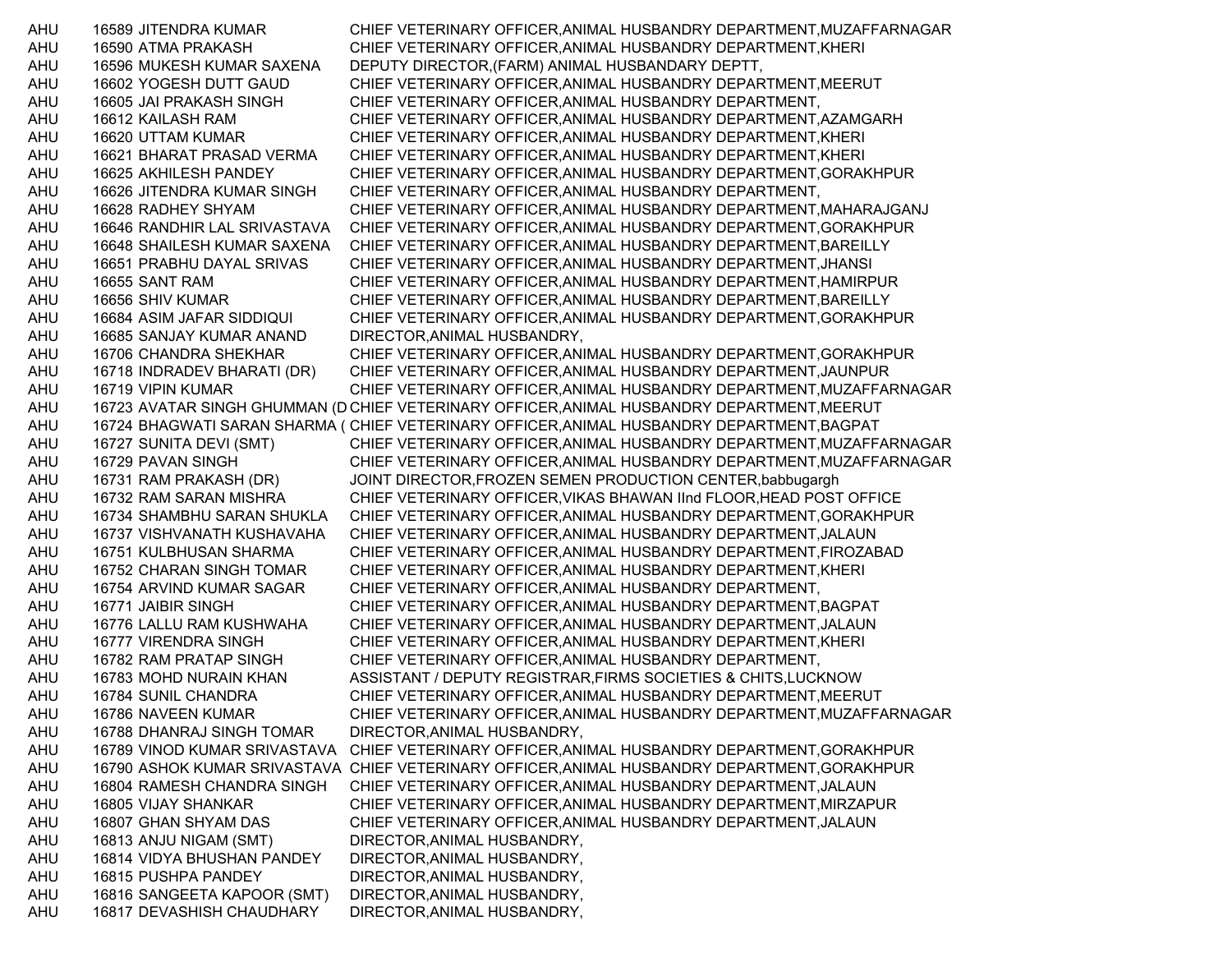AHU 16819 MADHVI BISHT CHIEF VETERINARY OFFICER,ANIMAL HUSBANDRY DEPARTMENT,BAREILLY AHU 16820 BAIJ NATH SINGH CHIEF VETERINARY OFFICER,ANIMAL HUSBANDRY DEPARTMENT,GORAKHPUR AHU 16822 AJAY KANT UPADHYAY CHIEF VETERINARY OFFICER,ANIMAL HUSBANDRY DEPARTMENT,AZAMGARH AHU 16824 KRISHNA KUMAR UPADHYAY CHIEF VETERINARY OFFICER,ANIMAL HUSBANDRY DEPARTMENT,FATEHPUR AHU 16826 MAHANTH BAHADUR CHIEF VETERINARY OFFICER,ANIMAL HUSBANDRY DEPARTMENT, AHU 16831 SATYA NARAIN GUPTA CHIEF VETERINARY OFFICER,ANIMAL HUSBANDRY DEPARTMENT,PADRAUNA AHU 16847 VIJAY KUMAR TRIPATHI CHIEF VETERINARY OFFICER,ANIMAL HUSBANDRY DEPARTMENT,RAIBAREILLY AHU 16848 SANJEEV KUMAR SHARMA CHIEF VETERINARY OFFICER,SAMBHAL, AHU 16849 BUDDH PAL SINGH CHIEF VETERINARY OFFICER,ANIMAL HUSBANDRY DEPARTMENT,BAREILLY AHU 16859 ANNU PRASAD CHIEF VETERINARY OFFICER,VIKAS BHAWAN IInd FLOOR,HEAD POST OFFICE AHU 16860 UMA SHANKAR PAL CHIEF VETERINARY OFFICER,ANIMAL HUSBANDRY DEPARTMENT,AZAMGARH AHU 16863 RAM KUMAR KHARE CHIEF VETERINARY OFFICER,ANIMAL HUSBANDRY DEPARTMENT,JHANSI AHU 16866 RAJIV KANHAI CHIEF VETERINARY OFFICER,ANIMAL HUSBANDRY DEPARTMENT,RAIBAREILLY AHU 16867 ATIA ZIA (SMT) CHIEF VETERINARY OFFICER,ANIMAL HUSBANDRY DEPARTMENT, AHU 16875 SALAHUDDIN AHMAD ASSISTANT / DEPUTY REGISTRAR,FIRMS SOCIETIES & CHITS,LUCKNOW AHU 16877 JAGDAMBA PRASAD SINGH CHIEF VETERINARY OFFICER,ANIMAL HUSBANDRY DEPARTMENT,MIRZAPUR AHU 16878 SUBHASH CHANDRA YADAV CHIEF VETERINARY OFFICER,ANIMAL HUSBANDRY DEPARTMENT, AHU 16880 MOHD KAMALUDDIN ANSARI CHIEF VETERINARY OFFICER,ANIMAL HUSBANDRY DEPARTMENT,MAHARAJGANJ AHU 16881 VAKIL ANSARI CHIEF VETERINARY OFFICER,ANIMAL HUSBANDRY DEPARTMENT,PADRAUNA AHU 16882 BHASKAR MISHRA CHIEF VETERINARY OFFICER,ANIMAL HUSBANDRY DEPARTMENT,AMBEDKAR NAGAR AHU 16891 ASHISH KUMAR SHRINET CHIEF VETERINARY OFFICER,ANIMAL HUSBANDRY DEPARTMENT,GORAKHPUR AHU 16900 ANIL KUMAR CHIEF VETERINARY OFFICER,ANIMAL HUSBANDRY DEPARTMENT,AURAIYA AHU 16908 ASHOK KUMAR PACHAURI CHIEF VETERINARY OFFICER,ANIMAL HUSBANDRY DEPARTMENT,HAMIRPUR AHU 16911 MAHESH PRASAD ASSISTANT DIRECTOR,FISHRIES DEPARTMENT,PADRAUNA AHU 16916 INDRAJEET PRASAD CHIEF VETERINARY OFFICER,ANIMAL HUSBANDRY DEPARTMENT,SRAVASTI AHU 16917 SHESHRAM CHIEF VETERINARY OFFICER,ANIMAL HUSBANDRY DEPARTMENT,SRAVASTI AHU 16922 OM PRAKASH (DR) CHIEF VETERINARY OFFICER,ANIMAL HUSBANDRY DEPARTMENT,LUCKNOW AHU 16923 SHESHDHAR RAKESH (DR) CHIEF VETERINARY OFFICER,ANIMAL HUSBANDRY DEPARTMENT,RAIBAREILLY AHU 16924 MOHAMMAD HAIDAR CHIEF VETERINARY OFFICER,ANIMAL HUSBANDRY DEPARTMENT,AZAMGARH AHU 16925 SANTOSH SHARMA (SMT) CHIEF VETERINARY OFFICER,ANIMAL HUSBANDRY DEPARTMENT,AZAMGARH AHU 16941 RADHEY SHYAM CHIEF VETERINARY OFFICER,ANIMAL HUSBANDRY DEPARTMENT,KHERI AHU 16944 MADAN PAL SINGH (DR) CHIEF VETERINARY OFFICER,ANIMAL HUSBANDRY DEPARTMENT,LUCKNOW AHU 16954 GURU PRASAD SINGH DIRECTOR,ANIMAL HUSBANDRY, AHU 16955 SHIVENDRA MISHRA DIRECTOR,ANIMAL HUSBANDRY, AHU 16956 SHUBHI SARAN SINGH (SMT) DIRECTOR,ANIMAL HUSBANDRY, AHU 16957 GOPAL SINGH DIRECTOR, ANIMAL HUSBANDRY, AHU 16959 TRILOKEE NATH SINGH CHAUCHIEF VETERINARY OFFICER,ANIMAL HUSBANDRY DEPARTMENT, AHU 16960 KHOOBLAL CHIEF VETERINARY OFFICER,ANIMAL HUSBANDRY DEPARTMENT,GORAKHPUR AHU 16963 SUDAMA JI PRASAD DIRECTOR,ANIMAL HUSBANDRY, AHU 16964 SURYA MANI YADAV DIRECTOR,ANIMAL HUSBANDRY, AHU 16970 ANIL KUMAR SHARMA (DR) CHIEF VETERINARY OFFICER,ANIMAL HUSBANDRY DEPARTMENT,BIJNORE AHU 16971 VED PRAKASH (DR) CHIEF VETERINARY OFFICER,ANIMAL HUSBANDRY DEPARTMENT,MEERUT AHU 16973 MANAV (DR) CHIEF VETERINARY OFFICER,ANIMAL HUSBANDRY DEPARTMENT,SITAPUR AHU 16975 AMBRISH KUMAR CHIEF VETERINARY OFFICER,ANIMAL HUSBANDRY DEPARTMENT,KHERI AHU 16976 INDU BHUSHAN VERMA CHIEF VETERINARY OFFICER,ANIMAL HUSBANDRY DEPARTMENT,SITAPUR AHU 16979 SHAILENDRA KUMAR SINGH DIRECTOR,ANIMAL HUSBANDRY, AHU 16980 RAFIULLAH ANSARI CHIEF VETERINARY OFFICER,ANIMAL HUSBANDRY DEPARTMENT,GORAKHPUR AHU 16984 KRISHAN PAL SINGH CHIEF VETERINARY OFFICER,ANIMAL HUSBANDRY DEPARTMENT,BAREILLY AHU 16986 RASHID ALI KHAN CHIEF VETERINARY OFFICER,ANIMAL HUSBANDRY DEPARTMENT,MEERUT AHU 16993 SARVAR QALAM CHIEF VETERINARY OFFICER,ANIMAL HUSBANDRY DEPARTMENT,LALITPUR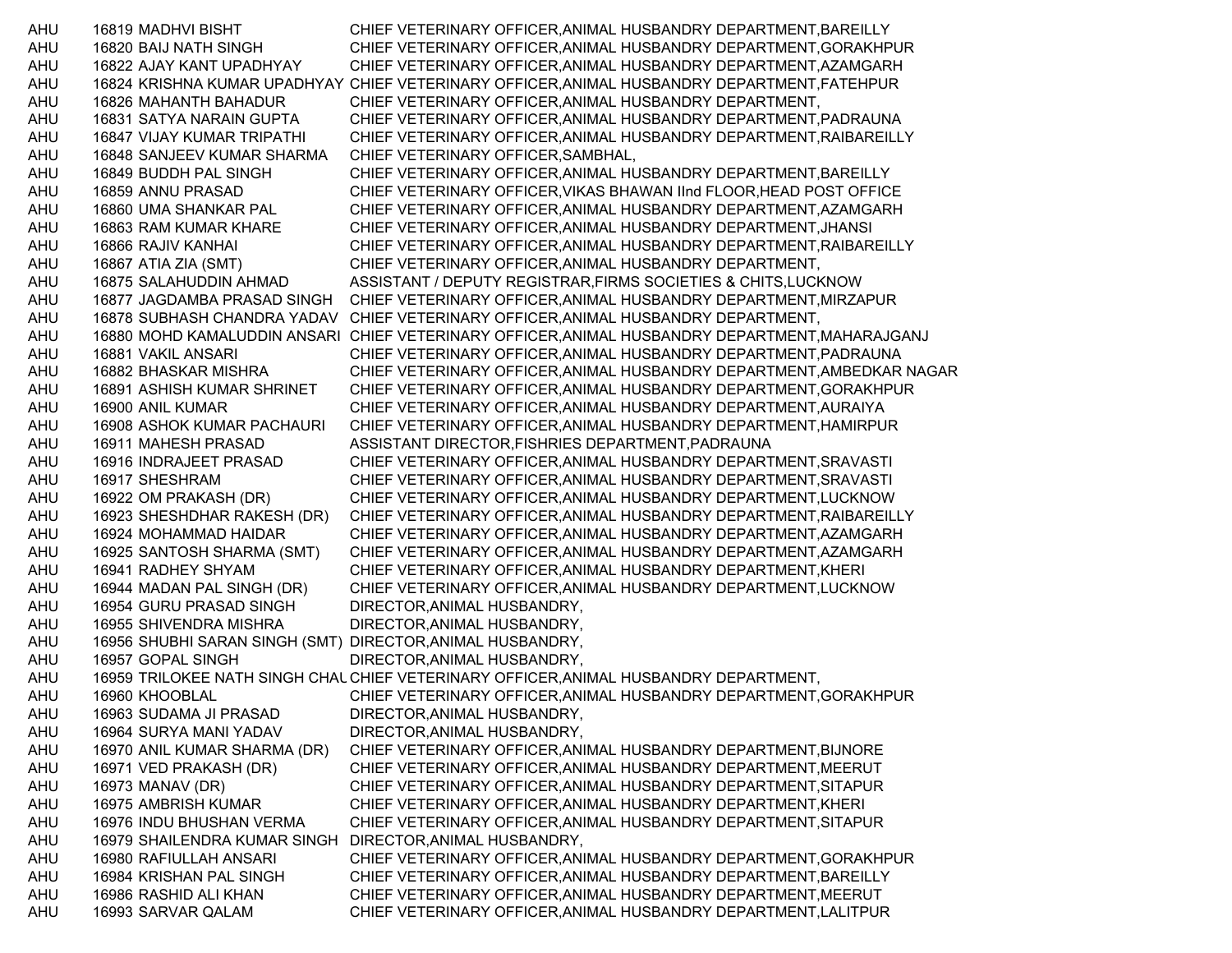AHU 16997 SHIV KUMAR VAIS (DR) CHIEF VETERINARY OFFICER,ANIMAL HUSBANDRY DEPARTMENT,BALLIA AHU 16998 VIJAI KUMAR PANDEY CHIEF VETERINARY OFFICER,VIKAS BHAWAN IInd FLOOR,HEAD POST OFFICE AHU 17000 RAM GULAM YADAV CHIEF VETERINARY OFFICER,ANIMAL HUSBANDRY DEPARTMENT,JALAUN AHU 17001 GYANENDRA NARAIN SHUKL/ DIRECTOR,ANIMAL HUSBANDRY, AHU 17009 SYED MOHD KHALID CHIEF VETERINARY OFFICER,ANIMAL HUSBANDRY DEPARTMENT,LUCKNOW AHU 17017 SANJAI KUMAR BHARADWAJ CHIEF VETERINARY OFFICER,ANIMAL HUSBANDRY DEPARTMENT,MUZAFFARNAGAR AHU 17023 MAMTA DEVI (KM) CHIEF VETERINARY OFFICER,ANIMAL HUSBANDRY DEPARTMENT,LUCKNOW AHU 17025 ARVIND KUMAR GIRI (DR) CHIEF VETERINARY OFFICER,ANIMAL HUSBANDRY DEPARTMENT,BIJNORE AHU 17038 ASHOK KUMAR CHIEF VETERINARY OFFICER,ANIMAL HUSBANDRY DEPARTMENT, AHU 17039 RAKESH KUMAR SINGH CHIEF VETERINARY OFFICER,ANIMAL HUSBANDRY DEPARTMENT,MIRZAPUR AHU 17049 NEERAJ KHARE CHIEF VETERINARY OFFICER,ANIMAL HUSBANDRY DEPARTMENT,JHANSI AHU 17053 ARUNESH KUMAR CHIEF VETERINARY OFFICER,ANIMAL HUSBANDRY DEPARTMENT,BAREILLY AHU 17058 SAMI AHMAD CHIEF VETERINARY OFFICER,ANIMAL HUSBANDRY DEPARTMENT,MIRZAPUR AHU 17060 TADKESHWAR NATH CHIEF VETERINARY OFFICER,ANIMAL HUSBANDRY DEPARTMENT, AHU 17067 RAM ACHAL KUSHWAHA CHIEF VETERINARY OFFICER,ANIMAL HUSBANDRY DEPARTMENT, AHU 17072 MOHD ILIYAS KHAN CHIEF VETERINARY OFFICER,ANIMAL HUSBANDRY DEPARTMENT,SIDDHARTHNAGAR AHU 17073 ARUN KUMAR SINGH CHIEF VETERINARY OFFICER,ANIMAL HUSBANDRY DEPARTMENT,AZAMGARH AHU 17078 GOKUL CHAND SHARMA CHIEF VETERINARY OFFICER,ANIMAL HUSBANDRY DEPARTMENT,HATHRAS AHU 17079 KANCHAN SINGH (SMT) CHIEF VETERINARY OFFICER,ANIMAL HUSBANDRY DEPARTMENT, AHU 17095 RAVINDRA KUMAR DUBEY CHIEF VETERINARY OFFICER,ANIMAL HUSBANDRY DEPARTMENT,KAUSHAMBI AHU 17098 NARENDRA SINGH (DR) CHIEF VETERINARY OFFICER,ANIMAL HUSBANDRY DEPARTMENT,JYOTIBAFULLE NAGAR AHU 17099 AJAI KUMAR TRIPATHI (DR) CHIEF VETERINARY OFFICER,ANIMAL HUSBANDRY DEPARTMENT,MORADABAD AHU 17101 AJAI KUMAR KANAUJIA (DR) CHIEF VETERINARY OFFICER,ANIMAL HUSBANDRY DEPARTMENT,RAIBAREILLY AHU 17103 PANKAJ KUMAR MISHRA DIRECTOR,ANIMAL HUSBANDRY, AHU 17104 BACHHU LAL DIRECTOR,ANIMAL HUSBANDRY, AHU 17105 DURGA PRASAD AGRAWAL DIRECTOR,ANIMAL HUSBANDRY, AHU 17106 AMBAR VEER SINGH DIRECTOR,ANIMAL HUSBANDRY, AHU 17112 TEJPAL CHIEF VETERINARY OFFICER,ANIMAL HUSBANDRY DEPARTMENT,BAREILLY AHU 17114 RAVIRANJAN DUTT (DR) CHIEF VETERINARY OFFICER,SAMBHAL, AHU 17120 SRI KRISHNA SHAKYA (DR) CHIEF VETERINARY OFFICER,ANIMAL HUSBANDRY DEPARTMENT,LALITPUR AHU 17126 SUBODH KUMAR BARANWAL CHIEF VETERINARY OFFICER,ANIMAL HUSBANDRY DEPARTMENT,AMBEDKAR NAGAR AHU 17127 AIZAZ AHMAD (DR) CHIEF VETERINARY OFFICER,ANIMAL HUSBANDRY DEPARTMENT,RAIBAREILLY AHU 17132 NIKHIL VARSHNEY (DR) CHIEF VETERINARY OFFICER,ANIMAL HUSBANDRY DEPARTMENT,GAUTAM BUDHA NAGAR AHU 18637 BRIJESH KUMAR CHIEF VETERINARY OFFICER,ANIMAL HUSBANDRY DEPARTMENT,BASTI AHU 18799 GYAN PRAKASH PANDEY CHIEF VETERINARY OFFICER,ANIMAL HUSBANDRY DEPARTMENT,SULTANPUR AHU 19021 MOHD YAMEEN CHIEF VETERINARY OFFICER,ANIMAL HUSBANDRY DEPARTMENT,BADAUN AHU 19125 MAHENDRA PAL SINGH CHIEF VETERINARY OFFICER,ANIMAL HUSBANDRY DEPARTMENT,MEERUT COOPU 7366 SYED RASHID ABBAS DISTRICT AUDIT OFFICER,CO-OPERATIVE SOCIETIES (AUDIT),MUZAFFARNAGAR COOPU 7700 AVINASH KUMAR RANA DISTRICT ASSISTANT REGISTRAR,CO-OPERATIVE SOCIETIES,MORADABAD COOPU 7717 DEEPAK KUMAR SRIVASTAVÆDISTRICT AUDIT OFFICER,CO-OPERATIVE SOCIETIES (AUDIT),GAZIPUR COOPU 7761 RAMA KANT RAI DISTRICT ASSISTANT REGISTRAR,CO-OPERATIVE SOCIETIES,AZAMGARH COOPU 7877 YOGENDRA MALIK REGISTRAR,CO-OPERATIVE SOCITIES, COOPU 7921 KRISHNA CHANDRA NIGAM DISTRICT ASSISTANT REGISTRAR,CO-OPERATIVE SOCIETIES, COOPU 7961 MITHLESH KUMAR SINGH DISTRICT DEVELOPMENT OFFICER,RURAL DEVELOPMENT DEPARTMENT,PRATAPGARH COOPU 7994 AMAR SINGH DISTRICT ASSISTANT REGISTRAR,CO-OPERATIVE SOCIETIES,BULANDSHAHAR COOPU 7997 KALIKA PRASAD CHIEF AUDIT OFFICER,CHIEF AUDIT OFFICER,COOP SOCIETIES & PANCHAYAT COOPU 7998 RAM PRAKASH DISTRICT AUDIT OFFICER,CO-OPERATIVE SOCIETIES (AUDIT),GHAZIABAD COOPU 8003 GAYA PRASAD SRIVASTAVA DISTRICT AUDIT OFFICER,CO-OPERATIVE SOCIETIES & PANCHAYAT,SECOND FLOOR, KAILASH KUNJ, COOPU 8022 RAVI KUMAR ALHANS FINANCE OFFICER,HIGHER SECONDARY EDUCATION, COOPU 8046 TARA CHAND REGIONAL HIGHER EDUCATION OFFICER,MEERUT,MEERUT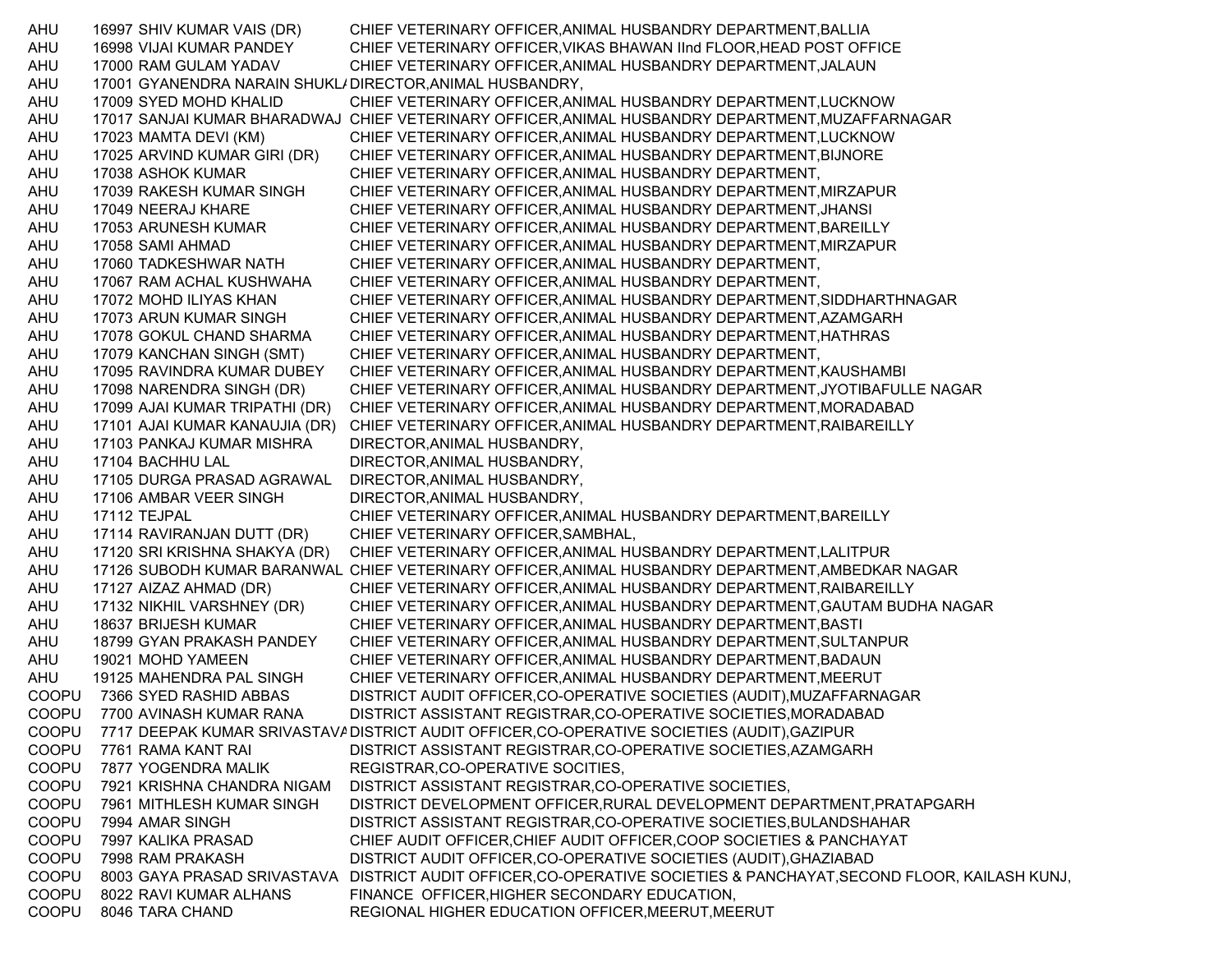COOPU 8051 GHAN SHYAM DEPUTY DIRECTOR,(SOIL CONSERVATION),SARYU NAHAR PRANALI PHASE I COOPU 8073 VIJAY KUMAR DIVISIONAL DIRECTOR,SOCIAL FORESTRY DIVISION,GONDA COOPU 8100 GOPAL DHAR DUBEY DISTRICT DEVELOPMENT OFFICER,RURAL DEVELOPMENT DEPARTMENT,PADRAUNA COOPU 8111 RAKESH KUMAR MISHRA DISTRICT ASSISTANT REGISTRAR,CO-OPERATIVE SOCIETIES, COOPU 8137 RAM BALAK VERMA DISTRICT AUDIT OFFICER,CO-OPERATIVE SOCIETIES & PANCHAYAT,SECOND FLOOR, KAILASH KUNJ, COOPU 8179 SHIV PRAKASH DEPUTY DIRECTOR,ANIMAL HUSBANDARY DEPARTMENT, COOPU 8184 BRIJESH KUMAR TIWARI DEPUTY DIRECTOR,AGRICULTURE (EXTENSION),BALLIA COOPU 8218 ARCHANA SHARMA (SMT) DISTRICT ASSISTANT REGISTRAR,CO-OPERATIVE SOCIETIES,SAHARANPUR COOPU 8225 SOHAN LAL DEPUTY DIRECTOR,GOVERNMENT PRINTING PRESS,LUCKNOW COOPU 8311 PYARE LAL DISTRICT AUDIT OFFICER,CO-OPERATIVE SOCIETIES (AUDIT),ALIGARH COOPU 8314 MADHUBALA (SMT) DEPUTY DIRECTOR,FISHRIES DEPARTMENT,MEERUT COOPU 8341 VIJAY KUMAR TIWARI DEPUTY DIRECTOR, Deputy Director Fisheries, Moradabad, COOPU 8371 CHANDRA SINGH PAWAR DISTRICT AUDIT OFFICER,CO-OPERATIVE SOCIETIES (AUDIT),SAHARANPUR COOPU 8374 HARI PRAKASH DEPUTY DIRECTOR,AGRICULTURE (EXTENSION),BULANDSHAHAR COOPU 8405 NIRAJ KUMAR SAXENA DISTRICT AUDIT OFFICER,CO-OPERATIVE SOCIETIES (AUDIT),SHAHJAHANPUR COOPU 8442 KRIPAL SINGH FINANCE OFFICER,HIGHER SECONDARY EDUCATION,SAHARANPUR COOPU 8477 RAGHU NATH RAM DISTRICT AUDIT OFFICER,CO-OPERATIVE SOCIETIES (AUDIT),AZAMGARH COOPU 8494 RAGHUNATH PRASAD DISTRICT DEVELOPMENT OFFICER,RURAL DEVELOPMENT DEPARTMENT,AGRA COOPU 8520 SHIV PUJAN JAISWAL DISTRICT ASSISTANT REGISTRAR,CO-OPERATIVE SOCIETIES,LUCKNOW COOPU 8538 R K SRIVASTAVA FINANCE OFFICER,HIGHER SECONDARY EDUCATION,BALRAMPUR COOPU 8551 N D UPADHAYAY DISTRICT AUDIT OFFICER,CO-OPERATIVE SOCIETIES (AUDIT),SIDDHARTHNAGAR COOPU 8578 RAKESH KUMAR DISTRICT ASSISTANT REGISTRAR,CO-OPERATIVE SOCIETIES,HATHRAS COOPU 8687 RAM BACHAN YADAV REGISTRAR,CO-OPERATIVE SOCITIES, COOPU 8697 VIJAY KUMAR SINGH REGISTRAR,CO-OPERATIVE SOCITIES, COOPU 8699 BRAJ MOHAN MAURYA DISTRICT AUDIT OFFICER,CO-OPERATIVE SOCIETIES (AUDIT),MEERUT COOPU 8707 RAVI SHANKAR MISHRA SECRETARY,STATE ELECTION COMMISSION, COOPU 8712 RAMESH SINGH CHIEF AUDIT OFFICER,CHIEF AUDIT OFFICER,COOP SOCIETIES & PANCHAYAT COOPU 8737 KRISHNA DEO DISTRICT AUDIT OFFICER,CO-OPERATIVE SOCIETIES (AUDIT),MORADABAD COOPU 8744 SASHTRI JI DIVISIONAL DIRECTOR,SOCIAL FORESTRY DIVISION,MAU COOPU 8755 SHALINI SRIVASTAVA CHIEF AUDIT OFFICER,CHIEF AUDIT OFFICER,COOP SOCIETIES & PANCHAYAT COOPU 8759 SARSIJ KUMAR TRIVEDI CHIEF AUDIT OFFICER,CHIEF AUDIT OFFICER,COOP SOCIETIES & PANCHAYAT COOPU 8787 A K DUBEY CHIEF AUDIT OFFICER,CHIEF AUDIT OFFICER,COOP SOCIETIES & PANCHAYAT COOPU 8818 KAUSHAL KISHORE CHIEF AUDIT OFFICER,CHIEF AUDIT OFFICER,COOP SOCIETIES & PANCHAYAT COOPU 8821 M M SHUKLA DISTRICT ASSISTANT REGISTRAR,CO-OPERATIVE SOCIETIES,GORAKHPUR COOPU 8822 JAVED AKHTAR DISTRICT DEVELOPMENT OFFICER,RURAL DEVELOPMENT DEPARTMENT,BASTI COOPU 8828 R P SINGH DISTRICT AUDIT OFFICER,CO-OPERATIVE SOCIETIES (AUDIT),VARANASI COOPU 8835 M RANI DISTRICT AUDIT OFFICER,CO-OPERATIVE SOCIETIES (AUDIT),ALIGARH COOPU 8838 V V SINGH DEPUTY DIRECTOR,AGRICULTURE (EXTENSION) MUNDERA,MANDI SAMITI COOPU 8855 K P KUSHWAHA DEPUTY DIRECTOR,AGRICULTURE (EXTENSION),FATEHPUR COOPU 8866 SHIV KUMAR AGRAWAL DIRECTOR,DIRECTORATE OF DEPARTMENTAL ACCOUNT, COOPU 8874 M K SAXENA CHIEF ENGINEER,DIR & CE RURAL ENGG.SERVICE DEPT., COOPU 8876 A AHMED DISTRICT ASSISTANT REGISTRAR,CO-OPERATIVE SOCIETIES,MUZAFFARNAGAR COOPU 8877 S KUMAR DISTRICT ASSISTANT REGISTRAR,ALIGARH,ALIGARH COOPU 8880 SUNIL KUMAR SRIVASTAVA REGISTRAR,CO-OPERATIVE SOCITIES, COOPU 8881 RAGHVENDRA SINGH DISTRICT AUDIT OFFICER,CO-OPERATIVE SOCIETIES (AUDIT),GAZIPUR COOPU 8894 CHANDRA KUMAR DISTRICT ASSISTANT REGISTRAR,CO-OPERATIVE SOCIETIES,PRATAPGARH COOPU 8897 K K SRIVASTAVA DISTRICT AUDIT OFFICER,CO-OPERATIVE SOCIETIES (AUDIT),BAREILLY COOPU 8926 ALOK NAGAR DISTRICT ASSISTANT REGISTRAR,CO-OPERATIVE SOCIETIES,MEERUT COOPU 8929 DEEPAK KUMAR BAJPAYEE DISTRICT DEVELOPMENT OFFICER,RURAL DEVELOPMENT DEPARTMENT,ETAWAH COOPU 8942 OM PRAKASH DISTRICT ASSISTANT REGISTRAR,CO-OPERATIVE SOCIETIES,LUCKNOW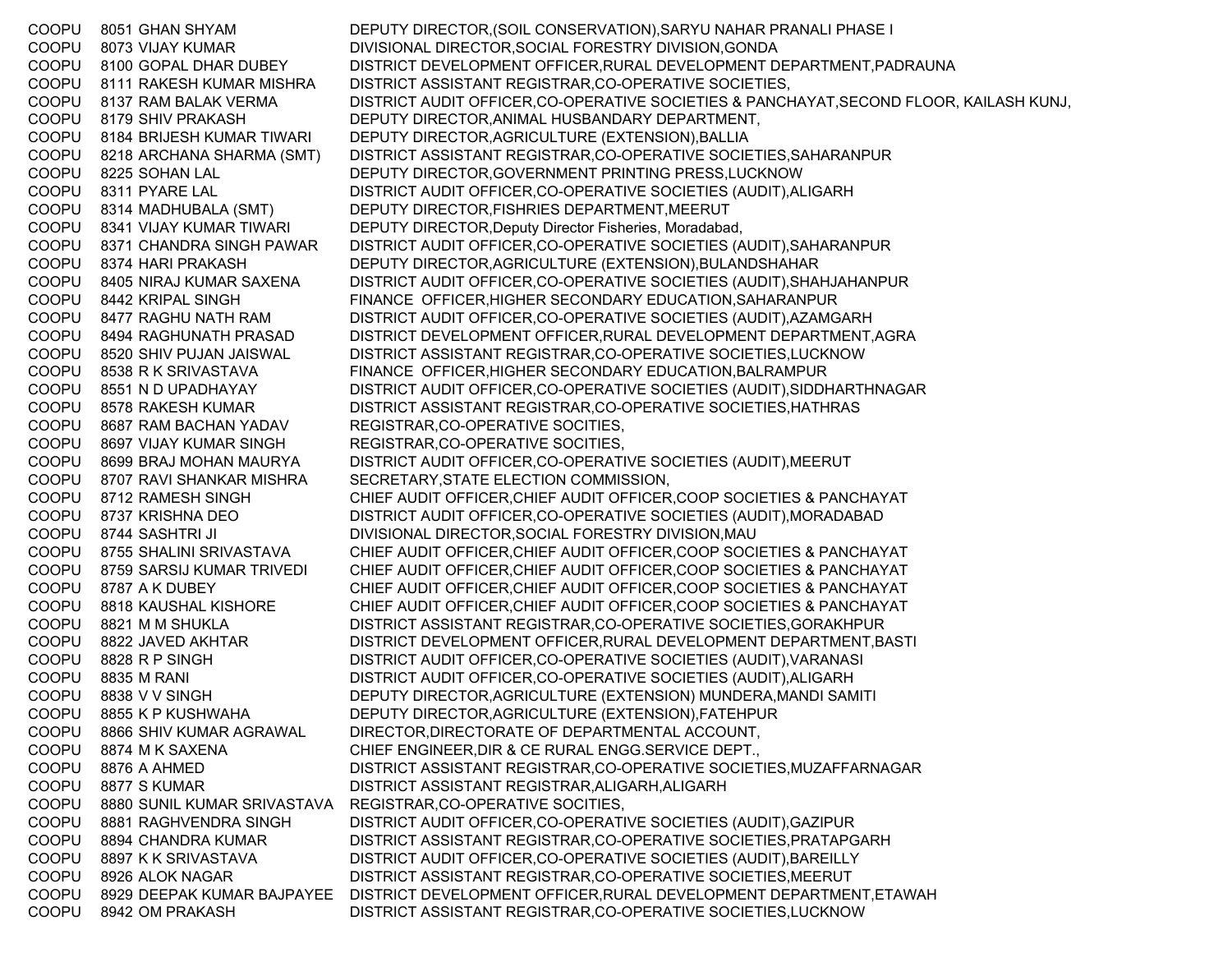COOPU 8945 A K MAHROTRA DISTRICT ASSISTANT REGISTRAR,CO-OPERATIVE SOCIETIES, COOPU 8962 INDU HEMDANI DISTRICT AUDIT OFFICER,CO-OPERATIVE SOCIETIES (AUDIT),SAHARANPUR COOPU 8968 DEEPAK KUMAR JAISWAL DISTRICT AUDIT OFFICER,CO-OPERATIVE SOCIETIES (AUDIT),SONBHADRA COOPU 8980 A K SHARMA COMMISSIONER,RURAL DEVELOPMENT DEPARTMENT, COOPU 8981 KAMLESH KUMAR DISTRICT AUDIT OFFICER,CO-OPERATIVE SOCIETIES (AUDIT),GHAZIABAD COOPU 8983 B CHAUBEY DISTRICT AUDIT OFFICER,CO-OPERATIVE SOCIETIES (AUDIT),MORADABAD COOPU 8994 L K GUPTA DISTRICT ASSISTANT REGISTRAR,CO-OPERATIVE SOCIETIES,MEERUT COOPU 9001 P K MITTAL DISTRICT AUDIT OFFICER,CO-OPERATIVE SOCIETIES (AUDIT),MIRZAPUR COOPU 9086 A K SINGH DIRECTOR, TRAFFIC, COOPU 9099 DINESH KUMAR PANDEY DISTRICT AUDIT OFFICER,CO-OPERATIVE SOCIETIES (AUDIT),SIDDHARTHNAGAR COOPU 10001 A K AGRAWAL DISTRICT AUDIT OFFICER,CO-OPERATIVE SOCIETIES (AUDIT),AGRA COOPU 10008 RAM BACHAN ASSISTANT / DEPUTY REGISTRAR,FIRMS SOCIETIES & CHITS,GORAKHPUR COOPU 10021 SMT P SHARMA DISTRICT AUDIT OFFICER,FIRMS SOC.&CHITS AUDIT SMALL SAVINGS,ALIGARH COOPU 10028 AJAY KUMAR PANDEY DISTRICT DEVELOPMENT OFFICER,RURAL DEVELOPMENT DEPARTMENT,AMBEDKAR NAGAR COOPU 10032 S S H RIZVI DISTRICT AUDIT OFFICER,CO-OPERATIVE SOCIETIES (AUDIT),SIDDHARTHNAGAR COOPU 10043 KESRI PRASAD TRIPATHI DISTRICT AUDIT OFFICER,CO-OPERATIVE SOCIETIES (AUDIT),AURAIYA COOPU 10059 SANJAY KAPUR DIRECTOR,MINERAL & MINING DIRECTORATE, COOPU 10081 A K AGNIHOTRI FINANCE OFFICER,BASIC EDUCATION DEPARTMENT, COOPU 10087 NAVNEET VASHIAHTHA REGIONAL HIGHER EDUCATION OFFICER,BAREILLY, COOPU 10112 AKHILESH SAXENA DISTRICT AUDIT OFFICER,CO-OPERATIVE SOCIETIES (AUDIT),GORAKHPUR COOPU 10114 S SINGH EXECUTIVE ENGINEER,IRRIGATION CONSTRUCTION DIVISION-I,LUCKNOW COOPU 10134 D P SINGH DISTRICT AUDIT OFFICER,CO-OPERATIVE SOCIETIES (AUDIT),SIDDHARTHNAGAR COOPU 10148 A K SINGH DISTRICT AUDIT OFFICER,CO-OPERATIVE SOCIETIES (AUDIT),JAUNPUR COOPU 10150 S K SRIVASTAVA FINANCE OFFICER,HIGHER SECONDARY EDUCATION,SANTKABIR NAGAR COOPU 10153 H K KHAN DISTRICT AUDIT OFFICER,CO-OPERATIVE SOCIETIES (AUDIT),SIDDHARTHNAGAR COOPU 10154 MOHAMMAD AYYOOB DISTRICT AUDIT OFFICER,CO-OPERATIVE SOCIETIES (AUDIT),UNNAO COOPU 10159 ARUN KUMAR TRIPATHI CHIEF AUDIT OFFICER,CHIEF AUDIT OFFICER,COOP SOCIETIES & PANCHAYAT COOPU 10160 PANKAJ KUMAR SINHA CHIEF AUDIT OFFICER,CHIEF AUDIT OFFICER,COOP SOCIETIES & PANCHAYAT COOPU 10183 SUDHIR KUMAR SHARMA DISTRICT ASSISTANT REGISTRAR,CO-OPERATIVE SOCIETIES,MEERUT COOPU 10193 R K PATHAK DISTRICT ASSISTANT REGISTRAR,CO-OPERATIVE SOCIETIES,LUCKNOW COOPU 10222 U S SINGH DEPUTY DIRECTOR,ELECTRICAL, TRANSPORT & CIVIL ENGG. UNIT,SWASTHYA BHAWAN COOPU 10223 S K PRASAD CHIEF AUDIT OFFICER,CHIEF AUDIT OFFICER,COOP SOCIETIES & PANCHAYAT COOPU 10226 B P GUPTA CHIEF AUDIT OFFICER,CHIEF AUDIT OFFICER,COOP SOCIETIES & PANCHAYAT COOPU 10227 B SRIVASTAVA SUPERINTENDENT OF POLICE,SPL INVESTIGATION BRANCH,CO-OPERATIVE, COOPU 10237 A K SRIVASTAVA COMMISSIONER AND DIRECTOR,Directorate of Handloom & Textiles,KANPUR NAGAR COOPU 10256 S S GAUTAM DISTRICT ASSISTANT REGISTRAR,CO-OPERATIVE SOCIETIES, COOPU 10261 VIKAS CHANDRA GOEL DISTRICT ASSISTANT REGISTRAR,CO-OPERATIVE SOCIETIES,GHAZIABAD COOPU 10262 M LAL GUPTA FINANCE OFFICER,BASIC EDUCATION DEPARTMENT,GORAKHPUR COOPU 10322 N KHARE DISTRICT AUDIT OFFICER,CO-OPERATIVE SOCIETIES (AUDIT),BARABANKY COOPU 10345 VIJAI KUMAR DISTRICT ASSISTANT REGISTRAR,CO-OPERATIVE SOCIETIES, COOPU 10346 D CHANDRA FINANCE OFFICER,HIGHER SECONDARY EDUCATION,HATHRAS COOPU 10385 ARVIND AGNIHOTRI DISTRICT ASSISTANT REGISTRAR,CO-OPERATIVE SOCIETIES,LUCKNOW COOPU 10389 BALRAM TRIPATHI DISTRICT AUDIT OFFICER,CO-OPERATIVE SOCIETIES (AUDIT), COOPU 10416 VIJAY SHANKAR AWASTHI DIRECTOR,DIRECTORATE OF DEPARTMENTAL ACCOUNT, COOPU 10443 BECHU RAM REGISTRAR,CO-OPERATIVE SOCITIES, COOPU 10447 SUBHASH CHANDRA DISTRICT AUDIT OFFICER,CO-OPERATIVE SOCIETIES (AUDIT),GHAZIABAD COOPU 10448 GAYA DUTT SHUKLA DISTRICT AUDIT OFFICER,CO-OPERATIVE SOCIETIES (AUDIT), COOPU 10449 DEVENDRA KUMAR SINGH DISTRICT DEVELOPMENT OFFICER,RURAL DEVELOPMENT DEPARTMENT,MIRZAPUR COOPU 10500 ARIF HUSAIN DISTRICT AUDIT OFFICER,CO-OPERATIVE SOCIETIES (AUDIT),ALIGARH COOPU 10508 ARUN KUMAR TYAGI DISTRICT AUDIT OFFICER,CO-OPERATIVE SOCIETIES (AUDIT),MUZAFFARNAGAR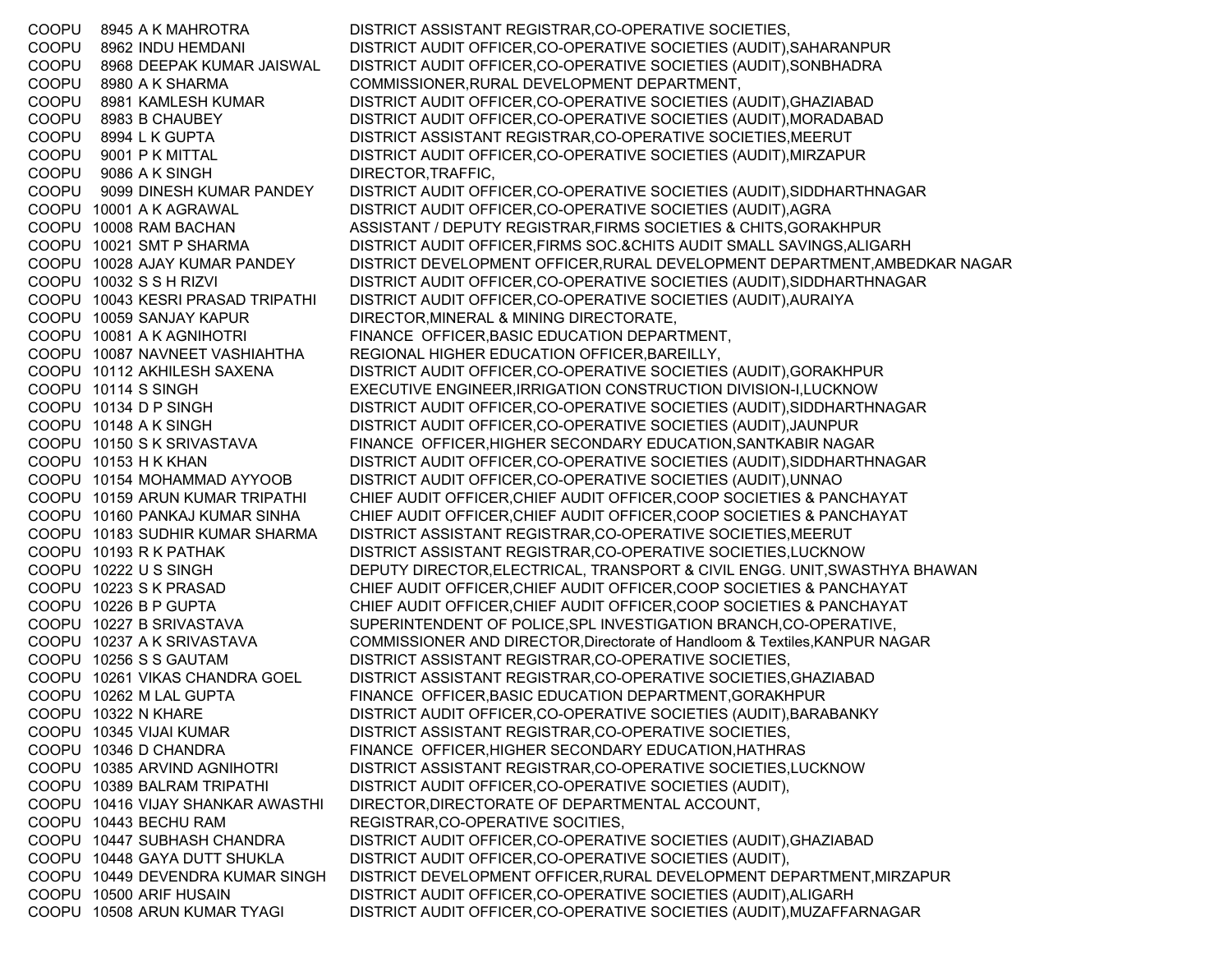COOPU 10517 SUSHIL KUMAR SRIVASTAVA DISTRICT AUDIT OFFICER,CO-OPERATIVE SOCIETIES (AUDIT), COOPU 10518 SANTOSH AGARWAL (SMT) CHIEF AUDIT OFFICER,CHIEF AUDIT OFFICER,COOP SOCIETIES & PANCHAYAT COOPU 10521 SUBHASH SINGH DISTRICT ASSISTANT REGISTRAR,CO-OPERATIVE SOCIETIES,MUZAFFARNAGAR COOPU 10528 RAM MURTI TRIPATHI DISTRICT MAGISTRATE,REVENUE DEPARTMENT,CHHATRAPATI COOPU 10542 SHARADA SARAN TRIPATHI DISTRICT ASSISTANT REGISTRAR,CO-OPERATIVE SOCIETIES,BULANDSHAHAR COOPU 10565 RAM NIWAS PRASAD DISTRICT ASSISTANT REGISTRAR,CO-OPERATIVE SOCIETIES,GORAKHPUR COOPU 10566 AJAY KUMAR ROY REGISTRAR,CO-OPERATIVE SOCITIES, COOPU 10593 MANOJ KUMAR SRIVASTAVA REGISTRAR,CO-OPERATIVE SOCITIES, COOPU 10642 RAMA KANT SHARMA ADDITIONAL CHIEF OFFICER,PANCHAYAT I RAJ DEPARTMENT,BAREILLY COOPU 10644 SATYA PRAKASH DEPUTY DIRECTOR,AGRICULTURE (EXTENSION),MUZAFFARNAGAR COOPU 10645 AJEET CHIEF AUDIT OFFICER,CHIEF AUDIT OFFICER,COOP SOCIETIES & PANCHAYAT COOPU 10648 PRAMOD KUMAR DISTRICT DEVELOPMENT OFFICER, RURAL DEVELOPMENT DEPARTMENT, AGRA COOPU 10649 SATYA BHAN SHARMA DISTRICT DEVELOPMENT OFFICER,RURAL DEVELOPMENT DEPARTMENT,AGRA COOPU 10650 DEVI SHARAN DISTRICT AUDIT OFFICER,CO-OPERATIVE SOCIETIES (AUDIT),HAMIRPUR COOPU 10651 RAM KRIPAL DISTRICT AUDIT OFFICER,CO-OPERATIVE SOCIETIES (AUDIT),FATEHPUR COOPU 10654 RAJ NARAYAN YADAV DISTRICT AUDIT OFFICER,CO-OPERATIVE SOCIETIES (AUDIT), COOPU 10657 JAGDISH SINGH DISTRICT AUDIT OFFICER,CO-OPERATIVE SOCIETIES (AUDIT),BULANDSHAHAR COOPU 10672 UMA KANT SINGH DISTRICT AUDIT OFFICER,CO-OPERATIVE SOCIETIES (AUDIT),GAZIPUR COOPU 10690 KEDAR NATH PANDEY CHIEF AUDIT OFFICER,CHIEF AUDIT OFFICER,COOP SOCIETIES & PANCHAYAT COOPU 10692 ARVIND KUMAR SINGH DISTRICT AUDIT OFFICER,CO-OPERATIVE SOCIETIES (AUDIT),CHITRAKOOT COOPU 10696 KAMLESH BAHADUR SINGH DISTRICT AUDIT OFFICER,CO-OPERATIVE SOCIETIES (AUDIT),KAUSHAMBI COOPU 10704 Y N SINGH DISTRICT AUDIT OFFICER,CO-OPERATIVE SOCIETIES (AUDIT),MEERUT COOPU 10705 BIMAL KUMAR DUBEY DISTRICT MAGISTRATE,REVENUE DEPARTMENT,JAUNPUR COOPU 10709 GAUDEEN SINGH DISTRICT AUDIT OFFICER,CO-OPERATIVE SOCIETIES (AUDIT),FATEHPUR COOPU 10726 RAKESH KUMAR SHAKYA DEPUTY DAIRY DEVELOPMENT OFFICER,DAIRY DEVELOPMENT DEPARTMENT, COOPU 10728 PREM KUMAR DAIRY DEVELOPMENT OFFICER,DAIRY DEVELOPMENT OFFICER, COOPU 10729 RAM BUJHARAT DISTRICT AUDIT OFFICER,CO-OPERATIVE SOCIETIES & PANCHAYAT,SECOND FLOOR, KAILASH KUNJ, COOPU 10732 HARISH KUMAR TEWARI DISTRICT AUDIT OFFICER,CO-OPERATIVE SOCIETIES (AUDIT),MIRZAPUR COOPU 10754 AJAY NATH MAUYUR FINANCE OFFICER,BASIC EDUCATION DEPARTMENT, COOPU 10765 DEVENDRA KUMAR JOINT REGISTRAR,CO-OPERATIVE SOCIETIES UTTAR PRADESH,AGRA COOPU 10774 PRAMOD KUMAR CHATURVEI REGISTRAR,CO-OPERATIVE SOCITIES, COOPU 10775 SHARDA PRASAD DISTRICT AUDIT OFFICER,CO-OPERATIVE SOCIETIES & PANCHAYAT,SECOND FLOOR, KAILASH KUNJ, COOPU 10782 BRIJESH KUMAR GUPTA DEPUTY DAIRY DEVELOPMENT OFFICER,DAIRY DEVELOPMENT DEPARTMENT,MAHARAJGANJ COOPU 10783 SHARAD CHAND SRIVASTAVAASSISTANT / DEPUTY REGISTRAR,FIRMS SOCIETIES & CHITS,GORAKHPUR COOPU 10796 MAHENDRA PRATAP SINGH DISTRICT AUDIT OFFICER,CO-OPERATIVE SOCIETIES & PANCHAYAT,SECOND FLOOR, KAILASH KUNJ, COOPU 10805 VIRENDRA KUMAR PANDEY REGISTRAR,CO-OPERATIVE SOCITIES, COOPU 10810 VISHWA NATH RAM DISTRICT AUDIT OFFICER,CO-OPERATIVE SOCIETIES (AUDIT),SANTKABIR NAGAR COOPU 10828 ARUN KUMAR SRIVASTAVA DISTRICT AUDIT OFFICER,CO-OPERATIVE SOCIETIES (AUDIT),JAUNPUR COOPU 10838 BRIJ NANDAN SWAROOP DISTRICT AUDIT OFFICER,CO-OPERATIVE SOCIETIES (AUDIT),KHERI COOPU 10848 VIJAY SINGH ASSISTANT / DEPUTY REGISTRAR,FIRMS SOCIETIES & CHITS,MEERUT COOPU 10864 ASHWINI KUMAR SINGH DISTRICT ASSISTANT REGISTRAR,CO-OPERATIVE SOCIETIES,GORAKHPUR COOPU 10869 ANIL KUMAR YADAV DISTRICT AUDIT OFFICER,CO-OPERATIVE SOCIETIES (AUDIT),MEERUT COOPU 10870 VIJAY SHANKAR YADAV DISTRICT AUDIT OFFICER,CO-OPERATIVE SOCIETIES (AUDIT),AMBEDKAR NAGAR COOPU 10871 RAJVEER SINGH DISTRICT AUDIT OFFICER,CO-OPERATIVE SOCIETIES (AUDIT),HATHRAS COOPU 10873 SHASHI MATHPAL(SMT) CHIEF AUDIT OFFICER,CHIEF AUDIT OFFICER,COOP SOCIETIES & PANCHAYAT COOPU 10875 RAM PRAKASH SAKHARIYAN DISTRICT AUDIT OFFICER,CO-OPERATIVE SOCIETIES (AUDIT),LALITPUR COOPU 10876 SYAD IQBAL SHAPHAKAT DISTRICT AUDIT OFFICER,CO-OPERATIVE SOCIETIES (AUDIT),ALIGARH COOPU 10882 KRISHAN PAL DISTRICT AUDIT OFFICER,CO-OPERATIVE SOCIETIES (AUDIT), COOPU 10883 RAJENDRA PRASAD TIWARI DISTRICT AUDIT OFFICER,CO-OPERATIVE SOCIETIES (AUDIT),SAHARANPUR COOPU 10884 ATUL SAXENA DISTRICT AUDIT OFFICER,CO-OPERATIVE SOCIETIES (AUDIT),MEERUT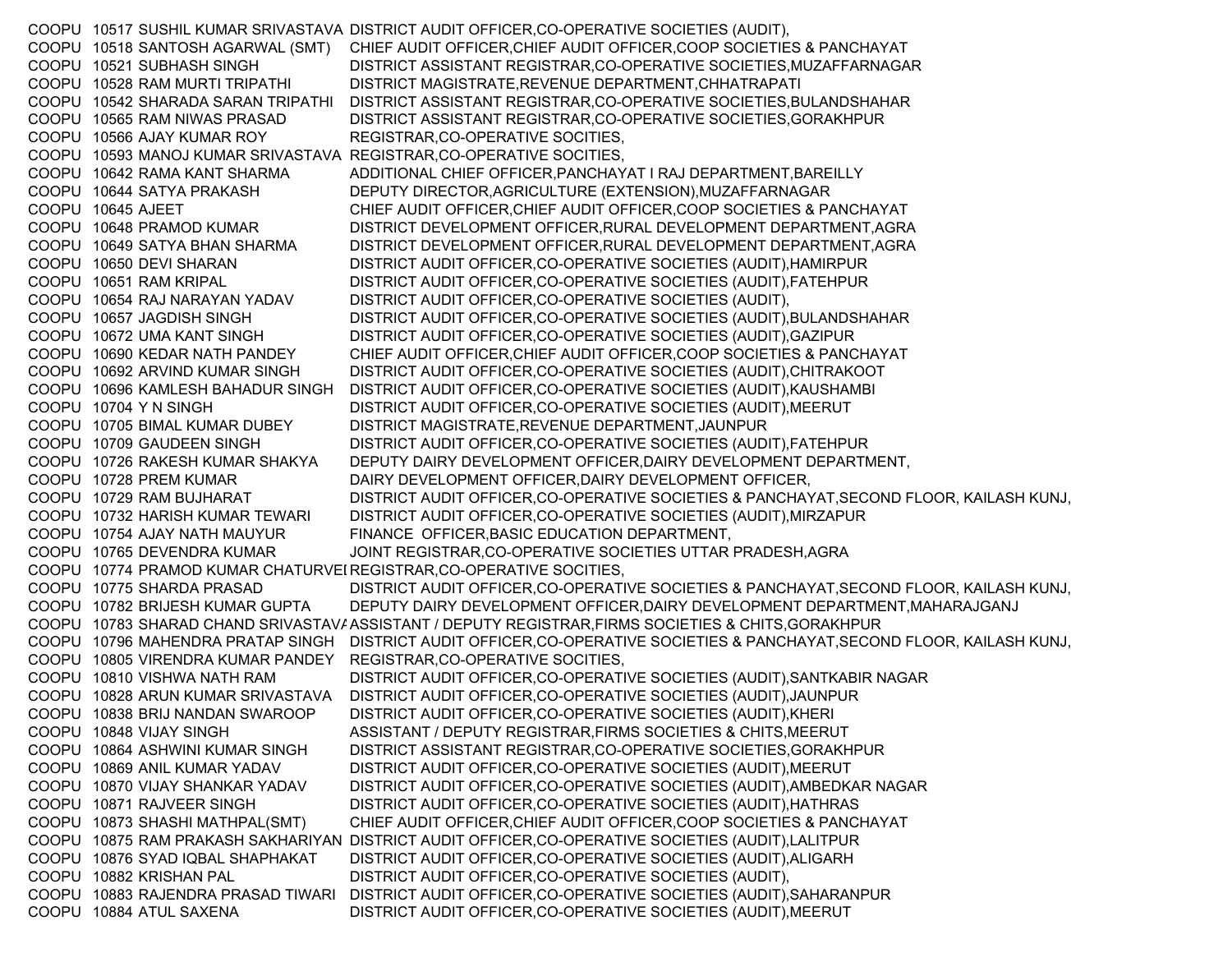COOPU 10894 NAND LAL VERMA DAIRY MANAGER,DAIRY DEVELOPMENT DEPARTMENT,KHERI COOPU 10899 VIVEK KUMAR SRIVASTAVA DISTRICT AUDIT OFFICER,CO-OPERATIVE SOCIETIES (AUDIT),GHAZIABAD COOPU 10914 SATYENDRA KUMAR DISTRICT ASSISTANT REGISTRAR,CO-OPERATIVE SOCIETIES,GORAKHPUR COOPU 10919 NAFEES AHMAD DISTRICT AUDIT OFFICER,CO-OPERATIVE SOCIETIES (AUDIT),SAHARANPUR COOPU 10935 PRAMEEN KUMAR VERMA DISTRICT DEVELOPMENT OFFICER,RURAL DEVELOPMENT DEPARTMENT,ALIGARH COOPU 10941 OM DUTT DEPUTY DIRECTOR,ELECTRICAL, TRANSPORT & CIVIL ENGG. UNIT,SWASTHYA BHAWAN COOPU 10948 ABDUL HASAN DISTRICT ASSISTANT REGISTRAR,CO-OPERATIVE SOCIETIES,AZAMGARH COOPU 10969 RAJ KISHORE PANDEY DISTRICT AUDIT OFFICER,CO-OPERATIVE SOCIETIES (AUDIT), COOPU 10986 DEENA NATH MISHRA DISTRICT AUDIT OFFICER,CO-OPERATIVE SOCIETIES (AUDIT),VARANASI COOPU 10992 ANAADI MISHRA DISTRICT AUDIT OFFICER,CO-OPERATIVE SOCIETIES (AUDIT), COOPU 10995 AYODHYA PRASAD DISTRICT AUDIT OFFICER,CO-OPERATIVE SOCIETIES (AUDIT),UNNAO COOPU 11003 SHAILENDRA KUMAR TRIPATIDISTRICT AUDIT OFFICER,CO-OPERATIVE SOCIETIES (AUDIT),VARANASI COOPU 11008 CHANDRA PRAKASH UPADHYADDITIONAL CHIEF OFFICER,PANCHAYAT I RAJ DEPARTMENT, COOPU 11026 SHASHI KISHORE SHUKLA DISTRICT AUDIT OFFICER,CO-OPERATIVE SOCIETIES (AUDIT),ETAH COOPU 11031 DAYA RAM DEPUTY DAIRY DEVELOPMENT OFFICER,DAIRY DEVELOPMENT DEPARTMENT,DEORIA COOPU 11041 RAVI KUMAR SRIVASTAVA DISTRICT AUDIT OFFICER,CO-OPERATIVE SOCIETIES (AUDIT),GONDA COOPU 11042 SHIV NATH VERMA DISTRICT AUDIT OFFICER,CO-OPERATIVE SOCIETIES (AUDIT),JHANSI COOPU 11047 RAM CHAND DISTRICT ASSISTANT REGISTRAR,CO-OPERATIVE SOCIETIES, COOPU 11066 ANURAG KUMAR SINGH DISTRICT AUDIT OFFICER,CO-OPERATIVE SOCIETIES (AUDIT),MAU COOPU 11068 RAM SAJEEVAN DISTRICT AUDIT OFFICER,CO-OPERATIVE SOCIETIES (AUDIT),BIJNORE COOPU 11073 ARVIND KUMAR YADAV DISTRICT AUDIT OFFICER,CO-OPERATIVE SOCIETIES (AUDIT),MAU COOPU 11079 CHANDRA PRAKASH DISTRICT AUDIT OFFICER,CO-OPERATIVE SOCIETIES (AUDIT),GAZIPUR COOPU 11082 RIYAZ AHMAD DEPUTY DIRECTOR HORTICULTURE,HORTICULTURE & FOOD PROCESSING (ZONE),GORAKHPUR COOPU 11087 RAM KHILADI DISTRICT ASSISTANT REGISTRAR,CO-OPERATIVE SOCIETIES, COOPU 11088 SURENDRA SINGH DISTRICT ASSISTANT REGISTRAR,CO-OPERATIVE SOCIETIES,ETAH COOPU 11094 SANJEEV KUMAR GUPTA DISTRICT ASSISTANT REGISTRAR,CO-OPERATIVE SOCIETIES,MEERUT COOPU 11097 VIJAY PRAKASH VERMA ASSISTANT / DEPUTY REGISTRAR,FIRMS SOCIETIES & CHITS, COOPU 11098 SUJATA DEVI SMT DISTRICT AUDIT OFFICER,CO-OPERATIVE SOCIETIES (AUDIT),MIRZAPUR COOPU 11102 VISHWA NATH VERMA DISTRICT AUDIT OFFICER,CO-OPERATIVE SOCIETIES (AUDIT),GONDA COOPU 11107 SUNDER LAL REGISTRAR,CO-OPERATIVE SOCITIES, COOPU 11108 ASHOK KUMAR PANDEY DISTRICT AUDIT OFFICER,CO-OPERATIVE SOCIETIES (AUDIT),FATEHPUR COOPU 11109 SUSHILA YADAV SMT DISTRICT AUDIT OFFICER,CO-OPERATIVE SOCIETIES (AUDIT),VARANASI COOPU 11114 AJEET KUMAR VERMA DISTRICT AUDIT OFFICER,CO-OPERATIVE SOCIETIES (AUDIT),JAUNPUR COOPU 11124 SATISH KUMAR SINGH DISTRICT AUDIT OFFICER,CO-OPERATIVE SOCIETIES (AUDIT),SONBHADRA COOPU 11146 N K BAJPAI DISTRICT ASSISTANT REGISTRAR,CO-OPERATIVE SOCIETIES,LUCKNOW COOPU 11189 BHAGVATI PRASAD DISTRICT ASSISTANT REGISTRAR,CO-OPERATIVE SOCIETIES,MAHOBA COOPU 11190 AJAY KUMAR SRIVASTAVA DISTRICT BACKWARD CLASS WELFARE OFFICER,HANDICAPPED & BACKWARD CLASS WEL.DEPT.,VARANASI COOPU 11196 SUSHIL KUMAR MISHRA DISTRICT DEVELOPMENT OFFICER,RURAL DEVELOPMENT DEPARTMENT,PRATAPGARH COOPU 11197 ANAND KUMAR DEPUTY DAIRY DEVELOPMENT OFFICER,DAIRY DEVELOPMENT DEPARTMENT, COOPU 11205 VIJAY PAL SINGH DISTRICT ASSISTANT REGISTRAR,CO-OPERATIVE SOCIETIES,LUCKNOW COOPU 11206 RAM KISHAN DISTRICT DEVELOPMENT OFFICER,RURAL DEVELOPMENT DEPARTMENT,MEERUT COOPU 11208 SUDHINDRA KUMAR DISTRICT AUDIT OFFICER,CO-OPERATIVE SOCIETIES (AUDIT),HATHRAS COOPU 11211 BRAHM PAL SINGH DISTRICT DEVELOPMENT OFFICER,RURAL DEVELOPMENT DEPARTMENT,MUZAFFARNAGAR COOPU 11219 TRIBHUWAN SINGH DISTRICT AUDIT OFFICER,CO-OPERATIVE SOCIETIES (AUDIT), COOPU 11222 SANTOSH KUMAR SINGH DISTRICT ASSISTANT REGISTRAR,CO-OPERATIVE SOCIETIES,PRATAPGARH COOPU 11223 VIRENDRA PRAKASH UPADH\ADDITIONAL CHIEF OFFICER,PANCHAYAT I RAJ DEPARTMENT,BAREILLY COOPU 11227 DILIP KUMAR SINGH DISTRICT AUDIT OFFICER,CO-OPERATIVE SOCIETIES (AUDIT),VARANASI COOPU 11233 SUNIL KUMAR REGISTRAR, CO-OPERATIVE SOCITIES, COOPU 11234 ANIL KUMAR AGARWAL DISTRICT ASSISTANT REGISTRAR,CO-OPERATIVE SOCIETIES,MAHOBA COOPU 11237 SATYA PRAKASH CHIEF AUDIT OFFICER,CHIEF AUDIT OFFICER,COOP SOCIETIES & PANCHAYAT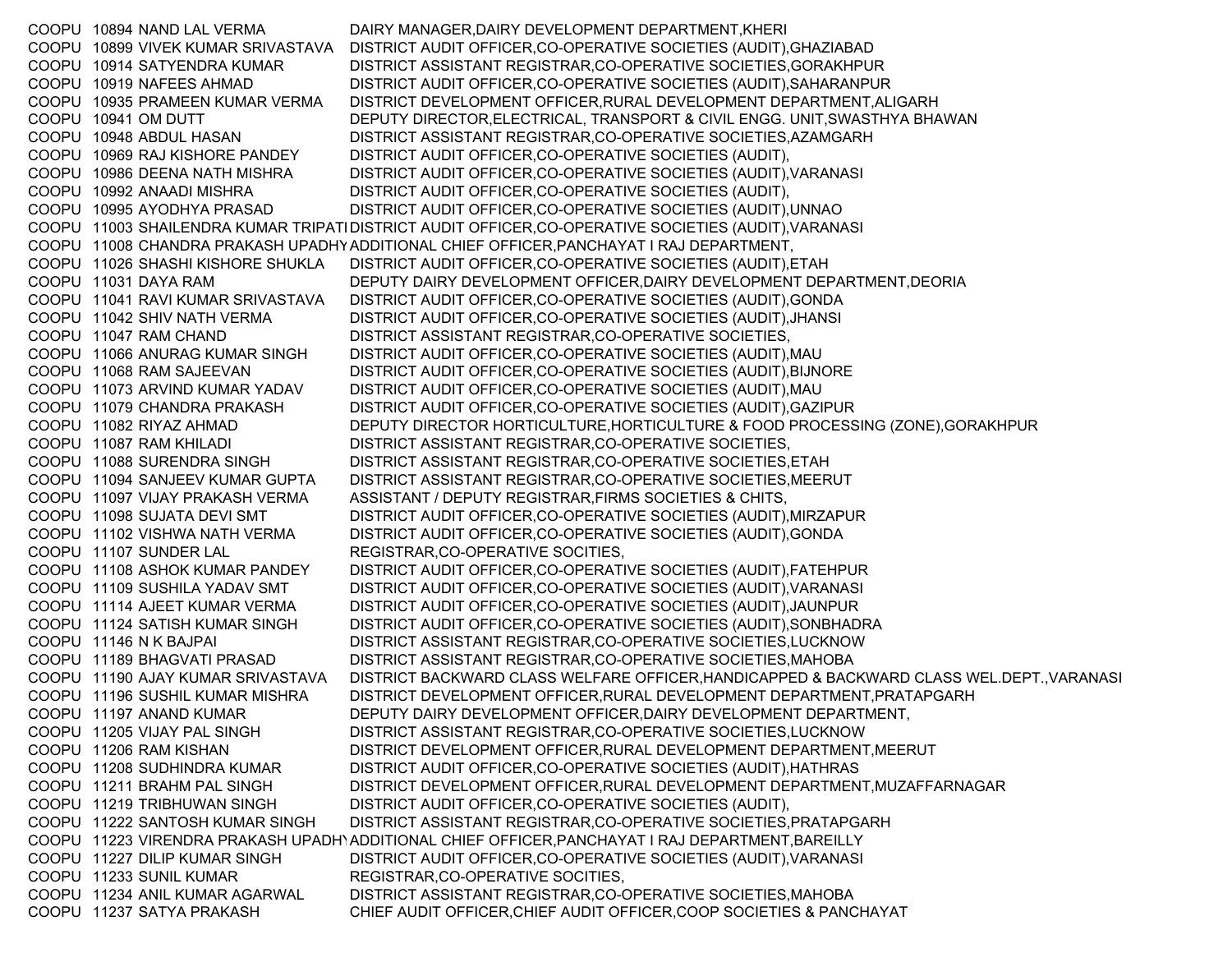COOPU 11239 PRADEEP KUMAR DISTRICT ASSISTANT REGISTRAR,ALIGARH,ALIGARH COOPU 11241 HARI NARAYAN DISTRICT DEVELOPMENT OFFICER,RURAL DEVELOPMENT DEPARTMENT,GAZIPUR COOPU 11254 VISHWA PRIYA DISTRICT AUDIT OFFICER,CO-OPERATIVE SOCIETIES (AUDIT),ALIGARH COOPU 11255 BARKHU PRASAD DISTRICT AUDIT OFFICER,CO-OPERATIVE SOCIETIES (AUDIT),HARDOI COOPU 11273 RAM AUTAR DISTRICT AUDIT OFFICER,CO-OPERATIVE SOCIETIES (AUDIT),MUZAFFARNAGAR COOPU 11279 VEENA TRIVEDI (SMT) REGISTRAR,CO-OPERATIVE SOCITIES, COOPU 11281 SAURABH SRIVASTAVA DISTRICT DEVELOPMENT OFFICER,RURAL DEVELOPMENT DEPARTMENT,AURAIYA COOPU 11282 SHESH NARAYAN DISTRICT AUDIT OFFICER,CO-OPERATIVE SOCIETIES (AUDIT),SANTRAVIDASS NAGAR COOPU 11283 VIJAI SINGH DISTRICT AUDIT OFFICER,CO-OPERATIVE SOCIETIES (AUDIT),FATEHPUR COOPU 11286 SHYAMBEER SINGH DISTRICT AUDIT OFFICER,CO-OPERATIVE SOCIETIES (AUDIT),SHAHJAHANPUR COOPU 11287 MANOJ KUMAR DISTRICT AUDIT OFFICER,CO-OPERATIVE SOCIETIES (AUDIT),VARANASI COOPU 11290 DEVENDRA KUMAR DISTRICT DEVELOPMENT OFFICER,RURAL DEVELOPMENT DEPARTMENT,HATHRAS COOPU 11294 KRISHNA KUMAR DEPUTY DIRECTOR AGRICULTURE,AGRICULTURE (EXTENSION),UNNAO COOPU 11312 SAROJ KUMAR DISTRICT AUDIT OFFICER,CO-OPERATIVE SOCIETIES (AUDIT),GAZIPUR COOPU 11316 VINAY KUMAR SRIVASTAVA DISTRICT AUDIT OFFICER,CO-OPERATIVE SOCIETIES (AUDIT),KHERI COOPU 11317 RAJESH MISHRA ASSISTANT REGIONAL TRANSPORT OFFICER,(ADMINISTRATION), BAREILLY COOPU 11321 MIRJA KARARR HUSSAIN CHIEF AUDIT OFFICER,CHIEF AUDIT OFFICER,COOP SOCIETIES & PANCHAYAT COOPU 11330 SUSHIL CHANDRA SRIVASTAVDIRECTOR GENERAL,DIR GEN MEDICAL HEALTH, COOPU 11335 AVAN KUMAR DUBEY CHIEF AUDIT OFFICER,CHIEF AUDIT OFFICER,COOP SOCIETIES & PANCHAYAT COOPU 11340 KRISHAN PAL SINGH DISTRICT ASSISTANT REGISTRAR,CO-OPERATIVE SOCIETIES,BULANDSHAHAR COOPU 11347 A N PANDEY DISTRICT AUDIT OFFICER,CO-OPERATIVE SOCIETIES (AUDIT),SANTRAVIDASS NAGAR COOPU 11355 BALIKARAN PRASAD DISTRICT ASSISTANT REGISTRAR,CO-OPERATIVE SOCIETIES,GORAKHPUR COOPU 11358 ASHOK KUMAR MISRA DISTRICT AUDIT OFFICER,CO-OPERATIVE SOCIETIES (AUDIT),KHERI COOPU 11370 SUKH VEER SINGH DISTRICT ASSISTANT REGISTRAR,CO-OPERATIVE SOCIETIES,GHAZIABAD COOPU 11372 RAJESH KUMAR KUSHAWAHADISTRICT ASSISTANT REGISTRAR,CO-OPERATIVE SOCIETIES,JHANSI COOPU 11393 ANIL KUMAR DISTRICT AUDIT OFFICER,CO-OPERATIVE SOCIETIES (AUDIT),GONDA COOPU 11402 TEJ VIR SINGH DISTRICT ASSISTANT REGISTRAR,CO-OPERATIVE SOCIETIES,MEERUT COOPU 11408 SYED ETRIKA HASSAIN DISTRICT AUDIT OFFICER,CO-OPERATIVE SOCIETIES & PANCHAYAT,SECOND FLOOR, KAILASH KUNJ, COOPU 11452 SUBHASH CHANDRA KANOJI/DISTRICT AUDIT OFFICER,CO-OPERATIVE SOCIETIES (AUDIT),KAUSHAMBI COOPU 11483 SANJEEV KUMAR SRIVASTAVASSISTANT / DEPUTY REGISTRAR,FIRMS SOCIETIES & CHITS, COOPU 11770 RAJENDRA PRASAD DISTRICT AUDIT OFFICER,CO-OPERATIVE SOCIETIES (AUDIT), COOPU 11772 DHARMENDRA KUMAR SINHADISTRICT AUDIT OFFICER,CO-OPERATIVE SOCIETIES (AUDIT),GHAZIABAD COOPU 11777 UMESH PAL SINGH ADDITIONAL CHIEF OFFICER,PANCHAYAT I RAJ DEPARTMENT,BAREILLY COOPU 11918 JYOTIKA TIWARI(KM) DISTRICT ASSISTANT REGISTRAR,CO-OPERATIVE SOCIETIES,UNNAO COOPU 12064 JITENDRA KUMAR DISTRICT ASSISTANT REGISTRAR,CO-OPERATIVE SOCIETIES,MEERUT COOPU 12651 HARENDRA KUMAR DISTRICT AUDIT OFFICER,CO-OPERATIVE SOCIETIES (AUDIT),MEERUT DAU 165 WASIF AMIN KHAN EXECUTIVE ENGINEER,UPPER DIVISION EAST YAMUNA,IRRIGATION DEPARTMENT DAU 209 DHIRENDRA KUMAR EXECUTIVE ENGINEER,IRRIGATION DIVISION SHARDA CANAL,IRRIGATION DEPARTMENT DAU 299 RAJENDRA KUMAR MISHRA SUPERINTENDENT ENGINEER,PROVISIONAL DIVISION,PUBLIC WORKS DEPARTMENT DAU 321 VINOD KUMAR EXECUTIVE ENGINEER,RURAL ENGINEERING SERVICE,DEPARTMENT OF RURAL DEVELOPMENT DAU 333 MAHENDRA KUMAR DIVGAIYASUPERINTENDENT ENGINEER,JALAUN/URAI CIRCLE,PUBLIC WORKS DEPARTMENT DAU 377 VIVEK KHANDELWAL EXECUTIVE ENGINEER,RURAL ENGINEERING SERVICE,DEPARTMENT OF RURAL DEVELOPMENT DAU 381 AKHILESH KUMAR SINGH EXECUTIVE ENGINEER,PROVISIONAL DIVISION,PUBLIC WORKS DEPARTMENT DAU 384 VIMAL KUMAR EXECUTIVE ENGINEER,MINOR IRRIGATION,CHITRAKOOT DAU 386 SHAILENDRA KUMAR NIRANJASUPERINTENDENT ENGINEER,JHANSI/LALITPUR CIRCLE,PUBLIC WORKS DEPARTMENT DAU 414 RAKESH KUMAR SINHA SUPERINTENDENT ENGINEER,MEERUT CIRCLE,PUBLIC WORKS DEPARTMENT DAU 416 HEMANT KUMAR SUPERINTENDENT ENGINEER,KANPUR CIRCLE,PUBLIC WORKS DEPARTMENT IRRIU 18445 RAGHUBAR DAYAL EXECUTIVE ENGINEER,RAMPUR CANAL DIVISION,IRRIGATION DEPARTMENT IRRIU 26626 G N RAI EXECUTIVE ENGINEER,RURAL ENGINEERING SERVICE,DEPARTMENT OF RURAL DEVELOPMENT IRRIU 28294 AMBIKA PRASAD OFFICER IN-CHARGE,FINANCIAL MANAGEMENT EXPERT PACT,UP WATER SECTOR RESTRUCTURING PROJECT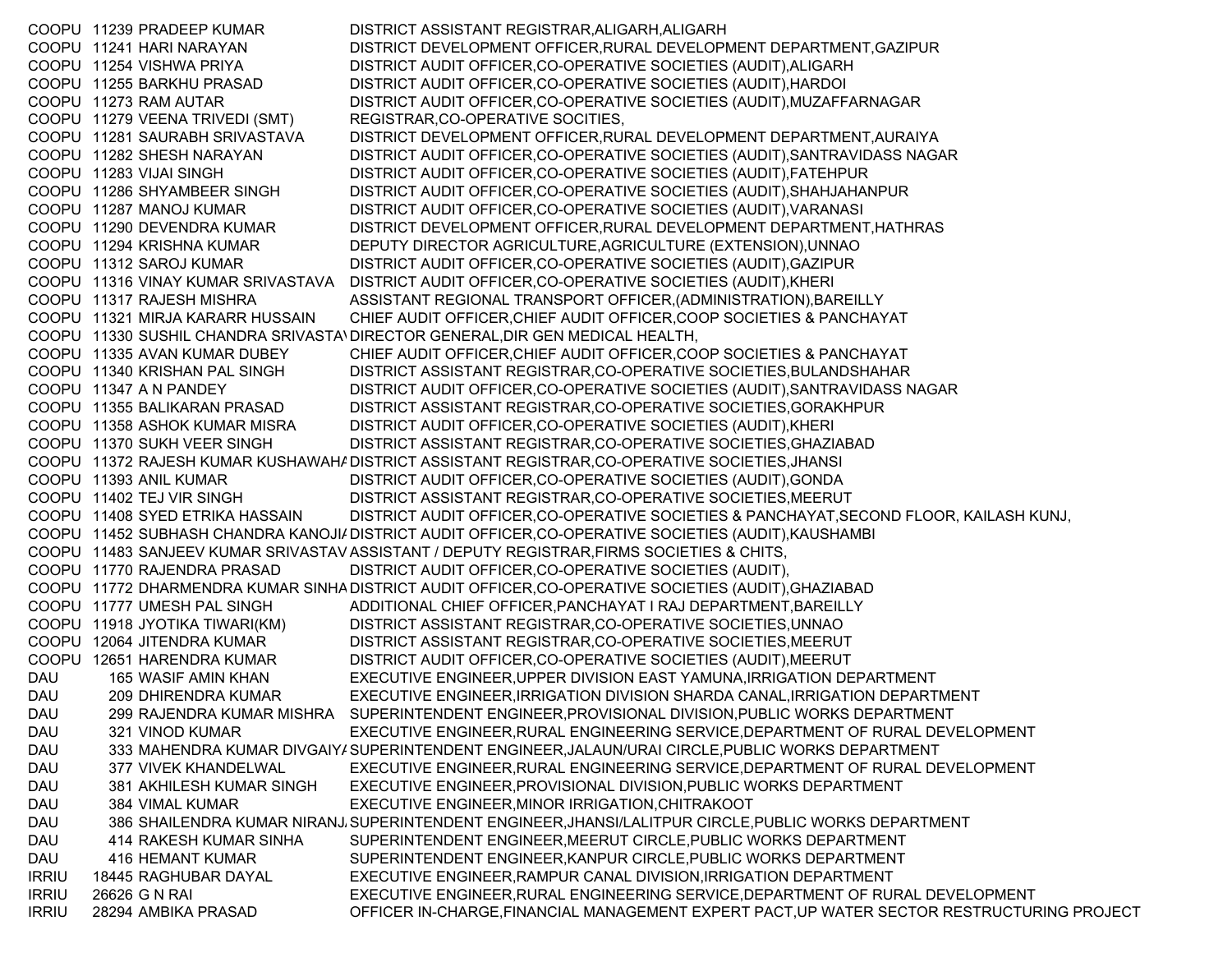IRRIU 30695 RAM PRATAP GUPTA EXECUTIVE ENGINEER,IRRIGATION DIVISION,IRRIGATION DEPARTMENT IRRIU 30803 SUDHIR KUMAR JAIN EXECUTIVE ENGINEER,EAST GANGA CONSTRUCTION DIVISION-4,IRRIGATION DEPARTMENT IRRIU 31772 DEVENDRA KUMAR VATS EXECUTIVE ENGINEER,EE GYANPUR CANAL DN,SANTRAVIDASS NAGAR IRRIU 36930 INDRA DEO SINGH EXECUTIVE ENGINEER,MIRZAPUR CANAL DIVISON,IRRIGATION DEPARTMENT IRRIU 37912 AJAI PAL SINGH EXECUTIVE ENGINEER,RURAL ENGINEERING SERVICE,DEPARTMENT OF RURAL DEVELOPMENT IRRIU 37968 SHYAMJIT DUBEY EXECUTIVE ENGINEER,BAN SAGAR CANAL CONSTRUCTION DIVISION-2, IRRIU 38162 KUMARI PARAMJIT KAUR EXECUTIVE ENGINEER,SURVEY & RESEARCH DIVISION,IRRIGATION DEPARTMENT IRRIU 38357 HAMID AHMAD EXECUTIVE ENGINEER,IRRIGATION DIVISION,IRRIGATION DEPARTMENT IRRIU 38402 YATINDRA NATH SRIVASTAVAEXECUTIVE ENGINEER,RURAL ENGINEERING SERVICE,DEPARTMENT OF RURAL DEVELOPMENT IRRIU 38675 RAM ASRE GUPTA EXECUTIVE ENGINEER,IRRIGATION DIVISION,IRRIGATION DEPARTMENT IRRIU 38691 BABU RAM YADAV DISTRICT DEVELOPMENT OFFICER,RURAL DEVELOPMENT DEPARTMENT,GORAKHPUR IRRIU 38703 SRIKANT CHAUDHARY EXECUTIVE ENGINEER,IRRIGATION DIVISION- I,IRRIGATION DEPARTMENT IRRIU 38714 RAJIV MOHAN MISHRA EXECUTIVE ENGINEER,GROUND WATER DEPARTMENT DIV-4,DEPARTMENT OF RURAL DEVELOPMENT IRRIU 38720 VED PRAKASH EXECUTIVE ENGINEER,MEERUT DIVISION GANGA CANAL, IRRIU 38764 ANURADHA VASHISTHA (KM) EXECUTIVE ENGINEER,RURAL ENGINEERING SERVICE,DEPARTMENT OF RURAL DEVELOPMENT IRRIU 38815 VINAY CHANDRA GUPTA EXECUTIVE ENGINEER,EXECUTIVE ENGINEER / SE,39 CIRCLE PWD LUCKNOW IRRIU 38822 RAMESH CHANDRA JAISWAL EXECUTIVE ENGINEER,HEAD WORKS DIVISION SHARDA CANAL,IRRIGATION DEPARTMENT IRRIU 38866 KAMAL LATA SRIVASTAVA EXECUTIVE ENGINEER,SURVEY & RESEARCH DIVISION,IRRIGATION DEPARTMENT IRRIU 39019 JITENDRA KUMAR SRIVASTAVEXECUTIVE ENGINEER,RURAL ENGINEERING SERVICE,DEPARTMENT OF RURAL DEVELOPMENT IRRIU 39089 JANKI PANT (SMT) EXECUTIVE ENGINEER,RURAL ENGINEERING SERVICE,DEPARTMENT OF RURAL DEVELOPMENT IRRIU 39229 KAUSHAL KISHORE EXECUTIVE ENGINEER,IRRIGATION DIVISION- I,IRRIGATION DEPARTMENT IRRIU 39409 SURESH CHANDRA EXECUTIVE ENGINEER,TUBEWELL DIV AURAIYA, IRRIU 39415 KRISHNA CHANDRA TIWARI EXECUTIVE ENGINEER,BAN SAGAR CANAL CONSTRUCTION DIVISION-2, IRRIU 39432 RAMU PRASAD EXECUTIVE ENGINEER,IRRIGATION CONSTRUCTION DIVISION-I,LUCKNOW IRRIU 39452 LAL BAHADUR CHIEF ENGINEER,MINOR IRRIGATION TRANING CENTRE BKT., IRRIU 39482 LALLU LAL EXECUTIVE ENGINEER,GOUND WATER DEPARTMENT DIVISION-D.P.A.P,8/12, MUIR ROAD IRRIU 39516 RAMASHREY SHUKLA EXECUTIVE ENGINEER,TUBEWELL DIVISION I,IRRIGATION DEPARTMENT, NIRALA NAGAR IRRIU 39578 VISHNU NARAIN PANDEY EXECUTIVE ENGINEER,GROUND WATER DEPARTMENT DIVISION,127/W-1, 69 SAKET NAGAR IRRIU 39613 VIRENDRA PRATAP LAL EXECUTIVE ENGINEER,RURAL ENGINEERING SERVICE,DEPARTMENT OF RURAL DEVELOPMENT IRRIU 39628 RADHEY LAL EXECUTIVE ENGINEER,IRRIGATION CONSTRUCTION DIVISION-I,LUCKNOW IRRIU 39630 TARAN JIT KAUR (KM) EXECUTIVE ENGINEER,CO-ORDINATE & CHECKING DIVISION,IRRIGATION DEPARTMENT PARIKALP BHAWAN IRRIU 39631 AMITA KHARBANDA (SMT) EXECUTIVE ENGINEER,IRRIGATION CONSTRUCTION DIVISION-I,LUCKNOW IRRIU 39645 SUSHIL KUMAR TIWARI PERSONAL ASSISTANT (MINISTERIAL),CHIEF ENGINEER IRRIGATION DEPTT,UP, CANTT ROAD LUCKNOW IRRIU 39784 SAVITRI DEVI (KM) EXECUTIVE ENGINEER,IRRIGATION DIVISION SHARDA CANAL,IRRIGATION DEPARTMENT IRRIU 39886 RAM PYARE EXECUTIVE ENGINEER,MUSA DAM DIVISON,IRRIGATION DEPARTMENT IRRIU 39970 VINOD KUMAR EXECUTIVE ENGINEER,RURAL ENGINEERING SERVICE,DEPARTMENT OF RURAL DEVELOPMENT IRRIU 40091 ASHOK KUMAR VERMA EXECUTIVE ENGINEER,NARORA LOWER GANGA CANAL DIVISION,IRRIGATION DEPARTMENT IRRIU 40139 VIJAY SHANKAR EXECUTIVE ENGINEER,BAN SAGAR CANAL CONSTRUCTION DIVISION-2, IRRIU 40244 ABDUL SAYED EXECUTIVE ENGINEER,IRRIGATION DIVISION I, IRRIU 40263 JHINKU RAM SENIOR TREASURY OFFICER,TREASURY AND ACCOUNTS ADMIN DEPTT., IRRIU 40283 MUKHARAM EXECUTIVE ENGINEER,OBRA DAM DIV,OBRA SONBHADRA IRRIU 40287 SRI PAL EXECUTIVE ENGINEER,MINOR IRRIGATION,DEPARTMENT OF RURAL DEVELOPMENT IRRIU 40349 GANGA RAM EXECUTIVE ENGINEER,PROVISIONAL DIVISION,PUBLIC WORKS DEPARTMENT IRRIU 40351 GYAN CHANDRA EXECUTIVE ENGINEER,PROVINCIAL DIVISION,PUBLIC WORKS DEPARTMENT IRRIU 40403 NIRAJ SRIVASTAVA SUPERINTENDENT ENGINEER,GANDAK IRRIGATION WORKS CIRCLE -I I,IRRIGATION DEPARTMENT IRRIU 40579 KULBHUSHAN GARG EXECUTIVE ENGINEER,MEERUT DIVISION GANGA CANAL, IRRIU 40619 SRI RAM EXECUTIVE ENGINEER,IRRIGATION CONSTRUCTION DIVISION,IRRIGATION DEPARTMENT IRRIU 40678 PHIRTU YADAV EXECUTIVE ENGINEER,IRRIGATION CONSTRUCTION DIVISION,IRRIGATION DEPARTMENT IRRIU 40689 SRI KANT PANDEY EXECUTIVE ENGINEER,MIRZAPUR CANAL DIVISON,IRRIGATION DEPARTMENT IRRIU 40742 RADHEY SHYAM SHARMA EXECUTIVE ENGINEER,OBRA DAM DIV,OBRA SONBHADRA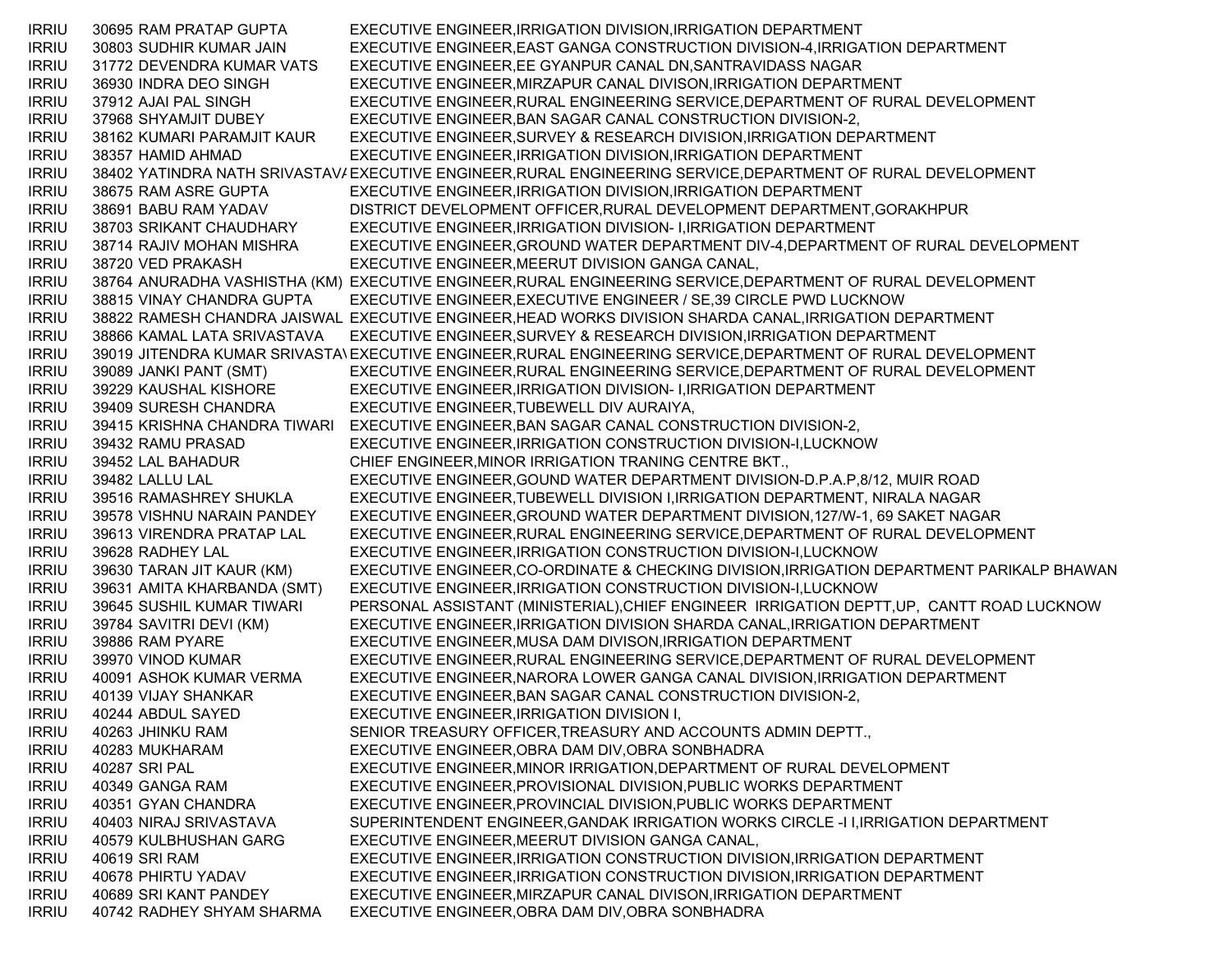IRRIU 40755 KEWALA PRASAD EXECUTIVE ENGINEER,BAN SAGAR CANAL CONSTRUCTION DIVISION-2, IRRIU 40779 PRADEEP NARAIN TIWARI EXECUTIVE ENGINEER,IRRIGATION DIVISION - I,IRRIGATION DEPARTMENT IRRIU 40804 SUMANT PANDEY EXECUTIVE ENGINEER,CO-ORDINATE & CHECKING DIVISION,IRRIGATION DEPARTMENT PARIKALP BHAWAN IRRIU 40819 KAMLESH KUMAR SHUKLA EXECUTIVE ENGINEER,SHARDA CANAL DIVISION,IRRIGATION DEPARTMENT IRRIU 40835 NIRJA SHARMA (SMT) EXECUTIVE ENGINEER,DRAINAGE DIVISION - I,IRRIGATION DEPARTMENT IRRIU 40891 ANIL KUMAR AGRAWAL EXECUTIVE ENGINEER,HEADWORKS DIVISION, OKHLA,IRRIGATION DEPARTMENT IRRIU 40933 HARISH KUMAR PANDEY EXECUTIVE ENGINEER,IRRIGATION DIVISION,IRRIGATION DEPARTMENT IRRIU 40937 SHIV MANGAL SINGH EXECUTIVE ENGINEER,IRRIGATION DIVISION,IRRIGATION DEPARTMENT IRRIU 40944 ARUN KUMAR SRIVASTAVA EXECUTIVE ENGINEER,MUSA DAM DIVISON,IRRIGATION DEPARTMENT IRRIU 41123 TULSI RAM AHIRWAR EXECUTIVE ENGINEER,RAJGHAT CONSTRUCTION DIVISION,IRRIGATION DEPARTMENT IRRIU 41124 MANI RAM AHIRWAR EXECUTIVE ENGINEER,RAJGHAT CONSTRUCTION DIVISION,IRRIGATION DEPARTMENT IRRIU 41138 BABA RAM SENIOR GEO-PHYSICIST,GROUND WATER DEPARTMENT DIV-2,DEPARTMENT OF RURAL DEVELOPMENT IRRIU 41239 RAM KUMAR SINGH EXECUTIVE ENGINEER,SARYU CANAL DIVISION - I,IRRIGATION DEPARTMENT IRRIU 41322 ASHOK KUMAR EXECUTIVE ENGINEER,RAMPUR CANAL DIVISION,IRRIGATION DEPARTMENT IRRIU 41339 AJAI KUMAR SINGH EXECUTIVE ENGINEER,IRRIGATION CONSTRUCTION DIVISION-I,LUCKNOW IRRIU 41343 PRADEEP KUMAR SINGH EXECUTIVE ENGINEER,TUBEWELL DIVISION I,IRRIGATION DEPARTMENT, NIRALA NAGAR IRRIU 41382 BAL KRISHNA SHARMA (KM) EXECUTIVE ENGINEER,MEERUT DIVISION GANGA CANAL, IRRIU 41434 SATENDRA NATH SINGH EXECUTIVE ENGINEER,KANHAR CONS DIV,PIPRI SONBHADRA IRRIU 41545 NAIM AHMAD EXECUTIVE ENGINEER,TUBEWELL DIVISION,RAMPUR IRRIU 41577 ANIL KUMAR EXECUTIVE ENGINEER,DRAINAGE DIVISION - I,IRRIGATION DEPARTMENT IRRIU 41594 SANTOSH KUMAR SINGH EXECUTIVE ENGINEER,SARYU CANAL DIVISION - I,IRRIGATION DEPARTMENT IRRIU 41668 PARWAYS AHMAD KHAN EXECUTIVE ENGINEER,RAMPUR CANAL DIVISION,IRRIGATION DEPARTMENT IRRIU 41680 RAM BIR SHARMA EXECUTIVE ENGINEER,MEERUT DIVISION GANGA CANAL, IRRIU 41690 ASHA DEVI (SMT) EXECUTIVE ENGINEER,TUBEWELL DIVISION I,IRRIGATION DEPARTMENT, NIRALA NAGAR IRRIU 41721 ANITA MUKHARJI SMT EXECUTIVE ENGINEER,TUBEWELL DIVISION I,IRRIGATION DEPARTMENT, NIRALA NAGAR IRRIU 41775 HARI DAS EXECUTIVE ENGINEER,SHARDA CANAL DIVISION-2,IRRIGATION DEPARTMENT IRRIU 41781 ASHOK KUMAR EXECUTIVE ENGINEER,SARYU CANAL DIVISION - I,IRRIGATION DEPARTMENT IRRIU 41822 SADHU SARAN SINGH EXECUTIVE ENGINEER,MUSA DAM DIVISON,IRRIGATION DEPARTMENT IRRIU 41857 RAM BALAK EXECUTIVE ENGINEER,KANE CANAL CONSTRUCTION DIVISION BANDA, IRRIGATION DEPARTMENT IRRIU 41872 SUDHIR KUMAR RASTOGI EXECUTIVE ENGINEER,MINOR IRRIGATION,DEPARTMENT OF RURAL DEVELOPMENT IRRIU 41898 NARENDRA KUMAR VERMA EXECUTIVE ENGINEER,EAST GANGA CONSTRUCTION DIVISION-4,IRRIGATION DEPARTMENT IRRIU 41932 ASHOK KUMAR SINGH EXECUTIVE ENGINEER,PROVISIONAL DIVISION,PUBLIC WORKS DEPARTMENT IRRIU 42037 NARENDRA KUMAR TRIPATHI EXECUTIVE ENGINEER,TUBEWELL DIVISION IInd,ALLAHABAD IRRIU 42063 MADAN MOHAN JOSHI EXECUTIVE ENGINEER,HEADWORKS DIVISION, OKHLA,IRRIGATION DEPARTMENT IRRIU 42139 SHIV PUJAN TRIPATHI EXECUTIVE ENGINEER,BAN SAGAR CANAL CONSTRUCTION DIVISION-2, IRRIU 42141 NASIM AHMAD EXECUTIVE ENGINEER,SARYU CANAL DIVISION,IRRIGATION DEPARTMENT IRRIU 42219 KAPTAN SINGH EXECUTIVE ENGINEER,TUBE WELL DIVISION CHANDAUSI,SAMBHAL IRRIU 42221 OM PRAKASH RAI EXECUTIVE ENGINEER,SURVEY & RESEARCH DIVISION,IRRIGATION DEPARTMENT IRRIU 42238 CHANDRA PAL SINGH EXECUTIVE ENGINEER,IRRIGATION/TUBEWELL/CHAMBAL DAL,IRRIGATION DEPARTMENT IRRIU 42253 VIJAY PAL SINGH EXECUTIVE ENGINEER,RURAL ENGINEERING SERVICE,DEPARTMENT OF RURAL DEVELOPMENT IRRIU 42291 JAI PRAKASH PANDEY EXECUTIVE ENGINEER,PROVINCIAL DIVISION,PUBLIC WORKS DEPARTMENT IRRIU 42301 SHYAM SUNDAR EXECUTIVE ENGINEER,MIRZAPUR CANAL DIVISON,IRRIGATION DEPARTMENT IRRIU 42312 PRAVIN KUMAR BAJPAI EXECUTIVE ENGINEER,TUBEWELL DIVISION I,IRRIGATION DEPARTMENT, NIRALA NAGAR IRRIU 42322 SRI RAM EXECUTIVE ENGINEER,BAN SAGAR CANAL CONSTRUCTION DIVISION-2, IRRIU 42382 PRABHU DAYAL SINHA EXECUTIVE ENGINEER,IRRIGATION DIVISION - I,IRRIGATION DEPARTMENT IRRIU 42430 DHIRENDRA KUMAR EXECUTIVE ENGINEER,T&CPD HQ LK-2, IRRIU 42440 KAMLA MALHOTRA (SMT) EXECUTIVE ENGINEER,RURAL ENGINEERING SERVICE,DEPARTMENT OF RURAL DEVELOPMENT IRRIU 42491 DHYAN PAL SINGH EXECUTIVE ENGINEER,CENTRAL GANGA CANAL CONSTRUCTION DIV.-2,IRRIGATION DEPARTMENT IRRIU 42530 BHAROSEY LAL EXECUTIVE ENGINEER,SARYU CANAL DIVISION - 3,IRRIGATION DEPARTMENT IRRIU 42734 KAVIYATRI REKHA (KM) EXECUTIVE ENGINEER,MEERUT DIVISION GANGA CANAL,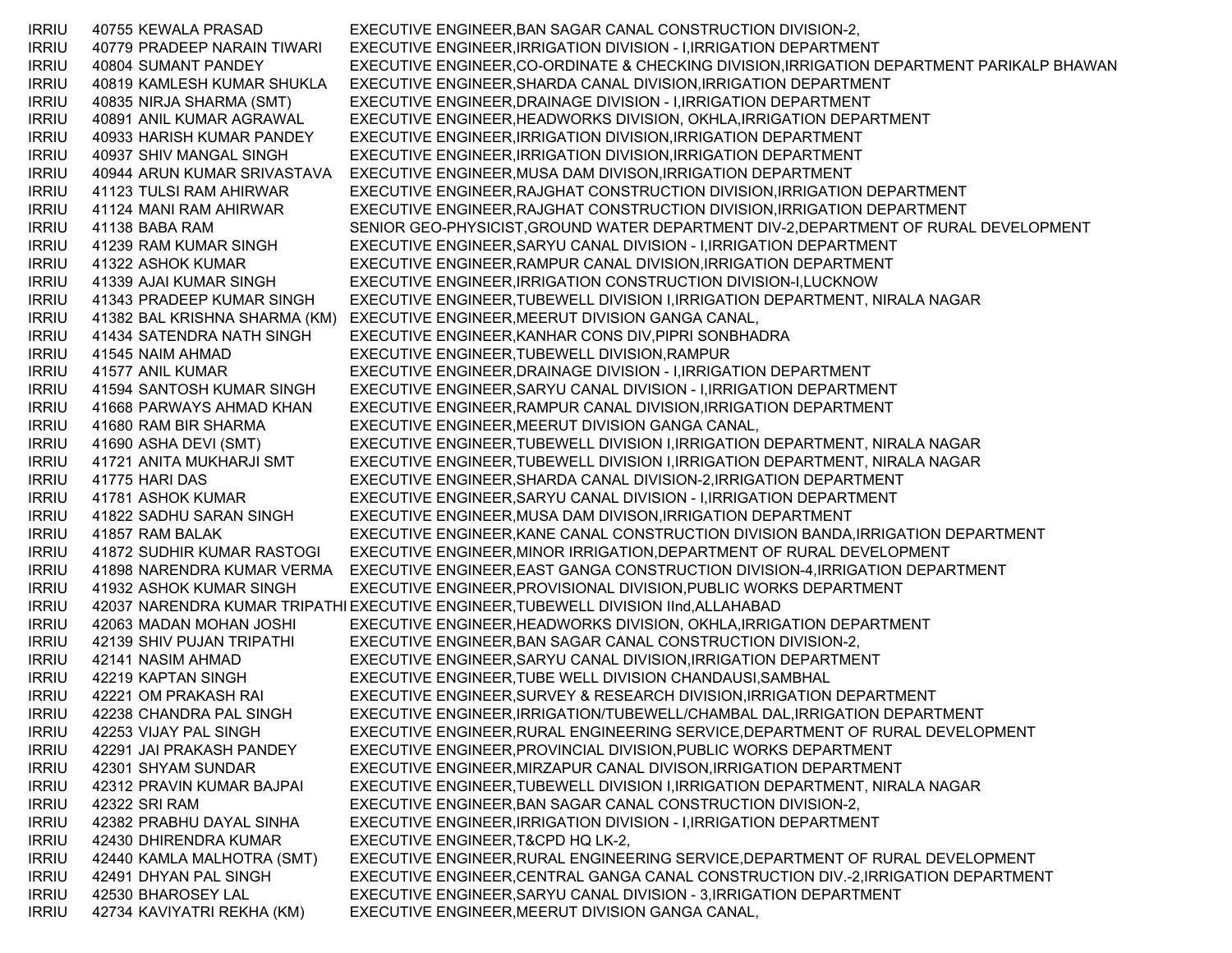| <b>IRRIU</b>                 | 42745 MOHD IKLAQ AHMAD                           | EXECUTIVE ENGINEER, RURAL ENGINEERING SERVICE, DEPARTMENT OF RURAL DEVELOPMENT                           |
|------------------------------|--------------------------------------------------|----------------------------------------------------------------------------------------------------------|
| <b>IRRIU</b>                 |                                                  | 42781 HIRDESH KUMAR UPADHYAY EXECUTIVE ENGINEER, ADDITIONAL DIVISION AGRA CANAL, IRRIGATION DEPARTMENT   |
| <b>IRRIU</b>                 | 42800 ANIRUDHA PRAKASH                           | EXECUTIVE ENGINEER, TUBEWELL DIVISION IInd, ALLAHABAD                                                    |
| <b>IRRIU</b>                 |                                                  | 42803 SURENDRA NARAIN PANDEY EXECUTIVE ENGINEER, EXECUTIVE ENGINEER, PWD KANPUR DEHAT                    |
| <b>IRRIU</b>                 |                                                  | 42822 RAM AWTAR VISHVAKARMA EXECUTIVE ENGINEER, TUBEWELL DIVISION I, IRRIGATION DEPARTMENT, NIRALA NAGAR |
| <b>IRRIU</b>                 | 42834 ASHVANI KUMAR                              | EXECUTIVE ENGINEER, KANE CANAL CONSTRUCTION DIVISION BANDA, IRRIGATION DEPARTMENT                        |
| <b>IRRIU</b>                 | 42835 BADRI PRASAD                               | EXECUTIVE ENGINEER, IRRIGATION DIVISION, IRRIGATION DEPARTMENT                                           |
| <b>IRRIU</b>                 | 42921 REKHA TYAGI (KM)                           | EXECUTIVE ENGINEER, MEERUT DIVISION GANGA CANAL,                                                         |
| <b>IRRIU</b>                 | 42946 KEDAR NATH JAISWAL                         | EXECUTIVE ENGINEER, EE GYANPUR CANAL DN, SANTRAVIDASS NAGAR                                              |
| <b>IRRIU</b>                 | 42961 SURPATI TRIPATHI                           | EXECUTIVE ENGINEER, IRRIGATION DIVISION - I, IRRIGATION DEPARTMENT                                       |
| <b>IRRIU</b>                 | 42998 ASHA KUMARI (KM)                           | SUPERINTENDENT ENGINEER, 2nd CIRCLE IRRIGATION WORK, IRRIGATION DEPARTMENT                               |
| <b>IRRIU</b>                 | 43109 JAI PRAKASH DWIVEDI                        | EXECUTIVE ENGINEER, IRRIGATION CONSTRUCTION DIVISION-I, LUCKNOW                                          |
| <b>IRRIU</b>                 | 43199 SUSHIL KUMAR PANDEY                        | EXECUTIVE ENGINEER, IRRIGATION DIVISION SHARDA CANAL, IRRIGATION DEPARTMENT                              |
| <b>IRRIU</b>                 | 43222 JAI PRAKASH SINGH                          | EXECUTIVE ENGINEER, MINOR IRRIGATION, DEPARTMENT OF RURAL DEVELOPMENT                                    |
| <b>IRRIU</b>                 | 43232 NAND LAL SINGH                             | PROJECT MANAGER, PROJECT MANAGER UP PROJECTS CORP LTD, OKHLA NEW DELHI                                   |
| <b>IRRIU</b>                 | 43293 MASUDUR RAHMAN                             | EXECUTIVE ENGINEER, RURAL ENGINEERING SERVICE, DEPARTMENT OF RURAL DEVELOPMENT                           |
| <b>IRRIU</b>                 | 43367 AHMAD ALI                                  | EXECUTIVE ENGINEER, RURAL ENGINEERING SERVICE, DEPARTMENT OF RURAL DEVELOPMENT                           |
| <b>IRRIU</b>                 | 43370 NAND KISHORE                               | PERSONAL ASSISTANT (MINISTERIAL), CHIEF ENGINEER IRRIGATION DEPTT, UP, CANTT ROAD LUCKNOW                |
| <b>IRRIU</b>                 | 43375 MAHESHWARI PRASAD                          | EXECUTIVE ENGINEER, SHARDA CANAL DIVISION-2, IRRIGATION DEPARTMENT                                       |
| <b>IRRIU</b>                 | 43383 SATYA PAL                                  | EXECUTIVE ENGINEER, RURAL ENGINEERING SERVICE, DEPARTMENT OF RURAL DEVELOPMENT                           |
| <b>IRRIU</b>                 | 43534 OM SHANKAR AHIRWAR                         | EXECUTIVE ENGINEER, RURAL ENGINEERING SERVICE, DEPARTMENT OF RURAL DEVELOPMENT                           |
| <b>IRRIU</b>                 | 43543 AJAI KUMAR SINGH                           | EXECUTIVE ENGINEER, IRRIGATION CONSTRUCTION DIVISION, IRRIGATION DEPARTMENT                              |
| <b>IRRIU</b>                 | 43596 POORAN CHAND PANDEY                        | PROJECT OFFICER, DISTRICT URBAN DEVELOPMENT AGENCY, VARANASI                                             |
| <b>IRRIU</b>                 | 43610 HORI LAL                                   | PERSONAL ASSISTANT (MINISTERIAL), CHIEF ENGINEER IRRIGATION DEPTT, UP, CANTT ROAD LUCKNOW                |
| <b>IRRIU</b>                 | 43640 KRISHNA KALRA (KM)                         | EXECUTIVE ENGINEER, MEERUT DIVISION GANGA CANAL,                                                         |
| <b>IRRIU</b>                 | 43657 LAXMAN PRASAD                              | PERSONAL ASSISTANT (MINISTERIAL), CHIEF ENGINEER IRRIGATION DEPTT, UP, CANTT ROAD LUCKNOW                |
| <b>IRRIU</b>                 | 43681 RAM PAL SINGH                              | EXECUTIVE ENGINEER, MINOR IRRIGATION, DEPARTMENT OF RURAL DEVELOPMENT                                    |
| <b>IRRIU</b>                 | 43745 LAKHAN LAL                                 | EXECUTIVE ENGINEER, TUBEWELL DIVISION I, IRRIGATION DEPARTMENT, NIRALA NAGAR                             |
| <b>IRRIU</b>                 | 43756 PRERNA (SMT)                               | EXECUTIVE ENGINEER, RURAL ENGINEERING SERVICE, DEPARTMENT OF RURAL DEVELOPMENT                           |
| <b>IRRIU</b>                 | 43762 SHIV SARAN MISHRA                          | EXECUTIVE ENGINEER, RURAL ENGINEERING SERVICE, DEPARTMENT OF RURAL DEVELOPMENT                           |
| <b>IRRIU</b>                 | 43784 RAJVIR SINGH                               | EXECUTIVE ENGINEER, ETAWAH DIVISION LOWER GANGA CANAL, IRRIGATION DEPARTMENT                             |
| <b>IRRIU</b>                 | 43800 PAWAN KUMAR MISHRA                         | SUPERINTENDENT ENGINEER, 18TH CIRCLE, IRRIGATION WORKS                                                   |
| <b>IRRIU</b>                 | 43806 ARVIND KUMAR                               | EXECUTIVE ENGINEER, IRRIGATION CONSTRUCTION DIVISION-I, LUCKNOW                                          |
| <b>IRRIU</b>                 | 43808 ANUP KUMAR AWASTHI                         | PERSONAL ASSISTANT (MINISTERIAL), CHIEF ENGINEER IRRIGATION DEPTT, UP, CANTT ROAD LUCKNOW                |
| <b>IRRIU</b>                 | 43821 REKHA AGRAWAL (KM)                         | EXECUTIVE ENGINEER, BAN SAGAR CANAL CONSTRUCTION DIVISION-2,                                             |
| <b>IRRIU</b>                 | 43836 MOHD AYAJ KHAN                             | EXECUTIVE ENGINEER, TUBEWELL DIVISION, (WEST)                                                            |
| <b>IRRIU</b>                 | 43846 RAM ADHIN PRASAD                           | EXECUTIVE ENGINEER, KANHAR CONS DIV, PIPRI SONBHADRA                                                     |
| <b>IRRIU</b>                 | 43910 ARUN KUMAR MISHRA                          | EXECUTIVE ENGINEER, RURAL ENGINEERING SERVICE, DEPARTMENT OF RURAL DEVELOPMENT                           |
|                              | 43924 JAIDEV SINGH                               | EXECUTIVE ENGINEER, RURAL ENGINEERING SERVICE, DEPARTMENT OF RURAL DEVELOPMENT                           |
| <b>IRRIU</b><br><b>IRRIU</b> |                                                  | EXECUTIVE ENGINEER, IRRIGATION CONSTRUCTION DIVISION-I, LUCKNOW                                          |
|                              | 43947 LAXMAN JI                                  |                                                                                                          |
| <b>IRRIU</b>                 | 43951 NIJAMUDDIN                                 | EXECUTIVE ENGINEER, TUBEWELL DIVISION, IRRIGATION DEPARTMENT                                             |
| <b>IRRIU</b>                 | 43986 SONE LAL MISHRA                            | EXECUTIVE ENGINEER, SHARDA CANAL IRRIGATION DIVISION, IRRIGATION DEPARTMENT                              |
| <b>IRRIU</b>                 | 44037 OM PRAKASH MISHRA<br>44039 CHANDRA SHEKHAR | EXECUTIVE ENGINEER, RURAL ENGINEERING SERVICE, DEPARTMENT OF RURAL DEVELOPMENT                           |
| <b>IRRIU</b>                 |                                                  | EXECUTIVE ENGINEER, RURAL ENGINEERING SERVICE, DEPARTMENT OF RURAL DEVELOPMENT                           |
| <b>IRRIU</b>                 | 44051 DEVRAJ SINGH                               | EXECUTIVE ENGINEER, MINOR IRRIGATION, DEPARTMENT OF RURAL DEVELOPMENT                                    |
| <b>IRRIU</b>                 | 44053 INDRA BHUSHAN RAI                          | EXECUTIVE ENGINEER, DRAINAGE DIVISION II,                                                                |
| <b>IRRIU</b>                 | 44055 SURESH RAM                                 | EXECUTIVE ENGINEER, MUSA DAM DIVISON, IRRIGATION DEPARTMENT                                              |
| <b>IRRIU</b>                 | 44057 SAHATAM RAM                                | EXECUTIVE ENGINEER, TUBEWELL DIVISION, IRRIGATION DEPARTMENT                                             |
| <b>IRRIU</b>                 | 44061 CHANDRIKA PRASAD                           | EXECUTIVE ENGINEER, SARYU CANAL DIVISION - 3, IRRIGATION DEPARTMENT                                      |
| <b>IRRIU</b>                 | 44080 SUNDAR LAL KUSWAHA                         | EXECUTIVE ENGINEER, MATATILA DAM DIVISION, JHANSI                                                        |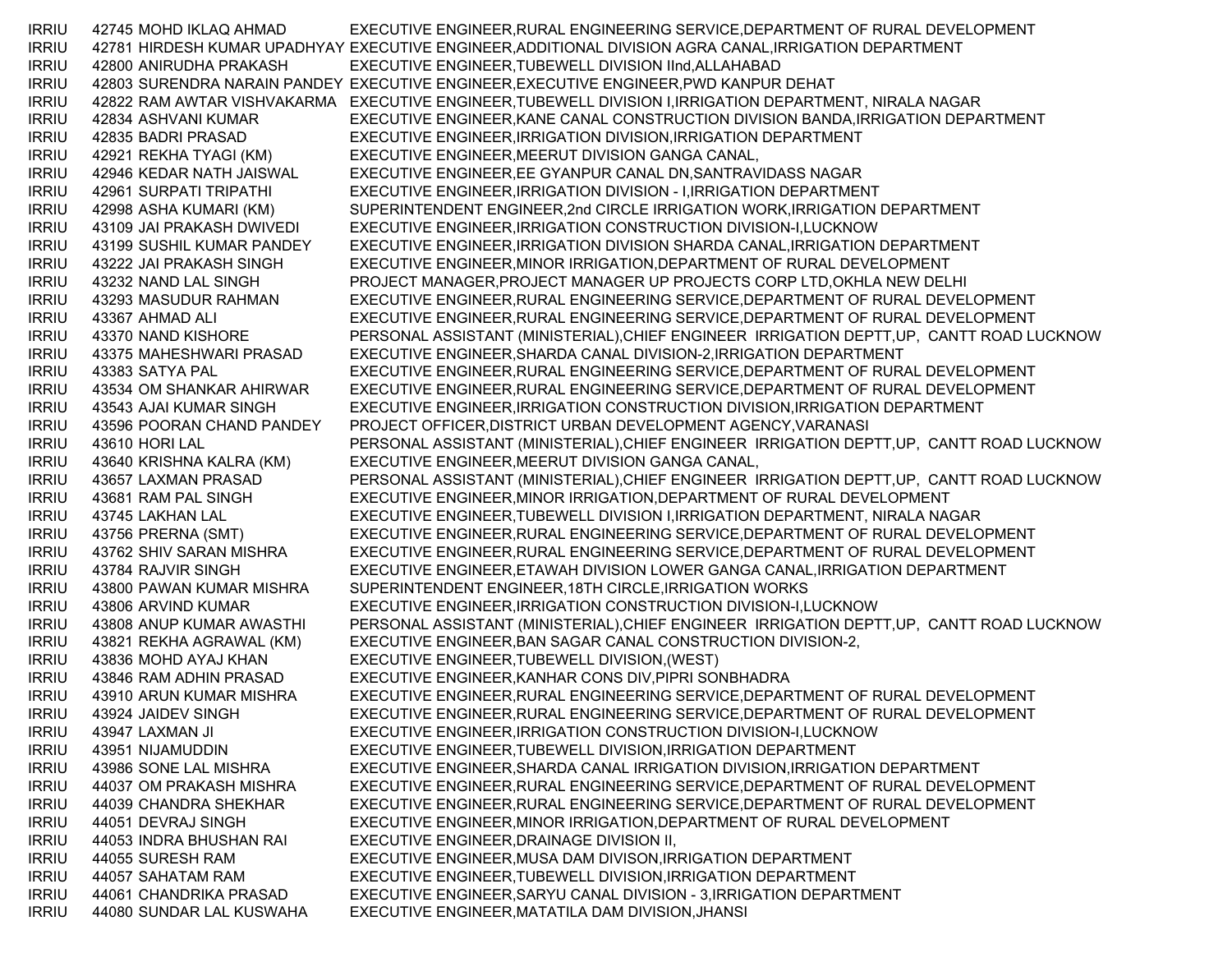IRRIU 44101 GYAN SINGH EXECUTIVE ENGINEER,RURAL ENGINEERING SERVICE,DEPARTMENT OF RURAL DEVELOPMENT IRRIU 44102 KANHAIYA LAL EXECUTIVE ENGINEER,RURAL ENGINEERING SERVICE,DEPARTMENT OF RURAL DEVELOPMENT IRRIU 44118 PRADEEP KUMAR PROJECT MANAGER,PROJECT MANAGER UP BHUMI SUDHAR NIGAM,BHUMITRA BHAWAN TC/19Y VIBHUTI KHAND IRRIU 44129 RAM SHANKAR YADAV EXECUTIVE ENGINEER,TUBEWELL DIV AURAIYA, IRRIU 44136 THAKUR DAS MISHRA EXECUTIVE ENGINEER,PROVISIONAL DIVISION,PUBLIC WORKS DEPARTMENT IRRIU 44145 VINITA PATHAK (SMT) EXECUTIVE ENGINEER,IRRIGATION CONSTRUCTION DIVISION-I,LUCKNOW IRRIU 44151 RAM KUMAR MISHRA EXECUTIVE ENGINEER,SARYU CANAL DIVISION - I,IRRIGATION DEPARTMENT IRRIU 44206 BACHCHU SINGH EXECUTIVE ENGINEER,CENTRAL GANGA CANAL CONSTRUCTION DIV.-2,IRRIGATION DEPARTMENT IRRIU 44209 RAMA SHANKAR RAM EXECUTIVE ENGINEER,CO-ORDINATE & CHECKING DIVISION,IRRIGATION DEPARTMENT PARIKALP BHAWAN IRRIU 44217 RAJIV KANCHAN EXECUTIVE ENGINEER,RURAL ENGINEERING SERVICE,DEPARTMENT OF RURAL DEVELOPMENT IRRIU 44224 HARIHAR SINGH EXECUTIVE ENGINEER,IRRIGATION CONSTRUCTION DIVISION,IRRIGATION DEPARTMENT IRRIU 44273 AVDHGSH KUMAR GAUR EXECUTIVE ENGINEER,MEERUT DIVISION GANGA CANAL, IRRIU 44314 REKHA KHARE (SMT) EXECUTIVE ENGINEER,IRRIGATION CONSTRUCTION DIVISION-I,LUCKNOW IRRIU 44325 RAMAKANT PANDEY EXECUTIVE ENGINEER,RURAL ENGINEERING SERVICE,DEPARTMENT OF RURAL DEVELOPMENT IRRIU 44340 JHURIRAM YADAV EXECUTIVE ENGINEER,OBRA DAM DIV,OBRA SONBHADRA IRRIU 44372 RAM DAS EXECUTIVE ENGINEER,ADDITIONAL DIVISION AGRA CANAL,IRRIGATION DEPARTMENT IRRIU 44389 HARISH CHANDRA SAXENA EXECUTIVE ENGINEER,LOWER DIVISION CANAL,IRRIGATION DEPARTMENT IRRIU 44420 RAM KISHUN EXECUTIVE ENGINEER,SARYU CANAL DIVISION - I,IRRIGATION DEPARTMENT IRRIU 44432 ISHWAR CHANDRA PATHAK EXECUTIVE ENGINEER,BAN SAGAR CANAL CONSTRUCTION DIVISION-2, IRRIU 44450 HRIDAY NARAIN SINGH EXECUTIVE ENGINEER,MUSA DAM DIVISON,IRRIGATION DEPARTMENT IRRIU 44452 SHYAM SUNDAR JAISWAL EXECUTIVE ENGINEER,IRRIGATION DIVISION- I,IRRIGATION DEPARTMENT IRRIU 44458 DARMYAN SINGH RAWAT EXECUTIVE ENGINEER,MEERUT DIVISION GANGA CANAL, IRRIU 44472 PRAMOD KUMAR KHANNA EXECUTIVE ENGINEER,PROVISIONAL DIVISION,PUBLIC WORKS DEPARTMENT IRRIU 44473 SURENDRA KUMAR SRIVASTAEXECUTIVE ENGINEER,BAN SAGAR CANAL CONSTRUCTION DIVISION-2, IRRIU 44525 PREM SHANKAR SINGH EXECUTIVE ENGINEER,IRRIGATION DIVISION,IRRIGATION DEPARTMENT IRRIU 44538 ASHOK KUMAR VERMA EXECUTIVE ENGINEER,EAST GANGA CONSTRUCTION DIVISION-4,IRRIGATION DEPARTMENT IRRIU 44552 S S HASAN EXECUTIVE ENGINEER,SARYU CANAL DIVISION - I,IRRIGATION DEPARTMENT IRRIU 44580 JAMUNA PRASAD SINGH EXECUTIVE ENGINEER,TUBEWELL DIVISION,IRRIGATION DEPARTMENT IRRIU 44582 BECHAN LAL EXECUTIVE ENGINEER,MUSA DAM DIVISON,IRRIGATION DEPARTMENT IRRIU 44638 DEVESH KUMAR GUPTA EXECUTIVE ENGINEER,IRRIGATION DIVISION,IRRIGATION DEPARTMENT IRRIU 44655 BHOLA NATH SINGH EXECUTIVE ENGINEER,SARYU CANAL DIVISION - 6,IRRIGATION DEPARTMENT IRRIU 44658 ANIL KUMAR SARSWAT DIRECTOR,GROUND WATER DEPT., IRRIU 44660 DEV MANI SINGH EXECUTIVE ENGINEER,RURAL ENGINEERING SERVICE,DEPARTMENT OF RURAL DEVELOPMENT IRRIU 44674 MURLIDHAR EXECUTIVE ENGINEER,BAN SAGAR CANAL CONSTRUCTION DIVISION-2, IRRIU 44675 SHYAM KISHOR PANDEY EXECUTIVE ENGINEER,KANHAR CONS DIV,PIPRI SONBHADRA IRRIU 44694 SUDHAKAR SINGH EXECUTIVE ENGINEER,SURVEY & RESEARCH DIVISION,IRRIGATION DEPARTMENT IRRIU 44717 OM PRAKASH PANDEY EXECUTIVE ENGINEER,OBRA DAM DIVISION, ROBERTSGANJ,IRRIGATION DEPARTMENT IRRIU 44722 MOHD KHALID EMADI EXECUTIVE ENGINEER,SHARDA CANAL DIVISION,LUCKNOW IRRIU 44723 AYODHYA PRASAD EXECUTIVE ENGINEER,MINOR IRRIGATION,DEPARTMENT OF RURAL DEVELOPMENT IRRIU 44755 SHIV KUMAR EXECUTIVE ENGINEER,SARYU CANAL DIVISION - I,IRRIGATION DEPARTMENT IRRIU 44756 HRISH CHANDRA EXECUTIVE ENGINEER,SARYU CANAL DIVISION - I,IRRIGATION DEPARTMENT IRRIU 44781 KAILASH CHANDRA YADAV EXECUTIVE ENGINEER,SHARDA CANAL DIVISION,LUCKNOW IRRIU 44783 ASHOK KUMAR EXECUTIVE ENGINEER,SARYU CANAL DIVISION - 3,IRRIGATION DEPARTMENT IRRIU 44794 KRISHNA KUMAR EXECUTIVE ENGINEER,BAN SAGAR CANAL CONSTRUCTION DIVISION-2, IRRIU 44799 SHIV LOCHAN PRASAD PAND EXECUTIVE ENGINEER,MINOR IRRIGATION, IRRIU 44814 BAL MUKUND EXECUTIVE ENGINEER,GANGA CANAL DIVISION,IRRIGATION DEPARTMENT IRRIU 44821 OM VARMA EXECUTIVE ENGINEER,MINOR IRRIGATION,DEPARTMENT OF RURAL DEVELOPMENT IRRIU 44838 RAJESH PRASAD SHROTIYA EXECUTIVE ENGINEER,AFJALGARH IRRIGATION DIVISION,IRRIGATION DEPARTMENT IRRIU 44844 PREM KUMAR TIWARI EXECUTIVE ENGINEER,CO-ORDINATE & CHECKING DIVISION,IRRIGATION DEPARTMENT PARIKALP BHAWAN IRRIU 44847 SASHI MEHTA (SMT) EXECUTIVE ENGINEER,RURAL ENGINEERING SERVICE,DEPARTMENT OF RURAL DEVELOPMENT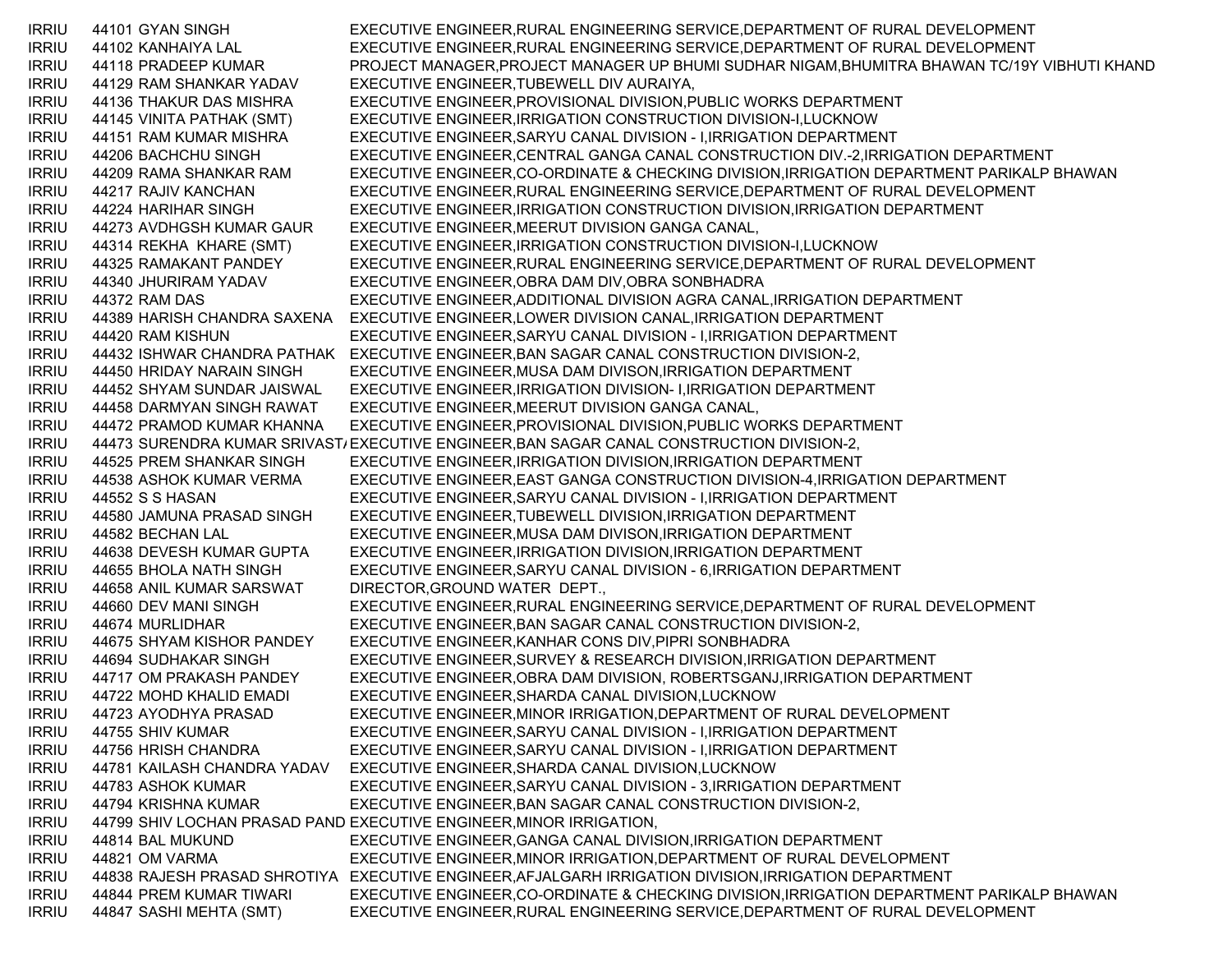IRRIU 44903 PAWAN PRAKASH SINGH EXECUTIVE ENGINEER,FATEHPUR DIVISION LOWER GANGA,IRRIGATION DEPARTMENT IRRIU 44921 DEEP KUL ALIKZANDOR EXECUTIVE ENGINEER,IRRIGATION DIVISION - I,IRRIGATION DEPARTMENT IRRIU — 44924 INDRA VINOD PRASAD GUPT/SUPERINTENDENT ENGINEER,XI CIRCLE IRRIGATION WORK,IRRIGATION DEPARTMENT IRRIU 44929 NIRMALA (KM) EXECUTIVE ENGINEER,IRRIGATION CONSTRUCTION DIVISION-I,LUCKNOW IRRIU 44951 VIRAN KUMAR EXECUTIVE ENGINEER,RAJGHAT CONSTRUCTION DIVISION,IRRIGATION DEPARTMENT IRRIU 44987 RAM ARAJ VERMA EXECUTIVE ENGINEER,SHARDA CANAL DIVISION-2,IRRIGATION DEPARTMENT IRRIU 45035 PRAKASH CHANDRA TRIPATHEXECUTIVE ENGINEER,TUBEWELL DIVISION,IRRIGATION DEPARTMENT IRRIU 45107 DINESH CHANDRA RAI EXECUTIVE ENGINEER,ETAWAH DIVISION LOWER GANGA CANAL,IRRIGATION DEPARTMENT IRRIU 45111 GULAM ANWAR PERSONAL ASSISTANT (MINISTERIAL),CHIEF ENGINEER IRRIGATION DEPTT,UP, CANTT ROAD LUCKNOW IRRIU 45140 PYARE MOHAN SHUKLA EXECUTIVE ENGINEER,SHARDA CANAL DIVISION,IRRIGATION DEPARTMENT IRRIU 45148 LAKH PAT SINGH EXECUTIVE ENGINEER,AFJALGARH IRRIGATION DIVISION,IRRIGATION DEPARTMENT IRRIU 45153 RAJESH TIWARI EXECUTIVE ENGINEER,BAN SAGAR CANAL CONSTRUCTION DIVISION-2, IRRIU 45186 TOOFAIL AHMAD KHAN EXECUTIVE ENGINEER,MINOR IRRIGATION,DEPARTMENT OF RURAL DEVELOPMENT IRRIU 45190 MAHENDRA KUMAR EXECUTIVE ENGINEER,MEERUT DIVISION GANGA CANAL, IRRIU 45200 OM PRAKASH YOTI EXECUTIVE ENGINEER,HEADWORKS DIVISION, OKHLA,IRRIGATION DEPARTMENT IRRIU 45225 KRISHNA AVTAR SHARMA EXECUTIVE ENGINEER,MEERUT DIVISION GANGA CANAL, IRRIU 45247 AMARJI VISHWAKARMA OFFICER IN-CHARGE,FINANCIAL MANAGEMENT EXPERT PACT,UP WATER SECTOR RESTRUCTURING PROJECT IRRIU 45264 BHGWAT PRASAD GUPTA EXECUTIVE ENGINEER,T&CPD HQ LK-2, IRRIU 45314 ANITA RANI EXECUTIVE ENGINEER,MEERUT DIVISION GANGA CANAL, IRRIU 45340 MAHAVIR EXECUTIVE ENGINEER,RURAL ENGINEERING SERVICE,DEPARTMENT OF RURAL DEVELOPMENT IRRIU 45347 SUNIL KUMAR AWASHTI EXECUTIVE ENGINEER,RURAL ENGINEERING SERVICE,DEPARTMENT OF RURAL DEVELOPMENT IRRIU 45356 SHER BAHADUR SINGH EXECUTIVE ENGINEER,RURAL ENGINEERING SERVICE,DEPARTMENT OF RURAL DEVELOPMENT IRRIU 45384 OM PRAKASH GUPTA EXECUTIVE ENGINEER,IRRIGATION CONSTRUCTION DIVISION-I,LUCKNOW IRRIU 45398 DEV DUTT SHARMA EXECUTIVE ENGINEER,ADDITIONAL DIVISION AGRA CANAL,IRRIGATION DEPARTMENT IRRIU 45415 NARAIN SINGH EXECUTIVE ENGINEER,HEADWORKS DIVISION, OKHLA,IRRIGATION DEPARTMENT IRRIU 45416 DURGA PRASAD SHANKDHAREXECUTIVE ENGINEER,SHARDA CANAL IRRIGATION DIVISION,IRRIGATION DEPARTMENT IRRIU 45426 RAM KISHORE KUSHWAHA PERSONAL ASSISTANT (MINISTERIAL),CHIEF ENGINEER IRRIGATION DEPTT,UP, CANTT ROAD LUCKNOW IRRIU 45427 KAMLESH SHARMA (KM) EXECUTIVE ENGINEER,IRRIGATION CONSTRUCTION DIVISION-I,LUCKNOW IRRIU 45503 RAGHAVA RAM YADAV EXECUTIVE ENGINEER,IRRIGATION DIVISION,IRRIGATION DEPARTMENT IRRIU 45508 ISHWAR DAS EXECUTIVE ENGINEER,RURAL ENGINEERING SERVICE,DEPARTMENT OF RURAL DEVELOPMENT IRRIU 45527 SHIV PRASAD MISHRA EXECUTIVE ENGINEER,MUSA DAM DIVISON,IRRIGATION DEPARTMENT IRRIU 45540 KUNAL KULASHRESHTHA EXECUTIVE ENGINEER,IRRIGATION CONSTRUCTION DIVISION-I,LUCKNOW IRRIU 45543 JANESH CHAND SRIVASTAVASUPERINTENDENT ENGINEER,XI CIRCLE IRRIGATION WORK,IRRIGATION DEPARTMENT IRRIU 45569 VINAY KUMAR SINGH EXECUTIVE ENGINEER,IRRIGATION DIVISION, TANDA,IRRIGATION DEPARTMENT IRRIU 45577 GHANSHYAM DAS SAHU EXECUTIVE ENGINEER,MATATILA DAM DIVISION,JHANSI IRRIU 45579 VIRENDRA KUMAR CHAUDHA CHIEF ENGINEER,MINOR IRRIGATION TRANING CENTRE BKT., IRRIU 45583 UMESH CHANDRA SRIVASTAVEXECUTIVE ENGINEER,TUBEWELL DIVISION - I,IRRIGATION DEPARTMENT IRRIU 45599 SURENDRA KUMAR SRIVASTAEXECUTIVE ENGINEER,OBRA DAM DIV,OBRA SONBHADRA IRRIU 45617 ZALIL AHMAD FINANCE OFFICER,SHARDA COMMAND HQ, IRRIU 45618 PRADIP KUMAR SRIVASTAVA EXECUTIVE ENGINEER,TUBEWELL DIVISION I,IRRIGATION DEPARTMENT, NIRALA NAGAR IRRIU 45629 KESHAV PRASAD EXECUTIVE ENGINEER,INVENTRY CONTROL DIVISION,GANGA SINCHAI BHAWAN RAIBAREILLY ROAD IRRIU 45630 BHARAT LAL GOSAI EXECUTIVE ENGINEER,IRRIGATION DIVISION,IRRIGATION DEPARTMENT IRRIU 45649 ANIL KUMAR SAXENA EXECUTIVE ENGINEER,HEAD WORKS DIVISION SHARDA CANAL,IRRIGATION DEPARTMENT IRRIU 45652 BAL KRISHNA MISHRA EXECUTIVE ENGINEER,IRRIGATION CONSTRUCTION DIVISION-I,LUCKNOW IRRIU 45666 RAMA KANT PANDEY EXECUTIVE ENGINEER,IRRIGATION DIVISION- I,IRRIGATION DEPARTMENT IRRIU 45674 RAJENDRA KUMAR UDANIA EXECUTIVE ENGINEER,IRRIGATION DIVISION,IRRIGATION DEPARTMENT IRRIU 45687 SATYA NARAIN DUBEY EXECUTIVE ENGINEER,MINOR IRRIGATION, IRRIU — 45713 DURGA PRASAD SWARANKAI SUPERINTENDENT ENGINEER,XI CIRCLE IRRIGATION WORK,IRRIGATION DEPARTMENT IRRIU 45728 JAI NARAIN SHRIVAS EXECUTIVE ENGINEER,IRRIGATION DIVISION,IRRIGATION DEPARTMENT IRRIU 45730 NIJAM UDDIN EXECUTIVE ENGINEER,IRRIGATION DIVISION,IRRIGATION DEPARTMENT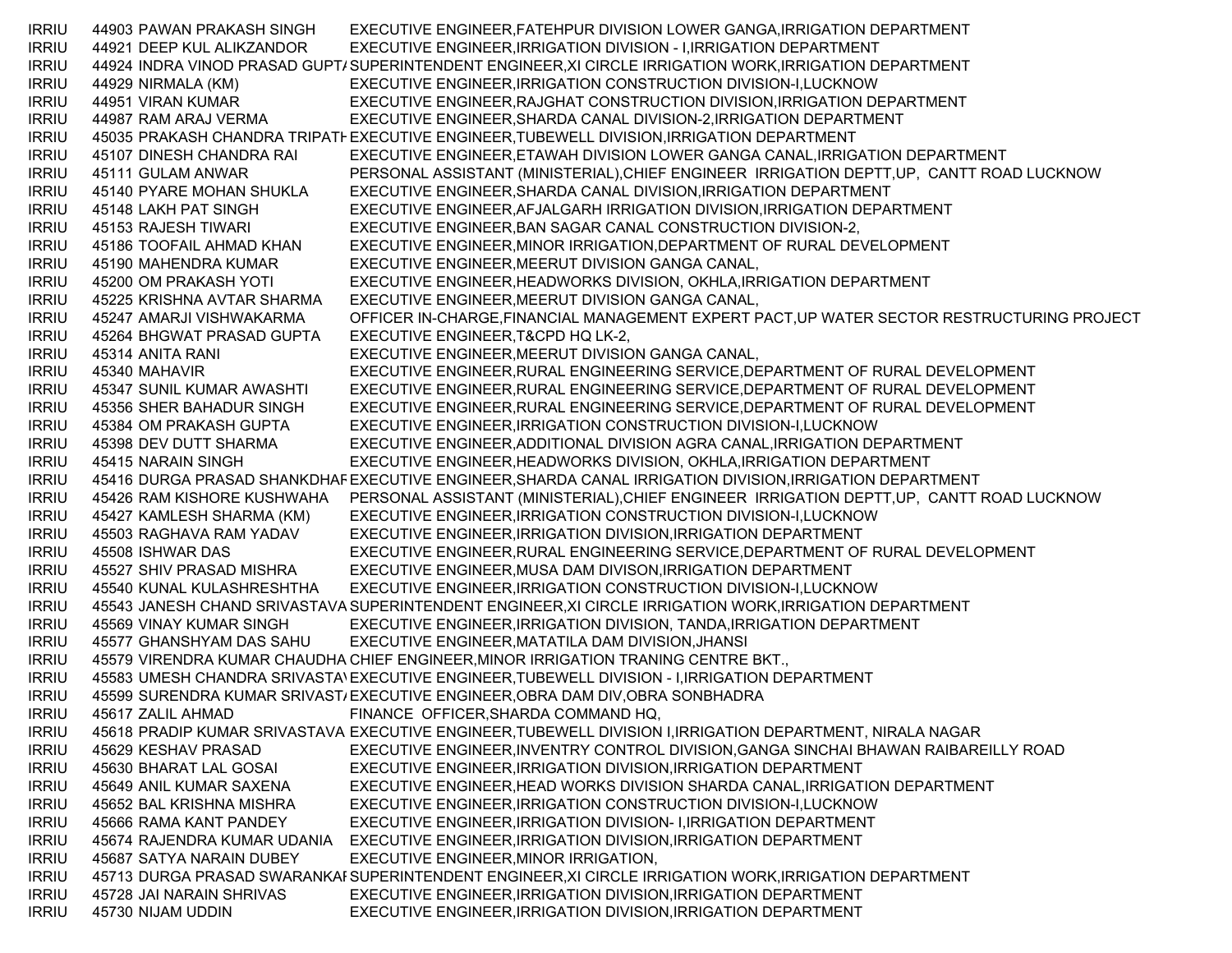IRRIU 45739 M A KHAN EXECUTIVE ENGINEER,INVENTRY CONTROL DIVISION,GANGA SINCHAI BHAWAN RAIBAREILLY ROAD IRRIU 45741 MAN MOHAN SAHAI EXECUTIVE ENGINEER,HEAD WORKS DIVISION SHARDA CANAL,IRRIGATION DEPARTMENT IRRIU 45797 PRAMOD KUMAR VERMA EXECUTIVE ENGINEER,IRRIGATION CONSTRUCTION DIVISION-I,LUCKNOW IRRIU 45820 PRAKASH CHANDRA SRIVASTEXECUTIVE ENGINEER,MUSA DAM DIVISON,IRRIGATION DEPARTMENT IRRIU 45824 RAM SINGH EXECUTIVE ENGINEER,RURAL ENGINEERING SERVICE,DEPARTMENT OF RURAL DEVELOPMENT IRRIU 45831 RAM SWARUP RAJ EXECUTIVE ENGINEER,BETWA CANAL DIVISION URAI,IRRIGATION DEPARTMENT IRRIU 45832 RAM VED EXECUTIVE ENGINEER,ETAWAH DIVISION LOWER GANGA CANAL,IRRIGATION DEPARTMENT IRRIU 45842 DHARVENDRA PAL SINGH EXECUTIVE ENGINEER,MINOR IRRIGATION DIVISION, IRRIU 45853 BRIJ MOHAN SHARMA EXECUTIVE ENGINEER,IRRIGATION WORKS CIRCLE,IRRIGATION DEPARTMENT IRRIU 45860 GIRISH PRAJA PATI DIRECTOR,MINOR IRRIGATION & HYDRO\_EXPRIEMENTS,BAKSHI KA TALAB IRRIU 45862 SATISH KUMAR TRIPATHI EXECUTIVE ENGINEER,IRRIGATION CONSTRUCTION DIVISION-I,LUCKNOW IRRIU 45863 MOHD KHALID EXECUTIVE ENGINEER,IRRIGATION CONSTRUCTION DIVISION-I,LUCKNOW IRRIU 45902 INDRA BAHADUR EXECUTIVE ENGINEER,SARYU CANAL DIVISION - I,IRRIGATION DEPARTMENT IRRIU 45949 LEKH RAJ SINGH EXECUTIVE ENGINEER,RURAL ENGINEERING SERVICE,DEPARTMENT OF RURAL DEVELOPMENT IRRIU 45962 SHAEDUR RAHMAN SUPERINTENDENT ENGINEER,XI CIRCLE IRRIGATION WORK,IRRIGATION DEPARTMENT IRRIU 46037 ARVIND KUMAR JOHARI EXECUTIVE ENGINEER,TUBE WELL DIVISION BAREILLY, IRRIU 46042 BINDESH BAHADUR SINGH EXECUTIVE ENGINEER,IRRIGATION DIVISION,IRRIGATION DEPARTMENT IRRIU 46046 JAY SHANKAR SRIVASTAVA EXECUTIVE ENGINEER,SARYU CANAL DIVISION - I,IRRIGATION DEPARTMENT IRRIU 46066 BHAGWAN PRASAD SRIVASTAEXECUTIVE ENGINEER,IRRIGATION CONSTRUCTION DIVISION-I,LUCKNOW IRRIU 46067 KAMLESH BAHADUR SINGH PERSONAL ASSISTANT (MINISTERIAL),CHIEF ENGINEER IRRIGATION DEPTT,UP, CANTT ROAD LUCKNOW IRRIU 46083 MAHENDRA VIKRAM SINGH EXECUTIVE ENGINEER,SARYU CANAL DIVISION - I,IRRIGATION DEPARTMENT IRRIU 46085 RAKESH KUMAR SINGH EXECUTIVE ENGINEER,SHARDA CANAL BARABANKI DIVISION,IRRIGATION DEPARTMENT IRRIU 46136 VISHWKARMA PRASAD EXECUTIVE ENGINEER,OBRA DAM DIV,OBRA SONBHADRA IRRIU 46148 BAL MUKUND SHARMA EXECUTIVE ENGINEER,GANGA CANAL,IRRIGATION DEPARTMENT IRRIU 46170 DINESH CHANDRA DUBEY EXECUTIVE ENGINEER,MIRZAPUR CANAL DIVISON,IRRIGATION DEPARTMENT IRRIU 46233 KEDAR NATH SINGH EXECUTIVE ENGINEER,SARYU CANAL DIVISION - I,IRRIGATION DEPARTMENT IRRIU 46234 RAJESH KUMAR PANDEY EXECUTIVE ENGINEER,SARYU CANAL DIVISION - I,IRRIGATION DEPARTMENT IRRIU 46257 RASHMI RATHI (KM) EXECUTIVE ENGINEER,IRRIGATION CONSTRUCTION DIVISION-I,LUCKNOW IRRIU 46261 FARIDA NAGRAMI (SMT) EXECUTIVE ENGINEER,SHARDA CANAL DIVISION,LUCKNOW IRRIU 46293 MOHD SABIT ALI EXECUTIVE ENGINEER,IRRIGATION DIVISION, IRRIU 46294 NEERAJ KUMAR MITTAL EXECUTIVE ENGINEER,IRRIGATION DEPARTMENT, IRRIU 46300 RAM KUMAR UDAINIYAN EXECUTIVE ENGINEER,BAN SAGAR CANAL CONSTRUCTION DIVISION-2, IRRIU 46306 SIYA RAM SUPERINTENDENT ENGINEER,XI CIRCLE IRRIGATION WORK,IRRIGATION DEPARTMENT IRRIU 46337 SHIV PRASAD EXECUTIVE ENGINEER,IRRIGATION CONSTRUCTION DIVISION-I,LUCKNOW IRRIU 46340 OM PRAKASH PANDEY EXECUTIVE ENGINEER,OBRA DAM DIV,OBRA SONBHADRA IRRIU 46374 ARUN KUMAR SRIVASTAVA EXECUTIVE ENGINEER,IRRIGATION CONSTRUCTION DIVISION-I,LUCKNOW IRRIU 46380 MUNNA LAL SACHAN EXECUTIVE ENGINEER,PROVISIONAL DIVISION,PUBLIC WORKS DEPARTMENT IRRIU 46383 SANDEEP KUMAR GUPTA EXECUTIVE ENGINEER,MEERUT DIVISION GANGA CANAL, IRRIU 46393 PRADEEP KUMAR UPADHYAYEXECUTIVE ENGINEER,IRRIGATION DIVISION - I,IRRIGATION DEPARTMENT IRRIU 46397 RAM CHANDRA SRIVASTAVA EXECUTIVE ENGINEER,IRRIGATION DIVISION,IRRIGATION DEPARTMENT IRRIU 46409 BANSHI DHAR MAURYA EXECUTIVE ENGINEER,SARYU CANAL DIVISION - 3,IRRIGATION DEPARTMENT IRRIU 46427 ASHOK KUMAR SAHU EXECUTIVE ENGINEER,RAJGHAT CONSTRUCTION DIVISION,IRRIGATION DEPARTMENT IRRIU 46429 UMA SHANKAR MISRA EXECUTIVE ENGINEER,RAJGHAT CONSTRUCTION DIVISION,IRRIGATION DEPARTMENT IRRIU 46448 CHINTA MANI SHARMA EXECUTIVE ENGINEER,IRRIGATION DIVISION,IRRIGATION DEPARTMENT IRRIU 46455 RAM KISHORE EXECUTIVE ENGINEER,TUBE WELL DIVISION BAREILLY, IRRIU 46466 BALI RAM EXECUTIVE ENGINEER,SARYU CANAL DIVISION - 3,IRRIGATION DEPARTMENT IRRIU 46476 PREM PRATAP EXECUTIVE ENGINEER,OBRA DAM DIVISION, ROBERTSGANJ,IRRIGATION DEPARTMENT IRRIU 46478 SURESH CHANDRA AGRAWALEXECUTIVE ENGINEER,IRRIGATION DIVISION GANGA CANAL,IRRIGATION DEPARTMENT IRRIU 46490 KRISHNA BAHADUR NIGAM EXECUTIVE ENGINEER,TUBEWELL DIVISION I,IRRIGATION DEPARTMENT, NIRALA NAGAR IRRIU 46505 MOHD ARIF EXECUTIVE ENGINEER,MINOR IRRIGATION,DEPARTMENT OF RURAL DEVELOPMENT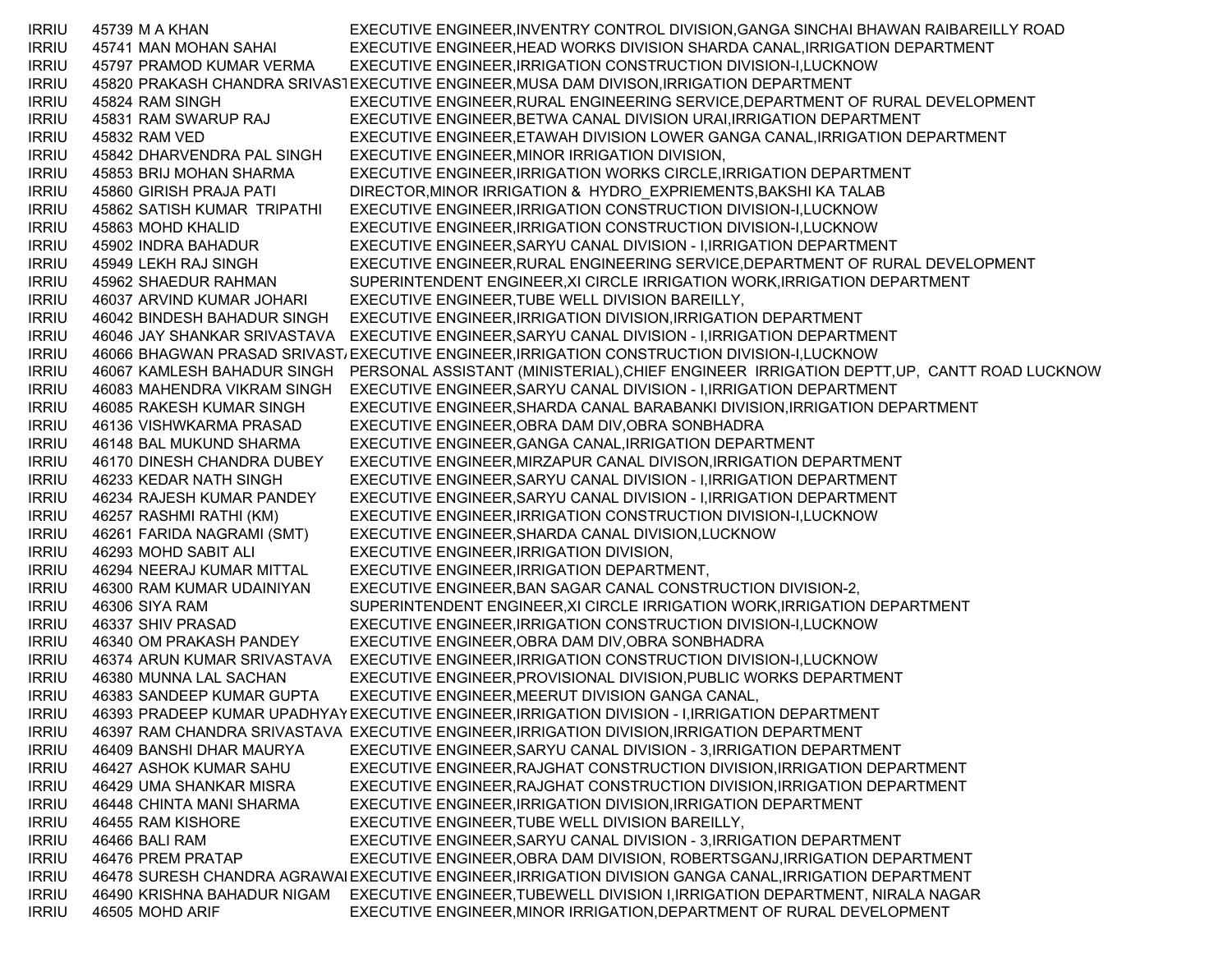| <b>IRRIU</b> | 46524 MOHD SHAMIM            | EXECUTIVE ENGINEER, SARYU CANAL DIVISION - 3, IRRIGATION DEPARTMENT                             |
|--------------|------------------------------|-------------------------------------------------------------------------------------------------|
| <b>IRRIU</b> | 46532 SHYAM PRAKASH SHUKLA   | EXECUTIVE ENGINEER, IRRIGATION DIVISION SHARDA CANAL, IRRIGATION DEPARTMENT                     |
| <b>IRRIU</b> | 46541 IRSHAD AHMAD KHAN      | EXECUTIVE ENGINEER, ADDITIONAL DIVISION AGRA CANAL, IRRIGATION DEPARTMENT                       |
| <b>IRRIU</b> | 46543 AKHILESH KUMAR         | EXECUTIVE ENGINEER, LOWER GANGA DIVISION, IRRIGATION DEPARTMENT                                 |
| <b>IRRIU</b> | 46556 SANTOSH KUMAR DIXIT    | EXECUTIVE ENGINEER, TUBEWELL DIVISION I, IRRIGATION DEPARTMENT, NIRALA NAGAR                    |
| <b>IRRIU</b> | 46579 KAMAL KUMAR SHARMA     | EXECUTIVE ENGINEER, TUBEWELL DIVISION, IRRIGATION DEPARTMENT                                    |
| <b>IRRIU</b> | 46587 VED NATH               | EXECUTIVE ENGINEER, IRRIGATION DIVISION SHARDA CANAL, IRRIGATION DEPARTMENT                     |
| <b>IRRIU</b> | 46633 RAM SEWAK NIRANJAN     | EXECUTIVE ENGINEER, MATATILA DAM DIVISION, JHANSI                                               |
| <b>IRRIU</b> | 46688 RAJIV RATAN YADAV      | EXECUTIVE ENGINEER, SHARDA CANAL DIVISION, LUCKNOW                                              |
| <b>IRRIU</b> | 46690 NASIM AHMAD            | EXECUTIVE ENGINEER, GANGA CANAL, IRRIGATION DEPARTMENT                                          |
| <b>IRRIU</b> |                              | 46718 VINOD KUMAR SRIVASTAVA EXECUTIVE ENGINEER, MUSA DAM DIVISON, IRRIGATION DEPARTMENT        |
| <b>IRRIU</b> | 46720 RAMESH CHAND           | EXECUTIVE ENGINEER, HEADWORKS DIVISION, OKHLA, IRRIGATION DEPARTMENT                            |
| <b>IRRIU</b> | 46734 UDAI VEER SINGH        | EXECUTIVE ENGINEER, IRRIGATION/TUBEWELL/CHAMBAL DAL, IRRIGATION DEPARTMENT                      |
| <b>IRRIU</b> | 46735 ANIL KUMAR SAXENA      | EXECUTIVE ENGINEER, RURAL ENGINEERING SERVICE, DEPARTMENT OF RURAL DEVELOPMENT                  |
| <b>IRRIU</b> | 46738 KAILASH NATH PANDEY    | EXECUTIVE ENGINEER, BAN SAGAR CANAL CONSTRUCTION DIVISION-2,                                    |
| <b>IRRIU</b> | 46752 RAJ PAL SINGH          | EXECUTIVE ENGINEER, DRAINAGE DIVISION - I, IRRIGATION DEPARTMENT                                |
| <b>IRRIU</b> | 46761 SURJEET KAUR           | EXECUTIVE ENGINEER, IRRIGATION CONSTRUCTION DIVISION-I, LUCKNOW                                 |
| <b>IRRIU</b> |                              | 46762 BANI BHATTACHARYA (SMT) EXECUTIVE ENGINEER, IRRIGATION CONSTRUCTION DIVISION-I, LUCKNOW   |
| <b>IRRIU</b> | 46764 PRABHA SRIMAN PAL (KM) | EXECUTIVE ENGINEER, IRRIGATION CONSTRUCTION DIVISION-I, LUCKNOW                                 |
| <b>IRRIU</b> | 46765 MADHOO MATNANI (SMT)   | EXECUTIVE ENGINEER, IRRIGATION CONSTRUCTION DIVISION-I, LUCKNOW                                 |
| <b>IRRIU</b> | 46766 ANITA KUMARI (KM)      | EXECUTIVE ENGINEER, IRRIGATION CONSTRUCTION DIVISION-I, LUCKNOW                                 |
| <b>IRRIU</b> | 46768 BABU LAL               | EXECUTIVE ENGINEER, IRRIGATION CONSTRUCTION DIVISION-I, LUCKNOW                                 |
| <b>IRRIU</b> | 46774 ANAND SINGH            | PERSONAL ASSISTANT (MINISTERIAL), CHIEF ENGINEER IRRIGATION DEPTT, UP, CANTT ROAD LUCKNOW       |
| <b>IRRIU</b> | 46777 SANWAL PRASAD          | EXECUTIVE ENGINEER, IRRIGATION CONSTRUCTION DIVISION-I, LUCKNOW                                 |
| <b>IRRIU</b> | 46778 SHIV KUMAR SINGH       | EXECUTIVE ENGINEER, T&CPD HQ LK-2,                                                              |
| <b>IRRIU</b> | 46784 PADAM PRAKASH DIXIT    | EXECUTIVE ENGINEER, RURAL ENGINEERING SERVICE, DEPARTMENT OF RURAL DEVELOPMENT                  |
| <b>IRRIU</b> | 46808 BALAK RAM              | EXECUTIVE ENGINEER, IRRIGATION DIVISION SHARDA CANAL, IRRIGATION DEPARTMENT                     |
| <b>IRRIU</b> | 46830 SAYEED                 | EXECUTIVE ENGINEER, IRRIGATION DIVISION, IRRIGATION DEPARTMENT                                  |
| <b>IRRIU</b> | 46832 RAM BAKU               | EXECUTIVE ENGINEER, BETWA CANAL DIVISION URAI, IRRIGATION DEPARTMENT                            |
| <b>IRRIU</b> | 46835 RAVINDRA KUMAR         | EXECUTIVE ENGINEER, RURAL ENGINEERING SERVICE, DEPARTMENT OF RURAL DEVELOPMENT                  |
| <b>IRRIU</b> |                              | 46866 MUKESH CHANDRA SRIVAST/EXECUTIVE ENGINEER, TUBEWELL DIVISION,                             |
| <b>IRRIU</b> | 46867 MANI KANT VERMA        | EXECUTIVE ENGINEER, RURAL ENGINEERING SERVICE, DEPARTMENT OF RURAL DEVELOPMENT                  |
| <b>IRRIU</b> | 46872 NIRMAL KUMAR           | EXECUTIVE ENGINEER, RURAL ENGINEERING SERVICE, DEPARTMENT OF RURAL DEVELOPMENT                  |
| <b>IRRIU</b> | 46889 BALISTER SINGH         | EXECUTIVE ENGINEER, TUBEWELL DIVISION, IRRIGATION DEPARTMENT                                    |
| <b>IRRIU</b> | 46892 NANHAK RAM             | EXECUTIVE ENGINEER, IRRIGATION CONSTRUCTION DIVISION-I, LUCKNOW                                 |
| <b>IRRIU</b> | 46895 SRI NARAIN DEEN YADAV  | EXECUTIVE ENGINEER, CO-ORDINATE & CHECKING DIVISION, IRRIGATION DEPARTMENT PARIKALP BHAWAN      |
| <b>IRRIU</b> | 46999 MIJJAN                 | EXECUTIVE ENGINEER, SARYU CANAL DIVISION, IRRIGATION DEPARTMENT                                 |
| <b>IRRIU</b> | 47000 KRISHNA KUMAR          | EXECUTIVE ENGINEER, RURAL ENGINEERING SERVICE, DEPARTMENT OF RURAL DEVELOPMENT                  |
| <b>IRRIU</b> |                              | 47029 NAGENDRA PRATAP SINGH EXECUTIVE ENGINEER, SARYU CANAL DIVISION - I, IRRIGATION DEPARTMENT |
| <b>IRRIU</b> | 47062 TEK CHAND              | EXECUTIVE ENGINEER, EAST GANGA CONSTRUCTION DIVISION-4, IRRIGATION DEPARTMENT                   |
| <b>IRRIU</b> | 47068 VIPIN KUMAR SAXENA     | EXECUTIVE ENGINEER, HEAD WORKS DIVISION SHARDA CANAL, IRRIGATION DEPARTMENT                     |
| <b>IRRIU</b> | 47069 SANDEEP KUMAR          | EXECUTIVE ENGINEER, HEAD WORKS DIVISION SHARDA CANAL, IRRIGATION DEPARTMENT                     |
| <b>IRRIU</b> |                              | 47076 ASHOK KUMAR SRIVASTAVA EXECUTIVE ENGINEER, FLOOD WORK DIVISION - I, IRRIGATION DEPARTMENT |
| <b>IRRIU</b> | 47079 RAMESH BABU TIWARI     | EXECUTIVE ENGINEER, RURAL ENGINEERING SERVICE, DEPARTMENT OF RURAL DEVELOPMENT                  |
| <b>IRRIU</b> | 47098 SRI NIWAS SHARMA       | EXECUTIVE ENGINEER, MEERUT DIVISION GANGA CANAL,                                                |
| <b>IRRIU</b> | 47132 RAJ BAHADUR YADAV      | EXECUTIVE ENGINEER, IRRIGATION DIVISION, IRRIGATION DEPARTMENT                                  |
| <b>IRRIU</b> | 47135 KIRAN TIWARI           | EXECUTIVE ENGINEER, RURAL ENGINEERING SERVICE, DEPARTMENT OF RURAL DEVELOPMENT                  |
| <b>IRRIU</b> | 47143 RAM KARAN              | EXECUTIVE ENGINEER, SARYU CANAL DIVISION - I, IRRIGATION DEPARTMENT                             |
| <b>IRRIU</b> | 47149 SRI MOLHOO             | EXECUTIVE ENGINEER, SARYU CANAL DIVISION, IRRIGATION DEPARTMENT                                 |
| <b>IRRIU</b> | 47172 SURESH CHAND SHARMA    | PERSONAL ASSISTANT (MINISTERIAL), CHIEF ENGINEER IRRIGATION DEPTT, UP, CANTT ROAD LUCKNOW       |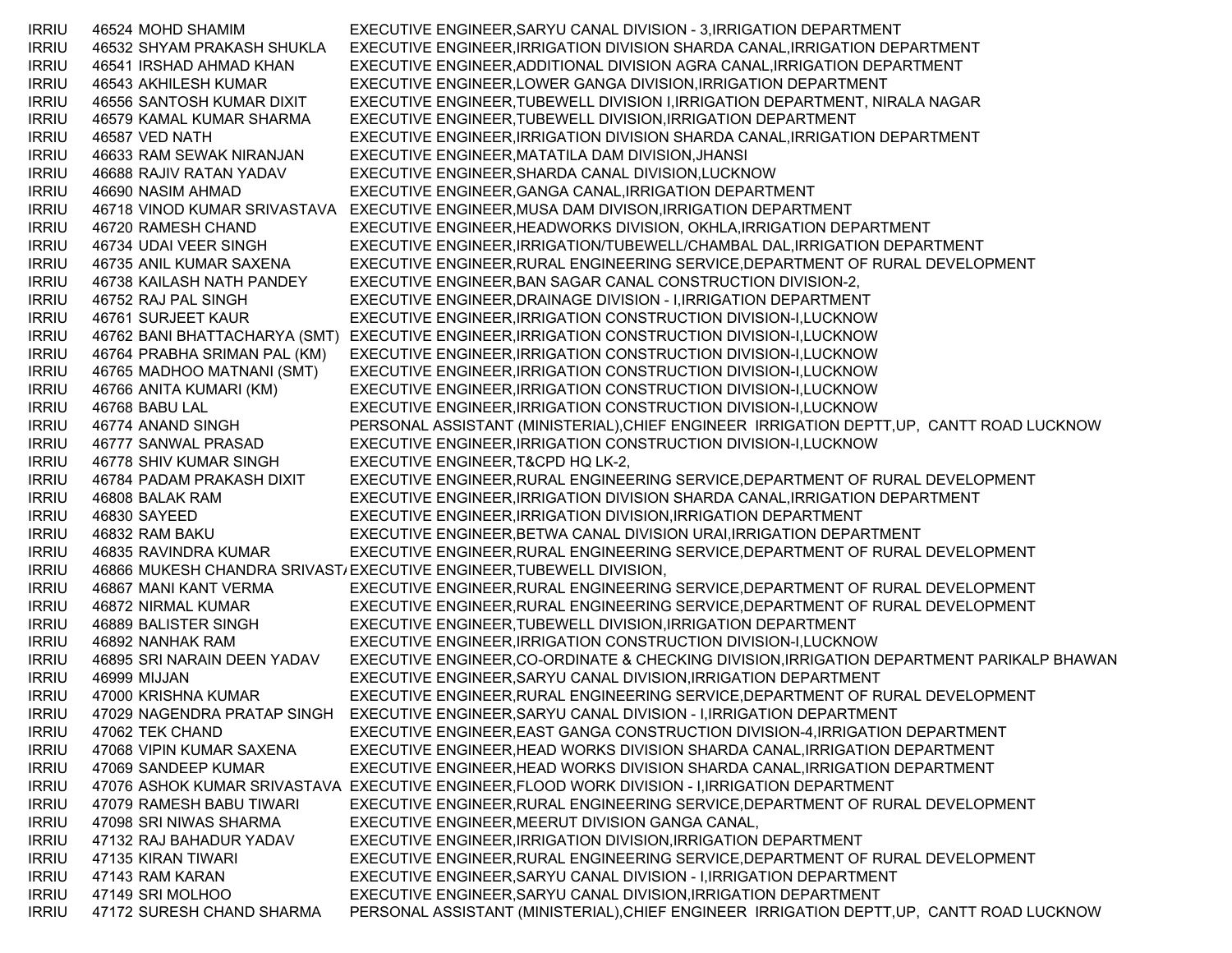IRRIU 47184 SIDDH NATH PANDEY EXECUTIVE ENGINEER,SARYU CANAL DIVISION - I,IRRIGATION DEPARTMENT IRRIU 47185 SURESH CHAND YADAV EXECUTIVE ENGINEER,IRRIGATION WORKS CIRCLE,IRRIGATION DEPARTMENT IRRIU 47186 KRISHNA PRAKASH SINGH EXECUTIVE ENGINEER,MUSA DAM DIVISON,IRRIGATION DEPARTMENT IRRIU 47204 GOVIND CHAND EXECUTIVE ENGINEER,OBRA DAM DIVISION, ROBERTSGANJ,IRRIGATION DEPARTMENT IRRIU 47212 MAHENDRA PAL SINGH EXECUTIVE ENGINEER,SHARDA CANAL IRRIGATION DIVISION,IRRIGATION DEPARTMENT IRRIU 47226 SUNIL JAIN EXECUTIVE ENGINEER,MEERUT DIVISION GANGA CANAL, IRRIU 47257 NAVNEET KUMAR SHARMA EXECUTIVE ENGINEER,TUBEWELL DIVISION IInd,ALLAHABAD IRRIU 47266 SURENDRA KUMAR PAL PROJECT MANAGER,PROJECT MANAGER UP BHUMI SUDHAR NIGAM,BHUMITRA BHAWAN TC/19Y VIBHUTI KHAND IRRIU 47288 PREM KISHORE EXECUTIVE ENGINEER,BAN SAGAR CANAL CONSTRUCTION DIVISION-2, IRRIU 47314 RAJENDRA SINGH YADAV EXECUTIVE ENGINEER,SHARDA SAHAYAK DIVISION-23, IRRIU 47331 BALMUKUND SINGH EXECUTIVE ENGINEER,MINOR IRRIGATION,BDO CAMPUS IRRIU 47332 SITA RAM SRIVASTAVA EXECUTIVE ENGINEER,IRRIGATION CONSTRUCTION DIVISION-I,LUCKNOW IRRIU 47338 SURENDRA PRASAD PANDEYEXECUTIVE ENGINEER,IRRIGATION DIVISION,IRRIGATION DEPARTMENT IRRIU 47342 KHOOB SINGH EXECUTIVE ENGINEER,MINOR IRRIGATION, IRRIU 47357 JITENDRA SRIVASTAVA EXECUTIVE ENGINEER,TUBEWELL DIVISION IInd,ALLAHABAD IRRIU 47360 VED PRAKASH MISHRA EXECUTIVE ENGINEER,SHARDA CANAL DIVISION,IRRIGATION DEPARTMENT IRRIU 47373 DINESHWAR SHUKLA EXECUTIVE ENGINEER,BAN SAGAR CANAL CONSTRUCTION DIVISION-2, IRRIU 47390 PARAS NATH SINGH EXECUTIVE ENGINEER,MINOR IRRIGATION,DEPARTMENT OF RURAL DEVELOPMENT IRRIU 47392 SUNIL KUMAR SRIVASTAVA EXECUTIVE ENGINEER,CO-ORDINATE & CHECKING DIVISION,IRRIGATION DEPARTMENT PARIKALP BHAWAN IRRIU 47399 ANAND SWAROOP EXECUTIVE ENGINEER,RAJGHAT CONSTRUCTION DIVISION,IRRIGATION DEPARTMENT IRRIU 47412 VIJAI SHANKER DUBEY EXECUTIVE ENGINEER,RURAL ENGINEERING SERVICE,DEPARTMENT OF RURAL DEVELOPMENT IRRIU 47416 SUSHIL KUMAR EXECUTIVE ENGINEER,RURAL ENGINEERING SERVICE,DEPARTMENT OF RURAL DEVELOPMENT IRRIU 47428 NARENDRA PAL GUPTA EXECUTIVE ENGINEER,NARORA LOWER GANGA CANAL DIVISION,IRRIGATION DEPARTMENT IRRIU 47430 VIJAI KUMAR SHARMA EXECUTIVE ENGINEER,CENTRAL GANGA CANAL CONSTRUCTION DIV.-2,IRRIGATION DEPARTMENT IRRIU 47441 ASHOK KUMAR SRIVASTAVA EXECUTIVE ENGINEER,IRRIGATION DIVISION,IRRIGATION DEPARTMENT IRRIU 47524 PREM CHANDRA SUPERINTENDENT ENGINEER,39 CIRCLE PUBLIC WORKS DEPTT,JAWAHAR BHAWAN LUCKNOW IRRIU 47547 VIJAY KUMAR AGRAWAL EXECUTIVE ENGINEER,IRRIGATION CONSTRUCTION DIVISION-I,LUCKNOW IRRIU 47550 SHIV MURTI EXECUTIVE ENGINEER,RURAL ENGINEERING SERVICE,DEPARTMENT OF RURAL DEVELOPMENT IRRIU 47568 SHRAWAN KUMAR TIWARI EXECUTIVE ENGINEER,IRRIGATION CONSTRUCTION DIVISION-I,LUCKNOW IRRIU 47597 GIRISH CHANDRA ASTHANA EXECUTIVE ENGINEER,CO-ORDINATE & CHECKING DIVISION,IRRIGATION DEPARTMENT PARIKALP BHAWAN IRRIU 47611 MOHAMMAD ISLAM KHAN EXECUTIVE ENGINEER,RURAL ENGINEERING SERVICE,DEPARTMENT OF RURAL DEVELOPMENT IRRIU 47618 WASEEM AHMAD BIHARI EXECUTIVE ENGINEER,RURAL ENGINEERING SERVICE,DEPARTMENT OF RURAL DEVELOPMENT IRRIU 47666 SANJAI PANDEY EXECUTIVE ENGINEER,TUBEWELL DIVISION I,IRRIGATION DEPARTMENT, NIRALA NAGAR IRRIU 47680 RADHEYSHYAM SINGH EXECUTIVE ENGINEER,RURAL ENGINEERING SERVICE,DEPARTMENT OF RURAL DEVELOPMENT IRRIU 47695 ASHOK KUMAR EXECUTIVE ENGINEER,CENTRAL GANGA CANAL CONSTRUCTION DIV.-2,IRRIGATION DEPARTMENT IRRIU 47711 OM PRAKASH DWIVEDI SUPERINTENDENT ENGINEER,XI CIRCLE IRRIGATION WORK,IRRIGATION DEPARTMENT IRRIU 47733 C BAHADUR EXECUTIVE ENGINEER,MEERUT DIVISION GANGA CANAL, IRRIU 47761 RAJENDRA PRASAD EXECUTIVE ENGINEER,OBRA DAM DIV,OBRA SONBHADRA IRRIU 47805 ARJUN PRASAD EXECUTIVE ENGINEER,IRRIGATION DIVISION - I,IRRIGATION DEPARTMENT IRRIU 47809 JEETENDRA NATH MISHRA EXECUTIVE ENGINEER,MUSA DAM DIVISON,IRRIGATION DEPARTMENT IRRIU 47812 SHARAD CHANDRA PANKAJ EXECUTIVE ENGINEER,IRRIGATION CONSTRUCTION DIVISION-I,LUCKNOW IRRIU 47823 SUNIL KUMAR SHAH EXECUTIVE ENGINEER,IRRIGATION CONSTRUCTION DIVISION-I,LUCKNOW IRRIU 47829 ARTI SAXENA (KM) EXECUTIVE ENGINEER,IRRIGATION CONSTRUCTION DIVISION-I,LUCKNOW IRRIU 47830 VIJAI SINGH EXECUTIVE ENGINEER,IRRIGATION CONSTRUCTION DIVISION-I,LUCKNOW IRRIU 47833 KIRAN KHATRI (SMT) EXECUTIVE ENGINEER,IRRIGATION CONSTRUCTION DIVISION-I,LUCKNOW IRRIU 47841 FAKEER CHAND EXECUTIVE ENGINEER,TUBE WELL DIVISION BAREILLY, IRRIU 47864 PUNYA PRATAP PANDEY UNDER SECRETARY,ADMN A/C DEPT SACHIVALYA,LUCKNOW IRRIU 47865 ANIL KUMAR SINGHAL EXECUTIVE ENGINEER,EE HEAD WORKS DN AGRA CANAL OKHLA NDL, IRRIU 47876 GAYAS ALAM EXECUTIVE ENGINEER,RURAL ENGINEERING SERVICE,DEPARTMENT OF RURAL DEVELOPMENT IRRIU 47892 SANJAI CHATURVEDI EXECUTIVE ENGINEER,IRRIGATION DIVISION,IRRIGATION DEPARTMENT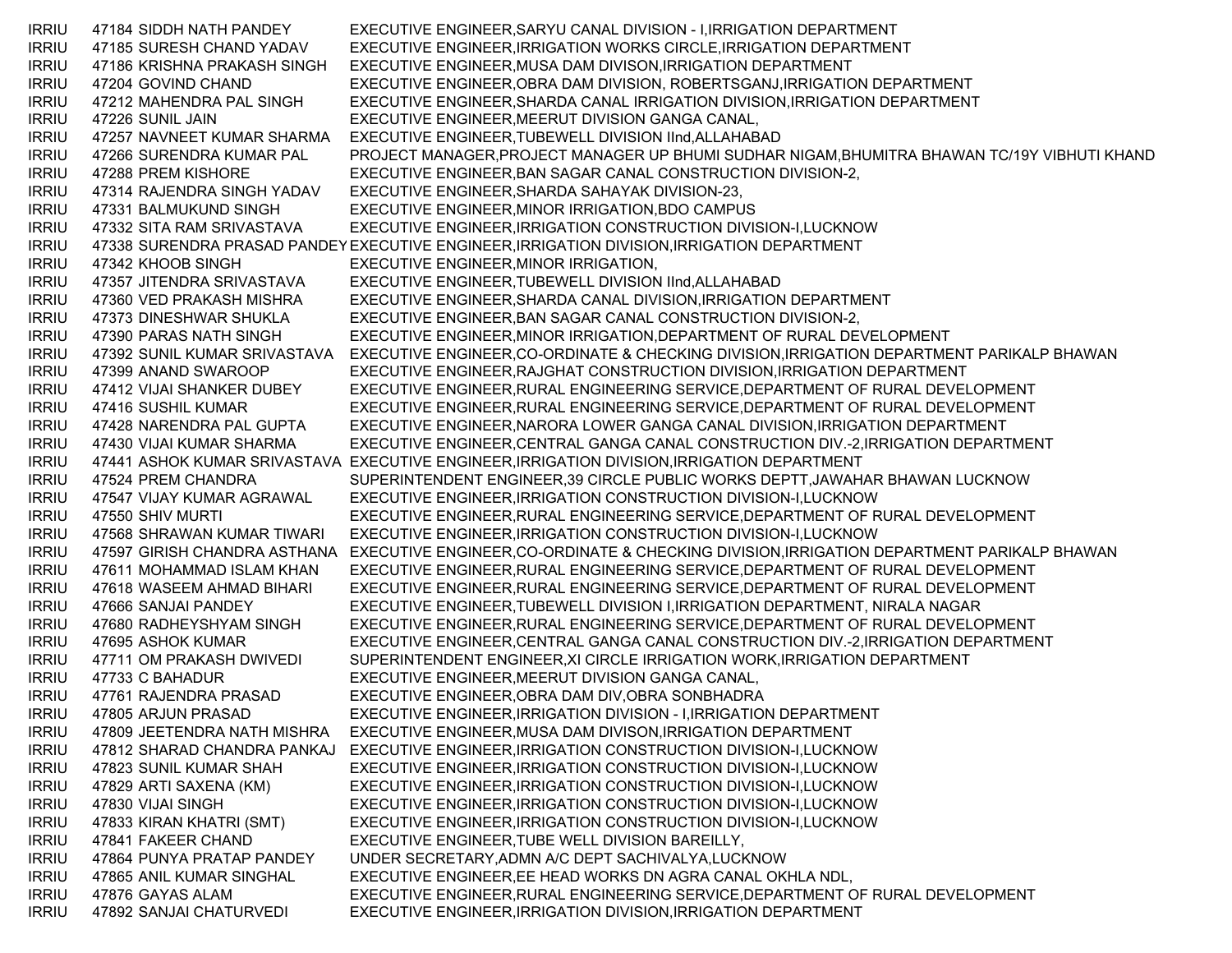| <b>IRRIU</b> | 47915 RAKESH KUMAR          | EXECUTIVE ENGINEER, MUSA DAM DIVISON, IRRIGATION DEPARTMENT                                        |
|--------------|-----------------------------|----------------------------------------------------------------------------------------------------|
| <b>IRRIU</b> | 47916 NARVADA PRASAD        | EXECUTIVE ENGINEER, GROUND WATER DEPARTMENT DIVISION, 127/W-1, 69 SAKET NAGAR                      |
| <b>IRRIU</b> | 47917 SARKAR HUSAIN         | EXECUTIVE ENGINEER, TUBEWELL DIVISION, IRRIGATION DEPARTMENT                                       |
| <b>IRRIU</b> | 47921 PRATAP NARAYAN SINGH  | EXECUTIVE ENGINEER, BETWA CANAL DIVISION URAI, IRRIGATION DEPARTMENT                               |
| <b>IRRIU</b> | 47929 YASHPAL SINGH         | EXECUTIVE ENGINEER, IRRIGATION DIVISION GANGA CANAL, IRRIGATION DEPARTMENT                         |
| <b>IRRIU</b> | 47941 CHHEDI PRASAD         | EXECUTIVE ENGINEER, IRRIGATION DIVISION- I, IRRIGATION DEPARTMENT                                  |
| <b>IRRIU</b> | 47985 ANIL KUMAR GUPTA      | EXECUTIVE ENGINEER, CENTRAL GANGA CANAL CONSTRUCTION DIV.-2, IRRIGATION DEPARTMENT                 |
| <b>IRRIU</b> |                             | 48005 SURENDRA KUMAR PANDEY EXECUTIVE ENGINEER, IRRIGATION DIVISION, IRRIGATION DEPARTMENT         |
| <b>IRRIU</b> | 48013 AYODHYA PRASAD SINGH  | EXECUTIVE ENGINEER, SARYU CANAL DIVISION, IRRIGATION DEPARTMENT                                    |
| <b>IRRIU</b> | 48054 CHANDRA MOHAN SHAHI   | EXECUTIVE ENGINEER, IRRIGATION DIVISION- I, IRRIGATION DEPARTMENT                                  |
| <b>IRRIU</b> | 48074 ASHOK KUMAR SAXENA    | EXECUTIVE ENGINEER, CENTRAL GANGA CANAL CONSTRUCTION DIV.-2, IRRIGATION DEPARTMENT                 |
| <b>IRRIU</b> | 48086 DEEPAK MAHAJAN        | EXECUTIVE ENGINEER, RURAL ENGINEERING SERVICE, DEPARTMENT OF RURAL DEVELOPMENT                     |
| <b>IRRIU</b> | 48121 SALIGRAM SAINI        | EXECUTIVE ENGINEER, SARYU CANAL DIVISION - I, IRRIGATION DEPARTMENT                                |
| <b>IRRIU</b> | 48122 RAM CHANDRA SINGH     | EXECUTIVE ENGINEER, MINOR IRRIGATION, DEPARTMENT OF RURAL DEVELOPMENT                              |
| <b>IRRIU</b> |                             | 48139 AKHILESH KUMAR SRIVASTAVEXECUTIVE ENGINEER, BETWA CANAL DIVISION URAI, IRRIGATION DEPARTMENT |
| <b>IRRIU</b> | 48147 HAKIM SINGH           | EXECUTIVE ENGINEER, IRRIGATION DIVISION, IRRIGATION DEPARTMENT                                     |
| <b>IRRIU</b> | 48156 PRADEEP AGRAWAL       | EXECUTIVE ENGINEER, ADDITIONAL DIVISION AGRA CANAL, IRRIGATION DEPARTMENT                          |
| <b>IRRIU</b> | 48195 RAJIT SINGH           | EXECUTIVE ENGINEER, RURAL ENGINEERING SERVICE, DEPARTMENT OF RURAL DEVELOPMENT                     |
| <b>IRRIU</b> | 48198 SHIVAJI SINGH         | EXECUTIVE ENGINEER, RURAL ENGINEERING SERVICE, DEPARTMENT OF RURAL DEVELOPMENT                     |
| <b>IRRIU</b> | 48204 JASWANT SINGH         | EXECUTIVE ENGINEER, MUSA DAM DIVISON, IRRIGATION DEPARTMENT                                        |
| <b>IRRIU</b> | 48244 NARESH CHANDRA YADAV  | EXECUTIVE ENGINEER, GROUND WATER DEPARTMENT DIVISION, DEPARTMENT OF RURAL DEVELOPMENT              |
| <b>IRRIU</b> | 48249 VIJAI SHANKAR SINGH   | EXECUTIVE ENGINEER, TUBEWELL DIVISION - I, IRRIGATION DEPARTMENT                                   |
| <b>IRRIU</b> | 48285 OM PRAKASH            | EXECUTIVE ENGINEER, T&CPD HQ LK-2,                                                                 |
| <b>IRRIU</b> | 48289 SUDHANSHU KAUSHIK     | EXECUTIVE ENGINEER, INVENTRY CONTROL DIVISION, GANGA SINCHAI BHAWAN RAIBAREILLY ROAD               |
| <b>IRRIU</b> | 48298 RAM SANEHI            | EXECUTIVE ENGINEER, SARYU CANAL DIVISION - 3, IRRIGATION DEPARTMENT                                |
| <b>IRRIU</b> | 48304 DHURMUN PRASAD        | EXECUTIVE ENGINEER, MINOR IRRIGATION,                                                              |
| <b>IRRIU</b> |                             | 48314 KULDEEP SWAROOP SAXENA SUPERINTENDENT ENGINEER, 18TH CIRCLE, IRRIGATION WORKS                |
| <b>IRRIU</b> | 48335 OM PRAKASH            | EXECUTIVE ENGINEER, RURAL ENGINEERING SERVICE, DEPARTMENT OF RURAL DEVELOPMENT                     |
| <b>IRRIU</b> |                             | 48337 ASHISH KUMAR SRIVASTAVA EXECUTIVE ENGINEER, IRRIGATION CONSTRUCTION DIVISION-I, LUCKNOW      |
| <b>IRRIU</b> |                             | 48339 PRADEEP KUMAR CHATURVE EXECUTIVE ENGINEER, IRRIGATION CONSTRUCTION DIVISION-I, LUCKNOW       |
| <b>IRRIU</b> | 48350 RAJIV KUMAR           | EXECUTIVE ENGINEER, HEAD WORKS DIVISION SHARDA CANAL, IRRIGATION DEPARTMENT                        |
| <b>IRRIU</b> | 48351 LAKSHMI CHAND         | EXECUTIVE ENGINEER, MINOR IRRIGATION, DEPARTMENT OF RURAL DEVELOPMENT                              |
| <b>IRRIU</b> | 48353 HARI PRAKASH          | EXECUTIVE ENGINEER, IRRIGATION CONSTRUCTION DIVISION, IRRIGATION DEPARTMENT                        |
| <b>IRRIU</b> | 48372 NAND KISHORE SINGH    | EXECUTIVE ENGINEER, MUSA DAM DIVISON, IRRIGATION DEPARTMENT                                        |
| <b>IRRIU</b> |                             | 48376 JAI PRAKASH NARAIN DUBEY EXECUTIVE ENGINEER, BAN SAGAR CANAL CONSTRUCTION DIVISION-2,        |
| <b>IRRIU</b> | 48390 UDAI SINGH SENGAR     | EXECUTIVE ENGINEER, RURAL ENGINEERING SERVICE, DEPARTMENT OF RURAL DEVELOPMENT                     |
| <b>IRRIU</b> | 48404 GANESH KUMAR          | EXECUTIVE ENGINEER, CENTRAL GANGA CANAL CONSTRUCTION DIV.-2, IRRIGATION DEPARTMENT                 |
| <b>IRRIU</b> | 48505 ARUN KUMAR SINGH      | EXECUTIVE ENGINEER, OBRA DAM DIV, OBRA SONBHADRA                                                   |
| <b>IRRIU</b> | 48508 DEOKI NANDAN          | EXECUTIVE ENGINEER, IRRIGATION CONSTRUCTION DIVISION-I, LUCKNOW                                    |
| <b>IRRIU</b> |                             | 48514 SHASHI BALA GUPTA (SMT) EXECUTIVE ENGINEER, DRAINAGE DIVISION - I, IRRIGATION DEPARTMENT     |
| <b>IRRIU</b> | 48569 SUBHASH KUMAR         | EXECUTIVE ENGINEER, TUBEWELL DIVISION IInd, ALLAHABAD                                              |
| <b>IRRIU</b> | 48572 NITA GUPTA (KM)       | EXECUTIVE ENGINEER, MEERUT DIVISION GANGA CANAL,                                                   |
| <b>IRRIU</b> | 48578 RAM JANAM             | SUPERINTENDENT ENGINEER, GONDA CIRCLE, PUBLIC WORKS DEPARTMENT                                     |
| <b>IRRIU</b> | 48598 AMOD KUMAR SRIVASTAVA | EXECUTIVE ENGINEER, IRRIGATION DIVISION- I, IRRIGATION DEPARTMENT                                  |
| <b>IRRIU</b> | 48605 RAJESH TYAGI          | EXECUTIVE ENGINEER, CO-ORDINATE & CHECKING DIVISION, IRRIGATION DEPARTMENT PARIKALP BHAWAN         |
| <b>IRRIU</b> | 48607 NITYANAND TIWARI      | EXECUTIVE ENGINEER, MUSA DAM DIVISON, IRRIGATION DEPARTMENT                                        |
| <b>IRRIU</b> | 48617 ASHOK KUMAR           | EXECUTIVE ENGINEER, RURAL ENGINEERING SERVICE, DEPARTMENT OF RURAL DEVELOPMENT                     |
| <b>IRRIU</b> | 48625 OM PRAKASH TIWARI     | EXECUTIVE ENGINEER, INVENTRY CONTROL DIVISION, GANGA SINCHAI BHAWAN RAIBAREILLY ROAD               |
| <b>IRRIU</b> | 48629 SHIV SHANKAR SINGH    | EXECUTIVE ENGINEER, MINOR IRRIGATION,                                                              |
| <b>IRRIU</b> | 48652 PREM KUMAR SINGH      | EXECUTIVE ENGINEER, OBRA DAM DIVISION, ROBERTSGANJ, IRRIGATION DEPARTMENT                          |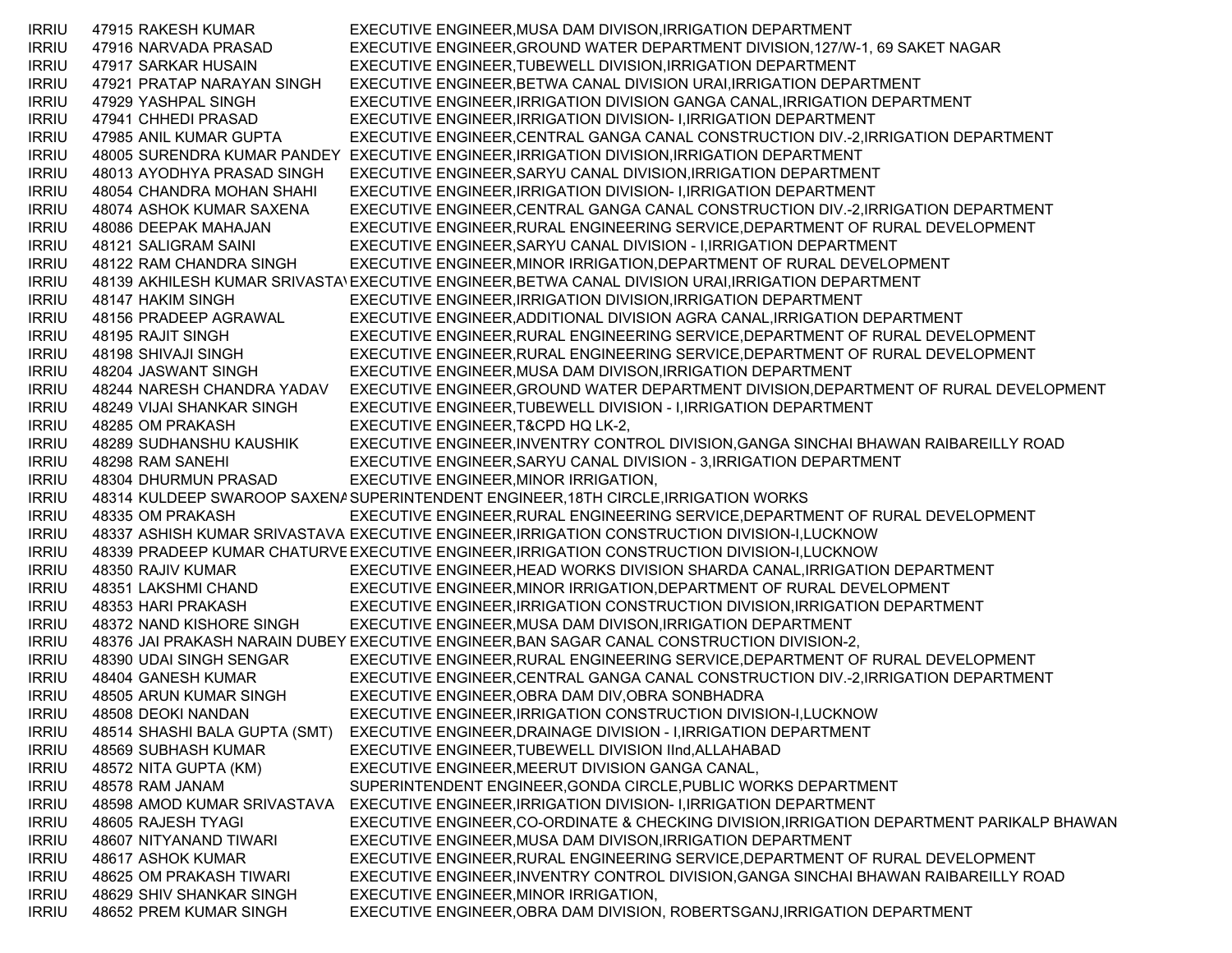IRRIU 48655 PRATIKSHA SRIVASTAVA EXECUTIVE ENGINEER,TUBEWELL DIVISION I,IRRIGATION DEPARTMENT, NIRALA NAGAR IRRIU 48673 AJAY KUMAR TRIVEDI EXECUTIVE ENGINEER,IRRIGATION CONSTRUCTION DIVISION-I,LUCKNOW IRRIU 48702 PRAKASH NARAIN SINGH EXECUTIVE ENGINEER,TUBEWELL DIVISION - I,IRRIGATION DEPARTMENT IRRIU 48703 AWADH KISHORE SINGH EXECUTIVE ENGINEER,IRRIGATION DIVISION - I,IRRIGATION DEPARTMENT IRRIU 48712 BHOLA NATH ARYA SENIOR GEO-PHYSICIST,GROUND WATER DEPTT,GEOPHYSICAL SURVEY DIVISION IRRIU 48713 SAMAR NATH YADAV EXECUTIVE ENGINEER,MINOR IRRIGATION,DEPARTMENT OF RURAL DEVELOPMENT IRRIU 48724 SHYAMLI GOMASTA (SMT) EXECUTIVE ENGINEER,INVENTRY CONTROL DIVISION,GANGA SINCHAI BHAWAN RAIBAREILLY ROAD IRRIU 48732 KRISHNA KUMAR PANDEY CHIEF ENGINEER,MINOR IRRIGATION TRANING CENTRE BKT., IRRIU 48734 VINOD PRAKASH AWASTHI EXECUTIVE ENGINEER,IRRIGATION DIVISION, IRRIU 48738 MOAZZAM ALI KHAN SUPERINTENDENT ENGINEER,GANDAK IRRIGATION WORKS CIRCLE -I I,IRRIGATION DEPARTMENT IRRIU 48750 SHANKAR PRASAD EXECUTIVE ENGINEER,MEERUT DIVISION GANGA CANAL, IRRIU 48758 ARUNODAY YADAV SUPERINTENDENT ENGINEER,GANDAK IRRIGATION WORKS CIRCLE -I I,IRRIGATION DEPARTMENT IRRIU 48775 ASHWANI KUMAR SINGH EXECUTIVE ENGINEER,INVENTRY CONTROL DIVISION,GANGA SINCHAI BHAWAN RAIBAREILLY ROAD IRRIU 48843 MAN SINGH EXECUTIVE ENGINEER,QUALITY CONTROL DIVISION,IRRIGATION DEPARTMENT IRRIU 48852 MERAJ AHMAD FARIDI EXECUTIVE ENGINEER,IRRIGATION DIVISION,IRRIGATION DEPARTMENT IRRIU 48859 SHOBHA SHARMA (SMT) EXECUTIVE ENGINEER,IRRIGATION CONSTRUCTION DIVISION-I,LUCKNOW IRRIU 48870 DAYA SHANKAR SINGH EXECUTIVE ENGINEER,RURAL ENGINEERING SERVICE,DEPARTMENT OF RURAL DEVELOPMENT IRRIU 48886 GEETA RASTOGI PERSONAL ASSISTANT (MINISTERIAL),CHIEF ENGINEER IRRIGATION DEPTT,UP, CANTT ROAD LUCKNOW IRRIU 48887 GEETA SRIVASTAVA EXECUTIVE ENGINEER,IRRIGATION CONSTRUCTION DIVISION-I,LUCKNOW IRRIU 48888 SUNIL KUMAR SAXENA EXECUTIVE ENGINEER,IRRIGATION CONSTRUCTION DIVISION-I,LUCKNOW IRRIU 48901 PRAMOD KUMAR MISHRA EXECUTIVE ENGINEER,IRRIGATION DIVISION SHARDA CANAL,IRRIGATION DEPARTMENT IRRIU 48912 JAG NARAIN EXECUTIVE ENGINEER,RURAL ENGINEERING SERVICE,DEPARTMENT OF RURAL DEVELOPMENT IRRIU 48920 CHANDESH KUMAR JAIN EXECUTIVE ENGINEER,SURVEY & RESEARCH DIVISION,IRRIGATION DEPARTMENT IRRIU 48927 SHRESHTHA LUMBA EXECUTIVE ENGINEER,MATATILA DAM DIVISION,JHANSI IRRIU 48932 GIRJA PRASAD SINGH EXECUTIVE ENGINEER,OBRA DAM DIV,OBRA SONBHADRA IRRIU 48954 OM PRAKASH MITTAL EXECUTIVE ENGINEER,MEERUT DIVISION GANGA CANAL, IRRIU 48958 NIRAJ KUMAR MISHRA EXECUTIVE ENGINEER,HEAD WORKS DIVISION SHARDA CANAL,IRRIGATION DEPARTMENT IRRIU 48963 MOHAN LAL EXECUTIVE ENGINEER,RURAL ENGINEERING SERVICE,DEPARTMENT OF RURAL DEVELOPMENT IRRIU 48968 SHIV SHANTI MISHRA (SMT) CHIEF ENGINEER,MINOR IRRIGATION TRANING CENTRE BKT., IRRIU 48977 REKHA SHARMA EXECUTIVE ENGINEER,MEERUT DIVISION GANGA CANAL, IRRIU 48985 RAM PYARE TEWARI EXECUTIVE ENGINEER,IRRIGATION CONSTRUCTION DIVISION-I,LUCKNOW IRRIU 48988 GANGA DEEN MISHAN EXECUTIVE ENGINEER,CO-ORDINATE & CHECKING DIVISION,IRRIGATION DEPARTMENT PARIKALP BHAWAN IRRIU 49032 SUDHIR PRAKASH EXECUTIVE ENGINEER,INVENTRY CONTROL DIVISION,GANGA SINCHAI BHAWAN RAIBAREILLY ROAD IRRIU 49062 DIWAKAR PRAKASH SINGH EXECUTIVE ENGINEER,IRRIGATION CONSTRUCTION DIVISION-I,LUCKNOW IRRIU 49067 PARDESHI PRASAD EXECUTIVE ENGINEER,IRRIGATION DIVISION- I,IRRIGATION DEPARTMENT IRRIU 49098 HARI RAM SINGH EXECUTIVE ENGINEER,TUBEWELL DIVISION - I,IRRIGATION DEPARTMENT IRRIU 49099 NAND KUMAR EXECUTIVE ENGINEER,TUBEWELL DIVISION - I,IRRIGATION DEPARTMENT IRRIU 49100 RAJ KUMAR SRIVASTAVA STAFF OFFICER,SENIOR (GENERAL),O/O CHIEF ENGINEER, PWD IRRIU 49118 SUNDER LAL EXECUTIVE ENGINEER,RURAL ENGINEERING SERVICE,DEPARTMENT OF RURAL DEVELOPMENT IRRIU 49131 PUROSHOTTAM NARAIN SAXIEXECUTIVE ENGINEER,IRRIGATION DIVISION,IRRIGATION DEPARTMENT IRRIU 49148 MAHARAJ SINGH EXECUTIVE ENGINEER,CENTRAL GANGA CANAL CONSTRUCTION DIV.-2,IRRIGATION DEPARTMENT IRRIU 49153 SHAILENDRA KUMAR SRIVAS EXECUTIVE ENGINEER,MUSA DAM DIVISON,IRRIGATION DEPARTMENT IRRIU 49154 CHANDRA BHAN EXECUTIVE ENGINEER,RURAL ENGINEERING SERVICE,DEPARTMENT OF RURAL DEVELOPMENT IRRIU 49167 SHIVAKANT SINGH EXECUTIVE ENGINEER,MUSA DAM DIVISON,IRRIGATION DEPARTMENT IRRIU 49169 SUBEDAR YADAV EXECUTIVE ENGINEER,RURAL ENGINEERING SERVICE,DEPARTMENT OF RURAL DEVELOPMENT IRRIU 49172 KAVITA KOHARWAL EXECUTIVE ENGINEER,HEAD WORKS DIVISION SHARDA CANAL,IRRIGATION DEPARTMENT IRRIU 49175 DINBANDHU GOSWAMI EXECUTIVE ENGINEER,ADDITIONAL DIVISION AGRA CANAL,IRRIGATION DEPARTMENT IRRIU 49179 RAM KHELAWAN EXECUTIVE ENGINEER,MUSA DAM DIVISON,IRRIGATION DEPARTMENT IRRIU 49188 RAJENDRA PRASAD PATHAK EXECUTIVE ENGINEER,IRRIGATION CONSTRUCTION DIVISION-I,LUCKNOW IRRIU 49206 SHIV PRASAD EXECUTIVE ENGINEER,IRRIGATION CONSTRUCTION DIVISION-I,LUCKNOW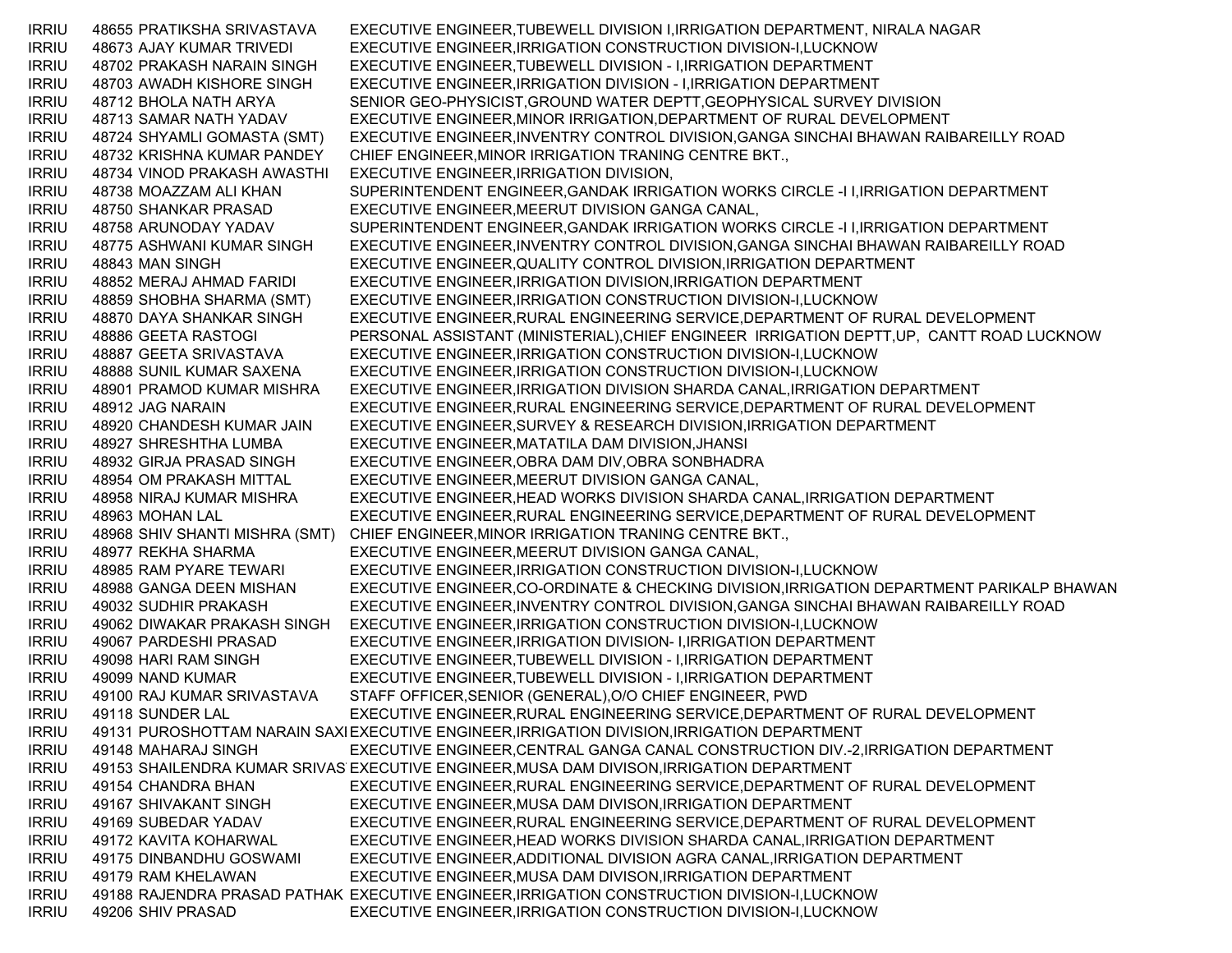IRRIU 49221 RAGHUNATH PRASAD SRIVA! EXECUTIVE ENGINEER, MINOR IRRIGATION, DEPARTMENT OF RURAL DEVELOPMENT IRRIU 49238 ASHOK KUMAR EXECUTIVE ENGINEER,SHARDA CANAL DIVISION,IRRIGATION DEPARTMENT IRRIU 49248 DESH RAJ EXECUTIVE ENGINEER,TUBEWELL DIVISION I,IRRIGATION DEPARTMENT, NIRALA NAGAR IRRIU 49249 AVNISH MISHRA EXECUTIVE ENGINEER,ETAWAH DIVISION LOWER GANGA CANAL,IRRIGATION DEPARTMENT IRRIU 49251 SHAMBHU DATT SHARMA EXECUTIVE ENGINEER,SHARDA CANAL DIVISION-2,IRRIGATION DEPARTMENT IRRIU 49270 OM PRAKASH RAJPUT EXECUTIVE ENGINEER,MINOR IRRIGATION,DEPARTMENT OF RURAL DEVELOPMENT IRRIU 49284 HAYAT ALI ANSARI EXECUTIVE ENGINEER,TUBEWELL DIVISION I,IRRIGATION DEPARTMENT, NIRALA NAGAR IRRIU 49286 GANGA RAM CHIEF ENGINEER,MINOR IRRIGATION TRANING CENTRE BKT., IRRIU 49287 UMESH CHANDRA YADAV CHIEF ENGINEER,MINOR IRRIGATION TRANING CENTRE BKT., IRRIU 49295 SHAKUNTLA GUPTA EXECUTIVE ENGINEER,MEERUT DIVISION GANGA CANAL, IRRIU 49298 ASHA RAM GUPTA EXECUTIVE ENGINEER,IRRIGATION CONSTRUCTION DIVISION-I,LUCKNOW IRRIU 49300 ATUL BISARIA EXECUTIVE ENGINEER,IRRIGATION CONSTRUCTION DIVISION-I,LUCKNOW IRRIU 49301 GOKARAN NATH SHUKLA PERSONAL ASSISTANT (MINISTERIAL),CHIEF ENGINEER IRRIGATION DEPTT,UP, CANTT ROAD LUCKNOW IRRIU 49303 RAJESH KUMAR SRIVASTAVAEXECUTIVE ENGINEER,IRRIGATION CONSTRUCTION DIVISION-I,LUCKNOW IRRIU 49304 DINESH SETHI PERSONAL ASSISTANT (MINISTERIAL),CHIEF ENGINEER IRRIGATION DEPTT,UP, CANTT ROAD LUCKNOW IRRIU 49306 BRIJ KISHORE MISHRA EXECUTIVE ENGINEER,IRRIGATION CONSTRUCTION DIVISION-I,LUCKNOW IRRIU 49308 SANTOSH KUMAR PANDEY EXECUTIVE ENGINEER,IRRIGATION CONSTRUCTION DIVISION-I,LUCKNOW IRRIU 49309 DINESH CHANDRA TIWARI EXECUTIVE ENGINEER,IRRIGATION CONSTRUCTION DIVISION-I, IRRIU 49310 ANIL KUMAR SAXENA EXECUTIVE ENGINEER,IRRIGATION CONSTRUCTION DIVISION-I,LUCKNOW IRRIU 49313 NARSINGH NARAIN GIRI EXECUTIVE ENGINEER,HEADWORKS DIVISION, OKHLA,IRRIGATION DEPARTMENT IRRIU 49333 SHATRUGHAN CHAUBEY EXECUTIVE ENGINEER,RURAL ENGINEERING SERVICE,DEPARTMENT OF RURAL DEVELOPMENT IRRIU 49334 GANGA PRASAD EXECUTIVE ENGINEER,PUBLIC WORKS DEPARTMENT,BANSI IRRIU 49349 SHIV PRAKASH SHARMA EXECUTIVE ENGINEER,PROVISIONAL DIVISION,PUBLIC WORKS DEPARTMENT IRRIU 49367 KRISHNA PAL SINGH EXECUTIVE ENGINEER,CO-ORDINATE & CHECKING DIVISION,IRRIGATION DEPARTMENT PARIKALP BHAWAN IRRIU 49368 RAJIV KUMAR JAITLI EXECUTIVE ENGINEER,ADDITIONAL DIVISION AGRA CANAL,IRRIGATION DEPARTMENT IRRIU 49374 MOOL CHANDRA EXECUTIVE ENGINEER,SARYU CANAL DIVISION - 6,IRRIGATION DEPARTMENT IRRIU 49379 MADHUBALA SRIVASTAVA EXECUTIVE ENGINEER,SURVEY & RESEARCH DIVISION,IRRIGATION DEPARTMENT IRRIU 49390 BABU RAM EXECUTIVE ENGINEER,GROUND WATER DEPARTMENT DIV-4,DEPARTMENT OF RURAL DEVELOPMENT IRRIU 49391 VIRENDRA LAL EXECUTIVE ENGINEER,MINOR IRRIGATION,DEPARTMENT OF RURAL DEVELOPMENT IRRIU 49398 ASRAR AHMAD EXECUTIVE ENGINEER,FLOOD WORK DIVISION - I,IRRIGATION DEPARTMENT IRRIU 49407 SANDEEP KUMAR EXECUTIVE ENGINEER,QUALITY CONTROL DIVISION,IRRIGATION DEPARTMENT IRRIU 49411 RAJ KUMAR GARG EXECUTIVE ENGINEER,IRRIGATION CONSTRUCTION DIVISION-I,LUCKNOW IRRIU 49412 NIRMAL KUMAR ASTHANA EXECUTIVE ENGINEER,IRRIGATION CONSTRUCTION DIVISION-I,LUCKNOW IRRIU 49413 SHRAWAN KUMAR BAJPAI EXECUTIVE ENGINEER,IRRIGATION CONSTRUCTION DIVISION-I,LUCKNOW IRRIU 49418 SHANTI PRAKASH TIWARI EXECUTIVE ENGINEER,IRRIGATION CONSTRUCTION DIVISION-I,LUCKNOW IRRIU 49422 PYARE LAL EXECUTIVE ENGINEER,NARORA LOWER GANGA CANAL DIVISION,IRRIGATION DEPARTMENT IRRIU 49423 BALRAJ SINGH EXECUTIVE ENGINEER,RURAL ENGINEERING SERVICE,DEPARTMENT OF RURAL DEVELOPMENT IRRIU 49424 NIRAJ ASTHANA EXECUTIVE ENGINEER,RURAL ENGINEERING SERVICE,DEPARTMENT OF RURAL DEVELOPMENT IRRIU 49426 SAJNI ARORA (SMT) DISTRICT DEVELOPMENT OFFICER,RURAL DEVELOPMENT DEPARTMENT,MEERUT IRRIU 49428 KULDEEP KUMAR EXECUTIVE ENGINEER,RURAL ENGINEERING SERVICE,DEPARTMENT OF RURAL DEVELOPMENT IRRIU 49429 BRIJENDRA SINGH EXECUTIVE ENGINEER,RURAL ENGINEERING SERVICE,DEPARTMENT OF RURAL DEVELOPMENT IRRIU 49464 ASHOK KUMAR DUBEY EXECUTIVE ENGINEER,MATATILA DAM DIVISION,JHANSI IRRIU 49488 SWADESH KUMAR SHARMA EXECUTIVE ENGINEER,RURAL ENGINEERING SERVICE,DEPARTMENT OF RURAL DEVELOPMENT IRRIU 49494 YOGENDRA KUMAR SHARMA EXECUTIVE ENGINEER,CENTRAL GANGA CANAL CONSTRUCTION DIV.-2,IRRIGATION DEPARTMENT IRRIU 49500 KAMAL NAYAN UPADHYAY EXECUTIVE ENGINEER,RURAL ENGINEERING SERVICES, IRRIU 49501 AJAY KUMAR MALL EXECUTIVE ENGINEER,RURAL ENGINEERING SERVICE,DEPARTMENT OF RURAL DEVELOPMENT IRRIU 49511 ABHAY KUMAR SRIVASTAVA EXECUTIVE ENGINEER,IRRIGATION CONSTRUCTION DIVISION-I,LUCKNOW IRRIU 49512 MUMTAZ AHMAD EXECUTIVE ENGINEER,CO-ORDINATE & CHECKING DIVISION,IRRIGATION DEPARTMENT PARIKALP BHAWAN IRRIU 49529 DHIRENDRA KUMAR EXECUTIVE ENGINEER,IRRIGATION DIVISION,IRRIGATION DEPARTMENT IRRIU 49549 VIDYA SHANKAR RAI EXECUTIVE ENGINEER,GOUND WATER DEPARTMENT DIVISION-D.P.A.P,8/12, MUIR ROAD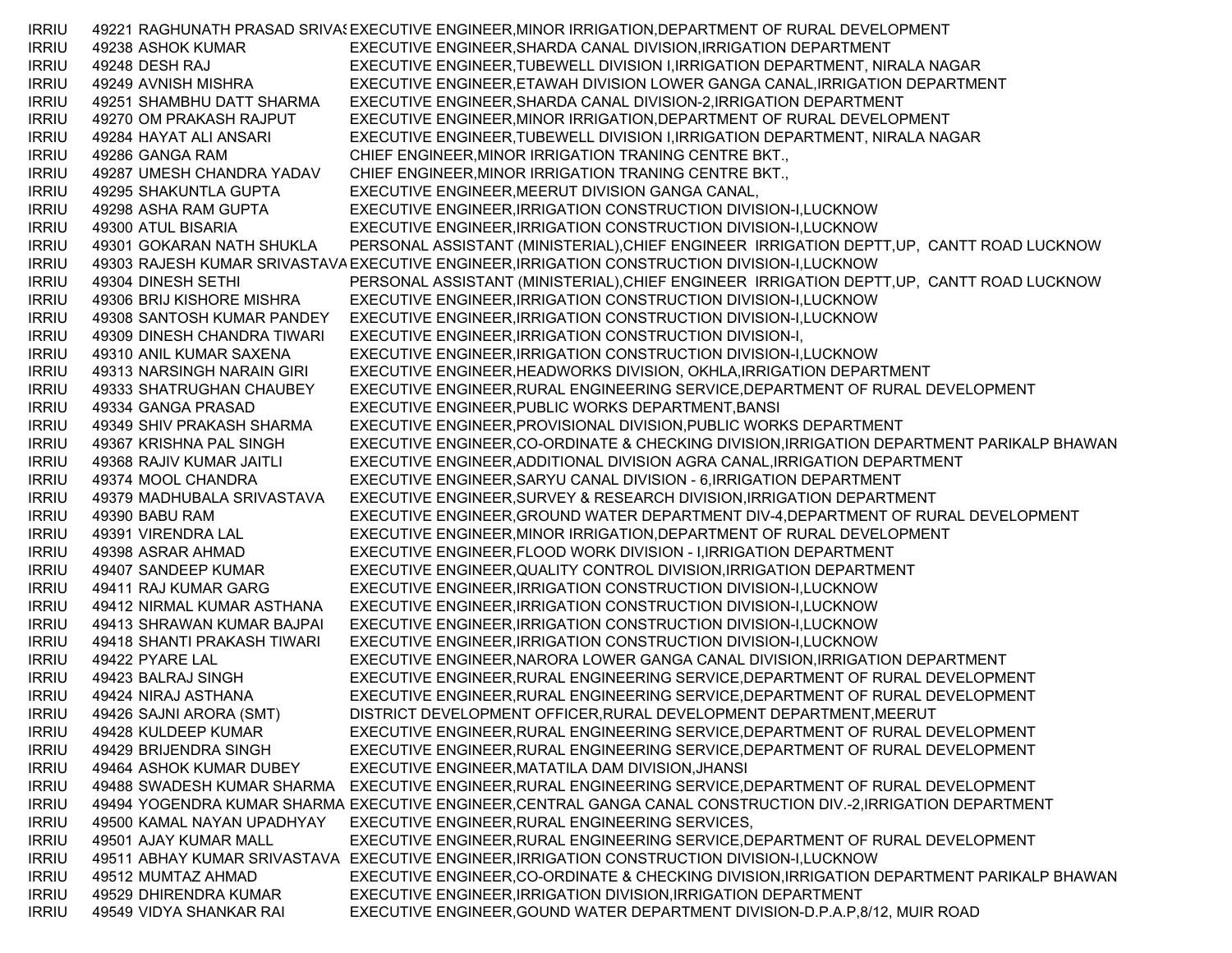IRRIU 49553 MAHESH KUMAR EXECUTIVE ENGINEER,IRRIGATION CONSTRUCTION DIVISION-I,LUCKNOW IRRIU 49557 RAJESH KUMAR EXECUTIVE ENGINEER,SARYU CANAL DIVISION - 6,IRRIGATION DEPARTMENT IRRIU 49570 MAHENDRA KUMAR SINGH EXECUTIVE ENGINEER,RURAL ENGINEERING SERVICE,DEPARTMENT OF RURAL DEVELOPMENT IRRIU 49573 RAM KUMAR VERMA EXECUTIVE ENGINEER,RURAL ENGINEERING SERVICE,DEPARTMENT OF RURAL DEVELOPMENT IRRIU 49575 ATUL KUMAR GUPTA EXECUTIVE ENGINEER,RURAL ENGINEERING SERVICE,DEPARTMENT OF RURAL DEVELOPMENT IRRIU 49582 SHAFIQURRAHMAN EXECUTIVE ENGINEER,FLOOD WORK DIVISION - I,IRRIGATION DEPARTMENT IRRIU 49586 S S BHARDWAJ EXECUTIVE ENGINEER,HEADWORKS DIVISION, OKHLA,IRRIGATION DEPARTMENT IRRIU 49587 DEEPAK KUMAR GUPTA EXECUTIVE ENGINEER,PWD,PROVINCIAL DIVISION IRRIU 49589 RAMESH CHAND EXECUTIVE ENGINEER,RURAL ENGINEERING SERVICE,DEPARTMENT OF RURAL DEVELOPMENT IRRIU 49590 SATYENDRA KUMAR PANDEY EXECUTIVE ENGINEER,RURAL ENGINEERING SERVICE,DEPARTMENT OF RURAL DEVELOPMENT IRRIU 49599 MOHAMMAD MURSHLEEN VA EXECUTIVE ENGINEER,QUALITY CONTROL DIVISION,IRRIGATION DEPARTMENT IRRIU 49607 VIRENDRA SINGH KUSHWAHAEXECUTIVE ENGINEER,INVENTRY CONTROL DIVISION,GANGA SINCHAI BHAWAN RAIBAREILLY ROAD IRRIU 49613 VINOD KUMAR GUPTA CHIEF ENGINEER,DIR & CE RURAL ENGG.SERVICE DEPT., IRRIU 49615 OM PRAKASH TIWARI EXECUTIVE ENGINEER,IRRIGATION DIVISION,IRRIGATION DEPARTMENT IRRIU 49621 RAMA SHANKAR SRIVASTAVAEXECUTIVE ENGINEER,RURAL ENGINEERING SERVICE,DEPARTMENT OF RURAL DEVELOPMENT IRRIU 49635 SURENDRA SINGH EXECUTIVE ENGINEER,RURAL ENGINEERING SERVICE,DEPARTMENT OF RURAL DEVELOPMENT IRRIU 49658 SATYA VIR SINGH YADAV EXECUTIVE ENGINEER,MATATILA DAM DIVISION,JHANSI IRRIU 49661 RAVINDRA SINGH GANGWAR CHIEF ENGINEER,DIR & CE RURAL ENGG.SERVICE DEPT., IRRIU 49663 ARUN KUMAR SINGH EXECUTIVE ENGINEER,RURAL ENGINEERING SERVICE,DEPARTMENT OF RURAL DEVELOPMENT IRRIU 49664 RAKESH BHATNAGAR EXECUTIVE ENGINEER,RURAL ENGINEERING SERVICE,DEPARTMENT OF RURAL DEVELOPMENT IRRIU 49693 KALESHWAR DAYAL EXECUTIVE ENGINEER,GROUND WATER DEPARTMENT DIVISION,127/W-1, 69 SAKET NAGAR IRRIU 49702 RAFI AHAMD EXECUTIVE ENGINEER,IRRIGATION CONSTRUCTION DIVISION,IRRIGATION DEPARTMENT IRRIU 49713 SYED RAFIQ AHMAD EXECUTIVE ENGINEER,RURAL ENGINEERING SERVICE,DEPARTMENT OF RURAL DEVELOPMENT IRRIU 49717 SITA DEVI PURWAR (SMT) EXECUTIVE ENGINEER,IRRIGATION DIVISION,IRRIGATION DEPARTMENT IRRIU 49724 OM PRAKASH SRIVASTAVA EXECUTIVE ENGINEER,RURAL ENGINEERING SERVICE,DEPARTMENT OF RURAL DEVELOPMENT IRRIU 49757 ARVIND RAI EXECUTIVE ENGINEER,TUBEWELL DIVISION - I,IRRIGATION DEPARTMENT IRRIU 49764 NIRAJ KUMAR SAXENA EXECUTIVE ENGINEER,RURAL ENGINEERING SERVICE,DEPARTMENT OF RURAL DEVELOPMENT IRRIU 49765 VISHNU DUTT SHARMA EXECUTIVE ENGINEER,RURAL ENGINEERING SERVICE,DEPARTMENT OF RURAL DEVELOPMENT IRRIU 49766 KAMAL KISHORE MISHRA EXECUTIVE ENGINEER,RURAL ENGINEERING SERVICE,DEPARTMENT OF RURAL DEVELOPMENT IRRIU 49772 CHANDRA PRAKASH AWASTHEXECUTIVE ENGINEER,INVENTRY CONTROL DIVISION,GANGA SINCHAI BHAWAN RAIBAREILLY ROAD IRRIU 49780 PADMA DEO PRASAD EXECUTIVE ENGINEER,BAN SAGAR CANAL CONSTRUCTION DIVISION-2, IRRIU 49784 NASIR KHAN EXECUTIVE ENGINEER,RURAL ENGINEERING SERVICE,DEPARTMENT OF RURAL DEVELOPMENT IRRIU 49785 RAMHET SHARMA EXECUTIVE ENGINEER,IRRIGATION DIVISION SHARDA CANAL,IRRIGATION DEPARTMENT IRRIU 49786 SUNIL KUMAR PANDEY EXECUTIVE ENGINEER,IRRIGATION DIVISION,IRRIGATION DEPARTMENT IRRIU 49788 AJAI KUMAR SRIVASTAVA EXECUTIVE ENGINEER,RURAL ENGINEERING SERVICE,DEPARTMENT OF RURAL DEVELOPMENT IRRIU 49789 SYED AIZAZ HASAN EXECUTIVE ENGINEER,RURAL ENGINEERING SERVICE,DEPARTMENT OF RURAL DEVELOPMENT IRRIU 49791 KRISHNA KUMAR JAISWAL CHIEF ENGINEER,DIR & CE RURAL ENGG.SERVICE DEPT., IRRIU 49793 BIHARI EXECUTIVE ENGINEER,RURAL ENGINEERING SERVICE,DEPARTMENT OF RURAL DEVELOPMENT IRRIU 49795 RAJANI SRIVASTAVA (SMT) PERSONAL ASSISTANT (MINISTERIAL),CHIEF ENGINEER IRRIGATION DEPTT,UP, CANTT ROAD LUCKNOW IRRIU 49824 ANAND KUMAR TIWARI EXECUTIVE ENGINEER,RURAL ENGINEERING SERVICE,DEPARTMENT OF RURAL DEVELOPMENT IRRIU 49828 CHANDAN SINGH EXECUTIVE ENGINEER,RURAL ENGINEERING SERVICE,DEPARTMENT OF RURAL DEVELOPMENT IRRIU 49843 HARGOVIND SINGH EXECUTIVE ENGINEER,IRRIGATION DIVISION - I,IRRIGATION DEPARTMENT IRRIU 49850 RAJESH GOYAL EXECUTIVE ENGINEER,RURAL ENGINEERING SERVICE,DEPARTMENT OF RURAL DEVELOPMENT IRRIU 49881 MAHENDRA KUMAR RAI EXECUTIVE ENGINEER,MINOR IRRIGATION,DEPARTMENT OF RURAL DEVELOPMENT IRRIU 49887 SUKYA EXECUTIVE ENGINEER,MINOR IRRIGATION,DEPARTMENT OF RURAL DEVELOPMENT IRRIU 49892 SURESH KUMAR PANDEY EXECUTIVE ENGINEER,TUBEWELL DIVISION I,IRRIGATION DEPARTMENT, NIRALA NAGAR IRRIU 49901 VIRENDRA KUMAR EXECUTIVE ENGINEER,GANGA CANAL,IRRIGATION DEPARTMENT IRRIU 49902 RIYAZUL HAQ CHIEF ENGINEER,DIR & CE RURAL ENGG.SERVICE DEPT., IRRIU 49912 RAMESH CHAND BAJPAI EXECUTIVE ENGINEER,CO-ORDINATE & CHECKING DIVISION,IRRIGATION DEPARTMENT PARIKALP BHAWAN IRRIU 49916 RAM KUMAR EXECUTIVE ENGINEER,MINOR IRRIGATION,DEPARTMENT OF RURAL DEVELOPMENT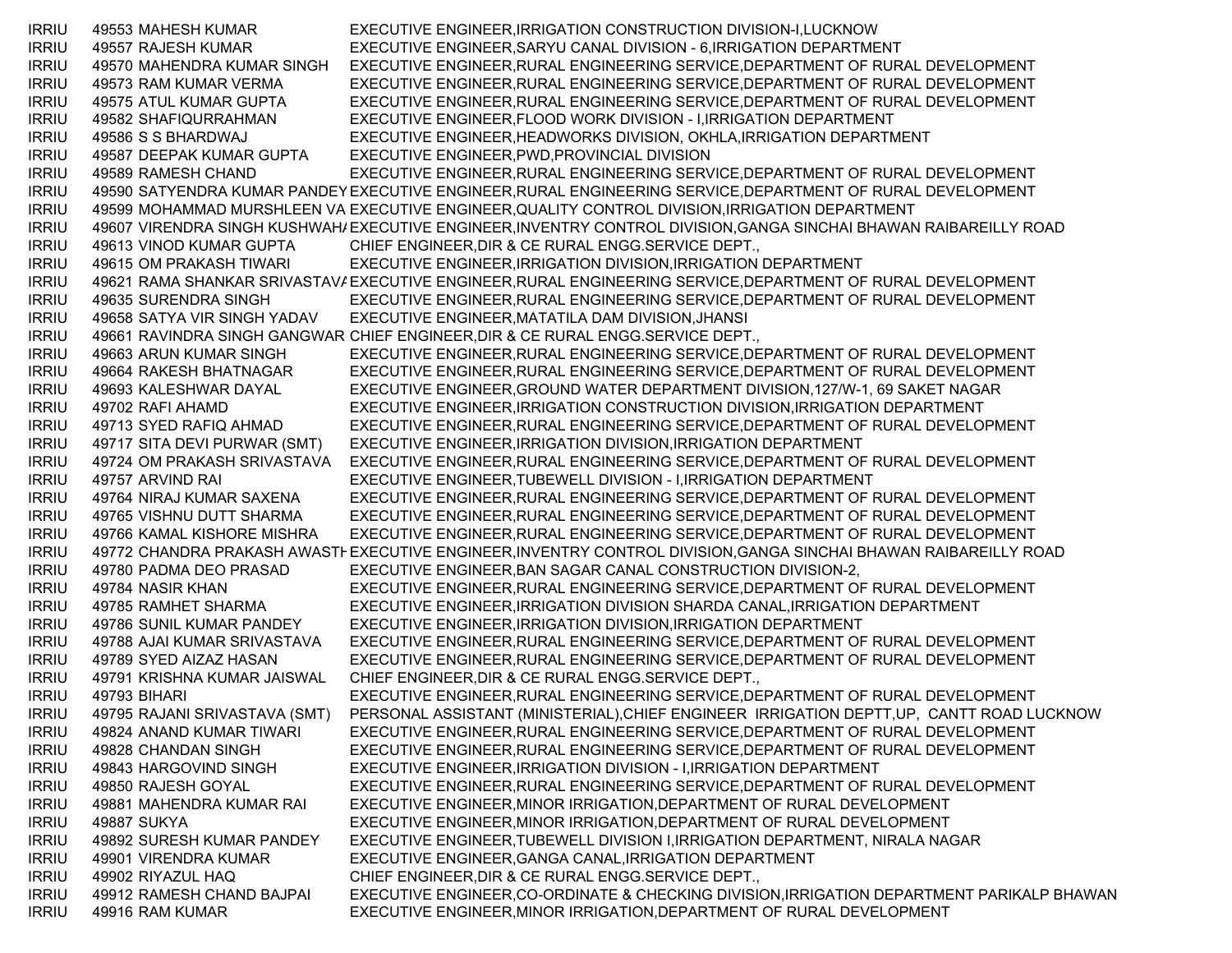IRRIU 49920 RAM DAS YADAV SUPERINTENDENT ENGINEER,XI CIRCLE IRRIGATION WORK,IRRIGATION DEPARTMENT IRRIU 49923 DEEPAK KHARE EXECUTIVE ENGINEER,IRRIGATION CONSTRUCTION DIVISION-I,LUCKNOW IRRIU 49924 RAMESH KUMAR EXECUTIVE ENGINEER,IRRIGATION CONSTRUCTION DIVISION-I,LUCKNOW IRRIU 49925 SUNITA (SMT) EXECUTIVE ENGINEER,IRRIGATION CONSTRUCTION DIVISION-I,LUCKNOW IRRIU 49928 RAMESHWAR PRASAD EXECUTIVE ENGINEER,RURAL ENGINEERING SERVICE,DEPARTMENT OF RURAL DEVELOPMENT IRRIU 49931 KAUSHAL PRATAP VERMA EXECUTIVE ENGINEER,RURAL ENGINEERING SERVICE,DEPARTMENT OF RURAL DEVELOPMENT IRRIU 49936 MOHAMMAD SHAH ALAM EXECUTIVE ENGINEER,RURAL ENGINEERING SERVICE,DEPARTMENT OF RURAL DEVELOPMENT IRRIU 49962 PRAMOD KUMAR AGRAWAL EXECUTIVE ENGINEER,ADDITIONAL DIVISION AGRA CANAL,IRRIGATION DEPARTMENT IRRIU 49975 SANT SUREMAN EXECUTIVE ENGINEER,IRRIGATION DIVISION -I,IRRIGATION DEPARTMENT IRRIU 49980 PARAS NATH EXECUTIVE ENGINEER,IRRIGATION CONSTRUCTION DIVISION,IRRIGATION DEPARTMENT IRRIU 49988 ASHOK KUMAR SINGH SUPERINTENDENT ENGINEER,GORAKHPUR/MAHARAJGANJ CIRCLE,PUBLIC WORKS DEPARTMENT IRRIU 49989 SANTOSH KUMAR ARYA DISTRICT DEVELOPMENT OFFICER,RURAL DEVELOPMENT DEPARTMENT,BALRAMPUR IRRIU 49992 RAM CHELA YADAV EXECUTIVE ENGINEER,RURAL ENGINEERING SERVICE,DEPARTMENT OF RURAL DEVELOPMENT IRRIU 49996 ISHAM SINGH EXECUTIVE ENGINEER,MEERUT DIVISION GANGA CANAL, IRRIU 49997 UDAI PRAKASH EXECUTIVE ENGINEER,MINOR IRRIGATION,DEPARTMENT OF RURAL DEVELOPMENT IRRIU 50013 SHIV ADHAR RAM EXECUTIVE ENGINEER,IRRIGATION CONSTRUCTION DIVISION,IRRIGATION DEPARTMENT IRRIU 50014 TRIBHUWAN SINGH EXECUTIVE ENGINEER,SHARDA CANAL DIVISION,IRRIGATION DEPARTMENT IRRIU 50038 BRIJENDRA KUMAR EXECUTIVE ENGINEER,RURAL ENGINEERING SERVICE,DEPARTMENT OF RURAL DEVELOPMENT IRRIU 50039 DEVESH SRIVASTAVA SUPERINTENDENT ENGINEER,BARABANKI/BAHRAICH CIRCLE,PUBLIC WORKS DEPARTMENT IRRIU 50042 TEJ BAHADUR SINGH EXECUTIVE ENGINEER,RURAL ENGINEERING SERVICE,DEPARTMENT OF RURAL DEVELOPMENT IRRIU 50064 SWAMI DEEN BHARTI EXECUTIVE ENGINEER,MINOR IRRIGATION, IRRIU 50080 LAXMAN SINGH EXECUTIVE ENGINEER,IRRIGATION DIVISION,IRRIGATION DEPARTMENT IRRIU 50082 TEK CHAND SINGH EXECUTIVE ENGINEER,TUBEWELL DIVISION,(WEST) IRRIU 50084 VINOD KUMAR EXECUTIVE ENGINEER,RURAL ENGINEERING SERVICE,DEPARTMENT OF RURAL DEVELOPMENT IRRIU 50086 MAHESH BABU EXECUTIVE ENGINEER,TUBEWELL DIVISION-I,IRRIGATION DEPARTMENT IRRIU 50089 RAMA SHANKER CHAUDHARI EXECUTIVE ENGINEER,MINOR IRRIGATION, IRRIU 50090 SAPTRISHI SINGH EXECUTIVE ENGINEER,IRRIGATION DIVISION,IRRIGATION DEPARTMENT IRRIU 50093 SATYA PRAKASH AGRAWAL EXECUTIVE ENGINEER,TUBEWELL DIVISION I,IRRIGATION DEPARTMENT, NIRALA NAGAR IRRIU 50097 RAM CHANDRA PAL EXECUTIVE ENGINEER,TUBEWELL DIVISION I,IRRIGATION DEPARTMENT, NIRALA NAGAR IRRIU 50098 RAM SHANKAR EXECUTIVE ENGINEER,TUBEWELL DIVISION I,IRRIGATION DEPARTMENT, NIRALA NAGAR IRRIU 50100 OM KRISHNA PANDEY CHIEF ENGINEER,MINOR IRRIGATION TRANING CENTRE BKT., IRRIU 50101 DEEP KUMAR SAXENA DIRECTOR,GROUND WATER DEPT., IRRIU 50133 SUNIL KUMAR MAURYA EXECUTIVE ENGINEER,TUBEWELL DIVISION - I,IRRIGATION DEPARTMENT IRRIU 50140 RAJESH KUMAR SRIVASTAVAEXECUTIVE ENGINEER,RURAL ENGINEERING SERVICE,DEPARTMENT OF RURAL DEVELOPMENT IRRIU 50144 ANIL KUMAR SINGH DISTRICT MAGISTRATE,REVENUE DEPARTMENT,AZAMGARH IRRIU 50165 ANIL KUMAR BAJPAI EXECUTIVE ENGINEER,RURAL ENGINEERING SERVICE,DEPARTMENT OF RURAL DEVELOPMENT IRRIU 50190 RAM NARESH SINGH EXECUTIVE ENGINEER,SHARDA CANAL DIVISION,LUCKNOW IRRIU 50197 MADAN MOHAN GUPTA CHIEF ENGINEER,DIR & CE RURAL ENGG.SERVICE DEPT., IRRIU 50207 MANGAL DEV YADAV EXECUTIVE ENGINEER,BAN SAGAR CANAL CONSTRUCTION DIVISION-2, IRRIU 50217 DAYA RAM EXECUTIVE ENGINEER,RURAL ENGINEERING SERVICE,DEPARTMENT OF RURAL DEVELOPMENT IRRIU 50219 JAGDAMBA PRASAD YADAV EXECUTIVE ENGINEER,RURAL ENGINEERING SERVICE,DEPARTMENT OF RURAL DEVELOPMENT IRRIU 50222 SHIV RAM EXECUTIVE ENGINEER,RURAL ENGINEERING SERVICE,DEPARTMENT OF RURAL DEVELOPMENT IRRIU 50228 RAJENDRA SINGH EXECUTIVE ENGINEER,IRRIGATION CONSTRUCTION DIVISION,IRRIGATION DEPARTMENT IRRIU 50235 VINAI KUMAR SRIVASTAVA EXECUTIVE ENGINEER,TUBEWELL DIVISION,IRRIGATION DEPARTMENT IRRIU 50246 RAEESUDDIN KHAN EXECUTIVE ENGINEER,IRRIGATION DIVISION GANGA CANAL,IRRIGATION DEPARTMENT IRRIU 50257 AWADHESH KUMAR PANDEY EXECUTIVE ENGINEER,INVENTRY CONTROL DIVISION,GANGA SINCHAI BHAWAN RAIBAREILLY ROAD IRRIU 50261 SUDHA YADAV DIRECTOR,GROUND WATER DEPT., IRRIU 50274 LACHCHHI RAM CHAUHAN EXECUTIVE ENGINEER,IRRIGATION CONSTRUCTION DIVISION,IRRIGATION DEPARTMENT IRRIU 50282 RAMESH CHANDRA JOSHI EXECUTIVE ENGINEER,MEERUT DIVISION GANGA CANAL, IRRIU 50293 OM PRAKASH EXECUTIVE ENGINEER,RURAL ENGINEERING SERVICE,DEPARTMENT OF RURAL DEVELOPMENT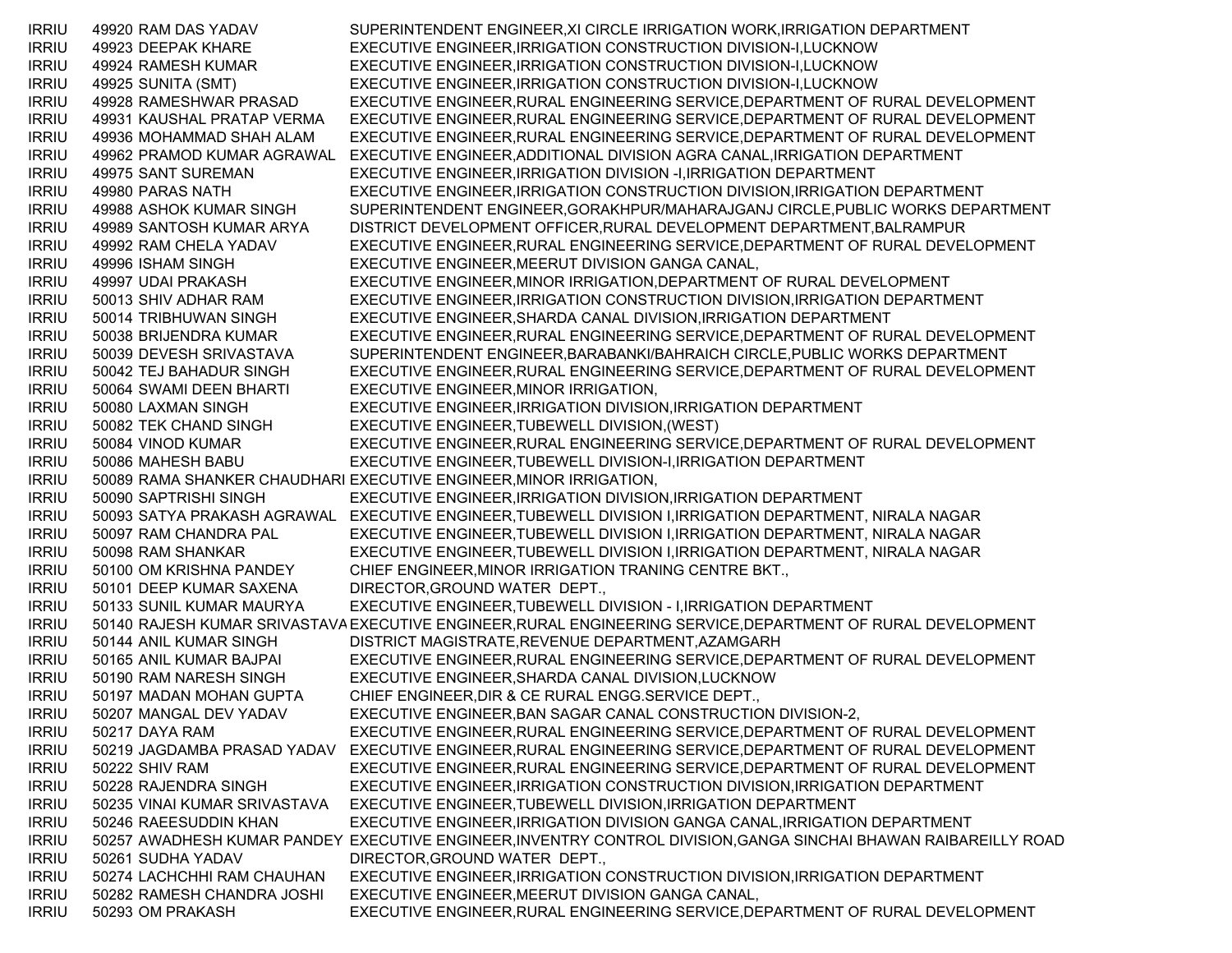IRRIU 50294 ANIL KUMAR SHUKLA EXECUTIVE ENGINEER,RURAL ENGINEERING SERVICE,DEPARTMENT OF RURAL DEVELOPMENT IRRIU 50312 ZAHURUDDIN EXECUTIVE ENGINEER,ADDITIONAL DIVISION AGRA CANAL,IRRIGATION DEPARTMENT IRRIU 50313 ASHOK KUMAR SHARMA EXECUTIVE ENGINEER,ADDITIONAL DIVISION AGRA CANAL,IRRIGATION DEPARTMENT IRRIU 50316 SATYA DEV EXECUTIVE ENGINEER,ADDITIONAL DIVISION AGRA CANAL,IRRIGATION DEPARTMENT IRRIU 50317 CHANDRA PAL SINGH EXECUTIVE ENGINEER,ADDITIONAL DIVISION AGRA CANAL,IRRIGATION DEPARTMENT IRRIU 50323 SATYA SHEEL DIRECTOR, MINOR IRRIGATION & HYDRO EXPRIEMENTS, BAKSHI KA TALAB IRRIU 50324 KEDAR NATH YADAV EXECUTIVE ENGINEER,IRRIGATION DIVISION- I,IRRIGATION DEPARTMENT IRRIU 50341 AVADH PATI TRIPATHI EXECUTIVE ENGINEER,IRRIGATION DIVISION- I,IRRIGATION DEPARTMENT IRRIU 50359 NASEEM AHMAD EXECUTIVE ENGINEER,IRRIGATION DIVISION- I,IRRIGATION DEPARTMENT IRRIU 50361 NARENDRA KUMAR EXECUTIVE ENGINEER,EAST GANGA CONSTRUCTION DIVISION-4,IRRIGATION DEPARTMENT IRRIU 50369 ASHRAF ALI EXECUTIVE ENGINEER,MINOR IRRIGATION, IRRIU 50377 QAMAR AHMAD EXECUTIVE ENGINEER,RURAL ENGINEERING SERVICE,DEPARTMENT OF RURAL DEVELOPMENT IRRIU 50379 MOHAR SINGH EXECUTIVE ENGINEER,SHARDA CANAL DIVISION,LUCKNOW IRRIU 50396 KALLAN EXECUTIVE ENGINEER,TUBEWELL DIVISION I,IRRIGATION DEPARTMENT, NIRALA NAGAR IRRIU 50397 HARI SHANKER GAUTAM EXECUTIVE ENGINEER,CENTRAL GANGA CANAL CONSTRUCTION DIV.-2,IRRIGATION DEPARTMENT IRRIU 50400 SHILENDRA PAL SINGH EXECUTIVE ENGINEER,GANGA CANAL,IRRIGATION DEPARTMENT IRRIU 50414 HARI PRASAD SHUKLA EXECUTIVE ENGINEER,SARYU CANAL DIVISION - I,IRRIGATION DEPARTMENT IRRIU 50438 VINAY KUMAR RATHI EXECUTIVE ENGINEER,AFJALGARH IRRIGATION DIVISION,IRRIGATION DEPARTMENT IRRIU 50452 SANTOSH KUMAR SRIVASTAVEXECUTIVE ENGINEER,EXECUTIVE ENGINEER,PWD KANPUR DEHAT IRRIU 50453 PYARE LAL PATEL EXECUTIVE ENGINEER,MUSA DAM DIVISON,IRRIGATION DEPARTMENT IRRIU 50461 RAM SAJIWAN EXECUTIVE ENGINEER,IRRIGATION DIVISION,IRRIGATION DEPARTMENT IRRIU 50462 DHIRENDRA CHATURVEDI EXECUTIVE ENGINEER,IRRIGATION DIVISION,IRRIGATION DEPARTMENT IRRIU 50478 KANHAIYA LAL EXECUTIVE ENGINEER,MINOR IRRIGATION,DEPARTMENT OF RURAL DEVELOPMENT IRRIU 50481 KISAN KUMAR EXECUTIVE ENGINEER,CENTRAL GANGA CANAL CONSTRUCTION DIV.-2,IRRIGATION DEPARTMENT IRRIU 50485 RAJ PAL SINGH EXECUTIVE ENGINEER,RURAL ENGINEERING SERVICE,DEPARTMENT OF RURAL DEVELOPMENT IRRIU 50487 MOHD ALAM FARSIDY EXECUTIVE ENGINEER,RURAL ENGINEERING SERVICE,DEPARTMENT OF RURAL DEVELOPMENT IRRIU 50488 SALIL KUMAR SAMAIYA EXECUTIVE ENGINEER,RURAL ENGINEERING SERVICE,DEPARTMENT OF RURAL DEVELOPMENT IRRIU 50492 DHARM PAL SINGH EXECUTIVE ENGINEER,SHARDA CANAL DIVISION,IRRIGATION DEPARTMENT IRRIU 50521 ABDUL SAMAD EXECUTIVE ENGINEER,ADDITIONAL DIVISION AGRA CANAL,IRRIGATION DEPARTMENT IRRIU 50525 ASHOK KUMAR SRIVASTAVA EXECUTIVE ENGINEER,RURAL ENGINEERING SERVICE,DEPARTMENT OF RURAL DEVELOPMENT IRRIU 50529 PARAM HANS DUBEY EXECUTIVE ENGINEER,TUBEWELL DIVISION,IRRIGATION DEPARTMENT IRRIU 50531 SATYA PRAKASH SHARMA EXECUTIVE ENGINEER,MUSA DAM DIVISON,IRRIGATION DEPARTMENT IRRIU 50538 BHOLA YADAV EXECUTIVE ENGINEER,MINOR IRRIGATION,DEPARTMENT OF RURAL DEVELOPMENT IRRIU 50542 SUSHILA SINGH EXECUTIVE ENGINEER,IRRIGATION DIVISION,IRRIGATION DEPARTMENT IRRIU 50543 MAHAR SINGH EXECUTIVE ENGINEER,QUALITY CONTROL DIVISION,IRRIGATION DEPARTMENT IRRIU 50546 KISHUN DAS KHARE EXECUTIVE ENGINEER,MATATILA DAM DIVISION,JHANSI IRRIU 50548 BHANU PRATAP SINGH EXECUTIVE ENGINEER,SHARDA CANAL IRRIGATION DIVISION,IRRIGATION DEPARTMENT IRRIU 50550 RAVINDRA NATH PANDEY EXECUTIVE ENGINEER,RURAL ENGINEERING SERVICE,DEPARTMENT OF RURAL DEVELOPMENT IRRIU 50551 RAM CHANDRA VISHWAKARMEXECUTIVE ENGINEER,RURAL ENGINEERING SERVICE,DEPARTMENT OF RURAL DEVELOPMENT IRRIU 50552 AHMAD SAUD KHAN EXECUTIVE ENGINEER,BAN SAGAR CANAL CONSTRUCTION DIVISION-2, IRRIU 50593 JAI PRAKASH GUPTA DISTRICT DEVELOPMENT OFFICER,RURAL DEVELOPMENT DEPARTMENT,MEERUT IRRIU 50599 MEHAR SINGH EXECUTIVE ENGINEER,EAST GANGA CONSTRUCTION DIVISION-4,IRRIGATION DEPARTMENT IRRIU 50605 RAMESH CHANDRA RAYAKVAEXECUTIVE ENGINEER,MATATILA DAM DIVISION,JHANSI IRRIU 50609 SUBHASH KUMAR EXECUTIVE ENGINEER,AFJALGARH IRRIGATION DIVISION,IRRIGATION DEPARTMENT IRRIU 50611 ASHA DEVI SAGAR EXECUTIVE ENGINEER,HEAD WORKS DIVISION SHARDA CANAL,IRRIGATION DEPARTMENT IRRIU 50646 ANIL PRATAP CHAUDHARI EXECUTIVE ENGINEER,RURAL ENGINEERING SERVICE,DEPARTMENT OF RURAL DEVELOPMENT IRRIU 50652 KAMAL KUMAR TIWARI EXECUTIVE ENGINEER,IRRIGATION CONSTRUCTION DIVISION-I,LUCKNOW IRRIU 50657 RAVINDRA KUMAR EXECUTIVE ENGINEER,IRRIGATION DIVISION - I,IRRIGATION DEPARTMENT IRRIU 50669 VIJAI KUMAR GUPTA EXECUTIVE ENGINEER,HEAD WORKS DIVISION SHARDA CANAL,IRRIGATION DEPARTMENT IRRIU 50693 ABUSAD AKHTAR ANSARI EXECUTIVE ENGINEER,MUSA DAM DIVISON,IRRIGATION DEPARTMENT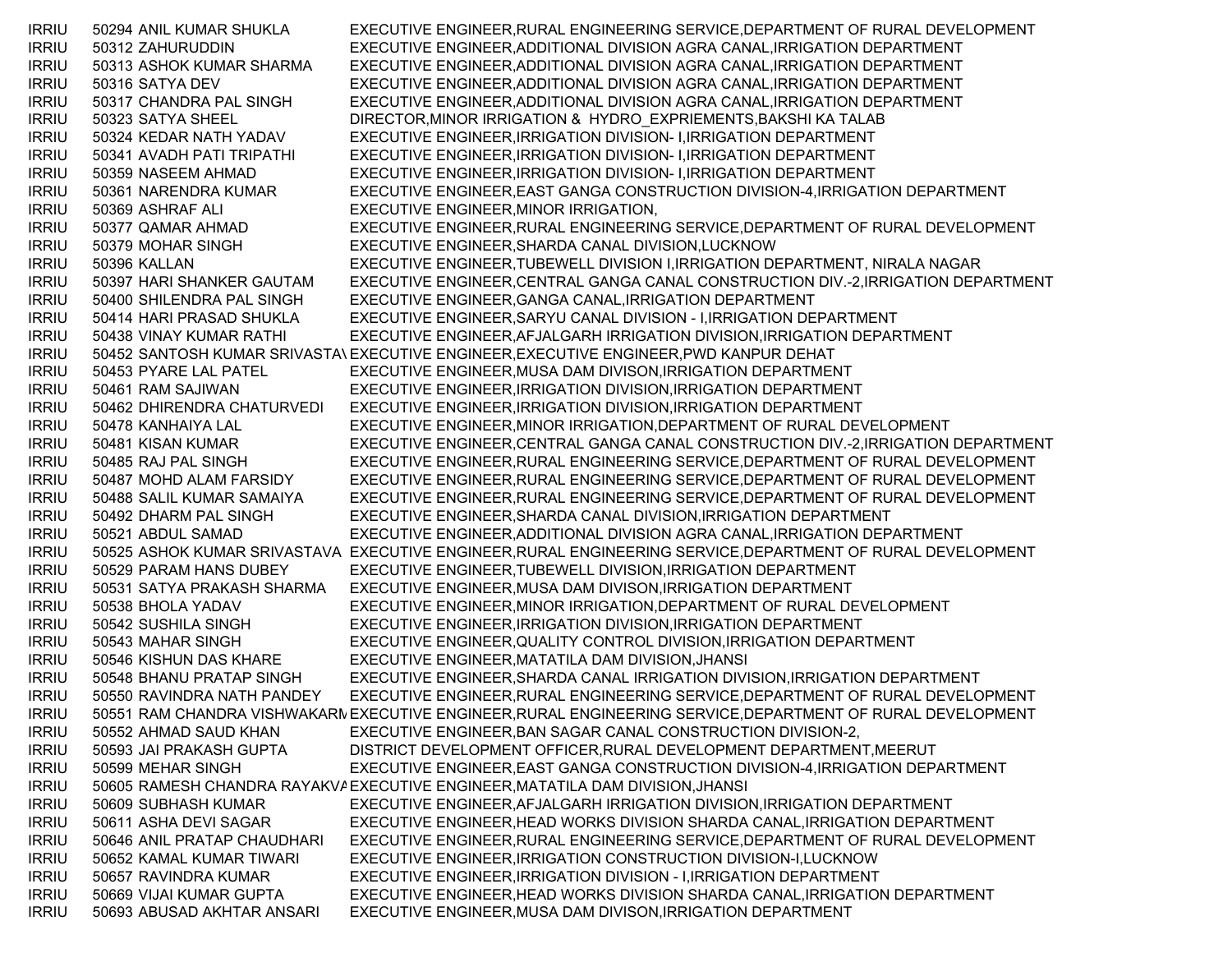IRRIU 50702 SURENDRA KUMAR TIWARI EXECUTIVE ENGINEER,PROVISIONAL DIVISION,PUBLIC WORKS DEPARTMENT IRRIU 50709 MOHAMMAD ISHTIYAQ AHMAIEXECUTIVE ENGINEER,IRRIGATION DIVISION,IRRIGATION DEPARTMENT IRRIU 50717 ARUN KUMAR SUPERINTENDENT ENGINEER,GANDAK IRRIGATION WORKS CIRCLE -I I,IRRIGATION DEPARTMENT IRRIU 50723 ISHTIYAQ MEHDI EXECUTIVE ENGINEER,IRRIGATION DIVISION,IRRIGATION DEPARTMENT IRRIU 50729 ONKAR SINGH EXECUTIVE ENGINEER,RURAL ENGINEERING SERVICE,DEPARTMENT OF RURAL DEVELOPMENT IRRIU 50736 MOHAMMAD GUFRAN SIDDIQ EXECUTIVE ENGINEER,SHARDA CANAL DIVISION,LUCKNOW IRRIU 50746 NEELAM JAISWAL DIRECTOR,MINOR IRRIGATION & HYDRO\_EXPRIEMENTS,BAKSHI KA TALAB IRRIU 50749 SAROJ KUMAR CHAURASIA EXECUTIVE ENGINEER,MUSA DAM DIVISON,IRRIGATION DEPARTMENT IRRIU 50796 SUNIL CHANDRA JAIN EXECUTIVE ENGINEER,HEADWORKS DIVISION, OKHLA,IRRIGATION DEPARTMENT IRRIU 50812 MANOJ KUMAR GARG EXECUTIVE ENGINEER,RURAL ENGINEERING SERVICE,DEPARTMENT OF RURAL DEVELOPMENT IRRIU 50816 MADAN PAL VERMA EXECUTIVE ENGINEER,RURAL ENGINEERING SERVICE,DEPARTMENT OF RURAL DEVELOPMENT IRRIU 50822 GOVIND PRASAD VISHWAKAREXECUTIVE ENGINEER,MUSA DAM DIVISON,IRRIGATION DEPARTMENT IRRIU 50851 RAM PRASAD EXECUTIVE ENGINEER,IRRIGATION CONSTRUCTION DIVISION-I,LUCKNOW IRRIU 50857 CHANDRA PRAKASH EXECUTIVE ENGINEER,IRRIGATION DIVISION - I,IRRIGATION DEPARTMENT IRRIU 50858 RANJAN SRIVASTAVA EXECUTIVE ENGINEER,TUBEWELL DIVISION - I,IRRIGATION DEPARTMENT IRRIU 50860 RAMESH KUMAR SRIVASTAV/EXECUTIVE ENGINEER,INVENTRY CONTROL DIVISION,GANGA SINCHAI BHAWAN RAIBAREILLY ROAD IRRIU 50865 ABDUL LATIF EXECUTIVE ENGINEER,RURAL ENGINEERING SERVICE,DEPARTMENT OF RURAL DEVELOPMENT IRRIU 50872 MAHARAJ SINGH EXECUTIVE ENGINEER,IRRIGATION/TUBEWELL/CHAMBAL DAL,IRRIGATION DEPARTMENT IRRIU 50873 VEER PRATAP SINGH EXECUTIVE ENGINEER,IRRIGATION/TUBEWELL/CHAMBAL DAL,IRRIGATION DEPARTMENT IRRIU 50875 GANDHARV SINGH EXECUTIVE ENGINEER,IRRIGATION/TUBEWELL/CHAMBAL DAL,IRRIGATION DEPARTMENT IRRIU 50876 CHANDRA PAL SINGH EXECUTIVE ENGINEER,IRRIGATION/TUBEWELL/CHAMBAL DAL,IRRIGATION DEPARTMENT IRRIU 50906 VINOD KUMAR PERSONAL ASSISTANT (MINISTERIAL),CHIEF ENGINEER IRRIGATION DEPTT,UP, CANTT ROAD LUCKNOW IRRIU 50911 VINESH KUMAR SHARMA EXECUTIVE ENGINEER,RURAL ENGINEERING SERVICE,DEPARTMENT OF RURAL DEVELOPMENT IRRIU 50945 KRISHNA GOPAL EXECUTIVE ENGINEER,INVENTRY CONTROL DIVISION,GANGA SINCHAI BHAWAN RAIBAREILLY ROAD IRRIU 50947 JITENDRA KUMAR BANSAL EXECUTIVE ENGINEER,RURAL ENGINEERING SERVICE,DEPARTMENT OF RURAL DEVELOPMENT IRRIU 50957 DEVENDRA KUMAR EXECUTIVE ENGINEER,RURAL ENGINEERING SERVICE,DEPARTMENT OF RURAL DEVELOPMENT IRRIU 50972 AJAY KUMAR TIWARI EXECUTIVE ENGINEER,RURAL ENGINEERING SERVICE,DEPARTMENT OF RURAL DEVELOPMENT IRRIU 50978 SUNIL KUMAR TANDON EXECUTIVE ENGINEER,MINOR IRRIGATION, IRRIU 50984 RAJ KUMAR SRIVASTAVA DISTRICT DEVELOPMENT OFFICER,RURAL DEVELOPMENT DEPARTMENT,BANDA IRRIU 50986 RAJENDRA PRASAD YADAV EXECUTIVE ENGINEER,IRRIGATION CONSTRUCTION DIVISION,IRRIGATION DEPARTMENT IRRIU 50987 NARENDRA SINGH EXECUTIVE ENGINEER,RURAL ENGINEERING SERVICE,DEPARTMENT OF RURAL DEVELOPMENT IRRIU 50992 ANJUM KHAN EXECUTIVE ENGINEER,RAMPUR CANAL DIVISION,IRRIGATION DEPARTMENT IRRIU 51004 SHAILENDRA KUMAR SHARM EXECUTIVE ENGINEER,RURAL ENGINEERING SERVICE,DEPARTMENT OF RURAL DEVELOPMENT IRRIU 51005 MIRINMOY KUMAR MUKHOPA DISTRICT DEVELOPMENT OFFICER,RURAL DEVELOPMENT DEPARTMENT,BANDA IRRIU 51008 RAJESH CHANDRA MISHRA EXECUTIVE ENGINEER,RURAL ENGINEERING SERVICE,DEPARTMENT OF RURAL DEVELOPMENT IRRIU 51009 RAJENDRA SINGH EXECUTIVE ENGINEER,RURAL ENGINEERING SERVICE,DEPARTMENT OF RURAL DEVELOPMENT IRRIU 51010 AZAD KHAN EXECUTIVE ENGINEER,IRRIGATION DIVISION- I,IRRIGATION DEPARTMENT IRRIU 51013 RAJ NATH EXECUTIVE ENGINEER,TUBEWELL DIVISION,IRRIGATION DEPARTMENT IRRIU 51016 DUSHYANT KUMAR EXECUTIVE ENGINEER,RAMPUR CANAL DIVISION,IRRIGATION DEPARTMENT IRRIU 51029 MUSHFIQ AHMAD KHAN EXECUTIVE ENGINEER,IRRIGATION CONSTRUCTION DIVISION-I, IRRIU 51030 MOINUDDIN EXECUTIVE ENGINEER,RURAL ENGINEERING SERVICE,DEPARTMENT OF RURAL DEVELOPMENT IRRIU 51038 OM PRAKASH VERMA EXECUTIVE ENGINEER,RURAL ENGINEERING SERVICE,DEPARTMENT OF RURAL DEVELOPMENT IRRIU 51042 YOGENDRA PAL SINGH EXECUTIVE ENGINEER,RURAL ENGINEERING SERVICE,DEPARTMENT OF RURAL DEVELOPMENT IRRIU 51043 ROHITASHAYA KUMAR EXECUTIVE ENGINEER,RURAL ENGINEERING SERVICE,DEPARTMENT OF RURAL DEVELOPMENT IRRIU 51044 UMA KANT SHARMA EXECUTIVE ENGINEER,RURAL ENGINEERING SERVICE,DEPARTMENT OF RURAL DEVELOPMENT IRRIU 51063 ANIL KUMAR EXECUTIVE ENGINEER,IRRIGATION DIVISION,IRRIGATION DEPARTMENT IRRIU 51064 SURENDRA KUMAR EXECUTIVE ENGINEER,IRRIGATION DIVISION,IRRIGATION DEPARTMENT IRRIU 51073 KUSHAL VEER SHARMA EXECUTIVE ENGINEER,IRRIGATION/TUBEWELL/CHAMBAL DAL,IRRIGATION DEPARTMENT IRRIU 51081 MOHD JALIL KHAN EXECUTIVE ENGINEER,RURAL ENGINEERING SERVICE,DEPARTMENT OF RURAL DEVELOPMENT IRRIU 51082 M M HUSSAIN EXECUTIVE ENGINEER,RURAL ENGINEERING SERVICE,DEPARTMENT OF RURAL DEVELOPMENT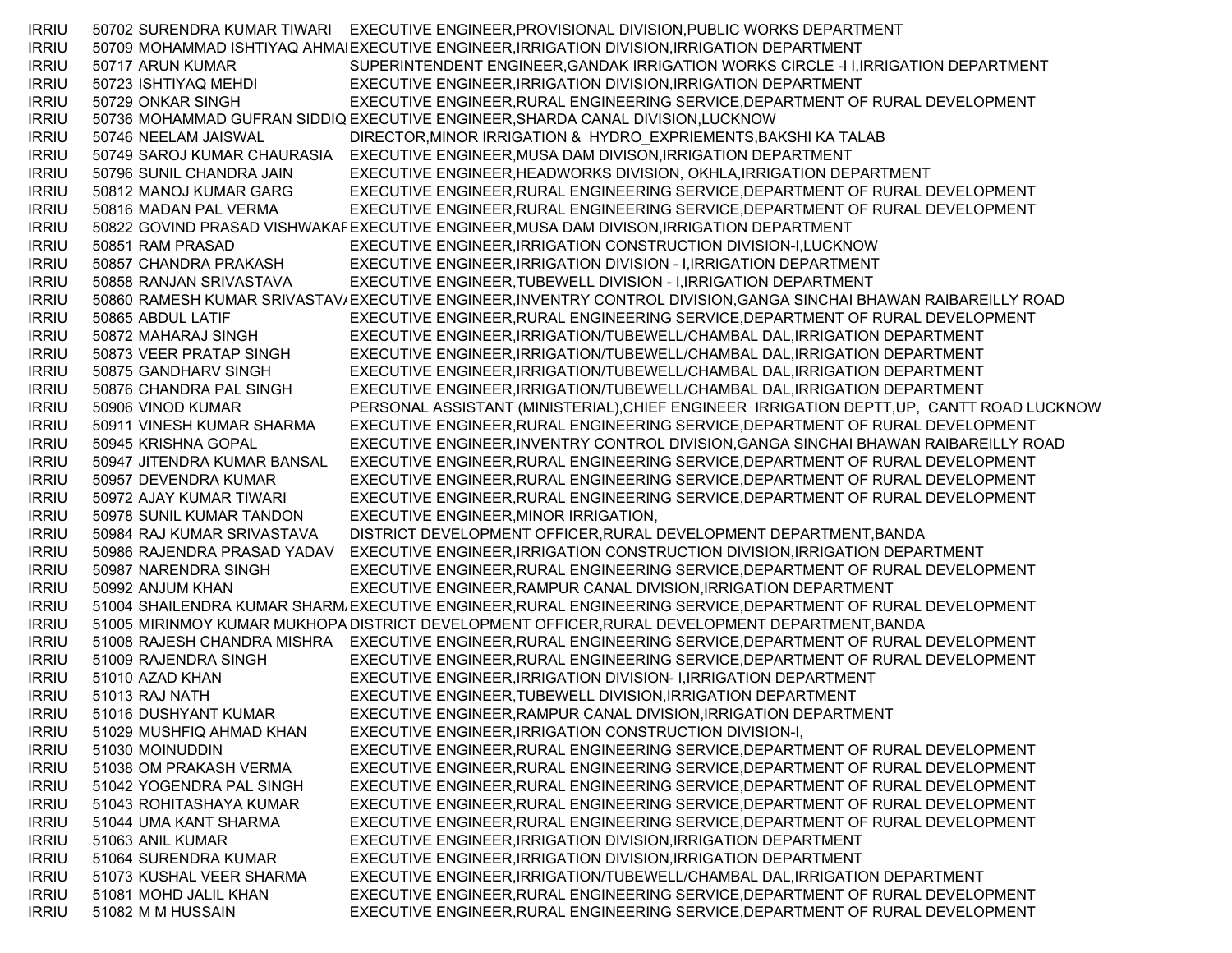IRRIU 51083 M A ANSARI CHIEF ENGINEER,DIR & CE RURAL ENGG.SERVICE DEPT., IRRIU 51084 RAIS ABBAS EXECUTIVE ENGINEER,DRAINAGE DIVISION - I,IRRIGATION DEPARTMENT IRRIU 51094 DINESH KUMAR SHUKLA EXECUTIVE ENGINEER,RURAL ENGINEERING SERVICE,DEPARTMENT OF RURAL DEVELOPMENT IRRIU 51104 ROOP CHANDRA EXECUTIVE ENGINEER,BAN SAGAR CANAL CONSTRUCTION DIVISION-2, IRRIU 51128 RAM CHANDRA EXECUTIVE ENGINEER,RURAL ENGINEERING SERVICE,DEPARTMENT OF RURAL DEVELOPMENT IRRIU 51131 DUSHYANT KUMAR SHARMA EXECUTIVE ENGINEER,RURAL ENGINEERING SERVICE,DEPARTMENT OF RURAL DEVELOPMENT IRRIU 51133 LALIT MOHAN VERMA EXECUTIVE ENGINEER,MEERUT DIVISION GANGA CANAL, IRRIU 51134 DEEN DAYAL PATHAK EXECUTIVE ENGINEER,RURAL ENGINEERING SERVICE,DEPARTMENT OF RURAL DEVELOPMENT IRRIU 51139 MAHESH CHANDRA SHARMA EXECUTIVE ENGINEER,RURAL ENGINEERING SERVICE,DEPARTMENT OF RURAL DEVELOPMENT IRRIU 51146 ANIL KUMAR GUPTA EXECUTIVE ENGINEER,RURAL ENGINEERING SERVICE,DEPARTMENT OF RURAL DEVELOPMENT IRRIU 51149 RADHEY SHYAM MISHRA EXECUTIVE ENGINEER,MINOR IRRIGATION,DEPARTMENT OF RURAL DEVELOPMENT IRRIU 51159 RAMYAGYA PRASAD EXECUTIVE ENGINEER,IRRIGATION DIVISION - I,IRRIGATION DEPARTMENT IRRIU 51162 RAVI PRAKASH TIWARI EXECUTIVE ENGINEER,MUSA DAM DIVISON,IRRIGATION DEPARTMENT IRRIU 51180 CHANDRIKA DATT PATHAK EXECUTIVE ENGINEER,IRRIGATION DIVISION,IRRIGATION DEPARTMENT IRRIU 51183 ANIL KUMAR MISHRA EXECUTIVE ENGINEER,IRRIGATION DIVISION,IRRIGATION DEPARTMENT IRRIU 51186 MAHENDRA PRASAD CHATUREXECUTIVE ENGINEER,SARYU CANAL DIVISION - I,IRRIGATION DEPARTMENT IRRIU 51188 PARTHOSARTHI EXECUTIVE ENGINEER,CO-ORDINATE & CHECKING DIVISION,IRRIGATION DEPARTMENT PARIKALP BHAWAN IRRIU 51190 GURU CHARAN NATH SRIVASSUPERINTENDENT ENGINEER,XI CIRCLE IRRIGATION WORK,IRRIGATION DEPARTMENT IRRIU 51194 ADESH CHANDRA EXECUTIVE ENGINEER,IRRIGATION WORKS CIRCLE,IRRIGATION DEPARTMENT IRRIU 51200 ALOK KUMAR SAXENA EXECUTIVE ENGINEER,RURAL ENGINEERING SERVICE,DEPARTMENT OF RURAL DEVELOPMENT IRRIU 51202 TANVIR AHMAD EXECUTIVE ENGINEER,SARYU CANAL DIVISION,IRRIGATION DEPARTMENT IRRIU 51207 RAJESH KUMAR SACHAN EXECUTIVE ENGINEER,RURAL ENGINEERING SERVICE,DEPARTMENT OF RURAL DEVELOPMENT IRRIU 51222 VEER BAHADUR SINGH EXECUTIVE ENGINEER,BAN SAGAR CANAL CONSTRUCTION DIVISION-2, IRRIU 51224 L P ARYA EXECUTIVE ENGINEER,IRRIGATION DIVISION - I,IRRIGATION DEPARTMENT IRRIU 51228 VINITA VERMA EXECUTIVE ENGINEER,INVENTRY CONTROL DIVISION,GANGA SINCHAI BHAWAN RAIBAREILLY ROAD IRRIU 51232 SHRAWAN KUMAR SINGH EXECUTIVE ENGINEER,SARYU CANAL DIVISION - 3,IRRIGATION DEPARTMENT IRRIU 51240 ANJANI KUMAR SRIVASTAVA EXECUTIVE ENGINEER,IRRIGATION DIVISION,IRRIGATION DEPARTMENT IRRIU 51250 BHUNESHWAR PRASAD EXECUTIVE ENGINEER,KANHAR CONS DIV,PIPRI SONBHADRA IRRIU 51264 DHANESH CHANDRA RAI EXECUTIVE ENGINEER,INVENTRY CONTROL DIVISION,GANGA SINCHAI BHAWAN RAIBAREILLY ROAD IRRIU 51270 PRAHALAD SINGH EXECUTIVE ENGINEER,ADDITIONAL DIVISION AGRA CANAL,IRRIGATION DEPARTMENT IRRIU 51282 RAKESH SRIVASTAVA EXECUTIVE ENGINEER,INVENTRY CONTROL DIVISION,GANGA SINCHAI BHAWAN RAIBAREILLY ROAD IRRIU 51290 SUDHIR KUMAR JAIN EXECUTIVE ENGINEER,RURAL ENGINEERING SERVICE,DEPARTMENT OF RURAL DEVELOPMENT IRRIU 51292 UDAIBHAN YADAV EXECUTIVE ENGINEER,IRRIGATION DIVISION,IRRIGATION DEPARTMENT IRRIU 51299 SHEKHAR KUMAR SRIVASTAVEXECUTIVE ENGINEER,RURAL ENGINEERING SERVICE,DEPARTMENT OF RURAL DEVELOPMENT IRRIU 51304 KRISHNA GOPAL EXECUTIVE ENGINEER,RURAL ENGINEERING SERVICE,DEPARTMENT OF RURAL DEVELOPMENT IRRIU 51305 DINESH KUMAR JAIN EXECUTIVE ENGINEER,RURAL ENGINEERING SERVICE,DEPARTMENT OF RURAL DEVELOPMENT IRRIU 51310 RAJENDRA PRASAD SHARMAEXECUTIVE ENGINEER,RAMPUR CANAL DIVISION,IRRIGATION DEPARTMENT IRRIU 51317 AMIR AHMAD EXECUTIVE ENGINEER,RURAL ENGINEERING SERVICE,DEPARTMENT OF RURAL DEVELOPMENT IRRIU 51330 SHIV SHANKER PUROHIT EXECUTIVE ENGINEER,MINOR IRRIGATION,DEPARTMENT OF RURAL DEVELOPMENT IRRIU 51342 DEEN BANDHU SHUKLA EXECUTIVE ENGINEER,TUBEWELL DIVISION,IRRIGATION DEPARTMENT IRRIU 51361 RAM DULARE EXECUTIVE ENGINEER,IRRIGATION/TUBEWELL/CHAMBAL DAL,IRRIGATION DEPARTMENT IRRIU 51371 MITHLESH KUMAR PANDEY EXECUTIVE ENGINEER,BAN SAGAR CANAL CONSTRUCTION DIVISION-2, IRRIU 51390 PRAKASH SINGH EXECUTIVE ENGINEER,HEADWORKS DIVISION, OKHLA,IRRIGATION DEPARTMENT IRRIU 51391 MANOJ KUMAR EXECUTIVE ENGINEER,MINOR IRRIGATION,DEPARTMENT OF RURAL DEVELOPMENT IRRIU 51397 GANESH PRASAD YADAV PERSONAL ASSISTANT (MINISTERIAL),CHIEF ENGINEER IRRIGATION DEPTT,UP, CANTT ROAD LUCKNOW IRRIU 51412 DEVENDRA KUMAR TIWARI EXECUTIVE ENGINEER,TUBEWELL DIV AURAIYA, IRRIU 51415 DHIRENDRA KUMAR AGRAW/ EXECUTIVE ENGINEER,MEERUT DIVISION GANGA CANAL, IRRIU 51450 RAMA DEVI SRIVASTAVA EXECUTIVE ENGINEER,IRRIGATION DIVISION,IRRIGATION DEPARTMENT IRRIU 51458 RAMESH KUMAR SINGH EXECUTIVE ENGINEER,SARYU CANAL DIVISION - I,IRRIGATION DEPARTMENT IRRIU 51468 DAYA SAGAR RAJPUT EXECUTIVE ENGINEER,RAJGHAT CONSTRUCTION DIVISION,IRRIGATION DEPARTMENT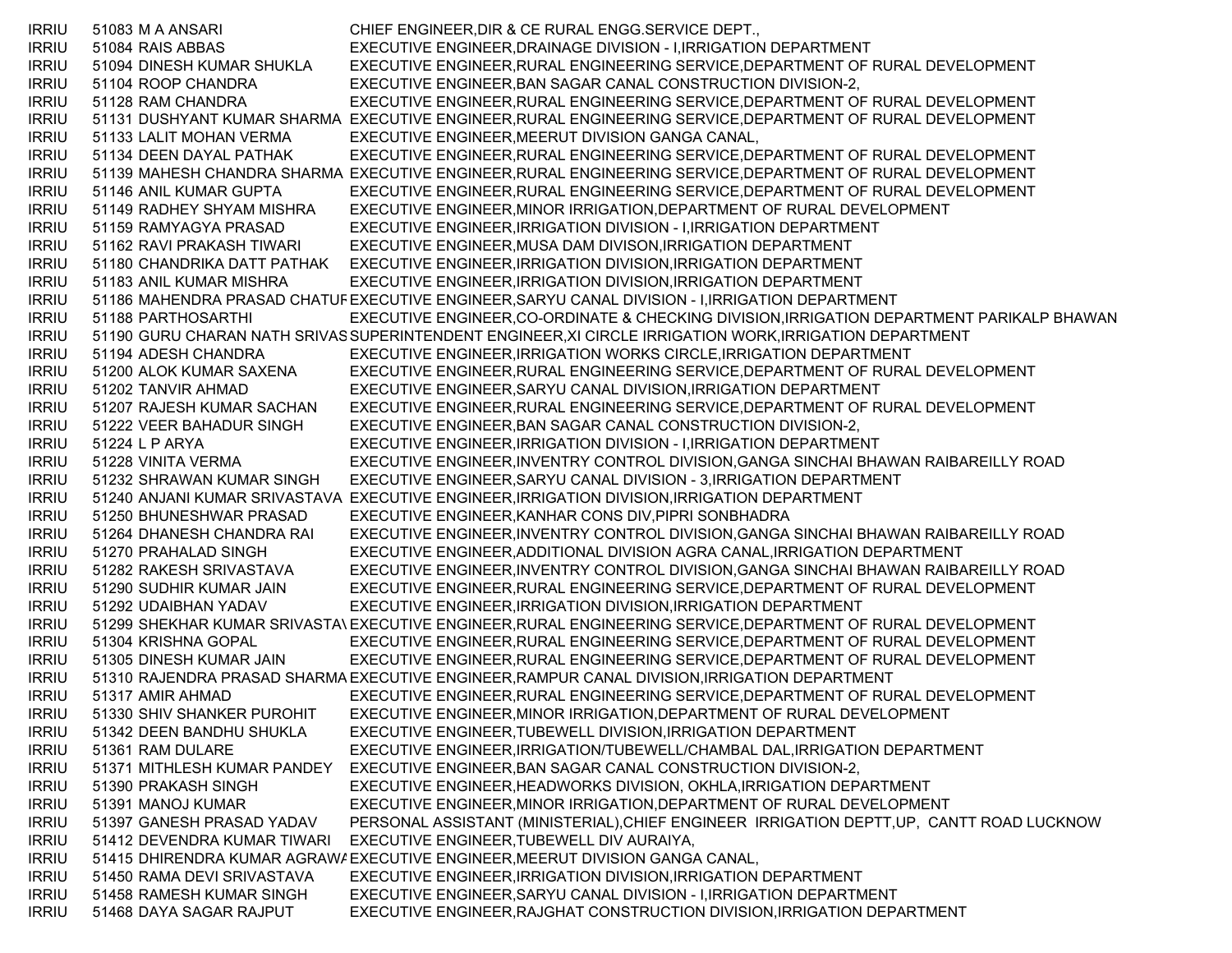IRRIU 51475 SATYA BHAN SINGH EXECUTIVE ENGINEER,ADDITIONAL DIVISION AGRA CANAL,IRRIGATION DEPARTMENT IRRIU 51478 HIRA LAL EXECUTIVE ENGINEER,IRRIGATION DIVISION- I,IRRIGATION DEPARTMENT IRRIU 51479 SUSHIL KUMAR TIWARI EXECUTIVE ENGINEER,IRRIGATION CONSTRUCTION DIVISION-I,LUCKNOW IRRIU 51484 DEVENDRA NATH SHUKLA SENIOR GEO-PHYSICIST,SENIOR GEOPHYSICIST GROUND WATER DEPTT,GEOPHYSICAL SURVEY DIVISION IRRIU 51496 DEVENDRA KUMAR EXECUTIVE ENGINEER,IRRIGATION DIVISION GANGA CANAL,IRRIGATION DEPARTMENT IRRIU 51519 RAM ASREY EXECUTIVE ENGINEER,MINOR IRRIGATION, IRRIU 51526 VIJAY GUPTA EXECUTIVE ENGINEER,IRRIGATION CONSTRUCTION DIVISION-I,LUCKNOW IRRIU 51532 DALVEER SINGH TRADE TAX OFFICER,ADMINISTRATION,MORADABAD IRRIU 51541 CHULHAE PRASAD EXECUTIVE ENGINEER,MINOR IRRIGATION,DEPARTMENT OF RURAL DEVELOPMENT IRRIU 51542 NARESH PAL EXECUTIVE ENGINEER,RURAL ENGINEERING SERVICE,DEPARTMENT OF RURAL DEVELOPMENT IRRIU 51543 PARVEJ AKHTAR EXECUTIVE ENGINEER,RURAL ENGINEERING SERVICE,DEPARTMENT OF RURAL DEVELOPMENT IRRIU 51547 ANIL KUMAR DWIVEDI EXECUTIVE ENGINEER,RURAL ENGINEERING SERVICE,DEPARTMENT OF RURAL DEVELOPMENT IRRIU 51553 ANIL KUMAR EXECUTIVE ENGINEER,RURAL ENGINEERING SERVICE,DEPARTMENT OF RURAL DEVELOPMENT IRRIU 51554 RAVI KUMAR EXECUTIVE ENGINEER,RURAL ENGINEERING SERVICE,DEPARTMENT OF RURAL DEVELOPMENT IRRIU 51557 SUNIL KUMAR EXECUTIVE ENGINEER,RURAL ENGINEERING SERVICE,DEPARTMENT OF RURAL DEVELOPMENT IRRIU 51565 RAM LALA SHUKLA DISTRICT MAGISTRATE,REVENUE DEPARTMENT,KAUSHAMBI IRRIU 51574 MAHENDRA KUMAR KAUSHIK EXECUTIVE ENGINEER,RURAL ENGINEERING SERVICE,DEPARTMENT OF RURAL DEVELOPMENT IRRIU 51575 ANWAR AHMAD EXECUTIVE ENGINEER,RURAL ENGINEERING SERVICE,DEPARTMENT OF RURAL DEVELOPMENT IRRIU 51597 RAM LAKHAN EXECUTIVE ENGINEER,FLOOD WORK DIVISION - I,IRRIGATION DEPARTMENT IRRIU 51605 PRAVEEN KUMAR SRIVASTAVEXECUTIVE ENGINEER,MUSA DAM DIVISON,IRRIGATION DEPARTMENT IRRIU 51608 UMESH CHANDRA GUPTA EXECUTIVE ENGINEER,TUBEWELL DIVISION - I,IRRIGATION DEPARTMENT IRRIU 51609 ONKAR NATH SRIVASTAVA EXECUTIVE ENGINEER,MUSA DAM DIVISON,IRRIGATION DEPARTMENT IRRIU 51618 RAJESH KUMAR LAL SRIVASTEXECUTIVE ENGINEER,PROVISIONAL DIVISION,PUBLIC WORKS DEPARTMENT IRRIU 51619 AJAY KUMAR RAI EXECUTIVE ENGINEER,IRRIGATION DIVISION- I,IRRIGATION DEPARTMENT IRRIU 51638 PRAMOD KUMAR MATHUR EXECUTIVE ENGINEER,MEERUT DIVISION GANGA CANAL, IRRIU 51690 SUSHIL PRAKASH SINHA EXECUTIVE ENGINEER,RURAL ENGINEERING SERVICE,DEPARTMENT OF RURAL DEVELOPMENT IRRIU 51697 SUSHIL KUMAR YADAV EXECUTIVE ENGINEER,RURAL ENGINEERING SERVICE,DEPARTMENT OF RURAL DEVELOPMENT IRRIU 51716 RAMESH KUMAR GUPTA EXECUTIVE ENGINEER,TUBEWELL DIVISION I,IRRIGATION DEPARTMENT, NIRALA NAGAR IRRIU 51738 GORAKH PRASAD EXECUTIVE ENGINEER,DRAINAGE DIVISION II, IRRIU 51741 ANIL KUMAR EXECUTIVE ENGINEER,TUBEWELL DIVISION - I,IRRIGATION DEPARTMENT IRRIU 51752 DAYA RAM VERMA EXECUTIVE ENGINEER,TUBEWELL DIVISION,IRRIGATION DEPARTMENT IRRIU 51753 ABRAR AHMAD EXECUTIVE ENGINEER,RURAL ENGINEERING SERVICE,DEPARTMENT OF RURAL DEVELOPMENT IRRIU 51757 VINAY KUMAR BHASKAR EXECUTIVE ENGINEER,IRRIGATION DIVISION, TANDA,IRRIGATION DEPARTMENT IRRIU 51764 SHIV NATH SHUKLA EXECUTIVE ENGINEER,RURAL ENGINEERING SERVICE,DEPARTMENT OF RURAL DEVELOPMENT IRRIU 51772 MOHAMMAD ARSHAD SIDDIQ EXECUTIVE ENGINEER,EE GYANPUR CANAL DN,SANTRAVIDASS NAGAR IRRIU 51773 SANGITA JAIN (KM) EXECUTIVE ENGINEER,MEERUT DIVISION GANGA CANAL, IRRIU 51775 RAKESH KUMAR EXECUTIVE ENGINEER,GANGA CANAL DIVISION,IRRIGATION DEPARTMENT IRRIU 51777 VIJAY KUMAR SINGH EXECUTIVE ENGINEER,SARYU CANAL DIVISION - I,IRRIGATION DEPARTMENT IRRIU 51782 DANSH RAJ EXECUTIVE ENGINEER,MINOR IRRIGATION,DEPARTMENT OF RURAL DEVELOPMENT IRRIU 51802 SHYAM NARAIN SINGH EXECUTIVE ENGINEER,RURAL ENGINEERING SERVICE,DEPARTMENT OF RURAL DEVELOPMENT IRRIU 51809 ANIL KUMAR SRIVASTAVA EXECUTIVE ENGINEER,RURAL ENGINEERING SERVICE,DEPARTMENT OF RURAL DEVELOPMENT IRRIU 51826 RAJENDRA PRASAD EXECUTIVE ENGINEER,RURAL ENGINEERING SERVICE,DEPARTMENT OF RURAL DEVELOPMENT IRRIU 51900 GIRISH CHANDRA JOSHI CHIEF ENGINEER,MINOR IRRIGATION TRANING CENTRE BKT., IRRIU 51945 SAJJAN LAL SRIVASTAVA EXECUTIVE ENGINEER,RURAL ENGINEERING SERVICE,DEPARTMENT OF RURAL DEVELOPMENT IRRIU 51973 SANJAY VERMA EXECUTIVE ENGINEER,TUBEWELL DIVISION I,IRRIGATION DEPARTMENT, NIRALA NAGAR IRRIU 52065 SUSHIL KUMAR EXECUTIVE ENGINEER,RURAL ENGINEERING SERVICE,DEPARTMENT OF RURAL DEVELOPMENT IRRIU 52074 YAG NARAIN SINGH EXECUTIVE ENGINEER,RURAL ENGINEERING SERVICE,DEPARTMENT OF RURAL DEVELOPMENT IRRIU 52429 SHAHABUDDIN EXECUTIVE ENGINEER,ETAWAH DIVISION LOWER GANGA CANAL,IRRIGATION DEPARTMENT IRRIU 52743 SATYA PRAKASH SHARMA EXECUTIVE ENGINEER,TUBEWELL DIVISION, IRRIU 53228 SARFARAZ AHMAD EXECUTIVE ENGINEER,TUBEWELL DIVISION I,IRRIGATION DEPARTMENT, NIRALA NAGAR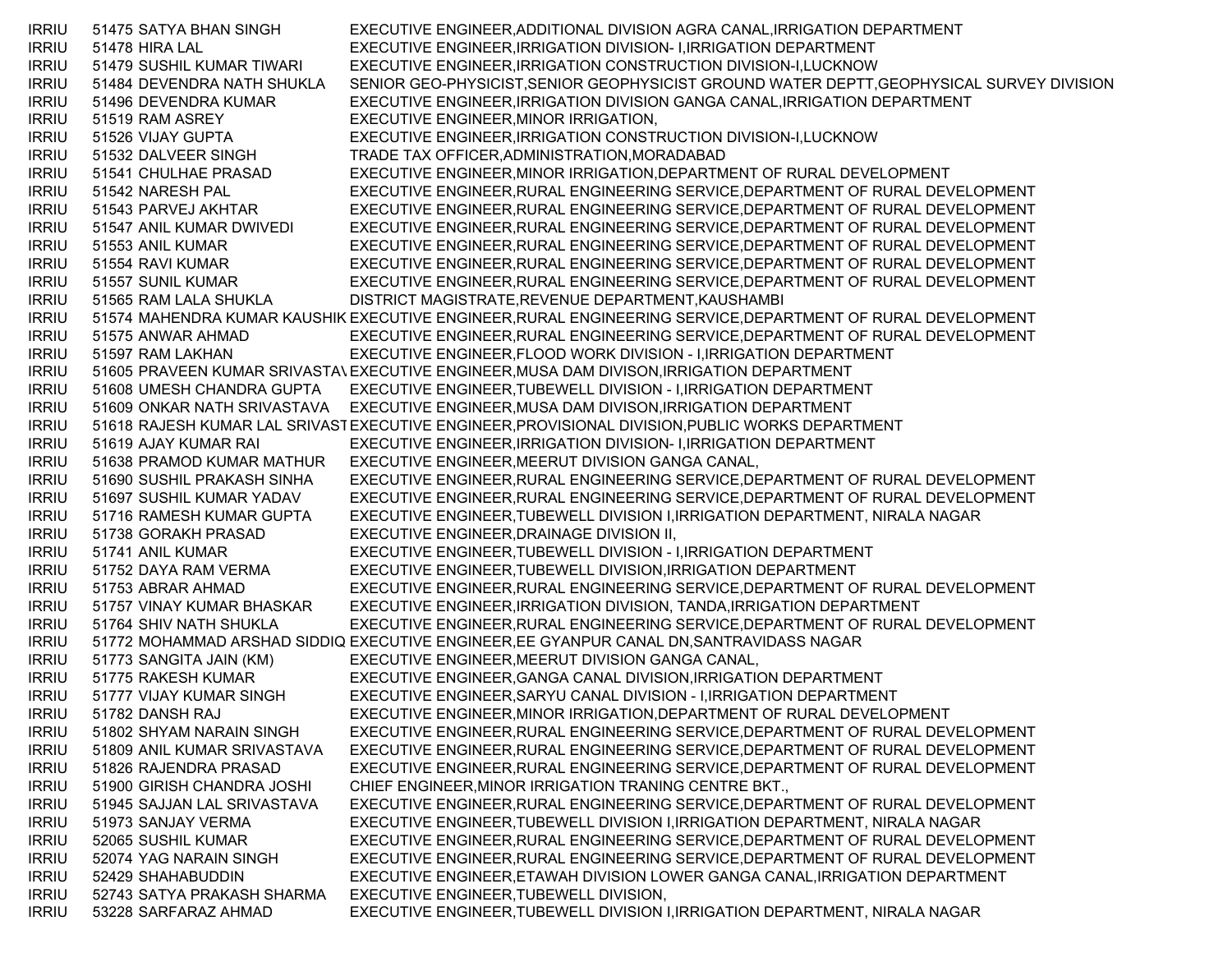IRRIU 53282 RAM SHANKER SINGH EXECUTIVE ENGINEER,RURAL ENGINEERING SERVICE,DEPARTMENT OF RURAL DEVELOPMENT IRRIU 53324 PRADEEP SRIVASTAVA EXECUTIVE ENGINEER,RURAL ENGINEERING SERVICE,DEPARTMENT OF RURAL DEVELOPMENT IRRIU 53359 SURESH CHANDRA SRIVASTAEXECUTIVE ENGINEER,MINOR IRRIGATION,DEPARTMENT OF RURAL DEVELOPMENT IRRIU 53588 SHYAM BAHADUR YADAV EXECUTIVE ENGINEER,IRRIGATION DIVISION,IRRIGATION DEPARTMENT IRRIU 53598 RAUF AHMAD EXECUTIVE ENGINEER,IRRIGATION DIVISION - I,IRRIGATION DEPARTMENT IRRIU 53850 VINOD KUMAR SRIVASTAVA EXECUTIVE ENGINEER,MUSA DAM DIVISON,IRRIGATION DEPARTMENT IRRIU 54022 GANENDRA SHANKER SRIVA{EXECUTIVE ENGINEER,RURAL ENGINEERING SERVICE,DEPARTMENT OF RURAL DEVELOPMENT IRRIU 54180 CHANDRA PRAKASH SHARMAEXECUTIVE ENGINEER,BAN SAGAR CANAL CONSTRUCTION DIVISION-2, IRRIU 54314 MOHAMMAD ASLAM ANSARI EXECUTIVE ENGINEER,TUBEWELL DIVISION-I,IRRIGATION DEPARTMENT IRRIU 54460 RAJENDRA CHATURVEDI EXECUTIVE ENGINEER,RURAL ENGINEERING SERVICE,DEPARTMENT OF RURAL DEVELOPMENT IRRIU 54686 PRIYA KUMAR SHARMA EXECUTIVE ENGINEER,UPPER DIVISION EAST YAMUNA,IRRIGATION DEPARTMENT IRRIU 54973 HASIN RAM EXECUTIVE ENGINEER,IRRIGATION DIVISION,IRRIGATION DEPARTMENT IRRIU 55168 SANTOSH KUMAR EXECUTIVE ENGINEER,TUBEWELL DIVISION,IRRIGATION DEPARTMENT IRRIU 55235 SUBHASH CHANDRA EXECUTIVE ENGINEER,RURAL ENGINEERING SERVICE,DEPARTMENT OF RURAL DEVELOPMENT IRRIU 57149 GYAN CHANDRA MAHROLIA EXECUTIVE ENGINEER,RAJGHAT CONSTRUCTION DIVISION,IRRIGATION DEPARTMENT IRRIU 57242 KIRAN AWASTHI (SMT) EXECUTIVE ENGINEER,SHARDA CANAL DIVISION,LUCKNOW IRRIU 57244 DEVKI NANDAN SUPERINTENDENT ENGINEER,18TH CIRCLE,IRRIGATION WORKS IRRIU 57387 ILAM CHAND EXECUTIVE ENGINEER,MINOR IRRIGATION, IRRIU 57388 CHITRANJAN DAS BANSAL EXECUTIVE ENGINEER,MINOR IRRIGATION,DEPARTMENT OF RURAL DEVELOPMENT IRRIU 57425 RAMESH CHAND VERMA EXECUTIVE ENGINEER,CO-ORDINATE & CHECKING DIVISION,IRRIGATION DEPARTMENT PARIKALP BHAWAN IRRIU 57432 ARVIND KUMAR EXECUTIVE ENGINEER,FLOOD WORK DIVISION - I,IRRIGATION DEPARTMENT IRRIU 57490 RAM NATH SINGH EXECUTIVE ENGINEER,IRRIGATION DIVISION,IRRIGATION DEPARTMENT IRRIU 57494 RAM GOPAL EXECUTIVE ENGINEER,MINOR IRRIGATION,DEPARTMENT OF RURAL DEVELOPMENT IRRIU 57495 DEERENDRA PRAKASH GUPTEXECUTIVE ENGINEER,IRRIGATION CONSTRUCTION DIVISION-I,LUCKNOW IRRIU 57515 KRISHAN PAL SINGH EXECUTIVE ENGINEER,SHARDA CANAL DIVISION,IRRIGATION DEPARTMENT IRRIU 57537 SANT SINGH EXECUTIVE ENGINEER,RAJGHAT CONSTRUCTION DIVISION,IRRIGATION DEPARTMENT IRRIU 57583 RAJIV KUMAR TRIVEDI EXECUTIVE ENGINEER,SHARDA CANAL IRRIGATION DIVISION,IRRIGATION DEPARTMENT IRRIU 57631 MAHENDRA TIWARI EXECUTIVE ENGINEER,RURAL ENGINEERING SERVICE,DEPARTMENT OF RURAL DEVELOPMENT IRRIU 57632 RAJ PAL SINGH EXECUTIVE ENGINEER,AFJALGARH IRRIGATION DIVISION,IRRIGATION DEPARTMENT IRRIU 57640 RAJ PAL SINGH EXECUTIVE ENGINEER,INVENTRY CONTROL DIVISION,GANGA SINCHAI BHAWAN RAIBAREILLY ROAD IRRIU 57641 VIKAS CHATURWEDI EXECUTIVE ENGINEER,GANGA CANAL,IRRIGATION DEPARTMENT IRRIU 57655 SUNIL KUMAR SINGH EXECUTIVE ENGINEER,HEADWORKS DIVISION, OKHLA,IRRIGATION DEPARTMENT IRRIU 57658 KAMLESH YADAV FINANCE OFFICER,SHARDA COMMAND HQ, IRRIU 57670 VASUDEV EXECUTIVE ENGINEER,MINOR IRRIGATION,DEPARTMENT OF RURAL DEVELOPMENT IRRIU 57722 RAJESH KUMAR EXECUTIVE ENGINEER,SHARDA CANAL DIVISION,IRRIGATION DEPARTMENT IRRIU 57744 RAJENDRA SINGH EXECUTIVE ENGINEER,SHARDA CANAL DIVISION,IRRIGATION DEPARTMENT IRRIU 57757 SURESH CHANDRA EXECUTIVE ENGINEER,HEAD WORKS DIVISION SHARDA CANAL,IRRIGATION DEPARTMENT IRRIU 57765 ASHA SRIVASTAVA SMT EXECUTIVE ENGINEER,SARYU CANAL DIVISION - I,IRRIGATION DEPARTMENT IRRIU 57802 RAJ BAL SINGH EXECUTIVE ENGINEER,IRRIGATION DIVISION,IRRIGATION DEPARTMENT IRRIU 57806 SHILENDRA BAHADUR EXECUTIVE ENGINEER,SHARDA CANAL DIVISION-2,IRRIGATION DEPARTMENT IRRIU 57807 SHYAM PYARERAM EXECUTIVE ENGINEER,MINOR IRRIGATION DIVISION, IRRIU 57838 RAJESH KUMAR SOLENKEY EXECUTIVE ENGINEER,QUALITY CONTROL DIVISION,IRRIGATION DEPARTMENT IRRIU 57860 AVADESH KUMAR MATHUR EXECUTIVE ENGINEER,MINOR IRRIGATION,DEPARTMENT OF RURAL DEVELOPMENT IRRIU 57926 YASWANT SINGH EXECUTIVE ENGINEER,HEADWORKS DIVISION, OKHLA,IRRIGATION DEPARTMENT IRRIU 57988 NISHA BAJPAI EXECUTIVE ENGINEER,HEAD WORKS DIVISION SHARDA CANAL,IRRIGATION DEPARTMENT IRRIU 58004 SHANKAR DAYAL RAM PERSONAL ASSISTANT (MINISTERIAL),CHIEF ENGINEER IRRIGATION DEPTT,UP, CANTT ROAD LUCKNOW IRRIU 58014 SHIV KUMAR TYAGI EXECUTIVE ENGINEER,MINOR IRRIGATION,DEPARTMENT OF RURAL DEVELOPMENT IRRIU 58043 VED PAL EXECUTIVE ENGINEER,NARORA LOWER GANGA CANAL DIVISION,IRRIGATION DEPARTMENT IRRIU 58053 JAGDISH CHANDRA EXECUTIVE ENGINEER,TUBEWELL DIVISION,IRRIGATION DEPARTMENT IRRIU 58055 CHANDRIKA PRASAD SINGH DEPUTY DIRECTOR,(B.S.) DEVKALI & NARAYANPUR PUMP CANAL,PARIYOJANA MANDAL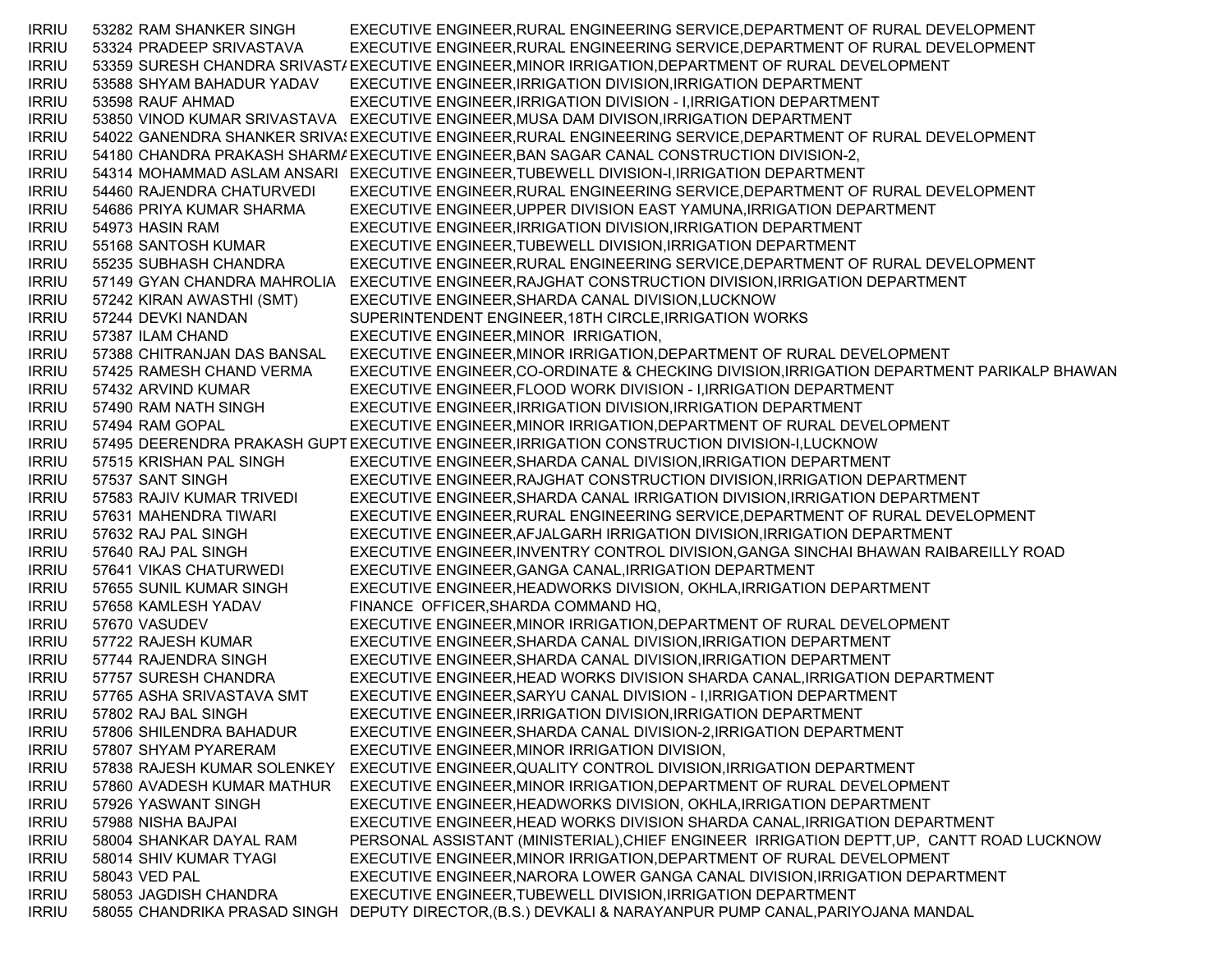IRRIU 58058 SUDHIR SHARMA EXECUTIVE ENGINEER,TUBE WELL DIVISION BAREILLY, IRRIU 58060 ASHOK KUMAR EXECUTIVE ENGINEER,GANGA CANAL,IRRIGATION DEPARTMENT IRRIU 58126 NISHA TIWARI EXECUTIVE ENGINEER,EAST GANGA CONSTRUCTION DIVISION-4,IRRIGATION DEPARTMENT IRRIU 58437 BAHADUR SINGH CHANDEL EXECUTIVE ENGINEER,MATATILA DAM DIVISION,JHANSI IRRIU 58553 RESHI PAL SINGH EXECUTIVE ENGINEER,EAST GANGA CONSTRUCTION DIVISION-4,IRRIGATION DEPARTMENT IRRIU 58703 AJAY KUMAR EXECUTIVE ENGINEER,EAST GANGA CONSTRUCTION DIVISION-4,IRRIGATION DEPARTMENT IRRIU 58719 SATYA RAM EXECUTIVE ENGINEER,FLOOD WORK DIVISION - I,IRRIGATION DEPARTMENT IRRIU 58746 PERDESHI EXECUTIVE ENGINEER,IRRIGATION DIVISION- I,IRRIGATION DEPARTMENT IRRIU 58750 ARVIND KUMAR PUROHIT EXECUTIVE ENGINEER,RURAL ENGINEERING SERVICE,DEPARTMENT OF RURAL DEVELOPMENT IRRIU 58858 IQBAL HUSSAIN EXECUTIVE ENGINEER,GROUND WATER DEPARTMENT DIVISION,127/W-1, 69 SAKET NAGAR IRRIU 58899 MOHD SAYEED KHAN EXECUTIVE ENGINEER,SHARDA CANAL BARABANKI DIVISION,IRRIGATION DEPARTMENT IRRIU 58900 SANDEEP KANT DEWEDI EXECUTIVE ENGINEER,SHARDA CANAL BARABANKI DIVISION,IRRIGATION DEPARTMENT IRRIU 58984 SHAGOHAN LAL EXECUTIVE ENGINEER,IRRIGATION CONSTRUCTION DIVISION-I, IRRIU 58985 SUREKHA ARYA(KM) EXECUTIVE ENGINEER,HEADWORKS DIVISION, OKHLA,IRRIGATION DEPARTMENT IRRIU 58988 PRAMOD KUMAR SRIVASTAV،EXECUTIVE ENGINEER,RURAL ENGINEERING SERVICE,DEPARTMENT OF RURAL DEVELOPMENT IRRIU 58993 RAJESH KUMAR NIGAM EXECUTIVE ENGINEER,RURAL ENGINEERING SERVICE,DEPARTMENT OF RURAL DEVELOPMENT IRRIU 58998 ANAND PRAKASH EXECUTIVE ENGINEER,MINOR IRRIGATION,DEPARTMENT OF RURAL DEVELOPMENT IRRIU 59005 HEMANT KUMAR SINGH EXECUTIVE ENGINEER,SARYU CANAL DIVISION - I,IRRIGATION DEPARTMENT IRRIU 59011 MOHAMMAD ISA EXECUTIVE ENGINEER,TUBEWELL DIV AURAIYA, IRRIU 59037 VIJAI KUMAR EXECUTIVE ENGINEER,IRRIGATION CONSTRUCTION DIVISION-I,LUCKNOW IRRIU 59038 VASHISHTH SINGH EXECUTIVE ENGINEER,IRRIGATION CONSTRUCTION DIVISION,IRRIGATION DEPARTMENT IRRIU 59046 RAJ PAL SINGH EXECUTIVE ENGINEER,IRRIGATION DIVISION,IRRIGATION DEPARTMENT IRRIU 59049 ANIL KUMAR SINGH EXECUTIVE ENGINEER,IRRIGATION CONSTRUCTION DIVISION,IRRIGATION DEPARTMENT IRRIU 59050 SHIV PRASAD TIWARI EXECUTIVE ENGINEER,IRRIGATION CONSTRUCTION DIVISION,IRRIGATION DEPARTMENT IRRIU 59053 SHAMBHOO YADAV EXECUTIVE ENGINEER,IRRIGATION DIVISION - I,IRRIGATION DEPARTMENT IRRIU 59055 SANTOSH KUMAR TIWARI EXECUTIVE ENGINEER,IRRIGATION DIVISION- I,IRRIGATION DEPARTMENT IRRIU 59057 VINEETA SRIVASTAVA (KM) EXECUTIVE ENGINEER,INVENTRY CONTROL DIVISION,GANGA SINCHAI BHAWAN RAIBAREILLY ROAD IRRIU 59059 NARESH BABU EXECUTIVE ENGINEER,BAN SAGAR CANAL CONSTRUCTION DIVISION-2, IRRIU 59063 MOHD KHALID EXECUTIVE ENGINEER,RURAL ENGINEERING SERVICE,DEPARTMENT OF RURAL DEVELOPMENT IRRIU 59065 SANTOSH KUMAR BAJPAI EXECUTIVE ENGINEER,RURAL ENGINEERING SERVICE,DEPARTMENT OF RURAL DEVELOPMENT IRRIU 59066 ARUN KUMAR BAJPAI DISTRICT PANCHAYATI RAJ OFFICER,RAIBAREILLY,RAIBAREILLY IRRIU 59067 DEVENDRA KUMAR EXECUTIVE ENGINEER,ADDITIONAL DIVISION AGRA CANAL,IRRIGATION DEPARTMENT IRRIU 59074 SUDHEER KUMAR DWIVEDI EXECUTIVE ENGINEER,BETWA CANAL DIVISION URAI,IRRIGATION DEPARTMENT IRRIU 59077 SUDHEER KUMAR SINGH EXECUTIVE ENGINEER,IRRIGATION DIVISION SHARDA CANAL,IRRIGATION DEPARTMENT IRRIU 59085 RAM DHANI RAM EXECUTIVE ENGINEER,RURAL ENGINEERING SERVICE,DEPARTMENT OF RURAL DEVELOPMENT IRRIU 59091 ANIL KUMAR SAMBEDI EXECUTIVE ENGINEER,MINOR IRRIGATION,DEPARTMENT OF RURAL DEVELOPMENT IRRIU 59101 DEVENDRA SINGH SUPERINTENDENT ENGINEER,ALIGARH/MATHURA CIRCLE,PUBLIC WORKS DEPARTMENT IRRIU 59108 YAKOOB HUSAIN EXECUTIVE ENGINEER,RURAL ENGINEERING SERVICE,DEPARTMENT OF RURAL DEVELOPMENT IRRIU 59113 AMRESH KUMAR NIGAM EXECUTIVE ENGINEER,INVENTRY CONTROL DIVISION,GANGA SINCHAI BHAWAN RAIBAREILLY ROAD IRRIU 59124 JOYEL PREM EXECUTIVE ENGINEER,TUBEWELL DIVISION IInd,ALLAHABAD IRRIU 59125 AGA KHURSHED ALI EXECUTIVE ENGINEER,TUBEWELL DIVISION IInd,ALLAHABAD IRRIU 59128 SHYAM SUNDAR PRASAD EXECUTIVE ENGINEER,IRRIGATION DIVISION 2 DEORIA, IRRIU 59129 ANOOP KUMAR GUPTA EXECUTIVE ENGINEER,EE GYANPUR CANAL DN,SANTRAVIDASS NAGAR IRRIU 59131 MADHAU SINGH EXECUTIVE ENGINEER,IRRIGATION DIVISION, IRRIU 59136 RAJEEV DIXIT EXECUTIVE ENGINEER,IRRIGATION DIVISION SHARDA CANAL,IRRIGATION DEPARTMENT IRRIU 59138 RISHIPAL SINGH EXECUTIVE ENGINEER,IRRIGATION DEPARTMENT, IRRIU 59139 AVADESH KUMAR EXECUTIVE ENGINEER,ADDITIONAL DIVISION AGRA CANAL,IRRIGATION DEPARTMENT IRRIU 59145 OMKAR MISHRA EXECUTIVE ENGINEER,SHARDA CANAL DIVISION,LUCKNOW IRRIU 59152 LAL BAHADUR MAURYA EXECUTIVE ENGINEER,TUBEWELL DIVISION IInd,ALLAHABAD IRRIU 59155 MOHD ILIYAS KHA EXECUTIVE ENGINEER,PROVISIONAL DIVISION,PUBLIC WORKS DEPARTMENT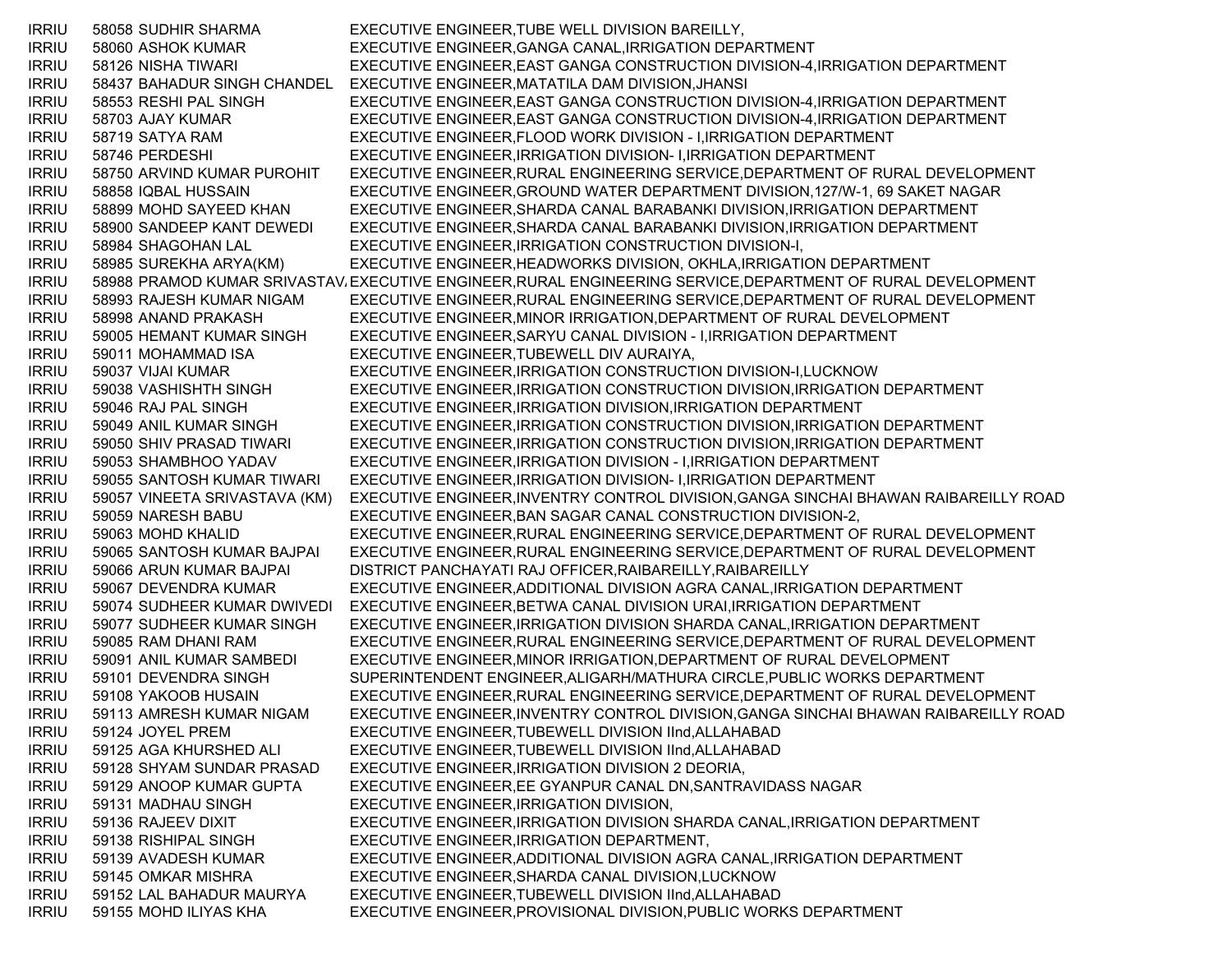IRRIU 59156 ANIL KUMAR SHUKLA EXECUTIVE ENGINEER,RURAL ENGINEERING SERVICE,DEPARTMENT OF RURAL DEVELOPMENT IRRIU 59158 RANU SHARMA EXECUTIVE ENGINEER,TUBE WELL DIVISION BAREILLY, IRRIU 59159 MANAK CHANDRA EXECUTIVE ENGINEER,TUBEWELL DIVISION-I,IRRIGATION DEPARTMENT IRRIU 59166 BHAGIRATH VERMA EXECUTIVE ENGINEER,IRRIGATION DIVISION,IRRIGATION DEPARTMENT IRRIU 59170 VICHITRA PAL SINGH EXECUTIVE ENGINEER,TUBEWELL DIVISION, IRRIU 59172 SARVESH KUMAR SAXENA EXECUTIVE ENGINEER,MINOR IRRIGATION,DEPARTMENT OF RURAL DEVELOPMENT IRRIU 59174 OM PRAKASH EXECUTIVE ENGINEER,MINOR IRRIGATION,DEPARTMENT OF RURAL DEVELOPMENT IRRIU 59175 HARDWARI LAL EXECUTIVE ENGINEER,MINOR IRRIGATION,DEPARTMENT OF RURAL DEVELOPMENT IRRIU 59177 SUSHIL NARAYAN BHATNAGAEXECUTIVE ENGINEER,MINOR IRRIGATION,DEPARTMENT OF RURAL DEVELOPMENT IRRIU 59184 SUNIL KUMAR SUPERINTENDENT ENGINEER,XI CIRCLE IRRIGATION WORK,IRRIGATION DEPARTMENT IRRIU 59191 NEERAJ KUMAR SAXENA ADDITIONAL CHIEF OFFICER,PANCHAYAT I RAJ DEPARTMENT,BAREILLY IRRIU 59193 RAMESH KUMAR MISHRA EXECUTIVE ENGINEER,IRRIGATION CONSTRUCTION DIVISION-I,LUCKNOW IRRIU 59194 MUKESH KUMAR PANDEY EXECUTIVE ENGINEER,IRRIGATION CONSTRUCTION DIVISION,IRRIGATION DEPARTMENT IRRIU 59196 VYASH MUNI PRASAD EXECUTIVE ENGINEER,IRRIGATION DIVISION 2 DEORIA, IRRIU 59198 CHAMMAPAK LAL EXECUTIVE ENGINEER,HEAD WORKS DIVISION SHARDA CANAL,IRRIGATION DEPARTMENT IRRIU 59207 NAFIS MOHD EXECUTIVE ENGINEER,IRRIGATION DIVISION,IRRIGATION DEPARTMENT IRRIU 59211 SOHAN DEV EXECUTIVE ENGINEER,CENTRAL GANGA CANAL CONSTRUCTION DIV.-2,IRRIGATION DEPARTMENT IRRIU 59218 KESHAV YADAV EXECUTIVE ENGINEER,FLOOD WORK DIVISION - I,IRRIGATION DEPARTMENT IRRIU 59224 DAYA SHANKAR TIWARI EXECUTIVE ENGINEER,MINOR IRRIGATION,DEPARTMENT OF RURAL DEVELOPMENT IRRIU 59228 AJAY KUMAR YADAV EXECUTIVE ENGINEER,IRRIGATION DIVISION- I,IRRIGATION DEPARTMENT IRRIU 59232 BHAGAT SINGH EXECUTIVE ENGINEER,OBRA DAM DIVISION, ROBERTSGANJ,IRRIGATION DEPARTMENT IRRIU 59239 RAM BILASH EXECUTIVE ENGINEER,TUBEWELL DIVISION - I,IRRIGATION DEPARTMENT IRRIU 59246 RAJ KUMAR VERMA EXECUTIVE ENGINEER,MINOR IRRIGATION,DEPARTMENT OF RURAL DEVELOPMENT IRRIU 59253 ANWAR AHAMAD ANSARI EXECUTIVE ENGINEER,MINOR IRRIGATION,DEPARTMENT OF RURAL DEVELOPMENT IRRIU 59256 KRISHNA KUMAR SHARMA EXECUTIVE ENGINEER,MEERUT DIVISION GANGA CANAL, IRRIU 59259 TRIBHUWAN YADAV SUPERINTENDENT ENGINEER,18TH CIRCLE,IRRIGATION WORKS IRRIU 59260 AMI CHANDRA EXECUTIVE ENGINEER,IRRIGATION CONSTRUCTION DIVISION,IRRIGATION DEPARTMENT IRRIU 59261 RAJESH KUMAR SINGH EXECUTIVE ENGINEER,TUBEWELL DIVISION,IRRIGATION DEPARTMENT IRRIU 59262 SHYAM LAL YADAV EXECUTIVE ENGINEER,TUBEWELL DIVISION,IRRIGATION DEPARTMENT IRRIU 59268 PREM PAL SINGH EXECUTIVE ENGINEER,QUALITY CONTROL DIVISION,IRRIGATION DEPARTMENT IRRIU 59272 SUNIL KUMAR SRIVASTAVA EXECUTIVE ENGINEER,IRRIGATION DIVISION,IRRIGATION DEPARTMENT IRRIU 59273 SANTOSH KUMAR SINGH EXECUTIVE ENGINEER,MUSA DAM DIVISON,IRRIGATION DEPARTMENT IRRIU 59274 MANOJ KUMAR SRIVASTAVA EXECUTIVE ENGINEER,RURAL ENGINEERING SERVICE,DEPARTMENT OF RURAL DEVELOPMENT IRRIU 59277 SUDHA RANI SMT EXECUTIVE ENGINEER,RURAL ENGINEERING SERVICE,DEPARTMENT OF RURAL DEVELOPMENT IRRIU 59278 ASHOK KUMAR GUPTA EXECUTIVE ENGINEER,RURAL ENGINEERING SERVICE,DEPARTMENT OF RURAL DEVELOPMENT IRRIU 59279 RAVINDRA KUMAR EXECUTIVE ENGINEER,MINOR IRRIGATION,DEPARTMENT OF RURAL DEVELOPMENT IRRIU 59281 BHAWDISH KUMAR RAJPOOT EXECUTIVE ENGINEER,EAST GANGA CONSTRUCTION DIVISION-4,IRRIGATION DEPARTMENT IRRIU 59282 RITA CHAUDHARY (SMT) DIRECTOR,GROUND WATER DEPT., IRRIU 59284 PARMANAND PANT EXECUTIVE ENGINEER,HEAD WORKS DIVISION SHARDA CANAL,IRRIGATION DEPARTMENT IRRIU 59287 NAVIN KUMAR GUPTA EXECUTIVE ENGINEER,TUBEWELL DIVISION,(WEST) IRRIU 59296 HARISH CHANDRA EXECUTIVE ENGINEER,IRRIGATION DIVISION, IRRIU 59297 ANIL KUMAR SAXENA EXECUTIVE ENGINEER,SARYU CANAL DIVISION - I,IRRIGATION DEPARTMENT IRRIU 59304 VIRENDRA SINGH EXECUTIVE ENGINEER,MINOR IRRIGATION,DEPARTMENT OF RURAL DEVELOPMENT IRRIU 59305 ISLAM HUSSAIN EXECUTIVE ENGINEER,MINOR IRRIGATION,DEPARTMENT OF RURAL DEVELOPMENT IRRIU 59308 CHATENDRA SINGH EXECUTIVE ENGINEER,MINOR IRRIGATION,DEPARTMENT OF RURAL DEVELOPMENT IRRIU 59309 OM PAL SINGH EXECUTIVE ENGINEER,MINOR IRRIGATION,DEPARTMENT OF RURAL DEVELOPMENT IRRIU 59310 OM PRAKASH EXECUTIVE ENGINEER,MINOR IRRIGATION,DEPARTMENT OF RURAL DEVELOPMENT IRRIU 59326 SUBEDAR SINGH EXECUTIVE ENGINEER,IRRIGATION DIVISION,IRRIGATION DEPARTMENT IRRIU 59327 T N SINGH EXECUTIVE ENGINEER,RURAL ENGINEERING SERVICE,DEPARTMENT OF RURAL DEVELOPMENT IRRIU 59328 RAMESHWAR LAL SINGH EXECUTIVE ENGINEER,RURAL ENGINEERING SERVICE,DEPARTMENT OF RURAL DEVELOPMENT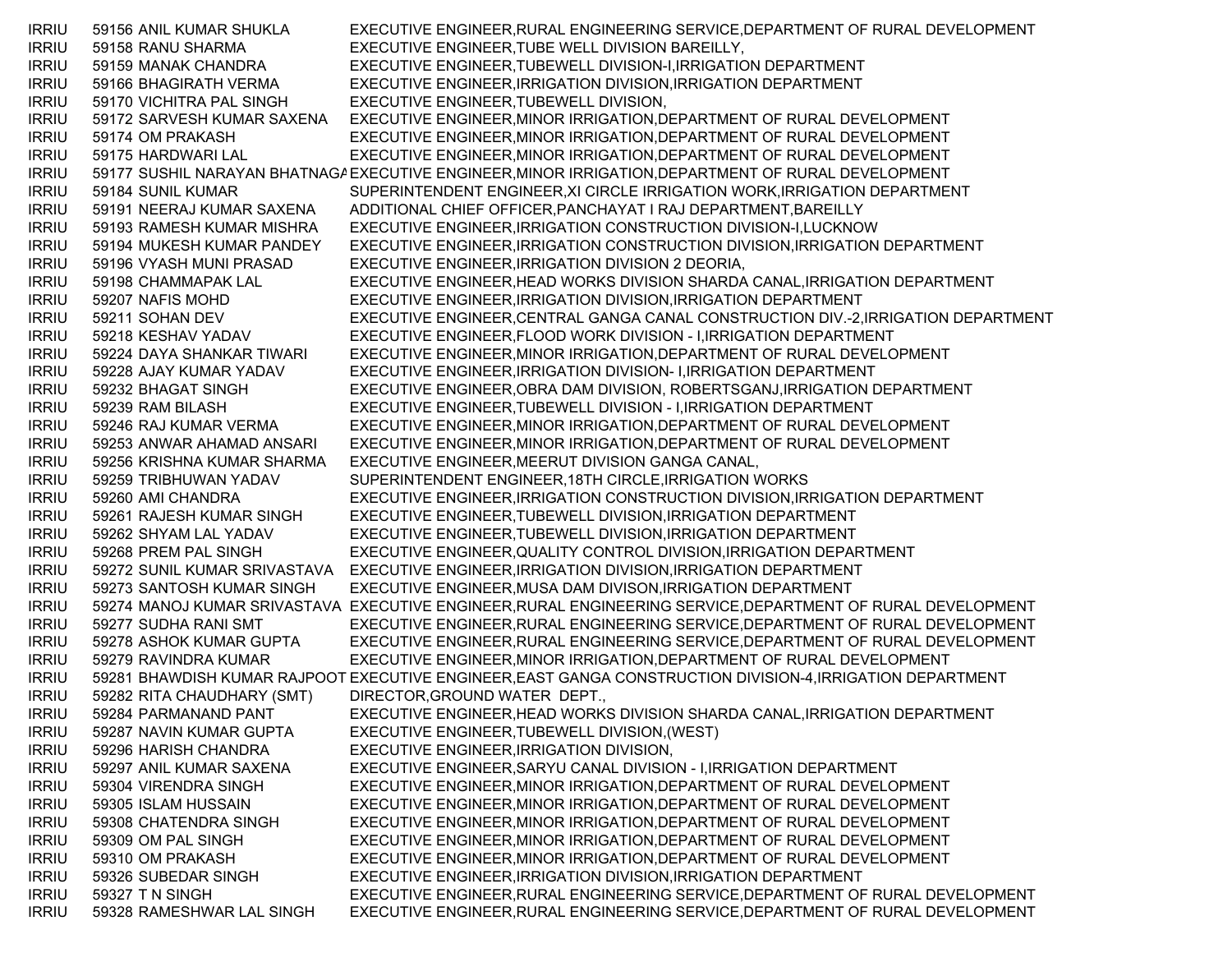IRRIU 59330 UTTAM CHANDRA SRIVASTAVEXECUTIVE ENGINEER,BARABANKY, IRRIU 59331 MAKSOOD ALI WARSI EXECUTIVE ENGINEER,RURAL ENGINEERING SERVICE,DEPARTMENT OF RURAL DEVELOPMENT IRRIU 59332 SHASHI KANT SRIVASTAVA EXECUTIVE ENGINEER,EE GYANPUR CANAL DN,SANTRAVIDASS NAGAR IRRIU 59335 AMBIKA PRASAD EXECUTIVE ENGINEER,IRRIGATION DIVISION- I,IRRIGATION DEPARTMENT IRRIU 59336 KAVITA KUMAR SMT EXECUTIVE ENGINEER,GOUND WATER DEPARTMENT DIVISION-D.P.A.P,8/12, MUIR ROAD IRRIU 59338 ASHOK KUMAR GUPTA EXECUTIVE ENGINEER,RURAL ENGG. SERVICE DEPT., IRRIU 59339 DOODH NATH EXECUTIVE ENGINEER,SARYU CANAL DIVISION - I,IRRIGATION DEPARTMENT IRRIU 59342 SANT SEWAK EXECUTIVE ENGINEER,SHARDA CANAL BARABANKI DIVISION,IRRIGATION DEPARTMENT IRRIU 59343 VIJAY KUMAR SINGH EXECUTIVE ENGINEER,SHARDA CANAL BARABANKI DIVISION,IRRIGATION DEPARTMENT IRRIU 59345 NARVADESGWAR NATH TRIP, EXECUTIVE ENGINEER, RURAL ENGINEERING SERVICE, DEPARTMENT OF RURAL DEVELOPMENT IRRIU 59347 BRIJESH KUMAR SARSWAT EXECUTIVE ENGINEER,NARORA LOWER GANGA CANAL DIVISION,IRRIGATION DEPARTMENT IRRIU 59350 RAJENDRA PRASAD EXECUTIVE ENGINEER,SARYU CANAL DIVISION,IRRIGATION DEPARTMENT IRRIU 59362 NIRBHYA NAND TIWARI EXECUTIVE ENGINEER,TUBEWELL DIVISION IInd,ALLAHABAD IRRIU 59365 CHOTE LAL GAUTAM EXECUTIVE ENGINEER,SHARDA CANAL DIVISION,IRRIGATION DEPARTMENT IRRIU 59372 CHANDRA BHAN RAM EXECUTIVE ENGINEER,RURAL ENGINEERING SERVICE,DEPARTMENT OF RURAL DEVELOPMENT IRRIU 59373 ARVIND KUMAR GARG EXECUTIVE ENGINEER,MEERUT DIVISION GANGA CANAL, IRRIU 59375 TARA UPADHYAYA (SMT) EXECUTIVE ENGINEER,INVENTRY CONTROL DIVISION,GANGA SINCHAI BHAWAN RAIBAREILLY ROAD IRRIU 59381 DEOKI NANDAN JOSHI EXECUTIVE ENGINEER,INVENTRY CONTROL DIVISION,GANGA SINCHAI BHAWAN RAIBAREILLY ROAD IRRIU 59382 LAXMI NARAYAN SUPERINTENDENT ENGINEER,GANDAK IRRIGATION WORKS CIRCLE -I I,IRRIGATION DEPARTMENT IRRIU 59386 KAILASH PRASAD EXECUTIVE ENGINEER,DRAINAGE DIVISION II, IRRIU 59389 MAINUDDIN EXECUTIVE ENGINEER,DRAINAGE DIVISION II, IRRIU 59392 DUIEJ RAM SUPERINTENDENT ENGINEER,18TH CIRCLE,IRRIGATION WORKS IRRIU 59402 RAM BAHAL EXECUTIVE ENGINEER,TUBEWELL DIVISION I,IRRIGATION DEPARTMENT, NIRALA NAGAR IRRIU 59404 JAGDISH SINGH EXECUTIVE ENGINEER,AFJALGARH IRRIGATION DIVISION,IRRIGATION DEPARTMENT IRRIU 59405 HARISH SINGH TILARA EXECUTIVE ENGINEER,AFJALGARH IRRIGATION DIVISION,IRRIGATION DEPARTMENT IRRIU 59406 SHASHI BALA SHARMA EXECUTIVE ENGINEER,TUBEWELL DIVISION, IRRIU 59407 RAM JIYAWAN PRASAD YADAEXECUTIVE ENGINEER,OBRA DAM DIV,OBRA SONBHADRA IRRIU 59415 TRIBHUWAN RAM EXECUTIVE ENGINEER,IRRIGATION DIVISION- I,IRRIGATION DEPARTMENT IRRIU 59421 NIZAM AHMAD EXECUTIVE ENGINEER,INVENTRY CONTROL DIVISION,GANGA SINCHAI BHAWAN RAIBAREILLY ROAD IRRIU 59423 OM PRAKASH EXECUTIVE ENGINEER,SARYU CANAL DIVISION - I,IRRIGATION DEPARTMENT IRRIU 59425 MAHENDRA PRATAP SINGH EXECUTIVE ENGINEER,IRRIGATION CONSTRUCTION DIVISION,IRRIGATION DEPARTMENT IRRIU 59428 SATYENDRA SINGH EXECUTIVE ENGINEER,RURAL ENGINEERING SERVICE,DEPARTMENT OF RURAL DEVELOPMENT IRRIU 59430 KUNWAR PAL GIRI EXECUTIVE ENGINEER,MEERUT DIVISION GANGA CANAL, IRRIU 59433 RANG DHARI PRASAD EXECUTIVE ENGINEER,EE GYANPUR CANAL DN,SANTRAVIDASS NAGAR IRRIU 59438 IKRAR KHAN EXECUTIVE ENGINEER,TUBEWELL DIVISION,IRRIGATION DEPARTMENT IRRIU 59440 VIKAS SRIVASTAVA CHIEF ENGINEER,DIR & CE RURAL ENGG.SERVICE DEPT., IRRIU 59441 RAM PYAREY KAITHAL DISTRICT MAGISTRATE,REVENUE DEPARTMENT,KAUSHAMBI IRRIU 59445 IRSHAD ALAM ANSARI EXECUTIVE ENGINEER,DRAINAGE DIVISION II, IRRIU 59457 ZUNED ALAM NAIMI EXECUTIVE ENGINEER,SARYU CANAL DIVISION - 3,IRRIGATION DEPARTMENT IRRIU 59470 KAKULI KAR (KM) EXECUTIVE ENGINEER,MUSA DAM DIVISON,IRRIGATION DEPARTMENT IRRIU 59471 ALOK KUMAR SRIVASTAVA EXECUTIVE ENGINEER,MUSA DAM DIVISON,IRRIGATION DEPARTMENT IRRIU 59472 DHARMENDRA KUMAR SRIVAEXECUTIVE ENGINEER,IRRIGATION DIVISION- I,IRRIGATION DEPARTMENT IRRIU 59475 VED PAL SINGH EXECUTIVE ENGINEER,TUBEWELL DIVISION, IRRIU 59478 CHOTTEY LAL EXECUTIVE ENGINEER,IRRIGATION DIVISION- I,IRRIGATION DEPARTMENT IRRIU 59483 ARVIND SINGH EXECUTIVE ENGINEER,MINOR IRRIGATION, IRRIU 59485 KULDIP KUMAR BISHNOI EXECUTIVE ENGINEER,MINOR IRRIGATION,DEPARTMENT OF RURAL DEVELOPMENT IRRIU 59497 BHOPAL BHARTIYA EXECUTIVE ENGINEER,IRRIGATION DIVISION,IRRIGATION DEPARTMENT IRRIU 59499 LAXMI SARAN EXECUTIVE ENGINEER,CO-ORDINATE & CHECKING DIVISION,IRRIGATION DEPARTMENT PARIKALP BHAWAN IRRIU 59504 SAKHAWAT ULLAH KHAN EXECUTIVE ENGINEER,TUBEWELL DIVISION,IRRIGATION DEPARTMENT IRRIU 59515 SAROJUDDIN KHAN EXECUTIVE ENGINEER,TUBEWELL DIVISION - I,IRRIGATION DEPARTMENT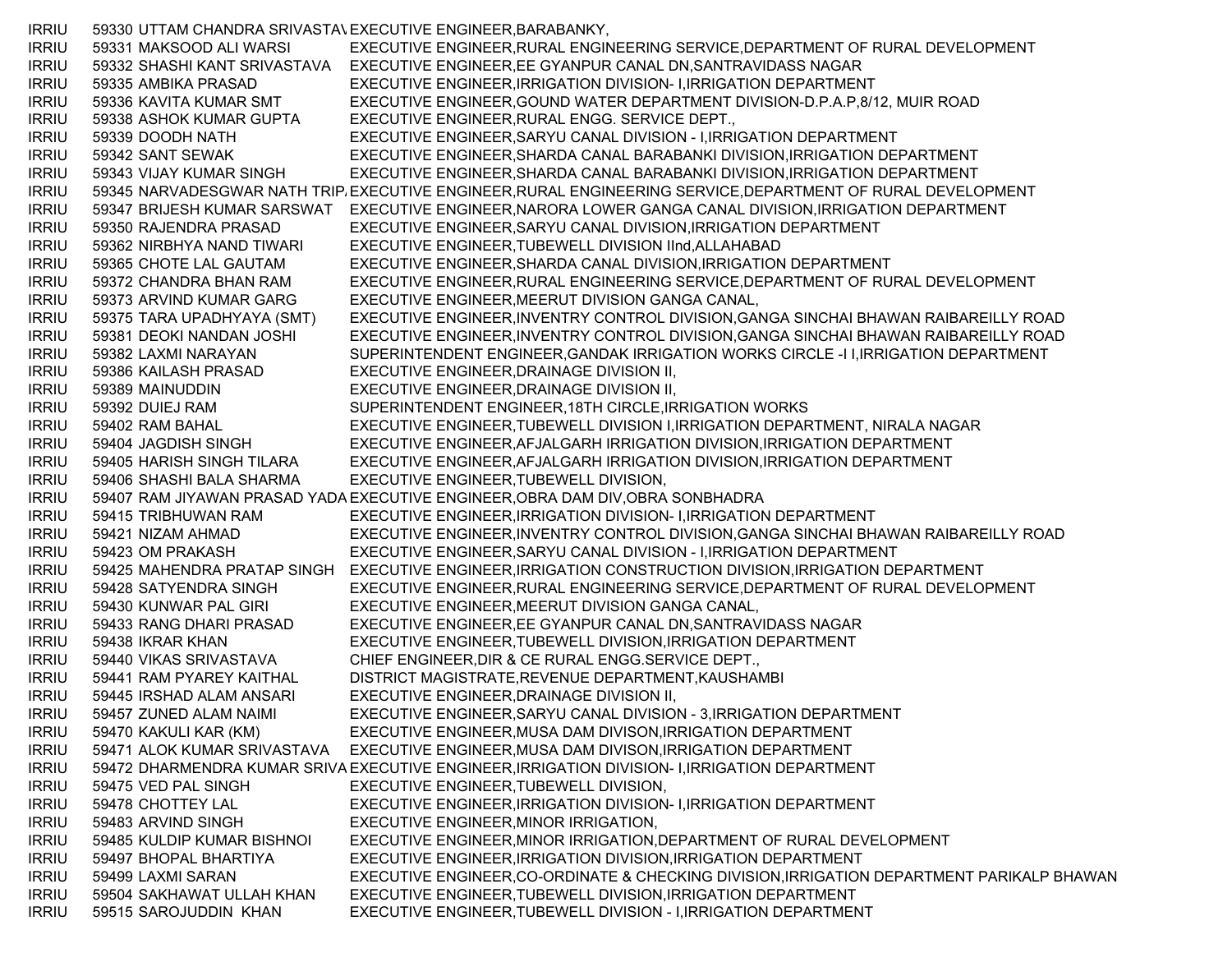IRRIU 59516 ISHRAT BALAL ANSARI EXECUTIVE ENGINEER,BAN SAGAR CANAL CONSTRUCTION DIVISION-2, IRRIU 59519 KANHI SINGH EXECUTIVE ENGINEER,GANGA CANAL,IRRIGATION DEPARTMENT IRRIU 59523 RAJENDRA PRASAD SINGH EXECUTIVE ENGINEER,IRRIGATION DIVISION - I,IRRIGATION DEPARTMENT IRRIU 59526 VIKAS CHANDRA SAXENA EXECUTIVE ENGINEER,CENTRAL GANGA CANAL CONSTRUCTION DIV.-2,IRRIGATION DEPARTMENT IRRIU 59531 ARSHAD ALI SIDDIQUI EXECUTIVE ENGINEER,RURAL ENGINEERING SERVICE,DEPARTMENT OF RURAL DEVELOPMENT IRRIU 59534 SANTOSH PATHAK EXECUTIVE ENGINEER,RURAL ENGINEERING SERVICE,DEPARTMENT OF RURAL DEVELOPMENT IRRIU 59535 SHANKAR SARAN SINGH EXECUTIVE ENGINEER,TUBEWELL DIVISION - I,IRRIGATION DEPARTMENT IRRIU 59550 SANJAY KUMAR GOND EXECUTIVE ENGINEER,SARYU CANAL DIVISION - I,IRRIGATION DEPARTMENT IRRIU 59551 TEEJU PRASAD EXECUTIVE ENGINEER,IRRIGATION DIVISION 2 DEORIA, IRRIU 59556 RAVINDRA NATH TIWARI EXECUTIVE ENGINEER,MINOR IRRIGATION,DEPARTMENT OF RURAL DEVELOPMENT IRRIU 59557 HIMANSHU SEKHAR SINGH EXECUTIVE ENGINEER,MINOR IRRIGATION,DEPARTMENT OF RURAL DEVELOPMENT IRRIU 59562 NEERAJ SRIVASTAVA EXECUTIVE ENGINEER,IRRIGATION CONSTRUCTION DIVISION-I,LUCKNOW IRRIU 59565 MOHD TAHA EXECUTIVE ENGINEER,GOUND WATER DEPARTMENT DIVISION-D.P.A.P,8/12, MUIR ROAD IRRIU 59566 VIKAS BISHNOI EXECUTIVE ENGINEER,EAST GANGA CONSTRUCTION DIVISION-4,IRRIGATION DEPARTMENT IRRIU 59575 RAJENDRA PRASAD EXECUTIVE ENGINEER,RURAL ENGINEERING SERVICE,DEPARTMENT OF RURAL DEVELOPMENT IRRIU 59594 ARUN KUMAR SINGH EXECUTIVE ENGINEER,IRRIGATION DIVISION,IRRIGATION DEPARTMENT IRRIU 59595 SHIV KUMAR RAM EXECUTIVE ENGINEER,SHAHJAHANPUR SHARDA CANAL DIVISION,IRRIGATION DEPARTMENT IRRIU 59600 AMAR PAL SINGH EXECUTIVE ENGINEER,RURAL ENGINEERING SERVICE,DEPARTMENT OF RURAL DEVELOPMENT IRRIU 59669 NEERAJ KUMAR CHATURVED EXECUTIVE ENGINEER,INVENTRY CONTROL DIVISION,GANGA SINCHAI BHAWAN RAIBAREILLY ROAD IRRIU 59677 ASHOK KUMAR SRIVASTAVA EXECUTIVE ENGINEER,IRRIGATION CONSTRUCTION DIVISION,IRRIGATION DEPARTMENT IRRIU 59760 KAMLESH PRADHAN EXECUTIVE ENGINEER,MUSA DAM DIVISON,IRRIGATION DEPARTMENT IRRIU 59783 SHRVAN KUMAR EXECUTIVE ENGINEER,IRRIGATION DIVISION,IRRIGATION DEPARTMENT IRRIU 59810 TRIVENDRA PAL SINGH EXECUTIVE ENGINEER,IRRIGATION DIVISION,IRRIGATION DEPARTMENT IRRIU 59817 NEEL KAMAL SAXENA EXECUTIVE ENGINEER,TUBE WELL DIVISION BAREILLY, IRRIU 59912 AMIT KANT PANDEY EXECUTIVE ENGINEER,RURAL ENGINEERING SERVICE,DEPARTMENT OF RURAL DEVELOPMENT IRRIU 59946 PHOOL CHANDRA EXECUTIVE ENGINEER,IRRIGATION DIVISION - I,IRRIGATION DEPARTMENT IRRIU 60138 NEELAM KUMARI EXECUTIVE ENGINEER,ADDITIONAL DIVISION AGRA CANAL,IRRIGATION DEPARTMENT IRRIU 60193 PRAMOD KUMAR II EXECUTIVE ENGINEER,RURAL ENGINEERING SERVICE,DEPARTMENT OF RURAL DEVELOPMENT IRRIU 60245 GANESH SHANKAR SHUKLA EXECUTIVE ENGINEER,IRRIGATION CONSTRUCTION DIVISION-I,LUCKNOW IRRIU 60266 PREM KUMAR EXECUTIVE ENGINEER,MEERUT DIVISION GANGA CANAL, IRRIU 60283 SANDEEP KUMAR SHARMA EXECUTIVE ENGINEER,MEERUT DIVISION GANGA CANAL, IRRIU 60339 MOHD KHUSHTAR SIDDIQUI EXECUTIVE ENGINEER,RURAL ENGINEERING SERVICE,DEPARTMENT OF RURAL DEVELOPMENT IRRIU 60340 PRAVEEN PRATAP SINGH EXECUTIVE ENGINEER,RURAL ENGINEERING SERVICE,DEPARTMENT OF RURAL DEVELOPMENT IRRIU 60358 MOHD YASIN EXECUTIVE ENGINEER,RURAL ENGINEERING SERVICE,DEPARTMENT OF RURAL DEVELOPMENT IRRIU 60389 SUSHIL KUMAR SAXENA EXECUTIVE ENGINEER,LOWER GANGA DIVISION,IRRIGATION DEPARTMENT IRRIU 60398 KANIJ FATIMA EXECUTIVE ENGINEER,MUSA DAM DIVISON,IRRIGATION DEPARTMENT IRRIU 60443 MAIKOO LAL EXECUTIVE ENGINEER,IRRIGATION CONSTRUCTION DIVISION-I,LUCKNOW IRRIU 60474 SHYAM SUNDER PRASAD EXECUTIVE ENGINEER,DRAINAGE DIVISION - I,IRRIGATION DEPARTMENT IRRIU 60567 DIPA JOSHI EXECUTIVE ENGINEER,TUBE WELL DIVISION BAREILLY, IRRIU 60615 RUBI QAMAR EXECUTIVE ENGINEER,RURAL ENGINEERING SERVICE,DEPARTMENT OF RURAL DEVELOPMENT IRRIU 60617 PARAM HANS YADAV EXECUTIVE ENGINEER,CO-ORDINATE & CHECKING DIVISION,IRRIGATION DEPARTMENT PARIKALP BHAWAN IRRIU 60650 VIR SINGH YADAV EXECUTIVE ENGINEER,RURAL ENGINEERING SERVICE,DEPARTMENT OF RURAL DEVELOPMENT IRRIU 60653 SHANKAR RAM MUNSHI EXECUTIVE ENGINEER,IRRIGATION CONSTRUCTION DIVISION,IRRIGATION DEPARTMENT IRRIU 60684 RAJ VIR SINGH EXECUTIVE ENGINEER,HEAD WORKS DIVISION SHARDA CANAL,IRRIGATION DEPARTMENT IRRIU 60730 SHIV SHANKAR EXECUTIVE ENGINEER,FATEHPUR DIVISION LOWER GANGA,IRRIGATION DEPARTMENT IRRIU 60740 VIRENDRA KUMAR MATHUR EXECUTIVE ENGINEER,TUBEWELL DIVISION I,IRRIGATION DEPARTMENT, NIRALA NAGAR IRRIU 60741 RAKESH KUMAR DIWAKAR EXECUTIVE ENGINEER,TUBEWELL DIVISION,IRRIGATION DEPARTMENT IRRIU 60793 RAM CHANDRA GUPTA EXECUTIVE ENGINEER,TUBEWELL DIVISION - I,IRRIGATION DEPARTMENT IRRIU 60813 RAM VISHAL EXECUTIVE ENGINEER,PROVINCIAL DIVISION,HAMIRPUR IRRIU 60839 DASHRATH KUMAR SINGH EXECUTIVE ENGINEER,IRRIGATION DIVISION,IRRIGATION DEPARTMENT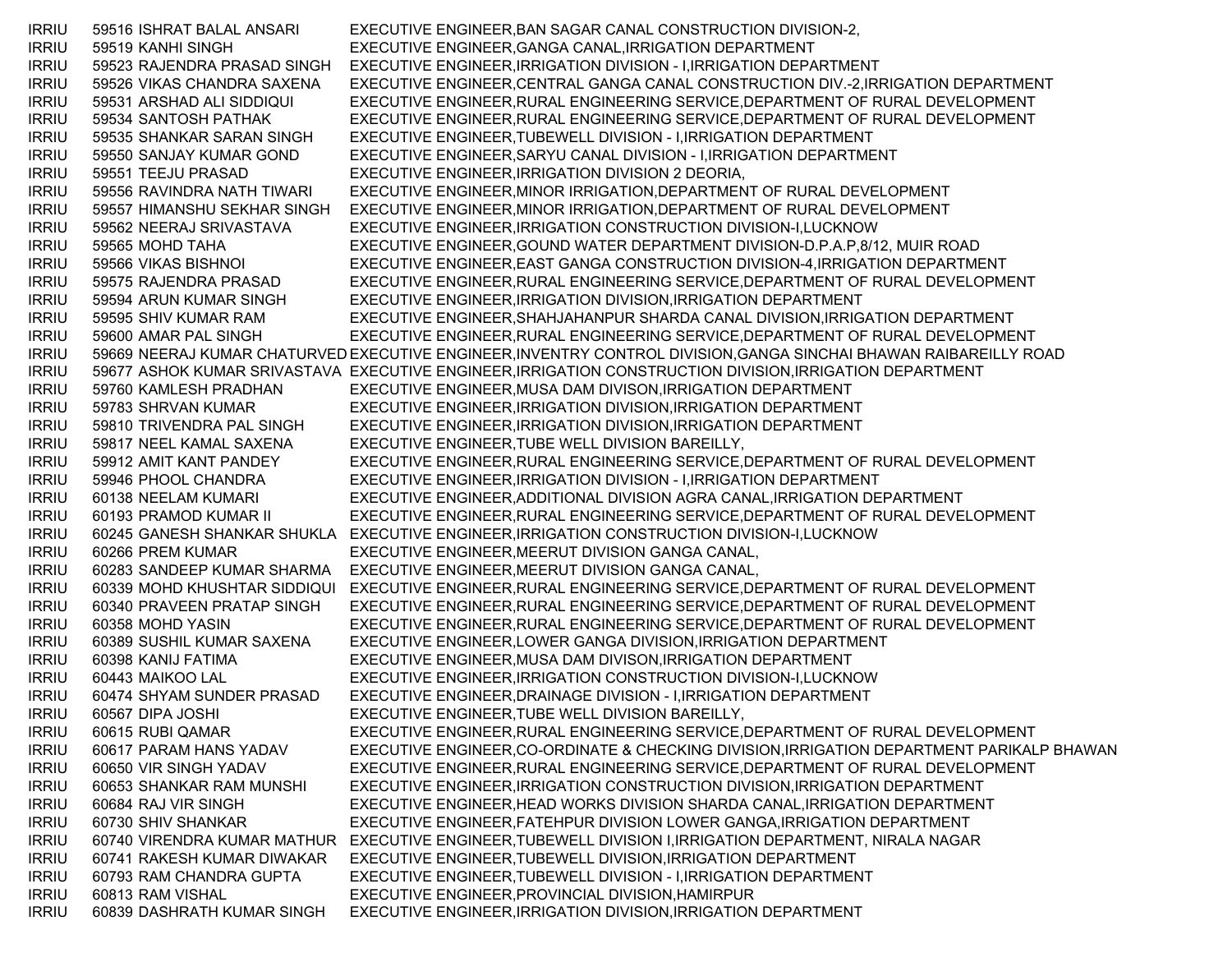IRRIU 60840 OM PRAKASH EXECUTIVE ENGINEER,IRRIGATION DIVISION,IRRIGATION DEPARTMENT IRRIU 60873 PARMANAND PANDEY EXECUTIVE ENGINEER,SARYU CANAL DIVISION - 3,IRRIGATION DEPARTMENT IRRIU 61002 SHIVA NAND SHUKLA EXECUTIVE ENGINEER,TUBEWELL DIVISION,(WEST) IRRIU 61039 PARAS NATH YADAV EXECUTIVE ENGINEER,IRRIGATION DIVISION - I,IRRIGATION DEPARTMENT IRRIU 61042 SANJAY KUMAR PANDEY EXECUTIVE ENGINEER,TUBEWELL DIVISION - I,IRRIGATION DEPARTMENT IRRIU 61048 TRIVENI GIRI EXECUTIVE ENGINEER, BAN SAGAR CANAL CONSTRUCTION DIVISION-2, IRRIU 61056 TEJ PRAKASH LAL SRIVASTAVEXECUTIVE ENGINEER,MUSA DAM DIVISON,IRRIGATION DEPARTMENT IRRIU 61057 HARIHAR PRASAD EXECUTIVE ENGINEER,MUSA DAM DIVISON,IRRIGATION DEPARTMENT IRRIU 61114 MANOHAR LAL EXECUTIVE ENGINEER,MINOR IRRIGATION,DEPARTMENT OF RURAL DEVELOPMENT IRRIU 61164 RAJENDRA KUMAR EXECUTIVE ENGINEER,MEERUT DIVISION GANGA CANAL, IRRIU 61333 RAJ PAL YADAV EXECUTIVE ENGINEER,MINOR IRRIGATION, IRRIU 61508 JAI PRAKASH SINGH EXECUTIVE ENGINEER,RURAL ENGINEERING SERVICE,DEPARTMENT OF RURAL DEVELOPMENT IRRIU 61515 MAHESH KUMAR EXECUTIVE ENGINEER,IRRIGATION DIVISION GANGA CANAL,IRRIGATION DEPARTMENT IRRIU 61520 MOHD ZAMIRUDDIN ANSARI EXECUTIVE ENGINEER,SHARDA CANAL BARABANKI DIVISION,IRRIGATION DEPARTMENT IRRIU 61526 NAZMUL HUDA KHAN EXECUTIVE ENGINEER,SARYU CANAL DIVISION,IRRIGATION DEPARTMENT IRRIU 61629 KAILASH NARAIN RATHORE EXECUTIVE ENGINEER,RAJGHAT CONSTRUCTION DIVISION,IRRIGATION DEPARTMENT IRRIU 61631 SHASHIKANT TIWARI EXECUTIVE ENGINEER,RAJGHAT CONSTRUCTION DIVISION,IRRIGATION DEPARTMENT IRRIU 61738 RAM TEJ EXECUTIVE ENGINEER,RURAL ENGINEERING SERVICE,DEPARTMENT OF RURAL DEVELOPMENT IRRIU 61768 ROSHAN KUMAR SRIVASTAV/EXECUTIVE ENGINEER,MUSA DAM DIVISON,IRRIGATION DEPARTMENT IRRIU 61850 SHAMBHOO NATH EXECUTIVE ENGINEER,BAN SAGAR CANAL CONSTRUCTION DIVISION-2, IRRIU 62276 RAM VILAS BERIA EXECUTIVE ENGINEER,FATEHPUR DIVISION LOWER GANGA,IRRIGATION DEPARTMENT IRRIU 63352 MURALI MANOHAR MISHRA EXECUTIVE ENGINEER,IRRIGATION DIVISION - I,IRRIGATION DEPARTMENT IRRIU 65364 PHOOL SINGH EXECUTIVE ENGINEER,FATEHPUR DIVISION LOWER GANGA,IRRIGATION DEPARTMENT IRRIU 65753 KRISHNA KUMAR SINGH EXECUTIVE ENGINEER,MIRZAPUR CANAL DIVISON,IRRIGATION DEPARTMENT IRRIU 66059 VIRENDRA PRASAD EXECUTIVE ENGINEER,SARYU CANAL DIVISION - 3,IRRIGATION DEPARTMENT IRRIU 66478 PRAVEEN KUMAR AGARWAL EXECUTIVE ENGINEER,BAN SAGAR CANAL CONSTRUCTION DIVISION-2, IRRIU 68280 RAM DULARE RAM EXECUTIVE ENGINEER,SHARDA SAHAYAK DIVISION-23, IRRIU 69729 YATENDRA PRATAP SINGH EXECUTIVE ENGINEER,CENTRAL GANGA CANAL CONSTRUCTION DIV.-2,IRRIGATION DEPARTMENT IRRIU 70003 ANAND MOHAN EXECUTIVE ENGINEER,TUBEWELL DIVISION - I,IRRIGATION DEPARTMENT IRRIU 70647 AJEET PRATAP PATEL EXECUTIVE ENGINEER,IRRIGATION DIVISION,IRRIGATION DEPARTMENT IRRIU 75738 MAHENDRA NATH PANDEY EXECUTIVE ENGINEER,IRRIGATION CONSTRUCTION DIVISION,IRRIGATION DEPARTMENT IRRIU 78591 AKRAM ALI ANSARI EXECUTIVE ENGINEER,BAN SAGAR CANAL CONSTRUCTION DIVISION-2, LJU 10301 IRSHAD JAVED HASAN KHAN DISTRICT JUDGE,BIJNORE, LJU 10302 YESH PAL SINGH DISTRICT JUDGE, BIJNORE, LJU 10356 INDRA SAXENA (KM) DISTRICT JUDGE,LUCKNOW, LJU 10503 DURGESH NANDAN MISHRA DISTRICT JUDGE,HARDOI, LJU 10720 GIRJA SHANKAR SINGH DISTRICT JUDGE,LUCKNOW, LJU 10830 VINOD KUMAR MISHRA DISTRICT JUDGE,HARDOI, LJU 10884 KULDEEP KUMAR VERMA DISTRICT JUDGE,BAREILLY, LJU 10923 DEVENDRA KUMAR DISTRICT JUDGE,LUCKNOW, LJU 11141 SAZID ALI DISTRICT JUDGE,MORADABAD, LJU 11182 SUNIL KUMAR MATHUR DISTRICT JUDGE,BIJNORE, LJU 11184 CHANDRA SHEKHAR DISTRICT JUDGE,BIJNORE, LJU 11233 AKHTAR HUSSAIN DISTRICT JUDGE,BALLIA, LJU 11234 RAM KUMAR MISHRA DISTRICT JUDGE,BALLIA, LJU 11239 PRAMOD KUMAR SRIVASTAV، DISTRICT JUDGE,BALLIA, LJU 11241 ARUN KUMAR SRIVASTAVA DISTRICT JUDGE,BALLIA, LJU 11316 SOM PAL SINGH YADAV DISTRICT JUDGE,MORADABAD, LJU 11462 RAKESH KUMAR GUPTA DISTRICT JUDGE,xxx,xxx LJU 11465 VIJAI KUMAR SAXENA DISTRICT JUDGE,MEERUT,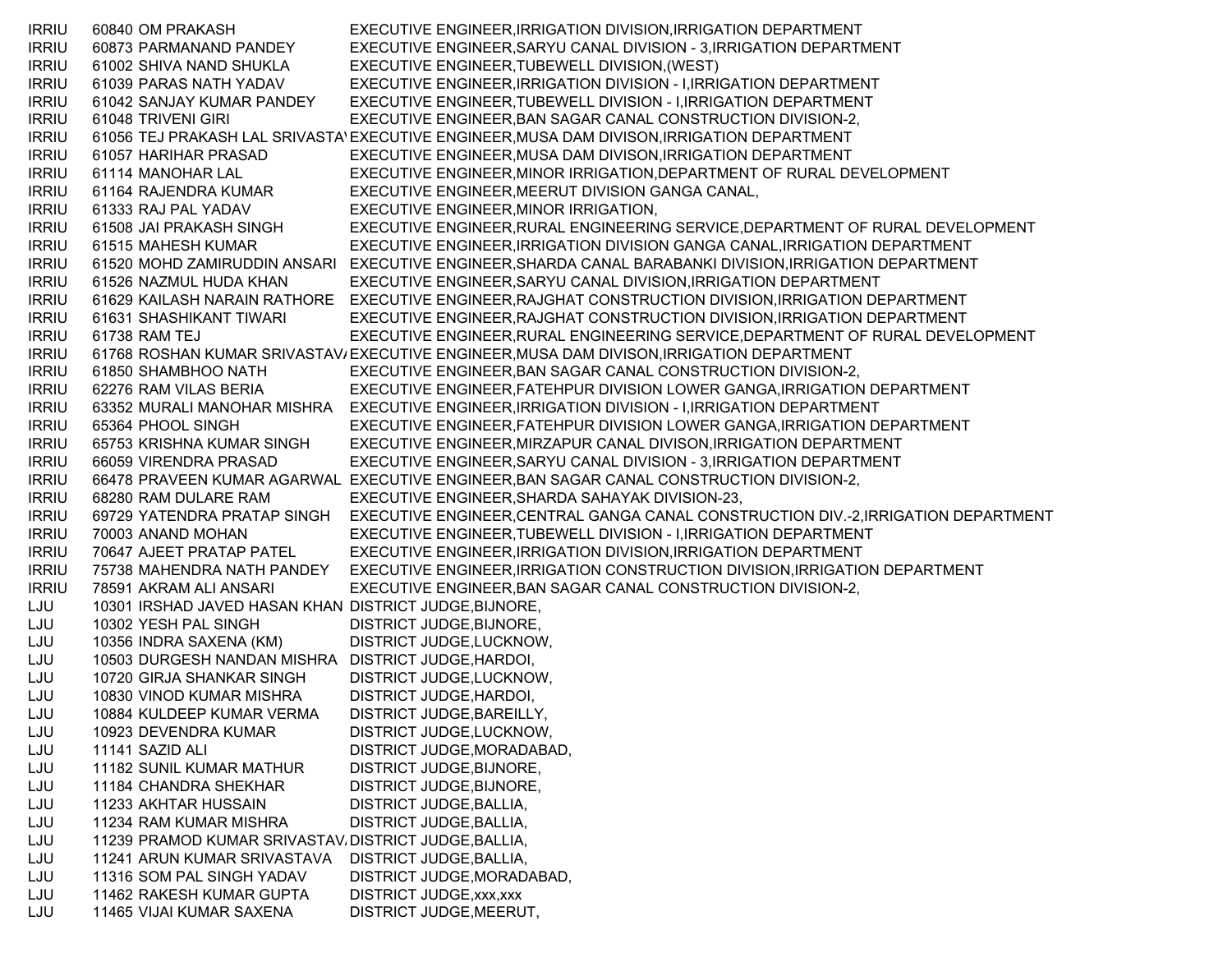LJU 11473 RAJESH KUMAR GUPTA DISTRICT JUDGE,MEERUT, LJU 11474 VINOD KUMAR DISTRICT JUDGE,MEERUT, LJU 11702 JAGDISH BABU DISTRICT JUDGE,MAINPURI, LJU 11744 VIBHUTI PRASAD GUPTA JUDGE- IN-CHARGE,FAMILY COURT,DEPARTMENT OF LAW & JUSTICE LJU 11776 SHASHI BALA SAHU (KM) DISTRICT JUDGE,MEERUT, LJU 11792 MEENU SHARMA DISTRICT JUDGE,MEERUT, LJU 11867 RAM KUMAR I DISTRICT JUDGE,RAIBAREILLY, LJU 11869 AJEET KUMAR II DISTRICT JUDGE,RAIBAREILLY, LJU 11932 KAMROOL HASAN DISTRICT JUDGE,AGRA, LJU 11958 MUKUL KULSHRESHTHA DISTRICT JUDGE,AGRA, LJU 11979 DILIP KUMAR VERMA DISTRICT JUDGE,BIJNORE, LJU 12041 RAJPAL SINGH DISTRICT JUDGE,MORADABAD, LJU 12048 DHANESH KUMAR DISTRICT JUDGE, MEERUT, LJU 12099 ASHOK KUMAR ASTHANA DISTRICT JUDGE,LUCKNOW, LJU 12102 ADIB KUMAR KANOJIYA DISTRICT JUDGE,LUCKNOW, LJU 12117 RAJ BAHADUR DISTRICT JUDGE,HARDOI, LJU 12118 PAWAN KUMAR NIGAM DISTRICT JUDGE,HARDOI, LJU 12123 VIJAI PRAKASH MISHRA DISTRICT JUDGE,HARDOI, LJU 12244 DHIRENDRA NATH SINGH DISTRICT JUDGE,BALLIA, LJU 12253 VISRAM SINGH DISTRICT JUDGE,RAIBAREILLY, LJU 12255 SADHANA SHARMA SMT DISTRICT JUDGE,MEERUT, LJU 12352 GOVIND KRISHNA DIXIT DISTRICT JUDGE,HARDOI, LJU 12356 RAVINDRA NATH KAKKAR ADVOCATE GENERAL,ADVOCATE GENERAL,HIGH COURT LJU 12380 BHAVAN NARAIN DWIVEDI DISTRICT JUDGE,FAIZABAD, LJU 12415 MOHD AFAQ DISTRICT JUDGE,JALAUN, LJU 12452 SANTOSH KUMAR SAXENA DISTRICT JUDGE,MAHARAJGANJ, LJU 12462 GIRI RAJ SINGH DISTRICT JUDGE,AGRA, LJU 12494 VIJAY PRAKASH DISTRICT JUDGE,BALLIA, LJU 12547 RAKA SAXENA (KM) DISTRICT JUDGE,MAINPURI, LJU 12548 RAJIV KUMAR SINGH DISTRICT JUDGE,MAINPURI, LJU 12574 NAVEEN CHANDRA KAPIL DISTRICT JUDGE,LUCKNOW, LJU 12578 VISHNU KUMAR SRIVASTAVA DISTRICT JUDGE,KANPUR DEHAT, LJU 12846 ARUN KUMAR DWIVEDI DISTRICT JUDGE,PRATAPGARH, LJU 12851 LALIT KUMAR DISTRICT JUDGE,BIJNORE, LJU 12977 VISHESHWAR NATH TRIPATH DISTRICT JUDGE,BIJNORE, LJU 12980 BALVIR SINGH DISTRICT JUDGE,MAINPURI, LJU 12984 HIMESH KUMAR SRIVASTAVA DISTRICT JUDGE,RAIBAREILLY, LJU 12987 TABSUM ARA (KM) DISTRICT JUDGE,RAIBAREILLY, LJU 12988 SAYED SAFIQ HASNEN DISTRICT JUDGE,FAIZABAD, LJU 12990 SATISH KUMAR SRIVASTAVA DISTRICT JUDGE,RAIBAREILLY, LJU 13003 SHESH PAL DISTRICT JUDGE,MAINPURI, LJU 13018 VIJAI SHANKER SRIVASTAVA DISTRICT JUDGE,BALLIA, LJU 13041 SATYA PRAKASH DISTRICT JUDGE,AZAMGARH, LJU 13048 JASWANT SINGH DISTRICT JUDGE,MEERUT, LJU 13052 THAKUR PRASAD DISTRICT JUDGE,HARDOI, LJU 13153 RAJA RAM DISTRICT JUDGE,GORAKHPUR, LJU 13249 RAM BABU DISTRICT JUDGE,MAINPURI, LJU 13287 SUSHIL KUMAR CHAURASIYA DISTRICT JUDGE,MEERUT, LJU 13314 UPENDRA NATH SHUKLA DISTRICT JUDGE,FAIZABAD, LJU 13364 JAGVEER SINGH VERMA DISTRICT JUDGE,AGRA,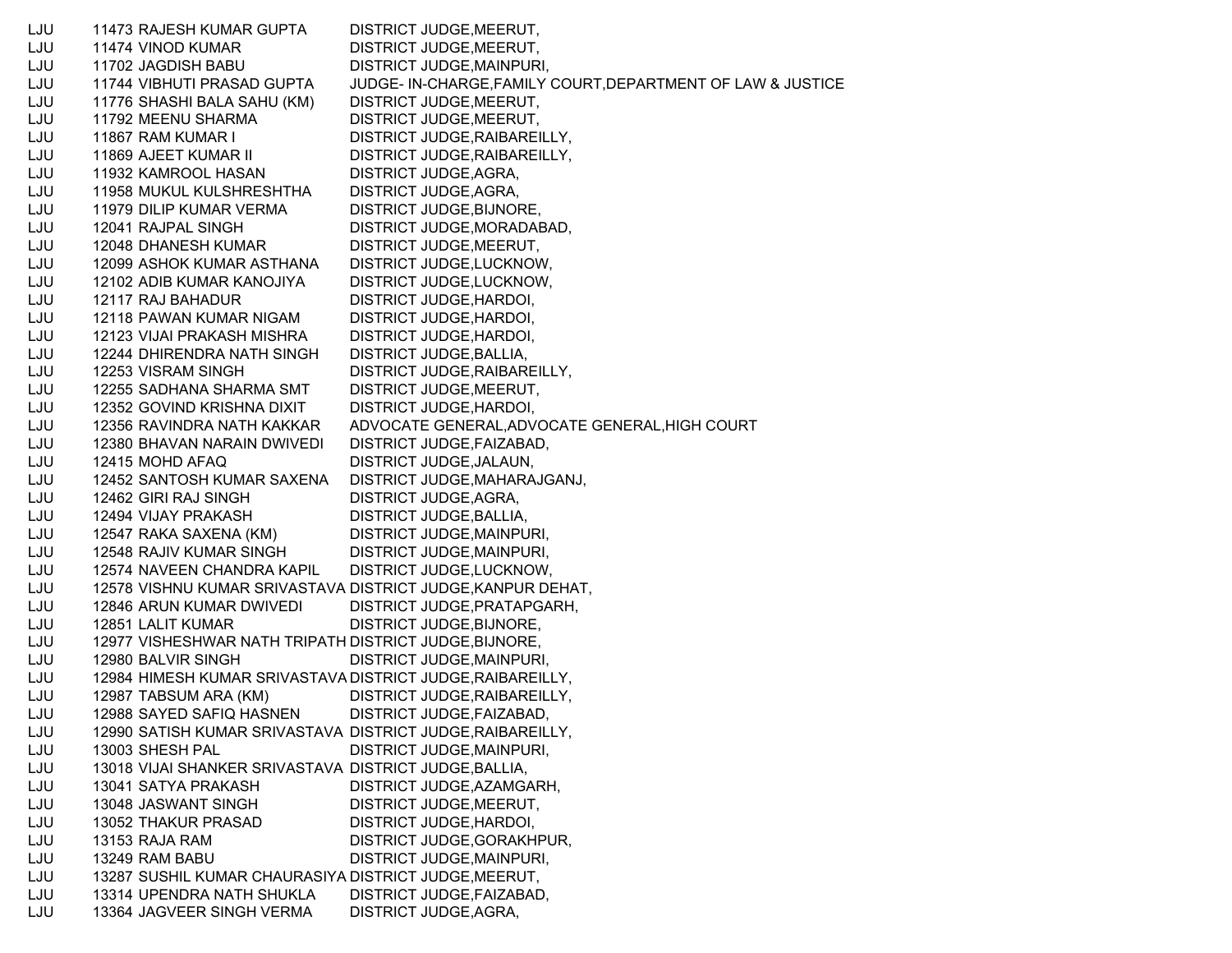LJU 13381 HASIN UDDIN DISTRICT JUDGE,PRATAPGARH, LJU 13382 RAMESH CHANDRA TIWARI DISTRICT JUDGE,PRATAPGARH, LJU 13387 KAMENDRA SINGH DISTRICT JUDGE,BIJNORE, LJU 13404 USHA MISHRA (KM) DISTRICT JUDGE,MAINPURI, LJU 13453 RAJENDRA PRASAD DISTRICT JUDGE,DEORIA, LJU 13457 JAI SINGH MALL DISTRICT JUDGE,DEORIA, LJU 13459 RAKESH KUMAR VERMA DISTRICT JUDGE,DEORIA, LJU 13460 RAVINDRA PRASAD DISTRICT JUDGE,DEORIA, LJU 13463 MOHD RAUF DISTRICT JUDGE, DEORIA, LJU 13464 RAM RAJ PRASAD DISTRICT JUDGE,DEORIA, LJU 13467 KHURSHEED ANWAR DISTRICT JUDGE,DEORIA, LJU 13525 CHANDRESHWAR SINGH DISTRICT JUDGE,GORAKHPUR, LJU 13527 KANTA PRASAD SHARMA DISTRICT JUDGE,ETAH, LJU 13530 JAVED AKHTAR DISTRICT JUDGE,ETAH, LJU 13531 RAM NIWAS DISTRICT JUDGE,ETAH, LJU 13533 BRAJ BALLABH DISTRICT JUDGE,ETAH, LJU 13550 RAGHU NATH SINGH PATWALDIRECTOR GENRAL,PROCECUTION DIRECTORATE,U.P. LJU 13552 SAVITRI DEVI(KM) DIRECTOR GENRAL,PROCECUTION DIRECTORATE,U.P. LJU 13553 MADHURANI VISHWARKARMADIRECTOR GENRAL,PROCECUTION DIRECTORATE,U.P. LJU 13569 UDAY SHANKAR MISHRA DISTRICT JUDGE,GORAKHPUR, LJU 13601 DEVENDRA PAL SINGH DISTRICT JUDGE,MEERUT, LJU 13603 INDU RASTOGI (SMT) DISTRICT JUDGE,MEERUT, LJU 13608 RANJANA MISHRA (KM) DISTRICT JUDGE,MEERUT, LJU 13622 BHARHMA NAND YADAV DISTRICT JUDGE,MEERUT, LJU 13624 VIRENDRA KUMAR SHARMA DISTRICT JUDGE,MEERUT, LJU 13626 ARVIND KUMAR SRIVASTAVA DISTRICT JUDGE,DEORIA, LJU 13627 JAI PRAKASH LAL DISTRICT JUDGE,DEORIA, LJU 13692 LOKENDRA PAL DISTRICT JUDGE,BIJNORE, LJU 13693 YASPAL SINGH DISTRICT JUDGE,BIJNORE, LJU 13694 GUDDA DAS DISTRICT JUDGE,MEERUT, LJU 13801 RAMCHANDRA VERMA DISTRICT JUDGE,DEORIA, LJU 13814 RAMPHER DISTRICT JUDGE,JAUNPUR, LJU 13819 JAGDISH PRASAD SHARMA DISTRICT JUDGE,AGRA, LJU 13863 SANTOSH KUMAR SRIVASTAVDISTRICT JUDGE,JAUNPUR, LJU 13868 KRISHNA KUMAR DISTRICT JUDGE,LUCKNOW, LJU 13884 RAMESH PRASAD VISHWAKA DISTRICT JUDGE,LUCKNOW, LJU 13888 RAMASHISH YADAV DISTRICT JUDGE,DEORIA, LJU 13889 RAM CHEEJ PANDEY DISTRICT JUDGE,DEORIA, LJU 13931 RAM SAJIVAN SHUKLA DISTRICT JUDGE,GORAKHPUR, LJU 13932 BAHARAECHI PRASAD DISTRICT JUDGE,GORAKHPUR, LJU 13933 VIJAI PRAKASH YADAV DISTRICT JUDGE,GORAKHPUR, LJU 14022 BAIJNATH PRASAD DISTRICT JUDGE,MORADABAD, LJU 14023 MANOJ KUMAR VERMA DISTRICT JUDGE,MORADABAD, LJU 14028 PRABHAT KUMAR LAHRI DISTRICT JUDGE,MORADABAD, LJU 14030 SATISH CHANDRA VERMA DISTRICT JUDGE,MORADABAD, LJU 14104 HARISH CHANDRA SRIVASTA DISTRICT JUDGE,RAIBAREILLY, LJU 14122 KADIR AHMAD ASSISTANT / DEPUTY REGISTRAR,FOR REGISTRAR GENERAL,HIGH COURT LJU 14135 SUNDAR LAL JOINT REGISTRAR,(ACCOUNTS),HIGH COURT OF JUDICATURE AT ALLAHABAD LJU 14149 SUVIR KUMAR SRIVASTAVA ASSISTANT / DEPUTY REGISTRAR,FOR REGISTRAR GENERAL,HIGH COURT LJU 14287 AJAI PRAKASH SRIVASTAVA DISTRICT JUDGE,LUCKNOW,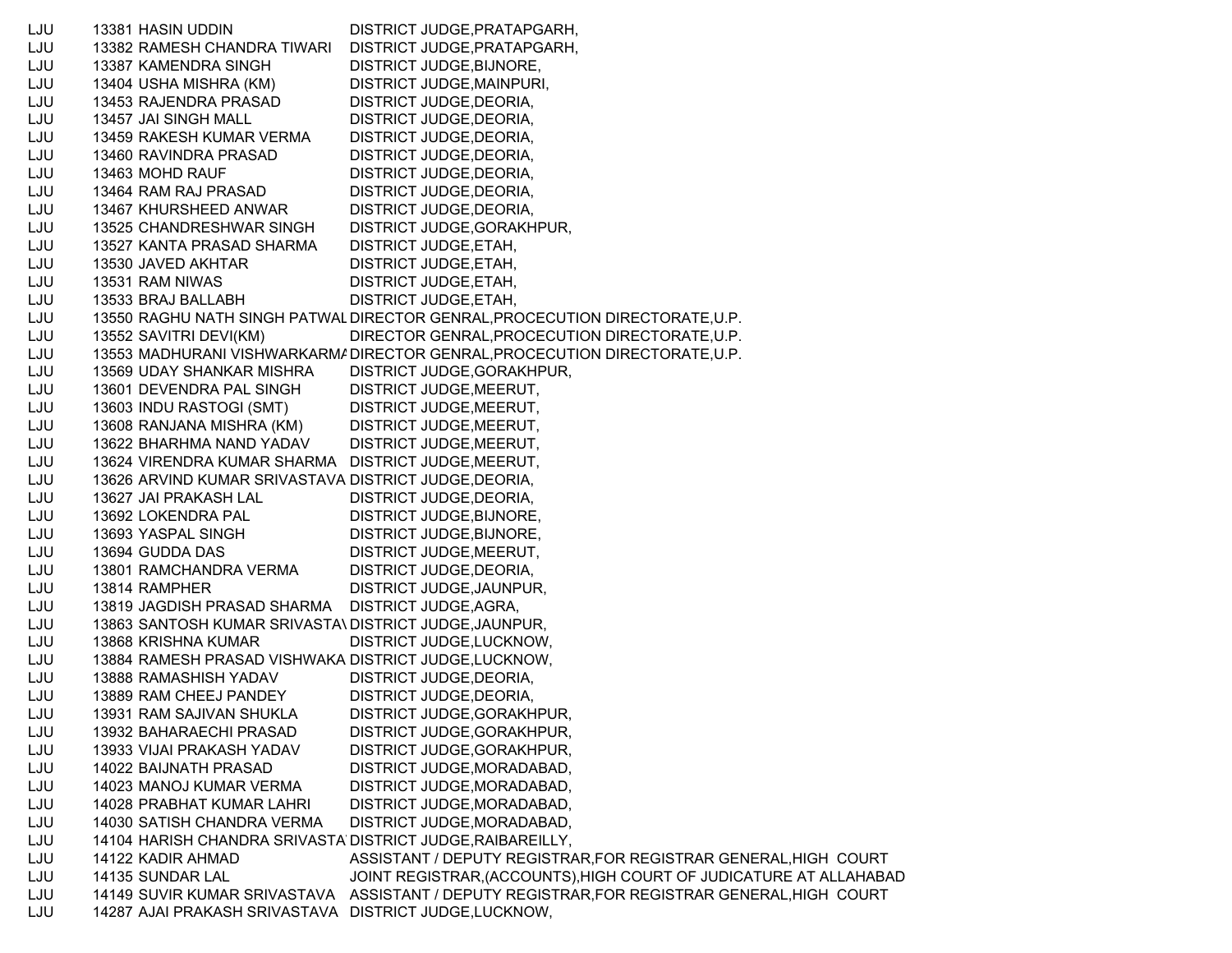LJU 14288 RANG BAHADUR SINGH DISTRICT JUDGE,JAUNPUR, LJU 14302 SHANKAR PRATAP DUBEY DISTRICT JUDGE,BALLIA, LJU 14306 VIJAY KUMAR SRIVASTAVA DISTRICT JUDGE,BALLIA, LJU 14310 RAMRAJ RAM II DISTRICT JUDGE,BALLIA, LJU 14311 ASHOK KUMAR UPADHYAY DISTRICT JUDGE,BALLIA, LJU 14315 PAVAN KUMAR SRIVASTAVA DISTRICT JUDGE,BALLIA, LJU 14343 BHAGWATI PRASAD JOSHI DISTRICT JUDGE,LUCKNOW, LJU 14345 RAKESH KUMAR SINGH DISTRICT JUDGE,LUCKNOW, LJU 14356 SYED KAMAR ABBAS DISTRICT JUDGE,JAUNPUR, LJU 14370 AJAI KUMAR KAKKAR DISTRICT JUDGE,PRATAPGARH, LJU 14382 ASHOK KUMAR TIWARI DISTRICT JUDGE,LUCKNOW, LJU 14400 BHAGWAN DAS DISTRICT JUDGE,RAIBAREILLY, LJU 14416 RAJ KUMAR SRIVASTAVA DISTRICT JUDGE,FAIZABAD, LJU 14451 HEMRAJ SINGH DISTRICT JUDGE,RAIBAREILLY, LJU 14452 SHIV SHANKAR DISTRICT JUDGE,RAIBAREILLY, LJU 14503 SANJAY HARKAULI JOINT REGISTRAR,(ACCOUNTS),HIGH COURT OF JUDICATURE AT ALLAHABAD LJU 14584 ANIL KUMAR SAXENA DISTRICT JUDGE,MAINPURI, LJU 14587 VIPIN KUMAR DIXIT DISTRICT JUDGE,MAINPURI, LJU 14590 ANIL KUMAR JAUHARI DISTRICT JUDGE,MAINPURI, LJU 14598 RAIS AHMAD KHAN DISTRICT JUDGE,HARDOI, LJU 14602 SHIVAKANT MISHRA DISTRICT JUDGE,HARDOI, LJU 14604 PRADEEP KUMAR AGNIHOTR DISTRICT JUDGE,HARDOI, LJU 14605 ARUN KUMAR SRIVASTAVA DISTRICT JUDGE,HARDOI, LJU 14609 ANIL KUMAR TRIPATHI DISTRICT JUDGE,HARDOI, LJU 14611 VIJAI KUMAR AWASTHI DISTRICT JUDGE,HARDOI, LJU 14634 PRADEEP KUMAR JAUHARY DISTRICT JUDGE,BAREILLY, LJU 14636 MOHD ALIM RAZA DISTRICT JUDGE,BAREILLY, LJU 14640 SARVESH KUMAR DISTRICT JUDGE,BAREILLY, LJU 14641 SATISH CHANDRA RANA DISTRICT JUDGE,BAREILLY, LJU 14642 RAKESH KUMAR DISTRICT JUDGE,BAREILLY, LJU 14647 GANGA SAHAI (KM) DISTRICT JUDGE,BAREILLY, LJU 14656 RAMANAND GUPTA DISTRICT JUDGE,DEORIA, LJU 14659 UMESH KUMAR SINGH DISTRICT JUDGE,DEORIA, LJU 14661 PRAMOD KUMAR YADAV DISTRICT JUDGE,DEORIA, LJU 14664 VINOD KUMAR DWIVEDI DISTRICT JUDGE,DEORIA, LJU 14665 GIRIJESH RAW RATHAUR DISTRICT JUDGE,DEORIA, LJU 14666 HASBUDDIN SIDDIQUI DISTRICT JUDGE,DEORIA, LJU 14692 SURESH CHANDRA DISTRICT JUDGE,GORAKHPUR, LJU 14695 ZARGHAM ALI DISTRICT JUDGE,LUCKNOW, LJU 14703 RAGHVENDRA SINGH YADAV DISTRICT JUDGE,LUCKNOW, LJU 14712 KRISHNA PRATAP SINGH ASSISTANT / DEPUTY REGISTRAR,FOR REGISTRAR GENERAL,HIGH COURT LJU 14721 RAJENDRA NATH SRIVASTAV DISTRICT JUDGE,LUCKNOW, LJU 14724 RAM TARE VERMA DISTRICT JUDGE,LUCKNOW, LJU 14749 DINESH KUMAR SHARMA DISTRICT JUDGE,AGRA, LJU 14764 SHRI RAM DISTRICT JUDGE,MEERUT, LJU 14781 MAMTA MITRA (SMT) DISTRICT JUDGE,LUCKNOW, LJU 14792 BRIJESH KUMAR OJHA DISTRICT JUDGE,MAINPURI, LJU 14793 RATAN PRAKASH DISTRICT JUDGE,MAINPURI, LJU 14794 YATEENDRA KUMAR MISHRA DISTRICT JUDGE,MAINPURI, LJU 14796 PRAVESH KUMAR SAXENA DISTRICT JUDGE,MAINPURI,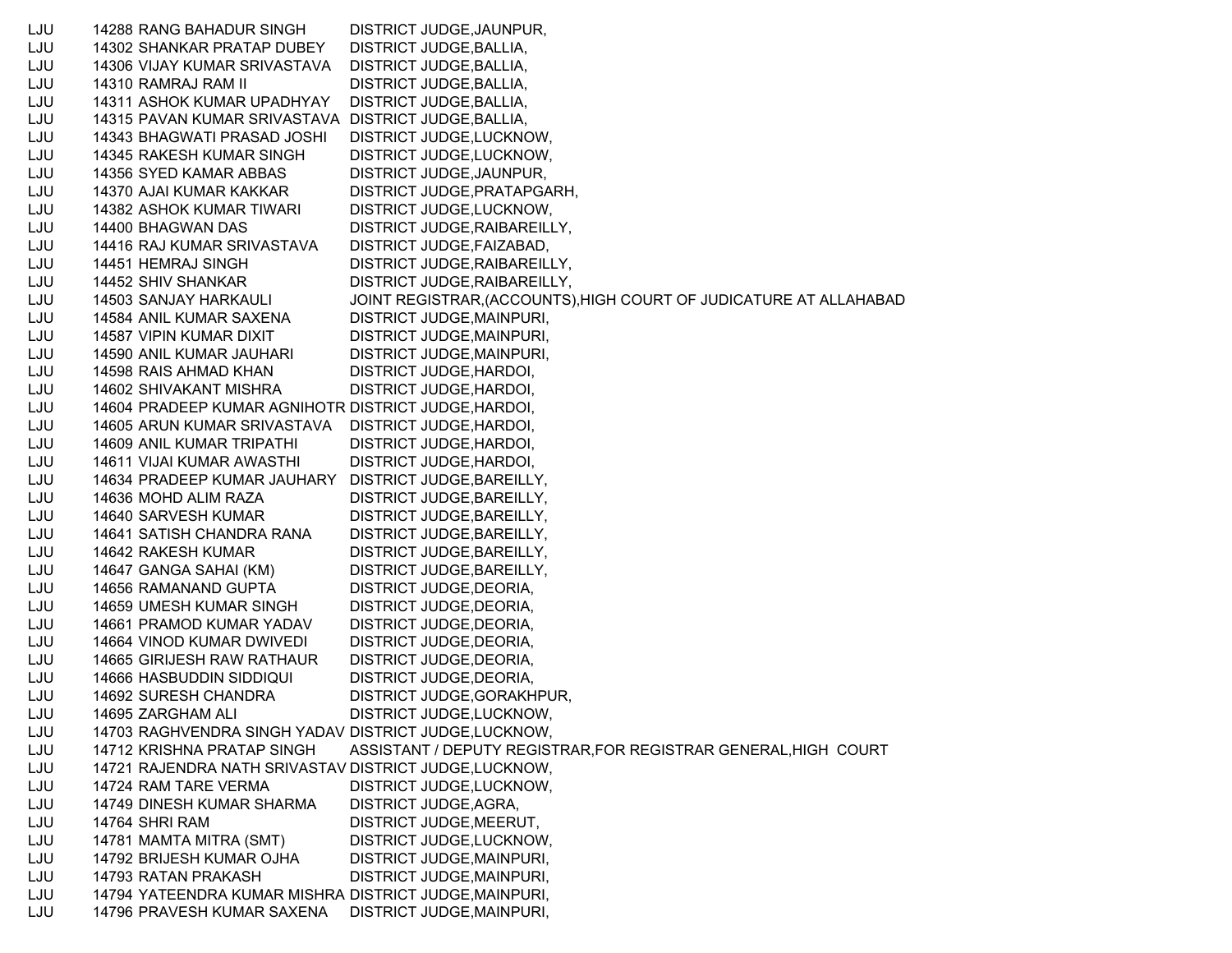LJU 14802 PRADEEP TIWARI DISTRICT JUDGE,PRATAPGARH, LJU 14820 SANYAMA SRIVASTAVA (KM) DISTRICT JUDGE,BALLIA, LJU 14822 IZHAR UL HAQ DISTRICT JUDGE,BALLIA, LJU 14863 RAJ KUMAR DISTRICT JUDGE,LUCKNOW, LJU 14864 SUNIL KUMAR VERMA DISTRICT JUDGE,LUCKNOW, LJU 14865 RAM SAJIVAN DISTRICT JUDGE,LUCKNOW, LJU 14870 AKHTAR RAZI DISTRICT JUDGE,LUCKNOW, LJU 14871 SHAKIL AHMAD SIDDIQUI DISTRICT JUDGE,LUCKNOW, LJU 14876 ABDUL JABBAR KHAN DISTRICT JUDGE,LUCKNOW, LJU 14880 KRISHNA KUMAR MISRA DISTRICT JUDGE,LUCKNOW, LJU 14886 RAMESH TIWARI SECRETARY,VIGILANCE COMMISSION & ADMN TRIBUNAL,LUCKNOW-2 LJU 14891 PARVEZ KHAN DISTRICT JUDGE,RAIBAREILLY, LJU 14892 SIDDHARTH TIWARI DISTRICT JUDGE,RAIBAREILLY, LJU 14893 SUNIT KUMAR TIWARI DISTRICT JUDGE,RAIBAREILLY, LJU 14895 VIRESH KUMAR TRIPATHI DISTRICT JUDGE,RAIBAREILLY, LJU 14896 RAJENDRA PRASAD SRIVAST DISTRICT JUDGE,RAIBAREILLY, LJU 14897 RAM SANEHI DISTRICT JUDGE,RAIBAREILLY, LJU 14899 RAJ NARAIN DISTRICT JUDGE,LUCKNOW, LJU 14904 RAJESH BABOO TIWARI DISTRICT JUDGE,AGRA, LJU 14909 MAHESH CHANDRA SHARMA DISTRICT JUDGE,LUCKNOW, LJU 14910 PRABHAT CHANDRA TRIPATI ASSISTANT / DEPUTY REGISTRAR,FOR REGISTRAR GENERAL,HIGH COURT LJU 14953 SURYA PRAKASH SINGH DISTRICT JUDGE,GORAKHPUR, LJU 14954 OM PRAKASH JAISWAL DISTRICT JUDGE,GORAKHPUR, LJU 14977 ASHA RAM DISTRICT JUDGE,MAINPURI, LJU 15005 MANOJ KUMAR ASTHANA DISTRICT JUDGE,HARDOI, LJU 15006 GYAN PRAKASH ASTHANA DISTRICT JUDGE,LUCKNOW, LJU 15007 RANJANA DIXIT (SMT) DISTRICT JUDGE,RAIBAREILLY, LJU 15008 ASHOK KUMAR AWASTHI DISTRICT JUDGE,RAIBAREILLY, LJU 15011 PRAMOD KUMAR DISTRICT JUDGE,MEERUT, LJU 15012 RAJESH KUMAR DISTRICT JUDGE,MEERUT, LJU 15013 SUBODH KUMAR DISTRICT JUDGE,MEERUT, LJU 15031 INDU BALA I (KM) DISTRICT JUDGE,MEERUT, LJU 15033 MANVIR SINGH DISTRICT JUDGE,MEERUT, LJU 15034 JAMSHED ALI DISTRICT JUDGE,MEERUT, LJU 15035 SEEMA VERMA (SMT) DISTRICT JUDGE,MEERUT, LJU 15036 SANTOSH (KM) DISTRICT JUDGE,MEERUT, LJU 15046 KAUSHAL KISHORE MISHRA DISTRICT JUDGE,HARDOI, LJU 15049 PREM KUMAR PAL DISTRICT JUDGE,HARDOI, LJU 15050 RAM ASHREY DISTRICT JUDGE,HARDOI, LJU 15052 RAM KISHORE MISHRA DISTRICT JUDGE,HARDOI, LJU 15053 ANIL KUMAR MISHRA DISTRICT JUDGE,HARDOI, LJU 15112 GIRISH CHANDRA SAXENA DISTRICT JUDGE,BAREILLY, LJU 15123 ASHOK KUMAR SHARMA DISTRICT JUDGE,MEERUT, LJU 15124 RASHMI BHATNAGAR DISTRICT JUDGE, MEERUT, LJU 15125 MANOJ KUMAR DISTRICT JUDGE,MEERUT, LJU 15127 VINOD KUMAR DISTRICT JUDGE, MEERUT, LJU 15129 RITA BERI DISTRICT JUDGE, MEERUT, LJU 15137 RAM AUTAR DISTRICT JUDGE, HARDOI, LJU 15141 ANIL KUMAR PATHAK DISTRICT JUDGE,LUCKNOW, LJU 15161 BHARAT SINGH DISTRICT JUDGE,LUCKNOW,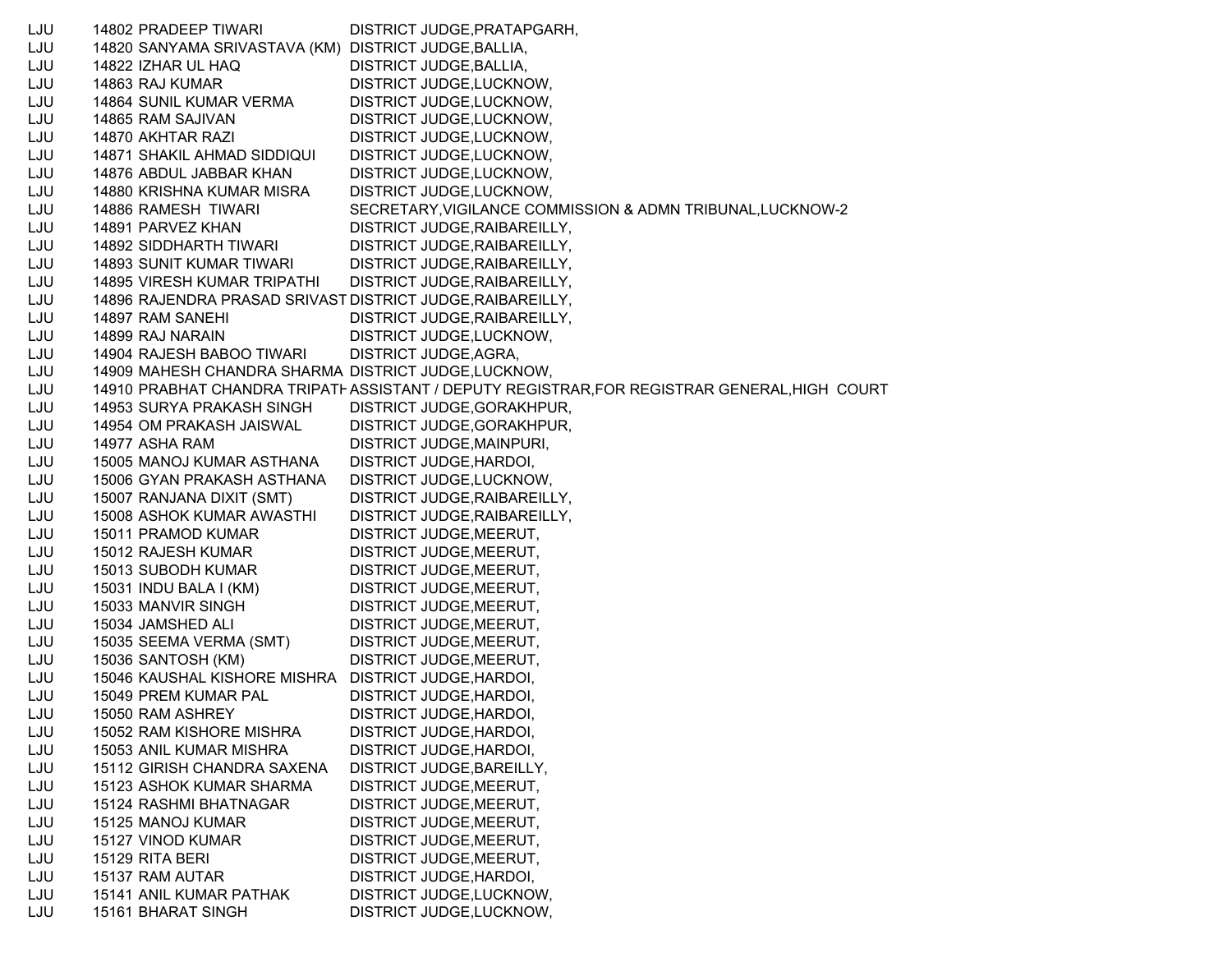LJU 15165 RAJIV KAUSHIK DISTRICT JUDGE,MEERUT, LJU 15167 MANVEER SINGH DISTRICT JUDGE,MEERUT, LJU 15169 PUSHPA KANNAUJIA DISTRICT JUDGE,MEERUT, LJU 15171 GOPAL DATT DISTRICT JUDGE, AGRA, LJU 15188 ASHOK KUMAR BAJPAI DISTRICT JUDGE,LUCKNOW, LJU 15196 RADHE SHYAM MISRA DISTRICT JUDGE,LUCKNOW, LJU 15200 SHUSHMA SHARMA DISTRICT JUDGE,LUCKNOW, LJU 15207 VIMAL KUMAR JAIN DISTRICT JUDGE,AGRA, LJU 15214 SHASHI SENGAR (SMT) DISTRICT JUDGE,AGRA, LJU 15218 SAROJ KUMAR SRIVASTAVA DISTRICT JUDGE,GORAKHPUR, LJU 15237 IRSHAD MOHD DIRECTOR,INSTITUTE OF JUDICIARY TRNG & RESEARCH,VINEET KHAND GOMTI NAGAR LUCKNOW LJU 15242 ANANT KUMAR MISHRA DISTRICT MAGISTRATE,REVENUE DEPARTMENT,AURAIYA LJU 15248 RAJIV SAXENA DISTRICT JUDGE,MAINPURI, LJU 15250 HOSHIAR SINGH DISTRICT JUDGE,MEERUT, LJU 15253 RAMANUJ PANDEY DISTRICT JUDGE,DEORIA, LJU 15267 GURU PREETI KAUR (KM) DISTRICT JUDGE,LUCKNOW, LJU 15276 SUNIL KUMAR DISTRICT JUDGE, MORADABAD, LJU 15279 PRAKASH CHANDRA SRIVAS1DISTRICT JUDGE,KANPUR DEHAT, LJU 15280 SUDHIR KUMAR VISHNOI DISTRICT JUDGE,BIJNORE, LJU 15285 DINESH KUMAR PANDEY DISTRICT JUDGE,KANPUR DEHAT, LJU 15306 SATISH CHANDRA SRIVASTA\DISTRICT JUDGE,DEORIA, LJU 15313 GITA RAM TYAGI DISTRICT JUDGE,AGRA, LJU 15340 SHASHI PRAKASH SRIVASTA\DISTRICT JUDGE,RAIBAREILLY, LJU 15343 MADAN MOHAN SRIVASTAVA DISTRICT JUDGE,RAIBAREILLY, LJU 15344 DURGA PRASAD DISTRICT JUDGE, RAIBAREILLY, LJU 15345 RAJESH KUMAR SRIVASTAVADISTRICT JUDGE,BIJNORE, LJU 15348 CHANDRA JEET DISTRICT JUDGE, GORAKHPUR, LJU 15391 NAGENDER KUMAR PANDEY DISTRICT JUDGE,GORAKHPUR, LJU 15406 KESHAV KUMAR SINGH DISTRICT JUDGE,KANPUR DEHAT, LJU 15407 SUNITA TIWARI (SMT) DISTRICT JUDGE,KANPUR DEHAT, LJU 15408 SUDHIR KUMAR GOYAL DISTRICT JUDGE,KANPUR DEHAT, LJU 15409 SURESH PRAKASH SINGH DISTRICT JUDGE,LUCKNOW, LJU 15414 SHUSHIL KUMAR BAJPAI DISTRICT JUDGE,KANPUR DEHAT, LJU 15421 AKHILESH KUMAR SRIVASTAVDISTRICT JUDGE,LUCKNOW, LJU 15426 OM PRAKASH DWIVEDI DIRECTOR GENRAL,PROCECUTION DIRECTORATE,U.P. LJU 15440 RAGHAV SHARAN MISRA DISTRICT JUDGE,LUCKNOW, LJU 15479 JITENDRA KUMAR VERMA DISTRICT JUDGE,MEERUT, LJU 15503 ASHISH KUMAR DISTRICT JUDGE,BAREILLY, LJU 15504 VINOD KUMAR DISTRICT JUDGE, BAREILLY, LJU 15505 RAJEEV KUMAR GUPTA DISTRICT JUDGE,BAREILLY, LJU 15506 SUDHEER KUMAR SAXENA DISTRICT JUDGE,BAREILLY, LJU 15507 SADAT ALI DISTRICT JUDGE,BAREILLY, LJU 15509 OM PRAKASH DISTRICT JUDGE, BAREILLY, LJU 15516 KHURSHID AHMAD DISTRICT JUDGE,PRATAPGARH, LJU 15517 BARSATI RAM DISTRICT JUDGE,PRATAPGARH, LJU 15518 UMESH CHANDRA SRIVASTAVDISTRICT JUDGE,PRATAPGARH, LJU 15520 VIJAI KUMAR SRIVASTAVA DISTRICT JUDGE,PRATAPGARH, LJU 15521 RAJESH BAHADUR SINGH DISTRICT JUDGE,PRATAPGARH, LJU 15524 VIJAI PRATAP SINGH DISTRICT JUDGE,PRATAPGARH, LJU 15526 BRIJESH KUMAR MISHRA DISTRICT JUDGE,PRATAPGARH,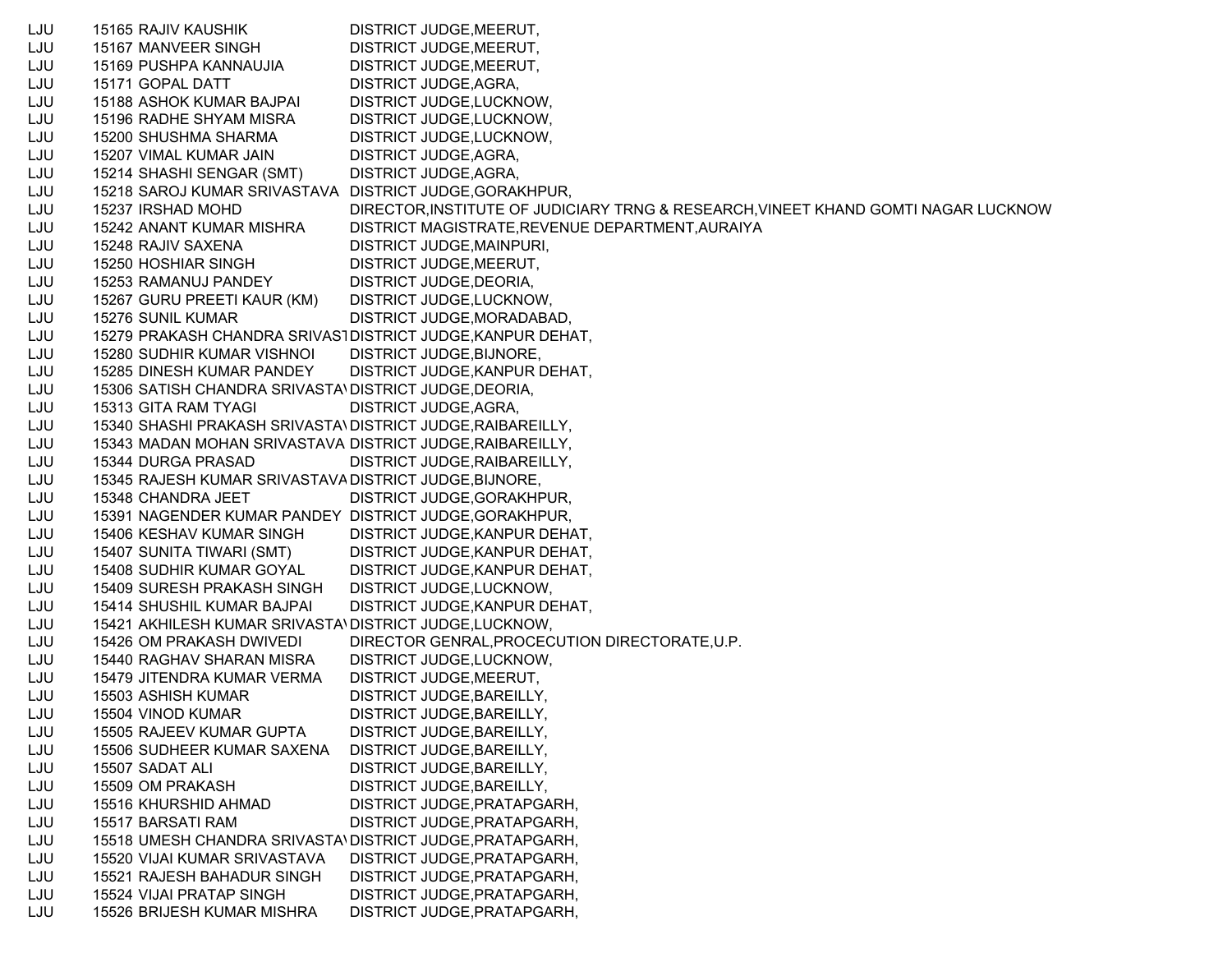LJU 15542 AJAI SAXENA DISTRICT JUDGE,MEERUT, LJU 15564 SUNIL KUMAR AGRAWAL DISTRICT JUDGE,MORADABAD, LJU 15572 ALOK CHANDRA SHUKLA DIRECTOR GENRAL,PROCECUTION DIRECTORATE,U.P. LJU 15573 AZAD HUSSAIN ADDITIONAL DIRECTOR,PROSECUTION, LJU 15578 SATYA NARAIN AGNIHOTRI ASSISTANT / DEPUTY REGISTRAR,FOR REGISTRAR GENERAL,HIGH COURT LJU 15579 RAJ KUMAR TIWARI DISTRICT JUDGE,LUCKNOW, LJU 15593 SUDHIR KUMAR SRIVASTAVA DISTRICT JUDGE,KANPUR DEHAT, LJU 15603 RAMESH CHAND DISTRICT JUDGE,KANPUR DEHAT, LJU 15608 PRADEEP KUMAR GUPTA DISTRICT JUDGE,MEERUT, LJU 15609 SUSHIL KUMAR DISTRICT JUDGE,MEERUT, LJU 15610 RAJ PAL SINGH DISTRICT JUDGE,MEERUT, LJU 15637 GAYAS ALAM DISTRICT JUDGE,MEERUT, LJU 15642 RAJEEV KUMAR SHARMA DISTRICT JUDGE,BIJNORE, LJU 15646 ANITA SRIVASTAVA (KM) DISTRICT JUDGE,ALLAHABAD, LJU 15650 ANIL KUMAR CHATURVEDI DISTRICT JUDGE,AGRA, LJU 15655 MUKESH KUMAR RASTOGI DISTRICT JUDGE,MEERUT, LJU 15727 NISAMUDDIN DISTRICT JUDGE,JHANSI, LJU 15728 DARSHAN LAL BHATNAGAR DISTRICT JUDGE,MEERUT, LJU 15752 AWDHESH PRATAP SINGH DISTRICT JUDGE,RAIBAREILLY, LJU 15753 VIMLESH KUMAR DISTRICT JUDGE, RAIBAREILLY, LJU 15777 MUKESH PRAKASH DISTRICT JUDGE,GORAKHPUR, LJU 15778 MOHD ASLAM DISTRICT JUDGE,BAHRAICH, LJU 15789 SHRAVAN KUMAR TIWARI DISTRICT JUDGE,HARDOI, LJU 15790 RAJESH PAL SINGH DISTRICT JUDGE,HARDOI, LJU 15792 RAJ PAL SINGH DISTRICT JUDGE,HARDOI, LJU 15793 ANGNE LAL DISTRICT JUDGE,HARDOI, LJU 15794 UMESH CHANDRA PANDEY DISTRICT JUDGE,HARDOI, LJU 15796 SUNIL KUMAR TRIPATHI DISTRICT JUDGE,HARDOI, LJU 15799 SAMIUR REHMAN DISTRICT JUDGE,MORADABAD, LJU 15837 SATISH CHAND RATHORE DISTRICT JUDGE,BAREILLY, LJU 15838 VINEET KUMAR SAXENA DISTRICT JUDGE,BAREILLY, LJU 15842 OMKAR SINGH DISTRICT JUDGE,BIJNORE, LJU 15843 SUSHIL KUMAR DISTRICT JUDGE,BIJNORE, LJU 15847 DHIRENDRA SINGH DISTRICT JUDGE,KANPUR DEHAT, LJU 15860 KAMAL SINGH DISTRICT JUDGE,AGRA, LJU 15877 DINESH KUMAR DISTRICT JUDGE,MEERUT, LJU 15880 DIWKAR PRASAD DISTRICT JUDGE,MEERUT, LJU 15881 LALIT KUMAR SAXENA DISTRICT JUDGE,MEERUT, LJU 15882 SUNIL KUMAR DISTRICT JUDGE,MEERUT, LJU 15883 MAGESH KUMAR SINGH DISTRICT JUDGE,MEERUT, LJU 15887 NINA GUPTA (SMT) DISTRICT JUDGE,MEERUT, LJU 15888 SANTOSH RANI (SMT) DISTRICT JUDGE,MEERUT, LJU 15889 ASHWANI KUMAR DISTRICT JUDGE,MEERUT, LJU 15909 SANJAY KUMAR DISTRICT JUDGE,ALLAHABAD, LJU 15915 RAM KRISHAN SHUKLA DISTRICT JUDGE,BAGPAT, LJU 15917 MOHD HUSSAIN DISTRICT JUDGE,FARRUKHABAD,FATEHGARH LJU 15922 ANIL KUMAR SRIVASTAVA DISTRICT JUDGE,BALLIA, LJU 15923 MANOJ KUMAR PANDEY DISTRICT JUDGE,BALLIA, LJU 15924 ANIL KUMAR SINGH DISTRICT JUDGE,BALLIA, LJU 15940 RAJESH KUMAR KHARE ADDITIONAL DIRECTOR,(PROSECUTION),JHANSI RANGE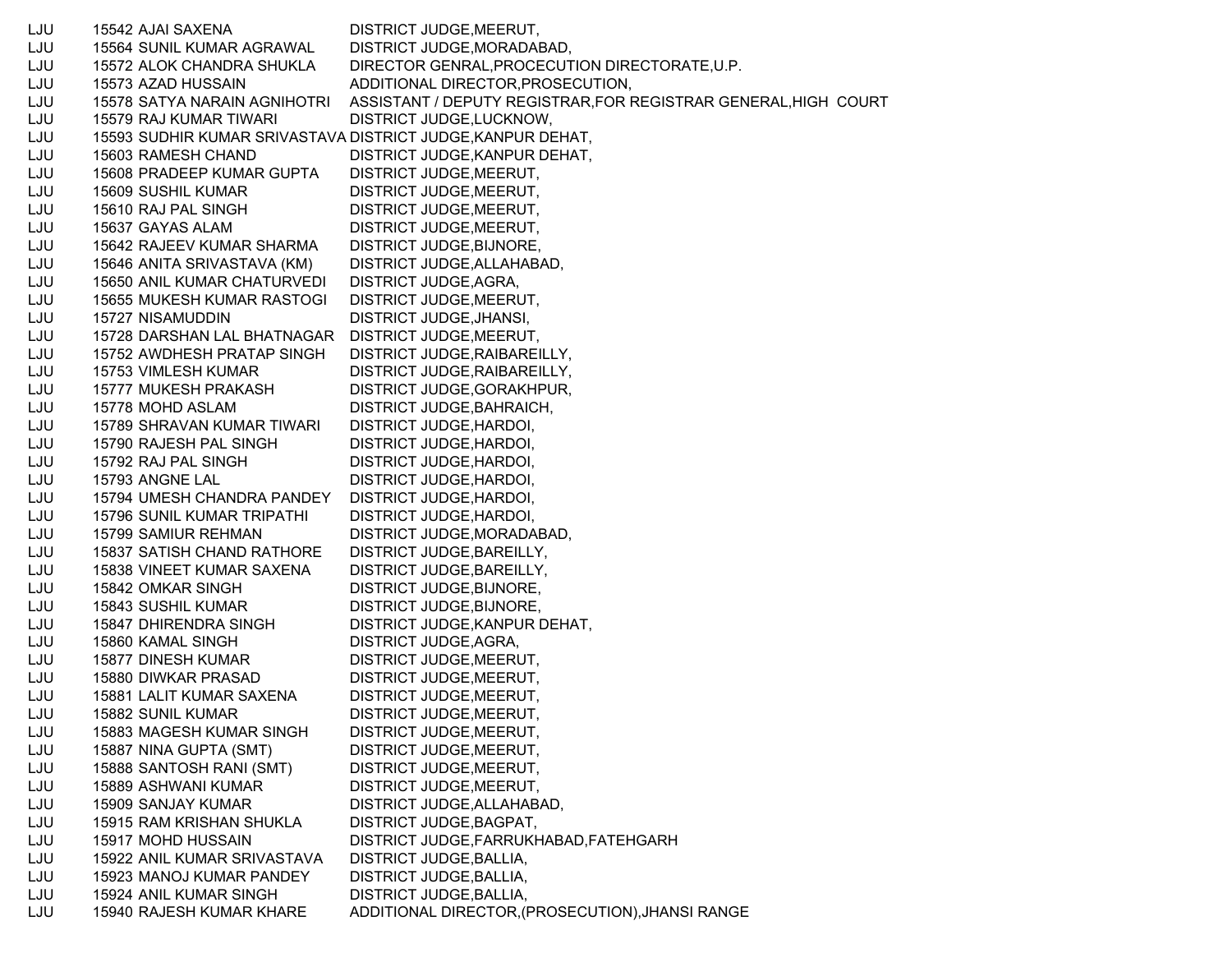LJU 15970 AZHAR SAEED KHAN DISTRICT JUDGE,MEERUT, LJU 15972 OM PRAKASH TRIPATHI DISTRICT JUDGE,KANSHIRAM NAGAR, LJU 15973 BABU LAL KESHARWANI DISTRICT JUDGE,KANNAUJ, LJU 15974 AWANISH KUMAR DWIVEDI DISTRICT JUDGE,MORADABAD, LJU 15986 CHANDAN SINGH BISHT DISTRICT JUDGE,MORADABAD, LJU 15987 GHAN SHYAM SINGH DISTRICT JUDGE,MORADABAD, LJU 15988 RAJENDRA MOHAN BHATNAGDISTRICT JUDGE,MORADABAD, LJU 15989 MUKHRAM SINGH PAL DISTRICT JUDGE,MORADABAD, LJU 15991 BRAHM DEV DISTRICT JUDGE,MORADABAD, LJU 15992 SUNIL KUMAR DISTRICT JUDGE, MORADABAD, LJU 15994 MUSHTAQ ALI DISTRICT JUDGE,MORADABAD, LJU 15999 VINOD KUMAR VARSHNEY DISTRICT JUDGE,MORADABAD, LJU 16010 ARVIND KUMAR BISHNAI DISTRICT JUDGE,MEERUT, LJU 16011 VIPIN KUMAR BHATNAGAR DISTRICT JUDGE,MEERUT, LJU 16024 RAMAN KUMAR TIWARI DISTRICT JUDGE,AGRA, LJU 16033 RAJIV ASTHANA DISTRICT JUDGE,HARDOI, LJU 16034 MAIKU LAL SHIVHAREY DISTRICT JUDGE,HARDOI, LJU 16038 SAROJ YADAV (SMT) DISTRICT JUDGE,AGRA, LJU 16064 RAM SAJIWAN DISTRICT JUDGE,FATEHPUR, LJU 16076 SADHU RAM SENIOR PROSECUTION OFFICER,PROSECUTION OFFICE, LJU 16077 SANTOSH KUMAR SHUKLA DIRECTOR GENRAL,PROCECUTION DIRECTORATE,U.P. LJU 16084 SHYAM SINGH DISTRICT JUDGE,MORADABAD, LJU 16085 NARENDRA SINGH RATHOR DISTRICT JUDGE,MORADABAD, LJU 16096 NAFISUL HASSAN DISTRICT JUDGE,MORADABAD, LJU 16208 BRAJESH KUMAR PANDEY REGISTRAR,COOPERATIVE SOCIETIES UP LUCKNOW,LUCKNOW LJU 16219 SAROJ LATA GUPTA (SMT) ADDITIONAL DIRECTOR,(PROSECUTION),LUCKNOW RANGE LJU 16253 SHASHI KUMAR MATHUR DISTRICT JUDGE,AGRA, LJU 16257 RENU CHAURASIA (KM) DISTRICT JUDGE,MEERUT, LJU 16267 SUNIL DUTT SHARMA DISTRICT JUDGE,MEERUT, LJU 16268 PRADIP KUMAR KEN DISTRICT JUDGE,MEERUT, LJU 16270 MOHANI DEVI (KM) DISTRICT JUDGE,MEERUT, LJU 16271 SARITA RANI (KM) DISTRICT JUDGE,MEERUT, LJU 16272 RANJANA DEVI (KM) DISTRICT JUDGE,MEERUT, LJU 16273 VICHITRAVIR SINGH GAHLAUTJUDGE- IN-CHARGE,FAMILY COURT,DEPARTMENT OF LAW & JUSTICE LJU 16274 DIPA GUPTA (SMT) DISTRICT JUDGE,MEERUT, LJU 16289 RAKESH KUMAR SRIVASTAVADISTRICT JUDGE,LUCKNOW, LJU 16290 RAM LALAN MISHRA DISTRICT JUDGE,LUCKNOW, LJU 16291 MAMTA NIGAM SMT DISTRICT JUDGE,LUCKNOW, LJU 16295 RAKESH KUMAR DISTRICT JUDGE,PRATAPGARH, LJU 16296 MOHD ALIM DISTRICT JUDGE,PRATAPGARH, LJU 16297 RAM AWADH RAM DISTRICT JUDGE,PRATAPGARH, LJU 16298 INAMUDDIN DISTRICT JUDGE,PRATAPGARH, LJU 16299 ANIL KUMAR DISTRICT JUDGE,PRATAPGARH, LJU 16300 AYODHYA PRASAD DISTRICT JUDGE,PRATAPGARH, LJU 16301 BAIRAGI NAPIV DISTRICT JUDGE,PRATAPGARH, LJU 16302 JAI PRAKASH DISTRICT JUDGE,PRATAPGARH, LJU 16344 HARI SINGH DISTRICT JUDGE,MEERUT, LJU 16346 RAVI DUTT DISTRICT JUDGE,MEERUT, LJU 16401 NARAIN SINGH DISTRICT JUDGE,LUCKNOW, LJU 16416 AMAR NATH SINGH DISTRICT JUDGE,MATHURA,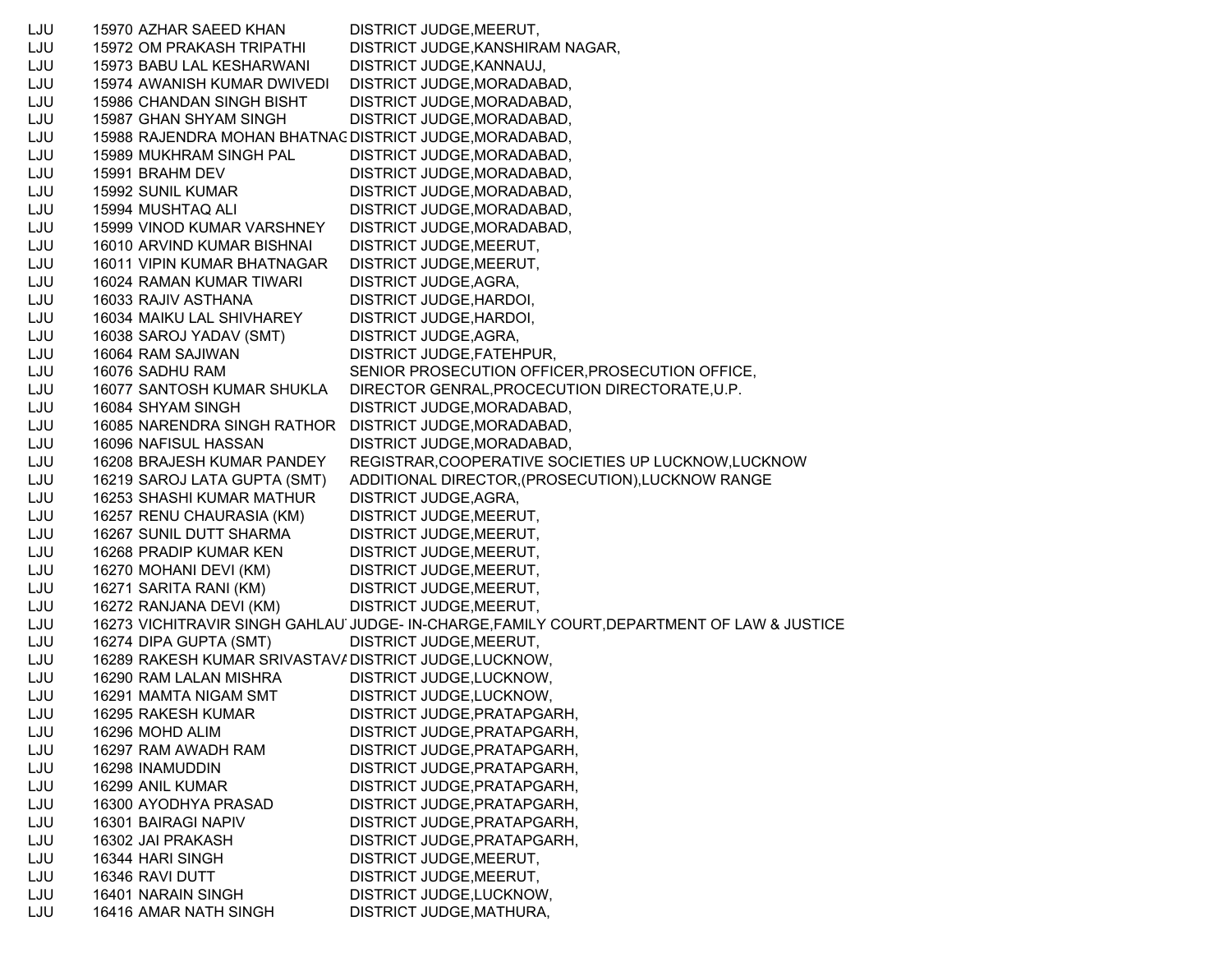LJU 16438 VIJAY KUMAR SACHAN DISTRICT JUDGE,LALITPUR, LJU 16439 VIRENDRA KUMAR JAIN DISTRICT JUDGE,LALITPUR, LJU 16444 MAHENDRA SINGH DISTRICT JUDGE,LALITPUR, LJU 16445 ABDUL ZAHIR DISTRICT JUDGE,LALITPUR, LJU 16446 SUNIL KUMAR JAIN DISTRICT JUDGE,LALITPUR, LJU 16447 BAHADUR SINGH DISTRICT JUDGE,LALITPUR, LJU 16490 VIMAL KISHORE SHARMA DISTRICT JUDGE,MEERUT, LJU 16491 ANITA RANI (KM) DISTRICT JUDGE,MEERUT, LJU 16492 RAJESHWAR DISTRICT JUDGE,MEERUT, LJU 16494 NASIMUDDIN DISTRICT JUDGE,MEERUT, LJU 16495 NARENDRA KUMAR SHARMA DISTRICT JUDGE,MEERUT, LJU 16496 MAHESH CHANDRA DISTRICT JUDGE,MEERUT, LJU 16508 RAM SHANKAR CHAUDHARY DISTRICT JUDGE,LUCKNOW, LJU 16553 SURENDRA PAL SINGH DISTRICT JUDGE,KAUSHAMBI, LJU 16584 RADHEY SHYAM YADAV DISTRICT JUDGE,BALLIA, LJU 16598 V K SRIVASTAVA DISTRICT JUDGE,RAIBAREILLY, LJU 16640 NARESH KUMAR DISTRICT JUDGE,MORADABAD, LJU 16642 SUNIL KUMAR BHATNAGAR DISTRICT JUDGE,MORADABAD, LJU 16645 LALIT KUMAR GUPTA DISTRICT JUDGE,MORADABAD, LJU 16647 JAI PRAKASH RAI SENIOR PROSECUTION OFFICER,PROSECUTION OFFICE,KUSHINAGAR LJU 16651 KAMAL PRAKASH DISTRICT JUDGE,LUCKNOW, LJU 16678 RAM DULAREY SENIOR PROSECUTION OFFICER,MAINPURI, LJU 16694 ANWARUL HAQ SENIOR PROSECUTION OFFICER,PROSECUTION OFFICE, LJU 16699 KRISHNA PRATAP SINGH DISTRICT JUDGE,LUCKNOW, LJU 16714 PRAMOD KUMAR DISTRICT JUDGE,FARRUKHABAD,FATEHGARH LJU 16722 ABID ALI KHAN DISTRICT JUDGE,BAREILLY, LJU 16723 VED RAM SINGH DISTRICT JUDGE, BAREILLY, LJU 16725 S K SHARMA DISTRICT JUDGE, BAREILLY, LJU 16738 DHIRENDRA BAHADUR SINGHDISTRICT JUDGE,RAIBAREILLY, LJU 16739 VIJAI SHANKAR TRIPATHI DISTRICT JUDGE,RAIBAREILLY, LJU 16745 A K SINHA DISTRICT JUDGE,LUCKNOW, LJU 16746 B K SHUKLA DISTRICT JUDGE,LUCKNOW, LJU 16748 GAYA PRASAD SHUKLA DISTRICT JUDGE,LUCKNOW, LJU 16749 MOHD HASAN PRINCIPAL JUDGE IN-CHARGE,FAMILY COURT,DEPARTMENT OF LAW & JUSTICE LJU 16753 OM PAL SINGH DISTRICT JUDGE, MORADABAD, LJU 16757 ATUL KUMAR GUPTA DISTRICT JUDGE,MORADABAD, LJU 16762 ATUL AGARWAL DISTRICT JUDGE,MORADABAD, LJU 16778 RITA DEVI KULSHRESTHA (KN ADDITIONAL DIRECTOR,(PROSECUTION),LUCKNOW RANGE LJU 16790 RAJEEV KAMAL JOINT REGISTRAR,(ACCOUNTS),HIGH COURT OF JUDICATURE AT ALLAHABAD LJU 16807 SHOBHA BHATNAGAR (SMT) DISTRICT JUDGE,BIJNORE, LJU 16813 RAKESH BHATNAGAR DISTRICT JUDGE,xxx,xxx LJU 16814 RAJENDRA SINGH DISTRICT JUDGE,xxx,xxx LJU 16815 SANJAY KUMAR GUPTA DISTRICT JUDGE,MEERUT, LJU 16816 DHARM SINGH DISTRICT JUDGE, MEERUT, LJU 16817 NADIR AZIZ RIZVI DISTRICT JUDGE,MEERUT, LJU 16818 ALKA AGARWAL (SMT) DISTRICT JUDGE,MEERUT, LJU 16855 NEERAJ KUMAR SINGH DISTRICT JUDGE,MAINPURI, LJU 16916 RAJENDRA SINGH MAURYA UNDER SECRETARY,ADMN A/C DEPT SACHIVALYA,LUCKNOW LJU 16935 AMAR SINGH DISTRICT JUDGE,KANSHIRAM NAGAR, LJU 16937 ANIL KUMAR PAUL DISTRICT JUDGE,LUCKNOW,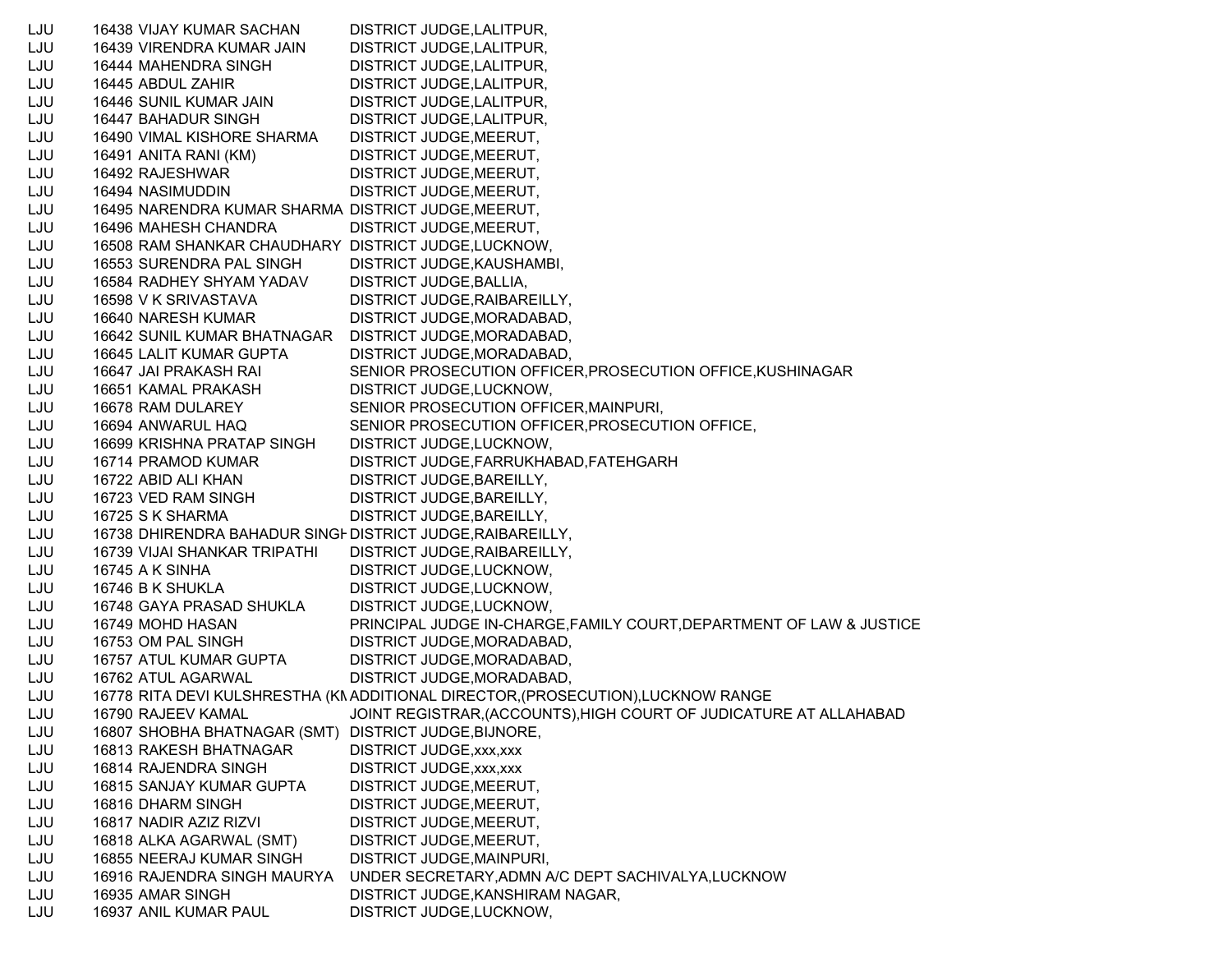LJU 16965 SURESH CHAND SAINEE DISTRICT JUDGE,ALIGRAH, LJU 16969 VIRENDRA KUMAR SRIVASTA ASSISTANT / DEPUTY REGISTRAR,FOR REGISTRAR GENERAL,HIGH COURT LJU 17000 JABAR SINGH DISTRICT JUDGE,MORADABAD, LJU 17001 BRIJESH SHARMA DISTRICT JUDGE,MORADABAD, LJU 17002 VASIMUR RAHMAN DISTRICT JUDGE,MORADABAD, LJU 17006 AJIT SINGH BHARTIYA DISTRICT JUDGE,MORADABAD, LJU 17009 RAMPAL SINGH DISTRICT JUDGE, MORADABAD, LJU 17011 NASIM AHMAD DISTRICT JUDGE,MORADABAD, LJU 17013 ALI ADIL DISTRICT JUDGE,PRATAPGARH, LJU 17014 SITA RAM AGARWAL II DISTRICT JUDGE,MORADABAD, LJU 17017 RAJESH KUMAR BHATNAGAR DISTRICT JUDGE,MORADABAD, LJU 17019 UMESH CHANDRA SHARMA DISTRICT JUDGE,LUCKNOW, LJU 17020 SANJAY AGARWAL DISTRICT JUDGE,MORADABAD, LJU 17026 ASHOK KUMAR DISTRICT JUDGE,MORADABAD, LJU 17045 RAJENDRA SINGH DISTRICT JUDGE,AGRA, LJU 17046 VIRENDRA SINGH DISTRICT JUDGE, AGRA, LJU 17047 ARUN AIVON SINGH DISTRICT JUDGE,AGRA, LJU 17051 ANIL DUBEY DISTRICT JUDGE,AGRA, LJU 17052 CHANDRA PAL KANAUJIA DISTRICT JUDGE,AGRA, LJU 17056 VIPIN KUMAR AGRAWAL DISTRICT JUDGE,AGRA, LJU 17058 RAGHVENDRA SINGH DISTRICT JUDGE,AGRA, LJU 17061 RAJIV KUMAR DISTRICT JUDGE,AGRA, LJU 17066 DINESH CHANDRA VERMA DISTRICT JUDGE,AGRA, LJU 17067 RAJ VIR SINGH DISTRICT JUDGE,SAHARANPUR, LJU 17069 ASHOK KUMAR SHARMA DISTRICT JUDGE,AGRA, LJU 17081 ATUL KUMAR SRIVASTAVA JUDGE- IN-CHARGE,FAMILY COURT,DEPARTMENT OF LAW & JUSTICE LJU 17085 ALOK KUMAR AGRAWAL DISTRICT JUDGE,AGRA, LJU 17086 SURESH VERMA DISTRICT JUDGE,AGRA, LJU 17087 MOHD ANIS KHAN DISTRICT JUDGE,AGRA, LJU 17097 SHASHI TANDON JUDGE- IN-CHARGE,FAMILY COURT,DEPARTMENT OF LAW & JUSTICE LJU 17106 SRI NATH SETH DISTRICT JUDGE,AGRA, LJU 17109 KRISHNA KUMAR MISHRA DISTRICT JUDGE,AGRA, LJU 17111 ANIL BABU SHARMA DISTRICT JUDGE,AGRA, LJU 17115 SUSHMA SRIVASTAVA DISTRICT JUDGE,RAIBAREILLY, LJU 17116 JYOTI SRIVASTAVA DISTRICT JUDGE,RAIBAREILLY, LJU 17126 RAKESH KUMAR SHARMA DISTRICT JUDGE,MAHOBA, LJU 17160 RAKESH SAXENA DISTRICT JUDGE,AGRA, LJU 17165 BRAJENDRA SINGH VATSA DISTRICT JUDGE,MORADABAD, LJU 17176 PRADEEP KUMAR SHUKLA DISTRICT JUDGE,MORADABAD, LJU 17217 JAI BALLABH KANDPAL DISTRICT JUDGE,BAREILLY, LJU 17246 MAHENDRA SINGH SENIOR PROSECUTION OFFICER,PROSECUTION OFFICE, LJU 17262 KUNWAR PAL SINGH DISTRICT JUDGE,MAINPURI, LJU 17268 PRAKASH SRIVASTAVA DISTRICT JUDGE,VARANASI, LJU 17273 RAMESH SINGH BHADORIYA DISTRICT JUDGE,JALAUN, LJU 17298 VISHWANATH MISHRA DISTRICT JUDGE,MORADABAD, LJU 17339 SUBHASH CHANDRA VERMA DISTRICT JUDGE,MEERUT, LJU 17344 RAJ KUMAR CHOTE LAL DISTRICT JUDGE,MORADABAD, LJU 17346 RAKESH BABU JAIN DISTRICT JUDGE,AGRA, LJU 17347 ALOK SAXENA DISTRICT JUDGE,MEERUT, LJU 17376 KRISHNA KUMAR VISHNOI DISTRICT JUDGE,MORADABAD,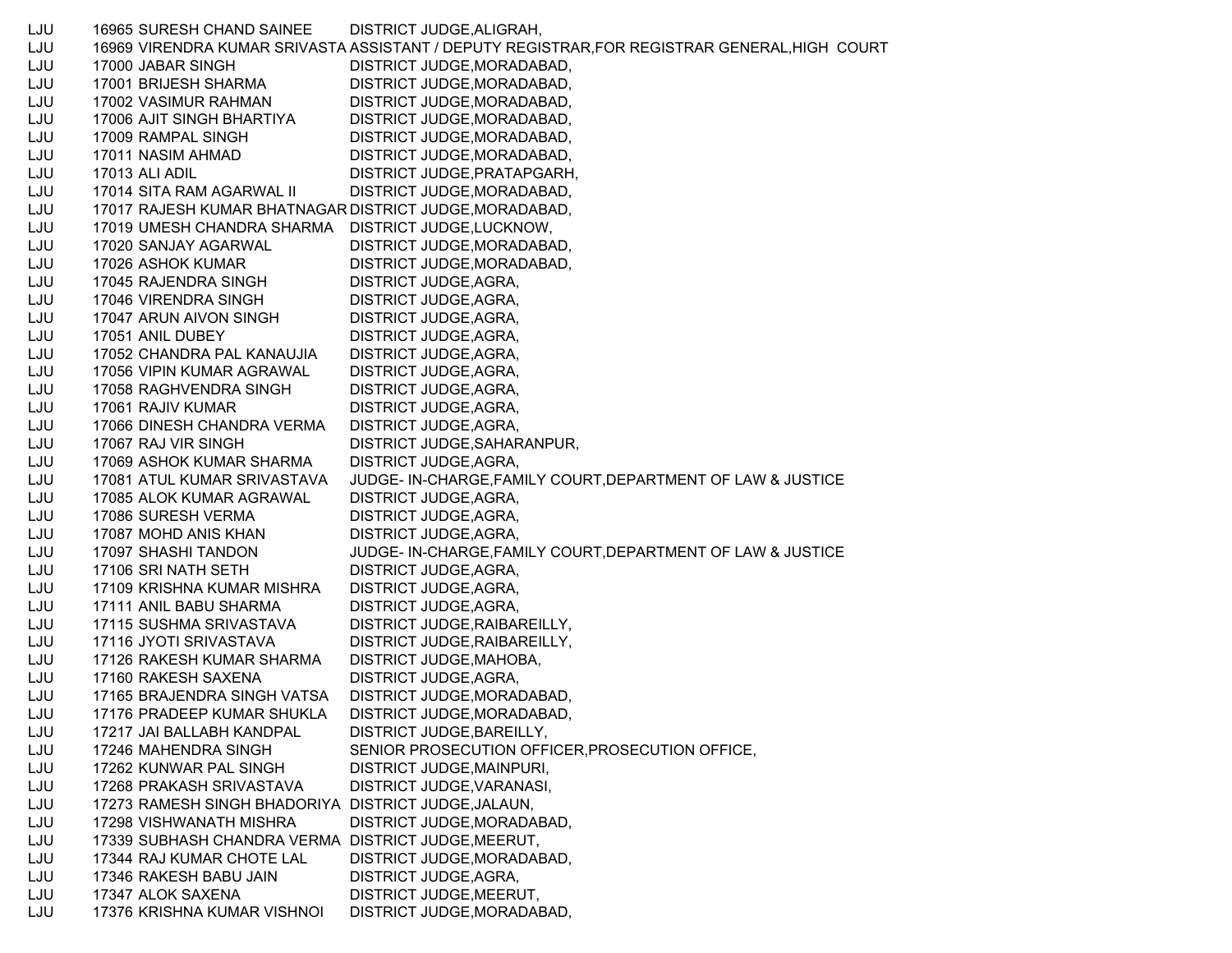LJU 17377 ARUN KUMAR SAXENA DISTRICT JUDGE,BIJNORE, LJU 17387 DINESH KUMAR SINGH SENIOR PROSECUTION OFFICER,PROSECUTION OFFICE, LJU 17392 RAM SHIROMANI PANDEY DISTRICT JUDGE,ALLAHABAD, LJU 17405 ANUJ KUMAR KULSHRESTHA DISTRICT JUDGE,MORADABAD, LJU 17418 PRAMOD KUMAR RAI DISTRICT JUDGE,DEORIA, LJU 17434 ARUN KUMAR SHARMA DISTRICT JUDGE,MEERUT, LJU 17435 AJAI KUMAR MATHUR DISTRICT JUDGE,MEERUT, LJU 17437 ANJU GUPTA (KM) DISTRICT JUDGE,MEERUT, LJU 17452 NAVIN SRIVASTAVA DISTRICT JUDGE,AMBEDKAR NAGAR, LJU 17454 KAMLESH KUMAR DISTRICT JUDGE,LUCKNOW, LJU 17456 SHAKIL RAZA DISTRICT JUDGE,LUCKNOW, LJU 17457 VIMAL KUMAR NIGAM PRINCIPAL JUDGE IN-CHARGE,FAMILY COURT,DEPARTMENT OF LAW & JUSTICE LJU 17477 SHYAM SHANKAR UPADHYAYFINANCE CONTROLLER,GOVERNOR SECRETARIATE UP,LUCKNOW LJU 17496 RAMESHWAR DISTRICT JUDGE,RAIBAREILLY, LJU 17498 RAM LAKHAN JAYANT DISTRICT JUDGE,RAIBAREILLY, LJU 17499 SUDHANSHU BHAGAT DISTRICT JUDGE,RAIBAREILLY, LJU 17500 UMA KM DISTRICT JUDGE, RAIBAREILLY, LJU 17501 RIZWANA SIDDIQUI (KM) DISTRICT JUDGE,RAIBAREILLY, LJU 17570 RAM ADHAR RAM DISTRICT JUDGE,SONBHADRA, LJU 17573 AFSAR KHAN DISTRICT JUDGE,MEERUT, LJU 17574 DAMYANTI SMT DISTRICT JUDGE,MEERUT, LJU 17575 DHAN PAL SINGH DISTRICT JUDGE, MEERUT, LJU 17576 PARVEZ AKHTAR DISTRICT JUDGE,MEERUT, LJU 17577 RAKESH KUMAR DISTRICT JUDGE,MEERUT, LJU 17579 MAHESH CHANDRA GUPTA DISTRICT JUDGE,xxx,xxx LJU 17580 DESH RAJ DISTRICT JUDGE,MEERUT, LJU 17581 SAVITA (KM) DISTRICT JUDGE,MEERUT, LJU 17582 SURESH CHANDRA DISTRICT JUDGE,MEERUT, LJU 17595 BRIJ NATH MISHRA DISTRICT MAGISTRATE,REVENUE DEPARTMENT,PRATAPGARH LJU 17599 GOPAL KRISHNA LAWANIYA DISTRICT JUDGE,AGRA, LJU 17601 AJAY TYAGI DISTRICT JUDGE,JAUNPUR, LJU 17610 A K SAXENA DISTRICT JUDGE, BIJNORE, LJU 17646 S KUMAR ADDITIONAL DIRECTOR,(PROSECUTION), LJU 17648 A KUMAR DISTRICT JUDGE,MEERUT, LJU 17657 KAILASH CHAND DISTRICT JUDGE,ETAH, LJU 17681 LAXMI NARAIN DISTRICT JUDGE,LUCKNOW, LJU 17682 A KUMAR JOSEPH DISTRICT JUDGE,LUCKNOW, LJU 17683 ANAND SWAROOP PANDEY DISTRICT JUDGE,LUCKNOW, LJU 17686 KAUSHAL KUMAR SRIVASTAVDISTRICT JUDGE,LUCKNOW, LJU 17688 PRAVIN CHITRANSHI DISTRICT JUDGE,LUCKNOW, LJU 17689 SHEO BAKSH SINGH DISTRICT JUDGE,LUCKNOW, LJU 17692 A K NIGAM DISTRICT JUDGE,LUCKNOW, LJU 17696 S K DIXIT DISTRICT JUDGE,KANPUR DEHAT, LJU 17698 RAKESH CHAND GUPTA DISTRICT JUDGE,KANPUR DEHAT, LJU 17701 BRIJMOHAN SINGH DISTRICT JUDGE,KANPUR DEHAT, LJU 17702 VINOD KUMAR VERMA DISTRICT JUDGE,KANPUR DEHAT, LJU 17703 MANORAMA (SMT) DISTRICT JUDGE,KANPUR DEHAT, LJU 17820 NISHESH KUMAR DISTRICT JUDGE,KANPUR DEHAT, LJU 17842 AMRESH CHAND DUBEY DISTRICT JUDGE,MIRZAPUR, LJU 17850 SANTOSH KUMAR AGRAWAL DISTRICT JUDGE,KANPUR DEHAT,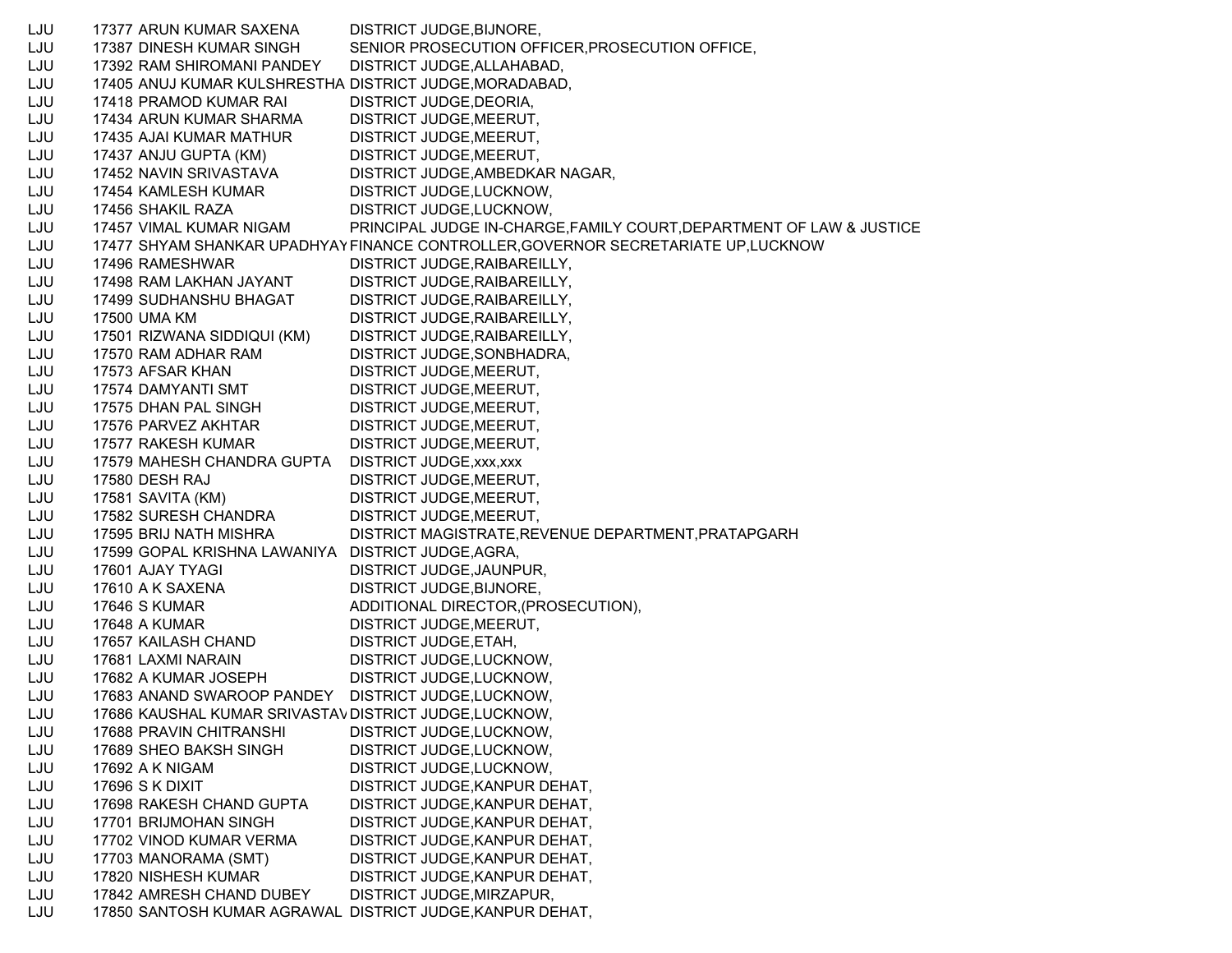LJU 17890 SATYA NARAIN DISTRICT JUDGE,HARDOI, LJU 17934 SATISH CHANDRA DISTRICT JUDGE,UNNAO, LJU 17940 YOGESH CHANDRA ADDITIONAL DIRECTOR,PROSECUTION, LJU 17943 KISHOR SRIVASTAVA DISTRICT JUDGE,AGRA, LJU 17990 SANJAY KUMAR SHARMA DISTRICT JUDGE,AGRA, LJU 18009 NIRAJ KUMAR JAIN DISTRICT JUDGE,ETAH, LJU 18011 YOGESH KUMAR DISTRICT JUDGE, ETAH, LJU 18012 DHARMENDRA SINGH DISTRICT JUDGE,ETAH, LJU 18030 ANIL KUMAR CHATURVEDI DISTRICT JUDGE,KANSHIRAM NAGAR, LJU 18045 PUSHKAR DUTT PANDEY DISTRICT JUDGE,MORADABAD, LJU 18056 YATINDRA KUMAR UPADHYAYDISTRICT JUDGE,SONBHADRA, LJU 18061 VINOD KUMAR AWASTHI ADDITIONAL DIRECTOR,(PROSECUTION),LUCKNOW RANGE LJU 18070 RAM GOPAL SRIVASTAVA DISTRICT JUDGE,LUCKNOW, LJU 18072 AROOP CHANDRA SRIVASTA\DISTRICT JUDGE,LUCKNOW, LJU 18075 ASHARFA LAL YADAV DISTRICT JUDGE,LUCKNOW, LJU 18076 GIRJA SHANKAR MISHRA DISTRICT JUDGE,LUCKNOW, LJU 18077 RAJ KISHORE AWASTHI DISTRICT JUDGE,LUCKNOW, LJU 18108 SANT RAM DISTRICT JUDGE,SONBHADRA, LJU 18114 AJAY KUMAR SRIVASTAVA DISTRICT JUDGE,DEORIA, LJU 18115 VINOD KUMAR SRIVASTAVA DISTRICT JUDGE,DEORIA, LJU 18116 SHAILENDRA KUMAR SRIVAS DISTRICT JUDGE,LUCKNOW, LJU 18119 UPDESHWARI PAL DISTRICT JUDGE,LUCKNOW, LJU 18120 SUNIL KUMAR SRIVASTAVA DISTRICT JUDGE,LUCKNOW, LJU 18122 HARGOVIND SINGH RAWAT DISTRICT JUDGE,LUCKNOW, LJU 18127 SAKVAL RAM DISTRICT JUDGE,LUCKNOW, LJU 18128 RAGHUVENDRA PRATAP SRIVDISTRICT JUDGE,LUCKNOW, LJU 18131 ANIL KUMAR SRIVASTAVA DISTRICT JUDGE,LUCKNOW, LJU 18133 ANIL KUMAR SRIVASTAVA DISTRICT JUDGE,LUCKNOW, LJU 18139 RAJESH KUMAR SAHU DISTRICT JUDGE,LUCKNOW, LJU 18140 AYODHYA PRASAD DISTRICT JUDGE,LUCKNOW, LJU 18141 CHANDRA PRAKASH DISTRICT JUDGE,LUCKNOW, LJU 18145 ARUN KUMAR SRIVASTAVA DISTRICT JUDGE,LUCKNOW, LJU 18146 RAJESH KUMAR YADAV DISTRICT JUDGE,LUCKNOW, LJU 18147 VIPIN BIHARI SRIVASTAVA DISTRICT JUDGE,LUCKNOW, LJU 18148 MADHUR PRAKASH SRIVAST/DISTRICT JUDGE,LUCKNOW, LJU 18149 PRADEEP KUMAR SRIVASTAVDISTRICT JUDGE,LUCKNOW, LJU 18151 UDAY NATH SHUKLA DISTRICT JUDGE,LUCKNOW, LJU 18155 SYED MUVIN HAIDAR NAQVI DISTRICT JUDGE,LUCKNOW, LJU 18156 DINESH KUMAR PANDEY DISTRICT JUDGE,LUCKNOW, LJU 18157 DHIRENDRA KUMAR DISTRICT JUDGE,LUCKNOW, LJU 18158 RAJESH KUMAR SRIVASTAV ADISTRICT JUDGE,KANPUR DEHAT, LJU 18175 KHURSHID AHMAD ASSISTANT / DEPUTY REGISTRAR,FOR REGISTRAR GENERAL,HIGH COURT LJU 18179 SUSHMA KUMARI (SMT) DIRECTOR GENRAL,PROCECUTION DIRECTORATE,U.P. LJU 18180 AJAY SINGH DISTRICT JUDGE,KANPUR, LJU 18188 NILKANTH SAHAI DISTRICT JUDGE,JHANSI, LJU 18193 JAI PRAKASH SHARMA DISTRICT JUDGE,ETAH, LJU 18205 MUSHIR AHMAD ABBASI UNDER SECRETARY,ADMN A/C DEPT SACHIVALYA,LUCKNOW LJU 18209 ASHIS KUMAR DISTRICT JUDGE,BALLIA, LJU 18210 YASHVANT SINGH DISTRICT JUDGE,BALLIA, LJU 18211 RAM SHARAN PRASAD DISTRICT JUDGE,BALLIA,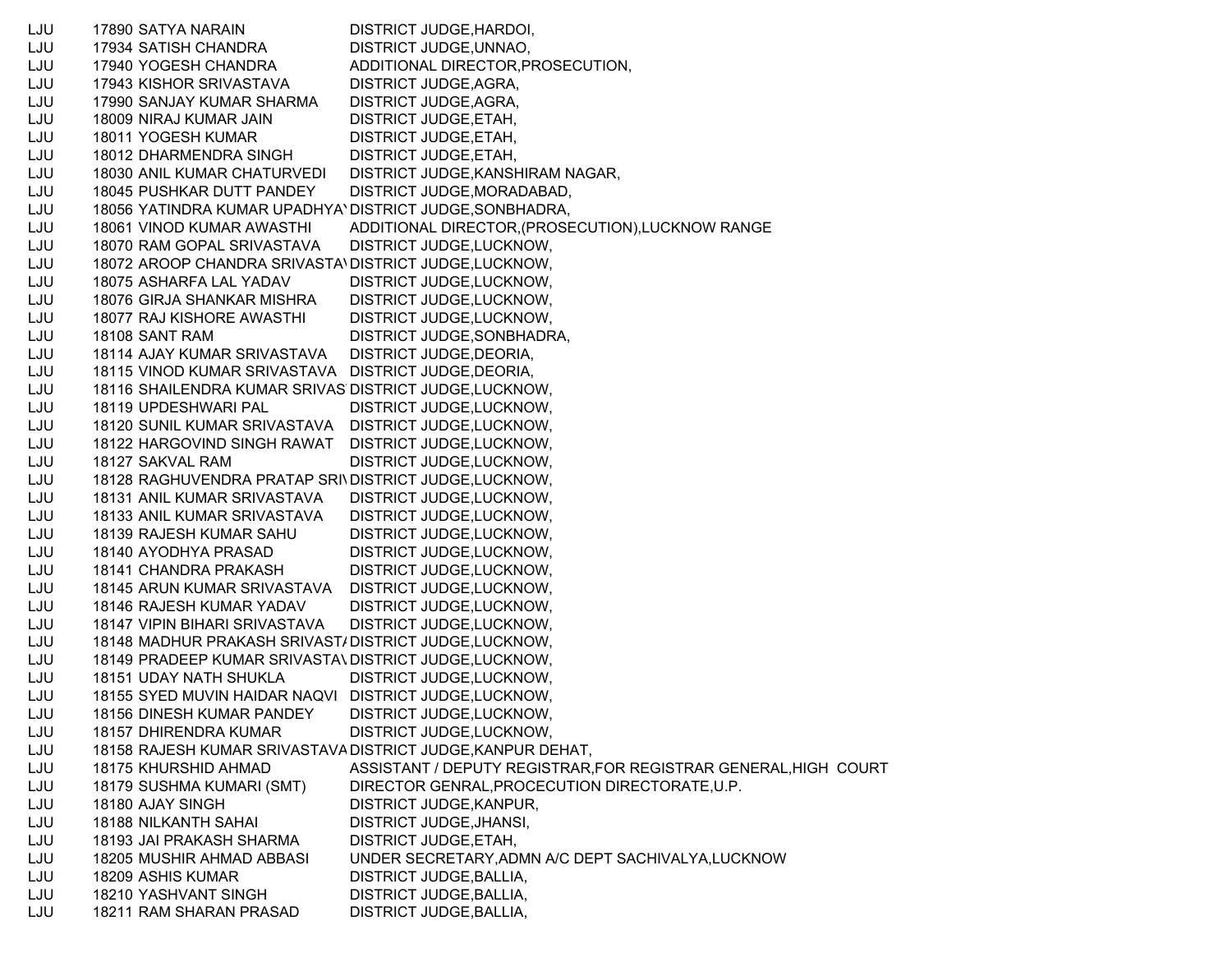LJU 18212 SURESH KUMAR SRIVASTAV/DISTRICT JUDGE, BALLIA, LJU 18216 DINESH KUMAR PANDEY DISTRICT JUDGE,BALLIA, LJU 18228 DURGAWATI YADAV (SMT) DISTRICT JUDGE,AZAMGARH, LJU 18230 PRAVIN PRAKASH SRIVASTAVDISTRICT JUDGE,RAIBAREILLY, LJU 18237 ALKA SRIVASTAVA (KM) DISTRICT JUDGE,HARDOI, LJU 18240 SURENDRA SINGH DISTRICT JUDGE,ALLAHABAD, LJU 18249 MOOL CHAND SHARMA DISTRICT JUDGE,MEERUT, LJU 18286 DINESH CHANDRA KATIYAR DISTRICT JUDGE,KANPUR DEHAT, LJU 18291 ASHOK KUMAR SRIVASTAVA SENIOR PROSECUTION OFFICER,PROSECUTION OFFICE, LJU 18293 PRAVIN KUMAR SRIVASTAVA DISTRICT JUDGE,DEORIA, LJU 18294 SHIV OM NARAIN AWASTHI DISTRICT JUDGE,MAINPURI, LJU 18295 PRADIP KUMAR GUPTA DISTRICT JUDGE,MORADABAD, LJU 18296 JAI PRAKASH DISTRICT JUDGE,MORADABAD, LJU 18297 NIRAJ SHARMA DISTRICT JUDGE,MORADABAD, LJU 18298 RAKESH KUMAR SAXENA DISTRICT JUDGE,MORADABAD, LJU 18300 SURENDRA KUMAR DISTRICT JUDGE,LUCKNOW, LJU 18302 MADAN SINGH RAWAT DISTRICT JUDGE,LUCKNOW, LJU 18303 KEDAR NATH DISTRICT JUDGE,LUCKNOW, LJU 18304 KRISHNA YADAV (SMT) DISTRICT JUDGE,LUCKNOW, LJU 18305 HARI OM DISTRICT JUDGE,LUCKNOW, LJU 18311 ARBENDRA KUMAR DISTRICT JUDGE,AGRA, LJU 18312 VINAY KUMAR JAIN DISTRICT JUDGE,AGRA, LJU 18314 RAJENDRA PRASAD MATHUR DISTRICT JUDGE,AGRA, LJU 18316 SANJIV GOYAL DISTRICT JUDGE, AGRA, LJU 18317 RAMESH KUMAR VERMA DISTRICT JUDGE,AGRA, LJU 18318 RAM SINGH CHAUHAN DISTRICT JUDGE,AGRA, LJU 18324 VIVEK KUMAR DUBEY TRADE TAX OFFICER,ADMINISTRATION, LJU 18340 DIWAKAR JOSHI DISTRICT JUDGE,KANPUR DEHAT, LJU 18344 SANJAY KUMAR SRIVASTAVAPRINCIPAL JUDGE IN-CHARGE,FAMILY COURT,DEPARTMENT OF LAW & JUSTICE LJU 18347 SANJIV KUMAR SAXENA DISTRICT JUDGE,BAREILLY, LJU 18391 ANAND KUMAR DISTRICT JUDGE,BALLIA, LJU 18392 ARUN KUMAR PANDEY DISTRICT JUDGE,BALLIA, LJU 18419 PRAMOD KUMAR SAXENA JUDGE- IN-CHARGE,FAMILY COURT,DEPARTMENT OF LAW & JUSTICE LJU 18421 SAITAJ NABI DISTRICT JUDGE,BAREILLY, LJU 18423 CHANDRA PRAKASH SAXENA DISTRICT JUDGE,BAREILLY, LJU 18424 SYED KAUSAR HUSSAIN DISTRICT JUDGE,BAREILLY, LJU 18426 RAMESHWAR SINGH DISTRICT JUDGE,BAREILLY, LJU 18427 KAUSHAL KUMAR PANDEY DISTRICT JUDGE,BAREILLY, LJU 18428 MUZAMMIL KHAN DISTRICT JUDGE,BAREILLY, LJU 18429 RAMA NANDAN CHIEF MEDICAL OFFICER,STATE EMPLY.INSURANCE HOSPITAL SERVICE,BAREILLY LJU 18430 RAJIV KUMAR DISTRICT JUDGE, BAREILLY, LJU 18431 RAKESH KUMAR DISTRICT JUDGE, BAREILLY, LJU 18433 MANOJ KUMAR SHUKLA DISTRICT JUDGE,BAREILLY, LJU 18434 NAVIN CHANDRA SAROJ DISTRICT JUDGE,BAREILLY, LJU 18437 NEERAJ KUMAR SRIVASTAVADISTRICT JUDGE,BAREILLY, LJU 18439 HARISH CHANDRA SHUKLA DISTRICT JUDGE,BAREILLY, LJU 18441 SHAILENDRA KUMAR JAUHARDISTRICT JUDGE,BAREILLY, LJU 18442 SATYA SWAROOP DISTRICT JUDGE, BAREILLY, LJU 18443 MANISH KUMAR SAXENA DISTRICT JUDGE,BAREILLY, LJU 18444 AFTAB UDDIN DISTRICT JUDGE,BAREILLY,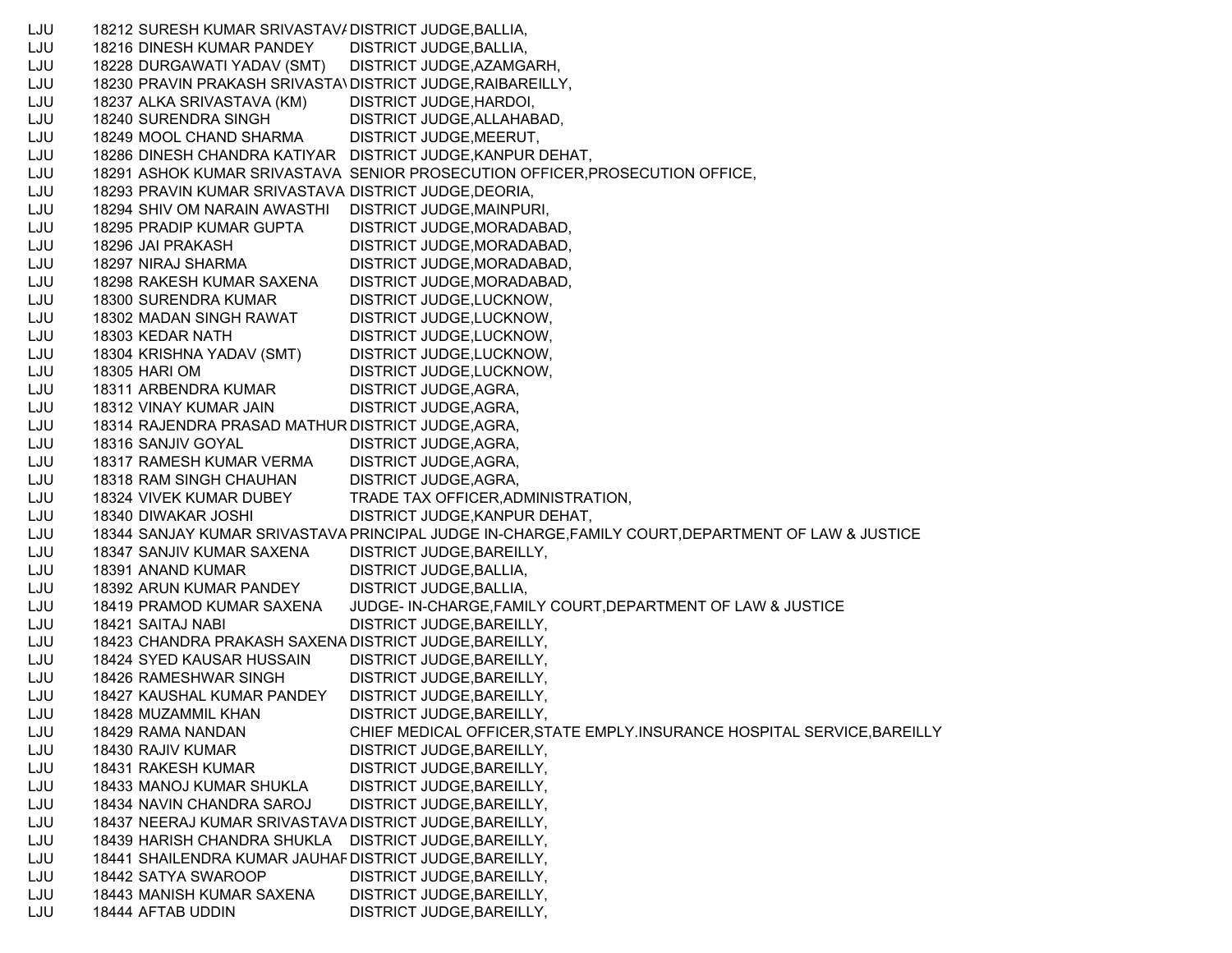LJU 18445 VIJAY PAL DISTRICT JUDGE,BAREILLY, LJU 18450 DINESH CHANDRA SINGH DISTRICT JUDGE,MUZZAFARNAGAR, LJU 18464 DEVENDRA PRATAP PANDEY DISTRICT JUDGE,BALLIA, LJU 18478 TARTH RAM SINGH DISTRICT JUDGE,BIJNORE, LJU 18479 HUKUM SINGH DISTRICT JUDGE,BIJNORE, LJU 18480 HARIOM SINGH DISTRICT JUDGE,BIJNORE, LJU 18489 GITA VERMA SMT DISTRICT JUDGE,LUCKNOW, LJU 18492 PASHUPATI NATH SINGH DISTRICT JUDGE,AGRA, LJU 18495 SANJAY KUMAR DEY DISTRICT JUDGE,MAHARAJGANJ, LJU 18499 JAI PRAKASH SINGH DISTRICT JUDGE,FAIZABAD, LJU 18500 MAHANTHA LAL DISTRICT JUDGE,VARANASI, LJU 18504 GITA BAJPAI DISTRICT JUDGE,RAIBAREILLY, LJU 18510 YASHWANT KUMAR MISHRA DISTRICT JUDGE,SONBHADRA, LJU 18519 RAJ KUMAR JAIN DISTRICT JUDGE,AGRA, LJU 18521 RAJ KUMAR SHARMA DISTRICT JUDGE,AGRA, LJU 18523 VED PRAKASH DISTRICT JUDGE, AGRA, LJU 18524 SANJIV KUMAR DISTRICT JUDGE,LUCKNOW, LJU 18537 AMARJIT TRIPATHI DISTRICT JUDGE,FAIZABAD, LJU 18544 DILIP KAILASH DISTRICT JUDGE,PRATAPGARH, LJU 18557 SRI KANT ASSISTANT / DEPUTY REGISTRAR,FOR REGISTRAR GENERAL,HIGH COURT LJU 18569 MOHD AZHAR IDRISHI DISTRICT JUDGE,RAMPUR, LJU 18571 PRABHAT KUMAR SRIVASTAVADDITIONAL DIRECTOR GENERAL OF POLICE,SPECIAL INVESTIGATION,LUCKNOW-2 LJU 18574 ROOP CHANDRA DISTRICT JUDGE,BIJNORE, LJU 18575 PAWAN KUMAR JAIN DISTRICT JUDGE,BIJNORE, LJU 18579 OMENDRA PAL DISTRICT JUDGE,ETAH, LJU 18600 GYAN PRAKASH TIWARI DISTRICT JUDGE,JAUNPUR, LJU 18614 RAVINDRA KMUMAR SRIVASTDISTRICT JUDGE,LUCKNOW, LJU 18615 RAGHVENDRA DISTRICT JUDGE,BAREILLY, LJU 18616 RAM CHANDRA DISTRICT JUDGE,PRATAPGARH, LJU 18619 CHHATRA DHARI LAL DISTRICT JUDGE,PRATAPGARH, LJU 18620 JITENDRA BAHADUR SINGH DISTRICT JUDGE,PRATAPGARH, LJU 18621 RAM PYARE DISTRICT JUDGE,PRATAPGARH, LJU 18624 HARGOVIND SINGH DISTRICT JUDGE,PRATAPGARH, LJU 18625 RITA SRIVASTAVA (KM) DISTRICT JUDGE,PRATAPGARH, LJU 18628 VIJAY BAHADUR DISTRICT JUDGE,PRATAPGARH, LJU 18630 DINESH KUMAR CHAURASIA DISTRICT JUDGE,JALAUN, LJU 18682 VISHWAMBHAR SAHAY DISTRICT JUDGE,MEERUT, LJU 18683 SRIPAL SINGH DISTRICT JUDGE,MEERUT, LJU 18684 MALA SRIVASTAVA (SMT) DISTRICT JUDGE,LUCKNOW, LJU 18707 SUDHAKAR DISTRICT JUDGE,SONBHADRA, LJU 18708 JITENDRA KUMAR SINGH DISTRICT JUDGE,SONBHADRA, LJU 18715 VIRENDRA KUMAR DISTRICT JUDGE,MEERUT, LJU 18716 KAMENDRA KUMAR SINGH DISTRICT JUDGE,MEERUT, LJU 18718 BECHAN SINGH DISTRICT JUDGE,LUCKNOW, LJU 18719 SURENDRA KUMAR DISTRICT JUDGE,LUCKNOW, LJU 18722 SURENDRA KUMAR SINGH TRADE TAX OFFICER,ADMINISTRATION,GHAZIABAD LJU 18728 AJAY KUMAR TRIPATHI DISTRICT JUDGE,LUCKNOW, LJU 18730 HRADAY NARAIN MISHRA ADDITIONAL DIRECTOR GENERAL OF POLICE,Dr B R Ambedkar Police Academy U.P.,MORADABAD LJU 18738 BRAJ BHUSHAN PATI TRIPATHDISTRICT JUDGE,DEORIA, LJU 18749 HARPAL SINGH PUNDIR DISTRICT JUDGE,AGRA,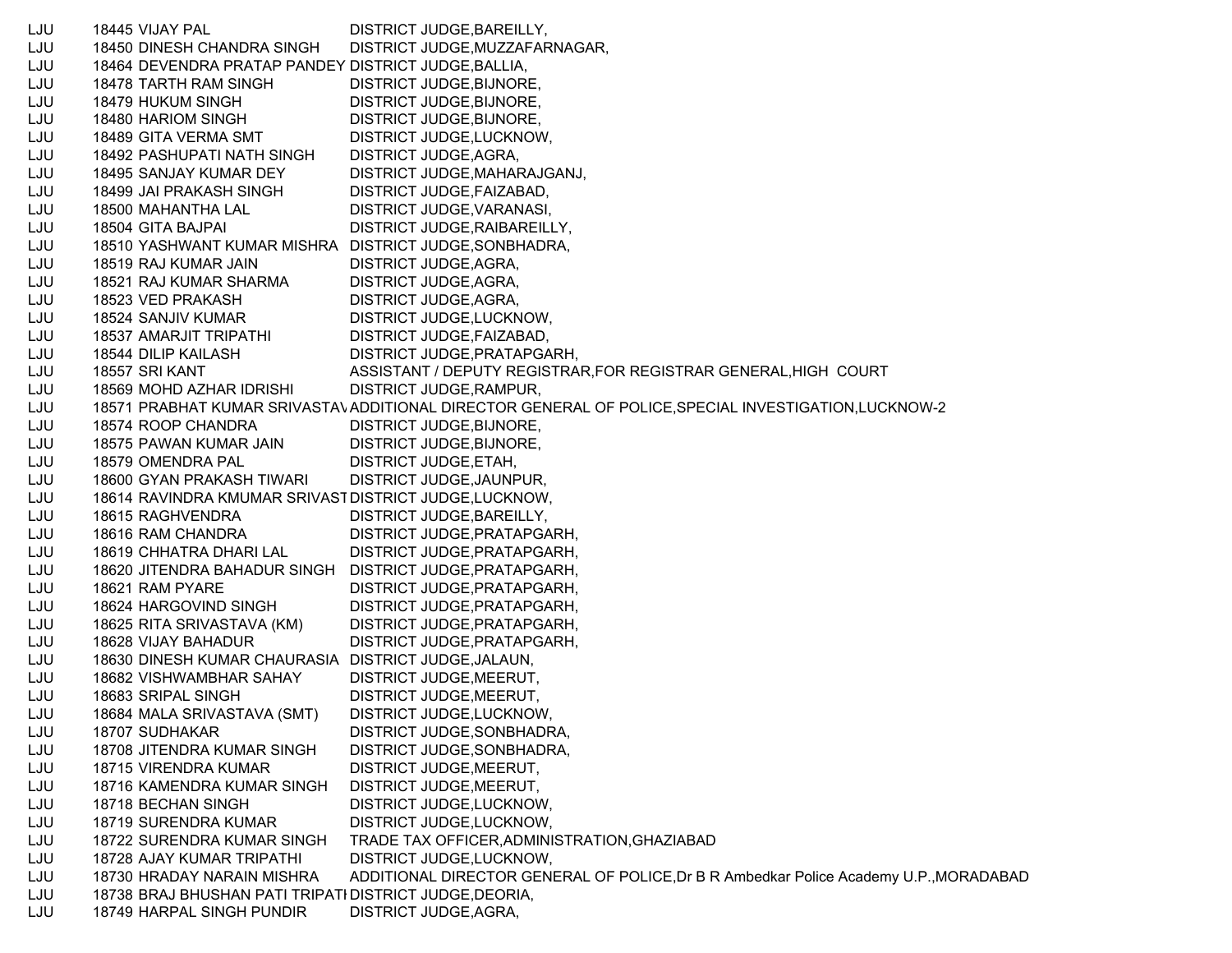LJU 18750 RAVISH KUMAR GUPTA DISTRICT JUDGE,AGRA, LJU 18751 SATISH CHANDRA BHARDWA DISTRICT JUDGE, AGRA, LJU 18753 RAM SHANKAR DISTRICT JUDGE,LUCKNOW, LJU 18754 RAMESH CHANDRA DISTRICT JUDGE,AGRA, LJU 18756 MANOJ KUMAR SRIVASTAVA DISTRICT JUDGE,AGRA, LJU 18768 PARVEZ AHMAD DISTRICT JUDGE,BIJNORE, LJU 18772 PRABHAKAR RAO DISTRICT JUDGE,SANTRAVIDASS NAGAR, LJU 18776 DHARMESH PANDEY DISTRICT JUDGE,MORADABAD, LJU 18777 KRISHNA KUMAR SHARMA DISTRICT JUDGE,MORADABAD, LJU 18778 BABLESH KUMAR SINGH DISTRICT JUDGE,MORADABAD, LJU 18779 AKHILESH BHATNAGAR DISTRICT JUDGE,MORADABAD, LJU 18780 DHARMENDRA SINGH DISTRICT JUDGE,MORADABAD, LJU 18805 PRAMOD KUMAR TIWARI DISTRICT JUDGE,HARDOI, LJU 18806 KHURSHID ALAM SIDDIQUI DISTRICT JUDGE,HARDOI, LJU 18808 AFZAL AHASAN DISTRICT JUDGE,LUCKNOW, LJU 18819 KAMLESH BABU RAJPUT DISTRICT JUDGE,MAINPURI, LJU 18820 SANTOSH KUMAR DISTRICT JUDGE,MAINPURI, LJU 18821 GORAKH CHAUDHARY DISTRICT JUDGE,MAINPURI, LJU 18822 SURESH SINGH DISTRICT JUDGE,KANPUR DEHAT, LJU 18825 PIYUSH SHARMA DISTRICT JUDGE,MEERUT, LJU 18829 NEERJA SINGH (SMT) ADDITIONAL DIRECTOR,(PROSECUTION),GORAKHPUR RANGE LJU 18830 ASHOK KUMAR SINGH ADDITIONAL DIRECTOR,(PROSECUTION),GORAKHPUR RANGE LJU 18885 ANIL KUMAR BHATNAGAR DISTRICT JUDGE,MORADABAD, LJU 18886 RAISUL HUSAIN DISTRICT JUDGE,MORADABAD, LJU 18887 AJIT KUMAR SAXENA DISTRICT JUDGE,MORADABAD, LJU 18889 UGRASEN SINGH DISTRICT JUDGE,RAIBAREILLY, LJU 18890 RAM RAJ DISTRICT JUDGE,RAIBAREILLY, LJU 18892 SRI KRISHNA MISHRA DISTRICT JUDGE,RAIBAREILLY, LJU 18896 AJIT KUMAR SINGH SENIOR PROSECUTION OFFICER,PROSECUTION OFFICE, LJU 18897 JAGDAMBA PRASAD MISHRA DEPUTY INSPECTOR GENERAL OF POLICE,RAILWAY POLICE, LJU 18902 BUDDH SINGH DISTRICT JUDGE.BIJNORE, LJU 18903 KOMAL SINGH RAJPUT DISTRICT JUDGE,BIJNORE, LJU 18904 RATAN KUMAR SRIVASTAVA DISTRICT JUDGE,LUCKNOW, LJU 18907 VIRENDRA KUMAR SRIVASTA UNDER SECRETARY,ADMN A/C DEPT SACHIVALYA,LUCKNOW LJU 18912 SURESH KUMAR DISTRICT JUDGE,SONBHADRA, LJU 18918 ANJALI YADAV (SMT) DISTRICT JUDGE,AGRA, LJU 18921 PANKAJ PRAKASH UPADHYAYDISTRICT JUDGE,BALLIA, LJU 18928 GYANENDRA KUMAR VERMA DISTRICT JUDGE,RAIBAREILLY, LJU 18933 DEWAN SINGH YADAV DISTRICT JUDGE,MAINPURI, LJU 18934 SANTOSH KUMAR DUBEY DISTRICT JUDGE,MAINPURI, LJU 18935 SHREE KISHAN DISTRICT JUDGE,MAINPURI, LJU 18937 OM PRAKASH MISHRA DISTRICT JUDGE,LUCKNOW, LJU 18949 RAGHVENDRA PANDEY DISTRICT JUDGE,KANPUR DEHAT, LJU 18964 ALOK KUMAR SHUKLA SENIOR PROSECUTION OFFICER,PROSECUTION OFFICE,CHITRAKOOT LJU 18967 PRATIBHA SRIVASTAVA (KM) DISTRICT JUDGE,LUCKNOW, LJU 18968 SHIVRAM NIGAM DISTRICT JUDGE,LUCKNOW, LJU 18974 ANIL KUMAR TYAGI DISTRICT JUDGE,MORADABAD, LJU 18975 PRADEEP CHAUDHARY DISTRICT JUDGE,MORADABAD, LJU 18976 LAXMI KANT SHARMA JUDGE- IN-CHARGE,FAMILY COURT,DEPARTMENT OF LAW & JUSTICE LJU 18978 DEV VRAT RAI CHAUDHARY DISTRICT JUDGE,MAINPURI,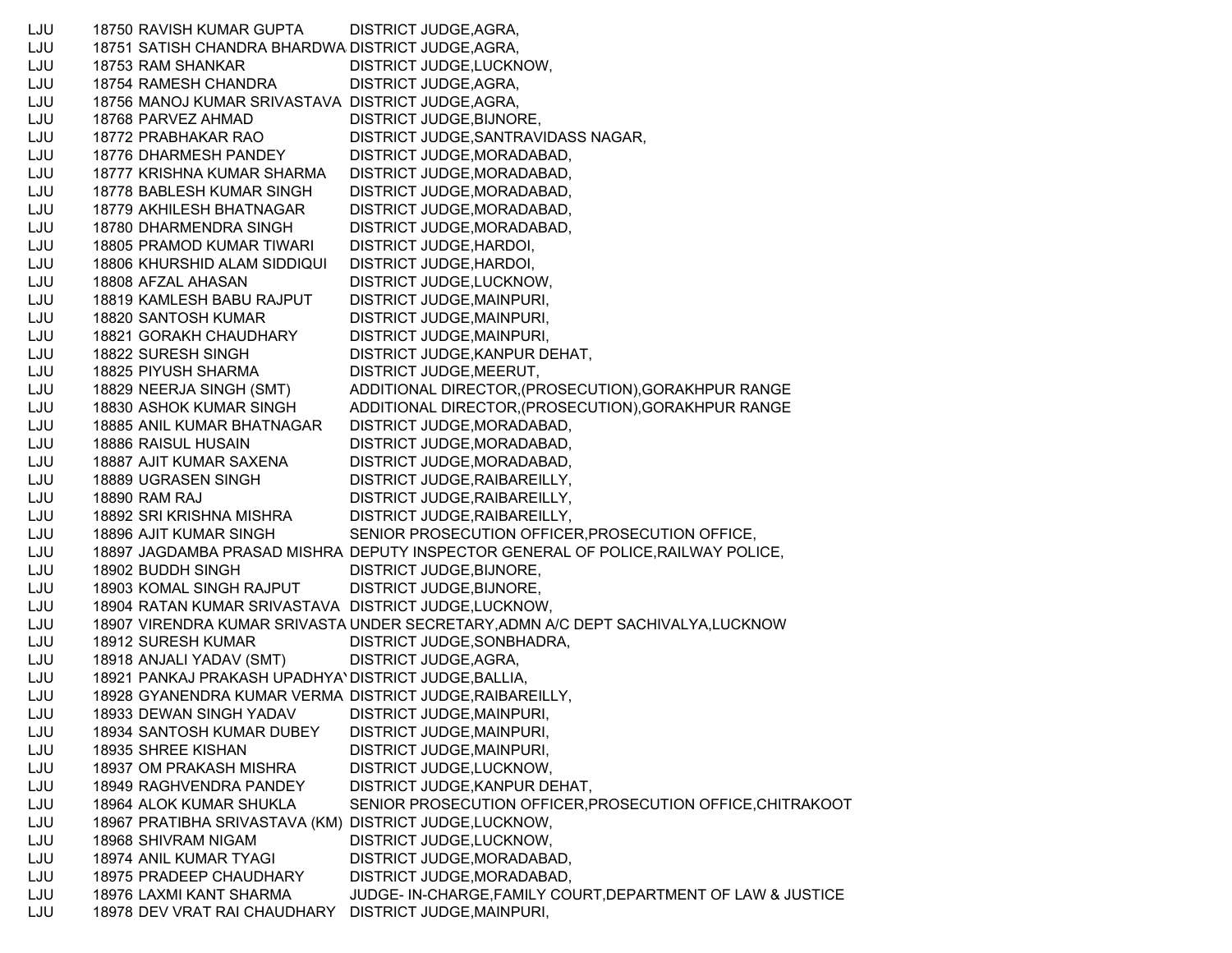LJU 18979 RAJENDRA KUMAR GUPTA DISTRICT JUDGE,MAINPURI, LJU 19015 MAHENDRA KUMAR TRIPATHISENIOR PROSECUTION OFFICER,KANNAUJ, LJU 19017 ASHOK KUMAR DISTRICT JUDGE,HARDOI, LJU 19018 SATYENDRA KUMAR DISTRICT JUDGE,BIJNORE, LJU 19020 BHARAT SINGH NEGI DISTRICT JUDGE,BIJNORE, LJU 19025 ANIL KUMAR BHATNAGAR DISTRICT JUDGE,BIJNORE, LJU 19026 PRADIP SRIVASTAV DISTRICT JUDGE,BIJNORE, LJU 19030 ASHOK KUMAR SINGH SENIOR PROSECUTION OFFICER,PROSECUTION OFFICE, LJU 19039 KISHORE KUMAR RASTOGI DISTRICT JUDGE,MEERUT, LJU 19040 DEEPAK SHARMA DISTRICT JUDGE,MEERUT, LJU 19045 RAM VILAS PURI DISTRICT JUDGE,RAIBAREILLY, LJU 19046 SANT PRASAD SINGH DISTRICT JUDGE, RAIBAREILLY, LJU 19054 GYAN SINGH DISTRICT JUDGE, BIJNORE, LJU 19057 VED PAL SINGH DISTRICT JUDGE, BIJNORE, LJU 19058 SUNIL KUMAR DISTRICT JUDGE, BIJNORE, LJU 19059 YASHVIR SINGH DISTRICT JUDGE,BIJNORE, LJU 19063 SANJAY KHARE UNDER SECRETARY,ADMN A/C DEPT SACHIVALYA,LUCKNOW LJU 19067 MOHD SALIM KHAN DISTRICT JUDGE,LUCKNOW, LJU 19068 SATISH CHANDRA NIGAM DISTRICT JUDGE,LUCKNOW, LJU 19069 AMRENDRA KUMAR SRIVAST، DISTRICT JUDGE,LUCKNOW, LJU 19070 NIRANKAR PRASAD JOSHI DISTRICT JUDGE,LUCKNOW, LJU 19105 SITARAM VERMA DISTRICT JUDGE,GORAKHPUR, LJU 19108 JAGDISH NARAIN TRIPATHI ADDITIONAL DIRECTOR,PROSECUTION AGRA, LJU 19112 RAM BARAN SAROJ DISTRICT JUDGE,MORADABAD, LJU 19164 SURENDRA SINGH DISTRICT JUDGE,BIJNORE, LJU 19166 MAHENDRA NATH RAI SENIOR PROSECUTION OFFICER,PROSECUTION OFFICE, LJU 19189 MEENA SRIVASTAVA (SMT) DISTRICT JUDGE,LUCKNOW, LJU 19191 C P LOHANI DISTRICT JUDGE,LUCKNOW, LJU 19195 VIRENDRA KUMAR MISHRA INSPECTOR GENERAL OF POLICE,IG C.I.D., LJU 19196 MAHESH CHANDRA TIWARI DISTRICT JUDGE,CHANDAULI, LJU 19198 KAMLESH KUMAR DISTRICT JUDGE,AGRA, LJU 19212 ASHWINI KUMAR SENIOR PROSECUTION OFFICER,PROSECUTION OFFICE, LJU 19214 RAJKUMAR BANSAL DISTRICT JUDGE,MAHAMAYANAGAR,HATHRAS LJU 19215 AVIMUKTESHWAR NATH SINGINSPECTOR GENERAL OF POLICE,IG C.I.D., LJU 19226 LAKHAN LAL DISTRICT JUDGE,AGRA, LJU 19227 MUKESH KUMAR JAYANT DISTRICT JUDGE,AGRA, LJU 19269 GIRISH KUMAR VAISHYA DISTRICT JUDGE,ALLAHABAD, LJU 19272 ARVIND KUMAR NIRANJAN DISTRICT JUDGE,JALAUN, LJU 19273 SHAILENDRA MOHAN DWIVEDDISTRICT JUDGE,JALAUN, LJU 19292 SHAMSHAD HASAN SENIOR PROSECUTION OFFICER,PROSECUTION OFFICE, LJU 19297 SYED SHAH ALAM DISTRICT JUDGE,BAREILLY, LJU 19300 MUNNAWWAR HUSAIN IDRISI DISTRICT JUDGE,BAREILLY, LJU 19301 DHANESHWAR DISTRICT JUDGE, BAREILLY, LJU 19303 VINOD TRIVEDI DISTRICT JUDGE,BAREILLY, LJU 19307 CHANDRA PAL SINGH DISTRICT JUDGE,MAINPURI, LJU 19310 JAGDISH CHANDRA DISTRICT JUDGE,BAREILLY, LJU 19311 GYANENDRA DUTT SHARMA DISTRICT JUDGE,BAREILLY, LJU 19312 TARA CHAND PANDEY DISTRICT JUDGE,BAREILLY, LJU 19317 RAKESH KUMAR TRIPATHI DISTRICT JUDGE,PRATAPGARH, LJU 19318 VIJAY KUMAR SINGH DISTRICT JUDGE,PRATAPGARH,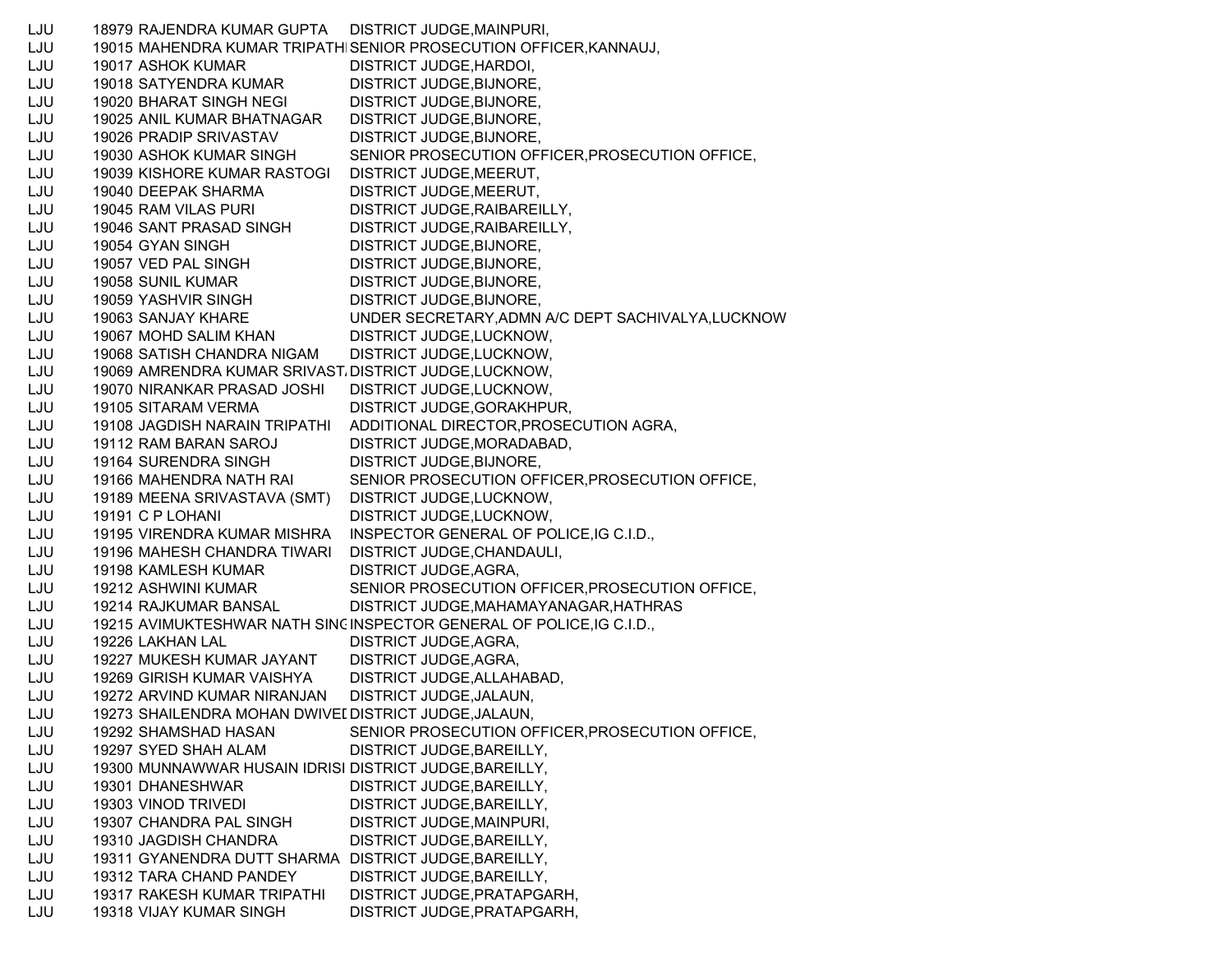LJU 19333 INDRESH KUMAR DISTRICT JUDGE,ALIGRAH, LJU 19336 CHHOTEY LAL GAUTAM DISTRICT JUDGE,DEORIA, LJU 19339 SUGRIV PRASAD DISTRICT JUDGE,SIDDHARTHNAGAR, LJU 19351 RAM NAGINA DISTRICT JUDGE,DEORIA, LJU 19354 JAGVIR SINGH DISTRICT JUDGE,MEERUT, LJU 19355 MADAN LAL DISTRICT JUDGE,MEERUT, LJU 19356 NEERA DEVI AGRAWAL (SMT)DISTRICT JUDGE,HARDOI, LJU 19365 VINDHYACHAL PRASAD GUPTDISTRICT JUDGE,DEORIA, LJU 19370 NEERAJ KRISHNA KULSHRES DISTRICT JUDGE,AGRA, LJU 19371 SATISH PRATAP SINGH DISTRICT JUDGE,AGRA, LJU 19372 ASHOK KUMAR SHARMA DISTRICT JUDGE,AGRA, LJU 19373 VIKAS TIWARI DISTRICT JUDGE,AGRA, LJU 19374 ARVIND KUMAR KULSHRESHTDISTRICT JUDGE,AGRA, LJU 19375 NARENDRA KUMAR DISTRICT JUDGE,AGRA, LJU 19376 SHIV SINGH DISTRICT JUDGE,AGRA, LJU 19377 KAILASH CHANDRA SHARMA DISTRICT JUDGE,AGRA, LJU 19378 SUNIL KUMAR GOEL DISTRICT JUDGE,AGRA, LJU 19381 WAKARUL HASAN DIRECTOR GENRAL,PROCECUTION DIRECTORATE,U.P. LJU 19386 CHANDRA SHEKHAR TRIPATHSENIOR PROSECUTION OFFICER,PROSECUTION OFFICE, LJU 19389 PARBHU PAL DISTRICT JUDGE,RAIBAREILLY, LJU 19394 SRI PAL SINGH DISTRICT JUDGE,RAIBAREILLY, LJU 19405 UMESH CHANDRA DISTRICT JUDGE,MUZZAFARNAGAR, LJU 19434 RAKESH KUMAR SHARMA DISTRICT JUDGE,FIROZABAD, LJU 19435 BRIJ BHUSHAN YADAV DISTRICT JUDGE,KANPUR DEHAT, LJU 19437 RAJESH KUMAR SHARMA INSPECTOR GENERAL OF POLICE,IG C.I.D., LJU 19448 RAJESH KUMAR SRIVASTAVADISTRICT JUDGE,RAIBAREILLY, LJU 19450 RAJIV KUMAR MISHRA DISTRICT JUDGE,RAIBAREILLY, LJU 19458 VANDANA DUBEY (KM) JUDGE- IN-CHARGE,FAMILY COURT,DEPARTMENT OF LAW & JUSTICE LJU 19469 GYANESHWAR ASTHANA DISTRICT JUDGE,HARDOI, LJU 19475 INDRA BAHADUR SINGH SENIOR PROSECUTION OFFICER,CHHATRAPATI SHAHUJI MAHARAJ NAGAR, LJU 19485 SANJAY KUMAR SRIVASTAVA DISTRICT JUDGE,LUCKNOW, LJU 19514 PANKAJ KUMAR DISTRICT JUDGE,MEERUT, LJU 19516 MOHD WAHID KHAN DISTRICT JUDGE,AGRA, LJU 19519 VINOD KUMAR DISTRICT JUDGE,AGRA, LJU 19522 RAKESH CHANDRA SHARMA DISTRICT JUDGE,AGRA, LJU 19523 AJAY KUMAR KULSHRESHTHADISTRICT JUDGE,AGRA, LJU 19524 HAIR PRAKASH AGRAWAL DISTRICT JUDGE,AGRA, LJU 19525 HARI KANT MISHRA DISTRICT JUDGE,AGRA, LJU 19527 RENU SRIVASTAVA (SMT) DISTRICT JUDGE,RAIBAREILLY, LJU 19538 DEVENDRA BAHADUR SINGH DISTRICT JUDGE,RAIBAREILLY, LJU 19539 ARUN KUMAR SRIVASTAVA DISTRICT JUDGE,DEORIA, LJU 19541 JYOTI KUMAR TRIPATHI DISTRICT JUDGE,KANPUR, LJU 19542 RAJIV KUMAR SRIVASTAVA DISTRICT JUDGE,DEORIA, LJU 19544 KHEM KARAN DISTRICT JUDGE,SAHARANPUR, LJU 19559 CHANDAN LAL SONKAR SENIOR PROSECUTION OFFICER,PROSECUTION OFFICE, LJU 19562 SUNIL KUMAR MISHRA DISTRICT JUDGE,AGRA, LJU 19574 ANIL KUMAR II DISTRICT JUDGE,MEERUT, LJU 19575 SUBHASH CHANDRA DISTRICT JUDGE,MEERUT, LJU 19580 SUSHIL KUMAR DHANSHALA DISTRICT JUDGE,BIJNORE, LJU 19583 KAMLESH KUMAR UPADHYAYDISTRICT JUDGE,PRATAPGARH,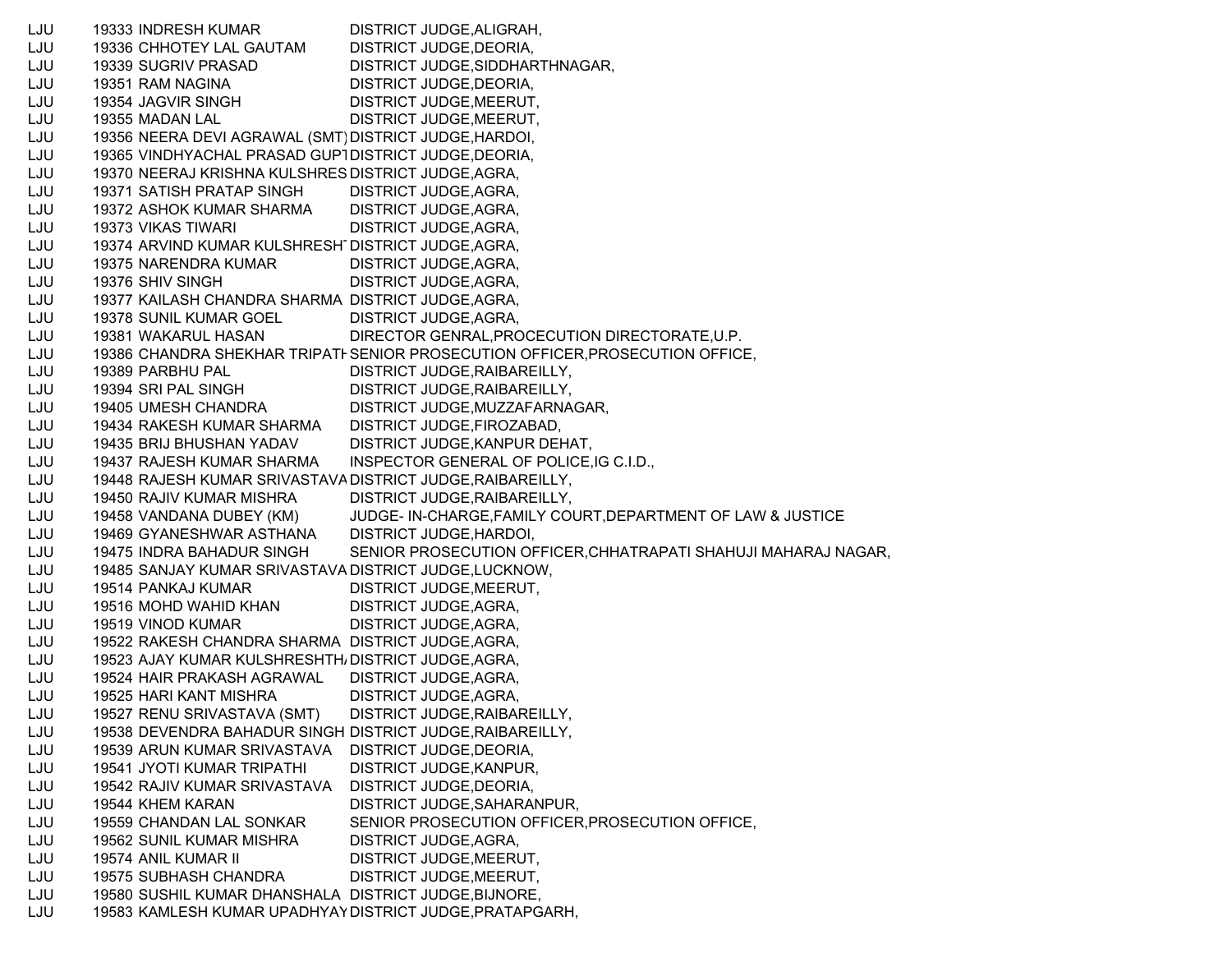LJU 19585 AMOL CHANDRA DISTRICT JUDGE,MAINPURI, LJU 19586 AKHILESH KUMAR DISTRICT JUDGE,GORAKHPUR, LJU 19588 R PRAKASH DISTRICT JUDGE,GORAKHPUR, LJU 19599 RAJ MANI DISTRICT HANDICAPPED WELFARE OFFICER,BALLIA, LJU 19602 MAHENDRA NATH DEV PAND ESENIOR PROSECUTION OFFICER,PROSECUTION OFFICE, LJU 19627 PRAMOD KUMAR GUPTA DISTRICT JUDGE,KANSHIRAM NAGAR, LJU 19628 CHINTAMANI PANDEY DISTRICT JUDGE,PRATAPGARH, LJU 19634 KEDAR NATH YADAV DISTRICT JUDGE,PRATAPGARH, LJU 19635 ANIL KUMAR SRIVASTAVA DISTRICT JUDGE,LUCKNOW, LJU 19643 FIRDAUS BANO (SMT) DISTRICT JUDGE,JAUNPUR, LJU 19652 RAM PRAKASH GUPTA DISTRICT JUDGE,HARDOI, LJU 19655 SURENDRA BAHADUR SINGH SENIOR PROSECUTION OFFICER,CHHATRAPATI SHAHUJI MAHARAJ NAGAR, LJU 19664 RITURAJ DIXIT CHIEF AUDIT OFFICER,CHIEF AUDIT OFFICER,COOP SOCIETIES & PANCHAYAT LJU 19669 D P N SINGH DISTRICT JUDGE, BANDA, LJU 19700 MUKHTAR AHMAD SENIOR SUPERINTENDENT OF POLICE,VARANASI, LJU 19708 OM NARAYAN SONI DISTRICT JUDGE,LUCKNOW, LJU 19739 SATYAVRAT BANERJEE DISTRICT JUDGE,KANPUR DEHAT, LJU 19751 VED PRAKASH VERMA ADDITIONAL DIRECTOR,(PROSECUTION),AZAMGARGH RANGE LJU 19768 PANKAJ KUMAR PANDEY DISTRICT JUDGE,SULTANPUR, LJU 19775 ANAND PRAKASH DISTRICT JUDGE,SULTANPUR, LJU 19791 BAL KRISHNA OJHA DISTRICT JUDGE,FAIZABAD, LJU 19793 SANJAY KUMAR DISTRICT JUDGE,DEORIA, LJU 19794 CHANDRA PRAKASH MANI TRDISTRICT JUDGE,DEORIA, LJU 19802 DINESH SRIVASTAVA DISTRICT JUDGE,AGRA, LJU 19819 INDRAJIT SINGH DISTRICT JUDGE,PRATAPGARH, LJU 19840 ANIL KUMAR CHATURVEDI DISTRICT JUDGE,GONDA, LJU 19841 SUDHA GUPTA (KM) DIRECTOR GENRAL,PROCECUTION DIRECTORATE,U.P. LJU 19846 SURENDRA KUMAR VERMA DISTRICT JUDGE,BIJNORE, LJU 19847 PRATAP SINGH DISTRICT JUDGE,BIJNORE, LJU 19848 KUSHAL SINGH DISTRICT JUDGE,BIJNORE, LJU 19853 ABDUL MOBEEN DISTRICT JUDGE,FARRUKHABAD,FATEHGARH LJU 19857 SANTOSH KUMAR SINGH SENIOR PROSECUTION OFFICER,BAGPAT, LJU 19858 RAM JEEWAN SENIOR PROSECUTION OFFICER,KANNAUJ, LJU 19862 SHIV KUMAR DISTRICT JUDGE, AGRA, LJU 19863 ANIL KUMAR PATHAK DISTRICT JUDGE,AGRA, LJU 19865 SATISH CHANDRA SHARMA DISTRICT JUDGE,AGRA, LJU 19866 RAM MOHAN SONKER DISTRICT JUDGE,KANPUR DEHAT, LJU 19867 VIJAY KUMAR SAXENA DISTRICT JUDGE,AGRA, LJU 19868 CHETAN KUMAR SINGH DISTRICT JUDGE,AGRA, LJU 19869 RAJIV MATHUR DISTRICT JUDGE,AGRA, LJU 19870 RAM BHAJAN RAI DISTRICT JUDGE,AGRA, LJU 19871 RAJIV KUMAR AGRAWAL DISTRICT JUDGE,AGRA, LJU 19875 AJIT KUMAR BANARJEE DISTRICT JUDGE,AGRA, LJU 19876 SAJID HUSSAIN DISTRICT JUDGE,AGRA, LJU 19878 YASHWANT SINGH DISTRICT JUDGE,AGRA, LJU 19880 DINESH BABU DISTRICT JUDGE,AGRA, LJU 19887 RAM BIHARI DISTRICT JUDGE,DISTRICT COURT COMPOUND,TANAKPUR ROAD LJU 19889 REKHA PANDEY (SMT) DISTRICT JUDGE,KANPUR, LJU 19890 RAEES AHMAD DISTRICT JUDGE,DISTRICT COURT COMPOUND,TANAKPUR ROAD LJU 19898 VIKAL MAHARSHI DISTRICT JUDGE,BIJNORE,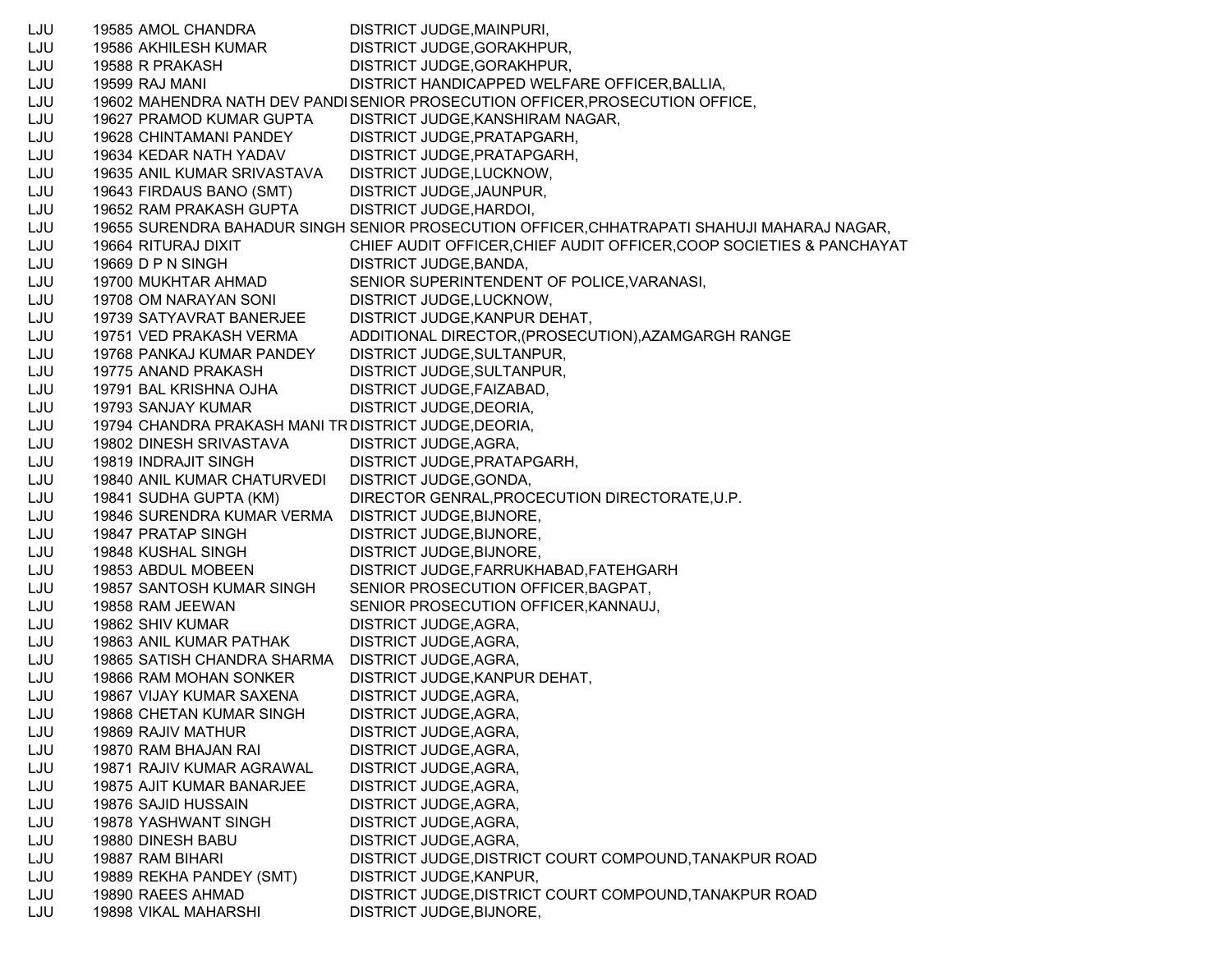LJU 19899 KISHOR SINGH DISTRICT JUDGE,BIJNORE, LJU 19900 YOGENDRA SINGH DISTRICT JUDGE,BIJNORE, LJU 19910 DEEPAK MAHARSHI DISTRICT JUDGE,BIJNORE, LJU 19911 RAM PRASAD RAVI DISTRICT JUDGE,BIJNORE, LJU 19913 KAPIL TYAGI DISTRICT JUDGE,BIJNORE, LJU 19914 JAI MOHAN SHARMA DISTRICT JUDGE,BIJNORE, LJU 19915 DEVI PRASAD DISTRICT JUDGE,BIJNORE, LJU 19916 DEV DUTT GAUTAM DISTRICT JUDGE,BIJNORE, LJU 19945 VIDUSHI RANI DISTRICT JUDGE,LUCKNOW, LJU 19947 ASHOK KUMAR YADAV DISTRICT JUDGE,AGRA, LJU 19949 PRAKASH CHANDRA DISTRICT JUDGE,LUCKNOW, LJU 19950 HEMENDRA KUMAR SINGH DISTRICT JUDGE,LUCKNOW, LJU 19952 SANTOSH KUMAR MISHRA DISTRICT JUDGE,LUCKNOW, LJU 19965 RAVINDRA KUMAR SRIVASTA DISTRICT JUDGE,LUCKNOW, LJU 19974 PREM PAL SINGH DISTRICT JUDGE.BIJNORE. LJU 19985 RAJNEESH KUMAR CHATURVSENIOR SUPERINTENDENT OF POLICE,VARANASI, LJU 19988 RAJ KUMAR SRIVASTAVA DISTRICT JUDGE,BAHRAICH, LJU 19992 SHRI PRAKASH BAJPAI DIRECTOR GENRAL,PROCECUTION DIRECTORATE,U.P. LJU 19995 ARTI BISHT (SMT) ADDITIONAL DIRECTOR,(PROSECUTION),LUCKNOW RANGE LJU 19997 RAVINDRA VIKRAM SINGH DISTRICT JUDGE,LUCKNOW, LJU 20015 RAJ KUMAR VERMA DISTRICT JUDGE,LUCKNOW, LJU 20031 ALOK JAISWAL DISTRICT JUDGE,RAIBAREILLY, LJU 20036 VINOD KUMAR DISTRICT JUDGE,MEERUT, LJU 20059 SANTOSH KUMAR SRIVASTA\ DISTRICT JUDGE,FAIZABAD, LJU 20068 NARENDRA KUMAR SRIVAST/ DISTRICT JUDGE,BALLIA, LJU 20076 RANVIR SINGH YADAV DISTRICT JUDGE,KANSHIRAM NAGAR, LJU 20081 DURGESH KUMAR TRIPATHI DISTRICT JUDGE,MAHARAJGANJ, LJU 20085 MOHD ASHIF ALI DISTRICT JUDGE,LUCKNOW, LJU 20086 ANIL KUMAR DISTRICT JUDGE,LUCKNOW, LJU 20088 RAVI PRAKASH DISTRICT JUDGE,LUCKNOW, LJU 20090 VIRENDRA KUMAR DISTRICT JUDGE, MEERUT, LJU 20120 SANJAI KUMAR SAXENA DISTRICT JUDGE,ALIGRAH, LJU 20134 AWADHESH CHANDRA VARMADISTRICT JUDGE,JALAUN, LJU 20153 MINA SINGH (KM) ASSISTANT / DEPUTY REGISTRAR,FOR REGISTRAR GENERAL,HIGH COURT LJU 20157 RISHI PAL SINGH DISTRICT JUDGE,MEERUT, LJU 20158 PRADDUMAN SHARMA DISTRICT JUDGE,MEERUT, LJU 20159 SUBHASH CHANDRA DISTRICT JUDGE,MEERUT, LJU 20161 SHIV KUMAR KASHYAP DISTRICT JUDGE,MEERUT, LJU 20162 ANIL KUMAR IST DISTRICT JUDGE,MEERUT, LJU 20227 SANJAI KUMAR SRIVASTAVA DISTRICT JUDGE,PRATAPGARH, LJU 20233 MOHD RAIS SIDDIQUI DISTRICT JUDGE,BULANDSHAHAR, LJU 20238 SUJEET KUMAR GHOSH DISTRICT JUDGE,AGRA, LJU 20239 RAJESH KUMAR SINGH DISTRICT JUDGE,AGRA, LJU 20245 RAKESH SHUKLA DISTRICT JUDGE,LUCKNOW, LJU 20246 PRAVESH CHANDRA DISTRICT JUDGE,LUCKNOW, LJU 20247 MOHD AHTISHAM DISTRICT JUDGE,LUCKNOW, LJU 20251 SHIV OM DISTRICT JUDGE,MORADABAD, LJU 20262 MANOJ KAPOOR DIRECTOR GENRAL,PROCECUTION DIRECTORATE,U.P. LJU 20266 KIRDAR HUSSAIN DISTRICT JUDGE,HARDOI, LJU 20267 SUNIL MISHRA DISTRICT JUDGE,MAINPURI,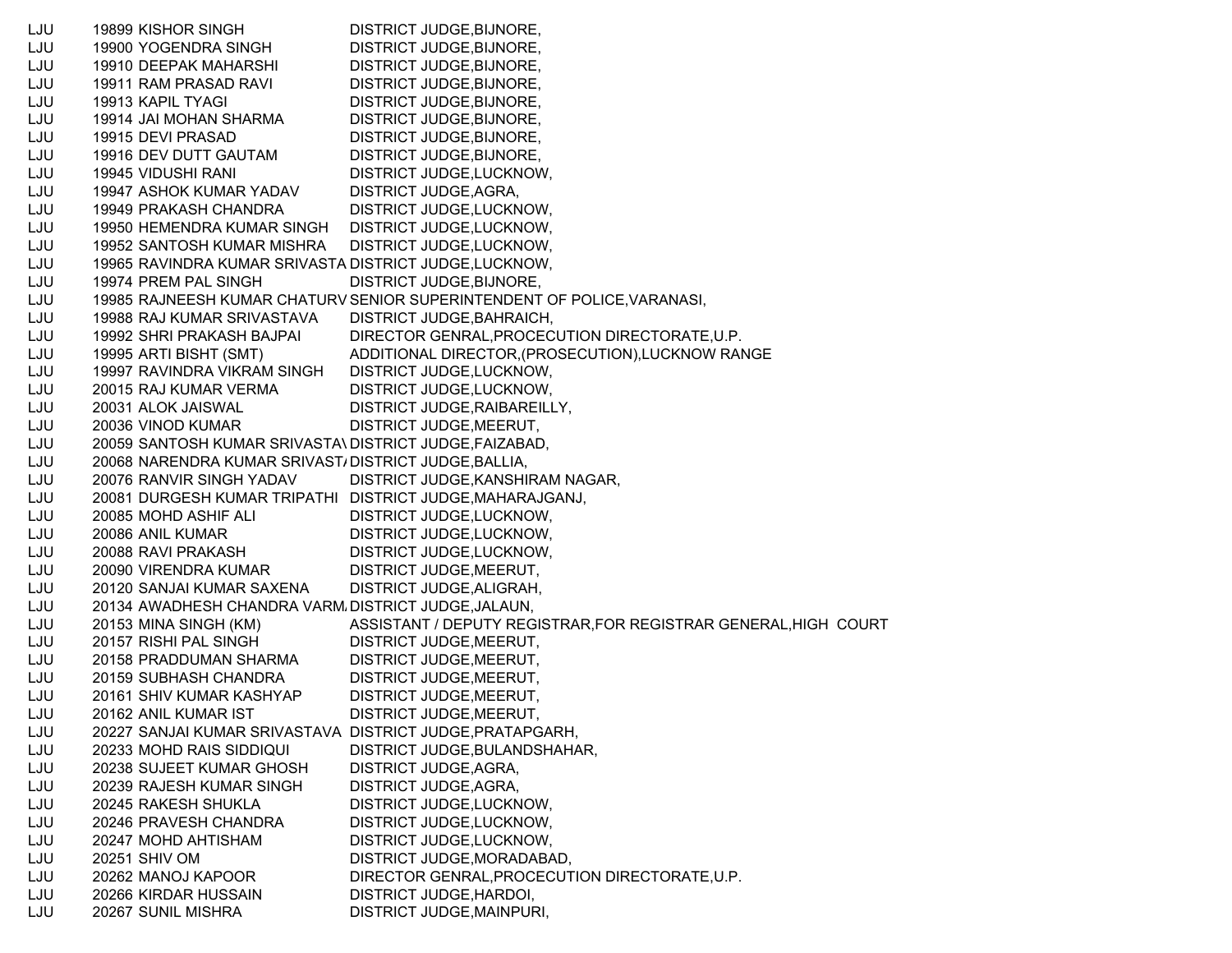| LJU | 20268 MANOJ KUMAR PANDEY                                 | DISTRICT JUDGE, HARDOI,                                         |
|-----|----------------------------------------------------------|-----------------------------------------------------------------|
| LJU | 20269 RAVINDRA KUMAR                                     | DISTRICT JUDGE, HARDOI,                                         |
| LJU | 20280 RAM BHAROSHE                                       | DISTRICT JUDGE, AGRA,                                           |
| LJU | 20281 PRAVEEN KUMAR SHARMA                               | DISTRICT JUDGE, LUCKNOW,                                        |
| LJU | 20282 VISHWAMBHAR NATH SRIVAS DISTRICT JUDGE, LUCKNOW,   |                                                                 |
| LJU | 20283 AIZAZ AHMED                                        | DISTRICT JUDGE, LUCKNOW,                                        |
| LJU | 20284 KALIKA PRASAD                                      | DISTRICT JUDGE, LUCKNOW,                                        |
| LJU | 20285 SHOBHANA NIGAM (SMT)                               | DISTRICT JUDGE, LUCKNOW,                                        |
| LJU | 20286 PRAMOD KUMAR                                       | DISTRICT JUDGE, LUCKNOW,                                        |
| LJU | 20287 KAUSHTUM KANT                                      | DISTRICT JUDGE, LUCKNOW,                                        |
| LJU | 20288 SANJAI SRIVASTAVA                                  | DISTRICT JUDGE, LUCKNOW,                                        |
| LJU | 20289 MOHD NAIM                                          | DISTRICT JUDGE, LUCKNOW,                                        |
| LJU | 20294 DURGESH MANI TRIPATHI                              | DISTRICT JUDGE, LUCKNOW,                                        |
| LJU | 20295 MOHD HUSAIN                                        | DISTRICT JUDGE, LUCKNOW,                                        |
| LJU | 20296 RAM ASHARE SAHU                                    | DISTRICT JUDGE, LUCKNOW,                                        |
| LJU | 20297 HATDESH SINGH                                      | DISTRICT JUDGE, LUCKNOW,                                        |
| LJU | 20299 SUNIL DATTA SHARMA                                 | DISTRICT JUDGE, BAREILLY,                                       |
| LJU | 20302 BIR SAHAI GANGWAR                                  | DISTRICT JUDGE, BAREILLY,                                       |
| LJU | 20305 SANTOSH KUMAR                                      | DISTRICT JUDGE, BAREILLY,                                       |
| LJU | 20306 SANJAI KUMAR                                       | DISTRICT JUDGE, BAREILLY,                                       |
| LJU | 20307 CHARAN SINGH                                       | DISTRICT JUDGE, BAREILLY,                                       |
| LJU | 20308 VIPIN KUMAR                                        | DISTRICT JUDGE, BAREILLY,                                       |
| LJU | 20309 SANJEEV SAXENA                                     | DISTRICT JUDGE, BAREILLY,                                       |
| LJU | 20310 HIM PAL SINGH                                      | DISTRICT JUDGE, BAREILLY,                                       |
| LJU | 20311 LOCHAN SINGH                                       | DISTRICT JUDGE, BAREILLY,                                       |
| LJU | 20312 KUNWAR PAL                                         | DISTRICT JUDGE, BAREILLY,                                       |
| LJU | 20315 SANJAI JAUHARI                                     | DISTRICT JUDGE, BAREILLY,                                       |
| LJU | 20316 ANAND PRAKASH DIXIT                                | DISTRICT JUDGE, BAREILLY,                                       |
| LJU | 20317 FARIDA UNUSH                                       | DISTRICT JUDGE, BAREILLY,                                       |
| LJU | 20318 RACHITA PRADHAN                                    | DISTRICT JUDGE, BAREILLY,                                       |
| LJU | 20319 VINOD KUMAR MISHRA                                 | DISTRICT JUDGE, BAREILLY,                                       |
| LJU | 20320 SAMITA SAXENA                                      | DISTRICT JUDGE, BAREILLY,                                       |
| LJU | 20321 ANWAR HUSSAIN ZAIDI                                | DISTRICT JUDGE, BAREILLY,                                       |
| LJU | 20322 SHIV KUMAR                                         | DISTRICT JUDGE, BAREILLY,                                       |
| LJU | 20323 ANITA BISARIYA (SMT)                               | DISTRICT JUDGE, BAREILLY,                                       |
| LJU | 20324 KESHAV PRASAD SRIVASTAV DISTRICT JUDGE, BAREILLY,  |                                                                 |
| LJU | 20325 ANIL KUMAR SHARMA                                  | DISTRICT JUDGE, BAREILLY,                                       |
| LJU | 20326 NAVEEN SAHAI                                       | DISTRICT JUDGE, BAREILLY,                                       |
| LJU | 20329 USHA RANI VARMA (SMT)                              | DISTRICT JUDGE, LUCKNOW,                                        |
| LJU | 20330 KAMLESH KUMAR                                      | SUPERINTENDENT OF POLICE, U.P. VIGILANCE ESTABLISHMENT, LUCKNOW |
| LJU | 20333 MUKESH KUMAR                                       | DISTRICT JUDGE, MEERUT,                                         |
| LJU | 20336 PREM NATH MISHRA                                   | DISTRICT JUDGE, DEORIA,                                         |
| LJU | 20337 JAGDISH MANI TRIPATHI                              | DISTRICT JUDGE, DEORIA,                                         |
| LJU | 20341 NIWASH CHATURVEDI                                  | DISTRICT JUDGE, BALLIA,                                         |
| LJU | 20355 ATUL MITTAL                                        | DISTRICT JUDGE, MEERUT,                                         |
| LJU | 20356 ASHISH SHARMA                                      | DISTRICT JUDGE, MEERUT,                                         |
| LJU | 20368 JAI PRAKASH MISHRA                                 | DISTRICT JUDGE, PRATAPGARH,                                     |
| LJU | 20369 RIAZ AHAMED                                        | DISTRICT JUDGE, PRATAPGARH,                                     |
| LJU | 20370 ASHOK KUMAR VISHWAKARN DISTRICT JUDGE, PRATAPGARH, |                                                                 |
| LJU | 20372 ANIL KUMAR PAL                                     | DISTRICT JUDGE, PRATAPGARH,                                     |
|     |                                                          |                                                                 |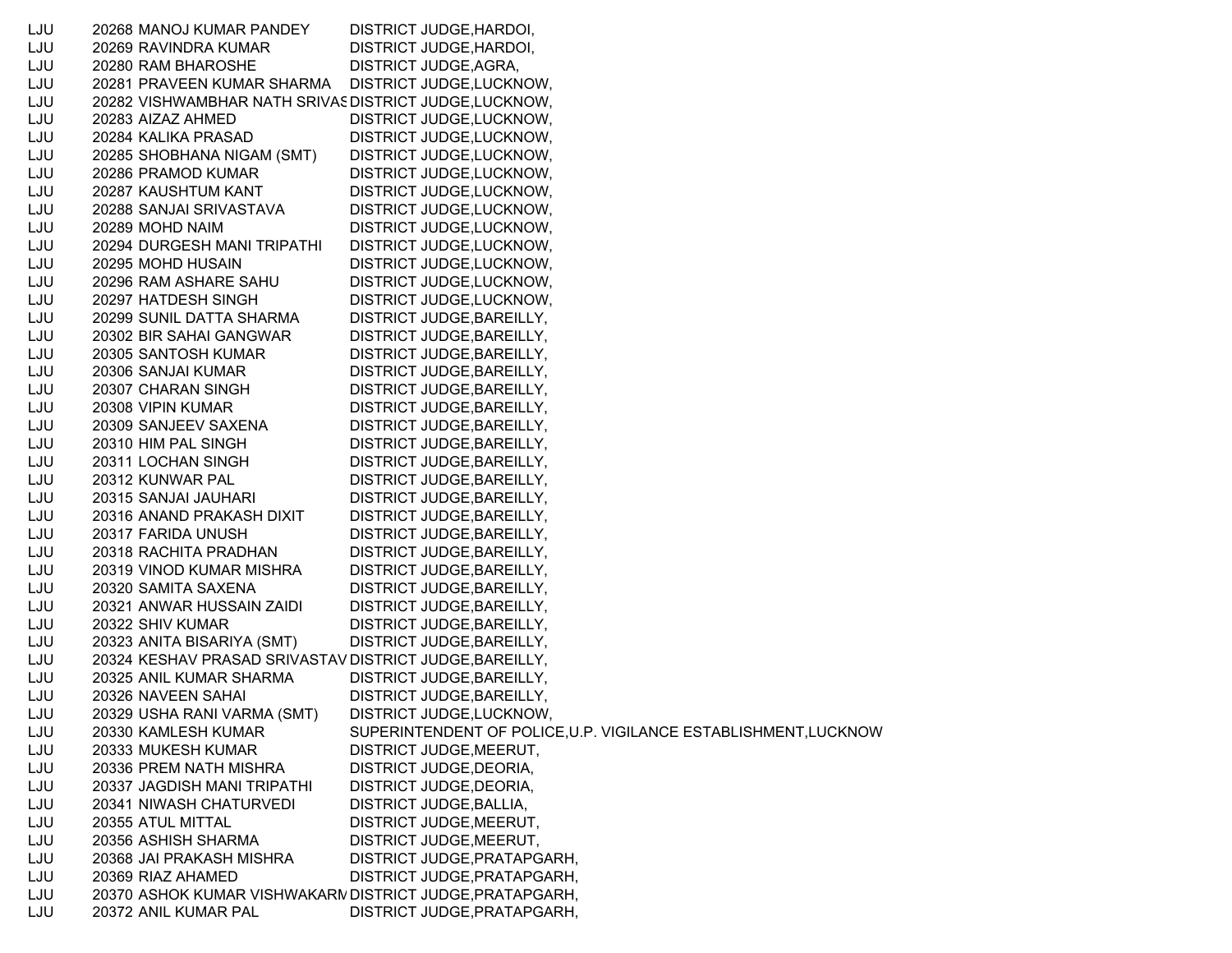LJU 20385 DINESH CHANDRA TRIPATHI DISTRICT JUDGE,GORAKHPUR, LJU 20391 VIKASH SAXENA DISTRICT JUDGE,LUCKNOW, LJU 20402 RAJEEV KUMAR BHATNAGAR DISTRICT JUDGE,MORADABAD, LJU 20403 SHIV KANT MISHRA DISTRICT JUDGE,MORADABAD, LJU 20404 MUKESH KUMAR BHATNAGA RDISTRICT JUDGE,MORADABAD, LJU 20405 DHARM VEER SINGH DISTRICT JUDGE,BIJNORE, LJU 20406 PRADEEP SARAN KHANNA DISTRICT JUDGE,BIJNORE, LJU 20408 MANU KUMAR MISHRA DISTRICT JUDGE,MORADABAD, LJU 20409 VIJAI PAL SINGH DISTRICT JUDGE,MORADABAD, LJU 20455 KAMLESH KUMAR DISTRICT JUDGE,MAINPURI, LJU 20470 GYANENDRA PRAKASH SING HDISTRICT JUDGE,BAGPAT, LJU 20478 DIVYA MISHRA (SMT) DISTRICT JUDGE,MEERUT, LJU 20595 DHARMENDRA KUMAR DISTRICT JUDGE,HARDOI, LJU 20596 ASHISH JAISWAL DISTRICT JUDGE,RAIBAREILLY, LJU 20657 AMARENDRA KUMAR MISHRADISTRICT JUDGE,DEORIA, LJU 20707 PIYUSH VERMA DISTRICT JUDGE,JYOTIBAFULLE NAGAR, LJU 20811 MANVEER SINGH DISTRICT JUDGE,ALIGRAH, LJU 20835 SUSHIL KUMAR RASTOGI DISTRICT JUDGE,LUCKNOW, LJU 20908 SHIV RAM DISTRICT JUDGE,KANPUR DEHAT, LJU 21118 FARAH NAAZ DIRECTOR GENRAL,PROCECUTION DIRECTORATE,U.P. LJU 21133 ANIL KUMAR SINGH DISTRICT JUDGE,MEERUT, LJU 21134 SANJEEV KUMAR YADAV DISTRICT JUDGE,BAREILLY, LJU 21137 PRADEEP KUMAR SRIVASTAVDISTRICT JUDGE,LUCKNOW, LJU 21147 VIRENDRA SINGH DISTRICT JUDGE, BAREILLY, LJU 21150 JITENDRA BABU DISTRICT JUDGE,FIROZABAD, LJU 21152 VIRENDRA KUMAR DISTRICT JUDGE,BULANDSHAHAR, LJU 21154 ADIL AFTAB AHMAD DISTRICT JUDGE,MAU, LJU 21160 MAHESH KUMAR KUSHWAHA DISTRICT JUDGE,AGRA, LJU 21174 SATENDRA PAL SINGH DISTRICT JUDGE,BIJNORE, LJU 21177 ASHOK KUMAR SINGH DISTRICT JUDGE,VARANASI, LJU 21178 ALKA RANI (SMT) DIRECTOR GENRAL,PROCECUTION DIRECTORATE,U.P. LJU 21186 TANVIR AHMAD DISTRICT JUDGE,FAIZABAD, LJU 21187 RAHUL KUMAR KATYAYAN DISTRICT JUDGE,SITAPUR, LJU 21189 SURESH CHAND DISTRICT JUDGE,JYOTIBAFULLE NAGAR, LJU 21194 SUKHPAL SINGH DISTRICT JUDGE,MORADABAD, LJU 21196 KRISHNA SHANKAR GUPTA DISTRICT JUDGE,MORADABAD, LJU 21198 SARVESH VAJPAYEE DISTRICT JUDGE,MORADABAD, LJU 21205 MITHAI LAL PATEL ASSISTANT / DEPUTY REGISTRAR,FOR REGISTRAR GENERAL,HIGH COURT LJU 21212 DIWAKAR DISTRICT JUDGE,KANPUR DEHAT, LJU 21223 ANITA SINGH (SMT) DISTRICT JUDGE,MEERUT, LJU 21224 MOHD HASEEN PARVEZ DISTRICT JUDGE,MEERUT, LJU 21225 SHASHI KANT SHUKLA DISTRICT JUDGE,JALAUN, LJU 21226 UMAKANT SONI DISTRICT JUDGE,JALAUN, LJU 21241 RAJIV KUMAR DISTRICT JUDGE,MORADABAD, LJU 21274 SURENDRA PRASAD YADAV DISTRICT JUDGE,BAREILLY, LJU 21285 SIDDIQA ZAFAR SMT ADDITIONAL DIRECTOR,(PROSECUTION),LUCKNOW RANGE LJU 21290 SUNIL KUMAR SINGH DISTRICT JUDGE,BULANDSHAHAR, LJU 21295 SATYA PAL SINGH DISTRICT JUDGE, MAINPURI, LJU 21303 ABHARANI SINGH (SMT) SENIOR PROSECUTION OFFICER,PROSECUTION OFFICE, LJU 21314 MAHENDRA DAYAL JOINT REGISTRAR,(ACCOUNTS),HIGH COURT OF JUDICATURE AT ALLAHABAD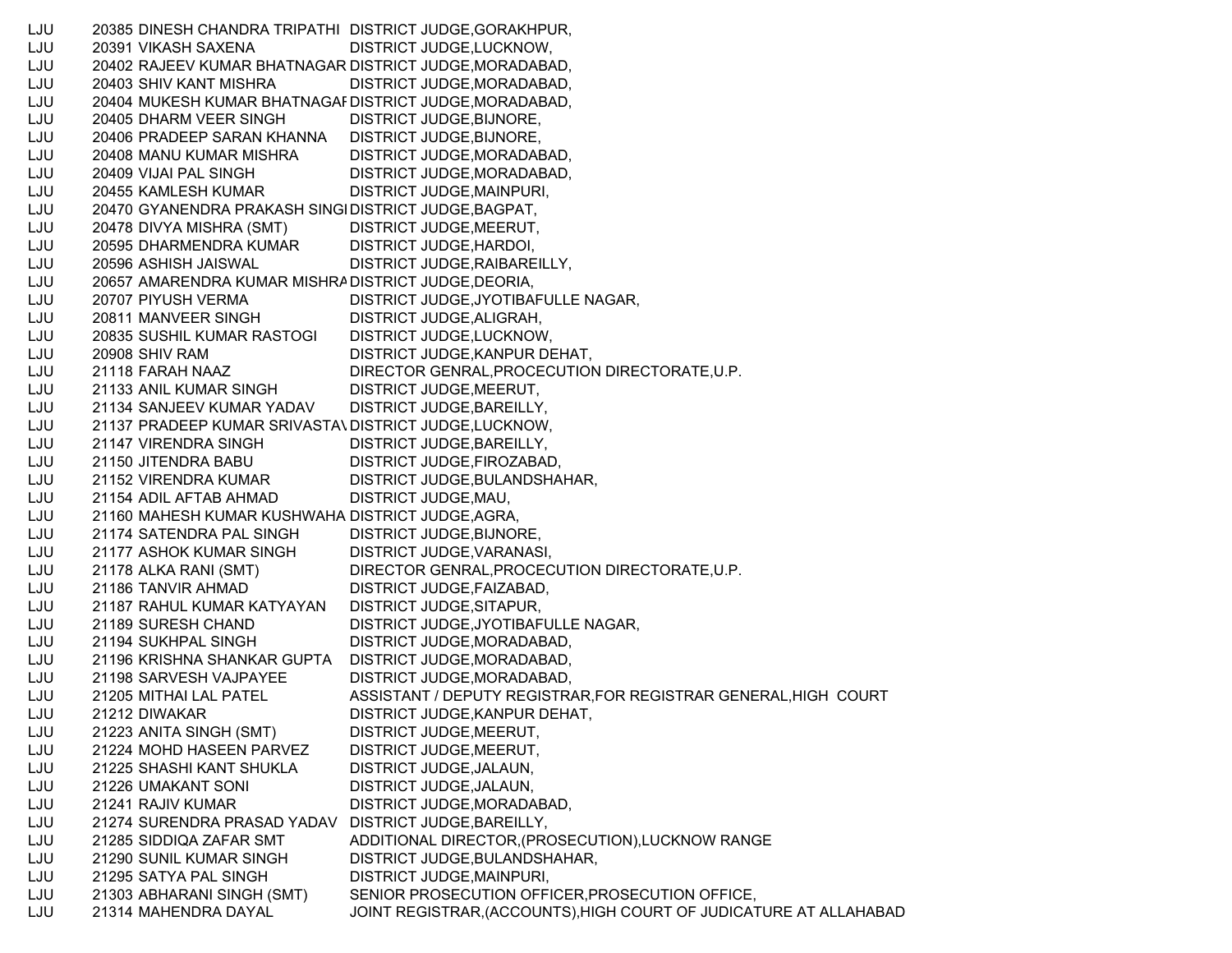LJU 21325 BACHCHU SINGH DISTRICT JUDGE,MAHAMAYANAGAR,HATHRAS LJU 21328 MOHD ALI DISTRICT JUDGE,PRATAPGARH, LJU 21351 DINESH KUMAR TIWARI DISTRICT JUDGE,KANPUR, LJU 21407 GANGA DEVI (SMT) DISTRICT JUDGE,MAINPURI, LJU 21413 KALI CHARAN DISTRICT JUDGE,DEORIA, LJU 21415 KULDEEP KUMAR JAUHARY DISTRICT JUDGE,MORADABAD, LJU 21420 PARAS NATH RAI DISTRICT JUDGE,JHANSI, LJU 21421 RAM SUCHIT DISTRICT JUDGE,SITAPUR, LJU 22909 KESHAV PRASAD MISHRA DISTRICT JUDGE,MAINPURI, LJU 23407 GOVIND SARAN LAL DISTRICT JUDGE,BASTI, LJU 26562 DAYA SHANKAR DISTRICT JUDGE,BANDA, MEDU 13875 SATYENDRA KUMAR SINGH CHIEF MEDICAL OFFICER,KANPUR, MEDU 14178 PRABHAKAR MISHRA CHIEF MEDICAL OFFICER,SONBHADRA, MEDU 14587 MANIAMMA CHIEF MEDICAL OFFICER,BANDA, MEDU 14773 BADRI NATH TIWARI CHIEF MEDICAL OFFICER,GONDA, MEDU 16190 B L BAGHEL CHIEF MEDICAL OFFICER, MATHURA, MEDU 16191 VIMLESH KUMAR AWASTHI CHIEF MEDICAL OFFICER,UNNAO, MEDU 16511 OM PAL SINGH CHIEF MEDICAL OFFICER, MEERUT, MEDU 16915 HIRA LAL GUPTA CHIEF MEDICAL OFFICER,DEORIA, MEDU 17075 M R SHARMA CHIEF MEDICAL OFFICER,GORAKHPUR, MEDU 17249 D TIWARI CHIEF MEDICAL OFFICER,VARANASI, MEDU 17464 SAFI MOHD CHIEF MEDICAL OFFICER,DISTRICT HOSPITAL CAMPUS,BASTI-272002 MEDU 17514 MAHENDRA SHARMA CHIEF MEDICAL OFFICER,MIRZAPUR, MEDU 17547 SHIV KUMAR SHARMA CHIEF MEDICAL OFFICER,ALIGARH, MEDU 17707 NASIM HAIDER ANSARI CHIEF MEDICAL OFFICER,JAUNPUR, MEDU 17732 NIRMALA SRIVASTAVA (SMT) CHIEF MEDICAL OFFICER,STATE EMPLY.INSURANCE HOSPITAL SERVICE, MEDU 17846 RAJESH KUMAR PRINCIPAL,G S V M MEDICAL COLLEGE, MEDU 17867 S SINGH CHIEF MEDICAL OFFICER, MEERUT, MEDU 17925 LAL SINGH CHIEF MEDICAL SUPERINTENDENT,DISTRICT HOSPITAL, MEDU 18046 R K SRIVASTAVA CHIEF MEDICAL SUPERINTENDENT,OPEK HOSPITAL,KAILI MEDU 18049 P P SINGH CHIEF MEDICAL OFFICER, DISTRICT HOSPITAL, MEDU 18067 RAM MURAT YADAV CHIEF MEDICAL OFFICER,CHANDAULI, MEDU 18220 YOGENDRA PRASAD VERMA CHIEF MEDICAL OFFICER,SIDDHARTHNAGAR, MEDU 18336 JYOTI MAJORI PRASAD CHIEF MEDICAL OFFICER,SAHARANPUR, MEDU 18409 MANJU MANORAMA SAMUEL CHIEF MEDICAL SUPERINTENDENT,DISTRICT HOSPITAL, MEDU 18436 JAGESHWARI CHIEF MEDICAL OFFICER,BANDA, MEDU 18467 JAGDISH PRASAD SRIVASTAVCHIEF MEDICAL OFFICER,GORAKHPUR, MEDU 18630 VINOD PRASAD SINGH CHIEF MEDICAL OFFICER,GORAKHPUR, MEDU 18631 RAMENDRA NATH PANDEY PRINCIPAL,V.R.D. MEDICAL COLLEGE,GORAKHPUR MEDU 18677 RAM SHABAD RAI CHIEF MEDICAL OFFICER,BAHRAICH, MEDU 18702 TEJ PRATAP SINGH CHIEF MEDICAL OFFICER,GAZIPUR, MEDU 18822 ALI MULLAH CHIEF MEDICAL OFFICER,MAU, MEDU 18841 VIJAY KANT SHUKLA PRINCIPAL,MOTI LAL NEHRU MEDICAL COLLEGE, MEDU 18875 SHASHI KANT SHUKLA MEDICAL OFFICER IN-CHARGE,ESI LABOUR MEDICAL SERVICES,U.P. MEDU 18890 ISHTIAQ HUSSAIN DIRECTOR GENERAL,DIR GEN MEDICAL HEALTH, MEDU 18896 KAMAL D SINGH CHIEF MEDICAL OFFICER,RAIBAREILLY, MEDU 18935 DEVENDRA KUMAR CHIEF MEDICAL OFFICER,BABU BANARSI DAS GOVT. DISTT. HOSPITAL,CAMPUS MEDU 19076 ATMA RAM CHIEF MEDICAL OFFICER,VARANASI, MEDU 19104 ANJLINA MASIH CHIEF MEDICAL OFFICER,DISTRICT HOSPITAL, MEDU 19258 RAM DAS CHIEF MEDICAL OFFICER,DISTRICT HOSPITAL CAMPUS,BASTI-272002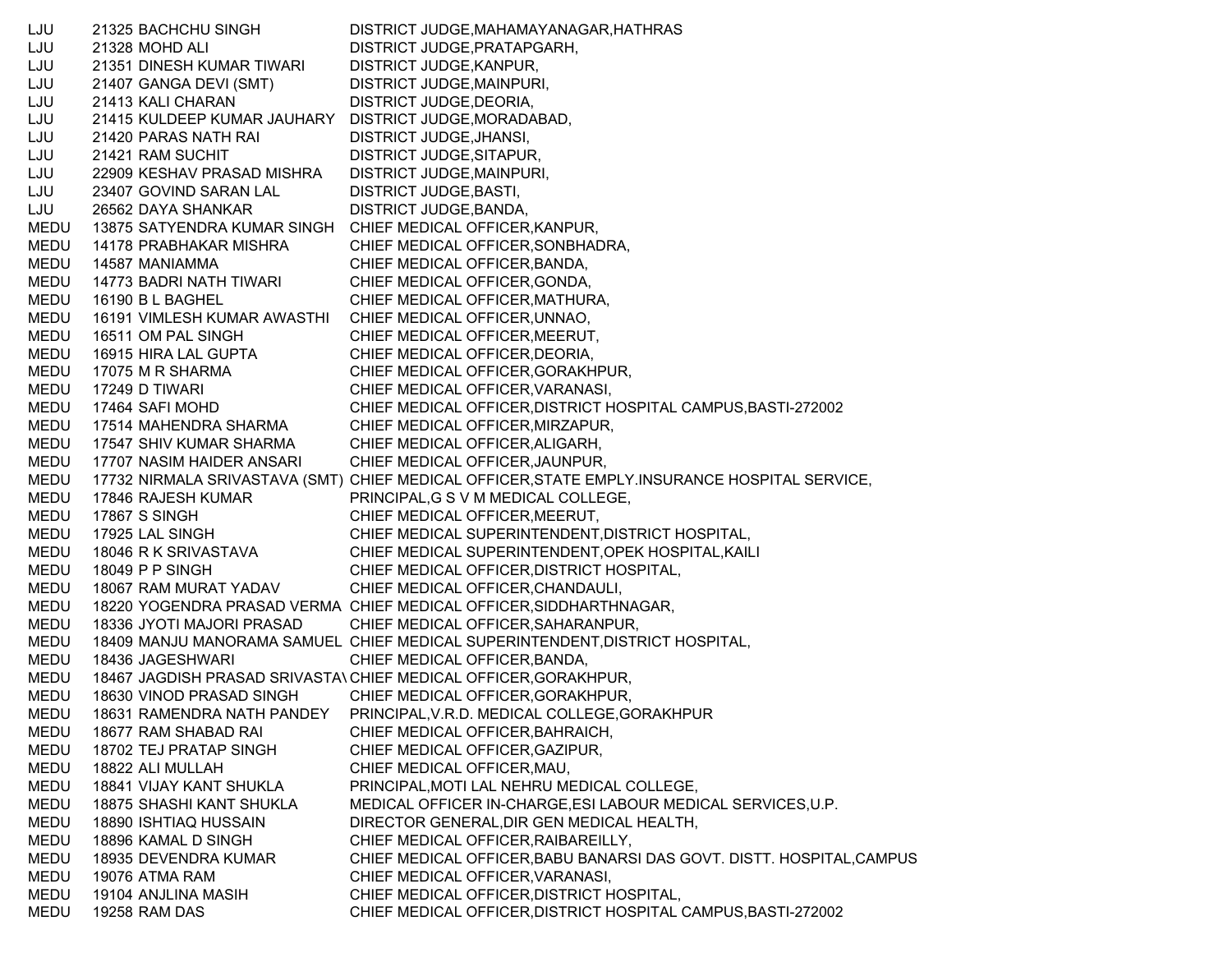MEDU 19447 SARYU PRASAD CHIEF MEDICAL OFFICER,KHERI, MEDU 19450 RAM LAKHAN NIRANJAN CHIEF MEDICAL OFFICER,DISTRICT HOSPITAL,LALITPUR MEDU 19492 RAM ASHRAY YADAV CHIEF MEDICAL OFFICER,SANT RAVI DAS NAGAR, MEDU 19538 RAKESH KUMAR SHUKLA CHIEF MEDICAL SUPERINTENDENT,WOMEN HOSPITAL, MEDU 19673 SHASHI BALA ROBERT CHIEF MEDICAL OFFICER,GHAZIABAD, MEDU 19679 PRITA JAISWAL (SMT) CHIEF MEDICAL OFFICER,E S I SCHEME,LABOUR MEDICAL SERVICES MEDU 19680 SAROJ SONI CHIEF MEDICAL OFFICER,STATE EMPLY.INSURANCE HOSPITAL SERVICE, MEDU 19706 N S LAZRUS CHIEF MEDICAL SUPERINTENDENT,DISTRICT HOSPITAL,BULANDSHAHAR MEDU 19710 NEETA SAXENA PRINCIPAL,V.R.D. MEDICAL COLLEGE,GORAKHPUR MEDU 19716 RAM ASREY SINGH CHIEF MEDICAL OFFICER,FATEHPUR, MEDU 19748 SHEELA YADAV (SMT) CHIEF MEDICAL OFFICER,SAMBHAL,PIN-247776 MEDU 19795 RADHA KRISHNA GUPTA CHIEF MEDICAL OFFICER,DEORIA, MEDU 19860 J M PANDEY CHIEF MEDICAL OFFICER,E S I SCHEME,LABOUR MEDICAL SERVICES MEDU 19922 KANHAIYA LAL CHIEF MEDICAL SUPERINTENDENT,DISTRICT HOSPITAL,BALRAMPUR MEDU 19940 M G SIDDIQUI CHIEF MEDICAL SUPERINTENDENT,DISTRICT HOSPITAL (MALE),RORRKEE ROAD MEDU 19962 DEEPALI BANERJI (SMT) CHIEF MEDICAL SUPERINTENDENT,DISTRICT HOSPITAL, MEDU 19982 RENU LUTHRA (SMT) CHIEF MEDICAL SUPERINTENDENT,DISTRICT HOSPITAL (MALE),RORRKEE ROAD MEDU 19988 SNEH LATA CHIEF MEDICAL SUPERINTENDENT,DISTRICT HOSPITAL (MALE),RORRKEE ROAD MEDU 19995 LAXMI NARVAL (SMT) CHIEF MEDICAL OFFICER,DISTRICT HOSPITAL CAMPUS,MUZAFFARNAGAR-251001 MEDU 20068 SURENDRA KUMAR TIWARI CHIEF MEDICAL OFFICER,JHANSI, MEDU 20140 RAMESH CHANDRA BAJPAI CHIEF MEDICAL SUPERINTENDENT,DISTRICT HOSPITAL,FATEHPUR MEDU 20149 ASHOK KUMAR PRINCIPAL,LALA LAJPAT RAI MEMORIAL MEDICAL COLLEGE, MEDU 20150 JAYANTI PRASAD CHIEF MEDICAL OFFICER,MEERUT, MEDU 20171 SUDHIR KUMAR CHATURVED DIRECTOR GENERAL,DIR GEN MEDICAL HEALTH, MEDU 20239 KUSUM LATA YADAV CHIEF MEDICAL OFFICER,MORADABAD, MEDU 20273 R N THAKUR CHIEF MEDICAL OFFICER,KANPUR, MEDU 20289 JAGDISH SINGH DEPUTY DIRECTOR,ELECTRICAL, TRANSPORT & CIVIL ENGG. UNIT,SWASTHYA BHAWAN MEDU 20350 SURESH KUMAR SHUKLA ZONAL AURVEDIC OFFICER,AYURVEDIC & UNANI SERVICES,UNNAO MEDU 20382 CHINTAMANI JHA CHIEF MEDICAL OFFICER,MORADABAD, MEDU 20385 VINOD KUMAR TRIPATHI CHIEF MEDICAL OFFICER,STATE EMPLY.INSURANCE HOSPITAL SERVICE, MEDU 20390 LORINA AGRAWAL CHIEF MEDICAL SUPERINTENDENT,DISTRICT HOSPITAL,SHAHJAHANPUR MEDU 20392 SHASHI KUMARI DHARIWAL (:CHIEF MEDICAL SUPERINTENDENT,DISTRICT HOSPITAL,SHAHJAHANPUR MEDU 20408 BABY NILOFAR ALVI CHIEF MEDICAL OFFICER,JYOTIBA FULLE NAGAR, MEDU 20435 SHASHI SHARMA PRINCIPAL,LALA LAJPAT RAI MEMORIAL MEDICAL COLLEGE, MEDU 20522 YUGUL KISHORE TRIPATHI CHIEF MEDICAL OFFICER,AURAIYA, MEDU 20524 RAM NATH VERMA CHIEF MEDICAL OFFICER,BARABANKI, MEDU 20534 ANITA HARPAL SINGH CHIEF MEDICAL SUPERINTENDENT,DISTRICT HOSPITAL,SHAHJAHANPUR MEDU 20578 SURESH CHANDRA PANDEY ADDITIONAL DIRECTOR,MEDICAL HEALTH, MEDU 20595 USHA TRIPATHI (SMT) CHIEF MEDICAL OFFICER,DR S.P.M. CIVIL HOSPITAL, MEDU 20599 PRABHU NATH CHIEF MEDICAL OFFICER,SIDDHARTHNAGAR, MEDU 20695 FAROOQ AHMAD ANSARI CHIEF MEDICAL SUPERINTENDENT,DISTRICT HOSPITAL,BAHRAICH MEDU 20720 URMILA SINGH (SMT) CHIEF MEDICAL SUPERINTENDENT,T.B. HOSPITAL,THAKURGANJ MEDU 20748 LATA MANGESHWAR CHIEF MEDICAL SUPERINTENDENT,DISTRICT HOSPITAL,UNNAO MEDU 20807 A HARRISON CHIEF MEDICAL SUPERINTENDENT,DISTRICT HOSPITAL, MEDU 20831 BABU LAL CHIEF MEDICAL OFFICER,KANSHIRAM NAGAR, MEDU 20832 LAKHAN SINGH PARIHAR CHIEF MEDICAL OFFICER,MATHURA, MEDU 20885 DAYAWANTI JAGDEO CHIEF MEDICAL OFFICER,BALLIA, MEDU 20897 ALFREEDA SCOTT (SMT) CHIEF MEDICAL SUPERINTENDENT,DISTRICT HOSPITAL, MEDU 20904 RAMASHRAYA SINGH CHIEF MEDICAL OFFICER,VARANASI, MEDU 20919 DEEPA GEORGE CHIEF MEDICAL OFFICER, MEERUT,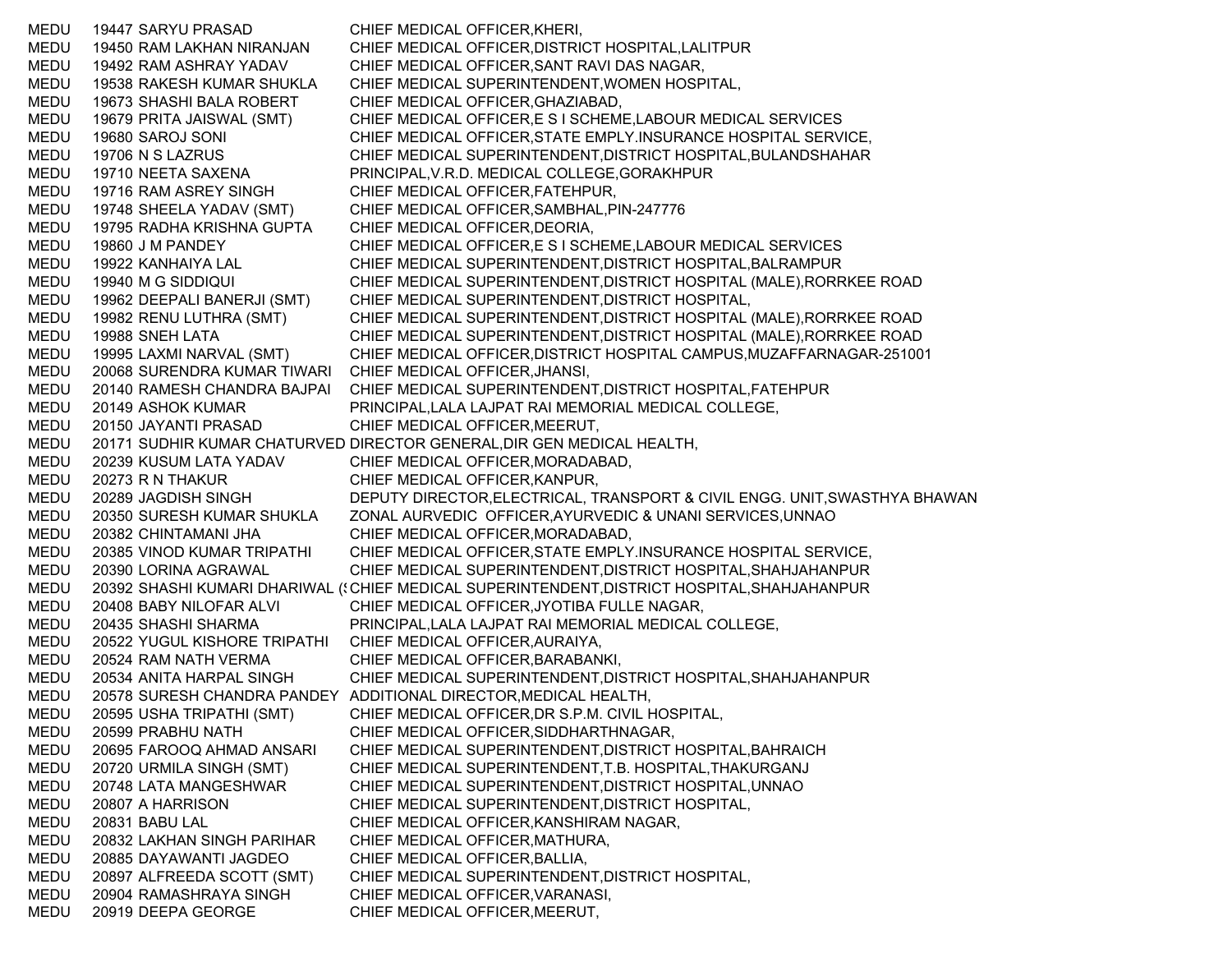MEDU 20922 DALIP KUMAR SINGH CHIEF MEDICAL SUPERINTENDENT,DISTRICT JOINT HOSPITAL,MANDAVAR ROAD, BIJNORE MEDU 20934 R P MISHRA CHIEF MEDICAL OFFICER,BALRAMPUR, MEDU 20978 YOGENDRA PAL SINGH CHIEF MEDICAL OFFICER,MEERUT, MEDU 20980 GANPATI PRASAD CHIEF MEDICAL OFFICER,DISTRICT HOSPITAL,SULTANPUR MEDU 21058 SUSHIL KUMAR SRIVASTAVA CHIEF MEDICAL OFFICER,SITAPUR, MEDU 21083 EDLINE AGARWAL PRINCIPAL,MEDICAL COLLEGE,JHANSI MEDU 21140 NARENDRA KUMAR SENGER CHIEF MEDICAL OFFICER,ALIGARH, MEDU 21156 RAJJAN LAL VERMA CHIEF MEDICAL OFFICER,UNNAO, MEDU 21158 RAM CHANDRA PRASAD CHIEF MEDICAL OFFICER,UNNAO, MEDU 21161 RADHEY SHYAM VERMA CHIEF MEDICAL OFFICER,SRAVASTI, MEDU 21208 BRIJENDRA BEHARI SHUKLA DIRECTOR GENERAL,DIR GEN MEDICAL HEALTH, MEDU 21215 SUNITA TYAGI CHIEF MEDICAL OFFICER,MEERUT, MEDU 21230 ANITA DAVID CHIEF MEDICAL OFFICER,DISTRICT HOSPITAL CAMPUS,MUZAFFARNAGAR-251001 MEDU 21242 NEELAM CHANDEL CHIEF MEDICAL OFFICER,JALAUN, MEDU 21307 NAZIMUDDIN PRINCIPAL,MOTI LAL NEHRU MEDICAL COLLEGE, MEDU 21360 UMA CHAUDHARY CHIEF MEDICAL OFFICER,GORAKHPUR, MEDU 21380 CHANDRA BHAWAN SINGH CHIEF MEDICAL OFFICER,E S I SCHEME,LABOUR MEDICAL SERVICES MEDU 21441 RAMESH KUMAR SHIVHARE CHIEF MEDICAL OFFICER,LUCKNOW, MEDU 21468 JIA LAL PRAJAPATI CHIEF MEDICAL OFFICER,KANPUR, MEDU 21472 JAI PRAKASH MISHRA CHIEF MEDICAL OFFICER,VARANASI, MEDU 21474 CHIRANJEE LAL GUPTA CHIEF MEDICAL OFFICER,STANLEY ROAD,NEAR T B SAPRU HOSPITAL MEDU 21477 RAM NARESH SINGH CHIEF MEDICAL OFFICER,DEORIA, MEDU 21546 MOHD SHAREEF ANSARI CHIEF MEDICAL OFFICER,SRAVASTI, MEDU 21547 ASHOK KUMAR VISHWAKARN CHIEF MEDICAL OFFICER,FATEHPUR, MEDU 21566 BRIJESH KUMAR SRIVASTAV/ CHIEF MEDICAL SUPERINTENDENT,DISTRICT HOSPITAL,KANNAUJ MEDU 21669 ASHOK KUMAR CHIEF MEDICAL OFFICER,MEERUT, MEDU 21683 SHIV CHANDRA PRASAD EXECUTIVE ENGINEER,RURAL ENGINEERING SERVICE,DEPARTMENT OF RURAL DEVELOPMENT MEDU 21723 PUSHPA SACHDEVA (SMT) MEDICAL OFFICER IN-CHARGE,ESI LABOUR MEDICAL SERVICES,U.P. MEDU 21734 RAJENDRA PRASAD VERMA CHIEF MEDICAL OFFICER,SRAVASTI, MEDU 21736 RAVINDRA PRASAD SHARMA CHIEF MEDICAL OFFICER,GAZIPUR, MEDU 21739 RAJ KUMAR AGRAWAL CHIEF MEDICAL OFFICER,KANSHIRAM NAGAR, MEDU 21749 KIRAN W SINGH (SMT) ADDITIONAL DIRECTOR GENERAL OF POLICE,Dr B R Ambedkar Police Academy U.P.,MORADABAD MEDU 21750 Q M SINGH CHIEF MEDICAL SUPERINTENDENT,MANDALIYA UPPER NIDESHAK &,CMS MAHARANA PRATAP DISTT. HOSPITAL MEDU 21754 PHILOMINA TYAGI (SMT) CHIEF MEDICAL OFFICER,MEERUT, MEDU 21759 HASANA DEVI ADDITIONAL DIRECTOR,MEDICAL & HEALTH,LUCKNOW MEDU 21760 LAXMI NARAIN PANDEY CHIEF MEDICAL OFFICER,STATE EMPLOYEE INSURANCE SCHEME,LABOUR WELFARE DEPARTMENT MEDU 21765 ZAKIA USMANI MEDICAL SUPERINTENDENT,MEDICAL SUPRINTENDENT,E S I HOSPITAL NAINI MEDU 21773 AKHILESH KUMAR MISHRA CHIEF MEDICAL OFFICER,AMBEDKAR NAGAR, MEDU 21795 JAI PAL SINGH CHIEF MEDICAL OFFICER,BIJNORE, MEDU 21823 KAMLA YADAV CHIEF MEDICAL OFFICER,C S M NAGAR, MEDU 21846 NAZMUL HASAN KHAN CHIEF MEDICAL OFFICER,RAIBAREILLY, MEDU 21853 GANESHI LAL SHARMA ADDITIONAL DIRECTOR,MEDICAL & HEALTH, MEDU 21882 ADNA SINGH (SMT) CHIEF MEDICAL SUPERINTENDENT,DISTRICT HOSPITAL,SHAHJAHANPUR MEDU 21973 USHA KUMARI K S CHIEF MEDICAL OFFICER,DISTRICT HOSPITAL,LALITPUR MEDU 22026 SHALINI MADHOURIA PRINCIPAL,MEDICAL COLLEGE,JHANSI MEDU 22027 PHILOMINA GEORGE PRINCIPAL,MEDICAL COLLEGE,JHANSI MEDU 22028 B J LAL PRINCIPAL, MEDICAL COLLEGE, JHANSI MEDU 22030 SHYAM BEHARI CHATURVEDI PRINCIPAL,MEDICAL COLLEGE,JHANSI MEDU 22031 DEVENDRA PRATAP SINGH G PRINCIPAL,MEDICAL COLLEGE,JHANSI MEDU 22059 HARI OM SHARMA CHIEF MEDICAL OFFICER,MATHURA,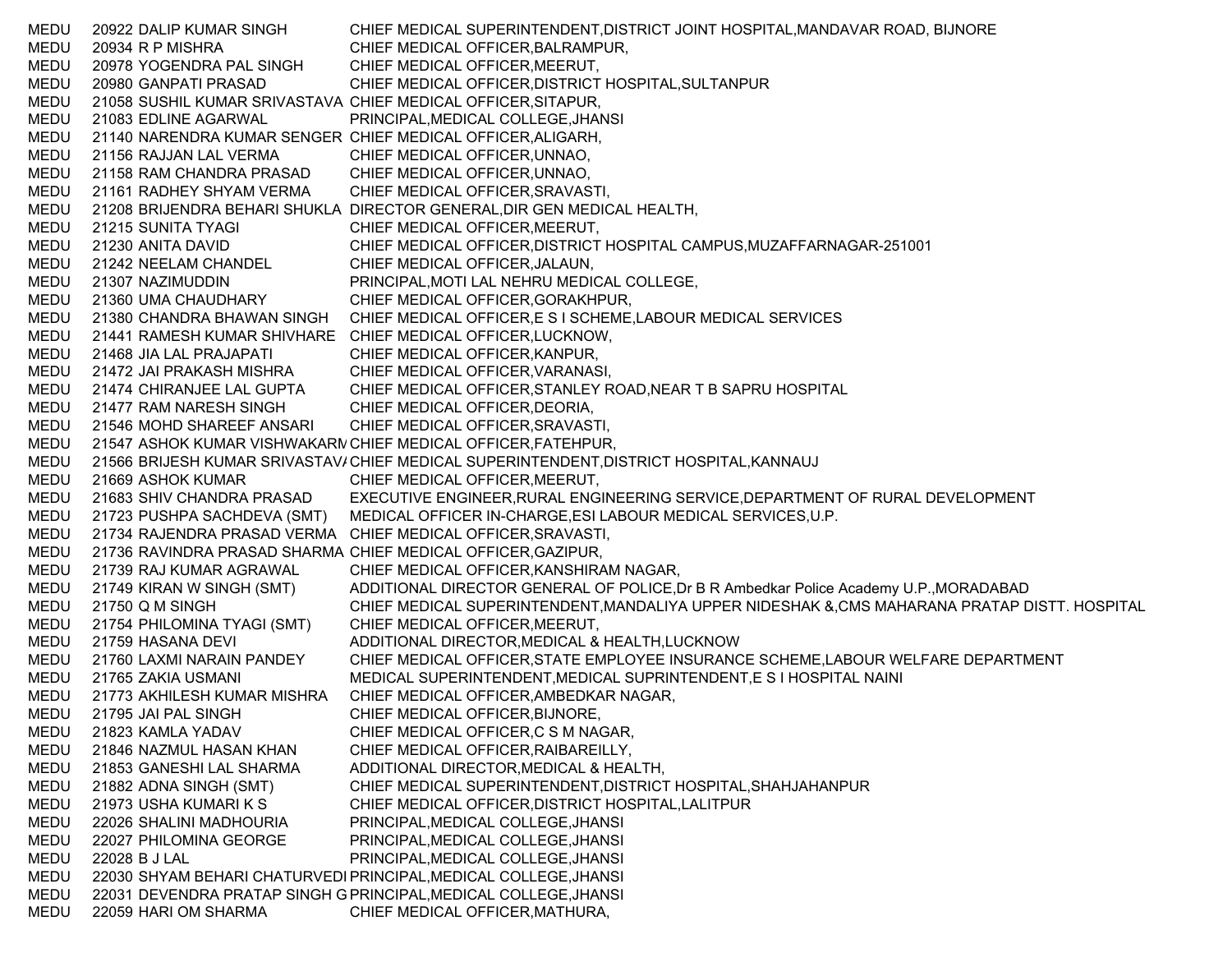MEDU 22092 ANITA BRAVA PRINCIPAL,G S V M MEDICAL COLLEGE, MEDU 22097 HANUMAN PRASAD SINGH CHIEF MEDICAL OFFICER,GORAKHPUR, MEDU 22103 RAJENDRA SINGH CHIEF MEDICAL OFFICER,KUSHI NAGAR,PADRAUNA MEDU 22206 ZAHID HUSSAIN CHIEF MEDICAL OFFICER,JYOTIBA FULLE NAGAR, MEDU 22247 ABHAY SHANKER SAXENA CHIEF MEDICAL SUPERINTENDENT,DISTRICT HOSPITAL,JYOTIBAFULLE NAGAR MEDU 22272 SUSHIL BIHARI MEDICAL OFFICER IN-CHARGE,ESI LABOUR MEDICAL SERVICES,U.P. MEDU 22275 RAKESH SAXENA CHIEF MEDICAL OFFICER,STATE EMPLY.INSURANCE HOSPITAL SERVICE, MEDU 22305 OM PRAKASH CHIEF MEDICAL SUPERINTENDENT,DISTRICT HOSPITAL,GORAKHPUR-273001 MEDU 22317 RAMESH CHANDRA SRIVAST/ CHIEF MEDICAL OFFICER,BAHRAICH, MEDU 22318 PRABHU NATH MISHRA CHIEF MEDICAL SUPERINTENDENT,WOMEN HOSPITAL,BAREILLY MEDU 22326 MOHAN LAL CHIEF MEDICAL OFFICER,MORADABAD, MEDU 22328 KALI PRASAD TIWARI CHIEF MEDICAL OFFICER,HARDOI, MEDU 22332 AZHAR ALI ZONAL AURVEDIC OFFICER,AYURVEDIC & UNANI SERVICES,HARDOI MEDU 22361 SHAMBHU DAYAL PRAJAPATI CHIEF MEDICAL OFFICER,DISTRICT HOSPITAL CAMPUS,BASTI-272002 MEDU 22383 VIRENDRA NATH UPADHYAY CHIEF MEDICAL OFFICER,SANT KABIR NAGAR, MEDU 22395 INDRA BAHADUR SINGH CHIEF MEDICAL OFFICER,VARANASI, MEDU 22398 SHAHABUDDIN SIDDIQUI CHIEF MEDICAL OFFICER,SIDDHARTHNAGAR, MEDU 22401 VIDYA RAWAT CHIEF MEDICAL SUPERINTENDENT,WOMEN HOSPITAL,GONDA MEDU 22405 RAMESH CHANDRA JAISWAL CHIEF MEDICAL OFFICER,SITAPUR, MEDU 22408 RAM ASHISH CHIEF MEDICAL OFFICER,BAHRAICH, MEDU 22411 RAVINDRA KUMAR GUPTA CHIEF MEDICAL OFFICER,KUSHI NAGAR,PADRAUNA MEDU 22441 KAMLESH KUMARI PRINCIPAL,LALA LAJPAT RAI MEMORIAL MEDICAL COLLEGE, MEDU 22461 SHREE RAM YADAV ZONAL AURVEDIC OFFICER,AYURVEDIC & UNANI SERVICES, MEDU 22493 ABHIMANYU SINGH CHIEF MEDICAL OFFICER,VARANASI, MEDU 22513 MOHD ASHRAF CHIEF MEDICAL SUPERINTENDENT,WOMEN HOSPITAL,BADAUN MEDU 22540 ANIL KUMAR MALHOTRA PRINCIPAL,MEDICAL COLLEGE,JHANSI MEDU 22567 RITA RANI JOHN (SMT) CHIEF MEDICAL OFFICER,STATE EMPLY.INSURANCE HOSPITAL SERVICE,BAREILLY MEDU 22597 PURNIMA RANA (SMT) CHIEF MEDICAL SUPERINTENDENT,DISTRICT HOSPITAL,FIROZABAD MEDU 22696 MADHU BALA VERMA CHIEF MEDICAL OFFICER,DR S.P.M. CIVIL HOSPITAL, MEDU 22700 RAJENDRA PRASAD PANDEY CHIEF MEDICAL OFFICER,SANT RAVI DAS NAGAR, MEDU 22718 ANEELA PETER (SMT) CHIEF MEDICAL OFFICER,MEERUT, MEDU 22773 SUBHASH CHANDRA JAISWALCHIEF MEDICAL OFFICER,KHERI, MEDU 22786 MARY H MASIH SUPERINTENDENT,VEERANGANA JHALKARIBAI WOMEN HOSPITAL,HAZRATGANJ MEDU 22788 MAJRI DAS CHIEF MEDICAL SUPERINTENDENT,DISTRICT HOSPITAL, MEDU 22835 GEETA DEVI CHIEF MEDICAL SUPERINTENDENT,DISTRICT HOSPITAL, MEDU 22841 LAXMI NARAIN CHIEF MEDICAL OFFICER,FATEHPUR, MEDU 22873 PRADYUMN LAL SRIVASTAVA DIRECTOR GENERAL,DIR GEN MEDICAL HEALTH, MEDU 22875 SHIV KUMAR GUPTA DIRECTOR GENERAL,DIR GEN MEDICAL HEALTH, MEDU 22878 OM PRAKASH VERMA DIRECTOR GENERAL,DIR GEN MEDICAL HEALTH, MEDU 22890 SURESH CHANDRA CHIEF MEDICAL OFFICER,SAMBHAL,PIN-247776 MEDU 22908 HASAN IMAM CHIEF MEDICAL OFFICER,STATE EMPLOYEE INSURANCE SCHEME,LABOUR WELFARE DEPARTMENT MEDU 22933 RAM PRATAP SINGH CHIEF MEDICAL OFFICER,STATE EMPLY.INSURANCE HOSPITAL SERVICE,GHAZIABAD MEDU 22934 INDU BALA SHARMA CHIEF MEDICAL OFFICER,GHAZIABAD, MEDU 22973 ANITA DOROTHY PHILLIP ADDITIONAL CHIEF OFFICER,PANCHAYATI RAJ DEPARTMENT, MEDU 22977 ARCHANA GUPTA CHIEF MEDICAL SUPERINTENDENT,DISTRICT HOSPITAL,BASTI MEDU 22981 ZAHIT KHATOON KHAN CHIEF MEDICAL SUPERINTENDENT,DISTRICT HOSPITAL,BASTI MEDU 22994 GEETA PRIYADARSHANI CHIEF MEDICAL SUPERINTENDENT,DISTRICT HOSPITAL,BASTI MEDU 23012 TARA CHAUHAN CHIEF MEDICAL SUPERINTENDENT,WOMEN HOSPITAL, MEDU 23026 AKHILESH BAJPAI DIRECTOR,DIRECTORATE OF AYURVEDIC AND UNANI SERVI, MEDU 23031 ASHA HARI JOHN PRINCIPAL,LALA LAJPAT RAI MEMORIAL MEDICAL COLLEGE,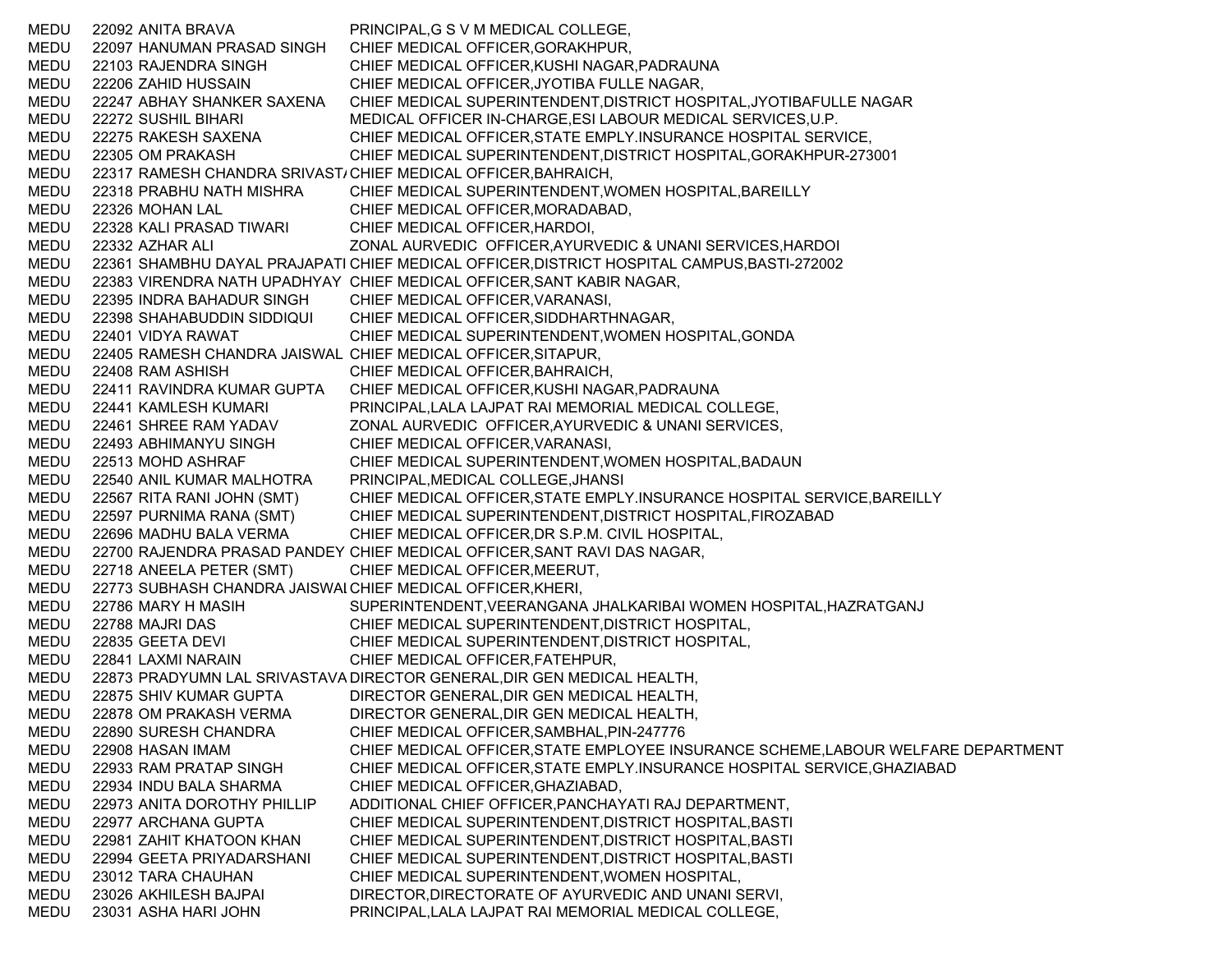MEDU 23059 RAM ASHIS YADAV CHIEF MEDICAL OFFICER,DEORIA, MEDU 23062 GEETA RANI CHIEF MEDICAL OFFICER,STATE EMPLY.INSURANCE HOSPITAL SERVICE, MEDU 23068 MAHBOOB HUSSAIN CHIEF MEDICAL OFFICER,SAMBHAL,PIN-247776 MEDU 23070 PRAMOD KUMAR SHARMA CHIEF MEDICAL OFFICER,GAUTAM BUDDH NAGAR-201301, MEDU 23091 RAM MILAN GAUTAM CHIEF MEDICAL OFFICER,BALRAMPUR, MEDU 23102 DHARAM VEER SINGH CHIEF MEDICAL OFFICER,BIJNORE, MEDU 23109 LAL CHAND TIWARI CHIEF MEDICAL OFFICER,MIRZAPUR, MEDU 23132 MAHARSHI VASANA SRIVAST،CHIEF MEDICAL OFFICER,DISTRICT HOSPITAL CAMPUS,BASTI-272002 MEDU 23158 SUDHEER KUMAR THAKUR PRINCIPAL,GOVT AYURVEDIC COLLEGE,PILIBHIT MEDU 23193 BUDDHI SAGAR TIWARI CHIEF MEDICAL OFFICER,JALAUN, MEDU 23220 AILEEN BADI CHIEF MEDICAL OFFICER,DISTRICT HOSPITAL,KHERI MEDU 23231 PHOOL CHAND GUPTA CHIEF MEDICAL OFFICER,SIDDHARTHNAGAR, MEDU 23234 AWDHESH SINGH CHIEF MEDICAL OFFICER,DEORIA, MEDU 23240 RAM SURAT CHAUDHARY CHIEF MEDICAL OFFICER,SIDDHARTHNAGAR, MEDU 23243 ASIYA KHATOON CHIEF MEDICAL SUPERINTENDENT,DISTRICT HOSPITAL,JAUNPUR MEDU 23249 CHANDRAWATI VERMA CHIEF MEDICAL OFFICER,GORAKHPUR, MEDU 23284 DORIN AUSMOND CHIEF MEDICAL OFFICER,DR S.P.M. CIVIL HOSPITAL, MEDU 23285 RAJNI DEVI VARSHNEYA (SM TCHIEF MEDICAL OFFICER,MEERUT, MEDU 23301 VIJAY KUMAR SINGH ZONAL AURVEDIC OFFICER,AYURVEDIC & UNANI SERVICES,PRATAPGARH MEDU 23307 MOHD ANWAR ANSARI ZONAL AURVEDIC OFFICER,AYURVEDIC & UNANI SERVICES,PRATAPGARH MEDU 23324 DINESH CHANDRA PANDEY ZONAL AURVEDIC OFFICER,AYURVEDIC & UNANI SERVICES,BASTI MEDU 23355 DURGAWATI DEVI CHIEF MEDICAL SUPERINTENDENT,DISTRICT HOSPITAL, MEDU 23360 INDU RAI MEDICAL SUPERINTENDENT,MEDICAL SUPRINTENDENT,E S I HOSPITAL NAINI MEDU 23361 PUSHPLATA CHIEF MEDICAL SUPERINTENDENT,DISTRICT HOSPITAL,AURAIYA MEDU 23378 DINESH KUMAR GUPTA CHIEF MEDICAL OFFICER,MEERUT, MEDU 23430 SUNIL KUMAR GARG CHIEF MEDICAL OFFICER,MEERUT, MEDU 23435 SUSHIL KUMAR PANDEY MEDICAL OFFICER IN-CHARGE,ESI LABOUR MEDICAL SERVICES,U.P. MEDU 23503 SRI NIWAS PANDEY DIRECTOR GENERAL,DIR GEN MEDICAL HEALTH, MEDU 23517 ASHA RANI CHIEF MEDICAL SUPERINTENDENT,WOMEN HOSPITAL,BAHRAICH MEDU 23547 MOHD HASHIM CHIEF MEDICAL OFFICER,SANT KABIR NAGAR, MEDU 23549 VINOD KUMAR SINGH CHIEF MEDICAL OFFICER,VARANASI, MEDU 23573 SWEETY ROBINSON (SMT) MEDICAL SUPERINTENDENT,E.S.I. HOSPITAL MODINAGAR,GHAZIABAD MEDU 23576 RAM PRAKASH CHIEF MEDICAL OFFICER,SITAPUR, MEDU 23589 ANJANA GAUR (SMT) PRINCIPAL,G S V M MEDICAL COLLEGE, MEDU 23622 RAM GOPAL RAWAT CHIEF MEDICAL SUPERINTENDENT,DISTRICT HOSPITAL,UNNAO MEDU 23625 JYOTSANA ARYA CHIEF MEDICAL SUPERINTENDENT,DISTRICT HOSPITAL,BAHRAICH MEDU 23646 ASHISH KUMAR PURWAR PRINCIPAL,G S V M MEDICAL COLLEGE, MEDU 23692 CHAUDHARY QAMAR SHAMSIZONAL AURVEDIC OFFICER,AYURVEDIC & UNANI SERVICES,SULTANPUR MEDU 23693 RAM PAL PRINCIPAL,G S V M MEDICAL COLLEGE, MEDU 23694 ARUNA ROBERT CHIEF MEDICAL SUPERINTENDENT,DISTRICT JOINT HOSPITAL,SANJAY NAGAR MEDU 23699 UDAI NARAIN YADAV PRINCIPAL,G S V M MEDICAL COLLEGE, MEDU 23760 SUSHANT BOSE DIRECTOR GENERAL,DIR GEN MEDICAL HEALTH, MEDU 23770 MANJU VERMA CHIEF MEDICAL SUPERINTENDENT,DISTRICT HOSPITAL, MEDU 23790 BRIJ KISHORE AGRAWAL CHIEF MEDICAL OFFICER,LUCKNOW, MEDU 23804 BHULAN CHIEF MEDICAL OFFICER,DISTRICT HOSPITAL CAMPUS,BASTI-272002 MEDU 23815 SATISH KUMAR SRIVASTAVA CHIEF MEDICAL OFFICER,GONDA, MEDU 23849 SHAKUNTAL S R SINGH MEDICAL OFFICER IN-CHARGE,ESI LABOUR MEDICAL SERVICES,U.P. MEDU 23868 NAND KISHORE SINGH CHIEF MEDICAL SUPERINTENDENT,DISTRICT HOSPITAL,UNNAO MEDU 23875 KUSUM LATA SRIVASTAVA(SI CHIEF MEDICAL SUPERINTENDENT,WOMEN HOSPITAL, MEDU 23914 RAMA NAND RAM CHIEF MEDICAL OFFICER,GAZIPUR,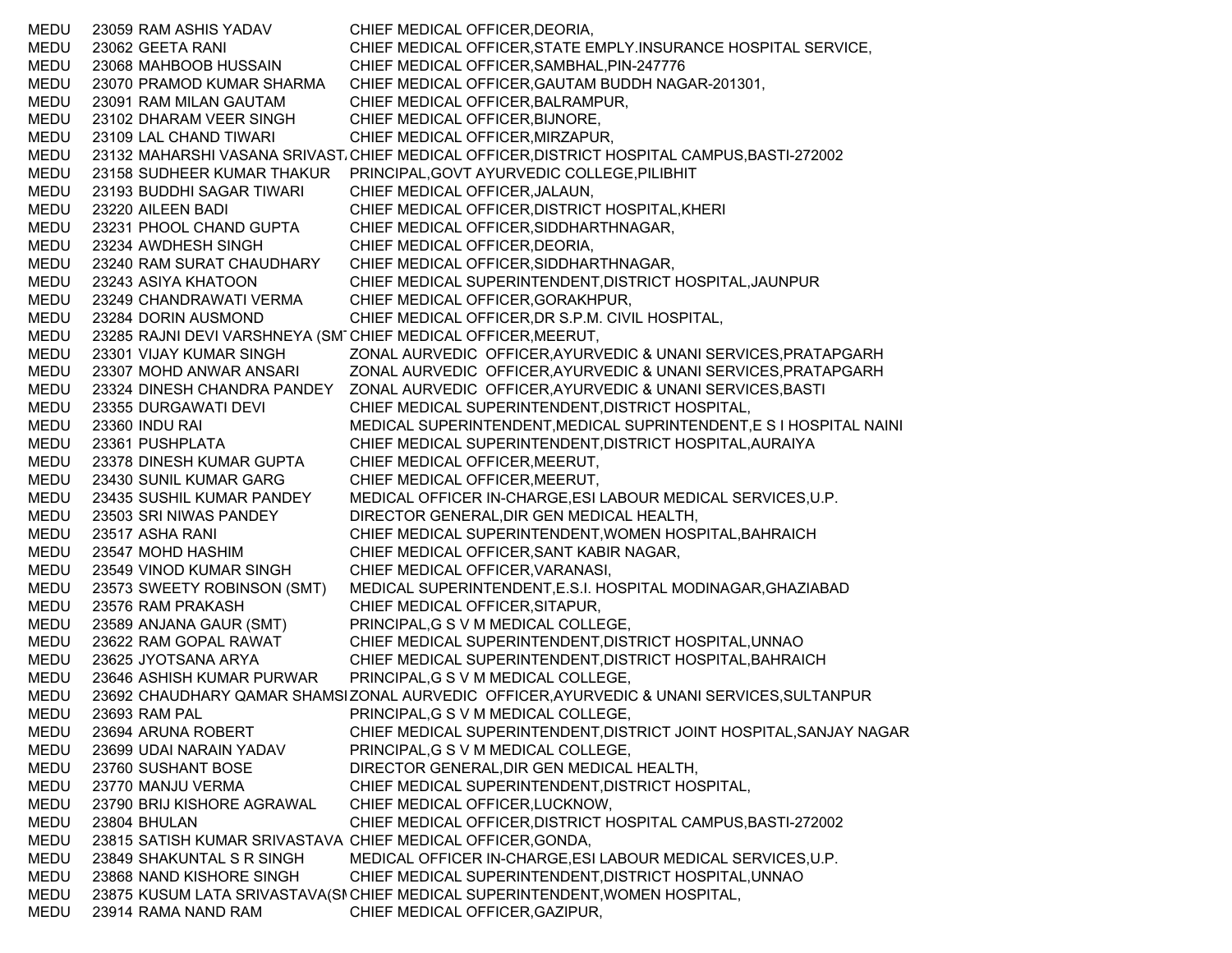MEDU 23926 SUNIL KUMAR DIXIT CHIEF MEDICAL OFFICER,FATEHPUR, MEDU 23938 YOGENDRA PRASAD SHUKLACHIEF MEDICAL OFFICER,BAHRAICH, MEDU 23939 RADHEY SHYAM MAURYA CHIEF MEDICAL OFFICER,AZAMGARH, MEDU 23948 SURESH BABU YADAV CHIEF MEDICAL OFFICER,FIROZABAD, MEDU 23957 HARI MOHAN GUPTA CHIEF MEDICAL OFFICER,BIJNORE, MEDU 23965 RAVINDRA NATH ZONAL AURVEDIC OFFICER,AYURVEDIC & UNANI SERVICES,NEAR RAWAT PATHSHALA, TURKMANPUR MEDU 24000 PRABHA SEN CHIEF MEDICAL SUPERINTENDENT,DISTRICT HOSPITAL,CIVIL LINES MEDU 24005 SHANKER PRASAD VERMA PRINCIPAL,V.R.D. MEDICAL COLLEGE,GORAKHPUR MEDU 24008 SHRI PATI BAHADUR CHIEF MEDICAL OFFICER,SRAVASTI, MEDU 24023 URMILA BHADAURIA PRINCIPAL,G S V M MEDICAL COLLEGE, MEDU 24036 RAMESH CHANDRA PANDEY CHIEF MEDICAL OFFICER,DR S.P.M. CIVIL HOSPITAL, MEDU 24037 VISHAMBHAR NATH PATEL CHIEF MEDICAL OFFICER,MIRZAPUR, MEDU 24040 RAM NATH PRASAD DIRECTOR GENERAL,DIR GEN MEDICAL HEALTH, MEDU 24043 GEETA DEVI MAURYA (SMT) CHIEF MEDICAL SUPERINTENDENT,BALRAMPUR CHIKITSALAYA,LUCKNOW MEDU 24062 BHULAN SINGH CHIEF MEDICAL OFFICER,JAUNPUR, MEDU 24064 ANIL KUMAR SRIVASTAVA CHIEF MEDICAL OFFICER,DISTRICT HOSPITAL,BARABANKY MEDU 24068 RAJIV LOCHAN SHUKLA CHIEF MEDICAL OFFICER,ETAWAH, MEDU 24088 AHMAD HUSSAIN CHIEF MEDICAL OFFICER,LUCKNOW, MEDU 24119 PRAMOD KUMAR MISHRA CHIEF MEDICAL OFFICER,SIDDHARTHNAGAR, MEDU 24122 OM NIWAS PANDEY PRINCIPAL,V.R.D. MEDICAL COLLEGE,GORAKHPUR MEDU 24128 LALITA DEVI (SMT) PRINCIPAL,G S V M MEDICAL COLLEGE, MEDU 24130 MANGLAMUKHI MARY DAVID CHIEF MEDICAL OFFICER,ETAH, MEDU 24146 DAYA SHANKER DIRECTOR GENERAL,DIR GEN MEDICAL HEALTH, MEDU 24147 SAVITRI DEVI CHIEF MEDICAL SUPERINTENDENT, DISTRICT HOSPITAL, BULANDSHAHAR MEDU 24155 KANCHAN LATA MISHRA (SM1CHIEF MEDICAL OFFICER,DR S.P.M. CIVIL HOSPITAL, MEDU 24158 PREM PRAKASH YADAVA MEDICAL OFFICER IN-CHARGE,ESI LABOUR MEDICAL SERVICES,U.P. MEDU 24163 AJAY KUMAR TYAGI CHIEF MEDICAL OFFICER,SAHARANPUR, MEDU 24169 SUNILA PANDEY (SMT) MEDICAL OFFICER IN-CHARGE,ESI LABOUR MEDICAL SERVICES,U.P. MEDU 24173 LIZY C ABRAHAM CHIEF MEDICAL OFFICER,STATE EMPLY.INSURANCE HOSPITAL SERVICE,GHAZIABAD MEDU 24177 RADHEY SHARAN MISHRA CHIEF MEDICAL SUPERINTENDENT,MOTI LAL NEHRU MANDLIYA CHIKITSALAYA, MEDU 24178 JAGDISH PRASAD JAISWAL DISTRICT HOMOEOPATHIC MEDICAL OFFICER,HOMEOPATHIC HOSPITAL, MEDU 24185 SUNITA R MASSEY CHIEF MEDICAL OFFICER,RAMPUR, MEDU 24193 SHAMBHU PRASAD CHIEF MEDICAL OFFICER,KUSHI NAGAR,PADRAUNA MEDU 24194 SON PAL SINGH CHIEF MEDICAL OFFICER,BABU BANARSI DAS GOVT. DISTT. HOSPITAL,CAMPUS MEDU 24199 LAKSHMAN PRASAD DIRECTOR GENERAL,DIR GEN MEDICAL HEALTH, MEDU 24200 MAYA SINGH MEDICAL SUPERINTENDENT,MEDICAL SUPRINTENDENT,E S I HOSPITAL NAINI MEDU 24211 PRAMOD KUMAR SRIVASTAV،DIRECTOR GENERAL,DIR GEN MEDICAL HEALTH, MEDU 24215 P K SINGHAL CHIEF MEDICAL OFFICER,DISTRICT HOSPITAL CAMPUS,MUZAFFARNAGAR-251001 MEDU 24217 INDRA NARAIN SINGH CHIEF MEDICAL SUPERINTENDENT,DISTRICT HOSPITAL, MEDU 24219 NOLEEN B SAMUEL (SMT) ADDITIONAL DIRECTOR,MEDICAL & HEALTH,LUCKNOW MEDU 24222 SUBEDAR SINGH CHAUHAN CHIEF MEDICAL OFFICER,MEDICAL DEPARTMENT,AGRA MEDU 24240 ANIL KUMAR TRIPATHI CHIEF MEDICAL OFFICER,VARANASI, MEDU 24241 SHYAM RATI SONI (SMT) CHIEF MEDICAL OFFICER,DISTRICT HOSPITAL,SULTANPUR MEDU 24249 INDRA PANDEY CHIEF MEDICAL SUPERINTENDENT,DISTRICT HOSPITAL,GORAKHPUR-273001 MEDU 24258 RAJIV NARAIN MATHUR CHIEF MEDICAL OFFICER,JYOTIBA FULLE NAGAR, MEDU 24278 SHABNAM PARVEEN (KM) PRINCIPAL,G S V M MEDICAL COLLEGE, MEDU 24279 MONA D MASIH (KM) CHIEF MEDICAL SUPERINTENDENT,WOMEN HOSPITAL, MEDU 24283 VISHNU DEO YADAVA CHIEF MEDICAL OFFICER,DEORIA, MEDU 24308 SUDAMA PRASAD ZONAL AURVEDIC OFFICER,AYURVEDIC & UNANI SERVICES,RAIBAREILLY MEDU 24320 PEARLY SINGH PROFESSOR-DIRECTOR,HEART DISEASES INSTITUTE,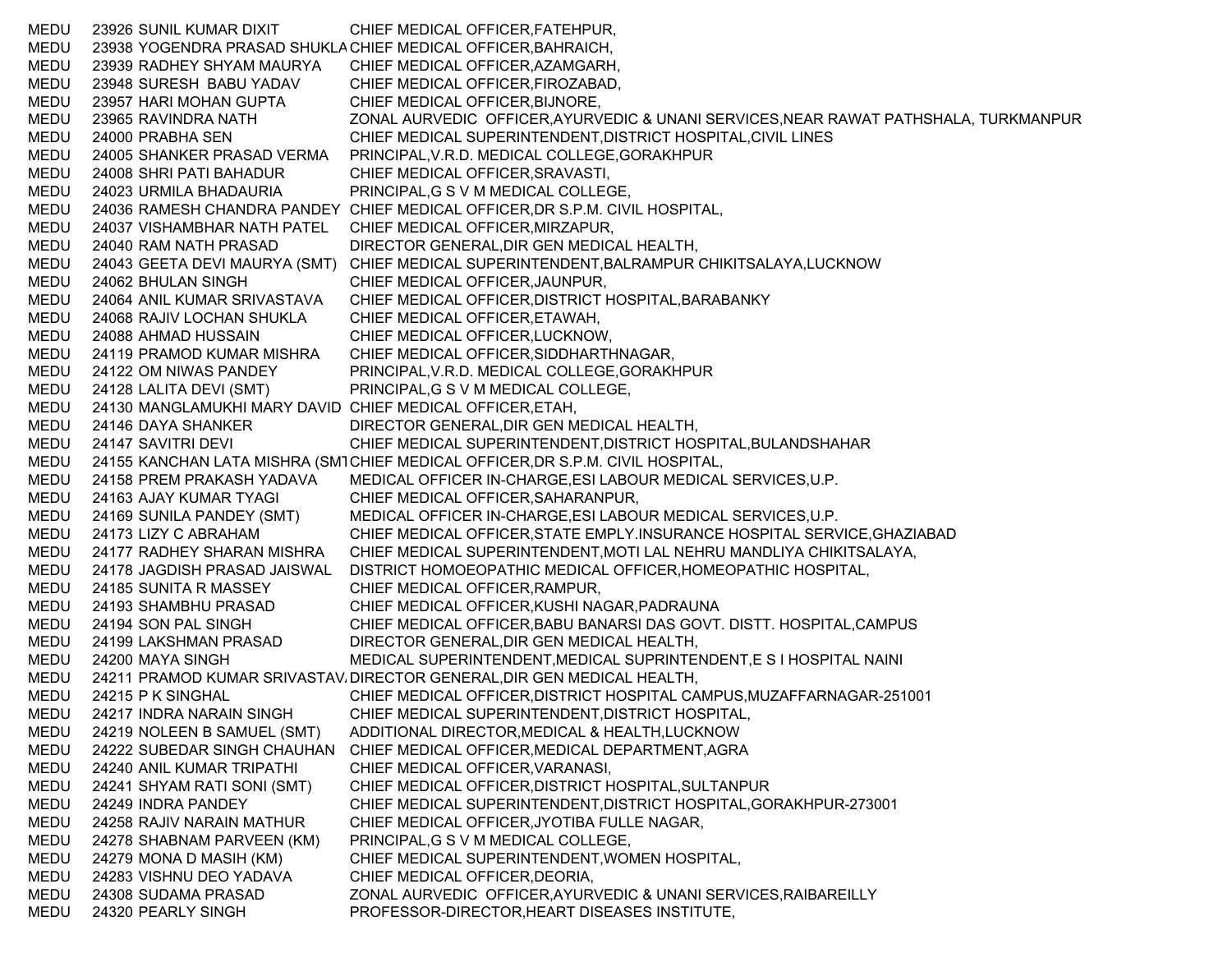MEDU 24322 BITO DIVI PRINCIPAL,G S V M MEDICAL COLLEGE, MEDU 24323 URMILA CHARLES PROFESSOR-DIRECTOR,HEART DISEASES INSTITUTE, MEDU 24343 HARI NARAYAN TRIPATHI PROFESSOR-DIRECTOR,HEART DISEASES INSTITUTE, MEDU 24359 ENA CAROLINE JACOB (SMT) CHIEF MEDICAL OFFICER,KANPUR, MEDU 24364 MITHLESH MISHRA PRINCIPAL,G S V M MEDICAL COLLEGE, MEDU 24377 SANJAY KUMAR DHAWAN PRINCIPAL,G S V M MEDICAL COLLEGE, MEDU 24387 RAM NARESH SINGH PRINCIPAL,MOTI LAL NEHRU MEDICAL COLLEGE, MEDU 24418 NARESH CHANDRA KATIYAR PRINCIPAL,G S V M MEDICAL COLLEGE, MEDU 24429 ALOK KUMAR NIGAM DIRECTOR,J.K. CANCER RESEARCH INSTITUTE, MEDU 24432 SATISH ANAND (SMT) CHIEF MEDICAL OFFICER,KANPUR, MEDU 24433 MITHLESH SRIVASTAVA PRINCIPAL,G S V M MEDICAL COLLEGE, MEDU 24441 PADMA DEVI SHARMA (SMT) PRINCIPAL,G S V M MEDICAL COLLEGE, MEDU 24443 SHILPI BANERJEE PRINCIPAL,G S V M MEDICAL COLLEGE, MEDU 24449 PUSHPLATA MATHURIA PRINCIPAL,G S V M MEDICAL COLLEGE, MEDU 24451 M R DEY PRINCIPAL,G S V M MEDICAL COLLEGE, MEDU 24453 BILASA VERMA CHIEF MEDICAL SUPERINTENDENT,MANYAVAR KANSHIRAM SANYUKT CHIKITSALAYA, MEDU 24464 MEERA JAISWAL PRINCIPAL,G S V M MEDICAL COLLEGE, MEDU 24466 MEERA DEVI (SMT) PRINCIPAL,G S V M MEDICAL COLLEGE, MEDU 24469 SUSHILA LAKHAWANI MEDICAL SUPERINTENDENT,MEDICAL SUPRINTENDENT,E S I HOSPITAL NAINI MEDU 24476 ANUPAM ASTHANA PRINCIPAL,G S V M MEDICAL COLLEGE, MEDU 24482 LAXMI GUPTA CHIEF MEDICAL SUPERINTENDENT,DISTRICT HOSPITAL,GHAZIABAD MEDU 24483 RITA DASS MEDICAL SUPERINTENDENT,MEDICAL SUPRINTENDENT,E S I HOSPITAL NAINI MEDU 24492 YVONNE VENA DANIEL CHIEF MEDICAL SUPERINTENDENT,MANYAVAR KANSHIRAM SANYUKT CHIKITSALAYA, MEDU 24525 KESHAWA PRASAD PATHAK DIRECTOR,DIRECTORATE OF AYURVEDIC AND UNANI SERVI, MEDU 24554 KRITI DARG (SMT) CHIEF MEDICAL SUPERINTENDENT,WOMEN HOSPITAL, MEDU 24555 CHANDRA KANTI JAISWAL (SI CHIEF MEDICAL OFFICER,LUCKNOW, MEDU 24566 KAMA KISHORE SHUKLA CHIEF MEDICAL OFFICER,UNNAO, MEDU 24596 VINAY SHANKER VERMA CHIEF MEDICAL OFFICER,RAIBAREILLY, MEDU 24623 SHIV ADHAR DIRECTOR GENERAL,DIR GEN MEDICAL HEALTH, MEDU 24625 ELVEENA GRACE CHIEF MEDICAL OFFICER,GORAKHPUR, MEDU 24641 SANTOSH KUMAR SRIVASTA\CHIEF MEDICAL OFFICER,DEORIA, MEDU 24643 ANITA D MASIH CHIEF MEDICAL SUPERINTENDENT,DISTRICT HOSPITAL, MEDU 24648 SHRI RAM GUPTA CHIEF MEDICAL SUPERINTENDENT,DISTRICT HOSPITAL,DEORIA MEDU 24652 KRIPA RAM MATHUR PRINCIPAL,V.R.D. MEDICAL COLLEGE,GORAKHPUR MEDU 24653 RAJIV KUMAR CHIEF MEDICAL OFFICER,GORAKHPUR, MEDU 24659 SUNDAR KALI CHIEF MEDICAL SUPERINTENDENT,WOMEN HOSPITAL,SULTANPUR MEDU 24663 VEENA LAL (KM) PRINCIPAL,MEDICAL COLLEGE,JHANSI MEDU 24664 ARUNA PAWAR (SMT) PRINCIPAL,LALA LAJPAT RAI MEMORIAL MEDICAL COLLEGE, MEDU 24667 ANY MERRY(KM) PRINCIPAL,MEDICAL COLLEGE,JHANSI MEDU 24687 JITENDRA KUMAR SINGH CHIEF MEDICAL SUPERINTENDENT,WOMEN HOSPITAL,FATEHPUR MEDU 24691 HRIDAYA NAND SINGH CHIEF MEDICAL OFFICER,AMBEDKAR NAGAR, MEDU 24693 VIJAY BAHADUR SINGH PRINCIPAL,MOTI LAL NEHRU MEDICAL COLLEGE, MEDU 24699 VIDYAWATI PANDEY CHIEF MEDICAL OFFICER,MAHARAJGANJ, MEDU 24706 PAIRIN VEENA SIDDIQUI (SMTCHIEF MEDICAL OFFICER,GORAKHPUR, MEDU 24707 SANDHYA ALEXANDER (SMT) CHIEF MEDICAL OFFICER,GORAKHPUR, MEDU 24712 JITENDRA KUMAR MISHRA ZONAL AURVEDIC OFFICER,AYURVEDIC & UNANI SERVICES,32, SAROJINI NAIDU MARG, LUCKNOW MEDU 24729 RABBUL HASAN CHIEF MEDICAL OFFICER,GORAKHPUR, MEDU 24735 VOILET DAYAL (SMT) MEDICAL SUPERINTENDENT,STATE EMPLOYEE INSURANCE HOSPITAL,SAHARANPUR MEDU 24737 SAGIRA KHANAM MEDICAL OFFICER IN-CHARGE,ESI LABOUR MEDICAL SERVICES,U.P. MEDU 24746 PREM PRAKASH MISHRA CHIEF MEDICAL OFFICER,GONDA,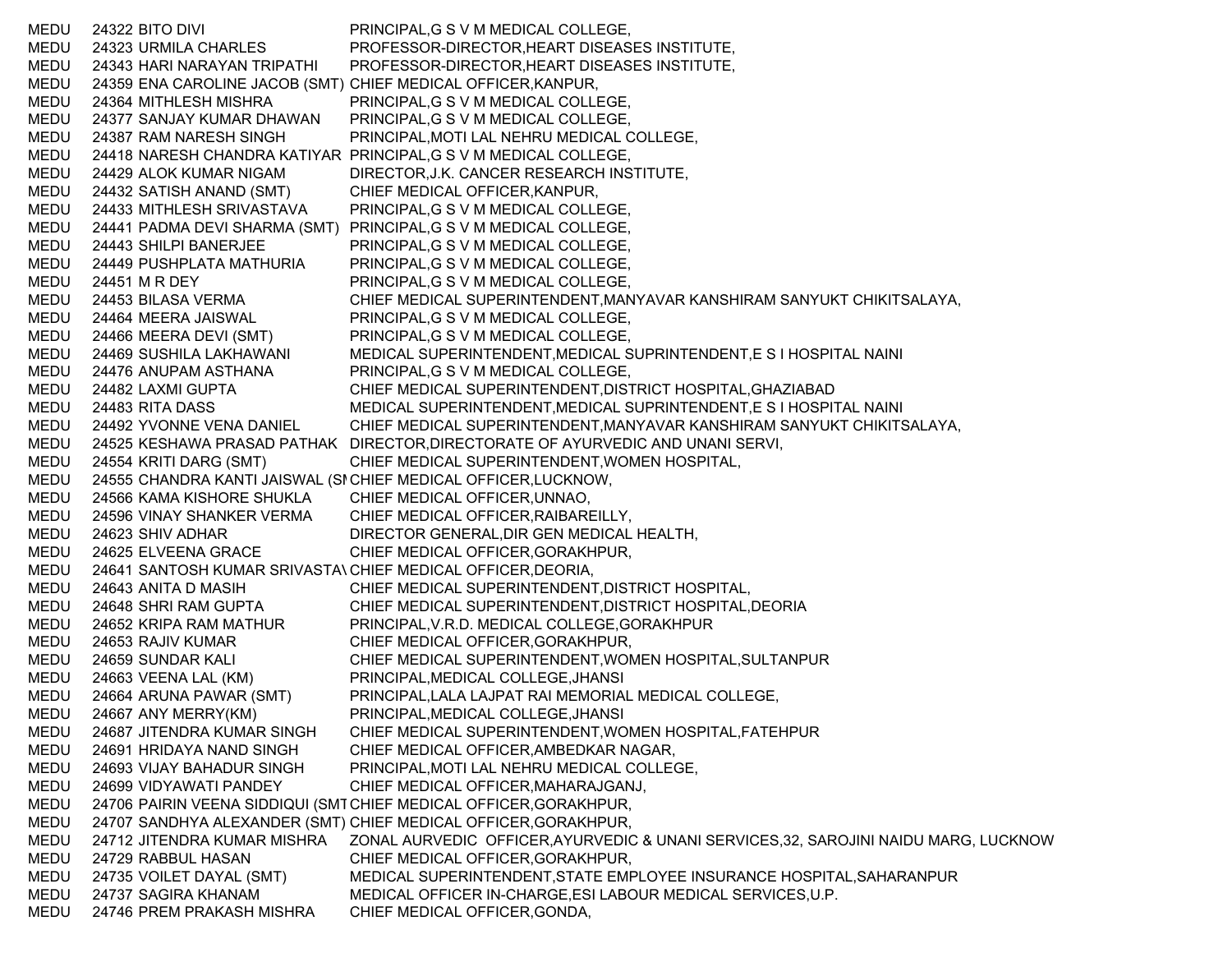MEDU 24753 OM PRAKASH CHIEF MEDICAL OFFICER,SITAPUR, MEDU 24754 BISHUN DAYAL VERMA CHIEF MEDICAL OFFICER,SITAPUR, MEDU 24764 SRIRAM CHIEF MEDICAL OFFICER,SITAPUR, MEDU 24770 RABICA ROBINSON (SMT) CHIEF MEDICAL OFFICER,GORAKHPUR, MEDU 24786 RAJESH KUMARI (KM) CHIEF MEDICAL OFFICER,BABU BANARSI DAS GOVT. DISTT. HOSPITAL,CAMPUS MEDU 24800 RAM AUTAR GUPTA CHIEF MEDICAL OFFICER,LUCKNOW, MEDU 24813 ASHA SHARMA (SMT) CHIEF MEDICAL SUPERINTENDENT,WOMEN HOSPITAL, MEDU 24819 MADHU THAKUR (KM) CHIEF MEDICAL OFFICER,SAHARANPUR, MEDU 24826 RAJENDRA PRASAD CHIEF MEDICAL OFFICER,DISTRICT HOSPITAL CAMPUS,BASTI-272002 MEDU 24827 RAJEEV KUMAR DIRECTOR GENERAL,DIR GEN MEDICAL HEALTH, MEDU 24832 BHAIYA RAM ADDITIONAL DIRECTOR,MEDICAL HEALTH, MEDU 24833 NASEEM FATIMA (KM) MEDICAL SUPERINTENDENT,MEDICAL SUPRINTENDENT,E S I HOSPITAL NAINI MEDU 24834 NOREEN CUTTING (KM) CHIEF MEDICAL OFFICER,STANLEY ROAD,NEAR T B SAPRU HOSPITAL MEDU 24836 NORA BUTLER (KM) CHIEF MEDICAL SUPERINTENDENT,MANDALIYA UPPER NIDESHAK &,CMS MAHARANA PRATAP DISTT. HOSPITAL MEDU 24837 REKHA DEVI (SMT) CHIEF MEDICAL SUPERINTENDENT,DISTRICT HOSPITAL, MEDU 24838 PATIENCE SINGH (SMT) CHIEF MEDICAL OFFICER,GAUTAM BUDDH NAGAR-201301, MEDU 24839 ARUNA ROBERT (KM) ADDITIONAL DIRECTOR,MEDICAL HEALTH, MEDU 24857 PREM KISHORE RICHHARIA ZONAL AURVEDIC OFFICER,AYURVEDIC & UNANI SERVICES,JALAUN MEDU 24862 MAHENDRA PRASAD SHUKLAPRINCIPAL,GOVT AYURVEDIC COLLEGE, MEDU 24866 SWEETY JAMES (KM) CHIEF MEDICAL OFFICER,MORADABAD, MEDU 24895 SARLA DHARM DAS (SMT) CHIEF MEDICAL OFFICER,MORADABAD, MEDU 24908 LAXMI SHANKER MISHRA PRINCIPAL,MOTI LAL NEHRU MEDICAL COLLEGE, MEDU 24921 GOMTI DEVI (KM) CHIEF MEDICAL SUPERINTENDENT,BALRAMPUR CHIKITSALAYA,LUCKNOW MEDU 24932 RAM SWAROOP CHIEF MEDICAL OFFICER,FATEHPUR, MEDU 24943 RANDHEER SINGH CHIEF MEDICAL OFFICER,JYOTIBA FULLE NAGAR, MEDU 24947 ANANT KUMAR CHIEF MEDICAL OFFICER,LUCKNOW, MEDU 24973 PREMLATA NIGAM (KM) CHIEF MEDICAL SUPERINTENDENT,DISTRICT HOSPITAL,UNNAO MEDU 24974 KIRAN SINGH (KM) CHIEF MEDICAL OFFICER,BALLIA, MEDU 24976 USHA RANI (KM) CHIEF MEDICAL OFFICER,BALLIA, MEDU 24988 RAJESH KUMAR TRIPATHI SUPERINTENDENT,GOVT.AYURVEDIC/UNANI INDUSTRIES,LUCKNOW MEDU 25035 SATYA PRATAP SINGH CHIEF MEDICAL OFFICER,SIDDHARTHNAGAR, MEDU 25058 RAM PAL SINGH CHIEF MEDICAL OFFICER,STANLEY ROAD,NEAR T B SAPRU HOSPITAL MEDU 25060 RAM CHANDRA GUPTA CHIEF MEDICAL SUPERINTENDENT,DR. RAM MANOHAR LOHIA JOINT HOSPITAL,GOMTI NAGAR MEDU 25089 VARONIKA BENJAMIN CHIEF MEDICAL SUPERINTENDENT,DISTRICT HOSPITAL,GORAKHPUR-273001 MEDU 25103 SUMITRA DEVI (SMT) CHIEF MEDICAL OFFICER,GORAKHPUR, MEDU 25109 RAMAWATI DEVI (SMT) CHIEF MEDICAL OFFICER,GORAKHPUR, MEDU 25114 EZA BELL TOBIT (SMT) CHIEF MEDICAL OFFICER,GORAKHPUR, MEDU 25116 ASHA (SMT) CHIEF MEDICAL OFFICER,GORAKHPUR, MEDU 25117 REENA RAUFIAL (SMT) CHIEF MEDICAL OFFICER,GORAKHPUR, MEDU 25118 SADHANA PARSIS JOHN (SMTCHIEF MEDICAL OFFICER,GORAKHPUR, MEDU 25121 BHAWANA SINGH (SMT) CHIEF MEDICAL OFFICER,GORAKHPUR, MEDU 25123 INDIRA SIDDIQUI CHIEF MEDICAL OFFICER,GORAKHPUR, MEDU 25135 RAKESH KUMAR TRIPATHI CHIEF MEDICAL SUPERINTENDENT,MANYAVAR KANSHIRAM SANYUKT CHIKITSALAYA, MEDU 25136 RAM MANOHAR DISTRICT HOMOEOPATHIC MEDICAL OFFICER,DISTRICT HOMOEOPATHIC HOSPITAL,LUCKNOW MEDU 25166 SNEH LATA JAMES (KM) CHIEF MEDICAL SUPERINTENDENT,MANDALIYA UPPER NIDESHAK &,CMS MAHARANA PRATAP DISTT. HOSPITAL MEDU 25173 RADHEY SHYAM MISHRA CHIEF MEDICAL OFFICER,ETAWAH, MEDU 25354 TEJ BAHADUR SINGH SUPERINTENDENT ENGINEER,PROVISIONAL DIVISION,PUBLIC WORKS DEPARTMENT MEDU 25389 R C YADAV ADDITIONAL CHIEF OFFICER,PANCHAYAT I RAJ DEPARTMENT,LUCKNOW MEDU 25529 KAUSHAL KUMAR CHAUDHARCHIEF MEDICAL SUPERINTENDENT,OPEK HOSPITAL,KAILI MEDU 25535 POONAM SRIVASTAVA CHIEF MEDICAL OFFICER,GAUTAM BUDDH NAGAR-201301,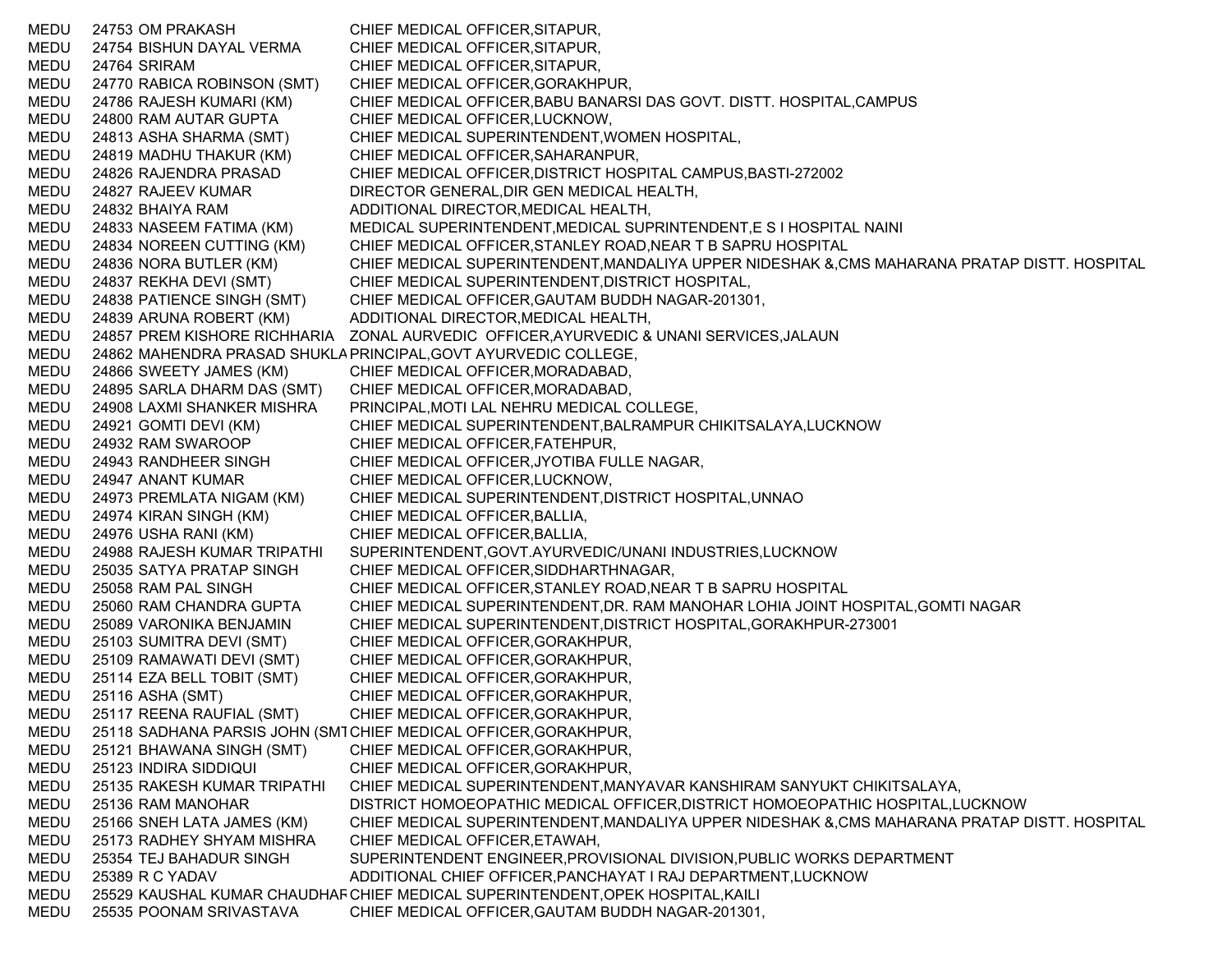MEDU 25582 PREMI ATTAWAR CHIEF MEDICAL OFFICER,GAUTAM BUDDH NAGAR-201301, MEDU 25595 RAM SINGH PRINCIPAL,GOVT AYURVEDIC COLLEGE,PILIBHIT MEDU 25597 HARI BANSH LAL MISHRA CHIEF MEDICAL OFFICER,LUCKNOW, MEDU 25598 NAFIS AHMAD CHIEF MEDICAL OFFICER,PILIBHIT, MEDU 25626 RAVINDRA SINGH CHIEF MEDICAL OFFICER,GORAKHPUR, MEDU 25629 BALESHWAR SINGH KUSHWACHIEF MEDICAL OFFICER,GAZIPUR, MEDU 25631 RAM KISHORE SONKAR CHIEF MEDICAL OFFICER,HAMIRPUR, MEDU 25655 LALITA PRASAD CHIEF MEDICAL OFFICER,AMBEDKAR NAGAR, MEDU 25682 SHANTI G SINGH (SMT) PRINCIPAL,MEDICAL COLLEGE,JHANSI MEDU 25684 PRAMILA KARNALIAS (KM) PRINCIPAL,MEDICAL COLLEGE,JHANSI MEDU 25688 RATNESH KUMAR CHATURVECHIEF MEDICAL OFFICER,SIDDHARTHNAGAR, MEDU 25702 RAVINDRA KUMAR DIXIT ZONAL AURVEDIC OFFICER,AYURVEDIC & UNANI SERVICES,DEORIA MEDU 25703 SALMA RIZVI (SMT) ADDITIONAL DIRECTOR,MEDICAL & HEALTH,LUCKNOW MEDU 25713 URMILA DEVI (SMT) PRINCIPAL,MEDICAL COLLEGE,JHANSI MEDU 25716 KAMAL DHARM SEWAK (SMT) CHIEF MEDICAL OFFICER,GORAKHPUR, MEDU 25717 LAL DEI (SMT) CHIEF MEDICAL OFFICER,JAUNPUR, MEDU 25722 VIJAY PAL SINGH CHIEF MEDICAL OFFICER,JYOTIBA FULLE NAGAR, MEDU 25724 ISHRAT HUSSAIN ZONAL AURVEDIC OFFICER,AYURVEDIC & UNANI SERVICES,JAUNPUR MEDU 25742 AMINA BEGAM (KM) CHIEF MEDICAL SUPERINTENDENT,WOMEN HOSPITAL,LALITPUR MEDU 25745 UMA KUMARI JAUHARI (KM) CHIEF MEDICAL SUPERINTENDENT,DISTRICT HOSPITAL,ETAH MEDU 25758 LEELA KASHYAP CHIEF MEDICAL SUPERINTENDENT,BALRAMPUR CHIKITSALAYA,LUCKNOW MEDU 25764 MANJU (KM) PRINCIPAL,S.N. MEDICAL COLLEGE,AGRA MEDU 25765 SANTOSH DEVI PRINCIPAL,MEDICAL COLLEGE,JHANSI MEDU 25767 SUDHA SRIVASTAVA (KM) PRINCIPAL,MEDICAL COLLEGE,JHANSI MEDU 25769 ELLA AUGUSTA SINGH (KM) PRINCIPAL,MEDICAL COLLEGE,JHANSI MEDU 25771 ROMOLA MASSEY (KM) CHIEF MEDICAL SUPERINTENDENT,WOMEN HOSPITAL,BAREILLY MEDU 25774 NIRMALA RAGHUVANSHI (SM CHIEF MEDICAL OFFICER,GAUTAM BUDDH NAGAR-201301, MEDU 25784 ARUN KUMAR NIGAM DIRECTOR,DIRECTORATE OF AYURVEDIC AND UNANI SERVI, MEDU 25786 C R SINGH (SMT) PRINCIPAL,LALA LAJPAT RAI MEMORIAL MEDICAL COLLEGE, MEDU 25813 MEERA RAI (SMT) CHIEF MEDICAL OFFICER,BALLIA, MEDU 25845 LAKHAN SINGH CHIEF MEDICAL OFFICER,MEDICAL DEPARTMENT,AGRA MEDU 25846 SATISH CHANDRA SHARMA CHIEF MEDICAL OFFICER,JHANSI, MEDU 25849 LALITA GAUR CHIEF MEDICAL OFFICER,MEDICAL DEPARTMENT,AGRA MEDU 25850 ANIL KUMAR SINGH CHIEF MEDICAL OFFICER,MEDICAL DEPARTMENT,AGRA MEDU 25855 AMARESH BAHADUR SINGH CHIEF MEDICAL OFFICER,C S M NAGAR, MEDU 25886 S K KATIYAR CHIEF MEDICAL OFFICER,STATE EMPLY.INSURANCE HOSPITAL SERVICE, MEDU 25900 PUSHPA SRIVASTAVA (SMT) DIRECTOR GENERAL,DIR GEN MEDICAL HEALTH, MEDU 25903 CHARU BHATNAGAR DEPUTY DIRECTOR,ELECTRICAL, TRANSPORT & CIVIL ENGG. UNIT,SWASTHYA BHAWAN MEDU 25906 VINITA CHIEF MEDICAL OFFICER,LUCKNOW, MEDU 25908 RAJ DEI YADAV (KM) ADDITIONAL DIRECTOR,MEDICAL & HEALTH,LUCKNOW MEDU 25913 HAMID BANO ADDITIONAL DIRECTOR,MEDICAL & HEALTH,LUCKNOW MEDU 25928 SHANTI JAISWAL (KM) CHIEF MEDICAL SUPERINTENDENT,T.B. HOSPITAL,BASTI MEDU 25929 DHANAWATI JAISWAL (SMT) CHIEF MEDICAL SUPERINTENDENT,WOMEN HOSPITAL,AZAMGARH MEDU 25933 N S ROBERT CHIEF MEDICAL OFFICER,GORAKHPUR, MEDU 25934 ZOHRA ANSARI (SMT) CHIEF MEDICAL SUPERINTENDENT,DISTRICT HOSPITAL,MAU MEDU 25935 NALINI BANIBAS (KM) CHIEF MEDICAL SUPERINTENDENT,DISTRICT HOSPITAL,GORAKHPUR-273001 MEDU 25939 ASHA RAI (SMT) CHIEF MEDICAL SUPERINTENDENT,WOMEN HOSPITAL,AZAMGARH MEDU 25953 RAJENDRA KUMAR MAURYA CHIEF MEDICAL OFFICER,KANPUR, MEDU 25954 ABID HUSSAIN CHIEF MEDICAL OFFICER,GONDA, MEDU 25958 JAMAL AHMAD CHIEF MEDICAL OFFICER,DISTRICT HOSPITAL CAMPUS,BASTI-272002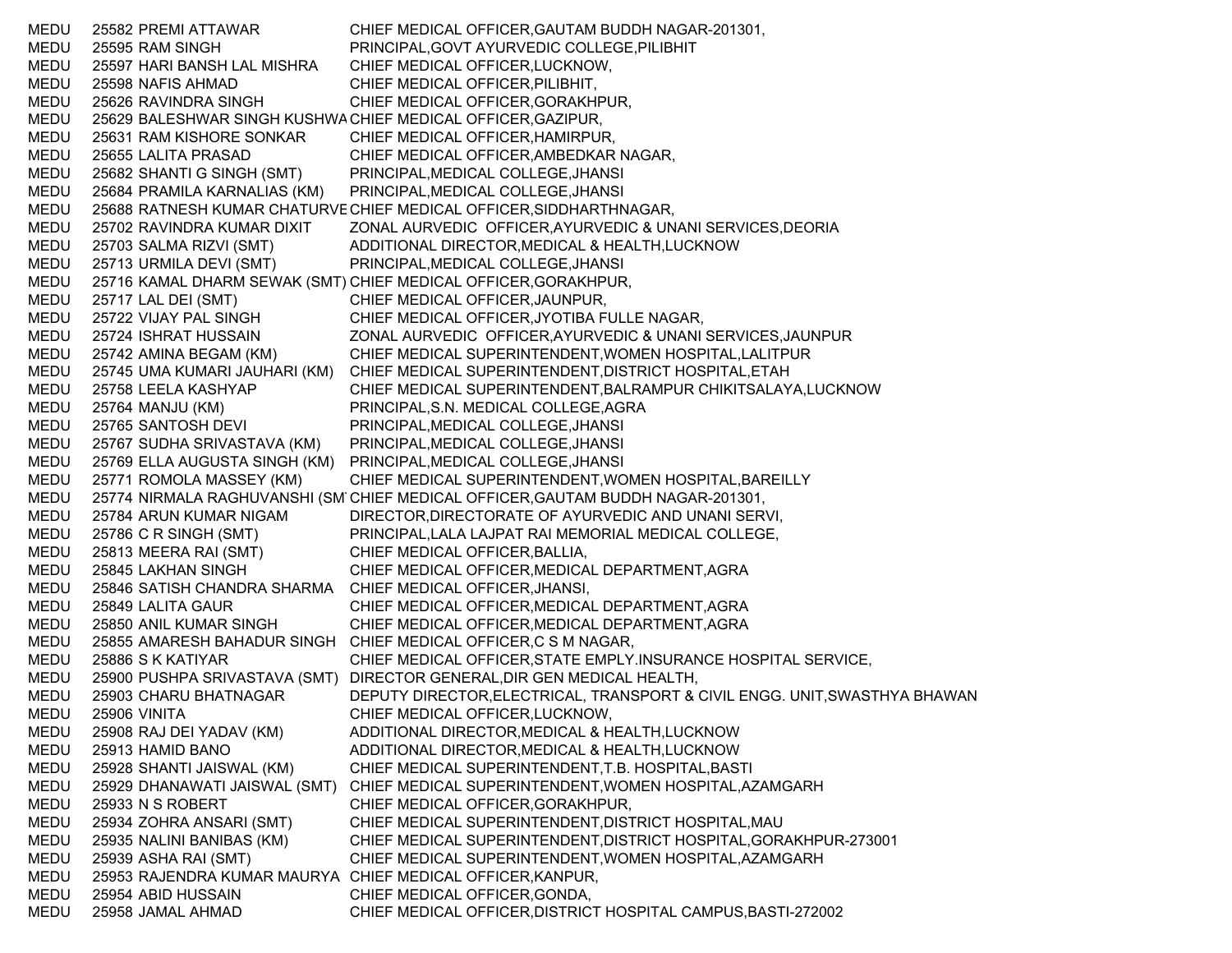MEDU 25962 SHASHI P LAYAL (KM) CHIEF MEDICAL SUPERINTENDENT,DISTRICT HOSPITAL,ETAH MEDU 25964 KUSUM DEVI (KM) CHIEF MEDICAL OFFICER,GONDA, MEDU 25973 TIRTH RAJ PATEL CHIEF MEDICAL OFFICER,JAUNPUR, MEDU 25980 ANIL KUMAR SHARMA CHIEF MEDICAL OFFICER,BALRAMPUR, MEDU 25991 SHARAD CHANDRA AGRAWALDIRECTOR GENERAL,DIR GEN MEDICAL HEALTH, MEDU 26030 RAM RAJ SINGH CHIEF MEDICAL OFFICER,DISTRICT HOSPITAL,KHERI MEDU 26034 GEETA KUMARI CHIEF MEDICAL SUPERINTENDENT,DISTRICT JOINT HOSPITAL,SANJAY NAGAR MEDU 26043 USHA RANI SAXENA (KM) CHIEF MEDICAL OFFICER,JHANSI, MEDU 26046 SHYAM BEHARI VERMA CHIEF MEDICAL OFFICER,FATEHPUR, MEDU 26048 KAMLESH KUMAR SHAKYA CHIEF MEDICAL OFFICER,FARUKKHABAD, MEDU 26057 CHANDRA KALA SRIVASTAVA CHIEF MEDICAL SUPERINTENDENT,WOMEN HOSPITAL,BAHRAICH MEDU 26062 DURGESH NANDINI (SMT) CHIEF MEDICAL SUPERINTENDENT,T.B. HOSPITAL,THAKURGANJ MEDU 26074 RITA SINGH (SMT) CHIEF MEDICAL OFFICER,LUCKNOW, MEDU 26081 BADAMA DEVI (SMT) CHIEF MEDICAL SUPERINTENDENT,BALRAMPUR CHIKITSALAYA,LUCKNOW MEDU 26084 DEZI SESTAR LAL (KM) CHIEF MEDICAL SUPERINTENDENT,MANDALIYA UPPER NIDESHAK &,CMS MAHARANA PRATAP DISTT. HOSPITAL MEDU 26085 SADHANA MISHRA (KM) ADDITIONAL DIRECTOR,MEDICAL & HEALTH,LUCKNOW MEDU 26092 MITHLESH CHATURVEDI ADDITIONAL DIRECTOR,MALARIA COMMUNICATION DISEASES,SWASTHA BHAWAN MEDU 26101 RAM PREM SINGH CHIEF MEDICAL SUPERINTENDENT,DISTRICT HOSPITAL,RAIBAREILLY MEDU 26102 AWADHESH SINGH ADDITIONAL DIRECTOR,MEDICAL & HEALTH,GORAKHPUR MEDU 26112 PUSHPA LATA SINGH CHIEF MEDICAL OFFICER,JYOTIBA FULLE NAGAR, MEDU 26118 PRASUN LATA (SMT) ADDITIONAL DIRECTOR,MEDICAL & HEALTH,LUCKNOW MEDU 26122 DONTHY MASIH ADDITIONAL DIRECTOR,MEDICAL & HEALTH,LUCKNOW MEDU 26125 RUKHSANA BEGUM (KM) CHIEF MEDICAL OFFICER,LUCKNOW, MEDU 26127 REKHI RANI CHIEF MEDICAL OFFICER,GAUTAM BUDDH NAGAR-201301, MEDU 26131 SANTOSH BHANDARI (KM) CHIEF MEDICAL OFFICER,LUCKNOW, MEDU 26137 PANZY JOHN (SMT) ADDITIONAL DIRECTOR,MEDICAL & HEALTH,LUCKNOW MEDU 26139 SUNILA ADARSH (SMT) CHIEF MEDICAL SUPERINTENDENT,DISTRICT HOSPITAL,GHAZIABAD MEDU 26148 SHASHI BALA SINGH (SMT) CHIEF MEDICAL OFFICER,LUCKNOW, MEDU 26151 PREM LATA SRIVASTAVA (KM CHIEF MEDICAL OFFICER,SAHARANPUR, MEDU 26166 R L JOUHARI (KM) CHIEF MEDICAL OFFICER,LUCKNOW, MEDU 26170 JEMIMA VERMA (SMT) ADDITIONAL DIRECTOR,MEDICAL & HEALTH,LUCKNOW MEDU 26173 SHASHI UPADHYAY (SMT) SUPERINTENDENT,VEERANGANA JHALKARIBAI WOMEN HOSPITAL,HAZRATGANJ MEDU 26175 SUSHMA JAISWAL CHIEF MEDICAL OFFICER,STANLEY ROAD,NEAR T B SAPRU HOSPITAL MEDU 26188 RITA GUPTA (SMT) ADDITIONAL DIRECTOR,MEDICAL & HEALTH,LUCKNOW MEDU 26203 MRIDULA SRIVASTAVA (KM) ADDITIONAL DIRECTOR,MEDICAL & HEALTH,LUCKNOW MEDU 26222 ADLIN AHMAD (SMT) CHIEF MEDICAL OFFICER,LUCKNOW, MEDU 26223 SHASHI PRABHA SINGH (KM) ADDITIONAL DIRECTOR,MEDICAL & HEALTH,LUCKNOW MEDU 26238 AWDHESH KUMARI (SMT) CHIEF MEDICAL OFFICER,LUCKNOW, MEDU 26240 VIOLET VINEETA WILLIAM (KN ADDITIONAL DIRECTOR,MEDICAL & HEALTH,LUCKNOW MEDU 26265 MEENA KUMARI (KM) MEDICAL SUPERINTENDENT,MEDICAL SUPRINTENDENT,E S I HOSPITAL NAINI MEDU 26266 DURGAWATI DEVI II (KM) MEDICAL SUPERINTENDENT,MEDICAL SUPRINTENDENT,E S I HOSPITAL NAINI MEDU 26268 S SAFIA KHATOON (KM) PRINCIPAL,MOTI LAL NEHRU MEDICAL COLLEGE, MEDU 26271 ISHARAWATI DEVI (KM) MEDICAL SUPERINTENDENT,MEDICAL SUPRINTENDENT,E S I HOSPITAL NAINI MEDU 26272 INDIRA KUMARI BHOLA (KM) CHIEF MEDICAL SUPERINTENDENT,DISTRICT HOSPITAL, MEDU 26274 ANITA LAL (SMT) MEDICAL SUPERINTENDENT,MEDICAL SUPRINTENDENT,E S I HOSPITAL NAINI MEDU 26292 SHAMA PARVEEN CHIEF MEDICAL OFFICER,KANPUR, MEDU 26310 MEENA MISHRA (SMT) MEDICAL OFFICER IN-CHARGE,ESI LABOUR MEDICAL SERVICES,U.P. MEDU 26313 PYARE LAL CHIEF MEDICAL OFFICER,FARUKKHABAD, MEDU 26316 KRISHNA KUMAR SHUKLA MEDICAL OFFICER IN-CHARGE,ESI LABOUR MEDICAL SERVICES,U.P. MEDU 26318 GANGA RAM YADAV MEDICAL OFFICER IN-CHARGE,ESI LABOUR MEDICAL SERVICES,U.P.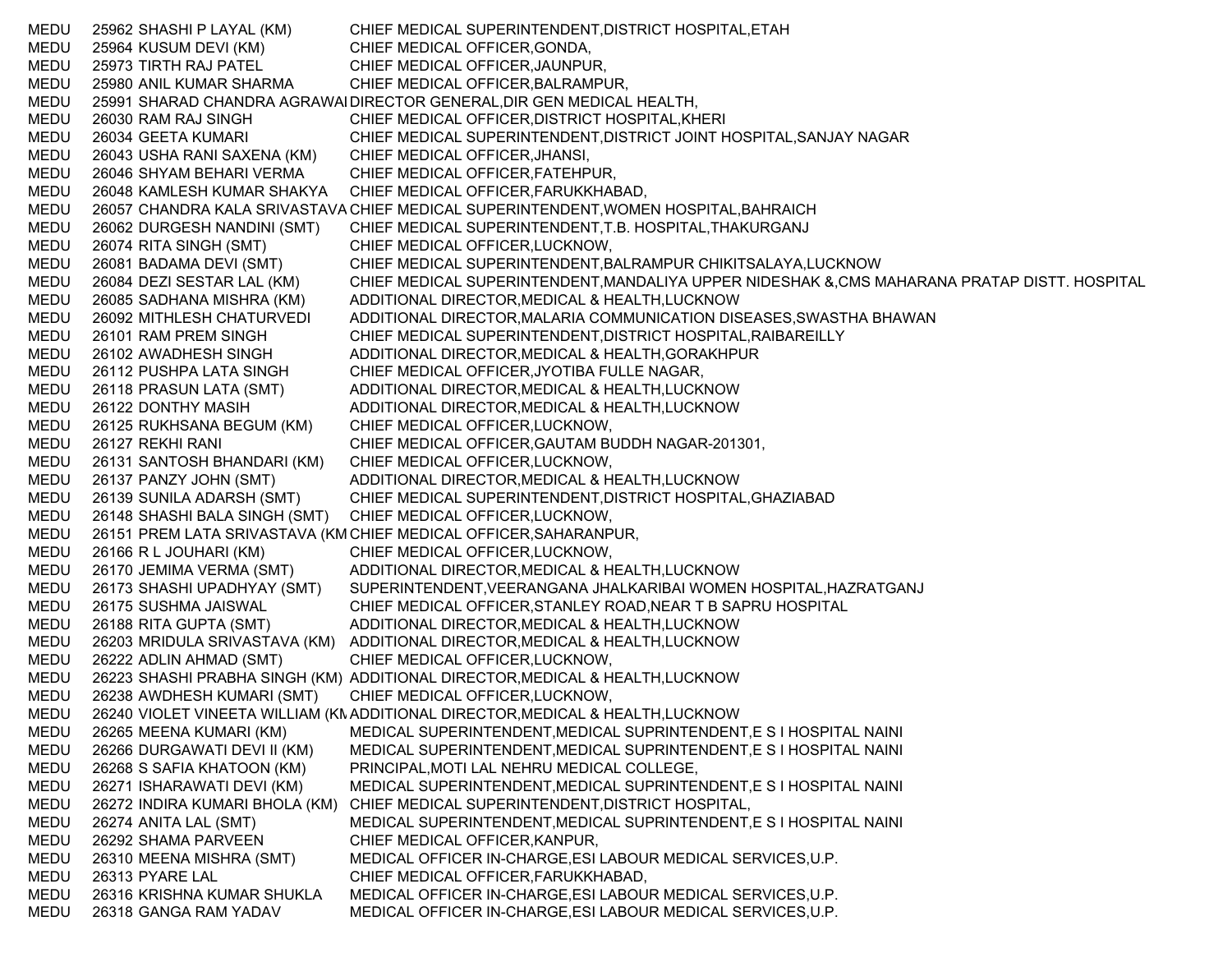MEDU 26328 RAKESH KUMAR SHUKLA CHIEF MEDICAL OFFICER,LUCKNOW, MEDU 26375 SUMAN KANTI (SMT) CHIEF MEDICAL SUPERINTENDENT,WOMEN HOSPITAL, MEDU 26376 SHASHI DUBEY (SMT) PRINCIPAL,G S V M MEDICAL COLLEGE, MEDU 26380 SHIV KANTI SACHAN PRINCIPAL,G S V M MEDICAL COLLEGE, MEDU 26382 REETA SINGH (KM) PRINCIPAL,G S V M MEDICAL COLLEGE, MEDU 26386 ASHOK KUMAR SAINI CHIEF MEDICAL OFFICER,KANNAUJ, MEDU 26407 REENA LAL (KM) CHIEF MEDICAL SUPERINTENDENT,BALRAMPUR CHIKITSALAYA,LUCKNOW MEDU 26413 SHEEBA SANGEETA GYAN (SICHIEF MEDICAL SUPERINTENDENT,WOMEN HOSPITAL,ALIGARH MEDU 26417 FLORENCE DAYSON (KM) CHIEF MEDICAL SUPERINTENDENT,DISTRICT HOSPITAL,ALIGARH MEDU 26419 SUNITA ROJ MAYARA CHIEF MEDICAL SUPERINTENDENT,DISTRICT HOSPITAL,ALIGARH MEDU 26424 SUMAN GUPTA CHIEF MEDICAL SUPERINTENDENT,WOMEN HOSPITAL, MEDU 26425 URMILA DEVI CHIEF MEDICAL SUPERINTENDENT,WOMEN HOSPITAL, MEDU 26429 DURGA BHATTACHARYA (SM CHIEF MEDICAL SUPERINTENDENT,BALRAMPUR CHIKITSALAYA,LUCKNOW MEDU 26430 RAM RANI SACHAN (SMT) CHIEF MEDICAL SUPERINTENDENT,WOMEN HOSPITAL, MEDU 26431 MITHLESH SAHU (SMT) PRINCIPAL,G S V M MEDICAL COLLEGE, MEDU 26432 VIMLA YADAV (SMT) CHIEF MEDICAL SUPERINTENDENT,WOMEN HOSPITAL,AZAMGARH MEDU 26444 VED PRAKASH YADAV CHIEF MEDICAL SUPERINTENDENT,WOMEN HOSPITAL,MEERUT MEDU 26451 HARI SHANKER DWIVEDI CHIEF MEDICAL OFFICER,DISTRICT HOSPITAL, MEDU 26454 R C PRASAD CHIEF MEDICAL OFFICER,STANLEY ROAD,NEAR T B SAPRU HOSPITAL MEDU 26458 MUNNI SINGH (SMT) CHIEF MEDICAL SUPERINTENDENT,WOMEN HOSPITAL,BALLIA MEDU 26460 RAMAWATI SINGH (SMT) CHIEF MEDICAL SUPERINTENDENT,WOMEN HOSPITAL,BALLIA MEDU 26462 SHANTI SHINE (KM) CHIEF MEDICAL SUPERINTENDENT,BALRAMPUR CHIKITSALAYA,LUCKNOW MEDU 26465 PUSHPA DEVI RAWAT (SMT) ADDITIONAL DIRECTOR,MEDICAL & HEALTH,LUCKNOW MEDU 26466 SATISH KUMAR DIXIT CHIEF MEDICAL OFFICER,RAIBAREILLY, MEDU 26467 VINOD KUMAR SRIVASTAVA DISTRICT HOMOEOPATHIC MEDICAL OFFICER,HOMEOPATHIC HOSPITAL, MEDU 26478 RAM PRASAD CHAUHAN CHIEF MEDICAL OFFICER,DEORIA, MEDU 26488 SNEHLATA SAMEUAL (KM) CHIEF MEDICAL OFFICER,DEORIA, MEDU 26489 NIYAMAT ALI CHIEF MEDICAL OFFICER,KUSHI NAGAR,PADRAUNA MEDU 26491 SARSWATI TRIPATHI (SMT) CHIEF MEDICAL OFFICER,DEORIA, MEDU 26500 BRAHM DEV CHAUDHARY CHIEF MEDICAL SUPERINTENDENT,DISTRICT HOSPITAL,GORAKHPUR-273001 MEDU 26509 MOHAMMAD SALIM CHIEF MEDICAL SUPERINTENDENT,DISTRICT HOSPITAL,BAHRAICH MEDU 26521 SARVESH KUMAR PRINCIPAL,G S V M MEDICAL COLLEGE, MEDU 26570 OM KUMARI CHIEF MEDICAL SUPERINTENDENT,BALRAMPUR CHIKITSALAYA,LUCKNOW MEDU 26580 ANJUM FIRDAUS ADDITIONAL DIRECTOR,MEDICAL & HEALTH,LUCKNOW MEDU 26592 HARSHLATA SINGH (SMT) CHIEF MEDICAL OFFICER,LUCKNOW, MEDU 26597 MANJU LATA YADAV ADDITIONAL DIRECTOR,MEDICAL & HEALTH,LUCKNOW MEDU 26599 MADHU BALA SHUKLA ADDITIONAL DIRECTOR,MEDICAL & HEALTH,LUCKNOW MEDU 26604 JITENDRA NARESH PRINCIPAL,MEDICAL COLLEGE,JHANSI MEDU 26605 RAGHURAJ SINGH CHIEF MEDICAL OFFICER,JHANSI, MEDU 26606 MANOJ KUMAR SACHAN PRINCIPAL,MEDICAL COLLEGE,JHANSI MEDU 26608 RANI (KM) PRINCIPAL,MEDICAL COLLEGE,JHANSI MEDU 26611 VIRENDRA KUMAR GUPTA PRINCIPAL,MEDICAL COLLEGE,JHANSI MEDU 26621 G D SINGH CHIEF MEDICAL OFFICER,IN FRONT OF SUPER MARKET,STATION ROAD MEDU 26652 IZHAR AHMAD KHAN CHIEF MEDICAL OFFICER,SITAPUR, MEDU 26655 SHAKUNTLA DEVI (SMT) CHIEF MEDICAL SUPERINTENDENT,DISTRICT HOSPITAL,FIROZABAD MEDU 26659 VIMLA KATING (SMT) CHIEF MEDICAL SUPERINTENDENT,T.B. HOSPITAL,THAKURGANJ MEDU 26662 SUMAN KUMARI DEVI VERMA CHIEF MEDICAL SUPERINTENDENT,BALRAMPUR CHIKITSALAYA,LUCKNOW MEDU 26671 NAND KISHORE PANDEY CHIEF MEDICAL SUPERINTENDENT,WOMEN HOSPITAL,GAZIPUR MEDU 26687 VED PRAKASH CHIEF MEDICAL SUPERINTENDENT,DISTRICT HOSPITAL,GHAZIABAD MEDU 26723 SURYA VANSHI LAL ZONAL AURVEDIC OFFICER,AYURVEDIC & UNANI SERVICES,32, SAROJINI NAIDU MARG, LUCKNOW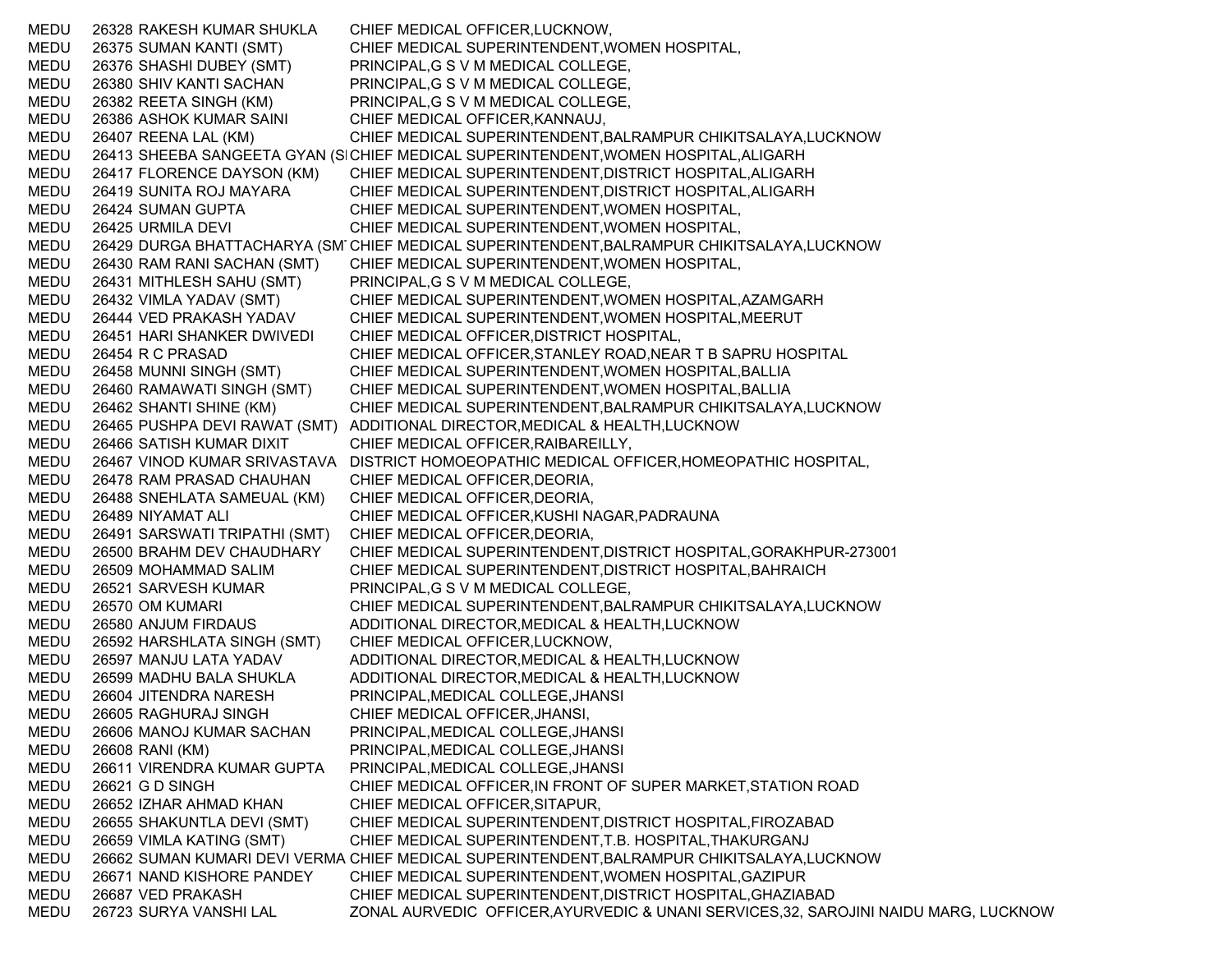MEDU 26724 RATNAKAR PRASAD SINGH ZONAL AURVEDIC OFFICER,AYURVEDIC & UNANI SERVICES,SONBHADRA MEDU 26729 PRATHVIRAJ SINGH ZONAL AURVEDIC OFFICER,AYURVEDIC & UNANI SERVICES,SONBHADRA MEDU 26732 SAKUNTALA LAL (KM) PRINCIPAL,G S V M MEDICAL COLLEGE, MEDU 26733 ASHA RANI SINGH (SMT) PRINCIPAL,G S V M MEDICAL COLLEGE, MEDU 26738 SHARDA DEVI (SMT) CHIEF MEDICAL OFFICER,STANLEY ROAD,NEAR T B SAPRU HOSPITAL MEDU 26747 JAI PAL SINGH CHIEF MEDICAL SUPERINTENDENT,DISTRICT HOSPITAL,CIVIL LINES MEDU 26749 RAJENDRA PRASAD SEMWALCHIEF MEDICAL OFFICER,SHAMLI, MEDU 26750 INDRANI SHARMA (KM) CHIEF MEDICAL SUPERINTENDENT,MANDALIYA UPPER NIDESHAK &,CMS MAHARANA PRATAP DISTT. HOSPITAL MEDU 26758 NAZIB AHMAD CHIEF MEDICAL OFFICER,BAHRAICH, MEDU 26767 VINOD KUMAR CHIEF MEDICAL OFFICER,KANSHIRAM NAGAR, MEDU 26770 AJAB SINGH CHIEF MEDICAL OFFICER, ETAH, MEDU 26771 RAJAI RAM GAUR CHIEF MEDICAL OFFICER,DEORIA, MEDU 26787 RAJENDRA PRASAD VERMA PRINCIPAL,G S V M MEDICAL COLLEGE, MEDU 26788 ARVIND KUMAR KANAUJIA PRINCIPAL,G S V M MEDICAL COLLEGE, MEDU 26790 SHAHEEN PARVEEN (KM) CHIEF MEDICAL OFFICER,MEERUT, MEDU 26792 SUNIL KUMAR MISHRA CHIEF MEDICAL OFFICER,MEERUT, MEDU 26793 BRIJESH SINGH PRINCIPAL,LALA LAJPAT RAI MEMORIAL MEDICAL COLLEGE, MEDU 26796 SUNITA CHOPRA (SMT) PRINCIPAL,LALA LAJPAT RAI MEMORIAL MEDICAL COLLEGE, MEDU 26797 RUTH RANI (KM) PRINCIPAL,LALA LAJPAT RAI MEMORIAL MEDICAL COLLEGE, MEDU 26798 ANGLEERA GEORGE (KM) PRINCIPAL,LALA LAJPAT RAI MEMORIAL MEDICAL COLLEGE, MEDU 26801 SIMLESH (SMT) PRINCIPAL,LALA LAJPAT RAI MEMORIAL MEDICAL COLLEGE, MEDU 26802 RENU BALA (KM) PRINCIPAL,LALA LAJPAT RAI MEMORIAL MEDICAL COLLEGE, MEDU 26804 ANITA CHAND (SMT) PRINCIPAL,LALA LAJPAT RAI MEMORIAL MEDICAL COLLEGE, MEDU 26805 CHUNNI KATIYAR (KM) PRINCIPAL,LALA LAJPAT RAI MEMORIAL MEDICAL COLLEGE, MEDU 26808 DOLLY T KLANCY (SMT) PRINCIPAL,LALA LAJPAT RAI MEMORIAL MEDICAL COLLEGE, MEDU 26809 URMILA DEVI (SMT) CHIEF MEDICAL OFFICER,MEERUT, MEDU 26812 ALICE MASIH (KM) PRINCIPAL,LALA LAJPAT RAI MEMORIAL MEDICAL COLLEGE, MEDU 26814 KRISHNA DEVI (SMT) CHIEF MEDICAL SUPERINTENDENT,DISTRICT HOSPITAL,MAINPURI MEDU 26827 RAMASHANKER SINGH CHIEF MEDICAL OFFICER,KUSHI NAGAR,PADRAUNA MEDU 26832 ANAR SINGH CHIEF MEDICAL OFFICER,MORADABAD, MEDU 26847 NARAIN SINGH CHIEF MEDICAL OFFICER,STATE EMPLY.INSURANCE HOSPITAL SERVICE,BAREILLY MEDU 26848 AMBARISH KUMAR AGRAWALCHIEF MEDICAL OFFICER,SHAHJAHANPUR, MEDU 26855 ZEESHAN AHMAD CHIEF MEDICAL SUPERINTENDENT,BALRAMPUR CHIKITSALAYA,LUCKNOW MEDU 26856 KUMUDINI MISHRA (SMT) CHIEF MEDICAL SUPERINTENDENT,BALRAMPUR CHIKITSALAYA,LUCKNOW MEDU 26861 DOLLY JOHNSON (KM) CHIEF MEDICAL OFFICER,ETAWAH, MEDU 26879 MAHENDRA PAL SINGH CHIEF MEDICAL OFFICER,ALIGARH, MEDU 26887 CHHOTEY LAL CHIEF MEDICAL SUPERINTENDENT,DISTRICT HOSPITAL,DEORIA MEDU 26889 JYOTSANA MISHRA (SMT) CHIEF MEDICAL OFFICER,LUCKNOW, MEDU 26890 RUPIKA LAYAL (SMT) CHIEF MEDICAL OFFICER,KANPUR, MEDU 26892 KAMLA DEVI (SMT) PRINCIPAL,G S V M MEDICAL COLLEGE, MEDU 26894 NIRMALA KUMUD SAHAI (SMT PRINCIPAL,G S V M MEDICAL COLLEGE, MEDU 26898 VAKIL AHMAD ZONAL AURVEDIC OFFICER,AYURVEDIC & UNANI SERVICES,BAREILLY MEDU 26899 MOHOMMAD UMAR ZONAL AURVEDIC OFFICER,AYURVEDIC & UNANI SERVICES,RAIBAREILLY MEDU 26905 ANITA GUPTA (KM) CHIEF MEDICAL SUPERINTENDENT,WOMEN HOSPITAL,LUCKNOW MEDU 26910 DEBRA TRIPATHI (SMT) ADDITIONAL DIRECTOR,MEDICAL & HEALTH,LUCKNOW MEDU 26921 KAMLESH DAS (KM) CHIEF MEDICAL OFFICER,GAUTAM BUDDH NAGAR-201301, MEDU 26928 NARJIS KHATUN CHIEF MEDICAL OFFICER,GONDA, MEDU 26931 NAJMA BANO (KM) CHIEF MEDICAL OFFICER,DR S.P.M. CIVIL HOSPITAL, MEDU 26934 SNEHLATA SHARMA (KM) ADDITIONAL DIRECTOR,MEDICAL & HEALTH,LUCKNOW MEDU 26935 SNEHLATA SRIVASTAVA (SM1CHIEF MEDICAL SUPERINTENDENT,BALRAMPUR CHIKITSALAYA,LUCKNOW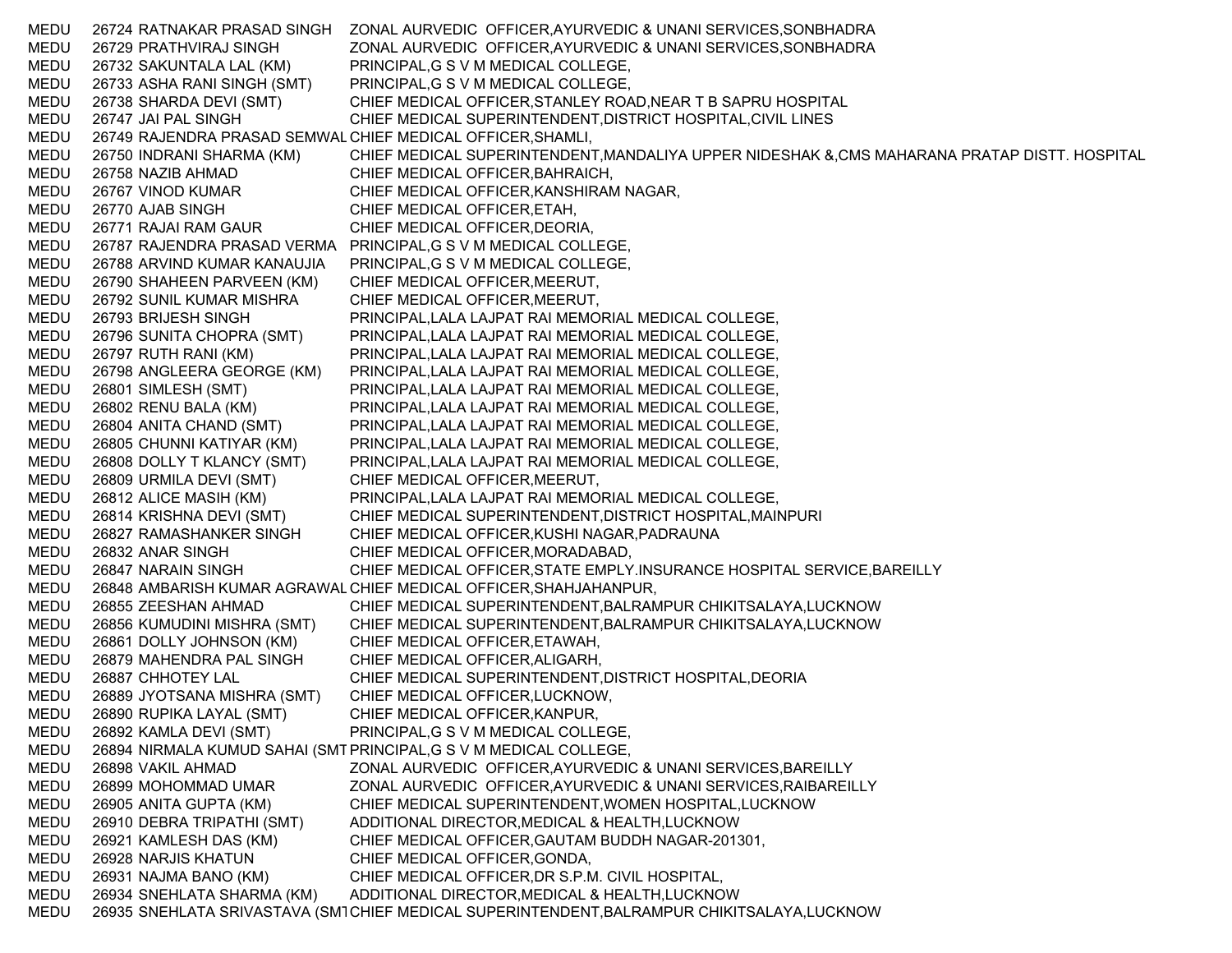MEDU 26936 SHOBHA RANI (SMT) CHIEF MEDICAL SUPERINTENDENT,WOMEN HOSPITAL,LUCKNOW MEDU 26937 SUSHMA (KM) CHIEF MEDICAL SUPERINTENDENT,T.B. HOSPITAL,THAKURGANJ MEDU 26938 SHIVSHRI DEVI (KM) CHIEF MEDICAL SUPERINTENDENT,BALRAMPUR CHIKITSALAYA,LUCKNOW MEDU 26943 SHANTI DEVI (SMT) CHIEF MEDICAL SUPERINTENDENT,BALRAMPUR CHIKITSALAYA,LUCKNOW MEDU 26947 POLINA ROOTH SINGH (SMT) ADDITIONAL DIRECTOR,MEDICAL & HEALTH,LUCKNOW MEDU 26950 REEMA CHARAN (SMT) CHIEF MEDICAL SUPERINTENDENT,BALRAMPUR CHIKITSALAYA,LUCKNOW MEDU 26951 RAJESH KUMARI (SMT) CHIEF MEDICAL OFFICER,DISTRICT HOSPITAL,KHERI MEDU 26953 JYOTSANA SINGH (SMT) CHIEF MEDICAL OFFICER,DR S.P.M. CIVIL HOSPITAL, MEDU 26956 VIMLA RAWAT (KM) ADDITIONAL DIRECTOR,MEDICAL & HEALTH,LUCKNOW MEDU 26961 OM PRAKASH MISHRA ZONAL AURVEDIC OFFICER,AYURVEDIC & UNANI SERVICES,SIDDHARTHNAGAR MEDU 26963 RAM SEWAK RAM ZONAL AURVEDIC OFFICER,AYURVEDIC & UNANI SERVICES,GAZIPUR MEDU 26966 SUNDER LAL DIRECTOR GENERAL,DIR GEN MEDICAL HEALTH, MEDU 26969 RAKESH KUMAR CHIEF MEDICAL OFFICER,DISTRICT HOSPITAL CAMPUS,MUZAFFARNAGAR-251001 MEDU 26981 MARIAM LAL (KM) CHIEF MEDICAL SUPERINTENDENT,MANDALIYA UPPER NIDESHAK &,CMS MAHARANA PRATAP DISTT. HOSPITAL MEDU 26989 SUBODH KUMAR CHIEF MEDICAL OFFICER,UNNAO, MEDU 27002 RADHA RANI SHARMA CHIEF MEDICAL SUPERINTENDENT,DISTRICT HOSPITAL (MALE),RORRKEE ROAD MEDU 27016 GAYASUDDIN ANSARI ZONAL AURVEDIC OFFICER,KUSHINAGAR, MEDU 27017 LALMAN PRASAD ZONAL AURVEDIC OFFICER,AYURVEDIC & UNANI SERVICES,SONBHADRA MEDU 27019 SURENDRA KUMAR SHARMA ZONAL AURVEDIC OFFICER,AYURVEDIC & UNANI SERVICES,MUZAFFARNAGAR MEDU 27020 DEV NARAIN ZONAL AURVEDIC OFFICER,AYURVEDIC & UNANI SERVICES,BASTI MEDU 27026 INDRA JEET MISHRA DISTRICT HOMOEOPATHIC MEDICAL OFFICER,DISTRICT HOMOEOPATHIC HOSPITAL,FATEHPUR MEDU 27035 RAJ KUMAR JAIN CHIEF MEDICAL SUPERINTENDENT,WOMEN HOSPITAL,LALITPUR MEDU 27041 OM PRAKASH ZONAL AURVEDIC OFFICER,AYURVEDIC & UNANI SERVICES,32, SAROJINI NAIDU MARG, LUCKNOW MEDU 27042 VIMLA SINGH (SMT) SUPERINTENDENT,GOVT.AYURVEDIC/UNANI INDUSTRIES,LUCKNOW MEDU 27044 KAMAL KUMAR SINGH ZONAL AURVEDIC OFFICER,AYURVEDIC & UNANI SERVICES,PRATAPGARH MEDU 27045 SATISH KUMAR MISHRA ZONAL AURVEDIC OFFICER,AYURVEDIC & UNANI SERVICES,SONBHADRA MEDU 27052 NIRMALA PANDEY (SMT) CHIEF MEDICAL OFFICER,BALLIA, MEDU 27053 RAJENDRA PRASAD VERMA CHIEF MEDICAL OFFICER,BALLIA, MEDU 27062 SACHINDRA KUMAR CHIEF MEDICAL OFFICER,SITAPUR, MEDU 27068 TERESSA VIJAI JOSEPH (SMT PRINCIPAL,LALA LAJPAT RAI MEMORIAL MEDICAL COLLEGE, MEDU 27082 JAGDAMBA PRASAD CHIEF MEDICAL OFFICER,LUCKNOW, MEDU 27097 ABHAY KUMAR PANDEY DIRECTOR GENERAL,DIR GEN MEDICAL HEALTH, MEDU 27104 KARUNENDRA KUMAR SINGH CHIEF MEDICAL OFFICER,UNNAO, MEDU 27142 SARITA BAJAJ PRINCIPAL,MOTI LAL NEHRU MEDICAL COLLEGE, MEDU 27162 MALA DEVI (SMT) ZONAL AURVEDIC OFFICER,AYURVEDIC & UNANI SERVICES,MUZAFFARNAGAR MEDU 27179 PREM CHANDRA SINGH CHIEF MEDICAL OFFICER,BALRAMPUR, MEDU 27182 PREM CHANDRA PANDEY CHIEF MEDICAL OFFICER,STANLEY ROAD,NEAR T B SAPRU HOSPITAL MEDU 27183 JOKHAN RAI CHIEF MEDICAL OFFICER,SANT KABIR NAGAR, MEDU 27184 MAYA SRIVASTAVA (KM) ADDITIONAL DIRECTOR,MEDICAL & HEALTH,LUCKNOW MEDU 27191 ARUN KUMAR PANDEY CHIEF MEDICAL OFFICER,BAHRAICH, MEDU 27199 SATYANAND SINGH CHIEF MEDICAL OFFICER,MIRZAPUR, MEDU 27213 UPENDRA CHANDRA PANDEYDIRECTOR GENERAL,DIR GEN MEDICAL HEALTH, MEDU 27227 SUNITA RAM DHARI (KM) CHIEF MEDICAL SUPERINTENDENT,DISTRICT HOSPITAL,MIRZAPUR MEDU 27229 NIRMALA SINGH GAUTAM (SNCHIEF MEDICAL SUPERINTENDENT,WOMEN HOSPITAL,LUCKNOW MEDU 27230 NIRMALA SINGH CHIEF MEDICAL SUPERINTENDENT,DISTRICT HOSPITAL,MIRZAPUR MEDU 27231 PANMATI (SMT) CHIEF MEDICAL SUPERINTENDENT,DISTRICT HOSPITAL,MIRZAPUR MEDU 27253 RADHEY SHYAM CHIEF MEDICAL OFFICER,DISTRICT HOSPITAL CAMPUS,BASTI-272002 MEDU 27254 GEETA LIPTON (KM) MEDICAL SUPERINTENDENT,MEDICAL SUPRINTENDENT,E S I HOSPITAL NAINI MEDU 27258 PAN SINGH ZONAL AURVEDIC OFFICER,AYURVEDIC & UNANI SERVICES,32, SAROJINI NAIDU MARG, LUCKNOW MEDU 27279 SNEHLATA (KM) CHIEF MEDICAL OFFICER,DISTRICT HOSPITAL,PRATAPGARH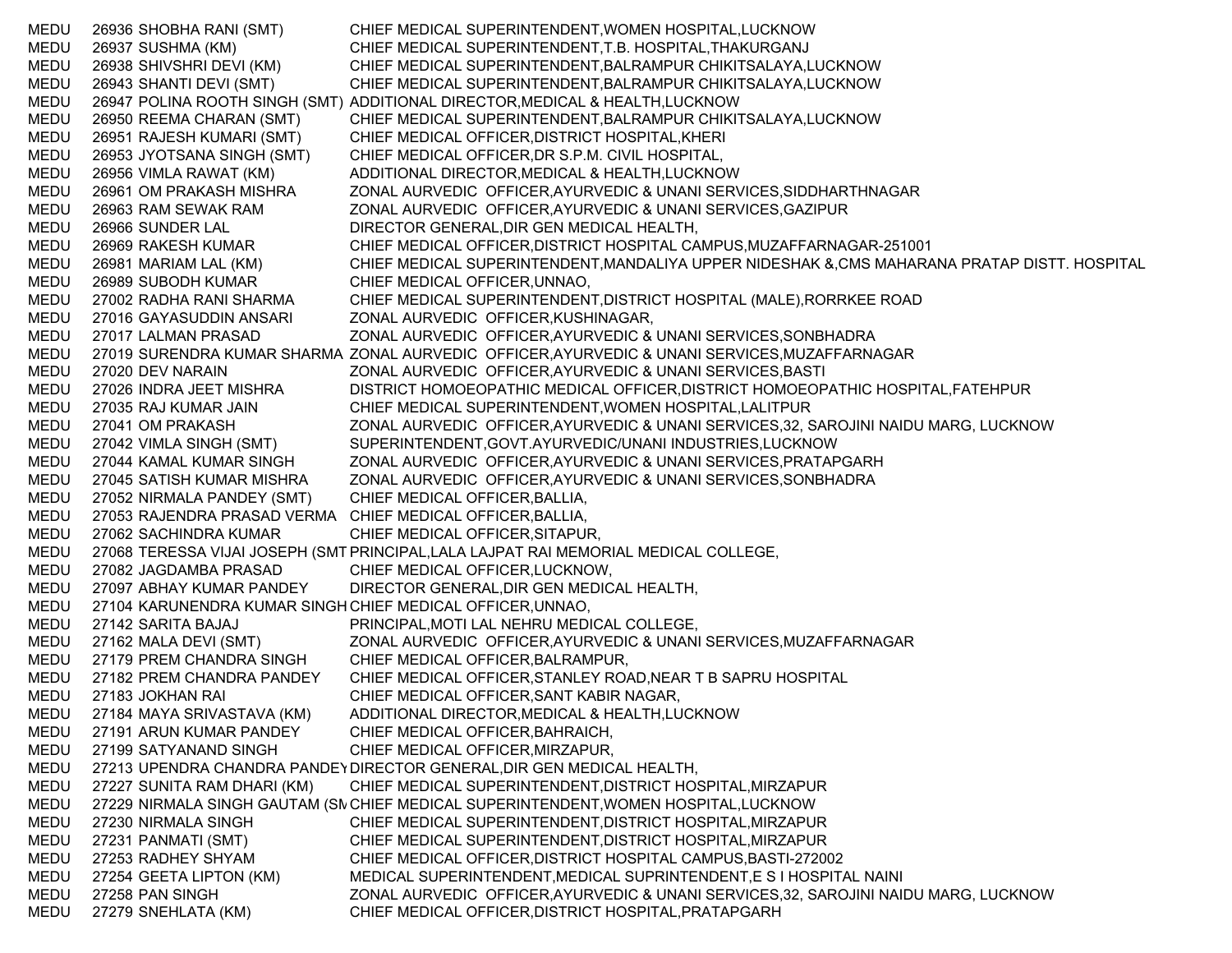MEDU 27280 RAVINDRA KUMAR MISHRA CHIEF MEDICAL SUPERINTENDENT,DISTRICT HOSPITAL, MEDU 27287 VIRENDRA KUMAR VAISHYA CHIEF MEDICAL OFFICER,PRATAPGARH, MEDU 27297 REETA SRIVASTAVA (SMT) CHIEF MEDICAL OFFICER,GORAKHPUR, MEDU 27298 KRISHNA MOHAN SRIVASTAV CHIEF MEDICAL SUPERINTENDENT,DISTRICT HOSPITAL,GORAKHPUR-273001 MEDU 27301 SUBHASH CHANDRA GAUTAN CHIEF MEDICAL OFFICER,MEDICAL DEPARTMENT,AGRA MEDU 27302 SURESH CHANDRA VERMA CHIEF MEDICAL OFFICER,ALIGARH, MEDU 27356 OM PRAKASH PANDEY ZONAL AURVEDIC OFFICER,ZONAL AYURVEDIC & UNANI OFFICER, MEDU 27358 NIZAMUDDIN ZONAL AURVEDIC OFFICER,AYURVEDIC & UNANI SERVICES,32, SAROJINI NAIDU MARG, LUCKNOW MEDU 27369 VISHWANATH ZONAL AURVEDIC OFFICER,AYURVEDIC & UNANI SERVICES, MEDU 27370 S N UPADHYAY CHIEF MEDICAL OFFICER,VARANASI, MEDU 27372 ROMILA CLARIS JOHNSON CHIEF MEDICAL SUPERINTENDENT,DISTRICT HOSPITAL,BAHRAICH MEDU 27373 IQBAL JAHAN BEGUM (SMT) CHIEF MEDICAL SUPERINTENDENT,WOMEN HOSPITAL,BAHRAICH MEDU 27375 RITA SNEHLATA SINGH (SMT) CHIEF MEDICAL SUPERINTENDENT,DISTRICT HOSPITAL,BAHRAICH MEDU 27377 LADO RANI SINGH (SMT) CHIEF MEDICAL OFFICER,BAHRAICH, MEDU 27417 GIRISH CHANDRA DIXIT CHIEF MEDICAL SUPERINTENDENT,WOMEN HOSPITAL,LUCKNOW MEDU 27445 ROOP NARAIN CHAUHAN CHIEF MEDICAL SUPERINTENDENT,WOMEN HOSPITAL,KAUSHAMBI MEDU 27454 PREMPATI (SMT) CHIEF MEDICAL SUPERINTENDENT,BALRAMPUR CHIKITSALAYA,LUCKNOW MEDU 27455 VIMLA SAXENA (SMT) CHIEF MEDICAL SUPERINTENDENT,BALRAMPUR CHIKITSALAYA,LUCKNOW MEDU 27460 RAJMATI YADAV (SMT) CHIEF MEDICAL SUPERINTENDENT,WOMEN HOSPITAL,AZAMGARH MEDU 27482 SAROJ KUMARI (SMT) CHIEF MEDICAL OFFICER,STANLEY ROAD,NEAR T B SAPRU HOSPITAL MEDU 27483 ANARKALI (SMT) CHIEF MEDICAL OFFICER,DISTRICT HOSPITAL,PRATAPGARH MEDU 27498 RANJANA UPADHYAY (SMT) CHIEF MEDICAL SUPERINTENDENT,MANDALIYA UPPER NIDESHAK &,CMS MAHARANA PRATAP DISTT. HOSPITAL MEDU 27508 DINESH SINGH CHIEF MEDICAL OFFICER,VARANASI, MEDU 27511 MANJU MALIK (SMT) CHIEF MEDICAL SUPERINTENDENT,WOMEN HOSPITAL,MEERUT MEDU 27515 PARVEEN LUKE (SMT) CHIEF MEDICAL SUPERINTENDENT,MANDALIYA UPPER NIDESHAK &,CMS MAHARANA PRATAP DISTT. HOSPITAL MEDU 27517 I P LAL (KM) ADDITIONAL DIRECTOR,MEDICAL & HEALTH,LUCKNOW MEDU 27528 PUSHPA LAL (SMT) CHIEF MEDICAL SUPERINTENDENT,DISTRICT JOINT HOSPITAL,SANJAY NAGAR MEDU 27531 RAM LALI SINGH (KM) CHIEF MEDICAL SUPERINTENDENT,DISTRICT HOSPITAL,UNNAO MEDU 27565 JANAKI SHARAN SHUKLA ZONAL AURVEDIC OFFICER,AYURVEDIC & UNANI SERVICES,32, SAROJINI NAIDU MARG, LUCKNOW MEDU 27569 LAXMI NARAIN SINGH ZONAL AURVEDIC OFFICER,AYURVEDIC & UNANI SERVICES,BASTI MEDU 27572 HALDHAR MISHRA ZONAL AURVEDIC OFFICER,AYURVEDIC & UNANI SERVICES,DEORIA MEDU 27577 SUMAN KUMARI ZONAL AURVEDIC OFFICER,AYURVEDIC & UNANI SERVICES,BASTI MEDU 27585 ISRAWATI KESHARWANI (SM1CHIEF MEDICAL SUPERINTENDENT,WOMEN HOSPITAL, MEDU 27597 RAKESH KUMAR CHIEF MEDICAL OFFICER,HAPUR, MEDU 27602 RAJ KUMAR GUPTA CHIEF MEDICAL OFFICER,SIDDHARTHNAGAR, MEDU 27605 ANAMMA K P (KM) CHIEF MEDICAL OFFICER,GHAZIABAD, MEDU 27610 VINOD KUMAR CHIEF MEDICAL OFFICER,SHAMLI, MEDU 27613 RAM PREETI PANDEY CHIEF MEDICAL OFFICER,BAHRAICH, MEDU 27616 OM PRAKASH PANDEY CHIEF MEDICAL SUPERINTENDENT,DISTRICT HOSPITAL,GORAKHPUR-273001 MEDU 27619 RAM KISHUN CHIEF MEDICAL OFFICER,PRATAPGARH, MEDU 27623 VINOD KUMAR SINGH CHIEF MEDICAL SUPERINTENDENT,DISTRICT HOSPITAL,BALRAMPUR MEDU 27696 JAI PRAKASH RAM CHIEF MEDICAL OFFICER,CHANDAULI, MEDU 27706 A MASIH (KM) CHIEF MEDICAL OFFICER,STANLEY ROAD,NEAR T B SAPRU HOSPITAL MEDU 27709 REETA CHOPRA (KM) PRINCIPAL,G S V M MEDICAL COLLEGE, MEDU 27731 MABLE MASIH CHIEF MEDICAL SUPERINTENDENT,WOMEN HOSPITAL, MEDU 27734 MANJU SINGH (SMT) CHIEF MEDICAL SUPERINTENDENT,WOMEN HOSPITAL, MEDU 27735 SUSHILA KUMARI (KM) CHIEF MEDICAL OFFICER,E S I SCHEME,LABOUR MEDICAL SERVICES MEDU 27736 MAYANK KUMAR SRIVASTAV/PRINCIPAL,MOTI LAL NEHRU MEDICAL COLLEGE, MEDU 27754 ALVINA PRASAD (SMT) CHIEF MEDICAL SUPERINTENDENT,DISTRICT HOSPITAL,ALIGARH MEDU 27757 LAIK AHMAD CHIEF MEDICAL SUPERINTENDENT,DISTRICT HOSPITAL,UNNAO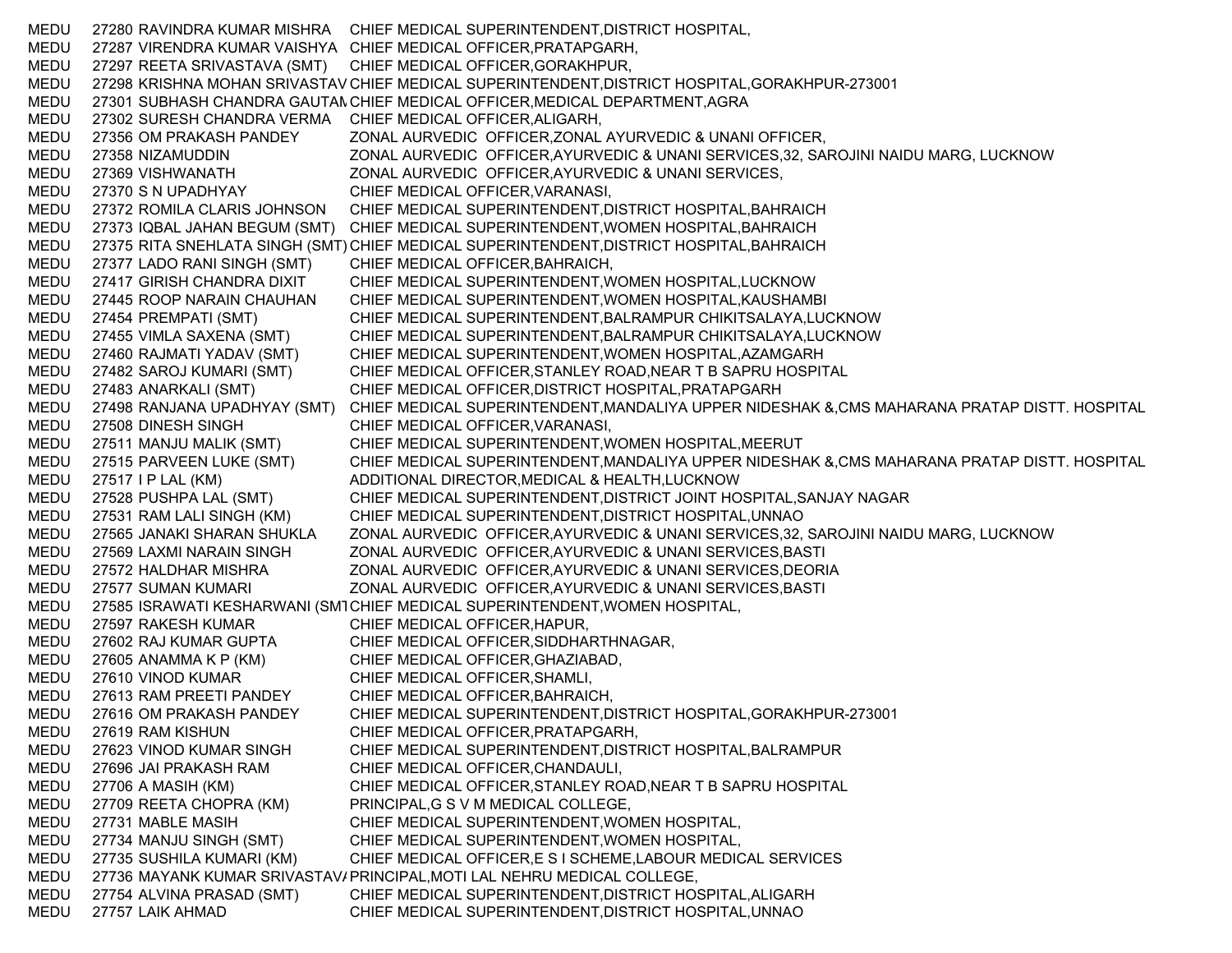MEDU 27765 CHANDRAVATI GIDIAN (KM) CHIEF MEDICAL OFFICER,KANPUR, MEDU 27768 VIDYAWATI (SMT) CHIEF MEDICAL OFFICER,ETAH, MEDU 27770 VEERA DANIAL (SMT) CHIEF MEDICAL SUPERINTENDENT,DISTRICT HOSPITAL,ETAH MEDU 27780 LEELAVATI SHARMA (KM) CHIEF MEDICAL OFFICER,KANPUR, MEDU 27781 SUSHILA RAJPUT (KM) CHIEF MEDICAL OFFICER,MEDICAL DEPARTMENT,AGRA MEDU 27785 RENU RANI (KM) CHIEF MEDICAL OFFICER,SAMBHAL,PIN-247776 MEDU 27787 SAROJINI D SINGH (SMT) PRINCIPAL,LALA LAJPAT RAI MEMORIAL MEDICAL COLLEGE, MEDU 27789 NARESH CHAND SHARMA PRINCIPAL,LALA LAJPAT RAI MEMORIAL MEDICAL COLLEGE, MEDU 27808 SURENDRA KAUR MEHMI ADDITIONAL DIRECTOR,MEDICAL & HEALTH,LUCKNOW MEDU 27824 RADHIKA DEVI (SMT) CHIEF MEDICAL OFFICER,GAZIPUR, MEDU 27846 RAVINDRA NATH TIWARI CHIEF MEDICAL OFFICER,SULTANPUR, MEDU 27849 DINESH KUMAR UPADHYAY DISTRICT HOMOEOPATHIC MEDICAL OFFICER,DISTRICT HOMOEOPATHIC HOSPITAL,LUCKNOW MEDU 27856 R S MASIH (KM) PRINCIPAL,LALA LAJPAT RAI MEMORIAL MEDICAL COLLEGE, MEDU 27869 KRISHNA DEVI (KM) PRINCIPAL,G S V M MEDICAL COLLEGE, MEDU 27870 V D SINGH (KM) PRINCIPAL,G S V M MEDICAL COLLEGE, MEDU 27871 RINU JAKSHI ADDITIONAL DIRECTOR,MEDICAL & HEALTH,LUCKNOW MEDU 27873 RAMESH CHANDRA YADAV CHIEF MEDICAL OFFICER,DISTRICT HOSPITAL,PRATAPGARH MEDU 27881 KAMAL JEET SINGH PRINCIPAL,MOTI LAL NEHRU MEDICAL COLLEGE, MEDU 27883 SHOBHA SHEKHAR (SMT) PRINCIPAL,V.R.D. MEDICAL COLLEGE,GORAKHPUR MEDU 27884 MOHD ISMAIL KHAN CHIEF MEDICAL SUPERINTENDENT,O/O CHIEF MEDICAL SUPDT.,WOMEN HOSPITAL MEDU 27890 ARUN KUMAR CHIEF MEDICAL SUPERINTENDENT,DISTRICT HOSPITAL, MEDU 27894 UMAWATI DUBEY (SMT) CHIEF MEDICAL OFFICER,BALLIA, MEDU 27904 VIRENDRA KUMAR MISHRA CHIEF MEDICAL OFFICER,KHERI, MEDU 27907 MADAN GOPAL KUSHWAHA ZONAL AURVEDIC OFFICER,AYURVEDIC & UNANI SERVICES,BANDA MEDU 27911 UMA SINGH (SMT) CHIEF MEDICAL OFFICER,DR S.P.M. CIVIL HOSPITAL, MEDU 27915 RAJ KUMAR MISHRA ZONAL AURVEDIC OFFICER,AYURVEDIC & UNANI SERVICES,PRATAPGARH MEDU 27918 USHA KIRAN (SMT) CHIEF MEDICAL SUPERINTENDENT,DISTRICT HOSPITAL,MIRZAPUR MEDU 27927 ARYENDU ASHUTOSH PANDE CHIEF MEDICAL OFFICER,DISTRICT HOSPITAL,PRATAPGARH MEDU 27935 MAHAVIR PRINCIPAL,G S V M MEDICAL COLLEGE, MEDU 27938 ADHAR KUMAR RAI CHIEF MEDICAL OFFICER,LUCKNOW, MEDU 27940 ANWAR AHMAD PRINCIPAL,G S V M MEDICAL COLLEGE, MEDU 27950 LAKHAN SINGH PRINCIPAL,GOVT AYURVEDIC COLLEGE,PILIBHIT MEDU 27963 VIKRAM SINGH CHIEF MEDICAL OFFICER,MEERUT, MEDU 27964 CHUNNA LAL SHUKLA CHIEF MEDICAL OFFICER,KANPUR(U),KANPURDEHAT MEDU 27993 VYAS MUNI CHIEF MEDICAL OFFICER,GONDA, MEDU 27999 RANJANA SRIVASTAVA (SMT) CHIEF MEDICAL SUPERINTENDENT,DISTRICT HOSPITAL,RAIBAREILLY MEDU 28002 ANITA SINHA (KM) CHIEF MEDICAL SUPERINTENDENT,WOMEN HOSPITAL,MORADABAD MEDU 28009 RAJESH KUMAR UPADHYAY CHIEF MEDICAL OFFICER,MEDICAL DEPARTMENT,AGRA MEDU 28010 MUKESH KUMAR CHIEF MEDICAL SUPERINTENDENT,WOMEN HOSPITAL, MEDU 28018 RAM SUMAG CHAUDHARY CHIEF MEDICAL OFFICER,FAIZABAD, MEDU 28021 RAM LAXAM RAM CHIEF MEDICAL OFFICER,BALLIA, MEDU 28032 RAM ADHAR CHIEF MEDICAL OFFICER,DR S.P.M. CIVIL HOSPITAL, MEDU 28033 RAM NARESH RAM VERMA ZONAL AURVEDIC OFFICER,AYURVEDIC & UNANI SERVICES, MEDU 28036 OM PRAKASH SRIVASTAVA DIRECTOR,DIRECTORATE OF HOMEOPATHIC, U P, MEDU 28037 JITENDRA BAHADUR SINGH CHIEF MEDICAL OFFICER,FAIZABAD, MEDU 28044 LAL BAHADUR CHIEF MEDICAL OFFICER,FAIZABAD, MEDU 28045 SHASHI KUMAR TRIPATHI CHIEF MEDICAL OFFICER,JALAUN, MEDU 28052 UMESH YADAV CHIEF MEDICAL OFFICER,GONDA, MEDU 28055 RAM KUMARI GUPTA (SMT) CHIEF MEDICAL OFFICER,BARABANKI, MEDU 28062 SURAKSHA SINGH (SMT) ADDITIONAL COMMISSIONER,KHADYA & AUSHADHI PRASHASAN NIDESHALAYA,UTTAR PRADESH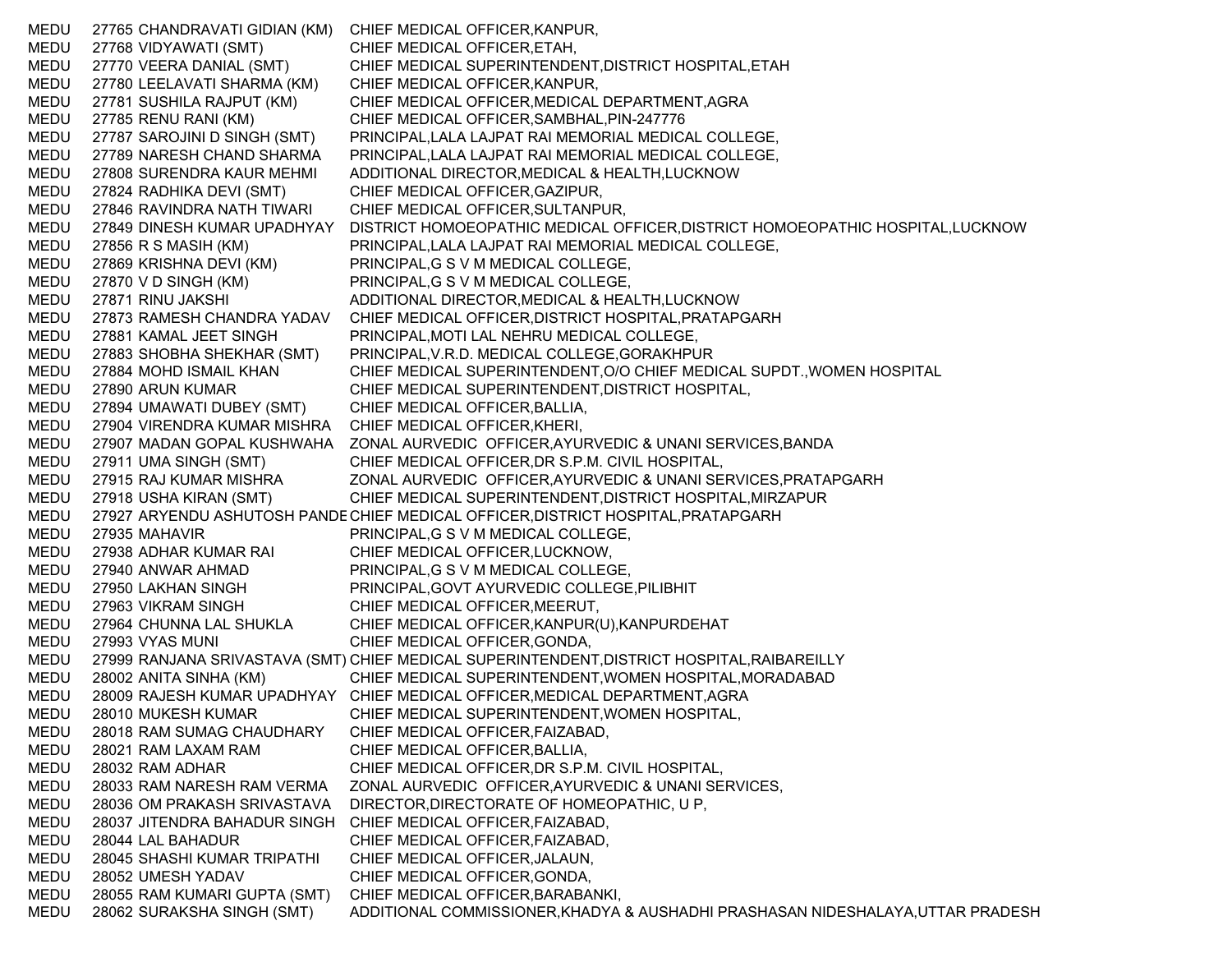MEDU 28063 PREM PRAKASH RAI CHIEF MEDICAL SUPERINTENDENT,T.B. HOSPITAL,BASTI MEDU 28067 J P PUROHIT PRINCIPAL,MEDICAL COLLEGE,JHANSI MEDU 28069 HEERA LAL CHIEF MEDICAL OFFICER,SAMBHAL,PIN-247776 MEDU 28098 E U SIDDIQUI DIRECTOR GENERAL,DIR GEN MEDICAL HEALTH, MEDU 28123 MEWATI CHAUDHARY CHIEF MEDICAL SUPERINTENDENT,WOMEN HOSPITAL, MEDU 28129 RAKESH CHANDRA CHIEF MEDICAL OFFICER,AURAIYA, MEDU 28142 RAKESH DUBEY CHIEF MEDICAL SUPERINTENDENT,DISTRICT JOINT HOSPITAL,MANDAVAR ROAD, BIJNORE MEDU 28156 KAILASH KISHORE VERMA CHIEF MEDICAL OFFICER,KHERI, MEDU 28162 SHANTI MISHRA (KM) PRINCIPAL,G S V M MEDICAL COLLEGE, MEDU 28193 RAM SINGH CHIEF MEDICAL OFFICER,SULTANPUR, MEDU 28194 MUSHTAQ AHMAD CHIEF MEDICAL OFFICER,BARABANKI, MEDU 28198 IRFAN ALI CHIEF MEDICAL OFFICER,BARABANKI, MEDU 28212 DAYANAND SRIVASTAVA PRINCIPAL,V.R.D. MEDICAL COLLEGE,GORAKHPUR MEDU 28228 SUNIL KUMAR BAJPAI CHIEF MEDICAL OFFICER,FARUKKHABAD, MEDU 28267 RAJENDRA SINGH ADDITIONAL DIRECTOR,MEDICAL & HEALTH,LUCKNOW MEDU 28273 N ROY (SMT) MEDICAL OFFICER IN-CHARGE,ESI LABOUR MEDICAL SERVICES,U.P. MEDU 28285 ASHOK KUMAR SRIVASTAVA CHIEF MEDICAL OFFICER,HARDOI, MEDU 28300 RANI SHUKLA (SMT) CHIEF MEDICAL SUPERINTENDENT,WOMEN HOSPITAL, MEDU 28308 SURENDRA CHAUBEY CHIEF MEDICAL OFFICER,DR S.P.M. CIVIL HOSPITAL, MEDU 28312 PREME PABEL (SMT) CHIEF MEDICAL OFFICER,GORAKHPUR, MEDU 28314 KRISHNA DEVI (SMT) CHIEF MEDICAL SUPERINTENDENT,WOMEN HOSPITAL,PRATAPGARH MEDU 28316 MRIDULA SRIVASTAVA PROFESSOR-DIRECTOR,HEART DISEASES INSTITUTE, MEDU 28317 OM PRAKASH SINGH CHIEF MEDICAL OFFICER,DR S.P.M. CIVIL HOSPITAL, MEDU 28322 TRILOK KUMAR SHARMA CHIEF MEDICAL OFFICER,MEDICAL DEPARTMENT,AGRA MEDU 28323 SANDHYA RIDARIYA CHIEF MEDICAL SUPERINTENDENT,BALRAMPUR CHIKITSALAYA,LUCKNOW MEDU 28333 BUDHI RAM CHIEF MEDICAL OFFICER,SIDDHARTHNAGAR, MEDU 28335 ALI AHMAD CHIEF MEDICAL OFFICER,JAUNPUR, MEDU 28356 RAM MILAN MAURYA CHIEF MEDICAL OFFICER,MAHARAJGANJ, MEDU 28380 ASHOK KUMAR TIWARI PRINCIPAL,G S V M MEDICAL COLLEGE, MEDU 28384 JAMIL AHMAD KHAN CHIEF MEDICAL OFFICER,SIDDHARTHNAGAR, MEDU 28385 ARUN LAL CHIEF MEDICAL OFFICER,GONDA, MEDU 28386 SHESH DHAR DWIVEDI CHIEF MEDICAL OFFICER,VARANASI, MEDU 28387 KAILASH CHAND TIWARI CHIEF MEDICAL OFFICER,GAZIPUR, MEDU 28393 SHAMBHU NATH PRINCIPAL,GOVT AYURVEDIC COLLEGE,PILIBHIT MEDU 28395 MUKTA PRASAD VERMA ZONAL AURVEDIC OFFICER,AYURVEDIC & UNANI SERVICES,KHERI MEDU 28402 LEELAWATI (SMT) CHIEF MEDICAL SUPERINTENDENT,PT. DEEN DAYAL UPADHYAY GOVT. HOSPITAL, MEDU 28404 UMESH KUMAR DUBEY ADDITIONAL DIRECTOR,MEDICAL HEALTH, MEDU 28412 RAMAKANT PRASAD SINGH CHIEF MEDICAL OFFICER,DR S.P.M. CIVIL HOSPITAL, MEDU 28419 VIRENDRA KUMAR GUPTA CHIEF MEDICAL OFFICER,SAHARANPUR, MEDU 28423 MANGLA PRASAD YADAV ZONAL AURVEDIC OFFICER,AYURVEDIC & UNANI SERVICES, MEDU 28428 VIJAY PRAKASH JAIN DIRECTOR,DIRECTORATE OF AYURVEDIC AND UNANI SERVI, MEDU 28429 RAM KISHORE MISHRA CHIEF MEDICAL OFFICER,SULTANPUR, MEDU 28437 CHANDRAWATI DEVI (SMT) ADDITIONAL DIRECTOR,MEDICAL & HEALTH,LUCKNOW MEDU 28443 SAVITRI DEVI (SMT) CHIEF MEDICAL SUPERINTENDENT,DISTRICT WOMEN HOSPITAL,KABIR CHAURA MEDU 28444 SHAILA TRIPATHI (SMT) CHIEF MEDICAL SUPERINTENDENT,PT. DEEN DAYAL UPADHYAY GOVT. HOSPITAL, MEDU 28451 RAVINDRA PRASAD DIXIT DIRECTOR,DIRECTORATE OF AYURVEDIC AND UNANI SERVI, MEDU 28458 SHIV PRASAD TIWARI DIRECTOR,DIRECTORATE OF AYURVEDIC AND UNANI SERVI, MEDU 28459 PREM NARAIN SINGH DIRECTOR,DIRECTORATE OF AYURVEDIC AND UNANI SERVI, MEDU 28460 UMA BAJPAI DIRECTOR,DIRECTORATE OF AYURVEDIC AND UNANI SERVI, MEDU 28461 OM PRAKASH TIWARI DIRECTOR,DIRECTORATE OF AYURVEDIC AND UNANI SERVI,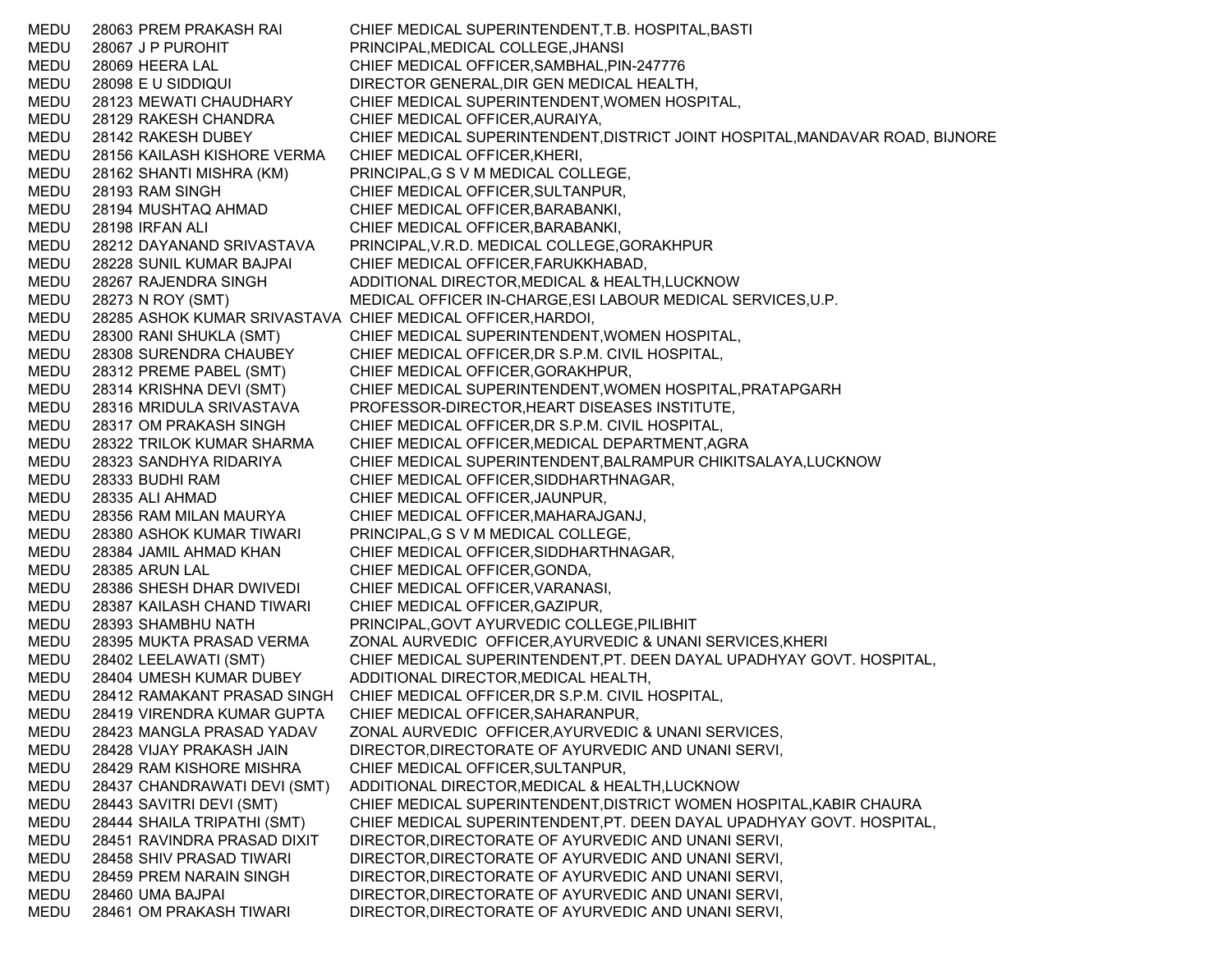MEDU 28466 HEMLATA SHARMA (KM) ADDITIONAL DIRECTOR,MEDICAL & HEALTH,LUCKNOW MEDU 28478 ASHOK KUMAR SINGH CHIEF MEDICAL OFFICER,SANT RAVI DAS NAGAR, MEDU 28482 VINOD KUMAR CHIEF MEDICAL OFFICER,MEDICAL DEPARTMENT,AGRA MEDU 28483 JANAK KUMAR CHIEF MEDICAL OFFICER,MAHAMAYA NAGAR,HATHRAS MEDU 28487 RITA KHANNA DIRECTOR GENERAL,DIRECTORATE OF FAMILY WELFARE, MEDU 28533 KALIKA PRASAD CHIEF MEDICAL OFFICER,RAIBAREILLY, MEDU 28537 ASHOK KUMAR SHARMA ZONAL AURVEDIC OFFICER,AYURVEDIC & UNANI SERVICES,GAZIPUR MEDU 28561 RAM JANKI ARYA (SMT) CHIEF MEDICAL OFFICER,LUCKNOW, MEDU 28571 D K GUPTA CHIEF MEDICAL OFFICER, MOHABA, MEDU 28574 FARUMAL GARG CHIEF MEDICAL OFFICER,SONBHADRA, MEDU 28578 ARUNA DEVI (SMT) CHIEF MEDICAL OFFICER,SONBHADRA, MEDU 28579 KUSHALYA DEVI (SMT) CHIEF MEDICAL OFFICER,MIRZAPUR, MEDU 28580 SATYA BHAMA DEVI (SMT) CHIEF MEDICAL OFFICER,MIRZAPUR, MEDU 28581 SHIV KUMARI (SMT) CHIEF MEDICAL OFFICER,MIRZAPUR, MEDU 28585 PRATAP SINGH BUTOLA CHIEF MEDICAL SUPERINTENDENT,DISTRICT HOSPITAL,SAHARANPUR MEDU 28605 RAMAWATI SINGH CHIEF MEDICAL SUPERINTENDENT,WOMEN HOSPITAL,SULTANPUR MEDU 28610 HARI SHANKER DIXIT CHIEF MEDICAL OFFICER,KUSHI NAGAR,PADRAUNA MEDU 28611 USHA DEVI CHIEF MEDICAL SUPERINTENDENT,DISTRICT HOSPITAL, MEDU 28612 SHARDA DEVI MEDICAL SUPERINTENDENT,MEDICAL SUPRINTENDENT,E S I HOSPITAL NAINI MEDU 28613 KUSUM DEVI CHIEF MEDICAL SUPERINTENDENT,DISTRICT HOSPITAL, MEDU 28626 SUBAS YADAV PRINCIPAL,V.R.D. MEDICAL COLLEGE,GORAKHPUR MEDU 28627 INDRESH DIXIT CHIEF MEDICAL OFFICER,KANPUR(U),KANPURDEHAT MEDU 28628 IQBAL AHMAD CHIEF MEDICAL OFFICER,RAMPUR, MEDU 28629 PRATAP BAHADUR TIWARI CHIEF MEDICAL OFFICER,RAMPUR, MEDU 28639 GYANESHWAR SHARMA CHIEF MEDICAL OFFICER,MEERUT, MEDU 28661 SUMITRA RAO (SMT) CHIEF MEDICAL SUPERINTENDENT,PT. DEEN DAYAL UPADHYAY GOVT. HOSPITAL, MEDU 28662 WASIF AKHTAR CHIEF MEDICAL OFFICER,LUCKNOW, MEDU 28665 RAMAYAN PRASAD YADAV ADDITIONAL DIRECTOR,MEDICAL HEALTH & FAMILY WELFARE,CHITRAKOOT DHAM MANDAL MEDU 28666 DEVENDRA KUMAR TEWARI CHIEF MEDICAL OFFICER,RAIBAREILLY, MEDU 28671 FLORENCE S LAL (KM) CHIEF MEDICAL SUPERINTENDENT,WOMEN HOSPITAL, MEDU 28672 VASUNDHARA YADAV (KM) CHIEF MEDICAL SUPERINTENDENT,WOMEN HOSPITAL, MEDU 28673 USHA SINGH (KM) CHIEF MEDICAL OFFICER,STATE EMPLY.INSURANCE HOSPITAL SERVICE, MEDU 28674 ANITA PAYERSON (KM) CHIEF MEDICAL SUPERINTENDENT,WOMEN HOSPITAL, MEDU 28676 SUSHMA KATIYAR (KM) CHIEF MEDICAL OFFICER,KANPUR, MEDU 28677 SARIN ROBERTSON (KM) CHIEF MEDICAL SUPERINTENDENT,WOMEN HOSPITAL, MEDU 28679 ZARINA M LAL (KM) CHIEF MEDICAL SUPERINTENDENT,WOMEN HOSPITAL, MEDU 28690 HARI OM SRIVASTAVA DISTRICT HOMOEOPATHIC MEDICAL OFFICER,HOMEOPATHIC HOSPITAL, MEDU 28699 SHIV SHANKAR TRIPATHI CHIEF MEDICAL OFFICER,LUCKNOW, MEDU 28702 JATA SHANKAR PANDEY ZONAL AURVEDIC OFFICER,AYURVEDIC & UNANI SERVICES,BALLIA MEDU 28705 RADHIKA GUPTA (SMT) MEDICAL SUPERINTENDENT,MEDICAL SUPRINTENDENT,E S I HOSPITAL NAINI MEDU 28708 LALSA CHIEF MEDICAL OFFICER, JAUNPUR, MEDU 28709 SUMANLATA ADDITIONAL DIRECTOR,MEDICAL & HEALTH,LUCKNOW MEDU 28710 SATYA BHAMA CHIEF MEDICAL OFFICER,JAUNPUR, MEDU 28712 TUNNU RAM CHIEF MEDICAL OFFICER,FATEHPUR, MEDU 28713 R K SINGH SENGAR CHIEF MEDICAL OFFICER,KANPUR(U),KANPURDEHAT MEDU 28714 INDERJEET CHIEF MEDICAL OFFICER,DISTRICT HOSPITAL CAMPUS,BASTI-272002 MEDU 28723 RAKESH KUMAR AWASTHI CHIEF MEDICAL OFFICER,LUCKNOW, MEDU 28724 SHEO KANT TEWARI CHIEF MEDICAL OFFICER,PRATAPGARH, MEDU 28725 DINESH KUMAR CHIEF MEDICAL OFFICER,LUCKNOW, MEDU 28728 UMA SHANKAR TRIPATHI CHIEF MEDICAL OFFICER,SIDDHARTHNAGAR,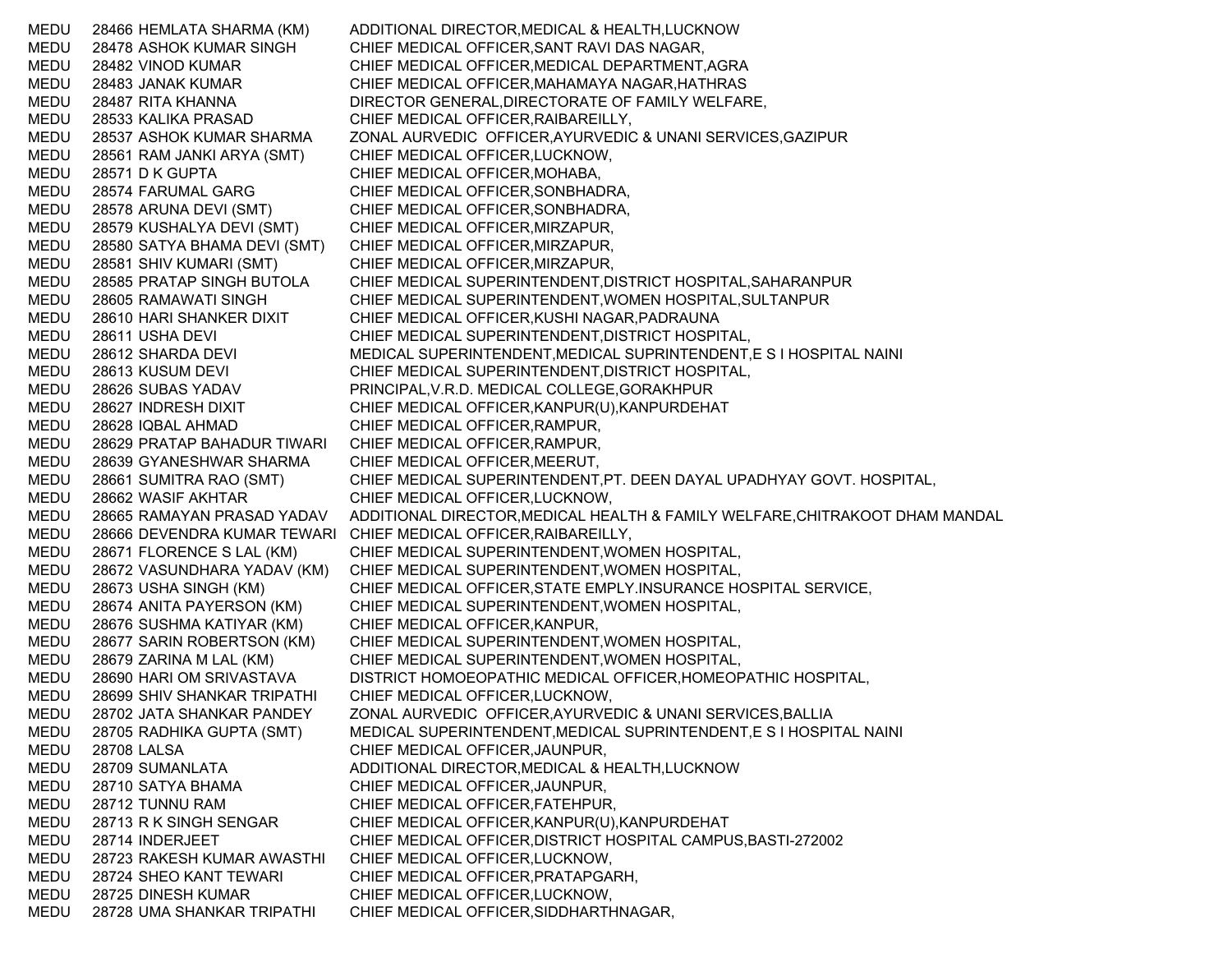MEDU 28730 AJAY KUMAR SINGH CHIEF MEDICAL OFFICER,BALLIA, MEDU 28737 PYARE LAL CHIEF MEDICAL OFFICER,LUCKNOW, MEDU 28739 MOHD ABRAR KHAN CHIEF MEDICAL OFFICER,BAHRAICH, MEDU 28742 GIRJESH KUMAR CHIEF MEDICAL OFFICER,DISTRICT HOSPITAL CAMPUS,BASTI-272002 MEDU 28746 GYANESHWAR SINGH DIRECTOR,DIRECTORATE OF HOMEOPATHIC, U P, MEDU 28749 KALYANI MISHRA (SMT) CHIEF MEDICAL SUPERINTENDENT,WOMEN HOSPITAL, MEDU 28763 RAJENDRA PRASAD CHIEF MEDICAL SUPERINTENDENT,PT. DEEN DAYAL UPADHYAY GOVT. HOSPITAL, MEDU 28769 MANJU CHHABARA (SMT) PRINCIPAL,LALA LAJPAT RAI MEMORIAL MEDICAL COLLEGE, MEDU 28782 RAVI SAXENA ADDITIONAL DIRECTOR,MEDICAL HEALTH, MEDU 28787 RAGHVENDRA SINGH CHIEF MEDICAL OFFICER,DEORIA, MEDU 28789 CHANDRAWATI (KM) PRINCIPAL,MEDICAL COLLEGE,JHANSI MEDU 28792 BALLA PRASAD GUPTA CHIEF MEDICAL OFFICER,GAUTAM BUDDH NAGAR-201301, MEDU 28793 SHAILESH KUMAR SAXENA CHIEF MEDICAL OFFICER,BADAUN, MEDU 28795 KAMLESH KUMAR MISHRA CHIEF MEDICAL OFFICER,MEERUT, MEDU 28796 GAUTAM SINGH CHIEF MEDICAL OFFICER,MEERUT, MEDU 28802 AJAI KUMAR NIGAM DIRECTOR GENERAL,DIR GEN MEDICAL HEALTH, MEDU 28806 MANJU SINGH (SMT) CHIEF MEDICAL OFFICER,GORAKHPUR, MEDU 28828 MONICA (SMT) CHIEF MEDICAL SUPERINTENDENT,WOMEN HOSPITAL,FATEHPUR MEDU 28830 KASHWATI SINGH CHIEF MEDICAL OFFICER,FATEHPUR, MEDU 28831 KUSUMA DEVI (SMT) CHIEF MEDICAL OFFICER,FATEHPUR, MEDU 28834 L S BISHT CHIEF MEDICAL SUPERINTENDENT,DISTRICT HOSPITAL,FATEHPUR MEDU 28856 GEETA GOSWAMI (SMT) PRINCIPAL,LALA LAJPAT RAI MEMORIAL MEDICAL COLLEGE, MEDU 28857 RAJNI SHARMA (SMT) PRINCIPAL,LALA LAJPAT RAI MEMORIAL MEDICAL COLLEGE, MEDU 28858 ASHA TYAGI (SMT) PRINCIPAL,LALA LAJPAT RAI MEMORIAL MEDICAL COLLEGE, MEDU 28859 SHIKSHA MASSEY (SMT) PRINCIPAL,LALA LAJPAT RAI MEMORIAL MEDICAL COLLEGE, MEDU 28860 SAVITA CHAUHAN (SMT) CHIEF MEDICAL SUPERINTENDENT,DISTRICT HOSPITAL,GHAZIABAD MEDU 28863 KUMKUM VASHISHTHA (SMT) PRINCIPAL,LALA LAJPAT RAI MEMORIAL MEDICAL COLLEGE, MEDU 28864 NIRMALA ROBINSON (KM) PRINCIPAL,LALA LAJPAT RAI MEMORIAL MEDICAL COLLEGE, MEDU 28871 UMA SHANKAR SHARMA CHIEF MEDICAL SUPERINTENDENT,MANDALIYA UPPER NIDESHAK &,CMS MAHARANA PRATAP DISTT. HOSPITAL MEDU 28873 VIOLET RAKIYENS (SMT) CHIEF MEDICAL OFFICER,GORAKHPUR, MEDU 28874 SHASHI SHALINI BHAGIRATHI CHIEF MEDICAL OFFICER,GORAKHPUR, MEDU 28876 KAMLA SINGH (SMT) CHIEF MEDICAL OFFICER,GORAKHPUR, MEDU 28877 LEENA IQBAL (SMT) CHIEF MEDICAL OFFICER,GORAKHPUR, MEDU 28880 SHASHI BALA CHIEF MEDICAL OFFICER,GORAKHPUR, MEDU 28887 SHIV SHANKAR SAHAI SRIVA: CHIEF MEDICAL OFFICER,KHERI, MEDU 28889 JAI NATH YADAV CHIEF MEDICAL OFFICER,KUSHI NAGAR,PADRAUNA MEDU 28896 USHA DEVI CHIEF MEDICAL OFFICER,ETAWAH, MEDU 28898 SATYA PAL VERMA CHIEF MEDICAL OFFICER,ALIGARH, MEDU 28904 DINESH CHANDRA VERMA CHIEF MEDICAL OFFICER,ETAWAH, MEDU 28907 YASHODA PURWAL (SMT) CHIEF MEDICAL OFFICER,ETAWAH, MEDU 28915 PREM SHANKAR AGNIHOTRI SUPERINTENDENT,K.P.M,MEDICAL & HEALTH DEPARTMENT MEDU 28918 JAGDISH PRASAD GUPTA CHIEF MEDICAL OFFICER,KUSHI NAGAR,PADRAUNA MEDU 28927 SANTOSH KUMAR SRIVASTAVCHIEF MEDICAL OFFICER,JAUNPUR, MEDU 28931 MANJU SINGH (SMT) CHIEF MEDICAL OFFICER,DEORIA, MEDU 28933 PROMILA (SMT) CHIEF MEDICAL SUPERINTENDENT,DISTRICT HOSPITAL,AZAMGARH MEDU 28937 DINESH CHANDRA KATARA CHIEF MEDICAL OFFICER,STATE EMPLY.INSURANCE HOSPITAL SERVICE, MEDU 28947 ALI AHMAD CHIEF MEDICAL OFFICER,SHAMLI, MEDU 28948 FALISTA JOHNSON (SMT) CHIEF MEDICAL OFFICER,MEDICAL DEPARTMENT,AGRA MEDU 28949 LAXMI SINGH (SMT) CHIEF MEDICAL SUPERINTENDENT,DISTRICT HOSPITAL,BAHRAICH MEDU 28951 IALIN ADSON (KM) PRINCIPAL,MEDICAL COLLEGE,JHANSI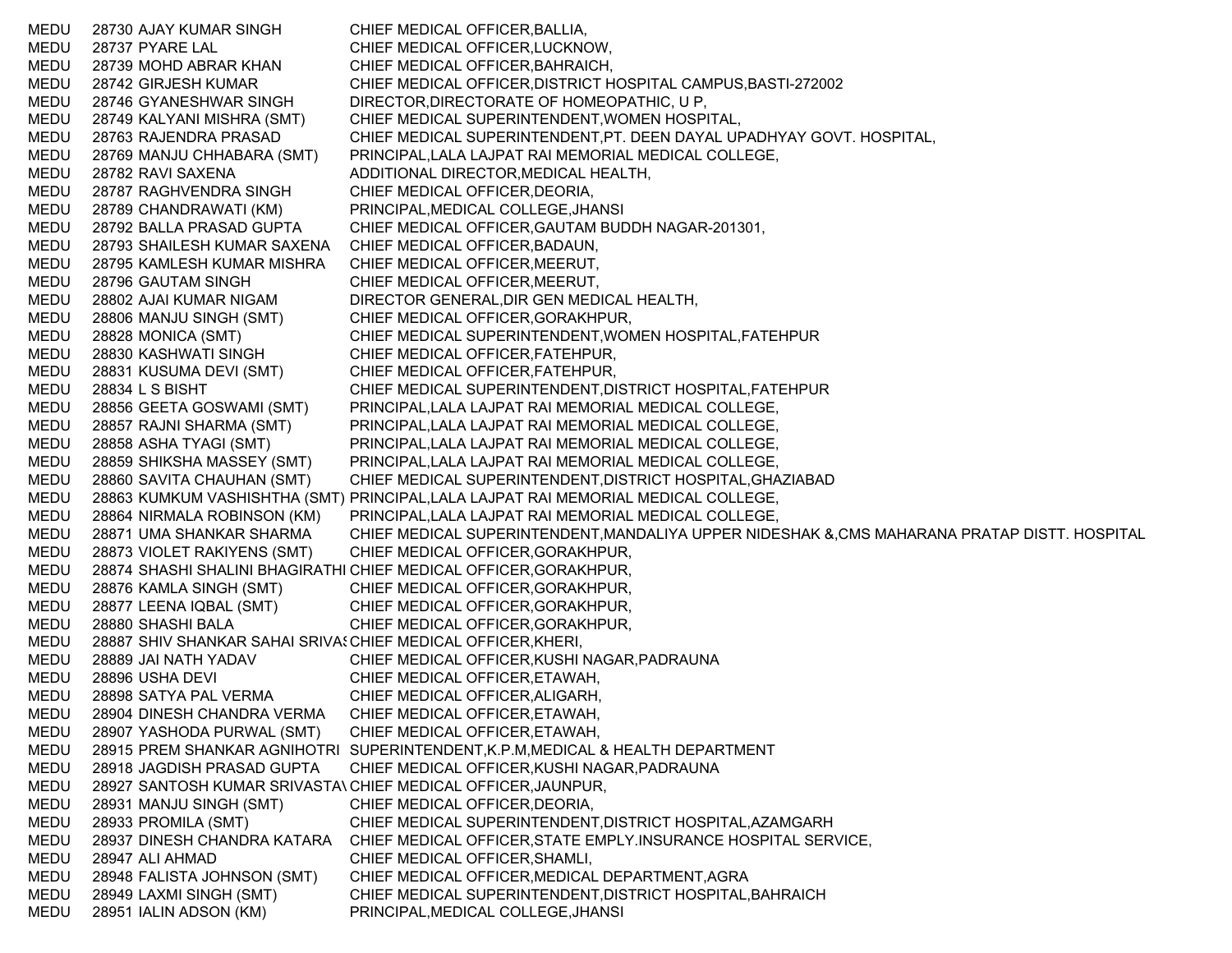MEDU 28955 TRIBHUWAN RAM CHIEF MEDICAL SUPERINTENDENT,DISTRICT HOSPITAL,MIRZAPUR MEDU 28982 KANAK CHATURVEDI (SMT) DIRECTOR GENERAL,DIR GEN MEDICAL HEALTH, MEDU 28983 NAFIS HUSAIN DIRECTOR GENERAL,DIR GEN MEDICAL HEALTH, MEDU 28984 UMA SHANKAR MISHRA DIRECTOR GENERAL,DIR GEN MEDICAL HEALTH, MEDU 28995 RAJ BAHADUR GUPTA CHIEF MEDICAL OFFICER,MAINPURI, MEDU 28998 DEEP NARAYAN MISHRA CHIEF MEDICAL OFFICER,GONDA, MEDU 29008 MOHD AMINUR RAHMAN CHIEF MEDICAL OFFICER,BARABANKI, MEDU 29011 MIRA MISHRA (SMT) CHIEF MEDICAL OFFICER,BALLIA, MEDU 29012 PUSHPA KUMARI SINGH CHIEF MEDICAL OFFICER,BALLIA, MEDU 29013 TARA MASIH (KM) CHIEF MEDICAL OFFICER,BALLIA, MEDU 29019 ANITA PRAKASH (SMT) PRINCIPAL,LALA LAJPAT RAI MEMORIAL MEDICAL COLLEGE, MEDU 29021 SNEHLATA MASSEY PRINCIPAL,LALA LAJPAT RAI MEMORIAL MEDICAL COLLEGE, MEDU 29025 RAMA KUMARI (KM) CHIEF MEDICAL SUPERINTENDENT,WOMEN HOSPITAL, MEDU 29029 HANS MOHINI (KM) PRINCIPAL,G S V M MEDICAL COLLEGE, MEDU 29030 ROJINA JOYILA (KM) PRINCIPAL,LALA LAJPAT RAI MEMORIAL MEDICAL COLLEGE, MEDU 29041 KAILASH NATH MISHRA CHIEF MEDICAL OFFICER,SIDDHARTHNAGAR, MEDU 29053 GIRWAR PRASAD SUPERINTENDENT,GOVT.AYURVEDIC/UNANI INDUSTRIES,LUCKNOW MEDU 29060 DARSHAN KUMAR GARG CHIEF MEDICAL OFFICER,RAMPUR, MEDU 29073 BHUPENDRA VIKRAM SINGH CHIEF MEDICAL OFFICER,SIDDHARTHNAGAR, MEDU 29099 VIDYA BHUSHAN CHIEF MEDICAL SUPERINTENDENT,DR. RAM MANOHAR LOHIA JOINT HOSPITAL,GOMTI NAGAR MEDU 29145 RAMESH KUMAR CHIEF MEDICAL OFFICER,BALLIA, MEDU 29147 MANJEET RANI (KM) MEDICAL SUPERINTENDENT,MEDICAL SUPRINTENDENT,E S I HOSPITAL NAINI MEDU 29148 LALTI KUMARI (SMT) MEDICAL SUPERINTENDENT,MEDICAL SUPRINTENDENT,E S I HOSPITAL NAINI MEDU 29152 PUSHPA SRIVASTAVA (SMT) ZONAL AURVEDIC OFFICER,AYURVEDIC & UNANI SERVICES,RAIBAREILLY MEDU 29173 MOHD UMAR KHAN CHIEF MEDICAL OFFICER,MIRZAPUR, MEDU 29177 DAYA SHANKAR SINGH YADA CHIEF MEDICAL OFFICER,VARANASI, MEDU 29178 TRIBHUWAN LAL DISTRICT HOMOEOPATHIC MEDICAL OFFICER,DISTRICT HOMOEOPATHIC HOSPITAL,LUCKNOW MEDU 29190 SHARDA NARAYAN TRIPATHI PRINCIPAL,G S V M MEDICAL COLLEGE, MEDU 29195 DEVENDRA SINGH SUPERINTENDENT,GOVT.AYURVEDIC/UNANI INDUSTRIES,LUCKNOW MEDU 29201 ASHOK KUMAR BHATTACHAR CHIEF MEDICAL SUPERINTENDENT,DISTRICT HOSPITAL,UNNAO MEDU 29205 ANIL KUMAR RASTOGI CHIEF MEDICAL SUPERINTENDENT,BALRAMPUR CHIKITSALAYA,LUCKNOW MEDU 29215 R K SHARMA CHIEF MEDICAL OFFICER,ALIGARH, MEDU 29226 SHANKUNTALA VENSON (KM) CHIEF MEDICAL SUPERINTENDENT,DISTRICT HOSPITAL,SAHARANPUR MEDU 29228 VED PRAKASH SHUKLA DIRECTOR,DIRECTORATE OF HOMEOPATHIC, U P, MEDU 29229 AJIT SINGH KATIYAR DIRECTOR,DIRECTORATE OF HOMEOPATHIC, U P, MEDU 29234 SHIV KUMAR VERMA CHIEF MEDICAL OFFICER,KHERI, MEDU 29240 P K TANDON CHIEF MEDICAL SUPERINTENDENT,DISTRICT HOSPITAL,BAHRAICH MEDU 29249 RAM KISHUN YADAV CHIEF MEDICAL SUPERINTENDENT,DISTRICT JOINT HOSPITAL,SIDDHARTHNAGAR-272207 MEDU 29252 VATSALA MISHRA PRINCIPAL,MOTI LAL NEHRU MEDICAL COLLEGE, MEDU 29257 ARUNA RANI (SMT) DIRECTOR GENERAL,DIR GEN MEDICAL HEALTH, MEDU 29259 ROMILA LYALL (SMT) CHIEF MEDICAL SUPERINTENDENT,WOMEN HOSPITAL,LUCKNOW MEDU 29262 LALJI MISHRA DIRECTOR GENERAL,DIR GEN MEDICAL HEALTH, MEDU 29270 RAKESH KUMAR MISHRA ZONAL AURVEDIC OFFICER,AYURVEDIC & UNANI SERVICES, MEDU 29271 SUSHIL KUMAR SHARMA ZONAL AURVEDIC OFFICER,AYURVEDIC & UNANI SERVICES, MEDU 29290 SIYARAM CHAKRVARTY CHIEF MEDICAL OFFICER,BANDA, MEDU 29297 M L MISHRA CHIEF MEDICAL OFFICER,STATE EMPLY.INSURANCE HOSPITAL SERVICE, MEDU 29308 NEERAJ KUMAR MISHRA SUPERINTENDENT,GOVT.AYURVEDIC/UNANI INDUSTRIES,LUCKNOW MEDU 29309 HARSH SINGH CHAUHAN PRINCIPAL,G S V M MEDICAL COLLEGE, MEDU 29310 DASHRATH LAL TRIPATHI PRINCIPAL,G S V M MEDICAL COLLEGE, MEDU 29315 RAKESH BAHADUR SINGH CHIEF MEDICAL SUPERINTENDENT,WOMEN HOSPITAL,PRATAPGARH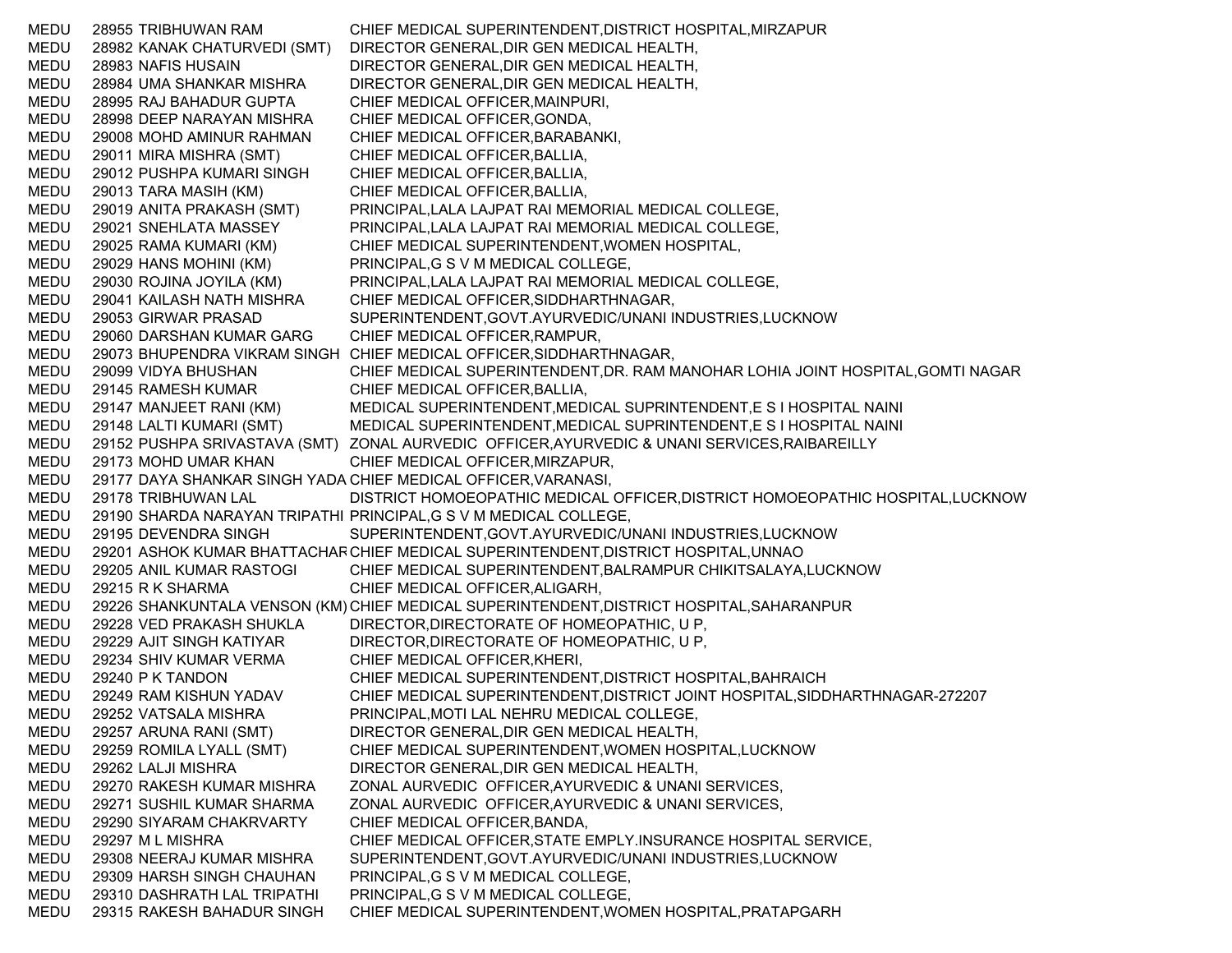MEDU 29342 HIRA LAL PUSHKAR CHIEF MEDICAL SUPERINTENDENT,WOMEN HOSPITAL,PRATAPGARH MEDU 29357 SRI RAM UMRAV CHIEF MEDICAL OFFICER,FATEHPUR, MEDU 29359 NIRMESH KUMAR SINGH CHIEF MEDICAL SUPERINTENDENT,BAGLA JOINT DISTRICT HOSPITAL,HATHRAS-204101 MEDU 29362 SHIV NARAYAN TEWARI CHIEF MEDICAL OFFICER,MIRZAPUR, MEDU 29370 KUNDAN SINGH CHIEF MEDICAL OFFICER,KANSHIRAM NAGAR, MEDU 29371 RAVI LAL NIRMAL CHIEF MEDICAL OFFICER,STATE EMPLY.INSURANCE HOSPITAL SERVICE, MEDU 29376 VED PRAKASH SRIVASTAVA CHIEF MEDICAL SUPERINTENDENT,DISTRICT HOSPITAL,BASTI MEDU 29385 SANJIV KUMAR SHARMA CHIEF MEDICAL OFFICER,MEDICAL DEPARTMENT,AGRA MEDU 29386 SUNIL CHANDRA KANCHAN CHIEF MEDICAL OFFICER,MEDICAL DEPARTMENT,AGRA MEDU 29389 RAMAKANT YADAV CHIEF MEDICAL SUPERINTENDENT,DISTRICT HOSPITAL,CHANDAULI MEDU 29395 RAMRAJ CHIEF MEDICAL OFFICER,BALRAMPUR, MEDU 29398 MOHAN LAL VERMA CHIEF MEDICAL OFFICER,SHAHJAHANPUR, MEDU 29404 GIRISH NARAYAN LAL DIRECTOR,DIRECTORATE OF HOMEOPATHIC, U P, MEDU — 29405 RAJENDRA PRASAD SHARMA CHIEF MEDICAL OFFICER,BABU BANARSI DAS GOVT. DISTT. HOSPITAL,CAMPUS MEDU 29407 JOSHELINE WALLER (SMT) CHIEF MEDICAL SUPERINTENDENT,DISTRICT HOSPITAL,SONBHADRA MEDU 29408 RAM KRISHNA PANDEY DISTRICT HOMOEOPATHIC MEDICAL OFFICER,HOMEOPATHIC HOSPITAL, MEDU 29410 VIMLA KUMARI CHIEF MEDICAL SUPERINTENDENT,BALRAMPUR CHIKITSALAYA,LUCKNOW MEDU 29412 SHEO KUMARI (SMT) ADDITIONAL DIRECTOR,MEDICAL & HEALTH,LUCKNOW MEDU 29415 BABU LAL CHIEF MEDICAL SUPERINTENDENT,DISTRICT HOSPITAL,UNNAO MEDU 29416 SURESH PRASAD DWIVEDI DISTRICT HOMOEOPATHIC MEDICAL OFFICER,DISTRICT HOMOEOPATHIC HOSPITAL,DEORIA MEDU 29418 BADRI PRASAD ZONAL AURVEDIC OFFICER,AYURVEDIC & UNANI SERVICES, MEDU 29426 SURENDRA PRATAP YADAV CHIEF MEDICAL SUPERINTENDENT,PT. DEEN DAYAL UPADHYAY GOVT. HOSPITAL, MEDU 29430 DEVI PRASAD KANAUJIA CHIEF MEDICAL OFFICER,UNNAO, MEDU 29439 RAJ DULARI (KM) CHIEF MEDICAL OFFICER,STATE EMPLY.INSURANCE HOSPITAL SERVICE, MEDU 29456 GITA RANI (SMT) PRINCIPAL,G S V M MEDICAL COLLEGE, MEDU 29459 ANJLINA HENRY (SMT) CHIEF MEDICAL SUPERINTENDENT,DR. RAM MANOHAR LOHIA JOINT HOSPITAL,GOMTI NAGAR MEDU 29460 NEETA AGRAWAL (KM) PRINCIPAL,MEDICAL COLLEGE,JHANSI MEDU 29461 ANJLINA PETER (KM) CHIEF MEDICAL OFFICER,DISTRICT HOSPITAL,LALITPUR MEDU 29462 REENA AUSTIN (SMT) PRINCIPAL,G S V M MEDICAL COLLEGE, MEDU 29463 ANITA SINGH (KM) PRINCIPAL,MEDICAL COLLEGE,JHANSI MEDU 29464 MARY DECRUZE(SMT) PRINCIPAL,MEDICAL COLLEGE,JHANSI MEDU 29465 RITA VERMA (SMT) PRINCIPAL,MEDICAL COLLEGE,JHANSI MEDU 29468 RAMESH CHANDRA SHUKLA CHIEF MEDICAL OFFICER,KHERI, MEDU 29471 RASHIDA PARVEEN (SMT) CHIEF MEDICAL OFFICER,KHERI, MEDU 29472 ROSAMMA K T (SMT) CHIEF MEDICAL OFFICER,KHERI, MEDU 29474 NIRMALA DEVI BHARGAVA (SICHIEF MEDICAL OFFICER,KHERI, MEDU 29478 TRILOKI NATH MISHRA CHIEF MEDICAL OFFICER,KHERI, MEDU 29484 SHIV RAM DISTRICT HOMOEOPATHIC MEDICAL OFFICER,HOMEOPATHIC HOSPITAL, MEDU 29486 RANI DEVI (KM) CHIEF MEDICAL SUPERINTENDENT,DISTRICT HOSPITAL,SAHARANPUR MEDU 29487 SANGITA AGRAWAL (KM) CHIEF MEDICAL SUPERINTENDENT,DISTRICT HOSPITAL,SAHARANPUR MEDU 29491 KRISTINA PAUL (SMT) PRINCIPAL,LALA LAJPAT RAI MEMORIAL MEDICAL COLLEGE, MEDU 29497 RITU GARG (KM) PRINCIPAL,LALA LAJPAT RAI MEMORIAL MEDICAL COLLEGE, MEDU 29503 BECHAN TEWARI CHIEF MEDICAL OFFICER,CHANDAULI, MEDU 29510 ROOP RANI VERMA CHIEF MEDICAL SUPERINTENDENT,DISTRICT HOSPITAL,UNNAO MEDU 29511 MEENA RANA DISTRICT HOMOEOPATHIC MEDICAL OFFICER,DISTRICT HOMOEOPATHIC HOSPITAL,MUZAFFARNAGAR MEDU 29516 R P PAUL CHIEF MEDICAL OFFICER,BALRAMPUR, MEDU 29528 RAM SARAN SINGH ZONAL AURVEDIC OFFICER,AYURVEDIC & UNANI SERVICES,PRATAPGARH MEDU 29535 SATYA PAL RANA DISTRICT HOMOEOPATHIC MEDICAL OFFICER,DISTRICT HOMOEOPATHIC HOSPITAL,MUZAFFARNAGAR MEDU 29536 RISHI RAM BHATT CHIEF MEDICAL OFFICER,MORADABAD, MEDU 29538 RAM BHARAT SINGH CHIEF MEDICAL SUPERINTENDENT,WOMEN HOSPITAL,GONDA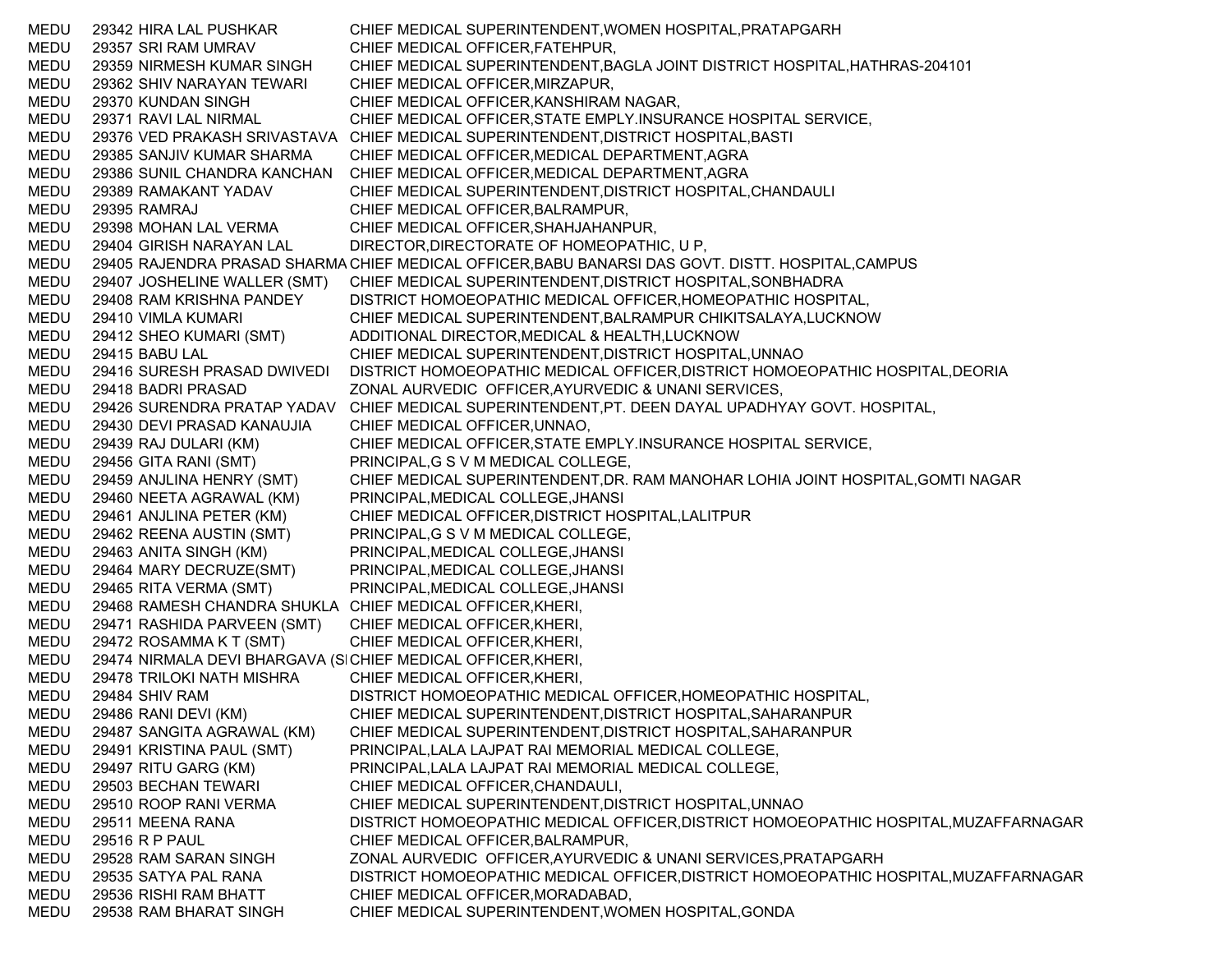MEDU 29547 AMRIT LAL SINGH ZONAL AURVEDIC OFFICER,AYURVEDIC & UNANI SERVICES,PRATAPGARH MEDU 29550 DINESH KHANNA CHIEF MEDICAL OFFICER,STANLEY ROAD,NEAR T B SAPRU HOSPITAL MEDU 29563 RAJESH KUMAR DISTRICT HOMOEOPATHIC MEDICAL OFFICER,DISTRICT HOMOEOPATHIC HOSPITAL,LUCKNOW MEDU 29566 MANJARI TANDON (SMT) CHIEF MEDICAL SUPERINTENDENT,WOMEN HOSPITAL,BAHRAICH MEDU 29567 RAJENDRA PRASAD CHIEF MEDICAL OFFICER,PRATAPGARH, MEDU 29570 PUSHPA TIWARI CHIEF MEDICAL OFFICER,PRATAPGARH, MEDU 29571 CHAND MUNI CHIEF MEDICAL OFFICER,LUCKNOW, MEDU 29572 MAYAWATI CHIEF MEDICAL OFFICER,C S M NAGAR, MEDU 29573 K U BANIN (SMT) CHIEF MEDICAL OFFICER,C S M NAGAR, MEDU 29574 SIYA LILY SONI CHIEF MEDICAL OFFICER,RAIBAREILLY, MEDU 29580 SUDAMA PRASAD CHIEF MEDICAL OFFICER,GORAKHPUR, MEDU 29582 DURGAWATI CHIEF MEDICAL SUPERINTENDENT,WOMEN HOSPITAL, MEDU 29583 NIRMALA YADAV DISTRICT HOMOEOPATHIC MEDICAL OFFICER,HOMEOPATHIC HOSPITAL, MEDU 29585 USHA MALL DISTRICT HOMOEOPATHIC MEDICAL OFFICER,HOMEOPATHIC HOSPITAL, MEDU 29587 PRABHA SIDDIQUI CHIEF MEDICAL OFFICER,DISTRICT HOSPITAL, MEDU 29588 MANORAMA PANDEY CHIEF MEDICAL SUPERINTENDENT,WOMEN HOSPITAL, MEDU 29589 KAMLESH SHARMA (KM) DISTRICT HOMOEOPATHIC MEDICAL OFFICER,HOMEOPATHIC HOSPITAL, MEDU 29590 AINIE MATHAI CHIEF MEDICAL OFFICER,FAIZABAD, MEDU 29591 GEETA DEVI (SMT) CHIEF MEDICAL SUPERINTENDENT,DISTRICT HOSPITAL,BALLIA MEDU 29592 SANTOSH KHAN (SMT.) CHIEF MEDICAL SUPERINTENDENT,DISTRICT HOSPITAL,BASTI MEDU 29597 JAI PRAKASH CHIEF MEDICAL OFFICER,GONDA, MEDU 29609 SURABHI SINHA (SMT) DIRECTOR GENERAL,DIR GEN MEDICAL HEALTH, MEDU 29610 JITENDRA PRASAD SAXENA CHIEF MEDICAL OFFICER,RAMPUR, MEDU 29612 VINOD KUMAR SINGH CHIEF MEDICAL OFFICER,JAUNPUR, MEDU 29624 BADRI VISHAL CHIEF MEDICAL OFFICER,DR S.P.M. CIVIL HOSPITAL, MEDU 29644 MANGAL SINGH PRINCIPAL,M L N MEDICAL COLLEGE, MEDU 29650 SUBHASH CHANDRA SINGH CHIEF MEDICAL OFFICER,JAUNPUR, MEDU 29651 ARPITA SARKAR (SMT) CHIEF MEDICAL OFFICER,LUCKNOW, MEDU 29652 TULA RAM TRIPATHI CHIEF MEDICAL OFFICER,GORAKHPUR, MEDU 29653 AMAR NATH PATHAK CHIEF MEDICAL OFFICER,GORAKHPUR, MEDU 29654 DEEP CHANDRA SRIVASTAVACHIEF MEDICAL OFFICER,MAHARAJGANJ, MEDU 29655 RAMA SHANKER TIWARI PRINCIPAL,V.R.D. MEDICAL COLLEGE,GORAKHPUR MEDU 29656 SHANKER SARAN SINGH PRINCIPAL,V.R.D. MEDICAL COLLEGE,GORAKHPUR MEDU 29660 ASHWANI KUMAR SINGH PRINCIPAL,V.R.D. MEDICAL COLLEGE,GORAKHPUR MEDU 29669 RAJESH KUMAR SRIVASTAVA DISTRICT HOMOEOPATHIC MEDICAL OFFICER,DISTRICT HOMOEOPATHIC HOSPITAL,DEORIA MEDU 29672 CHANDRA SHEKHAR SINGH CHIEF MEDICAL OFFICER,GORAKHPUR, MEDU 29678 NEELAM DEVI GUPTA (SMT) CHIEF MEDICAL OFFICER,DISTRICT HOSPITAL,PRATAPGARH MEDU 29680 RUKHSANA RAHMANI (KM) CHIEF MEDICAL SUPERINTENDENT,WOMEN HOSPITAL,LUCKNOW MEDU 29687 MALTI DEVI CHIEF MEDICAL OFFICER,GORAKHPUR, MEDU 29693 KAMALAWATI DEVI CHIEF MEDICAL OFFICER,GAZIPUR, MEDU 29702 KAMLESH KUMAR MAURYA CHIEF MEDICAL OFFICER,SANT RAVI DAS NAGAR, MEDU 29703 SUDHAKAR YADAV CHIEF MEDICAL OFFICER,AZAMGARH, MEDU 29704 RAKESH PRAKASH MISHRA CHIEF MEDICAL OFFICER,PRATAPGARH, MEDU 29705 RAM MOHAN LAL CHIEF MEDICAL OFFICER,FAIZABAD, MEDU 29708 AFZAL AHMAD CHIEF MEDICAL SUPERINTENDENT,DISTRICT HOSPITAL,MIRZAPUR MEDU 29715 BRIJ BHUSAN CHIEF MEDICAL OFFICER,DISTRICT HOSPITAL CAMPUS,MUZAFFARNAGAR-251001 MEDU 29720 MEHAR SINGH CHIEF MEDICAL OFFICER,MORADABAD, MEDU 29725 RAM AWADH RAM CHIEF MEDICAL OFFICER,GORAKHPUR, MEDU 29727 SUNIL ARORA DIRECTOR,DIRECTORATE OF AYURVEDIC AND UNANI SERVI, MEDU 29728 SURESH CHANDRA DIRECTOR,DIRECTORATE OF AYURVEDIC AND UNANI SERVI,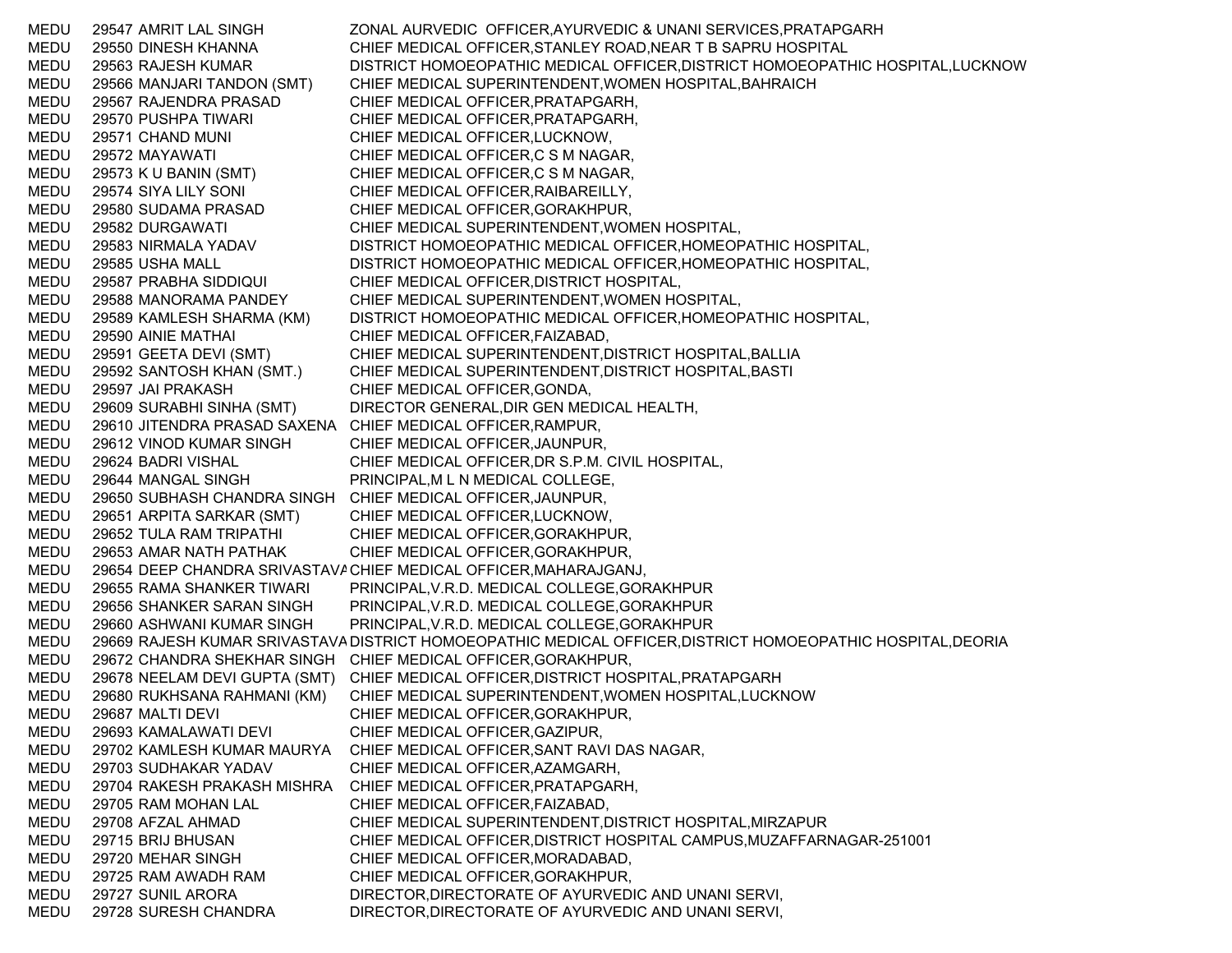MEDU 29729 BUDHI RAM DIRECTOR,DIRECTORATE OF HOMEOPATHIC, U P, MEDU 29730 OM PRAKASH YADAV CHIEF MEDICAL OFFICER,SANT KABIR NAGAR, MEDU 29732 ASHA BAJAJ (SMT) CHIEF MEDICAL OFFICER,DISTRICT HOSPITAL CAMPUS,MUZAFFARNAGAR-251001 MEDU 29734 MOHAMMAD SHAMSHER KHA CHIEF MEDICAL OFFICER,SIDDHARTHNAGAR, MEDU 29760 ANIL KUMAR ARYA CHIEF MEDICAL OFFICER,LUCKNOW, MEDU 29764 HARI SHANKER TIWARI CHIEF MEDICAL OFFICER,MIRZAPUR, MEDU 29766 RAM CHANDRA MAURYA CHIEF MEDICAL OFFICER,SANT RAVI DAS NAGAR, MEDU 29772 C P SONI CHIEF MEDICAL OFFICER,SONBHADRA, MEDU 29776 ALAKH KUMAR SHARMA ADDITIONAL DIRECTOR,MEDICAL & HEALTH, BAREILLY,NEAR MENTAL HOSPITAL MEDU 29781 POONA SAXENA (SMT) CHIEF MEDICAL SUPERINTENDENT,BALRAMPUR CHIKITSALAYA,LUCKNOW MEDU 29783 SHAKEELA BEE (KM) CHIEF MEDICAL SUPERINTENDENT,T.B. HOSPITAL,THAKURGANJ MEDU 29790 GEETA VINAYAK (SMT) CHIEF MEDICAL OFFICER,LUCKNOW, MEDU 29791 CHANDRA KANTA (KM) CHIEF MEDICAL OFFICER,LUCKNOW, MEDU 29799 MANVENDRA KUMAR GUPTA CHIEF MEDICAL OFFICER,KANPUR, MEDU 29800 ANAND SWAROOP SRIVASTA CHIEF MEDICAL OFFICER,KANPUR(U),KANPURDEHAT MEDU 29815 GAJENDRA KUMAR SHARMA CHIEF MEDICAL SUPERINTENDENT,DISTRICT JOINT HOSPITAL,MANDAVAR ROAD, BIJNORE MEDU 29816 PRADYUMAN KUMAR DISTRICT HOMOEOPATHIC MEDICAL OFFICER,DISTRICT HOMOEOPATHIC HOSPITAL,MIRZAPUR MEDU 29828 SHRI KANT CHATURVEDI CHIEF MEDICAL SUPERINTENDENT,DISTRICT HOSPITAL,AZAMGARH MEDU 29848 LAXMAN CHIEF MEDICAL OFFICER,GAZIPUR, MEDU 29851 BRIJESH SINGH CHIEF MEDICAL SUPERINTENDENT,DISTRICT HOSPITAL,BALLIA MEDU 29852 KUMARI DAYAWANTI (SMT) CHIEF MEDICAL SUPERINTENDENT,DISTRICT HOSPITAL,BALLIA MEDU 29859 SYED MOHAMMAD JAVED RIZCHIEF MEDICAL OFFICER,KANPUR, MEDU 29863 KIRAN KUMARI ASSISTANT DIRECTOR,STATE HEALTH INSTITUTE,MEDICAL COLLEGE CAMPUS MEDU 29868 PHOOL KUMARI PRINCIPAL,G S V M MEDICAL COLLEGE, MEDU 29869 ELIS KHAN (SMT) CHIEF MEDICAL OFFICER,DISTRICT HOSPITAL,SULTANPUR MEDU 29872 ABDUL QAVI CHIEF MEDICAL OFFICER,BAHRAICH, MEDU 29873 REKHA KASHYAP CHIEF MEDICAL SUPERINTENDENT,WOMEN HOSPITAL,BAHRAICH MEDU 29874 SUNIL KUMAR BHATNAGAR ADDITIONAL DIRECTOR,MEDICAL & HEALTH,MORADABAD MEDU 29881 RAJ RANI DEVI (SMT) CHIEF MEDICAL OFFICER,RAIBAREILLY, MEDU 29884 GIRISH KUMAR DIXIT CHIEF MEDICAL SUPERINTENDENT,DISTRICT HOSPITAL,BALLIA MEDU 29912 PUSHPA GABRIYAL CHIEF MEDICAL OFFICER,LUCKNOW, MEDU 29919 MARRY N SINGH CHIEF MEDICAL OFFICER,LUCKNOW, MEDU 29924 OM PRAKASH SHAH ZONAL AURVEDIC OFFICER,AYURVEDIC & UNANI SERVICES,SITAPUR MEDU 29927 PREM NARAIN MISHRA CHIEF MEDICAL OFFICER,MAHARAJGANJ, MEDU 29936 KAMLESH KUMARI CHIEF MEDICAL OFFICER,ALIGARH, MEDU 29938 SHAKUNTALA DEVI (SMT) CHIEF MEDICAL OFFICER,ALIGARH, MEDU 29952 ADESH KUMAR CHIEF MEDICAL OFFICER,BIJNORE, MEDU 29953 JAGDISH PRASAD RAJPUT CHIEF MEDICAL OFFICER,BIJNORE, MEDU 29956 DEVENDRA SINGH CHIEF MEDICAL OFFICER,BABU BANARSI DAS GOVT. DISTT. HOSPITAL,CAMPUS MEDU 29962 SUSHMA DEVI (SMT) CHIEF MEDICAL OFFICER,BIJNORE, MEDU 29963 VINESH DEVI (SMT) CHIEF MEDICAL OFFICER,BIJNORE, MEDU 29965 PUSHPA RANI (SMT) CHIEF MEDICAL OFFICER,BIJNORE, MEDU 29966 SUDHA RANI SHARMA (SMT) CHIEF MEDICAL OFFICER,BIJNORE, MEDU 29970 SUMANLATA (SMT) CHIEF MEDICAL OFFICER,BIJNORE, MEDU 29971 BALESH KUMARI (SMT) CHIEF MEDICAL OFFICER,BIJNORE, MEDU 29972 POONAM SHARMA (SMT) CHIEF MEDICAL OFFICER,BIJNORE, MEDU 29973 KAMLESH KUMARI (SMT) CHIEF MEDICAL OFFICER,BIJNORE, MEDU 29976 SUMAN RANI (KM) CHIEF MEDICAL OFFICER,BIJNORE, MEDU 29979 USHA KIRAN (KM) CHIEF MEDICAL OFFICER,BIJNORE, MEDU 29982 SANTOSH KUMAR SINGH CHIEF MEDICAL SUPERINTENDENT,DISTRICT HOSPITAL,RAIBAREILLY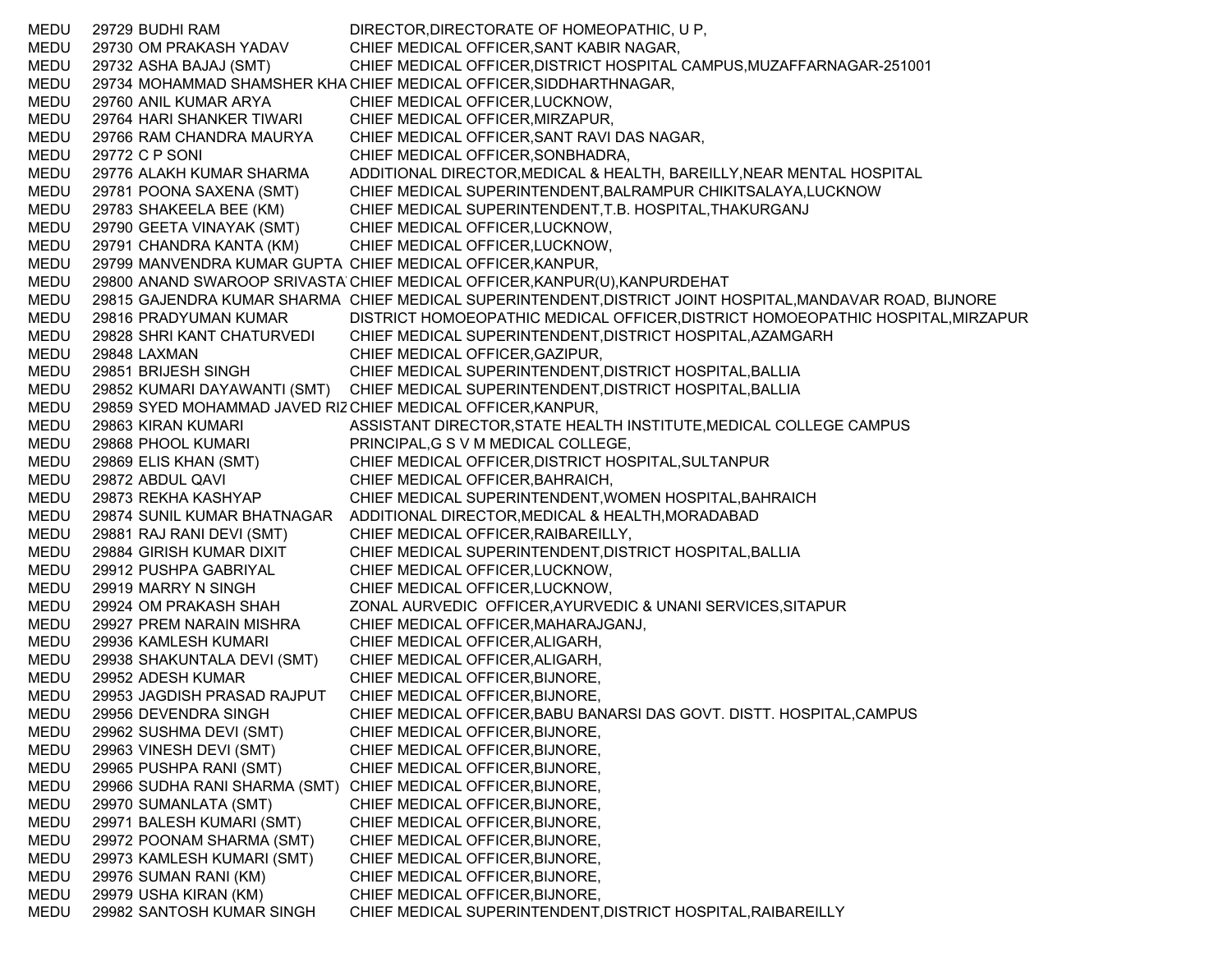MEDU 29984 SANTOSH KUMAR CHIEF MEDICAL SUPERINTENDENT,WOMEN HOSPITAL,RAIBAREILLY MEDU 29986 QAMAR JAHAN (SMT) CHIEF MEDICAL SUPERINTENDENT,DR. RAM MANOHAR LOHIA JOINT HOSPITAL,GOMTI NAGAR MEDU 29999 SANTOSH KUMAR SINGH CHIEF MEDICAL OFFICER,JAUNPUR, MEDU 30007 UDAY SHANKAR SINGH CHIEF MEDICAL OFFICER,KUSHI NAGAR,PADRAUNA MEDU 30021 RITA SINGH CHIEF MEDICAL OFFICER,DISTRICT HOSPITAL,SULTANPUR MEDU 30032 RAVI BHUSHAN GUPTA CHIEF MEDICAL SUPERINTENDENT,WOMEN HOSPITAL,LUCKNOW MEDU 30033 BHAGWAN DIN DIRECTOR GENERAL,DIR GEN MEDICAL HEALTH, MEDU 30038 MOHAN LAL TEWARI DIRECTOR GENERAL,DIR GEN MEDICAL HEALTH, MEDU 30039 MAITHILI SHARAN SHUKLA DIRECTOR GENERAL,DIR GEN MEDICAL HEALTH, MEDU 30046 MOHD ISRAEL DIRECTOR GENERAL,DIR GEN MEDICAL HEALTH, MEDU 30047 MURALI PRASAD DIRECTOR GENERAL,DIR GEN MEDICAL HEALTH, MEDU 30048 CHANDRA KANTI DIRECTOR GENERAL,DIR GEN MEDICAL HEALTH, MEDU 30051 MAHESH PRATAP DIRECTOR GENERAL,DIR GEN MEDICAL HEALTH, MEDU 30054 AKHILESH KUMAR MISHRA DIRECTOR GENERAL,DIR GEN MEDICAL HEALTH, MEDU 30060 JAIRAM PANDEY CHIEF MEDICAL SUPERINTENDENT,DISTRICT JOINT HOSPITAL,SIDDHARTHNAGAR-272207 MEDU 30070 KULDEEP SINGH CHIEF MEDICAL SUPERINTENDENT,DISTRICT HOSPITAL,BAHRAICH MEDU 30072 VANDANA SHARMA (KM) CHIEF MEDICAL SUPERINTENDENT,DISTRICT JOINT HOSPITAL,MANDAVAR ROAD, BIJNORE MEDU 30075 AKALA DEVI (SMT) CHIEF MEDICAL SUPERINTENDENT,DISTRICT HOSPITAL,GORAKHPUR-273001 MEDU 30077 KANAK LATA (KM) CHIEF MEDICAL OFFICER,AZAMGARH, MEDU 30079 SUMANLATA SRIVASTAVA (SI CHIEF MEDICAL OFFICER,MAHARAJGANJ, MEDU 30082 ANITA ROY (SMT) CHIEF MEDICAL OFFICER,GORAKHPUR, MEDU 30083 DURGAVATI SINGH RATHORECHIEF MEDICAL SUPERINTENDENT,WOMEN HOSPITAL,GORAKHPUR MEDU 30084 THELMA VEENA THENJIYAL CHIEF MEDICAL OFFICER,GORAKHPUR, MEDU 30086 VHELMA ANDREWS (KM) CHIEF MEDICAL SUPERINTENDENT,BALRAMPUR CHIKITSALAYA,LUCKNOW MEDU 30089 ROMILA DAYAL (SMT) CHIEF MEDICAL OFFICER,GORAKHPUR, MEDU 30092 PRAMILA KUMARI NAGVANSHCHIEF MEDICAL OFFICER,GORAKHPUR, MEDU 30093 PROMILA REBECA GHOSH (SICHIEF MEDICAL OFFICER,GORAKHPUR, MEDU 30125 R K KULSHRESHTHA CHIEF MEDICAL OFFICER,ETAWAH, MEDU 30129 MUNNI DEVI (SMT) CHIEF MEDICAL OFFICER,BARABANKI, MEDU 30130 PATIENCE Y MASIH (KM) CHIEF MEDICAL OFFICER,HAMIRPUR, MEDU 30142 VIRENDRA KUMAR CHIEF MEDICAL SUPERINTENDENT,WOMEN HOSPITAL, MEDU 30143 PRAMOD KUMAR CHIEF MEDICAL OFFICER,ETAH, MEDU 30148 JANARDAN PANDEY ZONAL AURVEDIC OFFICER,AYURVEDIC & UNANI SERVICES,BASTI MEDU 30154 KRISHAN NAND PANDEY ZONAL AURVEDIC OFFICER,AYURVEDIC & UNANI SERVICES,BASTI MEDU 30156 CHOTKUN PRASAD ZONAL AURVEDIC OFFICER,AYURVEDIC & UNANI SERVICES,BASTI MEDU 30165 SHITLA PRASAD PANDEY ZONAL AURVEDIC OFFICER,AYURVEDIC & UNANI SERVICES,BASTI MEDU 30167 MOHD MUSTAFA ANSARI DIRECTOR,DIRECTORATE OF TREASURY, MEDU 30168 ABDUL SALAM CHIEF MEDICAL SUPERINTENDENT,DISTRICT HOSPITAL,GORAKHPUR-273001 MEDU 30171 EDLINE SAHAI (SMT) CHIEF MEDICAL SUPERINTENDENT,DISTRICT HOSPITAL,SHAHJAHANPUR MEDU 30174 JAGWANTI DEVI (SMT) CHIEF MEDICAL OFFICER,MIRZAPUR, MEDU 30178 ARUN KUMAR SHARMA CHIEF MEDICAL OFFICER,AZAMGARH, MEDU 30188 ANJAN KUMAR DAS CHIEF MEDICAL SUPERINTENDENT,DISTRICT HOSPITAL,MIRZAPUR MEDU 30192 ASHOK KUMAR CHIEF MEDICAL OFFICER,SAHARANPUR, MEDU 30202 SWAMI NATH CHIEF MEDICAL OFFICER,AZAMGARH, MEDU 30203 BHUPENDRA KUMAR DIXIT PRINCIPAL,MEDICAL COLLEGE,JHANSI MEDU 30205 SANJAY SHARMA PRINCIPAL,MEDICAL COLLEGE,JHANSI MEDU 30211 KAMLESH SINGH (SMT) CHIEF MEDICAL OFFICER,DISTRICT HOSPITAL,BARABANKY MEDU 30219 ANIL KUMAR GUPTA CHIEF MEDICAL OFFICER,MEERUT, MEDU 30227 MITHLESH KUMARI (SMT) CHIEF MEDICAL SUPERINTENDENT,WOMEN HOSPITAL,ETAWAH MEDU 30243 SHIV SHANKAR YADAV CHIEF MEDICAL OFFICER,GORAKHPUR,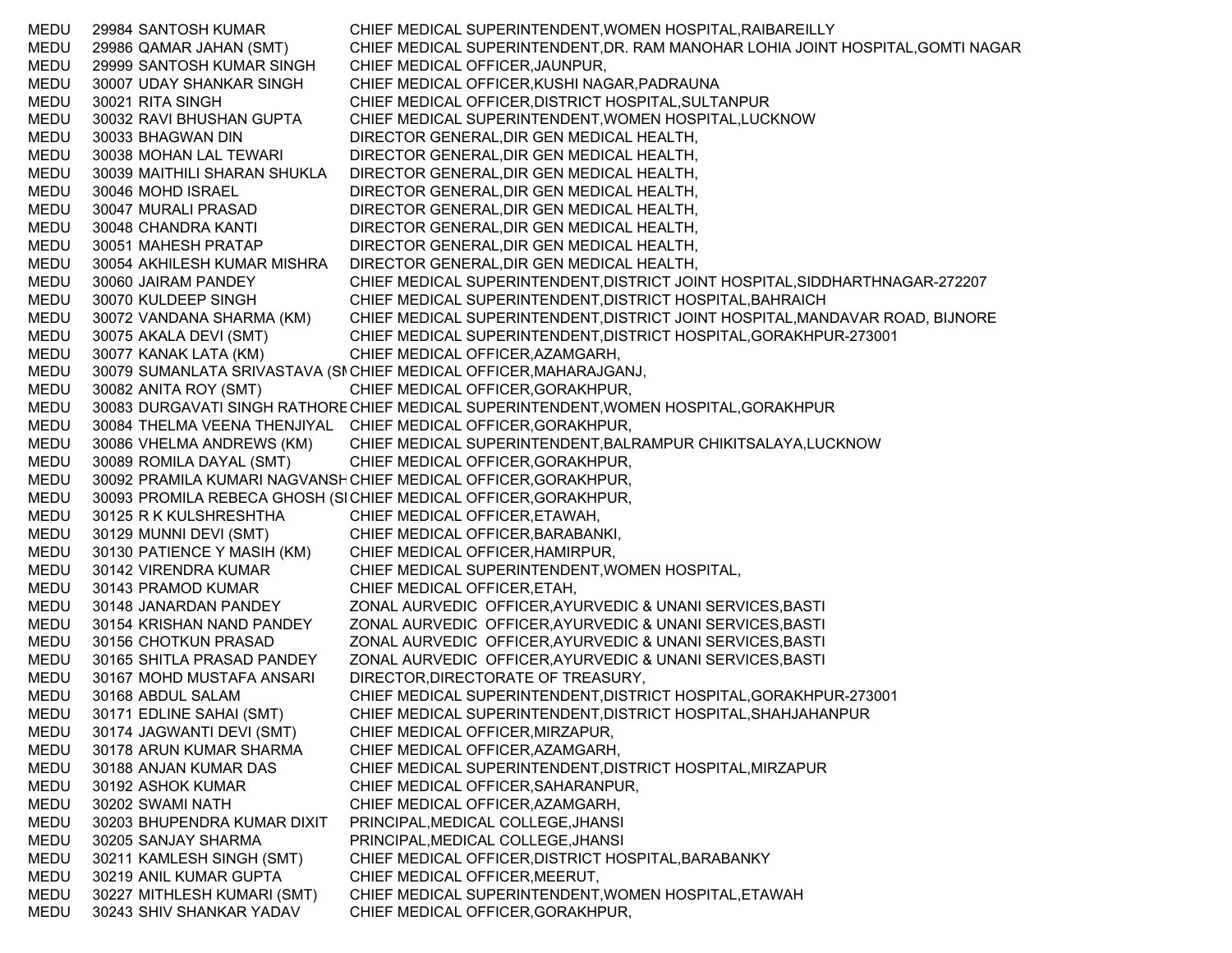MEDU 30256 ASHA DEVI CHIEF MEDICAL OFFICER,RAIBAREILLY, MEDU 30263 SUNIL KUMAR CHIEF MEDICAL OFFICER,UNNAO, MEDU 30265 KRISHNA MURARI LAL SRIVASCHIEF MEDICAL OFFICER,DISTRICT HOSPITAL,SULTANPUR MEDU 30275 BABURAM MISHRA DIRECTOR GENERAL,DIR GEN MEDICAL HEALTH, MEDU 30276 RAJENDRA PRASAD PANDEY DIRECTOR GENERAL,DIR GEN MEDICAL HEALTH, MEDU 30280 RAM KISHORE VERMA DISTRICT HOMOEOPATHIC MEDICAL OFFICER,DISTRICT HOMOEOPATHIC HOSPITAL,RAIBAREILLY MEDU 30281 RAM NIRANJAN LAL CHIEF MEDICAL OFFICER,C S M NAGAR, MEDU 30290 RAJENDRA PRASAD TRIPATH CHIEF MEDICAL OFFICER,DEORIA, MEDU 30293 BALRAM SINGH CHIEF MEDICAL OFFICER,LUCKNOW, MEDU 30298 SATISH KUMAR SAGAR CHIEF MEDICAL SUPERINTENDENT,MANDALIYA UPPER NIDESHAK &,CMS MAHARANA PRATAP DISTT. HOSPITAL MEDU 30301 SHYAM NARAYAN PANDEY CHIEF MEDICAL OFFICER,VARANASI, MEDU 30302 ARUN KUMAR SRIVASTAVA CHIEF MEDICAL SUPERINTENDENT,DISTRICT HOSPITAL,CHANDAULI MEDU 30307 MITHLESH KUMARI CHAUHANCHIEF MEDICAL OFFICER,BIJNORE, MEDU 30321 SHYAM CHANDRA SINGH CHIEF MEDICAL OFFICER,DISTRICT HOSPITAL CAMPUS,BASTI-272002 MEDU 30329 SUMITA KUMARI CHIEF MEDICAL OFFICER,SONBHADRA, MEDU 30331 PASHUPATI NATH PANDEY CHIEF MEDICAL OFFICER,BALLIA, MEDU 30333 SUMIT KUMAR VARSHNEY CHIEF MEDICAL OFFICER,MOHABA, MEDU 30337 MAHENDRA NATH TRIPATHI CHIEF MEDICAL OFFICER,GORAKHPUR, MEDU 30347 SANTOSH PRASAD SINGH DISTRICT HOMOEOPATHIC MEDICAL OFFICER,DISTRICT HOMOEOPATHIC HOSPITAL,DEORIA MEDU 30350 SHIVAJI YADAV CHIEF MEDICAL OFFICER,ETAWAH, MEDU 30359 MAHENDRA KUMAR GUPTA CHIEF MEDICAL OFFICER,BABU BANARSI DAS GOVT. DISTT. HOSPITAL,CAMPUS MEDU 30367 RAMJEET PRASAD CHIEF MEDICAL OFFICER,RAMPUR, MEDU 30381 DHIRAJ KUMAR SAXENA CHIEF MEDICAL OFFICER,SAMBHAL,PIN-247776 MEDU 30384 SRIKANT VERMA CHIEF MEDICAL OFFICER,KHERI, MEDU 30391 GIRISH CHANDRA TRIPATHI CHIEF MEDICAL OFFICER,GONDA, MEDU 30393 SIRIN KALRA JOHN (KM) CHIEF MEDICAL SUPERINTENDENT,DISTRICT JOINT HOSPITAL,SANJAY NAGAR MEDU 30405 KAILASH CHANDRA SAXENA ADDITIONAL DIRECTOR,MEDICAL & HEALTH, BAREILLY,NEAR MENTAL HOSPITAL MEDU 30412 DAROGA SINGH CHIEF MEDICAL SUPERINTENDENT,DISTRICT HOSPITAL,MAU MEDU 30413 DINESH CHANDRA MISHRA PRINCIPAL,MOTI LAL NEHRU MEDICAL COLLEGE, MEDU 30421 VED VRAT SINGH CHIEF MEDICAL SUPERINTENDENT,DISTRICT HOSPITAL, MEDU 30422 KIRAN SACHAN CHIEF MEDICAL SUPERINTENDENT,WOMEN HOSPITAL, MEDU 30423 SUKHENDRA KUMAR SAINI CHIEF MEDICAL OFFICER,DISTRICT HOSPITAL CAMPUS,MUZAFFARNAGAR-251001 MEDU 30424 ARUNA LAL (KM) CHIEF MEDICAL SUPERINTENDENT,DISTRICT JOINT HOSPITAL,SANJAY NAGAR MEDU 30426 KUSUM CHOPRA (SMT) CHIEF MEDICAL SUPERINTENDENT,DISTRICT JOINT HOSPITAL,SANJAY NAGAR MEDU 30465 MADHURI DEVI (SMT) CHIEF MEDICAL SUPERINTENDENT,WOMEN HOSPITAL, MEDU 30469 MEERA DEVI (SMT) CHIEF MEDICAL SUPERINTENDENT,DISTRICT HOSPITAL, MEDU 30470 BHAWANI NIGAM (SMT) CHIEF MEDICAL SUPERINTENDENT,DISTRICT HOSPITAL, MEDU 30471 MEERA DIXIT (SMT) CHIEF MEDICAL SUPERINTENDENT,DISTRICT HOSPITAL, MEDU 30478 HELEN BARETT (SMT) CHIEF MEDICAL SUPERINTENDENT,DISTRICT HOSPITAL,SAHARANPUR MEDU 30490 SOMESH CHANDRA SRIVAST، CHIEF MEDICAL SUPERINTENDENT,OPEK HOSPITAL,KAILI MEDU 30491 KUNWAR RAJ SINGH CHIEF MEDICAL OFFICER,SANT RAVI DAS NAGAR, MEDU 30498 UMESH NARAIN CHIEF MEDICAL OFFICER,DEORIA, MEDU 30502 SHANTHINI DEVI CHIEF MEDICAL OFFICER,RAIBAREILLY, MEDU 30504 SUSHILA G CHIEF MEDICAL OFFICER,RAIBAREILLY, MEDU 30523 RAMESH TRIPATHI MEDICAL OFFICER IN-CHARGE,ESI LABOUR MEDICAL SERVICES,U.P. MEDU 30525 PRABHA SHARMA (SMT) CHIEF MEDICAL SUPERINTENDENT,DISTRICT HOSPITAL,GHAZIABAD MEDU 30530 RAMESH KUMAR CHAUDHARYCHIEF MEDICAL OFFICER,RAIBAREILLY, MEDU 30535 AJAY KUMAR SRIVASTAVA CHIEF MEDICAL OFFICER,SONBHADRA, MEDU 30554 MITHLESH KUMARI (SMT) CHIEF MEDICAL OFFICER,LUCKNOW, MEDU 30558 RIYAZ BEGUM (KM) CHIEF MEDICAL OFFICER,LUCKNOW,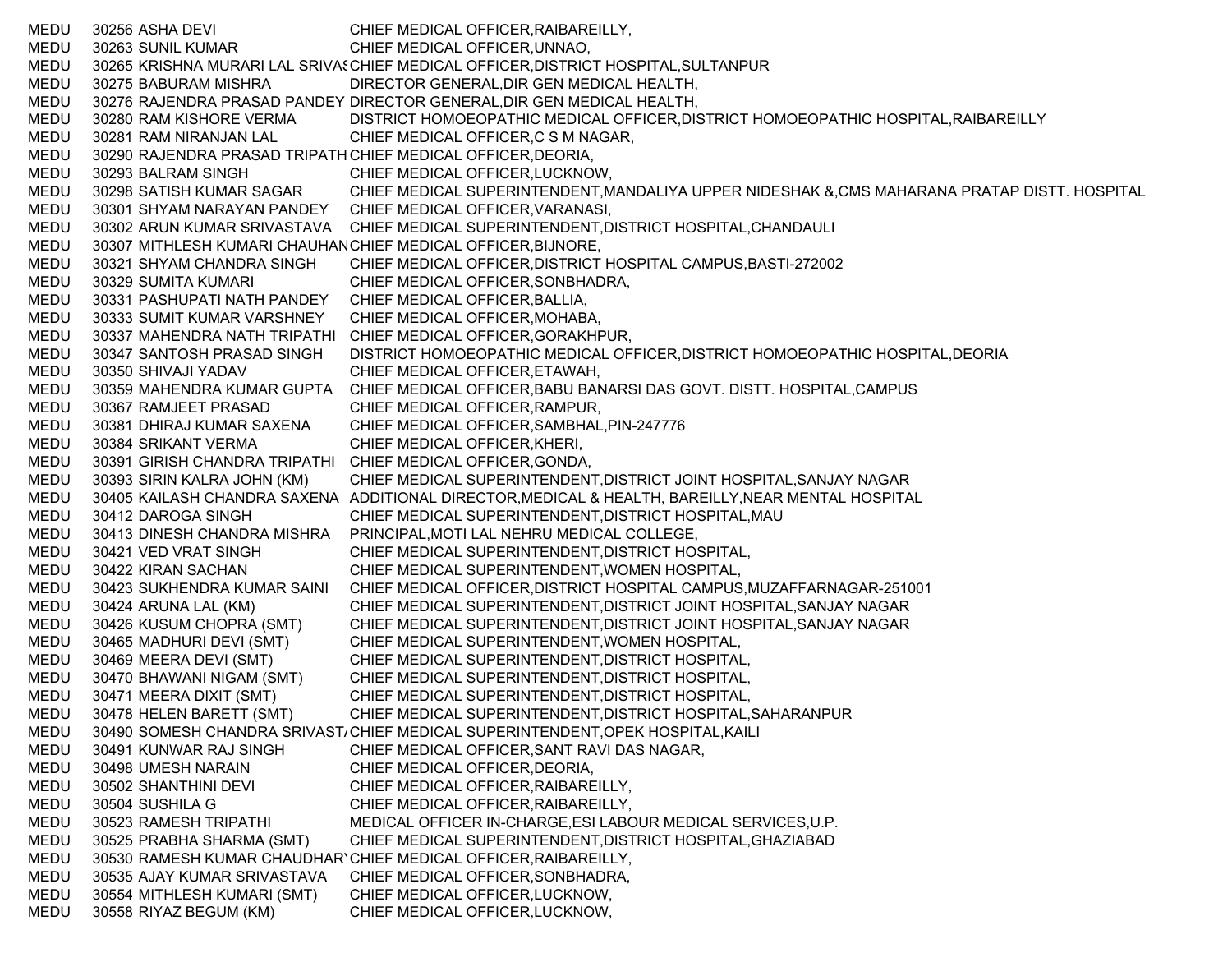MEDU 30561 MOHD IDRIS ZONAL AURVEDIC OFFICER,AYURVEDIC & UNANI SERVICES,PRATAPGARH MEDU 30569 VINAY KUMARI MAKRINA KHA CHIEF MEDICAL SUPERINTENDENT,DISTRICT HOSPITAL,SHAHJAHANPUR MEDU 30584 VINITA DAS PRINCIPAL,G S V M MEDICAL COLLEGE, MEDU 30585 RONIKA P LAYAL PRINCIPAL,G S V M MEDICAL COLLEGE, MEDU 30586 DHARMENDRA KUMAR GAUT، CHIEF MEDICAL SUPERINTENDENT,DISTRICT HOSPITAL,MATHURA MEDU 30587 PARVEEN JAHAN PRINCIPAL,G S V M MEDICAL COLLEGE, MEDU 30588 SALMA JABI CHIEF MEDICAL OFFICER,JAUNPUR, MEDU 30597 ASHOK KUMAR CHIEF MEDICAL OFFICER,C S M NAGAR, MEDU 30633 SUMAN SHARMA CHIEF MEDICAL SUPERINTENDENT,DISTRICT WOMEN HOSPITAL,SAHARANPUR-247001 MEDU 30634 SUSHILA FRANCIS CHIEF MEDICAL SUPERINTENDENT,DISTRICT WOMEN HOSPITAL,SAHARANPUR-247001 MEDU 30636 NILAM MILORI CHIEF MEDICAL SUPERINTENDENT,DISTRICT WOMEN HOSPITAL,SAHARANPUR-247001 MEDU 30637 JITENDRA SINGH CHIEF MEDICAL SUPERINTENDENT,DISTRICT HOSPITAL,SAHARANPUR MEDU 30638 MANJU SRIVASTAVA CHIEF MEDICAL SUPERINTENDENT,DISTRICT WOMEN HOSPITAL,SAHARANPUR-247001 MEDU 30641 MAURIN LUKE CHIEF MEDICAL OFFICER,SAHARANPUR, MEDU 30651 KAMLESH KUMARI CHIEF MEDICAL SUPERINTENDENT,DISTRICT HOSPITAL,RAIBAREILLY MEDU 30652 VRINDA KUMARI (SMT) CHIEF MEDICAL OFFICER,LUCKNOW, MEDU 30665 UPENDRA NARAIN CHAUBEY CHIEF MEDICAL OFFICER,SIDDHARTHNAGAR, MEDU 30667 BHARAT RAM CHIEF MEDICAL OFFICER,BALRAMPUR, MEDU 30671 RAKESH KUMAR CHIEF MEDICAL OFFICER,BIJNORE, MEDU 30676 NIRMALA CHIEF MEDICAL OFFICER,RAIBAREILLY, MEDU 30677 RAMA YADAV CHIEF MEDICAL OFFICER,RAIBAREILLY, MEDU 30679 SARLA TRIPATHI (SMT) CHIEF MEDICAL OFFICER,RAIBAREILLY, MEDU 30681 RADHA K CHIEF MEDICAL SUPERINTENDENT,WOMEN HOSPITAL,RAIBAREILLY MEDU 30697 RAM NAYAN CHIEF MEDICAL OFFICER,DISTRICT HOSPITAL CAMPUS,BASTI-272002 MEDU 30704 RAJBALA PRINCIPAL,LALA LAJPAT RAI MEMORIAL MEDICAL COLLEGE, MEDU 30712 SHAMIM AHMAD CHIEF MEDICAL OFFICER,BALRAMPUR, MEDU 30713 SUBHASH CHANDRA SUNDAF DIRECTOR GENERAL,DIR GEN MEDICAL HEALTH, MEDU 30717 A K TIWARI CHIEF MEDICAL OFFICER, BANDA, MEDU 30740 NIRMLA GUPTA CHIEF MEDICAL OFFICER,DEORIA, MEDU 30767 RADHA RANI JAISWAL CHIEF MEDICAL OFFICER,LUCKNOW, MEDU 30768 PUSPA LATA AGRAWAL (SMT ADDITIONAL DIRECTOR, MEDICAL & HEALTH, LUCKNOW MEDU 30783 INDRA RAJU ADDITIONAL DIRECTOR,MEDICAL & HEALTH,LUCKNOW MEDU 30784 SADHANA MISHRA ADDITIONAL DIRECTOR,MEDICAL & HEALTH,LUCKNOW MEDU 30786 MITHLESH KUMARI ADDITIONAL DIRECTOR,MEDICAL & HEALTH,LUCKNOW MEDU 30790 FLORENCE WOODEN (KM) CHIEF MEDICAL OFFICER,DR S.P.M. CIVIL HOSPITAL, MEDU 30801 KULDEEP SHARMA CHIEF MEDICAL SUPERINTENDENT,WOMEN HOSPITAL,BAREILLY MEDU 30802 JAGDISH CHAUHAN CHIEF MEDICAL SUPERINTENDENT,WOMEN HOSPITAL,AZAMGARH MEDU 30826 SHALINI BHATNAGAR (KM) CHIEF MEDICAL OFFICER,MORADABAD, MEDU 30832 RAJESHWARI DEVI (SMT) CHIEF MEDICAL OFFICER,BAGPAT, MEDU 30860 SRIDEVI YADAV (SMT) CHIEF MEDICAL OFFICER,AURAIYA, MEDU 30863 SAVITRI DEVI (SMT) CHIEF MEDICAL OFFICER,PRATAPGARH, MEDU 30864 RAM KUMAR CHIEF MEDICAL OFFICER,DISTRICT HOSPITAL CAMPUS,BASTI-272002 MEDU 30866 RAGHVENDRA TYAGI CHIEF MEDICAL SUPERINTENDENT,DISTRICT HOSPITAL, MEDU 30872 UMESH PRATAP SINGH CHIEF MEDICAL OFFICER,BAHRAICH, MEDU 30874 MEERA SHARMA (SMT) CHIEF MEDICAL SUPERINTENDENT,WOMEN HOSPITAL, MEDU 30881 ANIL KUMAR MITRA ADDITIONAL COMMISSIONER,KHADYA & AUSHADHI PRASHASAN NIDESHALAYA,UTTAR PRADESH MEDU 30886 AWADHESH KUMAR DWIVEDI ZONAL AURVEDIC OFFICER,AYURVEDIC & UNANI SERVICES,32, SAROJINI NAIDU MARG, LUCKNOW MEDU 30887 RAJESHWARI PRASAD PANDEZONAL AURVEDIC OFFICER,AYURVEDIC & UNANI SERVICES,32, SAROJINI NAIDU MARG, LUCKNOW MEDU 30890 RAM AUTAR SINGH YADAV CHIEF MEDICAL OFFICER,GAZIPUR, MEDU 30891 DEVENDRA SINGH CHIEF MEDICAL OFFICER,BALLIA,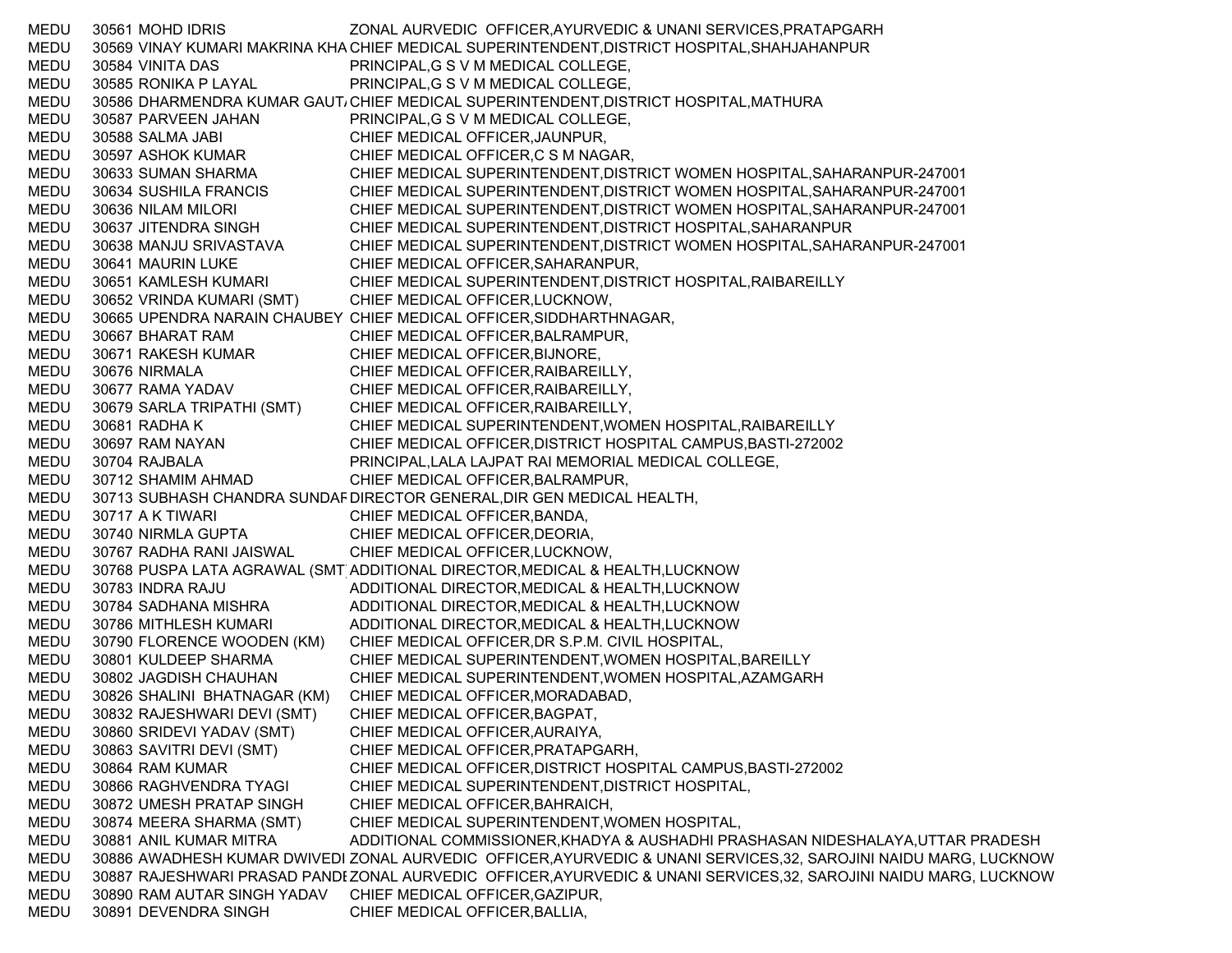MEDU 30895 SULOCHNA SINGH (KM) CHIEF MEDICAL SUPERINTENDENT,WOMEN HOSPITAL,BADAUN MEDU 30896 SALENDRA KUMAR AWASTHI DISTRICT HOMOEOPATHIC MEDICAL OFFICER,DISTRICT HOMOEOPATHIC HOSPITAL,LUCKNOW MEDU 30899 KRISHNANAND UPADHYAY CHIEF MEDICAL OFFICER,BAHRAICH, MEDU 30908 SAMIUDDIN CHIEF MEDICAL OFFICER,KHERI, MEDU 30916 VIJENDRA KUMAR GOSWAMI CHIEF MEDICAL SUPERINTENDENT,DISTRICT HOSPITAL,SAHARANPUR MEDU 30917 SARJU KUMAR (SMT) CHIEF MEDICAL SUPERINTENDENT,DISTRICT JOINT HOSPITAL,SANJAY NAGAR MEDU 30922 RAJ BAHADUR CHIEF MEDICAL OFFICER,FAIZABAD, MEDU 30926 AMITA GARG CHIEF MEDICAL SUPERINTENDENT,DISTRICT HOSPITAL (MALE),RORRKEE ROAD MEDU 30931 PUJA MEHRA (SMT) CHIEF MEDICAL OFFICER,MEERUT, MEDU 30942 LAXMI KANT PANDEY CHIEF MEDICAL OFFICER,KANPUR, MEDU 30943 ANIL KUMAR MISRA CHIEF MEDICAL OFFICER,LUCKNOW, MEDU 30947 ANUKOOL CHIEF MEDICAL OFFICER,MAHAMAYA NAGAR,HATHRAS MEDU 30953 SUBHASH CHANDRA CHIEF MEDICAL SUPERINTENDENT,DISTRICT HOSPITAL,MATHURA MEDU 30961 MUKESH CHANDRA MEDICAL OFFICER IN-CHARGE,STATE EMPLOYEE INSURANCE HOSPITAL, MEDU 30976 RAM RAKSHPAL SENGAR CHIEF MEDICAL OFFICER,ALIGARH, MEDU 30980 RAM NARAIN GUPTA CHIEF MEDICAL OFFICER,SIDDHARTHNAGAR, MEDU 30983 RAVINDRA NATH RAO CHIEF MEDICAL OFFICER,DEORIA, MEDU 30987 RAM NARESH SINGH CHAUHACHIEF MEDICAL OFFICER,GORAKHPUR, MEDU 30988 CHANDRIKA PRASAD CHIEF MEDICAL OFFICER,SIDDHARTHNAGAR, MEDU 30989 SURENDRA PRASAD CHIEF MEDICAL OFFICER,KUSHI NAGAR,PADRAUNA MEDU 30990 ASHOK KUMAR SINGH CHIEF MEDICAL SUPERINTENDENT,DISTRICT JOINT HOSPITAL,SIDDHARTHNAGAR-272207 MEDU 30991 SERAJUDDIN AHMAD CHIEF MEDICAL SUPERINTENDENT,DISTRICT HOSPITAL,BASTI MEDU 30994 RAM ADHAR YADAV CHIEF MEDICAL OFFICER,KUSHI NAGAR,PADRAUNA MEDU 30996 NIGAM CHANDRA PANDEY CHIEF MEDICAL OFFICER,DEORIA, MEDU 30997 RATAN LAL SRIVASTAVA CHIEF MEDICAL OFFICER,GORAKHPUR, MEDU 31000 AMBIKA PRASAD CHIEF MEDICAL OFFICER,GORAKHPUR, MEDU 31002 RAJNISH CHAUHAN CHIEF MEDICAL OFFICER,FIROZABAD, MEDU 31005 NIRMALA DEVI CHIEF MEDICAL SUPERINTENDENT,WOMEN HOSPITAL,ETAH MEDU 31010 DIPENDRA KUMAR SAXENA PRINCIPAL,LALA LAJPAT RAI MEMORIAL MEDICAL COLLEGE, MEDU 31011 IMTIAZ AHMAD CHIEF MEDICAL OFFICER,PRATAPGARH, MEDU 31012 RAJNEESH KUMAR MISHRA CHIEF MEDICAL OFFICER,SULTANPUR, MEDU 31019 RAJMAN MISHRA CHIEF MEDICAL OFFICER,SRAVASTI, MEDU 31020 MOHD NAZIM KHAN CHIEF MEDICAL OFFICER,SIDDHARTHNAGAR, MEDU 31023 JITENDRA BAHADUR SINGH CHIEF MEDICAL OFFICER,GORAKHPUR, MEDU 31025 SUKHBIR SINGH CHIEF MEDICAL SUPERINTENDENT,DISTRICT JOINT HOSPITAL,MANDAVAR ROAD, BIJNORE MEDU 31032 SUJAUDDIN CHIEF MEDICAL OFFICER,BAHRAICH, MEDU 31041 SATISH KUMAR CHIEF MEDICAL OFFICER,MEDICAL DEPARTMENT,AGRA MEDU 31048 RAJNISH PANDEY CHIEF MEDICAL OFFICER,DR S.P.M. CIVIL HOSPITAL, MEDU 31049 QAMAR KHAN (SMT) CHIEF MEDICAL OFFICER,FATEHPUR, MEDU 31053 VEENA BISHT (KM) SUPERINTENDENT,VEERANGANA JHALKARIBAI WOMEN HOSPITAL,HAZRATGANJ MEDU 31080 SHANTI DAS (SMT) CHIEF MEDICAL SUPERINTENDENT,WOMEN HOSPITAL,SULTANPUR MEDU 31081 JAGPATI (KM) CHIEF MEDICAL SUPERINTENDENT,WOMEN HOSPITAL,SULTANPUR MEDU 31082 DEVESHWARI RAWAT (KM) ADDITIONAL DIRECTOR,MEDICAL & HEALTH,LUCKNOW MEDU 31084 LALTI SINGH (SMT) CHIEF MEDICAL OFFICER,BALLIA, MEDU 31085 RUMALI DEVI (SMT) CHIEF MEDICAL SUPERINTENDENT,WOMEN HOSPITAL,SULTANPUR MEDU 31091 VEENA GUPTA (KM) PRINCIPAL,G S V M MEDICAL COLLEGE, MEDU 31100 RAVI PRAKASH PANDEY CHIEF MEDICAL OFFICER,BALLIA, MEDU 31101 RAJ KUMAR VERMA CHIEF MEDICAL OFFICER,SANT KABIR NAGAR, MEDU 31104 SATISH KUMAR KASHYAP CHIEF MEDICAL OFFICER,GORAKHPUR, MEDU 31106 BAIJ NATH CHIEF MEDICAL OFFICER,SULTANPUR,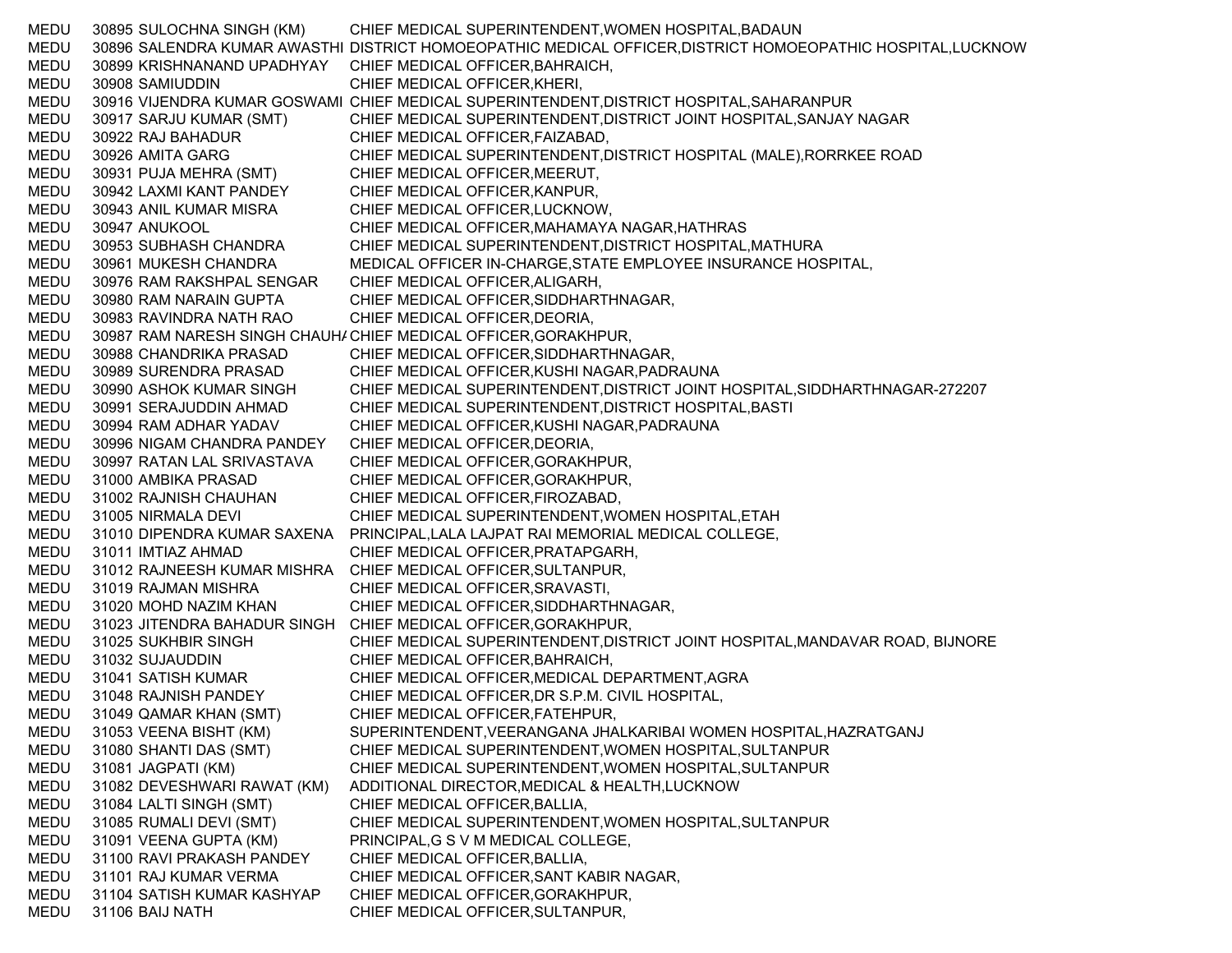MEDU 31116 MOHD LAIK CHIEF MEDICAL SUPERINTENDENT,DISTRICT HOSPITAL,BADAUN MEDU 31121 RANJEET SINGH RAN CHIEF MEDICAL SUPERINTENDENT,WOMEN HOSPITAL, MEDU 31122 PANKAJ MISHRA CHIEF MEDICAL OFFICER,MAINPURI, MEDU 31129 RAM KARAN MAURYA CHIEF MEDICAL OFFICER,BALRAMPUR, MEDU 31133 KRISHNA SHANKER TIWARI ZONAL AURVEDIC OFFICER,AYURVEDIC & UNANI SERVICES,BAREILLY MEDU 31140 LAVNISH KUMAR CHIEF MEDICAL SUPERINTENDENT,DISTRICT HOSPITAL,CHANDAULI MEDU 31142 MAZRI KUMAR (SMT) CHIEF MEDICAL SUPERINTENDENT,DISTRICT HOSPITAL,CHANDAULI MEDU 31144 NIRMALA DEVI (SMT) CHIEF MEDICAL SUPERINTENDENT,PT. DEEN DAYAL UPADHYAY GOVT. HOSPITAL, MEDU 31149 MUNNI DEVI (KM) CHIEF MEDICAL OFFICER,MORADABAD, MEDU 31152 PANZY KHAN (KM) CHIEF MEDICAL OFFICER,SAHARANPUR, MEDU 31154 INDIRA DAVID (SMT) CHIEF MEDICAL SUPERINTENDENT,WOMEN HOSPITAL,LUCKNOW MEDU 31155 BANDANA GANGWAR (SMT) ADDITIONAL DIRECTOR,MEDICAL & HEALTH,LUCKNOW MEDU 31175 ASHA KUMARI (SMT) CHIEF MEDICAL SUPERINTENDENT,DISTRICT HOSPITAL,MAU MEDU 31177 RAKESH KUMAR CHIEF MEDICAL SUPERINTENDENT,BALRAMPUR CHIKITSALAYA,LUCKNOW MEDU 31183 RAM SWAROOP RAJBHAR CHIEF MEDICAL OFFICER,SAHARANPUR, MEDU 31188 SHAMBHU DAYAL CHIEF MEDICAL SUPERINTENDENT,MANDALIYA UPPER NIDESHAK &,CMS MAHARANA PRATAP DISTT. HOSPITAL MEDU 31189 NABI AHMAD CHAUDHARI CHIEF MEDICAL SUPERINTENDENT,MANDALIYA UPPER NIDESHAK &,CMS MAHARANA PRATAP DISTT. HOSPITAL MEDU 31192 MOHAMMAD MANSOOR ANSASUPERINTENDENT,GOVT.AYURVEDIC/UNANI INDUSTRIES,LUCKNOW MEDU 31197 PUSPLATA AGRAWAL (SMT) DIRECTOR GENERAL,DIR GEN MEDICAL HEALTH, MEDU 31218 MAJDA BEGUM (KM) CHIEF MEDICAL OFFICER,MAINPURI, MEDU 31226 VIKRAMA PRASAD SINGH CHIEF MEDICAL OFFICER,SONBHADRA, MEDU 31228 VIRENDRA PRATAP SINGH ZONAL AURVEDIC OFFICER,AYURVEDIC & UNANI SERVICES,VARANASI MEDU 31231 BANKA LAL KUSHWAHA CHIEF MEDICAL OFFICER,KUSHI NAGAR,PADRAUNA MEDU 31232 SHIV SHANKER CHIEF MEDICAL OFFICER,KUSHI NAGAR,PADRAUNA MEDU 31236 BASANT KUMAR YADAV CHIEF MEDICAL OFFICER,DEORIA, MEDU 31240 MINAKSHI ROJARS (KM) CHIEF MEDICAL OFFICER,BAREILLY, MEDU 31245 KABUTRA DEVI (SMT) CHIEF MEDICAL SUPERINTENDENT,BALRAMPUR CHIKITSALAYA,LUCKNOW MEDU 31246 PUNAM MISHRA (SMT) CHIEF MEDICAL SUPERINTENDENT,BALRAMPUR CHIKITSALAYA,LUCKNOW MEDU 31247 SHASHI PRABHA GUPTA (SM1CHIEF MEDICAL SUPERINTENDENT,BALRAMPUR CHIKITSALAYA,LUCKNOW MEDU 31249 RAJENDRA YADAV CHIEF MEDICAL OFFICER,SONBHADRA, MEDU 31250 GIRJA DAYAL RASTOGI CHIEF MEDICAL OFFICER,SULTANPUR, MEDU 31251 LAIQ AHMAD CHIEF MEDICAL OFFICER,SULTANPUR, MEDU 31252 UDAI SHANKER SHUKLA CHIEF MEDICAL OFFICER,FAIZABAD, MEDU 31254 RAJDEV PRASAD CHIEF MEDICAL SUPERINTENDENT,DISTRICT HOSPITAL,PADRAUNA MEDU 31257 NISHA SACHAN DIRECTOR GENERAL,DIRECTORATE OF FAMILY WELFARE, MEDU 31259 RAM DASS YADAV CHIEF MEDICAL SUPERINTENDENT,DISTRICT JOINT HOSPITAL,SANJAY NAGAR MEDU 31310 AWADHESH KUMAR SHARMA CHIEF MEDICAL SUPERINTENDENT,DISTRICT HOSPITAL,SITAPUR-261001 MEDU 31311 MURARI SINGH CHIEF MEDICAL OFFICER,FARUKKHABAD, MEDU 31343 SHIV PRAKASH KATIYAR CHIEF MEDICAL OFFICER,KANPUR, MEDU 31363 RAJDEV CHAUDHARY CHIEF MEDICAL OFFICER,GORAKHPUR, MEDU 31375 NARENDRA KUMAR DUBEY CHIEF MEDICAL OFFICER,SIDDHARTHNAGAR, MEDU 31402 PUSPAWATI THAPA MEDICAL SUPERINTENDENT,MEDICAL SUPRINTENDENT,E S I HOSPITAL NAINI MEDU 31409 DELRINA ALAM (SMT) CHIEF MEDICAL SUPERINTENDENT,DISTRICT HOSPITAL,UNNAO MEDU 31622 VIDYUT PRABHA (SMT) MEDICAL OFFICER IN-CHARGE,ESI LABOUR MEDICAL SERVICES,U.P. MEDU 31636 GUNJAN TANDON (SMT) MEDICAL SUPERINTENDENT,STATE EMPLOYEE INSURANCE HOSPITAL,NAINI MEDU 31682 SHRI RAM SHUKLA CHIEF MEDICAL OFFICER,KANPUR, MEDU 31707 JWAYAS ENJULA BENCHURA CHIEF MEDICAL OFFICER,GORAKHPUR, MEDU 31775 GYANMATI KANAUJIA (SMT) CHIEF MEDICAL SUPERINTENDENT,DISTRICT HOSPITAL,MAU MEDU 31776 DEVMATI KANAUJIA (SMT) CHIEF MEDICAL SUPERINTENDENT,DISTRICT HOSPITAL, MEDU 31824 SADHANA KATIYAR CHIEF MEDICAL OFFICER,FARUKKHABAD,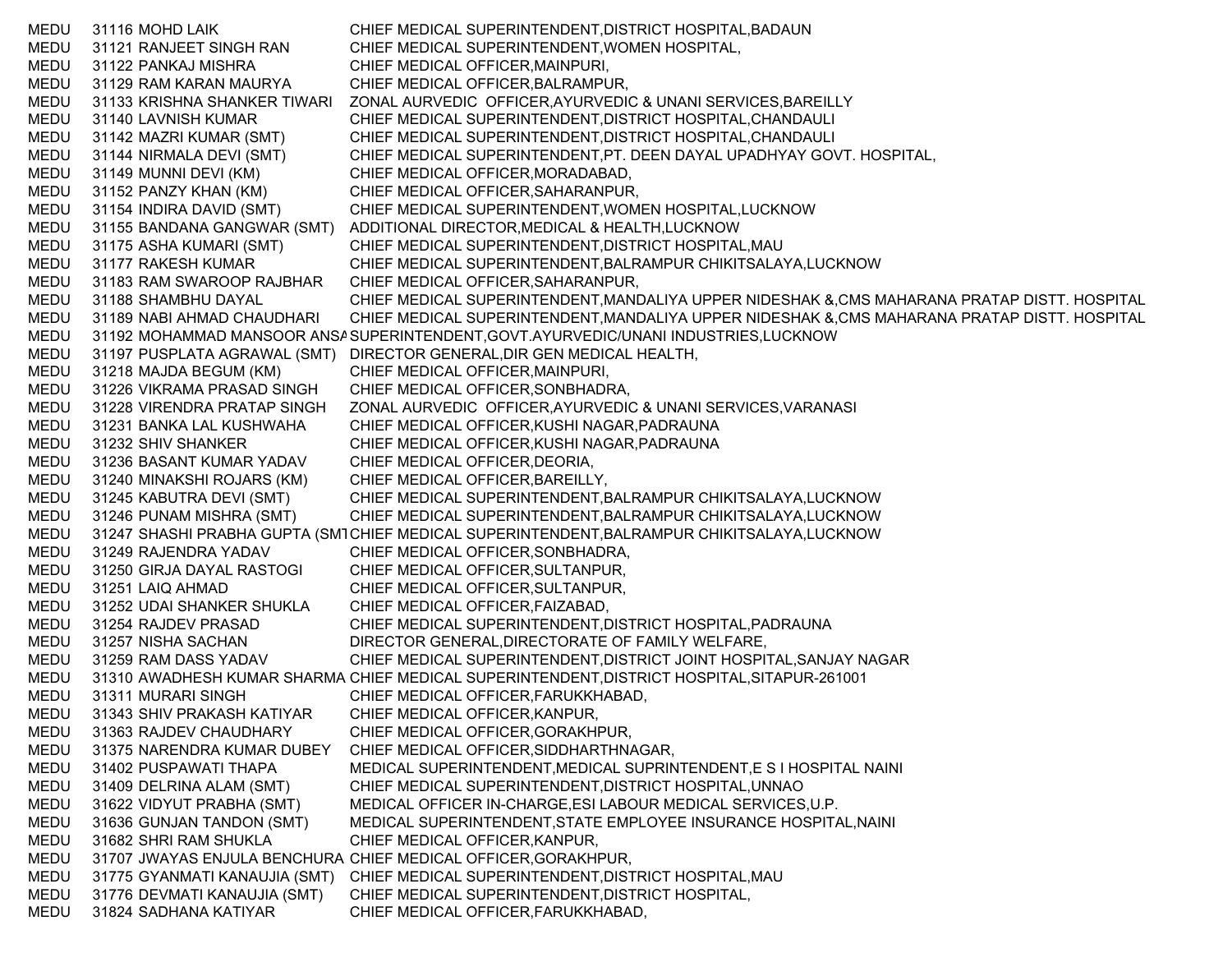MEDU 31825 MRIDULA TRIPATHI (SMT) MEDICAL OFFICER IN-CHARGE,ESI LABOUR MEDICAL SERVICES,U.P. MEDU 31856 USHA DEVI (SMT) CHIEF MEDICAL OFFICER,GAZIPUR, MEDU 32473 RAM SAROJINI DEVI (SMT) MEDICAL OFFICER IN-CHARGE,ESI LABOUR MEDICAL SERVICES,U.P. MEDU 33232 RAKESH KUMAR DIWAKAR ADDITIONAL DIRECTOR,MEDICAL & HEALTH, MEDU 33331 Y D MISHRA CHIEF MEDICAL OFFICER,BALLIA, MEDU 33653 SANTOSH DEVI (SMT) CHIEF MEDICAL OFFICER,BIJNORE, MEDU 33711 SHARAD BABU KANAUJIA ZONAL AURVEDIC OFFICER,AYURVEDIC & UNANI SERVICES, MEDU 33800 NARESH KUMAR CHIEF MEDICAL OFFICER,SAHARANPUR, MEDU 33968 SUDAMA RAM CHIEF MEDICAL OFFICER,MIRZAPUR, MEDU 33969 MALTI GIRI (SMT) CHIEF MEDICAL SUPERINTENDENT,DISTRICT HOSPITAL,MIRZAPUR MEDU 34297 KARUNAKAR DWIVEDI PRINCIPAL,MOTI LAL NEHRU MEDICAL COLLEGE, MEDU 34648 ZIAUL HAQUE ANSARI CHIEF MEDICAL OFFICER,SANT RAVI DAS NAGAR, MEDU 34669 DUSHYANT MOHAN SHUKLA CHIEF MEDICAL OFFICER,STANLEY ROAD,NEAR T B SAPRU HOSPITAL MEDU 34821 NEERA LAL (SMT) CHIEF MEDICAL SUPERINTENDENT,WOMEN HOSPITAL,BAREILLY MEDU 34870 RAM SHARAN DOHREY CHIEF MEDICAL OFFICER,ETAWAH, MEDU 34987 PRABHU NATH CHIEF MEDICAL OFFICER,GORAKHPUR, MEDU 35012 PADMENDRA DUTT PANDEY CHIEF MEDICAL OFFICER,SRAVASTI, MEDU 35150 SUDHA AGRAWAL (SMT) CHIEF MEDICAL OFFICER,LUCKNOW, MEDU 35174 KALLU KHAN CHIEF MEDICAL SUPERINTENDENT,DISTRICT HOSPITAL (MALE),RORRKEE ROAD MEDU 35330 RAJVIR SINGH CHIEF MEDICAL OFFICER,BIJNORE, MEDU 35331 SUSHILA GUSAI/SHAKUNTAL/ CHIEF MEDICAL SUPERINTENDENT,DISTRICT HOSPITAL,SAHARANPUR MEDU 35339 KULDEEP NARAIN SHUKLA CHIEF MEDICAL OFFICER,HARDOI, MEDU 35457 ANIL KUMAR CHIEF MEDICAL OFFICER,DISTRICT HOSPITAL,KHERI MEDU 35472 CHINTA MANI SHARMA CHIEF MEDICAL OFFICER,SANT RAVI DAS NAGAR, MEDU 35613 BRIJBHAN YADAV CHIEF MEDICAL SUPERINTENDENT,DISTRICT HOSPITAL,AZAMGARH MEDU 35702 HIMMAT SINGH DANU CHIEF MEDICAL OFFICER,DR S.P.M. CIVIL HOSPITAL, MEDU 35724 NIRMALA ARYA (SMT) CHIEF MEDICAL SUPERINTENDENT,T.B. HOSPITAL,SAHARANPUR MEDU 35891 PRAMOD KUMAR CHIEF MEDICAL OFFICER, AZAMGARH, MEDU 35907 KALAWATI DEVI (SMT) CHIEF MEDICAL OFFICER,BAREILLY, MEDU 35932 RAJESH CHANDRA CHIEF MEDICAL OFFICER,HARDOI, MEDU 36148 DHARMENDRA KUMAR CHIEF MEDICAL OFFICER,DISTRICT HOSPITAL CAMPUS,MUZAFFARNAGAR-251001 MEDU 36215 OM PRAKASH SINGH KUSHWACHIEF MEDICAL OFFICER,MAU, MEDU 36284 RAKESH NIGAM ZONAL AURVEDIC OFFICER,AYURVEDIC & UNANI SERVICES,32, SAROJINI NAIDU MARG, LUCKNOW MEDU 36297 MEERA DEVI (SMT) CHIEF MEDICAL OFFICER,DEORIA, MEDU 36363 SHASHI KUMARI CHIEF MEDICAL OFFICER,GAUTAM BUDDH NAGAR-201301, MEDU 36368 MAHENDRA SINGH ARYA CHIEF MEDICAL OFFICER,KANPUR, MEDU 36370 PUSHPA SHARMA PRINCIPAL,G S V M MEDICAL COLLEGE, MEDU 36371 NIRMALA DEVI SACHAN (SMT CHIEF MEDICAL OFFICER,KANPUR(U),KANPURDEHAT MEDU 36372 VIJAI LAXMI SACHAN (SMT) CHIEF MEDICAL OFFICER,KANPUR, MEDU 36391 MOHD HAKIQ CHIEF MEDICAL SUPERINTENDENT,DISTRICT HOSPITAL,BASTI MEDU 36396 CHANDRA SHEKHAR CHIEF MEDICAL OFFICER,UNNAO, MEDU 36429 AVINASH KUMAR CHIEF MEDICAL OFFICER,BALLIA, MEDU 36447 MANVENDRA PAL SINGH CHIEF MEDICAL OFFICER,MORADABAD, MEDU 36449 ARUN KUMAR SRIVASTAVA CHIEF MEDICAL OFFICER,ETAWAH, MEDU 36528 ACHCHHEY LAL VERMA CHIEF MEDICAL SUPERINTENDENT,DISTRICT HOSPITAL,SHAHJAHANPUR MEDU 36557 VIJAY PRAKASH GUPTA CHIEF MEDICAL OFFICER,HARDOI, MEDU 36564 OMJI SRIVASTAVA CHIEF MEDICAL OFFICER,KANPUR, MEDU 36566 HARI RAM YADAV CHIEF MEDICAL OFFICER,DISTRICT HOSPITAL CAMPUS,BASTI-272002 MEDU 36598 KHUSHI LAL CHIEF MEDICAL OFFICER,MEDICAL DEPARTMENT,AGRA MEDU 36628 ABDUL WADOOD KHAN CHIEF MEDICAL OFFICER,BARABANKI,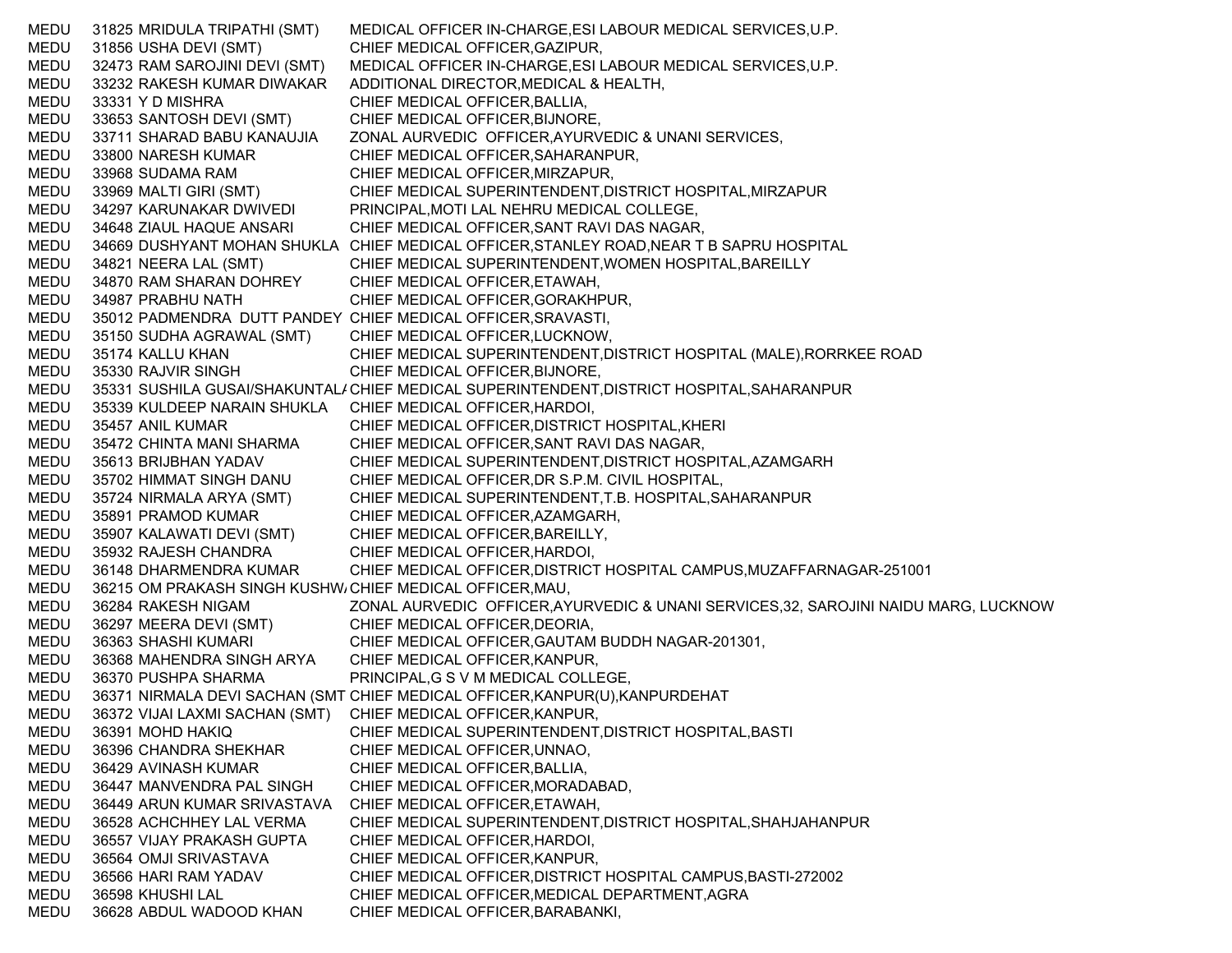MEDU 36629 NABI MOHD CHIEF MEDICAL OFFICER,DISTRICT HOSPITAL, MEDU 36631 BHAGWAN SAHAI SINGH CHIEF MEDICAL OFFICER,DISTRICT HOSPITAL,SULTANPUR MEDU 36633 RAJ KUMAR CHIEF MEDICAL OFFICER,SHAMLI, MEDU 36637 KAMLA DEVI (SMT) PRINCIPAL,G S V M MEDICAL COLLEGE, MEDU 36706 SIYA DULARI CHIEF MEDICAL OFFICER,KANNAUJ, MEDU 36745 SANTOSH KUMAR RASTOGI CHIEF MEDICAL OFFICER,JAUNPUR, MEDU 36749 RAJENDRA SINGH CHIEF MEDICAL OFFICER,UNNAO, MEDU 36776 SARLA DEVI (SMT) CHIEF MEDICAL OFFICER,HAMIRPUR, MEDU 36809 SANGEETA RANI JAISAWAL PRINCIPAL,MOTI LAL NEHRU MEDICAL COLLEGE, MEDU 36818 ASHOK KUMAR MAURYA CHIEF MEDICAL SUPERINTENDENT,DISTRICT HOSPITAL,GORAKHPUR-273001 MEDU 36864 KRISHNA BAHADUR KATIYAR ZONAL AURVEDIC OFFICER,AYURVEDIC & UNANI SERVICES, MEDU 36879 RAJEEV KUMAR CHIEF MEDICAL OFFICER,SAMBHAL,PIN-247776 MEDU 36880 CHANDRA BALI RAM CHIEF MEDICAL OFFICER,KHERI, MEDU 36881 AWADHESH YADAV CHIEF MEDICAL OFFICER,KHERI, MEDU 36882 CHANDRAJEET SINGH CHIEF MEDICAL OFFICER,KHERI, MEDU 36885 DHANANJAI YADAV CHIEF MEDICAL OFFICER,GAZIPUR, MEDU 36886 OM PRAKASH RAI CHIEF MEDICAL OFFICER,GAZIPUR, MEDU 36888 ASHOK KUMAR CHAUDHARY CHIEF MEDICAL OFFICER,GORAKHPUR, MEDU 36890 RADHIKA SINGH (SMT) CHIEF MEDICAL SUPERINTENDENT,WOMEN HOSPITAL,KHERI MEDU 36892 JAI PRAKASH MISHRA CHIEF MEDICAL OFFICER,AMBEDKAR NAGAR, MEDU 36895 HARSH NARAIN SINGH YADA\CHIEF MEDICAL OFFICER,JAUNPUR, MEDU 36898 RAM BACHAN CHIEF MEDICAL OFFICER,KHERI, MEDU 36899 AHSOK KUMAR SINGH CHIEF MEDICAL OFFICER,SIDDHARTHNAGAR, MEDU 36900 AKHTAR ALI CHIEF MEDICAL OFFICER,DISTRICT HOSPITAL CAMPUS,BASTI-272002 MEDU 36901 RAM CHARAN CHIEF MEDICAL OFFICER,BAHRAICH, MEDU 36904 NAND LAL CHIEF MEDICAL OFFICER,KANPUR, MEDU 36909 DINESH KUMAR CHIEF MEDICAL SUPERINTENDENT,DISTRICT HOSPITAL,BULANDSHAHAR MEDU 36910 RAM SHIROMANI TIWARI CHIEF MEDICAL OFFICER,SAHARANPUR, MEDU 36914 GANESH CHANDRA TIWARI CHIEF MEDICAL SUPERINTENDENT,DISTRICT HOSPITAL,GHAZIABAD MEDU 36918 NAGENDRA SINGH PRINCIPAL,G S V M MEDICAL COLLEGE, MEDU 36921 MANJULIKA VISHWAKARMA CHIEF MEDICAL SUPERINTENDENT,WOMEN HOSPITAL,HAMIRPUR MEDU 36943 INDUMANI TRIPATHI (SMT) CHIEF MEDICAL OFFICER,C S M NAGAR, MEDU 36968 KUSUM LATA SINGH (SMT) MEDICAL SUPERINTENDENT,MEDICAL SUPRINTENDENT,E S I HOSPITAL NAINI MEDU 36970 RAN NASHTRA PRASAD CHIEF MEDICAL OFFICER,DEORIA, MEDU 36972 RAMESHWAR PRASAD SHUKLCHIEF MEDICAL OFFICER,PILIBHIT, MEDU 37080 KANAIHYA LAL TIWARI CHIEF MEDICAL OFFICER,MAHARAJGANJ, MEDU 37082 RAM ASREY VERMA CHIEF MEDICAL OFFICER,AMBEDKAR NAGAR, MEDU 37098 POONAM VERMA (SMT) DISTRICT HOMOEOPATHIC MEDICAL OFFICER,DISTRICT HOMOEOPATHIC HOSPITAL,BARABANKY MEDU 37167 SARJOO RAM CHIEF MEDICAL OFFICER,SONBHADRA, MEDU 37197 RAM PRAKASH SINGH CHIEF MEDICAL SUPERINTENDENT,WOMEN HOSPITAL,FATEHPUR MEDU 37206 ARUN RASTOGI CHIEF MEDICAL OFFICER,SHAHJAHANPUR, MEDU 37221 PRAVEENA SAXENA CHIEF MEDICAL OFFICER,KANSHIRAM NAGAR, MEDU 37247 ONKAR NATH TRIPATHI CHIEF MEDICAL OFFICER,BALLIA, MEDU 37262 BRIJ LAL SINGH KUSHWAHA CHIEF MEDICAL SUPERINTENDENT,DISTRICT HOSPITAL,BAGPAT MEDU 37326 G P SHUKLA CHIEF MEDICAL OFFICER,KANPUR, MEDU 37352 RAM DAS SHARMA CHIEF MEDICAL OFFICER,KANPUR, MEDU 37353 SATYA PAL SINGH KATIYAR CHIEF MEDICAL SUPERINTENDENT,DISTRICT HOSPITAL,AURAIYA MEDU 37354 MANJU LATA SHAKYA (SMT) CHIEF MEDICAL SUPERINTENDENT,WOMEN HOSPITAL,FATEHGARH MEDU 37355 BABU LAL SHANKHWAR CHIEF MEDICAL SUPERINTENDENT,DISTRICT HOSPITAL, MEDU 37373 MANJU DEVI (SMT) CHIEF MEDICAL SUPERINTENDENT,WOMEN HOSPITAL,AZAMGARH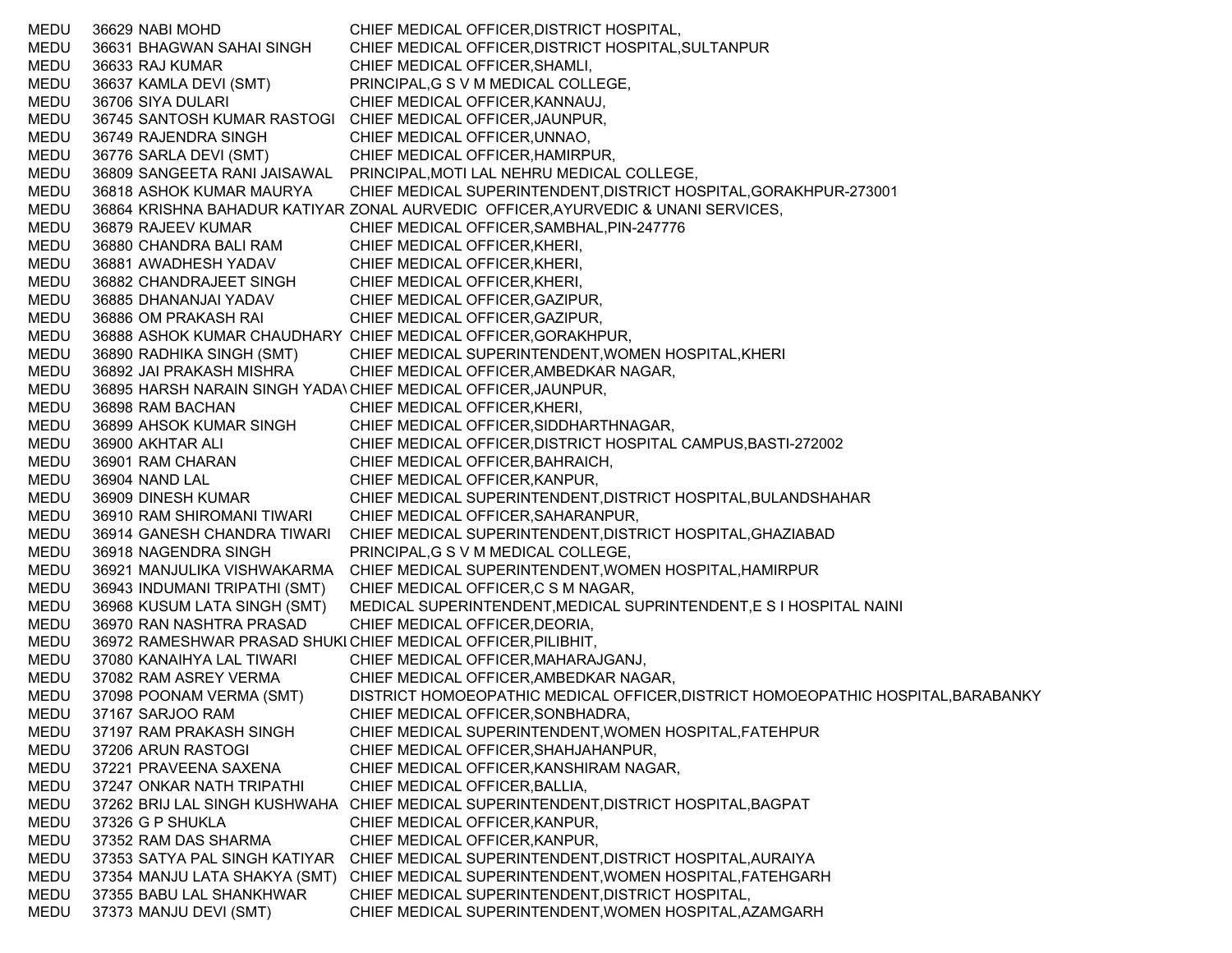MEDU 37416 AJAY KUMAR SONKER CHIEF MEDICAL SUPERINTENDENT,DISTRICT HOSPITAL, MEDU 37417 RAM KEVAL CHIEF MEDICAL OFFICER,FAIZABAD, MEDU 37422 VINOD KUMAR SINGH CHIEF MEDICAL OFFICER,SIDDHARTHNAGAR, MEDU 37436 VIRASH KUMAR CHIEF MEDICAL OFFICER,MEERUT, MEDU 37450 JANG BAHADUR VERMA CHIEF MEDICAL OFFICER,SITAPUR, MEDU 37451 VINOD KUMAR CHAUDHARY CHIEF MEDICAL OFFICER,SIDDHARTHNAGAR, MEDU 37454 HARI DUTT TIWARI PRINCIPAL,G S V M MEDICAL COLLEGE, MEDU 37494 RAMESH KUMAR BAJPAI CHIEF MEDICAL OFFICER,BARABANKI, MEDU 37495 RAVI PRAKASH SINGH CHIEF MEDICAL OFFICER,SULTANPUR, MEDU 37496 MOTI CHAND CHIEF MEDICAL OFFICER,AMBEDKAR NAGAR, MEDU 37497 SET BHAN VIMAL CHIEF MEDICAL OFFICER,DISTRICT HOSPITAL CAMPUS,BASTI-272002 MEDU 37498 ARVIND KUMAR RAI CHIEF MEDICAL OFFICER,FAIZABAD, MEDU 37501 PRABHAT KUMAR SRIVASTAVCHIEF MEDICAL OFFICER,DR S.P.M. CIVIL HOSPITAL, MEDU 37503 VIKRAM BAHADUR SINGH CHIEF MEDICAL OFFICER,FAIZABAD, MEDU 37535 SHIV SHANKER SINGH PRINCIPAL,MOTI LAL NEHRU MEDICAL COLLEGE, MEDU 37536 RAM BHAWAN MAURYA PRINCIPAL,MOTI LAL NEHRU MEDICAL COLLEGE, MEDU 37561 RAKESH CHAND SHARMA CHIEF MEDICAL OFFICER,JYOTIBA FULLE NAGAR, MEDU 37563 MAHABEER SINGH CHIEF MEDICAL OFFICER,MORADABAD, MEDU 37565 PRADEEP KUMAR TYAGI CHIEF MEDICAL OFFICER,SAHARANPUR, MEDU 37574 PARAM JYOTI MANCHANDA (I CHIEF MEDICAL OFFICER,LUCKNOW, MEDU 37618 RAKESH AGRAWAL CHIEF MEDICAL OFFICER,CHITRAKOOT, MEDU 37624 Y S YADAV CHIEF MEDICAL OFFICER,FIROZABAD, MEDU 37626 BHANU PRATAP YADAV CHIEF MEDICAL OFFICER,DISTRICT HOSPITAL CAMPUS,BASTI-272002 MEDU 37668 UDAI PRATAP RAI CHIEF MEDICAL OFFICER,DR S.P.M. CIVIL HOSPITAL, MEDU 37670 POONAM MAHESHWARI (SMT CHIEF MEDICAL OFFICER,DISTRICT HOSPITAL CAMPUS,MUZAFFARNAGAR-251001 MEDU 37671 RAVINDRA SINGH CHIEF MEDICAL OFFICER,DISTRICT HOSPITAL CAMPUS,MUZAFFARNAGAR-251001 MEDU 37714 PRAHLAD SONAR MEDICAL SUPERINTENDENT,STATE EMPLOYEE INSURANCE HOSPITAL,PIPARI MEDU 37827 MILIND CHANDRA CHIEF MEDICAL OFFICER,RAMPUR, MEDU 37829 NARENDRA AGARWAL CHIEF MEDICAL SUPERINTENDENT,BALRAMPUR CHIKITSALAYA,LUCKNOW MEDU 37832 DEEPA PANDEY (SMT) CHIEF MEDICAL SUPERINTENDENT,DISTRICT HOSPITAL,SAHARANPUR MEDU 37834 ASHISH CHIEF MEDICAL SUPERINTENDENT,DISTRICT HOSPITAL,SAHARANPUR MEDU 37837 JAISHANKER CHIEF MEDICAL OFFICER,GHAZIABAD, MEDU 37838 CHANDRA SHEKHAR MISRA CHIEF MEDICAL OFFICER,MIRZAPUR, MEDU 37855 MAYA DEVI (SMT) CHIEF MEDICAL OFFICER,RAIBAREILLY, MEDU 37864 PHOOL SINGH CHIEF MEDICAL OFFICER,MAINPURI, MEDU 37865 BHAGWAN DAS CHIEF MEDICAL OFFICER,MOHABA, MEDU 37867 PRABHAT KUMAR CHIEF MEDICAL OFFICER,AURAIYA, MEDU 37901 AARTI SINGH (SMT) CHIEF MEDICAL SUPERINTENDENT,DISTRICT HOSPITAL,MAU MEDU 37910 SHIV MURTI CHIEF MEDICAL OFFICER,FAIZABAD, MEDU 37917 MITHLESH OJHA (SMT) CHIEF MEDICAL OFFICER,PRATAPGARH, MEDU 37918 URMILA RAI (SMT) CHIEF MEDICAL OFFICER,PRATAPGARH, MEDU 37929 SUDHA DEVI (SMT) CHIEF MEDICAL OFFICER,RAIBAREILLY, MEDU 37931 RAM SINGAR TIWARI CHIEF MEDICAL OFFICER,DISTRICT HOSPITAL,KHERI MEDU 37932 REETA SHARMA (SMT) MEDICAL OFFICER IN-CHARGE,ESI LABOUR MEDICAL SERVICES,U.P. MEDU 37933 MITHLESH MISHRA (SMT) PRINCIPAL,G S V M MEDICAL COLLEGE, MEDU 37952 JAGDISH SINGH CHAUHAN CHIEF MEDICAL OFFICER,GAZIPUR, MEDU 37953 SUBHASH PRASAD GUPTA CHIEF MEDICAL OFFICER,KUSHI NAGAR,PADRAUNA MEDU 37955 VIJAI SHANKER DUBEY CHIEF MEDICAL OFFICER,UNNAO, MEDU 37962 CHHANGUR RAM GUPTA CHIEF MEDICAL OFFICER,LUCKNOW, MEDU 37963 DESH RAJ KANOJIA CHIEF MEDICAL OFFICER,HARDOI,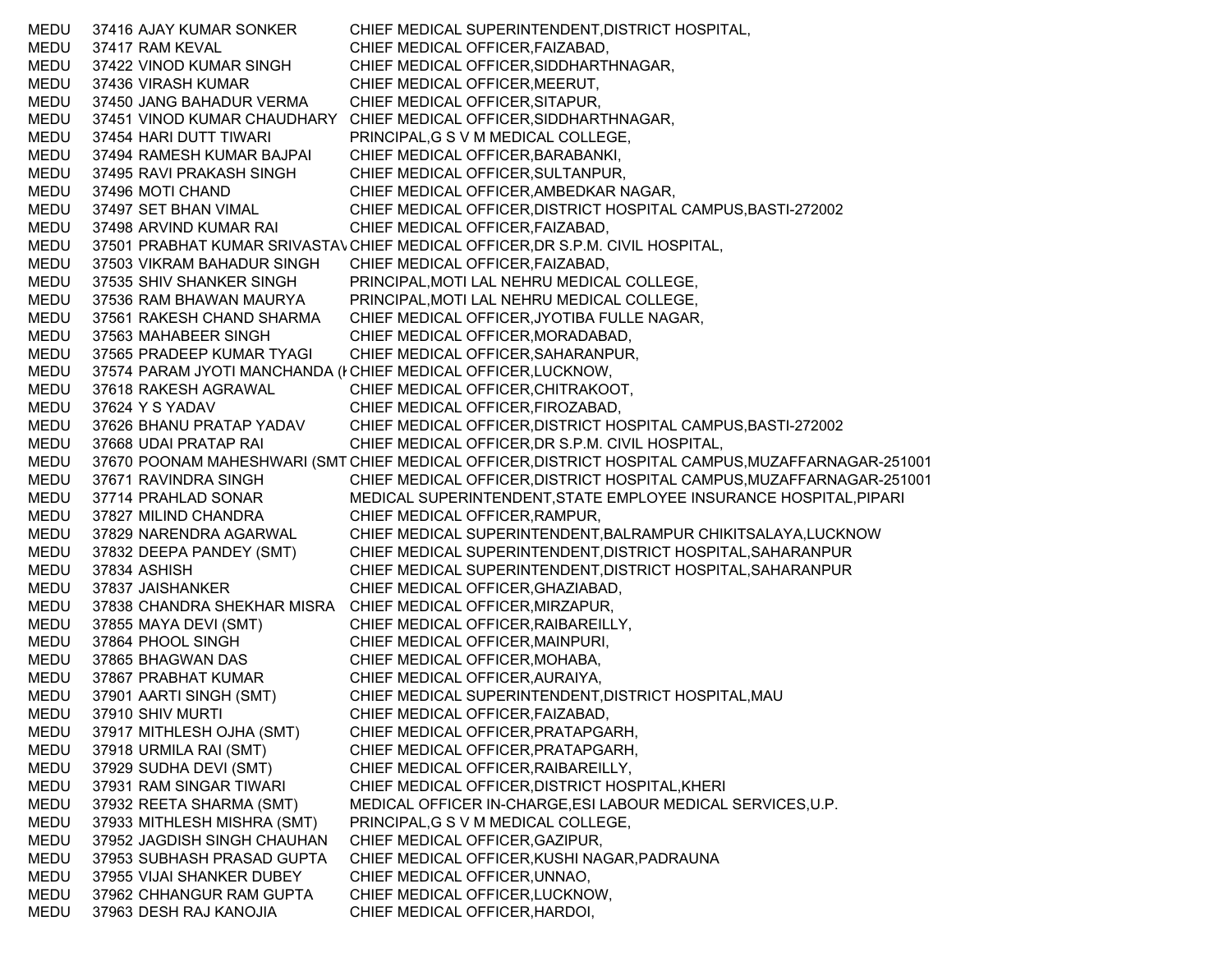MEDU 37964 RISHI KUMAR SRIVASTAVA CHIEF MEDICAL OFFICER,SHAHJAHANPUR, MEDU 37967 URMILA DEVI (SMT) MEDICAL SUPERINTENDENT,MEDICAL SUPRINTENDENT,E S I HOSPITAL NAINI MEDU 37970 SUNDER LAL JIGYASU CHIEF MEDICAL OFFICER,BARABANKI, MEDU 38007 NEERAJ MANI TRIPATHI CHIEF MEDICAL OFFICER,DEORIA, MEDU 38020 RAM SAHAI YADAV CHIEF MEDICAL OFFICER,JAUNPUR, MEDU 38032 KRISHNA KUMAR CHIEF MEDICAL OFFICER,PRATAPGARH, MEDU 38043 NAND LAL TIWARI CHIEF MEDICAL OFFICER,MAHARAJGANJ, MEDU 38044 OM PRAKASH PANDEY CHIEF MEDICAL SUPERINTENDENT,BALRAMPUR CHIKITSALAYA,LUCKNOW MEDU 38055 UMA DEVI KUSHWAHA (SMT) CHIEF MEDICAL OFFICER,AURAIYA, MEDU 38056 RAM DULARI (SMT) CHIEF MEDICAL OFFICER,AURAIYA, MEDU 38058 SHANTI DEVI SAXENA (SMT) CHIEF MEDICAL OFFICER,AURAIYA, MEDU 38059 UMA RANI TIWARI (SMT) CHIEF MEDICAL OFFICER,AURAIYA, MEDU 38074 RAGHVENDRA SHUKLA CHIEF MEDICAL SUPERINTENDENT,DISTRICT JOINT HOSPITAL,SIDDHARTHNAGAR-272207 MEDU 38137 DEVENDRA KUMAR TRIPATHI CHIEF MEDICAL OFFICER,AURAIYA, MEDU 38191 CHANDRA BHAN SINGH CHIEF MEDICAL OFFICER,DISTRICT HOSPITAL CAMPUS,BASTI-272002 MEDU 38192 RAVINDRA KUMAR MISHRA CHIEF MEDICAL OFFICER,SIDDHARTHNAGAR, MEDU 38194 VIJAI BAHADUR RAM CHIEF MEDICAL OFFICER,KHERI, MEDU 38205 SUSHIL KUMAR SRIVASTAVA CHIEF MEDICAL OFFICER,BARABANKI, MEDU 38287 SANJAY KUMAR AWASTHI CHIEF MEDICAL OFFICER,HARDOI, MEDU 38289 KAPIL DEV SINGH CHIEF MEDICAL SUPERINTENDENT,DISTRICT HOSPITAL,MIRZAPUR MEDU 38301 BHISHAM SINGH CHIEF MEDICAL SUPERINTENDENT,DISTRICT HOSPITAL,RAIBAREILLY MEDU 38302 MULAYAM SINGH CHIEF MEDICAL OFFICER,JALAUN, MEDU 38316 BRIJENDRA KUMAR TIWARI CHIEF MEDICAL OFFICER,MOHABA, MEDU 38371 MOHD QAMAR ALAM CHIEF MEDICAL OFFICER,GORAKHPUR, MEDU 38372 ABHIMANYU PATHAK CHIEF MEDICAL OFFICER,GORAKHPUR, MEDU 38380 ANITA DHASMANA (SMT) CHIEF MEDICAL SUPERINTENDENT,WOMEN HOSPITAL,BAREILLY MEDU 38427 NIKHAT SAYED (SMT) CHIEF MEDICAL OFFICER,SONBHADRA, MEDU 38454 SHIV BARAN PANDEY CHIEF MEDICAL SUPERINTENDENT,DISTRICT HOSPITAL,BALRAMPUR MEDU 38509 MITHLESH YADAV CHIEF MEDICAL OFFICER,C S M NAGAR, MEDU 38535 RAMESH CHAND CHIEF MEDICAL OFFICER,BIJNORE, MEDU 38540 BAL GOVIND TRIPATHI ZONAL AURVEDIC OFFICER,AYURVEDIC & UNANI SERVICES,GAZIPUR MEDU 38541 KALAWATI DEVI (SMT) ZONAL AURVEDIC OFFICER,AYURVEDIC & UNANI SERVICES, MEDU 38543 RAM BACHAN ZONAL AURVEDIC OFFICER,AYURVEDIC & UNANI SERVICES,RAIBAREILLY MEDU 38546 BRIJ LAL CHIEF MEDICAL OFFICER,C S M NAGAR, MEDU 38547 HARISH KUMAR MISHRA CHIEF MEDICAL SUPERINTENDENT,DISTRICT HOSPITAL,DEORIA MEDU 38564 KALI PRASAD PANDEY ADDITIONAL DIRECTOR,MEDICAL HEALTH, MEDU 38566 NIRMALA DEVI YADAV (SMT) CHIEF MEDICAL OFFICER,RAIBAREILLY, MEDU 38634 AJAY SINGH ZONAL AURVEDIC OFFICER,AYURVEDIC & UNANI SERVICES,RAMPUR MEDU 38698 KAMLESH MANI TRIPATHI PRINCIPAL,MOTI LAL NEHRU MEDICAL COLLEGE, MEDU 38792 SAVITRI DEVI (SMT) PRINCIPAL,G S V M MEDICAL COLLEGE, MEDU 38793 RAJ KUMAR NIRALA CHIEF MEDICAL OFFICER,SONBHADRA, MEDU 38813 JAGWATIN CHARAN PRINCIPAL,LALA LAJPAT RAI MEMORIAL MEDICAL COLLEGE, MEDU 38817 DEENA NATH KUSHWAHA DISTRICT HOMOEOPATHIC MEDICAL OFFICER,DISTRICT HOMOEOPATHIC HOSPITAL,BARABANKY MEDU 38818 ANIL KUMAR SINGH CHIEF MEDICAL SUPERINTENDENT,DISTRICT HOSPITAL,BALLIA MEDU 38906 SUKUMAR AGRAWAL CHIEF MEDICAL SUPERINTENDENT,DISTRICT HOSPITAL,BADAUN MEDU 38958 VINITA JOHN (SMT) ADDITIONAL DIRECTOR,MEDICAL HEALTH, MEDU 39055 MANJU SRIVASTAVA (SMT) CHIEF MEDICAL OFFICER,KUSHI NAGAR,PADRAUNA MEDU 39137 NIRMALA DEVI (SMT) PRINCIPAL,G S V M MEDICAL COLLEGE, MEDU 39138 SHEELA NIGAM (SMT) CHIEF MEDICAL SUPERINTENDENT,WOMEN HOSPITAL, MEDU 39171 PUSHPA SHUKLA (KM) ADDITIONAL DIRECTOR,MEDICAL & HEALTH,LUCKNOW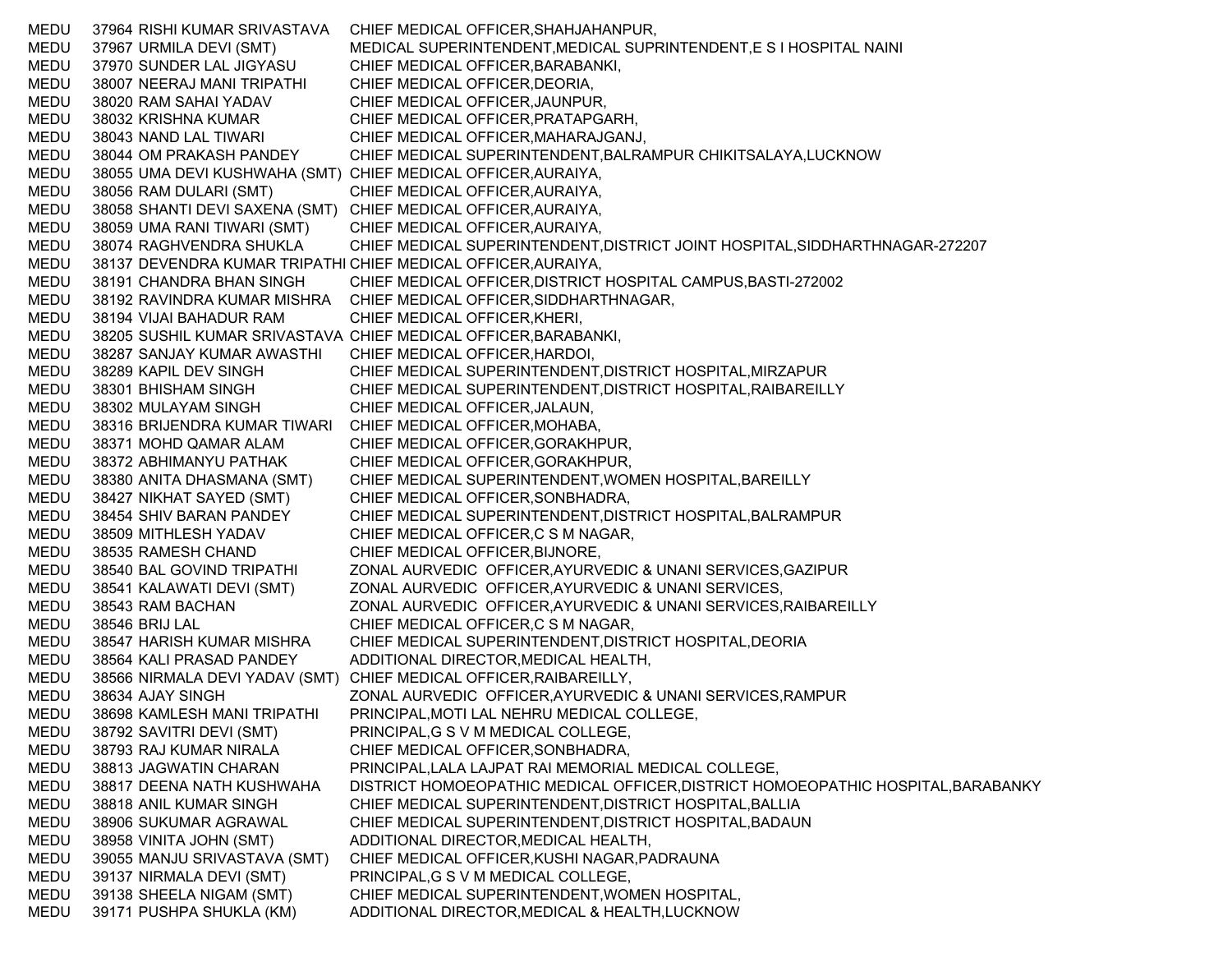MEDU 39243 PRAVEEN JAIN CHIEF MEDICAL OFFICER,BALLIA, MEDU 39287 ABHAI KUMAR CHIEF MEDICAL OFFICER,C S M NAGAR, MEDU 39301 MOHAN KRISHNA GUPTA DISTRICT HOMOEOPATHIC MEDICAL OFFICER,HOMEOPATHIC HOSPITAL, MEDU 39330 RAJ KUMAR CHIEF MEDICAL OFFICER,DISTRICT HOSPITAL CAMPUS,BASTI-272002 MEDU 39349 LAL MUNI CHIEF MEDICAL SUPERINTENDENT,DISTRICT HOSPITAL,AZAMGARH MEDU 39396 PUSHPA DEVI (SMT) CHIEF MEDICAL OFFICER,BIJNORE, MEDU 39397 LALLU SINGH CHIEF MEDICAL OFFICER,BIJNORE, MEDU 39490 YATENDRA KUMAR PATHAK DIRECTOR GENERAL,DIR GEN MEDICAL HEALTH, MEDU 39492 SANTOSH KUMAR TRIPATHI CHIEF MEDICAL SUPERINTENDENT,WOMEN HOSPITAL,PRATAPGARH MEDU 39497 KANTI DEVI CHIEF MEDICAL SUPERINTENDENT, DISTRICT HOSPITAL, ALIGARH MEDU 39559 BABU LAL CHIEF MEDICAL OFFICER,KANNAUJ, MEDU 39574 MOHD ADIL CHIEF MEDICAL OFFICER,RAIBAREILLY, MEDU 39787 ANIL KUMAR RAI CHIEF MEDICAL OFFICER,BALLIA, MEDU 39861 NARENDRA KUMAR MISHRA CHIEF MEDICAL OFFICER,STANLEY ROAD,NEAR T B SAPRU HOSPITAL MEDU 39889 VIMLA SACHAN (SMT) CHIEF MEDICAL OFFICER,KANPUR(U),KANPURDEHAT MEDU 39949 BENCHA LAL CHIEF MEDICAL OFFICER,KANNAUJ, MEDU 39959 NARMADA DEVI CHIEF MEDICAL OFFICER,C S M NAGAR, MEDU 40082 MOTI LAL MAURYA CHIEF MEDICAL OFFICER,KHERI, MEDU 40136 VIMAL KUMAR BAISWAR CHIEF MEDICAL OFFICER,DISTRICT HOSPITAL,STATION ROAD, NEAR CHHEDIPURWA MEDU 40138 SWARNLATA MISHRA CHIEF MEDICAL OFFICER,GORAKHPUR, MEDU 40237 NARENDRA KUMAR PANDEY CHIEF MEDICAL OFFICER,BALLIA, MEDU 40246 RAMESH PRASAD CHIEF MEDICAL OFFICER,GORAKHPUR, MEDU 40369 ANIL KUMAR SINGH DISTRICT HOMOEOPATHIC MEDICAL OFFICER,DISTRICT HOMOEOPATHIC HOSPITAL,LUCKNOW MEDU 40406 PRAMOD NARAIN PANDEY DIRECTOR GENERAL,DIR GEN MEDICAL HEALTH, MEDU 40432 OM PRAKASH VERMA CHIEF MEDICAL OFFICER,DR S.P.M. CIVIL HOSPITAL, MEDU 40462 CHANDRA PRAKASH CHIEF MEDICAL OFFICER,BADAUN, MEDU 40511 M K MALIK CHIEF MEDICAL OFFICER, SHAHJAHANPUR, MEDU 40546 PRABHU NATH RAM CHIEF MEDICAL OFFICER,BALLIA, MEDU 40550 AJAY SINGH KOTWAL COMMANDANT,32ND BATALION,PAC MEDU 40618 RAM LAUT CHIEF MEDICAL OFFICER,GONDA, MEDU 40630 RAJESH KUMAR SRIVASTAVA CHIEF MEDICAL OFFICER,SIDDHARTHNAGAR, MEDU 40752 ANWARUL HASAN DISTRICT HOMOEOPATHIC MEDICAL OFFICER,DISTRICT HOMOEOPATHIC HOSPITAL,SITAPUR MEDU 40777 PRADEEP KUMAR CHIEF MEDICAL OFFICER,MAHARAJGANJ, MEDU 40820 PRAKASH SINGH CHIEF MEDICAL OFFICER,BIJNORE, MEDU 40859 CHANDRA MUKHI DEVI CHIEF MEDICAL OFFICER,GORAKHPUR, MEDU 41024 SHASHI KALA SRIVASTAVA CHIEF MEDICAL OFFICER,VARANASI, MEDU 41027 CHANDRIKA PRASAD TRIPATHDIRECTOR,DIRECTORATE OF AYURVEDIC AND UNANI SERVI, MEDU 41201 SAROJ DEVI (SMT) CHIEF MEDICAL OFFICER,SANT KABIR NAGAR, MEDU 41204 FEROZ LINA (SMT) CHIEF MEDICAL OFFICER,SHAMLI, MEDU 41284 BASANT KUMAR CHIEF MEDICAL OFFICER,GAZIPUR, MEDU 41286 RAM NIWAS CHIEF MEDICAL OFFICER,GONDA, MEDU 41287 MAHESH CHANDRA CHIEF MEDICAL OFFICER,LUCKNOW, MEDU 41294 BIPIN BEHARI CHIEF MEDICAL OFFICER,SONBHADRA, MEDU 41371 JAYANTRAJ TEWARI CHIEF MEDICAL SUPERINTENDENT,DISTRICT HOSPITAL,BALLIA MEDU 41377 SUBHASH SINGH MAURYA CHIEF MEDICAL OFFICER,MIRZAPUR, MEDU 41395 MANOJ KUMAR UPADHYAY CHIEF MEDICAL OFFICER,DEORIA, MEDU — 41429 RAGHVENDRA PRASAD PANE ZONAL AURVEDIC OFFICER,AYURVEDIC & UNANI SERVICES,32, SAROJINI NAIDU MARG, LUCKNOW MEDU 41455 IBRAHIM AHMAD CHIEF MEDICAL OFFICER,HAMIRPUR, MEDU 41523 GANGA RAM CHIEF MEDICAL OFFICER,JYOTIBA FULLE NAGAR, MEDU 41526 RAM KRISHNA TEWARI CHIEF MEDICAL OFFICER,DISTRICT HOSPITAL,SULTANPUR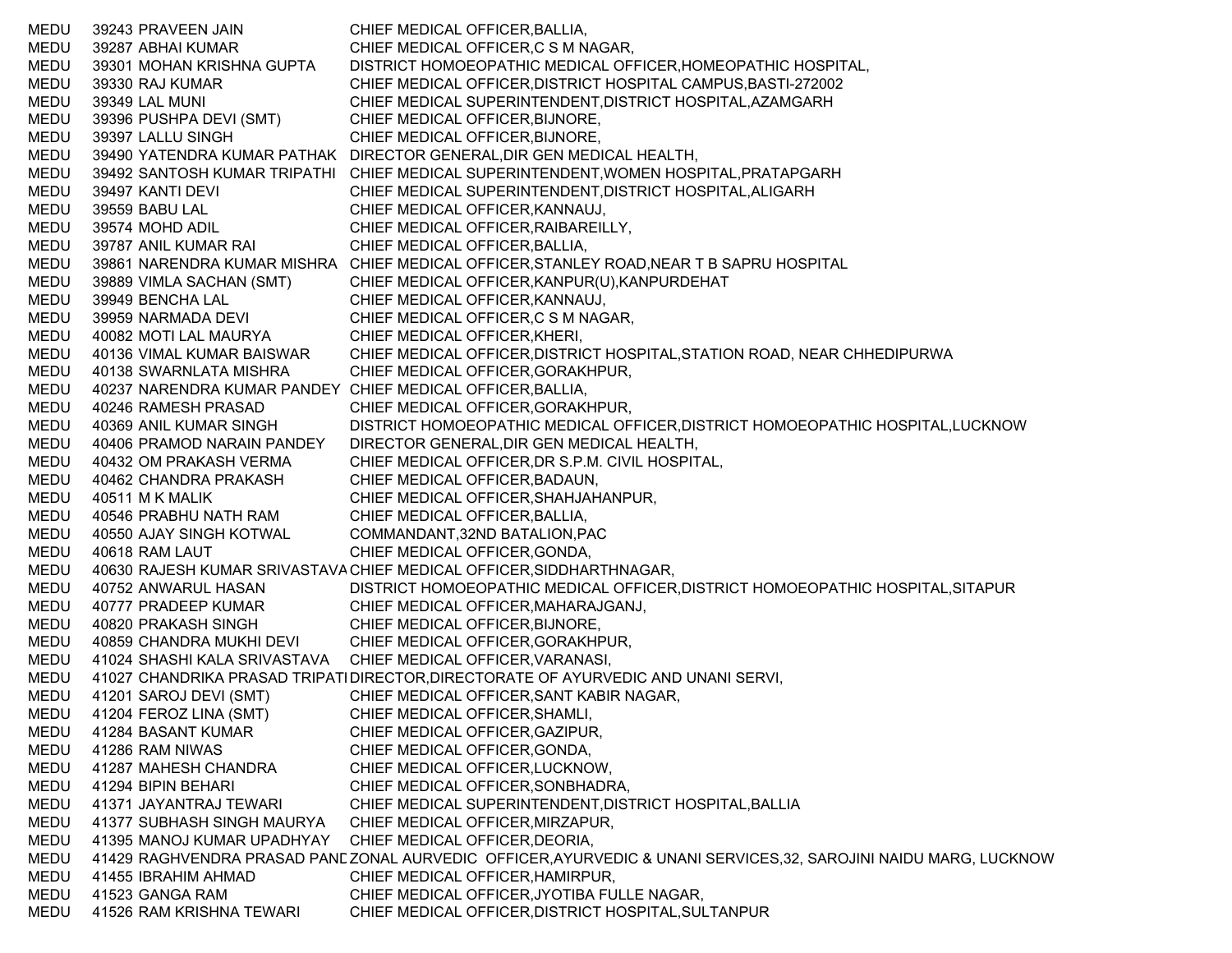MEDU 41566 VIJAY PAL SINGH CHIEF MEDICAL OFFICER,KUSHI NAGAR,PADRAUNA MEDU 41569 DEVENDRA KUMAR CHIEF MEDICAL OFFICER,MEDICAL DEPARTMENT,AGRA MEDU 41611 MOHD KHURSHEED KHAN CHIEF MEDICAL OFFICER,BABU BANARSI DAS GOVT. DISTT. HOSPITAL,CAMPUS MEDU 41762 SHARDA PANDEY (SMT) CHIEF MEDICAL OFFICER,C S M NAGAR, MEDU 41771 JITENDRA KUMAR TRIPATHI CHIEF MEDICAL OFFICER,DISTRICT HOSPITAL,PRATAPGARH MEDU 41906 SHARAD KUMAR VERMA CHIEF MEDICAL OFFICER,RAIBAREILLY, MEDU 41968 KAMAL EGINIYA ARORA CHIEF MEDICAL OFFICER,DR S.P.M. CIVIL HOSPITAL, MEDU 42064 ANIL KUMAR CHAURASIYA CHIEF MEDICAL OFFICER,BAHRAICH, MEDU 42241 SHYAM SHANKAR MISHRA CHIEF MEDICAL OFFICER,PRATAPGARH, MEDU 42258 BADRI NARAIN TIWARI CHIEF MEDICAL SUPERINTENDENT,DISTRICT HOSPITAL,GORAKHPUR-273001 MEDU 42312 DAYA SHANKAR SINGH YADA CHIEF MEDICAL OFFICER,GAZIPUR, MEDU 42341 SUNIL KUMAR MISHRA CHIEF MEDICAL OFFICER,SRAVASTI, MEDU 42479 SUBODH KUMAR SHUKLA CHIEF MEDICAL OFFICER,JALAUN, MEDU 42534 VIRENDRA KUMAR MISHRA CHIEF MEDICAL OFFICER,SANT KABIR NAGAR, MEDU 42547 KRISHNA SWAROOP LAL SRIVCHIEF MEDICAL OFFICER,BARABANKI, MEDU 42554 RAJESH KUMAR ASTHANA CHIEF MEDICAL OFFICER,LUCKNOW, MEDU 42561 ANJANI KUMARI SMT CHIEF MEDICAL OFFICER,JAUNPUR, MEDU 42591 AJAI KUMAR CHIEF MEDICAL OFFICER,DEORIA, MEDU 42704 BIRENDRA SINGH CHIEF MEDICAL OFFICER,DEORIA, MEDU 42719 DEVANTI CHAURASIYA KM CHIEF MEDICAL SUPERINTENDENT,DISTRICT HOSPITAL,AZAMGARH MEDU 42720 RENU RANI SMT CHIEF MEDICAL OFFICER,BARABANKI, MEDU 42744 BRIJ KUMAR SINGH YADAV CHIEF MEDICAL OFFICER,KHERI, MEDU 42811 KAMLESH SINGH DISTRICT HOMOEOPATHIC MEDICAL OFFICER,DISTRICT HOMOEOPATHIC HOSPITAL,MIRZAPUR MEDU 42817 SHAILENDRA KUMAR PANT ADDITIONAL COMMISSIONER,KHADYA & AUSHADHI PRASHASAN NIDESHALAYA,UTTAR PRADESH MEDU 42912 SHASHI KUMARI VERMA SMT CHIEF MEDICAL OFFICER,LUCKNOW, MEDU 42938 VINDOOMATI RAI SMT CHIEF MEDICAL SUPERINTENDENT,WOMEN HOSPITAL,AZAMGARH MEDU 42942 ANIL KUMAR PATHAK CHIEF MEDICAL OFFICER,KANNAUJ, MEDU 42993 HEMWANT KUMAR SINGH CHIEF MEDICAL OFFICER,BALLIA, MEDU 43062 HARI SHANKER SHUKLA CHIEF MEDICAL OFFICER,SIDDHARTHNAGAR, MEDU 43134 DINESH PRASAD CHIEF MEDICAL OFFICER,JAUNPUR, MEDU 43135 RAKESH MISHRA CHIEF MEDICAL OFFICER,JAUNPUR, MEDU 43257 NAVEEN KUMAR CHIEF MEDICAL SUPERINTENDENT,DISTRICT JOINT HOSPITAL,SIDDHARTHNAGAR-272207 MEDU 43277 CHANDRA MOHAN SINGH ZONAL AURVEDIC OFFICER,AYURVEDIC & UNANI SERVICES,SONBHADRA MEDU 43282 ABDUL GANI ZONAL AURVEDIC OFFICER,AYURVEDIC & UNANI SERVICES,BASTI MEDU 43286 OM PRAKASH ZONAL AURVEDIC OFFICER,AYURVEDIC & UNANI SERVICES, MEDU 43287 KAILASH NATH SHUKLA ZONAL AURVEDIC OFFICER,AYURVEDIC & UNANI SERVICES,32, SAROJINI NAIDU MARG, LUCKNOW MEDU 43386 SATYA WATI PAL SMT CHIEF MEDICAL OFFICER,JALAUN, MEDU 43409 CHANDRA PRAKASH ZONAL AURVEDIC OFFICER,ZONAL AYURVEDIC & UNANI OFFICER, MEDU 43435 DEO RAJ SINGH CHIEF MEDICAL OFFICER,FATEHPUR, MEDU 43455 UMA SHANKER SHUKLA CHIEF MEDICAL OFFICER,DEORIA, MEDU 43461 RAVINDRA PRATAP SINGH MEDICAL SUPERINTENDENT,MEDICAL SUPRINTENDENT,E S I HOSPITAL NAINI MEDU 43463 ASHA RAM CHIEF MEDICAL OFFICER,JALAUN, MEDU 43471 BRIJISH MISHRA CHIEF MEDICAL SUPERINTENDENT,BALRAMPUR CHIKITSALAYA,LUCKNOW MEDU 43585 NIRMALA SINGH CHIEF MEDICAL OFFICER,VARANASI, MEDU 43643 RAKESH KUMAR VERMA CHIEF MEDICAL OFFICER,SITAPUR, MEDU 43651 SURESH CHANDRA CHIEF MEDICAL OFFICER,UNNAO, MEDU 43670 BHARAT SINGH YADAV CHIEF MEDICAL SUPERINTENDENT,DISTRICT HOSPITAL,MIRZAPUR MEDU 43673 ASHOK KUMAR PATHAK CHIEF MEDICAL OFFICER,GHAZIABAD, MEDU 43681 RAM PRAKASH TYAGI CHIEF MEDICAL OFFICER,ETAH, MEDU 43713 TILAK RAM CHIEF MEDICAL OFFICER,BAHRAICH,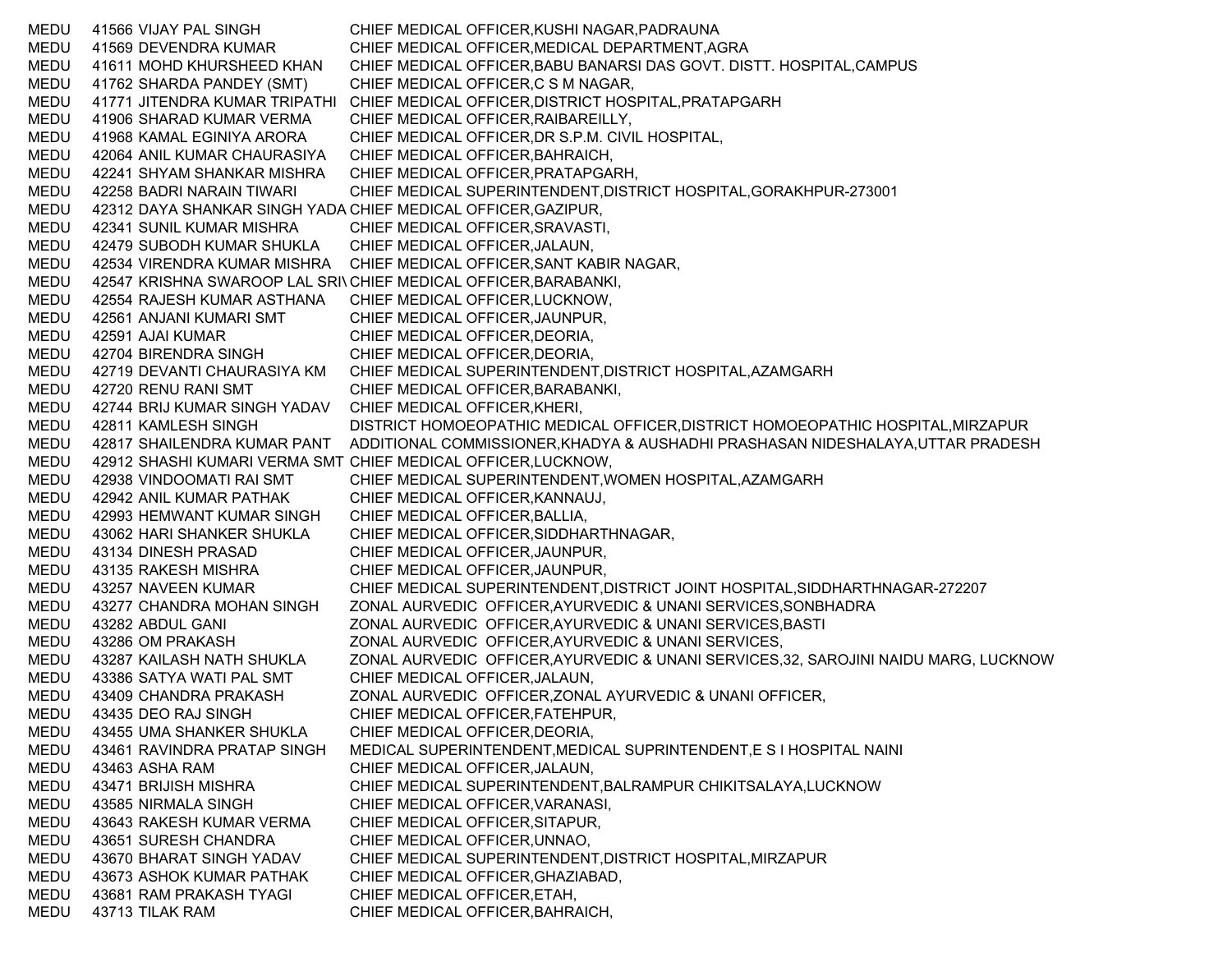MEDU 43764 TRIYUGI NARAYAN DWIVEDI CHIEF MEDICAL SUPERINTENDENT,WOMEN HOSPITAL,KAUSHAMBI MEDU 43767 RAM CHARAN SINGH YADAV CHIEF MEDICAL OFFICER,GAZIPUR, MEDU 43814 AMNA ZAHRA ABIDI CHIEF MEDICAL OFFICER,STANLEY ROAD,NEAR T B SAPRU HOSPITAL MEDU 43822 VIMLESH DWIVEDI SMT PRINCIPAL,G S V M MEDICAL COLLEGE, MEDU 43825 LAJWANTI GUPTA SMT PRINCIPAL,G S V M MEDICAL COLLEGE, MEDU 43891 RAMESH PRATAP MISHRA CHIEF MEDICAL OFFICER,FAIZABAD, MEDU 43922 HAFIZUR REHMAN CHIEF MEDICAL OFFICER,SITAPUR, MEDU 43935 RAJENDRA PRASAD SINGH CHIEF MEDICAL OFFICER,DR S.P.M. CIVIL HOSPITAL, MEDU 43954 VIJAY KUMAR (DR) CHIEF MEDICAL OFFICER,DISTRICT HOSPITAL,STATION ROAD, NEAR CHHEDIPURWA MEDU 43976 RAJ PATI DEVI SMT CHIEF MEDICAL SUPERINTENDENT,WOMEN HOSPITAL, MEDU 43978 RAM KISHUN PRASAD CHIEF MEDICAL OFFICER,BALLIA, MEDU 44028 ALTAFUR RAHMAN ZONAL AURVEDIC OFFICER,AYURVEDIC & UNANI SERVICES,32, SAROJINI NAIDU MARG, LUCKNOW MEDU 44048 VINOD KUMAR SHARMA CHIEF MEDICAL OFFICER,BADAUN, MEDU 44120 PREM CHANDRA AGRAHARI CHIEF MEDICAL OFFICER,SIDDHARTHNAGAR, MEDU 44121 SHAH ALAM CHIEF MEDICAL OFFICER,SIDDHARTHNAGAR, MEDU 44124 NISAR AHMAD DR CHIEF MEDICAL SUPERINTENDENT,DISTRICT HOSPITAL,GAZIPUR-233001 MEDU 44162 PUNARVASU DWIVEDI (DR) CHIEF MEDICAL OFFICER,STATE EMPLY.INSURANCE HOSPITAL SERVICE, MEDU 44188 GORAKH RAM CHIEF MEDICAL OFFICER,MIRZAPUR, MEDU 44189 DIGVIJAY KUMAR CHIEF MEDICAL OFFICER,BALLIA, MEDU 44309 RAJ RANI MALHOTRA SMT CHIEF MEDICAL OFFICER,HAPUR, MEDU 44343 ANIL KUMAR CHIEF MEDICAL OFFICER,SAHARANPUR, MEDU 44399 OM PRAKASH PRINCIPAL,LALA LAJPAT RAI MEMORIAL MEDICAL COLLEGE, MEDU 44403 ABDUL KHALIQ PRINCIPAL,LALA LAJPAT RAI MEMORIAL MEDICAL COLLEGE, MEDU — 44414 RAJESHWARI RAJWANSHI (SI CHIEF MEDICAL SUPERINTENDENT,DISTRICT WOMEN HOSPITAL,TAMSENGANJ, NEAR KOTWALI MEDU 44449 PRAVESH KUMARI SHARMA ('CHIEF MEDICAL OFFICER,DR S.P.M. CIVIL HOSPITAL, MEDU 44466 NISHA SINGH NEGI SMT MEDICAL OFFICER IN-CHARGE,ESI LABOUR MEDICAL SERVICES,U.P. MEDU 44477 SATISH KUMAR MISHRA CHIEF MEDICAL OFFICER,UNNAO, MEDU 44543 SHAKEELA BANO KM ADDITIONAL DIRECTOR,MEDICAL & HEALTH,LUCKNOW MEDU 44736 SOBHNA KM CHIEF MEDICAL OFFICER,JAUNPUR, MEDU 44738 MOHD ANEES CHIEF MEDICAL OFFICER,C S M NAGAR, MEDU 44753 RAKESH KUMAR PANDEY CHIEF MEDICAL OFFICER,DISTRICT HOSPITAL,SULTANPUR MEDU 44755 SUDHA SRIVASTAVA DISTRICT HOMOEOPATHIC MEDICAL OFFICER,HOMEOPATHIC HOSPITAL, MEDU 44767 RISHI KESH KUMAR CHIEF MEDICAL OFFICER,GORAKHPUR, MEDU 44775 RAMESH CHANDRA CHIEF MEDICAL OFFICER,DISTRICT HOSPITAL CAMPUS,BASTI-272002 MEDU 44790 MOHD SHAMIM CHIEF MEDICAL OFFICER,SULTANPUR, MEDU 44810 RAKESH SINGH ZONAL AURVEDIC OFFICER,AYURVEDIC & UNANI SERVICES,BASTI MEDU 44836 VIVEK KUMAR CHIEF MEDICAL OFFICER,ETAH, MEDU 44863 SUKH PAL SHARMA DISTRICT HOMOEOPATHIC MEDICAL OFFICER,DISTRICT HOMOEOPATHIC HOSPITAL,MEERUT MEDU 44946 NISHA ASTHANA CHIEF MEDICAL OFFICER,VARANASI, MEDU 45062 SUDHIR KUMAR RAI CHIEF MEDICAL OFFICER,MAU, MEDU 45063 PREM KUMAR SINGH CHIEF MEDICAL OFFICER,ETAH, MEDU 45230 SAVITA BHATT CHIEF MEDICAL SUPERINTENDENT,WOMEN HOSPITAL,LUCKNOW MEDU 45251 SHRI RAM PAL CHIEF MEDICAL OFFICER,BALLIA, MEDU 45252 VINOD KUMAR CHIEF MEDICAL OFFICER,AMBEDKAR NAGAR, MEDU 45255 PRADEEP SHARMA ADDITIONAL DIRECTOR, MEDICAL & HEALTH, MEDU — 45282 TAMRA DHWAJ SINGH YADAV CHIEF MEDICAL SUPERINTENDENT,CHIEF MEDICAL SURINTENDENT,SHIKOHABAD HOSPITAL MEDU 45296 ALKA SINGH CHIEF MEDICAL OFFICER, MIRZAPUR, MEDU 45326 SUSHIL KUMAR SHARMA CHIEF MEDICAL OFFICER,MATHURA, MEDU 45356 KAMLESH KUMARI ADDITIONAL DIRECTOR,MEDICAL & HEALTH,LUCKNOW MEDU 45358 WASEEM FATIMA CHIEF MEDICAL OFFICER,LUCKNOW,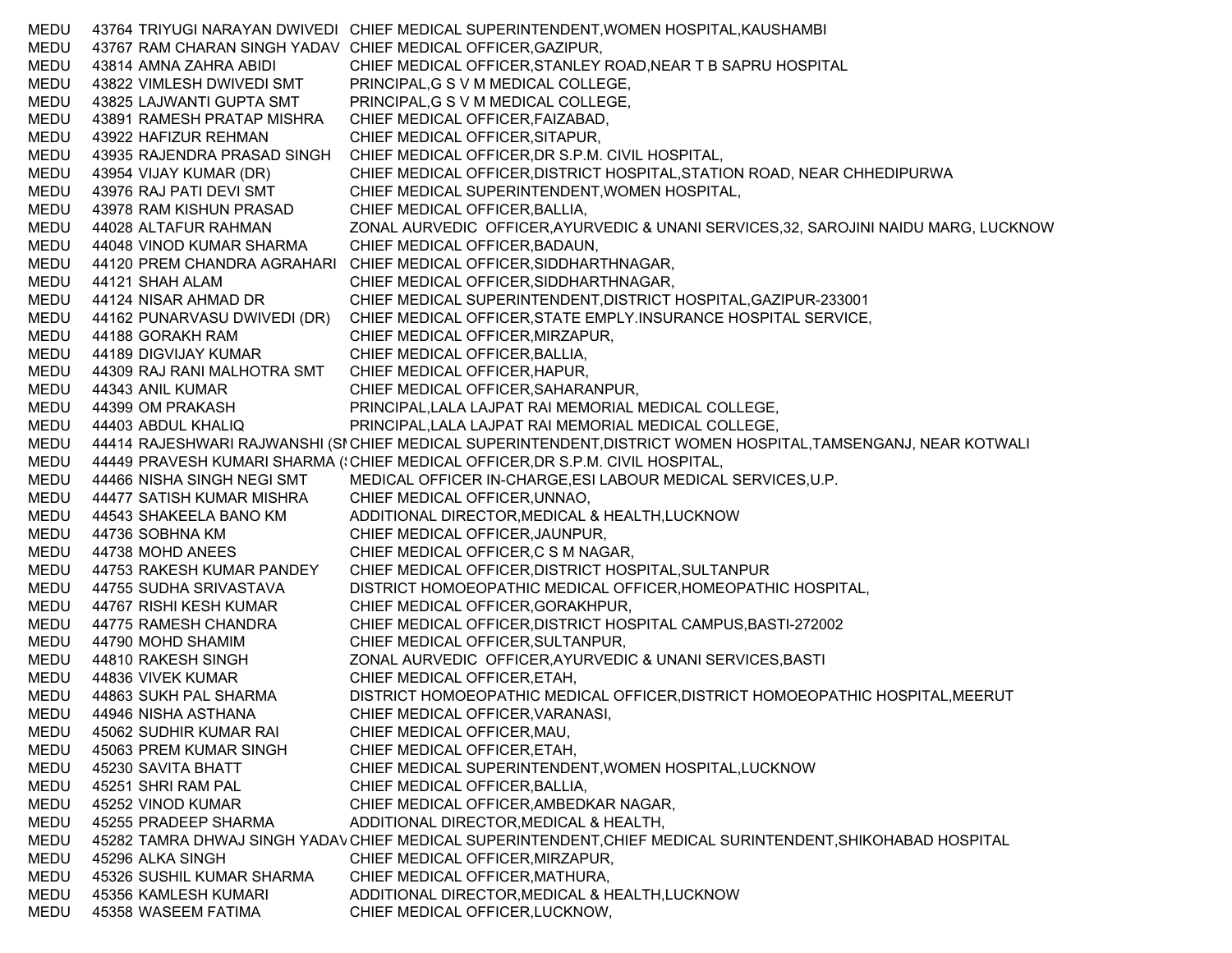MEDU 45390 POONAM NIGAM CHIEF MEDICAL OFFICER,CHANDAULI, MEDU 45427 BISHWA NATH CHAUDHERY CHIEF MEDICAL OFFICER,BALLIA, MEDU 45432 KULDEEP SINGH CHIEF MEDICAL OFFICER,BABU BANARSI DAS GOVT. DISTT. HOSPITAL,CAMPUS MEDU 45433 SACHENDRA KUMAR SINGH PRINCIPAL,LALA LAJPAT RAI MEMORIAL MEDICAL COLLEGE, MEDU 45436 SUNDER SINGH CHIEF MEDICAL OFFICER,BIJNORE, MEDU 45437 BACHAN SINGH RAJWAR PRINCIPAL,LALA LAJPAT RAI MEMORIAL MEDICAL COLLEGE, MEDU 45439 RAM NATH CHIEF MEDICAL SUPERINTENDENT,WOMEN HOSPITAL,LUCKNOW MEDU 45447 MAHENDRA SINGH CHIEF MEDICAL SUPERINTENDENT,DISTRICT HOSPITAL,SAHARANPUR MEDU 45448 MADAN LAL CHIEF MEDICAL SUPERINTENDENT,DISTRICT HOSPITAL,GHAZIABAD MEDU 45449 PAWAN SAXENA CHIEF MEDICAL OFFICER,GHAZIABAD, MEDU 45450 NARESH CHANDRA SHARMA CHIEF MEDICAL OFFICER,SAMBHAL,PIN-247776 MEDU 45452 SUDHIR KUMAR SINGHAL CHIEF MEDICAL OFFICER,MEERUT, MEDU 45453 KRISHNA KUMARI CHIEF MEDICAL OFFICER,MEERUT, MEDU 45454 VIMLESH KUMARI SMT CHIEF MEDICAL OFFICER,MEERUT, MEDU 45457 MANJU DEVI CHIEF MEDICAL OFFICER,MEERUT, MEDU 45458 MITHILESH SHARMA CHIEF MEDICAL OFFICER,MEERUT, MEDU 45459 UMA RANI (SMT) CHIEF MEDICAL OFFICER,MEERUT, MEDU 45553 SANT SHEELA MOHAN CHIEF MEDICAL OFFICER,LUCKNOW, MEDU 45620 ANIL KUMAR SRIVASTAVA CHIEF MEDICAL OFFICER,KUSHI NAGAR,PADRAUNA MEDU 45637 MAHENDRA NATH YADAV CHIEF MEDICAL OFFICER,BALLIA, MEDU 45660 MONIKA JULIAS CHIEF MEDICAL SUPERINTENDENT,WOMEN HOSPITAL,PRATAPGARH MEDU 45677 JITENDRA NATH DUBEY CHIEF MEDICAL OFFICER,GAZIPUR, MEDU 45846 KRISHNA DUBEY SMT CHIEF MEDICAL OFFICER,ALIGARH, MEDU 45847 KUSUM VERMA CHIEF MEDICAL OFFICER,ALIGARH, MEDU 45857 OM PRAKASH TIWARI CHIEF MEDICAL OFFICER,JAUNPUR, MEDU 45882 PRATULYA CHANDRA SARKAICHIEF MEDICAL OFFICER,SULTANPUR, MEDU 45893 BAL MUKUND CHIEF MEDICAL OFFICER,SULTANPUR, MEDU 45926 SURESH KUMAR CHIEF MEDICAL SUPERINTENDENT,DISTRICT HOSPITAL,SHAHJAHANPUR MEDU 45935 BRIJ KISHORE TRIPATHI CHIEF MEDICAL OFFICER,MAHARAJGANJ, MEDU 45982 SANDEEP SINGH CHIEF MEDICAL OFFICER,MEDICAL DEPARTMENT,AGRA MEDU 46043 MALA SHARMA CHIEF MEDICAL SUPERINTENDENT,DISTRICT JOINT HOSPITAL,SANJAY NAGAR MEDU 46247 SNEHLATA RAWAT CHIEF MEDICAL OFFICER,BARABANKI, MEDU 46335 MANSOOR AHMAD KHAN CHIEF MEDICAL OFFICER,DISTRICT HOSPITAL,BARABANKY MEDU 46384 JAMAL AHMAD CHIEF MEDICAL SUPERINTENDENT,DISTRICT HOSPITAL, MEDU 46455 OM PRAKASH YADAV CHIEF MEDICAL OFFICER,DISTRICT HOSPITAL CAMPUS,BASTI-272002 MEDU 46536 ANIL KUMAR SINGH CHIEF MEDICAL OFFICER,GONDA, MEDU 46569 SHASHI BHUSHAN SINGH CHIEF MEDICAL OFFICER,BALLIA, MEDU 46570 SUNIL KUMAR DIRECTOR, DIRECTORATE OF HOMEOPATHIC, U P, MEDU 46663 ANJANI KUMAR SRIVASTAVA DISTRICT HOMOEOPATHIC MEDICAL OFFICER,DISTRICT HOMOEOPATHIC HOSPITAL,SITAPUR MEDU 46677 URMILA KUSHWAHA CHIEF MEDICAL SUPERINTENDENT,WOMEN HOSPITAL, MEDU 46801 AJAI KUMAR SRIVASTAVA CHIEF MEDICAL OFFICER,GORAKHPUR, MEDU 46814 AKHILESH KUMAR SRIVASTA\CHIEF MEDICAL OFFICER,FAIZABAD, MEDU 46842 S P GUPTA CHIEF MEDICAL SUPERINTENDENT,DISTRICT HOSPITAL, MEDU 46855 GYAN PRAKASH ADDITIONAL DIRECTOR,MEDICAL & HEALTH, MEDU 46871 ONKAR NATH PANDEY CHIEF MEDICAL OFFICER,GAZIPUR, MEDU 46951 KAPIL KUMAR TRIPATHI CHIEF MEDICAL OFFICER,JHANSI, MEDU 46953 SUNDAR LAL VERMA CHIEF MEDICAL OFFICER,JALAUN, MEDU 46972 RAM PRAVESH YADAV DISTRICT HOMOEOPATHIC MEDICAL OFFICER,DISTRICT HOMOEOPATHIC HOSPITAL,PADRAUNA MEDU 46991 MOHD SHAKEEL CHIEF MEDICAL OFFICER,MAHARAJGANJ, MEDU 47005 VISHNU SHARAN GOYAL CHIEF MEDICAL SUPERINTENDENT,DISTRICT HOSPITAL,CHANDAULI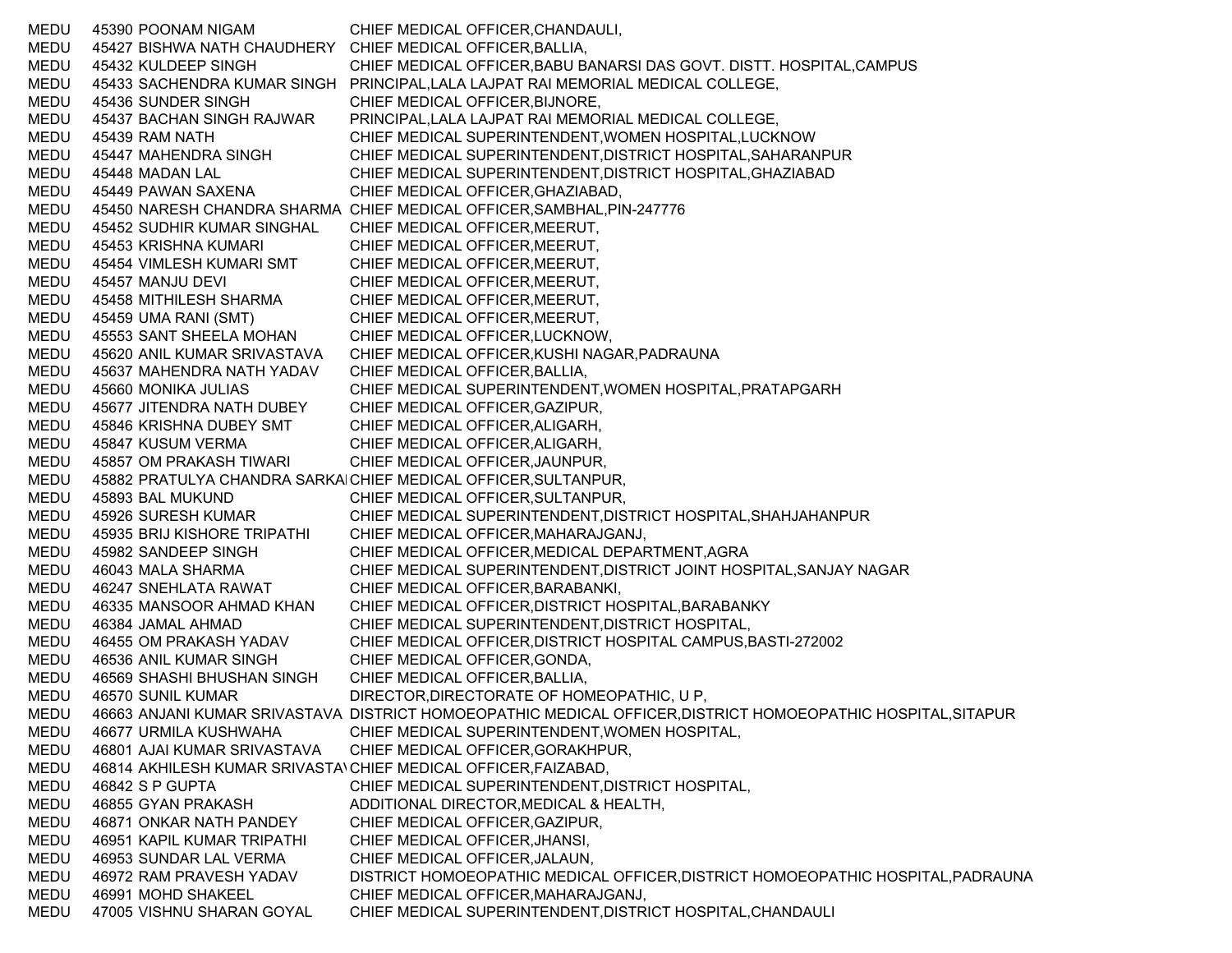MEDU 47017 SHIVBEER PANDEY ZONAL AURVEDIC OFFICER,AYURVEDIC & UNANI SERVICES,NEAR RAWAT PATHSHALA, TURKMANPUR MEDU 47174 JAGAT NARAYAN CHIEF MEDICAL OFFICER,ETAH, MEDU 47230 SIDHARTH KUMAR DR CHIEF MEDICAL SUPERINTENDENT,WOMEN HOSPITAL,ETAWAH MEDU 47233 LAXMI SAHNI (KM) CHIEF MEDICAL OFFICER,MEERUT, MEDU 47240 VIRENDRA PRAKASH SHARM/CHIEF MEDICAL OFFICER,SAHARANPUR, MEDU 47284 SUSHEEL KUMAR GAUTAM CHIEF MEDICAL OFFICER,BABU BANARSI DAS GOVT. DISTT. HOSPITAL,CAMPUS MEDU 47409 SHESH NATH RAI DISTRICT HOMOEOPATHIC MEDICAL OFFICER,DISTRICT HOMOEOPATHIC HOSPITAL,BULANDSHAHAR MEDU 47413 VINOD KUMAR SUPERINTENDENT,DISTRICT PRISON (JAIL),LUCKNOW MEDU 47455 SUBHASH CHANDRA SINGH CHIEF MEDICAL SUPERINTENDENT,DISTRICT HOSPITAL,DEORIA MEDU 47492 RAJ KUMARI DEVI (SMT) CHIEF MEDICAL OFFICER,RAIBAREILLY, MEDU 47545 RAJ KUMAR CHIEF MEDICAL OFFICER,VARANASI, MEDU 47558 RAGHUBIR PANDEY PRINCIPAL,V.R.D. MEDICAL COLLEGE,GORAKHPUR MEDU 47590 HARI OM KULSHRESHTHA PRINCIPAL,S.N. MEDICAL COLLEGE,AGRA MEDU 47591 RADHEY SHYAM CHIEF MEDICAL OFFICER,MEDICAL DEPARTMENT,AGRA MEDU 47619 OM PRAKASH PANDEY CHIEF MEDICAL SUPERINTENDENT,OPEK HOSPITAL,KAILI MEDU 47624 CHANDRA PRAKASH DUBEY ZONAL AURVEDIC OFFICER,AYURVEDIC & UNANI SERVICES,VARANASI MEDU 47645 RANJANA SINGH (SMT) ADDITIONAL DIRECTOR,MEDICAL & HEALTH,LUCKNOW MEDU 47711 RAM CHANDRA YADAV (DR) CHIEF MEDICAL SUPERINTENDENT,DISTRICT HOSPITAL, MEDU 47723 RADHEY SHYAM PRINCIPAL,FAMILY WELFARE TRAINING CENTRE, MEDU 47852 VINOD KUMAR CHIEF MEDICAL OFFICER,BADAUN, MEDU 47872 SARYU PRASAD YADAV CHIEF MEDICAL OFFICER,DR S.P.M. CIVIL HOSPITAL, MEDU 47897 MANJEET SINGH DR CHIEF MEDICAL OFFICER,BADAUN, MEDU 47898 NEERAJ AWASTHI (SMT) CHIEF MEDICAL OFFICER,FARUKKHABAD, MEDU 47899 VEDWATI (SMT) CHIEF MEDICAL OFFICER,FARUKKHABAD, MEDU 47901 URMILA DEVI (SMT) CHIEF MEDICAL OFFICER,FARUKKHABAD, MEDU 47902 AKHILESH KUMAR VERMA ZONAL AURVEDIC OFFICER,AYURVEDIC & UNANI SERVICES,RAIBAREILLY MEDU 47935 PREMLATA (SMT) CHIEF MEDICAL OFFICER,FARUKKHABAD, MEDU 47937 SATYA PAL SINGH TOMAR CHIEF MEDICAL SUPERINTENDENT,DISTRICT HOSPITAL,KANNAUJ MEDU 47939 ASHOK SINGH CHIEF MEDICAL OFFICER,KANNAUJ, MEDU 47945 RADHIKA YADAV CHIEF MEDICAL SUPERINTENDENT,DISTRICT HOSPITAL,AZAMGARH MEDU 47972 PUSHPA SINGH ZONAL AURVEDIC OFFICER, AYURVEDIC & UNANI SERVICES, MEDU 48025 RAJENDRA KUMAR DISTRICT HOMOEOPATHIC MEDICAL OFFICER,DISTRICT HOMOEOPATHIC HOSPITAL,PRATAPGARH MEDU 48033 NOOR ISLAM ZONAL AURVEDIC OFFICER,AYURVEDIC & UNANI SERVICES,VARANASI MEDU 48042 SUMAN BHATT (SMT) MEDICAL OFFICER IN-CHARGE,ESI LABOUR MEDICAL SERVICES,U.P. MEDU 48043 AWDHESH KUMAR SINGH DR ZONAL AURVEDIC OFFICER,AYURVEDIC & UNANI SERVICES,SAHARANPUR MEDU 48117 JANKI RAI CHIEF MEDICAL OFFICER,GAZIPUR, MEDU 48209 SANGEETA DEVI (SMT) CHIEF MEDICAL SUPERINTENDENT,DISTRICT HOSPITAL,PADRAUNA MEDU 48229 LAKSHMI DUBEY (SMT) CHIEF MEDICAL OFFICER,VARANASI, MEDU 48233 UBAIDULLAH KHAN CHIEF MEDICAL OFFICER,BARABANKI, MEDU 48275 ABU SAFAR SIDDIQUI CHIEF MEDICAL OFFICER,SHAHJAHANPUR, MEDU 48309 KRISHNA KUMAR TIWARI CHIEF MEDICAL OFFICER,BALLIA, MEDU 48419 VINOD KUMAR CHIEF MEDICAL SUPERINTENDENT,P L SHARMA DISTRICT HOSPITAL, MEDU 48515 SHAIL KUMARI (SMT) CHIEF MEDICAL OFFICER,AZAMGARH, MEDU 48561 SATYA PRAKASH CHIEF MEDICAL SUPERINTENDENT,DISTRICT HOSPITAL, MEDU 48566 VEERA DEEPAK (SMT) CHIEF MEDICAL SUPERINTENDENT,WOMEN HOSPITAL,MIRZAPUR MEDU 48655 JAI PRAKASH TEWARI CHIEF MEDICAL OFFICER,DEORIA, MEDU 48674 RAM BAHADUR PANDEY CHIEF MEDICAL OFFICER,LUCKNOW, MEDU 48686 BAIKUNTH MISHRA CHIEF MEDICAL OFFICER,DEORIA, MEDU 48690 JAGDISH SHARMA SUPERINTENDENT ENGINEER,PROVISIONAL DIVISION,PUBLIC WORKS DEPARTMENT MEDU 48695 ARUN KUMAR SINGH (DR) CHIEF MEDICAL OFFICER,KANPUR,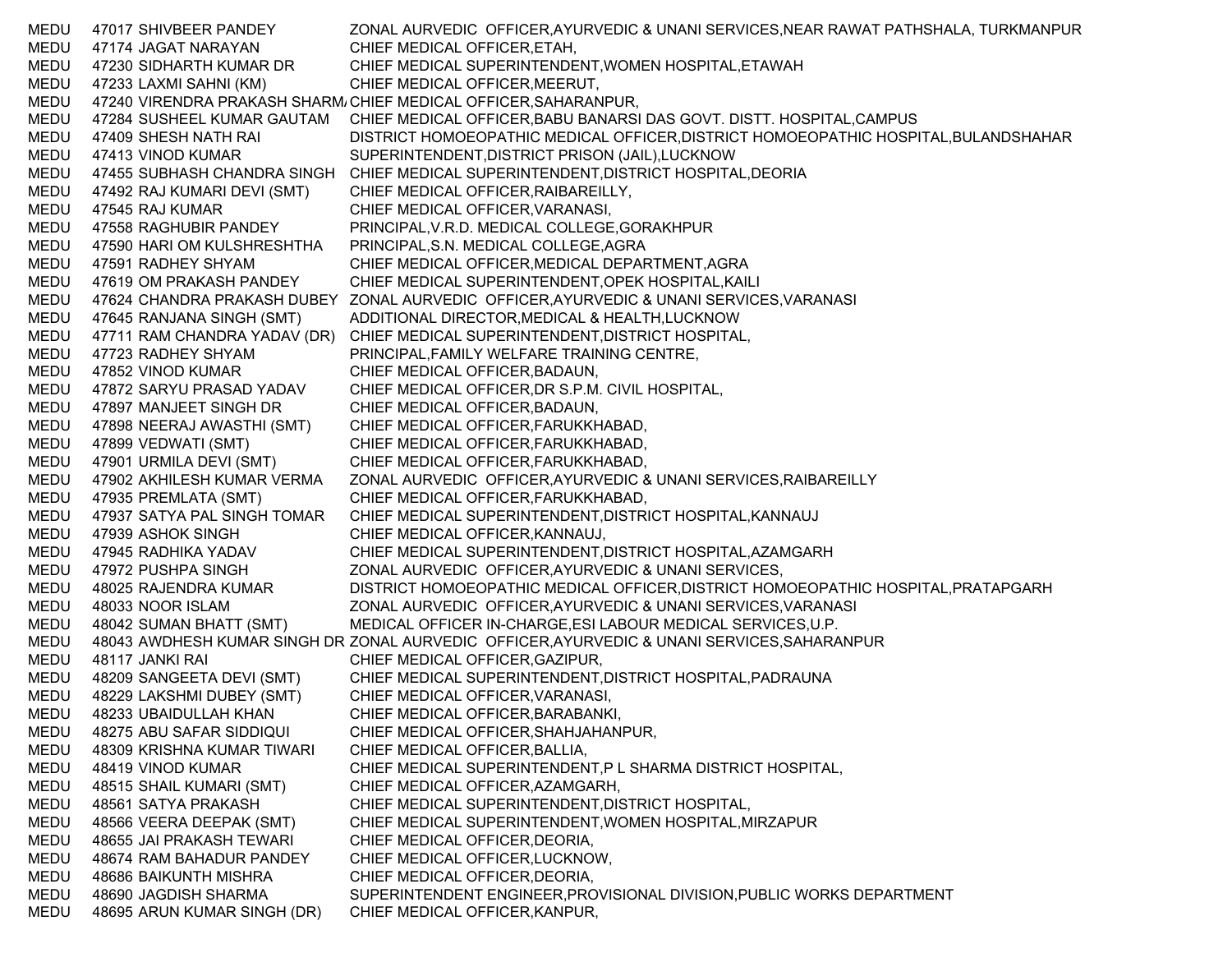MEDU 48713 ARUN KUMAR SAHU CHIEF MEDICAL OFFICER,KANPUR, MEDU 48780 MOHD KALAM KHAN CHIEF MEDICAL OFFICER,MAHARAJGANJ, MEDU 48823 VIMLA DEVI (KM) CHIEF MEDICAL OFFICER,BAREILLY, MEDU 48901 RUKSANA CHIEF MEDICAL OFFICER, BAREILLY, MEDU 48969 JAG RAM DIRECTOR,DIRECTORATE OF AYURVEDIC AND UNANI SERVI, MEDU 49030 KAMLA DEVI (SMT) SUPERINTENDENT ENGINEER,PROVISIONAL DIVISION,PUBLIC WORKS DEPARTMENT MEDU 49031 PUSHPA SINGH (SMT) CHIEF MEDICAL OFFICER,GAZIPUR, MEDU 49032 MEERA SINGH (SMT) CHIEF MEDICAL OFFICER,GAZIPUR, MEDU 49033 MANJU RAI (SMT) SUPERINTENDENT ENGINEER,PROVISIONAL DIVISION,PUBLIC WORKS DEPARTMENT MEDU 49037 SHYAMA PAL (SMT) CHIEF MEDICAL OFFICER,GAZIPUR, MEDU 49039 KRISHNA CHAUDHARY (SMT) SUPERINTENDENT ENGINEER,PROVISIONAL DIVISION,PUBLIC WORKS DEPARTMENT MEDU 49041 SHISHIR KUMAR SRIVASTAV⊉CHIEF MEDICAL OFFICER,GAZIPUR, MEDU 49044 CHANDRIKA DEVI CHIEF MEDICAL OFFICER,GAZIPUR, MEDU 49046 MANJU DEVI (SMT) CHIEF MEDICAL OFFICER,GAZIPUR, MEDU 49047 CHAMPA KUSHWAHA (SMT) CHIEF MEDICAL OFFICER,GAZIPUR, MEDU 49050 KALINDI RAI (SMT) CHIEF MEDICAL OFFICER,GAZIPUR, MEDU 49051 DEV VRAT KUMAR GUPTA (DFCHIEF MEDICAL OFFICER,SULTANPUR, MEDU 49068 SUDHIR KUMAR PANDEY CHIEF MEDICAL OFFICER,GORAKHPUR, MEDU 49148 AVADHESH CHAUBEY (DR) CHIEF MEDICAL SUPERINTENDENT,DISTRICT HOSPITAL,BASTI MEDU 49184 ABDUL LATIF CHIEF MEDICAL OFFICER,AMBEDKAR NAGAR, MEDU 49190 RAKESH KUMAR BANSAL CHIEF MEDICAL OFFICER,BIJNORE, MEDU — 49198 SURESH CHANDRA MITTAL (EADDITIONAL DIRECTOR,STATE MEDICAL LEGAL EXPERT,MEDICAL AND HEALTH DEPARTMENT MEDU 49203 RAMESH CHANDRA SRIVAST/ CHIEF MEDICAL OFFICER,BALRAMPUR, MEDU 49262 HUSN BEGUM (SMT) ZONAL AURVEDIC OFFICER,AYURVEDIC & UNANI SERVICES,SONBHADRA MEDU 49297 RAJESH KUMAR BHARDWAJ CHIEF MEDICAL OFFICER,GAUTAM BUDDH NAGAR-201301, MEDU 49308 JAHID ALI ANSARI CHIEF MEDICAL OFFICER,DEORIA, MEDU 49309 SATISH RANJAN (DR) CHIEF MEDICAL SUPERINTENDENT,DISTRICT HOSPITAL,PADRAUNA MEDU 49364 ANNOMILI ROBERTS (SMT) CHIEF MEDICAL OFFICER,GORAKHPUR, MEDU 49397 KALAWATI DEVI (SMT) CHIEF MEDICAL SUPERINTENDENT,DISTRICT HOSPITAL,GORAKHPUR-273001 MEDU 49416 PUSHPA SONKAR (SMT) SUPERINTENDENT ENGINEER,PROVISIONAL DIVISION,PUBLIC WORKS DEPARTMENT MEDU 49443 SUSHILA SINGH CHIEF MEDICAL OFFICER,MIRZAPUR, MEDU 49447 KARUNESH KUMAR CHIEF MEDICAL OFFICER,MOHABA, MEDU 49450 SURESH KUMAR TEWARI CHIEF MEDICAL SUPERINTENDENT,DISTRICT HOSPITAL,JALAUN MEDU 49451 SUGRIV BABU (DR) CHIEF MEDICAL OFFICER,JALAUN, MEDU 49462 SHER AFGAN KHAN CHIEF MEDICAL OFFICER,STATE EMPLY.INSURANCE HOSPITAL SERVICE,GHAZIABAD MEDU 49507 IRFAN AHMAD CHIEF MEDICAL SUPERINTENDENT,DISTRICT HOSPITAL,BALRAMPUR MEDU 49588 OM PRAKASH SINGH ADDITIONAL DIRECTOR,MEDICAL & HEALTH,LUCKNOW MEDU 49599 SRI KANT SHARMA (DR) CHIEF MEDICAL OFFICER,JYOTIBA FULLE NAGAR, MEDU 49600 RAM SADAN CHIEF MEDICAL OFFICER,GONDA, MEDU 49603 LAL SINGH CHIEF MEDICAL OFFICER, SAMBHAL, PIN-247776 MEDU 49604 JANESH TYAGI (SMT) CHIEF MEDICAL OFFICER,SAMBHAL,PIN-247776 MEDU 49612 NIRMALA DEVI (SMT) ADDITIONAL DIRECTOR,MEDICAL & HEALTH,LUCKNOW MEDU 49615 CHANDRA BHAN SINGH CHIEF MEDICAL SUPERINTENDENT,CHIEF MEDICAL SURINTENDENT,SHIKOHABAD HOSPITAL MEDU 49711 JAGDISH ZONAL AURVEDIC OFFICER,AYURVEDIC & UNANI SERVICES,32, SAROJINI NAIDU MARG, LUCKNOW MEDU 49748 VIMLAWATI CHIEF MEDICAL OFFICER,MANJHANPUR,KAUSHAMBI-212207 MEDU 49752 AWADHESH KUMAR SINGH (C CHIEF MEDICAL SUPERINTENDENT,WOMEN HOSPITAL,BASTI MEDU 49761 ANJU PANDEY (SMT) CHIEF MEDICAL OFFICER,GORAKHPUR, MEDU 49770 VIHULA DEVI (SMT) CHIEF MEDICAL SUPERINTENDENT,DISTRICT HOSPITAL,MAU MEDU 49775 KIRAN BALA MISHRA (SMT) CHIEF MEDICAL OFFICER,SHAHJAHANPUR, MEDU 49777 AMAR NATH YADAVA ADDITIONAL DIRECTOR,MEDICAL HEALTH,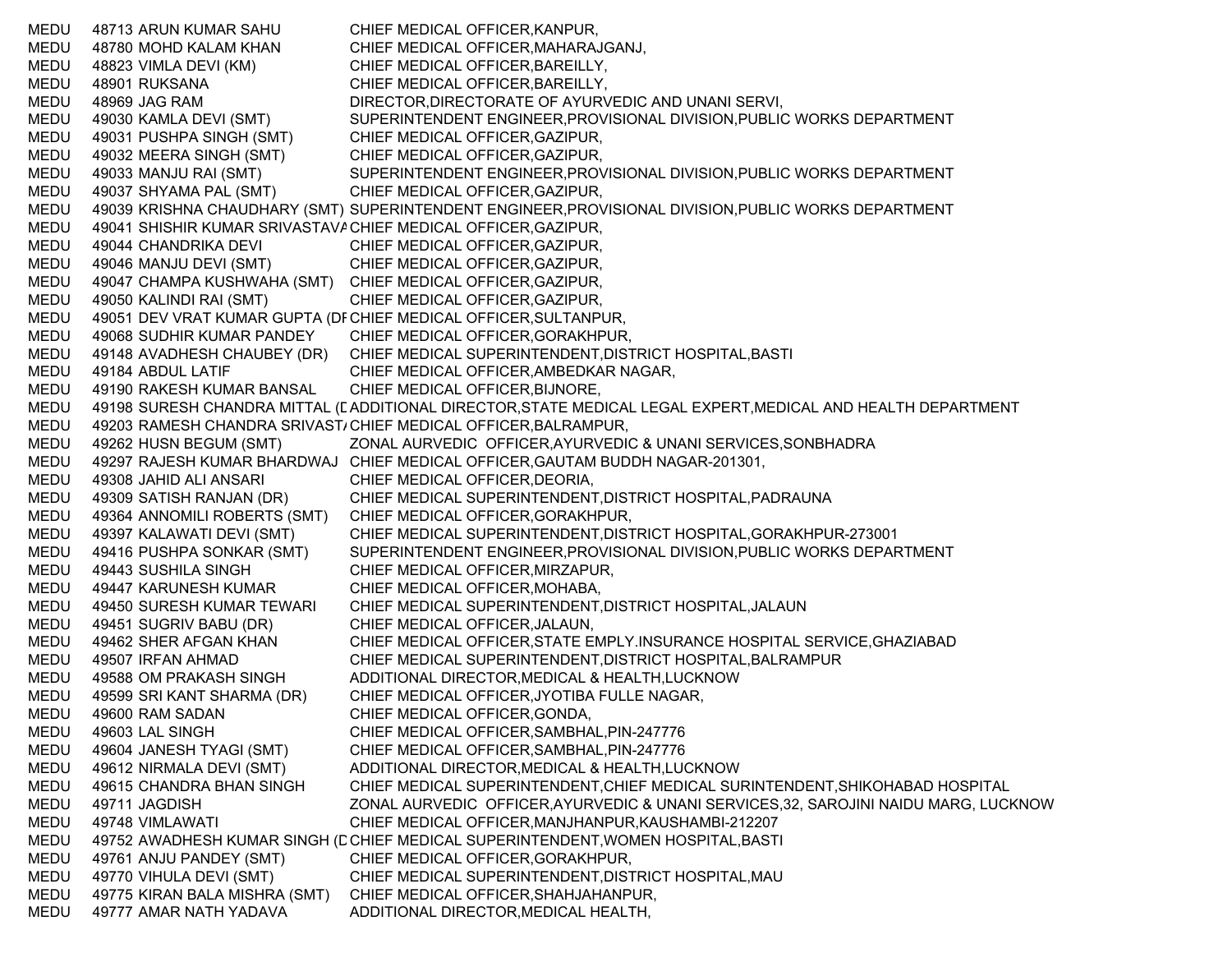MEDU 49781 ANIL KUMAR TRIPATHI CHIEF MEDICAL OFFICER,JAUNPUR, MEDU 49795 PRABHAT KUMAR TIWARI CHIEF MEDICAL SUPERINTENDENT,WOMEN HOSPITAL, MEDU 49839 GIRIJA DEVI (SMT) CHIEF MEDICAL SUPERINTENDENT,DISTRICT HOSPITAL,GORAKHPUR-273001 MEDU 49852 SARBATI KHAN (SMT) PRINCIPAL,G S V M MEDICAL COLLEGE, MEDU 49863 MAYA DEVI CHIEF MEDICAL OFFICER,BADAUN, MEDU 49883 INDRAKRANTI SINGH SUPERINTENDENT ENGINEER,PROVISIONAL DIVISION,PUBLIC WORKS DEPARTMENT MEDU 49894 SUNITA THAKUR (KM) MEDICAL OFFICER IN-CHARGE,ESI LABOUR MEDICAL SERVICES,U.P. MEDU 49902 SURESH CHANDRA YADAV MEDICAL OFFICER IN-CHARGE,ESI LABOUR MEDICAL SERVICES,U.P. MEDU 49951 ASHAMUNI DEVI (SMT) CHIEF MEDICAL OFFICER,DEORIA, MEDU 49956 AUTAR SINGH CHIEF MEDICAL SUPERINTENDENT,DISTRICT HOSPITAL,CIVIL LINES MEDU 49968 PRAMILA MISHRA (SMT) CHIEF MEDICAL OFFICER,FIROZABAD, MEDU 49989 SAEEDA BEGAM (SMT) CHIEF MEDICAL OFFICER,SHAHJAHANPUR, MEDU 49990 SUMAN LATA (SMT) CHIEF MEDICAL OFFICER,SHAHJAHANPUR, MEDU 49999 ANIL KUMAR CHIEF MEDICAL OFFICER,SAHARANPUR, MEDU 50014 JITENDRA PRATAP SINGH CHIEF MEDICAL SUPERINTENDENT,DISTRICT HOSPITAL,MEERUT MEDU 50028 DEVVANTI DEVI (SMT) SUPERINTENDENT ENGINEER,PROVISIONAL DIVISION,PUBLIC WORKS DEPARTMENT MEDU 50039 VIMI MANJULA SAMUAL PRINCIPAL,V.R.D. MEDICAL COLLEGE,GORAKHPUR MEDU 50054 SUMAN GUPTA (SMT) CHIEF MEDICAL OFFICER,SHAHJAHANPUR, MEDU 50073 CHANDRADHAR SINGH YADA CHIEF MEDICAL OFFICER,GAZIPUR, MEDU 50077 KAMLESH SINGH KUSHWAHA CHIEF MEDICAL OFFICER,VARANASI, MEDU 50078 SARVJEET SINGH YADAV CHIEF MEDICAL OFFICER,GAZIPUR, MEDU 50079 RAMASHRAY SINGH YADAV CHIEF MEDICAL OFFICER,GAZIPUR, MEDU 50085 SUBHASH KUMAR PRINCIPAL,M L N MEDICAL COLLEGE, MEDU 50152 SUBHAWATI SINGH CHIEF MEDICAL OFFICER,VARANASI, MEDU 50157 KRISHNA MURARI LAL CHIEF MEDICAL OFFICER,MIRZAPUR, MEDU 50165 MANJU DEVI (SMT) CHIEF MEDICAL OFFICER,MIRZAPUR, MEDU 50166 SHARDA DEVI (SMT) CHIEF MEDICAL OFFICER,MIRZAPUR, MEDU 50191 PUSHPA SAXENA (SMT) CHIEF MEDICAL OFFICER,BADAUN, MEDU 50257 RADHA DEVI (SMT) CHIEF MEDICAL OFFICER,DISTRICT HOSPITAL CAMPUS,MUZAFFARNAGAR-251001 MEDU 50347 MUNNI DEVI (SMT) CHIEF MEDICAL OFFICER,BADAUN, MEDU 50348 GEETA BISHT (SMT) CHIEF MEDICAL OFFICER,RAMPUR, MEDU 50350 SARITA SAXENA (SMT) CHIEF MEDICAL OFFICER,BADAUN, MEDU 50374 PRAMOD KUMAR RAI CHIEF MEDICAL OFFICER,DISTRICT HOSPITAL,SULTANPUR MEDU 50404 RAJENDRA PRASAD CHIEF MEDICAL SUPERINTENDENT,PT. DEEN DAYAL UPADHYAY GOVT. HOSPITAL, MEDU 50441 RAJENDRA KUMAR CHIEF MEDICAL OFFICER,GORAKHPUR, MEDU 50511 MADAN MISHRA CHIEF MEDICAL OFFICER,VARANASI, MEDU 50542 RAJESHWARI VERMA CHIEF MEDICAL SUPERINTENDENT,DISTRICT HOSPITAL,JHANSI-284002 MEDU 50543 RAJ KUMARI PRINCIPAL,MEDICAL COLLEGE,JHANSI MEDU 50663 SHAMIM AHMAD CHIEF MEDICAL OFFICER,BABU BANARSI DAS GOVT. DISTT. HOSPITAL,CAMPUS MEDU 50828 SHAKEELA BANO (KM) CHIEF MEDICAL OFFICER,FATEHPUR, MEDU 50844 BRAJENDRA KUMAR SHUKLA CHIEF MEDICAL OFFICER,KANPUR, MEDU 50897 ANIL KUMAR KANAUJIA PRINCIPAL,G S V M MEDICAL COLLEGE, MEDU 51032 ADITYA PRAKASH ARYA CHIEF MEDICAL SUPERINTENDENT,DISTRICT HOSPITAL,SHAHJAHANPUR MEDU 51037 SATISH KUMAR SINHA CHIEF MEDICAL SUPERINTENDENT,WOMEN HOSPITAL,DEORIA MEDU 51053 MANOJ KUMAR SINGH PRINCIPAL,G S V M MEDICAL COLLEGE, MEDU 51060 VIJAY PRATAP SINGH CHIEF MEDICAL OFFICER,KUSHI NAGAR,PADRAUNA MEDU 51100 NAVIN CHANDRA SHARMA PRINCIPAL,MEDICAL COLLEGE,JHANSI MEDU 51102 CHANDRA SHEKHAR AZAD CHIEF MEDICAL SUPERINTENDENT,WOMEN HOSPITAL,GORAKHPUR MEDU 51134 VISHWA RAJ GAUTAM CHIEF MEDICAL SUPERINTENDENT,DISTRICT HOSPITAL, MEDU 51215 ARPANA CHAUDHARY CHIEF MEDICAL SUPERINTENDENT,DISTRICT HOSPITAL,SITAPUR-261001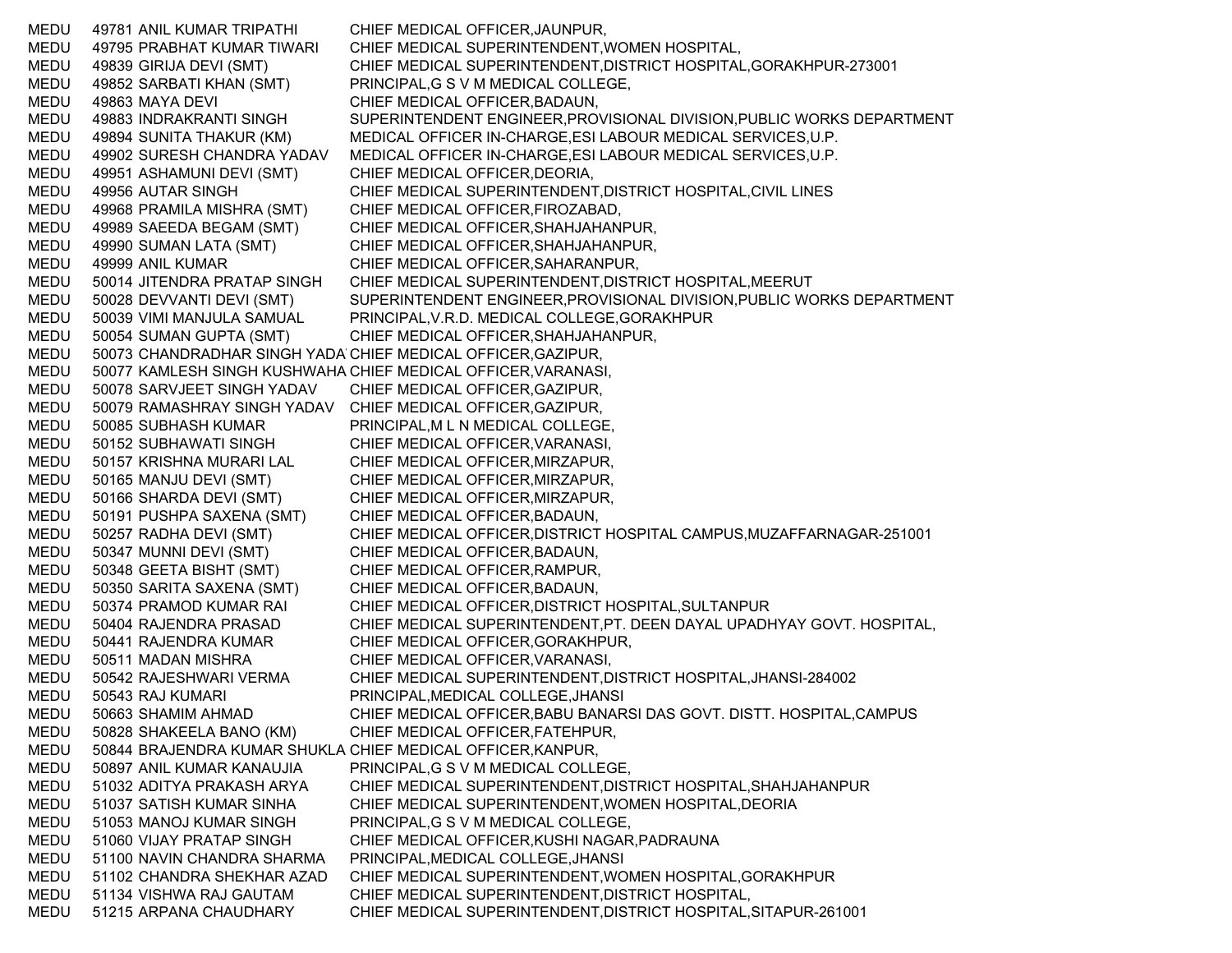MEDU 51222 DAYA RAM GUPTA CHIEF MEDICAL OFFICER,GORAKHPUR, MEDU 51234 GAURI SHANKER PATHAK ZONAL AURVEDIC OFFICER,AYURVEDIC & UNANI SERVICES,SIDDHARTHNAGAR MEDU 51248 CHHOTEY LAL CHIEF MEDICAL OFFICER,JAUNPUR, MEDU 51261 DEVENDRA KUMAR CHIEF MEDICAL OFFICER,BIJNORE, MEDU 51262 RAJ KUMAR SINGH CHIEF MEDICAL OFFICER,BIJNORE, MEDU 51263 VISHWASH KUMAR CHIEF MEDICAL OFFICER,BIJNORE, MEDU 51265 BRIJ BHUSHAN CHIEF MEDICAL OFFICER,BIJNORE, MEDU 51361 SUNIL KUMAR CHIEF MEDICAL SUPERINTENDENT,BALRAMPUR CHIKITSALAYA,LUCKNOW MEDU 51374 KUSUM SHARMA CHIEF MEDICAL OFFICER,BARABANKI, MEDU 51777 ASHOK KUMAR CHIEF MEDICAL OFFICER,IN FRONT OF SUPER MARKET,STATION ROAD MEDU 51779 NIRAJ KUMAR CHIEF MEDICAL OFFICER,MEERUT, MEDU 51789 KAMLA BISHT CHIEF MEDICAL OFFICER,BAREILLY, MEDU 51790 INDRA PANDEY CHIEF MEDICAL OFFICER,BAREILLY, MEDU 51792 PUSHPA JOSHI CHIEF MEDICAL OFFICER,BAREILLY, MEDU 51913 PREM LATA SINGH CHIEF MEDICAL SUPERINTENDENT,WOMEN HOSPITAL, MEDU 51917 PUSHPA DEVI CHIEF MEDICAL SUPERINTENDENT,DISTRICT HOSPITAL,GHAZIABAD MEDU 51918 VINOD KUMAR CHIEF MEDICAL SUPERINTENDENT,DISTRICT HOSPITAL (MALE),RORRKEE ROAD MEDU 51935 MANOJ KUMAR TEWARI CHIEF MEDICAL OFFICER,BAREILLY, MEDU 51937 HIRA LAL YADAV CHIEF MEDICAL OFFICER,BARABANKI, MEDU 51939 GITA MISHRA CHIEF MEDICAL OFFICER,BARABANKI, MEDU 51940 SUSHMA GUPTA CHIEF MEDICAL OFFICER,BARABANKI, MEDU 51988 SARVESH KUMAR SINGH PRINCIPAL,MOTI LAL NEHRU MEDICAL COLLEGE, MEDU 51989 RAVI SRIVASTAVA PRINCIPAL,MOTI LAL NEHRU MEDICAL COLLEGE, MEDU 51993 RAJESH KUMAR CHAUDHAR YCHIEF MEDICAL OFFICER,LUCKNOW, MEDU 52037 NAND LAL YADAV CHIEF MEDICAL SUPERINTENDENT,DISTRICT HOSPITAL,MIRZAPUR MEDU 52045 RAJENDRA SINGH CHIEF MEDICAL OFFICER,SIDDHARTHNAGAR, MEDU 52087 PRADEEP KUMAR ZONAL AURVEDIC OFFICER,AYURVEDIC & UNANI SERVICES,32, SAROJINI NAIDU MARG, LUCKNOW MEDU 52128 B S PARIHAR CHIEF MEDICAL SUPERINTENDENT,DISTRICT HOSPITAL,BAHRAICH MEDU 52170 VIMLESH KUMAR NIGAM DISTRICT HOMOEOPATHIC MEDICAL OFFICER,DISTRICT HOMOEOPATHIC HOSPITAL,BARABANKY MEDU 52224 VIJENDRA SINGH CHIEF MEDICAL OFFICER,MAHAMAYA NAGAR,HATHRAS MEDU 52240 SHAIL TEWARI DISTRICT HOMOEOPATHIC MEDICAL OFFICER,HOMEOPATHIC HOSPITAL, MEDU 52254 KIRAN LATA SONKAR CHIEF MEDICAL SUPERINTENDENT,WOMEN HOSPITAL,LUCKNOW MEDU 52271 SHUBH VARSHANKAR ADDITIONAL DIRECTOR,MEDICAL & HEALTH,LUCKNOW MEDU 52294 NISAR FATIMA CHIEF MEDICAL OFFICER,BIJNORE, MEDU 52302 RAM SINGH CHIEF MEDICAL SUPERINTENDENT,DISTRICT JOINT HOSPITAL,MANDAVAR ROAD, BIJNORE MEDU 52303 PREM KUMAR CHIEF MEDICAL OFFICER,BIJNORE, MEDU 52306 AMIT KUMAR BHATNAGAR CHIEF MEDICAL SUPERINTENDENT,DISTRICT HOSPITAL,CIVIL LINES MEDU 52307 SURENDRA SINGH CHIEF MEDICAL OFFICER,BIJNORE, MEDU 52308 OM PRAKASH PARANDIYAL CHIEF MEDICAL OFFICER,SAHARANPUR, MEDU 52310 SUDHAKAR PRASAD CHIEF MEDICAL OFFICER,BIJNORE, MEDU 52311 NARENDRA SINGH CHIEF MEDICAL OFFICER,BIJNORE, MEDU 52312 NARENDRA SINGH CHIEF MEDICAL OFFICER,BIJNORE, MEDU 52333 RAJIV KUMAR GUPTA CHIEF MEDICAL SUPERINTENDENT,DISTRICT HOSPITAL,BADAUN MEDU 52376 AMMANI AMMA CHIEF MEDICAL OFFICER,IN FRONT OF SUPER MARKET,STATION ROAD MEDU 52379 YASHWANT KUMARI JAIN CHIEF MEDICAL OFFICER,IN FRONT OF SUPER MARKET,STATION ROAD MEDU 52382 RAGHUVIR PRASAD BHARTI CHIEF MEDICAL OFFICER,HARDOI, MEDU 52384 AJAI KUMAR CHIEF MEDICAL OFFICER,JAUNPUR, MEDU 52404 NIRAJ TYAGI CHIEF MEDICAL OFFICER,BAGPAT, MEDU 52422 RAJENDRA GUPTA CHIEF MEDICAL OFFICER,KHERI, MEDU 52426 PRABHU DAYAL KUSHWAHA CHIEF MEDICAL OFFICER,MOHABA,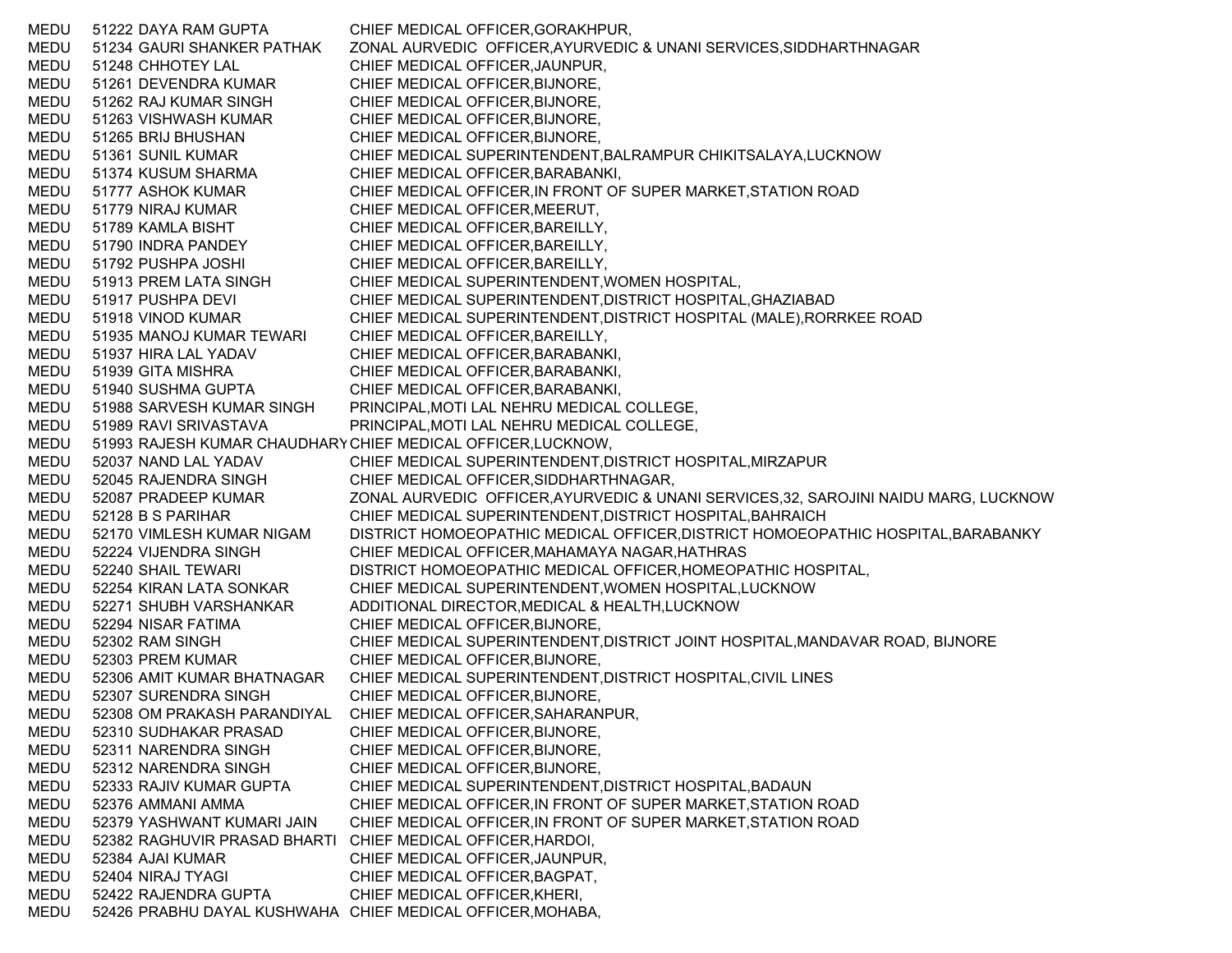MEDU 52472 VINAY KUMARI CHIEF MEDICAL SUPERINTENDENT,WOMEN HOSPITAL,SULTANPUR MEDU 52485 ASHOK KUMAR MISHRA CHIEF MEDICAL OFFICER,PRATAPGARH, MEDU 52751 MADHURI SRIVASTAVA (SMT) CHIEF MEDICAL OFFICER,STATE EMPLY.INSURANCE HOSPITAL SERVICE,VARANASI MEDU 52752 MADHU CHAUHAN CHIEF MEDICAL OFFICER,VARANASI, MEDU 52756 LALTI DEVI (SMT) CHIEF MEDICAL OFFICER,VARANASI, MEDU 52757 BINDUMATI DEVI CHIEF MEDICAL OFFICER,VARANASI, MEDU 52758 PREMA DEVI CHIEF MEDICAL OFFICER,VARANASI, MEDU 52759 CHANDRA SHEKHAR PRASADCHIEF MEDICAL OFFICER,VARANASI, MEDU 52761 INDUMATI DEVI CHIEF MEDICAL OFFICER,VARANASI, MEDU 52763 SUSHILA DEVI CHIEF MEDICAL OFFICER,VARANASI, MEDU 52764 ASHA UPADHYAY (SMT) CHIEF MEDICAL OFFICER,STATE EMPLY.INSURANCE HOSPITAL SERVICE,VARANASI MEDU 52765 MADHURI DEVI (SMT) CHIEF MEDICAL OFFICER,VARANASI, MEDU 52803 UMESH KUMAR (DR) CHIEF MEDICAL OFFICER,GAZIPUR, MEDU 52908 DEENA NATH PANDEY DISTRICT HOMOEOPATHIC MEDICAL OFFICER,DISTRICT HOMOEOPATHIC HOSPITAL,MIRZAPUR MEDU 52915 VIJAY KUMAR SRIVASTAVA CHIEF MEDICAL SUPERINTENDENT,DISTRICT HOSPITAL,BAHRAICH MEDU 52916 RAMESH KUMAR TEWARI (D RCHIEF MEDICAL OFFICER,BAHRAICH, MEDU 52917 MOHD KHALIL ANSARI CHIEF MEDICAL OFFICER,FIROZABAD, MEDU 52920 RAHMATULLAH CHIEF MEDICAL OFFICER,SIDDHARTHNAGAR, MEDU 52921 MOHAMMAD SHABBIR KHAN CHIEF MEDICAL OFFICER,MAHARAJGANJ, MEDU 52924 GOPI NATH GUPTA CHIEF MEDICAL OFFICER,GORAKHPUR, MEDU 52925 MURAR CHANDRA SINGH CHIEF MEDICAL OFFICER,SIDDHARTHNAGAR, MEDU 52926 RAJESH SINGH CHIEF MEDICAL OFFICER,GORAKHPUR, MEDU 52927 RAJENDRA MANI TRIPATHI CHIEF MEDICAL OFFICER,SIDDHARTHNAGAR, MEDU 52928 R P VERMA CHIEF MEDICAL OFFICER,SIDDHARTHNAGAR, MEDU 52929 UDAI NARAYAN VERMA CHIEF MEDICAL OFFICER,SIDDHARTHNAGAR, MEDU 52930 SARVENDRA DEV PANDEY CHIEF MEDICAL OFFICER,SIDDHARTHNAGAR, MEDU 52931 VIRENDRA KUMAR CHIEF MEDICAL OFFICER,SIDDHARTHNAGAR, MEDU 52933 NEEBU LAL CHIEF MEDICAL OFFICER,DISTRICT HOSPITAL CAMPUS,BASTI-272002 MEDU 52934 YADU NATH PRASAD CHIEF MEDICAL OFFICER,SIDDHARTHNAGAR, MEDU 52936 SURYA DEV YADAV CHIEF MEDICAL OFFICER,DEORIA, MEDU 52944 ASHOK KUMAR RAI CHIEF MEDICAL OFFICER,BALLIA, MEDU 52946 BRIJ NATH CHIEF MEDICAL OFFICER,JAUNPUR, MEDU 52947 MANOJ JOSHI DISTRICT HOMOEOPATHIC MEDICAL OFFICER,DISTRICT HOMOEOPATHIC HOSPITAL,AMBEDKAR NAGAR MEDU 52948 SUMITRA DEVI (SMT) CHIEF MEDICAL SUPERINTENDENT,DISTRICT HOSPITAL,AZAMGARH MEDU 52950 MADHUBALA (SMT) ADDITIONAL DIRECTOR,MEDICAL & HEALTH,LUCKNOW MEDU 52951 SUSHILA (SMT) CHIEF MEDICAL SUPERINTENDENT,BALRAMPUR CHIKITSALAYA,LUCKNOW MEDU 52955 IMTIYAZ AHMAD CHIEF MEDICAL OFFICER,JAUNPUR, MEDU 52959 KAMLA RANI (SMT) PRINCIPAL,LALA LAJPAT RAI MEMORIAL MEDICAL COLLEGE, MEDU 52960 NIRMALA (SMT) ZONAL AURVEDIC OFFICER,AYURVEDIC & UNANI SERVICES,MAU MEDU 52963 JAGDISH MAURYA CHIEF MEDICAL OFFICER,LUCKNOW, MEDU 52967 RAVINDRA KUMAR CHIEF MEDICAL OFFICER,STANLEY ROAD,NEAR T B SAPRU HOSPITAL MEDU 52968 PREM KUMAR DUBEY (DR) CHIEF MEDICAL SUPERINTENDENT,BALRAMPUR CHIKITSALAYA,LUCKNOW MEDU 52969 ATUL BHIM CHIEF MEDICAL OFFICER,SULTANPUR, MEDU 52970 MAHENDRA PRATAP SINGH DISTRICT HOMOEOPATHIC MEDICAL OFFICER,DISTRICT HOMOEOPATHIC HOSPITAL,MIRZAPUR MEDU 52974 RAJESH KUMAR JAISWAL CHIEF MEDICAL OFFICER,MIRZAPUR, MEDU 52985 MAHATEEM SINGH YADAV CHIEF MEDICAL OFFICER,MAU, MEDU 52987 RAJEEV KUMAR DIXIT PRINCIPAL,GOVT AYURVEDIC COLLEGE,PILIBHIT MEDU 52989 PRAVEEN KUMAR GARG CHIEF MEDICAL SUPERINTENDENT,DISTRICT HOSPITAL (MALE),RORRKEE ROAD MEDU 52990 NAGENDRA KUMAR CHIEF MEDICAL OFFICER,DISTRICT HOSPITAL CAMPUS,MUZAFFARNAGAR-251001 MEDU 52991 RAMHET CHIEF MEDICAL OFFICER,FAIZABAD,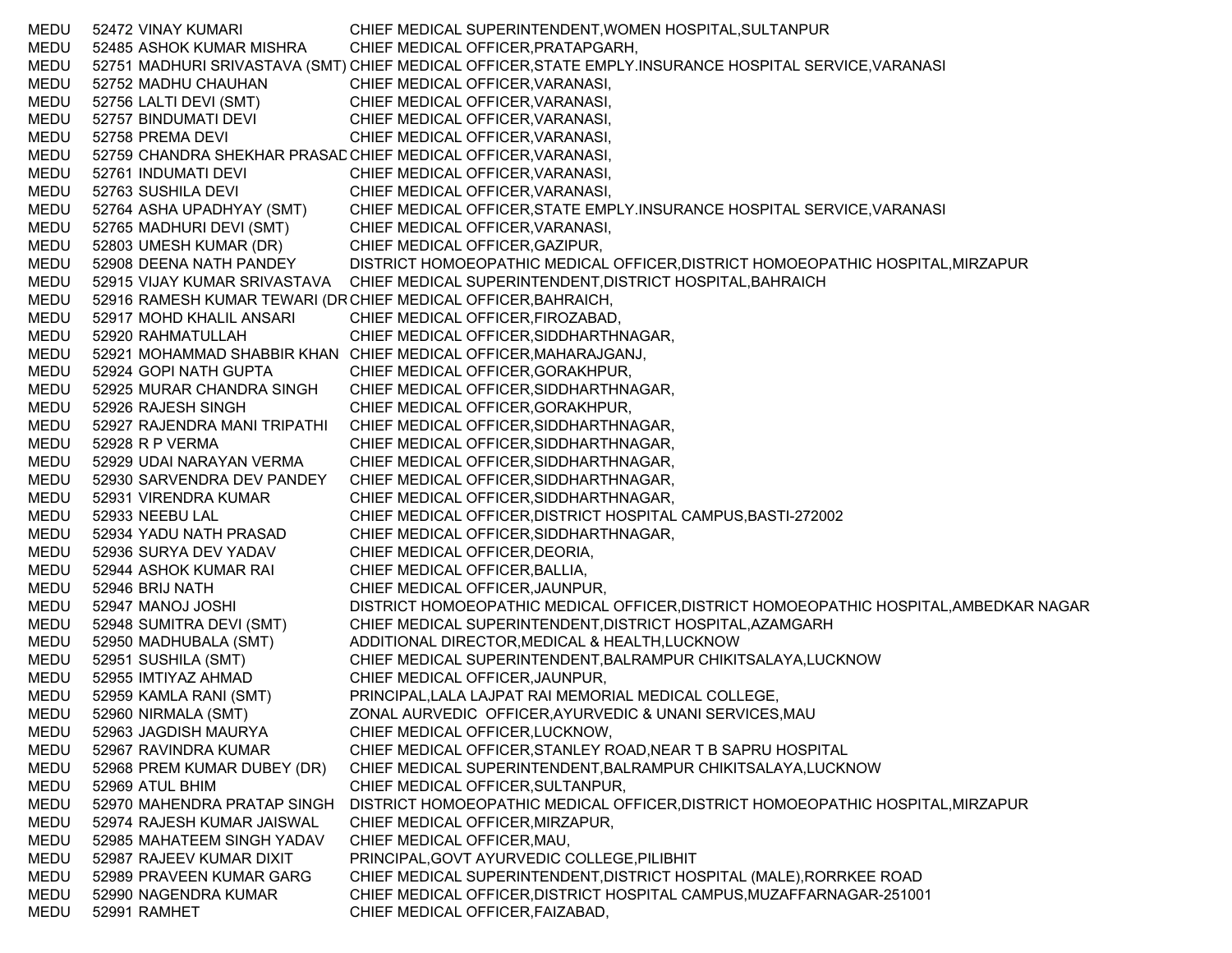MEDU 52992 ARVIND RAI CHIEF MEDICAL OFFICER,DEORIA, MEDU 53004 BANSHI LAL CHIEF MEDICAL OFFICER,PRATAPGARH, MEDU 53005 GHANSHYAM JAISWAL CHIEF MEDICAL OFFICER,PRATAPGARH, MEDU 53007 IMTIYAZ ALI PRINCIPAL,G S V M MEDICAL COLLEGE, MEDU 53008 SANDEEP KUMAR SRIVASTA\ CHIEF MEDICAL OFFICER,KUSHI NAGAR,PADRAUNA MEDU 53010 USHA GAUTAM (SMT) CHIEF MEDICAL OFFICER,AMBEDKAR NAGAR, MEDU 53016 KAMLA SINGH YADAV CHIEF MEDICAL OFFICER,GAZIPUR, MEDU 53018 SATYA PAL SINGH (DR) CHIEF MEDICAL OFFICER,KANSHIRAM NAGAR, MEDU 53022 SUNITA SRIVASTAVA (KM) ZONAL AURVEDIC OFFICER,AYURVEDIC & UNANI SERVICES,RAIBAREILLY MEDU 53025 SATISH KUMAR CHIEF MEDICAL SUPERINTENDENT,DISTRICT HOSPITAL,STATION ROAD, HARDOI-241001 MEDU 53026 SAVITRI DEVI (SMT) CHIEF MEDICAL SUPERINTENDENT,WOMEN HOSPITAL,KHERI MEDU 53029 KARMENDRA (DR) CHIEF MEDICAL SUPERINTENDENT,MANDALIYA UPPER NIDESHAK &,CMS MAHARANA PRATAP DISTT. HOSPITAL MEDU 53030 KESHWAR PATHAK CHIEF MEDICAL OFFICER,GORAKHPUR, MEDU 53031 NARENDRA BAHADUR SINGH CHIEF MEDICAL OFFICER,GORAKHPUR, MEDU 53032 ISRAWATI (KM) CHIEF MEDICAL OFFICER,DEORIA, MEDU 53033 SANGEETA DEVI (SMT) CHIEF MEDICAL OFFICER,GORAKHPUR, MEDU 53043 RADHEY KRISHNA SRIVASTA'DISTRICT HOMOEOPATHIC MEDICAL OFFICER,DISTRICT HOMOEOPATHIC HOSPITAL, MEDU 53046 MEENA PURWAR (SMT) CHIEF MEDICAL SUPERINTENDENT,DISTRICT HOSPITAL,BANDA MEDU 53051 CHANDRA SHEKHAR SHAKYACHIEF MEDICAL OFFICER,RAMPUR, MEDU 53052 SHAILENDRA KUMAR SAXEN/ CHIEF MEDICAL OFFICER,RAMPUR, MEDU 53057 RAM SUNDAR CHIEF MEDICAL OFFICER,FAIZABAD, MEDU 53058 K C JOSHI (DR) CHIEF MEDICAL OFFICER,BAREILLY, MEDU 53063 SUSHMA PANDEY (SMT) CHIEF MEDICAL SUPERINTENDENT,DISTRICT HOSPITAL,MIRZAPUR MEDU 53064 RADHIKA DEVI (SMT) CHIEF MEDICAL SUPERINTENDENT,DISTRICT HOSPITAL,AZAMGARH MEDU 53066 RAMKALI (SMT) PRINCIPAL,G S V M MEDICAL COLLEGE, MEDU 53068 SANJAY KUMAR CHIEF MEDICAL SUPERINTENDENT,DISTRICT HOSPITAL,GORAKHPUR-273001 MEDU 53070 RAGHUVANSH KUMAR MISHRCHIEF MEDICAL OFFICER,FAIZABAD, MEDU 53074 BHUVANESH PRAKASH KAUS CHIEF MEDICAL SUPERINTENDENT,P L SHARMA DISTRICT HOSPITAL, MEDU 53075 VIJAY KUMAR SAXENA CHIEF MEDICAL OFFICER,KANPUR, MEDU 53076 VISHESHWAR GUPTA CHIEF MEDICAL OFFICER,KUSHI NAGAR,PADRAUNA MEDU 53094 BASHISHTH SINGH SUPERINTENDENT ENGINEER,PROVISIONAL DIVISION,PUBLIC WORKS DEPARTMENT MEDU 53096 PRADYUMN SINGH CHIEF MEDICAL SUPERINTENDENT,BALRAMPUR CHIKITSALAYA,LUCKNOW MEDU 53102 RADHA KRISHNA (DR) CHIEF MEDICAL OFFICER,RAIBAREILLY, MEDU 53116 ARUN KUMAR AGRAWAL CHIEF MEDICAL OFFICER,MEDICAL DEPARTMENT,AGRA MEDU 53118 SHANTI DEVI MAURYA (SMT) CHIEF MEDICAL SUPERINTENDENT,DISTRICT HOSPITAL,SITAPUR-261001 MEDU 53119 DINESH TRIPATHI ZONAL AURVEDIC OFFICER,AYURVEDIC & UNANI SERVICES,PRATAPGARH MEDU 53124 RAKESH TRIPAHI DEPUTY DIRECTOR,ELECTRICAL, TRANSPORT & CIVIL ENGG. UNIT,SWASTHYA BHAWAN MEDU 53125 ALKA DUA (DR) DISTRICT HOMOEOPATHIC MEDICAL OFFICER,DISTRICT HOMOEOPATHIC HOSPITAL,MIRZAPUR MEDU 53131 VINAY KUMAR MISHRA ADDITIONAL DIRECTOR,MEDICAL & HEALTH,GORAKHPUR MEDU 53135 CHHANGUR RAM CHIEF MEDICAL OFFICER,GAZIPUR, MEDU 53137 VIJAY PRATAP SINGH CHIEF MEDICAL OFFICER,KHERI, MEDU 53139 MOHD MASOOD RAGIB CHIEF MEDICAL OFFICER,DEORIA, MEDU 53142 SURENDRA KUMAR CHIEF MEDICAL OFFICER,KHERI, MEDU 53144 VIJAY SINGH (DR) CHIEF MEDICAL OFFICER,HARDOI, MEDU 53145 AMIN ASGHAR CHIEF MEDICAL OFFICER,BAHRAICH, MEDU 53148 SANGRAM SINGH CHIEF MEDICAL OFFICER,KHERI, MEDU 53149 RAM JIYAWAN YADAV CHIEF MEDICAL OFFICER,JAUNPUR, MEDU 53153 VIJAY PAL CHIEF MEDICAL SUPERINTENDENT,WOMEN HOSPITAL,AMBEDKAR NAGAR MEDU 53154 GAURI SHANKAR TEWARI DISTRICT HOMOEOPATHIC MEDICAL OFFICER,DISTRICT HOMOEOPATHIC HOSPITAL,LUCKNOW MEDU 53159 SHASHI PRAKASH RAI (DR) DISTRICT HOMOEOPATHIC MEDICAL OFFICER,HOMEOPATHIC HOSPITAL,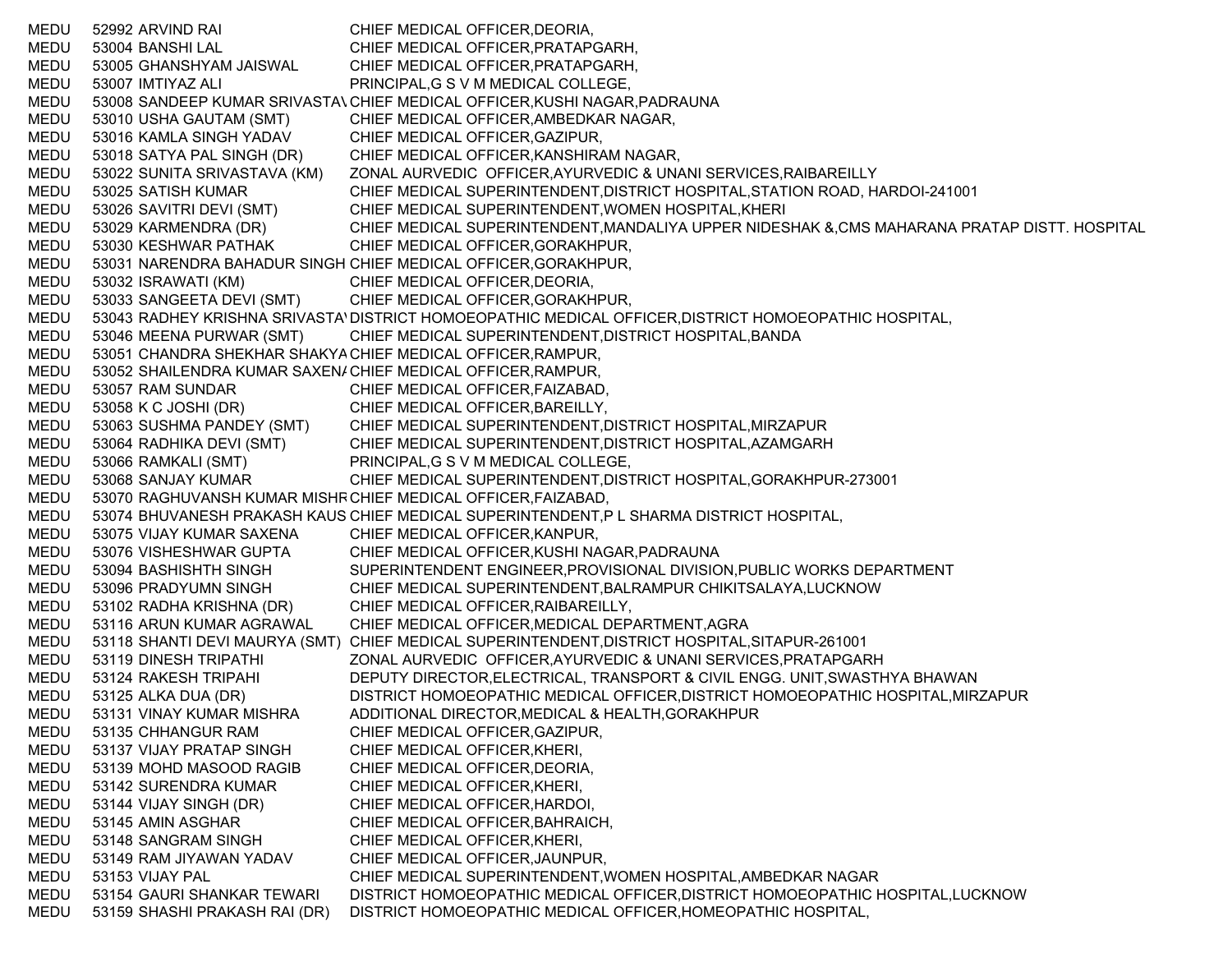MEDU 53161 GYAN PRAKASH SACHAN (DRCHIEF MEDICAL SUPERINTENDENT,DISTRICT HOSPITAL,UNNAO MEDU 53162 SURENDRA NATH KAMAL CHIEF MEDICAL SUPERINTENDENT,DISTRICT HOSPITAL, MEDU 53165 SUSHIL KUMAR RAI CHIEF MEDICAL OFFICER,JAUNPUR, MEDU 53167 AMRISH KUMAR (DR) CHIEF MEDICAL SUPERINTENDENT,DISTRICT HOSPITAL,BAHRAICH MEDU 53179 VIJAY KUMAR PANDEY CHIEF MEDICAL OFFICER,DISTRICT HOSPITAL CAMPUS,BASTI-272002 MEDU 53181 DHARMENDRA KUMAR CHIEF MEDICAL OFFICER,LUCKNOW, MEDU 53182 BRAJESH KUMAR DIXIT (DR) CHIEF MEDICAL OFFICER,DISTRICT HOSPITAL,LALITPUR MEDU 53185 SANGITA TYAGI (SMT) CHIEF MEDICAL OFFICER,SAHARANPUR, MEDU 53186 VINOD KUMAR VERMA CHIEF MEDICAL OFFICER,BARABANKI, MEDU 53191 AKHTAR JAHAN (SMT) DISTRICT HOMOEOPATHIC MEDICAL OFFICER,DISTRICT HOMOEOPATHIC HOSPITAL,LUCKNOW MEDU 53193 NEELAM DWIVEDI (SMT) CHIEF MEDICAL OFFICER,BARABANKI, MEDU 53196 RAM BAHADUR SINGH CHIEF MEDICAL SUPERINTENDENT,DISTRICT HOSPITAL,BAHRAICH MEDU 53202 HANSMUKHI (SMT) CHIEF MEDICAL OFFICER,HARDOI, MEDU 53203 PUSHPENDRA SINGH CHIEF MEDICAL OFFICER,HARDOI, MEDU 53204 RAKESH KUMAR CHIEF MEDICAL OFFICER,HARDOI, MEDU 53205 RAJEEV KUMAR SINGH CHIEF MEDICAL OFFICER,HARDOI, MEDU 53206 SUDHIR KUMAR KANAUJIA CHIEF MEDICAL OFFICER,HARDOI, MEDU 53211 SANTOSH KUMARI (SMT) CHIEF MEDICAL SUPERINTENDENT,WOMEN HOSPITAL,BADAUN MEDU 53212 SANJEEV KUMAR SAXENA CHIEF MEDICAL SUPERINTENDENT,DISTRICT HOSPITAL, MEDU 53215 SHAILENDRA KUMAR MAURYAZONAL AURVEDIC OFFICER,AYURVEDIC & UNANI SERVICES,SULTANPUR MEDU 53216 RAMESH CHANDRA CHIEF MEDICAL SUPERINTENDENT,DISTRICT HOSPITAL,AZAMGARH MEDU 53218 PREM PRAKASH DUBEY CHIEF MEDICAL SUPERINTENDENT,WOMEN HOSPITAL,AZAMGARH MEDU 53220 RAJESH MOHAN SRIVASTAVACHIEF MEDICAL OFFICER, C S M NAGAR, MEDU 53226 MEENA SINGH (SMT) CHIEF MEDICAL OFFICER,GAZIPUR, MEDU 53227 ASHA DEVI (SMT) CHIEF MEDICAL OFFICER,GAZIPUR, MEDU 53228 AJAI KUMAR SHARMA CHIEF MEDICAL OFFICER,JAUNPUR, MEDU 53232 SATYENDRA KUMAR PANDEYCHIEF MEDICAL OFFICER,GORAKHPUR, MEDU 53233 NARENDRA MOHAN CHIEF MEDICAL OFFICER,KANPUR(U),KANPURDEHAT MEDU 53238 PANCHAM SINGH CHIEF MEDICAL OFFICER,SAMBHAL,PIN-247776 MEDU 53240 NAMO NATH UPADHYAY CHIEF MEDICAL OFFICER,MAU, MEDU 53241 RAMAWATI SINGH (SMT) SUPERINTENDENT ENGINEER,PROVISIONAL DIVISION,PUBLIC WORKS DEPARTMENT MEDU 53245 RAJENDRA KUMAR KUSHWAHDISTRICT HOMOEOPATHIC MEDICAL OFFICER,DISTRICT HOMOEOPATHIC HOSPITAL, MEDU 53246 JITENDRA VERMA CHIEF MEDICAL OFFICER,BAGPAT, MEDU 53247 SRI OHM (DR) CHIEF MEDICAL SUPERINTENDENT,P L SHARMA DISTRICT HOSPITAL, MEDU 53248 SUMAN (DR) CHIEF MEDICAL OFFICER,MEERUT, MEDU 53250 BHORIK YADAV CHIEF MEDICAL OFFICER,PRATAPGARH, MEDU 53251 MOOL CHANDRA CHIEF MEDICAL OFFICER,MEERUT, MEDU 53252 DHARMENDRA BAIDHYAVAN CHIEF MEDICAL OFFICER,BAGPAT, MEDU 53253 VIRENDRA KUMAR CHIEF MEDICAL OFFICER,BAGPAT, MEDU 53258 RITESH KHANNA CHIEF MEDICAL OFFICER,UNNAO, MEDU 53260 AMRISH KUMAR SINGH CHIEF MEDICAL OFFICER,AZAMGARH, MEDU 53261 GIRJESH KUMAR PATEL CHIEF MEDICAL OFFICER,GORAKHPUR, MEDU 53262 PUSHPA RAJ SINGH CHIEF MEDICAL OFFICER,STANLEY ROAD,NEAR T B SAPRU HOSPITAL MEDU 53266 NITYA NAND PANDEY ZONAL AURVEDIC OFFICER,AYURVEDIC & UNANI SERVICES,BASTI MEDU 53267 AKHILESH KUMAR DWIVEDI ZONAL AURVEDIC OFFICER,AYURVEDIC & UNANI SERVICES,GONDA MEDU 53268 ASHOK CHIEF MEDICAL OFFICER,AMBEDKAR NAGAR, MEDU 53273 MANOJ KUMAR SINGH CHIEF MEDICAL SUPERINTENDENT,DISTRICT HOSPITAL, MEDU 53276 PRADEEP KUMAR ZONAL AURVEDIC OFFICER,ETAH, MEDU 53277 UMRAUL KAISH JAHAN (SMT) CHIEF MEDICAL SUPERINTENDENT,OPEK HOSPITAL,KAILI MEDU 53278 PRADEEP KUMAR CHIEF MEDICAL SUPERINTENDENT,BALRAMPUR CHIKITSALAYA,LUCKNOW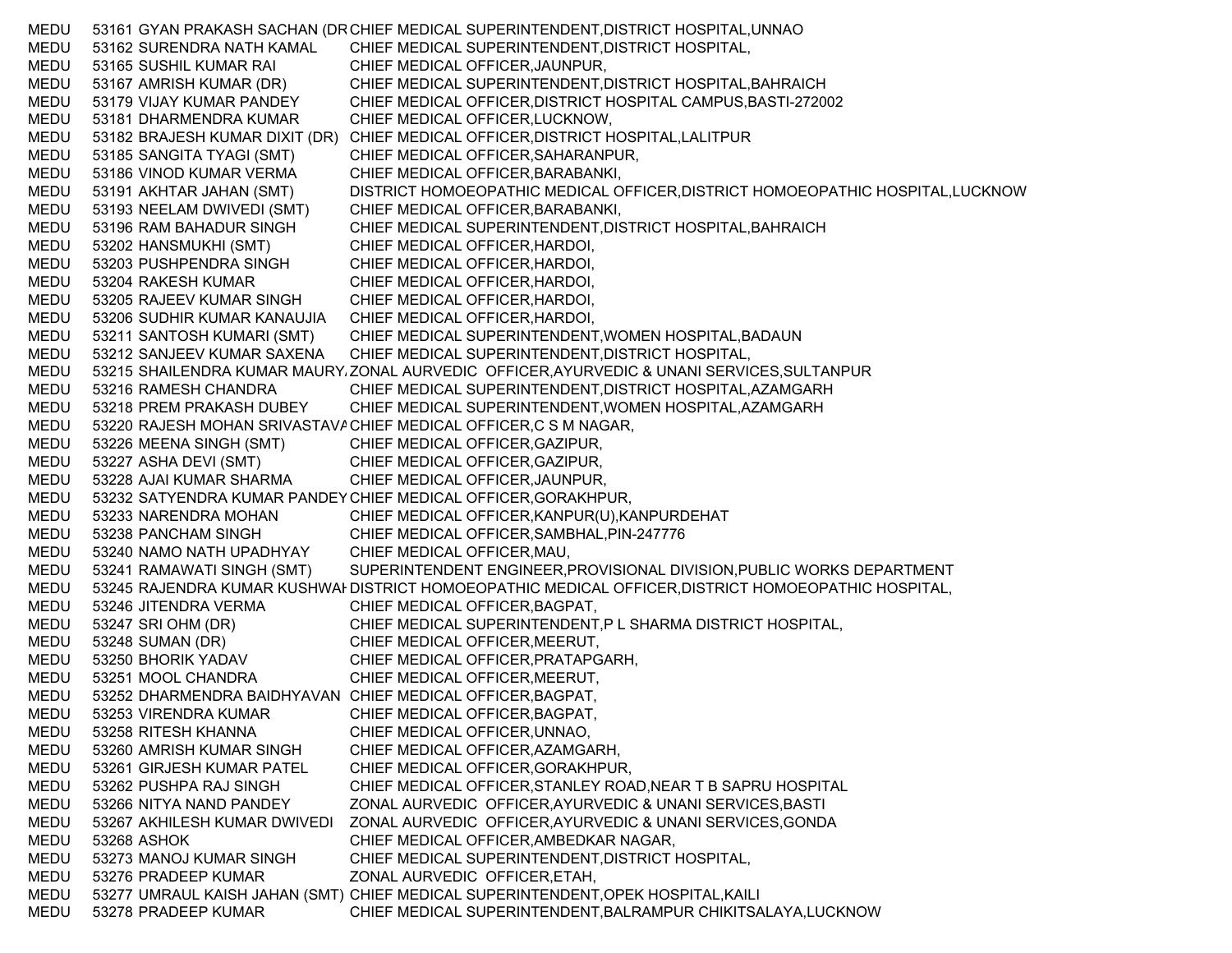MEDU 53280 BAL CHANDRA PAL CHIEF MEDICAL SUPERINTENDENT,DISTRICT HOSPITAL, MEDU 53282 SANJAY KUMAR CHIEF MEDICAL SUPERINTENDENT,MANDALIYA UPPER NIDESHAK &,CMS MAHARANA PRATAP DISTT. HOSPITAL MEDU 53283 SHAIL TEWARI (SMT) ZONAL AURVEDIC OFFICER,AYURVEDIC & UNANI SERVICES,MORADABAD MEDU 53284 KIRAN (KM) CHIEF MEDICAL OFFICER,MORADABAD, MEDU 53285 KAUSHAL KUMAR TRIPATHI CHIEF MEDICAL OFFICER,JAUNPUR, MEDU 53287 ASHOK KUMAR SINGH DISTRICT HOMOEOPATHIC MEDICAL OFFICER,DISTRICT HOMOEOPATHIC HOSPITAL,MIRZAPUR MEDU 53288 ASHOK KUMAR TEWARI CHIEF MEDICAL OFFICER,CHITRAKOOT, MEDU 53291 ASHOK KUMAR SINGH CHIEF MEDICAL SUPERINTENDENT,WOMEN HOSPITAL, MEDU 53292 PUSHPA SAHU (KM) CHIEF MEDICAL OFFICER,LUCKNOW, MEDU 53294 NIRAJ SINGH BISHTH DIRECTOR GENERAL,DIR GEN MEDICAL HEALTH, MEDU 53295 YOGESH GUPTA DIRECTOR GENERAL,DIR GEN MEDICAL HEALTH, MEDU 53298 RAM ASHISH UPADHYAY CHIEF MEDICAL OFFICER,KUSHI NAGAR,PADRAUNA MEDU 53299 NARENDRA PRATAP SINGH CHIEF MEDICAL OFFICER,KANPUR, MEDU 53301 SHIV PRAKASH CHIEF MEDICAL OFFICER,KANNAUJ, MEDU 53303 JHINAK PRASAD CHAUHAN CHIEF MEDICAL OFFICER,GORAKHPUR, MEDU 53304 RAKESH SINGH CHAUHAN CHIEF MEDICAL OFFICER,MEDICAL DEPARTMENT,AGRA MEDU 53305 DHARMENDRA KUMAR SINGF CHIEF MEDICAL OFFICER,MEDICAL DEPARTMENT,AGRA MEDU 53306 MANOJ KUMAR SINGH CHIEF MEDICAL OFFICER,MEDICAL DEPARTMENT,AGRA MEDU 53307 RAFAT ULLAH KHAN PRINCIPAL,MEDICAL COLLEGE,JHANSI MEDU 53308 GAURI SHANKER CHIEF MEDICAL OFFICER,MEDICAL DEPARTMENT,AGRA MEDU 53309 SATYAVIR SHARMA CHIEF MEDICAL OFFICER,MEDICAL DEPARTMENT,AGRA MEDU 53310 VIRENDRA KUMAR YADAV CHIEF MEDICAL OFFICER,MEDICAL DEPARTMENT,AGRA MEDU 53311 SUBHASH CHANDRA UPADHYCHIEF MEDICAL OFFICER,MEDICAL DEPARTMENT,AGRA MEDU 53312 NAROTTAM SINGH CHIEF MEDICAL OFFICER,MEDICAL DEPARTMENT,AGRA MEDU 53315 ASHOK KUMAR ZONAL AURVEDIC OFFICER,AYURVEDIC & UNANI SERVICES,RAIBAREILLY MEDU 53316 YOGENDRA NATH SINGH CHIEF MEDICAL OFFICER,BALLIA, MEDU 53318 RAJ KUMAR KAUSHAL CHIEF MEDICAL OFFICER,SIDDHARTHNAGAR, MEDU 53320 BASANTI KUMARI (SMT) CHIEF MEDICAL OFFICER,RAIBAREILLY, MEDU 53321 RAM GUPTA CHIEF MEDICAL SUPERINTENDENT,DISTRICT HOSPITAL,BALRAMPUR MEDU 53322 NAUSHABA KHATOON CHIEF MEDICAL OFFICER,BARABANKI, MEDU 53323 VIRENDRA SINGH CHIEF MEDICAL OFFICER,DR S.P.M. CIVIL HOSPITAL, MEDU 53328 GANESH SHARMA CHIEF MEDICAL SUPERINTENDENT,WOMEN HOSPITAL,GORAKHPUR MEDU 53330 SANJAY ASTHANA CHIEF MEDICAL OFFICER,LUCKNOW, MEDU 53335 SUSHILA DEVI (SMT) CHIEF MEDICAL OFFICER,UNNAO, MEDU 53340 ATUL KUMAR SRIVASTAVA CHIEF MEDICAL OFFICER,KHERI, MEDU 53342 BHARAT UPADHYAY CHIEF MEDICAL OFFICER,GORAKHPUR, MEDU 53347 MANGE RAM CHIEF MEDICAL OFFICER,SAHARANPUR, MEDU 53354 NAND LAL CHIEF MEDICAL OFFICER,SANT RAVI DAS NAGAR, MEDU 53355 SURESH PRASAD CHIEF MEDICAL OFFICER,VARANASI, MEDU 53356 SURYA BHAN RAM CHIEF MEDICAL OFFICER,VARANASI, MEDU 53357 KAMLAKAR CHIEF MEDICAL OFFICER,VARANASI, MEDU 53361 SURESH CHANDRA SHARMA CHIEF MEDICAL OFFICER,BADAUN, MEDU 53362 MOHD RASHEED ANSARI DISTRICT HOMOEOPATHIC MEDICAL OFFICER,DISTRICT HOMOEOPATHIC HOSPITAL,SAHARANPUR MEDU 53364 PROMOD KUMAR CHIEF MEDICAL OFFICER,BALLIA, MEDU 53365 GHANSHYAM SINGH CHIEF MEDICAL OFFICER,BAREILLY, MEDU 53366 MOOL CHANDRA CHIEF MEDICAL SUPERINTENDENT,WOMEN HOSPITAL,FATEHPUR MEDU 53367 DRAUPADI SAMANT (SMT) CHIEF MEDICAL OFFICER,LUCKNOW, MEDU 53368 NISHI SHARMA CHIEF MEDICAL OFFICER,BAREILLY, MEDU 53369 UMA SRIVASTAVA CHIEF MEDICAL OFFICER,DISTRICT HOSPITAL CAMPUS,BASTI-272002 MEDU 53371 SACHIN DIXIT PRINCIPAL,G S V M MEDICAL COLLEGE,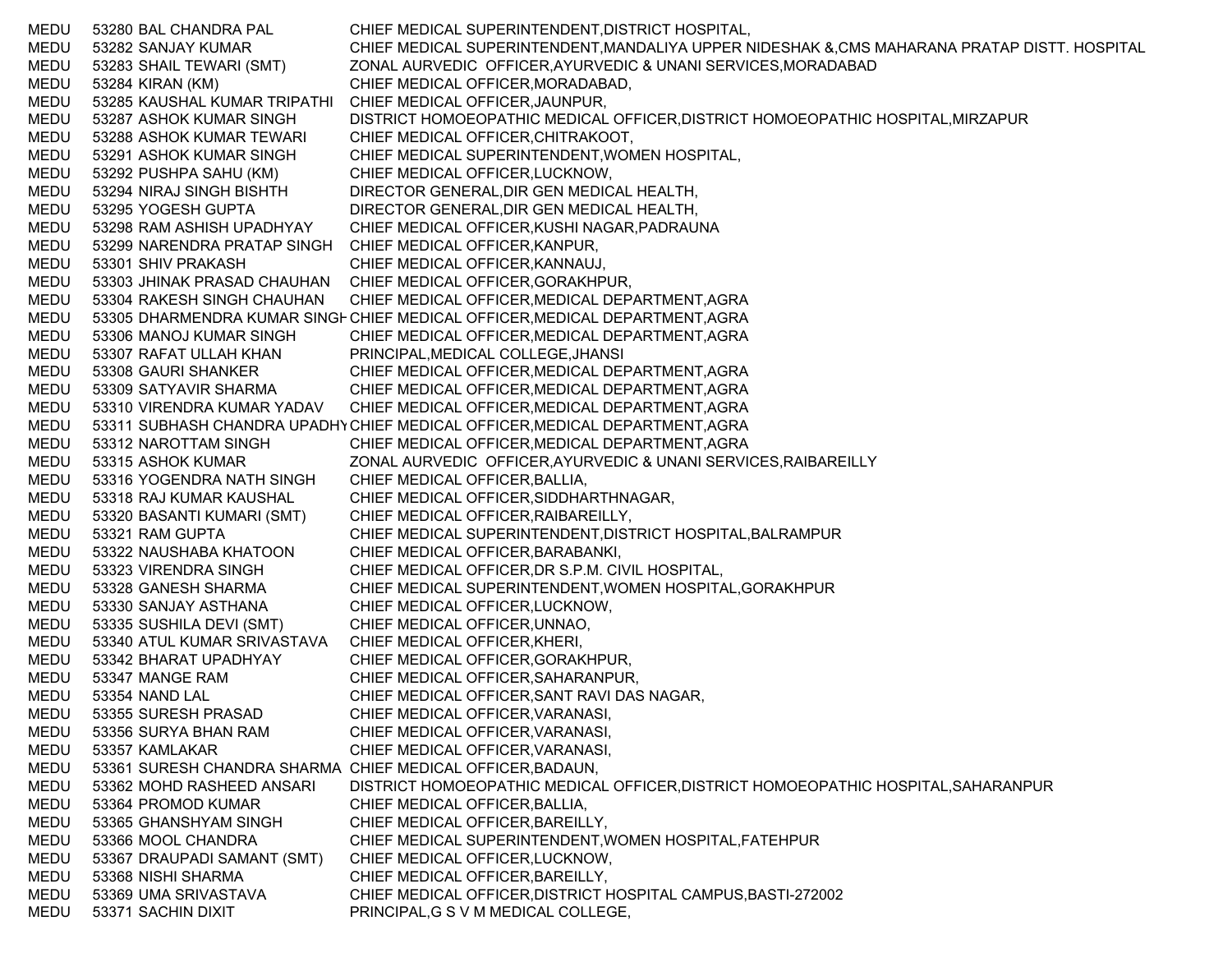MEDU 53375 SITARAWATI (SMT) CHIEF MEDICAL SUPERINTENDENT,DISTRICT HOSPITAL (MALE),RORRKEE ROAD MEDU 53377 REKHA MALVIYA (SMT) CHIEF MEDICAL OFFICER,MIRZAPUR, MEDU 53383 VANDANA SINGH (SMT) ASSISTANT DIRECTOR,STATE HEALTH INSTITUTE,MEDICAL COLLEGE CAMPUS MEDU 53384 AKHILESH DHAWAN DIRECTOR GENERAL,DIR GEN MEDICAL HEALTH, MEDU 53389 SANJAY KUMAR CHIEF MEDICAL SUPERINTENDENT,DISTRICT HOSPITAL, MEDU 53394 RAKESH KUMAR RANA CHIEF MEDICAL SUPERINTENDENT,DISTRICT HOSPITAL,ETAH MEDU 53396 V P GAUTAM CHIEF MEDICAL OFFICER,KANSHIRAM NAGAR, MEDU 53397 DHARMENDRA KUMAR CHIEF MEDICAL OFFICER,UNNAO, MEDU 53398 MAHESH PRASAD CHIEF MEDICAL OFFICER,LUCKNOW, MEDU 53404 NAVIN CHANDRA CHIEF MEDICAL SUPERINTENDENT,MANYAVAR KANSHIRAM SANYUKT CHIKITSALAYA, MEDU 53406 SUDHIR KUMAR ADDITIONAL COMMISSIONER,KHADYA & AUSHADHI PRASHASAN NIDESHALAYA,UTTAR PRADESH MEDU 53407 PRADEEP KUMAR CHIEF MEDICAL OFFICER,SITAPUR, MEDU 53411 RAKESH PRATAP SINGH CHIEF MEDICAL OFFICER,BAHRAICH, MEDU 53412 RAJVIR SINGH CHIEF MEDICAL SUPERINTENDENT,DISTRICT HOSPITAL,FIROZABAD MEDU 53414 NAVIN KUMAR MISHRA CHIEF MEDICAL OFFICER,AURAIYA, MEDU 53415 VIJAY KUMAR SRIVASTAVA CHIEF MEDICAL SUPERINTENDENT,BALRAMPUR CHIKITSALAYA,LUCKNOW MEDU 53417 MUKESH KUMAR SRIVASTAV/CHIEF MEDICAL OFFICER,DEORIA, MEDU 53418 RAM TIRATH CHIEF MEDICAL OFFICER,BALLIA, MEDU 53419 ASHOK JAISAWAL CHIEF MEDICAL OFFICER,KUSHI NAGAR,PADRAUNA MEDU 53421 AMIT SRIVASTAVA DIRECTOR GENERAL,DIR GEN MEDICAL HEALTH, MEDU 53422 SYED KAUSAR SHIKOH RIZVI DIRECTOR GENERAL,DIR GEN MEDICAL HEALTH, MEDU 53423 NAQI RIZVI DIRECTOR GENERAL,DIR GEN MEDICAL HEALTH, MEDU 53426 PRAVENDRA SINGH MEDICAL OFFICER IN-CHARGE,ESI LABOUR MEDICAL SERVICES,U.P. MEDU 53428 JAI KISHAN SINGH CHIEF MEDICAL OFFICER,MATHURA, MEDU 53430 ASHOK KUMAR SRIVASTAVA CHIEF MEDICAL OFFICER,DISTRICT HOSPITAL CAMPUS,BASTI-272002 MEDU 53432 ANOOP KUMAR CHIEF MEDICAL SUPERINTENDENT,PT. DEEN DAYAL UPADHYAY GOVT. HOSPITAL, MEDU 53433 MANJU SINGH (SMT) CHIEF MEDICAL SUPERINTENDENT,/MANDLIYA APAR NIDESHAK,S S P G MANDLIYA ZILA CHIKITSALAYA MEDU 53434 KASHI NATH YADAV PRINCIPAL,V.R.D. MEDICAL COLLEGE,GORAKHPUR MEDU 53435 PHAGOO VISHWAKARMA CHIEF MEDICAL SUPERINTENDENT,PT. DEEN DAYAL UPADHYAY GOVT. HOSPITAL, MEDU 53437 RAZI ULLAH KHAN CHIEF MEDICAL OFFICER,KHERI, MEDU 53438 NIRAJ KUMAR SAXENA CHIEF MEDICAL SUPERINTENDENT,DISTRICT HOSPITAL,SHAHJAHANPUR MEDU 53440 P C CHAUDHARY CHIEF MEDICAL OFFICER,BAREILLY, MEDU 53442 KAPIL DEO PRASAD CHIEF MEDICAL OFFICER,BALLIA, MEDU 53446 ASHOK KUMAR AWASTHI MEDICAL OFFICER IN-CHARGE,ESI LABOUR MEDICAL SERVICES,U.P. MEDU 53447 ALAM NAWAZ CHIEF MEDICAL OFFICER,LUCKNOW, MEDU 53449 RAMA KANT CHIEF MEDICAL OFFICER,BADAUN, MEDU 53450 GIRI RAJ KISHORE CHIEF MEDICAL OFFICER,BADAUN, MEDU 53451 MOHAMMAD YAQOOB CHIEF MEDICAL OFFICER,BADAUN, MEDU 53454 PANKAJ KUMAR GUPTA CHIEF MEDICAL OFFICER,BADAUN, MEDU 53456 RAJ KUMAR SINGH CHIEF MEDICAL SUPERINTENDENT,DISTRICT HOSPITAL,BALLIA MEDU 53457 USHA KIRAN MEDICAL SUPERINTENDENT,MEDICAL SUPRINTENDENT,E S I HOSPITAL NAINI MEDU 53461 MITHLESH KUMARI (SMT) CHIEF MEDICAL OFFICER,ETAWAH, MEDU 53463 RAJENDRA PRASAD SINGH CHIEF MEDICAL OFFICER,GONDA, MEDU 53467 VINOD KUMAR CHIEF MEDICAL OFFICER,LUCKNOW, MEDU 53468 PRITI SHARMA (SMT) CHIEF MEDICAL SUPERINTENDENT,DISTRICT HOSPITAL,CIVIL LINES MEDU 53472 RAKESH KUMAR CHIEF MEDICAL SUPERINTENDENT,MANYAVAR KANSHIRAM SANYUKT CHIKITSALAYA, MEDU 53474 OM PRAKASH DISTRICT HOMOEOPATHIC MEDICAL OFFICER,DISTRICT HOMOEOPATHIC HOSPITAL,MAU MEDU 53475 LAV KUSH KUMAR DISTRICT HOMOEOPATHIC MEDICAL OFFICER,DISTRICT HOMOEOPATHIC HOSPITAL,LUCKNOW MEDU 53476 SANJAY KUMAR PANDEY CHIEF MEDICAL OFFICER,PRATAPGARH, MEDU 53478 SATISH CHANDRA KANAUJIA CHIEF MEDICAL OFFICER,GAZIPUR,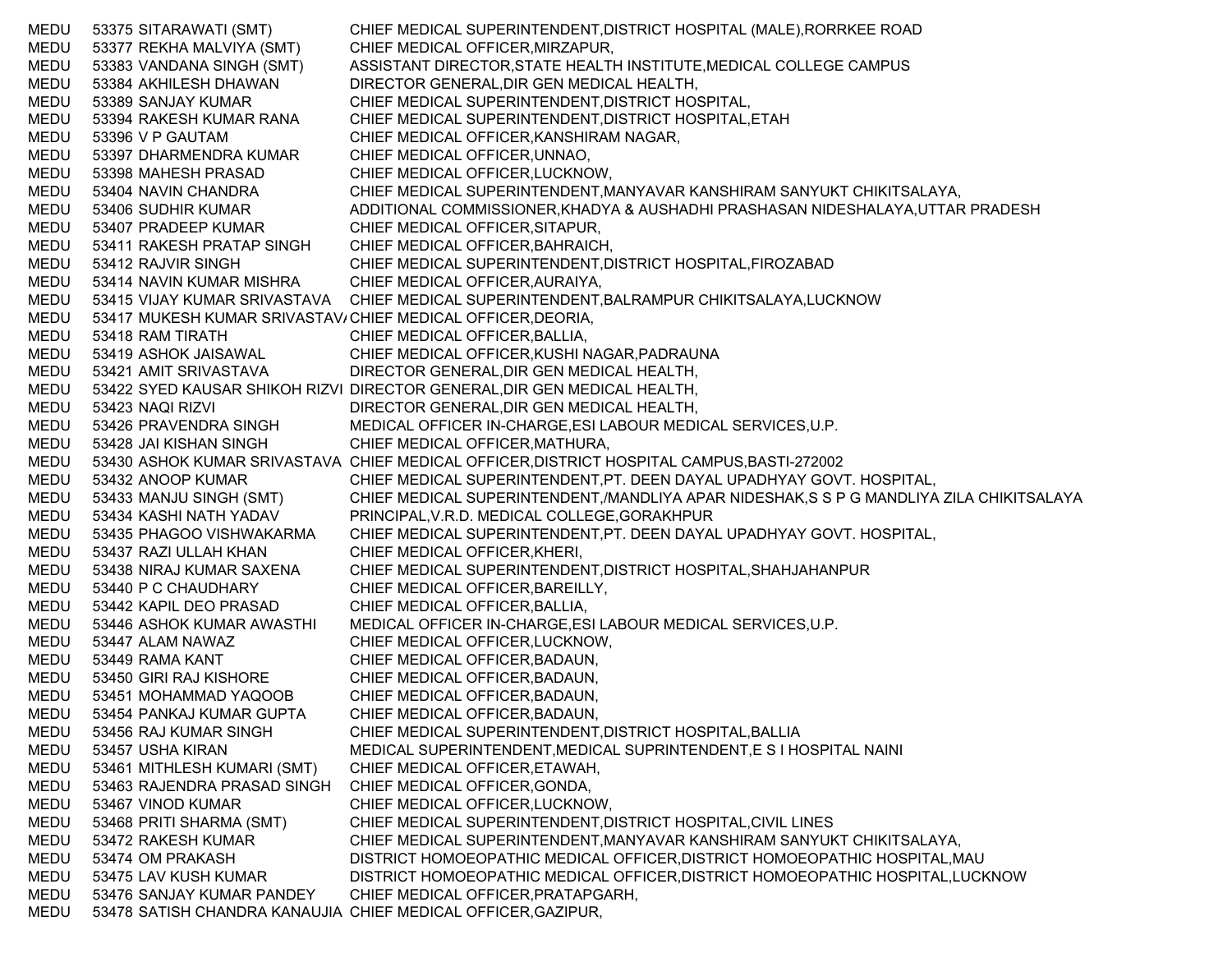MEDU 53480 VIRENDRA PRASAD CHIEF MEDICAL OFFICER,GORAKHPUR, MEDU 53483 PRADEEP KUMAR SRIVASTAVCHIEF MEDICAL OFFICER,BALLIA, MEDU 53484 OM PRAKASH SINGH CHIEF MEDICAL OFFICER,DEORIA, MEDU 53485 SUKHARI YADAV CHIEF MEDICAL OFFICER,SULTANPUR, MEDU 53492 LALIT KISHORE CHIEF MEDICAL OFFICER,HARDOI, MEDU 53500 HAMIDA KAZMI CHIEF MEDICAL OFFICER,LUCKNOW, MEDU 53501 SUMAN SRIVASTAVA CHIEF MEDICAL OFFICER,LUCKNOW, MEDU 53504 SHASHI BALA SHUKLA CHIEF MEDICAL OFFICER,LUCKNOW, MEDU 53507 KAMAL PRAKASH SRIVASTAV CHIEF MEDICAL OFFICER,LUCKNOW, MEDU 53508 RAKESH KUMAR SINGH CHIEF MEDICAL OFFICER,LUCKNOW, MEDU 53510 RAVI KANT CHIEF MEDICAL SUPERINTENDENT,DISTRICT HOSPITAL,BAGPAT MEDU 53511 UMA PATI DWIVEDI CHIEF MEDICAL SUPERINTENDENT,DISTRICT HOSPITAL,CHANDAULI MEDU 53517 DILIP KUMAR CHIEF MEDICAL OFFICER,LUCKNOW, MEDU 53519 RAKESH PRASAD CHIEF MEDICAL OFFICER,DEORIA, MEDU 53520 DHARMENDRA TEWARI CHIEF MEDICAL OFFICER,DEORIA, MEDU 53521 NAVIN KUMAR KULSHRESHTHADDITIONAL DIRECTOR,MEDICAL & HEALTH,JHANSI MEDU 53524 MOHAMMAD ASLAM ANSARI CHIEF MEDICAL OFFICER,SONBHADRA, MEDU 53525 SHIV SHANKER GUPTA CHIEF MEDICAL OFFICER,SONBHADRA, MEDU 53526 RAJ KUMAR RAM CHIEF MEDICAL OFFICER,SONBHADRA, MEDU 53529 VIJAY KUMAR VAIDHYA CHIEF MEDICAL SUPERINTENDENT,DISTRICT JOINT HOSPITAL,SIDDHARTHNAGAR-272207 MEDU 53530 ARUN KUMAR MISHRA CHIEF MEDICAL OFFICER,KHERI, MEDU 53536 SURESH KUMAR CHIEF MEDICAL OFFICER,MIRZAPUR, MEDU 53537 NIROOPMA SINGH (SMT) CHIEF MEDICAL OFFICER,GAUTAM BUDDH NAGAR-201301, MEDU 53545 ANANT PRAKASH SRIVASTA V DIRECTOR,DIRECTORATE OF HOMEOPATHIC, U P, MEDU 53546 DIPIKA SINGH (KM) DIRECTOR,DIRECTORATE OF HOMEOPATHIC, U P, MEDU 53551 RAJ MANI CHIEF MEDICAL SUPERINTENDENT,DISTRICT HOSPITAL,AZAMGARH MEDU 53552 KULDEEP KUMAR CHIEF MEDICAL OFFICER,MORADABAD, MEDU 53565 DILEEP AGRAWAL (DR) CHIEF MEDICAL OFFICER,KANPUR(U),KANPURDEHAT MEDU 53567 RAM KUMAR CHIEF MEDICAL OFFICER,UNNAO, MEDU 53571 RAM NARESH VERMA CHIEF MEDICAL OFFICER,HARDOI, MEDU 53574 RANJANA PRASAD (SMT) CHIEF MEDICAL SUPERINTENDENT,WOMEN HOSPITAL,LUCKNOW MEDU 53575 UMA KANT PRASAD CHIEF MEDICAL OFFICER,DR S.P.M. CIVIL HOSPITAL, MEDU 53576 RAM ASHISH PRASAD CHIEF MEDICAL OFFICER,KUSHI NAGAR,PADRAUNA MEDU 53577 BALI RAM CHIEF MEDICAL SUPERINTENDENT,WOMEN HOSPITAL,BAHRAICH MEDU 53583 KIRAN KUMARI DAS (SMT) DISTRICT HOMOEOPATHIC MEDICAL OFFICER,DISTRICT HOMOEOPATHIC HOSPITAL,SITAPUR MEDU 53584 DURGESH KUMAR CHIEF MEDICAL SUPERINTENDENT,DISTRICT HOSPITAL,GORAKHPUR-273001 MEDU 53585 OM PRAKASH PANDEY CHIEF MEDICAL OFFICER,KUSHI NAGAR,PADRAUNA MEDU 53586 SANJAY KUMAR DUBEY CHIEF MEDICAL OFFICER,KUSHI NAGAR,PADRAUNA MEDU 53589 GITA SRIVASTAVA (SMT) CHIEF MEDICAL OFFICER,KUSHI NAGAR,PADRAUNA MEDU 53590 CHANCHAL DEVI (SMT) CHIEF MEDICAL OFFICER,KUSHI NAGAR,PADRAUNA MEDU 53594 BABU RAM PRASAD VERMA CHIEF MEDICAL OFFICER,KUSHI NAGAR,PADRAUNA MEDU 53599 RADHIKA KUSHWAHA (SMT) CHIEF MEDICAL OFFICER,KUSHI NAGAR,PADRAUNA MEDU 53600 SUDAMA DEVI (SMT) CHIEF MEDICAL OFFICER,KUSHI NAGAR,PADRAUNA MEDU 53602 MAHENDRA PRATAP SINGH CHIEF MEDICAL OFFICER,KUSHI NAGAR,PADRAUNA MEDU 53603 RAM NARAYAN SINGH CHIEF MEDICAL OFFICER,KUSHI NAGAR,PADRAUNA MEDU 53607 ASHA RANI (KM) DISTRICT HOMOEOPATHIC MEDICAL OFFICER,DISTRICT HOMOEOPATHIC HOSPITAL,HAMIRPUR MEDU 53611 SAROJ KUMAR VERMA CHIEF MEDICAL OFFICER,MEDICAL DEPARTMENT,AGRA MEDU 53612 DINESH KUMAR CHIEF MEDICAL OFFICER,SIDDHARTHNAGAR, MEDU 53613 P D YADAV CHIEF MEDICAL OFFICER,UNNAO, MEDU 53614 ANIL KUMAR SINGH CHIEF MEDICAL OFFICER,UNNAO,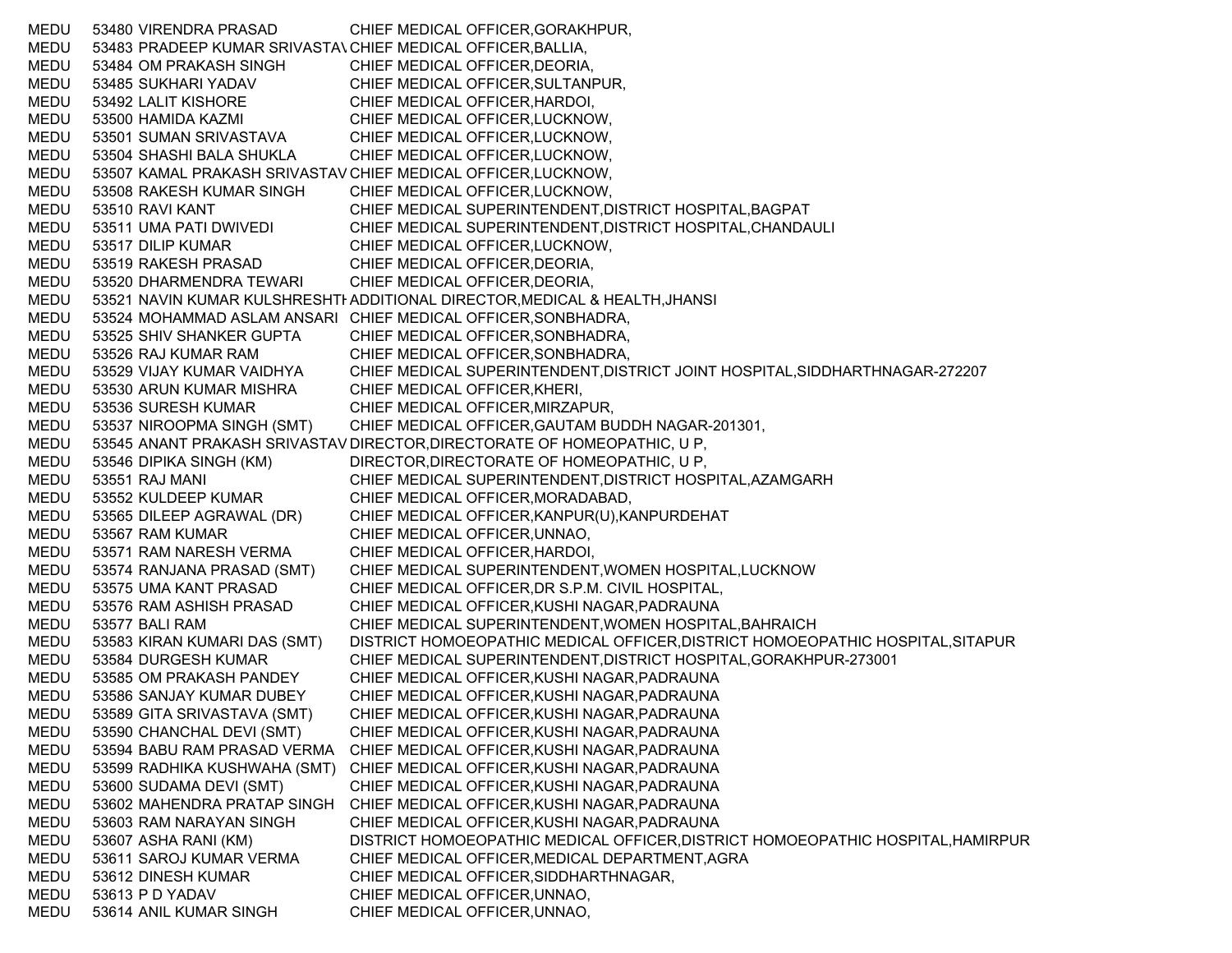MEDU 53616 KIRAT SINGH YADAV CHIEF MEDICAL OFFICER,HARDOI, MEDU 53617 AMRESH RAI CHIEF MEDICAL OFFICER,KUSHI NAGAR,PADRAUNA MEDU 53627 SHAKUNTALA DEVI (SMT) CHIEF MEDICAL OFFICER,BALLIA, MEDU 53628 SANDHYA TEWARI (SMT) CHIEF MEDICAL OFFICER,BALLIA, MEDU 53629 JAGDISH PRASAD VERMA ZONAL AURVEDIC OFFICER,AYURVEDIC & UNANI SERVICES,PRATAPGARH MEDU 53634 PRADEEP KUMAR PRINCIPAL,FAMILY WELFARE TRAINING CENTRE, MEDU 53637 RAJESH KUMAR SINGH CHIEF MEDICAL OFFICER,GAZIPUR, MEDU 53641 VINOD KUMAR CHIEF MEDICAL OFFICER,BARABANKI, MEDU 53642 ROSHAN LAL CHIEF MEDICAL OFFICER,GAUTAM BUDDH NAGAR-201301, MEDU 53643 RAJESH KUMAR SRIVASTAVA CHIEF MEDICAL SUPERINTENDENT,PT. DEEN DAYAL UPADHYAY GOVT. HOSPITAL, MEDU 53644 ASHOK KUMAR SHUKLA CHIEF MEDICAL OFFICER,SHAHJAHANPUR, MEDU 53647 MOHAMMAD IRFAN CHIEF MEDICAL OFFICER,MIRZAPUR, MEDU 53648 ASHOK KUMAR CHIEF MEDICAL OFFICER,MIRZAPUR, MEDU 53651 RAJESH KUMAR TRIPATHI MEDICAL SUPERINTENDENT,M.B.S. GOVT. HOSPITAL,SANT RAVI DAS NAGAR MEDU 53653 USHA KUMARI CHIEF MEDICAL SUPERINTENDENT,LOKBANDHU RAJ NARAIN SANYUKT CHIKITSALAY, MEDU 53654 CHINTA DEVI (SMT) PRINCIPAL,GOVT AYURVEDIC COLLEGE, MEDU 53658 UDAI BHAN SINGH CHIEF MEDICAL OFFICER,BARABANKI, MEDU 53660 CHANDRA BHAN SINGH YADACHIEF MEDICAL OFFICER,KANPUR(U),KANPURDEHAT MEDU 53661 AFTAB AHSAN USMANI CHIEF MEDICAL SUPERINTENDENT,DISTRICT HOSPITAL,MEERUT MEDU 53663 SUSHMA SINGH (SMT) PRINCIPAL,G S V M MEDICAL COLLEGE, MEDU 53665 DHIRAJ PRAKASH MEDICAL SUPERINTENDENT,M.B.S. GOVT. HOSPITAL,SANT RAVI DAS NAGAR MEDU 53666 MOHAMMAD MUSTAQEEM CHIEF MEDICAL OFFICER,DISTRICT HOSPITAL CAMPUS,MUZAFFARNAGAR-251001 MEDU 53667 KAVITA RANI (SMT) CHIEF MEDICAL OFFICER,GAUTAM BUDDH NAGAR-201301, MEDU 53668 SANJAY KUMAR CHIEF MEDICAL OFFICER,DISTRICT HOSPITAL CAMPUS,MUZAFFARNAGAR-251001 MEDU 53671 ANIL KUMAR CHAUDHARY CHIEF MEDICAL SUPERINTENDENT,DISTRICT HOSPITAL,BASTI MEDU 53673 SATISH KUMAR SINGH CHIEF MEDICAL OFFICER,SONBHADRA, MEDU 53674 MOHTASIM ALAM PRINCIPAL,M L N MEDICAL COLLEGE, MEDU 53675 NAR SINGH CHIEF MEDICAL OFFICER,ALIGARH, MEDU 53819 PAWAN VERMA (KM) CHIEF MEDICAL OFFICER,LUCKNOW, MEDU 53881 KISHORI LAL (DR) CHIEF MEDICAL OFFICER,BANDA, MEDU 53921 RAJESH BANSAL CHIEF MEDICAL OFFICER,FARUKKHABAD, MEDU 53925 KAMLESH KUMARI SAXENA (SCHIEF MEDICAL OFFICER,ETAWAH, MEDU 53929 HARISHCHANDRA PAL CHIEF MEDICAL OFFICER,FIROZABAD, MEDU 54007 SUNIL KUMAR RAWAT CHIEF MEDICAL OFFICER,KHERI, MEDU 54071 ASHA VISHWAS (SMT) CHIEF MEDICAL OFFICER,CHITRAKOOT, MEDU 54222 HAKIM SINGH CHIEF MEDICAL OFFICER,MEERUT, MEDU 54270 VIVEK AWASTHI PRINCIPAL,FAMILY WELFARE TRAINING CENTRE, MEDU 54322 NARENDRA KUMAR TYAGI CHIEF MEDICAL OFFICER,GAUTAM BUDDH NAGAR-201301, MEDU 54331 BHANU PRATAP SINGH CHIEF MEDICAL OFFICER,DISTRICT HOSPITAL CAMPUS,MUZAFFARNAGAR-251001 MEDU 54348 ANIL KUMAR RATNESH CHIEF MEDICAL OFFICER,GAZIPUR, MEDU 54401 MANORMA (SMT) CHIEF MEDICAL OFFICER,HARDOI, MEDU 54408 RAJ RANI (SMT) CHIEF MEDICAL OFFICER,FAIZABAD, MEDU 54505 GEETA DEVI (SMT) CHIEF MEDICAL SUPERINTENDENT,DISTRICT HOSPITAL,PADRAUNA MEDU 54752 USHA TIWARI (SMT) CHIEF MEDICAL OFFICER,SIDDHARTHNAGAR, MEDU 54904 RAMA SHANKER VISHWAKAR CHIEF MEDICAL SUPERINTENDENT,DISTRICT HOSPITAL,MIRZAPUR MEDU 55022 DHAN RAJ GIRI CHIEF MEDICAL SUPERINTENDENT,DISTRICT HOSPITAL (MALE),RORRKEE ROAD MEDU 55031 UMA SHANKER YADAV CHIEF MEDICAL OFFICER,FAIZABAD, MEDU 55063 URMILA SINGH (SMT) CHIEF MEDICAL OFFICER,DISTRICT HOSPITAL CAMPUS,MUZAFFARNAGAR-251001 MEDU 55066 MUKESH (SMT) CHIEF MEDICAL OFFICER,DISTRICT HOSPITAL CAMPUS,MUZAFFARNAGAR-251001 MEDU 55069 RAJESH TOMAR (SMT) CHIEF MEDICAL OFFICER,DISTRICT HOSPITAL CAMPUS,MUZAFFARNAGAR-251001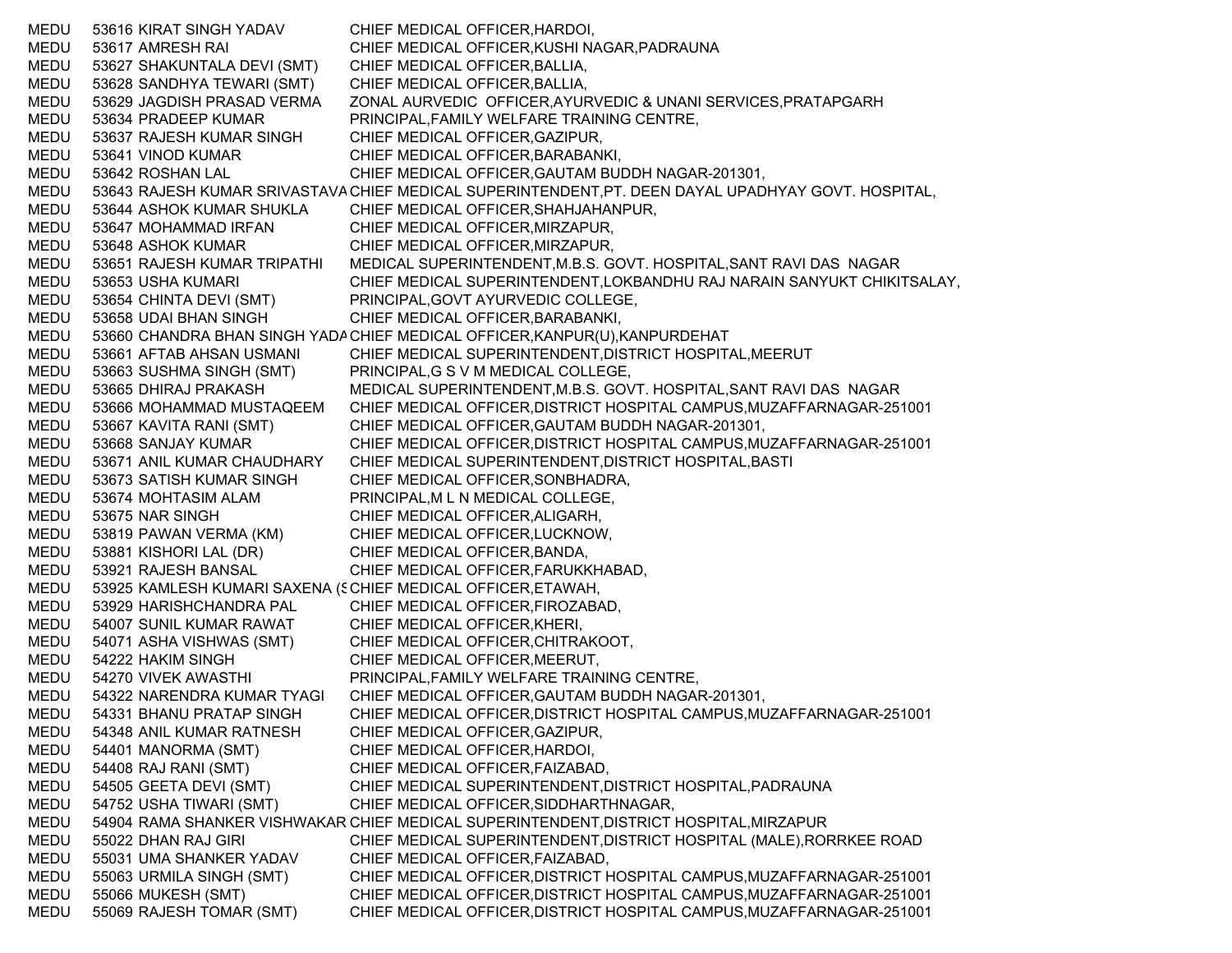MEDU 55119 KAMLESH SHARMA CHIEF MEDICAL OFFICER,DISTRICT HOSPITAL CAMPUS,MUZAFFARNAGAR-251001 MEDU 55123 MANESH KUMAR CHIEF MEDICAL OFFICER,MORADABAD, MEDU 55124 PREETI RANA (KM) CHIEF MEDICAL OFFICER,MORADABAD, MEDU 55125 MANENDRA PAL SINGH CHIEF MEDICAL OFFICER,SAMBHAL,PIN-247776 MEDU 55231 MOHAMMAD ISHAQ KHAN CHIEF MEDICAL OFFICER,HARDOI, MEDU 55232 JAI DEEP BANSAL CHIEF MEDICAL SUPERINTENDENT,DISTRICT HOSPITAL,SHAHJAHANPUR MEDU 55233 RAMA DEVI P B CHIEF MEDICAL OFFICER, MEDICAL DEPARTMENT, AGRA MEDU 55269 NAIPAL SINGH CHIEF MEDICAL SUPERINTENDENT,DISTRICT HOSPITAL,SHAHJAHANPUR MEDU 55279 HARSH VERDHAN RAI CHIEF MEDICAL OFFICER,MATHURA, MEDU 55282 SACHCHIDA NAND CHIEF MEDICAL OFFICER,MEDICAL DEPARTMENT,AGRA MEDU 55347 VIRENDRA KUMAR MISHRA (SCHIEF MEDICAL OFFICER,AMBEDKAR NAGAR, MEDU 55353 RAJEEV RAJPAL CHIEF MEDICAL OFFICER,FARUKKHABAD, MEDU 55354 PHOOL CHANDRA MAURYA CHIEF MEDICAL OFFICER,MAHARAJGANJ, MEDU 55355 NEERAJ KUMAR CHIEF MEDICAL OFFICER,BIJNORE, MEDU 55454 SAROJESH KUMAR DIXIT CHIEF MEDICAL OFFICER,GAZIPUR, MEDU 55556 ABDUL QADIR (DR) CHIEF MEDICAL OFFICER,C S M NAGAR, MEDU 55559 DINESH KUMAR CHIEF MEDICAL OFFICER,BAHRAICH, MEDU 55586 SURENDRA SINGH YADAV PRINCIPAL,G S V M MEDICAL COLLEGE, MEDU 55656 RAM SEWAK YADAV CHIEF MEDICAL OFFICER,SHAHJAHANPUR, MEDU 55657 NASEEM AKHTAR MEDICAL OFFICER IN-CHARGE,ESI LABOUR MEDICAL SERVICES,U.P. MEDU 55700 MALA DEVI (SMT) CHIEF MEDICAL OFFICER,DISTRICT HOSPITAL CAMPUS,MUZAFFARNAGAR-251001 MEDU 55782 RUKHSANA KHATOON (SMT) CHIEF MEDICAL OFFICER,HARDOI, MEDU 55785 SHAIL BALA (SMT) CHIEF MEDICAL OFFICER,HARDOI, MEDU 55789 RAM DEVI PAL (SMT) EXECUTIVE ENGINEER,PROVISIONAL DIVISION,PUBLIC WORKS DEPARTMENT MEDU 55829 SATISH CHANDRA VERMA CHIEF MEDICAL SUPERINTENDENT,DISTRICT HOSPITAL, MEDU 55830 RAJENDRA KUMAR YADAV CHIEF MEDICAL OFFICER,HAMIRPUR, MEDU 55843 CHANDRA KUMAR SINGH PRINCIPAL,G S V M MEDICAL COLLEGE, MEDU 55846 SHYAM DULAREY SINGH PRINCIPAL,G S V M MEDICAL COLLEGE, MEDU 55847 ABHAY KUMAR PRINCIPAL,G S V M MEDICAL COLLEGE, MEDU 55916 SURENDRA KUMAR CHIEF MEDICAL OFFICER,JALAUN, MEDU 55934 BABU SINGH CHIEF MEDICAL OFFICER,HARDOI, MEDU 56710 KAMTA PRASAD CHIEF MEDICAL OFFICER,DR S.P.M. CIVIL HOSPITAL, MEDU 56872 RAM PRATAP BAJPAI CHIEF MEDICAL OFFICER,SONBHADRA, MEDU 57183 SURAJ KALI CHIEF MEDICAL OFFICER,SHAMLI, MEDU 57198 PRAMOD KUMAR CHIEF MEDICAL OFFICER,KANPUR(U),KANPURDEHAT MEDU 57205 SAROJ KUMARI CHIEF MEDICAL OFFICER,KANPUR(U),KANPURDEHAT MEDU 57617 AWADHESH RAM CHIEF MEDICAL OFFICER,BALLIA, MEDU 57950 SHEELU CHIEF MEDICAL OFFICER,MORADABAD, MEDU 57997 SALAHUDDIN KHAN CHIEF MEDICAL OFFICER,GAZIPUR, MEDU 58287 LAXMI AGRAWAL PRINCIPAL,GOVT AYURVEDIC COLLEGE,MUZAFFARNAGAR MEDU 59195 RAKESH KUMAR CHIEF MEDICAL OFFICER,MAHARAJGANJ, MEDU 59990 SOBARAN SINGH YADAV CHIEF MEDICAL OFFICER,SAHARANPUR, MEDU 60426 URMILA RANI CHIEF MEDICAL OFFICER,DISTRICT HOSPITAL CAMPUS,MUZAFFARNAGAR-251001 MEDU 62048 BRIJBHAN LALI RAI CHIEF MEDICAL SUPERINTENDENT,DISTRICT HOSPITAL,DEORIA MEDU 62175 MANJU (KM) CHIEF MEDICAL OFFICER,DR S.P.M. CIVIL HOSPITAL, MEDU 62247 RAM SURAT CHIEF MEDICAL OFFICER, SULTANPUR, MEDU 62360 ABDUL GAFFAR KHAN CHIEF MEDICAL OFFICER,MAHARAJGANJ, MEDU 62489 SURENDRA KUMAR CHIEF MEDICAL SUPERINTENDENT,WOMEN HOSPITAL,BALLIA MEDU 62993 RAM NARAYAN CHIEF MEDICAL OFFICER,MEERUT, MEDU 63726 RAJESH KUMARI CHIEF MEDICAL OFFICER,GAUTAM BUDDH NAGAR-201301,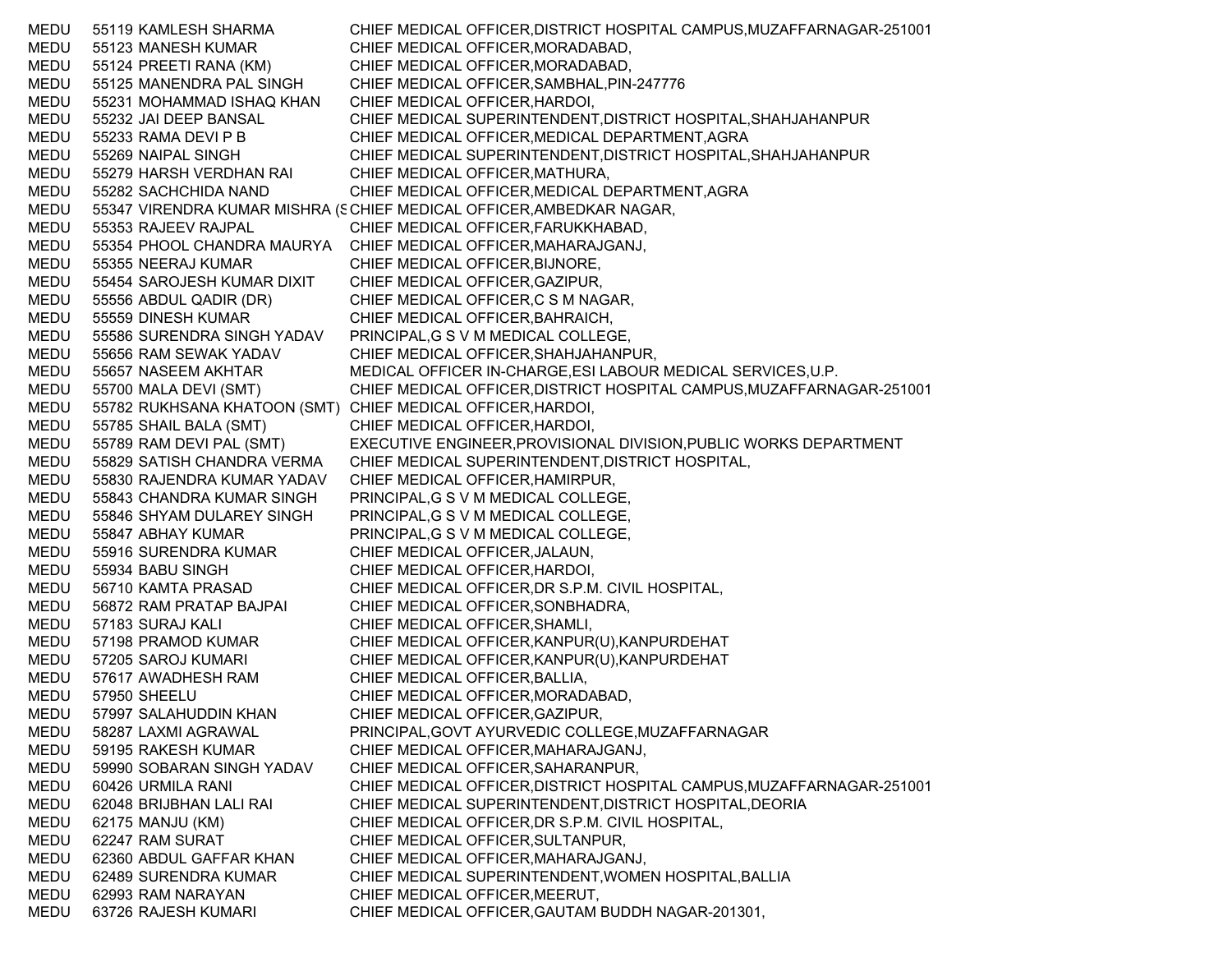MEDU 63822 NAND LAL CHIEF MEDICAL OFFICER,PRATAPGARH, MEDU 64409 HARISH CHANDRA SINGH ADHCHIEF MEDICAL OFFICER,MORADABAD, MEDU 64458 ANIL KUMAR PANDEY CHIEF MEDICAL OFFICER,VARANASI, MEDU 64488 DR ANUJ TEWATIA CHIEF MEDICAL OFFICER,MATHURA, MEDU 65458 DAISY SOLANKI PRINCIPAL,S.N. MEDICAL COLLEGE,AGRA MEDU 65757 SUGARPAL YADAV CHIEF MEDICAL OFFICER,SAMBHAL,PIN-247776 MEDU 65778 NISHI KANT GUPTA DR CHIEF MEDICAL SUPERINTENDENT,DISTRICT HOSPITAL,PILIBHIT PHU 14757 J P BANSAL CHIEF MEDICAL OFFICER,MORADABAD, PHU 21200 JOT SINGH PURISORA CHIEF MEDICAL OFFICER,ETAWAH, PHU 23314 SHANTI DEVI MISHRA CHIEF MEDICAL OFFICER,VARANASI, PHU 25330 RAJ KISHORE TIWARI CHIEF MEDICAL OFFICER,FATEHPUR, PHU 26654 MAHENDRA PAL SINGH CHIEF MEDICAL OFFICER,STATE EMPLY.INSURANCE HOSPITAL SERVICE,BAREILLY PHU 26827 ZUNAID AHMAD CHIEF MEDICAL OFFICER,SITAPUR, PHU 27110 VISHWA NATH CHIEF MEDICAL OFFICER,MIRZAPUR, PHU 27649 MAHENDRA KUMAR MISRA CHIEF MEDICAL OFFICER,AMBEDKAR NAGAR, PHU 27724 RAMJI LAL VERMA DIRECTOR,STATE HEALTH & FAMILY WELFARE INSTT, PHU 27883 KANHAIYA CHAUHAN CHIEF MEDICAL OFFICER,GAZIPUR, PHU 27920 RAJENDRA PRATAP CHIEF MEDICAL OFFICER,MEDICAL DEPARTMENT,AGRA PHU 28053 DINESH PRASAD SHARMA CHIEF MEDICAL OFFICER,SONBHADRA, PHU 28178 SHARDA DEVI CHIEF MEDICAL OFFICER, STATE EMPLY.INSURANCE HOSPITAL SERVICE, PHU 28286 NARPATI SINGH CHIEF MEDICAL OFFICER,BABU BANARSI DAS GOVT. DISTT. HOSPITAL,CAMPUS PHU 28524 KANKAMMA T K (SMT) CHIEF MEDICAL OFFICER,STATE EMPLY.INSURANCE HOSPITAL SERVICE,BAREILLY PHU 28642 RAM KARAN SINGH CHIEF MEDICAL OFFICER,DISTRICT HOSPITAL CAMPUS,BASTI-272002 PHU 28785 PRAMOD KUMAR SHARMA CHIEF MEDICAL OFFICER,DISTRICT HOSPITAL CAMPUS,MUZAFFARNAGAR-251001 PHU 28821 MOHD NAIM CHIEF MEDICAL OFFICER,MEERUT, PHU 29044 DIWAKAR SHARMA CHIEF MEDICAL OFFICER,DISTRICT HOSPITAL CAMPUS,MUZAFFARNAGAR-251001 PHU 29342 RAMAWATI YADAV CHIEF MEDICAL OFFICER,GORAKHPUR, PHU 29371 MOHD MOIN ZONAL AURVEDIC OFFICER,AYURVEDIC & UNANI SERVICES,GONDA PHU 29407 USHA PANDEY (SMT) CHIEF MEDICAL OFFICER,DISTRICT HOSPITAL CAMPUS,BASTI-272002 PHU 29654 DAYAL SINGH RAWAT CHIEF MEDICAL OFFICER,MAHARAJGANJ, PHU 29696 SUMAN LATA SAXENA (SMT) CHIEF MEDICAL OFFICER,ETAWAH, PHU 29739 ROHANI DEVI (SMT) UNDER SECRETARY,ADMN A/C DEPT SACHIVALYA,LUCKNOW PHU 29750 VIRENDRA SINGH CHIEF MEDICAL OFFICER,JYOTIBA FULLE NAGAR, PHU 29751 D N SHARMA CHIEF MEDICAL OFFICER,JYOTIBA FULLE NAGAR, PHU 29752 FATEH SINGH CHIEF MEDICAL OFFICER,BABU BANARSI DAS GOVT. DISTT. HOSPITAL,CAMPUS PHU 29841 RAJENDRA KUMAR MISHRA CHIEF MEDICAL OFFICER,BARABANKI, PHU 29858 DEORAJ SHUKLA CHIEF MEDICAL OFFICER,RAIBAREILLY, PHU 29886 ALLA UDDIN ANSARI CHIEF MEDICAL OFFICER,FARUKKHABAD, PHU 29904 CHHEDI LAL CHIEF MEDICAL OFFICER,MEDICAL DEPARTMENT,AGRA PHU 29978 VIRENDRA KUMAR ADDITIONAL CHIEF OFFICER,PANCHAYAT I RAJ DEPARTMENT,GONDA PHU 30051 SAMAR PAL SINGH CHIEF MEDICAL OFFICER,JYOTIBA FULLE NAGAR, PHU 30099 M P SINGH CHIEF MEDICAL OFFICER,PRATAPGARH, PHU 30143 S C MISHRA CHIEF MEDICAL OFFICER, SITAPUR, PHU 30161 PRANPATI YADAV CHIEF MEDICAL OFFICER,GORAKHPUR, PHU 30174 H RAM CHIEF MEDICAL OFFICER,MIRZAPUR, PHU 30178 M C SHARMA CHIEF MEDICAL OFFICER,JYOTIBA FULLE NAGAR, PHU 30188 MOHD FAYAZ CHIEF MEDICAL OFFICER, SIDDHARTHNAGAR, PHU 30191 HARI CHAND CHIEF MEDICAL OFFICER,MORADABAD, PHU 30194 OM PRAKASH SINGH CHIEF MEDICAL OFFICER.BAHRAICH. PHU 30212 BABU RAM CHIEF MEDICAL OFFICER,DISTRICT HOSPITAL CAMPUS,MUZAFFARNAGAR-251001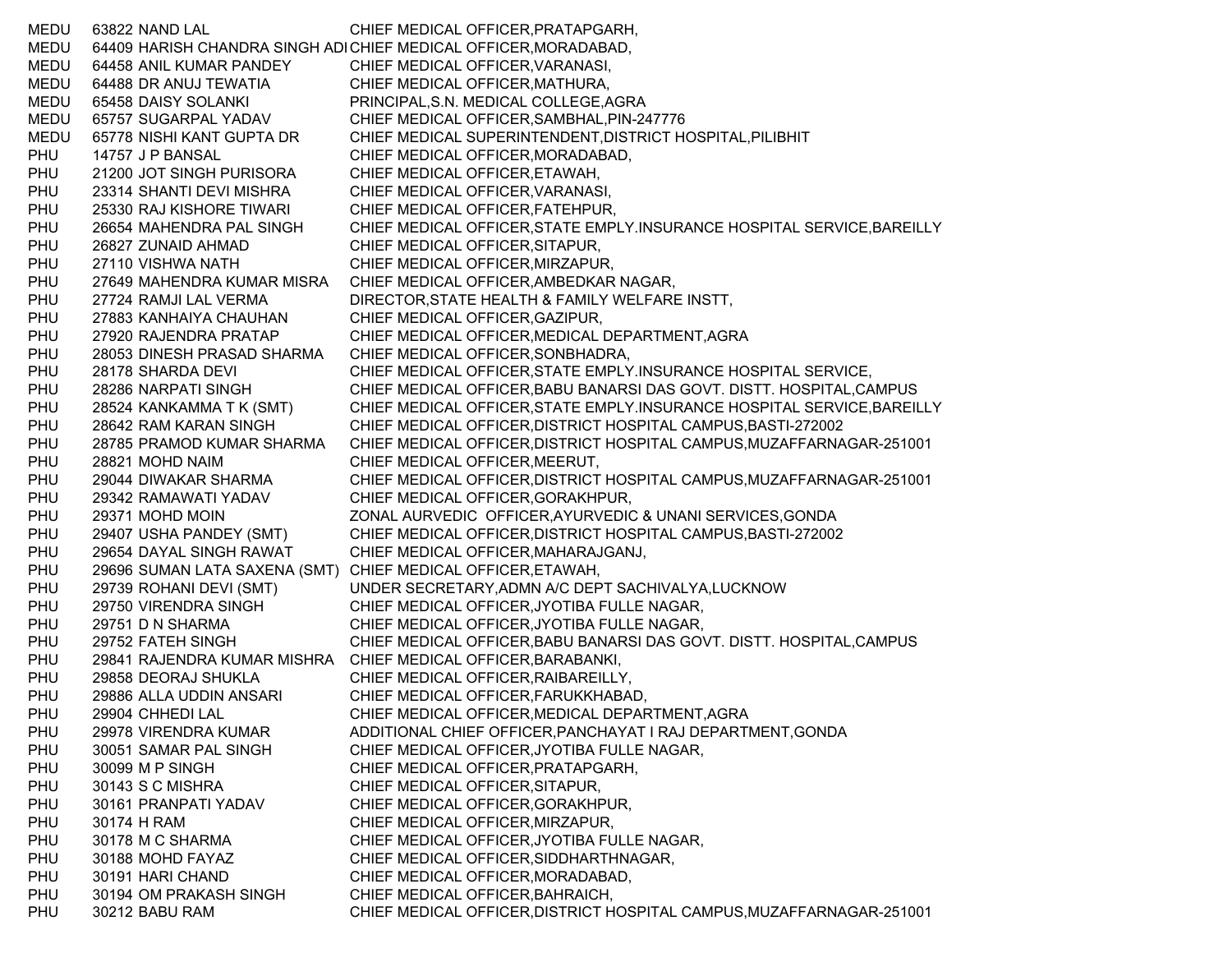PHU 30214 ROHITASH SINGH CHIEF MEDICAL OFFICER, BIJNORE, PHU 30261 DEVENDRA RAJ CHIEF MEDICAL OFFICER,SANT KABIR NAGAR, PHU 30277 SUNIL KUMAR SAWANT CHIEF MEDICAL OFFICER,SRAVASTI, PHU 30279 D N CHATURVEDI CHIEF MEDICAL OFFICER, DEORIA, PHU 30319 SURESH KUMAR SHARMA CHIEF MEDICAL OFFICER,BAREILLY, PHU 30339 KUNWAR SUDHANSHU SRIV A CHIEF MEDICAL OFFICER,GORAKHPUR, PHU 30347 HABIBULLAH KHAN CHIEF MEDICAL SUPERINTENDENT,SRI RAM HOSPITAL,AYODHYA PHU 30359 RAM DEV TRIPATHI CHIEF MEDICAL OFFICER,BALRAMPUR, PHU 30363 RAEESA BANO (SMT) ADDITIONAL DIRECTOR,MEDICAL & HEALTH,LUCKNOW PHU 30391 ASHA GUPTA CHIEF MEDICAL OFFICER,BAGPAT, PHU 30395 RENU DUBEY ADDITIONAL COMMISSIONER,KHADYA & AUSHADHI PRASHASAN NIDESHALAYA,UTTAR PRADESH PHU 30409 NISHAT MADINA (KM) DIRECTOR GENERAL,DIRECTORATE OF FAMILY WELFARE, PHU 30442 RAJESH KUMAR SINGH CHIEF MEDICAL OFFICER,HARDOI, PHU 30457 SURENDRA SINGH CHIEF MEDICAL OFFICER, BALLIA, PHU 30460 RAM BISAL CHIEF MEDICAL OFFICER,MANJHANPUR,KAUSHAMBI-212207 PHU 30477 MOHD ARSHAD ADDITIONAL COMMISSIONER,KHADYA & AUSHADHI PRASHASAN NIDESHALAYA,UTTAR PRADESH PHU 30523 RAJEEB SINGH PRADHAN CHIEF MEDICAL OFFICER,BAREILLY, PHU 30544 INDER NARAIN CHIEF MEDICAL OFFICER,FATEHPUR, PHU 30603 SITA RAM PATHAK CHIEF MEDICAL OFFICER,AZAMGARH, PHU 30606 BALE HUSSAIN CHIEF MEDICAL OFFICER, MAU, PHU 30616 AWADH NATH MISRA CHIEF MEDICAL OFFICER,SIDDHARTHNAGAR, PHU 30681 KAILASH CHANDRA TRIVEDI CHIEF MEDICAL OFFICER,SITAPUR, PHU 30690 BUDHI RAM PRASAD CHIEF MEDICAL OFFICER,KUSHI NAGAR,PADRAUNA PHU 30714 RUTH KAUSHAL (SMT) CHIEF MEDICAL SUPERINTENDENT,DISTRICT HOSPITAL,SHAHJAHANPUR PHU 30726 ARUN PRAKASH SINHA ADDITIONAL DIRECTOR,MALARIA COMMUNICATION DISEASES,SWASTHA BHAWAN PHU 30734 PREM PRAKASH SINGH CHIEF MEDICAL OFFICER,LUCKNOW, PHU 30758 ANIL KUMAR VISHWAS CHIEF MEDICAL OFFICER,DR S.P.M. CIVIL HOSPITAL, PHU 30775 MADAN COMPETENT AUTHORITY OF THE DISTRICT,O/O ASSOCIATE PLANNER DIVISIONL PROJ DIV,TOWN & COUNTRY PLANNI PHU 30826 UMESH KUMARI (SMT) CHIEF MEDICAL OFFICER,DISTRICT HOSPITAL CAMPUS,MUZAFFARNAGAR-251001 PHU 30828 ANISH AHMAD CHIEF MEDICAL OFFICER,DISTRICT HOSPITAL CAMPUS,MUZAFFARNAGAR-251001 PHU 30890 RAJ KUMAR SINGH CHIEF MEDICAL OFFICER,GHAZIABAD, PHU 30892 ABID ALI CHIEF MEDICAL OFFICER, JYOTIBA FULLE NAGAR, PHU 30931 BRIJESH KUMAR MALL CHIEF MEDICAL OFFICER,MAHARAJGANJ, PHU 30933 RAM KUNWAR SINGH CHIEF MEDICAL OFFICER,MAHARAJGANJ, PHU 30939 MOHD SYED AKHTAR CHIEF MEDICAL OFFICER,CHITRAKOOT, PHU 30962 JAGDISH RAM ADDITIONAL COMMISSIONER,KHADYA & AUSHADHI PRASHASAN NIDESHALAYA,UTTAR PRADESH PHU 30964 RAJENDRA SINGH RAUTELA DIRECTOR GENERAL,DIRECTORATE OF FAMILY WELFARE, PHU 30965 SATISH KUMAR DIRECTOR GENERAL,DIRECTORATE OF FAMILY WELFARE, PHU 30978 SHITLA DIN TIWARI CHIEF MEDICAL OFFICER.GONDA. PHU 30985 RAKESH KUMAR SRIVASTAV/ CHIEF MEDICAL OFFICER,FATEHPUR, PHU 30998 ABSAR AHMAD USMANI CHIEF MEDICAL OFFICER,FATEHPUR, PHU 31003 JAI PRAKASH SINGH CHIEF MEDICAL OFFICER,DISTRICT HOSPITAL,STATION ROAD, NEAR CHHEDIPURWA PHU 31030 D N PAURIYAL CHIEF MEDICAL OFFICER,PRATAPGARH, PHU 31057 UMA SHANKAR LAL SRIVASTACHIEF MEDICAL OFFICER,DISTRICT HOSPITAL CAMPUS,BASTI-272002 PHU 31059 GHYAN PRAKASH SRIVASTAVCHIEF MEDICAL OFFICER,SIDDHARTHNAGAR, PHU 31064 USHA DEVI CHIEF MEDICAL OFFICER,DISTRICT HOSPITAL CAMPUS,BASTI-272002 PHU 31067 NAVIN KUMAR CHIEF MEDICAL OFFICER, MOHABA, PHU 31081 NARESH KUMAR CHIEF MEDICAL OFFICER,SAMBHAL,PIN-247776 PHU 31082 PREM RAJ SINGH CHIEF MEDICAL OFFICER,BIJNORE, PHU 31088 SURENDRA KUMAR CHIEF MEDICAL OFFICER,JYOTIBA FULLE NAGAR,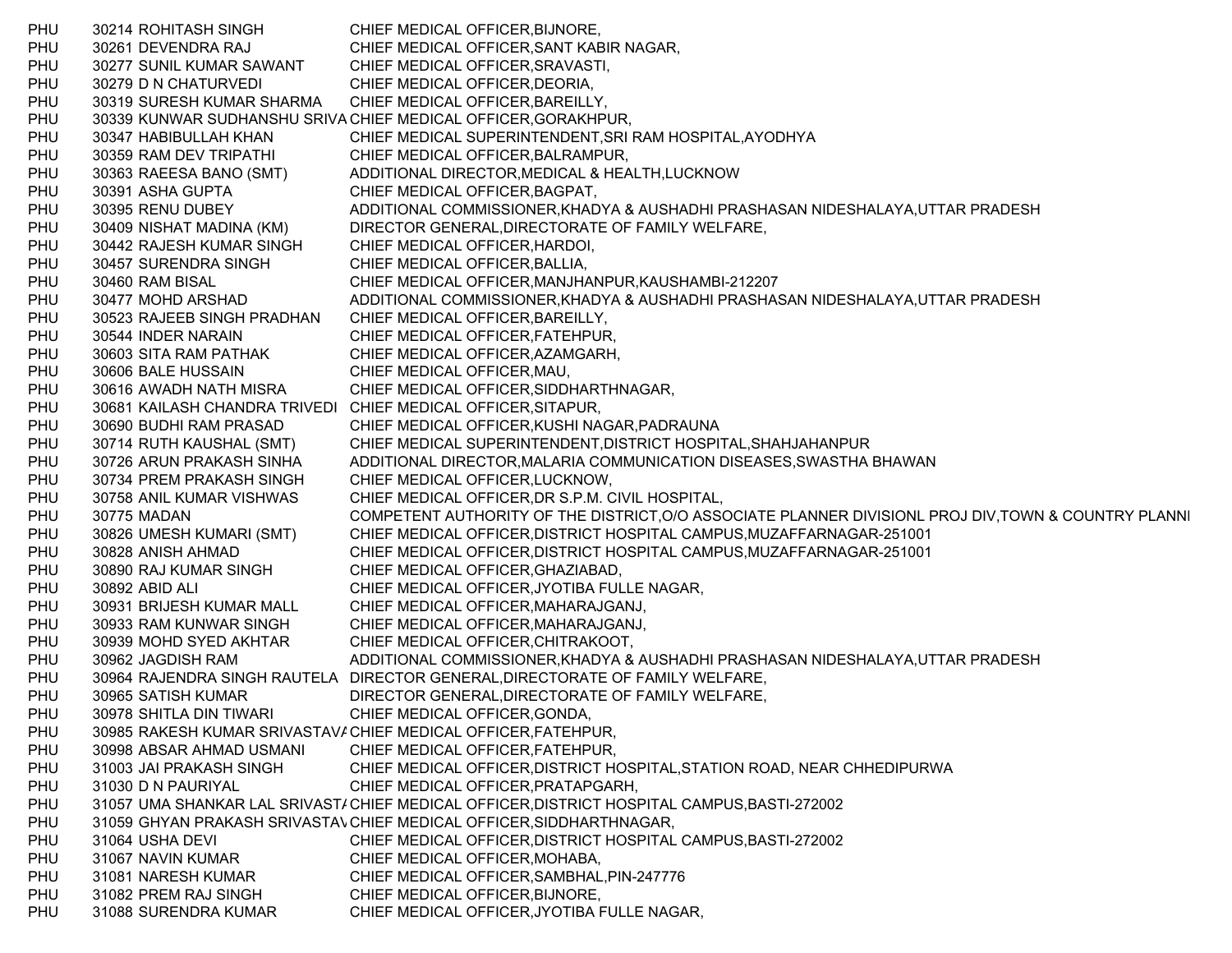PHU 31110 RAJ KUMARI (SMT) CHIEF MEDICAL OFFICER,PRATAPGARH, PHU 31120 MAHI PAL SINGH YADAVA CHIEF MEDICAL OFFICER,JYOTIBA FULLE NAGAR, PHU 31142 ISHTIYAQ AHMAD KHAN CHIEF MEDICAL OFFICER,GAZIPUR, PHU 31144 SHAMSHER ALI SUPERINTENDENT ENGINEER, PROVISIONAL DIVISION, PUBLIC WORKS DEPARTMENT PHU 31146 ASHOK KUMAR MISHRA CHIEF MEDICAL OFFICER,JALAUN, PHU 31164 GOVIND PATHAK CHIEF MEDICAL OFFICER, GAZIPUR, PHU 31192 AMITA BHATTACHARYA (SMT CHIEF MEDICAL OFFICER, BAREILLY, PHU 31210 SATENDRA KUMAR GARG CHIEF MEDICAL OFFICER,BABU BANARSI DAS GOVT. DISTT. HOSPITAL,CAMPUS PHU 31217 ASHOK KUMAR AGARWAL CHIEF MEDICAL SUPERINTENDENT,P L SHARMA DISTRICT HOSPITAL, PHU 31218 KUNWAR JEET CHIEF MEDICAL OFFICER, AURAIYA, PHU 31242 LAXMI DEVI (SMT) CHIEF MEDICAL OFFICER,BALLIA, PHU 31293 DINE SHARMA KUMAR CHIEF MEDICAL OFFICER,FATEHPUR, PHU 31302 RAJESH KUMAR MISHRA COMPETENT AUTHORITY OF THE DISTRICT,TOWN & COUNTRY PLANNING DEPARTMENT, PHU 31323 ASHOK KUMAR PANDEY CHIEF MEDICAL SUPERINTENDENT,DISTRICT HOSPITAL,MIRZAPUR PHU 31335 RAJENDRA KUMAR VERMA CHIEF MEDICAL SUPERINTENDENT,/MANDLIYA APAR NIDESHAK,S S P G MANDLIYA ZILA CHIKITSALAYA PHU 31347 JAGDISH YADAV CHIEF MEDICAL OFFICER, DEORIA, PHU 31358 RAJEEV KUMAR GUPTA CHIEF MEDICAL OFFICER,MORADABAD, PHU 31361 MALATI MAURYA (SMT) CHIEF MEDICAL OFFICER,KANPUR, PHU 31366 MUNSHI RAM CHIEF MEDICAL OFFICER,GAZIPUR, PHU 31412 RAM RAJ SINGH CHIEF MEDICAL OFFICER,JYOTIBA FULLE NAGAR, PHU 31413 NAND KISHORE CHIEF MEDICAL OFFICER,BADAUN, PHU 31416 SAMPATI DEVI CHIEF MEDICAL OFFICER, AZAMGARH, PHU 31426 BASHIRUL HASAN ZAIDI ADDITIONAL COMMISSIONER,KHADYA & AUSHADHI PRASHASAN NIDESHALAYA,UTTAR PRADESH PHU 31427 PARMANAND CHAURASIA COMPETENT AUTHORITY OF THE DISTRICT,TOWN & COUNTRY PLANNING DEPARTMENT, 322 KRISHNA NAGAR BASHA PHU 31445 SATYENDRA KUMAR UPADHYCHIEF MEDICAL OFFICER,GORAKHPUR, PHU 31459 VASISHTHA NARAIN CHIEF MEDICAL OFFICER,HAMIRPUR, PHU 31462 DURGA PRASAD PATHAK CHIEF MEDICAL OFFICER,BALRAMPUR, PHU 31467 KAMLESH (KM) CHIEF MEDICAL SUPERINTENDENT,DISTRICT JOINT HOSPITAL,SANJAY NAGAR PHU 31468 BHASKAR TIWARI CHIEF MEDICAL OFFICER, BALLIA, PHU 31478 JATA SHANKER CHIEF MEDICAL OFFICER, AMBEDKAR NAGAR, PHU 31497 KAUSAR DEE (SMT) CHIEF MEDICAL SUPERINTENDENT,WOMEN HOSPITAL,BULANDSHAHAR PHU 31523 PANKAJ KUMAR SRIVASTAVA DIRECTOR GENERAL,DIR GEN MEDICAL HEALTH, PHU 31565 SURENDRA KUMAR CHIEF MEDICAL OFFICER,SHAHJAHANPUR, PHU 31571 RAM SEWAK GANGWAR CHIEF MEDICAL OFFICER,RAMPUR, PHU 31581 DHRUVA PRASAD DWIVEDI CHIEF MEDICAL OFFICER,MIRZAPUR, PHU 31598 HARI OM SHARMA CHIEF MEDICAL OFFICER,BIJNORE, PHU 31623 PRAHLAD CHAUDHARY CHIEF MEDICAL OFFICER,SANT KABIR NAGAR, PHU 31626 SHARDA DEVI (KM) CHIEF MEDICAL OFFICER,FATEHPUR, PHU 31664 RAKESH KUMAR CHIEF MEDICAL OFFICER, FATEHPUR, PHU 31665 CHANDRA BHUSHAN KUSHW، CHIEF MEDICAL OFFICER,MIRZAPUR, PHU 31666 RAM JEET PANDEY CHIEF MEDICAL OFFICER,GAZIPUR, PHU 31669 VIJAY KUMAR SINGH CHIEF MEDICAL OFFICER,DEORIA, PHU 31673 PRADIP KUMAR CHIEF MEDICAL OFFICER, GAZIPUR, PHU 31676 HARI PRASAD KHAIRWAR CHIEF MEDICAL OFFICER,BANDA, PHU 31679 KRISHNA KUMAR MISHRA CHIEF MEDICAL OFFICER,BAHRAICH, PHU 31682 RAHUL KATYAYAN CHIEF MEDICAL OFFICER,DISTRICT HOSPITAL, PHU 31698 LAXMI KANT PANDEY CHIEF MEDICAL OFFICER,DISTRICT HOSPITAL CAMPUS,BASTI-272002 PHU 31711 HRIDAY RAM SHUKLA CHIEF MEDICAL OFFICER, SIDDHARTHNAGAR, PHU 31712 RAM ABHILAKH VERMA CHIEF MEDICAL OFFICER, GONDA, PHU 31740 KRISHNA KUMAR GUPTA CHIEF MEDICAL OFFICER,JALAUN,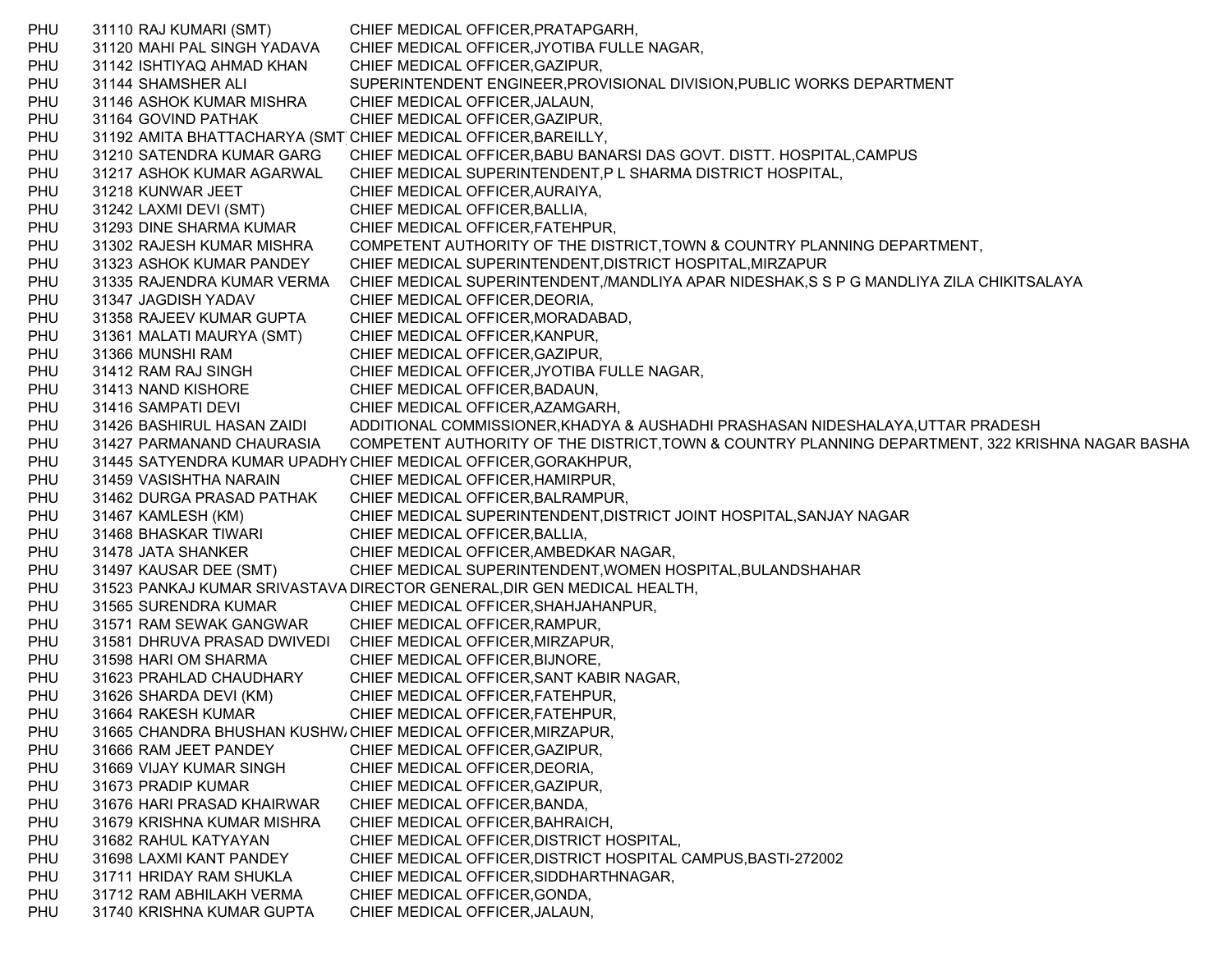PHU 31752 RAM SAROJ COMPETENT AUTHORITY OF THE DISTRICT,TOWN & COUNTRY PLANNING DEPARTMENT,MORADABAD PHU 31755 AJAY KUMAR MISHRA ADDITIONAL COMMISSIONER,KHADYA & AUSHADHI PRASHASAN NIDESHALAYA,UTTAR PRADESH PHU 31832 ANANDI RAI (SMT) CHIEF MEDICAL OFFICER,BALLIA, PHU 31836 VINA SINGH (SMT) CHIEF MEDICAL OFFICER,BALLIA, PHU 31837 NILAM YADAV (SMT) CHIEF MEDICAL OFFICER,BALLIA, PHU 31848 DHAN WATI DEVI (SMT) SUPERINTENDENT ENGINEER,PROVISIONAL DIVISION,PUBLIC WORKS DEPARTMENT PHU 31851 CHANDRA WATI DEVI (SMT) CHIEF MEDICAL OFFICER,MIRZAPUR, PHU 31857 LALITA SINGH (SMT) CHIEF MEDICAL OFFICER,MIRZAPUR, PHU 31858 VATSALA (KM) CHIEF MEDICAL OFFICER,MIRZAPUR, PHU 31860 PANPATI DEVI (SMT) CHIEF MEDICAL OFFICER,MIRZAPUR, PHU 31873 CHANDRAWATI DEVI (SMT) CHIEF MEDICAL OFFICER,PRATAPGARH, PHU 31874 PHOOL MATI SINGH (KM) CHIEF MEDICAL OFFICER,SULTANPUR, PHU 31875 ISRAVATI YADAV (SMT) CHIEF MEDICAL OFFICER,PRATAPGARH, PHU 31895 RAM AUTAR RANA CHIEF MEDICAL OFFICER,HAPUR, PHU 31905 RAJA BETI (SMT) CHIEF MEDICAL OFFICER,FIROZABAD, PHU 31931 SYED RAHAT IQBAL ADDITIONAL COMMISSIONER,KHADYA & AUSHADHI PRASHASAN NIDESHALAYA,UTTAR PRADESH PHU 31938 MAMTA KUMARI (SMT) CHIEF MEDICAL OFFICER,ETAWAH, PHU 31950 VIRENDRA NATH MISHRA CHIEF MEDICAL OFFICER,DISTRICT HOSPITAL CAMPUS,BASTI-272002 PHU 32002 MUKESH MOHAN MEHROTRA CHIEF MEDICAL OFFICER,BIJNORE, PHU 32017 ASHOK KUMAR RANA CHIEF MEDICAL OFFICER,FIROZABAD, PHU 32018 VASIRUDDIN ANSARI CHIEF MEDICAL OFFICER,GORAKHPUR, PHU 32020 MEENA SINGH (SMT) CHIEF MEDICAL OFFICER,BALLIA, PHU 32022 SHAKUNTALA DEVI CHIEF MEDICAL OFFICER, STANLEY ROAD, NEAR T B SAPRU HOSPITAL PHU 32030 LAXMI NAITYIK (KM) DIRECTOR GENERAL,DIR GEN MEDICAL HEALTH, PHU 32052 AMIT SRIVASTAVA ADDITIONAL COMMISSIONER,KHADYA & AUSHADHI PRASHASAN NIDESHALAYA,UTTAR PRADESH PHU 32053 MANJU BHARGAVA (KM) EXECUTIVE ENGINEER,T&CPD HQ LK-2, PHU 32059 MANORAMA SRIVASTAVA CHIEF MEDICAL OFFICER,BALLIA, PHU 32069 HARI LAL DIRECTOR GENERAL,DIR GEN MEDICAL HEALTH, PHU 32071 BALRAM SINGH CHIEF MEDICAL OFFICER, GORAKHPUR, PHU 32087 SHIV KUMARI (SMT) CHIEF MEDICAL OFFICER,BALLIA, PHU 32089 MANJODASHA SINGH (SMT) CHIEF MEDICAL OFFICER,BALLIA, PHU 32093 KAMLA KUMARI CHIEF MEDICAL OFFICER,STANLEY ROAD,NEAR T B SAPRU HOSPITAL PHU 32104 G S AMBEDKAR CHIEF MEDICAL OFFICER,AURAIYA, PHU 32113 RAJESH KUMAR VERMA DISTRICT HOMOEOPATHIC MEDICAL OFFICER,HOMEOPATHIC HOSPITAL, PHU 32153 MAYA SINGH (SMT) CHIEF MEDICAL OFFICER,STANLEY ROAD,NEAR T B SAPRU HOSPITAL PHU 32181 KAILASH SINGH DIRECTOR GENERAL,DIRECTORATE OF FAMILY WELFARE, PHU 32182 SURESH KUMAR VISHWAKAR CHIEF MEDICAL OFFICER,MIRZAPUR, PHU 32186 RAJ KUMAR CHIEF MEDICAL SUPERINTENDENT,/MANDLIYA APAR NIDESHAK,S S P G MANDLIYA ZILA CHIKITSALAYA PHU 32189 ALTAF AHMAD CHIEF MEDICAL OFFICER,GONDA, PHU 32196 NEELAM DOGRA (KM) DIRECTOR GENERAL,DIRECTORATE OF FAMILY WELFARE, PHU 32201 PHOOLMATI DEVI CHIEF MEDICAL OFFICER, BALLIA, PHU 32250 RAM KUMAR SINGH CHIEF MEDICAL OFFICER, SAHARANPUR, PHU 32273 LAL BEHARI CHIEF MEDICAL OFFICER, FAIZABAD, PHU 32278 SURENDRA NATH SINGH CHIEF MEDICAL OFFICER,MAHARAJGANJ, PHU 32285 KABEER AHMAD CHIEF MEDICAL OFFICER, BAREILLY, PHU 32306 RIFAQAT HUSSAIN CHIEF MEDICAL OFFICER,BARABANKI, PHU 32308 T A KHAN CHIEF MEDICAL OFFICER,BALLIA, PHU 32310 DURGENDRA SINGH CHIEF MEDICAL OFFICER, SONBHADRA, PHU 32313 SUMAN DEVI MISHRA CHIEF MEDICAL OFFICER,BARABANKI, PHU 32314 SYED MUSHARRAF HUSAIN Z DIRECTOR GENERAL,DIRECTORATE OF FAMILY WELFARE,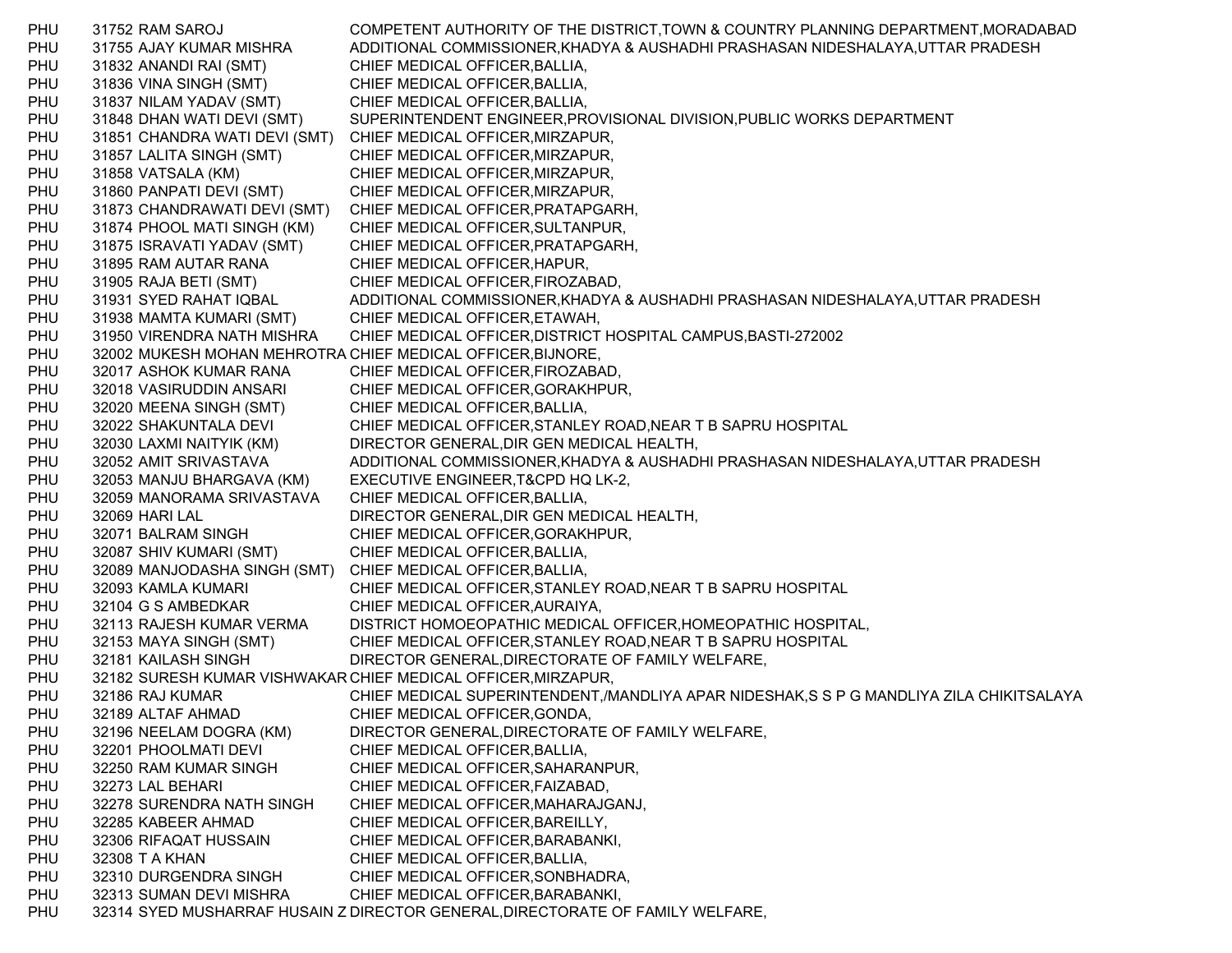PHU 32327 BINDU CHIEF MEDICAL OFFICER,JAUNPUR, PHU 32333 DURGA PRASAD SHUKLA CHIEF MEDICAL OFFICER,SITAPUR, PHU 32344 RAMA SHANKER PRASAD CHIEF MEDICAL OFFICER,RAIBAREILLY, PHU 32345 RAM PRASAD SINGH DISTRICT HOMOEOPATHIC MEDICAL OFFICER,DISTRICT HOMOEOPATHIC HOSPITAL,GORAKHPUR PHU 32357 SUNAYANA DEVI CHIEF MEDICAL OFFICER,SONBHADRA, PHU 32359 M W SINGH CHIEF MEDICAL OFFICER, SONBHADRA, PHU 32363 SHANTI DEVI CHIEF MEDICAL OFFICER, MIRZAPUR, PHU 32368 GITA DEVI CHIEF MEDICAL OFFICER,PRATAPGARH, PHU 32370 NIRMALA SHUKLA CHIEF MEDICAL OFFICER,PRATAPGARH, PHU 32396 RATNESH KUMARI CHAUHAN CHIEF MEDICAL OFFICER,FATEHPUR, PHU 32397 SAROJ KUMAR CHIEF MEDICAL OFFICER, AMBEDKAR NAGAR, PHU 32399 GYAN SHREE CHIEF MEDICAL OFFICER, ETAWAH, PHU 32400 ANNAPURNA DUBEY CHIEF MEDICAL OFFICER,FARUKKHABAD, PHU 32420 ASHA SONKAR CHIEF MEDICAL SUPERINTENDENT,WOMEN HOSPITAL, PHU 32433 SATISH KUMAR MISHRA CHIEF MEDICAL OFFICER,SONBHADRA, PHU 32447 SUKHRAM YADAV DIRECTOR GENERAL,DIRECTORATE OF FAMILY WELFARE, PHU 32454 KARAM ULLAH CHIEF MEDICAL SUPERINTENDENT,DISTRICT HOSPITAL,PADRAUNA PHU 32459 KANTI DEVI (SMT) CHIEF MEDICAL OFFICER,KUSHI NAGAR,PADRAUNA PHU 32464 VINDA DEVI (SMT) CHIEF MEDICAL OFFICER,DEORIA, PHU 32466 DURGAWATI SINGH (SMT) CHIEF MEDICAL OFFICER,GORAKHPUR, PHU 32524 SUSHIL KUMAR CHIEF MEDICAL OFFICER,BADAUN, PHU 32531 MADHURI DEVI (SMT) CHIEF MEDICAL OFFICER,UNNAO, PHU 32542 SUBHASH CHANDRA CHIEF MEDICAL OFFICER,HARDOI, PHU 32565 RAVNI DEVI CHIEF MEDICAL OFFICER, AZAMGARH, PHU 32580 VIJAY KUMAR MISHRA CHIEF MEDICAL SUPERINTENDENT,DISTRICT HOSPITAL,RAIBAREILLY PHU 32584 PUSHPENDRA KUMAR CHIEF MEDICAL OFFICER,MEDICAL DEPARTMENT,AGRA PHU 32594 SHATRUDHAN NATH MISHRA CHIEF MEDICAL OFFICER,SANT KABIR NAGAR, PHU 32599 PRADEEP KUMAR GUPTA CHIEF MEDICAL OFFICER,HAPUR, PHU 32628 OM PRAKASH SINGH CHIEF MEDICAL OFFICER, SULTANPUR, PHU 32636 KRISHNA DEVI CHIEF MEDICAL OFFICER, DISTRICT HOSPITAL, PHU 32638 CHANDRA SHEKHAR LAL SRI\CHIEF MEDICAL OFFICER,DISTRICT HOSPITAL,SULTANPUR PHU 32641 SHAKUNTALA DEVI CHIEF MEDICAL OFFICER, FAIZABAD, PHU 32643 CHANDRAWATI DEVI CHIEF MEDICAL OFFICER,AMBEDKAR NAGAR, PHU 32689 RAM BABU SHARMA CHIEF MEDICAL OFFICER,KANPUR, PHU 32703 SURYA KUMAR SAHAI SRIVASCHIEF MEDICAL OFFICER,DISTRICT HOSPITAL CAMPUS,BASTI-272002 PHU 32723 SOHAN PAL CHIEF MEDICAL OFFICER,GHAZIABAD, PHU 32733 S N MEHROTRA DIRECTOR GENERAL,DIR GEN MEDICAL HEALTH, PHU 32736 BALRAM KRISHNA GUPTA CHIEF MEDICAL OFFICER,KANPUR, PHU 32739 ASHOK KUMAR DUBEY CHIEF MEDICAL OFFICER, VARANASI, PHU 32740 MADAN MOHAN DHAR DWIVE PRINCIPAL,V.R.D. MEDICAL COLLEGE,GORAKHPUR PHU 32777 VIMLA DEVI CHIEF MEDICAL OFFICER, SONBHADRA, PHU 32780 MANJU DEVI (SMT) CHIEF MEDICAL OFFICER,SONBHADRA, PHU 32781 HEERAWATI DEVI (SMT) CHIEF MEDICAL OFFICER,SONBHADRA, PHU 32795 NEPAL SINGH (SMT) CHIEF MEDICAL OFFICER,JYOTIBA FULLE NAGAR, PHU 32800 SHEELA TAMTA (KM) COMPETENT AUTHORITY OF THE DISTRICT,TOWN & COUNTRY PLANNING DEPARTMENT,BAREILLY PHU 32806 HARI SWAROOP BHATNAGARADDITIONAL COMMISSIONER,KHADYA & AUSHADHI PRASHASAN NIDESHALAYA,UTTAR PRADESH PHU 32811 PANKAJ SRIVASTAVA COMPETENT AUTHORITY OF THE DISTRICT,TOWN & COUNTRY PLANNING DEPARTMENT, PHU 32838 AJEET KUMAR SRIVASTAVA CHIEF MEDICAL OFFICER,SANT KABIR NAGAR, PHU 32889 GIRISH KUMAR SAXENA CHIEF MEDICAL OFFICER, HAPUR, PHU 32891 RAMWATI GUPTA CHIEF MEDICAL OFFICER,STANLEY ROAD,NEAR T B SAPRU HOSPITAL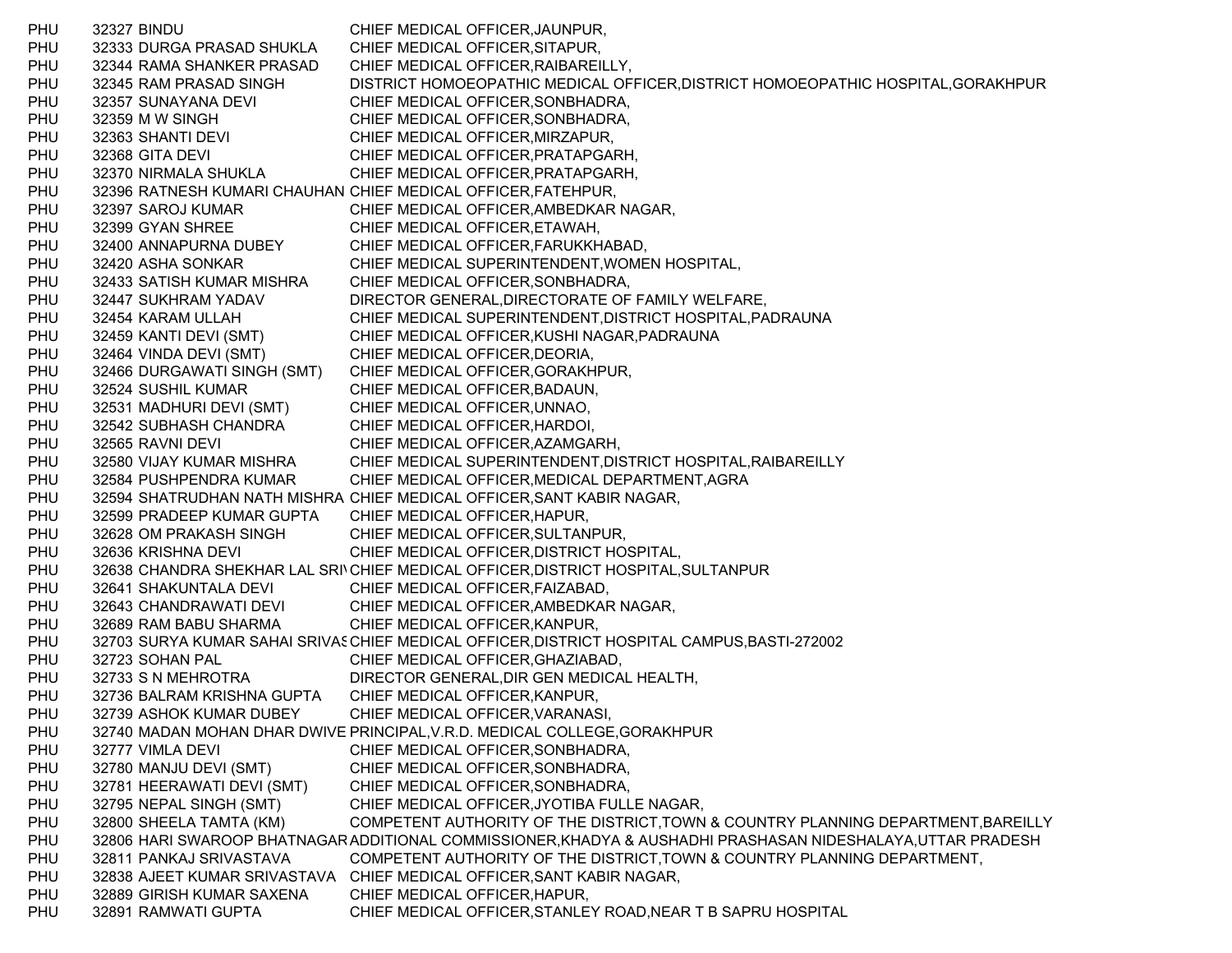PHU 32897 RAJENDRA BABU CHIEF MEDICAL OFFICER,JALAUN, PHU 32908 SUKHRAJ YADAV CHIEF MEDICAL OFFICER,DISTRICT HOSPITAL CAMPUS,BASTI-272002 PHU 32927 MANJU LATA PANDEY (SMT) CHIEF MEDICAL OFFICER,BARABANKI, PHU 32946 ANANDI DEVI (SMT) CHIEF MEDICAL OFFICER,BALLIA, PHU 32948 SURESH CHANDRA SHARMA ADDITIONAL COMMISSIONER,KHADYA & AUSHADHI PRASHASAN NIDESHALAYA,UTTAR PRADESH PHU 32950 SUHEL AKHTAR KHAN ADDITIONAL COMMISSIONER,KHADYA & AUSHADHI PRASHASAN NIDESHALAYA,UTTAR PRADESH PHU 32956 PRAMOD KUMAR SRIVASTAV،CHIEF MEDICAL OFFICER,DEORIA, PHU 32957 MUNNI TEWARI (SMT) CHIEF MEDICAL OFFICER, DEORIA, PHU 32974 BHAGWAN SINGH SENIOR SUPERINTENDENT OF POLICE,CSM NAGAR, PHU 32975 BANDANA TIKKU ADDITIONAL COMMISSIONER,KHADYA & AUSHADHI PRASHASAN NIDESHALAYA,UTTAR PRADESH PHU 32998 MAHENDRA PAL SRIVASTAVACHIEF MEDICAL OFFICER,MAHARAJGANJ, PHU 33004 DHIRA DEVI (SMT) CHIEF MEDICAL OFFICER, MIRZAPUR, PHU 33005 VIJAY DEVI (SMT) CHIEF MEDICAL OFFICER,MIRZAPUR, PHU 33006 SUMAN SINGH (SMT) CHIEF MEDICAL OFFICER,MIRZAPUR, PHU 33015 RAM PRAKASH AWASTHI UNDER SECRETARY,STATE PLANNING COMMISSION, PHU 33021 ANIRUDDH PRASAD YADAV CHIEF MEDICAL OFFICER,DISTRICT HOSPITAL CAMPUS,BASTI-272002 PHU 33027 ARVIND DWIVEDI CHIEF MEDICAL OFFICER, GORAKHPUR, PHU 33045 DRAUPADI DEVI CHIEF MEDICAL OFFICER, DEORIA, PHU 33049 R DEVI CHIEF MEDICAL OFFICER, KUSHI NAGAR, PADRAUNA PHU 33052 SANT RAM PAL DIRECTOR GENERAL,DIR GEN MEDICAL HEALTH, PHU 33053 MUKESH VERMA CHIEF MEDICAL OFFICER,MANJHANPUR,KAUSHAMBI-212207 PHU 33055 SABAH UDDIN FAKHAR CHIEF MEDICAL OFFICER,MANJHANPUR,KAUSHAMBI-212207 PHU 33064 PRADEEP KUMAR KULSARI CHIEF MEDICAL OFFICER,ETAWAH, PHU 33066 REKHA RANI CHAUHAN CHIEF MEDICAL OFFICER,ETAWAH, PHU 33072 JUGAL KISHORE CHIEF MEDICAL OFFICER, BARABANKI, PHU 33098 TAPESHWARI DEVI (SMT) CHIEF MEDICAL OFFICER,LUCKNOW, PHU 33104 RACHEL WALTER (SMT) CHIEF MEDICAL OFFICER,LUCKNOW, PHU 33106 PARWEEN SULTANA (SMT) CHIEF MEDICAL OFFICER,LUCKNOW, PHU 33109 URMILA DEVI (SMT) CHIEF MEDICAL OFFICER,LUCKNOW, PHU 33112 BEENA GUPTA (SMT) CHIEF MEDICAL OFFICER,LUCKNOW, PHU 33144 RAKESH KUMAR KANSAL CHIEF MEDICAL OFFICER,BABU BANARSI DAS GOVT. DISTT. HOSPITAL,CAMPUS PHU 33157 DINESH KUMAR SINGH CHIEF MEDICAL OFFICER, LUCKNOW, PHU 33163 SHIV NARAIN PRASAD GUPTACHIEF MEDICAL OFFICER,MAHARAJGANJ, PHU 33176 SHABIR ALI CHIEF MEDICAL OFFICER,RAIBAREILLY, PHU 33191 PRADOSH KUMARI (SMT) CHIEF MEDICAL OFFICER,ETAWAH, PHU 33207 PHOOLMATI MISHRA (SMT) CHIEF MEDICAL OFFICER, KANPUR, PHU 33215 RAJANI KATARIYA CHIEF MEDICAL OFFICER,FARUKKHABAD, PHU 33218 SHAKUNTALA DEVI RATHORECHIEF MEDICAL OFFICER,FARUKKHABAD, PHU 33220 TARA DEVI CHIEF MEDICAL OFFICER, FARUKKHABAD, PHU 33230 ASHOK KUMAR COMPETENT AUTHORITY OF THE DISTRICT,TOWN & COUNTRY PLANNING DEPARTMENT,AGRA PHU 33255 JAYANTI DEVI SACHAN CHIEF MEDICAL OFFICER,KANPUR, PHU 33256 SHAFIQ AHMAD KHAN CHIEF MEDICAL OFFICER,BAHRAICH, PHU 33259 PRADYUMN KUMAR TRIPATHICHIEF MEDICAL OFFICER,GORAKHPUR, PHU 33261 SEEMA SHAH (KM) DIRECTOR GENERAL,DIR GEN MEDICAL HEALTH, PHU 33263 DUSHYANT KUMAR CHIEF MEDICAL OFFICER,BAGPAT, PHU 33267 SAHDEV PRASAD CHIEF MEDICAL OFFICER,RAIBAREILLY, PHU 33310 KAMAL KUMARI MAURYA (SM CHIEF MEDICAL OFFICER,LUCKNOW, PHU 33319 SIYA KUMARI (SMT) CHIEF MEDICAL OFFICER, FIROZABAD, PHU 33320 HEMLATA BHADAURIA (SMT) CHIEF MEDICAL OFFICER,FIROZABAD, PHU 33322 RAJAMMA CHIEF MEDICAL SUPERINTENDENT,WOMEN HOSPITAL,FIROZABAD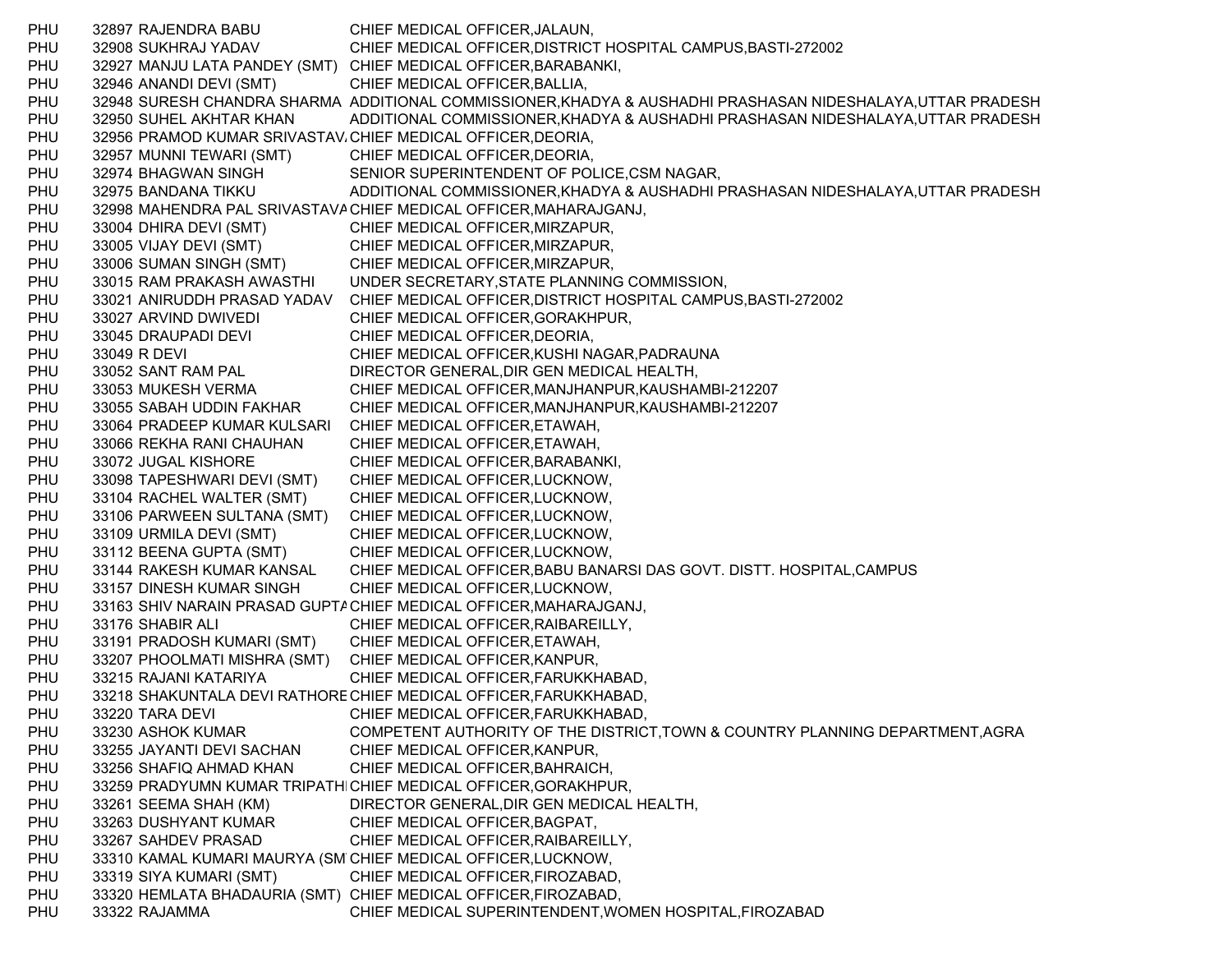PHU 33359 MURARI LAL KOTHARI CHIEF MEDICAL OFFICER,BIJNORE, PHU 33382 ARVIND KUMAR SINGH CHIEF MEDICAL OFFICER,GAZIPUR, PHU 33397 SYED ZAFAR NAWAB CHIEF MEDICAL OFFICER,LUCKNOW, PHU 33399 RAJNEESH PRATAP SINGH ASSISTANT DIRECTOR,STATE HEALTH INSTITUTE,MEDICAL COLLEGE CAMPUS PHU 33401 OM PRAKASH VISHWAKARMA ASSISTANT DIRECTOR,STATE HEALTH INSTITUTE,MEDICAL COLLEGE CAMPUS PHU 33404 MAN SINGH CHIEF MEDICAL OFFICER,RAIBAREILLY, PHU 33405 MAHIPAL SINGH CHIEF MEDICAL OFFICER, UNNAO, PHU 33415 KAMLESH SHUKLA CHIEF MEDICAL OFFICER,DISTRICT HOSPITAL CAMPUS,BASTI-272002 PHU 33426 URMILA YADAV (SMT) CHIEF MEDICAL OFFICER,LUCKNOW, PHU 33449 SATYENDRA KUMAR SRIVAS1CHIEF MEDICAL OFFICER,BALRAMPUR, PHU 33464 ANIL KUMAR SINGH CHIEF MEDICAL OFFICER,SONBHADRA, PHU 33470 DAMODAR PRASAD CHIEF MEDICAL OFFICER,HARDOI, PHU 33476 RAM KUMAR SHARMA CHIEF MEDICAL OFFICER,CHITRAKOOT, PHU 33482 CHANDRA PRAKASH SINGH CHIEF MEDICAL OFFICER,FAIZABAD, PHU 33487 DURG VIJAY SINGH CHIEF MEDICAL OFFICER.BAHRAICH. PHU 33490 BADRI PRASAD CHIEF MEDICAL OFFICER,SANT KABIR NAGAR, PHU 33494 RAJ KUMAR PANDEY CHIEF MEDICAL OFFICER,DISTRICT HOSPITAL,STATION ROAD, NEAR CHHEDIPURWA PHU 33504 ABDUL HASIB CHIEF MEDICAL OFFICER,DISTRICT HOSPITAL CAMPUS,BASTI-272002 PHU 33529 ANJANA D PLOMAR PRINCIPAL,MEDICAL COLLEGE,JHANSI PHU 33533 MEERA KUMARI SHARMA CHIEF MEDICAL OFFICER,MEDICAL DEPARTMENT,AGRA PHU 33534 SUJATA (KM) CHIEF MEDICAL OFFICER,MEDICAL DEPARTMENT,AGRA PHU 33573 ARUN KUMAR MISHRA CHIEF MEDICAL OFFICER,DISTRICT HOSPITAL CAMPUS,BASTI-272002 PHU 33582 SHOBHNATH CHIEF MEDICAL OFFICER, JAUNPUR, PHU 33588 KAMTA PRASAD CHIEF MEDICAL OFFICER,BAHRAICH, PHU 33607 SHANTI DEVI CHIEF MEDICAL OFFICER, DISTRICT HOSPITAL CAMPUS, BASTI-272002 PHU 33612 MAYA DEVI SRIVASTAVA (SM CHIEF MEDICAL OFFICER,DISTRICT HOSPITAL CAMPUS,BASTI-272002 PHU 33631 ABID ALI CHIEF MEDICAL OFFICER,GORAKHPUR, PHU 33638 NACHIKETE KUMAR CHIEF MEDICAL OFFICER,GHAZIABAD, PHU 33639 ASHOK KUMAR MISHRA CHIEF MEDICAL OFFICER,FAIZABAD, PHU 33657 MOHAMMAD IQBAL ZAIDI CHIEF MEDICAL OFFICER, LUCKNOW, PHU 33665 KUNJ LATA RAI CHIEF MEDICAL OFFICER,AZAMGARH, PHU 33668 SHAKUNTALA DEVI CHIEF MEDICAL OFFICER,MAHARAJGANJ, PHU 33674 SARITA DEVI (SMT) CHIEF MEDICAL OFFICER,AZAMGARH, PHU 33677 SHRISH PRAKASH SINGH CHIEF MEDICAL OFFICER,FARUKKHABAD, PHU 33710 ANIL KUMAR KATIYAR CHIEF MEDICAL OFFICER,FARUKKHABAD, PHU 33714 PRADEEP KUMARI KUSHWAH CHIEF MEDICAL OFFICER,FARUKKHABAD, PHU 33715 KANTI DEVI CHIEF MEDICAL OFFICER, FARUKKHABAD, PHU 33733 MOHD IQBAL KHAN ZONAL AURVEDIC OFFICER,AYURVEDIC & UNANI SERVICES,BANDA PHU 33742 MUNISH KUMAR TYAGI CHIEF MEDICAL SUPERINTENDENT,P L SHARMA DISTRICT HOSPITAL, PHU 33757 NISHA SINGH (KM) PRINCIPAL,G S V M MEDICAL COLLEGE, PHU 33766 KAMLA DEVI (SMT) CHIEF MEDICAL OFFICER,BIJNORE, PHU 33774 PAWAN KUMAR AGRAWAL CHIEF MEDICAL OFFICER,GHAZIABAD, PHU 33775 HARIOM SHARMA CHIEF MEDICAL OFFICER,GAUTAM BUDDH NAGAR-201301, PHU 33784 SUDHEER KUMAR PRINCIPAL,FAMILY WELFARE TRAINING CENTRE, PHU 33798 MAHADEV PRASAD GOSWAM CHIEF MEDICAL OFFICER,IN FRONT OF SUPER MARKET,STATION ROAD PHU 33804 PRAMILA BHASKAR (SMT) CHIEF MEDICAL OFFICER,LUCKNOW, PHU 33816 RAJESH KUMAR SINGH CHIEF MEDICAL OFFICER,BARABANKI, PHU 33841 HARISH CHANDRA COMPETENT AUTHORITY OF THE DISTRICT,TOWN & COUNTRY PLANNING DEPARTMENT, PHU 33883 SHASHANK SHARMA DIRECTOR GENERAL,DIR GEN MEDICAL HEALTH, PHU 33910 USHA SRIVASTAVA CHIEF MEDICAL OFFICER,FATEHPUR,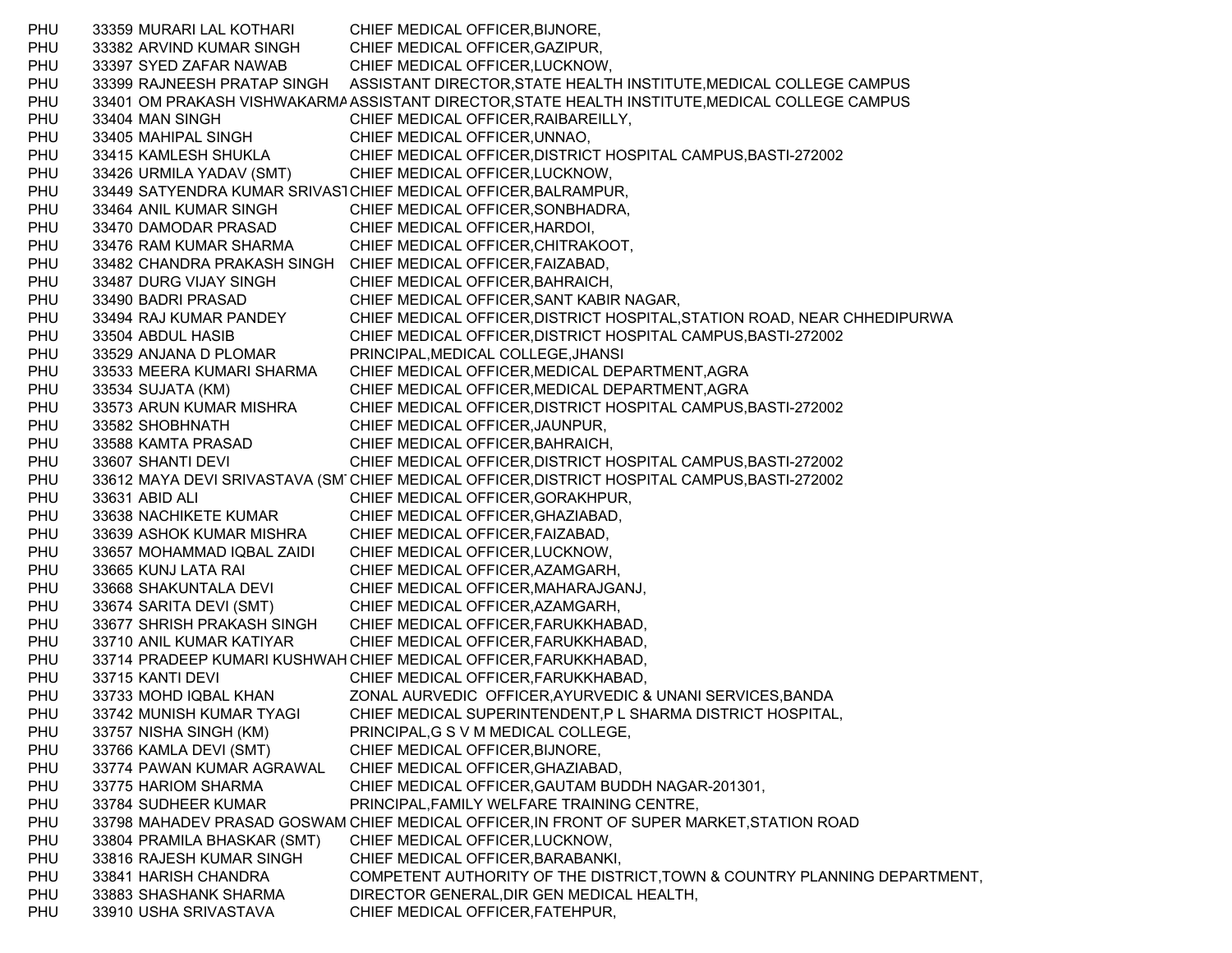PHU 33913 JAI NARAIN SINGH CHIEF MEDICAL OFFICER,C S M NAGAR, PHU 33931 MUBIN AHMAD SIDDIQUI CHIEF MEDICAL OFFICER,GONDA, PHU 33932 ANIRUDH PRASAD PANDEY SUPERINTENDENT ENGINEER,PROVISIONAL DIVISION,PUBLIC WORKS DEPARTMENT PHU 33943 SUMAN GUPTA (SMT) CHIEF MEDICAL OFFICER,FATEHPUR, PHU 33948 RAJ KUMAR DISTRICT MAGISTRATE,ENTERTAINMENT TAX & PROSECUTION OFFICE,AGRA PHU 33960 VINOD RAGHUVANSHI CHIEF MEDICAL OFFICER,MIRZAPUR, PHU 33962 RAMESH PRASAD JAISWAL CHIEF MEDICAL OFFICER,DEORIA, PHU 33964 RAGINI TIWARI CHIEF MEDICAL SUPERINTENDENT,DISTRICT HOSPITAL,FIROZABAD PHU 33980 SHAHIDA BANO (KM) PRINCIPAL,G S V M MEDICAL COLLEGE, PHU 33995 SHASHI KANT SHUKLA CHIEF MEDICAL OFFICER,C S M NAGAR, PHU 33996 SUBBHASH CHANDRA PRINCIPAL,V.R.D. MEDICAL COLLEGE,GORAKHPUR PHU 34000 ARVIND SINGH UNDER SECRETARY,ADMN A/C DEPT SACHIVALYA,LUCKNOW PHU 34032 ASHUTOSH KUMAR CHIEF MEDICAL OFFICER,KANPUR, PHU 34096 SANGITA CHARAN (KM) ADDITIONAL DIRECTOR,MEDICAL & HEALTH,LUCKNOW PHU 34122 SHIV KUMAR CHIEF MEDICAL OFFICER, HAMIRPUR, PHU 34125 KIRAN SRIVASTAVA (KM) MEDICAL OFFICER IN-CHARGE,ESI LABOUR MEDICAL SERVICES,U.P. PHU 34130 KANHAIYA PRASAD CHIEF MEDICAL OFFICER,GORAKHPUR, PHU 34139 SADHNA KULSHRESHTHA (SMCHIEF MEDICAL OFFICER,FIROZABAD, PHU 34146 SORAN SINGH CHIEF MEDICAL OFFICER,MEDICAL DEPARTMENT,AGRA PHU 34156 SANGEETA (KM) PRINCIPAL,G S V M MEDICAL COLLEGE, PHU 34161 ARUNA CHARAN (SMT) CHIEF MEDICAL SUPERINTENDENT,DISTRICT HOSPITAL,GORAKHPUR-273001 PHU 34169 RANBIR SINGH CHIEF MEDICAL SUPERINTENDENT,DISTRICT HOSPITAL,BAHRAICH PHU 34177 B N OJHA CHIEF MEDICAL OFFICER, SANT KABIR NAGAR, PHU 34211 ASHIQUE ALI CHIEF MEDICAL OFFICER,SANT RAVI DAS NAGAR, PHU 34228 KAILASH NATH VERMA CHIEF MEDICAL OFFICER,BAHRAICH, PHU 34241 DILIP RANJAN ADDITIONAL DIRECTOR, MEDICAL HEALTH, PHU 34247 MANOJ KUMAR TRIPATHI CHIEF MEDICAL SUPERINTENDENT,WOMEN HOSPITAL,ETAWAH PHU 34248 MUNNI DEVI CHIEF MEDICAL SUPERINTENDENT,DISTRICT HOSPITAL,GAZIPUR-233001 PHU 34250 PARVATI RAI (SMT) CHIEF MEDICAL OFFICER,MIRZAPUR, PHU 34257 KAUSHLENDRA KUMAR SINGICHIEF MEDICAL OFFICER,VARANASI, PHU 34261 UDAYRAJ CHAUDHARY CHIEF MEDICAL OFFICER,GONDA, PHU 34269 PREM PRAKASH SRIVASTAVACHIEF MEDICAL OFFICER,MAHARAJGANJ, PHU 34276 HIRA GOPAL SINGH CHIEF MEDICAL OFFICER,MEERUT, PHU 34292 REKHA DEVI CHIEF MEDICAL OFFICER. ETAWAH, PHU 34296 KAMLESH KUMARI CHIEF MEDICAL OFFICER, ETAWAH, PHU 34297 HARI DEVI CHIEF MEDICAL OFFICER, AURAIYA, PHU 34301 RAJ RANI (SMT) CHIEF MEDICAL OFFICER,ETAWAH, PHU 34302 GANESH PRASAD CHIEF MEDICAL OFFICER,JALAUN, PHU 34309 ANUJ KUMAR CHIEF MEDICAL SUPERINTENDENT,WOMEN HOSPITAL,MORADABAD PHU 34318 PREM PRAKASH MISHRA CHIEF MEDICAL OFFICER,MAHARAJGANJ, PHU 34319 SATYA PRAKASH TRIPATHI CHIEF MEDICAL OFFICER,GORAKHPUR, PHU 34320 G C SRIVASTAVA CHIEF MEDICAL OFFICER, DEORIA, PHU 34322 D ROSE (SMT) CHIEF MEDICAL OFFICER,MORADABAD, PHU 34339 ASHARAM TRIPATHI CHIEF MEDICAL OFFICER,GAUTAM BUDDH NAGAR-201301, PHU 34344 SYED MUZAFFAR BASIT CHIEF MEDICAL OFFICER,SHAHJAHANPUR, PHU 34345 RAVINDRA KUMAR CHIEF MEDICAL OFFICER,GORAKHPUR, PHU 34350 ARVIND KUMAR RAJVANSHI CHIEF MEDICAL OFFICER,DISTRICT HOSPITAL CAMPUS,MUZAFFARNAGAR-251001 PHU 34360 IMHADULLAH KHAN CHIEF MEDICAL OFFICER,DISTRICT HOSPITAL CAMPUS,BASTI-272002 PHU 34363 KUSUM RAI (SMT) CHIEF MEDICAL OFFICER,BALLIA, PHU 34365 NAGESHWARI DEVI (SMT) CHIEF MEDICAL OFFICER,BALLIA,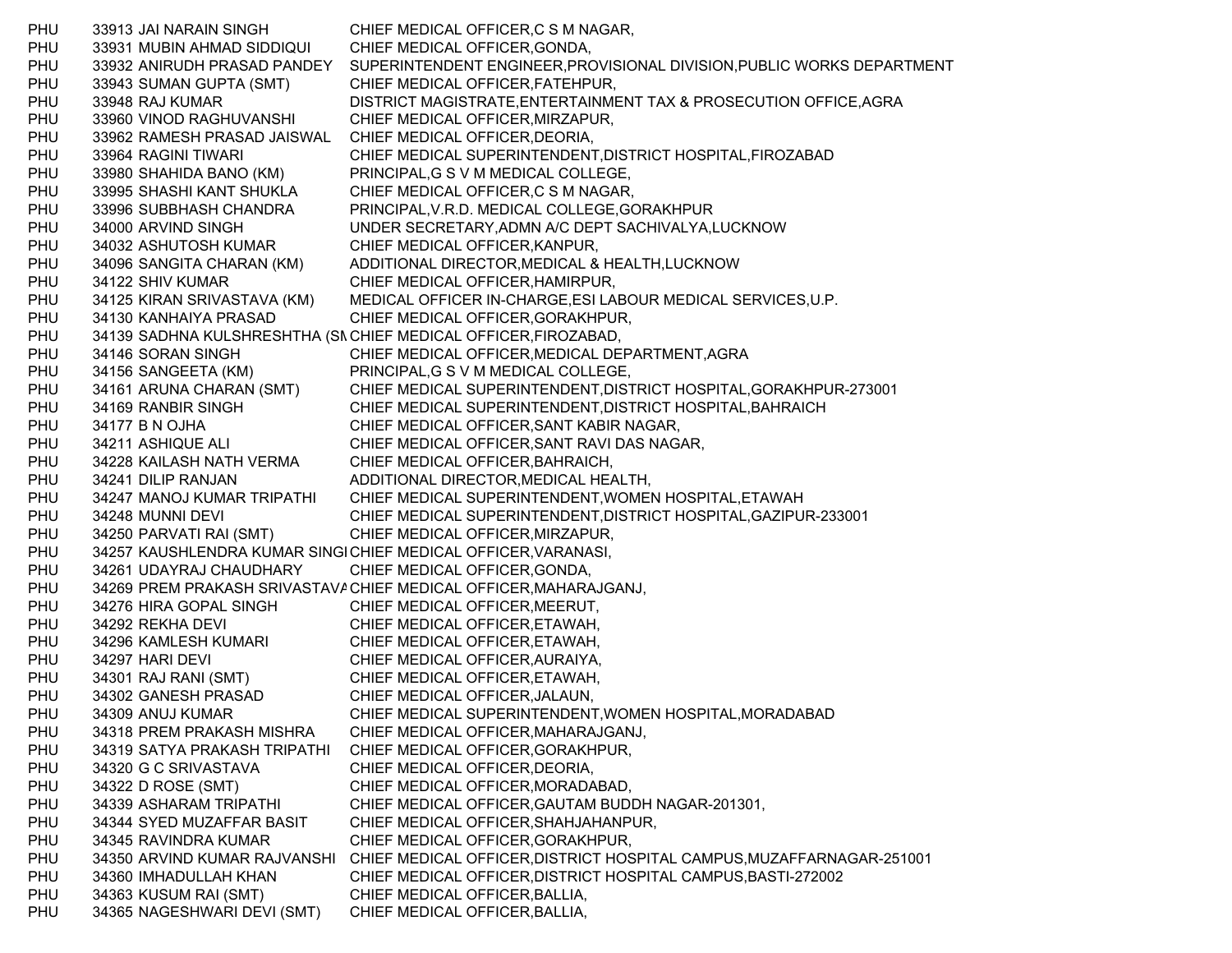PHU 34368 PRIYAMVADA DEVI (SMT) CHIEF MEDICAL OFFICER,MAU, PHU 34411 DINESH CHANDRA CHIEF MEDICAL SUPERINTENDENT,DISTRICT HOSPITAL,GORAKHPUR-273001 PHU 34414 SATISH CHANDRA AGRAWAL CHIEF MEDICAL OFFICER,KANPUR, PHU 34419 VINOD KUMAR AHLUWALIA CHIEF MEDICAL OFFICER,SAHARANPUR, PHU 34427 VAIJYANTI DEVI (SMT) CHIEF MEDICAL OFFICER, FIROZABAD, PHU 34428 USHA RANI CHIEF MEDICAL OFFICER, FIROZABAD, PHU 34431 SAROJ KUMARI (SMT) CHIEF MEDICAL OFFICER, ETAH, PHU 34432 VIPIN KUMAR CHIEF MEDICAL OFFICER,ETAWAH, PHU 34434 PRADEEP KUMAR SRIVASTAVCHIEF MEDICAL OFFICER,SHAHJAHANPUR, PHU 34454 AVNISH KUMAR ADDITIONAL COMMISSIONER,KHADYA & AUSHADHI PRASHASAN NIDESHALAYA,UTTAR PRADESH PHU 34456 NITI DWIVEDI (KM) CHIEF MEDICAL OFFICER,LUCKNOW, PHU 34492 NIRMALA SINGH (SMT) CHIEF MEDICAL OFFICER,SANT RAVI DAS NAGAR, PHU 34494 JAGWATI DEVI (SMT) CHIEF MEDICAL OFFICER,SANT RAVI DAS NAGAR, PHU 34502 JAI BAHADUR SINGH CHIEF MEDICAL OFFICER,JAUNPUR, PHU 34503 DINESH KUMAR SINGH CHIEF MEDICAL SUPERINTENDENT,DISTRICT JOINT HOSPITAL,SIDDHARTHNAGAR-272207 PHU 34511 RAM PYARI DEVI (KM) CHIEF MEDICAL OFFICER, UNNAO, PHU 34569 RAJENDRA KUMAR PANDEY CHIEF MEDICAL OFFICER,BARABANKI, PHU 34648 SATYENDRA SINGH CHAUHAI CHIEF MEDICAL OFFICER,GAUTAM BUDDH NAGAR-201301, PHU 34689 RAJ KUMARI (SMT) CHIEF MEDICAL OFFICER,FATEHPUR, PHU 34703 MUNESH KUMARI (SMT) CHIEF MEDICAL OFFICER,RAIBAREILLY, PHU 34824 RAJ BALA DEVI (SMT) CHIEF MEDICAL OFFICER,GHAZIABAD, PHU 34825 GANGOTRI DEVI CHIEF MEDICAL OFFICER,GHAZIABAD, PHU 34826 RAJBALA SHARMA (SMT) CHIEF MEDICAL OFFICER,GHAZIABAD, PHU 34827 REKHA RANI (SMT) CHIEF MEDICAL OFFICER,GHAZIABAD, PHU 34829 DAYAWATI CHIEF MEDICAL OFFICER, GHAZIABAD, PHU 34831 PADIYAMMA (SMT) CHIEF MEDICAL OFFICER,GHAZIABAD, PHU 34832 MITHLESH (SMT) CHIEF MEDICAL OFFICER,GHAZIABAD, PHU 34833 LOKENDI DEVI (SMT) CHIEF MEDICAL OFFICER,GHAZIABAD, PHU 34837 MALTI DEVI (SMT) CHIEF MEDICAL OFFICER,GAUTAM BUDDH NAGAR-201301, PHU 34841 SANTOSH NEHRA CHIEF MEDICAL OFFICER,GHAZIABAD, PHU 34844 USHA SHARMA (SMT) CHIEF MEDICAL OFFICER,GHAZIABAD, PHU 34845 SOBHA DEVI (SMT) CHIEF MEDICAL OFFICER,GHAZIABAD, PHU 34846 KRISHNA KUMARI (SMT) CHIEF MEDICAL OFFICER,GHAZIABAD, PHU 34847 SULEKHA (SMT) CHIEF MEDICAL OFFICER,HAPUR, PHU 34885 JAIGOVIND PANDEY CHIEF MEDICAL OFFICER,BAHRAICH, PHU 34909 RAMA DEVI (KM) CHIEF MEDICAL OFFICER,BIJNORE, PHU 34920 RAJWATI DEVI (SMT) CHIEF MEDICAL OFFICER,RAIBAREILLY, PHU 34922 JANAK DULARI (SMT) CHIEF MEDICAL OFFICER,RAIBAREILLY, PHU 35081 VINOD KUMAR MEHROTRA COMPETENT AUTHORITY OF THE DISTRICT,TOWN & COUNTRY PLANNING DEPARTMENT, PHU 35179 MADHUMALTI J SINGH (SMT) CHIEF MEDICAL OFFICER,JAUNPUR, PHU 35198 VIJAY LAXMI (SMT) CHIEF MEDICAL OFFICER,C S M NAGAR, PHU 35432 PRATIBHA PAWAR CHIEF MEDICAL SUPERINTENDENT,DISTRICT JOINT HOSPITAL,SANJAY NAGAR PHU 35492 MAYA KUMARI SINHA CHIEF MEDICAL SUPERINTENDENT,WOMEN HOSPITAL,DEORIA PHU 36077 SHAHENSHAH BEGUM (SMT) CHIEF MEDICAL OFFICER,MIRZAPUR, PHU 36207 ADBHUT NARAIN DWIVEDI CHIEF MEDICAL OFFICER,DR S.P.M. CIVIL HOSPITAL, PHU 36298 SARITA SAXENA (SMT) CHIEF MEDICAL OFFICER,BAREILLY, PHU 36399 RAMA KANT TIWARI CHIEF MEDICAL OFFICER, PRATAPGARH, PHU 36501 CHANDRAVATI DEVI (SMT) CHIEF MEDICAL OFFICER,MIRZAPUR, PHU 36583 NEELAM BAJPAI (SMT) CHIEF MEDICAL OFFICER,BARABANKI, PHU 36641 PANMATI DEVI CHIEF MEDICAL OFFICER, DEORIA,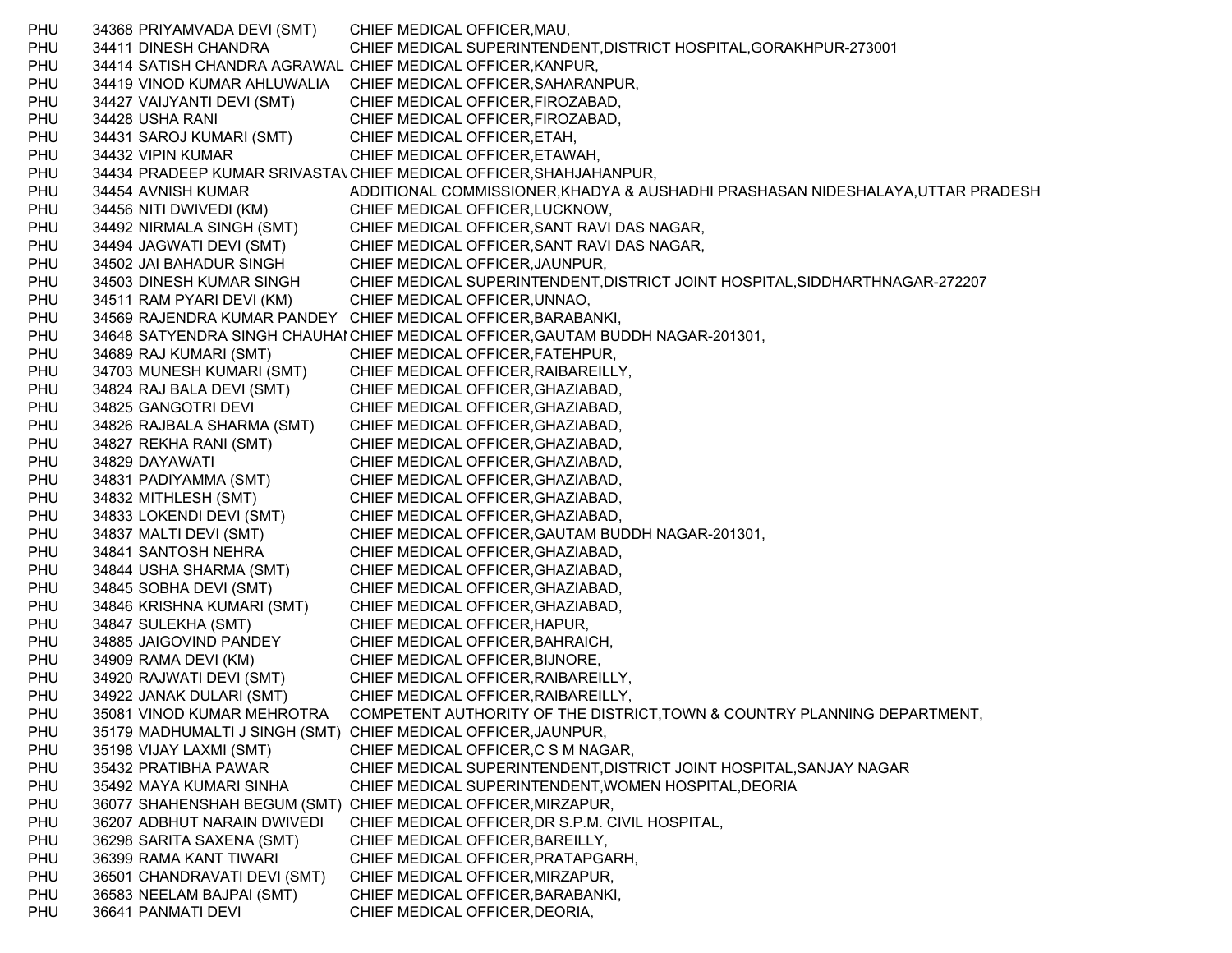PHU 36719 GYANTI PANDEY (SMT) CHIEF MEDICAL OFFICER,DEORIA, PHU 36840 UMANANDAN CHATURVEDI CHIEF MEDICAL OFFICER,MAINPURI, PHU 36984 VEENA DEVI VERMA (SMT) CHIEF MEDICAL SUPERINTENDENT,WOMEN HOSPITAL,MUZAFFARNAGAR PHU 36985 ANIL KUMAR CHIEF MEDICAL SUPERINTENDENT,WOMEN HOSPITAL,MUZAFFARNAGAR PHU 36986 DHODHA PRASAD DISTRICT MAGISTRATE,ENTERTAINMENT TAX & PROSECUTION OFFICE,MAU PHU 37035 GIRISH CHANDRA TRIPATHI CHIEF MEDICAL OFFICER, KANPUR, PHU 37065 NEERAJ KUMAR ASTHANA CHIEF MEDICAL OFFICER,VARANASI, PHU 37075 RAKESH KUMAR SHUKLA CHIEF MEDICAL SUPERINTENDENT,WOMEN HOSPITAL, PHU 37086 ARCHANA PANDEY CHIEF MEDICAL SUPERINTENDENT,WOMEN HOSPITAL,AZAMGARH PHU 37094 VRINDAVAN VERMA ADDITIONAL DIRECTOR,MEDICAL & HEALTH,JHANSI PHU 37101 URMILA DEVI CHIEF MEDICAL OFFICER, LUCKNOW, PHU 37150 YASHODA DEVI (SMT) CHIEF MEDICAL OFFICER, KANNAUJ, PHU 37187 SOMLATA (SMT) CHIEF MEDICAL OFFICER,SAHARANPUR, PHU 37211 HEMLATA YADAV (SMT) DIRECTOR GENERAL,DIR GEN MEDICAL HEALTH, PHU 37228 MEERA YADAV (SMT) CHIEF MEDICAL OFFICER,DEORIA, PHU 37233 RAJKUMARI (SMT) CHIEF MEDICAL OFFICER, JAUNPUR, PHU 37281 HAR GOVIND SINGH CHIEF MEDICAL SUPERINTENDENT,DR. RAM MANOHAR LOHIA JOINT HOSPITAL,GOMTI NAGAR PHU 37368 SARVESH KUMARI (SMT) CHIEF MEDICAL OFFICER,FIROZABAD, PHU 37369 SUMAN (SMT) CHIEF MEDICAL OFFICER, MAINPURI, PHU 37380 ARSHAD KHAN CHIEF MEDICAL OFFICER, MIRZAPUR, PHU 37385 BUDDHSEN DISTRICT MAGISTRATE,REVENUE DEPARTMENT,BIJNORE PHU 37388 BIPIN KUMAR JAIN CHIEF MEDICAL SUPERINTENDENT,DISTRICT HOSPITAL (MALE),RORRKEE ROAD PHU 37421 RAJENDRA KUMAR CHIEF MEDICAL OFFICER,STANLEY ROAD,NEAR T B SAPRU HOSPITAL PHU 37451 CHANDRA PALIKA SRIVASTA\ CHIEF MEDICAL OFFICER,KUSHI NAGAR,PADRAUNA PHU 37478 JAISIND KUMARI (SMT) CHIEF MEDICAL OFFICER,ETAWAH, PHU 37479 MUNNI DEVI (SMT) CHIEF MEDICAL OFFICER,ETAWAH, PHU 37480 MAYA DEVI (SMT) CHIEF MEDICAL OFFICER,ETAWAH, PHU 37481 KIRAN KUMARI PARWAL (SMTCHIEF MEDICAL OFFICER,ETAWAH, PHU 37504 ASHOK KUMAR SRIVASTAVA CHIEF MEDICAL OFFICER,FAIZABAD, PHU 37527 PRABHA DEVI SMT CHIEF MEDICAL OFFICER,UNNAO, PHU 37534 KRISHNA KUMAR SHUKLA CHIEF MEDICAL OFFICER,LUCKNOW, PHU 37545 YOGESH BAHADUR CHAUHARCHIEF MEDICAL OFFICER,RAMPUR, PHU 37567 RAM NARESH SHARMA CHIEF MEDICAL OFFICER,FAIZABAD, PHU 37603 MAYA DEVI SMT CHIEF MEDICAL OFFICER,AURAIYA, PHU 37604 MANORAMA BHADAV SMT CHIEF MEDICAL OFFICER,AURAIYA, PHU 37605 RAM SHREE SMT CHIEF MEDICAL OFFICER,AURAIYA, PHU 37606 MEERA DEVI PANDEY SMT CHIEF MEDICAL OFFICER,AURAIYA, PHU 37607 MADHURI SHUKLA SMT CHIEF MEDICAL OFFICER,AURAIYA, PHU 37608 MAYA DEVI I SMT CHIEF MEDICAL OFFICER, AURAIYA, PHU 37610 RAM MURTI SMT CHIEF MEDICAL OFFICER,AURAIYA, PHU 37611 MARAK SHREE SMT CHIEF MEDICAL OFFICER,AURAIYA, PHU 37613 RAM KANTI CHIEF MEDICAL OFFICER,AURAIYA, PHU 37617 GAYATRI DEVI SMT CHIEF MEDICAL OFFICER, AURAIYA, PHU 37627 KAMLA DEVI SMT CHIEF MEDICAL OFFICER,MATHURA, PHU 37637 AJAY KUMAR VERMA CHIEF MEDICAL SUPERINTENDENT,WOMEN HOSPITAL, PHU 37639 LAKHPAT SINGH CHIEF MEDICAL OFFICER,AURAIYA, PHU 37644 ANIL KUMAR VERMA PRINCIPAL,G S V M MEDICAL COLLEGE, PHU 37645 N K CHAUDHARI CHIEF MEDICAL SUPERINTENDENT,MOTI LAL NEHRU MANDLIYA CHIKITSALAYA, PHU 37649 MALTI DEVI CHIEF MEDICAL OFFICER.AURAIYA, PHU 37652 GEETA RANI YADAV CHIEF MEDICAL OFFICER,AURAIYA,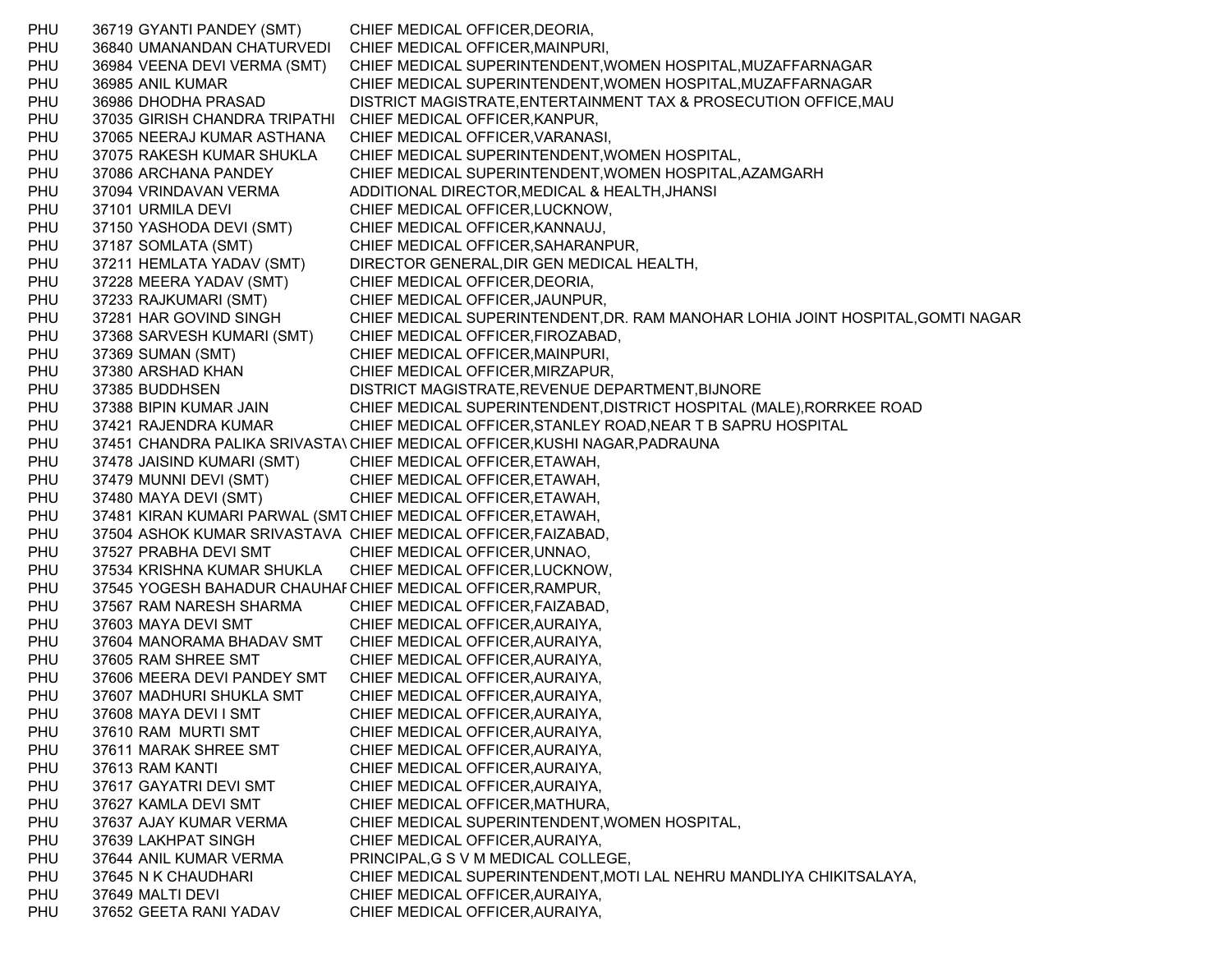PHU 37656 KAMLESH KUMAR SAVITA CHIEF MEDICAL OFFICER,AURAIYA, PHU 37660 AKHILESH BAHADUR SRIVAS CHIEF MEDICAL OFFICER,ETAWAH, PHU 37661 MEENA KUMARI CHIEF MEDICAL OFFICER,AURAIYA, PHU 37662 VIMLA DEVI SMT CHIEF MEDICAL OFFICER,AURAIYA, PHU 37664 SARASWATI DEVI PAL SMT CHIEF MEDICAL OFFICER,AURAIYA, PHU 37665 SUMAN LATA SMT CHIEF MEDICAL OFFICER,AURAIYA, PHU 37690 GHASITA SINGH DISTRICT MAGISTRATE,ENTERTAINMENT TAX & PROSECUTION OFFICE,MAHOBA PHU 37738 PRADEEP KUMAR CHIEF MEDICAL SUPERINTENDENT,MANYAVAR KANSHIRAM SANYUKT CHIKITSALAYA, PHU 37767 KAMLESH PRATAP SINGH CHIEF MEDICAL OFFICER,GORAKHPUR, PHU 37768 VIJAY LAXMI MAURYA SMT CHIEF MEDICAL OFFICER,MANJHANPUR,KAUSHAMBI-212207 PHU 37776 VIJAY PAL SINGH CHIEF MEDICAL OFFICER.MORADABAD. PHU 37803 SUSHAN GEORGE (KM) CHIEF MEDICAL OFFICER,MANJHANPUR,KAUSHAMBI-212207 PHU 37808 KUSUM KUMARI SMT CHIEF MEDICAL OFFICER, RAIBAREILLY, PHU 37809 CHANDRAMUKHI SMT CHIEF MEDICAL OFFICER,KANPUR(U),KANPURDEHAT PHU 37810 RAJESHWARI SMT CHIEF MEDICAL OFFICER,C S M NAGAR, PHU 37818 PUNAM VERMA CHIEF MEDICAL OFFICER,RAIBAREILLY, PHU 37819 JANAK DULARI SMT CHIEF MEDICAL OFFICER,C S M NAGAR, PHU 37820 TAPESHWARI SMT CHIEF MEDICAL OFFICER,HARDOI, PHU 37822 RAM RANI SMT CHIEF MEDICAL OFFICER,C S M NAGAR, PHU 37823 SUSHMA DEVI SMT CHIEF MEDICAL OFFICER,C S M NAGAR, PHU 37857 RITA DEVI KM CHIEF MEDICAL SUPERINTENDENT,DISTRICT HOSPITAL,AZAMGARH PHU 37982 ANAND SWAROOP CHIEF MEDICAL OFFICER,ALIGARH, PHU 37986 SHAIL KUMARI SINGH CHIEF MEDICAL OFFICER,KUSHI NAGAR,PADRAUNA PHU 38007 PRAMOD KUMARI SMT CHIEF MEDICAL OFFICER,PRATAPGARH, PHU 38013 KANTI DEVI SMT CHIEF MEDICAL OFFICER,PRATAPGARH, PHU 38015 MEENA KUMARI SRIVASTAVA CHIEF MEDICAL OFFICER,PRATAPGARH, PHU 38016 MANGRA DEVI PRAJAPATI SMCHIEF MEDICAL OFFICER,PRATAPGARH, PHU 38160 JANARDAN SHUKLA CHIEF MEDICAL SUPERINTENDENT,DISTRICT HOSPITAL,SITAPUR-261001 PHU 38348 SAROJ SRIVASTAVA SMT DR SUPERINTENDENT,VEERANGANA JHALKARIBAI WOMEN HOSPITAL,HAZRATGANJ PHU 38449 AMRIT KAUR SMT CHIEF MEDICAL OFFICER, BAREILLY, PHU 38596 KAMLA DEVI SMT CHIEF MEDICAL OFFICER,KANNAUJ, PHU 38601 SHARDA KUMARI (SMT) CHIEF MEDICAL OFFICER,KANNAUJ, PHU 38653 JAI NARESH DR CHIEF MEDICAL SUPERINTENDENT,MAHARAJA BALWANT SINGH,RAJKIYA CHIKITSALAYA PHU 38737 BIMLA DEVI SMT CHIEF MEDICAL OFFICER,KANPUR(U),KANPURDEHAT PHU 38749 ANIL KUMAR BHATNAGAR CHIEF MEDICAL OFFICER,MEDICAL DEPARTMENT,AGRA PHU 38755 URMILA SINGH SMT CHIEF MEDICAL OFFICER, BARABANKI, PHU 38784 KAMLA VAIDHYA CHIEF MEDICAL OFFICER,IN FRONT OF SUPER MARKET,STATION ROAD PHU 38829 MAHABIR SINGH FAWZDAR CHIEF MEDICAL OFFICER,MEERUT, PHU 38922 DINESH CHAND TIWARI CHIEF MEDICAL OFFICER,GAZIPUR, PHU 38923 MADAN KUMAR CHIEF MEDICAL OFFICER,JYOTIBA FULLE NAGAR, PHU 38925 VIJAI KUMAR CHIEF MEDICAL OFFICER,HARDOI, PHU 38926 RAM SUBHAG GUPTA CHIEF MEDICAL OFFICER,JYOTIBA FULLE NAGAR, PHU 38981 RAJ KUMAR CHIEF MEDICAL OFFICER, MEERUT, PHU 39098 ASHARFA DEVI SMT CHIEF MEDICAL OFFICER,DEORIA, PHU 39099 BAIJANTI MISRA SMT CHIEF MEDICAL OFFICER,DEORIA, PHU 39146 ASHA DEVI SMT CHIEF MEDICAL OFFICER,KHERI, PHU 39154 PRAMOD KUMAR AGNIHOTRI CHIEF MEDICAL OFFICER,KANPUR, PHU 39200 SHAKUNTALA SAINI SMT CHIEF MEDICAL OFFICER,HARDOI, PHU 39226 DRAUPADI TIWARI SMT CHIEF MEDICAL OFFICER,BARABANKI, PHU 39296 USHA DEVI SMT CHIEF MEDICAL OFFICER,IN FRONT OF SUPER MARKET,STATION ROAD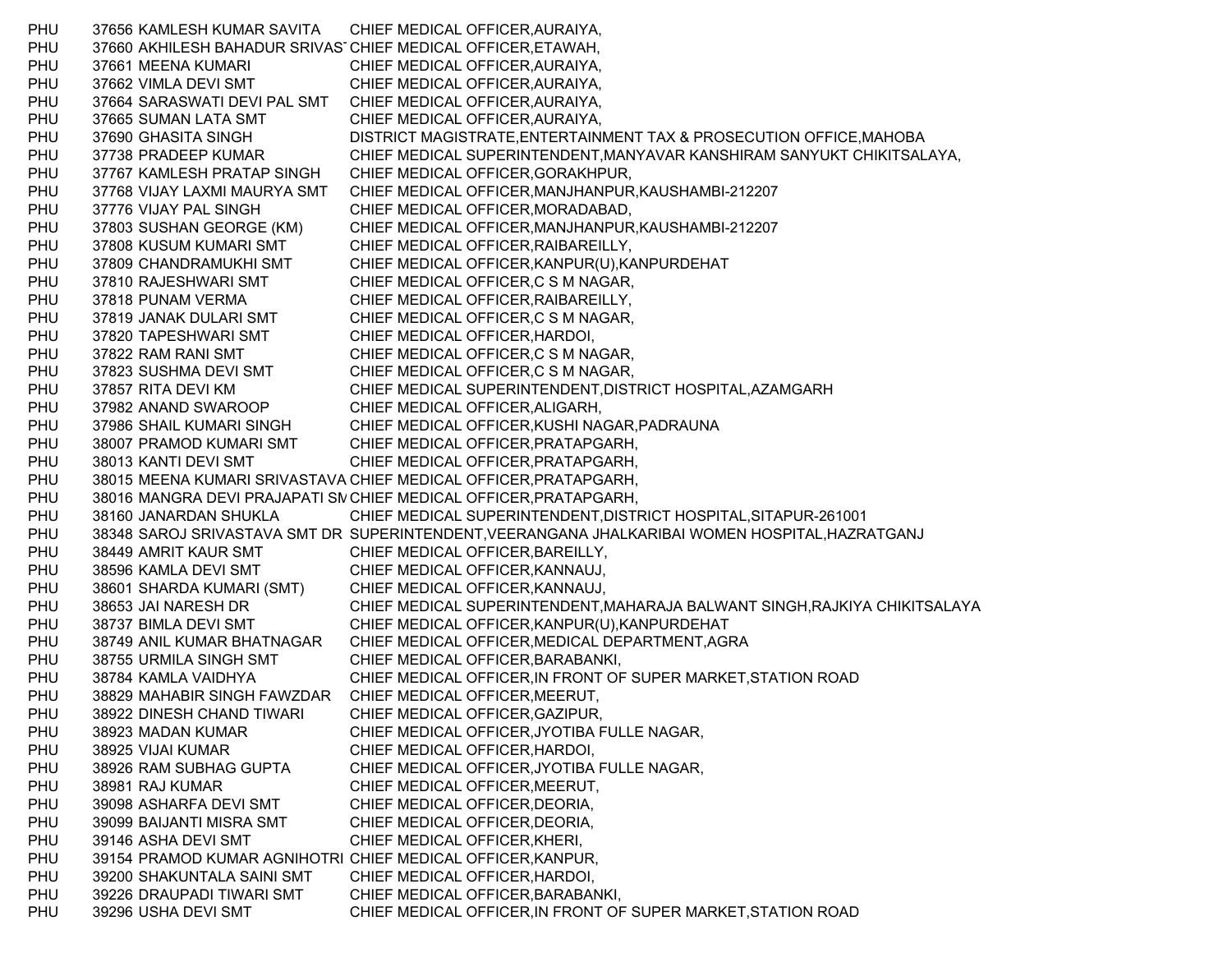PHU 39297 GEETA DEVI SMT CHIEF MEDICAL OFFICER,IN FRONT OF SUPER MARKET,STATION ROAD PHU 39303 VIMLA DEVI SMT CHIEF MEDICAL OFFICER,IN FRONT OF SUPER MARKET,STATION ROAD PHU 39391 PREM SHEELA DEVI SMT CHIEF MEDICAL OFFICER,SIDDHARTHNAGAR, PHU 39406 MOHD MOBIN CHIEF MEDICAL OFFICER,SANT KABIR NAGAR, PHU 39434 RAMAN BALA KM CHIEF MEDICAL OFFICER,FATEHPUR, PHU 39452 MANJU DEVI (SMT) CHIEF MEDICAL OFFICER,KUSHI NAGAR,PADRAUNA PHU 39474 TARA DEVI SMT CHIEF MEDICAL OFFICER,KUSHI NAGAR,PADRAUNA PHU 39476 MALTI RAI SMT CHIEF MEDICAL OFFICER,KUSHI NAGAR,PADRAUNA PHU 39478 PARMATMA PRASAD VERMA CHIEF MEDICAL OFFICER,JAUNPUR, PHU 39567 ARUNA SHUKLA SMT CHIEF MEDICAL OFFICER,FATEHPUR, PHU 39678 PUSHPA MISHRA SMT CHIEF MEDICAL OFFICER,BARABANKI, PHU 39763 SEEMA SRIVASTAVA SMT CHIEF MEDICAL SUPERINTENDENT,WOMEN HOSPITAL, PHU 39855 NIRMALA DEVI SMT CHIEF MEDICAL SUPERINTENDENT,WOMEN HOSPITAL,MUZAFFARNAGAR PHU 39857 RAJNESH SHARMA SMT CHIEF MEDICAL OFFICER,DISTRICT HOSPITAL CAMPUS,MUZAFFARNAGAR-251001 PHU 39858 SUSHEELA SHARMA SMT CHIEF MEDICAL OFFICER,DISTRICT HOSPITAL CAMPUS,MUZAFFARNAGAR-251001 PHU 39861 GIRIJAWATI SMT CHIEF MEDICAL OFFICER,ALIGARH, PHU 39862 TARA DEVI SMT CHIEF MEDICAL OFFICER,ALIGARH, PHU 39907 SHASHI KANT SINGH CHIEF MEDICAL OFFICER, GHAZIABAD, PHU 39912 MANJOO CHAURASIA SMT CHIEF MEDICAL OFFICER,LUCKNOW, PHU 39937 NIRMLA SINGH SMT CHIEF MEDICAL OFFICER,BALLIA, PHU 39943 USHA GUPTA SMT CHIEF MEDICAL OFFICER,BALLIA, PHU 39944 SUSHIL KUMAR SRIVASTAVA CHIEF MEDICAL OFFICER,BALRAMPUR, PHU 40003 CHANDRA KALA DEVI SMT CHIEF MEDICAL SUPERINTENDENT,DISTRICT HOSPITAL,AZAMGARH PHU 40028 SURJEE KAUR (SMT) CHIEF MEDICAL OFFICER,DISTRICT HOSPITAL CAMPUS,MUZAFFARNAGAR-251001 PHU 40079 NARENDRA DEO SHARMA ADDITIONAL DIRECTOR,MEDICAL HEALTH & FAMILY WELFARE,CHITRAKOOT DHAM MANDAL PHU 40080 MADHU KUMARI (SMT) CHIEF MEDICAL OFFICER,UNNAO, PHU 40105 SHREE NIWAS CHIEF MEDICAL OFFICER,MAHAMAYA NAGAR,HATHRAS PHU 40108 ASHA VERMA (SMT) CHIEF MEDICAL OFFICER,ALIGARH, PHU 40111 DEENA NATH CHAUDHARY CHIEF MEDICAL OFFICER,DISTRICT HOSPITAL CAMPUS,BASTI-272002 PHU 40245 SUDHA AUDITYA (SMT) CHIEF MEDICAL OFFICER,KANPUR, PHU 40248 SARLA AWASTHI CHIEF MEDICAL OFFICER,KANPUR, PHU 40249 MAYA DEVI (SMT) CHIEF MEDICAL OFFICER,KANPUR, PHU 40270 JANARDAN LAL SRIVASTAVA CHIEF MEDICAL OFFICER,UNNAO, PHU 40276 SHDHNA DEVI SMT CHIEF MEDICAL OFFICER,DR S.P.M. CIVIL HOSPITAL, PHU 40277 RIZWANA SULTAN CHIEF MEDICAL OFFICER,ALIGARH, PHU 40278 BINDU SHUKLA SMT CHIEF MEDICAL OFFICER,DR S.P.M. CIVIL HOSPITAL, PHU 40351 KIRAN DWIVEDI CHIEF MEDICAL OFFICER,KANNAUJ, PHU 40369 DUIJA DEVI SMT CHIEF MEDICAL OFFICER,PRATAPGARH, PHU 40398 PRAMILA SINGH SMT CHIEF MEDICAL SUPERINTENDENT,WOMEN HOSPITAL,BALLIA PHU 40404 SHYAMLA KUMARI SMT CHIEF MEDICAL OFFICER,BALLIA, PHU 40407 SANT RAM YADAV CHIEF MEDICAL OFFICER,SONBHADRA, PHU 40408 AGYARAM VERMA CHIEF MEDICAL OFFICER,BARABANKI, PHU 40410 ACHYUT NARAIN PRASAD CHIEF MEDICAL SUPERINTENDENT,DISTRICT HOSPITAL,GORAKHPUR-273001 PHU 40485 SARSWATI SINGH SMT CHIEF MEDICAL OFFICER,DEORIA, PHU 40500 GEETA DEVI SMT CHIEF MEDICAL OFFICER,RAIBAREILLY, PHU 40514 SANTOSH KUMAR PANDEY CHIEF MEDICAL SUPERINTENDENT,MANYAVAR KANSHIRAM SANYUKT CHIKITSALAYA, PHU 40591 MEENA SRIVASTAVA (SMT) CHIEF MEDICAL OFFICER,SONBHADRA, PHU 40610 SHIV KUMARI DEVI (SMT) CHIEF MEDICAL OFFICER,BAHRAICH, PHU 40614 PREM SHEELA DEVI (SMT) SUPERINTENDENT ENGINEER,PROVISIONAL DIVISION,PUBLIC WORKS DEPARTMENT PHU 40616 MALTI SINGH (SMT) CHIEF MEDICAL OFFICER,BAHRAICH,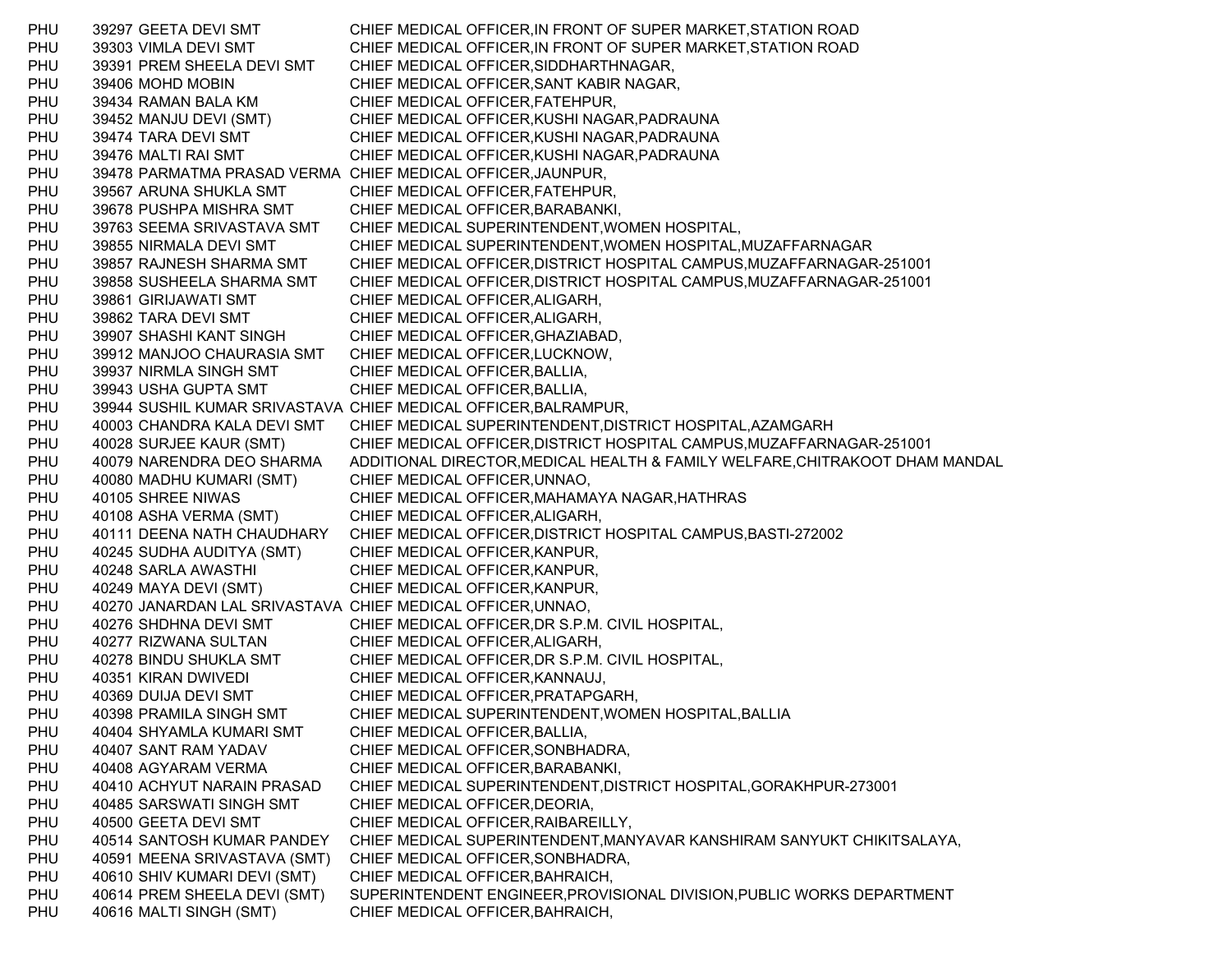PHU 40663 NITYANAND CHIEF MEDICAL OFFICER,SULTANPUR, PHU 40665 SHRAWAN KUMAR CHIEF MEDICAL OFFICER,MANJHANPUR,KAUSHAMBI-212207 PHU 40672 SAVITA YADAV CHIEF MEDICAL OFFICER,GHAZIABAD, PHU 40673 SUDHA YADAV CHIEF MEDICAL OFFICER,GHAZIABAD, PHU 40675 KAMLESH KUMARI CHIEF MEDICAL OFFICER, GHAZIABAD, PHU 40678 SEEMA CHAUHAN CHIEF MEDICAL OFFICER,GHAZIABAD, PHU 40680 JAVED AKHTAR CHIEF MEDICAL OFFICER,SAHARANPUR, PHU 40681 PRASANN KUMARI CHIEF MEDICAL OFFICER, GHAZIABAD, PHU 40687 RAJ BAHADUR YADAV CHIEF MEDICAL OFFICER,JYOTIBA FULLE NAGAR, PHU 40688 SAHDEO SINGH CHIEF MEDICAL OFFICER, BARABANKI, PHU 40708 BEENA DEVI (SMT) CHIEF MEDICAL OFFICER,GHAZIABAD, PHU 40754 PRAMILA YADAV (SMT) CHIEF MEDICAL OFFICER,BARABANKI, PHU 40794 INDRA DEV CHIEF MEDICAL OFFICER,GAZIPUR, PHU 40811 PREM MALA (SMT) CHIEF MEDICAL OFFICER,FARUKKHABAD, PHU 40812 MAYA DEVI (SMT) CHIEF MEDICAL OFFICER,FARUKKHABAD, PHU 40813 JASJEET KAUR (SMT) SUPERINTENDENT,K.P.M,MEDICAL & HEALTH DEPARTMENT PHU 40818 R K SAINI CHIEF MEDICAL OFFICER, HARDOI, PHU 40828 VINEETA CHARLES (SMT) CHIEF MEDICAL OFFICER,MORADABAD, PHU 40831 SHOBHA RANI SAXENA CHIEF MEDICAL OFFICER,BAREILLY, PHU 40870 SUMAN DWIVEDI (SMT) CHIEF MEDICAL OFFICER,DEORIA, PHU 40937 ASHA MISHRA (SMT) SUPERINTENDENT ENGINEER,PROVISIONAL DIVISION,PUBLIC WORKS DEPARTMENT PHU 40997 SNEHLATA (KM) CHIEF MEDICAL OFFICER,SHAHJAHANPUR, PHU 40998 ROOPWATI (KM) CHIEF MEDICAL OFFICER,SHAHJAHANPUR, PHU 40999 MEENA KUMARI (SMT) CHIEF MEDICAL OFFICER,SHAHJAHANPUR, PHU 41001 VIMLA DEVI (SMT) CHIEF MEDICAL OFFICER,BALLIA, PHU 41002 KHUDAIJA KHATUN (SMT) CHIEF MEDICAL OFFICER,BALLIA, PHU 41003 MANJU RAI (SMT) CHIEF MEDICAL OFFICER,BALLIA, PHU 41004 SHRIKANTI DEVI (SMT) CHIEF MEDICAL OFFICER,BALLIA, PHU 41005 LEELAWATI DEVI (SMT) CHIEF MEDICAL OFFICER,BALLIA, PHU 41017 URMILA DUBEY (SMT) CHIEF MEDICAL OFFICER,KUSHI NAGAR,PADRAUNA PHU 41022 PRABHAWATI SRIVASTAVA (SCHIEF MEDICAL OFFICER,KUSHI NAGAR,PADRAUNA PHU 41023 RAMAWATI SINGH II (SMT) CHIEF MEDICAL OFFICER,KUSHI NAGAR,PADRAUNA PHU 41024 NIRMALA DEVI (SMT) CHIEF MEDICAL OFFICER,KUSHI NAGAR,PADRAUNA PHU 41074 ARUNA KUMARI (SMT) CHIEF MEDICAL OFFICER,BADAUN, PHU 41076 OM PRAKASH CHIEF MEDICAL OFFICER,FAIZABAD, PHU 41114 INDRAWATI DEVI (SMT) CHIEF MEDICAL OFFICER,MIRZAPUR, PHU 41118 REKHA GHOSH (SMT) CHIEF MEDICAL OFFICER,SHAHJAHANPUR, PHU 41124 USHA RAI (SMT) CHIEF MEDICAL OFFICER,BALLIA, PHU 41128 MITHILESH GUPTA (SMT) CHIEF MEDICAL OFFICER,KUSHI NAGAR,PADRAUNA PHU 41130 CHANDRAWATI PANDEY (SM1CHIEF MEDICAL OFFICER,BALLIA, PHU 41132 MEERA DEVI (SMT) CHIEF MEDICAL OFFICER, BALLIA, PHU 41133 MUNNI SINGH (SMT) CHIEF MEDICAL OFFICER,BALLIA, PHU 41157 MUNNI DEVI (SMT) CHIEF MEDICAL OFFICER,BALLIA, PHU 41185 INDRAWATI GUPTA (SMT) CHIEF MEDICAL OFFICER,VARANASI, PHU 41200 KRISHNA DEVI (SMT) CHIEF MEDICAL OFFICER,ETAWAH, PHU 41201 RADHA SHUKLA (SMT) CHIEF MEDICAL OFFICER,KANPUR(U),KANPURDEHAT PHU 41202 MALIK SADIQUE HUSSAIN CHIEF MEDICAL OFFICER,SIDDHARTHNAGAR, PHU 41235 NIRMALA DEVI (SMT) CHIEF MEDICAL OFFICER,SHAHJAHANPUR, PHU 41270 SHAHNAZ AKHTAR CHIEF MEDICAL OFFICER,SHAHJAHANPUR, PHU 41272 ASHA DEVI CHIEF MEDICAL OFFICER, SHAHJAHANPUR,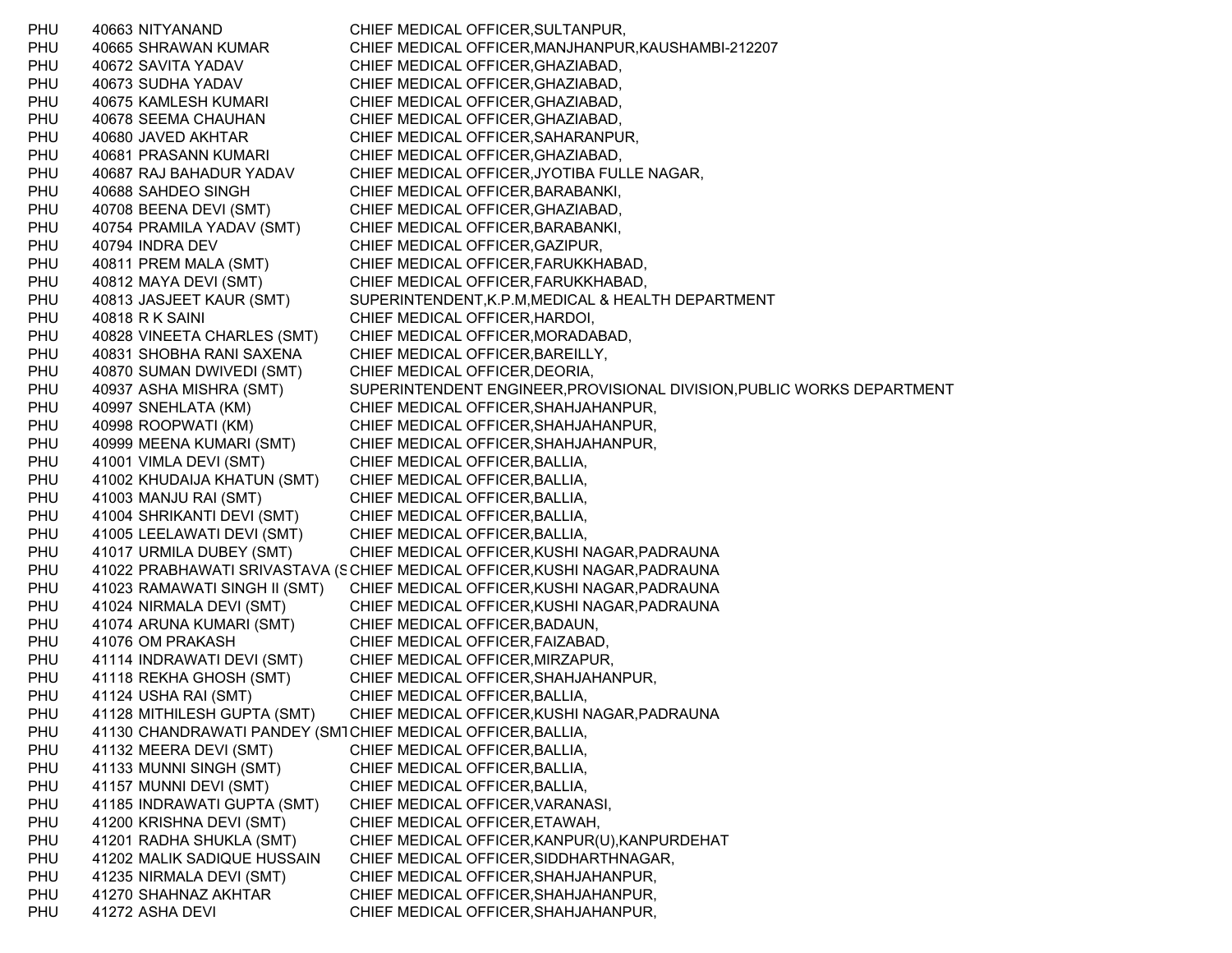PHU 41278 RAMASHRI DEVI CHIEF MEDICAL OFFICER,SHAHJAHANPUR, PHU 41281 RABIA KHATOON CHIEF MEDICAL OFFICER,SHAHJAHANPUR, PHU 41288 GEETA TIWARI CHIEF MEDICAL OFFICER,SHAHJAHANPUR, PHU 41291 MANJU MISHRA CHIEF MEDICAL OFFICER,SHAHJAHANPUR, PHU 41319 USHA RASTOGI CHIEF MEDICAL OFFICER, BAREILLY, PHU 41342 MARADDI DEVI (SMT) CHIEF MEDICAL OFFICER,VARANASI, PHU 41393 VIVEK KUMAR AWASTHI CHIEF MEDICAL OFFICER,ETAWAH, PHU 41395 RAVI KANT CHAUDHARY SUPERINTENDENT ENGINEER,PROVISIONAL DIVISION,PUBLIC WORKS DEPARTMENT PHU 41396 USHA DEVI (SMT) CHIEF MEDICAL OFFICER, GAZIPUR, PHU 41399 VIMLA DEVI (SMT) CHIEF MEDICAL OFFICER,GAZIPUR, PHU 41403 BASMATI DEVI (SMT) CHIEF MEDICAL OFFICER,GAZIPUR, PHU 41406 HIRMANI SINGH (SMT) CHIEF MEDICAL OFFICER,GAZIPUR, PHU 41408 ANEETA YADAV (SMT) SUPERINTENDENT ENGINEER,PROVISIONAL DIVISION,PUBLIC WORKS DEPARTMENT PHU 41410 ANAND PRAKASH DUBEY CHIEF MEDICAL OFFICER,BALLIA, PHU 41496 RAJESH KUMAR BHATNAGAR CHIEF MEDICAL OFFICER,SHAHJAHANPUR, PHU 41520 SHAKUNTALA II (SMT) CHIEF MEDICAL OFFICER, BAREILLY, PHU 41542 OM PRAKASH GAUR CHIEF MEDICAL OFFICER, DEORIA, PHU 41543 JAI PRAKASH (DR) CHIEF MEDICAL OFFICER,SANT RAVI DAS NAGAR, PHU 41553 MAYA RANI (SMT) CHIEF MEDICAL OFFICER,MANJHANPUR,KAUSHAMBI-212207 PHU 41567 SURENDRA KAUR CHIEF MEDICAL OFFICER,MANJHANPUR,KAUSHAMBI-212207 PHU 41568 GEETA SHUKLA (SMT) CHIEF MEDICAL OFFICER,FATEHPUR, PHU 41591 JAI KARAN SINGH CHIEF MEDICAL SUPERINTENDENT,DISTRICT HOSPITAL, PHU 41645 SHRADDHA DEVI (SMT) SUPERINTENDENT ENGINEER,PROVISIONAL DIVISION,PUBLIC WORKS DEPARTMENT PHU 41646 VIDYAWATI SINGH (SMT) CHIEF MEDICAL OFFICER,GAZIPUR, PHU 41649 URMILA TIWARI (SMT) SUPERINTENDENT ENGINEER,PROVISIONAL DIVISION,PUBLIC WORKS DEPARTMENT PHU 41650 NIRMALA YADAV (SMT) SUPERINTENDENT ENGINEER,PROVISIONAL DIVISION,PUBLIC WORKS DEPARTMENT PHU 41662 INDRA PANDEY (SMT) SUPERINTENDENT ENGINEER,PROVISIONAL DIVISION,PUBLIC WORKS DEPARTMENT PHU 41698 VIMLA DEVI (SMT) CHIEF MEDICAL OFFICER,MIRZAPUR, PHU 41699 PREMA DEVI (SMT) CHIEF MEDICAL OFFICER,MIRZAPUR, PHU 41701 MANJU DEVI (SMT) CHIEF MEDICAL SUPERINTENDENT,DISTRICT HOSPITAL,MIRZAPUR PHU 41702 PRABHAWATI DEVI (SMT) CHIEF MEDICAL OFFICER,MIRZAPUR, PHU 41703 KAMLESH KUMARI (SMT) CHIEF MEDICAL OFFICER,MIRZAPUR, PHU 41704 ASHA DEVI (SMT) CHIEF MEDICAL OFFICER,MIRZAPUR, PHU 41746 DEEPA RATURI (SMT) CHIEF MEDICAL OFFICER, BAREILLY, PHU 41795 SUSHILA VERMA CHIEF MEDICAL OFFICER,FARUKKHABAD, PHU 41813 YAGYAWATI DEVI (SMT) CHIEF MEDICAL OFFICER,SAMBHAL,PIN-247776 PHU 41909 VIDYAWATI (SMT) CHIEF MEDICAL OFFICER,HARDOI, PHU 41931 RAMA DEVI (SMT) CHIEF MEDICAL OFFICER,STANLEY ROAD,NEAR T B SAPRU HOSPITAL PHU 42073 KALINDI RAI (SMT) CHIEF MEDICAL OFFICER,DEORIA, PHU 42077 SUDHA PANDEY (SMT) CHIEF MEDICAL OFFICER, DEORIA, PHU 42080 TARA DEVI (SMT) CHIEF MEDICAL OFFICER, DEORIA, PHU 42081 SHUBHAWATI YADAV (SMT) CHIEF MEDICAL OFFICER, DEORIA, PHU 42083 VRINDA DEVI (SMT) CHIEF MEDICAL OFFICER,DEORIA, PHU 42085 VIMLA TRIPATHI (SMT) CHIEF MEDICAL OFFICER,DEORIA, PHU 42140 CHANDRA KIRAN (SMT) CHIEF MEDICAL OFFICER,KHERI, PHU 42161 RADHIKA DEVI (SMT) CHIEF MEDICAL OFFICER,JAUNPUR, PHU 42162 MEERA SINGH (SMT) SUPERINTENDENT ENGINEER,PROVISIONAL DIVISION,PUBLIC WORKS DEPARTMENT PHU 42163 SHANTI DEVI (SMT) SUPERINTENDENT ENGINEER,PROVISIONAL DIVISION,PUBLIC WORKS DEPARTMENT PHU 42192 PURNIMA SHUKLA (SMT) CHIEF MEDICAL OFFICER,SHAHJAHANPUR, PHU 42193 PREMLATA SINGH (SMT) CHIEF MEDICAL OFFICER,SHAHJAHANPUR,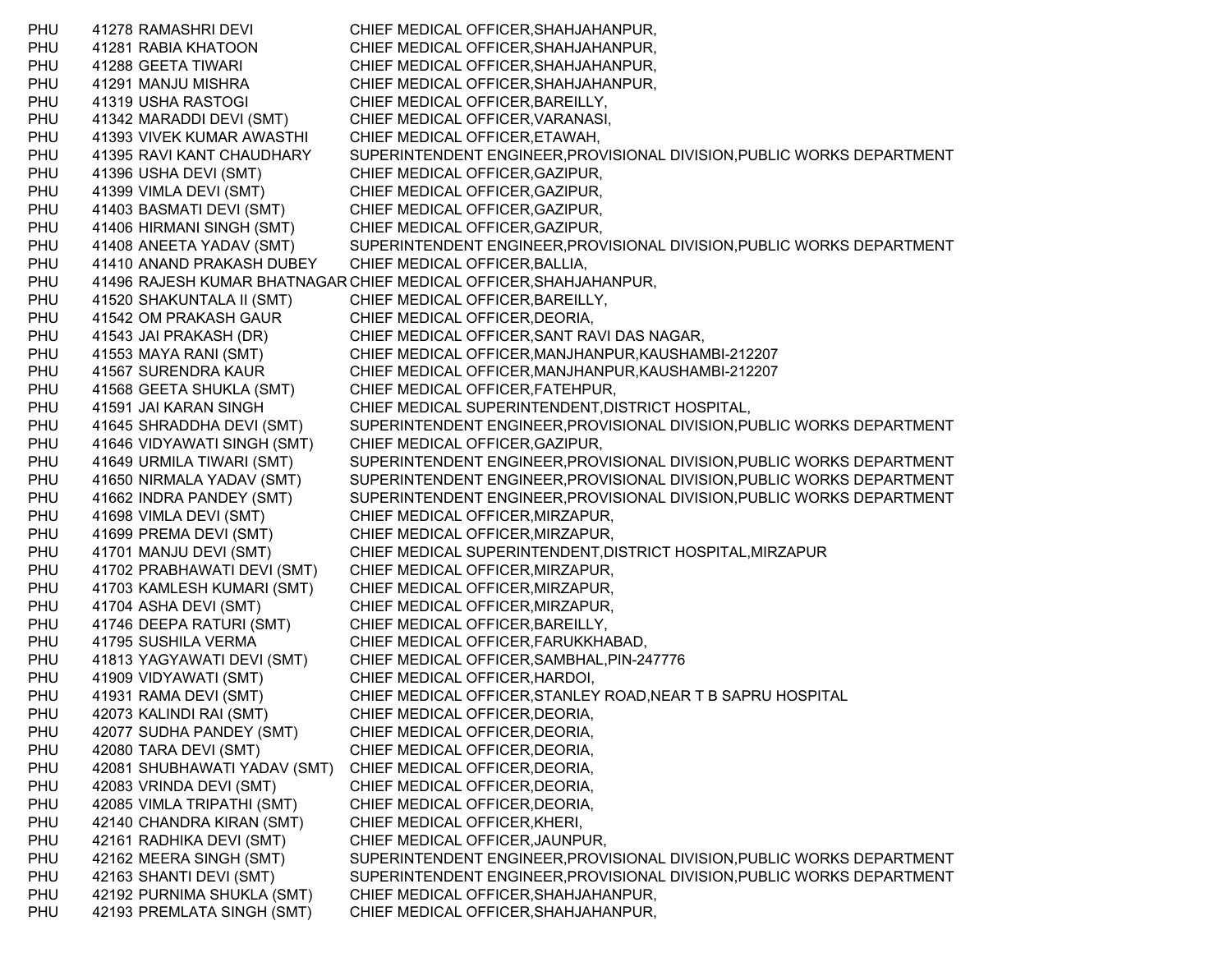PHU 42200 SHASHI PURNIMA (SMT) CHIEF MEDICAL OFFICER,SHAHJAHANPUR, PHU 42201 MANORAMA DEVI (SMT) CHIEF MEDICAL OFFICER,SHAHJAHANPUR, PHU 42208 ANUP KUMAR DUBEY CHIEF MEDICAL OFFICER,DEORIA, PHU 42209 MOHAMMAD SHAMIM CHIEF MEDICAL OFFICER,GORAKHPUR, PHU 42237 USHA DEVI CHIEF MEDICAL OFFICER, MIRZAPUR, PHU 42238 INDRAWATI DEVI CHIEF MEDICAL SUPERINTENDENT,DISTRICT HOSPITAL,MIRZAPUR PHU 42241 SHEELA SINGH CHIEF MEDICAL OFFICER,MIRZAPUR, PHU 42242 MANJU RAI SUPERINTENDENT ENGINEER,PROVISIONAL DIVISION,PUBLIC WORKS DEPARTMENT PHU 42243 TULSA DEVI CHIEF MEDICAL OFFICER, MIRZAPUR, PHU 42244 KIRAN SINGH CHIEF MEDICAL OFFICER,MIRZAPUR, PHU 42246 SUSHILA DEVI CHIEF MEDICAL OFFICER, MIRZAPUR, PHU 42247 BASANTI DEVI CHIEF MEDICAL OFFICER, MIRZAPUR, PHU 42248 HEERAWATI DEVI CHIEF MEDICAL OFFICER, MIRZAPUR, PHU 42249 USHA DEVI CHIEF MEDICAL OFFICER,SONBHADRA, PHU 42250 URMILA DEVI CHIEF MEDICAL OFFICER, MIRZAPUR, PHU 42251 CHANDRAWATI DEVI CHIEF MEDICAL OFFICER,MAHARAJGANJ, PHU 42252 USHA DEVI CHIEF MEDICAL OFFICER, MIRZAPUR, PHU 42255 VIMLA DEVI CHIEF MEDICAL OFFICER, MIRZAPUR, PHU 42258 VIPIN KUMAR GUPTA CHIEF MEDICAL OFFICER,KUSHI NAGAR,PADRAUNA PHU 42286 CHUNNI DEVI (SMT) CHIEF MEDICAL OFFICER,BADAUN, PHU 42287 STELLA SINGH CHIEF MEDICAL OFFICER, BADAUN, PHU 42293 RAJENDRA KUMAR RATHORECHIEF MEDICAL OFFICER,BADAUN, PHU 42301 SUMAN LATA (SMT) CHIEF MEDICAL OFFICER,BADAUN, PHU 42353 KANTI DEVI SHARMA CHIEF MEDICAL OFFICER,BAREILLY, PHU 42357 USHA UPADHYAY CHIEF MEDICAL OFFICER,KUSHI NAGAR,PADRAUNA PHU 42359 VIMLA RAWAT CHIEF MEDICAL OFFICER,BADAUN, PHU 42364 BRAHMA DEVI (SMT) CHIEF MEDICAL OFFICER,BADAUN, PHU 42367 SHAKUNTALA DEVI (SMT) CHIEF MEDICAL OFFICER,BADAUN, PHU 42556 MALA TEWARI CHIEF MEDICAL OFFICER, KUSHI NAGAR, PADRAUNA PHU 42662 MAHIMA DEVI (SMT) CHIEF MEDICAL OFFICER,BALLIA, PHU 42663 SHEELA DEVI (SMT) CHIEF MEDICAL OFFICER,SONBHADRA, PHU 42674 MUNNI DEVI (SMT) CHIEF MEDICAL OFFICER,BADAUN, PHU 42801 SATYA CHARAN VERMA CHIEF MEDICAL OFFICER,PRATAPGARH, PHU 42967 MUNNI RAI (SMT) CHIEF MEDICAL OFFICER,BALLIA, PHU 43038 SHAKUNTALA SAXENA CHIEF MEDICAL OFFICER,BAREILLY, PHU 43068 RAJ KUMARI (SMT) CHIEF MEDICAL OFFICER,BADAUN, PHU 43074 RAJESH KUMAR CHIEF MEDICAL OFFICER,MAINPURI, PHU 43076 GIRIRAJ VERMA CHIEF MEDICAL OFFICER,PRATAPGARH, PHU 43079 CHANDRA PANDEY (SMT) CHIEF MEDICAL OFFICER,LUCKNOW, PHU 43083 MAYA SHUKLA CHIEF MEDICAL OFFICER,IN FRONT OF SUPER MARKET,STATION ROAD PHU 43087 ABDUL SATTAR KHAN CHIEF MEDICAL OFFICER,DR S.P.M. CIVIL HOSPITAL, PHU 43090 SHAKUNTALA DEVI YADAV CHIEF MEDICAL OFFICER,BAREILLY, PHU 43091 HARBHAJAN KAUR CHIEF MEDICAL OFFICER, BAREILLY, PHU 43092 KANTA RANI CHIEF MEDICAL OFFICER,BAREILLY, PHU 43093 LAKHVIND KAUR CHIEF MEDICAL OFFICER, BAREILLY, PHU 43096 PADMA TRIPATHI CHIEF MEDICAL OFFICER,BAREILLY, PHU 43098 PRIYABALA SAXENA CHIEF MEDICAL OFFICER,BAREILLY, PHU 43099 SAROJ MAURYA CHIEF MEDICAL OFFICER,BAREILLY, PHU 43100 KALPANA GHOSH CHIEF MEDICAL OFFICER, BAREILLY, PHU 43156 DHARM DEVI MAURYA CHIEF MEDICAL OFFICER,BAREILLY,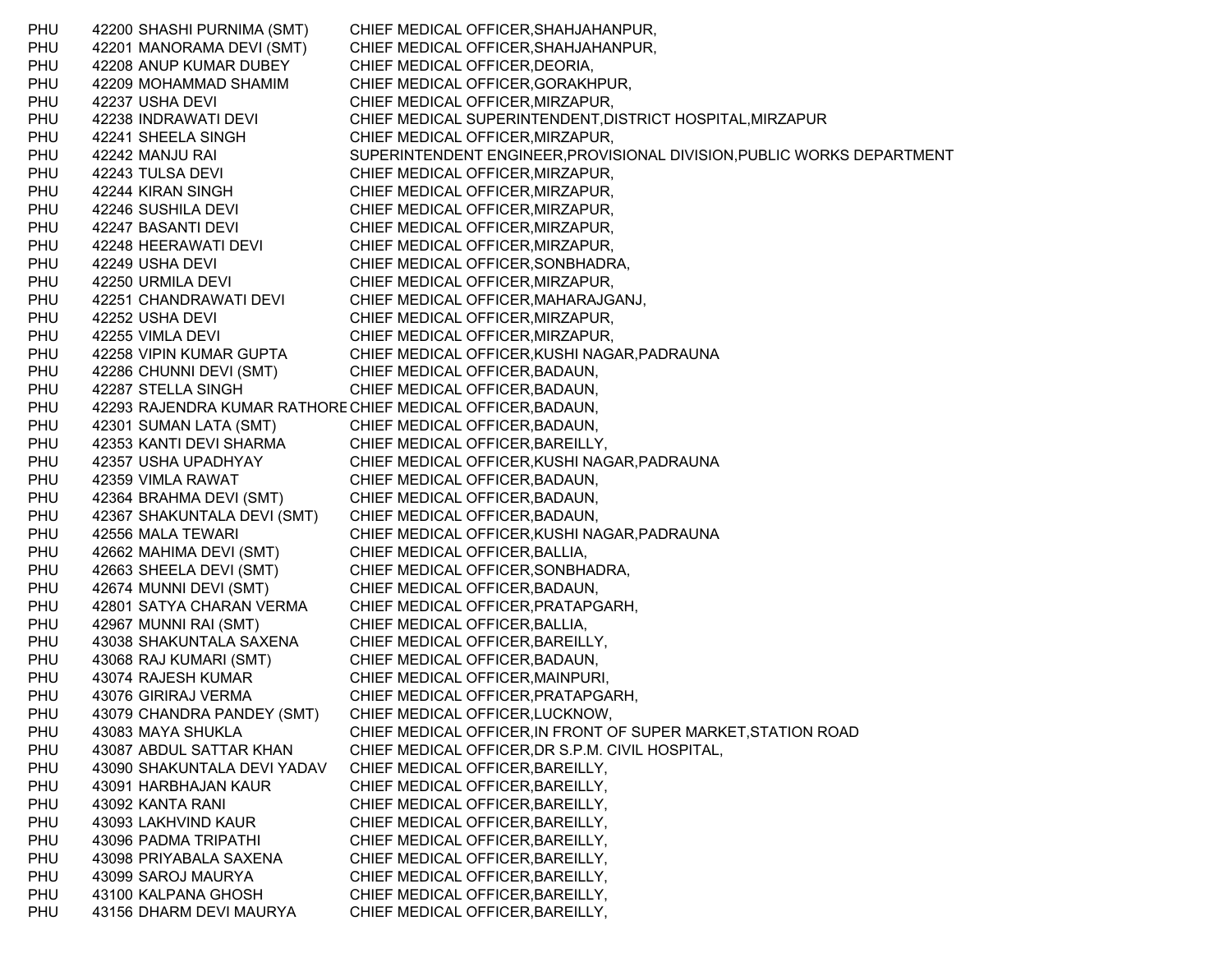PHU 43179 NAND KISHORE CHIEF MEDICAL OFFICER,BARABANKI, PHU 43333 NAZAR JAHAN CHIEF MEDICAL OFFICER,SITAPUR, PHU 43340 RANI NIGAM CHIEF MEDICAL OFFICER,SITAPUR, PHU 43357 MANORMA DEVI CHIEF MEDICAL OFFICER,VARANASI, PHU 43366 MANJU (KM) CHIEF MEDICAL OFFICER,BIJNORE, PHU 43380 SUSHILA DEVI NAMDEO CHIEF MEDICAL OFFICER,IN FRONT OF SUPER MARKET,STATION ROAD PHU 43382 RICH AMMA K G CHIEF MEDICAL OFFICER,IN FRONT OF SUPER MARKET,STATION ROAD PHU 43385 INDRA DEVI CHIEF MEDICAL OFFICER,JALAUN, PHU 43388 RAJAWATI DEVI CHIEF MEDICAL OFFICER,IN FRONT OF SUPER MARKET,STATION ROAD PHU 43390 MUNNI DEVI YOGI CHIEF MEDICAL OFFICER,IN FRONT OF SUPER MARKET,STATION ROAD PHU 43391 AKHILESH GAHLOT CHIEF MEDICAL OFFICER,MEDICAL DEPARTMENT,AGRA PHU 43392 SANDHYA PATAIRIYA CHIEF MEDICAL OFFICER,IN FRONT OF SUPER MARKET,STATION ROAD PHU 43396 GITA CHAURASIA CHIEF MEDICAL OFFICER,IN FRONT OF SUPER MARKET,STATION ROAD PHU 43433 MAYA ARYA CHIEF MEDICAL SUPERINTENDENT,WOMEN HOSPITAL,BAREILLY PHU 43435 MAHENDRA KUMAR VERMA CHIEF MEDICAL OFFICER,FATEHPUR, PHU 43446 YASHODA DEVI CHIEF MEDICAL OFFICER, MIRZAPUR, PHU 43461 SADHNA CHIEF MEDICAL OFFICER,BANDA, PHU 43464 SAVITRI DEVI CHIEF MEDICAL OFFICER, MIRZAPUR, PHU 43587 SHARDA SINGH CHIEF MEDICAL OFFICER,SONBHADRA, PHU 43653 SATYAWATI (SMT) CHIEF MEDICAL OFFICER,DISTRICT HOSPITAL CAMPUS,MUZAFFARNAGAR-251001 PHU 43751 NISHA DUBEY (SMT) CHIEF MEDICAL OFFICER,VARANASI, PHU 43753 RAM LALIT VERMA CHIEF MEDICAL OFFICER,KHERI, PHU 43754 ASHA RAM CHAUDHARY CHIEF MEDICAL OFFICER,SONBHADRA, PHU 43758 SHAKIR ALI ADDITIONAL COMMISSIONER,KHADYA & AUSHADHI PRASHASAN NIDESHALAYA,UTTAR PRADESH PHU 43759 ANIL KUMAR DEO PANDEY CHIEF MEDICAL OFFICER,VARANASI, PHU 43761 SANTOSH KUMAR CHIEF MEDICAL OFFICER,MAHAMAYA NAGAR,HATHRAS PHU 43763 UMA SHANKER SHUKLA DIRECTOR GENERAL,DIRECTORATE OF FAMILY WELFARE, PHU 43764 ARVIND KUMAR SINGH CHIEF MEDICAL OFFICER,BALLIA, PHU 43765 CHANDRA PRAKASH SRIVASTCHIEF MEDICAL OFFICER,BALLIA, PHU 43768 MAYA DEVI GAUTAM (SMT) DIRECTOR GENERAL,DIR GEN MEDICAL HEALTH, PHU 43769 MIDHAT FATIMA (SMT) DIRECTOR GENERAL,DIR GEN MEDICAL HEALTH, PHU 43771 VIJAY KUMAR CHIEF MEDICAL OFFICER, SIDDHARTHNAGAR, PHU 43776 SURENDRA NATH CHAUHAN CHIEF MEDICAL OFFICER,MAU, PHU 43777 WASIM KHAN CHIEF MEDICAL OFFICER,FARUKKHABAD, PHU 43778 PREMA KUNWAR (SMT) CHIEF MEDICAL OFFICER,BADAUN, PHU 43779 SARITA ASTHANA (SMT) CHIEF MEDICAL OFFICER,BADAUN, PHU 43781 SATISH CHAND DHUSIA (DR) CHIEF MEDICAL OFFICER,BARABANKI, PHU 43782 MANINDRA PRATAP SINGH CHIEF MEDICAL OFFICER,JAUNPUR, PHU 43785 HARISH KUMAR MEDICAL SUPERINTENDENT,M.B.S. GOVT. HOSPITAL,SANT RAVI DAS NAGAR PHU 43786 SHIV PRASAD YADAV CHIEF MEDICAL OFFICER,MIRZAPUR, PHU 43789 RAJIV NAYAN GIRI CHIEF MEDICAL OFFICER, BAREILLY, PHU 43794 KUSUM SINGH (SMT) CHIEF MEDICAL OFFICER,KUSHI NAGAR,PADRAUNA PHU 43795 MIRA GUPTA (KM) CHIEF MEDICAL OFFICER,MIRZAPUR, PHU 43796 MADHURI SINGH (SMT) SUPERINTENDENT ENGINEER,PROVISIONAL DIVISION,PUBLIC WORKS DEPARTMENT PHU 43797 MAYA DEVI GAUTAM CHIEF MEDICAL OFFICER,FIROZABAD, PHU 43798 MUNAKI DEVI (SMT) CHIEF MEDICAL OFFICER,KUSHI NAGAR,PADRAUNA PHU 43800 DEO MUNI PANDEY (SMT) SUPERINTENDENT ENGINEER,PROVISIONAL DIVISION,PUBLIC WORKS DEPARTMENT PHU 43803 MITHLESH YADAV (SMT) CHIEF MEDICAL OFFICER,BADAUN, PHU 43805 SARLA SAXENA (SMT) CHIEF MEDICAL OFFICER,BADAUN, PHU 43807 RAMAWATI DEVI CHIEF MEDICAL OFFICER, SONBHADRA,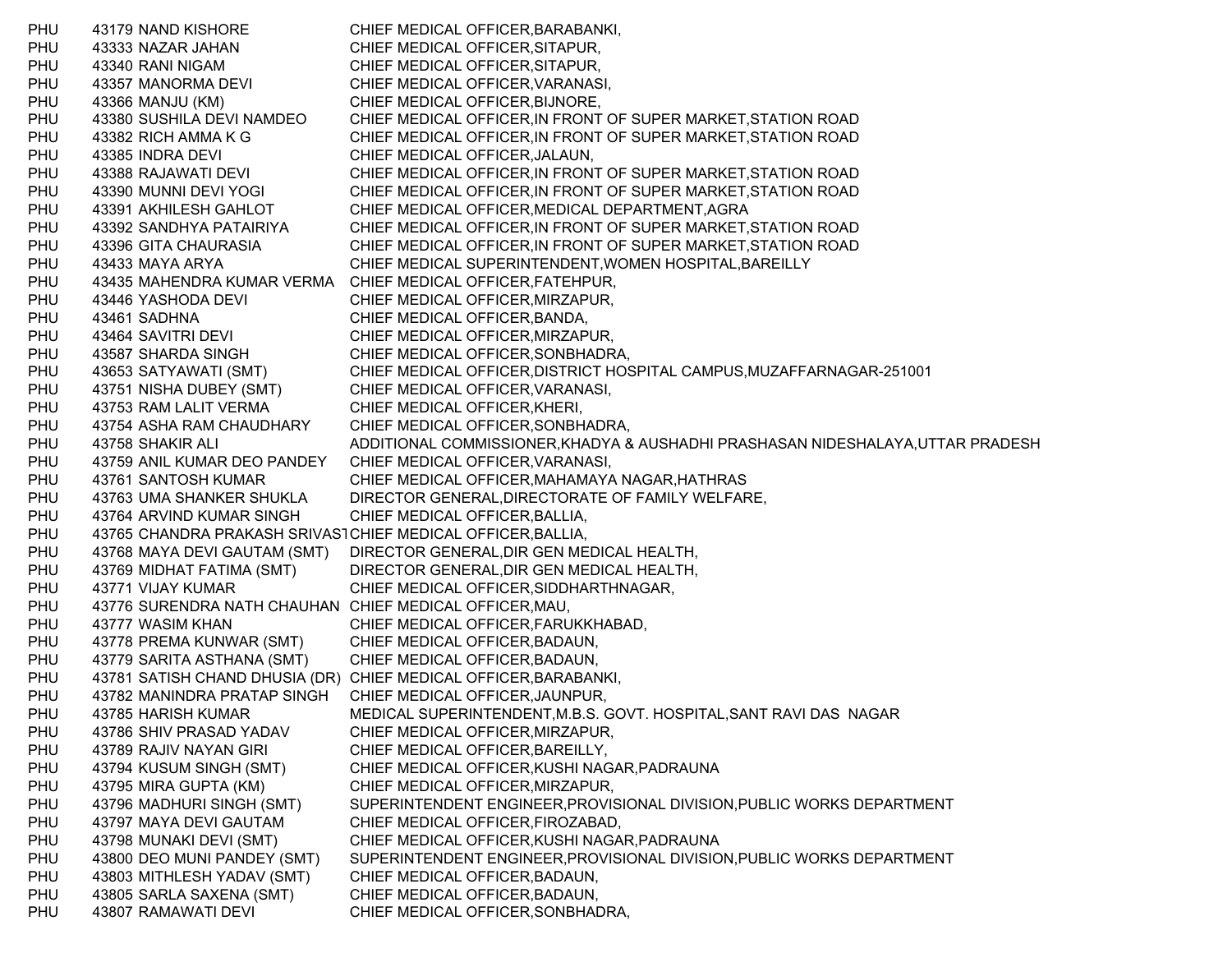PHU 43808 VIMLA DEVI (SMT) CHIEF MEDICAL OFFICER,SONBHADRA, PHU 43809 SUMAN LATA PANDEY (SMT) CHIEF MEDICAL OFFICER,ETAWAH, PHU 43810 SHYAMA DEVI CHIEF MEDICAL OFFICER,ETAWAH, PHU 43811 MANJU LATA CHIEF MEDICAL OFFICER,ETAWAH, PHU 43812 BRAHMA PORWAL CHIEF MEDICAL OFFICER, ETAWAH, PHU 43813 BADRI PRASAD GUPTA CHIEF MEDICAL OFFICER,GONDA, PHU 43814 NIRMALA MISHRA (SMT) SUPERINTENDENT ENGINEER,PROVISIONAL DIVISION,PUBLIC WORKS DEPARTMENT PHU 43815 PRITA MAYA (SMT) CHIEF MEDICAL SUPERINTENDENT,DISTRICT HOSPITAL,CIVIL LINES PHU 43818 SHRI RAM SHARMA CHIEF MEDICAL OFFICER,BADAUN, PHU 43830 PREMA DEVI SHUKLA CHIEF MEDICAL OFFICER,LUCKNOW, PHU 43832 CHANDRA KALI CHIEF MEDICAL OFFICER,LUCKNOW, PHU 43834 GANGA RAM CHIEF MEDICAL OFFICER,AMBEDKAR NAGAR, PHU 43837 VISHAL MALVIYA CHIEF MEDICAL OFFICER,STANLEY ROAD,NEAR T B SAPRU HOSPITAL PHU 43839 SHOBHA RANI CHIEF MEDICAL OFFICER,BADAUN, PHU 43840 PREM KUMARI CHIEF MEDICAL OFFICER,SAMBHAL,PIN-247776 PHU 43845 VINAY KUMAR CHIEF MEDICAL OFFICER, MIRZAPUR, PHU 43846 KRISHNA DEVI (SMT) CHIEF MEDICAL OFFICER,GAZIPUR, PHU 43851 TARA DEVI CHIEF MEDICAL OFFICER, SONBHADRA, PHU 43852 RAJENDRA PRASAD YADAV CHIEF MEDICAL OFFICER,SONBHADRA, PHU 43854 SHYAM LATA CHIEF MEDICAL OFFICER,MIRZAPUR, PHU 43857 RUKMANI AMMA (SMT) CHIEF MEDICAL OFFICER,JHANSI, PHU 43859 BRIJESH KUMAR VERMA ADDITIONAL DIRECTOR,MEDICAL & HEALTH,LUCKNOW PHU 43862 GOVIND SINGH RAUTELA CHIEF MEDICAL OFFICER,GHAZIABAD, PHU 43863 DURGAWATI SINGH (SMT) CHIEF MEDICAL OFFICER,GAZIPUR, PHU 43865 RAJENDRA SONI CHIEF MEDICAL OFFICER,KANPUR(U),KANPURDEHAT PHU 43866 ASHA KUMAR VERMA CHIEF MEDICAL OFFICER,RAIBAREILLY, PHU 43869 RAMA KANT PANDEY CHIEF MEDICAL OFFICER,LUCKNOW, PHU 43872 KAUSHALYA DEVI (SMT) CHIEF MEDICAL OFFICER,KUSHI NAGAR,PADRAUNA PHU 43876 VIMLA SRIVASTAVA CHIEF MEDICAL OFFICER,KUSHI NAGAR,PADRAUNA PHU 43879 MANJU DWIVEDI CHIEF MEDICAL OFFICER,KUSHI NAGAR,PADRAUNA PHU 43883 VIMLA GUPTA PRINCIPAL,FAIMLY WELFARE TRAINING CENTRE, PHU 43885 VINDA SINGH CHIEF MEDICAL OFFICER,KUSHI NAGAR,PADRAUNA PHU 43887 RAM KARAN CHAUDHARY CHIEF MEDICAL OFFICER,KANNAUJ, PHU 43888 VIMLA DIXIT (SMT) CHIEF MEDICAL OFFICER,KANNAUJ, PHU 43889 RAJESHWARI (SMT) CHIEF MEDICAL OFFICER,KANNAUJ, PHU 43890 DEWANTI KUMARI (SMT) CHIEF MEDICAL OFFICER,BALLIA, PHU 43891 NIRMALA SINGH CHIEF MEDICAL OFFICER,BALLIA, PHU 43893 NIRMALA RAI CHIEF MEDICAL OFFICER,BALLIA, PHU 43895 PUNITA RAI CHIEF MEDICAL OFFICER,BALLIA, PHU 43897 NILAM DEVI CHIEF MEDICAL OFFICER, BALLIA, PHU 43898 SUSHILA RAI CHIEF MEDICAL OFFICER,BALLIA, PHU 43900 BRIJ KISHORI RAI CHIEF MEDICAL OFFICER,BALLIA, PHU 43901 RAJ KUMARI SINGH CHIEF MEDICAL OFFICER, BALLIA, PHU 43903 ASHA RAI (SMT) CHIEF MEDICAL OFFICER, BALLIA, PHU 43907 VIMAL KANT CHIEF MEDICAL OFFICER, BALLIA, PHU 43910 PREM SHILA DEVI (SMT) SUPERINTENDENT ENGINEER,PROVISIONAL DIVISION,PUBLIC WORKS DEPARTMENT PHU 43966 NARENDRA KUMAR (DR) CHIEF MEDICAL OFFICER,JAUNPUR, PHU 43984 SADA PYARI (SMT) CHIEF MEDICAL OFFICER,FARUKKHABAD, PHU 43985 SADHNA TRIVEDI (SMT) CHIEF MEDICAL OFFICER,FARUKKHABAD, PHU 43986 KOMAL SINGH CHIEF MEDICAL OFFICER, MATHURA,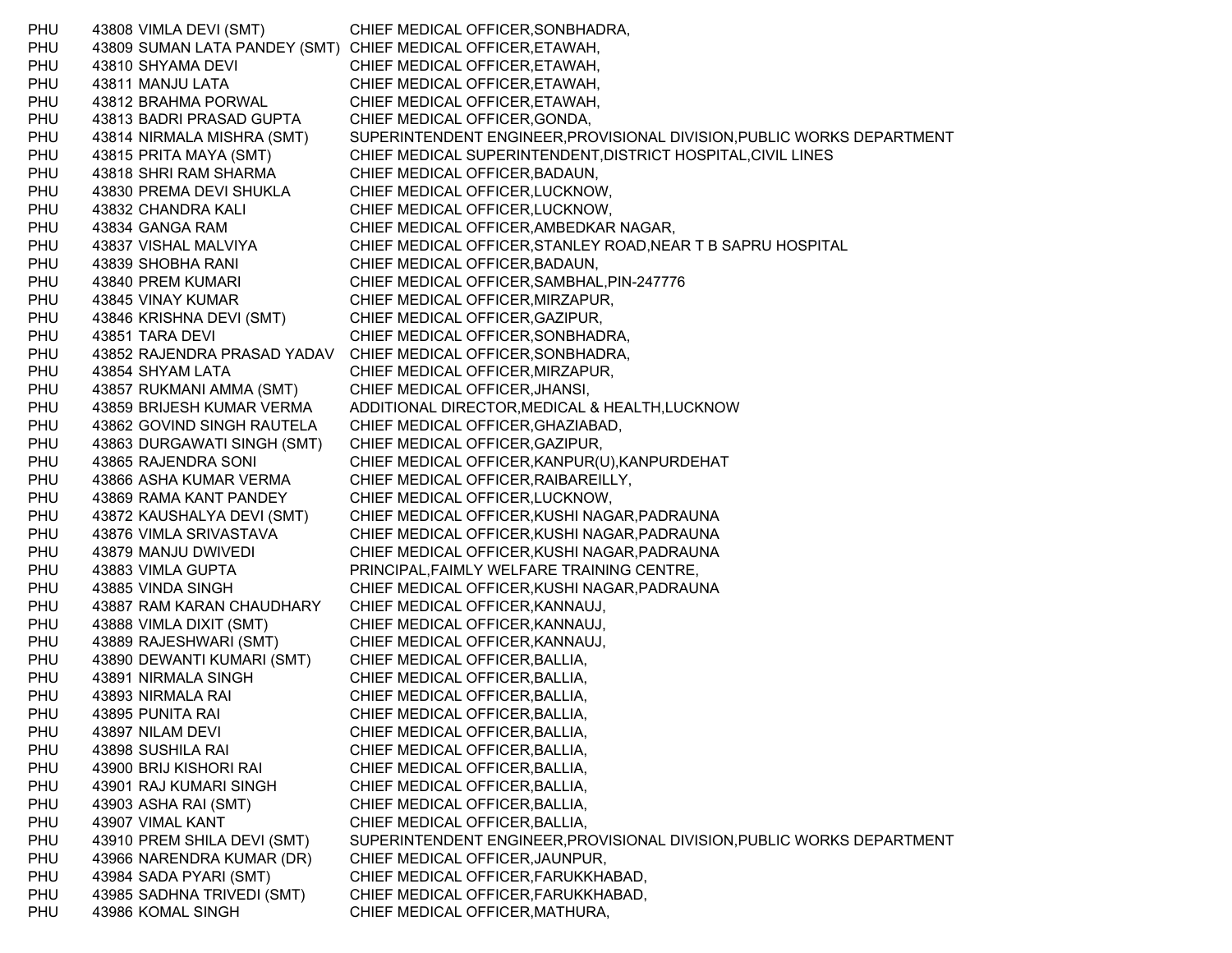PHU 43988 PRAMOD KUMAR SHARMA CHIEF MEDICAL OFFICER,MEDICAL DEPARTMENT,AGRA PHU 43990 SHASHI SAXENA (SMT) CHIEF MEDICAL OFFICER,MEDICAL DEPARTMENT,AGRA PHU 43991 REKHA RANI (SMT) CHIEF MEDICAL OFFICER,STATE EMPLY.INSURANCE HOSPITAL SERVICE, PHU 43992 NANHI DEVI (SMT) CHIEF MEDICAL OFFICER,MEDICAL DEPARTMENT,AGRA PHU 43993 MANJU RANI PAL (SMT) CHIEF MEDICAL OFFICER,MEDICAL DEPARTMENT,AGRA PHU 44217 CHITRA (SMT) CHIEF MEDICAL OFFICER,MEERUT, PHU 44219 KUSUM LATA (SMT) CHIEF MEDICAL OFFICER,DISTRICT HOSPITAL CAMPUS,MUZAFFARNAGAR-251001 PHU 44220 SHILAWATI (SMT) CHIEF MEDICAL OFFICER,DISTRICT HOSPITAL CAMPUS,MUZAFFARNAGAR-251001 PHU 44222 KUSUM LATA (SMT) CHIEF MEDICAL OFFICER,DISTRICT HOSPITAL CAMPUS,MUZAFFARNAGAR-251001 PHU 44224 SUDESH WALA CHIEF MEDICAL OFFICER,DISTRICT HOSPITAL CAMPUS,MUZAFFARNAGAR-251001 PHU 44225 KAUSHALYA DEVI (SMT) CHIEF MEDICAL OFFICER,DISTRICT HOSPITAL CAMPUS,MUZAFFARNAGAR-251001 PHU 44226 SAROJ BALA (SMT) CHIEF MEDICAL OFFICER,DISTRICT HOSPITAL CAMPUS,MUZAFFARNAGAR-251001 PHU 44227 VIJAY CHAUHAN CHIEF MEDICAL OFFICER,DISTRICT HOSPITAL CAMPUS,MUZAFFARNAGAR-251001 PHU 44228 PRANITA MALIK (SMT) CHIEF MEDICAL OFFICER,DISTRICT HOSPITAL CAMPUS,MUZAFFARNAGAR-251001 PHU 44230 ALVEENA DAS (KM) CHIEF MEDICAL OFFICER,BAREILLY, PHU 44232 ASHA RANI (SMT) CHIEF MEDICAL OFFICER,DISTRICT HOSPITAL CAMPUS,MUZAFFARNAGAR-251001 PHU 44233 RAM VIRI (SMT) CHIEF MEDICAL OFFICER,DISTRICT HOSPITAL CAMPUS,MUZAFFARNAGAR-251001 PHU 44235 DHARAM PAL SINGH CHIEF MEDICAL OFFICER,DISTRICT HOSPITAL CAMPUS,MUZAFFARNAGAR-251001 PHU 44239 SHIV KUMAR CHIEF MEDICAL OFFICER,DISTRICT HOSPITAL CAMPUS,MUZAFFARNAGAR-251001 PHU 44303 RENU PANT (SMT) CHIEF MEDICAL SUPERINTENDENT,DISTRICT WOMEN HOSPITAL,LUCKNOW-FAIZABAD ROAD PHU 44306 RAJENDRA SINGH CHIEF MEDICAL OFFICER,SHAHJAHANPUR, PHU 44307 RAMESH CHANDRA VERMA CHIEF MEDICAL OFFICER,DISTRICT HOSPITAL,STATION ROAD, NEAR CHHEDIPURWA PHU 44334 SAROJ AGRAWAL CHIEF MEDICAL OFFICER,MEDICAL DEPARTMENT,AGRA PHU 44439 RAVINDRA PRATAP SINGH CHIEF MEDICAL OFFICER,JAUNPUR, PHU 44471 VINITA PRAMILA CHIEF MEDICAL SUPERINTENDENT,WOMEN HOSPITAL,BAREILLY PHU 44472 MATLUB MIYA CHIEF MEDICAL SUPERINTENDENT,WOMEN HOSPITAL,BAREILLY PHU 44508 PREM PAL CHIEF MEDICAL OFFICER,MORADABAD, PHU 44539 VIMAL KUREEL (SMT) CHIEF MEDICAL OFFICER,STATE EMPLY.INSURANCE HOSPITAL SERVICE, PHU 44575 DAYA NAND PRASAD CHIEF MEDICAL OFFICER,VARANASI, PHU 44607 KRISHNA KUMAR DUBEY CHIEF MEDICAL OFFICER,SIDDHARTHNAGAR, PHU 44763 URMILA DIXIT (SMT) CHIEF MEDICAL OFFICER,HARDOI, PHU 44765 SUSHMA RANI (SMT) CHIEF MEDICAL OFFICER,HARDOI, PHU 44768 MANOJ KUMAR CHIEF MEDICAL OFFICER,LUCKNOW, PHU 44770 RAM LALI MISHRA CHIEF MEDICAL OFFICER,HARDOI, PHU 44775 KOTIMA CHIEF MEDICAL OFFICER,HARDOI, PHU 44776 MITHLESH MISHRA II EXECUTIVE ENGINEER,PROVISIONAL DIVISION,PUBLIC WORKS DEPARTMENT PHU 44784 MUNNI SIDDIQUI CHIEF MEDICAL OFFICER, HARDOI, PHU 44823 SUDHA SINGH (SMT) CHIEF MEDICAL OFFICER,MAHARAJGANJ, PHU 44853 RAMESH KUMAR CHIEF MEDICAL OFFICER,MANJHANPUR,KAUSHAMBI-212207 PHU 44854 SUJAN LAL CHIEF MEDICAL OFFICER,MANJHANPUR,KAUSHAMBI-212207 PHU 44894 RAJESH KUMAR CHIEF MEDICAL SUPERINTENDENT,WOMEN HOSPITAL, PHU 44938 PUSHPA DEVI (KM) CHIEF MEDICAL OFFICER, BAREILLY, PHU 44971 CHANDRA PAL CHIEF MEDICAL OFFICER,MEDICAL DEPARTMENT,AGRA PHU 44978 MADHU TRIPATHI CHIEF MEDICAL OFFICER,SHAHJAHANPUR, PHU 44981 OMWATI DEVI CHIEF MEDICAL OFFICER, BIJNORE, PHU 44982 KUSUM KUMARI CHIEF MEDICAL OFFICER,BIJNORE, PHU 45069 KAMALESH DEVI (SMT) CHIEF MEDICAL OFFICER,DISTRICT HOSPITAL CAMPUS,MUZAFFARNAGAR-251001 PHU 45077 NIRAMALA DEVI (SMT) CHIEF MEDICAL OFFICER,DISTRICT HOSPITAL CAMPUS,MUZAFFARNAGAR-251001 PHU 45105 USHA DEVI (SMT) CHIEF MEDICAL OFFICER,HARDOI, PHU 45110 VIDYA DEVI (SMT) CHIEF MEDICAL OFFICER,HARDOI,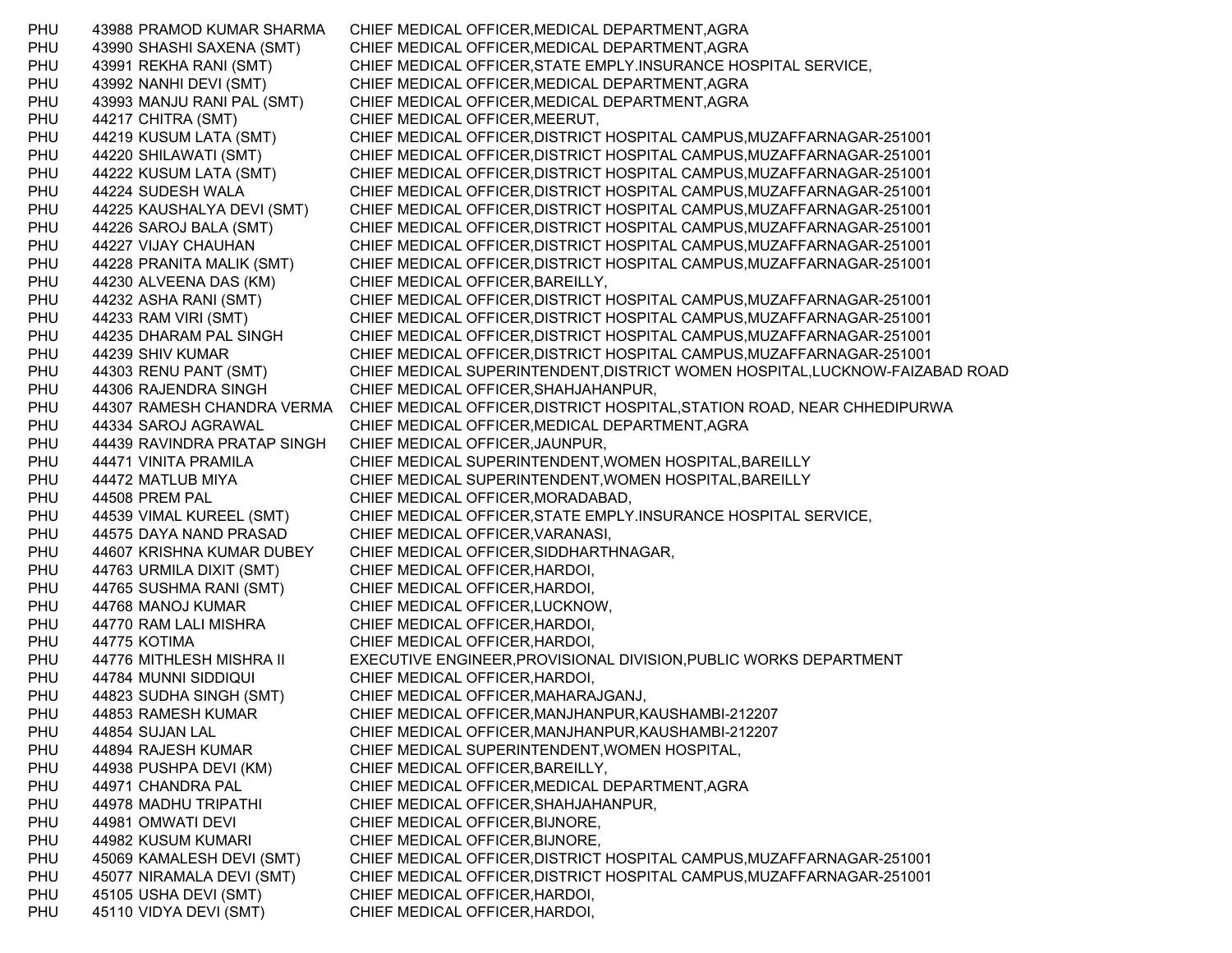PHU 45239 RAM LAXMAN YADAV CHIEF MEDICAL OFFICER,AURAIYA, PHU 45242 VIMLESH KUMARI (SMT) CHIEF MEDICAL OFFICER,AURAIYA, PHU 45257 ISAPATI DEVI (SMT) CHIEF MEDICAL OFFICER,MAHARAJGANJ, PHU 45266 RAKESH DEVI (SMT) CHIEF MEDICAL OFFICER,DISTRICT HOSPITAL CAMPUS,MUZAFFARNAGAR-251001 PHU 45277 MADHU SHARMA CHIEF MEDICAL OFFICER,HAPUR, PHU 45288 VIMLESH DEVI (SMT) CHIEF MEDICAL OFFICER,DISTRICT HOSPITAL CAMPUS,MUZAFFARNAGAR-251001 PHU 45306 RAMRATI (SMT) CHIEF MEDICAL OFFICER,BAHRAICH, PHU 45308 GYANMATI (SMT) CHIEF MEDICAL OFFICER,BAHRAICH, PHU 45337 MANDAVI RAI CHIEF MEDICAL OFFICER, AZAMGARH, PHU 45381 SUSHMA DEVI (SMT) CHIEF MEDICAL OFFICER,SITAPUR, PHU 45427 REKHA RANI (SMT) CHIEF MEDICAL OFFICER,DISTRICT HOSPITAL CAMPUS,MUZAFFARNAGAR-251001 PHU 45466 SUNITA RANI (SMT) CHIEF MEDICAL OFFICER,DISTRICT HOSPITAL CAMPUS,MUZAFFARNAGAR-251001 PHU 45493 CHANDRAWATI RAI (SMT) CHIEF MEDICAL OFFICER,SHAHJAHANPUR, PHU 45709 RITA OJHA (SMT) CHIEF MEDICAL OFFICER,DEORIA, PHU 45876 MUNNI SHARMA CHIEF MEDICAL OFFICER,KUSHI NAGAR,PADRAUNA PHU 46418 MANJULATA SINGH CHIEF MEDICAL OFFICER,HARDOI, PHU 46844 GAYTRRI TIWARI CHIEF MEDICAL OFFICER, DEORIA, PHU 46972 MAHENDRA SINGH CHIEF MEDICAL OFFICER,MORADABAD, PHU 47065 SUSHILA YADAV CHIEF MEDICAL OFFICER,C S M NAGAR, PHU 47309 RAM DEVI GUPTA CHIEF MEDICAL OFFICER,HARDOI, PHU 47448 RAJESHWARI CHIEF MEDICAL OFFICER,SHAMLI, PHU 48046 RAJENDRA SINGH RAWAT CHIEF MEDICAL SUPERINTENDENT,LOKBANDHU RAJ NARAIN SANYUKT CHIKITSALAY, PHU 48069 ROSHAN JAMAL CHIEF MEDICAL OFFICER, BAREILLY, PHU 48220 PUSHAPA PANDEY CHIEF MEDICAL OFFICER,JAUNPUR, PHU 48548 SOMANI K CHIEF MEDICAL OFFICER, HARDOI, PHU 48776 RAM JANKI CHIEF MEDICAL OFFICER,JALAUN, PHU 48786 SHESH KUMARI CHIEF MEDICAL OFFICER,JALAUN, PHU 48843 RADHA DEVI CHIEF MEDICAL OFFICER,JALAUN, PHU 48877 JALSA DEVI CHIEF MEDICAL OFFICER, AZAMGARH, PHU 56094 NEELAM DEVI CHIEF MEDICAL OFFICER, UNNAO, PWDU 14602 KUWAR SATYANARAIN SINGHEXECUTIVE ENGINEER,PROVISIONAL DIVISION,PUBLIC WORKS DEPARTMENT PWDU 16187 RAM SEWA PRAJAPATI SUPERINTENDENT ENGINEER,GONDA CIRCLE,PUBLIC WORKS DEPARTMENT PWDU 17525 UMA SHANKAR TIWARI SUPERINTENDENT ENGINEER,PROVISIONAL DIVISION,PUBLIC WORKS DEPARTMENT PWDU 17806 SYED ZUBER HASAN EXECUTIVE ENGINEER,IRRIGATION DIVISION - I,IRRIGATION DEPARTMENT PWDU 17898 KISHUN LAL SUPERINTENDENT ENGINEER,SAHARANPUR/HARIDWAR CIRCLE,PUBLIC WORKS DEPARTMENT PWDU 17913 RITA JYOTSANA HENRICK (SNSUPERINTENDENT ENGINEER,39 CIRCLE PUBLIC WORKS DEPTT,JAWAHAR BHAWAN LUCKNOW PWDU 17948 AVINASH CHANDRA DINGRA EXECUTIVE ENGINEER,RURAL ENGINEERING SERVICE,DEPARTMENT OF RURAL DEVELOPMENT PWDU 18011 RAJ NARAIN YADAV EXECUTIVE ENGINEER,GROUND WATER DEPARTMENT DIVISION,127/W-1, 69 SAKET NAGAR PWDU 18063 JAGDISH PRASAD PAL SUPERINTENDENT ENGINEER,MEERUT CIRCLE,PUBLIC WORKS DEPARTMENT PWDU 18156 RAHUL KUMAR SONKER EXECUTIVE ENGINEER,EXECUTIVE ENGINEER / SE,39 CIRCLE PWD LUCKNOW PWDU 18190 SASHI BALA (KM) EXECUTIVE ENGINEER,PROVINCIAL DIVISION,PUBLIC WORKS DEPARTMENT PWDU 18237 CHHOTEY LAL SUPERINTENDENT ENGINEER,VARANASI/GAZIPUR CIRCLE,PUBLIC WORKS DEPARTMENT PWDU 18245 KANTA DEVI BALWAR EXECUTIVE ENGINEER,EXECUTIVE ENGINEER / SE,39 CIRCLE PWD LUCKNOW PWDU 18502 NIRMAL KUMAR AWASTHI SUPERINTENDENT ENGINEER,SITAPUR/KHERI CIRCLE,PUBLIC WORKS DEPARTMENT PWDU 18519 VIRENDRA KUMAR SUPERINTENDENT ENGINEER,RAMPUR/BIJNORE CIRCLE,PUBLIC WORKS DEPARTMENT PWDU 18532 KALYAN SINGH SUPERINTENDENT ENGINEER,BAREILLY/SHAHJAHANPUR CIRCLE,PUBLIC WORKS DEPARTMENT PWDU 18584 TULSI RAM EXECUTIVE ENGINEER,MINOR IRRIGATION,DEPARTMENT OF RURAL DEVELOPMENT PWDU 18596 AJAY BAHADUR WAL EXECUTIVE ENGINEER,EXECUTIVE ENGINEER / SE,39 CIRCLE PWD LUCKNOW PWDU 18597 MAHENDRA SHANKER SRIVA:EXECUTIVE ENGINEER,EXECUTIVE ENGINEER / SE,39 CIRCLE PWD LUCKNOW PWDU 18624 GAYA PRASAD CHAURASIYA SUPERINTENDENT ENGINEER,JALAUN/URAI CIRCLE,PUBLIC WORKS DEPARTMENT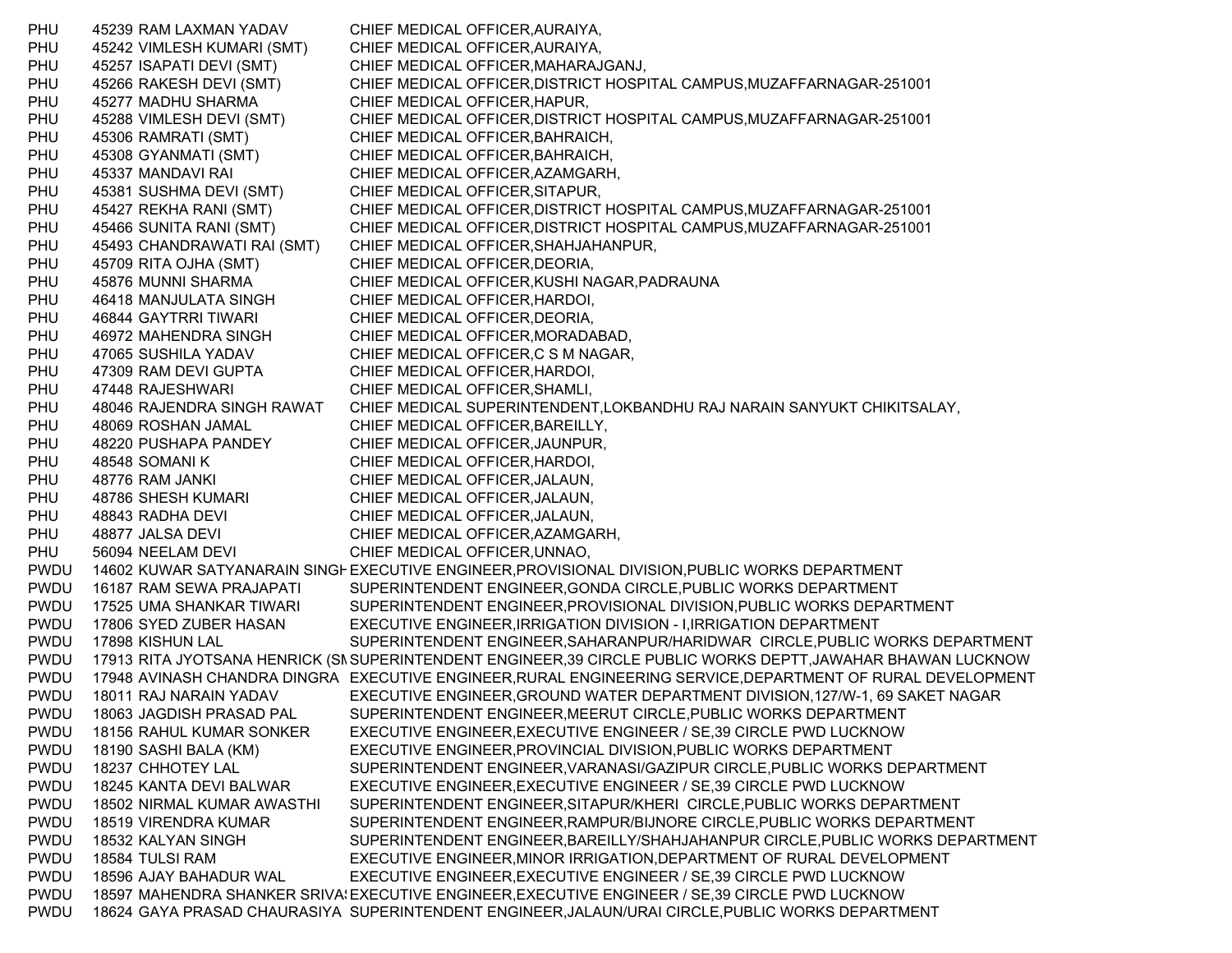PWDU 18626 MAHESH KUMAR RAI SUPERINTENDENT ENGINEER,JHANSI/LALITPUR CIRCLE,PUBLIC WORKS DEPARTMENT PWDU 18668 SYED ANJUM HASNAIN EXECUTIVE ENGINEER,EXECUTIVE ENGINEER / SE,39 CIRCLE PWD LUCKNOW PWDU 18672 DINESH KUMAR GUPTA SUPERINTENDENT ENGINEER,MEERUT CIRCLE,PUBLIC WORKS DEPARTMENT PWDU 18673 ADESH KUMAR SUPERINTENDENT ENGINEER,CONSTRUCTION DIVISION - I,PUBLIC WORKS DEPARTMENT PWDU 18677 PHOOL CHANDRA EXECUTIVE ENGINEER,RURAL ENGINEERING SERVICE,DEPARTMENT OF RURAL DEVELOPMENT PWDU 18686 SWADESH KUMAR SINHA EXECUTIVE ENGINEER,PROVINCIAL DIVISION,PUBLIC WORKS DEPARTMENT PWDU 18694 PREM PYARI SRIVASTAVA (KI EXECUTIVE ENGINEER,RURAL ENGINEERING SERVICE,DEPARTMENT OF RURAL DEVELOPMENT PWDU 18791 MANJU RANI SHARMA (SMT) SUPERINTENDENT ENGINEER,ALIGARH/MATHURA CIRCLE,PUBLIC WORKS DEPARTMENT PWDU 18812 AKHILA NAND RAI SUPERINTENDENT ENGINEER,AZAMGARH/MAU CIRCLE,PUBLIC WORKS DEPARTMENT PWDU 18814 MAHENDRA PRATAP CHAUH≀EXECUTIVE ENGINEER,MINOR IRRIGATION,DEPARTMENT OF RURAL DEVELOPMENT PWDU 18826 SATYENDRA NARAIN SINGH SUPERINTENDENT ENGINEER,VARANASI/GAZIPUR CIRCLE,PUBLIC WORKS DEPARTMENT PWDU 18854 SURJEET KAUR (KM) SUPERINTENDENT ENGINEER,39 CIRCLE PUBLIC WORKS DEPTT,JAWAHAR BHAWAN LUCKNOW PWDU 18855 UMA VERMA (SM) SUPERINTENDENT ENGINEER,JHANSI/LALITPUR CIRCLE,PUBLIC WORKS DEPARTMENT PWDU 18857 JAGJIT DHILLON (SMT) SUPERINTENDENT ENGINEER,39 CIRCLE PUBLIC WORKS DEPTT,JAWAHAR BHAWAN LUCKNOW PWDU 18868 JAIDEEEP KHARE SUPERINTENDENT ENGINEER,JHANSI/LALITPUR CIRCLE,PUBLIC WORKS DEPARTMENT PWDU 18880 MAHENDRA KUMAR GUPTA EXECUTIVE ENGINEER,PROVISIONAL DIVISION,PUBLIC WORKS DEPARTMENT PWDU 18893 JAI KUMAR VERMA EXECUTIVE ENGINEER,T&CPD HQ LK-2, PWDU 18913 SURENDRA PAL SINGH SUPERINTENDENT ENGINEER,ALIGARH/MATHURA CIRCLE,PUBLIC WORKS DEPARTMENT PWDU 18938 MOHD ASIF SUPERINTENDENT ENGINEER,FAIZABAD CIRCLE,PUBLIC WORKS DEPARTMENT PWDU 18941 CHANDAN SINGH SUPERINTENDENT ENGINEER,CONSTRUCTION DIVISION - I,PUBLIC WORKS DEPARTMENT PWDU 18942 ASHA RANI SUPERINTENDENT ENGINEER,MEERUT CIRCLE,PUBLIC WORKS DEPARTMENT PWDU 18949 SRI KANT JAISWAL SUPERINTENDENT ENGINEER,39 CIRCLE PUBLIC WORKS DEPTT,JAWAHAR BHAWAN LUCKNOW PWDU 18952 MOHAMMAD ARIF EXECUTIVE ENGINEER,MINOR IRRIGATION,DEPARTMENT OF RURAL DEVELOPMENT PWDU 18997 BABU LAL VERMA SUPERINTENDENT ENGINEER,39 CIRCLE PUBLIC WORKS DEPTT,JAWAHAR BHAWAN LUCKNOW PWDU 19002 KAILASH SAHU SUPERINTENDENT ENGINEER,JHANSI/LALITPUR CIRCLE,PUBLIC WORKS DEPARTMENT PWDU 19033 PRAMOD KUMAR EXECUTIVE ENGINEER,MINOR IRRIGATION,DEPARTMENT OF RURAL DEVELOPMENT PWDU 19039 JIWAN LAL SUPERINTENDENT ENGINEER,AGRA/FIROZABAD CIRCLE,PUBLIC WORKS DEPARTMENT PWDU 19061 SURENDRA PAL SINGH EXECUTIVE ENGINEER,PROVISIONAL DIVISION,PUBLIC WORKS DEPARTMENT PWDU 19094 VINAY KUMAR SINGH SUPERINTENDENT ENGINEER,PROVISIONAL DIVISION,PUBLIC WORKS DEPARTMENT PWDU 19096 ASHOK KUMAR EXECUTIVE ENGINEER,EXECUTIVE ENGINEER / SE,39 CIRCLE PWD LUCKNOW PWDU 19097 ABHA AGRAWAL (SMT) SUPERINTENDENT ENGINEER,CONSTRUCTION DIVISION - I,PUBLIC WORKS DEPARTMENT PWDU 19118 HARI RAM SUPERINTENDENT ENGINEER,PROVISIONAL DIVISION,PUBLIC WORKS DEPARTMENT PWDU 19126 ABHIRAM EXECUTIVE ENGINEER,IRRIGATION DIVISION - I,IRRIGATION DEPARTMENT PWDU 19129 MOHD AYUB SUPERINTENDENT ENGINEER,GONDA CIRCLE,PUBLIC WORKS DEPARTMENT PWDU 19156 PREM SHANKER SUPERINTENDENT ENGINEER, PROVISIONAL DIVISION, PUBLIC WORKS DEPARTMENT PWDU 19198 GEETA JAIN (SMT) SUPERINTENDENT ENGINEER,MEERUT CIRCLE,PUBLIC WORKS DEPARTMENT PWDU 19200 ANOOP KUMAR GUPTA EXECUTIVE ENGINEER,IRRIGATION DIVISION GANGA CANAL,IRRIGATION DEPARTMENT PWDU 19251 BANWARI LAL EXECUTIVE ENGINEER,EXECUTIVE ENGINEER / SE,39 CIRCLE PWD LUCKNOW PWDU 19268 MADHURANI SUPERINTENDENT ENGINEER,CONSTRUCTION DIVISION - I,PUBLIC WORKS DEPARTMENT PWDU 19275 CHANDRA KETU SRIVASTAVA SUPERINTENDENT ENGINEER,VARANASI/GAZIPUR CIRCLE,PUBLIC WORKS DEPARTMENT PWDU 19291 HARISH CHANDRA BHARTIYA EXECUTIVE ENGINEER,EXECUTIVE ENGINEER / SE,39 CIRCLE PWD LUCKNOW PWDU 19293 VED LATA (KM) EXECUTIVE ENGINEER,RURAL ENGINEERING SERVICE,DEPARTMENT OF RURAL DEVELOPMENT PWDU 19339 HARSH KUMAR MISHRA SUPERINTENDENT ENGINEER,PROVISIONAL DIVISION,PUBLIC WORKS DEPARTMENT PWDU 19382 CHANDRA PAL EXECUTIVE ENGINEER,PROVISIONAL DIVISION,PUBLIC WORKS DEPARTMENT PWDU 19383 SATISH CHANDRA SUPERINTENDENT ENGINEER,CONSTRUCTION DIVISION - I,PUBLIC WORKS DEPARTMENT PWDU 19395 MAHESH PRASAD EXECUTIVE ENGINEER,EXECUTIVE ENGINEER / SE,39 CIRCLE PWD LUCKNOW PWDU 19398 KAMLESH KUMAR PATHAK EXECUTIVE ENGINEER,PROVISIONAL DIVISION,PUBLIC WORKS DEPARTMENT PWDU 19399 DEEP CHANDRA TRIPATHI SUPERINTENDENT ENGINEER,BASTI/SIDDARTHNAGAR CIRCLE,PUBLIC WORKS DEPARTMENT PWDU 19410 BIJENDRA SINGH SUPERINTENDENT ENGINEER,AGRA/FIROZABAD CIRCLE,PUBLIC WORKS DEPARTMENT PWDU 19414 MURLI DHAR EXECUTIVE ENGINEER,EXECUTIVE ENGINEER / SE,39 CIRCLE PWD LUCKNOW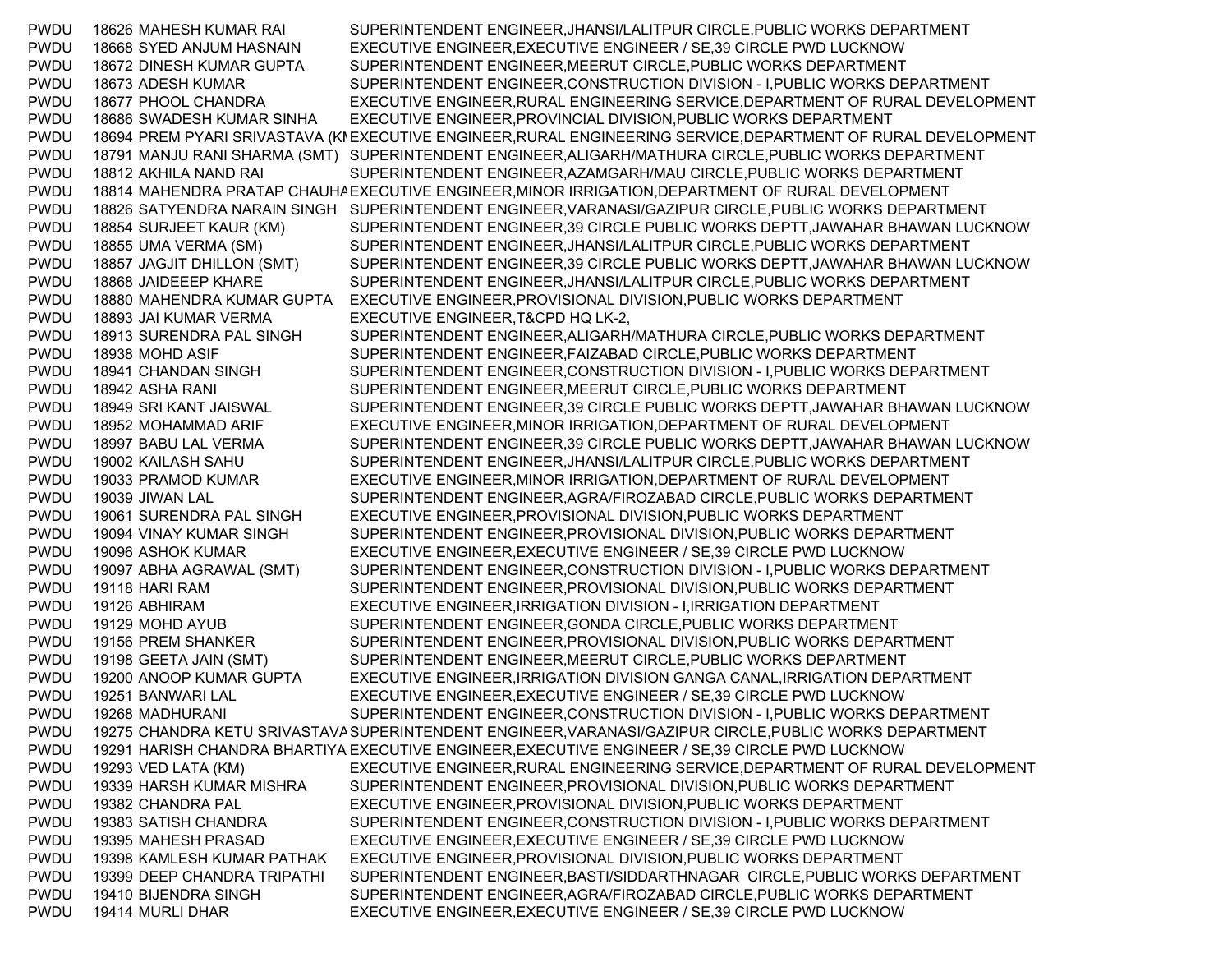PWDU 19441 SHASHI BALA SUPERINTENDENT ENGINEER,BULANDSHAHAR/GAZIYABAD CIRCLE,PUBLIC WORKS DEPARTMENT PWDU 19461 VIVEK KUMAR CHAUDHARY EXECUTIVE ENGINEER,PROVINCIAL DIVISION,PUBLIC WORKS DEPARTMENT PWDU 19504 LAKHMI CHAND SUPERINTENDENT ENGINEER,CONSTRUCTION DIVISION - I,PUBLIC WORKS DEPARTMENT PWDU 19518 ASHA RAM EXECUTIVE ENGINEER,MINOR IRRIGATION DIVISION, PWDU 19534 RAJ KUMAR SUPERINTENDENT ENGINEER,BAREILLY/SHAHJAHANPUR CIRCLE,PUBLIC WORKS DEPARTMENT PWDU 19535 NIRAJ SHARMA SUPERINTENDENT ENGINEER,BAREILLY/SHAHJAHANPUR CIRCLE,PUBLIC WORKS DEPARTMENT PWDU 19565 RAM AUTAR YADAV EXECUTIVE ENGINEER,MINOR IRRIGATION,DEPARTMENT OF RURAL DEVELOPMENT PWDU 19576 SUDHIR KUMAR SUPERINTENDENT ENGINEER,VARANASI/GAZIPUR CIRCLE,PUBLIC WORKS DEPARTMENT PWDU 19581 DINESH KUMAR AGRAWAL SUPERINTENDENT ENGINEER,ALIGARH/MATHURA CIRCLE,PUBLIC WORKS DEPARTMENT PWDU 19594 SAGIRA FATIMA EXECUTIVE ENGINEER,EXECUTIVE ENGINEER / SE,39 CIRCLE PWD LUCKNOW PWDU 19597 HARISH CHANDRA JOSHI EXECUTIVE ENGINEER,EXECUTIVE ENGINEER / SE,39 CIRCLE PWD LUCKNOW PWDU 19608 AWADHESH KUMAR DUBEY SUPERINTENDENT ENGINEER,PROVISIONAL DIVISION,PUBLIC WORKS DEPARTMENT PWDU 19631 KUM KUM CHOPRA (KM) EXECUTIVE ENGINEER,EXECUTIVE ENGINEER / SE,39 CIRCLE PWD LUCKNOW PWDU 19637 PUSHPA TRIPATHI (KM) EXECUTIVE ENGINEER,RURAL ENGINEERING SERVICE,DEPARTMENT OF RURAL DEVELOPMENT PWDU 19647 AVADH BIHARI SINGH SUPERINTENDENT ENGINEER,VARANASI/GAZIPUR CIRCLE,PUBLIC WORKS DEPARTMENT PWDU 19665 RUPA SRIVASTAVA SUPERINTENDENT ENGINEER,39 CIRCLE PUBLIC WORKS DEPTT,JAWAHAR BHAWAN LUCKNOW PWDU 19666 VIRENDRA KUMAR SAHU EXECUTIVE ENGINEER,EXECUTIVE ENGINEER / SE,39 CIRCLE PWD LUCKNOW PWDU 19687 SUBHASH CHANDRA GUPTA SUPERINTENDENT ENGINEER,FATEHGARH CIRCLE,PUBLIC WORKS DEPARTMENT PWDU 19697 SHIV PAL SINGH SUPERINTENDENT ENGINEER,39 CIRCLE PUBLIC WORKS DEPTT,JAWAHAR BHAWAN LUCKNOW PWDU 19718 ABDUL WAHID KHAN EXECUTIVE ENGINEER,NARORA LOWER GANGA CANAL DIVISION,IRRIGATION DEPARTMENT PWDU 19755 ASHOK KUMAR VARUN EXECUTIVE ENGINEER,T&CPD HQ LK-2, PWDU 19800 BRAHMADUTT CHATURVEDI SUPERINTENDENT ENGINEER,GORAKHPUR/MAHARAJGANJ CIRCLE,PUBLIC WORKS DEPARTMENT PWDU 19807 AMIYA PRAKASH SRIVASTAV/EXECUTIVE ENGINEER,EXECUTIVE ENGINEER / SE,39 CIRCLE PWD LUCKNOW PWDU 19808 JAI PRAKASH YADAV EXECUTIVE ENGINEER,RURAL ENGINEERING SERVICE,DEPARTMENT OF RURAL DEVELOPMENT PWDU 19834 BHOLA NATH SUPERINTENDENT ENGINEER, PWD DEPTT., PWDU 19862 RAJENDRA PRASAD EXECUTIVE ENGINEER,EXECUTIVE ENGINEER / SE,39 CIRCLE PWD LUCKNOW PWDU 19883 SURESH CHAND SUPERINTENDENT ENGINEER,MEERUT CIRCLE,PUBLIC WORKS DEPARTMENT PWDU 19920 VINOD KUMAR SRIVASTAVA SUPERINTENDENT ENGINEER,GORAKHPUR/MAHARAJGANJ CIRCLE,PUBLIC WORKS DEPARTMENT PWDU 19928 ROHTASH SINGH SUPERINTENDENT ENGINEER,CONSTRUCTION DIVISION - I,PUBLIC WORKS DEPARTMENT PWDU 19929 SURENDRA KUMAR VERMA SUPERINTENDENT ENGINEER,MEERUT CIRCLE,PUBLIC WORKS DEPARTMENT PWDU 19944 SHIV BALAK MAURYA EXECUTIVE ENGINEER,T&CPD HQ LK-2, PWDU 19950 UDAY VEER SINGH EXECUTIVE ENGINEER,RURAL ENGINEERING SERVICE,DEPARTMENT OF RURAL DEVELOPMENT PWDU 19983 SURENDRA KUMAR SUPERINTENDENT ENGINEER,SAHARANPUR/HARIDWAR CIRCLE,PUBLIC WORKS DEPARTMENT PWDU 19997 SURENDRA KUMAR EXECUTIVE ENGINEER,RURAL ENGINEERING SERVICE,DEPARTMENT OF RURAL DEVELOPMENT PWDU 20001 SUDHIR KUMAR PANDEY EXECUTIVE ENGINEER,EXECUTIVE ENGINEER / SE,39 CIRCLE PWD LUCKNOW PWDU 20002 ABDUL HASAN EXECUTIVE ENGINEER,PWD,PROVINCIAL DIVISION PWDU 20003 PURUSHOTTAM GAUTAM SUPERINTENDENT ENGINEER,39 CIRCLE PUBLIC WORKS DEPTT,JAWAHAR BHAWAN LUCKNOW PWDU 20015 ASHWANI KUMAR SUPERINTENDENT ENGINEER,MEERUT CIRCLE,PUBLIC WORKS DEPARTMENT PWDU 20029 MANGLA RAM KHARWAR EXECUTIVE ENGINEER,EXECUTIVE ENGINEER / SE,39 CIRCLE PWD LUCKNOW PWDU 20093 CHANDRA DEO RAI EXECUTIVE ENGINEER,LOWER DIVISION CANAL,IRRIGATION DEPARTMENT PWDU 20124 KRISHNA BAHADUR SRIVASTAEXECUTIVE ENGINEER,EXECUTIVE ENGINEER / SE,39 CIRCLE PWD LUCKNOW PWDU 20141 SUPUT RAM EXECUTIVE ENGINEER,PROVINCIAL DIVISION,PUBLIC WORKS DEPARTMENT PWDU 20142 RAMA SHANKAR SUPERINTENDENT ENGINEER,VARANASI/GAZIPUR CIRCLE,PUBLIC WORKS DEPARTMENT PWDU 20148 ANJUM PARVEEN (KM) EXECUTIVE ENGINEER,EXECUTIVE ENGINEER / SE,39 CIRCLE PWD LUCKNOW PWDU 20154 JYOTI BANDHAN SINGH YADAEXECUTIVE ENGINEER,PROVINCIAL DIVISION,PUBLIC WORKS DEPARTMENT PWDU 20180 SHRI DAYAL EXECUTIVE ENGINEER,PROVISIONAL DIVISION,PUBLIC WORKS DEPARTMENT PWDU 20183 SUBHASH PRASAD EXECUTIVE ENGINEER,EXECUTIVE ENGINEER / SE,39 CIRCLE PWD LUCKNOW PWDU 20205 RAM KUMAR SRIVASTAVA STAFF OFFICER,SENIOR (GENERAL),O/O CHIEF ENGINEER, PWD PWDU 20216 SATYEDNRA NATH DUTTA EXECUTIVE ENGINEER,PROVINCIAL DIVISION,PUBLIC WORKS DEPARTMENT PWDU 20217 AMBIKA SINGH YADAV EXECUTIVE ENGINEER,PROVINCIAL DIVISION,PUBLIC WORKS DEPARTMENT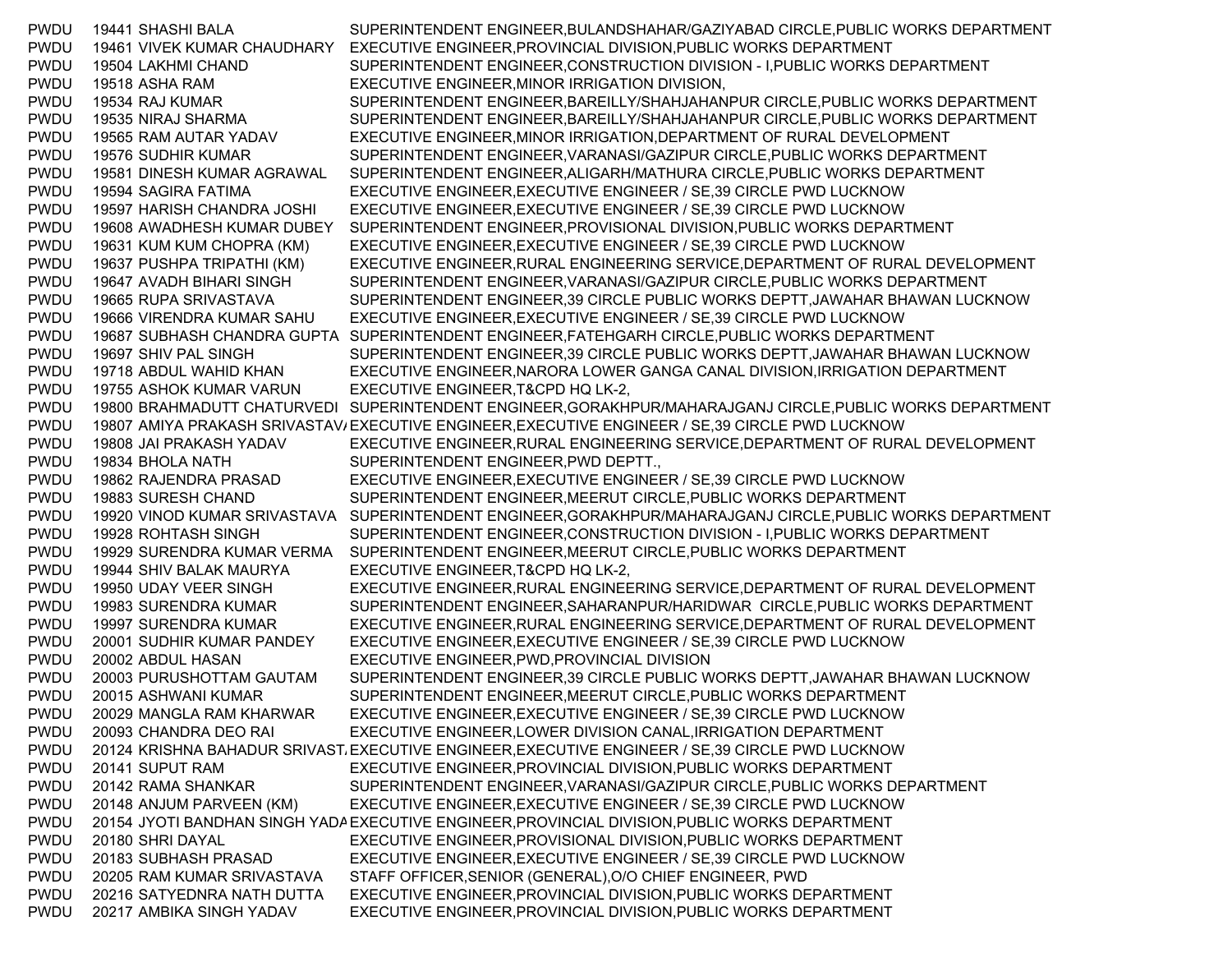| <b>PWDU</b> |                                | 20239 GIRISH KUMAR SRIVASTAVA SUPERINTENDENT ENGINEER,39 CIRCLE PUBLIC WORKS DEPTT, JAWAHAR BHAWAN LUCKNOW |
|-------------|--------------------------------|------------------------------------------------------------------------------------------------------------|
| <b>PWDU</b> | 20271 ASHOK KUMAR MISHRA       | SUPERINTENDENT ENGINEER, BAREILLY/SHAHJAHANPUR CIRCLE, PUBLIC WORKS DEPARTMENT                             |
| <b>PWDU</b> | 20275 DILIP KUMAR SARKAR       | EXECUTIVE ENGINEER, EXECUTIVE ENGINEER / SE, 39 CIRCLE PWD LUCKNOW                                         |
| <b>PWDU</b> | 20277 RAJ NARAYAN KHARE        | SUPERINTENDENT ENGINEER,39 CIRCLE PUBLIC WORKS DEPTT, JAWAHAR BHAWAN LUCKNOW                               |
| <b>PWDU</b> | 20299 IZHAR ALI                | EXECUTIVE ENGINEER, RURAL ENGINEERING SERVICE, DEPARTMENT OF RURAL DEVELOPMENT                             |
| <b>PWDU</b> | 20315 PRAMOD KUMAR GARG        | SUPERINTENDENT ENGINEER, SAHARANPUR/HARIDWAR CIRCLE, PUBLIC WORKS DEPARTMENT                               |
| <b>PWDU</b> | 20316 USHA BHATNAGAR           | EXECUTIVE ENGINEER, EXECUTIVE ENGINEER / SE, 39 CIRCLE PWD LUCKNOW                                         |
| <b>PWDU</b> | 20349 DINESH KUMAR BAJPAI      | EXECUTIVE ENGINEER, RURAL ENGINEERING SERVICE, DEPARTMENT OF RURAL DEVELOPMENT                             |
| <b>PWDU</b> | 20360 MANOJ RANJAN             | SUPERINTENDENT ENGINEER, KANPUR CIRCLE, PUBLIC WORKS DEPARTMENT                                            |
| <b>PWDU</b> |                                | 20371 RADHEY SHYAM CHAUDHARI SUPERINTENDENT ENGINEER,39 CIRCLE PUBLIC WORKS DEPTT, JAWAHAR BHAWAN LUCKNOW  |
| <b>PWDU</b> | 20379 ANIL KUMAR               | SUPERINTENDENT ENGINEER, ALLAHABAD CIRCLE, PUBLIC WORKS DEPARTMENT                                         |
| <b>PWDU</b> | 20385 NISAR AHMAD KHAN         | EXECUTIVE ENGINEER, EXECUTIVE ENGINEER / SE, 39 CIRCLE PWD LUCKNOW                                         |
| <b>PWDU</b> |                                | 20388 ANAND KUMAR SRIVASTAVA EXECUTIVE ENGINEER, EXECUTIVE ENGINEER / SE, 39 CIRCLE PWD LUCKNOW            |
| <b>PWDU</b> | 20398 VIJAY LAXMI GUPTA        | EXECUTIVE ENGINEER, EXECUTIVE ENGINEER / SE, 39 CIRCLE PWD LUCKNOW                                         |
| <b>PWDU</b> | 20405 MOHAN CHANDRA            | SUPERINTENDENT ENGINEER, BULANDSHAHAR/GAZIYABAD CIRCLE, PUBLIC WORKS DEPARTMENT                            |
| <b>PWDU</b> | 20410 VIJAY NARAYAN YADAV      | EXECUTIVE ENGINEER, PROVISIONAL DIVISION, PUBLIC WORKS DEPARTMENT                                          |
| <b>PWDU</b> | 20413 RAM BAHADUR SAXENA       | EXECUTIVE ENGINEER, PROVINCIAL DIVISION, PUBLIC WORKS DEPARTMENT                                           |
| <b>PWDU</b> | 20417 RAM ADARSH               | SUPERINTENDENT ENGINEER, VARANASI/GAZIPUR CIRCLE, PUBLIC WORKS DEPARTMENT                                  |
| <b>PWDU</b> | 20427 KAVITA RANI ARORA        | SUPERINTENDENT ENGINEER, 39 CIRCLE PUBLIC WORKS DEPTT, JAWAHAR BHAWAN LUCKNOW                              |
| <b>PWDU</b> | 20435 ANIL KUMAR VISHNOI       | EXECUTIVE ENGINEER, EXECUTIVE ENGINEER / SE, 39 CIRCLE PWD LUCKNOW                                         |
| <b>PWDU</b> | 20436 REKHA SRIVASTAVA (KM)    | SUPERINTENDENT ENGINEER, 39 CIRCLE PUBLIC WORKS DEPTT, JAWAHAR BHAWAN LUCKNOW                              |
| <b>PWDU</b> | 20437 NUTAN MISHRA (KM)        | SUPERINTENDENT ENGINEER,39 CIRCLE PUBLIC WORKS DEPTT, JAWAHAR BHAWAN LUCKNOW                               |
| <b>PWDU</b> | 20441 SURENDRA NATH            | EXECUTIVE ENGINEER, EXECUTIVE ENGINEER / SE, 39 CIRCLE PWD LUCKNOW                                         |
| <b>PWDU</b> | 20463 RAVISH SRIVASTAVA        | EXECUTIVE ENGINEER, RURAL ENGINEERING SERVICE, DEPARTMENT OF RURAL DEVELOPMENT                             |
| <b>PWDU</b> | 20472 DIWAKAR SHUKLA           | SUPERINTENDENT ENGINEER, BASTI/SIDDARTHNAGAR CIRCLE, PUBLIC WORKS DEPARTMENT                               |
| <b>PWDU</b> | 20479 SUNIL KUMAR              | EXECUTIVE ENGINEER, EXECUTIVE ENGINEER / SE, 39 CIRCLE PWD LUCKNOW                                         |
| <b>PWDU</b> | 20480 KALI CHARAN              | EXECUTIVE ENGINEER, EXECUTIVE ENGINEER / SE, 39 CIRCLE PWD LUCKNOW                                         |
| <b>PWDU</b> | 20500 RAMA KANT DUBEY          | SUPERINTENDENT ENGINEER, PROVISIONAL DIVISION, PUBLIC WORKS DEPARTMENT                                     |
| <b>PWDU</b> | 20530 SATYA PRAKASH            | SUPERINTENDENT ENGINEER, ALIGARH/MATHURA CIRCLE, PUBLIC WORKS DEPARTMENT                                   |
| <b>PWDU</b> | 20531 BHAJAN LAL               | EXECUTIVE ENGINEER, NARORA LOWER GANGA CANAL DIVISION, IRRIGATION DEPARTMENT                               |
| <b>PWDU</b> | 20532 AJAY KUMAR BHARDWAJ      | SUPERINTENDENT ENGINEER, ALIGARH/MATHURA CIRCLE, PUBLIC WORKS DEPARTMENT                                   |
| <b>PWDU</b> | 20548 VINOD KUMAR SRIVASTAVA   | SUPERINTENDENT ENGINEER, GORAKHPUR/MAHARAJGANJ CIRCLE, PUBLIC WORKS DEPARTMENT                             |
| <b>PWDU</b> | 20554 SANTOSH KUMAR            | SUPERINTENDENT ENGINEER, KANPUR CIRCLE, PUBLIC WORKS DEPARTMENT                                            |
| <b>PWDU</b> | 20568 JAI PRAKASH NARAYAN      | SUPERINTENDENT ENGINEER, AZAMGARH/MAU CIRCLE, PUBLIC WORKS DEPARTMENT                                      |
| <b>PWDU</b> |                                | 20570 NARENDRA NATH SRIVASTAVEXECUTIVE ENGINEER, EXECUTIVE ENGINEER / SE, 39 CIRCLE PWD LUCKNOW            |
| <b>PWDU</b> | 20576 RAJVIR SINGH             | EXECUTIVE ENGINEER, NARORA LOWER GANGA CANAL DIVISION, IRRIGATION DEPARTMENT                               |
| <b>PWDU</b> | 20580 KIRAN YADAV (KM)         | EXECUTIVE ENGINEER, EXECUTIVE ENGINEER / SE, 39 CIRCLE PWD LUCKNOW                                         |
| <b>PWDU</b> | 20582 JAI RAM YADAV            | SUPERINTENDENT ENGINEER, DEORIA/PADRAUNA CIRCLE, PUBLIC WORKS DEPARTMENT                                   |
| <b>PWDU</b> | 20589 KAWAR PAL SINGH          | SUPERINTENDENT ENGINEER, MEERUT CIRCLE, PUBLIC WORKS DEPARTMENT                                            |
| <b>PWDU</b> | 20605 BHOOP NARAYAN SINGH      | EXECUTIVE ENGINEER, EXECUTIVE ENGINEER / SE, 39 CIRCLE PWD LUCKNOW                                         |
| <b>PWDU</b> | 20607 JAI PRAKASH              | EXECUTIVE ENGINEER, EXECUTIVE ENGINEER / SE, 39 CIRCLE PWD LUCKNOW                                         |
| <b>PWDU</b> | 20620 MOHD ASLAM CHAUDHARY     | EXECUTIVE ENGINEER, EXECUTIVE ENGINEER / SE, 39 CIRCLE PWD LUCKNOW                                         |
| <b>PWDU</b> | 20629 DEEPAK AGRAWAL           | EXECUTIVE ENGINEER, RURAL ENGINEERING SERVICE, DEPARTMENT OF RURAL DEVELOPMENT                             |
| <b>PWDU</b> | 20631 AMITA SHARMA             | SUPERINTENDENT ENGINEER, CONSTRUCTION DIVISION - I, PUBLIC WORKS DEPARTMENT                                |
| <b>PWDU</b> | 20651 VIRENDRA YATI            | PERSONAL ASSISTANT (MINISTERIAL), CHIEF ENGINEER PWD DEPTT., LUCKNOW                                       |
| <b>PWDU</b> | 20653 RAVI KUMAR SRIVASTAVA    | EXECUTIVE ENGINEER, PROVISIONAL DIVISION, PUBLIC WORKS DEPARTMENT                                          |
| <b>PWDU</b> |                                | 20654 SURENDRA LAL SRIVASTAVA SUPERINTENDENT ENGINEER, AZAMGARH/MAU CIRCLE, PUBLIC WORKS DEPARTMENT        |
| <b>PWDU</b> | 20655 VIRENDRA KUMAR SINGH     | SUPERINTENDENT ENGINEER, AZAMGARH/MAU CIRCLE, PUBLIC WORKS DEPARTMENT                                      |
| <b>PWDU</b> | 20657 GOMTI SHANKAR BAJPAI     | EXECUTIVE ENGINEER, EXECUTIVE ENGINEER / SE, 39 CIRCLE PWD LUCKNOW                                         |
| <b>PWDU</b> | 20659 KINJALAK SRIVASTAVA (KM) | EXECUTIVE ENGINEER, EXECUTIVE ENGINEER / SE, 39 CIRCLE PWD LUCKNOW                                         |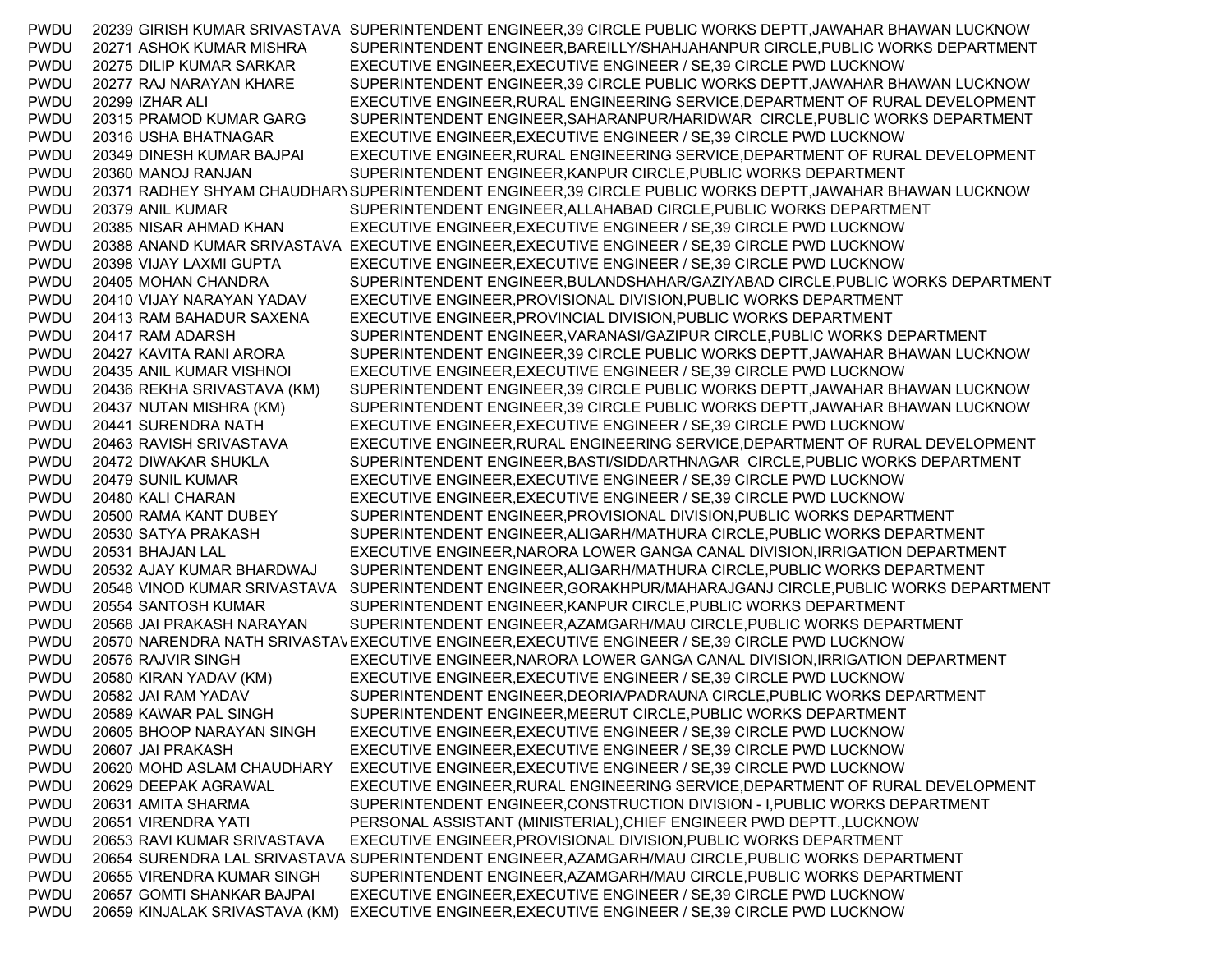PWDU 20662 ASHOK KUMAR MAHTO SUPERINTENDENT ENGINEER,39 CIRCLE PUBLIC WORKS DEPTT,JAWAHAR BHAWAN LUCKNOW PWDU 20665 RATAN KUMAR NIGAM EXECUTIVE ENGINEER,CONSTRUCTION DIVISION,PUBLIC WORKS DEPARTMENT PWDU 20677 JITENDRA KUMAR SRIVASTAVSUPERINTENDENT ENGINEER,39 CIRCLE PUBLIC WORKS DEPTT,JAWAHAR BHAWAN LUCKNOW PWDU 20678 PANKAJ BAKAYA SUPERINTENDENT ENGINEER,VARANASI/GAZIPUR CIRCLE,PUBLIC WORKS DEPARTMENT PWDU 20691 SHASHANK KUMAR RASTOGI SUPERINTENDENT ENGINEER,39 CIRCLE PUBLIC WORKS DEPTT,JAWAHAR BHAWAN LUCKNOW PWDU 20693 SUNIL KUMAR DAMELE SUPERINTENDENT ENGINEER,JHANSI/LALITPUR CIRCLE,PUBLIC WORKS DEPARTMENT PWDU 20717 KAUSHAL KISHORE SRIVAST/EXECUTIVE ENGINEER,KANHAR CONS DIV,PIPRI SONBHADRA PWDU 20721 SURENDRA NATH SINGH SUPERINTENDENT ENGINEER,AZAMGARH/MAU CIRCLE,PUBLIC WORKS DEPARTMENT PWDU 20722 ASHOK LAL SUPERINTENDENT ENGINEER,DEORIA/PADRAUNA CIRCLE,PUBLIC WORKS DEPARTMENT PWDU 20729 TAHSIN ZOHRA SUPERINTENDENT ENGINEER,RAMPUR/BIJNORE CIRCLE,PUBLIC WORKS DEPARTMENT PWDU 20735 RAMDHAN RAM SUPERINTENDENT ENGINEER,VARANASI/GAZIPUR CIRCLE,PUBLIC WORKS DEPARTMENT PWDU 20737 RENU RANI (KM) EXECUTIVE ENGINEER,EXECUTIVE ENGINEER / SE,39 CIRCLE PWD LUCKNOW PWDU 20743 SARDAR SINGH YADAV EXECUTIVE ENGINEER,EXECUTIVE ENGINEER / SE,39 CIRCLE PWD LUCKNOW PWDU 20762 MUKUL GAUTAM EXECUTIVE ENGINEER,EXECUTIVE ENGINEER / SE,39 CIRCLE PWD LUCKNOW PWDU 20763 MUKESH SAXENA EXECUTIVE ENGINEER,EXECUTIVE ENGINEER / SE,39 CIRCLE PWD LUCKNOW PWDU 20765 SATISH CHAND BHATNAGAR EXECUTIVE ENGINEER,EXECUTIVE ENGINEER / SE,39 CIRCLE PWD LUCKNOW PWDU 20773 SAROJ KUMAR SINGH EXECUTIVE ENGINEER,EXECUTIVE ENGINEER / SE,39 CIRCLE PWD LUCKNOW PWDU 20777 RAM KUMAR SUPERINTENDENT ENGINEER,ALIGARH/MATHURA CIRCLE,PUBLIC WORKS DEPARTMENT PWDU 20788 CHANDRA PRAKASH SUPERINTENDENT ENGINEER,MEERUT CIRCLE,PUBLIC WORKS DEPARTMENT PWDU 20792 SUDHANSHU KUMAR EXECUTIVE ENGINEER,EXECUTIVE ENGINEER / SE,39 CIRCLE PWD LUCKNOW PWDU 20793 RAJENDRA PANDEY SUPERINTENDENT ENGINEER,SITAPUR/KHERI CIRCLE,PUBLIC WORKS DEPARTMENT PWDU 20800 KAUSHALENDRA KR SINGH R SUPERINTENDENT ENGINEER,AGRA/FIROZABAD CIRCLE,PUBLIC WORKS DEPARTMENT PWDU 20805 JAGDISH CHANDRA SUPERINTENDENT ENGINEER,RAMPUR/BIJNORE CIRCLE,PUBLIC WORKS DEPARTMENT PWDU 20813 OM PRAKASH EXECUTIVE ENGINEER,RURAL ENGINEERING SERVICE,DEPARTMENT OF RURAL DEVELOPMENT PWDU 20828 RAMESH CHAND SUPERINTENDENT ENGINEER,SITAPUR/KHERI CIRCLE,PUBLIC WORKS DEPARTMENT PWDU 20831 OM PRAKASH MATHUR EXECUTIVE ENGINEER,RURAL ENGINEERING SERVICE,DEPARTMENT OF RURAL DEVELOPMENT PWDU 20835 RAM NARAYAN STAFF OFFICER,SENIOR (GENERAL),O/O CHIEF ENGINEER, PWD PWDU 20839 NARAYAN RAM SUPERINTENDENT ENGINEER,AZAMGARH/MAU CIRCLE,PUBLIC WORKS DEPARTMENT PWDU 20862 PRAMOD KUMAR SINGHAL EXECUTIVE ENGINEER,EXECUTIVE ENGINEER / SE,39 CIRCLE PWD LUCKNOW PWDU 20865 ANIL KUMAR PANDEY EXECUTIVE ENGINEER,EXECUTIVE ENGINEER / SE,39 CIRCLE PWD LUCKNOW PWDU 20869 ASHOK KUMAR BANSAL SUPERINTENDENT ENGINEER,39 CIRCLE PUBLIC WORKS DEPTT,JAWAHAR BHAWAN LUCKNOW PWDU 20876 VIRESH KUMAR BHATNAGAR SUPERINTENDENT ENGINEER,MEERUT CIRCLE,PUBLIC WORKS DEPARTMENT PWDU 20877 ANAND KUMAR SUPERINTENDENT ENGINEER,MEERUT CIRCLE,PUBLIC WORKS DEPARTMENT PWDU 20880 SATISH KUMAR SUPERINTENDENT ENGINEER,MEERUT CIRCLE,PUBLIC WORKS DEPARTMENT PWDU 20898 SHIVA KANT MISHRA EXECUTIVE ENGINEER,EXECUTIVE ENGINEER / SE,39 CIRCLE PWD LUCKNOW PWDU 20906 MANOJ KUMAR GUPT EXECUTIVE ENGINEER,EXECUTIVE ENGINEER / SE,39 CIRCLE PWD LUCKNOW PWDU 20913 RAKESH KUMAR SRIVASTAVAEXECUTIVE ENGINEER,EXECUTIVE ENGINEER / SE,39 CIRCLE PWD LUCKNOW PWDU 20929 DINESH LAL SRIVASTAVA SUPERINTENDENT ENGINEER,VARANASI/GAZIPUR CIRCLE,PUBLIC WORKS DEPARTMENT PWDU 20933 UMA PRASAD SUPERINTENDENT ENGINEER,BASTI/SIDDARTHNAGAR CIRCLE,PUBLIC WORKS DEPARTMENT PWDU 20951 RISHI RAJ EXECUTIVE ENGINEER,RURAL ENGINEERING SERVICE,DEPARTMENT OF RURAL DEVELOPMENT PWDU 20968 M P PASTOR SUPERINTENDENT ENGINEER,JALAUN/URAI CIRCLE,PUBLIC WORKS DEPARTMENT PWDU 20976 SAEED AHMAD SUPERINTENDENT ENGINEER,BULANDSHAHAR/GAZIYABAD CIRCLE,PUBLIC WORKS DEPARTMENT PWDU 20989 KEWAL PRASAD EXECUTIVE ENGINEER,EXECUTIVE ENGINEER / SE,39 CIRCLE PWD LUCKNOW PWDU 21023 GAYAS MOHD KHAN EXECUTIVE ENGINEER,EXECUTIVE ENGINEER / SE,39 CIRCLE PWD LUCKNOW PWDU 21035 PRADIP KUMAR GUPTA EXECUTIVE ENGINEER,EXECUTIVE ENGINEER / SE,39 CIRCLE PWD LUCKNOW PWDU 21036 ANIL KUMAR SHARMA SUPERINTENDENT ENGINEER,39 CIRCLE PUBLIC WORKS DEPTT,JAWAHAR BHAWAN LUCKNOW PWDU 21046 UMA SHANKAR KASHYAP EXECUTIVE ENGINEER,EXECUTIVE ENGINEER / SE,39 CIRCLE PWD LUCKNOW PWDU 21049 RAJPAL SINGH SUPERINTENDENT ENGINEER,39 CIRCLE PUBLIC WORKS DEPTT,JAWAHAR BHAWAN LUCKNOW PWDU 21051 YOGENDRA KUMAR GUPTA SUPERINTENDENT ENGINEER,39 CIRCLE PUBLIC WORKS DEPTT,JAWAHAR BHAWAN LUCKNOW PWDU 21052 VIJAY KUMAR SINGH SUPERINTENDENT ENGINEER,39 CIRCLE PUBLIC WORKS DEPTT,JAWAHAR BHAWAN LUCKNOW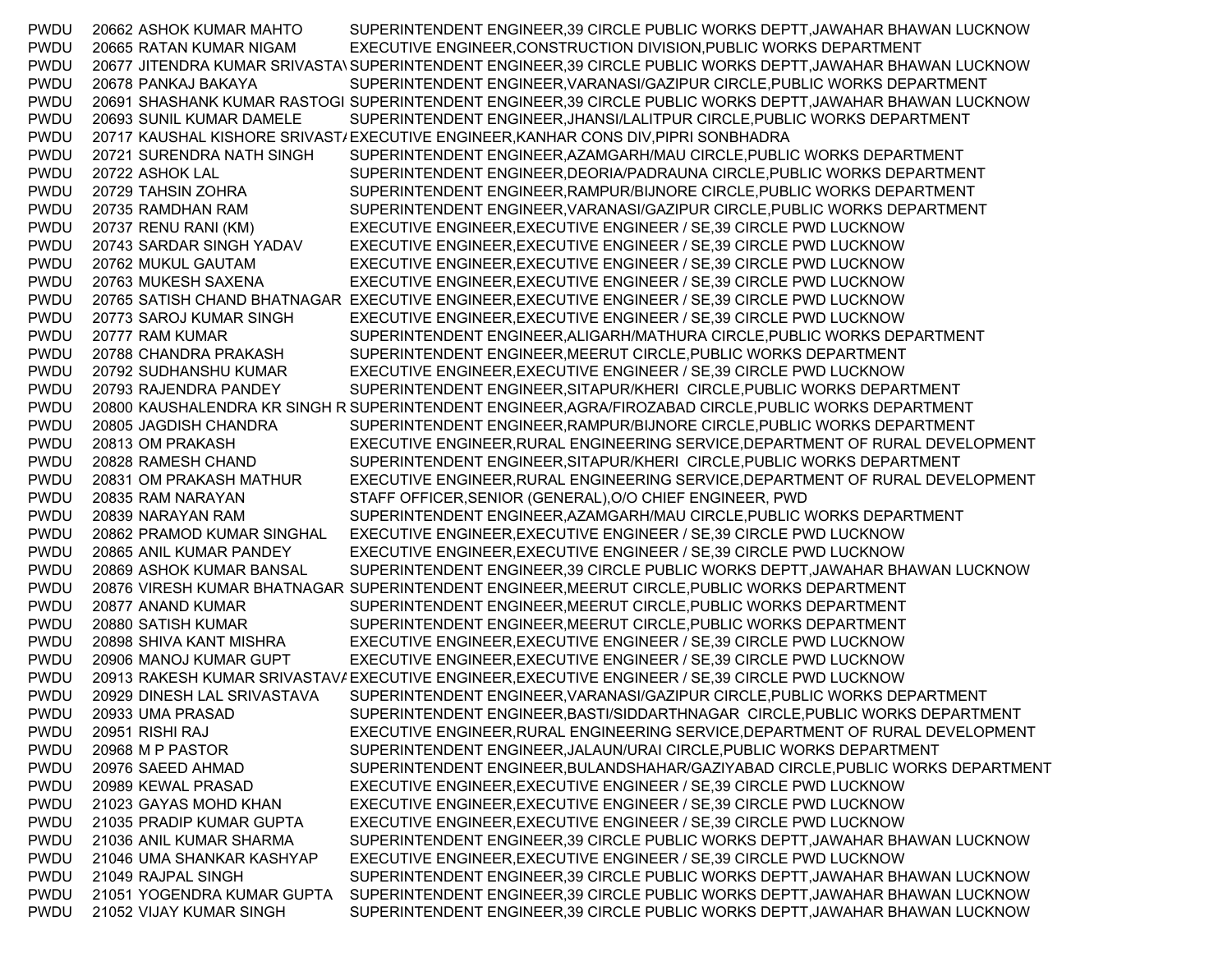PWDU 21060 RAM VINAY KUMAR RAKESH SUPERINTENDENT ENGINEER,39 CIRCLE PUBLIC WORKS DEPTT,JAWAHAR BHAWAN LUCKNOW PWDU 21087 IMAMUDDIN KHAN EXECUTIVE ENGINEER,EXECUTIVE ENGINEER / SE,39 CIRCLE PWD LUCKNOW PWDU 21094 RADHEY SHYAM DUBEY EXECUTIVE ENGINEER,OBRA DAM DIVISION, ROBERTSGANJ,IRRIGATION DEPARTMENT PWDU 21109 SATISH KUMAR EXECUTIVE ENGINEER,RURAL ENGINEERING SERVICE,DEPARTMENT OF RURAL DEVELOPMENT PWDU 21119 SHARAD KUMAR SRIVASTAV/SUPERINTENDENT ENGINEER,BARABANKI/BAHRAICH CIRCLE,PUBLIC WORKS DEPARTMENT PWDU 21129 SITA RAM SONI EXECUTIVE ENGINEER,PROV DIV,PUBLIC WORKS DEPARTMENT PWDU 21134 ANIL KUMAR GARG SUPERINTENDENT ENGINEER,39 CIRCLE PUBLIC WORKS DEPTT,JAWAHAR BHAWAN LUCKNOW PWDU 21147 RAJENDRA SRIVASTAVA EXECUTIVE ENGINEER,EXECUTIVE ENGINEER / SE,39 CIRCLE PWD LUCKNOW PWDU 21148 SHASHI KUMAR MISHRA SUPERINTENDENT ENGINEER,BASTI/SIDDARTHNAGAR CIRCLE,PUBLIC WORKS DEPARTMENT PWDU 21160 RAJAN MITTAL SUPERINTENDENT ENGINEER,39 CIRCLE PUBLIC WORKS DEPTT,JAWAHAR BHAWAN LUCKNOW PWDU 21193 SADHANA SRIVASTAVA (SMT) SUPERINTENDENT ENGINEER, JHANSI/LALITPUR CIRCLE, PUBLIC WORKS DEPARTMENT PWDU 21197 MANOHAR SINGH SUPERINTENDENT ENGINEER,PROVISIONAL DIVISION,PUBLIC WORKS DEPARTMENT PWDU 21198 MACHHLA BHARDWAJ (SMT) SUPERINTENDENT ENGINEER,CONSTRUCTION DIVISION - I,PUBLIC WORKS DEPARTMENT PWDU 21201 CHANDRA BHUSHAN SINGH SUPERINTENDENT ENGINEER,VARANASI/GAZIPUR CIRCLE,PUBLIC WORKS DEPARTMENT PWDU 21203 RAJ KISHORE GUPT SUPERINTENDENT ENGINEER,KANPUR CIRCLE,PUBLIC WORKS DEPARTMENT PWDU 21206 BAIJ NATH SUPERINTENDENT ENGINEER,GORAKHPUR/MAHARAJGANJ CIRCLE,PUBLIC WORKS DEPARTMENT PWDU 21213 UTTAM KUMAR GEHLOT SUPERINTENDENT ENGINEER,FAIZABAD CIRCLE,PUBLIC WORKS DEPARTMENT PWDU 21218 SHRI NIWAS EXECUTIVE ENGINEER,EXECUTIVE ENGINEER / SE,39 CIRCLE PWD LUCKNOW PWDU 21249 MARKANDEY TIWARI SUPERINTENDENT ENGINEER,DEORIA/PADRAUNA CIRCLE,PUBLIC WORKS DEPARTMENT PWDU 21260 PRADEEP KUMAR KATIYAR SUPERINTENDENT ENGINEER,39 CIRCLE PUBLIC WORKS DEPTT,JAWAHAR BHAWAN LUCKNOW PWDU 21264 MANIDRA VIKRAM SINGH BACEXECUTIVE ENGINEER,EXECUTIVE ENGINEER / SE,39 CIRCLE PWD LUCKNOW PWDU 21303 SURESH KUMAR SINGH EXECUTIVE ENGINEER,RURAL ENGINEERING SERVICE,DEPARTMENT OF RURAL DEVELOPMENT PWDU 21325 RAM SARAN LAL SUPERINTENDENT ENGINEER,BAREILLY/SHAHJAHANPUR CIRCLE,PUBLIC WORKS DEPARTMENT PWDU 21332 SITA RAM VERMA SUPERINTENDENT ENGINEER,JALAUN/URAI CIRCLE,PUBLIC WORKS DEPARTMENT PWDU 21342 DINESH CHANDRA VASHISHT EXECUTIVE ENGINEER,MINOR IRRIGATION,DEPARTMENT OF RURAL DEVELOPMENT PWDU 21356 GOPAL KRISHNA SAXENA SUPERINTENDENT ENGINEER,ALIGARH/MATHURA CIRCLE,PUBLIC WORKS DEPARTMENT PWDU 21368 NEEMA PANT (SMT) SUPERINTENDENT ENGINEER,39 CIRCLE PUBLIC WORKS DEPTT,JAWAHAR BHAWAN LUCKNOW PWDU 21374 AYODHYA PRASAD VISHWAKAEXECUTIVE ENGINEER,PROVISIONAL DIVISION,PUBLIC WORKS DEPARTMENT PWDU 21385 VED PRAKASH SUPERINTENDENT ENGINEER,CONSTRUCTION DIVISION - I,PUBLIC WORKS DEPARTMENT PWDU 21419 SHAFEEQ MOHAMMAD EXECUTIVE ENGINEER,PROVISIONAL DIVISION,PUBLIC WORKS DEPARTMENT PWDU 21422 RAKESH CHANDRA TIWARI SUPERINTENDENT ENGINEER,JHANSI/LALITPUR CIRCLE,PUBLIC WORKS DEPARTMENT PWDU 21438 SURESH RAM SUPERINTENDENT ENGINEER,PROVISIONAL DIVISION,PUBLIC WORKS DEPARTMENT PWDU 21467 KRISHNA PAL SINGH SUPERINTENDENT ENGINEER,MEERUT CIRCLE,PUBLIC WORKS DEPARTMENT PWDU 21472 RAMA SHANKAR DIXIT EXECUTIVE ENGINEER,RURAL ENGINEERING SERVICE,DEPARTMENT OF RURAL DEVELOPMENT PWDU 21480 PRADEEP RATNAM SUPERINTENDENT ENGINEER,ALIGARH/MATHURA CIRCLE,PUBLIC WORKS DEPARTMENT PWDU 21485 PRADYUMN UPADHYAY SUPERINTENDENT ENGINEER,AZAMGARH/MAU CIRCLE,PUBLIC WORKS DEPARTMENT PWDU 21487 SIYA RAM SINGH SUPERINTENDENT ENGINEER,PROVISIONAL DIVISION,PUBLIC WORKS DEPARTMENT PWDU 21491 SHAFIQ AHMAD KHAN EXECUTIVE ENGINEER,PROVINCIAL DIVISION,PUBLIC WORKS DEPARTMENT PWDU 21499 RAJESHARMA MISHRA SUPERINTENDENT ENGINEER,39 CIRCLE PUBLIC WORKS DEPTT,JAWAHAR BHAWAN LUCKNOW PWDU 21502 RAKESH KUMAR TRIVEDI SUPERINTENDENT ENGINEER,SITAPUR/KHERI CIRCLE,PUBLIC WORKS DEPARTMENT PWDU 21520 MASROOR AHMAD SIDDIQUI SUPERINTENDENT ENGINEER,MEERUT CIRCLE,PUBLIC WORKS DEPARTMENT PWDU 21528 PREM KUMAR VERMA EXECUTIVE ENGINEER,EXECUTIVE ENGINEER / SE,39 CIRCLE PWD LUCKNOW PWDU 21531 PRAMOD KUMAR AGRAWAL EXECUTIVE ENGINEER,RURAL ENGINEERING SERVICE,DEPARTMENT OF RURAL DEVELOPMENT PWDU 21546 SATYA PRAKASH SAXENA SUPERINTENDENT ENGINEER,GORAKHPUR/MAHARAJGANJ CIRCLE,PUBLIC WORKS DEPARTMENT PWDU 21560 RAJESH KUMAR SINGH EXECUTIVE ENGINEER,EXECUTIVE ENGINEER / SE,39 CIRCLE PWD LUCKNOW PWDU 21567 ASHOK KUMAR CHATURVEDI EXECUTIVE ENGINEER,RURAL ENGINEERING SERVICE,DEPARTMENT OF RURAL DEVELOPMENT PWDU 21571 BUDHI RAM EXECUTIVE ENGINEER,EXECUTIVE ENGINEER / SE,39 CIRCLE PWD LUCKNOW PWDU 21576 ABBAS HAIDER EXECUTIVE ENGINEER,EXECUTIVE ENGINEER / SE,39 CIRCLE PWD LUCKNOW PWDU 21581 PRAMOD KUMAR GUPTA SUPERINTENDENT ENGINEER,MEERUT CIRCLE,PUBLIC WORKS DEPARTMENT PWDU 21597 DEEPA PANDEY (SMT) EXECUTIVE ENGINEER,EXECUTIVE ENGINEER / SE,39 CIRCLE PWD LUCKNOW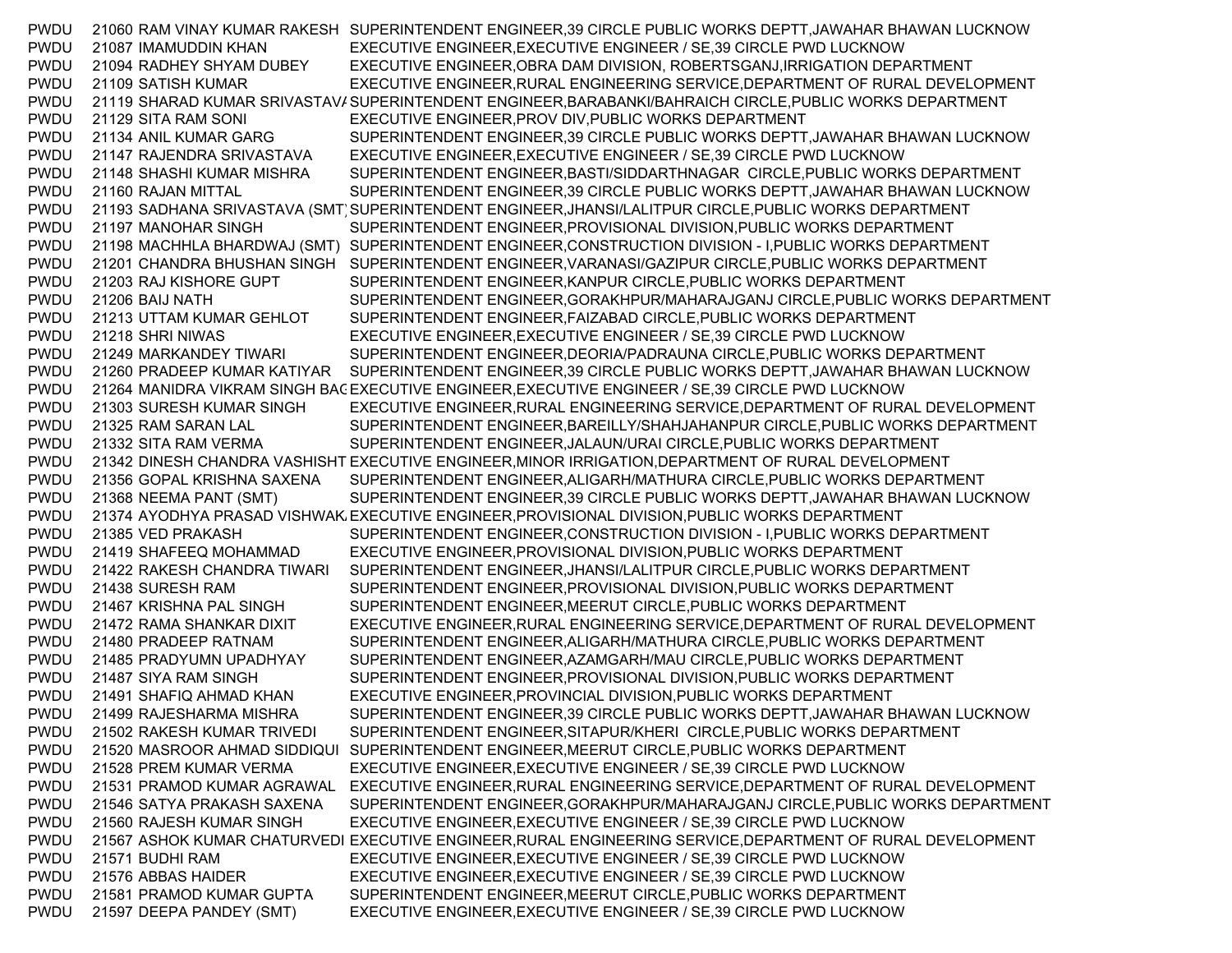PWDU 21604 JAMIL AHMAD EXECUTIVE ENGINEER,KANHAR CONS DIV,PIPRI SONBHADRA PWDU 21615 RAKESH KUMAR EXECUTIVE ENGINEER,EXECUTIVE ENGINEER / SE,39 CIRCLE PWD LUCKNOW PWDU 21629 ASHUTOSH MISHRA SUPERINTENDENT ENGINEER,39 CIRCLE PUBLIC WORKS DEPTT,JAWAHAR BHAWAN LUCKNOW PWDU 21630 RAJA RAM SUPERINTENDENT ENGINEER,VARANASI/GAZIPUR CIRCLE,PUBLIC WORKS DEPARTMENT PWDU 21661 SATYA NARAIN KUMAR SULT/SUPERINTENDENT ENGINEER,GONDA CIRCLE,PUBLIC WORKS DEPARTMENT PWDU 21662 SURENDRA KUMAR EXECUTIVE ENGINEER,PROVINCIAL DIVISION,PUBLIC WORKS DEPARTMENT PWDU 21669 SATYA NARAIN SUPERINTENDENT ENGINEER,JAUNPUR CIRCLE,PUBLIC WORKS DEPARTMENT PWDU 21695 SHASHI BHUSHAN SUPERINTENDENT ENGINEER,GORAKHPUR/MAHARAJGANJ CIRCLE,PUBLIC WORKS DEPARTMENT PWDU 21697 SANJAY KUMAR GOYAL SUPERINTENDENT ENGINEER,JHANSI/LALITPUR CIRCLE,PUBLIC WORKS DEPARTMENT PWDU 21713 PRAMOD KUMAR MISHRA SUPERINTENDENT ENGINEER,39 CIRCLE PUBLIC WORKS DEPTT,JAWAHAR BHAWAN LUCKNOW PWDU 21720 CHANDRA VIR SINGH EXECUTIVE ENGINEER,NARORA LOWER GANGA CANAL DIVISION,IRRIGATION DEPARTMENT PWDU 21721 JOKHU YADAV SUPERINTENDENT ENGINEER,BASTI/SIDDARTHNAGAR CIRCLE,PUBLIC WORKS DEPARTMENT PWDU 21722 BANKEY CHANDRA BALI YAD/SUPERINTENDENT ENGINEER,BASTI/SIDDARTHNAGAR CIRCLE,PUBLIC WORKS DEPARTMENT PWDU 21752 VIRENDRA KUMAR YADAV EXECUTIVE ENGINEER,EXECUTIVE ENGINEER / SE,39 CIRCLE PWD LUCKNOW PWDU 21764 KULDEEP SRIVASTAVA EXECUTIVE ENGINEER,PROVISIONAL DIVISION,PUBLIC WORKS DEPARTMENT PWDU 21769 KUNWAR DHANANJAI PRATAPEXECUTIVE ENGINEER,EXECUTIVE ENGINEER / SE,39 CIRCLE PWD LUCKNOW PWDU 21779 DINESH CHANDRA GARG SUPERINTENDENT ENGINEER,JHANSI/LALITPUR CIRCLE,PUBLIC WORKS DEPARTMENT PWDU 21786 PREM NARAYAN TRIPATHI SUPERINTENDENT ENGINEER,BASTI/SIDDARTHNAGAR CIRCLE,PUBLIC WORKS DEPARTMENT PWDU 21790 AJAI KUMAR SINGH SUPERINTENDENT ENGINEER,GORAKHPUR/MAHARAJGANJ CIRCLE,PUBLIC WORKS DEPARTMENT PWDU 21793 SATYENDRA KUMAR TIWARI EXECUTIVE ENGINEER,EXECUTIVE ENGINEER / SE,39 CIRCLE PWD LUCKNOW PWDU 21905 RAM SURESH YADAV EXECUTIVE ENGINEER,EXECUTIVE ENGINEER / SE,39 CIRCLE PWD LUCKNOW PWDU 21969 JITENDRA SINGH SUPERINTENDENT ENGINEER,MEERUT CIRCLE,PUBLIC WORKS DEPARTMENT PWDU 22141 ASHOK NAITHANI SUPERINTENDENT ENGINEER,VARANASI/GAZIPUR CIRCLE,PUBLIC WORKS DEPARTMENT PWDU 22550 NAND KISHORE SUPERINTENDENT ENGINEER,PRATAPGARH/FATEHPUR CIRCLE,PUBLIC WORKS DEPARTMENT PWDU 22560 BHIKHARI PRASAD EXECUTIVE ENGINEER,PROVISIONAL DIVISION,PUBLIC WORKS DEPARTMENT PWDU 22652 SARWAN SUPERINTENDENT ENGINEER,BASTI/SIDDARTHNAGAR CIRCLE,PUBLIC WORKS DEPARTMENT PWDU 22876 MADAN GOPAL SUPERINTENDENT ENGINEER,KANPUR CIRCLE,PUBLIC WORKS DEPARTMENT PWDU 23203 PARSHU RAM SHARMA EXECUTIVE ENGINEER,PROVINCIAL DIVISION,PUBLIC WORKS DEPARTMENT PWDU 23241 SURENDRA PRASAD PANDEYSUPERINTENDENT ENGINEER,39 CIRCLE PUBLIC WORKS DEPTT,JAWAHAR BHAWAN LUCKNOW PWDU 24281 RAVENDRA PAL SINGH TOMASUPERINTENDENT ENGINEER,AGRA/FIROZABAD CIRCLE,PUBLIC WORKS DEPARTMENT PWDU 24285 PAWAN KISHORE EXECUTIVE ENGINEER,PROVINCIAL DIVISION,PUBLIC WORKS DEPARTMENT PWDU 24293 CHANDRA BHAN EXECUTIVE ENGINEER,PROVISIONAL DIVISION,PUBLIC WORKS DEPARTMENT PWDU 24311 MEENA KUMARI (SMT) EXECUTIVE ENGINEER,PROVISIONAL DIVISION,PUBLIC WORKS DEPARTMENT PWDU 24315 AJIT KUMAR SRIVASTAVA SUPERINTENDENT ENGINEER,GORAKHPUR/MAHARAJGANJ CIRCLE,PUBLIC WORKS DEPARTMENT PWDU 24323 BRIJ KISHORE SHARMA SUPERINTENDENT ENGINEER,JHANSI/LALITPUR CIRCLE,PUBLIC WORKS DEPARTMENT PWDU 24352 DEVENDRA NATH SINGH SUPERINTENDENT ENGINEER,VARANASI/GAZIPUR CIRCLE,PUBLIC WORKS DEPARTMENT PWDU 24353 AMIT KUMAR JAIN SUPERINTENDENT ENGINEER,PROVISIONAL DIVISION,PUBLIC WORKS DEPARTMENT PWDU 24356 TARUN KUMAR MISHRA EXECUTIVE ENGINEER,EXECUTIVE ENGINEER / SE,39 CIRCLE PWD LUCKNOW PWDU 24362 VINOD KUMAR DWIVEDI EXECUTIVE ENGINEER,MINOR IRRIGATION,DEPARTMENT OF RURAL DEVELOPMENT PWDU 24522 PANWARU PANKAJ SUPERINTENDENT ENGINEER,GONDA CIRCLE,PUBLIC WORKS DEPARTMENT PWDU 24597 RAM PYARE DUBEY SUPERINTENDENT ENGINEER,VARANASI/GAZIPUR CIRCLE,PUBLIC WORKS DEPARTMENT PWDU 24601 KUSUMAKAR BAJPAI EXECUTIVE ENGINEER,T&CPD HQ LK-2, PWDU 24633 PANKAJ KUMAR EXECUTIVE ENGINEER,PROVISIONAL DIVISION,PUBLIC WORKS DEPARTMENT PWDU 24739 JAI RAM SUPERINTENDENT ENGINEER,PWD DEPTT., PWDU 24831 RAJENDRA KUMAR SRIVASTA EXECUTIVE ENGINEER,PROVISIONAL DIVISION,PUBLIC WORKS DEPARTMENT PWDU 24833 ALOK KUMAR GUPTA SUPERINTENDENT ENGINEER,MEERUT CIRCLE,PUBLIC WORKS DEPARTMENT PWDU 24841 RAM MUNESH PRASAD EXECUTIVE ENGINEER,RURAL ENGINEERING SERVICE,DEPARTMENT OF RURAL DEVELOPMENT PWDU 24843 SAYEED AHMAD EXECUTIVE ENGINEER,EXECUTIVE ENGINEER / SE,39 CIRCLE PWD LUCKNOW PWDU 24845 SURENDRA KUMAR SUPERINTENDENT ENGINEER,39 CIRCLE PUBLIC WORKS DEPTT,JAWAHAR BHAWAN LUCKNOW PWDU 24848 RAJA RAM EXECUTIVE ENGINEER,PROVINCIAL DIVISION,PUBLIC WORKS DEPARTMENT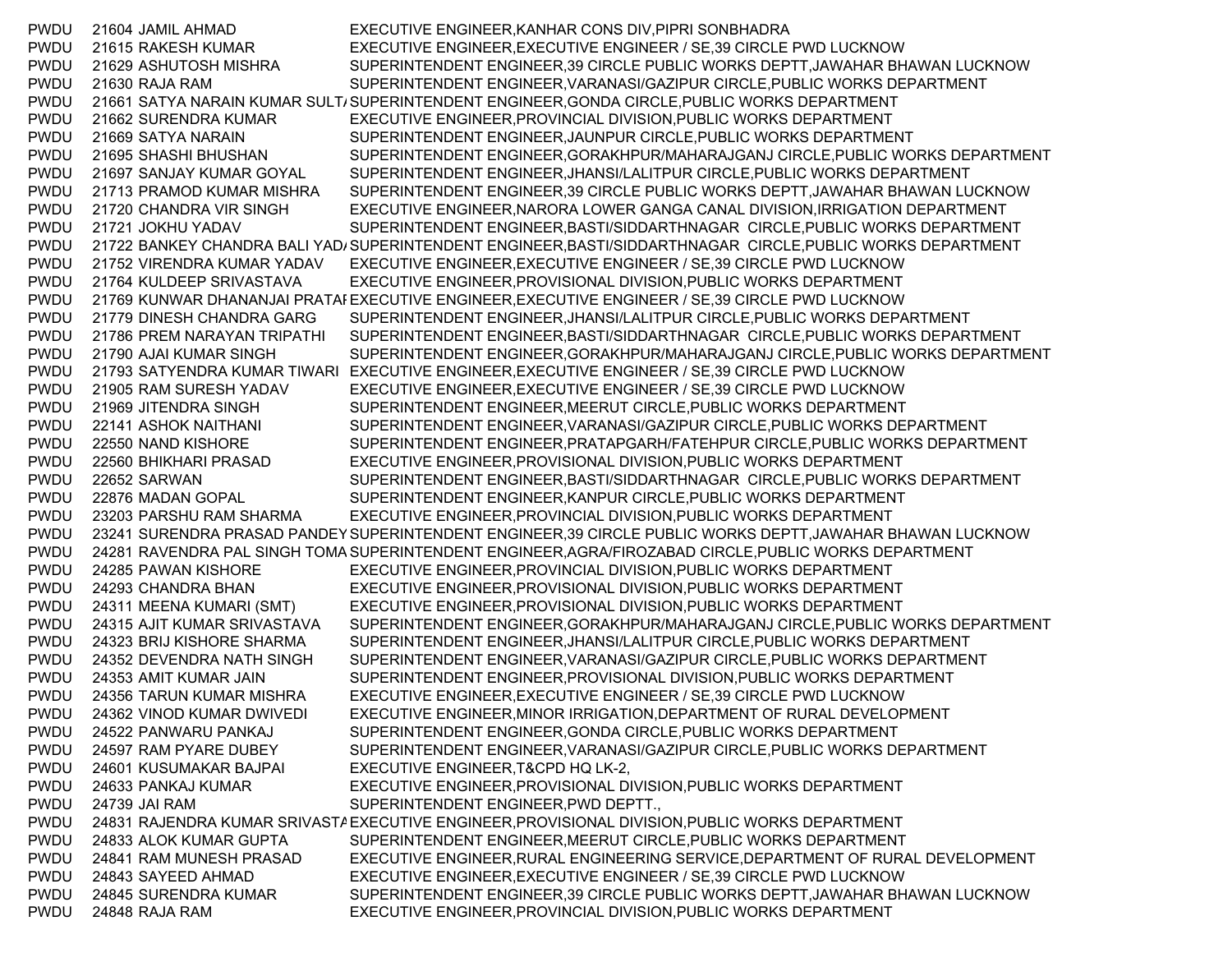PWDU 24850 MANMOHAN SAHAI SAXENA SUPERINTENDENT ENGINEER,BARABANKI/BAHRAICH CIRCLE,PUBLIC WORKS DEPARTMENT PWDU 24855 BHABHOOTI SINGH ARYAVEESUPERINTENDENT ENGINEER,CONSTRUCTION DIVISION - I,PUBLIC WORKS DEPARTMENT PWDU 24861 RAJESH KUMAR SUPERINTENDENT ENGINEER,ETAWAH CIRCLE,PUBLIC WORKS DEPARTMENT PWDU 24862 GIRRAJ SINGH SUPERINTENDENT ENGINEER,ALIGARH/MATHURA CIRCLE,PUBLIC WORKS DEPARTMENT PWDU 24876 SITA RAM EXECUTIVE ENGINEER,PROVINCIAL DIVISION,PUBLIC WORKS DEPARTMENT PWDU 24877 HARIDAS MAURYA SUPERINTENDENT ENGINEER,AZAMGARH/MAU CIRCLE,PUBLIC WORKS DEPARTMENT PWDU 24882 ARUN KUMAR SRIVASTAVA EXECUTIVE ENGINEER,EXECUTIVE ENGINEER / SE,39 CIRCLE PWD LUCKNOW PWDU 24885 PRAMOD KUMAR EXECUTIVE ENGINEER,PROVINCIAL DIVISION,PUBLIC WORKS DEPARTMENT PWDU 24887 RAJESH KUMAR SUPERINTENDENT ENGINEER,SITAPUR/KHERI CIRCLE,PUBLIC WORKS DEPARTMENT PWDU 24895 SATISH MISHRA EXECUTIVE ENGINEER,PROVISIONAL DIVISION,PUBLIC WORKS DEPARTMENT PWDU 24897 KAMAL KISHORE EXECUTIVE ENGINEER,PROVINCIAL DIVISION,PUBLIC WORKS DEPARTMENT PWDU 24898 VIJAI KUMAR EXECUTIVE ENGINEER,PROVISIONAL DIVISION,PUBLIC WORKS DEPARTMENT PWDU 24903 SHEELA SRIVASTAVA EXECUTIVE ENGINEER,EXECUTIVE ENGINEER / SE,39 CIRCLE PWD LUCKNOW PWDU 24904 NARESH CHANDRA SUPERINTENDENT ENGINEER,BULANDSHAHAR/GAZIYABAD CIRCLE,PUBLIC WORKS DEPARTMENT PWDU 24905 ATUL TIWARI EXECUTIVE ENGINEER,PROVISIONAL DIVISION,PUBLIC WORKS DEPARTMENT PWDU 24907 VIJAY KUMAR SUPERINTENDENT ENGINEER,CONSTRUCTION DIVISION - I,PUBLIC WORKS DEPARTMENT PWDU 24908 MANIK CHANDRA EXECUTIVE ENGINEER,CONSTRUCTION DIVISION,PUBLIC WORKS DEPARTMENT PWDU 24909 AJAY SHANKAR NIM SUPERINTENDENT ENGINEER,BANDA/HAMIRPUR CIRCLE,PUBLIC WORKS DEPARTMENT PWDU 24911 PHOOL CHANDRA SINGH RATEXECUTIVE ENGINEER,RURAL ENGINEERING SERVICE,DEPARTMENT OF RURAL DEVELOPMENT PWDU 24915 AJAY KUMAR MISHRA SUPERINTENDENT ENGINEER,FAIZABAD CIRCLE,PUBLIC WORKS DEPARTMENT PWDU 24930 RAM DHARI RAM EXECUTIVE ENGINEER,RURAL ENGINEERING SERVICE,DEPARTMENT OF RURAL DEVELOPMENT PWDU 24931 BRIJESH KUMAR SHARMA SUPERINTENDENT ENGINEER,ALIGARH/MATHURA CIRCLE,PUBLIC WORKS DEPARTMENT PWDU 24944 MANI KANT AGRAWAL SUPERINTENDENT ENGINEER,39 CIRCLE PUBLIC WORKS DEPTT,JAWAHAR BHAWAN LUCKNOW PWDU 24945 ATHAR SULTAN SUPERINTENDENT ENGINEER,MEERUT CIRCLE,PUBLIC WORKS DEPARTMENT PWDU 24947 MEERA DEVI KHARE (SMT) SUPERINTENDENT ENGINEER,JHANSI/LALITPUR CIRCLE,PUBLIC WORKS DEPARTMENT PWDU 24948 NARENDRA KUMAR VERMA SUPERINTENDENT ENGINEER,39 CIRCLE PUBLIC WORKS DEPTT,JAWAHAR BHAWAN LUCKNOW PWDU 24961 R B SAHAI SUPERINTENDENT ENGINEER,GORAKHPUR/MAHARAJGANJ CIRCLE,PUBLIC WORKS DEPARTMENT PWDU 24963 JANGLI YADAV SUPERINTENDENT ENGINEER,VARANASI/GAZIPUR CIRCLE,PUBLIC WORKS DEPARTMENT PWDU 24966 PANKAJ DWIVEDI SUPERINTENDENT ENGINEER,KANPUR CIRCLE,PUBLIC WORKS DEPARTMENT PWDU 24969 HARISH CHANDRA JOSHI SUPERINTENDENT ENGINEER,RAMPUR/BIJNORE CIRCLE,PUBLIC WORKS DEPARTMENT PWDU 24973 ATUL KUMAR SAXENA EXECUTIVE ENGINEER,PROVINCIAL DIVISION,PUBLIC WORKS DEPARTMENT PWDU 24978 SHIVNATH SUPERINTENDENT ENGINEER,GORAKHPUR/MAHARAJGANJ CIRCLE,PUBLIC WORKS DEPARTMENT PWDU 24979 ARUN KUMAR SUPERINTENDENT ENGINEER,GORAKHPUR/MAHARAJGANJ CIRCLE,PUBLIC WORKS DEPARTMENT PWDU 24991 RAKESH KUMAR SUPERINTENDENT ENGINEER,39 CIRCLE PUBLIC WORKS DEPTT, JAWAHAR BHAWAN LUCKNOW PWDU 25008 SANJAY KUMAR PANDEY EXECUTIVE ENGINEER,PROVISIONAL DIVISION,PUBLIC WORKS DEPARTMENT PWDU 25012 USHA BHARGAVA (SMT) EXECUTIVE ENGINEER,RURAL ENGINEERING SERVICE,DEPARTMENT OF RURAL DEVELOPMENT PWDU 25025 INAM UR REHMAN SIDDIQUI EXECUTIVE ENGINEER,EXECUTIVE ENGINEER / SE,39 CIRCLE PWD LUCKNOW PWDU 25027 SANJAY KUMAR SRIVASTAVASUPERINTENDENT ENGINEER,DEORIA/PADRAUNA CIRCLE,PUBLIC WORKS DEPARTMENT PWDU 25030 ALTAF ALI EXECUTIVE ENGINEER,PROVISIONAL DIVISION,PUBLIC WORKS DEPARTMENT PWDU 25042 AWADH NARAIN MISHRA SUPERINTENDENT ENGINEER,GONDA CIRCLE,PUBLIC WORKS DEPARTMENT PWDU 25045 ANISUL HAQ HASHMI SUPERINTENDENT ENGINEER,VARANASI/GAZIPUR CIRCLE,PUBLIC WORKS DEPARTMENT PWDU 25078 RIZWAN AHMAD SUPERINTENDENT ENGINEER,PROVISIONAL DIVISION,PUBLIC WORKS DEPARTMENT PWDU 25087 SURENDRA PAL SINGH SUPERINTENDENT ENGINEER,FATEHGARH CIRCLE,PUBLIC WORKS DEPARTMENT PWDU 25090 MOHD JALIL EXECUTIVE ENGINEER,EXECUTIVE ENGINEER / SE,39 CIRCLE PWD LUCKNOW PWDU 25146 HARI SHANKAR DUBEY STAFF OFFICER,SENIOR (GENERAL),O/O CHIEF ENGINEER, PWD PWDU 25159 VISHAN SINGH SUPERINTENDENT ENGINEER,RAMPUR/BIJNORE CIRCLE,PUBLIC WORKS DEPARTMENT PWDU 25165 MAHENDRA SINGH SUPERINTENDENT ENGINEER,RAMPUR/BIJNORE CIRCLE,PUBLIC WORKS DEPARTMENT PWDU 25242 ANIL KUMAR MISHRA SUPERINTENDENT ENGINEER,AGRA/FIROZABAD CIRCLE,PUBLIC WORKS DEPARTMENT PWDU 25243 RAKESH KUMAR SAXENA SUPERINTENDENT ENGINEER,AGRA/FIROZABAD CIRCLE,PUBLIC WORKS DEPARTMENT PWDU 25250 ABDUL RAHIM ARIF EXECUTIVE ENGINEER,EXECUTIVE ENGINEER / SE,39 CIRCLE PWD LUCKNOW